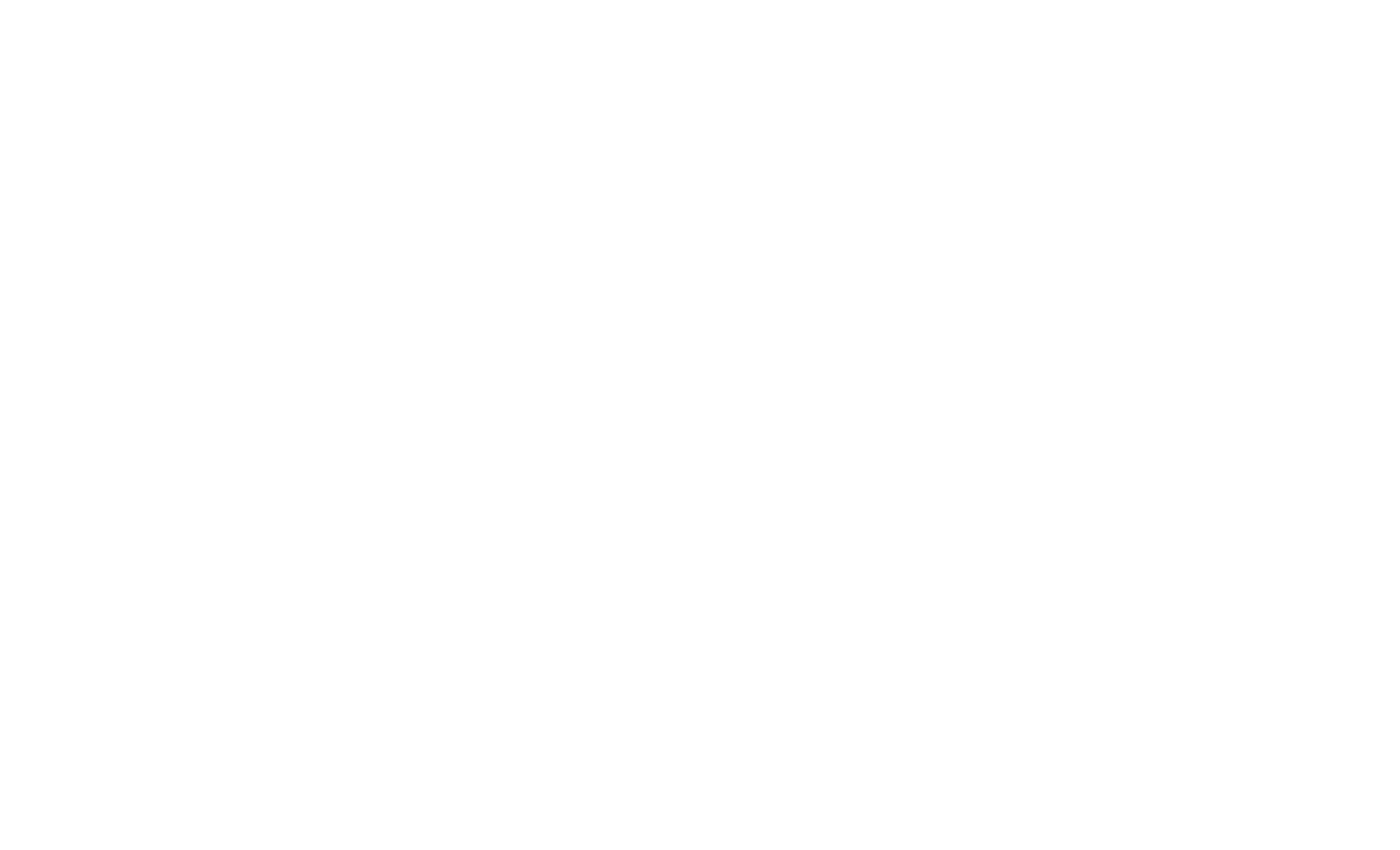| STATE OF NEW YORK<br>COUNTY - Herkimer<br>- Frankfort<br>TOWN<br>VILLAGE - Frankfort<br>$-212601$<br>SWIS | 2 0 1 7                                                                                                                                                                | <b>VILLAGE</b>                  | T A X<br>R O L L<br>TAXABLE SECTION OF THE ROLL - 1<br>OWNERS NAME SEQUENCE<br>UNIFORM PERCENT OF VALUE IS 071.50 | VALUATION DATE-JAN 01, 2016<br>TAXABLE STATUS DATE-MAR 01, 2016  | PAGE                           |
|-----------------------------------------------------------------------------------------------------------|------------------------------------------------------------------------------------------------------------------------------------------------------------------------|---------------------------------|-------------------------------------------------------------------------------------------------------------------|------------------------------------------------------------------|--------------------------------|
| TAX MAP PARCEL NUMBER                                                                                     | PROPERTY LOCATION & CLASS ASSESSMENT                                                                                                                                   |                                 | EXEMPTION CODE------------------VILLAGE------                                                                     |                                                                  |                                |
| CURRENT OWNERS NAME<br>CURRENT OWNERS ADDRESS<br>*********************                                    | SCHOOL DISTRICT<br>PARCEL SIZE/GRID COORD<br>****************************                                                                                              | LAND<br>TOTAL<br>************** | TAX DESCRIPTION<br>SPECIAL DISTRICTS                                                                              | TAXABLE VALUE<br>***************** 112.74-1-8 ****************** | TAX AMOUNT                     |
|                                                                                                           | 108 Church St                                                                                                                                                          |                                 |                                                                                                                   | ACCT 185926                                                      | BILL<br>ı                      |
| $112.74 - 1 - 8$<br>110 Church Street LLC<br>105 N Prospect St<br>Herkimer, NY 13350                      | 411 Apartment<br>Frankfort-Schuy 212602<br>E 108-110<br>Apts<br>Church St<br>FRNT<br>55.00 DPTH 150.00<br>EAST-0339981 NRTH-1532474<br>DEED BOOK 1589<br><b>PG-170</b> | 6,200<br>39,600                 | Village Tax                                                                                                       | 39,600                                                           | 701.32                         |
|                                                                                                           | FULL MARKET VALUE                                                                                                                                                      | 55,385                          |                                                                                                                   |                                                                  |                                |
|                                                                                                           |                                                                                                                                                                        |                                 | TOTAL TAX ---                                                                                                     | DATE #1<br>AMT DUE                                               | 701.32**<br>06/30/17<br>701.32 |
|                                                                                                           |                                                                                                                                                                        |                                 |                                                                                                                   | ****************** 112.74-2-53 *****************                 |                                |
| $112.74 - 2 - 53$                                                                                         | 242 Mann St<br>220 2 Family Res                                                                                                                                        |                                 | Village Tax                                                                                                       | ACCT 186074<br>42,900                                            | <b>BILL</b><br>2<br>759.76     |
| 242 Mann Street LLC<br>105 N Prospect St<br>Herkimer, NY 13350                                            | Frankfort-Schuy 212602<br>S 242<br>R2 61X74<br>E Main St<br>61.00 DPTH<br>71.00<br>FRNT<br>EAST-0340417 NRTH-1531411<br>DEED BOOK 1532<br>PG-573                       | 5,000<br>42,900                 |                                                                                                                   |                                                                  |                                |
|                                                                                                           | FULL MARKET VALUE                                                                                                                                                      | 60,000                          |                                                                                                                   |                                                                  | 759.76**                       |
|                                                                                                           |                                                                                                                                                                        |                                 | TOTAL TAX ---                                                                                                     | DATE #1<br>AMT DUE                                               | 06/30/17<br>759.76             |
|                                                                                                           |                                                                                                                                                                        |                                 |                                                                                                                   | ************ 112.65-3-49 *****************                       |                                |
| $112.65 - 3 - 49$                                                                                         | 109 E Main St<br>311 Res vac land                                                                                                                                      |                                 | Village Tax                                                                                                       | ACCT 012003960<br>2,300                                          | <b>BILL</b><br>3<br>40.73      |
| Accattato James<br>Accattato Patricia<br>122 Grandview Dr<br>PO Box 71<br>Frankfort, NY 13340             | Frankfort-Schuy 212602<br>N 109<br>Vl9<br>E Main St<br>33.00 DPTH 147.00<br>FRNT<br>EAST-0339560 NRTH-1532852<br>DEED BOOK 1168<br>PG-879<br>FULL MARKET VALUE         | 2,300<br>2,300<br>3,217         |                                                                                                                   |                                                                  |                                |
|                                                                                                           |                                                                                                                                                                        |                                 | TOTAL TAX ---                                                                                                     | DATE #1<br>AMT DUE                                               | $40.73**$<br>06/30/17<br>40.73 |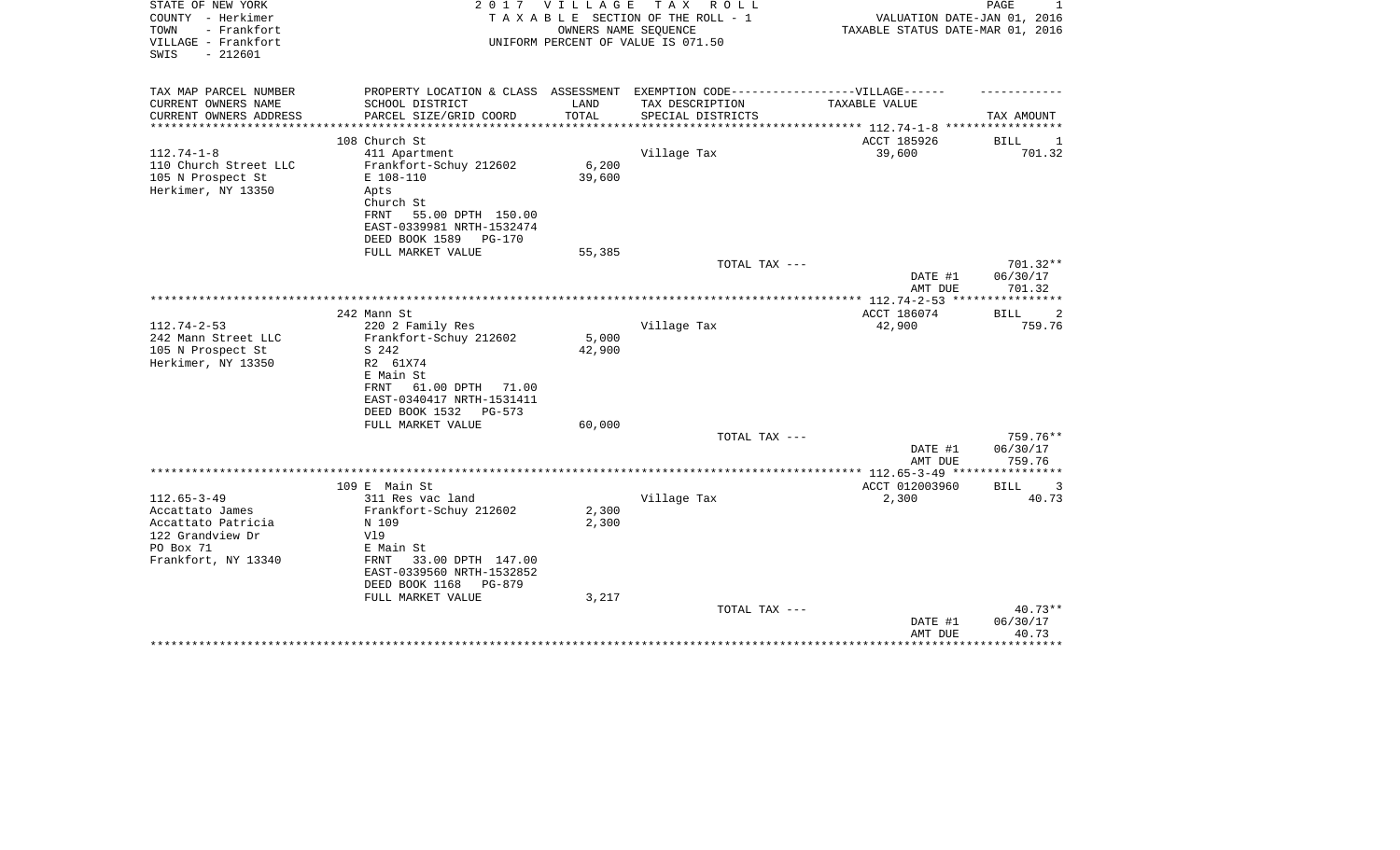| STATE OF NEW YORK<br>COUNTY - Herkimer<br>- Frankfort<br>TOWN<br>VILLAGE - Frankfort<br>$-212601$<br>SWIS | 2017                                       | <b>VILLAGE</b> | T A X<br>R O L L<br>TAXABLE SECTION OF THE ROLL - 1<br>OWNERS NAME SEOUENCE<br>UNIFORM PERCENT OF VALUE IS 071.50 | VALUATION DATE-JAN 01, 2016<br>TAXABLE STATUS DATE-MAR 01, 2016 | PAGE             |
|-----------------------------------------------------------------------------------------------------------|--------------------------------------------|----------------|-------------------------------------------------------------------------------------------------------------------|-----------------------------------------------------------------|------------------|
| TAX MAP PARCEL NUMBER                                                                                     | PROPERTY LOCATION & CLASS ASSESSMENT       |                | EXEMPTION CODE-------------------VILLAGE------                                                                    |                                                                 |                  |
| CURRENT OWNERS NAME<br>CURRENT OWNERS ADDRESS<br>**********************                                   | SCHOOL DISTRICT<br>PARCEL SIZE/GRID COORD  | LAND<br>TOTAL  | TAX DESCRIPTION<br>SPECIAL DISTRICTS                                                                              | TAXABLE VALUE                                                   | TAX AMOUNT       |
|                                                                                                           | 107 E Main St                              |                |                                                                                                                   | ACCT 012011910                                                  | <b>BILL</b><br>4 |
| $112.65 - 3 - 50$                                                                                         | 481 Att row bldg                           |                | Village Tax                                                                                                       | 68,800                                                          | 1,218.45         |
| Accattato James                                                                                           | Frankfort-Schuy 212602                     | 5,500          |                                                                                                                   |                                                                 |                  |
| Accattato Patricia                                                                                        | N 107                                      | 68,800         |                                                                                                                   |                                                                 |                  |
| PO Box 71                                                                                                 | Com 33X160                                 |                |                                                                                                                   |                                                                 |                  |
| Frankfort, NY 13340                                                                                       | E Main St                                  |                |                                                                                                                   |                                                                 |                  |
|                                                                                                           | FRNT<br>33.00 DPTH 185.00                  |                |                                                                                                                   |                                                                 |                  |
|                                                                                                           | EAST-0339560 NRTH-1532895                  |                |                                                                                                                   |                                                                 |                  |
|                                                                                                           | DEED BOOK 877<br>$PG-632$                  |                |                                                                                                                   |                                                                 |                  |
|                                                                                                           | FULL MARKET VALUE                          | 96,224         |                                                                                                                   |                                                                 | $1,218.45**$     |
|                                                                                                           |                                            |                | TOTAL TAX ---                                                                                                     | DATE #1                                                         | 06/30/17         |
|                                                                                                           |                                            |                |                                                                                                                   | AMT DUE                                                         | 1,218.45         |
|                                                                                                           |                                            |                |                                                                                                                   |                                                                 |                  |
|                                                                                                           | 128 Grandview Ave                          |                |                                                                                                                   | ACCT 163273                                                     | 5<br>BILL        |
| $112.65 - 2 - 6.3$                                                                                        | 210 1 Family Res                           |                | Village Tax                                                                                                       | 126,000                                                         | 2,231.46         |
| Accattato James D                                                                                         | Frankfort-Schuy 212602                     | 14,200         |                                                                                                                   |                                                                 |                  |
| Accattato Patricia S                                                                                      | W Merge W/112.65-2-6.1                     | 126,000        |                                                                                                                   |                                                                 |                  |
| 128 Grandview Ave                                                                                         | R1 & Pool                                  |                |                                                                                                                   |                                                                 |                  |
| Frankfort, NY 13340                                                                                       | Grandview Ave                              |                |                                                                                                                   |                                                                 |                  |
|                                                                                                           | FRNT<br>96.00 DPTH 270.00<br>0.29<br>ACRES |                |                                                                                                                   |                                                                 |                  |
|                                                                                                           | EAST-0337410 NRTH-1532812                  |                |                                                                                                                   |                                                                 |                  |
|                                                                                                           | DEED BOOK 1386<br>$PG-885$                 |                |                                                                                                                   |                                                                 |                  |
|                                                                                                           | FULL MARKET VALUE                          | 176,224        |                                                                                                                   |                                                                 |                  |
|                                                                                                           |                                            |                | TOTAL TAX ---                                                                                                     |                                                                 | $2,231.46**$     |
|                                                                                                           |                                            |                |                                                                                                                   | DATE #1                                                         | 06/30/17         |
|                                                                                                           |                                            |                |                                                                                                                   | AMT DUE                                                         | 2,231.46         |
|                                                                                                           |                                            |                |                                                                                                                   | ************ 112.65-2-6.4 ***                                   |                  |
|                                                                                                           | 122 Grandview Ave                          |                |                                                                                                                   | ACCT 163272                                                     | BILL<br>6        |
| $112.65 - 2 - 6.4$                                                                                        | 210 1 Family Res                           |                | Village Tax                                                                                                       | 127,200                                                         | 2,252.71         |
| Accattato James D                                                                                         | Frankfort-Schuy 212602                     | 15,100         |                                                                                                                   |                                                                 |                  |
| Accattato Patricia S<br>122 Grandview Ave                                                                 | W Merge W/112.65-2-6.1<br>R1 & Pool        | 127,200        |                                                                                                                   |                                                                 |                  |
| Frankfort, NY 13340                                                                                       | Grandview Ave                              |                |                                                                                                                   |                                                                 |                  |
|                                                                                                           | FRNT 112.00 DPTH 131.00                    |                |                                                                                                                   |                                                                 |                  |
|                                                                                                           | EAST-0337496 NRTH-1532907                  |                |                                                                                                                   |                                                                 |                  |
|                                                                                                           | DEED BOOK 1386<br>PG-882                   |                |                                                                                                                   |                                                                 |                  |
|                                                                                                           | FULL MARKET VALUE                          | 177,902        |                                                                                                                   |                                                                 |                  |
|                                                                                                           |                                            |                | TOTAL TAX ---                                                                                                     |                                                                 | $2,252.71**$     |
|                                                                                                           |                                            |                |                                                                                                                   | DATE #1                                                         | 06/30/17         |
|                                                                                                           |                                            |                |                                                                                                                   | AMT DUE                                                         | 2,252.71         |
|                                                                                                           |                                            |                |                                                                                                                   |                                                                 |                  |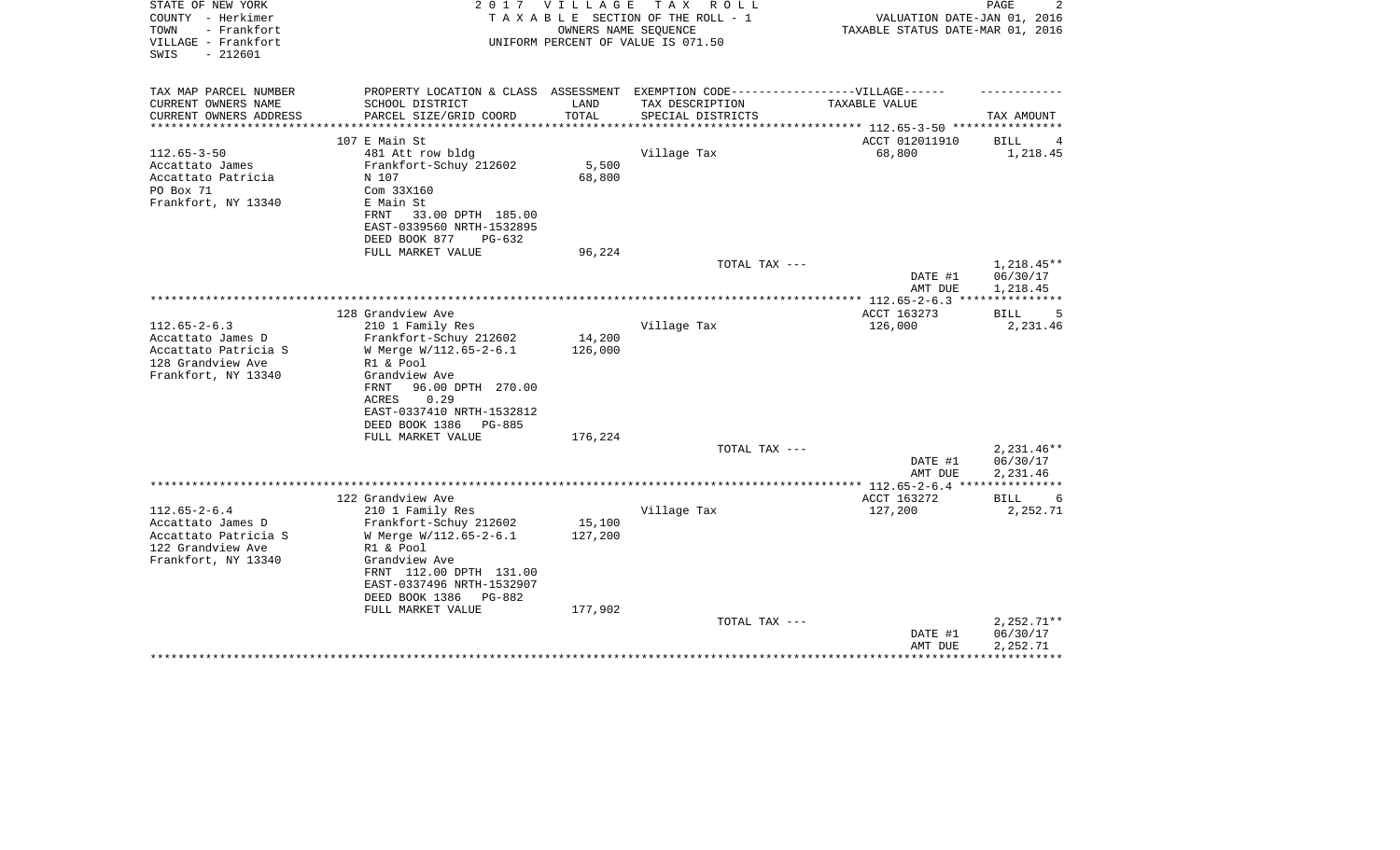| STATE OF NEW YORK<br>COUNTY - Herkimer<br>TOWN<br>- Frankfort<br>VILLAGE - Frankfort<br>$-212601$<br>SWIS | 2 0 1 7                                     | VILLAGE | T A X<br>ROLL<br>TAXABLE SECTION OF THE ROLL - 1<br>OWNERS NAME SEQUENCE<br>UNIFORM PERCENT OF VALUE IS 071.50 | VALUATION DATE-JAN 01, 2016<br>TAXABLE STATUS DATE-MAR 01, 2016 | PAGE               |
|-----------------------------------------------------------------------------------------------------------|---------------------------------------------|---------|----------------------------------------------------------------------------------------------------------------|-----------------------------------------------------------------|--------------------|
| TAX MAP PARCEL NUMBER                                                                                     | PROPERTY LOCATION & CLASS ASSESSMENT        |         | EXEMPTION CODE------------------VILLAGE------                                                                  |                                                                 |                    |
| CURRENT OWNERS NAME                                                                                       | SCHOOL DISTRICT                             | LAND    | TAX DESCRIPTION                                                                                                | TAXABLE VALUE                                                   |                    |
| CURRENT OWNERS ADDRESS<br>*********************                                                           | PARCEL SIZE/GRID COORD                      | TOTAL   | SPECIAL DISTRICTS                                                                                              | ******************************** 112.74-3-19 ***********        | TAX AMOUNT         |
|                                                                                                           | 103 Erie St                                 |         |                                                                                                                | ACCT 012022110                                                  | BILL               |
| $112.74 - 3 - 19$                                                                                         | 210 1 Family Res                            |         | Village Tax                                                                                                    | 58,800                                                          | 1,041.35           |
| Aceto Barbara A                                                                                           | Frankfort-Schuy 212602                      | 6,000   |                                                                                                                |                                                                 |                    |
| 103 Erie St                                                                                               | E 103                                       | 58,800  |                                                                                                                |                                                                 |                    |
| Frankfort, NY 13340                                                                                       | R1 50X125                                   |         |                                                                                                                |                                                                 |                    |
|                                                                                                           | Erie St<br>50.00 DPTH 125.00<br>FRNT        |         |                                                                                                                |                                                                 |                    |
|                                                                                                           | EAST-0340785 NRTH-1530835                   |         |                                                                                                                |                                                                 |                    |
|                                                                                                           | DEED BOOK 852<br><b>PG-386</b>              |         |                                                                                                                |                                                                 |                    |
|                                                                                                           | FULL MARKET VALUE                           | 82,238  |                                                                                                                |                                                                 |                    |
|                                                                                                           |                                             |         | TOTAL TAX ---                                                                                                  |                                                                 | $1,041.35**$       |
|                                                                                                           |                                             |         |                                                                                                                | DATE #1                                                         | 06/30/17           |
|                                                                                                           |                                             |         |                                                                                                                | AMT DUE<br>****************** 112.74-2-15 **********            | 1,041.35           |
|                                                                                                           | 116 Frankfort St                            |         |                                                                                                                | ACCT 180128                                                     | <b>BILL</b><br>8   |
| $112.74 - 2 - 15$                                                                                         | 210 1 Family Res                            |         | Village Tax                                                                                                    | 48,500                                                          | 858.94             |
| Acquaviva Anthony J                                                                                       | Frankfort-Schuy 212602                      | 3,700   |                                                                                                                |                                                                 |                    |
| Grant Claudia M                                                                                           | W 116-118                                   | 48,500  |                                                                                                                |                                                                 |                    |
| 116 Frankfort St                                                                                          | R1                                          |         |                                                                                                                |                                                                 |                    |
| Frankfort, NY 13340                                                                                       | Frankfort St<br>25.00 DPTH<br>FRNT<br>81.20 |         |                                                                                                                |                                                                 |                    |
|                                                                                                           | EAST-0339675 NRTH-1532014                   |         |                                                                                                                |                                                                 |                    |
|                                                                                                           | DEED BOOK 1495<br>PG-737                    |         |                                                                                                                |                                                                 |                    |
|                                                                                                           | FULL MARKET VALUE                           | 67,832  |                                                                                                                |                                                                 |                    |
|                                                                                                           |                                             |         | TOTAL TAX ---                                                                                                  |                                                                 | 858.94**           |
|                                                                                                           |                                             |         |                                                                                                                | DATE #1<br>AMT DUE                                              | 06/30/17<br>858.94 |
|                                                                                                           |                                             |         |                                                                                                                | ************ 112.66-1-6<br>*****                                |                    |
|                                                                                                           | 305 Railroad St                             |         |                                                                                                                | ACCT 180394                                                     | BILL<br>9          |
| $112.66 - 1 - 6$                                                                                          | 210 1 Family Res                            |         | Village Tax                                                                                                    | 43,200                                                          | 765.07             |
| Adams Marnie L                                                                                            | Frankfort-Schuy 212602                      | 9,000   |                                                                                                                |                                                                 |                    |
| 305 Railroad St                                                                                           | W 305                                       | 43,200  |                                                                                                                |                                                                 |                    |
| Frankfort, NY 13340                                                                                       | 85x280<br>Railroad St                       |         |                                                                                                                |                                                                 |                    |
|                                                                                                           | FRNT<br>85.00 DPTH 280.00                   |         |                                                                                                                |                                                                 |                    |
|                                                                                                           | EAST-0340234 NRTH-1533241                   |         |                                                                                                                |                                                                 |                    |
|                                                                                                           | DEED BOOK 1497<br>PG-399                    |         |                                                                                                                |                                                                 |                    |
|                                                                                                           | FULL MARKET VALUE                           | 60,420  |                                                                                                                |                                                                 |                    |
|                                                                                                           |                                             |         | TOTAL TAX ---                                                                                                  |                                                                 | 765.07**           |
|                                                                                                           |                                             |         |                                                                                                                | DATE #1<br>AMT DUE                                              | 06/30/17<br>765.07 |
|                                                                                                           |                                             |         |                                                                                                                |                                                                 |                    |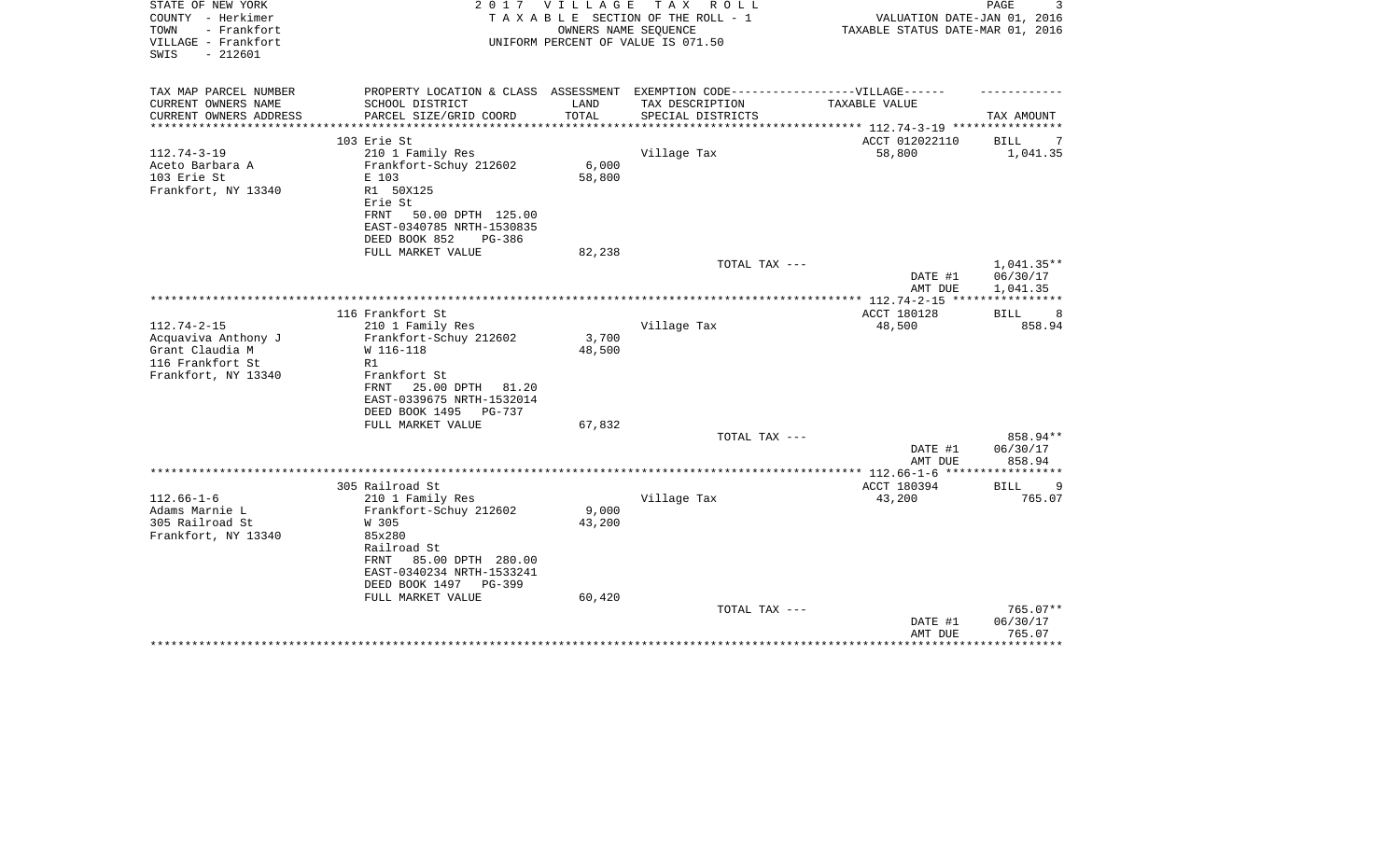| STATE OF NEW YORK<br>COUNTY - Herkimer<br>TOWN<br>- Frankfort<br>VILLAGE - Frankfort<br>$-212601$<br>SWIS   | 2 0 1 7                                                                                                                                                                                 | VILLAGE TAX      | R O L L<br>TAXABLE SECTION OF THE ROLL - 1<br>OWNERS NAME SEQUENCE<br>UNIFORM PERCENT OF VALUE IS 071.50 | VALUATION DATE-JAN 01, 2016<br>TAXABLE STATUS DATE-MAR 01, 2016 | PAGE                                 |
|-------------------------------------------------------------------------------------------------------------|-----------------------------------------------------------------------------------------------------------------------------------------------------------------------------------------|------------------|----------------------------------------------------------------------------------------------------------|-----------------------------------------------------------------|--------------------------------------|
| TAX MAP PARCEL NUMBER<br>CURRENT OWNERS NAME<br>CURRENT OWNERS ADDRESS                                      | PROPERTY LOCATION & CLASS ASSESSMENT<br>SCHOOL DISTRICT<br>PARCEL SIZE/GRID COORD                                                                                                       | LAND<br>TOTAL    | TAX DESCRIPTION<br>SPECIAL DISTRICTS                                                                     | EXEMPTION CODE------------------VILLAGE------<br>TAXABLE VALUE  | TAX AMOUNT                           |
|                                                                                                             | ***********************                                                                                                                                                                 |                  |                                                                                                          | **************** 112.81-3-16 **********                         |                                      |
| $112.81 - 3 - 16$<br>Adams Richard D Jr<br>Adams Kristen M<br>324 Fourth Ave<br>Frankfort, NY 13340         | 324 Fourth Ave<br>210 1 Family Res<br>Frankfort-Schuy 212602<br>S 324<br>V19<br>Fourth Ave<br>FRNT 100.00 DPTH 150.00<br>EAST-0339667 NRTH-1529562<br>DEED BOOK 870<br>$PG-5$           | 12,000<br>95,000 | VET COM CT 41131<br>Village Tax                                                                          | ACCT 012012390<br>10,515<br>84,485                              | BILL<br>10<br>1,496.23               |
|                                                                                                             | FULL MARKET VALUE                                                                                                                                                                       | 132,867          |                                                                                                          |                                                                 |                                      |
|                                                                                                             |                                                                                                                                                                                         |                  | TOTAL TAX ---                                                                                            | DATE #1<br>AMT DUE                                              | $1,496.23**$<br>06/30/17<br>1,496.23 |
|                                                                                                             |                                                                                                                                                                                         |                  |                                                                                                          | *************** 112.82-2-8 ******************                   |                                      |
| $112.82 - 2 - 8$<br>Adsit Robert H<br>Adsit Kandy B<br>314 Second Ave<br>Frankfort, NY 13340                | 314 Second Ave<br>210 1 Family Res<br>Frankfort-Schuy 212602<br>S 314<br>R1 50X150<br>Second Ave<br>50.00 DPTH 150.00<br>FRNT<br>EAST-0340056 NRTH-1530210<br>DEED BOOK 890<br>$PG-276$ | 10,800<br>63,900 | Village Tax                                                                                              | ACCT 012026580<br>63,900                                        | <b>BILL</b><br>11<br>1,131.67        |
|                                                                                                             | FULL MARKET VALUE                                                                                                                                                                       | 89,371           | TOTAL TAX ---                                                                                            |                                                                 | $1,131.67**$                         |
|                                                                                                             |                                                                                                                                                                                         |                  |                                                                                                          | DATE #1<br>AMT DUE                                              | 06/30/17<br>1,131.67                 |
|                                                                                                             |                                                                                                                                                                                         |                  |                                                                                                          | *************** 112.82-2-34 ***********                         |                                      |
| $112.82 - 2 - 34$<br>Aiello Anthony J Lf Est<br>Carmelita L. Aiello<br>303 Palmer St<br>Frankfort, NY 13340 | 303 Palmer St<br>210 1 Family Res<br>Frankfort-Schuy 212602<br>E 303<br>R1 50X150<br>Palmer St<br>50.00 DPTH 150.00<br>FRNT<br>EAST-0339788 NRTH-1530371<br>DEED BOOK 932<br>$PG-168$   | 10,800<br>50,400 | VET COM CT 41131<br>Village Tax                                                                          | ACCT 012000630<br>10,515<br>39,885                              | <b>BILL</b><br>12<br>706.36          |
|                                                                                                             | FULL MARKET VALUE                                                                                                                                                                       | 70,490           | TOTAL TAX ---                                                                                            | DATE #1<br>AMT DUE                                              | $706.36**$<br>06/30/17<br>706.36     |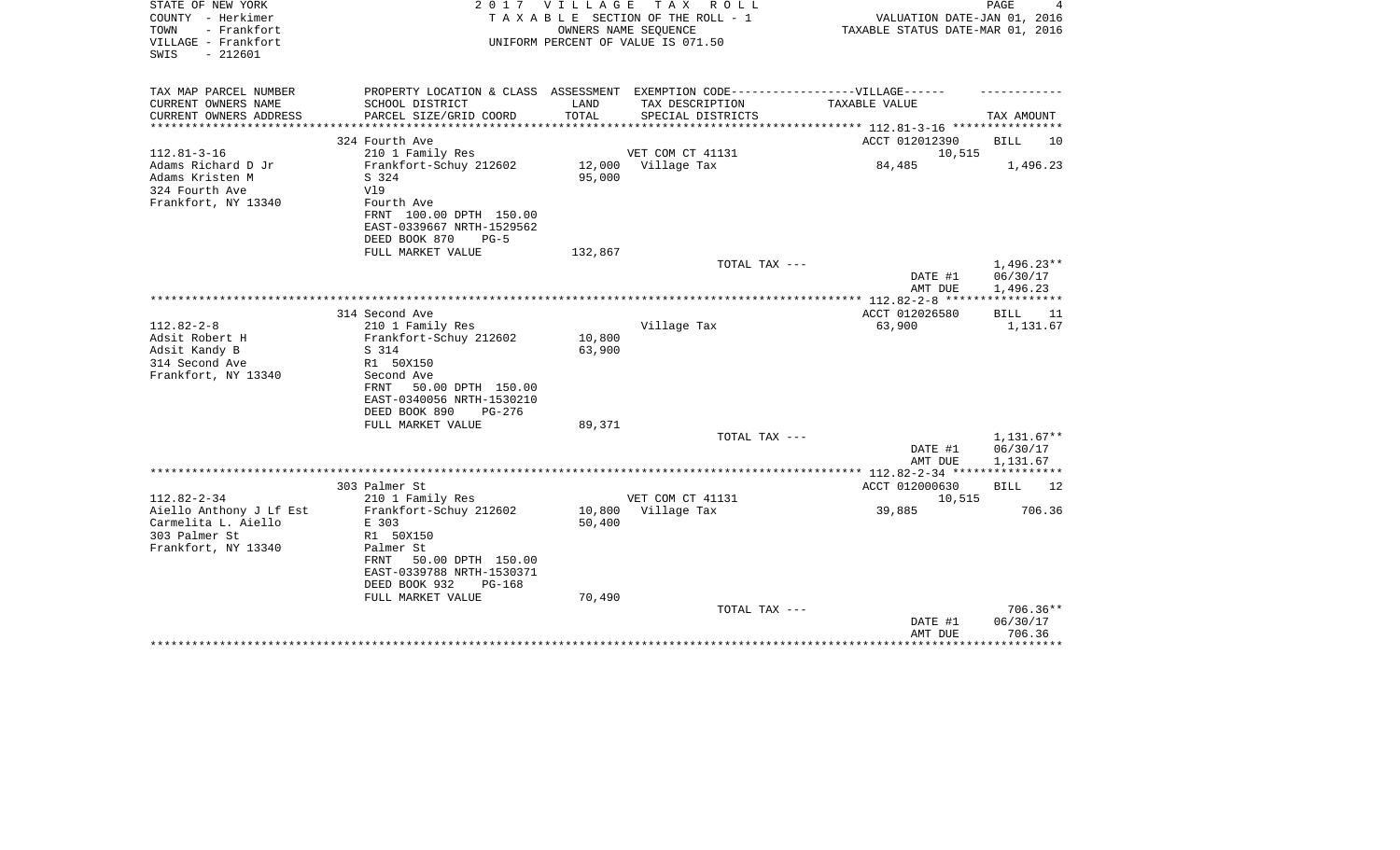| STATE OF NEW YORK<br>COUNTY - Herkimer<br>- Frankfort<br>TOWN<br>VILLAGE - Frankfort<br>$-212601$<br>SWIS | 2 0 1 7                                                                          | VILLAGE       | T A X<br>R O L L<br>TAXABLE SECTION OF THE ROLL - 1<br>OWNERS NAME SEOUENCE<br>UNIFORM PERCENT OF VALUE IS 071.50 | VALUATION DATE-JAN 01, 2016<br>TAXABLE STATUS DATE-MAR 01, 2016 | PAGE<br>5          |
|-----------------------------------------------------------------------------------------------------------|----------------------------------------------------------------------------------|---------------|-------------------------------------------------------------------------------------------------------------------|-----------------------------------------------------------------|--------------------|
| TAX MAP PARCEL NUMBER                                                                                     | PROPERTY LOCATION & CLASS ASSESSMENT EXEMPTION CODE----------------VILLAGE------ |               |                                                                                                                   |                                                                 |                    |
| CURRENT OWNERS NAME<br>CURRENT OWNERS ADDRESS                                                             | SCHOOL DISTRICT<br>PARCEL SIZE/GRID COORD                                        | LAND<br>TOTAL | TAX DESCRIPTION<br>SPECIAL DISTRICTS                                                                              | TAXABLE VALUE<br>*********** 112.82-2-14 ****                   | TAX AMOUNT         |
|                                                                                                           | 326 Second Ave                                                                   |               |                                                                                                                   | ACCT 012013980                                                  | <b>BILL</b><br>13  |
| $112.82 - 2 - 14$                                                                                         | 210 1 Family Res                                                                 |               | Village Tax                                                                                                       | 53,300                                                          | 943.94             |
| Aiello David M                                                                                            | Frankfort-Schuy 212602                                                           | 10,800        |                                                                                                                   |                                                                 |                    |
| Aiello Dorrie M                                                                                           | S 326                                                                            | 53,300        |                                                                                                                   |                                                                 |                    |
| 326 Second Ave                                                                                            | R1 50X150                                                                        |               |                                                                                                                   |                                                                 |                    |
| Frankfort, NY 13340                                                                                       | Second Ave                                                                       |               |                                                                                                                   |                                                                 |                    |
|                                                                                                           | <b>FRNT</b><br>50.00 DPTH 150.00                                                 |               |                                                                                                                   |                                                                 |                    |
|                                                                                                           | <b>BANK</b><br>932                                                               |               |                                                                                                                   |                                                                 |                    |
|                                                                                                           | EAST-0340251 NRTH-1529978                                                        |               |                                                                                                                   |                                                                 |                    |
|                                                                                                           | DEED BOOK 697<br>PG-687                                                          |               |                                                                                                                   |                                                                 |                    |
|                                                                                                           | FULL MARKET VALUE                                                                | 74,545        |                                                                                                                   |                                                                 |                    |
|                                                                                                           |                                                                                  |               | TOTAL TAX ---                                                                                                     |                                                                 | 943.94**           |
|                                                                                                           |                                                                                  |               |                                                                                                                   | DATE #1<br>AMT DUE                                              | 06/30/17<br>943.94 |
|                                                                                                           |                                                                                  |               |                                                                                                                   |                                                                 |                    |
|                                                                                                           | 314 Frankfort St                                                                 |               |                                                                                                                   | ACCT 012003090                                                  | 14<br><b>BILL</b>  |
| $112.73 - 1 - 53$                                                                                         | 210 1 Family Res                                                                 |               | Village Tax                                                                                                       | 53,900                                                          | 954.57             |
| Aiello Denise                                                                                             | Frankfort-Schuy 212602                                                           | 6,600         |                                                                                                                   |                                                                 |                    |
| 314 Frankfort St                                                                                          | W 312-314                                                                        | 53,900        |                                                                                                                   |                                                                 |                    |
| Frankfort, NY 13340                                                                                       | R1 40X80                                                                         |               |                                                                                                                   |                                                                 |                    |
|                                                                                                           | Frankfort St                                                                     |               |                                                                                                                   |                                                                 |                    |
|                                                                                                           | 40.00 DPTH 95.00<br>FRNT                                                         |               |                                                                                                                   |                                                                 |                    |
|                                                                                                           | EAST-0339031 NRTH-1531170                                                        |               |                                                                                                                   |                                                                 |                    |
|                                                                                                           | DEED BOOK 1321<br>PG-275                                                         |               |                                                                                                                   |                                                                 |                    |
|                                                                                                           | FULL MARKET VALUE                                                                | 75,385        |                                                                                                                   |                                                                 |                    |
|                                                                                                           |                                                                                  |               | TOTAL TAX ---                                                                                                     |                                                                 | 954.57**           |
|                                                                                                           |                                                                                  |               |                                                                                                                   | DATE #1                                                         | 06/30/17           |
|                                                                                                           |                                                                                  |               |                                                                                                                   | AMT DUE                                                         | 954.57             |
|                                                                                                           | 111 E Orchard St                                                                 |               |                                                                                                                   | ACCT 012000450                                                  | 15<br>BILL         |
| $112.65 - 3 - 19$                                                                                         | 210 1 Family Res                                                                 |               | Village Tax                                                                                                       | 34,100                                                          | 603.91             |
| Aiello Joseph                                                                                             | Frankfort-Schuy 212602                                                           | 3,600         |                                                                                                                   |                                                                 |                    |
| Aiello Mary                                                                                               | N<br>R1                                                                          | 34,100        |                                                                                                                   |                                                                 |                    |
| 111 E Orchard St                                                                                          | 36x45                                                                            |               |                                                                                                                   |                                                                 |                    |
| Frankfort, NY 13340                                                                                       | 111-113 E Orch                                                                   |               |                                                                                                                   |                                                                 |                    |
|                                                                                                           | 36.00 DPTH<br>FRNT<br>85.00                                                      |               |                                                                                                                   |                                                                 |                    |
|                                                                                                           | EAST-0339862 NRTH-1533063                                                        |               |                                                                                                                   |                                                                 |                    |
|                                                                                                           | DEED BOOK 00559 PG-00707                                                         |               |                                                                                                                   |                                                                 |                    |
|                                                                                                           | FULL MARKET VALUE                                                                | 47,692        |                                                                                                                   |                                                                 |                    |
|                                                                                                           |                                                                                  |               | TOTAL TAX ---                                                                                                     |                                                                 | 603.91**           |
|                                                                                                           |                                                                                  |               |                                                                                                                   | DATE #1                                                         | 06/30/17           |
|                                                                                                           |                                                                                  |               |                                                                                                                   | AMT DUE                                                         | 603.91             |
|                                                                                                           |                                                                                  |               |                                                                                                                   |                                                                 |                    |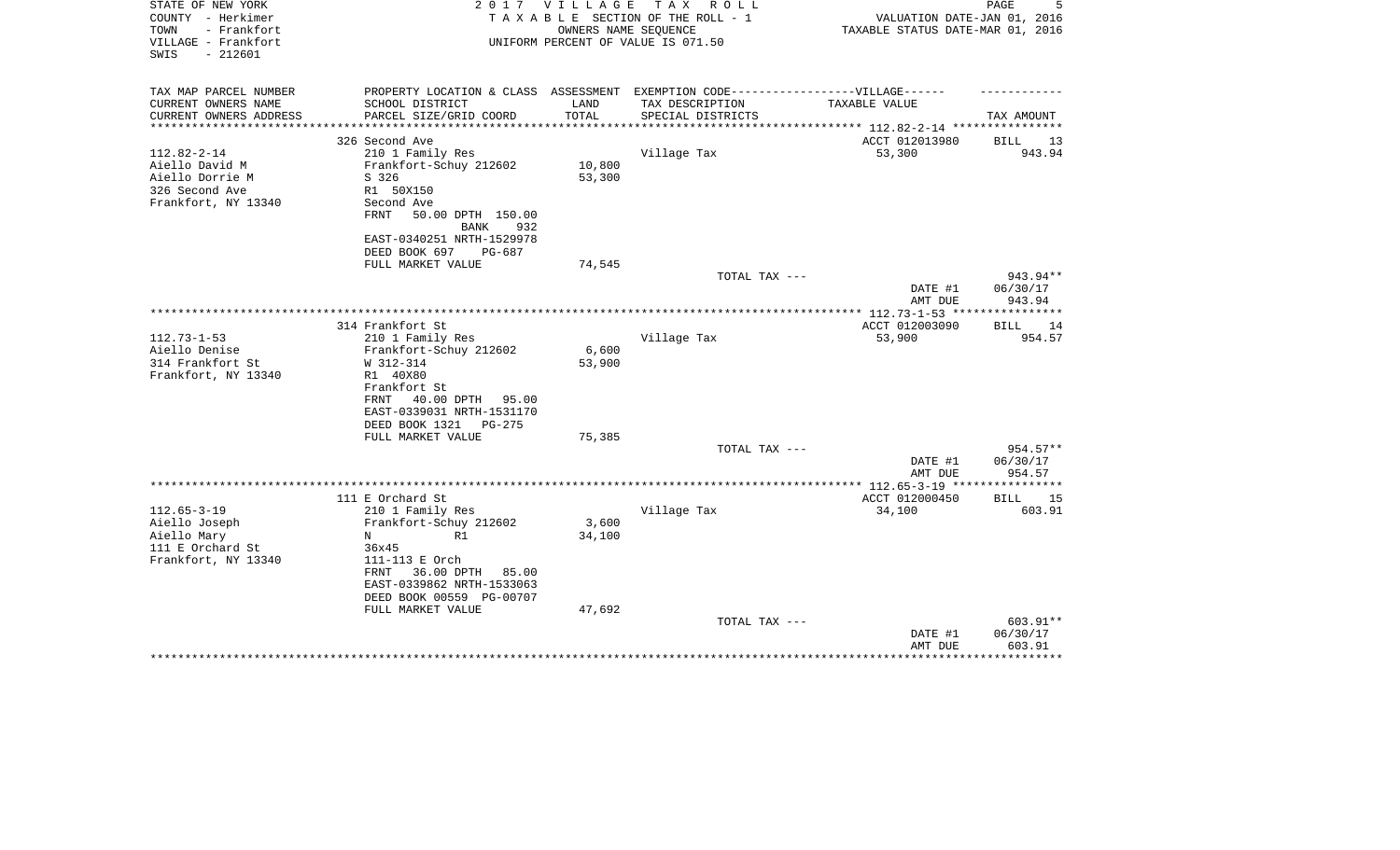| STATE OF NEW YORK<br>COUNTY - Herkimer<br>- Frankfort<br>TOWN<br>VILLAGE - Frankfort<br>$-212601$<br>SWIS | 2 0 1 7                                               | VILLAGE         | TAX ROLL<br>TAXABLE SECTION OF THE ROLL - 1<br>OWNERS NAME SEQUENCE<br>UNIFORM PERCENT OF VALUE IS 071.50 | VALUATION DATE-JAN 01, 2016<br>TAXABLE STATUS DATE-MAR 01, 2016 | PAGE<br>6          |
|-----------------------------------------------------------------------------------------------------------|-------------------------------------------------------|-----------------|-----------------------------------------------------------------------------------------------------------|-----------------------------------------------------------------|--------------------|
| TAX MAP PARCEL NUMBER                                                                                     |                                                       |                 | PROPERTY LOCATION & CLASS ASSESSMENT EXEMPTION CODE-----------------VILLAGE------                         |                                                                 |                    |
| CURRENT OWNERS NAME<br>CURRENT OWNERS ADDRESS                                                             | SCHOOL DISTRICT<br>PARCEL SIZE/GRID COORD             | LAND<br>TOTAL   | TAX DESCRIPTION<br>SPECIAL DISTRICTS                                                                      | TAXABLE VALUE                                                   | TAX AMOUNT         |
| **********************                                                                                    |                                                       |                 |                                                                                                           |                                                                 |                    |
|                                                                                                           | 143 E Main St                                         |                 |                                                                                                           | ACCT 012000420                                                  | BILL<br>16         |
| $112.74 - 1 - 12$                                                                                         | 484 1 use sm bld                                      |                 | Village Tax                                                                                               | 124,500                                                         | 2,204.90           |
| Aiello Joseph                                                                                             | Frankfort-Schuy 212602                                | 8,000           |                                                                                                           |                                                                 |                    |
| 111 E Orchard St<br>N<br>Frankfort, NY 13340                                                              | Com<br>60x128                                         | 124,500         |                                                                                                           |                                                                 |                    |
|                                                                                                           | 143-147 E Main                                        |                 |                                                                                                           |                                                                 |                    |
|                                                                                                           | 60.00 DPTH 128.00<br>FRNT                             |                 |                                                                                                           |                                                                 |                    |
|                                                                                                           | EAST-0339915 NRTH-1532394                             |                 |                                                                                                           |                                                                 |                    |
|                                                                                                           | DEED BOOK 00486 PG-00357                              |                 |                                                                                                           |                                                                 |                    |
|                                                                                                           | FULL MARKET VALUE                                     | 174,126         |                                                                                                           |                                                                 |                    |
|                                                                                                           |                                                       |                 | TOTAL TAX ---                                                                                             |                                                                 | $2,204.90**$       |
|                                                                                                           |                                                       |                 |                                                                                                           | DATE #1                                                         | 06/30/17           |
|                                                                                                           |                                                       |                 |                                                                                                           | AMT DUE                                                         | 2,204.90           |
|                                                                                                           | 149 E Main St                                         |                 |                                                                                                           | ACCT 012007620                                                  | BILL<br>17         |
| $112.74 - 1 - 13$                                                                                         | 484 1 use sm bld                                      |                 | Village Tax                                                                                               | 53,900                                                          | 954.57             |
| Aiello Joseph T                                                                                           | Frankfort-Schuy 212602                                | 9,300           |                                                                                                           |                                                                 |                    |
| 143 E Main St                                                                                             | N 149                                                 | 53,900          |                                                                                                           |                                                                 |                    |
| Frankfort, NY 13340                                                                                       | Com 63X190                                            |                 |                                                                                                           |                                                                 |                    |
|                                                                                                           | E Main St                                             |                 |                                                                                                           |                                                                 |                    |
|                                                                                                           | 63.50 DPTH 185.00<br>FRNT                             |                 |                                                                                                           |                                                                 |                    |
|                                                                                                           | EAST-0339985 NRTH-1532369<br>DEED BOOK 00633 PG-00340 |                 |                                                                                                           |                                                                 |                    |
|                                                                                                           | FULL MARKET VALUE                                     | 75,385          |                                                                                                           |                                                                 |                    |
|                                                                                                           |                                                       |                 | TOTAL TAX ---                                                                                             |                                                                 | 954.57**           |
|                                                                                                           |                                                       |                 |                                                                                                           | DATE #1                                                         | 06/30/17           |
|                                                                                                           |                                                       |                 |                                                                                                           | AMT DUE                                                         | 954.57             |
|                                                                                                           |                                                       |                 |                                                                                                           |                                                                 |                    |
|                                                                                                           | 212 E Orchard St                                      |                 |                                                                                                           | ACCT 012017010                                                  | <b>BILL</b><br>18  |
| $112.74 - 1 - 44$                                                                                         | 220 2 Family Res                                      |                 | Village Tax                                                                                               | 41,000                                                          | 726.11             |
| Aiello Marisa                                                                                             | Frankfort-Schuy 212602                                | 4,200<br>41,000 |                                                                                                           |                                                                 |                    |
| 212 E Orchard St<br>Frankfort, NY 13340<br>R <sub>2</sub>                                                 | S 212                                                 |                 |                                                                                                           |                                                                 |                    |
|                                                                                                           | Life Use                                              |                 |                                                                                                           |                                                                 |                    |
|                                                                                                           | FRNT<br>39.00 DPTH 100.00                             |                 |                                                                                                           |                                                                 |                    |
|                                                                                                           | EAST-0340463 NRTH-1532143                             |                 |                                                                                                           |                                                                 |                    |
|                                                                                                           | DEED BOOK 1219<br>$PG-27$                             |                 |                                                                                                           |                                                                 |                    |
|                                                                                                           | FULL MARKET VALUE                                     | 57,343          |                                                                                                           |                                                                 |                    |
|                                                                                                           |                                                       |                 | TOTAL TAX ---                                                                                             |                                                                 | $726.11**$         |
|                                                                                                           |                                                       |                 |                                                                                                           | DATE #1                                                         | 06/30/17<br>726.11 |
|                                                                                                           |                                                       |                 |                                                                                                           | AMT DUE                                                         | * * * * * * * * *  |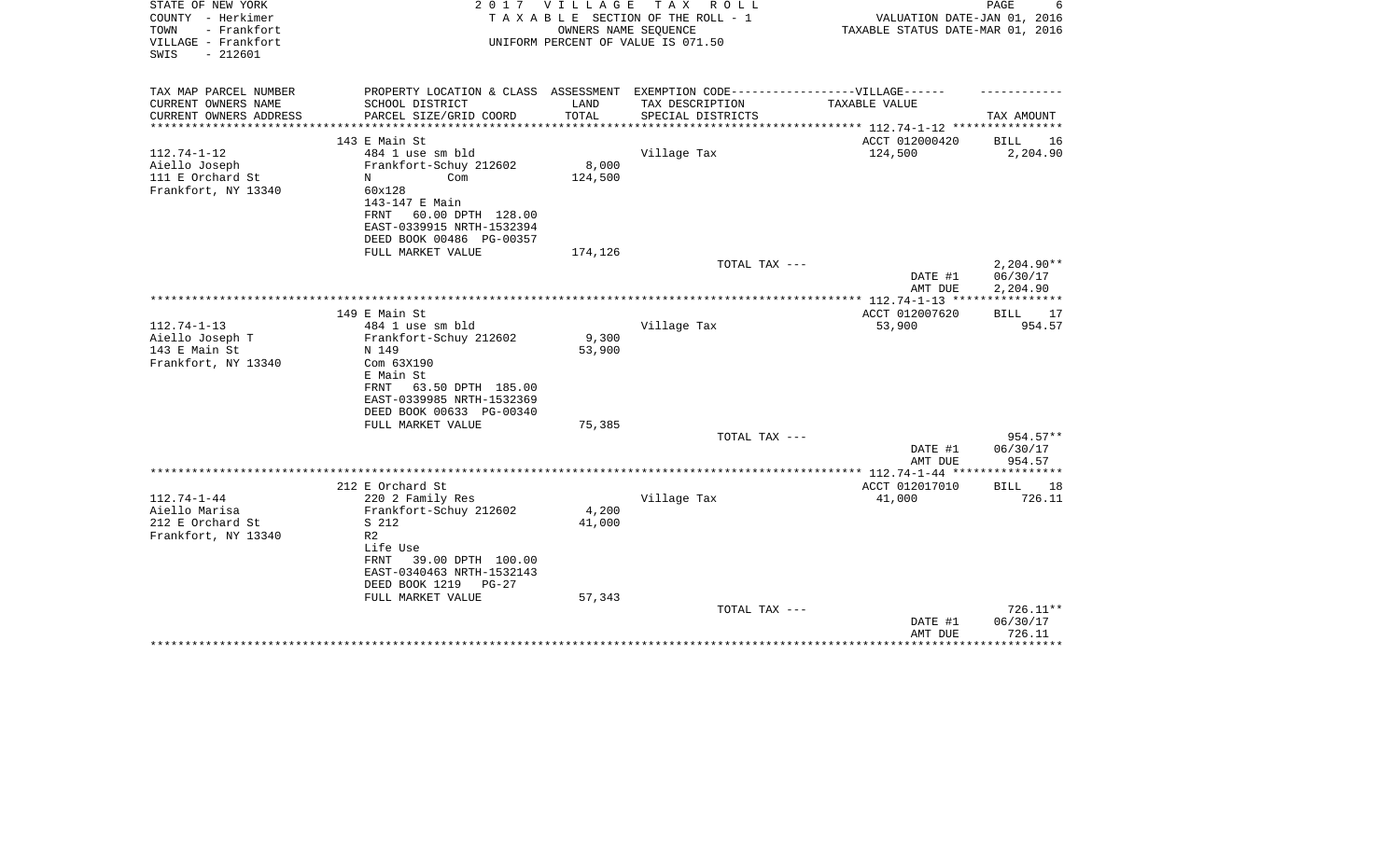| STATE OF NEW YORK<br>COUNTY - Herkimer                          | 2 0 1 7                                                                          | V I L L A G E    | T A X<br>R O L L<br>TAXABLE SECTION OF THE ROLL - 1        | VALUATION DATE-JAN 01, 2016                               | PAGE                        |
|-----------------------------------------------------------------|----------------------------------------------------------------------------------|------------------|------------------------------------------------------------|-----------------------------------------------------------|-----------------------------|
| TOWN<br>- Frankfort<br>VILLAGE - Frankfort<br>$-212601$<br>SWIS |                                                                                  |                  | OWNERS NAME SEQUENCE<br>UNIFORM PERCENT OF VALUE IS 071.50 | TAXABLE STATUS DATE-MAR 01, 2016                          |                             |
| TAX MAP PARCEL NUMBER                                           | PROPERTY LOCATION & CLASS ASSESSMENT EXEMPTION CODE----------------VILLAGE------ |                  |                                                            |                                                           |                             |
| CURRENT OWNERS NAME                                             | SCHOOL DISTRICT                                                                  | LAND             | TAX DESCRIPTION                                            | TAXABLE VALUE                                             |                             |
| CURRENT OWNERS ADDRESS                                          | PARCEL SIZE/GRID COORD                                                           | TOTAL            | SPECIAL DISTRICTS                                          |                                                           | TAX AMOUNT                  |
|                                                                 | 232 W Main St                                                                    |                  |                                                            | ***************** 112.65-1-54 *********<br>ACCT 012000300 | <b>BILL</b><br>19           |
| $112.65 - 1 - 54$                                               | 210 1 Family Res                                                                 |                  | Village Tax                                                | 40,000                                                    | 708.40                      |
| Aiello Salvatore                                                | Frankfort-Schuy 212602                                                           | 7,200            |                                                            |                                                           |                             |
| 32 Surf Ave                                                     | N 232                                                                            | 40,000           |                                                            |                                                           |                             |
| Warwick, RI 02889                                               | R1 45X80                                                                         |                  |                                                            |                                                           |                             |
|                                                                 | W Main St                                                                        |                  |                                                            |                                                           |                             |
|                                                                 | FRNT<br>45.00 DPTH 80.00                                                         |                  |                                                            |                                                           |                             |
|                                                                 | EAST-0338348 NRTH-1534273<br>DEED BOOK 1307 PG-171                               |                  |                                                            |                                                           |                             |
|                                                                 | FULL MARKET VALUE                                                                | 55,944           |                                                            |                                                           |                             |
|                                                                 |                                                                                  |                  | TOTAL TAX ---                                              |                                                           | 708.40**                    |
|                                                                 |                                                                                  |                  |                                                            | DATE #1                                                   | 06/30/17                    |
|                                                                 |                                                                                  |                  |                                                            | AMT DUE                                                   | 708.40                      |
|                                                                 |                                                                                  |                  |                                                            | ************** 112.65-1-56 ****                           |                             |
| $112.65 - 1 - 56$                                               | 228 W Main St<br>210 1 Family Res                                                |                  | Village Tax                                                | ACCT 012000270<br>48,500                                  | 20<br><b>BILL</b><br>858.94 |
| Aiello Salvatore                                                | Frankfort-Schuy 212602                                                           | 15,100           |                                                            |                                                           |                             |
| 32 Surf Ave                                                     | N 228                                                                            | 48,500           |                                                            |                                                           |                             |
| Warwick, RI 02889                                               | R1 80X240                                                                        |                  |                                                            |                                                           |                             |
|                                                                 | W Main St                                                                        |                  |                                                            |                                                           |                             |
|                                                                 | 80.00 DPTH 242.00<br>FRNT                                                        |                  |                                                            |                                                           |                             |
|                                                                 | EAST-0338482 NRTH-1534246                                                        |                  |                                                            |                                                           |                             |
|                                                                 | DEED BOOK 1307 PG-168                                                            | 67,832           |                                                            |                                                           |                             |
|                                                                 | FULL MARKET VALUE                                                                |                  | TOTAL TAX ---                                              |                                                           | 858.94**                    |
|                                                                 |                                                                                  |                  |                                                            | DATE #1                                                   | 06/30/17                    |
|                                                                 |                                                                                  |                  |                                                            | AMT DUE                                                   | 858.94                      |
|                                                                 |                                                                                  |                  |                                                            | **************** 112.73-2-58 ***                          |                             |
|                                                                 | 159 Litchfield St                                                                |                  |                                                            | ACCT 012007320                                            | <b>BILL</b><br>21           |
| $112.73 - 2 - 58$                                               | 220 2 Family Res                                                                 |                  | Village Tax                                                | 49,300                                                    | 873.10                      |
| Alsante James<br>159 S Litchfield St                            | Frankfort-Schuy 212602<br>E 159                                                  | 15,800<br>49,300 |                                                            |                                                           |                             |
| Frankfort, NY 13340                                             | R2 57X200                                                                        |                  |                                                            |                                                           |                             |
|                                                                 | Litchfield St                                                                    |                  |                                                            |                                                           |                             |
|                                                                 | FRNT 127.00 DPTH 183.80                                                          |                  |                                                            |                                                           |                             |
|                                                                 | 0.40<br>ACRES                                                                    |                  |                                                            |                                                           |                             |
|                                                                 | EAST-0338912 NRTH-1532224                                                        |                  |                                                            |                                                           |                             |
|                                                                 | DEED BOOK 1262<br>PG-54                                                          |                  |                                                            |                                                           |                             |
|                                                                 | FULL MARKET VALUE                                                                | 68,951           | TOTAL TAX ---                                              |                                                           | 873.10**                    |
|                                                                 |                                                                                  |                  |                                                            | DATE #1                                                   | 06/30/17                    |
|                                                                 |                                                                                  |                  |                                                            | AMT DUE                                                   | 873.10                      |
|                                                                 |                                                                                  |                  |                                                            |                                                           |                             |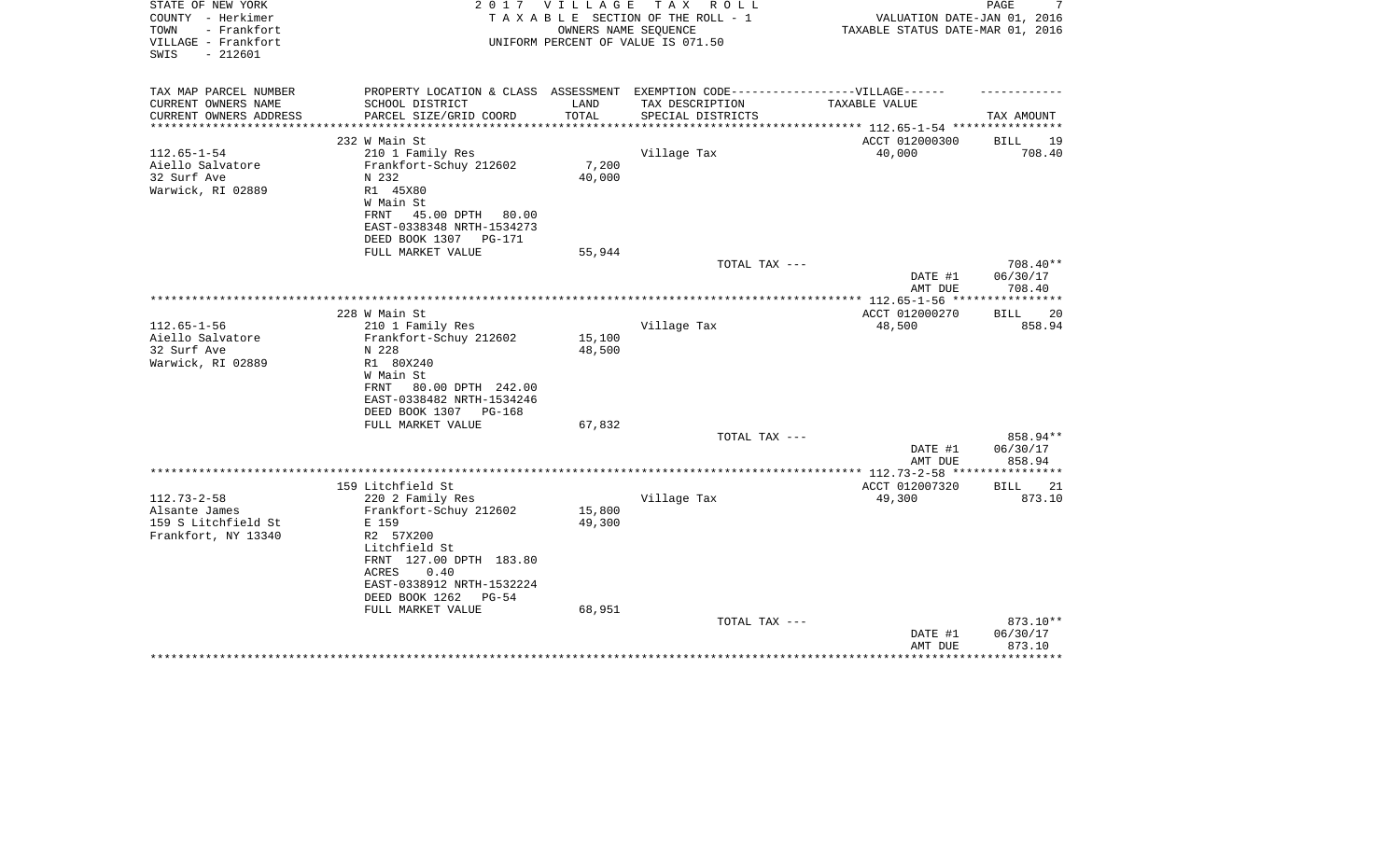| STATE OF NEW YORK<br>COUNTY - Herkimer        | 2017                                                                              | V I L L A G E          | TAX ROLL<br>TAXABLE SECTION OF THE ROLL - 1                | VALUATION DATE-JAN 01, 2016                     | PAGE                       |
|-----------------------------------------------|-----------------------------------------------------------------------------------|------------------------|------------------------------------------------------------|-------------------------------------------------|----------------------------|
| TOWN<br>- Frankfort<br>VILLAGE - Frankfort    |                                                                                   |                        | OWNERS NAME SEQUENCE<br>UNIFORM PERCENT OF VALUE IS 071.50 | TAXABLE STATUS DATE-MAR 01, 2016                |                            |
| $-212601$<br>SWIS                             |                                                                                   |                        |                                                            |                                                 |                            |
| TAX MAP PARCEL NUMBER                         | PROPERTY LOCATION & CLASS ASSESSMENT EXEMPTION CODE-----------------VILLAGE------ |                        |                                                            |                                                 |                            |
| CURRENT OWNERS NAME                           | SCHOOL DISTRICT                                                                   | LAND                   | TAX DESCRIPTION                                            | TAXABLE VALUE                                   |                            |
| CURRENT OWNERS ADDRESS<br>******************* | PARCEL SIZE/GRID COORD<br>**************************                              | TOTAL<br>************* | SPECIAL DISTRICTS                                          | ***************** 112.74-1-46 ***************** | TAX AMOUNT                 |
|                                               | 210 E Orchard St                                                                  |                        |                                                            | ACCT 176066                                     | BILL<br>22                 |
| $112.74 - 1 - 46$                             | 220 2 Family Res                                                                  |                        | Village Tax                                                | 39,500                                          | 699.55                     |
| Ameduri Samuel                                | Frankfort-Schuy 212602                                                            | 6,000                  |                                                            |                                                 |                            |
| 117 Haddad Dr                                 | S 210                                                                             | 39,500                 |                                                            |                                                 |                            |
| Frankfort, NY 13340                           | R2 45X140                                                                         |                        |                                                            |                                                 |                            |
|                                               | E Orchard St                                                                      |                        |                                                            |                                                 |                            |
|                                               | 20.00 DPTH 145.00<br>FRNT                                                         |                        |                                                            |                                                 |                            |
|                                               | EAST-0340435 NRTH-1532061                                                         |                        |                                                            |                                                 |                            |
|                                               | DEED BOOK 1469<br>PG-284                                                          |                        |                                                            |                                                 |                            |
|                                               | FULL MARKET VALUE                                                                 | 55,245                 |                                                            |                                                 |                            |
|                                               |                                                                                   |                        | TOTAL TAX ---                                              |                                                 | 699.55**                   |
|                                               |                                                                                   |                        |                                                            | DATE #1                                         | 06/30/17                   |
|                                               |                                                                                   |                        |                                                            | AMT DUE                                         | 699.55                     |
|                                               |                                                                                   |                        |                                                            |                                                 |                            |
| $112.74 - 1 - 45$                             | 214 E Orchard St                                                                  |                        |                                                            | ACCT 189740                                     | <b>BILL</b><br>23<br>72.61 |
| Ameduri Samuel R                              | 311 Res vac land<br>Frankfort-Schuy 212602                                        | 4,100                  | Village Tax                                                | 4,100                                           |                            |
| 117 Haddad Rd                                 | S 214                                                                             | 4,100                  |                                                            |                                                 |                            |
| Frankfort, NY 13340                           | R1 38X95                                                                          |                        |                                                            |                                                 |                            |
|                                               | E Orchard St                                                                      |                        |                                                            |                                                 |                            |
|                                               | 38.00 DPTH 100.00<br>FRNT                                                         |                        |                                                            |                                                 |                            |
|                                               | EAST-0340484 NRTH-1532115                                                         |                        |                                                            |                                                 |                            |
|                                               | DEED BOOK 1554<br>$PG-333$                                                        |                        |                                                            |                                                 |                            |
|                                               | FULL MARKET VALUE                                                                 | 5,734                  |                                                            |                                                 |                            |
|                                               |                                                                                   |                        | TOTAL TAX ---                                              |                                                 | $72.61**$                  |
|                                               |                                                                                   |                        |                                                            | DATE #1                                         | 06/30/17                   |
|                                               |                                                                                   |                        |                                                            | AMT DUE                                         | 72.61                      |
|                                               |                                                                                   |                        |                                                            |                                                 |                            |
|                                               | 216 E Orchard St                                                                  |                        |                                                            | ACCT 012021240                                  | 24<br>BILL                 |
| $112.74 - 1 - 47$                             | 220 2 Family Res                                                                  |                        | Village Tax                                                | 30,100                                          | 533.07                     |
| Ameduri Samuel R III                          | Frankfort-Schuy 212602                                                            | 3,800                  |                                                            |                                                 |                            |
| 117 Haddad Dr                                 | S 216                                                                             | 30,100                 |                                                            |                                                 |                            |
| Frankfort, NY 13340                           | R2 36X95                                                                          |                        |                                                            |                                                 |                            |
|                                               | E Orchard St<br>36.00 DPTH 100.00<br>FRNT                                         |                        |                                                            |                                                 |                            |
|                                               | EAST-0340512 NRTH-1532086                                                         |                        |                                                            |                                                 |                            |
|                                               | DEED BOOK 1317<br>PG-99                                                           |                        |                                                            |                                                 |                            |
|                                               | FULL MARKET VALUE                                                                 | 42,098                 |                                                            |                                                 |                            |
|                                               |                                                                                   |                        | TOTAL TAX ---                                              |                                                 | 533.07**                   |
|                                               |                                                                                   |                        |                                                            | DATE #1                                         | 06/30/17                   |
|                                               |                                                                                   |                        |                                                            | AMT DUE                                         | 533.07                     |
|                                               |                                                                                   |                        |                                                            |                                                 | *********                  |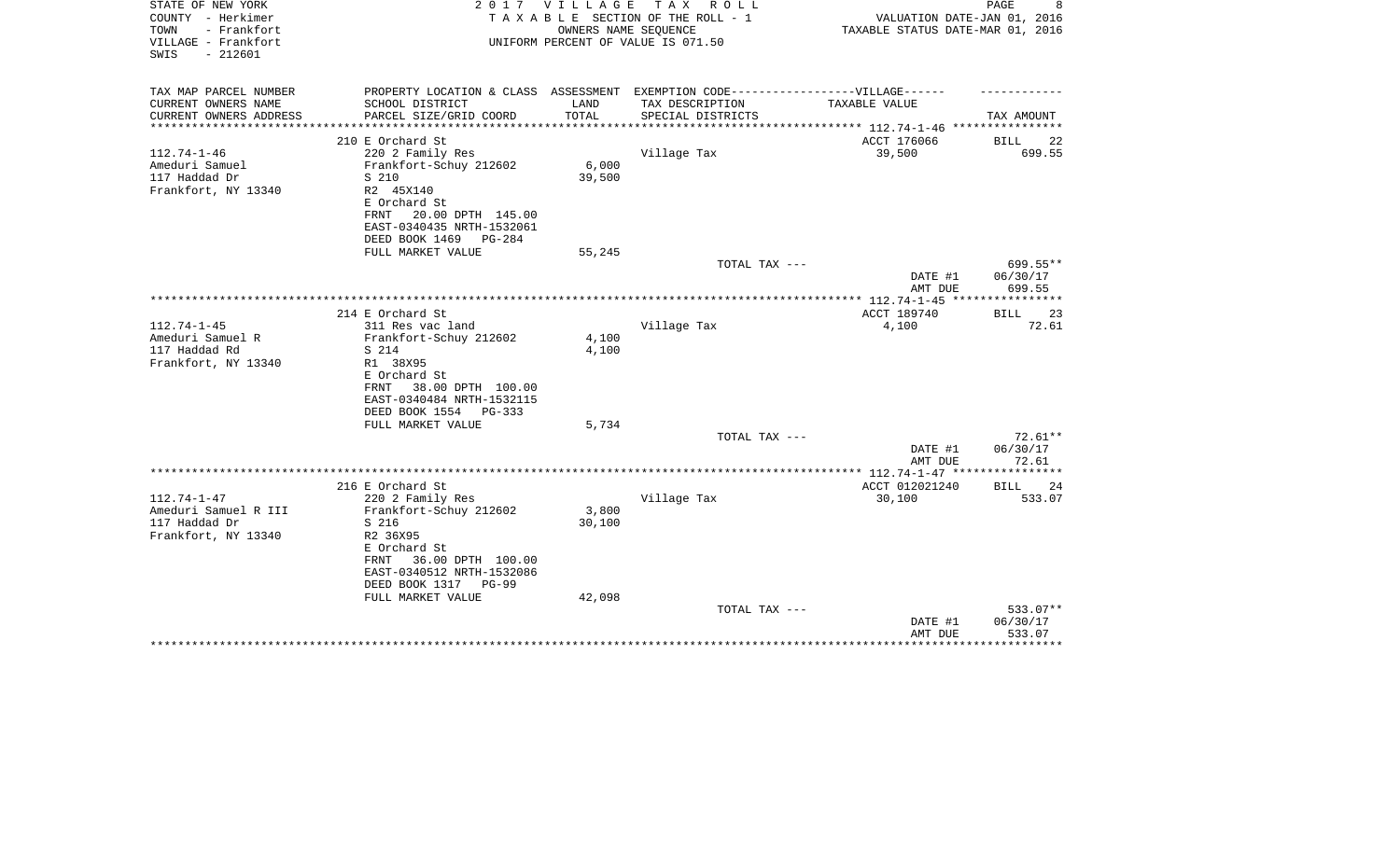| STATE OF NEW YORK<br>COUNTY - Herkimer<br>- Frankfort<br>TOWN<br>VILLAGE - Frankfort<br>$-212601$<br>SWIS    | 2017                                                                                                                                                                                        | <b>VILLAGE</b><br>OWNERS NAME SEQUENCE | T A X<br>R O L L<br>TAXABLE SECTION OF THE ROLL - 1<br>UNIFORM PERCENT OF VALUE IS 071.50 | VALUATION DATE-JAN 01, 2016<br>TAXABLE STATUS DATE-MAR 01, 2016 | 9<br>PAGE                          |
|--------------------------------------------------------------------------------------------------------------|---------------------------------------------------------------------------------------------------------------------------------------------------------------------------------------------|----------------------------------------|-------------------------------------------------------------------------------------------|-----------------------------------------------------------------|------------------------------------|
| TAX MAP PARCEL NUMBER                                                                                        |                                                                                                                                                                                             |                                        | PROPERTY LOCATION & CLASS ASSESSMENT EXEMPTION CODE-----------------VILLAGE------         |                                                                 |                                    |
| CURRENT OWNERS NAME<br>CURRENT OWNERS ADDRESS                                                                | SCHOOL DISTRICT<br>PARCEL SIZE/GRID COORD                                                                                                                                                   | LAND<br>TOTAL                          | TAX DESCRIPTION<br>SPECIAL DISTRICTS                                                      | TAXABLE VALUE                                                   | TAX AMOUNT                         |
|                                                                                                              | ********************                                                                                                                                                                        |                                        |                                                                                           | *********** 112.82-2-73 ***********                             |                                    |
|                                                                                                              | 503 Ingersol Ave                                                                                                                                                                            |                                        |                                                                                           | ACCT 012013410                                                  | <b>BILL</b><br>25                  |
| $112.82 - 2 - 73$<br>Amendolare Alfred D Jr<br>Amendolare Linda M<br>503 Ingersol Ave<br>Frankfort, NY 13340 | 210 1 Family Res<br>Frankfort-Schuy 212602<br>S<br>R1<br>FRNT<br>80.00 DPTH 110.00<br>EAST-0339913 NRTH-1529292                                                                             | 11,600<br>85,300                       | Village Tax                                                                               | 85,300                                                          | 1,510.66                           |
|                                                                                                              | DEED BOOK 712<br>$PG-32$                                                                                                                                                                    |                                        |                                                                                           |                                                                 |                                    |
|                                                                                                              | FULL MARKET VALUE                                                                                                                                                                           | 119,301                                | TOTAL TAX ---                                                                             |                                                                 | $1,510.66**$                       |
|                                                                                                              |                                                                                                                                                                                             |                                        |                                                                                           | DATE #1<br>AMT DUE                                              | 06/30/17<br>1,510.66               |
|                                                                                                              | 321 Fifth Ave                                                                                                                                                                               |                                        |                                                                                           | ACCT 197733                                                     |                                    |
| $112.81 - 3 - 24$                                                                                            | 210 1 Family Res                                                                                                                                                                            |                                        | Village Tax                                                                               | 84,700                                                          | 26<br><b>BILL</b><br>1,500.04      |
| Amendolare Alfred D Sr<br>Amendolare Carolyn A<br>321 Fifth Ave<br>Frankfort, NY 13340                       | Frankfort-Schuy 212602<br>N 321<br>R1<br>Life Use Alfred & Carolyn<br><b>FRNT</b><br>50.00 DPTH 300.00<br>EAST-0339656 NRTH-1529456<br>DEED BOOK 1603<br><b>PG-910</b><br>FULL MARKET VALUE | 15,500<br>84,700<br>118,462            |                                                                                           |                                                                 |                                    |
|                                                                                                              |                                                                                                                                                                                             |                                        | TOTAL TAX ---                                                                             |                                                                 | $1,500.04**$                       |
|                                                                                                              |                                                                                                                                                                                             |                                        |                                                                                           | DATE #1<br>AMT DUE                                              | 06/30/17<br>1,500.04               |
|                                                                                                              |                                                                                                                                                                                             |                                        |                                                                                           |                                                                 | * * * * * * * * * * *              |
|                                                                                                              | 221 Second Ave                                                                                                                                                                              |                                        |                                                                                           | ACCT 012025260                                                  | <b>BILL</b><br>27                  |
| $112.73 - 3 - 30$<br>Amendolare Gail M                                                                       | 220 2 Family Res<br>Frankfort-Schuy 212602                                                                                                                                                  | 14,300                                 | Village Tax                                                                               | 65,300                                                          | 1,156.46                           |
| Attn: Joanna F Rowell<br>221 Second Ave<br>Frankfort, NY 13340                                               | N 221<br>R2 90X150<br>Second Ave<br>90.00 DPTH 150.00<br>FRNT<br>EAST-0339625 NRTH-1531046<br>DEED BOOK 909<br>$PG-30$<br>FULL MARKET VALUE                                                 | 65,300<br>91,329                       |                                                                                           |                                                                 |                                    |
|                                                                                                              |                                                                                                                                                                                             |                                        | TOTAL TAX ---                                                                             | DATE #1<br>AMT DUE                                              | 1,156.46**<br>06/30/17<br>1,156.46 |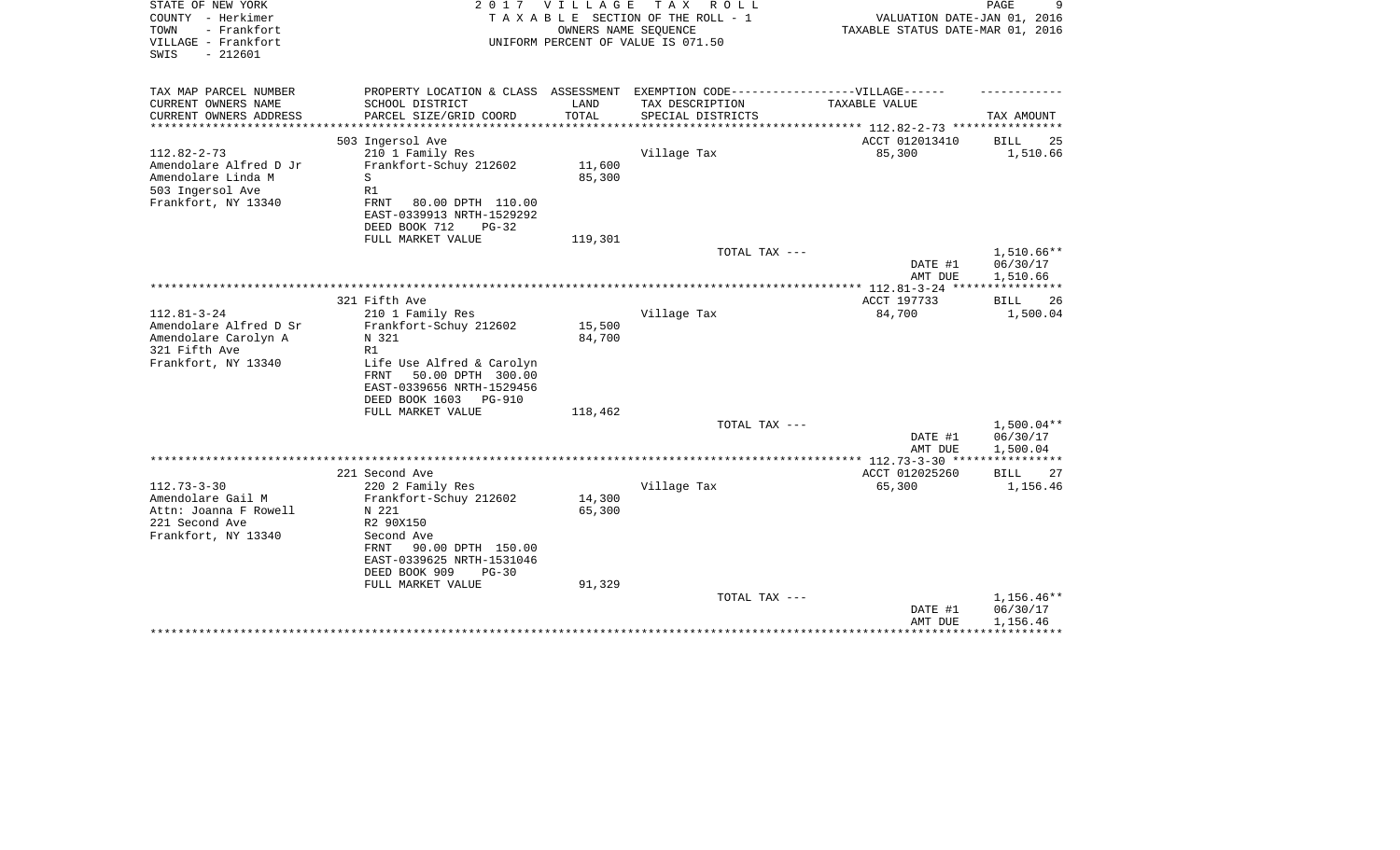| STATE OF NEW YORK<br>COUNTY - Herkimer<br>TOWN<br>- Frankfort<br>VILLAGE - Frankfort<br>$-212601$<br>SWIS | 2017                                                                                                                                                                 | V I L L A G E    | TAX ROLL<br>TAXABLE SECTION OF THE ROLL - 1<br>OWNERS NAME SEQUENCE<br>UNIFORM PERCENT OF VALUE IS 071.50 | VALUATION DATE-JAN 01, 2016<br>TAXABLE STATUS DATE-MAR 01, 2016 | PAGE<br>10                         |
|-----------------------------------------------------------------------------------------------------------|----------------------------------------------------------------------------------------------------------------------------------------------------------------------|------------------|-----------------------------------------------------------------------------------------------------------|-----------------------------------------------------------------|------------------------------------|
| TAX MAP PARCEL NUMBER                                                                                     |                                                                                                                                                                      |                  | PROPERTY LOCATION & CLASS ASSESSMENT EXEMPTION CODE-----------------VILLAGE------                         |                                                                 |                                    |
| CURRENT OWNERS NAME<br>CURRENT OWNERS ADDRESS                                                             | SCHOOL DISTRICT<br>PARCEL SIZE/GRID COORD                                                                                                                            | LAND<br>TOTAL    | TAX DESCRIPTION<br>SPECIAL DISTRICTS                                                                      | TAXABLE VALUE                                                   | TAX AMOUNT                         |
| *********************                                                                                     |                                                                                                                                                                      |                  |                                                                                                           | **************************** 112.81-1-33 ****************       |                                    |
|                                                                                                           | 204 Fifth Ave                                                                                                                                                        |                  |                                                                                                           | ACCT 012012660                                                  | BILL<br>28                         |
| $112.81 - 1 - 33$<br>Amendolare George F<br>204 Fifth Ave<br>Frankfort, NY 13340                          | 210 1 Family Res<br>Frankfort-Schuy 212602<br>S 204<br>R1 50X150<br>Fifth Ave<br>50.00 DPTH 150.00<br>FRNT<br>EAST-0338613 NRTH-1530090<br>DEED BOOK 743<br>$PG-350$ | 10,800<br>65,000 | Village Tax                                                                                               | 65,000                                                          | 1,151.15                           |
|                                                                                                           | FULL MARKET VALUE                                                                                                                                                    | 90,909           |                                                                                                           |                                                                 |                                    |
|                                                                                                           |                                                                                                                                                                      |                  | TOTAL TAX ---                                                                                             | DATE #1                                                         | 1,151.15**<br>06/30/17             |
|                                                                                                           |                                                                                                                                                                      |                  |                                                                                                           | AMT DUE                                                         | 1,151.15                           |
|                                                                                                           | 210 First Ave                                                                                                                                                        |                  |                                                                                                           | ACCT 179461                                                     | BILL<br>29                         |
| $112.73 - 3 - 51$                                                                                         | 210 1 Family Res                                                                                                                                                     |                  | VET WAR CT 41121                                                                                          | 6,309                                                           |                                    |
| Ann McKevitt Irrevoc Trust                                                                                | Frankfort-Schuy 212602                                                                                                                                               |                  | 10,800 VET DIS CT 41141                                                                                   | 2,700                                                           |                                    |
| Aha Patricia M                                                                                            | S 210                                                                                                                                                                |                  | 54,000 Village Tax                                                                                        | 44,991                                                          | 796.79                             |
| 210 First Ave<br>Frankfort, NY 13340                                                                      | R1 50X150<br>First Ave<br>50.00 DPTH 150.00<br>FRNT                                                                                                                  |                  |                                                                                                           |                                                                 |                                    |
|                                                                                                           | EAST-0339623 NRTH-1531275<br>DEED BOOK 1491<br>PG-734                                                                                                                |                  |                                                                                                           |                                                                 |                                    |
|                                                                                                           | FULL MARKET VALUE                                                                                                                                                    | 75,524           | TOTAL TAX ---                                                                                             |                                                                 | $796.79**$                         |
|                                                                                                           |                                                                                                                                                                      |                  |                                                                                                           | DATE #1<br>AMT DUE                                              | 06/30/17<br>796.79                 |
|                                                                                                           |                                                                                                                                                                      |                  |                                                                                                           | ***************** 112.73-4-29 *****************                 |                                    |
|                                                                                                           | 207 Third Ave                                                                                                                                                        |                  |                                                                                                           | ACCT 012019890                                                  | <b>BILL</b><br>30                  |
| $112.73 - 4 - 29$<br>Annutto Alan M<br>Lynch Heidi M                                                      | 220 2 Family Res<br>Frankfort-Schuy 212602<br>N 207 R2                                                                                                               | 8,600<br>66,700  | Village Tax                                                                                               | 66,700                                                          | 1,181.26                           |
| 207 Third Ave<br>Frankfort, NY 13340                                                                      | 40x150<br>Third Ave                                                                                                                                                  |                  |                                                                                                           |                                                                 |                                    |
|                                                                                                           | 40.00 DPTH 150.00<br>FRNT<br>EAST-0339292 NRTH-1530876<br>DEED BOOK 1196<br>PG-364                                                                                   |                  |                                                                                                           |                                                                 |                                    |
|                                                                                                           | FULL MARKET VALUE                                                                                                                                                    | 93,287           |                                                                                                           |                                                                 |                                    |
|                                                                                                           |                                                                                                                                                                      |                  | TOTAL TAX ---                                                                                             | DATE #1<br>AMT DUE                                              | 1,181.26**<br>06/30/17<br>1,181.26 |
|                                                                                                           |                                                                                                                                                                      |                  |                                                                                                           |                                                                 |                                    |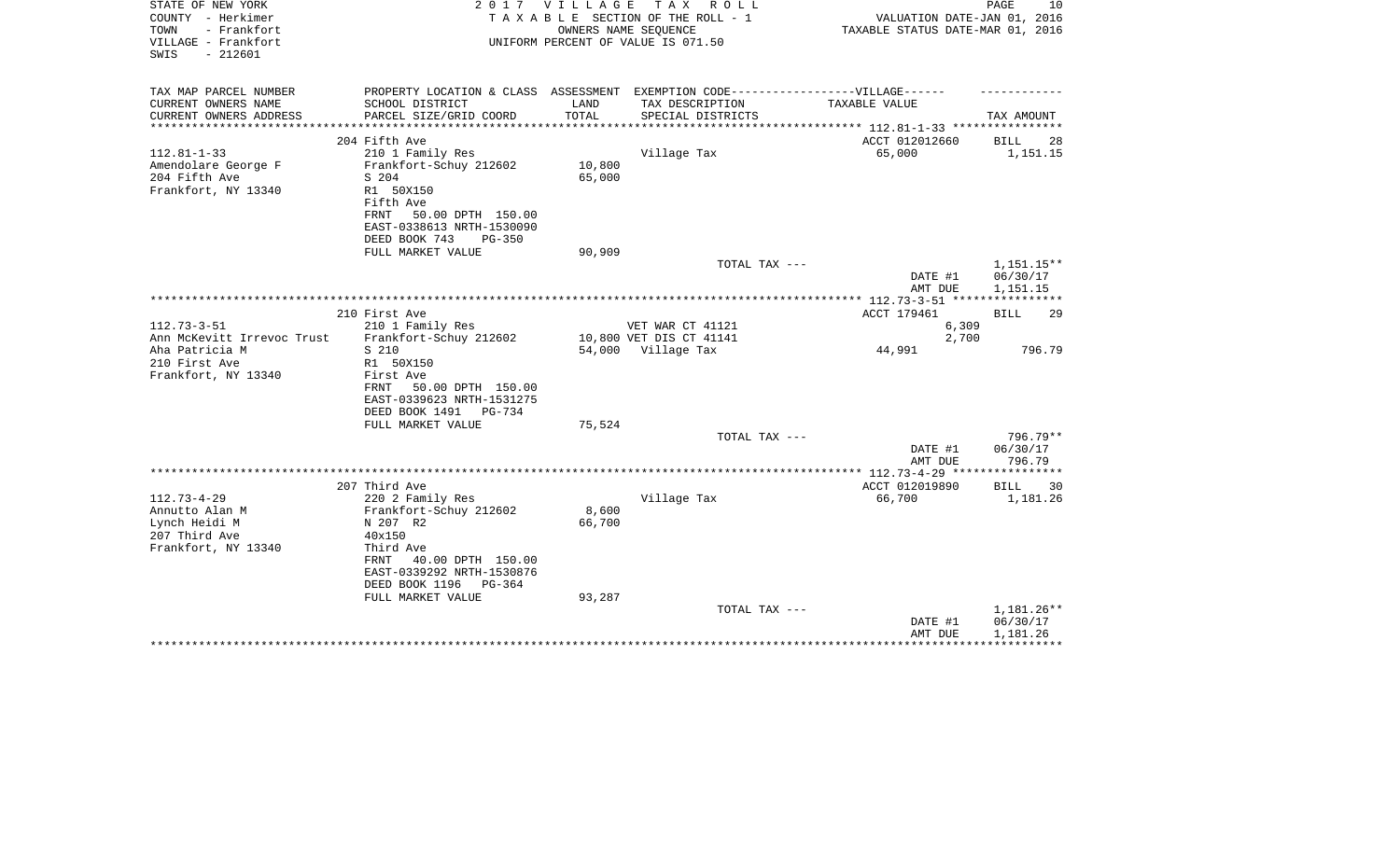| STATE OF NEW YORK<br>COUNTY - Herkimer<br>TOWN<br>- Frankfort<br>VILLAGE - Frankfort<br>SWIS<br>$-212601$ | 2 0 1 7                                                                                              | <b>VILLAGE</b><br>OWNERS NAME SEOUENCE | T A X<br>R O L L<br>TAXABLE SECTION OF THE ROLL - 1<br>UNIFORM PERCENT OF VALUE IS 071.50 | VALUATION DATE-JAN 01, 2016<br>TAXABLE STATUS DATE-MAR 01, 2016 | PAGE<br>11        |
|-----------------------------------------------------------------------------------------------------------|------------------------------------------------------------------------------------------------------|----------------------------------------|-------------------------------------------------------------------------------------------|-----------------------------------------------------------------|-------------------|
| TAX MAP PARCEL NUMBER<br>CURRENT OWNERS NAME                                                              | PROPERTY LOCATION & CLASS ASSESSMENT EXEMPTION CODE-----------------VILLAGE------<br>SCHOOL DISTRICT | LAND                                   | TAX DESCRIPTION                                                                           | TAXABLE VALUE                                                   |                   |
| CURRENT OWNERS ADDRESS                                                                                    | PARCEL SIZE/GRID COORD                                                                               | TOTAL                                  | SPECIAL DISTRICTS                                                                         |                                                                 | TAX AMOUNT        |
| **********************                                                                                    |                                                                                                      |                                        |                                                                                           |                                                                 |                   |
| 105 Erie St                                                                                               |                                                                                                      |                                        |                                                                                           | ACCT 012027720                                                  | BILL<br>31        |
| $112.74 - 3 - 18$                                                                                         | 210 1 Family Res                                                                                     |                                        | Village Tax                                                                               | 63,900                                                          | 1,131.67          |
| Anthony Daniel                                                                                            | Frankfort-Schuy 212602                                                                               | 6,000                                  |                                                                                           |                                                                 |                   |
| Anthony Kathleen J                                                                                        | E 105                                                                                                | 63,900                                 |                                                                                           |                                                                 |                   |
| 105 Erie St<br>R1                                                                                         |                                                                                                      |                                        |                                                                                           |                                                                 |                   |
| Frankfort, NY 13340                                                                                       | Erie St                                                                                              |                                        |                                                                                           |                                                                 |                   |
| <b>FRNT</b>                                                                                               | 50.00 DPTH 125.00                                                                                    |                                        |                                                                                           |                                                                 |                   |
|                                                                                                           | BANK<br>822                                                                                          |                                        |                                                                                           |                                                                 |                   |
|                                                                                                           | EAST-0340747 NRTH-1530806                                                                            |                                        |                                                                                           |                                                                 |                   |
|                                                                                                           | DEED BOOK 819<br>$PG-429$                                                                            |                                        |                                                                                           |                                                                 |                   |
|                                                                                                           | FULL MARKET VALUE                                                                                    | 89,371                                 |                                                                                           |                                                                 |                   |
|                                                                                                           |                                                                                                      |                                        | TOTAL TAX ---                                                                             |                                                                 | $1,131.67**$      |
|                                                                                                           |                                                                                                      |                                        |                                                                                           | DATE #1                                                         | 06/30/17          |
|                                                                                                           |                                                                                                      |                                        |                                                                                           | AMT DUE<br>**************** 112.74-2-22 ***********             | 1,131.67          |
|                                                                                                           | 207 E Canal St                                                                                       |                                        |                                                                                           | ACCT 012020370                                                  | <b>BILL</b><br>32 |
| $112.74 - 2 - 22$                                                                                         | 210 1 Family Res                                                                                     |                                        | Village Tax                                                                               | 50,000                                                          | 885.50            |
| Anthony Daniel F                                                                                          | Frankfort-Schuy 212602                                                                               | 3,700                                  |                                                                                           |                                                                 |                   |
| Anthony Kathleen J                                                                                        | N 207                                                                                                | 50,000                                 |                                                                                           |                                                                 |                   |
| 105 Erie St                                                                                               | R1 40X40                                                                                             |                                        |                                                                                           |                                                                 |                   |
| Frankfort, NY 13340                                                                                       | E Canal St                                                                                           |                                        |                                                                                           |                                                                 |                   |
| FRNT                                                                                                      | 47.00 DPTH<br>56.00                                                                                  |                                        |                                                                                           |                                                                 |                   |
|                                                                                                           | <b>BANK</b><br>135                                                                                   |                                        |                                                                                           |                                                                 |                   |
|                                                                                                           | EAST-0339828 NRTH-1531761                                                                            |                                        |                                                                                           |                                                                 |                   |
|                                                                                                           | DEED BOOK 832<br><b>PG-440</b>                                                                       |                                        |                                                                                           |                                                                 |                   |
|                                                                                                           | FULL MARKET VALUE                                                                                    | 69,930                                 |                                                                                           |                                                                 |                   |
|                                                                                                           |                                                                                                      |                                        | TOTAL TAX ---                                                                             |                                                                 | 885.50**          |
|                                                                                                           |                                                                                                      |                                        |                                                                                           | DATE #1                                                         | 06/30/17          |
|                                                                                                           |                                                                                                      |                                        |                                                                                           | AMT DUE                                                         | 885.50            |
|                                                                                                           |                                                                                                      |                                        |                                                                                           | **************** 112.82-1-3 *****                               | *********         |
|                                                                                                           | 305 First Ave                                                                                        |                                        |                                                                                           | ACCT 012007860                                                  | <b>BILL</b><br>33 |
| $112.82 - 1 - 3$                                                                                          | 210 1 Family Res                                                                                     |                                        | Village Tax                                                                               | 48,600                                                          | 860.71            |
| Apel Jeffrey                                                                                              | Frankfort-Schuy 212602                                                                               | 10,100                                 |                                                                                           |                                                                 |                   |
| 305 First Ave                                                                                             | N 305                                                                                                | 48,600                                 |                                                                                           |                                                                 |                   |
| Frankfort, NY 13340<br>R1                                                                                 |                                                                                                      |                                        |                                                                                           |                                                                 |                   |
|                                                                                                           | First Ave                                                                                            |                                        |                                                                                           |                                                                 |                   |
| FRNT                                                                                                      | 50.00 DPTH 130.00<br>EAST-0340355 NRTH-1530720                                                       |                                        |                                                                                           |                                                                 |                   |
|                                                                                                           | DEED BOOK 1204<br>PG-279                                                                             |                                        |                                                                                           |                                                                 |                   |
|                                                                                                           |                                                                                                      | 67,972                                 |                                                                                           |                                                                 |                   |
|                                                                                                           | FULL MARKET VALUE                                                                                    |                                        | TOTAL TAX ---                                                                             |                                                                 | 860.71**          |
|                                                                                                           |                                                                                                      |                                        |                                                                                           | DATE #1                                                         | 06/30/17          |
|                                                                                                           |                                                                                                      |                                        |                                                                                           | AMT DUE                                                         | 860.71            |
|                                                                                                           |                                                                                                      |                                        |                                                                                           |                                                                 | ************      |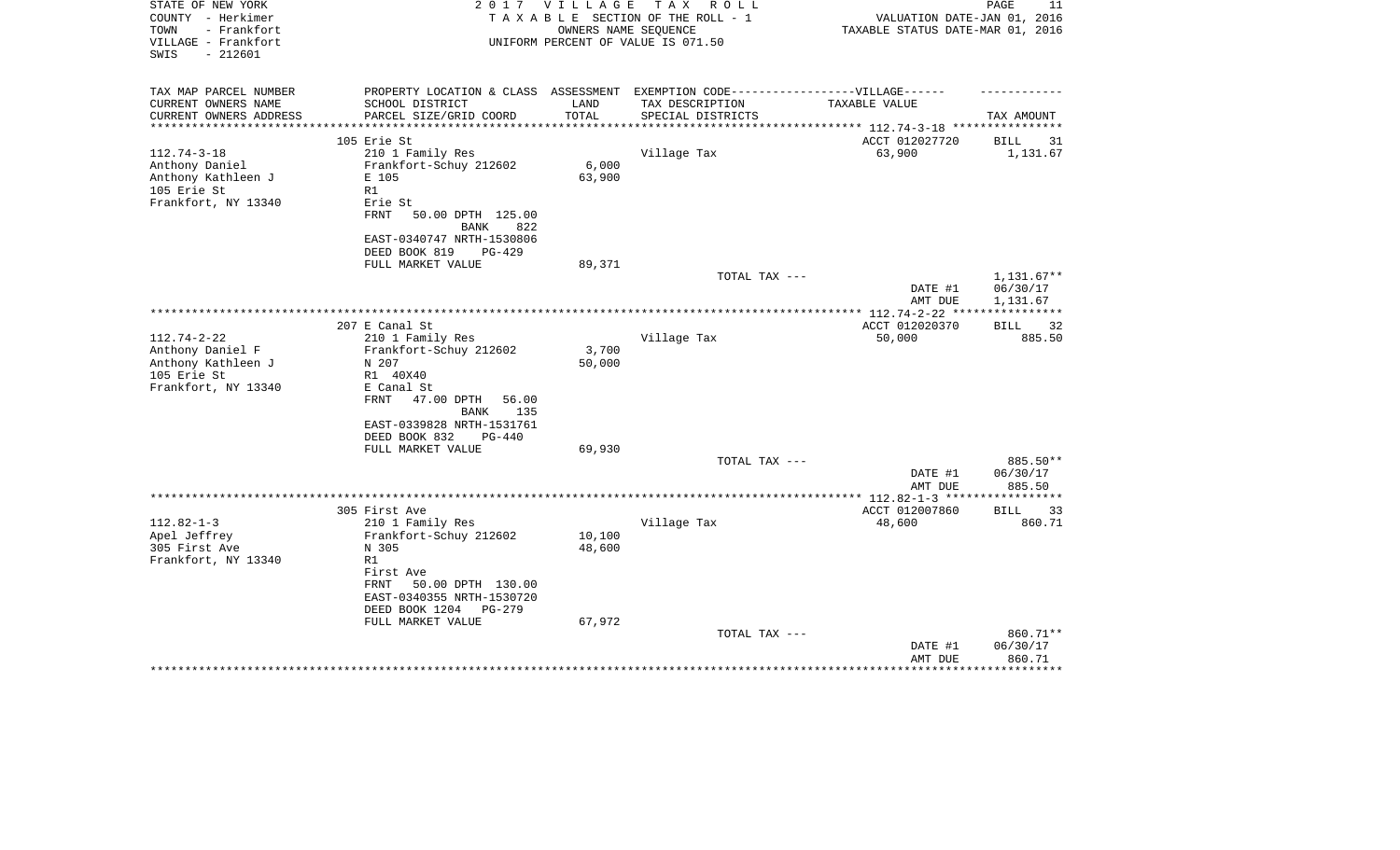| STATE OF NEW YORK<br>COUNTY - Herkimer<br>- Frankfort<br>TOWN<br>VILLAGE - Frankfort | 2 0 1 7                                                               | <b>VILLAGE</b> | T A X<br>R O L L<br>TAXABLE SECTION OF THE ROLL - 1<br>OWNERS NAME SEQUENCE<br>UNIFORM PERCENT OF VALUE IS 071.50 | VALUATION DATE-JAN 01, 2016<br>TAXABLE STATUS DATE-MAR 01, 2016 | PAGE<br>12             |
|--------------------------------------------------------------------------------------|-----------------------------------------------------------------------|----------------|-------------------------------------------------------------------------------------------------------------------|-----------------------------------------------------------------|------------------------|
| $-212601$<br>SWIS                                                                    |                                                                       |                |                                                                                                                   |                                                                 |                        |
| TAX MAP PARCEL NUMBER                                                                | PROPERTY LOCATION & CLASS ASSESSMENT                                  |                | EXEMPTION CODE------------------VILLAGE------                                                                     |                                                                 |                        |
| CURRENT OWNERS NAME<br>CURRENT OWNERS ADDRESS<br>*********************               | SCHOOL DISTRICT<br>PARCEL SIZE/GRID COORD                             | LAND<br>TOTAL  | TAX DESCRIPTION<br>SPECIAL DISTRICTS                                                                              | TAXABLE VALUE                                                   | TAX AMOUNT             |
|                                                                                      | 121 Cemetery St                                                       |                |                                                                                                                   | ACCT 012023950                                                  | BILL<br>34             |
| $112.65 - 2 - 6.2$                                                                   | 210 1 Family Res                                                      |                | VET WAR CT 41121                                                                                                  | 6,309                                                           |                        |
| Arcuri Michael P                                                                     | Frankfort-Schuy 212602                                                |                | 9,200 VET DIS CT 41141                                                                                            | 9,465                                                           |                        |
| Arcuri Joann M                                                                       | $\mathbf E$                                                           | 63,100         | Village Tax                                                                                                       | 47,326                                                          | 838.14                 |
| 121 Cemetery St                                                                      | R1                                                                    |                |                                                                                                                   |                                                                 |                        |
| Frankfort, NY 13340                                                                  | Cemetery St<br>FRNT<br>42.70 DPTH 162.00<br>EAST-0300715 NRTH-1108500 |                |                                                                                                                   |                                                                 |                        |
|                                                                                      | DEED BOOK 727<br><b>PG-114</b>                                        |                |                                                                                                                   |                                                                 |                        |
|                                                                                      | FULL MARKET VALUE                                                     | 88,252         |                                                                                                                   |                                                                 |                        |
|                                                                                      |                                                                       |                | TOTAL TAX ---                                                                                                     | DATE #1                                                         | 838.14**<br>06/30/17   |
|                                                                                      |                                                                       |                |                                                                                                                   | AMT DUE                                                         | 838.14                 |
|                                                                                      |                                                                       |                |                                                                                                                   |                                                                 |                        |
| $112.65 - 2 - 4$                                                                     | 127 Cemetery St<br>210 1 Family Res                                   |                | Village Tax                                                                                                       | ACCT 167536<br>83,300                                           | 35<br>BILL<br>1,475.24 |
| Arcuri Michael R                                                                     | Frankfort-Schuy 212602                                                | 32,100         |                                                                                                                   |                                                                 |                        |
| 127 Cemetery St                                                                      | 2,3 merged into                                                       | 83,300         |                                                                                                                   |                                                                 |                        |
| Frankfort, NY 13340                                                                  | R1 1A                                                                 |                |                                                                                                                   |                                                                 |                        |
|                                                                                      | Cemetery St                                                           |                |                                                                                                                   |                                                                 |                        |
|                                                                                      | FRNT 364.50 DPTH                                                      |                |                                                                                                                   |                                                                 |                        |
|                                                                                      | ACRES<br>1.60<br>EAST-0337311 NRTH-1532984                            |                |                                                                                                                   |                                                                 |                        |
|                                                                                      | DEED BOOK 1413<br><b>PG-590</b>                                       |                |                                                                                                                   |                                                                 |                        |
|                                                                                      | FULL MARKET VALUE                                                     | 116,503        |                                                                                                                   |                                                                 |                        |
|                                                                                      |                                                                       |                | TOTAL TAX ---                                                                                                     |                                                                 | $1,475.24**$           |
|                                                                                      |                                                                       |                |                                                                                                                   | DATE #1<br>AMT DUE                                              | 06/30/17<br>1,475.24   |
|                                                                                      |                                                                       |                |                                                                                                                   |                                                                 |                        |
|                                                                                      | 504 Frankfort St                                                      |                |                                                                                                                   | ACCT 012014610                                                  | <b>BILL</b><br>36      |
| $112.81 - 1 - 14$                                                                    | 220 2 Family Res                                                      |                | Village Tax                                                                                                       | 62,900                                                          | 1,113.96               |
| Arena Randy                                                                          | Frankfort-Schuy 212602                                                | 10,400         |                                                                                                                   |                                                                 |                        |
| Wheeler Joslyn<br>504 Frankfort St                                                   | W 504<br>R2 50X136                                                    | 62,900         |                                                                                                                   |                                                                 |                        |
| Frankfort, NY 13340                                                                  | Frankfort St                                                          |                |                                                                                                                   |                                                                 |                        |
|                                                                                      | 50.00 DPTH 141.40<br>FRNT                                             |                |                                                                                                                   |                                                                 |                        |
|                                                                                      | EAST-0338624 NRTH-1530658                                             |                |                                                                                                                   |                                                                 |                        |
|                                                                                      | DEED BOOK 911<br>$PG-363$                                             |                |                                                                                                                   |                                                                 |                        |
|                                                                                      | FULL MARKET VALUE                                                     | 87,972         |                                                                                                                   |                                                                 |                        |
|                                                                                      |                                                                       |                | TOTAL TAX ---                                                                                                     |                                                                 | $1,113.96**$           |
|                                                                                      |                                                                       |                |                                                                                                                   | DATE #1<br>AMT DUE                                              | 06/30/17<br>1,113.96   |
|                                                                                      |                                                                       |                |                                                                                                                   |                                                                 |                        |
|                                                                                      |                                                                       |                |                                                                                                                   |                                                                 |                        |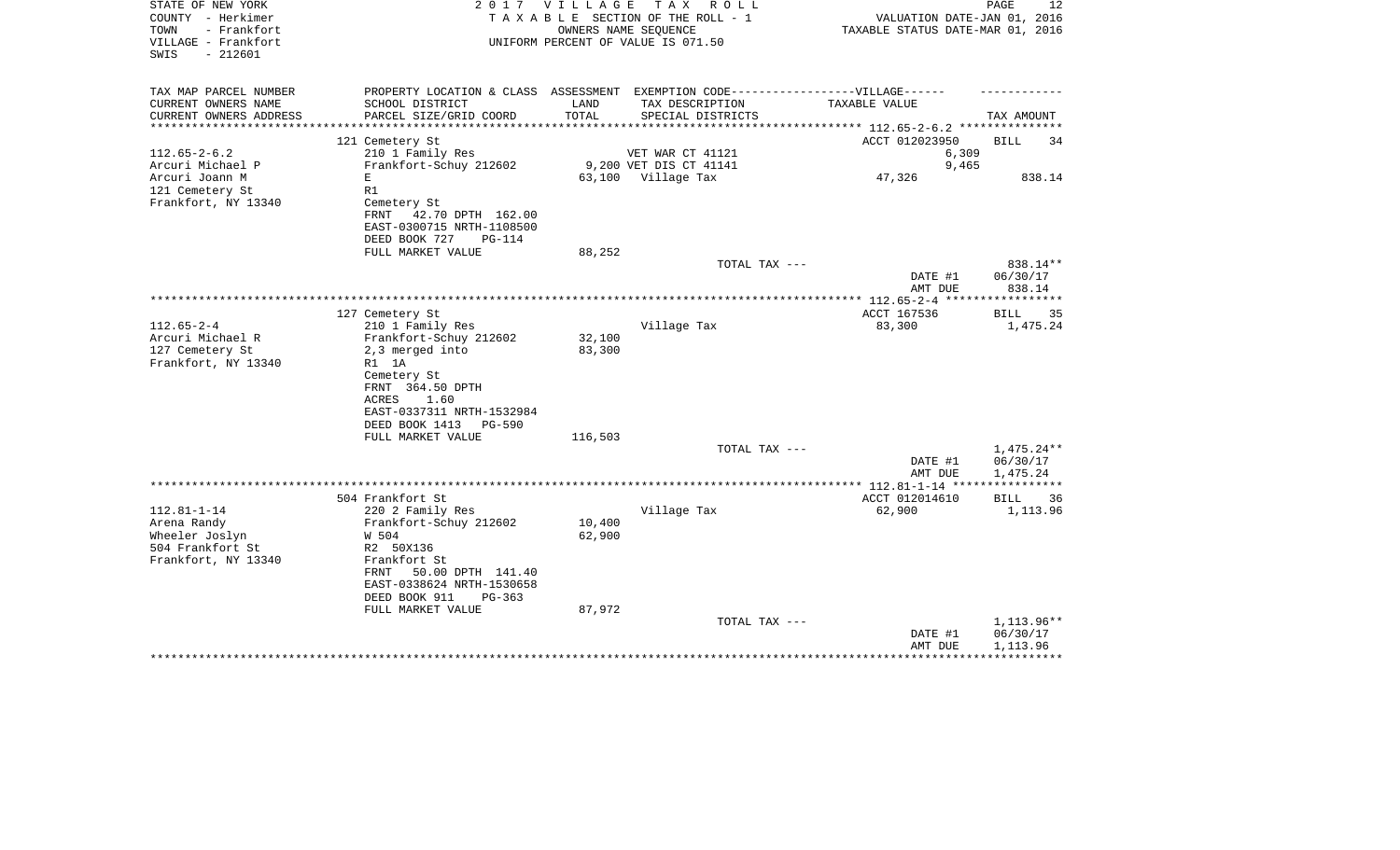| STATE OF NEW YORK<br>COUNTY - Herkimer                          | 2 0 1 7                                                                           | <b>VILLAGE</b>  | T A X<br>R O L L<br>TAXABLE SECTION OF THE ROLL - 1        | VALUATION DATE-JAN 01, 2016                               | PAGE<br>13                  |
|-----------------------------------------------------------------|-----------------------------------------------------------------------------------|-----------------|------------------------------------------------------------|-----------------------------------------------------------|-----------------------------|
| TOWN<br>- Frankfort<br>VILLAGE - Frankfort<br>$-212601$<br>SWIS |                                                                                   |                 | OWNERS NAME SEQUENCE<br>UNIFORM PERCENT OF VALUE IS 071.50 | TAXABLE STATUS DATE-MAR 01, 2016                          |                             |
| TAX MAP PARCEL NUMBER                                           | PROPERTY LOCATION & CLASS ASSESSMENT EXEMPTION CODE-----------------VILLAGE------ |                 |                                                            |                                                           |                             |
| CURRENT OWNERS NAME                                             | SCHOOL DISTRICT                                                                   | LAND            | TAX DESCRIPTION                                            | TAXABLE VALUE                                             |                             |
| CURRENT OWNERS ADDRESS                                          | PARCEL SIZE/GRID COORD                                                            | TOTAL           | SPECIAL DISTRICTS                                          |                                                           | TAX AMOUNT                  |
| *********************                                           |                                                                                   |                 |                                                            | *************************** 112.74-2-40 ***************** |                             |
|                                                                 | 254 Mann St                                                                       |                 |                                                            | ACCT 157431                                               | <b>BILL</b><br>37           |
| $112.74 - 2 - 40$                                               | 210 1 Family Res                                                                  |                 | Village Tax                                                | 47,200                                                    | 835.91                      |
| Arsenault Cynthia D<br>159 Kent Blvd                            | Frankfort-Schuy 212602<br>S 254                                                   | 7,700<br>47,200 |                                                            |                                                           |                             |
| Ilion, NY 13357                                                 | R2 65X160                                                                         |                 |                                                            |                                                           |                             |
|                                                                 | Mann St                                                                           |                 |                                                            |                                                           |                             |
|                                                                 | 63.00 DPTH 170.00<br>FRNT                                                         |                 |                                                            |                                                           |                             |
|                                                                 | EAST-0340332 NRTH-1531260                                                         |                 |                                                            |                                                           |                             |
|                                                                 | DEED BOOK 1349<br>PG-867                                                          |                 |                                                            |                                                           |                             |
|                                                                 | FULL MARKET VALUE                                                                 | 66,014          |                                                            |                                                           |                             |
|                                                                 |                                                                                   |                 | TOTAL TAX ---                                              |                                                           | 835.91**                    |
|                                                                 |                                                                                   |                 |                                                            | DATE #1                                                   | 06/30/17                    |
|                                                                 |                                                                                   |                 |                                                            | AMT DUE                                                   | 835.91                      |
|                                                                 |                                                                                   |                 |                                                            | **************** 112.74-1-10 *****************            |                             |
| $112.74 - 1 - 10$                                               | 102 Church St                                                                     |                 |                                                            | ACCT 012004380                                            | <b>BILL</b><br>38<br>322.32 |
| As Property Development                                         | 210 1 Family Res<br>Frankfort-Schuy 212602                                        | 2,500           | Village Tax                                                | 18,200                                                    |                             |
| 105 N. Prospect St                                              | E 102                                                                             | 18,200          |                                                            |                                                           |                             |
| Herkimer, NY 13350                                              | R1 30X60                                                                          |                 |                                                            |                                                           |                             |
|                                                                 | Church St                                                                         |                 |                                                            |                                                           |                             |
|                                                                 | 30.00 DPTH<br>FRNT<br>60.00                                                       |                 |                                                            |                                                           |                             |
|                                                                 | EAST-0339915 NRTH-1532471                                                         |                 |                                                            |                                                           |                             |
|                                                                 | DEED BOOK 1236<br>PG-756                                                          |                 |                                                            |                                                           |                             |
|                                                                 | FULL MARKET VALUE                                                                 | 25,455          |                                                            |                                                           |                             |
|                                                                 |                                                                                   |                 | TOTAL TAX ---                                              |                                                           | 322.32**                    |
|                                                                 |                                                                                   |                 |                                                            | DATE #1                                                   | 06/30/17                    |
|                                                                 |                                                                                   |                 |                                                            | AMT DUE                                                   | 322.32                      |
|                                                                 |                                                                                   |                 |                                                            |                                                           | ************                |
| $112.82 - 2 - 28$                                               | 313 Third Ave<br>210 1 Family Res                                                 |                 | Village Tax                                                | ACCT 012000330<br>46,000                                  | <b>BILL</b><br>39<br>814.66 |
| Ashe David                                                      | Frankfort-Schuy 212602                                                            | 8,400           |                                                            |                                                           |                             |
| 313 Third Ave                                                   | N 313                                                                             | 46,000          |                                                            |                                                           |                             |
| Frankfort, NY 13340                                             | R1 39X150                                                                         |                 |                                                            |                                                           |                             |
|                                                                 | Third Ave                                                                         |                 |                                                            |                                                           |                             |
|                                                                 | FRNT<br>39.00 DPTH 150.00                                                         |                 |                                                            |                                                           |                             |
|                                                                 | EAST-0339945 NRTH-1530110                                                         |                 |                                                            |                                                           |                             |
|                                                                 | DEED BOOK 929<br>$PG-248$                                                         |                 |                                                            |                                                           |                             |
|                                                                 | FULL MARKET VALUE                                                                 | 64,336          |                                                            |                                                           |                             |
|                                                                 |                                                                                   |                 | TOTAL TAX ---                                              |                                                           | 814.66**                    |
|                                                                 |                                                                                   |                 |                                                            | DATE #1                                                   | 06/30/17                    |
|                                                                 |                                                                                   |                 |                                                            | AMT DUE                                                   | 814.66<br>********          |
|                                                                 |                                                                                   |                 |                                                            |                                                           |                             |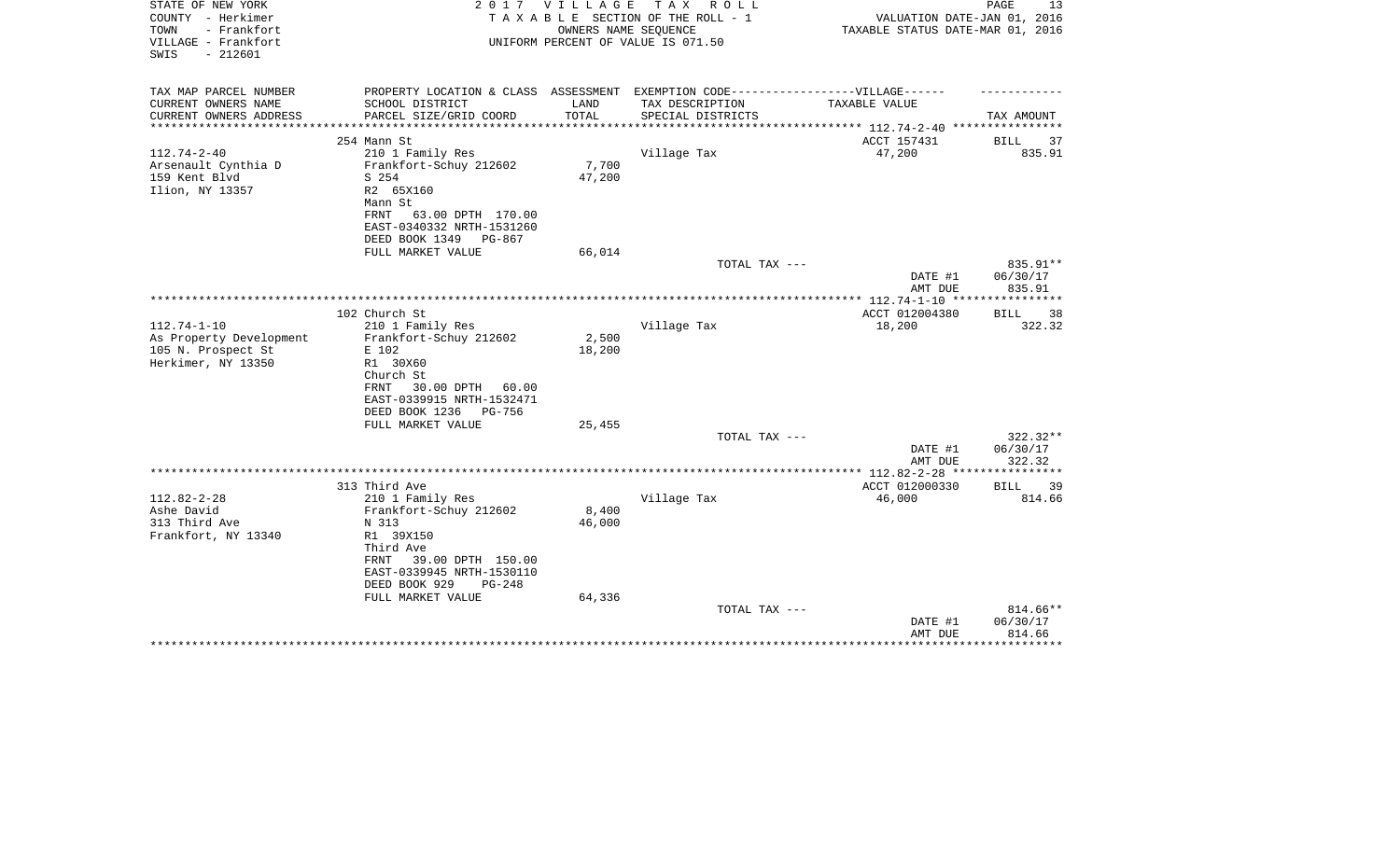| STATE OF NEW YORK<br>COUNTY - Herkimer<br>- Frankfort<br>TOWN<br>VILLAGE - Frankfort<br>$-212601$<br>SWIS | 2017                                                                                                                              | VILLAGE<br>OWNERS NAME SEQUENCE | TAX ROLL<br>TAXABLE SECTION OF THE ROLL - 1<br>UNIFORM PERCENT OF VALUE IS 071.50 | VALUATION DATE-JAN 01, 2016<br>TAXABLE STATUS DATE-MAR 01, 2016 | PAGE<br>14                         |
|-----------------------------------------------------------------------------------------------------------|-----------------------------------------------------------------------------------------------------------------------------------|---------------------------------|-----------------------------------------------------------------------------------|-----------------------------------------------------------------|------------------------------------|
| TAX MAP PARCEL NUMBER                                                                                     | PROPERTY LOCATION & CLASS ASSESSMENT EXEMPTION CODE-----------------VILLAGE------                                                 |                                 |                                                                                   |                                                                 |                                    |
| CURRENT OWNERS NAME<br>CURRENT OWNERS ADDRESS                                                             | SCHOOL DISTRICT<br>PARCEL SIZE/GRID COORD                                                                                         | LAND<br>TOTAL                   | TAX DESCRIPTION<br>SPECIAL DISTRICTS                                              | TAXABLE VALUE                                                   | TAX AMOUNT                         |
|                                                                                                           | *******************                                                                                                               | ************                    | ********************                                                              | ************* 112.74-1-11 *****************                     |                                    |
|                                                                                                           | 141 E Main St                                                                                                                     |                                 |                                                                                   | ACCT 012009330                                                  | BILL<br>40                         |
| $112.74 - 1 - 11$                                                                                         | 210 1 Family Res                                                                                                                  |                                 | Village Tax                                                                       | 50,000                                                          | 885.50                             |
| Ashe Kendrick F<br>Ashe Erin L<br>141 E Main St<br>Frankfort, NY 13340                                    | Frankfort-Schuy 212602<br>N 141<br>R1 60X80<br>E Main St<br>FRNT<br>60.00 DPTH 97.00<br>EAST-0339868 NRTH-1532438                 | 5,800<br>50,000                 | XC991 Water relevy                                                                | 611.94 MT M                                                     | 611.94                             |
|                                                                                                           | DEED BOOK 1169<br><b>PG-857</b><br>FULL MARKET VALUE                                                                              | 69,930                          |                                                                                   |                                                                 |                                    |
|                                                                                                           |                                                                                                                                   |                                 | TOTAL TAX ---                                                                     | DATE #1<br>AMT DUE                                              | 1,497.44**<br>06/30/17<br>1,497.44 |
|                                                                                                           |                                                                                                                                   |                                 |                                                                                   |                                                                 |                                    |
|                                                                                                           | 105 Fox St                                                                                                                        |                                 |                                                                                   | ACCT 174346                                                     | <b>BILL</b><br>41                  |
| $112.66 - 1 - 3$                                                                                          | 210 1 Family Res                                                                                                                  |                                 | VET COM CT 41131                                                                  | 10,125                                                          |                                    |
| Austin Robert P                                                                                           | Frankfort-Schuy 212602                                                                                                            |                                 | 5,100 VET DIS CT 41141                                                            | 4,050                                                           |                                    |
| Austin Maureen J<br>105 Fox St                                                                            | S 105<br>R1                                                                                                                       |                                 | 40,500 Village Tax                                                                | 26,325                                                          | 466.22                             |
| Frankfort, NY 13340                                                                                       | FRNT 182.00 DPTH 60.00<br>EAST-0340046 NRTH-1533249<br>DEED BOOK 1457<br>PG-664                                                   |                                 |                                                                                   |                                                                 |                                    |
|                                                                                                           | FULL MARKET VALUE                                                                                                                 | 56,643                          | TOTAL TAX ---                                                                     |                                                                 | $466.22**$                         |
|                                                                                                           |                                                                                                                                   |                                 |                                                                                   | DATE #1<br>AMT DUE                                              | 06/30/17<br>466.22                 |
|                                                                                                           |                                                                                                                                   |                                 |                                                                                   |                                                                 |                                    |
|                                                                                                           | 108 Palmer St                                                                                                                     |                                 |                                                                                   | ACCT 012001110                                                  | 42<br>BILL                         |
| $112.74 - 2 - 45$<br>Aversa Joseph G                                                                      | 210 1 Family Res<br>Frankfort-Schuy 212602                                                                                        | 6,300                           | VET WAR CT 41121<br>Village Tax                                                   | 6,240<br>35,360                                                 | 626.23                             |
| 108 Palmer St                                                                                             | W 108                                                                                                                             | 41,600                          |                                                                                   |                                                                 |                                    |
| Frankfort, NY 13340                                                                                       | R1 66X104<br>Palmer St<br>66.00 DPTH 104.00<br>FRNT<br>EAST-0340462 NRTH-1531173<br>DEED BOOK 00564 PG-00679<br>FULL MARKET VALUE | 58,182                          |                                                                                   |                                                                 |                                    |
|                                                                                                           |                                                                                                                                   |                                 | TOTAL TAX ---                                                                     | DATE #1<br>AMT DUE                                              | $626.23**$<br>06/30/17<br>626.23   |
|                                                                                                           |                                                                                                                                   |                                 |                                                                                   |                                                                 |                                    |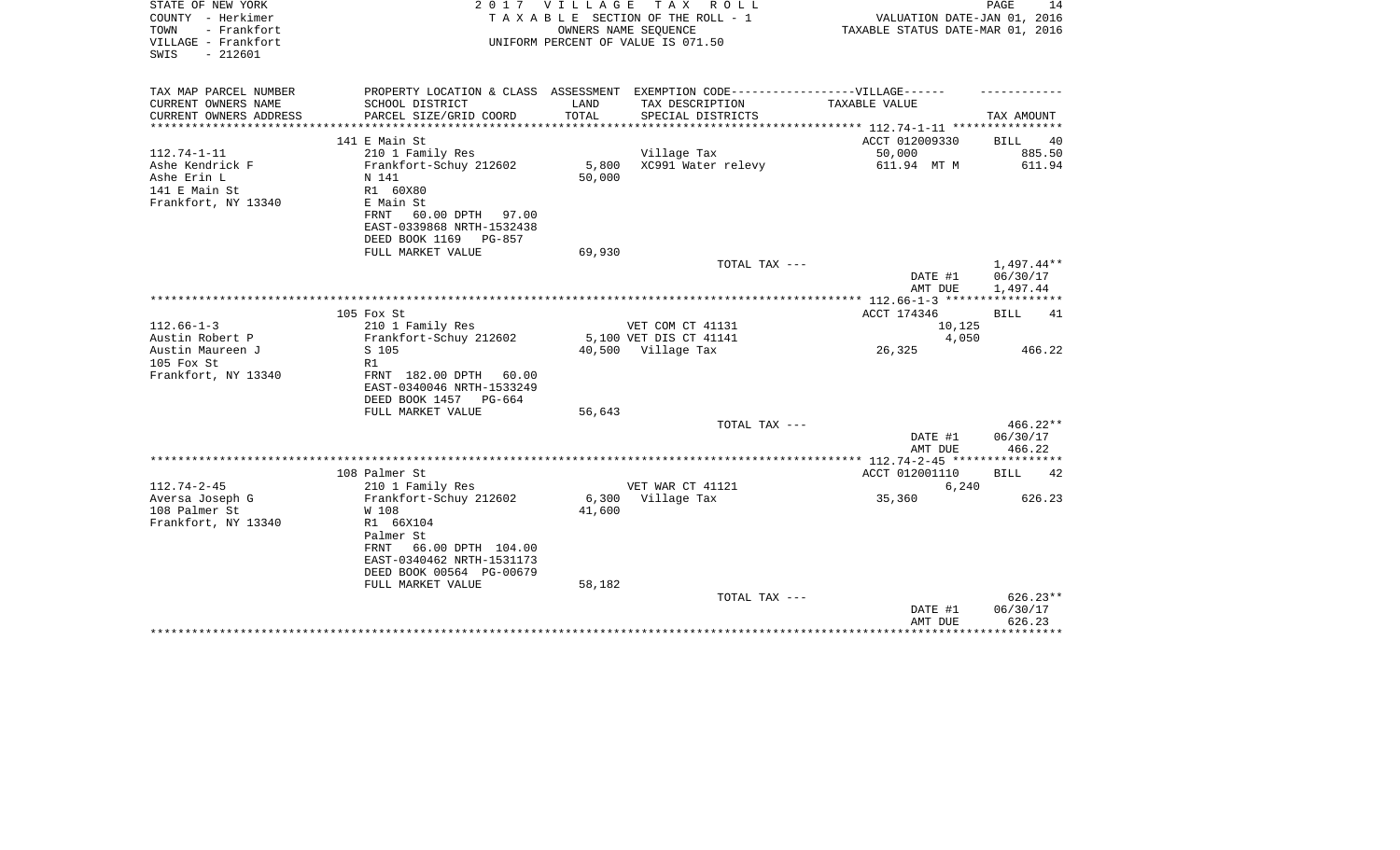| STATE OF NEW YORK<br>COUNTY - Herkimer                          | 2017                                    | V I L L A G E | T A X<br>R O L L<br>TAXABLE SECTION OF THE ROLL - 1        | VALUATION DATE-JAN 01, 2016                                               | PAGE<br>15           |
|-----------------------------------------------------------------|-----------------------------------------|---------------|------------------------------------------------------------|---------------------------------------------------------------------------|----------------------|
| - Frankfort<br>TOWN<br>VILLAGE - Frankfort<br>SWIS<br>$-212601$ |                                         |               | OWNERS NAME SEQUENCE<br>UNIFORM PERCENT OF VALUE IS 071.50 | TAXABLE STATUS DATE-MAR 01, 2016                                          |                      |
|                                                                 |                                         |               |                                                            |                                                                           |                      |
| TAX MAP PARCEL NUMBER                                           | PROPERTY LOCATION & CLASS ASSESSMENT    |               | EXEMPTION CODE------------------VILLAGE------              |                                                                           |                      |
| CURRENT OWNERS NAME                                             | SCHOOL DISTRICT                         | LAND          | TAX DESCRIPTION                                            | TAXABLE VALUE                                                             |                      |
| CURRENT OWNERS ADDRESS<br>*********************                 | PARCEL SIZE/GRID COORD                  | TOTAL         | SPECIAL DISTRICTS                                          |                                                                           | TAX AMOUNT           |
|                                                                 | 203-205 Railroad St                     |               |                                                            | ***************************** 112.65-3-24 ****************<br>ACCT 201598 |                      |
| $112.65 - 3 - 24$                                               | 220 2 Family Res                        |               | Village Tax                                                | 42,100                                                                    | BILL<br>43<br>745.59 |
| Babcock Beau                                                    | Frankfort-Schuy 212602                  | 3,000         |                                                            |                                                                           |                      |
| Babcock Claudia                                                 | W 203-205                               | 42,100        |                                                            |                                                                           |                      |
| 41 E Main St                                                    | R2 35X40                                |               |                                                            |                                                                           |                      |
| Earlville, NY 13332                                             | Railroad St                             |               |                                                            |                                                                           |                      |
|                                                                 | 39.00 DPTH<br>FRNT<br>57.00             |               |                                                            |                                                                           |                      |
| PRIOR OWNER ON 3/01/2016                                        | EAST-0339984 NRTH-1532945               |               |                                                            |                                                                           |                      |
| Spina John                                                      | DEED BOOK 1629<br>$PG-164$              |               |                                                            |                                                                           |                      |
|                                                                 | FULL MARKET VALUE                       | 58,881        |                                                            |                                                                           |                      |
|                                                                 |                                         |               | TOTAL TAX ---                                              |                                                                           | $745.59**$           |
|                                                                 |                                         |               |                                                            | DATE #1                                                                   | 06/30/17             |
|                                                                 |                                         |               |                                                            | AMT DUE                                                                   | 745.59               |
|                                                                 |                                         |               |                                                            |                                                                           |                      |
|                                                                 | 104 W Canal St                          |               |                                                            | ACCT 189677                                                               | BILL<br>44           |
| $112.65 - 2 - 45$                                               | 210 1 Family Res                        |               | Village Tax                                                | 30,000                                                                    | 531.30               |
| Baker Nicholas A                                                | Frankfort-Schuy 212602                  | 3,500         |                                                            |                                                                           |                      |
| 104 W Canal St                                                  | N 104                                   | 30,000        |                                                            |                                                                           |                      |
| Frankfort, NY 13340                                             | R1                                      |               |                                                            |                                                                           |                      |
|                                                                 | W Canal St<br>30.00 DPTH 120.00<br>FRNT |               |                                                            |                                                                           |                      |
|                                                                 | EAST-0339086 NRTH-1532782               |               |                                                            |                                                                           |                      |
|                                                                 | DEED BOOK 1553<br>PG-961                |               |                                                            |                                                                           |                      |
|                                                                 | FULL MARKET VALUE                       | 41,958        |                                                            |                                                                           |                      |
|                                                                 |                                         |               | TOTAL TAX ---                                              |                                                                           | 531.30**             |
|                                                                 |                                         |               |                                                            | DATE #1                                                                   | 06/30/17             |
|                                                                 |                                         |               |                                                            | AMT DUE                                                                   | 531.30               |
|                                                                 |                                         |               |                                                            |                                                                           |                      |
|                                                                 | 310 Reese Rd                            |               |                                                            | ACCT 190948                                                               | <b>BILL</b><br>45    |
| $112.82 - 1 - 66$                                               | 210 1 Family Res                        |               | Village Tax                                                | 52,000                                                                    | 920.92               |
| Barberio Andrew J                                               | Frankfort-Schuy 212602                  | 6,600         |                                                            |                                                                           |                      |
| Barberio Sarah M                                                | W 310                                   | 52,000        |                                                            |                                                                           |                      |
| 310 Reese Rd                                                    | R1                                      |               |                                                            |                                                                           |                      |
| Frankfort, NY 13340                                             | Reese Rd                                |               |                                                            |                                                                           |                      |
|                                                                 | 40.00 DPTH<br>90.00<br>FRNT             |               |                                                            |                                                                           |                      |
|                                                                 | EAST-0340433 NRTH-1529496               |               |                                                            |                                                                           |                      |
|                                                                 | DEED BOOK 1561<br>$PG-529$              |               |                                                            |                                                                           |                      |
|                                                                 | FULL MARKET VALUE                       | 72,727        |                                                            |                                                                           |                      |
|                                                                 |                                         |               | TOTAL TAX ---                                              |                                                                           | 920.92**             |
|                                                                 |                                         |               |                                                            | DATE #1<br>AMT DUE                                                        | 06/30/17<br>920.92   |
|                                                                 |                                         |               |                                                            |                                                                           | ***********          |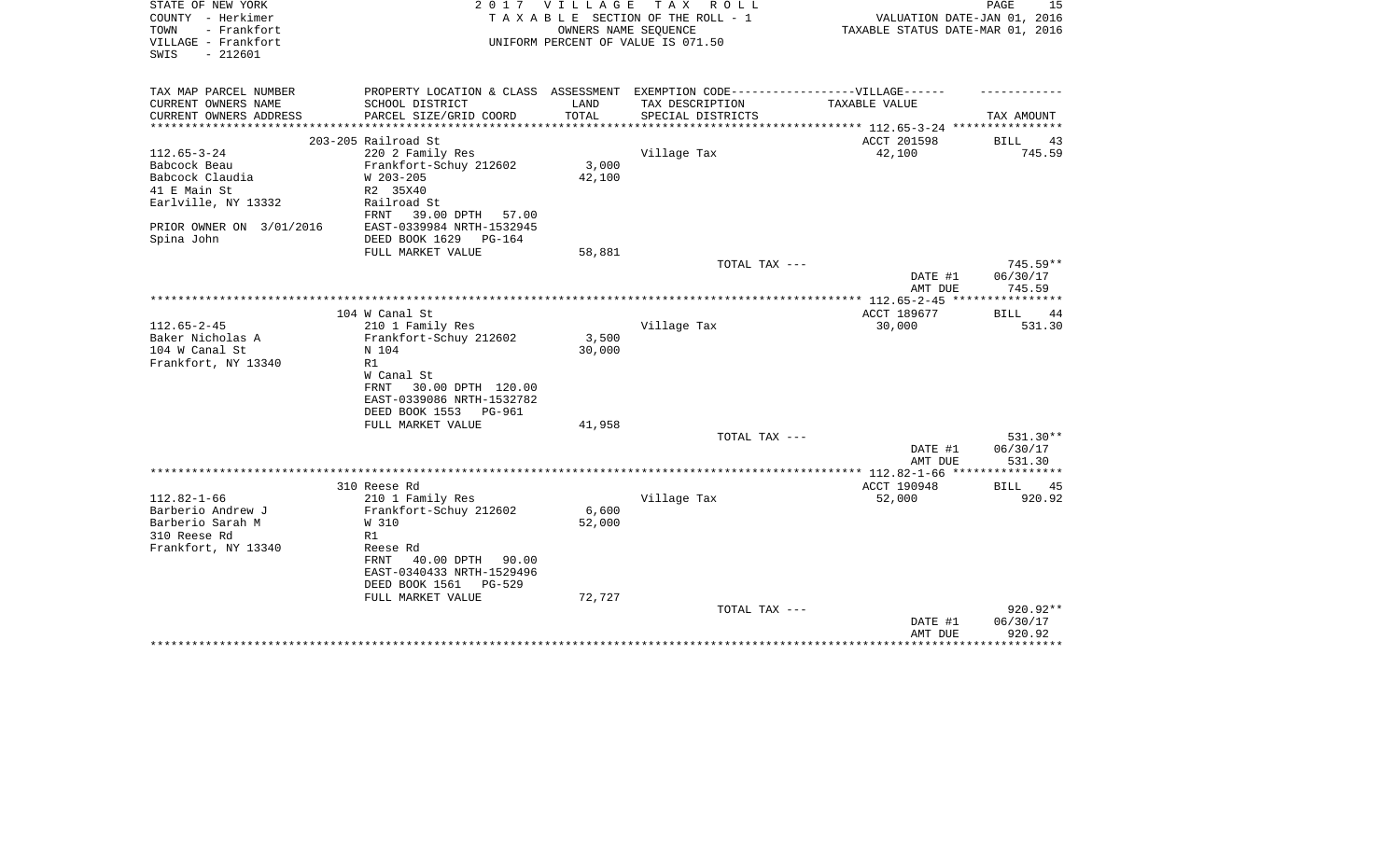| STATE OF NEW YORK<br>COUNTY - Herkimer                          | 2017                                                                              | <b>VILLAGE</b> | TAX ROLL<br>TAXABLE SECTION OF THE ROLL - 1                | VALUATION DATE-JAN 01, 2016                     | PAGE<br>16           |
|-----------------------------------------------------------------|-----------------------------------------------------------------------------------|----------------|------------------------------------------------------------|-------------------------------------------------|----------------------|
| TOWN<br>- Frankfort<br>VILLAGE - Frankfort<br>$-212601$<br>SWIS |                                                                                   |                | OWNERS NAME SEQUENCE<br>UNIFORM PERCENT OF VALUE IS 071.50 | TAXABLE STATUS DATE-MAR 01, 2016                |                      |
| TAX MAP PARCEL NUMBER                                           | PROPERTY LOCATION & CLASS ASSESSMENT EXEMPTION CODE-----------------VILLAGE------ |                |                                                            |                                                 |                      |
| CURRENT OWNERS NAME                                             | SCHOOL DISTRICT                                                                   | LAND           | TAX DESCRIPTION                                            | TAXABLE VALUE                                   |                      |
| CURRENT OWNERS ADDRESS                                          | PARCEL SIZE/GRID COORD                                                            | TOTAL          | SPECIAL DISTRICTS                                          |                                                 | TAX AMOUNT           |
| ********************                                            |                                                                                   |                |                                                            | ***************** 112.73-4-37 ***************** |                      |
| $112.73 - 4 - 37$                                               | 413 Frankfort St<br>210 1 Family Res                                              |                | Village Tax                                                | ACCT 012001530<br>62,400                        | BILL<br>46           |
| Barberio Andrew P                                               | Frankfort-Schuy 212602                                                            | 8,300          |                                                            |                                                 | 1,105.10             |
| Barberio Donna M                                                | E 413                                                                             | 62,400         |                                                            |                                                 |                      |
| 413 Frankfort St                                                | R1 56X75                                                                          |                |                                                            |                                                 |                      |
| Frankfort, NY 13340                                             | Frankfort St                                                                      |                |                                                            |                                                 |                      |
|                                                                 | 53.00 DPTH<br>FRNT<br>89.00                                                       |                |                                                            |                                                 |                      |
|                                                                 | EAST-0338885 NRTH-1530733                                                         |                |                                                            |                                                 |                      |
|                                                                 | DEED BOOK 784<br>$PG-34$                                                          |                |                                                            |                                                 |                      |
|                                                                 | FULL MARKET VALUE                                                                 | 87,273         |                                                            |                                                 |                      |
|                                                                 |                                                                                   |                | TOTAL TAX ---                                              |                                                 | 1,105.10**           |
|                                                                 |                                                                                   |                |                                                            | DATE #1                                         | 06/30/17             |
|                                                                 |                                                                                   |                |                                                            | AMT DUE                                         | 1,105.10             |
|                                                                 | 212 Frankfort St                                                                  |                |                                                            | ACCT 012001860                                  | BILL<br>47           |
| $112.73 - 3 - 9$                                                | 220 2 Family Res                                                                  |                | Village Tax                                                | 56,000                                          | 991.76               |
| Barberio Donna                                                  | Frankfort-Schuy 212602                                                            | 6,500          |                                                            |                                                 |                      |
| Barberio Andrew J                                               | W 212                                                                             | 56,000         |                                                            |                                                 |                      |
| 710 Reese Rd                                                    | R2 37X99                                                                          |                |                                                            |                                                 |                      |
| Frankfort, NY 13340                                             | Life Use                                                                          |                |                                                            |                                                 |                      |
|                                                                 | FRNT<br>37.00 DPTH<br>99.50                                                       |                |                                                            |                                                 |                      |
| PRIOR OWNER ON 3/01/2016                                        | EAST-0339265 NRTH-1531500                                                         |                |                                                            |                                                 |                      |
| Bellino Dominick J                                              | DEED BOOK 2016<br>PG-2664                                                         |                |                                                            |                                                 |                      |
|                                                                 | FULL MARKET VALUE                                                                 | 78,322         |                                                            |                                                 |                      |
|                                                                 |                                                                                   |                | TOTAL TAX ---                                              |                                                 | 991.76**<br>06/30/17 |
|                                                                 |                                                                                   |                |                                                            | DATE #1<br>AMT DUE                              | 991.76               |
|                                                                 |                                                                                   |                |                                                            |                                                 |                      |
|                                                                 | 117 W Orchard St                                                                  |                |                                                            | ACCT 012028200                                  | BILL<br>-48          |
| $112.65 - 3 - 65$                                               | 220 2 Family Res                                                                  |                | Village Tax                                                | 33,300                                          | 589.74               |
| Barberio Luann                                                  | Frankfort-Schuy 212602                                                            | 3,200          |                                                            |                                                 |                      |
| 115 Maple Dr                                                    | S 117                                                                             | 33,300         |                                                            |                                                 |                      |
| Frankfort, NY 13340                                             | R <sub>2</sub>                                                                    |                |                                                            |                                                 |                      |
|                                                                 | W Orchard St                                                                      |                |                                                            |                                                 |                      |
|                                                                 | 25.00 DPTH 142.00<br>FRNT                                                         |                |                                                            |                                                 |                      |
|                                                                 | EAST-0339526 NRTH-1533235                                                         |                |                                                            |                                                 |                      |
|                                                                 | DEED BOOK 774<br>$PG-674$<br>FULL MARKET VALUE                                    | 46,573         |                                                            |                                                 |                      |
|                                                                 |                                                                                   |                | TOTAL TAX ---                                              |                                                 | 589.74**             |
|                                                                 |                                                                                   |                |                                                            | DATE #1                                         | 06/30/17             |
|                                                                 |                                                                                   |                |                                                            | AMT DUE                                         | 589.74               |
|                                                                 |                                                                                   |                |                                                            |                                                 | ********             |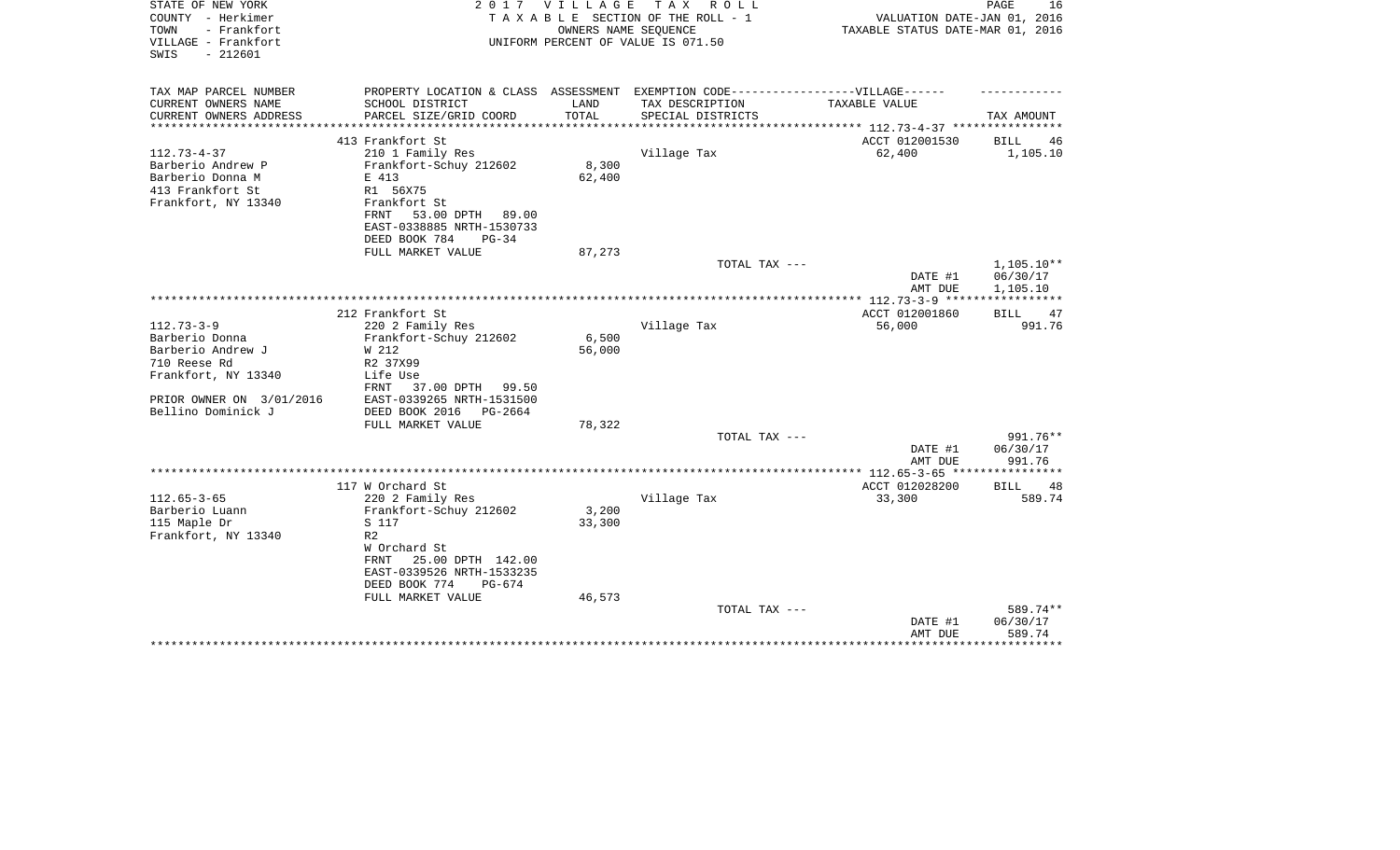| STATE OF NEW YORK<br>COUNTY - Herkimer<br>TOWN<br>- Frankfort<br>VILLAGE - Frankfort | 2017                                                                              | VILLAGE | T A X<br>R O L L<br>TAXABLE SECTION OF THE ROLL - 1<br>OWNERS NAME SEQUENCE<br>UNIFORM PERCENT OF VALUE IS 071.50 | VALUATION DATE-JAN 01, 2016<br>TAXABLE STATUS DATE-MAR 01, 2016 | 17<br>PAGE         |
|--------------------------------------------------------------------------------------|-----------------------------------------------------------------------------------|---------|-------------------------------------------------------------------------------------------------------------------|-----------------------------------------------------------------|--------------------|
| $-212601$<br>SWIS                                                                    |                                                                                   |         |                                                                                                                   |                                                                 |                    |
| TAX MAP PARCEL NUMBER                                                                | PROPERTY LOCATION & CLASS ASSESSMENT EXEMPTION CODE-----------------VILLAGE------ |         |                                                                                                                   |                                                                 |                    |
| CURRENT OWNERS NAME                                                                  | SCHOOL DISTRICT                                                                   | LAND    | TAX DESCRIPTION                                                                                                   | TAXABLE VALUE                                                   |                    |
| CURRENT OWNERS ADDRESS                                                               | PARCEL SIZE/GRID COORD                                                            | TOTAL   | SPECIAL DISTRICTS                                                                                                 |                                                                 | TAX AMOUNT         |
|                                                                                      | 314 Railroad St                                                                   |         |                                                                                                                   | ACCT 012026370                                                  | BILL<br>49         |
| $112.66 - 2 - 56$                                                                    | 210 1 Family Res                                                                  |         | Village Tax                                                                                                       | 49,500                                                          | 876.65             |
| Barbuto Francis A                                                                    | Frankfort-Schuy 212602                                                            | 5,900   |                                                                                                                   |                                                                 |                    |
| 42 Penny Ln                                                                          | E 314                                                                             | 49,500  |                                                                                                                   |                                                                 |                    |
| Hampton Bays, NY 11946                                                               | R1 45X150<br>Railroad St                                                          |         |                                                                                                                   |                                                                 |                    |
|                                                                                      | 45.00 DPTH 150.94<br>FRNT                                                         |         |                                                                                                                   |                                                                 |                    |
|                                                                                      | EAST-0340552 NRTH-1533195                                                         |         |                                                                                                                   |                                                                 |                    |
|                                                                                      | DEED BOOK 875<br>$PG-620$                                                         |         |                                                                                                                   |                                                                 |                    |
|                                                                                      | FULL MARKET VALUE                                                                 | 69,231  |                                                                                                                   |                                                                 |                    |
|                                                                                      |                                                                                   |         | TOTAL TAX ---                                                                                                     |                                                                 | $876.65**$         |
|                                                                                      |                                                                                   |         |                                                                                                                   | DATE #1<br>AMT DUE                                              | 06/30/17<br>876.65 |
|                                                                                      |                                                                                   |         |                                                                                                                   |                                                                 | ****************   |
|                                                                                      | 323 First Ave                                                                     |         |                                                                                                                   | ACCT 184194                                                     | 50<br>BILL         |
| $112.82 - 1 - 11$                                                                    | 210 1 Family Res                                                                  |         | CW_10_VET/ 41157                                                                                                  | 5,608                                                           |                    |
| Barr Carol A                                                                         | Frankfort-Schuy 212602                                                            | 10,100  | Village Tax                                                                                                       | 53,392                                                          | 945.57             |
| 323 First Ave                                                                        | N 323                                                                             | 59,000  |                                                                                                                   |                                                                 |                    |
| Frankfort, NY 13340                                                                  | R1 50X130<br>First Ave                                                            |         |                                                                                                                   |                                                                 |                    |
|                                                                                      | FRNT<br>50.00 DPTH 130.00                                                         |         |                                                                                                                   |                                                                 |                    |
|                                                                                      | EAST-0340618 NRTH-1530417                                                         |         |                                                                                                                   |                                                                 |                    |
|                                                                                      | DEED BOOK 1521<br>$PG-428$                                                        |         |                                                                                                                   |                                                                 |                    |
|                                                                                      | FULL MARKET VALUE                                                                 | 82,517  |                                                                                                                   |                                                                 |                    |
|                                                                                      |                                                                                   |         | TOTAL TAX ---                                                                                                     |                                                                 | 945.57**           |
|                                                                                      |                                                                                   |         |                                                                                                                   | DATE #1<br>AMT DUE                                              | 06/30/17<br>945.57 |
|                                                                                      |                                                                                   |         |                                                                                                                   |                                                                 |                    |
|                                                                                      | 244 Mann St                                                                       |         |                                                                                                                   | ACCT 199979                                                     | <b>BILL</b><br>51  |
| $112.74 - 2 - 37.1$                                                                  | 210 1 Family Res                                                                  |         | Village Tax                                                                                                       | 46,200                                                          | 818.20             |
| Barr Jarred                                                                          | Frankfort-Schuy 212602                                                            | 8,300   |                                                                                                                   |                                                                 |                    |
| Stolba Krystle<br>244 Mann St                                                        | S 244<br>R1                                                                       | 46,200  |                                                                                                                   |                                                                 |                    |
| Frankfort, NY 13340                                                                  | Mann St                                                                           |         |                                                                                                                   |                                                                 |                    |
|                                                                                      | 71.00 DPTH 180.00<br>FRNT                                                         |         |                                                                                                                   |                                                                 |                    |
| PRIOR OWNER ON 3/01/2016                                                             | EAST-0340244 NRTH-1531365                                                         |         |                                                                                                                   |                                                                 |                    |
| Barr Michael                                                                         | DEED BOOK 1618<br>$PG-285$                                                        |         |                                                                                                                   |                                                                 |                    |
|                                                                                      | FULL MARKET VALUE                                                                 | 64,615  |                                                                                                                   |                                                                 |                    |
|                                                                                      |                                                                                   |         | TOTAL TAX ---                                                                                                     |                                                                 | $818.20**$         |
|                                                                                      |                                                                                   |         |                                                                                                                   | DATE #1<br>AMT DUE                                              | 06/30/17<br>818.20 |
|                                                                                      |                                                                                   |         |                                                                                                                   |                                                                 |                    |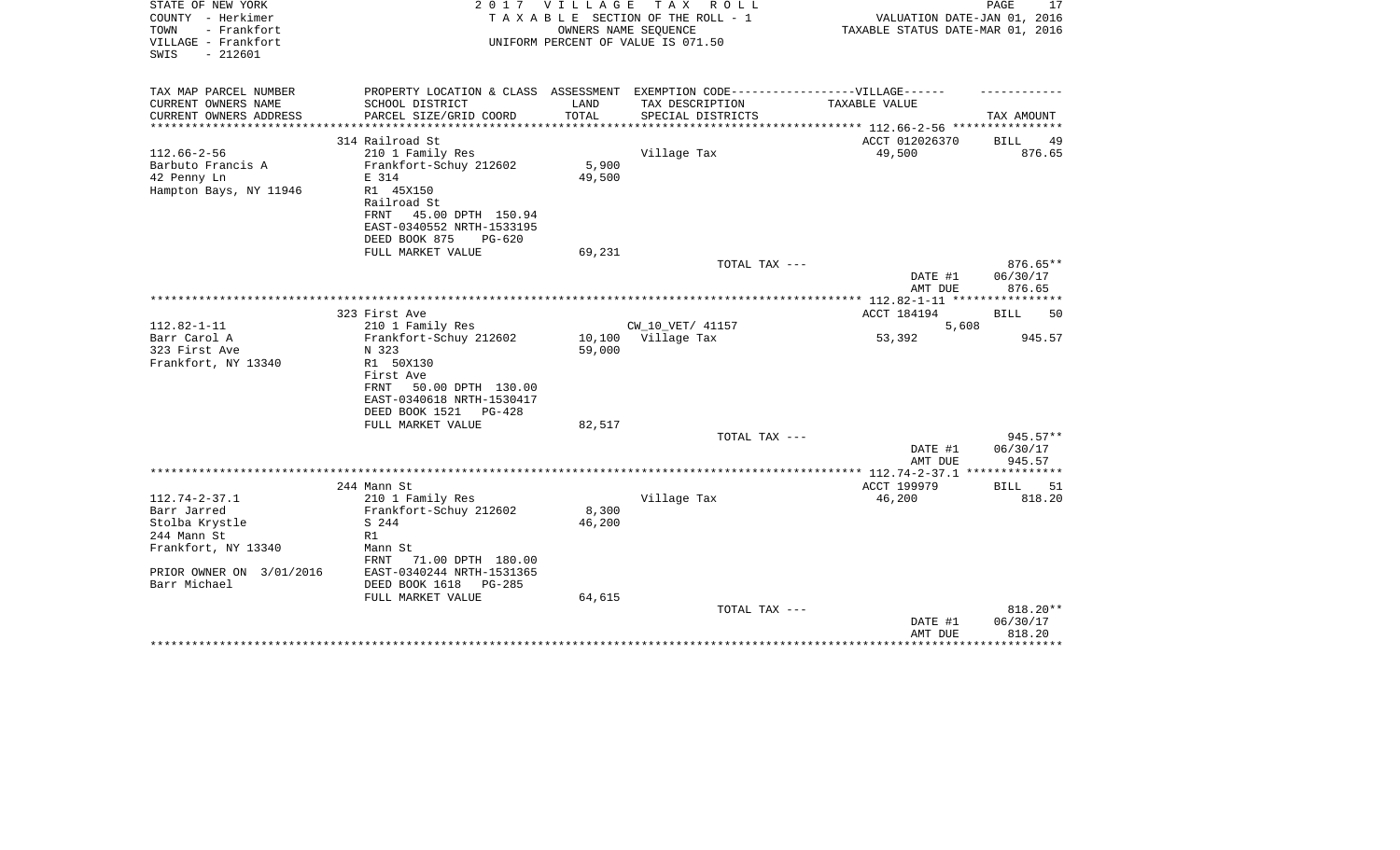| STATE OF NEW YORK<br>COUNTY - Herkimer<br>TOWN<br>- Frankfort<br>VILLAGE - Frankfort<br>$-212601$<br>SWIS | 2 0 1 7                                               | OWNERS NAME SEQUENCE   | VILLAGE TAX ROLL<br>TAXABLE SECTION OF THE ROLL - 1<br>UNIFORM PERCENT OF VALUE IS 071.50 | VALUATION DATE-JAN 01, 2016<br>TAXABLE STATUS DATE-MAR 01, 2016 | PAGE<br>18                  |
|-----------------------------------------------------------------------------------------------------------|-------------------------------------------------------|------------------------|-------------------------------------------------------------------------------------------|-----------------------------------------------------------------|-----------------------------|
| TAX MAP PARCEL NUMBER                                                                                     | PROPERTY LOCATION & CLASS ASSESSMENT                  |                        | EXEMPTION CODE------------------VILLAGE------                                             |                                                                 |                             |
| CURRENT OWNERS NAME                                                                                       | SCHOOL DISTRICT                                       | LAND                   | TAX DESCRIPTION                                                                           | TAXABLE VALUE                                                   |                             |
| CURRENT OWNERS ADDRESS<br>*********************                                                           | PARCEL SIZE/GRID COORD<br>***********************     | TOTAL<br>************* | SPECIAL DISTRICTS                                                                         |                                                                 | TAX AMOUNT                  |
|                                                                                                           | 402 Palmer St                                         |                        |                                                                                           | ACCT 194401                                                     | 52<br>BILL                  |
| $112.81 - 2 - 52$                                                                                         | 210 1 Family Res                                      |                        | Village Tax                                                                               | 54,000                                                          | 956.34                      |
| Bartlett Casey                                                                                            | Frankfort-Schuy 212602                                | 8,800                  |                                                                                           |                                                                 |                             |
| 402 Palmer St                                                                                             | W 402                                                 | 54,000                 |                                                                                           |                                                                 |                             |
| Frankfort, NY 13340                                                                                       | R1 50X100                                             |                        |                                                                                           |                                                                 |                             |
|                                                                                                           | Palmer St                                             |                        |                                                                                           |                                                                 |                             |
|                                                                                                           | FRNT<br>50.00 DPTH 100.00                             |                        |                                                                                           |                                                                 |                             |
|                                                                                                           | EAST-0339480 NRTH-1530332<br>DEED BOOK 1582<br>PG-836 |                        |                                                                                           |                                                                 |                             |
|                                                                                                           | FULL MARKET VALUE                                     | 75,524                 |                                                                                           |                                                                 |                             |
|                                                                                                           |                                                       |                        | TOTAL TAX ---                                                                             |                                                                 | 956.34**                    |
|                                                                                                           |                                                       |                        |                                                                                           | DATE #1                                                         | 06/30/17                    |
|                                                                                                           |                                                       |                        |                                                                                           | AMT DUE                                                         | 956.34                      |
|                                                                                                           | 108 Sheldon Ave                                       |                        |                                                                                           | ************* 112.66-2-9 ****                                   |                             |
| $112.66 - 2 - 9$                                                                                          | 311 Res vac land                                      |                        | Village Tax                                                                               | ACCT 012018030<br>3,300                                         | <b>BILL</b><br>53<br>58.44  |
| Basler Donald                                                                                             | Frankfort-Schuy 212602                                | 3,300                  |                                                                                           |                                                                 |                             |
| 112 Sheldon Ave                                                                                           | S 108-110                                             | 3,300                  |                                                                                           |                                                                 |                             |
| Frankfort, NY 13340                                                                                       | V19 51X125                                            |                        |                                                                                           |                                                                 |                             |
|                                                                                                           | Sheldon Ave                                           |                        |                                                                                           |                                                                 |                             |
| PRIOR OWNER ON 3/01/2016                                                                                  | 51.00 DPTH 125.00<br>FRNT                             |                        |                                                                                           |                                                                 |                             |
| Basler Donald E                                                                                           | EAST-0340401 NRTH-1532904<br>DEED BOOK 2017 PG-663    |                        |                                                                                           |                                                                 |                             |
|                                                                                                           | FULL MARKET VALUE                                     | 4,615                  |                                                                                           |                                                                 |                             |
|                                                                                                           |                                                       |                        | TOTAL TAX ---                                                                             |                                                                 | 58.44**                     |
|                                                                                                           |                                                       |                        |                                                                                           | DATE #1                                                         | 06/30/17                    |
|                                                                                                           |                                                       |                        |                                                                                           | AMT DUE                                                         | 58.44                       |
|                                                                                                           |                                                       |                        |                                                                                           | **** 112.66-2-10 ***                                            |                             |
| $112.66 - 2 - 10$                                                                                         | 112 Sheldon Ave<br>210 1 Family Res                   |                        | Village Tax                                                                               | ACCT 012018000<br>45,900                                        | <b>BILL</b><br>54<br>812.89 |
| Basler Donald                                                                                             | Frankfort-Schuy 212602                                | 2,800                  |                                                                                           |                                                                 |                             |
| 112 Sheldon Ave                                                                                           | S 112                                                 | 45,900                 |                                                                                           |                                                                 |                             |
| Frankfort, NY 13340                                                                                       | R1                                                    |                        |                                                                                           |                                                                 |                             |
|                                                                                                           | Sheldon Ave                                           |                        |                                                                                           |                                                                 |                             |
| PRIOR OWNER ON 3/01/2016                                                                                  | <b>FRNT</b><br>23.00 DPTH 125.00                      |                        |                                                                                           |                                                                 |                             |
| Basler Donald E                                                                                           | <b>BANK</b><br>135                                    |                        |                                                                                           |                                                                 |                             |
|                                                                                                           | EAST-0340422 NRTH-1532870<br>DEED BOOK 2017 PG-663    |                        |                                                                                           |                                                                 |                             |
|                                                                                                           | FULL MARKET VALUE                                     | 64,196                 |                                                                                           |                                                                 |                             |
|                                                                                                           |                                                       |                        | TOTAL TAX ---                                                                             |                                                                 | 812.89**                    |
|                                                                                                           |                                                       |                        |                                                                                           | DATE #1                                                         | 06/30/17                    |
|                                                                                                           |                                                       |                        |                                                                                           | AMT DUE                                                         | 812.89                      |
|                                                                                                           |                                                       |                        |                                                                                           |                                                                 |                             |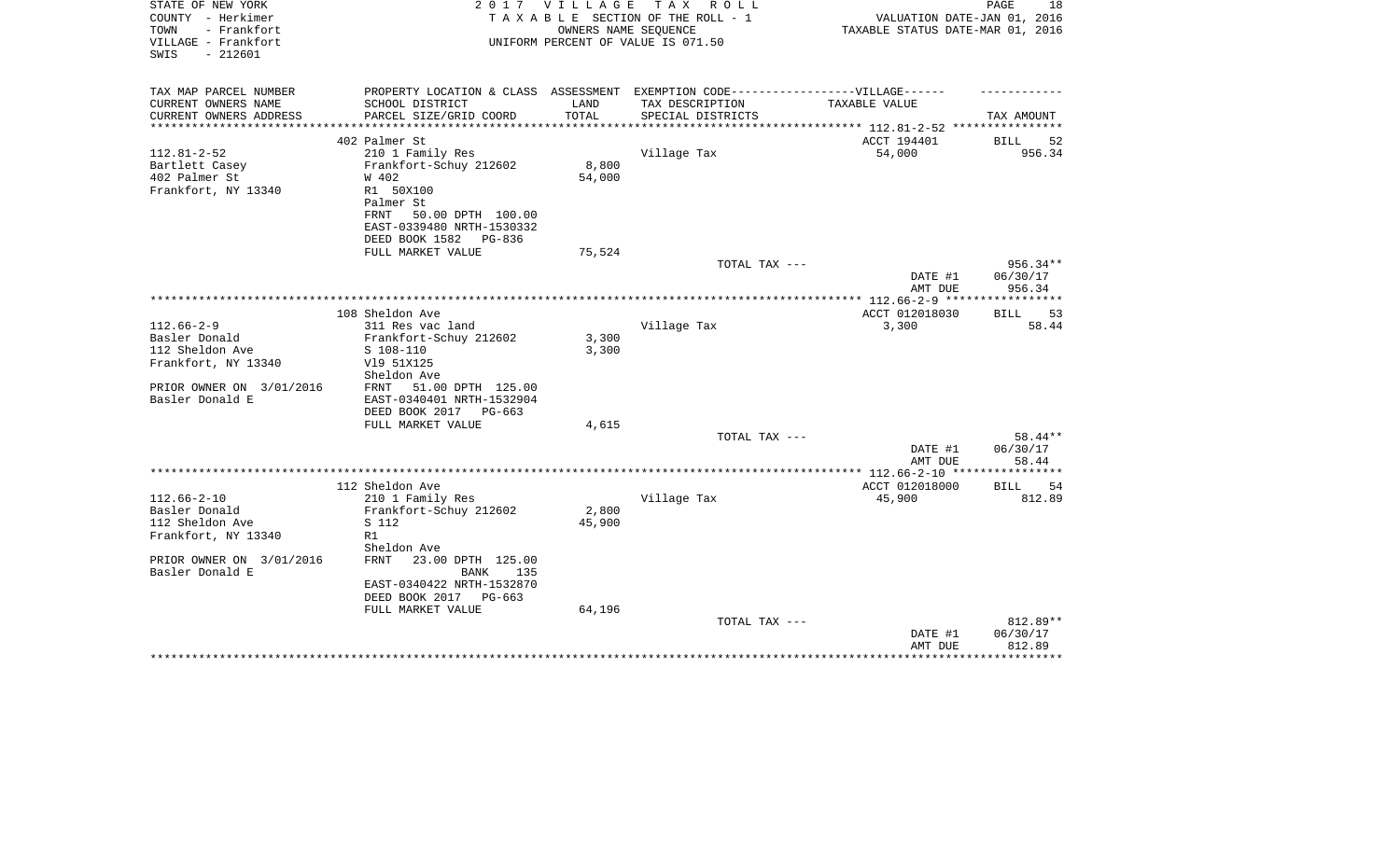| STATE OF NEW YORK<br>COUNTY - Herkimer          | 2017                                                                              | <b>VILLAGE</b> | T A X<br>ROLL ROLL<br>TAXABLE SECTION OF THE ROLL - 1 | VALUATION DATE-JAN 01, 2016                               | PAGE<br>19                    |
|-------------------------------------------------|-----------------------------------------------------------------------------------|----------------|-------------------------------------------------------|-----------------------------------------------------------|-------------------------------|
| - Frankfort<br>TOWN                             |                                                                                   |                | OWNERS NAME SEQUENCE                                  | TAXABLE STATUS DATE-MAR 01, 2016                          |                               |
| VILLAGE - Frankfort<br>$-212601$<br>SWIS        |                                                                                   |                | UNIFORM PERCENT OF VALUE IS 071.50                    |                                                           |                               |
| TAX MAP PARCEL NUMBER                           | PROPERTY LOCATION & CLASS ASSESSMENT EXEMPTION CODE-----------------VILLAGE------ |                |                                                       |                                                           |                               |
| CURRENT OWNERS NAME                             | SCHOOL DISTRICT                                                                   | LAND           | TAX DESCRIPTION                                       | TAXABLE VALUE                                             |                               |
| CURRENT OWNERS ADDRESS<br>********************* | PARCEL SIZE/GRID COORD                                                            | TOTAL          | SPECIAL DISTRICTS                                     | **************************** 112.74-3-8 ***************** | TAX AMOUNT                    |
|                                                 | 103 Palmer St                                                                     |                |                                                       | ACCT 200997                                               | BILL<br>55                    |
| $112.74 - 3 - 8$                                | 210 1 Family Res                                                                  |                | Village Tax                                           | 41,600                                                    | 736.74                        |
| Bates Josephine                                 | Frankfort-Schuy 212602                                                            | 3,000          |                                                       |                                                           |                               |
| Fernalld Rocco                                  | E 103                                                                             | 41,600         |                                                       |                                                           |                               |
| 103 Palmer St                                   | R1 40X48                                                                          |                |                                                       |                                                           |                               |
| Frankfort, NY 13340                             | Palmer St                                                                         |                |                                                       |                                                           |                               |
|                                                 | 40.00 DPTH<br>50.00<br>FRNT                                                       |                |                                                       |                                                           |                               |
| PRIOR OWNER ON 3/01/2016                        | EAST-0340610 NRTH-1531129                                                         |                |                                                       |                                                           |                               |
| Bates Raymond                                   | DEED BOOK 1625<br>$PG-230$                                                        |                |                                                       |                                                           |                               |
|                                                 | FULL MARKET VALUE                                                                 | 58,182         |                                                       |                                                           |                               |
|                                                 |                                                                                   |                | TOTAL TAX ---                                         |                                                           | 736.74**                      |
|                                                 |                                                                                   |                |                                                       | DATE #1                                                   | 06/30/17                      |
|                                                 |                                                                                   |                |                                                       | AMT DUE                                                   | 736.74                        |
|                                                 | 129 First Ave                                                                     |                |                                                       | ACCT 200499                                               | 56<br>BILL                    |
| $112.73 - 2 - 47$                               | 210 1 Family Res                                                                  |                | Village Tax                                           | 47,200                                                    | 835.91                        |
| Beach Sheila A                                  | Frankfort-Schuy 212602                                                            | 6,800          |                                                       |                                                           |                               |
| 129 First Ave                                   | N 129                                                                             | 47,200         |                                                       |                                                           |                               |
| Frankfort, NY 13340                             | R1 41X85                                                                          |                |                                                       |                                                           |                               |
|                                                 | First Ave                                                                         |                |                                                       |                                                           |                               |
| PRIOR OWNER ON 3/01/2016                        | 41.00 DPTH<br>FRNT<br>87.00                                                       |                |                                                       |                                                           |                               |
| Hill Rose A                                     | EAST-0339370 NRTH-1531801                                                         |                |                                                       |                                                           |                               |
|                                                 | DEED BOOK 2017<br>PG-1339                                                         |                |                                                       |                                                           |                               |
|                                                 | FULL MARKET VALUE                                                                 | 66,014         |                                                       |                                                           |                               |
|                                                 |                                                                                   |                | TOTAL TAX ---                                         |                                                           | 835.91**                      |
|                                                 |                                                                                   |                |                                                       | DATE #1                                                   | 06/30/17                      |
|                                                 |                                                                                   |                |                                                       | AMT DUE                                                   | 835.91                        |
|                                                 |                                                                                   |                |                                                       |                                                           |                               |
| $112.66 - 1 - 21$                               | 203 William St<br>210 1 Family Res                                                |                | Village Tax                                           | ACCT 012001830<br>67,300                                  | <b>BILL</b><br>57<br>1,191.88 |
| Beauharnois Robert                              | Frankfort-Schuy 212602                                                            | 7,100          |                                                       |                                                           |                               |
| Beauharnois Susan                               | N 203                                                                             | 67,300         |                                                       |                                                           |                               |
| 203 William St                                  | R1 68X120                                                                         |                |                                                       |                                                           |                               |
| Frankfort, NY 13340                             | William St                                                                        |                |                                                       |                                                           |                               |
|                                                 | 68.00 DPTH 128.00<br>FRNT                                                         |                |                                                       |                                                           |                               |
|                                                 | EAST-0341288 NRTH-1532920                                                         |                |                                                       |                                                           |                               |
|                                                 | DEED BOOK 688<br><b>PG-591</b>                                                    |                |                                                       |                                                           |                               |
|                                                 | FULL MARKET VALUE                                                                 | 94,126         |                                                       |                                                           |                               |
|                                                 |                                                                                   |                | TOTAL TAX ---                                         |                                                           | 1,191.88**                    |
|                                                 |                                                                                   |                |                                                       | DATE #1                                                   | 06/30/17                      |
|                                                 |                                                                                   |                |                                                       | AMT DUE                                                   | 1,191.88                      |
|                                                 |                                                                                   |                |                                                       |                                                           |                               |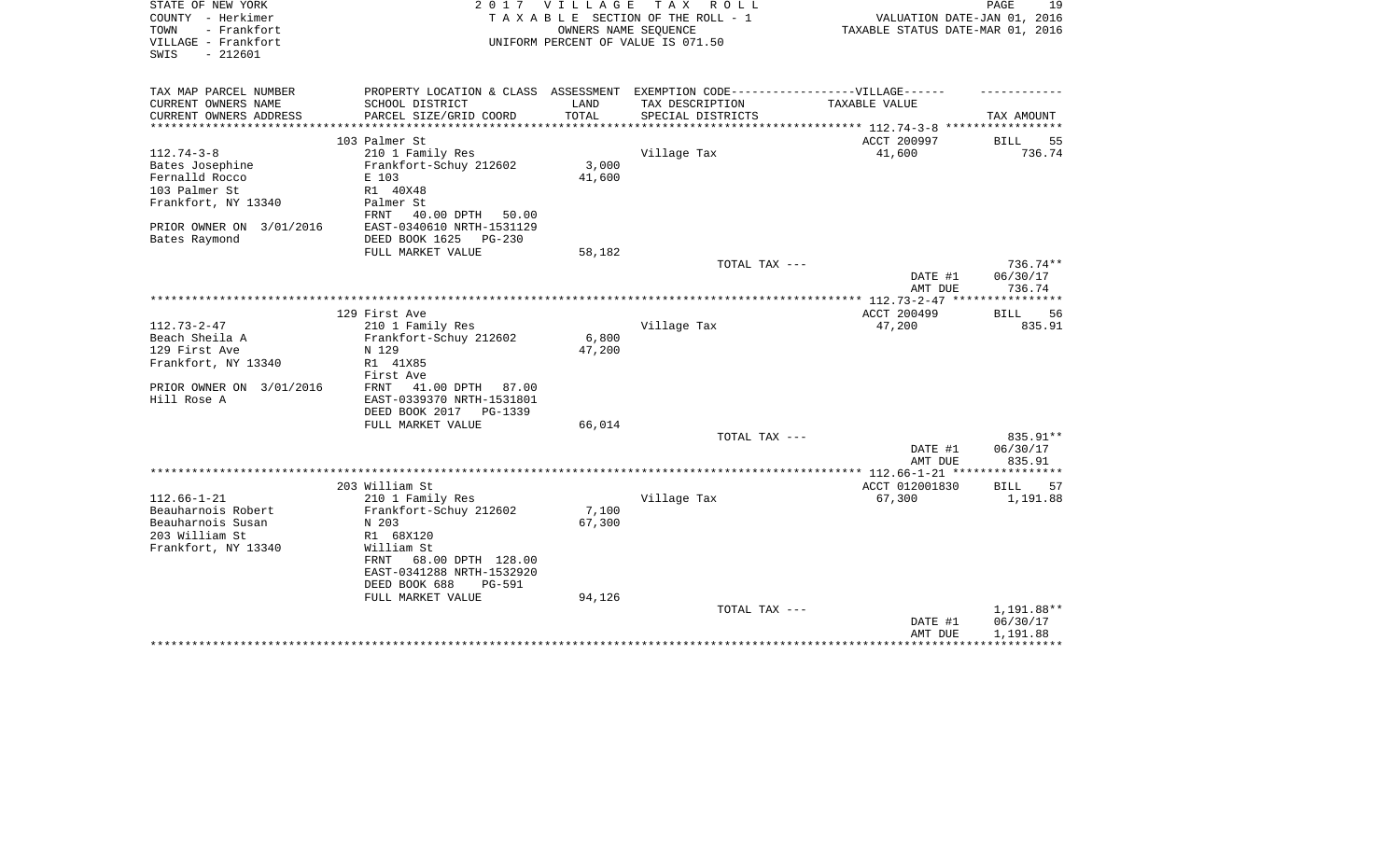| STATE OF NEW YORK<br>COUNTY - Herkimer<br>TOWN<br>- Frankfort<br>VILLAGE - Frankfort<br>$-212601$<br>SWIS | 2017                                                                              | <b>VILLAGE</b> | T A X<br>R O L L<br>TAXABLE SECTION OF THE ROLL - 1<br>OWNERS NAME SEOUENCE<br>UNIFORM PERCENT OF VALUE IS 071.50 | VALUATION DATE-JAN 01, 2016<br>TAXABLE STATUS DATE-MAR 01, 2016 | PAGE<br>20        |
|-----------------------------------------------------------------------------------------------------------|-----------------------------------------------------------------------------------|----------------|-------------------------------------------------------------------------------------------------------------------|-----------------------------------------------------------------|-------------------|
| TAX MAP PARCEL NUMBER                                                                                     | PROPERTY LOCATION & CLASS ASSESSMENT EXEMPTION CODE-----------------VILLAGE------ |                |                                                                                                                   |                                                                 |                   |
| CURRENT OWNERS NAME                                                                                       | SCHOOL DISTRICT                                                                   | LAND           | TAX DESCRIPTION                                                                                                   | TAXABLE VALUE                                                   |                   |
| CURRENT OWNERS ADDRESS<br>**********************                                                          | PARCEL SIZE/GRID COORD                                                            | TOTAL          | SPECIAL DISTRICTS                                                                                                 |                                                                 | TAX AMOUNT        |
|                                                                                                           | 110 First Ave                                                                     |                |                                                                                                                   | ACCT 012007410                                                  | BILL<br>58        |
| $112.73 - 2 - 68$                                                                                         | 210 1 Family Res                                                                  |                | Village Tax                                                                                                       | 58,200                                                          | 1,030.72          |
| Bedworth Mark A                                                                                           | Frankfort-Schuy 212602                                                            | 17,800         |                                                                                                                   |                                                                 |                   |
| Bedworth Alanna M                                                                                         | S 110                                                                             | 58,200         |                                                                                                                   |                                                                 |                   |
| 110 First Ave                                                                                             | R1                                                                                |                |                                                                                                                   |                                                                 |                   |
| Frankfort, NY 13340                                                                                       | First Ave                                                                         |                |                                                                                                                   |                                                                 |                   |
|                                                                                                           | FRNT 115.00 DPTH 295.00                                                           |                |                                                                                                                   |                                                                 |                   |
|                                                                                                           | EAST-0339037 NRTH-1531790                                                         |                |                                                                                                                   |                                                                 |                   |
|                                                                                                           | DEED BOOK 1126<br>PG-935                                                          |                |                                                                                                                   |                                                                 |                   |
|                                                                                                           | FULL MARKET VALUE                                                                 | 81,399         | TOTAL TAX ---                                                                                                     |                                                                 | 1,030.72**        |
|                                                                                                           |                                                                                   |                |                                                                                                                   | DATE #1                                                         | 06/30/17          |
|                                                                                                           |                                                                                   |                |                                                                                                                   | AMT DUE                                                         | 1,030.72          |
|                                                                                                           | * * * * * * * * * * * * * * *                                                     |                |                                                                                                                   | *************** 112.73-1-68 ****                                | ***********       |
|                                                                                                           | 108 Second Ave                                                                    |                |                                                                                                                   | ACCT 012015870                                                  | <b>BILL</b><br>59 |
| $112.73 - 1 - 68$                                                                                         | 210 1 Family Res                                                                  |                | Village Tax                                                                                                       | 59,400                                                          | 1,051.97          |
| Bellino Dominick J                                                                                        | Frankfort-Schuy 212602                                                            | 11,700         |                                                                                                                   |                                                                 |                   |
| Bellino Georgina                                                                                          | S 108                                                                             | 59,400         |                                                                                                                   |                                                                 |                   |
| 108 Second Ave                                                                                            | R2 50X194                                                                         |                |                                                                                                                   |                                                                 |                   |
| Frankfort, NY 13340                                                                                       | Second Ave<br>50.00 DPTH 195.00<br>FRNT                                           |                |                                                                                                                   |                                                                 |                   |
|                                                                                                           | BANK<br>720                                                                       |                |                                                                                                                   |                                                                 |                   |
|                                                                                                           | EAST-0338877 NRTH-1531396                                                         |                |                                                                                                                   |                                                                 |                   |
|                                                                                                           | DEED BOOK 680<br>PG-674                                                           |                |                                                                                                                   |                                                                 |                   |
|                                                                                                           | FULL MARKET VALUE                                                                 | 83,077         |                                                                                                                   |                                                                 |                   |
|                                                                                                           |                                                                                   |                | TOTAL TAX ---                                                                                                     |                                                                 | 1,051.97**        |
|                                                                                                           |                                                                                   |                |                                                                                                                   | DATE #1                                                         | 06/30/17          |
|                                                                                                           |                                                                                   |                |                                                                                                                   | AMT DUE<br>*** $112.73 - 2 - 9$ ***                             | 1,051.97          |
|                                                                                                           | 107 E Canal St                                                                    |                |                                                                                                                   | ACCT 012030810                                                  | 60<br>BILL        |
| $112.73 - 2 - 9$                                                                                          | 210 1 Family Res                                                                  |                | Village Tax                                                                                                       | 35,000                                                          | 619.85            |
| Bellino Dominick J                                                                                        | Frankfort-Schuy 212602                                                            | 3,100          |                                                                                                                   |                                                                 |                   |
| Bellino Ida                                                                                               | N 107                                                                             | 35,000         |                                                                                                                   |                                                                 |                   |
| 107 E Canal St                                                                                            | R1                                                                                |                |                                                                                                                   |                                                                 |                   |
| Frankfort, NY 13340                                                                                       | E Canal St                                                                        |                |                                                                                                                   |                                                                 |                   |
|                                                                                                           | <b>FRNT</b><br>24.83 DPTH 136.00                                                  |                |                                                                                                                   |                                                                 |                   |
|                                                                                                           | BANK<br>135                                                                       |                |                                                                                                                   |                                                                 |                   |
|                                                                                                           | EAST-0339284 NRTH-1532513<br>DEED BOOK 733<br>PG-232                              |                |                                                                                                                   |                                                                 |                   |
|                                                                                                           | FULL MARKET VALUE                                                                 | 48,951         |                                                                                                                   |                                                                 |                   |
|                                                                                                           |                                                                                   |                | TOTAL TAX ---                                                                                                     |                                                                 | 619.85**          |
|                                                                                                           |                                                                                   |                |                                                                                                                   | DATE #1                                                         | 06/30/17          |
|                                                                                                           |                                                                                   |                |                                                                                                                   | AMT DUE                                                         | 619.85            |
|                                                                                                           |                                                                                   |                |                                                                                                                   |                                                                 |                   |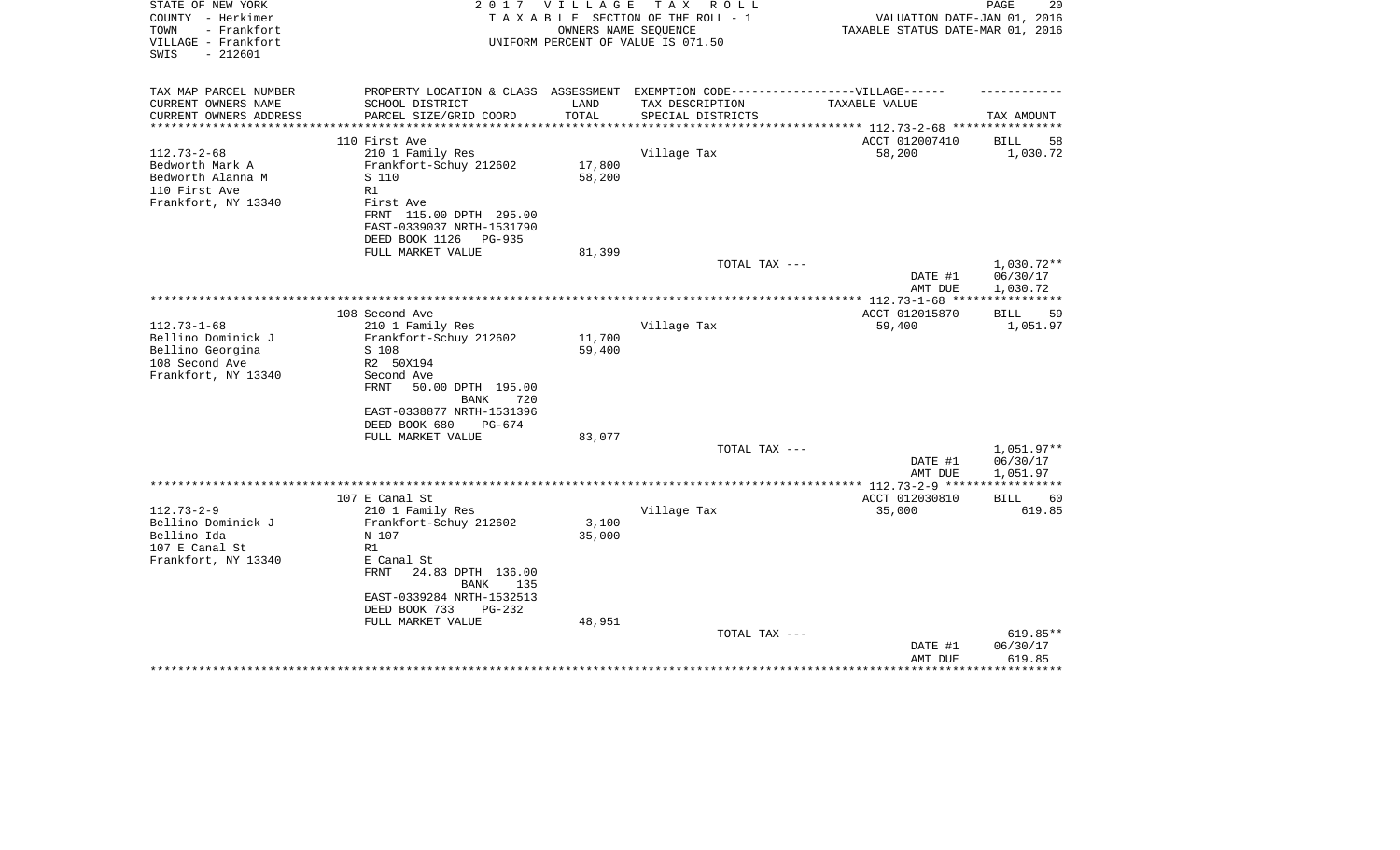| STATE OF NEW YORK<br>COUNTY - Herkimer<br>- Frankfort<br>TOWN<br>VILLAGE - Frankfort<br>SWIS<br>$-212601$     |                                                                                                                                                                         | 2017 VILLAGE                | TAX ROLL<br>TAXABLE SECTION OF THE ROLL - 1<br>OWNERS NAME SEOUENCE<br>UNIFORM PERCENT OF VALUE IS 071.50 | VALUATION DATE-JAN 01, 2016<br>TAXABLE STATUS DATE-MAR 01, 2016 | PAGE<br>21                         |
|---------------------------------------------------------------------------------------------------------------|-------------------------------------------------------------------------------------------------------------------------------------------------------------------------|-----------------------------|-----------------------------------------------------------------------------------------------------------|-----------------------------------------------------------------|------------------------------------|
| TAX MAP PARCEL NUMBER<br>CURRENT OWNERS NAME                                                                  | PROPERTY LOCATION & CLASS ASSESSMENT EXEMPTION CODE----------------VILLAGE------<br>SCHOOL DISTRICT                                                                     | LAND                        | TAX DESCRIPTION                                                                                           | TAXABLE VALUE                                                   |                                    |
| CURRENT OWNERS ADDRESS                                                                                        | PARCEL SIZE/GRID COORD                                                                                                                                                  | TOTAL                       | SPECIAL DISTRICTS                                                                                         |                                                                 | TAX AMOUNT                         |
| ***********                                                                                                   |                                                                                                                                                                         |                             |                                                                                                           | *************** 112.66-2-55 ***********                         |                                    |
| $112.66 - 2 - 55$                                                                                             | 312 Railroad St<br>220 2 Family Res                                                                                                                                     |                             | VET COM CT 41131                                                                                          | ACCT 012008220<br>10,515                                        | <b>BILL</b><br>61                  |
| Bellino Dominick Life Es<br>Koppany Renee Lynn<br>Attn: Rose Bellino<br>107 E Canal St<br>Frankfort, NY 13340 | Frankfort-Schuy 212602<br>E 312<br>R <sub>2</sub><br>Railroad St<br>FRNT<br>45.00 DPTH 150.94<br>EAST-0340517 NRTH-1533168<br>DEED BOOK 936<br>$PG-322$                 | 5,900<br>56,000             | Village Tax                                                                                               | 45,485                                                          | 805.54                             |
|                                                                                                               | FULL MARKET VALUE                                                                                                                                                       | 78,322                      |                                                                                                           |                                                                 |                                    |
|                                                                                                               |                                                                                                                                                                         |                             | TOTAL TAX ---                                                                                             | DATE #1<br>AMT DUE                                              | $805.54**$<br>06/30/17<br>805.54   |
|                                                                                                               |                                                                                                                                                                         |                             |                                                                                                           |                                                                 |                                    |
| $112.81 - 1 - 48$                                                                                             | 215 Sixth Ave<br>210 1 Family Res                                                                                                                                       |                             | Village Tax                                                                                               | ACCT 012014490<br>89,600                                        | 62<br><b>BILL</b><br>1,586.82      |
| Bellino Joseph<br>Bellino Denise J<br>215 Sixth Ave<br>Frankfort, NY 13340                                    | Frankfort-Schuy 212602<br>N 215<br>R1 100X150<br>Sixth Ave<br>FRNT 100.00 DPTH 150.00<br><b>BANK</b><br>027<br>EAST-0338638 NRTH-1529891<br>DEED BOOK 768<br>$PG - 554$ | 15,000<br>89,600            |                                                                                                           |                                                                 |                                    |
|                                                                                                               | FULL MARKET VALUE                                                                                                                                                       | 125,315                     | TOTAL TAX ---                                                                                             | DATE #1                                                         | 1,586.82**<br>06/30/17             |
|                                                                                                               |                                                                                                                                                                         |                             |                                                                                                           | AMT DUE                                                         | 1,586.82                           |
|                                                                                                               | 219 Sixth Ave                                                                                                                                                           |                             |                                                                                                           | ACCT 012016080                                                  | <b>BILL</b><br>63                  |
| $112.81 - 1 - 47$                                                                                             | 210 1 Family Res                                                                                                                                                        |                             | VET WAR CT 41121                                                                                          | 6,309                                                           |                                    |
| Belmont Joseph<br>219 Sixth Ave<br>Frankfort, NY 13340                                                        | Frankfort-Schuy 212602<br>$219 - 221$<br>2 Res<br>FRNT 150.00 DPTH 150.00<br>EAST-0338744 NRTH-1529822<br>DEED BOOK 844<br>$PG-383$<br>FULL MARKET VALUE                | 15,000<br>93,500<br>130,769 | Village Tax                                                                                               | 87,191                                                          | 1,544.15                           |
|                                                                                                               |                                                                                                                                                                         |                             | TOTAL TAX ---                                                                                             | DATE #1<br>AMT DUE                                              | 1,544.15**<br>06/30/17<br>1,544.15 |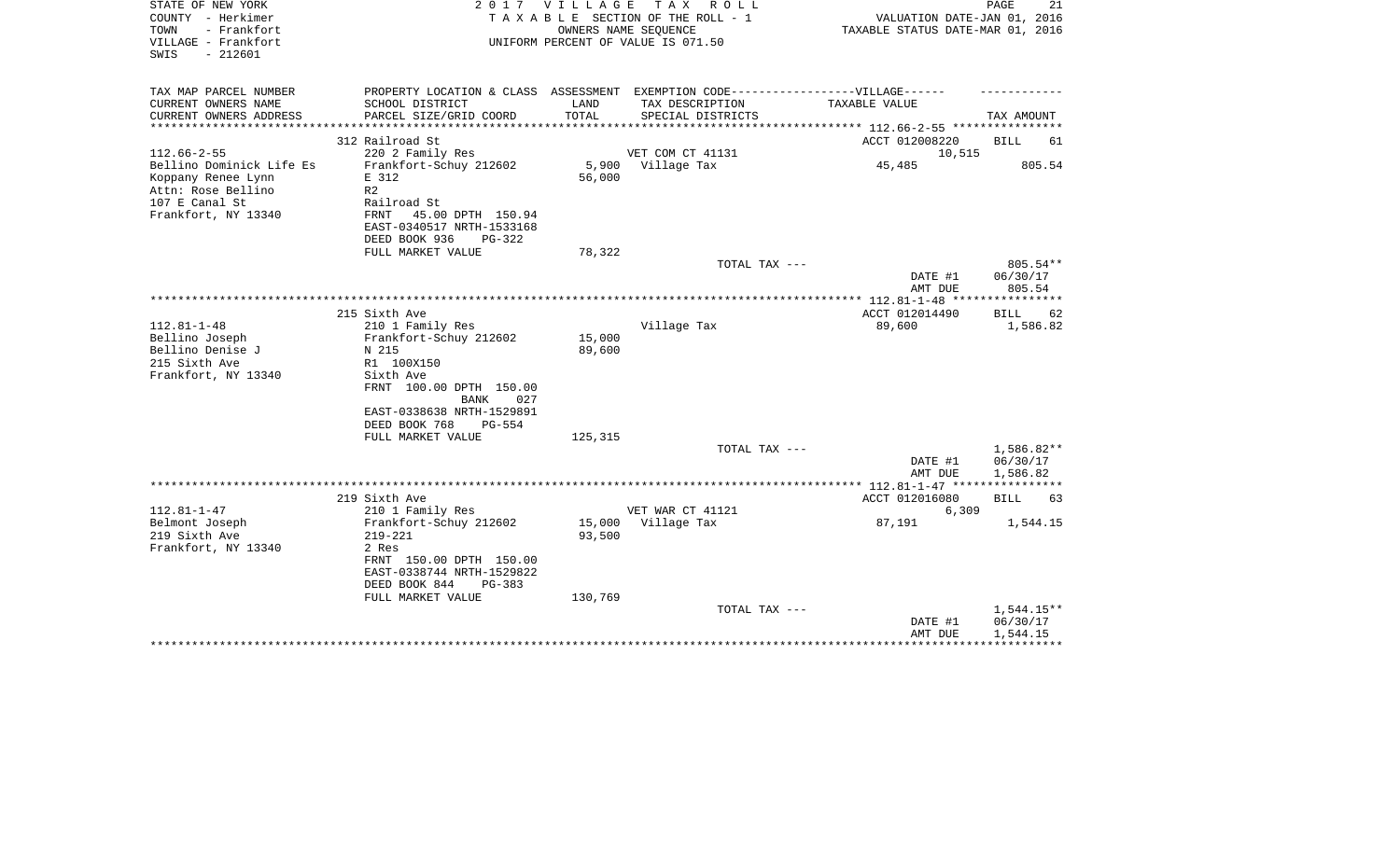| STATE OF NEW YORK<br>COUNTY - Herkimer<br>TOWN<br>- Frankfort<br>VILLAGE - Frankfort<br>SWIS<br>$-212601$ | 2017                                                    | VILLAGE TAX | R O L L<br>TAXABLE SECTION OF THE ROLL - 1<br>OWNERS NAME SEQUENCE<br>UNIFORM PERCENT OF VALUE IS 071.50 | VALUATION DATE-JAN 01, 2016<br>TAXABLE STATUS DATE-MAR 01, 2016 | PAGE<br>22        |
|-----------------------------------------------------------------------------------------------------------|---------------------------------------------------------|-------------|----------------------------------------------------------------------------------------------------------|-----------------------------------------------------------------|-------------------|
| TAX MAP PARCEL NUMBER<br>CURRENT OWNERS NAME                                                              | PROPERTY LOCATION & CLASS ASSESSMENT<br>SCHOOL DISTRICT | LAND        | EXEMPTION CODE------------------VILLAGE------<br>TAX DESCRIPTION                                         | TAXABLE VALUE                                                   |                   |
| CURRENT OWNERS ADDRESS<br>**************                                                                  | PARCEL SIZE/GRID COORD                                  | TOTAL       | SPECIAL DISTRICTS                                                                                        | **************** 112.82-2-68 **********                         | TAX AMOUNT        |
|                                                                                                           | 504 Reese Rd                                            |             |                                                                                                          | ACCT 012001980                                                  | BILL<br>64        |
| $112.82 - 2 - 68$                                                                                         | 210 1 Family Res                                        |             | VET WAR CT 41121                                                                                         | 6,309                                                           |                   |
| Belmont Theresa                                                                                           | Frankfort-Schuy 212602                                  |             | 17,400 Village Tax                                                                                       | 63,891                                                          | 1,131.51          |
| Belmont Joseph C<br>504 Reese Rd                                                                          | W<br>R1                                                 | 70,200      |                                                                                                          |                                                                 |                   |
| Frankfort, NY 13340                                                                                       | Reese Rd                                                |             |                                                                                                          |                                                                 |                   |
|                                                                                                           | FRNT 110.00 DPTH 193.00<br>EAST-0340089 NRTH-1529011    |             |                                                                                                          |                                                                 |                   |
|                                                                                                           | DEED BOOK 1199 PG-466                                   |             |                                                                                                          |                                                                 |                   |
|                                                                                                           | FULL MARKET VALUE                                       | 98,182      |                                                                                                          |                                                                 |                   |
|                                                                                                           |                                                         |             | TOTAL TAX ---                                                                                            |                                                                 | $1,131.51**$      |
|                                                                                                           |                                                         |             |                                                                                                          | DATE #1                                                         | 06/30/17          |
|                                                                                                           |                                                         |             |                                                                                                          | AMT DUE                                                         | 1,131.51          |
|                                                                                                           | 109 Second Ave                                          |             |                                                                                                          | ACCT 185267                                                     | 65<br>BILL        |
| $112.73 - 3 - 13$                                                                                         | 210 1 Family Res                                        |             | Village Tax                                                                                              | 50,500                                                          | 894.36            |
| Belmonte Cynthia                                                                                          | Frankfort-Schuy 212602                                  | 7,900       |                                                                                                          |                                                                 |                   |
| 109 Second Ave                                                                                            | N 109                                                   | 50,500      |                                                                                                          |                                                                 |                   |
| Frankfort, NY 13340                                                                                       | R1 34X141                                               |             |                                                                                                          |                                                                 |                   |
|                                                                                                           | Second Ave                                              |             |                                                                                                          |                                                                 |                   |
|                                                                                                           | 34.00 DPTH 143.00<br>FRNT                               |             |                                                                                                          |                                                                 |                   |
|                                                                                                           | EAST-0338975 NRTH-1531578                               |             |                                                                                                          |                                                                 |                   |
|                                                                                                           | DEED BOOK 1528<br>$PG-39$<br>FULL MARKET VALUE          | 70,629      |                                                                                                          |                                                                 |                   |
|                                                                                                           |                                                         |             | TOTAL TAX ---                                                                                            |                                                                 | 894.36**          |
|                                                                                                           |                                                         |             |                                                                                                          | DATE #1                                                         | 06/30/17          |
|                                                                                                           |                                                         |             |                                                                                                          | AMT DUE                                                         | 894.36            |
|                                                                                                           |                                                         |             |                                                                                                          | *************** 112.74-3-15 ***********                         |                   |
|                                                                                                           | 104 Erie St                                             |             |                                                                                                          | ACCT 191943                                                     | <b>BILL</b><br>66 |
| $112.74 - 3 - 15$                                                                                         | 210 1 Family Res                                        |             | Village Tax                                                                                              | 58,800                                                          | 1,041.35          |
| Bennett Denise                                                                                            | Frankfort-Schuy 212602                                  | 6,000       |                                                                                                          |                                                                 |                   |
| Bennett Shaun                                                                                             | W 104                                                   | 58,800      |                                                                                                          |                                                                 |                   |
| 104 Erie St<br>Frankfort, NY 13340                                                                        | R1<br>Erie St                                           |             |                                                                                                          |                                                                 |                   |
|                                                                                                           | 46.00 DPTH 125.00<br>FRNT                               |             |                                                                                                          |                                                                 |                   |
|                                                                                                           | EAST-0340637 NRTH-1530944                               |             |                                                                                                          |                                                                 |                   |
|                                                                                                           | DEED BOOK 1567<br>PG-936                                |             |                                                                                                          |                                                                 |                   |
|                                                                                                           | FULL MARKET VALUE                                       | 82,238      |                                                                                                          |                                                                 |                   |
|                                                                                                           |                                                         |             | TOTAL TAX ---                                                                                            |                                                                 | 1,041.35**        |
|                                                                                                           |                                                         |             |                                                                                                          | DATE #1                                                         | 06/30/17          |
|                                                                                                           |                                                         |             |                                                                                                          | AMT DUE                                                         | 1,041.35          |
|                                                                                                           |                                                         |             |                                                                                                          |                                                                 |                   |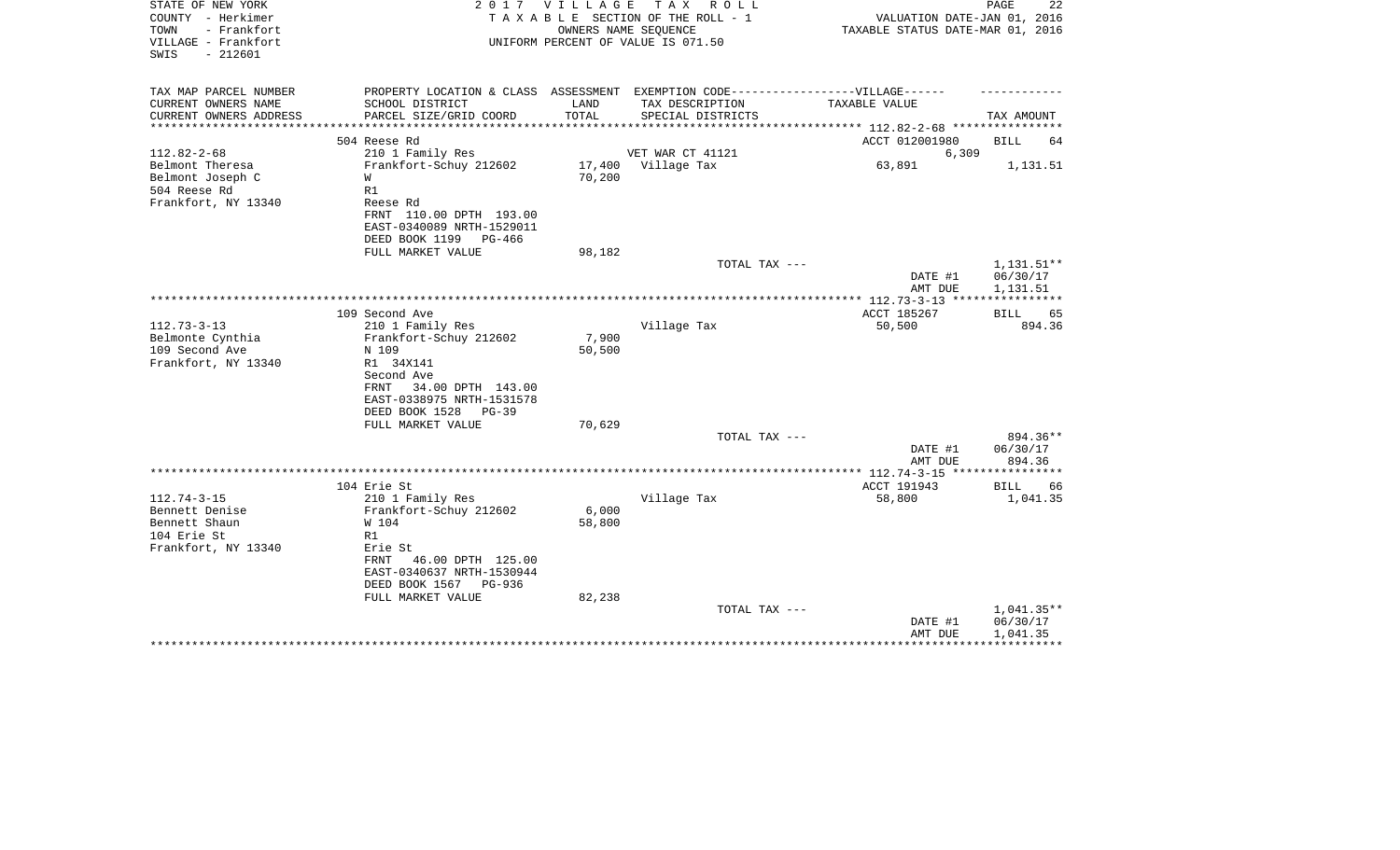| STATE OF NEW YORK<br>COUNTY - Herkimer                          | 2017                                                                                                 | <b>VILLAGE</b> | T A X<br>R O L L<br>TAXABLE SECTION OF THE ROLL - 1        | VALUATION DATE-JAN 01, 2016                | PAGE<br>23        |
|-----------------------------------------------------------------|------------------------------------------------------------------------------------------------------|----------------|------------------------------------------------------------|--------------------------------------------|-------------------|
| TOWN<br>- Frankfort<br>VILLAGE - Frankfort<br>$-212601$<br>SWIS |                                                                                                      |                | OWNERS NAME SEQUENCE<br>UNIFORM PERCENT OF VALUE IS 071.50 | TAXABLE STATUS DATE-MAR 01, 2016           |                   |
|                                                                 |                                                                                                      |                |                                                            |                                            |                   |
| TAX MAP PARCEL NUMBER<br>CURRENT OWNERS NAME                    | PROPERTY LOCATION & CLASS ASSESSMENT EXEMPTION CODE-----------------VILLAGE------<br>SCHOOL DISTRICT | LAND           | TAX DESCRIPTION                                            | TAXABLE VALUE                              |                   |
| CURRENT OWNERS ADDRESS                                          | PARCEL SIZE/GRID COORD                                                                               | TOTAL          | SPECIAL DISTRICTS                                          |                                            | TAX AMOUNT        |
| *******************                                             | **************************                                                                           | ************   |                                                            | ***************** 112.81-2-42 ************ |                   |
|                                                                 | 215 Fourth Ave                                                                                       |                |                                                            | ACCT 160903                                | <b>BILL</b><br>67 |
| $112.81 - 2 - 42$                                               | 210 1 Family Res                                                                                     |                | Village Tax                                                | 66,100                                     | 1,170.63          |
| Bennett Matthew                                                 | Frankfort-Schuy 212602                                                                               | 10,800         |                                                            |                                            |                   |
| 215 Fourth Ave                                                  | N 215                                                                                                | 66,100         |                                                            |                                            |                   |
| Frankfort, NY 13340                                             | R3 50X150<br>Fourth Ave                                                                              |                |                                                            |                                            |                   |
|                                                                 | 50.00 DPTH 150.00<br>FRNT                                                                            |                |                                                            |                                            |                   |
|                                                                 | EAST-0339152 NRTH-1530481                                                                            |                |                                                            |                                            |                   |
|                                                                 | DEED BOOK 1370<br>PG-769                                                                             |                |                                                            |                                            |                   |
|                                                                 | FULL MARKET VALUE                                                                                    | 92,448         |                                                            |                                            |                   |
|                                                                 |                                                                                                      |                | TOTAL TAX ---                                              |                                            | $1,170.63**$      |
|                                                                 |                                                                                                      |                |                                                            | DATE #1                                    | 06/30/17          |
|                                                                 |                                                                                                      |                |                                                            | AMT DUE                                    | 1,170.63          |
|                                                                 | 208 Second Ave                                                                                       |                |                                                            | ACCT 012004710                             | BILL<br>68        |
| $112.73 - 4 - 3$                                                | 220 2 Family Res                                                                                     |                | Village Tax                                                | 52,000                                     | 920.92            |
| Bergstrom Thomas C                                              | Frankfort-Schuy 212602                                                                               | 10,800         |                                                            |                                            |                   |
| 208 Second Ave                                                  | S 208                                                                                                | 52,000         |                                                            |                                            |                   |
| Frankfort, NY                                                   | R2 50X150                                                                                            |                |                                                            |                                            |                   |
|                                                                 | Second Ave                                                                                           |                |                                                            |                                            |                   |
|                                                                 | FRNT<br>50.00 DPTH 150.00                                                                            |                |                                                            |                                            |                   |
|                                                                 | EAST-0339347 NRTH-1531044                                                                            |                |                                                            |                                            |                   |
|                                                                 | DEED BOOK 921<br>$PG-4$                                                                              |                |                                                            |                                            |                   |
|                                                                 | FULL MARKET VALUE                                                                                    | 72,727         |                                                            |                                            | 920.92**          |
|                                                                 |                                                                                                      |                | TOTAL TAX ---                                              | DATE #1                                    | 06/30/17          |
|                                                                 |                                                                                                      |                |                                                            | AMT DUE                                    | 920.92            |
|                                                                 |                                                                                                      |                |                                                            |                                            |                   |
|                                                                 | 325 First Ave                                                                                        |                |                                                            | ACCT 012015300                             | 69<br>BILL        |
| $112.82 - 1 - 12$                                               | 210 1 Family Res                                                                                     |                | Village Tax                                                | 45,000                                     | 796.95            |
| Bernier Nycol                                                   | Frankfort-Schuy 212602                                                                               | 10,100         |                                                            |                                            |                   |
| 325 First Ave                                                   | N 325                                                                                                | 45,000         |                                                            |                                            |                   |
| Frankfort, NY 13340                                             | R1                                                                                                   |                |                                                            |                                            |                   |
|                                                                 | First Ave<br>FRNT<br>50.00 DPTH 130.00                                                               |                |                                                            |                                            |                   |
|                                                                 | EAST-0340646 NRTH-1530379                                                                            |                |                                                            |                                            |                   |
|                                                                 | DEED BOOK 939<br>$PG-347$                                                                            |                |                                                            |                                            |                   |
|                                                                 | FULL MARKET VALUE                                                                                    | 62,937         |                                                            |                                            |                   |
|                                                                 |                                                                                                      |                | TOTAL TAX ---                                              |                                            | 796.95**          |
|                                                                 |                                                                                                      |                |                                                            | DATE #1                                    | 06/30/17          |
|                                                                 |                                                                                                      |                |                                                            | AMT DUE                                    | 796.95            |
|                                                                 |                                                                                                      |                |                                                            |                                            | *********         |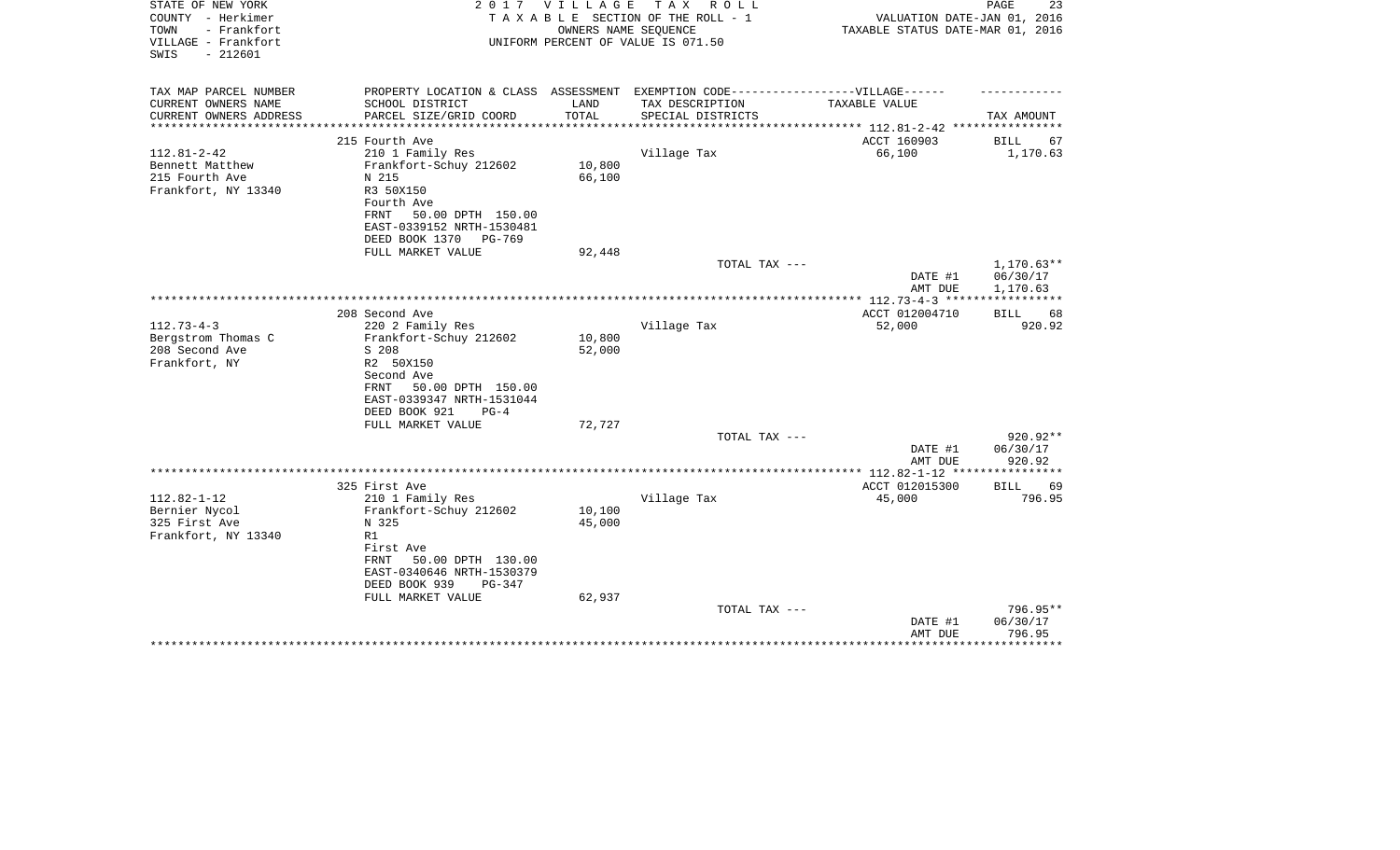| STATE OF NEW YORK<br>COUNTY - Herkimer<br>TOWN<br>- Frankfort<br>VILLAGE - Frankfort<br>$-212601$<br>SWIS | 2017                                                                              | V I L L A G E | T A X<br>R O L L<br>TAXABLE SECTION OF THE ROLL - 1<br>OWNERS NAME SEOUENCE<br>UNIFORM PERCENT OF VALUE IS 071.50 | VALUATION DATE-JAN 01, 2016<br>TAXABLE STATUS DATE-MAR 01, 2016 | PAGE<br>24                     |
|-----------------------------------------------------------------------------------------------------------|-----------------------------------------------------------------------------------|---------------|-------------------------------------------------------------------------------------------------------------------|-----------------------------------------------------------------|--------------------------------|
| TAX MAP PARCEL NUMBER                                                                                     | PROPERTY LOCATION & CLASS ASSESSMENT EXEMPTION CODE-----------------VILLAGE------ |               |                                                                                                                   |                                                                 |                                |
| CURRENT OWNERS NAME                                                                                       | SCHOOL DISTRICT                                                                   | LAND          | TAX DESCRIPTION                                                                                                   | TAXABLE VALUE                                                   |                                |
| CURRENT OWNERS ADDRESS                                                                                    | PARCEL SIZE/GRID COORD                                                            | TOTAL         | SPECIAL DISTRICTS                                                                                                 |                                                                 | TAX AMOUNT                     |
| **********************                                                                                    |                                                                                   |               |                                                                                                                   |                                                                 |                                |
|                                                                                                           | 106 Mill St                                                                       |               |                                                                                                                   | ACCT 180392                                                     | BILL<br>70                     |
| $112.65 - 3 - 5$                                                                                          | 210 1 Family Res                                                                  |               | Village Tax                                                                                                       | 52,800                                                          | 935.09                         |
| Bernier Richard                                                                                           | Frankfort-Schuy 212602                                                            | 5,500         |                                                                                                                   |                                                                 |                                |
| 106 Mill St<br>Frankfort, NY 13340                                                                        | 106 Mill St<br>R1 50X100<br>Mill St                                               | 52,800        |                                                                                                                   |                                                                 |                                |
|                                                                                                           | FRNT<br>50.00 DPTH 100.00<br>EAST-0339256 NRTH-1533413                            |               |                                                                                                                   |                                                                 |                                |
|                                                                                                           | DEED BOOK 1497 PG-371                                                             |               |                                                                                                                   |                                                                 |                                |
|                                                                                                           | FULL MARKET VALUE                                                                 | 73,846        | TOTAL TAX ---                                                                                                     |                                                                 | $935.09**$                     |
|                                                                                                           |                                                                                   |               |                                                                                                                   | DATE #1                                                         | 06/30/17                       |
|                                                                                                           |                                                                                   |               |                                                                                                                   | AMT DUE                                                         | 935.09                         |
|                                                                                                           |                                                                                   |               |                                                                                                                   |                                                                 |                                |
|                                                                                                           | 343 Third Ave                                                                     |               |                                                                                                                   | ACCT 012015240                                                  | <b>BILL</b><br>71              |
| $112.82 - 1 - 64$                                                                                         | 210 1 Family Res                                                                  |               | Village Tax                                                                                                       | 54,300                                                          | 961.65                         |
| Bernier Walter G                                                                                          | Frankfort-Schuy 212602                                                            | 6,500         |                                                                                                                   |                                                                 |                                |
| Bernier Lisa M                                                                                            | N 343                                                                             | 54,300        |                                                                                                                   |                                                                 |                                |
| 343 Third Ave                                                                                             | R1 35X88                                                                          |               |                                                                                                                   |                                                                 |                                |
| Frankfort, NY 13340                                                                                       | Third Ave                                                                         |               |                                                                                                                   |                                                                 |                                |
|                                                                                                           | FRNT<br>52.00 DPTH<br>61.00                                                       |               |                                                                                                                   |                                                                 |                                |
|                                                                                                           | 135<br>BANK                                                                       |               |                                                                                                                   |                                                                 |                                |
|                                                                                                           | EAST-0340378 NRTH-1529525<br>DEED BOOK 785<br>$PG-448$                            |               |                                                                                                                   |                                                                 |                                |
|                                                                                                           | FULL MARKET VALUE                                                                 | 75,944        |                                                                                                                   |                                                                 |                                |
|                                                                                                           |                                                                                   |               | TOTAL TAX ---                                                                                                     |                                                                 | $961.65**$                     |
|                                                                                                           |                                                                                   |               |                                                                                                                   | DATE #1<br>AMT DUE                                              | 06/30/17<br>961.65             |
|                                                                                                           |                                                                                   |               |                                                                                                                   |                                                                 | **********                     |
|                                                                                                           | 308 Reese Rd                                                                      |               |                                                                                                                   | ACCT 012015270                                                  | 72<br>BILL                     |
| $112.82 - 1 - 67$                                                                                         | 312 Vac w/imprv                                                                   |               | Village Tax                                                                                                       | 17,400                                                          | 308.15                         |
| Bernier Walter G                                                                                          | Frankfort-Schuy 212602                                                            | 2,100         |                                                                                                                   |                                                                 |                                |
| Bernier Lisa M                                                                                            | W 308                                                                             | 17,400        |                                                                                                                   |                                                                 |                                |
| 343 Third Ave<br>Frankfort, NY 13340                                                                      | V19 50X140<br>Reese Rd                                                            |               |                                                                                                                   |                                                                 |                                |
|                                                                                                           | <b>FRNT</b><br>50.00 DPTH 129.00<br>BANK<br>135                                   |               |                                                                                                                   |                                                                 |                                |
|                                                                                                           | EAST-0340443 NRTH-1529545                                                         |               |                                                                                                                   |                                                                 |                                |
|                                                                                                           | DEED BOOK 785<br>PG-448                                                           |               |                                                                                                                   |                                                                 |                                |
|                                                                                                           | FULL MARKET VALUE                                                                 | 24,336        |                                                                                                                   |                                                                 |                                |
|                                                                                                           |                                                                                   |               | TOTAL TAX ---                                                                                                     | DATE #1<br>AMT DUE                                              | 308.15**<br>06/30/17<br>308.15 |
|                                                                                                           |                                                                                   |               |                                                                                                                   |                                                                 |                                |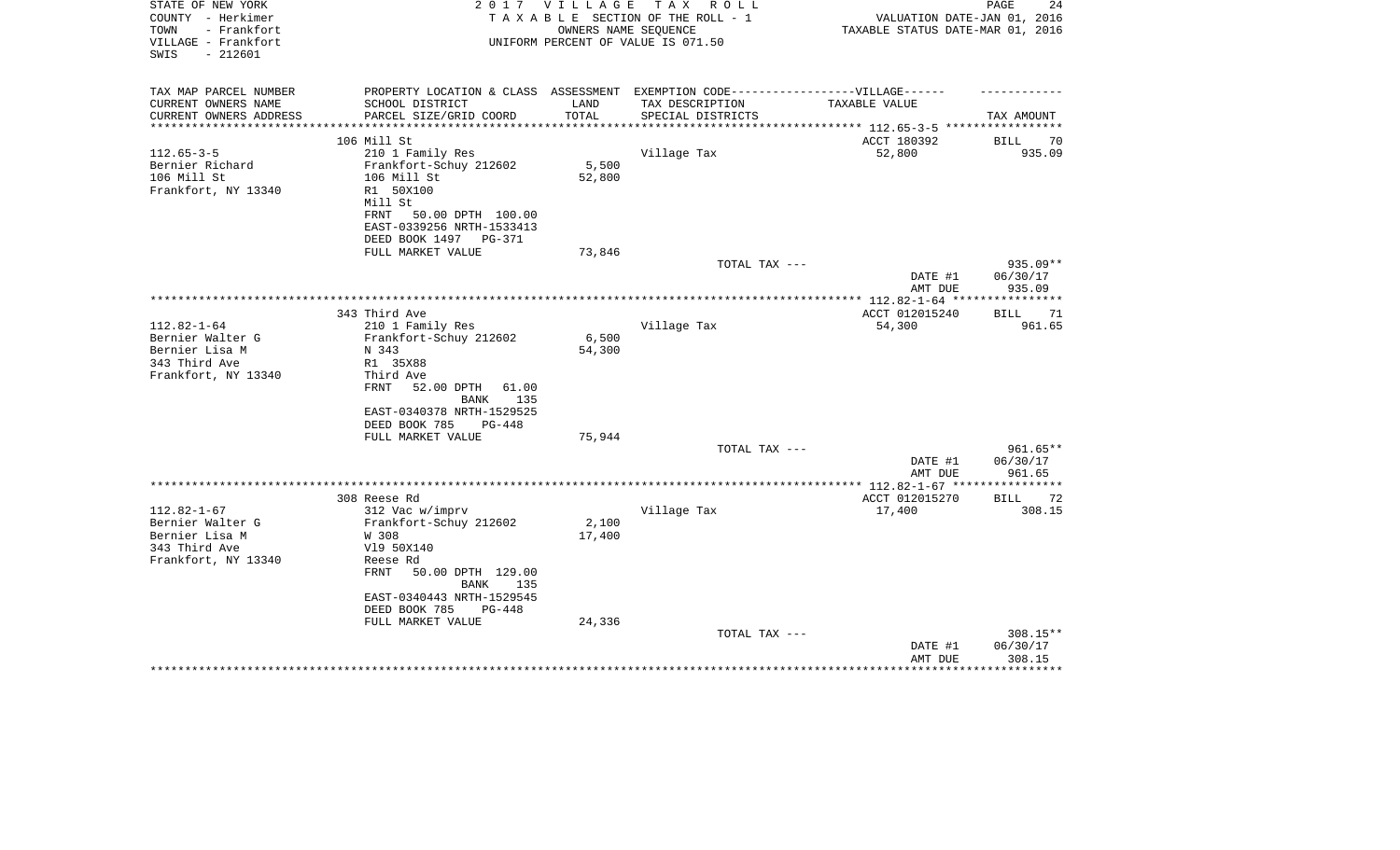| STATE OF NEW YORK<br>COUNTY - Herkimer<br>- Frankfort<br>TOWN<br>VILLAGE - Frankfort<br>$-212601$<br>SWIS | 2 0 1 7                                        | VILLAGE         | T A X<br>R O L L<br>TAXABLE SECTION OF THE ROLL - 1<br>OWNERS NAME SEQUENCE<br>UNIFORM PERCENT OF VALUE IS 071.50 | VALUATION DATE-JAN 01, 2016<br>TAXABLE STATUS DATE-MAR 01, 2016 | 25<br>PAGE         |
|-----------------------------------------------------------------------------------------------------------|------------------------------------------------|-----------------|-------------------------------------------------------------------------------------------------------------------|-----------------------------------------------------------------|--------------------|
| TAX MAP PARCEL NUMBER                                                                                     | PROPERTY LOCATION & CLASS ASSESSMENT           |                 | EXEMPTION CODE------------------VILLAGE------                                                                     |                                                                 |                    |
| CURRENT OWNERS NAME<br>CURRENT OWNERS ADDRESS<br>****************                                         | SCHOOL DISTRICT<br>PARCEL SIZE/GRID COORD      | LAND<br>TOTAL   | TAX DESCRIPTION<br>SPECIAL DISTRICTS                                                                              | TAXABLE VALUE                                                   | TAX AMOUNT         |
|                                                                                                           | 204 Sheldon Ave                                |                 |                                                                                                                   | ACCT 012008670                                                  | BILL<br>73         |
| $112.66 - 2 - 19$                                                                                         | 210 1 Family Res                               |                 | Village Tax                                                                                                       | 59,000                                                          | 1,044.89           |
| Bettie Thomas N                                                                                           | Frankfort-Schuy 212602                         | 7,300           |                                                                                                                   |                                                                 |                    |
| Bettie Kandy                                                                                              | S 204                                          | 59,000          |                                                                                                                   |                                                                 |                    |
| 204 Sheldon Ave                                                                                           | R <sub>2</sub>                                 |                 |                                                                                                                   |                                                                 |                    |
| Frankfort, NY 13340                                                                                       | Sheldon Ave                                    |                 |                                                                                                                   |                                                                 |                    |
|                                                                                                           | 84.00 DPTH 125.00<br>FRNT                      |                 |                                                                                                                   |                                                                 |                    |
|                                                                                                           | EAST-0340713 NRTH-1532524                      |                 |                                                                                                                   |                                                                 |                    |
|                                                                                                           | DEED BOOK 698<br>$PG-552$<br>FULL MARKET VALUE | 82,517          |                                                                                                                   |                                                                 |                    |
|                                                                                                           |                                                |                 | TOTAL TAX ---                                                                                                     |                                                                 | 1,044.89**         |
|                                                                                                           |                                                |                 |                                                                                                                   | DATE #1                                                         | 06/30/17           |
|                                                                                                           |                                                |                 |                                                                                                                   | AMT DUE                                                         | 1,044.89           |
|                                                                                                           |                                                |                 |                                                                                                                   | ************* 112.81-3-20 ****                                  |                    |
|                                                                                                           | 332 Fourth Ave                                 |                 |                                                                                                                   | ACCT 012002280                                                  | BILL<br>74         |
| $112.81 - 3 - 20$                                                                                         | 210 1 Family Res                               |                 | Village Tax                                                                                                       | 48,500                                                          | 858.94             |
| Bianchi Edward                                                                                            | Frankfort-Schuy 212602                         | 13,500          |                                                                                                                   |                                                                 |                    |
| 332 Fourth Ave                                                                                            | $S$ 332-334                                    | 48,500          |                                                                                                                   |                                                                 |                    |
| Frankfort, NY 13340                                                                                       | R1                                             |                 |                                                                                                                   |                                                                 |                    |
|                                                                                                           | Fourth Ave<br>80.00 DPTH 150.00<br>FRNT        |                 |                                                                                                                   |                                                                 |                    |
|                                                                                                           | EAST-0339783 NRTH-1529416                      |                 |                                                                                                                   |                                                                 |                    |
|                                                                                                           | DEED BOOK 864<br>$PG-453$                      |                 |                                                                                                                   |                                                                 |                    |
|                                                                                                           | FULL MARKET VALUE                              | 67,832          |                                                                                                                   |                                                                 |                    |
|                                                                                                           |                                                |                 | TOTAL TAX ---                                                                                                     |                                                                 | 858.94**           |
|                                                                                                           |                                                |                 |                                                                                                                   | DATE #1                                                         | 06/30/17           |
|                                                                                                           |                                                |                 |                                                                                                                   | AMT DUE                                                         | 858.94             |
|                                                                                                           |                                                |                 |                                                                                                                   |                                                                 |                    |
|                                                                                                           | 140 E Orchard St                               |                 |                                                                                                                   | ACCT 012023700                                                  | <b>BILL</b><br>75  |
| $112.74 - 1 - 4$                                                                                          | 210 1 Family Res                               |                 | VET COM CT 41131                                                                                                  | 10,175                                                          |                    |
| Bogdan Michael J<br>Bogdan Mary K                                                                         | Frankfort-Schuy 212602<br>S 140                | 3,000<br>40,700 | Village Tax                                                                                                       | 30,525                                                          | 540.60             |
| 140 E Orchard St                                                                                          | R1 30X87                                       |                 |                                                                                                                   |                                                                 |                    |
| Frankfort, NY 13340                                                                                       | E Orchard St                                   |                 |                                                                                                                   |                                                                 |                    |
|                                                                                                           | 30.00 DPTH<br>87.00<br>FRNT                    |                 |                                                                                                                   |                                                                 |                    |
|                                                                                                           | EAST-0340127 NRTH-1532552                      |                 |                                                                                                                   |                                                                 |                    |
|                                                                                                           | DEED BOOK 792<br>$PG-478$                      |                 |                                                                                                                   |                                                                 |                    |
|                                                                                                           | FULL MARKET VALUE                              | 56,923          |                                                                                                                   |                                                                 |                    |
|                                                                                                           |                                                |                 | TOTAL TAX ---                                                                                                     |                                                                 | 540.60**           |
|                                                                                                           |                                                |                 |                                                                                                                   | DATE #1                                                         | 06/30/17           |
|                                                                                                           |                                                |                 |                                                                                                                   | AMT DUE                                                         | 540.60<br>******** |
|                                                                                                           |                                                |                 |                                                                                                                   |                                                                 |                    |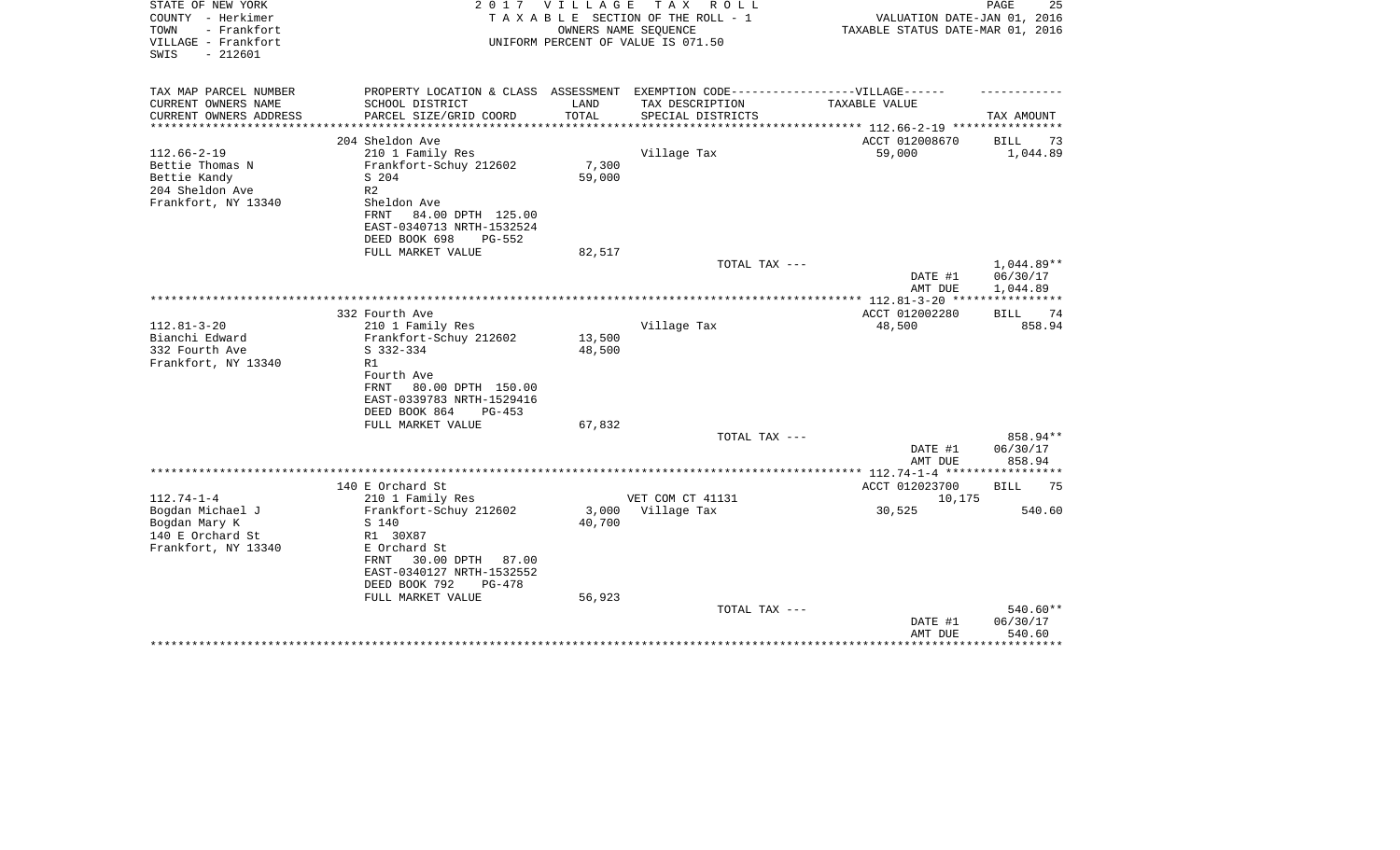| STATE OF NEW YORK<br>COUNTY - Herkimer<br>- Frankfort<br>TOWN<br>VILLAGE - Frankfort | 2017                                                  | V I L L A G E | T A X<br>R O L L<br>TAXABLE SECTION OF THE ROLL - 1<br>OWNERS NAME SEQUENCE<br>UNIFORM PERCENT OF VALUE IS 071.50 | VALUATION DATE-JAN 01, 2016<br>TAXABLE STATUS DATE-MAR 01, 2016 | PAGE<br>26           |
|--------------------------------------------------------------------------------------|-------------------------------------------------------|---------------|-------------------------------------------------------------------------------------------------------------------|-----------------------------------------------------------------|----------------------|
| $-212601$<br>SWIS                                                                    |                                                       |               |                                                                                                                   |                                                                 |                      |
| TAX MAP PARCEL NUMBER                                                                | PROPERTY LOCATION & CLASS ASSESSMENT                  |               | EXEMPTION CODE------------------VILLAGE------                                                                     |                                                                 |                      |
| CURRENT OWNERS NAME                                                                  | SCHOOL DISTRICT                                       | LAND          | TAX DESCRIPTION                                                                                                   | TAXABLE VALUE                                                   |                      |
| CURRENT OWNERS ADDRESS<br>****************                                           | PARCEL SIZE/GRID COORD                                | TOTAL         | SPECIAL DISTRICTS                                                                                                 | ************************** 112.82-2-10 ****************         | TAX AMOUNT           |
|                                                                                      | 318 Second Ave                                        |               |                                                                                                                   | ACCT 012024390                                                  | BILL<br>76           |
| $112.82 - 2 - 10$                                                                    | 210 1 Family Res                                      |               | Village Tax                                                                                                       | 58,300                                                          | 1,032.49             |
| Bonfardice John                                                                      | Frankfort-Schuy 212602                                | 10,800        |                                                                                                                   |                                                                 |                      |
| Sutton April                                                                         | S 318                                                 | 58,300        |                                                                                                                   |                                                                 |                      |
| 318 Second Ave                                                                       | R1 50X150                                             |               |                                                                                                                   |                                                                 |                      |
| Frankfort, NY 13340                                                                  | Second Ave                                            |               |                                                                                                                   |                                                                 |                      |
|                                                                                      | 50.00 DPTH 150.00<br>FRNT                             |               |                                                                                                                   |                                                                 |                      |
|                                                                                      | EAST-0340121 NRTH-1530128<br>DEED BOOK 1196<br>PG-688 |               |                                                                                                                   |                                                                 |                      |
|                                                                                      | FULL MARKET VALUE                                     | 81,538        |                                                                                                                   |                                                                 |                      |
|                                                                                      |                                                       |               | TOTAL TAX ---                                                                                                     |                                                                 | 1,032.49**           |
|                                                                                      |                                                       |               |                                                                                                                   | DATE #1                                                         | 06/30/17             |
|                                                                                      |                                                       |               |                                                                                                                   | AMT DUE                                                         | 1,032.49             |
|                                                                                      |                                                       |               |                                                                                                                   | **************** 112.74-1-36.1 ***************                  |                      |
|                                                                                      | 211 E Main St                                         |               |                                                                                                                   | ACCT 199092                                                     | <b>BILL</b><br>77    |
| $112.74 - 1 - 36.1$<br>Bongiorno Anthony                                             | 411 Apartment<br>Frankfort-Schuy 212602               | 7,500         | Village Tax                                                                                                       | 80,200                                                          | 1,420.34             |
| Bongiorno Kimberly                                                                   | N 211-213                                             | 80,200        |                                                                                                                   |                                                                 |                      |
| 534 S Frankfort St                                                                   | Apts                                                  |               |                                                                                                                   |                                                                 |                      |
| Frankfort, NY 13340                                                                  | E Main St                                             |               |                                                                                                                   |                                                                 |                      |
|                                                                                      | 60.00 DPTH 224.00<br>FRNT                             |               |                                                                                                                   |                                                                 |                      |
| PRIOR OWNER ON 3/01/2016                                                             | EAST-0340238 NRTH-1532128                             |               |                                                                                                                   |                                                                 |                      |
| Juliano Joseph A                                                                     | DEED BOOK 1612<br><b>PG-601</b>                       |               |                                                                                                                   |                                                                 |                      |
|                                                                                      | FULL MARKET VALUE                                     | 112,168       |                                                                                                                   |                                                                 |                      |
|                                                                                      |                                                       |               | TOTAL TAX ---                                                                                                     |                                                                 | 1,420.34**           |
|                                                                                      |                                                       |               |                                                                                                                   | DATE #1<br>AMT DUE                                              | 06/30/17<br>1,420.34 |
|                                                                                      |                                                       |               |                                                                                                                   | *************** 112.73-1-76 ****                                |                      |
|                                                                                      | 118 Second Ave                                        |               |                                                                                                                   | ACCT 012022290                                                  | <b>BILL</b><br>78    |
| $112.73 - 1 - 76$                                                                    | 220 2 Family Res                                      |               | Village Tax                                                                                                       | 64,500                                                          | 1,142.30             |
| Bongiorno Anthony M                                                                  | Frankfort-Schuy 212602                                | 11,000        |                                                                                                                   |                                                                 |                      |
| Bongiorno Kimberly A                                                                 | S 118                                                 | 64,500        |                                                                                                                   |                                                                 |                      |
| 534 S Frankfort St                                                                   | R <sub>2</sub>                                        |               |                                                                                                                   |                                                                 |                      |
| Frankfort, NY 13340                                                                  | Second Ave                                            |               |                                                                                                                   |                                                                 |                      |
|                                                                                      | FRNT 162.00 DPTH 132.00<br>EAST-0339119 NRTH-1531347  |               |                                                                                                                   |                                                                 |                      |
|                                                                                      | DEED BOOK 926<br>$PG-102$                             |               |                                                                                                                   |                                                                 |                      |
|                                                                                      | FULL MARKET VALUE                                     | 90,210        |                                                                                                                   |                                                                 |                      |
|                                                                                      |                                                       |               | TOTAL TAX ---                                                                                                     |                                                                 | 1,142.30**           |
|                                                                                      |                                                       |               |                                                                                                                   | DATE #1                                                         | 06/30/17             |
|                                                                                      |                                                       |               |                                                                                                                   | AMT DUE                                                         | 1,142.30             |
|                                                                                      |                                                       |               |                                                                                                                   |                                                                 |                      |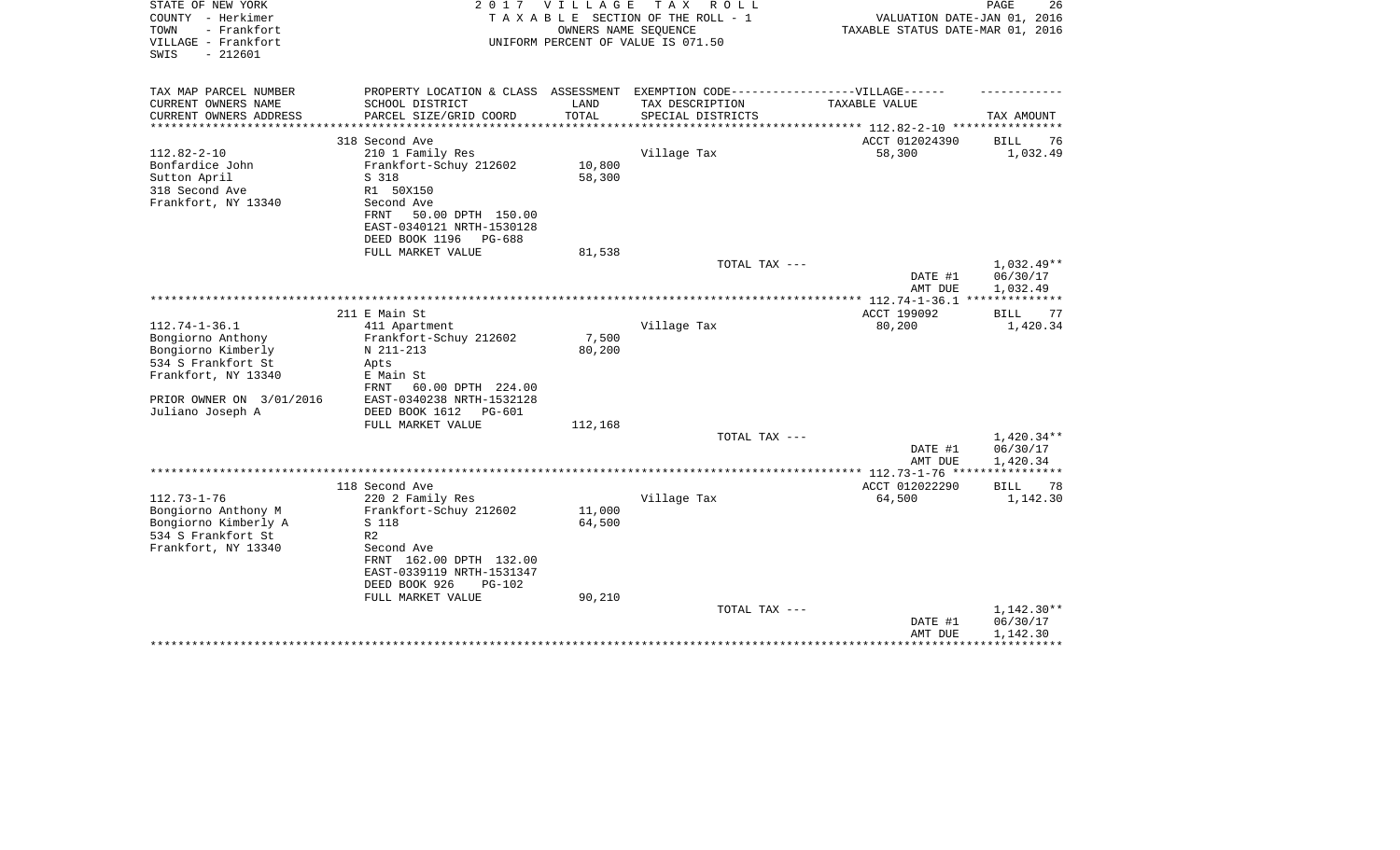| STATE OF NEW YORK<br>COUNTY - Herkimer<br>TOWN<br>- Frankfort<br>VILLAGE - Frankfort<br>$-212601$<br>SWIS | 2 0 1 7                                                                           | <b>VILLAGE</b>  | T A X<br>R O L L<br>TAXABLE SECTION OF THE ROLL - 1<br>OWNERS NAME SEQUENCE<br>UNIFORM PERCENT OF VALUE IS 071.50 | VALUATION DATE-JAN 01, 2016<br>TAXABLE STATUS DATE-MAR 01, 2016 | PAGE<br>27               |
|-----------------------------------------------------------------------------------------------------------|-----------------------------------------------------------------------------------|-----------------|-------------------------------------------------------------------------------------------------------------------|-----------------------------------------------------------------|--------------------------|
| TAX MAP PARCEL NUMBER                                                                                     | PROPERTY LOCATION & CLASS ASSESSMENT EXEMPTION CODE-----------------VILLAGE------ |                 |                                                                                                                   |                                                                 |                          |
| CURRENT OWNERS NAME                                                                                       | SCHOOL DISTRICT                                                                   | LAND            | TAX DESCRIPTION                                                                                                   | TAXABLE VALUE                                                   |                          |
| CURRENT OWNERS ADDRESS<br>**********************                                                          | PARCEL SIZE/GRID COORD                                                            | TOTAL           | SPECIAL DISTRICTS                                                                                                 |                                                                 | TAX AMOUNT               |
|                                                                                                           | 512 Frankfort St                                                                  |                 |                                                                                                                   | ACCT 012002670                                                  | BILL<br>79               |
| $112.81 - 1 - 17$                                                                                         | 210 1 Family Res                                                                  |                 | Village Tax                                                                                                       | 63,100                                                          | 1,117.50                 |
| Bongiorno Frances                                                                                         | Frankfort-Schuy 212602                                                            | 6,300           |                                                                                                                   |                                                                 |                          |
| Bongiorno Rose                                                                                            | W 512                                                                             | 63,100          |                                                                                                                   |                                                                 |                          |
| 512 Frankfort St                                                                                          | R1 32X140                                                                         |                 |                                                                                                                   |                                                                 |                          |
| Frankfort, NY 13340                                                                                       | Frankfort St<br>32.00 DPTH 127.40<br>FRNT                                         |                 |                                                                                                                   |                                                                 |                          |
|                                                                                                           | EAST-0338545 NRTH-1530540                                                         |                 |                                                                                                                   |                                                                 |                          |
|                                                                                                           | DEED BOOK 813<br>$PG-211$                                                         |                 |                                                                                                                   |                                                                 |                          |
|                                                                                                           | FULL MARKET VALUE                                                                 | 88,252          |                                                                                                                   |                                                                 |                          |
|                                                                                                           |                                                                                   |                 | TOTAL TAX ---                                                                                                     |                                                                 | 1,117.50**               |
|                                                                                                           |                                                                                   |                 |                                                                                                                   | DATE #1<br>AMT DUE                                              | 06/30/17<br>1,117.50     |
|                                                                                                           |                                                                                   |                 |                                                                                                                   |                                                                 |                          |
|                                                                                                           | 534 S Frankfort St                                                                |                 |                                                                                                                   | ACCT 012002640                                                  | <b>BILL</b><br>80        |
| $112.81 - 1 - 25$                                                                                         | 210 1 Family Res                                                                  |                 | VET WAR CT 41121                                                                                                  | 6,309                                                           |                          |
| Bongiorno Mary                                                                                            | Frankfort-Schuy 212602                                                            | 12,900          | Village Tax                                                                                                       | 77,191                                                          | 1,367.05                 |
| Bongiorno Kimberly<br>534 Frankfort St                                                                    | W 534-536<br>R1 100X107                                                           | 83,500          |                                                                                                                   |                                                                 |                          |
| Frankfort, NY 13340                                                                                       | Frankfort St                                                                      |                 |                                                                                                                   |                                                                 |                          |
|                                                                                                           | FRNT 100.00 DPTH 114.00                                                           |                 |                                                                                                                   |                                                                 |                          |
|                                                                                                           | EAST-0338251 NRTH-1530124                                                         |                 |                                                                                                                   |                                                                 |                          |
|                                                                                                           | DEED BOOK 1189<br><b>PG-135</b>                                                   |                 |                                                                                                                   |                                                                 |                          |
|                                                                                                           | FULL MARKET VALUE                                                                 | 116,783         |                                                                                                                   |                                                                 |                          |
|                                                                                                           |                                                                                   |                 | TOTAL TAX ---                                                                                                     | DATE #1                                                         | $1,367.05**$<br>06/30/17 |
|                                                                                                           |                                                                                   |                 |                                                                                                                   | AMT DUE                                                         | 1,367.05                 |
|                                                                                                           |                                                                                   |                 |                                                                                                                   | ************ 112.73-2-27 ****                                   |                          |
|                                                                                                           | 127 E Canal St                                                                    |                 |                                                                                                                   | ACCT 012024330                                                  | <b>BILL</b><br>81        |
| $112.73 - 2 - 27$                                                                                         | 210 1 Family Res                                                                  |                 | Village Tax                                                                                                       | 25,000                                                          | 442.75                   |
| Bono Michael P<br>127 E Canal St                                                                          | Frankfort-Schuy 212602                                                            | 4,000<br>25,000 |                                                                                                                   |                                                                 |                          |
| Frankfort, NY 13340                                                                                       | N 127<br>R1 Life Use                                                              |                 |                                                                                                                   |                                                                 |                          |
|                                                                                                           | E Canal St                                                                        |                 |                                                                                                                   |                                                                 |                          |
|                                                                                                           | 29.00 DPTH 186.00<br>FRNT                                                         |                 |                                                                                                                   |                                                                 |                          |
|                                                                                                           | EAST-0339570 NRTH-1532179                                                         |                 |                                                                                                                   |                                                                 |                          |
|                                                                                                           | DEED BOOK 1342<br>$PG-624$                                                        |                 |                                                                                                                   |                                                                 |                          |
|                                                                                                           | FULL MARKET VALUE                                                                 | 34,965          | TOTAL TAX ---                                                                                                     |                                                                 | 442.75**                 |
|                                                                                                           |                                                                                   |                 |                                                                                                                   | DATE #1                                                         | 06/30/17                 |
|                                                                                                           |                                                                                   |                 |                                                                                                                   | AMT DUE                                                         | 442.75                   |
|                                                                                                           |                                                                                   |                 |                                                                                                                   |                                                                 | * * * * * * * * *        |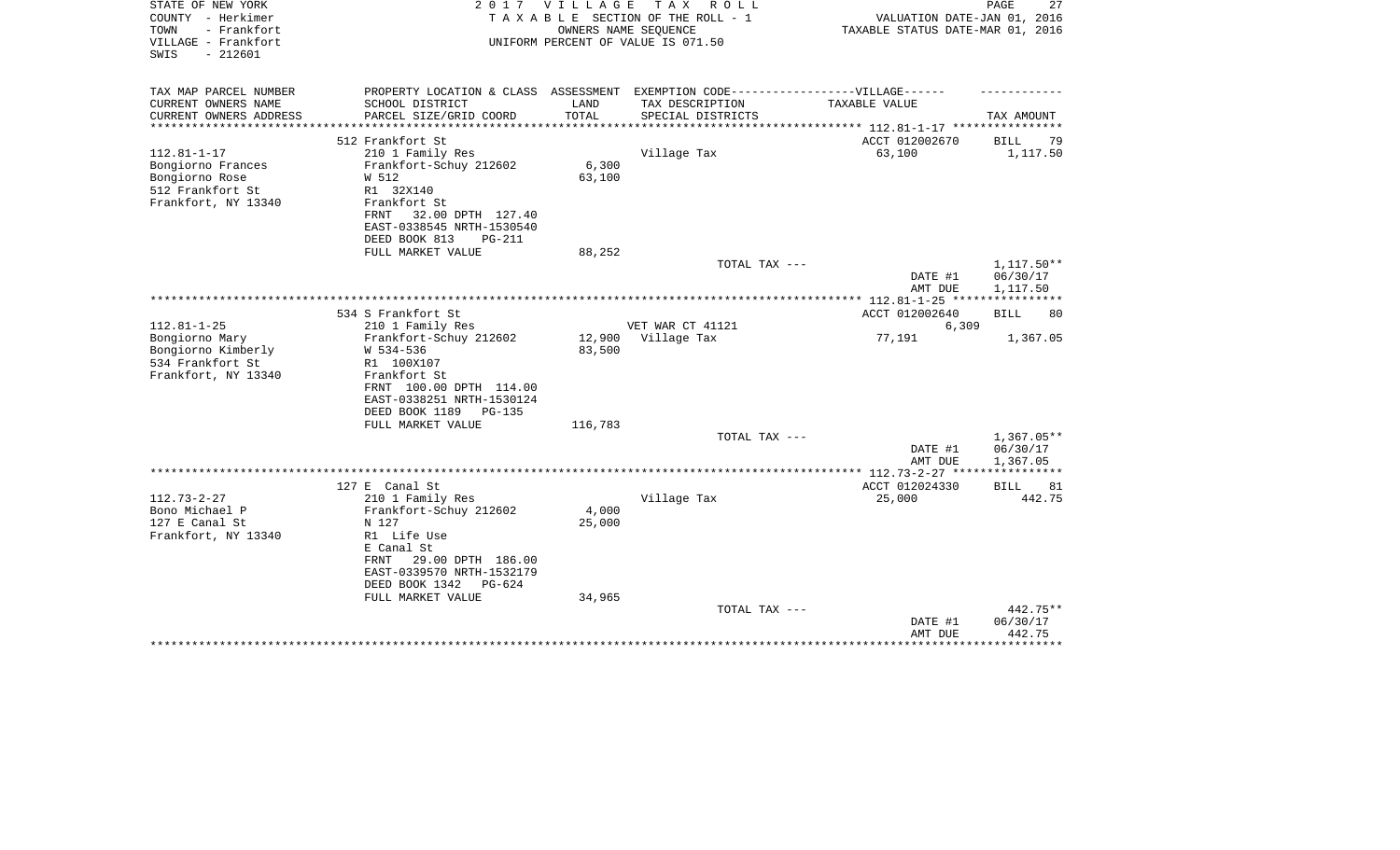| STATE OF NEW YORK<br>COUNTY - Herkimer<br>- Frankfort<br>TOWN<br>VILLAGE - Frankfort<br>SWIS<br>$-212601$ |                                                                                                                                                                              | 2017 VILLAGE<br>OWNERS NAME SEOUENCE | TAX ROLL<br>TAXABLE SECTION OF THE ROLL - 1<br>UNIFORM PERCENT OF VALUE IS 071.50 | VALUATION DATE-JAN 01, 2016<br>TAXABLE STATUS DATE-MAR 01, 2016 | PAGE<br>28                           |
|-----------------------------------------------------------------------------------------------------------|------------------------------------------------------------------------------------------------------------------------------------------------------------------------------|--------------------------------------|-----------------------------------------------------------------------------------|-----------------------------------------------------------------|--------------------------------------|
| TAX MAP PARCEL NUMBER                                                                                     | PROPERTY LOCATION & CLASS ASSESSMENT EXEMPTION CODE-----------------VILLAGE------                                                                                            |                                      |                                                                                   |                                                                 |                                      |
| CURRENT OWNERS NAME<br>CURRENT OWNERS ADDRESS                                                             | SCHOOL DISTRICT<br>PARCEL SIZE/GRID COORD                                                                                                                                    | LAND<br>TOTAL                        | TAX DESCRIPTION<br>SPECIAL DISTRICTS                                              | TAXABLE VALUE                                                   | TAX AMOUNT                           |
|                                                                                                           |                                                                                                                                                                              |                                      |                                                                                   | ********** 112.65-2-59 ********                                 |                                      |
|                                                                                                           | 100-104 E Main St                                                                                                                                                            |                                      |                                                                                   | ACCT 012031920                                                  | 82<br>BILL                           |
| $112.65 - 2 - 59$<br>Branck Construction<br>110 S Litchfield St<br>Frankfort, NY 13340                    | 462 Branch bank<br>Frankfort-Schuy 212602<br>S<br>Com 87X115<br>100-104 E Main<br>87.00 DPTH 115.20<br>FRNT<br>EAST-0339371 NRTH-1532766<br>DEED BOOK 1276<br><b>PG-949</b>  | 8,600<br>150,000                     | Village Tax                                                                       | 150,000                                                         | 2,656.50                             |
|                                                                                                           | FULL MARKET VALUE                                                                                                                                                            | 209,790                              |                                                                                   |                                                                 |                                      |
|                                                                                                           |                                                                                                                                                                              |                                      | TOTAL TAX ---                                                                     | DATE #1<br>AMT DUE                                              | $2,656.50**$<br>06/30/17<br>2,656.50 |
|                                                                                                           |                                                                                                                                                                              |                                      |                                                                                   |                                                                 |                                      |
|                                                                                                           | 106 E Main St                                                                                                                                                                |                                      |                                                                                   | ACCT 012028020                                                  | 83<br>BILL                           |
| $112.65 - 2 - 60$<br>Branck Construction<br>110 S Litchfield St<br>Frankfort, NY 13340                    | 438 Parking lot<br>Frankfort-Schuy 212602<br>S 106<br>V19<br>E Main St<br>19.12 DPTH 128.00<br>FRNT<br>EAST-0339412 NRTH-1532711<br>DEED BOOK 1276<br>PG-949                 | 2,600<br>6,000                       | Village Tax                                                                       | 6,000                                                           | 106.26                               |
|                                                                                                           | FULL MARKET VALUE                                                                                                                                                            | 8,392                                | TOTAL TAX ---                                                                     |                                                                 | 106.26**                             |
|                                                                                                           |                                                                                                                                                                              |                                      |                                                                                   | DATE #1<br>AMT DUE                                              | 06/30/17<br>106.26                   |
|                                                                                                           |                                                                                                                                                                              |                                      |                                                                                   |                                                                 | * * * * * * * * * * * *              |
|                                                                                                           | 110-112 Litchfield St                                                                                                                                                        |                                      |                                                                                   | ACCT 012002220                                                  | <b>BILL</b><br>84                    |
| $112.65 - 2 - 56$<br>Branck David<br>Rocco G A<br>314 First Ave<br>Frankfort, NY 13340                    | 485 >luse sm bld<br>Frankfort-Schuy 212602<br>W 110-112<br>Com 35X80<br>Litchfield St<br>29.67 DPTH<br>81.00<br>FRNT<br>EAST-0339254 NRTH-1532846<br>DEED BOOK 815<br>PG-356 | 3,500<br>48,500                      | Village Tax                                                                       | 48,500                                                          | 858.94                               |
|                                                                                                           | FULL MARKET VALUE                                                                                                                                                            | 67,832                               | TOTAL TAX ---                                                                     | DATE #1<br>AMT DUE                                              | 858.94**<br>06/30/17<br>858.94       |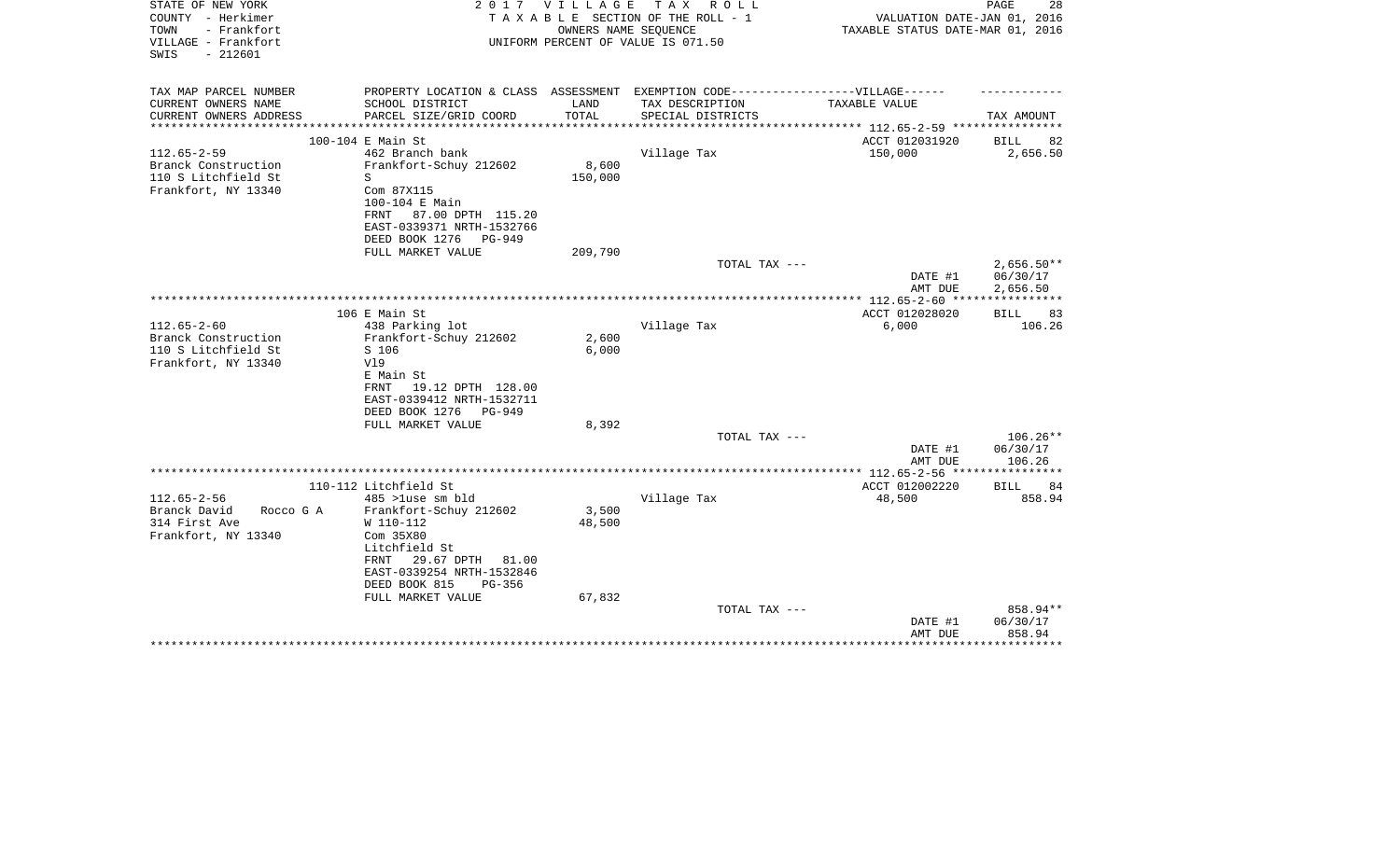| STATE OF NEW YORK<br>COUNTY - Herkimer<br>TOWN<br>- Frankfort<br>VILLAGE - Frankfort<br>$-212601$<br>SWIS | 2 0 1 7                                                                           | V I L L A G E<br>OWNERS NAME SEOUENCE | T A X<br>R O L L<br>TAXABLE SECTION OF THE ROLL - 1<br>UNIFORM PERCENT OF VALUE IS 071.50 | VALUATION DATE-JAN 01, 2016<br>TAXABLE STATUS DATE-MAR 01, 2016 | PAGE<br>29             |
|-----------------------------------------------------------------------------------------------------------|-----------------------------------------------------------------------------------|---------------------------------------|-------------------------------------------------------------------------------------------|-----------------------------------------------------------------|------------------------|
| TAX MAP PARCEL NUMBER                                                                                     | PROPERTY LOCATION & CLASS ASSESSMENT EXEMPTION CODE-----------------VILLAGE------ |                                       |                                                                                           |                                                                 |                        |
| CURRENT OWNERS NAME<br>CURRENT OWNERS ADDRESS<br>**********************                                   | SCHOOL DISTRICT<br>PARCEL SIZE/GRID COORD                                         | LAND<br>TOTAL                         | TAX DESCRIPTION<br>SPECIAL DISTRICTS                                                      | TAXABLE VALUE                                                   | TAX AMOUNT             |
|                                                                                                           | 220 Fifth Ave                                                                     |                                       |                                                                                           | ACCT 012006240                                                  | BILL<br>85             |
| $112.81 - 1 - 40$                                                                                         | 210 1 Family Res                                                                  |                                       | Village Tax                                                                               | 65,000                                                          | 1,151.15               |
| Branck George F                                                                                           | Frankfort-Schuy 212602                                                            | 10,800                                |                                                                                           |                                                                 |                        |
| 412 Fourth Ave Ext                                                                                        | S 220                                                                             | 65,000                                |                                                                                           |                                                                 |                        |
| Frankfort, NY 13340                                                                                       | R1                                                                                |                                       |                                                                                           |                                                                 |                        |
|                                                                                                           | Fifth Ave<br>FRNT<br>50.00 DPTH 150.00                                            |                                       |                                                                                           |                                                                 |                        |
|                                                                                                           | EAST-0338949 NRTH-1529881                                                         |                                       |                                                                                           |                                                                 |                        |
|                                                                                                           | DEED BOOK 1114<br>PG-238                                                          |                                       |                                                                                           |                                                                 |                        |
|                                                                                                           | FULL MARKET VALUE                                                                 | 90,909                                |                                                                                           |                                                                 |                        |
|                                                                                                           |                                                                                   |                                       | TOTAL TAX ---                                                                             |                                                                 | 1,151.15**             |
|                                                                                                           |                                                                                   |                                       |                                                                                           | DATE #1                                                         | 06/30/17               |
|                                                                                                           |                                                                                   |                                       |                                                                                           | AMT DUE                                                         | 1,151.15               |
|                                                                                                           | Industrial Dr                                                                     |                                       |                                                                                           | ACCT 180295                                                     | 86<br>BILL             |
| $112.74 - 1 - 66.4$                                                                                       | 340 Vacant indus                                                                  |                                       | Village Tax                                                                               | 5,000                                                           | 88.55                  |
| Branck Rocco                                                                                              | Frankfort-Schuy 212602                                                            | 5,000                                 |                                                                                           |                                                                 |                        |
| Branck David                                                                                              | W-E split from 112.74-1-6                                                         | 5,000                                 |                                                                                           |                                                                 |                        |
| 110 S Litchfield St                                                                                       | Vac Land                                                                          |                                       |                                                                                           |                                                                 |                        |
| Frankfort, NY 13340                                                                                       | Industrial Dr                                                                     |                                       |                                                                                           |                                                                 |                        |
|                                                                                                           | FRNT 360.00 DPTH                                                                  |                                       |                                                                                           |                                                                 |                        |
|                                                                                                           | 0.90<br>ACRES                                                                     |                                       |                                                                                           |                                                                 |                        |
|                                                                                                           | EAST-0341108 NRTH-1531852<br>DEED BOOK 1496<br>$PG-854$                           |                                       |                                                                                           |                                                                 |                        |
|                                                                                                           | FULL MARKET VALUE                                                                 | 6,993                                 |                                                                                           |                                                                 |                        |
|                                                                                                           |                                                                                   |                                       | TOTAL TAX ---                                                                             |                                                                 | 88.55**                |
|                                                                                                           |                                                                                   |                                       |                                                                                           | DATE #1                                                         | 06/30/17               |
|                                                                                                           |                                                                                   |                                       |                                                                                           | AMT DUE                                                         | 88.55                  |
|                                                                                                           |                                                                                   |                                       |                                                                                           | *************** 112.82-1-32 ***                                 | ***********            |
|                                                                                                           | 314 First Ave                                                                     |                                       |                                                                                           | ACCT 012030540                                                  | BILL<br>87             |
| $112.82 - 1 - 32$<br>Branck Rocco G II                                                                    | 210 1 Family Res<br>Frankfort-Schuy 212602                                        | 10,800                                | Village Tax                                                                               | 67,600                                                          | 1,197.20               |
| Laura Dirga                                                                                               | S 314                                                                             | 67,600                                |                                                                                           |                                                                 |                        |
| 314 First Ave                                                                                             | R1 50X150                                                                         |                                       |                                                                                           |                                                                 |                        |
| Frankfort, NY 13340                                                                                       | First Ave                                                                         |                                       |                                                                                           |                                                                 |                        |
|                                                                                                           | 50.00 DPTH 150.00<br>FRNT                                                         |                                       |                                                                                           |                                                                 |                        |
|                                                                                                           | EAST-0340330 NRTH-1530441                                                         |                                       |                                                                                           |                                                                 |                        |
|                                                                                                           | DEED BOOK 702<br><b>PG-458</b>                                                    |                                       |                                                                                           |                                                                 |                        |
|                                                                                                           | FULL MARKET VALUE                                                                 | 94,545                                |                                                                                           |                                                                 |                        |
|                                                                                                           |                                                                                   |                                       | TOTAL TAX ---                                                                             | DATE #1                                                         | 1,197.20**<br>06/30/17 |
|                                                                                                           |                                                                                   |                                       |                                                                                           | AMT DUE                                                         | 1,197.20               |
|                                                                                                           |                                                                                   |                                       |                                                                                           |                                                                 |                        |
|                                                                                                           |                                                                                   |                                       |                                                                                           |                                                                 |                        |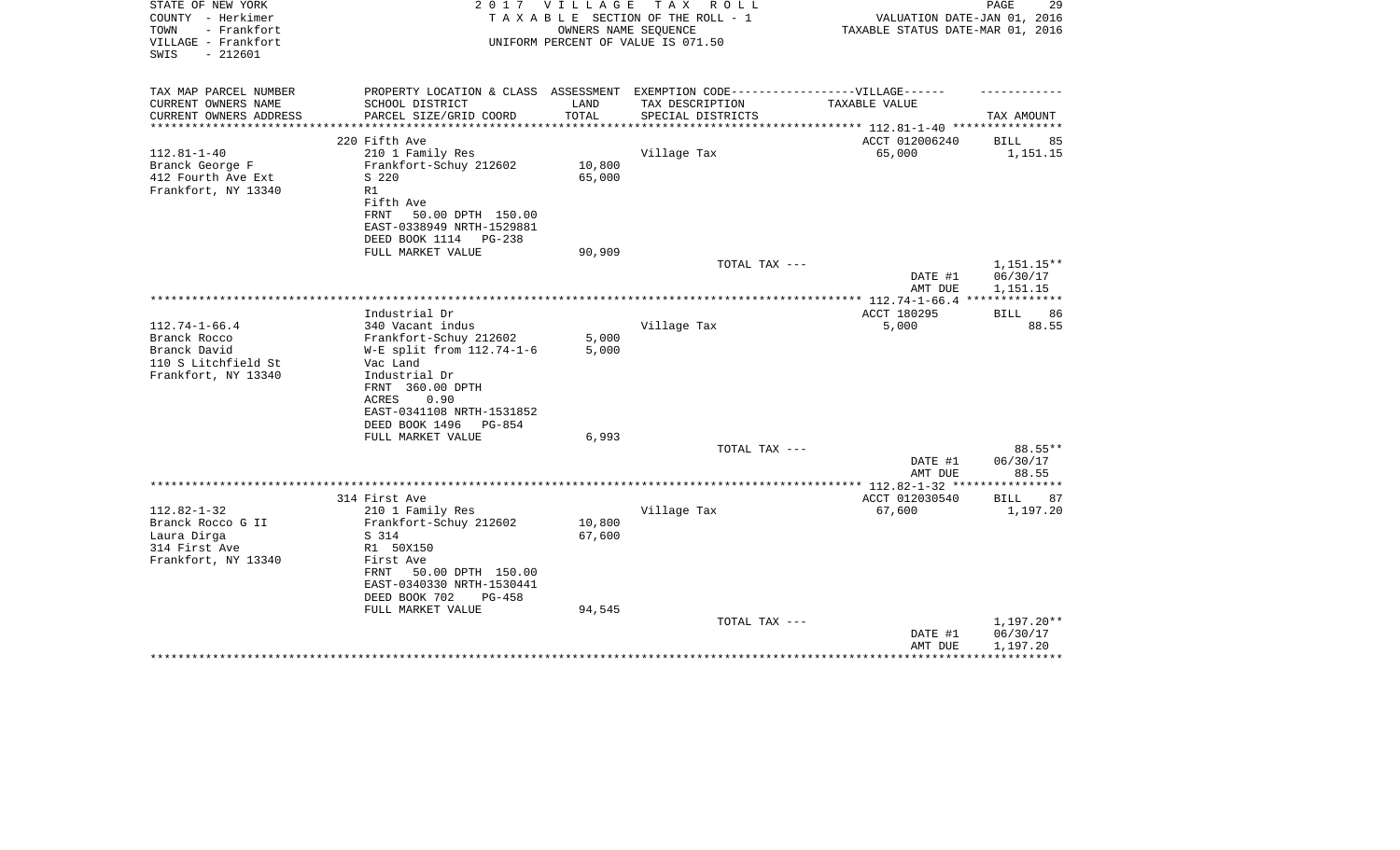| STATE OF NEW YORK<br>COUNTY - Herkimer<br>- Frankfort<br>TOWN<br>VILLAGE - Frankfort<br>$-212601$<br>SWIS | 2017                                                                                                                                                                                 | VILLAGE          | TAX ROLL<br>TAXABLE SECTION OF THE ROLL - 1<br>OWNERS NAME SEQUENCE<br>UNIFORM PERCENT OF VALUE IS 071.50 | VALUATION DATE-JAN 01, 2016<br>TAXABLE STATUS DATE-MAR 01, 2016 | $\mathop{\mathtt{PAGE}}$<br>30 |
|-----------------------------------------------------------------------------------------------------------|--------------------------------------------------------------------------------------------------------------------------------------------------------------------------------------|------------------|-----------------------------------------------------------------------------------------------------------|-----------------------------------------------------------------|--------------------------------|
| TAX MAP PARCEL NUMBER<br>CURRENT OWNERS NAME                                                              | PROPERTY LOCATION & CLASS ASSESSMENT EXEMPTION CODE-----------------VILLAGE------<br>SCHOOL DISTRICT                                                                                 | LAND             | TAX DESCRIPTION                                                                                           | TAXABLE VALUE                                                   |                                |
| CURRENT OWNERS ADDRESS<br>* * * * * * * * * * * * * *                                                     | PARCEL SIZE/GRID COORD                                                                                                                                                               | TOTAL            | SPECIAL DISTRICTS                                                                                         | ******************** 112.73-1-64 ************                   | TAX AMOUNT                     |
|                                                                                                           | 301 Litchfield St                                                                                                                                                                    |                  |                                                                                                           | ACCT 012006720                                                  | BILL<br>88                     |
| $112.73 - 1 - 64$<br>Brandt Edward S<br>301 Litchfield St<br>Frankfort, NY 13340                          | 210 1 Family Res<br>Frankfort-Schuy 212602<br>E 301 merged 112.73-1-65.<br>R1<br>Litchfield St<br>FRNT<br>37.00 DPTH 106.00<br>EAST-0338723 NRTH-1531523<br>DEED BOOK 1304<br>PG-397 | 5,800<br>46,000  | Village Tax                                                                                               | 46,000                                                          | 814.66                         |
|                                                                                                           | FULL MARKET VALUE                                                                                                                                                                    | 64,336           |                                                                                                           |                                                                 |                                |
|                                                                                                           |                                                                                                                                                                                      |                  | TOTAL TAX ---                                                                                             | DATE #1<br>AMT DUE                                              | 814.66**<br>06/30/17<br>814.66 |
|                                                                                                           |                                                                                                                                                                                      |                  |                                                                                                           | ***** 112.81-3-25 **                                            |                                |
|                                                                                                           | 317-319 Fifth Ave                                                                                                                                                                    |                  |                                                                                                           | ACCT 012011670                                                  | 89<br>BILL                     |
| $112.81 - 3 - 25$                                                                                         | 210 1 Family Res                                                                                                                                                                     |                  | Village Tax                                                                                               | 89,000                                                          | 1,576.19                       |
| Brayton Thomas<br>Brayton Debra<br>319 Fifth Ave                                                          | Frankfort-Schuy 212602<br>N 317-319<br>R1                                                                                                                                            | 15,000<br>89,000 |                                                                                                           |                                                                 |                                |
| Frankfort, NY 13340                                                                                       | Fifth Ave<br>FRNT 100.00 DPTH 150.00<br>BANK<br>135<br>EAST-0339553 NRTH-1529464<br>DEED BOOK 858<br>$PG-507$                                                                        |                  |                                                                                                           |                                                                 |                                |
|                                                                                                           | FULL MARKET VALUE                                                                                                                                                                    | 124,476          |                                                                                                           |                                                                 |                                |
|                                                                                                           |                                                                                                                                                                                      |                  | TOTAL TAX ---                                                                                             | DATE #1                                                         | $1,576.19**$<br>06/30/17       |
|                                                                                                           |                                                                                                                                                                                      |                  |                                                                                                           | AMT DUE<br>**************** 112.81-3-26 ****                    | 1,576.19<br>************       |
|                                                                                                           | 315 Fifth Ave                                                                                                                                                                        |                  |                                                                                                           | ACCT 012012450                                                  | BILL<br>90                     |
| $112.81 - 3 - 26$                                                                                         | 311 Res vac land                                                                                                                                                                     |                  | Village Tax                                                                                               | 7,800                                                           | 138.14                         |
| Brayton Thomas                                                                                            | Frankfort-Schuy 212602                                                                                                                                                               | 7,800            |                                                                                                           |                                                                 |                                |
| Brayton Debra                                                                                             | N 315                                                                                                                                                                                | 7,800            |                                                                                                           |                                                                 |                                |
| 319 Fifth Ave                                                                                             | V19 50X150                                                                                                                                                                           |                  |                                                                                                           |                                                                 |                                |
| Frankfort, NY 13340                                                                                       | Fifth Ave<br>FRNT<br>50.00 DPTH 150.00<br>EAST-0339502 NRTH-1529522<br>DEED BOOK 877<br>$PG-123$                                                                                     |                  |                                                                                                           |                                                                 |                                |
|                                                                                                           | FULL MARKET VALUE                                                                                                                                                                    | 10,909           |                                                                                                           |                                                                 |                                |
|                                                                                                           |                                                                                                                                                                                      |                  | TOTAL TAX ---                                                                                             | DATE #1<br>AMT DUE                                              | 138.14**<br>06/30/17<br>138.14 |
|                                                                                                           |                                                                                                                                                                                      |                  |                                                                                                           |                                                                 |                                |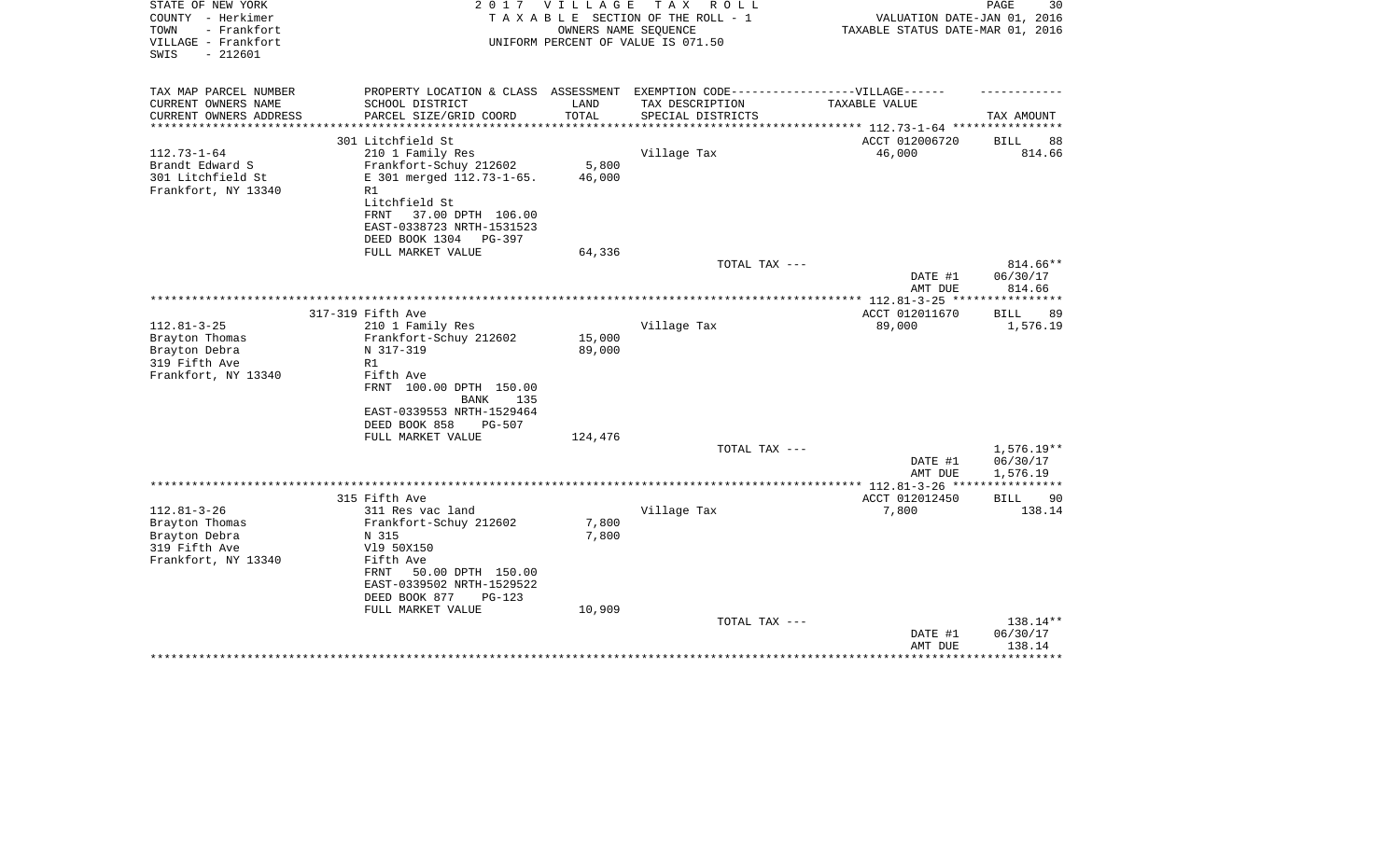| STATE OF NEW YORK<br>COUNTY - Herkimer<br>TOWN<br>- Frankfort<br>VILLAGE - Frankfort | 2017                                                                              | V I L L A G E              | T A X<br>R O L L<br>TAXABLE SECTION OF THE ROLL - 1<br>OWNERS NAME SEQUENCE<br>UNIFORM PERCENT OF VALUE IS 071.50 | VALUATION DATE-JAN 01, 2016<br>TAXABLE STATUS DATE-MAR 01, 2016 | PAGE<br>31             |
|--------------------------------------------------------------------------------------|-----------------------------------------------------------------------------------|----------------------------|-------------------------------------------------------------------------------------------------------------------|-----------------------------------------------------------------|------------------------|
| $-212601$<br>SWIS                                                                    |                                                                                   |                            |                                                                                                                   |                                                                 |                        |
| TAX MAP PARCEL NUMBER                                                                | PROPERTY LOCATION & CLASS ASSESSMENT EXEMPTION CODE-----------------VILLAGE------ |                            |                                                                                                                   |                                                                 |                        |
| CURRENT OWNERS NAME                                                                  | SCHOOL DISTRICT                                                                   | LAND                       | TAX DESCRIPTION                                                                                                   | TAXABLE VALUE                                                   |                        |
| CURRENT OWNERS ADDRESS<br>********************                                       | PARCEL SIZE/GRID COORD<br>****************************                            | TOTAL<br>***************** | SPECIAL DISTRICTS                                                                                                 | ***************** 112.57-1-5 ************                       | TAX AMOUNT             |
|                                                                                      | 300 W Main St                                                                     |                            |                                                                                                                   | ACCT 012019170                                                  | BILL<br>91             |
| $112.57 - 1 - 5$                                                                     | 210 1 Family Res                                                                  |                            | Village Tax                                                                                                       | 58,000                                                          | 1,027.18               |
| Broat Pamela L                                                                       | Frankfort-Schuy 212602                                                            | 18,400                     |                                                                                                                   |                                                                 |                        |
| Broat Douglas                                                                        | N 300                                                                             | 58,000                     |                                                                                                                   |                                                                 |                        |
| 300 W Main St                                                                        | R1                                                                                |                            |                                                                                                                   |                                                                 |                        |
| Frankfort, NY 13340                                                                  | W Main St                                                                         |                            |                                                                                                                   |                                                                 |                        |
|                                                                                      | FRNT 125.00 DPTH 275.00                                                           |                            |                                                                                                                   |                                                                 |                        |
|                                                                                      | EAST-0337674 NRTH-1535251                                                         |                            |                                                                                                                   |                                                                 |                        |
|                                                                                      | DEED BOOK 860<br>$PG-637$                                                         |                            |                                                                                                                   |                                                                 |                        |
|                                                                                      | FULL MARKET VALUE                                                                 | 81,119                     |                                                                                                                   |                                                                 |                        |
|                                                                                      |                                                                                   |                            | TOTAL TAX ---                                                                                                     | DATE #1                                                         | 1,027.18**<br>06/30/17 |
|                                                                                      |                                                                                   |                            |                                                                                                                   | AMT DUE                                                         | 1,027.18               |
|                                                                                      |                                                                                   |                            |                                                                                                                   |                                                                 |                        |
|                                                                                      | W Main St                                                                         |                            |                                                                                                                   | ACCT 012003840                                                  | BILL<br>92             |
| $112.57 - 1 - 6$                                                                     | 311 Res vac land                                                                  |                            | Village Tax                                                                                                       | 8,400                                                           | 148.76                 |
| Broat Pamela L                                                                       | Frankfort-Schuy 212602                                                            | 8,400                      |                                                                                                                   |                                                                 |                        |
| Broat Douglas J                                                                      | N                                                                                 | 8,400                      |                                                                                                                   |                                                                 |                        |
| 300 W Main St                                                                        | V19 7A                                                                            |                            |                                                                                                                   |                                                                 |                        |
| Frankfort, NY 13340                                                                  | West Main St                                                                      |                            |                                                                                                                   |                                                                 |                        |
|                                                                                      | 9.40<br>ACRES                                                                     |                            |                                                                                                                   |                                                                 |                        |
|                                                                                      | EAST-0338084 NRTH-1534902                                                         |                            |                                                                                                                   |                                                                 |                        |
|                                                                                      | DEED BOOK 962<br><b>PG-589</b><br>FULL MARKET VALUE                               | 11,748                     |                                                                                                                   |                                                                 |                        |
|                                                                                      |                                                                                   |                            | TOTAL TAX ---                                                                                                     |                                                                 | 148.76**               |
|                                                                                      |                                                                                   |                            |                                                                                                                   | DATE #1                                                         | 06/30/17               |
|                                                                                      |                                                                                   |                            |                                                                                                                   | AMT DUE                                                         | 148.76                 |
|                                                                                      |                                                                                   |                            |                                                                                                                   |                                                                 |                        |
|                                                                                      | 100 E Orchard St                                                                  |                            |                                                                                                                   | ACCT 012030480                                                  | 93<br>BILL             |
| $112.65 - 3 - 43$                                                                    | 210 1 Family Res                                                                  |                            | VET WAR CT 41121                                                                                                  | 5,700                                                           |                        |
| Bronga Frank                                                                         | Frankfort-Schuy 212602                                                            | 2,100                      | Village Tax                                                                                                       | 32,300                                                          | 572.03                 |
| 100 E Orchard St                                                                     | W 124                                                                             | 38,000                     |                                                                                                                   |                                                                 |                        |
| Frankfort, NY 13340                                                                  | R1<br>N Litchfield                                                                |                            |                                                                                                                   |                                                                 |                        |
|                                                                                      | 30.00 DPTH<br>FRNT<br>45.00                                                       |                            |                                                                                                                   |                                                                 |                        |
|                                                                                      | EAST-0339724 NRTH-1533077                                                         |                            |                                                                                                                   |                                                                 |                        |
|                                                                                      | DEED BOOK 823<br>$PG-68$                                                          |                            |                                                                                                                   |                                                                 |                        |
|                                                                                      | FULL MARKET VALUE                                                                 | 53,147                     |                                                                                                                   |                                                                 |                        |
|                                                                                      |                                                                                   |                            | TOTAL TAX ---                                                                                                     |                                                                 | 572.03**               |
|                                                                                      |                                                                                   |                            |                                                                                                                   | DATE #1                                                         | 06/30/17               |
|                                                                                      |                                                                                   |                            |                                                                                                                   | AMT DUE                                                         | 572.03                 |
|                                                                                      |                                                                                   |                            |                                                                                                                   |                                                                 | *********              |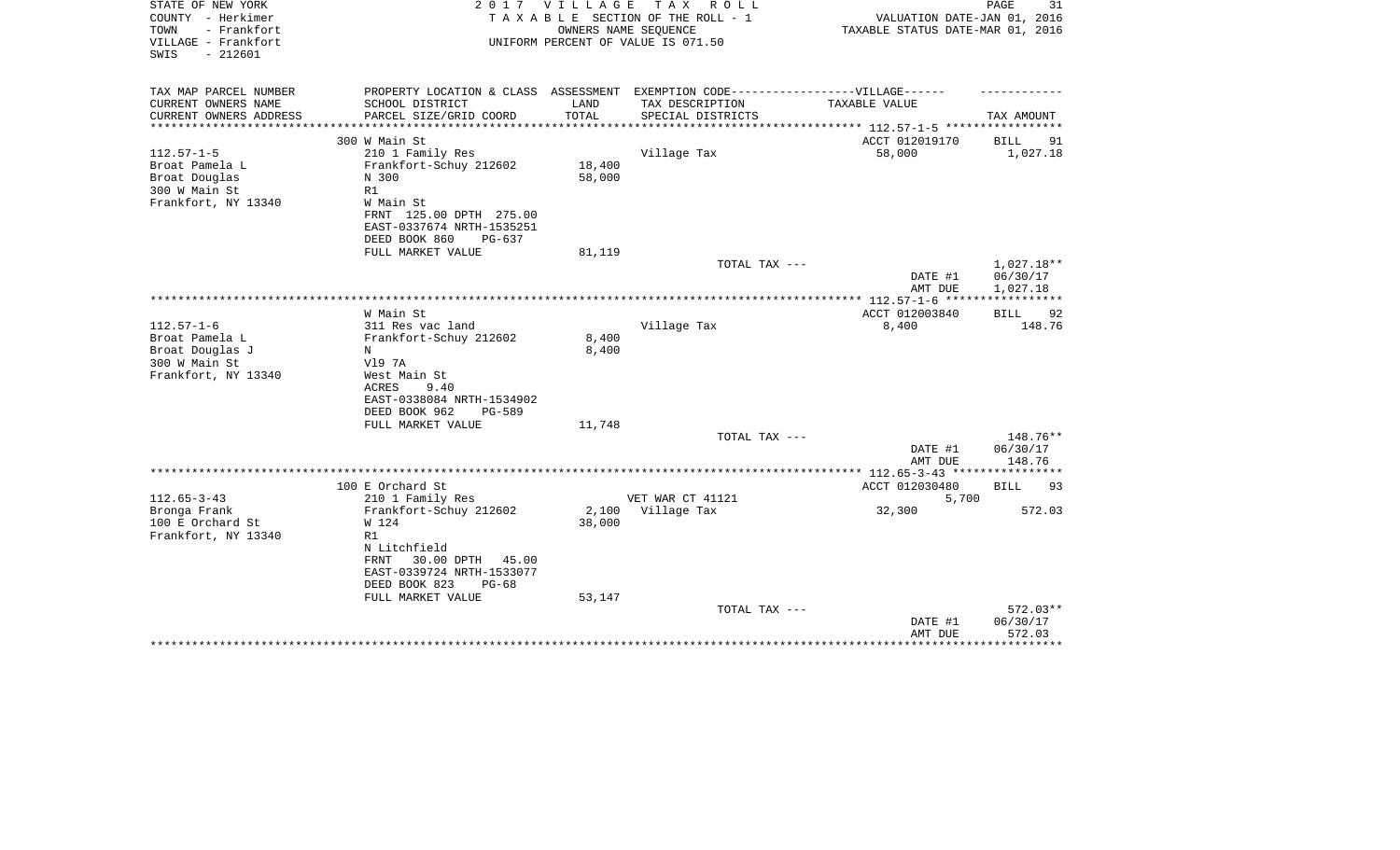| STATE OF NEW YORK<br>COUNTY - Herkimer<br>TOWN<br>- Frankfort | 2 0 1 7                                                                           | V I L L A G E   | TAX ROLL<br>TAXABLE SECTION OF THE ROLL - 1<br>OWNERS NAME SEQUENCE | VALUATION DATE-JAN 01, 2016<br>TAXABLE STATUS DATE-MAR 01, 2016 | PAGE<br>32             |
|---------------------------------------------------------------|-----------------------------------------------------------------------------------|-----------------|---------------------------------------------------------------------|-----------------------------------------------------------------|------------------------|
| VILLAGE - Frankfort<br>$-212601$<br>SWIS                      |                                                                                   |                 | UNIFORM PERCENT OF VALUE IS 071.50                                  |                                                                 |                        |
| TAX MAP PARCEL NUMBER                                         | PROPERTY LOCATION & CLASS ASSESSMENT EXEMPTION CODE-----------------VILLAGE------ |                 |                                                                     |                                                                 |                        |
| CURRENT OWNERS NAME                                           | SCHOOL DISTRICT                                                                   | LAND            | TAX DESCRIPTION                                                     | TAXABLE VALUE                                                   |                        |
| CURRENT OWNERS ADDRESS<br>*********************               | PARCEL SIZE/GRID COORD                                                            | TOTAL           | SPECIAL DISTRICTS                                                   |                                                                 | TAX AMOUNT             |
|                                                               | 104 East Ave                                                                      |                 |                                                                     | ***************** 112.74-3-25 ***********<br>ACCT 199277        | <b>BILL</b><br>94      |
| $112.74 - 3 - 25$                                             | 210 1 Family Res                                                                  |                 | Village Tax                                                         | 65,000                                                          | 1,151.15               |
| Brouillard Brenden R                                          | Frankfort-Schuy 212602                                                            | 6.000           |                                                                     |                                                                 |                        |
| 104 East Ave                                                  | W 104                                                                             | 65,000          |                                                                     |                                                                 |                        |
| Frankfort, NY 13340                                           | R1 50X125                                                                         |                 |                                                                     |                                                                 |                        |
|                                                               | East Ave                                                                          |                 |                                                                     |                                                                 |                        |
| PRIOR OWNER ON 3/01/2016                                      | 50.00 DPTH 125.00<br>FRNT                                                         |                 |                                                                     |                                                                 |                        |
| Papa Johnny J                                                 | EAST-0340825 NRTH-1530709                                                         |                 |                                                                     |                                                                 |                        |
|                                                               | DEED BOOK 1613<br>PG-739                                                          |                 |                                                                     |                                                                 |                        |
|                                                               | FULL MARKET VALUE                                                                 | 90,909          |                                                                     |                                                                 |                        |
|                                                               |                                                                                   |                 | TOTAL TAX ---                                                       | DATE #1                                                         | 1,151.15**<br>06/30/17 |
|                                                               |                                                                                   |                 |                                                                     | AMT DUE                                                         | 1,151.15               |
|                                                               |                                                                                   |                 |                                                                     |                                                                 |                        |
|                                                               | 331 Third Ave                                                                     |                 |                                                                     | ACCT 012032130                                                  | BILL<br>95             |
| $112.82 - 2 - 19$                                             | 210 1 Family Res                                                                  |                 | Village Tax                                                         | 57,000                                                          | 1,009.47               |
| Brown Carlton L                                               | Frankfort-Schuy 212602                                                            | 9,500           | XC991 Water relevy                                                  | 292.64 MT M                                                     | 292.64                 |
| Brown Doris M                                                 | N                                                                                 | 57,000          |                                                                     |                                                                 |                        |
| 305 Third Ave                                                 | R1 40X148                                                                         |                 |                                                                     |                                                                 |                        |
| Frankfort, NY 13340                                           | 331 Third Ave                                                                     |                 |                                                                     |                                                                 |                        |
|                                                               | 40.00 DPTH 142.00<br>FRNT<br>EAST-0340201 NRTH-1529805                            |                 |                                                                     |                                                                 |                        |
|                                                               | DEED BOOK 893<br>$PG-48$                                                          |                 |                                                                     |                                                                 |                        |
|                                                               | FULL MARKET VALUE                                                                 | 79,720          |                                                                     |                                                                 |                        |
|                                                               |                                                                                   |                 | TOTAL TAX ---                                                       |                                                                 | $1,302.11**$           |
|                                                               |                                                                                   |                 |                                                                     | DATE #1                                                         | 06/30/17               |
|                                                               |                                                                                   |                 |                                                                     | AMT DUE                                                         | 1,302.11               |
|                                                               |                                                                                   |                 |                                                                     |                                                                 |                        |
|                                                               | 305 Third Ave                                                                     |                 |                                                                     | ACCT 012003240                                                  | BILL<br>96             |
| $112.82 - 2 - 32$                                             | 210 1 Family Res                                                                  |                 | VET COM CT 41131                                                    | 10,515                                                          |                        |
| Brown Carlton L<br>305 Third Ave                              | Frankfort-Schuy 212602                                                            | 8,400<br>58,300 | Village Tax                                                         | 47,785                                                          | 846.27                 |
| Frankfort, 13340                                              | N 305<br>R1 39X150                                                                |                 |                                                                     |                                                                 |                        |
|                                                               | Third Ave                                                                         |                 |                                                                     |                                                                 |                        |
|                                                               | FRNT<br>39.00 DPTH 150.00                                                         |                 |                                                                     |                                                                 |                        |
|                                                               | EAST-0339841 NRTH-1530226                                                         |                 |                                                                     |                                                                 |                        |
|                                                               | DEED BOOK 00596 PG-00122                                                          |                 |                                                                     |                                                                 |                        |
|                                                               | FULL MARKET VALUE                                                                 | 81,538          |                                                                     |                                                                 |                        |
|                                                               |                                                                                   |                 | TOTAL TAX ---                                                       |                                                                 | 846.27**               |
|                                                               |                                                                                   |                 |                                                                     | DATE #1                                                         | 06/30/17               |
|                                                               |                                                                                   |                 |                                                                     | AMT DUE                                                         | 846.27<br>*********    |
|                                                               |                                                                                   |                 |                                                                     |                                                                 |                        |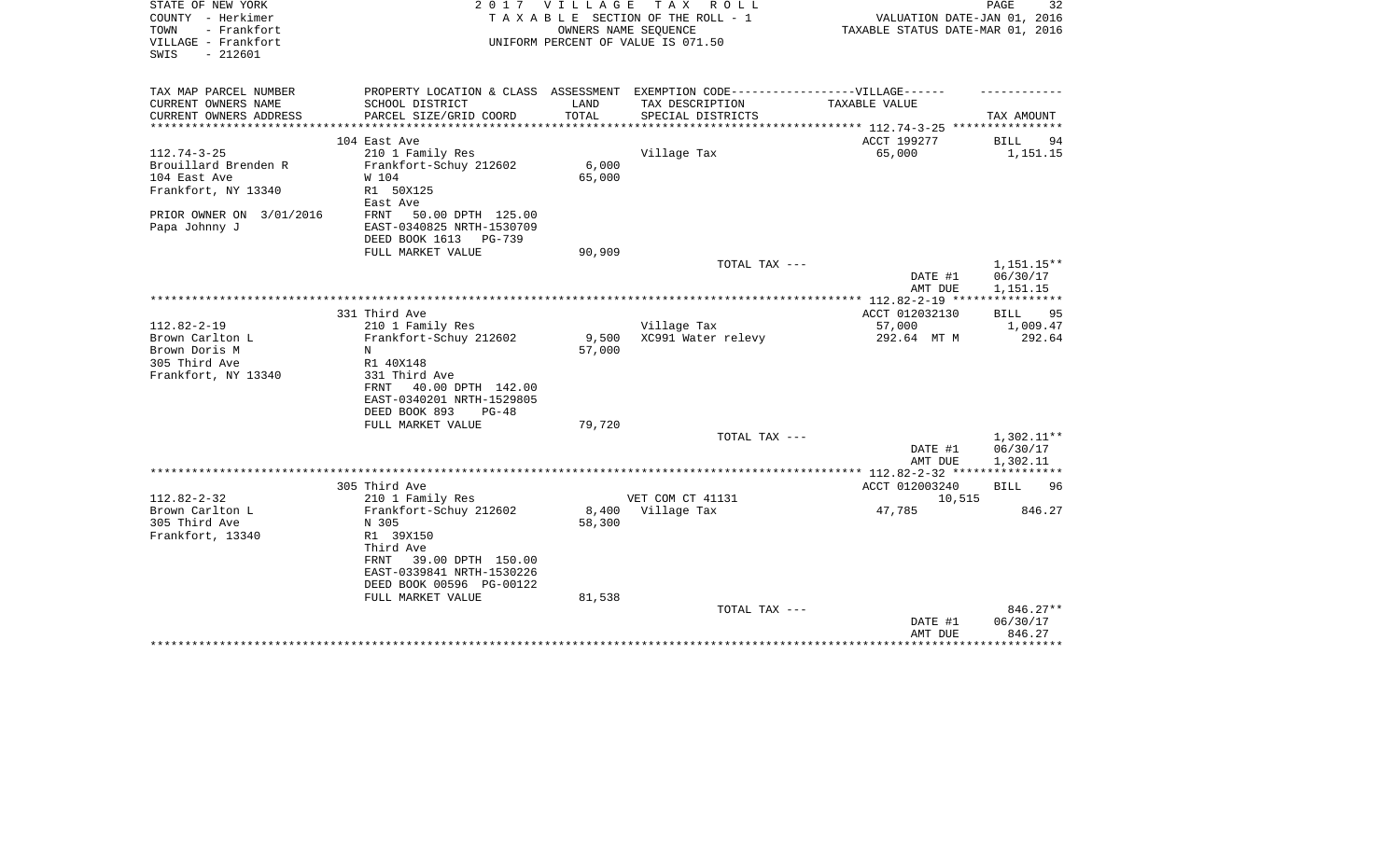| STATE OF NEW YORK<br>COUNTY - Herkimer<br>- Frankfort<br>TOWN<br>VILLAGE - Frankfort<br>$-212601$<br>SWIS | 2017                                                                              | V I L L A G E    | T A X<br>R O L L<br>TAXABLE SECTION OF THE ROLL - 1<br>OWNERS NAME SEOUENCE<br>UNIFORM PERCENT OF VALUE IS 071.50 | VALUATION DATE-JAN 01, 2016<br>TAXABLE STATUS DATE-MAR 01, 2016 | PAGE<br>33                     |
|-----------------------------------------------------------------------------------------------------------|-----------------------------------------------------------------------------------|------------------|-------------------------------------------------------------------------------------------------------------------|-----------------------------------------------------------------|--------------------------------|
| TAX MAP PARCEL NUMBER                                                                                     | PROPERTY LOCATION & CLASS ASSESSMENT EXEMPTION CODE-----------------VILLAGE------ |                  |                                                                                                                   |                                                                 |                                |
| CURRENT OWNERS NAME                                                                                       | SCHOOL DISTRICT                                                                   | LAND<br>TOTAL    | TAX DESCRIPTION                                                                                                   | TAXABLE VALUE                                                   |                                |
| CURRENT OWNERS ADDRESS<br>*********************                                                           | PARCEL SIZE/GRID COORD<br>***************************                             |                  | SPECIAL DISTRICTS                                                                                                 |                                                                 | TAX AMOUNT                     |
|                                                                                                           | 103 Fourth Ave                                                                    |                  |                                                                                                                   | ACCT 200185                                                     | 97<br><b>BILL</b>              |
| $112.73 - 1 - 45$                                                                                         | 210 1 Family Res                                                                  |                  | Village Tax                                                                                                       | 55,500                                                          | 982.91                         |
| Brown Lawrence G                                                                                          | Frankfort-Schuy 212602                                                            | 10,000           |                                                                                                                   |                                                                 |                                |
| Brown Ethyl L                                                                                             | N 103                                                                             | 55,500           |                                                                                                                   |                                                                 |                                |
| 103 Fourth Ave                                                                                            | R1 & Deck & Shed                                                                  |                  |                                                                                                                   |                                                                 |                                |
| Frankfort, NY 13340                                                                                       | Fourth Ave<br>62.00 DPTH 105.08<br>FRNT                                           |                  |                                                                                                                   |                                                                 |                                |
| PRIOR OWNER ON 3/01/2016                                                                                  | EAST-0338636 NRTH-1530935                                                         |                  |                                                                                                                   |                                                                 |                                |
| Brown Lawrence G                                                                                          | DEED BOOK 1619 PG-770                                                             |                  |                                                                                                                   |                                                                 |                                |
|                                                                                                           | FULL MARKET VALUE                                                                 | 77,622           |                                                                                                                   |                                                                 |                                |
|                                                                                                           |                                                                                   |                  | TOTAL TAX ---                                                                                                     | DATE #1<br>AMT DUE                                              | 982.91**<br>06/30/17<br>982.91 |
|                                                                                                           |                                                                                   |                  |                                                                                                                   |                                                                 |                                |
|                                                                                                           | 211 Fourth Ave                                                                    |                  |                                                                                                                   | ACCT 012010440                                                  | 98<br>BILL                     |
| $112.81 - 2 - 40$                                                                                         | 210 1 Family Res                                                                  |                  | Village Tax                                                                                                       | 71,200                                                          | 1,260.95                       |
| Brown Michael S<br>Brown Alana R                                                                          | Frankfort-Schuy 212602<br>N 211                                                   | 17,500<br>71,200 |                                                                                                                   |                                                                 |                                |
| 211 Fourth Ave                                                                                            | 150x150                                                                           |                  |                                                                                                                   |                                                                 |                                |
| Frankfort, NY 13340                                                                                       | Fourth Ave                                                                        |                  |                                                                                                                   |                                                                 |                                |
|                                                                                                           | FRNT 150.00 DPTH 150.00<br>BANK<br>094                                            |                  |                                                                                                                   |                                                                 |                                |
|                                                                                                           | EAST-0339053 NRTH-1530592                                                         |                  |                                                                                                                   |                                                                 |                                |
|                                                                                                           | DEED BOOK 885<br>$PG-1$                                                           |                  |                                                                                                                   |                                                                 |                                |
|                                                                                                           | FULL MARKET VALUE                                                                 | 99,580           |                                                                                                                   |                                                                 |                                |
|                                                                                                           |                                                                                   |                  | TOTAL TAX ---                                                                                                     | DATE #1                                                         | $1,260.95**$<br>06/30/17       |
|                                                                                                           |                                                                                   |                  |                                                                                                                   | AMT DUE                                                         | 1,260.95                       |
|                                                                                                           |                                                                                   |                  |                                                                                                                   |                                                                 |                                |
|                                                                                                           | 118 W Orchard St                                                                  |                  |                                                                                                                   | ACCT 012010800                                                  | BILL<br>99                     |
| $112.65 - 3 - 12$                                                                                         | 311 Res vac land                                                                  |                  | Village Tax                                                                                                       | 4,100                                                           | 72.61                          |
| Brown's Feed Inc                                                                                          | Frankfort-Schuy 212602                                                            | 4,100            |                                                                                                                   |                                                                 |                                |
| 118 W Orchard St                                                                                          | N 118<br>R1                                                                       | 4,100            |                                                                                                                   |                                                                 |                                |
| Frankfort, NY 13340                                                                                       | W Orchard St                                                                      |                  |                                                                                                                   |                                                                 |                                |
|                                                                                                           | FRNT<br>56.00 DPTH<br>59.00                                                       |                  |                                                                                                                   |                                                                 |                                |
|                                                                                                           | EAST-0339634 NRTH-1533314                                                         |                  |                                                                                                                   |                                                                 |                                |
|                                                                                                           | DEED BOOK 842<br><b>PG-586</b>                                                    |                  |                                                                                                                   |                                                                 |                                |
|                                                                                                           | FULL MARKET VALUE                                                                 | 5,734            |                                                                                                                   |                                                                 |                                |
|                                                                                                           |                                                                                   |                  | TOTAL TAX ---                                                                                                     |                                                                 | $72.61**$                      |
|                                                                                                           |                                                                                   |                  |                                                                                                                   | DATE #1<br>AMT DUE                                              | 06/30/17<br>72.61              |
|                                                                                                           |                                                                                   |                  |                                                                                                                   |                                                                 | ***********                    |
|                                                                                                           |                                                                                   |                  |                                                                                                                   |                                                                 |                                |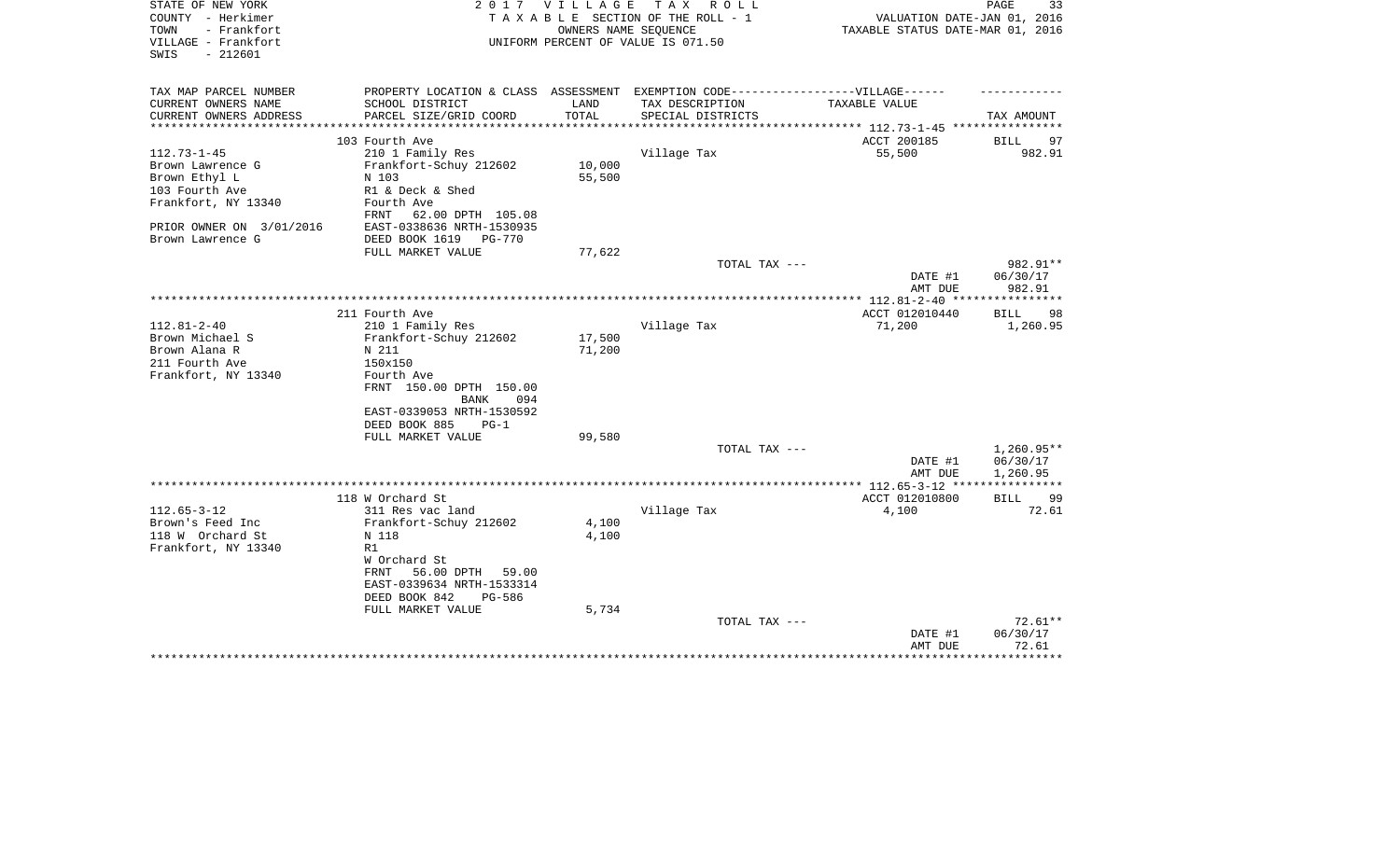| STATE OF NEW YORK<br>COUNTY - Herkimer<br>TOWN<br>- Frankfort<br>VILLAGE - Frankfort<br>$-212601$<br>SWIS | 2 0 1 7                                                                           | V I L L A G E | T A X<br>R O L L<br>TAXABLE SECTION OF THE ROLL - 1<br>OWNERS NAME SEOUENCE<br>UNIFORM PERCENT OF VALUE IS 071.50 | VALUATION DATE-JAN 01, 2016<br>TAXABLE STATUS DATE-MAR 01, 2016 | PAGE<br>34                             |
|-----------------------------------------------------------------------------------------------------------|-----------------------------------------------------------------------------------|---------------|-------------------------------------------------------------------------------------------------------------------|-----------------------------------------------------------------|----------------------------------------|
| TAX MAP PARCEL NUMBER                                                                                     | PROPERTY LOCATION & CLASS ASSESSMENT EXEMPTION CODE-----------------VILLAGE------ |               |                                                                                                                   |                                                                 |                                        |
| CURRENT OWNERS NAME<br>CURRENT OWNERS ADDRESS<br>**********************                                   | SCHOOL DISTRICT<br>PARCEL SIZE/GRID COORD                                         | LAND<br>TOTAL | TAX DESCRIPTION<br>SPECIAL DISTRICTS                                                                              | TAXABLE VALUE                                                   | TAX AMOUNT                             |
|                                                                                                           | 112 W Orchard St                                                                  |               |                                                                                                                   | ACCT 012008400                                                  | BILL 100                               |
| $112.65 - 3 - 13$<br>Brown's Feed Inc                                                                     | 311 Res vac land<br>Frankfort-Schuy 212602                                        | 4,300         | Village Tax                                                                                                       | 4,300                                                           | 76.15                                  |
| 112 W Orchard St                                                                                          | N 112                                                                             | 4,300         |                                                                                                                   |                                                                 |                                        |
| Frankfort, NY 13340                                                                                       | R <sub>2</sub>                                                                    |               |                                                                                                                   |                                                                 |                                        |
|                                                                                                           | W Orchard St<br>FRNT<br>56.00 DPTH<br>59.00                                       |               |                                                                                                                   |                                                                 |                                        |
|                                                                                                           | EAST-0339675 NRTH-1533272                                                         |               |                                                                                                                   |                                                                 |                                        |
|                                                                                                           | DEED BOOK 842<br><b>PG-588</b>                                                    |               |                                                                                                                   |                                                                 |                                        |
|                                                                                                           | FULL MARKET VALUE                                                                 | 6,014         | TOTAL TAX ---                                                                                                     |                                                                 | $76.15**$                              |
|                                                                                                           |                                                                                   |               |                                                                                                                   | DATE #1<br>AMT DUE                                              | 06/30/17<br>76.15                      |
|                                                                                                           |                                                                                   |               |                                                                                                                   |                                                                 | ***********                            |
|                                                                                                           | 126-128 W Main St                                                                 |               |                                                                                                                   | ACCT 17702                                                      | BILL 101                               |
| $112.65 - 3 - 8$<br>Brown's Feed, Inc.                                                                    | 331 Com vac w/im<br>Frankfort-Schuy 212602                                        | 9,200         | Village Tax                                                                                                       | 12,000                                                          | 212.52                                 |
| 124 Orchard St                                                                                            | N 126-128                                                                         | 12,000        |                                                                                                                   |                                                                 |                                        |
| Frankfort, NY 13340                                                                                       | Comm vac/w improv                                                                 |               |                                                                                                                   |                                                                 |                                        |
|                                                                                                           | W Main St<br>37.00 DPTH 150.00<br>FRNT                                            |               |                                                                                                                   |                                                                 |                                        |
|                                                                                                           | 0.21<br>ACRES                                                                     |               |                                                                                                                   |                                                                 |                                        |
|                                                                                                           | EAST-0339265 NRTH-1533235                                                         |               |                                                                                                                   |                                                                 |                                        |
|                                                                                                           | DEED BOOK 1480<br><b>PG-571</b>                                                   |               |                                                                                                                   |                                                                 |                                        |
|                                                                                                           | FULL MARKET VALUE                                                                 | 16,783        | TOTAL TAX ---                                                                                                     |                                                                 | 212.52**                               |
|                                                                                                           |                                                                                   |               |                                                                                                                   | DATE #1                                                         | 06/30/17                               |
|                                                                                                           |                                                                                   |               |                                                                                                                   | AMT DUE                                                         | 212.52                                 |
|                                                                                                           | Orchard St                                                                        |               |                                                                                                                   | *************** 112.65-1-69.2<br>ACCT 012300151                 | * * * * * * * * * * * *<br>102<br>BILL |
| $112.65 - 1 - 69.2$                                                                                       | 314 Rural vac<10                                                                  |               | Village Tax                                                                                                       | 2,300                                                           | 40.73                                  |
| Browns Feed Inc                                                                                           | Frankfort-Schuy 212602                                                            | 2,300         |                                                                                                                   |                                                                 |                                        |
| 124 W Orchard St                                                                                          | $W - E$                                                                           | 2,300         |                                                                                                                   |                                                                 |                                        |
| Frankfort, NY 13340                                                                                       | Vac Ld<br>Orchard St                                                              |               |                                                                                                                   |                                                                 |                                        |
|                                                                                                           | 0.90 DPTH 401.00<br>FRNT                                                          |               |                                                                                                                   |                                                                 |                                        |
|                                                                                                           | EAST-0339667 NRTH-1533373                                                         |               |                                                                                                                   |                                                                 |                                        |
|                                                                                                           | DEED BOOK 792<br>PG-282                                                           |               |                                                                                                                   |                                                                 |                                        |
|                                                                                                           | FULL MARKET VALUE                                                                 | 3,217         |                                                                                                                   |                                                                 |                                        |
|                                                                                                           |                                                                                   |               | TOTAL TAX ---                                                                                                     | DATE #1                                                         | $40.73**$<br>06/30/17                  |
|                                                                                                           |                                                                                   |               |                                                                                                                   | AMT DUE                                                         | 40.73                                  |
|                                                                                                           |                                                                                   |               |                                                                                                                   |                                                                 |                                        |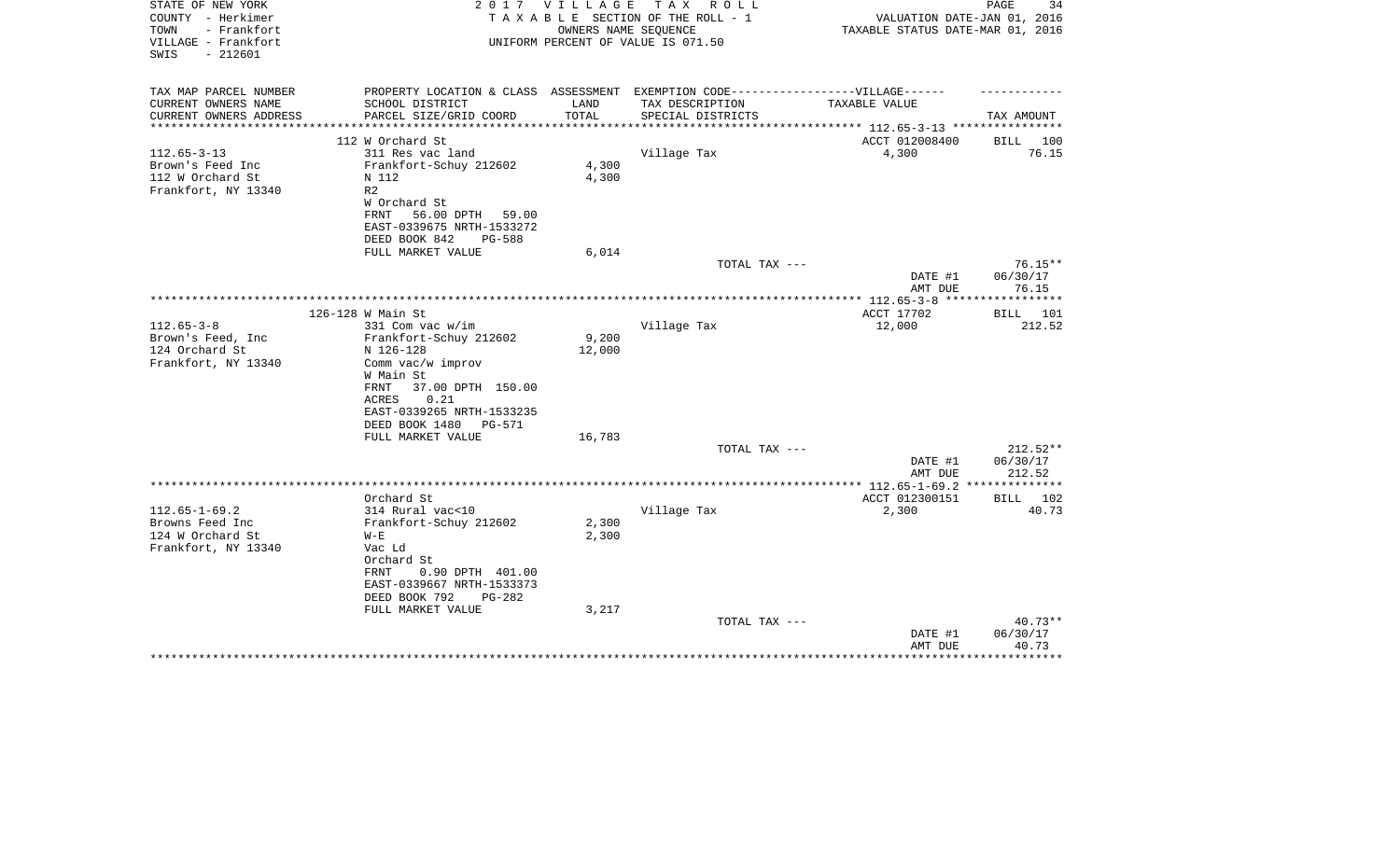| STATE OF NEW YORK<br>COUNTY - Herkimer<br>TOWN<br>- Frankfort | 2017                                                                              | V I L L A G E    | TAX ROLL<br>TAXABLE SECTION OF THE ROLL - 1<br>OWNERS NAME SEQUENCE | VALUATION DATE-JAN 01, 2016<br>TAXABLE STATUS DATE-MAR 01, 2016     | PAGE<br>35          |
|---------------------------------------------------------------|-----------------------------------------------------------------------------------|------------------|---------------------------------------------------------------------|---------------------------------------------------------------------|---------------------|
| VILLAGE - Frankfort<br>$-212601$<br>SWIS                      |                                                                                   |                  | UNIFORM PERCENT OF VALUE IS 071.50                                  |                                                                     |                     |
| TAX MAP PARCEL NUMBER                                         | PROPERTY LOCATION & CLASS ASSESSMENT EXEMPTION CODE-----------------VILLAGE------ |                  |                                                                     |                                                                     |                     |
| CURRENT OWNERS NAME                                           | SCHOOL DISTRICT                                                                   | LAND             | TAX DESCRIPTION                                                     | TAXABLE VALUE                                                       |                     |
| CURRENT OWNERS ADDRESS                                        | PARCEL SIZE/GRID COORD                                                            | TOTAL            | SPECIAL DISTRICTS                                                   |                                                                     | TAX AMOUNT          |
|                                                               | ***************************<br>121 W Orchard St                                   | **************** |                                                                     | ******************* 112.65-3-11 *****************<br>ACCT 012031710 | BILL 103            |
| $112.65 - 3 - 11$                                             | 443 Feed sales                                                                    |                  | Village Tax                                                         | 295,100                                                             | 5,226.22            |
| Browns Feed Inc                                               | Frankfort-Schuy 212602                                                            | 12,700           |                                                                     |                                                                     |                     |
| 124 W Orchard St                                              | N                                                                                 | 295,100          |                                                                     |                                                                     |                     |
| Frankfort, NY 13340                                           | Com .876                                                                          |                  |                                                                     |                                                                     |                     |
|                                                               | 121 W Orchard                                                                     |                  |                                                                     |                                                                     |                     |
|                                                               | ACRES<br>0.87                                                                     |                  |                                                                     |                                                                     |                     |
|                                                               | EAST-0339474 NRTH-1533439                                                         |                  |                                                                     |                                                                     |                     |
|                                                               | DEED BOOK 676<br>PG-865                                                           |                  |                                                                     |                                                                     |                     |
|                                                               | FULL MARKET VALUE                                                                 | 412,727          |                                                                     |                                                                     |                     |
|                                                               |                                                                                   |                  | TOTAL TAX ---                                                       |                                                                     | $5,226.22**$        |
|                                                               |                                                                                   |                  |                                                                     | DATE #1                                                             | 06/30/17            |
|                                                               |                                                                                   |                  |                                                                     | AMT DUE                                                             | 5,226.22            |
|                                                               | 124 W Orchard St                                                                  |                  |                                                                     | ACCT 012013170                                                      | BILL 104            |
| $112.65 - 3 - 67$                                             | 330 Vacant comm                                                                   |                  | Village Tax                                                         | 1,800                                                               | 31.88               |
| Browns Feed Inc                                               | Frankfort-Schuy 212602                                                            | 1,800            |                                                                     |                                                                     |                     |
| 124 W Orchard St                                              | S 127-129                                                                         | 1,800            |                                                                     |                                                                     |                     |
| Frankfort, NY 13340                                           | V19 32X66                                                                         |                  |                                                                     |                                                                     |                     |
|                                                               | W Orchard St                                                                      |                  |                                                                     |                                                                     |                     |
|                                                               | 54.00 DPTH 26.00<br>FRNT                                                          |                  |                                                                     |                                                                     |                     |
|                                                               | EAST-0339514 NRTH-1533334                                                         |                  |                                                                     |                                                                     |                     |
|                                                               | DEED BOOK 676<br>PG-869                                                           |                  |                                                                     |                                                                     |                     |
|                                                               | FULL MARKET VALUE                                                                 | 2,517            |                                                                     |                                                                     |                     |
|                                                               |                                                                                   |                  | TOTAL TAX ---                                                       |                                                                     | 31.88**<br>06/30/17 |
|                                                               |                                                                                   |                  |                                                                     | DATE #1<br>AMT DUE                                                  | 31.88               |
|                                                               |                                                                                   |                  |                                                                     |                                                                     |                     |
|                                                               | Tisdale Ave                                                                       |                  |                                                                     | ACCT 012031740                                                      | BILL 105            |
| $112.65 - 3 - 68$                                             | 443 Feed sales                                                                    |                  | Village Tax                                                         | 67,700                                                              | 1,198.97            |
| Browns Feed Inc                                               | Frankfort-Schuy 212602                                                            | 6,200            |                                                                     |                                                                     |                     |
| 124 W Orchard St                                              | Е                                                                                 | 67,700           |                                                                     |                                                                     |                     |
| Frankfort, NY 13340                                           | Com 85X35                                                                         |                  |                                                                     |                                                                     |                     |
|                                                               | Tisdale Ave                                                                       |                  |                                                                     |                                                                     |                     |
|                                                               | FRNT 116.00 DPTH<br>52.00                                                         |                  |                                                                     |                                                                     |                     |
|                                                               | EAST-0339460 NRTH-1533295                                                         |                  |                                                                     |                                                                     |                     |
|                                                               | DEED BOOK 676<br>PG-865                                                           |                  |                                                                     |                                                                     |                     |
|                                                               | FULL MARKET VALUE                                                                 | 94,685           | TOTAL TAX ---                                                       |                                                                     | 1,198.97**          |
|                                                               |                                                                                   |                  |                                                                     | DATE #1                                                             | 06/30/17            |
|                                                               |                                                                                   |                  |                                                                     | AMT DUE                                                             | 1,198.97            |
|                                                               |                                                                                   |                  |                                                                     |                                                                     |                     |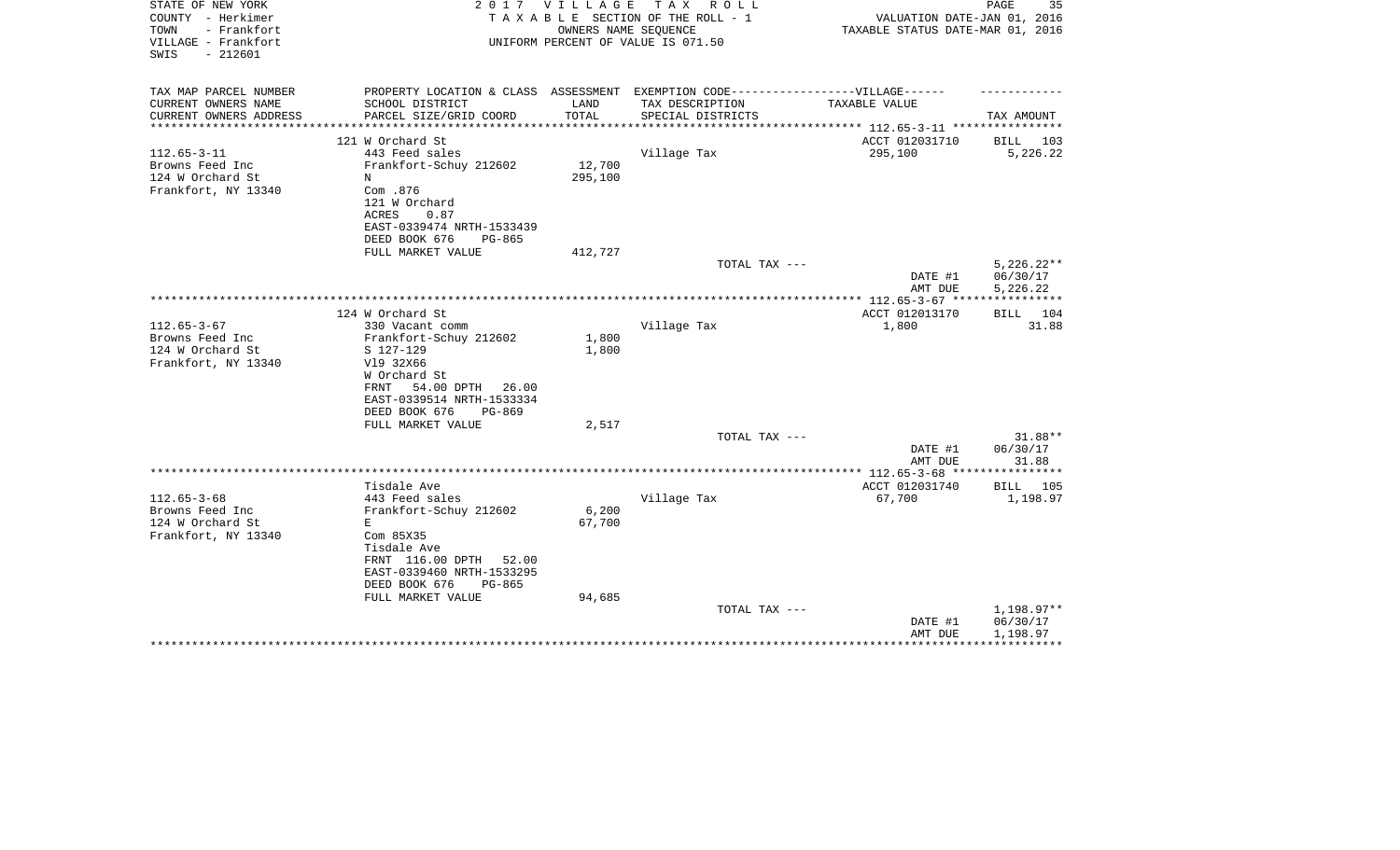| STATE OF NEW YORK<br>COUNTY - Herkimer<br>- Frankfort<br>TOWN<br>VILLAGE - Frankfort<br>$-212601$<br>SWIS | 2017                                                                                                                                                                                        | <b>VILLAGE</b><br>OWNERS NAME SEQUENCE | TAX ROLL<br>TAXABLE SECTION OF THE ROLL - 1<br>UNIFORM PERCENT OF VALUE IS 071.50 | VALUATION DATE-JAN 01, 2016<br>TAXABLE STATUS DATE-MAR 01, 2016 | PAGE<br>36                                 |
|-----------------------------------------------------------------------------------------------------------|---------------------------------------------------------------------------------------------------------------------------------------------------------------------------------------------|----------------------------------------|-----------------------------------------------------------------------------------|-----------------------------------------------------------------|--------------------------------------------|
| TAX MAP PARCEL NUMBER<br>CURRENT OWNERS NAME                                                              | PROPERTY LOCATION & CLASS ASSESSMENT EXEMPTION CODE-----------------VILLAGE------<br>SCHOOL DISTRICT                                                                                        | LAND                                   | TAX DESCRIPTION                                                                   | TAXABLE VALUE                                                   |                                            |
| CURRENT OWNERS ADDRESS                                                                                    | PARCEL SIZE/GRID COORD                                                                                                                                                                      | TOTAL                                  | SPECIAL DISTRICTS                                                                 |                                                                 | TAX AMOUNT                                 |
| *******************                                                                                       | **********************                                                                                                                                                                      | *****************                      |                                                                                   | ************** 112.65-2-13 *****************                    |                                            |
|                                                                                                           | 101 Cemetery St                                                                                                                                                                             |                                        |                                                                                   | ACCT 012029610                                                  | BILL 106                                   |
| $112.65 - 2 - 13$<br>Buckley David W<br>101 Cemetery St<br>Frankfort, NY 13340                            | 210 1 Family Res<br>Frankfort-Schuy 212602<br>E 101<br>R1<br>FRNT 110.00 DPTH 156.00                                                                                                        | 15,300<br>62,700                       | Village Tax                                                                       | 62,700                                                          | 1,110.42                                   |
|                                                                                                           | EAST-0338067 NRTH-1533107                                                                                                                                                                   |                                        |                                                                                   |                                                                 |                                            |
|                                                                                                           | DEED BOOK 814<br>PG-492                                                                                                                                                                     |                                        |                                                                                   |                                                                 |                                            |
|                                                                                                           | FULL MARKET VALUE                                                                                                                                                                           | 87,692                                 | TOTAL TAX ---                                                                     |                                                                 | $1,110.42**$                               |
|                                                                                                           |                                                                                                                                                                                             |                                        |                                                                                   | DATE #1<br>AMT DUE                                              | 06/30/17<br>1,110.42                       |
|                                                                                                           |                                                                                                                                                                                             |                                        |                                                                                   | *********** 112.74-3-1 ****                                     | * * * * * * * * * * *                      |
| $112.74 - 3 - 1$                                                                                          | 231 First Ave<br>210 1 Family Res                                                                                                                                                           |                                        | Village Tax                                                                       | ACCT 012014310<br>52,600                                        | BILL 107<br>931.55                         |
| Bunce Janet M<br>231 First Ave<br>Frankfort, NY 13340                                                     | Frankfort-Schuy 212602<br>N 231<br>R1 75X127<br>First Ave<br>FRNT<br>75.00 DPTH 127.00<br>EAST-0340119 NRTH-1531003                                                                         | 7,300<br>52,600                        |                                                                                   |                                                                 |                                            |
|                                                                                                           | DEED BOOK 1133<br>$PG-102$                                                                                                                                                                  |                                        |                                                                                   |                                                                 |                                            |
|                                                                                                           | FULL MARKET VALUE                                                                                                                                                                           | 73,566                                 |                                                                                   |                                                                 |                                            |
|                                                                                                           |                                                                                                                                                                                             |                                        | TOTAL TAX ---                                                                     | DATE #1<br>AMT DUE                                              | $931.55**$<br>06/30/17<br>931.55           |
|                                                                                                           |                                                                                                                                                                                             |                                        |                                                                                   |                                                                 |                                            |
|                                                                                                           | 322 Fourth Ave                                                                                                                                                                              |                                        |                                                                                   | ACCT 012012360                                                  | <b>BILL</b><br>108                         |
| $112.81 - 3 - 15$<br>Burch Jacqulyn S<br>322 Fourth Ave<br>Frankfort, NY 13340                            | 210 1 Family Res<br>Frankfort-Schuy 212602<br>S 322<br>R1<br>Fourth Ave<br><b>FRNT</b><br>50.00 DPTH 150.00<br><b>BANK</b><br>021<br>EAST-0339614 NRTH-1529619<br>DEED BOOK 796<br>$PG-428$ | 10,800<br>50,000                       | Village Tax                                                                       | 50,000                                                          | 885.50                                     |
|                                                                                                           | FULL MARKET VALUE                                                                                                                                                                           | 69,930                                 |                                                                                   |                                                                 |                                            |
|                                                                                                           |                                                                                                                                                                                             |                                        | TOTAL TAX ---                                                                     | DATE #1<br>AMT DUE                                              | 885.50**<br>06/30/17<br>885.50<br>******** |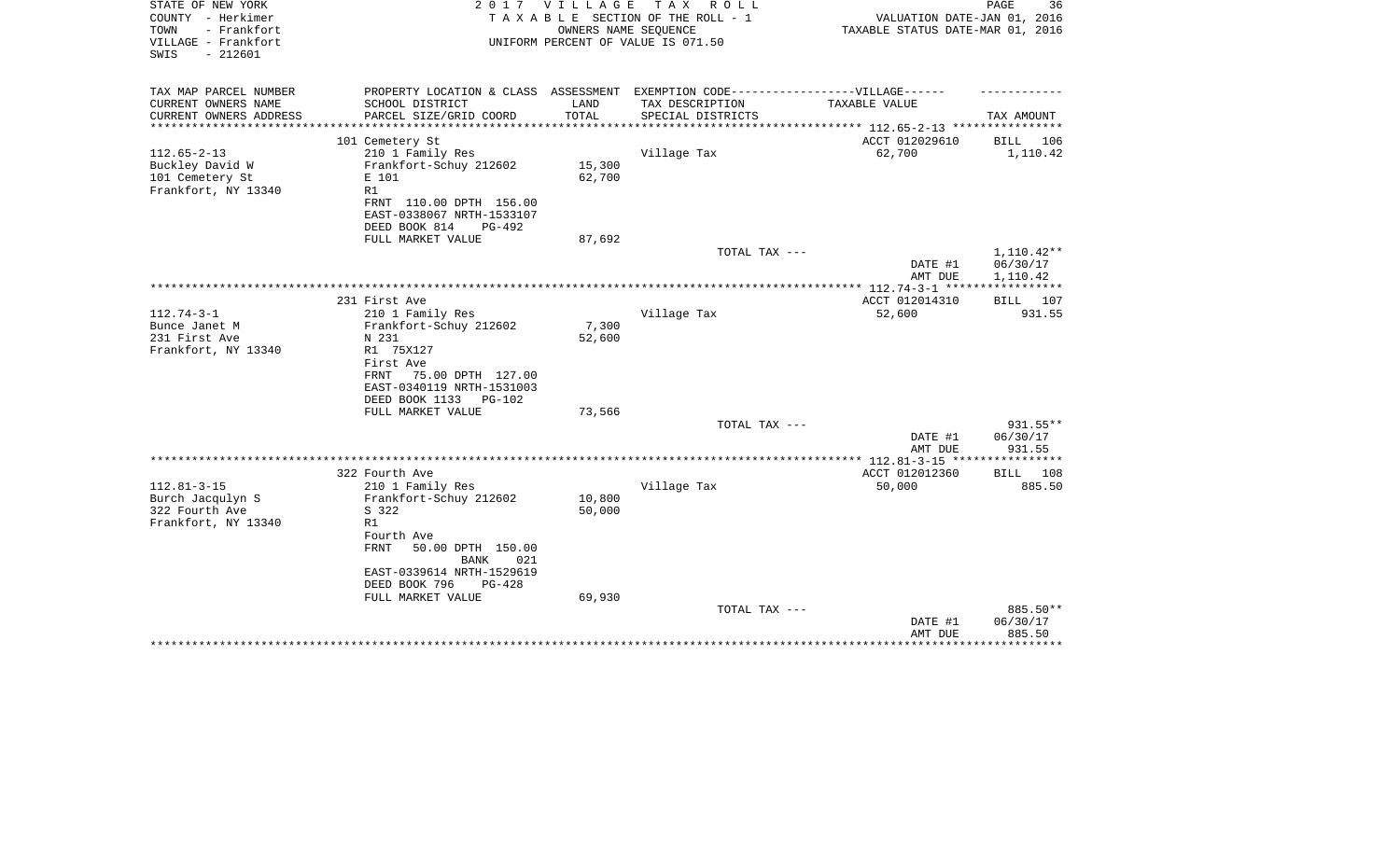| STATE OF NEW YORK<br>COUNTY - Herkimer<br>- Frankfort<br>TOWN<br>VILLAGE - Frankfort<br>$-212601$<br>SWIS | 2 0 1 7                                                                           | V I L L A G E | T A X<br>R O L L<br>TAXABLE SECTION OF THE ROLL - 1<br>OWNERS NAME SEQUENCE<br>UNIFORM PERCENT OF VALUE IS 071.50 | VALUATION DATE-JAN 01, 2016<br>TAXABLE STATUS DATE-MAR 01, 2016 | 37<br>PAGE         |
|-----------------------------------------------------------------------------------------------------------|-----------------------------------------------------------------------------------|---------------|-------------------------------------------------------------------------------------------------------------------|-----------------------------------------------------------------|--------------------|
| TAX MAP PARCEL NUMBER                                                                                     | PROPERTY LOCATION & CLASS ASSESSMENT EXEMPTION CODE-----------------VILLAGE------ |               |                                                                                                                   |                                                                 |                    |
| CURRENT OWNERS NAME                                                                                       | SCHOOL DISTRICT                                                                   | LAND          | TAX DESCRIPTION                                                                                                   | TAXABLE VALUE                                                   |                    |
| CURRENT OWNERS ADDRESS                                                                                    | PARCEL SIZE/GRID COORD<br>*****************************                           | TOTAL         | SPECIAL DISTRICTS                                                                                                 |                                                                 | TAX AMOUNT         |
| **********************                                                                                    |                                                                                   |               |                                                                                                                   |                                                                 |                    |
| $112.73 - 2 - 19$                                                                                         | 109 Skiff Ave<br>210 1 Family Res                                                 |               | Village Tax                                                                                                       | ACCT 012012090<br>31,000                                        | BILL 109<br>549.01 |
| Burchett Michelle                                                                                         | Frankfort-Schuy 212602                                                            | 3,200         |                                                                                                                   |                                                                 |                    |
| 109 Skiff Ave                                                                                             | E 109                                                                             | 31,000        |                                                                                                                   |                                                                 |                    |
| Frankfort, NY 13340                                                                                       | R1 40X56                                                                          |               |                                                                                                                   |                                                                 |                    |
|                                                                                                           | Skiff Ave                                                                         |               |                                                                                                                   |                                                                 |                    |
|                                                                                                           | 40.00 DPTH<br>56.00<br>FRNT                                                       |               |                                                                                                                   |                                                                 |                    |
|                                                                                                           | EAST-0339375 NRTH-1532390                                                         |               |                                                                                                                   |                                                                 |                    |
|                                                                                                           | DEED BOOK 1191<br>PG-727                                                          |               |                                                                                                                   |                                                                 |                    |
|                                                                                                           | FULL MARKET VALUE                                                                 | 43,357        |                                                                                                                   |                                                                 |                    |
|                                                                                                           |                                                                                   |               | TOTAL TAX ---                                                                                                     |                                                                 | 549.01**           |
|                                                                                                           |                                                                                   |               |                                                                                                                   | DATE #1<br>AMT DUE                                              | 06/30/17<br>549.01 |
|                                                                                                           |                                                                                   |               |                                                                                                                   | ****************** 112.81-2-8 *****                             | *********          |
|                                                                                                           | 523 Frankfort St                                                                  |               |                                                                                                                   | ACCT 012007080                                                  | BILL<br>110        |
| $112.81 - 2 - 8$                                                                                          | 210 1 Family Res                                                                  |               | Village Tax                                                                                                       | 66,400                                                          | 1,175.94           |
| Buress John                                                                                               | Frankfort-Schuy 212602                                                            | 8,400         |                                                                                                                   |                                                                 |                    |
| Buress Joan                                                                                               | E 523                                                                             | 66,400        |                                                                                                                   |                                                                 |                    |
| 523 Frankfort St                                                                                          | R1 45X113                                                                         |               |                                                                                                                   |                                                                 |                    |
| Frankfort, NY 13340                                                                                       | Frankfort St                                                                      |               |                                                                                                                   |                                                                 |                    |
|                                                                                                           | FRNT<br>45.00 DPTH 113.00                                                         |               |                                                                                                                   |                                                                 |                    |
|                                                                                                           | 079<br>BANK<br>EAST-0338595 NRTH-1530322                                          |               |                                                                                                                   |                                                                 |                    |
|                                                                                                           | DEED BOOK 770<br>$PG-459$                                                         |               |                                                                                                                   |                                                                 |                    |
|                                                                                                           | FULL MARKET VALUE                                                                 | 92,867        |                                                                                                                   |                                                                 |                    |
|                                                                                                           |                                                                                   |               | TOTAL TAX ---                                                                                                     |                                                                 | 1,175.94**         |
|                                                                                                           |                                                                                   |               |                                                                                                                   | DATE #1                                                         | 06/30/17           |
|                                                                                                           |                                                                                   |               |                                                                                                                   | AMT DUE                                                         | 1,175.94           |
|                                                                                                           |                                                                                   |               |                                                                                                                   |                                                                 |                    |
|                                                                                                           | 248 W Main St                                                                     |               |                                                                                                                   | ACCT 012012930                                                  | BILL 111           |
| $112.65 - 1 - 48$                                                                                         | 220 2 Family Res                                                                  |               | Village Tax                                                                                                       | 36,800                                                          | 651.73             |
| Burke Kevin J                                                                                             | Frankfort-Schuy 212602                                                            | 18,100        |                                                                                                                   |                                                                 |                    |
| Burke Aimee L                                                                                             | N 248                                                                             | 36,800        |                                                                                                                   |                                                                 |                    |
| 112 Pleasant Ave<br>Frankfort, NY 13340                                                                   | merge w/112.65-1-49 2003<br>W Main St                                             |               |                                                                                                                   |                                                                 |                    |
|                                                                                                           | FRNT 171.00 DPTH 160.00                                                           |               |                                                                                                                   |                                                                 |                    |
|                                                                                                           | <b>ACRES</b><br>0.59                                                              |               |                                                                                                                   |                                                                 |                    |
|                                                                                                           | EAST-0338178 NRTH-1534531                                                         |               |                                                                                                                   |                                                                 |                    |
|                                                                                                           | DEED BOOK 902<br>$PG-256$                                                         |               |                                                                                                                   |                                                                 |                    |
|                                                                                                           | FULL MARKET VALUE                                                                 | 51,469        |                                                                                                                   |                                                                 |                    |
|                                                                                                           |                                                                                   |               | TOTAL TAX ---                                                                                                     |                                                                 | 651.73**           |
|                                                                                                           |                                                                                   |               |                                                                                                                   | DATE #1                                                         | 06/30/17           |
|                                                                                                           |                                                                                   |               |                                                                                                                   | AMT DUE                                                         | 651.73             |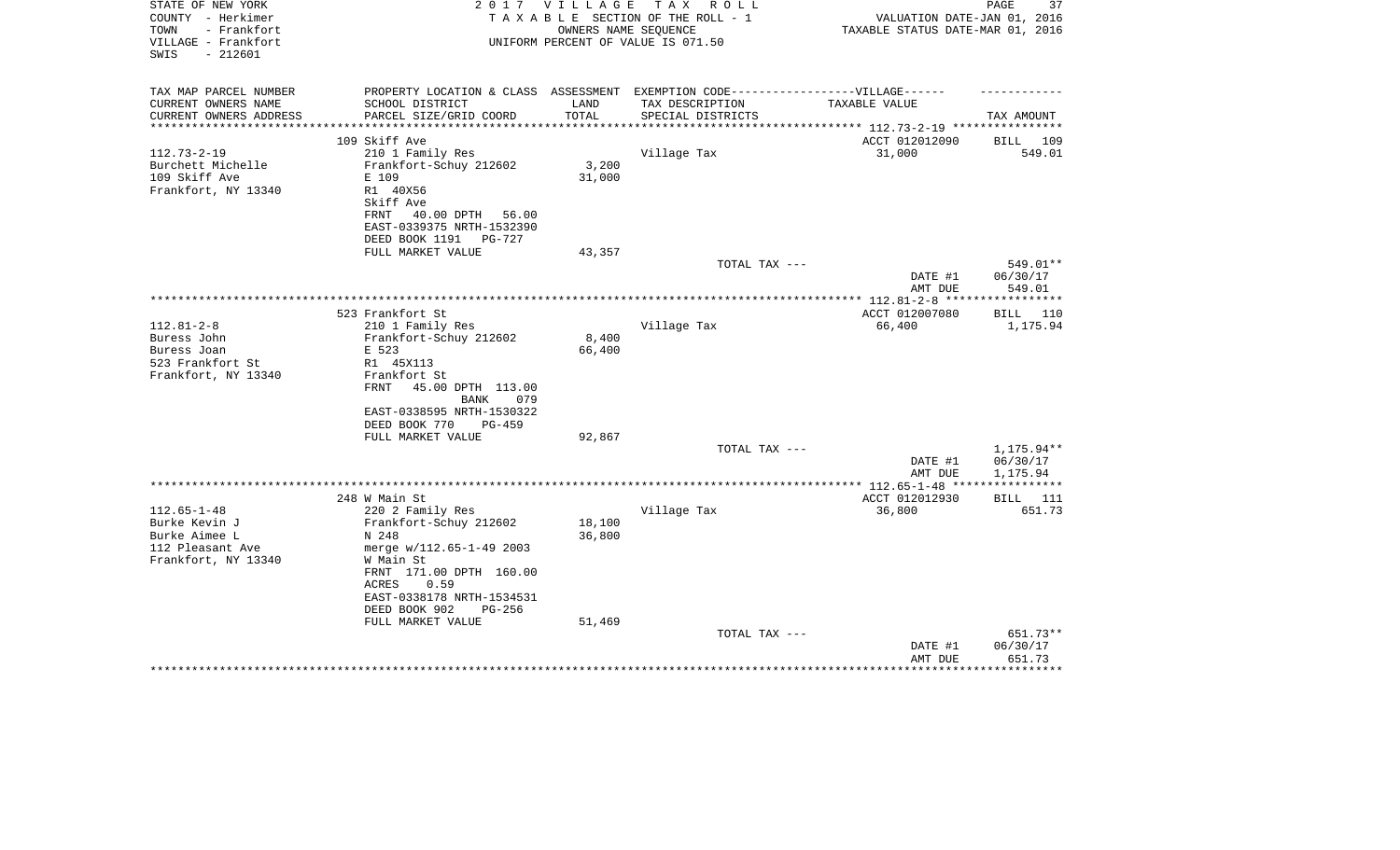| TAXABLE STATUS DATE-MAR 01, 2016<br>VILLAGE - Frankfort<br>UNIFORM PERCENT OF VALUE IS 071.50<br>$-212601$<br>SWIS |                     |
|--------------------------------------------------------------------------------------------------------------------|---------------------|
| TAX MAP PARCEL NUMBER<br>PROPERTY LOCATION & CLASS ASSESSMENT EXEMPTION CODE-----------------VILLAGE------         |                     |
| CURRENT OWNERS NAME<br>SCHOOL DISTRICT<br>LAND<br>TAX DESCRIPTION<br>TAXABLE VALUE                                 |                     |
| TOTAL<br>CURRENT OWNERS ADDRESS<br>PARCEL SIZE/GRID COORD<br>SPECIAL DISTRICTS                                     | TAX AMOUNT          |
| **********************                                                                                             |                     |
| ACCT 012029100<br>112 Pleasant Ave                                                                                 | BILL 112            |
| $112.73 - 2 - 37$<br>Village Tax<br>40,000<br>210 1 Family Res<br>Burke Kevin J                                    | 708.40              |
| 10,100<br>Frankfort-Schuy 212602<br>Burke Aimee L<br>S 112<br>40,000                                               |                     |
| 112 Pleasant Ave<br>R1                                                                                             |                     |
| Frankfort, NY 13340<br>Pleasant Ave                                                                                |                     |
| <b>FRNT</b><br>44.00 DPTH 159.00                                                                                   |                     |
| <b>BANK</b><br>135                                                                                                 |                     |
| EAST-0339150 NRTH-1532197                                                                                          |                     |
| DEED BOOK 843<br>PG-557                                                                                            |                     |
| FULL MARKET VALUE<br>55,944                                                                                        |                     |
| TOTAL TAX ---                                                                                                      | 708.40**            |
| DATE #1                                                                                                            | 06/30/17            |
| AMT DUE                                                                                                            | 708.40              |
| ACCT 012026730<br>316 First Ave                                                                                    | BILL<br>113         |
| $112.82 - 1 - 31$<br>210 1 Family Res<br>Village Tax<br>58,000                                                     | 1,027.18            |
| Burmaster Jessica L<br>Frankfort-Schuy 212602<br>10,800                                                            |                     |
| 316 First Ave<br>S 316<br>58,000                                                                                   |                     |
| Frankfort, NY 13340<br>R1 50X150                                                                                   |                     |
| First Ave                                                                                                          |                     |
| FRNT<br>50.00 DPTH 150.00                                                                                          |                     |
| EAST-0340362 NRTH-1530400                                                                                          |                     |
| DEED BOOK 1344<br><b>PG-707</b><br>81,119<br>FULL MARKET VALUE                                                     |                     |
| TOTAL TAX ---                                                                                                      | 1,027.18**          |
| DATE #1                                                                                                            | 06/30/17            |
| AMT DUE                                                                                                            | 1,027.18            |
| *************** 112.73-3-54 **                                                                                     | * * * * * * * * * * |
| 204 First Ave<br>ACCT 012030270                                                                                    | BILL 114            |
| $112.73 - 3 - 54$<br>52,200<br>210 1 Family Res<br>Village Tax                                                     | 924.46              |
| 8,800<br>Burns Debra R<br>Frankfort-Schuy 212602                                                                   |                     |
| 204 First Ave<br>52,200<br>S 204                                                                                   |                     |
| Frankfort, NY 13340<br>R1 50X100<br>First Ave                                                                      |                     |
| <b>FRNT</b><br>50.00 DPTH 100.00                                                                                   |                     |
| <b>BANK</b><br>250                                                                                                 |                     |
| EAST-0339548 NRTH-1531405                                                                                          |                     |
| DEED BOOK 831<br>$PG-7$                                                                                            |                     |
| FULL MARKET VALUE<br>73,007                                                                                        |                     |
| TOTAL TAX ---                                                                                                      | 924.46**            |
| DATE #1                                                                                                            | 06/30/17            |
| AMT DUE                                                                                                            | 924.46              |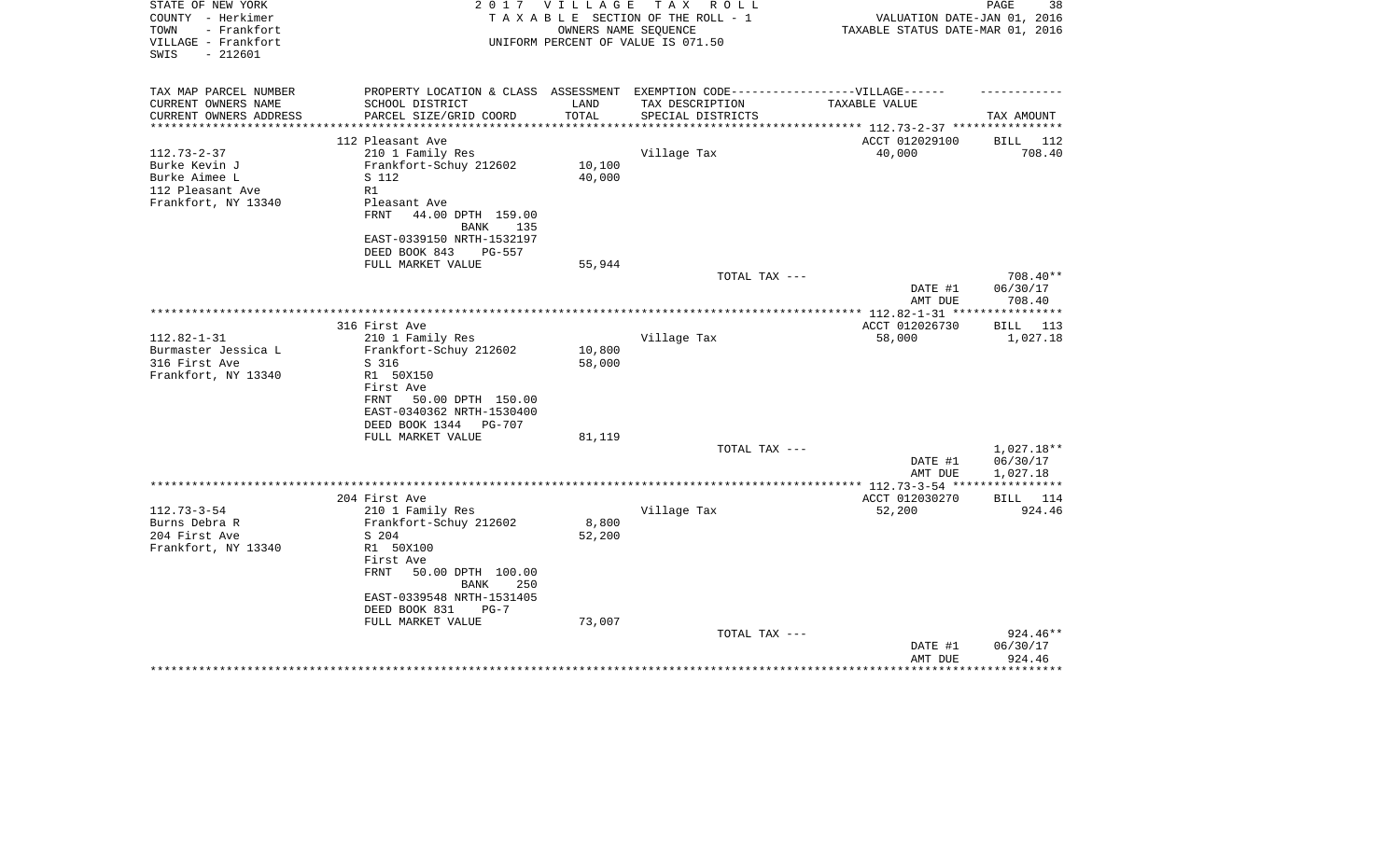| STATE OF NEW YORK<br>COUNTY - Herkimer<br>- Frankfort<br>TOWN<br>VILLAGE - Frankfort<br>$-212601$<br>SWIS    | 2017                                                                                                                                                                                      | VILLAGE                    | TAX ROLL<br>TAXABLE SECTION OF THE ROLL - 1<br>OWNERS NAME SEQUENCE<br>UNIFORM PERCENT OF VALUE IS 071.50 | VALUATION DATE-JAN 01, 2016<br>TAXABLE STATUS DATE-MAR 01, 2016 | 39<br>PAGE                       |
|--------------------------------------------------------------------------------------------------------------|-------------------------------------------------------------------------------------------------------------------------------------------------------------------------------------------|----------------------------|-----------------------------------------------------------------------------------------------------------|-----------------------------------------------------------------|----------------------------------|
| TAX MAP PARCEL NUMBER                                                                                        | PROPERTY LOCATION & CLASS ASSESSMENT EXEMPTION CODE-----------------VILLAGE------                                                                                                         |                            |                                                                                                           |                                                                 |                                  |
| CURRENT OWNERS NAME<br>CURRENT OWNERS ADDRESS                                                                | SCHOOL DISTRICT<br>PARCEL SIZE/GRID COORD                                                                                                                                                 | LAND<br>TOTAL              | TAX DESCRIPTION<br>SPECIAL DISTRICTS                                                                      | TAXABLE VALUE                                                   | TAX AMOUNT                       |
|                                                                                                              |                                                                                                                                                                                           |                            |                                                                                                           | ******************* 112.65-1-27 *****************               |                                  |
| $112.65 - 1 - 27$<br>Butts Judith<br>Urtz Shannon<br>201 W Main St<br>Frankfort, NY 13340                    | 201 W Main St<br>210 1 Family Res<br>Frankfort-Schuy 212602<br>S 201<br>R1 100X150<br>W Main St<br>95.00 DPTH 235.00<br>FRNT<br>EAST-0338702 NRTH-1533519<br>DEED BOOK 1407 PG-257        | 16,400<br>52,800           | Village Tax                                                                                               | ACCT 166486<br>52,800                                           | BILL 115<br>935.09               |
|                                                                                                              | FULL MARKET VALUE                                                                                                                                                                         | 73,846                     |                                                                                                           |                                                                 |                                  |
|                                                                                                              |                                                                                                                                                                                           |                            | TOTAL TAX ---                                                                                             | DATE #1<br>AMT DUE                                              | 935.09**<br>06/30/17<br>935.09   |
|                                                                                                              |                                                                                                                                                                                           |                            | **********************                                                                                    | *** 112.74-1-59.4 **                                            | * * * * * * * * * * *            |
| $112.74 - 1 - 59.4$<br>C Flex Bearing Co Inc.<br>D. Joann Wilcox<br>104 Industrial Dr<br>Frankfort, NY 13340 | 104 Industrial Dr<br>710 Manufacture<br>Frankfort-Schuy 212602<br>N<br>Mfg Turbine 5%<br>Industrial Dr<br>FRNT 185.00 DPTH 231.00<br>ACRES<br>1.00<br>EAST-0341318 NRTH-1531883           | 14,600<br>235,300          | Village Tax                                                                                               | ACCT 012300301<br>235,300                                       | BILL 116<br>4,167.16             |
|                                                                                                              | DEED BOOK 1204<br>$PG-283$                                                                                                                                                                |                            |                                                                                                           |                                                                 |                                  |
|                                                                                                              | FULL MARKET VALUE                                                                                                                                                                         | 329,091                    | TOTAL TAX ---                                                                                             |                                                                 | $4,167.16**$                     |
|                                                                                                              |                                                                                                                                                                                           |                            |                                                                                                           | DATE #1<br>AMT DUE                                              | 06/30/17<br>4,167.16             |
|                                                                                                              |                                                                                                                                                                                           |                            |                                                                                                           | **************** 112.73-4-41 *****************                  |                                  |
|                                                                                                              | 216 Third Ave                                                                                                                                                                             |                            |                                                                                                           | ACCT 012003510                                                  | BILL 117                         |
| $112.73 - 4 - 41$<br>Cacciatore James & Rose<br>Caccciatore Joseph A<br>216 Third Ave<br>Frankfort, NY 13340 | 210 1 Family Res<br>Frankfort-Schuy 212602<br>S 216<br>R1 50X150<br>Third Ave<br>50.00 DPTH 150.00<br>FRNT<br>EAST-0339266 NRTH-1530578<br>DEED BOOK 891<br>$PG-200$<br>FULL MARKET VALUE | 10,800<br>43,600<br>60,979 | Village Tax                                                                                               | 43,600                                                          | 772.16                           |
|                                                                                                              |                                                                                                                                                                                           |                            | TOTAL TAX ---                                                                                             | DATE #1<br>AMT DUE                                              | $772.16**$<br>06/30/17<br>772.16 |
|                                                                                                              |                                                                                                                                                                                           |                            |                                                                                                           | ***************                                                 | *********                        |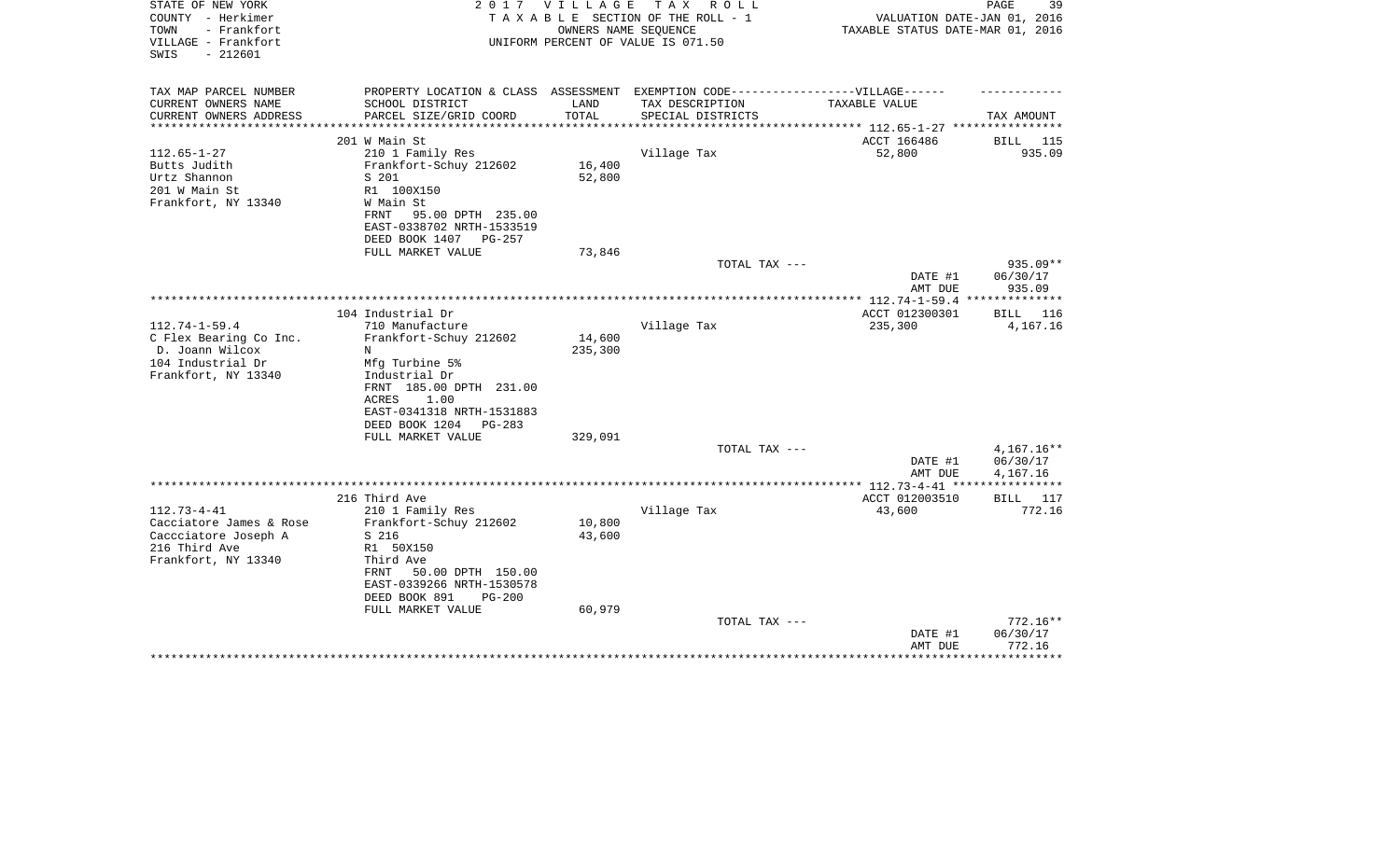| STATE OF NEW YORK<br>COUNTY - Herkimer<br>- Frankfort<br>TOWN<br>VILLAGE - Frankfort<br>$-212601$<br>SWIS |                                                                                                      | 2017 VILLAGE     | TAX ROLL<br>TAXABLE SECTION OF THE ROLL - 1<br>OWNERS NAME SEQUENCE<br>UNIFORM PERCENT OF VALUE IS 071.50 | VALUATION DATE-JAN 01, 2016<br>TAXABLE STATUS DATE-MAR 01, 2016 | PAGE<br>40                   |
|-----------------------------------------------------------------------------------------------------------|------------------------------------------------------------------------------------------------------|------------------|-----------------------------------------------------------------------------------------------------------|-----------------------------------------------------------------|------------------------------|
| TAX MAP PARCEL NUMBER<br>CURRENT OWNERS NAME                                                              | PROPERTY LOCATION & CLASS ASSESSMENT EXEMPTION CODE-----------------VILLAGE------<br>SCHOOL DISTRICT | LAND             | TAX DESCRIPTION                                                                                           | TAXABLE VALUE                                                   |                              |
| CURRENT OWNERS ADDRESS                                                                                    | PARCEL SIZE/GRID COORD                                                                               | TOTAL            | SPECIAL DISTRICTS                                                                                         |                                                                 | TAX AMOUNT                   |
|                                                                                                           |                                                                                                      |                  |                                                                                                           | *********** 112.57-1-3 **************                           |                              |
|                                                                                                           | 320 W Main St                                                                                        |                  |                                                                                                           | ACCT 012030300                                                  | BILL 118                     |
| $112.57 - 1 - 3$                                                                                          | 210 1 Family Res                                                                                     |                  | Village Tax                                                                                               | 45,000                                                          | 796.95                       |
| Caiola Florence<br>320 W Main St                                                                          | Frankfort-Schuy 212602<br>N                                                                          | 17,000<br>45,000 |                                                                                                           |                                                                 |                              |
| Frankfort, NY 13340                                                                                       | R1                                                                                                   |                  |                                                                                                           |                                                                 |                              |
|                                                                                                           | FRNT 180.00 DPTH 227.00                                                                              |                  |                                                                                                           |                                                                 |                              |
|                                                                                                           | EAST-0337346 NRTH-1535651                                                                            |                  |                                                                                                           |                                                                 |                              |
|                                                                                                           | DEED BOOK 00643 PG-00550                                                                             |                  |                                                                                                           |                                                                 |                              |
|                                                                                                           | FULL MARKET VALUE                                                                                    | 62,937           |                                                                                                           |                                                                 |                              |
|                                                                                                           |                                                                                                      |                  | TOTAL TAX ---                                                                                             |                                                                 | 796.95**                     |
|                                                                                                           |                                                                                                      |                  |                                                                                                           | DATE #1<br>AMT DUE                                              | 06/30/17<br>796.95           |
|                                                                                                           |                                                                                                      |                  |                                                                                                           | ** 112.81-3-33 **                                               | ********                     |
|                                                                                                           | Fifth Ave                                                                                            |                  |                                                                                                           | ACCT 012011760                                                  | <b>BILL</b><br>119           |
| $112.81 - 3 - 33$                                                                                         | 311 Res vac land                                                                                     |                  | Village Tax                                                                                               | 7,900                                                           | 139.91                       |
| Caiola Francis                                                                                            | Frankfort-Schuy 212602                                                                               | 7,900            |                                                                                                           |                                                                 |                              |
| Caiola Kathleen E<br>328 Fifth Ave                                                                        | S<br>Vac Ld                                                                                          | 7,900            |                                                                                                           |                                                                 |                              |
| Frankfort, NY 13340                                                                                       | Fifth Ave                                                                                            |                  |                                                                                                           |                                                                 |                              |
|                                                                                                           | FRNT<br>53.00 DPTH 142.00                                                                            |                  |                                                                                                           |                                                                 |                              |
|                                                                                                           | BANK<br>043                                                                                          |                  |                                                                                                           |                                                                 |                              |
|                                                                                                           | EAST-0339449 NRTH-1529258                                                                            |                  |                                                                                                           |                                                                 |                              |
|                                                                                                           | DEED BOOK 778<br>$PG-20$                                                                             |                  |                                                                                                           |                                                                 |                              |
|                                                                                                           | FULL MARKET VALUE                                                                                    | 11,049           | TOTAL TAX ---                                                                                             |                                                                 | $139.91**$                   |
|                                                                                                           |                                                                                                      |                  |                                                                                                           | DATE #1                                                         | 06/30/17                     |
|                                                                                                           |                                                                                                      |                  |                                                                                                           | AMT DUE                                                         | 139.91                       |
|                                                                                                           |                                                                                                      |                  |                                                                                                           |                                                                 |                              |
|                                                                                                           | Fifth Ave                                                                                            |                  |                                                                                                           | ACCT 012011790                                                  | 120<br>BILL                  |
| $112.81 - 3 - 34$                                                                                         | 311 Res vac land                                                                                     |                  | Village Tax                                                                                               | 300                                                             | 5.31                         |
| Caiola Francis<br>Caiola Kathleen                                                                         | Frankfort-Schuy 212602<br>N                                                                          | 300<br>300       |                                                                                                           |                                                                 |                              |
| 328 Fifth Ave                                                                                             | V19                                                                                                  |                  |                                                                                                           |                                                                 |                              |
| Frankfort, NY 13340                                                                                       | <b>FRNT</b><br>53.00 DPTH 142.00<br>BANK<br>043                                                      |                  |                                                                                                           |                                                                 |                              |
|                                                                                                           | EAST-0339350 NRTH-1529170                                                                            |                  |                                                                                                           |                                                                 |                              |
|                                                                                                           | DEED BOOK 778<br>$PG-20$                                                                             |                  |                                                                                                           |                                                                 |                              |
|                                                                                                           | FULL MARKET VALUE                                                                                    | 420              |                                                                                                           |                                                                 |                              |
|                                                                                                           |                                                                                                      |                  | TOTAL TAX ---                                                                                             | DATE #1<br>AMT DUE                                              | $5.31**$<br>06/30/17<br>5.31 |
|                                                                                                           |                                                                                                      |                  |                                                                                                           |                                                                 |                              |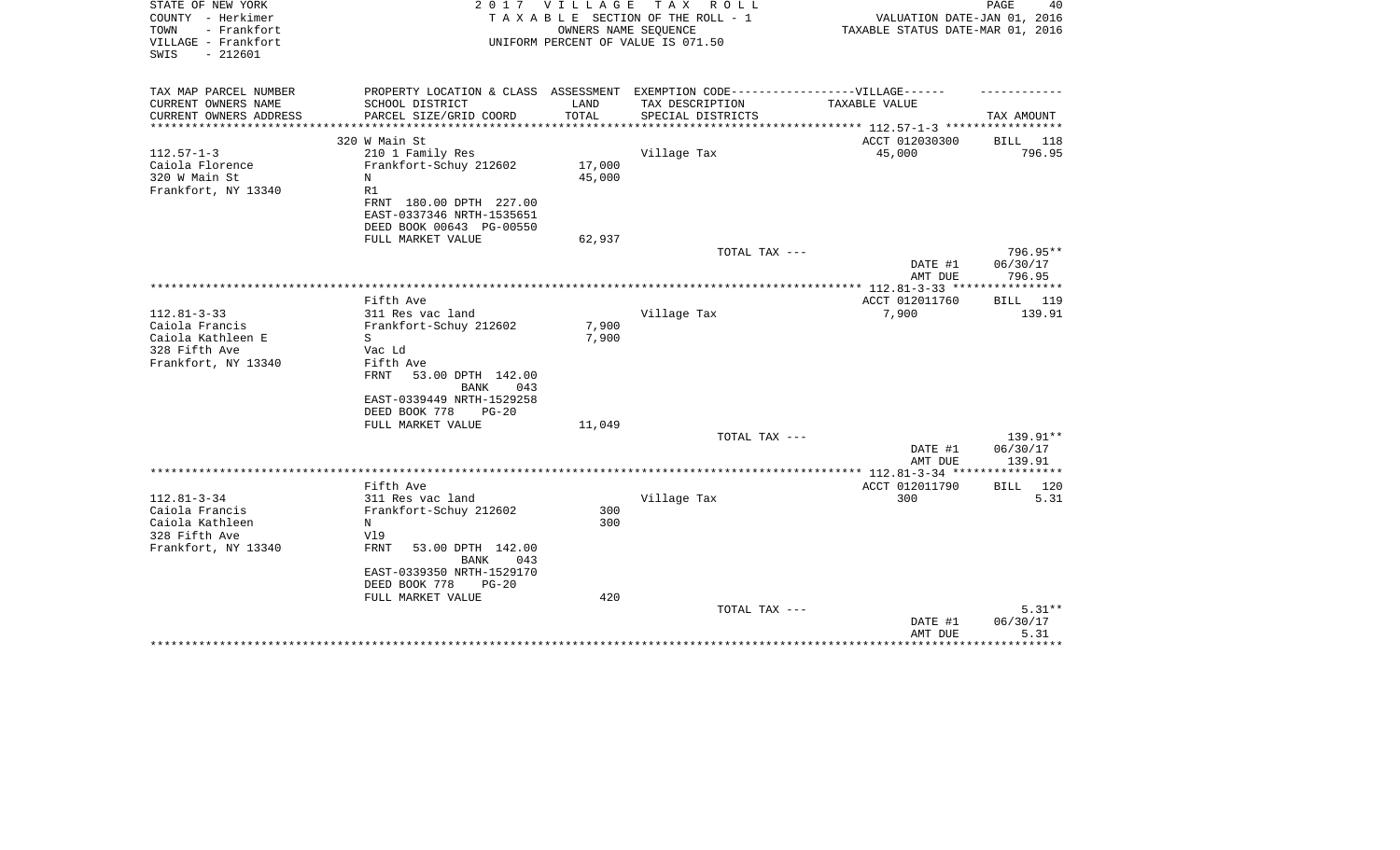| STATE OF NEW YORK<br>COUNTY - Herkimer<br>TOWN<br>- Frankfort<br>VILLAGE - Frankfort<br>$-212601$<br>SWIS | 2 0 1 7                                                                                                                                                                        | V I L L A G E<br>OWNERS NAME SEOUENCE | T A X<br>R O L L<br>TAXABLE SECTION OF THE ROLL - 1<br>UNIFORM PERCENT OF VALUE IS 071.50 | VALUATION DATE-JAN 01, 2016<br>TAXABLE STATUS DATE-MAR 01, 2016 | PAGE<br>41                         |
|-----------------------------------------------------------------------------------------------------------|--------------------------------------------------------------------------------------------------------------------------------------------------------------------------------|---------------------------------------|-------------------------------------------------------------------------------------------|-----------------------------------------------------------------|------------------------------------|
| TAX MAP PARCEL NUMBER<br>CURRENT OWNERS NAME<br>CURRENT OWNERS ADDRESS                                    | PROPERTY LOCATION & CLASS ASSESSMENT EXEMPTION CODE-----------------VILLAGE------<br>SCHOOL DISTRICT<br>PARCEL SIZE/GRID COORD                                                 | LAND<br>TOTAL                         | TAX DESCRIPTION<br>SPECIAL DISTRICTS                                                      | TAXABLE VALUE                                                   | TAX AMOUNT                         |
| **********************                                                                                    |                                                                                                                                                                                |                                       |                                                                                           |                                                                 |                                    |
| $112.81 - 3 - 35$<br>Caiola Francis<br>Caiola Kathleen E<br>328 Fifth Ave<br>Frankfort, NY 13340          | 328 Fifth Ave<br>210 1 Family Res<br>Frankfort-Schuy 212602<br>S<br>R1<br>Fifth Ave<br>FRNT 153.00 DPTH<br>1.20 BANK<br>ACRES<br>043<br>EAST-0339469 NRTH-1529126              | 24,300<br>100,000                     | Village Tax                                                                               | ACCT 012011730<br>100,000                                       | BILL 121<br>1,771.00               |
|                                                                                                           | DEED BOOK 778<br>$PG-20$<br>FULL MARKET VALUE                                                                                                                                  | 139,860                               |                                                                                           |                                                                 |                                    |
|                                                                                                           |                                                                                                                                                                                |                                       | TOTAL TAX ---                                                                             | DATE #1<br>AMT DUE                                              | 1,771.00**<br>06/30/17<br>1,771.00 |
|                                                                                                           |                                                                                                                                                                                |                                       |                                                                                           |                                                                 |                                    |
| $112.66 - 1 - 17$<br>Caiola Gary J<br>Caiola Michele A<br>123 First Ave<br>Frankfort, NY 13340            | William St<br>311 Res vac land<br>Frankfort-Schuy 212602<br>N<br>V19 360X131<br>William St<br>ACRES<br>1.00<br>EAST-0340993 NRTH-1533284<br>DEED BOOK 856<br>PG-372            | 5,000<br>5,000                        | Village Tax                                                                               | ACCT 012021930<br>5,000                                         | <b>BILL</b><br>122<br>88.55        |
|                                                                                                           | FULL MARKET VALUE                                                                                                                                                              | 6,993                                 |                                                                                           |                                                                 |                                    |
|                                                                                                           |                                                                                                                                                                                |                                       | TOTAL TAX ---                                                                             | DATE #1<br>AMT DUE                                              | 88.55**<br>06/30/17<br>88.55       |
|                                                                                                           |                                                                                                                                                                                |                                       |                                                                                           |                                                                 |                                    |
| $112.66 - 2 - 44$<br>Caiola Gary J<br>Caiola Michele A<br>123 First Ave<br>Frankfort, NY 13340            | William St<br>311 Res vac land<br>Frankfort-Schuy 212602<br>S<br>V19 350X51<br>William St<br>FRNT 304.00 DPTH<br>50.00<br>EAST-0341000 NRTH-1533067<br>DEED BOOK 856<br>PG-373 | 5,000<br>5,000                        | Village Tax                                                                               | ACCT 012021900<br>5,000                                         | 123<br><b>BILL</b><br>88.55        |
|                                                                                                           | FULL MARKET VALUE                                                                                                                                                              | 6,993                                 | TOTAL TAX ---                                                                             |                                                                 | 88.55**                            |
|                                                                                                           |                                                                                                                                                                                |                                       |                                                                                           | DATE #1<br>AMT DUE                                              | 06/30/17<br>88.55<br>********      |
|                                                                                                           |                                                                                                                                                                                |                                       |                                                                                           |                                                                 |                                    |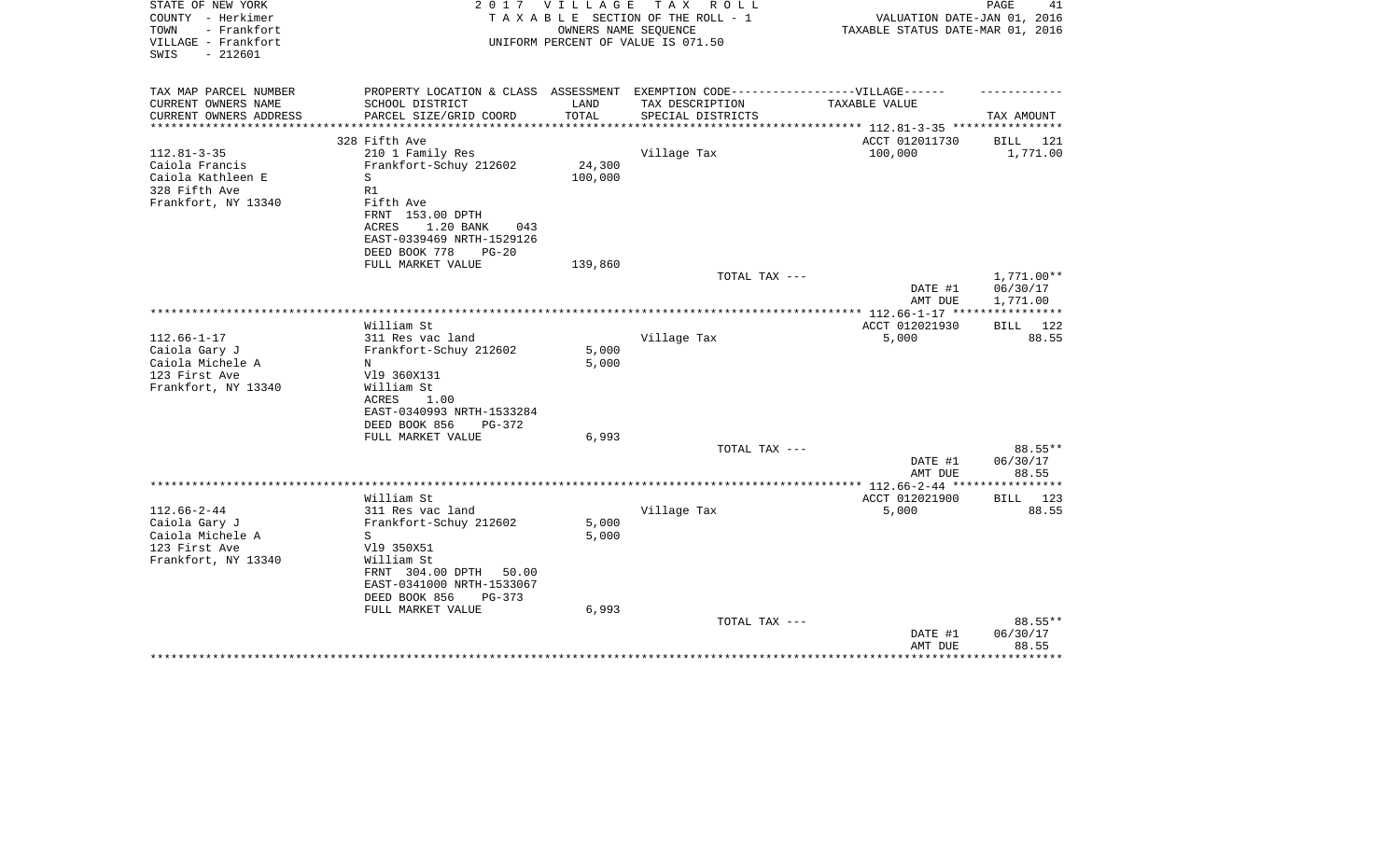| STATE OF NEW YORK<br>COUNTY - Herkimer     | 2017                                                                              | VILLAGE | TAX ROLL<br>TAXABLE SECTION OF THE ROLL - 1                | VALUATION DATE-JAN 01, 2016             | PAGE<br>42              |
|--------------------------------------------|-----------------------------------------------------------------------------------|---------|------------------------------------------------------------|-----------------------------------------|-------------------------|
| - Frankfort<br>TOWN<br>VILLAGE - Frankfort |                                                                                   |         | OWNERS NAME SEQUENCE<br>UNIFORM PERCENT OF VALUE IS 071.50 | TAXABLE STATUS DATE-MAR 01, 2016        |                         |
| SWIS<br>$-212601$                          |                                                                                   |         |                                                            |                                         |                         |
| TAX MAP PARCEL NUMBER                      | PROPERTY LOCATION & CLASS ASSESSMENT EXEMPTION CODE-----------------VILLAGE------ |         |                                                            |                                         |                         |
| CURRENT OWNERS NAME                        | SCHOOL DISTRICT                                                                   | LAND    | TAX DESCRIPTION                                            | TAXABLE VALUE                           |                         |
| CURRENT OWNERS ADDRESS                     | PARCEL SIZE/GRID COORD                                                            | TOTAL   | SPECIAL DISTRICTS                                          |                                         | TAX AMOUNT              |
|                                            |                                                                                   |         |                                                            | ***************** 112.73-2-50 ********* |                         |
| $112.73 - 2 - 50$                          | 121 First Ave<br>220 2 Family Res                                                 |         |                                                            | ACCT 012003900<br>63,500                | BILL<br>124<br>1,124.59 |
|                                            |                                                                                   | 9,400   | Village Tax                                                |                                         |                         |
| Caiola Gary J<br>Caiola Michele A          | Frankfort-Schuy 212602<br>N 121-123                                               | 63,500  |                                                            |                                         |                         |
|                                            |                                                                                   |         |                                                            |                                         |                         |
| 121 First Ave                              | R2 62X90                                                                          |         |                                                            |                                         |                         |
| Frankfort, NY 13340                        | First Ave                                                                         |         |                                                            |                                         |                         |
|                                            | FRNT<br>62.00 DPTH<br>95.00                                                       |         |                                                            |                                         |                         |
|                                            | 135<br>BANK                                                                       |         |                                                            |                                         |                         |
|                                            | EAST-0339271 NRTH-1531884                                                         |         |                                                            |                                         |                         |
|                                            | DEED BOOK 908<br><b>PG-214</b>                                                    |         |                                                            |                                         |                         |
|                                            | FULL MARKET VALUE                                                                 | 88,811  |                                                            |                                         |                         |
|                                            |                                                                                   |         | TOTAL TAX ---                                              |                                         | 1,124.59**              |
|                                            |                                                                                   |         |                                                            | DATE #1                                 | 06/30/17                |
|                                            |                                                                                   |         |                                                            | AMT DUE                                 | 1,124.59                |
|                                            |                                                                                   |         |                                                            |                                         | 125                     |
|                                            | 227 First Ave                                                                     |         |                                                            | ACCT 012027690                          | BILL                    |
| $112.73 - 3 - 71$                          | 210 1 Family Res                                                                  |         | Village Tax                                                | 60,500                                  | 1,071.46                |
| Caiola James M                             | Frankfort-Schuy 212602                                                            | 10,900  |                                                            |                                         |                         |
| Olimpo Marie Ella                          | N 227                                                                             | 60,500  |                                                            |                                         |                         |
| 227 First Ave                              | R1 60X127                                                                         |         |                                                            |                                         |                         |
| Frankfort, NY 13340                        | First Ave                                                                         |         |                                                            |                                         |                         |
|                                            | 60.00 DPTH 127.00<br>FRNT                                                         |         |                                                            |                                         |                         |
|                                            | EAST-0340037 NRTH-1531099                                                         |         |                                                            |                                         |                         |
|                                            | DEED BOOK 948<br>$PG-48$                                                          |         |                                                            |                                         |                         |
|                                            | FULL MARKET VALUE                                                                 | 84,615  |                                                            |                                         |                         |
|                                            |                                                                                   |         | TOTAL TAX ---                                              |                                         | $1,071.46**$            |
|                                            |                                                                                   |         |                                                            | DATE #1                                 | 06/30/17                |
|                                            |                                                                                   |         |                                                            | AMT DUE                                 | 1,071.46                |
|                                            |                                                                                   |         |                                                            |                                         |                         |
| $112.57 - 1 - 10.1$                        | 321 W Main St                                                                     |         |                                                            | ACCT 012004030                          | BILL 126                |
|                                            | 210 1 Family Res                                                                  |         | Village Tax                                                | 52,000                                  | 920.92                  |
| Caiola Peter J Jr                          | Frankfort-Schuy 212602<br>S                                                       | 16,000  |                                                            |                                         |                         |
| 321 W Main St                              |                                                                                   | 52,000  |                                                            |                                         |                         |
| Frankfort, NY 13340                        | West Main St                                                                      |         |                                                            |                                         |                         |
|                                            | FRNT 100.00 DPTH 209.00                                                           |         |                                                            |                                         |                         |
|                                            | 0.48<br>ACRES                                                                     |         |                                                            |                                         |                         |
|                                            | EAST-0337081 NRTH-1535489                                                         |         |                                                            |                                         |                         |
|                                            | DEED BOOK 697<br><b>PG-925</b>                                                    |         |                                                            |                                         |                         |
|                                            | FULL MARKET VALUE                                                                 | 72,727  |                                                            |                                         |                         |
|                                            |                                                                                   |         | TOTAL TAX ---                                              |                                         | $920.92**$              |
|                                            |                                                                                   |         |                                                            | DATE #1                                 | 06/30/17                |
|                                            |                                                                                   |         |                                                            | AMT DUE                                 | 920.92                  |
|                                            |                                                                                   |         |                                                            |                                         |                         |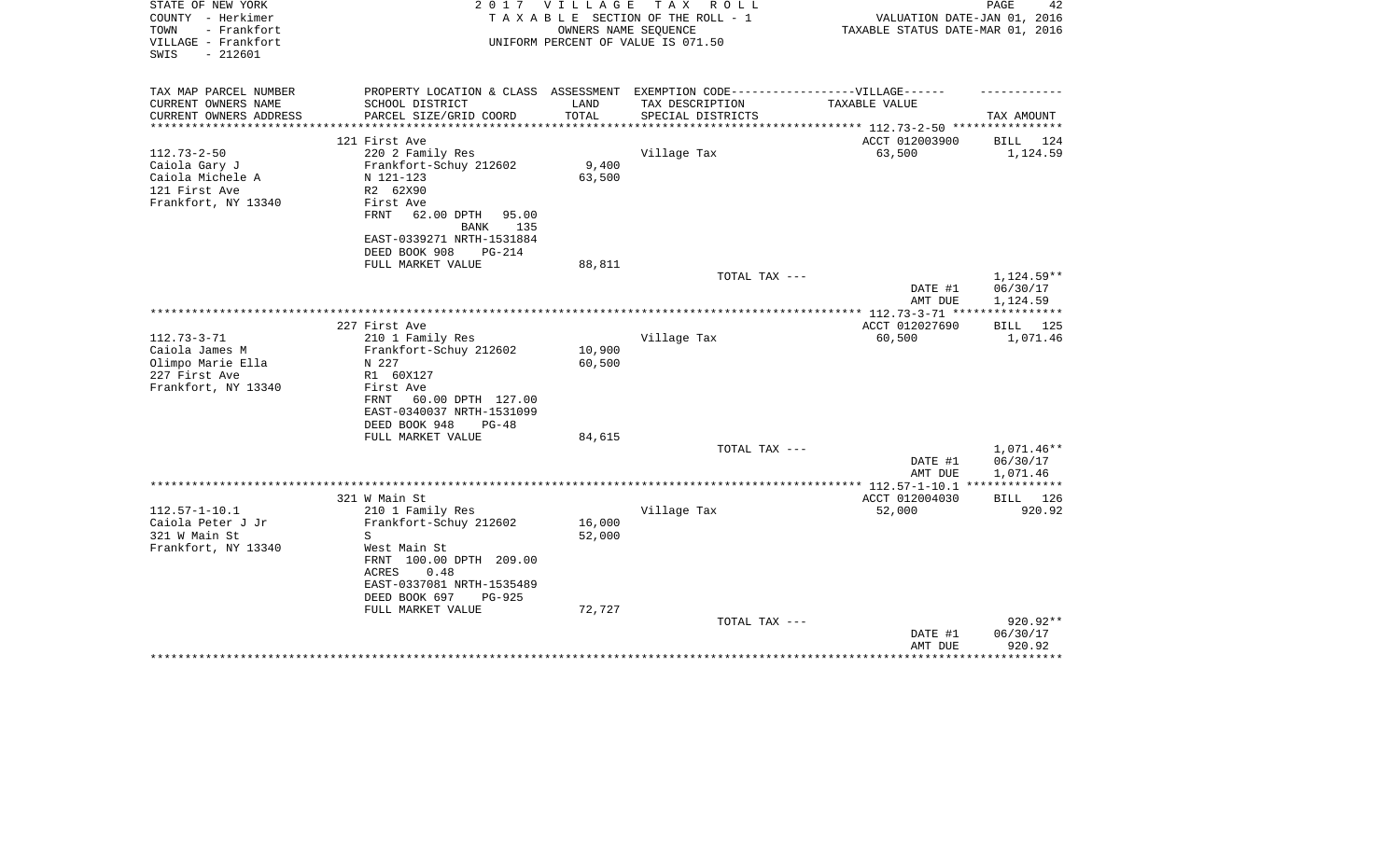| STATE OF NEW YORK<br>COUNTY - Herkimer<br>TOWN<br>- Frankfort<br>VILLAGE - Frankfort<br>$-212601$<br>SWIS |                                                                                                      | 2017 VILLAGE<br>OWNERS NAME SEOUENCE | T A X<br>R O L L<br>TAXABLE SECTION OF THE ROLL - 1<br>UNIFORM PERCENT OF VALUE IS 071.50 | VALUATION DATE-JAN 01, 2016<br>TAXABLE STATUS DATE-MAR 01, 2016 | PAGE<br>43         |
|-----------------------------------------------------------------------------------------------------------|------------------------------------------------------------------------------------------------------|--------------------------------------|-------------------------------------------------------------------------------------------|-----------------------------------------------------------------|--------------------|
| TAX MAP PARCEL NUMBER<br>CURRENT OWNERS NAME                                                              | PROPERTY LOCATION & CLASS ASSESSMENT EXEMPTION CODE-----------------VILLAGE------<br>SCHOOL DISTRICT | LAND                                 | TAX DESCRIPTION                                                                           | TAXABLE VALUE                                                   |                    |
| CURRENT OWNERS ADDRESS                                                                                    | PARCEL SIZE/GRID COORD                                                                               | TOTAL                                | SPECIAL DISTRICTS                                                                         | ********** 112.57-1-9.7 ***                                     | TAX AMOUNT         |
|                                                                                                           | W Main St                                                                                            |                                      |                                                                                           | ACCT 012014440                                                  | BILL<br>127        |
| $112.57 - 1 - 9.7$                                                                                        | 311 Res vac land                                                                                     |                                      | Village Tax                                                                               | 200                                                             | 3.54               |
| Caiola Peter James Jr                                                                                     | Frankfort-Schuy 212602                                                                               | 200                                  |                                                                                           |                                                                 |                    |
| Caiola Gail Anne<br>321 W Main St                                                                         | S data change per Herk RP<br>V19                                                                     | 200                                  |                                                                                           |                                                                 |                    |
| Frankfort, NY 13340                                                                                       | W Main St<br>FRNT 160.00 DPTH 430.00                                                                 |                                      |                                                                                           |                                                                 |                    |
|                                                                                                           | ACRES<br>1.10<br>EAST-0336961 NRTH-1535555                                                           |                                      |                                                                                           |                                                                 |                    |
|                                                                                                           | DEED BOOK 12512 PG-529<br>FULL MARKET VALUE                                                          | 280                                  |                                                                                           |                                                                 |                    |
|                                                                                                           |                                                                                                      |                                      | TOTAL TAX ---                                                                             |                                                                 | $3.54**$           |
|                                                                                                           |                                                                                                      |                                      |                                                                                           | DATE #1<br>AMT DUE                                              | 06/30/17<br>3.54   |
|                                                                                                           |                                                                                                      |                                      |                                                                                           |                                                                 | **********         |
|                                                                                                           | 322 W Main St                                                                                        |                                      |                                                                                           | ACCT 012004020                                                  | <b>BILL</b><br>128 |
| $112.57 - 1 - 2$                                                                                          | 210 1 Family Res                                                                                     |                                      | Village Tax                                                                               | 40,000                                                          | 708.40             |
| Caiola Revocable Trust Peter & Frankfort-Schuy 212602                                                     |                                                                                                      | 20,000                               |                                                                                           |                                                                 |                    |
| 322 W Main St<br>Frankfort, NY 13340                                                                      | N<br>R1                                                                                              | 40,000                               |                                                                                           |                                                                 |                    |
|                                                                                                           | West Main St                                                                                         |                                      |                                                                                           |                                                                 |                    |
|                                                                                                           | 1.00<br>ACRES                                                                                        |                                      |                                                                                           |                                                                 |                    |
|                                                                                                           | EAST-0337282 NRTH-1535815                                                                            |                                      |                                                                                           |                                                                 |                    |
|                                                                                                           | DEED BOOK 894<br>PG-107                                                                              |                                      |                                                                                           |                                                                 |                    |
|                                                                                                           | FULL MARKET VALUE                                                                                    | 55,944                               |                                                                                           |                                                                 |                    |
|                                                                                                           |                                                                                                      |                                      | TOTAL TAX ---                                                                             |                                                                 | 708.40**           |
|                                                                                                           |                                                                                                      |                                      |                                                                                           | DATE #1                                                         | 06/30/17           |
|                                                                                                           |                                                                                                      |                                      |                                                                                           | AMT DUE                                                         | 708.40             |
|                                                                                                           | W Shore Line                                                                                         |                                      |                                                                                           | ACCT 012300152                                                  | BILL 129           |
| $112.57 - 1 - 22$                                                                                         | 311 Res vac land                                                                                     |                                      | Village Tax                                                                               | 1,000                                                           | 17.71              |
| Caiola Revocable Trust Peter & Frankfort-Schuy 212602                                                     |                                                                                                      | 1,000                                |                                                                                           |                                                                 |                    |
| 322 W Main St                                                                                             | $W - E$                                                                                              | 1,000                                |                                                                                           |                                                                 |                    |
| Frankfort, NY 13340                                                                                       | Vac La                                                                                               |                                      |                                                                                           |                                                                 |                    |
|                                                                                                           | West Shore Line                                                                                      |                                      |                                                                                           |                                                                 |                    |
|                                                                                                           | 90.00 DPTH 348.40<br>FRNT                                                                            |                                      |                                                                                           |                                                                 |                    |
|                                                                                                           | EAST-0337390 NRTH-1535795                                                                            |                                      |                                                                                           |                                                                 |                    |
|                                                                                                           | DEED BOOK 894<br>PG-107<br>FULL MARKET VALUE                                                         | 1,399                                |                                                                                           |                                                                 |                    |
|                                                                                                           |                                                                                                      |                                      | TOTAL TAX ---                                                                             |                                                                 | $17.71**$          |
|                                                                                                           |                                                                                                      |                                      |                                                                                           | DATE #1                                                         | 06/30/17           |
|                                                                                                           |                                                                                                      |                                      |                                                                                           | AMT DUE                                                         | 17.71              |
|                                                                                                           |                                                                                                      |                                      |                                                                                           |                                                                 |                    |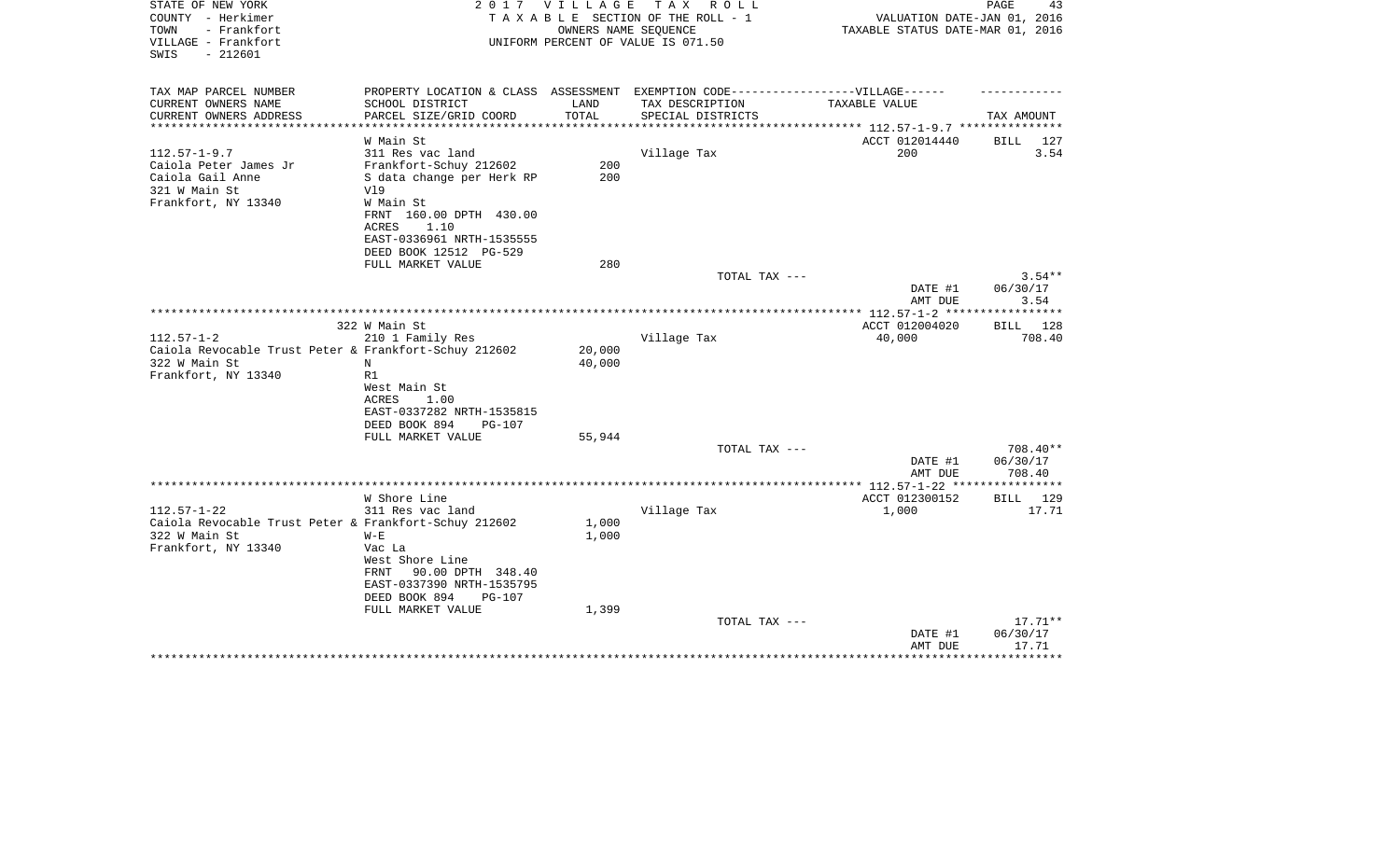| STATE OF NEW YORK<br>COUNTY - Herkimer<br>- Frankfort<br>TOWN<br>VILLAGE - Frankfort<br>$-212601$<br>SWIS | 2 0 1 7                                                                                              | V I L L A G E | TAX ROLL<br>TAXABLE SECTION OF THE ROLL - 1<br>OWNERS NAME SEQUENCE<br>UNIFORM PERCENT OF VALUE IS 071.50 | VALUATION DATE-JAN 01, 2016<br>TAXABLE STATUS DATE-MAR 01, 2016 | PAGE<br>44            |
|-----------------------------------------------------------------------------------------------------------|------------------------------------------------------------------------------------------------------|---------------|-----------------------------------------------------------------------------------------------------------|-----------------------------------------------------------------|-----------------------|
| TAX MAP PARCEL NUMBER<br>CURRENT OWNERS NAME                                                              | PROPERTY LOCATION & CLASS ASSESSMENT EXEMPTION CODE-----------------VILLAGE------<br>SCHOOL DISTRICT | LAND          | TAX DESCRIPTION                                                                                           | TAXABLE VALUE                                                   |                       |
| CURRENT OWNERS ADDRESS                                                                                    | PARCEL SIZE/GRID COORD                                                                               | TOTAL         | SPECIAL DISTRICTS                                                                                         |                                                                 | TAX AMOUNT            |
|                                                                                                           |                                                                                                      |               |                                                                                                           | **************** 112.57-1-1 ******************                  |                       |
|                                                                                                           | 332 W Main St                                                                                        |               |                                                                                                           | ACCT 178033                                                     | BILL 130              |
| $112.57 - 1 - 1$<br>Caiola Thomas                                                                         | 210 1 Family Res<br>Frankfort-Schuy 212602                                                           | 24,700        | Village Tax                                                                                               | 79,700                                                          | 1,411.49              |
| 332 W Main St                                                                                             | N                                                                                                    | 79,700        |                                                                                                           |                                                                 |                       |
| Frankfort, NY 13340                                                                                       | R1                                                                                                   |               |                                                                                                           |                                                                 |                       |
|                                                                                                           | ACRES<br>1.50                                                                                        |               |                                                                                                           |                                                                 |                       |
|                                                                                                           | EAST-0337167 NRTH-1535939                                                                            |               |                                                                                                           |                                                                 |                       |
|                                                                                                           | DEED BOOK 1482<br>PG-516                                                                             |               |                                                                                                           |                                                                 |                       |
|                                                                                                           | FULL MARKET VALUE                                                                                    | 111,469       | TOTAL TAX ---                                                                                             |                                                                 | 1,411.49**            |
|                                                                                                           |                                                                                                      |               |                                                                                                           | DATE #1                                                         | 06/30/17              |
|                                                                                                           |                                                                                                      |               |                                                                                                           | AMT DUE                                                         | 1,411.49              |
|                                                                                                           |                                                                                                      |               |                                                                                                           |                                                                 | * * * * * * * * * * * |
|                                                                                                           | W Main St                                                                                            |               |                                                                                                           | ACCT 184324                                                     | BILL 131              |
| $112.57 - 1 - 23$                                                                                         | 311 Res vac land                                                                                     |               | Village Tax                                                                                               | 1,000                                                           | 17.71                 |
| Caiola Thomas                                                                                             | Frankfort-Schuy 212602                                                                               | 1,000         |                                                                                                           |                                                                 |                       |
| 332 W Main St<br>Frankfort, NY 13340                                                                      | $W - E$<br>Vac Land railbed                                                                          | 1,000         |                                                                                                           |                                                                 |                       |
|                                                                                                           | off main st                                                                                          |               |                                                                                                           |                                                                 |                       |
|                                                                                                           | ACRES<br>0.40                                                                                        |               |                                                                                                           |                                                                 |                       |
|                                                                                                           | EAST-0337198 NRTH-1536004                                                                            |               |                                                                                                           |                                                                 |                       |
|                                                                                                           | DEED BOOK 1522<br>PG-169                                                                             |               |                                                                                                           |                                                                 |                       |
|                                                                                                           | FULL MARKET VALUE                                                                                    | 1,399         |                                                                                                           |                                                                 |                       |
|                                                                                                           |                                                                                                      |               | TOTAL TAX ---                                                                                             | DATE #1                                                         | $17.71**$<br>06/30/17 |
|                                                                                                           |                                                                                                      |               |                                                                                                           | AMT DUE                                                         | 17.71                 |
|                                                                                                           |                                                                                                      |               |                                                                                                           |                                                                 |                       |
|                                                                                                           | 114 Skiff Ave                                                                                        |               |                                                                                                           | ACCT 177265                                                     | BILL 132              |
| $112.73 - 2 - 11$                                                                                         | 210 1 Family Res                                                                                     |               | Village Tax                                                                                               | 45,000                                                          | 796.95                |
| Callahan Mary Jeane                                                                                       | Frankfort-Schuy 212602                                                                               | 4,400         |                                                                                                           |                                                                 |                       |
| 114 Skiff Ave                                                                                             | W                                                                                                    | 45,000        |                                                                                                           |                                                                 |                       |
| Frankfort, NY 13340                                                                                       | R1<br>Skiff Ave                                                                                      |               |                                                                                                           |                                                                 |                       |
|                                                                                                           | 50.00 DPTH<br>FRNT<br>70.00                                                                          |               |                                                                                                           |                                                                 |                       |
|                                                                                                           | EAST-0339290 NRTH-1532430                                                                            |               |                                                                                                           |                                                                 |                       |
|                                                                                                           | DEED BOOK 1477<br>PG-445                                                                             |               |                                                                                                           |                                                                 |                       |
|                                                                                                           | FULL MARKET VALUE                                                                                    | 62,937        |                                                                                                           |                                                                 |                       |
|                                                                                                           |                                                                                                      |               | TOTAL TAX ---                                                                                             |                                                                 | 796.95**              |
|                                                                                                           |                                                                                                      |               |                                                                                                           | DATE #1<br>AMT DUE                                              | 06/30/17<br>796.95    |
|                                                                                                           |                                                                                                      |               |                                                                                                           |                                                                 | * * * * * * * * *     |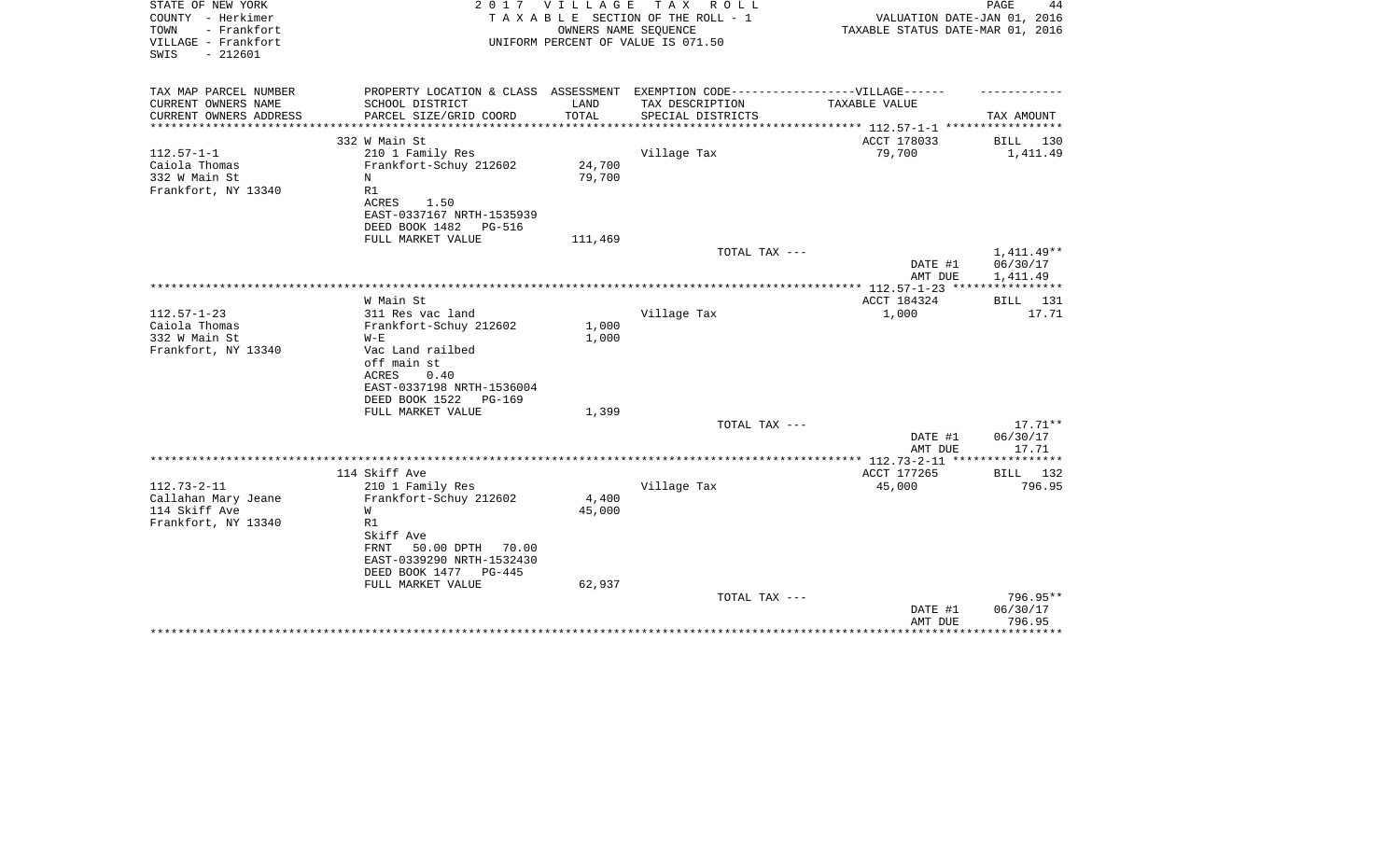| STATE OF NEW YORK<br>COUNTY - Herkimer<br>- Frankfort<br>TOWN<br>VILLAGE - Frankfort<br>$-212601$<br>SWIS | 2017                                                                                                 | VILLAGE | TAX ROLL<br>TAXABLE SECTION OF THE ROLL - 1<br>OWNERS NAME SEOUENCE<br>UNIFORM PERCENT OF VALUE IS 071.50 | VALUATION DATE-JAN 01, 2016<br>TAXABLE STATUS DATE-MAR 01, 2016 | PAGE<br>45         |
|-----------------------------------------------------------------------------------------------------------|------------------------------------------------------------------------------------------------------|---------|-----------------------------------------------------------------------------------------------------------|-----------------------------------------------------------------|--------------------|
| TAX MAP PARCEL NUMBER<br>CURRENT OWNERS NAME                                                              | PROPERTY LOCATION & CLASS ASSESSMENT EXEMPTION CODE-----------------VILLAGE------<br>SCHOOL DISTRICT | LAND    | TAX DESCRIPTION                                                                                           | TAXABLE VALUE                                                   |                    |
| CURRENT OWNERS ADDRESS                                                                                    | PARCEL SIZE/GRID COORD                                                                               | TOTAL   | SPECIAL DISTRICTS                                                                                         |                                                                 | TAX AMOUNT         |
|                                                                                                           |                                                                                                      |         |                                                                                                           | ********* 112.66-2-50 ***********                               |                    |
|                                                                                                           | 117 Sheldon Ave                                                                                      |         |                                                                                                           | ACCT 012017280                                                  | BILL 133           |
| $112.66 - 2 - 50$                                                                                         | 220 2 Family Res                                                                                     |         | Village Tax                                                                                               | 50,000                                                          | 885.50             |
| Campione Scott                                                                                            | Frankfort-Schuy 212602                                                                               | 7,700   |                                                                                                           |                                                                 |                    |
| 117 Sheldon Ave                                                                                           | N 113-117<br>R2 100X125                                                                              | 50,000  |                                                                                                           |                                                                 |                    |
| Frankfort, NY 13340                                                                                       | Sheldon Ave                                                                                          |         |                                                                                                           |                                                                 |                    |
|                                                                                                           | FRNT 100.00 DPTH 125.00                                                                              |         |                                                                                                           |                                                                 |                    |
|                                                                                                           | EAST-0340563 NRTH-1532979                                                                            |         |                                                                                                           |                                                                 |                    |
|                                                                                                           | DEED BOOK 1128<br>$PG-35$                                                                            |         |                                                                                                           |                                                                 |                    |
|                                                                                                           | FULL MARKET VALUE                                                                                    | 69,930  |                                                                                                           |                                                                 |                    |
|                                                                                                           |                                                                                                      |         | TOTAL TAX ---                                                                                             |                                                                 | 885.50**           |
|                                                                                                           |                                                                                                      |         |                                                                                                           | DATE #1<br>AMT DUE                                              | 06/30/17<br>885.50 |
|                                                                                                           |                                                                                                      |         |                                                                                                           |                                                                 |                    |
|                                                                                                           | Frankfort St                                                                                         |         |                                                                                                           | ACCT 012004440                                                  | BILL 134           |
| $112.74 - 2 - 13$                                                                                         | 312 Vac w/imprv                                                                                      |         | Village Tax                                                                                               | 2,400                                                           | 42.50              |
| Carcone Bernard                                                                                           | Frankfort-Schuy 212602                                                                               | 500     |                                                                                                           |                                                                 |                    |
| 838 Herkimer Rd<br>Utica, NY 13502                                                                        | S<br>Gara12x42                                                                                       | 2,400   |                                                                                                           |                                                                 |                    |
|                                                                                                           | Frankfort St                                                                                         |         |                                                                                                           |                                                                 |                    |
|                                                                                                           | 13.00 DPTH<br>FRNT<br>43.86                                                                          |         |                                                                                                           |                                                                 |                    |
|                                                                                                           | EAST-0339663 NRTH-1532095                                                                            |         |                                                                                                           |                                                                 |                    |
|                                                                                                           | DEED BOOK 1160<br>$PG-18$                                                                            |         |                                                                                                           |                                                                 |                    |
|                                                                                                           | FULL MARKET VALUE                                                                                    | 3,357   |                                                                                                           |                                                                 |                    |
|                                                                                                           |                                                                                                      |         | TOTAL TAX ---                                                                                             |                                                                 | $42.50**$          |
|                                                                                                           |                                                                                                      |         |                                                                                                           | DATE #1                                                         | 06/30/17           |
|                                                                                                           |                                                                                                      |         |                                                                                                           | AMT DUE                                                         | 42.50              |
|                                                                                                           |                                                                                                      |         |                                                                                                           | *********** 112.66-2-54 ****                                    |                    |
| $112.66 - 2 - 54$                                                                                         | 310 Railroad St                                                                                      |         | VET COM CT 41131                                                                                          | ACCT 199815                                                     | BILL<br>135        |
| Cardarelli Carmen G                                                                                       | 220 2 Family Res<br>Frankfort-Schuy 212602                                                           | 5,200   | Village Tax                                                                                               | 10,515<br>44,485                                                | 787.83             |
| Cardarelli Florence R                                                                                     | E 310                                                                                                | 55,000  |                                                                                                           |                                                                 |                    |
| 310 Railroad St                                                                                           | R2 125X50.5                                                                                          |         |                                                                                                           |                                                                 |                    |
| Frankfort, NY 13340                                                                                       | Railroad St                                                                                          |         |                                                                                                           |                                                                 |                    |
|                                                                                                           | FRNT 125.00 DPTH<br>50.50                                                                            |         |                                                                                                           |                                                                 |                    |
| PRIOR OWNER ON 3/01/2016                                                                                  | EAST-0340420 NRTH-1533153                                                                            |         |                                                                                                           |                                                                 |                    |
| Cardarelli Carmen G                                                                                       | DEED BOOK 1617<br>$PG-113$                                                                           |         |                                                                                                           |                                                                 |                    |
|                                                                                                           | FULL MARKET VALUE                                                                                    | 76,923  |                                                                                                           |                                                                 |                    |
|                                                                                                           |                                                                                                      |         | TOTAL TAX ---                                                                                             |                                                                 | 787.83**           |
|                                                                                                           |                                                                                                      |         |                                                                                                           | DATE #1<br>AMT DUE                                              | 06/30/17<br>787.83 |
|                                                                                                           |                                                                                                      |         |                                                                                                           |                                                                 | * * * * * * * * *  |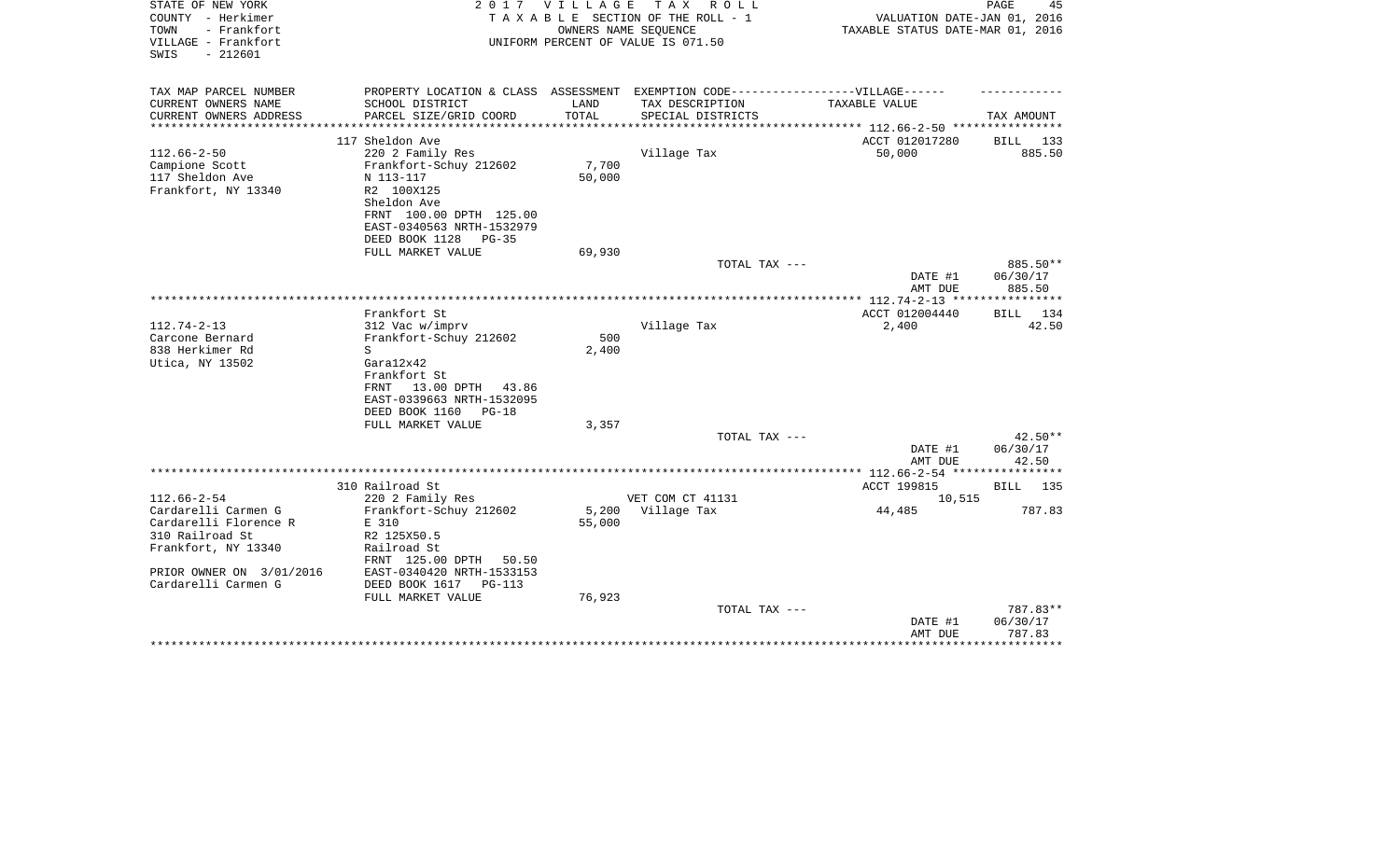| STATE OF NEW YORK<br>COUNTY - Herkimer<br>TOWN<br>- Frankfort<br>VILLAGE - Frankfort<br>$-212601$<br>SWIS | 2017                                                                              | <b>VILLAGE</b> | T A X<br>R O L L<br>TAXABLE SECTION OF THE ROLL - 1<br>OWNERS NAME SEQUENCE<br>UNIFORM PERCENT OF VALUE IS 071.50 | VALUATION DATE-JAN 01, 2016<br>TAXABLE STATUS DATE-MAR 01, 2016  | PAGE<br>46                          |
|-----------------------------------------------------------------------------------------------------------|-----------------------------------------------------------------------------------|----------------|-------------------------------------------------------------------------------------------------------------------|------------------------------------------------------------------|-------------------------------------|
| TAX MAP PARCEL NUMBER                                                                                     | PROPERTY LOCATION & CLASS ASSESSMENT EXEMPTION CODE-----------------VILLAGE------ |                |                                                                                                                   |                                                                  |                                     |
| CURRENT OWNERS NAME                                                                                       | SCHOOL DISTRICT                                                                   | LAND           | TAX DESCRIPTION                                                                                                   | TAXABLE VALUE                                                    |                                     |
| CURRENT OWNERS ADDRESS<br>*********************                                                           | PARCEL SIZE/GRID COORD                                                            | TOTAL          | SPECIAL DISTRICTS                                                                                                 | ************************** 112.81-3-31 ****************          | TAX AMOUNT                          |
|                                                                                                           | Sixth Ave                                                                         |                |                                                                                                                   | ACCT 012004620                                                   | BILL 136                            |
| $112.81 - 3 - 31$                                                                                         | 312 Vac w/imprv                                                                   |                | Village Tax                                                                                                       | 1,400                                                            | 24.79                               |
| Cardinal John                                                                                             | Frankfort-Schuy 212602                                                            | 800            |                                                                                                                   |                                                                  |                                     |
| Cardinal Anthony                                                                                          | N                                                                                 | 1,400          |                                                                                                                   |                                                                  |                                     |
| Attn: A & G Cardinal                                                                                      | V19 100X142                                                                       |                |                                                                                                                   |                                                                  |                                     |
| 320 Fifth Ave                                                                                             | Sixth Ave                                                                         |                |                                                                                                                   |                                                                  |                                     |
| Frankfort, NY 13340                                                                                       | FRNT 192.00 DPTH 125.00                                                           |                |                                                                                                                   |                                                                  |                                     |
|                                                                                                           | EAST-0339300 NRTH-1529231                                                         |                |                                                                                                                   |                                                                  |                                     |
|                                                                                                           | DEED BOOK 784<br>PG-670                                                           |                |                                                                                                                   |                                                                  |                                     |
|                                                                                                           | FULL MARKET VALUE                                                                 | 1,958          |                                                                                                                   |                                                                  |                                     |
|                                                                                                           |                                                                                   |                | TOTAL TAX ---                                                                                                     |                                                                  | $24.79**$                           |
|                                                                                                           |                                                                                   |                |                                                                                                                   | DATE #1                                                          | 06/30/17                            |
|                                                                                                           |                                                                                   |                |                                                                                                                   | AMT DUE                                                          | 24.79                               |
|                                                                                                           | 320 Fifth Ave                                                                     |                |                                                                                                                   | **************** 112.81-3-32 *****************<br>ACCT 012004590 |                                     |
| $112.81 - 3 - 32$                                                                                         | 210 1 Family Res                                                                  |                | VET COM CT 41131                                                                                                  | 10,515                                                           | BILL 137                            |
| Cardinal John                                                                                             | Frankfort-Schuy 212602                                                            | 15,900         | Village Tax                                                                                                       | 75,285                                                           | 1,333.30                            |
| Cardinal Anthony                                                                                          | S 330                                                                             | 85,800         |                                                                                                                   |                                                                  |                                     |
| Attn: A & G Cardinal                                                                                      | R1                                                                                |                |                                                                                                                   |                                                                  |                                     |
| 320 Fifth Ave                                                                                             | Fifth Ave                                                                         |                |                                                                                                                   |                                                                  |                                     |
| Frankfort, NY 13340                                                                                       | FRNT 125.00 DPTH 142.00                                                           |                |                                                                                                                   |                                                                  |                                     |
|                                                                                                           | EAST-0339400 NRTH-1529320                                                         |                |                                                                                                                   |                                                                  |                                     |
|                                                                                                           | DEED BOOK 784<br>$PG-670$                                                         |                |                                                                                                                   |                                                                  |                                     |
|                                                                                                           | FULL MARKET VALUE                                                                 | 120,000        |                                                                                                                   |                                                                  |                                     |
|                                                                                                           |                                                                                   |                | TOTAL TAX ---                                                                                                     |                                                                  | $1,333.30**$                        |
|                                                                                                           |                                                                                   |                |                                                                                                                   | DATE #1                                                          | 06/30/17                            |
|                                                                                                           |                                                                                   |                |                                                                                                                   | AMT DUE                                                          | 1,333.30<br>* * * * * * * * * * * * |
|                                                                                                           |                                                                                   |                |                                                                                                                   | ACCT 012014520                                                   |                                     |
| $112.65 - 3 - 52$                                                                                         | 102-104 N Litchfield St<br>$425$ Bar                                              |                | Village Tax                                                                                                       | 36,400                                                           | BILL 138<br>644.64                  |
| Carleismo Peter                                                                                           | Frankfort-Schuy 212602                                                            | 2,800          |                                                                                                                   |                                                                  |                                     |
| Carleismo Sharon                                                                                          | E 102-104                                                                         | 36,400         |                                                                                                                   |                                                                  |                                     |
| 225 Second Ave                                                                                            | Tave48x38                                                                         |                |                                                                                                                   |                                                                  |                                     |
| Frankfort, NY 13340                                                                                       | N Litchfield S                                                                    |                |                                                                                                                   |                                                                  |                                     |
|                                                                                                           | 38.00 DPTH<br>45.00<br>FRNT                                                       |                |                                                                                                                   |                                                                  |                                     |
|                                                                                                           | EAST-0339513 NRTH-1532909                                                         |                |                                                                                                                   |                                                                  |                                     |
|                                                                                                           | DEED BOOK 765<br>$PG-190$                                                         |                |                                                                                                                   |                                                                  |                                     |
|                                                                                                           | FULL MARKET VALUE                                                                 | 50,909         |                                                                                                                   |                                                                  |                                     |
|                                                                                                           |                                                                                   |                | TOTAL TAX ---                                                                                                     |                                                                  | 644.64**                            |
|                                                                                                           |                                                                                   |                |                                                                                                                   | DATE #1                                                          | 06/30/17                            |
|                                                                                                           |                                                                                   |                |                                                                                                                   | AMT DUE                                                          | 644.64                              |
|                                                                                                           |                                                                                   |                |                                                                                                                   |                                                                  |                                     |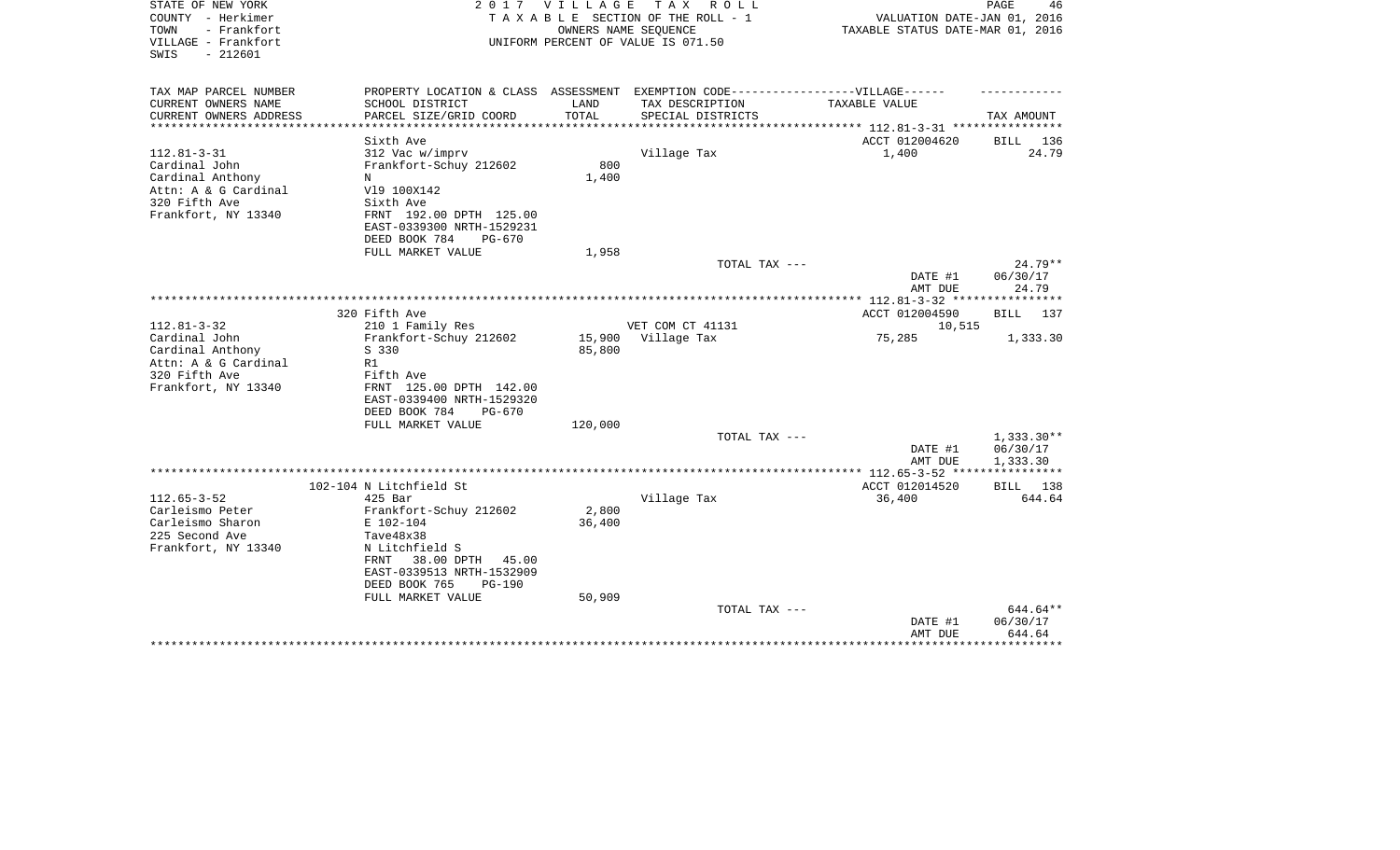| COUNTY - Herkimer                             |                                               |        |                                                                                  |                                                          |                             |
|-----------------------------------------------|-----------------------------------------------|--------|----------------------------------------------------------------------------------|----------------------------------------------------------|-----------------------------|
|                                               |                                               |        | TAXABLE SECTION OF THE ROLL - 1                                                  |                                                          | VALUATION DATE-JAN 01, 2016 |
| TOWN<br>- Frankfort                           |                                               |        | OWNERS NAME SEQUENCE                                                             | TAXABLE STATUS DATE-MAR 01, 2016                         |                             |
| VILLAGE - Frankfort<br>$-212601$<br>SWIS      |                                               |        | UNIFORM PERCENT OF VALUE IS 071.50                                               |                                                          |                             |
|                                               |                                               |        |                                                                                  |                                                          |                             |
|                                               |                                               |        |                                                                                  |                                                          |                             |
| TAX MAP PARCEL NUMBER                         |                                               |        | PROPERTY LOCATION & CLASS ASSESSMENT EXEMPTION CODE----------------VILLAGE------ |                                                          |                             |
| CURRENT OWNERS NAME                           | SCHOOL DISTRICT                               | LAND   | TAX DESCRIPTION                                                                  | TAXABLE VALUE                                            |                             |
| CURRENT OWNERS ADDRESS<br>******************* | PARCEL SIZE/GRID COORD                        | TOTAL  | SPECIAL DISTRICTS                                                                | *************************** 112.73-3-31 **************** | TAX AMOUNT                  |
|                                               | 225 Second Ave                                |        |                                                                                  | ACCT 012027060                                           | BILL<br>139                 |
| $112.73 - 3 - 31$                             | 210 1 Family Res                              |        | Village Tax                                                                      | 64,600                                                   | 1,144.07                    |
| Carlesimo Peter                               | Frankfort-Schuy 212602                        | 10,800 |                                                                                  |                                                          |                             |
| Carlesimo Sharon V                            | N 225                                         | 64,600 |                                                                                  |                                                          |                             |
| 225 Second Ave<br>R1                          |                                               |        |                                                                                  |                                                          |                             |
| Frankfort, NY 13340                           | Second Ave                                    |        |                                                                                  |                                                          |                             |
|                                               | FRNT<br>50.00 DPTH 150.00                     |        |                                                                                  |                                                          |                             |
|                                               | EAST-0339673 NRTH-1530992                     |        |                                                                                  |                                                          |                             |
|                                               | DEED BOOK 714<br>$PG-87$                      |        |                                                                                  |                                                          |                             |
|                                               | FULL MARKET VALUE                             | 90,350 |                                                                                  |                                                          |                             |
|                                               |                                               |        | TOTAL TAX ---                                                                    |                                                          | 1,144.07**                  |
|                                               |                                               |        |                                                                                  | DATE #1                                                  | 06/30/17                    |
|                                               |                                               |        |                                                                                  | AMT DUE                                                  | 1,144.07                    |
|                                               |                                               |        |                                                                                  |                                                          |                             |
|                                               | 110 W Main St                                 |        |                                                                                  | ACCT 012004280                                           | BILL 140                    |
| $112.65 - 3 - 56.3$                           | 450 Retail srvce                              |        | Village Tax                                                                      | 11,000                                                   | 194.81                      |
| Carlesimo Peter F                             | Frankfort-Schuy 212602                        | 6,900  |                                                                                  |                                                          |                             |
| 148 Eighth Ave<br>Frankfort, NY 13340         | Former Church<br>FRNT<br>59.00 DPTH           | 11,000 |                                                                                  |                                                          |                             |
|                                               | 85.00<br>EAST-0339383 NRTH-1533053            |        |                                                                                  |                                                          |                             |
|                                               | DEED BOOK 1136<br><b>PG-550</b>               |        |                                                                                  |                                                          |                             |
|                                               | FULL MARKET VALUE                             | 15,385 |                                                                                  |                                                          |                             |
|                                               |                                               |        | TOTAL TAX ---                                                                    |                                                          | 194.81**                    |
|                                               |                                               |        |                                                                                  | DATE #1                                                  | 06/30/17                    |
|                                               |                                               |        |                                                                                  | AMT DUE                                                  | 194.81                      |
|                                               |                                               |        |                                                                                  |                                                          |                             |
|                                               | 225 W Main St                                 |        |                                                                                  | ACCT 168017                                              | BILL 141                    |
| $112.65 - 1 - 40$                             | 220 2 Family Res                              |        | Village Tax                                                                      | 67,000                                                   | 1,186.57                    |
| Carney Christopher B                          | Frankfort-Schuy 212602                        | 12,300 |                                                                                  |                                                          |                             |
| Carney Madigan Dana A                         | S 225                                         | 67,000 |                                                                                  |                                                          |                             |
| 225 W Main St<br>R <sub>2</sub>               |                                               |        |                                                                                  |                                                          |                             |
| Frankfort, NY 13340                           | Life Use Ann                                  |        |                                                                                  |                                                          |                             |
|                                               | FRNT<br>50.00 DPTH 356.00                     |        |                                                                                  |                                                          |                             |
|                                               | EAST-0338228 NRTH-1533974                     |        |                                                                                  |                                                          |                             |
|                                               | DEED BOOK 1416<br>PG-600<br>FULL MARKET VALUE | 93,706 |                                                                                  |                                                          |                             |
|                                               |                                               |        | TOTAL TAX ---                                                                    |                                                          | $1,186.57**$                |
|                                               |                                               |        |                                                                                  | DATE #1                                                  | 06/30/17                    |
|                                               |                                               |        |                                                                                  | AMT DUE                                                  | 1,186.57                    |
|                                               |                                               |        |                                                                                  | ***** 112.74-2-21 *****************                      |                             |
| 204 Mann St                                   |                                               |        |                                                                                  | ACCT 190515                                              | BILL 142                    |
| $112.74 - 2 - 21$                             | 220 2 Family Res                              |        | Village Tax                                                                      | 56,400                                                   | 998.84                      |
| Carney Madeline                               | Frankfort-Schuy 212602                        | 6,900  |                                                                                  |                                                          |                             |
| 602 Church St                                 | S 204                                         | 56,400 |                                                                                  |                                                          |                             |
| Herkimer, NY 13350                            | R2 63X130                                     |        |                                                                                  |                                                          |                             |
|                                               | Mann St                                       |        |                                                                                  |                                                          |                             |
|                                               | FRNT<br>63.00 DPTH 130.00                     |        |                                                                                  |                                                          |                             |
|                                               | EAST-0339874 NRTH-1531852                     |        |                                                                                  |                                                          |                             |
|                                               | DEED BOOK 1558<br><b>PG-927</b>               |        |                                                                                  |                                                          |                             |
|                                               | FULL MARKET VALUE                             | 78,881 |                                                                                  |                                                          |                             |
|                                               |                                               |        | TOTAL TAX ---                                                                    |                                                          | 998.84**<br>06/30/17        |
|                                               |                                               |        |                                                                                  | DATE #1<br>AMT DUE                                       | 998.84                      |
|                                               |                                               |        |                                                                                  |                                                          |                             |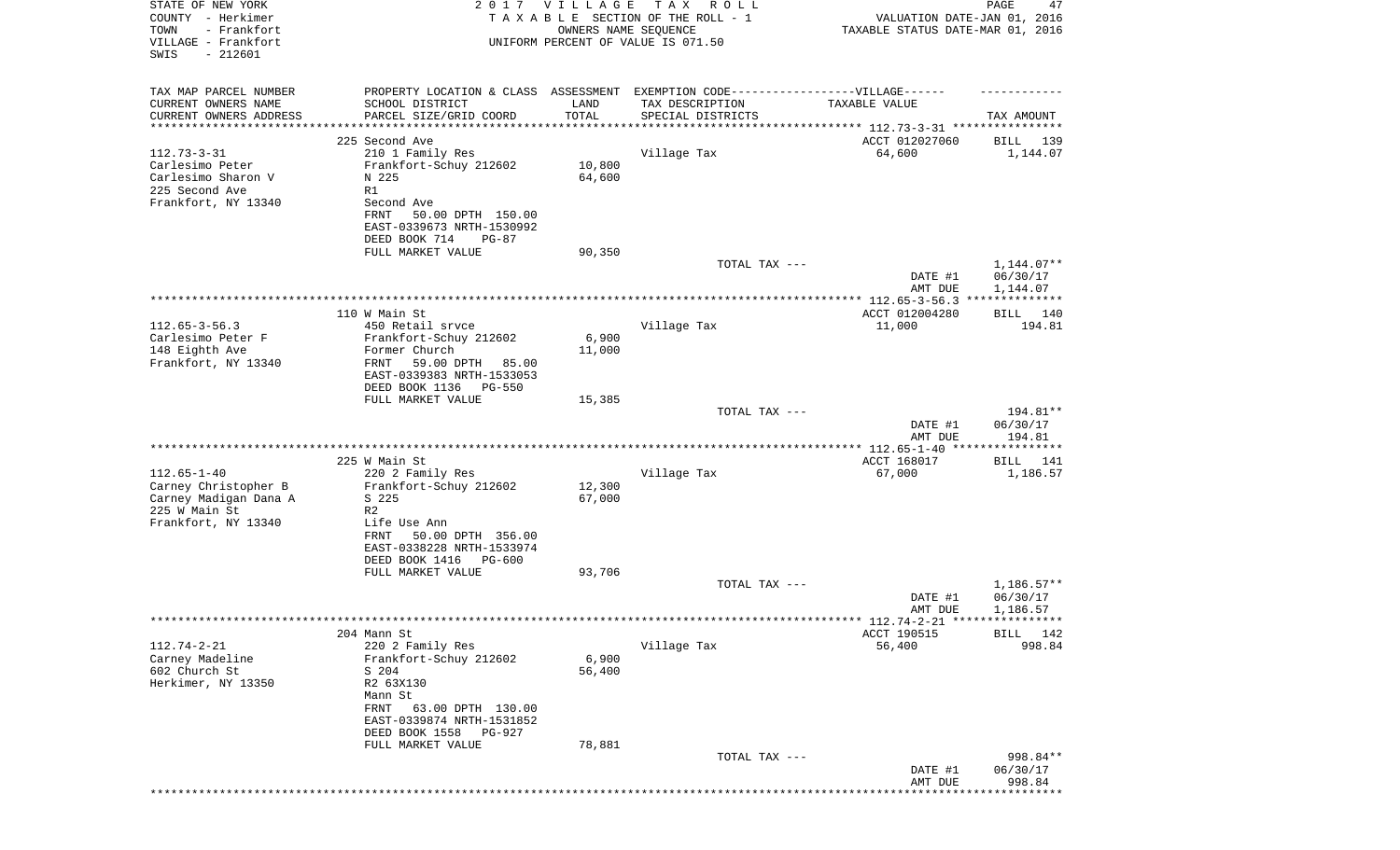| TAX MAP PARCEL NUMBER                                                                                                                                                                                                                              | PROPERTY LOCATION & CLASS ASSESSMENT                |                            | EXEMPTION CODE------------------VILLAGE------ |                                                    |                                      |
|----------------------------------------------------------------------------------------------------------------------------------------------------------------------------------------------------------------------------------------------------|-----------------------------------------------------|----------------------------|-----------------------------------------------|----------------------------------------------------|--------------------------------------|
| CURRENT OWNERS NAME<br>SCHOOL DISTRICT<br>CURRENT OWNERS ADDRESS<br>PARCEL SIZE/GRID COORD                                                                                                                                                         |                                                     | LAND<br>TOTAL              | TAX DESCRIPTION<br>SPECIAL DISTRICTS          | TAXABLE VALUE                                      | TAX AMOUNT                           |
| ********************                                                                                                                                                                                                                               |                                                     | ************               |                                               | ********************************* 112.82-2-62 **** |                                      |
| 400 Reese Rd<br>$112.82 - 2 - 62$<br>210 1 Family Res<br>Frankfort-Schuy 212602<br>Carollo Maria T<br>DiPaola Josephine<br>W 400<br>Attn: Dipaola Girolamo<br>R1 60X140<br>400 Reese Rd<br>Reese Rd<br>Frankfort, NY 13340<br>FRNT                 | 44.00 DPTH 152.00<br>EAST-0340317 NRTH-1529395      | 9,400<br>76,500            | Village Tax                                   | ACCT 012030390<br>76,500                           | <b>BILL</b><br>143<br>1,354.82       |
| DEED BOOK 775                                                                                                                                                                                                                                      | $PG-297$                                            |                            |                                               |                                                    |                                      |
| FULL MARKET VALUE                                                                                                                                                                                                                                  |                                                     | 106,993                    | TOTAL TAX ---                                 |                                                    | $1,354.82**$                         |
|                                                                                                                                                                                                                                                    |                                                     |                            |                                               | DATE #1<br>AMT DUE                                 | 06/30/17<br>1,354.82                 |
| 212 Railroad St                                                                                                                                                                                                                                    |                                                     |                            |                                               | ACCT 012002940                                     | 144                                  |
| $112.66 - 2 - 3$<br>220 2 Family Res<br>Carpenter William Sr<br>Frankfort-Schuy 212602<br>Carpenter Lorraine<br>E 212<br>212 Railroad St<br>R2 38X80<br>Frankfort, NY 13340<br>Railroad St<br>FRNT<br>38.00 DPTH<br>ACRES<br>0.07<br>DEED BOOK 685 | 80.00<br>EAST-0340258 NRTH-1533005<br><b>PG-511</b> | 4,500<br>33,800            | Village Tax                                   | 33,800                                             | BILL<br>598.60                       |
| FULL MARKET VALUE                                                                                                                                                                                                                                  |                                                     | 47,273                     |                                               |                                                    |                                      |
|                                                                                                                                                                                                                                                    |                                                     |                            | TOTAL TAX ---                                 | DATE #1<br>AMT DUE                                 | 598.60**<br>06/30/17<br>598.60       |
|                                                                                                                                                                                                                                                    |                                                     |                            |                                               |                                                    |                                      |
| 125 Frankfort St                                                                                                                                                                                                                                   |                                                     |                            |                                               | ACCT 163046                                        | <b>BILL</b><br>145                   |
| $112.73 - 3 - 59$<br>220 2 Family Res<br>Casamento Filippo Jr<br>Frankfort-Schuy 212602<br>156 Mappa Ave<br>E 125<br>Barneveld, NY 13304<br>R2 66X127<br>Frankfort St<br>FRNT<br>EAST-0339556 NRTH-1531619<br>DEED BOOK 1385<br>FULL MARKET VALUE  | 66.00 DPTH 127.00<br>PG-341                         | 11,100<br>63,000<br>88,112 | Village Tax                                   | 63,000                                             | 1,115.73                             |
|                                                                                                                                                                                                                                                    |                                                     |                            | TOTAL TAX ---                                 | DATE #1<br>AMT DUE                                 | $1,115.73**$<br>06/30/17<br>1,115.73 |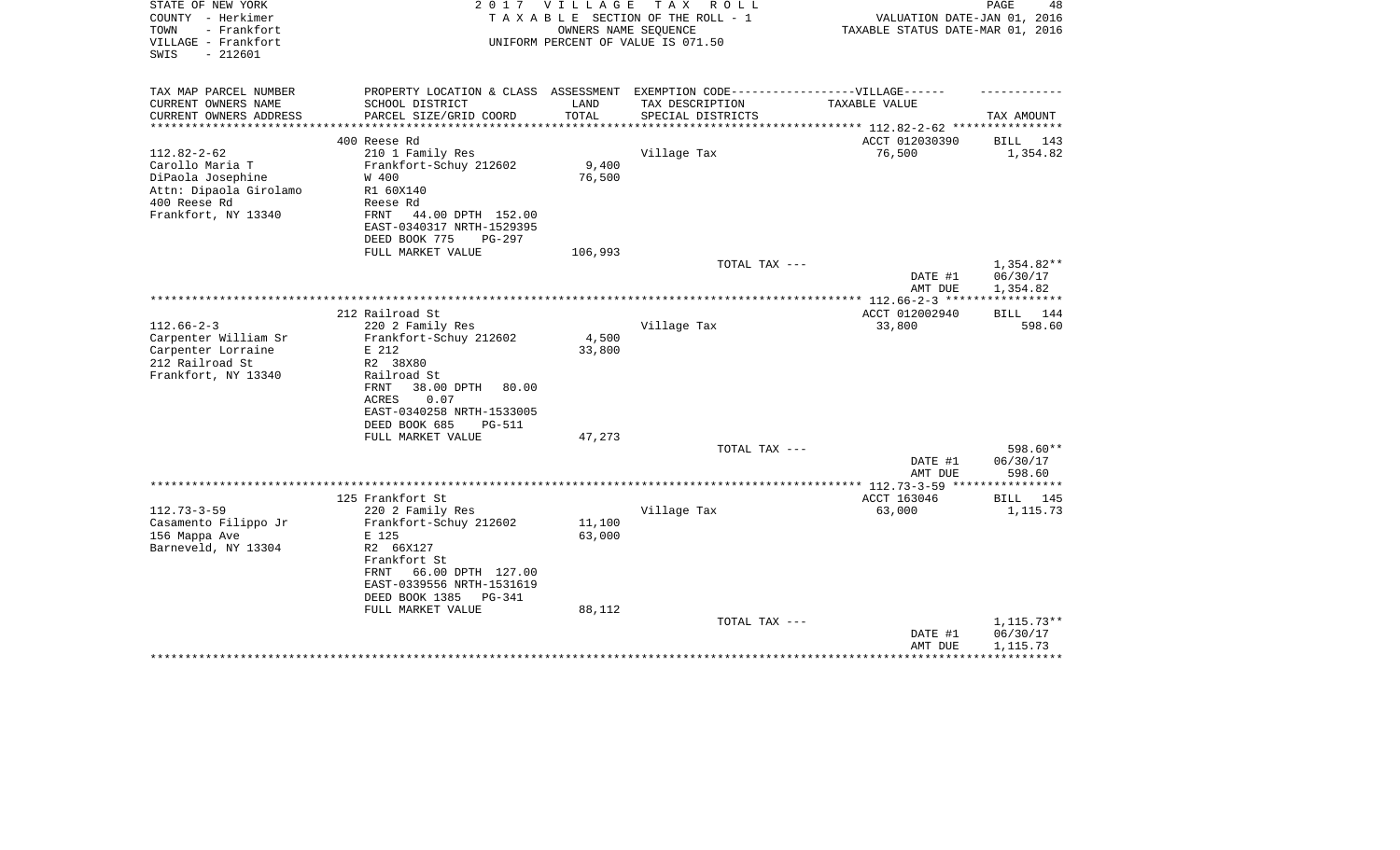| STATE OF NEW YORK<br>COUNTY - Herkimer<br>TOWN<br>- Frankfort<br>VILLAGE - Frankfort<br>SWIS<br>$-212601$ | 2017                                                                              | <b>VILLAGE</b> | T A X<br>R O L L<br>TAXABLE SECTION OF THE ROLL - 1<br>OWNERS NAME SEOUENCE<br>UNIFORM PERCENT OF VALUE IS 071.50 | VALUATION DATE-JAN 01, 2016<br>TAXABLE STATUS DATE-MAR 01, 2016 | PAGE<br>49                     |
|-----------------------------------------------------------------------------------------------------------|-----------------------------------------------------------------------------------|----------------|-------------------------------------------------------------------------------------------------------------------|-----------------------------------------------------------------|--------------------------------|
| TAX MAP PARCEL NUMBER                                                                                     | PROPERTY LOCATION & CLASS ASSESSMENT EXEMPTION CODE-----------------VILLAGE------ |                |                                                                                                                   |                                                                 |                                |
| CURRENT OWNERS NAME                                                                                       | SCHOOL DISTRICT                                                                   | LAND           | TAX DESCRIPTION                                                                                                   | TAXABLE VALUE                                                   |                                |
| CURRENT OWNERS ADDRESS<br>*********************                                                           | PARCEL SIZE/GRID COORD                                                            | TOTAL          | SPECIAL DISTRICTS                                                                                                 |                                                                 | TAX AMOUNT                     |
|                                                                                                           | 120-122 Frankfort St                                                              |                |                                                                                                                   | ACCT 012003330                                                  | BILL<br>146                    |
| $112.74 - 2 - 16$                                                                                         | 481 Att row bldg                                                                  |                | Village Tax                                                                                                       | 94,000                                                          | 1,664.74                       |
| Casamento Philip Jr                                                                                       | Frankfort-Schuy 212602                                                            | 7,400          |                                                                                                                   |                                                                 |                                |
| 156 mappa Ave                                                                                             | W 120-122                                                                         | 94,000         |                                                                                                                   |                                                                 |                                |
| Barneveld1330, NY 13304                                                                                   | Com                                                                               |                |                                                                                                                   |                                                                 |                                |
|                                                                                                           | Frankfort St                                                                      |                |                                                                                                                   |                                                                 |                                |
|                                                                                                           | 58.00 DPTH 110.00<br>FRNT                                                         |                |                                                                                                                   |                                                                 |                                |
|                                                                                                           | EAST-0339651 NRTH-1531973<br>DEED BOOK 1277 PG-149                                |                |                                                                                                                   |                                                                 |                                |
|                                                                                                           | FULL MARKET VALUE                                                                 | 131,469        |                                                                                                                   |                                                                 |                                |
|                                                                                                           |                                                                                   |                | TOTAL TAX ---                                                                                                     |                                                                 | $1,664.74**$                   |
|                                                                                                           |                                                                                   |                |                                                                                                                   | DATE #1                                                         | 06/30/17                       |
|                                                                                                           |                                                                                   |                |                                                                                                                   | AMT DUE                                                         | 1,664.74                       |
|                                                                                                           |                                                                                   |                |                                                                                                                   |                                                                 | ************                   |
|                                                                                                           | 405 Ingersol Ave                                                                  |                |                                                                                                                   | ACCT 012003060                                                  | 147<br>BILL                    |
| $112.82 - 2 - 57$                                                                                         | 311 Res vac land                                                                  |                | Village Tax                                                                                                       | 7,100                                                           | 125.74                         |
| Castellano Frank J                                                                                        | Frankfort-Schuy 212602                                                            | 7,100          |                                                                                                                   |                                                                 |                                |
| Castellano Connie M<br>403 Ingersol Ave                                                                   | E 405<br>Vac Ld                                                                   | 7,100          |                                                                                                                   |                                                                 |                                |
| Frankfort, NY 13340                                                                                       | Ingersol Ave                                                                      |                |                                                                                                                   |                                                                 |                                |
|                                                                                                           | 50.00 DPTH 125.00<br>FRNT<br>730<br>BANK                                          |                |                                                                                                                   |                                                                 |                                |
|                                                                                                           | EAST-0340153 NRTH-1529342                                                         |                |                                                                                                                   |                                                                 |                                |
|                                                                                                           | DEED BOOK 820<br>$PG-383$                                                         |                |                                                                                                                   |                                                                 |                                |
|                                                                                                           | FULL MARKET VALUE                                                                 | 9,930          |                                                                                                                   |                                                                 |                                |
|                                                                                                           |                                                                                   |                | TOTAL TAX ---                                                                                                     |                                                                 | 125.74**                       |
|                                                                                                           |                                                                                   |                |                                                                                                                   | DATE #1<br>AMT DUE                                              | 06/30/17<br>125.74             |
|                                                                                                           |                                                                                   |                |                                                                                                                   | ****** 112.82-2-58 **                                           | * * * * * * * * *              |
| $112.82 - 2 - 58$                                                                                         | 403 Ingersol Ave<br>210 1 Family Res                                              |                | Village Tax                                                                                                       | ACCT 012003030<br>35,000                                        | BILL 148<br>619.85             |
| Castellano Frank J                                                                                        | Frankfort-Schuy 212602                                                            | 9,800          |                                                                                                                   |                                                                 |                                |
| Castellano Connie M                                                                                       | E 403                                                                             | 35,000         |                                                                                                                   |                                                                 |                                |
| 403 Ingersol Ave                                                                                          | R1                                                                                |                |                                                                                                                   |                                                                 |                                |
| Frankfort, NY 13340                                                                                       | Ingersol Ave                                                                      |                |                                                                                                                   |                                                                 |                                |
|                                                                                                           | <b>FRNT</b><br>50.00 DPTH 125.00<br><b>BANK</b><br>083                            |                |                                                                                                                   |                                                                 |                                |
|                                                                                                           | EAST-0340180 NRTH-1529379                                                         |                |                                                                                                                   |                                                                 |                                |
|                                                                                                           | DEED BOOK 820<br>PG-383                                                           |                |                                                                                                                   |                                                                 |                                |
|                                                                                                           | FULL MARKET VALUE                                                                 | 48,951         |                                                                                                                   |                                                                 |                                |
|                                                                                                           |                                                                                   |                | TOTAL TAX ---                                                                                                     | DATE #1<br>AMT DUE                                              | 619.85**<br>06/30/17<br>619.85 |
|                                                                                                           |                                                                                   |                |                                                                                                                   |                                                                 |                                |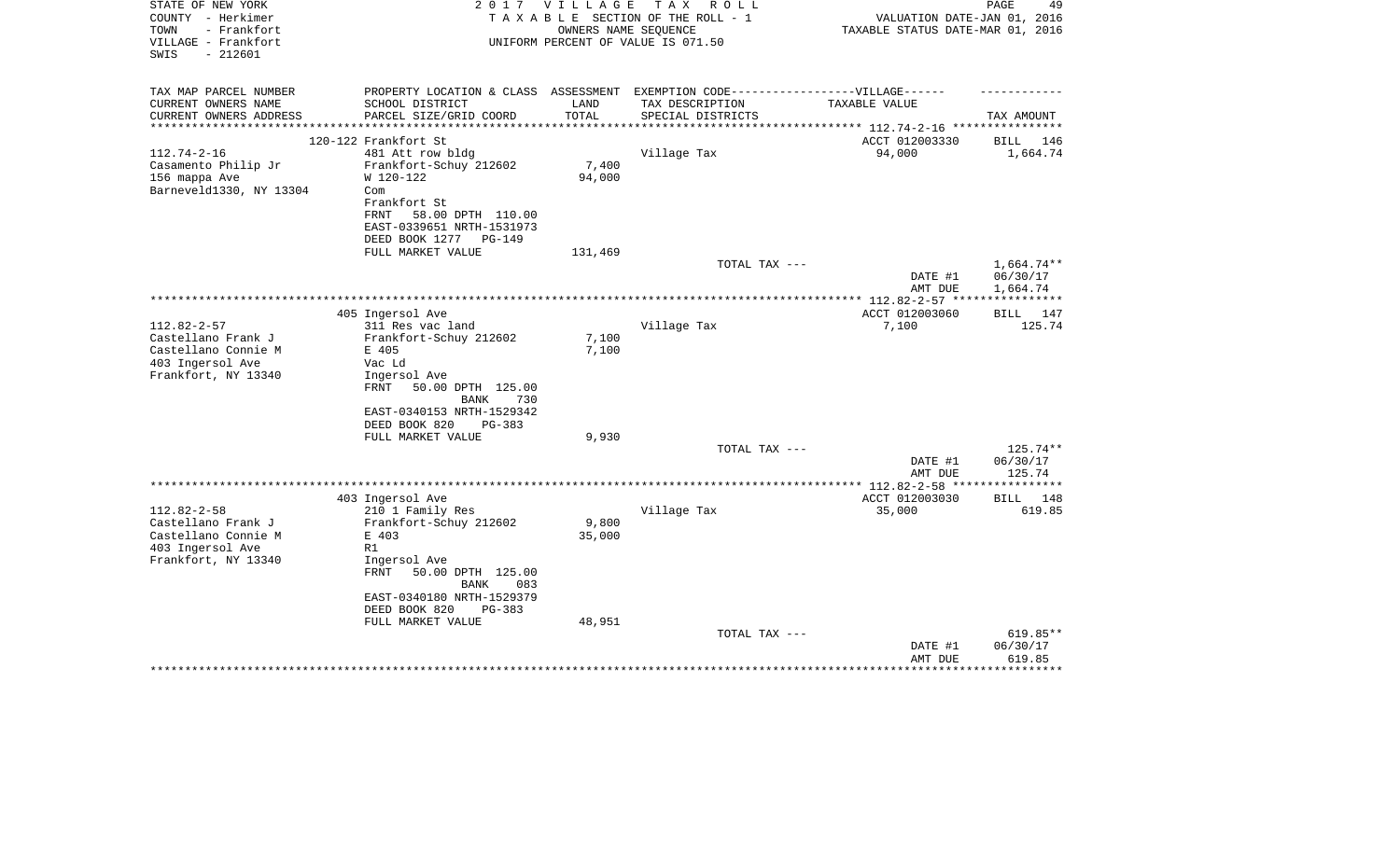| TAX MAP PARCEL NUMBER<br>PROPERTY LOCATION & CLASS ASSESSMENT EXEMPTION CODE-----------------VILLAGE------     |                          |
|----------------------------------------------------------------------------------------------------------------|--------------------------|
|                                                                                                                |                          |
| CURRENT OWNERS NAME<br>SCHOOL DISTRICT<br>LAND<br>TAX DESCRIPTION<br>TAXABLE VALUE                             |                          |
| PARCEL SIZE/GRID COORD<br>TOTAL<br>CURRENT OWNERS ADDRESS<br>SPECIAL DISTRICTS<br>**********************       | TAX AMOUNT               |
| ACCT 012005040<br>220 Fourth Ave                                                                               | BILL<br>149              |
| $112.81 - 2 - 28$<br>58,000<br>210 1 Family Res<br>Village Tax                                                 | 1,027.18                 |
| Castellano Joseph<br>Frankfort-Schuy 212602<br>10,800                                                          |                          |
| Castellano Natalie<br>S 220<br>58,000                                                                          |                          |
| PO Box 342<br>R1 50X150<br>Frankfort, NY 13340<br>Fourth Ave                                                   |                          |
| 50.00 DPTH 150.00<br>FRNT                                                                                      |                          |
| EAST-0339061 NRTH-1530275                                                                                      |                          |
| DEED BOOK 1282<br>$PG-399$                                                                                     |                          |
| FULL MARKET VALUE<br>81,119                                                                                    |                          |
| TOTAL TAX ---                                                                                                  | $1,027.18**$             |
| DATE #1<br>AMT DUE                                                                                             | 06/30/17<br>1,027.18     |
|                                                                                                                |                          |
| ACCT 012021600<br>225 Fourth Ave                                                                               | 150<br>BILL              |
| $112.81 - 2 - 46$<br>220 2 Family Res<br>Village Tax<br>64,400                                                 | 1,140.52                 |
| Castellano Joseph A<br>Frankfort-Schuy 212602<br>9,200                                                         |                          |
| Castellano Patricia A<br>N 225<br>64,400<br>1756 Primrose Ln<br>R <sub>2</sub>                                 |                          |
| Wellington, FL 33414<br>Fourth Ave                                                                             |                          |
| 43.40 DPTH 150.00<br>FRNT                                                                                      |                          |
| EAST-0339303 NRTH-1530307                                                                                      |                          |
| DEED BOOK 881<br>PG-287                                                                                        |                          |
| FULL MARKET VALUE<br>90,070                                                                                    |                          |
| TOTAL TAX ---<br>DATE #1                                                                                       | $1,140.52**$<br>06/30/17 |
| AMT DUE                                                                                                        | 1,140.52                 |
|                                                                                                                | ***********              |
| ACCT 200357<br>219 Fourth Ave                                                                                  | 151<br>BILL              |
| $112.81 - 2 - 44$<br>220 2 Family Res<br>Village Tax<br>51,200                                                 | 906.75                   |
| Castellano Mary Ann<br>Frankfort-Schuy 212602<br>10,800<br>LaPorte Jacqueline<br>51,200<br>R <sub>2</sub><br>N |                          |
| 131 E Canal St<br>50x150                                                                                       |                          |
| Frankfort, NY 13340<br>219 Fourth Ave                                                                          |                          |
| FRNT<br>50.00 DPTH 150.00                                                                                      |                          |
| EAST-0339216 NRTH-1530405                                                                                      |                          |
| DEED BOOK 1620<br>PG-988                                                                                       |                          |
| FULL MARKET VALUE<br>71,608<br>TOTAL TAX ---                                                                   | $906.75**$               |
| DATE #1                                                                                                        | 06/30/17                 |
| AMT DUE                                                                                                        | 906.75                   |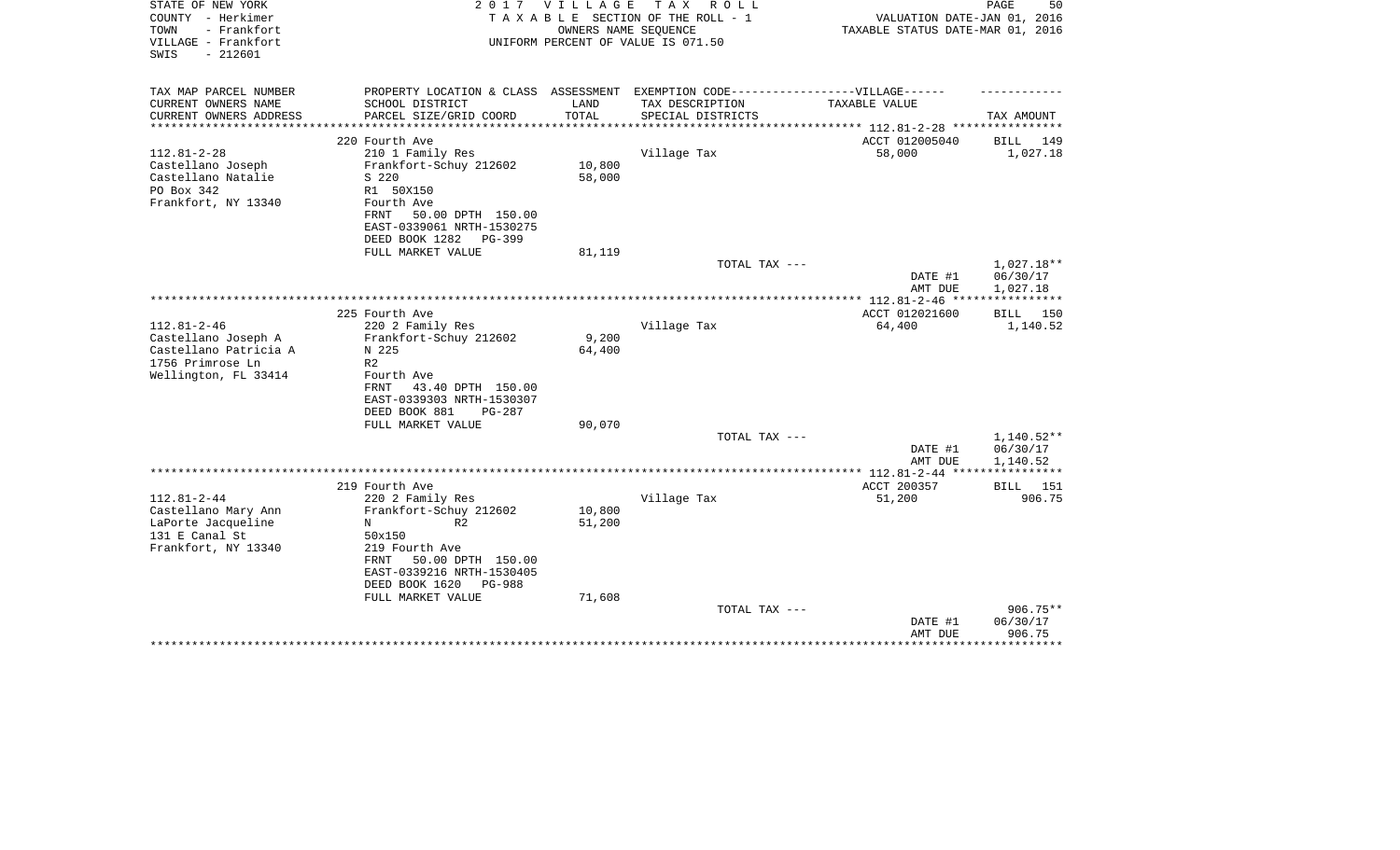| STATE OF NEW YORK<br>COUNTY - Herkimer<br>TOWN<br>- Frankfort | 2017                                                                              | V I L L A G E           | TAX ROLL<br>TAXABLE SECTION OF THE ROLL - 1<br>OWNERS NAME SEQUENCE | VALUATION DATE-JAN 01, 2016<br>TAXABLE STATUS DATE-MAR 01, 2016 | PAGE<br>51                       |
|---------------------------------------------------------------|-----------------------------------------------------------------------------------|-------------------------|---------------------------------------------------------------------|-----------------------------------------------------------------|----------------------------------|
| VILLAGE - Frankfort<br>$-212601$<br>SWIS                      |                                                                                   |                         | UNIFORM PERCENT OF VALUE IS 071.50                                  |                                                                 |                                  |
| TAX MAP PARCEL NUMBER                                         | PROPERTY LOCATION & CLASS ASSESSMENT EXEMPTION CODE-----------------VILLAGE------ |                         |                                                                     |                                                                 |                                  |
| CURRENT OWNERS NAME                                           | SCHOOL DISTRICT                                                                   | LAND                    | TAX DESCRIPTION                                                     | TAXABLE VALUE                                                   |                                  |
| CURRENT OWNERS ADDRESS<br>********************                | PARCEL SIZE/GRID COORD<br>****************************                            | TOTAL<br>************** | SPECIAL DISTRICTS                                                   | ***************** 112.66-1-13 *****************                 | TAX AMOUNT                       |
|                                                               | 402 Railroad St                                                                   |                         |                                                                     | ACCT 012024240                                                  | BILL 152                         |
| $112.66 - 1 - 13$                                             | 311 Res vac land                                                                  |                         | Village Tax                                                         | 2,600                                                           | 46.05                            |
| Castelletti James C                                           | Frankfort-Schuy 212602                                                            | 2,600                   |                                                                     |                                                                 |                                  |
| 404 Railroad St                                               | E 402                                                                             | 2,600                   |                                                                     |                                                                 |                                  |
| Frankfort, NY 13340                                           | V19 45X104                                                                        |                         |                                                                     |                                                                 |                                  |
|                                                               | Railroad Ave                                                                      |                         |                                                                     |                                                                 |                                  |
|                                                               | 40.00 DPTH 104.00<br>FRNT                                                         |                         |                                                                     |                                                                 |                                  |
|                                                               | EAST-0340846 NRTH-1533463                                                         |                         |                                                                     |                                                                 |                                  |
|                                                               | DEED BOOK 930<br>PG-563                                                           |                         |                                                                     |                                                                 |                                  |
|                                                               | FULL MARKET VALUE                                                                 | 3,636                   |                                                                     |                                                                 |                                  |
|                                                               |                                                                                   |                         | TOTAL TAX ---                                                       |                                                                 | $46.05**$                        |
|                                                               |                                                                                   |                         |                                                                     | DATE #1                                                         | 06/30/17                         |
|                                                               |                                                                                   |                         |                                                                     | AMT DUE<br>*************** 112.66-1-14 ****                     | 46.05<br>* * * * * * * * * * * * |
|                                                               | 404 Railroad St                                                                   |                         |                                                                     | ACCT 012024270                                                  | <b>BILL</b> 153                  |
| $112.66 - 1 - 14$                                             | 210 1 Family Res                                                                  |                         | Village Tax                                                         | 42,400                                                          | 750.90                           |
| Castelletti James C                                           | Frankfort-Schuy 212602                                                            | 4,800                   |                                                                     |                                                                 |                                  |
| 404 Railroad St                                               | E 404                                                                             | 42,400                  |                                                                     |                                                                 |                                  |
| Frankfort, NY 13340                                           | R1 44X106                                                                         |                         |                                                                     |                                                                 |                                  |
|                                                               | Railroad St                                                                       |                         |                                                                     |                                                                 |                                  |
|                                                               | 44.00 DPTH 104.00<br>FRNT                                                         |                         |                                                                     |                                                                 |                                  |
|                                                               | EAST-0340878 NRTH-1533490                                                         |                         |                                                                     |                                                                 |                                  |
|                                                               | DEED BOOK 930<br>$PG-563$                                                         |                         |                                                                     |                                                                 |                                  |
|                                                               | FULL MARKET VALUE                                                                 | 59,301                  |                                                                     |                                                                 |                                  |
|                                                               |                                                                                   |                         | TOTAL TAX ---                                                       |                                                                 | 750.90**                         |
|                                                               |                                                                                   |                         |                                                                     | DATE #1                                                         | 06/30/17                         |
|                                                               |                                                                                   |                         |                                                                     | AMT DUE                                                         | 750.90                           |
|                                                               | 333 Fourth Ave                                                                    |                         |                                                                     | ACCT 012016560                                                  | BILL 154                         |
| $112.81 - 2 - 69$                                             | 311 Res vac land                                                                  |                         | Village Tax                                                         | 7,800                                                           | 138.14                           |
| Cellamare Geraldine                                           | Frankfort-Schuy 212602                                                            | 7,800                   |                                                                     |                                                                 |                                  |
| 335 Fourth Ave                                                | N 333                                                                             | 7,800                   |                                                                     |                                                                 |                                  |
| Frankfort, NY 13340                                           | V19 50X150                                                                        |                         |                                                                     |                                                                 |                                  |
|                                                               | Fourth Ave                                                                        |                         |                                                                     |                                                                 |                                  |
|                                                               | 50.00 DPTH 150.00<br>FRNT                                                         |                         |                                                                     |                                                                 |                                  |
|                                                               | EAST-0339933 NRTH-1529557                                                         |                         |                                                                     |                                                                 |                                  |
|                                                               | DEED BOOK 938<br>$PG-241$                                                         |                         |                                                                     |                                                                 |                                  |
|                                                               | FULL MARKET VALUE                                                                 | 10,909                  |                                                                     |                                                                 |                                  |
|                                                               |                                                                                   |                         |                                                                     |                                                                 |                                  |
|                                                               |                                                                                   |                         |                                                                     |                                                                 |                                  |
|                                                               |                                                                                   |                         |                                                                     |                                                                 | * * * * * * * * *                |
|                                                               |                                                                                   |                         | TOTAL TAX ---                                                       | DATE #1<br>AMT DUE                                              | 138.14**<br>06/30/17<br>138.14   |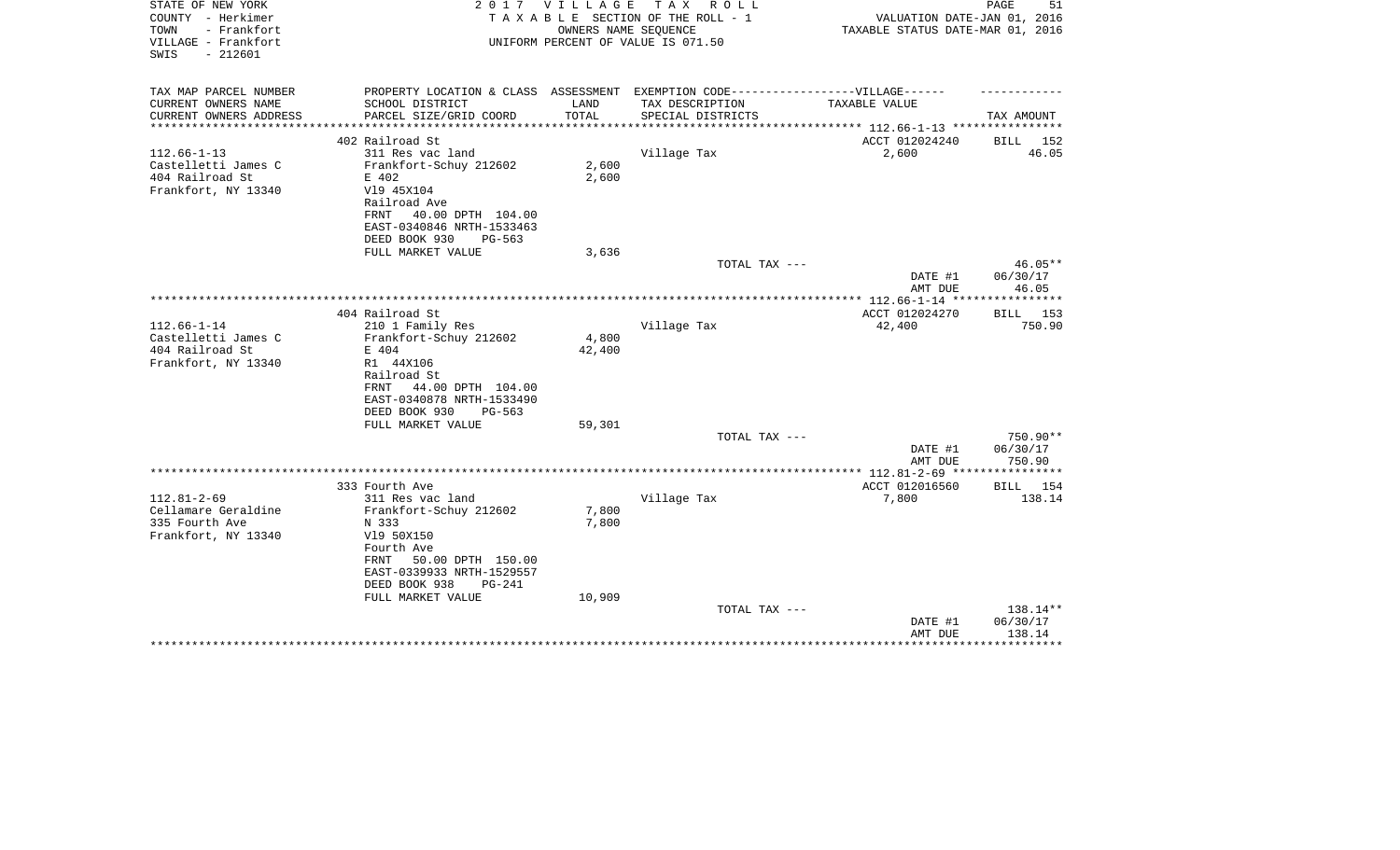| STATE OF NEW YORK<br>COUNTY - Herkimer<br>TOWN<br>- Frankfort | 2 0 1 7                                                                           | V I L L A G E        | T A X<br>R O L L<br>TAXABLE SECTION OF THE ROLL - 1<br>OWNERS NAME SEQUENCE | VALUATION DATE-JAN 01, 2016<br>TAXABLE STATUS DATE-MAR 01, 2016 | PAGE<br>52               |
|---------------------------------------------------------------|-----------------------------------------------------------------------------------|----------------------|-----------------------------------------------------------------------------|-----------------------------------------------------------------|--------------------------|
| VILLAGE - Frankfort<br>$-212601$<br>SWIS                      |                                                                                   |                      | UNIFORM PERCENT OF VALUE IS 071.50                                          |                                                                 |                          |
| TAX MAP PARCEL NUMBER                                         | PROPERTY LOCATION & CLASS ASSESSMENT EXEMPTION CODE-----------------VILLAGE------ |                      |                                                                             |                                                                 |                          |
| CURRENT OWNERS NAME                                           | SCHOOL DISTRICT                                                                   | LAND                 | TAX DESCRIPTION                                                             | TAXABLE VALUE                                                   |                          |
| CURRENT OWNERS ADDRESS                                        | PARCEL SIZE/GRID COORD<br>**************                                          | TOTAL<br>*********** | SPECIAL DISTRICTS                                                           | .***************** 112.81-2-70 *****************                | TAX AMOUNT               |
|                                                               | 335 Fourth Ave                                                                    |                      |                                                                             | ACCT 012016590                                                  | BILL 155                 |
| $112.81 - 2 - 70$                                             | 210 1 Family Res                                                                  |                      | Village Tax                                                                 | 48,800                                                          | 864.25                   |
| Cellamare Geraldine                                           | Frankfort-Schuy 212602                                                            | 10,800               |                                                                             |                                                                 |                          |
| 335 Fourth Ave                                                | N 335                                                                             | 48,800               |                                                                             |                                                                 |                          |
| Frankfort, NY 13340                                           | R1 50X150                                                                         |                      |                                                                             |                                                                 |                          |
|                                                               | Fourth Ave                                                                        |                      |                                                                             |                                                                 |                          |
|                                                               | 50.00 DPTH 150.00<br>FRNT                                                         |                      |                                                                             |                                                                 |                          |
|                                                               | EAST-0339970 NRTH-1529519                                                         |                      |                                                                             |                                                                 |                          |
|                                                               | DEED BOOK 938<br>$PG-241$<br>FULL MARKET VALUE                                    | 68,252               |                                                                             |                                                                 |                          |
|                                                               |                                                                                   |                      | TOTAL TAX ---                                                               |                                                                 | 864.25**                 |
|                                                               |                                                                                   |                      |                                                                             | DATE #1                                                         | 06/30/17                 |
|                                                               |                                                                                   |                      |                                                                             | AMT DUE                                                         | 864.25                   |
|                                                               |                                                                                   |                      |                                                                             |                                                                 |                          |
| $112.73 - 1 - 24$                                             | Litchfield St<br>311 Res vac land                                                 |                      | Village Tax                                                                 | ACCT 012015540<br>750                                           | <b>BILL</b> 156<br>13.28 |
| Cerini Michael                                                | Frankfort-Schuy 212602                                                            | 750                  |                                                                             |                                                                 |                          |
| 510 S Litchfield St                                           | W                                                                                 | 750                  |                                                                             |                                                                 |                          |
| Frankfort, NY 13340                                           | V19 .43A                                                                          |                      |                                                                             |                                                                 |                          |
|                                                               | Litchfield St                                                                     |                      |                                                                             |                                                                 |                          |
|                                                               | FRNT 105.00 DPTH 189.20                                                           |                      |                                                                             |                                                                 |                          |
|                                                               | EAST-0338132 NRTH-1530785                                                         |                      |                                                                             |                                                                 |                          |
|                                                               | DEED BOOK 940<br>PG-617                                                           |                      |                                                                             |                                                                 |                          |
|                                                               | FULL MARKET VALUE                                                                 | 1,049                |                                                                             |                                                                 |                          |
|                                                               |                                                                                   |                      | TOTAL TAX ---                                                               |                                                                 | 13.28**                  |
|                                                               |                                                                                   |                      |                                                                             | DATE #1<br>AMT DUE                                              | 06/30/17<br>13.28        |
|                                                               |                                                                                   |                      |                                                                             |                                                                 |                          |
|                                                               | 510 S Litchfield St                                                               |                      |                                                                             | ACCT 012015510                                                  | BILL 157                 |
| $112.73 - 1 - 27$                                             | 210 1 Family Res                                                                  |                      | Village Tax                                                                 | 59,249                                                          | 1,049.30                 |
| Cerini Michael                                                | Frankfort-Schuy 212602                                                            | 9,700                |                                                                             |                                                                 |                          |
| 510 S Litchfield St                                           | W 510                                                                             | 59,249               |                                                                             |                                                                 |                          |
| Frankfort, NY 13340                                           | R1 47X130                                                                         |                      |                                                                             |                                                                 |                          |
|                                                               | Litchfield St                                                                     |                      |                                                                             |                                                                 |                          |
|                                                               | 47.00 DPTH 130.00<br>FRNT                                                         |                      |                                                                             |                                                                 |                          |
|                                                               | EAST-0338275 NRTH-1530728                                                         |                      |                                                                             |                                                                 |                          |
|                                                               | DEED BOOK 940<br>PG-617<br>FULL MARKET VALUE                                      | 82,866               |                                                                             |                                                                 |                          |
|                                                               |                                                                                   |                      | TOTAL TAX ---                                                               |                                                                 | $1,049.30**$             |
|                                                               |                                                                                   |                      |                                                                             | DATE #1                                                         | 06/30/17                 |
|                                                               |                                                                                   |                      |                                                                             | AMT DUE                                                         | 1,049.30                 |
|                                                               |                                                                                   |                      |                                                                             |                                                                 |                          |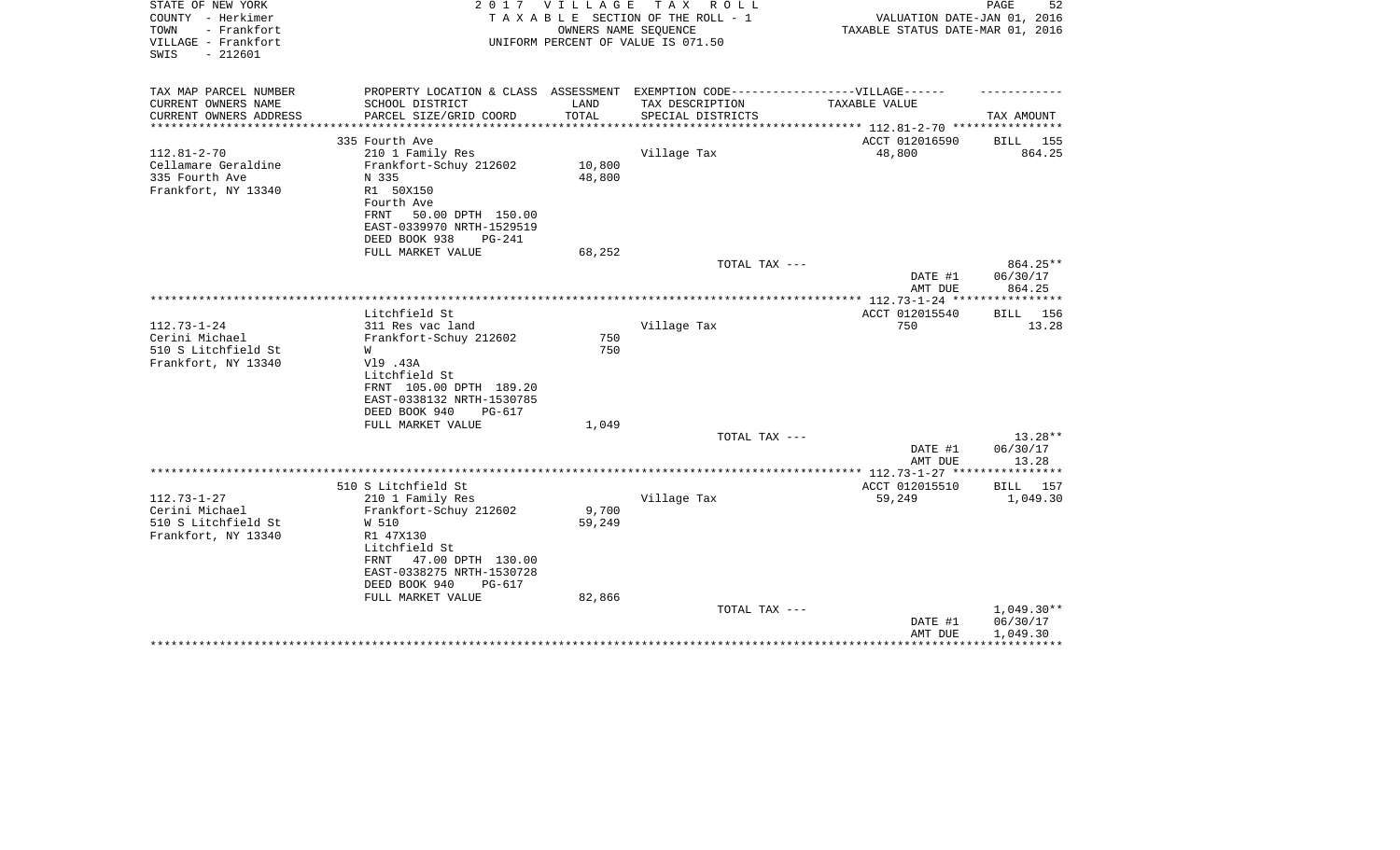| STATE OF NEW YORK<br>COUNTY - Herkimer<br>TOWN<br>- Frankfort<br>VILLAGE - Frankfort<br>$-212601$<br>SWIS | 2017                                                                              | VILLAGE | T A X<br>R O L L<br>TAXABLE SECTION OF THE ROLL - 1<br>OWNERS NAME SEQUENCE<br>UNIFORM PERCENT OF VALUE IS 071.50 | VALUATION DATE-JAN 01, 2016<br>TAXABLE STATUS DATE-MAR 01, 2016 | PAGE<br>53  |
|-----------------------------------------------------------------------------------------------------------|-----------------------------------------------------------------------------------|---------|-------------------------------------------------------------------------------------------------------------------|-----------------------------------------------------------------|-------------|
| TAX MAP PARCEL NUMBER                                                                                     | PROPERTY LOCATION & CLASS ASSESSMENT EXEMPTION CODE-----------------VILLAGE------ |         |                                                                                                                   |                                                                 |             |
| CURRENT OWNERS NAME                                                                                       | SCHOOL DISTRICT                                                                   | LAND    | TAX DESCRIPTION                                                                                                   | TAXABLE VALUE                                                   |             |
| CURRENT OWNERS ADDRESS<br>**********************                                                          | PARCEL SIZE/GRID COORD                                                            | TOTAL   | SPECIAL DISTRICTS                                                                                                 |                                                                 | TAX AMOUNT  |
|                                                                                                           | 245 E Main St                                                                     |         |                                                                                                                   | ACCT 012022380                                                  | 158<br>BILL |
| $112.74 - 1 - 49$                                                                                         | 330 Vacant comm                                                                   |         | Village Tax                                                                                                       | 7,500                                                           | 132.83      |
| Cerini Michael                                                                                            | Frankfort-Schuy 212602                                                            | 7,500   |                                                                                                                   |                                                                 |             |
| 245 E Main St                                                                                             | fire 13 June 10                                                                   | 7,500   |                                                                                                                   |                                                                 |             |
| Frankfort, NY 13340                                                                                       | Com 60X116                                                                        |         |                                                                                                                   |                                                                 |             |
|                                                                                                           | E Main St                                                                         |         |                                                                                                                   |                                                                 |             |
| PRIOR OWNER ON 3/01/2016                                                                                  | 60.00 DPTH 116.00<br>FRNT                                                         |         |                                                                                                                   |                                                                 |             |
| Zillig Guenter                                                                                            | EAST-0340591 NRTH-1531570                                                         |         |                                                                                                                   |                                                                 |             |
|                                                                                                           | DEED BOOK 2016<br>PG-2452                                                         |         |                                                                                                                   |                                                                 |             |
|                                                                                                           | FULL MARKET VALUE                                                                 | 10,490  | TOTAL TAX ---                                                                                                     |                                                                 | 132.83**    |
|                                                                                                           |                                                                                   |         |                                                                                                                   | DATE #1                                                         | 06/30/17    |
|                                                                                                           |                                                                                   |         |                                                                                                                   | AMT DUE                                                         | 132.83      |
|                                                                                                           |                                                                                   |         |                                                                                                                   |                                                                 |             |
|                                                                                                           | 208 William St                                                                    |         |                                                                                                                   | ACCT 012005490                                                  | 159<br>BILL |
| $112.66 - 2 - 26$                                                                                         | 220 2 Family Res                                                                  |         | Village Tax                                                                                                       | 49,900                                                          | 883.73      |
| Chauvin Hale                                                                                              | Frankfort-Schuy 212602                                                            | 4,100   |                                                                                                                   |                                                                 |             |
| Chauvin Josephine                                                                                         | S 208                                                                             | 49,900  |                                                                                                                   |                                                                 |             |
| 208 William St                                                                                            | R2 58X51                                                                          |         |                                                                                                                   |                                                                 |             |
| Frankfort, NY 13340                                                                                       | William St                                                                        |         |                                                                                                                   |                                                                 |             |
|                                                                                                           | 58.00 DPTH<br>FRNT<br>51.00<br>EAST-0341243 NRTH-1532768                          |         |                                                                                                                   |                                                                 |             |
|                                                                                                           | DEED BOOK 1316<br>$PG-490$                                                        |         |                                                                                                                   |                                                                 |             |
|                                                                                                           | FULL MARKET VALUE                                                                 | 69,790  |                                                                                                                   |                                                                 |             |
|                                                                                                           |                                                                                   |         | TOTAL TAX ---                                                                                                     |                                                                 | 883.73**    |
|                                                                                                           |                                                                                   |         |                                                                                                                   | DATE #1                                                         | 06/30/17    |
|                                                                                                           |                                                                                   |         |                                                                                                                   | AMT DUE                                                         | 883.73      |
|                                                                                                           |                                                                                   |         |                                                                                                                   |                                                                 |             |
|                                                                                                           | 202 Mann St                                                                       |         |                                                                                                                   | ACCT 012013380                                                  | 160<br>BILL |
| $112.74 - 2 - 19$                                                                                         | 220 2 Family Res                                                                  |         | Village Tax                                                                                                       | 53,300                                                          | 943.94      |
| Chellino Rose                                                                                             | Frankfort-Schuy 212602                                                            | 7,000   |                                                                                                                   |                                                                 |             |
| Chellino Susan                                                                                            | S 202                                                                             | 53,300  |                                                                                                                   |                                                                 |             |
| 202 Mann St                                                                                               | R2 50X196                                                                         |         |                                                                                                                   |                                                                 |             |
| Frankfort, NY 13340                                                                                       | Mann St<br>50.00 DPTH 196.00<br>FRNT                                              |         |                                                                                                                   |                                                                 |             |
|                                                                                                           | EAST-0339819 NRTH-1531875                                                         |         |                                                                                                                   |                                                                 |             |
|                                                                                                           | DEED BOOK 829<br>PG-685                                                           |         |                                                                                                                   |                                                                 |             |
|                                                                                                           | FULL MARKET VALUE                                                                 | 74,545  |                                                                                                                   |                                                                 |             |
|                                                                                                           |                                                                                   |         | TOTAL TAX ---                                                                                                     |                                                                 | 943.94**    |
|                                                                                                           |                                                                                   |         |                                                                                                                   | DATE #1                                                         | 06/30/17    |
|                                                                                                           |                                                                                   |         |                                                                                                                   | AMT DUE                                                         | 943.94      |
|                                                                                                           |                                                                                   |         |                                                                                                                   |                                                                 | .           |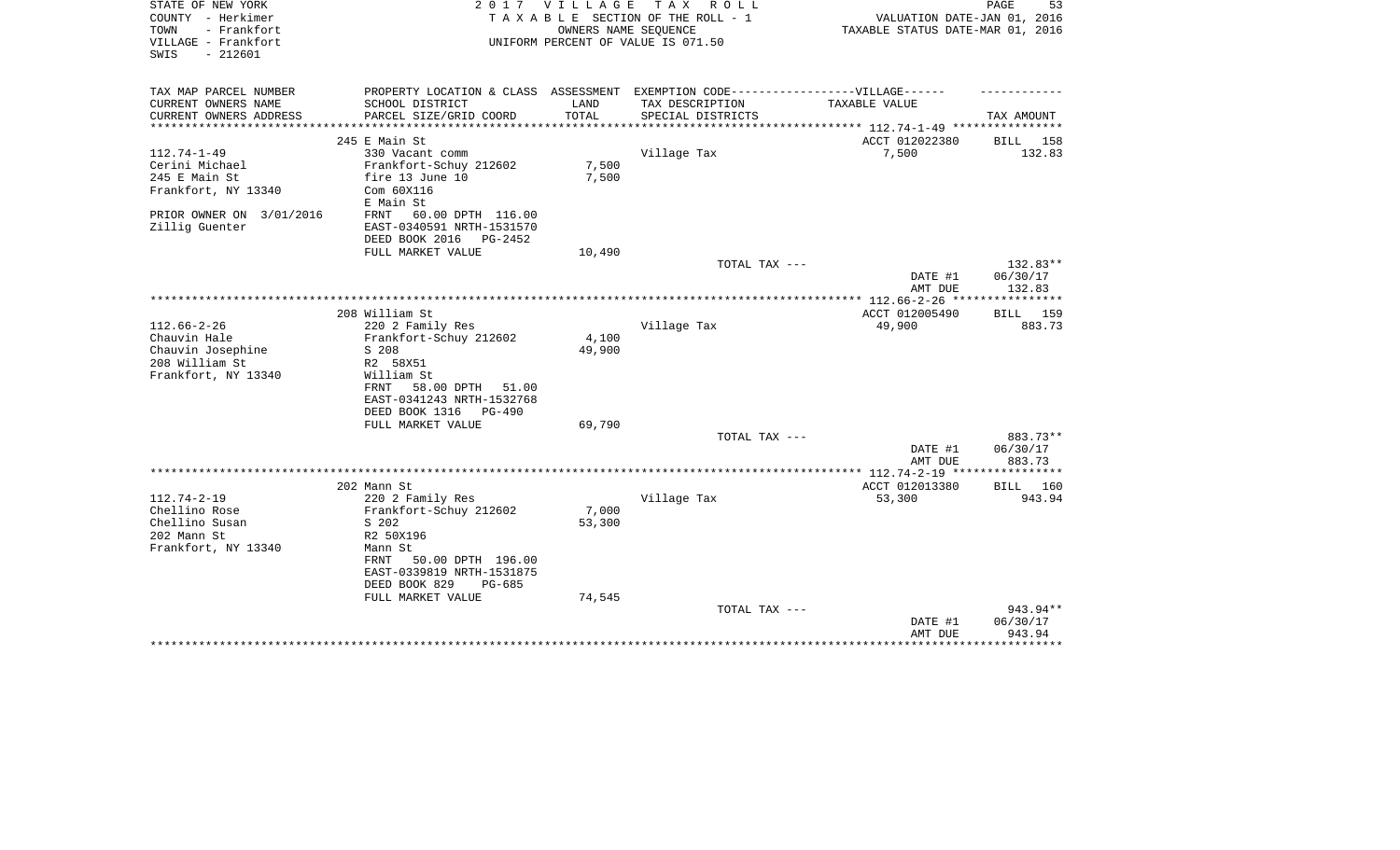| STATE OF NEW YORK<br>COUNTY - Herkimer<br>- Frankfort<br>TOWN | 2 0 1 7                                                                           | VILLAGE<br>OWNERS NAME SEQUENCE | T A X<br>R O L L<br>TAXABLE SECTION OF THE ROLL - 1 | VALUATION DATE-JAN 01, 2016<br>TAXABLE STATUS DATE-MAR 01, 2016 | 54<br>PAGE  |
|---------------------------------------------------------------|-----------------------------------------------------------------------------------|---------------------------------|-----------------------------------------------------|-----------------------------------------------------------------|-------------|
| VILLAGE - Frankfort<br>SWIS<br>$-212601$                      |                                                                                   |                                 | UNIFORM PERCENT OF VALUE IS 071.50                  |                                                                 |             |
| TAX MAP PARCEL NUMBER                                         | PROPERTY LOCATION & CLASS ASSESSMENT EXEMPTION CODE-----------------VILLAGE------ |                                 |                                                     |                                                                 |             |
| CURRENT OWNERS NAME                                           | SCHOOL DISTRICT                                                                   | LAND                            | TAX DESCRIPTION                                     | TAXABLE VALUE                                                   |             |
| CURRENT OWNERS ADDRESS                                        | PARCEL SIZE/GRID COORD                                                            | TOTAL                           | SPECIAL DISTRICTS                                   | ********* 112.73-2-67 ****                                      | TAX AMOUNT  |
|                                                               | 108 First Ave                                                                     |                                 |                                                     | ACCT 012000660                                                  | BILL<br>161 |
| $112.73 - 2 - 67$                                             | 210 1 Family Res                                                                  |                                 | Village Tax                                         | 57,700                                                          | 1,021.87    |
| Childs Emmett F Jr                                            | Frankfort-Schuy 212602                                                            | 11,300                          |                                                     |                                                                 |             |
| Childs Valerie J                                              | S 108                                                                             | 57,700                          |                                                     |                                                                 |             |
| 108 First Ave                                                 | R1 Add Ld From Harmon 96                                                          |                                 |                                                     |                                                                 |             |
| Frankfort, NY 13340                                           | First Ave                                                                         |                                 |                                                     |                                                                 |             |
|                                                               | FRNT<br>55.00 DPTH 227.30                                                         |                                 |                                                     |                                                                 |             |
|                                                               | <b>BANK</b><br>135                                                                |                                 |                                                     |                                                                 |             |
|                                                               | EAST-0338979 NRTH-1531865                                                         |                                 |                                                     |                                                                 |             |
|                                                               | DEED BOOK 784<br><b>PG-506</b>                                                    |                                 |                                                     |                                                                 |             |
|                                                               | FULL MARKET VALUE                                                                 | 80,699                          | TOTAL TAX ---                                       |                                                                 | 1,021.87**  |
|                                                               |                                                                                   |                                 |                                                     | DATE #1                                                         | 06/30/17    |
|                                                               |                                                                                   |                                 |                                                     | AMT DUE                                                         | 1,021.87    |
|                                                               |                                                                                   |                                 |                                                     |                                                                 |             |
|                                                               | 119 First Ave                                                                     |                                 |                                                     | ACCT 012009030                                                  | BILL<br>162 |
| $112.73 - 2 - 51$                                             | 220 2 Family Res                                                                  |                                 | Village Tax                                         | 48,000                                                          | 850.08      |
| Chrisman Georgeann M                                          | Frankfort-Schuy 212602                                                            | 8,900                           |                                                     |                                                                 |             |
| Chrisman James                                                | N 119                                                                             | 48,000                          |                                                     |                                                                 |             |
| 119 First Ave                                                 | R <sub>2</sub>                                                                    |                                 |                                                     |                                                                 |             |
| Frankfort, NY 13340                                           | Life Use Constance<br>FRNT<br>50.00 DPTH 109.00                                   |                                 |                                                     |                                                                 |             |
|                                                               | EAST-0339231 NRTH-1531920                                                         |                                 |                                                     |                                                                 |             |
|                                                               | DEED BOOK 855<br>$PG-260$                                                         |                                 |                                                     |                                                                 |             |
|                                                               | FULL MARKET VALUE                                                                 | 67,133                          |                                                     |                                                                 |             |
|                                                               |                                                                                   |                                 | TOTAL TAX ---                                       |                                                                 | 850.08**    |
|                                                               |                                                                                   |                                 |                                                     | DATE #1                                                         | 06/30/17    |
|                                                               |                                                                                   |                                 |                                                     | AMT DUE                                                         | 850.08      |
|                                                               |                                                                                   |                                 |                                                     | ************** 112.65-3-45 *****************                    |             |
|                                                               | 118 N Litchfield St                                                               |                                 |                                                     | ACCT 012002160                                                  | BILL<br>163 |
| $112.65 - 3 - 45$<br>Chrisman James                           | 484 1 use sm bld<br>Frankfort-Schuy 212602                                        | 6,900                           | Village Tax                                         | 37,000                                                          | 655.27      |
| Chrisman Georgeann                                            | E 118                                                                             | 37,000                          |                                                     |                                                                 |             |
| 119 First Ave                                                 | Com 75X88                                                                         |                                 |                                                     |                                                                 |             |
| Frankfort, NY 13340                                           | N Litchfield St                                                                   |                                 |                                                     |                                                                 |             |
|                                                               | 75.00 DPTH<br>FRNT<br>80.00                                                       |                                 |                                                     |                                                                 |             |
|                                                               | EAST-0339637 NRTH-1532988                                                         |                                 |                                                     |                                                                 |             |
|                                                               | DEED BOOK 690<br>$PG-58$                                                          |                                 |                                                     |                                                                 |             |
|                                                               | FULL MARKET VALUE                                                                 | 51,748                          |                                                     |                                                                 |             |
|                                                               |                                                                                   |                                 | TOTAL TAX ---                                       |                                                                 | 655.27**    |
|                                                               |                                                                                   |                                 |                                                     | DATE #1                                                         | 06/30/17    |
|                                                               |                                                                                   |                                 |                                                     | AMT DUE                                                         | 655.27      |
|                                                               |                                                                                   |                                 |                                                     |                                                                 |             |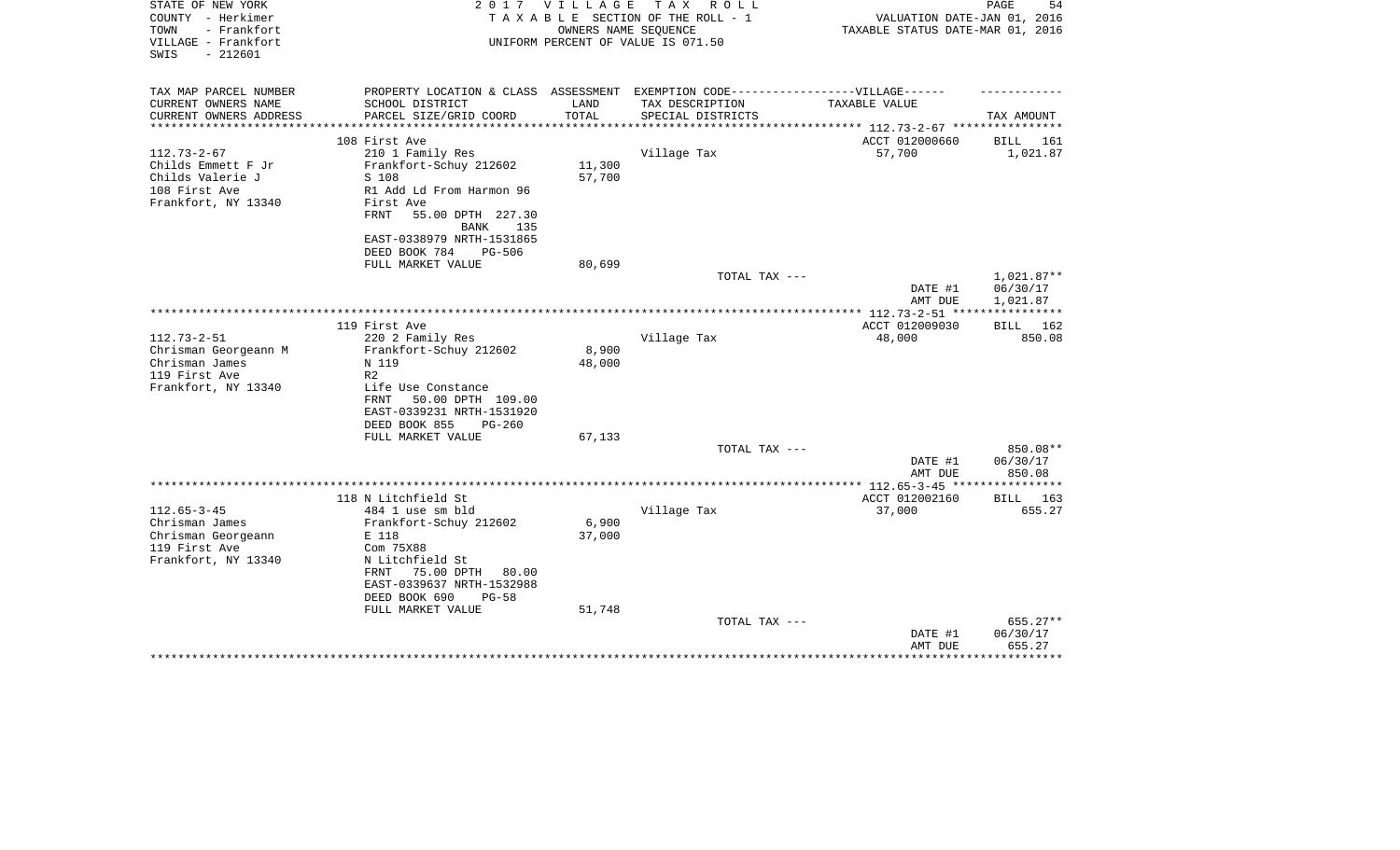| STATE OF NEW YORK<br>COUNTY - Herkimer<br>- Frankfort<br>TOWN<br>VILLAGE - Frankfort<br>$-212601$<br>SWIS |                                                                                   | 2017 VILLAGE | T A X<br>R O L L<br>TAXABLE SECTION OF THE ROLL - 1<br>OWNERS NAME SEQUENCE<br>UNIFORM PERCENT OF VALUE IS 071.50 | VALUATION DATE-JAN 01, 2016<br>TAXABLE STATUS DATE-MAR 01, 2016 | 55<br>PAGE            |
|-----------------------------------------------------------------------------------------------------------|-----------------------------------------------------------------------------------|--------------|-------------------------------------------------------------------------------------------------------------------|-----------------------------------------------------------------|-----------------------|
| TAX MAP PARCEL NUMBER                                                                                     | PROPERTY LOCATION & CLASS ASSESSMENT EXEMPTION CODE-----------------VILLAGE------ |              |                                                                                                                   |                                                                 |                       |
| CURRENT OWNERS NAME                                                                                       | SCHOOL DISTRICT                                                                   | LAND         | TAX DESCRIPTION                                                                                                   | TAXABLE VALUE                                                   |                       |
| CURRENT OWNERS ADDRESS                                                                                    | PARCEL SIZE/GRID COORD                                                            | TOTAL        | SPECIAL DISTRICTS                                                                                                 |                                                                 | TAX AMOUNT            |
| **********************                                                                                    |                                                                                   |              |                                                                                                                   |                                                                 |                       |
| $112.65 - 1 - 67$                                                                                         | 200 W Main St<br>210 1 Family Res                                                 |              | Village Tax                                                                                                       | ACCT 012003270<br>60,700                                        | BILL 164<br>1,075.00  |
| Christman Darlene J                                                                                       | Frankfort-Schuy 212602                                                            | 6,900        |                                                                                                                   |                                                                 |                       |
| 200 W Main St                                                                                             | N 200                                                                             | 60,700       |                                                                                                                   |                                                                 |                       |
| Frankfort, NY 13340                                                                                       | R2 40X100                                                                         |              |                                                                                                                   |                                                                 |                       |
|                                                                                                           | W Main St                                                                         |              |                                                                                                                   |                                                                 |                       |
|                                                                                                           | FRNT<br>40.00 DPTH 96.00                                                          |              |                                                                                                                   |                                                                 |                       |
|                                                                                                           | EAST-0338890 NRTH-1533635                                                         |              |                                                                                                                   |                                                                 |                       |
|                                                                                                           | DEED BOOK 1231<br>PG-483                                                          |              |                                                                                                                   |                                                                 |                       |
|                                                                                                           | FULL MARKET VALUE                                                                 | 84,895       |                                                                                                                   |                                                                 |                       |
|                                                                                                           |                                                                                   |              | TOTAL TAX ---                                                                                                     |                                                                 | $1,075.00**$          |
|                                                                                                           |                                                                                   |              |                                                                                                                   | DATE #1<br>AMT DUE                                              | 06/30/17<br>1,075.00  |
|                                                                                                           |                                                                                   |              |                                                                                                                   |                                                                 |                       |
|                                                                                                           | W Main St                                                                         |              |                                                                                                                   | ACCT 012003300                                                  | BILL 165              |
| $112.65 - 1 - 68.1$                                                                                       | 312 Vac w/imprv                                                                   |              | Village Tax                                                                                                       | 6,400                                                           | 113.34                |
| Christman Darlene J                                                                                       | Frankfort-Schuy 212602                                                            | 2,000        |                                                                                                                   |                                                                 |                       |
| 200 W Main St                                                                                             | N                                                                                 | 6,400        |                                                                                                                   |                                                                 |                       |
| Frankfort, NY 13340                                                                                       | Rq4                                                                               |              |                                                                                                                   |                                                                 |                       |
|                                                                                                           | W Main St                                                                         |              |                                                                                                                   |                                                                 |                       |
|                                                                                                           | 33.20 DPTH 163.30<br>FRNT<br>ACRES<br>0.31                                        |              |                                                                                                                   |                                                                 |                       |
|                                                                                                           | EAST-0338960 NRTH-1533671                                                         |              |                                                                                                                   |                                                                 |                       |
|                                                                                                           | DEED BOOK 1231<br>PG-483                                                          |              |                                                                                                                   |                                                                 |                       |
|                                                                                                           | FULL MARKET VALUE                                                                 | 8,951        |                                                                                                                   |                                                                 |                       |
|                                                                                                           |                                                                                   |              | TOTAL TAX ---                                                                                                     |                                                                 | $113.34**$            |
|                                                                                                           |                                                                                   |              |                                                                                                                   | DATE #1                                                         | 06/30/17              |
|                                                                                                           |                                                                                   |              |                                                                                                                   | AMT DUE                                                         | 113.34                |
|                                                                                                           |                                                                                   |              |                                                                                                                   | ****** 112.81-1-43 ****                                         | * * * * * * * * * * * |
| $112.81 - 1 - 43$                                                                                         | 606 Palmer St                                                                     |              |                                                                                                                   | ACCT 012005580                                                  | BILL 166              |
| Chuff Philip E                                                                                            | 210 1 Family Res<br>Frankfort-Schuy 212602                                        | 17,500       | Village Tax                                                                                                       | 76,500                                                          | 1,354.82              |
| Murphy Donna                                                                                              | W 606                                                                             | 76,500       |                                                                                                                   |                                                                 |                       |
| 606 Palmer St                                                                                             | R1 150X150 merge 44                                                               |              |                                                                                                                   |                                                                 |                       |
| Frankfort, NY 13340                                                                                       | Palmer St                                                                         |              |                                                                                                                   |                                                                 |                       |
|                                                                                                           | FRNT 150.00 DPTH 150.00                                                           |              |                                                                                                                   |                                                                 |                       |
|                                                                                                           | ACRES<br>0.52                                                                     |              |                                                                                                                   |                                                                 |                       |
|                                                                                                           | EAST-0338916 NRTH-1529730                                                         |              |                                                                                                                   |                                                                 |                       |
|                                                                                                           | DEED BOOK 1311<br>PG-212                                                          |              |                                                                                                                   |                                                                 |                       |
|                                                                                                           | FULL MARKET VALUE                                                                 | 106,993      |                                                                                                                   |                                                                 | 1,354.82**            |
|                                                                                                           |                                                                                   |              | TOTAL TAX ---                                                                                                     | DATE #1                                                         | 06/30/17              |
|                                                                                                           |                                                                                   |              |                                                                                                                   | AMT DUE                                                         | 1,354.82              |
|                                                                                                           |                                                                                   |              |                                                                                                                   |                                                                 |                       |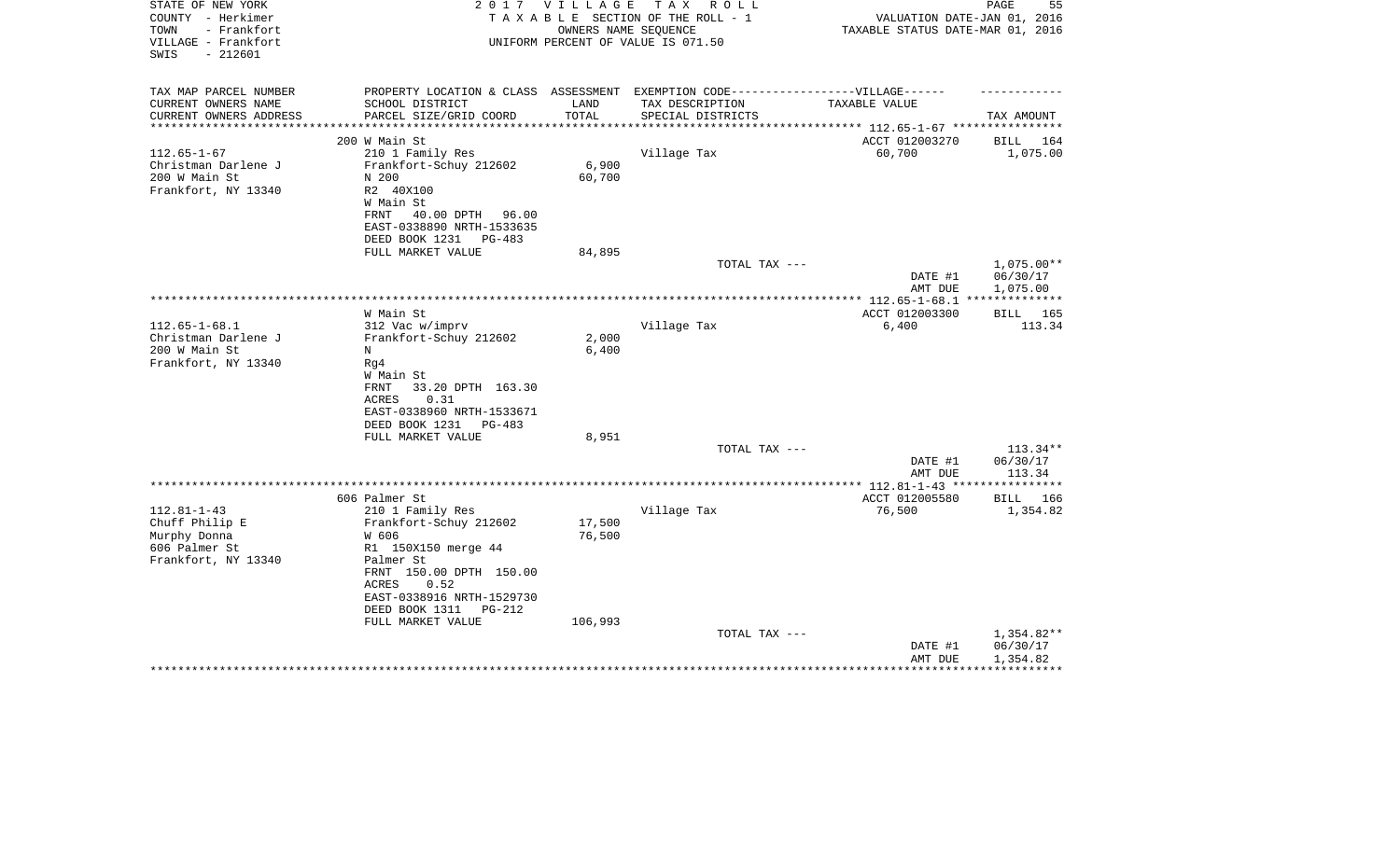| STATE OF NEW YORK<br>COUNTY - Herkimer<br>- Frankfort<br>TOWN<br>VILLAGE - Frankfort<br>$-212601$<br>SWIS | 2 0 1 7                                                                                                                                                              | V I L L A G E    | TAX ROLL<br>TAXABLE SECTION OF THE ROLL - 1<br>OWNERS NAME SEQUENCE<br>UNIFORM PERCENT OF VALUE IS 071.50 | VALUATION DATE-JAN 01, 2016<br>TAXABLE STATUS DATE-MAR 01, 2016 | 56<br>PAGE                           |
|-----------------------------------------------------------------------------------------------------------|----------------------------------------------------------------------------------------------------------------------------------------------------------------------|------------------|-----------------------------------------------------------------------------------------------------------|-----------------------------------------------------------------|--------------------------------------|
| TAX MAP PARCEL NUMBER<br>CURRENT OWNERS NAME                                                              | PROPERTY LOCATION & CLASS ASSESSMENT EXEMPTION CODE-----------------VILLAGE------<br>SCHOOL DISTRICT                                                                 | LAND             | TAX DESCRIPTION                                                                                           | TAXABLE VALUE                                                   |                                      |
| CURRENT OWNERS ADDRESS                                                                                    | PARCEL SIZE/GRID COORD                                                                                                                                               | TOTAL            | SPECIAL DISTRICTS                                                                                         |                                                                 | TAX AMOUNT                           |
|                                                                                                           |                                                                                                                                                                      |                  |                                                                                                           |                                                                 |                                      |
|                                                                                                           | 144 W Main St                                                                                                                                                        |                  |                                                                                                           |                                                                 | BILL 167                             |
| $112.65 - 1 - 68.2$<br>Ciaccia Lawrence<br>144 W Main St<br>Frankfort, NY 13340                           | 230 3 Family Res<br>Frankfort-Schuy 212602<br>N<br>R1<br>FRNT 123.00 DPTH 163.00<br>EAST-0338976 NRTH-1533560                                                        | 9,300<br>68,000  | Village Tax                                                                                               | 68,000                                                          | 1,204.28                             |
|                                                                                                           | DEED BOOK 1140<br>$PG-499$                                                                                                                                           |                  |                                                                                                           |                                                                 |                                      |
|                                                                                                           | FULL MARKET VALUE                                                                                                                                                    | 95,105           | TOTAL TAX ---                                                                                             |                                                                 | 1,204.28**                           |
|                                                                                                           |                                                                                                                                                                      |                  |                                                                                                           | DATE #1<br>AMT DUE                                              | 06/30/17<br>1,204.28<br>***********  |
|                                                                                                           | 161 E Main St                                                                                                                                                        |                  |                                                                                                           |                                                                 |                                      |
| $112.74 - 1 - 17$<br>Ciallelo Brandon<br>Ciallelo Molly T<br>161 E Main St<br>Frankfort, NY 13340         | 481 Att row bldg<br>Frankfort-Schuy 212602<br>N 161<br>Com 48X100<br>E Main St<br>FRNT<br>46.00 DPTH 95.00<br>EAST-0340023 NRTH-1532243<br>DEED BOOK 1344<br>PG-266  | 5,700<br>55,300  | Village Tax                                                                                               | ACCT 012004920<br>55,300                                        | BILL 168<br>979.36                   |
|                                                                                                           | FULL MARKET VALUE                                                                                                                                                    | 77,343           | TOTAL TAX ---                                                                                             |                                                                 | 979.36**                             |
|                                                                                                           |                                                                                                                                                                      |                  |                                                                                                           | DATE #1<br>AMT DUE                                              | 06/30/17<br>979.36                   |
|                                                                                                           |                                                                                                                                                                      |                  |                                                                                                           |                                                                 |                                      |
|                                                                                                           | 214 Fourth Ave                                                                                                                                                       |                  |                                                                                                           | ACCT 173604                                                     | BILL 169                             |
| $112.81 - 2 - 30$<br>Ciccone Luke A<br>214 Fourth Ave<br>Frankfort, NY 13340                              | 220 2 Family Res<br>Frankfort-Schuy 212602<br>S 214<br>R2 50X150<br>Fourth Ave<br>FRNT<br>50.00 DPTH 150.00<br>EAST-0338993 NRTH-1530352<br>DEED BOOK 1452<br>PG-698 | 10,800<br>66,599 | Village Tax                                                                                               | 66,599                                                          | 1,179.47                             |
|                                                                                                           | FULL MARKET VALUE                                                                                                                                                    | 93,145           | TOTAL TAX ---                                                                                             | DATE #1<br>AMT DUE                                              | $1,179.47**$<br>06/30/17<br>1,179.47 |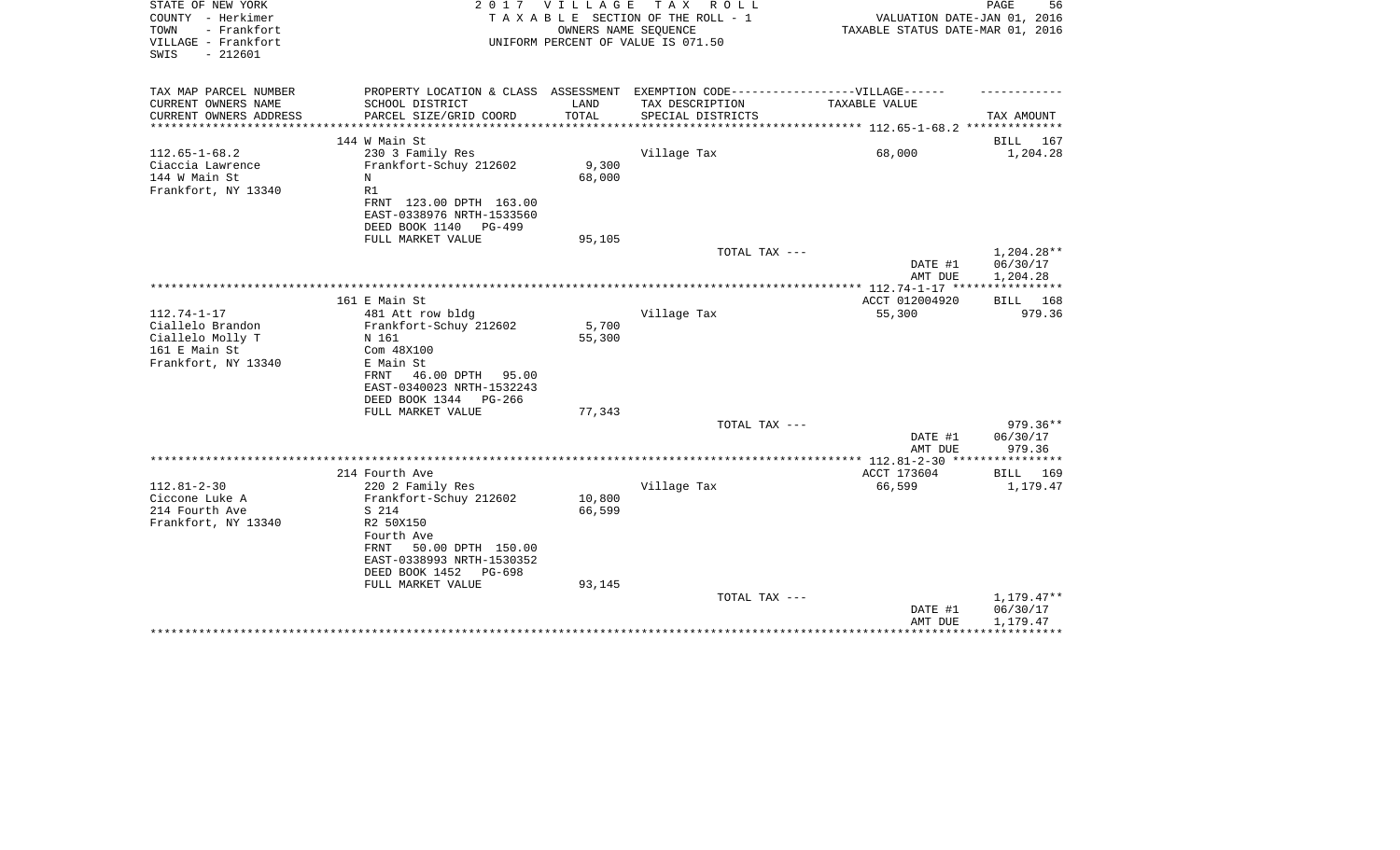| STATE OF NEW YORK<br>COUNTY - Herkimer<br>- Frankfort<br>TOWN<br>VILLAGE - Frankfort<br>$-212601$<br>SWIS | 2 0 1 7                                                                           | VILLAGE | T A X<br>R O L L<br>TAXABLE SECTION OF THE ROLL - 1<br>OWNERS NAME SEQUENCE<br>UNIFORM PERCENT OF VALUE IS 071.50 | VALUATION DATE-JAN 01, 2016<br>TAXABLE STATUS DATE-MAR 01, 2016 | 57<br>PAGE             |
|-----------------------------------------------------------------------------------------------------------|-----------------------------------------------------------------------------------|---------|-------------------------------------------------------------------------------------------------------------------|-----------------------------------------------------------------|------------------------|
| TAX MAP PARCEL NUMBER                                                                                     | PROPERTY LOCATION & CLASS ASSESSMENT EXEMPTION CODE-----------------VILLAGE------ |         |                                                                                                                   |                                                                 |                        |
| CURRENT OWNERS NAME                                                                                       | SCHOOL DISTRICT                                                                   | LAND    | TAX DESCRIPTION                                                                                                   | TAXABLE VALUE                                                   |                        |
| CURRENT OWNERS ADDRESS<br>********************                                                            | PARCEL SIZE/GRID COORD                                                            | TOTAL   | SPECIAL DISTRICTS                                                                                                 |                                                                 | TAX AMOUNT             |
|                                                                                                           | 312 Fourth Ave                                                                    |         |                                                                                                                   | ACCT 012030570                                                  | BILL 170               |
| $112.81 - 3 - 10$                                                                                         | 210 1 Family Res                                                                  |         | Village Tax                                                                                                       | 66,600                                                          | 1,179.49               |
| Ciccone Vincent                                                                                           | Frankfort-Schuy 212602                                                            | 15,300  |                                                                                                                   |                                                                 |                        |
| Ciccone Sharon                                                                                            | S 312                                                                             | 66,600  |                                                                                                                   |                                                                 |                        |
| 312 Fourth Ave                                                                                            | R1 102X150                                                                        |         |                                                                                                                   |                                                                 |                        |
| Frankfort, NY 13340                                                                                       | Fourth Ave                                                                        |         |                                                                                                                   |                                                                 |                        |
|                                                                                                           | FRNT 102.00 DPTH 157.00                                                           |         |                                                                                                                   |                                                                 |                        |
|                                                                                                           | EAST-0339446 NRTH-1529827                                                         |         |                                                                                                                   |                                                                 |                        |
|                                                                                                           | DEED BOOK 682<br>$PG-33$                                                          |         |                                                                                                                   |                                                                 |                        |
|                                                                                                           | FULL MARKET VALUE                                                                 | 93,147  | TOTAL TAX ---                                                                                                     |                                                                 |                        |
|                                                                                                           |                                                                                   |         |                                                                                                                   | DATE #1                                                         | 1,179.49**<br>06/30/17 |
|                                                                                                           |                                                                                   |         |                                                                                                                   | AMT DUE                                                         | 1,179.49               |
|                                                                                                           |                                                                                   |         |                                                                                                                   |                                                                 |                        |
|                                                                                                           | 311 Bee St                                                                        |         |                                                                                                                   | ACCT 012023340                                                  | <b>BILL</b> 171        |
| $112.66 - 2 - 33$                                                                                         | 210 1 Family Res                                                                  |         | Village Tax                                                                                                       | 53,700                                                          | 951.03                 |
| Cimino Rosemary                                                                                           | Frankfort-Schuy 212602                                                            | 8,400   |                                                                                                                   |                                                                 |                        |
| 311 Bee St                                                                                                | W 313-315                                                                         | 53,700  |                                                                                                                   |                                                                 |                        |
| Frankfort, NY 13340                                                                                       | R1                                                                                |         |                                                                                                                   |                                                                 |                        |
|                                                                                                           | FRNT<br>90.00 DPTH 162.00                                                         |         |                                                                                                                   |                                                                 |                        |
|                                                                                                           | EAST-0340938 NRTH-1532834                                                         |         |                                                                                                                   |                                                                 |                        |
|                                                                                                           | DEED BOOK 1238<br>PG-386<br>FULL MARKET VALUE                                     | 75,105  |                                                                                                                   |                                                                 |                        |
|                                                                                                           |                                                                                   |         | TOTAL TAX ---                                                                                                     |                                                                 | 951.03**               |
|                                                                                                           |                                                                                   |         |                                                                                                                   | DATE #1                                                         | 06/30/17               |
|                                                                                                           |                                                                                   |         |                                                                                                                   | AMT DUE                                                         | 951.03                 |
|                                                                                                           |                                                                                   |         |                                                                                                                   |                                                                 |                        |
|                                                                                                           | 404 Reese Rd                                                                      |         |                                                                                                                   | ACCT 182293                                                     | BILL 172               |
| $112.82 - 2 - 64$                                                                                         | 210 1 Family Res                                                                  |         | Village Tax                                                                                                       | 64,300                                                          | 1,138.75               |
| Cioch Gary                                                                                                | Frankfort-Schuy 212602                                                            | 10,600  |                                                                                                                   |                                                                 |                        |
| 404 Reese Rd                                                                                              | W 404                                                                             | 64,300  |                                                                                                                   |                                                                 |                        |
| Frankfort, NY 13340                                                                                       | R1                                                                                |         |                                                                                                                   |                                                                 |                        |
|                                                                                                           | Reese Rd<br><b>FRNT</b><br>42.00 DPTH 150.00                                      |         |                                                                                                                   |                                                                 |                        |
|                                                                                                           | <b>BANK</b><br>135                                                                |         |                                                                                                                   |                                                                 |                        |
|                                                                                                           | EAST-0340252 NRTH-1529247                                                         |         |                                                                                                                   |                                                                 |                        |
|                                                                                                           | DEED BOOK 1509<br>PG-708                                                          |         |                                                                                                                   |                                                                 |                        |
|                                                                                                           | FULL MARKET VALUE                                                                 | 89,930  |                                                                                                                   |                                                                 |                        |
|                                                                                                           |                                                                                   |         | TOTAL TAX ---                                                                                                     |                                                                 | 1,138.75**             |
|                                                                                                           |                                                                                   |         |                                                                                                                   | DATE #1                                                         | 06/30/17               |
|                                                                                                           |                                                                                   |         |                                                                                                                   | AMT DUE                                                         | 1,138.75               |
|                                                                                                           |                                                                                   |         |                                                                                                                   |                                                                 |                        |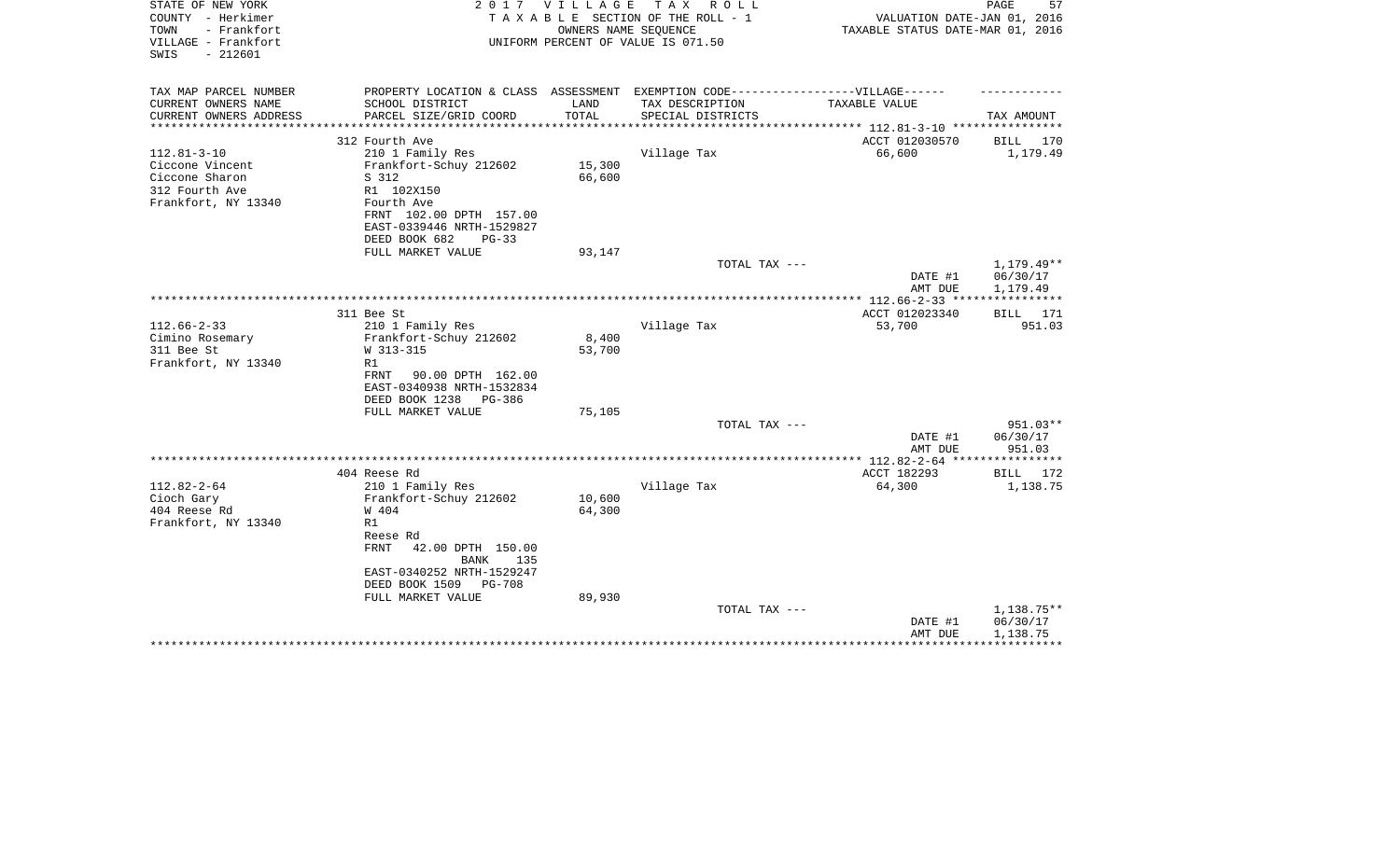| STATE OF NEW YORK<br>COUNTY - Herkimer<br>- Frankfort<br>TOWN<br>VILLAGE - Frankfort<br>SWIS<br>$-212601$ | 2017                                                                                                                                                                    | <b>VILLAGE</b>   | TAX ROLL<br>TAXABLE SECTION OF THE ROLL - 1<br>OWNERS NAME SEOUENCE<br>UNIFORM PERCENT OF VALUE IS 071.50 | VALUATION DATE-JAN 01, 2016<br>TAXABLE STATUS DATE-MAR 01, 2016 | PAGE<br>58                       |
|-----------------------------------------------------------------------------------------------------------|-------------------------------------------------------------------------------------------------------------------------------------------------------------------------|------------------|-----------------------------------------------------------------------------------------------------------|-----------------------------------------------------------------|----------------------------------|
| TAX MAP PARCEL NUMBER<br>CURRENT OWNERS NAME                                                              | PROPERTY LOCATION & CLASS ASSESSMENT EXEMPTION CODE-----------------VILLAGE------<br>SCHOOL DISTRICT                                                                    | LAND             | TAX DESCRIPTION                                                                                           | TAXABLE VALUE                                                   |                                  |
| CURRENT OWNERS ADDRESS                                                                                    | PARCEL SIZE/GRID COORD                                                                                                                                                  | TOTAL            | SPECIAL DISTRICTS                                                                                         |                                                                 | TAX AMOUNT                       |
|                                                                                                           |                                                                                                                                                                         |                  |                                                                                                           | ************** 112.73-4-34 *****************                    |                                  |
|                                                                                                           | 407 Frankfort St                                                                                                                                                        |                  |                                                                                                           | ACCT 012010860                                                  | BILL 173                         |
| $112.73 - 4 - 34$<br>Cioch Gloria F<br>407 Frankfort St<br>Frankfort, NY 13340                            | 210 1 Family Res<br>Frankfort-Schuy 212602<br>E 407<br>R1 25X150<br>Frankfort St<br>FRNT<br>25.00 DPTH 123.00<br>EAST-0338987 NRTH-1530842<br>DEED BOOK 705<br>$PG-724$ | 4,800<br>42,600  | Village Tax                                                                                               | 42,600                                                          | 754.45                           |
|                                                                                                           | FULL MARKET VALUE                                                                                                                                                       | 59,580           |                                                                                                           |                                                                 |                                  |
|                                                                                                           |                                                                                                                                                                         |                  | TOTAL TAX ---                                                                                             | DATE #1<br>AMT DUE                                              | $754.45**$<br>06/30/17<br>754.45 |
|                                                                                                           |                                                                                                                                                                         |                  |                                                                                                           |                                                                 |                                  |
|                                                                                                           | 119-121 N Litchfield St                                                                                                                                                 |                  |                                                                                                           | ACCT 201574                                                     | BILL 174                         |
| $112.65 - 3 - 59$<br>Citibank, N. A. as Trustee<br>1 Home Campus<br>Des Moines, IA 50328                  | 421 Restaurant<br>Frankfort-Schuy 212602<br>W 119-121<br>Tave<br>N Litchfield S                                                                                         | 4,200<br>85,500  | Village Tax<br>XC991 Water relevy                                                                         | 85,500<br>324.37 MT M                                           | 1,514.21<br>324.37               |
| PRIOR OWNER ON 3/01/2016<br>Citibank, NA                                                                  | 33.00 DPTH 120.00<br>FRNT<br>EAST-0339582 NRTH-1533141<br>DEED BOOK 1628<br>PG-985<br>FULL MARKET VALUE                                                                 | 119,580          |                                                                                                           |                                                                 |                                  |
|                                                                                                           |                                                                                                                                                                         |                  | TOTAL TAX ---                                                                                             |                                                                 | 1,838.58**                       |
|                                                                                                           |                                                                                                                                                                         |                  |                                                                                                           | DATE #1<br>AMT DUE                                              | 06/30/17<br>1,838.58             |
|                                                                                                           |                                                                                                                                                                         |                  |                                                                                                           | *************** 112.73-4-46 ****                                | ***********                      |
|                                                                                                           | 228 Third Ave                                                                                                                                                           |                  |                                                                                                           | ACCT 012007500                                                  | BILL 175                         |
| $112.73 - 4 - 46$<br>Cleveland Eric J<br>Cleveland Michelle J<br>228 Third Ave<br>Frankfort, NY 13340     | 210 1 Family Res<br>Frankfort-Schuy 212602<br>S 228<br>R1 50X150<br>Third Ave<br>50.00 DPTH 150.00<br>FRNT<br>EAST-0339429 NRTH-1530395                                 | 10,800<br>54,000 | Village Tax                                                                                               | 54,000                                                          | 956.34                           |
|                                                                                                           | DEED BOOK 1199<br>PG-971                                                                                                                                                | 75,524           |                                                                                                           |                                                                 |                                  |
|                                                                                                           | FULL MARKET VALUE                                                                                                                                                       |                  | TOTAL TAX ---                                                                                             | DATE #1<br>AMT DUE                                              | $956.34**$<br>06/30/17<br>956.34 |
|                                                                                                           |                                                                                                                                                                         |                  |                                                                                                           |                                                                 | ********                         |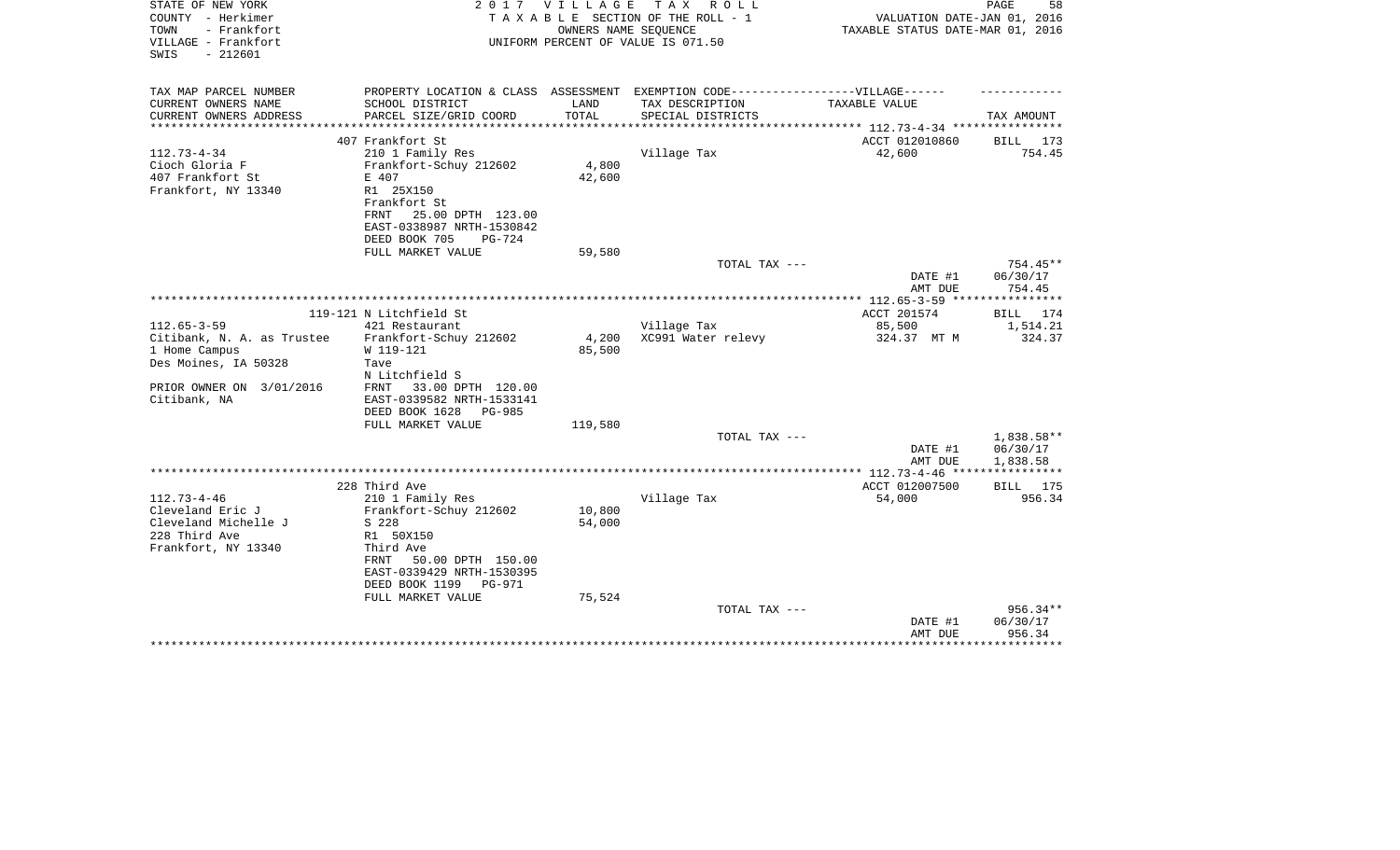| STATE OF NEW YORK<br>COUNTY - Herkimer<br>- Frankfort<br>TOWN<br>VILLAGE - Frankfort<br>$-212601$<br>SWIS | 2017                                                                              | <b>VILLAGE</b> | T A X<br>R O L L<br>TAXABLE SECTION OF THE ROLL - 1<br>OWNERS NAME SEOUENCE<br>UNIFORM PERCENT OF VALUE IS 071.50 | VALUATION DATE-JAN 01, 2016<br>TAXABLE STATUS DATE-MAR 01, 2016 | PAGE<br>59           |
|-----------------------------------------------------------------------------------------------------------|-----------------------------------------------------------------------------------|----------------|-------------------------------------------------------------------------------------------------------------------|-----------------------------------------------------------------|----------------------|
| TAX MAP PARCEL NUMBER                                                                                     | PROPERTY LOCATION & CLASS ASSESSMENT EXEMPTION CODE-----------------VILLAGE------ |                |                                                                                                                   |                                                                 |                      |
| CURRENT OWNERS NAME<br>CURRENT OWNERS ADDRESS                                                             | SCHOOL DISTRICT<br>PARCEL SIZE/GRID COORD                                         | LAND<br>TOTAL  | TAX DESCRIPTION<br>SPECIAL DISTRICTS                                                                              | TAXABLE VALUE                                                   | TAX AMOUNT           |
| **********************                                                                                    |                                                                                   |                |                                                                                                                   |                                                                 |                      |
|                                                                                                           | 411 Palmer St                                                                     |                |                                                                                                                   | ACCT 012006000                                                  | BILL 176             |
| $112.81 - 2 - 59$<br>Cobb Gregory J                                                                       | 210 1 Family Res<br>Frankfort-Schuy 212602                                        | 10,200         | Village Tax                                                                                                       | 54,800                                                          | 970.51               |
| Cobb Melissa A                                                                                            | E 411 Palmer St Alley Add                                                         | 54,800         |                                                                                                                   |                                                                 |                      |
| 411 Palmer St                                                                                             | R1 50X132 added .17 ac                                                            |                |                                                                                                                   |                                                                 |                      |
| Frankfort, NY 13340                                                                                       | Palmer St<br>Parcel                                                               |                |                                                                                                                   |                                                                 |                      |
|                                                                                                           | FRNT<br>50.00 DPTH 148.00                                                         |                |                                                                                                                   |                                                                 |                      |
|                                                                                                           | EAST-0339431 NRTH-1530067                                                         |                |                                                                                                                   |                                                                 |                      |
|                                                                                                           | DEED BOOK 812<br>PG-217                                                           |                |                                                                                                                   |                                                                 |                      |
|                                                                                                           | FULL MARKET VALUE                                                                 | 76,643         |                                                                                                                   |                                                                 |                      |
|                                                                                                           |                                                                                   |                | TOTAL TAX ---                                                                                                     | DATE #1                                                         | 970.51**<br>06/30/17 |
|                                                                                                           |                                                                                   |                |                                                                                                                   | AMT DUE                                                         | 970.51               |
|                                                                                                           |                                                                                   |                |                                                                                                                   |                                                                 | ***********          |
|                                                                                                           | 318 Third Ave                                                                     |                |                                                                                                                   | ACCT 012011130                                                  | BILL 177             |
| $112.82 - 2 - 46$                                                                                         | 311 Res vac land                                                                  |                | Village Tax                                                                                                       | 7,800                                                           | 138.14               |
| Coffey William                                                                                            | Frankfort-Schuy 212602                                                            | 7,800          |                                                                                                                   |                                                                 |                      |
| Coffey Joan<br>320 Third Ave                                                                              | S 318                                                                             | 7,800          |                                                                                                                   |                                                                 |                      |
| Frankfort, NY 13340                                                                                       | V19 50X150<br>Third Ave                                                           |                |                                                                                                                   |                                                                 |                      |
|                                                                                                           | FRNT<br>50.00 DPTH 150.00                                                         |                |                                                                                                                   |                                                                 |                      |
|                                                                                                           | EAST-0339883 NRTH-1529853                                                         |                |                                                                                                                   |                                                                 |                      |
|                                                                                                           | DEED BOOK 931<br>PG-430                                                           |                |                                                                                                                   |                                                                 |                      |
|                                                                                                           | FULL MARKET VALUE                                                                 | 10,909         |                                                                                                                   |                                                                 |                      |
|                                                                                                           |                                                                                   |                | TOTAL TAX ---                                                                                                     |                                                                 | 138.14**             |
|                                                                                                           |                                                                                   |                |                                                                                                                   | DATE #1                                                         | 06/30/17             |
|                                                                                                           |                                                                                   |                |                                                                                                                   | AMT DUE                                                         | 138.14               |
|                                                                                                           | 320 Third Ave                                                                     |                |                                                                                                                   | ACCT 012011160                                                  | BILL<br>178          |
| $112.82 - 2 - 47$                                                                                         | 210 1 Family Res                                                                  |                | Village Tax                                                                                                       | 69,100                                                          | 1,223.76             |
| Coffey William                                                                                            | Frankfort-Schuy 212602                                                            | 10,800         |                                                                                                                   |                                                                 |                      |
| Coffey Joan                                                                                               | S 320                                                                             | 69,100         |                                                                                                                   |                                                                 |                      |
| 320 Third Ave                                                                                             | R1 50X150                                                                         |                |                                                                                                                   |                                                                 |                      |
| Frankfort, NY 13340                                                                                       | Third Ave                                                                         |                |                                                                                                                   |                                                                 |                      |
|                                                                                                           | FRNT<br>50.00 DPTH 150.00                                                         |                |                                                                                                                   |                                                                 |                      |
|                                                                                                           | <b>BANK</b><br>641<br>EAST-0339919 NRTH-1529815                                   |                |                                                                                                                   |                                                                 |                      |
|                                                                                                           | DEED BOOK 931<br>PG-430                                                           |                |                                                                                                                   |                                                                 |                      |
|                                                                                                           | FULL MARKET VALUE                                                                 | 96,643         |                                                                                                                   |                                                                 |                      |
|                                                                                                           |                                                                                   |                | TOTAL TAX ---                                                                                                     |                                                                 | 1,223.76**           |
|                                                                                                           |                                                                                   |                |                                                                                                                   | DATE #1                                                         | 06/30/17             |
|                                                                                                           |                                                                                   |                |                                                                                                                   | AMT DUE                                                         | 1,223.76             |
|                                                                                                           |                                                                                   |                |                                                                                                                   |                                                                 |                      |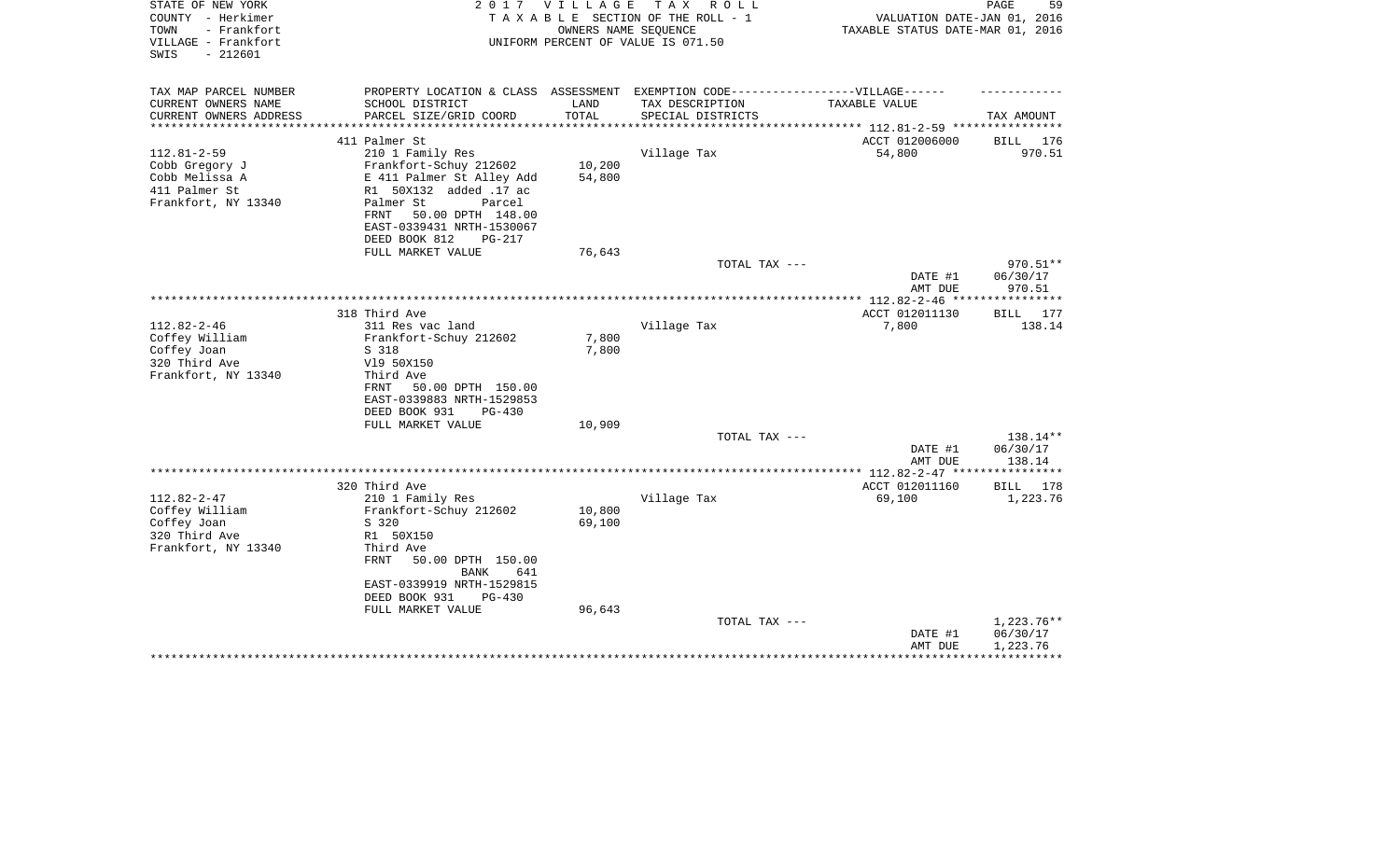| STATE OF NEW YORK<br>COUNTY - Herkimer<br>TOWN<br>- Frankfort<br>VILLAGE - Frankfort<br>$-212601$<br>SWIS | 2017                                                    | VILLAGE | T A X<br>R O L L<br>TAXABLE SECTION OF THE ROLL - 1<br>OWNERS NAME SEQUENCE<br>UNIFORM PERCENT OF VALUE IS 071.50 | VALUATION DATE-JAN 01, 2016<br>TAXABLE STATUS DATE-MAR 01, 2016 | PAGE<br>60               |
|-----------------------------------------------------------------------------------------------------------|---------------------------------------------------------|---------|-------------------------------------------------------------------------------------------------------------------|-----------------------------------------------------------------|--------------------------|
| TAX MAP PARCEL NUMBER                                                                                     |                                                         |         | PROPERTY LOCATION & CLASS ASSESSMENT EXEMPTION CODE-----------------VILLAGE------                                 |                                                                 |                          |
| CURRENT OWNERS NAME                                                                                       | SCHOOL DISTRICT                                         | LAND    | TAX DESCRIPTION                                                                                                   | TAXABLE VALUE                                                   |                          |
| CURRENT OWNERS ADDRESS<br>****************                                                                | PARCEL SIZE/GRID COORD                                  | TOTAL   | SPECIAL DISTRICTS                                                                                                 | *************************** 112.73-3-68 ****************        | TAX AMOUNT               |
|                                                                                                           | 219 First Ave                                           |         |                                                                                                                   | ACCT 198178                                                     | BILL<br>179              |
| $112.73 - 3 - 68$                                                                                         | 210 1 Family Res                                        |         | Village Tax                                                                                                       | 85,200                                                          | 1,508.89                 |
| Comon Vaughn                                                                                              | Frankfort-Schuy 212602                                  | 14,600  |                                                                                                                   |                                                                 |                          |
| Dunn Danielle                                                                                             | N 219                                                   | 85,200  |                                                                                                                   |                                                                 |                          |
| 219 First Ave                                                                                             | R1 & Garage                                             |         |                                                                                                                   |                                                                 |                          |
| Frankfort, NY 13340                                                                                       | First Ave                                               |         |                                                                                                                   |                                                                 |                          |
|                                                                                                           | FRNT 105.00 DPTH 127.00                                 |         |                                                                                                                   |                                                                 |                          |
| PRIOR OWNER ON 3/01/2016<br>Dunn Danielle                                                                 | EAST-0339891 NRTH-1531256<br>DEED BOOK 1606<br>$PG-868$ |         |                                                                                                                   |                                                                 |                          |
|                                                                                                           | FULL MARKET VALUE                                       | 119,161 |                                                                                                                   |                                                                 |                          |
|                                                                                                           |                                                         |         | TOTAL TAX ---                                                                                                     |                                                                 | 1,508.89**               |
|                                                                                                           |                                                         |         |                                                                                                                   | DATE #1                                                         | 06/30/17                 |
|                                                                                                           |                                                         |         |                                                                                                                   | AMT DUE                                                         | 1,508.89                 |
|                                                                                                           |                                                         |         |                                                                                                                   |                                                                 |                          |
| $112.82 - 2 - 5$                                                                                          | 308 Second Ave<br>220 2 Family Res                      |         | Village Tax                                                                                                       | ACCT 012013710<br>65,800                                        | BILL 180<br>1,165.32     |
| Congdon AnnMarie E                                                                                        | Frankfort-Schuy 212602                                  | 10,800  |                                                                                                                   |                                                                 |                          |
| 308 Second Ave                                                                                            | S 308                                                   | 65,800  |                                                                                                                   |                                                                 |                          |
| Frankfort, NY 13340                                                                                       | R <sub>2</sub>                                          |         |                                                                                                                   |                                                                 |                          |
|                                                                                                           | Second Ave                                              |         |                                                                                                                   |                                                                 |                          |
|                                                                                                           | 50.00 DPTH 150.00<br><b>FRNT</b>                        |         |                                                                                                                   |                                                                 |                          |
|                                                                                                           | EAST-0339959 NRTH-1530320                               |         |                                                                                                                   |                                                                 |                          |
|                                                                                                           | DEED BOOK 929<br>$PG-572$                               |         |                                                                                                                   |                                                                 |                          |
|                                                                                                           | FULL MARKET VALUE                                       | 92,028  |                                                                                                                   |                                                                 |                          |
|                                                                                                           |                                                         |         | TOTAL TAX ---                                                                                                     | DATE #1                                                         | $1,165.32**$<br>06/30/17 |
|                                                                                                           |                                                         |         |                                                                                                                   | AMT DUE                                                         | 1,165.32                 |
|                                                                                                           |                                                         |         |                                                                                                                   |                                                                 | **********               |
|                                                                                                           | 208 Fourth Ave                                          |         |                                                                                                                   | ACCT 012014280                                                  | 181<br>BILL              |
| $112.81 - 2 - 32$                                                                                         | 210 1 Family Res                                        |         | Village Tax                                                                                                       | 45,500                                                          | 805.81                   |
| Congelo Francis C                                                                                         | Frankfort-Schuy 212602                                  | 10,800  |                                                                                                                   |                                                                 |                          |
| 208 Fourth Ave                                                                                            | S 208                                                   | 45,500  |                                                                                                                   |                                                                 |                          |
| Frankfort, NY 13340                                                                                       | R1 50X150<br>Fourth Ave                                 |         |                                                                                                                   |                                                                 |                          |
|                                                                                                           | 50.00 DPTH 150.00<br>FRNT                               |         |                                                                                                                   |                                                                 |                          |
|                                                                                                           | EAST-0338928 NRTH-1530426                               |         |                                                                                                                   |                                                                 |                          |
|                                                                                                           | DEED BOOK 1265<br><b>PG-599</b>                         |         |                                                                                                                   |                                                                 |                          |
|                                                                                                           | FULL MARKET VALUE                                       | 63,636  |                                                                                                                   |                                                                 |                          |
|                                                                                                           |                                                         |         | TOTAL TAX ---                                                                                                     |                                                                 | 805.81**                 |
|                                                                                                           |                                                         |         |                                                                                                                   | DATE #1                                                         | 06/30/17                 |
|                                                                                                           |                                                         |         |                                                                                                                   | AMT DUE                                                         | 805.81<br>***********    |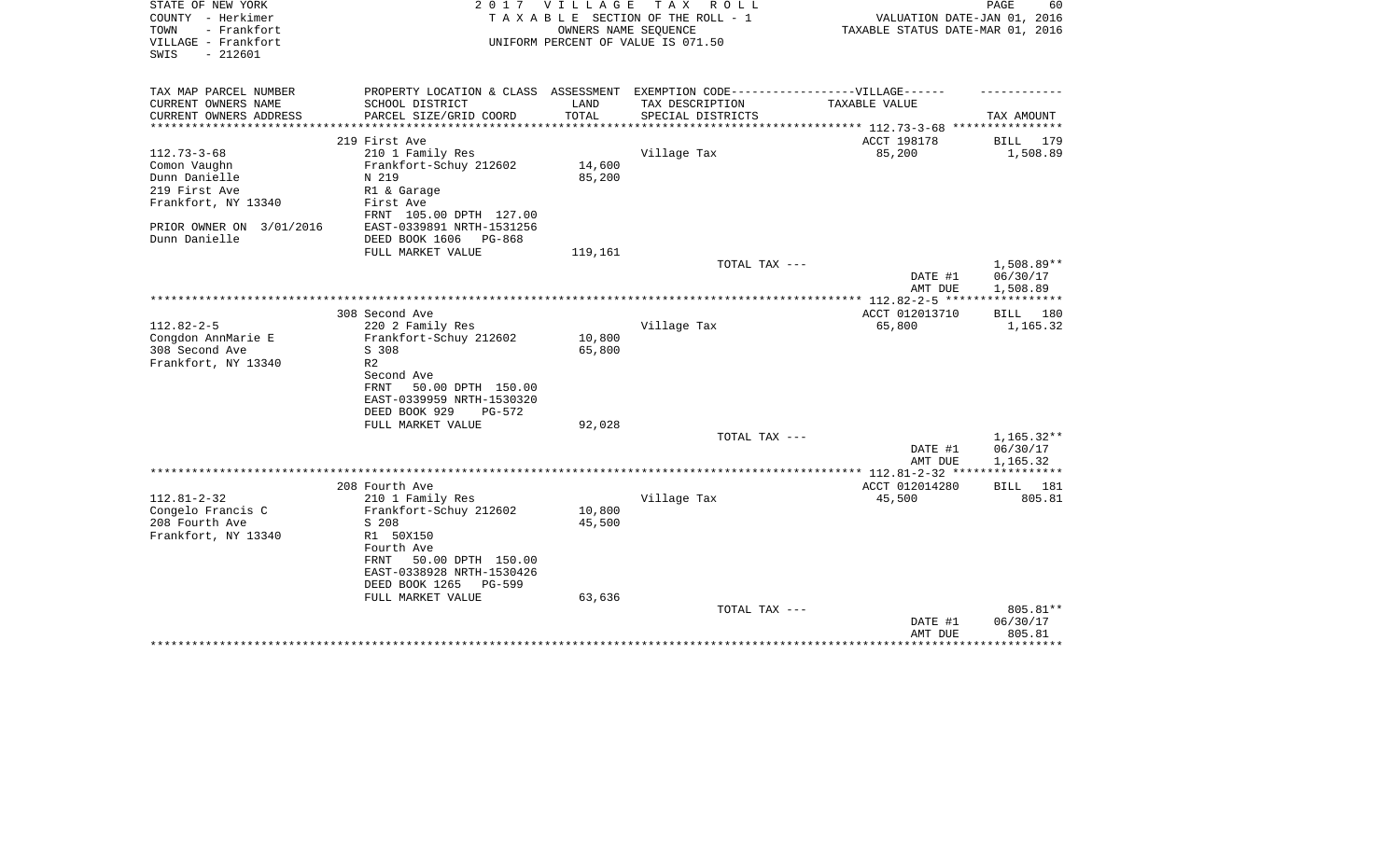| STATE OF NEW YORK<br>COUNTY - Herkimer<br>- Frankfort<br>TOWN<br>VILLAGE - Frankfort | 2 0 1 7                                               | <b>VILLAGE</b> | T A X<br>R O L L<br>TAXABLE SECTION OF THE ROLL - 1<br>OWNERS NAME SEQUENCE<br>UNIFORM PERCENT OF VALUE IS 071.50 | VALUATION DATE-JAN 01, 2016<br>TAXABLE STATUS DATE-MAR 01, 2016 | PAGE<br>61         |
|--------------------------------------------------------------------------------------|-------------------------------------------------------|----------------|-------------------------------------------------------------------------------------------------------------------|-----------------------------------------------------------------|--------------------|
| $-212601$<br>SWIS                                                                    |                                                       |                |                                                                                                                   |                                                                 |                    |
| TAX MAP PARCEL NUMBER                                                                | PROPERTY LOCATION & CLASS ASSESSMENT                  |                | EXEMPTION CODE------------------VILLAGE------                                                                     |                                                                 |                    |
| CURRENT OWNERS NAME                                                                  | SCHOOL DISTRICT                                       | LAND           | TAX DESCRIPTION                                                                                                   | TAXABLE VALUE                                                   |                    |
| CURRENT OWNERS ADDRESS<br>********************                                       | PARCEL SIZE/GRID COORD                                | TOTAL          | SPECIAL DISTRICTS                                                                                                 | *************************** 112.81-2-68 ****************        | TAX AMOUNT         |
|                                                                                      | 329 Fourth Ave                                        |                |                                                                                                                   | ACCT 012019560                                                  | BILL<br>182        |
| $112.81 - 2 - 68$                                                                    | 210 1 Family Res                                      |                | Village Tax                                                                                                       | 66,000                                                          | 1,168.86           |
| Conigliaro Eric T                                                                    | Frankfort-Schuy 212602                                | 12,100         |                                                                                                                   |                                                                 |                    |
| 329 Fourth Ave                                                                       | N 329 Mergded 112.81-2-67                             | 66,000         |                                                                                                                   |                                                                 |                    |
| Frankfort, NY 13340                                                                  | V19 50X150                                            |                |                                                                                                                   |                                                                 |                    |
|                                                                                      | Fourth Ave                                            |                |                                                                                                                   |                                                                 |                    |
|                                                                                      | FRNT 100.00 DPTH 150.00                               |                |                                                                                                                   |                                                                 |                    |
|                                                                                      | EAST-0339885 NRTH-1529619<br>DEED BOOK 1105<br>PG-671 |                |                                                                                                                   |                                                                 |                    |
|                                                                                      | FULL MARKET VALUE                                     | 92,308         |                                                                                                                   |                                                                 |                    |
|                                                                                      |                                                       |                | TOTAL TAX ---                                                                                                     |                                                                 | 1,168.86**         |
|                                                                                      |                                                       |                |                                                                                                                   | DATE #1                                                         | 06/30/17           |
|                                                                                      |                                                       |                |                                                                                                                   | AMT DUE                                                         | 1,168.86           |
|                                                                                      |                                                       |                |                                                                                                                   |                                                                 |                    |
|                                                                                      | 218 Second Ave                                        |                |                                                                                                                   | ACCT 012017070                                                  | BILL 183           |
| $112.73 - 4 - 6$                                                                     | 210 1 Family Res                                      |                | Village Tax                                                                                                       | 49,000                                                          | 867.79             |
| Connarton Deborah Ann                                                                | Frankfort-Schuy 212602                                | 6,900          |                                                                                                                   |                                                                 |                    |
| 218 Second Ave                                                                       | S 218                                                 | 49,000         |                                                                                                                   |                                                                 |                    |
| Frankfort, NY 13340                                                                  | R1 50X150<br>Second Ave                               |                |                                                                                                                   |                                                                 |                    |
|                                                                                      | 31.75 DPTH 158.00<br>FRNT                             |                |                                                                                                                   |                                                                 |                    |
|                                                                                      | EAST-0339437 NRTH-1530923                             |                |                                                                                                                   |                                                                 |                    |
|                                                                                      | DEED BOOK 1234<br>PG-124                              |                |                                                                                                                   |                                                                 |                    |
|                                                                                      | FULL MARKET VALUE                                     | 68,531         |                                                                                                                   |                                                                 |                    |
|                                                                                      |                                                       |                | TOTAL TAX ---                                                                                                     |                                                                 | 867.79**           |
|                                                                                      |                                                       |                |                                                                                                                   | DATE #1                                                         | 06/30/17           |
|                                                                                      |                                                       |                |                                                                                                                   | AMT DUE                                                         | 867.79             |
|                                                                                      |                                                       |                |                                                                                                                   | ************* 112.65-1-31 *****************                     |                    |
|                                                                                      | W Canal St                                            |                |                                                                                                                   | ACCT 012032040                                                  | 184<br><b>BILL</b> |
| $112.65 - 1 - 31$<br>Conners Michael J Jr                                            | 311 Res vac land<br>Frankfort-Schuy 212602            | 600            | Village Tax                                                                                                       | 600                                                             | 10.63              |
| Conners Rhodana                                                                      | N                                                     | 600            |                                                                                                                   |                                                                 |                    |
| 229 W Main St                                                                        | Vlg                                                   |                |                                                                                                                   |                                                                 |                    |
| Frankfort, NY 13340                                                                  | W Canal St                                            |                |                                                                                                                   |                                                                 |                    |
|                                                                                      | FRNT 114.00 DPTH 160.00                               |                |                                                                                                                   |                                                                 |                    |
|                                                                                      | EAST-0338088 NRTH-1534031                             |                |                                                                                                                   |                                                                 |                    |
|                                                                                      | DEED BOOK 1284<br>PG-277                              |                |                                                                                                                   |                                                                 |                    |
|                                                                                      | FULL MARKET VALUE                                     | 839            |                                                                                                                   |                                                                 |                    |
|                                                                                      |                                                       |                | TOTAL TAX ---                                                                                                     |                                                                 | $10.63**$          |
|                                                                                      |                                                       |                |                                                                                                                   | DATE #1                                                         | 06/30/17           |
|                                                                                      |                                                       |                |                                                                                                                   | AMT DUE                                                         | 10.63              |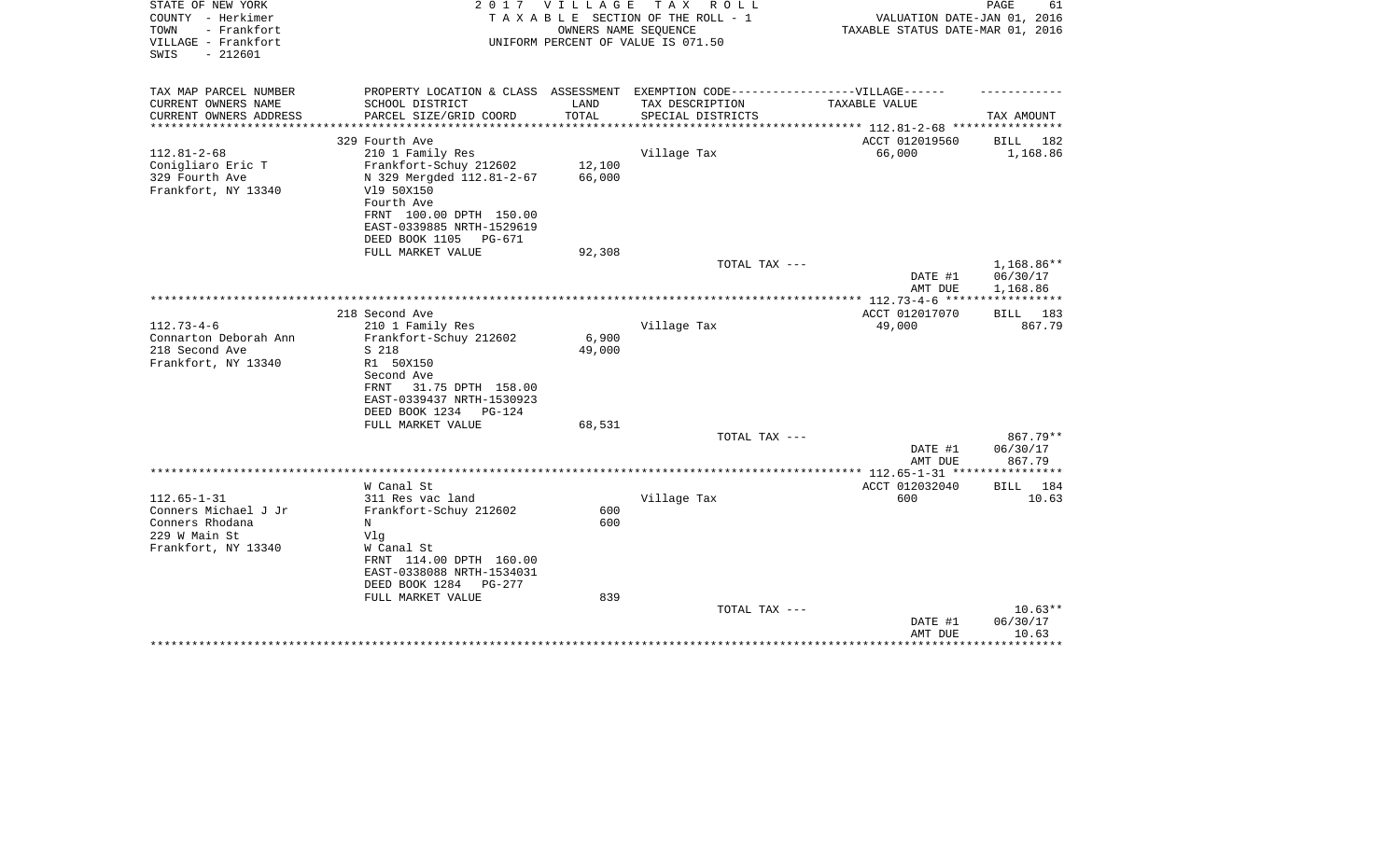| COUNTY - Herkimer<br>TAXABLE SECTION OF THE ROLL - 1<br>VALUATION DATE-JAN 01, 2016<br>TOWN<br>- Frankfort<br>OWNERS NAME SEQUENCE<br>TAXABLE STATUS DATE-MAR 01, 2016<br>VILLAGE - Frankfort<br>UNIFORM PERCENT OF VALUE IS 071.50<br>$-212601$<br>SWIS<br>PROPERTY LOCATION & CLASS ASSESSMENT EXEMPTION CODE-----------------VILLAGE------<br>TAX MAP PARCEL NUMBER<br>CURRENT OWNERS NAME<br>SCHOOL DISTRICT<br>LAND<br>TAX DESCRIPTION<br>TAXABLE VALUE<br>TOTAL<br>CURRENT OWNERS ADDRESS<br>PARCEL SIZE/GRID COORD<br>SPECIAL DISTRICTS<br>TAX AMOUNT | 185 |
|--------------------------------------------------------------------------------------------------------------------------------------------------------------------------------------------------------------------------------------------------------------------------------------------------------------------------------------------------------------------------------------------------------------------------------------------------------------------------------------------------------------------------------------------------------------|-----|
|                                                                                                                                                                                                                                                                                                                                                                                                                                                                                                                                                              |     |
|                                                                                                                                                                                                                                                                                                                                                                                                                                                                                                                                                              |     |
|                                                                                                                                                                                                                                                                                                                                                                                                                                                                                                                                                              |     |
|                                                                                                                                                                                                                                                                                                                                                                                                                                                                                                                                                              |     |
|                                                                                                                                                                                                                                                                                                                                                                                                                                                                                                                                                              |     |
|                                                                                                                                                                                                                                                                                                                                                                                                                                                                                                                                                              |     |
| ***********************                                                                                                                                                                                                                                                                                                                                                                                                                                                                                                                                      |     |
| ACCT 012006360<br>229 W Main St<br><b>BILL</b>                                                                                                                                                                                                                                                                                                                                                                                                                                                                                                               |     |
| $112.65 - 1 - 42$<br>210 1 Family Res<br>VET WAR CT 41121<br>6,309                                                                                                                                                                                                                                                                                                                                                                                                                                                                                           |     |
| Conners Michael J Jr<br>Frankfort-Schuy 212602<br>16,100<br>Village Tax<br>63,691<br>1,127.97                                                                                                                                                                                                                                                                                                                                                                                                                                                                |     |
| 229 W Main St<br>70,000<br>S 229                                                                                                                                                                                                                                                                                                                                                                                                                                                                                                                             |     |
| Frankfort, NY 13340<br>R2 100X150                                                                                                                                                                                                                                                                                                                                                                                                                                                                                                                            |     |
| W Main St                                                                                                                                                                                                                                                                                                                                                                                                                                                                                                                                                    |     |
| FRNT 100.00 DPTH 188.00                                                                                                                                                                                                                                                                                                                                                                                                                                                                                                                                      |     |
| EAST-0338231 NRTH-1534133                                                                                                                                                                                                                                                                                                                                                                                                                                                                                                                                    |     |
| DEED BOOK 00606 PG-00133<br>97,902<br>FULL MARKET VALUE                                                                                                                                                                                                                                                                                                                                                                                                                                                                                                      |     |
| 1,127.97**<br>TOTAL TAX ---                                                                                                                                                                                                                                                                                                                                                                                                                                                                                                                                  |     |
| 06/30/17<br>DATE #1                                                                                                                                                                                                                                                                                                                                                                                                                                                                                                                                          |     |
| AMT DUE<br>1,127.97                                                                                                                                                                                                                                                                                                                                                                                                                                                                                                                                          |     |
|                                                                                                                                                                                                                                                                                                                                                                                                                                                                                                                                                              |     |
| 224 First Ave<br>ACCT 012015120<br>BILL                                                                                                                                                                                                                                                                                                                                                                                                                                                                                                                      | 186 |
| $112.73 - 3 - 44$<br>210 1 Family Res<br>Village Tax<br>82,200<br>1,455.76                                                                                                                                                                                                                                                                                                                                                                                                                                                                                   |     |
| Connors Daniel J<br>Frankfort-Schuy 212602<br>18,400                                                                                                                                                                                                                                                                                                                                                                                                                                                                                                         |     |
| Connors Jane M<br>82,200<br>S 224 mergde 112.73-3-45<br>224 First Ave<br>R1 56X150                                                                                                                                                                                                                                                                                                                                                                                                                                                                           |     |
| Frankfort, NY 13340<br>First Ave                                                                                                                                                                                                                                                                                                                                                                                                                                                                                                                             |     |
| FRNT 106.00 DPTH 150.00                                                                                                                                                                                                                                                                                                                                                                                                                                                                                                                                      |     |
| 321<br>BANK                                                                                                                                                                                                                                                                                                                                                                                                                                                                                                                                                  |     |
| EAST-0339854 NRTH-1531007                                                                                                                                                                                                                                                                                                                                                                                                                                                                                                                                    |     |
| DEED BOOK 944<br>$PG-335$                                                                                                                                                                                                                                                                                                                                                                                                                                                                                                                                    |     |
| FULL MARKET VALUE<br>114,965                                                                                                                                                                                                                                                                                                                                                                                                                                                                                                                                 |     |
| TOTAL TAX ---<br>$1,455.76**$                                                                                                                                                                                                                                                                                                                                                                                                                                                                                                                                |     |
| 06/30/17<br>DATE #1<br>1,455.76<br>AMT DUE                                                                                                                                                                                                                                                                                                                                                                                                                                                                                                                   |     |
| ***********                                                                                                                                                                                                                                                                                                                                                                                                                                                                                                                                                  |     |
| 605 Frankfort St<br>ACCT 012013440<br>BILL 187                                                                                                                                                                                                                                                                                                                                                                                                                                                                                                               |     |
| $112.81 - 1 - 29$<br>57,200<br>1,013.01<br>210 1 Family Res<br>Village Tax                                                                                                                                                                                                                                                                                                                                                                                                                                                                                   |     |
| Conte Carol<br>Frankfort-Schuy 212602<br>15,300                                                                                                                                                                                                                                                                                                                                                                                                                                                                                                              |     |
| 605 Frankfort St<br>E 605 mergde 112.81-1-28<br>57,200<br>R1                                                                                                                                                                                                                                                                                                                                                                                                                                                                                                 |     |
| Frankfort, NY 13340<br>Frankfort St                                                                                                                                                                                                                                                                                                                                                                                                                                                                                                                          |     |
| FRNT 100.00 DPTH 190.00                                                                                                                                                                                                                                                                                                                                                                                                                                                                                                                                      |     |
| <b>BANK</b><br>244                                                                                                                                                                                                                                                                                                                                                                                                                                                                                                                                           |     |
| EAST-0338463 NRTH-1530085                                                                                                                                                                                                                                                                                                                                                                                                                                                                                                                                    |     |
| DEED BOOK 782<br>$PG-169$                                                                                                                                                                                                                                                                                                                                                                                                                                                                                                                                    |     |
| FULL MARKET VALUE<br>80,000                                                                                                                                                                                                                                                                                                                                                                                                                                                                                                                                  |     |
| TOTAL TAX ---<br>$1,013.01**$                                                                                                                                                                                                                                                                                                                                                                                                                                                                                                                                |     |
| 06/30/17<br>DATE #1                                                                                                                                                                                                                                                                                                                                                                                                                                                                                                                                          |     |
| 1,013.01<br>AMT DUE                                                                                                                                                                                                                                                                                                                                                                                                                                                                                                                                          |     |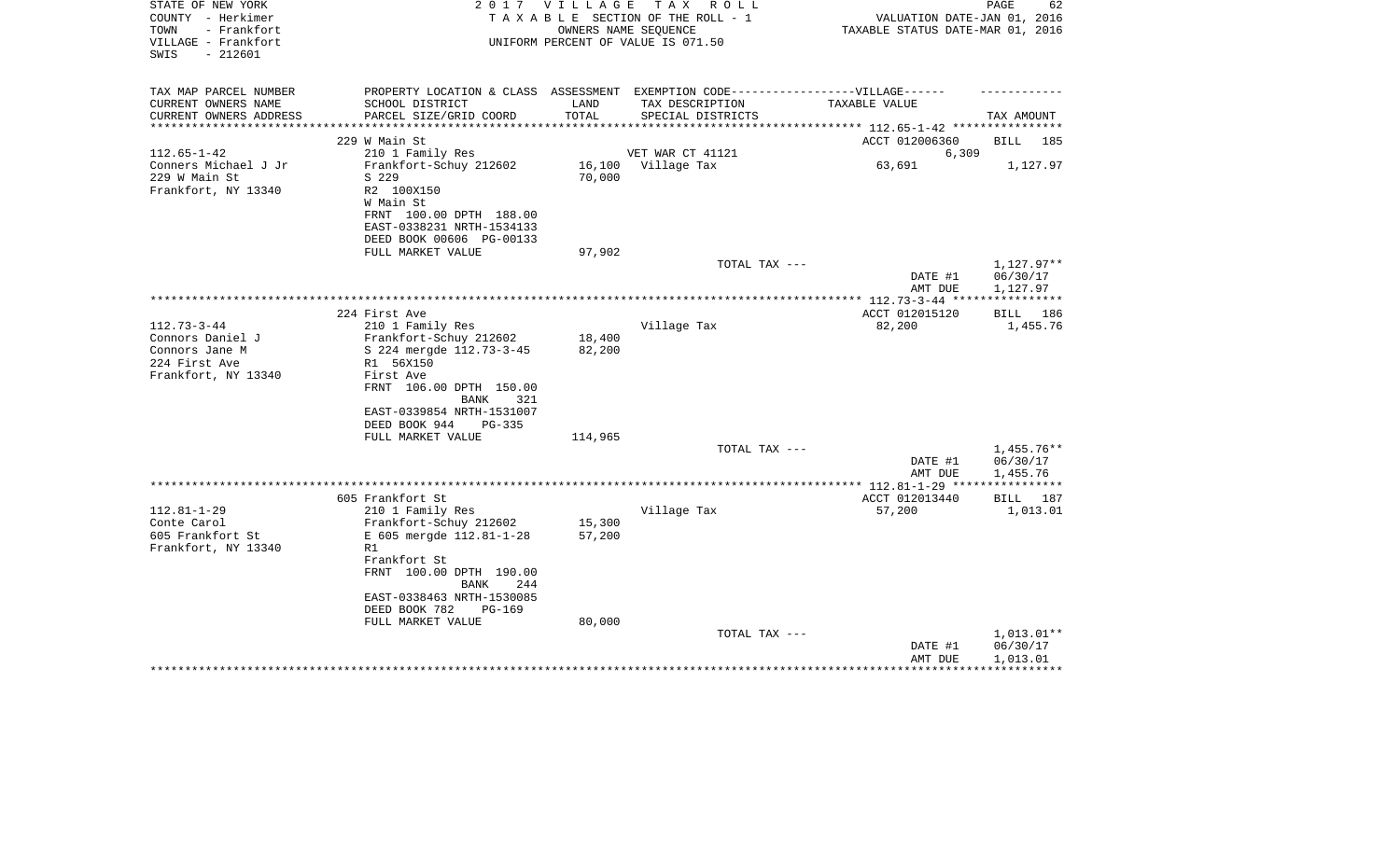| STATE OF NEW YORK<br>COUNTY - Herkimer<br>TOWN<br>- Frankfort<br>VILLAGE - Frankfort<br>$-212601$<br>SWIS | 2 0 1 7                                                  | <b>VILLAGE</b>   | T A X<br>R O L L<br>TAXABLE SECTION OF THE ROLL - 1<br>OWNERS NAME SEQUENCE<br>UNIFORM PERCENT OF VALUE IS 071.50 | VALUATION DATE-JAN 01, 2016<br>TAXABLE STATUS DATE-MAR 01, 2016 | PAGE<br>63            |
|-----------------------------------------------------------------------------------------------------------|----------------------------------------------------------|------------------|-------------------------------------------------------------------------------------------------------------------|-----------------------------------------------------------------|-----------------------|
|                                                                                                           |                                                          |                  |                                                                                                                   |                                                                 |                       |
| TAX MAP PARCEL NUMBER<br>CURRENT OWNERS NAME                                                              | PROPERTY LOCATION & CLASS ASSESSMENT<br>SCHOOL DISTRICT  | LAND             | EXEMPTION CODE------------------VILLAGE------<br>TAX DESCRIPTION                                                  | TAXABLE VALUE                                                   |                       |
| CURRENT OWNERS ADDRESS                                                                                    | PARCEL SIZE/GRID COORD                                   | TOTAL            | SPECIAL DISTRICTS                                                                                                 |                                                                 | TAX AMOUNT            |
| *********************                                                                                     |                                                          |                  |                                                                                                                   | **************** 112.73-1-57 *****************                  |                       |
|                                                                                                           | 105 Third Ave                                            |                  |                                                                                                                   | ACCT 012027870                                                  | 188<br>BILL           |
| $112.73 - 1 - 57$                                                                                         | 210 1 Family Res                                         |                  | Village Tax                                                                                                       | 70,800                                                          | 1,253.87              |
| Conte Marianne<br>105 Third Ave                                                                           | Frankfort-Schuy 212602<br>N 103-105                      | 14,800<br>70,800 |                                                                                                                   |                                                                 |                       |
| Frankfort, NY 13340                                                                                       | R <sub>2</sub>                                           |                  |                                                                                                                   |                                                                 |                       |
|                                                                                                           | Third Ave                                                |                  |                                                                                                                   |                                                                 |                       |
|                                                                                                           | 50.00 DPTH 192.10<br>FRNT                                |                  |                                                                                                                   |                                                                 |                       |
|                                                                                                           | EAST-0338824 NRTH-1531228                                |                  |                                                                                                                   |                                                                 |                       |
|                                                                                                           | DEED BOOK 1292<br>PG-698<br>FULL MARKET VALUE            | 99,021           |                                                                                                                   |                                                                 |                       |
|                                                                                                           |                                                          |                  | TOTAL TAX ---                                                                                                     |                                                                 | $1,253.87**$          |
|                                                                                                           |                                                          |                  |                                                                                                                   | DATE #1                                                         | 06/30/17              |
|                                                                                                           |                                                          |                  |                                                                                                                   | AMT DUE                                                         | 1,253.87              |
|                                                                                                           |                                                          |                  |                                                                                                                   |                                                                 |                       |
| $112.81 - 2 - 48$                                                                                         | 410 Palmer St<br>220 2 Family Res                        |                  | Village Tax                                                                                                       | ACCT 012011970<br>45,000                                        | BILL 189<br>796.95    |
| Conte Mark A                                                                                              | Frankfort-Schuy 212602                                   | 7,300            |                                                                                                                   |                                                                 |                       |
| 410 Palmer St                                                                                             | W 410                                                    | 45,000           |                                                                                                                   |                                                                 |                       |
| Frankfort, NY 13340                                                                                       | R <sub>2</sub>                                           |                  |                                                                                                                   |                                                                 |                       |
|                                                                                                           | Palmer St                                                |                  |                                                                                                                   |                                                                 |                       |
| PRIOR OWNER ON 3/01/2016<br>Oberle John                                                                   | 50.00 DPTH<br>FRNT<br>70.00<br>EAST-0339334 NRTH-1530193 |                  |                                                                                                                   |                                                                 |                       |
|                                                                                                           | DEED BOOK 2017<br>PG-1615                                |                  |                                                                                                                   |                                                                 |                       |
|                                                                                                           | FULL MARKET VALUE                                        | 62,937           |                                                                                                                   |                                                                 |                       |
|                                                                                                           |                                                          |                  | TOTAL TAX ---                                                                                                     |                                                                 | 796.95**              |
|                                                                                                           |                                                          |                  |                                                                                                                   | DATE #1                                                         | 06/30/17              |
|                                                                                                           |                                                          |                  |                                                                                                                   | AMT DUE                                                         | 796.95                |
|                                                                                                           | 408 Palmer St                                            |                  |                                                                                                                   | ACCT 012011940                                                  | 190<br><b>BILL</b>    |
| $112.81 - 2 - 49$                                                                                         | 311 Res vac land                                         |                  | Village Tax                                                                                                       | 4,000                                                           | 70.84                 |
| Conte Mark A                                                                                              | Frankfort-Schuy 212602                                   | 4,000            |                                                                                                                   |                                                                 |                       |
| 410 Palmer St                                                                                             | W 408                                                    | 4,000            |                                                                                                                   |                                                                 |                       |
| Frankfort, NY 13340                                                                                       | Vac Ld<br>Palmer St                                      |                  |                                                                                                                   |                                                                 |                       |
| PRIOR OWNER ON 3/01/2016                                                                                  | FRNT<br>50.00 DPTH<br>70.00                              |                  |                                                                                                                   |                                                                 |                       |
| Oberle John                                                                                               | EAST-0339371 NRTH-1530225                                |                  |                                                                                                                   |                                                                 |                       |
|                                                                                                           | DEED BOOK 2017<br>PG-1615                                |                  |                                                                                                                   |                                                                 |                       |
|                                                                                                           | FULL MARKET VALUE                                        | 5,594            |                                                                                                                   |                                                                 |                       |
|                                                                                                           |                                                          |                  | TOTAL TAX ---                                                                                                     | DATE #1                                                         | $70.84**$<br>06/30/17 |
|                                                                                                           |                                                          |                  |                                                                                                                   | AMT DUE                                                         | 70.84                 |
|                                                                                                           |                                                          |                  |                                                                                                                   |                                                                 |                       |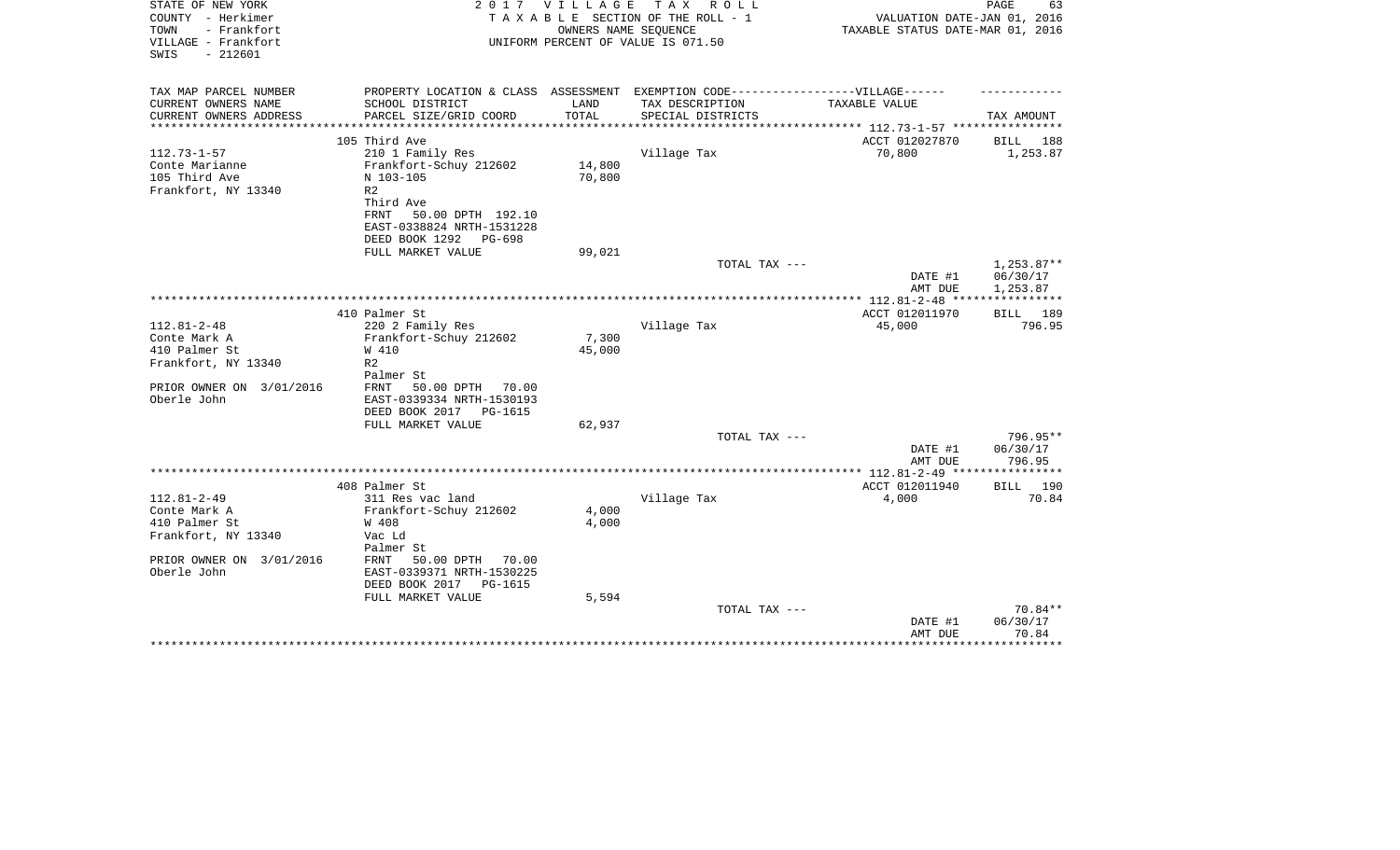| STATE OF NEW YORK<br>COUNTY - Herkimer<br>TOWN<br>- Frankfort<br>VILLAGE - Frankfort<br>$-212601$<br>SWIS | 2 0 1 7                                                                           | VILLAGE | T A X<br>R O L L<br>TAXABLE SECTION OF THE ROLL - 1<br>OWNERS NAME SEQUENCE<br>UNIFORM PERCENT OF VALUE IS 071.50 | VALUATION DATE-JAN 01, 2016<br>TAXABLE STATUS DATE-MAR 01, 2016 | PAGE<br>64                   |
|-----------------------------------------------------------------------------------------------------------|-----------------------------------------------------------------------------------|---------|-------------------------------------------------------------------------------------------------------------------|-----------------------------------------------------------------|------------------------------|
| TAX MAP PARCEL NUMBER                                                                                     | PROPERTY LOCATION & CLASS ASSESSMENT EXEMPTION CODE-----------------VILLAGE------ |         |                                                                                                                   |                                                                 |                              |
| CURRENT OWNERS NAME                                                                                       | SCHOOL DISTRICT                                                                   | LAND    | TAX DESCRIPTION                                                                                                   | TAXABLE VALUE                                                   |                              |
| CURRENT OWNERS ADDRESS<br>***************                                                                 | PARCEL SIZE/GRID COORD                                                            | TOTAL   | SPECIAL DISTRICTS                                                                                                 |                                                                 | TAX AMOUNT                   |
|                                                                                                           | 313 Fourth Ave                                                                    |         |                                                                                                                   | ACCT 012020400                                                  | BILL<br>191                  |
| $112.81 - 2 - 63$                                                                                         | 210 1 Family Res                                                                  |         | Village Tax                                                                                                       | 79,000                                                          | 1,399.09                     |
| Cook Michael J                                                                                            | Frankfort-Schuy 212602                                                            | 15,000  |                                                                                                                   |                                                                 |                              |
| Cook Lori A                                                                                               | N 313                                                                             | 79,000  |                                                                                                                   |                                                                 |                              |
| 313 Fourth Ave                                                                                            | R1 100X150                                                                        |         |                                                                                                                   |                                                                 |                              |
| Frankfort, NY 13340                                                                                       | Fourth Ave                                                                        |         |                                                                                                                   |                                                                 |                              |
|                                                                                                           | FRNT 100.00 DPTH 150.00                                                           |         |                                                                                                                   |                                                                 |                              |
|                                                                                                           | EAST-0339659 NRTH-1529891                                                         |         |                                                                                                                   |                                                                 |                              |
|                                                                                                           | DEED BOOK 916<br>$PG-16$                                                          |         |                                                                                                                   |                                                                 |                              |
|                                                                                                           | FULL MARKET VALUE                                                                 | 110,490 | TOTAL TAX ---                                                                                                     |                                                                 | $1,399.09**$                 |
|                                                                                                           |                                                                                   |         |                                                                                                                   | DATE #1                                                         | 06/30/17                     |
|                                                                                                           |                                                                                   |         |                                                                                                                   | AMT DUE                                                         | 1,399.09                     |
|                                                                                                           |                                                                                   |         |                                                                                                                   |                                                                 |                              |
|                                                                                                           | 506 Litchfield St                                                                 |         |                                                                                                                   | ACCT 159494                                                     | BILL 192                     |
| $112.73 - 1 - 25$                                                                                         | 210 1 Family Res                                                                  |         | Village Tax                                                                                                       | 29,700                                                          | 525.99                       |
| Cool Amy E                                                                                                | Frankfort-Schuy 212602                                                            | 10,300  |                                                                                                                   |                                                                 |                              |
| Cool Lisa A                                                                                               | W 506                                                                             | 29,700  |                                                                                                                   |                                                                 |                              |
| 324 3rd Ave                                                                                               | R1 54.10 X 131.54                                                                 |         |                                                                                                                   |                                                                 |                              |
| Frankfort, NY 13340                                                                                       | Litchfield St<br>54.10 DPTH 131.54<br>FRNT                                        |         |                                                                                                                   |                                                                 |                              |
|                                                                                                           | EAST-0338326 NRTH-1530799                                                         |         |                                                                                                                   |                                                                 |                              |
|                                                                                                           | DEED BOOK 1361<br><b>PG-920</b>                                                   |         |                                                                                                                   |                                                                 |                              |
|                                                                                                           | FULL MARKET VALUE                                                                 | 41,538  |                                                                                                                   |                                                                 |                              |
|                                                                                                           |                                                                                   |         | TOTAL TAX ---                                                                                                     |                                                                 | 525.99**                     |
|                                                                                                           |                                                                                   |         |                                                                                                                   | DATE #1                                                         | 06/30/17                     |
|                                                                                                           |                                                                                   |         |                                                                                                                   | AMT DUE                                                         | 525.99                       |
|                                                                                                           |                                                                                   |         |                                                                                                                   |                                                                 | * * * * * * * * *            |
| $112.73 - 4 - 40$                                                                                         | 214 Third Ave                                                                     |         |                                                                                                                   | ACCT 012000360                                                  | 193<br><b>BILL</b><br>825.29 |
| Cool Clay                                                                                                 | 220 2 Family Res<br>Frankfort-Schuy 212602                                        | 10,800  | Village Tax                                                                                                       | 46,600                                                          |                              |
| 324 Third Ave                                                                                             | S 214                                                                             | 46,600  |                                                                                                                   |                                                                 |                              |
| Frankfort, NY 13340                                                                                       | R2 50X150                                                                         |         |                                                                                                                   |                                                                 |                              |
|                                                                                                           | Third Ave                                                                         |         |                                                                                                                   |                                                                 |                              |
|                                                                                                           | 50.00 DPTH 150.00<br>FRNT                                                         |         |                                                                                                                   |                                                                 |                              |
|                                                                                                           | EAST-0339237 NRTH-1530617                                                         |         |                                                                                                                   |                                                                 |                              |
|                                                                                                           | DEED BOOK 715<br>$PG-54$                                                          |         |                                                                                                                   |                                                                 |                              |
|                                                                                                           | FULL MARKET VALUE                                                                 | 65,175  |                                                                                                                   |                                                                 |                              |
|                                                                                                           |                                                                                   |         | TOTAL TAX ---                                                                                                     |                                                                 | 825.29**                     |
|                                                                                                           |                                                                                   |         |                                                                                                                   | DATE #1<br>AMT DUE                                              | 06/30/17<br>825.29           |
|                                                                                                           |                                                                                   |         |                                                                                                                   |                                                                 | * * * * * * * * *            |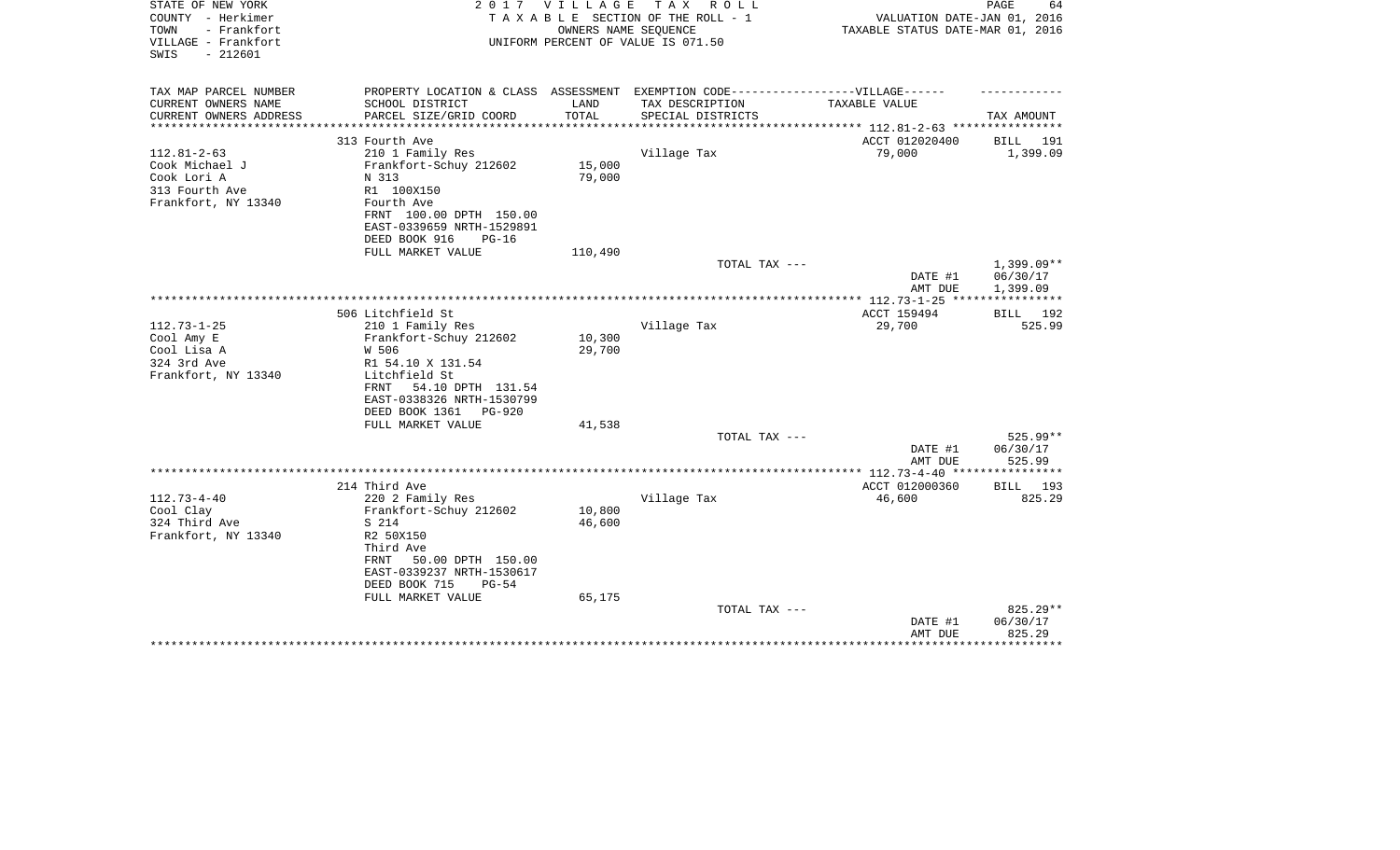| STATE OF NEW YORK<br>COUNTY - Herkimer<br>TOWN<br>- Frankfort<br>VILLAGE - Frankfort<br>$-212601$<br>SWIS | 2 0 1 7                                                                           | VILLAGE          | T A X<br>R O L L<br>TAXABLE SECTION OF THE ROLL - 1<br>OWNERS NAME SEQUENCE<br>UNIFORM PERCENT OF VALUE IS 071.50 | VALUATION DATE-JAN 01, 2016<br>TAXABLE STATUS DATE-MAR 01, 2016 | PAGE<br>65           |
|-----------------------------------------------------------------------------------------------------------|-----------------------------------------------------------------------------------|------------------|-------------------------------------------------------------------------------------------------------------------|-----------------------------------------------------------------|----------------------|
| TAX MAP PARCEL NUMBER                                                                                     | PROPERTY LOCATION & CLASS ASSESSMENT EXEMPTION CODE-----------------VILLAGE------ |                  |                                                                                                                   |                                                                 |                      |
| CURRENT OWNERS NAME                                                                                       | SCHOOL DISTRICT                                                                   | LAND             | TAX DESCRIPTION                                                                                                   | TAXABLE VALUE                                                   |                      |
| CURRENT OWNERS ADDRESS<br>***************                                                                 | PARCEL SIZE/GRID COORD                                                            | TOTAL            | SPECIAL DISTRICTS                                                                                                 | *************************** 112.82-2-49 ****************        | TAX AMOUNT           |
|                                                                                                           | 324 Third Ave                                                                     |                  |                                                                                                                   | ACCT 012010260                                                  | BILL<br>194          |
| $112.82 - 2 - 49$                                                                                         | 210 1 Family Res                                                                  |                  | Village Tax                                                                                                       | 54,000                                                          | 956.34               |
| Cool Clay C                                                                                               | Frankfort-Schuy 212602                                                            | 15,000           |                                                                                                                   |                                                                 |                      |
| Cool Lisa A                                                                                               | S 324                                                                             | 54,000           |                                                                                                                   |                                                                 |                      |
| 324 Third Ave                                                                                             | R1 50X150                                                                         |                  |                                                                                                                   |                                                                 |                      |
| Frankfort, NY 13340                                                                                       | Third Ave                                                                         |                  |                                                                                                                   |                                                                 |                      |
|                                                                                                           | FRNT 100.00 DPTH 150.00                                                           |                  |                                                                                                                   |                                                                 |                      |
|                                                                                                           | EAST-0339960 NRTH-1529757                                                         |                  |                                                                                                                   |                                                                 |                      |
|                                                                                                           | DEED BOOK 765<br>PG-399<br>FULL MARKET VALUE                                      | 75,524           |                                                                                                                   |                                                                 |                      |
|                                                                                                           |                                                                                   |                  | TOTAL TAX ---                                                                                                     |                                                                 | 956.34**             |
|                                                                                                           |                                                                                   |                  |                                                                                                                   | DATE #1                                                         | 06/30/17             |
|                                                                                                           |                                                                                   |                  |                                                                                                                   | AMT DUE                                                         | 956.34               |
|                                                                                                           |                                                                                   |                  |                                                                                                                   |                                                                 |                      |
|                                                                                                           | 526 Litchfield St                                                                 |                  |                                                                                                                   | ACCT 012030600                                                  | BILL<br>195          |
| $112.73 - 1 - 34$                                                                                         | 210 1 Family Res                                                                  |                  | Village Tax                                                                                                       | 50,100                                                          | 887.27               |
| Cool Robert<br>Cool Michele                                                                               | Frankfort-Schuy 212602<br>W 526                                                   | 13,200<br>50,100 |                                                                                                                   |                                                                 |                      |
| 526 Litchfield St                                                                                         | R1 60X227.37                                                                      |                  |                                                                                                                   |                                                                 |                      |
| Frankfort, NY 13340                                                                                       | Litchfield St                                                                     |                  |                                                                                                                   |                                                                 |                      |
|                                                                                                           | 60.00 DPTH 227.37<br>FRNT                                                         |                  |                                                                                                                   |                                                                 |                      |
|                                                                                                           | <b>BANK</b><br>720                                                                |                  |                                                                                                                   |                                                                 |                      |
|                                                                                                           | EAST-0338018 NRTH-1530395                                                         |                  |                                                                                                                   |                                                                 |                      |
|                                                                                                           | DEED BOOK 744<br>$PG-147$                                                         |                  |                                                                                                                   |                                                                 |                      |
|                                                                                                           | FULL MARKET VALUE                                                                 | 70,070           |                                                                                                                   |                                                                 |                      |
|                                                                                                           |                                                                                   |                  | TOTAL TAX ---                                                                                                     | DATE #1                                                         | 887.27**<br>06/30/17 |
|                                                                                                           |                                                                                   |                  |                                                                                                                   | AMT DUE                                                         | 887.27               |
|                                                                                                           |                                                                                   |                  |                                                                                                                   |                                                                 |                      |
|                                                                                                           | W Main St                                                                         |                  |                                                                                                                   | ACCT 012004280                                                  | BILL<br>196          |
| $112.65 - 3 - 56.4$                                                                                       | 300 Vacant Land                                                                   |                  | Village Tax                                                                                                       | 2,400                                                           | 42.50                |
| Coppola Kim M                                                                                             | Frankfort-Schuy 212602                                                            | 2,400            |                                                                                                                   |                                                                 |                      |
| 411 Second Ave                                                                                            | Vac Land                                                                          | 2,400            |                                                                                                                   |                                                                 |                      |
| Frankfort, NY 13340                                                                                       | $112.65 - 3 - 56$                                                                 |                  |                                                                                                                   |                                                                 |                      |
|                                                                                                           | 56.00 DPTH 107.00<br>FRNT                                                         |                  |                                                                                                                   |                                                                 |                      |
|                                                                                                           | EAST-0339464 NRTH-1533120<br>DEED BOOK 920<br><b>PG-197</b>                       |                  |                                                                                                                   |                                                                 |                      |
|                                                                                                           | FULL MARKET VALUE                                                                 | 3,357            |                                                                                                                   |                                                                 |                      |
|                                                                                                           |                                                                                   |                  | TOTAL TAX ---                                                                                                     |                                                                 | $42.50**$            |
|                                                                                                           |                                                                                   |                  |                                                                                                                   | DATE #1                                                         | 06/30/17             |
|                                                                                                           |                                                                                   |                  |                                                                                                                   | AMT DUE                                                         | 42.50                |
|                                                                                                           |                                                                                   |                  |                                                                                                                   |                                                                 | ********             |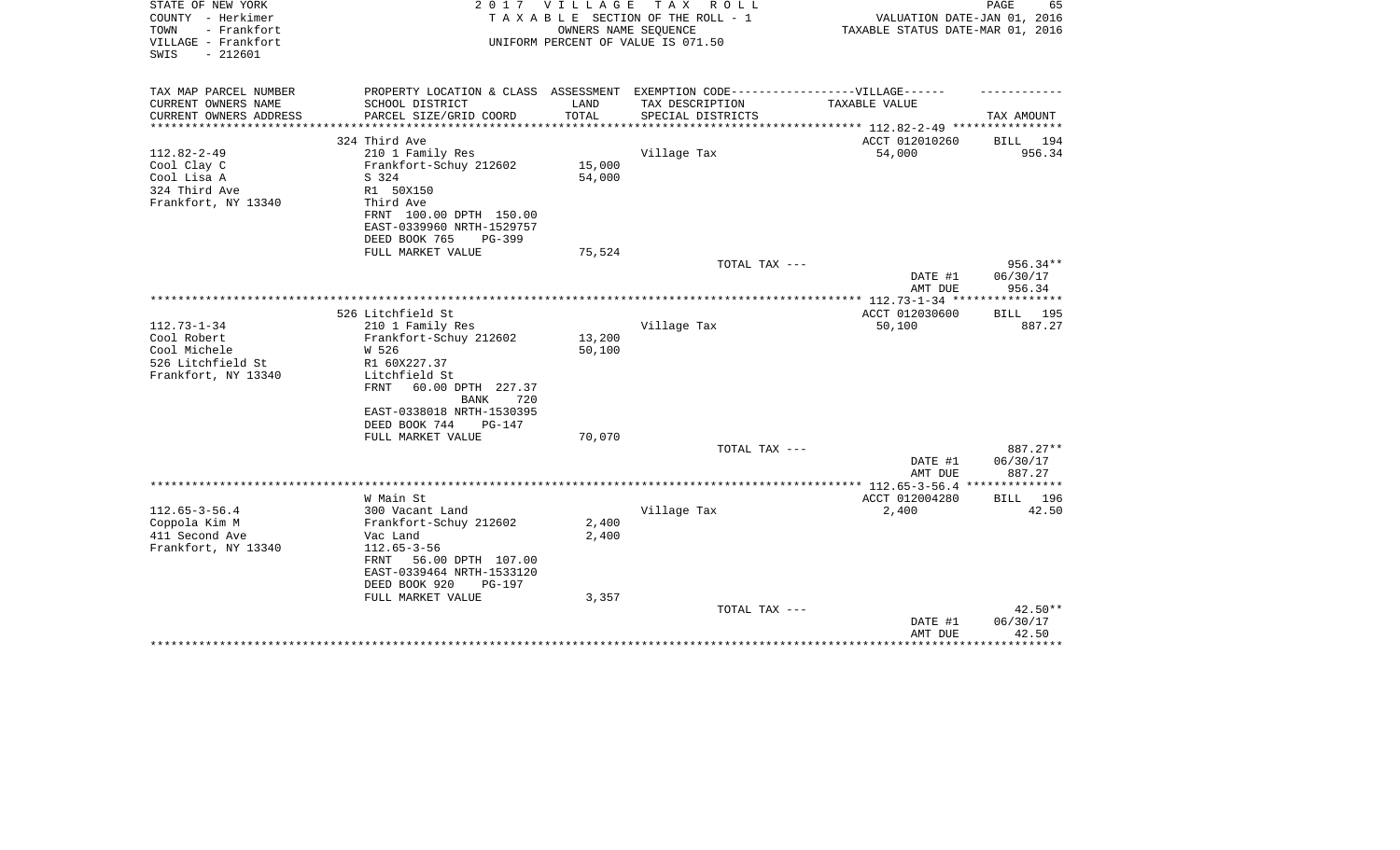| STATE OF NEW YORK<br>COUNTY - Herkimer<br>TOWN<br>- Frankfort<br>VILLAGE - Frankfort<br>$-212601$<br>SWIS | 2017                                                                              | <b>VILLAGE</b>        | T A X<br>R O L L<br>TAXABLE SECTION OF THE ROLL - 1<br>OWNERS NAME SEQUENCE<br>UNIFORM PERCENT OF VALUE IS 071.50 | VALUATION DATE-JAN 01, 2016<br>TAXABLE STATUS DATE-MAR 01, 2016 | PAGE<br>66           |
|-----------------------------------------------------------------------------------------------------------|-----------------------------------------------------------------------------------|-----------------------|-------------------------------------------------------------------------------------------------------------------|-----------------------------------------------------------------|----------------------|
|                                                                                                           |                                                                                   |                       |                                                                                                                   |                                                                 |                      |
| TAX MAP PARCEL NUMBER                                                                                     | PROPERTY LOCATION & CLASS ASSESSMENT EXEMPTION CODE-----------------VILLAGE------ |                       |                                                                                                                   |                                                                 |                      |
| CURRENT OWNERS NAME<br>CURRENT OWNERS ADDRESS                                                             | SCHOOL DISTRICT<br>PARCEL SIZE/GRID COORD                                         | LAND<br>TOTAL         | TAX DESCRIPTION<br>SPECIAL DISTRICTS                                                                              | <b>TAXABLE VALUE</b>                                            | TAX AMOUNT           |
| **********************                                                                                    |                                                                                   | ********************* |                                                                                                                   |                                                                 |                      |
|                                                                                                           | 110 Tisdale Ave                                                                   |                       |                                                                                                                   | ACCT 012010320                                                  | 197<br>BILL          |
| $112.65 - 3 - 70$                                                                                         | 311 Res vac land                                                                  |                       | Village Tax                                                                                                       | 4,700                                                           | 83.24                |
| Coppola Kim M                                                                                             | Frankfort-Schuy 212602                                                            | 4,700                 |                                                                                                                   |                                                                 |                      |
| 411 Second Ave Ext                                                                                        | E 110-114                                                                         | 4,700                 |                                                                                                                   |                                                                 |                      |
| Frankfort, NY 13340                                                                                       | V19<br>Tisdale Ave                                                                |                       |                                                                                                                   |                                                                 |                      |
|                                                                                                           | FRNT 108.00 DPTH 100.00                                                           |                       |                                                                                                                   |                                                                 |                      |
|                                                                                                           | EAST-0339394 NRTH-1533214                                                         |                       |                                                                                                                   |                                                                 |                      |
|                                                                                                           | DEED BOOK 904<br>$PG-160$                                                         |                       |                                                                                                                   |                                                                 |                      |
|                                                                                                           | FULL MARKET VALUE                                                                 | 6,573                 |                                                                                                                   |                                                                 |                      |
|                                                                                                           |                                                                                   |                       | TOTAL TAX ---                                                                                                     |                                                                 | $83.24**$            |
|                                                                                                           |                                                                                   |                       |                                                                                                                   | DATE #1<br>AMT DUE                                              | 06/30/17<br>83.24    |
|                                                                                                           |                                                                                   |                       |                                                                                                                   |                                                                 |                      |
|                                                                                                           | 113 Litchfield St                                                                 |                       |                                                                                                                   | ACCT 193715                                                     | BILL 198             |
| $112.73 - 2 - 2$                                                                                          | 483 Converted Re                                                                  |                       | Village Tax                                                                                                       | 58,200                                                          | 1,030.72             |
| Costanza Irrevocable Trust                                                                                | Frankfort-Schuy 212602                                                            | 8,400                 |                                                                                                                   |                                                                 |                      |
| Costanza Victor V                                                                                         | E 113-117                                                                         | 58,200                |                                                                                                                   |                                                                 |                      |
| 113 Litchfield St<br>Frankfort, NY 13340                                                                  | Com 30X124                                                                        |                       |                                                                                                                   |                                                                 |                      |
|                                                                                                           | Life Use Vito & Phyllis<br>FRNT 100.00 DPTH 120.40                                |                       |                                                                                                                   |                                                                 |                      |
|                                                                                                           | EAST-0339286 NRTH-1532667                                                         |                       |                                                                                                                   |                                                                 |                      |
|                                                                                                           | DEED BOOK 1578<br>PG-313                                                          |                       |                                                                                                                   |                                                                 |                      |
|                                                                                                           | FULL MARKET VALUE                                                                 | 81,399                |                                                                                                                   |                                                                 |                      |
|                                                                                                           |                                                                                   |                       | TOTAL TAX ---                                                                                                     |                                                                 | 1,030.72**           |
|                                                                                                           |                                                                                   |                       |                                                                                                                   | DATE #1<br>AMT DUE                                              | 06/30/17<br>1,030.72 |
|                                                                                                           |                                                                                   |                       |                                                                                                                   | **************** 112.73-2-4 *****                               | ***********          |
|                                                                                                           | 121 Litchfield St                                                                 |                       |                                                                                                                   | ACCT 194949                                                     | <b>BILL</b> 199      |
| $112.73 - 2 - 4$                                                                                          | 483 Converted Re                                                                  |                       | Village Tax                                                                                                       | 48,000                                                          | 850.08               |
| Costanza Victor                                                                                           | Frankfort-Schuy 212602                                                            | 3,200                 |                                                                                                                   |                                                                 |                      |
| Costanza Joseph                                                                                           | E 121-123                                                                         | 48,000                |                                                                                                                   |                                                                 |                      |
| 115 S Litchfield St<br>Frankfort, NY 13340                                                                | R <sub>2</sub><br>Litchfield St                                                   |                       |                                                                                                                   |                                                                 |                      |
|                                                                                                           | 26.00 DPTH<br>FRNT<br>92.00                                                       |                       |                                                                                                                   |                                                                 |                      |
|                                                                                                           | EAST-0339226 NRTH-1532658                                                         |                       |                                                                                                                   |                                                                 |                      |
|                                                                                                           | DEED BOOK 1586<br>$PG-334$                                                        |                       |                                                                                                                   |                                                                 |                      |
|                                                                                                           | FULL MARKET VALUE                                                                 | 67,133                |                                                                                                                   |                                                                 |                      |
|                                                                                                           |                                                                                   |                       | TOTAL TAX ---                                                                                                     |                                                                 | 850.08**             |
|                                                                                                           |                                                                                   |                       |                                                                                                                   | DATE #1<br>AMT DUE                                              | 06/30/17<br>850.08   |
|                                                                                                           |                                                                                   |                       |                                                                                                                   |                                                                 |                      |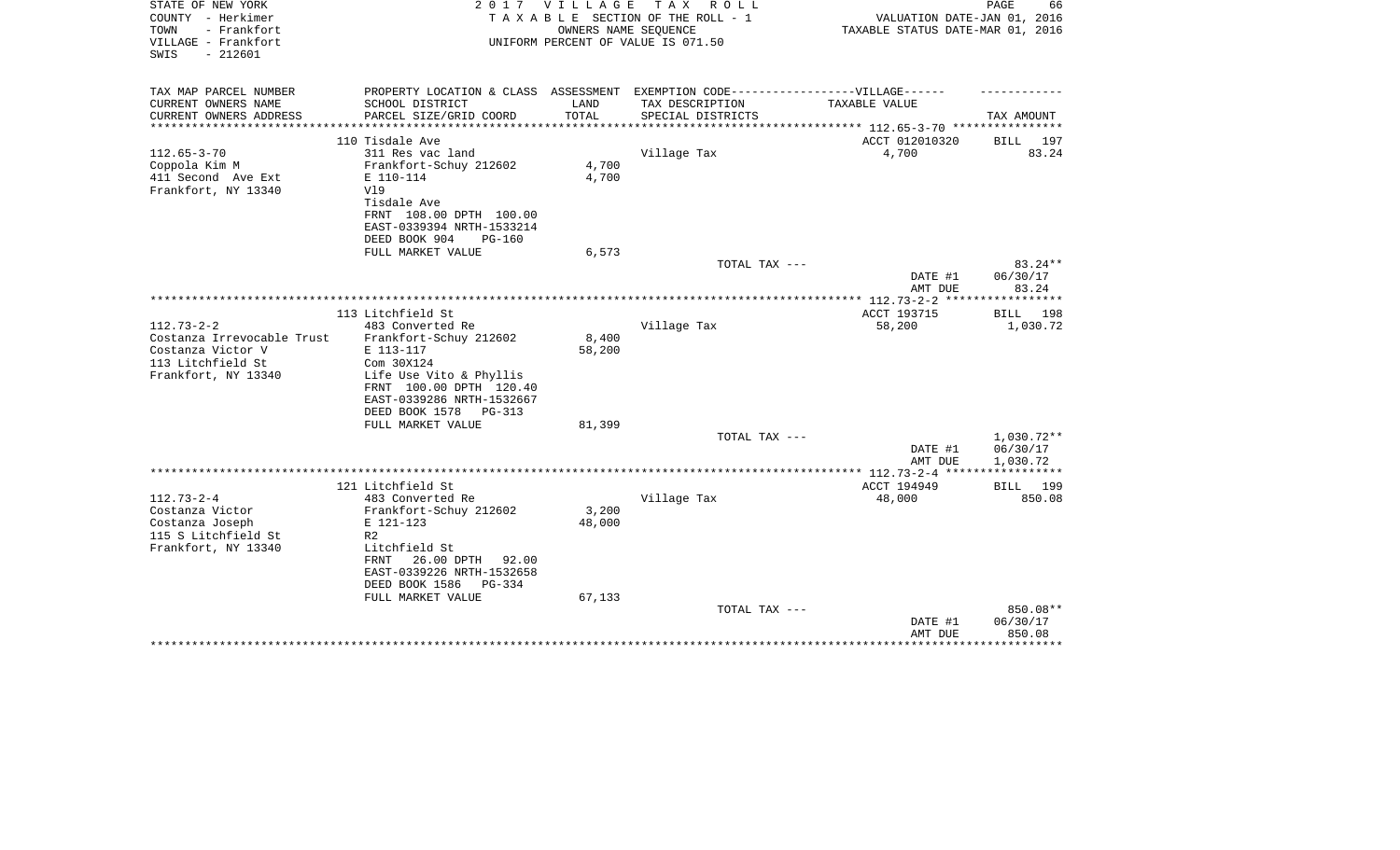| STATE OF NEW YORK        | 2 0 1 7                                                                          | VILLAGE | T A X<br>R O L L                   |                                  | 67<br>PAGE               |
|--------------------------|----------------------------------------------------------------------------------|---------|------------------------------------|----------------------------------|--------------------------|
| COUNTY - Herkimer        |                                                                                  |         | TAXABLE SECTION OF THE ROLL - 1    | VALUATION DATE-JAN 01, 2016      |                          |
| TOWN<br>- Frankfort      |                                                                                  |         | OWNERS NAME SEQUENCE               | TAXABLE STATUS DATE-MAR 01, 2016 |                          |
| VILLAGE - Frankfort      |                                                                                  |         | UNIFORM PERCENT OF VALUE IS 071.50 |                                  |                          |
| $-212601$<br>SWIS        |                                                                                  |         |                                    |                                  |                          |
|                          |                                                                                  |         |                                    |                                  |                          |
|                          |                                                                                  |         |                                    |                                  |                          |
| TAX MAP PARCEL NUMBER    | PROPERTY LOCATION & CLASS ASSESSMENT EXEMPTION CODE----------------VILLAGE------ |         |                                    |                                  |                          |
| CURRENT OWNERS NAME      | SCHOOL DISTRICT                                                                  | LAND    | TAX DESCRIPTION                    | TAXABLE VALUE                    |                          |
| CURRENT OWNERS ADDRESS   | PARCEL SIZE/GRID COORD                                                           | TOTAL   | SPECIAL DISTRICTS                  | *********** 112.73-3-2 ****      | TAX AMOUNT               |
|                          | 118 First Ave                                                                    |         |                                    | ACCT 201628                      | <b>BILL</b><br>200       |
| $112.73 - 3 - 2$         |                                                                                  |         |                                    |                                  |                          |
|                          | 220 2 Family Res                                                                 |         | Village Tax                        | 60,600                           | 1,073.23                 |
| Cotto Angel              | Frankfort-Schuy 212602                                                           | 10,000  |                                    |                                  |                          |
| 401 Laurel Wood Dr       | S 118-120                                                                        | 60,600  |                                    |                                  |                          |
| Utica, NY 13502          | R <sub>2</sub>                                                                   |         |                                    |                                  |                          |
|                          | First Ave                                                                        |         |                                    |                                  |                          |
| PRIOR OWNER ON 3/01/2016 | FRNT<br>57.50 DPTH 115.00                                                        |         |                                    |                                  |                          |
| Puleo Rose Marie         | EAST-0339194 NRTH-1531768                                                        |         |                                    |                                  |                          |
|                          | DEED BOOK 1629<br>PG-376                                                         |         |                                    |                                  |                          |
|                          | FULL MARKET VALUE                                                                | 84,755  |                                    |                                  |                          |
|                          |                                                                                  |         | TOTAL TAX ---                      |                                  | $1,073.23**$             |
|                          |                                                                                  |         |                                    | DATE #1                          | 06/30/17                 |
|                          |                                                                                  |         |                                    | AMT DUE                          | 1,073.23                 |
|                          |                                                                                  |         |                                    | ************** 112.73-1-75 ***   |                          |
|                          | 116 Second Ave                                                                   |         |                                    | ACCT 012008970                   | 201<br><b>BILL</b>       |
| $112.73 - 1 - 75$        | 220 2 Family Res                                                                 |         | Village Tax                        | 57,100                           | 1,011.24                 |
| Crane Mary Ann           | Frankfort-Schuy 212602                                                           | 8,000   |                                    |                                  |                          |
| 39 Whitford Ave          | S 116                                                                            | 57,100  |                                    |                                  |                          |
| Whitesboro, NY 13492     | R <sub>2</sub>                                                                   |         |                                    |                                  |                          |
|                          | Life Use George                                                                  |         |                                    |                                  |                          |
|                          | 40.00 DPTH 130.00<br>FRNT                                                        |         |                                    |                                  |                          |
|                          | EAST-0339060 NRTH-1531355                                                        |         |                                    |                                  |                          |
|                          |                                                                                  |         |                                    |                                  |                          |
|                          | DEED BOOK 871<br>PG-237                                                          |         |                                    |                                  |                          |
|                          | FULL MARKET VALUE                                                                | 79,860  |                                    |                                  |                          |
|                          |                                                                                  |         | TOTAL TAX ---                      |                                  | 1,011.24**               |
|                          |                                                                                  |         |                                    | DATE #1                          | 06/30/17                 |
|                          |                                                                                  |         |                                    | AMT DUE                          | 1,011.24<br>************ |
|                          |                                                                                  |         |                                    | *** 112.73-1-50 ****             |                          |
|                          | 404 Frankfort St                                                                 |         |                                    | ACCT 012024870                   | 202<br>BILL              |
| $112.73 - 1 - 50$        | 210 1 Family Res                                                                 |         | Village Tax                        | 61,400                           | 1,087.39                 |
| Critelli Craig J         | Frankfort-Schuy 212602                                                           | 9,500   |                                    |                                  |                          |
| Critelli Mary Lynn       | W 404                                                                            | 61,400  |                                    |                                  |                          |
| 404 Frankfort St         | R1 Life Use                                                                      |         |                                    |                                  |                          |
| Frankfort, NY 13340      | Frankfort St                                                                     |         |                                    |                                  |                          |
|                          | 42.00 DPTH<br>FRNT<br>80.00                                                      |         |                                    |                                  |                          |
|                          | 0.15<br>ACRES                                                                    |         |                                    |                                  |                          |
|                          | EAST-0338870 NRTH-1530991                                                        |         |                                    |                                  |                          |
|                          | DEED BOOK 930<br>PG-693                                                          |         |                                    |                                  |                          |
|                          | FULL MARKET VALUE                                                                | 85,874  |                                    |                                  |                          |
|                          |                                                                                  |         | TOTAL TAX ---                      |                                  | 1,087.39**               |
|                          |                                                                                  |         |                                    | DATE #1                          | 06/30/17                 |
|                          |                                                                                  |         |                                    | AMT DUE                          | 1,087.39                 |
|                          |                                                                                  |         |                                    |                                  |                          |
|                          |                                                                                  |         |                                    |                                  |                          |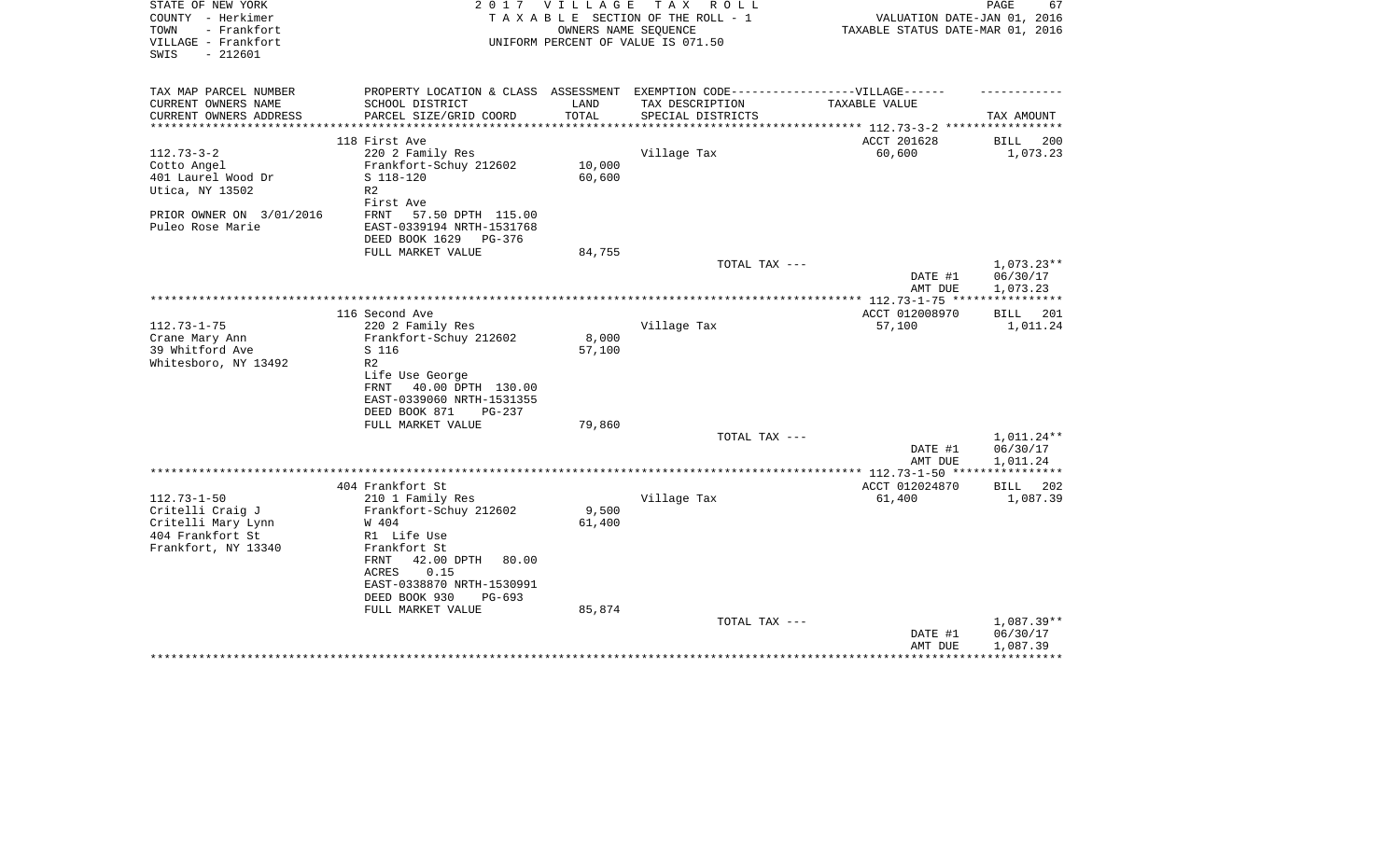| STATE OF NEW YORK<br>COUNTY - Herkimer<br>- Frankfort<br>TOWN<br>VILLAGE - Frankfort<br>$-212601$<br>SWIS | 2 0 1 7                                                                           | VILLAGE | TAX ROLL<br>TAXABLE SECTION OF THE ROLL - 1<br>OWNERS NAME SEQUENCE<br>UNIFORM PERCENT OF VALUE IS 071.50 | VALUATION DATE-JAN 01, 2016<br>TAXABLE STATUS DATE-MAR 01, 2016 | PAGE<br>68               |
|-----------------------------------------------------------------------------------------------------------|-----------------------------------------------------------------------------------|---------|-----------------------------------------------------------------------------------------------------------|-----------------------------------------------------------------|--------------------------|
| TAX MAP PARCEL NUMBER                                                                                     | PROPERTY LOCATION & CLASS ASSESSMENT EXEMPTION CODE-----------------VILLAGE------ |         |                                                                                                           |                                                                 |                          |
| CURRENT OWNERS NAME                                                                                       | SCHOOL DISTRICT                                                                   | LAND    | TAX DESCRIPTION                                                                                           | TAXABLE VALUE                                                   |                          |
| CURRENT OWNERS ADDRESS<br>**********************                                                          | PARCEL SIZE/GRID COORD                                                            | TOTAL   | SPECIAL DISTRICTS                                                                                         |                                                                 | TAX AMOUNT               |
|                                                                                                           | 209 Third Ave                                                                     |         |                                                                                                           | ACCT 012027180                                                  | 203<br>BILL              |
| $112.73 - 4 - 28$                                                                                         | 210 1 Family Res                                                                  |         | Village Tax                                                                                               | 35,000                                                          | 619.85                   |
| Crociata Joseph V Lf Est                                                                                  | Frankfort-Schuy 212602                                                            | 11,800  |                                                                                                           |                                                                 |                          |
| 209 Third Ave                                                                                             | N 209                                                                             | 35,000  |                                                                                                           |                                                                 |                          |
| Frankfort, NY 13340                                                                                       | R1 60X150                                                                         |         |                                                                                                           |                                                                 |                          |
|                                                                                                           | Third Ave                                                                         |         |                                                                                                           |                                                                 |                          |
|                                                                                                           | 60.00 DPTH 150.00<br>FRNT<br>EAST-0339328 NRTH-1530835                            |         |                                                                                                           |                                                                 |                          |
|                                                                                                           | DEED BOOK 1083<br>$PG-363$                                                        |         |                                                                                                           |                                                                 |                          |
|                                                                                                           | FULL MARKET VALUE                                                                 | 48,951  |                                                                                                           |                                                                 |                          |
|                                                                                                           |                                                                                   |         | TOTAL TAX ---                                                                                             |                                                                 | 619.85**                 |
|                                                                                                           |                                                                                   |         |                                                                                                           | DATE #1                                                         | 06/30/17                 |
|                                                                                                           |                                                                                   |         |                                                                                                           | AMT DUE                                                         | 619.85                   |
|                                                                                                           | 221-223 Fourth Ave                                                                |         |                                                                                                           | ACCT 012006930                                                  | 204<br>BILL              |
| $112.81 - 2 - 45$                                                                                         | 210 1 Family Res                                                                  |         | Village Tax                                                                                               | 72,400                                                          | 1,282.20                 |
| Cross Peter                                                                                               | Frankfort-Schuy 212602                                                            | 14,000  |                                                                                                           |                                                                 |                          |
| Cross Carol                                                                                               | N 221-223                                                                         | 72,400  |                                                                                                           |                                                                 |                          |
| 221-223 Fourth Ave                                                                                        | R1 86X150                                                                         |         |                                                                                                           |                                                                 |                          |
| Frankfort, NY 13340                                                                                       | Fourth Ave                                                                        |         |                                                                                                           |                                                                 |                          |
|                                                                                                           | 86.00 DPTH 150.00<br>FRNT<br>EAST-0339263 NRTH-1530356                            |         |                                                                                                           |                                                                 |                          |
|                                                                                                           | DEED BOOK 1254<br>PG-726                                                          |         |                                                                                                           |                                                                 |                          |
|                                                                                                           | FULL MARKET VALUE                                                                 | 101,259 |                                                                                                           |                                                                 |                          |
|                                                                                                           |                                                                                   |         | TOTAL TAX ---                                                                                             |                                                                 | $1,282.20**$             |
|                                                                                                           |                                                                                   |         |                                                                                                           | DATE #1                                                         | 06/30/17                 |
|                                                                                                           |                                                                                   |         |                                                                                                           | AMT DUE                                                         | 1,282.20<br>************ |
|                                                                                                           | 246 Mann St                                                                       |         |                                                                                                           | ACCT 165469                                                     | BILL<br>205              |
| $112.74 - 2 - 38$                                                                                         | 210 1 Family Res                                                                  |         | Village Tax                                                                                               | 52,000                                                          | 920.92                   |
| Curtis Megan M                                                                                            | Frankfort-Schuy 212602                                                            | 9,300   |                                                                                                           |                                                                 |                          |
| 246 Mann St                                                                                               | S 246                                                                             | 52,000  |                                                                                                           |                                                                 |                          |
| Frankfort, NY 13340                                                                                       | 70x175                                                                            |         |                                                                                                           |                                                                 |                          |
|                                                                                                           | Mann St                                                                           |         |                                                                                                           |                                                                 |                          |
|                                                                                                           | 70.00 DPTH 175.00<br>FRNT                                                         |         |                                                                                                           |                                                                 |                          |
|                                                                                                           | EAST-0340292 NRTH-1531310<br>DEED BOOK 1400<br>PG-99                              |         |                                                                                                           |                                                                 |                          |
|                                                                                                           | FULL MARKET VALUE                                                                 | 72,727  |                                                                                                           |                                                                 |                          |
|                                                                                                           |                                                                                   |         | TOTAL TAX ---                                                                                             |                                                                 | 920.92**                 |
|                                                                                                           |                                                                                   |         |                                                                                                           | DATE #1                                                         | 06/30/17                 |
|                                                                                                           |                                                                                   |         |                                                                                                           | AMT DUE                                                         | 920.92                   |
|                                                                                                           |                                                                                   |         |                                                                                                           |                                                                 | *******                  |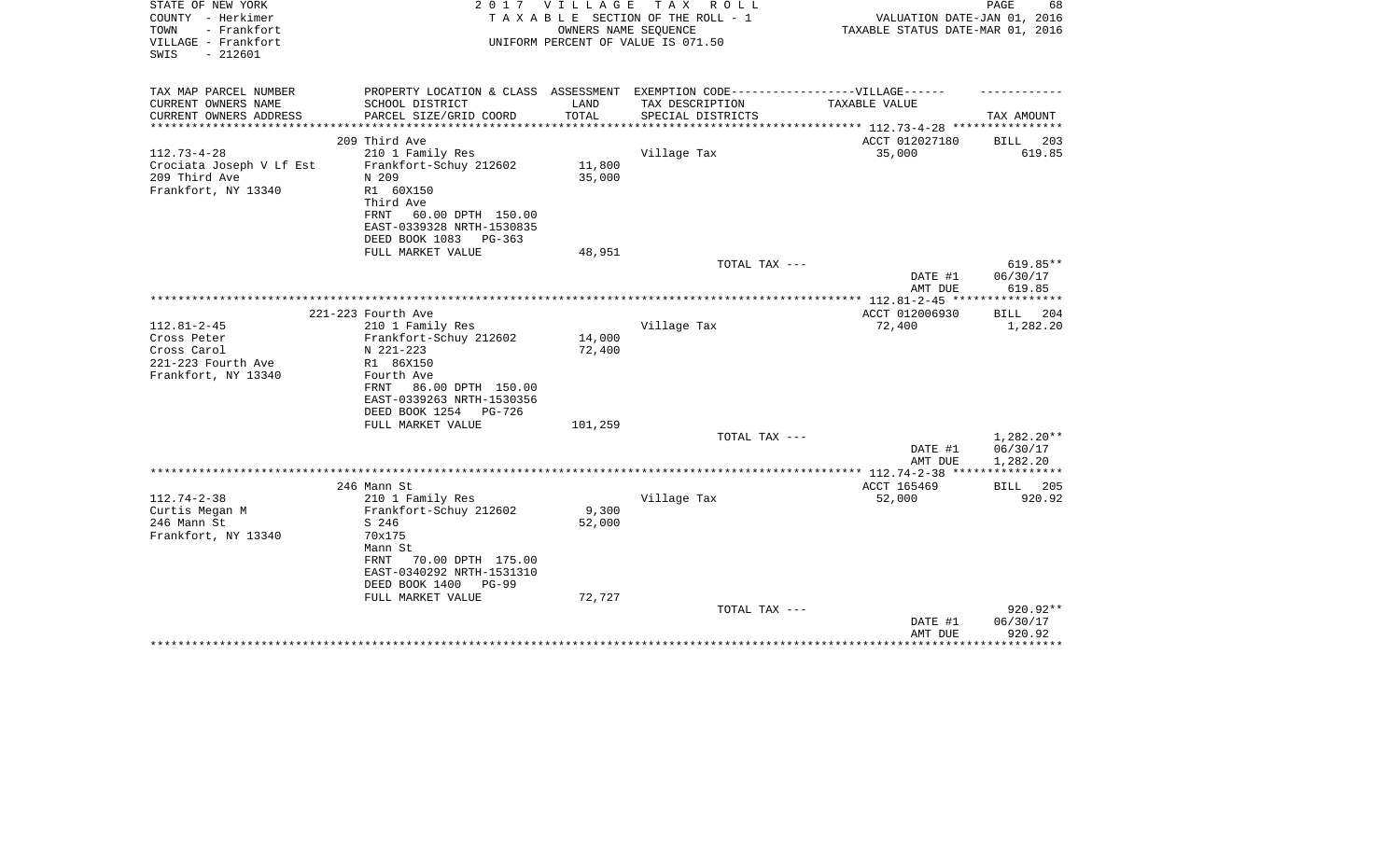| STATE OF NEW YORK<br>COUNTY - Herkimer<br>TOWN<br>- Frankfort<br>VILLAGE - Frankfort<br>$-212601$<br>SWIS | 2017                                                                                                                                               | <b>VILLAGE</b><br>OWNERS NAME SEQUENCE | T A X<br>R O L L<br>TAXABLE SECTION OF THE ROLL - 1<br>UNIFORM PERCENT OF VALUE IS 071.50 | VALUATION DATE-JAN 01, 2016<br>TAXABLE STATUS DATE-MAR 01, 2016 | PAGE<br>69                   |
|-----------------------------------------------------------------------------------------------------------|----------------------------------------------------------------------------------------------------------------------------------------------------|----------------------------------------|-------------------------------------------------------------------------------------------|-----------------------------------------------------------------|------------------------------|
| TAX MAP PARCEL NUMBER                                                                                     | PROPERTY LOCATION & CLASS ASSESSMENT EXEMPTION CODE-----------------VILLAGE------                                                                  |                                        |                                                                                           |                                                                 |                              |
| CURRENT OWNERS NAME<br>CURRENT OWNERS ADDRESS                                                             | SCHOOL DISTRICT<br>PARCEL SIZE/GRID COORD                                                                                                          | LAND<br>TOTAL                          | TAX DESCRIPTION<br>SPECIAL DISTRICTS                                                      | TAXABLE VALUE                                                   | TAX AMOUNT                   |
|                                                                                                           |                                                                                                                                                    |                                        |                                                                                           |                                                                 |                              |
|                                                                                                           | 110 Skiff Ave                                                                                                                                      |                                        |                                                                                           | ACCT 163693                                                     | 206<br>BILL                  |
| $112.73 - 2 - 12$<br>Cushman Robert C<br>207 Fifth Ave<br>Frankfort, NY 13340                             | 220 2 Family Res<br>Frankfort-Schuy 212602<br>W 110-112<br>R <sub>2</sub><br>Skiff Ave<br>FRNT<br>45.00 DPTH<br>71.00<br>EAST-0339330 NRTH-1532457 | 4,000<br>27,000                        | Village Tax                                                                               | 27,000                                                          | 478.17                       |
|                                                                                                           | DEED BOOK 1389<br>PG-769<br>FULL MARKET VALUE                                                                                                      | 37,762                                 |                                                                                           |                                                                 |                              |
|                                                                                                           |                                                                                                                                                    |                                        | TOTAL TAX ---                                                                             |                                                                 | 478.17**                     |
|                                                                                                           |                                                                                                                                                    |                                        |                                                                                           | DATE #1<br>AMT DUE                                              | 06/30/17<br>478.17           |
|                                                                                                           |                                                                                                                                                    |                                        |                                                                                           |                                                                 |                              |
| $112.81 - 2 - 13$                                                                                         | 210 Fourth Ave<br>311 Res vac land                                                                                                                 |                                        | Village Tax                                                                               | ACCT 012006990<br>500                                           | 207<br>BILL<br>8.86          |
| Cushman Robert C<br>Betti Renee<br>207 Fifth Ave<br>Frankfort, NY 13340                                   | Frankfort-Schuy 212602<br>S 210<br>V19 73X113<br>Fourth Ave<br>73.50 DPTH 139.60<br>FRNT<br>EAST-0338831 NRTH-1530315                              | 500<br>500                             |                                                                                           |                                                                 |                              |
|                                                                                                           | DEED BOOK 942<br>$PG-308$                                                                                                                          |                                        |                                                                                           |                                                                 |                              |
|                                                                                                           | FULL MARKET VALUE                                                                                                                                  | 699                                    |                                                                                           |                                                                 |                              |
|                                                                                                           |                                                                                                                                                    |                                        | TOTAL TAX ---                                                                             | DATE #1<br>AMT DUE                                              | $8.86**$<br>06/30/17<br>8.86 |
|                                                                                                           |                                                                                                                                                    |                                        |                                                                                           | ************ 112.81-2-14 *****************                      |                              |
|                                                                                                           | 207 Fifth Ave                                                                                                                                      |                                        |                                                                                           | ACCT 012006960                                                  | BILL<br>208                  |
| $112.81 - 2 - 14$                                                                                         | 210 1 Family Res                                                                                                                                   |                                        | VET COM CT 41131                                                                          | 10,515                                                          |                              |
| Cushman Robert C<br>Betti Renee                                                                           | Frankfort-Schuy 212602<br>N 207                                                                                                                    |                                        | 10,200 VET DIS CT 41141<br>54,000 Village Tax                                             | 21,030<br>22,455                                                | 397.68                       |
| 207 Fifth Ave<br>Frankfort, NY 13340                                                                      | R1<br>sold 07/29/04<br>50.00 DPTH 130.67<br>FRNT<br>EAST-0338785 NRTH-1530200<br>DEED BOOK 942<br>$PG-308$                                         |                                        |                                                                                           |                                                                 |                              |
|                                                                                                           | FULL MARKET VALUE                                                                                                                                  | 75,524                                 | TOTAL TAX ---                                                                             |                                                                 | 397.68**                     |
|                                                                                                           |                                                                                                                                                    |                                        |                                                                                           | DATE #1<br>AMT DUE                                              | 06/30/17<br>397.68           |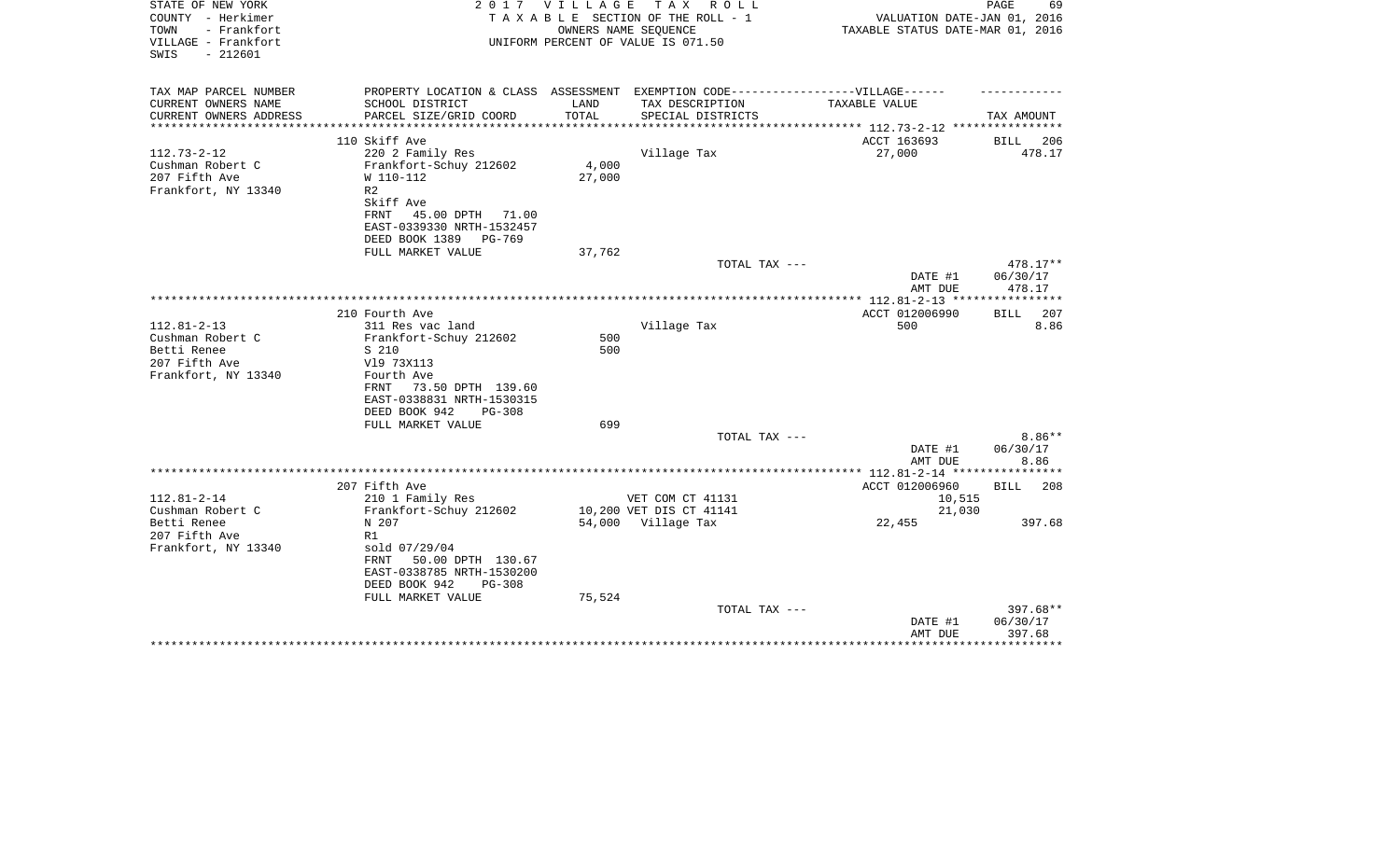| STATE OF NEW YORK<br>COUNTY - Herkimer<br>TOWN<br>- Frankfort<br>VILLAGE - Frankfort<br>$-212601$<br>SWIS | 2017                                                                                                                                  | VILLAGE            | TAX ROLL<br>TAXABLE SECTION OF THE ROLL - 1<br>OWNERS NAME SEQUENCE<br>UNIFORM PERCENT OF VALUE IS 071.50 | VALUATION DATE-JAN 01, 2016<br>TAXABLE STATUS DATE-MAR 01, 2016 | PAGE<br>70                           |
|-----------------------------------------------------------------------------------------------------------|---------------------------------------------------------------------------------------------------------------------------------------|--------------------|-----------------------------------------------------------------------------------------------------------|-----------------------------------------------------------------|--------------------------------------|
| TAX MAP PARCEL NUMBER                                                                                     | PROPERTY LOCATION & CLASS ASSESSMENT EXEMPTION CODE-----------------VILLAGE------                                                     |                    |                                                                                                           |                                                                 |                                      |
| CURRENT OWNERS NAME<br>CURRENT OWNERS ADDRESS                                                             | SCHOOL DISTRICT<br>PARCEL SIZE/GRID COORD                                                                                             | LAND<br>TOTAL      | TAX DESCRIPTION<br>SPECIAL DISTRICTS                                                                      | TAXABLE VALUE                                                   | TAX AMOUNT                           |
| **********************                                                                                    |                                                                                                                                       |                    |                                                                                                           |                                                                 |                                      |
| $112.74 - 1 - 61$<br>Custom Tool & Model Corp                                                             | Industrial Dr<br>710 Manufacture<br>Frankfort-Schuy 212602                                                                            | 16,900             | Village Tax                                                                                               | ACCT 012031830<br>251,000                                       | 209<br>BILL<br>4,445.21              |
| Industrial Dr<br>Frankfort, NY 13340                                                                      | N<br>5% (64800)<br>Industrial Dr<br>ACRES<br>3.48<br>EAST-0341151 NRTH-1532498<br>DEED BOOK 725<br><b>PG-131</b><br>FULL MARKET VALUE | 251,000<br>351,049 |                                                                                                           |                                                                 |                                      |
|                                                                                                           |                                                                                                                                       |                    | TOTAL TAX ---                                                                                             |                                                                 | $4,445.21**$                         |
|                                                                                                           |                                                                                                                                       |                    |                                                                                                           | DATE #1<br>AMT DUE                                              | 06/30/17<br>4,445.21                 |
|                                                                                                           |                                                                                                                                       |                    |                                                                                                           |                                                                 |                                      |
| $112.73 - 3 - 50$                                                                                         | 212 First Ave<br>210 1 Family Res                                                                                                     |                    | Village Tax                                                                                               | ACCT 012022020<br>64,000                                        | 210<br>BILL<br>1,133.44              |
| Daly Peter                                                                                                | Frankfort-Schuy 212602                                                                                                                | 10,800             |                                                                                                           |                                                                 |                                      |
| Daly Mary                                                                                                 | S 212                                                                                                                                 | 64,000             |                                                                                                           |                                                                 |                                      |
| 212 First Ave                                                                                             | R1                                                                                                                                    |                    |                                                                                                           |                                                                 |                                      |
| Frankfort, NY 13340                                                                                       | First Ave<br>FRNT<br>50.00 DPTH 150.00<br>EAST-0339657 NRTH-1531238<br>DEED BOOK 00614 PG-00729<br>FULL MARKET VALUE                  | 89,510             |                                                                                                           |                                                                 |                                      |
|                                                                                                           |                                                                                                                                       |                    | TOTAL TAX ---                                                                                             |                                                                 | $1,133.44**$                         |
|                                                                                                           |                                                                                                                                       |                    |                                                                                                           | DATE #1<br>AMT DUE                                              | 06/30/17<br>1,133.44                 |
|                                                                                                           |                                                                                                                                       |                    |                                                                                                           | **************** 112.73-3-11 ***                                |                                      |
|                                                                                                           | 206 S Frankfort St                                                                                                                    |                    |                                                                                                           | ACCT 188673                                                     | BILL<br>211                          |
| $112.73 - 3 - 11$                                                                                         | 210 1 Family Res                                                                                                                      |                    | Village Tax                                                                                               | 77,110                                                          | 1,365.62                             |
| Dandrea Ashley J<br>Dandrea Nicholas J                                                                    | Frankfort-Schuy 212602<br>W 206                                                                                                       | 12,500<br>77,110   |                                                                                                           |                                                                 |                                      |
| 206 S Frankfort St                                                                                        | R2 50X100                                                                                                                             |                    |                                                                                                           |                                                                 |                                      |
| Frankfort, NY 13340                                                                                       | Frankfort St<br>10.00 DPTH 220.00<br>FRNT<br>0.23<br>ACRES                                                                            |                    |                                                                                                           |                                                                 |                                      |
|                                                                                                           | EAST-0339256 NRTH-1531613<br>DEED BOOK 1547<br>PG-922<br>FULL MARKET VALUE                                                            | 107,846            |                                                                                                           |                                                                 |                                      |
|                                                                                                           |                                                                                                                                       |                    | TOTAL TAX ---                                                                                             | DATE #1<br>AMT DUE                                              | $1,365.62**$<br>06/30/17<br>1,365.62 |
|                                                                                                           |                                                                                                                                       |                    |                                                                                                           |                                                                 |                                      |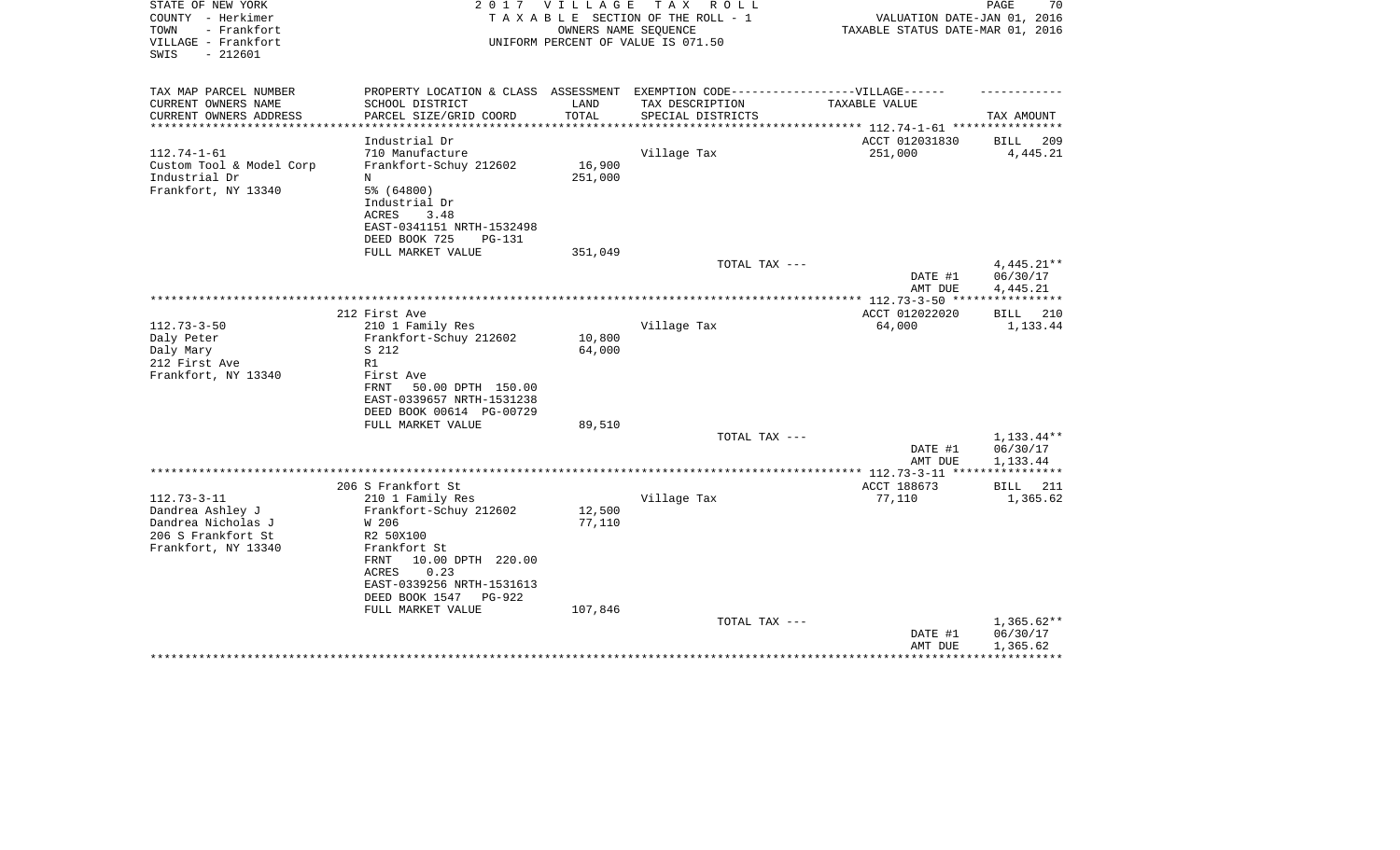| STATE OF NEW YORK<br>COUNTY - Herkimer                          |                                                                                   | 2017 VILLAGE         | TAX ROLL<br>TAXABLE SECTION OF THE ROLL - 1 | VALUATION DATE-JAN 01, 2016                                     | PAGE<br>71               |
|-----------------------------------------------------------------|-----------------------------------------------------------------------------------|----------------------|---------------------------------------------|-----------------------------------------------------------------|--------------------------|
| TOWN<br>- Frankfort<br>VILLAGE - Frankfort<br>SWIS<br>$-212601$ |                                                                                   | OWNERS NAME SEQUENCE | UNIFORM PERCENT OF VALUE IS 071.50          | TAXABLE STATUS DATE-MAR 01, 2016                                |                          |
| TAX MAP PARCEL NUMBER                                           | PROPERTY LOCATION & CLASS ASSESSMENT EXEMPTION CODE-----------------VILLAGE------ |                      |                                             |                                                                 |                          |
| CURRENT OWNERS NAME                                             | SCHOOL DISTRICT                                                                   | LAND                 | TAX DESCRIPTION                             | TAXABLE VALUE                                                   |                          |
| CURRENT OWNERS ADDRESS                                          | PARCEL SIZE/GRID COORD                                                            | TOTAL                | SPECIAL DISTRICTS                           |                                                                 | TAX AMOUNT               |
| *******************                                             |                                                                                   |                      |                                             | ********************************* 112.66-2-24 ***************** |                          |
|                                                                 | 316 Bee St                                                                        |                      |                                             | ACCT 194878                                                     | BILL<br>212              |
| $112.66 - 2 - 24$                                               | 311 Res vac land                                                                  |                      | Village Tax                                 | 5,300                                                           | 93.86                    |
| Darrow John<br>312 Bee St                                       | Frankfort-Schuy 212602<br>E 316                                                   | 5,300                |                                             |                                                                 |                          |
| Frankfort, NY 13340                                             | V19                                                                               | 5,300                |                                             |                                                                 |                          |
|                                                                 | FRNT 109.00 DPTH 138.00                                                           |                      |                                             |                                                                 |                          |
|                                                                 | EAST-0341096 NRTH-1532710                                                         |                      |                                             |                                                                 |                          |
|                                                                 | DEED BOOK 1585<br>PG-994                                                          |                      |                                             |                                                                 |                          |
|                                                                 | FULL MARKET VALUE                                                                 | 7,413                |                                             |                                                                 |                          |
|                                                                 |                                                                                   |                      | TOTAL TAX ---                               |                                                                 | 93.86**                  |
|                                                                 |                                                                                   |                      |                                             | DATE #1<br>AMT DUE                                              | 06/30/17<br>93.86        |
|                                                                 |                                                                                   |                      |                                             | ACCT 194270                                                     |                          |
| $112.66 - 2 - 23$                                               | 312 Bee St<br>210 1 Family Res                                                    |                      | Village Tax                                 | 42,000                                                          | BILL 213<br>743.82       |
| Darrow John C                                                   | Frankfort-Schuy 212602                                                            | 6,800                |                                             |                                                                 |                          |
| 312 Bee St                                                      | E 312                                                                             | 42,000               |                                             |                                                                 |                          |
| Frankfort, NY 13340                                             | R1                                                                                |                      |                                             |                                                                 |                          |
|                                                                 | 60.00 DPTH 138.00<br>FRNT                                                         |                      |                                             |                                                                 |                          |
|                                                                 | EAST-0341034 NRTH-1532652                                                         |                      |                                             |                                                                 |                          |
|                                                                 | DEED BOOK 1581<br>PG-975                                                          |                      |                                             |                                                                 |                          |
|                                                                 | FULL MARKET VALUE                                                                 | 58,741               |                                             |                                                                 |                          |
|                                                                 |                                                                                   |                      | TOTAL TAX ---                               | DATE #1                                                         | 743.82**<br>06/30/17     |
|                                                                 |                                                                                   |                      |                                             | AMT DUE                                                         | 743.82                   |
|                                                                 |                                                                                   |                      |                                             |                                                                 |                          |
|                                                                 | 106 Reese Rd                                                                      |                      |                                             | ACCT 200739                                                     | BILL<br>214              |
| $112.74 - 3 - 35$                                               | 210 1 Family Res                                                                  |                      | Village Tax                                 | 65,000                                                          | 1,151.15                 |
| Davis Matthew                                                   | Frankfort-Schuy 212602                                                            | 6,700                |                                             |                                                                 |                          |
| 106 Reese Rd                                                    | W 106                                                                             | 65,000               |                                             |                                                                 |                          |
| Frankfort, NY 13340                                             | R1 53X134x50x1                                                                    |                      |                                             |                                                                 |                          |
|                                                                 | Reese Rd                                                                          |                      |                                             |                                                                 |                          |
| PRIOR OWNER ON 3/01/2016<br>Davis Matthew L Jr                  | 53.00 DPTH 153.50<br>FRNT<br>EAST-0341014 NRTH-1530473                            |                      |                                             |                                                                 |                          |
|                                                                 | DEED BOOK 1623<br>PG-388                                                          |                      |                                             |                                                                 |                          |
|                                                                 | FULL MARKET VALUE                                                                 | 90,909               |                                             |                                                                 |                          |
|                                                                 |                                                                                   |                      | TOTAL TAX ---                               |                                                                 | 1,151.15**               |
|                                                                 |                                                                                   |                      |                                             | DATE #1                                                         | 06/30/17                 |
|                                                                 |                                                                                   |                      |                                             | AMT DUE                                                         | 1,151.15                 |
|                                                                 |                                                                                   |                      |                                             | ****** 112.81-3-47 *****************                            |                          |
|                                                                 | 605 Ingersol Ave                                                                  |                      |                                             | ACCT 012015720                                                  | 215<br><b>BILL</b>       |
| $112.81 - 3 - 47$<br>Davis Scott T                              | 210 1 Family Res                                                                  | 15,700               | Village Tax                                 | 82,000                                                          | 1,452.22                 |
| Davis Deborah Obrien                                            | Frankfort-Schuy 212602<br>Е                                                       | 82,000               |                                             |                                                                 |                          |
| 605 Ingersol Ave                                                | R1                                                                                |                      |                                             |                                                                 |                          |
| Frankfort, NY 13340                                             | Ingersol Ave                                                                      |                      |                                             |                                                                 |                          |
|                                                                 | FRNT<br>90.00 DPTH 212.30                                                         |                      |                                             |                                                                 |                          |
|                                                                 | 135<br>BANK                                                                       |                      |                                             |                                                                 |                          |
|                                                                 | EAST-0339734 NRTH-1528740                                                         |                      |                                             |                                                                 |                          |
|                                                                 | DEED BOOK 798<br>PG-649                                                           |                      |                                             |                                                                 |                          |
|                                                                 | FULL MARKET VALUE                                                                 | 114,685              |                                             |                                                                 |                          |
|                                                                 |                                                                                   |                      | TOTAL TAX ---                               |                                                                 | $1,452.22**$<br>06/30/17 |
|                                                                 |                                                                                   |                      |                                             | DATE #1<br>AMT DUE                                              | 1,452.22                 |
|                                                                 |                                                                                   |                      |                                             |                                                                 |                          |
|                                                                 |                                                                                   |                      |                                             |                                                                 |                          |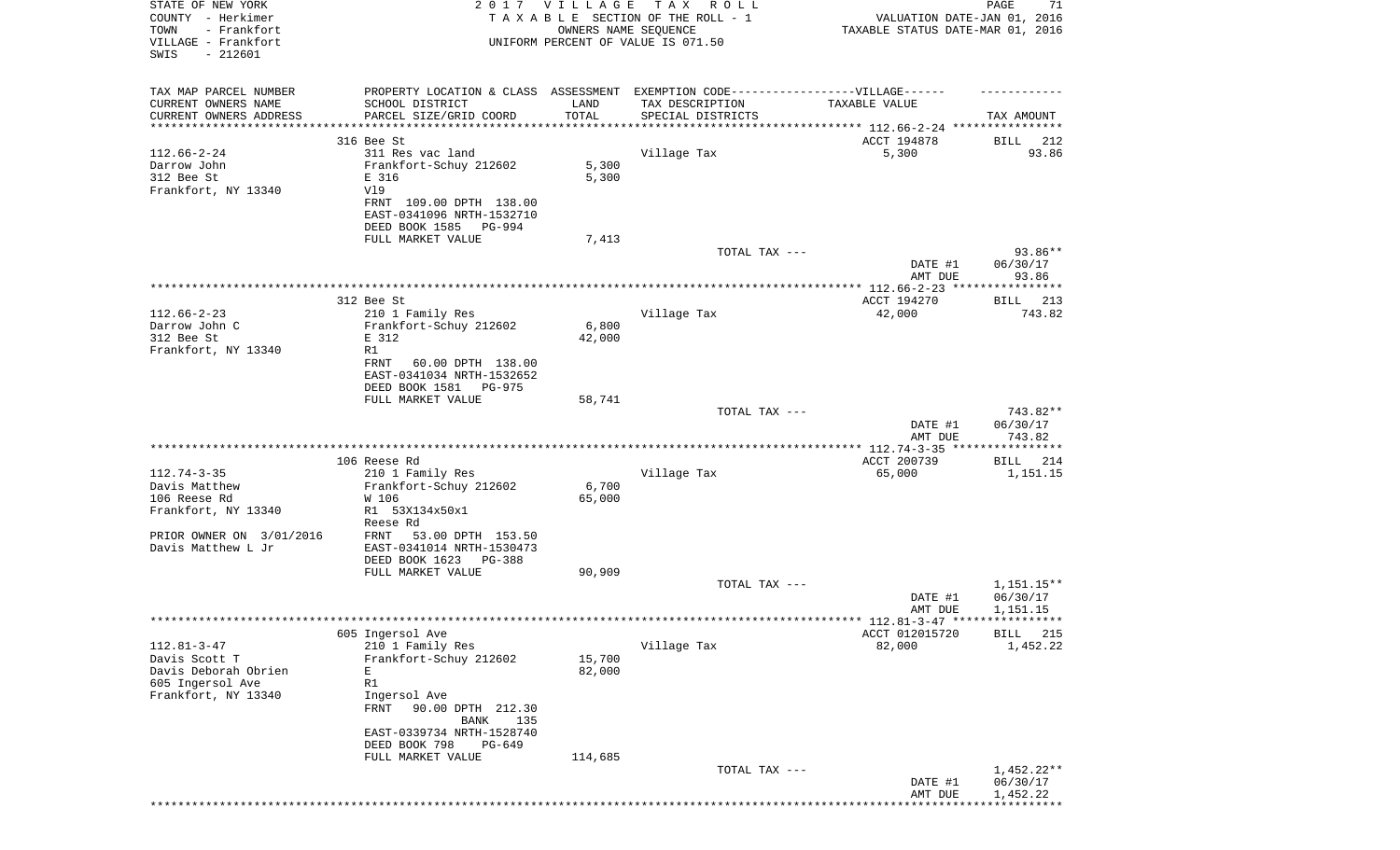| STATE OF NEW YORK<br>COUNTY - Herkimer<br>- Frankfort<br>TOWN<br>VILLAGE - Frankfort<br>$-212601$<br>SWIS | 2 0 1 7<br><b>VILLAGE</b><br>T A X<br>R O L L<br>TAXABLE SECTION OF THE ROLL - 1<br>OWNERS NAME SEQUENCE<br>UNIFORM PERCENT OF VALUE IS 071.50                                                  |                  |                                      | PAGE<br>72<br>VALUATION DATE-JAN 01, 2016<br>TAXABLE STATUS DATE-MAR 01, 2016 |                                                             |  |
|-----------------------------------------------------------------------------------------------------------|-------------------------------------------------------------------------------------------------------------------------------------------------------------------------------------------------|------------------|--------------------------------------|-------------------------------------------------------------------------------|-------------------------------------------------------------|--|
| TAX MAP PARCEL NUMBER<br>CURRENT OWNERS NAME<br>CURRENT OWNERS ADDRESS                                    | PROPERTY LOCATION & CLASS ASSESSMENT EXEMPTION CODE-----------------VILLAGE------<br>SCHOOL DISTRICT<br>PARCEL SIZE/GRID COORD                                                                  | LAND<br>TOTAL    | TAX DESCRIPTION<br>SPECIAL DISTRICTS | TAXABLE VALUE                                                                 | TAX AMOUNT                                                  |  |
| *******************                                                                                       | ******************************                                                                                                                                                                  | ************     |                                      |                                                                               |                                                             |  |
| $112.81 - 1 - 41$<br>Deep Jeffrey M<br>Deep Vanessa S<br>222 Fifth Ave<br>Frankfort, NY 13340             | 222 Fifth Ave<br>210 1 Family Res<br>Frankfort-Schuy 212602<br>S 222<br>R1 50X150<br>Fifth Ave                                                                                                  | 10,800<br>68,900 | Village Tax                          | ACCT 012030990<br>68,900                                                      | BILL<br>216<br>1,220.22                                     |  |
|                                                                                                           | <b>FRNT</b><br>50.00 DPTH 150.00<br><b>BANK</b><br>135<br>EAST-0338991 NRTH-1529854<br>DEED BOOK 768<br>PG-548<br>FULL MARKET VALUE                                                             | 96,364           |                                      |                                                                               |                                                             |  |
|                                                                                                           |                                                                                                                                                                                                 |                  | TOTAL TAX ---                        | DATE #1<br>AMT DUE                                                            | 1,220.22**<br>06/30/17<br>1,220.22<br>* * * * * * * * * * * |  |
|                                                                                                           | 305 Fifth Ave                                                                                                                                                                                   |                  |                                      | ACCT 012011280                                                                | 217<br>BILL                                                 |  |
| $112.81 - 3 - 9$<br>DeJohn Joseph F<br>305 Fifth Ave<br>Frankfort, NY 13340                               | 210 1 Family Res<br>Frankfort-Schuy 212602<br>N 305<br>R1 50X121<br>Fifth Ave<br><b>FRNT</b><br>50.00 DPTH 121.00<br><b>BANK</b><br>135<br>EAST-0339376 NRTH-1529835<br>DEED BOOK 896<br>PG-659 | 9,700<br>53,000  | Village Tax                          | 53,000                                                                        | 938.63                                                      |  |
|                                                                                                           | FULL MARKET VALUE                                                                                                                                                                               | 74,126           | TOTAL TAX ---                        |                                                                               | 938.63**                                                    |  |
|                                                                                                           |                                                                                                                                                                                                 |                  |                                      | DATE #1<br>AMT DUE                                                            | 06/30/17<br>938.63                                          |  |
|                                                                                                           |                                                                                                                                                                                                 |                  |                                      |                                                                               | ********                                                    |  |
| $112.73 - 3 - 70$<br>DelConte Michelle B<br>223 First Ave<br>Frankfort, NY 13340                          | 223 First Ave<br>210 1 Family Res<br>Frankfort-Schuy 212602<br>N 223<br>R1 75X127<br>First Ave<br><b>FRNT</b><br>75.00 DPTH 127.00<br><b>BANK</b><br>805                                        | 12,200<br>60,000 | Village Tax                          | ACCT 012007740<br>60,000                                                      | <b>BILL</b><br>218<br>1,062.60                              |  |
|                                                                                                           | EAST-0339995 NRTH-1531151<br>DEED BOOK 910<br><b>PG-211</b><br>FULL MARKET VALUE                                                                                                                | 83,916           | TOTAL TAX ---                        | DATE #1<br>AMT DUE                                                            | $1,062.60**$<br>06/30/17<br>1,062.60                        |  |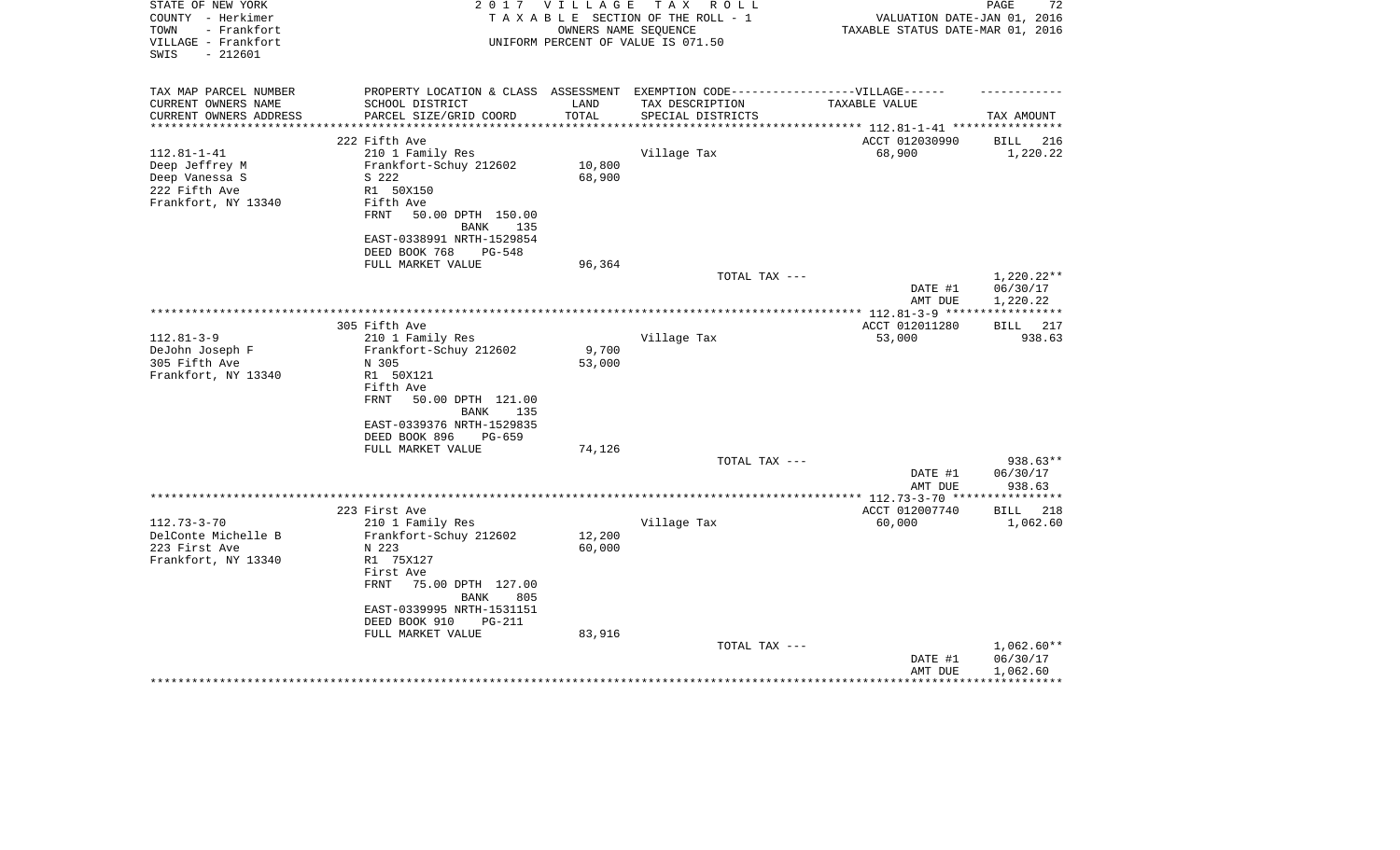| STATE OF NEW YORK<br>COUNTY - Herkimer<br>- Frankfort<br>TOWN<br>VILLAGE - Frankfort<br>$-212601$<br>SWIS | 2017                                                                                                                                                                       | <b>VILLAGE</b>   | T A X<br>R O L L<br>TAXABLE SECTION OF THE ROLL - 1<br>OWNERS NAME SEQUENCE<br>UNIFORM PERCENT OF VALUE IS 071.50 | VALUATION DATE-JAN 01, 2016<br>TAXABLE STATUS DATE-MAR 01, 2016 | PAGE<br>73                           |
|-----------------------------------------------------------------------------------------------------------|----------------------------------------------------------------------------------------------------------------------------------------------------------------------------|------------------|-------------------------------------------------------------------------------------------------------------------|-----------------------------------------------------------------|--------------------------------------|
| TAX MAP PARCEL NUMBER<br>CURRENT OWNERS NAME                                                              | PROPERTY LOCATION & CLASS ASSESSMENT EXEMPTION CODE-----------------VILLAGE------                                                                                          | LAND             |                                                                                                                   | TAXABLE VALUE                                                   |                                      |
| CURRENT OWNERS ADDRESS<br>*********************                                                           | SCHOOL DISTRICT<br>PARCEL SIZE/GRID COORD                                                                                                                                  | TOTAL            | TAX DESCRIPTION<br>SPECIAL DISTRICTS                                                                              | ***************************** 112.81-3-7 *****************      | TAX AMOUNT                           |
|                                                                                                           | 507 Palmer St                                                                                                                                                              |                  |                                                                                                                   | ACCT 167832                                                     | BILL<br>219                          |
| $112.81 - 3 - 7$<br>DellaGala Raymond D<br>1155 Hammond Ave<br>Utica, NY 13501                            | 210 1 Family Res<br>Frankfort-Schuy 212602<br>E 507<br>R1 39X140<br>Palmer St<br>39.00 DPTH 140.00<br>FRNT<br>EAST-0339232 NRTH-1529874<br>DEED BOOK 1415<br><b>PG-565</b> | 8,100<br>56,300  | Village Tax                                                                                                       | 56,300                                                          | 997.07                               |
|                                                                                                           | FULL MARKET VALUE                                                                                                                                                          | 78,741           |                                                                                                                   |                                                                 |                                      |
|                                                                                                           |                                                                                                                                                                            |                  | TOTAL TAX ---                                                                                                     |                                                                 | 997.07**                             |
|                                                                                                           |                                                                                                                                                                            |                  |                                                                                                                   | DATE #1<br>AMT DUE                                              | 06/30/17<br>997.07                   |
|                                                                                                           |                                                                                                                                                                            |                  |                                                                                                                   |                                                                 |                                      |
| $112.74 - 1 - 15$<br>Deluke Joseph Jr                                                                     | 157 E Main St<br>481 Att row bldg<br>Frankfort-Schuy 212602                                                                                                                | 4,000            | Village Tax                                                                                                       | ACCT 012007530<br>56,600                                        | BILL<br>220<br>1,002.39              |
| Deluke Joseph K<br>109 Libritz Dr<br>Frankfort, NY 13340                                                  | N 157<br>Com<br>E Main St<br>24.00 DPTH 185.00<br>FRNT<br>EAST-0340032 NRTH-1532305<br>DEED BOOK 869<br>$PG-382$                                                           | 56,600           |                                                                                                                   |                                                                 |                                      |
|                                                                                                           | FULL MARKET VALUE                                                                                                                                                          | 79,161           |                                                                                                                   |                                                                 |                                      |
|                                                                                                           |                                                                                                                                                                            |                  | TOTAL TAX ---                                                                                                     | DATE #1<br>AMT DUE                                              | $1,002.39**$<br>06/30/17<br>1,002.39 |
|                                                                                                           |                                                                                                                                                                            |                  |                                                                                                                   |                                                                 |                                      |
|                                                                                                           | 226 Fourth Ave                                                                                                                                                             |                  |                                                                                                                   | ACCT 012020970                                                  | 221<br>BILL                          |
| $112.81 - 2 - 25$<br>DeLuke Linda Lf Use<br>DiChristina Diana                                             | 210 1 Family Res<br>Frankfort-Schuy 212602<br>S 226                                                                                                                        | 10,800<br>45,500 | VET WAR CT 41121<br>Village Tax                                                                                   | 6,309<br>39,191                                                 | 694.07                               |
| Attn: Mary DiChristina<br>226 Fourth Ave<br>Frankfort, NY 13340<br>PRIOR OWNER ON 3/01/2016               | R1 50X150<br>Fourth Ave<br>FRNT<br>50.00 DPTH 150.00<br>EAST-0339154 NRTH-1530163<br>DEED BOOK 1087<br>$PG-57$                                                             |                  |                                                                                                                   |                                                                 |                                      |
| DeLuke Linda Lf Use                                                                                       | FULL MARKET VALUE                                                                                                                                                          | 63,636           |                                                                                                                   |                                                                 |                                      |
|                                                                                                           |                                                                                                                                                                            |                  | TOTAL TAX ---                                                                                                     | DATE #1<br>AMT DUE                                              | 694.07**<br>06/30/17<br>694.07       |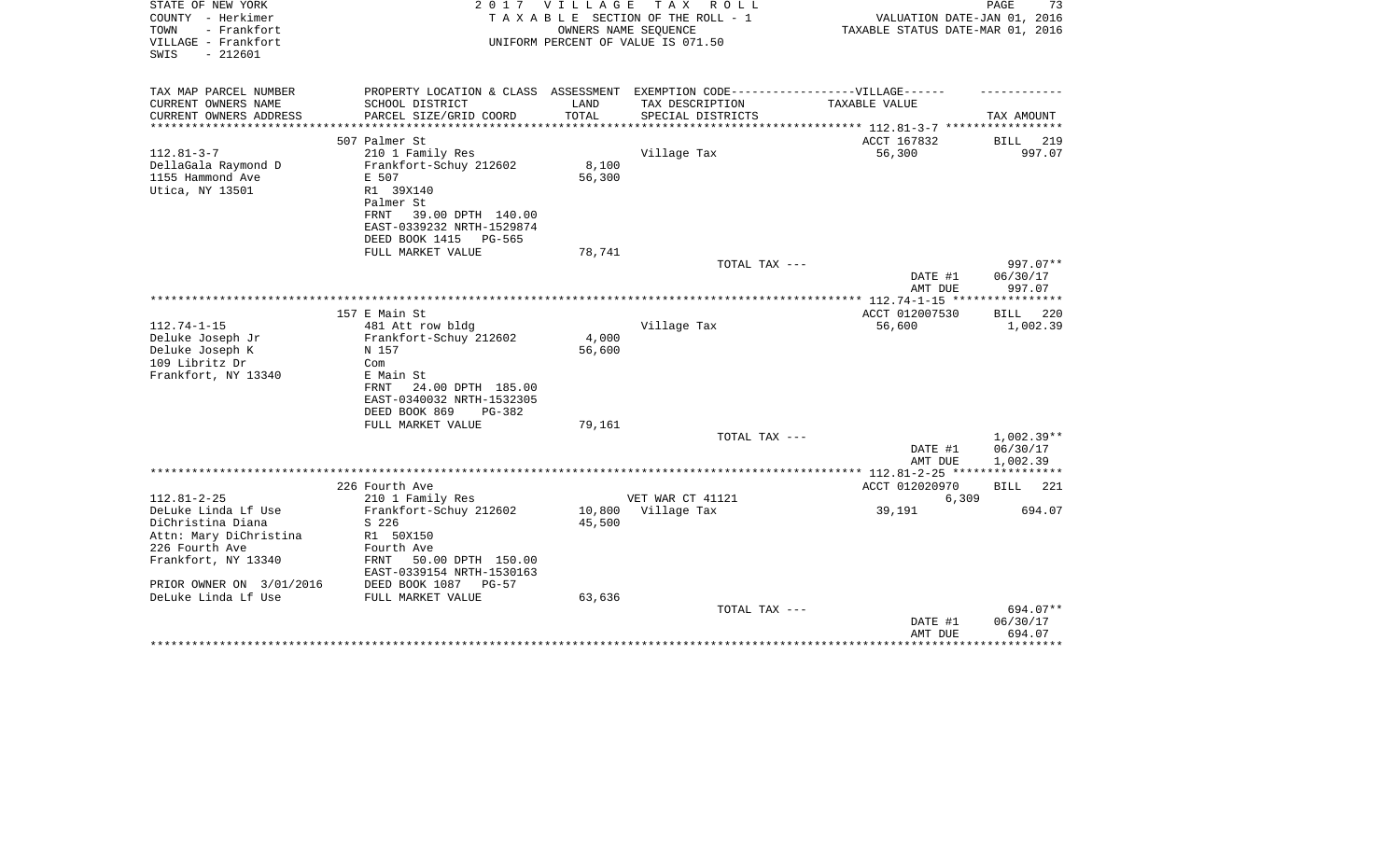| STATE OF NEW YORK<br>COUNTY - Herkimer<br>- Frankfort<br>TOWN<br>VILLAGE - Frankfort<br>$-212601$<br>SWIS | 2 0 1 7                                                                                                                        | VILLAGE       | TAX ROLL<br>TAXABLE SECTION OF THE ROLL - 1<br>OWNERS NAME SEOUENCE<br>UNIFORM PERCENT OF VALUE IS 071.50 | VALUATION DATE-JAN 01, 2016<br>TAXABLE STATUS DATE-MAR 01, 2016 | PAGE<br>74                         |
|-----------------------------------------------------------------------------------------------------------|--------------------------------------------------------------------------------------------------------------------------------|---------------|-----------------------------------------------------------------------------------------------------------|-----------------------------------------------------------------|------------------------------------|
| TAX MAP PARCEL NUMBER<br>CURRENT OWNERS NAME<br>CURRENT OWNERS ADDRESS                                    | PROPERTY LOCATION & CLASS ASSESSMENT EXEMPTION CODE-----------------VILLAGE------<br>SCHOOL DISTRICT<br>PARCEL SIZE/GRID COORD | LAND<br>TOTAL | TAX DESCRIPTION<br>SPECIAL DISTRICTS                                                                      | TAXABLE VALUE                                                   | TAX AMOUNT                         |
| **********************                                                                                    |                                                                                                                                |               |                                                                                                           |                                                                 |                                    |
|                                                                                                           | 204 Reese Rd                                                                                                                   |               |                                                                                                           | ACCT 012016020                                                  | BILL 222                           |
| $112.82 - 1 - 57$                                                                                         | 210 1 Family Res                                                                                                               |               | Village Tax                                                                                               | 70,300                                                          | 1,245.01                           |
| Demichele Steven                                                                                          | Frankfort-Schuy 212602                                                                                                         | 12,800        |                                                                                                           |                                                                 |                                    |
| Demichele Diane<br>204 Reese Rd                                                                           | W<br>R1                                                                                                                        | 70,300        |                                                                                                           |                                                                 |                                    |
| Frankfort, NY 13340                                                                                       | Reese Rd<br>FRNT 125.00 DPTH 110.00<br><b>BANK</b><br>135<br>EAST-0340649 NRTH-1529805                                         |               |                                                                                                           |                                                                 |                                    |
|                                                                                                           | DEED BOOK 825<br>PG-592                                                                                                        |               |                                                                                                           |                                                                 |                                    |
|                                                                                                           | FULL MARKET VALUE                                                                                                              | 98,322        |                                                                                                           |                                                                 |                                    |
|                                                                                                           |                                                                                                                                |               | TOTAL TAX ---                                                                                             |                                                                 | $1,245.01**$                       |
|                                                                                                           |                                                                                                                                |               |                                                                                                           | DATE #1<br>AMT DUE                                              | 06/30/17<br>1,245.01               |
|                                                                                                           |                                                                                                                                |               |                                                                                                           |                                                                 |                                    |
|                                                                                                           | 228 Fourth Ave                                                                                                                 |               |                                                                                                           | ACCT 012007230                                                  | 223<br>BILL                        |
| $112.81 - 2 - 24$                                                                                         | 210 1 Family Res                                                                                                               |               | Village Tax                                                                                               | 50,000                                                          | 885.50                             |
| Denapole Particia A                                                                                       | Frankfort-Schuy 212602                                                                                                         | 10,800        |                                                                                                           |                                                                 |                                    |
| 228 Fourth Ave                                                                                            | S 228                                                                                                                          | 50,000        |                                                                                                           |                                                                 |                                    |
| Frankfort, NY 13340                                                                                       | R1 50X150<br>Fourth Ave                                                                                                        |               |                                                                                                           |                                                                 |                                    |
|                                                                                                           | FRNT<br>50.00 DPTH 150.00                                                                                                      |               |                                                                                                           |                                                                 |                                    |
|                                                                                                           | <b>BANK</b><br>135                                                                                                             |               |                                                                                                           |                                                                 |                                    |
|                                                                                                           | EAST-0339185 NRTH-1530124                                                                                                      |               |                                                                                                           |                                                                 |                                    |
|                                                                                                           | DEED BOOK 842<br>PG-562                                                                                                        |               |                                                                                                           |                                                                 |                                    |
|                                                                                                           | FULL MARKET VALUE                                                                                                              | 69,930        |                                                                                                           |                                                                 |                                    |
|                                                                                                           |                                                                                                                                |               | TOTAL TAX ---                                                                                             | DATE #1                                                         | 885.50**                           |
|                                                                                                           |                                                                                                                                |               |                                                                                                           | AMT DUE                                                         | 06/30/17<br>885.50                 |
|                                                                                                           |                                                                                                                                |               |                                                                                                           |                                                                 |                                    |
|                                                                                                           | 200 Frankfort St                                                                                                               |               |                                                                                                           | ACCT 182501                                                     | <b>BILL</b><br>224                 |
| $112.73 - 3 - 6$                                                                                          | 210 1 Family Res                                                                                                               |               | Village Tax                                                                                               | 64,200                                                          | 1,136.98                           |
| DeRollo Michael                                                                                           | Frankfort-Schuy 212602                                                                                                         | 9,200         |                                                                                                           |                                                                 |                                    |
| DeRollo Dorri                                                                                             | W                                                                                                                              | 64,200        |                                                                                                           |                                                                 |                                    |
| 200 Frankfort St<br>Frankfort, NY 13340                                                                   | R1<br>Frankfort St                                                                                                             |               |                                                                                                           |                                                                 |                                    |
|                                                                                                           | 69.00 DPTH<br>FRNT<br>75.00                                                                                                    |               |                                                                                                           |                                                                 |                                    |
|                                                                                                           | EAST-0339377 NRTH-1531624                                                                                                      |               |                                                                                                           |                                                                 |                                    |
|                                                                                                           | DEED BOOK 1511<br>PG-296                                                                                                       |               |                                                                                                           |                                                                 |                                    |
|                                                                                                           | FULL MARKET VALUE                                                                                                              | 89,790        |                                                                                                           |                                                                 |                                    |
|                                                                                                           |                                                                                                                                |               | TOTAL TAX ---                                                                                             | DATE #1<br>AMT DUE                                              | 1,136.98**<br>06/30/17<br>1,136.98 |
|                                                                                                           |                                                                                                                                |               |                                                                                                           |                                                                 |                                    |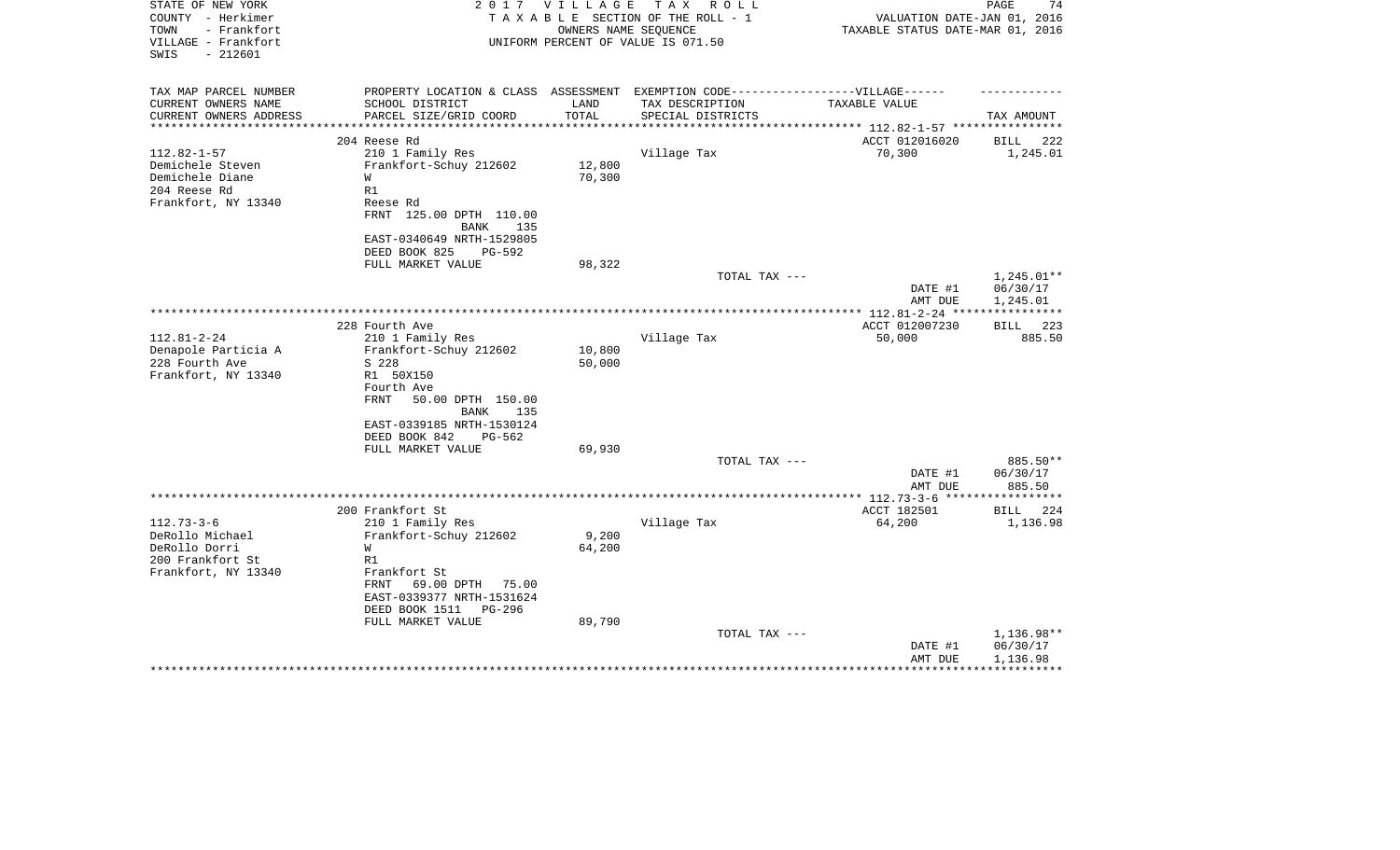| STATE OF NEW YORK<br>COUNTY - Herkimer<br>- Frankfort<br>TOWN<br>VILLAGE - Frankfort<br>$-212601$<br>SWIS |                                                                                                                                                 | 2017 VILLAGE                                 | TAX ROLL<br>T A X A B L E SECTION OF THE ROLL - 1<br>OWNERS NAME SEQUENCE<br>UNIFORM PERCENT OF VALUE IS 071.50 | VALUATION DATE-JAN 01, 2016<br>TAXABLE STATUS DATE-MAR 01, 2016             | PAGE<br>75                       |
|-----------------------------------------------------------------------------------------------------------|-------------------------------------------------------------------------------------------------------------------------------------------------|----------------------------------------------|-----------------------------------------------------------------------------------------------------------------|-----------------------------------------------------------------------------|----------------------------------|
| TAX MAP PARCEL NUMBER                                                                                     | PROPERTY LOCATION & CLASS ASSESSMENT EXEMPTION CODE-----------------VILLAGE------                                                               |                                              |                                                                                                                 |                                                                             |                                  |
| CURRENT OWNERS NAME<br>CURRENT OWNERS ADDRESS<br>********************                                     | SCHOOL DISTRICT<br>PARCEL SIZE/GRID COORD<br>***********************                                                                            | LAND<br>TOTAL<br>* * * * * * * * * * * * * * | TAX DESCRIPTION<br>SPECIAL DISTRICTS                                                                            | TAXABLE VALUE<br>********************************* 112.82-1-25 ************ | TAX AMOUNT                       |
|                                                                                                           | 330 First Ave                                                                                                                                   |                                              |                                                                                                                 | ACCT 012008010                                                              | <b>BILL</b><br>225               |
| $112.82 - 1 - 25$                                                                                         | 210 1 Family Res                                                                                                                                |                                              | VET COM CT 41131                                                                                                | 10,515                                                                      |                                  |
| Derollo Sidney J<br>330 First Ave<br>Frankfort, NY 13340                                                  | Frankfort-Schuy 212602<br>S 330<br>R1 50X150<br>First Ave<br>50.00 DPTH 150.00<br>FRNT<br>EAST-0340557 NRTH-1530170<br>DEED BOOK 00512 PG-00400 | 10,800<br>65,000                             | Village Tax                                                                                                     | 54,485                                                                      | 964.93                           |
|                                                                                                           | FULL MARKET VALUE                                                                                                                               | 90,909                                       |                                                                                                                 |                                                                             |                                  |
|                                                                                                           |                                                                                                                                                 |                                              | TOTAL TAX ---                                                                                                   | DATE #1<br>AMT DUE                                                          | $964.93**$<br>06/30/17<br>964.93 |
|                                                                                                           |                                                                                                                                                 |                                              |                                                                                                                 | ** $112.74 - 2 - 36$ ***                                                    |                                  |
|                                                                                                           | 240 Mann St                                                                                                                                     |                                              |                                                                                                                 | ACCT 012005310                                                              | <b>BILL</b><br>226               |
| $112.74 - 2 - 36$                                                                                         | 210 1 Family Res                                                                                                                                |                                              | Village Tax                                                                                                     | 31,600                                                                      | 559.64                           |
| Derusso Margaret F                                                                                        | Frankfort-Schuy 212602                                                                                                                          | 5,900                                        |                                                                                                                 |                                                                             |                                  |
| 240 Mann St<br>Frankfort, NY 13340                                                                        | Mann St<br>R1                                                                                                                                   | 31,600                                       |                                                                                                                 |                                                                             |                                  |
|                                                                                                           | 43.00 DPTH 180.00<br>FRNT<br>EAST-0340210 NRTH-1531406<br>DEED BOOK 00626 PG-00803                                                              |                                              |                                                                                                                 |                                                                             |                                  |
|                                                                                                           | FULL MARKET VALUE                                                                                                                               | 44,196                                       |                                                                                                                 |                                                                             |                                  |
|                                                                                                           |                                                                                                                                                 |                                              | TOTAL TAX ---                                                                                                   | DATE #1<br>AMT DUE                                                          | 559.64**<br>06/30/17<br>559.64   |
|                                                                                                           |                                                                                                                                                 |                                              |                                                                                                                 |                                                                             |                                  |
|                                                                                                           | 217 Fourth Ave                                                                                                                                  |                                              |                                                                                                                 | ACCT 181164                                                                 | <b>BILL</b><br>227               |
| $112.81 - 2 - 43$                                                                                         | 311 Res vac land                                                                                                                                |                                              | Village Tax                                                                                                     | 6,800                                                                       | 120.43                           |
| DeSantis Rita                                                                                             | Frankfort-Schuy 212602                                                                                                                          | 6,800                                        |                                                                                                                 |                                                                             |                                  |
| LaPorte Andrew T                                                                                          | N 217                                                                                                                                           | 6,800                                        |                                                                                                                 |                                                                             |                                  |
| 515 Briarcliff Ave<br>Utica, NY 13502                                                                     | V19 50X150<br>Fourth Ave<br>FRNT<br>50.00 DPTH 150.00<br>EAST-0339186 NRTH-1530444<br>DEED BOOK 1502<br>PG-590                                  |                                              |                                                                                                                 |                                                                             |                                  |
|                                                                                                           | FULL MARKET VALUE                                                                                                                               | 9,510                                        | TOTAL TAX ---                                                                                                   |                                                                             | $120.43**$                       |
|                                                                                                           |                                                                                                                                                 |                                              |                                                                                                                 | DATE #1<br>AMT DUE                                                          | 06/30/17<br>120.43               |
|                                                                                                           |                                                                                                                                                 |                                              |                                                                                                                 |                                                                             |                                  |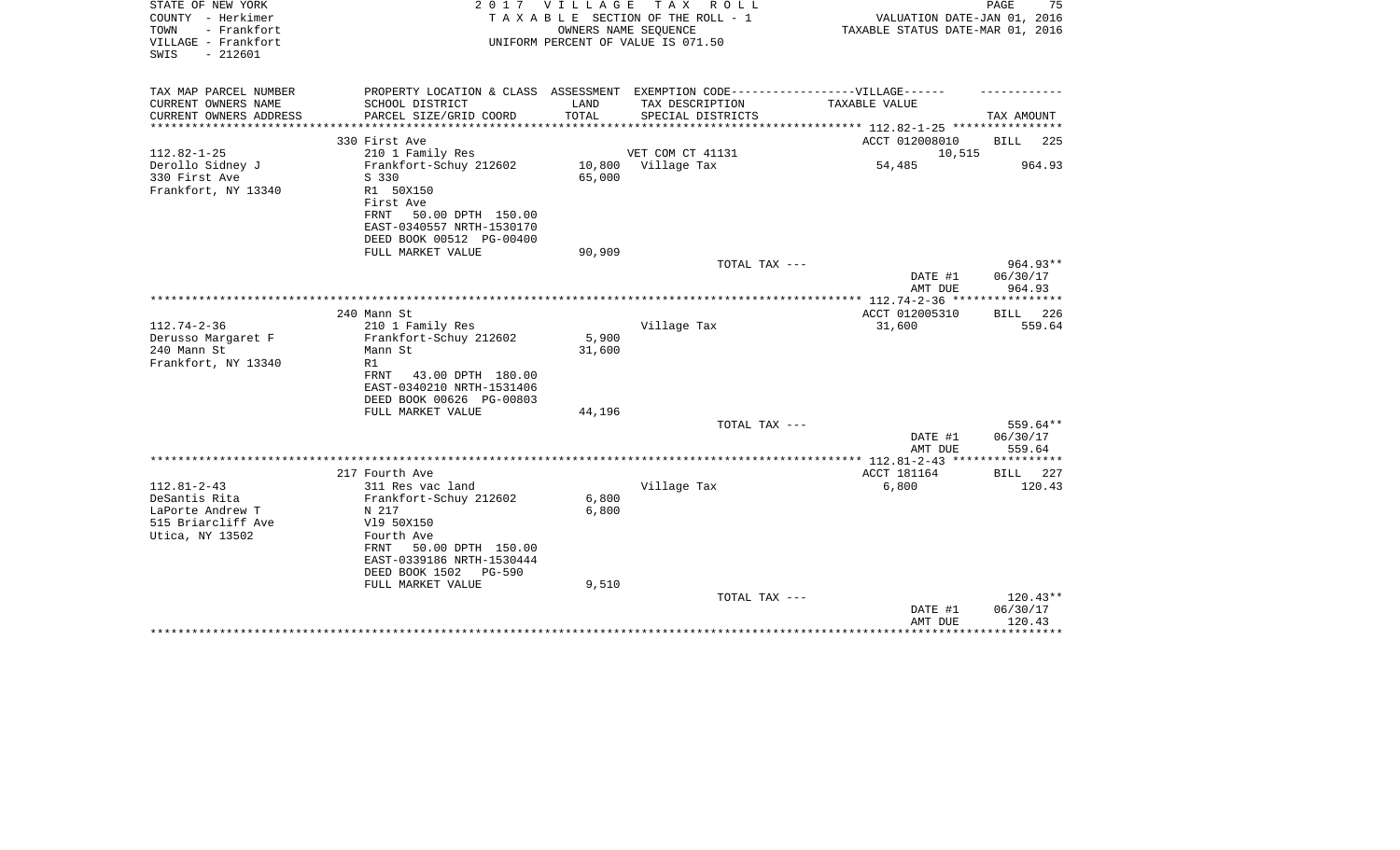| STATE OF NEW YORK<br>COUNTY - Herkimer<br>- Frankfort<br>TOWN<br>VILLAGE - Frankfort | 2 0 1 7                                                                          |         | VILLAGE TAX ROLL<br>TAXABLE SECTION OF THE ROLL - 1<br>OWNERS NAME SEQUENCE<br>UNIFORM PERCENT OF VALUE IS 071.50 | VALUATION DATE-JAN 01, 2016<br>TAXABLE STATUS DATE-MAR 01, 2016 | PAGE<br>76                   |
|--------------------------------------------------------------------------------------|----------------------------------------------------------------------------------|---------|-------------------------------------------------------------------------------------------------------------------|-----------------------------------------------------------------|------------------------------|
| $-212601$<br>SWIS                                                                    |                                                                                  |         |                                                                                                                   |                                                                 |                              |
| TAX MAP PARCEL NUMBER                                                                | PROPERTY LOCATION & CLASS ASSESSMENT EXEMPTION CODE----------------VILLAGE------ |         |                                                                                                                   |                                                                 |                              |
| CURRENT OWNERS NAME                                                                  | SCHOOL DISTRICT                                                                  | LAND    | TAX DESCRIPTION                                                                                                   | TAXABLE VALUE                                                   |                              |
| CURRENT OWNERS ADDRESS<br>**********************                                     | PARCEL SIZE/GRID COORD                                                           | TOTAL   | SPECIAL DISTRICTS                                                                                                 |                                                                 | TAX AMOUNT                   |
|                                                                                      | 220 Third Ave                                                                    |         |                                                                                                                   | ACCT 199658                                                     | BILL<br>228                  |
| $112.73 - 4 - 43$                                                                    | 230 3 Family Res                                                                 |         | Village Tax                                                                                                       | 60,300                                                          | 1,067.91                     |
| Deutsche Bank National Trust                                                         | Frankfort-Schuy 212602                                                           | 10,800  |                                                                                                                   |                                                                 |                              |
| 1661 Worthington Rd Ste 100                                                          | $S$ 220-222                                                                      | 60,300  |                                                                                                                   |                                                                 |                              |
| West Palm Beach, FL 33409                                                            | R3 50X150                                                                        |         |                                                                                                                   |                                                                 |                              |
|                                                                                      | Third Ave                                                                        |         |                                                                                                                   |                                                                 |                              |
| PRIOR OWNER ON 3/01/2016                                                             | FRNT<br>50.00 DPTH 150.00                                                        |         |                                                                                                                   |                                                                 |                              |
| Jordan Irene                                                                         | EAST-0339331 NRTH-1530502<br>DEED BOOK 1616<br>$PG-1$                            |         |                                                                                                                   |                                                                 |                              |
|                                                                                      | FULL MARKET VALUE                                                                | 84,336  |                                                                                                                   |                                                                 |                              |
|                                                                                      |                                                                                  |         | TOTAL TAX ---                                                                                                     |                                                                 | 1,067.91**                   |
|                                                                                      |                                                                                  |         |                                                                                                                   | DATE #1                                                         | 06/30/17                     |
|                                                                                      |                                                                                  |         |                                                                                                                   | AMT DUE                                                         | 1,067.91                     |
|                                                                                      |                                                                                  |         |                                                                                                                   |                                                                 | ************                 |
| $112.73 - 4 - 44$                                                                    | 224 Third Ave<br>311 Res vac land                                                |         | Village Tax                                                                                                       | ACCT 199658<br>7,800                                            | <b>BILL</b><br>229<br>138.14 |
| Deutsche Bank National Trust                                                         | Frankfort-Schuy 212602                                                           | 7,800   |                                                                                                                   |                                                                 |                              |
| 1661 Worthington Rd Ste 100                                                          | S 224                                                                            | 7,800   |                                                                                                                   |                                                                 |                              |
| West Palm Beach, FL 33409                                                            | V19 50X150                                                                       |         |                                                                                                                   |                                                                 |                              |
|                                                                                      | Third Ave                                                                        |         |                                                                                                                   |                                                                 |                              |
| PRIOR OWNER ON 3/01/2016                                                             | 50.00 DPTH 150.00<br>FRNT                                                        |         |                                                                                                                   |                                                                 |                              |
| Jordan Irene                                                                         | EAST-0339363 NRTH-1530467                                                        |         |                                                                                                                   |                                                                 |                              |
|                                                                                      | DEED BOOK 1616 PG-1<br>FULL MARKET VALUE                                         | 10,909  |                                                                                                                   |                                                                 |                              |
|                                                                                      |                                                                                  |         | TOTAL TAX ---                                                                                                     |                                                                 | 138.14**                     |
|                                                                                      |                                                                                  |         |                                                                                                                   | DATE #1                                                         | 06/30/17                     |
|                                                                                      |                                                                                  |         |                                                                                                                   | AMT DUE                                                         | 138.14                       |
|                                                                                      |                                                                                  |         |                                                                                                                   | ******* 112.64-1-6 ***                                          |                              |
|                                                                                      | 139 Cemetery St                                                                  |         |                                                                                                                   | ACCT 166026                                                     | <b>BILL</b><br>230           |
| $112.64 - 1 - 6$<br>Di Martin Joseph M                                               | 210 1 Family Res<br>Frankfort-Schuy 212602                                       | 20,800  | Village Tax                                                                                                       | 94,750                                                          | 1,678.02                     |
| 139 Cemetery St                                                                      | E                                                                                | 94,750  |                                                                                                                   |                                                                 |                              |
| Frankfort, NY 13340                                                                  | R1                                                                               |         |                                                                                                                   |                                                                 |                              |
|                                                                                      | Cemetery St                                                                      |         |                                                                                                                   |                                                                 |                              |
|                                                                                      | FRNT 260.00 DPTH                                                                 |         |                                                                                                                   |                                                                 |                              |
|                                                                                      | 0.76<br>ACRES                                                                    |         |                                                                                                                   |                                                                 |                              |
|                                                                                      | EAST-0336432 NRTH-1532908                                                        |         |                                                                                                                   |                                                                 |                              |
|                                                                                      | DEED BOOK 1404<br><b>PG-285</b><br>FULL MARKET VALUE                             | 132,517 |                                                                                                                   |                                                                 |                              |
|                                                                                      |                                                                                  |         | TOTAL TAX ---                                                                                                     |                                                                 | $1,678.02**$                 |
|                                                                                      |                                                                                  |         |                                                                                                                   | DATE #1                                                         | 06/30/17                     |
|                                                                                      |                                                                                  |         |                                                                                                                   | AMT DUE                                                         | 1,678.02                     |
|                                                                                      |                                                                                  |         |                                                                                                                   |                                                                 |                              |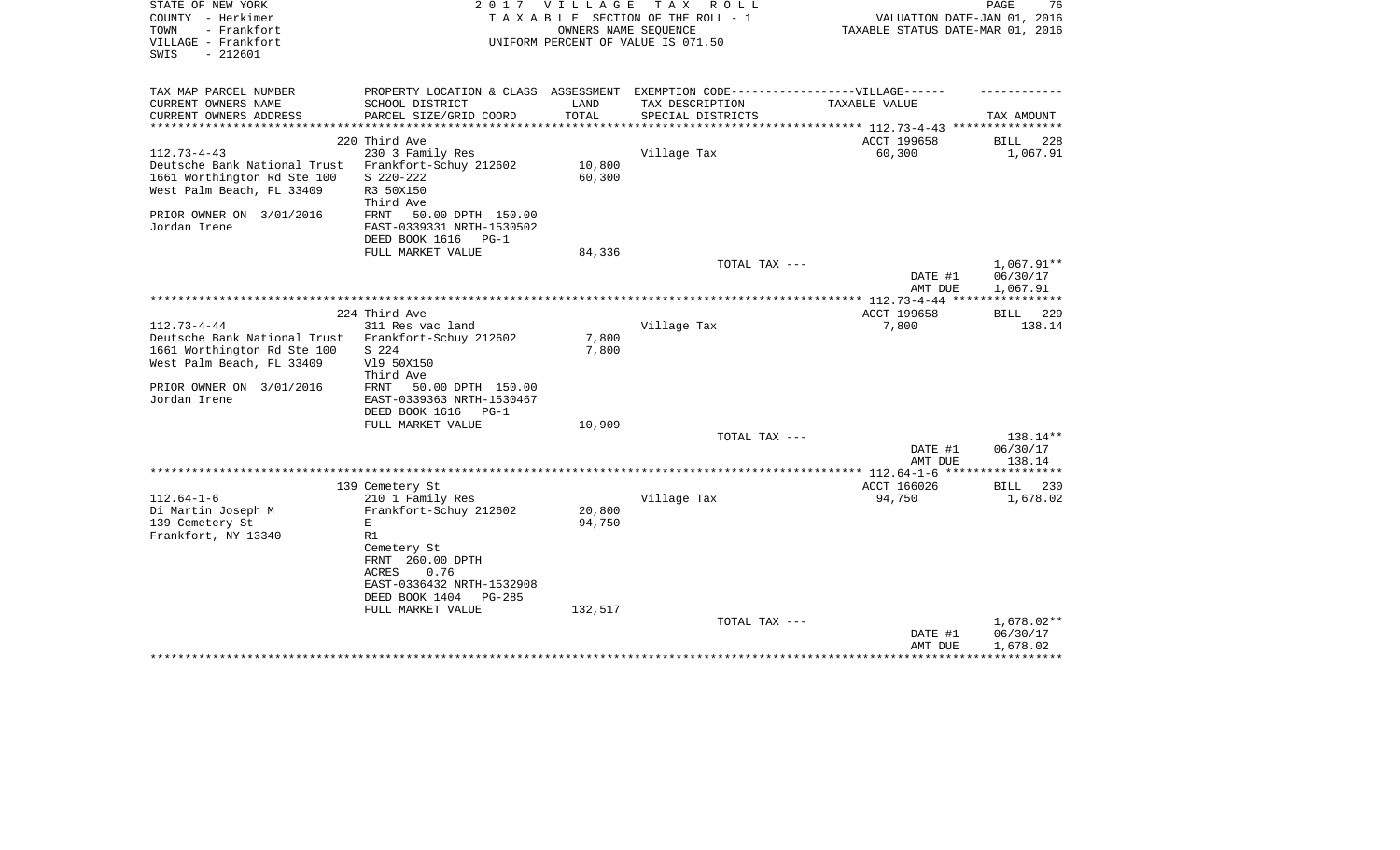| STATE OF NEW YORK<br>COUNTY - Herkimer<br>- Frankfort<br>TOWN<br>VILLAGE - Frankfort<br>SWIS<br>$-212601$ | 2017                                                                                                 | VILLAGE | TAX ROLL<br>TAXABLE SECTION OF THE ROLL - 1<br>OWNERS NAME SEQUENCE<br>UNIFORM PERCENT OF VALUE IS 071.50 | VALUATION DATE-JAN 01, 2016<br>TAXABLE STATUS DATE-MAR 01, 2016 | PAGE<br>77             |
|-----------------------------------------------------------------------------------------------------------|------------------------------------------------------------------------------------------------------|---------|-----------------------------------------------------------------------------------------------------------|-----------------------------------------------------------------|------------------------|
| TAX MAP PARCEL NUMBER<br>CURRENT OWNERS NAME                                                              | PROPERTY LOCATION & CLASS ASSESSMENT EXEMPTION CODE-----------------VILLAGE------<br>SCHOOL DISTRICT | LAND    | TAX DESCRIPTION                                                                                           | TAXABLE VALUE                                                   |                        |
| CURRENT OWNERS ADDRESS                                                                                    | PARCEL SIZE/GRID COORD                                                                               | TOTAL   | SPECIAL DISTRICTS                                                                                         |                                                                 | TAX AMOUNT             |
| ********************                                                                                      | **************************                                                                           |         |                                                                                                           |                                                                 |                        |
|                                                                                                           | 113 W Main St                                                                                        |         |                                                                                                           | ACCT 163970                                                     | <b>BILL</b><br>231     |
| $112.65 - 2 - 53$                                                                                         | 484 1 use sm bld                                                                                     |         | Village Tax                                                                                               | 61,300                                                          | 1,085.62               |
| Di Sano Gina M                                                                                            | Frankfort-Schuy 212602                                                                               | 5,000   |                                                                                                           |                                                                 |                        |
| 113 W Main St<br>Frankfort, NY 13340                                                                      | S 113<br>Comm Blds 5%                                                                                | 61,300  |                                                                                                           |                                                                 |                        |
|                                                                                                           | W Main St                                                                                            |         |                                                                                                           |                                                                 |                        |
|                                                                                                           | FRNT<br>70.00 DPTH 175.00                                                                            |         |                                                                                                           |                                                                 |                        |
|                                                                                                           | EAST-0339173 NRTH-1532974                                                                            |         |                                                                                                           |                                                                 |                        |
|                                                                                                           | DEED BOOK 1391<br>PG-601                                                                             |         |                                                                                                           |                                                                 |                        |
|                                                                                                           | FULL MARKET VALUE                                                                                    | 85,734  |                                                                                                           |                                                                 |                        |
|                                                                                                           |                                                                                                      |         | TOTAL TAX ---                                                                                             |                                                                 | 1,085.62**<br>06/30/17 |
|                                                                                                           |                                                                                                      |         |                                                                                                           | DATE #1<br>AMT DUE                                              | 1,085.62               |
|                                                                                                           |                                                                                                      |         |                                                                                                           | **************** 112.73-2-8 *****                               | ***********            |
|                                                                                                           | 105 E Canal St                                                                                       |         |                                                                                                           | ACCT 012016650                                                  | 232<br>BILL            |
| $112.73 - 2 - 8$                                                                                          | 210 1 Family Res                                                                                     |         | Village Tax                                                                                               | 42,300                                                          | 749.13                 |
| Diamond Tammy E                                                                                           | Frankfort-Schuy 212602                                                                               | 5,600   |                                                                                                           |                                                                 |                        |
| 3699 Jupiter Blvd SE                                                                                      | N 105                                                                                                | 42,300  |                                                                                                           |                                                                 |                        |
| Palm Bay, FL 32909                                                                                        | R1                                                                                                   |         |                                                                                                           |                                                                 |                        |
|                                                                                                           | Life Use Joe&jane<br>45.25 DPTH 136.28<br>FRNT                                                       |         |                                                                                                           |                                                                 |                        |
|                                                                                                           | EAST-0339273 NRTH-1532546                                                                            |         |                                                                                                           |                                                                 |                        |
|                                                                                                           | DEED BOOK 1226<br>PG-523                                                                             |         |                                                                                                           |                                                                 |                        |
|                                                                                                           | FULL MARKET VALUE                                                                                    | 59,161  |                                                                                                           |                                                                 |                        |
|                                                                                                           |                                                                                                      |         | TOTAL TAX ---                                                                                             |                                                                 | 749.13**               |
|                                                                                                           |                                                                                                      |         |                                                                                                           | DATE #1                                                         | 06/30/17               |
|                                                                                                           |                                                                                                      |         |                                                                                                           | AMT DUE                                                         | 749.13<br>********     |
|                                                                                                           | 310 First Ave                                                                                        |         |                                                                                                           | ACCT 175066                                                     | BILL<br>233            |
| $112.82 - 1 - 34$                                                                                         | 220 2 Family Res                                                                                     |         | Village Tax                                                                                               | 70,100                                                          | 1,241.47               |
| DiChristina Diana                                                                                         | Frankfort-Schuy 212602                                                                               | 10,800  |                                                                                                           |                                                                 |                        |
| 310 First Ave                                                                                             | S 310                                                                                                | 70,100  |                                                                                                           |                                                                 |                        |
| Frankfort, NY 13340                                                                                       | R <sub>2</sub>                                                                                       |         |                                                                                                           |                                                                 |                        |
|                                                                                                           | FRNT<br>50.00 DPTH 150.00<br>EAST-0340266 NRTH-1530521                                               |         |                                                                                                           |                                                                 |                        |
|                                                                                                           | DEED BOOK 1462<br>PG-515                                                                             |         |                                                                                                           |                                                                 |                        |
|                                                                                                           | FULL MARKET VALUE                                                                                    | 98,042  |                                                                                                           |                                                                 |                        |
|                                                                                                           |                                                                                                      |         | TOTAL TAX ---                                                                                             |                                                                 | $1,241.47**$           |
|                                                                                                           |                                                                                                      |         |                                                                                                           | DATE #1                                                         | 06/30/17               |
|                                                                                                           |                                                                                                      |         |                                                                                                           | AMT DUE                                                         | 1,241.47               |
|                                                                                                           |                                                                                                      |         |                                                                                                           |                                                                 |                        |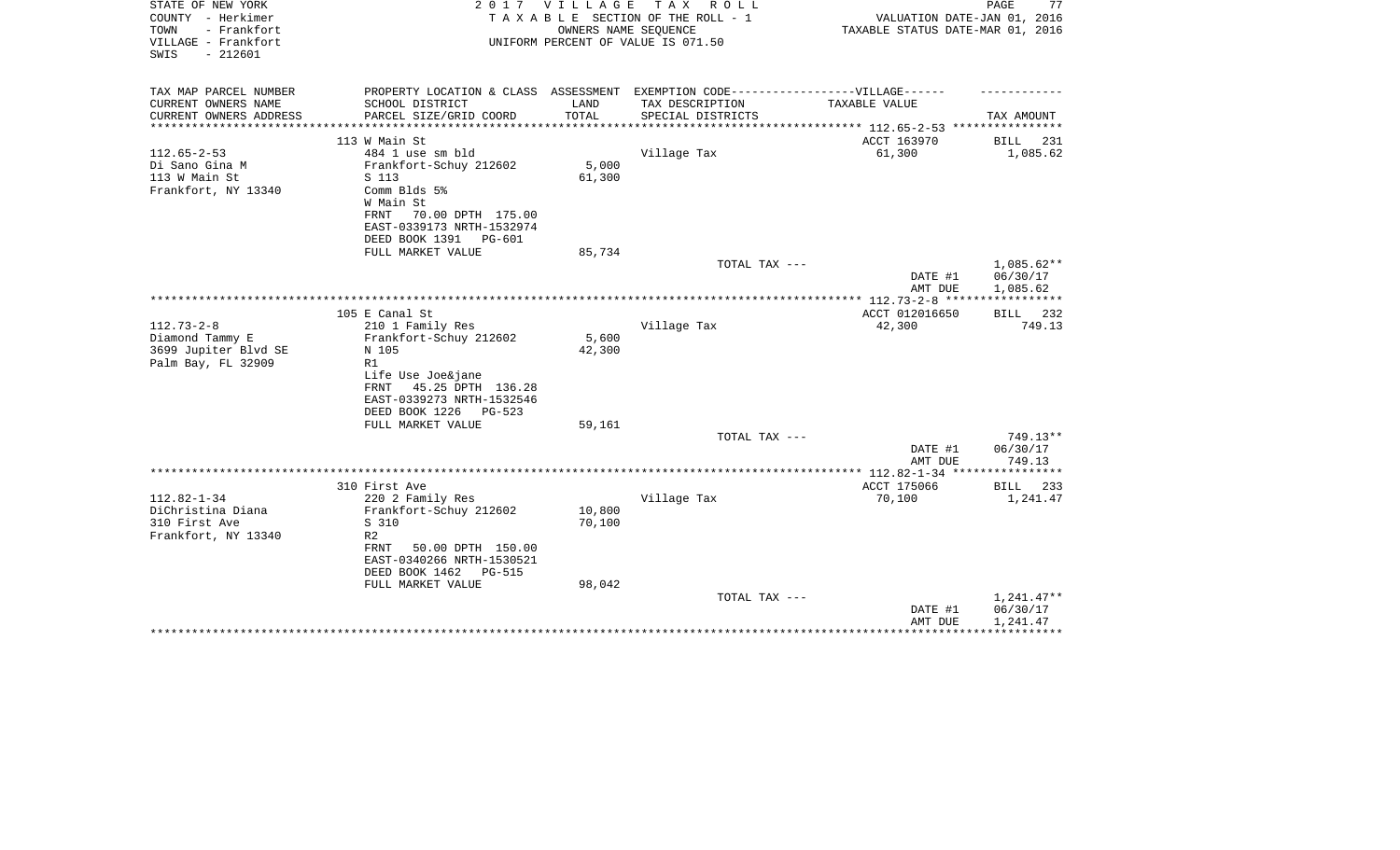| STATE OF NEW YORK<br>COUNTY - Herkimer<br>TOWN<br>- Frankfort<br>VILLAGE - Frankfort<br>$-212601$<br>SWIS | 2017                                                                 | <b>VILLAGE</b> | T A X<br>R O L L<br>TAXABLE SECTION OF THE ROLL - 1<br>OWNERS NAME SEOUENCE<br>UNIFORM PERCENT OF VALUE IS 071.50 | VALUATION DATE-JAN 01, 2016<br>TAXABLE STATUS DATE-MAR 01, 2016 | PAGE<br>78                     |
|-----------------------------------------------------------------------------------------------------------|----------------------------------------------------------------------|----------------|-------------------------------------------------------------------------------------------------------------------|-----------------------------------------------------------------|--------------------------------|
| TAX MAP PARCEL NUMBER                                                                                     | PROPERTY LOCATION & CLASS ASSESSMENT                                 |                | EXEMPTION CODE------------------VILLAGE------                                                                     |                                                                 |                                |
| CURRENT OWNERS NAME<br>CURRENT OWNERS ADDRESS<br>*********************                                    | SCHOOL DISTRICT<br>PARCEL SIZE/GRID COORD                            | LAND<br>TOTAL  | TAX DESCRIPTION<br>SPECIAL DISTRICTS                                                                              | TAXABLE VALUE                                                   | TAX AMOUNT                     |
|                                                                                                           | 314 Litchfield St                                                    |                |                                                                                                                   | ACCT 165705                                                     | 234<br>BILL                    |
| $112.73 - 1 - 17$                                                                                         | 210 1 Family Res                                                     |                | Village Tax                                                                                                       | 28,000                                                          | 495.88                         |
| Dickan John P                                                                                             | Frankfort-Schuy 212602                                               | 11,700         |                                                                                                                   |                                                                 |                                |
| Dickan Elgie G                                                                                            | W 314                                                                | 28,000         |                                                                                                                   |                                                                 |                                |
| 168 East River Rd<br>Frankfort, NY 13340                                                                  | R <sub>2</sub><br>Litchfield St                                      |                |                                                                                                                   |                                                                 |                                |
|                                                                                                           | FRNT<br>58.00 DPTH 153.00                                            |                |                                                                                                                   |                                                                 |                                |
|                                                                                                           | EAST-0338528 NRTH-1531226                                            |                |                                                                                                                   |                                                                 |                                |
|                                                                                                           | DEED BOOK 1402<br>PG-483                                             |                |                                                                                                                   |                                                                 |                                |
|                                                                                                           | FULL MARKET VALUE                                                    | 39,161         |                                                                                                                   |                                                                 |                                |
|                                                                                                           |                                                                      |                | TOTAL TAX ---                                                                                                     | DATE #1<br>AMT DUE                                              | 495.88**<br>06/30/17<br>495.88 |
|                                                                                                           |                                                                      |                |                                                                                                                   |                                                                 | * * * * * * * * * * *          |
|                                                                                                           | 522 Reese Rd                                                         |                |                                                                                                                   | ACCT 012009600                                                  | 235<br>BILL                    |
| $112.81 - 3 - 52$                                                                                         | 210 1 Family Res                                                     |                | Village Tax                                                                                                       | 85,300                                                          | 1,510.66                       |
| DiGeorgio Michael                                                                                         | Frankfort-Schuy 212602                                               | 9,600          |                                                                                                                   |                                                                 |                                |
| LaVine Paula                                                                                              | W                                                                    | 85,300         |                                                                                                                   |                                                                 |                                |
| 522 Reese Rd                                                                                              | R1                                                                   |                |                                                                                                                   |                                                                 |                                |
| Frankfort, NY 13340                                                                                       | Reese Road<br><b>FRNT</b><br>60.00 DPTH 100.00<br><b>BANK</b><br>135 |                |                                                                                                                   |                                                                 |                                |
|                                                                                                           | EAST-0339828 NRTH-1528517                                            |                |                                                                                                                   |                                                                 |                                |
|                                                                                                           | DEED BOOK 892<br>$PG-180$                                            |                |                                                                                                                   |                                                                 |                                |
|                                                                                                           | FULL MARKET VALUE                                                    | 119,301        |                                                                                                                   |                                                                 |                                |
|                                                                                                           |                                                                      |                | TOTAL TAX ---                                                                                                     |                                                                 | $1,510.66**$                   |
|                                                                                                           |                                                                      |                |                                                                                                                   | DATE #1<br>AMT DUE                                              | 06/30/17<br>1,510.66           |
|                                                                                                           |                                                                      |                |                                                                                                                   | *********** 112.66-2-52 ****                                    | * * * * * * * * * * *          |
|                                                                                                           | 109 Sheldon Ave                                                      |                |                                                                                                                   | ACCT 160083                                                     | BILL<br>236                    |
| $112.66 - 2 - 52$                                                                                         | 220 2 Family Res                                                     |                | Village Tax                                                                                                       | 48,400                                                          | 857.16                         |
| DiGristina Josephine                                                                                      | Frankfort-Schuy 212602                                               | 6,000          |                                                                                                                   |                                                                 |                                |
| Moore Elaine Marie                                                                                        | N 109                                                                | 48,400         |                                                                                                                   |                                                                 |                                |
| 109 Sheldon Ave                                                                                           | R2 50X125                                                            |                |                                                                                                                   |                                                                 |                                |
| Frankfort, NY 13340                                                                                       | Sheldon Ave                                                          |                |                                                                                                                   |                                                                 |                                |
|                                                                                                           | 50.50 DPTH 125.00<br>FRNT                                            |                |                                                                                                                   |                                                                 |                                |
|                                                                                                           | EAST-0340481 NRTH-1533081<br>DEED BOOK 1365<br>PG-455                |                |                                                                                                                   |                                                                 |                                |
|                                                                                                           | FULL MARKET VALUE                                                    | 67,692         |                                                                                                                   |                                                                 |                                |
|                                                                                                           |                                                                      |                | TOTAL TAX ---                                                                                                     |                                                                 | 857.16**                       |
|                                                                                                           |                                                                      |                |                                                                                                                   | DATE #1                                                         | 06/30/17                       |
|                                                                                                           |                                                                      |                |                                                                                                                   | AMT DUE                                                         | 857.16                         |
|                                                                                                           |                                                                      |                |                                                                                                                   |                                                                 |                                |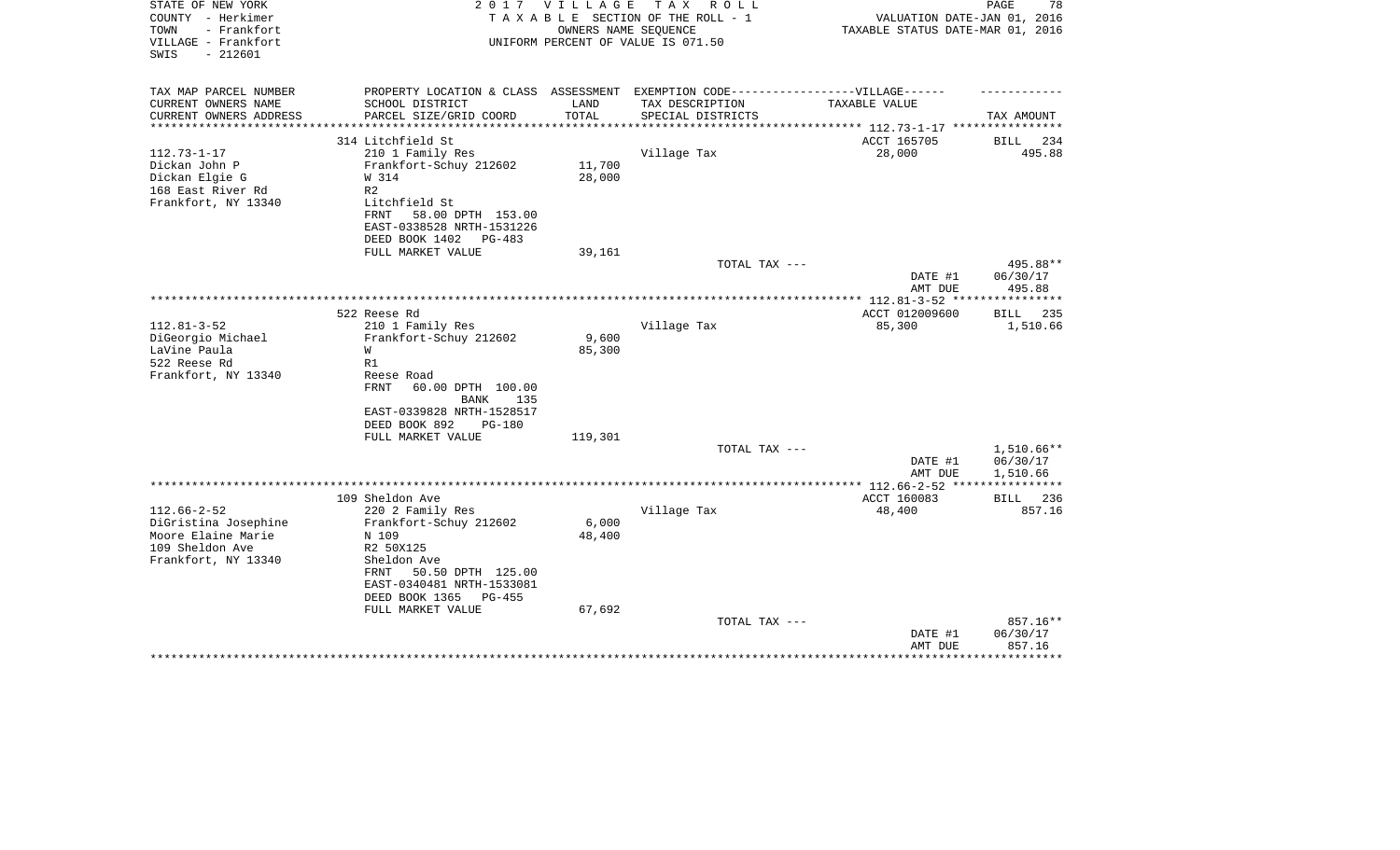| STATE OF NEW YORK<br>COUNTY - Herkimer<br>TOWN<br>- Frankfort<br>VILLAGE - Frankfort<br>$-212601$<br>SWIS | 2017                                                                              | VILLAGE | T A X<br>R O L L<br>TAXABLE SECTION OF THE ROLL - 1<br>OWNERS NAME SEQUENCE<br>UNIFORM PERCENT OF VALUE IS 071.50 | VALUATION DATE-JAN 01, 2016<br>TAXABLE STATUS DATE-MAR 01, 2016 | PAGE<br>79             |
|-----------------------------------------------------------------------------------------------------------|-----------------------------------------------------------------------------------|---------|-------------------------------------------------------------------------------------------------------------------|-----------------------------------------------------------------|------------------------|
| TAX MAP PARCEL NUMBER                                                                                     | PROPERTY LOCATION & CLASS ASSESSMENT EXEMPTION CODE-----------------VILLAGE------ |         |                                                                                                                   |                                                                 |                        |
| CURRENT OWNERS NAME                                                                                       | SCHOOL DISTRICT                                                                   | LAND    | TAX DESCRIPTION                                                                                                   | TAXABLE VALUE                                                   |                        |
| CURRENT OWNERS ADDRESS<br>********************                                                            | PARCEL SIZE/GRID COORD                                                            | TOTAL   | SPECIAL DISTRICTS                                                                                                 | ***************** 112.66-1-7 ******************                 | TAX AMOUNT             |
|                                                                                                           | 309 Railroad St                                                                   |         |                                                                                                                   | ACCT 190522                                                     | <b>BILL</b><br>237     |
| $112.66 - 1 - 7$                                                                                          | 210 1 Family Res                                                                  |         | Village Tax                                                                                                       | 53,400                                                          | 945.71                 |
| Dilberto Nicholas M                                                                                       | Frankfort-Schuy 212602                                                            | 7,800   |                                                                                                                   |                                                                 |                        |
| 309 Railroad St                                                                                           | W 309                                                                             | 53,400  |                                                                                                                   |                                                                 |                        |
| Frankfort, NY 13340                                                                                       | R1 50X150                                                                         |         |                                                                                                                   |                                                                 |                        |
|                                                                                                           | Railroad St<br>70.00 DPTH 150.00<br>FRNT                                          |         |                                                                                                                   |                                                                 |                        |
|                                                                                                           | EAST-0340316 NRTH-1533268                                                         |         |                                                                                                                   |                                                                 |                        |
|                                                                                                           | DEED BOOK 1558<br>PG-948                                                          |         |                                                                                                                   |                                                                 |                        |
|                                                                                                           | FULL MARKET VALUE                                                                 | 74,685  |                                                                                                                   |                                                                 |                        |
|                                                                                                           |                                                                                   |         | TOTAL TAX ---                                                                                                     |                                                                 | 945.71**               |
|                                                                                                           |                                                                                   |         |                                                                                                                   | DATE #1                                                         | 06/30/17               |
|                                                                                                           |                                                                                   |         |                                                                                                                   | AMT DUE<br>*************** 112.73-2-18 ****                     | 945.71                 |
|                                                                                                           | 107 Skiff Ave                                                                     |         |                                                                                                                   | ACCT 012023070                                                  | 238<br>BILL            |
| $112.73 - 2 - 18$                                                                                         | 210 1 Family Res                                                                  |         | Village Tax                                                                                                       | 30,800                                                          | 545.47                 |
| Diliberto Frank                                                                                           | Frankfort-Schuy 212602                                                            | 3,200   |                                                                                                                   |                                                                 |                        |
| Attn: Patt & Angela Diliberto E 107                                                                       |                                                                                   | 30,800  |                                                                                                                   |                                                                 |                        |
| 107 Skiff Ave                                                                                             | R1 40X60                                                                          |         |                                                                                                                   |                                                                 |                        |
| Frankfort, NY 13340                                                                                       | Skiff Ave<br>40.00 DPTH<br>56.00<br>FRNT                                          |         |                                                                                                                   |                                                                 |                        |
|                                                                                                           | EAST-0339403 NRTH-1532413                                                         |         |                                                                                                                   |                                                                 |                        |
|                                                                                                           | DEED BOOK 916<br>$PG-152$                                                         |         |                                                                                                                   |                                                                 |                        |
|                                                                                                           | FULL MARKET VALUE                                                                 | 43,077  |                                                                                                                   |                                                                 |                        |
|                                                                                                           |                                                                                   |         | TOTAL TAX ---                                                                                                     |                                                                 | 545.47**               |
|                                                                                                           |                                                                                   |         |                                                                                                                   | DATE #1                                                         | 06/30/17               |
|                                                                                                           |                                                                                   |         |                                                                                                                   | AMT DUE                                                         | 545.47<br>************ |
|                                                                                                           | 311 Railroad St                                                                   |         |                                                                                                                   | ACCT 012008340                                                  | BILL<br>239            |
| $112.66 - 1 - 8$                                                                                          | 210 1 Family Res                                                                  |         | Village Tax                                                                                                       | 49,000                                                          | 867.79                 |
| Diliberto Richard                                                                                         | Frankfort-Schuy 212602                                                            | 7,100   |                                                                                                                   |                                                                 |                        |
| 311 Railroad St                                                                                           | W 311                                                                             | 49,000  |                                                                                                                   |                                                                 |                        |
| Frankfort, NY 13340                                                                                       | R1 55X150                                                                         |         |                                                                                                                   |                                                                 |                        |
|                                                                                                           | Railroad St<br>FRNT<br>50.00 DPTH 150.00                                          |         |                                                                                                                   |                                                                 |                        |
|                                                                                                           | EAST-0340360 NRTH-1533306                                                         |         |                                                                                                                   |                                                                 |                        |
|                                                                                                           | DEED BOOK 00541 PG-00578                                                          |         |                                                                                                                   |                                                                 |                        |
|                                                                                                           | FULL MARKET VALUE                                                                 | 68,531  |                                                                                                                   |                                                                 |                        |
|                                                                                                           |                                                                                   |         | TOTAL TAX ---                                                                                                     |                                                                 | 867.79**               |
|                                                                                                           |                                                                                   |         |                                                                                                                   | DATE #1<br>AMT DUE                                              | 06/30/17<br>867.79     |
|                                                                                                           |                                                                                   |         |                                                                                                                   |                                                                 | ***********            |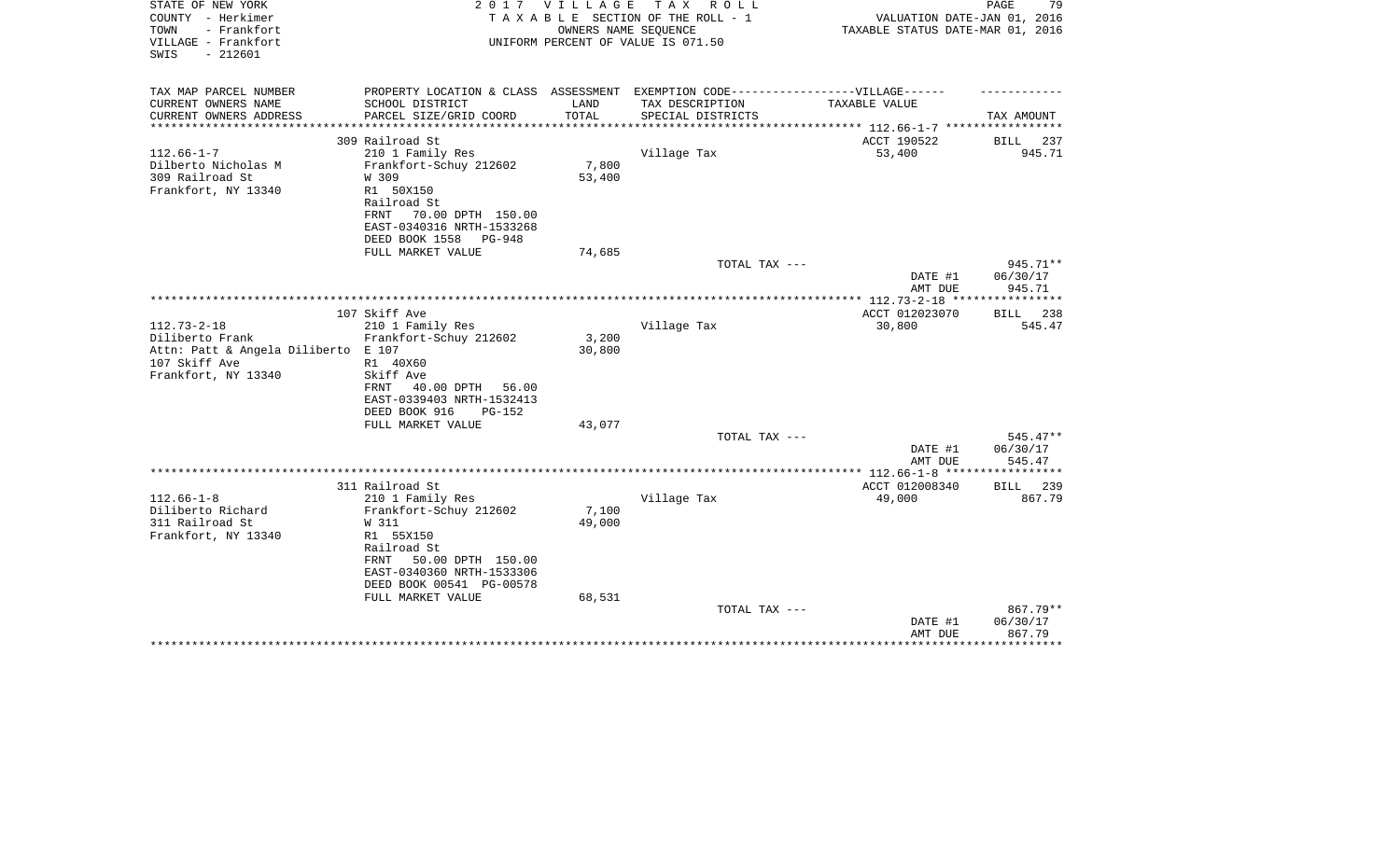| STATE OF NEW YORK<br>COUNTY - Herkimer<br>- Frankfort<br>TOWN<br>VILLAGE - Frankfort<br>$-212601$<br>SWIS | 2 0 1 7                                                                          | VILLAGE         | T A X<br>R O L L<br>TAXABLE SECTION OF THE ROLL - 1<br>OWNERS NAME SEQUENCE<br>UNIFORM PERCENT OF VALUE IS 071.50 | VALUATION DATE-JAN 01, 2016<br>TAXABLE STATUS DATE-MAR 01, 2016 | 80<br>PAGE               |
|-----------------------------------------------------------------------------------------------------------|----------------------------------------------------------------------------------|-----------------|-------------------------------------------------------------------------------------------------------------------|-----------------------------------------------------------------|--------------------------|
| TAX MAP PARCEL NUMBER                                                                                     | PROPERTY LOCATION & CLASS ASSESSMENT EXEMPTION CODE----------------VILLAGE------ |                 |                                                                                                                   |                                                                 |                          |
| CURRENT OWNERS NAME                                                                                       | SCHOOL DISTRICT                                                                  | LAND            | TAX DESCRIPTION                                                                                                   | TAXABLE VALUE                                                   |                          |
| CURRENT OWNERS ADDRESS<br>****************                                                                | PARCEL SIZE/GRID COORD<br>**************************                             | TOTAL           | SPECIAL DISTRICTS                                                                                                 |                                                                 | TAX AMOUNT               |
|                                                                                                           | 115 Second Ave                                                                   |                 |                                                                                                                   | ACCT 012008310                                                  | <b>BILL</b><br>240       |
| $112.73 - 3 - 16$                                                                                         | 210 1 Family Res                                                                 |                 | Village Tax                                                                                                       | 47,800                                                          | 846.54                   |
| Diliberto, Martha Family Trust Frankfort-Schuy 212602                                                     |                                                                                  | 10,200          |                                                                                                                   |                                                                 |                          |
| 115 Second Ave                                                                                            | N 115                                                                            | 47,800          |                                                                                                                   |                                                                 |                          |
| Frankfort, NY 13340                                                                                       | R1                                                                               |                 |                                                                                                                   |                                                                 |                          |
|                                                                                                           | Second Ave                                                                       |                 |                                                                                                                   |                                                                 |                          |
|                                                                                                           | 50.00 DPTH 133.00<br>FRNT<br>EAST-0339099 NRTH-1531514                           |                 |                                                                                                                   |                                                                 |                          |
|                                                                                                           | DEED BOOK 1213<br>PG-921                                                         |                 |                                                                                                                   |                                                                 |                          |
|                                                                                                           | FULL MARKET VALUE                                                                | 66,853          |                                                                                                                   |                                                                 |                          |
|                                                                                                           |                                                                                  |                 | TOTAL TAX ---                                                                                                     |                                                                 | 846.54**                 |
|                                                                                                           |                                                                                  |                 |                                                                                                                   | DATE #1<br>AMT DUE                                              | 06/30/17<br>846.54       |
|                                                                                                           | ****************                                                                 |                 |                                                                                                                   |                                                                 | *********                |
|                                                                                                           | 107 W Orchard St                                                                 |                 |                                                                                                                   | ACCT 012008370                                                  | BILL<br>241              |
| $112.65 - 3 - 62$                                                                                         | 220 2 Family Res                                                                 |                 | Village Tax                                                                                                       | 56,500                                                          | 1,000.62                 |
| DiMaggio Joseph L Jr<br>107 W Orchard St                                                                  | Frankfort-Schuy 212602<br>S 107                                                  | 2,900<br>56,500 |                                                                                                                   |                                                                 |                          |
| Frankfort, NY 13340                                                                                       | W Orchard St                                                                     |                 |                                                                                                                   |                                                                 |                          |
|                                                                                                           | FRNT<br>35.00 DPTH<br>60.00                                                      |                 |                                                                                                                   |                                                                 |                          |
|                                                                                                           | EAST-0339606 NRTH-1533194                                                        |                 |                                                                                                                   |                                                                 |                          |
|                                                                                                           | DEED BOOK 913<br>PG-192                                                          |                 |                                                                                                                   |                                                                 |                          |
|                                                                                                           | FULL MARKET VALUE                                                                | 79,021          |                                                                                                                   |                                                                 |                          |
|                                                                                                           |                                                                                  |                 | TOTAL TAX ---                                                                                                     | DATE #1                                                         | $1,000.62**$<br>06/30/17 |
|                                                                                                           |                                                                                  |                 |                                                                                                                   | AMT DUE                                                         | 1,000.62                 |
|                                                                                                           |                                                                                  |                 |                                                                                                                   |                                                                 | ***********              |
|                                                                                                           | 113 W Orchard St                                                                 |                 |                                                                                                                   | ACCT 012008430                                                  | 242<br><b>BILL</b>       |
| $112.65 - 3 - 63$                                                                                         | 312 Vac w/imprv                                                                  |                 | Village Tax                                                                                                       | 3,600                                                           | 63.76                    |
| DiMaggio Joseph L Jr                                                                                      | Frankfort-Schuy 212602                                                           | 1,400           |                                                                                                                   |                                                                 |                          |
| 107 W Orchard St                                                                                          | S 113                                                                            | 3,600           |                                                                                                                   |                                                                 |                          |
| Frankfort, NY 13340                                                                                       | Gar                                                                              |                 |                                                                                                                   |                                                                 |                          |
|                                                                                                           | W Orchard St<br>25.00 DPTH 100.00<br>FRNT                                        |                 |                                                                                                                   |                                                                 |                          |
|                                                                                                           | EAST-0339573 NRTH-1533208                                                        |                 |                                                                                                                   |                                                                 |                          |
|                                                                                                           | DEED BOOK 913<br>PG-192                                                          |                 |                                                                                                                   |                                                                 |                          |
|                                                                                                           | FULL MARKET VALUE                                                                | 5,035           |                                                                                                                   |                                                                 |                          |
|                                                                                                           |                                                                                  |                 | TOTAL TAX ---                                                                                                     |                                                                 | $63.76**$                |
|                                                                                                           |                                                                                  |                 |                                                                                                                   | DATE #1                                                         | 06/30/17                 |
|                                                                                                           |                                                                                  |                 |                                                                                                                   | AMT DUE                                                         | 63.76<br>* * * * * * * * |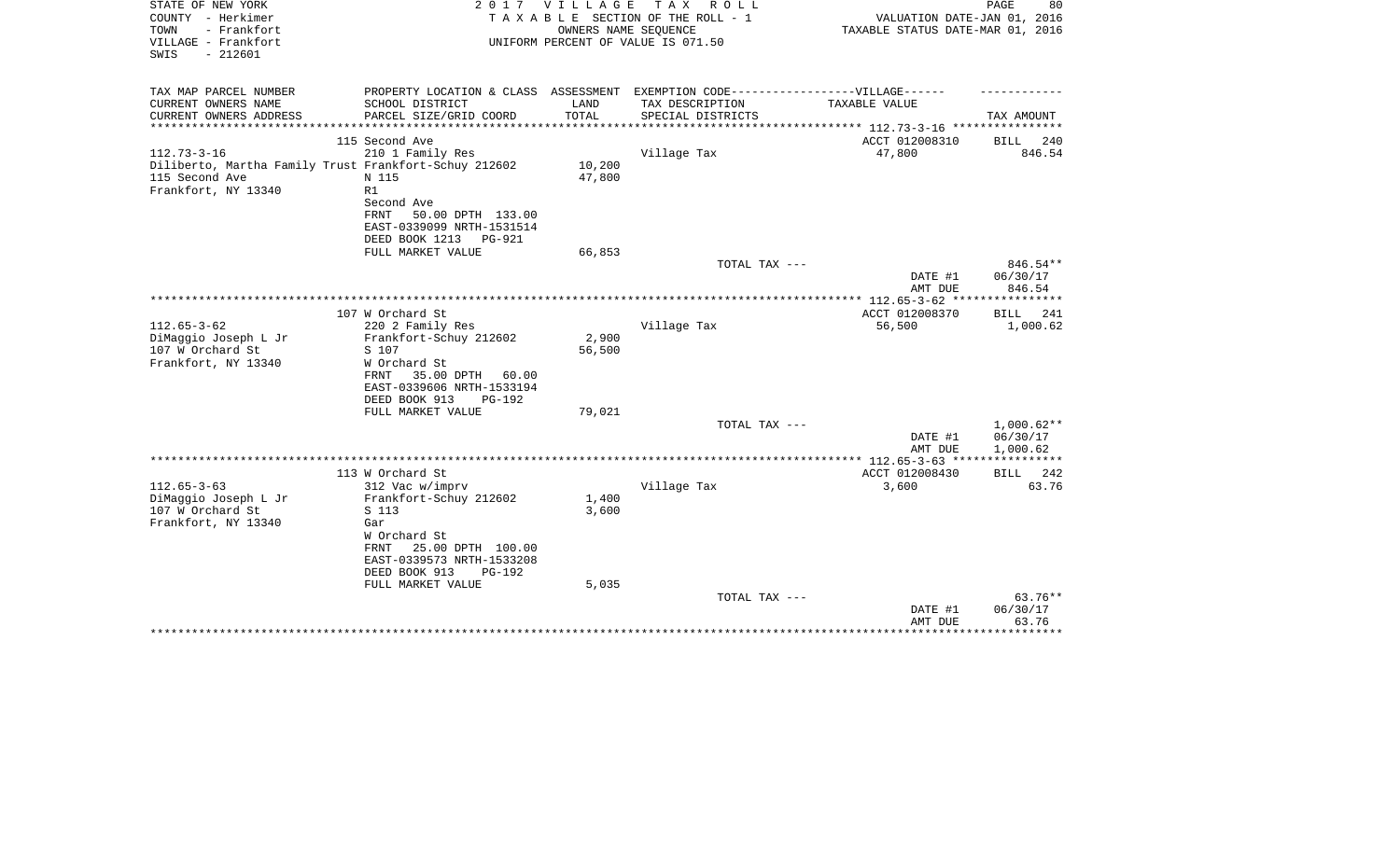| STATE OF NEW YORK<br>COUNTY - Herkimer<br>TOWN<br>- Frankfort<br>VILLAGE - Frankfort<br>$-212601$<br>SWIS | 2017                                                                              | V I L L A G E | TAX ROLL<br>TAXABLE SECTION OF THE ROLL - 1<br>OWNERS NAME SEQUENCE<br>UNIFORM PERCENT OF VALUE IS 071.50 | VALUATION DATE-JAN 01, 2016<br>TAXABLE STATUS DATE-MAR 01, 2016 | PAGE<br>81   |
|-----------------------------------------------------------------------------------------------------------|-----------------------------------------------------------------------------------|---------------|-----------------------------------------------------------------------------------------------------------|-----------------------------------------------------------------|--------------|
| TAX MAP PARCEL NUMBER                                                                                     | PROPERTY LOCATION & CLASS ASSESSMENT EXEMPTION CODE-----------------VILLAGE------ |               |                                                                                                           |                                                                 |              |
| CURRENT OWNERS NAME                                                                                       | SCHOOL DISTRICT                                                                   | LAND          | TAX DESCRIPTION                                                                                           | TAXABLE VALUE                                                   |              |
| CURRENT OWNERS ADDRESS                                                                                    | PARCEL SIZE/GRID COORD                                                            | TOTAL         | SPECIAL DISTRICTS                                                                                         |                                                                 | TAX AMOUNT   |
| *********************                                                                                     |                                                                                   |               |                                                                                                           | ************************** 112.65-3-64 *****************        |              |
|                                                                                                           | 115 W Orchard St                                                                  |               |                                                                                                           | ACCT 012022890                                                  | BILL<br>243  |
| $112.65 - 3 - 64$<br>DiMaggio Joseph L Jr                                                                 | 311 Res vac land<br>Frankfort-Schuy 212602                                        | 1,700         | Village Tax                                                                                               | 1,700                                                           | 30.11        |
| 107 W Orchard St                                                                                          | S 115                                                                             | 1,700         |                                                                                                           |                                                                 |              |
| Frankfort, NY 13340                                                                                       | V19                                                                               |               |                                                                                                           |                                                                 |              |
|                                                                                                           | W Orchard St                                                                      |               |                                                                                                           |                                                                 |              |
|                                                                                                           | 25.00 DPTH 142.00<br>FRNT                                                         |               |                                                                                                           |                                                                 |              |
|                                                                                                           | EAST-0339539 NRTH-1533214                                                         |               |                                                                                                           |                                                                 |              |
|                                                                                                           | DEED BOOK 913<br>PG-192                                                           |               |                                                                                                           |                                                                 |              |
|                                                                                                           | FULL MARKET VALUE                                                                 | 2,378         |                                                                                                           |                                                                 |              |
|                                                                                                           |                                                                                   |               | TOTAL TAX ---                                                                                             |                                                                 | $30.11**$    |
|                                                                                                           |                                                                                   |               |                                                                                                           | DATE #1                                                         | 06/30/17     |
|                                                                                                           |                                                                                   |               |                                                                                                           | AMT DUE<br>*************** 112.66-2-49 ***                      | 30.11        |
|                                                                                                           | 307 1/2 Garden St                                                                 |               |                                                                                                           | ACCT 164582                                                     | 244<br>BILL  |
| $112.66 - 2 - 49$                                                                                         | 220 2 Family Res                                                                  |               | Village Tax                                                                                               | 25,000                                                          | 442.75       |
| DiMaggio Violet                                                                                           | Frankfort-Schuy 212602                                                            | 2,800         |                                                                                                           |                                                                 |              |
| Astafan Diana                                                                                             | W 307 1/2                                                                         | 25,000        |                                                                                                           |                                                                 |              |
| 307 1/2 Garden St                                                                                         | R1 21X150                                                                         |               |                                                                                                           |                                                                 |              |
| Frankfort, NY 13340                                                                                       | Garden St                                                                         |               |                                                                                                           |                                                                 |              |
|                                                                                                           | 21.00 DPTH 151.00<br>FRNT                                                         |               |                                                                                                           |                                                                 |              |
|                                                                                                           | EAST-0340628 NRTH-1533058                                                         |               |                                                                                                           |                                                                 |              |
|                                                                                                           | DEED BOOK 1395<br>PG-271                                                          |               |                                                                                                           |                                                                 |              |
|                                                                                                           | FULL MARKET VALUE                                                                 | 34,965        | TOTAL TAX ---                                                                                             |                                                                 | 442.75**     |
|                                                                                                           |                                                                                   |               |                                                                                                           | DATE #1                                                         | 06/30/17     |
|                                                                                                           |                                                                                   |               |                                                                                                           | AMT DUE                                                         | 442.75       |
|                                                                                                           |                                                                                   |               |                                                                                                           |                                                                 |              |
|                                                                                                           | 111 Sheldon Ave                                                                   |               |                                                                                                           | ACCT 012018120                                                  | BILL<br>245  |
| $112.66 - 2 - 51$                                                                                         | 210 1 Family Res                                                                  |               | Village Tax                                                                                               | 59,800                                                          | 1,059.06     |
| DiMartin Salvatore F                                                                                      | Frankfort-Schuy 212602                                                            | 6,000         |                                                                                                           |                                                                 |              |
| DiMartin Linda M                                                                                          | N 111                                                                             | 59,800        |                                                                                                           |                                                                 |              |
| 111 Sheldon Ave                                                                                           | R2 50X125                                                                         |               |                                                                                                           |                                                                 |              |
| Frankfort, NY 13340                                                                                       | Sheldon Ave                                                                       |               |                                                                                                           |                                                                 |              |
|                                                                                                           | 50.50 DPTH 125.00<br>FRNT                                                         |               |                                                                                                           |                                                                 |              |
|                                                                                                           | EAST-0340513 NRTH-1533038                                                         |               |                                                                                                           |                                                                 |              |
|                                                                                                           | DEED BOOK 943<br>$PG-48$<br>FULL MARKET VALUE                                     | 83,636        |                                                                                                           |                                                                 |              |
|                                                                                                           |                                                                                   |               | TOTAL TAX ---                                                                                             |                                                                 | $1,059.06**$ |
|                                                                                                           |                                                                                   |               |                                                                                                           | DATE #1                                                         | 06/30/17     |
|                                                                                                           |                                                                                   |               |                                                                                                           | AMT DUE                                                         | 1,059.06     |
|                                                                                                           |                                                                                   |               |                                                                                                           |                                                                 |              |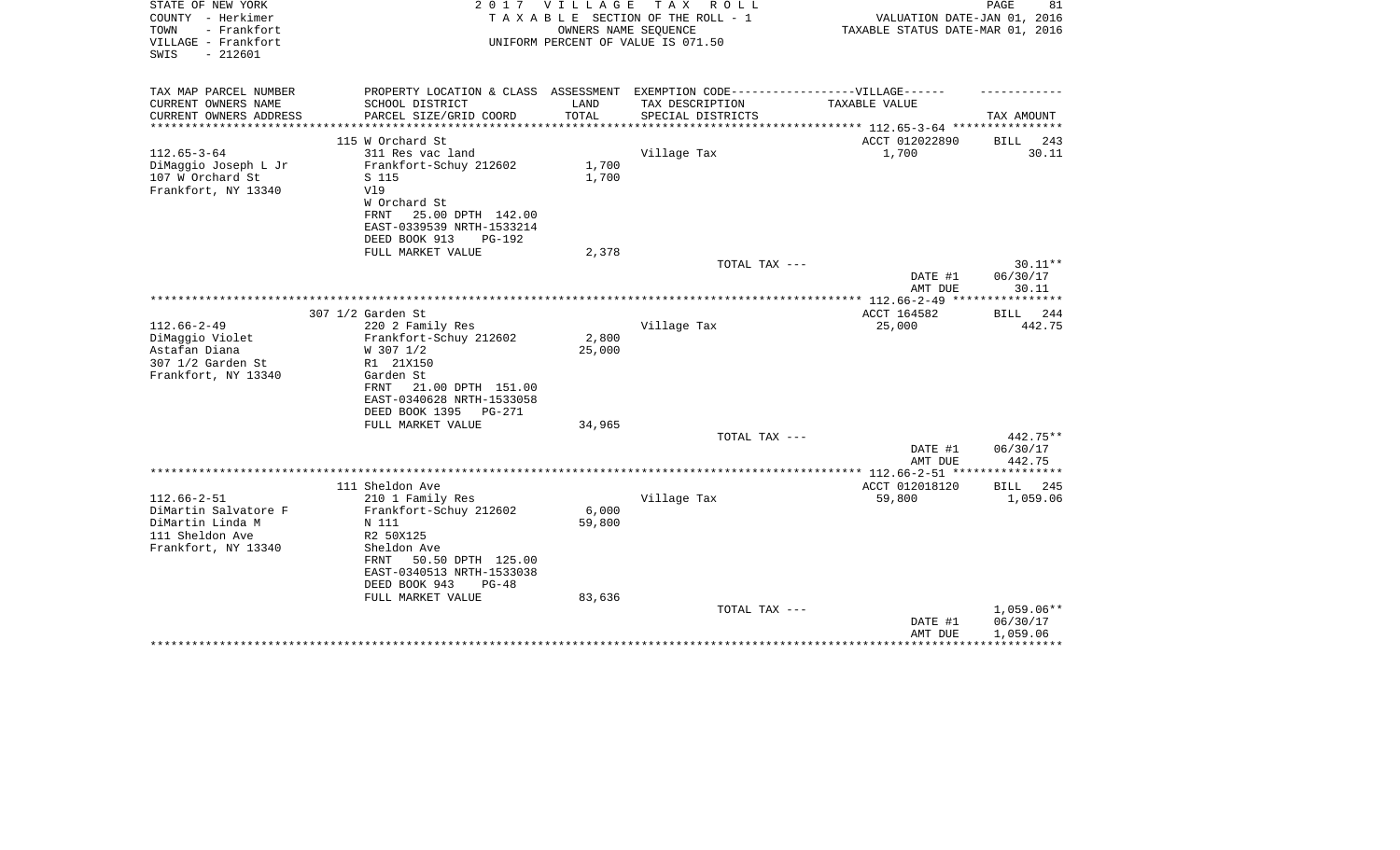| STATE OF NEW YORK<br>COUNTY - Herkimer<br>- Frankfort<br>TOWN<br>VILLAGE - Frankfort<br>$-212601$<br>SWIS | 2017                                                                                                 | <b>VILLAGE</b> | T A X<br>R O L L<br>TAXABLE SECTION OF THE ROLL - 1<br>OWNERS NAME SEQUENCE<br>UNIFORM PERCENT OF VALUE IS 071.50 | VALUATION DATE-JAN 01, 2016<br>TAXABLE STATUS DATE-MAR 01, 2016 | PAGE<br>82         |
|-----------------------------------------------------------------------------------------------------------|------------------------------------------------------------------------------------------------------|----------------|-------------------------------------------------------------------------------------------------------------------|-----------------------------------------------------------------|--------------------|
| TAX MAP PARCEL NUMBER<br>CURRENT OWNERS NAME                                                              | PROPERTY LOCATION & CLASS ASSESSMENT EXEMPTION CODE-----------------VILLAGE------<br>SCHOOL DISTRICT | LAND           | TAX DESCRIPTION                                                                                                   | TAXABLE VALUE                                                   |                    |
| CURRENT OWNERS ADDRESS                                                                                    | PARCEL SIZE/GRID COORD                                                                               | TOTAL          | SPECIAL DISTRICTS                                                                                                 |                                                                 | TAX AMOUNT         |
|                                                                                                           |                                                                                                      |                |                                                                                                                   | ************* 112.66-2-36 *****************                     |                    |
|                                                                                                           | 305 Bee St                                                                                           |                |                                                                                                                   | ACCT 012009390                                                  | <b>BILL</b><br>246 |
| $112.66 - 2 - 36$                                                                                         | 220 2 Family Res                                                                                     |                | Village Tax                                                                                                       | 50,000                                                          | 885.50             |
| Disano Charles O                                                                                          | Frankfort-Schuy 212602                                                                               | 7,700          |                                                                                                                   |                                                                 |                    |
| Disano Susan A<br>305 Bee St                                                                              | W 305<br>R <sub>2</sub>                                                                              | 50,000         |                                                                                                                   |                                                                 |                    |
| Frankfort, NY 13340                                                                                       | FRNT 112.00 DPTH 120.00<br><b>BANK</b><br>135                                                        |                |                                                                                                                   |                                                                 |                    |
|                                                                                                           | EAST-0340804 NRTH-1532694<br>DEED BOOK 672<br>PG-768                                                 |                |                                                                                                                   |                                                                 |                    |
|                                                                                                           | FULL MARKET VALUE                                                                                    | 69,930         |                                                                                                                   |                                                                 |                    |
|                                                                                                           |                                                                                                      |                | TOTAL TAX ---                                                                                                     |                                                                 | 885.50**           |
|                                                                                                           |                                                                                                      |                |                                                                                                                   | DATE #1<br>AMT DUE                                              | 06/30/17<br>885.50 |
|                                                                                                           |                                                                                                      |                |                                                                                                                   |                                                                 |                    |
| $112.81 - 2 - 53$                                                                                         | 400 Palmer St                                                                                        |                |                                                                                                                   | ACCT 184031                                                     | <b>BILL</b><br>247 |
| Disano Susan A                                                                                            | 210 1 Family Res<br>Frankfort-Schuy 212602                                                           | 10,800         | Village Tax                                                                                                       | 54,900                                                          | 972.28             |
| 400 Palmer St                                                                                             | W 400                                                                                                | 54,900         |                                                                                                                   |                                                                 |                    |
| Frankfort, NY 13340                                                                                       | R1                                                                                                   |                |                                                                                                                   |                                                                 |                    |
|                                                                                                           | FRNT<br>50.00 DPTH 100.00                                                                            |                |                                                                                                                   |                                                                 |                    |
|                                                                                                           | EAST-0339514 NRTH-1530369<br>DEED BOOK 1520<br>PG-602                                                |                |                                                                                                                   |                                                                 |                    |
|                                                                                                           | FULL MARKET VALUE                                                                                    | 76,783         |                                                                                                                   |                                                                 |                    |
|                                                                                                           |                                                                                                      |                | TOTAL TAX ---                                                                                                     |                                                                 | 972.28**           |
|                                                                                                           |                                                                                                      |                |                                                                                                                   | DATE #1<br>AMT DUE                                              | 06/30/17<br>972.28 |
|                                                                                                           |                                                                                                      |                |                                                                                                                   |                                                                 | ***********        |
|                                                                                                           | 125 E Orchard St                                                                                     |                |                                                                                                                   | ACCT 174477                                                     | BILL 248           |
| $112.65 - 3 - 25$<br>Dittmann George                                                                      | 446 Cold storage<br>Frankfort-Schuy 212602                                                           | 4,400          | Village Tax                                                                                                       | 16,000                                                          | 283.36             |
| Dittmann Dane                                                                                             | N 125                                                                                                | 16,000         |                                                                                                                   |                                                                 |                    |
| 121 E Orchard St                                                                                          | Gara66x60                                                                                            |                |                                                                                                                   |                                                                 |                    |
| Frankfort, NY 13340                                                                                       | E Orchard St                                                                                         |                |                                                                                                                   |                                                                 |                    |
|                                                                                                           | 55.00 DPTH<br>FRNT<br>46.00<br>EAST-0339954 NRTH-1532920                                             |                |                                                                                                                   |                                                                 |                    |
|                                                                                                           | DEED BOOK 1458<br>PG-447                                                                             |                |                                                                                                                   |                                                                 |                    |
|                                                                                                           | FULL MARKET VALUE                                                                                    | 22,378         | TOTAL TAX ---                                                                                                     |                                                                 | 283.36**           |
|                                                                                                           |                                                                                                      |                |                                                                                                                   | DATE #1<br>AMT DUE                                              | 06/30/17<br>283.36 |
|                                                                                                           |                                                                                                      |                |                                                                                                                   |                                                                 | ********           |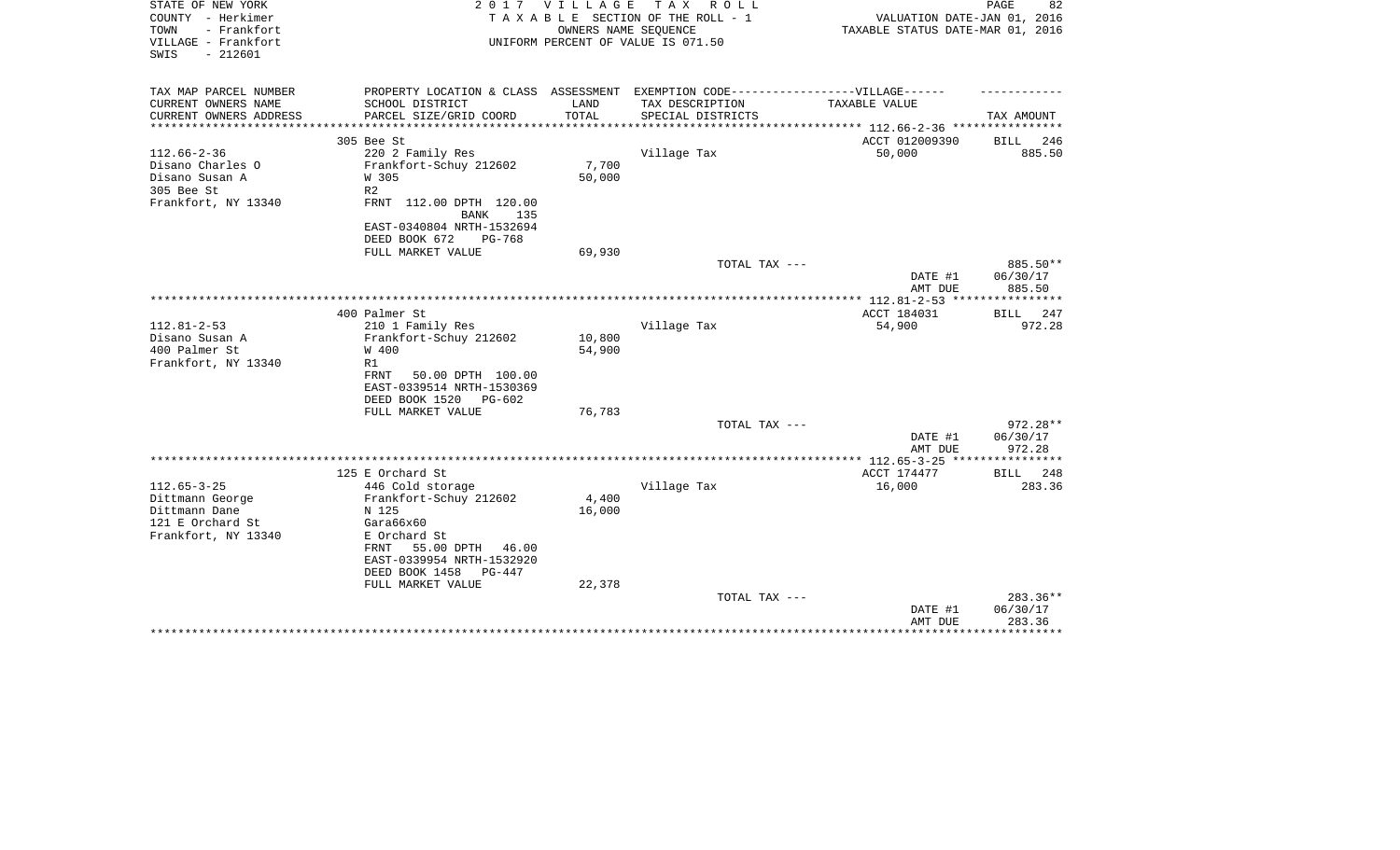| STATE OF NEW YORK<br>COUNTY - Herkimer<br>TOWN<br>- Frankfort<br>VILLAGE - Frankfort<br>$-212601$<br>SWIS | 2017                                                                              | <b>VILLAGE</b>   | T A X<br>R O L L<br>TAXABLE SECTION OF THE ROLL - 1<br>OWNERS NAME SEQUENCE<br>UNIFORM PERCENT OF VALUE IS 071.50 | VALUATION DATE-JAN 01, 2016<br>TAXABLE STATUS DATE-MAR 01, 2016 | PAGE<br>83         |
|-----------------------------------------------------------------------------------------------------------|-----------------------------------------------------------------------------------|------------------|-------------------------------------------------------------------------------------------------------------------|-----------------------------------------------------------------|--------------------|
| TAX MAP PARCEL NUMBER                                                                                     | PROPERTY LOCATION & CLASS ASSESSMENT EXEMPTION CODE-----------------VILLAGE------ |                  |                                                                                                                   |                                                                 |                    |
| CURRENT OWNERS NAME                                                                                       | SCHOOL DISTRICT                                                                   | LAND             | TAX DESCRIPTION                                                                                                   | TAXABLE VALUE                                                   |                    |
| CURRENT OWNERS ADDRESS<br>**********************                                                          | PARCEL SIZE/GRID COORD                                                            | TOTAL            | SPECIAL DISTRICTS                                                                                                 |                                                                 | TAX AMOUNT         |
|                                                                                                           | 121 E Orchard St                                                                  |                  |                                                                                                                   | ACCT 012019230                                                  | <b>BILL</b><br>249 |
| $112.65 - 3 - 23$                                                                                         | 210 1 Family Res                                                                  |                  | Village Tax                                                                                                       | 32,500                                                          | 575.58             |
| Dittmann George F                                                                                         | Frankfort-Schuy 212602                                                            | 4,200            |                                                                                                                   |                                                                 |                    |
| Dittmann Rosalie M                                                                                        | N 121                                                                             | 32,500           |                                                                                                                   |                                                                 |                    |
| 121 E Orchard St                                                                                          | R1 42X89                                                                          |                  |                                                                                                                   |                                                                 |                    |
| Frankfort, NY 13340                                                                                       | E Orchard St                                                                      |                  |                                                                                                                   |                                                                 |                    |
|                                                                                                           | 42.00 DPTH<br>FRNT<br>89.00                                                       |                  |                                                                                                                   |                                                                 |                    |
|                                                                                                           | EAST-0339942 NRTH-1532970                                                         |                  |                                                                                                                   |                                                                 |                    |
|                                                                                                           | DEED BOOK 772<br>PG-272<br>FULL MARKET VALUE                                      | 45,455           |                                                                                                                   |                                                                 |                    |
|                                                                                                           |                                                                                   |                  | TOTAL TAX ---                                                                                                     |                                                                 | 575.58**           |
|                                                                                                           |                                                                                   |                  |                                                                                                                   | DATE #1                                                         | 06/30/17           |
|                                                                                                           |                                                                                   |                  |                                                                                                                   | AMT DUE                                                         | 575.58             |
|                                                                                                           |                                                                                   |                  |                                                                                                                   |                                                                 |                    |
|                                                                                                           | 332 Third Ave                                                                     |                  |                                                                                                                   | ACCT 012011610                                                  | 250<br>BILL        |
| $112.82 - 2 - 51$                                                                                         | 210 1 Family Res                                                                  |                  | Village Tax                                                                                                       | 55,800                                                          | 988.22             |
| Dobrzenski Theodore R<br>Dobrzenski Mary J                                                                | Frankfort-Schuy 212602<br>S 332                                                   | 13,100<br>55,800 |                                                                                                                   |                                                                 |                    |
| 332 Third Ave                                                                                             | R1 75X150                                                                         |                  |                                                                                                                   |                                                                 |                    |
| Frankfort, NY 13340                                                                                       | Third Ave                                                                         |                  |                                                                                                                   |                                                                 |                    |
|                                                                                                           | 75.00 DPTH 150.00<br>FRNT                                                         |                  |                                                                                                                   |                                                                 |                    |
|                                                                                                           | EAST-0340070 NRTH-1529633                                                         |                  |                                                                                                                   |                                                                 |                    |
|                                                                                                           | DEED BOOK 938<br>$PG-128$                                                         |                  |                                                                                                                   |                                                                 |                    |
|                                                                                                           | FULL MARKET VALUE                                                                 | 78,042           |                                                                                                                   |                                                                 |                    |
|                                                                                                           |                                                                                   |                  | TOTAL TAX ---                                                                                                     |                                                                 | 988.22**           |
|                                                                                                           |                                                                                   |                  |                                                                                                                   | DATE #1<br>AMT DUE                                              | 06/30/17<br>988.22 |
|                                                                                                           |                                                                                   |                  |                                                                                                                   |                                                                 |                    |
|                                                                                                           | 235 Second Ave                                                                    |                  |                                                                                                                   | ACCT 192891                                                     | BILL<br>251        |
| $112.73 - 3 - 36$                                                                                         | 210 1 Family Res                                                                  |                  | Village Tax                                                                                                       | 69,500                                                          | 1,230.85           |
| Dolin Lindsey                                                                                             | Frankfort-Schuy 212602                                                            | 10,800           |                                                                                                                   |                                                                 |                    |
| 235 Second Ave                                                                                            | N 235                                                                             | 69,500           |                                                                                                                   |                                                                 |                    |
| Frankfort, NY 13340                                                                                       | R1 50X150                                                                         |                  |                                                                                                                   |                                                                 |                    |
|                                                                                                           | Second Ave                                                                        |                  |                                                                                                                   |                                                                 |                    |
|                                                                                                           | 50.00 DPTH 150.00<br>FRNT<br>EAST-0339868 NRTH-1530759                            |                  |                                                                                                                   |                                                                 |                    |
|                                                                                                           | DEED BOOK 1573<br>$PG-398$                                                        |                  |                                                                                                                   |                                                                 |                    |
|                                                                                                           | FULL MARKET VALUE                                                                 | 97,203           |                                                                                                                   |                                                                 |                    |
|                                                                                                           |                                                                                   |                  | TOTAL TAX ---                                                                                                     |                                                                 | 1,230.85**         |
|                                                                                                           |                                                                                   |                  |                                                                                                                   | DATE #1                                                         | 06/30/17           |
|                                                                                                           |                                                                                   |                  |                                                                                                                   | AMT DUE                                                         | 1,230.85           |
|                                                                                                           |                                                                                   |                  |                                                                                                                   |                                                                 |                    |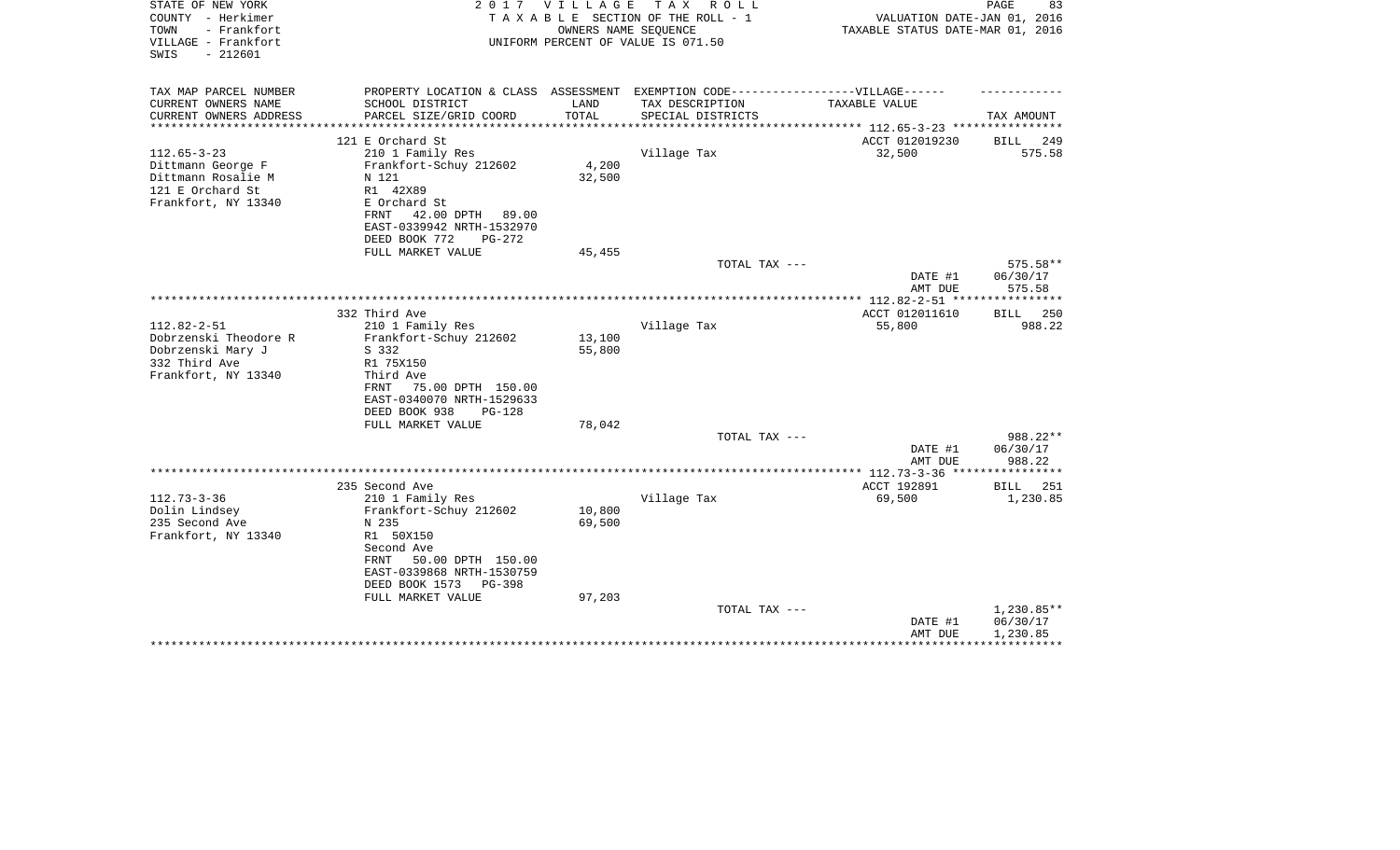| STATE OF NEW YORK<br>COUNTY - Herkimer<br>TOWN<br>- Frankfort<br>VILLAGE - Frankfort<br>$-212601$<br>SWIS | 2 0 1 7                                                                           | VILLAGE | T A X<br>R O L L<br>TAXABLE SECTION OF THE ROLL - 1<br>OWNERS NAME SEQUENCE<br>UNIFORM PERCENT OF VALUE IS 071.50 | VALUATION DATE-JAN 01, 2016<br>TAXABLE STATUS DATE-MAR 01, 2016 | PAGE<br>84             |
|-----------------------------------------------------------------------------------------------------------|-----------------------------------------------------------------------------------|---------|-------------------------------------------------------------------------------------------------------------------|-----------------------------------------------------------------|------------------------|
| TAX MAP PARCEL NUMBER                                                                                     | PROPERTY LOCATION & CLASS ASSESSMENT EXEMPTION CODE-----------------VILLAGE------ |         |                                                                                                                   |                                                                 |                        |
| CURRENT OWNERS NAME                                                                                       | SCHOOL DISTRICT                                                                   | LAND    | TAX DESCRIPTION                                                                                                   | TAXABLE VALUE                                                   |                        |
| CURRENT OWNERS ADDRESS<br>**********************                                                          | PARCEL SIZE/GRID COORD                                                            | TOTAL   | SPECIAL DISTRICTS                                                                                                 |                                                                 | TAX AMOUNT             |
|                                                                                                           | 301 First Ave                                                                     |         |                                                                                                                   | ACCT 191219                                                     | <b>BILL</b><br>252     |
| $112.82 - 1 - 1$                                                                                          | 210 1 Family Res                                                                  |         | Village Tax                                                                                                       | 65,000                                                          | 1,151.15               |
| Doolen Rebecca L                                                                                          | Frankfort-Schuy 212602                                                            | 10,100  |                                                                                                                   |                                                                 |                        |
| DeJesus Everaldo Jr                                                                                       | N 301                                                                             | 65,000  |                                                                                                                   |                                                                 |                        |
| 301 First Ave                                                                                             | R1 50X130                                                                         |         |                                                                                                                   |                                                                 |                        |
| Frankfort, NY 13340                                                                                       | First Ave                                                                         |         |                                                                                                                   |                                                                 |                        |
|                                                                                                           | 50.00 DPTH 130.00<br>FRNT                                                         |         |                                                                                                                   |                                                                 |                        |
|                                                                                                           | EAST-0340295 NRTH-1530794                                                         |         |                                                                                                                   |                                                                 |                        |
|                                                                                                           | DEED BOOK 1563<br>PG-332                                                          |         |                                                                                                                   |                                                                 |                        |
|                                                                                                           | FULL MARKET VALUE                                                                 | 90,909  |                                                                                                                   |                                                                 |                        |
|                                                                                                           |                                                                                   |         | TOTAL TAX ---                                                                                                     | DATE #1                                                         | 1,151.15**<br>06/30/17 |
|                                                                                                           |                                                                                   |         |                                                                                                                   | AMT DUE                                                         | 1,151.15               |
|                                                                                                           |                                                                                   |         |                                                                                                                   |                                                                 |                        |
|                                                                                                           | 229 Third Ave                                                                     |         |                                                                                                                   | ACCT 012009120                                                  | 253<br>BILL            |
| $112.73 - 4 - 19$                                                                                         | 210 1 Family Res                                                                  |         | Village Tax                                                                                                       | 45,400                                                          | 804.03                 |
| Dorozynski Colleen M                                                                                      | Frankfort-Schuy 212602                                                            | 10,800  |                                                                                                                   |                                                                 |                        |
| Bentley Thomas F                                                                                          | N 229                                                                             | 45,400  |                                                                                                                   |                                                                 |                        |
| 214 Fourth Ave                                                                                            | R1 50X150                                                                         |         |                                                                                                                   |                                                                 |                        |
| Frankfort, NY 13340                                                                                       | Third Ave                                                                         |         |                                                                                                                   |                                                                 |                        |
|                                                                                                           | 50.00 DPTH 150.00<br>FRNT                                                         |         |                                                                                                                   |                                                                 |                        |
|                                                                                                           | EAST-0339557 NRTH-1530566                                                         |         |                                                                                                                   |                                                                 |                        |
|                                                                                                           | DEED BOOK 1265<br>PG-894                                                          |         |                                                                                                                   |                                                                 |                        |
|                                                                                                           | FULL MARKET VALUE                                                                 | 63,497  |                                                                                                                   |                                                                 |                        |
|                                                                                                           |                                                                                   |         | TOTAL TAX ---                                                                                                     |                                                                 | 804.03**               |
|                                                                                                           |                                                                                   |         |                                                                                                                   | DATE #1<br>AMT DUE                                              | 06/30/17<br>804.03     |
|                                                                                                           |                                                                                   |         |                                                                                                                   |                                                                 | ************           |
|                                                                                                           | 212 Sixth Ave                                                                     |         |                                                                                                                   | ACCT 160812                                                     | <b>BILL</b><br>254     |
| $112.81 - 1 - 56$                                                                                         | 210 1 Family Res                                                                  |         | Village Tax                                                                                                       | 81,200                                                          | 1,438.05               |
| Dotero Richard                                                                                            | Frankfort-Schuy 212602                                                            | 13,000  |                                                                                                                   |                                                                 |                        |
| Dotero Thomas                                                                                             | S 212                                                                             | 81,200  |                                                                                                                   |                                                                 |                        |
| 212 Sixth Ave                                                                                             | R1                                                                                |         |                                                                                                                   |                                                                 |                        |
| Frankfort, NY 13340                                                                                       | Sixth Ave                                                                         |         |                                                                                                                   |                                                                 |                        |
|                                                                                                           | 75.00 DPTH 150.00<br>FRNT                                                         |         |                                                                                                                   |                                                                 |                        |
|                                                                                                           | EAST-0338516 NRTH-1529728                                                         |         |                                                                                                                   |                                                                 |                        |
|                                                                                                           | DEED BOOK 1370<br>$PG-193$                                                        |         |                                                                                                                   |                                                                 |                        |
|                                                                                                           | FULL MARKET VALUE                                                                 | 113,566 |                                                                                                                   |                                                                 |                        |
|                                                                                                           |                                                                                   |         | TOTAL TAX ---                                                                                                     |                                                                 | 1,438.05**             |
|                                                                                                           |                                                                                   |         |                                                                                                                   | DATE #1                                                         | 06/30/17               |
|                                                                                                           |                                                                                   |         |                                                                                                                   | AMT DUE                                                         | 1,438.05               |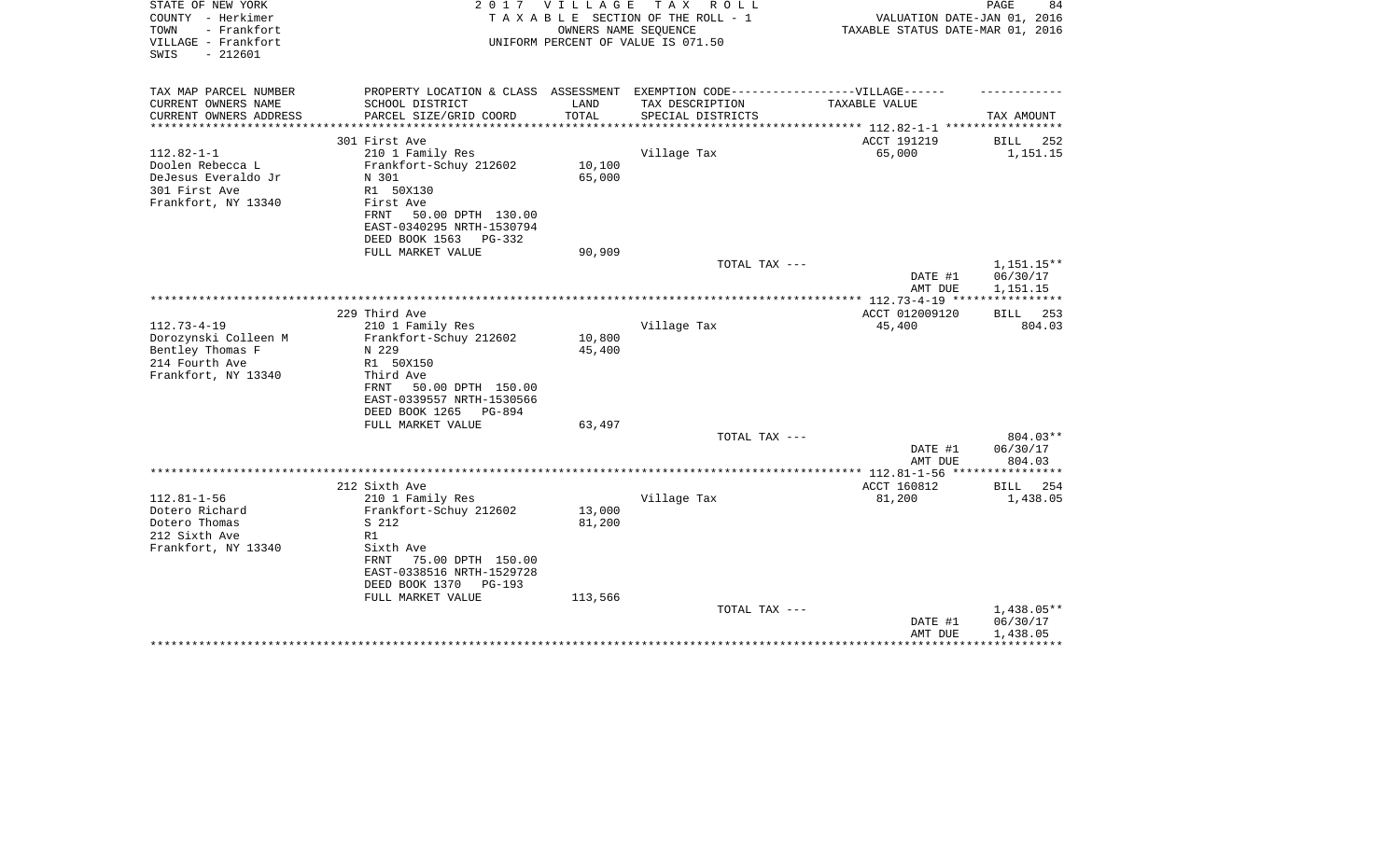| STATE OF NEW YORK<br>COUNTY - Herkimer<br>TOWN<br>- Frankfort<br>VILLAGE - Frankfort<br>$-212601$<br>SWIS | 2 0 1 7                                                                           | V I L L A G E | T A X<br>R O L L<br>TAXABLE SECTION OF THE ROLL - 1<br>OWNERS NAME SEQUENCE<br>UNIFORM PERCENT OF VALUE IS 071.50 | VALUATION DATE-JAN 01, 2016<br>TAXABLE STATUS DATE-MAR 01, 2016 | 85<br>PAGE                          |
|-----------------------------------------------------------------------------------------------------------|-----------------------------------------------------------------------------------|---------------|-------------------------------------------------------------------------------------------------------------------|-----------------------------------------------------------------|-------------------------------------|
| TAX MAP PARCEL NUMBER                                                                                     | PROPERTY LOCATION & CLASS ASSESSMENT EXEMPTION CODE-----------------VILLAGE------ |               |                                                                                                                   |                                                                 |                                     |
| CURRENT OWNERS NAME                                                                                       | SCHOOL DISTRICT                                                                   | LAND          | TAX DESCRIPTION                                                                                                   | TAXABLE VALUE                                                   |                                     |
| CURRENT OWNERS ADDRESS<br>*********************                                                           | PARCEL SIZE/GRID COORD                                                            | TOTAL         | SPECIAL DISTRICTS                                                                                                 |                                                                 | TAX AMOUNT                          |
|                                                                                                           | 210 Second Ave                                                                    |               |                                                                                                                   | ACCT 166507                                                     | <b>BILL</b><br>255                  |
| $112.73 - 4 - 4$                                                                                          | 210 1 Family Res                                                                  |               | Village Tax                                                                                                       | 58,200                                                          | 1,030.72                            |
| Dotero Toni A                                                                                             | Frankfort-Schuy 212602                                                            | 10,800        |                                                                                                                   |                                                                 |                                     |
| 210 Second Ave                                                                                            | S 210                                                                             | 58,200        |                                                                                                                   |                                                                 |                                     |
| Frankfort, NY 13340                                                                                       | R1 50X150                                                                         |               |                                                                                                                   |                                                                 |                                     |
|                                                                                                           | Second Ave<br>50.00 DPTH 150.00<br>FRNT                                           |               |                                                                                                                   |                                                                 |                                     |
|                                                                                                           | EAST-0339380 NRTH-1531013                                                         |               |                                                                                                                   |                                                                 |                                     |
|                                                                                                           | DEED BOOK 1407<br>PG-398                                                          |               |                                                                                                                   |                                                                 |                                     |
|                                                                                                           | FULL MARKET VALUE                                                                 | 81,399        |                                                                                                                   |                                                                 |                                     |
|                                                                                                           |                                                                                   |               | TOTAL TAX ---                                                                                                     |                                                                 | 1,030.72**                          |
|                                                                                                           |                                                                                   |               |                                                                                                                   | DATE #1                                                         | 06/30/17                            |
|                                                                                                           |                                                                                   |               |                                                                                                                   | AMT DUE<br>*************** 112.66-2-39 ****                     | 1,030.72<br>* * * * * * * * * * * * |
|                                                                                                           | 123 Sheldon Ave                                                                   |               |                                                                                                                   | ACCT 012008880                                                  | BILL 256                            |
| $112.66 - 2 - 39$                                                                                         | 220 2 Family Res                                                                  |               | Village Tax                                                                                                       | 52,000                                                          | 920.92                              |
| Dovi Joseph                                                                                               | Frankfort-Schuy 212602                                                            | 6,000         |                                                                                                                   |                                                                 |                                     |
| 123 Sheldon Ave                                                                                           | N 123                                                                             | 52,000        |                                                                                                                   |                                                                 |                                     |
| Frankfort, NY 13340                                                                                       | R2 50X125<br>Sheldon Ave                                                          |               |                                                                                                                   |                                                                 |                                     |
|                                                                                                           | 51.00 DPTH 125.00<br>FRNT                                                         |               |                                                                                                                   |                                                                 |                                     |
|                                                                                                           | EAST-0340685 NRTH-1532838                                                         |               |                                                                                                                   |                                                                 |                                     |
|                                                                                                           | DEED BOOK 772<br>PG-384                                                           |               |                                                                                                                   |                                                                 |                                     |
|                                                                                                           | FULL MARKET VALUE                                                                 | 72,727        |                                                                                                                   |                                                                 |                                     |
|                                                                                                           |                                                                                   |               | TOTAL TAX ---                                                                                                     |                                                                 | 920.92**                            |
|                                                                                                           |                                                                                   |               |                                                                                                                   | DATE #1<br>AMT DUE                                              | 06/30/17<br>920.92                  |
|                                                                                                           |                                                                                   |               |                                                                                                                   |                                                                 | ********                            |
|                                                                                                           | 209 William St                                                                    |               |                                                                                                                   | ACCT 012012270                                                  | 257<br><b>BILL</b>                  |
| $112.66 - 1 - 22$                                                                                         | 210 1 Family Res                                                                  |               | Village Tax                                                                                                       | 49,500                                                          | 876.65                              |
| Dovi Thomas L Jr                                                                                          | Frankfort-Schuy 212602                                                            | 9,300         |                                                                                                                   |                                                                 |                                     |
| 209 William St                                                                                            | N 209<br>R1 75X250                                                                | 49,500        |                                                                                                                   |                                                                 |                                     |
| Frankfort, NY 13340                                                                                       | William St                                                                        |               |                                                                                                                   |                                                                 |                                     |
|                                                                                                           | 90.00 DPTH 355.00<br>FRNT                                                         |               |                                                                                                                   |                                                                 |                                     |
|                                                                                                           | EAST-0341390 NRTH-1532927                                                         |               |                                                                                                                   |                                                                 |                                     |
|                                                                                                           | DEED BOOK 775<br>$PG-35$                                                          |               |                                                                                                                   |                                                                 |                                     |
|                                                                                                           | FULL MARKET VALUE                                                                 | 69,231        |                                                                                                                   |                                                                 |                                     |
|                                                                                                           |                                                                                   |               | TOTAL TAX ---                                                                                                     | DATE #1                                                         | 876.65**<br>06/30/17                |
|                                                                                                           |                                                                                   |               |                                                                                                                   | AMT DUE                                                         | 876.65                              |
|                                                                                                           |                                                                                   |               |                                                                                                                   |                                                                 | **********                          |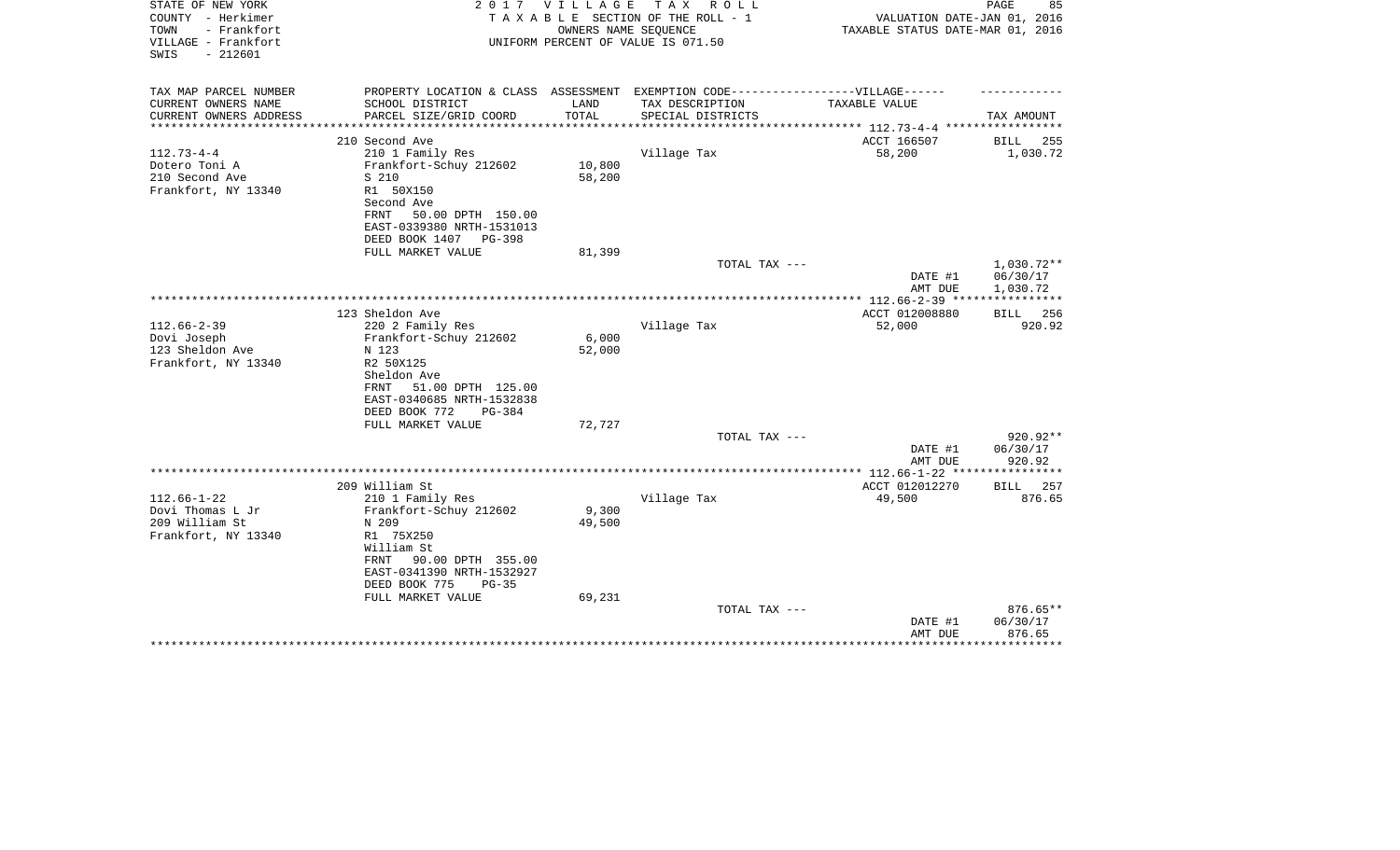| STATE OF NEW YORK<br>COUNTY - Herkimer<br>- Frankfort<br>TOWN<br>VILLAGE - Frankfort<br>$-212601$<br>SWIS | 2 0 1 7                                                                           | VILLAGE | T A X<br>R O L L<br>TAXABLE SECTION OF THE ROLL - 1<br>OWNERS NAME SEQUENCE<br>UNIFORM PERCENT OF VALUE IS 071.50 | VALUATION DATE-JAN 01, 2016<br>TAXABLE STATUS DATE-MAR 01, 2016 | PAGE<br>86   |
|-----------------------------------------------------------------------------------------------------------|-----------------------------------------------------------------------------------|---------|-------------------------------------------------------------------------------------------------------------------|-----------------------------------------------------------------|--------------|
|                                                                                                           |                                                                                   |         |                                                                                                                   |                                                                 |              |
| TAX MAP PARCEL NUMBER                                                                                     | PROPERTY LOCATION & CLASS ASSESSMENT EXEMPTION CODE-----------------VILLAGE------ |         |                                                                                                                   |                                                                 |              |
| CURRENT OWNERS NAME                                                                                       | SCHOOL DISTRICT                                                                   | LAND    | TAX DESCRIPTION                                                                                                   | TAXABLE VALUE                                                   |              |
| CURRENT OWNERS ADDRESS<br>**********************                                                          | PARCEL SIZE/GRID COORD                                                            | TOTAL   | SPECIAL DISTRICTS                                                                                                 | ***************************** 112.65-1-12 ****************      | TAX AMOUNT   |
|                                                                                                           | 117 Elizabeth St                                                                  |         |                                                                                                                   | ACCT 198810                                                     | BILL<br>258  |
| $112.65 - 1 - 12$                                                                                         | 210 1 Family Res                                                                  |         | Village Tax                                                                                                       | 29,700                                                          | 525.99       |
| Dow DeAnne N                                                                                              | Frankfort-Schuy 212602                                                            | 10,800  |                                                                                                                   |                                                                 |              |
| 507 First Ave Ext                                                                                         | S                                                                                 | 29,700  |                                                                                                                   |                                                                 |              |
| Frankfort, NY 13340                                                                                       | R1                                                                                |         |                                                                                                                   |                                                                 |              |
|                                                                                                           | Elizabeth St                                                                      |         |                                                                                                                   |                                                                 |              |
| PRIOR OWNER ON 3/01/2016                                                                                  | 50.00 DPTH 150.00<br>FRNT                                                         |         |                                                                                                                   |                                                                 |              |
| County of Herkimer                                                                                        | EAST-0337055 NRTH-1533434                                                         |         |                                                                                                                   |                                                                 |              |
|                                                                                                           | DEED BOOK 1610<br>PG-995                                                          |         |                                                                                                                   |                                                                 |              |
|                                                                                                           | FULL MARKET VALUE                                                                 | 41,538  |                                                                                                                   |                                                                 | $525.99**$   |
|                                                                                                           |                                                                                   |         | TOTAL TAX ---                                                                                                     | DATE #1                                                         | 06/30/17     |
|                                                                                                           |                                                                                   |         |                                                                                                                   | AMT DUE                                                         | 525.99       |
|                                                                                                           |                                                                                   |         |                                                                                                                   |                                                                 |              |
|                                                                                                           | 138 W Main St                                                                     |         |                                                                                                                   | ACCT 012014580                                                  | 259<br>BILL  |
| $112.65 - 3 - 4$                                                                                          | 210 1 Family Res                                                                  |         | Village Tax                                                                                                       | 58,000                                                          | 1,027.18     |
| Dow James E                                                                                               | Frankfort-Schuy 212602                                                            | 6,900   |                                                                                                                   |                                                                 |              |
| Dow Melissa A                                                                                             | N 138                                                                             | 58,000  |                                                                                                                   |                                                                 |              |
| 138 W Main St                                                                                             | R1                                                                                |         |                                                                                                                   |                                                                 |              |
| Frankfort, NY 13340                                                                                       | W Main St                                                                         |         |                                                                                                                   |                                                                 |              |
|                                                                                                           | 85.00 DPTH 109.00<br>FRNT                                                         |         |                                                                                                                   |                                                                 |              |
|                                                                                                           | EAST-0339072 NRTH-1533420                                                         |         |                                                                                                                   |                                                                 |              |
|                                                                                                           | DEED BOOK 1098<br>PG-873<br>FULL MARKET VALUE                                     |         |                                                                                                                   |                                                                 |              |
|                                                                                                           |                                                                                   | 81,119  | TOTAL TAX ---                                                                                                     |                                                                 | 1,027.18**   |
|                                                                                                           |                                                                                   |         |                                                                                                                   | DATE #1                                                         | 06/30/17     |
|                                                                                                           |                                                                                   |         |                                                                                                                   | AMT DUE                                                         | 1,027.18     |
|                                                                                                           |                                                                                   |         |                                                                                                                   | ********** 112.65-1-28 *****                                    |              |
|                                                                                                           | 205 W Main St                                                                     |         |                                                                                                                   | ACCT 012001320                                                  | BILL<br>260  |
| $112.65 - 1 - 28$                                                                                         | 220 2 Family Res                                                                  |         | Village Tax                                                                                                       | 56,500                                                          | 1,000.62     |
| Dow William K                                                                                             | Frankfort-Schuy 212602                                                            | 11,900  |                                                                                                                   |                                                                 |              |
| Dow Mary J                                                                                                | 205<br>S                                                                          | 56,500  |                                                                                                                   |                                                                 |              |
| 205 W Main St                                                                                             | R1                                                                                |         |                                                                                                                   |                                                                 |              |
| Frankfort, NY 13340                                                                                       | W Main St                                                                         |         |                                                                                                                   |                                                                 |              |
|                                                                                                           | FRNT<br>50.00 DPTH 224.00                                                         |         |                                                                                                                   |                                                                 |              |
|                                                                                                           | EAST-0338659 NRTH-1533567                                                         |         |                                                                                                                   |                                                                 |              |
|                                                                                                           | DEED BOOK 865<br><b>PG-198</b><br>FULL MARKET VALUE                               | 79,021  |                                                                                                                   |                                                                 |              |
|                                                                                                           |                                                                                   |         | TOTAL TAX ---                                                                                                     |                                                                 | $1,000.62**$ |
|                                                                                                           |                                                                                   |         |                                                                                                                   | DATE #1                                                         | 06/30/17     |
|                                                                                                           |                                                                                   |         |                                                                                                                   | AMT DUE                                                         | 1,000.62     |
|                                                                                                           |                                                                                   |         |                                                                                                                   |                                                                 |              |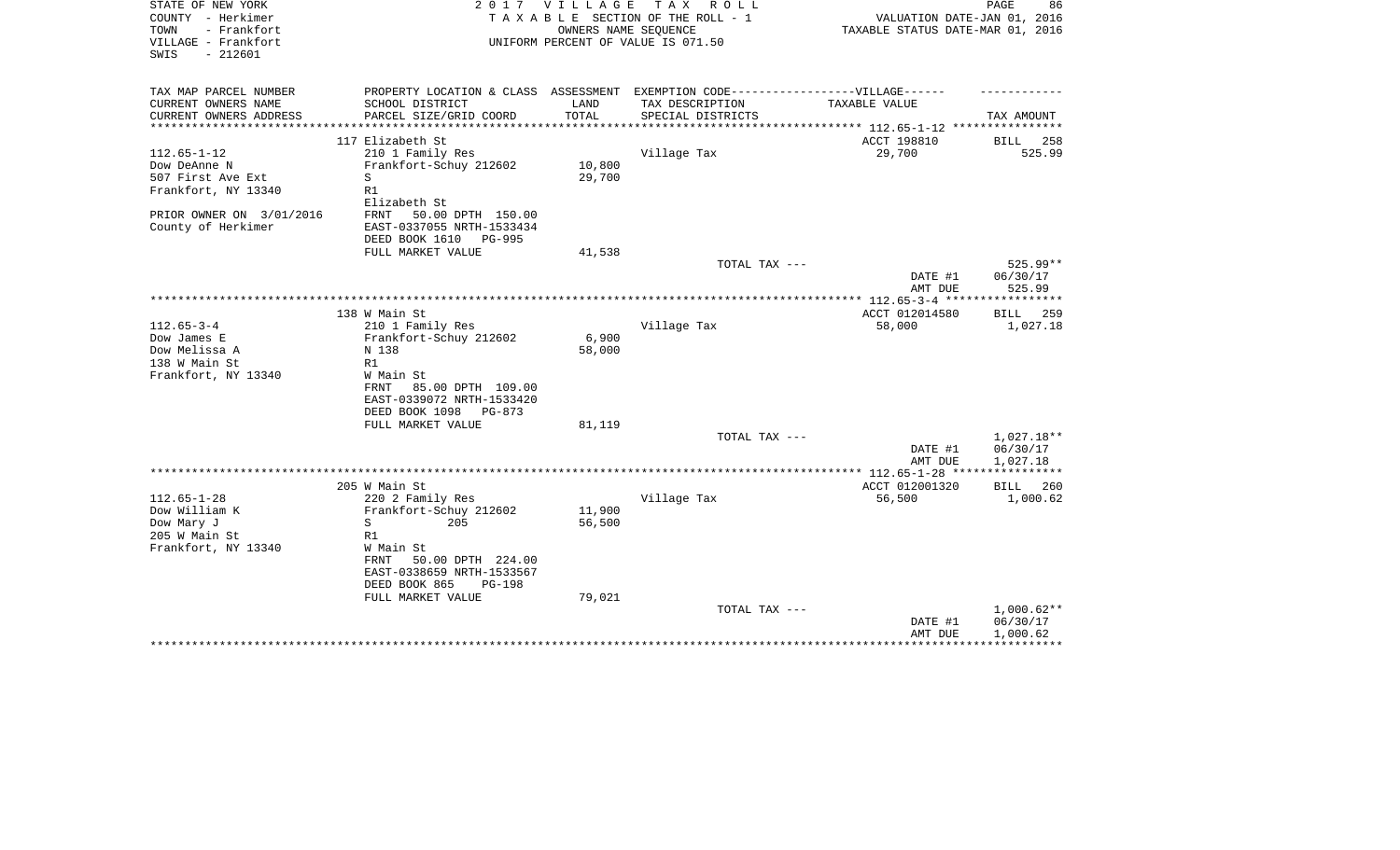| STATE OF NEW YORK<br>COUNTY - Herkimer<br>- Frankfort<br>TOWN<br>VILLAGE - Frankfort<br>$-212601$<br>SWIS | 2 0 1 7                                                                                                                                  | VILLAGE             | TAX ROLL<br>TAXABLE SECTION OF THE ROLL - 1<br>OWNERS NAME SEQUENCE<br>UNIFORM PERCENT OF VALUE IS 071.50 | VALUATION DATE-JAN 01, 2016<br>TAXABLE STATUS DATE-MAR 01, 2016 | 87<br>PAGE           |
|-----------------------------------------------------------------------------------------------------------|------------------------------------------------------------------------------------------------------------------------------------------|---------------------|-----------------------------------------------------------------------------------------------------------|-----------------------------------------------------------------|----------------------|
| TAX MAP PARCEL NUMBER<br>CURRENT OWNERS NAME                                                              | PROPERTY LOCATION & CLASS ASSESSMENT<br>SCHOOL DISTRICT                                                                                  | LAND                | EXEMPTION CODE------------------VILLAGE------<br>TAX DESCRIPTION                                          | TAXABLE VALUE                                                   |                      |
| CURRENT OWNERS ADDRESS<br>****************                                                                | PARCEL SIZE/GRID COORD                                                                                                                   | TOTAL<br>********** | SPECIAL DISTRICTS                                                                                         | ******************* 112.74-2-25 *************                   | TAX AMOUNT           |
|                                                                                                           | 210 Mann St                                                                                                                              |                     |                                                                                                           | ACCT 012022740                                                  | 261<br>BILL          |
| $112.74 - 2 - 25$<br>Drake James S<br>Drake Susan<br>123 Harts Dr<br>New Hartford, NY 13413               | 210 1 Family Res<br>Frankfort-Schuy 212602<br>N 210<br>28.30x186.00<br>Mann St<br>28.30 DPTH 186.00<br>FRNT<br>EAST-0339920 NRTH-1531750 | 3,500<br>30,100     | Village Tax                                                                                               | 30,100                                                          | 533.07               |
|                                                                                                           | DEED BOOK 775<br>PG-169                                                                                                                  |                     |                                                                                                           |                                                                 |                      |
|                                                                                                           | FULL MARKET VALUE                                                                                                                        | 42,098              | TOTAL TAX ---                                                                                             |                                                                 | 533.07**             |
|                                                                                                           |                                                                                                                                          |                     |                                                                                                           | DATE #1<br>AMT DUE                                              | 06/30/17<br>533.07   |
|                                                                                                           |                                                                                                                                          |                     |                                                                                                           |                                                                 | ***********          |
| $112.64 - 1 - 7$<br>Drapalski David A<br>527 Joslin Hill Rd                                               | Cemetery St<br>311 Res vac land<br>Frankfort-Schuy 212602<br>S                                                                           | 5,000<br>5,000      | Village Tax                                                                                               | ACCT 012018060<br>5,000                                         | 262<br>BILL<br>88.55 |
| Frankfort, NY 13340                                                                                       | V19<br>Cemetery St<br>FRNT 223.00 DPTH<br>ACRES<br>0.75<br>EAST-0336163 NRTH-1532835<br>DEED BOOK 846<br>$PG-704$                        |                     |                                                                                                           |                                                                 |                      |
|                                                                                                           | FULL MARKET VALUE                                                                                                                        | 6,993               | TOTAL TAX ---                                                                                             |                                                                 | $88.55**$            |
|                                                                                                           |                                                                                                                                          |                     |                                                                                                           | DATE #1<br>AMT DUE                                              | 06/30/17<br>88.55    |
|                                                                                                           |                                                                                                                                          |                     |                                                                                                           | **************** 112.73-1-48 ***                                | ************         |
|                                                                                                           | 401 Litchfield St                                                                                                                        |                     |                                                                                                           | ACCT 012009930                                                  | BILL 263             |
| $112.73 - 1 - 48$                                                                                         | 210 1 Family Res                                                                                                                         |                     | Village Tax                                                                                               | 52,000                                                          | 920.92               |
| Drapalski Grace L<br>527 Joslin Hill Rd                                                                   | Frankfort-Schuy 212602<br>E 401                                                                                                          | 9,600<br>52,000     |                                                                                                           |                                                                 |                      |
| Frankfort, NY 13340                                                                                       | R1 82X118                                                                                                                                |                     |                                                                                                           |                                                                 |                      |
|                                                                                                           | Litchfield St<br>54.00 DPTH 118.00<br>FRNT<br>EAST-0338676 NRTH-1531067<br>DEED BOOK 850<br>PG-184                                       |                     |                                                                                                           |                                                                 |                      |
|                                                                                                           | FULL MARKET VALUE                                                                                                                        | 72,727              |                                                                                                           |                                                                 |                      |
|                                                                                                           |                                                                                                                                          |                     | TOTAL TAX ---                                                                                             | DATE #1                                                         | 920.92**<br>06/30/17 |
|                                                                                                           |                                                                                                                                          |                     |                                                                                                           | AMT DUE                                                         | 920.92               |
|                                                                                                           |                                                                                                                                          |                     |                                                                                                           |                                                                 |                      |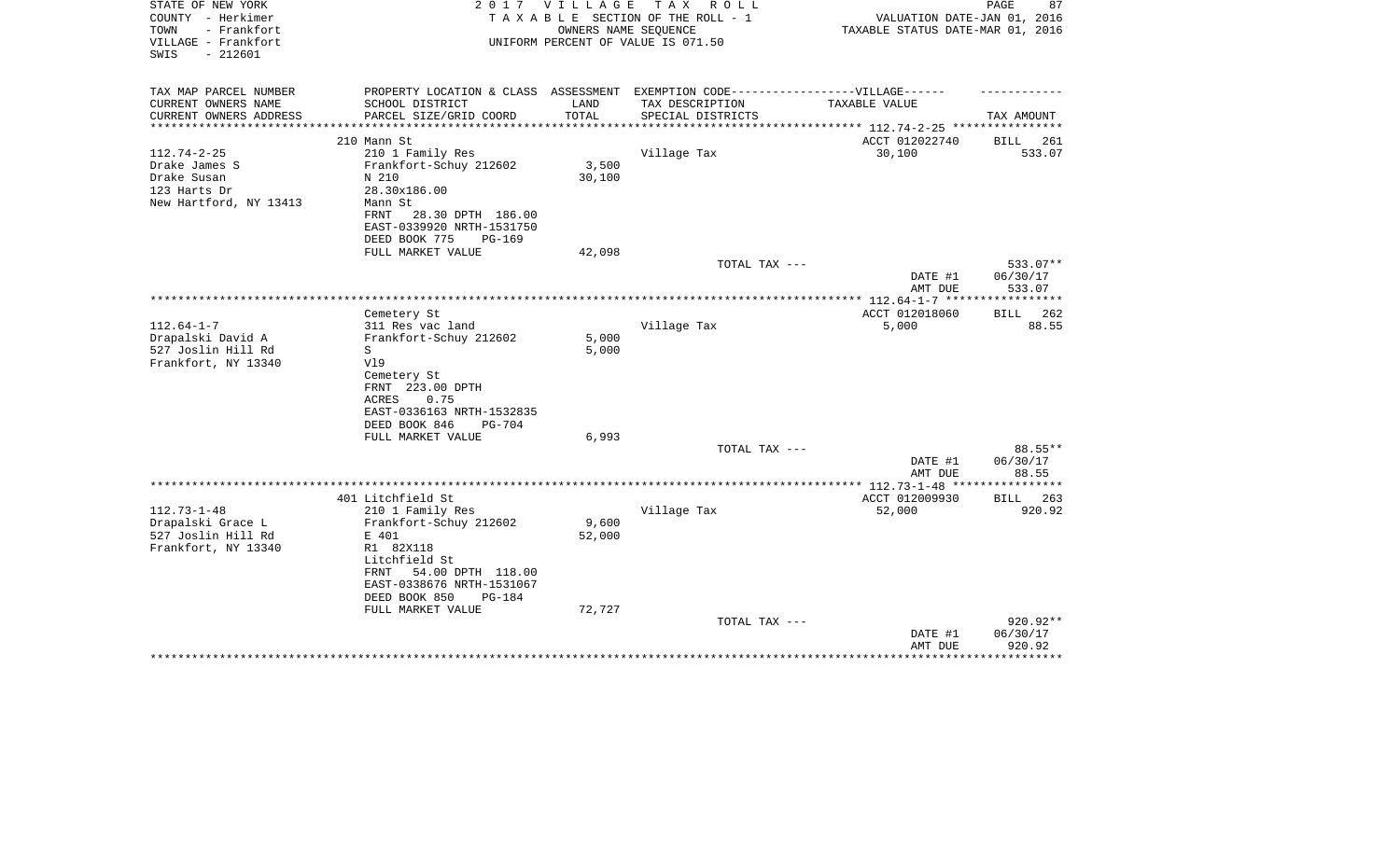| STATE OF NEW YORK<br>COUNTY - Herkimer<br>TOWN<br>- Frankfort<br>VILLAGE - Frankfort<br>$-212601$<br>SWIS | 2017                                                                                                               | V I L L A G E       | TAX ROLL<br>TAXABLE SECTION OF THE ROLL - 1<br>OWNERS NAME SEQUENCE<br>UNIFORM PERCENT OF VALUE IS 071.50 | VALUATION DATE-JAN 01, 2016<br>TAXABLE STATUS DATE-MAR 01, 2016 | PAGE<br>88                         |
|-----------------------------------------------------------------------------------------------------------|--------------------------------------------------------------------------------------------------------------------|---------------------|-----------------------------------------------------------------------------------------------------------|-----------------------------------------------------------------|------------------------------------|
| TAX MAP PARCEL NUMBER                                                                                     | PROPERTY LOCATION & CLASS ASSESSMENT EXEMPTION CODE-----------------VILLAGE------                                  |                     |                                                                                                           |                                                                 |                                    |
| CURRENT OWNERS NAME                                                                                       | SCHOOL DISTRICT                                                                                                    | LAND                | TAX DESCRIPTION                                                                                           | TAXABLE VALUE                                                   |                                    |
| CURRENT OWNERS ADDRESS                                                                                    | PARCEL SIZE/GRID COORD                                                                                             | TOTAL<br>********** | SPECIAL DISTRICTS                                                                                         | ******************** 112.73-4-32 **********                     | TAX AMOUNT                         |
|                                                                                                           | 403 S Frankfort St                                                                                                 |                     |                                                                                                           | ACCT 012026940                                                  | BILL<br>264                        |
| $112.73 - 4 - 32$                                                                                         | 210 1 Family Res                                                                                                   |                     | Village Tax                                                                                               | 60,300                                                          | 1,067.91                           |
| Drumm Matthew                                                                                             | Frankfort-Schuy 212602                                                                                             | 7,300               |                                                                                                           |                                                                 |                                    |
| 251 2nd St                                                                                                | E 403                                                                                                              | 60,300              |                                                                                                           |                                                                 |                                    |
| Ilion, NY 13357                                                                                           | R1 45X78.6<br>Frankfort St<br>FRNT<br>45.00 DPTH<br>78.00<br>EAST-0339005 NRTH-1530903<br>DEED BOOK 1295<br>PG-349 |                     |                                                                                                           |                                                                 |                                    |
|                                                                                                           | FULL MARKET VALUE                                                                                                  | 84,336              |                                                                                                           |                                                                 |                                    |
|                                                                                                           |                                                                                                                    |                     | TOTAL TAX ---                                                                                             | DATE #1<br>AMT DUE                                              | 1,067.91**<br>06/30/17<br>1,067.91 |
|                                                                                                           |                                                                                                                    |                     |                                                                                                           | ************ 112.73-3-29 ****                                   |                                    |
|                                                                                                           | 215 Second Ave                                                                                                     |                     |                                                                                                           | ACCT 012003210                                                  | <b>BILL</b><br>265                 |
| $112.73 - 3 - 29$<br>Dudeck, Mathew P. Mathew P. Du Frankfort-Schuy 212602                                | 210 1 Family Res                                                                                                   | 11,800              | VET WAR CT 41121<br>Village Tax                                                                           | 6,309<br>64,591                                                 | 1,143.91                           |
| Irrevocable Trust                                                                                         | N 215                                                                                                              | 70,900              |                                                                                                           |                                                                 |                                    |
| Grace Dudeck                                                                                              | R1                                                                                                                 |                     |                                                                                                           |                                                                 |                                    |
| 215 Second Ave                                                                                            | Life Use                                                                                                           |                     |                                                                                                           |                                                                 |                                    |
| Frankfort, NY 13340                                                                                       | <b>FRNT</b><br>60.00 DPTH 150.00<br>EAST-0339576 NRTH-1531105<br>DEED BOOK 1166<br>PG-182                          |                     |                                                                                                           |                                                                 |                                    |
|                                                                                                           | FULL MARKET VALUE                                                                                                  | 99,161              |                                                                                                           |                                                                 |                                    |
|                                                                                                           |                                                                                                                    |                     | TOTAL TAX ---                                                                                             |                                                                 | 1,143.91**                         |
|                                                                                                           |                                                                                                                    |                     |                                                                                                           | DATE #1<br>AMT DUE                                              | 06/30/17<br>1,143.91               |
|                                                                                                           |                                                                                                                    |                     |                                                                                                           | ****** 112.82-1-65 *****************                            |                                    |
|                                                                                                           | 312 Reese Rd                                                                                                       |                     |                                                                                                           | ACCT 012030510                                                  | BILL<br>266                        |
| $112.82 - 1 - 65$                                                                                         | 210 1 Family Res                                                                                                   |                     | Village Tax                                                                                               | 47,500                                                          | 841.23                             |
| Dulak Curtis                                                                                              | Frankfort-Schuy 212602                                                                                             | 8,500               |                                                                                                           |                                                                 |                                    |
| 312 Reese Rd<br>Frankfort, NY 13340                                                                       | W 312<br>R1 50X90                                                                                                  | 47,500              |                                                                                                           |                                                                 |                                    |
|                                                                                                           | Reese Rd                                                                                                           |                     |                                                                                                           |                                                                 |                                    |
|                                                                                                           | <b>FRNT</b><br>50.00 DPTH<br>95.00                                                                                 |                     |                                                                                                           |                                                                 |                                    |
|                                                                                                           | <b>BANK</b><br>135                                                                                                 |                     |                                                                                                           |                                                                 |                                    |
|                                                                                                           | EAST-0340419 NRTH-1529464                                                                                          |                     |                                                                                                           |                                                                 |                                    |
|                                                                                                           | DEED BOOK 837<br>$PG-53$                                                                                           |                     |                                                                                                           |                                                                 |                                    |
|                                                                                                           | FULL MARKET VALUE                                                                                                  | 66,434              | TOTAL TAX ---                                                                                             |                                                                 | 841.23**                           |
|                                                                                                           |                                                                                                                    |                     |                                                                                                           | DATE #1                                                         | 06/30/17                           |
|                                                                                                           |                                                                                                                    |                     |                                                                                                           | AMT DUE                                                         | 841.23                             |
|                                                                                                           |                                                                                                                    |                     |                                                                                                           |                                                                 |                                    |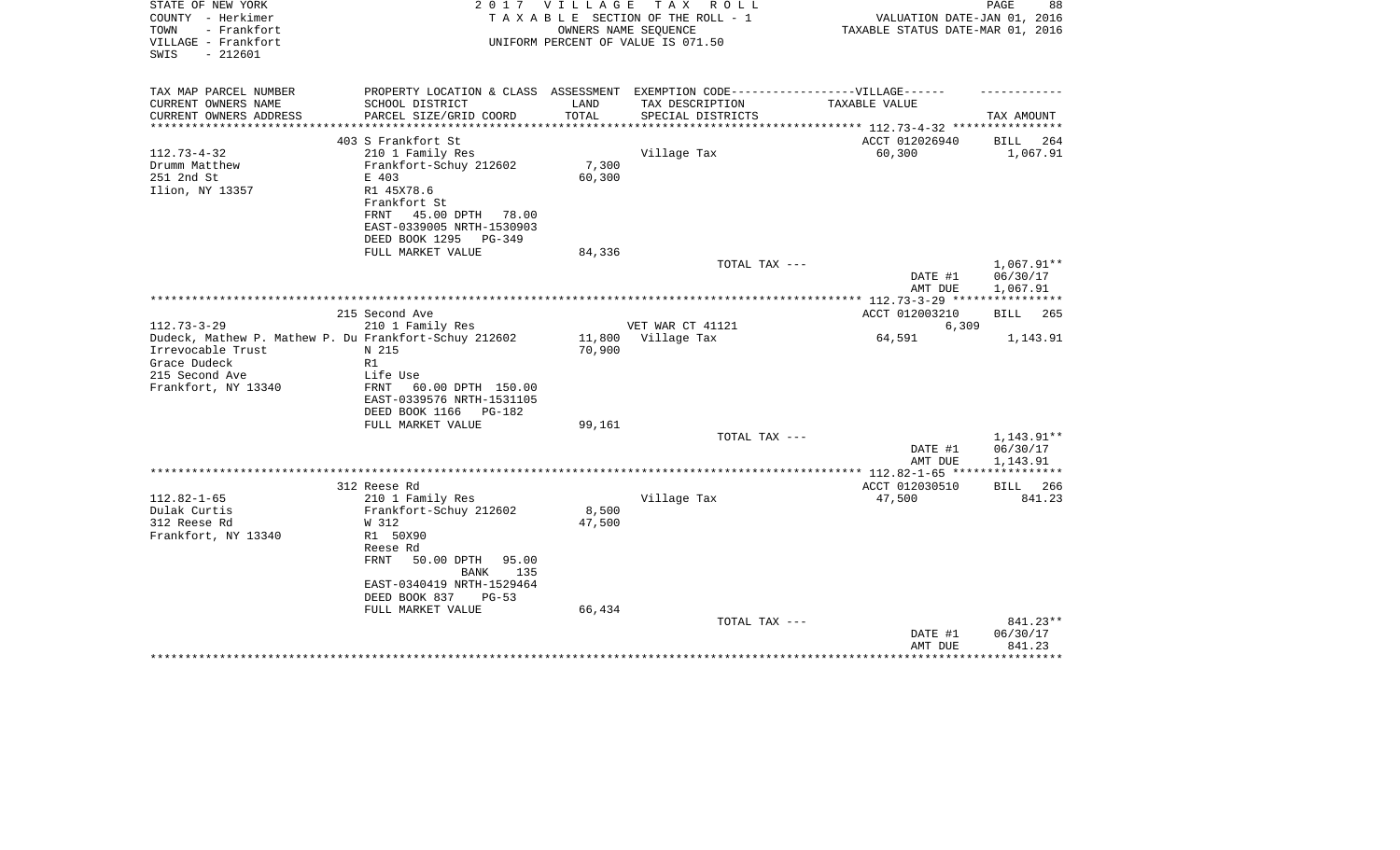| STATE OF NEW YORK<br>COUNTY - Herkimer<br>TOWN<br>- Frankfort<br>VILLAGE - Frankfort<br>$-212601$<br>SWIS         | 2017                                                                                                                                         | V I L L A G E    | TAX ROLL<br>TAXABLE SECTION OF THE ROLL - 1<br>OWNERS NAME SEQUENCE<br>UNIFORM PERCENT OF VALUE IS 071.50 | VALUATION DATE-JAN 01, 2016<br>TAXABLE STATUS DATE-MAR 01, 2016 | PAGE<br>89                         |
|-------------------------------------------------------------------------------------------------------------------|----------------------------------------------------------------------------------------------------------------------------------------------|------------------|-----------------------------------------------------------------------------------------------------------|-----------------------------------------------------------------|------------------------------------|
| TAX MAP PARCEL NUMBER<br>CURRENT OWNERS NAME                                                                      | PROPERTY LOCATION & CLASS ASSESSMENT EXEMPTION CODE-----------------VILLAGE------<br>SCHOOL DISTRICT                                         | LAND             | TAX DESCRIPTION                                                                                           | TAXABLE VALUE                                                   |                                    |
| CURRENT OWNERS ADDRESS<br>**********************                                                                  | PARCEL SIZE/GRID COORD                                                                                                                       | TOTAL            | SPECIAL DISTRICTS                                                                                         | **************************** 112.82-2-40 ****************       | TAX AMOUNT                         |
|                                                                                                                   | 304 Third Ave                                                                                                                                |                  |                                                                                                           | ACCT 012001770                                                  | BILL<br>267                        |
| $112.82 - 2 - 40$<br>Dunadee (Manahan) Carolyn Ann Frankfort-Schuy 212602<br>304 Third Ave<br>Frankfort, NY 13340 | 210 1 Family Res<br>S 304<br>R1 60X150<br>Third Ave<br>60.00 DPTH 150.00<br>FRNT<br>EAST-0339687 NRTH-1530087                                | 11,800<br>69,700 | Village Tax                                                                                               | 69,700                                                          | 1,234.39                           |
|                                                                                                                   | DEED BOOK 807<br>$PG-684$                                                                                                                    |                  |                                                                                                           |                                                                 |                                    |
|                                                                                                                   | FULL MARKET VALUE                                                                                                                            | 97,483           |                                                                                                           |                                                                 |                                    |
|                                                                                                                   |                                                                                                                                              |                  | TOTAL TAX ---                                                                                             | DATE #1<br>AMT DUE                                              | 1,234.39**<br>06/30/17<br>1,234.39 |
|                                                                                                                   |                                                                                                                                              |                  |                                                                                                           |                                                                 |                                    |
| $112.73 - 3 - 39$                                                                                                 | 234 First Ave<br>210 1 Family Res                                                                                                            |                  | CW_10_VET/ 41153                                                                                          | ACCT 195833<br>5,608                                            | <b>BILL</b><br>268                 |
| Durand Dwayne<br>234 First Ave<br>Frankfort, NY 13340                                                             | Frankfort-Schuy 212602<br>S 234<br>R1 50X150<br>First Ave<br>50.00 DPTH 150.00<br>FRNT<br>EAST-0340043 NRTH-1530781<br>DEED BOOK 1591 PG-888 | 67,400           | 10,800 Village Tax                                                                                        | 61,792                                                          | 1,094.34                           |
|                                                                                                                   | FULL MARKET VALUE                                                                                                                            | 94,266           |                                                                                                           |                                                                 |                                    |
|                                                                                                                   |                                                                                                                                              |                  | TOTAL TAX ---                                                                                             | DATE #1<br>AMT DUE                                              | 1,094.34**<br>06/30/17<br>1,094.34 |
|                                                                                                                   |                                                                                                                                              |                  |                                                                                                           | ***************** 112.73-3-40 ****                              |                                    |
| $112.73 - 3 - 40$<br>Durand Dwayne                                                                                | 232 First Ave<br>311 Res vac land<br>Frankfort-Schuy 212602                                                                                  | 7,800            | Village Tax                                                                                               | ACCT 195833<br>7,800                                            | BILL 269<br>138.14                 |
| 234 First Ave<br>Frankfort, NY 13340                                                                              | S 232<br>V19 50X150<br>First Ave<br>50.00 DPTH 150.00<br>FRNT<br>EAST-0340011 NRTH-1530816<br>DEED BOOK 1591<br>PG-888<br>FULL MARKET VALUE  | 7,800<br>10,909  |                                                                                                           |                                                                 |                                    |
|                                                                                                                   |                                                                                                                                              |                  | TOTAL TAX ---                                                                                             | DATE #1<br>AMT DUE                                              | 138.14**<br>06/30/17<br>138.14     |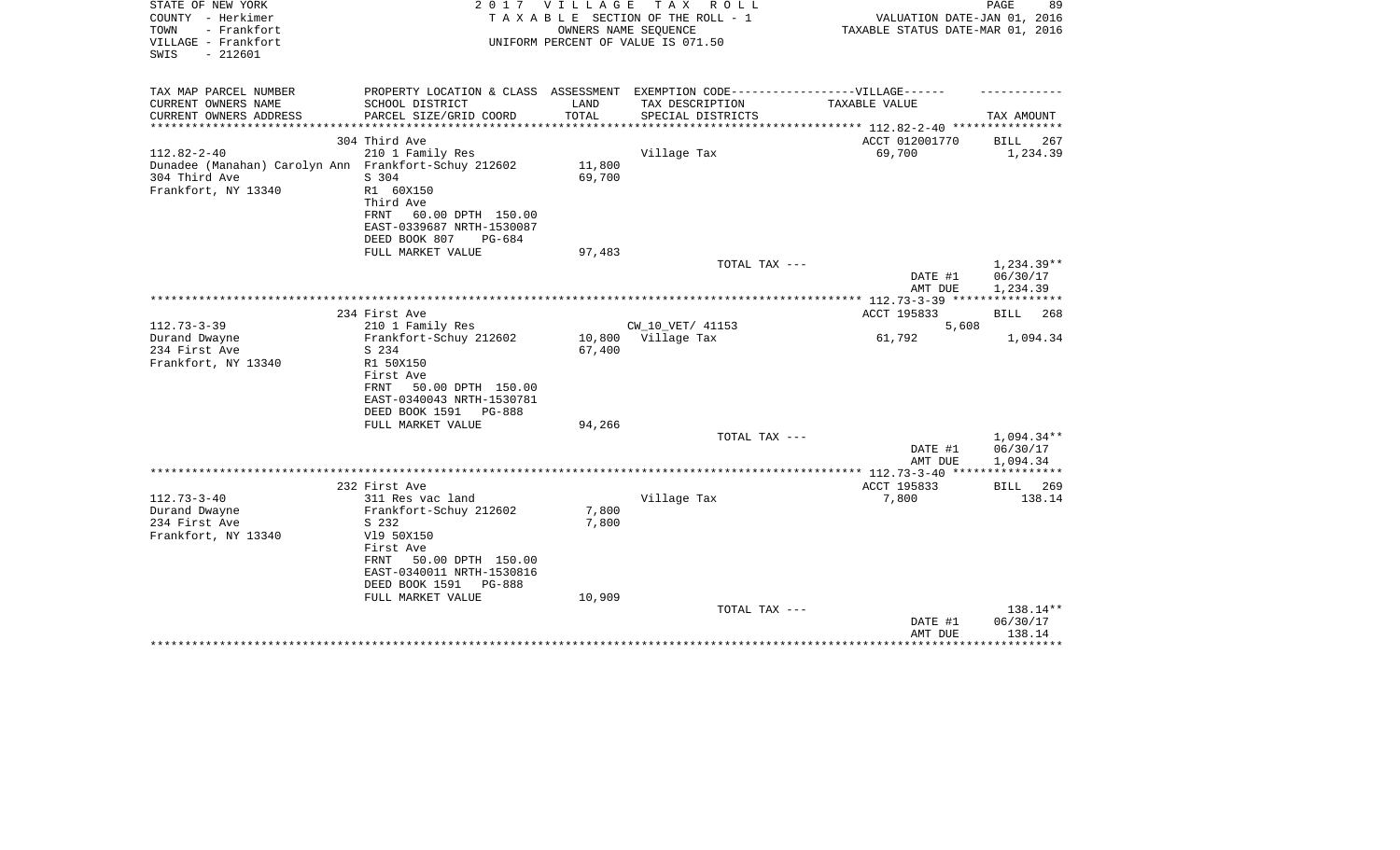| STATE OF NEW YORK<br>COUNTY - Herkimer<br>- Frankfort<br>TOWN<br>VILLAGE - Frankfort | 2 0 1 7                                                | VILLAGE               | T A X<br>R O L L<br>TAXABLE SECTION OF THE ROLL - 1<br>OWNERS NAME SEQUENCE<br>UNIFORM PERCENT OF VALUE IS 071.50 | VALUATION DATE-JAN 01, 2016<br>TAXABLE STATUS DATE-MAR 01, 2016 | PAGE<br>90         |
|--------------------------------------------------------------------------------------|--------------------------------------------------------|-----------------------|-------------------------------------------------------------------------------------------------------------------|-----------------------------------------------------------------|--------------------|
| $-212601$<br>SWIS                                                                    |                                                        |                       |                                                                                                                   |                                                                 |                    |
| TAX MAP PARCEL NUMBER                                                                | PROPERTY LOCATION & CLASS ASSESSMENT                   |                       | EXEMPTION CODE------------------VILLAGE------                                                                     |                                                                 |                    |
| CURRENT OWNERS NAME                                                                  | SCHOOL DISTRICT                                        | LAND                  | TAX DESCRIPTION                                                                                                   | TAXABLE VALUE                                                   |                    |
| CURRENT OWNERS ADDRESS<br>*******************                                        | PARCEL SIZE/GRID COORD                                 | TOTAL<br>************ | SPECIAL DISTRICTS                                                                                                 | ************************* 112.81-3-29 ****************          | TAX AMOUNT         |
|                                                                                      | 307 Fifth Ave                                          |                       |                                                                                                                   | ACCT 012005250                                                  | BILL<br>270        |
| $112.81 - 3 - 29$                                                                    | 311 Res vac land                                       |                       | Village Tax                                                                                                       | 8,300                                                           | 146.99             |
| Durse Charles                                                                        | Frankfort-Schuy 212602                                 | 8,300                 |                                                                                                                   |                                                                 |                    |
| 156 McGowan Rd                                                                       | N 307                                                  | 8,300                 |                                                                                                                   |                                                                 |                    |
| Ilion, NY 13357                                                                      | V19 100X150                                            |                       |                                                                                                                   |                                                                 |                    |
|                                                                                      | Fifth Ave                                              |                       |                                                                                                                   |                                                                 |                    |
|                                                                                      | 54.00 DPTH 160.00<br>FRNT<br>EAST-0339366 NRTH-1529683 |                       |                                                                                                                   |                                                                 |                    |
|                                                                                      | DEED BOOK 1237<br>PG-249                               |                       |                                                                                                                   |                                                                 |                    |
|                                                                                      | FULL MARKET VALUE                                      | 11,608                |                                                                                                                   |                                                                 |                    |
|                                                                                      |                                                        |                       | TOTAL TAX ---                                                                                                     |                                                                 | 146.99**           |
|                                                                                      |                                                        |                       |                                                                                                                   | DATE #1                                                         | 06/30/17           |
|                                                                                      |                                                        |                       |                                                                                                                   | AMT DUE                                                         | 146.99             |
|                                                                                      | 309 Fifth Ave                                          |                       |                                                                                                                   | ACCT 012005280                                                  | 271<br><b>BILL</b> |
| $112.81 - 3 - 28$                                                                    | 311 Res vac land                                       |                       | Village Tax                                                                                                       | 7,800                                                           | 138.14             |
| Durse Charlotte                                                                      | Frankfort-Schuy 212602                                 | 7,800                 |                                                                                                                   |                                                                 |                    |
| 311 Fifth Ave                                                                        | N 309                                                  | 7,800                 |                                                                                                                   |                                                                 |                    |
| Frankfort, NY 13340                                                                  | V19 50X150                                             |                       |                                                                                                                   |                                                                 |                    |
|                                                                                      | Fifth Ave<br>50.00 DPTH 150.00<br>FRNT                 |                       |                                                                                                                   |                                                                 |                    |
|                                                                                      | EAST-0339406 NRTH-1529640                              |                       |                                                                                                                   |                                                                 |                    |
|                                                                                      | DEED BOOK 780<br><b>PG-131</b>                         |                       |                                                                                                                   |                                                                 |                    |
|                                                                                      | FULL MARKET VALUE                                      | 10,909                |                                                                                                                   |                                                                 |                    |
|                                                                                      |                                                        |                       | TOTAL TAX ---                                                                                                     |                                                                 | 138.14**           |
|                                                                                      |                                                        |                       |                                                                                                                   | DATE #1                                                         | 06/30/17           |
|                                                                                      |                                                        |                       |                                                                                                                   | AMT DUE<br>*************** 112.73-2-52 *****************        | 138.14             |
|                                                                                      | 117 First Ave                                          |                       |                                                                                                                   | ACCT 012030750                                                  | <b>BILL</b><br>272 |
| $112.73 - 2 - 52$                                                                    | 210 1 Family Res                                       |                       | Village Tax                                                                                                       | 47,700                                                          | 844.77             |
| Durse Ernest                                                                         | Frankfort-Schuy 212602                                 | 9,200                 |                                                                                                                   |                                                                 |                    |
| Durse Charlotte                                                                      | N 117                                                  | 47,700                |                                                                                                                   |                                                                 |                    |
| 311 Fifth Ave                                                                        | R <sub>2</sub>                                         |                       |                                                                                                                   |                                                                 |                    |
| Frankfort, NY 13340                                                                  | First Ave                                              |                       |                                                                                                                   |                                                                 |                    |
|                                                                                      | 49.00 DPTH 114.00<br>FRNT<br>EAST-0339198 NRTH-1531955 |                       |                                                                                                                   |                                                                 |                    |
|                                                                                      | DEED BOOK 00631 PG-00023                               |                       |                                                                                                                   |                                                                 |                    |
|                                                                                      | FULL MARKET VALUE                                      | 66,713                |                                                                                                                   |                                                                 |                    |
|                                                                                      |                                                        |                       | TOTAL TAX ---                                                                                                     |                                                                 | 844.77**           |
|                                                                                      |                                                        |                       |                                                                                                                   | DATE #1                                                         | 06/30/17           |
|                                                                                      |                                                        |                       |                                                                                                                   | AMT DUE                                                         | 844.77             |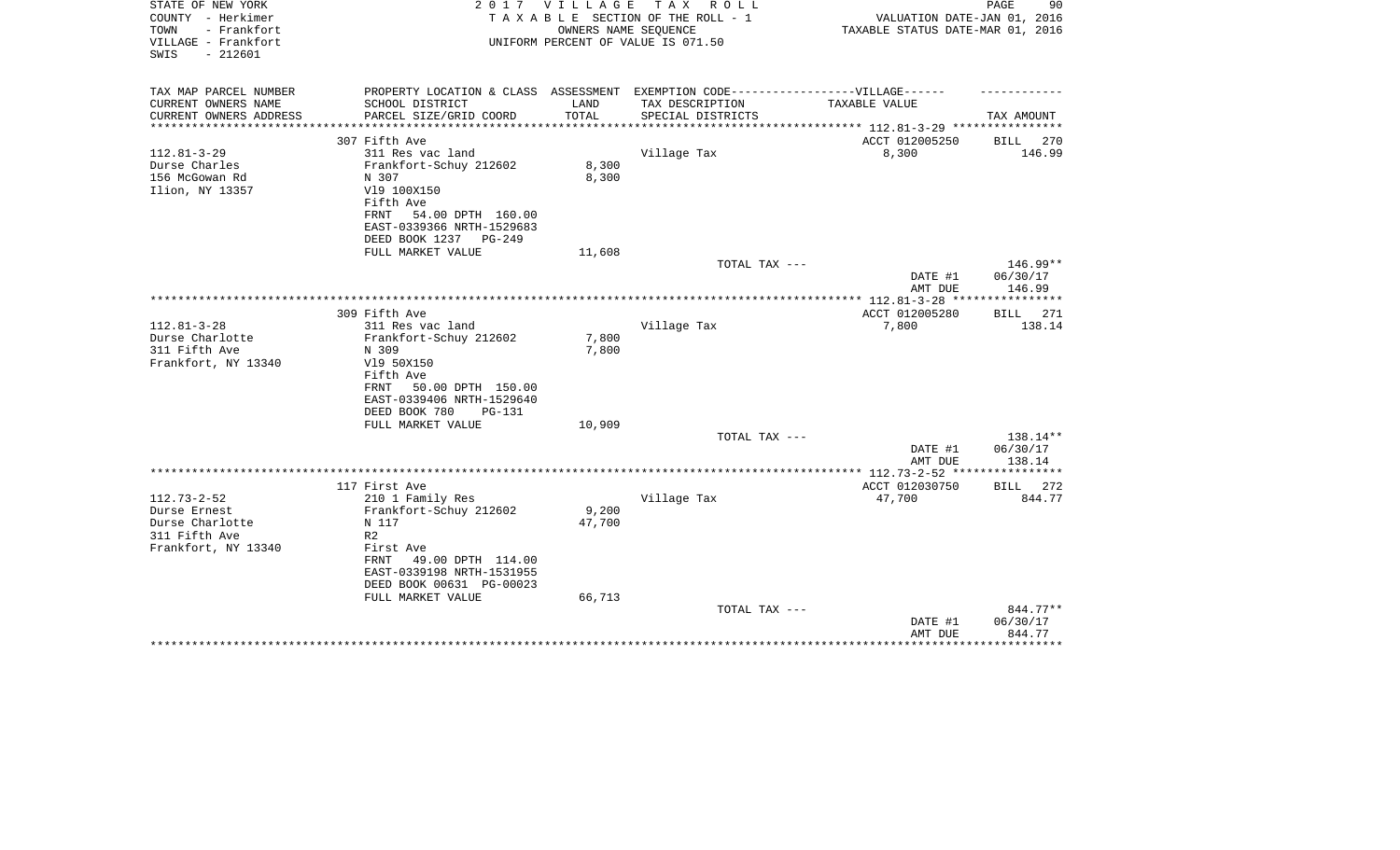| STATE OF NEW YORK<br>COUNTY - Herkimer<br>TOWN<br>- Frankfort<br>VILLAGE - Frankfort | 2 0 1 7                                                                           | VILLAGE                   | T A X<br>R O L L<br>TAXABLE SECTION OF THE ROLL - 1<br>OWNERS NAME SEQUENCE<br>UNIFORM PERCENT OF VALUE IS 071.50 | VALUATION DATE-JAN 01, 2016<br>TAXABLE STATUS DATE-MAR 01, 2016 | PAGE<br>91         |
|--------------------------------------------------------------------------------------|-----------------------------------------------------------------------------------|---------------------------|-------------------------------------------------------------------------------------------------------------------|-----------------------------------------------------------------|--------------------|
| $-212601$<br>SWIS                                                                    |                                                                                   |                           |                                                                                                                   |                                                                 |                    |
| TAX MAP PARCEL NUMBER                                                                | PROPERTY LOCATION & CLASS ASSESSMENT EXEMPTION CODE-----------------VILLAGE------ |                           |                                                                                                                   |                                                                 |                    |
| CURRENT OWNERS NAME                                                                  | SCHOOL DISTRICT                                                                   | LAND                      | TAX DESCRIPTION                                                                                                   | TAXABLE VALUE                                                   |                    |
| CURRENT OWNERS ADDRESS<br>********************                                       | PARCEL SIZE/GRID COORD                                                            | TOTAL<br>**************** | SPECIAL DISTRICTS                                                                                                 | ***************** 112.74-2-17 *****************                 | TAX AMOUNT         |
|                                                                                      | Canal St                                                                          |                           |                                                                                                                   | ACCT 012009090                                                  | <b>BILL</b><br>273 |
| $112.74 - 2 - 17$                                                                    | 312 Vac w/imprv                                                                   |                           | Village Tax                                                                                                       | 25,000                                                          | 442.75             |
| Durse Ernest G                                                                       | Frankfort-Schuy 212602                                                            | 4,500                     |                                                                                                                   |                                                                 |                    |
| 311-313 Fifth Ave                                                                    | N                                                                                 | 25,000                    |                                                                                                                   |                                                                 |                    |
| Frankfort, NY 13340                                                                  | Gara50x50                                                                         |                           |                                                                                                                   |                                                                 |                    |
|                                                                                      | Canal St                                                                          |                           |                                                                                                                   |                                                                 |                    |
|                                                                                      | 50.00 DPTH<br>FRNT<br>50.00                                                       |                           |                                                                                                                   |                                                                 |                    |
|                                                                                      | EAST-0339734 NRTH-1531869                                                         |                           |                                                                                                                   |                                                                 |                    |
|                                                                                      | DEED BOOK 00579 PG-00396                                                          |                           |                                                                                                                   |                                                                 |                    |
|                                                                                      | FULL MARKET VALUE                                                                 | 34,965                    |                                                                                                                   |                                                                 |                    |
|                                                                                      |                                                                                   |                           | TOTAL TAX ---                                                                                                     |                                                                 | 442.75**           |
|                                                                                      |                                                                                   |                           |                                                                                                                   | DATE #1<br>AMT DUE                                              | 06/30/17<br>442.75 |
|                                                                                      |                                                                                   |                           |                                                                                                                   | ***************** 112.81-3-27 *****************                 |                    |
|                                                                                      | 311-313 Fifth Ave                                                                 |                           |                                                                                                                   | ACCT 012009060                                                  | BILL<br>274        |
| $112.81 - 3 - 27$                                                                    | 210 1 Family Res                                                                  |                           | Village Tax                                                                                                       | 90,200                                                          | 1,597.44           |
| Durse Ernest G                                                                       | Frankfort-Schuy 212602                                                            | 15,000                    |                                                                                                                   |                                                                 |                    |
| Durse Charlotte                                                                      | N 311-313                                                                         | 90,200                    |                                                                                                                   |                                                                 |                    |
| 311-313 Fifth Ave                                                                    | R1 100X150                                                                        |                           |                                                                                                                   |                                                                 |                    |
| Frankfort, NY 13340                                                                  | Fifth Ave                                                                         |                           |                                                                                                                   |                                                                 |                    |
|                                                                                      | FRNT 100.00 DPTH 150.00                                                           |                           |                                                                                                                   |                                                                 |                    |
|                                                                                      | EAST-0339458 NRTH-1529580                                                         |                           |                                                                                                                   |                                                                 |                    |
|                                                                                      | DEED BOOK 00579 PG-00049                                                          |                           |                                                                                                                   |                                                                 |                    |
|                                                                                      | FULL MARKET VALUE                                                                 | 126,154                   | TOTAL TAX ---                                                                                                     |                                                                 | 1,597.44**         |
|                                                                                      |                                                                                   |                           |                                                                                                                   | DATE #1                                                         | 06/30/17           |
|                                                                                      |                                                                                   |                           |                                                                                                                   | AMT DUE                                                         | 1,597.44           |
|                                                                                      |                                                                                   |                           |                                                                                                                   |                                                                 | ***********        |
|                                                                                      | 310 Second Ave                                                                    |                           |                                                                                                                   | ACCT 171859                                                     | 275<br>BILL        |
| $112.82 - 2 - 6$                                                                     | 210 1 Family Res                                                                  |                           | Village Tax                                                                                                       | 54,100                                                          | 958.11             |
| Dye William                                                                          | Frankfort-Schuy 212602                                                            | 9,900                     |                                                                                                                   |                                                                 |                    |
| 310 Second Ave                                                                       | S 310                                                                             | 54,100                    |                                                                                                                   |                                                                 |                    |
| Frankfort, NY 13340                                                                  | R1                                                                                |                           |                                                                                                                   |                                                                 |                    |
|                                                                                      | Second Ave                                                                        |                           |                                                                                                                   |                                                                 |                    |
|                                                                                      | 46.00 DPTH 150.00<br>FRNT                                                         |                           |                                                                                                                   |                                                                 |                    |
|                                                                                      | EAST-0339987 NRTH-1530282<br>DEED BOOK 1441<br>PG-886                             |                           |                                                                                                                   |                                                                 |                    |
|                                                                                      | FULL MARKET VALUE                                                                 | 75,664                    |                                                                                                                   |                                                                 |                    |
|                                                                                      |                                                                                   |                           | TOTAL TAX ---                                                                                                     |                                                                 | 958.11**           |
|                                                                                      |                                                                                   |                           |                                                                                                                   | DATE #1                                                         | 06/30/17           |
|                                                                                      |                                                                                   |                           |                                                                                                                   | AMT DUE                                                         | 958.11             |
|                                                                                      |                                                                                   |                           |                                                                                                                   |                                                                 | ***********        |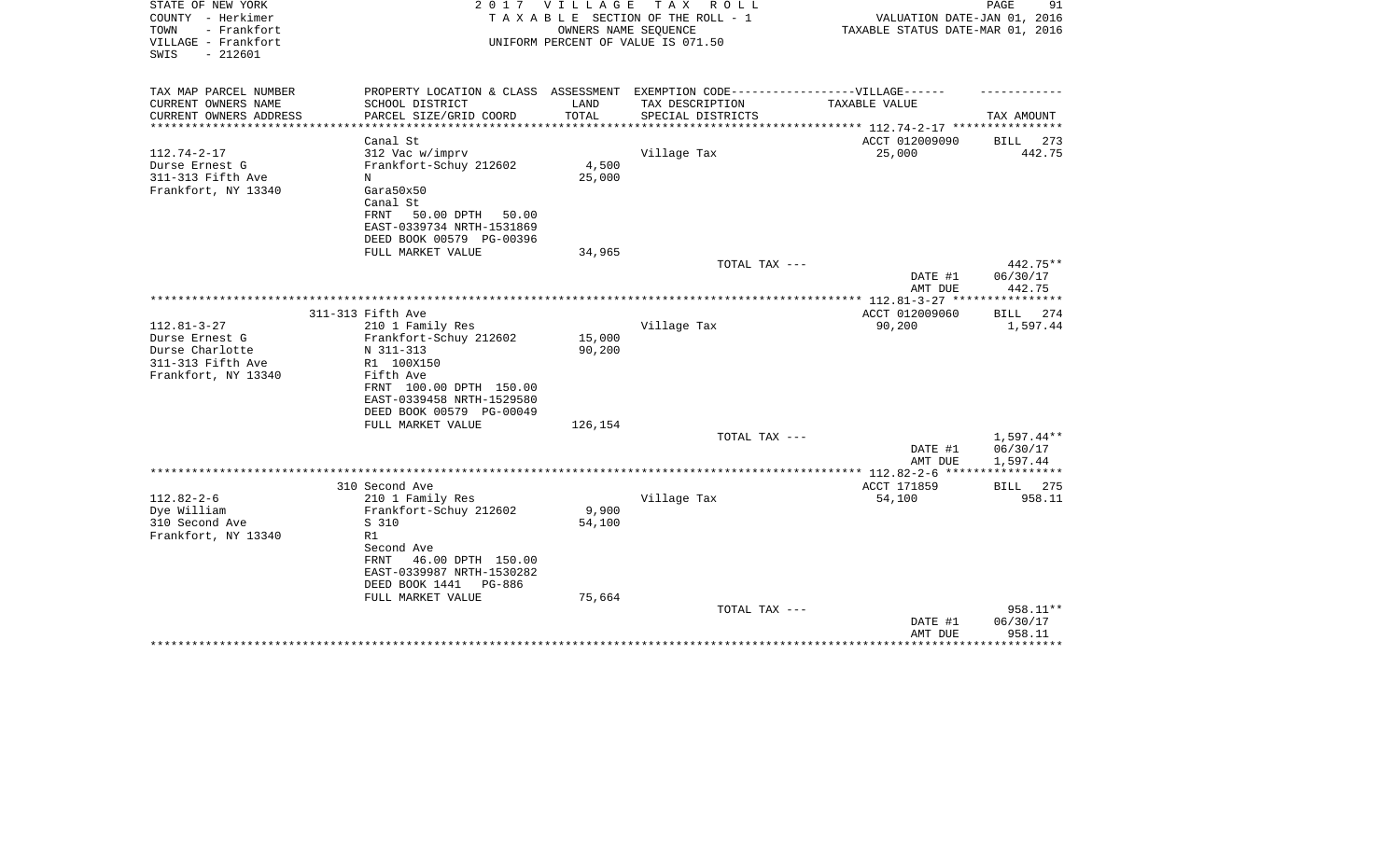| STATE OF NEW YORK<br>COUNTY - Herkimer<br>TOWN<br>- Frankfort | 2 0 1 7                                                                                                                                                                                           | <b>VILLAGE</b>                       | T A X<br>R O L L<br>TAXABLE SECTION OF THE ROLL - 1<br>OWNERS NAME SEQUENCE | VALUATION DATE-JAN 01, 2016<br>TAXABLE STATUS DATE-MAR 01, 2016 | PAGE<br>92                                                                          |
|---------------------------------------------------------------|---------------------------------------------------------------------------------------------------------------------------------------------------------------------------------------------------|--------------------------------------|-----------------------------------------------------------------------------|-----------------------------------------------------------------|-------------------------------------------------------------------------------------|
| VILLAGE - Frankfort<br>$-212601$<br>SWIS                      |                                                                                                                                                                                                   |                                      | UNIFORM PERCENT OF VALUE IS 071.50                                          |                                                                 |                                                                                     |
| TAX MAP PARCEL NUMBER                                         | PROPERTY LOCATION & CLASS ASSESSMENT EXEMPTION CODE-----------------VILLAGE------                                                                                                                 |                                      |                                                                             |                                                                 |                                                                                     |
| CURRENT OWNERS NAME                                           | SCHOOL DISTRICT                                                                                                                                                                                   | LAND                                 | TAX DESCRIPTION                                                             | <b>TAXABLE VALUE</b>                                            |                                                                                     |
| CURRENT OWNERS ADDRESS                                        | PARCEL SIZE/GRID COORD                                                                                                                                                                            | TOTAL                                | SPECIAL DISTRICTS                                                           |                                                                 | TAX AMOUNT                                                                          |
|                                                               | 214 First Ave                                                                                                                                                                                     |                                      |                                                                             | ACCT 157718                                                     | BILL<br>276                                                                         |
| $112.73 - 3 - 49$                                             | 210 1 Family Res                                                                                                                                                                                  |                                      | Village Tax                                                                 | 62,900                                                          | 1,113.96                                                                            |
| Edick Ronald E                                                | Frankfort-Schuy 212602                                                                                                                                                                            | 10,800                               |                                                                             |                                                                 |                                                                                     |
| Edick Dolores D                                               | S 214                                                                                                                                                                                             | 62,900                               |                                                                             |                                                                 |                                                                                     |
| 214 First Ave<br>Frankfort, NY 13340                          | R1<br>Life Use Steve & Maria                                                                                                                                                                      |                                      |                                                                             |                                                                 |                                                                                     |
|                                                               | 50.00 DPTH 150.00<br><b>FRNT</b>                                                                                                                                                                  |                                      |                                                                             |                                                                 |                                                                                     |
|                                                               | EAST-0339693 NRTH-1531203                                                                                                                                                                         |                                      |                                                                             |                                                                 |                                                                                     |
|                                                               | DEED BOOK 1351<br>$PG-379$                                                                                                                                                                        |                                      |                                                                             |                                                                 |                                                                                     |
|                                                               | FULL MARKET VALUE                                                                                                                                                                                 | 87,972                               |                                                                             |                                                                 |                                                                                     |
|                                                               |                                                                                                                                                                                                   |                                      | TOTAL TAX ---                                                               | DATE #1                                                         | 1,113.96**<br>06/30/17                                                              |
|                                                               |                                                                                                                                                                                                   |                                      |                                                                             | AMT DUE                                                         | 1,113.96                                                                            |
|                                                               |                                                                                                                                                                                                   |                                      |                                                                             | ***************** 112.73-1-33 ****************                  |                                                                                     |
|                                                               | 524 Litchfield St                                                                                                                                                                                 |                                      |                                                                             | ACCT 012006150                                                  | 277<br>BILL                                                                         |
| $112.73 - 1 - 33$                                             | 210 1 Family Res                                                                                                                                                                                  |                                      | Village Tax                                                                 | 39,300                                                          | 696.00                                                                              |
| Edwards Barbara D<br>524 Litchfield St                        | Frankfort-Schuy 212602<br>W 524                                                                                                                                                                   | 17,100                               |                                                                             |                                                                 |                                                                                     |
| Frankfort, NY 13340                                           | R1 90X300                                                                                                                                                                                         | 39,300                               |                                                                             |                                                                 |                                                                                     |
|                                                               | Litchfield St                                                                                                                                                                                     |                                      |                                                                             |                                                                 |                                                                                     |
|                                                               | 90.00 DPTH 300.00<br>FRNT                                                                                                                                                                         |                                      |                                                                             |                                                                 |                                                                                     |
|                                                               | EAST-0338063 NRTH-1530451                                                                                                                                                                         |                                      |                                                                             |                                                                 |                                                                                     |
|                                                               | DEED BOOK 1106<br>PG-587                                                                                                                                                                          |                                      |                                                                             |                                                                 |                                                                                     |
|                                                               |                                                                                                                                                                                                   |                                      |                                                                             |                                                                 |                                                                                     |
|                                                               |                                                                                                                                                                                                   |                                      |                                                                             |                                                                 |                                                                                     |
|                                                               |                                                                                                                                                                                                   |                                      |                                                                             | AMT DUE                                                         | 696.00                                                                              |
|                                                               |                                                                                                                                                                                                   |                                      |                                                                             | ************ 112.73-3-64 ***                                    | ******                                                                              |
|                                                               |                                                                                                                                                                                                   |                                      |                                                                             |                                                                 |                                                                                     |
|                                                               |                                                                                                                                                                                                   |                                      |                                                                             |                                                                 |                                                                                     |
|                                                               | N 209                                                                                                                                                                                             |                                      |                                                                             |                                                                 |                                                                                     |
| Frankfort, NY 13340                                           | Life Use Veta                                                                                                                                                                                     |                                      |                                                                             |                                                                 |                                                                                     |
|                                                               | First Ave                                                                                                                                                                                         |                                      |                                                                             |                                                                 |                                                                                     |
|                                                               |                                                                                                                                                                                                   |                                      |                                                                             |                                                                 |                                                                                     |
|                                                               |                                                                                                                                                                                                   |                                      |                                                                             |                                                                 |                                                                                     |
|                                                               |                                                                                                                                                                                                   |                                      |                                                                             |                                                                 |                                                                                     |
|                                                               |                                                                                                                                                                                                   |                                      | TOTAL TAX ---                                                               |                                                                 | 929.78**                                                                            |
|                                                               |                                                                                                                                                                                                   |                                      |                                                                             | DATE #1                                                         | 06/30/17                                                                            |
|                                                               |                                                                                                                                                                                                   |                                      |                                                                             |                                                                 |                                                                                     |
| $112.73 - 3 - 64$<br>Edwards David J<br>209 First Ave         | FULL MARKET VALUE<br>209 First Ave<br>210 1 Family Res<br>Frankfort-Schuy 212602<br>50.00 DPTH 127.00<br>FRNT<br>EAST-0339752 NRTH-1531436<br>DEED BOOK 892<br><b>PG-115</b><br>FULL MARKET VALUE | 54,965<br>10,000<br>52,500<br>73,427 | TOTAL TAX ---<br>Village Tax                                                | DATE #1<br>ACCT 012027450<br>52,500<br>AMT DUE                  | 696.00**<br>06/30/17<br>278<br><b>BILL</b><br>929.78<br>929.78<br>* * * * * * * * * |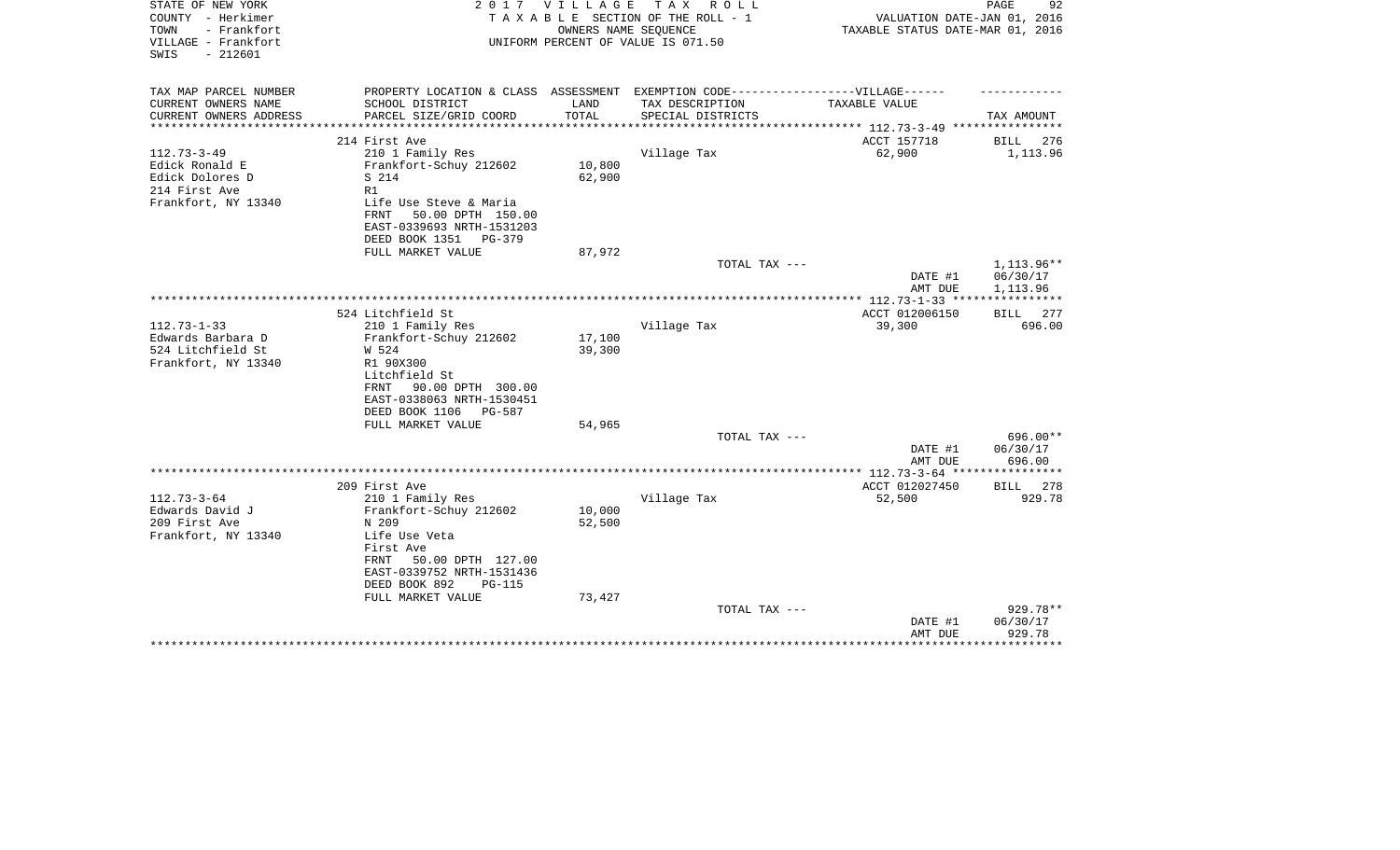| STATE OF NEW YORK<br>COUNTY - Herkimer<br>- Frankfort<br>TOWN<br>VILLAGE - Frankfort<br>$-212601$<br>SWIS | 2017                                                                              | V I L L A G E | T A X<br>R O L L<br>TAXABLE SECTION OF THE ROLL - 1<br>OWNERS NAME SEQUENCE<br>UNIFORM PERCENT OF VALUE IS 071.50 | VALUATION DATE-JAN 01, 2016<br>TAXABLE STATUS DATE-MAR 01, 2016 | 93<br>PAGE                    |
|-----------------------------------------------------------------------------------------------------------|-----------------------------------------------------------------------------------|---------------|-------------------------------------------------------------------------------------------------------------------|-----------------------------------------------------------------|-------------------------------|
| TAX MAP PARCEL NUMBER                                                                                     | PROPERTY LOCATION & CLASS ASSESSMENT EXEMPTION CODE-----------------VILLAGE------ |               |                                                                                                                   |                                                                 |                               |
| CURRENT OWNERS NAME                                                                                       | SCHOOL DISTRICT                                                                   | LAND          | TAX DESCRIPTION                                                                                                   | TAXABLE VALUE                                                   |                               |
| CURRENT OWNERS ADDRESS                                                                                    | PARCEL SIZE/GRID COORD                                                            | TOTAL         | SPECIAL DISTRICTS                                                                                                 |                                                                 | TAX AMOUNT                    |
| *********************                                                                                     | *************************                                                         |               |                                                                                                                   |                                                                 |                               |
|                                                                                                           | 503 Litchfield St                                                                 |               |                                                                                                                   | ACCT 012014190                                                  | BILL<br>279                   |
| $112.73 - 1 - 38$<br>Edwards Gerald                                                                       | 210 1 Family Res<br>Frankfort-Schuy 212602                                        | 6,700         | Village Tax                                                                                                       | 55,300                                                          | 979.36                        |
| Edwards Geraldine                                                                                         | E 503                                                                             | 55,300        |                                                                                                                   |                                                                 |                               |
| 503 Litchfield St                                                                                         | R1 36X112                                                                         |               |                                                                                                                   |                                                                 |                               |
| Frankfort, NY 13340                                                                                       | Litchfield St                                                                     |               |                                                                                                                   |                                                                 |                               |
|                                                                                                           | FRNT<br>36.00 DPTH 112.00                                                         |               |                                                                                                                   |                                                                 |                               |
|                                                                                                           | EAST-0338523 NRTH-1530816                                                         |               |                                                                                                                   |                                                                 |                               |
|                                                                                                           | DEED BOOK 693<br>PG-365                                                           |               |                                                                                                                   |                                                                 |                               |
|                                                                                                           | FULL MARKET VALUE                                                                 | 77,343        |                                                                                                                   |                                                                 |                               |
|                                                                                                           |                                                                                   |               | TOTAL TAX ---                                                                                                     |                                                                 | $979.36**$                    |
|                                                                                                           |                                                                                   |               |                                                                                                                   | DATE #1                                                         | 06/30/17                      |
|                                                                                                           |                                                                                   |               |                                                                                                                   | AMT DUE                                                         | 979.36                        |
|                                                                                                           |                                                                                   |               |                                                                                                                   |                                                                 | *********                     |
|                                                                                                           | Litchfield St                                                                     |               |                                                                                                                   | ACCT 012014160                                                  | <b>BILL</b><br>280            |
| $112.73 - 1 - 39$<br>Edwards Gerald                                                                       | 311 Res vac land<br>Frankfort-Schuy 212602                                        | 4,300         | Village Tax                                                                                                       | 4,300                                                           | 76.15                         |
| Edwards Geraldine                                                                                         | E 501                                                                             | 4,300         |                                                                                                                   |                                                                 |                               |
| 503 Litchfield St                                                                                         | V19 42x109                                                                        |               |                                                                                                                   |                                                                 |                               |
| Frankfort, NY 13340                                                                                       | Litchfield St                                                                     |               |                                                                                                                   |                                                                 |                               |
|                                                                                                           | 42.00 DPTH 109.60<br>FRNT<br>291<br>BANK                                          |               |                                                                                                                   |                                                                 |                               |
|                                                                                                           | EAST-0338541 NRTH-1530852                                                         |               |                                                                                                                   |                                                                 |                               |
|                                                                                                           | DEED BOOK 693<br>PG-365                                                           |               |                                                                                                                   |                                                                 |                               |
|                                                                                                           | FULL MARKET VALUE                                                                 | 6,014         |                                                                                                                   |                                                                 |                               |
|                                                                                                           |                                                                                   |               | TOTAL TAX ---                                                                                                     |                                                                 | $76.15**$                     |
|                                                                                                           |                                                                                   |               |                                                                                                                   | DATE #1<br>AMT DUE<br>***** 112.74-3-7 ****                     | 06/30/17<br>76.15<br>******** |
|                                                                                                           | 105 Palmer St                                                                     |               |                                                                                                                   | ACCT 012022350                                                  | BILL 281                      |
| $112.74 - 3 - 7$                                                                                          | 210 1 Family Res                                                                  |               | Village Tax                                                                                                       | 47,700                                                          | 844.77                        |
| Edwards Samuel Jr                                                                                         | Frankfort-Schuy 212602                                                            | 6,600         |                                                                                                                   |                                                                 |                               |
| 105 Palmer St                                                                                             | E 105                                                                             | 47,700        |                                                                                                                   |                                                                 |                               |
| Frankfort, NY 13340                                                                                       | R1 60X125                                                                         |               |                                                                                                                   |                                                                 |                               |
|                                                                                                           | Palmer St                                                                         |               |                                                                                                                   |                                                                 |                               |
|                                                                                                           | <b>FRNT</b><br>60.00 DPTH 125.00<br><b>BANK</b><br>021                            |               |                                                                                                                   |                                                                 |                               |
|                                                                                                           | EAST-0340594 NRTH-1531070                                                         |               |                                                                                                                   |                                                                 |                               |
|                                                                                                           | DEED BOOK 833<br>$PG-434$                                                         |               |                                                                                                                   |                                                                 |                               |
|                                                                                                           | FULL MARKET VALUE                                                                 | 66,713        |                                                                                                                   |                                                                 |                               |
|                                                                                                           |                                                                                   |               | TOTAL TAX ---                                                                                                     |                                                                 | 844.77**                      |
|                                                                                                           |                                                                                   |               |                                                                                                                   | DATE #1                                                         | 06/30/17                      |
|                                                                                                           |                                                                                   |               |                                                                                                                   | AMT DUE                                                         | 844.77                        |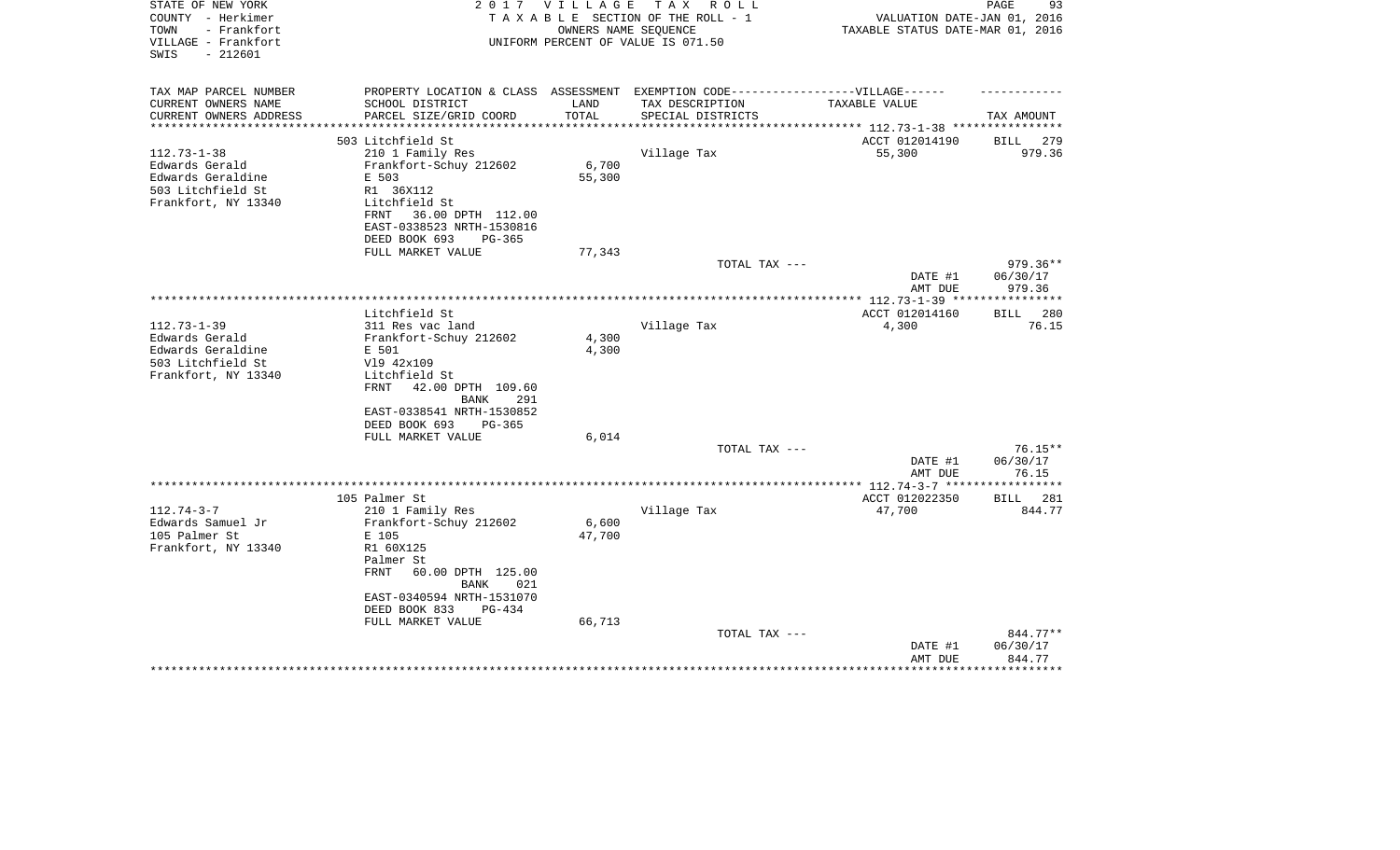| STATE OF NEW YORK<br>COUNTY - Herkimer<br>- Frankfort<br>TOWN<br>VILLAGE - Frankfort<br>$-212601$<br>SWIS | 2 0 1 7                                                                           | VILLAGE          | T A X<br>R O L L<br>TAXABLE SECTION OF THE ROLL - 1<br>OWNERS NAME SEQUENCE<br>UNIFORM PERCENT OF VALUE IS 071.50 | VALUATION DATE-JAN 01, 2016<br>TAXABLE STATUS DATE-MAR 01, 2016 | 94<br>PAGE         |
|-----------------------------------------------------------------------------------------------------------|-----------------------------------------------------------------------------------|------------------|-------------------------------------------------------------------------------------------------------------------|-----------------------------------------------------------------|--------------------|
| TAX MAP PARCEL NUMBER                                                                                     | PROPERTY LOCATION & CLASS ASSESSMENT EXEMPTION CODE-----------------VILLAGE------ |                  |                                                                                                                   |                                                                 |                    |
| CURRENT OWNERS NAME                                                                                       | SCHOOL DISTRICT                                                                   | LAND<br>TOTAL    | TAX DESCRIPTION                                                                                                   | TAXABLE VALUE                                                   |                    |
| CURRENT OWNERS ADDRESS<br>***************                                                                 | PARCEL SIZE/GRID COORD                                                            |                  | SPECIAL DISTRICTS                                                                                                 |                                                                 | TAX AMOUNT         |
|                                                                                                           | 104 Church St                                                                     |                  |                                                                                                                   | ACCT 190655                                                     | <b>BILL</b><br>282 |
| $112.74 - 1 - 9$                                                                                          | 210 1 Family Res                                                                  |                  | Village Tax                                                                                                       | 38,700                                                          | 685.38             |
| Eldred Charles                                                                                            | Frankfort-Schuy 212602                                                            | 4,200            |                                                                                                                   |                                                                 |                    |
| 104 Church St                                                                                             | E 104-106                                                                         | 38,700           |                                                                                                                   |                                                                 |                    |
| Frankfort, NY 13340                                                                                       | R1 36X124                                                                         |                  |                                                                                                                   |                                                                 |                    |
|                                                                                                           | Church St                                                                         |                  |                                                                                                                   |                                                                 |                    |
|                                                                                                           | 30.00 DPTH<br>FRNT<br>59.00                                                       |                  |                                                                                                                   |                                                                 |                    |
|                                                                                                           | EAST-0339960 NRTH-1532474<br>DEED BOOK 1559<br>PG-738                             |                  |                                                                                                                   |                                                                 |                    |
|                                                                                                           | FULL MARKET VALUE                                                                 | 54,126           |                                                                                                                   |                                                                 |                    |
|                                                                                                           |                                                                                   |                  | TOTAL TAX ---                                                                                                     |                                                                 | 685.38**           |
|                                                                                                           |                                                                                   |                  |                                                                                                                   | DATE #1<br>AMT DUE                                              | 06/30/17<br>685.38 |
|                                                                                                           |                                                                                   |                  |                                                                                                                   |                                                                 | **********         |
|                                                                                                           | 502 Ingersol Ave                                                                  |                  |                                                                                                                   | ACCT 012006630                                                  | <b>BILL</b><br>283 |
| $112.81 - 3 - 21$                                                                                         | 210 1 Family Res                                                                  |                  | Village Tax                                                                                                       | 69,500                                                          | 1,230.85           |
| Enea Lisa A<br>502 Ingersol Ave                                                                           | Frankfort-Schuy 212602<br>S                                                       | 10,800<br>69,500 |                                                                                                                   |                                                                 |                    |
| Frankfort, NY 13340                                                                                       | R1                                                                                |                  |                                                                                                                   |                                                                 |                    |
|                                                                                                           | FRNT<br>50.00 DPTH 150.00                                                         |                  |                                                                                                                   |                                                                 |                    |
|                                                                                                           | EAST-0339831 NRTH-1529368                                                         |                  |                                                                                                                   |                                                                 |                    |
|                                                                                                           | DEED BOOK 1124<br>PG-88                                                           |                  |                                                                                                                   |                                                                 |                    |
|                                                                                                           | FULL MARKET VALUE                                                                 | 97,203           |                                                                                                                   |                                                                 |                    |
|                                                                                                           |                                                                                   |                  | TOTAL TAX ---                                                                                                     |                                                                 | 1,230.85**         |
|                                                                                                           |                                                                                   |                  |                                                                                                                   | DATE #1                                                         | 06/30/17           |
|                                                                                                           |                                                                                   |                  |                                                                                                                   | AMT DUE                                                         | 1,230.85           |
|                                                                                                           | 116 W Main St                                                                     |                  |                                                                                                                   | ACCT 186545                                                     | 284<br>BILL        |
| $112.65 - 3 - 73$                                                                                         | 210 1 Family Res                                                                  |                  | Village Tax                                                                                                       | 43,500                                                          | 770.39             |
| Enea Patricia A                                                                                           | Frankfort-Schuy 212602                                                            | 4,100            |                                                                                                                   |                                                                 |                    |
| 116 W Main St                                                                                             | N 114-116                                                                         | 43,500           |                                                                                                                   |                                                                 |                    |
| Frankfort, NY 13340                                                                                       | Com 34X150                                                                        |                  |                                                                                                                   |                                                                 |                    |
|                                                                                                           | W Main St                                                                         |                  |                                                                                                                   |                                                                 |                    |
|                                                                                                           | 38.00 DPTH 126.00<br>FRNT                                                         |                  |                                                                                                                   |                                                                 |                    |
|                                                                                                           | EAST-0339322 NRTH-1533116                                                         |                  |                                                                                                                   |                                                                 |                    |
|                                                                                                           | DEED BOOK 1535<br><b>PG-191</b>                                                   | 60,839           |                                                                                                                   |                                                                 |                    |
|                                                                                                           | FULL MARKET VALUE                                                                 |                  | TOTAL TAX ---                                                                                                     |                                                                 | 770.39**           |
|                                                                                                           |                                                                                   |                  |                                                                                                                   | DATE #1                                                         | 06/30/17           |
|                                                                                                           |                                                                                   |                  |                                                                                                                   | AMT DUE                                                         | 770.39             |
|                                                                                                           |                                                                                   |                  |                                                                                                                   |                                                                 | ********           |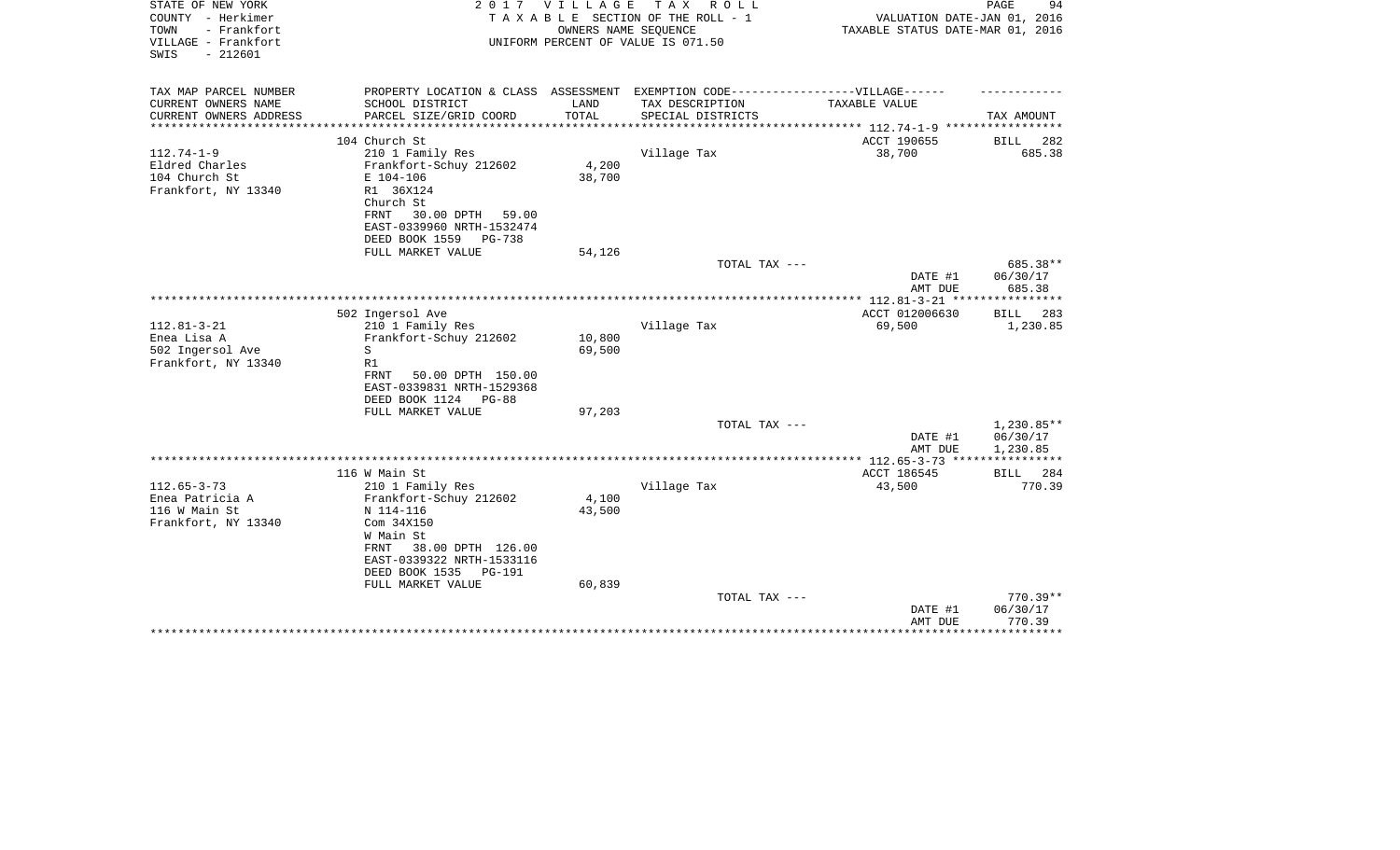| STATE OF NEW YORK<br>COUNTY - Herkimer<br>- Frankfort<br>TOWN<br>VILLAGE - Frankfort<br>$-212601$<br>SWIS    | 2017                                                                                                                                                                                           | V I L L A G E     | T A X<br>R O L L<br>TAXABLE SECTION OF THE ROLL - 1<br>OWNERS NAME SEQUENCE<br>UNIFORM PERCENT OF VALUE IS 071.50 | VALUATION DATE-JAN 01, 2016<br>TAXABLE STATUS DATE-MAR 01, 2016 | PAGE<br>95                                    |
|--------------------------------------------------------------------------------------------------------------|------------------------------------------------------------------------------------------------------------------------------------------------------------------------------------------------|-------------------|-------------------------------------------------------------------------------------------------------------------|-----------------------------------------------------------------|-----------------------------------------------|
| TAX MAP PARCEL NUMBER<br>CURRENT OWNERS NAME                                                                 | PROPERTY LOCATION & CLASS ASSESSMENT EXEMPTION CODE-----------------VILLAGE------<br>SCHOOL DISTRICT                                                                                           | LAND              | TAX DESCRIPTION                                                                                                   | TAXABLE VALUE                                                   |                                               |
| CURRENT OWNERS ADDRESS<br>*********************                                                              | PARCEL SIZE/GRID COORD                                                                                                                                                                         | TOTAL             | SPECIAL DISTRICTS                                                                                                 |                                                                 | TAX AMOUNT                                    |
|                                                                                                              | 206 Grandview Ave                                                                                                                                                                              |                   |                                                                                                                   |                                                                 | BILL<br>285                                   |
| $112.73 - 1 - 3.2$<br>Engelbrecht Jeffrey A<br>Engelbrecht Marie<br>206 Grandview Ave<br>Frankfort, NY 13340 | 283 Res w/Comuse<br>Frankfort-Schuy 212602<br>Se.<br>40% 2001 (57400)<br>Paw Prints 208 Grandview<br><b>ACRES</b><br>6.00 BANK<br>135<br>EAST-0337758 NRTH-1531876<br>DEED BOOK 815<br>$PG-51$ | 30,600<br>175,000 | Village Tax                                                                                                       | 175,000                                                         | 3,099.25                                      |
|                                                                                                              | FULL MARKET VALUE                                                                                                                                                                              | 244,755           |                                                                                                                   |                                                                 |                                               |
|                                                                                                              |                                                                                                                                                                                                |                   | TOTAL TAX ---                                                                                                     | DATE #1<br>AMT DUE                                              | $3,099.25**$<br>06/30/17<br>3,099.25          |
|                                                                                                              |                                                                                                                                                                                                |                   |                                                                                                                   |                                                                 |                                               |
| $112.73 - 3 - 3$<br>Entwistle Evelyn L<br>Entwistle Evelyn M<br>124 First Ave                                | 122 First Ave<br>220 2 Family Res<br>Frankfort-Schuy 212602<br>S 122-124<br>R <sub>2</sub>                                                                                                     | 10,000<br>63,400  | Village Tax                                                                                                       | ACCT 012012300<br>63,400                                        | BILL<br>286<br>1,122.81                       |
| Frankfort, NY 13340                                                                                          | First Ave<br>55.00 DPTH 109.00<br>FRNT<br>EAST-0339242 NRTH-1531735<br>DEED BOOK 1291<br>PG-203                                                                                                |                   |                                                                                                                   |                                                                 |                                               |
|                                                                                                              | FULL MARKET VALUE                                                                                                                                                                              | 88,671            | TOTAL TAX ---                                                                                                     |                                                                 | 1,122.81**                                    |
|                                                                                                              |                                                                                                                                                                                                |                   |                                                                                                                   | DATE #1<br>AMT DUE                                              | 06/30/17<br>1,122.81                          |
|                                                                                                              |                                                                                                                                                                                                |                   |                                                                                                                   |                                                                 |                                               |
|                                                                                                              | 230 Mann St                                                                                                                                                                                    |                   |                                                                                                                   | ACCT 012028410                                                  | <b>BILL</b><br>287                            |
| $112.74 - 2 - 31$<br>Entwistle Michael<br>Entwistle Toni<br>230 Mann St<br>Frankfort, NY 13340               | 210 1 Family Res<br>Frankfort-Schuy 212602<br>S 230<br>R1 28X151<br>Mann St<br>28.00 DPTH 151.00<br>FRNT<br>EAST-0340083 NRTH-1531551<br>DEED BOOK 922<br>$PG-521$                             | 3,300<br>48,000   | Village Tax                                                                                                       | 48,000                                                          | 850.08                                        |
|                                                                                                              | FULL MARKET VALUE                                                                                                                                                                              | 67,133            | TOTAL TAX ---                                                                                                     | DATE #1<br>AMT DUE                                              | 850.08**<br>06/30/17<br>850.08<br>*********** |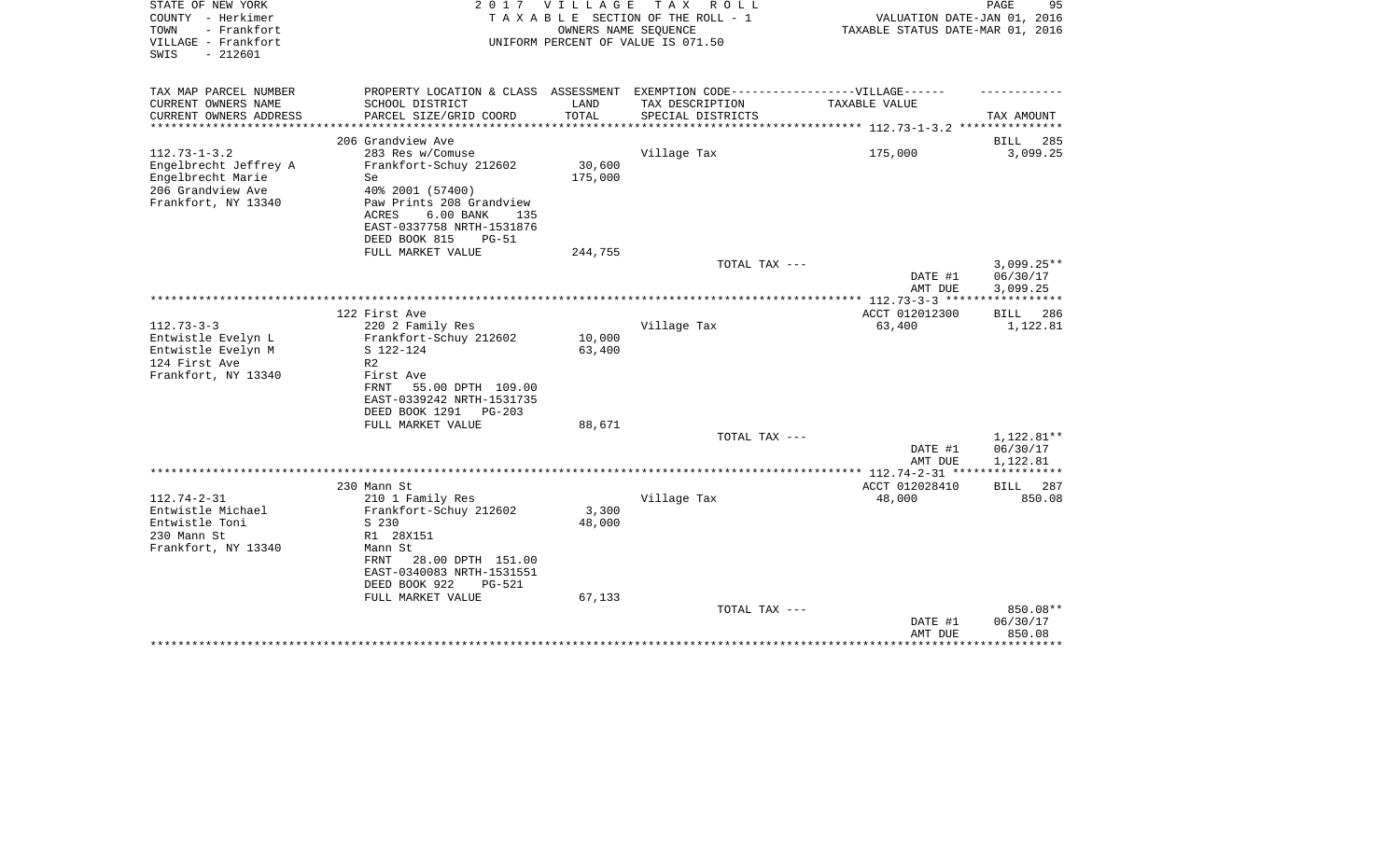| STATE OF NEW YORK<br>COUNTY - Herkimer<br>- Frankfort<br>TOWN<br>VILLAGE - Frankfort<br>SWIS<br>$-212601$ | 2017                                                                                                                                                 | <b>VILLAGE</b><br>OWNERS NAME SEQUENCE | T A X<br>R O L L<br>TAXABLE SECTION OF THE ROLL - 1<br>UNIFORM PERCENT OF VALUE IS 071.50            | VALUATION DATE-JAN 01, 2016<br>TAXABLE STATUS DATE-MAR 01, 2016 | PAGE<br>96                                         |
|-----------------------------------------------------------------------------------------------------------|------------------------------------------------------------------------------------------------------------------------------------------------------|----------------------------------------|------------------------------------------------------------------------------------------------------|-----------------------------------------------------------------|----------------------------------------------------|
| TAX MAP PARCEL NUMBER<br>CURRENT OWNERS NAME                                                              | SCHOOL DISTRICT                                                                                                                                      | LAND                                   | PROPERTY LOCATION & CLASS ASSESSMENT EXEMPTION CODE-----------------VILLAGE------<br>TAX DESCRIPTION | TAXABLE VALUE                                                   |                                                    |
| CURRENT OWNERS ADDRESS<br>*********************                                                           | PARCEL SIZE/GRID COORD<br>***********************                                                                                                    | TOTAL                                  | SPECIAL DISTRICTS                                                                                    |                                                                 | TAX AMOUNT                                         |
|                                                                                                           | Mann St                                                                                                                                              |                                        |                                                                                                      | ACCT 193898                                                     | 288<br><b>BILL</b>                                 |
| $112.74 - 2 - 37.2$<br>Entwistle Michael<br>230 Mann St<br>Frankfort, NY 13340                            | 311 Res vac land<br>Frankfort-Schuy 212602<br>S 244<br>R1<br>Mann St<br>EAST-0340258 NRTH-1531429                                                    | 100<br>100                             | Village Tax                                                                                          | 100                                                             | 1.77                                               |
|                                                                                                           | DEED BOOK 1579<br>PG-592                                                                                                                             |                                        |                                                                                                      |                                                                 |                                                    |
|                                                                                                           | FULL MARKET VALUE                                                                                                                                    | 140                                    |                                                                                                      |                                                                 |                                                    |
|                                                                                                           |                                                                                                                                                      |                                        | TOTAL TAX ---                                                                                        | DATE #1<br>AMT DUE                                              | $1.77**$<br>06/30/17<br>1.77                       |
|                                                                                                           |                                                                                                                                                      |                                        |                                                                                                      |                                                                 | ********                                           |
|                                                                                                           | 116 First Ave                                                                                                                                        |                                        |                                                                                                      | ACCT 191405                                                     | 289<br>BILL                                        |
| $112.73 - 3 - 1$<br>Evanchak Michael<br>116 First Ave<br>Frankfort, NY 13340                              | 210 1 Family Res<br>Frankfort-Schuy 212602<br>S 116<br>R2 50X130<br>First Ave                                                                        | 10,100<br>65,600                       | Village Tax                                                                                          | 65,600                                                          | 1,161.78                                           |
| PRIOR OWNER ON 3/01/2016<br>DeJohn Jacqueline M                                                           | FRNT<br>50.00 DPTH 130.00<br>EAST-0339143 NRTH-1531793<br>DEED BOOK 2016<br>PG-2641<br>FULL MARKET VALUE                                             | 91,748                                 |                                                                                                      |                                                                 |                                                    |
|                                                                                                           |                                                                                                                                                      |                                        | TOTAL TAX ---                                                                                        | DATE #1                                                         | 1,161.78**<br>06/30/17                             |
|                                                                                                           |                                                                                                                                                      |                                        |                                                                                                      | AMT DUE<br>*********** 112.73-2-15 *****************            | 1,161.78                                           |
|                                                                                                           | 104 Skiff Ave                                                                                                                                        |                                        |                                                                                                      | ACCT 012009360                                                  | <b>BILL</b><br>290                                 |
| $112.73 - 2 - 15$                                                                                         | 210 1 Family Res                                                                                                                                     |                                        | CW 10 VET/ 41157                                                                                     | 4,400                                                           |                                                    |
| Evans Sandra<br>Attn: Evans John H<br>104 Skiff Ave<br>Frankfort, NY 13340                                | Frankfort-Schuy 212602<br>W 104<br>R1<br>Life Use Lucy & John<br>36.50 DPTH 101.00<br>FRNT<br>EAST-0339435 NRTH-1532554<br>DEED BOOK 853<br>$PG-256$ | 3,900<br>44,000                        | Village Tax                                                                                          | 39,600                                                          | 701.32                                             |
|                                                                                                           | FULL MARKET VALUE                                                                                                                                    | 61,538                                 | TOTAL TAX ---                                                                                        | DATE #1<br>AMT DUE<br>*****************                         | $701.32**$<br>06/30/17<br>701.32<br>************** |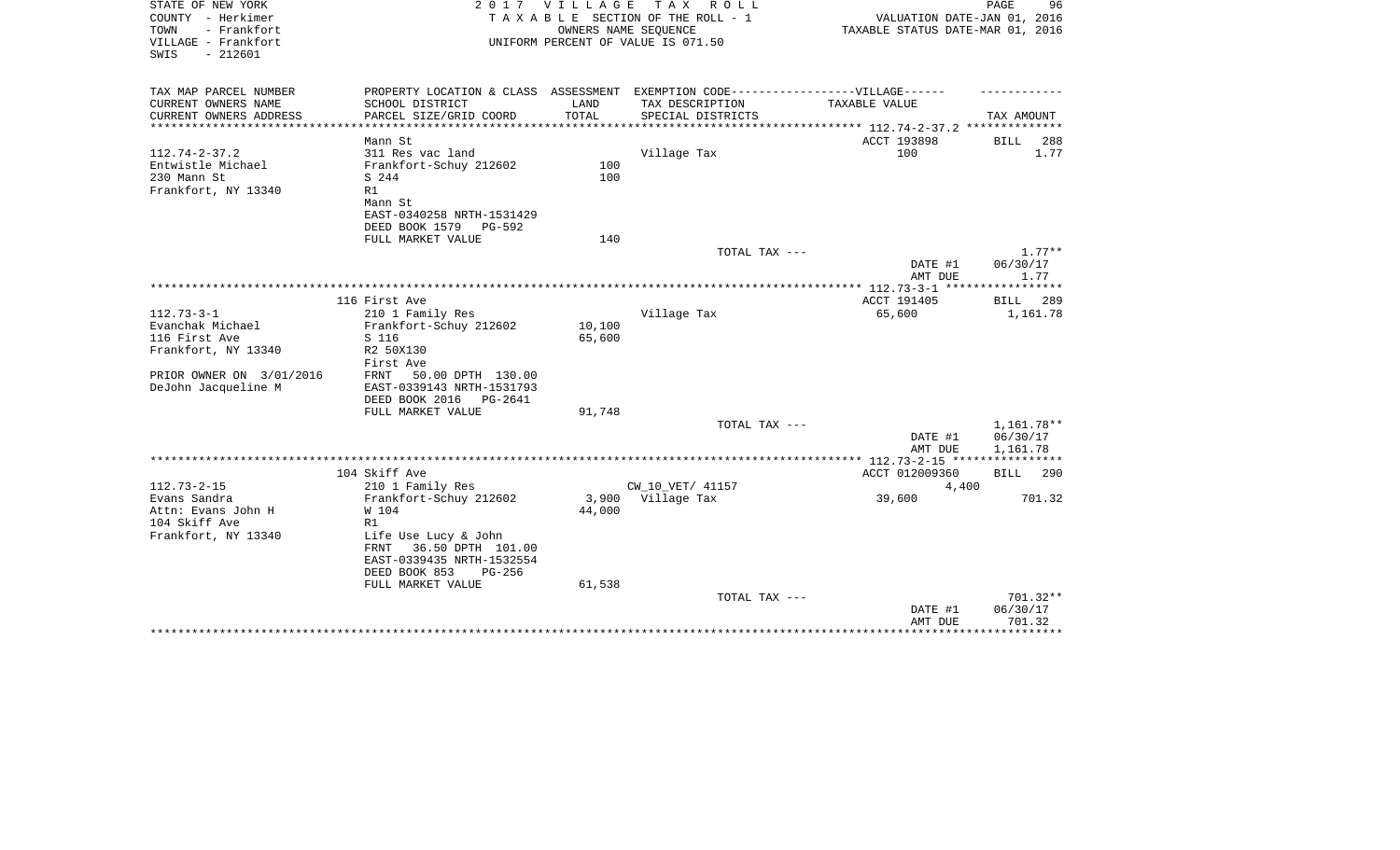| STATE OF NEW YORK<br>COUNTY - Herkimer<br>- Frankfort<br>TOWN<br>VILLAGE - Frankfort | 2 0 1 7                                                                           | VILLAGE | T A X<br>R O L L<br>TAXABLE SECTION OF THE ROLL - 1<br>OWNERS NAME SEQUENCE<br>UNIFORM PERCENT OF VALUE IS 071.50 | VALUATION DATE-JAN 01, 2016<br>TAXABLE STATUS DATE-MAR 01, 2016 | 97<br>PAGE              |
|--------------------------------------------------------------------------------------|-----------------------------------------------------------------------------------|---------|-------------------------------------------------------------------------------------------------------------------|-----------------------------------------------------------------|-------------------------|
| $-212601$<br>SWIS                                                                    |                                                                                   |         |                                                                                                                   |                                                                 |                         |
| TAX MAP PARCEL NUMBER                                                                | PROPERTY LOCATION & CLASS ASSESSMENT EXEMPTION CODE-----------------VILLAGE------ |         |                                                                                                                   |                                                                 |                         |
| CURRENT OWNERS NAME                                                                  | SCHOOL DISTRICT                                                                   | LAND    | TAX DESCRIPTION                                                                                                   | TAXABLE VALUE                                                   |                         |
| CURRENT OWNERS ADDRESS                                                               | PARCEL SIZE/GRID COORD                                                            | TOTAL   | SPECIAL DISTRICTS                                                                                                 |                                                                 | TAX AMOUNT              |
|                                                                                      | 123 E Main St                                                                     |         |                                                                                                                   | ACCT 012000600                                                  | BILL<br>291             |
| $112.65 - 3 - 32$                                                                    | 330 Vacant comm                                                                   |         | Village Tax                                                                                                       | 3,200                                                           | 56.67                   |
| Evans William J                                                                      | Frankfort-Schuy 212602                                                            | 3,200   |                                                                                                                   |                                                                 |                         |
| Evans Kathleen A                                                                     | N 123                                                                             | 3,200   |                                                                                                                   |                                                                 |                         |
| 1111 Oakwood Ln                                                                      | V19                                                                               |         |                                                                                                                   |                                                                 |                         |
| Ilion, NY 13357                                                                      | E Main St                                                                         |         |                                                                                                                   |                                                                 |                         |
|                                                                                      | 21.00 DPTH 140.00<br>FRNT                                                         |         |                                                                                                                   |                                                                 |                         |
|                                                                                      | EAST-0339688 NRTH-1532686<br>DEED BOOK 925<br>$PG-405$                            |         |                                                                                                                   |                                                                 |                         |
|                                                                                      | FULL MARKET VALUE                                                                 | 4,476   |                                                                                                                   |                                                                 |                         |
|                                                                                      |                                                                                   |         | TOTAL TAX ---                                                                                                     |                                                                 | $56.67**$               |
|                                                                                      |                                                                                   |         |                                                                                                                   | DATE #1                                                         | 06/30/17                |
|                                                                                      |                                                                                   |         |                                                                                                                   | AMT DUE                                                         | 56.67                   |
|                                                                                      |                                                                                   |         |                                                                                                                   |                                                                 |                         |
| $112.65 - 3 - 33$                                                                    | 121 E Main St<br>485 >luse sm bld                                                 |         | Village Tax                                                                                                       | ACCT 012000570<br>83,900                                        | 292<br>BILL<br>1,485.87 |
| Evans William J                                                                      | Frankfort-Schuy 212602                                                            | 5,300   |                                                                                                                   |                                                                 |                         |
| Evans Kathleen A                                                                     | N 121 New Sully's                                                                 | 83,900  |                                                                                                                   |                                                                 |                         |
| 1111 Oakwood Ln                                                                      | Com 35X150                                                                        |         |                                                                                                                   |                                                                 |                         |
| Ilion, NY 13357                                                                      | E Main St                                                                         |         |                                                                                                                   |                                                                 |                         |
|                                                                                      | FRNT<br>45.00 DPTH 140.00                                                         |         |                                                                                                                   |                                                                 |                         |
|                                                                                      | EAST-0339673 NRTH-1532716                                                         |         |                                                                                                                   |                                                                 |                         |
|                                                                                      | DEED BOOK 925<br>$PG-405$                                                         |         |                                                                                                                   |                                                                 |                         |
|                                                                                      | FULL MARKET VALUE                                                                 | 117,343 | TOTAL TAX ---                                                                                                     |                                                                 | 1,485.87**              |
|                                                                                      |                                                                                   |         |                                                                                                                   | DATE #1                                                         | 06/30/17                |
|                                                                                      |                                                                                   |         |                                                                                                                   | AMT DUE                                                         | 1,485.87                |
|                                                                                      |                                                                                   |         |                                                                                                                   |                                                                 |                         |
|                                                                                      | 106 Erie St                                                                       |         |                                                                                                                   | ACCT 012009480                                                  | 293<br><b>BILL</b>      |
| $112.74 - 3 - 16$                                                                    | 210 1 Family Res                                                                  |         | Village Tax                                                                                                       | 66,806                                                          | 1,183.13                |
| Evola Michael V                                                                      | Frankfort-Schuy 212602                                                            | 7,300   |                                                                                                                   |                                                                 |                         |
| Evola Molly<br>106 Erie St                                                           | W 106<br>R1                                                                       | 66,806  |                                                                                                                   |                                                                 |                         |
| Frankfort, NY 13340                                                                  | Erie St                                                                           |         |                                                                                                                   |                                                                 |                         |
|                                                                                      | 73.00 DPTH 125.00<br>FRNT                                                         |         |                                                                                                                   |                                                                 |                         |
|                                                                                      | EAST-0340593 NRTH-1530901                                                         |         |                                                                                                                   |                                                                 |                         |
|                                                                                      | DEED BOOK 00589 PG-00422                                                          |         |                                                                                                                   |                                                                 |                         |
|                                                                                      | FULL MARKET VALUE                                                                 | 93,435  |                                                                                                                   |                                                                 |                         |
|                                                                                      |                                                                                   |         | TOTAL TAX ---                                                                                                     |                                                                 | 1,183.13**              |
|                                                                                      |                                                                                   |         |                                                                                                                   | DATE #1                                                         | 06/30/17                |
|                                                                                      |                                                                                   |         |                                                                                                                   | AMT DUE<br>********************************                     | 1,183.13                |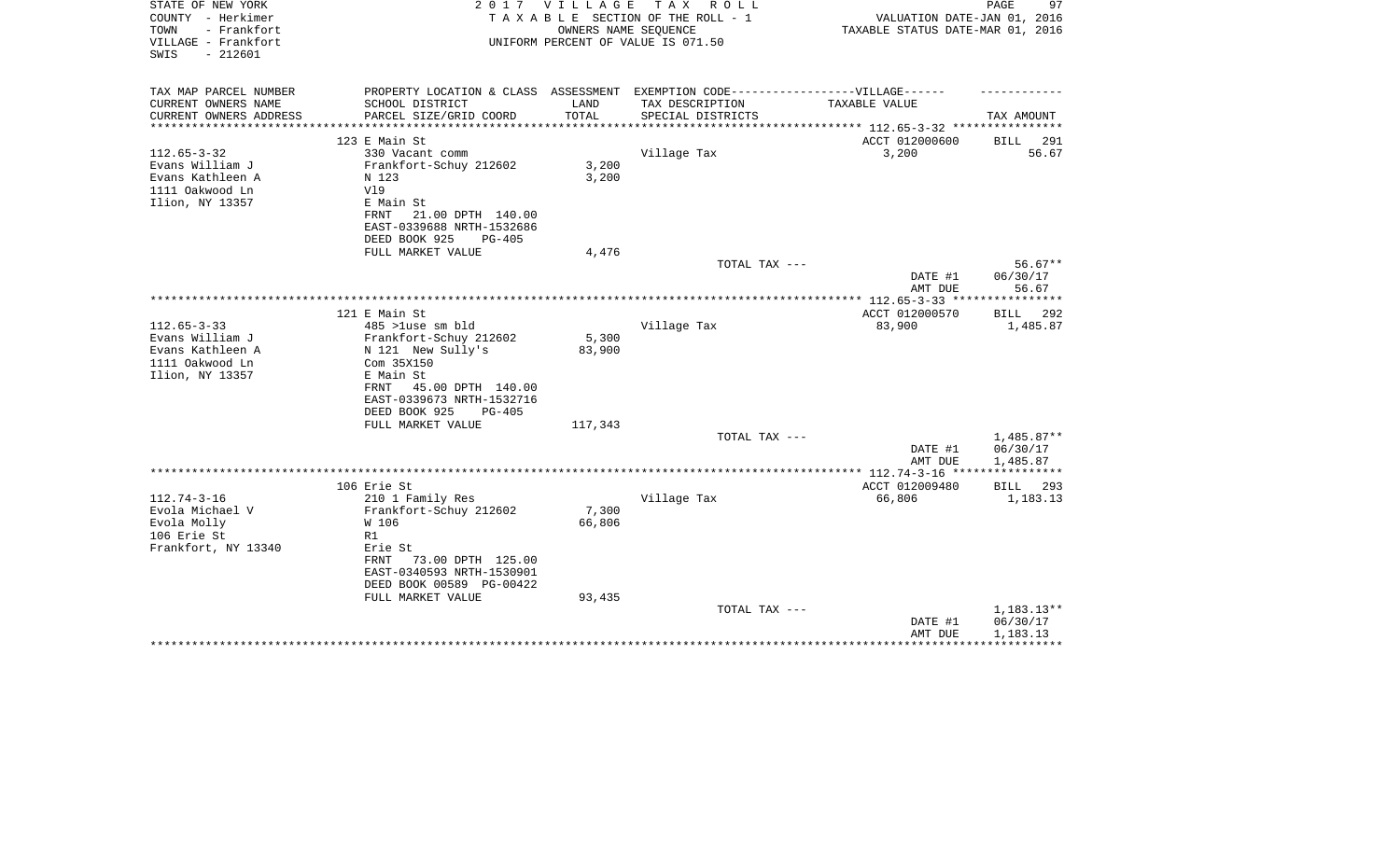| COUNTY - Herkimer<br>TAXABLE SECTION OF THE ROLL - 1<br>TOWN<br>- Frankfort<br>OWNERS NAME SEQUENCE<br>VILLAGE - Frankfort<br>UNIFORM PERCENT OF VALUE IS 071.50<br>$-212601$<br>SWIS                              | VALUATION DATE-JAN 01, 2016<br>TAXABLE STATUS DATE-MAR 01, 2016 |
|--------------------------------------------------------------------------------------------------------------------------------------------------------------------------------------------------------------------|-----------------------------------------------------------------|
| TAX MAP PARCEL NUMBER<br>PROPERTY LOCATION & CLASS ASSESSMENT EXEMPTION CODE-----------------VILLAGE------                                                                                                         |                                                                 |
| CURRENT OWNERS NAME<br>SCHOOL DISTRICT<br>LAND<br>TAX DESCRIPTION<br>TAXABLE VALUE                                                                                                                                 |                                                                 |
| TOTAL<br>CURRENT OWNERS ADDRESS<br>PARCEL SIZE/GRID COORD<br>SPECIAL DISTRICTS<br>***************<br>*************************** 112.81-3-43 ****************<br>***************************<br>****************** | TAX AMOUNT                                                      |
| ACCT 192982<br>339 Fifth Ave                                                                                                                                                                                       | BILL<br>294                                                     |
| 92,900<br>$112.81 - 3 - 43$<br>210 1 Family Res<br>Village Tax                                                                                                                                                     | 1,645.26                                                        |
| Frankfort-Schuy 212602<br>15,000<br>Ewell Douglas D                                                                                                                                                                |                                                                 |
| 92,900<br>Ewell Maryrose C<br>N 339                                                                                                                                                                                |                                                                 |
| 339 Fifth Ave<br>R1                                                                                                                                                                                                |                                                                 |
| Frankfort, NY 13340<br>Fifth Ave<br>FRNT 100.00 DPTH 150.00                                                                                                                                                        |                                                                 |
| EAST-0339914 NRTH-1529042                                                                                                                                                                                          |                                                                 |
| DEED BOOK 1574<br>$PG-24$                                                                                                                                                                                          |                                                                 |
| 129,930<br>FULL MARKET VALUE                                                                                                                                                                                       |                                                                 |
| TOTAL TAX ---                                                                                                                                                                                                      | 1,645.26**                                                      |
|                                                                                                                                                                                                                    | 06/30/17<br>DATE #1<br>AMT DUE<br>1,645.26                      |
|                                                                                                                                                                                                                    |                                                                 |
| 211 Frankfort St<br>ACCT 012011370                                                                                                                                                                                 | <b>BILL</b><br>295                                              |
| $112.73 - 3 - 22$<br>Village Tax<br>220 2 Family Res<br>55,000                                                                                                                                                     | 974.05                                                          |
| Facteau Jeffrey<br>Frankfort-Schuy 212602<br>8,800                                                                                                                                                                 |                                                                 |
| 13 Rand St<br>55,000<br>E<br>R <sub>2</sub>                                                                                                                                                                        |                                                                 |
| Ilion, NY 13357<br>Frankfort St                                                                                                                                                                                    |                                                                 |
| 45.00 DPTH 127.00<br>FRNT                                                                                                                                                                                          |                                                                 |
| EAST-0339390 NRTH-1531392                                                                                                                                                                                          |                                                                 |
| DEED BOOK 1076<br>$PG-5$                                                                                                                                                                                           |                                                                 |
| 76,923<br>FULL MARKET VALUE                                                                                                                                                                                        | $974.05**$                                                      |
| TOTAL TAX ---                                                                                                                                                                                                      | DATE #1<br>06/30/17                                             |
|                                                                                                                                                                                                                    | 974.05<br>AMT DUE                                               |
|                                                                                                                                                                                                                    | * * * * * * * * * * *                                           |
| ACCT 178864<br>328 Third Ave                                                                                                                                                                                       | <b>BILL</b><br>296                                              |
| $112.82 - 2 - 50$<br>210 1 Family Res<br>Village Tax<br>61,000                                                                                                                                                     | 1,080.31                                                        |
| 15,100<br>Faliveno Rachel<br>Frankfort-Schuy 212602<br>328 Third Ave<br>S 328<br>61,000                                                                                                                            |                                                                 |
| R1<br>Frankfort, NY 13340                                                                                                                                                                                          |                                                                 |
| Third Ave                                                                                                                                                                                                          |                                                                 |
| 75.00 DPTH 150.00<br>FRNT                                                                                                                                                                                          |                                                                 |
| EAST-0340022 NRTH-1529690                                                                                                                                                                                          |                                                                 |
| DEED BOOK 1487<br><b>PG-772</b><br>85,315<br>FULL MARKET VALUE                                                                                                                                                     |                                                                 |
| TOTAL TAX ---                                                                                                                                                                                                      | $1,080.31**$                                                    |
|                                                                                                                                                                                                                    | 06/30/17<br>DATE #1                                             |
|                                                                                                                                                                                                                    | AMT DUE<br>1,080.31                                             |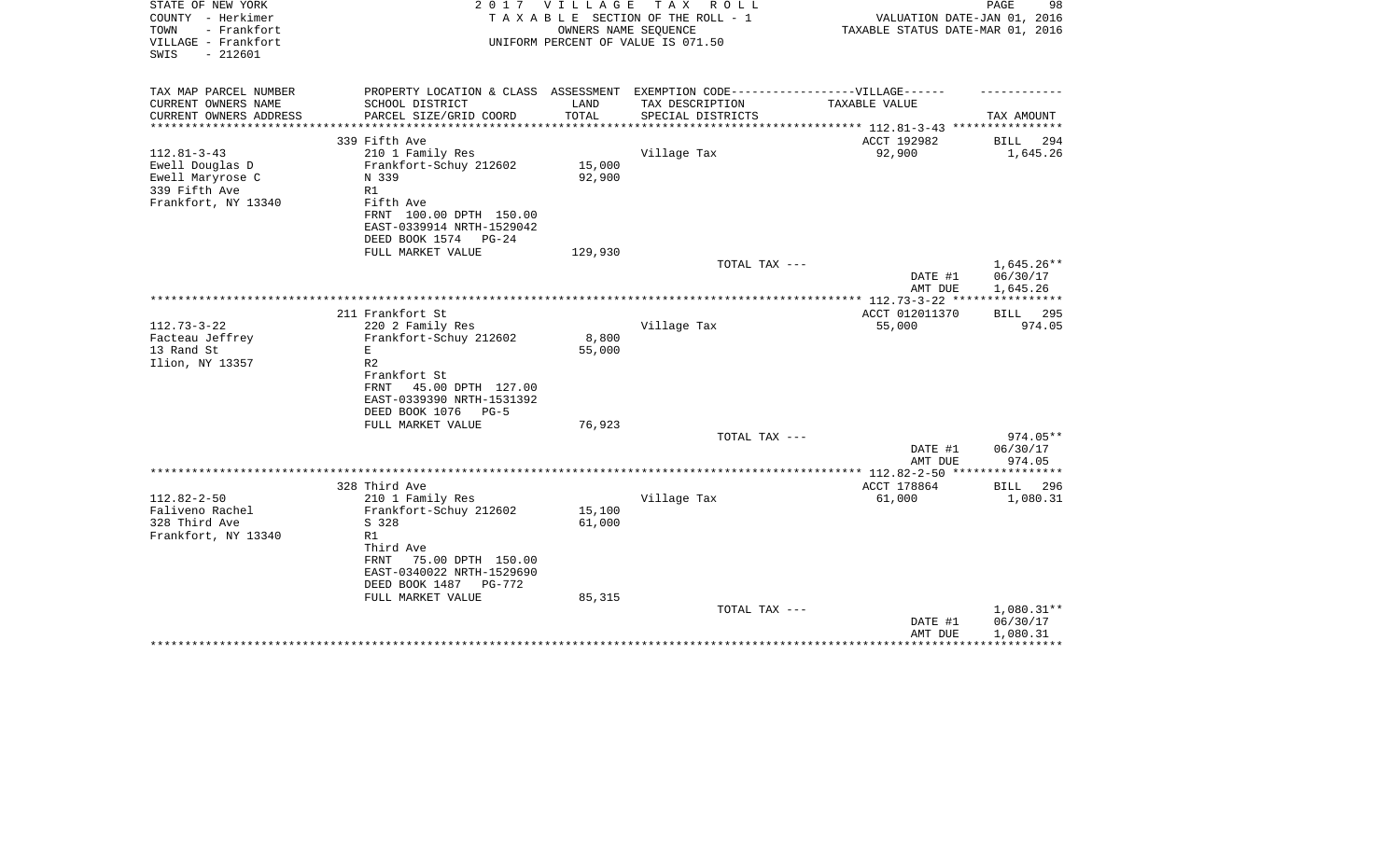| STATE OF NEW YORK<br>COUNTY - Herkimer<br>- Frankfort<br>TOWN<br>VILLAGE - Frankfort<br>$-212601$<br>SWIS | 2 0 1 7                                               | V I L L A G E       | TAX ROLL<br>TAXABLE SECTION OF THE ROLL - 1<br>OWNERS NAME SEQUENCE<br>UNIFORM PERCENT OF VALUE IS 071.50 | VALUATION DATE-JAN 01, 2016<br>TAXABLE STATUS DATE-MAR 01, 2016 | PAGE<br>99           |
|-----------------------------------------------------------------------------------------------------------|-------------------------------------------------------|---------------------|-----------------------------------------------------------------------------------------------------------|-----------------------------------------------------------------|----------------------|
| TAX MAP PARCEL NUMBER<br>CURRENT OWNERS NAME                                                              | SCHOOL DISTRICT                                       | LAND                | PROPERTY LOCATION & CLASS ASSESSMENT EXEMPTION CODE-----------------VILLAGE------<br>TAX DESCRIPTION      | TAXABLE VALUE                                                   |                      |
| CURRENT OWNERS ADDRESS                                                                                    | PARCEL SIZE/GRID COORD                                | TOTAL               | SPECIAL DISTRICTS                                                                                         |                                                                 | TAX AMOUNT           |
|                                                                                                           |                                                       | ******************* |                                                                                                           | **************************** 112.74-2-41 ****************       |                      |
|                                                                                                           | 256 Mann St                                           |                     |                                                                                                           | ACCT 012006750                                                  | BILL<br>297          |
| $112.74 - 2 - 41$                                                                                         | 210 1 Family Res                                      |                     | Village Tax                                                                                               | 38,500                                                          | 681.84               |
| Fanelli Michael W                                                                                         | Frankfort-Schuy 212602                                | 5,400               |                                                                                                           |                                                                 |                      |
| Fanelli Gaelynn S<br>256 Mann St                                                                          | $S$ 256<br>R1                                         | 38,500              |                                                                                                           |                                                                 |                      |
| Frankfort, NY 13340                                                                                       | Life Use                                              |                     |                                                                                                           |                                                                 |                      |
|                                                                                                           | FRNT<br>40.00 DPTH 166.00                             |                     |                                                                                                           |                                                                 |                      |
|                                                                                                           | EAST-0340369 NRTH-1531221                             |                     |                                                                                                           |                                                                 |                      |
|                                                                                                           | DEED BOOK 1242<br>PG-304                              |                     |                                                                                                           |                                                                 |                      |
|                                                                                                           | FULL MARKET VALUE                                     | 53,846              |                                                                                                           |                                                                 |                      |
|                                                                                                           |                                                       |                     | TOTAL TAX ---                                                                                             | DATE #1                                                         | 681.84**<br>06/30/17 |
|                                                                                                           |                                                       |                     |                                                                                                           | AMT DUE                                                         | 681.84               |
|                                                                                                           | Bee St                                                |                     |                                                                                                           | ACCT 191855                                                     | 298<br><b>BILL</b>   |
| $112.66 - 2 - 31$                                                                                         | 311 Res vac land                                      |                     | Village Tax                                                                                               | 5,000                                                           | 88.55                |
| Farouche Philip N                                                                                         | Frankfort-Schuy 212602                                | 5,000               |                                                                                                           |                                                                 |                      |
| 321 Bee St                                                                                                | W 319-321                                             | 5,000               |                                                                                                           |                                                                 |                      |
| Frankfort, NY 13340                                                                                       | Vl9                                                   |                     |                                                                                                           |                                                                 |                      |
|                                                                                                           | FRNT<br>75.00 DPTH 162.00                             |                     |                                                                                                           |                                                                 |                      |
|                                                                                                           | EAST-0341038 NRTH-1532916<br>DEED BOOK 1567<br>PG-323 |                     |                                                                                                           |                                                                 |                      |
|                                                                                                           | FULL MARKET VALUE                                     | 6,993               |                                                                                                           |                                                                 |                      |
|                                                                                                           |                                                       |                     | TOTAL TAX ---                                                                                             |                                                                 | 88.55**              |
|                                                                                                           |                                                       |                     |                                                                                                           | DATE #1<br>AMT DUE                                              | 06/30/17<br>88.55    |
|                                                                                                           |                                                       |                     |                                                                                                           |                                                                 |                      |
|                                                                                                           | 321 Bee St                                            |                     |                                                                                                           | ACCT 191855                                                     | BILL<br>299          |
| $112.66 - 2 - 32$                                                                                         | 270 Mfg housing                                       |                     | Village Tax                                                                                               | 66,000                                                          | 1,168.86             |
| Farouche Philip N<br>Farouche Patricia A                                                                  | Frankfort-Schuy 212602<br>W 317                       | 5,300<br>66,000     |                                                                                                           |                                                                 |                      |
| 321 Bee St                                                                                                | V19                                                   |                     |                                                                                                           |                                                                 |                      |
| Frankfort, NY 13340                                                                                       | Bee St                                                |                     |                                                                                                           |                                                                 |                      |
|                                                                                                           | 41.00 DPTH 162.00<br>FRNT                             |                     |                                                                                                           |                                                                 |                      |
|                                                                                                           | EAST-0340992 NRTH-1532877                             |                     |                                                                                                           |                                                                 |                      |
|                                                                                                           | DEED BOOK 1567<br>PG-323                              |                     |                                                                                                           |                                                                 |                      |
|                                                                                                           | FULL MARKET VALUE                                     | 92,308              |                                                                                                           |                                                                 |                      |
|                                                                                                           |                                                       |                     | TOTAL TAX ---                                                                                             |                                                                 | 1,168.86**           |
|                                                                                                           |                                                       |                     |                                                                                                           | DATE #1<br>AMT DUE                                              | 06/30/17<br>1,168.86 |
|                                                                                                           |                                                       |                     |                                                                                                           |                                                                 |                      |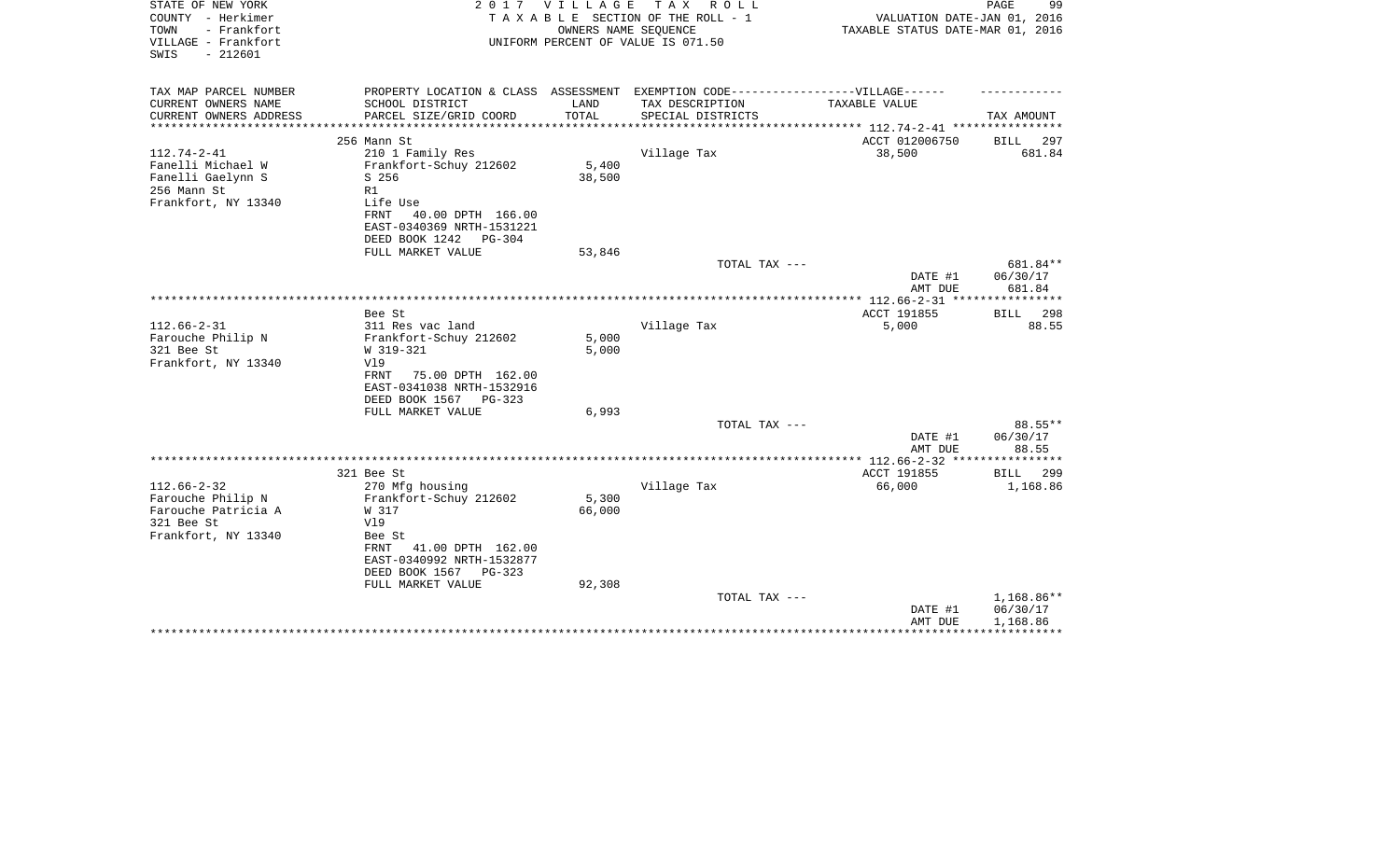| STATE OF NEW YORK<br>COUNTY - Herkimer<br>- Frankfort<br>TOWN<br>VILLAGE - Frankfort<br>$-212601$<br>SWIS | 2 0 1 7                                                                          | <b>VILLAGE</b><br>OWNERS NAME SEOUENCE | T A X<br>R O L L<br>TAXABLE SECTION OF THE ROLL - 1<br>UNIFORM PERCENT OF VALUE IS 071.50 | VALUATION DATE-JAN 01, 2016<br>TAXABLE STATUS DATE-MAR 01, 2016 | PAGE<br>100          |
|-----------------------------------------------------------------------------------------------------------|----------------------------------------------------------------------------------|----------------------------------------|-------------------------------------------------------------------------------------------|-----------------------------------------------------------------|----------------------|
| TAX MAP PARCEL NUMBER                                                                                     | PROPERTY LOCATION & CLASS ASSESSMENT EXEMPTION CODE----------------VILLAGE------ |                                        |                                                                                           |                                                                 |                      |
| CURRENT OWNERS NAME                                                                                       | SCHOOL DISTRICT                                                                  | LAND                                   | TAX DESCRIPTION                                                                           | TAXABLE VALUE                                                   |                      |
| CURRENT OWNERS ADDRESS<br>**********************                                                          | PARCEL SIZE/GRID COORD                                                           | TOTAL                                  | SPECIAL DISTRICTS                                                                         |                                                                 | TAX AMOUNT           |
|                                                                                                           | 510 Reese Rd                                                                     |                                        |                                                                                           | ACCT 195422                                                     | 300<br>BILL          |
| $112.82 - 2 - 77$                                                                                         | 210 1 Family Res                                                                 |                                        | Village Tax                                                                               | 81,300                                                          | 1,439.82             |
| Fassett Michelle                                                                                          | Frankfort-Schuy 212602                                                           | 11,600                                 |                                                                                           |                                                                 |                      |
| 510 Reese Rd                                                                                              | W 510                                                                            | 81,300                                 |                                                                                           |                                                                 |                      |
| Frankfort, NY 13340                                                                                       | R1                                                                               |                                        |                                                                                           |                                                                 |                      |
|                                                                                                           | Reese Rd                                                                         |                                        |                                                                                           |                                                                 |                      |
|                                                                                                           | FRNT<br>54.00 DPTH 172.00                                                        |                                        |                                                                                           |                                                                 |                      |
|                                                                                                           | EAST-0339997 NRTH-1528863<br>DEED BOOK 1589<br>PG-367                            |                                        |                                                                                           |                                                                 |                      |
|                                                                                                           | FULL MARKET VALUE                                                                | 113,706                                |                                                                                           |                                                                 |                      |
|                                                                                                           |                                                                                  |                                        | TOTAL TAX ---                                                                             |                                                                 | $1,439.82**$         |
|                                                                                                           |                                                                                  |                                        |                                                                                           | DATE #1                                                         | 06/30/17             |
|                                                                                                           |                                                                                  |                                        |                                                                                           | AMT DUE                                                         | 1,439.82             |
|                                                                                                           |                                                                                  |                                        |                                                                                           |                                                                 | ***********          |
| $112.74 - 3 - 17$                                                                                         | 107 Erie St                                                                      |                                        |                                                                                           | ACCT 012012750                                                  | 301<br>BILL          |
| Fatata Christopher J                                                                                      | 210 1 Family Res<br>Frankfort-Schuy 212602                                       | 6,600                                  | Village Tax                                                                               | 67,700                                                          | 1,198.97             |
| Fatata Mary Ann                                                                                           | E 109                                                                            | 67,700                                 |                                                                                           |                                                                 |                      |
| 107 Erie St                                                                                               | R1 61X125                                                                        |                                        |                                                                                           |                                                                 |                      |
| Frankfort, NY 13340                                                                                       | Erie St                                                                          |                                        |                                                                                           |                                                                 |                      |
|                                                                                                           | 61.00 DPTH 125.00<br>FRNT<br>BANK<br>135                                         |                                        |                                                                                           |                                                                 |                      |
|                                                                                                           | EAST-0340706 NRTH-1530773                                                        |                                        |                                                                                           |                                                                 |                      |
|                                                                                                           | DEED BOOK 786<br>$PG-302$                                                        |                                        |                                                                                           |                                                                 |                      |
|                                                                                                           | FULL MARKET VALUE                                                                | 94,685                                 |                                                                                           |                                                                 |                      |
|                                                                                                           |                                                                                  |                                        | TOTAL TAX ---                                                                             |                                                                 | 1,198.97**           |
|                                                                                                           |                                                                                  |                                        |                                                                                           | DATE #1<br>AMT DUE                                              | 06/30/17<br>1,198.97 |
|                                                                                                           |                                                                                  |                                        |                                                                                           |                                                                 |                      |
|                                                                                                           | 304 First Ave                                                                    |                                        |                                                                                           | ACCT 199338                                                     | BILL<br>302          |
| $112.82 - 1 - 37$                                                                                         | 210 1 Family Res                                                                 |                                        | Village Tax                                                                               | 63,000                                                          | 1,115.73             |
| Federal Home Loan Mortgage                                                                                | Frankfort-Schuy 212602                                                           | 10,300                                 |                                                                                           |                                                                 |                      |
| 8200 Jones Branch Dr                                                                                      | S 304                                                                            | 63,000                                 |                                                                                           |                                                                 |                      |
| Mclean, VA 22102                                                                                          | R1 50X150                                                                        |                                        |                                                                                           |                                                                 |                      |
| PRIOR OWNER ON 3/01/2016                                                                                  | First Ave<br>48.00 DPTH 150.00<br>FRNT                                           |                                        |                                                                                           |                                                                 |                      |
| Smith Christopher S                                                                                       | EAST-0340171 NRTH-1530635                                                        |                                        |                                                                                           |                                                                 |                      |
|                                                                                                           | DEED BOOK 1614<br>PG-99                                                          |                                        |                                                                                           |                                                                 |                      |
|                                                                                                           | FULL MARKET VALUE                                                                | 88,112                                 |                                                                                           |                                                                 |                      |
|                                                                                                           |                                                                                  |                                        | TOTAL TAX ---                                                                             |                                                                 | $1,115.73**$         |
|                                                                                                           |                                                                                  |                                        |                                                                                           | DATE #1                                                         | 06/30/17             |
|                                                                                                           |                                                                                  |                                        |                                                                                           | AMT DUE                                                         | 1,115.73             |
|                                                                                                           |                                                                                  |                                        |                                                                                           |                                                                 |                      |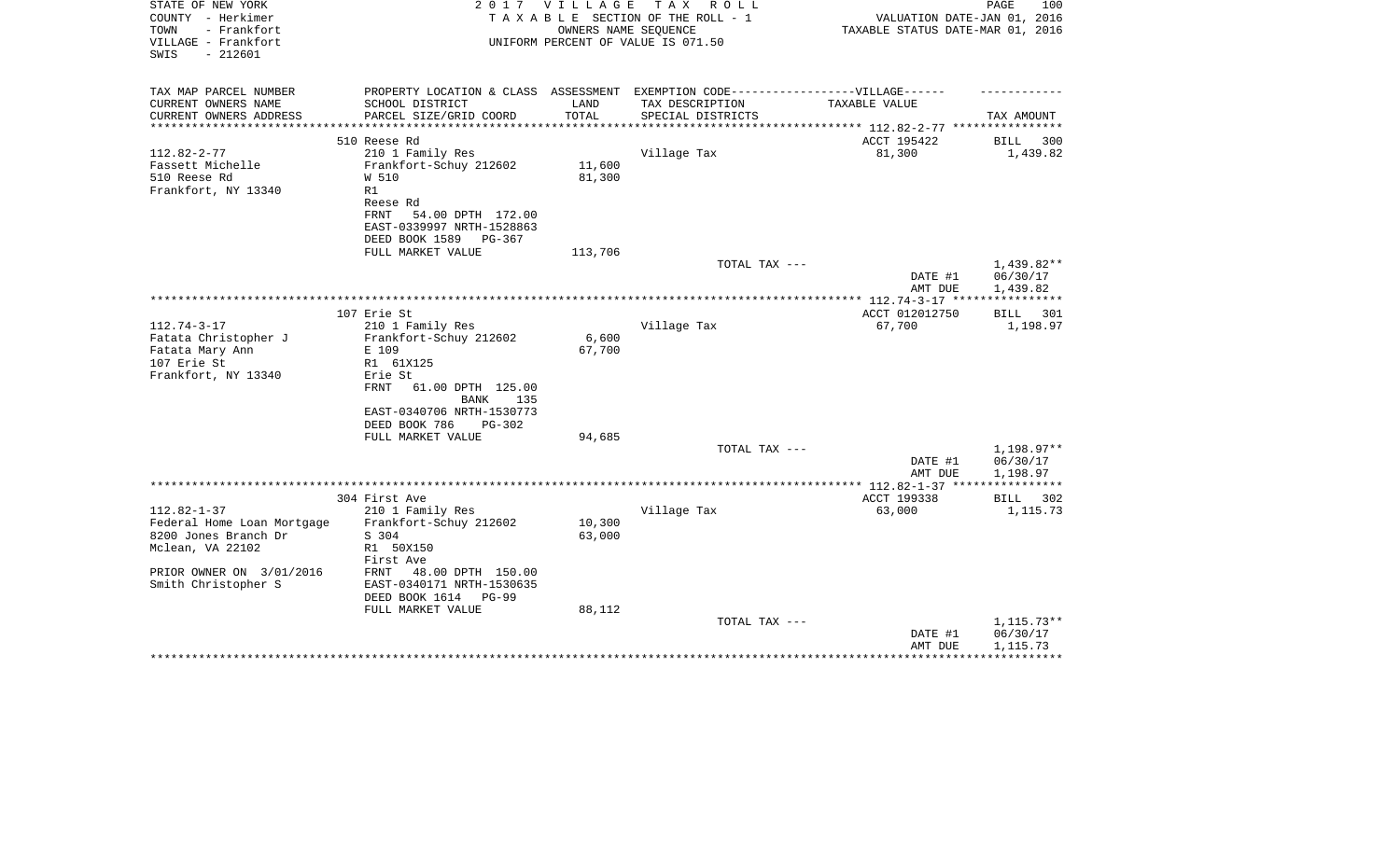| STATE OF NEW YORK<br>COUNTY - Herkimer<br>TOWN<br>- Frankfort<br>VILLAGE - Frankfort<br>$-212601$<br>SWIS | 2017                                                                              | <b>VILLAGE</b>          | T A X<br>R O L L<br>TAXABLE SECTION OF THE ROLL - 1<br>OWNERS NAME SEQUENCE<br>UNIFORM PERCENT OF VALUE IS 071.50 | VALUATION DATE-JAN 01, 2016<br>TAXABLE STATUS DATE-MAR 01, 2016   | PAGE<br>101                     |
|-----------------------------------------------------------------------------------------------------------|-----------------------------------------------------------------------------------|-------------------------|-------------------------------------------------------------------------------------------------------------------|-------------------------------------------------------------------|---------------------------------|
| TAX MAP PARCEL NUMBER                                                                                     | PROPERTY LOCATION & CLASS ASSESSMENT EXEMPTION CODE-----------------VILLAGE------ |                         |                                                                                                                   |                                                                   |                                 |
| CURRENT OWNERS NAME                                                                                       | SCHOOL DISTRICT                                                                   | LAND                    | TAX DESCRIPTION                                                                                                   | TAXABLE VALUE                                                     |                                 |
| CURRENT OWNERS ADDRESS<br>********************                                                            | PARCEL SIZE/GRID COORD<br>**************************                              | TOTAL<br>************** | SPECIAL DISTRICTS                                                                                                 |                                                                   | TAX AMOUNT                      |
|                                                                                                           | 225 Third Ave                                                                     |                         |                                                                                                                   | ***************** 112.73-4-21 *****************<br>ACCT 012031500 | <b>BILL</b><br>303              |
| $112.73 - 4 - 21$                                                                                         | 210 1 Family Res                                                                  |                         | Village Tax                                                                                                       | 45,000                                                            | 796.95                          |
| Feduccia John                                                                                             | Frankfort-Schuy 212602                                                            | 5,400                   |                                                                                                                   |                                                                   |                                 |
| 116 Zolad Rd                                                                                              | N 225                                                                             | 45,000                  |                                                                                                                   |                                                                   |                                 |
| Frankfort, NY 13340                                                                                       | R1                                                                                |                         |                                                                                                                   |                                                                   |                                 |
|                                                                                                           | Third Ave                                                                         |                         |                                                                                                                   |                                                                   |                                 |
|                                                                                                           | <b>FRNT</b><br>25.00 DPTH 150.00                                                  |                         |                                                                                                                   |                                                                   |                                 |
|                                                                                                           | EAST-0339513 NRTH-1530609                                                         |                         |                                                                                                                   |                                                                   |                                 |
|                                                                                                           | DEED BOOK 1316<br>$PG-328$<br>FULL MARKET VALUE                                   | 62,937                  |                                                                                                                   |                                                                   |                                 |
|                                                                                                           |                                                                                   |                         | TOTAL TAX ---                                                                                                     |                                                                   | 796.95**                        |
|                                                                                                           |                                                                                   |                         |                                                                                                                   | DATE #1                                                           | 06/30/17                        |
|                                                                                                           |                                                                                   |                         |                                                                                                                   | AMT DUE                                                           | 796.95                          |
|                                                                                                           |                                                                                   |                         |                                                                                                                   | *************** 112.66-1-15 ***                                   | ***********                     |
|                                                                                                           | 406 Railroad St                                                                   |                         |                                                                                                                   | ACCT 012009780                                                    | 304<br><b>BILL</b>              |
| $112.66 - 1 - 15$                                                                                         | 210 1 Family Res                                                                  |                         | Village Tax                                                                                                       | 50,000                                                            | 885.50                          |
| Ferdula Daniel                                                                                            | Frankfort-Schuy 212602                                                            | 6,500                   |                                                                                                                   |                                                                   |                                 |
| Julia Ferdula<br>430 Railroad St                                                                          | E 406<br>R1 Life Use                                                              | 50,000                  |                                                                                                                   |                                                                   |                                 |
| Frankfort, NY 13340                                                                                       | Railroad St                                                                       |                         |                                                                                                                   |                                                                   |                                 |
|                                                                                                           | 50.00 DPTH 150.00<br>FRNT                                                         |                         |                                                                                                                   |                                                                   |                                 |
|                                                                                                           | EAST-0340930 NRTH-1533506                                                         |                         |                                                                                                                   |                                                                   |                                 |
|                                                                                                           | DEED BOOK 856<br>$PG-46$                                                          |                         |                                                                                                                   |                                                                   |                                 |
|                                                                                                           | FULL MARKET VALUE                                                                 | 69,930                  |                                                                                                                   |                                                                   |                                 |
|                                                                                                           |                                                                                   |                         | TOTAL TAX ---                                                                                                     |                                                                   | 885.50**                        |
|                                                                                                           |                                                                                   |                         |                                                                                                                   | DATE #1                                                           | 06/30/17                        |
|                                                                                                           |                                                                                   |                         |                                                                                                                   | AMT DUE                                                           | 885.50<br>* * * * * * * * * * * |
|                                                                                                           | Railroad St                                                                       |                         |                                                                                                                   | ACCT 012009810                                                    | 305<br>BILL                     |
| $112.66 - 1 - 16$                                                                                         | 312 Vac w/imprv                                                                   |                         | Village Tax                                                                                                       | 20,200                                                            | 357.74                          |
| Ferdula Daniel                                                                                            | Frankfort-Schuy 212602                                                            | 8,700                   |                                                                                                                   |                                                                   |                                 |
| 430 Railroad St                                                                                           | Ε                                                                                 | 20,200                  |                                                                                                                   |                                                                   |                                 |
| Frankfort, NY 13340                                                                                       | Storage Bldgs                                                                     |                         |                                                                                                                   |                                                                   |                                 |
|                                                                                                           | Railroad St                                                                       |                         |                                                                                                                   |                                                                   |                                 |
|                                                                                                           | FRNT 163.00 DPTH 200.00                                                           |                         |                                                                                                                   |                                                                   |                                 |
|                                                                                                           | EAST-0341004 NRTH-1533533<br>DEED BOOK 856<br>$PG-46$                             |                         |                                                                                                                   |                                                                   |                                 |
|                                                                                                           | FULL MARKET VALUE                                                                 | 28,252                  |                                                                                                                   |                                                                   |                                 |
|                                                                                                           |                                                                                   |                         | TOTAL TAX ---                                                                                                     |                                                                   | $357.74**$                      |
|                                                                                                           |                                                                                   |                         |                                                                                                                   | DATE #1                                                           | 06/30/17                        |
|                                                                                                           |                                                                                   |                         |                                                                                                                   | AMT DUE                                                           | 357.74                          |
|                                                                                                           |                                                                                   |                         |                                                                                                                   |                                                                   | * * * * * * * * *               |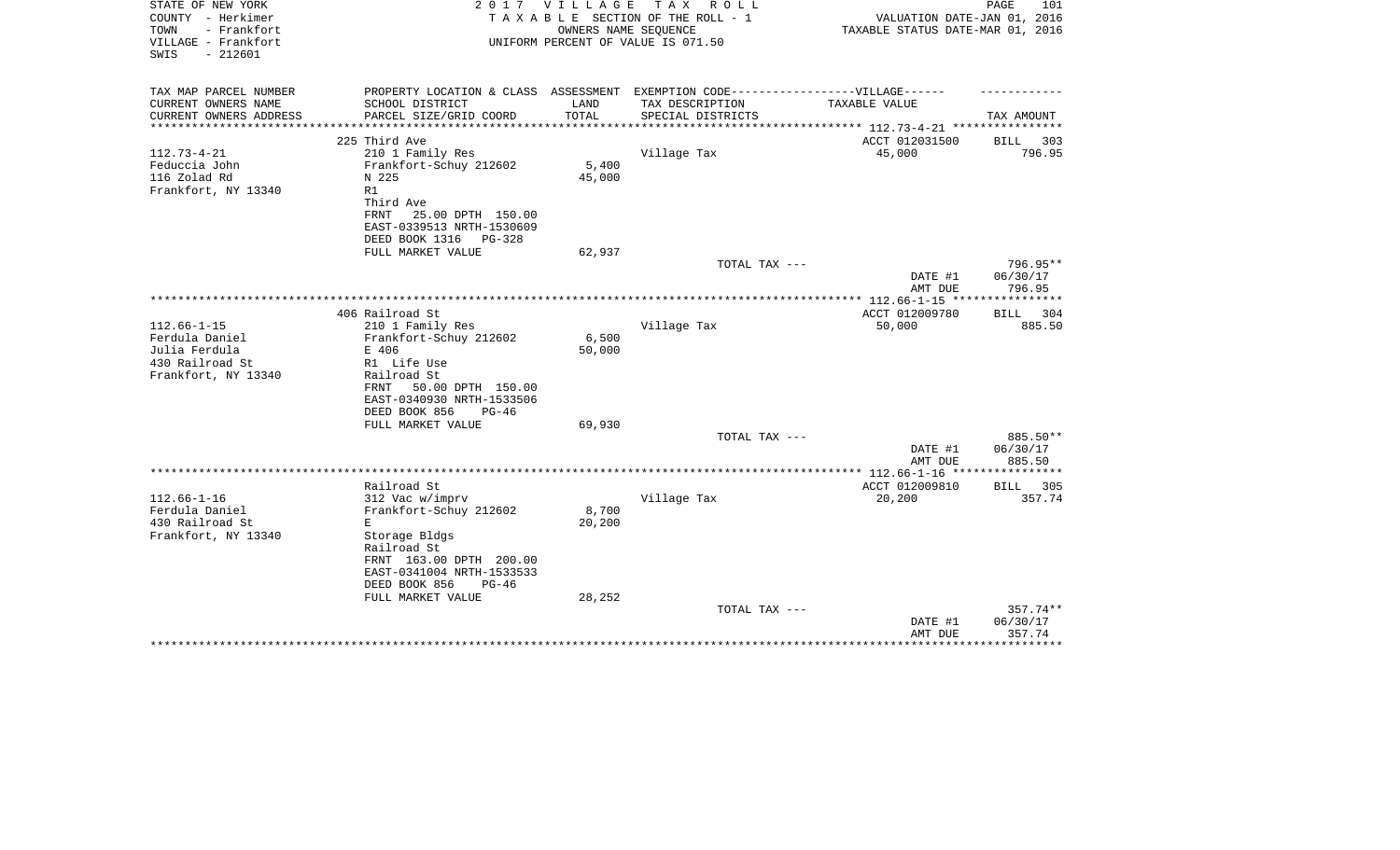| STATE OF NEW YORK<br>COUNTY - Herkimer<br>TOWN<br>- Frankfort<br>VILLAGE - Frankfort<br>$-212601$<br>SWIS | 2017                                                                              | V I L L A G E | TAX ROLL<br>TAXABLE SECTION OF THE ROLL - 1<br>OWNERS NAME SEQUENCE<br>UNIFORM PERCENT OF VALUE IS 071.50 | VALUATION DATE-JAN 01, 2016<br>TAXABLE STATUS DATE-MAR 01, 2016 | PAGE<br>102                  |
|-----------------------------------------------------------------------------------------------------------|-----------------------------------------------------------------------------------|---------------|-----------------------------------------------------------------------------------------------------------|-----------------------------------------------------------------|------------------------------|
| TAX MAP PARCEL NUMBER                                                                                     | PROPERTY LOCATION & CLASS ASSESSMENT EXEMPTION CODE-----------------VILLAGE------ |               |                                                                                                           |                                                                 |                              |
| CURRENT OWNERS NAME<br>CURRENT OWNERS ADDRESS                                                             | SCHOOL DISTRICT<br>PARCEL SIZE/GRID COORD                                         | LAND<br>TOTAL | TAX DESCRIPTION                                                                                           | TAXABLE VALUE                                                   | TAX AMOUNT                   |
| ********************                                                                                      | ****************************                                                      | ************* | SPECIAL DISTRICTS                                                                                         | ***************** 112.66-1-30 *****************                 |                              |
|                                                                                                           | 430 Railroad St                                                                   |               |                                                                                                           | ACCT 012013200                                                  | BILL<br>306                  |
| $112.66 - 1 - 30$                                                                                         | 483 Converted Re                                                                  |               | Village Tax                                                                                               | 117,700                                                         | 2,084.47                     |
| Ferdula Daniel J                                                                                          | Frankfort-Schuy 212602                                                            | 18,600        |                                                                                                           |                                                                 |                              |
| 430 Railroad St                                                                                           | Е                                                                                 | 117,700       |                                                                                                           |                                                                 |                              |
| Frankfort, NY 13340                                                                                       | Land                                                                              |               |                                                                                                           |                                                                 |                              |
|                                                                                                           | Railroad St<br><b>ACRES</b><br>5.00                                               |               |                                                                                                           |                                                                 |                              |
|                                                                                                           | EAST-0341399 NRTH-1533501                                                         |               |                                                                                                           |                                                                 |                              |
|                                                                                                           | DEED BOOK 806<br>PG-429                                                           |               |                                                                                                           |                                                                 |                              |
|                                                                                                           | FULL MARKET VALUE                                                                 | 164,615       |                                                                                                           |                                                                 |                              |
|                                                                                                           |                                                                                   |               | TOTAL TAX ---                                                                                             |                                                                 | $2,084.47**$                 |
|                                                                                                           |                                                                                   |               |                                                                                                           | DATE #1                                                         | 06/30/17                     |
|                                                                                                           |                                                                                   |               |                                                                                                           | AMT DUE                                                         | 2,084.47                     |
|                                                                                                           |                                                                                   |               |                                                                                                           | *************** 112.65-1-69.1 ***************                   |                              |
|                                                                                                           | Orchard St                                                                        |               |                                                                                                           | ACCT 012300150                                                  | BILL 307                     |
| $112.65 - 1 - 69.1$                                                                                       | 311 Res vac land                                                                  |               | Village Tax                                                                                               | 11,000                                                          | 194.81                       |
| Ferdula Joseph                                                                                            | Frankfort-Schuy 212602                                                            | 11,000        |                                                                                                           |                                                                 |                              |
| Ferdula Sharon<br>300 Litchfield St                                                                       | $W - E$<br>Vac Land                                                               | 11,000        |                                                                                                           |                                                                 |                              |
| Frankfort, NY 13340                                                                                       | Orchard St                                                                        |               |                                                                                                           |                                                                 |                              |
|                                                                                                           | ACRES<br>5.00                                                                     |               |                                                                                                           |                                                                 |                              |
|                                                                                                           | EAST-0338569 NRTH-1534548                                                         |               |                                                                                                           |                                                                 |                              |
|                                                                                                           | DEED BOOK 895<br>$PG-152$                                                         |               |                                                                                                           |                                                                 |                              |
|                                                                                                           | FULL MARKET VALUE                                                                 | 15,385        |                                                                                                           |                                                                 |                              |
|                                                                                                           |                                                                                   |               | TOTAL TAX ---                                                                                             |                                                                 | 194.81**                     |
|                                                                                                           |                                                                                   |               |                                                                                                           | DATE #1                                                         | 06/30/17                     |
|                                                                                                           |                                                                                   |               |                                                                                                           | AMT DUE                                                         | 194.81                       |
|                                                                                                           |                                                                                   |               |                                                                                                           |                                                                 | **************               |
| $112.57 - 1 - 11.1$                                                                                       | Adams St<br>311 Res vac land                                                      |               | Village Tax                                                                                               | 7,200                                                           | <b>BILL</b><br>308<br>127.51 |
| Ferdula Joseph T                                                                                          | Frankfort-Schuy 212602                                                            | 7,200         |                                                                                                           |                                                                 |                              |
| Ferdula Sharon A                                                                                          | W                                                                                 | 7,200         |                                                                                                           |                                                                 |                              |
| 300 S Litchfield St                                                                                       | Vac Ld                                                                            |               |                                                                                                           |                                                                 |                              |
| Frankfort, NY 13340                                                                                       | Adams St                                                                          |               |                                                                                                           |                                                                 |                              |
|                                                                                                           | 85.00 DPTH 176.00<br>FRNT                                                         |               |                                                                                                           |                                                                 |                              |
|                                                                                                           | 1.30<br>ACRES                                                                     |               |                                                                                                           |                                                                 |                              |
|                                                                                                           | EAST-0337275 NRTH-1535054                                                         |               |                                                                                                           |                                                                 |                              |
|                                                                                                           | FULL MARKET VALUE                                                                 | 10,070        |                                                                                                           |                                                                 |                              |
|                                                                                                           |                                                                                   |               | TOTAL TAX ---                                                                                             |                                                                 | 127.51**                     |
|                                                                                                           |                                                                                   |               |                                                                                                           | DATE #1<br>AMT DUE                                              | 06/30/17<br>127.51           |
|                                                                                                           |                                                                                   |               |                                                                                                           |                                                                 | * * * * * * * * *            |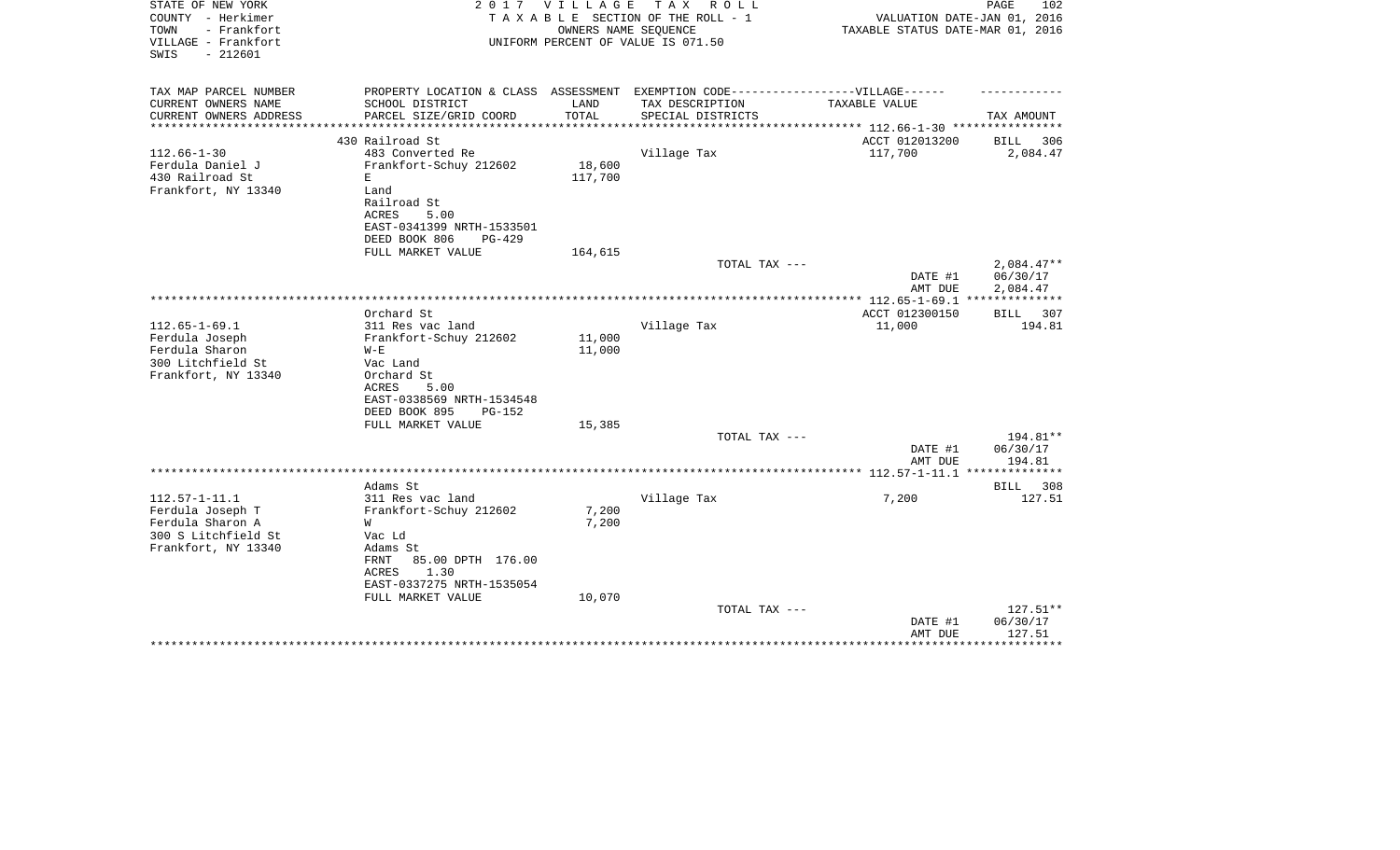| STATE OF NEW YORK<br>COUNTY - Herkimer<br>- Frankfort<br>TOWN<br>VILLAGE - Frankfort | 2017                                                                              |        | V I L L A G E<br>T A X<br>R O L L<br>TAXABLE SECTION OF THE ROLL - 1<br>OWNERS NAME SEQUENCE<br>UNIFORM PERCENT OF VALUE IS 071.50 | PAGE<br>103<br>VALUATION DATE-JAN 01, 2016<br>TAXABLE STATUS DATE-MAR 01, 2016 |                          |  |
|--------------------------------------------------------------------------------------|-----------------------------------------------------------------------------------|--------|------------------------------------------------------------------------------------------------------------------------------------|--------------------------------------------------------------------------------|--------------------------|--|
| SWIS<br>$-212601$                                                                    |                                                                                   |        |                                                                                                                                    |                                                                                |                          |  |
| TAX MAP PARCEL NUMBER                                                                | PROPERTY LOCATION & CLASS ASSESSMENT EXEMPTION CODE-----------------VILLAGE------ |        |                                                                                                                                    |                                                                                |                          |  |
| CURRENT OWNERS NAME                                                                  | SCHOOL DISTRICT                                                                   | LAND   | TAX DESCRIPTION                                                                                                                    | TAXABLE VALUE                                                                  |                          |  |
| CURRENT OWNERS ADDRESS<br>**********************                                     | PARCEL SIZE/GRID COORD                                                            | TOTAL  | SPECIAL DISTRICTS                                                                                                                  |                                                                                | TAX AMOUNT               |  |
|                                                                                      | 118 Adams St                                                                      |        |                                                                                                                                    | ACCT 012009870                                                                 | 309<br>BILL              |  |
| $112.57 - 1 - 12$                                                                    | 447 Truck termnl                                                                  |        | Village Tax                                                                                                                        | 35,000                                                                         | 619.85                   |  |
| Ferdula Joseph T                                                                     | Frankfort-Schuy 212602                                                            | 24,700 |                                                                                                                                    |                                                                                |                          |  |
| Ferdula Sharon A                                                                     | W                                                                                 | 35,000 |                                                                                                                                    |                                                                                |                          |  |
| 300 S Litchfield St                                                                  | Com                                                                               |        |                                                                                                                                    |                                                                                |                          |  |
| Frankfort, NY 13340                                                                  | Adams St<br>ACRES<br>1.50                                                         |        |                                                                                                                                    |                                                                                |                          |  |
|                                                                                      | EAST-0337129 NRTH-1534911                                                         |        |                                                                                                                                    |                                                                                |                          |  |
|                                                                                      | DEED BOOK 00637 PG-00702                                                          |        |                                                                                                                                    |                                                                                |                          |  |
|                                                                                      | FULL MARKET VALUE                                                                 | 48,951 |                                                                                                                                    |                                                                                |                          |  |
|                                                                                      |                                                                                   |        | TOTAL TAX ---                                                                                                                      |                                                                                | 619.85**                 |  |
|                                                                                      |                                                                                   |        |                                                                                                                                    | DATE #1<br>AMT DUE                                                             | 06/30/17                 |  |
|                                                                                      |                                                                                   |        |                                                                                                                                    | **************** 112.73-1-12 ****************                                  | 619.85                   |  |
|                                                                                      | 300 Litchfield St                                                                 |        |                                                                                                                                    | ACCT 012024780                                                                 | BILL<br>310              |  |
| $112.73 - 1 - 12$                                                                    | 210 1 Family Res                                                                  |        | VET COM CT 41131                                                                                                                   | 10,515                                                                         |                          |  |
| Ferdula Joseph T                                                                     | Frankfort-Schuy 212602                                                            | 10,300 | Village Tax                                                                                                                        | 54,485                                                                         | 964.93                   |  |
| 300 Litchfield St                                                                    | W 300                                                                             | 65,000 |                                                                                                                                    |                                                                                |                          |  |
| Frankfort, NY 13340                                                                  | R1 & Gar<br>Litchfield St                                                         |        |                                                                                                                                    |                                                                                |                          |  |
|                                                                                      | FRNT<br>50.00 DPTH 139.00                                                         |        |                                                                                                                                    |                                                                                |                          |  |
|                                                                                      | EAST-0338558 NRTH-1531530                                                         |        |                                                                                                                                    |                                                                                |                          |  |
|                                                                                      | DEED BOOK 00611 PG-00617                                                          |        |                                                                                                                                    |                                                                                |                          |  |
|                                                                                      | FULL MARKET VALUE                                                                 | 90,909 |                                                                                                                                    |                                                                                |                          |  |
|                                                                                      |                                                                                   |        | TOTAL TAX ---                                                                                                                      | DATE #1                                                                        | 964.93**<br>06/30/17     |  |
|                                                                                      |                                                                                   |        |                                                                                                                                    | AMT DUE                                                                        | 964.93                   |  |
|                                                                                      |                                                                                   |        |                                                                                                                                    | *********** 112.73-1-13 ****                                                   |                          |  |
|                                                                                      | Litchfield St                                                                     |        |                                                                                                                                    | ACCT 012024810                                                                 | BILL<br>311              |  |
| $112.73 - 1 - 13$                                                                    | 311 Res vac land                                                                  |        | Village Tax                                                                                                                        | 4,800                                                                          | 85.01                    |  |
| Ferdula Joseph T                                                                     | Frankfort-Schuy 212602                                                            | 4,800  |                                                                                                                                    |                                                                                |                          |  |
| 300 Litchfield St<br>Frankfort, NY 13340                                             | Litchfield St<br>FRNT<br>40.00 DPTH 140.00                                        | 4,800  |                                                                                                                                    |                                                                                |                          |  |
|                                                                                      | EAST-0338553 NRTH-1531484                                                         |        |                                                                                                                                    |                                                                                |                          |  |
|                                                                                      | DEED BOOK 00611 PG-00617                                                          |        |                                                                                                                                    |                                                                                |                          |  |
|                                                                                      | FULL MARKET VALUE                                                                 | 6,713  |                                                                                                                                    |                                                                                |                          |  |
|                                                                                      |                                                                                   |        | TOTAL TAX ---                                                                                                                      |                                                                                | 85.01**                  |  |
|                                                                                      |                                                                                   |        |                                                                                                                                    | DATE #1<br>AMT DUE                                                             | 06/30/17<br>85.01        |  |
|                                                                                      |                                                                                   |        |                                                                                                                                    | ************ 112.73-2-42 **                                                    | ***********              |  |
|                                                                                      | 128 Pleasant Ave                                                                  |        |                                                                                                                                    | ACCT 165492                                                                    | <b>BILL</b><br>312       |  |
| $112.73 - 2 - 42$                                                                    | 210 1 Family Res                                                                  |        | Village Tax                                                                                                                        | 69,200                                                                         | 1,225.53                 |  |
| Filingeri Vincent J                                                                  | Frankfort-Schuy 212602                                                            | 12,400 |                                                                                                                                    |                                                                                |                          |  |
| Filingeri Margaret B                                                                 | S 126                                                                             | 69,200 |                                                                                                                                    |                                                                                |                          |  |
| 115 First Ave<br>Frankfort, NY 13340                                                 | R1 66X110                                                                         |        |                                                                                                                                    |                                                                                |                          |  |
|                                                                                      | Pleasant Ave<br>FRNT 107.40 DPTH 125.00                                           |        |                                                                                                                                    |                                                                                |                          |  |
|                                                                                      | ACRES<br>0.31                                                                     |        |                                                                                                                                    |                                                                                |                          |  |
|                                                                                      | EAST-0339430 NRTH-1531883                                                         |        |                                                                                                                                    |                                                                                |                          |  |
|                                                                                      | DEED BOOK 1401<br>PG-177                                                          |        |                                                                                                                                    |                                                                                |                          |  |
|                                                                                      | FULL MARKET VALUE                                                                 | 96,783 |                                                                                                                                    |                                                                                |                          |  |
|                                                                                      |                                                                                   |        | TOTAL TAX ---                                                                                                                      | DATE #1                                                                        | $1,225.53**$<br>06/30/17 |  |
|                                                                                      |                                                                                   |        |                                                                                                                                    | AMT DUE                                                                        | 1,225.53                 |  |
|                                                                                      |                                                                                   |        |                                                                                                                                    |                                                                                |                          |  |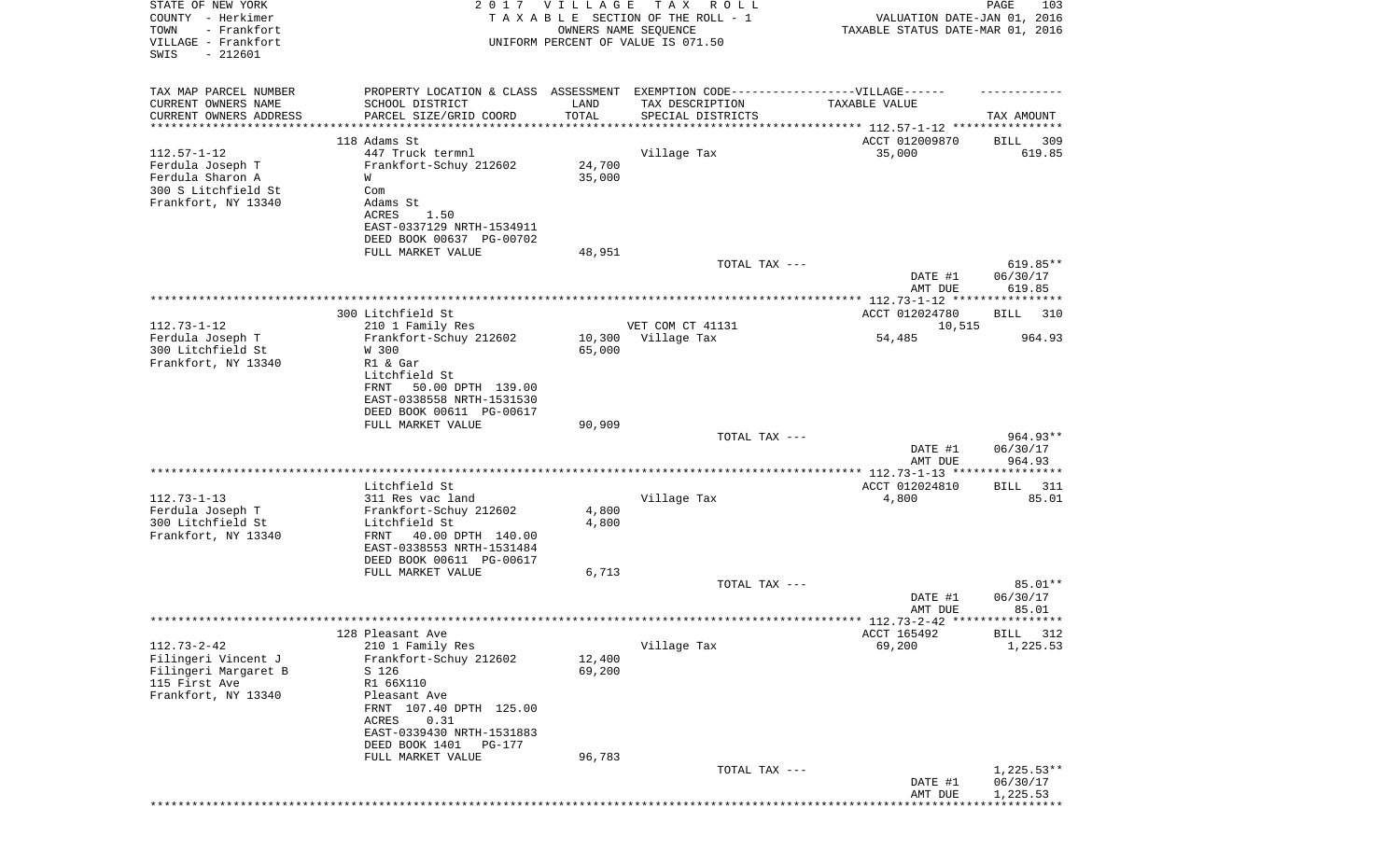| STATE OF NEW YORK<br>COUNTY - Herkimer<br>TOWN<br>- Frankfort<br>VILLAGE - Frankfort<br>$-212601$<br>SWIS | 2017                                                                              | <b>VILLAGE</b> | T A X<br>R O L L<br>TAXABLE SECTION OF THE ROLL - 1<br>OWNERS NAME SEQUENCE<br>UNIFORM PERCENT OF VALUE IS 071.50 | VALUATION DATE-JAN 01, 2016<br>TAXABLE STATUS DATE-MAR 01, 2016 | PAGE<br>104           |
|-----------------------------------------------------------------------------------------------------------|-----------------------------------------------------------------------------------|----------------|-------------------------------------------------------------------------------------------------------------------|-----------------------------------------------------------------|-----------------------|
| TAX MAP PARCEL NUMBER                                                                                     | PROPERTY LOCATION & CLASS ASSESSMENT EXEMPTION CODE-----------------VILLAGE------ |                |                                                                                                                   |                                                                 |                       |
| CURRENT OWNERS NAME                                                                                       | SCHOOL DISTRICT                                                                   | LAND           | TAX DESCRIPTION                                                                                                   | TAXABLE VALUE                                                   |                       |
| CURRENT OWNERS ADDRESS<br>*********************                                                           | PARCEL SIZE/GRID COORD                                                            | TOTAL          | SPECIAL DISTRICTS                                                                                                 | ***************** 112.73-2-82 *****************                 | TAX AMOUNT            |
|                                                                                                           | 124 Pleasant Ave                                                                  |                |                                                                                                                   | ACCT 165492                                                     | BILL<br>313           |
| $112.73 - 2 - 82$                                                                                         | 311 Res vac land                                                                  |                | Village Tax                                                                                                       | 8,300                                                           | 146.99                |
| Filingeri Vincent J                                                                                       | Frankfort-Schuy 212602                                                            | 8,300          |                                                                                                                   |                                                                 |                       |
| Filingeri Margaret B                                                                                      | S                                                                                 | 8,300          |                                                                                                                   |                                                                 |                       |
| 115 First Ave                                                                                             | Pleasant St                                                                       |                |                                                                                                                   |                                                                 |                       |
| Frankfort, NY 13340                                                                                       | <b>FRNT</b><br>83.60 DPTH 137.00                                                  |                |                                                                                                                   |                                                                 |                       |
|                                                                                                           | ACRES<br>0.26                                                                     |                |                                                                                                                   |                                                                 |                       |
|                                                                                                           | EAST-0339360 NRTH-1531951                                                         |                |                                                                                                                   |                                                                 |                       |
|                                                                                                           | DEED BOOK 1401<br>PG-177                                                          |                |                                                                                                                   |                                                                 |                       |
|                                                                                                           | FULL MARKET VALUE                                                                 | 11,608         | TOTAL TAX ---                                                                                                     |                                                                 | 146.99**              |
|                                                                                                           |                                                                                   |                |                                                                                                                   | DATE #1                                                         | 06/30/17              |
|                                                                                                           |                                                                                   |                |                                                                                                                   | AMT DUE                                                         | 146.99                |
|                                                                                                           |                                                                                   |                |                                                                                                                   | *************** 112.73-3-53 ****                                |                       |
|                                                                                                           | 206 First Ave                                                                     |                |                                                                                                                   | ACCT 178497                                                     | 314<br>BILL           |
| $112.73 - 3 - 53$                                                                                         | 210 1 Family Res                                                                  |                | Village Tax                                                                                                       | 51,800                                                          | 917.38                |
| Fiorentino Daniel                                                                                         | Frankfort-Schuy 212602                                                            | 10,800         |                                                                                                                   |                                                                 |                       |
| 206 First Ave                                                                                             | S 206                                                                             | 51,800         |                                                                                                                   |                                                                 |                       |
| Frankfort, NY 13340                                                                                       | R1 50X150                                                                         |                |                                                                                                                   |                                                                 |                       |
|                                                                                                           | First Ave<br>50.00 DPTH 150.00<br>FRNT                                            |                |                                                                                                                   |                                                                 |                       |
|                                                                                                           | EAST-0339560 NRTH-1531354                                                         |                |                                                                                                                   |                                                                 |                       |
|                                                                                                           | DEED BOOK 1485<br>PG-557                                                          |                |                                                                                                                   |                                                                 |                       |
|                                                                                                           | FULL MARKET VALUE                                                                 | 72,448         |                                                                                                                   |                                                                 |                       |
|                                                                                                           |                                                                                   |                | TOTAL TAX ---                                                                                                     |                                                                 | 917.38**              |
|                                                                                                           |                                                                                   |                |                                                                                                                   | DATE #1                                                         | 06/30/17              |
|                                                                                                           |                                                                                   |                |                                                                                                                   | AMT DUE                                                         | 917.38                |
|                                                                                                           |                                                                                   |                |                                                                                                                   |                                                                 |                       |
| $112.82 - 1 - 13$                                                                                         | 327 First Ave<br>210 1 Family Res                                                 |                | Village Tax                                                                                                       | ACCT 012030690                                                  | 315<br>BILL<br>974.05 |
| Fiorentino Dennis                                                                                         | Frankfort-Schuy 212602                                                            | 10,100         |                                                                                                                   | 55,000                                                          |                       |
| Fiorentino Doreen                                                                                         | N 327                                                                             | 55,000         |                                                                                                                   |                                                                 |                       |
| 327 First Ave                                                                                             | R1 50X130                                                                         |                |                                                                                                                   |                                                                 |                       |
| Frankfort, NY 13340                                                                                       | First Ave                                                                         |                |                                                                                                                   |                                                                 |                       |
|                                                                                                           | 50.00 DPTH 130.00<br>FRNT                                                         |                |                                                                                                                   |                                                                 |                       |
|                                                                                                           | EAST-0340682 NRTH-1530340                                                         |                |                                                                                                                   |                                                                 |                       |
|                                                                                                           | DEED BOOK 878<br>$PG-270$                                                         |                |                                                                                                                   |                                                                 |                       |
|                                                                                                           | FULL MARKET VALUE                                                                 | 76,923         |                                                                                                                   |                                                                 |                       |
|                                                                                                           |                                                                                   |                | TOTAL TAX ---                                                                                                     |                                                                 | $974.05**$            |
|                                                                                                           |                                                                                   |                |                                                                                                                   | DATE #1<br>AMT DUE                                              | 06/30/17<br>974.05    |
|                                                                                                           |                                                                                   |                |                                                                                                                   |                                                                 | * * * * * * * * *     |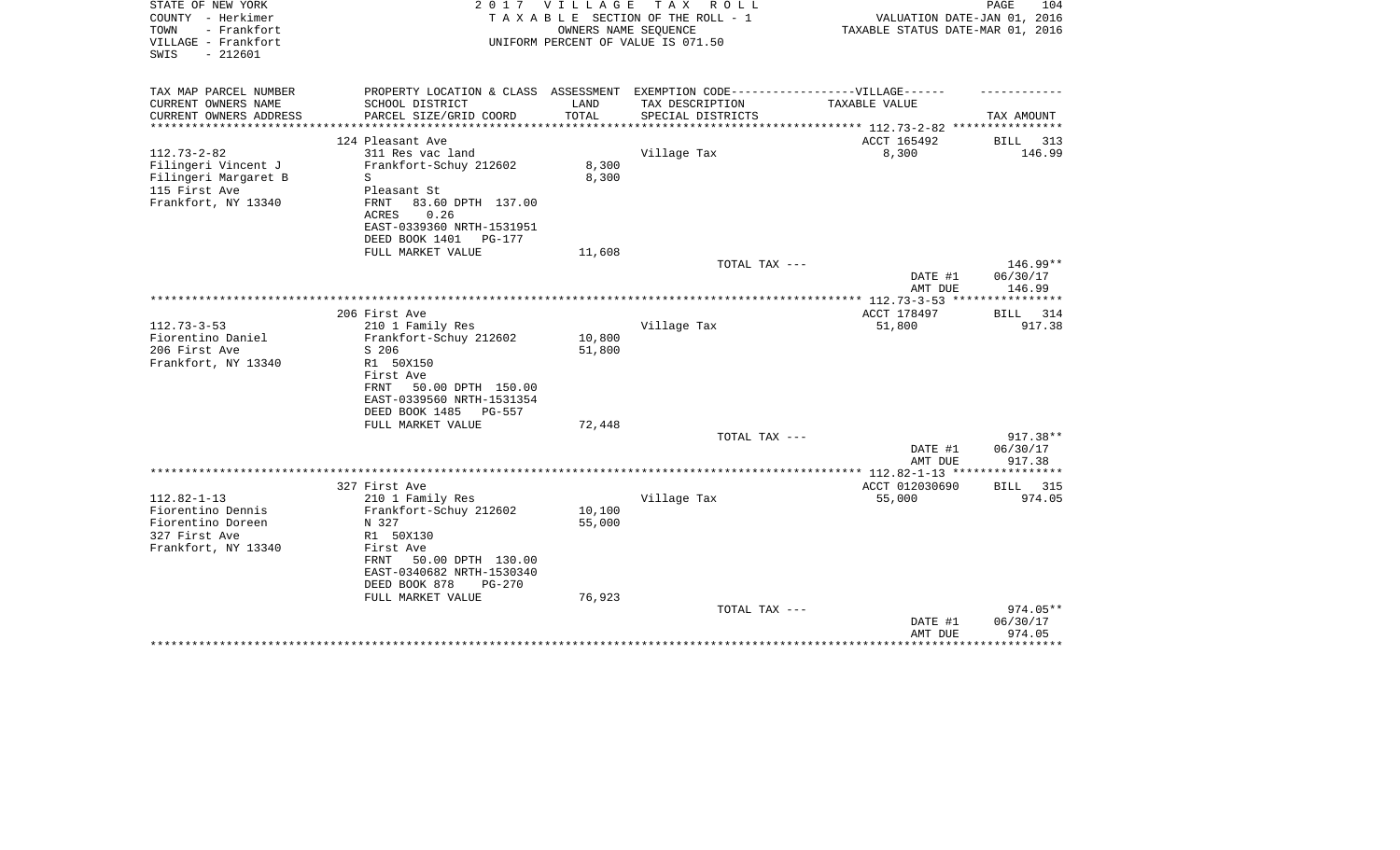| STATE OF NEW YORK<br>COUNTY - Herkimer<br>TOWN<br>- Frankfort<br>VILLAGE - Frankfort<br>$-212601$<br>SWIS | 2017                                                                                                                                  | V I L L A G E    | T A X<br>R O L L<br>TAXABLE SECTION OF THE ROLL - 1<br>OWNERS NAME SEOUENCE<br>UNIFORM PERCENT OF VALUE IS 071.50 | VALUATION DATE-JAN 01, 2016<br>TAXABLE STATUS DATE-MAR 01, 2016 | PAGE<br>105                          |
|-----------------------------------------------------------------------------------------------------------|---------------------------------------------------------------------------------------------------------------------------------------|------------------|-------------------------------------------------------------------------------------------------------------------|-----------------------------------------------------------------|--------------------------------------|
| TAX MAP PARCEL NUMBER<br>CURRENT OWNERS NAME<br>CURRENT OWNERS ADDRESS                                    | PROPERTY LOCATION & CLASS ASSESSMENT<br>SCHOOL DISTRICT<br>PARCEL SIZE/GRID COORD                                                     | LAND<br>TOTAL    | EXEMPTION CODE------------------VILLAGE------<br>TAX DESCRIPTION<br>SPECIAL DISTRICTS                             | TAXABLE VALUE                                                   | TAX AMOUNT                           |
| **********************                                                                                    |                                                                                                                                       |                  |                                                                                                                   |                                                                 |                                      |
| $112.82 - 2 - 26$<br>Fiorentino Michael J                                                                 | 317 Third Ave<br>210 1 Family Res<br>Frankfort-Schuy 212602                                                                           |                  | VET COM CT 41131<br>8,400 VET DIS CT 41141                                                                        | ACCT 012010020<br>10,515<br>21,030                              | <b>BILL</b><br>316                   |
| Attn: Michael J Sr<br>317 Third Ave<br>Frankfort, NY 13340                                                | N 317<br>R1<br>Life Use<br>FRNT<br>39.00 DPTH 150.00                                                                                  |                  | 52,000 Village Tax                                                                                                | 20,455                                                          | 362.26                               |
|                                                                                                           | BANK<br>135<br>EAST-0339992 NRTH-1530051<br>DEED BOOK 820<br>$PG-298$                                                                 |                  |                                                                                                                   |                                                                 |                                      |
|                                                                                                           | FULL MARKET VALUE                                                                                                                     | 72,727           |                                                                                                                   |                                                                 | $362.26**$                           |
|                                                                                                           |                                                                                                                                       |                  | TOTAL TAX ---                                                                                                     | DATE #1<br>AMT DUE                                              | 06/30/17<br>362.26                   |
|                                                                                                           |                                                                                                                                       |                  |                                                                                                                   |                                                                 |                                      |
| $112.65 - 1 - 24$<br>Flagg William M<br>100 Cemetery St<br>Frankfort, NY 13340                            | 100 Cemetery St<br>210 1 Family Res<br>Frankfort-Schuy 212602<br>W<br>R1<br>Cemetery St<br>ACRES<br>5.20<br>EAST-0338180 NRTH-1533505 | 31,400<br>83,000 | Village Tax                                                                                                       | ACCT 012020040<br>83,000                                        | <b>BILL</b><br>317<br>1,469.93       |
|                                                                                                           | DEED BOOK 1120<br>$PG-933$                                                                                                            |                  |                                                                                                                   |                                                                 |                                      |
|                                                                                                           | FULL MARKET VALUE                                                                                                                     | 116,084          | TOTAL TAX ---                                                                                                     | DATE #1<br>AMT DUE                                              | $1,469.93**$<br>06/30/17<br>1,469.93 |
|                                                                                                           |                                                                                                                                       |                  |                                                                                                                   | *********** 112.65-3-29 *********                               |                                      |
|                                                                                                           | 129 E Main St                                                                                                                         |                  |                                                                                                                   | ACCT 179714                                                     | BILL<br>318                          |
| $112.65 - 3 - 29$<br>Flagg William S<br>100 Cemetery St<br>Frankfort, NY 13340                            | 411 Apartment<br>Frankfort-Schuy 212602<br>N 129<br>Apts                                                                              | 4,600<br>75,000  | Village Tax                                                                                                       | 75,000                                                          | 1,328.25                             |
|                                                                                                           | E Main St<br>34.00 DPTH 125.50<br>FRNT<br>EAST-0339730 NRTH-1532620<br>DEED BOOK 1493<br><b>PG-254</b>                                |                  |                                                                                                                   |                                                                 |                                      |
|                                                                                                           | FULL MARKET VALUE                                                                                                                     | 104,895          |                                                                                                                   |                                                                 |                                      |
|                                                                                                           |                                                                                                                                       |                  | TOTAL TAX ---                                                                                                     | DATE #1<br>AMT DUE                                              | 1,328.25**<br>06/30/17<br>1,328.25   |
|                                                                                                           |                                                                                                                                       |                  |                                                                                                                   |                                                                 |                                      |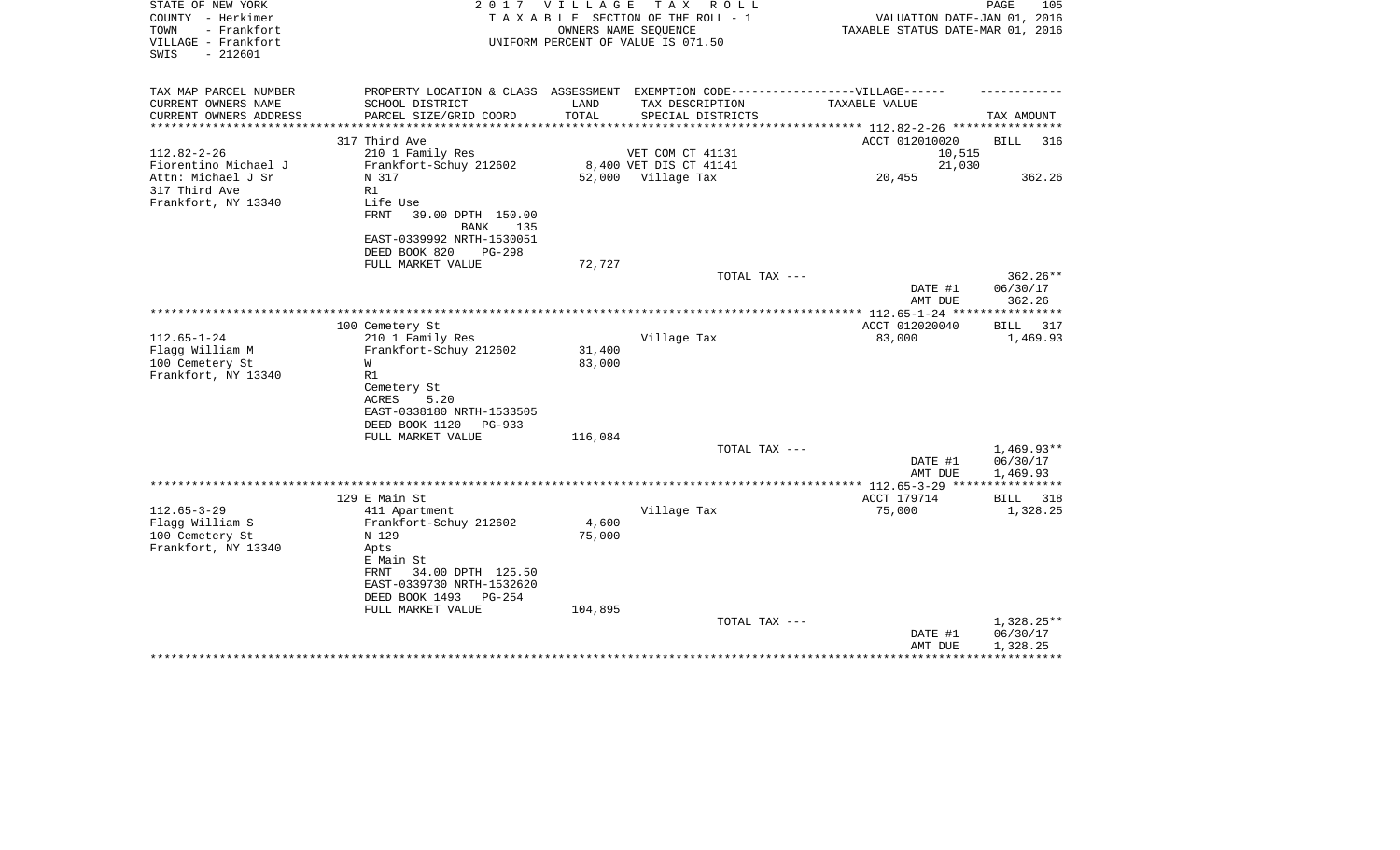| STATE OF NEW YORK<br>COUNTY - Herkimer                          | 2017                                                                              | V I L L A G E   | TAX ROLL<br>TAXABLE SECTION OF THE ROLL - 1                | VALUATION DATE-JAN 01, 2016                                    | PAGE<br>106         |
|-----------------------------------------------------------------|-----------------------------------------------------------------------------------|-----------------|------------------------------------------------------------|----------------------------------------------------------------|---------------------|
| TOWN<br>- Frankfort<br>VILLAGE - Frankfort<br>$-212601$<br>SWIS |                                                                                   |                 | OWNERS NAME SEQUENCE<br>UNIFORM PERCENT OF VALUE IS 071.50 | TAXABLE STATUS DATE-MAR 01, 2016                               |                     |
| TAX MAP PARCEL NUMBER                                           | PROPERTY LOCATION & CLASS ASSESSMENT EXEMPTION CODE-----------------VILLAGE------ |                 |                                                            |                                                                |                     |
| CURRENT OWNERS NAME                                             | SCHOOL DISTRICT                                                                   | LAND            | TAX DESCRIPTION                                            | TAXABLE VALUE                                                  |                     |
| CURRENT OWNERS ADDRESS<br>********************                  | PARCEL SIZE/GRID COORD                                                            | TOTAL           | SPECIAL DISTRICTS                                          |                                                                | TAX AMOUNT          |
|                                                                 | 102 Railroad St                                                                   |                 |                                                            | ***************** 112.65-3-31 *****************<br>ACCT 179714 | BILL<br>319         |
| $112.65 - 3 - 31$                                               | 330 Vacant comm                                                                   |                 | Village Tax                                                | 4,200                                                          | 74.38               |
| Flagg William S                                                 | Frankfort-Schuy 212602                                                            | 4,200           |                                                            |                                                                |                     |
| 100 Cemetery St                                                 | E 102                                                                             | 4,200           |                                                            |                                                                |                     |
| Frankfort, NY 13340                                             | Gara40x67                                                                         |                 |                                                            |                                                                |                     |
|                                                                 | Railroad St                                                                       |                 |                                                            |                                                                |                     |
|                                                                 | 35.60 DPTH 67.00<br>FRNT                                                          |                 |                                                            |                                                                |                     |
|                                                                 | EAST-0339827 NRTH-1532675                                                         |                 |                                                            |                                                                |                     |
|                                                                 | DEED BOOK 1493<br>PG-254                                                          |                 |                                                            |                                                                |                     |
|                                                                 | FULL MARKET VALUE                                                                 | 5,874           |                                                            |                                                                |                     |
|                                                                 |                                                                                   |                 | TOTAL TAX ---                                              | DATE #1                                                        | 74.38**<br>06/30/17 |
|                                                                 |                                                                                   |                 |                                                            | AMT DUE                                                        | 74.38               |
|                                                                 |                                                                                   |                 |                                                            |                                                                |                     |
|                                                                 | 321 First Ave                                                                     |                 |                                                            | ACCT 012026520                                                 | BILL 320            |
| $112.82 - 1 - 10$                                               | 210 1 Family Res                                                                  |                 | Village Tax                                                | 57,600                                                         | 1,020.10            |
| Flihan Leslie A                                                 | Frankfort-Schuy 212602                                                            | 10,100          |                                                            |                                                                |                     |
| 321 First Ave                                                   | N 321                                                                             | 57,600          |                                                            |                                                                |                     |
| Frankfort, NY 13340                                             | R1 50X130                                                                         |                 |                                                            |                                                                |                     |
|                                                                 | First Ave                                                                         |                 |                                                            |                                                                |                     |
|                                                                 | 50.00 DPTH 130.00<br>FRNT                                                         |                 |                                                            |                                                                |                     |
|                                                                 | EAST-0340590 NRTH-1530455<br>DEED BOOK 1290<br>PG-366                             |                 |                                                            |                                                                |                     |
|                                                                 | FULL MARKET VALUE                                                                 | 80,559          |                                                            |                                                                |                     |
|                                                                 |                                                                                   |                 | TOTAL TAX ---                                              |                                                                | $1,020.10**$        |
|                                                                 |                                                                                   |                 |                                                            | DATE #1                                                        | 06/30/17            |
|                                                                 |                                                                                   |                 |                                                            | AMT DUE                                                        | 1,020.10            |
|                                                                 |                                                                                   |                 |                                                            |                                                                |                     |
|                                                                 | 208 Sixth Ave                                                                     |                 |                                                            | ACCT 012010170                                                 | BILL 321            |
| $112.81 - 1 - 54$                                               | 210 1 Family Res                                                                  |                 | VET COM CT 41131                                           | 10,515                                                         |                     |
| Foglia Rosemary<br>Theresa Hefner                               | Frankfort-Schuy 212602<br>S 208                                                   | 9,400<br>59,600 | Village Tax                                                | 49,085                                                         | 869.30              |
| Attn: M Foglia                                                  | R1                                                                                |                 |                                                            |                                                                |                     |
| 208 Sixth Ave                                                   | Sixth Ave                                                                         |                 |                                                            |                                                                |                     |
| Frankfort, NY 13340                                             | FRNT<br>50.00 DPTH 150.00                                                         |                 |                                                            |                                                                |                     |
|                                                                 | EAST-0338419 NRTH-1529788                                                         |                 |                                                            |                                                                |                     |
|                                                                 | DEED BOOK 778<br>$PG-427$                                                         |                 |                                                            |                                                                |                     |
|                                                                 | FULL MARKET VALUE                                                                 | 83,357          |                                                            |                                                                |                     |
|                                                                 |                                                                                   |                 | TOTAL TAX ---                                              |                                                                | 869.30**            |
|                                                                 |                                                                                   |                 |                                                            | DATE #1                                                        | 06/30/17            |
|                                                                 |                                                                                   |                 |                                                            | AMT DUE                                                        | 869.30<br>********  |
|                                                                 |                                                                                   |                 |                                                            |                                                                |                     |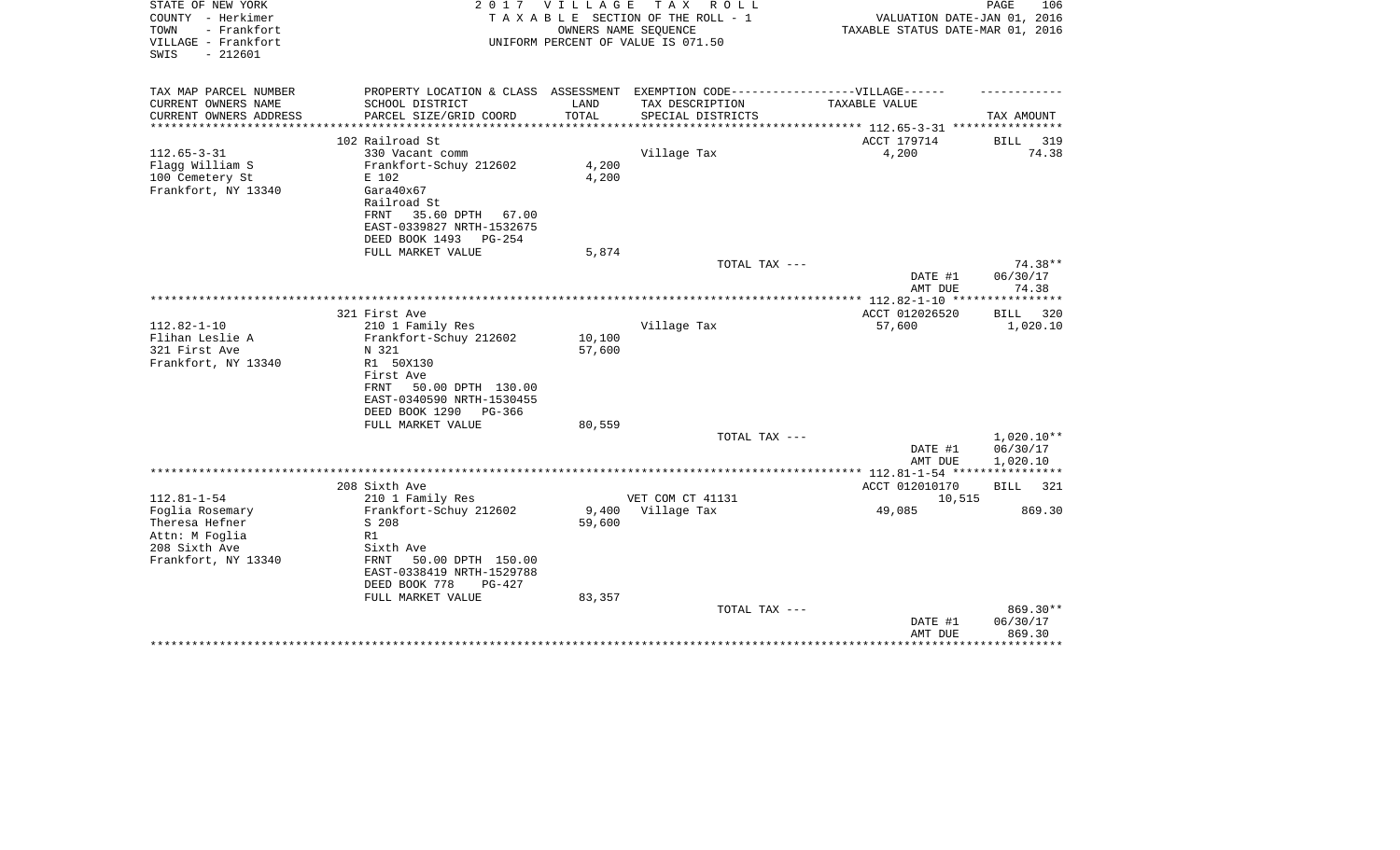| STATE OF NEW YORK<br>COUNTY - Herkimer<br>TOWN<br>- Frankfort<br>VILLAGE - Frankfort<br>$-212601$<br>SWIS | 2017                                                                              | V I L L A G E | TAX ROLL<br>TAXABLE SECTION OF THE ROLL - 1<br>OWNERS NAME SEQUENCE<br>UNIFORM PERCENT OF VALUE IS 071.50 | VALUATION DATE-JAN 01, 2016<br>TAXABLE STATUS DATE-MAR 01, 2016 | PAGE<br>107          |
|-----------------------------------------------------------------------------------------------------------|-----------------------------------------------------------------------------------|---------------|-----------------------------------------------------------------------------------------------------------|-----------------------------------------------------------------|----------------------|
| TAX MAP PARCEL NUMBER                                                                                     | PROPERTY LOCATION & CLASS ASSESSMENT EXEMPTION CODE-----------------VILLAGE------ |               |                                                                                                           |                                                                 |                      |
| CURRENT OWNERS NAME                                                                                       | SCHOOL DISTRICT                                                                   | LAND          | TAX DESCRIPTION                                                                                           | TAXABLE VALUE                                                   |                      |
| CURRENT OWNERS ADDRESS<br>**********************                                                          | PARCEL SIZE/GRID COORD                                                            | TOTAL         | SPECIAL DISTRICTS                                                                                         | **************************** 112.82-1-58 ****************       | TAX AMOUNT           |
|                                                                                                           | 338 Second Ave                                                                    |               |                                                                                                           | ACCT 012021090                                                  | <b>BILL</b><br>322   |
| $112.82 - 1 - 58$                                                                                         | 220 2 Family Res                                                                  |               | Village Tax                                                                                               | 69,000                                                          | 1,221.99             |
| Fornino John                                                                                              | Frankfort-Schuy 212602                                                            | 12,300        |                                                                                                           |                                                                 |                      |
| Fornino Rosalie                                                                                           | S 338                                                                             | 69,000        |                                                                                                           |                                                                 |                      |
| Box 123 306 Reese Rd                                                                                      | R2 82 X 111.40                                                                    |               |                                                                                                           |                                                                 |                      |
| Frankfort, NY 13340                                                                                       | Second Ave                                                                        |               |                                                                                                           |                                                                 |                      |
|                                                                                                           | 82.00 DPTH 111.40<br>FRNT<br>EAST-0340529 NRTH-1529673                            |               |                                                                                                           |                                                                 |                      |
|                                                                                                           | DEED BOOK 685<br>PG-593                                                           |               |                                                                                                           |                                                                 |                      |
|                                                                                                           | FULL MARKET VALUE                                                                 | 96,503        |                                                                                                           |                                                                 |                      |
|                                                                                                           |                                                                                   |               | TOTAL TAX ---                                                                                             |                                                                 | 1,221.99**           |
|                                                                                                           |                                                                                   |               |                                                                                                           | DATE #1                                                         | 06/30/17             |
|                                                                                                           |                                                                                   |               |                                                                                                           | AMT DUE                                                         | 1,221.99             |
|                                                                                                           |                                                                                   |               |                                                                                                           |                                                                 | ************         |
| $112.82 - 1 - 68$                                                                                         | 306 Reese Rd<br>210 1 Family Res                                                  |               | Village Tax                                                                                               | ACCT 012021120<br>145,000                                       | BILL 323<br>2,567.95 |
| Fornino John                                                                                              | Frankfort-Schuy 212602                                                            | 11,100        |                                                                                                           |                                                                 |                      |
| Fornino Rosalie                                                                                           | W 306                                                                             | 145,000       |                                                                                                           |                                                                 |                      |
| Box 123 306 Reese Rd                                                                                      | R1                                                                                |               |                                                                                                           |                                                                 |                      |
| Frankfort, NY 13340                                                                                       | Reese Rd                                                                          |               |                                                                                                           |                                                                 |                      |
|                                                                                                           | 90.00 DPTH 162.00<br>FRNT                                                         |               |                                                                                                           |                                                                 |                      |
|                                                                                                           | EAST-0340470 NRTH-1529599                                                         |               |                                                                                                           |                                                                 |                      |
|                                                                                                           | DEED BOOK 685<br>$PG-593$                                                         |               |                                                                                                           |                                                                 |                      |
|                                                                                                           | FULL MARKET VALUE                                                                 | 202,797       |                                                                                                           |                                                                 |                      |
|                                                                                                           |                                                                                   |               | TOTAL TAX ---                                                                                             |                                                                 | $2,567.95**$         |
|                                                                                                           |                                                                                   |               |                                                                                                           | DATE #1<br>AMT DUE                                              | 06/30/17<br>2,567.95 |
|                                                                                                           |                                                                                   |               |                                                                                                           |                                                                 | ************         |
|                                                                                                           | 400 S Litchfield St                                                               |               |                                                                                                           | ACCT 012001800                                                  | BILL<br>324          |
| $112.73 - 1 - 19$                                                                                         | 411 Apartment                                                                     |               | Village Tax                                                                                               | 176,250                                                         | 3,121.39             |
| Frankfort Housing LP                                                                                      | Frankfort-Schuy 212602                                                            | 22,800        |                                                                                                           |                                                                 |                      |
| 400 S Litchfield St                                                                                       | W                                                                                 | 176,250       |                                                                                                           |                                                                 |                      |
| PO Box 71                                                                                                 | Campus Apartments                                                                 |               |                                                                                                           |                                                                 |                      |
| Frankfort, NY 13340                                                                                       | Litchfield St                                                                     |               |                                                                                                           |                                                                 |                      |
|                                                                                                           | FRNT 182.00 DPTH 150.00<br>EAST-0338514 NRTH-1531128                              |               |                                                                                                           |                                                                 |                      |
|                                                                                                           | DEED BOOK 849<br>$PG-474$                                                         |               |                                                                                                           |                                                                 |                      |
|                                                                                                           | FULL MARKET VALUE                                                                 | 246,503       |                                                                                                           |                                                                 |                      |
|                                                                                                           |                                                                                   |               | TOTAL TAX ---                                                                                             |                                                                 | $3,121.39**$         |
|                                                                                                           |                                                                                   |               |                                                                                                           | DATE #1                                                         | 06/30/17             |
|                                                                                                           |                                                                                   |               |                                                                                                           | AMT DUE                                                         | 3,121.39             |
|                                                                                                           |                                                                                   |               |                                                                                                           |                                                                 |                      |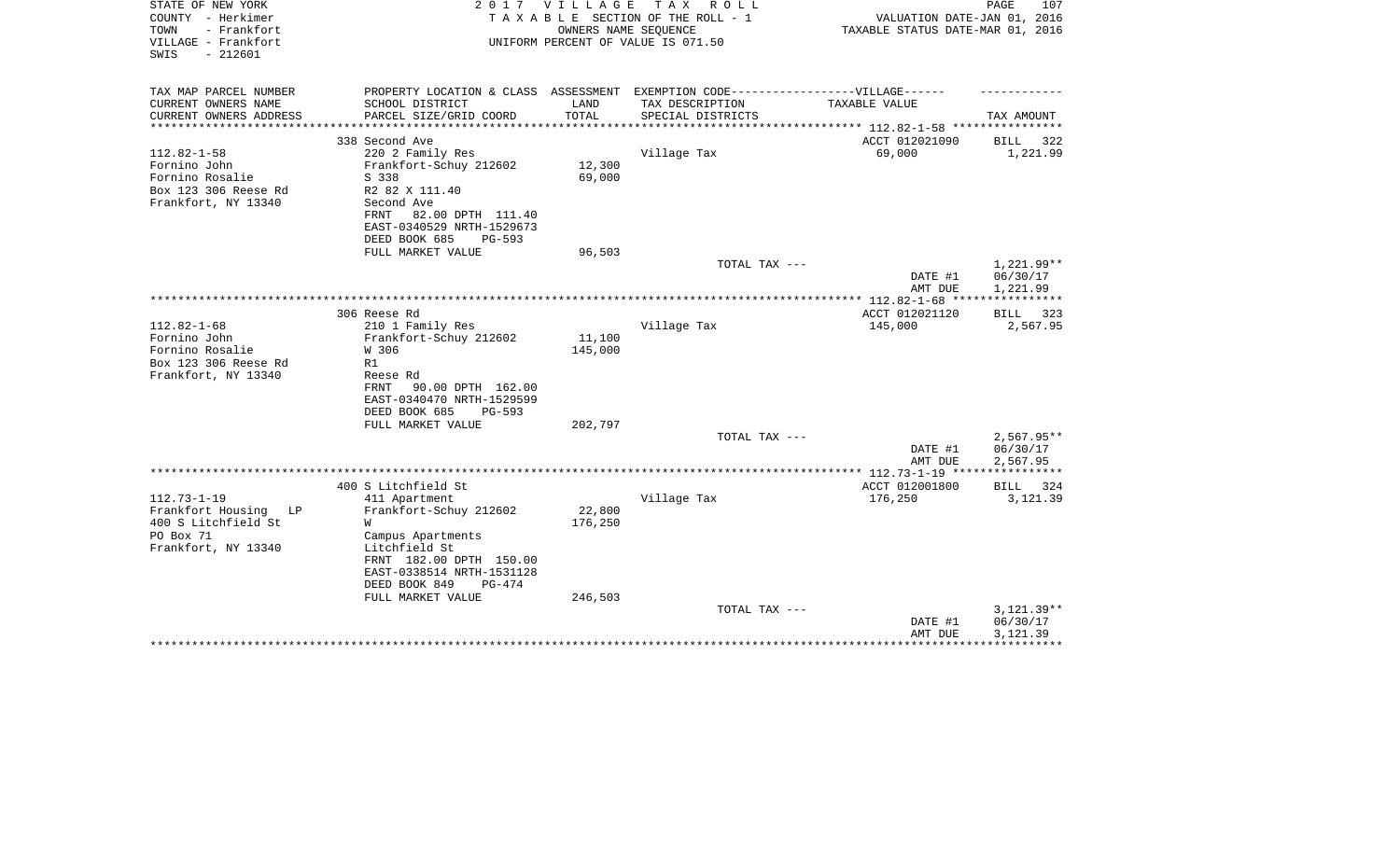| TAX MAP PARCEL NUMBER<br>PROPERTY LOCATION & CLASS ASSESSMENT EXEMPTION CODE-----------------VILLAGE------<br>CURRENT OWNERS NAME<br>SCHOOL DISTRICT<br>LAND<br>TAX DESCRIPTION<br>TAXABLE VALUE<br>TOTAL<br>CURRENT OWNERS ADDRESS<br>PARCEL SIZE/GRID COORD<br>SPECIAL DISTRICTS<br>TAX AMOUNT<br>*********** 112.65-2-23 ************<br>ACCT 012000060<br>Hillcrest Ave<br><b>BILL</b><br>$112.65 - 2 - 23$<br>311 Res vac land<br>Village Tax<br>2,200<br>Frederick Steven<br>Frankfort-Schuy 212602<br>2,200<br>Frederick Jeri<br>2,200<br>N Merged to 112.65-2-24<br>111 Grandview Ave<br>V19<br>Frankfort, NY 13340<br>FRNT<br>42.50 DPTH 150.00<br>EAST-0337908 NRTH-1532934<br>DEED BOOK 912<br>PG-372<br>3,077<br>FULL MARKET VALUE | 108<br>VALUATION DATE-JAN 01, 2016<br>TAXABLE STATUS DATE-MAR 01, 2016 |
|------------------------------------------------------------------------------------------------------------------------------------------------------------------------------------------------------------------------------------------------------------------------------------------------------------------------------------------------------------------------------------------------------------------------------------------------------------------------------------------------------------------------------------------------------------------------------------------------------------------------------------------------------------------------------------------------------------------------------------------------|------------------------------------------------------------------------|
|                                                                                                                                                                                                                                                                                                                                                                                                                                                                                                                                                                                                                                                                                                                                                |                                                                        |
|                                                                                                                                                                                                                                                                                                                                                                                                                                                                                                                                                                                                                                                                                                                                                |                                                                        |
|                                                                                                                                                                                                                                                                                                                                                                                                                                                                                                                                                                                                                                                                                                                                                |                                                                        |
|                                                                                                                                                                                                                                                                                                                                                                                                                                                                                                                                                                                                                                                                                                                                                | 325                                                                    |
|                                                                                                                                                                                                                                                                                                                                                                                                                                                                                                                                                                                                                                                                                                                                                | 38.96                                                                  |
|                                                                                                                                                                                                                                                                                                                                                                                                                                                                                                                                                                                                                                                                                                                                                |                                                                        |
|                                                                                                                                                                                                                                                                                                                                                                                                                                                                                                                                                                                                                                                                                                                                                |                                                                        |
|                                                                                                                                                                                                                                                                                                                                                                                                                                                                                                                                                                                                                                                                                                                                                |                                                                        |
|                                                                                                                                                                                                                                                                                                                                                                                                                                                                                                                                                                                                                                                                                                                                                |                                                                        |
|                                                                                                                                                                                                                                                                                                                                                                                                                                                                                                                                                                                                                                                                                                                                                |                                                                        |
|                                                                                                                                                                                                                                                                                                                                                                                                                                                                                                                                                                                                                                                                                                                                                |                                                                        |
| $38.96**$<br>TOTAL TAX ---                                                                                                                                                                                                                                                                                                                                                                                                                                                                                                                                                                                                                                                                                                                     |                                                                        |
| DATE #1<br>06/30/17                                                                                                                                                                                                                                                                                                                                                                                                                                                                                                                                                                                                                                                                                                                            |                                                                        |
| AMT DUE<br>38.96<br>***********                                                                                                                                                                                                                                                                                                                                                                                                                                                                                                                                                                                                                                                                                                                |                                                                        |
| 111 Grandview Ave<br>ACCT 012000030<br>326<br>BILL                                                                                                                                                                                                                                                                                                                                                                                                                                                                                                                                                                                                                                                                                             |                                                                        |
| $112.65 - 2 - 24$<br>Village Tax<br>147,500<br>2,612.23<br>220 2 Family Res                                                                                                                                                                                                                                                                                                                                                                                                                                                                                                                                                                                                                                                                    |                                                                        |
| Frederick Steven<br>18,300<br>Frankfort-Schuy 212602                                                                                                                                                                                                                                                                                                                                                                                                                                                                                                                                                                                                                                                                                           |                                                                        |
| Frederick Jeri<br>W<br>147,500                                                                                                                                                                                                                                                                                                                                                                                                                                                                                                                                                                                                                                                                                                                 |                                                                        |
| 111 Grandview Ave<br>R1                                                                                                                                                                                                                                                                                                                                                                                                                                                                                                                                                                                                                                                                                                                        |                                                                        |
| Frankfort, NY 13340<br>life use Katherine<br>FRNT 309.50 DPTH 150.00                                                                                                                                                                                                                                                                                                                                                                                                                                                                                                                                                                                                                                                                           |                                                                        |
| EAST-0337835 NRTH-1532897                                                                                                                                                                                                                                                                                                                                                                                                                                                                                                                                                                                                                                                                                                                      |                                                                        |
| DEED BOOK 912<br>PG-372                                                                                                                                                                                                                                                                                                                                                                                                                                                                                                                                                                                                                                                                                                                        |                                                                        |
| FULL MARKET VALUE<br>206,294                                                                                                                                                                                                                                                                                                                                                                                                                                                                                                                                                                                                                                                                                                                   |                                                                        |
| TOTAL TAX ---<br>$2,612.23**$                                                                                                                                                                                                                                                                                                                                                                                                                                                                                                                                                                                                                                                                                                                  |                                                                        |
| 06/30/17<br>DATE #1                                                                                                                                                                                                                                                                                                                                                                                                                                                                                                                                                                                                                                                                                                                            |                                                                        |
| 2,612.23<br>AMT DUE<br>* * * * * * * * * * *                                                                                                                                                                                                                                                                                                                                                                                                                                                                                                                                                                                                                                                                                                   |                                                                        |
| 319 First Ave<br>ACCT 012010620<br><b>BILL</b>                                                                                                                                                                                                                                                                                                                                                                                                                                                                                                                                                                                                                                                                                                 | 327                                                                    |
| $112.82 - 1 - 9$<br>Village Tax<br>60,500<br>1,071.46<br>210 1 Family Res                                                                                                                                                                                                                                                                                                                                                                                                                                                                                                                                                                                                                                                                      |                                                                        |
| Freedman Edward J<br>10,100<br>Frankfort-Schuy 212602                                                                                                                                                                                                                                                                                                                                                                                                                                                                                                                                                                                                                                                                                          |                                                                        |
| 319 First Ave<br>N 319<br>60,500                                                                                                                                                                                                                                                                                                                                                                                                                                                                                                                                                                                                                                                                                                               |                                                                        |
| Frankfort, NY 13340<br>R1 50X130                                                                                                                                                                                                                                                                                                                                                                                                                                                                                                                                                                                                                                                                                                               |                                                                        |
| First Ave<br>50.00 DPTH 130.00<br>FRNT                                                                                                                                                                                                                                                                                                                                                                                                                                                                                                                                                                                                                                                                                                         |                                                                        |
| EAST-0340553 NRTH-1530493                                                                                                                                                                                                                                                                                                                                                                                                                                                                                                                                                                                                                                                                                                                      |                                                                        |
| DEED BOOK 698<br>PG-426                                                                                                                                                                                                                                                                                                                                                                                                                                                                                                                                                                                                                                                                                                                        |                                                                        |
| FULL MARKET VALUE<br>84,615                                                                                                                                                                                                                                                                                                                                                                                                                                                                                                                                                                                                                                                                                                                    |                                                                        |
| 1,071.46**<br>TOTAL TAX ---                                                                                                                                                                                                                                                                                                                                                                                                                                                                                                                                                                                                                                                                                                                    |                                                                        |
| 06/30/17<br>DATE #1                                                                                                                                                                                                                                                                                                                                                                                                                                                                                                                                                                                                                                                                                                                            |                                                                        |
| AMT DUE<br>1,071.46                                                                                                                                                                                                                                                                                                                                                                                                                                                                                                                                                                                                                                                                                                                            |                                                                        |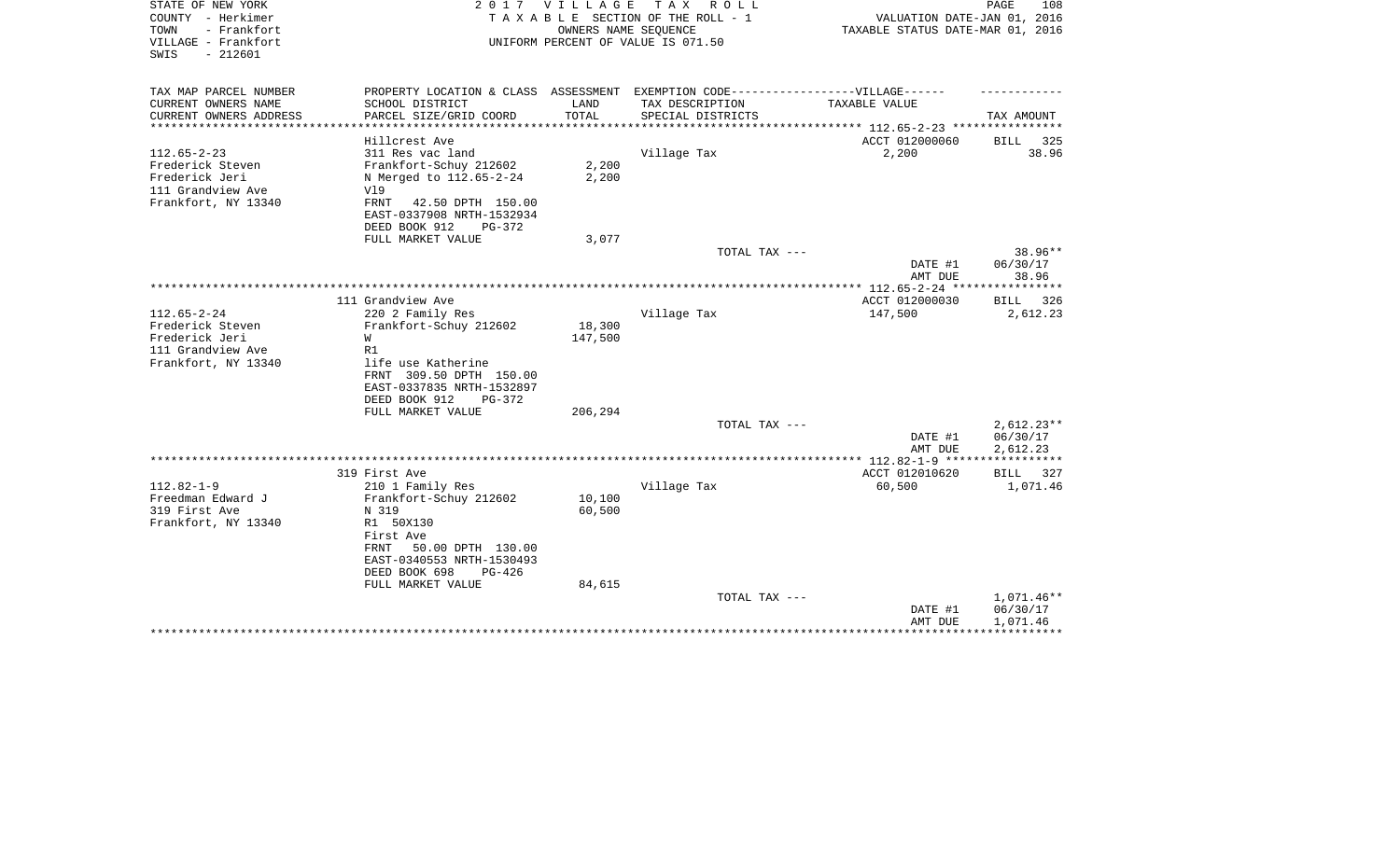| STATE OF NEW YORK<br>COUNTY - Herkimer<br>TOWN<br>- Frankfort<br>VILLAGE - Frankfort<br>$-212601$<br>SWIS | 2017                                                                                                                                                                                               | <b>VILLAGE</b>                 | T A X<br>R O L L<br>TAXABLE SECTION OF THE ROLL - 1<br>OWNERS NAME SEQUENCE<br>UNIFORM PERCENT OF VALUE IS 071.50 | VALUATION DATE-JAN 01, 2016<br>TAXABLE STATUS DATE-MAR 01, 2016 | PAGE<br>109                                           |
|-----------------------------------------------------------------------------------------------------------|----------------------------------------------------------------------------------------------------------------------------------------------------------------------------------------------------|--------------------------------|-------------------------------------------------------------------------------------------------------------------|-----------------------------------------------------------------|-------------------------------------------------------|
| TAX MAP PARCEL NUMBER                                                                                     | PROPERTY LOCATION & CLASS ASSESSMENT EXEMPTION CODE-----------------VILLAGE------                                                                                                                  |                                |                                                                                                                   |                                                                 |                                                       |
| CURRENT OWNERS NAME<br>CURRENT OWNERS ADDRESS<br>*******************                                      | SCHOOL DISTRICT<br>PARCEL SIZE/GRID COORD<br>***************************                                                                                                                           | LAND<br>TOTAL<br>************* | TAX DESCRIPTION<br>SPECIAL DISTRICTS                                                                              | TAXABLE VALUE<br>**************** 112.73-1-66 ***************** | TAX AMOUNT                                            |
|                                                                                                           | 102 Second Ave                                                                                                                                                                                     |                                |                                                                                                                   | ACCT 012004740                                                  | BILL<br>328                                           |
| $112.73 - 1 - 66$<br>Freeza Michael P<br>102 Second Ave<br>Frankfort, NY 13340                            | 210 1 Family Res<br>Frankfort-Schuy 212602<br>S 102<br>R1 31X86<br>Second Ave<br>47.00 DPTH 86.00<br>FRNT<br>EAST-0338795 NRTH-1531492                                                             | 5,600<br>49,900                | Village Tax                                                                                                       | 49,900                                                          | 883.73                                                |
|                                                                                                           | DEED BOOK 1493<br>PG-793<br>FULL MARKET VALUE                                                                                                                                                      | 69,790                         |                                                                                                                   |                                                                 |                                                       |
|                                                                                                           |                                                                                                                                                                                                    |                                | TOTAL TAX ---                                                                                                     |                                                                 | 883.73**                                              |
|                                                                                                           |                                                                                                                                                                                                    |                                |                                                                                                                   | DATE #1<br>AMT DUE                                              | 06/30/17<br>883.73                                    |
|                                                                                                           |                                                                                                                                                                                                    |                                |                                                                                                                   |                                                                 |                                                       |
| $112.82 - 1 - 7$<br>French Michael J<br>3825 Snowden Hill Rd<br>New Hartford, NY 13413                    | 315 First Ave<br>210 1 Family Res<br>Frankfort-Schuy 212602<br>N 315<br>R1<br>First Ave<br>FRNT<br>50.00 DPTH 130.00                                                                               | 10,100<br>56,700               | Village Tax                                                                                                       | ACCT 012000960<br>56,700                                        | 329<br>BILL<br>1,004.16                               |
|                                                                                                           | EAST-0340487 NRTH-1530571<br>DEED BOOK 933<br>$PG-255$<br>FULL MARKET VALUE                                                                                                                        | 79,301                         | TOTAL TAX ---                                                                                                     |                                                                 | 1,004.16**                                            |
|                                                                                                           |                                                                                                                                                                                                    |                                |                                                                                                                   | DATE #1<br>AMT DUE                                              | 06/30/17<br>1,004.16                                  |
|                                                                                                           |                                                                                                                                                                                                    |                                |                                                                                                                   |                                                                 | ************                                          |
|                                                                                                           | 108 W Orchard St                                                                                                                                                                                   |                                |                                                                                                                   | ACCT 179597                                                     | 330<br>BILL                                           |
| $112.65 - 3 - 14$<br>Frezza Susan M<br>108 W Orchard St<br>Frankfort, NY 13340                            | 220 2 Family Res<br>Frankfort-Schuy 212602<br>N 108<br>R <sub>2</sub><br>W Orchard St<br>51.00 DPTH<br>FRNT<br>59.00<br>EAST-0339708 NRTH-1533234<br>DEED BOOK 1492<br>PG-471<br>FULL MARKET VALUE | 4,300<br>43,600<br>60,979      | Village Tax                                                                                                       | 43,600                                                          | 772.16                                                |
|                                                                                                           |                                                                                                                                                                                                    |                                | TOTAL TAX ---                                                                                                     | DATE #1<br>AMT DUE                                              | $772.16**$<br>06/30/17<br>772.16<br>* * * * * * * * * |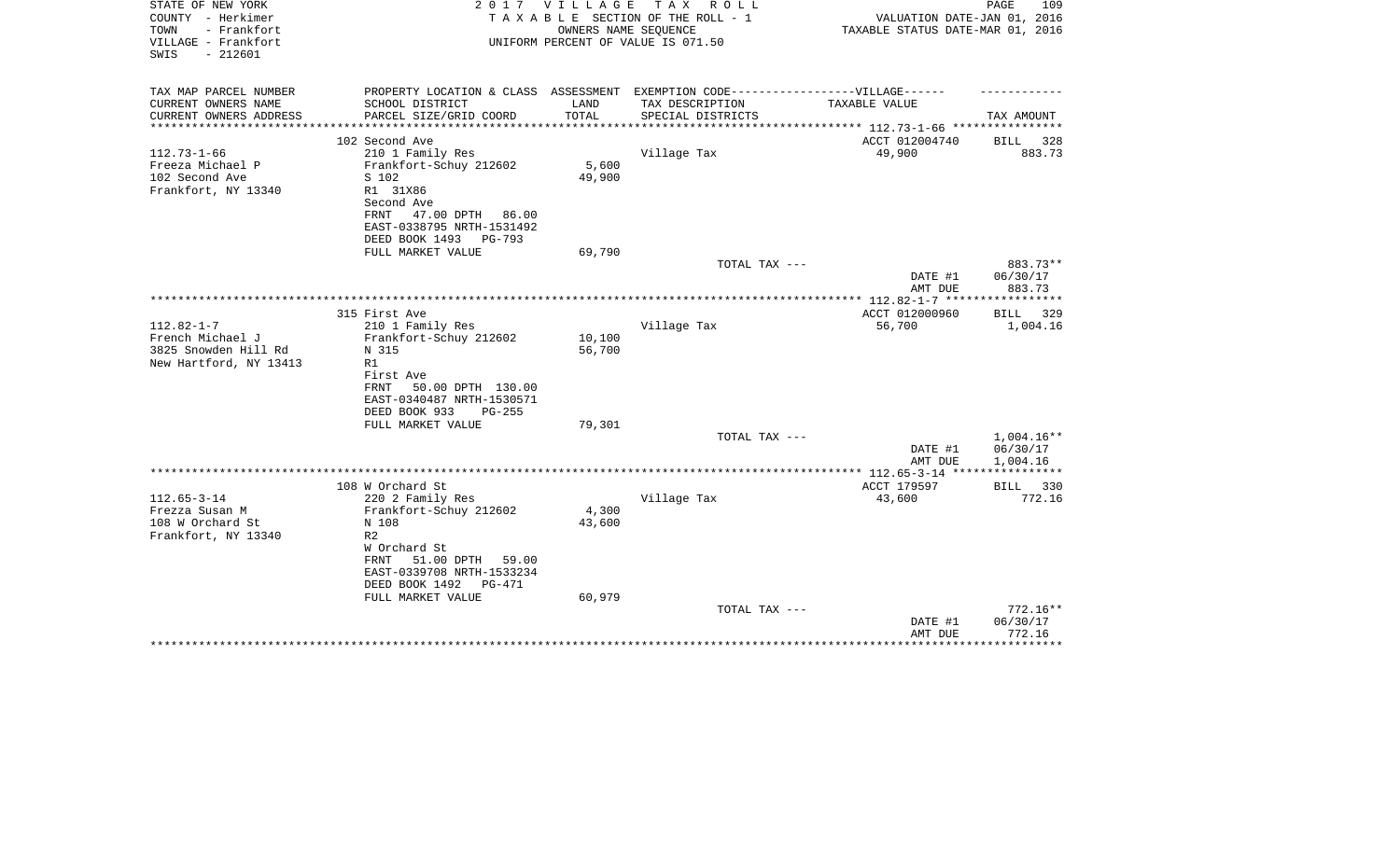| STATE OF NEW YORK<br>COUNTY - Herkimer<br>- Frankfort<br>TOWN<br>VILLAGE - Frankfort<br>$-212601$<br>SWIS |                                                                                                                                                                                                                            | 2017 VILLAGE<br>OWNERS NAME SEQUENCE | TAX ROLL<br>TAXABLE SECTION OF THE ROLL - 1<br>UNIFORM PERCENT OF VALUE IS 071.50 | VALUATION DATE-JAN 01, 2016<br>TAXABLE STATUS DATE-MAR 01, 2016 | PAGE<br>110                          |
|-----------------------------------------------------------------------------------------------------------|----------------------------------------------------------------------------------------------------------------------------------------------------------------------------------------------------------------------------|--------------------------------------|-----------------------------------------------------------------------------------|-----------------------------------------------------------------|--------------------------------------|
| TAX MAP PARCEL NUMBER<br>CURRENT OWNERS NAME                                                              | PROPERTY LOCATION & CLASS ASSESSMENT EXEMPTION CODE-----------------VILLAGE------<br>SCHOOL DISTRICT                                                                                                                       | LAND                                 | TAX DESCRIPTION                                                                   | TAXABLE VALUE                                                   |                                      |
| CURRENT OWNERS ADDRESS                                                                                    | PARCEL SIZE/GRID COORD                                                                                                                                                                                                     | TOTAL                                | SPECIAL DISTRICTS                                                                 |                                                                 | TAX AMOUNT                           |
| *******************                                                                                       |                                                                                                                                                                                                                            | *****************                    |                                                                                   | ************** 112.66-2-25 *****************                    |                                      |
|                                                                                                           | 320 Bee St                                                                                                                                                                                                                 |                                      |                                                                                   | ACCT 012005700                                                  | BILL 331                             |
| $112.66 - 2 - 25$<br>Gage Robert W Jr<br>Gage Denise D<br>320 Bee St<br>Frankfort, NY 13340               | 210 1 Family Res<br>Frankfort-Schuy 212602<br>E 320<br>R1<br>FRNT<br>73.00 DPTH 138.00<br>EAST-0341167 NRTH-1532766                                                                                                        | 7,500<br>37,400                      | Village Tax                                                                       | 37,400                                                          | 662.35                               |
|                                                                                                           | DEED BOOK 804<br>PG-576                                                                                                                                                                                                    |                                      |                                                                                   |                                                                 |                                      |
|                                                                                                           | FULL MARKET VALUE                                                                                                                                                                                                          | 52,308                               |                                                                                   |                                                                 |                                      |
|                                                                                                           |                                                                                                                                                                                                                            |                                      | TOTAL TAX ---                                                                     | DATE #1<br>AMT DUE                                              | 662.35**<br>06/30/17<br>662.35       |
|                                                                                                           |                                                                                                                                                                                                                            |                                      |                                                                                   | ********** 112.81-2-29 ****                                     | **********                           |
|                                                                                                           | 216 Fourth Ave                                                                                                                                                                                                             |                                      |                                                                                   | ACCT 012024930                                                  | 332<br>BILL                          |
| $112.81 - 2 - 29$<br>Ganci Thomas Matthew<br>216 Fourth Ave<br>Frankfort, NY 13340                        | 210 1 Family Res<br>Frankfort-Schuy 212602<br>S 216<br>R1 50X150<br>Fourth Ave<br>FRNT<br>50.00 DPTH 150.00<br>EAST-0339029 NRTH-1530315<br>DEED BOOK 798<br>PG-621<br>FULL MARKET VALUE                                   | 10,800<br>53,000<br>74,126           | Village Tax                                                                       | 53,000                                                          | 938.63                               |
|                                                                                                           |                                                                                                                                                                                                                            |                                      | TOTAL TAX ---                                                                     |                                                                 | $938.63**$                           |
|                                                                                                           |                                                                                                                                                                                                                            |                                      |                                                                                   | DATE #1<br>AMT DUE                                              | 06/30/17<br>938.63                   |
|                                                                                                           |                                                                                                                                                                                                                            |                                      |                                                                                   |                                                                 |                                      |
| $112.65 - 2 - 68$<br>Gatto Ronald<br>Gatto Lucille<br>132 E Main St<br>Frankfort, NY 13340                | 130-132 E Main St<br>486 Mini-mart<br>Frankfort-Schuy 212602<br>$S$ 130-132<br>Comm<br>E Main St<br>FRNT<br>90.00 DPTH 260.00<br>135<br>BANK<br>EAST-0339600 NRTH-1532385<br>DEED BOOK 00635 PG-00822<br>FULL MARKET VALUE | 11,100<br>59,200<br>82,797           | Village Tax                                                                       | ACCT 012026670<br>59,200                                        | BILL 333<br>1,048.43                 |
|                                                                                                           |                                                                                                                                                                                                                            |                                      | TOTAL TAX ---                                                                     | DATE #1<br>AMT DUE                                              | $1,048.43**$<br>06/30/17<br>1,048.43 |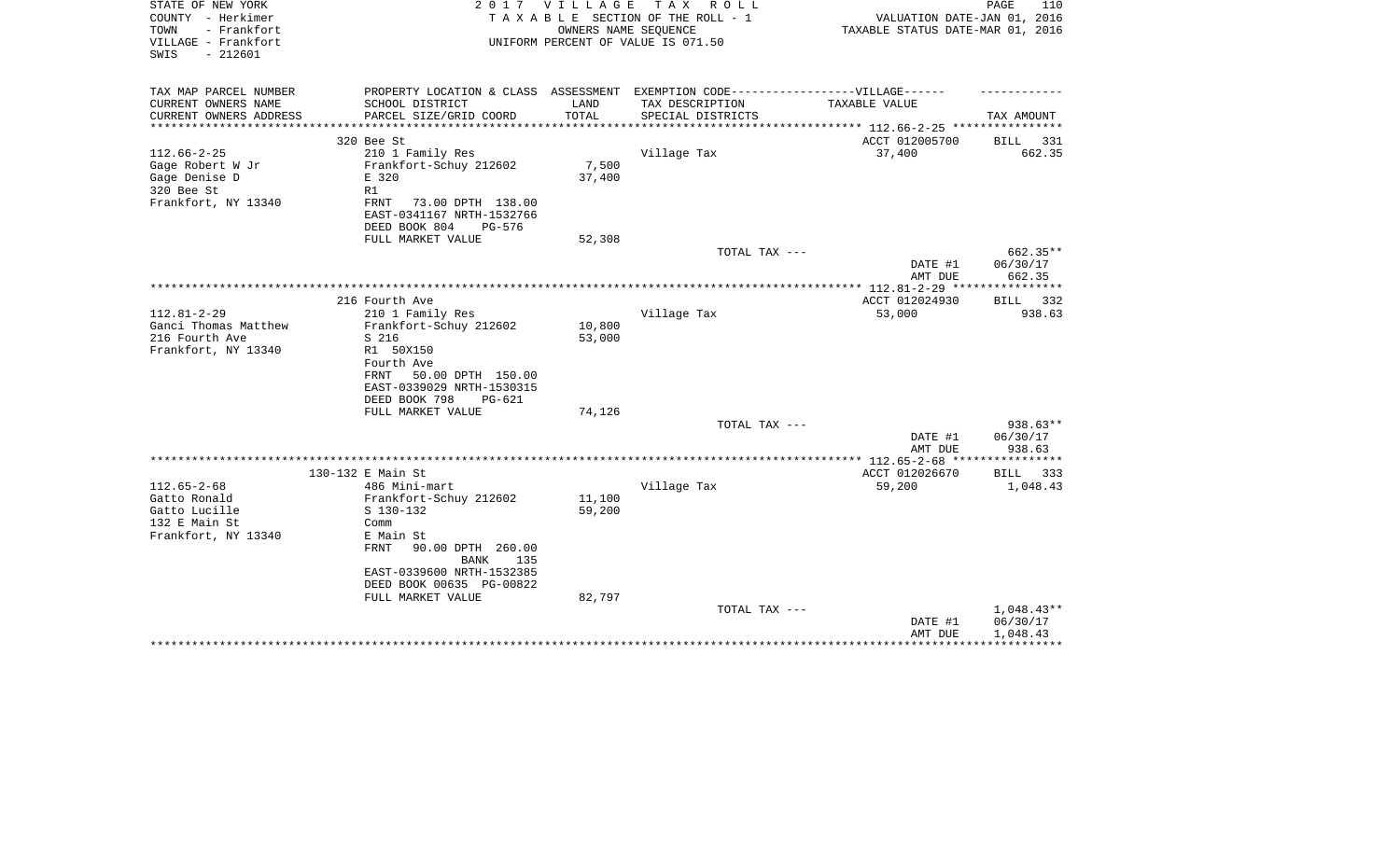| STATE OF NEW YORK                          | 2 0 1 7                                                                          | V I L L A G E | TAX ROLL                           |                                                            | PAGE<br>111          |
|--------------------------------------------|----------------------------------------------------------------------------------|---------------|------------------------------------|------------------------------------------------------------|----------------------|
| COUNTY - Herkimer                          |                                                                                  |               | TAXABLE SECTION OF THE ROLL - 1    | VALUATION DATE-JAN 01, 2016                                |                      |
| TOWN<br>- Frankfort<br>VILLAGE - Frankfort |                                                                                  |               | OWNERS NAME SEQUENCE               | TAXABLE STATUS DATE-MAR 01, 2016                           |                      |
| $-212601$<br>SWIS                          |                                                                                  |               | UNIFORM PERCENT OF VALUE IS 071.50 |                                                            |                      |
|                                            |                                                                                  |               |                                    |                                                            |                      |
|                                            |                                                                                  |               |                                    |                                                            |                      |
| TAX MAP PARCEL NUMBER                      | PROPERTY LOCATION & CLASS ASSESSMENT EXEMPTION CODE----------------VILLAGE------ |               |                                    |                                                            |                      |
| CURRENT OWNERS NAME                        | SCHOOL DISTRICT                                                                  | LAND          | TAX DESCRIPTION                    | TAXABLE VALUE                                              |                      |
| CURRENT OWNERS ADDRESS                     | PARCEL SIZE/GRID COORD                                                           | TOTAL         | SPECIAL DISTRICTS                  |                                                            | TAX AMOUNT           |
|                                            | 221 First Ave                                                                    |               |                                    | ***************** 112.73-3-69 **********<br>ACCT 012020730 | <b>BILL</b><br>-334  |
| $112.73 - 3 - 69$                          | 210 1 Family Res                                                                 |               | Village Tax                        | 63,600                                                     | 1,126.36             |
| Gatto Ronald J                             | Frankfort-Schuy 212602                                                           | 10,500        |                                    |                                                            |                      |
| Gatto Roseanna                             | N 221                                                                            | 63,600        |                                    |                                                            |                      |
| 221 First Ave                              | R1 55X127                                                                        |               |                                    |                                                            |                      |
| Frankfort, NY 13340                        | First Ave                                                                        |               |                                    |                                                            |                      |
|                                            | FRNT<br>55.00 DPTH 127.00                                                        |               |                                    |                                                            |                      |
|                                            | <b>BANK</b><br>055                                                               |               |                                    |                                                            |                      |
|                                            | EAST-0339954 NRTH-1531201                                                        |               |                                    |                                                            |                      |
|                                            | DEED BOOK 779<br>PG-470                                                          |               |                                    |                                                            |                      |
|                                            | FULL MARKET VALUE                                                                | 88,951        |                                    |                                                            |                      |
|                                            |                                                                                  |               | TOTAL TAX ---                      |                                                            | $1,126.36**$         |
|                                            |                                                                                  |               |                                    | DATE #1                                                    | 06/30/17             |
|                                            |                                                                                  |               |                                    | AMT DUE                                                    | 1,126.36             |
|                                            |                                                                                  |               |                                    | **************** 112.65-2-68.999 ************              |                      |
|                                            | E Main St                                                                        |               |                                    | ACCT 012026670                                             | BILL 335             |
| $112.65 - 2 - 68.999$                      | 433 Auto body                                                                    |               | Village Tax                        | 88,200                                                     | 1,562.02             |
| Gatto Ronald V                             | Frankfort-Schuy 212602                                                           | 8,000         |                                    |                                                            |                      |
| Gatto Lucille                              | S                                                                                | 88,200        |                                    |                                                            |                      |
| 132 E Main St                              | Land & Bldg                                                                      |               |                                    |                                                            |                      |
| Frankfort, NY 13340                        | Frankfort Sunoco                                                                 |               |                                    |                                                            |                      |
|                                            | FRNT 90.00 DPTH 100.00<br>EAST-0302797 NRTH-1107852                              |               |                                    |                                                            |                      |
|                                            | FULL MARKET VALUE                                                                | 123,357       |                                    |                                                            |                      |
|                                            |                                                                                  |               | TOTAL TAX ---                      |                                                            | 1,562.02**           |
|                                            |                                                                                  |               |                                    | DATE #1                                                    | 06/30/17             |
|                                            |                                                                                  |               |                                    | AMT DUE                                                    | 1,562.02             |
|                                            |                                                                                  |               |                                    | ****** 112.73-2-17 ****                                    | ***********          |
|                                            | 105 Skiff Ave                                                                    |               |                                    | ACCT 012026700                                             | BILL 336             |
| $112.73 - 2 - 17$                          | 433 Auto body                                                                    |               | Village Tax                        | 8,200                                                      | 145.22               |
| Gatto Ronald V                             | Frankfort-Schuy 212602                                                           | 8,200         |                                    |                                                            |                      |
| Gatto Lucille                              | E 105                                                                            | 8,200         |                                    |                                                            |                      |
| 132 E Main St                              | V19 65X125                                                                       |               |                                    |                                                            |                      |
| Frankfort, NY 13340                        | Skiff Ave                                                                        |               |                                    |                                                            |                      |
|                                            | 67.33 DPTH 120.00<br>FRNT                                                        |               |                                    |                                                            |                      |
|                                            | <b>BANK</b><br>291                                                               |               |                                    |                                                            |                      |
|                                            | EAST-0339468 NRTH-1532423                                                        |               |                                    |                                                            |                      |
|                                            | DEED BOOK 00635 PG-00822                                                         |               |                                    |                                                            |                      |
|                                            | FULL MARKET VALUE                                                                | 11,469        |                                    |                                                            |                      |
|                                            |                                                                                  |               | TOTAL TAX ---                      | DATE #1                                                    | 145.22**<br>06/30/17 |
|                                            |                                                                                  |               |                                    | AMT DUE                                                    | 145.22               |
|                                            |                                                                                  |               |                                    |                                                            |                      |
|                                            |                                                                                  |               |                                    |                                                            |                      |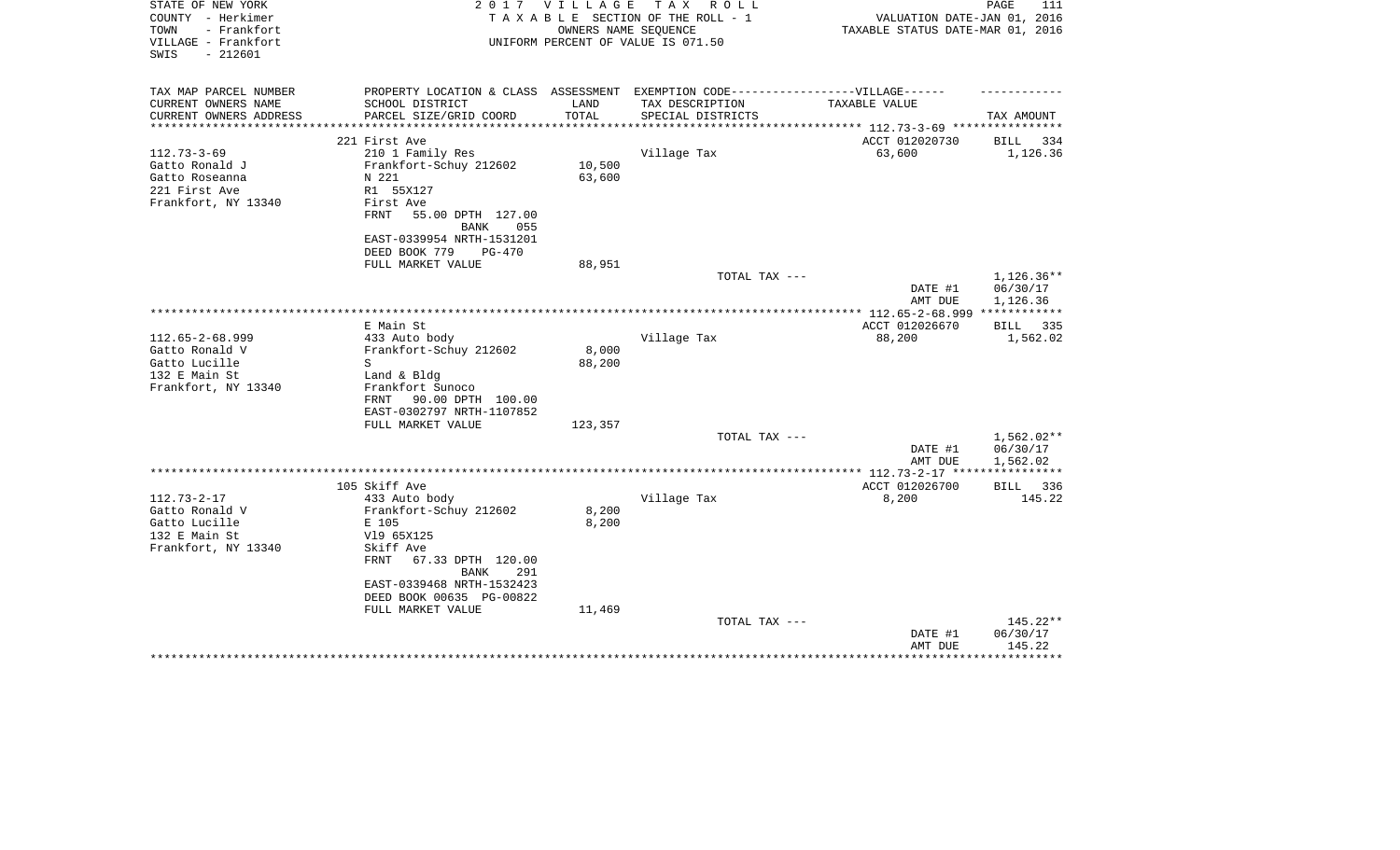| STATE OF NEW YORK<br>COUNTY - Herkimer<br>TOWN<br>- Frankfort<br>VILLAGE - Frankfort<br>$-212601$<br>SWIS | 2 0 1 7                                                                          | VILLAGE       | TAX ROLL<br>TAXABLE SECTION OF THE ROLL - 1<br>OWNERS NAME SEQUENCE<br>UNIFORM PERCENT OF VALUE IS 071.50 | VALUATION DATE-JAN 01, 2016<br>TAXABLE STATUS DATE-MAR 01, 2016 | 112<br>PAGE             |
|-----------------------------------------------------------------------------------------------------------|----------------------------------------------------------------------------------|---------------|-----------------------------------------------------------------------------------------------------------|-----------------------------------------------------------------|-------------------------|
| TAX MAP PARCEL NUMBER                                                                                     | PROPERTY LOCATION & CLASS ASSESSMENT EXEMPTION CODE----------------VILLAGE------ |               |                                                                                                           |                                                                 |                         |
| CURRENT OWNERS NAME                                                                                       | SCHOOL DISTRICT                                                                  | LAND<br>TOTAL | TAX DESCRIPTION                                                                                           | TAXABLE VALUE                                                   |                         |
| CURRENT OWNERS ADDRESS<br>********************                                                            | PARCEL SIZE/GRID COORD                                                           |               | SPECIAL DISTRICTS                                                                                         |                                                                 | TAX AMOUNT              |
|                                                                                                           | 140 E Main St                                                                    |               |                                                                                                           | ACCT 168154                                                     | 337<br>BILL             |
| $112.74 - 2 - 3$                                                                                          | 311 Res vac land                                                                 |               | Village Tax                                                                                               | 4,100                                                           | 72.61                   |
| Gatto Ronald V                                                                                            | Frankfort-Schuy 212602                                                           | 4,100         |                                                                                                           |                                                                 |                         |
| Gatto Lucille J                                                                                           | S 140                                                                            | 4,100         |                                                                                                           |                                                                 |                         |
| 132 E Main St                                                                                             | V19 59X200                                                                       |               |                                                                                                           |                                                                 |                         |
| Frankfort, NY 13340                                                                                       | E Main St                                                                        |               |                                                                                                           |                                                                 |                         |
|                                                                                                           | 55.00 DPTH 184.00<br>FRNT<br>EAST-0339727 NRTH-1532288                           |               |                                                                                                           |                                                                 |                         |
|                                                                                                           | DEED BOOK 1417<br>PG-477                                                         |               |                                                                                                           |                                                                 |                         |
|                                                                                                           | FULL MARKET VALUE                                                                | 5,734         |                                                                                                           |                                                                 |                         |
|                                                                                                           |                                                                                  |               | TOTAL TAX ---                                                                                             |                                                                 | $72.61**$               |
|                                                                                                           |                                                                                  |               |                                                                                                           | DATE #1<br>AMT DUE                                              | 06/30/17<br>72.61       |
|                                                                                                           |                                                                                  |               |                                                                                                           |                                                                 | **********              |
|                                                                                                           | 206 Litchfield St                                                                |               |                                                                                                           | ACCT 012006660                                                  | <b>BILL</b><br>338      |
| $112.73 - 1 - 9$                                                                                          | 210 1 Family Res                                                                 |               | Village Tax                                                                                               | 58,100                                                          | 1,028.95                |
| Georgianna K. Lisandrelli, Tru Frankfort-Schuy 212602<br>Dee-Lisandrelli Irrev Trust da W 206             |                                                                                  | 7,400         |                                                                                                           |                                                                 |                         |
| 15 Woodside Ter                                                                                           | Litchfield St                                                                    | 58,100        |                                                                                                           |                                                                 |                         |
| Whitesboro, NY 13492                                                                                      | FRNT<br>63.00 DPTH<br>56.33                                                      |               |                                                                                                           |                                                                 |                         |
|                                                                                                           | EAST-0338658 NRTH-1532043                                                        |               |                                                                                                           |                                                                 |                         |
|                                                                                                           | DEED BOOK 1272<br>PG-607                                                         |               |                                                                                                           |                                                                 |                         |
|                                                                                                           | FULL MARKET VALUE                                                                | 81,259        |                                                                                                           |                                                                 |                         |
|                                                                                                           |                                                                                  |               | TOTAL TAX ---                                                                                             |                                                                 | 1,028.95**              |
|                                                                                                           |                                                                                  |               |                                                                                                           | DATE #1                                                         | 06/30/17                |
|                                                                                                           |                                                                                  |               |                                                                                                           | AMT DUE                                                         | 1,028.95<br>*********** |
|                                                                                                           | 320 E Main St                                                                    |               |                                                                                                           | ACCT 187831                                                     | 339<br>BILL             |
| $112.74 - 3 - 32$                                                                                         | 210 1 Family Res                                                                 |               | Village Tax                                                                                               | 55,900                                                          | 989.99                  |
| Getz Patrick J                                                                                            | Frankfort-Schuy 212602                                                           | 6,400         |                                                                                                           |                                                                 |                         |
| 320 E Main St                                                                                             | S 320                                                                            | 55,900        |                                                                                                           |                                                                 |                         |
| Frankfort, NY 13340                                                                                       | R1 48X143                                                                        |               |                                                                                                           |                                                                 |                         |
|                                                                                                           | E Main St                                                                        |               |                                                                                                           |                                                                 |                         |
|                                                                                                           | 48.50 DPTH 150.00<br>FRNT                                                        |               |                                                                                                           |                                                                 |                         |
|                                                                                                           | EAST-0341053 NRTH-1530658<br>DEED BOOK 1542<br>PG-958                            |               |                                                                                                           |                                                                 |                         |
|                                                                                                           | FULL MARKET VALUE                                                                | 78,182        |                                                                                                           |                                                                 |                         |
|                                                                                                           |                                                                                  |               | TOTAL TAX ---                                                                                             |                                                                 | 989.99**                |
|                                                                                                           |                                                                                  |               |                                                                                                           | DATE #1                                                         | 06/30/17                |
|                                                                                                           |                                                                                  |               |                                                                                                           | AMT DUE                                                         | 989.99                  |
|                                                                                                           |                                                                                  |               |                                                                                                           |                                                                 |                         |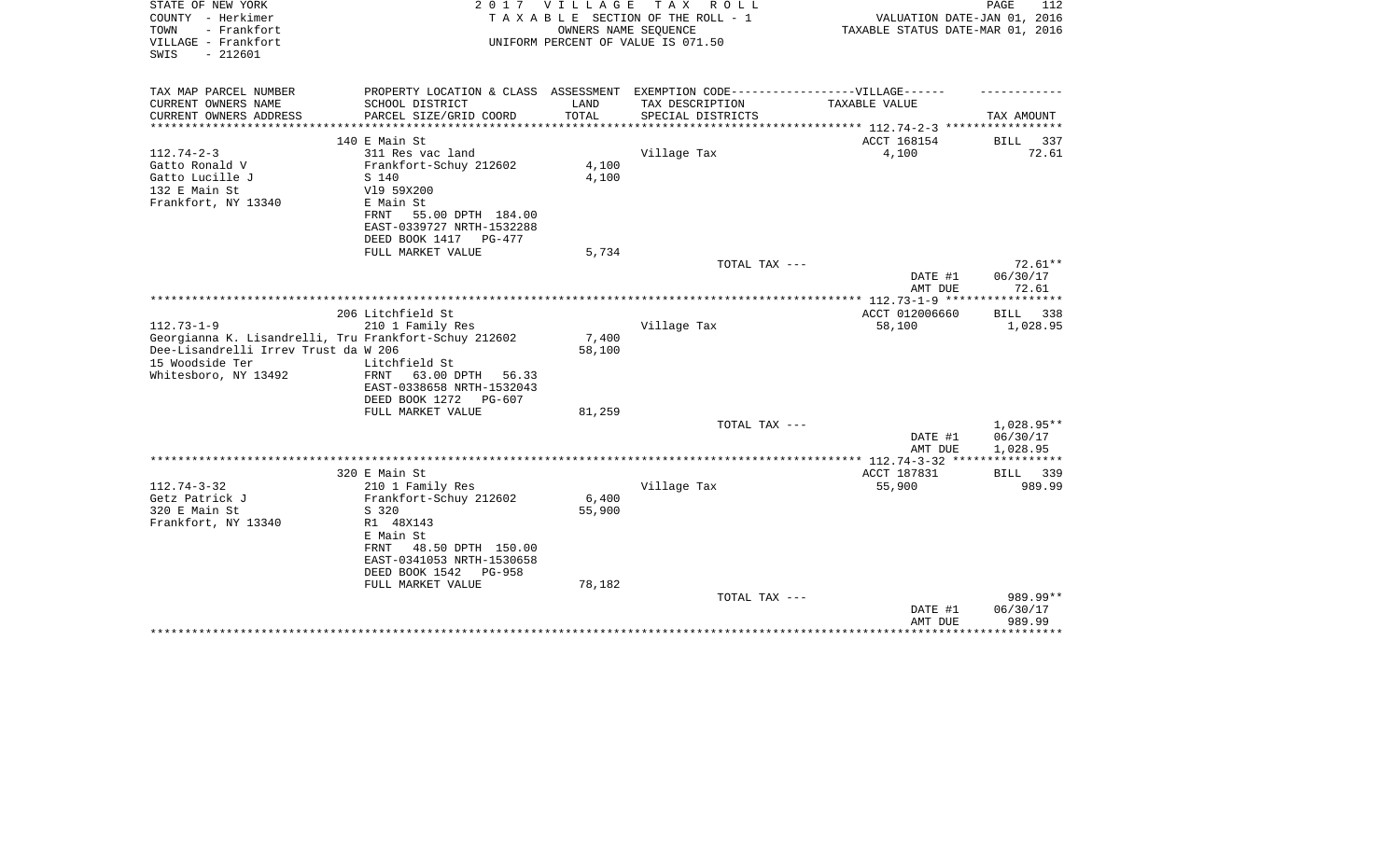| STATE OF NEW YORK<br>COUNTY - Herkimer<br>TOWN<br>- Frankfort<br>VILLAGE - Frankfort<br>SWIS<br>$-212601$ | 2017                                                                                                 | <b>VILLAGE</b> | T A X<br>R O L L<br>TAXABLE SECTION OF THE ROLL - 1<br>OWNERS NAME SEOUENCE<br>UNIFORM PERCENT OF VALUE IS 071.50 | VALUATION DATE-JAN 01, 2016<br>TAXABLE STATUS DATE-MAR 01, 2016 | PAGE<br>113           |
|-----------------------------------------------------------------------------------------------------------|------------------------------------------------------------------------------------------------------|----------------|-------------------------------------------------------------------------------------------------------------------|-----------------------------------------------------------------|-----------------------|
| TAX MAP PARCEL NUMBER<br>CURRENT OWNERS NAME                                                              | PROPERTY LOCATION & CLASS ASSESSMENT EXEMPTION CODE-----------------VILLAGE------<br>SCHOOL DISTRICT | LAND           | TAX DESCRIPTION                                                                                                   | TAXABLE VALUE                                                   |                       |
| CURRENT OWNERS ADDRESS                                                                                    | PARCEL SIZE/GRID COORD                                                                               | TOTAL          | SPECIAL DISTRICTS                                                                                                 |                                                                 | TAX AMOUNT            |
| **********************                                                                                    |                                                                                                      |                |                                                                                                                   |                                                                 |                       |
|                                                                                                           | 117 Second Ave                                                                                       |                |                                                                                                                   | ACCT 012011490                                                  | BILL<br>340           |
| $112.73 - 3 - 17$                                                                                         | 210 1 Family Res                                                                                     |                | Village Tax                                                                                                       | 58,800                                                          | 1,041.35              |
| Giambrone Christopher                                                                                     | Frankfort-Schuy 212602                                                                               | 7,700          |                                                                                                                   |                                                                 |                       |
| Giambrone Concetta                                                                                        | N 117                                                                                                | 58,800         |                                                                                                                   |                                                                 |                       |
| 117 Second Ave                                                                                            | R1 50X113                                                                                            |                |                                                                                                                   |                                                                 |                       |
| Frankfort, NY 13340                                                                                       | Second Ave<br>FRNT<br>50.00 DPTH 120.00                                                              |                |                                                                                                                   |                                                                 |                       |
|                                                                                                           | ACRES<br>$0.14$ BANK<br>135                                                                          |                |                                                                                                                   |                                                                 |                       |
|                                                                                                           | EAST-0339144 NRTH-1531490                                                                            |                |                                                                                                                   |                                                                 |                       |
|                                                                                                           | DEED BOOK 00357 PG-00513                                                                             |                |                                                                                                                   |                                                                 |                       |
|                                                                                                           | FULL MARKET VALUE                                                                                    | 82,238         |                                                                                                                   |                                                                 |                       |
|                                                                                                           |                                                                                                      |                | TOTAL TAX ---                                                                                                     |                                                                 | 1,041.35**            |
|                                                                                                           |                                                                                                      |                |                                                                                                                   | DATE #1                                                         | 06/30/17              |
|                                                                                                           |                                                                                                      |                |                                                                                                                   | AMT DUE                                                         | 1,041.35              |
|                                                                                                           |                                                                                                      |                |                                                                                                                   | **************** 112.73-3-24 *****************                  |                       |
| $112.73 - 3 - 24$                                                                                         | 205 Second Ave                                                                                       |                |                                                                                                                   | ACCT 012022230                                                  | BILL<br>341<br>977.59 |
| Gillen Nelson                                                                                             | 210 1 Family Res<br>Frankfort-Schuy 212602                                                           | 11,500         | Village Tax                                                                                                       | 55,200                                                          |                       |
| Gillen Roxanne                                                                                            | N 205                                                                                                | 55,200         |                                                                                                                   |                                                                 |                       |
| 205 Second Ave                                                                                            | R1 50X180                                                                                            |                |                                                                                                                   |                                                                 |                       |
| Frankfort, NY 13340                                                                                       | Second Ave                                                                                           |                |                                                                                                                   |                                                                 |                       |
|                                                                                                           | FRNT<br>50.00 DPTH 184.00                                                                            |                |                                                                                                                   |                                                                 |                       |
|                                                                                                           | <b>BANK</b><br>021                                                                                   |                |                                                                                                                   |                                                                 |                       |
|                                                                                                           | EAST-0339481 NRTH-1531224                                                                            |                |                                                                                                                   |                                                                 |                       |
|                                                                                                           | DEED BOOK 843<br><b>PG-316</b>                                                                       |                |                                                                                                                   |                                                                 |                       |
|                                                                                                           | FULL MARKET VALUE                                                                                    | 77,203         |                                                                                                                   |                                                                 |                       |
|                                                                                                           |                                                                                                      |                | TOTAL TAX ---                                                                                                     |                                                                 | $977.59**$            |
|                                                                                                           |                                                                                                      |                |                                                                                                                   | DATE #1<br>AMT DUE                                              | 06/30/17<br>977.59    |
|                                                                                                           |                                                                                                      |                |                                                                                                                   | **************** 112.73-3-25 ******                             | **********            |
|                                                                                                           | 207 Second Ave                                                                                       |                |                                                                                                                   | ACCT 012023160                                                  | BILL<br>342           |
| $112.73 - 3 - 25$                                                                                         | 210 1 Family Res                                                                                     |                | Village Tax                                                                                                       | 15,000                                                          | 265.65                |
| Gillen Nelson F Jr                                                                                        | Frankfort-Schuy 212602                                                                               | 5,400          |                                                                                                                   |                                                                 |                       |
| Gillen Roxanne S                                                                                          | N 207                                                                                                | 15,000         |                                                                                                                   |                                                                 |                       |
| 205 Second Ave                                                                                            | R1 25X150                                                                                            |                |                                                                                                                   |                                                                 |                       |
| Frankfort, NY 13340                                                                                       | Second Ave                                                                                           |                |                                                                                                                   |                                                                 |                       |
|                                                                                                           | 25.00 DPTH 150.00<br>FRNT                                                                            |                |                                                                                                                   |                                                                 |                       |
|                                                                                                           | EAST-0339498 NRTH-1531190                                                                            |                |                                                                                                                   |                                                                 |                       |
|                                                                                                           | DEED BOOK 1283<br><b>PG-789</b><br>FULL MARKET VALUE                                                 | 20,979         |                                                                                                                   |                                                                 |                       |
|                                                                                                           |                                                                                                      |                | TOTAL TAX ---                                                                                                     |                                                                 | $265.65**$            |
|                                                                                                           |                                                                                                      |                |                                                                                                                   | DATE #1                                                         | 06/30/17              |
|                                                                                                           |                                                                                                      |                |                                                                                                                   | AMT DUE                                                         | 265.65                |
|                                                                                                           |                                                                                                      |                |                                                                                                                   |                                                                 | ************          |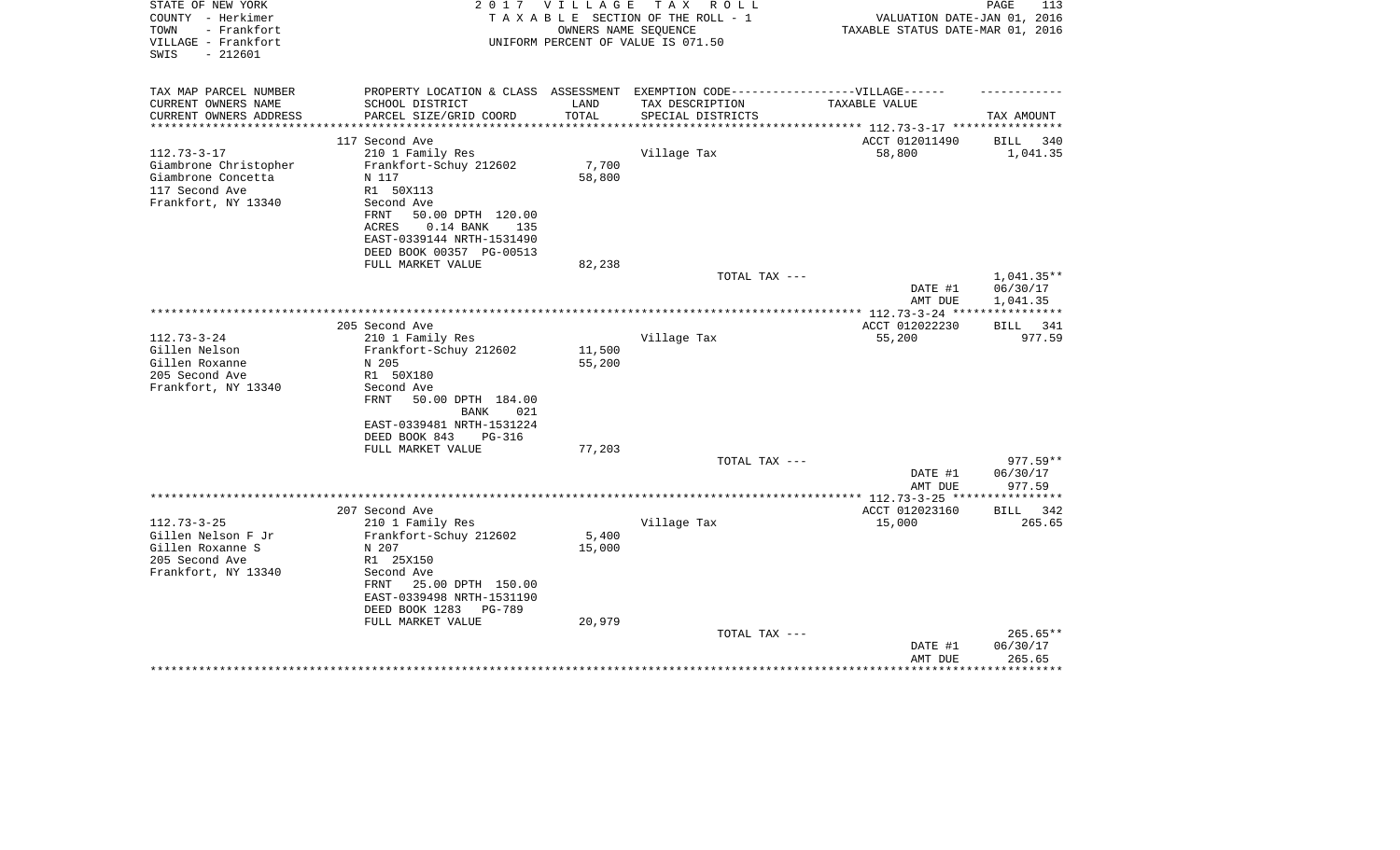| STATE OF NEW YORK<br>COUNTY - Herkimer<br>TOWN<br>- Frankfort<br>VILLAGE - Frankfort<br>$-212601$<br>SWIS | 2017                                                                              | V I L L A G E | T A X<br>R O L L<br>TAXABLE SECTION OF THE ROLL - 1<br>OWNERS NAME SEOUENCE<br>UNIFORM PERCENT OF VALUE IS 071.50 | VALUATION DATE-JAN 01, 2016<br>TAXABLE STATUS DATE-MAR 01, 2016 | PAGE<br>114          |
|-----------------------------------------------------------------------------------------------------------|-----------------------------------------------------------------------------------|---------------|-------------------------------------------------------------------------------------------------------------------|-----------------------------------------------------------------|----------------------|
| TAX MAP PARCEL NUMBER                                                                                     | PROPERTY LOCATION & CLASS ASSESSMENT EXEMPTION CODE-----------------VILLAGE------ |               |                                                                                                                   |                                                                 |                      |
| CURRENT OWNERS NAME<br>CURRENT OWNERS ADDRESS                                                             | SCHOOL DISTRICT<br>PARCEL SIZE/GRID COORD                                         | LAND<br>TOTAL | TAX DESCRIPTION<br>SPECIAL DISTRICTS                                                                              | TAXABLE VALUE                                                   | TAX AMOUNT           |
| **********************                                                                                    |                                                                                   |               |                                                                                                                   |                                                                 |                      |
|                                                                                                           | 106 N Litchfield St                                                               |               |                                                                                                                   | ACCT 012010650                                                  | BILL 343             |
| $112.65 - 3 - 51$<br>Gillen Patricia A                                                                    | 220 2 Family Res<br>Frankfort-Schuy 212602                                        | 4,500         | Village Tax                                                                                                       | 36,700                                                          | 649.96               |
| 106 N Litchfield St                                                                                       | E 106                                                                             | 36,700        |                                                                                                                   |                                                                 |                      |
| Frankfort, NY 13340                                                                                       | R1 75X45                                                                          |               |                                                                                                                   |                                                                 |                      |
|                                                                                                           | N Litchfield S                                                                    |               |                                                                                                                   |                                                                 |                      |
|                                                                                                           | FRNT<br>90.00 DPTH 45.00                                                          |               |                                                                                                                   |                                                                 |                      |
|                                                                                                           | EAST-0339561 NRTH-1532950                                                         |               |                                                                                                                   |                                                                 |                      |
|                                                                                                           | DEED BOOK 766<br>PG-197                                                           |               |                                                                                                                   |                                                                 |                      |
|                                                                                                           | FULL MARKET VALUE                                                                 | 51,329        | TOTAL TAX ---                                                                                                     |                                                                 | 649.96**             |
|                                                                                                           |                                                                                   |               |                                                                                                                   | DATE #1<br>AMT DUE                                              | 06/30/17<br>649.96   |
|                                                                                                           |                                                                                   |               |                                                                                                                   |                                                                 | ************         |
|                                                                                                           | 331-335 Fifth Ave                                                                 |               |                                                                                                                   | ACCT 012020610                                                  | 344<br>BILL          |
| $112.81 - 3 - 41$                                                                                         | 210 1 Family Res                                                                  |               | Village Tax                                                                                                       | 84,400                                                          | 1,494.72             |
| Gillette Robert W Jr                                                                                      | Frankfort-Schuy 212602                                                            | 17,700        |                                                                                                                   |                                                                 |                      |
| Gillette Lisa L                                                                                           | N 331-335                                                                         | 84,400        |                                                                                                                   |                                                                 |                      |
| 335 Fifth Ave<br>Frankfort, NY 13340                                                                      | R1<br>Fifth Ave                                                                   |               |                                                                                                                   |                                                                 |                      |
|                                                                                                           | FRNT 128.00 DPTH 190.00<br><b>BANK</b><br>135                                     |               |                                                                                                                   |                                                                 |                      |
|                                                                                                           | EAST-0339825 NRTH-1529179                                                         |               |                                                                                                                   |                                                                 |                      |
|                                                                                                           | DEED BOOK 911<br>$PG-434$                                                         |               |                                                                                                                   |                                                                 |                      |
|                                                                                                           | FULL MARKET VALUE                                                                 | 118,042       |                                                                                                                   |                                                                 |                      |
|                                                                                                           |                                                                                   |               | TOTAL TAX ---                                                                                                     |                                                                 | 1,494.72**           |
|                                                                                                           |                                                                                   |               |                                                                                                                   | DATE #1<br>AMT DUE                                              | 06/30/17<br>1,494.72 |
|                                                                                                           |                                                                                   |               |                                                                                                                   | **************** 112.73-3-72 *****************                  |                      |
|                                                                                                           | 229 First Ave                                                                     |               |                                                                                                                   | ACCT 012000150                                                  | BILL<br>345          |
| $112.73 - 3 - 72$                                                                                         | 210 1 Family Res                                                                  |               | VET WAR CT 41121                                                                                                  | 6,309                                                           |                      |
| Gimelli Louis                                                                                             | Frankfort-Schuy 212602                                                            | 10,900        | Village Tax                                                                                                       | 75,591                                                          | 1,338.72             |
| Gimelli M. Diane                                                                                          | N 229                                                                             | 81,900        |                                                                                                                   |                                                                 |                      |
| 229 First Ave                                                                                             | R1 60X127                                                                         |               |                                                                                                                   |                                                                 |                      |
| Frankfort, NY 13340                                                                                       | First Ave                                                                         |               |                                                                                                                   |                                                                 |                      |
|                                                                                                           | 60.00 DPTH 127.00<br>FRNT<br>EAST-0340074 NRTH-1531051                            |               |                                                                                                                   |                                                                 |                      |
|                                                                                                           | DEED BOOK 1240<br>PG-641                                                          |               |                                                                                                                   |                                                                 |                      |
|                                                                                                           | FULL MARKET VALUE                                                                 | 114,545       |                                                                                                                   |                                                                 |                      |
|                                                                                                           |                                                                                   |               | TOTAL TAX ---                                                                                                     |                                                                 | 1,338.72**           |
|                                                                                                           |                                                                                   |               |                                                                                                                   | DATE #1                                                         | 06/30/17             |
|                                                                                                           |                                                                                   |               |                                                                                                                   | AMT DUE                                                         | 1,338.72             |
|                                                                                                           |                                                                                   |               |                                                                                                                   |                                                                 |                      |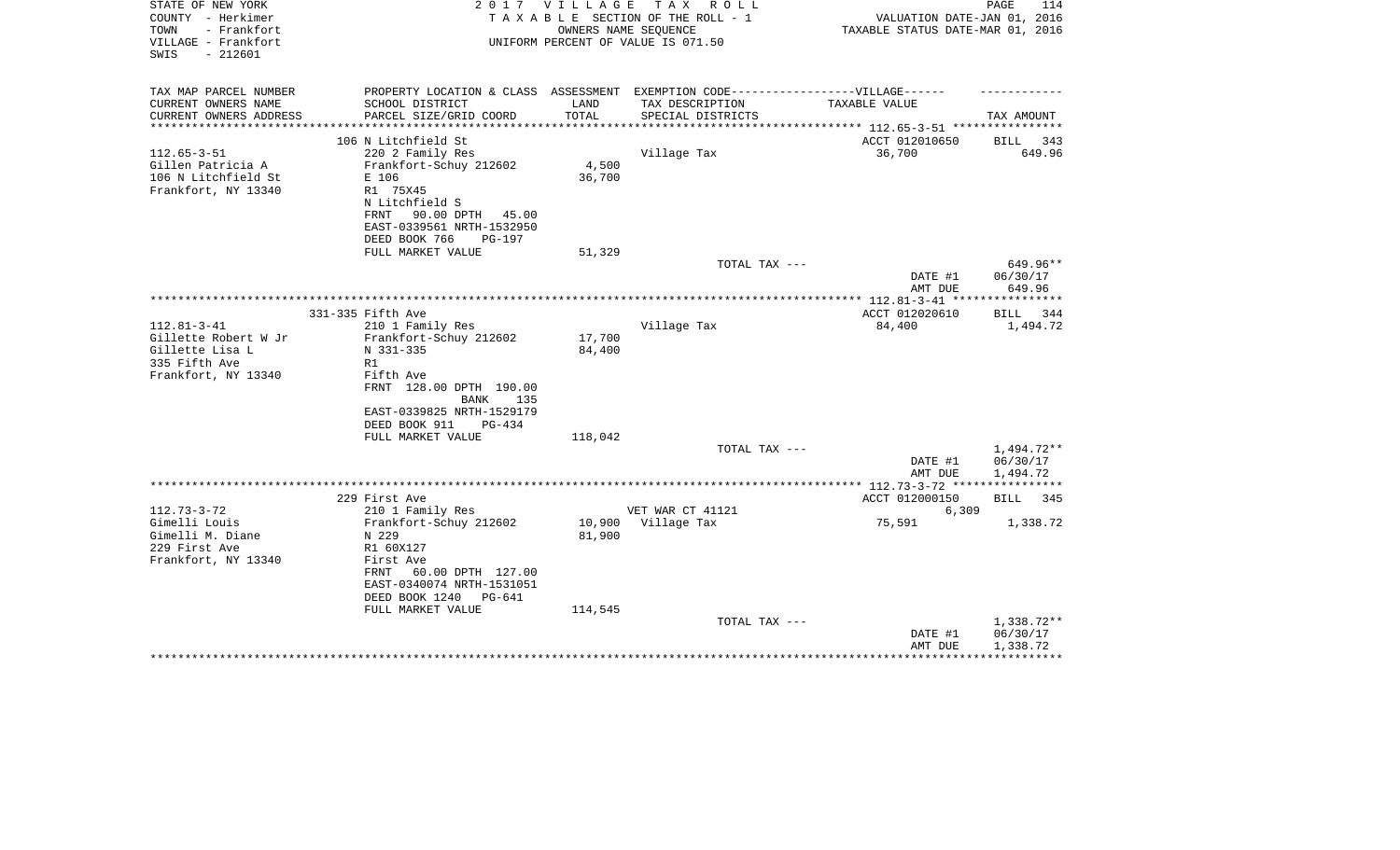| STATE OF NEW YORK<br>COUNTY - Herkimer<br>- Frankfort<br>TOWN<br>VILLAGE - Frankfort | 2017                                                                              | VILLAGE       | TAX ROLL<br>TAXABLE SECTION OF THE ROLL - 1<br>OWNERS NAME SEOUENCE | VALUATION DATE-JAN 01, 2016<br>TAXABLE STATUS DATE-MAR 01, 2016 | 115<br>PAGE          |
|--------------------------------------------------------------------------------------|-----------------------------------------------------------------------------------|---------------|---------------------------------------------------------------------|-----------------------------------------------------------------|----------------------|
| $-212601$<br>SWIS                                                                    |                                                                                   |               | UNIFORM PERCENT OF VALUE IS 071.50                                  |                                                                 |                      |
| TAX MAP PARCEL NUMBER                                                                | PROPERTY LOCATION & CLASS ASSESSMENT EXEMPTION CODE-----------------VILLAGE------ |               |                                                                     |                                                                 |                      |
| CURRENT OWNERS NAME<br>CURRENT OWNERS ADDRESS                                        | SCHOOL DISTRICT                                                                   | LAND<br>TOTAL | TAX DESCRIPTION                                                     | TAXABLE VALUE                                                   |                      |
| **********************                                                               | PARCEL SIZE/GRID COORD                                                            |               | SPECIAL DISTRICTS                                                   |                                                                 | TAX AMOUNT           |
|                                                                                      | 520 Reese Rd                                                                      |               |                                                                     | ACCT 012006120                                                  | BILL<br>346          |
| $112.81 - 3 - 51$                                                                    | 210 1 Family Res                                                                  |               | Village Tax                                                         | 55,300                                                          | 979.36               |
| Gonyea Frances M                                                                     | Frankfort-Schuy 212602                                                            | 13,200        |                                                                     |                                                                 |                      |
| 520 Reese Rd                                                                         | W 518-520                                                                         | 55,300        |                                                                     |                                                                 |                      |
| Frankfort, NY 13340                                                                  | R1<br>Reese Rd                                                                    |               |                                                                     |                                                                 |                      |
|                                                                                      | <b>FRNT</b><br>76.00 DPTH 150.00                                                  |               |                                                                     |                                                                 |                      |
|                                                                                      | EAST-0339845 NRTH-1528588                                                         |               |                                                                     |                                                                 |                      |
|                                                                                      | DEED BOOK 843<br>$PG-8$                                                           |               |                                                                     |                                                                 |                      |
|                                                                                      | FULL MARKET VALUE                                                                 | 77,343        |                                                                     |                                                                 |                      |
|                                                                                      |                                                                                   |               | TOTAL TAX ---                                                       |                                                                 | 979.36**             |
|                                                                                      |                                                                                   |               |                                                                     | DATE #1<br>AMT DUE                                              | 06/30/17<br>979.36   |
|                                                                                      |                                                                                   |               |                                                                     |                                                                 |                      |
|                                                                                      | 213 Litchfield St                                                                 |               |                                                                     | ACCT 012006330                                                  | BILL<br>347          |
| $112.73 - 2 - 79$                                                                    | 220 2 Family Res                                                                  |               | Village Tax                                                         | 48,800                                                          | 864.25               |
| Gonyea Lorraine                                                                      | Frankfort-Schuy 212602                                                            | 8,700         |                                                                     |                                                                 |                      |
| 213-215 Litchfield St                                                                | E 213-215                                                                         | 48,800        |                                                                     |                                                                 |                      |
| Frankfort, NY 13340                                                                  | R2<br>Litchfield St                                                               |               |                                                                     |                                                                 |                      |
|                                                                                      | 42.00 DPTH 142.00<br>FRNT                                                         |               |                                                                     |                                                                 |                      |
|                                                                                      | EAST-0338765 NRTH-1531892                                                         |               |                                                                     |                                                                 |                      |
|                                                                                      | DEED BOOK 843<br>$PG-24$                                                          |               |                                                                     |                                                                 |                      |
|                                                                                      | FULL MARKET VALUE                                                                 | 68,252        |                                                                     |                                                                 |                      |
|                                                                                      |                                                                                   |               | TOTAL TAX ---                                                       | DATE #1                                                         | 864.25**<br>06/30/17 |
|                                                                                      |                                                                                   |               |                                                                     | AMT DUE                                                         | 864.25               |
|                                                                                      |                                                                                   |               |                                                                     | *********** 112.73-2-70 ***                                     | * * * * * * * *      |
|                                                                                      | 107 Second Ave                                                                    |               |                                                                     | ACCT 012027150                                                  | <b>BILL</b><br>348   |
| $112.73 - 2 - 70$                                                                    | 210 1 Family Res                                                                  |               | Village Tax                                                         | 50,100                                                          | 887.27               |
| Gonzalez Deidre                                                                      | Frankfort-Schuy 212602                                                            | 7,200         |                                                                     |                                                                 |                      |
| 107 Second Ave<br>Frankfort, NY 13340                                                | N 107<br>R1 33X142                                                                | 50,100        |                                                                     |                                                                 |                      |
|                                                                                      | Second Ave                                                                        |               |                                                                     |                                                                 |                      |
|                                                                                      | 34.00 DPTH 147.00<br>FRNT                                                         |               |                                                                     |                                                                 |                      |
|                                                                                      | EAST-0338941 NRTH-1531590                                                         |               |                                                                     |                                                                 |                      |
|                                                                                      | DEED BOOK 936<br>$PG-258$                                                         |               |                                                                     |                                                                 |                      |
|                                                                                      | FULL MARKET VALUE                                                                 | 70,070        | TOTAL TAX ---                                                       |                                                                 | 887.27**             |
|                                                                                      |                                                                                   |               |                                                                     | DATE #1                                                         | 06/30/17             |
|                                                                                      |                                                                                   |               |                                                                     | AMT DUE                                                         | 887.27               |
|                                                                                      |                                                                                   |               |                                                                     |                                                                 | * * * * * * * * *    |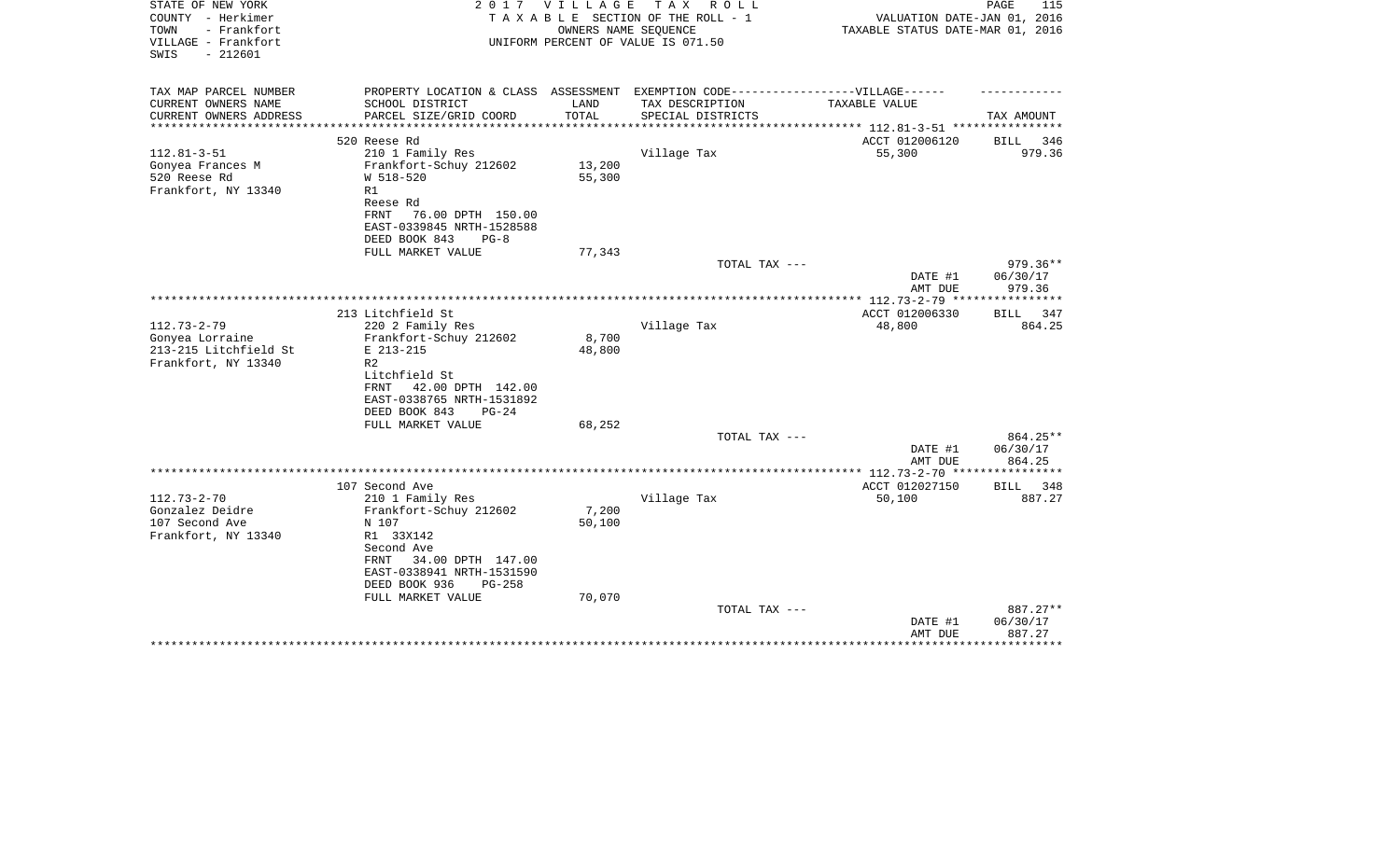| STATE OF NEW YORK<br>COUNTY - Herkimer<br>TOWN<br>- Frankfort<br>VILLAGE - Frankfort<br>$-212601$<br>SWIS | 2 0 1 7                                                                           | V I L L A G E   | TAX ROLL<br>TAXABLE SECTION OF THE ROLL - 1<br>OWNERS NAME SEQUENCE<br>UNIFORM PERCENT OF VALUE IS 071.50 | VALUATION DATE-JAN 01, 2016<br>TAXABLE STATUS DATE-MAR 01, 2016 | PAGE<br>116        |
|-----------------------------------------------------------------------------------------------------------|-----------------------------------------------------------------------------------|-----------------|-----------------------------------------------------------------------------------------------------------|-----------------------------------------------------------------|--------------------|
| TAX MAP PARCEL NUMBER                                                                                     | PROPERTY LOCATION & CLASS ASSESSMENT EXEMPTION CODE-----------------VILLAGE------ |                 |                                                                                                           |                                                                 |                    |
| CURRENT OWNERS NAME                                                                                       | SCHOOL DISTRICT                                                                   | LAND            | TAX DESCRIPTION                                                                                           | TAXABLE VALUE                                                   |                    |
| CURRENT OWNERS ADDRESS<br>****************                                                                | PARCEL SIZE/GRID COORD                                                            | TOTAL           | SPECIAL DISTRICTS                                                                                         | *************************** 112.82-1-21 ****************        | TAX AMOUNT         |
|                                                                                                           | 338 First Ave                                                                     |                 |                                                                                                           | ACCT 197669                                                     | BILL<br>349        |
| $112.82 - 1 - 21$                                                                                         | 210 1 Family Res                                                                  |                 | Village Tax                                                                                               | 43,600                                                          | 772.16             |
| Goodenow Rachel D                                                                                         | Frankfort-Schuy 212602                                                            | 10,800          |                                                                                                           |                                                                 |                    |
| 338 First Ave                                                                                             | S 338                                                                             | 43,600          |                                                                                                           |                                                                 |                    |
| Frankfort, NY 13340                                                                                       | R1 50X150                                                                         |                 |                                                                                                           |                                                                 |                    |
|                                                                                                           | First Ave                                                                         |                 |                                                                                                           |                                                                 |                    |
|                                                                                                           | FRNT<br>50.00 DPTH 150.00                                                         |                 |                                                                                                           |                                                                 |                    |
|                                                                                                           | EAST-0340686 NRTH-1530025                                                         |                 |                                                                                                           |                                                                 |                    |
|                                                                                                           | DEED BOOK 1603<br>PG-516<br>FULL MARKET VALUE                                     | 60,979          |                                                                                                           |                                                                 |                    |
|                                                                                                           |                                                                                   |                 | TOTAL TAX ---                                                                                             |                                                                 | $772.16**$         |
|                                                                                                           |                                                                                   |                 |                                                                                                           | DATE #1                                                         | 06/30/17           |
|                                                                                                           |                                                                                   |                 |                                                                                                           | AMT DUE                                                         | 772.16             |
|                                                                                                           |                                                                                   |                 |                                                                                                           | *************** 112.65-3-36 *****************                   |                    |
|                                                                                                           | 120 E Orchard St                                                                  |                 |                                                                                                           | ACCT 012017040                                                  | BILL<br>350        |
| $112.65 - 3 - 36$                                                                                         | 220 2 Family Res                                                                  |                 | Village Tax                                                                                               | 50,200                                                          | 889.04             |
| Gookins Todd                                                                                              | Frankfort-Schuy 212602                                                            | 5,700<br>50,200 |                                                                                                           |                                                                 |                    |
| 241 S Fourth St<br>Ilion, NY 13357                                                                        | S 120<br>R2 51X114                                                                |                 |                                                                                                           |                                                                 |                    |
|                                                                                                           | E Orchard St                                                                      |                 |                                                                                                           |                                                                 |                    |
|                                                                                                           | 51.00 DPTH 114.00<br>FRNT                                                         |                 |                                                                                                           |                                                                 |                    |
|                                                                                                           | EAST-0339866 NRTH-1532843                                                         |                 |                                                                                                           |                                                                 |                    |
|                                                                                                           | DEED BOOK 775<br>$PG-67$                                                          |                 |                                                                                                           |                                                                 |                    |
|                                                                                                           | FULL MARKET VALUE                                                                 | 70,210          |                                                                                                           |                                                                 |                    |
|                                                                                                           |                                                                                   |                 | TOTAL TAX ---                                                                                             |                                                                 | 889.04**           |
|                                                                                                           |                                                                                   |                 |                                                                                                           | DATE #1                                                         | 06/30/17           |
|                                                                                                           |                                                                                   |                 |                                                                                                           | AMT DUE                                                         | 889.04             |
|                                                                                                           | 102 Lock St                                                                       |                 |                                                                                                           | ACCT 174795                                                     | 351<br><b>BILL</b> |
| $112.65 - 2 - 38$                                                                                         | 210 1 Family Res                                                                  |                 | Village Tax                                                                                               | 41,100                                                          | 727.88             |
| Gorman Mikel S                                                                                            | Frankfort-Schuy 212602                                                            | 7,000           |                                                                                                           |                                                                 |                    |
| 102 Lock St                                                                                               | W 102                                                                             | 41,100          |                                                                                                           |                                                                 |                    |
| Frankfort, NY 13340                                                                                       | R1 65X45                                                                          |                 |                                                                                                           |                                                                 |                    |
|                                                                                                           | Lock St                                                                           |                 |                                                                                                           |                                                                 |                    |
|                                                                                                           | FRNT<br>58.70 DPTH<br>54.00                                                       |                 |                                                                                                           |                                                                 |                    |
|                                                                                                           | EAST-0338881 NRTH-1533249                                                         |                 |                                                                                                           |                                                                 |                    |
|                                                                                                           | DEED BOOK 1460<br>PG-737<br>FULL MARKET VALUE                                     | 57,483          |                                                                                                           |                                                                 |                    |
|                                                                                                           |                                                                                   |                 | TOTAL TAX ---                                                                                             |                                                                 | 727.88**           |
|                                                                                                           |                                                                                   |                 |                                                                                                           | DATE #1                                                         | 06/30/17           |
|                                                                                                           |                                                                                   |                 |                                                                                                           | AMT DUE                                                         | 727.88             |
|                                                                                                           |                                                                                   |                 |                                                                                                           |                                                                 | ********           |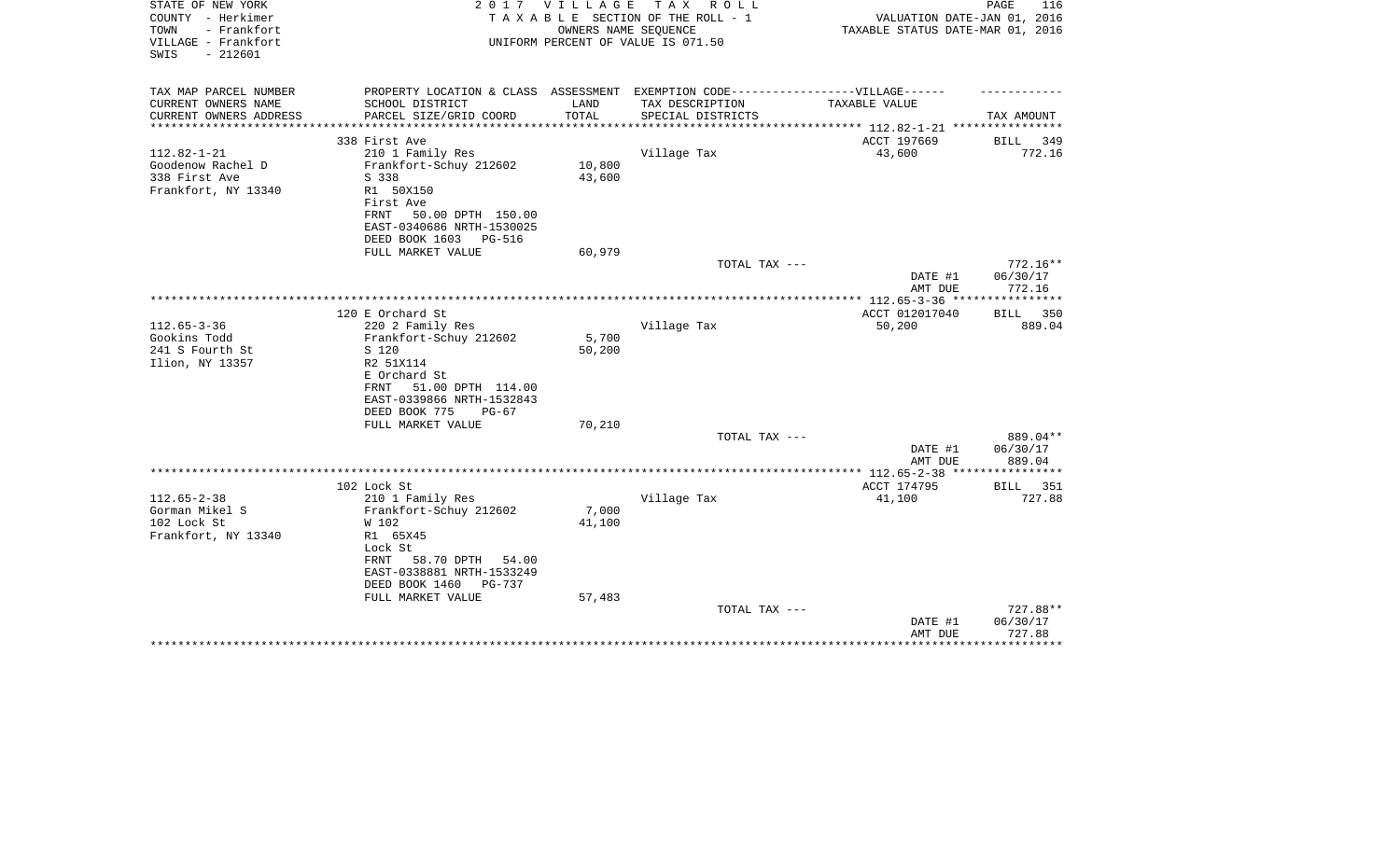| STATE OF NEW YORK<br>COUNTY - Herkimer<br>- Frankfort<br>TOWN<br>VILLAGE - Frankfort<br>SWIS<br>$-212601$ | 2017                                                                                                                                                                                                 | V I L L A G E<br>OWNERS NAME SEQUENCE | T A X<br>R O L L<br>TAXABLE SECTION OF THE ROLL - 1<br>UNIFORM PERCENT OF VALUE IS 071.50 | VALUATION DATE-JAN 01, 2016<br>TAXABLE STATUS DATE-MAR 01, 2016  | PAGE<br>117                        |
|-----------------------------------------------------------------------------------------------------------|------------------------------------------------------------------------------------------------------------------------------------------------------------------------------------------------------|---------------------------------------|-------------------------------------------------------------------------------------------|------------------------------------------------------------------|------------------------------------|
| TAX MAP PARCEL NUMBER<br>CURRENT OWNERS NAME<br>CURRENT OWNERS ADDRESS                                    | PROPERTY LOCATION & CLASS ASSESSMENT EXEMPTION CODE-----------------VILLAGE------<br>SCHOOL DISTRICT<br>PARCEL SIZE/GRID COORD                                                                       | LAND<br>TOTAL                         | TAX DESCRIPTION<br>SPECIAL DISTRICTS                                                      | TAXABLE VALUE                                                    | TAX AMOUNT                         |
|                                                                                                           | **************************<br>327 Third Ave                                                                                                                                                          |                                       |                                                                                           | **************** 112.82-2-21 *****************<br>ACCT 012014010 | BILL<br>352                        |
| $112.82 - 2 - 21$<br>Gover Gertrude E<br>327 Third Ave<br>Frankfort, NY 13340                             | 210 1 Family Res<br>Frankfort-Schuy 212602<br>N 327<br>R1<br>Third Ave<br><b>FRNT</b><br>50.00 DPTH 150.00<br>EAST-0340140 NRTH-1529882<br>DEED BOOK 1223<br>PG-287                                  | 70,200                                | CW_10_VET/ 41157<br>7,800 Village Tax                                                     | 5,608<br>64,592                                                  | 1,143.92                           |
|                                                                                                           | FULL MARKET VALUE                                                                                                                                                                                    | 98,182                                |                                                                                           |                                                                  |                                    |
|                                                                                                           |                                                                                                                                                                                                      |                                       | TOTAL TAX ---                                                                             | DATE #1<br>AMT DUE                                               | 1,143.92**<br>06/30/17<br>1,143.92 |
|                                                                                                           |                                                                                                                                                                                                      |                                       |                                                                                           |                                                                  |                                    |
| $112.73 - 1 - 73$<br>Grabski Steven C<br>PO Box 172<br>Mohawk, NY 13407                                   | 306 S Frankfort St<br>230 3 Family Res<br>Frankfort-Schuy 212602<br>W 306<br>R <sub>3</sub><br>Frankfort St<br>41.00 DPTH 145.00<br>FRNT<br>EAST-0339061 NRTH-1531251<br>DEED BOOK 1332<br>PG-247    | 8,600<br>63,500                       | Village Tax                                                                               | ACCT 012022530<br>63,500                                         | BILL 353<br>1,124.59               |
|                                                                                                           | FULL MARKET VALUE                                                                                                                                                                                    | 88,811                                | TOTAL TAX ---                                                                             |                                                                  | 1,124.59**                         |
|                                                                                                           |                                                                                                                                                                                                      |                                       |                                                                                           | DATE #1<br>AMT DUE                                               | 06/30/17<br>1,124.59               |
|                                                                                                           |                                                                                                                                                                                                      |                                       |                                                                                           | ************** 112.74-3-4 **********                             |                                    |
| $112.74 - 3 - 4$<br>Graham Robert R<br>Graham Donnamarie L<br>115 Palmer St<br>Frankfort, NY 13340        | 115 Palmer St<br>210 1 Family Res<br>Frankfort-Schuy 212602<br>E 115<br>R1<br>Palmer St<br>FRNT 130.00 DPTH<br>50.00<br>EAST-0340270 NRTH-1530846<br>DEED BOOK 1603<br>$PG-291$<br>FULL MARKET VALUE | 5,200<br>68,400<br>95,664             | Village Tax                                                                               | ACCT 197633<br>68,400                                            | BILL<br>354<br>1,211.36            |
|                                                                                                           |                                                                                                                                                                                                      |                                       | TOTAL TAX ---                                                                             | DATE #1<br>AMT DUE                                               | 1,211.36**<br>06/30/17<br>1,211.36 |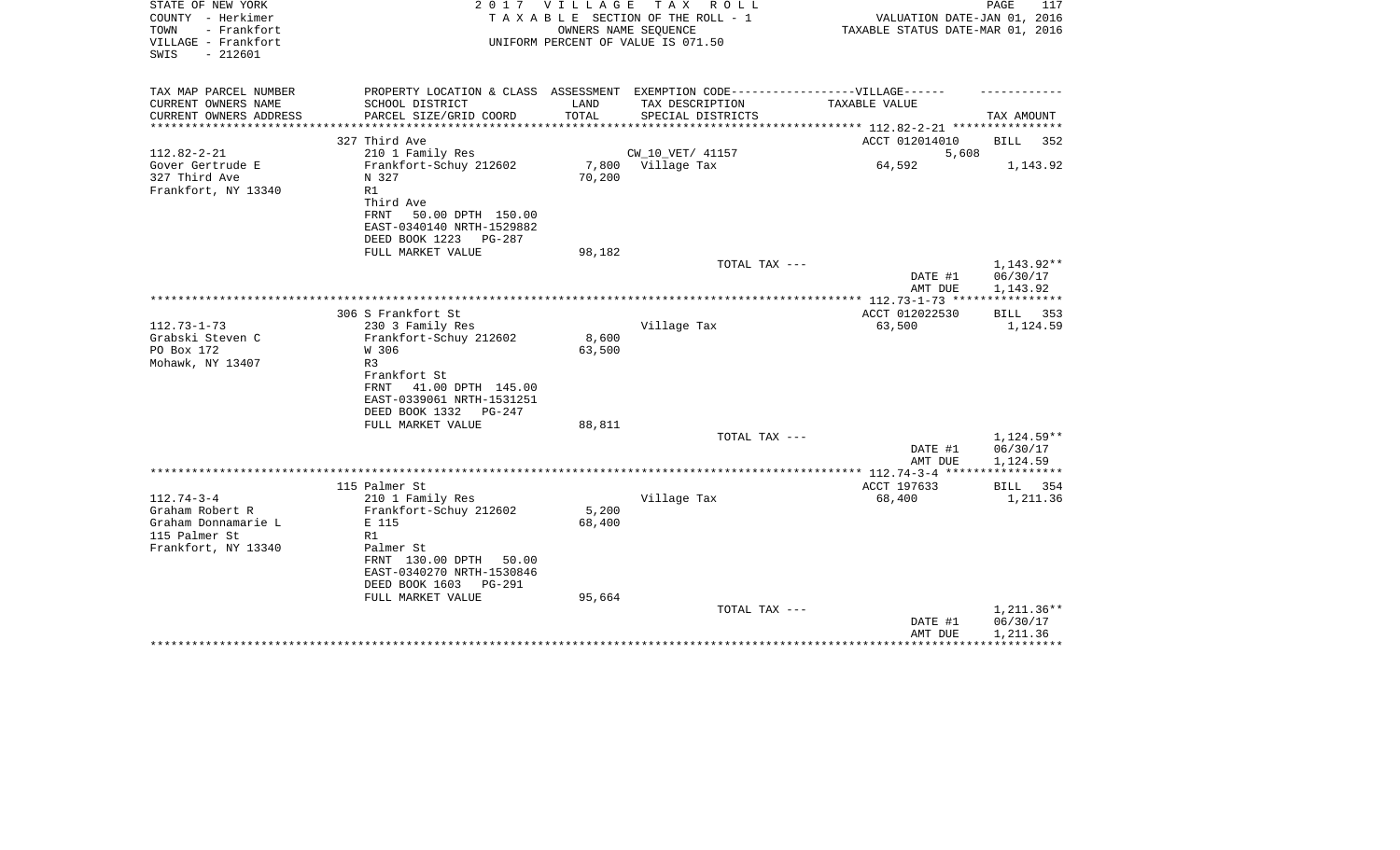| STATE OF NEW YORK<br>COUNTY - Herkimer<br>TOWN<br>- Frankfort<br>VILLAGE - Frankfort<br>$-212601$<br>SWIS | 2017                                                                              | <b>VILLAGE</b>       | T A X<br>R O L L<br>TAXABLE SECTION OF THE ROLL - 1<br>OWNERS NAME SEQUENCE<br>UNIFORM PERCENT OF VALUE IS 071.50 | VALUATION DATE-JAN 01, 2016<br>TAXABLE STATUS DATE-MAR 01, 2016 | PAGE<br>118           |
|-----------------------------------------------------------------------------------------------------------|-----------------------------------------------------------------------------------|----------------------|-------------------------------------------------------------------------------------------------------------------|-----------------------------------------------------------------|-----------------------|
| TAX MAP PARCEL NUMBER                                                                                     | PROPERTY LOCATION & CLASS ASSESSMENT EXEMPTION CODE-----------------VILLAGE------ |                      |                                                                                                                   |                                                                 |                       |
| CURRENT OWNERS NAME                                                                                       | SCHOOL DISTRICT                                                                   | LAND                 | TAX DESCRIPTION                                                                                                   | TAXABLE VALUE                                                   |                       |
| CURRENT OWNERS ADDRESS<br>********************                                                            | PARCEL SIZE/GRID COORD<br>************************                                | TOTAL<br>*********** | SPECIAL DISTRICTS                                                                                                 | **************** 112.73-1-20.2 **************                   | TAX AMOUNT            |
|                                                                                                           | 402 Litchfield St                                                                 |                      |                                                                                                                   | ACCT 012000091                                                  | BILL<br>355           |
| $112.73 - 1 - 20.2$                                                                                       | 411 Apartment                                                                     |                      | Village Tax                                                                                                       | 393,750                                                         | 6,973.31              |
| Grandview Associates LP                                                                                   | Frankfort-Schuy 212602                                                            | 37,500               |                                                                                                                   |                                                                 |                       |
| 2 Grandview Ave                                                                                           | W                                                                                 | 393,750              |                                                                                                                   |                                                                 |                       |
| Frankfort, NY 13340                                                                                       | Govt Sub Low Income                                                               |                      |                                                                                                                   |                                                                 |                       |
|                                                                                                           | Litchfield Manor<br>1.00<br>ACRES                                                 |                      |                                                                                                                   |                                                                 |                       |
|                                                                                                           | EAST-0338331 NRTH-1531162                                                         |                      |                                                                                                                   |                                                                 |                       |
|                                                                                                           | DEED BOOK 811<br>$PG-216$                                                         |                      |                                                                                                                   |                                                                 |                       |
|                                                                                                           | FULL MARKET VALUE                                                                 | 550,699              |                                                                                                                   |                                                                 |                       |
|                                                                                                           |                                                                                   |                      | TOTAL TAX ---                                                                                                     |                                                                 | $6,973.31**$          |
|                                                                                                           |                                                                                   |                      |                                                                                                                   | DATE #1                                                         | 06/30/17              |
|                                                                                                           |                                                                                   |                      |                                                                                                                   | AMT DUE                                                         | 6,973.31              |
|                                                                                                           | 507 Frankfort St                                                                  |                      |                                                                                                                   | ACCT 012026280                                                  | BILL 356              |
| $112.81 - 2 - 2$                                                                                          | 210 1 Family Res                                                                  |                      | VET WAR CT 41121                                                                                                  | 6,309                                                           |                       |
| Grasso Anthony R                                                                                          | Frankfort-Schuy 212602                                                            |                      | 10,300 VET DIS CT 41141                                                                                           | 10,125                                                          |                       |
| Grasso Mary                                                                                               | E 507                                                                             |                      | 67,500 Village Tax                                                                                                | 51,066                                                          | 904.38                |
| 507 Frankfort St                                                                                          | R1 51 X 126.67                                                                    |                      |                                                                                                                   |                                                                 |                       |
| Frankfort, NY 13340                                                                                       | Frankfort St                                                                      |                      |                                                                                                                   |                                                                 |                       |
|                                                                                                           | 51.00 DPTH 127.00<br>FRNT<br>EAST-0338765 NRTH-1530535                            |                      |                                                                                                                   |                                                                 |                       |
|                                                                                                           | DEED BOOK 679<br>$PG-530$                                                         |                      |                                                                                                                   |                                                                 |                       |
|                                                                                                           | FULL MARKET VALUE                                                                 | 94,406               |                                                                                                                   |                                                                 |                       |
|                                                                                                           |                                                                                   |                      | TOTAL TAX ---                                                                                                     |                                                                 | 904.38**              |
|                                                                                                           |                                                                                   |                      |                                                                                                                   | DATE #1                                                         | 06/30/17              |
|                                                                                                           |                                                                                   |                      |                                                                                                                   | AMT DUE                                                         | 904.38                |
|                                                                                                           |                                                                                   |                      |                                                                                                                   |                                                                 |                       |
| $112.74 - 3 - 10$                                                                                         | 302 E Main St<br>220 2 Family Res                                                 |                      | Village Tax                                                                                                       | ACCT 012020820<br>52,900                                        | 357<br>BILL<br>936.86 |
| Gray William H                                                                                            | Frankfort-Schuy 212602                                                            | 6,500                |                                                                                                                   |                                                                 |                       |
| 302 E Main St                                                                                             | S 302                                                                             | 52,900               |                                                                                                                   |                                                                 |                       |
| Frankfort, NY 13340                                                                                       | R2 50X138                                                                         |                      |                                                                                                                   |                                                                 |                       |
|                                                                                                           | E Main St                                                                         |                      |                                                                                                                   |                                                                 |                       |
|                                                                                                           | FRNT<br>50.00 DPTH 150.00                                                         |                      |                                                                                                                   |                                                                 |                       |
|                                                                                                           | EAST-0340683 NRTH-1531121                                                         |                      |                                                                                                                   |                                                                 |                       |
|                                                                                                           | DEED BOOK 936<br>$PG-49$<br>FULL MARKET VALUE                                     | 73,986               |                                                                                                                   |                                                                 |                       |
|                                                                                                           |                                                                                   |                      | TOTAL TAX ---                                                                                                     |                                                                 | 936.86**              |
|                                                                                                           |                                                                                   |                      |                                                                                                                   | DATE #1                                                         | 06/30/17              |
|                                                                                                           |                                                                                   |                      |                                                                                                                   | AMT DUE                                                         | 936.86                |
|                                                                                                           |                                                                                   |                      |                                                                                                                   |                                                                 |                       |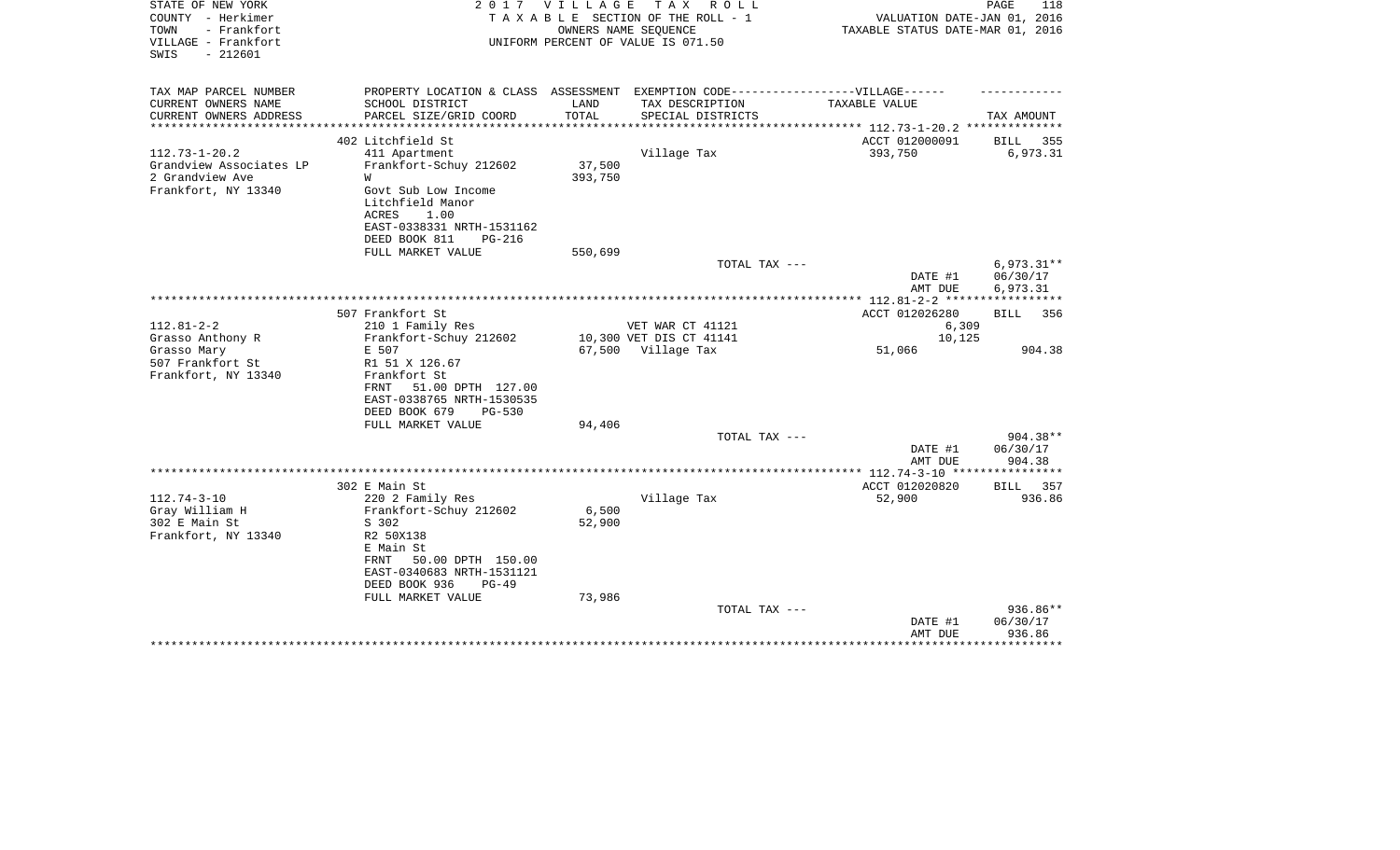| STATE OF NEW YORK            | 2 0 1 7                   | V I L L A G E | T A X<br>R O L L                                                                  |                                  | PAGE<br>119          |
|------------------------------|---------------------------|---------------|-----------------------------------------------------------------------------------|----------------------------------|----------------------|
| COUNTY - Herkimer            |                           |               | TAXABLE SECTION OF THE ROLL - 1                                                   | VALUATION DATE-JAN 01, 2016      |                      |
| TOWN<br>- Frankfort          |                           |               | OWNERS NAME SEQUENCE                                                              | TAXABLE STATUS DATE-MAR 01, 2016 |                      |
| VILLAGE - Frankfort          |                           |               | UNIFORM PERCENT OF VALUE IS 071.50                                                |                                  |                      |
| $-212601$<br>SWIS            |                           |               |                                                                                   |                                  |                      |
|                              |                           |               |                                                                                   |                                  |                      |
| TAX MAP PARCEL NUMBER        |                           |               | PROPERTY LOCATION & CLASS ASSESSMENT EXEMPTION CODE-----------------VILLAGE------ |                                  |                      |
| CURRENT OWNERS NAME          | SCHOOL DISTRICT           | LAND          | TAX DESCRIPTION                                                                   | TAXABLE VALUE                    |                      |
| CURRENT OWNERS ADDRESS       | PARCEL SIZE/GRID COORD    | TOTAL         | SPECIAL DISTRICTS                                                                 |                                  | TAX AMOUNT           |
| **********************       |                           |               |                                                                                   |                                  |                      |
|                              | 214 Frankfort St          |               |                                                                                   | ACCT 012004800                   | BILL<br>358          |
| $112.73 - 3 - 19$            | 411 Apartment             |               | Village Tax                                                                       | 61,600                           | 1,090.94             |
| Green & White Properties LLC | Frankfort-Schuy 212602    | 10,400        |                                                                                   |                                  |                      |
| 15 North Fourth Ave          | W 214                     | 61,600        |                                                                                   |                                  |                      |
| Ilion, NY 13357              | Com                       |               |                                                                                   |                                  |                      |
|                              | Frankfort St              |               |                                                                                   |                                  |                      |
|                              | FRNT<br>42.00 DPTH 133.00 |               |                                                                                   |                                  |                      |
|                              | EAST-0339221 NRTH-1531475 |               |                                                                                   |                                  |                      |
|                              | DEED BOOK 1311<br>PG-772  |               |                                                                                   |                                  |                      |
|                              | FULL MARKET VALUE         | 86,154        |                                                                                   |                                  |                      |
|                              |                           |               | TOTAL TAX ---                                                                     |                                  | 1,090.94**           |
|                              |                           |               |                                                                                   | DATE #1                          | 06/30/17             |
|                              |                           |               |                                                                                   | AMT DUE                          | 1,090.94             |
|                              |                           |               |                                                                                   |                                  |                      |
|                              | 321-325 Fourth Ave        |               |                                                                                   | ACCT 012011880                   | BILL<br>359          |
| $112.81 - 2 - 66$            | 210 1 Family Res          |               | VET COM CT 41131                                                                  | 10,515                           |                      |
| Green Dominick J             | Frankfort-Schuy 212602    |               | 17,500 VET DIS CT 41141                                                           | 21,030                           |                      |
| 321-325 Fourth Ave           | N 321-325                 |               | 95,500 Village Tax                                                                | 63,955                           | 1,132.64             |
| Frankfort, NY 13340          | R1 150X150                |               |                                                                                   |                                  |                      |
|                              | Fourth Ave                |               |                                                                                   |                                  |                      |
|                              | FRNT 150.00 DPTH 150.00   |               |                                                                                   |                                  |                      |
|                              | EAST-0339811 NRTH-1529716 |               |                                                                                   |                                  |                      |
|                              | DEED BOOK 00598 PG-00314  |               |                                                                                   |                                  |                      |
|                              | FULL MARKET VALUE         | 133,566       | TOTAL TAX ---                                                                     |                                  | 1,132.64**           |
|                              |                           |               |                                                                                   |                                  |                      |
|                              |                           |               |                                                                                   | DATE #1                          | 06/30/17<br>1,132.64 |
|                              |                           |               |                                                                                   | AMT DUE                          |                      |
|                              | 106 W Canal St            |               |                                                                                   | ACCT 012011850                   | 360<br>BILL          |
| $112.65 - 2 - 44$            | 210 1 Family Res          |               | Village Tax                                                                       | 42,100                           | 745.59               |
| Green Michael J              | Frankfort-Schuy 212602    | 4,100         |                                                                                   |                                  |                      |
| 106 W Canal St               | N 106                     | 42,100        |                                                                                   |                                  |                      |
| Frankfort, NY 13340          | R1 35X112                 |               |                                                                                   |                                  |                      |
|                              | W Canal St                |               |                                                                                   |                                  |                      |
|                              | 35.00 DPTH 128.10<br>FRNT |               |                                                                                   |                                  |                      |
|                              | EAST-0339067 NRTH-1532817 |               |                                                                                   |                                  |                      |
|                              | DEED BOOK 743<br>$PG-213$ |               |                                                                                   |                                  |                      |
|                              | FULL MARKET VALUE         | 58,881        |                                                                                   |                                  |                      |
|                              |                           |               | TOTAL TAX ---                                                                     |                                  | $745.59**$           |
|                              |                           |               |                                                                                   | DATE #1                          | 06/30/17             |
|                              |                           |               |                                                                                   | AMT DUE                          | 745.59               |
|                              |                           |               |                                                                                   |                                  | ***********          |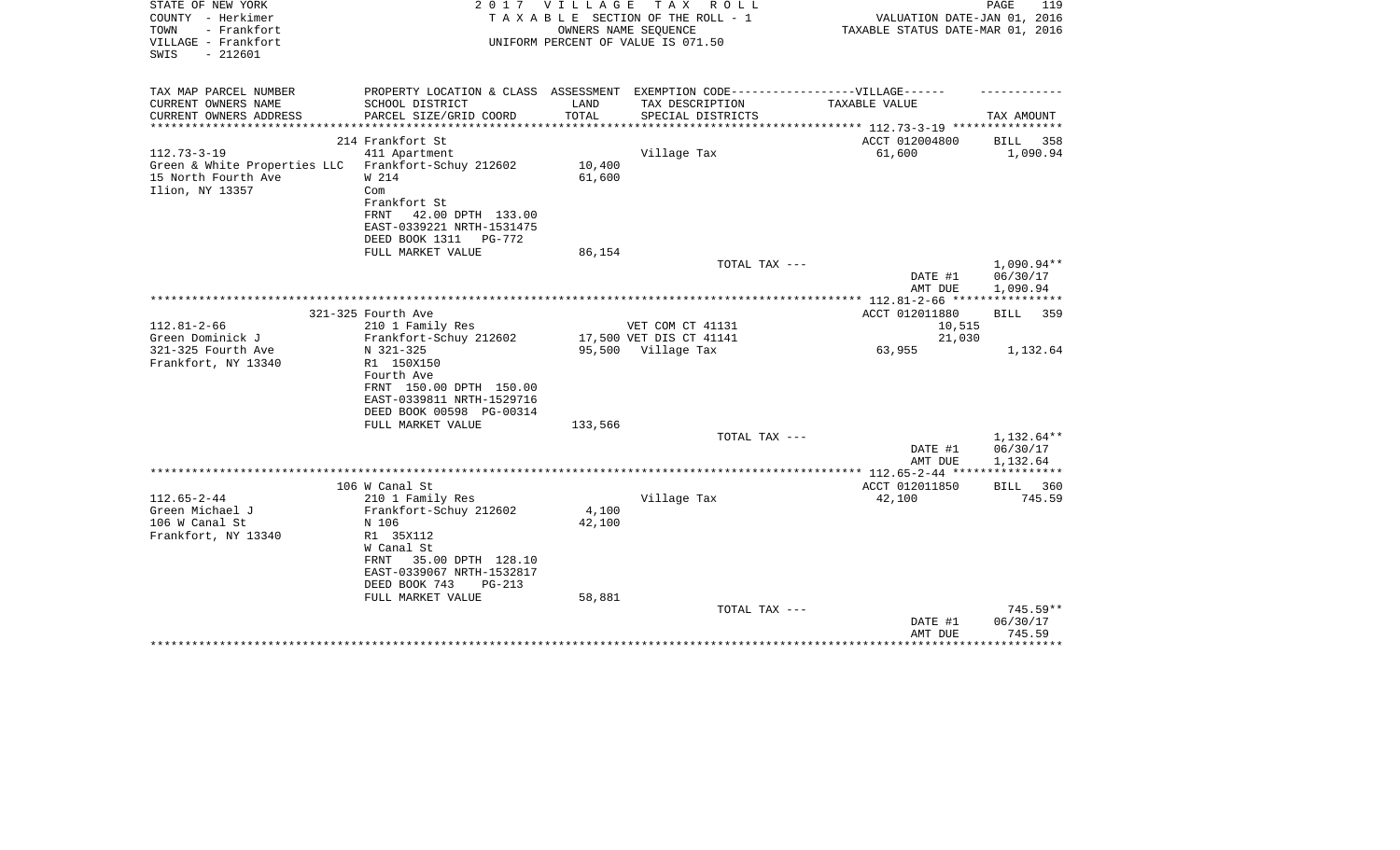| STATE OF NEW YORK<br>COUNTY - Herkimer<br>- Frankfort<br>TOWN<br>VILLAGE - Frankfort<br>$-212601$<br>SWIS | 2017                                                                                                                                                                          | <b>VILLAGE</b><br>OWNERS NAME SEQUENCE | T A X<br>R O L L<br>TAXABLE SECTION OF THE ROLL - 1<br>UNIFORM PERCENT OF VALUE IS 071.50 | VALUATION DATE-JAN 01, 2016<br>TAXABLE STATUS DATE-MAR 01, 2016 | PAGE<br>120                        |
|-----------------------------------------------------------------------------------------------------------|-------------------------------------------------------------------------------------------------------------------------------------------------------------------------------|----------------------------------------|-------------------------------------------------------------------------------------------|-----------------------------------------------------------------|------------------------------------|
| TAX MAP PARCEL NUMBER<br>CURRENT OWNERS NAME                                                              | PROPERTY LOCATION & CLASS ASSESSMENT EXEMPTION CODE-----------------VILLAGE------<br>SCHOOL DISTRICT                                                                          | LAND                                   | TAX DESCRIPTION                                                                           | TAXABLE VALUE                                                   |                                    |
| CURRENT OWNERS ADDRESS                                                                                    | PARCEL SIZE/GRID COORD                                                                                                                                                        | <b>TOTAL</b>                           | SPECIAL DISTRICTS                                                                         |                                                                 | TAX AMOUNT                         |
| **************                                                                                            | ***********************                                                                                                                                                       | *************                          |                                                                                           | ************* 112.81-3-22 *****************                     |                                    |
|                                                                                                           | 506 Ingersol Ave                                                                                                                                                              |                                        |                                                                                           | ACCT 012012060                                                  | BILL<br>361                        |
| $112.81 - 3 - 22$<br>Green Sharon Ann<br>Green Joseph<br>506 Ingersol Ave<br>Frankfort, NY 13340          | 210 1 Family Res<br>Frankfort-Schuy 212602<br>N 329<br>R1<br><b>FRNT</b><br>90.00 DPTH 150.00                                                                                 | 14,300<br>67,200                       | Village Tax                                                                               | 67,200                                                          | 1,190.11                           |
|                                                                                                           | EAST-0339704 NRTH-1529287<br>DEED BOOK 740<br>$PG-21$                                                                                                                         |                                        |                                                                                           |                                                                 |                                    |
|                                                                                                           | FULL MARKET VALUE                                                                                                                                                             | 93,986                                 |                                                                                           |                                                                 |                                    |
|                                                                                                           |                                                                                                                                                                               |                                        | TOTAL TAX ---                                                                             | DATE #1<br>AMT DUE                                              | 1,190.11**<br>06/30/17<br>1,190.11 |
|                                                                                                           |                                                                                                                                                                               |                                        |                                                                                           | ****** 112.73-3-43 ****                                         | * * * * * * * * * * *              |
|                                                                                                           | 226 First Ave                                                                                                                                                                 |                                        |                                                                                           | ACCT 012029520                                                  | BILL<br>362                        |
| $112.73 - 3 - 43$<br>Gregory William<br>Gregory Beverly<br>226 First Ave<br>Frankfort, NY 13340           | 210 1 Family Res<br>Frankfort-Schuy 212602<br>S 226<br>R1 94X150<br>First Ave<br>FRNT<br>94.00 DPTH 150.00<br>BANK<br>800<br>EAST-0339900 NRTH-1530951                        | 14,600<br>80,200                       | Village Tax                                                                               | 80,200                                                          | 1,420.34                           |
|                                                                                                           | DEED BOOK 776<br>$PG-212$<br>FULL MARKET VALUE                                                                                                                                | 112,168                                |                                                                                           |                                                                 |                                    |
|                                                                                                           |                                                                                                                                                                               |                                        | TOTAL TAX ---                                                                             | DATE #1<br>AMT DUE                                              | 1,420.34**<br>06/30/17<br>1,420.34 |
|                                                                                                           |                                                                                                                                                                               |                                        |                                                                                           |                                                                 |                                    |
|                                                                                                           | 201 Fifth Ave                                                                                                                                                                 |                                        |                                                                                           | ACCT 187820                                                     | 363<br><b>BILL</b>                 |
| $112.81 - 2 - 10$<br>Griffin Glen<br>201 Fifth Ave<br>Frankfort, NY 13340                                 | 210 1 Family Res<br>Frankfort-Schuy 212602<br>N<br>Garage W/apt. Above<br>201 Fifth Ave<br>50.00 DPTH 124.00<br>FRNT<br>EAST-0338659 NRTH-1530277<br>DEED BOOK 1542<br>PG-839 | 7,400<br>51,600                        | Village Tax                                                                               | 51,600                                                          | 913.84                             |
|                                                                                                           | FULL MARKET VALUE                                                                                                                                                             | 72,168                                 | TOTAL TAX ---                                                                             | DATE #1<br>AMT DUE                                              | 913.84**<br>06/30/17<br>913.84     |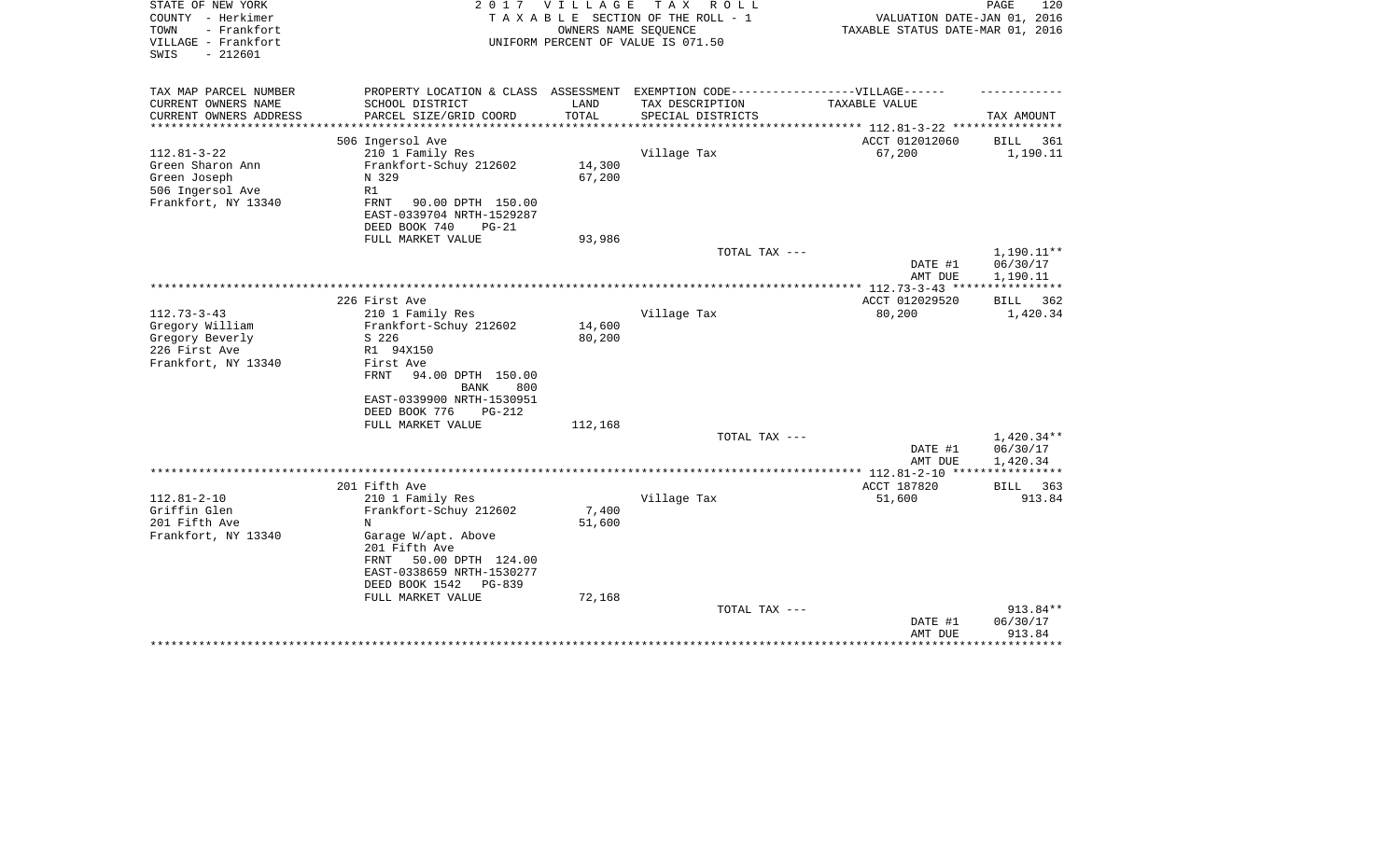| STATE OF NEW YORK<br>COUNTY - Herkimer<br>TOWN<br>- Frankfort<br>VILLAGE - Frankfort | 2 0 1 7                                                                          | VILLAGE         | T A X<br>R O L L<br>TAXABLE SECTION OF THE ROLL - 1<br>OWNERS NAME SEQUENCE<br>UNIFORM PERCENT OF VALUE IS 071.50 | VALUATION DATE-JAN 01, 2016<br>TAXABLE STATUS DATE-MAR 01, 2016 | PAGE<br>121                  |
|--------------------------------------------------------------------------------------|----------------------------------------------------------------------------------|-----------------|-------------------------------------------------------------------------------------------------------------------|-----------------------------------------------------------------|------------------------------|
| $-212601$<br>SWIS                                                                    |                                                                                  |                 |                                                                                                                   |                                                                 |                              |
| TAX MAP PARCEL NUMBER                                                                | PROPERTY LOCATION & CLASS ASSESSMENT EXEMPTION CODE----------------VILLAGE------ |                 |                                                                                                                   |                                                                 |                              |
| CURRENT OWNERS NAME                                                                  | SCHOOL DISTRICT                                                                  | LAND            | TAX DESCRIPTION                                                                                                   | TAXABLE VALUE                                                   |                              |
| CURRENT OWNERS ADDRESS                                                               | PARCEL SIZE/GRID COORD                                                           | TOTAL           | SPECIAL DISTRICTS                                                                                                 | ***************** 112.74-2-51 *********                         | TAX AMOUNT                   |
|                                                                                      | 256 E Main St                                                                    |                 |                                                                                                                   | ACCT 012014640                                                  | <b>BILL</b><br>364           |
| $112.74 - 2 - 51$                                                                    | 220 2 Family Res                                                                 |                 | Village Tax                                                                                                       | 48,300                                                          | 855.39                       |
| Griffin Harold                                                                       | Frankfort-Schuy 212602                                                           | 5,000           |                                                                                                                   |                                                                 |                              |
| Griffin Michelle                                                                     | S 256                                                                            | 48,300          |                                                                                                                   |                                                                 |                              |
| 256 E Main St                                                                        | R3 43X140                                                                        |                 |                                                                                                                   |                                                                 |                              |
| Frankfort, NY 13340                                                                  | E Main St                                                                        |                 |                                                                                                                   |                                                                 |                              |
|                                                                                      | FRNT<br>40.00 DPTH 140.00<br>EAST-0340499 NRTH-1531362                           |                 |                                                                                                                   |                                                                 |                              |
|                                                                                      | DEED BOOK 940<br>$PG-267$                                                        |                 |                                                                                                                   |                                                                 |                              |
|                                                                                      | FULL MARKET VALUE                                                                | 67,552          |                                                                                                                   |                                                                 |                              |
|                                                                                      |                                                                                  |                 | TOTAL TAX ---                                                                                                     |                                                                 | $855.39**$                   |
|                                                                                      |                                                                                  |                 |                                                                                                                   | DATE #1                                                         | 06/30/17                     |
|                                                                                      |                                                                                  |                 |                                                                                                                   | AMT DUE                                                         | 855.39                       |
|                                                                                      |                                                                                  |                 |                                                                                                                   | ************** 112.65-1-43 ***                                  |                              |
| $112.65 - 1 - 43$                                                                    | 233 W Main St<br>210 1 Family Res                                                |                 | Village Tax                                                                                                       | ACCT 012029460<br>55,000                                        | 365<br><b>BILL</b><br>974.05 |
| Griffin Jamie L                                                                      | Frankfort-Schuy 212602                                                           | 11,900          |                                                                                                                   |                                                                 |                              |
| 233 W Main St                                                                        | S 233                                                                            | 55,000          |                                                                                                                   |                                                                 |                              |
| Frankfort, NY 13340                                                                  | R1 55X125                                                                        |                 |                                                                                                                   |                                                                 |                              |
|                                                                                      | W Main St                                                                        |                 |                                                                                                                   |                                                                 |                              |
|                                                                                      | 55.00 DPTH 183.00<br>FRNT                                                        |                 |                                                                                                                   |                                                                 |                              |
|                                                                                      | EAST-0338182 NRTH-1534189                                                        |                 |                                                                                                                   |                                                                 |                              |
|                                                                                      | DEED BOOK 1025<br>PG-256                                                         |                 |                                                                                                                   |                                                                 |                              |
|                                                                                      | FULL MARKET VALUE                                                                | 76,923          | TOTAL TAX ---                                                                                                     |                                                                 | $974.05**$                   |
|                                                                                      |                                                                                  |                 |                                                                                                                   | DATE #1                                                         | 06/30/17                     |
|                                                                                      |                                                                                  |                 |                                                                                                                   | AMT DUE                                                         | 974.05                       |
|                                                                                      |                                                                                  |                 |                                                                                                                   | ***************** 112.73-2-74 **                                | **********                   |
|                                                                                      | 227 Litchfield St                                                                |                 |                                                                                                                   | ACCT 012004290                                                  | <b>BILL</b><br>366           |
| $112.73 - 2 - 74$                                                                    | 210 1 Family Res                                                                 |                 | Village Tax                                                                                                       | 53,000                                                          | 938.63                       |
| Grimaldi Fred J III<br>Grimaldi Jill M                                               | Frankfort-Schuy 212602<br>E 227                                                  | 5,600<br>53,000 |                                                                                                                   |                                                                 |                              |
| 227 S Litchfield St                                                                  | R1 26X150                                                                        |                 |                                                                                                                   |                                                                 |                              |
| Frankfort, NY 13340                                                                  | Litchfield St                                                                    |                 |                                                                                                                   |                                                                 |                              |
|                                                                                      | FRNT<br>26.00 DPTH 150.00                                                        |                 |                                                                                                                   |                                                                 |                              |
|                                                                                      | <b>BANK</b><br>135                                                               |                 |                                                                                                                   |                                                                 |                              |
|                                                                                      | EAST-0338753 NRTH-1531633                                                        |                 |                                                                                                                   |                                                                 |                              |
|                                                                                      | DEED BOOK 725<br>PG-346                                                          |                 |                                                                                                                   |                                                                 |                              |
|                                                                                      | FULL MARKET VALUE                                                                | 74,126          |                                                                                                                   |                                                                 |                              |
|                                                                                      |                                                                                  |                 | TOTAL TAX ---                                                                                                     | DATE #1                                                         | 938.63**<br>06/30/17         |
|                                                                                      |                                                                                  |                 |                                                                                                                   | AMT DUE                                                         | 938.63                       |
|                                                                                      |                                                                                  |                 |                                                                                                                   |                                                                 |                              |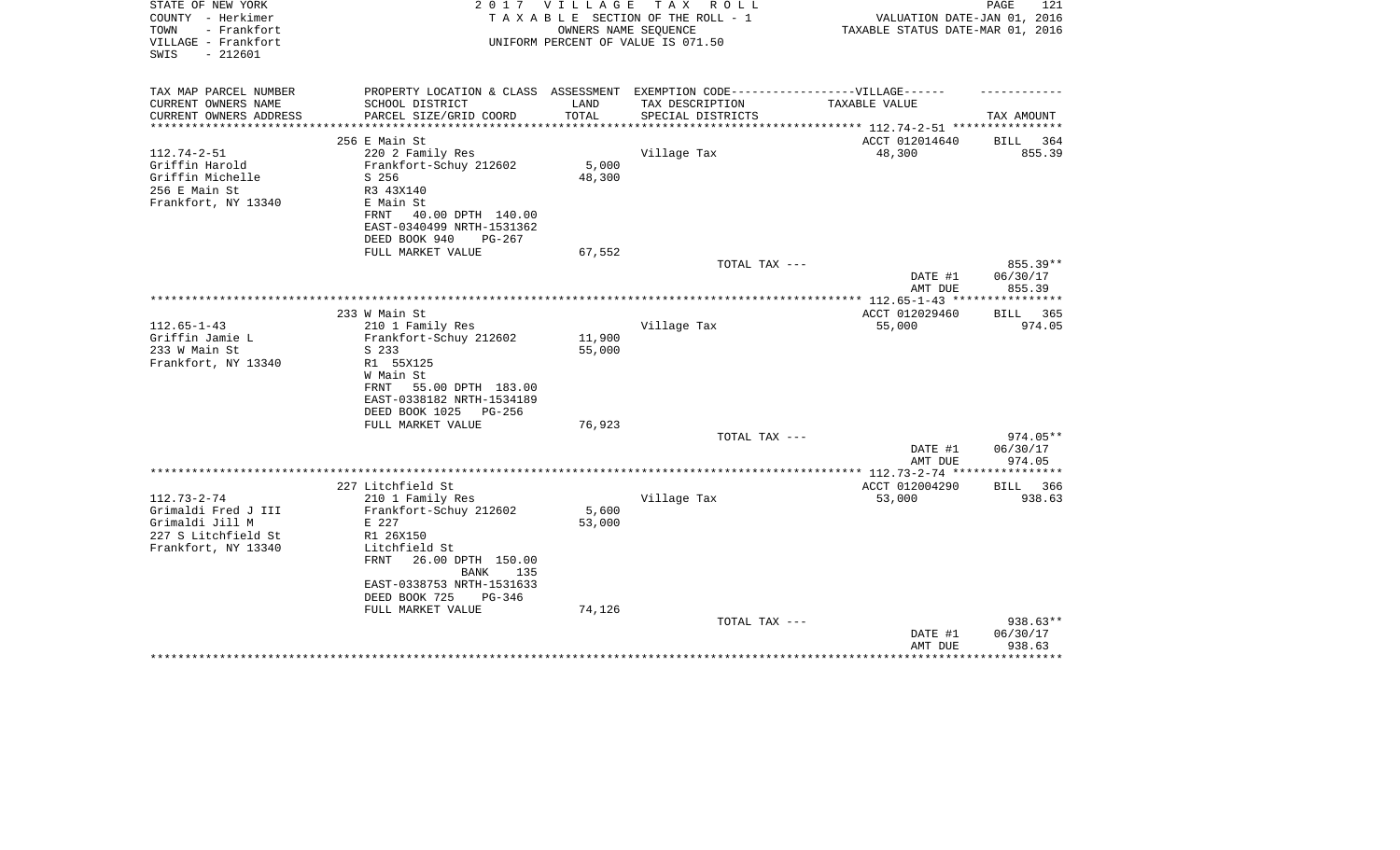| STATE OF NEW YORK<br>COUNTY - Herkimer<br>TOWN<br>- Frankfort<br>VILLAGE - Frankfort<br>SWIS<br>$-212601$                | 2 0 1 7                                                                                                                                                                                              | VILLAGE                    | TAX ROLL<br>TAXABLE SECTION OF THE ROLL - 1<br>OWNERS NAME SEQUENCE<br>UNIFORM PERCENT OF VALUE IS 071.50 | VALUATION DATE-JAN 01, 2016<br>TAXABLE STATUS DATE-MAR 01, 2016 | 122<br>PAGE                         |
|--------------------------------------------------------------------------------------------------------------------------|------------------------------------------------------------------------------------------------------------------------------------------------------------------------------------------------------|----------------------------|-----------------------------------------------------------------------------------------------------------|-----------------------------------------------------------------|-------------------------------------|
| TAX MAP PARCEL NUMBER<br>CURRENT OWNERS NAME<br>CURRENT OWNERS ADDRESS<br>*************************<br>$112.82 - 1 - 45$ | PROPERTY LOCATION & CLASS ASSESSMENT EXEMPTION CODE-----------------VILLAGE------<br>SCHOOL DISTRICT<br>PARCEL SIZE/GRID COORD<br>311 Second Ave<br>210 1 Family Res                                 | LAND<br>TOTAL              | TAX DESCRIPTION<br>SPECIAL DISTRICTS<br>Village Tax                                                       | TAXABLE VALUE<br>ACCT 012028260<br>47,800                       | TAX AMOUNT<br>367<br>BILL<br>846.54 |
| Grimes Paul A Jr<br>Grimes Chrisandra M<br>311 Second Ave<br>Frankfort, NY 13340                                         | Frankfort-Schuy 212602<br>N 311<br>R1 50X150<br>Second Ave<br>50.00 DPTH 150.00<br>FRNT<br>BANK<br>135<br>EAST-0340183 NRTH-1530381<br>DEED BOOK 898<br>PG-108<br>FULL MARKET VALUE                  | 10,800<br>47,800<br>66,853 |                                                                                                           |                                                                 |                                     |
|                                                                                                                          |                                                                                                                                                                                                      |                            | TOTAL TAX ---                                                                                             |                                                                 | 846.54**                            |
|                                                                                                                          |                                                                                                                                                                                                      |                            |                                                                                                           | DATE #1<br>AMT DUE                                              | 06/30/17<br>846.54                  |
|                                                                                                                          | 234 Mann St                                                                                                                                                                                          |                            |                                                                                                           | ACCT 012017160                                                  | 368<br>BILL                         |
| $112.74 - 2 - 33$<br>Grippe Francis J<br>Grippe Cindy M<br>234 Mann St<br>Frankfort, NY 13340                            | 210 1 Family Res<br>Frankfort-Schuy 212602<br>S 234<br>R1 35X160<br>Mann St<br>FRNT<br>35.00 DPTH 180.00<br>BANK<br>135<br>EAST-0340134 NRTH-1531500<br>DEED BOOK 707<br>PG-312<br>FULL MARKET VALUE | 4,800<br>45,800<br>64,056  | Village Tax                                                                                               | 45,800                                                          | 811.12                              |
|                                                                                                                          |                                                                                                                                                                                                      |                            | TOTAL TAX ---                                                                                             | DATE #1                                                         | 811.12**<br>06/30/17                |
|                                                                                                                          |                                                                                                                                                                                                      |                            |                                                                                                           | AMT DUE                                                         | 811.12                              |
| $112.82 - 2 - 4$<br>Grippe Frank<br>306 Second Ave<br>Frankfort, NY 13340                                                | 306 Second Ave<br>210 1 Family Res<br>Frankfort-Schuy 212602<br>S 306<br>R1 50X150                                                                                                                   | 10,800<br>61,200           | VET COM CT 41131<br>Village Tax                                                                           | ACCT 012012120<br>10,515<br>50,685                              | <b>BILL</b><br>369<br>897.63        |
| PRIOR OWNER ON 3/01/2016<br>Grippe Frank                                                                                 | Second Ave<br>FRNT<br>50.00 DPTH 150.00<br>EAST-0339925 NRTH-1530360<br>DEED BOOK 2017<br>$PG-13$<br>FULL MARKET VALUE                                                                               | 85,594                     | TOTAL TAX ---                                                                                             |                                                                 | 897.63**                            |
|                                                                                                                          |                                                                                                                                                                                                      |                            |                                                                                                           | DATE #1<br>AMT DUE                                              | 06/30/17<br>897.63                  |
|                                                                                                                          |                                                                                                                                                                                                      |                            |                                                                                                           |                                                                 |                                     |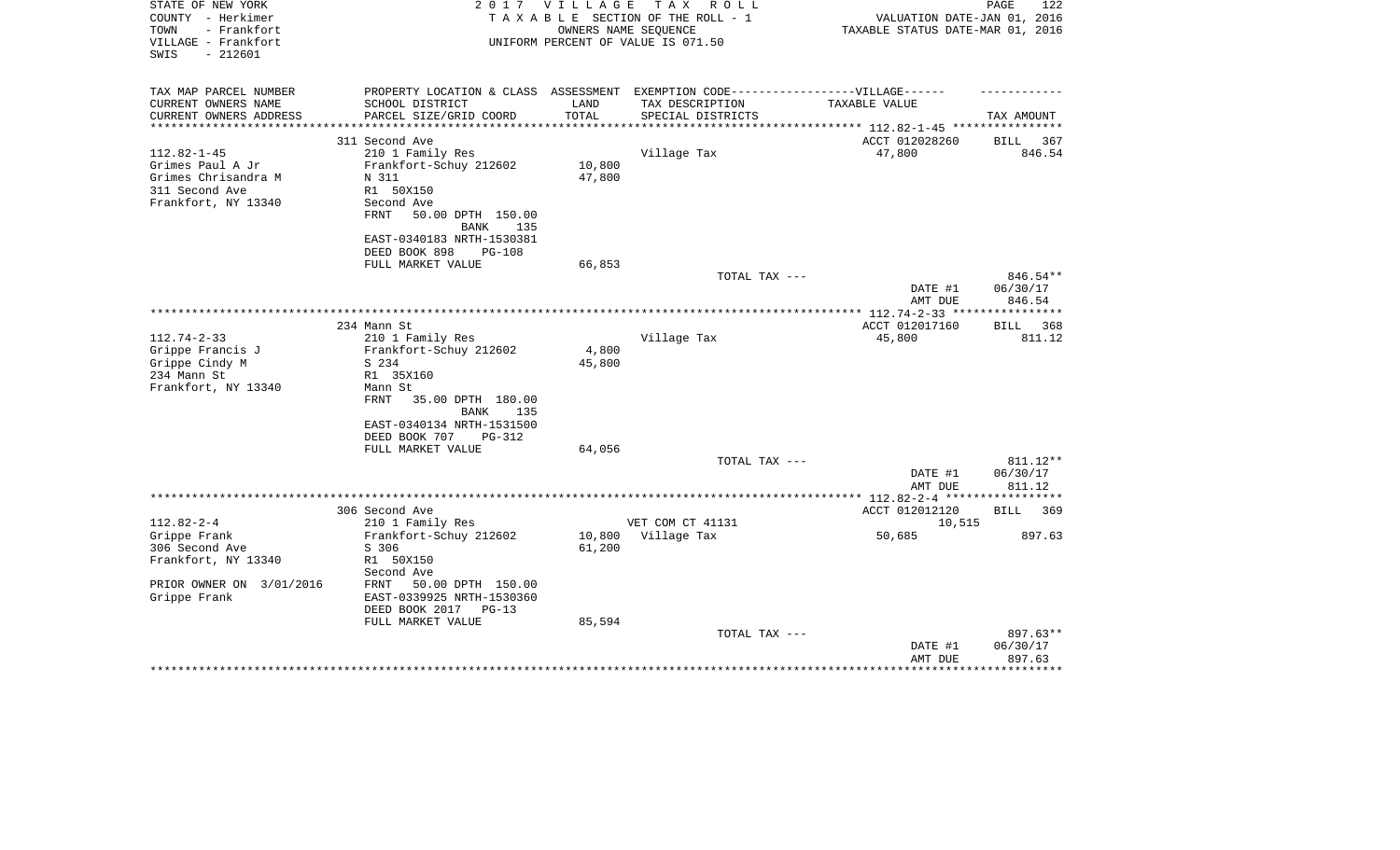| STATE OF NEW YORK<br>COUNTY - Herkimer<br>- Frankfort<br>TOWN<br>VILLAGE - Frankfort<br>$-212601$<br>SWIS | 2 0 1 7                                                                                                                                    | V I L L A G E<br>OWNERS NAME SEOUENCE | T A X<br>R O L L<br>TAXABLE SECTION OF THE ROLL - 1<br>UNIFORM PERCENT OF VALUE IS 071.50 | VALUATION DATE-JAN 01, 2016<br>TAXABLE STATUS DATE-MAR 01, 2016 | 123<br>PAGE                          |
|-----------------------------------------------------------------------------------------------------------|--------------------------------------------------------------------------------------------------------------------------------------------|---------------------------------------|-------------------------------------------------------------------------------------------|-----------------------------------------------------------------|--------------------------------------|
| TAX MAP PARCEL NUMBER<br>CURRENT OWNERS NAME                                                              | PROPERTY LOCATION & CLASS ASSESSMENT EXEMPTION CODE-----------------VILLAGE------<br>SCHOOL DISTRICT                                       | LAND                                  |                                                                                           | TAXABLE VALUE                                                   |                                      |
| CURRENT OWNERS ADDRESS                                                                                    | PARCEL SIZE/GRID COORD                                                                                                                     | TOTAL<br>**********                   | TAX DESCRIPTION<br>SPECIAL DISTRICTS                                                      | *********** 112.81-2-16 ****                                    | TAX AMOUNT                           |
|                                                                                                           | 211 Fifth Ave                                                                                                                              |                                       |                                                                                           | ACCT 012030720                                                  | <b>BILL</b><br>370                   |
| $112.81 - 2 - 16$<br>Grippe Gary J Jr<br>211 Fifth Ave<br>Frankfort, NY 13340                             | 210 1 Family Res<br>Frankfort-Schuy 212602<br>N 211<br>R1<br>Life Use Frank Defazio                                                        | 11,900<br>60,000                      | Village Tax                                                                               | 60,000                                                          | 1,062.60                             |
|                                                                                                           | FRNT<br>50.00 DPTH 228.00<br>EAST-0338897 NRTH-1530186<br>DEED BOOK 1292<br>PG-427<br>FULL MARKET VALUE                                    | 83,916                                |                                                                                           |                                                                 |                                      |
|                                                                                                           |                                                                                                                                            |                                       | TOTAL TAX ---                                                                             | DATE #1<br>AMT DUE                                              | 1,062.60**<br>06/30/17<br>1,062.60   |
|                                                                                                           |                                                                                                                                            |                                       |                                                                                           | ** 112.82-1-2                                                   |                                      |
|                                                                                                           | 303 First Ave                                                                                                                              |                                       |                                                                                           | ACCT 173748                                                     | BILL<br>371                          |
| $112.82 - 1 - 2$<br>Grippe Nadine M<br>303 First Ave<br>Frankfort, NY 13340                               | 210 1 Family Res<br>Frankfort-Schuy 212602<br>N 303<br>R1 50X130<br>First Ave<br>FRNT<br>50.00 DPTH 130.00<br>EAST-0340325 NRTH-1530758    | 10,100<br>60,000                      | Village Tax                                                                               | 60,000                                                          | 1,062.60                             |
|                                                                                                           | DEED BOOK 1453<br>PG-688<br>FULL MARKET VALUE                                                                                              | 83,916                                |                                                                                           |                                                                 |                                      |
|                                                                                                           |                                                                                                                                            |                                       | TOTAL TAX ---                                                                             | DATE #1<br>AMT DUE                                              | $1,062.60**$<br>06/30/17<br>1,062.60 |
|                                                                                                           |                                                                                                                                            |                                       |                                                                                           |                                                                 |                                      |
| $112.65 - 1 - 55$                                                                                         | 230 W Main St<br>210 1 Family Res                                                                                                          |                                       | Village Tax                                                                               | ACCT 012021810<br>48,800                                        | BILL<br>372<br>864.25                |
| Grippe Robert P<br>Grippe Francine R<br>230 W Main St                                                     | Frankfort-Schuy 212602<br>N 230<br>R1 45X162                                                                                               | 10,800<br>48,800                      |                                                                                           |                                                                 |                                      |
| Frankfort, NY 13340                                                                                       | W Main St<br>FRNT<br>45.00 DPTH 242.00<br>591<br><b>BANK</b><br>EAST-0338441 NRTH-1534291<br>DEED BOOK 00328 PG-00445<br>FULL MARKET VALUE | 68,252                                |                                                                                           |                                                                 |                                      |
|                                                                                                           |                                                                                                                                            |                                       | TOTAL TAX ---                                                                             | DATE #1<br>AMT DUE                                              | 864.25**<br>06/30/17<br>864.25       |
|                                                                                                           |                                                                                                                                            |                                       |                                                                                           |                                                                 |                                      |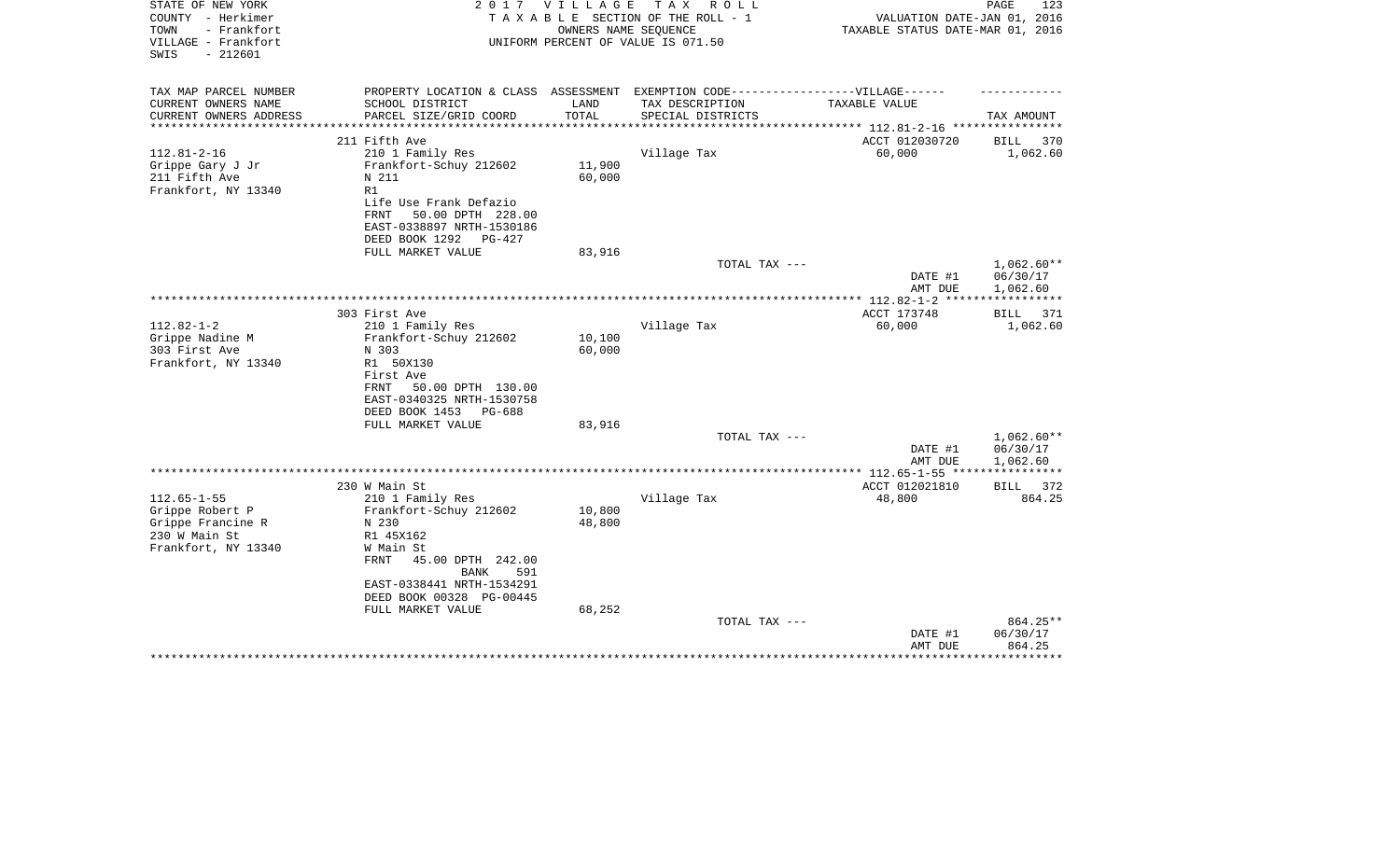| STATE OF NEW YORK<br>COUNTY - Herkimer<br>- Frankfort<br>TOWN |                                                                                  | 2017 VILLAGE  | TAX ROLL<br>TAXABLE SECTION OF THE ROLL - 1<br>OWNERS NAME SEQUENCE | VALUATION DATE-JAN 01, 2016<br>TAXABLE STATUS DATE-MAR 01, 2016 | 124<br>PAGE                    |
|---------------------------------------------------------------|----------------------------------------------------------------------------------|---------------|---------------------------------------------------------------------|-----------------------------------------------------------------|--------------------------------|
| VILLAGE - Frankfort<br>$-212601$<br>SWIS                      |                                                                                  |               | UNIFORM PERCENT OF VALUE IS 071.50                                  |                                                                 |                                |
| TAX MAP PARCEL NUMBER                                         | PROPERTY LOCATION & CLASS ASSESSMENT EXEMPTION CODE----------------VILLAGE------ |               |                                                                     |                                                                 |                                |
| CURRENT OWNERS NAME<br>CURRENT OWNERS ADDRESS                 | SCHOOL DISTRICT<br>PARCEL SIZE/GRID COORD                                        | LAND<br>TOTAL | TAX DESCRIPTION<br>SPECIAL DISTRICTS                                | TAXABLE VALUE                                                   | TAX AMOUNT                     |
| ***************                                               |                                                                                  | **********    |                                                                     | *********** 112.81-1-39 **********                              |                                |
| $112.81 - 1 - 39$                                             | 218 Fifth Ave<br>210 1 Family Res                                                |               | Village Tax                                                         | ACCT 012008070<br>68,900                                        | <b>BILL</b><br>373<br>1,220.22 |
| Grizzuto George J                                             | Frankfort-Schuy 212602                                                           | 10,800        |                                                                     |                                                                 |                                |
| Grizzuto Janet M                                              | S 218                                                                            | 68,900        |                                                                     |                                                                 |                                |
| 218 Fifth Ave                                                 | R1 50X150                                                                        |               |                                                                     |                                                                 |                                |
| Frankfort, NY 13340                                           | Fifth Ave<br>FRNT<br>50.00 DPTH 150.00                                           |               |                                                                     |                                                                 |                                |
| PRIOR OWNER ON 3/01/2016                                      | EAST-0338905 NRTH-1529906                                                        |               |                                                                     |                                                                 |                                |
| Grizzuto George S                                             | DEED BOOK 778<br>$PG-626$                                                        |               |                                                                     |                                                                 |                                |
|                                                               | FULL MARKET VALUE                                                                | 96,364        |                                                                     |                                                                 |                                |
|                                                               |                                                                                  |               | TOTAL TAX ---                                                       | DATE #1                                                         | $1,220.22**$<br>06/30/17       |
|                                                               |                                                                                  |               |                                                                     | AMT DUE<br>************** 112.74-1-27 ***                       | 1,220.22                       |
|                                                               | 122 N Frankfort St                                                               |               |                                                                     | ACCT 012030090                                                  | BILL 374                       |
| $112.74 - 1 - 27$                                             | 220 2 Family Res                                                                 |               | Village Tax                                                         | 38,600                                                          | 683.61                         |
| Groom Thomas                                                  | Frankfort-Schuy 212602                                                           | 5,300         |                                                                     |                                                                 |                                |
| Groom Dawn C                                                  | E 122                                                                            | 38,600        |                                                                     |                                                                 |                                |
| 11 E North St                                                 | R2 45X110                                                                        |               |                                                                     |                                                                 |                                |
| Ilion, NY 13357                                               | N Frankfort St                                                                   |               |                                                                     |                                                                 |                                |
|                                                               | 45.00 DPTH 120.00<br>FRNT                                                        |               |                                                                     |                                                                 |                                |
|                                                               | EAST-0340339 NRTH-1532332                                                        |               |                                                                     |                                                                 |                                |
|                                                               | DEED BOOK 816<br>$PG-302$                                                        |               |                                                                     |                                                                 |                                |
|                                                               | FULL MARKET VALUE                                                                | 53,986        | TOTAL TAX ---                                                       |                                                                 | 683.61**                       |
|                                                               |                                                                                  |               |                                                                     | DATE #1                                                         | 06/30/17                       |
|                                                               |                                                                                  |               |                                                                     | AMT DUE                                                         | 683.61                         |
|                                                               |                                                                                  |               |                                                                     | * $112.66 - 1 - 27$ *****                                       | **********                     |
|                                                               | William St                                                                       |               |                                                                     | ACCT 012012630                                                  | <b>BILL</b><br>375             |
| $112.66 - 1 - 27$                                             | 311 Res vac land                                                                 |               | AG MKTS L 41720                                                     | 7,039                                                           |                                |
| Guido Irrevocable Trust                                       | Frankfort-Schuy 212602                                                           |               | 7,800 Village Tax                                                   | 761                                                             | 13.48                          |
| William St                                                    | N                                                                                | 7,800         |                                                                     |                                                                 |                                |
| Frankfort, NY                                                 | V19 290X304x183                                                                  |               |                                                                     |                                                                 |                                |
| PRIOR OWNER ON 3/01/2016                                      | William St<br>ACRES<br>1.90                                                      |               |                                                                     |                                                                 |                                |
| Guido Louis                                                   | EAST-0341692 NRTH-1532590                                                        |               |                                                                     |                                                                 |                                |
|                                                               | DEED BOOK 2017<br>PG-347                                                         |               |                                                                     |                                                                 |                                |
| MAY BE SUBJECT TO PAYMENT                                     | FULL MARKET VALUE                                                                | 10,909        |                                                                     |                                                                 |                                |
| UNDER AGDIST LAW TIL 2020                                     |                                                                                  |               |                                                                     |                                                                 |                                |
|                                                               |                                                                                  |               | TOTAL TAX ---                                                       |                                                                 | $13.48**$                      |
|                                                               |                                                                                  |               |                                                                     | DATE #1                                                         | 06/30/17                       |
|                                                               |                                                                                  |               |                                                                     | AMT DUE                                                         | 13.48                          |
|                                                               |                                                                                  |               |                                                                     |                                                                 |                                |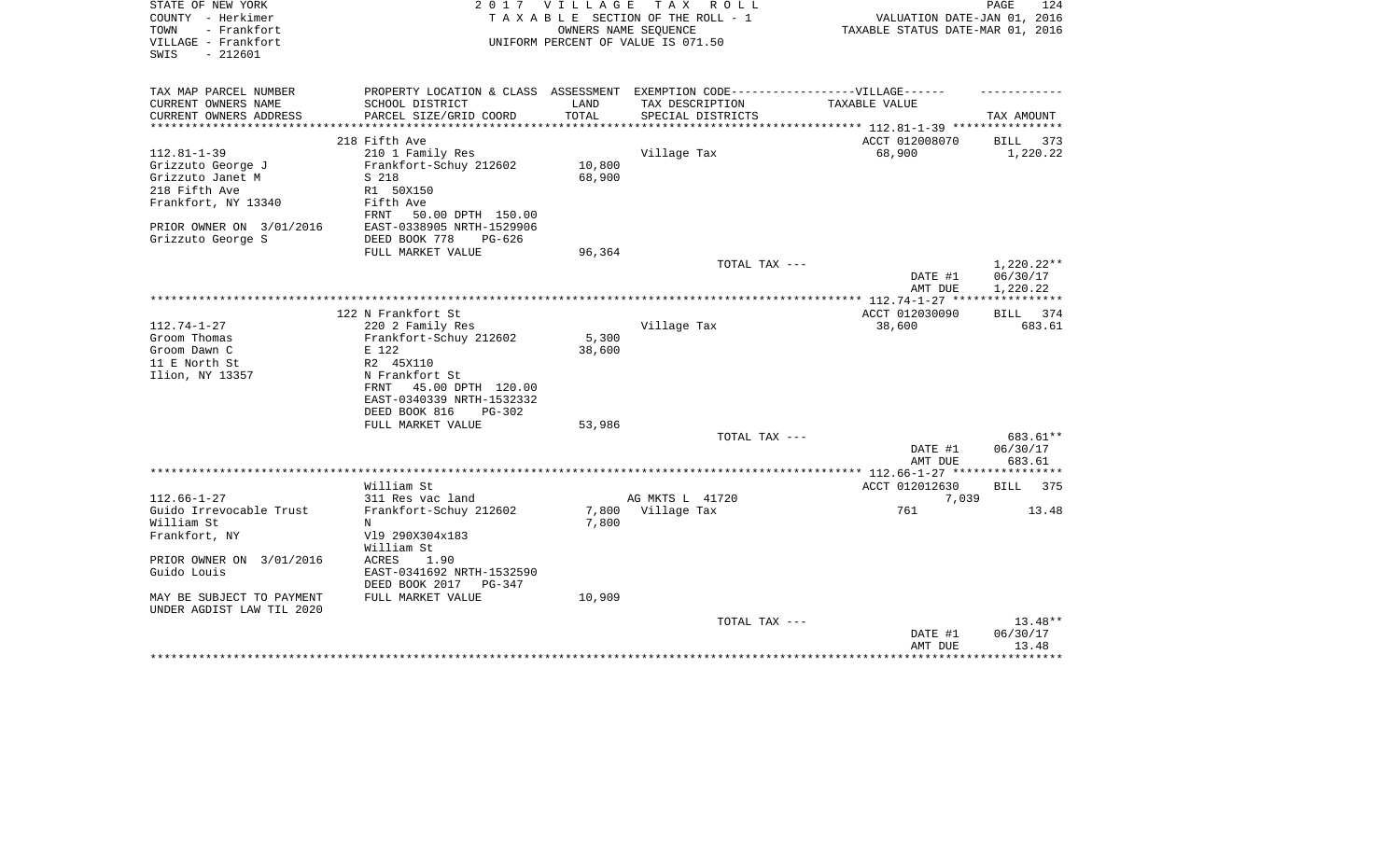| STATE OF NEW YORK                                     | 2017                                                                              | VILLAGE TAX | R O L L                            |                                  | PAGE<br>125        |
|-------------------------------------------------------|-----------------------------------------------------------------------------------|-------------|------------------------------------|----------------------------------|--------------------|
| COUNTY - Herkimer                                     |                                                                                   |             | TAXABLE SECTION OF THE ROLL - 1    | VALUATION DATE-JAN 01, 2016      |                    |
| - Frankfort<br>TOWN                                   |                                                                                   |             | OWNERS NAME SEOUENCE               | TAXABLE STATUS DATE-MAR 01, 2016 |                    |
| VILLAGE - Frankfort                                   |                                                                                   |             | UNIFORM PERCENT OF VALUE IS 071.50 |                                  |                    |
| $-212601$<br>SWIS                                     |                                                                                   |             |                                    |                                  |                    |
|                                                       |                                                                                   |             |                                    |                                  |                    |
|                                                       |                                                                                   |             |                                    |                                  |                    |
| TAX MAP PARCEL NUMBER                                 | PROPERTY LOCATION & CLASS ASSESSMENT EXEMPTION CODE-----------------VILLAGE------ |             |                                    |                                  |                    |
| CURRENT OWNERS NAME                                   | SCHOOL DISTRICT                                                                   | LAND        | TAX DESCRIPTION                    | TAXABLE VALUE                    |                    |
| CURRENT OWNERS ADDRESS<br>**********************      | PARCEL SIZE/GRID COORD                                                            | TOTAL       | SPECIAL DISTRICTS                  |                                  | TAX AMOUNT         |
|                                                       | 217 William St                                                                    |             |                                    | ACCT 012012600                   | 376<br>BILL        |
| $112.66 - 1 - 26$                                     | 311 Res vac land                                                                  |             | AG MKTS<br>41730                   | 1,571                            |                    |
| Guido Irrevocable Trust Phylli Frankfort-Schuy 212602 |                                                                                   | 1,800       | Village Tax                        | 229                              | 4.06               |
| 568 State Route 5s                                    | N 217                                                                             | 1,800       |                                    |                                  |                    |
|                                                       | V19 50X339                                                                        |             |                                    |                                  |                    |
| Mohawk, NY 13407                                      | William St                                                                        |             |                                    |                                  |                    |
| PRIOR OWNER ON 3/01/2016                              | 50.00 DPTH 339.60<br>FRNT                                                         |             |                                    |                                  |                    |
| Guido Louis                                           | 0.39<br>ACRES                                                                     |             |                                    |                                  |                    |
|                                                       | EAST-0341604 NRTH-1532711                                                         |             |                                    |                                  |                    |
| MAY BE SUBJECT TO PAYMENT                             | DEED BOOK 2017                                                                    |             |                                    |                                  |                    |
| UNDER AGDIST LAW TIL 2023                             | PG-347                                                                            | 2,517       |                                    |                                  |                    |
|                                                       | FULL MARKET VALUE                                                                 |             | TOTAL TAX ---                      |                                  | $4.06**$           |
|                                                       |                                                                                   |             |                                    | DATE #1                          | 06/30/17           |
|                                                       |                                                                                   |             |                                    | AMT DUE                          | 4.06               |
|                                                       |                                                                                   |             |                                    |                                  |                    |
|                                                       | William St                                                                        |             |                                    | ACCT 012012570                   | <b>BILL</b><br>377 |
| $112.66 - 1 - 32$                                     | 311 Res vac land                                                                  |             | AG MKTS<br>41730                   | 8,594                            |                    |
| Guido Salvatore                                       | Frankfort-Schuy 212602                                                            | 10,000      | Village Tax                        | 1,406                            | 24.90              |
| Guido Dominick                                        | N                                                                                 | 10,000      |                                    |                                  |                    |
| Attn: Louie Guido                                     | V19 11A                                                                           |             |                                    |                                  |                    |
| 572 State Route 5S                                    | William St                                                                        |             |                                    |                                  |                    |
| Mohawk, NY 13407                                      | ACRES<br>6.00                                                                     |             |                                    |                                  |                    |
|                                                       | EAST-0341826 NRTH-1533090                                                         |             |                                    |                                  |                    |
| MAY BE SUBJECT TO PAYMENT                             | DEED BOOK 00565 PG-00648                                                          |             |                                    |                                  |                    |
| UNDER AGDIST LAW TIL 2023                             | FULL MARKET VALUE                                                                 | 13,986      |                                    |                                  |                    |
|                                                       |                                                                                   |             | TOTAL TAX ---                      |                                  | $24.90**$          |
|                                                       |                                                                                   |             |                                    | DATE #1                          | 06/30/17           |
|                                                       |                                                                                   |             |                                    | AMT DUE                          | 24.90              |
|                                                       |                                                                                   |             |                                    |                                  |                    |
|                                                       | 112 W Main St                                                                     |             |                                    | ACCT 012017610                   | BILL<br>378        |
| $112.65 - 3 - 72$                                     | 484 1 use sm bld                                                                  |             | Village Tax                        | 13,100                           | 232.00             |
| Hagadorn Albert C                                     | Frankfort-Schuy 212602                                                            | 4,600       |                                    |                                  |                    |
| Hagadorn Joann M                                      | N 112                                                                             | 13,100      |                                    |                                  |                    |
| Attn: Danny Montana                                   | V19                                                                               |             |                                    |                                  |                    |
| 119 N Litchfield St                                   | W Main St                                                                         |             |                                    |                                  |                    |
| Frankfort, NY 13340                                   | 33.00 DPTH 218.00<br>FRNT                                                         |             |                                    |                                  |                    |
|                                                       | EAST-0339389 NRTH-1533115                                                         |             |                                    |                                  |                    |
|                                                       | DEED BOOK 863<br>PG-646                                                           |             |                                    |                                  |                    |
|                                                       | FULL MARKET VALUE                                                                 | 18,322      |                                    |                                  |                    |
|                                                       |                                                                                   |             | TOTAL TAX ---                      |                                  | 232.00**           |
|                                                       |                                                                                   |             |                                    | DATE #1                          | 06/30/17           |
|                                                       |                                                                                   |             |                                    | AMT DUE                          | 232.00             |
|                                                       |                                                                                   |             |                                    |                                  |                    |
|                                                       |                                                                                   |             |                                    |                                  |                    |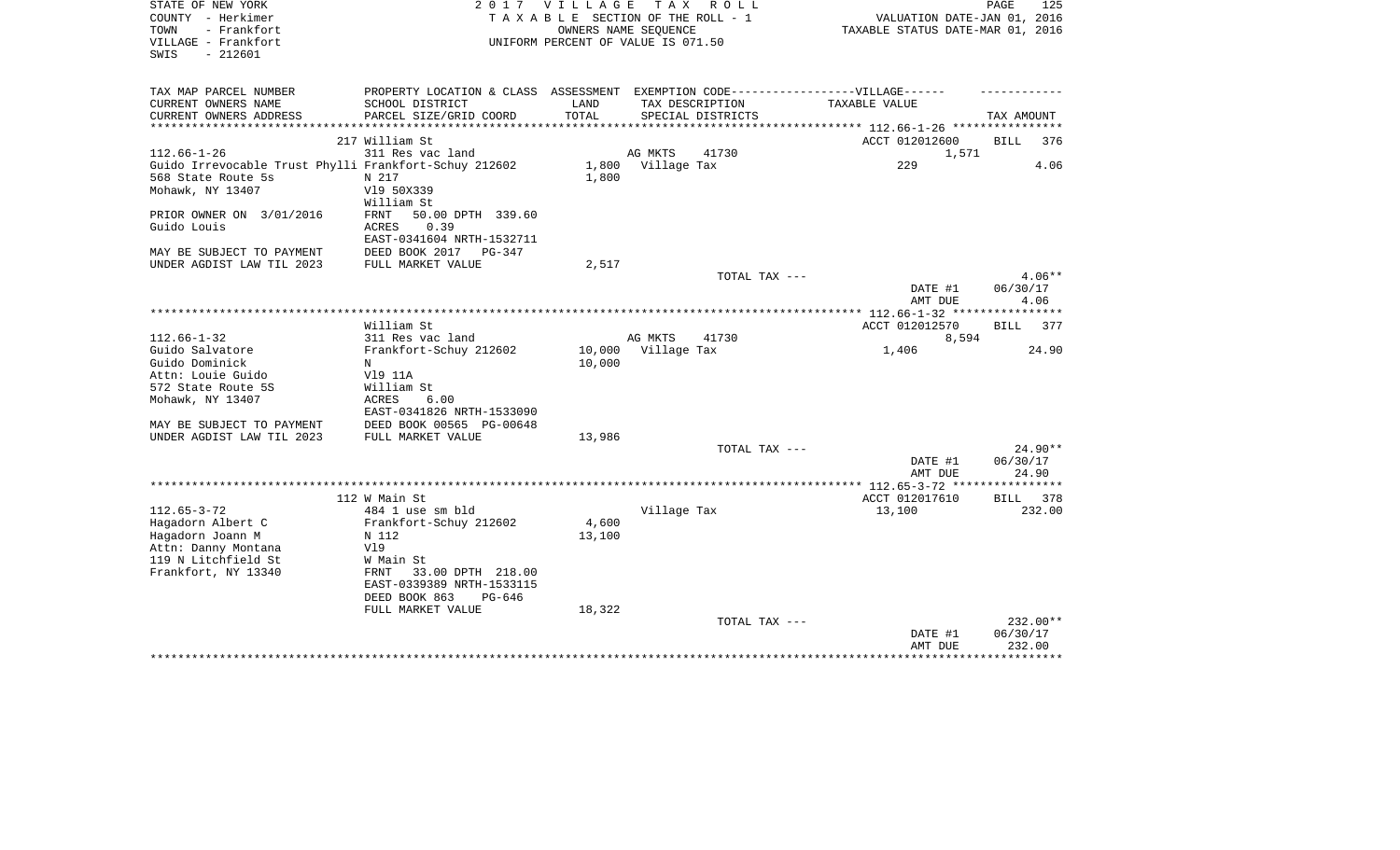| STATE OF NEW YORK<br>COUNTY - Herkimer<br>TOWN<br>- Frankfort | 2 0 1 7                                                                           | VILLAGE<br>OWNERS NAME SEQUENCE | T A X<br>R O L L<br>TAXABLE SECTION OF THE ROLL - 1 | VALUATION DATE-JAN 01, 2016<br>TAXABLE STATUS DATE-MAR 01, 2016 | PAGE<br>126                    |
|---------------------------------------------------------------|-----------------------------------------------------------------------------------|---------------------------------|-----------------------------------------------------|-----------------------------------------------------------------|--------------------------------|
| VILLAGE - Frankfort<br>$-212601$<br>SWIS                      |                                                                                   |                                 | UNIFORM PERCENT OF VALUE IS 071.50                  |                                                                 |                                |
| TAX MAP PARCEL NUMBER                                         | PROPERTY LOCATION & CLASS ASSESSMENT EXEMPTION CODE-----------------VILLAGE------ |                                 |                                                     |                                                                 |                                |
| CURRENT OWNERS NAME                                           | SCHOOL DISTRICT                                                                   | LAND                            | TAX DESCRIPTION                                     | TAXABLE VALUE                                                   |                                |
| CURRENT OWNERS ADDRESS                                        | PARCEL SIZE/GRID COORD                                                            | TOTAL                           | SPECIAL DISTRICTS                                   | *********** 112.74-1-41 ***                                     | TAX AMOUNT                     |
|                                                               | 204 E Orchard St                                                                  |                                 |                                                     | ACCT 200491                                                     | 379<br>BILL                    |
| $112.74 - 1 - 41$                                             | 220 2 Family Res                                                                  |                                 | Village Tax                                         | 39,000                                                          | 690.69                         |
| Halliburton Sara J                                            | Frankfort-Schuy 212602                                                            | 4,000                           |                                                     |                                                                 |                                |
| Latella Shawn A                                               | S 204                                                                             | 39,000                          |                                                     |                                                                 |                                |
| 204 E Orchard St                                              | R <sub>2</sub>                                                                    |                                 |                                                     |                                                                 |                                |
| Frankfort, NY 13340                                           | additional backyard<br>28.00 DPTH 153.00<br>FRNT                                  |                                 |                                                     |                                                                 |                                |
| PRIOR OWNER ON 3/01/2016<br>Jodway Alesha                     | 0.14<br>ACRES<br>EAST-0340357 NRTH-1532208                                        |                                 |                                                     |                                                                 |                                |
|                                                               | DEED BOOK 1621<br>PG-808                                                          |                                 |                                                     |                                                                 |                                |
|                                                               | FULL MARKET VALUE                                                                 | 54,545                          |                                                     |                                                                 |                                |
|                                                               |                                                                                   |                                 | TOTAL TAX ---                                       | DATE #1<br>AMT DUE                                              | 690.69**<br>06/30/17<br>690.69 |
|                                                               |                                                                                   |                                 |                                                     |                                                                 |                                |
|                                                               | 200 Mann St                                                                       |                                 |                                                     | ACCT 012023790                                                  | <b>BILL</b><br>380             |
| $112.74 - 2 - 18$                                             | 220 2 Family Res                                                                  |                                 | Village Tax                                         | 61,700                                                          | 1,092.71                       |
| Haman Steven                                                  | Frankfort-Schuy 212602                                                            | 6,100                           |                                                     |                                                                 |                                |
| Haman Mary                                                    | S 200                                                                             | 61,700                          |                                                     |                                                                 |                                |
| 324 Newport Rd                                                | R2 50X130                                                                         |                                 |                                                     |                                                                 |                                |
| Utica, NY 13502                                               | Mann St<br>50.00 DPTH 130.00<br>FRNT                                              |                                 |                                                     |                                                                 |                                |
|                                                               | EAST-0339804 NRTH-1531928                                                         |                                 |                                                     |                                                                 |                                |
|                                                               | DEED BOOK 696<br>$PG-744$                                                         |                                 |                                                     |                                                                 |                                |
|                                                               | FULL MARKET VALUE                                                                 | 86,294                          |                                                     |                                                                 |                                |
|                                                               |                                                                                   |                                 | TOTAL TAX ---                                       |                                                                 | 1,092.71**                     |
|                                                               |                                                                                   |                                 |                                                     | DATE #1                                                         | 06/30/17                       |
|                                                               |                                                                                   |                                 |                                                     | AMT DUE                                                         | 1,092.71                       |
|                                                               | 311 E Main St                                                                     |                                 |                                                     | ACCT 012016140                                                  | 381<br>BILL                    |
| $112.74 - 1 - 55$                                             | 425 Bar                                                                           |                                 | Village Tax                                         | 137,000                                                         | 2,426.27                       |
| Hancock James                                                 | Frankfort-Schuy 212602                                                            | 9,500                           |                                                     |                                                                 |                                |
| 311 E Main St                                                 | N                                                                                 | 137,000                         |                                                     |                                                                 |                                |
| Frankfort, NY 13340                                           | Tave                                                                              |                                 |                                                     |                                                                 |                                |
|                                                               | East Main St<br>FRNT 165.00 DPTH 100.00                                           |                                 |                                                     |                                                                 |                                |
|                                                               | EAST-0340931 NRTH-1531123                                                         |                                 |                                                     |                                                                 |                                |
|                                                               | DEED BOOK 1243<br>PG-288                                                          |                                 |                                                     |                                                                 |                                |
|                                                               | FULL MARKET VALUE                                                                 | 191,608                         |                                                     |                                                                 |                                |
|                                                               |                                                                                   |                                 | TOTAL TAX ---                                       |                                                                 | $2,426.27**$                   |
|                                                               |                                                                                   |                                 |                                                     | DATE #1                                                         | 06/30/17                       |
|                                                               |                                                                                   |                                 |                                                     | AMT DUE                                                         | 2,426.27                       |
|                                                               |                                                                                   |                                 |                                                     |                                                                 |                                |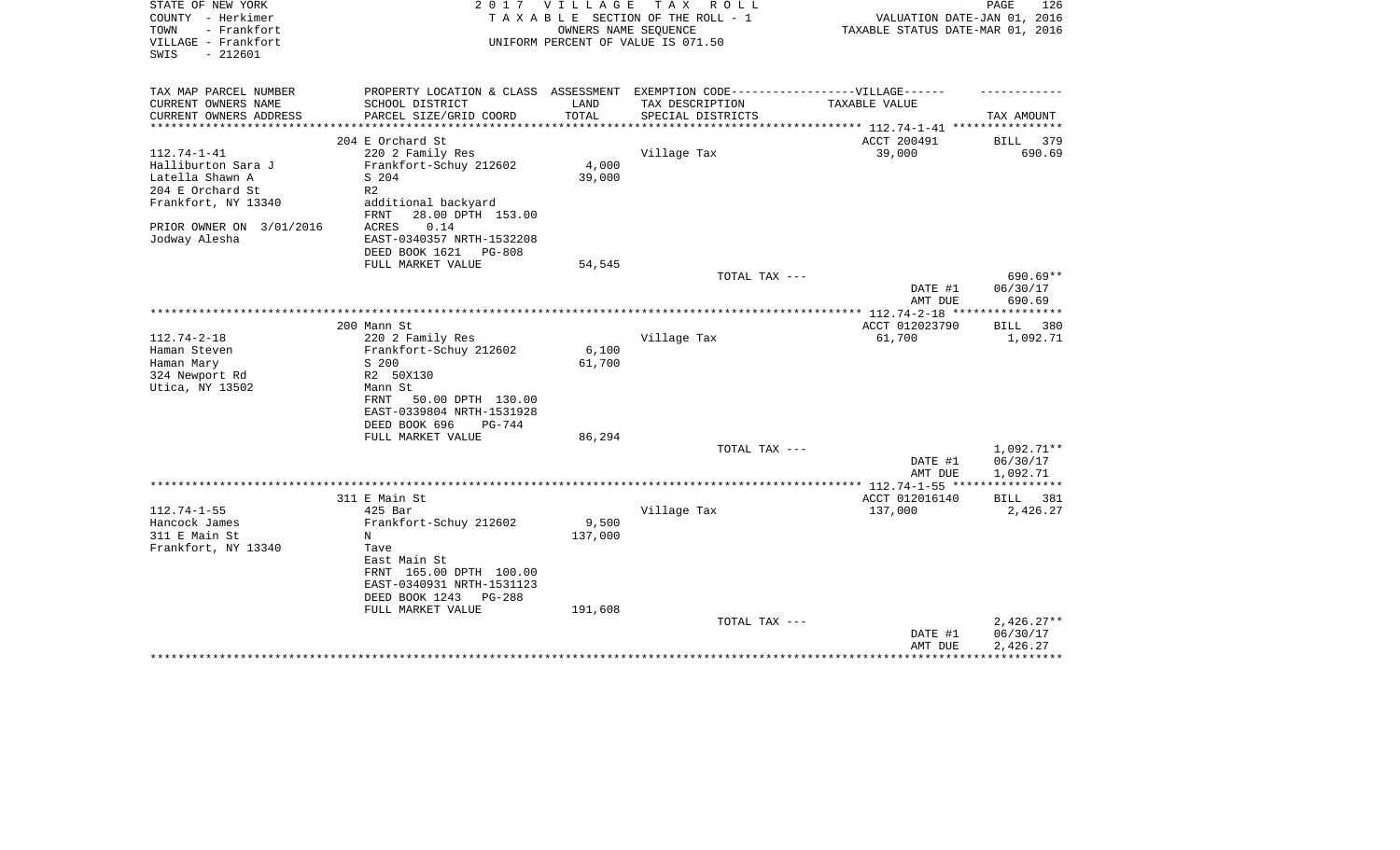| STATE OF NEW YORK<br>COUNTY - Herkimer<br>- Frankfort<br>TOWN<br>VILLAGE - Frankfort<br>SWIS<br>$-212601$ |                                                                                                     | 2017 VILLAGE        | TAX ROLL<br>TAXABLE SECTION OF THE ROLL - 1<br>OWNERS NAME SEOUENCE<br>UNIFORM PERCENT OF VALUE IS 071.50 | VALUATION DATE-JAN 01, 2016<br>TAXABLE STATUS DATE-MAR 01, 2016 | PAGE<br>127              |
|-----------------------------------------------------------------------------------------------------------|-----------------------------------------------------------------------------------------------------|---------------------|-----------------------------------------------------------------------------------------------------------|-----------------------------------------------------------------|--------------------------|
| TAX MAP PARCEL NUMBER<br>CURRENT OWNERS NAME                                                              | PROPERTY LOCATION & CLASS ASSESSMENT EXEMPTION CODE----------------VILLAGE------<br>SCHOOL DISTRICT | LAND                | TAX DESCRIPTION                                                                                           | TAXABLE VALUE                                                   |                          |
| CURRENT OWNERS ADDRESS                                                                                    | PARCEL SIZE/GRID COORD                                                                              | TOTAL               | SPECIAL DISTRICTS                                                                                         |                                                                 | TAX AMOUNT               |
|                                                                                                           | **************************                                                                          | ******************* |                                                                                                           | ************** 112.65-2-26 **********                           |                          |
|                                                                                                           | 145 Grandview Ave                                                                                   |                     |                                                                                                           | ACCT 012012665                                                  | 382<br>BILL              |
| $112.65 - 2 - 26$<br>Hand Charles J                                                                       | 210 1 Family Res<br>Frankfort-Schuy 212602                                                          | 26,400              | VET WAR CT 41121<br>Village Tax                                                                           | 6,309<br>123,391                                                | 2,185.25                 |
| Hand Lucille M                                                                                            | N                                                                                                   | 129,700             |                                                                                                           |                                                                 |                          |
| 145 Grandview Ave                                                                                         | R1                                                                                                  |                     |                                                                                                           |                                                                 |                          |
| Frankfort, NY 13340                                                                                       | Grandview Ave                                                                                       |                     |                                                                                                           |                                                                 |                          |
|                                                                                                           | FRNT 340.37 DPTH 212.65                                                                             |                     |                                                                                                           |                                                                 |                          |
|                                                                                                           | EAST-0337577 NRTH-1532556                                                                           |                     |                                                                                                           |                                                                 |                          |
|                                                                                                           | DEED BOOK 00612 PG-00450<br>FULL MARKET VALUE                                                       | 181,399             |                                                                                                           |                                                                 |                          |
|                                                                                                           |                                                                                                     |                     | TOTAL TAX ---                                                                                             |                                                                 | $2,185.25**$             |
|                                                                                                           |                                                                                                     |                     |                                                                                                           | DATE #1                                                         | 06/30/17                 |
|                                                                                                           |                                                                                                     |                     |                                                                                                           | AMT DUE                                                         | 2,185.25                 |
|                                                                                                           | Business Park                                                                                       |                     |                                                                                                           | ACCT 192332                                                     |                          |
| $112.64 - 2 - 4$                                                                                          | 441 Fuel Store&D                                                                                    |                     | Village Tax                                                                                               | 130,700                                                         | BILL<br>383<br>2,314.70  |
| Harbor Point Energy Products                                                                              | Frankfort-Schuy 212602                                                                              | 26,700              |                                                                                                           |                                                                 |                          |
| 132 E Main St                                                                                             | W                                                                                                   | 130,700             |                                                                                                           |                                                                 |                          |
| Frankfort, NY 13340                                                                                       | 40.00 DPTH<br>FRNT<br>2.80<br>ACRES                                                                 |                     |                                                                                                           |                                                                 |                          |
|                                                                                                           | EAST-0336517 NRTH-1534475<br>DEED BOOK 1570<br>$PG-67$                                              |                     |                                                                                                           |                                                                 |                          |
|                                                                                                           | FULL MARKET VALUE                                                                                   | 182,797             |                                                                                                           |                                                                 |                          |
|                                                                                                           |                                                                                                     |                     | TOTAL TAX ---                                                                                             | DATE #1                                                         | $2.314.70**$<br>06/30/17 |
|                                                                                                           |                                                                                                     |                     |                                                                                                           | AMT DUE                                                         | 2,314.70                 |
|                                                                                                           | 102 First Ave                                                                                       |                     |                                                                                                           | ACCT 012029280                                                  | 384<br>BILL              |
| $112.73 - 2 - 65.1$                                                                                       | 220 2 Family Res                                                                                    |                     | Village Tax                                                                                               | 61,100                                                          | 1,082.08                 |
| Harmon John E                                                                                             | Frankfort-Schuy 212602                                                                              | 11,600              |                                                                                                           |                                                                 |                          |
| Harmon Rosemary                                                                                           | $S$ 102-104                                                                                         | 61,100              |                                                                                                           |                                                                 |                          |
| 102 First Ave                                                                                             | R <sub>2</sub>                                                                                      |                     |                                                                                                           |                                                                 |                          |
| Frankfort, NY 13340                                                                                       | First Ave<br><b>FRNT</b><br>70.63 DPTH 131.08                                                       |                     |                                                                                                           |                                                                 |                          |
|                                                                                                           | 0.20 BANK<br>ACRES<br>055<br>EAST-0338910 NRTH-1531975                                              |                     |                                                                                                           |                                                                 |                          |
|                                                                                                           | DEED BOOK 684<br>$PG-363$                                                                           |                     |                                                                                                           |                                                                 |                          |
|                                                                                                           | FULL MARKET VALUE                                                                                   | 85,455              |                                                                                                           |                                                                 |                          |
|                                                                                                           |                                                                                                     |                     | TOTAL TAX ---                                                                                             |                                                                 | 1,082.08**               |
|                                                                                                           |                                                                                                     |                     |                                                                                                           | DATE #1                                                         | 06/30/17                 |
|                                                                                                           |                                                                                                     |                     |                                                                                                           | AMT DUE                                                         | 1,082.08                 |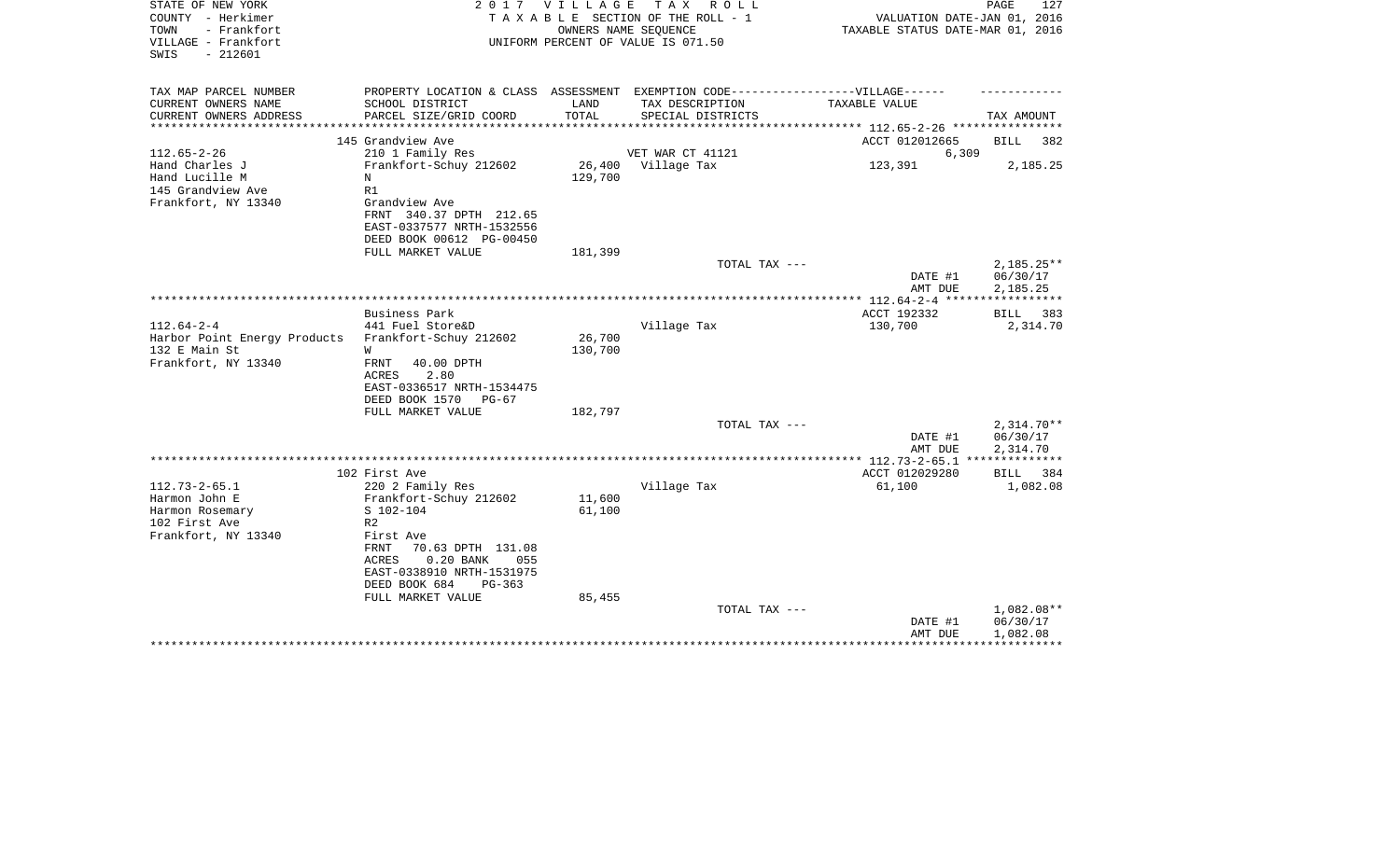| STATE OF NEW YORK<br>COUNTY - Herkimer<br>TOWN<br>- Frankfort<br>VILLAGE - Frankfort<br>SWIS<br>$-212601$ |                                                                                                                       | 2017 VILLAGE    | TAX ROLL<br>T A X A B L E SECTION OF THE ROLL - 1<br>OWNERS NAME SEOUENCE<br>UNIFORM PERCENT OF VALUE IS 071.50 | VALUATION DATE-JAN 01, 2016<br>TAXABLE STATUS DATE-MAR 01, 2016 | PAGE<br>128                      |
|-----------------------------------------------------------------------------------------------------------|-----------------------------------------------------------------------------------------------------------------------|-----------------|-----------------------------------------------------------------------------------------------------------------|-----------------------------------------------------------------|----------------------------------|
| TAX MAP PARCEL NUMBER<br>CURRENT OWNERS NAME                                                              | PROPERTY LOCATION & CLASS ASSESSMENT EXEMPTION CODE-----------------VILLAGE------<br>SCHOOL DISTRICT                  | LAND            | TAX DESCRIPTION                                                                                                 | TAXABLE VALUE                                                   |                                  |
| CURRENT OWNERS ADDRESS                                                                                    | PARCEL SIZE/GRID COORD                                                                                                | TOTAL           | SPECIAL DISTRICTS                                                                                               |                                                                 | TAX AMOUNT                       |
|                                                                                                           |                                                                                                                       |                 |                                                                                                                 | ********* 112.73-2-65.2 *******                                 |                                  |
|                                                                                                           | 104 First Ave                                                                                                         |                 |                                                                                                                 | ACCT 012029280                                                  | BILL<br>385                      |
| $112.73 - 2 - 65.2$                                                                                       | 210 1 Family Res                                                                                                      |                 | VET COM CT 41131                                                                                                | 10,515                                                          |                                  |
| Harmon John E<br>Harmon Rosemary                                                                          | Frankfort-Schuy 212602<br>S 102-104                                                                                   |                 | 15,800 VET DIS CT 41141<br>55,000 Village Tax                                                                   | 21,030<br>23,455                                                | 415.39                           |
| 102 First Ave<br>Frankfort, NY 13340                                                                      | R <sub>2</sub><br>First Ave<br>ACRES<br>$0.40$ BANK<br>055<br>EAST-0338876 NRTH-1531829                               |                 |                                                                                                                 |                                                                 |                                  |
|                                                                                                           | DEED BOOK 684<br>$PG-363$                                                                                             |                 |                                                                                                                 |                                                                 |                                  |
|                                                                                                           | FULL MARKET VALUE                                                                                                     | 76,923          |                                                                                                                 |                                                                 |                                  |
|                                                                                                           |                                                                                                                       |                 | TOTAL TAX ---                                                                                                   | DATE #1<br>AMT DUE                                              | $415.39**$<br>06/30/17<br>415.39 |
|                                                                                                           |                                                                                                                       |                 |                                                                                                                 |                                                                 | *****************                |
|                                                                                                           | 315 Railroad St                                                                                                       |                 |                                                                                                                 | ACCT 165388                                                     | BILL 386                         |
| $112.66 - 1 - 9$<br>Harrington Stephen E<br>315 Railroad St                                               | 210 1 Family Res<br>Frankfort-Schuy 212602<br>W 315                                                                   | 6,500<br>50,000 | Village Tax                                                                                                     | 50,000                                                          | 885.50                           |
| Frankfort, NY 13340                                                                                       | R1<br>Railroad St<br>50.00 DPTH 150.00<br>FRNT<br>EAST-0340402 NRTH-1533334<br>DEED BOOK 1400<br>$PG-662$             |                 |                                                                                                                 |                                                                 |                                  |
|                                                                                                           | FULL MARKET VALUE                                                                                                     | 69,930          | TOTAL TAX ---                                                                                                   |                                                                 | 885.50**                         |
|                                                                                                           |                                                                                                                       |                 |                                                                                                                 | DATE #1<br>AMT DUE                                              | 06/30/17<br>885.50               |
|                                                                                                           |                                                                                                                       |                 |                                                                                                                 | ******* 112.66-1-10 **                                          | **********                       |
|                                                                                                           | 317 Railroad St                                                                                                       |                 |                                                                                                                 | ACCT 012010920                                                  | BILL<br>387                      |
| $112.66 - 1 - 10$<br>Harris David B                                                                       | 210 1 Family Res<br>Frankfort-Schuy 212602                                                                            | 6,500           | Village Tax                                                                                                     | 48,000                                                          | 850.08                           |
| 317 Railroad St                                                                                           | W 317                                                                                                                 | 48,000          |                                                                                                                 |                                                                 |                                  |
| Frankfort, NY 13340                                                                                       | R1 47X150<br>Railroad St<br>50.00 DPTH 150.00<br>FRNT<br>EAST-0340443 NRTH-1533367<br>DEED BOOK 1314<br><b>PG-809</b> |                 |                                                                                                                 |                                                                 |                                  |
|                                                                                                           | FULL MARKET VALUE                                                                                                     | 67,133          |                                                                                                                 |                                                                 | 850.08**                         |
|                                                                                                           |                                                                                                                       |                 | TOTAL TAX ---                                                                                                   | DATE #1<br>AMT DUE                                              | 06/30/17<br>850.08               |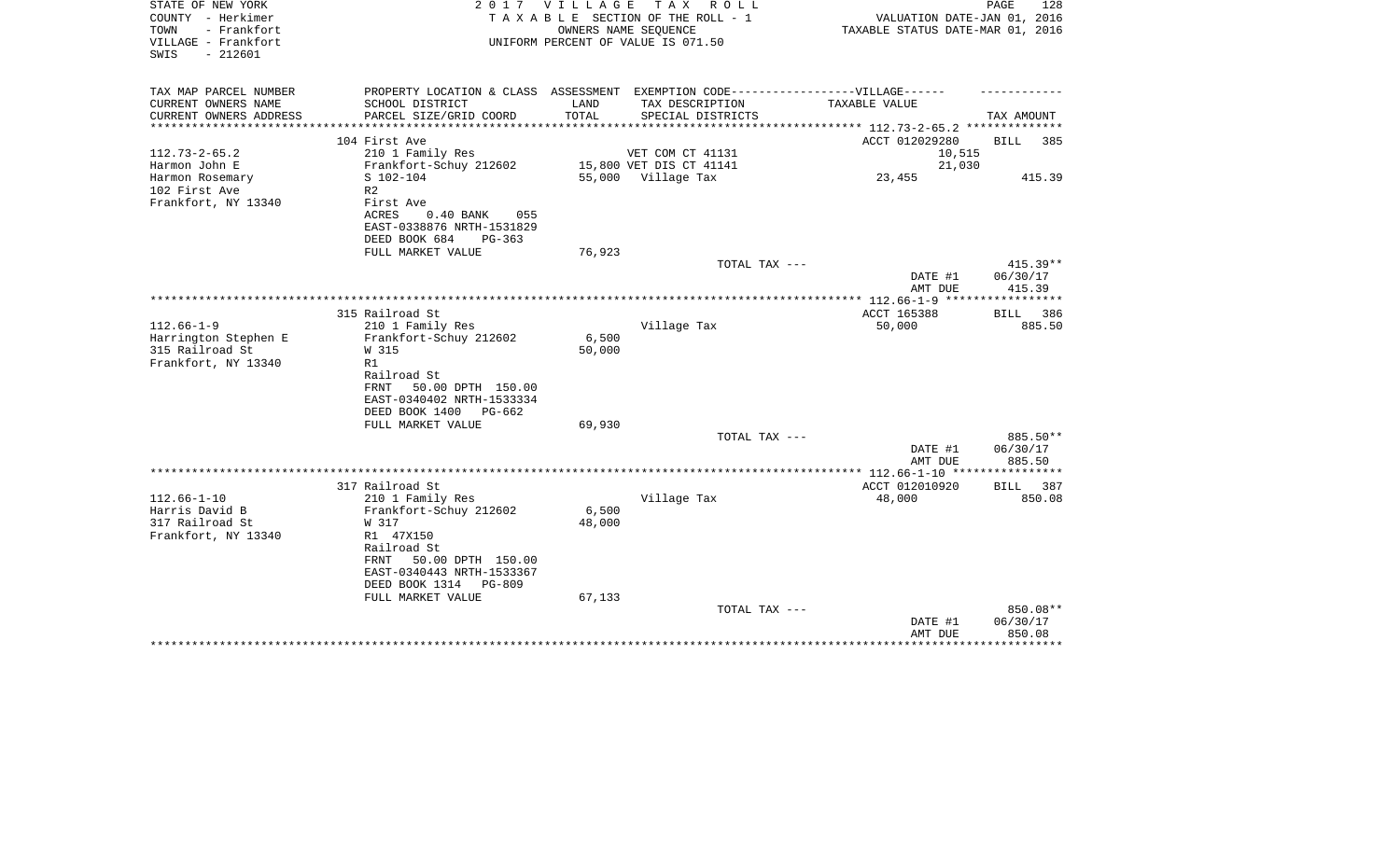| STATE OF NEW YORK<br>COUNTY - Herkimer<br>- Frankfort<br>TOWN<br>VILLAGE - Frankfort<br>$-212601$<br>SWIS | 2 0 1 7                                                                           | V I L L A G E | TAX ROLL<br>TAXABLE SECTION OF THE ROLL - 1<br>OWNERS NAME SEQUENCE<br>UNIFORM PERCENT OF VALUE IS 071.50 | VALUATION DATE-JAN 01, 2016<br>TAXABLE STATUS DATE-MAR 01, 2016 | PAGE<br>129              |
|-----------------------------------------------------------------------------------------------------------|-----------------------------------------------------------------------------------|---------------|-----------------------------------------------------------------------------------------------------------|-----------------------------------------------------------------|--------------------------|
| TAX MAP PARCEL NUMBER                                                                                     | PROPERTY LOCATION & CLASS ASSESSMENT EXEMPTION CODE-----------------VILLAGE------ |               |                                                                                                           |                                                                 |                          |
| CURRENT OWNERS NAME                                                                                       | SCHOOL DISTRICT                                                                   | LAND          | TAX DESCRIPTION                                                                                           | TAXABLE VALUE                                                   |                          |
| CURRENT OWNERS ADDRESS<br>**********************                                                          | PARCEL SIZE/GRID COORD                                                            | TOTAL         | SPECIAL DISTRICTS                                                                                         |                                                                 | TAX AMOUNT               |
|                                                                                                           | 226 Sixth Ave                                                                     |               |                                                                                                           | ACCT 012025050                                                  | <b>BILL</b><br>388       |
| $112.81 - 1 - 60$                                                                                         | 210 1 Family Res                                                                  |               | Village Tax                                                                                               | 54,300                                                          | 961.65                   |
| Harris Mark R                                                                                             | Frankfort-Schuy 212602                                                            | 11,800        |                                                                                                           |                                                                 |                          |
| Harris Robert H                                                                                           | S 226                                                                             | 54,300        |                                                                                                           |                                                                 |                          |
| 226 Sixth Ave                                                                                             | R1 Basic Star (Harris)                                                            |               |                                                                                                           |                                                                 |                          |
| Frankfort, NY 13340                                                                                       | Sixth Ave                                                                         |               |                                                                                                           |                                                                 |                          |
|                                                                                                           | 60.00 DPTH 150.00<br>FRNT                                                         |               |                                                                                                           |                                                                 |                          |
|                                                                                                           | EAST-0338806 NRTH-1529550                                                         |               |                                                                                                           |                                                                 |                          |
|                                                                                                           | DEED BOOK 875<br>$PG-483$<br>FULL MARKET VALUE                                    | 75,944        |                                                                                                           |                                                                 |                          |
|                                                                                                           |                                                                                   |               | TOTAL TAX ---                                                                                             |                                                                 | 961.65**                 |
|                                                                                                           |                                                                                   |               |                                                                                                           | DATE #1                                                         | 06/30/17                 |
|                                                                                                           |                                                                                   |               |                                                                                                           | AMT DUE                                                         | 961.65                   |
|                                                                                                           |                                                                                   |               |                                                                                                           |                                                                 |                          |
|                                                                                                           | 233 Mann St                                                                       |               |                                                                                                           | ACCT 012014460                                                  | BILL<br>389              |
| $112.74 - 2 - 58$                                                                                         | 210 1 Family Res                                                                  |               | Village Tax                                                                                               | 38,000                                                          | 672.98                   |
| Harris Robert                                                                                             | Frankfort-Schuy 212602                                                            | 2,300         |                                                                                                           |                                                                 |                          |
| Harris Theresa<br>233 Mann St                                                                             | N 233<br>R1 28X45                                                                 | 38,000        |                                                                                                           |                                                                 |                          |
| Frankfort, NY 13340                                                                                       | Mann St                                                                           |               |                                                                                                           |                                                                 |                          |
|                                                                                                           | 28.00 DPTH<br>FRNT<br>62.00                                                       |               |                                                                                                           |                                                                 |                          |
|                                                                                                           | EAST-0340265 NRTH-1531588                                                         |               |                                                                                                           |                                                                 |                          |
|                                                                                                           | DEED BOOK 00642 PG-00301                                                          |               |                                                                                                           |                                                                 |                          |
|                                                                                                           | FULL MARKET VALUE                                                                 | 53,147        |                                                                                                           |                                                                 |                          |
|                                                                                                           |                                                                                   |               | TOTAL TAX ---                                                                                             |                                                                 | 672.98**                 |
|                                                                                                           |                                                                                   |               |                                                                                                           | DATE #1                                                         | 06/30/17                 |
|                                                                                                           |                                                                                   |               |                                                                                                           | AMT DUE                                                         | 672.98                   |
|                                                                                                           | 525 Litchfield St                                                                 |               |                                                                                                           | ACCT 012030210                                                  | 390<br>BILL              |
| $112.81 - 1 - 4$                                                                                          | 210 1 Family Res                                                                  |               | Village Tax                                                                                               | 67,500                                                          | 1,195.43                 |
| Haskell Mary M                                                                                            | Frankfort-Schuy 212602                                                            | 11,000        |                                                                                                           |                                                                 |                          |
| 23017 Brighton Pl                                                                                         | E 525                                                                             | 67,500        |                                                                                                           |                                                                 |                          |
| Land O'Lakes, FL 34639                                                                                    | R1 60X120                                                                         |               |                                                                                                           |                                                                 |                          |
|                                                                                                           | Litchfield St                                                                     |               |                                                                                                           |                                                                 |                          |
|                                                                                                           | 60.00 DPTH 130.00<br>FRNT                                                         |               |                                                                                                           |                                                                 |                          |
|                                                                                                           | EAST-0338251 NRTH-1530353                                                         |               |                                                                                                           |                                                                 |                          |
|                                                                                                           | DEED BOOK 789<br>PG-601                                                           |               |                                                                                                           |                                                                 |                          |
|                                                                                                           | FULL MARKET VALUE                                                                 | 94,406        |                                                                                                           |                                                                 |                          |
|                                                                                                           |                                                                                   |               | TOTAL TAX ---                                                                                             | DATE #1                                                         | $1,195.43**$<br>06/30/17 |
|                                                                                                           |                                                                                   |               |                                                                                                           | AMT DUE                                                         | 1,195.43                 |
|                                                                                                           |                                                                                   |               |                                                                                                           |                                                                 |                          |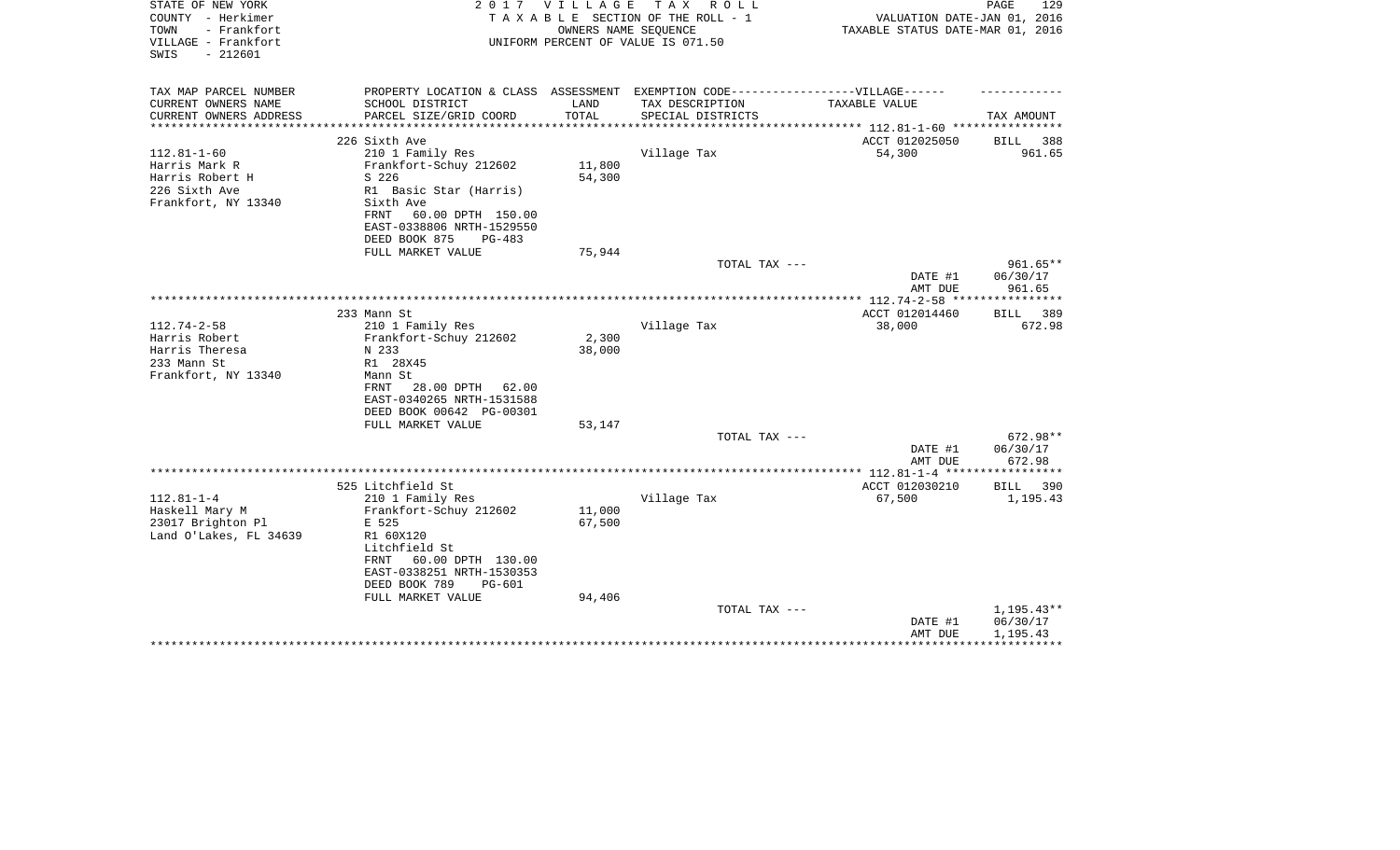| STATE OF NEW YORK<br>COUNTY - Herkimer<br>TOWN<br>- Frankfort<br>VILLAGE - Frankfort<br>$-212601$<br>SWIS | 2017                                                                                                                                                                                         | <b>VILLAGE</b>            | TAX ROLL<br>TAXABLE SECTION OF THE ROLL - 1<br>OWNERS NAME SEQUENCE<br>UNIFORM PERCENT OF VALUE IS 071.50 | VALUATION DATE-JAN 01, 2016<br>TAXABLE STATUS DATE-MAR 01, 2016 | PAGE<br>130                    |
|-----------------------------------------------------------------------------------------------------------|----------------------------------------------------------------------------------------------------------------------------------------------------------------------------------------------|---------------------------|-----------------------------------------------------------------------------------------------------------|-----------------------------------------------------------------|--------------------------------|
| TAX MAP PARCEL NUMBER<br>CURRENT OWNERS NAME                                                              | PROPERTY LOCATION & CLASS ASSESSMENT EXEMPTION CODE----------------VILLAGE------<br>SCHOOL DISTRICT                                                                                          | LAND                      | TAX DESCRIPTION                                                                                           | TAXABLE VALUE                                                   |                                |
| CURRENT OWNERS ADDRESS<br>*********************                                                           | PARCEL SIZE/GRID COORD                                                                                                                                                                       | TOTAL                     | SPECIAL DISTRICTS                                                                                         | *************************** 112.81-1-5 ******************       | TAX AMOUNT                     |
|                                                                                                           | 523 Litchfield St                                                                                                                                                                            |                           |                                                                                                           | ACCT 012030240                                                  | BILL<br>391                    |
| $112.81 - 1 - 5$<br>Haskell Mary M<br>23017 Brighton Pl<br>Land O'Lakes, FL 34639                         | 311 Res vac land<br>Frankfort-Schuy 212602<br>E 523<br>V19 49X120<br>Litchfield St<br>49.00 DPTH 130.00<br>FRNT<br>EAST-0338284 NRTH-1530399                                                 | 7,100<br>7,100            | Village Tax                                                                                               | 7,100                                                           | 125.74                         |
|                                                                                                           | DEED BOOK 789<br><b>PG-601</b><br>FULL MARKET VALUE                                                                                                                                          | 9,930                     |                                                                                                           |                                                                 |                                |
|                                                                                                           |                                                                                                                                                                                              |                           | TOTAL TAX ---                                                                                             |                                                                 | 125.74**                       |
|                                                                                                           |                                                                                                                                                                                              |                           |                                                                                                           | DATE #1<br>AMT DUE                                              | 06/30/17<br>125.74             |
|                                                                                                           |                                                                                                                                                                                              |                           |                                                                                                           |                                                                 |                                |
| $112.73 - 3 - 37$                                                                                         | 237 Second Ave<br>210 1 Family Res                                                                                                                                                           |                           | Village Tax                                                                                               | ACCT 012003150<br>61,500                                        | BILL<br>392<br>1,089.17        |
| Hazeltine Brian<br>Hazeltine Necole D<br>237 Second Ave<br>Frankfort, NY 13340                            | Frankfort-Schuy 212602<br>N 237<br>R1 50X150<br>Second Ave<br>50.00 DPTH 150.00<br>FRNT<br>EAST-0339899 NRTH-1530720<br>DEED BOOK 945<br>$PG-393$                                            | 10,800<br>61,500          |                                                                                                           |                                                                 |                                |
|                                                                                                           | FULL MARKET VALUE                                                                                                                                                                            | 86,014                    | TOTAL TAX ---                                                                                             |                                                                 | 1,089.17**                     |
|                                                                                                           |                                                                                                                                                                                              |                           |                                                                                                           | DATE #1<br>AMT DUE                                              | 06/30/17<br>1,089.17           |
|                                                                                                           |                                                                                                                                                                                              |                           |                                                                                                           |                                                                 |                                |
|                                                                                                           | 131 First Ave                                                                                                                                                                                |                           |                                                                                                           | ACCT 012017880                                                  | BILL<br>393                    |
| $112.73 - 2 - 46$<br>Heinig John W<br>Heinig Evelyn C<br>131 First Ave<br>Frankfort, NY 13340             | 210 1 Family Res<br>Frankfort-Schuy 212602<br>N 131<br>R1 50X85x43<br>First Ave<br>FRNT<br>50.00 DPTH<br>86.00<br>EAST-0339404 NRTH-1531774<br>DEED BOOK 00640 PG-00140<br>FULL MARKET VALUE | 8,300<br>53,300<br>74,545 | VET COM CT 41131<br>Village Tax                                                                           | 10,515<br>42,785                                                | 757.72                         |
|                                                                                                           |                                                                                                                                                                                              |                           | TOTAL TAX ---                                                                                             | DATE #1<br>AMT DUE                                              | 757.72**<br>06/30/17<br>757.72 |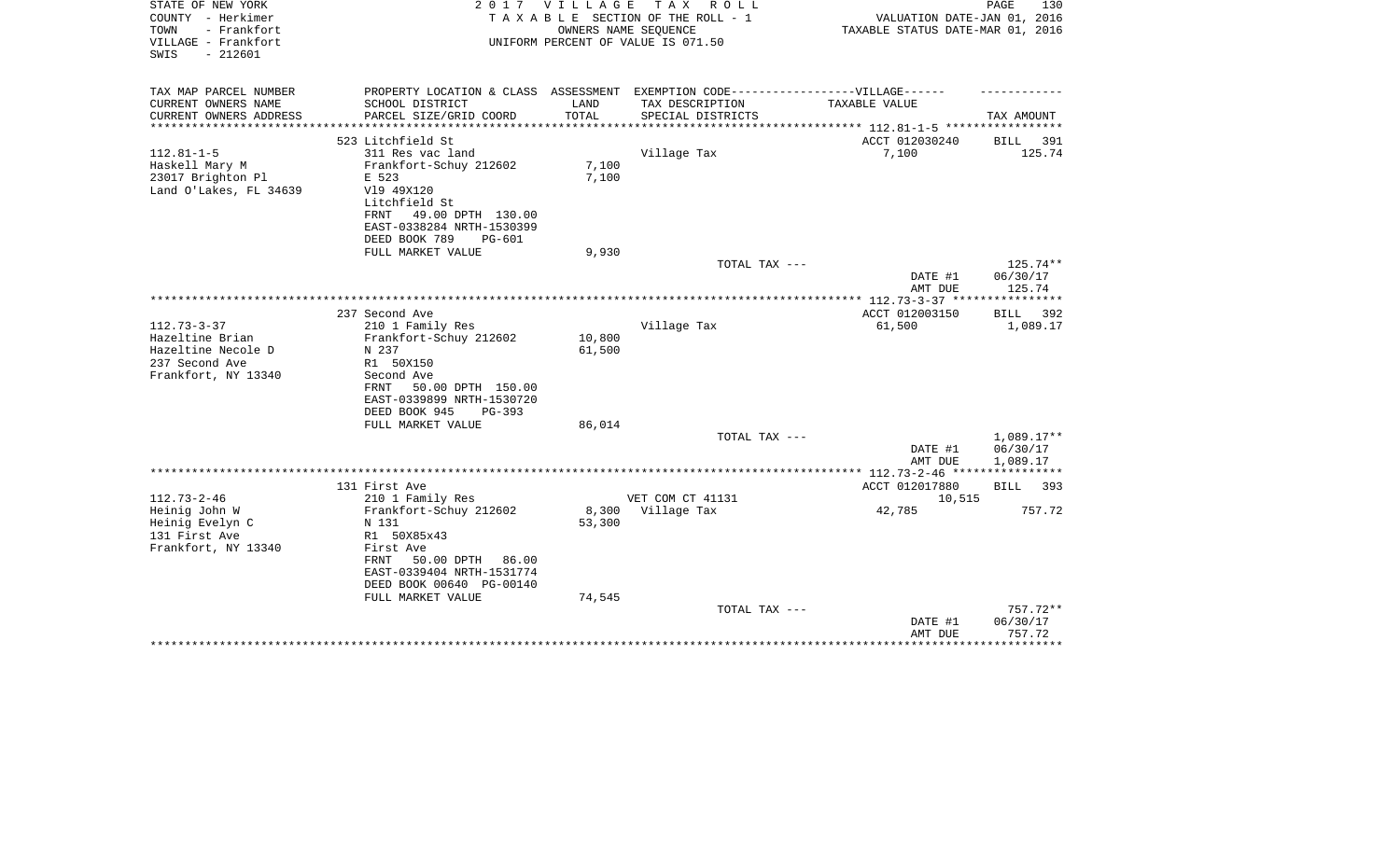| STATE OF NEW YORK<br>COUNTY - Herkimer<br>- Frankfort<br>TOWN<br>VILLAGE - Frankfort<br>$-212601$<br>SWIS | 2 0 1 7                                    | <b>VILLAGE</b><br>OWNERS NAME SEQUENCE | TAX ROLL<br>TAXABLE SECTION OF THE ROLL - 1<br>UNIFORM PERCENT OF VALUE IS 071.50 | VALUATION DATE-JAN 01, 2016<br>TAXABLE STATUS DATE-MAR 01, 2016 | PAGE<br>131          |
|-----------------------------------------------------------------------------------------------------------|--------------------------------------------|----------------------------------------|-----------------------------------------------------------------------------------|-----------------------------------------------------------------|----------------------|
| TAX MAP PARCEL NUMBER                                                                                     |                                            |                                        | PROPERTY LOCATION & CLASS ASSESSMENT EXEMPTION CODE-----------------VILLAGE------ |                                                                 |                      |
| CURRENT OWNERS NAME<br>CURRENT OWNERS ADDRESS                                                             | SCHOOL DISTRICT<br>PARCEL SIZE/GRID COORD  | LAND<br>TOTAL                          | TAX DESCRIPTION<br>SPECIAL DISTRICTS                                              | TAXABLE VALUE                                                   | TAX AMOUNT           |
| ***************                                                                                           |                                            | ******************                     |                                                                                   | **************************** 112.74-2-65 *****************      |                      |
|                                                                                                           | 210 E Main St                              |                                        |                                                                                   | ACCT 012025140                                                  | BILL<br>394          |
| $112.74 - 2 - 65$                                                                                         | 481 Att row bldg                           |                                        | Village Tax                                                                       | 44,800                                                          | 793.41               |
| Henrickson Scott W                                                                                        | Frankfort-Schuy 212602                     | 1,000                                  |                                                                                   |                                                                 |                      |
| Attn: Countrywide Home Loan, I S 210-212                                                                  |                                            | 44,800                                 |                                                                                   |                                                                 |                      |
| CS Tax Team                                                                                               | Com                                        |                                        |                                                                                   |                                                                 |                      |
| PO Box 10211                                                                                              | E Main St                                  |                                        |                                                                                   |                                                                 |                      |
| VanNuys, CA 91410                                                                                         | 0.01<br>ACRES<br>EAST-0340054 NRTH-1531899 |                                        |                                                                                   |                                                                 |                      |
|                                                                                                           | DEED BOOK 925<br><b>PG-513</b>             |                                        |                                                                                   |                                                                 |                      |
|                                                                                                           | FULL MARKET VALUE                          | 62,657                                 |                                                                                   |                                                                 |                      |
|                                                                                                           |                                            |                                        | TOTAL TAX ---                                                                     |                                                                 | 793.41**             |
|                                                                                                           |                                            |                                        |                                                                                   | DATE #1<br>AMT DUE                                              | 06/30/17<br>793.41   |
|                                                                                                           |                                            |                                        |                                                                                   |                                                                 |                      |
|                                                                                                           | 212 E Main St                              |                                        |                                                                                   |                                                                 | 395<br>BILL          |
| 112.74-2-65.999                                                                                           | 210 1 Family Res                           |                                        | Village Tax                                                                       | 78,400                                                          | 1,388.46             |
| Henrickson Scott W                                                                                        | Frankfort-Schuy 212602                     | 8,300                                  |                                                                                   |                                                                 |                      |
| 212 E Main St                                                                                             | S                                          | 78,400                                 |                                                                                   |                                                                 |                      |
| Frankfort, NY 13340                                                                                       | R1<br><b>FRNT</b><br>73.00 DPTH 145.00     |                                        |                                                                                   |                                                                 |                      |
|                                                                                                           | EAST-0303246 NRTH-1107365                  |                                        |                                                                                   |                                                                 |                      |
|                                                                                                           | DEED BOOK 925<br>$PG-513$                  |                                        |                                                                                   |                                                                 |                      |
|                                                                                                           | FULL MARKET VALUE                          | 109,650                                |                                                                                   |                                                                 |                      |
|                                                                                                           |                                            |                                        | TOTAL TAX ---                                                                     |                                                                 | 1,388.46**           |
|                                                                                                           |                                            |                                        |                                                                                   | DATE #1<br>AMT DUE                                              | 06/30/17<br>1,388.46 |
|                                                                                                           |                                            |                                        |                                                                                   |                                                                 | ************         |
|                                                                                                           | 219 William St                             |                                        |                                                                                   | ACCT 012009840                                                  | BILL<br>396          |
| $112.66 - 1 - 25$                                                                                         | 210 1 Family Res                           |                                        | Village Tax                                                                       | 60,000                                                          | 1,062.60             |
| Hight Charles G Jr                                                                                        | Frankfort-Schuy 212602                     | 7,900                                  |                                                                                   |                                                                 |                      |
| Hight Elizabeth<br>219 William St                                                                         | N<br>R1                                    | 60,000                                 |                                                                                   |                                                                 |                      |
| Frankfort, NY 13340                                                                                       | William St                                 |                                        |                                                                                   |                                                                 |                      |
|                                                                                                           | 75.00 DPTH 150.00<br>FRNT                  |                                        |                                                                                   |                                                                 |                      |
|                                                                                                           | EAST-0341499 NRTH-1532694                  |                                        |                                                                                   |                                                                 |                      |
|                                                                                                           | DEED BOOK 929<br>$PG-439$                  |                                        |                                                                                   |                                                                 |                      |
|                                                                                                           | FULL MARKET VALUE                          | 83,916                                 |                                                                                   |                                                                 |                      |
|                                                                                                           |                                            |                                        | TOTAL TAX ---                                                                     |                                                                 | 1,062.60**           |
|                                                                                                           |                                            |                                        |                                                                                   | DATE #1                                                         | 06/30/17             |
|                                                                                                           |                                            |                                        |                                                                                   | AMT DUE                                                         | 1,062.60             |
|                                                                                                           |                                            |                                        |                                                                                   |                                                                 |                      |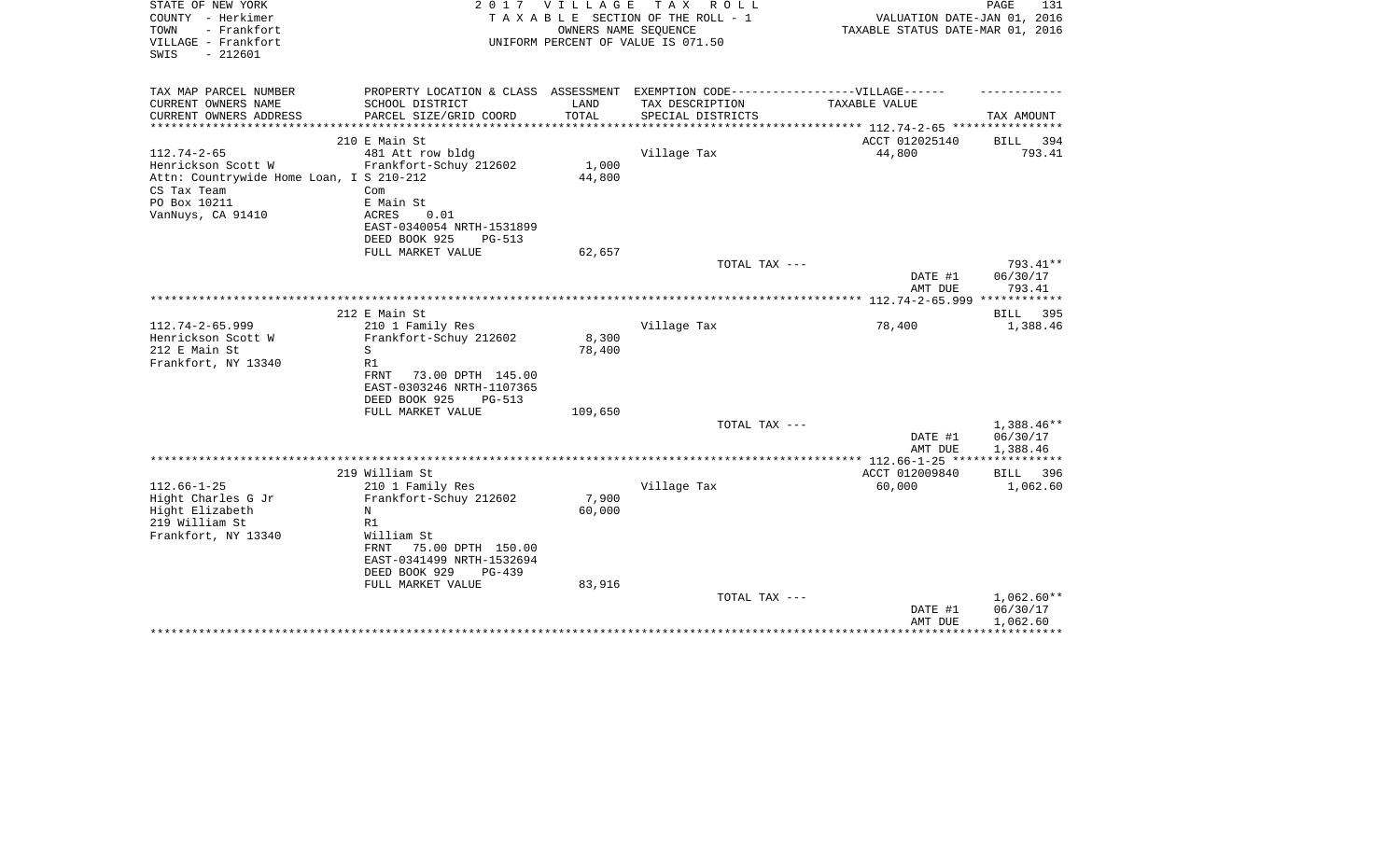| STATE OF NEW YORK<br>COUNTY - Herkimer<br>TOWN<br>- Frankfort<br>VILLAGE - Frankfort | 2017                                                                              | VILLAGE | T A X<br>R O L L<br>TAXABLE SECTION OF THE ROLL - 1<br>OWNERS NAME SEQUENCE<br>UNIFORM PERCENT OF VALUE IS 071.50 | VALUATION DATE-JAN 01, 2016<br>TAXABLE STATUS DATE-MAR 01, 2016 | PAGE<br>132              |
|--------------------------------------------------------------------------------------|-----------------------------------------------------------------------------------|---------|-------------------------------------------------------------------------------------------------------------------|-----------------------------------------------------------------|--------------------------|
| $-212601$<br>SWIS                                                                    |                                                                                   |         |                                                                                                                   |                                                                 |                          |
| TAX MAP PARCEL NUMBER                                                                | PROPERTY LOCATION & CLASS ASSESSMENT EXEMPTION CODE-----------------VILLAGE------ |         |                                                                                                                   |                                                                 |                          |
| CURRENT OWNERS NAME                                                                  | SCHOOL DISTRICT                                                                   | LAND    | TAX DESCRIPTION                                                                                                   | <b>TAXABLE VALUE</b>                                            |                          |
| CURRENT OWNERS ADDRESS<br>**********************                                     | PARCEL SIZE/GRID COORD                                                            | TOTAL   | SPECIAL DISTRICTS                                                                                                 |                                                                 | TAX AMOUNT               |
|                                                                                      | 222 W Main St                                                                     |         |                                                                                                                   | ACCT 182322                                                     | BILL<br>397              |
| $112.65 - 1 - 59$                                                                    | 210 1 Family Res                                                                  |         | Village Tax                                                                                                       | 67,700                                                          | 1,198.97                 |
| Hinckley Joshua                                                                      | Frankfort-Schuy 212602                                                            | 11,900  |                                                                                                                   |                                                                 |                          |
| Hinkley Ashley                                                                       | N 222<br>R1                                                                       | 67,700  |                                                                                                                   |                                                                 |                          |
| 222 W Main St<br>Frankfort, NY 13340                                                 | Life Use Marie                                                                    |         |                                                                                                                   |                                                                 |                          |
|                                                                                      | 50.00 DPTH 250.00<br><b>FRNT</b>                                                  |         |                                                                                                                   |                                                                 |                          |
|                                                                                      | EAST-0338590 NRTH-1534104                                                         |         |                                                                                                                   |                                                                 |                          |
|                                                                                      | DEED BOOK 1507<br>PG-888                                                          |         |                                                                                                                   |                                                                 |                          |
|                                                                                      | FULL MARKET VALUE                                                                 | 94,685  |                                                                                                                   |                                                                 |                          |
|                                                                                      |                                                                                   |         | TOTAL TAX ---                                                                                                     | DATE #1                                                         | $1,198.97**$<br>06/30/17 |
|                                                                                      |                                                                                   |         |                                                                                                                   | AMT DUE                                                         | 1,198.97                 |
|                                                                                      |                                                                                   |         |                                                                                                                   | ***************** 112.65-1-60 ****                              | ************             |
|                                                                                      | 220 W Main St                                                                     |         |                                                                                                                   | ACCT 166534                                                     | 398<br>BILL              |
| $112.65 - 1 - 60$                                                                    | 210 1 Family Res                                                                  |         | Village Tax                                                                                                       | 78,100                                                          | 1,383.15                 |
| Hnelosub Denise                                                                      | Frankfort-Schuy 212602                                                            | 11,800  |                                                                                                                   |                                                                 |                          |
| 220 W Main St<br>Frankfort, NY 13340                                                 | N 220<br>R1                                                                       | 78,100  |                                                                                                                   |                                                                 |                          |
|                                                                                      | W Main St                                                                         |         |                                                                                                                   |                                                                 |                          |
|                                                                                      | 50.00 DPTH 200.00<br><b>FRNT</b>                                                  |         |                                                                                                                   |                                                                 |                          |
|                                                                                      | EAST-0338607 NRTH-1534056                                                         |         |                                                                                                                   |                                                                 |                          |
|                                                                                      | DEED BOOK 1407<br>PG-591                                                          |         |                                                                                                                   |                                                                 |                          |
|                                                                                      | FULL MARKET VALUE                                                                 | 109,231 |                                                                                                                   |                                                                 |                          |
|                                                                                      |                                                                                   |         | TOTAL TAX ---                                                                                                     | DATE #1                                                         | 1,383.15**<br>06/30/17   |
|                                                                                      |                                                                                   |         |                                                                                                                   | AMT DUE                                                         | 1,383.15                 |
|                                                                                      |                                                                                   |         |                                                                                                                   | ************** 112.73-2-75 ****                                 |                          |
|                                                                                      | 225 Litchfield St                                                                 |         |                                                                                                                   | ACCT 012001950                                                  | 399<br><b>BILL</b>       |
| $112.73 - 2 - 75$                                                                    | 210 1 Family Res                                                                  |         | Village Tax                                                                                                       | 55,000                                                          | 974.05                   |
| Hobbick Forrest E III                                                                | Frankfort-Schuy 212602                                                            | 9,500   |                                                                                                                   |                                                                 |                          |
| 225 S Litchfield St<br>Frankfort, NY 13340                                           | E 225<br>R1 Life Use                                                              | 55,000  |                                                                                                                   |                                                                 |                          |
|                                                                                      | Litchfield St                                                                     |         |                                                                                                                   |                                                                 |                          |
|                                                                                      | 44.00 DPTH 150.00<br>FRNT                                                         |         |                                                                                                                   |                                                                 |                          |
|                                                                                      | EAST-0338757 NRTH-1531666                                                         |         |                                                                                                                   |                                                                 |                          |
|                                                                                      | DEED BOOK 1320<br><b>PG-904</b>                                                   |         |                                                                                                                   |                                                                 |                          |
|                                                                                      | FULL MARKET VALUE                                                                 | 76,923  | TOTAL TAX ---                                                                                                     |                                                                 | $974.05**$               |
|                                                                                      |                                                                                   |         |                                                                                                                   | DATE #1                                                         | 06/30/17                 |
|                                                                                      |                                                                                   |         |                                                                                                                   | AMT DUE                                                         | 974.05                   |
|                                                                                      |                                                                                   |         |                                                                                                                   |                                                                 | * * * * * * * * *        |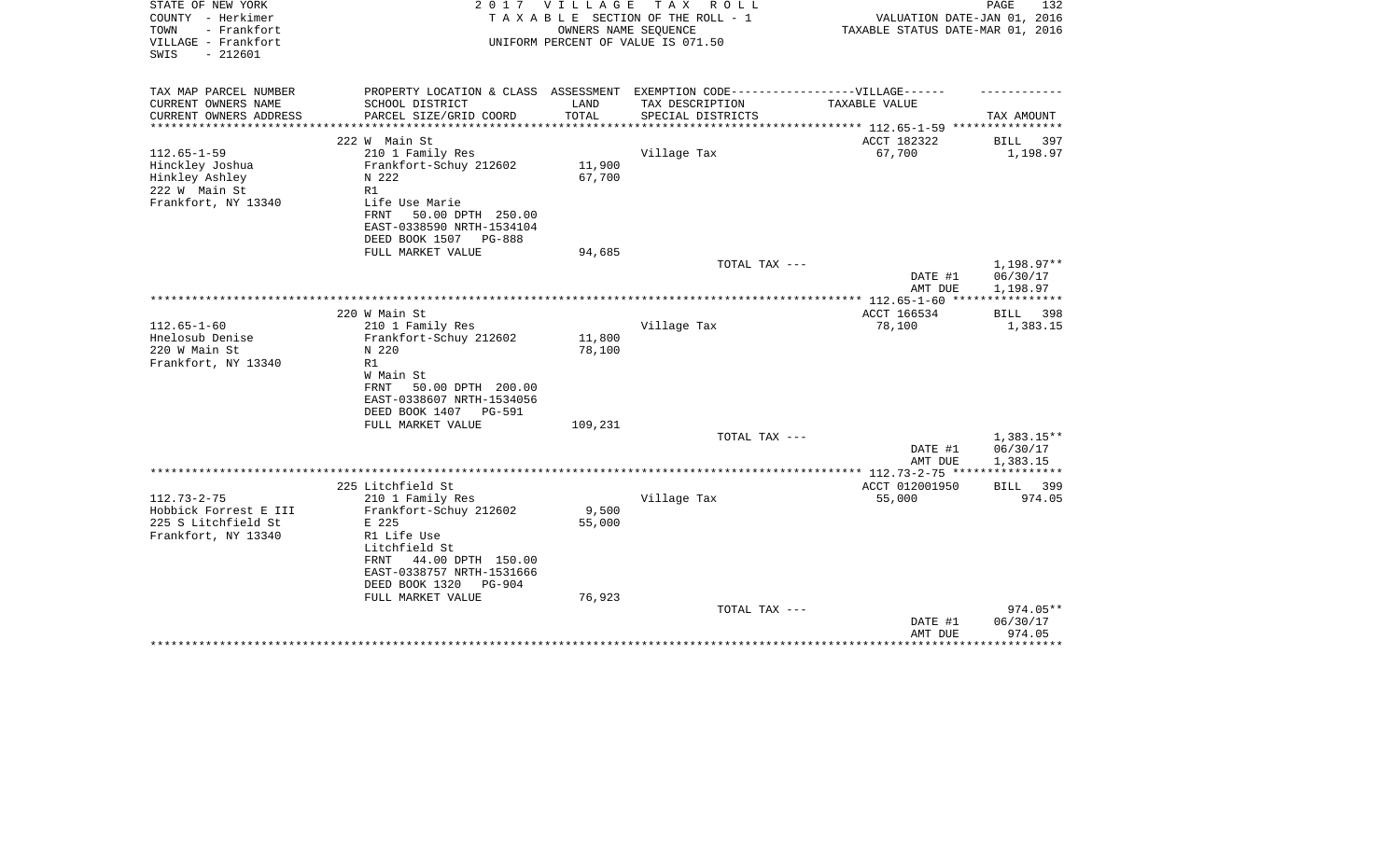| STATE OF NEW YORK<br>COUNTY - Herkimer<br>- Frankfort<br>TOWN<br>VILLAGE - Frankfort<br>$-212601$<br>SWIS | 2 0 1 7                                                                           | VILLAGE | T A X<br>R O L L<br>TAXABLE SECTION OF THE ROLL - 1<br>OWNERS NAME SEQUENCE<br>UNIFORM PERCENT OF VALUE IS 071.50 | VALUATION DATE-JAN 01, 2016<br>TAXABLE STATUS DATE-MAR 01, 2016 | PAGE<br>133           |
|-----------------------------------------------------------------------------------------------------------|-----------------------------------------------------------------------------------|---------|-------------------------------------------------------------------------------------------------------------------|-----------------------------------------------------------------|-----------------------|
| TAX MAP PARCEL NUMBER                                                                                     | PROPERTY LOCATION & CLASS ASSESSMENT EXEMPTION CODE-----------------VILLAGE------ |         |                                                                                                                   |                                                                 |                       |
| CURRENT OWNERS NAME                                                                                       | SCHOOL DISTRICT                                                                   | LAND    | TAX DESCRIPTION                                                                                                   | TAXABLE VALUE                                                   |                       |
| CURRENT OWNERS ADDRESS<br>**********************                                                          | PARCEL SIZE/GRID COORD                                                            | TOTAL   | SPECIAL DISTRICTS                                                                                                 |                                                                 | TAX AMOUNT            |
|                                                                                                           | 506 Reese Rd                                                                      |         |                                                                                                                   | ACCT 012002040                                                  | BILL<br>400           |
| $112.82 - 2 - 75$                                                                                         | 311 Res vac land                                                                  |         | Village Tax                                                                                                       | 6,800                                                           | 120.43                |
| Hoffman Lawrence K                                                                                        | Frankfort-Schuy 212602                                                            | 6,800   |                                                                                                                   |                                                                 |                       |
| Hoffman Theresa M                                                                                         | W 506                                                                             | 6,800   |                                                                                                                   |                                                                 |                       |
| 508 Reese Rd                                                                                              | V19 50X137                                                                        |         |                                                                                                                   |                                                                 |                       |
| Frankfort, NY 13340                                                                                       | Reese Rd<br>45.00 DPTH 147.00<br>FRNT                                             |         |                                                                                                                   |                                                                 |                       |
|                                                                                                           | EAST-0340057 NRTH-1528937                                                         |         |                                                                                                                   |                                                                 |                       |
|                                                                                                           | DEED BOOK 801<br>$PG-470$                                                         |         |                                                                                                                   |                                                                 |                       |
|                                                                                                           | FULL MARKET VALUE                                                                 | 9,510   |                                                                                                                   |                                                                 |                       |
|                                                                                                           |                                                                                   |         | TOTAL TAX ---                                                                                                     |                                                                 | $120.43**$            |
|                                                                                                           |                                                                                   |         |                                                                                                                   | DATE #1                                                         | 06/30/17              |
|                                                                                                           |                                                                                   |         |                                                                                                                   | AMT DUE                                                         | 120.43                |
|                                                                                                           | 508 Reese Rd                                                                      |         |                                                                                                                   | ACCT 012002070                                                  | BILL<br>401           |
| $112.82 - 2 - 76$                                                                                         | 210 1 Family Res                                                                  |         | Village Tax                                                                                                       | 63,900                                                          | 1,131.67              |
| Hoffman Lawrence K                                                                                        | Frankfort-Schuy 212602                                                            | 9,800   |                                                                                                                   |                                                                 |                       |
| Hoffman Theresa M                                                                                         | W 508                                                                             | 63,900  |                                                                                                                   |                                                                 |                       |
| 508 Reese Rd<br>Frankfort, NY 13340                                                                       | R1<br>Reese Rd                                                                    |         |                                                                                                                   |                                                                 |                       |
|                                                                                                           | 45.00 DPTH 160.00<br>FRNT                                                         |         |                                                                                                                   |                                                                 |                       |
|                                                                                                           | EAST-0340028 NRTH-1528902                                                         |         |                                                                                                                   |                                                                 |                       |
|                                                                                                           | DEED BOOK 801<br>$PG-470$                                                         |         |                                                                                                                   |                                                                 |                       |
|                                                                                                           | FULL MARKET VALUE                                                                 | 89,371  |                                                                                                                   |                                                                 |                       |
|                                                                                                           |                                                                                   |         | TOTAL TAX ---                                                                                                     |                                                                 | $1,131.67**$          |
|                                                                                                           |                                                                                   |         |                                                                                                                   | DATE #1<br>AMT DUE                                              | 06/30/17<br>1,131.67  |
|                                                                                                           |                                                                                   |         |                                                                                                                   |                                                                 |                       |
|                                                                                                           | 104 Hillcrest Ave                                                                 |         |                                                                                                                   | ACCT 174860                                                     | <b>BILL</b><br>402    |
| $112.65 - 2 - 15$                                                                                         | 210 1 Family Res                                                                  |         | VET COM CT 41131                                                                                                  | 10,515                                                          |                       |
| Holmes Joshua A                                                                                           | Frankfort-Schuy 212602                                                            |         | 15,500 VET DIS CT 41141                                                                                           | 5,708                                                           |                       |
| Holmes Adrianne E                                                                                         | S 104                                                                             |         | 76,100 Village Tax                                                                                                | 59,877                                                          | 1,060.42              |
| 104 Hillcrest Rd<br>Frankfort, NY 13340                                                                   | R1<br>Hillcrest Rd                                                                |         |                                                                                                                   |                                                                 |                       |
|                                                                                                           | FRNT 103.00 DPTH 166.00                                                           |         |                                                                                                                   |                                                                 |                       |
|                                                                                                           | EAST-0338212 NRTH-1533110                                                         |         |                                                                                                                   |                                                                 |                       |
|                                                                                                           | DEED BOOK 1461<br>$PG-99$                                                         |         |                                                                                                                   |                                                                 |                       |
|                                                                                                           | FULL MARKET VALUE                                                                 | 106,434 |                                                                                                                   |                                                                 |                       |
|                                                                                                           |                                                                                   |         | TOTAL TAX ---                                                                                                     |                                                                 | $1,060.42**$          |
|                                                                                                           |                                                                                   |         |                                                                                                                   | DATE #1<br>AMT DUE                                              | 06/30/17<br>1,060.42  |
|                                                                                                           |                                                                                   |         |                                                                                                                   |                                                                 | * * * * * * * * * * * |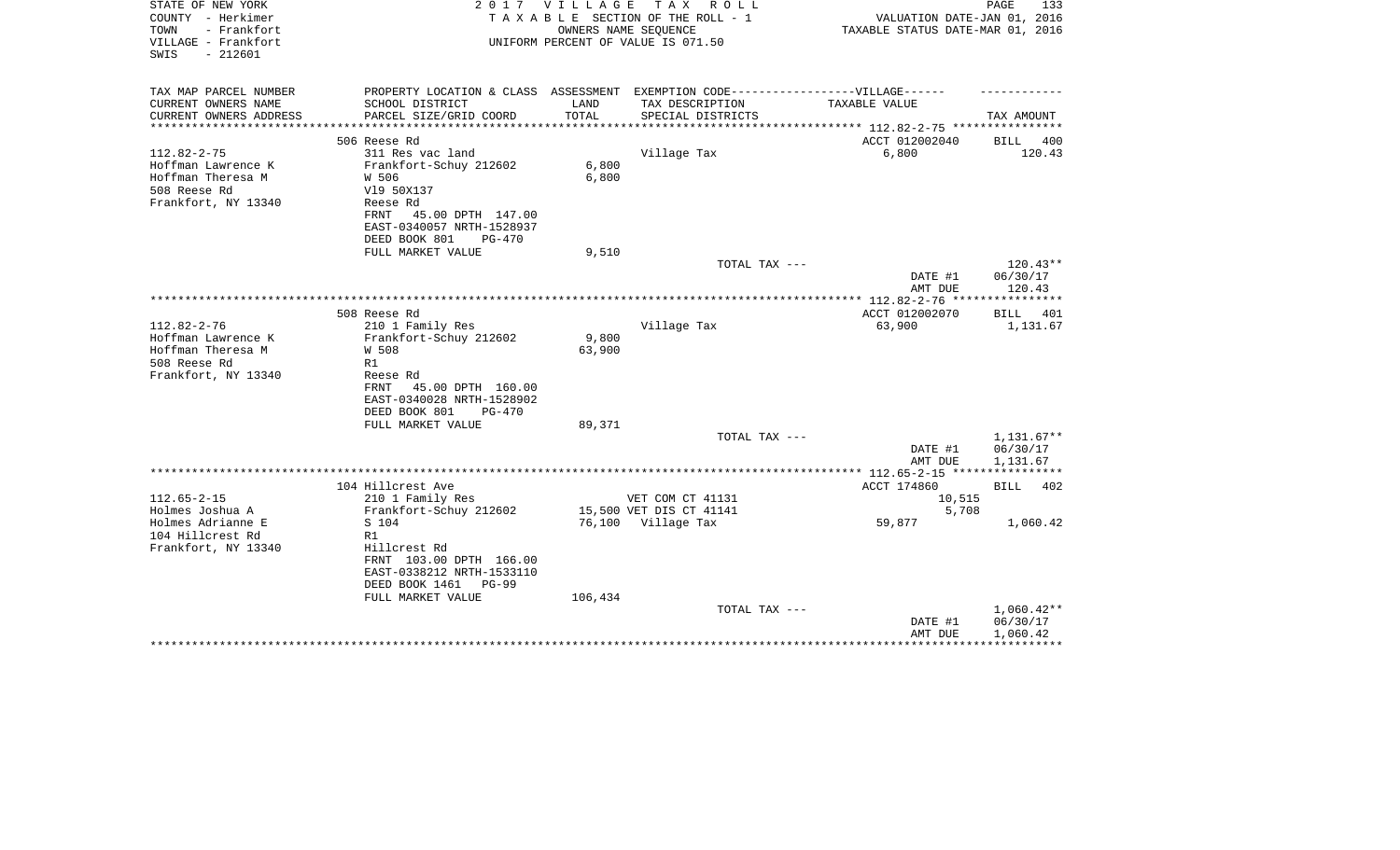| STATE OF NEW YORK<br>COUNTY - Herkimer<br>TOWN<br>- Frankfort<br>VILLAGE - Frankfort<br>$-212601$<br>SWIS | 2017                                                                                                                                                                            | VILLAGE           | T A X<br>R O L L<br>TAXABLE SECTION OF THE ROLL - 1<br>OWNERS NAME SEQUENCE<br>UNIFORM PERCENT OF VALUE IS 071.50 | VALUATION DATE-JAN 01, 2016<br>TAXABLE STATUS DATE-MAR 01, 2016 | PAGE<br>134                          |
|-----------------------------------------------------------------------------------------------------------|---------------------------------------------------------------------------------------------------------------------------------------------------------------------------------|-------------------|-------------------------------------------------------------------------------------------------------------------|-----------------------------------------------------------------|--------------------------------------|
| TAX MAP PARCEL NUMBER                                                                                     | PROPERTY LOCATION & CLASS ASSESSMENT EXEMPTION CODE-----------------VILLAGE------                                                                                               |                   |                                                                                                                   |                                                                 |                                      |
| CURRENT OWNERS NAME<br>CURRENT OWNERS ADDRESS                                                             | SCHOOL DISTRICT<br>PARCEL SIZE/GRID COORD                                                                                                                                       | LAND<br>TOTAL     | TAX DESCRIPTION<br>SPECIAL DISTRICTS                                                                              | TAXABLE VALUE                                                   | TAX AMOUNT                           |
| *******************                                                                                       | **************************                                                                                                                                                      | ****************  |                                                                                                                   | ***************** 112.82-1-42 *****************                 |                                      |
| $112.82 - 1 - 42$<br>Holmes Shirley J<br>Burns Debra<br>305 Second Ave<br>Frankfort, NY 13340             | 305 Second Ave<br>210 1 Family Res<br>Frankfort-Schuy 212602<br>N<br>R1<br>Life Use Holmes<br>50.00 DPTH 150.00<br>FRNT<br>EAST-0340088 NRTH-1530496<br>DEED BOOK 844<br>PG-560 | 10,800<br>56,100  | Village Tax                                                                                                       | ACCT 012012960<br>56,100                                        | BILL 403<br>993.53                   |
|                                                                                                           | FULL MARKET VALUE                                                                                                                                                               | 78,462            |                                                                                                                   |                                                                 |                                      |
|                                                                                                           |                                                                                                                                                                                 |                   | TOTAL TAX ---                                                                                                     | DATE #1<br>AMT DUE                                              | 993.53**<br>06/30/17<br>993.53       |
|                                                                                                           |                                                                                                                                                                                 |                   |                                                                                                                   |                                                                 |                                      |
| $112.81 - 1 - 61$<br>Holovitz Sarah<br>228 Sixth Ave<br>Frankfort, NY 13340                               | 228 Sixth Ave<br>210 1 Family Res<br>Frankfort-Schuy 212602<br>S 228<br>R1<br>Sixth Ave                                                                                         | 10,800<br>57,400  | Village Tax                                                                                                       | ACCT 197905<br>57,400                                           | BILL<br>404<br>1,016.55              |
| PRIOR OWNER ON 3/01/2016<br>Collis David W Jr.                                                            | 50.00 DPTH 150.00<br>FRNT<br>EAST-0338852 NRTH-1529525<br>DEED BOOK 1604<br>PG-904<br>FULL MARKET VALUE                                                                         | 80,280            | TOTAL TAX ---                                                                                                     | DATE #1                                                         | $1,016.55**$<br>06/30/17             |
|                                                                                                           |                                                                                                                                                                                 |                   |                                                                                                                   | AMT DUE                                                         | 1,016.55                             |
|                                                                                                           | 169 Grandview Ave                                                                                                                                                               |                   |                                                                                                                   | ACCT 012013020                                                  | BILL<br>405                          |
| $112.65 - 2 - 29$<br>Hosney Jon G<br>169 Grandview Ave<br>Frankfort, NY 13340                             | 210 1 Family Res<br>Frankfort-Schuy 212602<br>N<br>R1 Gh & Pool<br>Grandview Ave<br>2.70<br>ACRES<br>EAST-0338084 NRTH-1532537<br>DEED BOOK 705<br>$PG-62$                      | 28,900<br>121,500 | Village Tax                                                                                                       | 121,500                                                         | 2,151.77                             |
|                                                                                                           | FULL MARKET VALUE                                                                                                                                                               | 169,930           | TOTAL TAX ---                                                                                                     | DATE #1<br>AMT DUE                                              | $2,151.77**$<br>06/30/17<br>2,151.77 |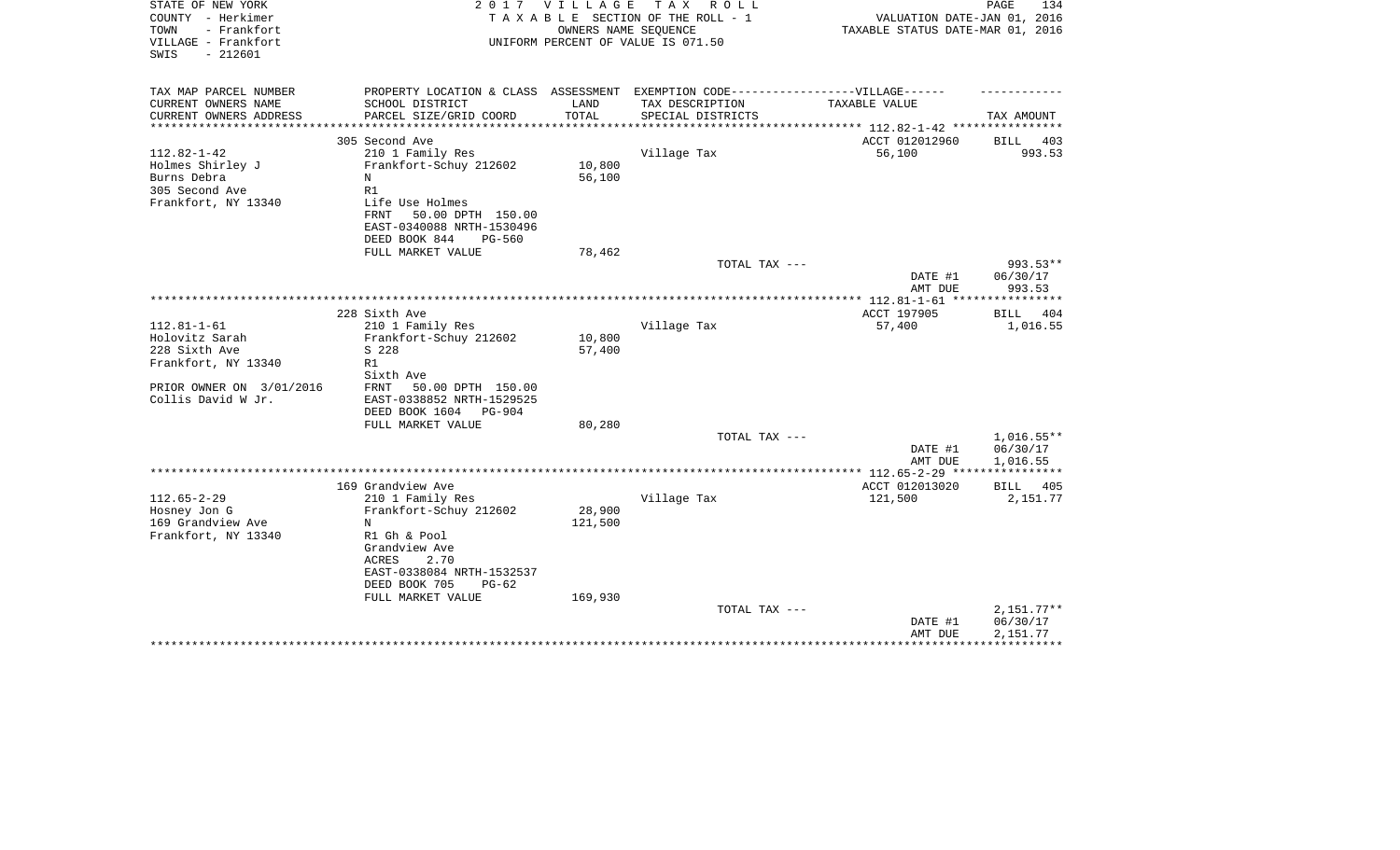| STATE OF NEW YORK<br>COUNTY - Herkimer<br>- Frankfort<br>TOWN<br>VILLAGE - Frankfort<br>$-212601$<br>SWIS | 2 0 1 7                                                                           |         | VILLAGE TAX ROLL<br>TAXABLE SECTION OF THE ROLL - 1<br>OWNERS NAME SEQUENCE<br>UNIFORM PERCENT OF VALUE IS 071.50 | VALUATION DATE-JAN 01, 2016<br>TAXABLE STATUS DATE-MAR 01, 2016 | PAGE<br>135        |
|-----------------------------------------------------------------------------------------------------------|-----------------------------------------------------------------------------------|---------|-------------------------------------------------------------------------------------------------------------------|-----------------------------------------------------------------|--------------------|
| TAX MAP PARCEL NUMBER                                                                                     | PROPERTY LOCATION & CLASS ASSESSMENT EXEMPTION CODE-----------------VILLAGE------ |         |                                                                                                                   |                                                                 |                    |
| CURRENT OWNERS NAME                                                                                       | SCHOOL DISTRICT                                                                   | LAND    | TAX DESCRIPTION                                                                                                   | TAXABLE VALUE                                                   |                    |
| CURRENT OWNERS ADDRESS<br>*********************                                                           | PARCEL SIZE/GRID COORD<br>************************************                    | TOTAL   | SPECIAL DISTRICTS                                                                                                 | ********************************* 112.65-2-34 ****************  | TAX AMOUNT         |
|                                                                                                           | Cemetery St                                                                       |         |                                                                                                                   | ACCT 012013055                                                  | <b>BILL</b><br>406 |
| $112.65 - 2 - 34$                                                                                         | 311 Res vac land                                                                  |         | Village Tax                                                                                                       | 9,000                                                           | 159.39             |
| Hosney Jon G                                                                                              | Frankfort-Schuy 212602                                                            | 9,000   |                                                                                                                   |                                                                 |                    |
| 169 Grandview Ave                                                                                         | V19<br>Е                                                                          | 9,000   |                                                                                                                   |                                                                 |                    |
| Frankfort, NY 13340                                                                                       | lacre                                                                             |         |                                                                                                                   |                                                                 |                    |
|                                                                                                           | Cemetery St                                                                       |         |                                                                                                                   |                                                                 |                    |
|                                                                                                           | FRNT 246.00 DPTH 188.00                                                           |         |                                                                                                                   |                                                                 |                    |
|                                                                                                           | EAST-0338581 NRTH-1533260<br>DEED BOOK 00611 PG-00458                             |         |                                                                                                                   |                                                                 |                    |
|                                                                                                           | FULL MARKET VALUE                                                                 | 12,587  |                                                                                                                   |                                                                 |                    |
|                                                                                                           |                                                                                   |         | TOTAL TAX ---                                                                                                     |                                                                 | 159.39**           |
|                                                                                                           |                                                                                   |         |                                                                                                                   | DATE #1                                                         | 06/30/17           |
|                                                                                                           |                                                                                   |         |                                                                                                                   | AMT DUE                                                         | 159.39             |
|                                                                                                           |                                                                                   |         | **********************                                                                                            | ************ 112.73-1-3.1 **                                    | **********         |
| $112.73 - 1 - 3.1$                                                                                        | Grandview Ave<br>473 Greenhouse                                                   |         |                                                                                                                   | ACCT 012013230                                                  | BILL 407           |
| Hosney Jon G                                                                                              | Frankfort-Schuy 212602                                                            | 36,800  | Village Tax                                                                                                       | 80,600                                                          | 1,427.43           |
| 169 Grandview Ave                                                                                         | B                                                                                 | 80,600  |                                                                                                                   |                                                                 |                    |
| Frankfort, NY 13340                                                                                       | Bldg-Hse Barn-4 Gr Hs                                                             |         |                                                                                                                   |                                                                 |                    |
|                                                                                                           | Grandview Ave                                                                     |         |                                                                                                                   |                                                                 |                    |
|                                                                                                           | FRNT 2757.00 DPTH                                                                 |         |                                                                                                                   |                                                                 |                    |
|                                                                                                           | ACRES 12.40                                                                       |         |                                                                                                                   |                                                                 |                    |
|                                                                                                           | EAST-0337417 NRTH-1532185                                                         |         |                                                                                                                   |                                                                 |                    |
|                                                                                                           | DEED BOOK 00000<br>FULL MARKET VALUE                                              | 112,727 |                                                                                                                   |                                                                 |                    |
|                                                                                                           |                                                                                   |         | TOTAL TAX ---                                                                                                     |                                                                 | $1,427.43**$       |
|                                                                                                           |                                                                                   |         |                                                                                                                   | DATE #1                                                         | 06/30/17           |
|                                                                                                           |                                                                                   |         |                                                                                                                   | AMT DUE                                                         | 1,427.43           |
|                                                                                                           |                                                                                   |         |                                                                                                                   |                                                                 |                    |
|                                                                                                           | 528 Litchfield St                                                                 |         |                                                                                                                   | ACCT 165504                                                     | BILL 408           |
| $112.73 - 1 - 35$                                                                                         | 210 1 Family Res                                                                  |         | VET WAR CT 41121                                                                                                  | 6,309                                                           |                    |
| Hughes Margaret Z                                                                                         | Frankfort-Schuy 212602                                                            |         | 16,900 VET DIS CT 41141                                                                                           | 2,725                                                           |                    |
| Hughes Daniel<br>528 Litchfield St                                                                        | W 528<br>R1 101.50X228                                                            |         | 54,500 Village Tax                                                                                                | 45,466                                                          | 805.20             |
| Frankfort, NY 13340                                                                                       | Litchfield St                                                                     |         |                                                                                                                   |                                                                 |                    |
|                                                                                                           | FRNT 101.50 DPTH 210.00                                                           |         |                                                                                                                   |                                                                 |                    |
|                                                                                                           | EAST-0337975 NRTH-1530326                                                         |         |                                                                                                                   |                                                                 |                    |
|                                                                                                           | DEED BOOK 1401<br>PG-289                                                          |         |                                                                                                                   |                                                                 |                    |
|                                                                                                           | FULL MARKET VALUE                                                                 | 76,224  |                                                                                                                   |                                                                 |                    |
|                                                                                                           |                                                                                   |         | TOTAL TAX ---                                                                                                     |                                                                 | 805.20**           |
|                                                                                                           |                                                                                   |         |                                                                                                                   | DATE #1                                                         | 06/30/17<br>805.20 |
|                                                                                                           |                                                                                   |         |                                                                                                                   | AMT DUE                                                         |                    |
|                                                                                                           |                                                                                   |         |                                                                                                                   |                                                                 |                    |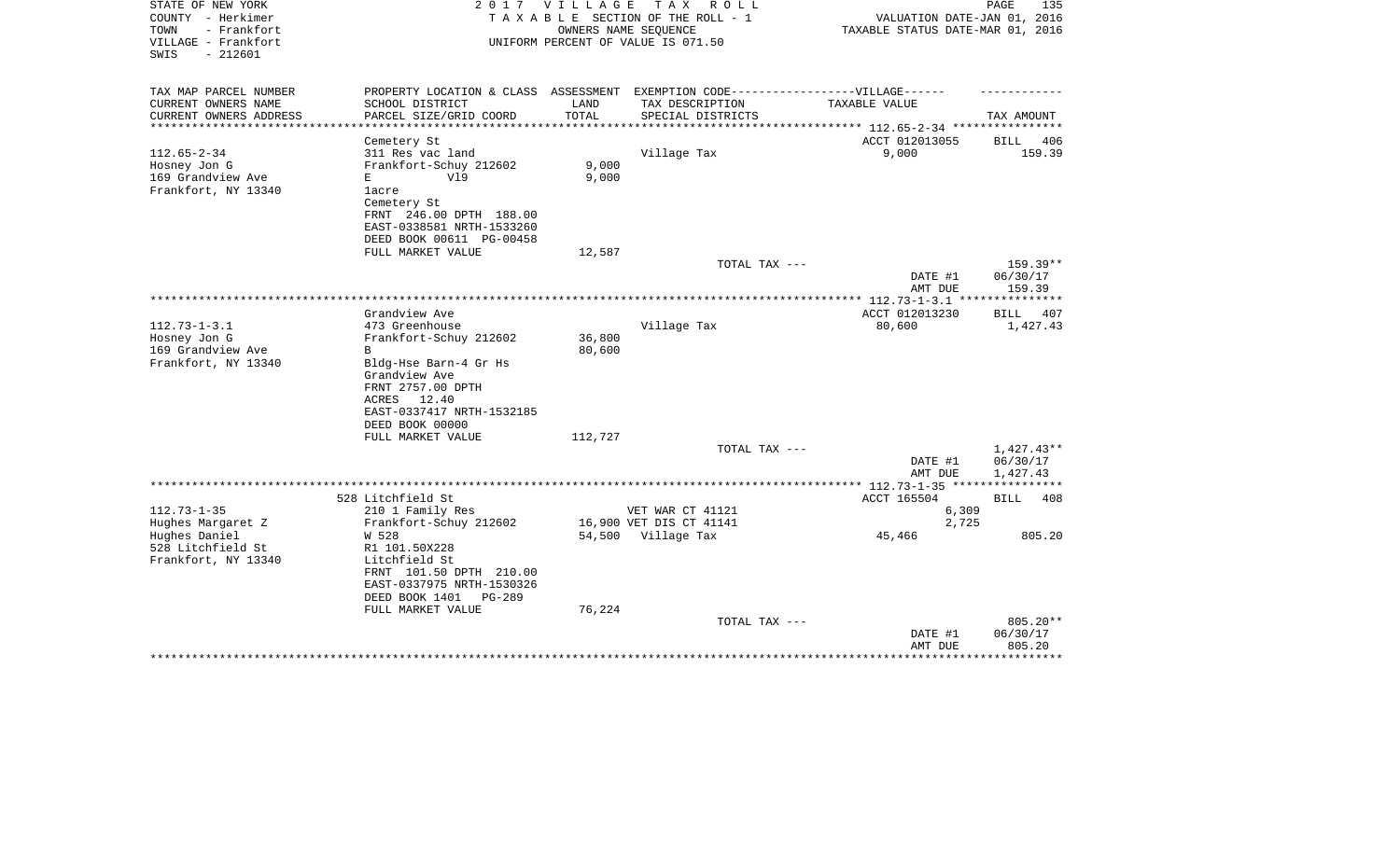| STATE OF NEW YORK<br>COUNTY - Herkimer<br>- Frankfort<br>TOWN<br>VILLAGE - Frankfort<br>$-212601$<br>SWIS | 2 0 1 7                                        | V I L L A G E<br>OWNERS NAME SEQUENCE | T A X<br>R O L L<br>TAXABLE SECTION OF THE ROLL - 1<br>UNIFORM PERCENT OF VALUE IS 071.50 | VALUATION DATE-JAN 01, 2016<br>TAXABLE STATUS DATE-MAR 01, 2016 | PAGE<br>136             |
|-----------------------------------------------------------------------------------------------------------|------------------------------------------------|---------------------------------------|-------------------------------------------------------------------------------------------|-----------------------------------------------------------------|-------------------------|
|                                                                                                           |                                                |                                       |                                                                                           |                                                                 |                         |
| TAX MAP PARCEL NUMBER                                                                                     |                                                |                                       | PROPERTY LOCATION & CLASS ASSESSMENT EXEMPTION CODE-----------------VILLAGE------         |                                                                 |                         |
| CURRENT OWNERS NAME                                                                                       | SCHOOL DISTRICT                                | LAND                                  | TAX DESCRIPTION                                                                           | TAXABLE VALUE                                                   |                         |
| CURRENT OWNERS ADDRESS<br>*********************                                                           | PARCEL SIZE/GRID COORD                         | TOTAL                                 | SPECIAL DISTRICTS                                                                         |                                                                 | TAX AMOUNT              |
|                                                                                                           | 500 Frankfort St                               |                                       |                                                                                           | ACCT 177877                                                     | BILL<br>409             |
| $112.73 - 1 - 43$                                                                                         | 220 2 Family Res                               |                                       | Village Tax                                                                               | 56,900                                                          | 1,007.70                |
| Huskic Sifet                                                                                              | Frankfort-Schuy 212602                         | 9,600                                 |                                                                                           |                                                                 |                         |
| 500 Frankfort St                                                                                          | W 500                                          | 56,900                                |                                                                                           |                                                                 |                         |
| Frankfort, NY 13340                                                                                       | R1 65X100                                      |                                       |                                                                                           |                                                                 |                         |
| FRNT                                                                                                      | Frankfort St<br>60.00 DPTH 101.00              |                                       |                                                                                           |                                                                 |                         |
|                                                                                                           | EAST-0338705 NRTH-1530729                      |                                       |                                                                                           |                                                                 |                         |
|                                                                                                           | DEED BOOK 1481<br>PG-859                       |                                       |                                                                                           |                                                                 |                         |
|                                                                                                           | FULL MARKET VALUE                              | 79,580                                |                                                                                           |                                                                 |                         |
|                                                                                                           |                                                |                                       | TOTAL TAX ---                                                                             |                                                                 | $1,007.70**$            |
|                                                                                                           |                                                |                                       |                                                                                           | DATE #1                                                         | 06/30/17                |
|                                                                                                           |                                                |                                       |                                                                                           | AMT DUE                                                         | 1,007.70                |
|                                                                                                           | 106 Fourth Ave                                 |                                       |                                                                                           | ACCT 195520                                                     | BILL<br>410             |
| $112.73 - 1 - 40$                                                                                         | 210 1 Family Res                               |                                       | Village Tax                                                                               | 58,300                                                          | 1,032.49                |
| Ibrahimi Salih                                                                                            | Frankfort-Schuy 212602                         | 9,000                                 |                                                                                           |                                                                 |                         |
| 106 Fourth Ave                                                                                            | S 106                                          | 58,300                                |                                                                                           |                                                                 |                         |
| Frankfort, NY 13340                                                                                       | R1 50X111                                      |                                       |                                                                                           |                                                                 |                         |
|                                                                                                           | Fourth Ave                                     |                                       |                                                                                           |                                                                 |                         |
| FRNT                                                                                                      | 50.00 DPTH 105.00<br>EAST-0338589 NRTH-1530780 |                                       |                                                                                           |                                                                 |                         |
|                                                                                                           | DEED BOOK 1589<br>PG-881                       |                                       |                                                                                           |                                                                 |                         |
|                                                                                                           | FULL MARKET VALUE                              | 81,538                                |                                                                                           |                                                                 |                         |
|                                                                                                           |                                                |                                       | TOTAL TAX ---                                                                             |                                                                 | $1,032.49**$            |
|                                                                                                           |                                                |                                       |                                                                                           | DATE #1                                                         | 06/30/17                |
|                                                                                                           |                                                |                                       |                                                                                           | AMT DUE<br>*********** 112.73-3-34 ****                         | 1,032.49<br>*********** |
|                                                                                                           | 231 Second Ave                                 |                                       |                                                                                           | ACCT 186839                                                     | BILL<br>411             |
| $112.73 - 3 - 34$                                                                                         | 210 1 Family Res                               |                                       | Village Tax                                                                               | 53,000                                                          | 938.63                  |
| Iglesias Kaylynn E                                                                                        | Frankfort-Schuy 212602                         | 12,100                                |                                                                                           |                                                                 |                         |
| 231 Second Ave                                                                                            | N 231                                          | 53,000                                |                                                                                           |                                                                 |                         |
| Frankfort, NY 13340<br>R1                                                                                 |                                                |                                       |                                                                                           |                                                                 |                         |
|                                                                                                           | Second Ave                                     |                                       |                                                                                           |                                                                 |                         |
| FRNT                                                                                                      | 62.50 DPTH 150.00<br>EAST-0339789 NRTH-1530851 |                                       |                                                                                           |                                                                 |                         |
|                                                                                                           | DEED BOOK 1536<br>PG-833                       |                                       |                                                                                           |                                                                 |                         |
|                                                                                                           | FULL MARKET VALUE                              | 74,126                                |                                                                                           |                                                                 |                         |
|                                                                                                           |                                                |                                       | TOTAL TAX ---                                                                             |                                                                 | 938.63**                |
|                                                                                                           |                                                |                                       |                                                                                           | DATE #1                                                         | 06/30/17                |
|                                                                                                           |                                                |                                       |                                                                                           | AMT DUE                                                         | 938.63                  |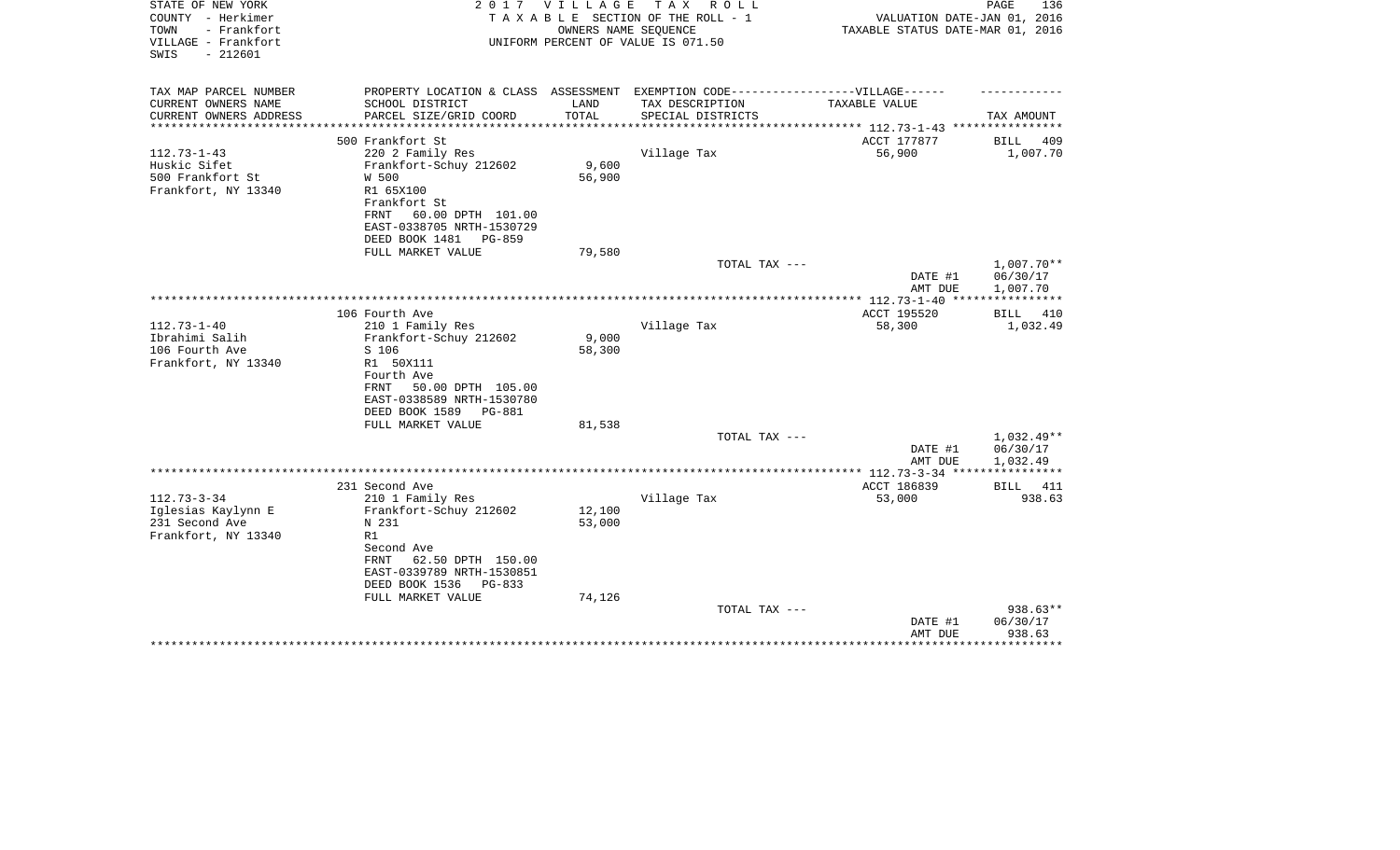| STATE OF NEW YORK<br>COUNTY - Herkimer<br>- Frankfort<br>TOWN<br>VILLAGE - Frankfort<br>$-212601$<br>SWIS | 2017                                                                              | VILLAGE                                        | T A X<br>R O L L<br>TAXABLE SECTION OF THE ROLL - 1<br>OWNERS NAME SEQUENCE<br>UNIFORM PERCENT OF VALUE IS 071.50 | VALUATION DATE-JAN 01, 2016<br>TAXABLE STATUS DATE-MAR 01, 2016 | PAGE<br>137             |
|-----------------------------------------------------------------------------------------------------------|-----------------------------------------------------------------------------------|------------------------------------------------|-------------------------------------------------------------------------------------------------------------------|-----------------------------------------------------------------|-------------------------|
| TAX MAP PARCEL NUMBER                                                                                     | PROPERTY LOCATION & CLASS ASSESSMENT EXEMPTION CODE-----------------VILLAGE------ |                                                |                                                                                                                   |                                                                 |                         |
| CURRENT OWNERS NAME                                                                                       | SCHOOL DISTRICT                                                                   | LAND                                           | TAX DESCRIPTION                                                                                                   | TAXABLE VALUE                                                   |                         |
| CURRENT OWNERS ADDRESS<br>***************                                                                 | PARCEL SIZE/GRID COORD                                                            | TOTAL<br>* * * * * * * * * * * * * * * * * * * | SPECIAL DISTRICTS                                                                                                 | *************************** 112.66-1-18 ****************        | TAX AMOUNT              |
|                                                                                                           | 117 William St                                                                    |                                                |                                                                                                                   | ACCT 012013350                                                  | <b>BILL</b><br>412      |
| $112.66 - 1 - 18$                                                                                         | 311 Res vac land                                                                  |                                                | Village Tax                                                                                                       | 5,000                                                           | 88.55                   |
| Ingraham Wayne A                                                                                          | Frankfort-Schuy 212602                                                            | 5,000                                          |                                                                                                                   |                                                                 |                         |
| Ingraham Dianne M                                                                                         | N 117-119                                                                         | 5,000                                          |                                                                                                                   |                                                                 |                         |
| 121 William St                                                                                            | V19                                                                               |                                                |                                                                                                                   |                                                                 |                         |
| Frankfort, NY 13340                                                                                       | William St                                                                        |                                                |                                                                                                                   |                                                                 |                         |
|                                                                                                           | FRNT 100.00 DPTH 130.00                                                           |                                                |                                                                                                                   |                                                                 |                         |
|                                                                                                           | EAST-0341133 NRTH-1533111                                                         |                                                |                                                                                                                   |                                                                 |                         |
|                                                                                                           | DEED BOOK 1367<br>$PG-89$                                                         |                                                |                                                                                                                   |                                                                 |                         |
|                                                                                                           | FULL MARKET VALUE                                                                 | 6,993                                          | TOTAL TAX ---                                                                                                     |                                                                 | 88.55**                 |
|                                                                                                           |                                                                                   |                                                |                                                                                                                   | DATE #1                                                         | 06/30/17                |
|                                                                                                           |                                                                                   |                                                |                                                                                                                   | AMT DUE                                                         | 88.55                   |
|                                                                                                           |                                                                                   |                                                |                                                                                                                   | ***************** 112.66-1-29<br>****                           | * * * * * * * * * * * * |
|                                                                                                           | 121 William St                                                                    |                                                |                                                                                                                   | ACCT 160326                                                     | BILL<br>413             |
| $112.66 - 1 - 29$                                                                                         | 210 1 Family Res                                                                  |                                                | Village Tax                                                                                                       | 54,000                                                          | 956.34                  |
| Ingraham Wayne A                                                                                          | Frankfort-Schuy 212602                                                            | 11,500                                         |                                                                                                                   |                                                                 |                         |
| Ingraham Diane M                                                                                          | N 121                                                                             | 54,000                                         |                                                                                                                   |                                                                 |                         |
| 121 William St<br>Frankfort, NY 13340                                                                     | R1 3.66A<br>William St                                                            |                                                |                                                                                                                   |                                                                 |                         |
|                                                                                                           | <b>ACRES</b><br>2.90                                                              |                                                |                                                                                                                   |                                                                 |                         |
|                                                                                                           | EAST-0341226 NRTH-1533228                                                         |                                                |                                                                                                                   |                                                                 |                         |
|                                                                                                           | DEED BOOK 1367<br>$PG-89$                                                         |                                                |                                                                                                                   |                                                                 |                         |
|                                                                                                           | FULL MARKET VALUE                                                                 | 75,524                                         |                                                                                                                   |                                                                 |                         |
|                                                                                                           |                                                                                   |                                                | TOTAL TAX ---                                                                                                     |                                                                 | 956.34**                |
|                                                                                                           |                                                                                   |                                                |                                                                                                                   | DATE #1                                                         | 06/30/17                |
|                                                                                                           |                                                                                   |                                                |                                                                                                                   | AMT DUE                                                         | 956.34                  |
|                                                                                                           |                                                                                   |                                                |                                                                                                                   | ***************** 112.65-1-14 **<br>ACCT 162561                 | 414                     |
| $112.65 - 1 - 14$                                                                                         | 206-212 Mary St<br>312 Vac w/imprv                                                |                                                | Village Tax                                                                                                       | 24,100                                                          | <b>BILL</b><br>426.81   |
| Iocovozzi Vincent D                                                                                       | Frankfort-Schuy 212602                                                            | 14,500                                         |                                                                                                                   |                                                                 |                         |
| PO Box 108                                                                                                | N 206-212                                                                         | 24,100                                         |                                                                                                                   |                                                                 |                         |
| Frankfort, NY 13340                                                                                       | V19 200X150                                                                       |                                                |                                                                                                                   |                                                                 |                         |
|                                                                                                           | Mary St                                                                           |                                                |                                                                                                                   |                                                                 |                         |
|                                                                                                           | FRNT 150.00 DPTH 150.00                                                           |                                                |                                                                                                                   |                                                                 |                         |
|                                                                                                           | EAST-0336916 NRTH-1533320                                                         |                                                |                                                                                                                   |                                                                 |                         |
|                                                                                                           | DEED BOOK 1382<br>$PG-195$                                                        |                                                |                                                                                                                   |                                                                 |                         |
|                                                                                                           | FULL MARKET VALUE                                                                 | 33,706                                         |                                                                                                                   |                                                                 |                         |
|                                                                                                           |                                                                                   |                                                | TOTAL TAX ---                                                                                                     | DATE #1                                                         | 426.81**<br>06/30/17    |
|                                                                                                           |                                                                                   |                                                |                                                                                                                   | AMT DUE                                                         | 426.81                  |
|                                                                                                           |                                                                                   |                                                |                                                                                                                   |                                                                 | ********                |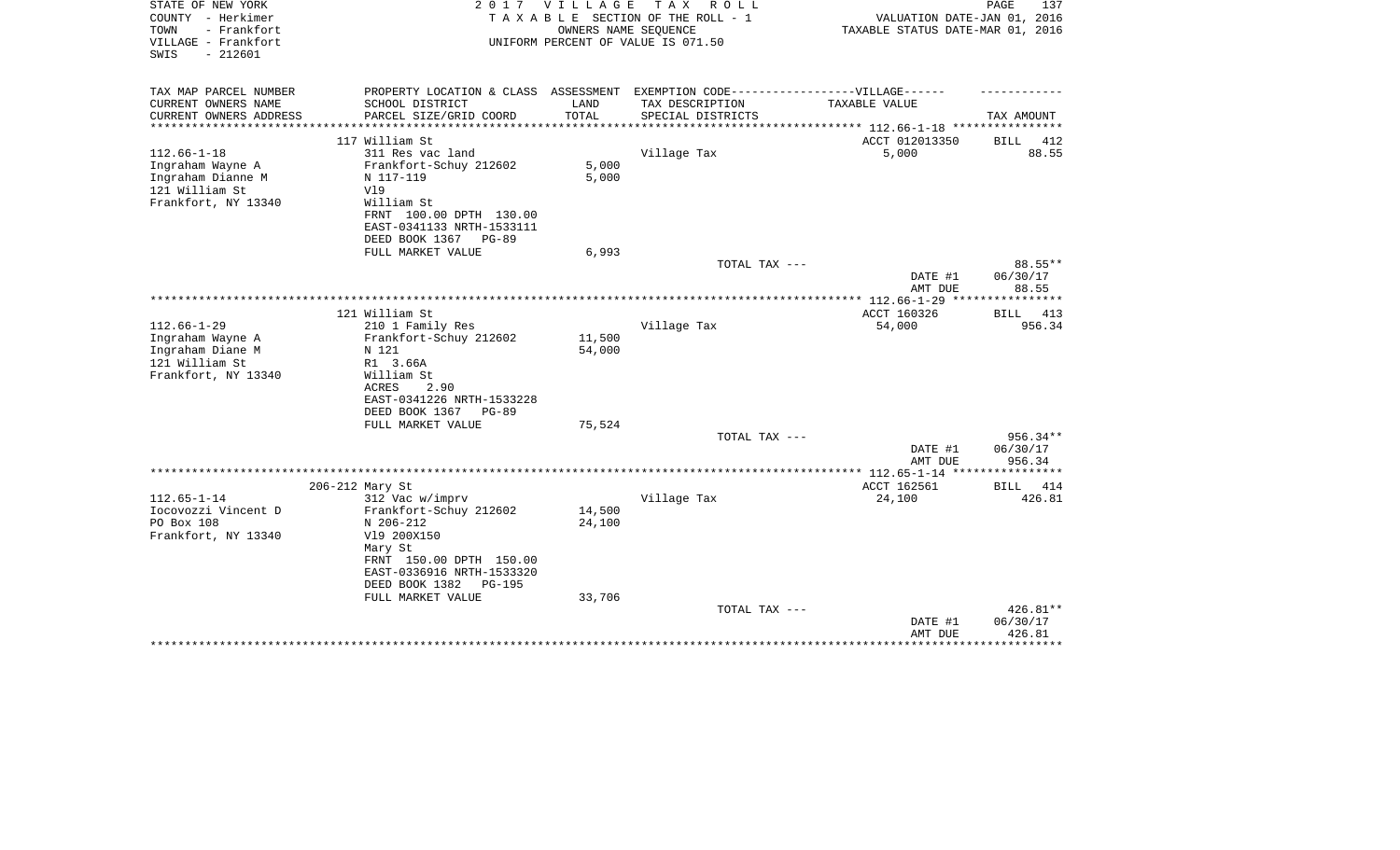| STATE OF NEW YORK<br>COUNTY - Herkimer<br>- Frankfort<br>TOWN<br>VILLAGE - Frankfort<br>SWIS<br>$-212601$ | 2017                                                                                                                                                                              | VILLAGE<br>OWNERS NAME SEOUENCE | TAX ROLL<br>TAXABLE SECTION OF THE ROLL - 1<br>UNIFORM PERCENT OF VALUE IS 071.50 | VALUATION DATE-JAN 01, 2016<br>TAXABLE STATUS DATE-MAR 01, 2016 | PAGE<br>138                              |
|-----------------------------------------------------------------------------------------------------------|-----------------------------------------------------------------------------------------------------------------------------------------------------------------------------------|---------------------------------|-----------------------------------------------------------------------------------|-----------------------------------------------------------------|------------------------------------------|
| TAX MAP PARCEL NUMBER<br>CURRENT OWNERS NAME                                                              | PROPERTY LOCATION & CLASS ASSESSMENT EXEMPTION CODE-----------------VILLAGE------<br>SCHOOL DISTRICT                                                                              | LAND                            | TAX DESCRIPTION                                                                   | TAXABLE VALUE                                                   |                                          |
| CURRENT OWNERS ADDRESS                                                                                    | PARCEL SIZE/GRID COORD                                                                                                                                                            | TOTAL                           | SPECIAL DISTRICTS                                                                 | ********* 112.65-1-16 ************                              | TAX AMOUNT                               |
|                                                                                                           | Cemetery St                                                                                                                                                                       |                                 |                                                                                   | ACCT 162561                                                     | BILL<br>415                              |
| $112.65 - 1 - 16$<br>Iocovozzi Vincent D<br>PO Box 108<br>Frankfort, NY 13340                             | 311 Res vac land<br>Frankfort-Schuy 212602<br>W<br>V19 100X150<br>Cemetery St<br>FRNT 100.00 DPTH 150.00<br>EAST-0336905 NRTH-1533169<br>DEED BOOK 1382<br><b>PG-195</b>          | 12,000<br>12,000                | Village Tax                                                                       | 12,000                                                          | 212.52                                   |
|                                                                                                           | FULL MARKET VALUE                                                                                                                                                                 | 16,783                          |                                                                                   |                                                                 |                                          |
|                                                                                                           |                                                                                                                                                                                   |                                 | TOTAL TAX ---                                                                     | DATE #1<br>AMT DUE                                              | $212.52**$<br>06/30/17<br>212.52         |
|                                                                                                           |                                                                                                                                                                                   |                                 |                                                                                   |                                                                 |                                          |
| $112.65 - 1 - 17$                                                                                         | Cemetery St<br>311 Res vac land                                                                                                                                                   |                                 | Village Tax                                                                       | ACCT 162561<br>12,000                                           | 416<br>BILL<br>212.52                    |
| Iocovozzi Vincent D<br>PO Box 108<br>Frankfort, NY 13340                                                  | Frankfort-Schuy 212602<br>W<br>V19 100X150<br>Cemetery St<br>FRNT 100.00 DPTH 150.00<br>EAST-0337006 NRTH-1533178<br>DEED BOOK 1382<br>PG-195                                     | 12,000<br>12,000                |                                                                                   |                                                                 |                                          |
|                                                                                                           | FULL MARKET VALUE                                                                                                                                                                 | 16,783                          |                                                                                   |                                                                 |                                          |
|                                                                                                           |                                                                                                                                                                                   |                                 | TOTAL TAX ---                                                                     | DATE #1<br>AMT DUE                                              | $212.52**$<br>06/30/17<br>212.52         |
|                                                                                                           |                                                                                                                                                                                   |                                 |                                                                                   | ********* 112.65-1-26 ***                                       |                                          |
| $112.65 - 1 - 26$<br>Iocovozzi Vincent D<br>PO Box 108<br>Frankfort, NY 13340                             | Cemetery St<br>311 Res vac land<br>Frankfort-Schuy 212602<br>W<br>V19<br>Cemetery St<br>50.00 DPTH 150.00<br>FRNT<br>EAST-0336904 NRTH-1533420<br>DEED BOOK 1382<br><b>PG-195</b> | 3,900<br>3,900                  | Village Tax                                                                       | ACCT 162561<br>3,900                                            | BILL<br>417<br>69.07                     |
|                                                                                                           | FULL MARKET VALUE                                                                                                                                                                 | 5,455                           | TOTAL TAX ---                                                                     | DATE #1<br>AMT DUE                                              | 69.07**<br>06/30/17<br>69.07<br>******** |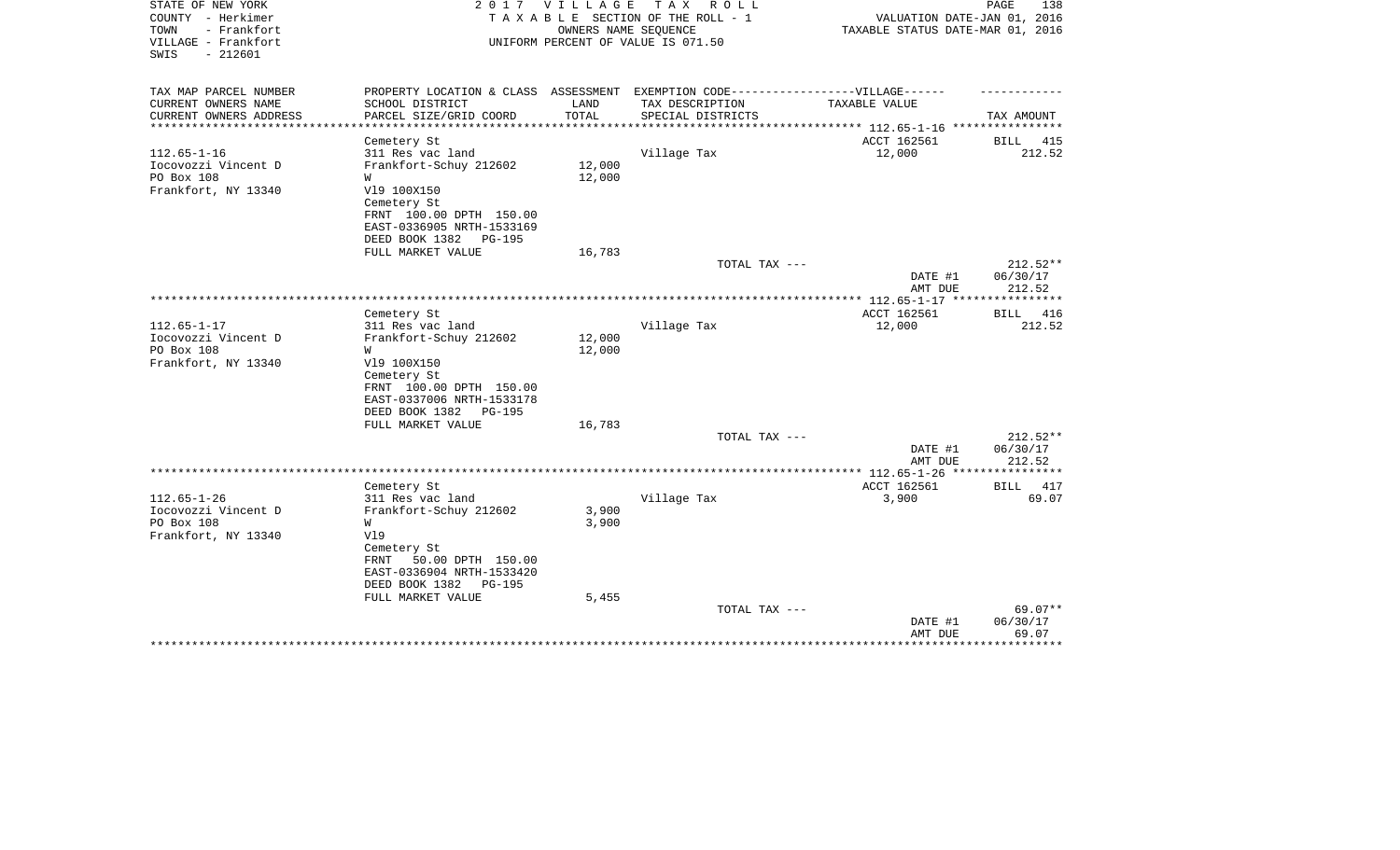| STATE OF NEW YORK<br>COUNTY - Herkimer<br>TOWN<br>- Frankfort<br>VILLAGE - Frankfort<br>SWIS<br>$-212601$ |                                                        | 2017 VILLAGE<br>OWNERS NAME SEQUENCE | T A X<br>R O L L<br>TAXABLE SECTION OF THE ROLL - 1<br>UNIFORM PERCENT OF VALUE IS 071.50            | VALUATION DATE-JAN 01, 2016<br>TAXABLE STATUS DATE-MAR 01, 2016 | PAGE<br>139                    |
|-----------------------------------------------------------------------------------------------------------|--------------------------------------------------------|--------------------------------------|------------------------------------------------------------------------------------------------------|-----------------------------------------------------------------|--------------------------------|
| TAX MAP PARCEL NUMBER<br>CURRENT OWNERS NAME                                                              | SCHOOL DISTRICT                                        | LAND                                 | PROPERTY LOCATION & CLASS ASSESSMENT EXEMPTION CODE-----------------VILLAGE------<br>TAX DESCRIPTION | TAXABLE VALUE                                                   |                                |
| CURRENT OWNERS ADDRESS                                                                                    | PARCEL SIZE/GRID COORD                                 | TOTAL                                | SPECIAL DISTRICTS                                                                                    |                                                                 | TAX AMOUNT                     |
| *********************                                                                                     |                                                        |                                      |                                                                                                      |                                                                 |                                |
|                                                                                                           | 215 Frankfort St                                       |                                      |                                                                                                      | ACCT 012013590                                                  | 418<br>BILL                    |
| $112.73 - 3 - 20$<br>Iocovozzi Vincent D                                                                  | 438 Parking lot<br>Frankfort-Schuy 212602              | 6,100                                | Village Tax                                                                                          | 6,200                                                           | 109.80                         |
| 203 Second Ave                                                                                            | E 215                                                  | 6,200                                |                                                                                                      |                                                                 |                                |
| Frankfort, NY 13340                                                                                       | V19 50X94                                              |                                      |                                                                                                      |                                                                 |                                |
|                                                                                                           | Frankfort St<br>50.00 DPTH<br>FRNT<br>94.30            |                                      |                                                                                                      |                                                                 |                                |
|                                                                                                           | EAST-0339323 NRTH-1531321                              |                                      |                                                                                                      |                                                                 |                                |
|                                                                                                           | DEED BOOK 912<br>$PG-210$                              |                                      |                                                                                                      |                                                                 |                                |
|                                                                                                           | FULL MARKET VALUE                                      | 8,671                                |                                                                                                      |                                                                 |                                |
|                                                                                                           |                                                        |                                      | TOTAL TAX ---                                                                                        | DATE #1<br>AMT DUE                                              | 109.80**<br>06/30/17<br>109.80 |
|                                                                                                           |                                                        |                                      |                                                                                                      |                                                                 |                                |
| $112.73 - 3 - 23$                                                                                         | 203 Second Ave<br>471 Funeral home                     |                                      | Village Tax                                                                                          | ACCT 012013560<br>147,700                                       | 419<br>BILL<br>2,615.77        |
| Iocovozzi Vincent D                                                                                       | Frankfort-Schuy 212602                                 | 15,000                               |                                                                                                      |                                                                 |                                |
| 203 Second Ave                                                                                            | N 203                                                  | 147,700                              |                                                                                                      |                                                                 |                                |
| Frankfort, NY 13340                                                                                       | R1&c100x150                                            |                                      |                                                                                                      |                                                                 |                                |
|                                                                                                           | Second Ave<br>FRNT 100.00 DPTH 150.00                  |                                      |                                                                                                      |                                                                 |                                |
|                                                                                                           | EAST-0339424 NRTH-1531275                              |                                      |                                                                                                      |                                                                 |                                |
|                                                                                                           | DEED BOOK 912<br>$PG-210$                              |                                      |                                                                                                      |                                                                 |                                |
|                                                                                                           | FULL MARKET VALUE                                      | 206,573                              |                                                                                                      |                                                                 |                                |
|                                                                                                           |                                                        |                                      | TOTAL TAX ---                                                                                        | DATE #1                                                         | $2,615.77**$<br>06/30/17       |
|                                                                                                           |                                                        |                                      |                                                                                                      | AMT DUE                                                         | 2,615.77                       |
|                                                                                                           | **********************                                 |                                      | ******************************                                                                       | ************* 112.73-4-1 *****                                  | * * * * * * * * * * *          |
| $112.73 - 4 - 1$                                                                                          | Second Ave<br>438 Parking lot                          |                                      | Village Tax                                                                                          | ACCT 012032205<br>13,600                                        | BILL 420<br>240.86             |
| Iocovozzi Vincent D                                                                                       | Frankfort-Schuy 212602                                 | 13,600                               |                                                                                                      |                                                                 |                                |
| 203 Second Ave                                                                                            | 80.00 DPTH 150.00<br>FRNT                              | 13,600                               |                                                                                                      |                                                                 |                                |
| Frankfort, NY 13340                                                                                       | EAST-0339212 NRTH-1531205                              |                                      |                                                                                                      |                                                                 |                                |
|                                                                                                           | DEED BOOK 912<br>PG-216<br>FULL MARKET VALUE           | 19,021                               |                                                                                                      |                                                                 |                                |
|                                                                                                           |                                                        |                                      | TOTAL TAX ---                                                                                        |                                                                 | 240.86**                       |
|                                                                                                           |                                                        |                                      |                                                                                                      | DATE #1                                                         | 06/30/17                       |
|                                                                                                           |                                                        |                                      |                                                                                                      | AMT DUE                                                         | 240.86                         |
|                                                                                                           | Second Ave                                             |                                      |                                                                                                      | ACCT 012004370                                                  | BILL 421                       |
| $112.73 - 4 - 47$                                                                                         | 312 Vac w/imprv                                        |                                      | Village Tax                                                                                          | 26,000                                                          | 460.46                         |
| Iocovozzi Vincent D                                                                                       | Frankfort-Schuy 212602                                 | 10,800                               |                                                                                                      |                                                                 |                                |
| 203 Second Ave                                                                                            | 204 Second Ave                                         | 26,000                               |                                                                                                      |                                                                 |                                |
| Frankfort, NY 13340                                                                                       | 50.00 DPTH 150.00<br>FRNT<br>EAST-0339279 NRTH-1531119 |                                      |                                                                                                      |                                                                 |                                |
|                                                                                                           | DEED BOOK 912<br>PG-216                                |                                      |                                                                                                      |                                                                 |                                |
|                                                                                                           | FULL MARKET VALUE                                      | 36,364                               |                                                                                                      |                                                                 |                                |
|                                                                                                           |                                                        |                                      | TOTAL TAX ---                                                                                        |                                                                 | 460.46**                       |
|                                                                                                           |                                                        |                                      |                                                                                                      | DATE #1<br>AMT DUE                                              | 06/30/17<br>460.46             |
|                                                                                                           |                                                        |                                      |                                                                                                      |                                                                 | *********                      |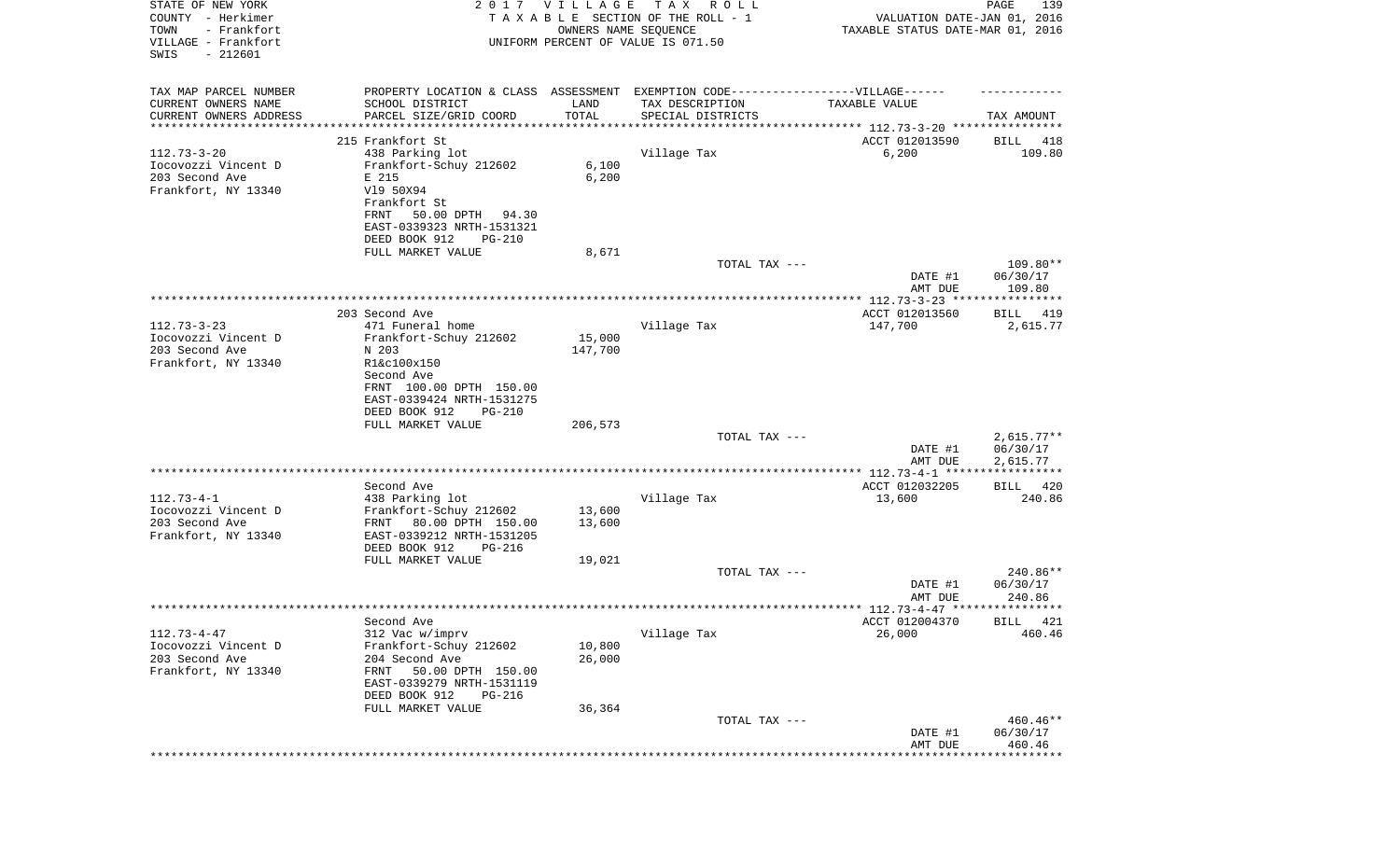| STATE OF NEW YORK<br>COUNTY - Herkimer<br>TOWN<br>- Frankfort |                                                        | 2017 VILLAGE<br>OWNERS NAME SEQUENCE | T A X<br>R O L L<br>TAXABLE SECTION OF THE ROLL - 1                               | VALUATION DATE-JAN 01, 2016<br>TAXABLE STATUS DATE-MAR 01, 2016 | PAGE<br>140            |
|---------------------------------------------------------------|--------------------------------------------------------|--------------------------------------|-----------------------------------------------------------------------------------|-----------------------------------------------------------------|------------------------|
| VILLAGE - Frankfort<br>SWIS<br>$-212601$                      |                                                        |                                      | UNIFORM PERCENT OF VALUE IS 071.50                                                |                                                                 |                        |
| TAX MAP PARCEL NUMBER                                         |                                                        |                                      | PROPERTY LOCATION & CLASS ASSESSMENT EXEMPTION CODE-----------------VILLAGE------ |                                                                 |                        |
| CURRENT OWNERS NAME<br>CURRENT OWNERS ADDRESS                 | SCHOOL DISTRICT<br>PARCEL SIZE/GRID COORD              | LAND<br>TOTAL                        | TAX DESCRIPTION<br>SPECIAL DISTRICTS                                              | TAXABLE VALUE                                                   | TAX AMOUNT             |
| **********************                                        | ***********************                                |                                      |                                                                                   |                                                                 |                        |
| $112.73 - 4 - 48$                                             | Second Ave<br>438 Parking lot                          |                                      | Village Tax                                                                       | ACCT 012004360<br>10,800                                        | 422<br>BILL<br>191.27  |
| Iocovozzi Vincent D                                           | Frankfort-Schuy 212602                                 | 10,800                               |                                                                                   |                                                                 |                        |
| 203 Second Ave<br>Frankfort, NY 13340                         | 202 Second Ave<br>FRNT<br>50.00 DPTH 150.00            | 10,800                               |                                                                                   |                                                                 |                        |
|                                                               | EAST-0339250 NRTH-1531163                              |                                      |                                                                                   |                                                                 |                        |
|                                                               | DEED BOOK 912<br>PG-216                                |                                      |                                                                                   |                                                                 |                        |
|                                                               | FULL MARKET VALUE                                      | 15,105                               | TOTAL TAX ---                                                                     |                                                                 | 191.27**               |
|                                                               |                                                        |                                      |                                                                                   | DATE #1<br>AMT DUE                                              | 06/30/17<br>191.27     |
|                                                               |                                                        |                                      |                                                                                   |                                                                 |                        |
| $112.74 - 3 - 22$                                             | 314 E Main St<br>210 1 Family Res                      |                                      | Village Tax                                                                       | ACCT 178456<br>40,000                                           | 423<br>BILL<br>708.40  |
| IPM Properties, LLC                                           | Frankfort-Schuy 212602                                 | 6,500                                |                                                                                   |                                                                 |                        |
| 316 E Main St                                                 | S 314                                                  | 40,000                               |                                                                                   |                                                                 |                        |
| Frankfort, NY 13340                                           | R1 50X140<br>E Main St                                 |                                      |                                                                                   |                                                                 |                        |
|                                                               | 50.00 DPTH 150.00<br>FRNT                              |                                      |                                                                                   |                                                                 |                        |
|                                                               | EAST-0340919 NRTH-1530828                              |                                      |                                                                                   |                                                                 |                        |
|                                                               | DEED BOOK 1485<br>PG-360<br>FULL MARKET VALUE          | 55,944                               |                                                                                   |                                                                 |                        |
|                                                               |                                                        |                                      | TOTAL TAX ---                                                                     |                                                                 | 708.40**               |
|                                                               |                                                        |                                      |                                                                                   | DATE #1<br>AMT DUE                                              | 06/30/17<br>708.40     |
|                                                               |                                                        |                                      |                                                                                   |                                                                 |                        |
|                                                               | 102 East Ave                                           |                                      |                                                                                   | ACCT 178456                                                     | BILL<br>424            |
| $112.74 - 3 - 24$<br>IPM Properties, LLC                      | 210 1 Family Res<br>Frankfort-Schuy 212602             | 6,000                                | Village Tax                                                                       | 59,000                                                          | 1,044.89               |
| 316 E Main St                                                 | W 102                                                  | 59,000                               |                                                                                   |                                                                 |                        |
| Frankfort, NY 13340                                           | R <sub>2</sub>                                         |                                      |                                                                                   |                                                                 |                        |
|                                                               | 50.00 DPTH 125.00<br>FRNT<br>EAST-0340861 NRTH-1530741 |                                      |                                                                                   |                                                                 |                        |
|                                                               | DEED BOOK 1485<br>PG-360                               |                                      |                                                                                   |                                                                 |                        |
|                                                               | FULL MARKET VALUE                                      | 82,517                               |                                                                                   |                                                                 |                        |
|                                                               |                                                        |                                      | TOTAL TAX ---                                                                     | DATE #1                                                         | 1,044.89**<br>06/30/17 |
|                                                               |                                                        |                                      |                                                                                   | AMT DUE                                                         | 1,044.89               |
|                                                               |                                                        |                                      |                                                                                   |                                                                 |                        |
| $112.82 - 1 - 23$                                             | 334 First Ave<br>210 1 Family Res                      |                                      | Village Tax                                                                       | ACCT 012013740<br>72,500                                        | BILL 425<br>1,283.98   |
| Jacopelle Vincent Jr                                          | Frankfort-Schuy 212602                                 | 11,300                               |                                                                                   |                                                                 |                        |
| Jacopelle Jane<br>334 First Ave                               | S 334<br>R1 55X150                                     | 72,500                               |                                                                                   |                                                                 |                        |
| Frankfort, NY 13340                                           | First Ave                                              |                                      |                                                                                   |                                                                 |                        |
|                                                               | 55.00 DPTH 150.00<br>FRNT<br>EAST-0340619 NRTH-1530098 |                                      |                                                                                   |                                                                 |                        |
|                                                               | DEED BOOK 698<br><b>PG-509</b><br>FULL MARKET VALUE    | 101,399                              |                                                                                   |                                                                 |                        |
|                                                               |                                                        |                                      | TOTAL TAX ---                                                                     |                                                                 | $1,283.98**$           |
|                                                               |                                                        |                                      |                                                                                   | DATE #1<br>AMT DUE                                              | 06/30/17<br>1,283.98   |
|                                                               |                                                        |                                      |                                                                                   |                                                                 |                        |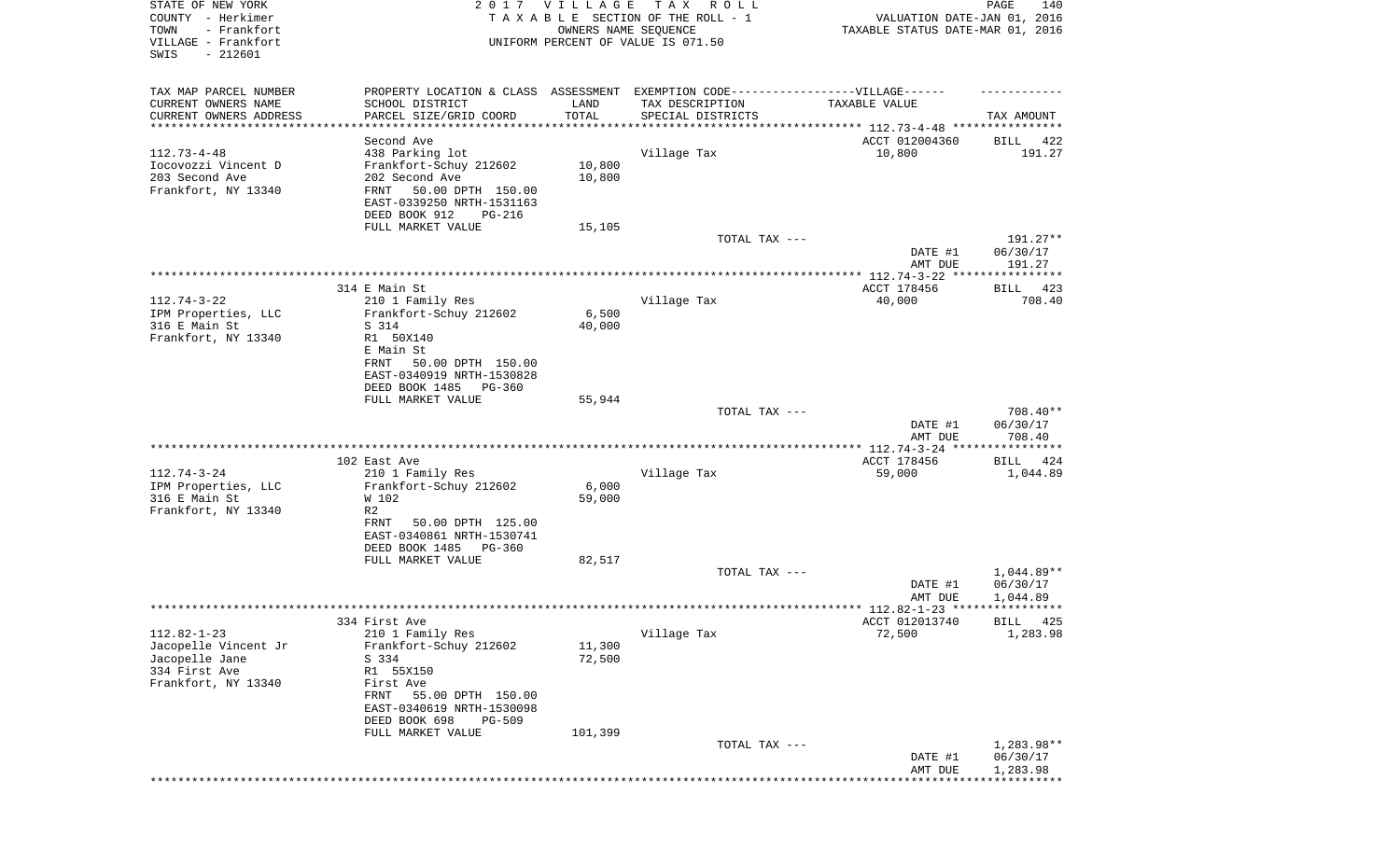| STATE OF NEW YORK<br>COUNTY - Herkimer<br>- Frankfort<br>TOWN<br>VILLAGE - Frankfort<br>$-212601$<br>SWIS |                                                                                   | 2017 VILLAGE<br>OWNERS NAME SEQUENCE | TAX ROLL<br>TAXABLE SECTION OF THE ROLL - 1<br>UNIFORM PERCENT OF VALUE IS 071.50 | VALUATION DATE-JAN 01, 2016<br>TAXABLE STATUS DATE-MAR 01, 2016 | PAGE<br>141        |
|-----------------------------------------------------------------------------------------------------------|-----------------------------------------------------------------------------------|--------------------------------------|-----------------------------------------------------------------------------------|-----------------------------------------------------------------|--------------------|
| TAX MAP PARCEL NUMBER                                                                                     | PROPERTY LOCATION & CLASS ASSESSMENT EXEMPTION CODE-----------------VILLAGE------ |                                      |                                                                                   |                                                                 |                    |
| CURRENT OWNERS NAME                                                                                       | SCHOOL DISTRICT                                                                   | LAND                                 | TAX DESCRIPTION                                                                   | TAXABLE VALUE                                                   |                    |
| CURRENT OWNERS ADDRESS<br>*********************                                                           | PARCEL SIZE/GRID COORD                                                            | TOTAL                                | SPECIAL DISTRICTS                                                                 |                                                                 | TAX AMOUNT         |
|                                                                                                           | 130 Pleasant Ave                                                                  |                                      |                                                                                   | ACCT 012008700                                                  | BILL<br>426        |
| $112.73 - 2 - 43$                                                                                         | 210 1 Family Res                                                                  |                                      | Village Tax                                                                       | 58,800                                                          | 1,041.35           |
| Jadwick Z                                                                                                 | Frankfort-Schuy 212602                                                            | 8,900                                | OTVIL Other relevy                                                                | 400.00 MT M                                                     | 400.00             |
| 130 Pleasant Ave                                                                                          | S 128                                                                             | 58,800                               |                                                                                   |                                                                 |                    |
| Frankfort, NY 13340                                                                                       | R1 45X106                                                                         |                                      |                                                                                   |                                                                 |                    |
|                                                                                                           | Pleasant Ave<br>FRNT 46.00 DPTH 115.00                                            |                                      |                                                                                   |                                                                 |                    |
|                                                                                                           | EAST-0339472 NRTH-1531818                                                         |                                      |                                                                                   |                                                                 |                    |
|                                                                                                           | DEED BOOK 1146<br>PG-686                                                          |                                      |                                                                                   |                                                                 |                    |
|                                                                                                           | FULL MARKET VALUE                                                                 | 82,238                               |                                                                                   |                                                                 |                    |
|                                                                                                           |                                                                                   |                                      | TOTAL TAX ---                                                                     |                                                                 | $1,441.35**$       |
|                                                                                                           |                                                                                   |                                      |                                                                                   | DATE #1                                                         | 06/30/17           |
|                                                                                                           |                                                                                   |                                      |                                                                                   | AMT DUE                                                         | 1,441.35           |
|                                                                                                           | Pleasant Ave                                                                      |                                      |                                                                                   | ACCT 012008730                                                  | <b>BILL</b><br>427 |
| $112.73 - 2 - 44$                                                                                         | 311 Res vac land                                                                  |                                      | Village Tax                                                                       | 6,900                                                           | 122.20             |
| Jadwick Z                                                                                                 | Frankfort-Schuy 212602                                                            | 6,900                                |                                                                                   |                                                                 |                    |
| 130 Pleasant Ave                                                                                          | S 130                                                                             | 6,900                                |                                                                                   |                                                                 |                    |
| Frankfort, NY 13340                                                                                       | V19 53X106                                                                        |                                      |                                                                                   |                                                                 |                    |
|                                                                                                           | Pleasant Ave<br>53.00 DPTH 115.00<br>FRNT                                         |                                      |                                                                                   |                                                                 |                    |
|                                                                                                           | EAST-0339500 NRTH-1531780                                                         |                                      |                                                                                   |                                                                 |                    |
|                                                                                                           | DEED BOOK 1146 PG-686                                                             |                                      |                                                                                   |                                                                 |                    |
|                                                                                                           | FULL MARKET VALUE                                                                 | 9,650                                |                                                                                   |                                                                 |                    |
|                                                                                                           |                                                                                   |                                      | TOTAL TAX ---                                                                     |                                                                 | $122.20**$         |
|                                                                                                           |                                                                                   |                                      |                                                                                   | DATE #1                                                         | 06/30/17           |
|                                                                                                           |                                                                                   |                                      |                                                                                   | AMT DUE                                                         | 122.20             |
|                                                                                                           | 222 Fourth Ave                                                                    |                                      |                                                                                   | ACCT 012010590                                                  | 428<br>BILL        |
| $112.81 - 2 - 27$                                                                                         | 210 1 Family Res                                                                  |                                      | Village Tax                                                                       | 52,500                                                          | 929.78             |
| Janis Brian                                                                                               | Frankfort-Schuy 212602                                                            | 10,800                               |                                                                                   |                                                                 |                    |
| Janis Gina                                                                                                | S 222                                                                             | 52,500                               |                                                                                   |                                                                 |                    |
| 301 Second Ave                                                                                            | R1 50X150                                                                         |                                      |                                                                                   |                                                                 |                    |
| Frankfort, NY 13340                                                                                       | Fourth Ave<br>50.00 DPTH 150.00<br>FRNT                                           |                                      |                                                                                   |                                                                 |                    |
|                                                                                                           | 135<br>BANK                                                                       |                                      |                                                                                   |                                                                 |                    |
|                                                                                                           | EAST-0339093 NRTH-1530238                                                         |                                      |                                                                                   |                                                                 |                    |
|                                                                                                           | DEED BOOK 897<br>PG-234                                                           |                                      |                                                                                   |                                                                 |                    |
|                                                                                                           | FULL MARKET VALUE                                                                 | 73,427                               |                                                                                   |                                                                 |                    |
|                                                                                                           |                                                                                   |                                      | TOTAL TAX ---                                                                     |                                                                 | 929.78**           |
|                                                                                                           |                                                                                   |                                      |                                                                                   | DATE #1                                                         | 06/30/17           |
|                                                                                                           |                                                                                   |                                      |                                                                                   | AMT DUE                                                         | 929.78             |
|                                                                                                           |                                                                                   |                                      |                                                                                   |                                                                 |                    |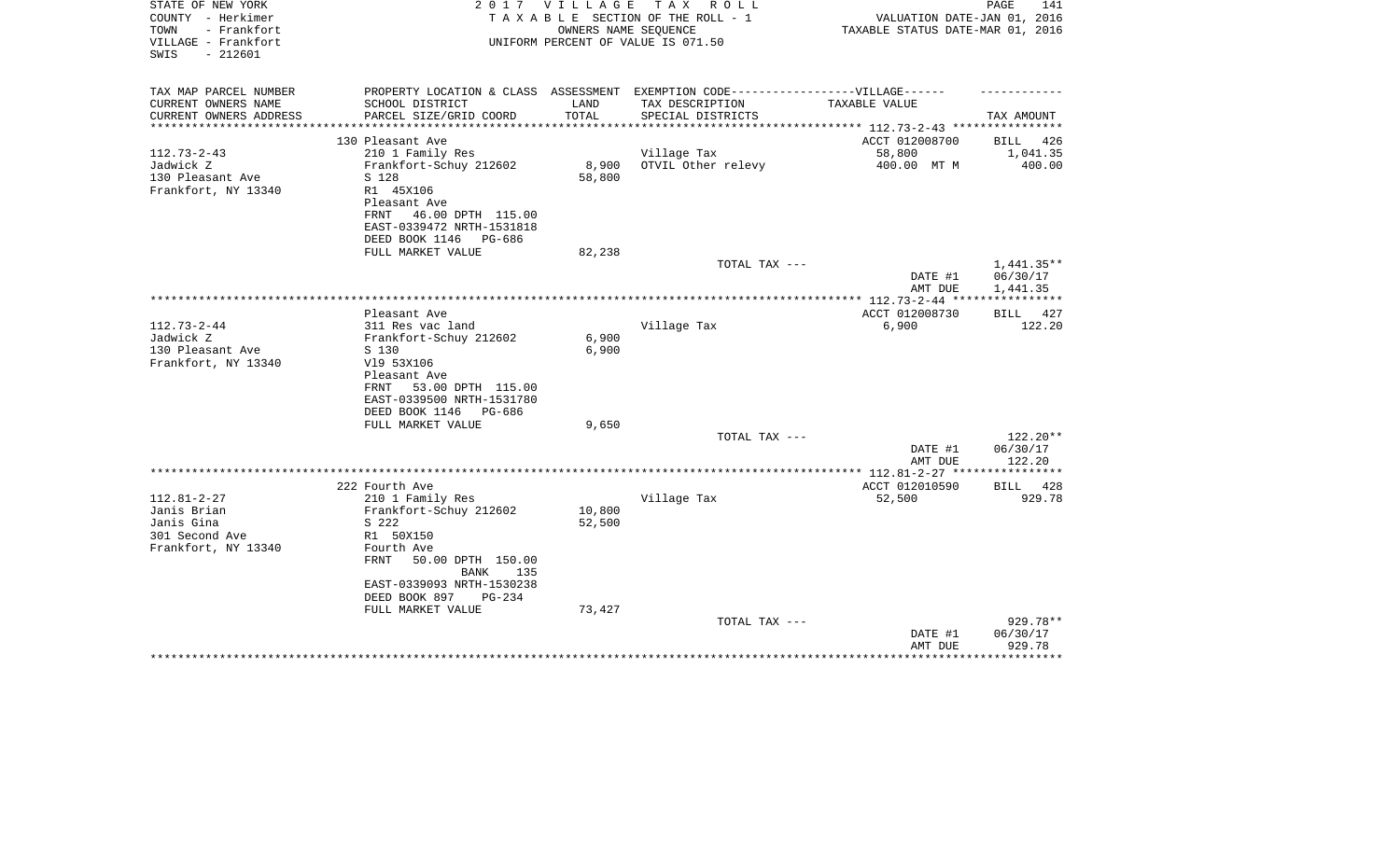| STATE OF NEW YORK<br>COUNTY - Herkimer<br>TOWN<br>- Frankfort<br>VILLAGE - Frankfort<br>SWIS<br>- 212601 | 2017                                                                                                 | V I L L A G E | T A X<br>R O L L<br>TAXABLE SECTION OF THE ROLL - 1<br>OWNERS NAME SEOUENCE<br>UNIFORM PERCENT OF VALUE IS 071.50 | VALUATION DATE-JAN 01, 2016<br>TAXABLE STATUS DATE-MAR 01, 2016 | PAGE<br>142        |
|----------------------------------------------------------------------------------------------------------|------------------------------------------------------------------------------------------------------|---------------|-------------------------------------------------------------------------------------------------------------------|-----------------------------------------------------------------|--------------------|
| TAX MAP PARCEL NUMBER<br>CURRENT OWNERS NAME                                                             | PROPERTY LOCATION & CLASS ASSESSMENT EXEMPTION CODE-----------------VILLAGE------<br>SCHOOL DISTRICT | LAND          | TAX DESCRIPTION                                                                                                   | TAXABLE VALUE                                                   |                    |
| CURRENT OWNERS ADDRESS                                                                                   | PARCEL SIZE/GRID COORD                                                                               | TOTAL         | SPECIAL DISTRICTS                                                                                                 |                                                                 | TAX AMOUNT         |
| **********************                                                                                   |                                                                                                      |               |                                                                                                                   |                                                                 |                    |
|                                                                                                          | 301 Second Ave                                                                                       |               |                                                                                                                   | ACCT 012002190                                                  | BILL 429           |
| $112.82 - 1 - 40$                                                                                        | 210 1 Family Res                                                                                     |               | Village Tax                                                                                                       | 105,700                                                         | 1,871.95           |
| Janis Brian J                                                                                            | Frankfort-Schuy 212602                                                                               | 15,000        |                                                                                                                   |                                                                 |                    |
| Janis Gina S                                                                                             | N 301                                                                                                | 105,700       |                                                                                                                   |                                                                 |                    |
| 301 Second Ave                                                                                           | R1 100X150                                                                                           |               |                                                                                                                   |                                                                 |                    |
| Frankfort, NY 13340                                                                                      | Second Ave                                                                                           |               |                                                                                                                   |                                                                 |                    |
|                                                                                                          | FRNT 100.00 DPTH 150.00<br><b>BANK</b><br>074                                                        |               |                                                                                                                   |                                                                 |                    |
|                                                                                                          | EAST-0340007 NRTH-1530590                                                                            |               |                                                                                                                   |                                                                 |                    |
|                                                                                                          | DEED BOOK 1360<br>PG-90                                                                              |               |                                                                                                                   |                                                                 |                    |
|                                                                                                          | FULL MARKET VALUE                                                                                    | 147,832       |                                                                                                                   |                                                                 |                    |
|                                                                                                          |                                                                                                      |               | TOTAL TAX ---                                                                                                     |                                                                 | 1,871.95**         |
|                                                                                                          |                                                                                                      |               |                                                                                                                   | DATE #1                                                         | 06/30/17           |
|                                                                                                          |                                                                                                      |               |                                                                                                                   | AMT DUE                                                         | 1,871.95           |
|                                                                                                          |                                                                                                      |               |                                                                                                                   |                                                                 |                    |
| $112.73 - 4 - 33$                                                                                        | 405 Frankfort St<br>210 1 Family Res                                                                 |               | Village Tax                                                                                                       | ACCT 012028830<br>26,200                                        | BILL 430<br>464.00 |
| Jaquish Barbara L                                                                                        | Frankfort-Schuy 212602                                                                               | 4,900         |                                                                                                                   |                                                                 |                    |
| 405 Frankfort St                                                                                         | E 405                                                                                                | 26,200        |                                                                                                                   |                                                                 |                    |
| Frankfort, NY 13340                                                                                      | R1 25X126                                                                                            |               |                                                                                                                   |                                                                 |                    |
|                                                                                                          | Frankfort St                                                                                         |               |                                                                                                                   |                                                                 |                    |
|                                                                                                          | 25.00 DPTH 126.50<br>FRNT                                                                            |               |                                                                                                                   |                                                                 |                    |
|                                                                                                          | <b>BANK</b><br>190                                                                                   |               |                                                                                                                   |                                                                 |                    |
|                                                                                                          | EAST-0339001 NRTH-1530862                                                                            |               |                                                                                                                   |                                                                 |                    |
|                                                                                                          | DEED BOOK 862<br>$PG-355$<br>FULL MARKET VALUE                                                       | 36,643        |                                                                                                                   |                                                                 |                    |
|                                                                                                          |                                                                                                      |               | TOTAL TAX ---                                                                                                     |                                                                 | 464.00**           |
|                                                                                                          |                                                                                                      |               |                                                                                                                   | DATE #1                                                         | 06/30/17           |
|                                                                                                          |                                                                                                      |               |                                                                                                                   | AMT DUE                                                         | 464.00             |
|                                                                                                          |                                                                                                      |               |                                                                                                                   |                                                                 |                    |
|                                                                                                          | 337 First Ave                                                                                        |               |                                                                                                                   | ACCT 012006840                                                  | BILL 431           |
| $112.82 - 1 - 18$                                                                                        | 220 2 Family Res                                                                                     |               | Village Tax                                                                                                       | 71,700                                                          | 1,269.81           |
| JCB Properties, LLC                                                                                      | Frankfort-Schuy 212602                                                                               | 15,200        |                                                                                                                   |                                                                 |                    |
| Attn: Rose Marie Button<br>702 Reese Rd                                                                  | N 337<br>R2 & R1 117X130                                                                             | 71,700        |                                                                                                                   |                                                                 |                    |
| Frankfort, NY 13340                                                                                      | First Ave                                                                                            |               |                                                                                                                   |                                                                 |                    |
|                                                                                                          | FRNT 117.10 DPTH 130.00                                                                              |               |                                                                                                                   |                                                                 |                    |
|                                                                                                          | EAST-0340850 NRTH-1530147                                                                            |               |                                                                                                                   |                                                                 |                    |
|                                                                                                          | DEED BOOK 917<br>$PG-466$                                                                            |               |                                                                                                                   |                                                                 |                    |
|                                                                                                          | FULL MARKET VALUE                                                                                    | 100,280       |                                                                                                                   |                                                                 |                    |
|                                                                                                          |                                                                                                      |               | TOTAL TAX ---                                                                                                     |                                                                 | 1,269.81**         |
|                                                                                                          |                                                                                                      |               |                                                                                                                   | DATE #1                                                         | 06/30/17           |
|                                                                                                          |                                                                                                      |               |                                                                                                                   | AMT DUE                                                         | 1,269.81           |
|                                                                                                          |                                                                                                      |               |                                                                                                                   |                                                                 |                    |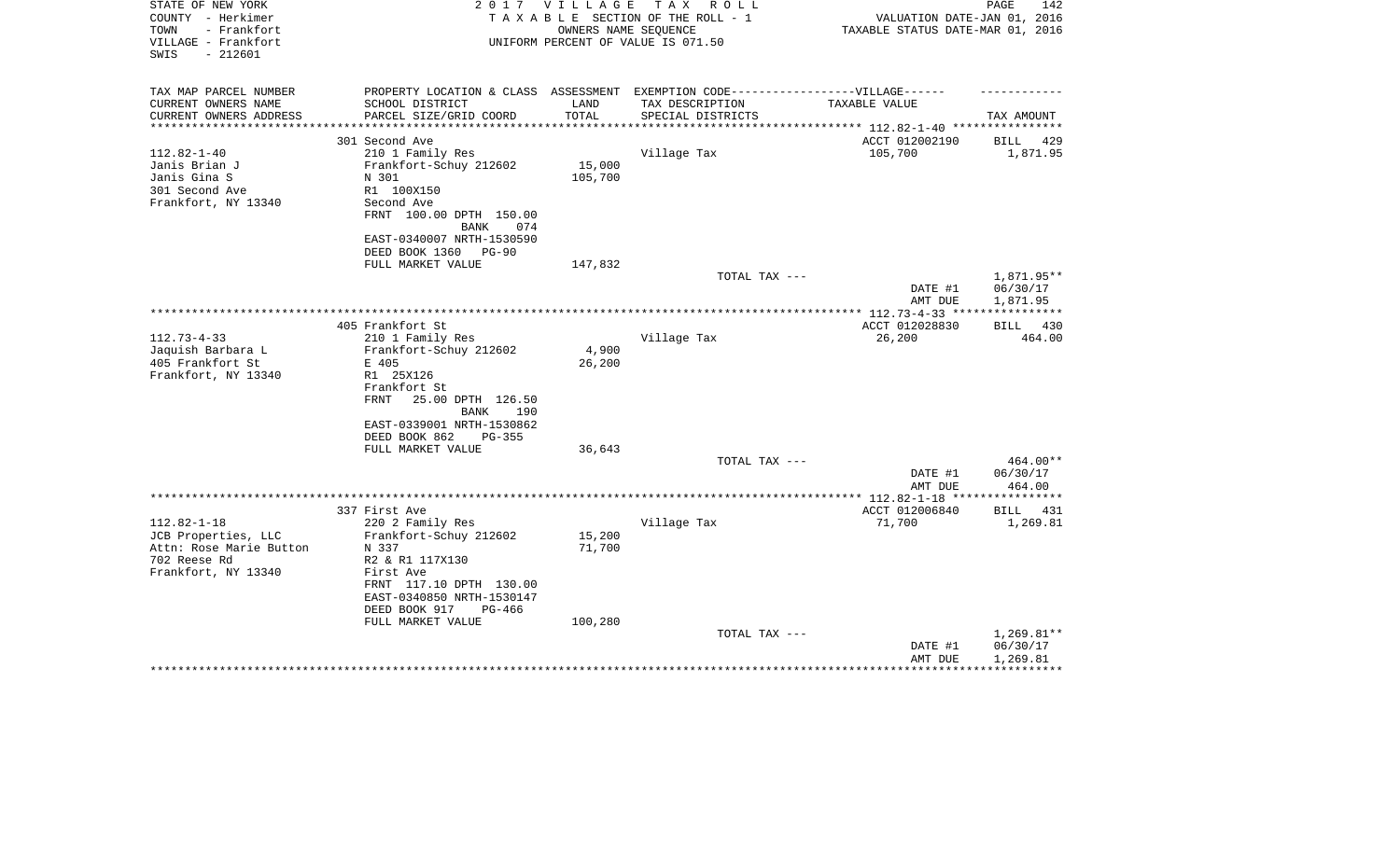| STATE OF NEW YORK        | 2 0 1 7                                                                           | <b>VILLAGE</b> | TAX ROLL                           |                                                        | PAGE<br>143           |
|--------------------------|-----------------------------------------------------------------------------------|----------------|------------------------------------|--------------------------------------------------------|-----------------------|
| COUNTY - Herkimer        |                                                                                   |                | TAXABLE SECTION OF THE ROLL - 1    | VALUATION DATE-JAN 01, 2016                            |                       |
| TOWN<br>- Frankfort      |                                                                                   |                | OWNERS NAME SEQUENCE               | TAXABLE STATUS DATE-MAR 01, 2016                       |                       |
| VILLAGE - Frankfort      |                                                                                   |                | UNIFORM PERCENT OF VALUE IS 071.50 |                                                        |                       |
| $-212601$<br>SWIS        |                                                                                   |                |                                    |                                                        |                       |
|                          |                                                                                   |                |                                    |                                                        |                       |
|                          | PROPERTY LOCATION & CLASS ASSESSMENT EXEMPTION CODE-----------------VILLAGE------ |                |                                    |                                                        |                       |
| TAX MAP PARCEL NUMBER    |                                                                                   |                |                                    |                                                        |                       |
| CURRENT OWNERS NAME      | SCHOOL DISTRICT                                                                   | LAND           | TAX DESCRIPTION                    | TAXABLE VALUE                                          |                       |
| CURRENT OWNERS ADDRESS   | PARCEL SIZE/GRID COORD                                                            | TOTAL          | SPECIAL DISTRICTS                  |                                                        | TAX AMOUNT            |
|                          | 245 W Main St                                                                     |                |                                    | **************** 112.65-1-45 **********<br>ACCT 200728 | BILL<br>432           |
| $112.65 - 1 - 45$        |                                                                                   |                |                                    | 64,400                                                 | 1,140.52              |
|                          | 210 1 Family Res                                                                  |                | Village Tax                        |                                                        |                       |
| Jensen Kerith L          | Frankfort-Schuy 212602                                                            | 17,000         |                                    |                                                        |                       |
| 245 W Main St            | S 239                                                                             | 64,400         |                                    |                                                        |                       |
| Frankfort, NY 13340      | R1 150X150                                                                        |                |                                    |                                                        |                       |
|                          | W Main St                                                                         |                |                                    |                                                        |                       |
| PRIOR OWNER ON 3/01/2016 | FRNT 150.00 DPTH 158.00                                                           |                |                                    |                                                        |                       |
| McMurray LaVergne        | EAST-0338058 NRTH-1534381                                                         |                |                                    |                                                        |                       |
|                          | DEED BOOK 1623<br>$PG-260$                                                        |                |                                    |                                                        |                       |
|                          | FULL MARKET VALUE                                                                 | 90,070         |                                    |                                                        |                       |
|                          |                                                                                   |                | TOTAL TAX ---                      |                                                        | $1,140.52**$          |
|                          |                                                                                   |                |                                    | DATE #1                                                | 06/30/17              |
|                          |                                                                                   |                |                                    | AMT DUE                                                | 1,140.52              |
|                          |                                                                                   |                |                                    |                                                        | * * * * * * * * * * * |
|                          | 226 Litchfield St                                                                 |                |                                    | ACCT 191471                                            | BILL 433              |
| $112.73 - 1 - 11$        | 210 1 Family Res                                                                  |                | Village Tax                        | 45,000                                                 | 796.95                |
| Jewett Daniel M          | Frankfort-Schuy 212602                                                            | 8,700          |                                    |                                                        |                       |
| 9128 River Rd            | W 226                                                                             | 45,000         |                                    |                                                        |                       |
|                          |                                                                                   |                |                                    |                                                        |                       |
| Marcy, NY 13403          | R1 42X137                                                                         |                |                                    |                                                        |                       |
|                          | Litchfield St                                                                     |                |                                    |                                                        |                       |
|                          | 42.00 DPTH 137.00<br>FRNT                                                         |                |                                    |                                                        |                       |
|                          | EAST-0338559 NRTH-1531574                                                         |                |                                    |                                                        |                       |
|                          | DEED BOOK 1565<br><b>PG-109</b>                                                   |                |                                    |                                                        |                       |
|                          | FULL MARKET VALUE                                                                 | 62,937         |                                    |                                                        |                       |
|                          |                                                                                   |                | TOTAL TAX ---                      |                                                        | 796.95**              |
|                          |                                                                                   |                |                                    | DATE #1                                                | 06/30/17              |
|                          |                                                                                   |                |                                    | AMT DUE                                                | 796.95                |
|                          |                                                                                   |                |                                    | ** 112.81-3-4 ***                                      |                       |
|                          | 306 Fourth Ave                                                                    |                |                                    | ACCT 174040                                            | BILL<br>434           |
| $112.81 - 3 - 4$         | 210 1 Family Res                                                                  |                | Village Tax                        | 51,500                                                 | 912.07                |
| Johnson Alicia M         | Frankfort-Schuy 212602                                                            | 7,000          |                                    |                                                        |                       |
| 306 Fourth Ave           | S 306                                                                             | 51,500         |                                    |                                                        |                       |
| Frankfort, NY 13340      | R1                                                                                |                |                                    |                                                        |                       |
|                          | Fourth Ave                                                                        |                |                                    |                                                        |                       |
|                          | FRNT<br>48.58 DPTH<br>75.00                                                       |                |                                    |                                                        |                       |
|                          | 135<br>BANK                                                                       |                |                                    |                                                        |                       |
|                          | EAST-0339418 NRTH-1529918                                                         |                |                                    |                                                        |                       |
|                          | <b>PG-509</b>                                                                     |                |                                    |                                                        |                       |
|                          | DEED BOOK 1455                                                                    |                |                                    |                                                        |                       |
|                          | FULL MARKET VALUE                                                                 | 72,028         |                                    |                                                        |                       |
|                          |                                                                                   |                | TOTAL TAX ---                      |                                                        | 912.07**              |
|                          |                                                                                   |                |                                    | DATE #1                                                | 06/30/17              |
|                          |                                                                                   |                |                                    | AMT DUE                                                | 912.07                |
|                          |                                                                                   |                |                                    |                                                        |                       |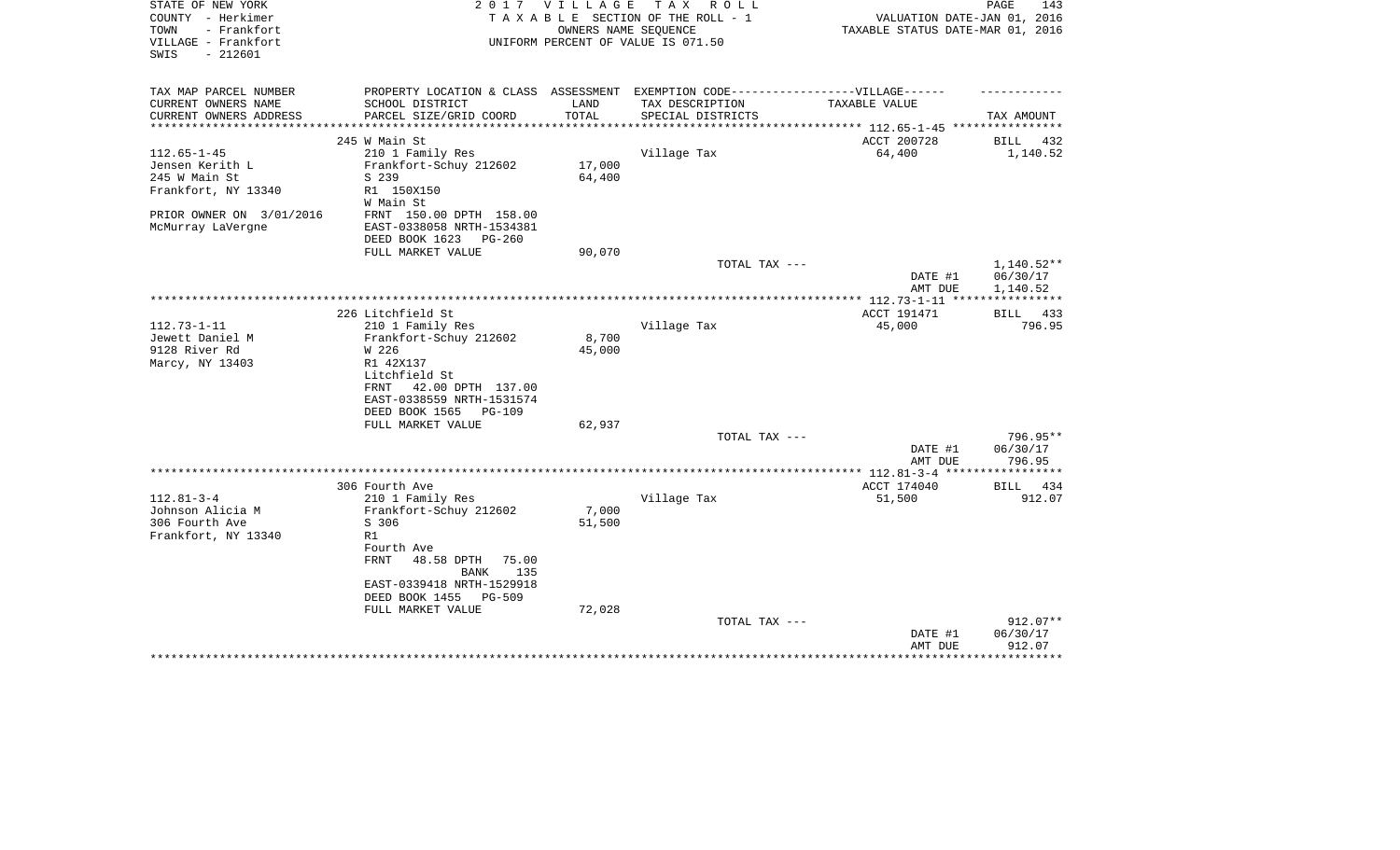| STATE OF NEW YORK<br>COUNTY - Herkimer<br>TOWN<br>- Frankfort<br>VILLAGE - Frankfort<br>SWIS<br>$-212601$ | 2017                                                                             | V I L L A G E          | T A X<br>R O L L<br>TAXABLE SECTION OF THE ROLL - 1<br>OWNERS NAME SEQUENCE<br>UNIFORM PERCENT OF VALUE IS 071.50 | VALUATION DATE-JAN 01, 2016<br>TAXABLE STATUS DATE-MAR 01, 2016 | PAGE<br>144        |
|-----------------------------------------------------------------------------------------------------------|----------------------------------------------------------------------------------|------------------------|-------------------------------------------------------------------------------------------------------------------|-----------------------------------------------------------------|--------------------|
| TAX MAP PARCEL NUMBER                                                                                     | PROPERTY LOCATION & CLASS ASSESSMENT EXEMPTION CODE----------------VILLAGE------ |                        |                                                                                                                   |                                                                 |                    |
| CURRENT OWNERS NAME                                                                                       | SCHOOL DISTRICT                                                                  | LAND                   | TAX DESCRIPTION                                                                                                   | TAXABLE VALUE                                                   |                    |
| CURRENT OWNERS ADDRESS<br>*******************                                                             | PARCEL SIZE/GRID COORD                                                           | TOTAL<br>************* | SPECIAL DISTRICTS                                                                                                 | **************************** 112.82-2-22 ***********            | TAX AMOUNT         |
|                                                                                                           | 325 Third Ave                                                                    |                        |                                                                                                                   | ACCT 012030960                                                  | <b>BILL</b><br>435 |
| $112.82 - 2 - 22$                                                                                         | 210 1 Family Res                                                                 |                        | Village Tax                                                                                                       | 44,100                                                          | 781.01             |
| Johnson Thomas Lee                                                                                        | Frankfort-Schuy 212602                                                           | 10,800                 |                                                                                                                   |                                                                 |                    |
| Johnson Mary A                                                                                            | N 325                                                                            | 44,100                 |                                                                                                                   |                                                                 |                    |
| 325 Third Ave                                                                                             | R1 50X150                                                                        |                        |                                                                                                                   |                                                                 |                    |
| Frankfort, NY 13340                                                                                       | Third Ave                                                                        |                        |                                                                                                                   |                                                                 |                    |
|                                                                                                           | FRNT<br>50.00 DPTH 150.00<br>EAST-0340109 NRTH-1529916                           |                        |                                                                                                                   |                                                                 |                    |
|                                                                                                           | DEED BOOK 814<br>PG-398                                                          |                        |                                                                                                                   |                                                                 |                    |
|                                                                                                           | FULL MARKET VALUE                                                                | 61,678                 |                                                                                                                   |                                                                 |                    |
|                                                                                                           |                                                                                  |                        | TOTAL TAX ---                                                                                                     |                                                                 | 781.01**           |
|                                                                                                           |                                                                                  |                        |                                                                                                                   | DATE #1                                                         | 06/30/17           |
|                                                                                                           |                                                                                  |                        |                                                                                                                   | AMT DUE<br>************ 112.73-3-66 ****                        | 781.01             |
|                                                                                                           | 213 First Ave                                                                    |                        |                                                                                                                   | ACCT 178270                                                     | 436<br>BILL        |
| $112.73 - 3 - 66$                                                                                         | 210 1 Family Res                                                                 |                        | Village Tax                                                                                                       | 82,700                                                          | 1,464.62           |
| Johnson Thomas M                                                                                          | Frankfort-Schuy 212602                                                           | 16,400                 |                                                                                                                   |                                                                 |                    |
| 213 First Ave                                                                                             | N                                                                                | 82,700                 |                                                                                                                   |                                                                 |                    |
| Frankfort, NY 13340                                                                                       | R1                                                                               |                        |                                                                                                                   |                                                                 |                    |
|                                                                                                           | First Ave<br>FRNT 150.00 DPTH 127.00                                             |                        |                                                                                                                   |                                                                 |                    |
|                                                                                                           | EAST-0339813 NRTH-1531361                                                        |                        |                                                                                                                   |                                                                 |                    |
|                                                                                                           | DEED BOOK 1484 PG-170                                                            |                        |                                                                                                                   |                                                                 |                    |
|                                                                                                           | FULL MARKET VALUE                                                                | 115,664                |                                                                                                                   |                                                                 |                    |
|                                                                                                           |                                                                                  |                        | TOTAL TAX ---                                                                                                     |                                                                 | $1,464.62**$       |
|                                                                                                           |                                                                                  |                        |                                                                                                                   | DATE #1                                                         | 06/30/17           |
|                                                                                                           |                                                                                  |                        |                                                                                                                   | AMT DUE<br>*** 112.65-1-46 ***                                  | 1,464.62           |
|                                                                                                           | 247 W Main St                                                                    |                        |                                                                                                                   | ACCT 162511                                                     | BILL<br>437        |
| $112.65 - 1 - 46$                                                                                         | 210 1 Family Res                                                                 |                        | Village Tax                                                                                                       | 55,000                                                          | 974.05             |
| Jones Bridget                                                                                             | Frankfort-Schuy 212602                                                           | 12,500                 |                                                                                                                   |                                                                 |                    |
| Crossett Kris                                                                                             | S 247                                                                            | 55,000                 |                                                                                                                   |                                                                 |                    |
| 247 W Main St                                                                                             | R1 75X175                                                                        |                        |                                                                                                                   |                                                                 |                    |
| Frankfort, NY 13340                                                                                       | W Main St<br>75.00 DPTH 120.00<br>FRNT                                           |                        |                                                                                                                   |                                                                 |                    |
|                                                                                                           | 1.70<br>ACRES                                                                    |                        |                                                                                                                   |                                                                 |                    |
|                                                                                                           | EAST-0337992 NRTH-1534478                                                        |                        |                                                                                                                   |                                                                 |                    |
|                                                                                                           | DEED BOOK 1381<br>PG-898                                                         |                        |                                                                                                                   |                                                                 |                    |
|                                                                                                           | FULL MARKET VALUE                                                                | 76,923                 |                                                                                                                   |                                                                 |                    |
|                                                                                                           |                                                                                  |                        | TOTAL TAX ---                                                                                                     |                                                                 | 974.05**           |
|                                                                                                           |                                                                                  |                        |                                                                                                                   | DATE #1<br>AMT DUE                                              | 06/30/17<br>974.05 |
|                                                                                                           |                                                                                  |                        |                                                                                                                   |                                                                 |                    |
|                                                                                                           |                                                                                  |                        |                                                                                                                   |                                                                 |                    |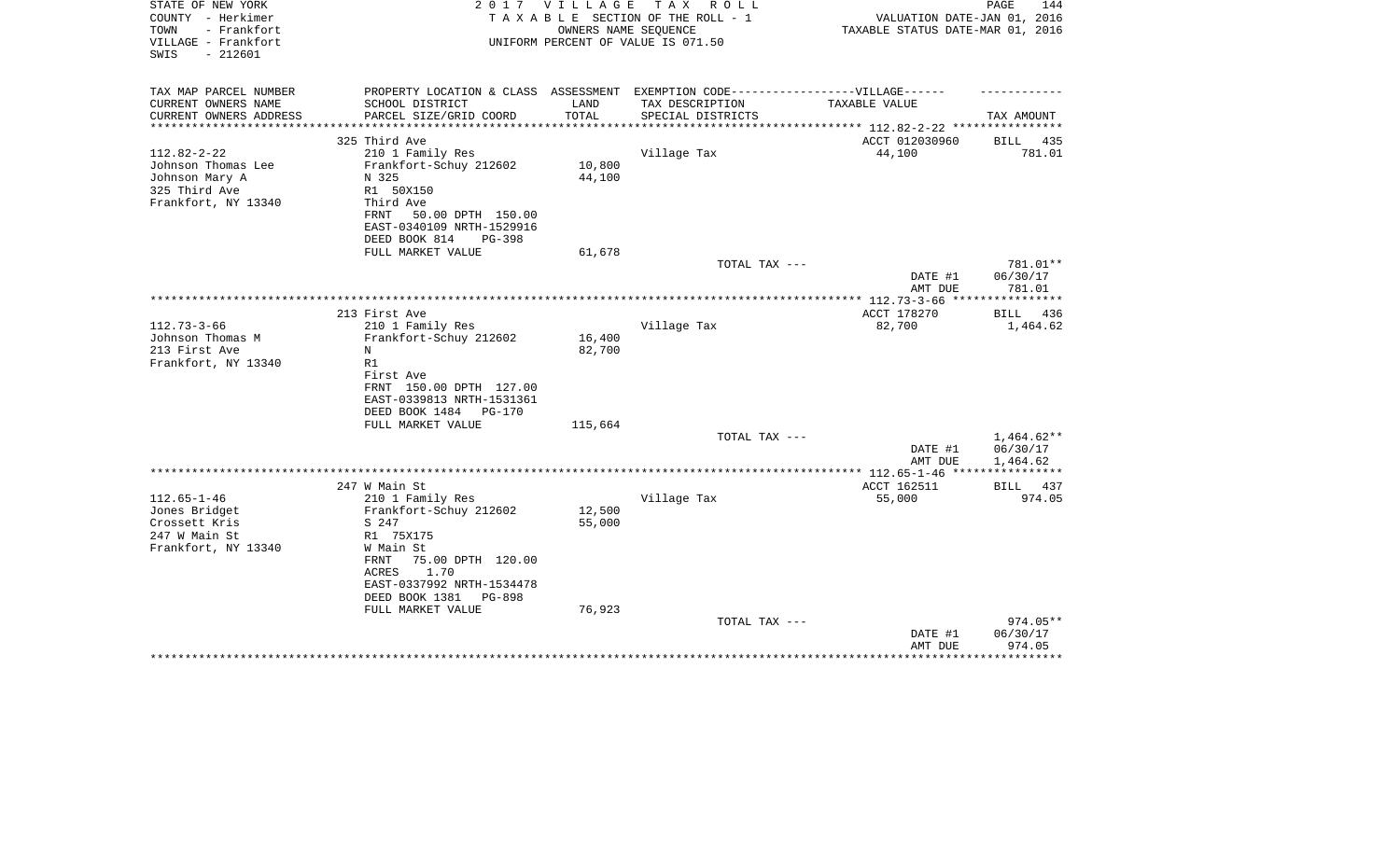| STATE OF NEW YORK<br>COUNTY - Herkimer<br>TOWN<br>- Frankfort | 2 0 1 7                                                                           | <b>VILLAGE</b>                 | T A X<br>R O L L<br>TAXABLE SECTION OF THE ROLL - 1<br>OWNERS NAME SEQUENCE | VALUATION DATE-JAN 01, 2016<br>TAXABLE STATUS DATE-MAR 01, 2016 | PAGE<br>145            |
|---------------------------------------------------------------|-----------------------------------------------------------------------------------|--------------------------------|-----------------------------------------------------------------------------|-----------------------------------------------------------------|------------------------|
| VILLAGE - Frankfort<br>$-212601$<br>SWIS                      |                                                                                   |                                | UNIFORM PERCENT OF VALUE IS 071.50                                          |                                                                 |                        |
| TAX MAP PARCEL NUMBER                                         | PROPERTY LOCATION & CLASS ASSESSMENT EXEMPTION CODE-----------------VILLAGE------ |                                |                                                                             |                                                                 |                        |
| CURRENT OWNERS NAME                                           | SCHOOL DISTRICT                                                                   | LAND                           | TAX DESCRIPTION                                                             | <b>TAXABLE VALUE</b>                                            |                        |
| CURRENT OWNERS ADDRESS<br>*****************                   | PARCEL SIZE/GRID COORD<br>*****************************                           | TOTAL<br>********************* | SPECIAL DISTRICTS                                                           |                                                                 | TAX AMOUNT             |
|                                                               | 328 Second Ave                                                                    |                                |                                                                             | ACCT 012003180                                                  | BILL<br>438            |
| $112.82 - 2 - 15$                                             | 210 1 Family Res                                                                  |                                | Village Tax                                                                 | 56,600                                                          | 1,002.39               |
| Jones Cory R                                                  | Frankfort-Schuy 212602                                                            | 10,800                         |                                                                             |                                                                 |                        |
| 328 Second Ave                                                | S 328                                                                             | 56,600                         |                                                                             |                                                                 |                        |
| Frankfort, NY                                                 | R1 50X150<br>Second Ave                                                           |                                |                                                                             |                                                                 |                        |
|                                                               | 50.00 DPTH 150.00<br>FRNT                                                         |                                |                                                                             |                                                                 |                        |
|                                                               | EAST-0340284 NRTH-1529939                                                         |                                |                                                                             |                                                                 |                        |
|                                                               | DEED BOOK 1209<br>$PG-44$                                                         |                                |                                                                             |                                                                 |                        |
|                                                               | FULL MARKET VALUE                                                                 | 79,161                         |                                                                             |                                                                 |                        |
|                                                               |                                                                                   |                                | TOTAL TAX ---                                                               |                                                                 | $1,002.39**$           |
|                                                               |                                                                                   |                                |                                                                             | DATE #1<br>AMT DUE                                              | 06/30/17<br>1,002.39   |
|                                                               |                                                                                   |                                |                                                                             |                                                                 |                        |
|                                                               | 217 W Main St                                                                     |                                |                                                                             | ACCT 012005370                                                  | <b>BILL</b><br>439     |
| $112.65 - 1 - 36$                                             | 220 2 Family Res                                                                  |                                | Village Tax                                                                 | 43,000                                                          | 761.53                 |
| Jones Sandra                                                  | Frankfort-Schuy 212602                                                            | 11,400                         |                                                                             |                                                                 |                        |
| 221 W Main St                                                 | S 217<br>R <sub>2</sub>                                                           | 43,000                         |                                                                             |                                                                 |                        |
| Frankfort, NY 13340                                           | FRNT<br>60.00 DPTH 140.00                                                         |                                |                                                                             |                                                                 |                        |
|                                                               | EAST-0338468 NRTH-1533872                                                         |                                |                                                                             |                                                                 |                        |
|                                                               | DEED BOOK 1395<br>PG-431                                                          |                                |                                                                             |                                                                 |                        |
|                                                               | FULL MARKET VALUE                                                                 | 60,140                         |                                                                             |                                                                 |                        |
|                                                               |                                                                                   |                                | TOTAL TAX ---                                                               |                                                                 | 761.53**               |
|                                                               |                                                                                   |                                |                                                                             | DATE #1<br>AMT DUE                                              | 06/30/17<br>761.53     |
|                                                               |                                                                                   |                                |                                                                             |                                                                 |                        |
|                                                               | 103 Marshall Ave                                                                  |                                |                                                                             | ACCT 012028590                                                  | <b>BILL</b><br>440     |
| $112.65 - 1 - 35$                                             | 210 1 Family Res                                                                  |                                | Village Tax                                                                 | 61,400                                                          | 1,087.39               |
| Jones Stacey A                                                | Frankfort-Schuy 212602                                                            | 13,000                         |                                                                             |                                                                 |                        |
| 103 Marshall Ave<br>Frankfort, NY 13340                       | E 103<br>R1                                                                       | 61,400                         |                                                                             |                                                                 |                        |
|                                                               | Marshall Ave                                                                      |                                |                                                                             |                                                                 |                        |
|                                                               | <b>FRNT</b><br>92.00 DPTH 121.00<br><b>BANK</b><br>135                            |                                |                                                                             |                                                                 |                        |
|                                                               | EAST-0338399 NRTH-1533781                                                         |                                |                                                                             |                                                                 |                        |
|                                                               | DEED BOOK 947<br><b>PG-615</b>                                                    |                                |                                                                             |                                                                 |                        |
|                                                               | FULL MARKET VALUE                                                                 | 85,874                         |                                                                             |                                                                 |                        |
|                                                               |                                                                                   |                                | TOTAL TAX ---                                                               | DATE #1                                                         | 1,087.39**<br>06/30/17 |
|                                                               |                                                                                   |                                |                                                                             | AMT DUE                                                         | 1,087.39               |
|                                                               |                                                                                   |                                |                                                                             |                                                                 |                        |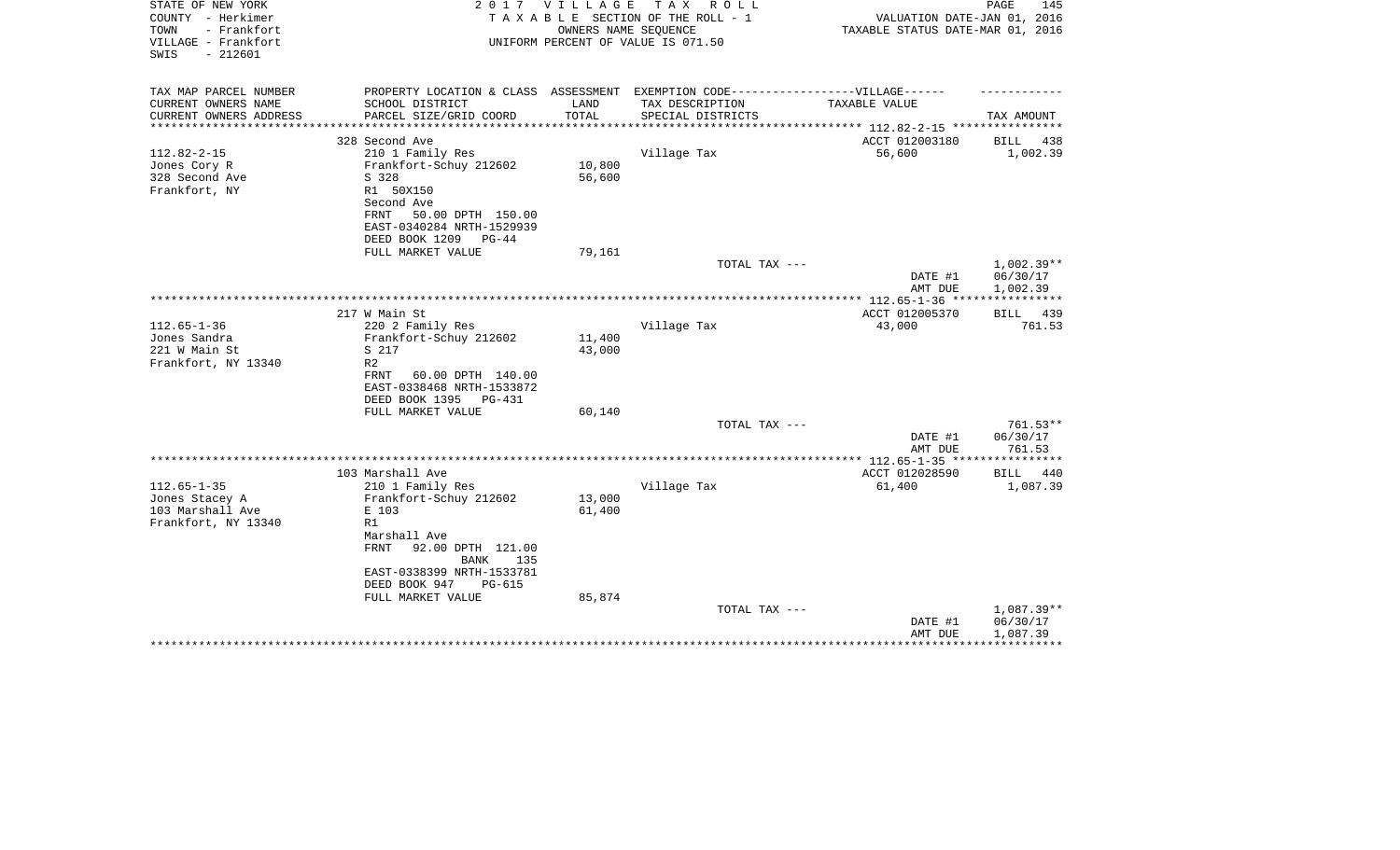| STATE OF NEW YORK<br>COUNTY - Herkimer<br>TOWN<br>- Frankfort<br>VILLAGE - Frankfort<br>$-212601$<br>SWIS | 2017                                                   | V I L L A G E | T A X<br>R O L L<br>TAXABLE SECTION OF THE ROLL - 1<br>OWNERS NAME SEQUENCE<br>UNIFORM PERCENT OF VALUE IS 071.50 | VALUATION DATE-JAN 01, 2016<br>TAXABLE STATUS DATE-MAR 01, 2016 | PAGE<br>146              |
|-----------------------------------------------------------------------------------------------------------|--------------------------------------------------------|---------------|-------------------------------------------------------------------------------------------------------------------|-----------------------------------------------------------------|--------------------------|
| TAX MAP PARCEL NUMBER                                                                                     | PROPERTY LOCATION & CLASS ASSESSMENT                   |               | EXEMPTION CODE-----------------VILLAGE------                                                                      |                                                                 |                          |
| CURRENT OWNERS NAME                                                                                       | SCHOOL DISTRICT                                        | LAND          | TAX DESCRIPTION                                                                                                   | TAXABLE VALUE                                                   |                          |
| CURRENT OWNERS ADDRESS<br>********************                                                            | PARCEL SIZE/GRID COORD                                 | TOTAL         | SPECIAL DISTRICTS                                                                                                 | ***************** 112.66-2-58 *****************                 | TAX AMOUNT               |
|                                                                                                           | 318 Railroad St                                        |               |                                                                                                                   | ACCT 012019110                                                  | BILL<br>441              |
| $112.66 - 2 - 58$                                                                                         | 210 1 Family Res                                       |               | Village Tax                                                                                                       | 54,800                                                          | 970.51                   |
| Judson Adam                                                                                               | Frankfort-Schuy 212602                                 | 5,900         |                                                                                                                   |                                                                 |                          |
| 318 Railroad St                                                                                           | E 318                                                  | 54,800        |                                                                                                                   |                                                                 |                          |
| Frankfort, NY 13340                                                                                       | R1 45X150                                              |               |                                                                                                                   |                                                                 |                          |
|                                                                                                           | Railroad St                                            |               |                                                                                                                   |                                                                 |                          |
|                                                                                                           | 45.00 DPTH 150.94<br>FRNT<br>EAST-0340631 NRTH-1533252 |               |                                                                                                                   |                                                                 |                          |
|                                                                                                           | DEED BOOK 942<br><b>PG-228</b>                         |               |                                                                                                                   |                                                                 |                          |
|                                                                                                           | FULL MARKET VALUE                                      | 76,643        |                                                                                                                   |                                                                 |                          |
|                                                                                                           |                                                        |               | TOTAL TAX ---                                                                                                     |                                                                 | 970.51**                 |
|                                                                                                           |                                                        |               |                                                                                                                   | DATE #1                                                         | 06/30/17                 |
|                                                                                                           |                                                        |               |                                                                                                                   | AMT DUE                                                         | 970.51                   |
|                                                                                                           |                                                        |               |                                                                                                                   | *************** 112.66-2-1.2 **                                 | ***********              |
| $112.66 - 2 - 1.2$                                                                                        | East Orchard St<br>340 Vacant indus                    |               | Village Tax                                                                                                       | ACCT 012300240<br>5,100                                         | 442<br>BILL<br>90.32     |
| Juliano James R                                                                                           | Frankfort-Schuy 212602                                 | 5,100         |                                                                                                                   |                                                                 |                          |
| 3609 State Route 5                                                                                        | Ν                                                      | 5,100         |                                                                                                                   |                                                                 |                          |
| Frankfort, NY 13340                                                                                       | Parking Lot                                            |               |                                                                                                                   |                                                                 |                          |
|                                                                                                           | Orchard St                                             |               |                                                                                                                   |                                                                 |                          |
|                                                                                                           | FRNT 171.00 DPTH 123.00                                |               |                                                                                                                   |                                                                 |                          |
|                                                                                                           | EAST-0340227 NRTH-1532646                              |               |                                                                                                                   |                                                                 |                          |
|                                                                                                           | DEED BOOK 925<br>PG-387                                |               |                                                                                                                   |                                                                 |                          |
|                                                                                                           | FULL MARKET VALUE                                      | 7,133         |                                                                                                                   |                                                                 |                          |
|                                                                                                           |                                                        |               | TOTAL TAX ---                                                                                                     | DATE #1                                                         | $90.32**$<br>06/30/17    |
|                                                                                                           |                                                        |               |                                                                                                                   | AMT DUE                                                         | 90.32                    |
|                                                                                                           |                                                        |               |                                                                                                                   |                                                                 | ***********              |
|                                                                                                           | Industrial Dr                                          |               |                                                                                                                   | ACCT 012300151                                                  | 443<br>BILL              |
| $112.66 - 2 - 63.2$                                                                                       | 340 Vacant indus                                       |               | Village Tax                                                                                                       | 4,400                                                           | 77.92                    |
| Juliano James R                                                                                           | Frankfort-Schuy 212602                                 | 4,400         |                                                                                                                   |                                                                 |                          |
| 3609 State Route 5                                                                                        | $W - E$                                                | 4,400         |                                                                                                                   |                                                                 |                          |
| Frankfort, NY 13340                                                                                       | Vac Land                                               |               |                                                                                                                   |                                                                 |                          |
|                                                                                                           | Industrial Dr<br>FRNT 151.00 DPTH<br>73.00             |               |                                                                                                                   |                                                                 |                          |
|                                                                                                           | EAST-0340298 NRTH-1532713                              |               |                                                                                                                   |                                                                 |                          |
|                                                                                                           | DEED BOOK 925<br>PG-387                                |               |                                                                                                                   |                                                                 |                          |
|                                                                                                           | FULL MARKET VALUE                                      | 6,154         |                                                                                                                   |                                                                 |                          |
|                                                                                                           |                                                        |               | TOTAL TAX ---                                                                                                     |                                                                 | $77.92**$                |
|                                                                                                           |                                                        |               |                                                                                                                   | DATE #1                                                         | 06/30/17                 |
|                                                                                                           |                                                        |               |                                                                                                                   | AMT DUE                                                         | 77.92<br>* * * * * * * * |
|                                                                                                           |                                                        |               |                                                                                                                   |                                                                 |                          |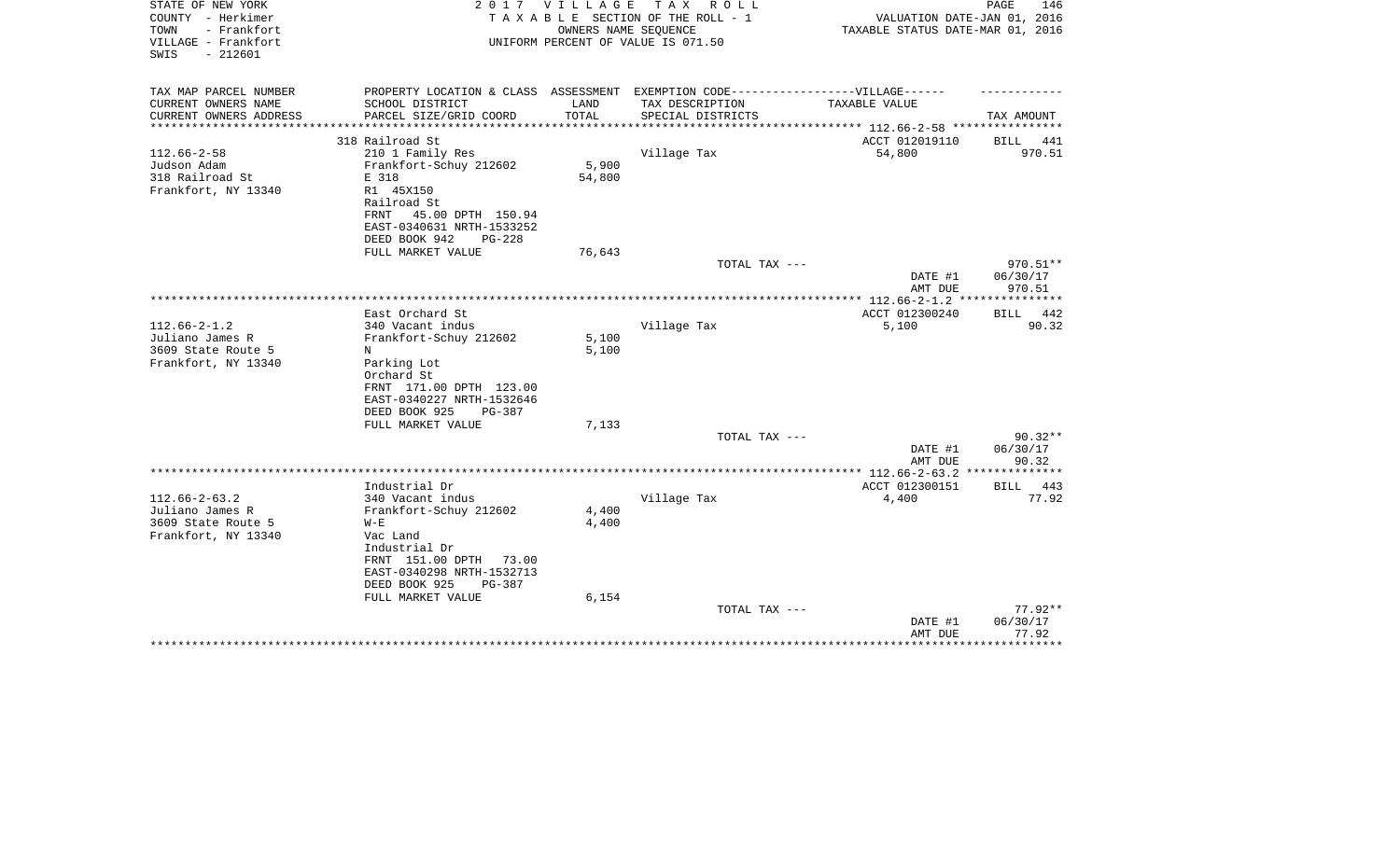| TOWN<br>- Frankfort<br>OWNERS NAME SEOUENCE<br>TAXABLE STATUS DATE-MAR 01, 2016<br>VILLAGE - Frankfort<br>UNIFORM PERCENT OF VALUE IS 071.50<br>$-212601$<br>SWIS                                                                                                                                                                                                                                                  | VALUATION DATE-JAN 01, 2016          |
|--------------------------------------------------------------------------------------------------------------------------------------------------------------------------------------------------------------------------------------------------------------------------------------------------------------------------------------------------------------------------------------------------------------------|--------------------------------------|
| TAX MAP PARCEL NUMBER<br>PROPERTY LOCATION & CLASS ASSESSMENT EXEMPTION CODE-----------------VILLAGE------<br>CURRENT OWNERS NAME<br>SCHOOL DISTRICT<br>LAND<br>TAX DESCRIPTION<br>TAXABLE VALUE<br>CURRENT OWNERS ADDRESS<br>PARCEL SIZE/GRID COORD<br>TOTAL<br>SPECIAL DISTRICTS<br>**********************                                                                                                       | TAX AMOUNT                           |
| 122 Pleasant Ave<br>ACCT 012017720<br>$112.73 - 2 - 41$<br>484 1 use sm bld<br>Village Tax<br>46,300<br>12,600<br>Juliano James R<br>Frankfort-Schuy 212602<br>Juliano Geraldina<br>S Empire Gymnastic Fitnes<br>46,300<br>3609 State Rt 5 Ave<br>Comm<br>Frankfort, NY 13340<br>122 Pleasant<br>87.00 DPTH 137.00<br>FRNT<br>EAST-0339307 NRTH-1532014<br>DEED BOOK 1270<br>PG-565<br>FULL MARKET VALUE<br>64,755 | 444<br>BILL<br>819.97                |
| TOTAL TAX ---<br>DATE #1<br>AMT DUE                                                                                                                                                                                                                                                                                                                                                                                | 819.97**<br>06/30/17<br>819.97       |
| 344 Fifth Ave<br>ACCT 159152<br>$112.81 - 3 - 46$<br>Village Tax<br>89,000<br>210 1 Family Res<br>Juliano Joseph A<br>Frankfort-Schuy 212602<br>18,400<br>Juliano Jennifer L<br>89,000<br>S 398<br>344 Fifth Ave<br>R1 80X150<br>Frankfort, NY 13340<br>Fifth Ave<br><b>FRNT</b><br>90.00 DPTH 154.00<br>ACRES<br>0.43<br>EAST-0339802 NRTH-1528839<br>DEED BOOK 1360<br>$PG-53$<br>FULL MARKET VALUE<br>124,476   | BILL<br>445<br>1,576.19              |
| TOTAL TAX ---<br>DATE #1<br>AMT DUE                                                                                                                                                                                                                                                                                                                                                                                | $1,576.19**$<br>06/30/17<br>1,576.19 |
| 137 W Main St<br>ACCT 012015900<br>$112.65 - 2 - 40$<br>210 1 Family Res<br>Village Tax<br>34,000<br>Juteau Elaine<br>Frankfort-Schuy 212602<br>5,500<br>137 W Main St<br>S 137<br>34,000<br>Frankfort, NY 13340<br>R1 87X113<br>W Main St<br>88.00 DPTH<br>FRNT<br>72.00<br>EAST-0338957 NRTH-1533327<br>DEED BOOK 787<br>$PG-5$                                                                                  | 446<br>BILL<br>602.14                |
| FULL MARKET VALUE<br>47,552<br>TOTAL TAX ---<br>DATE #1<br>AMT DUE                                                                                                                                                                                                                                                                                                                                                 | 602.14**<br>06/30/17<br>602.14       |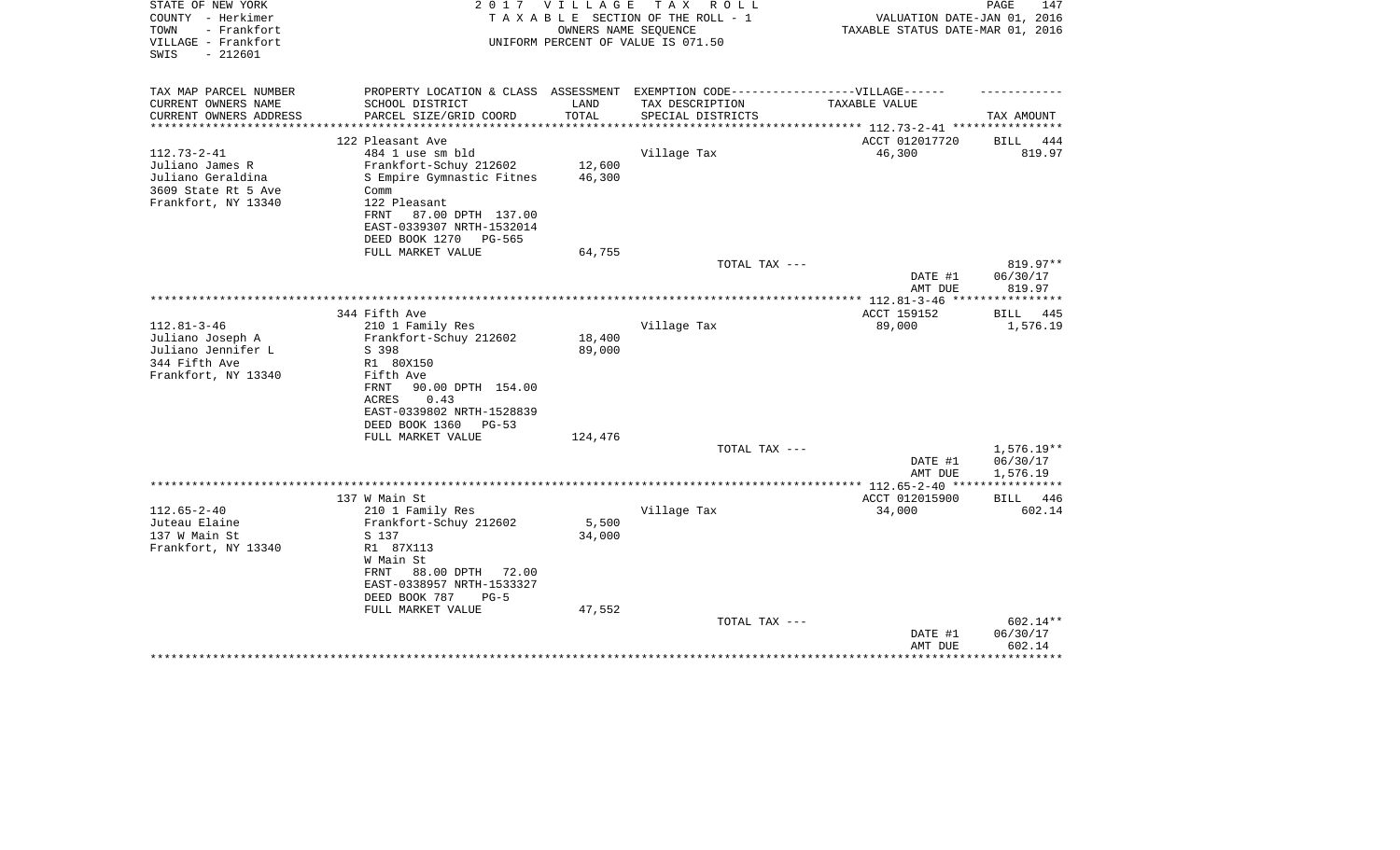| STATE OF NEW YORK<br>COUNTY - Herkimer<br>TOWN<br>- Frankfort<br>VILLAGE - Frankfort<br>$-212601$<br>SWIS | 2017                                                                              | <b>VILLAGE</b> | TAX ROLL<br>TAXABLE SECTION OF THE ROLL - 1<br>OWNERS NAME SEQUENCE<br>UNIFORM PERCENT OF VALUE IS 071.50 | VALUATION DATE-JAN 01, 2016<br>TAXABLE STATUS DATE-MAR 01, 2016 | PAGE<br>148                       |
|-----------------------------------------------------------------------------------------------------------|-----------------------------------------------------------------------------------|----------------|-----------------------------------------------------------------------------------------------------------|-----------------------------------------------------------------|-----------------------------------|
| TAX MAP PARCEL NUMBER                                                                                     | PROPERTY LOCATION & CLASS ASSESSMENT EXEMPTION CODE-----------------VILLAGE------ |                |                                                                                                           |                                                                 |                                   |
| CURRENT OWNERS NAME                                                                                       | SCHOOL DISTRICT                                                                   | LAND           | TAX DESCRIPTION                                                                                           | TAXABLE VALUE                                                   |                                   |
| CURRENT OWNERS ADDRESS<br>*********************                                                           | PARCEL SIZE/GRID COORD                                                            | TOTAL          | SPECIAL DISTRICTS                                                                                         | *************************** 112.82-1-49 ****************        | TAX AMOUNT                        |
|                                                                                                           | 321 Second Ave                                                                    |                |                                                                                                           | ACCT 012029670                                                  | BILL<br>447                       |
| $112.82 - 1 - 49$                                                                                         | 210 1 Family Res                                                                  |                | Village Tax                                                                                               | 82,300                                                          | 1,457.53                          |
| Juteau Jason Adam                                                                                         | Frankfort-Schuy 212602                                                            | 15,000         |                                                                                                           |                                                                 |                                   |
| Juteau JoAnne                                                                                             | N 321                                                                             | 82,300         |                                                                                                           |                                                                 |                                   |
| 321 Second Ave                                                                                            | R1 100X150                                                                        |                |                                                                                                           |                                                                 |                                   |
| Frankfort, NY 13340                                                                                       | Second Ave<br>FRNT 100.00 DPTH 150.00                                             |                |                                                                                                           |                                                                 |                                   |
|                                                                                                           | EAST-0340360 NRTH-1530174                                                         |                |                                                                                                           |                                                                 |                                   |
|                                                                                                           | DEED BOOK 925<br><b>PG-195</b>                                                    |                |                                                                                                           |                                                                 |                                   |
|                                                                                                           | FULL MARKET VALUE                                                                 | 115,105        |                                                                                                           |                                                                 |                                   |
|                                                                                                           |                                                                                   |                | TOTAL TAX ---                                                                                             |                                                                 | $1,457.53**$                      |
|                                                                                                           |                                                                                   |                |                                                                                                           | DATE #1                                                         | 06/30/17                          |
|                                                                                                           |                                                                                   |                |                                                                                                           | AMT DUE                                                         | 1,457.53                          |
|                                                                                                           | 314 Third Ave                                                                     |                |                                                                                                           | ACCT 200072                                                     | BILL<br>448                       |
| $112.82 - 2 - 44$                                                                                         | 210 1 Family Res                                                                  |                | Village Tax                                                                                               | 62,900                                                          | 1,113.96                          |
| Kaleta Rebecca L                                                                                          | Frankfort-Schuy 212602                                                            | 10,800         |                                                                                                           |                                                                 |                                   |
| 314 Third Ave                                                                                             | S 314                                                                             | 62,900         |                                                                                                           |                                                                 |                                   |
| Frankfort, NY 13340                                                                                       | R1 50X150                                                                         |                |                                                                                                           |                                                                 |                                   |
|                                                                                                           | Third Ave                                                                         |                |                                                                                                           |                                                                 |                                   |
| PRIOR OWNER ON 3/01/2016<br>Viti Rebecca L                                                                | 50.00 DPTH 150.00<br>FRNT<br>EAST-0339820 NRTH-1529929                            |                |                                                                                                           |                                                                 |                                   |
|                                                                                                           | DEED BOOK 1619<br>$PG-22$                                                         |                |                                                                                                           |                                                                 |                                   |
|                                                                                                           | FULL MARKET VALUE                                                                 | 87,972         |                                                                                                           |                                                                 |                                   |
|                                                                                                           |                                                                                   |                | TOTAL TAX ---                                                                                             |                                                                 | 1, 113.96**                       |
|                                                                                                           |                                                                                   |                |                                                                                                           | DATE #1                                                         | 06/30/17                          |
|                                                                                                           |                                                                                   |                |                                                                                                           | AMT DUE                                                         | 1,113.96<br>* * * * * * * * * * * |
|                                                                                                           | 126 Sheldon Ave                                                                   |                |                                                                                                           | ACCT 197145                                                     | BILL<br>449                       |
| $112.66 - 2 - 15$                                                                                         | 220 2 Family Res                                                                  |                | Village Tax                                                                                               | 60,200                                                          | 1,066.14                          |
| Karpowich Lisa R                                                                                          | Frankfort-Schuy 212602                                                            | 7,000          |                                                                                                           |                                                                 |                                   |
| 213 First Ave                                                                                             | S 124-126                                                                         | 60,200         |                                                                                                           |                                                                 |                                   |
| Frankfort, NY 13340                                                                                       | R2 55X125                                                                         |                |                                                                                                           |                                                                 |                                   |
|                                                                                                           | Sheldon Ave                                                                       |                |                                                                                                           |                                                                 |                                   |
|                                                                                                           | 55.00 DPTH 160.00<br>FRNT<br>EAST-0340513 NRTH-1532719                            |                |                                                                                                           |                                                                 |                                   |
|                                                                                                           | DEED BOOK 1599<br><b>PG-978</b>                                                   |                |                                                                                                           |                                                                 |                                   |
|                                                                                                           | FULL MARKET VALUE                                                                 | 84,196         |                                                                                                           |                                                                 |                                   |
|                                                                                                           |                                                                                   |                | TOTAL TAX ---                                                                                             |                                                                 | 1,066.14**                        |
|                                                                                                           |                                                                                   |                |                                                                                                           | DATE #1                                                         | 06/30/17                          |
|                                                                                                           |                                                                                   |                |                                                                                                           | AMT DUE                                                         | 1,066.14                          |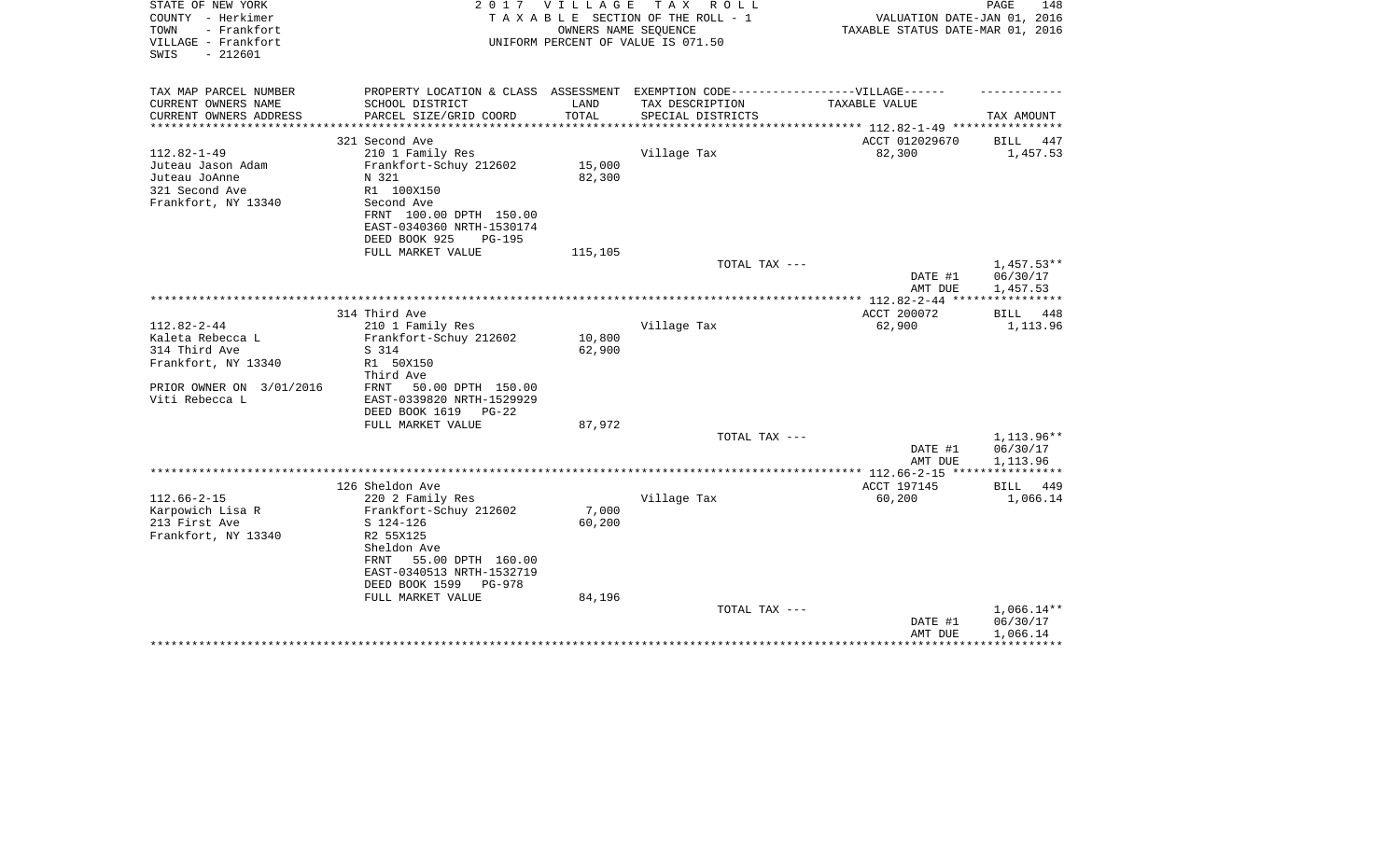| PROPERTY LOCATION & CLASS ASSESSMENT EXEMPTION CODE-----------------VILLAGE------<br>TAX AMOUNT<br>ACCT 012026130<br>BILL<br>450<br>885.50 |
|--------------------------------------------------------------------------------------------------------------------------------------------|
|                                                                                                                                            |
|                                                                                                                                            |
|                                                                                                                                            |
|                                                                                                                                            |
|                                                                                                                                            |
|                                                                                                                                            |
|                                                                                                                                            |
|                                                                                                                                            |
|                                                                                                                                            |
|                                                                                                                                            |
|                                                                                                                                            |
|                                                                                                                                            |
| 885.50**                                                                                                                                   |
| DATE #1<br>06/30/17<br>AMT DUE<br>885.50                                                                                                   |
| ***************** 112.81-1-22 *****************                                                                                            |
| ACCT 012031530<br><b>BILL</b><br>451                                                                                                       |
| 1,151.15                                                                                                                                   |
|                                                                                                                                            |
|                                                                                                                                            |
|                                                                                                                                            |
| 1,151.15**                                                                                                                                 |
| 06/30/17<br>DATE #1<br>AMT DUE<br>1,151.15                                                                                                 |
| *************** 112.73-1-37 ****************                                                                                               |
| ACCT 012014220<br>BILL 452                                                                                                                 |
| 10,515                                                                                                                                     |
| 837.42                                                                                                                                     |
|                                                                                                                                            |
|                                                                                                                                            |
| 837.42**                                                                                                                                   |
| DATE #1<br>06/30/17<br>AMT DUE<br>837.42                                                                                                   |
|                                                                                                                                            |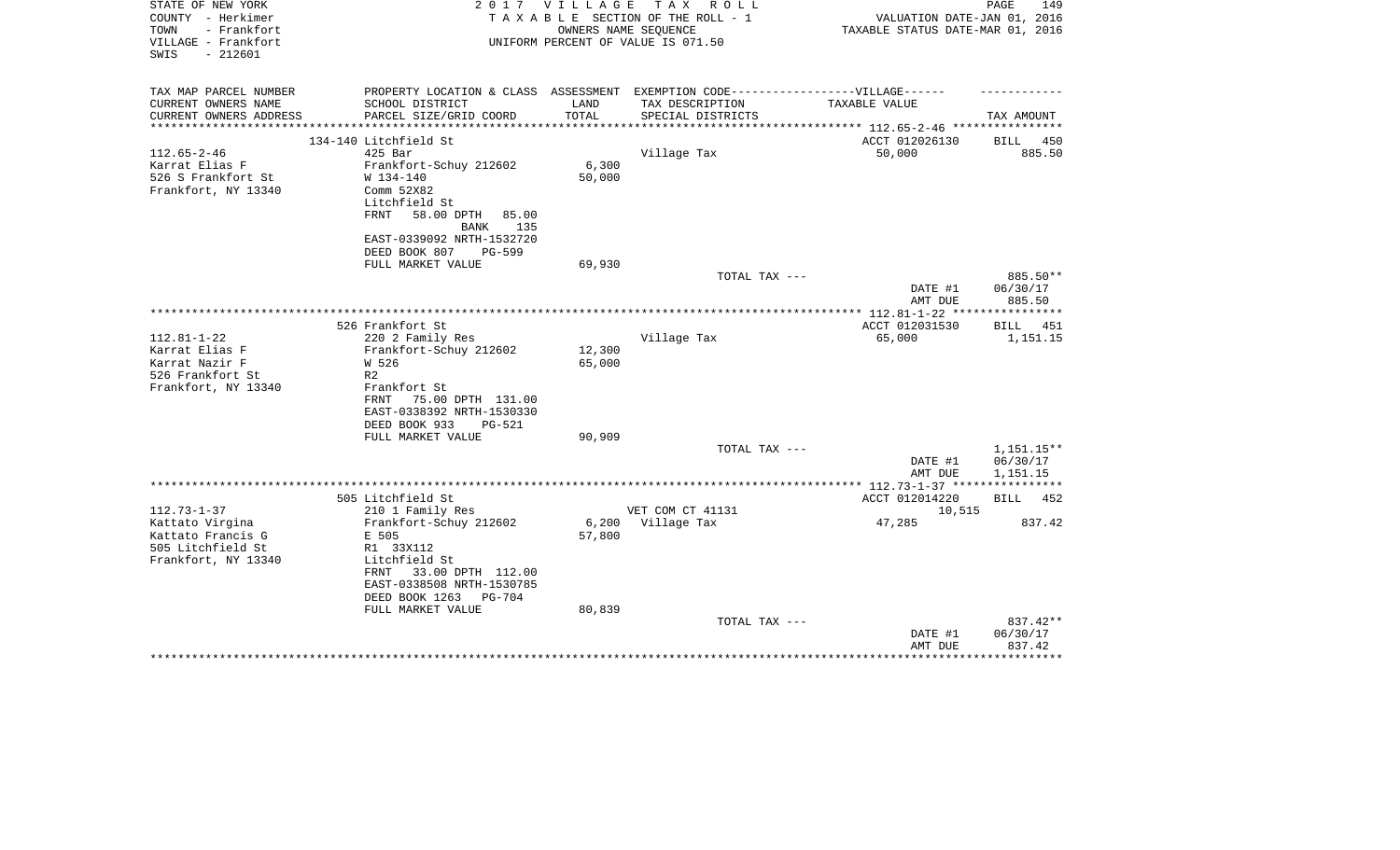| STATE OF NEW YORK<br>COUNTY - Herkimer<br>- Frankfort<br>TOWN<br>VILLAGE - Frankfort<br>$-212601$<br>SWIS | 2017                                                                              | <b>VILLAGE</b>    | TAX ROLL<br>TAXABLE SECTION OF THE ROLL - 1<br>OWNERS NAME SEQUENCE<br>UNIFORM PERCENT OF VALUE IS 071.50 | VALUATION DATE-JAN 01, 2016<br>TAXABLE STATUS DATE-MAR 01, 2016 | PAGE<br>150                          |
|-----------------------------------------------------------------------------------------------------------|-----------------------------------------------------------------------------------|-------------------|-----------------------------------------------------------------------------------------------------------|-----------------------------------------------------------------|--------------------------------------|
| TAX MAP PARCEL NUMBER                                                                                     | PROPERTY LOCATION & CLASS ASSESSMENT EXEMPTION CODE-----------------VILLAGE------ |                   |                                                                                                           |                                                                 |                                      |
| CURRENT OWNERS NAME<br>CURRENT OWNERS ADDRESS                                                             | SCHOOL DISTRICT<br>PARCEL SIZE/GRID COORD                                         | LAND<br>TOTAL     | TAX DESCRIPTION<br>SPECIAL DISTRICTS                                                                      | TAXABLE VALUE                                                   | TAX AMOUNT                           |
|                                                                                                           |                                                                                   | ***************** |                                                                                                           | *************************** 112.73-1-51 *****************       |                                      |
|                                                                                                           | 400 Frankfort St                                                                  |                   |                                                                                                           | ACCT 202173                                                     | BILL 453                             |
| $112.73 - 1 - 51$                                                                                         | 220 2 Family Res                                                                  |                   | Village Tax                                                                                               | 65,000                                                          | 1,151.15                             |
| KEL Properties & Management                                                                               | Frankfort-Schuy 212602                                                            | 9,000             |                                                                                                           |                                                                 |                                      |
| 205 First Ave Apt 2                                                                                       | W 400-402                                                                         | 65,000            |                                                                                                           |                                                                 |                                      |
| Frankfort, NY 13340                                                                                       | Frankfort St<br>FRNT                                                              |                   |                                                                                                           |                                                                 |                                      |
| PRIOR OWNER ON 3/01/2016                                                                                  | 58.00 DPTH 100.00<br>EAST-0338918 NRTH-1531008                                    |                   |                                                                                                           |                                                                 |                                      |
| Lizotte Kristopher M                                                                                      | DEED BOOK 2016 PG-2173                                                            |                   |                                                                                                           |                                                                 |                                      |
|                                                                                                           | FULL MARKET VALUE                                                                 | 90,909            |                                                                                                           |                                                                 |                                      |
|                                                                                                           |                                                                                   |                   | TOTAL TAX ---                                                                                             | DATE #1<br>AMT DUE                                              | $1,151.15**$<br>06/30/17<br>1,151.15 |
|                                                                                                           |                                                                                   |                   |                                                                                                           |                                                                 | ***********                          |
|                                                                                                           | 205 First Ave                                                                     |                   |                                                                                                           | ACCT 202174                                                     | 454<br>BILL                          |
| $112.73 - 3 - 63$                                                                                         | 230 3 Family Res                                                                  |                   | Village Tax                                                                                               | 52,000                                                          | 920.92                               |
| KEL Properties & Management                                                                               | Frankfort-Schuy 212602                                                            | 12,600            |                                                                                                           |                                                                 |                                      |
| 205 First Ave Apt 2                                                                                       | N 205-207                                                                         | 52,000            |                                                                                                           |                                                                 |                                      |
| Frankfort, NY 13340                                                                                       | R2 80X127                                                                         |                   |                                                                                                           |                                                                 |                                      |
| PRIOR OWNER ON 3/01/2016                                                                                  | First Ave<br>FRNT<br>80.00 DPTH 127.00                                            |                   |                                                                                                           |                                                                 |                                      |
| Lizotte Kristopher M                                                                                      | EAST-0339707 NRTH-1531485                                                         |                   |                                                                                                           |                                                                 |                                      |
|                                                                                                           | DEED BOOK 2016<br>PG-2174                                                         |                   |                                                                                                           |                                                                 |                                      |
|                                                                                                           | FULL MARKET VALUE                                                                 | 72,727            |                                                                                                           |                                                                 |                                      |
|                                                                                                           |                                                                                   |                   | TOTAL TAX ---                                                                                             |                                                                 | $920.92**$                           |
|                                                                                                           |                                                                                   |                   |                                                                                                           | DATE #1<br>AMT DUE                                              | 06/30/17<br>920.92                   |
|                                                                                                           | 514 Frankfort St                                                                  |                   |                                                                                                           | ACCT 012028890                                                  | <b>BILL</b> 455                      |
| $112.81 - 1 - 18$                                                                                         | 210 1 Family Res                                                                  |                   | Village Tax                                                                                               | 57,000                                                          | 1,009.47                             |
| Kellish Jennifer L                                                                                        | Frankfort-Schuy 212602                                                            | 6,800             |                                                                                                           |                                                                 |                                      |
| 514 Frankfort St                                                                                          | W 514                                                                             | 57,000            |                                                                                                           |                                                                 |                                      |
| Frankfort, NY 13340                                                                                       | R1 35X140                                                                         |                   |                                                                                                           |                                                                 |                                      |
|                                                                                                           | Frankfort St                                                                      |                   |                                                                                                           |                                                                 |                                      |
| PRIOR OWNER ON 3/01/2016                                                                                  | 35.00 DPTH 123.00<br>FRNT                                                         |                   |                                                                                                           |                                                                 |                                      |
| Vulcano Louis J                                                                                           | EAST-0338531 NRTH-1530509<br>DEED BOOK 2017<br>PG-743                             |                   |                                                                                                           |                                                                 |                                      |
|                                                                                                           | FULL MARKET VALUE                                                                 | 79,720            |                                                                                                           |                                                                 |                                      |
|                                                                                                           |                                                                                   |                   | TOTAL TAX ---                                                                                             |                                                                 | $1,009.47**$                         |
|                                                                                                           |                                                                                   |                   |                                                                                                           | DATE #1                                                         | 06/30/17                             |
|                                                                                                           |                                                                                   |                   |                                                                                                           | AMT DUE                                                         | 1,009.47                             |
|                                                                                                           |                                                                                   |                   |                                                                                                           |                                                                 |                                      |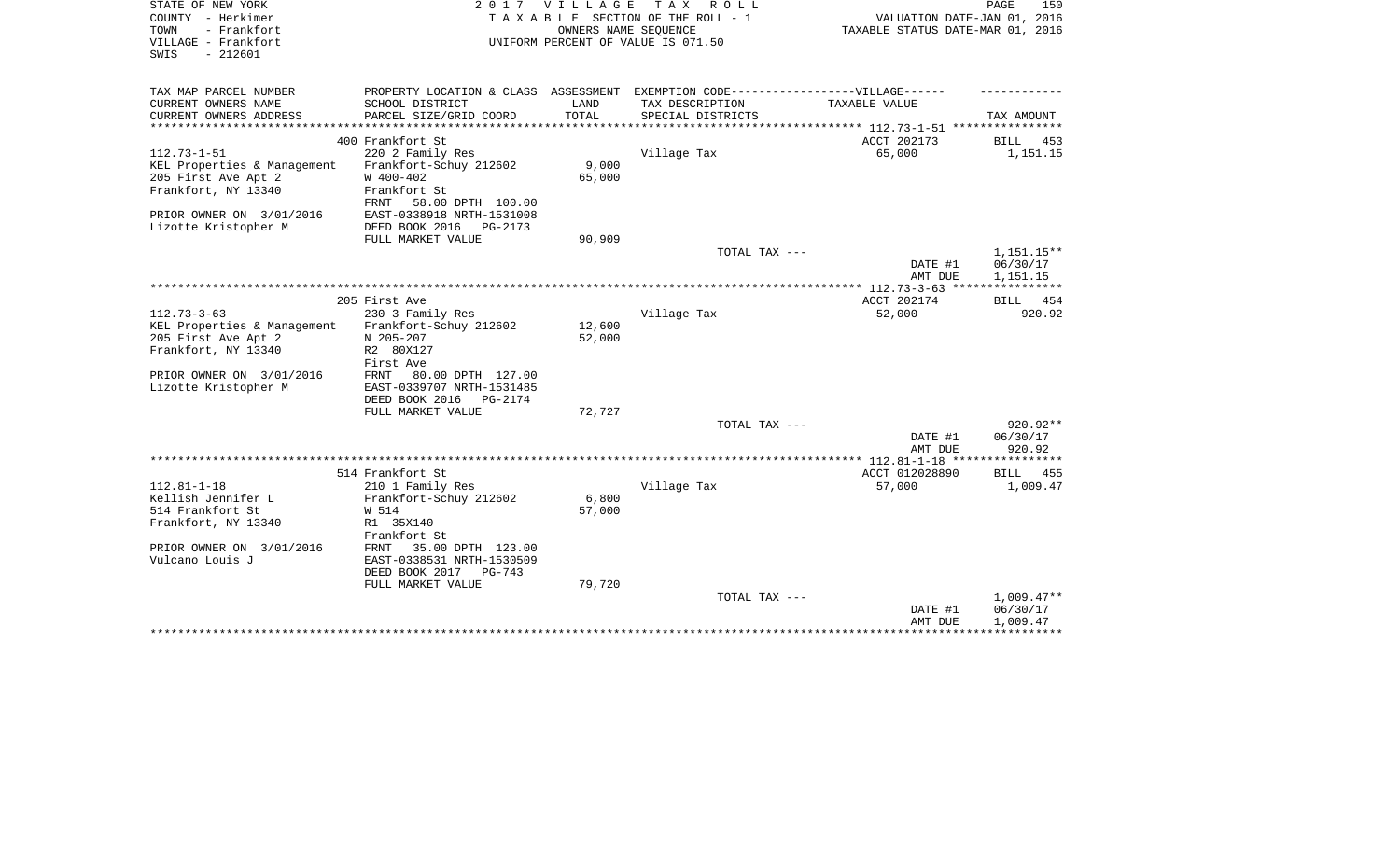| STATE OF NEW YORK<br>COUNTY - Herkimer<br>- Frankfort<br>TOWN<br>VILLAGE - Frankfort<br>$-212601$<br>SWIS | 2017                                                                                                | V I L L A G E | T A X<br>R O L L<br>TAXABLE SECTION OF THE ROLL - 1<br>OWNERS NAME SEQUENCE<br>UNIFORM PERCENT OF VALUE IS 071.50 | VALUATION DATE-JAN 01, 2016<br>TAXABLE STATUS DATE-MAR 01, 2016 | PAGE<br>151          |
|-----------------------------------------------------------------------------------------------------------|-----------------------------------------------------------------------------------------------------|---------------|-------------------------------------------------------------------------------------------------------------------|-----------------------------------------------------------------|----------------------|
| TAX MAP PARCEL NUMBER<br>CURRENT OWNERS NAME                                                              | PROPERTY LOCATION & CLASS ASSESSMENT EXEMPTION CODE----------------VILLAGE------<br>SCHOOL DISTRICT | LAND          | TAX DESCRIPTION                                                                                                   | TAXABLE VALUE                                                   |                      |
| CURRENT OWNERS ADDRESS                                                                                    | PARCEL SIZE/GRID COORD                                                                              | TOTAL         | SPECIAL DISTRICTS                                                                                                 |                                                                 | TAX AMOUNT           |
| ********************                                                                                      |                                                                                                     |               |                                                                                                                   |                                                                 |                      |
|                                                                                                           | 513 Litchfield St                                                                                   |               |                                                                                                                   | ACCT 012012870                                                  | <b>BILL</b><br>456   |
| $112.81 - 1 - 10$<br>Kenneally John E                                                                     | 220 2 Family Res<br>Frankfort-Schuy 212602                                                          | 11,100        | Village Tax                                                                                                       | 63,400                                                          | 1,122.81             |
| 513 Litchfield St                                                                                         | E 513                                                                                               | 63,400        |                                                                                                                   |                                                                 |                      |
| Frankfort, NY 13340                                                                                       | R2 Life Use                                                                                         |               |                                                                                                                   |                                                                 |                      |
|                                                                                                           | Litchfield St                                                                                       |               |                                                                                                                   |                                                                 |                      |
|                                                                                                           | 50.00 DPTH 160.00<br>FRNT                                                                           |               |                                                                                                                   |                                                                 |                      |
|                                                                                                           | EAST-0338443 NRTH-1530636                                                                           |               |                                                                                                                   |                                                                 |                      |
|                                                                                                           | DEED BOOK 1107<br>$PG-84$                                                                           |               |                                                                                                                   |                                                                 |                      |
|                                                                                                           | FULL MARKET VALUE                                                                                   | 88,671        | TOTAL TAX ---                                                                                                     |                                                                 | 1,122.81**           |
|                                                                                                           |                                                                                                     |               |                                                                                                                   | DATE #1<br>AMT DUE                                              | 06/30/17<br>1,122.81 |
|                                                                                                           |                                                                                                     |               |                                                                                                                   |                                                                 | ************         |
|                                                                                                           | 117 E Main St                                                                                       |               |                                                                                                                   | ACCT 192493                                                     | BILL<br>457          |
| $112.65 - 3 - 46$                                                                                         | 220 2 Family Res                                                                                    |               | Village Tax                                                                                                       | 62,100                                                          | 1,099.79             |
| Kennell Alan                                                                                              | Frankfort-Schuy 212602                                                                              | 6,100         |                                                                                                                   |                                                                 |                      |
| Kennell Mayme<br>117 E Main St                                                                            | N 117<br>R2 42X240                                                                                  | 62,100        |                                                                                                                   |                                                                 |                      |
| Frankfort, NY 13340                                                                                       | E Main St                                                                                           |               |                                                                                                                   |                                                                 |                      |
|                                                                                                           | 42.00 DPTH 240.00<br>FRNT                                                                           |               |                                                                                                                   |                                                                 |                      |
|                                                                                                           | EAST-0339657 NRTH-1532801                                                                           |               |                                                                                                                   |                                                                 |                      |
|                                                                                                           | DEED BOOK 1571 PG-88                                                                                |               |                                                                                                                   |                                                                 |                      |
|                                                                                                           | FULL MARKET VALUE                                                                                   | 86,853        |                                                                                                                   |                                                                 |                      |
|                                                                                                           |                                                                                                     |               | TOTAL TAX ---                                                                                                     |                                                                 | $1,099.79**$         |
|                                                                                                           |                                                                                                     |               |                                                                                                                   | DATE #1<br>AMT DUE                                              | 06/30/17<br>1,099.79 |
|                                                                                                           |                                                                                                     |               |                                                                                                                   |                                                                 | *****                |
|                                                                                                           | 103 E Canal St                                                                                      |               |                                                                                                                   | ACCT 200644                                                     | 458<br><b>BILL</b>   |
| $112.73 - 2 - 7$                                                                                          | 210 1 Family Res                                                                                    |               | Village Tax                                                                                                       | 28,500                                                          | 504.74               |
| Kerr Kim M                                                                                                | Frankfort-Schuy 212602                                                                              | 3,300         |                                                                                                                   |                                                                 |                      |
| 103 E Canal St                                                                                            | N 103                                                                                               | 28,500        |                                                                                                                   |                                                                 |                      |
| Frankfort, NY 13340                                                                                       | R1                                                                                                  |               |                                                                                                                   |                                                                 |                      |
| PRIOR OWNER ON<br>3/01/2016                                                                               | FRNT<br>35.60 DPTH<br>72.10<br>EAST-0339219 NRTH-1532554                                            |               |                                                                                                                   |                                                                 |                      |
| Kerr Daisy Mae                                                                                            | DEED BOOK 1622<br><b>PG-713</b>                                                                     |               |                                                                                                                   |                                                                 |                      |
|                                                                                                           | FULL MARKET VALUE                                                                                   | 39,860        |                                                                                                                   |                                                                 |                      |
|                                                                                                           |                                                                                                     |               | TOTAL TAX ---                                                                                                     |                                                                 | $504.74**$           |
|                                                                                                           |                                                                                                     |               |                                                                                                                   | DATE #1                                                         | 06/30/17             |
| ********************************                                                                          |                                                                                                     |               |                                                                                                                   | AMT DUE                                                         | 504.74               |
|                                                                                                           |                                                                                                     |               |                                                                                                                   |                                                                 |                      |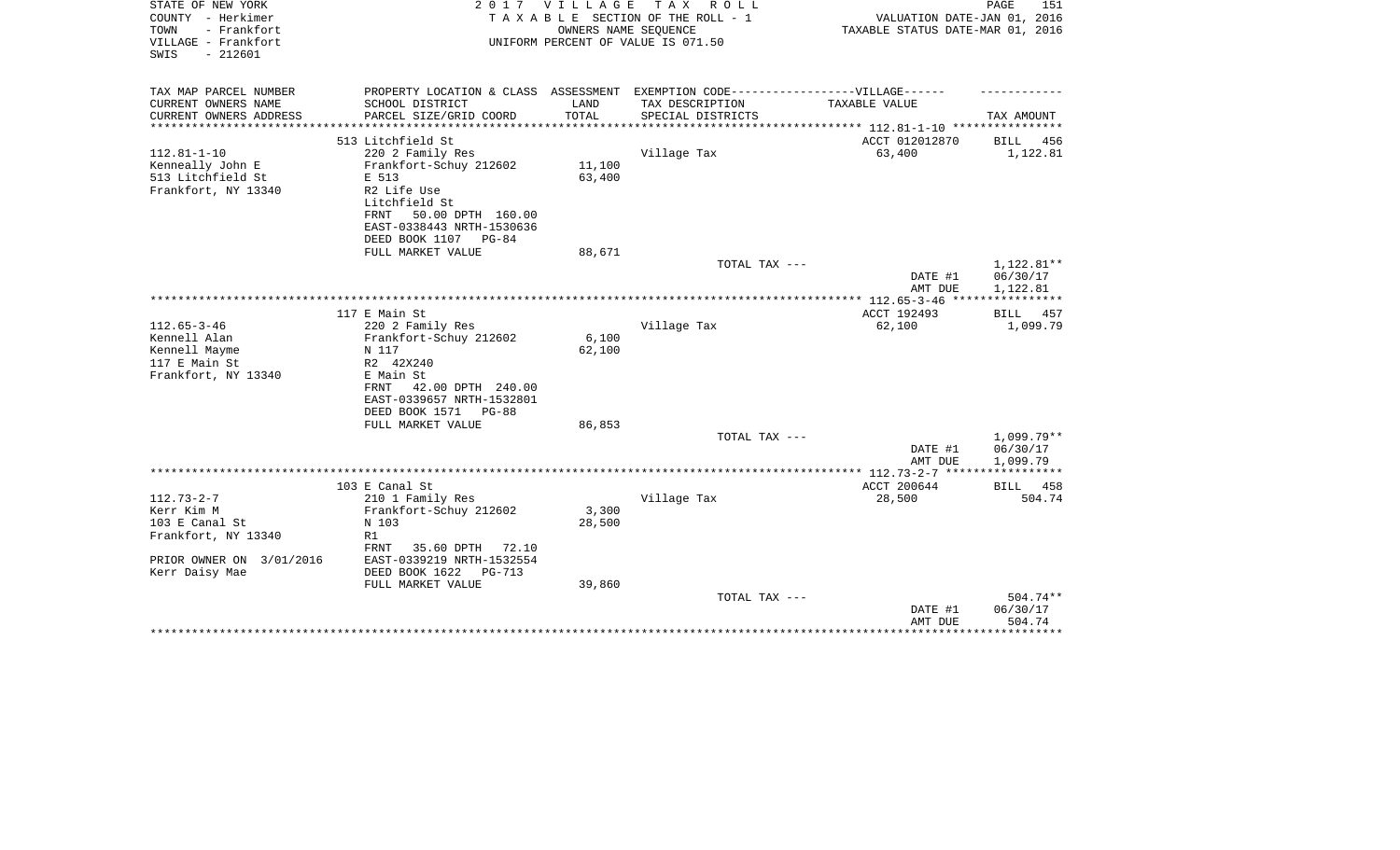| STATE OF NEW YORK<br>COUNTY - Herkimer                          | 2 0 1 7                                                                           | <b>VILLAGE</b> | T A X<br>R O L L<br>TAXABLE SECTION OF THE ROLL - 1        | VALUATION DATE-JAN 01, 2016                   | 152<br>PAGE                  |
|-----------------------------------------------------------------|-----------------------------------------------------------------------------------|----------------|------------------------------------------------------------|-----------------------------------------------|------------------------------|
| TOWN<br>- Frankfort<br>VILLAGE - Frankfort<br>$-212601$<br>SWIS |                                                                                   |                | OWNERS NAME SEQUENCE<br>UNIFORM PERCENT OF VALUE IS 071.50 | TAXABLE STATUS DATE-MAR 01, 2016              |                              |
| TAX MAP PARCEL NUMBER                                           | PROPERTY LOCATION & CLASS ASSESSMENT EXEMPTION CODE-----------------VILLAGE------ |                |                                                            |                                               |                              |
| CURRENT OWNERS NAME                                             | SCHOOL DISTRICT                                                                   | LAND           | TAX DESCRIPTION                                            | TAXABLE VALUE                                 |                              |
| CURRENT OWNERS ADDRESS                                          | PARCEL SIZE/GRID COORD                                                            | TOTAL          | SPECIAL DISTRICTS                                          | ********** 112.74-2-52 ****                   | TAX AMOUNT                   |
|                                                                 | 250 E Main St                                                                     |                |                                                            | ACCT 012013890                                | <b>BILL</b><br>459           |
| $112.74 - 2 - 52$                                               | 411 Apartment                                                                     |                | Village Tax                                                | 52,500                                        | 929.78                       |
| King Tamara                                                     | Frankfort-Schuy 212602                                                            | 6,100          |                                                            |                                               |                              |
| 250 E Main St                                                   | $S$ 250-254                                                                       | 52,500         |                                                            |                                               |                              |
| Frankfort, NY 13340                                             | R3                                                                                |                |                                                            |                                               |                              |
|                                                                 | E Main St                                                                         |                |                                                            |                                               |                              |
|                                                                 | FRNT<br>40.00 DPTH 140.00<br>EAST-0340474 NRTH-1531392                            |                |                                                            |                                               |                              |
|                                                                 | DEED BOOK 1088<br>PG-987                                                          |                |                                                            |                                               |                              |
|                                                                 | FULL MARKET VALUE                                                                 | 73,427         |                                                            |                                               |                              |
|                                                                 |                                                                                   |                | TOTAL TAX ---                                              |                                               | 929.78**                     |
|                                                                 |                                                                                   |                |                                                            | DATE #1                                       | 06/30/17                     |
|                                                                 |                                                                                   |                |                                                            | AMT DUE                                       | 929.78                       |
|                                                                 | 401 S Frankfort St                                                                |                |                                                            | ************** 112.73-4-31 ***<br>ACCT 166819 | <b>BILL</b><br>460           |
| $112.73 - 4 - 31$                                               | 210 1 Family Res                                                                  |                | Village Tax                                                | 54,000                                        | 956.34                       |
| Kinsey Adam J                                                   | Frankfort-Schuy 212602                                                            | 9,000          |                                                            |                                               |                              |
| 401 Frankfort St                                                | E 401                                                                             | 54,000         |                                                            |                                               |                              |
| Frankfort, NY 13340                                             | R1 50X100                                                                         |                |                                                            |                                               |                              |
|                                                                 | Frankfort St                                                                      |                |                                                            |                                               |                              |
|                                                                 | 55.00 DPTH<br>FRNT<br>95.00                                                       |                |                                                            |                                               |                              |
|                                                                 | EAST-0339031 NRTH-1530938<br>DEED BOOK 1409<br>PG-172                             |                |                                                            |                                               |                              |
|                                                                 | FULL MARKET VALUE                                                                 | 75,524         |                                                            |                                               |                              |
|                                                                 |                                                                                   |                | TOTAL TAX ---                                              |                                               | $956.34**$                   |
|                                                                 |                                                                                   |                |                                                            | DATE #1                                       | 06/30/17                     |
|                                                                 |                                                                                   |                |                                                            | AMT DUE                                       | 956.34                       |
|                                                                 |                                                                                   |                |                                                            | ***** $112.82 - 2 - 3$ ***                    |                              |
| $112.82 - 2 - 3$                                                | 304 Second Ave<br>210 1 Family Res                                                |                | Village Tax                                                | ACCT 012011700<br>54,000                      | <b>BILL</b><br>461<br>956.34 |
| Kipper Frank J                                                  | Frankfort-Schuy 212602                                                            | 10,800         |                                                            |                                               |                              |
| 304 Second Ave                                                  | S 304                                                                             | 54,000         |                                                            |                                               |                              |
| Frankfort, NY 13340                                             | R1                                                                                |                |                                                            |                                               |                              |
|                                                                 | Second Ave                                                                        |                |                                                            |                                               |                              |
|                                                                 | FRNT<br>50.00 DPTH 150.00                                                         |                |                                                            |                                               |                              |
|                                                                 | <b>BANK</b><br>135                                                                |                |                                                            |                                               |                              |
|                                                                 | EAST-0339892 NRTH-1530400<br>DEED BOOK 1085<br><b>PG-887</b>                      |                |                                                            |                                               |                              |
|                                                                 | FULL MARKET VALUE                                                                 | 75,524         |                                                            |                                               |                              |
|                                                                 |                                                                                   |                | TOTAL TAX ---                                              |                                               | 956.34**                     |
|                                                                 |                                                                                   |                |                                                            | DATE #1                                       | 06/30/17                     |
|                                                                 |                                                                                   |                |                                                            | AMT DUE                                       | 956.34                       |
|                                                                 |                                                                                   |                |                                                            | *****************                             | **************               |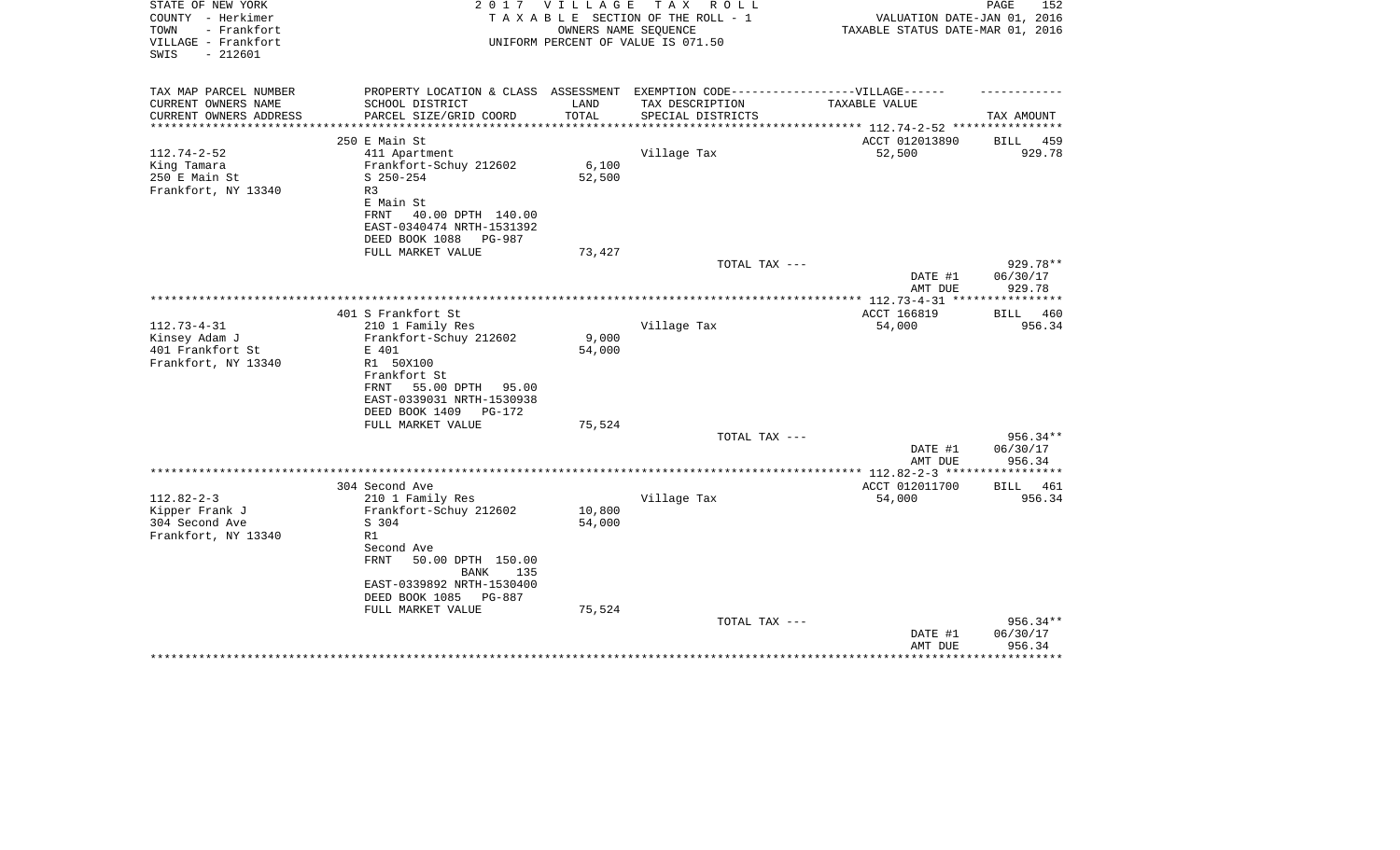| STATE OF NEW YORK<br>COUNTY - Herkimer<br>- Frankfort<br>TOWN<br>VILLAGE - Frankfort<br>SWIS<br>$-212601$ | 2017                                         | <b>VILLAGE</b>      | T A X<br>R O L L<br>TAXABLE SECTION OF THE ROLL - 1<br>OWNERS NAME SEQUENCE<br>UNIFORM PERCENT OF VALUE IS 071.50 | VALUATION DATE-JAN 01, 2016<br>TAXABLE STATUS DATE-MAR 01, 2016 | 153<br>PAGE          |
|-----------------------------------------------------------------------------------------------------------|----------------------------------------------|---------------------|-------------------------------------------------------------------------------------------------------------------|-----------------------------------------------------------------|----------------------|
| TAX MAP PARCEL NUMBER                                                                                     | PROPERTY LOCATION & CLASS ASSESSMENT         |                     | EXEMPTION CODE------------------VILLAGE------                                                                     |                                                                 |                      |
| CURRENT OWNERS NAME                                                                                       | SCHOOL DISTRICT                              | LAND                | TAX DESCRIPTION                                                                                                   | TAXABLE VALUE                                                   |                      |
| CURRENT OWNERS ADDRESS<br>*********************                                                           | PARCEL SIZE/GRID COORD                       | TOTAL<br>********** | SPECIAL DISTRICTS                                                                                                 |                                                                 | TAX AMOUNT           |
|                                                                                                           | 109 East Ave                                 |                     |                                                                                                                   | ACCT 200518                                                     | BILL<br>462          |
| $112.74 - 3 - 28$                                                                                         | 210 1 Family Res                             |                     | VET WAR CT 41121                                                                                                  | 6,309                                                           |                      |
| Kiss Gyula L                                                                                              | Frankfort-Schuy 212602                       | 4,200               | Village Tax                                                                                                       | 45,191                                                          | 800.33               |
| Kiss Julie A                                                                                              | E 109                                        | 51,500              |                                                                                                                   |                                                                 |                      |
| 2945 Albany Rd                                                                                            | R1 35X125                                    |                     |                                                                                                                   |                                                                 |                      |
| Frankfort, NY 13340                                                                                       | East Ave<br>FRNT<br>35.00 DPTH 125.00        |                     |                                                                                                                   |                                                                 |                      |
| PRIOR OWNER ON 3/01/2016                                                                                  | EAST-0340936 NRTH-1530582                    |                     |                                                                                                                   |                                                                 |                      |
| Martino Christine                                                                                         | DEED BOOK 2016 PG-2373                       |                     |                                                                                                                   |                                                                 |                      |
|                                                                                                           | FULL MARKET VALUE                            | 72,028              |                                                                                                                   |                                                                 |                      |
|                                                                                                           |                                              |                     | TOTAL TAX ---                                                                                                     | DATE #1                                                         | 800.33**<br>06/30/17 |
|                                                                                                           |                                              |                     |                                                                                                                   | AMT DUE<br>*********** 112.74-3-29 ****                         | 800.33               |
|                                                                                                           | 105-107 East Ave                             |                     |                                                                                                                   | ACCT 012006450                                                  | BILL 463             |
| $112.74 - 3 - 29$                                                                                         | 220 2 Family Res                             |                     | Village Tax                                                                                                       | 42,000                                                          | 743.82               |
| Kiss Julie                                                                                                | Frankfort-Schuy 212602                       | 4,200               |                                                                                                                   |                                                                 |                      |
| Kiss Gyula                                                                                                | E 105-107                                    | 42,000              |                                                                                                                   |                                                                 |                      |
| 2945 Albany Rd                                                                                            | R2 33X100                                    |                     |                                                                                                                   |                                                                 |                      |
| Frankfort, NY 13340                                                                                       | East Ave<br>35.00 DPTH 125.00<br>FRNT        |                     |                                                                                                                   |                                                                 |                      |
|                                                                                                           | EAST-0340959 NRTH-1530608                    |                     |                                                                                                                   |                                                                 |                      |
|                                                                                                           | DEED BOOK 1242<br>PG-808                     |                     |                                                                                                                   |                                                                 |                      |
|                                                                                                           | FULL MARKET VALUE                            | 58,741              |                                                                                                                   |                                                                 |                      |
|                                                                                                           |                                              |                     | TOTAL TAX ---                                                                                                     |                                                                 | 743.82**             |
|                                                                                                           |                                              |                     |                                                                                                                   | DATE #1                                                         | 06/30/17             |
|                                                                                                           |                                              |                     |                                                                                                                   | AMT DUE<br>*************** 112.65-2-36 ****                     | 743.82<br>********   |
|                                                                                                           | 106 Lock St                                  |                     |                                                                                                                   | ACCT 012026100                                                  | <b>BILL</b><br>464   |
| $112.65 - 2 - 36$                                                                                         | 210 1 Family Res                             |                     | Village Tax                                                                                                       | 23,400                                                          | 414.41               |
| Knopka Anna M                                                                                             | Frankfort-Schuy 212602                       | 3,400               |                                                                                                                   |                                                                 |                      |
| 106 Lock St                                                                                               | W 106 Merged 112.65-2-73                     | 23,400              |                                                                                                                   |                                                                 |                      |
| Frankfort, NY 13340                                                                                       | R1 46X56                                     |                     |                                                                                                                   |                                                                 |                      |
|                                                                                                           | Lock St                                      |                     |                                                                                                                   |                                                                 |                      |
|                                                                                                           | 91.00 DPTH<br>FRNT<br>56.00<br>0.13<br>ACRES |                     |                                                                                                                   |                                                                 |                      |
|                                                                                                           | EAST-0338793 NRTH-1533171                    |                     |                                                                                                                   |                                                                 |                      |
|                                                                                                           | DEED BOOK 741<br>PG-347                      |                     |                                                                                                                   |                                                                 |                      |
|                                                                                                           | FULL MARKET VALUE                            | 32,727              |                                                                                                                   |                                                                 |                      |
|                                                                                                           |                                              |                     | TOTAL TAX ---                                                                                                     |                                                                 | 414.41**             |
|                                                                                                           |                                              |                     |                                                                                                                   | DATE #1                                                         | 06/30/17             |
|                                                                                                           |                                              |                     |                                                                                                                   | AMT DUE                                                         | 414.41               |
|                                                                                                           |                                              |                     |                                                                                                                   |                                                                 |                      |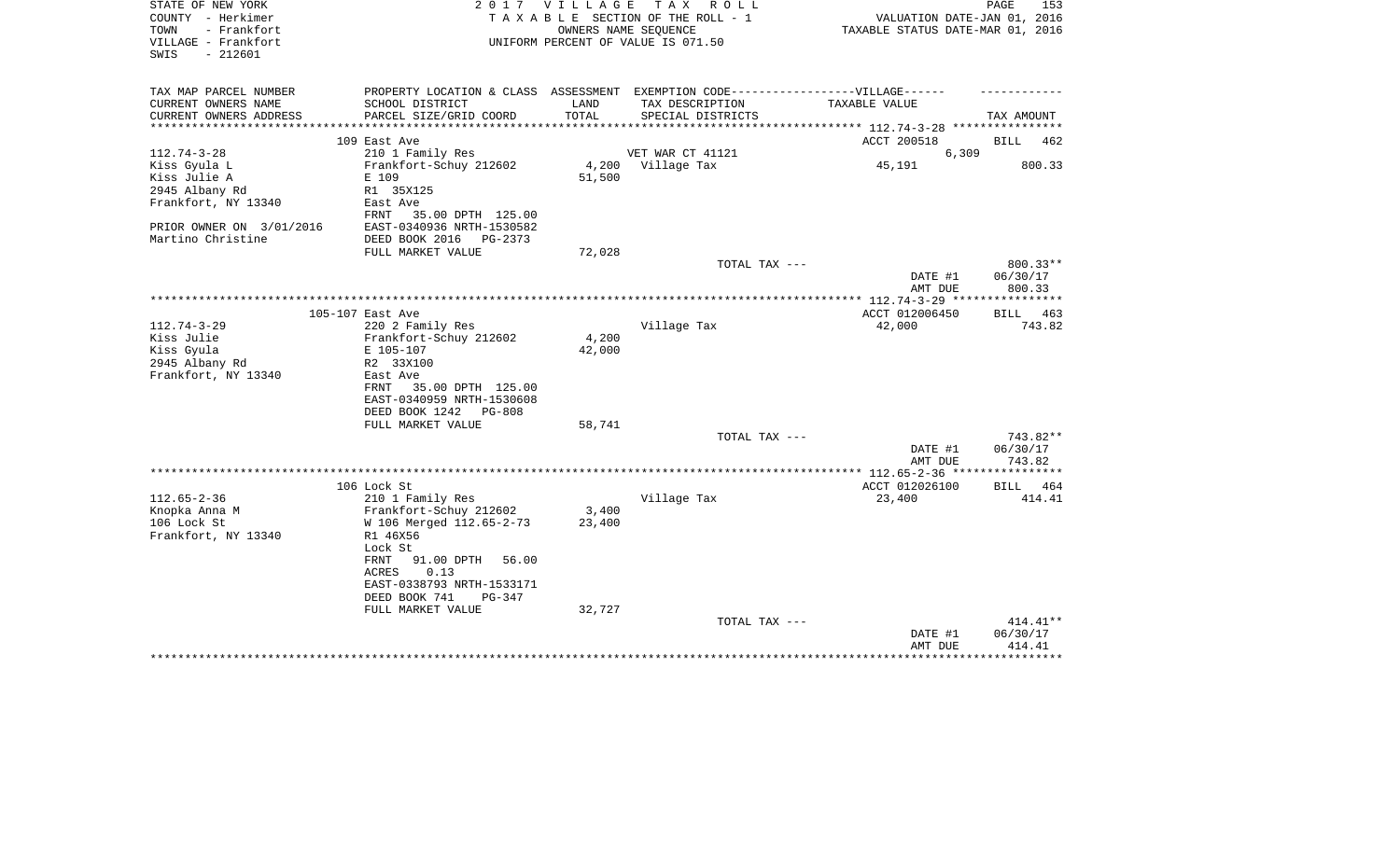| STATE OF NEW YORK<br>COUNTY - Herkimer<br>TOWN<br>- Frankfort<br>VILLAGE - Frankfort<br>$-212601$<br>SWIS | 2017                                                                             | V I L L A G E    | T A X<br>R O L L<br>TAXABLE SECTION OF THE ROLL - 1<br>OWNERS NAME SEOUENCE<br>UNIFORM PERCENT OF VALUE IS 071.50 | VALUATION DATE-JAN 01, 2016<br>TAXABLE STATUS DATE-MAR 01, 2016 | PAGE<br>154            |
|-----------------------------------------------------------------------------------------------------------|----------------------------------------------------------------------------------|------------------|-------------------------------------------------------------------------------------------------------------------|-----------------------------------------------------------------|------------------------|
|                                                                                                           |                                                                                  |                  |                                                                                                                   |                                                                 |                        |
| TAX MAP PARCEL NUMBER                                                                                     | PROPERTY LOCATION & CLASS ASSESSMENT EXEMPTION CODE----------------VILLAGE------ |                  |                                                                                                                   |                                                                 |                        |
| CURRENT OWNERS NAME                                                                                       | SCHOOL DISTRICT                                                                  | LAND             | TAX DESCRIPTION                                                                                                   | TAXABLE VALUE                                                   |                        |
| CURRENT OWNERS ADDRESS<br>*********************                                                           | PARCEL SIZE/GRID COORD                                                           | TOTAL            | SPECIAL DISTRICTS                                                                                                 |                                                                 | TAX AMOUNT             |
|                                                                                                           | 102-104 Reese Rd                                                                 |                  |                                                                                                                   | ACCT 192605                                                     | BILL<br>465            |
| $112.74 - 3 - 34$                                                                                         | 220 2 Family Res                                                                 |                  | Village Tax                                                                                                       | 65,200                                                          | 1,154.69               |
| Knopka David                                                                                              | Frankfort-Schuy 212602                                                           | 6,200            |                                                                                                                   |                                                                 |                        |
| 306 Kernan Ave                                                                                            | W 102-104                                                                        | 65,200           |                                                                                                                   |                                                                 |                        |
| Frankfort, NY 13340                                                                                       | R2 53X123                                                                        |                  |                                                                                                                   |                                                                 |                        |
|                                                                                                           | Reese Rd                                                                         |                  |                                                                                                                   |                                                                 |                        |
|                                                                                                           | FRNT<br>53.00 DPTH 135.50<br>EAST-0341047 NRTH-1530514                           |                  |                                                                                                                   |                                                                 |                        |
|                                                                                                           | DEED BOOK 1571<br>PG-656                                                         |                  |                                                                                                                   |                                                                 |                        |
|                                                                                                           | FULL MARKET VALUE                                                                | 91,189           |                                                                                                                   |                                                                 |                        |
|                                                                                                           |                                                                                  |                  | TOTAL TAX ---                                                                                                     |                                                                 | 1,154.69**             |
|                                                                                                           |                                                                                  |                  |                                                                                                                   | DATE #1                                                         | 06/30/17               |
|                                                                                                           |                                                                                  |                  |                                                                                                                   | AMT DUE                                                         | 1,154.69               |
|                                                                                                           |                                                                                  |                  |                                                                                                                   |                                                                 | * * * * * * * * * * *  |
| $112.73 - 1 - 29$                                                                                         | 516 Litchfield St<br>210 1 Family Res                                            |                  | Village Tax                                                                                                       | ACCT 179132<br>55,000                                           | 466<br>BILL<br>974.05  |
| Kosicki Brenna K                                                                                          | Frankfort-Schuy 212602                                                           | 11,500           |                                                                                                                   |                                                                 |                        |
| 516 Litchfield St                                                                                         | W 516                                                                            | 55,000           |                                                                                                                   |                                                                 |                        |
| Frankfort, NY 13340                                                                                       | R3 84.70X301.40                                                                  |                  |                                                                                                                   |                                                                 |                        |
|                                                                                                           | Litchfield St                                                                    |                  |                                                                                                                   |                                                                 |                        |
|                                                                                                           | FRNT 134.70 DPTH 301.40                                                          |                  |                                                                                                                   |                                                                 |                        |
|                                                                                                           | EAST-0338131 NRTH-1530652                                                        |                  |                                                                                                                   |                                                                 |                        |
|                                                                                                           | DEED BOOK 1489<br>PG-733<br>FULL MARKET VALUE                                    | 76,923           |                                                                                                                   |                                                                 |                        |
|                                                                                                           |                                                                                  |                  | TOTAL TAX ---                                                                                                     |                                                                 | $974.05**$             |
|                                                                                                           |                                                                                  |                  |                                                                                                                   | DATE #1                                                         | 06/30/17               |
|                                                                                                           |                                                                                  |                  |                                                                                                                   | AMT DUE                                                         | 974.05                 |
|                                                                                                           |                                                                                  |                  |                                                                                                                   |                                                                 |                        |
|                                                                                                           | 322 Second Ave                                                                   |                  |                                                                                                                   | ACCT 012010710                                                  | <b>BILL</b><br>467     |
| $112.82 - 2 - 12$                                                                                         | 210 1 Family Res                                                                 |                  | Village Tax                                                                                                       | 65,000                                                          | 1,151.15               |
| Kowiatek Michael<br>Kowiatek Monica                                                                       | Frankfort-Schuy 212602<br>S 322                                                  | 10,800<br>65,000 |                                                                                                                   |                                                                 |                        |
| 322 Second Ave                                                                                            | R1 50X150                                                                        |                  |                                                                                                                   |                                                                 |                        |
| Frankfort, NY 13340                                                                                       | Second Ave                                                                       |                  |                                                                                                                   |                                                                 |                        |
|                                                                                                           | 50.00 DPTH 150.00<br>FRNT                                                        |                  |                                                                                                                   |                                                                 |                        |
|                                                                                                           | 093<br><b>BANK</b>                                                               |                  |                                                                                                                   |                                                                 |                        |
|                                                                                                           | EAST-0340187 NRTH-1530056                                                        |                  |                                                                                                                   |                                                                 |                        |
|                                                                                                           | DEED BOOK 886<br>PG-621                                                          |                  |                                                                                                                   |                                                                 |                        |
|                                                                                                           | FULL MARKET VALUE                                                                | 90,909           |                                                                                                                   |                                                                 |                        |
|                                                                                                           |                                                                                  |                  | TOTAL TAX ---                                                                                                     | DATE #1                                                         | 1,151.15**<br>06/30/17 |
|                                                                                                           |                                                                                  |                  |                                                                                                                   | AMT DUE                                                         | 1,151.15               |
|                                                                                                           |                                                                                  |                  |                                                                                                                   |                                                                 |                        |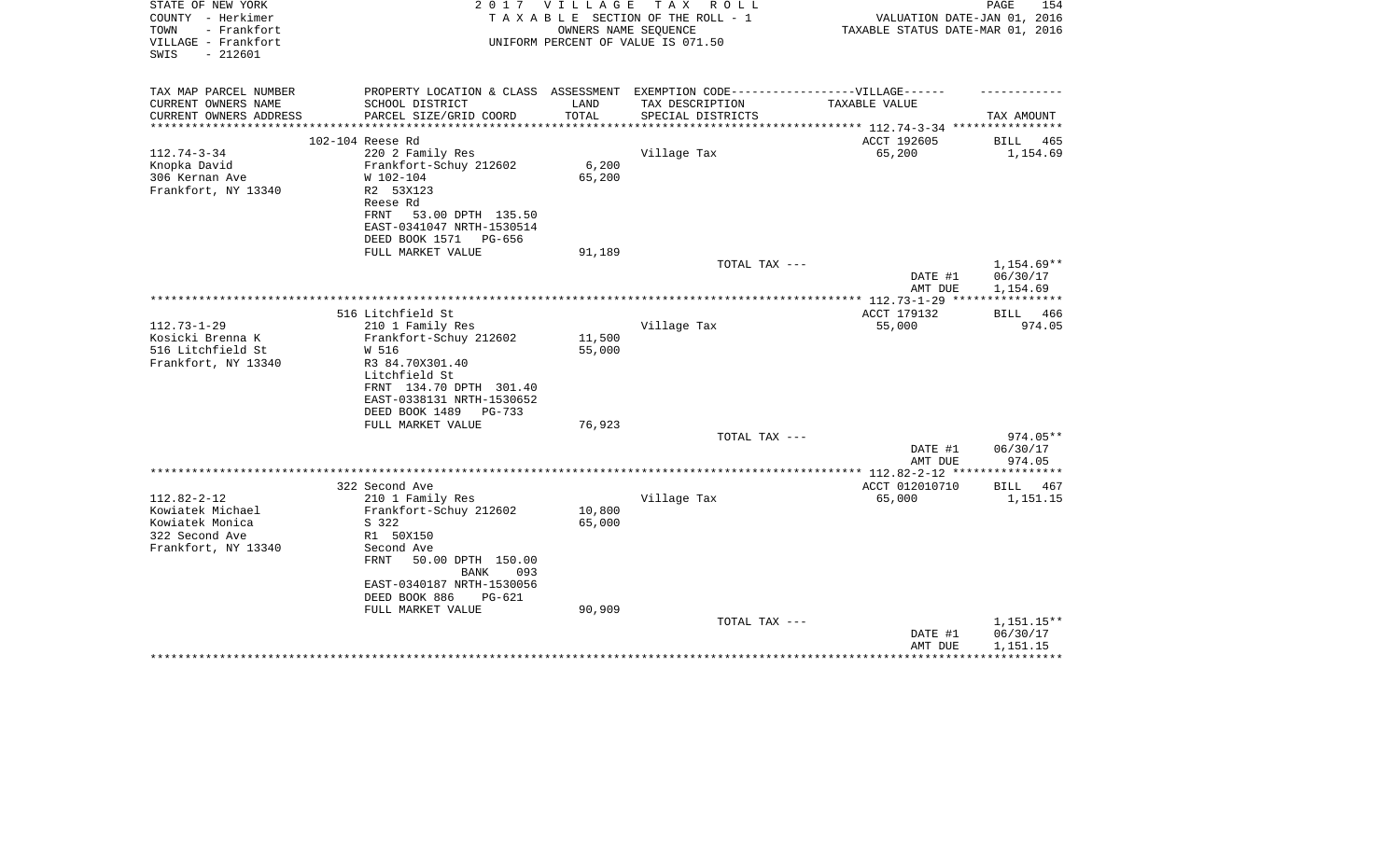| STATE OF NEW YORK      | 2 0 1 7                                                                           | V I L L A G E | TAX ROLL                           |                                       | 155<br>PAGE        |
|------------------------|-----------------------------------------------------------------------------------|---------------|------------------------------------|---------------------------------------|--------------------|
| COUNTY - Herkimer      |                                                                                   |               | TAXABLE SECTION OF THE ROLL - 1    | VALUATION DATE-JAN 01, 2016           |                    |
| - Frankfort<br>TOWN    |                                                                                   |               | OWNERS NAME SEQUENCE               | TAXABLE STATUS DATE-MAR 01, 2016      |                    |
| VILLAGE - Frankfort    |                                                                                   |               | UNIFORM PERCENT OF VALUE IS 071.50 |                                       |                    |
| SWIS<br>$-212601$      |                                                                                   |               |                                    |                                       |                    |
|                        |                                                                                   |               |                                    |                                       |                    |
| TAX MAP PARCEL NUMBER  | PROPERTY LOCATION & CLASS ASSESSMENT EXEMPTION CODE-----------------VILLAGE------ |               |                                    |                                       |                    |
| CURRENT OWNERS NAME    | SCHOOL DISTRICT                                                                   | LAND          | TAX DESCRIPTION                    | TAXABLE VALUE                         |                    |
| CURRENT OWNERS ADDRESS | PARCEL SIZE/GRID COORD                                                            | TOTAL         | SPECIAL DISTRICTS                  |                                       | TAX AMOUNT         |
|                        |                                                                                   | **********    |                                    | ****************** 112.74-3-30 ****** |                    |
|                        | 103 East Ave                                                                      |               |                                    | ACCT 196099                           | 468<br>BILL        |
| $112.74 - 3 - 30$      | 210 1 Family Res                                                                  |               | Village Tax                        | 43,000                                | 761.53             |
| Kuhn Michele MG        | Frankfort-Schuy 212602                                                            | 4,300         |                                    |                                       |                    |
| 26 Leslie Ave          | E 103                                                                             | 43,000        |                                    |                                       |                    |
| Utica, NY 13501        | R1 40X125                                                                         |               |                                    |                                       |                    |
|                        | East Ave                                                                          |               |                                    |                                       |                    |
|                        | FRNT<br>65.00 DPTH<br>50.00                                                       |               |                                    |                                       |                    |
|                        | 0.22<br>ACRES                                                                     |               |                                    |                                       |                    |
|                        | EAST-0340982 NRTH-1530667                                                         |               |                                    |                                       |                    |
|                        | DEED BOOK 1593 PG-805                                                             |               |                                    |                                       |                    |
|                        | FULL MARKET VALUE                                                                 | 60,140        |                                    |                                       |                    |
|                        |                                                                                   |               | TOTAL TAX ---                      |                                       | $761.53**$         |
|                        |                                                                                   |               |                                    | DATE #1                               | 06/30/17           |
|                        |                                                                                   |               |                                    | AMT DUE                               | 761.53             |
|                        |                                                                                   |               |                                    |                                       |                    |
|                        | 316 Railroad St                                                                   |               |                                    | ACCT 190840                           | <b>BILL</b><br>469 |
| $112.66 - 2 - 57$      | 220 2 Family Res                                                                  |               | Village Tax                        | 57,000                                | 1,009.47           |
| La Venture Andrew E    | Frankfort-Schuy 212602                                                            | 5,900         |                                    |                                       |                    |
| 316 Railroad St        | E 316                                                                             | 57,000        |                                    |                                       |                    |
| Frankfort, NY 13340    | R <sub>2</sub>                                                                    |               |                                    |                                       |                    |
|                        | Railroad St                                                                       |               |                                    |                                       |                    |
|                        | FRNT<br>45.00 DPTH 150.94                                                         |               |                                    |                                       |                    |
|                        | EAST-0340592 NRTH-1533222                                                         |               |                                    |                                       |                    |
|                        | DEED BOOK 1560<br>PG-930                                                          |               |                                    |                                       |                    |
|                        | FULL MARKET VALUE                                                                 | 79,720        |                                    |                                       |                    |
|                        |                                                                                   |               | TOTAL TAX ---                      |                                       | $1,009.47**$       |
|                        |                                                                                   |               |                                    | DATE #1                               | 06/30/17           |
|                        |                                                                                   |               |                                    | AMT DUE                               | 1,009.47           |
|                        |                                                                                   |               |                                    |                                       |                    |
|                        | Bee St                                                                            |               |                                    | ACCT 012022590                        | BILL 470           |
| $112.66 - 2 - 34$      | 311 Res vac land                                                                  |               | Village Tax                        | 3,200                                 | 56.67              |
| LaCelle Nathan P       | Frankfort-Schuy 212602                                                            | 3,200         |                                    |                                       |                    |
| 309 Bee St             | W 311                                                                             | 3,200         |                                    |                                       |                    |
| Frankfort, NY 13340    | V19                                                                               |               |                                    |                                       |                    |
|                        | FRNT<br>45.00 DPTH 170.00                                                         |               |                                    |                                       |                    |
|                        | BANK<br>135                                                                       |               |                                    |                                       |                    |
|                        | EAST-0340888 NRTH-1532791                                                         |               |                                    |                                       |                    |
|                        | DEED BOOK 1241<br>PG-252                                                          |               |                                    |                                       |                    |
|                        | FULL MARKET VALUE                                                                 | 4,476         |                                    |                                       |                    |
|                        |                                                                                   |               | TOTAL TAX ---                      |                                       | $56.67**$          |
|                        |                                                                                   |               |                                    | DATE #1                               | 06/30/17           |
|                        |                                                                                   |               |                                    | AMT DUE                               | 56.67              |
|                        |                                                                                   |               |                                    | ********************                  | ************       |
|                        |                                                                                   |               |                                    |                                       |                    |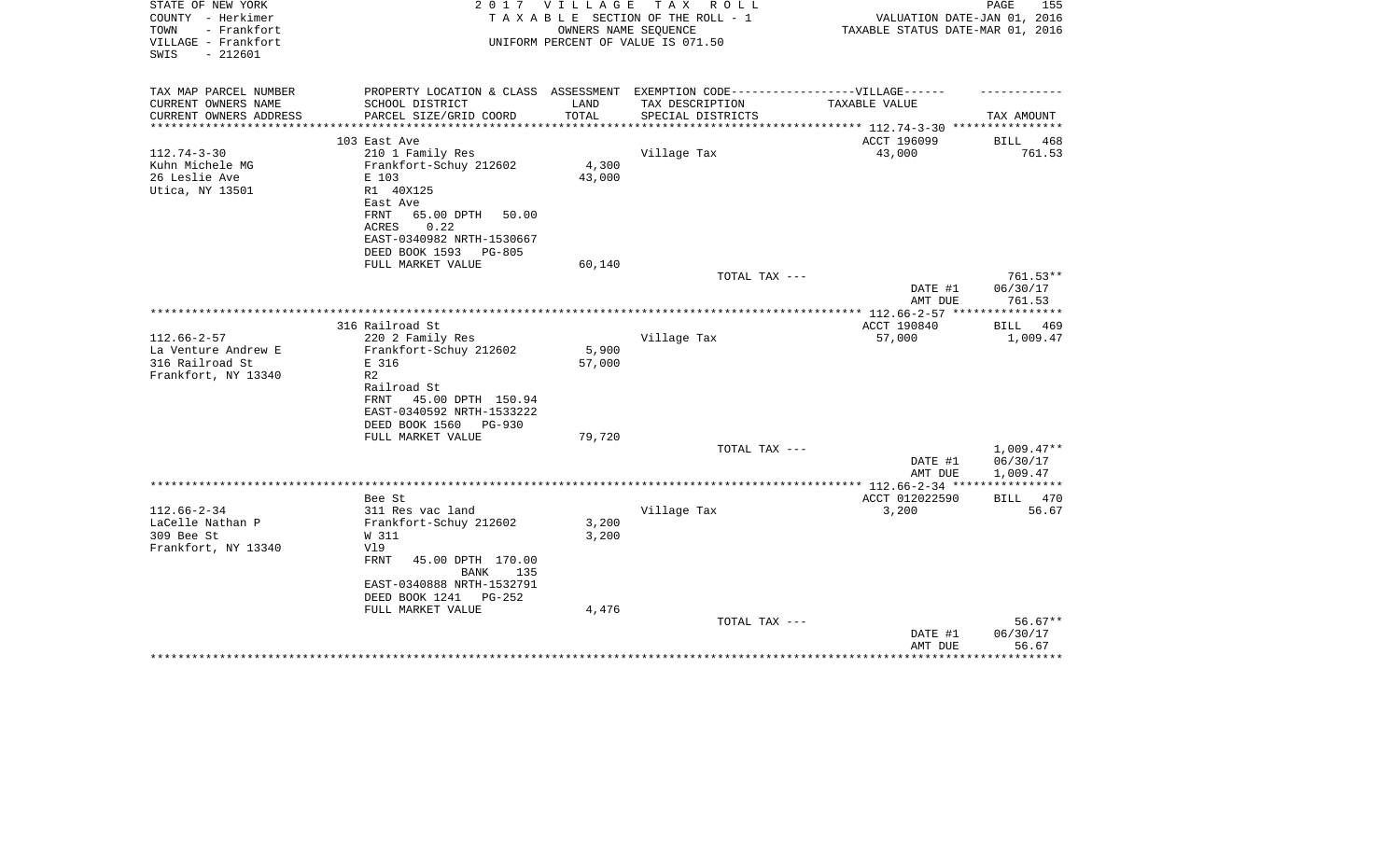| STATE OF NEW YORK<br>COUNTY - Herkimer<br>- Frankfort<br>TOWN<br>VILLAGE - Frankfort<br>$-212601$<br>SWIS | 2017                                                                                 | VILLAGE<br>OWNERS NAME SEQUENCE | T A X<br>R O L L<br>TAXABLE SECTION OF THE ROLL - 1<br>UNIFORM PERCENT OF VALUE IS 071.50            | VALUATION DATE-JAN 01, 2016<br>TAXABLE STATUS DATE-MAR 01, 2016 | PAGE<br>156          |
|-----------------------------------------------------------------------------------------------------------|--------------------------------------------------------------------------------------|---------------------------------|------------------------------------------------------------------------------------------------------|-----------------------------------------------------------------|----------------------|
| TAX MAP PARCEL NUMBER<br>CURRENT OWNERS NAME                                                              | SCHOOL DISTRICT                                                                      | LAND                            | PROPERTY LOCATION & CLASS ASSESSMENT EXEMPTION CODE-----------------VILLAGE------<br>TAX DESCRIPTION | TAXABLE VALUE                                                   |                      |
| CURRENT OWNERS ADDRESS<br>*************                                                                   | PARCEL SIZE/GRID COORD<br>***************                                            | TOTAL<br>*********              | SPECIAL DISTRICTS                                                                                    | ********* 112.66-2-35 *****************                         | TAX AMOUNT           |
|                                                                                                           | 309 Bee St                                                                           |                                 |                                                                                                      | ACCT 012022560                                                  | <b>BILL</b><br>471   |
| $112.66 - 2 - 35$                                                                                         | 210 1 Family Res                                                                     |                                 | Village Tax                                                                                          | 57,500                                                          | 1,018.33             |
| LaCelle Nathan P<br>309 Bee St<br>Frankfort, NY 13340                                                     | Frankfort-Schuy 212602<br>W 309<br>R1                                                | 6,000<br>57,500                 |                                                                                                      |                                                                 |                      |
|                                                                                                           | FRNT<br>25.00 DPTH 162.00<br>EAST-0340854 NRTH-1532763<br>DEED BOOK 1241<br>$PG-252$ |                                 |                                                                                                      |                                                                 |                      |
|                                                                                                           | FULL MARKET VALUE                                                                    | 80,420                          | TOTAL TAX ---                                                                                        |                                                                 | $1,018.33**$         |
|                                                                                                           |                                                                                      |                                 |                                                                                                      | DATE #1<br>AMT DUE                                              | 06/30/17<br>1,018.33 |
|                                                                                                           |                                                                                      |                                 |                                                                                                      | ************ 112.73-1-60 ****                                   |                      |
|                                                                                                           | 311 Litchfield St                                                                    |                                 |                                                                                                      | ACCT 012014670                                                  | <b>BILL</b><br>472   |
| $112.73 - 1 - 60$<br>Lagess George F                                                                      | 210 1 Family Res<br>Frankfort-Schuy 212602                                           | 11,100                          | VETFUND CT 41101<br>Village Tax                                                                      | 600<br>51,500                                                   | 912.07               |
| Lagess Adeline                                                                                            | E 311                                                                                | 52,100                          |                                                                                                      |                                                                 |                      |
| 4035 Luciano Ave                                                                                          | R1                                                                                   |                                 |                                                                                                      |                                                                 |                      |
| Cocoa, FL 32926                                                                                           | Life Use                                                                             |                                 |                                                                                                      |                                                                 |                      |
|                                                                                                           | FRNT<br>50.00 DPTH 163.00                                                            |                                 |                                                                                                      |                                                                 |                      |
|                                                                                                           | EAST-0338740 NRTH-1531308                                                            |                                 |                                                                                                      |                                                                 |                      |
|                                                                                                           | DEED BOOK 818<br>PG-347                                                              |                                 |                                                                                                      |                                                                 |                      |
|                                                                                                           | FULL MARKET VALUE                                                                    | 72,867                          |                                                                                                      |                                                                 | 912.07**             |
|                                                                                                           |                                                                                      |                                 | TOTAL TAX ---                                                                                        | DATE #1<br>AMT DUE                                              | 06/30/17<br>912.07   |
|                                                                                                           |                                                                                      |                                 |                                                                                                      |                                                                 |                      |
|                                                                                                           | 232-234 E Main St                                                                    |                                 |                                                                                                      | ACCT 012027270                                                  | 473<br><b>BILL</b>   |
| $112.74 - 2 - 57$                                                                                         | 449 Other Storag                                                                     |                                 | Village Tax                                                                                          | 25,300                                                          | 448.06               |
| Lamanna Rocco                                                                                             | Frankfort-Schuy 212602                                                               | 8,600                           |                                                                                                      |                                                                 |                      |
| PO Box 146                                                                                                | $S$ 232-234                                                                          | 25,300                          |                                                                                                      |                                                                 |                      |
| Frankfort, NY 13340                                                                                       | Com<br>E Main St                                                                     |                                 |                                                                                                      |                                                                 |                      |
|                                                                                                           | FRNT<br>64.00 DPTH 140.00<br>EAST-0340323 NRTH-1531576                               |                                 |                                                                                                      |                                                                 |                      |
|                                                                                                           | DEED BOOK 817<br>PG-526<br>FULL MARKET VALUE                                         | 35,385                          |                                                                                                      |                                                                 |                      |
|                                                                                                           |                                                                                      |                                 | TOTAL TAX ---                                                                                        | DATE #1                                                         | 448.06**<br>06/30/17 |
|                                                                                                           |                                                                                      |                                 |                                                                                                      | AMT DUE                                                         | 448.06               |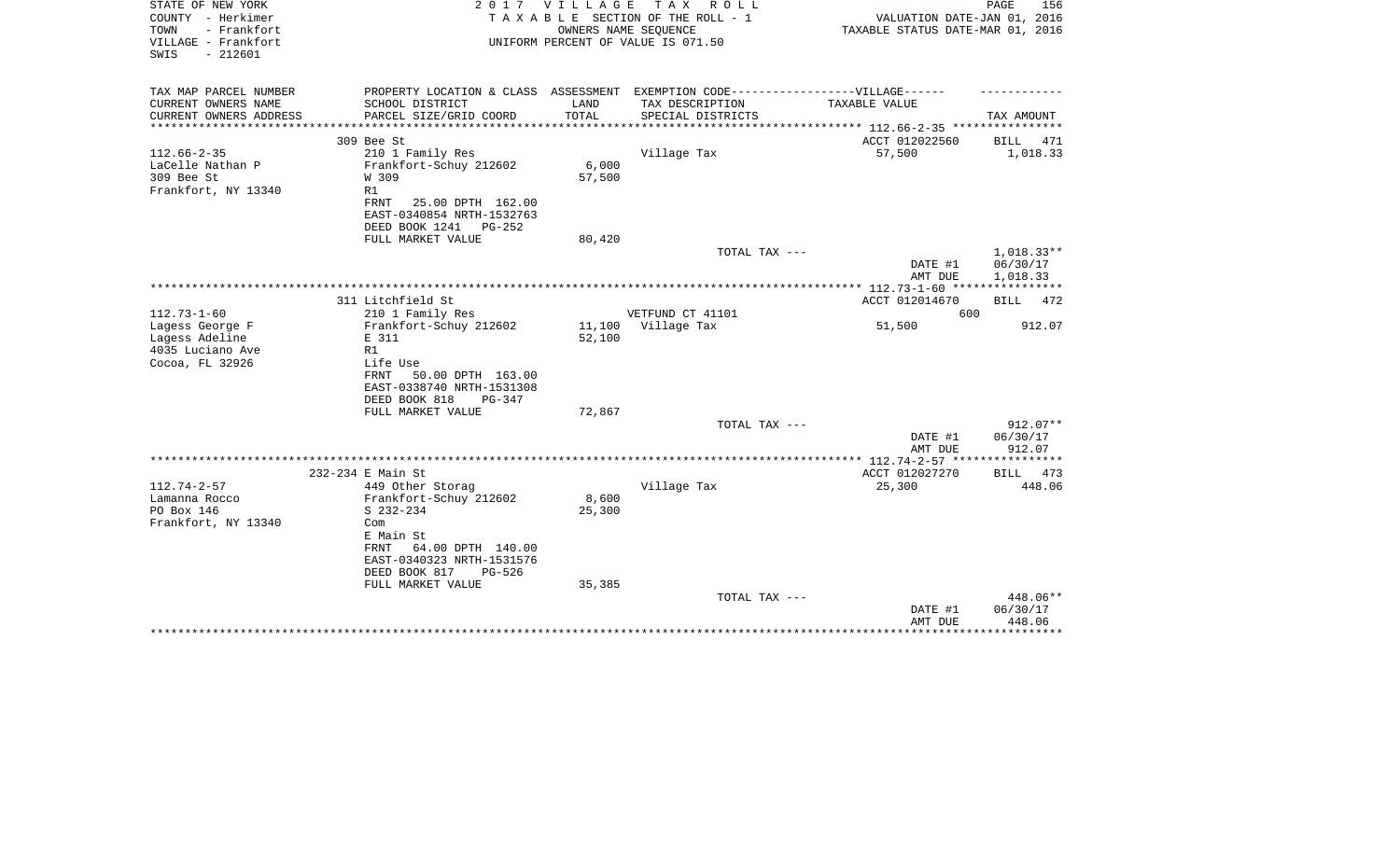| STATE OF NEW YORK<br>COUNTY - Herkimer<br>TOWN<br>- Frankfort | 2 0 1 7                                                                                            | VILLAGE | TAX ROLL<br>TAXABLE SECTION OF THE ROLL - 1<br>OWNERS NAME SEQUENCE | VALUATION DATE-JAN 01, 2016<br>TAXABLE STATUS DATE-MAR 01, 2016 | PAGE<br>157                    |
|---------------------------------------------------------------|----------------------------------------------------------------------------------------------------|---------|---------------------------------------------------------------------|-----------------------------------------------------------------|--------------------------------|
| VILLAGE - Frankfort<br>$-212601$<br>SWIS                      |                                                                                                    |         | UNIFORM PERCENT OF VALUE IS 071.50                                  |                                                                 |                                |
| TAX MAP PARCEL NUMBER                                         | PROPERTY LOCATION & CLASS ASSESSMENT EXEMPTION CODE-----------------VILLAGE------                  |         |                                                                     |                                                                 |                                |
| CURRENT OWNERS NAME                                           | SCHOOL DISTRICT                                                                                    | LAND    | TAX DESCRIPTION                                                     | TAXABLE VALUE                                                   |                                |
| CURRENT OWNERS ADDRESS                                        | PARCEL SIZE/GRID COORD                                                                             | TOTAL   | SPECIAL DISTRICTS                                                   | ********** 112.74-2-56 ***                                      | TAX AMOUNT                     |
|                                                               | 236 E Main St                                                                                      |         |                                                                     | ACCT 012014730                                                  | 474<br><b>BILL</b>             |
| $112.74 - 2 - 56$                                             | 210 1 Family Res                                                                                   |         | Village Tax                                                         | 49,900                                                          | 883.73                         |
| Lamanna Rocco A Jr                                            | Frankfort-Schuy 212602                                                                             | 8,400   |                                                                     |                                                                 |                                |
| PO Box 146                                                    | S 236                                                                                              | 49,900  |                                                                     |                                                                 |                                |
| Frankfort, NY 13340                                           | 60x153 1 Apt/1 Store<br>E Main St removed 07/06<br>FRNT<br>60.00 DPTH 140.00<br><b>BANK</b><br>135 |         |                                                                     |                                                                 |                                |
|                                                               | EAST-0340366 NRTH-1531531                                                                          |         |                                                                     |                                                                 |                                |
|                                                               | DEED BOOK 740<br><b>PG-218</b>                                                                     |         |                                                                     |                                                                 |                                |
|                                                               | FULL MARKET VALUE                                                                                  | 69,790  |                                                                     |                                                                 |                                |
|                                                               |                                                                                                    |         | TOTAL TAX ---                                                       | DATE #1<br>AMT DUE                                              | 883.73**<br>06/30/17<br>883.73 |
|                                                               |                                                                                                    |         |                                                                     |                                                                 |                                |
|                                                               | 214 Fifth Ave                                                                                      |         |                                                                     | ACCT 012025680                                                  | <b>BILL</b><br>475             |
| $112.81 - 1 - 37$                                             | 210 1 Family Res                                                                                   |         | Village Tax                                                         | 41,100                                                          | 727.88                         |
| LaMont Edward J                                               | Frankfort-Schuy 212602                                                                             | 10,800  |                                                                     |                                                                 |                                |
| 216 Fifth Ave<br>Frankfort, NY 13340                          | S 214<br>R1 50X150                                                                                 | 41,100  |                                                                     |                                                                 |                                |
|                                                               | Fifth Ave                                                                                          |         |                                                                     |                                                                 |                                |
|                                                               | 50.00 DPTH 150.00<br>FRNT                                                                          |         |                                                                     |                                                                 |                                |
|                                                               | EAST-0338822 NRTH-1529955                                                                          |         |                                                                     |                                                                 |                                |
|                                                               | DEED BOOK 1101<br>$PG-470$                                                                         |         |                                                                     |                                                                 |                                |
|                                                               | FULL MARKET VALUE                                                                                  | 57,483  |                                                                     |                                                                 |                                |
|                                                               |                                                                                                    |         | TOTAL TAX ---                                                       |                                                                 | 727.88**                       |
|                                                               |                                                                                                    |         |                                                                     | DATE #1                                                         | 06/30/17                       |
|                                                               |                                                                                                    |         |                                                                     | AMT DUE<br>************* 112.73-3-42 *****************          | 727.88                         |
|                                                               | 228 First Ave                                                                                      |         |                                                                     | ACCT 012021480                                                  | BILL<br>476                    |
| $112.73 - 3 - 42$                                             | 210 1 Family Res                                                                                   |         | Village Tax                                                         | 57,500                                                          | 1,018.33                       |
| Lanahan Shelley R                                             | Frankfort-Schuy 212602                                                                             | 10,800  |                                                                     |                                                                 |                                |
| 228 First Ave                                                 | S 228                                                                                              | 57,500  |                                                                     |                                                                 |                                |
| Frankfort, NY 13340                                           | R1 50X150                                                                                          |         |                                                                     |                                                                 |                                |
|                                                               | First Ave                                                                                          |         |                                                                     |                                                                 |                                |
|                                                               | FRNT<br>50.00 DPTH 150.00                                                                          |         |                                                                     |                                                                 |                                |
|                                                               | EAST-0339947 NRTH-1530895                                                                          |         |                                                                     |                                                                 |                                |
|                                                               | DEED BOOK 897<br>$PG-78$<br>FULL MARKET VALUE                                                      | 80,420  |                                                                     |                                                                 |                                |
|                                                               |                                                                                                    |         | TOTAL TAX ---                                                       |                                                                 | $1,018.33**$                   |
|                                                               |                                                                                                    |         |                                                                     | DATE #1                                                         | 06/30/17                       |
|                                                               |                                                                                                    |         |                                                                     | AMT DUE                                                         | 1,018.33                       |
|                                                               |                                                                                                    |         |                                                                     |                                                                 |                                |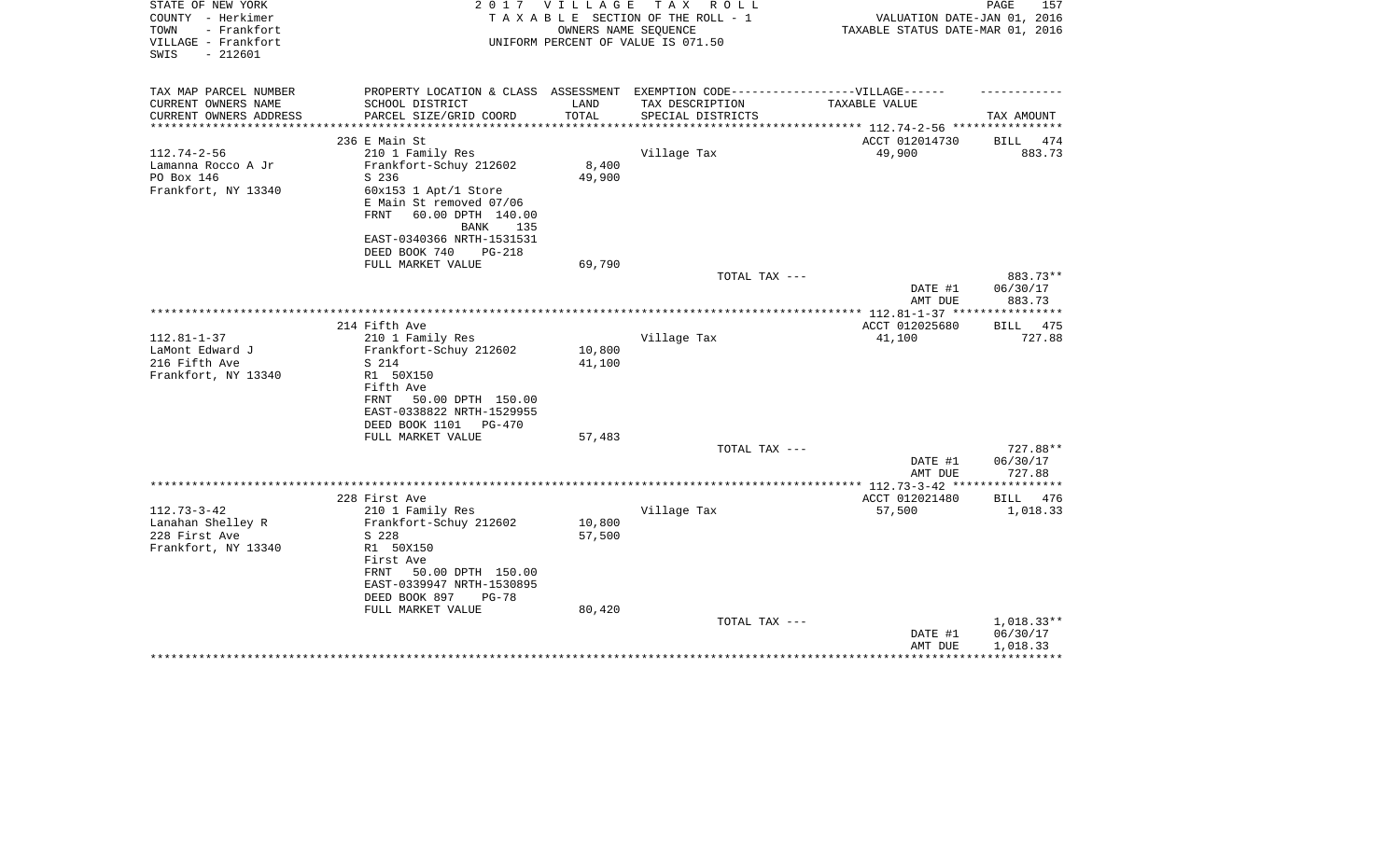| STATE OF NEW YORK<br>COUNTY - Herkimer<br>- Frankfort<br>TOWN<br>VILLAGE - Frankfort<br>SWIS<br>$-212601$ |                                                                                                                                                  | 2017 VILLAGE              | TAX ROLL<br>TAXABLE SECTION OF THE ROLL - 1<br>OWNERS NAME SEOUENCE<br>UNIFORM PERCENT OF VALUE IS 071.50 | VALUATION DATE-JAN 01, 2016<br>TAXABLE STATUS DATE-MAR 01, 2016 | PAGE<br>158                        |
|-----------------------------------------------------------------------------------------------------------|--------------------------------------------------------------------------------------------------------------------------------------------------|---------------------------|-----------------------------------------------------------------------------------------------------------|-----------------------------------------------------------------|------------------------------------|
| TAX MAP PARCEL NUMBER<br>CURRENT OWNERS NAME                                                              | SCHOOL DISTRICT                                                                                                                                  | LAND                      | PROPERTY LOCATION & CLASS ASSESSMENT EXEMPTION CODE-----------------VILLAGE------<br>TAX DESCRIPTION      | TAXABLE VALUE                                                   |                                    |
| CURRENT OWNERS ADDRESS                                                                                    | PARCEL SIZE/GRID COORD                                                                                                                           | TOTAL                     | SPECIAL DISTRICTS                                                                                         |                                                                 | TAX AMOUNT                         |
|                                                                                                           |                                                                                                                                                  | ************************* |                                                                                                           | **************** 112.82-2-35 ***********                        |                                    |
| $112.82 - 2 - 35$                                                                                         | 305 Palmer St<br>210 1 Family Res                                                                                                                |                           | Village Tax                                                                                               | ACCT 012015360<br>68,900                                        | BILL<br>477<br>1,220.22            |
| Lange Christa A<br>305 Palmer St<br>Frankfort, NY 13340                                                   | Frankfort-Schuy 212602<br>E 305<br>R <sub>2</sub><br>Palmer St<br>FRNT<br>50.00 DPTH 110.00<br>EAST-0339738 NRTH-1530350                         | 9,200<br>68,900           | XC991 Water relevy                                                                                        | 565.18 MT M                                                     | 565.18                             |
|                                                                                                           | DEED BOOK 1267<br>PG-952                                                                                                                         |                           |                                                                                                           |                                                                 |                                    |
|                                                                                                           | FULL MARKET VALUE                                                                                                                                | 96,364                    | TOTAL TAX ---                                                                                             |                                                                 | $1,785.40**$                       |
|                                                                                                           |                                                                                                                                                  |                           |                                                                                                           | DATE #1<br>AMT DUE                                              | 06/30/17<br>1,785.40               |
|                                                                                                           |                                                                                                                                                  |                           |                                                                                                           | ACCT 168096                                                     |                                    |
| $112.73 - 1 - 69$<br>Lanza Dominick<br>112 Second Ave<br>Frankfort, NY 13340                              | 110 Second Ave<br>220 2 Family Res<br>Frankfort-Schuy 212602<br>S 110<br>R <sub>2</sub><br>Second Ave                                            | 11,800<br>61,100          | Village Tax                                                                                               | 61,100                                                          | BILL 478<br>1,082.08               |
|                                                                                                           | 50.00 DPTH 200.00<br>FRNT<br>EAST-0338925 NRTH-1531378<br>DEED BOOK 1417 PG-238<br>FULL MARKET VALUE                                             | 85,455                    | TOTAL TAX ---                                                                                             |                                                                 | 1,082.08**                         |
|                                                                                                           |                                                                                                                                                  |                           |                                                                                                           | DATE #1                                                         | 06/30/17                           |
|                                                                                                           |                                                                                                                                                  |                           |                                                                                                           | AMT DUE                                                         | 1,082.08                           |
|                                                                                                           |                                                                                                                                                  |                           |                                                                                                           |                                                                 |                                    |
| $112.73 - 1 - 70$                                                                                         | 112 Second Ave<br>220 2 Family Res                                                                                                               |                           | Village Tax                                                                                               | ACCT 012014880<br>62,000                                        | BILL<br>479<br>1,098.02            |
| Lanza Dominick A<br>112 Second Ave<br>Frankfort, NY 13340                                                 | Frankfort-Schuy 212602<br>S 112<br>R2 50X195<br>Second Ave<br>50.00 DPTH 210.00<br>FRNT<br>EAST-0338968 NRTH-1531358<br>DEED BOOK 00567 PG-00207 | 11,800<br>62,000          |                                                                                                           |                                                                 |                                    |
|                                                                                                           | FULL MARKET VALUE                                                                                                                                | 86,713                    | TOTAL TAX ---                                                                                             | DATE #1<br>AMT DUE                                              | 1,098.02**<br>06/30/17<br>1,098.02 |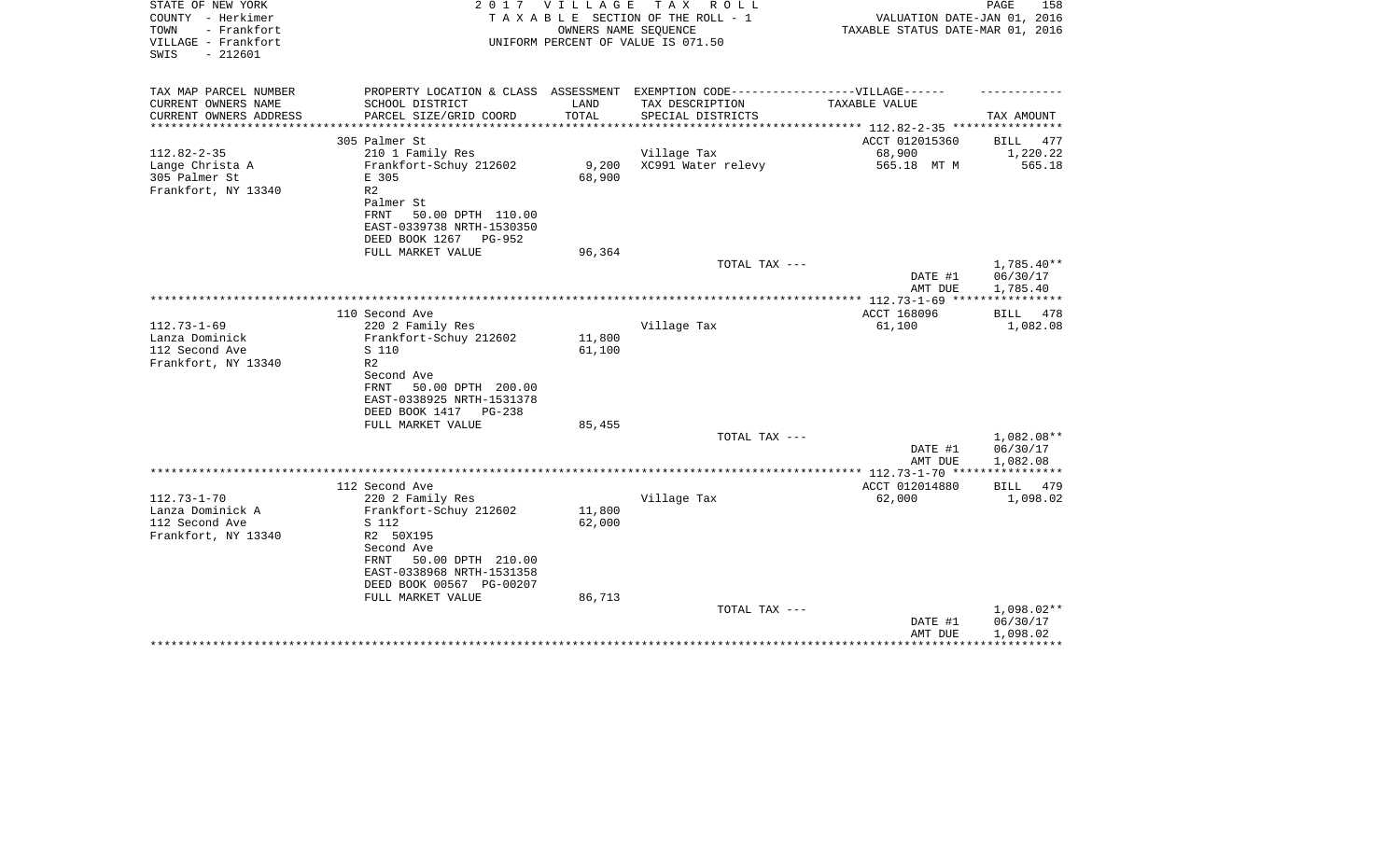| STATE OF NEW YORK<br>COUNTY - Herkimer<br>- Frankfort<br>TOWN<br>VILLAGE - Frankfort<br>$-212601$<br>SWIS | 2 0 1 7                                                                          | VILLAGE       | T A X<br>R O L L<br>TAXABLE SECTION OF THE ROLL - 1<br>OWNERS NAME SEOUENCE<br>UNIFORM PERCENT OF VALUE IS 071.50 | VALUATION DATE-JAN 01, 2016<br>TAXABLE STATUS DATE-MAR 01, 2016 | PAGE<br>159          |
|-----------------------------------------------------------------------------------------------------------|----------------------------------------------------------------------------------|---------------|-------------------------------------------------------------------------------------------------------------------|-----------------------------------------------------------------|----------------------|
| TAX MAP PARCEL NUMBER                                                                                     | PROPERTY LOCATION & CLASS ASSESSMENT EXEMPTION CODE----------------VILLAGE------ |               |                                                                                                                   |                                                                 |                      |
| CURRENT OWNERS NAME<br>CURRENT OWNERS ADDRESS                                                             | SCHOOL DISTRICT<br>PARCEL SIZE/GRID COORD                                        | LAND<br>TOTAL | TAX DESCRIPTION<br>SPECIAL DISTRICTS                                                                              | TAXABLE VALUE                                                   | TAX AMOUNT           |
|                                                                                                           |                                                                                  |               |                                                                                                                   | ********* 112.82-2-52 ***                                       |                      |
|                                                                                                           | 334 Third Ave                                                                    |               |                                                                                                                   | ACCT 012029850                                                  | <b>BILL</b><br>480   |
| $112.82 - 2 - 52$                                                                                         | 210 1 Family Res                                                                 |               | Village Tax                                                                                                       | 57,000                                                          | 1,009.47             |
| LaPaglia Christopher A                                                                                    | Frankfort-Schuy 212602                                                           | 9,600         |                                                                                                                   |                                                                 |                      |
| LaPaglia Deanne L                                                                                         | S 334                                                                            | 57,000        |                                                                                                                   |                                                                 |                      |
| 6 Garden St<br>New York Mills, NY 13417                                                                   | R1 58X100<br>Third Ave                                                           |               |                                                                                                                   |                                                                 |                      |
|                                                                                                           | FRNT<br>58.00 DPTH 105.00                                                        |               |                                                                                                                   |                                                                 |                      |
|                                                                                                           | EAST-0340135 NRTH-1529589                                                        |               |                                                                                                                   |                                                                 |                      |
|                                                                                                           | DEED BOOK 1222<br><b>PG-941</b>                                                  |               |                                                                                                                   |                                                                 |                      |
|                                                                                                           | FULL MARKET VALUE                                                                | 79,720        |                                                                                                                   |                                                                 |                      |
|                                                                                                           |                                                                                  |               | TOTAL TAX ---                                                                                                     |                                                                 | $1,009.47**$         |
|                                                                                                           |                                                                                  |               |                                                                                                                   | DATE #1                                                         | 06/30/17             |
|                                                                                                           |                                                                                  |               | ************************                                                                                          | AMT DUE                                                         | 1,009.47             |
|                                                                                                           | 313 Litchfield St                                                                |               |                                                                                                                   | ****** 112.73-1-59 ****<br>ACCT 012005520                       | 481<br>BILL          |
| $112.73 - 1 - 59$                                                                                         | 210 1 Family Res                                                                 |               | VET COM CT 41131                                                                                                  | 10,515                                                          |                      |
| Lapointe Edmond J                                                                                         | Frankfort-Schuy 212602                                                           |               | 11,100 VET DIS CT 41141                                                                                           | 5,470                                                           |                      |
| 313 Litchfield St                                                                                         | E 313                                                                            |               | 54,700 Village Tax                                                                                                | 38,715                                                          | 685.64               |
| Frankfort, NY 13340                                                                                       | R1 51X132                                                                        |               |                                                                                                                   |                                                                 |                      |
|                                                                                                           | Litchfield St                                                                    |               |                                                                                                                   |                                                                 |                      |
|                                                                                                           | <b>FRNT</b><br>51.00 DPTH 160.00<br><b>BANK</b><br>135                           |               |                                                                                                                   |                                                                 |                      |
|                                                                                                           | EAST-0338736 NRTH-1531251                                                        |               |                                                                                                                   |                                                                 |                      |
|                                                                                                           | DEED BOOK 875<br>$PG-703$                                                        |               |                                                                                                                   |                                                                 |                      |
|                                                                                                           | FULL MARKET VALUE                                                                | 76,503        |                                                                                                                   |                                                                 |                      |
|                                                                                                           |                                                                                  |               | TOTAL TAX ---                                                                                                     | DATE #1                                                         | 685.64**<br>06/30/17 |
|                                                                                                           |                                                                                  |               |                                                                                                                   | AMT DUE                                                         | 685.64               |
|                                                                                                           |                                                                                  |               |                                                                                                                   |                                                                 |                      |
|                                                                                                           | 131 E Canal St                                                                   |               |                                                                                                                   | ACCT 012006900                                                  | <b>BILL</b><br>482   |
| $112.73 - 2 - 30$                                                                                         | 210 1 Family Res                                                                 |               | Village Tax                                                                                                       | 49,000                                                          | 867.79               |
| LaPorte Andrew                                                                                            | Frankfort-Schuy 212602                                                           | 4,200         |                                                                                                                   |                                                                 |                      |
| 131 E Canal St                                                                                            | N 131                                                                            | 49,000        |                                                                                                                   |                                                                 |                      |
| Frankfort, NY 13340                                                                                       | R2 40X80                                                                         |               |                                                                                                                   |                                                                 |                      |
|                                                                                                           | E Canal St                                                                       |               |                                                                                                                   |                                                                 |                      |
| PRIOR OWNER ON 3/01/2016<br>LaPorte Andrew                                                                | FRNT<br>40.00 DPTH<br>97.00<br>EAST-0339597 NRTH-1532070                         |               |                                                                                                                   |                                                                 |                      |
|                                                                                                           | DEED BOOK 947<br>$PG-174$                                                        |               |                                                                                                                   |                                                                 |                      |
|                                                                                                           | FULL MARKET VALUE                                                                | 68,531        |                                                                                                                   |                                                                 |                      |
|                                                                                                           |                                                                                  |               | TOTAL TAX ---                                                                                                     |                                                                 | 867.79**             |
|                                                                                                           |                                                                                  |               |                                                                                                                   | DATE #1                                                         | 06/30/17             |
|                                                                                                           |                                                                                  |               |                                                                                                                   | AMT DUE                                                         | 867.79               |
|                                                                                                           |                                                                                  |               |                                                                                                                   |                                                                 | ************         |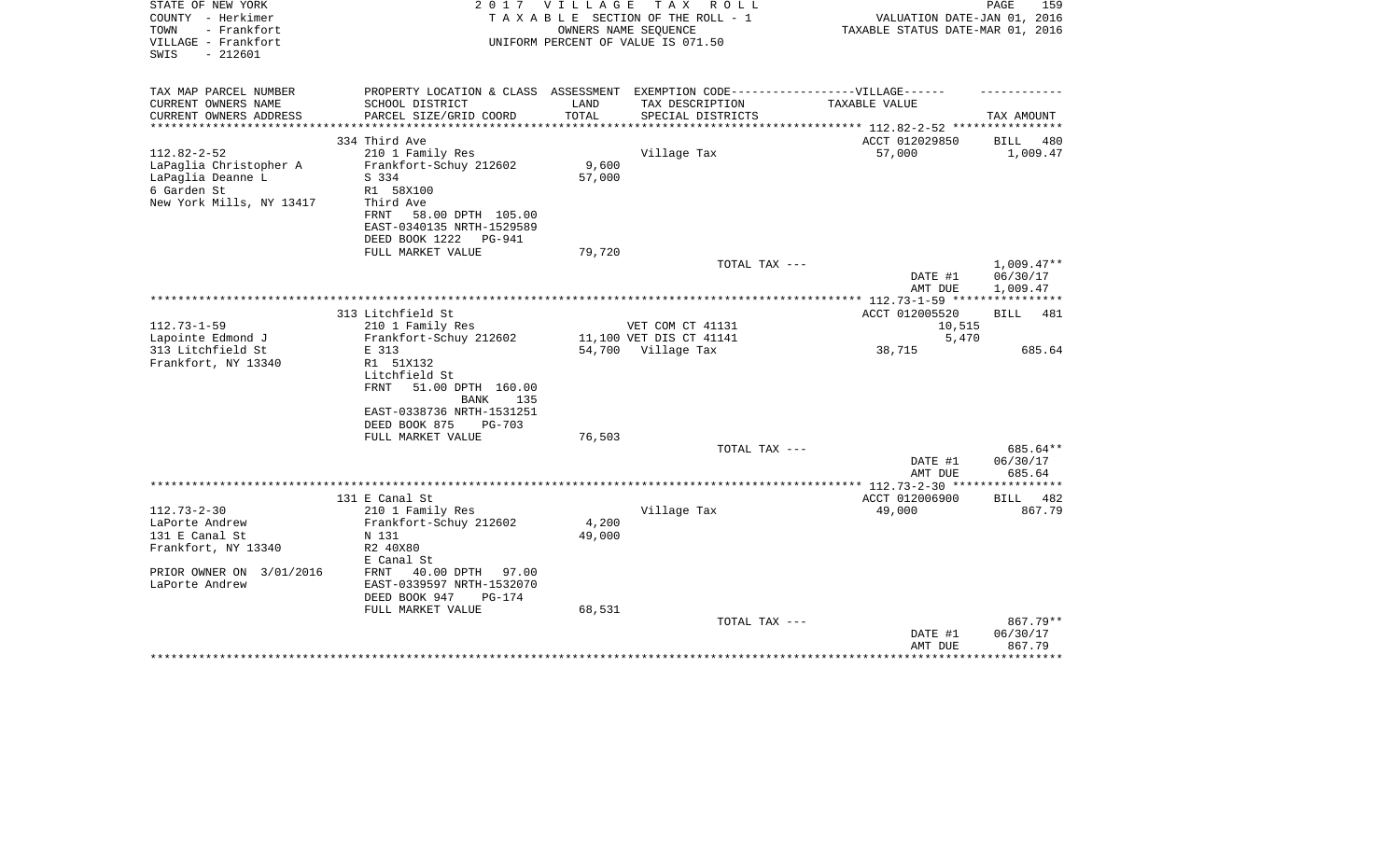| STATE OF NEW YORK<br>COUNTY - Herkimer<br>- Frankfort<br>TOWN<br>VILLAGE - Frankfort<br>$-212601$<br>SWIS | 2017                                                   | VILLAGE | T A X<br>R O L L<br>TAXABLE SECTION OF THE ROLL - 1<br>OWNERS NAME SEQUENCE<br>UNIFORM PERCENT OF VALUE IS 071.50 | VALUATION DATE-JAN 01, 2016<br>TAXABLE STATUS DATE-MAR 01, 2016 | PAGE<br>160          |
|-----------------------------------------------------------------------------------------------------------|--------------------------------------------------------|---------|-------------------------------------------------------------------------------------------------------------------|-----------------------------------------------------------------|----------------------|
| TAX MAP PARCEL NUMBER                                                                                     |                                                        |         | PROPERTY LOCATION & CLASS ASSESSMENT EXEMPTION CODE-----------------VILLAGE------                                 |                                                                 |                      |
| CURRENT OWNERS NAME                                                                                       | SCHOOL DISTRICT                                        | LAND    | TAX DESCRIPTION                                                                                                   | TAXABLE VALUE                                                   |                      |
| CURRENT OWNERS ADDRESS<br>**********************                                                          | PARCEL SIZE/GRID COORD                                 | TOTAL   | SPECIAL DISTRICTS                                                                                                 |                                                                 | TAX AMOUNT           |
|                                                                                                           | 110-112 E Main St                                      |         |                                                                                                                   | ACCT 012014910                                                  | BILL<br>483          |
| $112.65 - 2 - 62$                                                                                         | 481 Att row bldg                                       |         | Village Tax                                                                                                       | 97,500                                                          | 1,726.73             |
| Lapuma Frank C                                                                                            | Frankfort-Schuy 212602                                 | 6,200   |                                                                                                                   |                                                                 |                      |
| Mary Lapuma                                                                                               | S 110-112                                              | 97,500  |                                                                                                                   |                                                                 |                      |
| 110-112 E Main St                                                                                         | 24x214                                                 |         |                                                                                                                   |                                                                 |                      |
| Frankfort, NY 13340                                                                                       | E Main St<br>36.17 DPTH 216.00<br>FRNT                 |         |                                                                                                                   |                                                                 |                      |
|                                                                                                           | EAST-0339397 NRTH-1532654                              |         |                                                                                                                   |                                                                 |                      |
|                                                                                                           | DEED BOOK 00593 PG-00355                               |         |                                                                                                                   |                                                                 |                      |
|                                                                                                           | FULL MARKET VALUE                                      | 136,364 |                                                                                                                   |                                                                 |                      |
|                                                                                                           |                                                        |         | TOTAL TAX ---                                                                                                     |                                                                 | $1,726.73**$         |
|                                                                                                           |                                                        |         |                                                                                                                   | DATE #1                                                         | 06/30/17             |
|                                                                                                           |                                                        |         |                                                                                                                   | AMT DUE                                                         | 1,726.73             |
|                                                                                                           | 114 E Main St                                          |         |                                                                                                                   | ACCT 012014940                                                  | BILL<br>484          |
| $112.65 - 2 - 63$                                                                                         | 438 Parking lot                                        |         | Village Tax                                                                                                       | 5,500                                                           | 97.41                |
| Lapuma Frank C                                                                                            | Frankfort-Schuy 212602                                 | 4,000   |                                                                                                                   |                                                                 |                      |
| Mary Lapuma                                                                                               | S 114                                                  | 5,500   |                                                                                                                   |                                                                 |                      |
| 110 E Main St                                                                                             | Vac Ld                                                 |         |                                                                                                                   |                                                                 |                      |
| Frankfort, NY 13340                                                                                       | E Main St                                              |         |                                                                                                                   |                                                                 |                      |
|                                                                                                           | 30.00 DPTH 216.00<br>FRNT<br>EAST-0339415 NRTH-1532628 |         |                                                                                                                   |                                                                 |                      |
|                                                                                                           | DEED BOOK 00576 PG-00494                               |         |                                                                                                                   |                                                                 |                      |
|                                                                                                           | FULL MARKET VALUE                                      | 7,692   |                                                                                                                   |                                                                 |                      |
|                                                                                                           |                                                        |         | TOTAL TAX ---                                                                                                     |                                                                 | $97.41**$            |
|                                                                                                           |                                                        |         |                                                                                                                   | DATE #1                                                         | 06/30/17             |
|                                                                                                           |                                                        |         |                                                                                                                   | AMT DUE<br>************* 112.81-3-48 ****                       | 97.41<br>*********** |
|                                                                                                           | 607 Ingersol Ave                                       |         |                                                                                                                   | ACCT 157397                                                     | <b>BILL</b><br>485   |
| $112.81 - 3 - 48$                                                                                         | 210 1 Family Res                                       |         | Village Tax                                                                                                       | 86,100                                                          | 1,524.83             |
| LaPuma Thomas                                                                                             | Frankfort-Schuy 212602                                 | 13,700  |                                                                                                                   |                                                                 |                      |
| LaPuma Kathryn                                                                                            | E                                                      | 86,100  |                                                                                                                   |                                                                 |                      |
| 607 Ingersol Ave                                                                                          | R1                                                     |         |                                                                                                                   |                                                                 |                      |
| Frankfort, NY 13340                                                                                       | Ingersol Ave<br>FRNT 106.70 DPTH 231.30                |         |                                                                                                                   |                                                                 |                      |
|                                                                                                           | EAST-0339672 NRTH-1528690                              |         |                                                                                                                   |                                                                 |                      |
|                                                                                                           | DEED BOOK 1349<br>$PG-730$                             |         |                                                                                                                   |                                                                 |                      |
|                                                                                                           | FULL MARKET VALUE                                      | 120,420 |                                                                                                                   |                                                                 |                      |
|                                                                                                           |                                                        |         | TOTAL TAX ---                                                                                                     |                                                                 | 1,524.83**           |
|                                                                                                           |                                                        |         |                                                                                                                   | DATE #1                                                         | 06/30/17             |
|                                                                                                           |                                                        |         |                                                                                                                   | AMT DUE                                                         | 1,524.83             |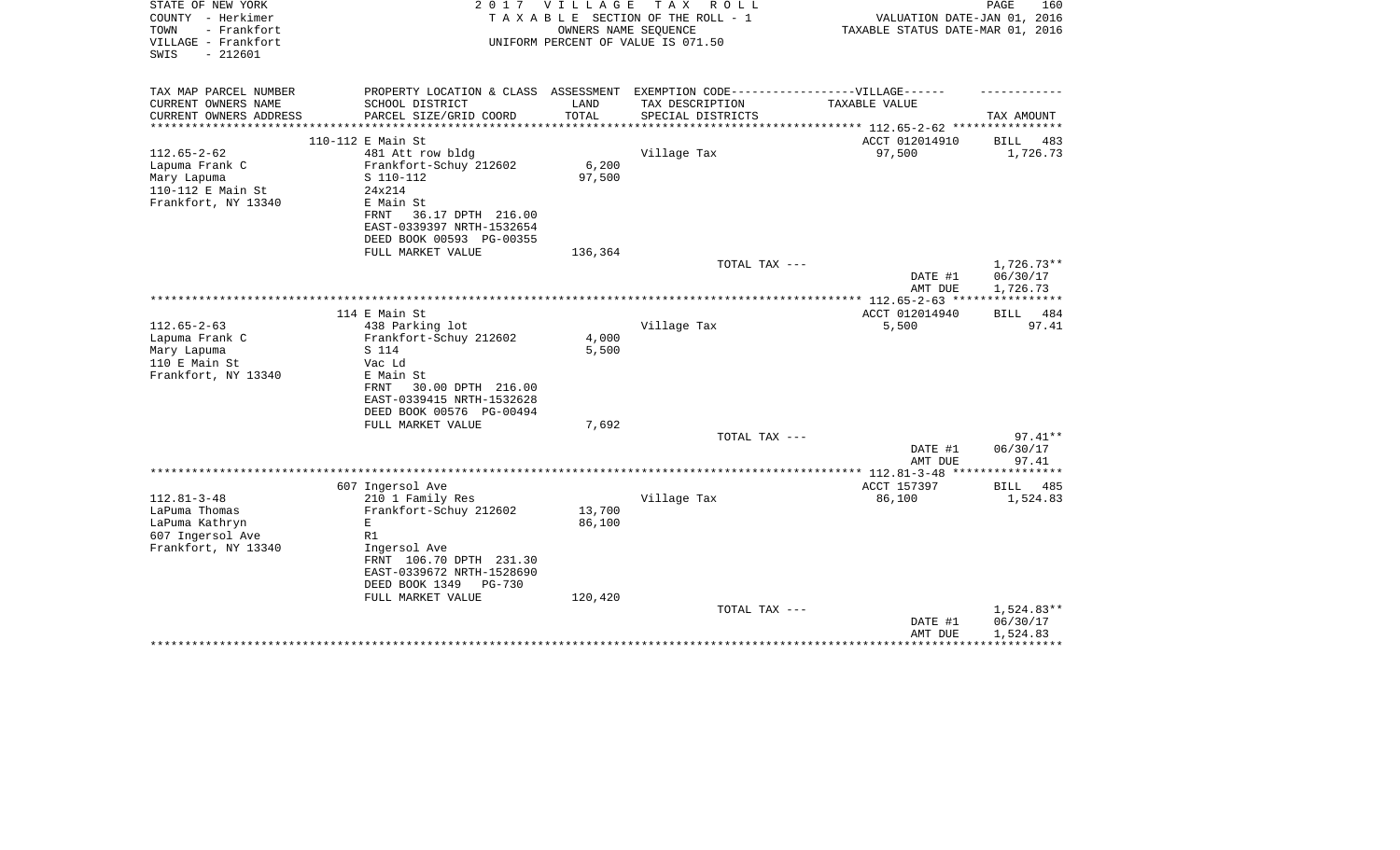| STATE OF NEW YORK<br>COUNTY - Herkimer                          | 2017                                                                              | V I L L A G E | T A X<br>R O L L<br>TAXABLE SECTION OF THE ROLL - 1        | VALUATION DATE-JAN 01, 2016      | PAGE<br>161             |
|-----------------------------------------------------------------|-----------------------------------------------------------------------------------|---------------|------------------------------------------------------------|----------------------------------|-------------------------|
| - Frankfort<br>TOWN<br>VILLAGE - Frankfort<br>$-212601$<br>SWIS |                                                                                   |               | OWNERS NAME SEQUENCE<br>UNIFORM PERCENT OF VALUE IS 071.50 | TAXABLE STATUS DATE-MAR 01, 2016 |                         |
| TAX MAP PARCEL NUMBER                                           | PROPERTY LOCATION & CLASS ASSESSMENT EXEMPTION CODE-----------------VILLAGE------ |               |                                                            |                                  |                         |
| CURRENT OWNERS NAME                                             | SCHOOL DISTRICT                                                                   | LAND          | TAX DESCRIPTION                                            | TAXABLE VALUE                    |                         |
| CURRENT OWNERS ADDRESS                                          | PARCEL SIZE/GRID COORD                                                            | TOTAL         | SPECIAL DISTRICTS                                          |                                  | TAX AMOUNT              |
| **********************                                          |                                                                                   |               |                                                            | ACCT 012004200                   |                         |
| $112.81 - 2 - 3$                                                | 511-513 Frankfort St<br>220 2 Family Res                                          |               | Village Tax                                                | 75,400                           | BILL<br>486<br>1,335.33 |
| Latella Carl F                                                  | Frankfort-Schuy 212602                                                            | 14,400        |                                                            |                                  |                         |
| Latella Linda J                                                 | E 511-513                                                                         | 75,400        |                                                            |                                  |                         |
| 513 Frankfort St                                                | R <sub>2</sub>                                                                    |               |                                                            |                                  |                         |
| Frankfort, NY 13340                                             | Frankfort St                                                                      |               |                                                            |                                  |                         |
|                                                                 | 90.00 DPTH 154.00<br>FRNT                                                         |               |                                                            |                                  |                         |
|                                                                 | EAST-0338730 NRTH-1530487                                                         |               |                                                            |                                  |                         |
|                                                                 | DEED BOOK 819<br>$PG-463$<br>FULL MARKET VALUE                                    | 105,455       |                                                            |                                  |                         |
|                                                                 |                                                                                   |               | TOTAL TAX ---                                              |                                  | $1,335.33**$            |
|                                                                 |                                                                                   |               |                                                            | DATE #1                          | 06/30/17                |
|                                                                 |                                                                                   |               |                                                            | AMT DUE                          | 1,335.33                |
|                                                                 |                                                                                   |               |                                                            |                                  |                         |
|                                                                 | 126 First Ave                                                                     |               |                                                            | ACCT 012003000                   | <b>BILL</b><br>487      |
| $112.73 - 3 - 4$                                                | 210 1 Family Res                                                                  | 9,800         | Village Tax                                                | 52,500                           | 929.78                  |
| Latella Joseph J<br>Latella Shawn A                             | Frankfort-Schuy 212602<br>S 126                                                   | 52,500        |                                                            |                                  |                         |
| 126 First Ave                                                   | R1 55X80                                                                          |               |                                                            |                                  |                         |
| Frankfort, NY 13340                                             | First Ave                                                                         |               |                                                            |                                  |                         |
|                                                                 | 58.50 DPTH 107.00<br>FRNT                                                         |               |                                                            |                                  |                         |
|                                                                 | EAST-0339292 NRTH-1531698                                                         |               |                                                            |                                  |                         |
|                                                                 | DEED BOOK 897<br>PG-675                                                           |               |                                                            |                                  |                         |
|                                                                 | FULL MARKET VALUE                                                                 | 73,427        | TOTAL TAX ---                                              |                                  | 929.78**                |
|                                                                 |                                                                                   |               |                                                            | DATE #1                          | 06/30/17                |
|                                                                 |                                                                                   |               |                                                            | AMT DUE                          | 929.78                  |
|                                                                 |                                                                                   |               |                                                            |                                  |                         |
|                                                                 | 235 First Ave                                                                     |               |                                                            | ACCT 012007140                   | 488<br><b>BILL</b>      |
| $112.74 - 3 - 3$                                                | 210 1 Family Res                                                                  |               | Village Tax                                                | 74,500                           | 1,319.40                |
| Laura Anthony                                                   | Frankfort-Schuy 212602                                                            | 6,000         |                                                            |                                  |                         |
| Laura Matia<br>235 First Ave                                    | N<br>R1                                                                           | 74,500        |                                                            |                                  |                         |
| Frankfort, NY 13340                                             | Life Use                                                                          |               |                                                            |                                  |                         |
|                                                                 | FRNT<br>50.00 DPTH 127.00                                                         |               |                                                            |                                  |                         |
| PRIOR OWNER ON 3/01/2016                                        | EAST-0340196 NRTH-1530913                                                         |               |                                                            |                                  |                         |
| Laura Philip A                                                  | DEED BOOK 923<br>$PG-313$                                                         |               |                                                            |                                  |                         |
|                                                                 | FULL MARKET VALUE                                                                 | 104,196       |                                                            |                                  |                         |
|                                                                 |                                                                                   |               | TOTAL TAX ---                                              |                                  | $1,319.40**$            |
|                                                                 |                                                                                   |               |                                                            | DATE #1<br>AMT DUE               | 06/30/17<br>1,319.40    |
|                                                                 |                                                                                   |               |                                                            |                                  | ************            |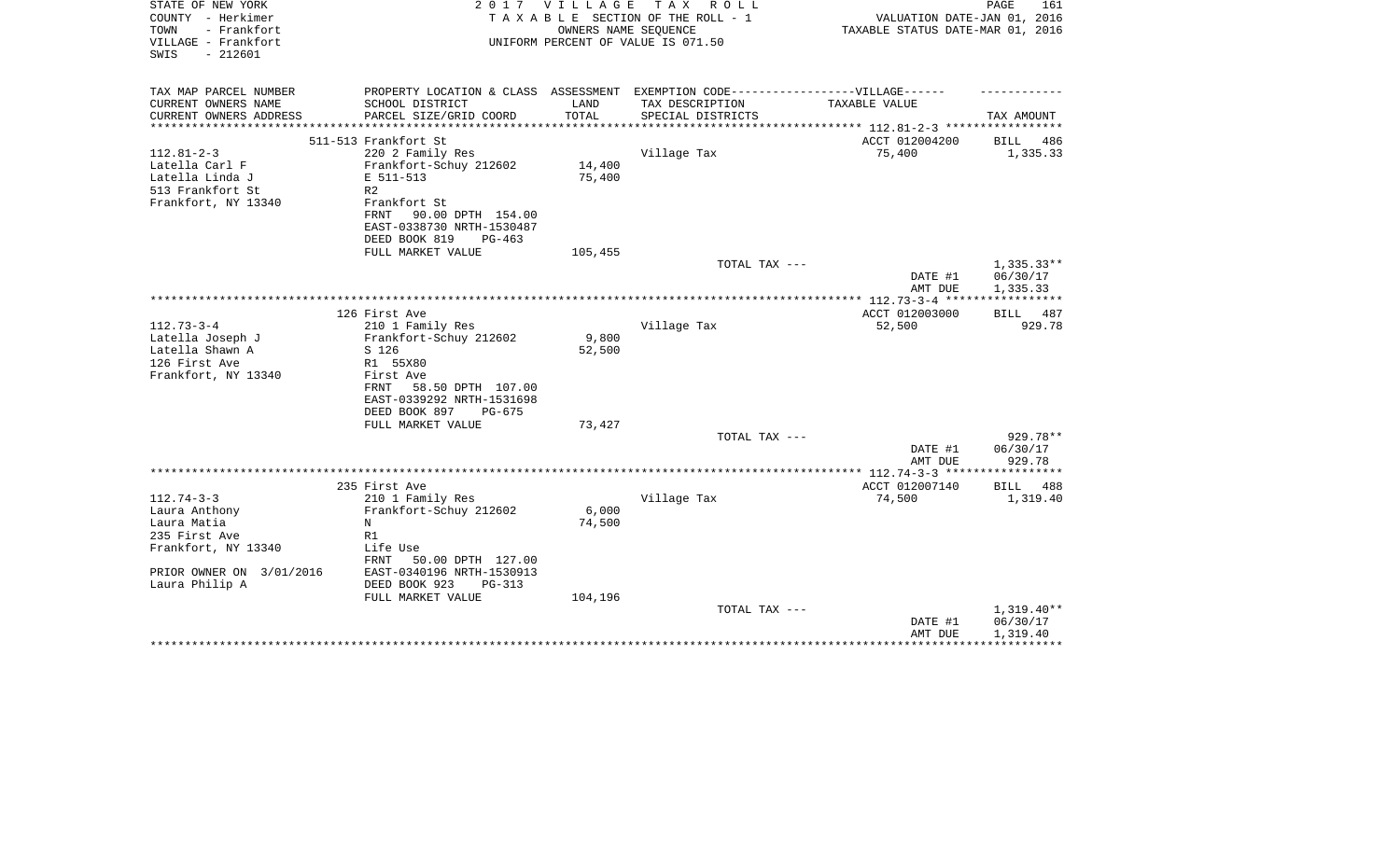| STATE OF NEW YORK<br>COUNTY - Herkimer<br>TOWN<br>- Frankfort<br>VILLAGE - Frankfort<br>$-212601$<br>SWIS | 2017                                                                                      | V I L L A G E  | T A X<br>R O L L<br>TAXABLE SECTION OF THE ROLL - 1<br>OWNERS NAME SEQUENCE<br>UNIFORM PERCENT OF VALUE IS 071.50 | VALUATION DATE-JAN 01, 2016<br>TAXABLE STATUS DATE-MAR 01, 2016 | PAGE<br>162              |
|-----------------------------------------------------------------------------------------------------------|-------------------------------------------------------------------------------------------|----------------|-------------------------------------------------------------------------------------------------------------------|-----------------------------------------------------------------|--------------------------|
| TAX MAP PARCEL NUMBER                                                                                     | PROPERTY LOCATION & CLASS ASSESSMENT EXEMPTION CODE-----------------VILLAGE------         |                |                                                                                                                   |                                                                 |                          |
| CURRENT OWNERS NAME                                                                                       | SCHOOL DISTRICT                                                                           | LAND           | TAX DESCRIPTION                                                                                                   | TAXABLE VALUE                                                   |                          |
| CURRENT OWNERS ADDRESS<br>*********************                                                           | PARCEL SIZE/GRID COORD                                                                    | TOTAL          | SPECIAL DISTRICTS                                                                                                 |                                                                 | TAX AMOUNT               |
|                                                                                                           | 107-111 Mill St                                                                           |                |                                                                                                                   | ACCT 194828                                                     | BILL<br>489              |
| $112.65 - 3 - 2$                                                                                          | 311 Res vac land                                                                          |                | Village Tax                                                                                                       | 3,200                                                           | 56.67                    |
| LaValla Carol Ann<br>Grippe Sylvia<br>256 E Main St<br>Frankfort, NY 13340                                | Frankfort-Schuy 212602<br>W 107-111<br>V19 57X100<br>Mill St<br>57.00 DPTH 100.00<br>FRNT | 3,200<br>3,200 |                                                                                                                   |                                                                 |                          |
|                                                                                                           | EAST-0339176 NRTH-1533505<br>DEED BOOK 1585<br>PG-663                                     |                |                                                                                                                   |                                                                 |                          |
|                                                                                                           | FULL MARKET VALUE                                                                         | 4,476          |                                                                                                                   |                                                                 |                          |
|                                                                                                           |                                                                                           |                | TOTAL TAX ---                                                                                                     |                                                                 | $56.67**$                |
|                                                                                                           |                                                                                           |                |                                                                                                                   | DATE #1<br>AMT DUE                                              | 06/30/17<br>56.67        |
|                                                                                                           |                                                                                           |                |                                                                                                                   |                                                                 | ***********              |
|                                                                                                           | 101-103 Mill St                                                                           |                |                                                                                                                   | ACCT 194828                                                     | 490<br>BILL              |
| $112.65 - 3 - 3$                                                                                          | 220 2 Family Res                                                                          |                | Village Tax                                                                                                       | 48,000                                                          | 850.08                   |
| LaValla Carol Ann                                                                                         | Frankfort-Schuy 212602                                                                    | 5,500          |                                                                                                                   |                                                                 |                          |
| Grippe Sylvia<br>256 E Main St                                                                            | W 101-103<br>R2 57X93                                                                     | 48,000         |                                                                                                                   |                                                                 |                          |
| Frankfort, NY 13340                                                                                       | Mill St                                                                                   |                |                                                                                                                   |                                                                 |                          |
|                                                                                                           | 57.00 DPTH<br>FRNT<br>93.00                                                               |                |                                                                                                                   |                                                                 |                          |
|                                                                                                           | EAST-0339130 NRTH-1533468<br>DEED BOOK 1585<br>PG-663                                     |                |                                                                                                                   |                                                                 |                          |
|                                                                                                           | FULL MARKET VALUE                                                                         | 67,133         |                                                                                                                   |                                                                 |                          |
|                                                                                                           |                                                                                           |                | TOTAL TAX ---                                                                                                     |                                                                 | 850.08**                 |
|                                                                                                           |                                                                                           |                |                                                                                                                   | DATE #1                                                         | 06/30/17                 |
|                                                                                                           |                                                                                           |                |                                                                                                                   | AMT DUE                                                         | 850.08                   |
|                                                                                                           | 309 Fourth Ave                                                                            |                |                                                                                                                   | ACCT 165071                                                     | BILL<br>491              |
| $112.81 - 2 - 61$                                                                                         | 210 1 Family Res                                                                          |                | Village Tax                                                                                                       | 77,500                                                          | 1,372.53                 |
| Lavalla Daniel J                                                                                          | Frankfort-Schuy 212602                                                                    | 10,800         |                                                                                                                   |                                                                 |                          |
| 309 Fourth Ave                                                                                            | N 309                                                                                     | 77,500         |                                                                                                                   |                                                                 |                          |
| Frankfort, NY 13340                                                                                       | R1 50X150                                                                                 |                |                                                                                                                   |                                                                 |                          |
|                                                                                                           | Fourth Ave<br>50.00 DPTH 150.00<br>FRNT                                                   |                |                                                                                                                   |                                                                 |                          |
|                                                                                                           | EAST-0339581 NRTH-1529985                                                                 |                |                                                                                                                   |                                                                 |                          |
|                                                                                                           | DEED BOOK 1398<br>PG-487                                                                  |                |                                                                                                                   |                                                                 |                          |
|                                                                                                           | FULL MARKET VALUE                                                                         | 108,392        |                                                                                                                   |                                                                 |                          |
|                                                                                                           |                                                                                           |                | TOTAL TAX ---                                                                                                     | DATE #1                                                         | $1,372.53**$<br>06/30/17 |
|                                                                                                           |                                                                                           |                |                                                                                                                   | AMT DUE                                                         | 1,372.53                 |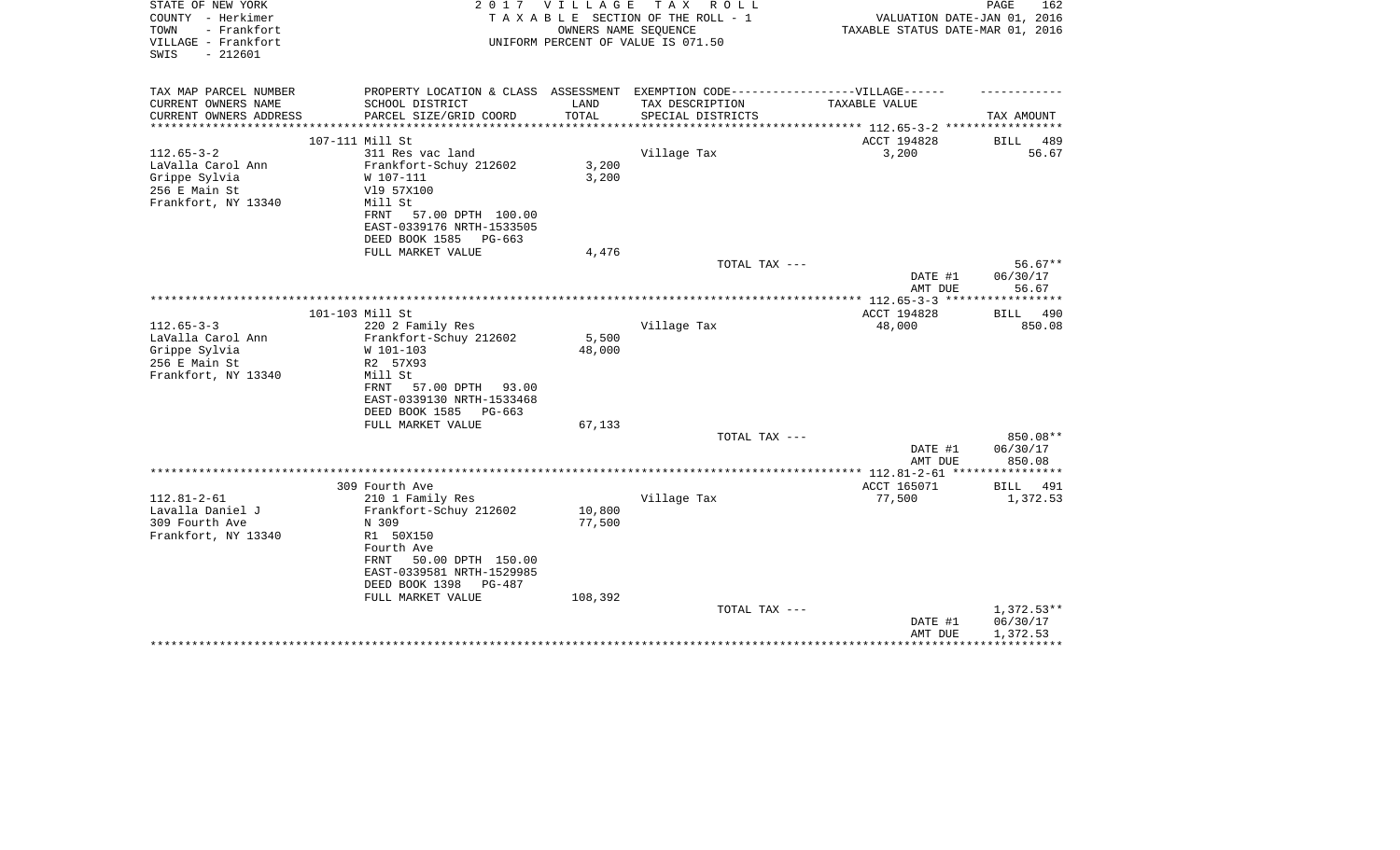| STATE OF NEW YORK<br>COUNTY - Herkimer<br>- Frankfort<br>TOWN<br>VILLAGE - Frankfort<br>$-212601$<br>SWIS | 2017                                                 | <b>VILLAGE</b>  | TAX ROLL<br>TAXABLE SECTION OF THE ROLL - 1<br>OWNERS NAME SEQUENCE<br>UNIFORM PERCENT OF VALUE IS 071.50 | VALUATION DATE-JAN 01, 2016<br>TAXABLE STATUS DATE-MAR 01, 2016 | PAGE<br>163            |
|-----------------------------------------------------------------------------------------------------------|------------------------------------------------------|-----------------|-----------------------------------------------------------------------------------------------------------|-----------------------------------------------------------------|------------------------|
| TAX MAP PARCEL NUMBER<br>CURRENT OWNERS NAME                                                              | SCHOOL DISTRICT                                      | LAND            | PROPERTY LOCATION & CLASS ASSESSMENT EXEMPTION CODE-----------------VILLAGE------<br>TAX DESCRIPTION      | TAXABLE VALUE                                                   |                        |
| CURRENT OWNERS ADDRESS                                                                                    | PARCEL SIZE/GRID COORD                               | TOTAL           | SPECIAL DISTRICTS                                                                                         |                                                                 | TAX AMOUNT             |
| ********************                                                                                      |                                                      |                 |                                                                                                           |                                                                 |                        |
|                                                                                                           | 159 E Main St                                        |                 |                                                                                                           | ACCT 180823                                                     | BILL 492               |
| $112.74 - 1 - 16$                                                                                         | 481 Att row bldg                                     |                 | Village Tax                                                                                               | 13,600                                                          | 240.86                 |
| Lavalla James F<br>116 N Frankfort St                                                                     | Frankfort-Schuy 212602<br>N 159                      | 700<br>13,600   |                                                                                                           |                                                                 |                        |
| Frankfort, NY 13340                                                                                       | Com <sub>9X40</sub><br>E Main St                     |                 |                                                                                                           |                                                                 |                        |
|                                                                                                           | FRNT<br>9.00 DPTH 39.00<br>EAST-0339984 NRTH-1532240 |                 |                                                                                                           |                                                                 |                        |
|                                                                                                           | DEED BOOK 1500<br>PG-427                             |                 |                                                                                                           |                                                                 |                        |
|                                                                                                           | FULL MARKET VALUE                                    | 19,021          | TOTAL TAX ---                                                                                             |                                                                 | 240.86**               |
|                                                                                                           |                                                      |                 |                                                                                                           | DATE #1<br>AMT DUE                                              | 06/30/17<br>240.86     |
|                                                                                                           |                                                      |                 |                                                                                                           |                                                                 |                        |
|                                                                                                           | 116 N Frankfort St                                   |                 |                                                                                                           | ACCT 180822                                                     | BILL 493               |
| $112.74 - 1 - 29$<br>Lavalla James F                                                                      | 210 1 Family Res<br>Frankfort-Schuy 212602           | 4,000           | Village Tax<br>XC991 Water relevy                                                                         | 54,400<br>178.44 MT M                                           | 963.42<br>178.44       |
| 116 N Frankfort St                                                                                        | E 116                                                | 54,400          |                                                                                                           |                                                                 |                        |
| Frankfort, NY 13340                                                                                       | R1 25X120                                            |                 |                                                                                                           |                                                                 |                        |
|                                                                                                           | N Frankfort St                                       |                 |                                                                                                           |                                                                 |                        |
|                                                                                                           | 34.00 DPTH 120.00<br>FRNT                            |                 |                                                                                                           |                                                                 |                        |
|                                                                                                           | EAST-0340285 NRTH-1532282                            |                 |                                                                                                           |                                                                 |                        |
|                                                                                                           | DEED BOOK 1500<br>PG-424                             |                 |                                                                                                           |                                                                 |                        |
|                                                                                                           | FULL MARKET VALUE                                    | 76,084          | TOTAL TAX ---                                                                                             |                                                                 | 1,141.86**             |
|                                                                                                           |                                                      |                 |                                                                                                           | DATE #1                                                         | 06/30/17               |
|                                                                                                           |                                                      |                 |                                                                                                           | AMT DUE                                                         | 1,141.86               |
|                                                                                                           |                                                      |                 |                                                                                                           |                                                                 | ***********            |
|                                                                                                           | 303 Third Ave                                        |                 |                                                                                                           | ACCT 201375                                                     | BILL<br>494            |
| $112.82 - 2 - 33$                                                                                         | 210 1 Family Res                                     |                 | Village Tax                                                                                               | 58,500                                                          | 1,036.04               |
| LaValla Jami Lynn<br>303 Third Ave                                                                        | Frankfort-Schuy 212602<br>45x150                     | 9,700<br>58,500 |                                                                                                           |                                                                 |                        |
| Frankfort, NY 13340                                                                                       | 303 Third Ave                                        |                 |                                                                                                           |                                                                 |                        |
|                                                                                                           | FRNT<br>45.00 DPTH 150.00                            |                 |                                                                                                           |                                                                 |                        |
| PRIOR OWNER ON 3/01/2016                                                                                  | EAST-0339812 NRTH-1530265                            |                 |                                                                                                           |                                                                 |                        |
| Secretary of HUD                                                                                          | DEED BOOK 1627<br>$PG-649$                           |                 |                                                                                                           |                                                                 |                        |
|                                                                                                           | FULL MARKET VALUE                                    | 81,818          |                                                                                                           |                                                                 |                        |
|                                                                                                           |                                                      |                 | TOTAL TAX ---                                                                                             | DATE #1                                                         | 1,036.04**<br>06/30/17 |
|                                                                                                           |                                                      |                 |                                                                                                           | AMT DUE                                                         | 1,036.04               |
|                                                                                                           |                                                      |                 |                                                                                                           |                                                                 |                        |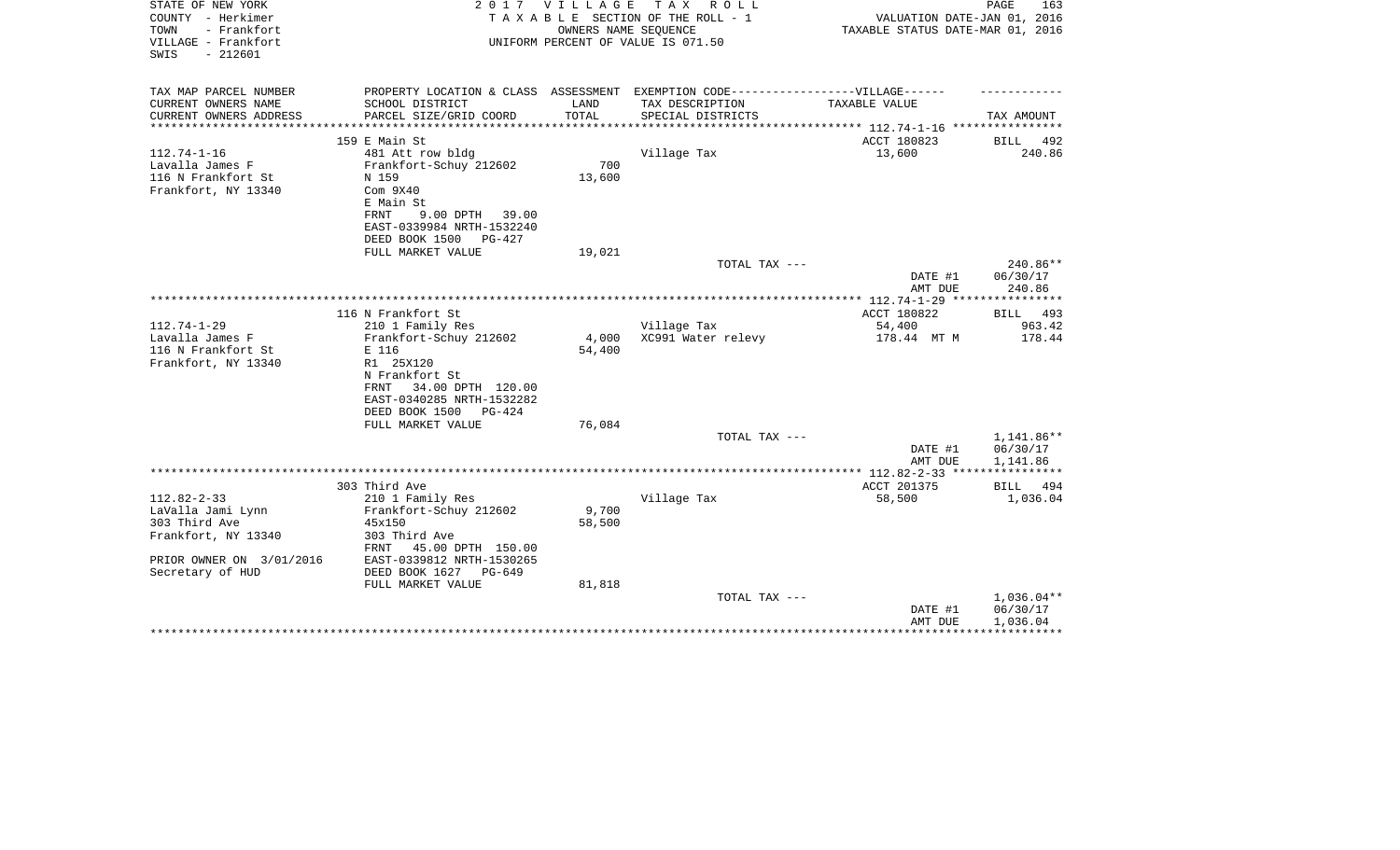| STATE OF NEW YORK<br>COUNTY - Herkimer<br>TOWN<br>- Frankfort<br>VILLAGE - Frankfort<br>$-212601$<br>SWIS | 2017                                                                                                                                                                                     | VILLAGE<br>OWNERS NAME SEQUENCE | T A X<br>R O L L<br>TAXABLE SECTION OF THE ROLL - 1<br>UNIFORM PERCENT OF VALUE IS 071.50 | VALUATION DATE-JAN 01, 2016<br>TAXABLE STATUS DATE-MAR 01, 2016 | PAGE<br>164                          |
|-----------------------------------------------------------------------------------------------------------|------------------------------------------------------------------------------------------------------------------------------------------------------------------------------------------|---------------------------------|-------------------------------------------------------------------------------------------|-----------------------------------------------------------------|--------------------------------------|
| TAX MAP PARCEL NUMBER<br>CURRENT OWNERS NAME                                                              |                                                                                                                                                                                          | LAND                            | PROPERTY LOCATION & CLASS ASSESSMENT EXEMPTION CODE-----------------VILLAGE------         | <b>TAXABLE VALUE</b>                                            |                                      |
| CURRENT OWNERS ADDRESS                                                                                    | SCHOOL DISTRICT<br>PARCEL SIZE/GRID COORD                                                                                                                                                | TOTAL                           | TAX DESCRIPTION<br>SPECIAL DISTRICTS                                                      |                                                                 | TAX AMOUNT                           |
| **********************                                                                                    |                                                                                                                                                                                          |                                 |                                                                                           |                                                                 |                                      |
|                                                                                                           | 238 Mann St                                                                                                                                                                              |                                 |                                                                                           | ACCT 012007110                                                  | BILL<br>495                          |
| $112.74 - 2 - 35$<br>Lavalla Joseph<br>Lavalla Linda Romeo<br>238 Mann St<br>Frankfort, NY 13340          | 210 1 Family Res<br>Frankfort-Schuy 212602<br>S 238<br>R2 40X192<br>Mann St<br>FRNT<br>43.00 DPTH 180.00<br>EAST-0340182 NRTH-1531443<br>DEED BOOK 00626 PG-01074                        | 5,900<br>74,500                 | Village Tax                                                                               | 74,500                                                          | 1,319.40                             |
|                                                                                                           | FULL MARKET VALUE                                                                                                                                                                        | 104,196                         |                                                                                           |                                                                 |                                      |
|                                                                                                           |                                                                                                                                                                                          |                                 | TOTAL TAX ---                                                                             | DATE #1<br>AMT DUE                                              | $1,319.40**$<br>06/30/17<br>1,319.40 |
|                                                                                                           |                                                                                                                                                                                          |                                 |                                                                                           |                                                                 |                                      |
|                                                                                                           | 206-208 E Main St                                                                                                                                                                        |                                 |                                                                                           | ACCT 012031860                                                  | BILL<br>496                          |
| $112.74 - 2 - 66$                                                                                         | 485 >luse sm bld                                                                                                                                                                         |                                 | Village Tax                                                                               | 200,000                                                         | 3,542.00                             |
| LaValla Joseph<br>LaValla Linda                                                                           | Frankfort-Schuy 212602<br>S                                                                                                                                                              | 9,500<br>200,000                |                                                                                           |                                                                 |                                      |
| 238 Mann St                                                                                               | Com 77X150                                                                                                                                                                               |                                 |                                                                                           |                                                                 |                                      |
| Frankfort, NY 13340                                                                                       | 206-208 E Main<br>85.00 DPTH 145.00<br>FRNT<br>EAST-0340007 NRTH-1531961<br>DEED BOOK 937<br>$PG-470$                                                                                    |                                 |                                                                                           |                                                                 |                                      |
|                                                                                                           | FULL MARKET VALUE                                                                                                                                                                        | 279,720                         | TOTAL TAX ---                                                                             |                                                                 | $3,542.00**$                         |
|                                                                                                           |                                                                                                                                                                                          |                                 |                                                                                           | DATE #1<br>AMT DUE                                              | 06/30/17<br>3,542.00                 |
|                                                                                                           |                                                                                                                                                                                          |                                 |                                                                                           | **************** 112.74-2-34 ****                               | * * * * * * * * * * * *              |
|                                                                                                           | 236 Mann St                                                                                                                                                                              |                                 |                                                                                           | ACCT 012019980                                                  | BILL 497                             |
| $112.74 - 2 - 34$<br>LaValla Joseph M<br>Lavalla Linda K<br>238 Mann St<br>Frankfort, NY 13340            | 210 1 Family Res<br>Frankfort-Schuy 212602<br>S 236<br>R1 40X162<br>Mann St<br>40.00 DPTH 180.00<br>FRNT<br>EAST-0340159 NRTH-1531474<br>DEED BOOK 1192<br>$PG-543$<br>FULL MARKET VALUE | 5,500<br>38,900<br>54,406       | Village Tax                                                                               | 38,900                                                          | 688.92                               |
|                                                                                                           |                                                                                                                                                                                          |                                 | TOTAL TAX ---                                                                             |                                                                 | 688.92**                             |
|                                                                                                           |                                                                                                                                                                                          |                                 |                                                                                           | DATE #1<br>AMT DUE                                              | 06/30/17<br>688.92<br>******         |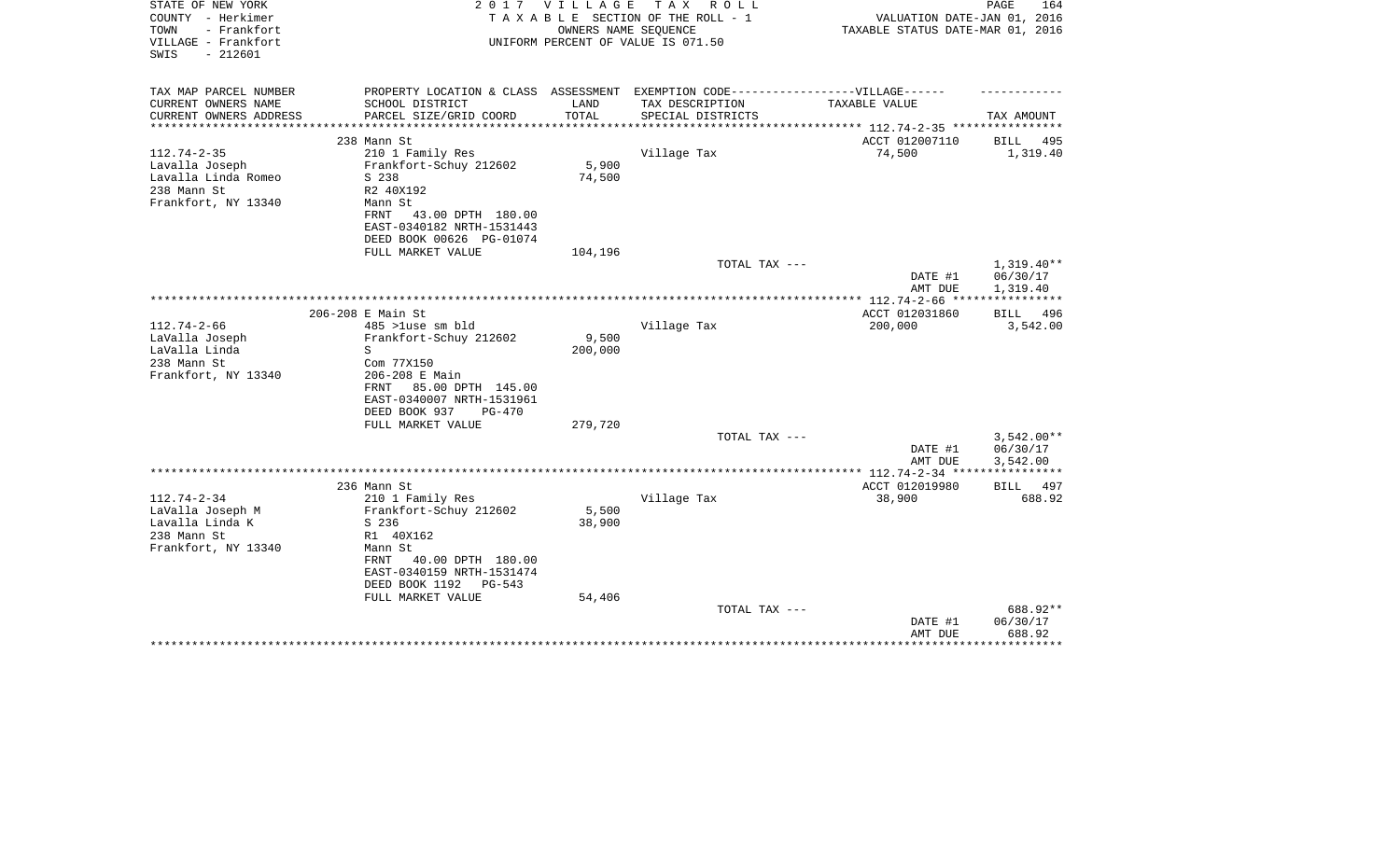| STATE OF NEW YORK<br>COUNTY - Herkimer                          | 2017                                                                              | V I L L A G E  | TAX ROLL<br>TAXABLE SECTION OF THE ROLL - 1                | VALUATION DATE-JAN 01, 2016                                       | PAGE<br>165             |
|-----------------------------------------------------------------|-----------------------------------------------------------------------------------|----------------|------------------------------------------------------------|-------------------------------------------------------------------|-------------------------|
| TOWN<br>- Frankfort<br>VILLAGE - Frankfort<br>$-212601$<br>SWIS |                                                                                   |                | OWNERS NAME SEQUENCE<br>UNIFORM PERCENT OF VALUE IS 071.50 | TAXABLE STATUS DATE-MAR 01, 2016                                  |                         |
|                                                                 |                                                                                   |                |                                                            |                                                                   |                         |
| TAX MAP PARCEL NUMBER                                           | PROPERTY LOCATION & CLASS ASSESSMENT EXEMPTION CODE-----------------VILLAGE------ |                |                                                            |                                                                   |                         |
| CURRENT OWNERS NAME                                             | SCHOOL DISTRICT                                                                   | LAND           | TAX DESCRIPTION                                            | TAXABLE VALUE                                                     |                         |
| CURRENT OWNERS ADDRESS<br>********************                  | PARCEL SIZE/GRID COORD                                                            | TOTAL          | SPECIAL DISTRICTS                                          |                                                                   | TAX AMOUNT              |
|                                                                 | 118 N Frankfort St                                                                |                |                                                            | ***************** 112.74-1-28 *****************<br>ACCT 012017130 |                         |
| $112.74 - 1 - 28$                                               | 210 1 Family Res                                                                  |                | Village Tax                                                | 59,400                                                            | BILL<br>498<br>1,051.97 |
| Lavalla Maryann                                                 | Frankfort-Schuy 212602                                                            | 4,100          |                                                            |                                                                   |                         |
| 118 N Frankfort St                                              | E 118                                                                             | 59,400         |                                                            |                                                                   |                         |
| Frankfort, NY 13340                                             | R1 34.9X120                                                                       |                |                                                            |                                                                   |                         |
|                                                                 | N Frankfort St                                                                    |                |                                                            |                                                                   |                         |
|                                                                 | 35.00 DPTH 120.00<br>FRNT                                                         |                |                                                            |                                                                   |                         |
|                                                                 | EAST-0340310 NRTH-1532300                                                         |                |                                                            |                                                                   |                         |
|                                                                 | DEED BOOK 763<br><b>PG-491</b>                                                    |                |                                                            |                                                                   |                         |
|                                                                 | FULL MARKET VALUE                                                                 | 83,077         |                                                            |                                                                   |                         |
|                                                                 |                                                                                   |                | TOTAL TAX ---                                              |                                                                   | $1,051.97**$            |
|                                                                 |                                                                                   |                |                                                            | DATE #1                                                           | 06/30/17                |
|                                                                 |                                                                                   |                |                                                            | AMT DUE                                                           | 1,051.97                |
|                                                                 |                                                                                   |                |                                                            |                                                                   |                         |
|                                                                 | 146 E Orchard St                                                                  |                |                                                            | ACCT 012002490                                                    | BILL 499                |
| $112.74 - 1 - 23$<br>LaValla Robert                             | 311 Res vac land                                                                  |                | Village Tax                                                | 2,000                                                             | 35.42                   |
| 118 N Frankfort St                                              | Frankfort-Schuy 212602<br>S 146                                                   | 2,000<br>2,000 |                                                            |                                                                   |                         |
| Frankfort, NY 13340                                             | V19 30X135                                                                        |                |                                                            |                                                                   |                         |
|                                                                 | E Orchard St                                                                      |                |                                                            |                                                                   |                         |
|                                                                 | 30.00 DPTH 135.00<br>FRNT                                                         |                |                                                            |                                                                   |                         |
|                                                                 | EAST-0340185 NRTH-1532455                                                         |                |                                                            |                                                                   |                         |
|                                                                 | DEED BOOK 1172<br>$PG-243$                                                        |                |                                                            |                                                                   |                         |
|                                                                 | FULL MARKET VALUE                                                                 | 2,797          |                                                            |                                                                   |                         |
|                                                                 |                                                                                   |                | TOTAL TAX ---                                              |                                                                   | $35.42**$               |
|                                                                 |                                                                                   |                |                                                            | DATE #1                                                           | 06/30/17                |
|                                                                 |                                                                                   |                |                                                            | AMT DUE                                                           | 35.42                   |
|                                                                 |                                                                                   |                |                                                            |                                                                   |                         |
|                                                                 | 113 N Frankfort St                                                                |                |                                                            | ACCT 012002400                                                    | 500<br>BILL             |
| $112.74 - 1 - 24$                                               | 311 Res vac land                                                                  |                | Village Tax                                                | 1,800                                                             | 31.88                   |
| LaValla Robert                                                  | Frankfort-Schuy 212602                                                            | 1,800          |                                                            |                                                                   |                         |
| 118 N Frankfort St                                              | W 113                                                                             | 1,800          |                                                            |                                                                   |                         |
| Frankfort, NY 13340                                             | Vlg 29X100                                                                        |                |                                                            |                                                                   |                         |
|                                                                 | N Frankfort St<br>37.00 DPTH<br>70.00<br>FRNT                                     |                |                                                            |                                                                   |                         |
|                                                                 | EAST-0340176 NRTH-1532382                                                         |                |                                                            |                                                                   |                         |
|                                                                 | DEED BOOK 1172<br>$PG-243$                                                        |                |                                                            |                                                                   |                         |
|                                                                 | FULL MARKET VALUE                                                                 | 2,517          |                                                            |                                                                   |                         |
|                                                                 |                                                                                   |                | TOTAL TAX ---                                              |                                                                   | 31.88**                 |
|                                                                 |                                                                                   |                |                                                            | DATE #1                                                           | 06/30/17                |
|                                                                 |                                                                                   |                |                                                            | AMT DUE                                                           | 31.88                   |
|                                                                 |                                                                                   |                |                                                            |                                                                   | ********                |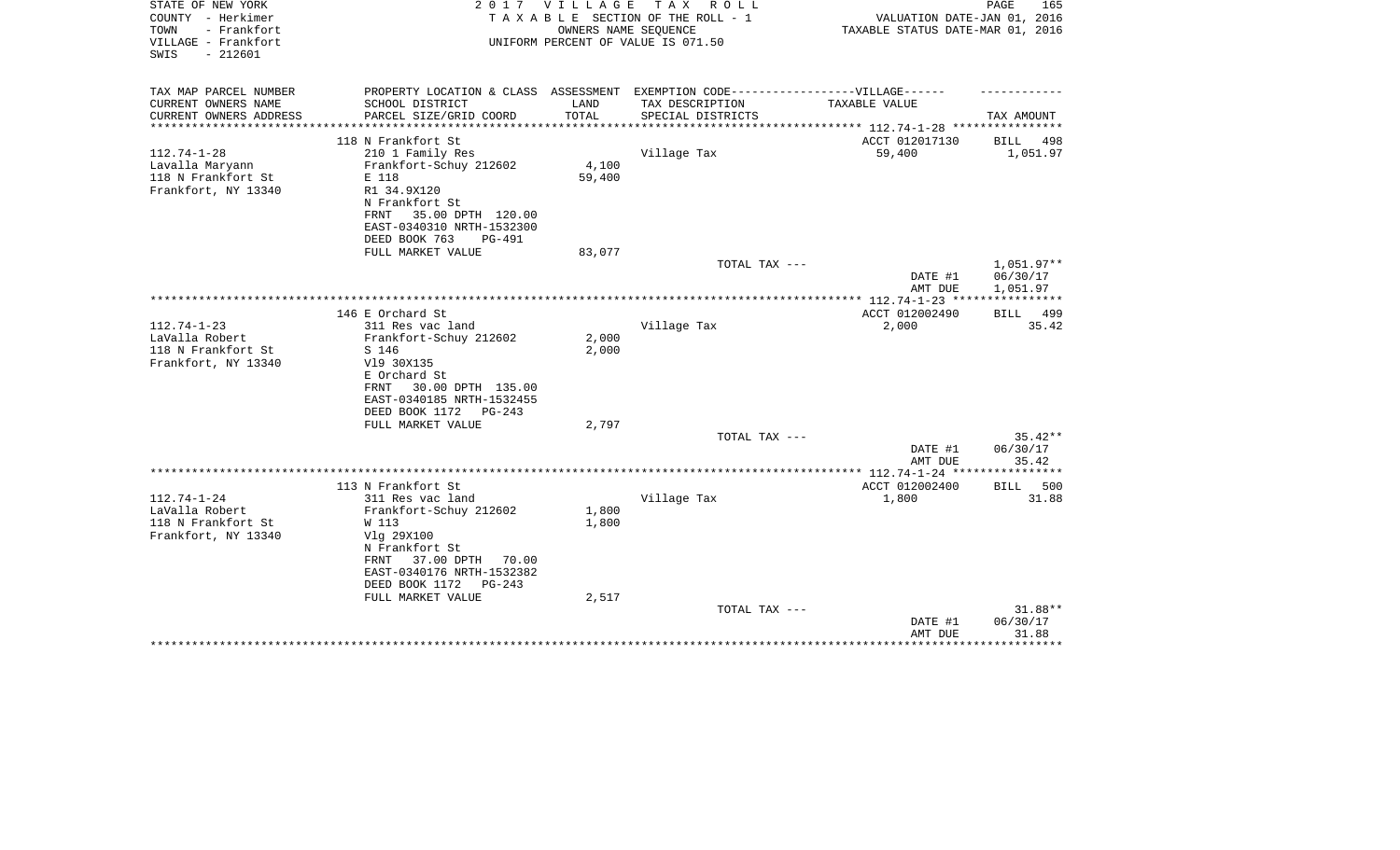| STATE OF NEW YORK<br>COUNTY - Herkimer<br>- Frankfort<br>TOWN<br>VILLAGE - Frankfort<br>$-212601$<br>SWIS | 2017                                                                                                 | <b>VILLAGE</b> | TAX ROLL<br>TAXABLE SECTION OF THE ROLL - 1<br>OWNERS NAME SEQUENCE<br>UNIFORM PERCENT OF VALUE IS 071.50 | VALUATION DATE-JAN 01, 2016<br>TAXABLE STATUS DATE-MAR 01, 2016 | PAGE<br>166           |
|-----------------------------------------------------------------------------------------------------------|------------------------------------------------------------------------------------------------------|----------------|-----------------------------------------------------------------------------------------------------------|-----------------------------------------------------------------|-----------------------|
| TAX MAP PARCEL NUMBER<br>CURRENT OWNERS NAME                                                              | PROPERTY LOCATION & CLASS ASSESSMENT EXEMPTION CODE-----------------VILLAGE------<br>SCHOOL DISTRICT | LAND           | TAX DESCRIPTION                                                                                           | TAXABLE VALUE                                                   |                       |
| CURRENT OWNERS ADDRESS                                                                                    | PARCEL SIZE/GRID COORD                                                                               | TOTAL          | SPECIAL DISTRICTS                                                                                         |                                                                 | TAX AMOUNT            |
|                                                                                                           |                                                                                                      | *************  |                                                                                                           | ************************** 112.74-1-25 *****************        |                       |
|                                                                                                           | 115 N Frankfort St                                                                                   |                |                                                                                                           | ACCT 012002430                                                  | BILL<br>501           |
| $112.74 - 1 - 25$                                                                                         | 311 Res vac land                                                                                     |                | Village Tax                                                                                               | 1,800                                                           | 31.88                 |
| LaValla Robert                                                                                            | Frankfort-Schuy 212602                                                                               | 1,800          |                                                                                                           |                                                                 |                       |
| 118 N Frankfort St<br>Frankfort, NY 13340                                                                 | W 115<br>V19 29X100                                                                                  | 1,800          |                                                                                                           |                                                                 |                       |
|                                                                                                           | N Frankfort St                                                                                       |                |                                                                                                           |                                                                 |                       |
|                                                                                                           | 37.00 DPTH<br>FRNT<br>70.00                                                                          |                |                                                                                                           |                                                                 |                       |
|                                                                                                           | EAST-0340205 NRTH-1532406                                                                            |                |                                                                                                           |                                                                 |                       |
|                                                                                                           | DEED BOOK 1172<br>$PG-243$                                                                           |                |                                                                                                           |                                                                 |                       |
|                                                                                                           | FULL MARKET VALUE                                                                                    | 2,517          |                                                                                                           |                                                                 |                       |
|                                                                                                           |                                                                                                      |                | TOTAL TAX ---                                                                                             |                                                                 | 31.88**               |
|                                                                                                           |                                                                                                      |                |                                                                                                           | DATE #1<br>AMT DUE                                              | 06/30/17<br>31.88     |
|                                                                                                           |                                                                                                      |                |                                                                                                           |                                                                 |                       |
|                                                                                                           | 119 N Frankfort St                                                                                   |                |                                                                                                           | ACCT 170219                                                     | <b>BILL</b><br>502    |
| $112.74 - 1 - 26$                                                                                         | 311 Res vac land                                                                                     |                | Village Tax                                                                                               | 5,800                                                           | 102.72                |
| LaValla Robert                                                                                            | Frankfort-Schuy 212602                                                                               | 5,800          |                                                                                                           |                                                                 |                       |
| LaValla Mary Ann                                                                                          | W 119-121                                                                                            | 5,800          |                                                                                                           |                                                                 |                       |
| 118 N Frankfort St                                                                                        | Vac Land                                                                                             |                |                                                                                                           |                                                                 |                       |
| Frankfort, NY 13340                                                                                       | N Frankfort St<br>FRNT<br>60.00 DPTH<br>70.00                                                        |                |                                                                                                           |                                                                 |                       |
|                                                                                                           | EAST-0340239 NRTH-1532436                                                                            |                |                                                                                                           |                                                                 |                       |
|                                                                                                           | DEED BOOK 1431<br>PG-96                                                                              |                |                                                                                                           |                                                                 |                       |
|                                                                                                           | FULL MARKET VALUE                                                                                    | 8,112          |                                                                                                           |                                                                 |                       |
|                                                                                                           |                                                                                                      |                | TOTAL TAX ---                                                                                             |                                                                 | 102.72**              |
|                                                                                                           |                                                                                                      |                |                                                                                                           | DATE #1                                                         | 06/30/17              |
|                                                                                                           |                                                                                                      |                |                                                                                                           | AMT DUE                                                         | 102.72<br>*********** |
|                                                                                                           | 209 Fifth Ave                                                                                        |                |                                                                                                           | ACCT 012007290                                                  | BILL 503              |
| $112.81 - 2 - 15$                                                                                         | 210 1 Family Res                                                                                     |                | Village Tax                                                                                               | 49,000                                                          | 867.79                |
| Laveck Kim M                                                                                              | Frankfort-Schuy 212602                                                                               | 12,000         |                                                                                                           |                                                                 |                       |
| 209 Fifth Ave                                                                                             | N                                                                                                    | 49,000         |                                                                                                           |                                                                 |                       |
| Frankfort, NY 13340                                                                                       | R1                                                                                                   |                |                                                                                                           |                                                                 |                       |
|                                                                                                           | <b>FRNT</b><br>50.00 DPTH 243.30                                                                     |                |                                                                                                           |                                                                 |                       |
|                                                                                                           | EAST-0338858 NRTH-1530221                                                                            |                |                                                                                                           |                                                                 |                       |
|                                                                                                           | DEED BOOK 1287<br>PG-676<br>FULL MARKET VALUE                                                        | 68,531         |                                                                                                           |                                                                 |                       |
|                                                                                                           |                                                                                                      |                | TOTAL TAX ---                                                                                             |                                                                 | 867.79**              |
|                                                                                                           |                                                                                                      |                |                                                                                                           | DATE #1                                                         | 06/30/17              |
|                                                                                                           |                                                                                                      |                |                                                                                                           | AMT DUE                                                         | 867.79                |
|                                                                                                           |                                                                                                      |                |                                                                                                           |                                                                 | * * * * * * * * *     |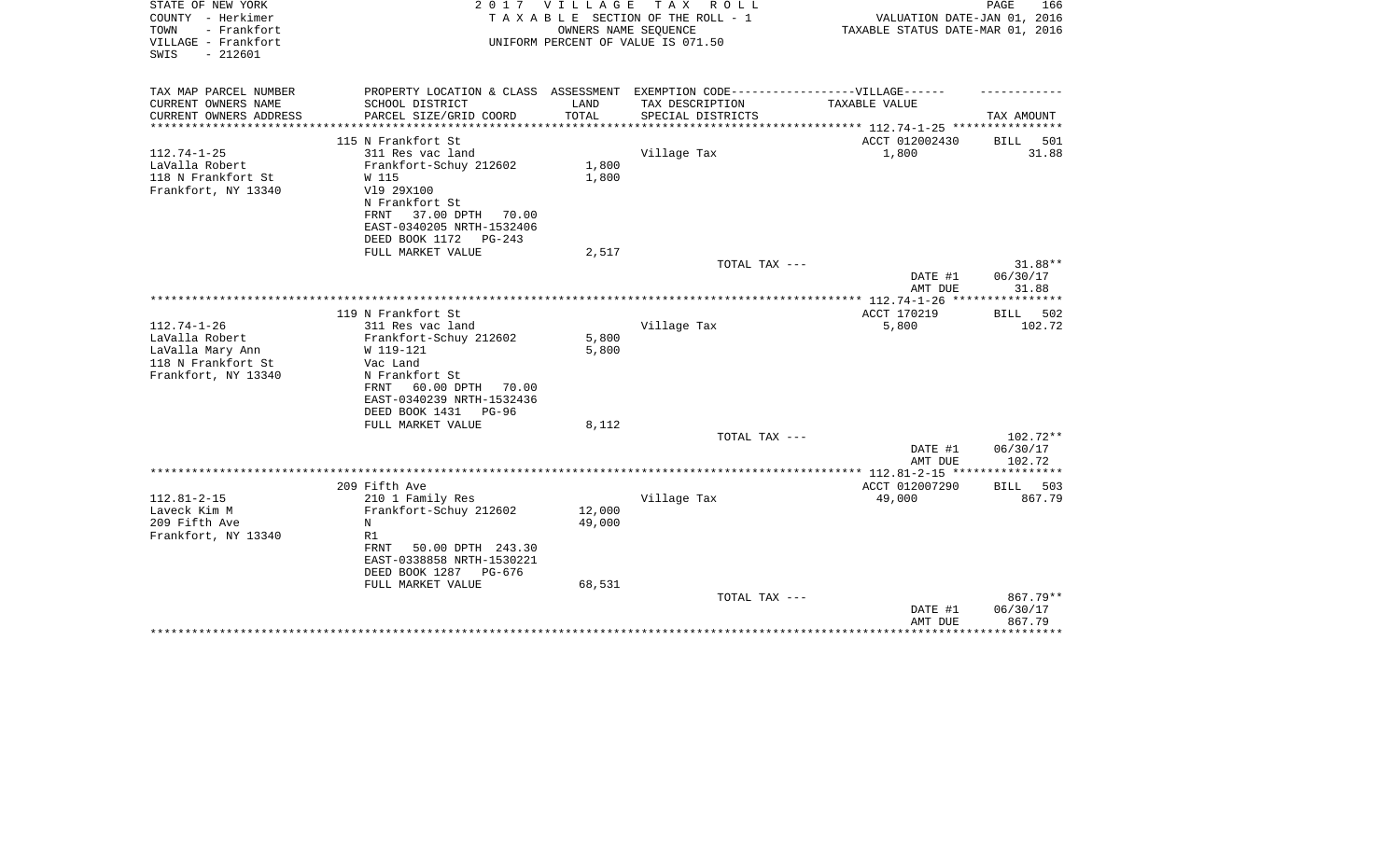| STATE OF NEW YORK<br>COUNTY - Herkimer<br>TOWN<br>- Frankfort<br>VILLAGE - Frankfort<br>$-212601$<br>SWIS | 2017                                                                                                                                                                                                              | V I L L A G E             | T A X<br>R O L L<br>TAXABLE SECTION OF THE ROLL - 1<br>OWNERS NAME SEOUENCE<br>UNIFORM PERCENT OF VALUE IS 071.50 | VALUATION DATE-JAN 01, 2016<br>TAXABLE STATUS DATE-MAR 01, 2016 | PAGE<br>167                    |
|-----------------------------------------------------------------------------------------------------------|-------------------------------------------------------------------------------------------------------------------------------------------------------------------------------------------------------------------|---------------------------|-------------------------------------------------------------------------------------------------------------------|-----------------------------------------------------------------|--------------------------------|
| TAX MAP PARCEL NUMBER                                                                                     | PROPERTY LOCATION & CLASS ASSESSMENT EXEMPTION CODE----------------VILLAGE------                                                                                                                                  |                           |                                                                                                                   |                                                                 |                                |
| CURRENT OWNERS NAME<br>CURRENT OWNERS ADDRESS<br>********************                                     | SCHOOL DISTRICT<br>PARCEL SIZE/GRID COORD<br>***************************                                                                                                                                          | LAND<br>TOTAL             | TAX DESCRIPTION<br>SPECIAL DISTRICTS                                                                              | TAXABLE VALUE                                                   | TAX AMOUNT                     |
|                                                                                                           |                                                                                                                                                                                                                   |                           |                                                                                                                   |                                                                 |                                |
| $112.65 - 3 - 44$<br>LaVine Keith Paul<br>120 N Litchfield St<br>Frankfort, NY 13340                      | 120 N Litchfield St<br>210 1 Family Res<br>Frankfort-Schuy 212602<br>E 120<br>R1 50X160<br>N Litchfield S<br>70.00 DPTH<br>FRNT<br>45.00<br>EAST-0339686 NRTH-1533048                                             | 4,300<br>52,000           | Village Tax                                                                                                       | ACCT 012023670<br>52,000                                        | 504<br>BILL<br>920.92          |
|                                                                                                           | DEED BOOK 1120<br><b>PG-912</b><br>FULL MARKET VALUE                                                                                                                                                              | 72,727                    |                                                                                                                   |                                                                 |                                |
|                                                                                                           |                                                                                                                                                                                                                   |                           | TOTAL TAX ---                                                                                                     | DATE #1<br>AMT DUE                                              | 920.92**<br>06/30/17<br>920.92 |
|                                                                                                           |                                                                                                                                                                                                                   |                           |                                                                                                                   |                                                                 |                                |
| $112.65 - 3 - 40$<br>Lavine Maria A<br>Lavine Paul C<br>106 E Orchard St<br>Frankfort, NY 13340           | 110 E Orchard St<br>220 2 Family Res<br>Frankfort-Schuy 212602<br>S<br>R2 22X171<br>E Orchard St<br>65.00 DPTH 171.00<br>FRNT<br>EAST-0339740 NRTH-1532939<br>DEED BOOK 923<br><b>PG-108</b><br>FULL MARKET VALUE | 7,500<br>47,400<br>66,294 | Village Tax                                                                                                       | ACCT 012004830<br>47,400                                        | 505<br>BILL<br>839.45          |
|                                                                                                           |                                                                                                                                                                                                                   |                           | TOTAL TAX ---                                                                                                     |                                                                 | 839.45**                       |
|                                                                                                           |                                                                                                                                                                                                                   |                           |                                                                                                                   | DATE #1<br>AMT DUE                                              | 06/30/17<br>839.45             |
|                                                                                                           |                                                                                                                                                                                                                   |                           |                                                                                                                   |                                                                 |                                |
|                                                                                                           | 106 E Orchard St                                                                                                                                                                                                  |                           |                                                                                                                   | ACCT 012017700                                                  | <b>BILL</b><br>506             |
| $112.65 - 3 - 41$<br>Lavine Paul C<br>Lavine Marie A<br>106 East Orchard St<br>Frankfort, NY 13340        | 220 2 Family Res<br>Frankfort-Schuy 212602<br>S 106<br>R2 35X171<br>E Orchard St<br>70.00 DPTH 171.00<br>FRNT<br>0.22<br>ACRES<br>EAST-0339714 NRTH-1532994<br>DEED BOOK 00630 PG-01005                           | 7,700<br>48,400           | VET WAR CT 41121<br>Village Tax                                                                                   | 6,309<br>42,091                                                 | 745.43                         |
|                                                                                                           | FULL MARKET VALUE                                                                                                                                                                                                 | 67,692                    | TOTAL TAX ---                                                                                                     | DATE #1<br>AMT DUE                                              | 745.43**<br>06/30/17<br>745.43 |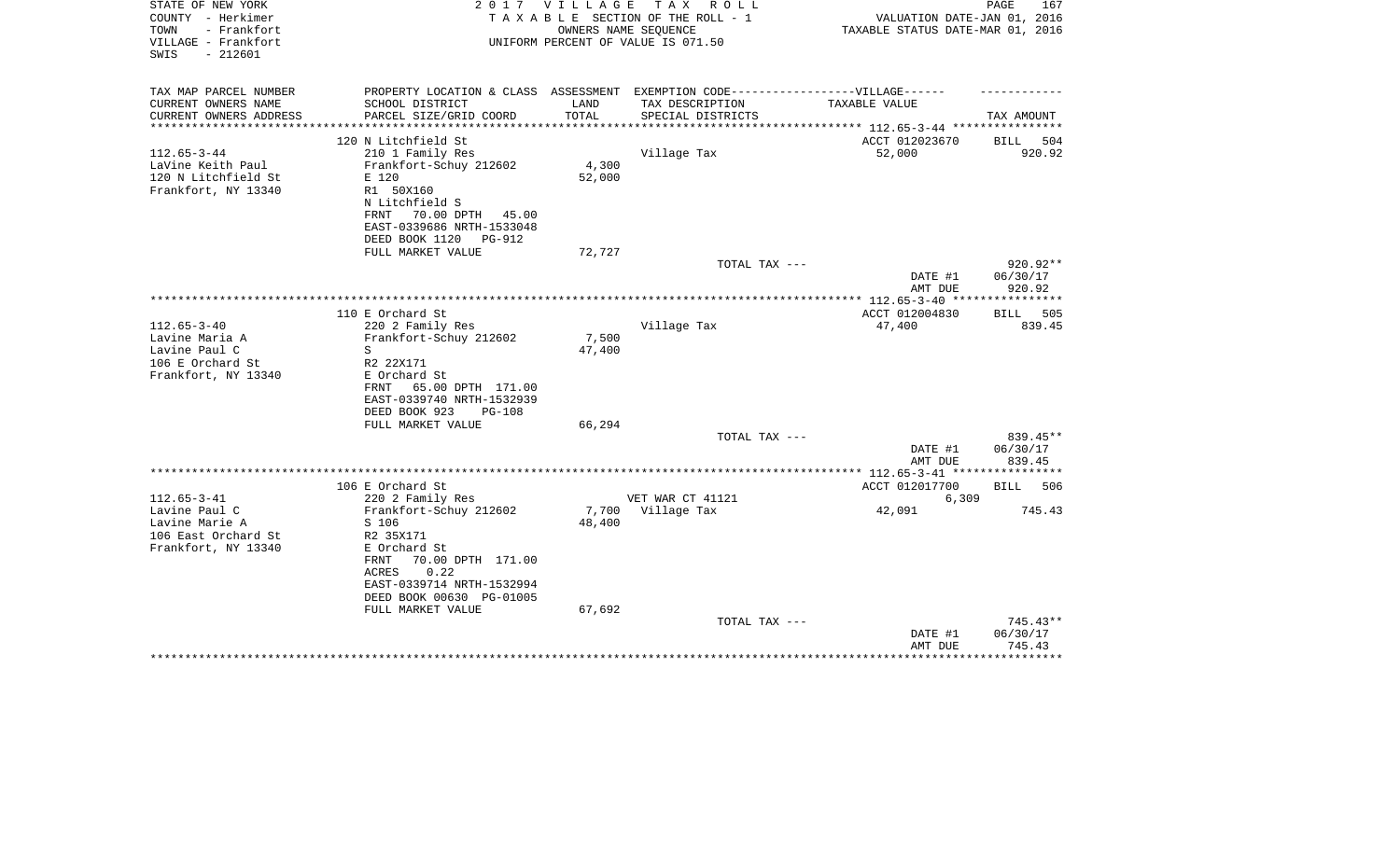| STATE OF NEW YORK                          | 2017                                                                              | V I L L A G E | T A X<br>R O L L                   |                                                           | PAGE<br>168        |
|--------------------------------------------|-----------------------------------------------------------------------------------|---------------|------------------------------------|-----------------------------------------------------------|--------------------|
| COUNTY - Herkimer                          |                                                                                   |               | TAXABLE SECTION OF THE ROLL - 1    | VALUATION DATE-JAN 01, 2016                               |                    |
| - Frankfort<br>TOWN                        |                                                                                   |               | OWNERS NAME SEQUENCE               | TAXABLE STATUS DATE-MAR 01, 2016                          |                    |
| VILLAGE - Frankfort                        |                                                                                   |               | UNIFORM PERCENT OF VALUE IS 071.50 |                                                           |                    |
| $-212601$<br>SWIS                          |                                                                                   |               |                                    |                                                           |                    |
|                                            |                                                                                   |               |                                    |                                                           |                    |
| TAX MAP PARCEL NUMBER                      | PROPERTY LOCATION & CLASS ASSESSMENT EXEMPTION CODE-----------------VILLAGE------ |               |                                    |                                                           |                    |
| CURRENT OWNERS NAME                        | SCHOOL DISTRICT                                                                   | LAND          | TAX DESCRIPTION                    | TAXABLE VALUE                                             |                    |
| CURRENT OWNERS ADDRESS                     | PARCEL SIZE/GRID COORD                                                            | TOTAL         | SPECIAL DISTRICTS                  |                                                           | TAX AMOUNT         |
| **********************                     |                                                                                   |               |                                    | **************************** 112.65-2-31 **************** |                    |
|                                            | 150-154 Litchfield St                                                             |               |                                    | ACCT 198650                                               | 507<br>BILL        |
| $112.65 - 2 - 31$                          | 411 Apartment                                                                     |               | Village Tax                        | 62,700                                                    | 1,110.42           |
| Lazore Zachary                             | Frankfort-Schuy 212602                                                            | 7,700         |                                    |                                                           |                    |
| Bronson Scott                              | W 150-154                                                                         | 62,700        |                                    |                                                           |                    |
| 59 Westmoreland St<br>Whitesboro, NY 13492 | R4<br>Litchfield St                                                               |               |                                    |                                                           |                    |
|                                            | FRNT<br>91.00 DPTH<br>81.00                                                       |               |                                    |                                                           |                    |
| PRIOR OWNER ON 3/01/2016                   | EAST-0338879 NRTH-1532495                                                         |               |                                    |                                                           |                    |
| Federal National Mortgage                  | DEED BOOK 1609<br>$PG-879$                                                        |               |                                    |                                                           |                    |
|                                            | FULL MARKET VALUE                                                                 | 87,692        |                                    |                                                           |                    |
|                                            |                                                                                   |               | TOTAL TAX ---                      |                                                           | 1,110.42**         |
|                                            |                                                                                   |               |                                    | DATE #1                                                   | 06/30/17           |
|                                            |                                                                                   |               |                                    | AMT DUE                                                   | 1,110.42           |
|                                            |                                                                                   |               |                                    |                                                           |                    |
|                                            | 202 Sixth Ave                                                                     |               |                                    | ACCT 200519                                               | BILL 508           |
| $112.81 - 1 - 52$                          | 210 1 Family Res                                                                  |               | Village Tax                        | 51,900                                                    | 919.15             |
| Lefevre Alesha                             | Frankfort-Schuy 212602                                                            | 6,400         |                                    |                                                           |                    |
| 202 Sixth Ave                              | N 202                                                                             | 51,900        |                                    |                                                           |                    |
| Frankfort, NY 13340                        | R1                                                                                |               |                                    |                                                           |                    |
|                                            | Sixth Ave                                                                         |               |                                    |                                                           |                    |
| PRIOR OWNER ON 3/01/2016                   | FRNT 128.50 DPTH<br>79.00                                                         |               |                                    |                                                           |                    |
| Spohn Rosalie                              | EAST-0338304 NRTH-1529909                                                         |               |                                    |                                                           |                    |
|                                            | DEED BOOK 1621<br>PG-974                                                          |               |                                    |                                                           |                    |
|                                            | FULL MARKET VALUE                                                                 | 72,587        |                                    |                                                           |                    |
|                                            |                                                                                   |               | TOTAL TAX ---                      |                                                           | $919.15**$         |
|                                            |                                                                                   |               |                                    | DATE #1                                                   | 06/30/17<br>919.15 |
|                                            |                                                                                   |               |                                    | AMT DUE<br>************* 112.82-2-13 *****************    |                    |
|                                            | 324 Second Ave                                                                    |               |                                    | ACCT 012022050                                            | BILL<br>509        |
| $112.82 - 2 - 13$                          | 210 1 Family Res                                                                  |               | Village Tax                        | 60,500                                                    | 1,071.46           |
| Lehner William                             | Frankfort-Schuy 212602                                                            | 10,800        |                                    |                                                           |                    |
| Lehner Cynthia                             | S 324                                                                             | 60,500        |                                    |                                                           |                    |
| 324 Second Ave                             | R1                                                                                |               |                                    |                                                           |                    |
| Frankfort, NY 13340                        | Second Ave                                                                        |               |                                    |                                                           |                    |
|                                            | 50.00 DPTH 150.00<br>FRNT                                                         |               |                                    |                                                           |                    |
|                                            | EAST-0340216 NRTH-1530013                                                         |               |                                    |                                                           |                    |
|                                            | DEED BOOK 821<br>$PG-269$                                                         |               |                                    |                                                           |                    |
|                                            | FULL MARKET VALUE                                                                 | 84,615        |                                    |                                                           |                    |
|                                            |                                                                                   |               | TOTAL TAX ---                      |                                                           | 1,071.46**         |
|                                            |                                                                                   |               |                                    | DATE #1                                                   | 06/30/17           |
|                                            |                                                                                   |               |                                    | AMT DUE                                                   | 1,071.46           |
|                                            |                                                                                   |               |                                    |                                                           |                    |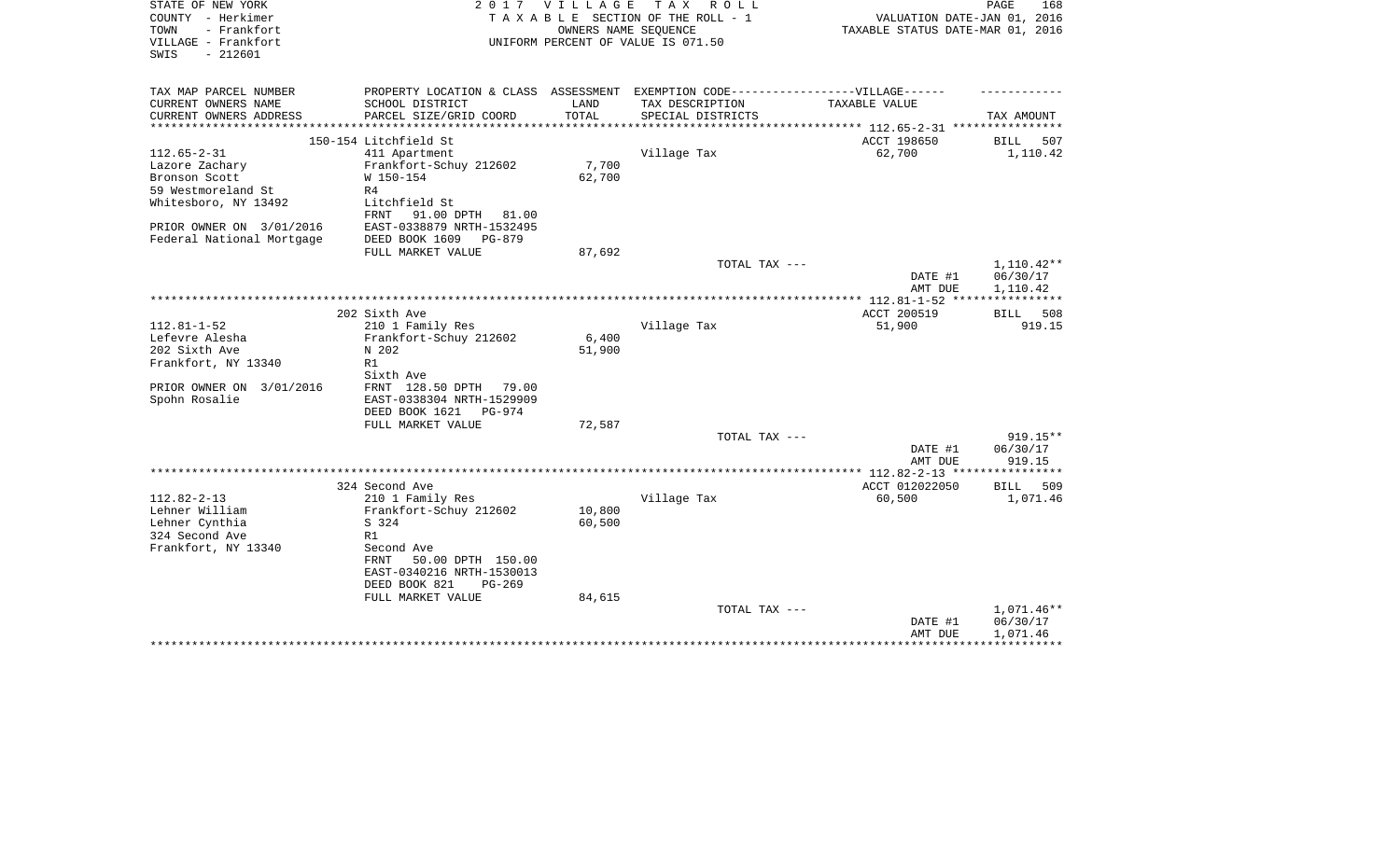| STATE OF NEW YORK<br>COUNTY - Herkimer<br>- Frankfort<br>TOWN<br>VILLAGE - Frankfort<br>$-212601$<br>SWIS | 2017                                                                              | VILLAGE | TAX ROLL<br>TAXABLE SECTION OF THE ROLL - 1<br>OWNERS NAME SEOUENCE<br>UNIFORM PERCENT OF VALUE IS 071.50 | VALUATION DATE-JAN 01, 2016<br>TAXABLE STATUS DATE-MAR 01, 2016 | PAGE<br>169          |
|-----------------------------------------------------------------------------------------------------------|-----------------------------------------------------------------------------------|---------|-----------------------------------------------------------------------------------------------------------|-----------------------------------------------------------------|----------------------|
| TAX MAP PARCEL NUMBER                                                                                     | PROPERTY LOCATION & CLASS ASSESSMENT EXEMPTION CODE-----------------VILLAGE------ |         |                                                                                                           |                                                                 |                      |
| CURRENT OWNERS NAME                                                                                       | SCHOOL DISTRICT                                                                   | LAND    | TAX DESCRIPTION                                                                                           | TAXABLE VALUE                                                   |                      |
| CURRENT OWNERS ADDRESS<br>*********************                                                           | PARCEL SIZE/GRID COORD                                                            | TOTAL   | SPECIAL DISTRICTS                                                                                         | ***************** 112.74-1-35 *****************                 | TAX AMOUNT           |
|                                                                                                           | 209 E Main St                                                                     |         |                                                                                                           | ACCT 198152                                                     | BILL<br>510          |
| $112.74 - 1 - 35$                                                                                         | 220 2 Family Res                                                                  |         | Village Tax                                                                                               | 46,000                                                          | 814.66               |
| Lehner William A II                                                                                       | Frankfort-Schuy 212602                                                            | 5,200   |                                                                                                           |                                                                 |                      |
| Lehner Elizabeth A                                                                                        | N 209                                                                             | 46,000  |                                                                                                           |                                                                 |                      |
| 504 Dutch Hill Rd                                                                                         | R2 40X150                                                                         |         |                                                                                                           |                                                                 |                      |
| Frankfort, NY 13340                                                                                       | E Main St                                                                         |         |                                                                                                           |                                                                 |                      |
|                                                                                                           | 40.00 DPTH 150.00<br>FRNT                                                         |         |                                                                                                           |                                                                 |                      |
| PRIOR OWNER ON 3/01/2016                                                                                  | EAST-0340161 NRTH-1532134                                                         |         |                                                                                                           |                                                                 |                      |
| Juliano Joseph A                                                                                          | DEED BOOK 1606<br>$PG-642$                                                        |         |                                                                                                           |                                                                 |                      |
|                                                                                                           | FULL MARKET VALUE                                                                 | 64,336  |                                                                                                           |                                                                 |                      |
|                                                                                                           |                                                                                   |         | TOTAL TAX ---                                                                                             | DATE #1                                                         | 814.66**<br>06/30/17 |
|                                                                                                           |                                                                                   |         |                                                                                                           | AMT DUE                                                         | 814.66               |
|                                                                                                           |                                                                                   |         |                                                                                                           |                                                                 |                      |
|                                                                                                           | 519 Frankfort St                                                                  |         |                                                                                                           | ACCT 012015390                                                  | <b>BILL</b><br>511   |
| $112.81 - 2 - 6$                                                                                          | 210 1 Family Res                                                                  |         | VET COM CT 41131                                                                                          | 10,515                                                          |                      |
| Leogrande Anthony                                                                                         | Frankfort-Schuy 212602                                                            |         | 7,700 VET DIS CT 41141                                                                                    | 21,030                                                          |                      |
| Button Susan M                                                                                            | E 519                                                                             |         | 60,000 Village Tax                                                                                        | 28,455                                                          | 503.94               |
| 141 Button Ln                                                                                             | R1                                                                                |         |                                                                                                           |                                                                 |                      |
| Frankfort, NY 13340                                                                                       | Life Use Anthony                                                                  |         |                                                                                                           |                                                                 |                      |
|                                                                                                           | 36.00 DPTH 150.00<br>FRNT<br>EAST-0338664 NRTH-1530375                            |         |                                                                                                           |                                                                 |                      |
|                                                                                                           | DEED BOOK 1316<br><b>PG-153</b>                                                   |         |                                                                                                           |                                                                 |                      |
|                                                                                                           | FULL MARKET VALUE                                                                 | 83,916  |                                                                                                           |                                                                 |                      |
|                                                                                                           |                                                                                   |         | TOTAL TAX ---                                                                                             |                                                                 | $503.94**$           |
|                                                                                                           |                                                                                   |         |                                                                                                           | DATE #1                                                         | 06/30/17             |
|                                                                                                           |                                                                                   |         |                                                                                                           | AMT DUE                                                         | 503.94               |
|                                                                                                           |                                                                                   |         |                                                                                                           |                                                                 |                      |
|                                                                                                           | 210 W Main St                                                                     |         |                                                                                                           | ACCT 012014340                                                  | BILL<br>512          |
| $112.65 - 1 - 63$                                                                                         | 220 2 Family Res                                                                  |         | Village Tax                                                                                               | 65,400                                                          | 1,158.23             |
| Leon Harold                                                                                               | Frankfort-Schuy 212602                                                            | 16,700  |                                                                                                           |                                                                 |                      |
| 210 W Main St                                                                                             | N 210                                                                             | 65,400  |                                                                                                           |                                                                 |                      |
| Frankfort, NY 13340                                                                                       | R2 110X198<br>W Main St                                                           |         |                                                                                                           |                                                                 |                      |
|                                                                                                           | FRNT 110.00 DPTH 190.00                                                           |         |                                                                                                           |                                                                 |                      |
|                                                                                                           | EAST-0338763 NRTH-1533870                                                         |         |                                                                                                           |                                                                 |                      |
|                                                                                                           | DEED BOOK 946<br>$PG-60$                                                          |         |                                                                                                           |                                                                 |                      |
|                                                                                                           | FULL MARKET VALUE                                                                 | 91,469  |                                                                                                           |                                                                 |                      |
|                                                                                                           |                                                                                   |         | TOTAL TAX ---                                                                                             |                                                                 | 1,158.23**           |
|                                                                                                           |                                                                                   |         |                                                                                                           | DATE #1                                                         | 06/30/17             |
|                                                                                                           |                                                                                   |         |                                                                                                           | AMT DUE                                                         | 1,158.23             |
|                                                                                                           |                                                                                   |         |                                                                                                           |                                                                 |                      |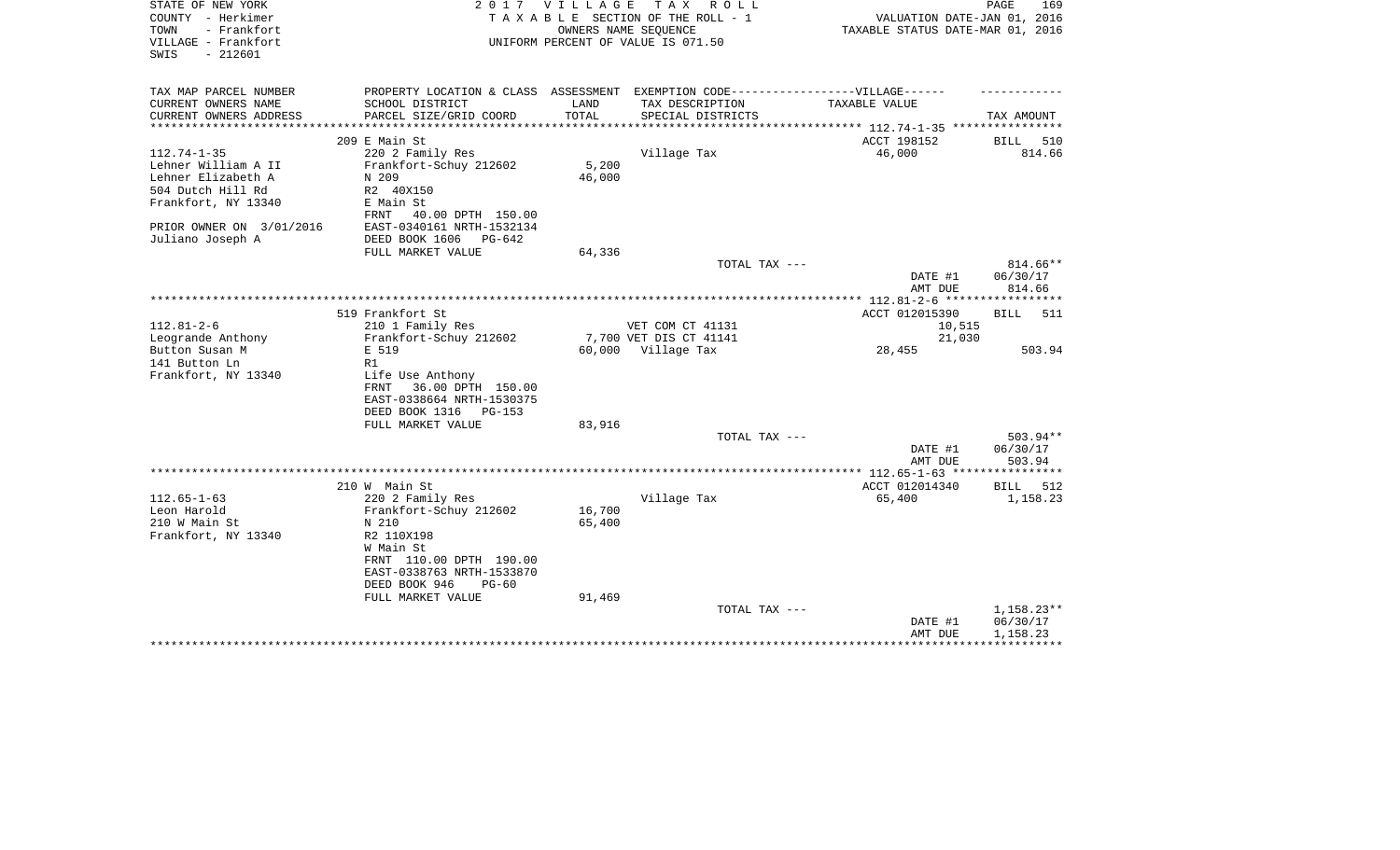| STATE OF NEW YORK<br>COUNTY - Herkimer                          | 2017                                                                              | V I L L A G E | TAX ROLL<br>TAXABLE SECTION OF THE ROLL - 1                | VALUATION DATE-JAN 01, 2016                                                 | PAGE<br>170           |
|-----------------------------------------------------------------|-----------------------------------------------------------------------------------|---------------|------------------------------------------------------------|-----------------------------------------------------------------------------|-----------------------|
| TOWN<br>- Frankfort<br>VILLAGE - Frankfort<br>$-212601$<br>SWIS |                                                                                   |               | OWNERS NAME SEQUENCE<br>UNIFORM PERCENT OF VALUE IS 071.50 | TAXABLE STATUS DATE-MAR 01, 2016                                            |                       |
| TAX MAP PARCEL NUMBER                                           | PROPERTY LOCATION & CLASS ASSESSMENT EXEMPTION CODE-----------------VILLAGE------ |               |                                                            |                                                                             |                       |
| CURRENT OWNERS NAME                                             | SCHOOL DISTRICT                                                                   | LAND          | TAX DESCRIPTION                                            | TAXABLE VALUE                                                               |                       |
| CURRENT OWNERS ADDRESS<br>*********************                 | PARCEL SIZE/GRID COORD                                                            | TOTAL         | SPECIAL DISTRICTS                                          |                                                                             | TAX AMOUNT            |
|                                                                 | 313 First Ave                                                                     |               |                                                            | **************************** 112.82-1-6 *****************<br>ACCT 012015420 | 513<br>BILL           |
| $112.82 - 1 - 6$                                                | 210 1 Family Res                                                                  |               | Village Tax                                                | 59,500                                                                      | 1,053.75              |
| Leonis Margaret                                                 | Frankfort-Schuy 212602                                                            | 10,100        |                                                            |                                                                             |                       |
| 313 First Ave                                                   | N 313                                                                             | 59,500        |                                                            |                                                                             |                       |
| Frankfort, NY 13340                                             | R1 50X130                                                                         |               |                                                            |                                                                             |                       |
|                                                                 | First Ave                                                                         |               |                                                            |                                                                             |                       |
|                                                                 | FRNT<br>50.00 DPTH 130.00                                                         |               |                                                            |                                                                             |                       |
|                                                                 | EAST-0340454 NRTH-1530603                                                         |               |                                                            |                                                                             |                       |
|                                                                 | DEED BOOK 00584 PG-00777                                                          |               |                                                            |                                                                             |                       |
|                                                                 | FULL MARKET VALUE                                                                 | 83,217        | TOTAL TAX ---                                              |                                                                             | $1,053.75**$          |
|                                                                 |                                                                                   |               |                                                            | DATE #1                                                                     | 06/30/17              |
|                                                                 |                                                                                   |               |                                                            | AMT DUE                                                                     | 1,053.75              |
|                                                                 |                                                                                   |               |                                                            |                                                                             |                       |
|                                                                 | 206 E Orchard St                                                                  |               |                                                            | ACCT 012015450                                                              | BILL 514              |
| $112.74 - 1 - 42$                                               | 210 1 Family Res                                                                  |               | Village Tax                                                | 42,000                                                                      | 743.82                |
| Lercara Frank                                                   | Frankfort-Schuy 212602                                                            | 3,200         |                                                            |                                                                             |                       |
| Lercara Carmelita                                               | S 206                                                                             | 42,000        |                                                            |                                                                             |                       |
| 206 E Orchard St                                                | R2 30X100                                                                         |               |                                                            |                                                                             |                       |
| Frankfort, NY 13340                                             | E Orchard St<br>30.00 DPTH 100.00<br>FRNT                                         |               |                                                            |                                                                             |                       |
|                                                                 | EAST-0340403 NRTH-1532208                                                         |               |                                                            |                                                                             |                       |
|                                                                 | DEED BOOK 00605 PG-00711                                                          |               |                                                            |                                                                             |                       |
|                                                                 | FULL MARKET VALUE                                                                 | 58,741        |                                                            |                                                                             |                       |
|                                                                 |                                                                                   |               | TOTAL TAX ---                                              |                                                                             | 743.82**              |
|                                                                 |                                                                                   |               |                                                            | DATE #1                                                                     | 06/30/17              |
|                                                                 |                                                                                   |               |                                                            | AMT DUE                                                                     | 743.82                |
|                                                                 |                                                                                   |               |                                                            |                                                                             |                       |
| $112.65 - 2 - 49$                                               | 118 Litchfield St<br>210 1 Family Res                                             |               | Village Tax                                                | ACCT 157160<br>22,500                                                       | BILL<br>515<br>398.48 |
| Leuthner Eric                                                   | Frankfort-Schuy 212602                                                            | 1,800         |                                                            |                                                                             |                       |
| Leuthner Elizabeth                                              | W 118                                                                             | 22,500        |                                                            |                                                                             |                       |
| 118 Litchfield St                                               | Com 22.5X40                                                                       |               |                                                            |                                                                             |                       |
| Frankfort, NY 13340                                             | Litchfield St                                                                     |               |                                                            |                                                                             |                       |
|                                                                 | 22.00 DPTH<br>40.00<br>FRNT                                                       |               |                                                            |                                                                             |                       |
|                                                                 | EAST-0339218 NRTH-1532792                                                         |               |                                                            |                                                                             |                       |
|                                                                 | DEED BOOK 1348<br>$PG - 280$                                                      |               |                                                            |                                                                             |                       |
|                                                                 | FULL MARKET VALUE                                                                 | 31,469        |                                                            |                                                                             |                       |
|                                                                 |                                                                                   |               | TOTAL TAX ---                                              |                                                                             | 398.48**<br>06/30/17  |
|                                                                 |                                                                                   |               |                                                            | DATE #1<br>AMT DUE                                                          | 398.48                |
|                                                                 |                                                                                   |               |                                                            |                                                                             | *******               |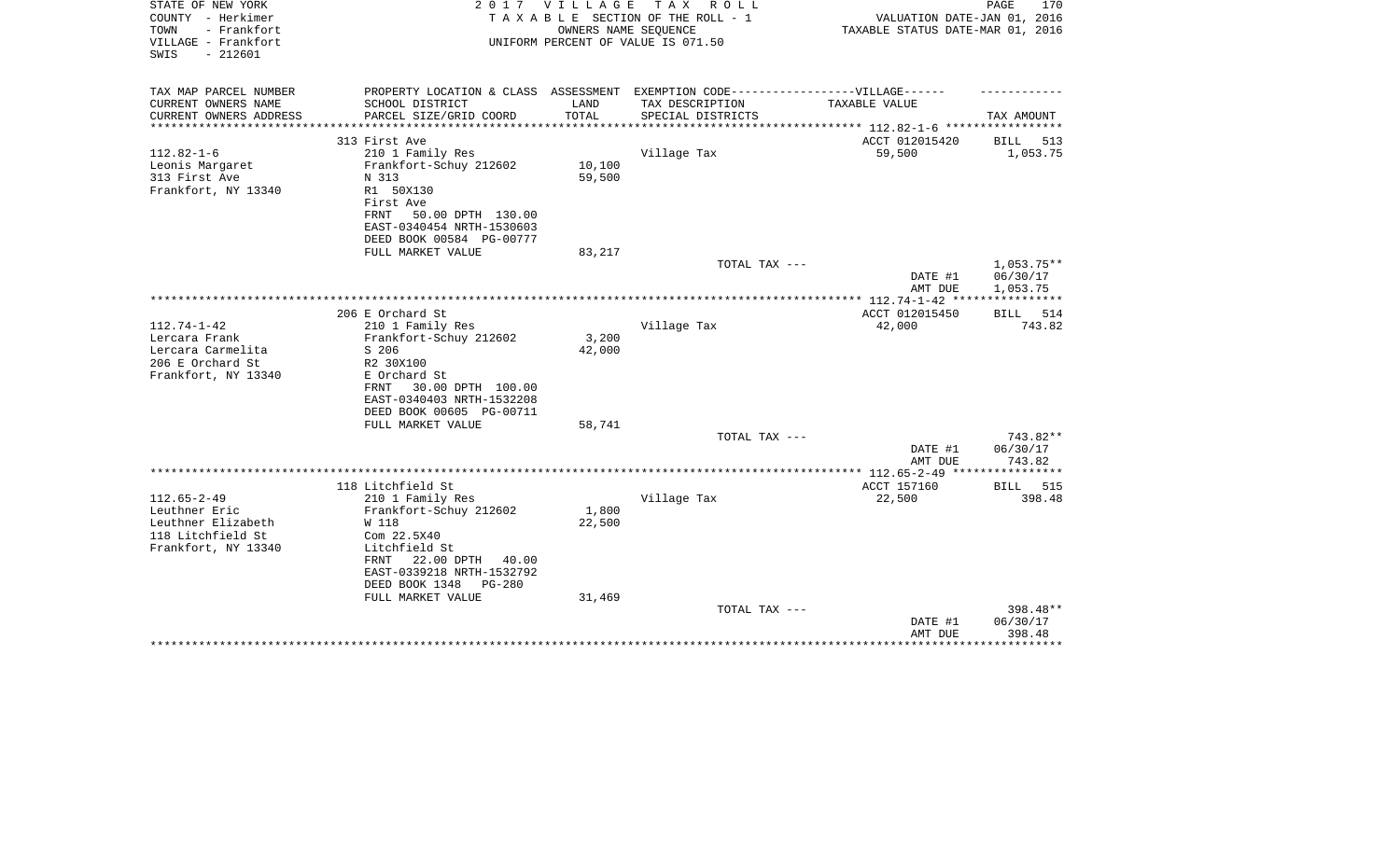| STATE OF NEW YORK<br>COUNTY - Herkimer<br>TOWN<br>- Frankfort<br>VILLAGE - Frankfort<br>$-212601$<br>SWIS | 2 0 1 7                                                                           | <b>VILLAGE</b> | T A X<br>R O L L<br>TAXABLE SECTION OF THE ROLL - 1<br>OWNERS NAME SEQUENCE<br>UNIFORM PERCENT OF VALUE IS 071.50 | VALUATION DATE-JAN 01, 2016<br>TAXABLE STATUS DATE-MAR 01, 2016 | 171<br>PAGE        |
|-----------------------------------------------------------------------------------------------------------|-----------------------------------------------------------------------------------|----------------|-------------------------------------------------------------------------------------------------------------------|-----------------------------------------------------------------|--------------------|
| TAX MAP PARCEL NUMBER                                                                                     | PROPERTY LOCATION & CLASS ASSESSMENT EXEMPTION CODE-----------------VILLAGE------ |                |                                                                                                                   |                                                                 |                    |
| CURRENT OWNERS NAME<br>CURRENT OWNERS ADDRESS                                                             | SCHOOL DISTRICT                                                                   | LAND<br>TOTAL  | TAX DESCRIPTION                                                                                                   | TAXABLE VALUE                                                   |                    |
| **********************                                                                                    | PARCEL SIZE/GRID COORD<br>*************************                               |                | SPECIAL DISTRICTS                                                                                                 |                                                                 | TAX AMOUNT         |
|                                                                                                           | 316 Fourth Ave                                                                    |                |                                                                                                                   | ACCT 198780                                                     | <b>BILL</b><br>516 |
| $112.81 - 3 - 12$                                                                                         | 210 1 Family Res                                                                  |                | Village Tax                                                                                                       | 50,200                                                          | 889.04             |
| Lewis Eric D                                                                                              | Frankfort-Schuy 212602                                                            | 10,800         |                                                                                                                   |                                                                 |                    |
| Guerino-Lewis Erica M                                                                                     | S 316                                                                             | 50,200         |                                                                                                                   |                                                                 |                    |
| 316 Fourth Ave                                                                                            | R1 50X150                                                                         |                |                                                                                                                   |                                                                 |                    |
| Frankfort, NY 13340                                                                                       | Fourth Ave                                                                        |                |                                                                                                                   |                                                                 |                    |
|                                                                                                           | 50.00 DPTH 150.00<br>FRNT                                                         |                |                                                                                                                   |                                                                 |                    |
| PRIOR OWNER ON 3/01/2016                                                                                  | EAST-0339518 NRTH-1529737                                                         |                |                                                                                                                   |                                                                 |                    |
| Thomas Nathien                                                                                            | DEED BOOK 1610<br><b>PG-787</b>                                                   |                |                                                                                                                   |                                                                 |                    |
|                                                                                                           | FULL MARKET VALUE                                                                 | 70,210         | TOTAL TAX ---                                                                                                     |                                                                 | 889.04**           |
|                                                                                                           |                                                                                   |                |                                                                                                                   | DATE #1<br>AMT DUE                                              | 06/30/17<br>889.04 |
|                                                                                                           |                                                                                   |                |                                                                                                                   |                                                                 | *********          |
|                                                                                                           | 532 Frankfort St                                                                  |                |                                                                                                                   | ACCT 012015570                                                  | 517<br>BILL        |
| $112.81 - 1 - 24$                                                                                         | 210 1 Family Res                                                                  |                | Village Tax                                                                                                       | 54,000                                                          | 956.34             |
| Libritz James                                                                                             | Frankfort-Schuy 212602                                                            | 10,600         |                                                                                                                   |                                                                 |                    |
| Libritz John                                                                                              | W 532                                                                             | 54,000         |                                                                                                                   |                                                                 |                    |
| 532 Frankfort St                                                                                          | R1                                                                                |                |                                                                                                                   |                                                                 |                    |
| Frankfort, NY 13340                                                                                       | FRNT<br>60.00 DPTH 118.80                                                         |                |                                                                                                                   |                                                                 |                    |
|                                                                                                           | EAST-0338292 NRTH-1530191<br>DEED BOOK 847<br>$PG-360$                            |                |                                                                                                                   |                                                                 |                    |
|                                                                                                           | FULL MARKET VALUE                                                                 | 75,524         |                                                                                                                   |                                                                 |                    |
|                                                                                                           |                                                                                   |                | TOTAL TAX ---                                                                                                     |                                                                 | 956.34**           |
|                                                                                                           |                                                                                   |                |                                                                                                                   | DATE #1<br>AMT DUE                                              | 06/30/17<br>956.34 |
|                                                                                                           |                                                                                   |                |                                                                                                                   |                                                                 |                    |
|                                                                                                           | 217 Fifth Ave                                                                     |                |                                                                                                                   | ACCT 012025560                                                  | 518<br><b>BILL</b> |
| $112.81 - 2 - 19$                                                                                         | 210 1 Family Res                                                                  |                | Village Tax                                                                                                       | 55,000                                                          | 974.05             |
| Libritz Michael A                                                                                         | Frankfort-Schuy 212602                                                            | 11,300         |                                                                                                                   |                                                                 |                    |
| Libritz Ann M                                                                                             | N 217                                                                             | 55,000         |                                                                                                                   |                                                                 |                    |
| 3676 Route 28                                                                                             | R1 50X163                                                                         |                |                                                                                                                   |                                                                 |                    |
| Herkimer, NY 13350                                                                                        | Fifth Ave                                                                         |                |                                                                                                                   |                                                                 |                    |
|                                                                                                           | 50.00 DPTH 179.00<br>FRNT<br>EAST-0339008 NRTH-1530087                            |                |                                                                                                                   |                                                                 |                    |
|                                                                                                           | DEED BOOK 914<br>PG-568                                                           |                |                                                                                                                   |                                                                 |                    |
|                                                                                                           | FULL MARKET VALUE                                                                 | 76,923         |                                                                                                                   |                                                                 |                    |
|                                                                                                           |                                                                                   |                | TOTAL TAX ---                                                                                                     |                                                                 | 974.05**           |
|                                                                                                           |                                                                                   |                |                                                                                                                   | DATE #1                                                         | 06/30/17           |
|                                                                                                           |                                                                                   |                |                                                                                                                   | AMT DUE                                                         | 974.05             |
|                                                                                                           |                                                                                   |                |                                                                                                                   |                                                                 | ********           |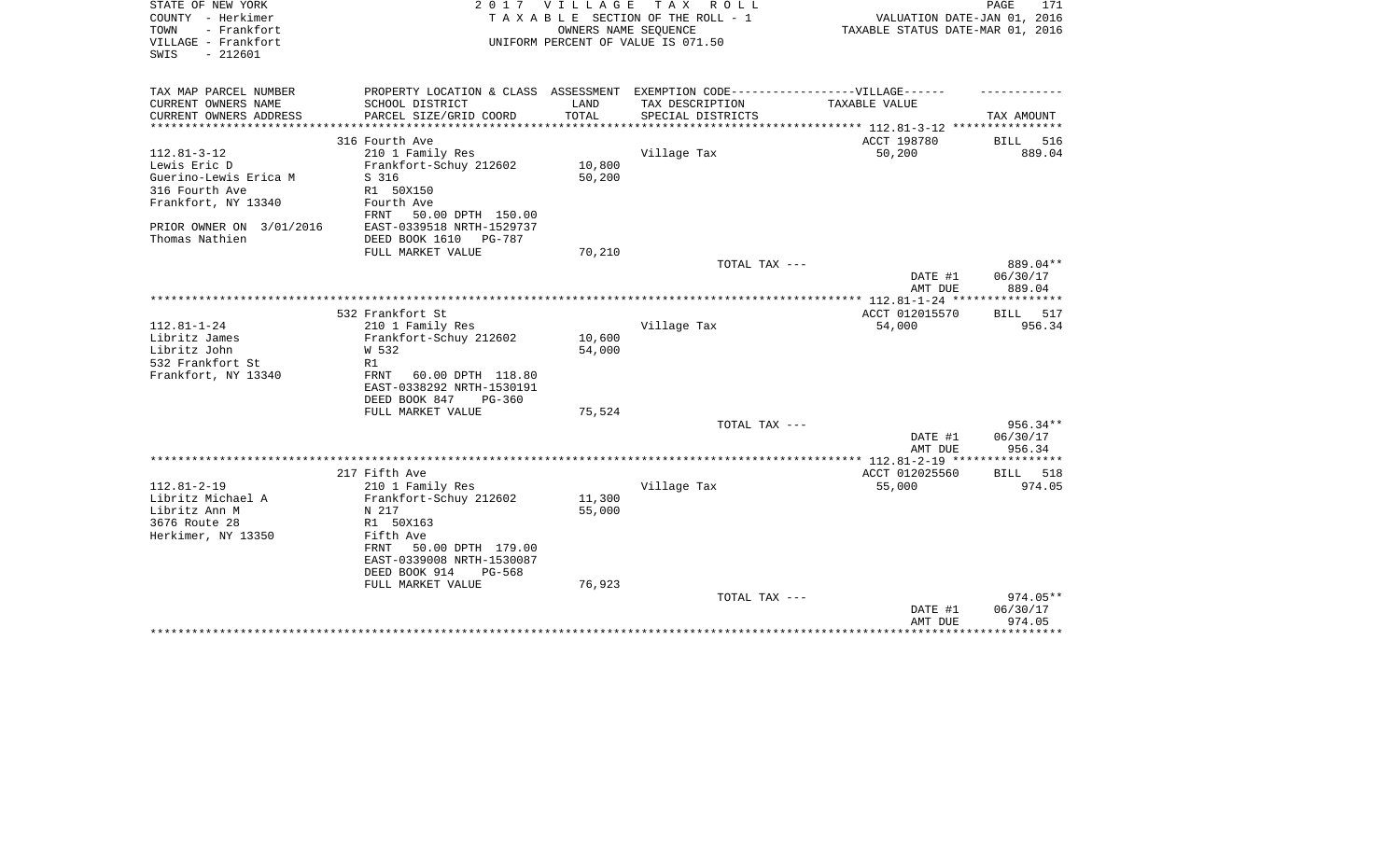| STATE OF NEW YORK<br>COUNTY - Herkimer<br>- Frankfort<br>TOWN<br>VILLAGE - Frankfort<br>$-212601$<br>SWIS | 2017                                                                              | <b>VILLAGE</b> | T A X<br>R O L L<br>TAXABLE SECTION OF THE ROLL - 1<br>OWNERS NAME SEQUENCE<br>UNIFORM PERCENT OF VALUE IS 071.50 | VALUATION DATE-JAN 01, 2016<br>TAXABLE STATUS DATE-MAR 01, 2016 | PAGE<br>172          |
|-----------------------------------------------------------------------------------------------------------|-----------------------------------------------------------------------------------|----------------|-------------------------------------------------------------------------------------------------------------------|-----------------------------------------------------------------|----------------------|
| TAX MAP PARCEL NUMBER                                                                                     | PROPERTY LOCATION & CLASS ASSESSMENT EXEMPTION CODE-----------------VILLAGE------ |                |                                                                                                                   |                                                                 |                      |
| CURRENT OWNERS NAME<br>CURRENT OWNERS ADDRESS<br>**********************                                   | SCHOOL DISTRICT<br>PARCEL SIZE/GRID COORD                                         | LAND<br>TOTAL  | TAX DESCRIPTION<br>SPECIAL DISTRICTS                                                                              | TAXABLE VALUE                                                   | TAX AMOUNT           |
|                                                                                                           | 215 William St                                                                    |                |                                                                                                                   | ACCT 012031590                                                  | BILL<br>519          |
| $112.66 - 1 - 24$                                                                                         | 210 1 Family Res                                                                  |                | Village Tax                                                                                                       | 50,000                                                          | 885.50               |
| Licari Jerry R                                                                                            | Frankfort-Schuy 212602                                                            | 6,000          |                                                                                                                   |                                                                 |                      |
| Licari Helen J                                                                                            | N 215 N-Ferdula E-Hight                                                           | 50,000         |                                                                                                                   |                                                                 |                      |
| 215 Williams St                                                                                           | R1 46X150                                                                         |                |                                                                                                                   |                                                                 |                      |
| Frankfort, NY 13340                                                                                       | William St                                                                        |                |                                                                                                                   |                                                                 |                      |
|                                                                                                           | 46.00 DPTH 150.00<br>FRNT                                                         |                |                                                                                                                   |                                                                 |                      |
|                                                                                                           | EAST-0341460 NRTH-1532737                                                         |                |                                                                                                                   |                                                                 |                      |
|                                                                                                           | DEED BOOK 00655 PG-00311                                                          |                |                                                                                                                   |                                                                 |                      |
|                                                                                                           | FULL MARKET VALUE                                                                 | 69,930         |                                                                                                                   |                                                                 |                      |
|                                                                                                           |                                                                                   |                | TOTAL TAX ---                                                                                                     | DATE #1                                                         | 885.50**<br>06/30/17 |
|                                                                                                           |                                                                                   |                |                                                                                                                   | AMT DUE                                                         | 885.50               |
|                                                                                                           |                                                                                   |                |                                                                                                                   |                                                                 |                      |
|                                                                                                           | 200 Third Ave                                                                     |                |                                                                                                                   | ACCT 012031020                                                  | 520<br>BILL          |
| $112.73 - 4 - 38$                                                                                         | 230 3 Family Res                                                                  |                | Village Tax                                                                                                       | 70,900                                                          | 1,255.64             |
| Licari Joseph                                                                                             | Frankfort-Schuy 212602                                                            | 23,100         |                                                                                                                   |                                                                 |                      |
| Licari Gladys H                                                                                           | $200 - 204$<br>S.                                                                 | 70,900         |                                                                                                                   |                                                                 |                      |
| 200 Third Ave                                                                                             | R3 212X150                                                                        |                |                                                                                                                   |                                                                 |                      |
| Frankfort, NY 13340                                                                                       | Third Ave                                                                         |                |                                                                                                                   |                                                                 |                      |
|                                                                                                           | FRNT 202.00 DPTH 162.00                                                           |                |                                                                                                                   |                                                                 |                      |
|                                                                                                           | EAST-0339100 NRTH-1530782                                                         |                |                                                                                                                   |                                                                 |                      |
|                                                                                                           | DEED BOOK 00637 PG-00962<br>FULL MARKET VALUE                                     | 99,161         |                                                                                                                   |                                                                 |                      |
|                                                                                                           |                                                                                   |                | TOTAL TAX ---                                                                                                     |                                                                 | 1,255.64**           |
|                                                                                                           |                                                                                   |                |                                                                                                                   | DATE #1                                                         | 06/30/17             |
|                                                                                                           |                                                                                   |                |                                                                                                                   | AMT DUE                                                         | 1,255.64             |
|                                                                                                           |                                                                                   |                |                                                                                                                   |                                                                 |                      |
|                                                                                                           | 107 Third Ave                                                                     |                |                                                                                                                   | ACCT 012015810                                                  | BILL<br>521          |
| $112.73 - 1 - 56$                                                                                         | 210 1 Family Res                                                                  |                | Village Tax                                                                                                       | 66,500                                                          | 1,177.72             |
| Lilli Adeline                                                                                             | Frankfort-Schuy 212602                                                            | 11,500         |                                                                                                                   |                                                                 |                      |
| Lilli Nicholas G                                                                                          | N 107                                                                             | 66,500         |                                                                                                                   |                                                                 |                      |
| 107 Third Ave                                                                                             | R1 50X163                                                                         |                |                                                                                                                   |                                                                 |                      |
| Frankfort, NY 13340                                                                                       | Third Ave                                                                         |                |                                                                                                                   |                                                                 |                      |
|                                                                                                           | 50.00 DPTH 179.75<br>FRNT<br>EAST-0338866 NRTH-1531199                            |                |                                                                                                                   |                                                                 |                      |
|                                                                                                           | DEED BOOK 1306<br>$PG-264$                                                        |                |                                                                                                                   |                                                                 |                      |
|                                                                                                           | FULL MARKET VALUE                                                                 | 93,007         |                                                                                                                   |                                                                 |                      |
|                                                                                                           |                                                                                   |                | TOTAL TAX ---                                                                                                     |                                                                 | 1,177.72**           |
|                                                                                                           |                                                                                   |                |                                                                                                                   | DATE #1                                                         | 06/30/17             |
|                                                                                                           |                                                                                   |                |                                                                                                                   | AMT DUE                                                         | 1,177.72             |
|                                                                                                           |                                                                                   |                |                                                                                                                   |                                                                 |                      |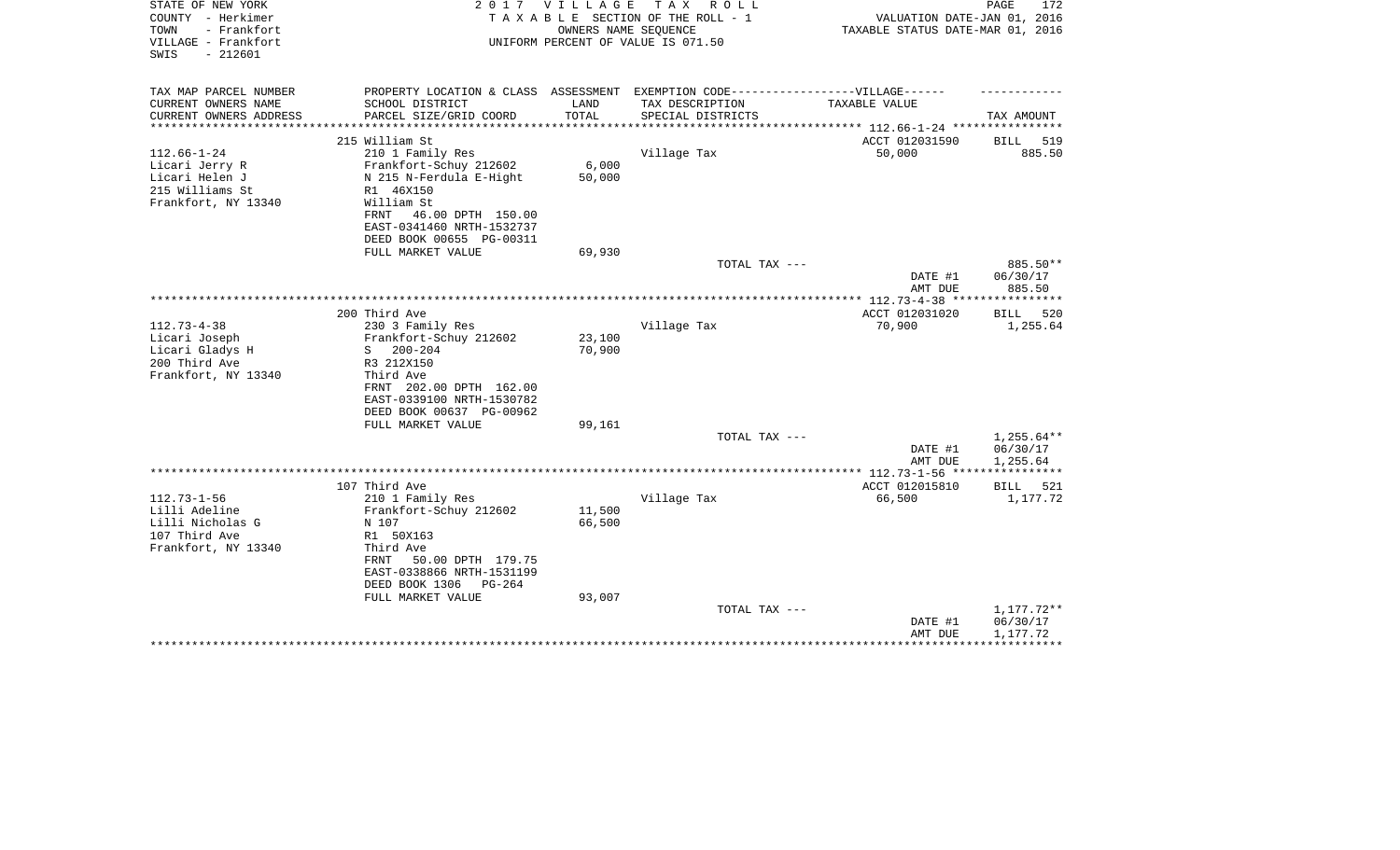| STATE OF NEW YORK<br>COUNTY - Herkimer<br>- Frankfort<br>TOWN<br>VILLAGE - Frankfort<br>$-212601$<br>SWIS | 2 0 1 7                                                                                                                                                                       | V I L L A G E    | TAX ROLL<br>TAXABLE SECTION OF THE ROLL - 1<br>OWNERS NAME SEQUENCE<br>UNIFORM PERCENT OF VALUE IS 071.50 | VALUATION DATE-JAN 01, 2016<br>TAXABLE STATUS DATE-MAR 01, 2016 | 173<br>PAGE                        |
|-----------------------------------------------------------------------------------------------------------|-------------------------------------------------------------------------------------------------------------------------------------------------------------------------------|------------------|-----------------------------------------------------------------------------------------------------------|-----------------------------------------------------------------|------------------------------------|
| TAX MAP PARCEL NUMBER<br>CURRENT OWNERS NAME<br>CURRENT OWNERS ADDRESS                                    | PROPERTY LOCATION & CLASS ASSESSMENT EXEMPTION CODE----------------VILLAGE------<br>SCHOOL DISTRICT<br>PARCEL SIZE/GRID COORD                                                 | LAND<br>TOTAL    | TAX DESCRIPTION<br>SPECIAL DISTRICTS                                                                      | TAXABLE VALUE                                                   | TAX AMOUNT                         |
|                                                                                                           |                                                                                                                                                                               | *************    |                                                                                                           | ****************** 112.81-3-37 **********                       |                                    |
| $112.81 - 3 - 37$<br>Lilli Sharon A<br>334 Fifth Ave<br>Frankfort, NY 13340                               | 334 Fifth Ave<br>210 1 Family Res<br>Frankfort-Schuy 212602<br>S<br>R1<br>Fifth Ave<br>FRNT<br>50.00 DPTH 335.00<br>EAST-0339529 NRTH-1529048<br>DEED BOOK 796<br>$PG-603$    | 12,300<br>89,400 | Village Tax                                                                                               | ACCT 012015840<br>89,400                                        | <b>BILL</b><br>522<br>1,583.27     |
|                                                                                                           | FULL MARKET VALUE                                                                                                                                                             | 125,035          |                                                                                                           |                                                                 |                                    |
|                                                                                                           |                                                                                                                                                                               |                  | TOTAL TAX ---                                                                                             | DATE #1<br>AMT DUE                                              | 1,583.27**<br>06/30/17<br>1,583.27 |
|                                                                                                           |                                                                                                                                                                               |                  |                                                                                                           | ************** 112.74-1-38 **                                   | ***********                        |
| $112.74 - 1 - 38$<br>Lipiec Daniel P<br>219 E Main St<br>Frankfort, NY 13340                              | 219 E Main St<br>210 1 Family Res<br>Frankfort-Schuy 212602<br>N 219<br>R1<br>E Main St<br>90.00 DPTH 120.00<br>FRNT<br>EAST-0340263 NRTH-1531970<br>DEED BOOK 1145<br>PG-101 | 7,400<br>49,800  | Village Tax                                                                                               | ACCT 012012810<br>49,800                                        | BILL 523<br>881.96                 |
|                                                                                                           | FULL MARKET VALUE                                                                                                                                                             | 69,650           |                                                                                                           |                                                                 |                                    |
|                                                                                                           |                                                                                                                                                                               |                  | TOTAL TAX ---                                                                                             | DATE #1<br>AMT DUE                                              | 881.96**<br>06/30/17<br>881.96     |
|                                                                                                           |                                                                                                                                                                               |                  |                                                                                                           |                                                                 |                                    |
| $112.81 - 3 - 5$<br>Listovitch Angela<br>503 Palmer St<br>Frankfort, NY 13340                             | 503 Palmer St<br>210 1 Family Res<br>Frankfort-Schuy 212602<br>E 503<br>R1 40X150<br>Palmer St<br>FRNT<br>45.00 DPTH 150.00<br><b>BANK</b><br>032                             | 9,700<br>54,300  | Village Tax                                                                                               | ACCT 012027810<br>54,300                                        | 524<br>BILL<br>961.65              |
|                                                                                                           | EAST-0339287 NRTH-1529933<br>DEED BOOK 926<br>$PG-54$<br>FULL MARKET VALUE                                                                                                    | 75,944           | TOTAL TAX ---                                                                                             | DATE #1                                                         | 961.65**<br>06/30/17               |
|                                                                                                           |                                                                                                                                                                               |                  |                                                                                                           | AMT DUE                                                         | 961.65                             |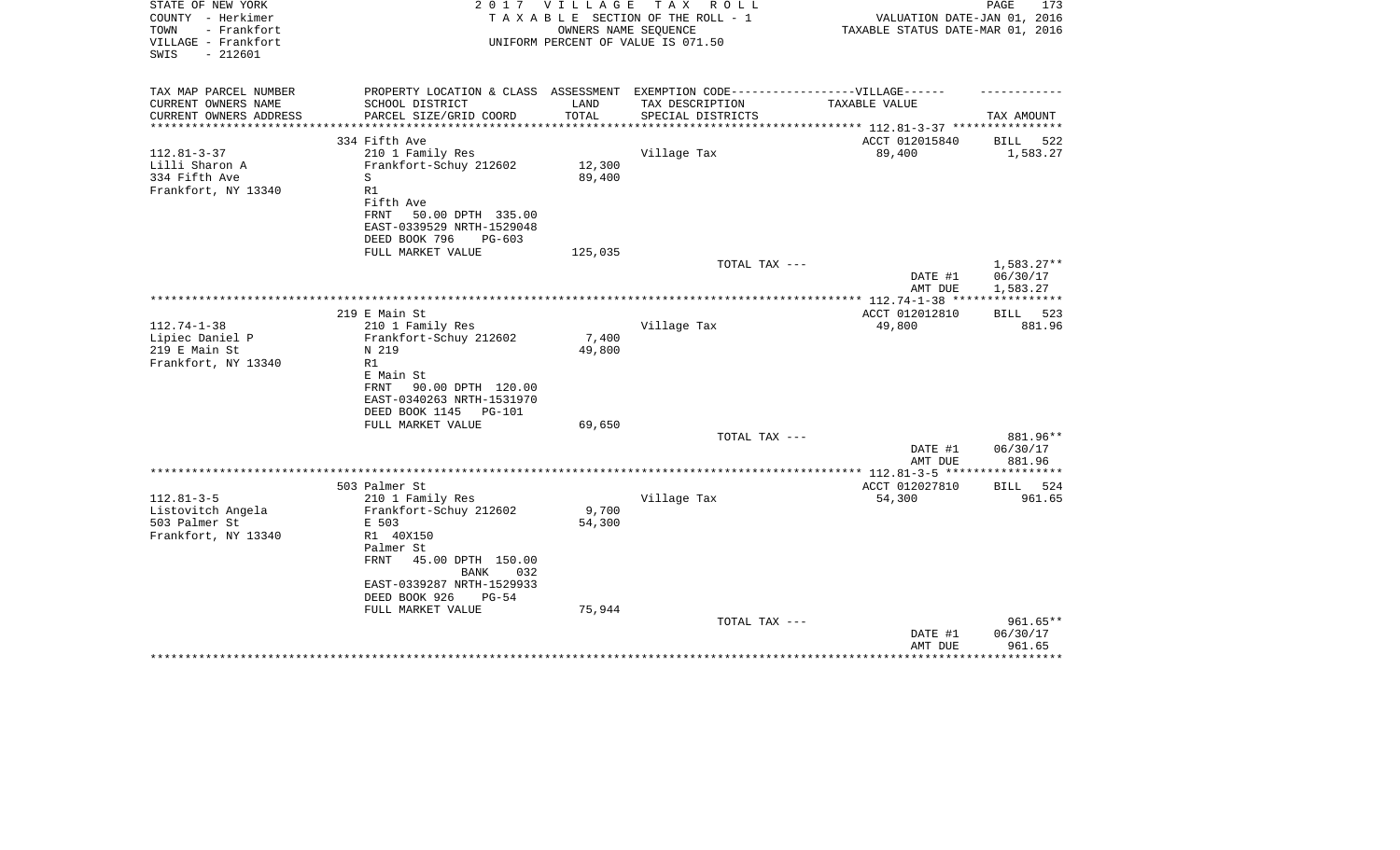| STATE OF NEW YORK<br>COUNTY - Herkimer<br>- Frankfort<br>TOWN<br>VILLAGE - Frankfort<br>$-212601$<br>SWIS |                                                                                                                                                                       | 2017 VILLAGE      | TAX ROLL<br>TAXABLE SECTION OF THE ROLL - 1<br>OWNERS NAME SEOUENCE<br>UNIFORM PERCENT OF VALUE IS 071.50 | VALUATION DATE-JAN 01, 2016<br>TAXABLE STATUS DATE-MAR 01, 2016 | PAGE<br>174                                |
|-----------------------------------------------------------------------------------------------------------|-----------------------------------------------------------------------------------------------------------------------------------------------------------------------|-------------------|-----------------------------------------------------------------------------------------------------------|-----------------------------------------------------------------|--------------------------------------------|
| TAX MAP PARCEL NUMBER                                                                                     | PROPERTY LOCATION & CLASS ASSESSMENT EXEMPTION CODE-----------------VILLAGE------                                                                                     |                   |                                                                                                           |                                                                 |                                            |
| CURRENT OWNERS NAME<br>CURRENT OWNERS ADDRESS                                                             | SCHOOL DISTRICT<br>PARCEL SIZE/GRID COORD                                                                                                                             | LAND<br>TOTAL     | TAX DESCRIPTION<br>SPECIAL DISTRICTS                                                                      | TAXABLE VALUE                                                   | TAX AMOUNT                                 |
| **************                                                                                            | *************************                                                                                                                                             | ***************** |                                                                                                           | *************** 112.82-2-72 *****************                   |                                            |
|                                                                                                           | 342 Fourth Ave                                                                                                                                                        |                   |                                                                                                           | ACCT 012005190                                                  | <b>BILL</b><br>525                         |
| $112.82 - 2 - 72$<br>Loiacano Dominick<br>Loiacano Bernadette J<br>342 Fourth Ave<br>Frankfort, NY 13340  | 220 2 Family Res<br>Frankfort-Schuy 212602<br>S 342<br>R2 48X110<br>Fourth Ave<br>48.00 DPTH 110.00<br>FRNT<br>EAST-0339954 NRTH-1529239<br>DEED BOOK 833<br>$PG-235$ | 8,900<br>61,900   | Village Tax                                                                                               | 61,900                                                          | 1,096.25                                   |
|                                                                                                           | FULL MARKET VALUE                                                                                                                                                     | 86,573            |                                                                                                           |                                                                 |                                            |
|                                                                                                           |                                                                                                                                                                       |                   | TOTAL TAX ---                                                                                             | DATE #1<br>AMT DUE                                              | $1,096.25**$<br>06/30/17<br>1,096.25       |
|                                                                                                           |                                                                                                                                                                       |                   |                                                                                                           |                                                                 |                                            |
| $112.66 - 2 - 8$                                                                                          | 106 Sheldon Ave<br>210 1 Family Res                                                                                                                                   |                   | CW 10 VET/ 41153                                                                                          | ACCT 012016170<br>4,200                                         | 526<br>BILL                                |
| Loiacano Paul F                                                                                           | Frankfort-Schuy 212602                                                                                                                                                |                   | 3,700 CW_10_VET/ 41157                                                                                    | 4,200                                                           |                                            |
| PO Box 102                                                                                                | S 106                                                                                                                                                                 |                   | 42,000 Village Tax                                                                                        | 33,600                                                          | 595.06                                     |
| Frankfort, NY 13340                                                                                       | R1 31X125<br>Sheldon Ave<br>31.00 DPTH 125.00<br>FRNT<br>EAST-0340375 NRTH-1532931<br>DEED BOOK 1230<br>PG-466                                                        |                   |                                                                                                           |                                                                 |                                            |
|                                                                                                           | FULL MARKET VALUE                                                                                                                                                     | 58,741            | TOTAL TAX ---                                                                                             |                                                                 | 595.06**                                   |
|                                                                                                           |                                                                                                                                                                       |                   |                                                                                                           | DATE #1<br>AMT DUE                                              | 06/30/17<br>595.06                         |
|                                                                                                           |                                                                                                                                                                       |                   |                                                                                                           |                                                                 |                                            |
|                                                                                                           | 258 E Main St                                                                                                                                                         |                   |                                                                                                           | ACCT 012005550                                                  | BILL 527                                   |
| $112.74 - 2 - 50$<br>Loiacano Paul F<br>PO Box 102<br>Frankfort, NY 13340                                 | 210 1 Family Res<br>Frankfort-Schuy 212602<br>S 258<br>R1<br>E Main St<br>40.00 DPTH 140.00<br>FRNT<br>EAST-0340524 NRTH-1531334<br>DEED BOOK 1156<br><b>PG-217</b>   | 5,000<br>41,800   | Village Tax                                                                                               | 41,800                                                          | 740.28                                     |
|                                                                                                           | FULL MARKET VALUE                                                                                                                                                     | 58,462            |                                                                                                           |                                                                 |                                            |
|                                                                                                           |                                                                                                                                                                       |                   | TOTAL TAX ---                                                                                             | DATE #1<br>AMT DUE                                              | 740.28**<br>06/30/17<br>740.28<br>******** |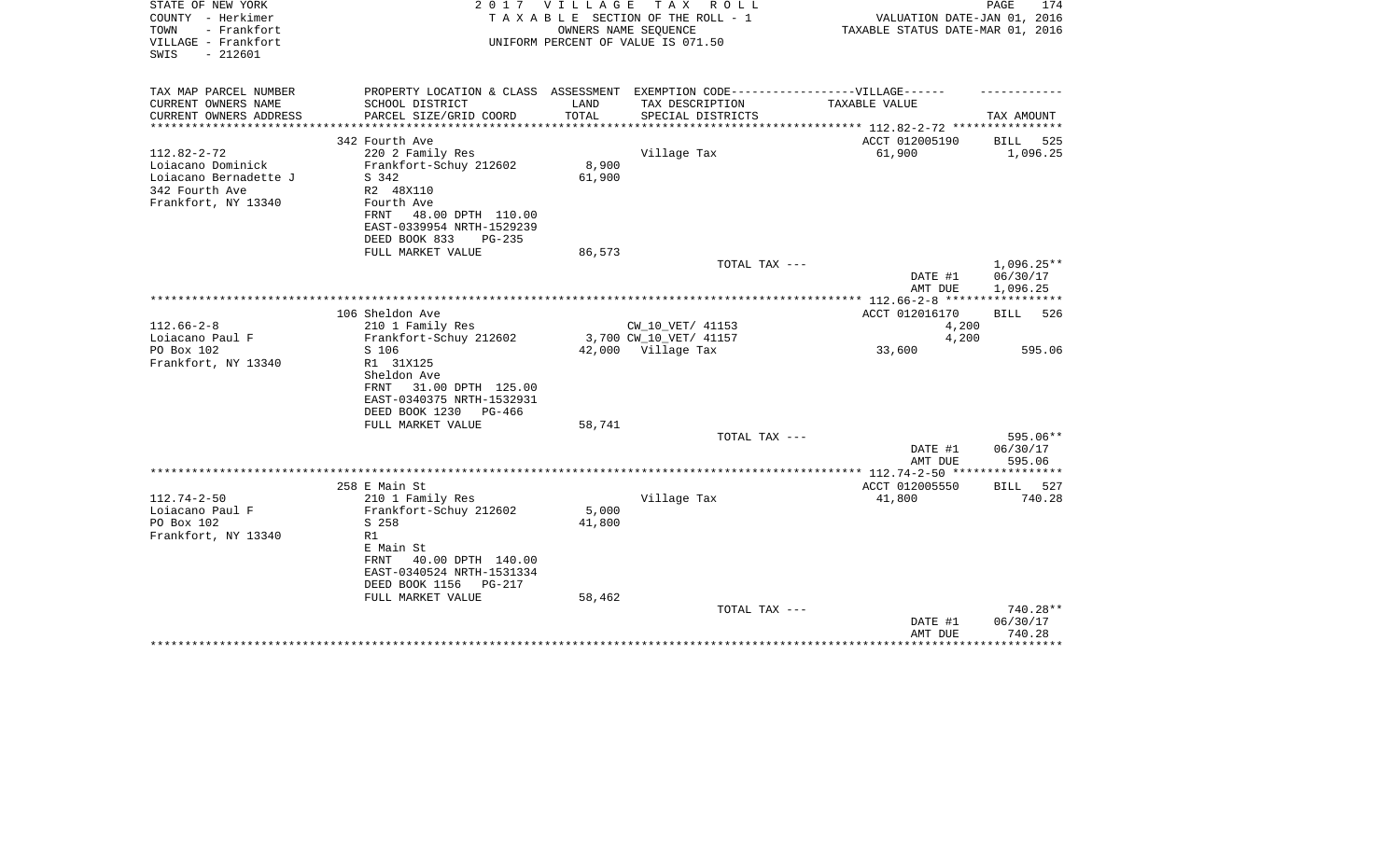| STATE OF NEW YORK<br>COUNTY - Herkimer<br>TOWN<br>- Frankfort | 2017                                                                              | V I L L A G E | T A X<br>R O L L<br>TAXABLE SECTION OF THE ROLL - 1<br>OWNERS NAME SEQUENCE | VALUATION DATE-JAN 01, 2016<br>TAXABLE STATUS DATE-MAR 01, 2016   | PAGE<br>175           |
|---------------------------------------------------------------|-----------------------------------------------------------------------------------|---------------|-----------------------------------------------------------------------------|-------------------------------------------------------------------|-----------------------|
| VILLAGE - Frankfort<br>$-212601$<br>SWIS                      |                                                                                   |               | UNIFORM PERCENT OF VALUE IS 071.50                                          |                                                                   |                       |
| TAX MAP PARCEL NUMBER                                         | PROPERTY LOCATION & CLASS ASSESSMENT EXEMPTION CODE-----------------VILLAGE------ |               |                                                                             |                                                                   |                       |
| CURRENT OWNERS NAME                                           | SCHOOL DISTRICT                                                                   | LAND          | TAX DESCRIPTION                                                             | TAXABLE VALUE                                                     |                       |
| CURRENT OWNERS ADDRESS<br>********************                | PARCEL SIZE/GRID COORD                                                            | TOTAL         | SPECIAL DISTRICTS                                                           |                                                                   | TAX AMOUNT            |
|                                                               | 127 Grandview Ave                                                                 |               |                                                                             | ***************** 112.65-2-25 *****************<br>ACCT 012024180 | BILL<br>528           |
| $112.65 - 2 - 25$                                             | 210 1 Family Res                                                                  |               | Village Tax                                                                 | 141,000                                                           | 2,497.11              |
| Loicano Revocable Trust Jon & Frankfort-Schuy 212602          |                                                                                   | 25,800        |                                                                             |                                                                   |                       |
| 127 Grandview Ave                                             | S                                                                                 | 141,000       |                                                                             |                                                                   |                       |
| Frankfort, NY 13340                                           | R1                                                                                |               |                                                                             |                                                                   |                       |
|                                                               | Grandview Ave                                                                     |               |                                                                             |                                                                   |                       |
|                                                               | FRNT 198.00 DPTH 212.00                                                           |               |                                                                             |                                                                   |                       |
|                                                               | EAST-0337582 NRTH-1532708                                                         |               |                                                                             |                                                                   |                       |
|                                                               | DEED BOOK 910<br>$PG-462$                                                         |               |                                                                             |                                                                   |                       |
|                                                               | FULL MARKET VALUE                                                                 | 197,203       | TOTAL TAX ---                                                               |                                                                   | 2,497.11**            |
|                                                               |                                                                                   |               |                                                                             | DATE #1                                                           | 06/30/17              |
|                                                               |                                                                                   |               |                                                                             | AMT DUE                                                           | 2,497.11              |
|                                                               |                                                                                   |               |                                                                             |                                                                   |                       |
|                                                               | 117 E Orchard St                                                                  |               |                                                                             | ACCT 012023580                                                    | BILL 529              |
| $112.65 - 3 - 21$                                             | 220 2 Family Res                                                                  |               | Village Tax                                                                 | 39,500                                                            | 699.55                |
| Lombardo Gina                                                 | Frankfort-Schuy 212602                                                            | 2,900         |                                                                             |                                                                   |                       |
| 117 E Orchard St                                              | N 117                                                                             | 39,500        |                                                                             |                                                                   |                       |
| Frankfort, NY 13340                                           | R2 29X79                                                                          |               |                                                                             |                                                                   |                       |
|                                                               | E Orchard St<br>29.00 DPTH<br>79.00<br>FRNT                                       |               |                                                                             |                                                                   |                       |
|                                                               | EAST-0339900 NRTH-1533015                                                         |               |                                                                             |                                                                   |                       |
|                                                               | DEED BOOK 1254<br>PG-581                                                          |               |                                                                             |                                                                   |                       |
|                                                               | FULL MARKET VALUE                                                                 | 55,245        |                                                                             |                                                                   |                       |
|                                                               |                                                                                   |               | TOTAL TAX ---                                                               |                                                                   | 699.55**              |
|                                                               |                                                                                   |               |                                                                             | DATE #1                                                           | 06/30/17              |
|                                                               |                                                                                   |               |                                                                             | AMT DUE                                                           | 699.55                |
|                                                               |                                                                                   |               |                                                                             |                                                                   |                       |
| $112.65 - 3 - 22$                                             | 119 E Orchard St                                                                  |               |                                                                             | ACCT 012019410                                                    | 530<br>BILL<br>672.98 |
| Lombardo Gina                                                 | 210 1 Family Res<br>Frankfort-Schuy 212602                                        | 2,400         | Village Tax                                                                 | 38,000                                                            |                       |
| 117 E Orchard St                                              | N 119                                                                             | 38,000        |                                                                             |                                                                   |                       |
| Frankfort, NY 13340                                           | R1                                                                                |               |                                                                             |                                                                   |                       |
|                                                               | E Orchard St                                                                      |               |                                                                             |                                                                   |                       |
|                                                               | 24.00 DPTH<br>FRNT<br>89.00                                                       |               |                                                                             |                                                                   |                       |
|                                                               | EAST-0339920 NRTH-1532996                                                         |               |                                                                             |                                                                   |                       |
|                                                               | DEED BOOK 1154<br>$PG-221$                                                        |               |                                                                             |                                                                   |                       |
|                                                               | FULL MARKET VALUE                                                                 | 53,147        |                                                                             |                                                                   |                       |
|                                                               |                                                                                   |               | TOTAL TAX ---                                                               |                                                                   | 672.98**              |
|                                                               |                                                                                   |               |                                                                             | DATE #1<br>AMT DUE                                                | 06/30/17<br>672.98    |
|                                                               |                                                                                   |               |                                                                             |                                                                   |                       |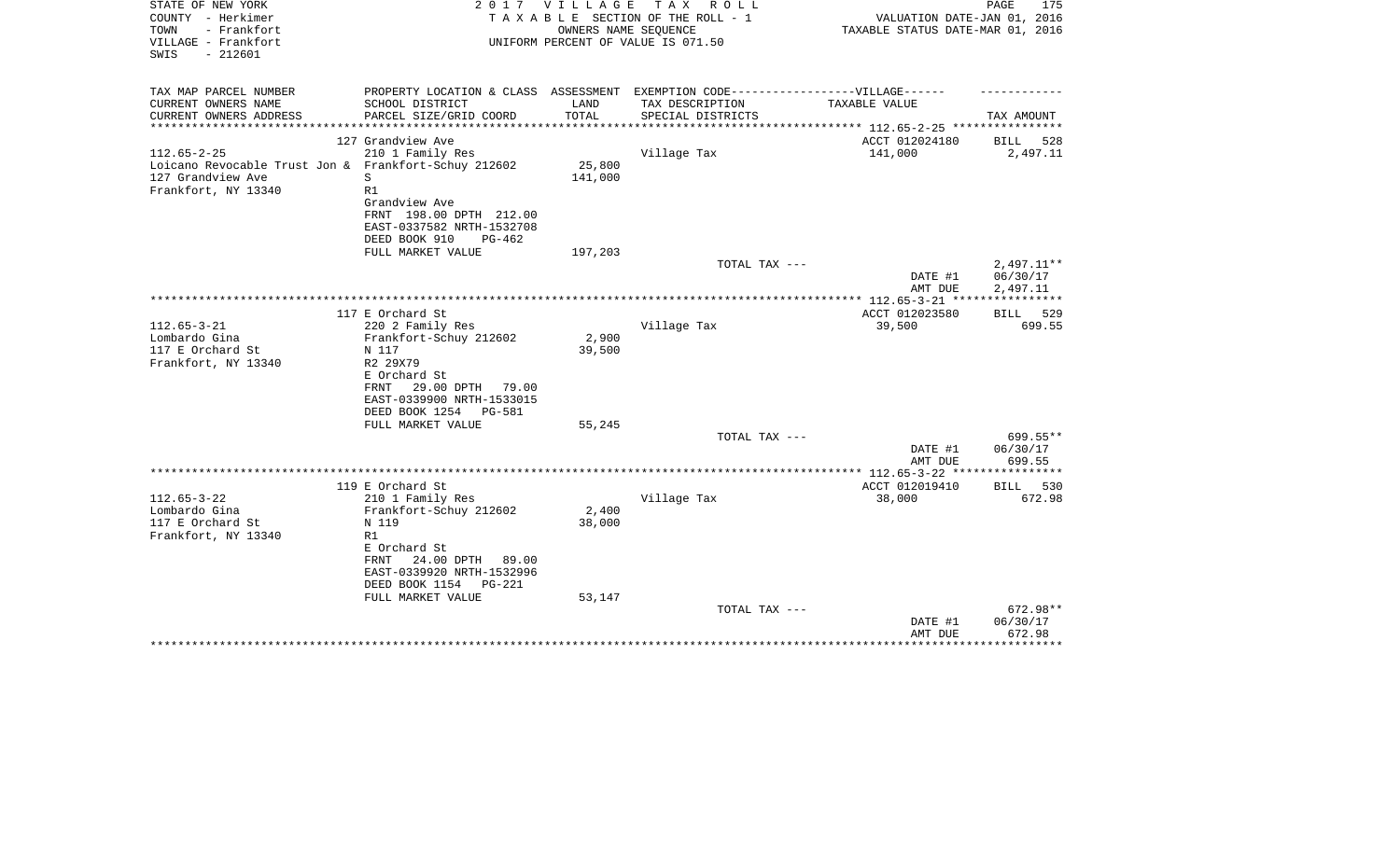| STATE OF NEW YORK<br>COUNTY - Herkimer<br>- Frankfort<br>TOWN<br>VILLAGE - Frankfort<br>$-212601$<br>SWIS | 2017                                                                                                 | <b>VILLAGE</b>  | T A X<br>R O L L<br>TAXABLE SECTION OF THE ROLL - 1<br>OWNERS NAME SEQUENCE<br>UNIFORM PERCENT OF VALUE IS 071.50 | VALUATION DATE-JAN 01, 2016<br>TAXABLE STATUS DATE-MAR 01, 2016 | PAGE<br>176                    |
|-----------------------------------------------------------------------------------------------------------|------------------------------------------------------------------------------------------------------|-----------------|-------------------------------------------------------------------------------------------------------------------|-----------------------------------------------------------------|--------------------------------|
| TAX MAP PARCEL NUMBER<br>CURRENT OWNERS NAME                                                              | PROPERTY LOCATION & CLASS ASSESSMENT EXEMPTION CODE-----------------VILLAGE------<br>SCHOOL DISTRICT | LAND            | TAX DESCRIPTION                                                                                                   | TAXABLE VALUE                                                   |                                |
| CURRENT OWNERS ADDRESS                                                                                    | PARCEL SIZE/GRID COORD                                                                               | TOTAL           | SPECIAL DISTRICTS                                                                                                 |                                                                 | TAX AMOUNT                     |
| *********************                                                                                     |                                                                                                      |                 |                                                                                                                   | *************************** 112.65-3-38 ****************        |                                |
| $112.65 - 3 - 38$                                                                                         | 114 E Orchard St<br>220 2 Family Res                                                                 |                 | Village Tax                                                                                                       | ACCT 012025650<br>38,000                                        | BILL<br>531<br>672.98          |
| Lombardo Gina<br>114 E Orchard St                                                                         | Frankfort-Schuy 212602<br>S 114                                                                      | 5,100<br>38,000 |                                                                                                                   |                                                                 |                                |
| Frankfort, NY 13340                                                                                       | R2 40X113                                                                                            |                 |                                                                                                                   |                                                                 |                                |
|                                                                                                           | E Orchard St                                                                                         |                 |                                                                                                                   |                                                                 |                                |
|                                                                                                           | 45.00 DPTH 114.00<br>FRNT<br>EAST-0339804 NRTH-1532912                                               |                 |                                                                                                                   |                                                                 |                                |
|                                                                                                           | DEED BOOK 1154<br>$PG-219$                                                                           |                 |                                                                                                                   |                                                                 |                                |
|                                                                                                           | FULL MARKET VALUE                                                                                    | 53,147          |                                                                                                                   |                                                                 |                                |
|                                                                                                           |                                                                                                      |                 | TOTAL TAX ---                                                                                                     | DATE #1                                                         | 672.98**<br>06/30/17           |
|                                                                                                           |                                                                                                      |                 |                                                                                                                   | AMT DUE                                                         | 672.98                         |
|                                                                                                           |                                                                                                      |                 |                                                                                                                   |                                                                 |                                |
| $112.81 - 1 - 19$                                                                                         | 516 Frankfort St<br>210 1 Family Res                                                                 |                 | Village Tax                                                                                                       | ACCT 012010890<br>74,700                                        | <b>BILL</b><br>532<br>1,322.94 |
| Lombardo Giuseppe                                                                                         | Frankfort-Schuy 212602                                                                               | 10,300          |                                                                                                                   |                                                                 |                                |
| Lombardo Anna Marie                                                                                       | W 516                                                                                                | 74,700          |                                                                                                                   |                                                                 |                                |
| 516 Frankfort St                                                                                          | R1                                                                                                   |                 |                                                                                                                   |                                                                 |                                |
| Frankfort, NY 13340                                                                                       | Frankfort St<br>50.00 DPTH 136.00<br>FRNT                                                            |                 |                                                                                                                   |                                                                 |                                |
|                                                                                                           | EAST-0338499 NRTH-1530476                                                                            |                 |                                                                                                                   |                                                                 |                                |
|                                                                                                           | DEED BOOK 698<br>$PG-612$                                                                            |                 |                                                                                                                   |                                                                 |                                |
|                                                                                                           | FULL MARKET VALUE                                                                                    | 104,476         |                                                                                                                   |                                                                 |                                |
|                                                                                                           |                                                                                                      |                 | TOTAL TAX ---                                                                                                     |                                                                 | 1,322.94**                     |
|                                                                                                           |                                                                                                      |                 |                                                                                                                   | DATE #1<br>AMT DUE                                              | 06/30/17<br>1,322.94           |
|                                                                                                           |                                                                                                      |                 |                                                                                                                   |                                                                 | ************                   |
|                                                                                                           | 119 Sheldon Ave                                                                                      |                 |                                                                                                                   | ACCT 012016290                                                  | 533<br>BILL                    |
| $112.66 - 2 - 40$                                                                                         | 220 2 Family Res                                                                                     |                 | Village Tax                                                                                                       | 52,100                                                          | 922.69                         |
| Lombardo Madeline E<br>Attn: A Lombardo                                                                   | Frankfort-Schuy 212602<br>N 119                                                                      | 6,600<br>52,100 |                                                                                                                   |                                                                 |                                |
| 119 Sheldon Ave                                                                                           | R <sub>2</sub>                                                                                       |                 |                                                                                                                   |                                                                 |                                |
| Frankfort, NY 13340                                                                                       | Life Use                                                                                             |                 |                                                                                                                   |                                                                 |                                |
|                                                                                                           | 61.00 DPTH 125.00<br>FRNT                                                                            |                 |                                                                                                                   |                                                                 |                                |
|                                                                                                           | EAST-0340650 NRTH-1532880                                                                            |                 |                                                                                                                   |                                                                 |                                |
|                                                                                                           | DEED BOOK 686<br>$PG-193$<br>FULL MARKET VALUE                                                       | 72,867          |                                                                                                                   |                                                                 |                                |
|                                                                                                           |                                                                                                      |                 | TOTAL TAX ---                                                                                                     |                                                                 | 922.69**                       |
|                                                                                                           |                                                                                                      |                 |                                                                                                                   | DATE #1                                                         | 06/30/17                       |
|                                                                                                           |                                                                                                      |                 |                                                                                                                   | AMT DUE                                                         | 922.69                         |
|                                                                                                           |                                                                                                      |                 |                                                                                                                   |                                                                 |                                |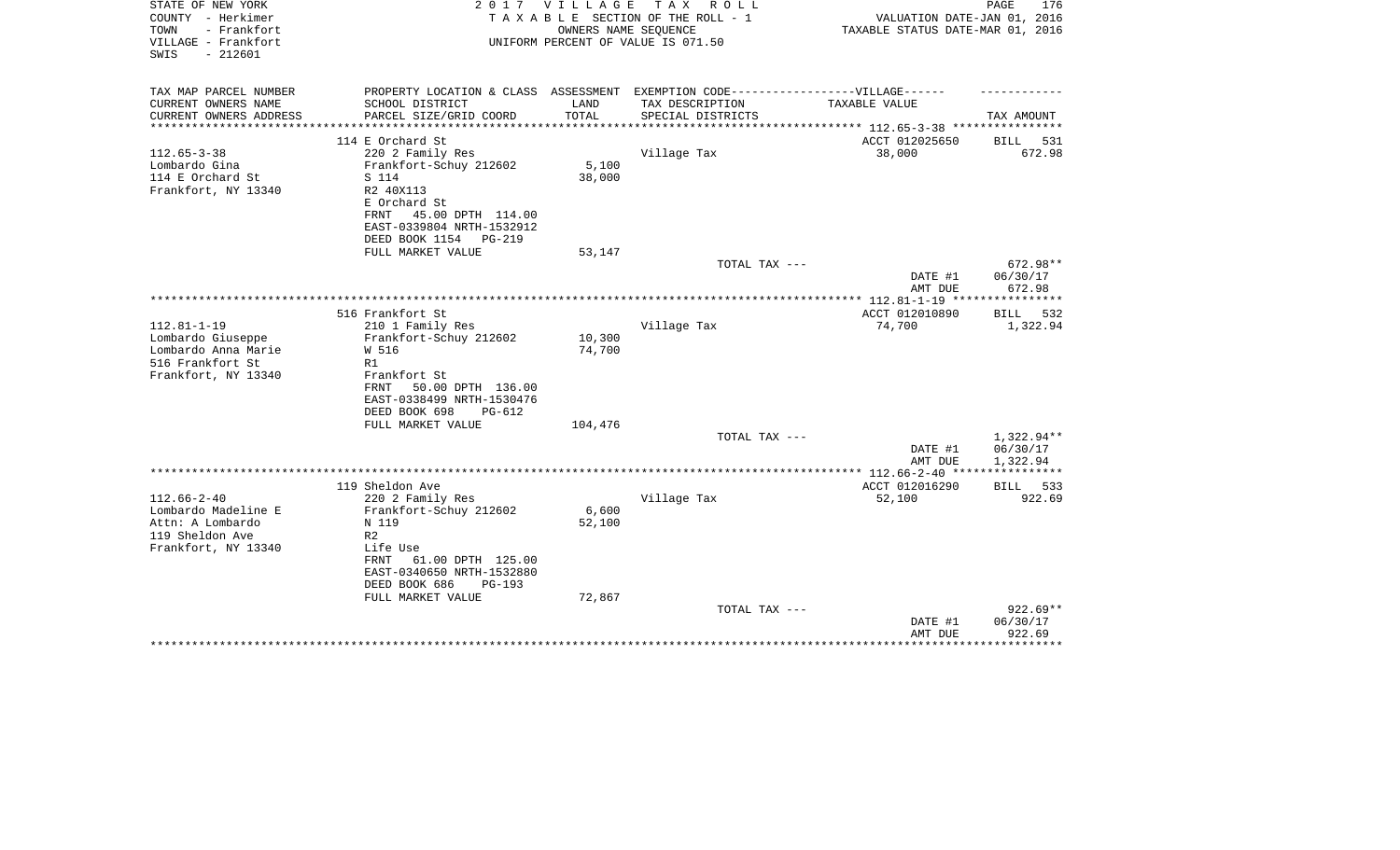| STATE OF NEW YORK<br>COUNTY - Herkimer<br>TOWN<br>- Frankfort<br>VILLAGE - Frankfort<br>$-212601$<br>SWIS | 2 0 1 7<br><b>VILLAGE</b><br>TAXABLE SECTION OF THE ROLL - 1<br>UNIFORM PERCENT OF VALUE IS 071.50 | T A X<br>R O L L<br>OWNERS NAME SEQUENCE      | VALUATION DATE-JAN 01, 2016<br>TAXABLE STATUS DATE-MAR 01, 2016 | 177<br>PAGE          |
|-----------------------------------------------------------------------------------------------------------|----------------------------------------------------------------------------------------------------|-----------------------------------------------|-----------------------------------------------------------------|----------------------|
| TAX MAP PARCEL NUMBER                                                                                     | PROPERTY LOCATION & CLASS ASSESSMENT                                                               | EXEMPTION CODE------------------VILLAGE------ |                                                                 |                      |
| CURRENT OWNERS NAME<br>SCHOOL DISTRICT                                                                    | LAND                                                                                               | TAX DESCRIPTION                               | TAXABLE VALUE                                                   |                      |
| CURRENT OWNERS ADDRESS<br>PARCEL SIZE/GRID COORD                                                          | TOTAL                                                                                              | SPECIAL DISTRICTS                             |                                                                 | TAX AMOUNT           |
| 101 Fourth Ave                                                                                            |                                                                                                    |                                               | ACCT 012002250                                                  | <b>BILL</b><br>534   |
| $112.73 - 1 - 46$<br>210 1 Family Res                                                                     |                                                                                                    | Village Tax                                   | 62,200                                                          | 1,101.56             |
| Lombardo Veronica<br>Frankfort-Schuy 212602                                                               | 9,500                                                                                              |                                               |                                                                 |                      |
| 101 Fourth Ave<br>N 101                                                                                   | 62,200                                                                                             |                                               |                                                                 |                      |
| Frankfort, NY 13340<br>R1 63X105                                                                          |                                                                                                    |                                               |                                                                 |                      |
| Fourth Ave                                                                                                |                                                                                                    |                                               |                                                                 |                      |
| FRNT                                                                                                      | 65.00 DPTH 105.10                                                                                  |                                               |                                                                 |                      |
| EAST-0338587 NRTH-1530974<br>DEED BOOK 947                                                                | $PG-648$                                                                                           |                                               |                                                                 |                      |
| FULL MARKET VALUE                                                                                         | 86,993                                                                                             |                                               |                                                                 |                      |
|                                                                                                           |                                                                                                    | TOTAL TAX ---                                 |                                                                 | 1,101.56**           |
|                                                                                                           |                                                                                                    |                                               | DATE #1                                                         | 06/30/17             |
|                                                                                                           |                                                                                                    |                                               | AMT DUE                                                         | 1,101.56             |
|                                                                                                           |                                                                                                    |                                               |                                                                 |                      |
| 103 Second Ave<br>$112.73 - 2 - 72$<br>210 1 Family Res                                                   |                                                                                                    | VET COM CT 41131                              | ACCT 187529<br>10,515                                           | BILL<br>535          |
| Frankfort-Schuy 212602<br>Long Angelo                                                                     |                                                                                                    | 11,000 VET DIS CT 41141                       | 2,790                                                           |                      |
| Favat Joseph J<br>N 103                                                                                   |                                                                                                    | 55,800 Village Tax                            | 42,495                                                          | 752.59               |
| 103 Second Ave<br>R1 50X150                                                                               |                                                                                                    |                                               |                                                                 |                      |
| Frankfort, NY 13340<br>Second Ave                                                                         |                                                                                                    |                                               |                                                                 |                      |
| FRNT                                                                                                      | 50.00 DPTH 150.00                                                                                  |                                               |                                                                 |                      |
| EAST-0338867 NRTH-1531645                                                                                 |                                                                                                    |                                               |                                                                 |                      |
| DEED BOOK 1541                                                                                            | <b>PG-79</b>                                                                                       |                                               |                                                                 |                      |
| FULL MARKET VALUE                                                                                         | 78,042                                                                                             |                                               |                                                                 |                      |
|                                                                                                           |                                                                                                    | TOTAL TAX ---                                 | DATE #1                                                         | 752.59**<br>06/30/17 |
|                                                                                                           |                                                                                                    |                                               | AMT DUE                                                         | 752.59               |
|                                                                                                           |                                                                                                    |                                               | ************ 112.65-3-66                                        | ************         |
| 119 1/2 W Orchard St                                                                                      |                                                                                                    |                                               | ACCT 168366                                                     | 536<br>BILL          |
| $112.65 - 3 - 66$<br>210 1 Family Res                                                                     |                                                                                                    | Village Tax                                   | 48,000                                                          | 850.08               |
| Longo John D<br>Frankfort-Schuy 212602                                                                    | 3,700                                                                                              |                                               |                                                                 |                      |
| 2121 Higby Rd<br>$S$ 119 1/2                                                                              | 48,000                                                                                             |                                               |                                                                 |                      |
| Frankfort, NY 13340<br>R1 25X55                                                                           |                                                                                                    |                                               |                                                                 |                      |
| W Orchard St<br>47.50 DPTH<br>FRNT                                                                        | 53.00                                                                                              |                                               |                                                                 |                      |
| EAST-0339534 NRTH-1533287                                                                                 |                                                                                                    |                                               |                                                                 |                      |
| DEED BOOK 1418                                                                                            | $PG-8.31$                                                                                          |                                               |                                                                 |                      |
| FULL MARKET VALUE                                                                                         | 67,133                                                                                             |                                               |                                                                 |                      |
|                                                                                                           |                                                                                                    | TOTAL TAX ---                                 |                                                                 | 850.08**             |
|                                                                                                           |                                                                                                    |                                               | DATE #1                                                         | 06/30/17             |
|                                                                                                           |                                                                                                    |                                               | AMT DUE                                                         | 850.08               |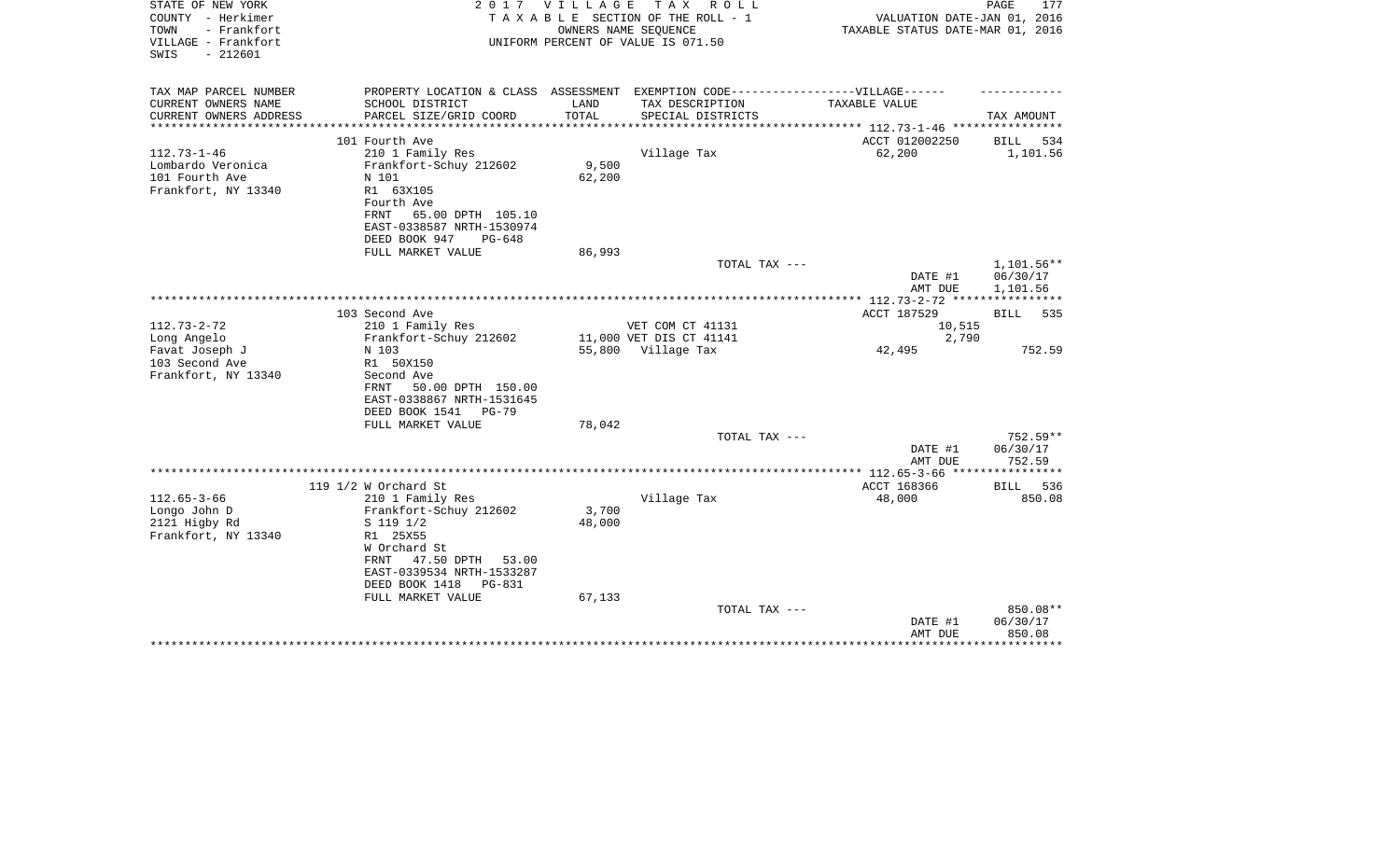| STATE OF NEW YORK<br>COUNTY - Herkimer<br>TOWN<br>- Frankfort<br>VILLAGE - Frankfort | 2 0 1 7                                                  | VILLAGE                  | T A X<br>R O L L<br>TAXABLE SECTION OF THE ROLL - 1<br>OWNERS NAME SEQUENCE<br>UNIFORM PERCENT OF VALUE IS 071.50 | VALUATION DATE-JAN 01, 2016<br>TAXABLE STATUS DATE-MAR 01, 2016 | PAGE<br>178           |
|--------------------------------------------------------------------------------------|----------------------------------------------------------|--------------------------|-------------------------------------------------------------------------------------------------------------------|-----------------------------------------------------------------|-----------------------|
| $-212601$<br>SWIS                                                                    |                                                          |                          |                                                                                                                   |                                                                 |                       |
| TAX MAP PARCEL NUMBER                                                                | PROPERTY LOCATION & CLASS ASSESSMENT                     |                          | EXEMPTION CODE-----------------VILLAGE------                                                                      |                                                                 |                       |
| CURRENT OWNERS NAME                                                                  | SCHOOL DISTRICT                                          | LAND                     | TAX DESCRIPTION                                                                                                   | TAXABLE VALUE                                                   |                       |
| CURRENT OWNERS ADDRESS                                                               | PARCEL SIZE/GRID COORD<br>**************************     | TOTAL<br>*************** | SPECIAL DISTRICTS                                                                                                 | **************** 112.65-3-69 *****************                  | TAX AMOUNT            |
|                                                                                      | 119 W Orchard St                                         |                          |                                                                                                                   | ACCT 168366                                                     | <b>BILL</b><br>537    |
| $112.65 - 3 - 69$                                                                    | 311 Res vac land                                         |                          | Village Tax                                                                                                       | 1,200                                                           | 21.25                 |
| Longo John D                                                                         | Frankfort-Schuy 212602                                   | 1,200                    |                                                                                                                   |                                                                 |                       |
| 2121 Higby Rd                                                                        | S 119                                                    | 1,200                    |                                                                                                                   |                                                                 |                       |
| Frankfort, NY 13340                                                                  | V19                                                      |                          |                                                                                                                   |                                                                 |                       |
|                                                                                      | W Orchard St                                             |                          |                                                                                                                   |                                                                 |                       |
|                                                                                      | 47.00 DPTH 88.00<br>FRNT                                 |                          |                                                                                                                   |                                                                 |                       |
|                                                                                      | EAST-0339482 NRTH-1533248                                |                          |                                                                                                                   |                                                                 |                       |
|                                                                                      | DEED BOOK 1418<br>PG-831                                 |                          |                                                                                                                   |                                                                 |                       |
|                                                                                      | FULL MARKET VALUE                                        | 1,678                    |                                                                                                                   |                                                                 |                       |
|                                                                                      |                                                          |                          | TOTAL TAX ---                                                                                                     | DATE #1                                                         | $21.25**$<br>06/30/17 |
|                                                                                      |                                                          |                          |                                                                                                                   | AMT DUE                                                         | 21.25                 |
|                                                                                      |                                                          |                          |                                                                                                                   |                                                                 |                       |
|                                                                                      | 208 Frankfort St                                         |                          |                                                                                                                   | ACCT 012016500                                                  | BILL 538              |
| $112.73 - 3 - 8$                                                                     | 220 2 Family Res                                         |                          | Village Tax                                                                                                       | 66,700                                                          | 1,181.26              |
| Lore Guiseppe                                                                        | Frankfort-Schuy 212602                                   | 6,000                    |                                                                                                                   |                                                                 |                       |
| Lore Pierina                                                                         | W 208                                                    | 66,700                   |                                                                                                                   |                                                                 |                       |
| 208 Frankfort St                                                                     | R2 34X99                                                 |                          |                                                                                                                   |                                                                 |                       |
| Frankfort, NY 13340                                                                  | Frankfort St                                             |                          |                                                                                                                   |                                                                 |                       |
|                                                                                      | 34.00 DPTH<br>99.50<br>FRNT<br>EAST-0339303 NRTH-1531550 |                          |                                                                                                                   |                                                                 |                       |
|                                                                                      | DEED BOOK 1314<br><b>PG-708</b>                          |                          |                                                                                                                   |                                                                 |                       |
|                                                                                      | FULL MARKET VALUE                                        | 93,287                   |                                                                                                                   |                                                                 |                       |
|                                                                                      |                                                          |                          | TOTAL TAX ---                                                                                                     |                                                                 | 1,181.26**            |
|                                                                                      |                                                          |                          |                                                                                                                   | DATE #1                                                         | 06/30/17              |
|                                                                                      |                                                          |                          |                                                                                                                   | AMT DUE                                                         | 1,181.26              |
|                                                                                      |                                                          |                          |                                                                                                                   |                                                                 | ***********           |
|                                                                                      | 210 Frankfort St                                         |                          |                                                                                                                   | ACCT 012017310                                                  | <b>BILL</b><br>539    |
| $112.73 - 3 - 10$                                                                    | 230 3 Family Res                                         |                          | Village Tax                                                                                                       | 64,200                                                          | 1,136.98              |
| Lore J & P                                                                           | Frankfort-Schuy 212602                                   | 7,200                    |                                                                                                                   |                                                                 |                       |
| Cooper Carmelina<br>210 S Frankfort St                                               | W 210<br>R3 30X215                                       | 64,200                   |                                                                                                                   |                                                                 |                       |
| Frankfort, NY 13340                                                                  | Frankfort St                                             |                          |                                                                                                                   |                                                                 |                       |
|                                                                                      | 30.00 DPTH 219.50<br>FRNT                                |                          |                                                                                                                   |                                                                 |                       |
|                                                                                      | EAST-0339211 NRTH-1531562                                |                          |                                                                                                                   |                                                                 |                       |
|                                                                                      | DEED BOOK 800<br>PG-436                                  |                          |                                                                                                                   |                                                                 |                       |
|                                                                                      | FULL MARKET VALUE                                        | 89,790                   |                                                                                                                   |                                                                 |                       |
|                                                                                      |                                                          |                          | TOTAL TAX ---                                                                                                     |                                                                 | 1,136.98**            |
|                                                                                      |                                                          |                          |                                                                                                                   | DATE #1                                                         | 06/30/17              |
|                                                                                      |                                                          |                          |                                                                                                                   | AMT DUE                                                         | 1,136.98              |
|                                                                                      |                                                          |                          |                                                                                                                   |                                                                 |                       |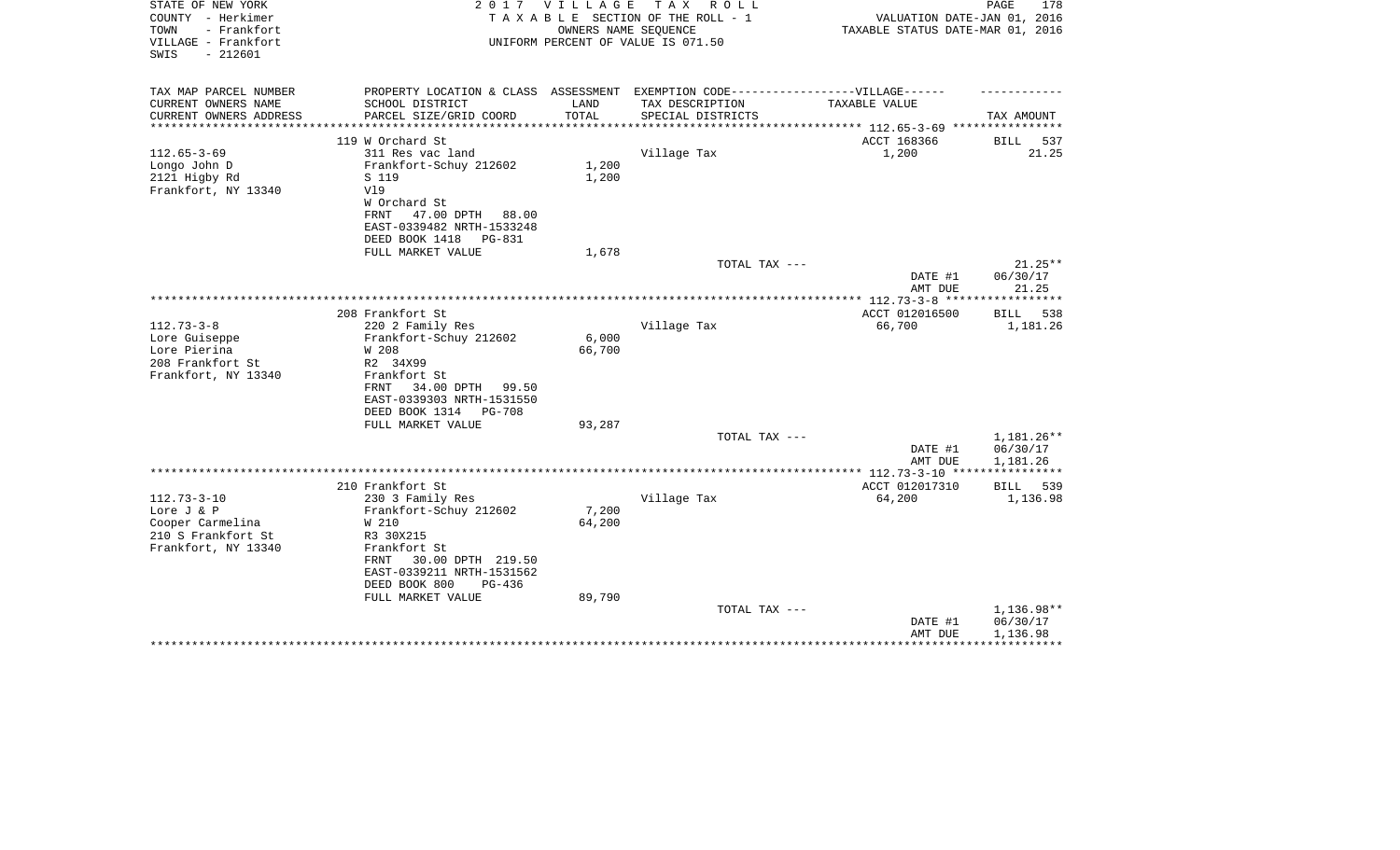| STATE OF NEW YORK<br>COUNTY - Herkimer<br>TOWN<br>- Frankfort<br>VILLAGE - Frankfort<br>$-212601$<br>SWIS | 2017                                         | V I L L A G E    | T A X<br>R O L L<br>TAXABLE SECTION OF THE ROLL - 1<br>OWNERS NAME SEQUENCE<br>UNIFORM PERCENT OF VALUE IS 071.50 | VALUATION DATE-JAN 01, 2016<br>TAXABLE STATUS DATE-MAR 01, 2016            | PAGE<br>179            |
|-----------------------------------------------------------------------------------------------------------|----------------------------------------------|------------------|-------------------------------------------------------------------------------------------------------------------|----------------------------------------------------------------------------|------------------------|
| TAX MAP PARCEL NUMBER                                                                                     | PROPERTY LOCATION & CLASS ASSESSMENT         |                  | EXEMPTION CODE------------------VILLAGE------                                                                     |                                                                            |                        |
| CURRENT OWNERS NAME                                                                                       | SCHOOL DISTRICT                              | LAND             | TAX DESCRIPTION                                                                                                   | TAXABLE VALUE                                                              |                        |
| CURRENT OWNERS ADDRESS                                                                                    | PARCEL SIZE/GRID COORD                       | TOTAL            | SPECIAL DISTRICTS                                                                                                 |                                                                            | TAX AMOUNT             |
| *********************                                                                                     | Frankfort St                                 |                  |                                                                                                                   | *************************** 112.73-3-12 ****************<br>ACCT 012017340 | 540<br>BILL            |
| $112.73 - 3 - 12$                                                                                         | 311 Res vac land                             |                  | Village Tax                                                                                                       | 600                                                                        | 10.63                  |
| Lore J & P                                                                                                | Frankfort-Schuy 212602                       | 600              |                                                                                                                   |                                                                            |                        |
| Cooper Carmelina                                                                                          | Е                                            | 600              |                                                                                                                   |                                                                            |                        |
| 210 S Frankfort St                                                                                        | V19 140X142                                  |                  |                                                                                                                   |                                                                            |                        |
| Frankfort, NY 13340                                                                                       | Frankfort St                                 |                  |                                                                                                                   |                                                                            |                        |
|                                                                                                           | FRNT 140.00 DPTH 140.00                      |                  |                                                                                                                   |                                                                            |                        |
|                                                                                                           | EAST-0339100 NRTH-1531673                    |                  |                                                                                                                   |                                                                            |                        |
|                                                                                                           | DEED BOOK 800<br>PG-436<br>FULL MARKET VALUE | 839              |                                                                                                                   |                                                                            |                        |
|                                                                                                           |                                              |                  | TOTAL TAX ---                                                                                                     |                                                                            | $10.63**$              |
|                                                                                                           |                                              |                  |                                                                                                                   | DATE #1                                                                    | 06/30/17               |
|                                                                                                           |                                              |                  |                                                                                                                   | AMT DUE                                                                    | 10.63                  |
|                                                                                                           |                                              |                  |                                                                                                                   | ************** 112.82-1-52 *****************                               |                        |
|                                                                                                           | 329 Second Ave                               |                  |                                                                                                                   | ACCT 189794                                                                | BILL 541               |
| $112.82 - 1 - 52$                                                                                         | 210 1 Family Res                             |                  | Village Tax                                                                                                       | 66,400                                                                     | 1,175.94               |
| LoRe Lisa<br>329 Second Ave                                                                               | Frankfort-Schuy 212602<br>N 329              | 10,800<br>66,400 |                                                                                                                   |                                                                            |                        |
| Frankfort, NY 13340                                                                                       | R1 50X150                                    |                  |                                                                                                                   |                                                                            |                        |
|                                                                                                           | Second Ave                                   |                  |                                                                                                                   |                                                                            |                        |
|                                                                                                           | 50.00 DPTH 150.00<br>FRNT                    |                  |                                                                                                                   |                                                                            |                        |
|                                                                                                           | EAST-0340476 NRTH-1530038                    |                  |                                                                                                                   |                                                                            |                        |
|                                                                                                           | DEED BOOK 1554<br>PG-601                     |                  |                                                                                                                   |                                                                            |                        |
|                                                                                                           | FULL MARKET VALUE                            | 92,867           |                                                                                                                   |                                                                            |                        |
|                                                                                                           |                                              |                  | TOTAL TAX ---                                                                                                     |                                                                            | 1,175.94**<br>06/30/17 |
|                                                                                                           |                                              |                  |                                                                                                                   | DATE #1<br>AMT DUE                                                         | 1,175.94               |
|                                                                                                           |                                              |                  |                                                                                                                   |                                                                            |                        |
|                                                                                                           | 306 Palmer St                                |                  |                                                                                                                   | ACCT 012027030                                                             | 542<br>BILL            |
| $112.73 - 4 - 18$                                                                                         | 210 1 Family Res                             |                  | Village Tax                                                                                                       | 73,800                                                                     | 1,307.00               |
| Lore Peter                                                                                                | Frankfort-Schuy 212602                       | 10,800           |                                                                                                                   |                                                                            |                        |
| 306 Palmer St                                                                                             | W 306                                        | 73,800           |                                                                                                                   |                                                                            |                        |
| Frankfort, NY 13340                                                                                       | R1 50X150<br>Palmer St                       |                  |                                                                                                                   |                                                                            |                        |
|                                                                                                           | 50.00 DPTH 150.00<br>FRNT                    |                  |                                                                                                                   |                                                                            |                        |
|                                                                                                           | EAST-0339590 NRTH-1530456                    |                  |                                                                                                                   |                                                                            |                        |
|                                                                                                           | DEED BOOK 692<br>PG-757                      |                  |                                                                                                                   |                                                                            |                        |
|                                                                                                           | FULL MARKET VALUE                            | 103,217          |                                                                                                                   |                                                                            |                        |
|                                                                                                           |                                              |                  | TOTAL TAX ---                                                                                                     |                                                                            | $1,307.00**$           |
|                                                                                                           |                                              |                  |                                                                                                                   | DATE #1                                                                    | 06/30/17               |
|                                                                                                           |                                              |                  |                                                                                                                   | AMT DUE                                                                    | 1,307.00               |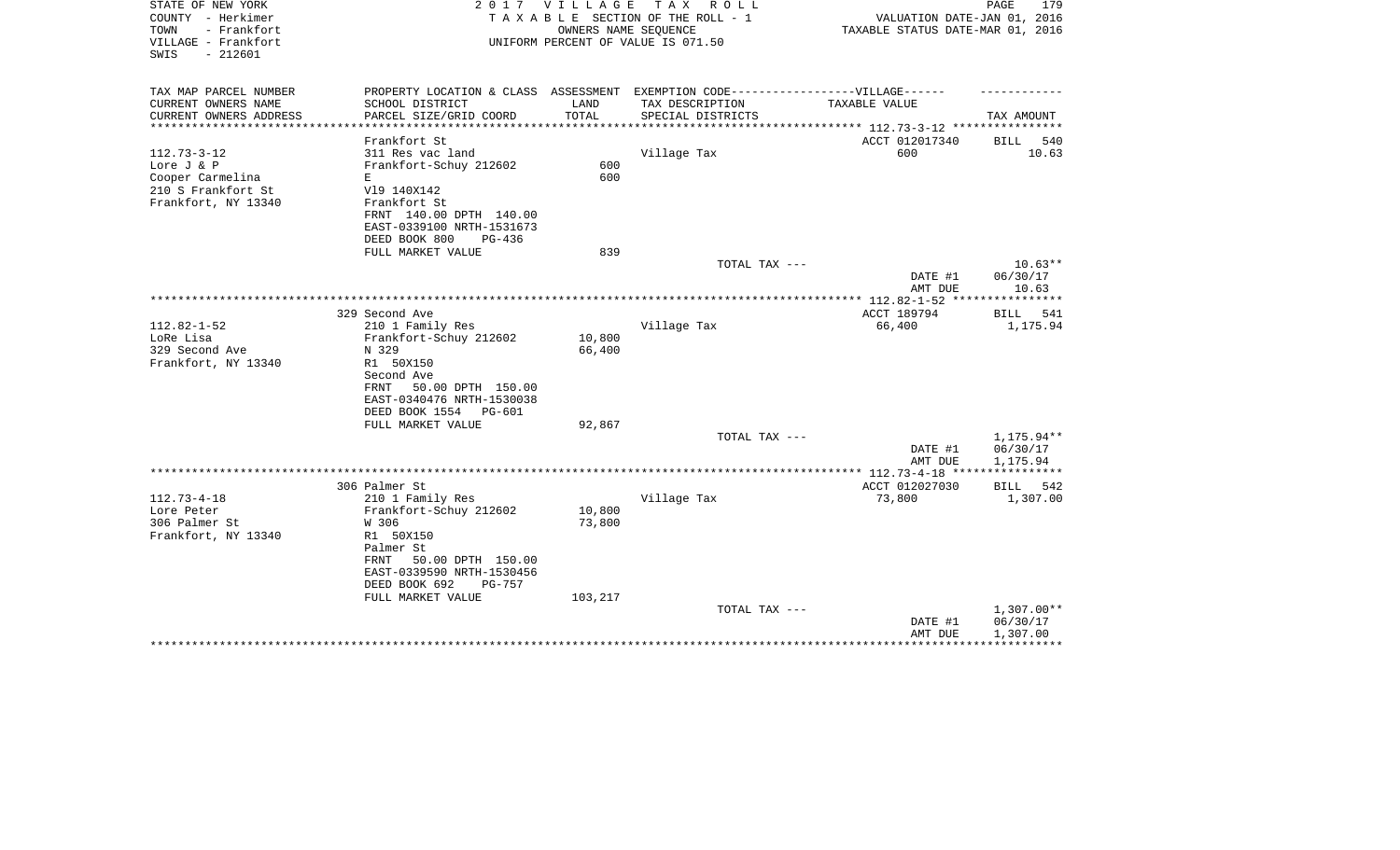| STATE OF NEW YORK<br>2017<br>V I L L A G E<br>T A X<br>R O L L<br>COUNTY - Herkimer<br>TAXABLE SECTION OF THE ROLL - 1<br>VALUATION DATE-JAN 01, 2016<br>- Frankfort<br>OWNERS NAME SEQUENCE<br>TAXABLE STATUS DATE-MAR 01, 2016<br>TOWN<br>VILLAGE - Frankfort<br>UNIFORM PERCENT OF VALUE IS 071.50<br>$-212601$<br>SWIS | PAGE<br>180                       |
|----------------------------------------------------------------------------------------------------------------------------------------------------------------------------------------------------------------------------------------------------------------------------------------------------------------------------|-----------------------------------|
| TAX MAP PARCEL NUMBER<br>PROPERTY LOCATION & CLASS ASSESSMENT<br>EXEMPTION CODE------------------VILLAGE------                                                                                                                                                                                                             |                                   |
| CURRENT OWNERS NAME<br>SCHOOL DISTRICT<br>LAND<br>TAX DESCRIPTION<br>TAXABLE VALUE                                                                                                                                                                                                                                         |                                   |
| TOTAL<br>CURRENT OWNERS ADDRESS<br>PARCEL SIZE/GRID COORD<br>SPECIAL DISTRICTS<br>*************<br>************************<br>**************** 112.66-2-6 ******************<br>************                                                                                                                              | TAX AMOUNT                        |
| ACCT 197765<br>102 Sheldon Ave                                                                                                                                                                                                                                                                                             | <b>BILL</b><br>543                |
| $112.66 - 2 - 6$<br>210 1 Family Res<br>Village Tax<br>48,000                                                                                                                                                                                                                                                              | 850.08                            |
| Frankfort-Schuy 212602<br>4,500<br>Losee Matthew R                                                                                                                                                                                                                                                                         |                                   |
| Losee Heather L<br>48,000<br>S 102                                                                                                                                                                                                                                                                                         |                                   |
| 102 Sheldon Ave<br>R1 Life Use                                                                                                                                                                                                                                                                                             |                                   |
| Frankfort, NY 13340<br>Sheldon Ave                                                                                                                                                                                                                                                                                         |                                   |
| 45.00 DPTH 125.00<br>FRNT                                                                                                                                                                                                                                                                                                  |                                   |
| EAST-0340337 NRTH-1532985                                                                                                                                                                                                                                                                                                  |                                   |
| DEED BOOK 1604<br>PG-87                                                                                                                                                                                                                                                                                                    |                                   |
| FULL MARKET VALUE<br>67,133                                                                                                                                                                                                                                                                                                |                                   |
| TOTAL TAX ---                                                                                                                                                                                                                                                                                                              | 850.08**                          |
| DATE #1                                                                                                                                                                                                                                                                                                                    | 06/30/17<br>850.08                |
| AMT DUE                                                                                                                                                                                                                                                                                                                    |                                   |
| 303 Ingersol Ave<br>ACCT 012016530                                                                                                                                                                                                                                                                                         | 544<br>BILL                       |
| $112.82 - 1 - 62$<br>Village Tax<br>60,000<br>210 1 Family Res                                                                                                                                                                                                                                                             | 1,062.60                          |
| Ludwig John R Jr<br>Frankfort-Schuy 212602<br>12,500                                                                                                                                                                                                                                                                       |                                   |
| 303 Ingersol Ave<br>E 303<br>60,000                                                                                                                                                                                                                                                                                        |                                   |
| Frankfort, NY 13340<br>R1                                                                                                                                                                                                                                                                                                  |                                   |
| Ingersol Ave                                                                                                                                                                                                                                                                                                               |                                   |
| FRNT 109.00 DPTH<br>99.00                                                                                                                                                                                                                                                                                                  |                                   |
| EAST-0340331 NRTH-1529651                                                                                                                                                                                                                                                                                                  |                                   |
| DEED BOOK 898<br>PG-608                                                                                                                                                                                                                                                                                                    |                                   |
| 83,916<br>FULL MARKET VALUE                                                                                                                                                                                                                                                                                                |                                   |
| TOTAL TAX ---                                                                                                                                                                                                                                                                                                              | 1,062.60**                        |
| DATE #1                                                                                                                                                                                                                                                                                                                    | 06/30/17                          |
| AMT DUE                                                                                                                                                                                                                                                                                                                    | 1,062.60<br>* * * * * * * * * * * |
| 106 Hillcrest Ave<br>ACCT 012027570                                                                                                                                                                                                                                                                                        | 545<br>BILL                       |
| $112.65 - 2 - 16$<br>Village Tax<br>311 Res vac land<br>8,100                                                                                                                                                                                                                                                              | 143.45                            |
| Lusiak Robert D<br>8,100<br>Frankfort-Schuy 212602                                                                                                                                                                                                                                                                         |                                   |
| Lusiak Debra A<br>W 106<br>8,100                                                                                                                                                                                                                                                                                           |                                   |
| 112 Hillcrest Rd<br>Vac Ld                                                                                                                                                                                                                                                                                                 |                                   |
| Frankfort, NY 13340<br>Hillcrest Rd                                                                                                                                                                                                                                                                                        |                                   |
| 43.00 DPTH 178.50<br>FRNT                                                                                                                                                                                                                                                                                                  |                                   |
| EAST-0338228 NRTH-1533042                                                                                                                                                                                                                                                                                                  |                                   |
| DEED BOOK 802<br>$PG-644$                                                                                                                                                                                                                                                                                                  |                                   |
| 11,329<br>FULL MARKET VALUE                                                                                                                                                                                                                                                                                                |                                   |
| TOTAL TAX ---                                                                                                                                                                                                                                                                                                              | 143.45**                          |
| DATE #1                                                                                                                                                                                                                                                                                                                    | 06/30/17                          |
| AMT DUE                                                                                                                                                                                                                                                                                                                    | 143.45<br>**********              |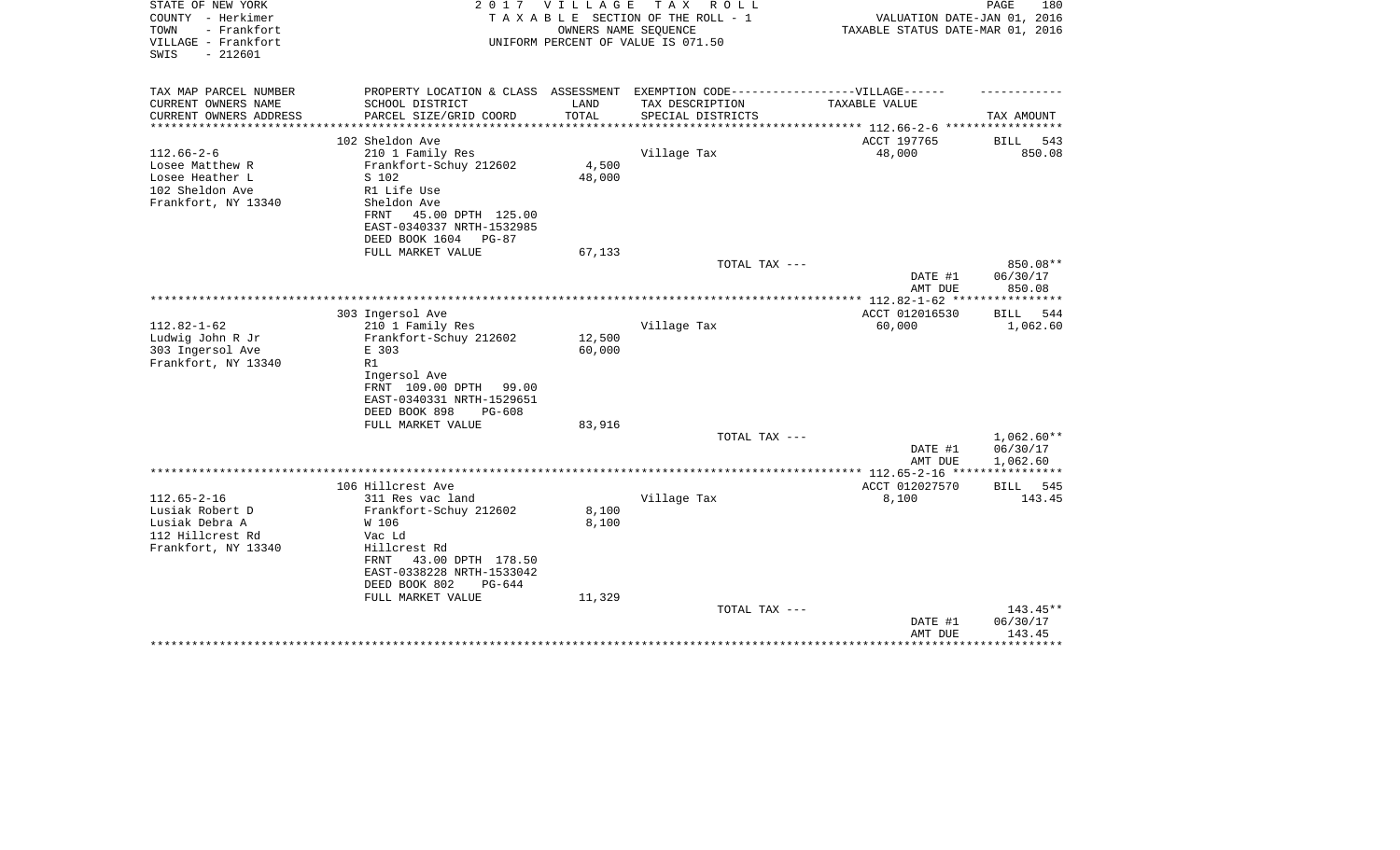| STATE OF NEW YORK<br>COUNTY - Herkimer<br>TOWN<br>- Frankfort<br>VILLAGE - Frankfort<br>$-212601$<br>SWIS | 2017                                                                              | V I L L A G E | T A X<br>R O L L<br>TAXABLE SECTION OF THE ROLL - 1<br>OWNERS NAME SEQUENCE<br>UNIFORM PERCENT OF VALUE IS 071.50 | VALUATION DATE-JAN 01, 2016<br>TAXABLE STATUS DATE-MAR 01, 2016 | PAGE<br>181          |
|-----------------------------------------------------------------------------------------------------------|-----------------------------------------------------------------------------------|---------------|-------------------------------------------------------------------------------------------------------------------|-----------------------------------------------------------------|----------------------|
| TAX MAP PARCEL NUMBER                                                                                     | PROPERTY LOCATION & CLASS ASSESSMENT EXEMPTION CODE-----------------VILLAGE------ |               |                                                                                                                   |                                                                 |                      |
| CURRENT OWNERS NAME                                                                                       | SCHOOL DISTRICT                                                                   | LAND          | TAX DESCRIPTION                                                                                                   | TAXABLE VALUE                                                   |                      |
| CURRENT OWNERS ADDRESS                                                                                    | PARCEL SIZE/GRID COORD                                                            | TOTAL         | SPECIAL DISTRICTS                                                                                                 |                                                                 | TAX AMOUNT           |
| ********************                                                                                      |                                                                                   |               |                                                                                                                   | *************************** 112.65-2-17 ****************        |                      |
|                                                                                                           | 108 Hillcrest Ave                                                                 |               |                                                                                                                   | ACCT 012027600                                                  | <b>BILL</b><br>546   |
| $112.65 - 2 - 17$<br>Lusiak Robert D                                                                      | 312 Vac w/imprv<br>Frankfort-Schuy 212602                                         | 8,300         | Village Tax                                                                                                       | 15,300                                                          | 270.96               |
| Lusiak Debra A                                                                                            | W 108                                                                             | 15,300        |                                                                                                                   |                                                                 |                      |
| 112 Hillcrest Rd                                                                                          | Pool                                                                              |               |                                                                                                                   |                                                                 |                      |
| Frankfort, NY 13340                                                                                       | Hillcrest Rd                                                                      |               |                                                                                                                   |                                                                 |                      |
|                                                                                                           | 50.00 DPTH 189.50<br>FRNT                                                         |               |                                                                                                                   |                                                                 |                      |
|                                                                                                           | EAST-0338245 NRTH-1532999                                                         |               |                                                                                                                   |                                                                 |                      |
|                                                                                                           | DEED BOOK 802<br>PG-644                                                           |               |                                                                                                                   |                                                                 |                      |
|                                                                                                           | FULL MARKET VALUE                                                                 | 21,399        |                                                                                                                   |                                                                 |                      |
|                                                                                                           |                                                                                   |               | TOTAL TAX ---                                                                                                     | DATE #1                                                         | 270.96**<br>06/30/17 |
|                                                                                                           |                                                                                   |               |                                                                                                                   | AMT DUE                                                         | 270.96               |
|                                                                                                           |                                                                                   |               |                                                                                                                   |                                                                 | ************         |
|                                                                                                           | 110 Hillcrest Ave                                                                 |               |                                                                                                                   | ACCT 012012540                                                  | 547<br>BILL          |
| $112.65 - 2 - 18$                                                                                         | 311 Res vac land                                                                  |               | Village Tax                                                                                                       | 8,400                                                           | 148.76               |
| Lusiak Robert D                                                                                           | Frankfort-Schuy 212602                                                            | 8,400         |                                                                                                                   |                                                                 |                      |
| Lusiak Debra A                                                                                            | W 110                                                                             | 8,400         |                                                                                                                   |                                                                 |                      |
| 112 Hillcrest Rd<br>Frankfort, NY 13340                                                                   | V19 50X170<br>Hillcrest Rd                                                        |               |                                                                                                                   |                                                                 |                      |
|                                                                                                           | 50.00 DPTH 195.00<br>FRNT                                                         |               |                                                                                                                   |                                                                 |                      |
|                                                                                                           | EAST-0338245 NRTH-1532958                                                         |               |                                                                                                                   |                                                                 |                      |
|                                                                                                           | DEED BOOK 00650 PG-00907                                                          |               |                                                                                                                   |                                                                 |                      |
|                                                                                                           | FULL MARKET VALUE                                                                 | 11,748        |                                                                                                                   |                                                                 |                      |
|                                                                                                           |                                                                                   |               | TOTAL TAX ---                                                                                                     |                                                                 | 148.76**             |
|                                                                                                           |                                                                                   |               |                                                                                                                   | DATE #1                                                         | 06/30/17             |
|                                                                                                           |                                                                                   |               |                                                                                                                   | AMT DUE                                                         | 148.76               |
|                                                                                                           | 112 Hillcrest Ave                                                                 |               |                                                                                                                   | ACCT 012012510                                                  | <b>BILL</b><br>548   |
| $112.65 - 2 - 19$                                                                                         | 210 1 Family Res                                                                  |               | VET COM CT 41131                                                                                                  | 10,515                                                          |                      |
| Lusiak Robert D                                                                                           | Frankfort-Schuy 212602                                                            | 11,400        | Village Tax                                                                                                       | 70,985                                                          | 1,257.14             |
| Lusiak Debra A                                                                                            | W 112                                                                             | 81,500        |                                                                                                                   |                                                                 |                      |
| 112 Hillcrest Rd                                                                                          | R1 50X145                                                                         |               |                                                                                                                   |                                                                 |                      |
| Frankfort, NY 13340                                                                                       | Hillcrest Rd                                                                      |               |                                                                                                                   |                                                                 |                      |
|                                                                                                           | FRNT 214.00 DPTH 195.00                                                           |               |                                                                                                                   |                                                                 |                      |
|                                                                                                           | EAST-0338245 NRTH-1532912<br>DEED BOOK 00650 PG-00907                             |               |                                                                                                                   |                                                                 |                      |
|                                                                                                           | FULL MARKET VALUE                                                                 | 113,986       |                                                                                                                   |                                                                 |                      |
|                                                                                                           |                                                                                   |               | TOTAL TAX ---                                                                                                     |                                                                 | 1,257.14**           |
|                                                                                                           |                                                                                   |               |                                                                                                                   | DATE #1                                                         | 06/30/17             |
|                                                                                                           |                                                                                   |               |                                                                                                                   | AMT DUE                                                         | 1,257.14             |
|                                                                                                           |                                                                                   |               |                                                                                                                   |                                                                 |                      |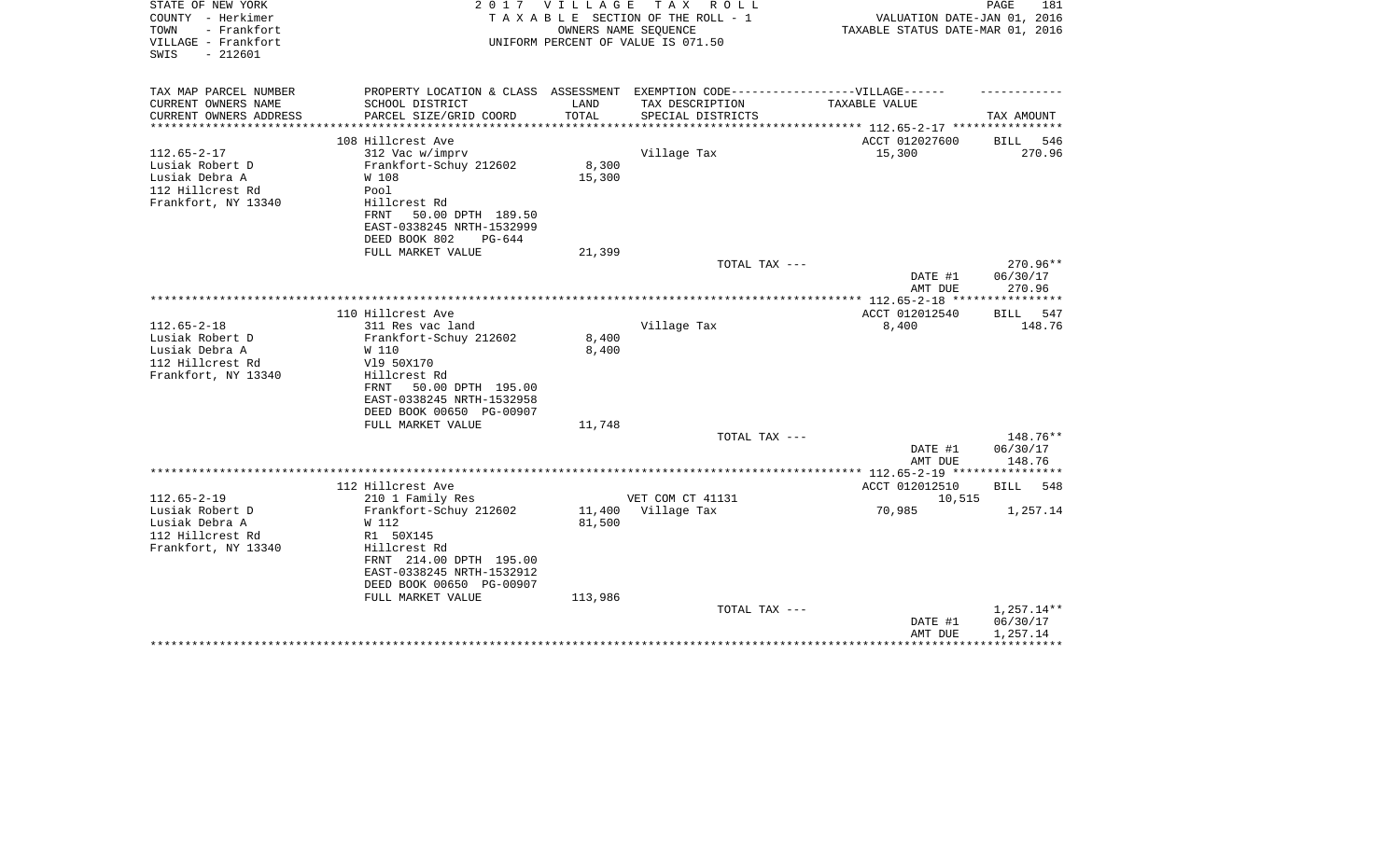| STATE OF NEW YORK<br>COUNTY - Herkimer<br>TOWN<br>- Frankfort<br>VILLAGE - Frankfort<br>$-212601$<br>SWIS | 2017                                                                             | <b>VILLAGE</b> | TAX ROLL<br>TAXABLE SECTION OF THE ROLL - 1<br>OWNERS NAME SEQUENCE<br>UNIFORM PERCENT OF VALUE IS 071.50 | VALUATION DATE-JAN 01, 2016<br>TAXABLE STATUS DATE-MAR 01, 2016 | PAGE<br>182          |
|-----------------------------------------------------------------------------------------------------------|----------------------------------------------------------------------------------|----------------|-----------------------------------------------------------------------------------------------------------|-----------------------------------------------------------------|----------------------|
| TAX MAP PARCEL NUMBER                                                                                     | PROPERTY LOCATION & CLASS ASSESSMENT EXEMPTION CODE----------------VILLAGE------ |                |                                                                                                           |                                                                 |                      |
| CURRENT OWNERS NAME                                                                                       | SCHOOL DISTRICT                                                                  | LAND           | TAX DESCRIPTION                                                                                           | TAXABLE VALUE                                                   |                      |
| CURRENT OWNERS ADDRESS<br>*********************                                                           | PARCEL SIZE/GRID COORD                                                           | TOTAL          | SPECIAL DISTRICTS                                                                                         | ***************** 112.74-2-28 *****************                 | TAX AMOUNT           |
|                                                                                                           | 220-224 Mann St                                                                  |                |                                                                                                           | ACCT 012023400                                                  | 549<br>BILL          |
| $112.74 - 2 - 28$                                                                                         | 230 3 Family Res                                                                 |                | Village Tax                                                                                               | 62,800                                                          | 1,112.19             |
| Luther Denise                                                                                             | Frankfort-Schuy 212602                                                           | 7,000          |                                                                                                           |                                                                 |                      |
| Luther James R Sr                                                                                         | $S$ 220-224                                                                      | 62,800         |                                                                                                           |                                                                 |                      |
| 226 East Main St<br>Frankfort, NY 13340                                                                   | R1 & Bus 50X107<br>Mann St                                                       |                |                                                                                                           |                                                                 |                      |
|                                                                                                           | 58.00 DPTH 186.00<br>FRNT                                                        |                |                                                                                                           |                                                                 |                      |
|                                                                                                           | EAST-0340029 NRTH-1531623                                                        |                |                                                                                                           |                                                                 |                      |
|                                                                                                           | DEED BOOK 1084<br>PG-289                                                         |                |                                                                                                           |                                                                 |                      |
|                                                                                                           | FULL MARKET VALUE                                                                | 87,832         |                                                                                                           |                                                                 |                      |
|                                                                                                           |                                                                                  |                | TOTAL TAX ---                                                                                             |                                                                 | 1,112.19**           |
|                                                                                                           |                                                                                  |                |                                                                                                           | DATE #1<br>AMT DUE                                              | 06/30/17<br>1,112.19 |
|                                                                                                           |                                                                                  |                |                                                                                                           |                                                                 |                      |
|                                                                                                           | 215 E Main St                                                                    |                |                                                                                                           | ACCT 012022770                                                  | BILL 550             |
| $112.74 - 1 - 37$                                                                                         | 220 2 Family Res                                                                 |                | Village Tax                                                                                               | 54,400                                                          | 963.42               |
| Luther Denise<br>Romeo A                                                                                  | Frankfort-Schuy 212602                                                           | 8,100          |                                                                                                           |                                                                 |                      |
| 226 E Main St<br>Frankfort, NY 13340                                                                      | N 215<br>R1 60X280                                                               | 54,400         |                                                                                                           |                                                                 |                      |
|                                                                                                           | E Main St                                                                        |                |                                                                                                           |                                                                 |                      |
|                                                                                                           | 60.00 DPTH 280.00<br>FRNT                                                        |                |                                                                                                           |                                                                 |                      |
|                                                                                                           | EAST-0340279 NRTH-1532087                                                        |                |                                                                                                           |                                                                 |                      |
|                                                                                                           | DEED BOOK 835<br>PG-441                                                          |                |                                                                                                           |                                                                 |                      |
|                                                                                                           | FULL MARKET VALUE                                                                | 76,084         |                                                                                                           |                                                                 |                      |
|                                                                                                           |                                                                                  |                | TOTAL TAX ---                                                                                             |                                                                 | 963.42**<br>06/30/17 |
|                                                                                                           |                                                                                  |                |                                                                                                           | DATE #1<br>AMT DUE                                              | 963.42               |
|                                                                                                           |                                                                                  |                |                                                                                                           |                                                                 |                      |
|                                                                                                           | 218 Mann St                                                                      |                |                                                                                                           | ACCT 012015750                                                  | BILL<br>551          |
| $112.74 - 2 - 27$                                                                                         | 220 2 Family Res                                                                 |                | Village Tax                                                                                               | 55,600                                                          | 984.68               |
| Luther James                                                                                              | Frankfort-Schuy 212602                                                           | 7,600          |                                                                                                           |                                                                 |                      |
| Luther Denise<br>226 E Main St                                                                            | S 218<br>R2 68X185x60x                                                           | 55,600         |                                                                                                           |                                                                 |                      |
| Frankfort, NY 13340                                                                                       | Mann St                                                                          |                |                                                                                                           |                                                                 |                      |
|                                                                                                           | 60.00 DPTH 186.00<br>FRNT                                                        |                |                                                                                                           |                                                                 |                      |
|                                                                                                           | EAST-0339989 NRTH-1531670                                                        |                |                                                                                                           |                                                                 |                      |
|                                                                                                           | DEED BOOK 1291<br>PG-723                                                         |                |                                                                                                           |                                                                 |                      |
|                                                                                                           | FULL MARKET VALUE                                                                | 77,762         | TOTAL TAX ---                                                                                             |                                                                 | 984.68**             |
|                                                                                                           |                                                                                  |                |                                                                                                           | DATE #1                                                         | 06/30/17             |
|                                                                                                           |                                                                                  |                |                                                                                                           | AMT DUE                                                         | 984.68               |
|                                                                                                           |                                                                                  |                |                                                                                                           |                                                                 |                      |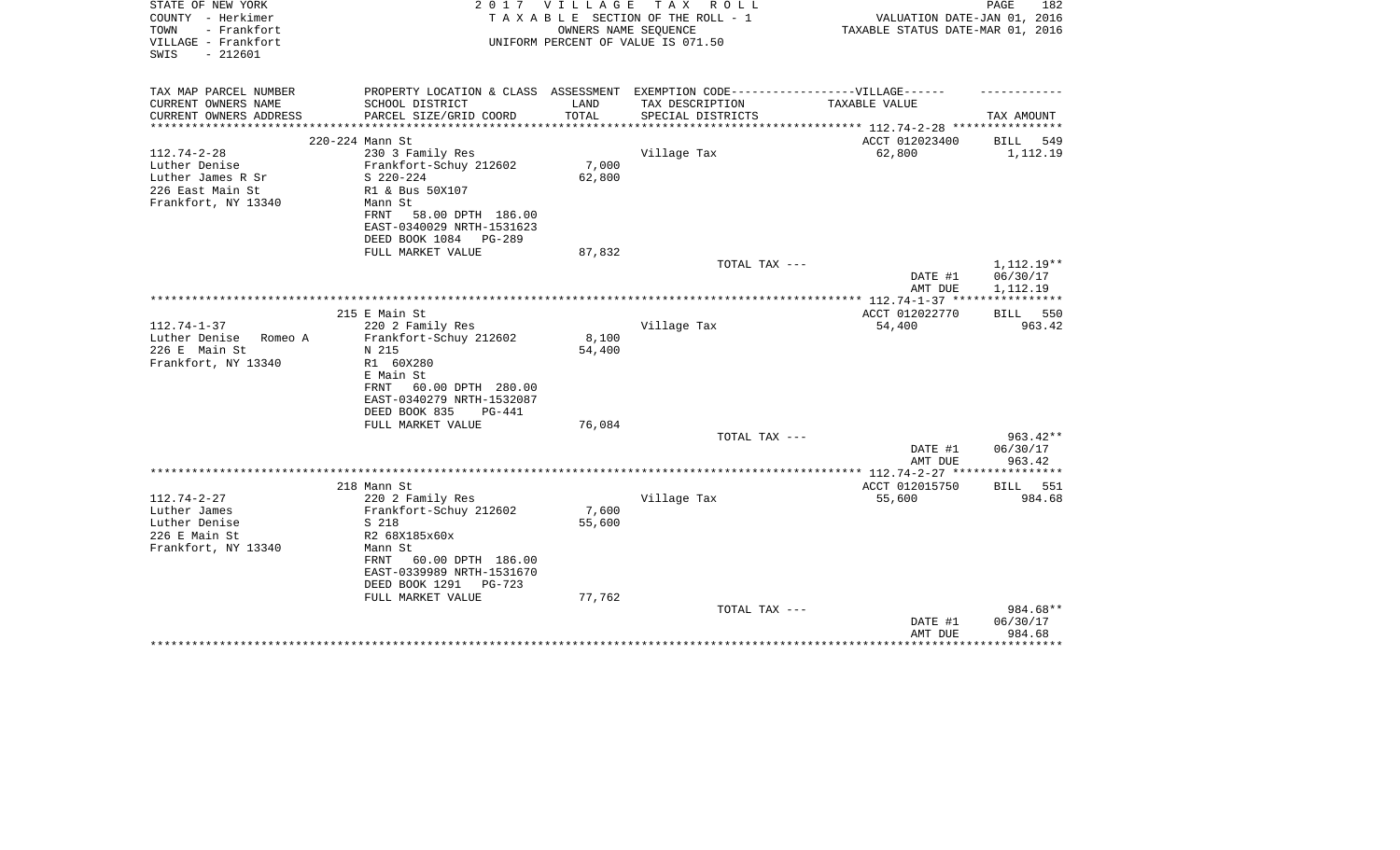| STATE OF NEW YORK<br>COUNTY - Herkimer<br>TOWN<br>- Frankfort<br>VILLAGE - Frankfort                  | 2017                                                                                                                                                                                     | <b>VILLAGE</b>            | T A X<br>R O L L<br>TAXABLE SECTION OF THE ROLL - 1<br>OWNERS NAME SEQUENCE<br>UNIFORM PERCENT OF VALUE IS 071.50 | VALUATION DATE-JAN 01, 2016<br>TAXABLE STATUS DATE-MAR 01, 2016 | PAGE<br>183                          |
|-------------------------------------------------------------------------------------------------------|------------------------------------------------------------------------------------------------------------------------------------------------------------------------------------------|---------------------------|-------------------------------------------------------------------------------------------------------------------|-----------------------------------------------------------------|--------------------------------------|
| $-212601$<br>SWIS                                                                                     |                                                                                                                                                                                          |                           |                                                                                                                   |                                                                 |                                      |
| TAX MAP PARCEL NUMBER                                                                                 | PROPERTY LOCATION & CLASS ASSESSMENT EXEMPTION CODE-----------------VILLAGE------                                                                                                        |                           |                                                                                                                   |                                                                 |                                      |
| CURRENT OWNERS NAME<br>CURRENT OWNERS ADDRESS                                                         | SCHOOL DISTRICT<br>PARCEL SIZE/GRID COORD                                                                                                                                                | LAND<br>TOTAL             | TAX DESCRIPTION<br>SPECIAL DISTRICTS                                                                              | <b>TAXABLE VALUE</b>                                            | TAX AMOUNT                           |
| ***************                                                                                       | **************************                                                                                                                                                               | *********************     |                                                                                                                   |                                                                 |                                      |
|                                                                                                       | 230 E Main St                                                                                                                                                                            |                           |                                                                                                                   | ACCT 012001260                                                  | 552<br>BILL                          |
| $112.74 - 2 - 60$<br>Luther James<br>Luther Denise<br>226 E Main St<br>Frankfort, NY 13340            | 220 2 Family Res<br>Frankfort-Schuy 212602<br>S 230<br>R2 57X80<br>E Main St<br>60.00 DPTH<br>FRNT<br>80.00<br>EAST-0340308 NRTH-1531639                                                 | 5,300<br>58,500           | Village Tax                                                                                                       | 58,500                                                          | 1,036.04                             |
|                                                                                                       | DEED BOOK 1244<br>PG-165<br>FULL MARKET VALUE                                                                                                                                            | 81,818                    |                                                                                                                   |                                                                 |                                      |
|                                                                                                       |                                                                                                                                                                                          |                           | TOTAL TAX ---                                                                                                     |                                                                 | $1,036.04**$                         |
|                                                                                                       |                                                                                                                                                                                          |                           |                                                                                                                   | DATE #1<br>AMT DUE                                              | 06/30/17<br>1,036.04                 |
|                                                                                                       | 228 E Main St                                                                                                                                                                            |                           |                                                                                                                   | ACCT 012023370                                                  | BILL<br>553                          |
| $112.74 - 2 - 61$<br>Luther James R<br>Luther Denise A<br>226 E Main St<br>Frankfort, NY 13340        | 210 1 Family Res<br>Frankfort-Schuy 212602<br>S 228<br>226 merged into this<br>E Main St<br>FRNT 154.00 DPTH 140.00                                                                      | 9,500<br>89,000           | Village Tax                                                                                                       | 89,000                                                          | 1,576.19                             |
|                                                                                                       | EAST-0340217 NRTH-1531706<br>DEED BOOK 905<br>$PG-700$<br>FULL MARKET VALUE                                                                                                              | 124,476                   |                                                                                                                   |                                                                 |                                      |
|                                                                                                       |                                                                                                                                                                                          |                           | TOTAL TAX ---                                                                                                     | DATE #1<br>AMT DUE                                              | $1,576.19**$<br>06/30/17<br>1,576.19 |
|                                                                                                       |                                                                                                                                                                                          |                           |                                                                                                                   | *************** 112.74-2-59 ****                                | ***********                          |
|                                                                                                       | 231 Mann St                                                                                                                                                                              |                           |                                                                                                                   | ACCT 012013860                                                  | BILL<br>554                          |
| $112.74 - 2 - 59$<br>Luther James Robert<br>Luther Denise Ann<br>226 E Main St<br>Frankfort, NY 13340 | 210 1 Family Res<br>Frankfort-Schuy 212602<br>N 231<br>R1<br>Mann St<br>28.00 DPTH<br><b>FRNT</b><br>62.00<br>EAST-0340248 NRTH-1531610<br>DEED BOOK 892<br>$PG-84$<br>FULL MARKET VALUE | 2,300<br>31,600<br>44,196 | Village Tax                                                                                                       | 31,600                                                          | 559.64                               |
|                                                                                                       |                                                                                                                                                                                          |                           | TOTAL TAX ---                                                                                                     | DATE #1<br>AMT DUE                                              | 559.64**<br>06/30/17<br>559.64       |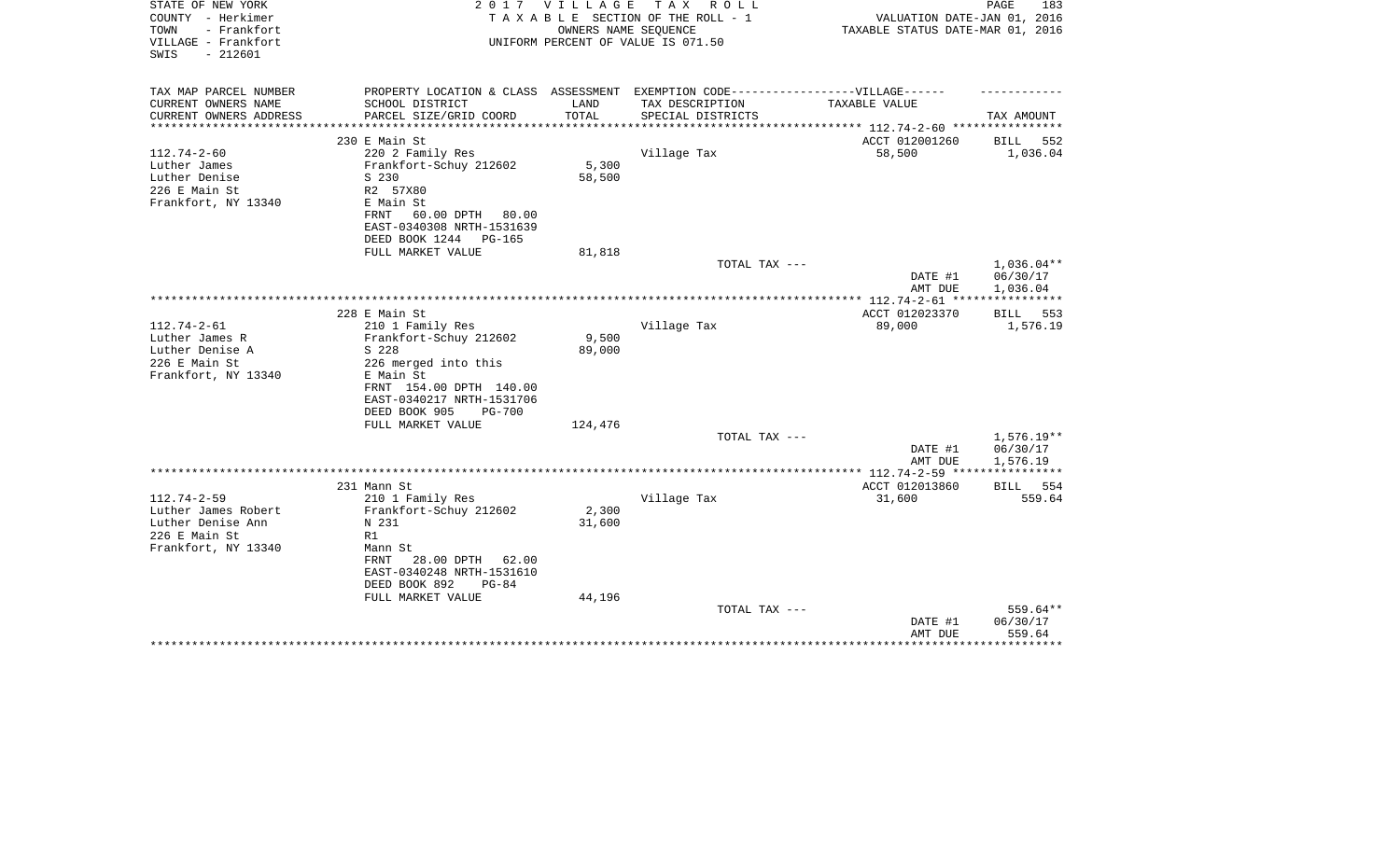| STATE OF NEW YORK<br>COUNTY - Herkimer<br>- Frankfort<br>TOWN<br>VILLAGE - Frankfort<br>$-212601$<br>SWIS | 2017                                                                                                                                                           | <b>VILLAGE</b>   | T A X<br>R O L L<br>TAXABLE SECTION OF THE ROLL - 1<br>OWNERS NAME SEQUENCE<br>UNIFORM PERCENT OF VALUE IS 071.50 | VALUATION DATE-JAN 01, 2016<br>TAXABLE STATUS DATE-MAR 01, 2016 | 184<br>PAGE                                 |
|-----------------------------------------------------------------------------------------------------------|----------------------------------------------------------------------------------------------------------------------------------------------------------------|------------------|-------------------------------------------------------------------------------------------------------------------|-----------------------------------------------------------------|---------------------------------------------|
| TAX MAP PARCEL NUMBER<br>CURRENT OWNERS NAME                                                              | SCHOOL DISTRICT                                                                                                                                                | LAND             | PROPERTY LOCATION & CLASS ASSESSMENT EXEMPTION CODE----------------VILLAGE------<br>TAX DESCRIPTION               | TAXABLE VALUE                                                   |                                             |
| CURRENT OWNERS ADDRESS                                                                                    | PARCEL SIZE/GRID COORD                                                                                                                                         | TOTAL            | SPECIAL DISTRICTS                                                                                                 |                                                                 | TAX AMOUNT                                  |
|                                                                                                           |                                                                                                                                                                |                  |                                                                                                                   | ************** 112.66-2-38 *****************                    |                                             |
|                                                                                                           | 127 Sheldon Ave                                                                                                                                                |                  |                                                                                                                   | ACCT 177675                                                     | BILL 555                                    |
| $112.66 - 2 - 38$<br>Lyon Calvin<br>Lyon Gayl A<br>2514 Edgewood Rd<br>Utica, NY 13501                    | 220 2 Family Res<br>Frankfort-Schuy 212602<br>N 127-129<br>R1<br>FRNT<br>50.00 DPTH 125.00                                                                     | 6,000<br>73,150  | Village Tax                                                                                                       | 73,150                                                          | 1,295.49                                    |
|                                                                                                           | EAST-0340717 NRTH-1532796<br>DEED BOOK 1480<br>$PG-393$<br>FULL MARKET VALUE                                                                                   | 102,308          |                                                                                                                   |                                                                 |                                             |
|                                                                                                           |                                                                                                                                                                |                  | TOTAL TAX ---                                                                                                     | DATE #1<br>AMT DUE                                              | $1,295.49**$<br>06/30/17<br>1,295.49        |
|                                                                                                           |                                                                                                                                                                |                  |                                                                                                                   | ************** 112.82-1-43 ****                                 |                                             |
|                                                                                                           | 307 Second Ave                                                                                                                                                 |                  |                                                                                                                   | ACCT 012001710                                                  | BILL<br>556                                 |
| $112.82 - 1 - 43$<br>Madia Frank L<br>Madia Carlaine<br>307 Second Ave<br>Frankfort, NY 13340             | 210 1 Family Res<br>Frankfort-Schuy 212602<br>N 307<br>R1<br>Second Ave<br>FRNT<br>50.00 DPTH 150.00<br>EAST-0340118 NRTH-1530459<br>DEED BOOK 913<br>$PG-79$  | 10,800<br>66,300 | Village Tax                                                                                                       | 66,300                                                          | 1,174.17                                    |
|                                                                                                           | FULL MARKET VALUE                                                                                                                                              | 92,727           |                                                                                                                   |                                                                 |                                             |
|                                                                                                           |                                                                                                                                                                |                  | TOTAL TAX ---                                                                                                     | DATE #1<br>AMT DUE                                              | 1,174.17**<br>06/30/17<br>1,174.17          |
|                                                                                                           |                                                                                                                                                                |                  |                                                                                                                   |                                                                 | ************                                |
|                                                                                                           | 309 Second Ave                                                                                                                                                 |                  |                                                                                                                   | ACCT 012001740                                                  | 557<br>BILL                                 |
| $112.82 - 1 - 44$<br>Madia Frank L<br>Madia Carlaine<br>307 Second Ave<br>Frankfort, NY 13340             | 311 Res vac land<br>Frankfort-Schuy 212602<br>N 309<br>Vac<br>Second Ave<br>50.00 DPTH 150.00<br>FRNT<br>EAST-0340150 NRTH-1530422<br>DEED BOOK 913<br>$PG-79$ | 7,800<br>7,800   | Village Tax                                                                                                       | 7,800                                                           | 138.14                                      |
|                                                                                                           | FULL MARKET VALUE                                                                                                                                              | 10,909           | TOTAL TAX ---                                                                                                     | DATE #1<br>AMT DUE                                              | 138.14**<br>06/30/17<br>138.14<br>********* |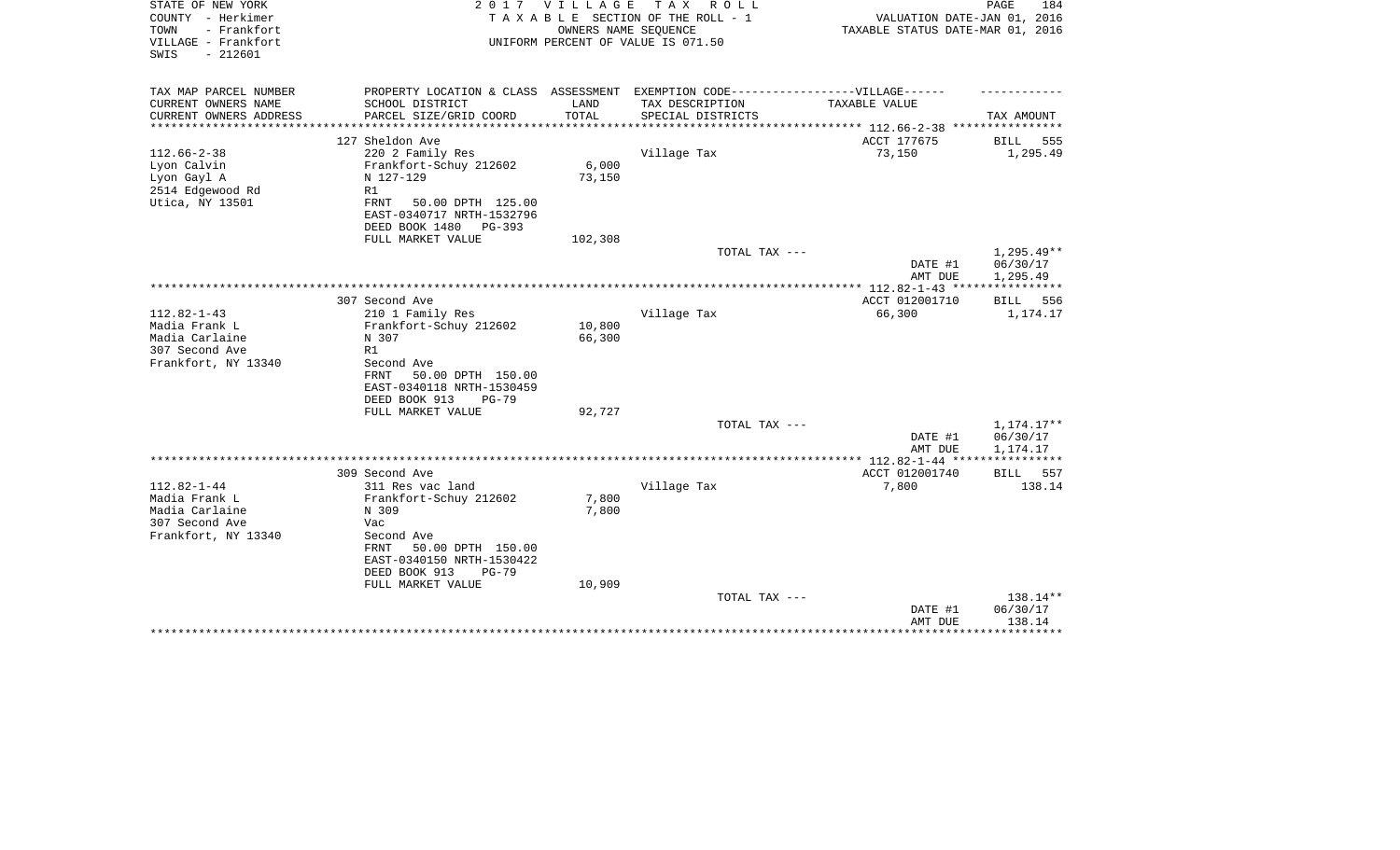| STATE OF NEW YORK<br>COUNTY - Herkimer<br>TOWN<br>- Frankfort<br>VILLAGE - Frankfort<br>SWIS<br>$-212601$ |                                                                                                                                                                               | 2017 VILLAGE     | TAX ROLL<br>T A X A B L E SECTION OF THE ROLL - 1<br>OWNERS NAME SEOUENCE<br>UNIFORM PERCENT OF VALUE IS 071.50 | VALUATION DATE-JAN 01, 2016<br>TAXABLE STATUS DATE-MAR 01, 2016 | PAGE<br>185                          |
|-----------------------------------------------------------------------------------------------------------|-------------------------------------------------------------------------------------------------------------------------------------------------------------------------------|------------------|-----------------------------------------------------------------------------------------------------------------|-----------------------------------------------------------------|--------------------------------------|
| TAX MAP PARCEL NUMBER<br>CURRENT OWNERS NAME                                                              | PROPERTY LOCATION & CLASS ASSESSMENT EXEMPTION CODE----------------VILLAGE------<br>SCHOOL DISTRICT                                                                           | LAND             | TAX DESCRIPTION                                                                                                 | TAXABLE VALUE                                                   |                                      |
| CURRENT OWNERS ADDRESS                                                                                    | PARCEL SIZE/GRID COORD                                                                                                                                                        | TOTAL            | SPECIAL DISTRICTS                                                                                               |                                                                 | TAX AMOUNT                           |
|                                                                                                           |                                                                                                                                                                               | **************** |                                                                                                                 | ************* 112.73-1-10 **********                            |                                      |
|                                                                                                           | 222 Litchfield St                                                                                                                                                             |                  |                                                                                                                 | ACCT 012029550                                                  | BILL<br>558                          |
| $112.73 - 1 - 10$<br>Maggio Helen L<br>222 Litchfield St<br>Frankfort, NY 13340                           | 220 2 Family Res<br>Frankfort-Schuy 212602<br>W 222<br>R3 99X135<br>Litchfield St<br>99.00 DPTH 135.00<br>FRNT<br>EAST-0338565 NRTH-1531645<br>DEED BOOK 699<br><b>PG-381</b> | 14,000<br>75,000 | VET COM CT 41131<br>Village Tax                                                                                 | 10,515<br>64,485                                                | 1,142.03                             |
|                                                                                                           | FULL MARKET VALUE                                                                                                                                                             | 104,895          |                                                                                                                 |                                                                 |                                      |
|                                                                                                           |                                                                                                                                                                               |                  | TOTAL TAX ---                                                                                                   | DATE #1<br>AMT DUE                                              | 1,142.03**<br>06/30/17<br>1,142.03   |
|                                                                                                           |                                                                                                                                                                               |                  |                                                                                                                 |                                                                 |                                      |
| $112.73 - 4 - 25$<br>Maggiolino Tammy L<br>Zipko Joseph                                                   | 217 Third Ave<br>210 1 Family Res<br>Frankfort-Schuy 212602<br>N 217                                                                                                          | 10,500<br>37,900 | CW 10 VET/ 41157<br>Village Tax                                                                                 | ACCT 012000690<br>3,790<br>34,110                               | BILL<br>559<br>604.09                |
| 217 Third Ave<br>Frankfort, NY 13340<br>PRIOR OWNER ON 3/01/2016                                          | R1<br>Third Ave<br><b>FRNT</b><br>85.00 DPTH 150.00<br>EAST-0339412 NRTH-1530731                                                                                              |                  |                                                                                                                 |                                                                 |                                      |
| Payne Robert                                                                                              | DEED BOOK 2017<br>PG-1470<br>FULL MARKET VALUE                                                                                                                                | 53,007           |                                                                                                                 |                                                                 |                                      |
|                                                                                                           |                                                                                                                                                                               |                  | TOTAL TAX ---                                                                                                   | DATE #1<br>AMT DUE                                              | 604.09**<br>06/30/17<br>604.09       |
|                                                                                                           |                                                                                                                                                                               |                  |                                                                                                                 |                                                                 |                                      |
| $112.65 - 1 - 29$<br>Magro Giuseppe<br>Magro Vincenzo<br>PO Box 245<br>Sherburne, NY 13460                | 207 W Main St<br>220 2 Family Res<br>Frankfort-Schuy 212602<br>S 207<br>R <sub>2</sub><br>W Main St<br>60.00 DPTH 224.00<br>FRNT                                              | 13,000<br>74,300 | Village Tax                                                                                                     | ACCT 012030870<br>74,300                                        | <b>BILL</b><br>560<br>1,315.85       |
|                                                                                                           | EAST-0338624 NRTH-1533605<br>DEED BOOK 903<br>$PG-623$<br>FULL MARKET VALUE                                                                                                   | 103,916          | TOTAL TAX ---                                                                                                   | DATE #1<br>AMT DUE                                              | $1,315.85**$<br>06/30/17<br>1,315.85 |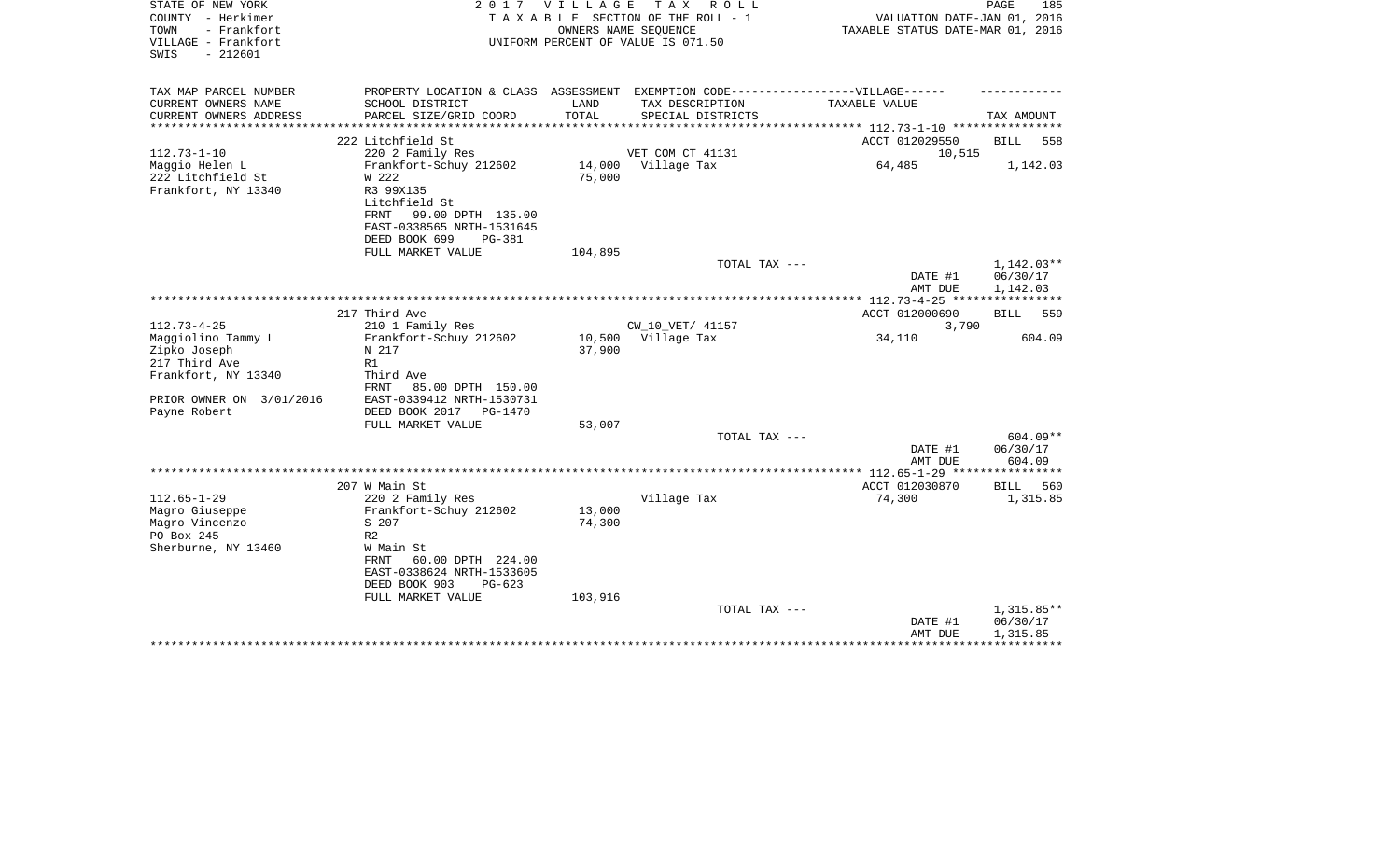| STATE OF NEW YORK<br>COUNTY - Herkimer<br>- Frankfort<br>TOWN<br>VILLAGE - Frankfort<br>$-212601$<br>SWIS | 2 0 1 7                                                                           | <b>VILLAGE</b> | T A X<br>R O L L<br>TAXABLE SECTION OF THE ROLL - 1<br>OWNERS NAME SEQUENCE<br>UNIFORM PERCENT OF VALUE IS 071.50 | VALUATION DATE-JAN 01, 2016<br>TAXABLE STATUS DATE-MAR 01, 2016 | PAGE<br>186              |
|-----------------------------------------------------------------------------------------------------------|-----------------------------------------------------------------------------------|----------------|-------------------------------------------------------------------------------------------------------------------|-----------------------------------------------------------------|--------------------------|
| TAX MAP PARCEL NUMBER                                                                                     | PROPERTY LOCATION & CLASS ASSESSMENT EXEMPTION CODE-----------------VILLAGE------ |                |                                                                                                                   |                                                                 |                          |
| CURRENT OWNERS NAME                                                                                       | SCHOOL DISTRICT                                                                   | LAND           | TAX DESCRIPTION                                                                                                   | TAXABLE VALUE                                                   |                          |
| CURRENT OWNERS ADDRESS<br>**********************                                                          | PARCEL SIZE/GRID COORD                                                            | TOTAL          | SPECIAL DISTRICTS                                                                                                 |                                                                 | TAX AMOUNT               |
|                                                                                                           | 316 E Main St                                                                     |                |                                                                                                                   | ACCT 178459                                                     | <b>BILL</b><br>561       |
| $112.74 - 3 - 23$                                                                                         | 210 1 Family Res                                                                  |                | Village Tax                                                                                                       | 78,100                                                          | 1,383.15                 |
| Magro Ignazio P                                                                                           | Frankfort-Schuy 212602                                                            | 7,900          |                                                                                                                   |                                                                 |                          |
| Magro Cynthia E                                                                                           | S 316                                                                             | 78,100         |                                                                                                                   |                                                                 |                          |
| 316 E Main St                                                                                             | R1 & Inground Pool                                                                |                |                                                                                                                   |                                                                 |                          |
| Frankfort, NY 13340                                                                                       | E Main St                                                                         |                |                                                                                                                   |                                                                 |                          |
|                                                                                                           | 75.00 DPTH 150.00<br>FRNT<br>EAST-0340960 NRTH-1530780                            |                |                                                                                                                   |                                                                 |                          |
|                                                                                                           | DEED BOOK 1485<br>PG-371                                                          |                |                                                                                                                   |                                                                 |                          |
|                                                                                                           | FULL MARKET VALUE                                                                 | 109,231        |                                                                                                                   |                                                                 |                          |
|                                                                                                           |                                                                                   |                | TOTAL TAX ---                                                                                                     |                                                                 | 1,383.15**               |
|                                                                                                           |                                                                                   |                |                                                                                                                   | DATE #1                                                         | 06/30/17                 |
|                                                                                                           |                                                                                   |                |                                                                                                                   | AMT DUE                                                         | 1,383.15                 |
|                                                                                                           |                                                                                   |                |                                                                                                                   |                                                                 |                          |
|                                                                                                           | 222 Second Ave                                                                    |                |                                                                                                                   | ACCT 012015090                                                  | BILL<br>562              |
| $112.73 - 4 - 7$                                                                                          | 220 2 Family Res                                                                  |                | Village Tax                                                                                                       | 70,300                                                          | 1,245.01                 |
| Maida James A                                                                                             | Frankfort-Schuy 212602                                                            | 13,400         |                                                                                                                   |                                                                 |                          |
| Annatone Deborah A<br>222 Second Ave                                                                      | $S$ 220-222<br>R2 75X158                                                          | 70,300         |                                                                                                                   |                                                                 |                          |
| Frankfort, NY 13340                                                                                       | Second Ave                                                                        |                |                                                                                                                   |                                                                 |                          |
|                                                                                                           | 75.00 DPTH 158.00<br>FRNT                                                         |                |                                                                                                                   |                                                                 |                          |
|                                                                                                           | EAST-0339495 NRTH-1530882                                                         |                |                                                                                                                   |                                                                 |                          |
|                                                                                                           | DEED BOOK 919<br>$PG-550$                                                         |                |                                                                                                                   |                                                                 |                          |
|                                                                                                           | FULL MARKET VALUE                                                                 | 98,322         |                                                                                                                   |                                                                 |                          |
|                                                                                                           |                                                                                   |                | TOTAL TAX ---                                                                                                     |                                                                 | 1,245.01**               |
|                                                                                                           |                                                                                   |                |                                                                                                                   | DATE #1                                                         | 06/30/17                 |
|                                                                                                           |                                                                                   |                |                                                                                                                   | AMT DUE<br>************** 112.73-3-52 ****                      | 1,245.01<br>************ |
|                                                                                                           | 208 First Ave                                                                     |                |                                                                                                                   | ACCT 012015480                                                  | BILL<br>563              |
| $112.73 - 3 - 52$                                                                                         | 210 1 Family Res                                                                  |                | Village Tax                                                                                                       | 51,800                                                          | 917.38                   |
| Main Joseph D                                                                                             | Frankfort-Schuy 212602                                                            | 9,500          |                                                                                                                   |                                                                 |                          |
| Main Jennifer L                                                                                           | S 208                                                                             | 51,800         |                                                                                                                   |                                                                 |                          |
| 208 First Ave                                                                                             | R1                                                                                |                |                                                                                                                   |                                                                 |                          |
| Frankfort, NY 13340                                                                                       | First Ave                                                                         |                |                                                                                                                   |                                                                 |                          |
|                                                                                                           | 50.00 DPTH 116.00<br>FRNT                                                         |                |                                                                                                                   |                                                                 |                          |
|                                                                                                           | EAST-0339604 NRTH-1531324                                                         |                |                                                                                                                   |                                                                 |                          |
|                                                                                                           | DEED BOOK 1260<br>PG-886<br>FULL MARKET VALUE                                     | 72,448         |                                                                                                                   |                                                                 |                          |
|                                                                                                           |                                                                                   |                | TOTAL TAX ---                                                                                                     |                                                                 | 917.38**                 |
|                                                                                                           |                                                                                   |                |                                                                                                                   | DATE #1                                                         | 06/30/17                 |
|                                                                                                           |                                                                                   |                |                                                                                                                   | AMT DUE                                                         | 917.38                   |
|                                                                                                           |                                                                                   |                |                                                                                                                   |                                                                 |                          |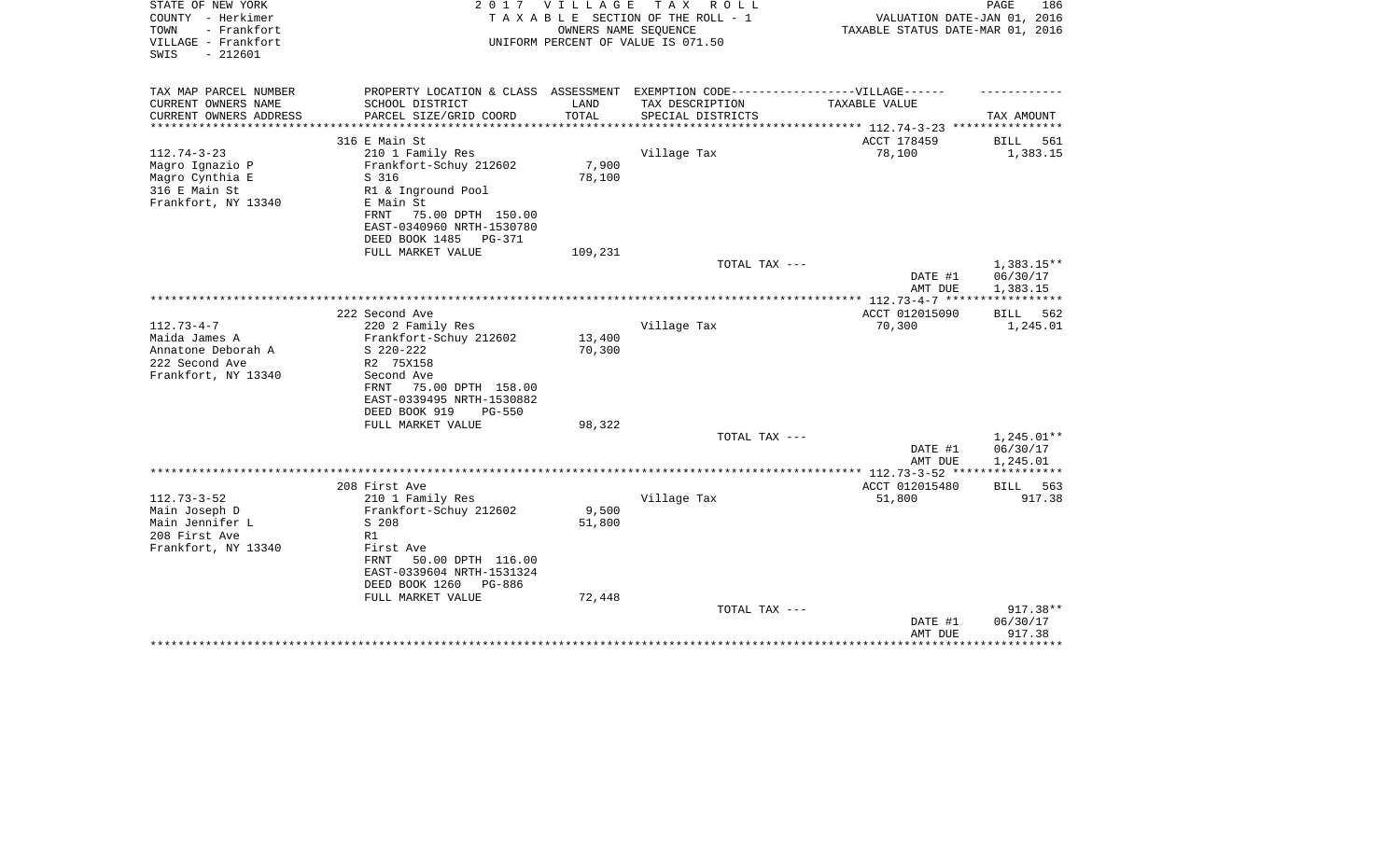| STATE OF NEW YORK<br>COUNTY - Herkimer<br>TOWN<br>- Frankfort<br>VILLAGE - Frankfort<br>$-212601$<br>SWIS | 2017                                                                                                                                                                | VILLAGE<br>OWNERS NAME SEQUENCE | T A X<br>R O L L<br>TAXABLE SECTION OF THE ROLL - 1<br>UNIFORM PERCENT OF VALUE IS 071.50 | VALUATION DATE-JAN 01, 2016<br>TAXABLE STATUS DATE-MAR 01, 2016 | PAGE<br>187                        |
|-----------------------------------------------------------------------------------------------------------|---------------------------------------------------------------------------------------------------------------------------------------------------------------------|---------------------------------|-------------------------------------------------------------------------------------------|-----------------------------------------------------------------|------------------------------------|
| TAX MAP PARCEL NUMBER                                                                                     | PROPERTY LOCATION & CLASS ASSESSMENT EXEMPTION CODE-----------------VILLAGE------                                                                                   |                                 |                                                                                           |                                                                 |                                    |
| CURRENT OWNERS NAME                                                                                       | SCHOOL DISTRICT                                                                                                                                                     | LAND                            | TAX DESCRIPTION                                                                           | <b>TAXABLE VALUE</b>                                            |                                    |
| CURRENT OWNERS ADDRESS<br>*********************                                                           | PARCEL SIZE/GRID COORD                                                                                                                                              | TOTAL                           | SPECIAL DISTRICTS                                                                         |                                                                 | TAX AMOUNT                         |
|                                                                                                           | 213 Fifth Ave                                                                                                                                                       |                                 |                                                                                           | ACCT 159140                                                     | <b>BILL</b><br>564                 |
| $112.81 - 2 - 17$<br>Maley Steven E<br>Burger Heather A<br>213 Fifth Ave<br>Frankfort, NY 13340           | 210 1 Family Res<br>Frankfort-Schuy 212602<br>N 213<br>R1<br>Fifth Ave<br>FRNT<br>50.00 DPTH 210.00<br>EAST-0338934 NRTH-1530153<br>DEED BOOK 1359<br><b>PG-981</b> | 11,800<br>66,200                | Village Tax                                                                               | 66,200                                                          | 1,172.40                           |
|                                                                                                           | FULL MARKET VALUE                                                                                                                                                   | 92,587                          |                                                                                           |                                                                 |                                    |
|                                                                                                           |                                                                                                                                                                     |                                 | TOTAL TAX ---                                                                             | DATE #1<br>AMT DUE                                              | 1,172.40**<br>06/30/17<br>1,172.40 |
|                                                                                                           |                                                                                                                                                                     |                                 |                                                                                           |                                                                 |                                    |
| $112.73 - 1 - 77$<br>Malley Nancy                                                                         | 302 Frankfort St<br>210 1 Family Res<br>Frankfort-Schuy 212602                                                                                                      | 6,200                           | Village Tax                                                                               | ACCT 184255<br>29,800                                           | BILL<br>565<br>527.76              |
| 302 S Frankfort St<br>Frankfort, NY 13340                                                                 | W 302<br>R1 40X75<br>Frankfort St<br>40.00 DPTH<br>FRNT<br>77.00<br>EAST-0339135 NRTH-1531300<br>DEED BOOK 1521<br>PG-788                                           | 29,800                          |                                                                                           |                                                                 |                                    |
|                                                                                                           | FULL MARKET VALUE                                                                                                                                                   | 41,678                          | TOTAL TAX ---                                                                             |                                                                 | $527.76**$                         |
|                                                                                                           |                                                                                                                                                                     |                                 |                                                                                           | DATE #1<br>AMT DUE                                              | 06/30/17<br>527.76                 |
|                                                                                                           |                                                                                                                                                                     |                                 |                                                                                           | *********** 112.81-2-58 *****************                       |                                    |
| $112.81 - 2 - 58$<br>Maloon Ann P<br>409 Palmer St<br>Frankfort, NY 13340                                 | 409 Palmer St<br>210 1 Family Res<br>Frankfort-Schuy 212602<br>E 409 Palmer St Alley add<br>R1 50X132<br>Palmer St                                                  | 10,200<br>56,900                | Village Tax                                                                               | ACCT 012011220<br>56,900                                        | 566<br><b>BILL</b><br>1,007.70     |
|                                                                                                           | 50.00 DPTH 148.00<br>FRNT<br>EAST-0339472 NRTH-1530109<br>DEED BOOK 748<br>$PG-244$<br>FULL MARKET VALUE                                                            | 79,580                          | TOTAL TAX ---                                                                             | DATE #1                                                         | $1,007.70**$<br>06/30/17           |
|                                                                                                           |                                                                                                                                                                     |                                 |                                                                                           | AMT DUE                                                         | 1,007.70                           |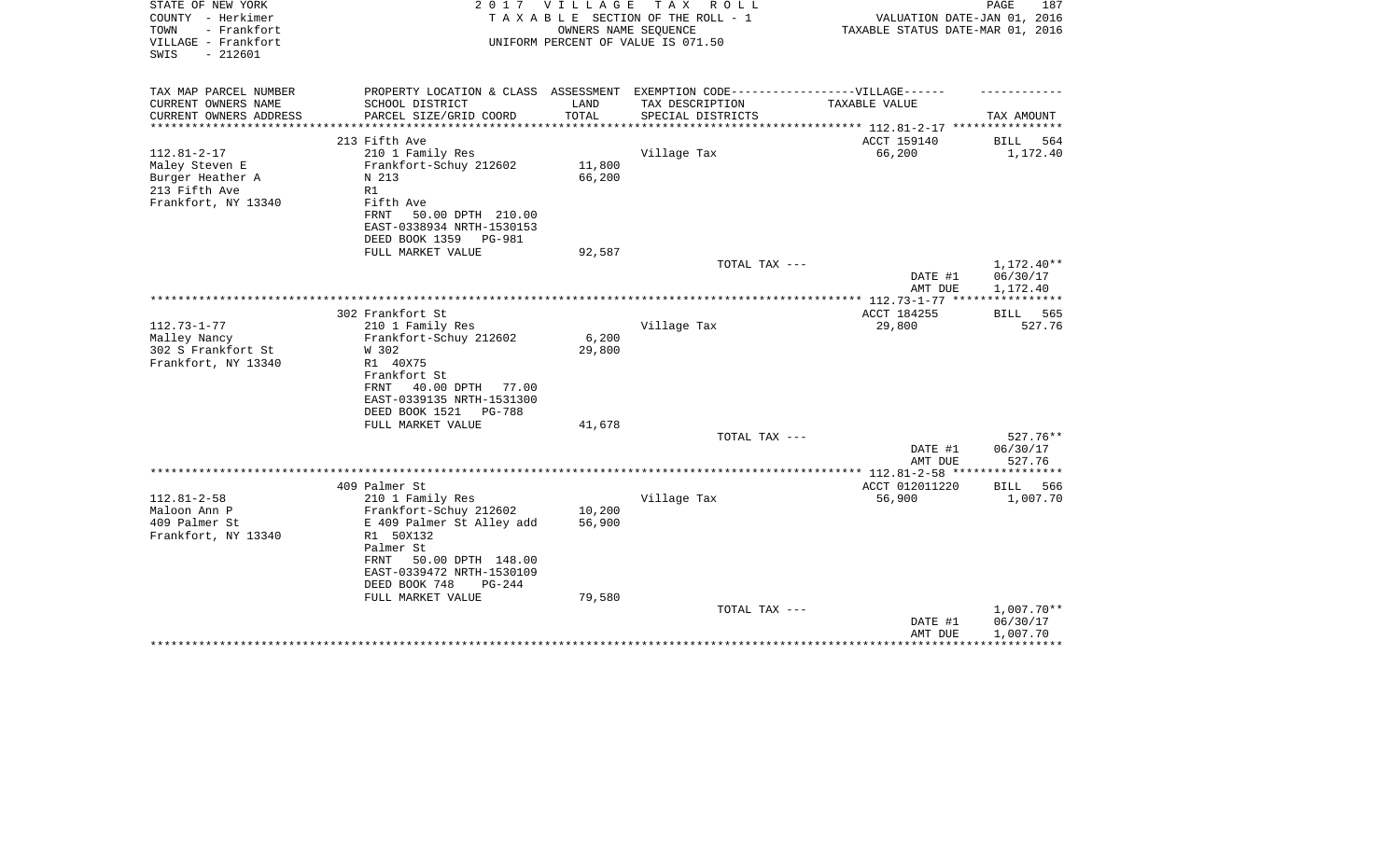| STATE OF NEW YORK<br>COUNTY - Herkimer<br>- Frankfort<br>TOWN<br>VILLAGE - Frankfort<br>$-212601$<br>SWIS |                                                                                                                         | 2017 VILLAGE         | TAX ROLL<br>TAXABLE SECTION OF THE ROLL - 1<br>OWNERS NAME SEOUENCE<br>UNIFORM PERCENT OF VALUE IS 071.50 | VALUATION DATE-JAN 01, 2016<br>TAXABLE STATUS DATE-MAR 01, 2016 | PAGE<br>188                        |
|-----------------------------------------------------------------------------------------------------------|-------------------------------------------------------------------------------------------------------------------------|----------------------|-----------------------------------------------------------------------------------------------------------|-----------------------------------------------------------------|------------------------------------|
| TAX MAP PARCEL NUMBER<br>CURRENT OWNERS NAME                                                              | PROPERTY LOCATION & CLASS ASSESSMENT EXEMPTION CODE-----------------VILLAGE------<br>SCHOOL DISTRICT                    | LAND                 | TAX DESCRIPTION                                                                                           | TAXABLE VALUE                                                   |                                    |
| CURRENT OWNERS ADDRESS                                                                                    | PARCEL SIZE/GRID COORD                                                                                                  | TOTAL                | SPECIAL DISTRICTS                                                                                         |                                                                 | TAX AMOUNT                         |
|                                                                                                           | 108 N Frankfort St                                                                                                      | ******************** |                                                                                                           | ************ 112.74-1-32 *********<br>ACCT 012007050            | <b>BILL</b><br>567                 |
| $112.74 - 1 - 32$                                                                                         | 210 1 Family Res                                                                                                        |                      | VET WAR CT 41121                                                                                          | 6,309                                                           |                                    |
| Malorzo Joseph A<br>108 N Frankfort St<br>Frankfort, NY 13340                                             | Frankfort-Schuy 212602<br>E 108<br>R1                                                                                   | 46,900               | 5,900 Village Tax                                                                                         | 40,591                                                          | 718.87                             |
|                                                                                                           | N Frankfort St<br>50.30 DPTH 120.00<br>FRNT<br>EAST-0340204 NRTH-1532215<br>DEED BOOK 1162<br>$PG-628$                  |                      |                                                                                                           |                                                                 |                                    |
|                                                                                                           | FULL MARKET VALUE                                                                                                       | 65,594               | TOTAL TAX ---                                                                                             |                                                                 |                                    |
|                                                                                                           |                                                                                                                         |                      |                                                                                                           | DATE #1<br>AMT DUE                                              | 718.87**<br>06/30/17<br>718.87     |
|                                                                                                           |                                                                                                                         |                      |                                                                                                           |                                                                 |                                    |
| $112.81 - 2 - 11$<br>Mancini Amy                                                                          | 203 Fifth Ave<br>220 2 Family Res<br>Frankfort-Schuy 212602                                                             | 10,200               | Village Tax                                                                                               | ACCT 182844<br>60,000                                           | 568<br>BILL<br>1,062.60            |
| 205 Fifth Ave Ext<br>Frankfort, NY 13340                                                                  | N 203<br>R2 50X132<br>Fifth Ave<br>50.00 DPTH 132.00<br>FRNT<br>EAST-0338701 NRTH-1530249<br>DEED BOOK 1513<br>$PG-133$ | 60,000               |                                                                                                           |                                                                 |                                    |
|                                                                                                           | FULL MARKET VALUE                                                                                                       | 83,916               | TOTAL TAX ---                                                                                             |                                                                 | 1,062.60**                         |
|                                                                                                           |                                                                                                                         |                      |                                                                                                           | DATE #1<br>AMT DUE                                              | 06/30/17<br>1,062.60               |
|                                                                                                           |                                                                                                                         |                      |                                                                                                           | *************** 112.81-2-12 *****************                   |                                    |
| $112.81 - 2 - 12$                                                                                         | 205 Fifth Ave<br>210 1 Family Res                                                                                       |                      | Village Tax                                                                                               | ACCT 012030450<br>97,000                                        | BILL<br>569<br>1,717.87            |
| Mancini Amy<br>205 Fifth Ave<br>Frankfort, NY 13340                                                       | Frankfort-Schuy 212602<br>N new home 2014<br>V19 50X131<br>Fifth Ave<br>50.00 DPTH 131.00<br>FRNT                       | 9,500<br>97,000      |                                                                                                           |                                                                 |                                    |
|                                                                                                           | EAST-0338741 NRTH-1530222<br>DEED BOOK 1513<br>$PG-133$<br>FULL MARKET VALUE                                            | 135,664              |                                                                                                           |                                                                 |                                    |
|                                                                                                           |                                                                                                                         |                      | TOTAL TAX ---                                                                                             | DATE #1<br>AMT DUE                                              | 1,717.87**<br>06/30/17<br>1,717.87 |
|                                                                                                           |                                                                                                                         |                      |                                                                                                           |                                                                 |                                    |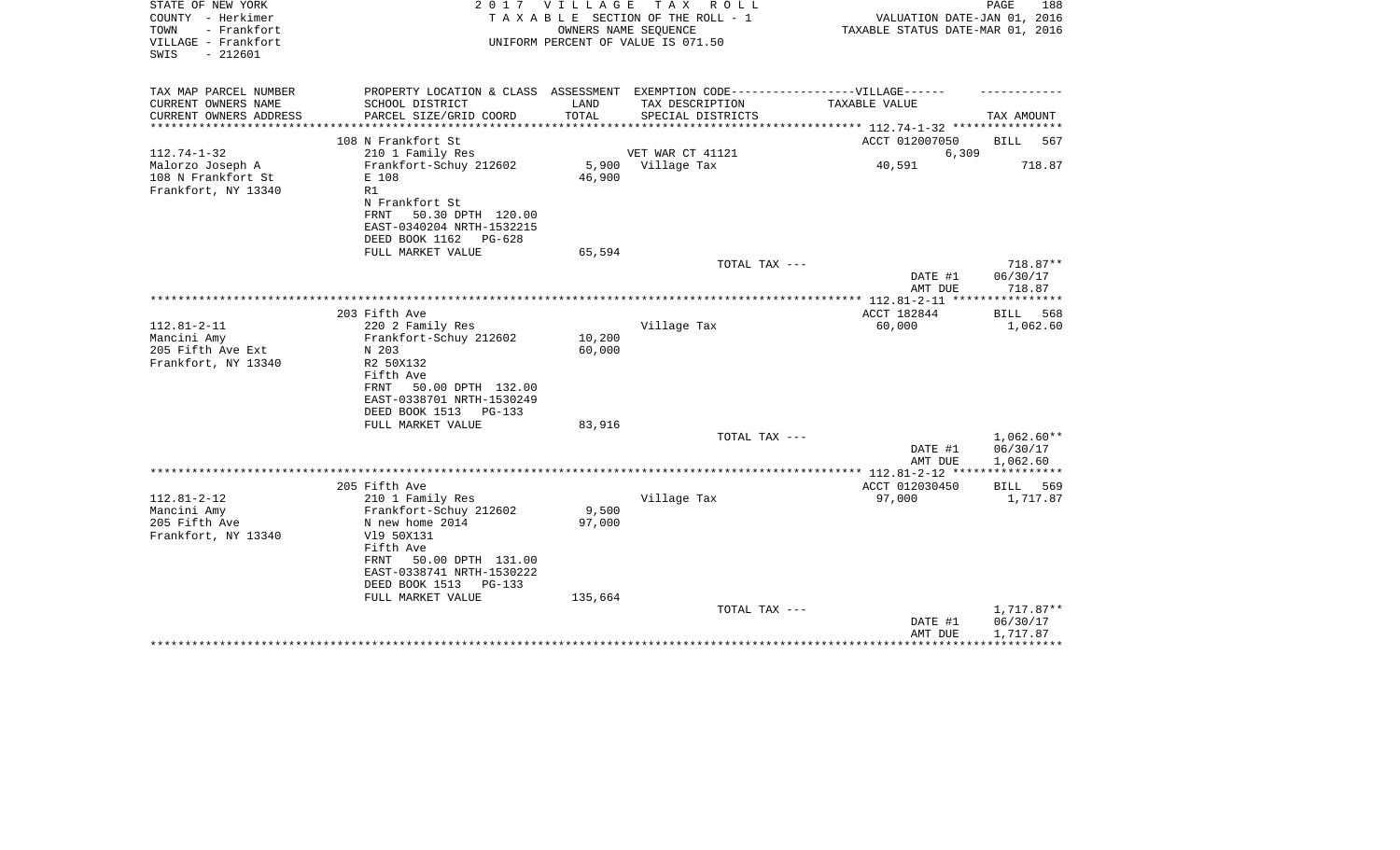| STATE OF NEW YORK<br>COUNTY - Herkimer<br>- Frankfort<br>TOWN | 2017                                                                              | <b>VILLAGE</b> | T A X<br>R O L L<br>TAXABLE SECTION OF THE ROLL - 1<br>OWNERS NAME SEQUENCE | VALUATION DATE-JAN 01, 2016<br>TAXABLE STATUS DATE-MAR 01, 2016 | PAGE<br>189        |
|---------------------------------------------------------------|-----------------------------------------------------------------------------------|----------------|-----------------------------------------------------------------------------|-----------------------------------------------------------------|--------------------|
| VILLAGE - Frankfort<br>$-212601$<br>SWIS                      |                                                                                   |                | UNIFORM PERCENT OF VALUE IS 071.50                                          |                                                                 |                    |
| TAX MAP PARCEL NUMBER                                         | PROPERTY LOCATION & CLASS ASSESSMENT EXEMPTION CODE-----------------VILLAGE------ |                |                                                                             |                                                                 |                    |
| CURRENT OWNERS NAME                                           | SCHOOL DISTRICT                                                                   | LAND           | TAX DESCRIPTION                                                             | TAXABLE VALUE                                                   |                    |
| CURRENT OWNERS ADDRESS<br>*********************               | PARCEL SIZE/GRID COORD                                                            | TOTAL          | SPECIAL DISTRICTS                                                           | **************************** 112.73-3-18 ****************       | TAX AMOUNT         |
|                                                               | 216 Frankfort St                                                                  |                |                                                                             | ACCT 184115                                                     | 570<br>BILL        |
| $112.73 - 3 - 18$                                             | 220 2 Family Res                                                                  |                | Village Tax                                                                 | 62,900                                                          | 1,113.96           |
| Mancini Timothy                                               | Frankfort-Schuy 212602                                                            | 9,100          |                                                                             |                                                                 |                    |
| 266 Joslin Hill Rd                                            | W 216                                                                             | 62,900         |                                                                             |                                                                 |                    |
| Frankfort, NY 13340                                           | R2 Life Use                                                                       |                |                                                                             |                                                                 |                    |
|                                                               | Frankfort St<br>50.00 DPTH 123.70<br>FRNT                                         |                |                                                                             |                                                                 |                    |
|                                                               | EAST-0339191 NRTH-1531434                                                         |                |                                                                             |                                                                 |                    |
|                                                               | DEED BOOK 1521<br>$PG-9$                                                          |                |                                                                             |                                                                 |                    |
|                                                               | FULL MARKET VALUE                                                                 | 87,972         |                                                                             |                                                                 |                    |
|                                                               |                                                                                   |                | TOTAL TAX ---                                                               |                                                                 | 1,113.96**         |
|                                                               |                                                                                   |                |                                                                             | DATE #1                                                         | 06/30/17           |
|                                                               |                                                                                   |                |                                                                             | AMT DUE                                                         | 1,113.96           |
|                                                               | 209 Second Ave                                                                    |                |                                                                             | ACCT 190280                                                     | <b>BILL</b> 571    |
| $112.73 - 3 - 26$                                             | 210 1 Family Res                                                                  |                | Village Tax                                                                 | 51,400                                                          | 910.29             |
| Mancini Timothy                                               | Frankfort-Schuy 212602                                                            | 5,400          |                                                                             |                                                                 |                    |
| 266 Joslin Hill Rd                                            | N 209                                                                             | 51,400         |                                                                             |                                                                 |                    |
| Frankfort, NY 13340                                           | R1 25X150<br>Second Ave                                                           |                |                                                                             |                                                                 |                    |
|                                                               | 25.00 DPTH 150.00<br>FRNT                                                         |                |                                                                             |                                                                 |                    |
|                                                               | EAST-0339515 NRTH-1531171                                                         |                |                                                                             |                                                                 |                    |
|                                                               | DEED BOOK 1557<br>PG-438                                                          |                |                                                                             |                                                                 |                    |
|                                                               | FULL MARKET VALUE                                                                 | 71,888         |                                                                             |                                                                 |                    |
|                                                               |                                                                                   |                | TOTAL TAX ---                                                               |                                                                 | $910.29**$         |
|                                                               |                                                                                   |                |                                                                             | DATE #1<br>AMT DUE                                              | 06/30/17<br>910.29 |
|                                                               |                                                                                   |                |                                                                             | *************** 112.74-1-18 ****                                | ************       |
|                                                               | 105 N Frankfort St                                                                |                |                                                                             | ACCT 198626                                                     | 572<br>BILL        |
| $112.74 - 1 - 18$                                             | 220 2 Family Res                                                                  |                | Village Tax                                                                 | 37,000                                                          | 655.27             |
| Mancini Timothy                                               | Frankfort-Schuy 212602                                                            | 2,600          |                                                                             |                                                                 |                    |
| Grippe Libee<br>266 Joslin Hill Rd                            | W 105<br>R2 33X55                                                                 | 37,000         |                                                                             |                                                                 |                    |
| Frankfort, NY 13340                                           | N Frankfort St                                                                    |                |                                                                             |                                                                 |                    |
|                                                               | 33.00 DPTH<br>55.00<br>FRNT                                                       |                |                                                                             |                                                                 |                    |
| PRIOR OWNER ON 3/01/2016                                      | EAST-0340068 NRTH-1532283                                                         |                |                                                                             |                                                                 |                    |
| Federal National Mortgage                                     | DEED BOOK 1609<br>PG-731                                                          |                |                                                                             |                                                                 |                    |
|                                                               | FULL MARKET VALUE                                                                 | 51,748         |                                                                             |                                                                 | 655.27**           |
|                                                               |                                                                                   |                | TOTAL TAX ---                                                               | DATE #1                                                         | 06/30/17           |
|                                                               |                                                                                   |                |                                                                             | AMT DUE                                                         | 655.27             |
|                                                               |                                                                                   |                |                                                                             |                                                                 |                    |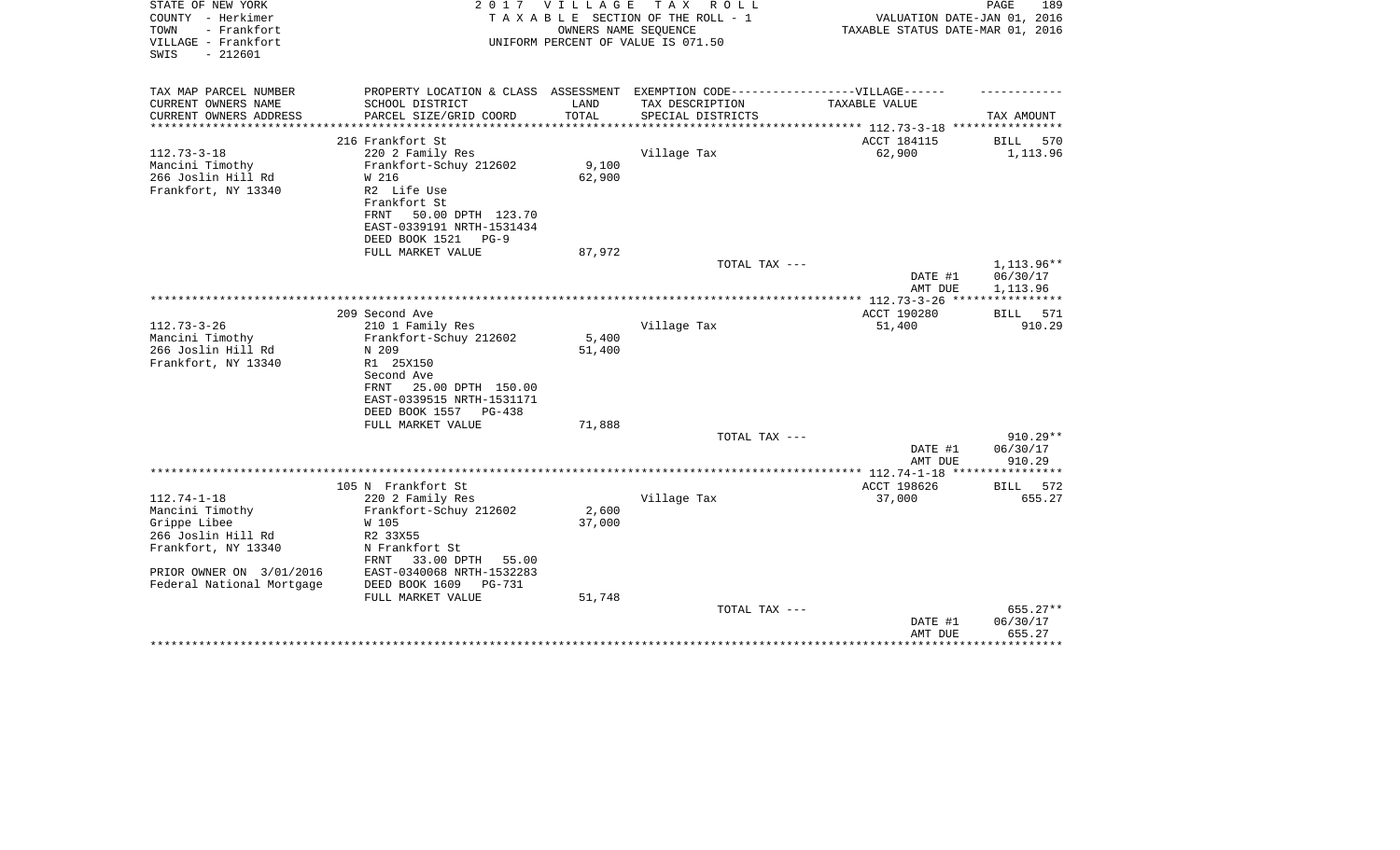| STATE OF NEW YORK<br>COUNTY - Herkimer<br>- Frankfort<br>TOWN<br>VILLAGE - Frankfort<br>$-212601$<br>SWIS |                                                                                                                                                  | 2017 VILLAGE<br>OWNERS NAME SEQUENCE | TAX ROLL<br>TAXABLE SECTION OF THE ROLL - 1<br>UNIFORM PERCENT OF VALUE IS 071.50                    | VALUATION DATE-JAN 01, 2016<br>TAXABLE STATUS DATE-MAR 01, 2016 | PAGE<br>190                        |
|-----------------------------------------------------------------------------------------------------------|--------------------------------------------------------------------------------------------------------------------------------------------------|--------------------------------------|------------------------------------------------------------------------------------------------------|-----------------------------------------------------------------|------------------------------------|
| TAX MAP PARCEL NUMBER<br>CURRENT OWNERS NAME                                                              | SCHOOL DISTRICT                                                                                                                                  | LAND                                 | PROPERTY LOCATION & CLASS ASSESSMENT EXEMPTION CODE-----------------VILLAGE------<br>TAX DESCRIPTION | TAXABLE VALUE                                                   |                                    |
| CURRENT OWNERS ADDRESS<br>********************                                                            | PARCEL SIZE/GRID COORD<br>***********************                                                                                                | TOTAL<br>**************              | SPECIAL DISTRICTS                                                                                    |                                                                 | TAX AMOUNT                         |
|                                                                                                           | 128 Cemetery St                                                                                                                                  |                                      |                                                                                                      |                                                                 | 573<br><b>BILL</b>                 |
| $112.65 - 1 - 19.2$                                                                                       | 210 1 Family Res                                                                                                                                 |                                      | Village Tax                                                                                          | 72,000                                                          | 1,275.12                           |
| Maneen Joann<br>Maneen Theresa<br>128 Cemetary St<br>Frankfort, NY 13340                                  | Frankfort-Schuy 212602<br>R1<br>FRNT 300.00 DPTH<br>ACRES<br>1.70 BANK<br>135<br>EAST-0337354 NRTH-1533265<br>DEED BOOK 820<br>$PG-406$          | 10,000<br>72,000                     | XC991 Water relevy                                                                                   | 916.80 MT M                                                     | 916.80                             |
|                                                                                                           | FULL MARKET VALUE                                                                                                                                | 100,699                              |                                                                                                      |                                                                 |                                    |
|                                                                                                           |                                                                                                                                                  |                                      | TOTAL TAX ---                                                                                        | DATE #1<br>AMT DUE                                              | 2,191.92**<br>06/30/17<br>2,191.92 |
|                                                                                                           |                                                                                                                                                  |                                      |                                                                                                      |                                                                 |                                    |
| $112.73 - 4 - 11$                                                                                         | 236 Second Ave<br>210 1 Family Res                                                                                                               |                                      | Village Tax                                                                                          | ACCT 012016980<br>58,800                                        | 574<br>BILL<br>1,041.35            |
| Maneen Joseph P<br>Maneen Margaret C<br>236 Second Ave<br>Frankfort, NY 13340                             | Frankfort-Schuy 212602<br>S 236<br>R1 50X150<br>Second Ave<br>FRNT<br>50.00 DPTH 150.00<br>EAST-0339640 NRTH-1530701<br>DEED BOOK 1340<br>PG-856 | 10,800<br>58,800                     |                                                                                                      |                                                                 |                                    |
|                                                                                                           | FULL MARKET VALUE                                                                                                                                | 82,238                               | TOTAL TAX ---                                                                                        |                                                                 | 1,041.35**                         |
|                                                                                                           |                                                                                                                                                  |                                      |                                                                                                      | DATE #1<br>AMT DUE                                              | 06/30/17<br>1,041.35               |
|                                                                                                           |                                                                                                                                                  |                                      |                                                                                                      |                                                                 | ***********                        |
| $112.73 - 1 - 54$                                                                                         | 111 Third Ave<br>210 1 Family Res                                                                                                                |                                      | Village Tax                                                                                          | ACCT 193864<br>66,400                                           | 575<br>BILL<br>1,175.94            |
| Maneen Mary K<br>Roseen Kelsey E<br>111 Third Ave                                                         | Frankfort-Schuy 212602<br>N 111<br>R1                                                                                                            | 10,500<br>66,400                     |                                                                                                      |                                                                 |                                    |
| Frankfort, NY 13340                                                                                       | Third Ave<br>50.00 DPTH 149.50<br><b>FRNT</b><br>EAST-0338962 NRTH-1531159<br>DEED BOOK 1579<br>PG-329<br>FULL MARKET VALUE                      |                                      |                                                                                                      |                                                                 |                                    |
|                                                                                                           |                                                                                                                                                  | 92,867                               | TOTAL TAX ---                                                                                        | DATE #1<br>AMT DUE                                              | 1,175.94**<br>06/30/17<br>1,175.94 |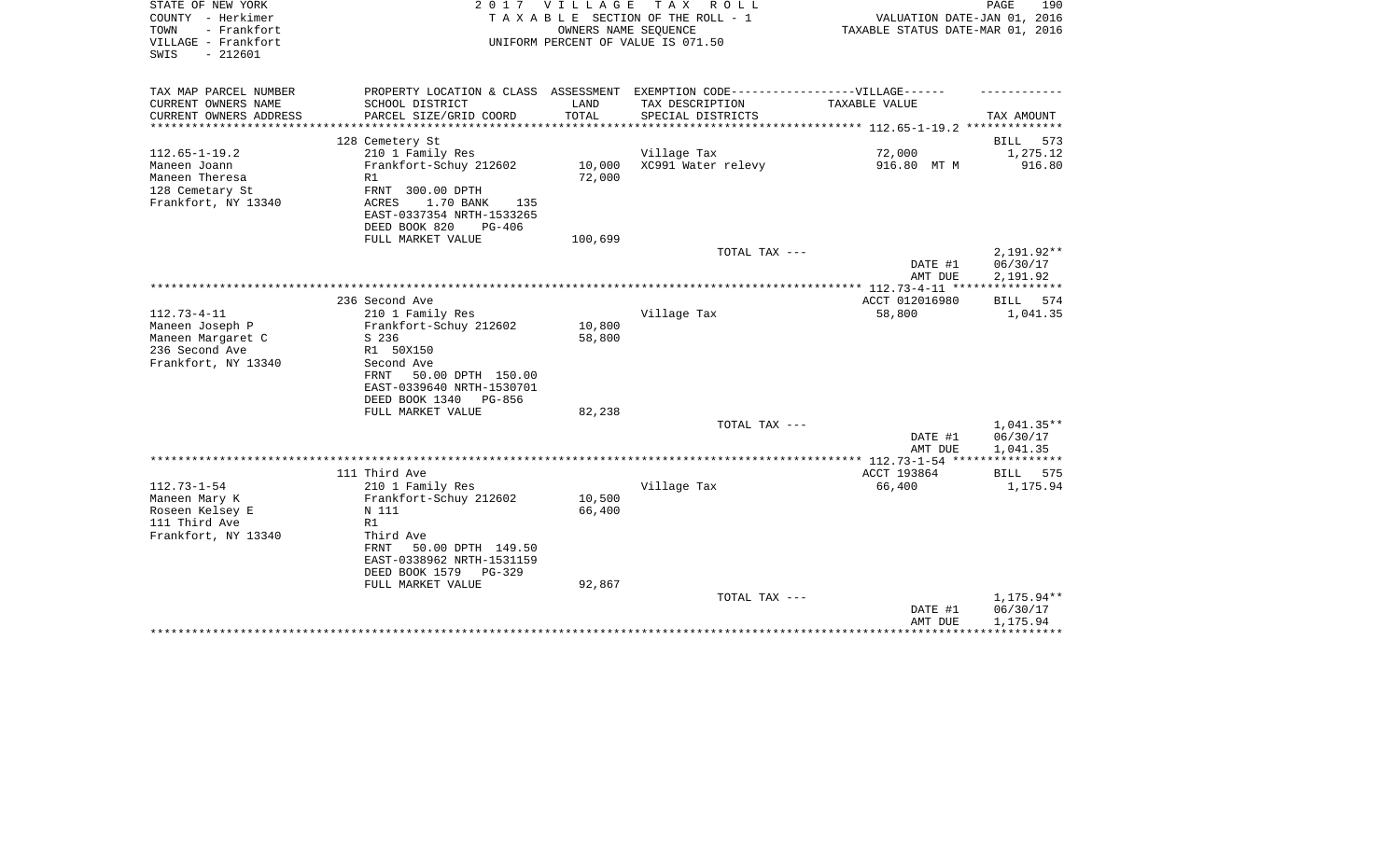| STATE OF NEW YORK<br>COUNTY - Herkimer<br>TOWN<br>- Frankfort<br>VILLAGE - Frankfort<br>$-212601$<br>SWIS | 2017                                                                                                                                       | <b>VILLAGE</b>  | T A X<br>R O L L<br>TAXABLE SECTION OF THE ROLL - 1<br>OWNERS NAME SEQUENCE<br>UNIFORM PERCENT OF VALUE IS 071.50 | VALUATION DATE-JAN 01, 2016<br>TAXABLE STATUS DATE-MAR 01, 2016 | PAGE<br>191                        |
|-----------------------------------------------------------------------------------------------------------|--------------------------------------------------------------------------------------------------------------------------------------------|-----------------|-------------------------------------------------------------------------------------------------------------------|-----------------------------------------------------------------|------------------------------------|
| TAX MAP PARCEL NUMBER                                                                                     | PROPERTY LOCATION & CLASS ASSESSMENT EXEMPTION CODE-----------------VILLAGE------                                                          |                 |                                                                                                                   |                                                                 |                                    |
| CURRENT OWNERS NAME<br>CURRENT OWNERS ADDRESS                                                             | SCHOOL DISTRICT<br>PARCEL SIZE/GRID COORD                                                                                                  | LAND<br>TOTAL   | TAX DESCRIPTION<br>SPECIAL DISTRICTS                                                                              | TAXABLE VALUE                                                   | TAX AMOUNT                         |
| ********************                                                                                      |                                                                                                                                            |                 |                                                                                                                   | *************************** 112.81-2-5 *****************        |                                    |
|                                                                                                           | 517 Frankfort St                                                                                                                           |                 |                                                                                                                   | ACCT 012009960                                                  | BILL<br>576                        |
| $112.81 - 2 - 5$<br>Maneen Richard A<br>Maneen Mary Margaret<br>517 Frankfort St<br>Frankfort, NY 13340   | 210 1 Family Res<br>Frankfort-Schuy 212602<br>E 517<br>R1 36X153<br>Frankfort St<br>36.00 DPTH 150.00<br>FRNT<br>EAST-0338682 NRTH-1530409 | 7,700<br>62,800 | Village Tax                                                                                                       | 62,800                                                          | 1,112.19                           |
|                                                                                                           | DEED BOOK 774<br><b>PG-174</b>                                                                                                             |                 |                                                                                                                   |                                                                 |                                    |
|                                                                                                           | FULL MARKET VALUE                                                                                                                          | 87,832          |                                                                                                                   |                                                                 |                                    |
|                                                                                                           |                                                                                                                                            |                 | TOTAL TAX ---                                                                                                     | DATE #1                                                         | 1,112.19**<br>06/30/17             |
|                                                                                                           |                                                                                                                                            |                 |                                                                                                                   | AMT DUE                                                         | 1,112.19                           |
|                                                                                                           |                                                                                                                                            |                 |                                                                                                                   | **************** 112.82-2-11 ****                               |                                    |
| $112.82 - 2 - 11$                                                                                         | 320 Second Ave<br>210 1 Family Res                                                                                                         |                 | Village Tax                                                                                                       | ACCT 012018360<br>62,500                                        | <b>BILL</b><br>577<br>1,106.88     |
| Maneen Thomas D                                                                                           | Frankfort-Schuy 212602                                                                                                                     | 10,800          |                                                                                                                   |                                                                 |                                    |
| Maneen Elizabeth J                                                                                        | S 320                                                                                                                                      | 62,500          |                                                                                                                   |                                                                 |                                    |
| 320 Second Ave                                                                                            | R1 50X150                                                                                                                                  |                 |                                                                                                                   |                                                                 |                                    |
| Frankfort, NY 13340                                                                                       | Second Ave                                                                                                                                 |                 |                                                                                                                   |                                                                 |                                    |
|                                                                                                           | 50.00 DPTH 150.00<br>FRNT                                                                                                                  |                 |                                                                                                                   |                                                                 |                                    |
|                                                                                                           | EAST-0340150 NRTH-1530088                                                                                                                  |                 |                                                                                                                   |                                                                 |                                    |
|                                                                                                           | DEED BOOK 00621 PG-00406                                                                                                                   |                 |                                                                                                                   |                                                                 |                                    |
|                                                                                                           | FULL MARKET VALUE                                                                                                                          | 87,413          |                                                                                                                   |                                                                 |                                    |
|                                                                                                           |                                                                                                                                            |                 | TOTAL TAX ---                                                                                                     |                                                                 | 1,106.88**                         |
|                                                                                                           |                                                                                                                                            |                 |                                                                                                                   | DATE #1                                                         | 06/30/17                           |
|                                                                                                           |                                                                                                                                            |                 |                                                                                                                   | AMT DUE                                                         | 1,106.88                           |
|                                                                                                           |                                                                                                                                            |                 |                                                                                                                   |                                                                 | ***********                        |
|                                                                                                           | 306 First Ave                                                                                                                              |                 |                                                                                                                   | ACCT 012010110                                                  | 578<br>BILL                        |
| $112.82 - 1 - 36$                                                                                         | 210 1 Family Res                                                                                                                           |                 | Village Tax                                                                                                       | 64,700                                                          | 1,145.84                           |
| Manella Frank C                                                                                           | Frankfort-Schuy 212602                                                                                                                     | 11,000          |                                                                                                                   |                                                                 |                                    |
| 306 First Ave                                                                                             | S 306                                                                                                                                      | 64,700          |                                                                                                                   |                                                                 |                                    |
| Frankfort, NY 13340                                                                                       | R1 50X150<br>First Ave<br>FRNT<br>52.00 DPTH 150.00<br>EAST-0340203 NRTH-1530597<br>DEED BOOK 939<br>$PG-595$                              |                 |                                                                                                                   |                                                                 |                                    |
|                                                                                                           | FULL MARKET VALUE                                                                                                                          | 90,490          |                                                                                                                   |                                                                 |                                    |
|                                                                                                           |                                                                                                                                            |                 | TOTAL TAX ---                                                                                                     | DATE #1<br>AMT DUE                                              | 1,145.84**<br>06/30/17<br>1,145.84 |
|                                                                                                           |                                                                                                                                            |                 |                                                                                                                   |                                                                 |                                    |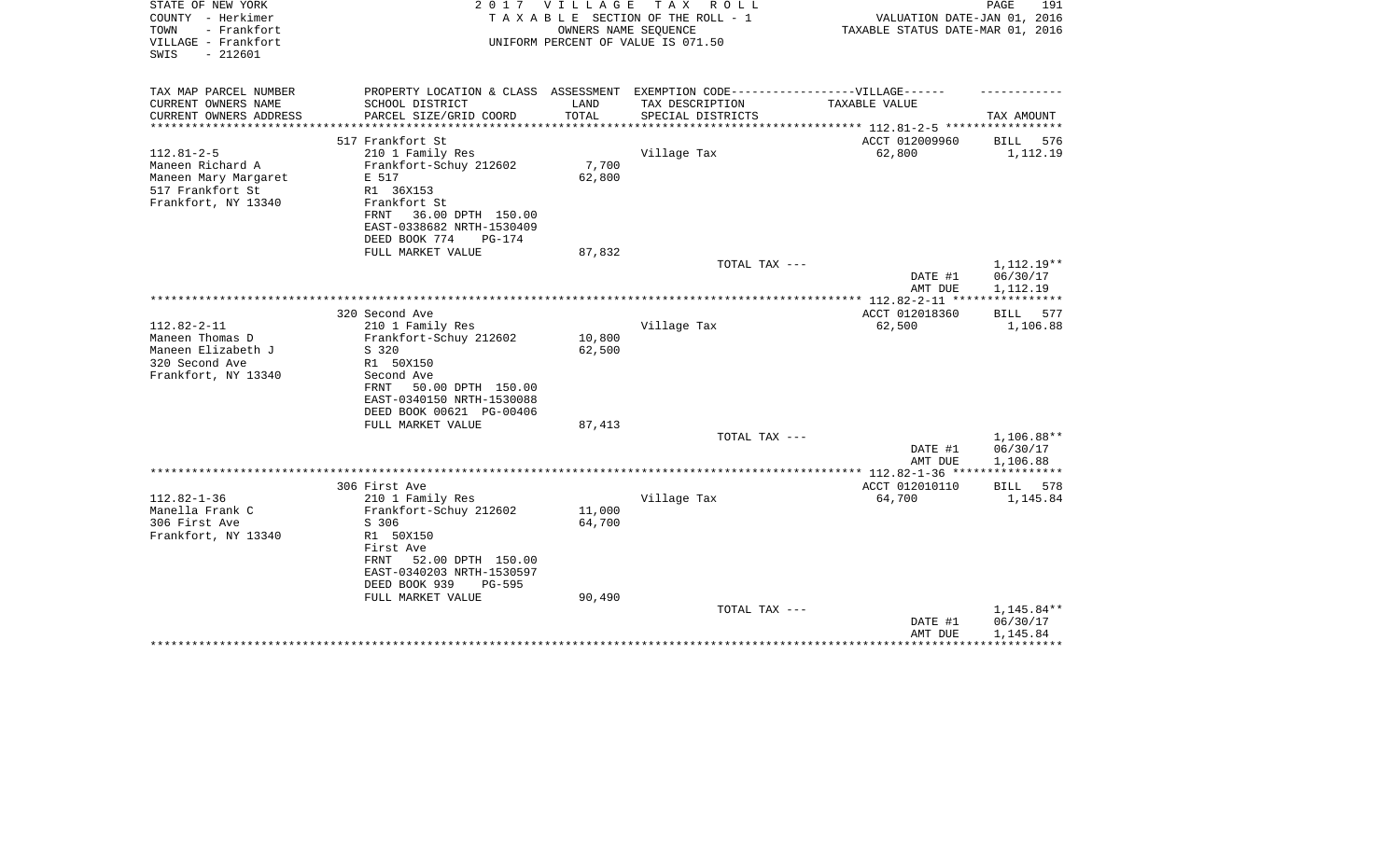| STATE OF NEW YORK<br>COUNTY - Herkimer<br>TOWN<br>- Frankfort | 2017                                                                              | <b>VILLAGE</b>       | T A X<br>R O L L<br>TAXABLE SECTION OF THE ROLL - 1        | VALUATION DATE-JAN 01, 2016                    | PAGE<br>192        |
|---------------------------------------------------------------|-----------------------------------------------------------------------------------|----------------------|------------------------------------------------------------|------------------------------------------------|--------------------|
| VILLAGE - Frankfort<br>$-212601$<br>SWIS                      |                                                                                   |                      | OWNERS NAME SEQUENCE<br>UNIFORM PERCENT OF VALUE IS 071.50 | TAXABLE STATUS DATE-MAR 01, 2016               |                    |
| TAX MAP PARCEL NUMBER                                         | PROPERTY LOCATION & CLASS ASSESSMENT EXEMPTION CODE-----------------VILLAGE------ |                      |                                                            |                                                |                    |
| CURRENT OWNERS NAME                                           | SCHOOL DISTRICT                                                                   | LAND                 | TAX DESCRIPTION                                            | TAXABLE VALUE                                  |                    |
| CURRENT OWNERS ADDRESS<br>*************                       | PARCEL SIZE/GRID COORD<br>************************                                | TOTAL<br>*********** | SPECIAL DISTRICTS                                          | **************** 112.65-2-1 ****************** | TAX AMOUNT         |
|                                                               | 133 Cemetery St                                                                   |                      |                                                            | ACCT 012027390                                 | BILL<br>579        |
| $112.65 - 2 - 1$                                              | 210 1 Family Res                                                                  |                      | Village Tax                                                | 77,200                                         | 1,367.21           |
| Manino Clare T                                                | Frankfort-Schuy 212602                                                            | 16,400               |                                                            |                                                |                    |
| 279 Rolling Hills Dr                                          | N 133                                                                             | 77,200               |                                                            |                                                |                    |
| Frankfort, NY 13340                                           | R1                                                                                |                      |                                                            |                                                |                    |
|                                                               | Life Use                                                                          |                      |                                                            |                                                |                    |
|                                                               | FRNT 121.00 DPTH 214.00                                                           |                      |                                                            |                                                |                    |
|                                                               | EAST-0337116 NRTH-1532988                                                         |                      |                                                            |                                                |                    |
|                                                               | DEED BOOK 883<br>$PG-539$<br>FULL MARKET VALUE                                    | 107,972              |                                                            |                                                |                    |
|                                                               |                                                                                   |                      | TOTAL TAX ---                                              |                                                | $1,367.21**$       |
|                                                               |                                                                                   |                      |                                                            | DATE #1                                        | 06/30/17           |
|                                                               |                                                                                   |                      |                                                            | AMT DUE                                        | 1,367.21           |
|                                                               |                                                                                   |                      |                                                            | ************* 112.82-1-56 *****************    |                    |
|                                                               | 337 Second Ave                                                                    |                      |                                                            | ACCT 198167                                    | BILL 580           |
| $112.82 - 1 - 56$                                             | 210 1 Family Res                                                                  |                      | Village Tax                                                | 48,500                                         | 858.94             |
| Manley Kristen M                                              | Frankfort-Schuy 212602                                                            | 11,000               |                                                            |                                                |                    |
| 337 Second Ave                                                | Second Ave                                                                        | 48,500               |                                                            |                                                |                    |
| Frankfort, NY 13340                                           | R1                                                                                |                      |                                                            |                                                |                    |
| PRIOR OWNER ON 3/01/2016                                      | Second Ave<br>63.00 DPTH 122.50<br>FRNT                                           |                      |                                                            |                                                |                    |
| Hext Catherine C                                              | EAST-0340602 NRTH-1529874                                                         |                      |                                                            |                                                |                    |
|                                                               | DEED BOOK 1606<br>PG-824                                                          |                      |                                                            |                                                |                    |
|                                                               | FULL MARKET VALUE                                                                 | 67,832               |                                                            |                                                |                    |
|                                                               |                                                                                   |                      | TOTAL TAX ---                                              |                                                | 858.94**           |
|                                                               |                                                                                   |                      |                                                            | DATE #1                                        | 06/30/17           |
|                                                               |                                                                                   |                      |                                                            | AMT DUE                                        | 858.94             |
|                                                               |                                                                                   |                      |                                                            |                                                |                    |
|                                                               | 202 Fifth Ave                                                                     |                      |                                                            | ACCT 012002310                                 | <b>BILL</b><br>581 |
| $112.81 - 1 - 32$                                             | 210 1 Family Res                                                                  |                      | CW_10_VET/ 41157                                           | 5,608                                          |                    |
| Manore Joseph W                                               | Frankfort-Schuy 212602                                                            | 10,800               | Village Tax                                                | 55,392                                         | 980.99             |
| 202 Fifth Ave                                                 | S 202<br>R1 50X150                                                                | 61,000               |                                                            |                                                |                    |
| Frankfort, NY 13340                                           | Fifth Ave                                                                         |                      |                                                            |                                                |                    |
|                                                               | 50.00 DPTH 150.00<br>FRNT                                                         |                      |                                                            |                                                |                    |
|                                                               | EAST-0338570 NRTH-1530118                                                         |                      |                                                            |                                                |                    |
|                                                               | DEED BOOK 1265<br>PG-569                                                          |                      |                                                            |                                                |                    |
|                                                               | FULL MARKET VALUE                                                                 | 85,315               |                                                            |                                                |                    |
|                                                               |                                                                                   |                      | TOTAL TAX ---                                              |                                                | 980.99**           |
|                                                               |                                                                                   |                      |                                                            | DATE #1                                        | 06/30/17           |
|                                                               |                                                                                   |                      |                                                            | AMT DUE                                        | 980.99             |
|                                                               |                                                                                   |                      |                                                            |                                                | **********         |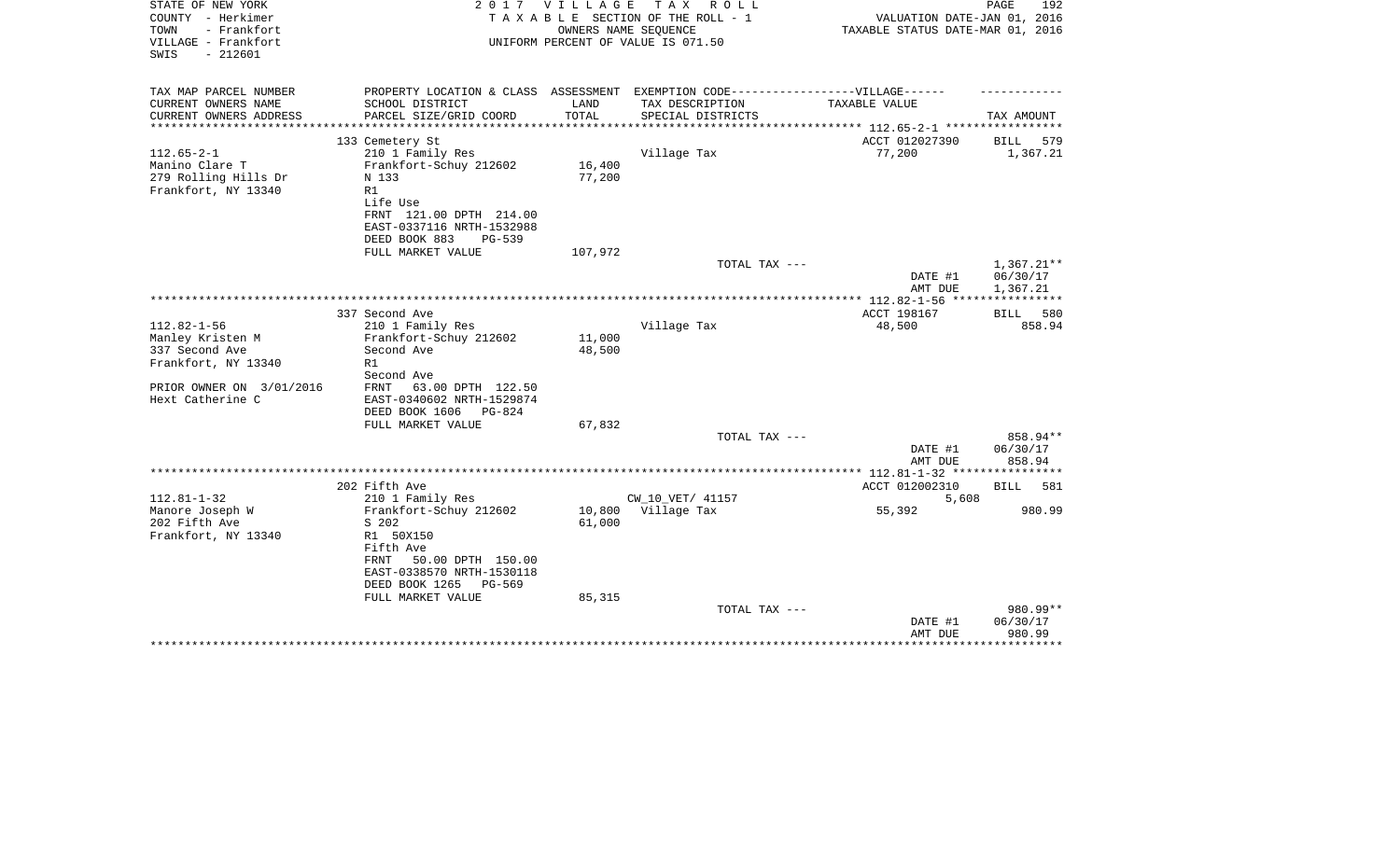| STATE OF NEW YORK<br>COUNTY - Herkimer<br>TOWN<br>- Frankfort<br>VILLAGE - Frankfort<br>$-212601$<br>SWIS | 2 0 1 7                                                                                                                                                                  | <b>VILLAGE</b>   | T A X<br>R O L L<br>TAXABLE SECTION OF THE ROLL - 1<br>OWNERS NAME SEQUENCE<br>UNIFORM PERCENT OF VALUE IS 071.50 | VALUATION DATE-JAN 01, 2016<br>TAXABLE STATUS DATE-MAR 01, 2016 | PAGE<br>193                                         |
|-----------------------------------------------------------------------------------------------------------|--------------------------------------------------------------------------------------------------------------------------------------------------------------------------|------------------|-------------------------------------------------------------------------------------------------------------------|-----------------------------------------------------------------|-----------------------------------------------------|
| TAX MAP PARCEL NUMBER                                                                                     | PROPERTY LOCATION & CLASS ASSESSMENT EXEMPTION CODE-----------------VILLAGE------                                                                                        |                  |                                                                                                                   |                                                                 |                                                     |
| CURRENT OWNERS NAME<br>CURRENT OWNERS ADDRESS                                                             | SCHOOL DISTRICT<br>PARCEL SIZE/GRID COORD                                                                                                                                | LAND<br>TOTAL    | TAX DESCRIPTION<br>SPECIAL DISTRICTS                                                                              | TAXABLE VALUE                                                   | TAX AMOUNT                                          |
| **********************                                                                                    |                                                                                                                                                                          |                  |                                                                                                                   |                                                                 |                                                     |
|                                                                                                           | 202 First Ave                                                                                                                                                            |                  |                                                                                                                   | ACCT 012011250                                                  | 582<br>BILL                                         |
| $112.73 - 3 - 56$<br>Manzo Frank<br>Manzo Joseph<br>207 Frankfort St<br>Frankfort, NY 13340               | 220 2 Family Res<br>Frankfort-Schuy 212602<br>S 202<br>R <sub>2</sub><br>Life Use<br>FRNT<br>50.00 DPTH 100.00<br>EAST-0339517 NRTH-1531445<br>DEED BOOK 875<br>$PG-411$ | 8,800<br>47,800  | Village Tax                                                                                                       | 47,800                                                          | 846.54                                              |
|                                                                                                           | FULL MARKET VALUE                                                                                                                                                        | 66,853           |                                                                                                                   |                                                                 |                                                     |
|                                                                                                           |                                                                                                                                                                          |                  | TOTAL TAX ---                                                                                                     | DATE #1<br>AMT DUE                                              | 846.54**<br>06/30/17<br>846.54                      |
|                                                                                                           |                                                                                                                                                                          |                  |                                                                                                                   |                                                                 |                                                     |
| $112.81 - 1 - 45$                                                                                         | 225 Sixth Ave                                                                                                                                                            |                  | VET WAR CT 41121                                                                                                  | ACCT 012006780                                                  | 583<br>BILL                                         |
| Manzo Louis M                                                                                             | 210 1 Family Res<br>Frankfort-Schuy 212602                                                                                                                               | 10,800           | Village Tax                                                                                                       | 6,309<br>65,691                                                 | 1,163.39                                            |
| Manzo Joseph                                                                                              | N 225                                                                                                                                                                    | 72,000           |                                                                                                                   |                                                                 |                                                     |
| Louis & Caterina Manzo                                                                                    | R1 50X150                                                                                                                                                                |                  |                                                                                                                   |                                                                 |                                                     |
| 225 Sixth Ave<br>Frankfort, NY 13340                                                                      | Sixth Ave<br>50.00 DPTH 150.00<br>FRNT<br>EAST-0338828 NRTH-1529778<br>DEED BOOK 1212<br>$PG-504$                                                                        |                  |                                                                                                                   |                                                                 |                                                     |
|                                                                                                           | FULL MARKET VALUE                                                                                                                                                        | 100,699          |                                                                                                                   |                                                                 |                                                     |
|                                                                                                           |                                                                                                                                                                          |                  | TOTAL TAX ---                                                                                                     | DATE #1<br>AMT DUE                                              | $1,163.39**$<br>06/30/17<br>1,163.39                |
|                                                                                                           |                                                                                                                                                                          |                  |                                                                                                                   |                                                                 |                                                     |
|                                                                                                           | 207 Frankfort St                                                                                                                                                         |                  |                                                                                                                   | ACCT 179242                                                     | BILL<br>584                                         |
| $112.73 - 3 - 55$<br>Manzo Providenza<br>Manzo Steven M<br>207 Frankfort St<br>Frankfort, NY 13340        | $215$ 1 Fam Res w/<br>Frankfort-Schuy 212602<br>E 207<br>R <sub>2</sub><br>Life Use<br>50.00 DPTH 195.00<br>FRNT<br>EAST-0339443 NRTH-1531414                            | 11,500<br>76,300 | Village Tax                                                                                                       | 76,300                                                          | 1,351.27                                            |
|                                                                                                           | DEED BOOK 1490<br>$PG-422$<br>FULL MARKET VALUE                                                                                                                          | 106,713          |                                                                                                                   |                                                                 |                                                     |
|                                                                                                           |                                                                                                                                                                          |                  | TOTAL TAX ---                                                                                                     | DATE #1<br>AMT DUE                                              | $1,351.27**$<br>06/30/17<br>1,351.27<br>*********** |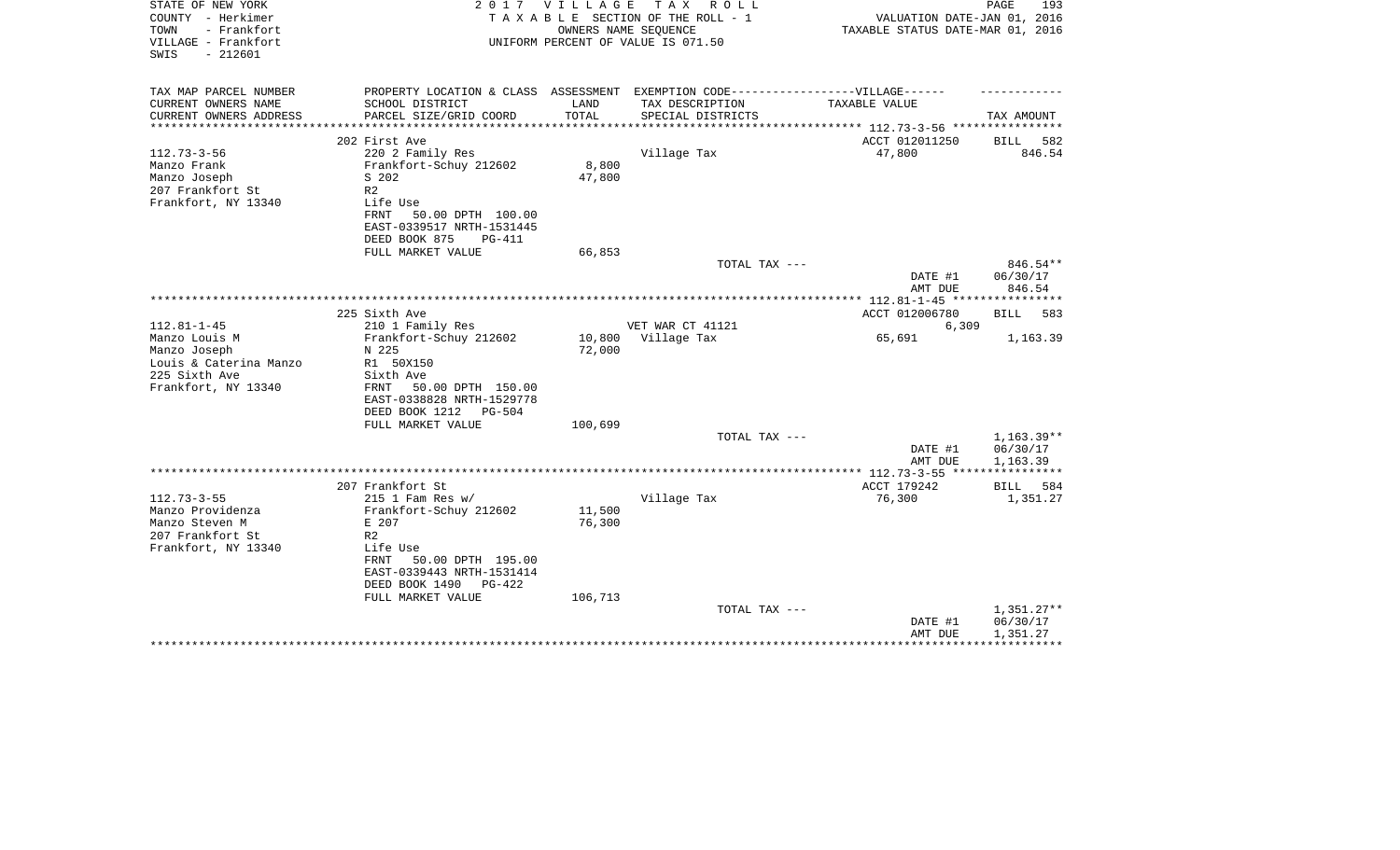| STATE OF NEW YORK<br>COUNTY - Herkimer<br>- Frankfort<br>TOWN<br>VILLAGE - Frankfort<br>$-212601$<br>SWIS | 2017                                                                                                 | V I L L A G E | T A X<br>R O L L<br>TAXABLE SECTION OF THE ROLL - 1<br>OWNERS NAME SEQUENCE<br>UNIFORM PERCENT OF VALUE IS 071.50 | VALUATION DATE-JAN 01, 2016<br>TAXABLE STATUS DATE-MAR 01, 2016 | PAGE<br>194        |
|-----------------------------------------------------------------------------------------------------------|------------------------------------------------------------------------------------------------------|---------------|-------------------------------------------------------------------------------------------------------------------|-----------------------------------------------------------------|--------------------|
| TAX MAP PARCEL NUMBER<br>CURRENT OWNERS NAME                                                              | PROPERTY LOCATION & CLASS ASSESSMENT EXEMPTION CODE-----------------VILLAGE------<br>SCHOOL DISTRICT | LAND          | TAX DESCRIPTION                                                                                                   | TAXABLE VALUE                                                   |                    |
| CURRENT OWNERS ADDRESS<br>**************                                                                  | PARCEL SIZE/GRID COORD<br>***************************                                                | TOTAL         | SPECIAL DISTRICTS                                                                                                 | *************** 112.82-1-39 ***********                         | TAX AMOUNT         |
|                                                                                                           | 300 First Ave                                                                                        |               |                                                                                                                   | ACCT 012017250                                                  | <b>BILL</b><br>585 |
| $112.82 - 1 - 39$                                                                                         | 210 1 Family Res                                                                                     |               | VET COM CT 41131                                                                                                  | 10,515                                                          |                    |
| Manzo Steven M                                                                                            | Frankfort-Schuy 212602                                                                               | 10,800        | Village Tax                                                                                                       | 95,385                                                          | 1,689.27           |
| Manzo Margaret V                                                                                          | S 300                                                                                                | 105,900       |                                                                                                                   |                                                                 |                    |
| 300 First Ave                                                                                             | R1                                                                                                   |               |                                                                                                                   |                                                                 |                    |
| Frankfort, NY 13340                                                                                       | Life Use                                                                                             |               |                                                                                                                   |                                                                 |                    |
|                                                                                                           | FRNT<br>50.00 DPTH 150.00                                                                            |               |                                                                                                                   |                                                                 |                    |
|                                                                                                           | EAST-0340105 NRTH-1530706                                                                            |               |                                                                                                                   |                                                                 |                    |
|                                                                                                           | DEED BOOK 925<br>$PG-326$<br>FULL MARKET VALUE                                                       | 148,112       |                                                                                                                   |                                                                 |                    |
|                                                                                                           |                                                                                                      |               | TOTAL TAX ---                                                                                                     |                                                                 | $1,689.27**$       |
|                                                                                                           |                                                                                                      |               |                                                                                                                   | DATE #1                                                         | 06/30/17           |
|                                                                                                           |                                                                                                      |               |                                                                                                                   | AMT DUE                                                         | 1,689.27           |
|                                                                                                           |                                                                                                      |               |                                                                                                                   |                                                                 |                    |
|                                                                                                           | 405 Palmer St                                                                                        |               |                                                                                                                   | ACCT 161390                                                     | <b>BILL</b><br>586 |
| $112.81 - 2 - 56$                                                                                         | 210 1 Family Res                                                                                     |               | Village Tax                                                                                                       | 66,500                                                          | 1,177.72           |
| Marmet Angela M                                                                                           | Frankfort-Schuy 212602                                                                               | 11,200        |                                                                                                                   |                                                                 |                    |
| Marmet Kenneth H                                                                                          | E 405 merged Palmer St Al                                                                            | 66,500        |                                                                                                                   |                                                                 |                    |
| 405 Palmer St                                                                                             | R1 50X132                                                                                            |               |                                                                                                                   |                                                                 |                    |
| Frankfort, NY 13340                                                                                       | Palmer St                                                                                            |               |                                                                                                                   |                                                                 |                    |
|                                                                                                           | 60.00 DPTH 148.00<br>FRNT                                                                            |               |                                                                                                                   |                                                                 |                    |
|                                                                                                           | EAST-0339543 NRTH-1530170<br>DEED BOOK 1373<br>PG-978                                                |               |                                                                                                                   |                                                                 |                    |
|                                                                                                           | FULL MARKET VALUE                                                                                    | 93,007        |                                                                                                                   |                                                                 |                    |
|                                                                                                           |                                                                                                      |               | TOTAL TAX ---                                                                                                     |                                                                 | 1,177.72**         |
|                                                                                                           |                                                                                                      |               |                                                                                                                   | DATE #1                                                         | 06/30/17           |
|                                                                                                           |                                                                                                      |               |                                                                                                                   | AMT DUE                                                         | 1,177.72           |
|                                                                                                           |                                                                                                      |               |                                                                                                                   | *************** 112.73-4-8 ******************                   |                    |
|                                                                                                           | 226 Second Ave                                                                                       |               |                                                                                                                   | ACCT 012002820                                                  | <b>BILL</b><br>587 |
| $112.73 - 4 - 8$                                                                                          | 220 2 Family Res                                                                                     |               | Village Tax                                                                                                       | 66,400                                                          | 1,175.94           |
| Martin Steven                                                                                             | Frankfort-Schuy 212602                                                                               | 14,500        |                                                                                                                   |                                                                 |                    |
| Martin Lucille                                                                                            | $S$ 226-228                                                                                          | 66,400        |                                                                                                                   |                                                                 |                    |
| 226 Second Ave                                                                                            | R2 92X158                                                                                            |               |                                                                                                                   |                                                                 |                    |
| Frankfort, NY 13340                                                                                       | Second Ave                                                                                           |               |                                                                                                                   |                                                                 |                    |
|                                                                                                           | 92.00 DPTH 158.00<br>FRNT<br>EAST-0339542 NRTH-1530820                                               |               |                                                                                                                   |                                                                 |                    |
|                                                                                                           | DEED BOOK 791<br>$PG-500$                                                                            |               |                                                                                                                   |                                                                 |                    |
|                                                                                                           | FULL MARKET VALUE                                                                                    | 92,867        |                                                                                                                   |                                                                 |                    |
|                                                                                                           |                                                                                                      |               | TOTAL TAX ---                                                                                                     |                                                                 | 1,175.94**         |
|                                                                                                           |                                                                                                      |               |                                                                                                                   | DATE #1                                                         | 06/30/17           |
|                                                                                                           |                                                                                                      |               |                                                                                                                   | AMT DUE                                                         | 1,175.94           |
|                                                                                                           |                                                                                                      |               |                                                                                                                   |                                                                 |                    |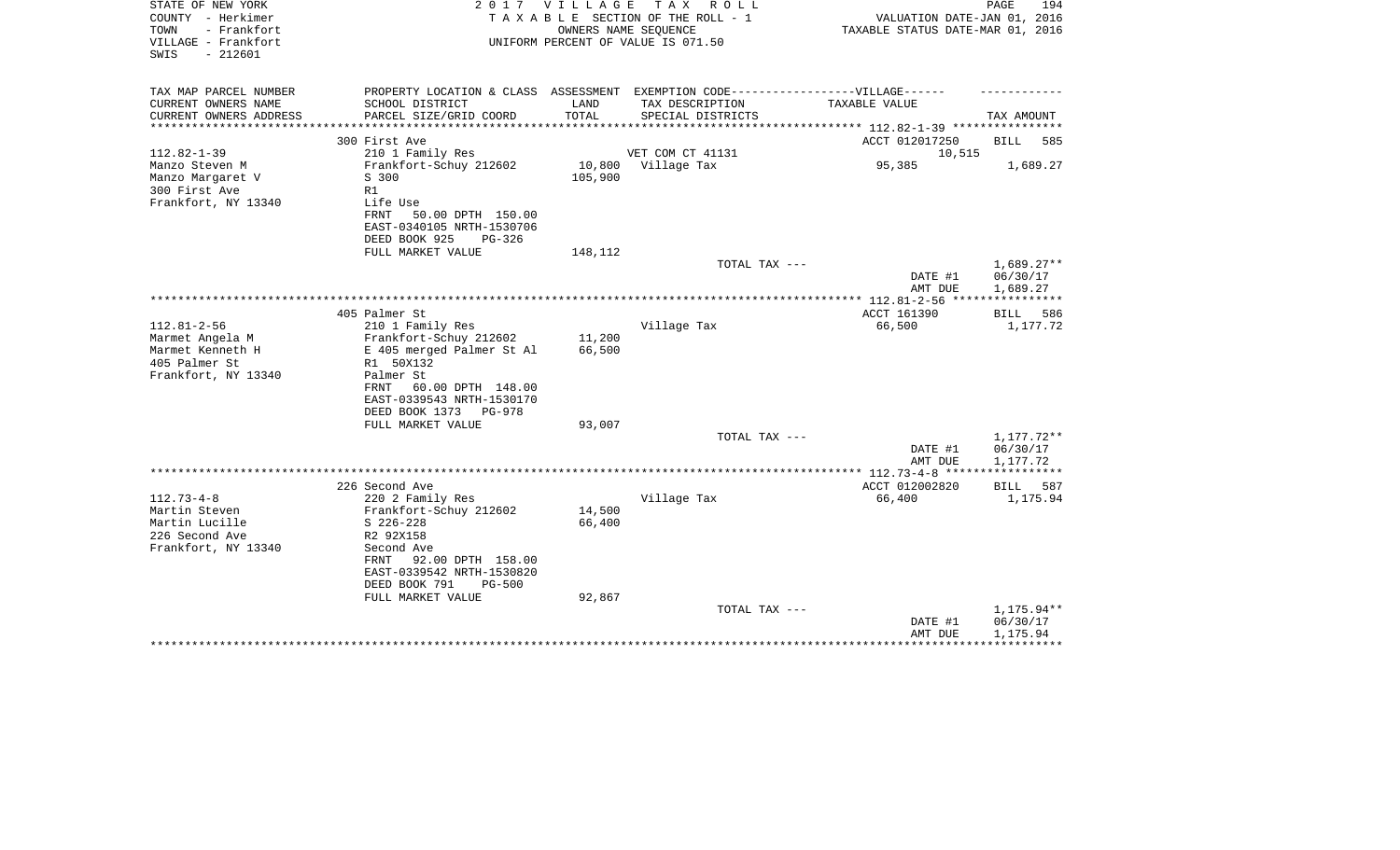| STATE OF NEW YORK<br>COUNTY - Herkimer<br>- Frankfort<br>TOWN<br>VILLAGE - Frankfort<br>$-212601$<br>SWIS | 2 0 1 7                                                                           | VILLAGE         | TAX ROLL<br>TAXABLE SECTION OF THE ROLL - 1<br>OWNERS NAME SEQUENCE<br>UNIFORM PERCENT OF VALUE IS 071.50 | VALUATION DATE-JAN 01, 2016<br>TAXABLE STATUS DATE-MAR 01, 2016 | 195<br>PAGE                    |
|-----------------------------------------------------------------------------------------------------------|-----------------------------------------------------------------------------------|-----------------|-----------------------------------------------------------------------------------------------------------|-----------------------------------------------------------------|--------------------------------|
| TAX MAP PARCEL NUMBER                                                                                     | PROPERTY LOCATION & CLASS ASSESSMENT EXEMPTION CODE-----------------VILLAGE------ |                 |                                                                                                           |                                                                 |                                |
| CURRENT OWNERS NAME                                                                                       | SCHOOL DISTRICT                                                                   | LAND            | TAX DESCRIPTION                                                                                           | TAXABLE VALUE                                                   |                                |
| CURRENT OWNERS ADDRESS                                                                                    | PARCEL SIZE/GRID COORD                                                            | TOTAL           | SPECIAL DISTRICTS                                                                                         |                                                                 | TAX AMOUNT                     |
| ****************                                                                                          |                                                                                   |                 |                                                                                                           | ACCT 170828                                                     |                                |
| $112.82 - 2 - 41$                                                                                         | 306 Third Ave<br>210 1 Family Res                                                 |                 | Village Tax                                                                                               | 59,700                                                          | <b>BILL</b><br>588<br>1,057.29 |
| Martin Steven J Jr                                                                                        | Frankfort-Schuy 212602                                                            | 10,800          |                                                                                                           |                                                                 |                                |
| Martin Sara M                                                                                             | R1                                                                                | 59,700          |                                                                                                           |                                                                 |                                |
| 306 Third Ave                                                                                             | Third Ave                                                                         |                 |                                                                                                           |                                                                 |                                |
| Frankfort, NY 13340                                                                                       | FRNT<br>50.00 DPTH 150.00<br>BANK<br>720                                          |                 |                                                                                                           |                                                                 |                                |
|                                                                                                           | EAST-0339723 NRTH-1530042                                                         |                 |                                                                                                           |                                                                 |                                |
|                                                                                                           | DEED BOOK 1435<br>PG-278                                                          |                 |                                                                                                           |                                                                 |                                |
|                                                                                                           | FULL MARKET VALUE                                                                 | 83,497          |                                                                                                           |                                                                 |                                |
|                                                                                                           |                                                                                   |                 | TOTAL TAX ---                                                                                             |                                                                 | $1,057.29**$                   |
|                                                                                                           |                                                                                   |                 |                                                                                                           | DATE #1<br>AMT DUE                                              | 06/30/17<br>1,057.29           |
|                                                                                                           |                                                                                   |                 |                                                                                                           |                                                                 |                                |
|                                                                                                           | 219 Litchfield St                                                                 |                 |                                                                                                           | ACCT 165350                                                     | <b>BILL</b><br>589             |
| $112.73 - 2 - 78$                                                                                         | 210 1 Family Res                                                                  |                 | Village Tax                                                                                               | 49,300                                                          | 873.10                         |
| Matteson Joan B                                                                                           | Frankfort-Schuy 212602                                                            | 10,800          |                                                                                                           |                                                                 |                                |
| 219 Litchfield St                                                                                         | E 219                                                                             | 49,300          |                                                                                                           |                                                                 |                                |
| Frankfort, NY 13340                                                                                       | R1 50X150                                                                         |                 |                                                                                                           |                                                                 |                                |
|                                                                                                           | Litchfield St                                                                     |                 |                                                                                                           |                                                                 |                                |
|                                                                                                           | 50.00 DPTH 150.00<br>FRNT                                                         |                 |                                                                                                           |                                                                 |                                |
|                                                                                                           | EAST-0338764 NRTH-1531813<br>DEED BOOK 1400<br>$PG-430$                           |                 |                                                                                                           |                                                                 |                                |
|                                                                                                           | FULL MARKET VALUE                                                                 | 68,951          |                                                                                                           |                                                                 |                                |
|                                                                                                           |                                                                                   |                 | TOTAL TAX ---                                                                                             |                                                                 | 873.10**                       |
|                                                                                                           |                                                                                   |                 |                                                                                                           | DATE #1                                                         | 06/30/17                       |
|                                                                                                           |                                                                                   |                 |                                                                                                           | AMT DUE                                                         | 873.10                         |
|                                                                                                           |                                                                                   |                 |                                                                                                           |                                                                 |                                |
|                                                                                                           | 407 Palmer St                                                                     |                 |                                                                                                           | ACCT 012001080                                                  | <b>BILL</b><br>590             |
| $112.81 - 2 - 57$                                                                                         | 210 1 Family Res                                                                  |                 | VET WAR CT 41121                                                                                          | 6,309                                                           |                                |
| Matthews Frances<br>407 Palmer St                                                                         | Frankfort-Schuy 212602                                                            | 8,200<br>63,000 | Village Tax                                                                                               | 56,691                                                          | 1,004.00                       |
| Frankfort, NY 13340                                                                                       | E 407 added (Palmer St Al<br>R1 40X132                                            |                 |                                                                                                           |                                                                 |                                |
|                                                                                                           | Palmer St                                                                         |                 |                                                                                                           |                                                                 |                                |
|                                                                                                           | 40.00 DPTH 148.00<br>FRNT                                                         |                 |                                                                                                           |                                                                 |                                |
|                                                                                                           | EAST-0339504 NRTH-1530136                                                         |                 |                                                                                                           |                                                                 |                                |
|                                                                                                           | DEED BOOK 00634 PG-00553                                                          |                 |                                                                                                           |                                                                 |                                |
|                                                                                                           | FULL MARKET VALUE                                                                 | 88,112          |                                                                                                           |                                                                 |                                |
|                                                                                                           |                                                                                   |                 | TOTAL TAX ---                                                                                             |                                                                 | $1,004.00**$                   |
|                                                                                                           |                                                                                   |                 |                                                                                                           | DATE #1                                                         | 06/30/17                       |
|                                                                                                           |                                                                                   |                 |                                                                                                           | AMT DUE                                                         | 1,004.00                       |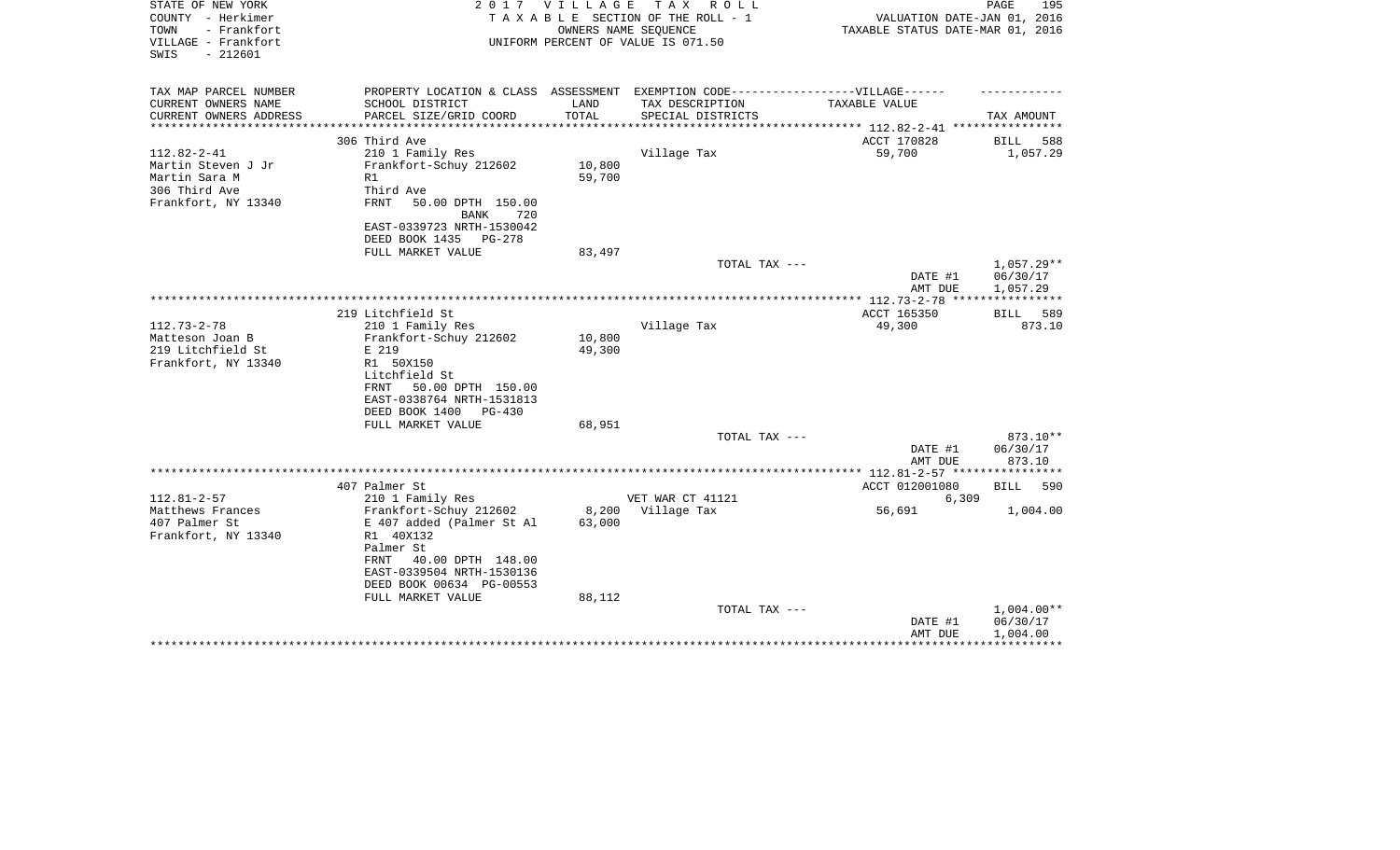| STATE OF NEW YORK<br>COUNTY - Herkimer<br>TOWN<br>- Frankfort<br>VILLAGE - Frankfort | 2017                                                                              | VILLAGE         | TAX ROLL<br>TAXABLE SECTION OF THE ROLL - 1<br>OWNERS NAME SEQUENCE<br>UNIFORM PERCENT OF VALUE IS 071.50 | VALUATION DATE-JAN 01, 2016<br>TAXABLE STATUS DATE-MAR 01, 2016 | PAGE<br>196           |
|--------------------------------------------------------------------------------------|-----------------------------------------------------------------------------------|-----------------|-----------------------------------------------------------------------------------------------------------|-----------------------------------------------------------------|-----------------------|
| SWIS<br>$-212601$                                                                    |                                                                                   |                 |                                                                                                           |                                                                 |                       |
| TAX MAP PARCEL NUMBER                                                                | PROPERTY LOCATION & CLASS ASSESSMENT EXEMPTION CODE-----------------VILLAGE------ |                 |                                                                                                           |                                                                 |                       |
| CURRENT OWNERS NAME                                                                  | SCHOOL DISTRICT                                                                   | LAND            | TAX DESCRIPTION                                                                                           | TAXABLE VALUE                                                   |                       |
| CURRENT OWNERS ADDRESS<br>********************                                       | PARCEL SIZE/GRID COORD                                                            | TOTAL           | SPECIAL DISTRICTS                                                                                         |                                                                 | TAX AMOUNT            |
|                                                                                      | 116 Church St                                                                     |                 | ********************************* 112.74-1-6 *****************                                            | ACCT 199136                                                     | 591<br>BILL           |
| $112.74 - 1 - 6$                                                                     | 210 1 Family Res                                                                  |                 | Village Tax                                                                                               | 53,900                                                          | 954.57                |
| Matthews-Brown Gail                                                                  | Frankfort-Schuy 212602                                                            | 4,524           |                                                                                                           |                                                                 |                       |
| 116 Church St                                                                        | E 116                                                                             | 53,900          |                                                                                                           |                                                                 |                       |
| Frankfort, NY 13340                                                                  | R1 43X120                                                                         |                 |                                                                                                           |                                                                 |                       |
| PRIOR OWNER ON 3/01/2016                                                             | Church St<br>FRNT<br>43.50 DPTH 120.00                                            |                 |                                                                                                           |                                                                 |                       |
| JPMorgan Chase Bank NA                                                               | EAST-0340048 NRTH-1532543                                                         |                 |                                                                                                           |                                                                 |                       |
|                                                                                      | DEED BOOK 1612<br>PG-908                                                          |                 |                                                                                                           |                                                                 |                       |
|                                                                                      | FULL MARKET VALUE                                                                 | 75,385          |                                                                                                           |                                                                 |                       |
|                                                                                      |                                                                                   |                 | TOTAL TAX ---                                                                                             |                                                                 | $954.57**$            |
|                                                                                      |                                                                                   |                 |                                                                                                           | DATE #1<br>AMT DUE                                              | 06/30/17<br>954.57    |
|                                                                                      |                                                                                   |                 |                                                                                                           |                                                                 |                       |
|                                                                                      | 209 W Main St                                                                     |                 |                                                                                                           | ACCT 012029760                                                  | 592<br>BILL           |
| $112.65 - 1 - 30$                                                                    | 210 1 Family Res                                                                  |                 | Village Tax                                                                                               | 56,500                                                          | 1,000.62              |
| Maury Thomas L                                                                       | Frankfort-Schuy 212602                                                            | 13,200          |                                                                                                           |                                                                 |                       |
| Maury Ellen L<br>209 W Main St                                                       | S 209<br>R1                                                                       | 56,500          |                                                                                                           |                                                                 |                       |
| Frankfort, NY 13340                                                                  | W Main St                                                                         |                 |                                                                                                           |                                                                 |                       |
|                                                                                      | 60.72 DPTH 224.00<br>FRNT                                                         |                 |                                                                                                           |                                                                 |                       |
|                                                                                      | EAST-0338586 NRTH-1533656                                                         |                 |                                                                                                           |                                                                 |                       |
|                                                                                      | DEED BOOK 775<br>PG-243                                                           |                 |                                                                                                           |                                                                 |                       |
|                                                                                      | FULL MARKET VALUE                                                                 | 79,021          | TOTAL TAX ---                                                                                             |                                                                 | $1,000.62**$          |
|                                                                                      |                                                                                   |                 |                                                                                                           | DATE #1                                                         | 06/30/17              |
|                                                                                      |                                                                                   |                 |                                                                                                           | AMT DUE                                                         | 1,000.62              |
|                                                                                      | ***********************                                                           |                 |                                                                                                           | *************** 112.66-2-2.4 ***                                |                       |
| $112.66 - 2 - 2.4$                                                                   | Industrial Dr                                                                     |                 | Village Tax                                                                                               | 1,795                                                           | BILL 593<br>31.79     |
| Mazzola Michael L                                                                    | 330 Vacant comm<br>Frankfort-Schuy 212602                                         | 1,795           |                                                                                                           |                                                                 |                       |
| 5025 Savona Run                                                                      | FRNT<br>63.00 DPTH<br>57.00                                                       | 1,795           |                                                                                                           |                                                                 |                       |
| Lakewood Ranch, FL 34211                                                             | EAST-0340353 NRTH-1532816                                                         |                 |                                                                                                           |                                                                 |                       |
|                                                                                      | FULL MARKET VALUE                                                                 | 2,510           |                                                                                                           |                                                                 |                       |
|                                                                                      |                                                                                   |                 | TOTAL TAX ---                                                                                             | DATE #1                                                         | $31.79**$<br>06/30/17 |
|                                                                                      |                                                                                   |                 |                                                                                                           | AMT DUE                                                         | 31.79                 |
|                                                                                      |                                                                                   |                 |                                                                                                           |                                                                 |                       |
|                                                                                      | 114 Sheldon Ave                                                                   |                 |                                                                                                           | ACCT 012017580                                                  | 594<br>BILL           |
| $112.66 - 2 - 11$                                                                    | 210 1 Family Res                                                                  |                 | Village Tax                                                                                               | 25,000                                                          | 442.75                |
| Mazzola Michael L<br>5025 Savona Run                                                 | Frankfort-Schuy 212602<br>S 114                                                   | 2,800<br>25,000 |                                                                                                           |                                                                 |                       |
| Lakewood Ranch, FL 34211                                                             | R1 23X125                                                                         |                 |                                                                                                           |                                                                 |                       |
|                                                                                      | Sheldon Ave                                                                       |                 |                                                                                                           |                                                                 |                       |
|                                                                                      | FRNT 23.00 DPTH 125.00                                                            |                 |                                                                                                           |                                                                 |                       |
|                                                                                      | EAST-0340434 NRTH-1532857                                                         |                 |                                                                                                           |                                                                 |                       |
|                                                                                      | DEED BOOK 778<br>PG-684<br>FULL MARKET VALUE                                      | 34,965          |                                                                                                           |                                                                 |                       |
|                                                                                      |                                                                                   |                 | TOTAL TAX ---                                                                                             |                                                                 | 442.75**              |
|                                                                                      |                                                                                   |                 |                                                                                                           | DATE #1                                                         | 06/30/17              |
|                                                                                      |                                                                                   |                 |                                                                                                           | AMT DUE                                                         | 442.75                |
|                                                                                      |                                                                                   |                 |                                                                                                           |                                                                 |                       |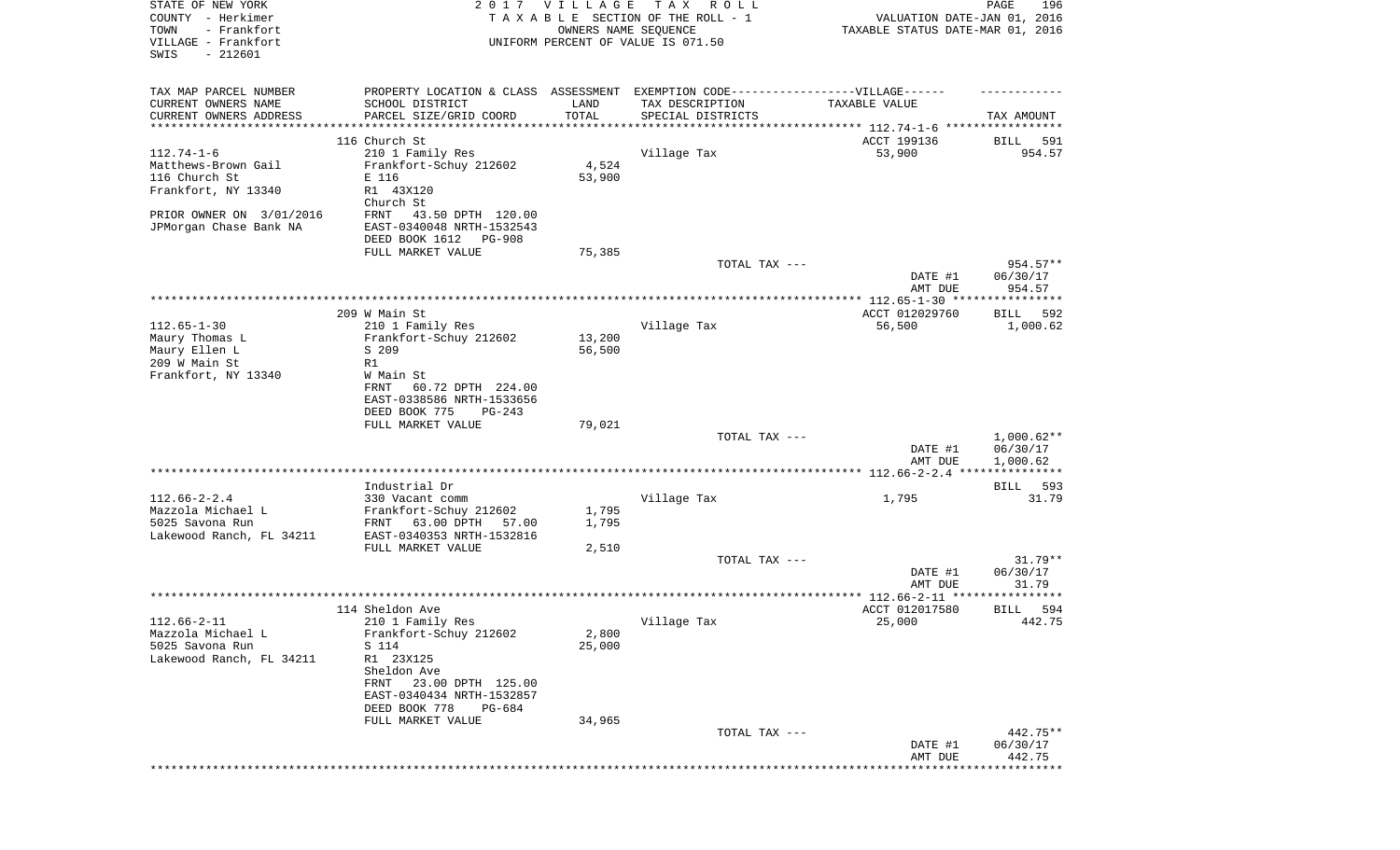| STATE OF NEW YORK<br>COUNTY - Herkimer<br>- Frankfort<br>TOWN<br>VILLAGE - Frankfort<br>$-212601$<br>SWIS | 2 0 1 7                                                                           | V I L L A G E    | T A X<br>R O L L<br>TAXABLE SECTION OF THE ROLL - 1<br>OWNERS NAME SEOUENCE<br>UNIFORM PERCENT OF VALUE IS 071.50 | VALUATION DATE-JAN 01, 2016<br>TAXABLE STATUS DATE-MAR 01, 2016 | PAGE<br>197             |
|-----------------------------------------------------------------------------------------------------------|-----------------------------------------------------------------------------------|------------------|-------------------------------------------------------------------------------------------------------------------|-----------------------------------------------------------------|-------------------------|
| TAX MAP PARCEL NUMBER                                                                                     | PROPERTY LOCATION & CLASS ASSESSMENT EXEMPTION CODE-----------------VILLAGE------ |                  |                                                                                                                   |                                                                 |                         |
| CURRENT OWNERS NAME                                                                                       | SCHOOL DISTRICT                                                                   | LAND             | TAX DESCRIPTION                                                                                                   | TAXABLE VALUE                                                   |                         |
| CURRENT OWNERS ADDRESS<br>**********************                                                          | PARCEL SIZE/GRID COORD                                                            | TOTAL            | SPECIAL DISTRICTS                                                                                                 |                                                                 | TAX AMOUNT              |
|                                                                                                           | 302 Palmer St                                                                     |                  |                                                                                                                   | ACCT 012016680                                                  |                         |
| $112.73 - 4 - 16$                                                                                         | 210 1 Family Res                                                                  |                  | Village Tax                                                                                                       | 65,900                                                          | BILL<br>595<br>1,167.09 |
| McCaw Margaret F                                                                                          | Frankfort-Schuy 212602                                                            | 10,800           |                                                                                                                   |                                                                 |                         |
| 1476 State Route 5s                                                                                       | W 302                                                                             | 65,900           |                                                                                                                   |                                                                 |                         |
| Mohawk, NY 13407                                                                                          | R1 50X150                                                                         |                  |                                                                                                                   |                                                                 |                         |
|                                                                                                           | Palmer St                                                                         |                  |                                                                                                                   |                                                                 |                         |
|                                                                                                           | FRNT<br>50.00 DPTH 150.00                                                         |                  |                                                                                                                   |                                                                 |                         |
|                                                                                                           | EAST-0339661 NRTH-1530520                                                         |                  |                                                                                                                   |                                                                 |                         |
|                                                                                                           | DEED BOOK 1154<br>PG-493<br>FULL MARKET VALUE                                     | 92,168           |                                                                                                                   |                                                                 |                         |
|                                                                                                           |                                                                                   |                  | TOTAL TAX ---                                                                                                     |                                                                 | 1,167.09**              |
|                                                                                                           |                                                                                   |                  |                                                                                                                   | DATE #1                                                         | 06/30/17                |
|                                                                                                           |                                                                                   |                  |                                                                                                                   | AMT DUE                                                         | 1,167.09                |
|                                                                                                           |                                                                                   |                  |                                                                                                                   |                                                                 | ***********             |
|                                                                                                           | 201 First Ave                                                                     |                  |                                                                                                                   | ACCT 012028290                                                  | 596<br>BILL             |
| $112.73 - 3 - 61$                                                                                         | 220 2 Family Res                                                                  |                  | Village Tax                                                                                                       | 62,400                                                          | 1,105.10                |
| McCoy Cheri L<br>201 First Ave                                                                            | Frankfort-Schuy 212602<br>N 201                                                   | 10,000<br>62,400 |                                                                                                                   |                                                                 |                         |
| Frankfort, NY 13340                                                                                       | R2 50X129                                                                         |                  |                                                                                                                   |                                                                 |                         |
|                                                                                                           | First Ave                                                                         |                  |                                                                                                                   |                                                                 |                         |
|                                                                                                           | 50.00 DPTH 127.00<br>FRNT                                                         |                  |                                                                                                                   |                                                                 |                         |
|                                                                                                           | BANK<br>641                                                                       |                  |                                                                                                                   |                                                                 |                         |
|                                                                                                           | EAST-0339633 NRTH-1531574                                                         |                  |                                                                                                                   |                                                                 |                         |
|                                                                                                           | DEED BOOK 907<br>PG-515<br>FULL MARKET VALUE                                      | 87,273           |                                                                                                                   |                                                                 |                         |
|                                                                                                           |                                                                                   |                  | TOTAL TAX ---                                                                                                     |                                                                 | $1,105.10**$            |
|                                                                                                           |                                                                                   |                  |                                                                                                                   | DATE #1                                                         | 06/30/17                |
|                                                                                                           |                                                                                   |                  |                                                                                                                   | AMT DUE                                                         | 1,105.10                |
|                                                                                                           |                                                                                   |                  |                                                                                                                   | **** $112.81 - 3 - 6$ ***                                       |                         |
|                                                                                                           | 505 Palmer St                                                                     |                  |                                                                                                                   | ACCT 012016860                                                  | 597<br><b>BILL</b>      |
| $112.81 - 3 - 6$                                                                                          | 210 1 Family Res                                                                  |                  | Village Tax                                                                                                       | 54,200                                                          | 959.88                  |
| Mccumber Michael J<br>Mccumber Michelle C                                                                 | Frankfort-Schuy 212602<br>E 505                                                   | 8,600<br>54,200  |                                                                                                                   |                                                                 |                         |
| 505 Palmer St                                                                                             | R1 40X150                                                                         |                  |                                                                                                                   |                                                                 |                         |
| Frankfort, NY 13340                                                                                       | Palmer St                                                                         |                  |                                                                                                                   |                                                                 |                         |
|                                                                                                           | 41.00 DPTH 140.00<br>FRNT                                                         |                  |                                                                                                                   |                                                                 |                         |
|                                                                                                           | <b>BANK</b><br>169                                                                |                  |                                                                                                                   |                                                                 |                         |
|                                                                                                           | EAST-0339260 NRTH-1529900                                                         |                  |                                                                                                                   |                                                                 |                         |
|                                                                                                           | DEED BOOK 833<br><b>PG-735</b>                                                    |                  |                                                                                                                   |                                                                 |                         |
|                                                                                                           | FULL MARKET VALUE                                                                 | 75,804           | TOTAL TAX ---                                                                                                     |                                                                 | 959.88**                |
|                                                                                                           |                                                                                   |                  |                                                                                                                   | DATE #1                                                         | 06/30/17                |
|                                                                                                           |                                                                                   |                  |                                                                                                                   | AMT DUE                                                         | 959.88                  |
|                                                                                                           |                                                                                   |                  |                                                                                                                   |                                                                 |                         |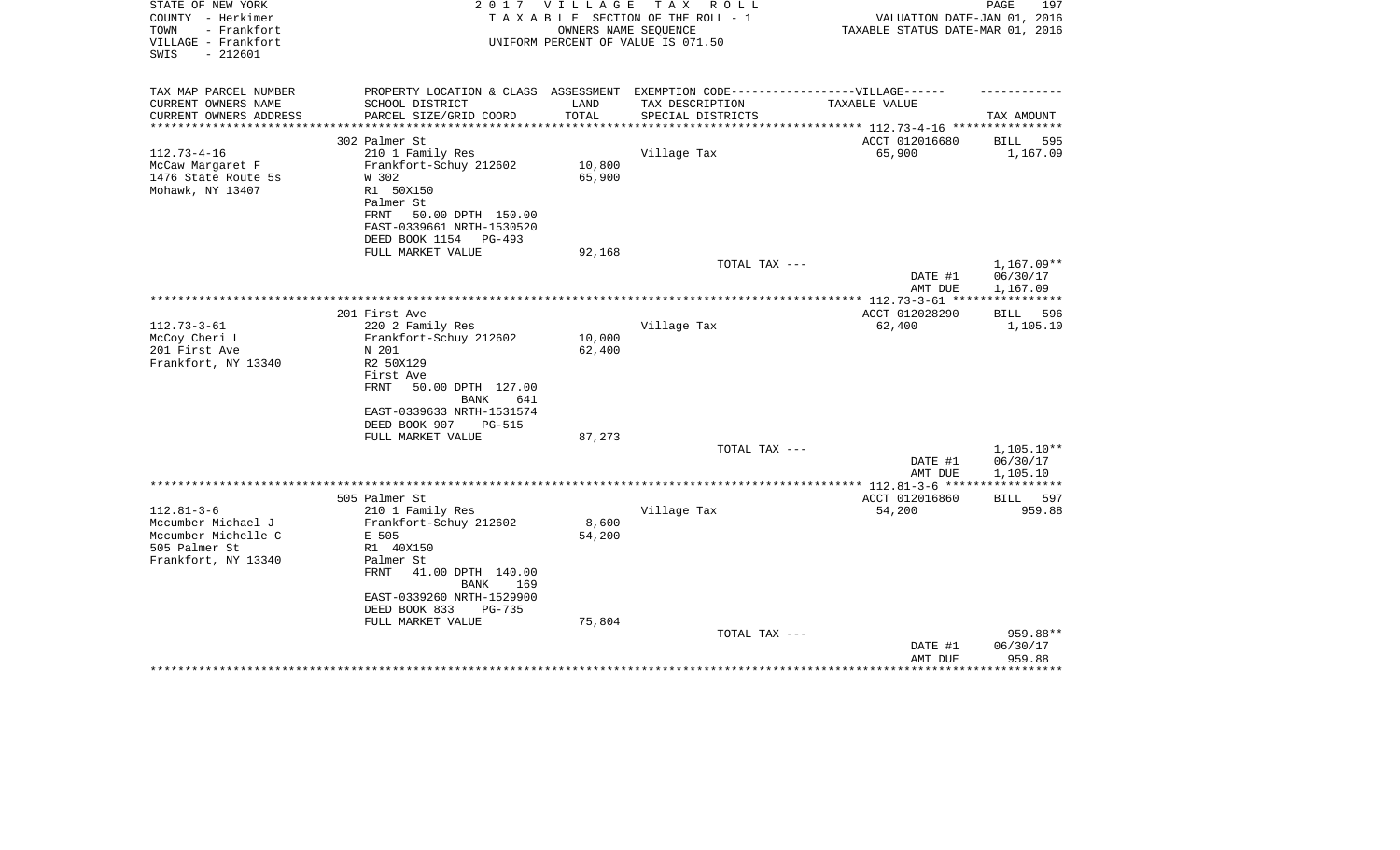| STATE OF NEW YORK<br>COUNTY - Herkimer<br>- Frankfort<br>TOWN<br>VILLAGE - Frankfort<br>$-212601$<br>SWIS | 2017                                                                                                                                                                                           | <b>VILLAGE</b><br>OWNERS NAME SEQUENCE | TAX ROLL<br>TAXABLE SECTION OF THE ROLL - 1<br>UNIFORM PERCENT OF VALUE IS 071.50 | VALUATION DATE-JAN 01, 2016<br>TAXABLE STATUS DATE-MAR 01, 2016 | PAGE<br>198                                         |
|-----------------------------------------------------------------------------------------------------------|------------------------------------------------------------------------------------------------------------------------------------------------------------------------------------------------|----------------------------------------|-----------------------------------------------------------------------------------|-----------------------------------------------------------------|-----------------------------------------------------|
| TAX MAP PARCEL NUMBER                                                                                     |                                                                                                                                                                                                |                                        | PROPERTY LOCATION & CLASS ASSESSMENT EXEMPTION CODE-----------------VILLAGE------ |                                                                 |                                                     |
| CURRENT OWNERS NAME<br>CURRENT OWNERS ADDRESS                                                             | SCHOOL DISTRICT<br>PARCEL SIZE/GRID COORD                                                                                                                                                      | LAND<br>TOTAL                          | TAX DESCRIPTION<br>SPECIAL DISTRICTS                                              | TAXABLE VALUE                                                   | TAX AMOUNT                                          |
|                                                                                                           |                                                                                                                                                                                                |                                        |                                                                                   | ************ 112.82-2-16 *****************                      |                                                     |
|                                                                                                           | 330 Second Ave                                                                                                                                                                                 |                                        |                                                                                   | ACCT 012028920                                                  | BILL<br>598                                         |
| $112.82 - 2 - 16$<br>McCumber Stephen W<br>McCumber Sheryl L<br>330 Second Ave<br>Frankfort, NY 13340     | 210 1 Family Res<br>Frankfort-Schuy 212602<br>S 330<br>Second Ave<br>FRNT<br>45.00 DPTH 168.00<br>EAST-0340318 NRTH-1529884                                                                    | 10,600<br>65,400                       | Village Tax                                                                       | 65,400                                                          | 1,158.23                                            |
|                                                                                                           | DEED BOOK 1143<br>PG-865                                                                                                                                                                       |                                        |                                                                                   |                                                                 |                                                     |
|                                                                                                           | FULL MARKET VALUE                                                                                                                                                                              | 91,469                                 | TOTAL TAX ---                                                                     | DATE #1                                                         | $1,158.23**$<br>06/30/17                            |
|                                                                                                           |                                                                                                                                                                                                |                                        |                                                                                   | AMT DUE                                                         | 1,158.23<br>***********                             |
|                                                                                                           | 227 W Main St                                                                                                                                                                                  |                                        |                                                                                   | ACCT 012016110                                                  | 599<br>BILL                                         |
| $112.65 - 1 - 41$<br>McDonald Thomas E III<br>McDonald Sarah M<br>227 W Main St<br>Frankfort, NY 13340    | 210 1 Family Res<br>Frankfort-Schuy 212602<br>S 227<br>R <sub>2</sub><br>W Main St<br>FRNT<br>50.00 DPTH 350.00<br>EAST-0338202 NRTH-1534010<br>DEED BOOK 1210<br>PG-210                       | 12,300<br>71,600                       | Village Tax                                                                       | 71,600                                                          | 1,268.04                                            |
|                                                                                                           | FULL MARKET VALUE                                                                                                                                                                              | 100,140                                | TOTAL TAX ---                                                                     |                                                                 | $1,268.04**$                                        |
|                                                                                                           |                                                                                                                                                                                                |                                        |                                                                                   | DATE #1<br>AMT DUE                                              | 06/30/17<br>1,268.04                                |
|                                                                                                           |                                                                                                                                                                                                |                                        |                                                                                   |                                                                 |                                                     |
| $112.74 - 1 - 30$                                                                                         | 112 N Frankfort St                                                                                                                                                                             |                                        |                                                                                   | ACCT 012004950<br>29,600                                        | <b>BILL</b><br>600<br>524.22                        |
| Mcintyre Randall J<br>611 Second Ave Ext<br>Frankfort, NY 13340                                           | 312 Vac w/imprv<br>Frankfort-Schuy 212602<br>E 112-114<br>Vlg 35X120<br>Frankfort St<br>32.00 DPTH 120.00<br>FRNT<br>EAST-0340259 NRTH-1532263<br>DEED BOOK 800<br>PG-561<br>FULL MARKET VALUE | 2,000<br>29,600<br>41,399              | Village Tax                                                                       |                                                                 |                                                     |
|                                                                                                           |                                                                                                                                                                                                |                                        | TOTAL TAX ---                                                                     | DATE #1<br>AMT DUE                                              | $524.22**$<br>06/30/17<br>524.22<br>* * * * * * * * |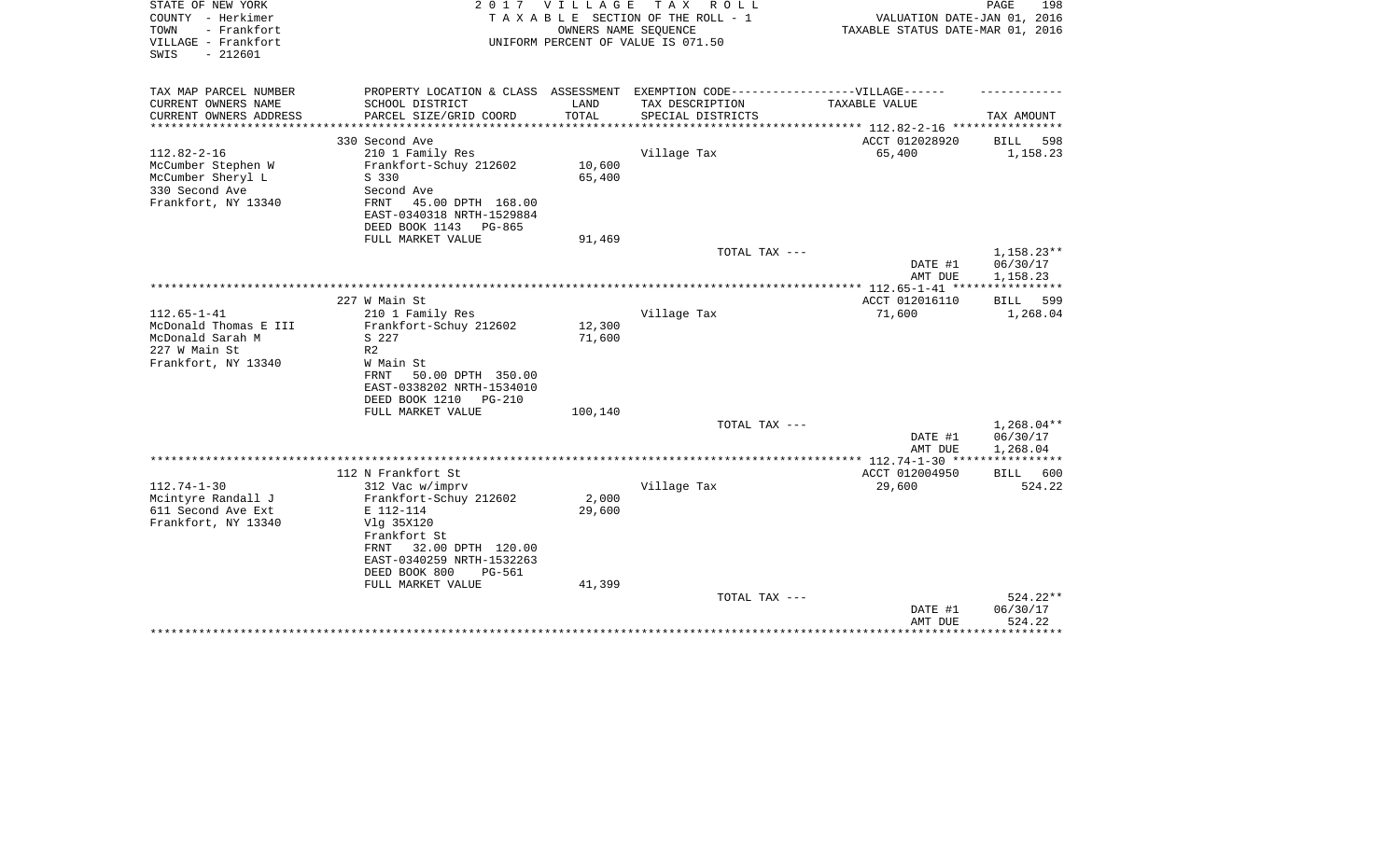| STATE OF NEW YORK<br>COUNTY - Herkimer<br>- Frankfort<br>TOWN<br>VILLAGE - Frankfort<br>$-212601$<br>SWIS | 2017                                                                                                 | VILLAGE | TAX ROLL<br>TAXABLE SECTION OF THE ROLL - 1<br>OWNERS NAME SEQUENCE<br>UNIFORM PERCENT OF VALUE IS 071.50 | VALUATION DATE-JAN 01, 2016<br>TAXABLE STATUS DATE-MAR 01, 2016 | PAGE<br>199           |
|-----------------------------------------------------------------------------------------------------------|------------------------------------------------------------------------------------------------------|---------|-----------------------------------------------------------------------------------------------------------|-----------------------------------------------------------------|-----------------------|
| TAX MAP PARCEL NUMBER<br>CURRENT OWNERS NAME                                                              | PROPERTY LOCATION & CLASS ASSESSMENT EXEMPTION CODE-----------------VILLAGE------<br>SCHOOL DISTRICT | LAND    | TAX DESCRIPTION                                                                                           | TAXABLE VALUE                                                   |                       |
| CURRENT OWNERS ADDRESS                                                                                    | PARCEL SIZE/GRID COORD                                                                               | TOTAL   | SPECIAL DISTRICTS                                                                                         |                                                                 | TAX AMOUNT            |
|                                                                                                           |                                                                                                      |         |                                                                                                           | *********** 112.74-1-31 ************                            |                       |
| $112.74 - 1 - 31$<br>Mcintyre Randall J                                                                   | 110 N Frankfort St<br>210 1 Family Res<br>Frankfort-Schuy 212602                                     | 3,600   | Village Tax                                                                                               | ACCT 012009990<br>48,900                                        | BILL<br>601<br>866.02 |
| 611 Second Ave Ext<br>Frankfort, NY 13340                                                                 | E 110<br>R1 30X120<br>N Frankfort St<br>31.00 DPTH 120.00<br>FRNT<br>EAST-0340230 NRTH-1532243       | 48,900  |                                                                                                           |                                                                 |                       |
|                                                                                                           | DEED BOOK 800<br>PG-561<br>FULL MARKET VALUE                                                         | 68,392  |                                                                                                           |                                                                 |                       |
|                                                                                                           |                                                                                                      |         | TOTAL TAX ---                                                                                             |                                                                 | $866.02**$            |
|                                                                                                           |                                                                                                      |         |                                                                                                           | DATE #1<br>AMT DUE                                              | 06/30/17<br>866.02    |
|                                                                                                           |                                                                                                      |         |                                                                                                           |                                                                 |                       |
| $112.82 - 2 - 24$                                                                                         | 321 Third Ave<br>210 1 Family Res                                                                    |         | Village Tax                                                                                               | ACCT 012029250<br>50,200                                        | 602<br>BILL<br>889.04 |
| McKernan James                                                                                            | Frankfort-Schuy 212602                                                                               | 8,400   |                                                                                                           |                                                                 |                       |
| McKernan Gina                                                                                             | N 321                                                                                                | 50,200  |                                                                                                           |                                                                 |                       |
| 321 Third Ave                                                                                             | R1 39X150                                                                                            |         |                                                                                                           |                                                                 |                       |
| Frankfort, NY 13340                                                                                       | Third Ave                                                                                            |         |                                                                                                           |                                                                 |                       |
|                                                                                                           | 39.00 DPTH 150.00<br>FRNT                                                                            |         |                                                                                                           |                                                                 |                       |
|                                                                                                           | EAST-0340046 NRTH-1529991                                                                            |         |                                                                                                           |                                                                 |                       |
|                                                                                                           | DEED BOOK 1186<br>PG-396                                                                             |         |                                                                                                           |                                                                 |                       |
|                                                                                                           | FULL MARKET VALUE                                                                                    | 70,210  |                                                                                                           |                                                                 |                       |
|                                                                                                           |                                                                                                      |         | TOTAL TAX ---                                                                                             | DATE #1                                                         | 889.04**<br>06/30/17  |
|                                                                                                           |                                                                                                      |         |                                                                                                           | AMT DUE                                                         | 889.04                |
|                                                                                                           |                                                                                                      |         |                                                                                                           | ************ 112.73-2-28.1                                      | **************        |
|                                                                                                           | 129 E Canal St                                                                                       |         |                                                                                                           | ACCT 200235                                                     | BILL<br>603           |
| $112.73 - 2 - 28.1$                                                                                       | 210 1 Family Res                                                                                     |         | Village Tax                                                                                               | 41,300                                                          | 731.42                |
| McKinney Christine                                                                                        | Frankfort-Schuy 212602                                                                               | 8,200   |                                                                                                           |                                                                 |                       |
| 129 E Canal St                                                                                            | N 129                                                                                                | 41,300  |                                                                                                           |                                                                 |                       |
| Frankfort, NY 13340                                                                                       | R2 30X186                                                                                            |         |                                                                                                           |                                                                 |                       |
|                                                                                                           | E Canal St                                                                                           |         |                                                                                                           |                                                                 |                       |
| PRIOR OWNER ON 3/01/2016<br>Bick Henry                                                                    | 70.00 DPTH 186.00<br>FRNT<br>EAST-0339581 NRTH-1532133                                               |         |                                                                                                           |                                                                 |                       |
|                                                                                                           | DEED BOOK 1620<br>PG-186                                                                             |         |                                                                                                           |                                                                 |                       |
|                                                                                                           | FULL MARKET VALUE                                                                                    | 57,762  | TOTAL TAX ---                                                                                             |                                                                 | 731.42**              |
|                                                                                                           |                                                                                                      |         |                                                                                                           | DATE #1<br>AMT DUE                                              | 06/30/17<br>731.42    |
|                                                                                                           |                                                                                                      |         |                                                                                                           |                                                                 | ********              |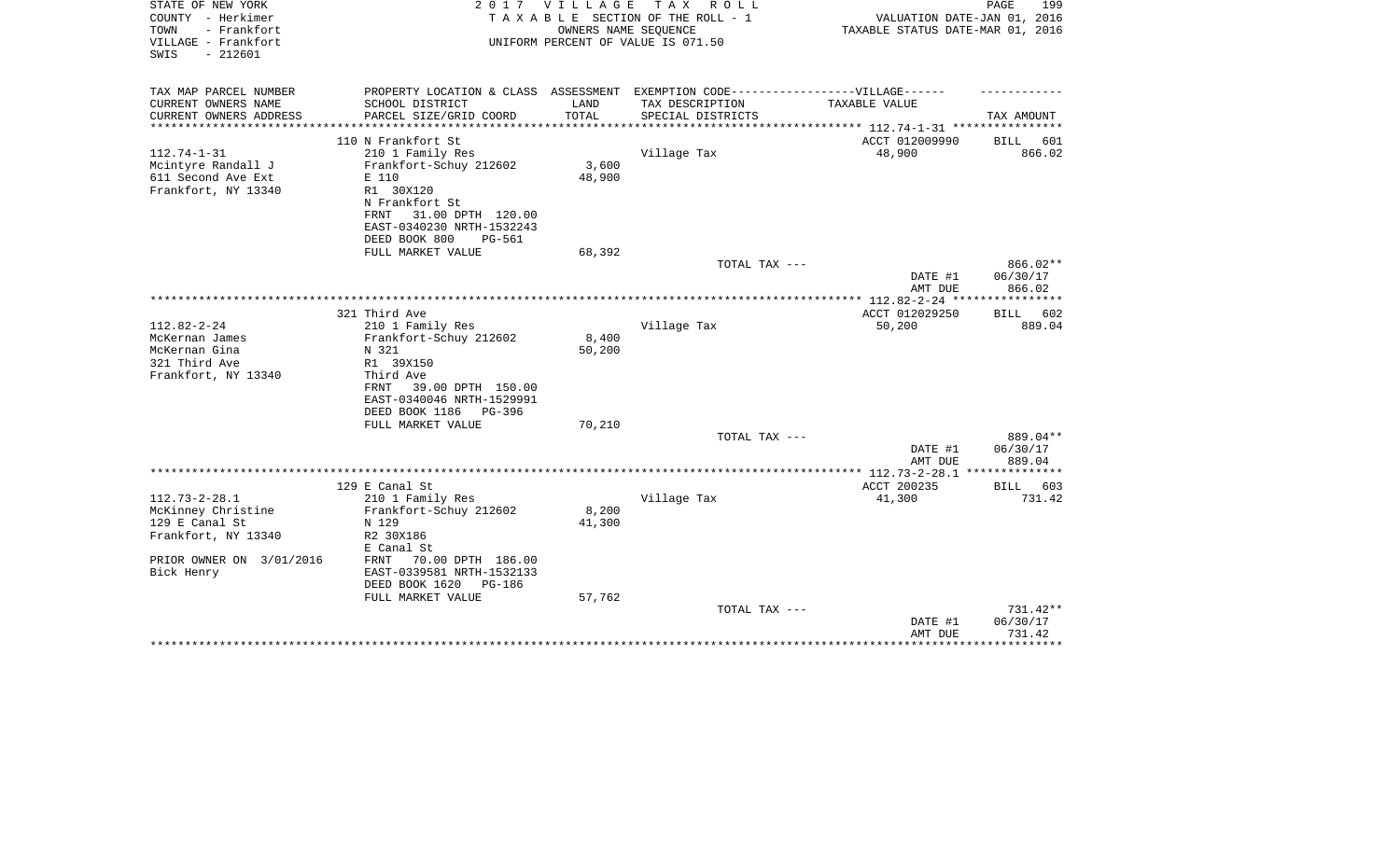| STATE OF NEW YORK<br>COUNTY - Herkimer<br>- Frankfort<br>TOWN<br>VILLAGE - Frankfort | 2017                                                  | VILLAGE          | T A X<br>R O L L<br>TAXABLE SECTION OF THE ROLL - 1<br>OWNERS NAME SEQUENCE<br>UNIFORM PERCENT OF VALUE IS 071.50 | VALUATION DATE-JAN 01, 2016<br>TAXABLE STATUS DATE-MAR 01, 2016  | 200<br>PAGE              |
|--------------------------------------------------------------------------------------|-------------------------------------------------------|------------------|-------------------------------------------------------------------------------------------------------------------|------------------------------------------------------------------|--------------------------|
| $-212601$<br>SWIS                                                                    |                                                       |                  |                                                                                                                   |                                                                  |                          |
| TAX MAP PARCEL NUMBER                                                                | PROPERTY LOCATION & CLASS ASSESSMENT                  |                  | EXEMPTION CODE------------------VILLAGE------                                                                     |                                                                  |                          |
| CURRENT OWNERS NAME                                                                  | SCHOOL DISTRICT                                       | LAND<br>TOTAL    | TAX DESCRIPTION                                                                                                   | TAXABLE VALUE                                                    | TAX AMOUNT               |
| CURRENT OWNERS ADDRESS                                                               | PARCEL SIZE/GRID COORD<br>**************************  | **************** | SPECIAL DISTRICTS                                                                                                 | ******************* 112.73-2-28.2 **************                 |                          |
|                                                                                      | 129 1/2 E Canal St                                    |                  |                                                                                                                   | ACCT 200235                                                      | BILL<br>604              |
| $112.73 - 2 - 28.2$                                                                  | 311 Res vac land                                      |                  | Village Tax                                                                                                       | 800                                                              | 14.17                    |
| McKinney Christine                                                                   | Frankfort-Schuy 212602                                | 800              |                                                                                                                   |                                                                  |                          |
| 129 E Canal St                                                                       | N 129 1/2                                             | 800              |                                                                                                                   |                                                                  |                          |
| Frankfort, NY 13340                                                                  | V19                                                   |                  |                                                                                                                   |                                                                  |                          |
| PRIOR OWNER ON 3/01/2016                                                             | E Canal St<br>25.00 DPTH<br>FRNT<br>30.00             |                  |                                                                                                                   |                                                                  |                          |
| Bick Henry                                                                           | EAST-0339645 NRTH-1532198                             |                  |                                                                                                                   |                                                                  |                          |
|                                                                                      | DEED BOOK 1620<br>PG-186                              |                  |                                                                                                                   |                                                                  |                          |
|                                                                                      | FULL MARKET VALUE                                     | 1,119            |                                                                                                                   |                                                                  |                          |
|                                                                                      |                                                       |                  | TOTAL TAX ---                                                                                                     |                                                                  | $14.17**$                |
|                                                                                      |                                                       |                  |                                                                                                                   | DATE #1                                                          | 06/30/17                 |
|                                                                                      |                                                       |                  |                                                                                                                   | AMT DUE                                                          | 14.17                    |
|                                                                                      | 116 Sheldon Ave                                       |                  |                                                                                                                   | ACCT 012017550                                                   | BILL 605                 |
| $112.66 - 2 - 12$                                                                    | 210 1 Family Res                                      |                  | Village Tax                                                                                                       | 58,500                                                           | 1,036.04                 |
| Mcmanus Laura L                                                                      | Frankfort-Schuy 212602                                | 6,200            |                                                                                                                   |                                                                  |                          |
| 116 Sheldon Ave                                                                      | S 116                                                 | 58,500           |                                                                                                                   |                                                                  |                          |
| Frankfort, NY 13340                                                                  | R1                                                    |                  |                                                                                                                   |                                                                  |                          |
|                                                                                      | Sheldon Ave                                           |                  |                                                                                                                   |                                                                  |                          |
|                                                                                      | 45.00 DPTH 178.00<br><b>FRNT</b>                      |                  |                                                                                                                   |                                                                  |                          |
|                                                                                      | EAST-0340435 NRTH-1532807<br>DEED BOOK 1228<br>PG-494 |                  |                                                                                                                   |                                                                  |                          |
|                                                                                      | FULL MARKET VALUE                                     | 81,818           |                                                                                                                   |                                                                  |                          |
|                                                                                      |                                                       |                  | TOTAL TAX ---                                                                                                     |                                                                  | $1,036.04**$             |
|                                                                                      |                                                       |                  |                                                                                                                   | DATE #1                                                          | 06/30/17                 |
|                                                                                      |                                                       |                  |                                                                                                                   | AMT DUE                                                          | 1,036.04                 |
|                                                                                      | 521 Frankfort St                                      |                  |                                                                                                                   | **************** 112.81-2-7 ******************<br>ACCT 012009630 | BILL 606                 |
| $112.81 - 2 - 7$                                                                     | 210 1 Family Res                                      |                  | Village Tax                                                                                                       | 57,000                                                           | 1,009.47                 |
| Mcmurray Steven A                                                                    | Frankfort-Schuy 212602                                | 7,700            |                                                                                                                   |                                                                  |                          |
| Mcmurray Carrie J                                                                    | E 521                                                 | 57,000           |                                                                                                                   |                                                                  |                          |
| 521 Frankfort St                                                                     | R1                                                    |                  |                                                                                                                   |                                                                  |                          |
| Frankfort, NY 13340                                                                  | FRNT<br>41.00 DPTH 113.00<br>055<br><b>BANK</b>       |                  |                                                                                                                   |                                                                  |                          |
|                                                                                      | EAST-0338622 NRTH-1530357                             |                  |                                                                                                                   |                                                                  |                          |
|                                                                                      | DEED BOOK 880<br>$PG-68$                              |                  |                                                                                                                   |                                                                  |                          |
|                                                                                      | FULL MARKET VALUE                                     | 79,720           |                                                                                                                   |                                                                  |                          |
|                                                                                      |                                                       |                  | TOTAL TAX ---                                                                                                     |                                                                  | $1,009.47**$<br>06/30/17 |
|                                                                                      |                                                       |                  |                                                                                                                   | DATE #1<br>AMT DUE                                               | 1,009.47                 |
|                                                                                      |                                                       |                  |                                                                                                                   |                                                                  |                          |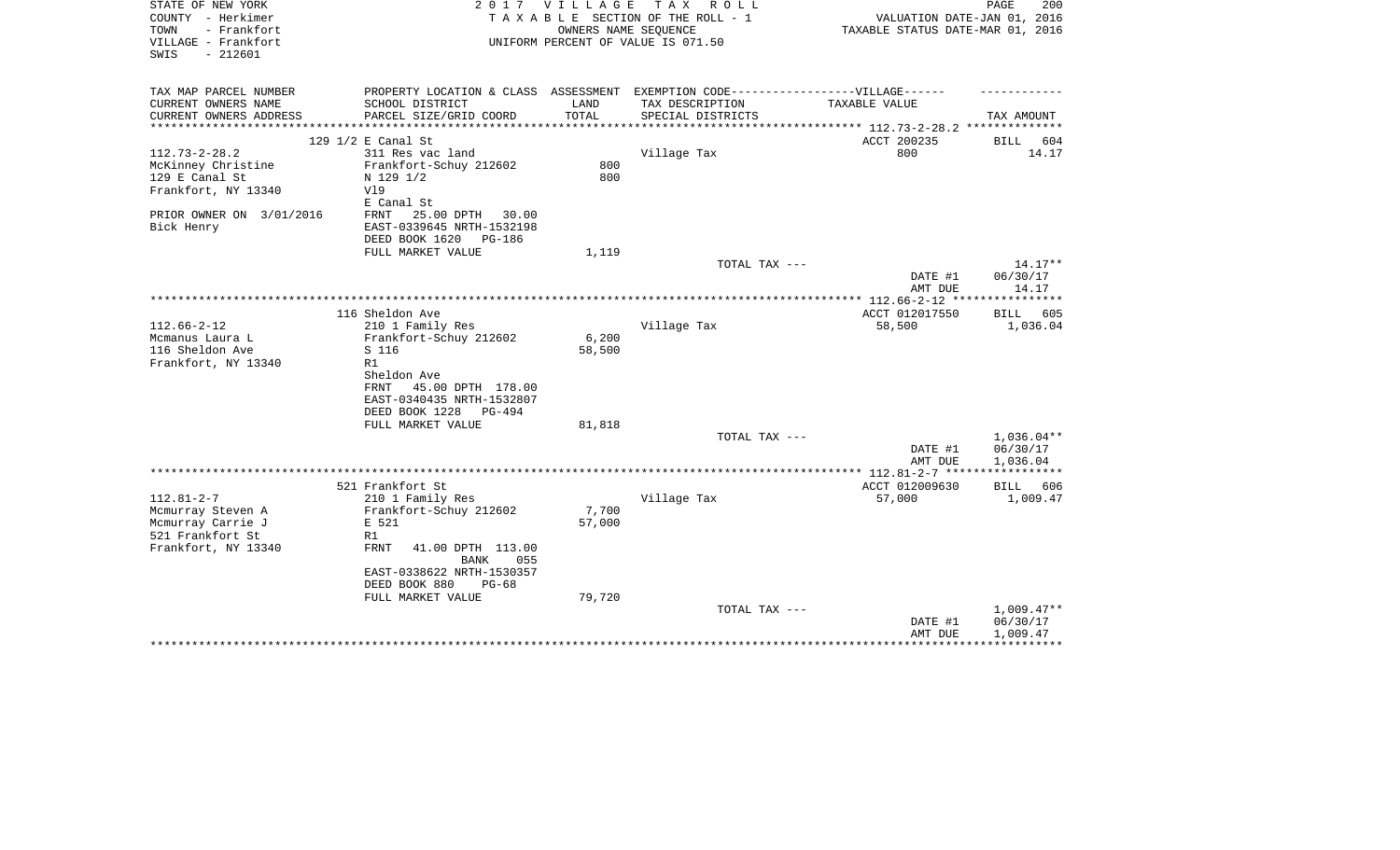| STATE OF NEW YORK<br>COUNTY - Herkimer<br>- Frankfort<br>TOWN | 2017                                                                              | VILLAGE | T A X<br>R O L L<br>TAXABLE SECTION OF THE ROLL - 1<br>OWNERS NAME SEQUENCE | VALUATION DATE-JAN 01, 2016<br>TAXABLE STATUS DATE-MAR 01, 2016 | 201<br>PAGE        |
|---------------------------------------------------------------|-----------------------------------------------------------------------------------|---------|-----------------------------------------------------------------------------|-----------------------------------------------------------------|--------------------|
| VILLAGE - Frankfort<br>$-212601$<br>SWIS                      |                                                                                   |         | UNIFORM PERCENT OF VALUE IS 071.50                                          |                                                                 |                    |
| TAX MAP PARCEL NUMBER                                         | PROPERTY LOCATION & CLASS ASSESSMENT EXEMPTION CODE-----------------VILLAGE------ |         |                                                                             |                                                                 |                    |
| CURRENT OWNERS NAME                                           | SCHOOL DISTRICT                                                                   | LAND    | TAX DESCRIPTION                                                             | <b>TAXABLE VALUE</b>                                            |                    |
| CURRENT OWNERS ADDRESS                                        | PARCEL SIZE/GRID COORD                                                            | TOTAL   | SPECIAL DISTRICTS                                                           |                                                                 | TAX AMOUNT         |
|                                                               | 145 Litchfield St                                                                 |         |                                                                             | ACCT 198881                                                     | BILL<br>607        |
| $112.73 - 2 - 33$                                             | 449 Other Storag                                                                  |         | Village Tax                                                                 | 195,000                                                         | 3,453.45           |
| Mcnamara Tiffany                                              | Frankfort-Schuy 212602                                                            | 16,600  |                                                                             |                                                                 |                    |
| 125 E Canal St                                                | former thurstons                                                                  | 195,000 |                                                                             |                                                                 |                    |
| Frankfort, NY 13340                                           | lanes removed                                                                     |         |                                                                             |                                                                 |                    |
|                                                               | Pleasant Ave                                                                      |         |                                                                             |                                                                 |                    |
| PRIOR OWNER ON 3/01/2016                                      | FRNT 200.60 DPTH 168.60                                                           |         |                                                                             |                                                                 |                    |
| County of Herkimer                                            | EAST-0339015 NRTH-1532369<br>DEED BOOK 1611<br>$PG-334$                           |         |                                                                             |                                                                 |                    |
|                                                               | FULL MARKET VALUE                                                                 | 272,727 |                                                                             |                                                                 |                    |
|                                                               |                                                                                   |         | TOTAL TAX ---                                                               |                                                                 | $3,453.45**$       |
|                                                               |                                                                                   |         |                                                                             | DATE #1                                                         | 06/30/17           |
|                                                               |                                                                                   |         |                                                                             | AMT DUE                                                         | 3,453.45           |
|                                                               |                                                                                   |         |                                                                             |                                                                 |                    |
| $112.73 - 2 - 26$                                             | 125 E Canal St                                                                    |         |                                                                             | ACCT 165509                                                     | 608<br><b>BILL</b> |
| McNamara Tiffany L                                            | 210 1 Family Res<br>Frankfort-Schuy 212602                                        | 4,500   | Village Tax                                                                 | 40,000                                                          | 708.40             |
| 125 E Canal St                                                | N 125                                                                             | 40,000  |                                                                             |                                                                 |                    |
| Frankfort, NY 13340                                           | Life Use                                                                          |         |                                                                             |                                                                 |                    |
|                                                               | E Canal St                                                                        |         |                                                                             |                                                                 |                    |
|                                                               | 39.00 DPTH 116.00<br>FRNT                                                         |         |                                                                             |                                                                 |                    |
|                                                               | EAST-0339518 NRTH-1532185                                                         |         |                                                                             |                                                                 |                    |
|                                                               | DEED BOOK 1401<br>PG-304                                                          |         |                                                                             |                                                                 |                    |
|                                                               | FULL MARKET VALUE                                                                 | 55,944  |                                                                             |                                                                 |                    |
|                                                               |                                                                                   |         | TOTAL TAX ---                                                               |                                                                 | 708.40**           |
|                                                               |                                                                                   |         |                                                                             | DATE #1<br>AMT DUE                                              | 06/30/17<br>708.40 |
|                                                               |                                                                                   |         |                                                                             | *************** 112.81-1-13 ****************                    |                    |
|                                                               | 507 Litchfield St                                                                 |         |                                                                             | ACCT 012024660                                                  | <b>BILL</b><br>609 |
| $112.81 - 1 - 13$                                             | 210 1 Family Res                                                                  |         | Village Tax                                                                 | 59,500                                                          | 1,053.75           |
| McShane Donald                                                | Frankfort-Schuy 212602                                                            | 8,700   |                                                                             |                                                                 |                    |
| McShane Thomas Paul                                           | E 507                                                                             | 59,500  |                                                                             |                                                                 |                    |
| 507 Litchfield St                                             | R <sub>2</sub>                                                                    |         |                                                                             |                                                                 |                    |
| Frankfort, NY 13340                                           | Litchfield St                                                                     |         |                                                                             |                                                                 |                    |
|                                                               | 34.00 DPTH 160.00<br>FRNT                                                         |         |                                                                             |                                                                 |                    |
|                                                               | EAST-0338505 NRTH-1530745<br>DEED BOOK 903<br>PG-397                              |         |                                                                             |                                                                 |                    |
|                                                               | FULL MARKET VALUE                                                                 | 83,217  |                                                                             |                                                                 |                    |
|                                                               |                                                                                   |         | TOTAL TAX ---                                                               |                                                                 | $1,053.75**$       |
|                                                               |                                                                                   |         |                                                                             | DATE #1                                                         | 06/30/17           |
|                                                               |                                                                                   |         |                                                                             | AMT DUE                                                         | 1,053.75           |
|                                                               |                                                                                   |         |                                                                             |                                                                 |                    |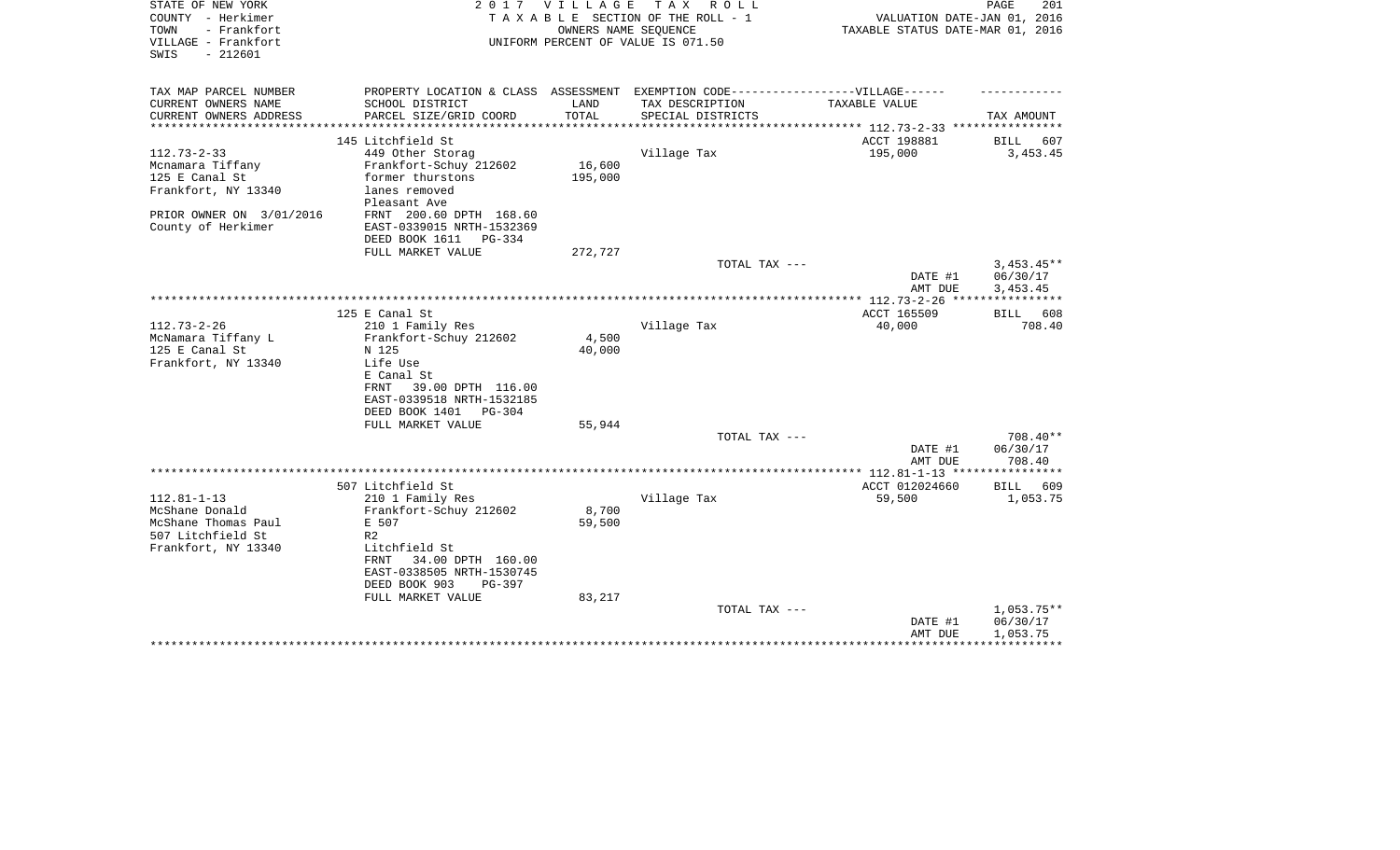| STATE OF NEW YORK<br>COUNTY - Herkimer<br>TOWN<br>- Frankfort | 2017                                                                              | VILLAGE | T A X<br>ROLL ROLL<br>TAXABLE SECTION OF THE ROLL - 1<br>OWNERS NAME SEQUENCE | VALUATION DATE-JAN 01, 2016<br>TAXABLE STATUS DATE-MAR 01, 2016 | PAGE<br>202        |
|---------------------------------------------------------------|-----------------------------------------------------------------------------------|---------|-------------------------------------------------------------------------------|-----------------------------------------------------------------|--------------------|
| VILLAGE - Frankfort<br>$-212601$<br>SWIS                      |                                                                                   |         | UNIFORM PERCENT OF VALUE IS 071.50                                            |                                                                 |                    |
| TAX MAP PARCEL NUMBER                                         | PROPERTY LOCATION & CLASS ASSESSMENT EXEMPTION CODE-----------------VILLAGE------ |         |                                                                               |                                                                 |                    |
| CURRENT OWNERS NAME                                           | SCHOOL DISTRICT                                                                   | LAND    | TAX DESCRIPTION                                                               | TAXABLE VALUE                                                   |                    |
| CURRENT OWNERS ADDRESS<br>****************                    | PARCEL SIZE/GRID COORD                                                            | TOTAL   | SPECIAL DISTRICTS                                                             |                                                                 | TAX AMOUNT         |
|                                                               | 223 E Main St                                                                     |         |                                                                               | ACCT 012004230                                                  | <b>BILL</b><br>610 |
| $112.74 - 1 - 39$                                             | 210 1 Family Res                                                                  |         | Village Tax                                                                   | 46,600                                                          | 825.29             |
| Medina Tomas                                                  | Frankfort-Schuy 212602                                                            | 7,000   |                                                                               |                                                                 |                    |
| 233 E Main St                                                 | N 223                                                                             | 46,600  |                                                                               |                                                                 |                    |
| Frankfort, NY 13340                                           | R1 73X120                                                                         |         |                                                                               |                                                                 |                    |
|                                                               | E Main St                                                                         |         |                                                                               |                                                                 |                    |
|                                                               | FRNT<br>73.00 DPTH 120.00                                                         |         |                                                                               |                                                                 |                    |
|                                                               | EAST-0340313 NRTH-1531909                                                         |         |                                                                               |                                                                 |                    |
|                                                               | DEED BOOK 1136<br>PG-960                                                          |         |                                                                               |                                                                 |                    |
|                                                               | FULL MARKET VALUE                                                                 | 65,175  | TOTAL TAX ---                                                                 |                                                                 | 825.29**           |
|                                                               |                                                                                   |         |                                                                               | DATE #1                                                         | 06/30/17           |
|                                                               |                                                                                   |         |                                                                               | AMT DUE                                                         | 825.29             |
|                                                               |                                                                                   |         |                                                                               | ************* 112.74-2-68.1                                     | **************     |
|                                                               | 200-202 E Main St                                                                 |         |                                                                               | ACCT 012031890                                                  | <b>BILL</b><br>611 |
| $112.74 - 2 - 68.1$                                           | 486 Mini-mart                                                                     |         | Village Tax                                                                   | 148,600                                                         | 2,631.71           |
| Mercers Kwik Stop Food Stores Frankfort-Schuy 212602          |                                                                                   | 9,600   |                                                                               |                                                                 |                    |
| PO Box 435                                                    | S                                                                                 | 148,600 |                                                                               |                                                                 |                    |
| Saratoga Spr, NY 12866                                        | Comm                                                                              |         |                                                                               |                                                                 |                    |
|                                                               | 200-202 E Main                                                                    |         |                                                                               |                                                                 |                    |
|                                                               | 88.00 DPTH 144.50<br><b>FRNT</b>                                                  |         |                                                                               |                                                                 |                    |
|                                                               | EAST-0303158 NRTH-1107506<br>DEED BOOK 715<br>PG-327                              |         |                                                                               |                                                                 |                    |
|                                                               | FULL MARKET VALUE                                                                 | 207,832 |                                                                               |                                                                 |                    |
|                                                               |                                                                                   |         | TOTAL TAX ---                                                                 |                                                                 | $2,631.71**$       |
|                                                               |                                                                                   |         |                                                                               | DATE #1                                                         | 06/30/17           |
|                                                               |                                                                                   |         |                                                                               | AMT DUE                                                         | 2,631.71           |
|                                                               |                                                                                   |         |                                                                               |                                                                 | ***********        |
|                                                               | 211 William St                                                                    |         |                                                                               | ACCT 159962                                                     | 612<br>BILL        |
| $112.66 - 1 - 23$                                             | 210 1 Family Res                                                                  |         | Village Tax                                                                   | 29,300                                                          | 518.90             |
| Mergenthaler Gale                                             | Frankfort-Schuy 212602                                                            | 6,500   |                                                                               |                                                                 |                    |
| 211 William St                                                | N 211                                                                             | 29,300  |                                                                               |                                                                 |                    |
| Frankfort, NY 13340                                           | R1 55X150<br>William St                                                           |         |                                                                               |                                                                 |                    |
|                                                               | 50.00 DPTH 150.00<br>FRNT                                                         |         |                                                                               |                                                                 |                    |
|                                                               | EAST-0341392 NRTH-1532808                                                         |         |                                                                               |                                                                 |                    |
|                                                               | DEED BOOK 1364<br>PG-637                                                          |         |                                                                               |                                                                 |                    |
|                                                               | FULL MARKET VALUE                                                                 | 40,979  |                                                                               |                                                                 |                    |
|                                                               |                                                                                   |         | TOTAL TAX ---                                                                 |                                                                 | 518.90**           |
|                                                               |                                                                                   |         |                                                                               | DATE #1                                                         | 06/30/17           |
|                                                               |                                                                                   |         |                                                                               | AMT DUE                                                         | 518.90             |
|                                                               |                                                                                   |         |                                                                               |                                                                 | **********         |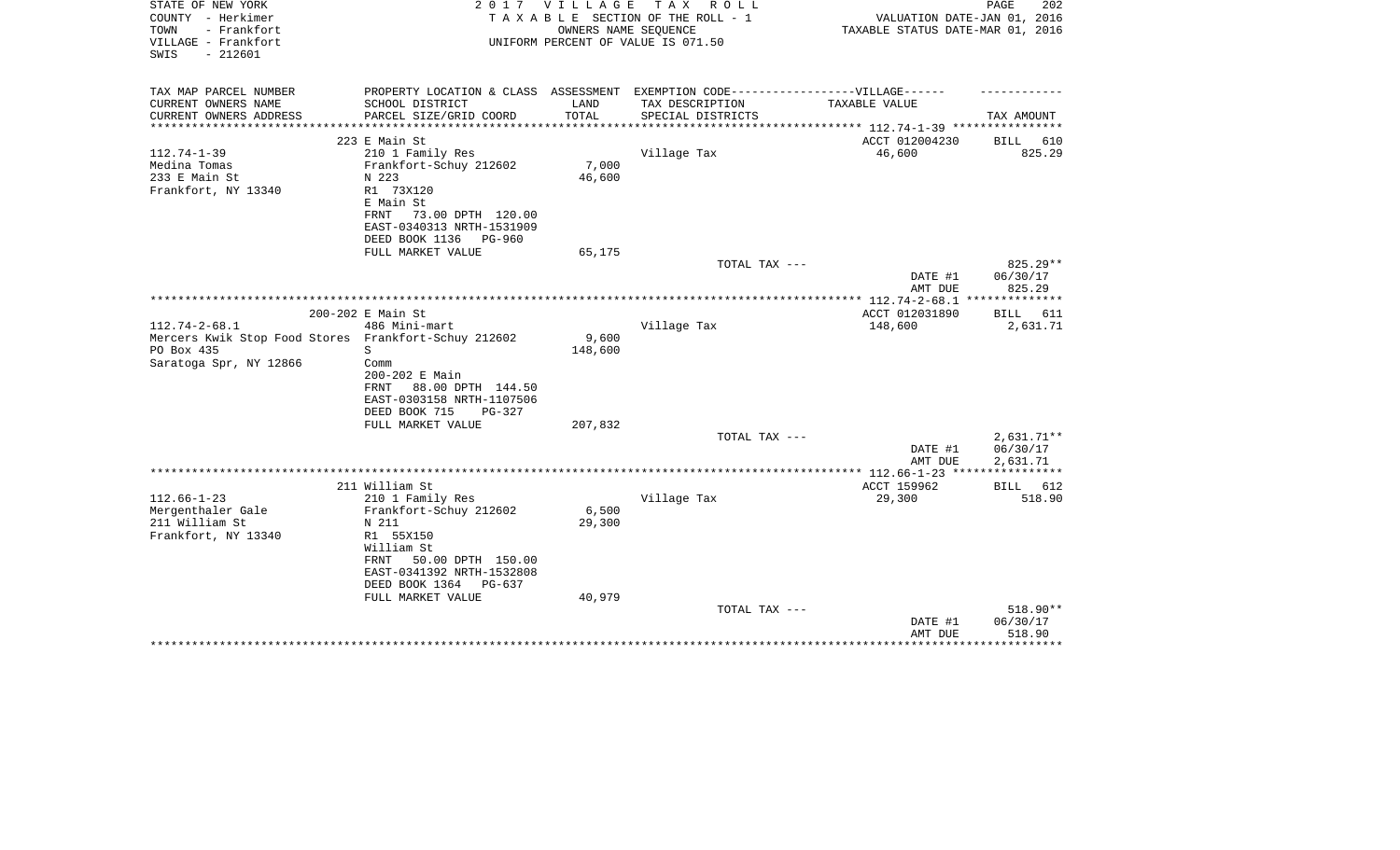| STATE OF NEW YORK<br>COUNTY - Herkimer<br>- Frankfort<br>TOWN<br>VILLAGE - Frankfort<br>$-212601$<br>SWIS | 2017                                                                                                                                                                             | VILLAGE<br>OWNERS NAME SEQUENCE | TAX ROLL<br>TAXABLE SECTION OF THE ROLL - 1<br>UNIFORM PERCENT OF VALUE IS 071.50 | VALUATION DATE-JAN 01, 2016<br>TAXABLE STATUS DATE-MAR 01, 2016 | $\mathop{\mathtt{PAGE}}$<br>203      |
|-----------------------------------------------------------------------------------------------------------|----------------------------------------------------------------------------------------------------------------------------------------------------------------------------------|---------------------------------|-----------------------------------------------------------------------------------|-----------------------------------------------------------------|--------------------------------------|
| TAX MAP PARCEL NUMBER<br>CURRENT OWNERS NAME<br>CURRENT OWNERS ADDRESS                                    | PROPERTY LOCATION & CLASS ASSESSMENT EXEMPTION CODE----------------VILLAGE------<br>SCHOOL DISTRICT<br>PARCEL SIZE/GRID COORD                                                    | LAND<br>TOTAL                   | TAX DESCRIPTION<br>SPECIAL DISTRICTS                                              | TAXABLE VALUE                                                   | TAX AMOUNT                           |
|                                                                                                           |                                                                                                                                                                                  |                                 |                                                                                   | ******************* 112.65-2-10 *************                   |                                      |
| $112.65 - 2 - 10$<br>Messina Cynthia M<br>109 Cemetary St<br>Frankfort, NY 13340                          | 109 Cemetery St<br>210 1 Family Res<br>Frankfort-Schuy 212602<br>N 132<br>R1<br>112.65-2-11 merged into<br>FRNT 245.40 DPTH 143.00<br>0.40<br>ACRES<br>EAST-0337861 NRTH-1533068 | 15,300<br>59,800                | Village Tax                                                                       | ACCT 012023910<br>59,800                                        | BILL<br>613<br>1,059.06              |
|                                                                                                           | DEED BOOK 1325<br>PG-927<br>FULL MARKET VALUE                                                                                                                                    | 83,636                          |                                                                                   |                                                                 |                                      |
|                                                                                                           |                                                                                                                                                                                  |                                 | TOTAL TAX ---                                                                     | DATE #1<br>AMT DUE                                              | 1,059.06**<br>06/30/17<br>1,059.06   |
|                                                                                                           |                                                                                                                                                                                  |                                 |                                                                                   |                                                                 |                                      |
| $112.81 - 1 - 26$<br>Michael Debra J<br>538 Frankfort St<br>Frankfort, NY 13340                           | 538 Frankfort St<br>210 1 Family Res<br>Frankfort-Schuy 212602<br>W 538 50X107<br>R1                                                                                             | 10,800<br>64,800                | Village Tax                                                                       | ACCT 012013530<br>64,800                                        | BILL<br>614<br>1,147.61              |
|                                                                                                           | Frankfort St<br>87.00 DPTH 107.00<br>FRNT<br>EAST-0338199 NRTH-1530055<br>DEED BOOK 811<br>$PG-631$<br>FULL MARKET VALUE                                                         | 90,629                          |                                                                                   |                                                                 |                                      |
|                                                                                                           |                                                                                                                                                                                  |                                 | TOTAL TAX ---                                                                     |                                                                 | $1,147.61**$                         |
|                                                                                                           |                                                                                                                                                                                  |                                 |                                                                                   | DATE #1<br>AMT DUE                                              | 06/30/17<br>1,147.61                 |
|                                                                                                           |                                                                                                                                                                                  |                                 |                                                                                   | *************** 112.73-3-58 ****                                | ***********                          |
|                                                                                                           | 203 Frankfort St                                                                                                                                                                 |                                 |                                                                                   | ACCT 012003930                                                  | BILL<br>615                          |
| $112.73 - 3 - 58$<br>Migliore John S<br>Migliore Susan J<br>502 First Ave Ext<br>Frankfort, NY 13340      | 411 Apartment<br>Frankfort-Schuy 212602<br>E 203<br>Com<br>Frankfort St<br>FRNT<br>75.00 DPTH 120.00<br>EAST-0339472 NRTH-1531519<br>DEED BOOK 694<br><b>PG-771</b>              | 11,400<br>101,500               | Village Tax                                                                       | 101,500                                                         | 1,797.57                             |
|                                                                                                           | FULL MARKET VALUE                                                                                                                                                                | 141,958                         | TOTAL TAX ---                                                                     | DATE #1<br>AMT DUE                                              | $1,797.57**$<br>06/30/17<br>1,797.57 |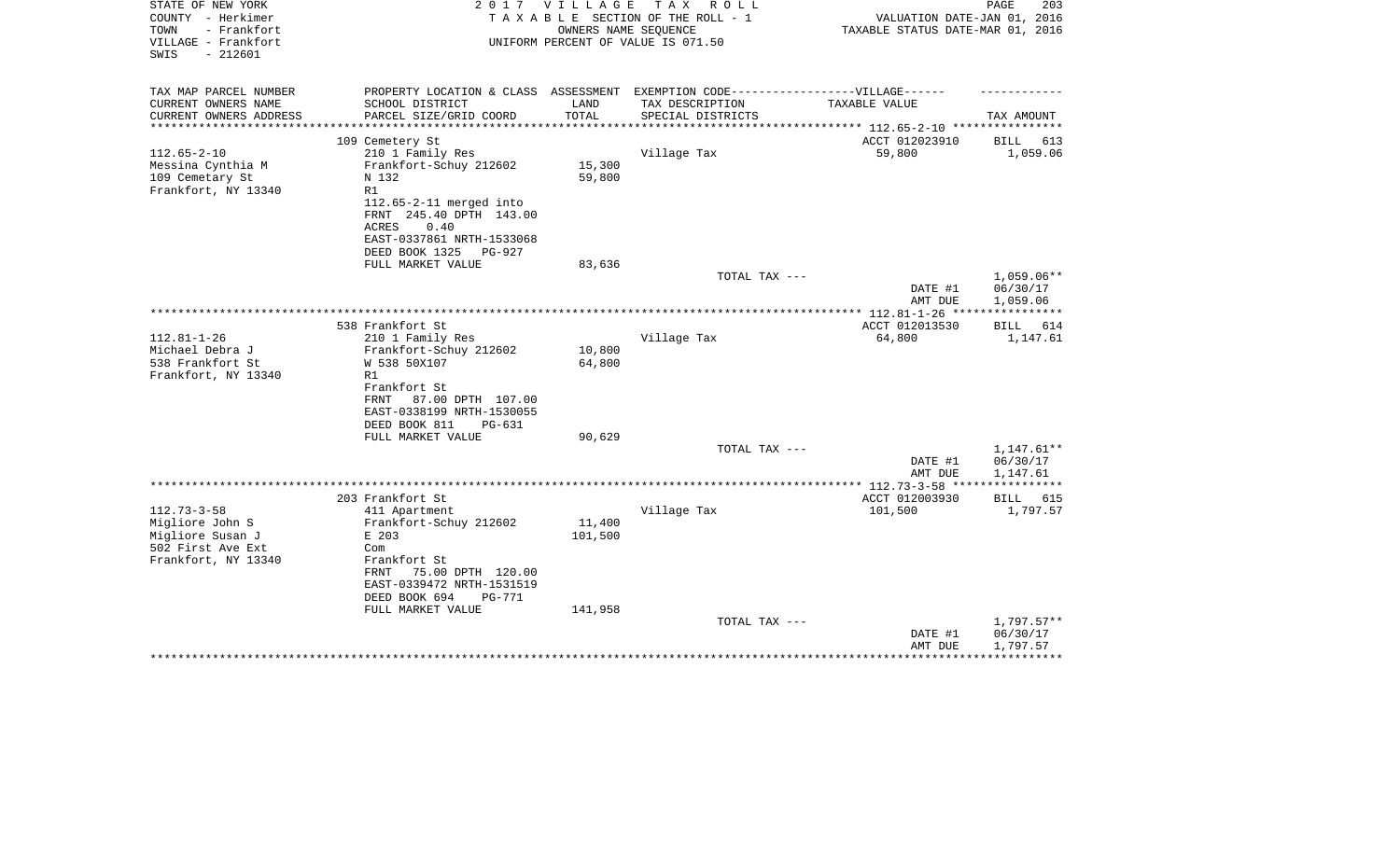|                                                     |                                                                                           |                  |                                                                                  | AMT DUE                                                         | 573.80                       |
|-----------------------------------------------------|-------------------------------------------------------------------------------------------|------------------|----------------------------------------------------------------------------------|-----------------------------------------------------------------|------------------------------|
|                                                     | FULL MARKET VALUE                                                                         | 45,315           | TOTAL TAX ---                                                                    | DATE #1                                                         | 573.80**<br>06/30/17         |
|                                                     | BANK<br>720<br>EAST-0338274 NRTH-1534416<br>DEED BOOK 827<br>PG-534                       |                  |                                                                                  |                                                                 |                              |
| Frankfort, NY 13340                                 | R1<br>W Main St<br><b>FRNT</b><br>50.00 DPTH 150.00                                       |                  |                                                                                  |                                                                 |                              |
| Miller Gary T<br>240 W Main St                      | Frankfort-Schuy 212602<br>N 240                                                           | 10,800<br>32,400 |                                                                                  |                                                                 |                              |
| $112.65 - 1 - 51$                                   | 240 W Main St<br>210 1 Family Res                                                         |                  | Village Tax                                                                      | ACCT 012007260<br>32,400                                        | BILL 619<br>573.80           |
|                                                     |                                                                                           |                  |                                                                                  | AMT DUE                                                         | 655.27                       |
|                                                     |                                                                                           |                  | TOTAL TAX ---                                                                    | DATE #1                                                         | 655.27**<br>06/30/17         |
|                                                     | DEED BOOK 1531<br>$PG-928$<br>FULL MARKET VALUE                                           | 51,748           |                                                                                  |                                                                 |                              |
|                                                     | W Main St<br>50.00 DPTH 150.00<br>FRNT<br>EAST-0338240 NRTH-1534450                       |                  |                                                                                  |                                                                 |                              |
| Miller Gary<br>240 W Main St<br>Frankfort, NY 13340 | Frankfort-Schuy 212602<br>N 242<br>R1                                                     | 10,800<br>37,000 |                                                                                  |                                                                 |                              |
| $112.65 - 1 - 50$                                   | 242 W Main St<br>210 1 Family Res                                                         |                  | Village Tax                                                                      | ACCT 185975<br>37,000                                           | <b>BILL</b><br>618<br>655.27 |
|                                                     |                                                                                           |                  |                                                                                  | ************* 112.65-1-50 *****************                     |                              |
|                                                     |                                                                                           |                  |                                                                                  | DATE #1<br>AMT DUE                                              | 06/30/17<br>1,159.85         |
|                                                     | FULL MARKET VALUE                                                                         | 100,420          | TOTAL TAX ---                                                                    |                                                                 | $1,159.85**$                 |
| PRIOR OWNER ON 3/01/2016<br>Conigliaro Charles J    | FRNT<br>68.50 DPTH 134.30<br>EAST-0338178 NRTH-1533179<br>DEED BOOK 2017<br><b>PG-777</b> |                  |                                                                                  |                                                                 |                              |
| Frankfort, NY 13340                                 | Hillcrest Rd                                                                              |                  |                                                                                  |                                                                 |                              |
| Miller Kathryn<br>100 Hillcrest Rd                  | S 100<br>R1                                                                               | 71,800           |                                                                                  |                                                                 |                              |
| $112.65 - 2 - 14$<br>Miller Dany-James              | 210 1 Family Res<br>Frankfort-Schuy 212602                                                | 10,500           | VET WAR CT 41121<br>Village Tax                                                  | 6,309<br>65,491                                                 | 1,159.85                     |
|                                                     | 100 Hillcrest Ave                                                                         |                  |                                                                                  | ACCT 012016050                                                  | BILL<br>617                  |
|                                                     |                                                                                           |                  |                                                                                  | DATE #1<br>AMT DUE                                              | 06/30/17<br>804.03           |
|                                                     |                                                                                           |                  | TOTAL TAX ---                                                                    |                                                                 | 804.03**                     |
| Frankfort, NY 13340                                 | DEED BOOK 832<br>$PG-708$<br>FULL MARKET VALUE                                            | 63,497           |                                                                                  |                                                                 |                              |
| Miles Michelle<br>217 Litchfield St                 | FRNT<br>45.50 DPTH 134.00<br>EAST-0338746 NRTH-1531858                                    | 45,400           |                                                                                  |                                                                 |                              |
| $112.73 - 2 - 69.2$<br>Miles Joseph M               | 210 1 Family Res<br>Frankfort-Schuy 212602                                                | 8,700            | Village Tax                                                                      | 45,400                                                          |                              |
|                                                     | 217 Litchfield St                                                                         |                  |                                                                                  |                                                                 | 616<br>BILL<br>804.03        |
| CURRENT OWNERS ADDRESS<br>*********************     | PARCEL SIZE/GRID COORD                                                                    | TOTAL            | SPECIAL DISTRICTS                                                                |                                                                 | TAX AMOUNT                   |
| CURRENT OWNERS NAME                                 | SCHOOL DISTRICT                                                                           | LAND             | TAX DESCRIPTION                                                                  | TAXABLE VALUE                                                   |                              |
| TAX MAP PARCEL NUMBER                               |                                                                                           |                  | PROPERTY LOCATION & CLASS ASSESSMENT EXEMPTION CODE----------------VILLAGE------ |                                                                 |                              |
| SWIS<br>$-212601$                                   |                                                                                           |                  |                                                                                  |                                                                 |                              |
| VILLAGE - Frankfort                                 |                                                                                           |                  | UNIFORM PERCENT OF VALUE IS 071.50                                               |                                                                 |                              |
| COUNTY - Herkimer<br>- Frankfort<br>TOWN            |                                                                                           |                  | TAXABLE SECTION OF THE ROLL - 1<br>OWNERS NAME SEQUENCE                          | VALUATION DATE-JAN 01, 2016<br>TAXABLE STATUS DATE-MAR 01, 2016 |                              |
| STATE OF NEW YORK                                   | 2017                                                                                      | <b>VILLAGE</b>   | T A X<br>R O L L                                                                 |                                                                 | PAGE<br>204                  |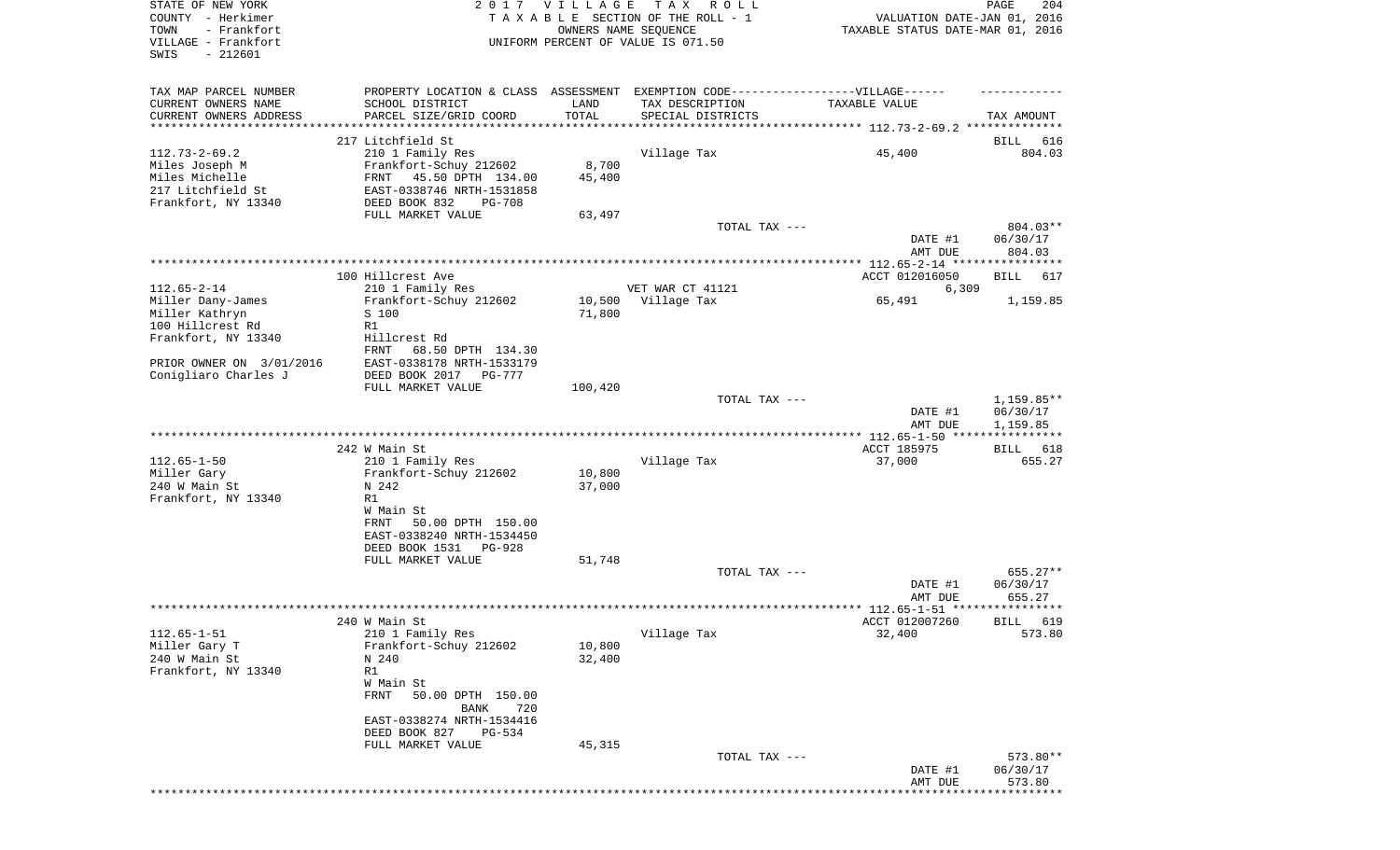| STATE OF NEW YORK<br>COUNTY - Herkimer<br>- Frankfort<br>TOWN<br>VILLAGE - Frankfort<br>$-212601$<br>SWIS | 2 0 1 7                                                                           | VILLAGE          | T A X<br>R O L L<br>TAXABLE SECTION OF THE ROLL - 1<br>OWNERS NAME SEQUENCE<br>UNIFORM PERCENT OF VALUE IS 071.50 | VALUATION DATE-JAN 01, 2016<br>TAXABLE STATUS DATE-MAR 01, 2016 | 205<br>PAGE  |
|-----------------------------------------------------------------------------------------------------------|-----------------------------------------------------------------------------------|------------------|-------------------------------------------------------------------------------------------------------------------|-----------------------------------------------------------------|--------------|
| TAX MAP PARCEL NUMBER                                                                                     | PROPERTY LOCATION & CLASS ASSESSMENT EXEMPTION CODE-----------------VILLAGE------ |                  |                                                                                                                   |                                                                 |              |
| CURRENT OWNERS NAME                                                                                       | SCHOOL DISTRICT                                                                   | LAND             | TAX DESCRIPTION                                                                                                   | TAXABLE VALUE                                                   |              |
| CURRENT OWNERS ADDRESS                                                                                    | PARCEL SIZE/GRID COORD                                                            | TOTAL            | SPECIAL DISTRICTS                                                                                                 |                                                                 | TAX AMOUNT   |
|                                                                                                           | 308 E Main St                                                                     |                  |                                                                                                                   | ACCT 198306                                                     | BILL<br>620  |
| $112.74 - 3 - 13$                                                                                         | 220 2 Family Res                                                                  |                  | Village Tax                                                                                                       | 71,500                                                          | 1,266.27     |
| Miller Kelly B                                                                                            | Frankfort-Schuy 212602                                                            | 6,500            |                                                                                                                   |                                                                 |              |
| Miller Megan J                                                                                            | S 308                                                                             | 71,500           |                                                                                                                   |                                                                 |              |
| 11 Elm St                                                                                                 | R <sub>3</sub>                                                                    |                  |                                                                                                                   |                                                                 |              |
| New York Mills, NY 13417                                                                                  | E Main St<br>FRNT<br>50.00 DPTH 150.00                                            |                  |                                                                                                                   |                                                                 |              |
| PRIOR OWNER ON 3/01/2016                                                                                  | EAST-0340776 NRTH-1531003                                                         |                  |                                                                                                                   |                                                                 |              |
| Miller Kelly B                                                                                            | DEED BOOK 1607<br>PG-718                                                          |                  |                                                                                                                   |                                                                 |              |
|                                                                                                           | FULL MARKET VALUE                                                                 | 100,000          |                                                                                                                   |                                                                 |              |
|                                                                                                           |                                                                                   |                  | TOTAL TAX ---                                                                                                     |                                                                 | $1,266.27**$ |
|                                                                                                           |                                                                                   |                  |                                                                                                                   | DATE #1                                                         | 06/30/17     |
|                                                                                                           |                                                                                   |                  |                                                                                                                   | AMT DUE                                                         | 1,266.27     |
|                                                                                                           | 109 Tisdale Ave                                                                   |                  |                                                                                                                   | ACCT 198761                                                     | BILL<br>621  |
| $112.65 - 3 - 9$                                                                                          | 210 1 Family Res                                                                  |                  | Village Tax                                                                                                       | 29,000                                                          | 513.59       |
| Miller Michael                                                                                            | Frankfort-Schuy 212602                                                            | 4,400            |                                                                                                                   |                                                                 |              |
| Miller Corina                                                                                             | W 109                                                                             | 29,000           |                                                                                                                   |                                                                 |              |
| 109 Tisdale Ave                                                                                           | R1 42X95                                                                          |                  |                                                                                                                   |                                                                 |              |
| Frankfort, NY 13340                                                                                       | Tisdale Ave                                                                       |                  |                                                                                                                   |                                                                 |              |
|                                                                                                           | 42.00 DPTH<br>FRNT<br>95.00                                                       |                  |                                                                                                                   |                                                                 |              |
| PRIOR OWNER ON 3/01/2016                                                                                  | EAST-0339319 NRTH-1533301                                                         |                  |                                                                                                                   |                                                                 |              |
| Olmstead Bradley                                                                                          | DEED BOOK 1610<br>PG-624                                                          |                  |                                                                                                                   |                                                                 |              |
|                                                                                                           | FULL MARKET VALUE                                                                 | 40,559           |                                                                                                                   |                                                                 |              |
|                                                                                                           |                                                                                   |                  | TOTAL TAX ---                                                                                                     |                                                                 | 513.59**     |
|                                                                                                           |                                                                                   |                  |                                                                                                                   | DATE #1                                                         | 06/30/17     |
|                                                                                                           |                                                                                   |                  |                                                                                                                   | AMT DUE                                                         | 513.59       |
|                                                                                                           |                                                                                   |                  |                                                                                                                   | ************* 112.81-1-21 *****************                     |              |
|                                                                                                           | 522 Frankfort St                                                                  |                  |                                                                                                                   | ACCT 012029010                                                  | BILL<br>622  |
| $112.81 - 1 - 21$                                                                                         | 210 1 Family Res                                                                  |                  | Village Tax                                                                                                       | 69,000                                                          | 1,221.99     |
| Minasov Renee<br>522 Frankfort St                                                                         | Frankfort-Schuy 212602<br>W 524 merged 112.81-1-20                                | 11,300<br>69,000 |                                                                                                                   |                                                                 |              |
| Frankfort, NY 13340                                                                                       | R1 60X140                                                                         |                  |                                                                                                                   |                                                                 |              |
|                                                                                                           | Frankfort St                                                                      |                  |                                                                                                                   |                                                                 |              |
|                                                                                                           | FRNT 120.00 DPTH 140.00                                                           |                  |                                                                                                                   |                                                                 |              |
|                                                                                                           | EAST-0338430 NRTH-1530411                                                         |                  |                                                                                                                   |                                                                 |              |
|                                                                                                           | DEED BOOK 1248<br>$PG-8.34$                                                       |                  |                                                                                                                   |                                                                 |              |
|                                                                                                           | FULL MARKET VALUE                                                                 | 96,503           |                                                                                                                   |                                                                 |              |
|                                                                                                           |                                                                                   |                  | TOTAL TAX ---                                                                                                     |                                                                 | 1,221.99**   |
|                                                                                                           |                                                                                   |                  |                                                                                                                   | DATE #1                                                         | 06/30/17     |
|                                                                                                           |                                                                                   |                  |                                                                                                                   | AMT DUE                                                         | 1,221.99     |
|                                                                                                           |                                                                                   |                  |                                                                                                                   |                                                                 |              |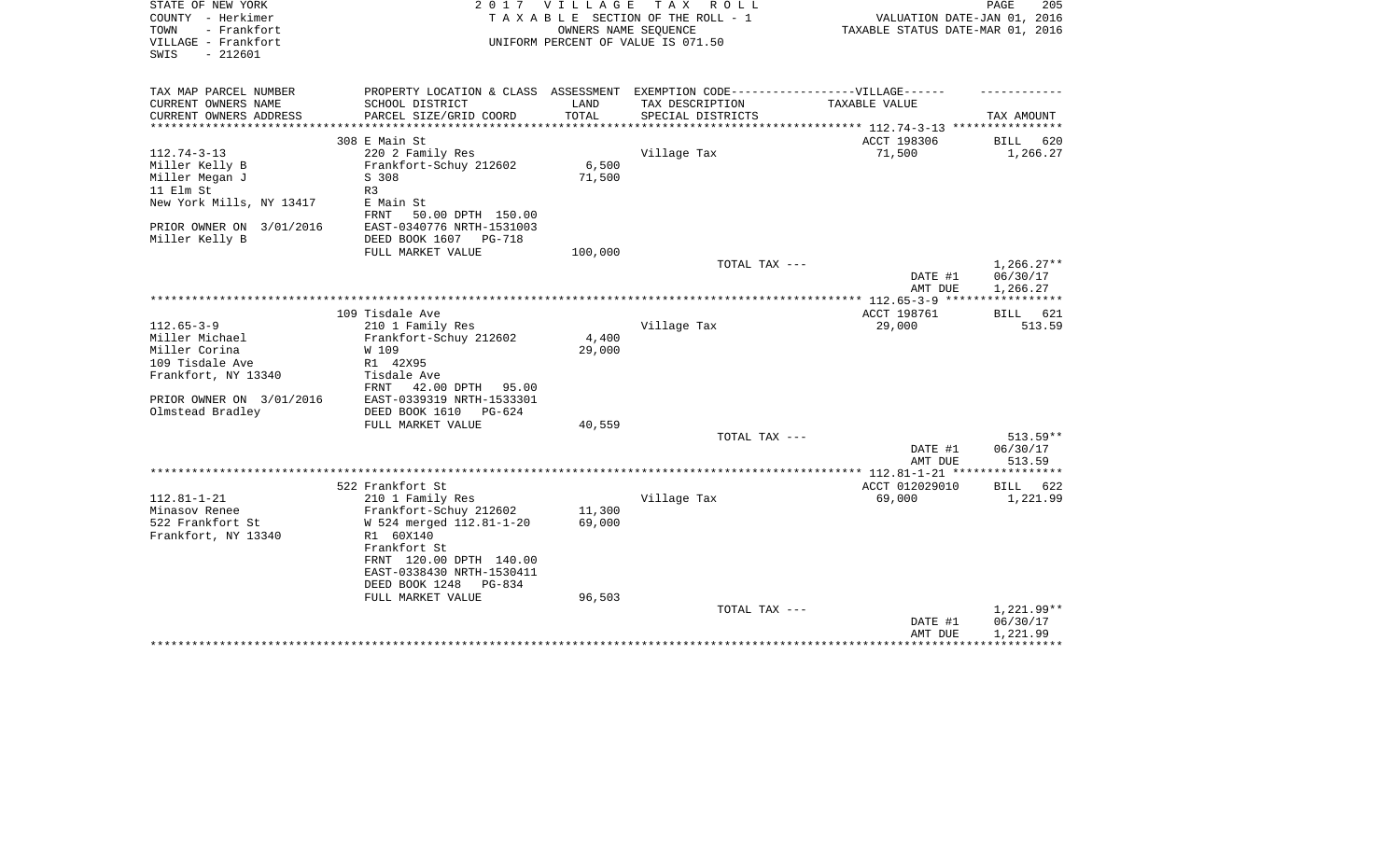| STATE OF NEW YORK<br>COUNTY - Herkimer<br>- Frankfort<br>TOWN<br>VILLAGE - Frankfort<br>$-212601$<br>SWIS | 2017                                                                                                 | <b>VILLAGE</b>   | TAX ROLL<br>TAXABLE SECTION OF THE ROLL - 1<br>OWNERS NAME SEQUENCE<br>UNIFORM PERCENT OF VALUE IS 071.50 | VALUATION DATE-JAN 01, 2016<br>TAXABLE STATUS DATE-MAR 01, 2016 | PAGE<br>206                        |
|-----------------------------------------------------------------------------------------------------------|------------------------------------------------------------------------------------------------------|------------------|-----------------------------------------------------------------------------------------------------------|-----------------------------------------------------------------|------------------------------------|
| TAX MAP PARCEL NUMBER<br>CURRENT OWNERS NAME                                                              | PROPERTY LOCATION & CLASS ASSESSMENT EXEMPTION CODE-----------------VILLAGE------<br>SCHOOL DISTRICT | LAND             | TAX DESCRIPTION                                                                                           | TAXABLE VALUE                                                   |                                    |
| CURRENT OWNERS ADDRESS                                                                                    | PARCEL SIZE/GRID COORD                                                                               | TOTAL            | SPECIAL DISTRICTS                                                                                         |                                                                 | TAX AMOUNT                         |
|                                                                                                           |                                                                                                      | ***********      |                                                                                                           | *************** 112.81-3-39.1 ***************                   |                                    |
|                                                                                                           | Ingersol Ave                                                                                         |                  |                                                                                                           | ACCT 012017970                                                  | BILL<br>623                        |
| $112.81 - 3 - 39.1$<br>Minosh Dominick A<br>Minosh Carmelina M                                            | 311 Res vac land<br>Frankfort-Schuy 212602<br>N                                                      | 10,000<br>10,000 | Village Tax                                                                                               | 10,000                                                          | 177.10                             |
| 340 Fifth Ave<br>Frankfort, NY 13340                                                                      | V19<br>FRNT 100.00 DPTH 135.00<br>EAST-0339589 NRTH-1528880                                          |                  |                                                                                                           |                                                                 |                                    |
|                                                                                                           | DEED BOOK 00488 PG-00519                                                                             |                  |                                                                                                           |                                                                 |                                    |
|                                                                                                           | FULL MARKET VALUE                                                                                    | 13,986           |                                                                                                           |                                                                 |                                    |
|                                                                                                           |                                                                                                      |                  | TOTAL TAX ---                                                                                             | DATE #1<br>AMT DUE                                              | $177.10**$<br>06/30/17<br>177.10   |
|                                                                                                           |                                                                                                      |                  |                                                                                                           |                                                                 |                                    |
| $112.81 - 3 - 39.2$                                                                                       | Ingersol Ave<br>311 Res vac land                                                                     |                  | Village Tax                                                                                               | ACCT 012017980<br>5,000                                         | BILL 624<br>88.55                  |
| Minosh Dominick A<br>Minosh Carmelina M<br>340 Fifth Ave<br>Frankfort, NY 13340                           | Frankfort-Schuy 212602<br>W<br>V19<br>Ingersol Ave                                                   | 5,000<br>5,000   |                                                                                                           |                                                                 |                                    |
|                                                                                                           | FRNT<br>50.00 DPTH 100.00<br>EAST-0339509 NRTH-1528816<br>DEED BOOK 681<br>$PG-134$                  | 6,993            |                                                                                                           |                                                                 |                                    |
|                                                                                                           | FULL MARKET VALUE                                                                                    |                  | TOTAL TAX ---                                                                                             |                                                                 | 88.55**                            |
|                                                                                                           |                                                                                                      |                  |                                                                                                           | DATE #1<br>AMT DUE                                              | 06/30/17<br>88.55                  |
|                                                                                                           |                                                                                                      |                  |                                                                                                           |                                                                 |                                    |
|                                                                                                           | 340 Fifth Ave                                                                                        |                  |                                                                                                           | ACCT 012017940                                                  | BILL<br>625                        |
| $112.81 - 3 - 40$<br>Minosh Dominick A                                                                    | 210 1 Family Res<br>Frankfort-Schuy 212602                                                           | 15,000           | VET COM CT 41131<br>Village Tax                                                                           | 10,515<br>64,485                                                | 1,142.03                           |
| Minosh Carmelina M<br>340 Fifth Ave                                                                       | S 340<br>R1 100X150+100x50                                                                           | 75,000           |                                                                                                           |                                                                 |                                    |
| Frankfort, NY 13340                                                                                       | Fifth Ave<br>FRNT 100.00 DPTH 150.00<br>EAST-0339691 NRTH-1528971<br>DEED BOOK 681<br>$PG-134$       |                  |                                                                                                           |                                                                 |                                    |
|                                                                                                           | FULL MARKET VALUE                                                                                    | 104,895          | TOTAL TAX ---                                                                                             | DATE #1<br>AMT DUE                                              | 1,142.03**<br>06/30/17<br>1,142.03 |
|                                                                                                           |                                                                                                      |                  |                                                                                                           |                                                                 |                                    |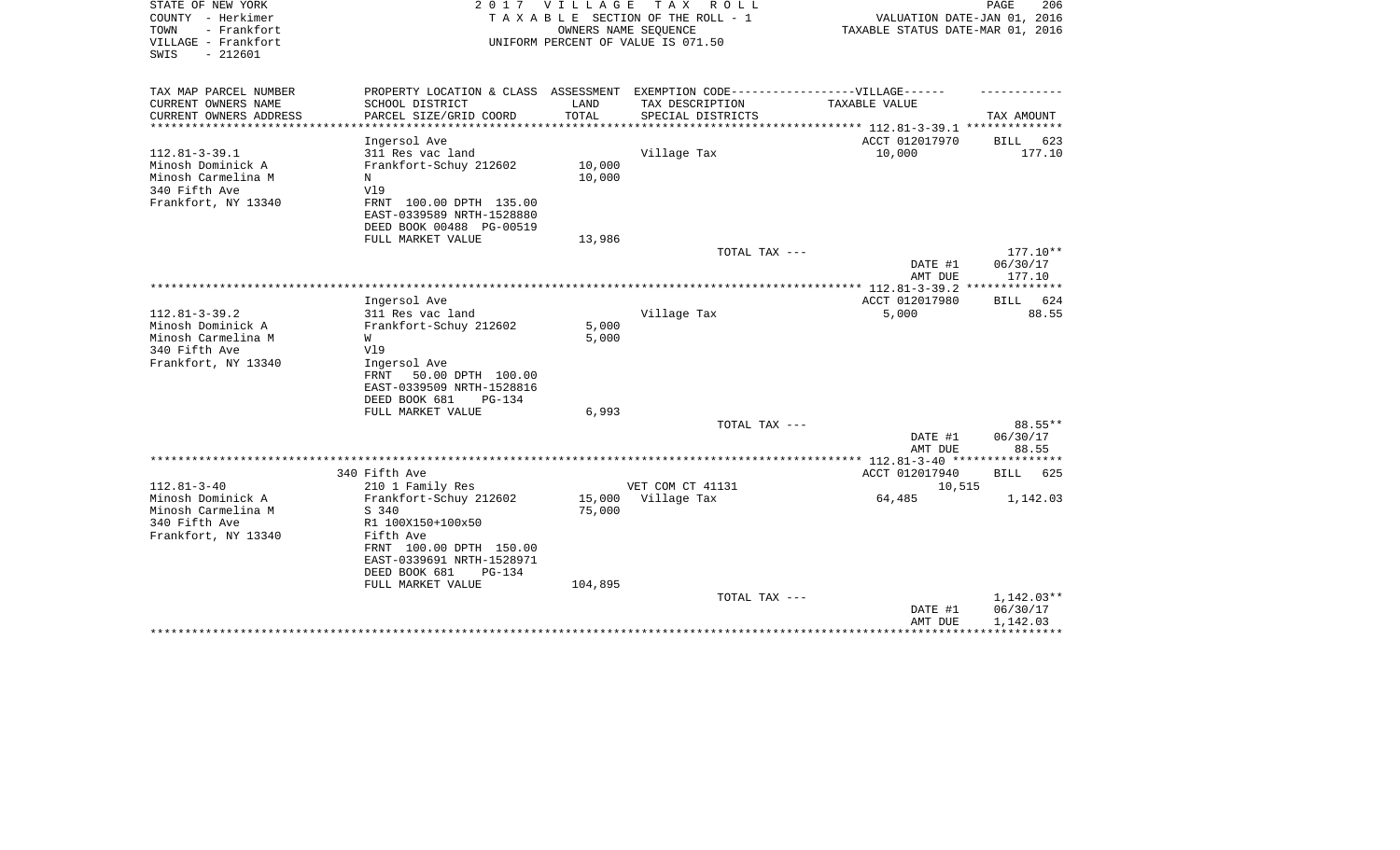| STATE OF NEW YORK<br>COUNTY - Herkimer<br>- Frankfort<br>TOWN<br>VILLAGE - Frankfort<br>SWIS<br>$-212601$           |                                                                                                   | 2017 VILLAGE         | TAX ROLL<br>T A X A B L E SECTION OF THE ROLL - 1<br>OWNERS NAME SEOUENCE<br>UNIFORM PERCENT OF VALUE IS 071.50 | VALUATION DATE-JAN 01, 2016<br>TAXABLE STATUS DATE-MAR 01, 2016                                   | PAGE<br>207          |
|---------------------------------------------------------------------------------------------------------------------|---------------------------------------------------------------------------------------------------|----------------------|-----------------------------------------------------------------------------------------------------------------|---------------------------------------------------------------------------------------------------|----------------------|
| TAX MAP PARCEL NUMBER<br>CURRENT OWNERS NAME<br>SCHOOL DISTRICT                                                     |                                                                                                   | LAND                 | TAX DESCRIPTION                                                                                                 | PROPERTY LOCATION & CLASS ASSESSMENT EXEMPTION CODE----------------VILLAGE------<br>TAXABLE VALUE |                      |
| CURRENT OWNERS ADDRESS                                                                                              | PARCEL SIZE/GRID COORD                                                                            | TOTAL                | SPECIAL DISTRICTS                                                                                               |                                                                                                   | TAX AMOUNT           |
| *************                                                                                                       |                                                                                                   | ******************** |                                                                                                                 | ************ 112.66-2-53 *********                                                                |                      |
| 105 Sheldon Ave<br>$112.66 - 2 - 53$                                                                                | 210 1 Family Res                                                                                  |                      | CW_10_VET/ 41157                                                                                                | ACCT 012018090<br>5,608                                                                           | <b>BILL</b><br>626   |
| Minosh Joseph A<br>Minosh Barbara J<br>N 105<br>105 Sheldon Ave<br>R1<br>Frankfort, NY 13340<br>Sheldon Ave<br>FRNT | Frankfort-Schuy 212602<br>50.50 DPTH 125.00<br>EAST-0340450 NRTH-1533116                          | 65,700               | 6,000 Village Tax                                                                                               | 60,092                                                                                            | 1,064.23             |
| DEED BOOK 1300                                                                                                      | $PG-147$                                                                                          |                      |                                                                                                                 |                                                                                                   |                      |
|                                                                                                                     | FULL MARKET VALUE                                                                                 | 91,888               | TOTAL TAX ---                                                                                                   |                                                                                                   | $1,064.23**$         |
|                                                                                                                     |                                                                                                   |                      |                                                                                                                 | DATE #1<br>AMT DUE                                                                                | 06/30/17<br>1,064.23 |
|                                                                                                                     |                                                                                                   |                      |                                                                                                                 |                                                                                                   |                      |
| 211 Sixth Ave<br>$112.81 - 1 - 50$<br>210 1 Family Res                                                              |                                                                                                   |                      | AGED-ALL<br>41800                                                                                               | ACCT 012023610<br>31,950                                                                          | 627<br>BILL          |
| Mirabile Felice<br>Mirabile Angela                                                                                  | Frankfort-Schuy 212602<br>N 211Merged 112.81-1-49                                                 | 14,700<br>63,900     | Village Tax                                                                                                     | 31,950                                                                                            | 565.83               |
| 211 Sixth Ave<br>R1<br>Frankfort, NY 13340<br>DEED BOOK 820                                                         | Life Use:angela & Felice<br>FRNT 100.00 DPTH 150.00<br>EAST-0338551 NRTH-1529948<br><b>PG-488</b> |                      |                                                                                                                 |                                                                                                   |                      |
|                                                                                                                     | FULL MARKET VALUE                                                                                 | 89,371               | TOTAL TAX ---                                                                                                   |                                                                                                   | $565.83**$           |
|                                                                                                                     |                                                                                                   |                      |                                                                                                                 | DATE #1<br>AMT DUE                                                                                | 06/30/17<br>565.83   |
|                                                                                                                     |                                                                                                   |                      |                                                                                                                 | ************** 112.81-1-30 *****************                                                      |                      |
| 603 Frankfort St                                                                                                    |                                                                                                   |                      |                                                                                                                 | ACCT 012024720                                                                                    | <b>BILL</b><br>628   |
| $112.81 - 1 - 30$<br>Mirabile Frank                                                                                 | 220 2 Family Res<br>Frankfort-Schuy 212602                                                        | 10,200               | Village Tax                                                                                                     | 57,000                                                                                            | 1,009.47             |
| 138 Libritz Dr<br>E 603                                                                                             |                                                                                                   | 57,000               |                                                                                                                 |                                                                                                   |                      |
| Frankfort, NY 13340<br>R2 50X127<br>Frankfort St<br>FRNT<br>DEED BOOK 834                                           | 50.00 DPTH 133.00<br>EAST-0338489 NRTH-1530152<br>$PG-347$                                        |                      |                                                                                                                 |                                                                                                   |                      |
|                                                                                                                     | FULL MARKET VALUE                                                                                 | 79,720               | TOTAL TAX ---                                                                                                   |                                                                                                   | $1,009.47**$         |
|                                                                                                                     |                                                                                                   |                      |                                                                                                                 | DATE #1<br>AMT DUE                                                                                | 06/30/17<br>1,009.47 |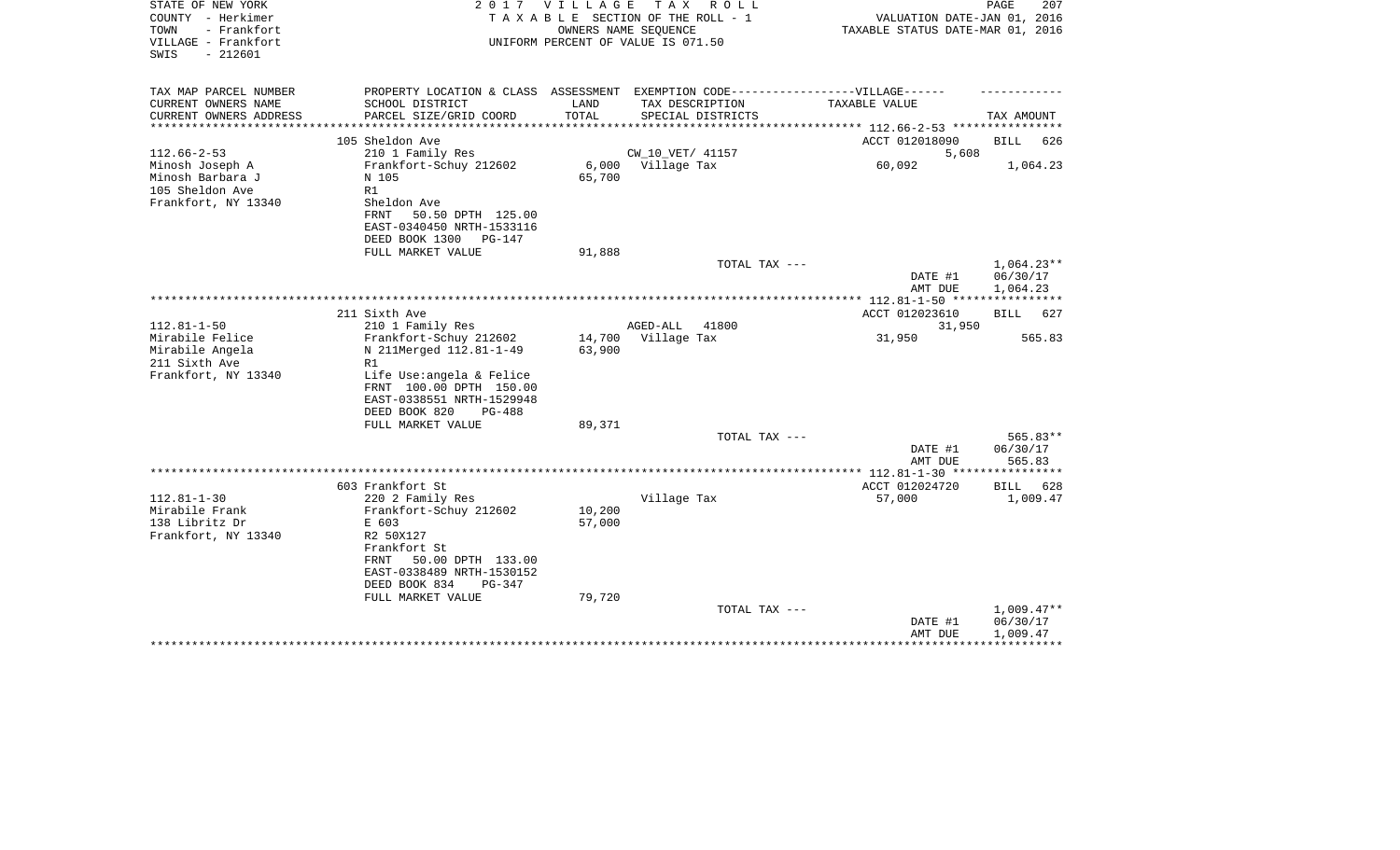| STATE OF NEW YORK<br>COUNTY - Herkimer<br>TOWN<br>- Frankfort | 2017                                                   | <b>VILLAGE</b> | T A X<br>R O L L<br>TAXABLE SECTION OF THE ROLL - 1<br>OWNERS NAME SEQUENCE | VALUATION DATE-JAN 01, 2016<br>TAXABLE STATUS DATE-MAR 01, 2016 | PAGE<br>208            |
|---------------------------------------------------------------|--------------------------------------------------------|----------------|-----------------------------------------------------------------------------|-----------------------------------------------------------------|------------------------|
| VILLAGE - Frankfort<br>$-212601$<br>SWIS                      |                                                        |                | UNIFORM PERCENT OF VALUE IS 071.50                                          |                                                                 |                        |
| TAX MAP PARCEL NUMBER                                         | PROPERTY LOCATION & CLASS ASSESSMENT                   |                | EXEMPTION CODE------------------VILLAGE------                               |                                                                 |                        |
| CURRENT OWNERS NAME                                           | SCHOOL DISTRICT                                        | LAND           | TAX DESCRIPTION                                                             | TAXABLE VALUE                                                   |                        |
| CURRENT OWNERS ADDRESS<br>*********************               | PARCEL SIZE/GRID COORD                                 | TOTAL          | SPECIAL DISTRICTS                                                           | ***************** 112.81-1-31 *****************                 | TAX AMOUNT             |
|                                                               | 601 Frankfort St                                       |                |                                                                             | ACCT 012024690                                                  | BILL<br>629            |
| $112.81 - 1 - 31$                                             | 311 Res vac land                                       |                | Village Tax                                                                 | 7,200                                                           | 127.51                 |
| Mirabile Frank                                                | Frankfort-Schuy 212602                                 | 7,200          |                                                                             |                                                                 |                        |
| 138 Libritz Dr                                                | E 601                                                  | 7,200          |                                                                             |                                                                 |                        |
| Frankfort, NY 13340                                           | V19 50X122                                             |                |                                                                             |                                                                 |                        |
|                                                               | Frankfort St                                           |                |                                                                             |                                                                 |                        |
|                                                               | 50.00 DPTH 129.00<br>FRNT                              |                |                                                                             |                                                                 |                        |
|                                                               | EAST-0338519 NRTH-1530197<br>DEED BOOK 834<br>$PG-347$ |                |                                                                             |                                                                 |                        |
|                                                               | FULL MARKET VALUE                                      | 10,070         |                                                                             |                                                                 |                        |
|                                                               |                                                        |                | TOTAL TAX ---                                                               |                                                                 | 127.51**               |
|                                                               |                                                        |                |                                                                             | DATE #1                                                         | 06/30/17               |
|                                                               |                                                        |                |                                                                             | AMT DUE                                                         | 127.51                 |
|                                                               |                                                        |                |                                                                             |                                                                 |                        |
| $112.81 - 1 - 15$                                             | 506-508 Frankfort St                                   |                |                                                                             | ACCT 012003540                                                  | 630<br><b>BILL</b>     |
| Misiaszak Robert J                                            | 220 2 Family Res<br>Frankfort-Schuy 212602             | 10,300         | Village Tax                                                                 | 54,500                                                          | 965.20                 |
| Misiaszek Sheila A                                            | W 506-508                                              | 54,500         |                                                                             |                                                                 |                        |
| 60 Cambridge Rd                                               | R3 50X136                                              |                |                                                                             |                                                                 |                        |
| Whitesboro, NY 13492                                          | Frankfort St                                           |                |                                                                             |                                                                 |                        |
|                                                               | 50.00 DPTH 136.80<br>FRNT                              |                |                                                                             |                                                                 |                        |
|                                                               | EAST-0338598 NRTH-1530618                              |                |                                                                             |                                                                 |                        |
|                                                               | DEED BOOK 1144<br>$PG-1$                               |                |                                                                             |                                                                 |                        |
|                                                               | FULL MARKET VALUE                                      | 76,224         |                                                                             |                                                                 |                        |
|                                                               |                                                        |                | TOTAL TAX ---                                                               | DATE #1                                                         | $965.20**$<br>06/30/17 |
|                                                               |                                                        |                |                                                                             | AMT DUE                                                         | 965.20                 |
|                                                               |                                                        |                |                                                                             | ************ 112.73-1-67 *****************                      |                        |
|                                                               | 104 Second Ave                                         |                |                                                                             | ACCT 012002730                                                  | <b>BILL</b><br>631     |
| $112.73 - 1 - 67$                                             | 220 2 Family Res                                       |                | VET WAR CT 41121                                                            | 6,309                                                           |                        |
| Molling Providenzia M LF Est                                  | Frankfort-Schuy 212602                                 | 13,800         | Village Tax                                                                 | 52,691                                                          | 933.16                 |
| Molling Theodore F                                            | $S$ 104-106                                            | 59,000         |                                                                             |                                                                 |                        |
| 104 Second Ave                                                | R2 80X150                                              |                |                                                                             |                                                                 |                        |
| Frankfort, NY 13340                                           | Second Ave<br>80.00 DPTH 165.00<br>FRNT                |                |                                                                             |                                                                 |                        |
|                                                               | EAST-0338843 NRTH-1531456                              |                |                                                                             |                                                                 |                        |
|                                                               | DEED BOOK 1201<br>PG-605                               |                |                                                                             |                                                                 |                        |
|                                                               | FULL MARKET VALUE                                      | 82,517         |                                                                             |                                                                 |                        |
|                                                               |                                                        |                | TOTAL TAX ---                                                               |                                                                 | 933.16**               |
|                                                               |                                                        |                |                                                                             | DATE #1                                                         | 06/30/17               |
|                                                               |                                                        |                |                                                                             | AMT DUE                                                         | 933.16                 |
|                                                               |                                                        |                |                                                                             |                                                                 |                        |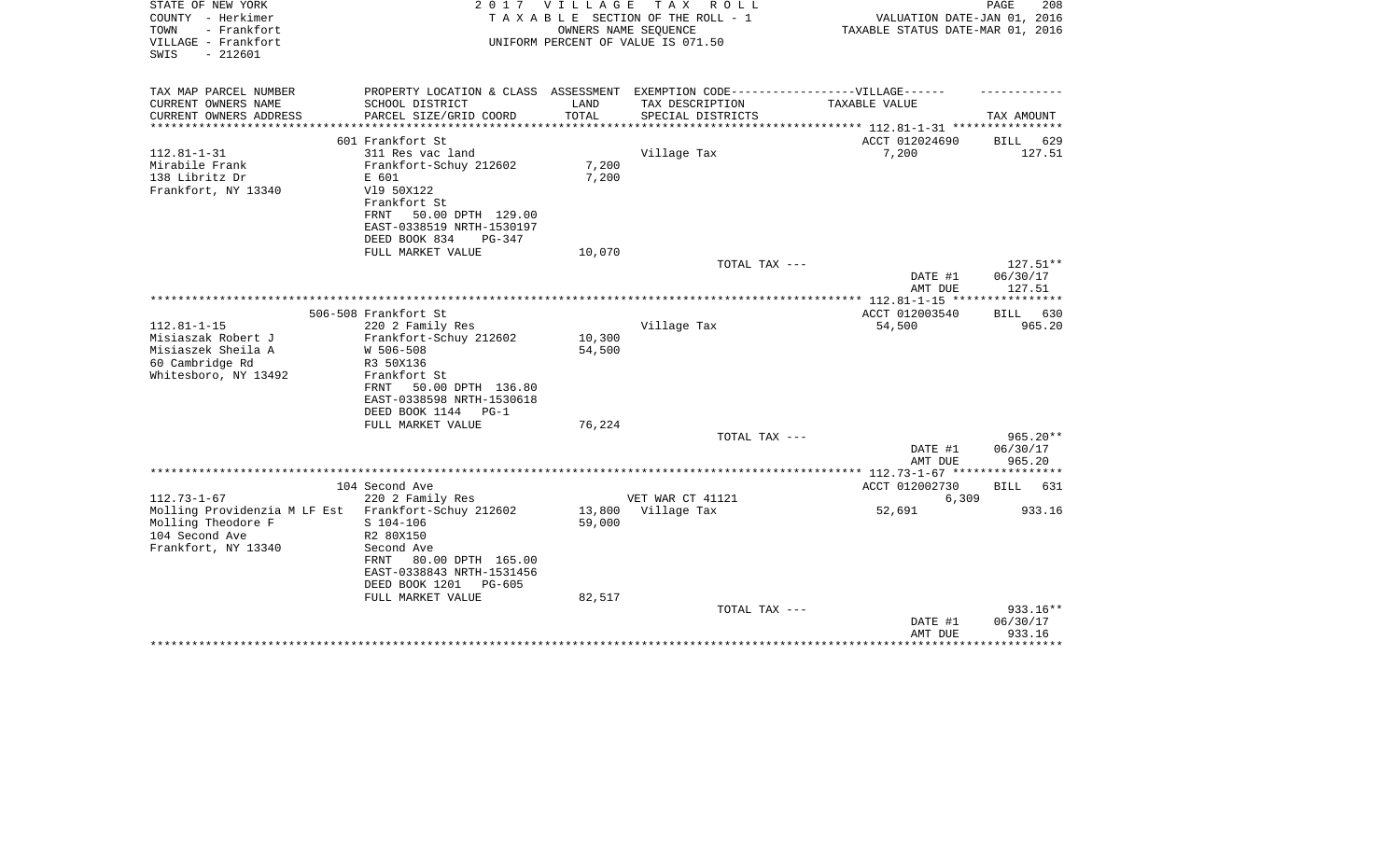| STATE OF NEW YORK<br>COUNTY - Herkimer<br>- Frankfort<br>TOWN<br>VILLAGE - Frankfort<br>$-212601$<br>SWIS | 2 0 1 7                                        | VILLAGE          | TAX ROLL<br>TAXABLE SECTION OF THE ROLL - 1<br>OWNERS NAME SEQUENCE<br>UNIFORM PERCENT OF VALUE IS 071.50 | VALUATION DATE-JAN 01, 2016<br>TAXABLE STATUS DATE-MAR 01, 2016 | PAGE<br>209          |
|-----------------------------------------------------------------------------------------------------------|------------------------------------------------|------------------|-----------------------------------------------------------------------------------------------------------|-----------------------------------------------------------------|----------------------|
| TAX MAP PARCEL NUMBER                                                                                     | PROPERTY LOCATION & CLASS ASSESSMENT           |                  | EXEMPTION CODE-----------------VILLAGE------                                                              |                                                                 |                      |
| CURRENT OWNERS NAME                                                                                       | SCHOOL DISTRICT                                | LAND             | TAX DESCRIPTION                                                                                           | TAXABLE VALUE                                                   |                      |
| CURRENT OWNERS ADDRESS<br>****************                                                                | PARCEL SIZE/GRID COORD                         | TOTAL            | SPECIAL DISTRICTS                                                                                         | ********************************** 112.73-3-57 **************** | TAX AMOUNT           |
|                                                                                                           | 205 Frankfort St                               |                  |                                                                                                           | ACCT 012004350                                                  | BILL<br>632          |
| $112.73 - 3 - 57$                                                                                         | 210 1 Family Res                               |                  | Village Tax                                                                                               | 49,900                                                          | 883.73               |
| Molling Theodore F                                                                                        | Frankfort-Schuy 212602                         | 5,300            |                                                                                                           |                                                                 |                      |
| Molling Providenzia<br>104 Second Ave                                                                     | E 205<br>Rz 30X100                             | 49,900           |                                                                                                           |                                                                 |                      |
| Frankfort, NY 13340                                                                                       | Frankfort St                                   |                  |                                                                                                           |                                                                 |                      |
|                                                                                                           | 30.00 DPTH 105.00<br>FRNT                      |                  |                                                                                                           |                                                                 |                      |
|                                                                                                           | EAST-0339443 NRTH-1531477                      |                  |                                                                                                           |                                                                 |                      |
|                                                                                                           | DEED BOOK 00622 PG-00032                       |                  |                                                                                                           |                                                                 |                      |
|                                                                                                           | FULL MARKET VALUE                              | 69,790           |                                                                                                           |                                                                 |                      |
|                                                                                                           |                                                |                  | TOTAL TAX ---                                                                                             | DATE #1                                                         | 883.73**<br>06/30/17 |
|                                                                                                           |                                                |                  |                                                                                                           | AMT DUE                                                         | 883.73               |
|                                                                                                           |                                                |                  |                                                                                                           | ************* 112.82-2-2 ******************                     |                      |
|                                                                                                           | 302 Second Ave                                 |                  |                                                                                                           | ACCT 192027                                                     | BILL<br>633          |
| $112.82 - 2 - 2$                                                                                          | 210 1 Family Res                               |                  | Village Tax                                                                                               | 58,800                                                          | 1,041.35             |
| Montalto Michael C<br>313 Woodcrest Dr                                                                    | Frankfort-Schuy 212602<br>S 302                | 10,800<br>58,800 |                                                                                                           |                                                                 |                      |
| Long Beach, MS 39560                                                                                      | R1 50X150                                      |                  |                                                                                                           |                                                                 |                      |
|                                                                                                           | Second Ave                                     |                  |                                                                                                           |                                                                 |                      |
|                                                                                                           | 50.00 DPTH 150.00<br><b>FRNT</b>               |                  |                                                                                                           |                                                                 |                      |
|                                                                                                           | EAST-0339860 NRTH-1530434                      |                  |                                                                                                           |                                                                 |                      |
|                                                                                                           | DEED BOOK 1568<br>$PG-425$                     |                  |                                                                                                           |                                                                 |                      |
|                                                                                                           | FULL MARKET VALUE                              | 82,238           | TOTAL TAX ---                                                                                             |                                                                 | 1,041.35**           |
|                                                                                                           |                                                |                  |                                                                                                           | DATE #1                                                         | 06/30/17             |
|                                                                                                           |                                                |                  |                                                                                                           | AMT DUE                                                         | 1,041.35             |
|                                                                                                           |                                                |                  |                                                                                                           |                                                                 |                      |
|                                                                                                           | 115 N Litchfield St                            |                  |                                                                                                           | ACCT 012031140                                                  | 634<br>BILL          |
| $112.65 - 3 - 57$<br>Montana Daniel C                                                                     | 210 1 Family Res<br>Frankfort-Schuy 212602     | 7,100            | Village Tax                                                                                               | 38,000                                                          | 672.98               |
| 119 N Litchfield St                                                                                       | W 115                                          | 38,000           |                                                                                                           |                                                                 |                      |
| Frankfort, NY 13340                                                                                       | R1                                             |                  |                                                                                                           |                                                                 |                      |
|                                                                                                           | N Litchfield S                                 |                  |                                                                                                           |                                                                 |                      |
|                                                                                                           | 92.00 DPTH 110.00<br>FRNT                      |                  |                                                                                                           |                                                                 |                      |
|                                                                                                           | EAST-0339520 NRTH-1533056                      |                  |                                                                                                           |                                                                 |                      |
|                                                                                                           | DEED BOOK 921<br>$PG-170$<br>FULL MARKET VALUE | 53,147           |                                                                                                           |                                                                 |                      |
|                                                                                                           |                                                |                  | TOTAL TAX ---                                                                                             |                                                                 | 672.98**             |
|                                                                                                           |                                                |                  |                                                                                                           | DATE #1                                                         | 06/30/17             |
|                                                                                                           |                                                |                  |                                                                                                           | AMT DUE                                                         | 672.98               |
|                                                                                                           |                                                |                  |                                                                                                           |                                                                 |                      |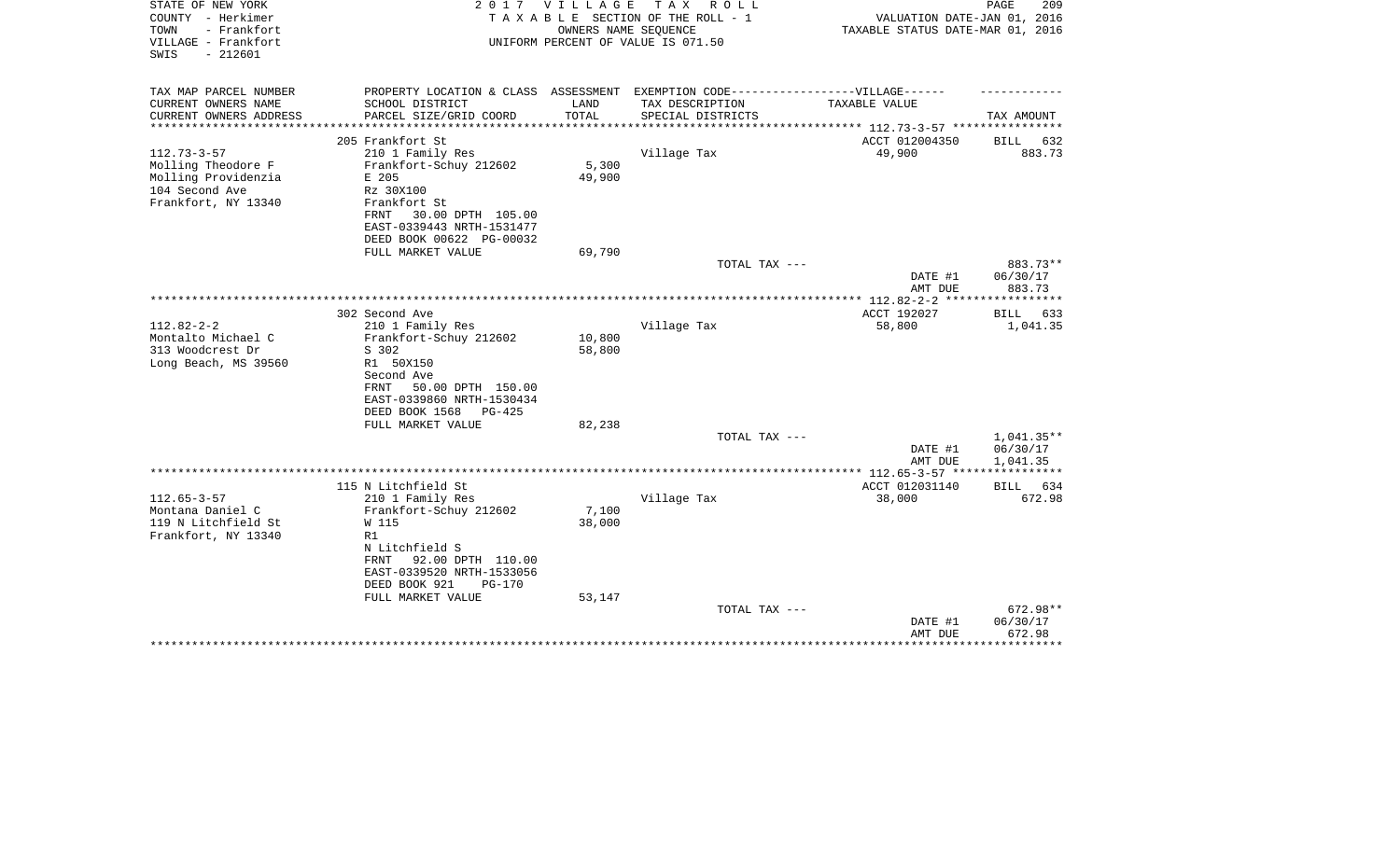| STATE OF NEW YORK                        | 2 0 1 7                                                                          | VILLAGE       | TAX ROLL                           |                                  | PAGE<br>210        |
|------------------------------------------|----------------------------------------------------------------------------------|---------------|------------------------------------|----------------------------------|--------------------|
| COUNTY - Herkimer<br>- Frankfort<br>TOWN |                                                                                  |               | TAXABLE SECTION OF THE ROLL - 1    | VALUATION DATE-JAN 01, 2016      |                    |
| VILLAGE - Frankfort                      |                                                                                  |               | OWNERS NAME SEQUENCE               | TAXABLE STATUS DATE-MAR 01, 2016 |                    |
| SWIS<br>$-212601$                        |                                                                                  |               | UNIFORM PERCENT OF VALUE IS 071.50 |                                  |                    |
|                                          |                                                                                  |               |                                    |                                  |                    |
|                                          |                                                                                  |               |                                    |                                  |                    |
| TAX MAP PARCEL NUMBER                    | PROPERTY LOCATION & CLASS ASSESSMENT EXEMPTION CODE----------------VILLAGE------ |               |                                    |                                  |                    |
| CURRENT OWNERS NAME                      | SCHOOL DISTRICT                                                                  | LAND          | TAX DESCRIPTION                    | <b>TAXABLE VALUE</b>             |                    |
| CURRENT OWNERS ADDRESS                   | PARCEL SIZE/GRID COORD                                                           | TOTAL         | SPECIAL DISTRICTS                  |                                  | TAX AMOUNT         |
| **********************                   | **************************                                                       | ************* |                                    |                                  |                    |
|                                          | 311 Third Ave                                                                    |               |                                    | ACCT 012013680                   | BILL<br>635        |
| $112.82 - 2 - 29$                        | 210 1 Family Res                                                                 |               | Village Tax                        | 63,000                           | 1,115.73           |
| Moracco Debra B                          | Frankfort-Schuy 212602                                                           | 8,400         |                                    |                                  |                    |
| Tubia John P                             | N 311                                                                            | 63,000        |                                    |                                  |                    |
| 311 Third Ave                            | R1 39X150                                                                        |               |                                    |                                  |                    |
| Frankfort, NY 13340                      | Third Ave                                                                        |               |                                    |                                  |                    |
|                                          | 39.00 DPTH 150.00<br>FRNT                                                        |               |                                    |                                  |                    |
|                                          | 028<br><b>BANK</b>                                                               |               |                                    |                                  |                    |
|                                          | EAST-0339918 NRTH-1530137                                                        |               |                                    |                                  |                    |
|                                          | DEED BOOK 790<br>PG-575                                                          |               |                                    |                                  |                    |
|                                          | FULL MARKET VALUE                                                                | 88,112        |                                    |                                  |                    |
|                                          |                                                                                  |               | TOTAL TAX ---                      |                                  | $1,115.73**$       |
|                                          |                                                                                  |               |                                    | DATE #1                          | 06/30/17           |
|                                          |                                                                                  |               |                                    | AMT DUE                          | 1,115.73           |
|                                          |                                                                                  |               |                                    |                                  |                    |
|                                          | 202 N Frankfort St                                                               |               |                                    | ACCT 012018150                   | BILL<br>636        |
| $112.66 - 2 - 17$                        | 220 2 Family Res                                                                 |               | VET COM CT 41131                   | 10,515                           |                    |
| Moracco Frank G LF Use                   | Frankfort-Schuy 212602                                                           |               | 4,900 VET DIS CT 41141             | 14,075                           |                    |
| Bryant Frances                           | S 202                                                                            |               | 56,300 Village Tax                 | 31,710                           | 561.58             |
| 202 N Frankfort St                       | R1                                                                               |               |                                    |                                  |                    |
| Frankfort, NY 13340                      | Sheldon Ave                                                                      |               |                                    |                                  |                    |
|                                          | FRNT<br>75.00 DPTH<br>69.00                                                      |               |                                    |                                  |                    |
|                                          | EAST-0340620 NRTH-1532602                                                        |               |                                    |                                  |                    |
|                                          | DEED BOOK 934<br>$PG-322$                                                        |               |                                    |                                  |                    |
|                                          | FULL MARKET VALUE                                                                | 78,741        |                                    |                                  |                    |
|                                          |                                                                                  |               | TOTAL TAX ---                      |                                  | 561.58**           |
|                                          |                                                                                  |               |                                    | DATE #1                          | 06/30/17           |
|                                          |                                                                                  |               |                                    | AMT DUE                          | 561.58             |
|                                          |                                                                                  |               |                                    |                                  |                    |
|                                          | 112 Church St                                                                    |               |                                    | ACCT 012022620                   | 637<br>BILL        |
| $112.74 - 1 - 7$                         | 220 2 Family Res                                                                 |               | VET COM CT 41131                   | 10,515                           |                    |
| Moreau Thomas                            | Frankfort-Schuy 212602                                                           | 4,200         | Village Tax                        | 44,485                           | 787.83             |
| Moreau Carolyn                           | E 112                                                                            | 55,000        |                                    |                                  |                    |
| 112 Church St                            | R2 Life Use                                                                      |               |                                    |                                  |                    |
| Frankfort, NY 13340                      | Church St                                                                        |               |                                    |                                  |                    |
|                                          | 34.00 DPTH 150.00<br>FRNT                                                        |               |                                    |                                  |                    |
| PRIOR OWNER ON 3/01/2016                 | <b>ACRES</b><br>0.12                                                             |               |                                    |                                  |                    |
| Vulcano Lena                             | EAST-0340031 NRTH-1532506                                                        |               |                                    |                                  |                    |
|                                          | DEED BOOK 2017<br>$PG-27$                                                        |               |                                    |                                  |                    |
|                                          | FULL MARKET VALUE                                                                | 76,923        |                                    |                                  |                    |
|                                          |                                                                                  |               | TOTAL TAX ---                      |                                  | 787.83**           |
|                                          |                                                                                  |               |                                    | DATE #1                          | 06/30/17           |
|                                          |                                                                                  |               |                                    | AMT DUE                          | 787.83<br>******** |
|                                          |                                                                                  |               |                                    |                                  |                    |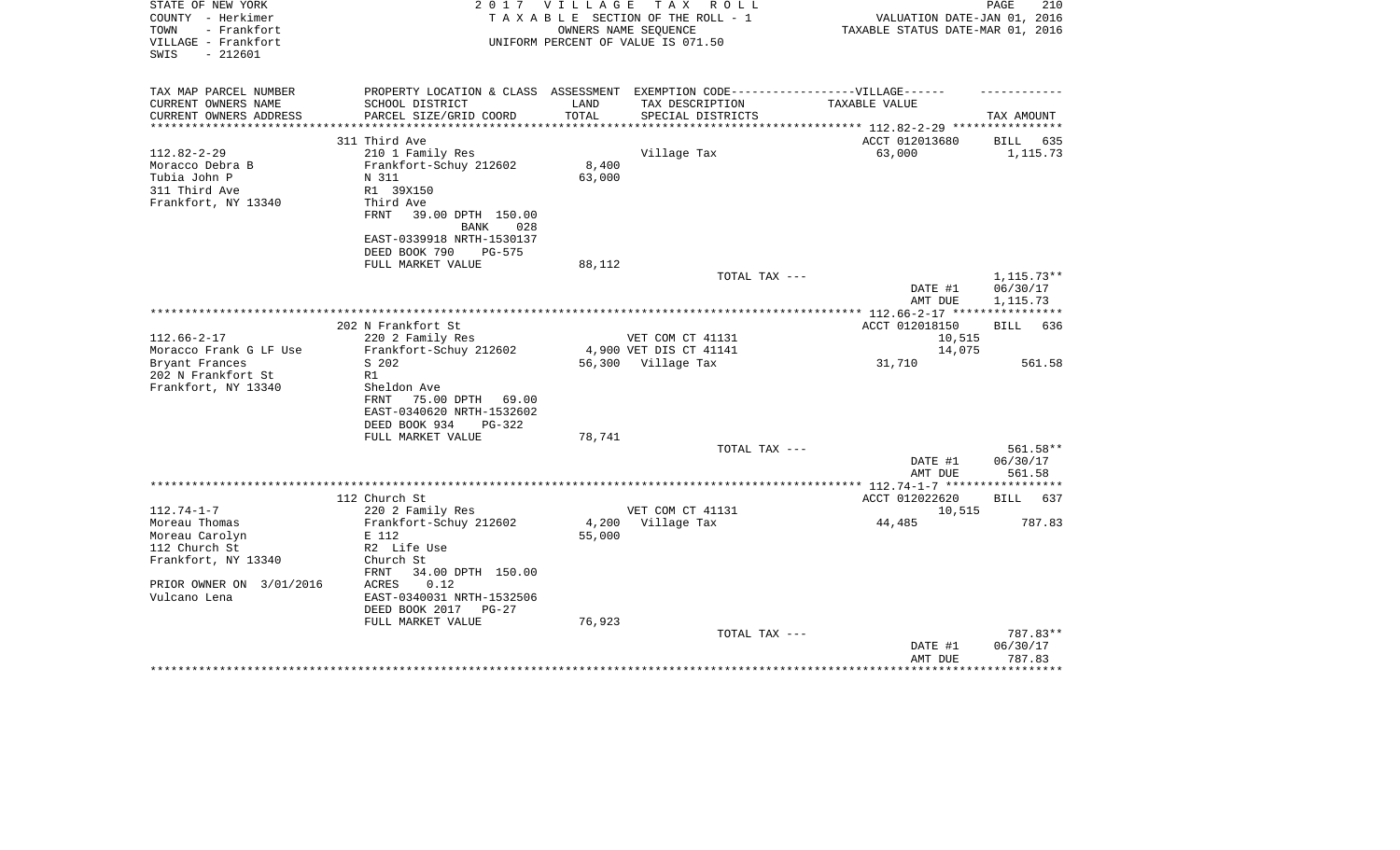| STATE OF NEW YORK<br>COUNTY - Herkimer<br>- Frankfort<br>TOWN<br>VILLAGE - Frankfort<br>$-212601$<br>SWIS | 2017                                                                                                                                           | V I L L A G E<br>OWNERS NAME SEOUENCE | T A X<br>R O L L<br>TAXABLE SECTION OF THE ROLL - 1<br>UNIFORM PERCENT OF VALUE IS 071.50 | VALUATION DATE-JAN 01, 2016<br>TAXABLE STATUS DATE-MAR 01, 2016 | PAGE<br>211                          |
|-----------------------------------------------------------------------------------------------------------|------------------------------------------------------------------------------------------------------------------------------------------------|---------------------------------------|-------------------------------------------------------------------------------------------|-----------------------------------------------------------------|--------------------------------------|
| TAX MAP PARCEL NUMBER                                                                                     | PROPERTY LOCATION & CLASS ASSESSMENT EXEMPTION CODE----------------VILLAGE------                                                               |                                       |                                                                                           |                                                                 |                                      |
| CURRENT OWNERS NAME<br>CURRENT OWNERS ADDRESS<br>*********************                                    | SCHOOL DISTRICT<br>PARCEL SIZE/GRID COORD<br>***************************                                                                       | LAND<br>TOTAL                         | TAX DESCRIPTION<br>SPECIAL DISTRICTS                                                      | TAXABLE VALUE                                                   | TAX AMOUNT                           |
|                                                                                                           | 218 W Main St                                                                                                                                  |                                       |                                                                                           | ACCT 012014100                                                  | BILL<br>638                          |
| $112.65 - 1 - 61$<br>Morgan Christopher O<br>Morgan Donnette A<br>218 W Main St<br>Frankfort, NY 13340    | 210 1 Family Res<br>Frankfort-Schuy 212602<br>N 218<br>R1 90X150<br>W Main St                                                                  | 15,700<br>59,200                      | Village Tax                                                                               | 59,200                                                          | 1,048.43                             |
|                                                                                                           | 90.00 DPTH 200.00<br>FRNT<br>EAST-0338658 NRTH-1534013<br>DEED BOOK 1076 PG-839<br>FULL MARKET VALUE                                           | 82,797                                |                                                                                           |                                                                 |                                      |
|                                                                                                           |                                                                                                                                                |                                       | TOTAL TAX ---                                                                             | DATE #1<br>AMT DUE                                              | $1,048.43**$<br>06/30/17<br>1,048.43 |
|                                                                                                           |                                                                                                                                                |                                       |                                                                                           |                                                                 | * * * * * * * * * * * *              |
| $112.74 - 1 - 60$<br>Murdock Channing<br>6098 Military Rd<br>Remsen, NY 13438                             | E Orchard St<br>449 Other Storag<br>Frankfort-Schuy 212602<br>N<br>Comm Bldgs<br>East Orchard<br>ACRES<br>2.00<br>EAST-0340459 NRTH-1532394    | 15,500<br>341,000                     | Village Tax                                                                               | ACCT 186228<br>341,000                                          | 639<br>BILL<br>6,039.11              |
|                                                                                                           | DEED BOOK 1533<br>PG-347                                                                                                                       |                                       |                                                                                           |                                                                 |                                      |
|                                                                                                           | FULL MARKET VALUE                                                                                                                              | 476,923                               | TOTAL TAX ---                                                                             | DATE #1<br>AMT DUE                                              | $6,039.11**$<br>06/30/17<br>6,039.11 |
|                                                                                                           |                                                                                                                                                |                                       |                                                                                           |                                                                 |                                      |
| $112.74 - 1 - 66.3$<br>Murdock Channing<br>6098 Military Rd                                               | Industrial Dr<br>340 Vacant indus<br>Frankfort-Schuy 212602<br>$W - E$                                                                         | 6,800<br>6,800                        | Village Tax                                                                               | ACCT 186228<br>6,800                                            | BILL<br>640<br>120.43                |
| Remsen, NY 13438                                                                                          | Vac Land<br>Industrial Dr<br>FRNT 597.00 DPTH<br>1.40<br>ACRES<br>EAST-0340526 NRTH-1532482<br>DEED BOOK 1533<br>$PG-347$<br>FULL MARKET VALUE | 9,510                                 |                                                                                           |                                                                 |                                      |
|                                                                                                           |                                                                                                                                                |                                       | TOTAL TAX ---                                                                             | DATE #1<br>AMT DUE                                              | $120.43**$<br>06/30/17<br>120.43     |
|                                                                                                           |                                                                                                                                                |                                       |                                                                                           |                                                                 | **************                       |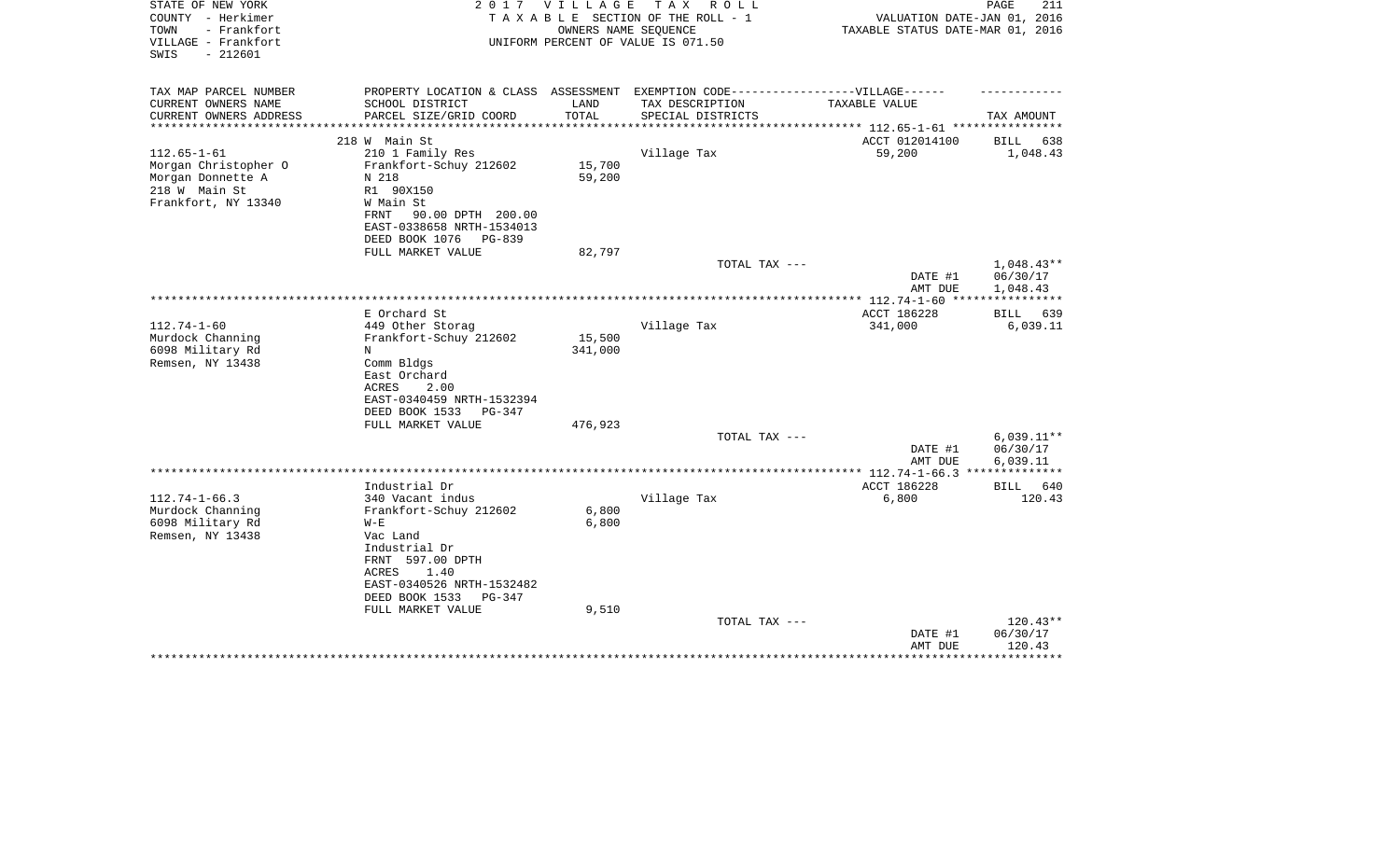| STATE OF NEW YORK<br>COUNTY - Herkimer<br>- Frankfort<br>TOWN<br>VILLAGE - Frankfort       | 2017                                       | <b>VILLAGE</b><br>OWNERS NAME SEQUENCE | T A X<br>R O L L<br>TAXABLE SECTION OF THE ROLL - 1<br>UNIFORM PERCENT OF VALUE IS 071.50 | VALUATION DATE-JAN 01, 2016<br>TAXABLE STATUS DATE-MAR 01, 2016                   | PAGE<br>212              |
|--------------------------------------------------------------------------------------------|--------------------------------------------|----------------------------------------|-------------------------------------------------------------------------------------------|-----------------------------------------------------------------------------------|--------------------------|
| $-212601$<br>SWIS                                                                          |                                            |                                        |                                                                                           |                                                                                   |                          |
| TAX MAP PARCEL NUMBER                                                                      |                                            |                                        |                                                                                           | PROPERTY LOCATION & CLASS ASSESSMENT EXEMPTION CODE-----------------VILLAGE------ |                          |
| CURRENT OWNERS NAME<br>SCHOOL DISTRICT<br>PARCEL SIZE/GRID COORD<br>CURRENT OWNERS ADDRESS |                                            | LAND<br>TOTAL                          | TAX DESCRIPTION<br>SPECIAL DISTRICTS                                                      | TAXABLE VALUE                                                                     | TAX AMOUNT               |
|                                                                                            |                                            |                                        |                                                                                           |                                                                                   |                          |
| 132 W Main St                                                                              |                                            |                                        |                                                                                           | ACCT 012028800                                                                    | BILL<br>641              |
| $112.65 - 3 - 7$<br>210 1 Family Res                                                       |                                            |                                        | Village Tax                                                                               | 49,500                                                                            | 876.65                   |
| Murphy Jill<br>Frankfort-Schuy 212602<br>132 W Main St<br>N 130-132                        |                                            | 9,400<br>49,500                        |                                                                                           |                                                                                   |                          |
| Frankfort, NY 13340<br>R1 100X100                                                          |                                            |                                        |                                                                                           |                                                                                   |                          |
| W Main St                                                                                  |                                            |                                        |                                                                                           |                                                                                   |                          |
|                                                                                            | FRNT 100.00 DPTH 100.00                    |                                        |                                                                                           |                                                                                   |                          |
|                                                                                            | EAST-0339182 NRTH-1533280                  |                                        |                                                                                           |                                                                                   |                          |
| DEED BOOK 1298<br>FULL MARKET VALUE                                                        | $PG-161$                                   | 69,231                                 |                                                                                           |                                                                                   |                          |
|                                                                                            |                                            |                                        | TOTAL TAX ---                                                                             |                                                                                   | $876.65**$               |
|                                                                                            |                                            |                                        |                                                                                           | DATE #1                                                                           | 06/30/17                 |
|                                                                                            |                                            |                                        |                                                                                           | AMT DUE                                                                           | 876.65                   |
| 168 Litchfield St                                                                          |                                            |                                        |                                                                                           | ACCT 012018300                                                                    | BILL<br>642              |
| $112.73 - 1 - 6$<br>210 1 Family Res                                                       |                                            |                                        | Village Tax                                                                               | 61,900                                                                            | 1,096.25                 |
| Murphy Joan C<br>Frankfort-Schuy 212602                                                    |                                            | 12,500                                 |                                                                                           |                                                                                   |                          |
| 168 Litchfield St<br>W 168                                                                 |                                            | 61,900                                 |                                                                                           |                                                                                   |                          |
| Frankfort, NY 13340<br>R1 50X200                                                           |                                            |                                        |                                                                                           |                                                                                   |                          |
| Litchfield St<br>FRNT                                                                      | 55.00 DPTH 200.00                          |                                        |                                                                                           |                                                                                   |                          |
|                                                                                            | EAST-0338685 NRTH-1532249                  |                                        |                                                                                           |                                                                                   |                          |
|                                                                                            | DEED BOOK 00509 PG-00055                   |                                        |                                                                                           |                                                                                   |                          |
| FULL MARKET VALUE                                                                          |                                            | 86,573                                 |                                                                                           |                                                                                   |                          |
|                                                                                            |                                            |                                        | TOTAL TAX ---                                                                             | DATE #1                                                                           | $1,096.25**$<br>06/30/17 |
|                                                                                            |                                            |                                        |                                                                                           | AMT DUE                                                                           | 1,096.25                 |
|                                                                                            |                                            |                                        |                                                                                           | ************ 112.65-3-28 *****************                                        |                          |
| 131 E Main St                                                                              |                                            |                                        |                                                                                           | ACCT 012018330                                                                    | <b>BILL</b><br>643       |
| $112.65 - 3 - 28$<br>210 1 Family Res<br>Murphy Richard<br>Frankfort-Schuy 212602          |                                            | 3,600                                  | VET WAR CT 41121<br>Village Tax                                                           | 5,055<br>28,645                                                                   | 507.30                   |
| Murphy Charles<br>N 131                                                                    |                                            | 33,700                                 |                                                                                           |                                                                                   |                          |
| 131 E Main St<br>R1 31X120                                                                 |                                            |                                        |                                                                                           |                                                                                   |                          |
| Frankfort, NY 13340<br>E Main St                                                           |                                            |                                        |                                                                                           |                                                                                   |                          |
| FRNT                                                                                       | 31.00 DPTH 120.00                          |                                        |                                                                                           |                                                                                   |                          |
| DEED BOOK 1209                                                                             | EAST-0339753 NRTH-1532594<br><b>PG-757</b> |                                        |                                                                                           |                                                                                   |                          |
| FULL MARKET VALUE                                                                          |                                            | 47,133                                 |                                                                                           |                                                                                   |                          |
|                                                                                            |                                            |                                        | TOTAL TAX ---                                                                             |                                                                                   | $507.30**$               |
|                                                                                            |                                            |                                        |                                                                                           | DATE #1                                                                           | 06/30/17                 |
|                                                                                            |                                            |                                        |                                                                                           | AMT DUE                                                                           | 507.30<br>********       |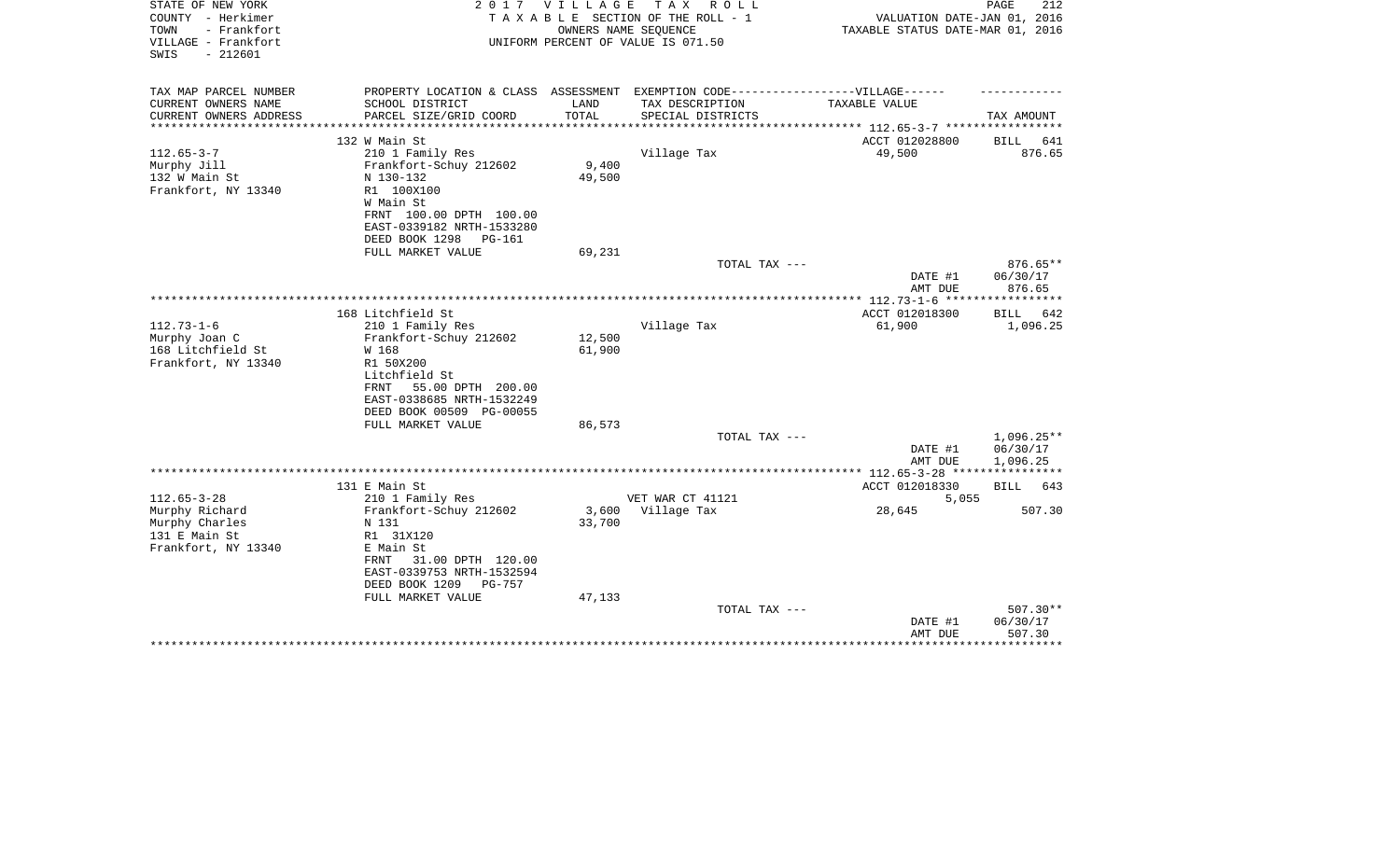| STATE OF NEW YORK<br>COUNTY - Herkimer<br>TOWN<br>- Frankfort<br>VILLAGE - Frankfort<br>$-212601$<br>SWIS | 2017                                                                                                                                                                  | V I L L A G E             | T A X<br>R O L L<br>TAXABLE SECTION OF THE ROLL - 1<br>OWNERS NAME SEQUENCE<br>UNIFORM PERCENT OF VALUE IS 071.50 | VALUATION DATE-JAN 01, 2016<br>TAXABLE STATUS DATE-MAR 01, 2016 | PAGE<br>213                        |
|-----------------------------------------------------------------------------------------------------------|-----------------------------------------------------------------------------------------------------------------------------------------------------------------------|---------------------------|-------------------------------------------------------------------------------------------------------------------|-----------------------------------------------------------------|------------------------------------|
| TAX MAP PARCEL NUMBER<br>CURRENT OWNERS NAME                                                              | PROPERTY LOCATION & CLASS ASSESSMENT<br>SCHOOL DISTRICT                                                                                                               | LAND                      | EXEMPTION CODE------------------VILLAGE------<br>TAX DESCRIPTION                                                  | TAXABLE VALUE                                                   |                                    |
| CURRENT OWNERS ADDRESS<br>***************                                                                 | PARCEL SIZE/GRID COORD<br>***************************                                                                                                                 | TOTAL<br>**************** | SPECIAL DISTRICTS                                                                                                 | ***************** 112.73-4-10 *****************                 | TAX AMOUNT                         |
|                                                                                                           | 234 Second Ave                                                                                                                                                        |                           |                                                                                                                   | ACCT 012002700                                                  | BILL<br>644                        |
| $112.73 - 4 - 10$<br>Murray Fena<br>238 Second Ave<br>Frankfort, NY 13340                                 | 311 Res vac land<br>Frankfort-Schuy 212602<br>S 234<br>V19 50X150<br>Second Ave<br>FRNT<br>50.00 DPTH 150.00<br>EAST-0339609 NRTH-1530740<br>DEED BOOK 00654 PG-00420 | 7,800<br>7,800            | Village Tax                                                                                                       | 7,800                                                           | 138.14                             |
|                                                                                                           | FULL MARKET VALUE                                                                                                                                                     | 10,909                    | TOTAL TAX ---                                                                                                     |                                                                 | 138.14**                           |
|                                                                                                           |                                                                                                                                                                       |                           |                                                                                                                   | DATE #1<br>AMT DUE                                              | 06/30/17<br>138.14                 |
|                                                                                                           |                                                                                                                                                                       |                           |                                                                                                                   | *************** 112.73-4-12 ****                                | ************                       |
| $112.73 - 4 - 12$<br>Murray Fena<br>238 Second Ave<br>Frankfort, NY 13340                                 | 238 Second Ave<br>230 3 Family Res<br>Frankfort-Schuy 212602<br>$S$ 238-240<br>R <sub>3</sub><br>Second Ave<br>54.00 DPTH 150.00<br>FRNT                              | 11,200<br>61,500          | Village Tax                                                                                                       | ACCT 012030000<br>61,500                                        | BILL 645<br>1,089.17               |
|                                                                                                           | EAST-0339675 NRTH-1530659<br>DEED BOOK 687<br>$PG-53$<br>FULL MARKET VALUE                                                                                            | 86,014                    | TOTAL TAX ---                                                                                                     | DATE #1                                                         | 1,089.17**<br>06/30/17             |
|                                                                                                           |                                                                                                                                                                       |                           |                                                                                                                   | AMT DUE                                                         | 1,089.17                           |
|                                                                                                           |                                                                                                                                                                       |                           |                                                                                                                   |                                                                 |                                    |
| $112.65 - 3 - 55$<br>Nicastro Cross W<br>2501 Higby Rd<br>Frankfort, NY 13340                             | 106-108 W Main St<br>481 Att row bldg<br>Frankfort-Schuy 212602<br>N 106-108<br>Com 59X125<br>W Main St<br>59.00 DPTH 125.00<br>FRNT<br>EAST-0339420 NRTH-1533007     | 7,800<br>60,000           | Village Tax                                                                                                       | ACCT 012019830<br>60,000                                        | BILL 646<br>1,062.60               |
|                                                                                                           | DEED BOOK 1205<br>PG-865<br>FULL MARKET VALUE                                                                                                                         | 83,916                    | TOTAL TAX ---                                                                                                     | DATE #1<br>AMT DUE                                              | 1,062.60**<br>06/30/17<br>1,062.60 |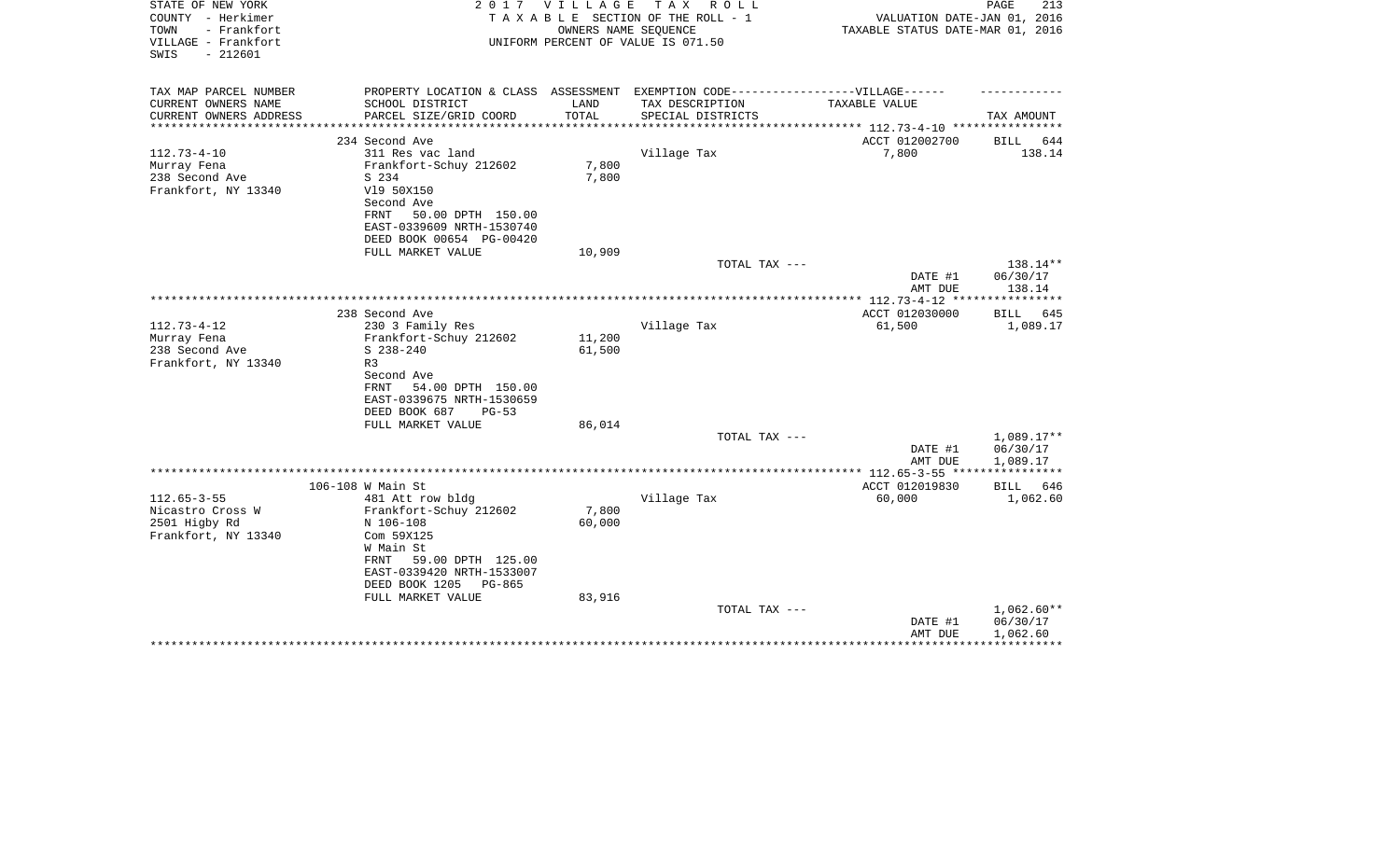| STATE OF NEW YORK<br>COUNTY - Herkimer<br>- Frankfort<br>TOWN<br>VILLAGE - Frankfort<br>$-212601$<br>SWIS | 2 0 1 7                                                  | VILLAGE<br>OWNERS NAME SEOUENCE | TAX ROLL<br>TAXABLE SECTION OF THE ROLL - 1<br>UNIFORM PERCENT OF VALUE IS 071.50 | VALUATION DATE-JAN 01, 2016<br>TAXABLE STATUS DATE-MAR 01, 2016 | 214<br>PAGE                        |
|-----------------------------------------------------------------------------------------------------------|----------------------------------------------------------|---------------------------------|-----------------------------------------------------------------------------------|-----------------------------------------------------------------|------------------------------------|
| TAX MAP PARCEL NUMBER                                                                                     | PROPERTY LOCATION & CLASS ASSESSMENT                     |                                 |                                                                                   | EXEMPTION CODE-----------------VILLAGE------                    |                                    |
| CURRENT OWNERS NAME                                                                                       | SCHOOL DISTRICT                                          | LAND                            | TAX DESCRIPTION                                                                   | TAXABLE VALUE                                                   |                                    |
| CURRENT OWNERS ADDRESS<br>**********************                                                          | PARCEL SIZE/GRID COORD<br>****************************** | TOTAL<br>**************         | SPECIAL DISTRICTS                                                                 |                                                                 | TAX AMOUNT                         |
|                                                                                                           | 104 Frankfort St                                         |                                 |                                                                                   | ACCT 164825                                                     | BILL<br>647                        |
| $112.74 - 2 - 10$                                                                                         | 482 Det row bldg                                         |                                 | Village Tax                                                                       | 75,000                                                          | 1,328.25                           |
| Nicastro Cross W II                                                                                       | Frankfort-Schuy 212602                                   | 14,500                          |                                                                                   |                                                                 |                                    |
| 3720 Southside Rd                                                                                         | $104 - 108$                                              | 75,000                          |                                                                                   |                                                                 |                                    |
| Frankfort, NY 13340                                                                                       | Comm & Storage                                           |                                 |                                                                                   |                                                                 |                                    |
|                                                                                                           | Frankfort St                                             |                                 |                                                                                   |                                                                 |                                    |
|                                                                                                           | FRNT<br>50.00 DPTH 223.55<br><b>BANK</b><br>291          |                                 |                                                                                   |                                                                 |                                    |
|                                                                                                           | EAST-0339728 NRTH-1532096                                |                                 |                                                                                   |                                                                 |                                    |
|                                                                                                           | DEED BOOK 1396<br>PG-752                                 |                                 |                                                                                   |                                                                 |                                    |
|                                                                                                           | FULL MARKET VALUE                                        | 104,895                         |                                                                                   |                                                                 |                                    |
|                                                                                                           |                                                          |                                 | TOTAL TAX ---                                                                     | DATE #1<br>AMT DUE                                              | 1,328.25**<br>06/30/17<br>1,328.25 |
|                                                                                                           |                                                          |                                 |                                                                                   |                                                                 |                                    |
|                                                                                                           | 119 E Main St                                            |                                 |                                                                                   | ACCT 012000540                                                  | BILL<br>648                        |
| $112.65 - 3 - 34$                                                                                         | 220 2 Family Res                                         |                                 | Village Tax                                                                       | 48,500                                                          | 858.94                             |
| Nicastro Cross Waterbury                                                                                  | Frankfort-Schuy 212602                                   | 5,700                           |                                                                                   |                                                                 |                                    |
| PO Box 464<br>Herkimer, NY 13350                                                                          | N 119<br>R2 40X150                                       | 48,500                          |                                                                                   |                                                                 |                                    |
|                                                                                                           | E Main St                                                |                                 |                                                                                   |                                                                 |                                    |
|                                                                                                           | 35.00 DPTH 140.00<br>FRNT                                |                                 |                                                                                   |                                                                 |                                    |
|                                                                                                           | EAST-0339649 NRTH-1532745                                |                                 |                                                                                   |                                                                 |                                    |
|                                                                                                           | DEED BOOK 924<br><b>PG-197</b>                           |                                 |                                                                                   |                                                                 |                                    |
|                                                                                                           | FULL MARKET VALUE                                        | 67,832                          |                                                                                   |                                                                 |                                    |
|                                                                                                           |                                                          |                                 | TOTAL TAX ---                                                                     | DATE #1                                                         | 858.94**<br>06/30/17               |
|                                                                                                           |                                                          |                                 |                                                                                   | AMT DUE                                                         | 858.94                             |
|                                                                                                           |                                                          |                                 |                                                                                   |                                                                 |                                    |
|                                                                                                           | Elizabeth St                                             |                                 |                                                                                   | ACCT 012003360                                                  | 649<br>BILL                        |
| $112.57 - 1 - 17$                                                                                         | 311 Res vac land                                         |                                 | Village Tax                                                                       | 2,250                                                           | 39.85                              |
| Nicastro Farms Inc                                                                                        | Frankfort-Schuy 212602<br>S                              | 2,250                           |                                                                                   |                                                                 |                                    |
| 3720 Southside Rd<br>Frankfort, NY 13340                                                                  | Vac Ld                                                   | 2,250                           |                                                                                   |                                                                 |                                    |
|                                                                                                           | Elizabeth St                                             |                                 |                                                                                   |                                                                 |                                    |
|                                                                                                           | 50.00 DPTH 150.00<br>FRNT                                |                                 |                                                                                   |                                                                 |                                    |
|                                                                                                           | EAST-0336891 NRTH-1534986                                |                                 |                                                                                   |                                                                 |                                    |
|                                                                                                           | DEED BOOK 835<br>PG-689                                  |                                 |                                                                                   |                                                                 |                                    |
|                                                                                                           | FULL MARKET VALUE                                        | 3,147                           | TOTAL TAX ---                                                                     |                                                                 |                                    |
|                                                                                                           |                                                          |                                 |                                                                                   | DATE #1                                                         | $39.85**$<br>06/30/17              |
|                                                                                                           |                                                          |                                 |                                                                                   | AMT DUE                                                         | 39.85                              |
|                                                                                                           |                                                          |                                 |                                                                                   |                                                                 | ********                           |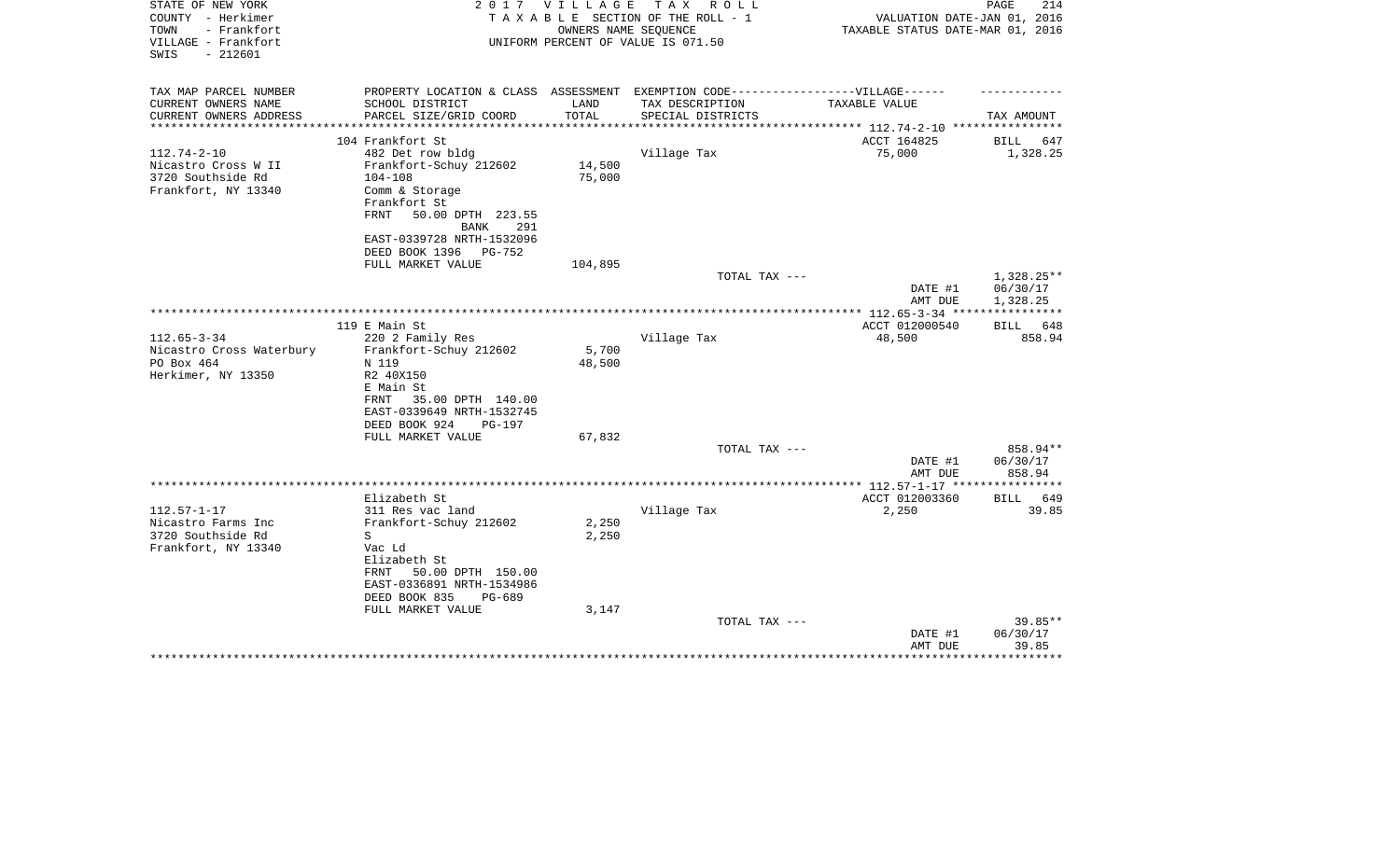| STATE OF NEW YORK                                |                                                                                  |        | 2017 VILLAGE TAX ROLL              |                                  | PAGE<br>215        |
|--------------------------------------------------|----------------------------------------------------------------------------------|--------|------------------------------------|----------------------------------|--------------------|
| COUNTY - Herkimer                                |                                                                                  |        | TAXABLE SECTION OF THE ROLL - 1    | VALUATION DATE-JAN 01, 2016      |                    |
| TOWN<br>- Frankfort                              |                                                                                  |        | OWNERS NAME SEQUENCE               | TAXABLE STATUS DATE-MAR 01, 2016 |                    |
| VILLAGE - Frankfort                              |                                                                                  |        | UNIFORM PERCENT OF VALUE IS 071.50 |                                  |                    |
| $-212601$<br>SWIS                                |                                                                                  |        |                                    |                                  |                    |
| TAX MAP PARCEL NUMBER                            | PROPERTY LOCATION & CLASS ASSESSMENT EXEMPTION CODE----------------VILLAGE------ |        |                                    |                                  |                    |
| CURRENT OWNERS NAME                              | SCHOOL DISTRICT                                                                  | LAND   | TAX DESCRIPTION                    | TAXABLE VALUE                    |                    |
| CURRENT OWNERS ADDRESS<br>********************** | PARCEL SIZE/GRID COORD<br>*****************************                          | TOTAL  | SPECIAL DISTRICTS                  |                                  | TAX AMOUNT         |
| 200 1/2 W Main St                                |                                                                                  |        |                                    | ACCT 012019050                   | BILL<br>650        |
| $112.65 - 1 - 70$                                | 311 Res vac land                                                                 |        | AG MKTS<br>41730                   | 10,789                           |                    |
| Nicastro Farms Inc                               | Frankfort-Schuy 212602                                                           | 21,500 | Village Tax                        | 10,711                           | 189.69             |
| 3720 Southside Rd                                | $N$ 200 1/2                                                                      | 21,500 |                                    |                                  |                    |
| Frankfort, NY 13340                              | Vl9                                                                              |        |                                    |                                  |                    |
|                                                  | W Main St                                                                        |        |                                    |                                  |                    |
| MAY BE SUBJECT TO PAYMENT                        | ACRES<br>22.10                                                                   |        |                                    |                                  |                    |
| UNDER AGDIST LAW TIL 2023                        | EAST-0339050 NRTH-1534431                                                        |        |                                    |                                  |                    |
|                                                  | DEED BOOK 835<br>$PG-627$                                                        |        |                                    |                                  |                    |
|                                                  | FULL MARKET VALUE                                                                | 30,070 |                                    |                                  |                    |
|                                                  |                                                                                  |        | TOTAL TAX ---                      |                                  | 189.69**           |
|                                                  |                                                                                  |        |                                    | DATE #1                          | 06/30/17           |
|                                                  |                                                                                  |        |                                    | AMT DUE                          | 189.69             |
|                                                  |                                                                                  |        |                                    |                                  |                    |
|                                                  | Industrial Dr                                                                    |        |                                    | ACCT 012300300                   | <b>BILL</b><br>651 |
| $112.74 - 1 - 59.1$                              | 340 Vacant indus                                                                 |        | Village Tax                        | 10,000                           | 177.10             |
| Nicastro Joseph R                                | Frankfort-Schuy 212602                                                           | 10,000 |                                    |                                  |                    |
| Nicastro Cross<br>N<br>PO Box 267                | V19                                                                              | 10,000 |                                    |                                  |                    |
| Frankfort, NY 13340                              | Industrial Dr                                                                    |        |                                    |                                  |                    |
|                                                  | FRNT 350.00 DPTH                                                                 |        |                                    |                                  |                    |
|                                                  | ACRES<br>2.70                                                                    |        |                                    |                                  |                    |
|                                                  | EAST-0341587 NRTH-1532079                                                        |        |                                    |                                  |                    |
|                                                  | DEED BOOK 874<br>$PG-450$                                                        |        |                                    |                                  |                    |
|                                                  | FULL MARKET VALUE                                                                | 13,986 |                                    |                                  |                    |
|                                                  |                                                                                  |        | TOTAL TAX ---                      |                                  | 177.10**           |
|                                                  |                                                                                  |        |                                    | DATE #1<br>AMT DUE               | 06/30/17<br>177.10 |
|                                                  |                                                                                  |        |                                    |                                  | ***********        |
|                                                  | 113 Mill St                                                                      |        |                                    | ACCT 012031950                   | BILL 652           |
| $112.65 - 3 - 1$                                 | 449 Other Storag                                                                 |        | Village Tax                        | 46,300                           | 819.97             |
| Nicolette James J                                | Frankfort-Schuy 212602                                                           | 5,700  |                                    |                                  |                    |
| 111 East Ave<br>W                                |                                                                                  | 46,300 |                                    |                                  |                    |
| Frankfort, NY 13340                              | Ind 1 Acre                                                                       |        |                                    |                                  |                    |
|                                                  | 113 Mill St                                                                      |        |                                    |                                  |                    |
|                                                  | FRNT 144.95 DPTH 229.81                                                          |        |                                    |                                  |                    |
|                                                  | ACRES<br>1.00                                                                    |        |                                    |                                  |                    |
|                                                  | EAST-0339301 NRTH-1533521                                                        |        |                                    |                                  |                    |
|                                                  | DEED BOOK 791<br>$PG-393$                                                        |        |                                    |                                  |                    |
|                                                  | FULL MARKET VALUE                                                                | 64,755 |                                    |                                  |                    |
|                                                  |                                                                                  |        | TOTAL TAX ---                      |                                  | 819.97**           |
|                                                  |                                                                                  |        |                                    | DATE #1<br>AMT DUE               | 06/30/17<br>819.97 |
|                                                  |                                                                                  |        |                                    |                                  |                    |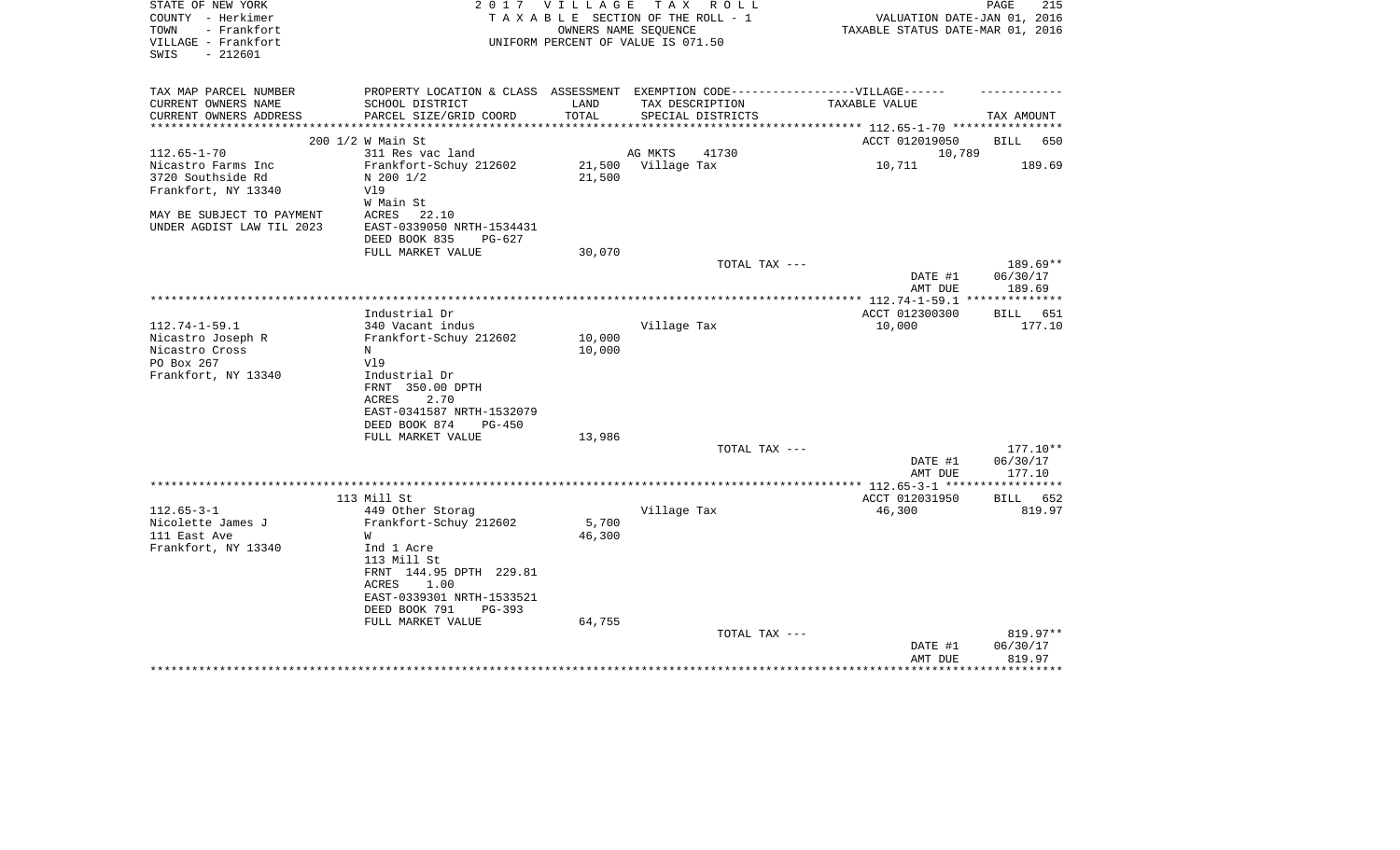| STATE OF NEW YORK<br>COUNTY - Herkimer<br>- Frankfort<br>TOWN<br>VILLAGE - Frankfort<br>$-212601$<br>SWIS | 2 0 1 7                                      | VILLAGE               | TAX ROLL<br>TAXABLE SECTION OF THE ROLL - 1<br>OWNERS NAME SEOUENCE<br>UNIFORM PERCENT OF VALUE IS 071.50 | VALUATION DATE-JAN 01, 2016<br>TAXABLE STATUS DATE-MAR 01, 2016 | 216<br>PAGE                       |
|-----------------------------------------------------------------------------------------------------------|----------------------------------------------|-----------------------|-----------------------------------------------------------------------------------------------------------|-----------------------------------------------------------------|-----------------------------------|
|                                                                                                           |                                              |                       |                                                                                                           |                                                                 |                                   |
| TAX MAP PARCEL NUMBER                                                                                     | PROPERTY LOCATION & CLASS ASSESSMENT         |                       | EXEMPTION CODE------------------VILLAGE------                                                             |                                                                 |                                   |
| CURRENT OWNERS NAME                                                                                       | SCHOOL DISTRICT                              | LAND                  | TAX DESCRIPTION                                                                                           | TAXABLE VALUE                                                   |                                   |
| CURRENT OWNERS ADDRESS<br>*********************                                                           | PARCEL SIZE/GRID COORD                       | TOTAL<br>************ | SPECIAL DISTRICTS                                                                                         |                                                                 | TAX AMOUNT                        |
|                                                                                                           | 111 East Ave                                 |                       |                                                                                                           | ACCT 184575                                                     | BILL<br>653                       |
| $112.74 - 3 - 27$                                                                                         | 210 1 Family Res                             |                       | Village Tax                                                                                               | 58,000                                                          | 1,027.18                          |
| Nicolette James J                                                                                         | Frankfort-Schuy 212602                       | 7,000                 |                                                                                                           |                                                                 |                                   |
| 111 East Ave                                                                                              | E 111                                        | 58,000                |                                                                                                           |                                                                 |                                   |
| Frankfort, NY 13340                                                                                       | R1 67X125                                    |                       |                                                                                                           |                                                                 |                                   |
|                                                                                                           | East Ave<br>FRNT<br>67.00 DPTH 125.00        |                       |                                                                                                           |                                                                 |                                   |
|                                                                                                           | EAST-0340896 NRTH-1530553                    |                       |                                                                                                           |                                                                 |                                   |
|                                                                                                           | DEED BOOK 1523<br><b>PG-701</b>              |                       |                                                                                                           |                                                                 |                                   |
|                                                                                                           | FULL MARKET VALUE                            | 81,119                |                                                                                                           |                                                                 |                                   |
|                                                                                                           |                                              |                       | TOTAL TAX ---                                                                                             |                                                                 | 1,027.18**                        |
|                                                                                                           |                                              |                       |                                                                                                           | DATE #1                                                         | 06/30/17                          |
|                                                                                                           |                                              |                       |                                                                                                           | AMT DUE                                                         | 1,027.18<br>* * * * * * * * * * * |
|                                                                                                           | 319 Fourth Ave                               |                       |                                                                                                           | ACCT 163907                                                     | 654<br>BILL                       |
| $112.81 - 2 - 65$                                                                                         | 210 1 Family Res                             |                       | Village Tax                                                                                               | 53,500                                                          | 947.49                            |
| Nicolette James J                                                                                         | Frankfort-Schuy 212602                       | 10,800                |                                                                                                           |                                                                 |                                   |
| 319 Fourth Ave                                                                                            | N 319                                        | 53,500                |                                                                                                           |                                                                 |                                   |
| Frankfort, NY 13340                                                                                       | R1 50X150                                    |                       |                                                                                                           |                                                                 |                                   |
|                                                                                                           | Fourth Ave                                   |                       |                                                                                                           |                                                                 |                                   |
|                                                                                                           | <b>FRNT</b><br>50.00 DPTH 150.00             |                       |                                                                                                           |                                                                 |                                   |
|                                                                                                           | BANK<br>023<br>EAST-0339743 NRTH-1529796     |                       |                                                                                                           |                                                                 |                                   |
|                                                                                                           | DEED BOOK 1391<br>$PG-232$                   |                       |                                                                                                           |                                                                 |                                   |
|                                                                                                           | FULL MARKET VALUE                            | 74,825                |                                                                                                           |                                                                 |                                   |
|                                                                                                           |                                              |                       | TOTAL TAX ---                                                                                             |                                                                 | $947.49**$                        |
|                                                                                                           |                                              |                       |                                                                                                           | DATE #1                                                         | 06/30/17                          |
|                                                                                                           |                                              |                       |                                                                                                           | AMT DUE                                                         | 947.49                            |
|                                                                                                           | 125 First Ave                                |                       |                                                                                                           | *************** 112.73-2-49 *****************<br>ACCT 012019200 | BILL<br>655                       |
| $112.73 - 2 - 49$                                                                                         | 210 1 Family Res                             |                       | Village Tax                                                                                               | 42,000                                                          | 743.82                            |
| Nicolette Rosalie                                                                                         | Frankfort-Schuy 212602                       | 6,300                 |                                                                                                           |                                                                 |                                   |
| Attn: Nicolette Enas                                                                                      | N 125                                        | 42,000                |                                                                                                           |                                                                 |                                   |
| 125 First Ave                                                                                             | R1                                           |                       |                                                                                                           |                                                                 |                                   |
| Frankfort, NY 13340                                                                                       | First Ave                                    |                       |                                                                                                           |                                                                 |                                   |
|                                                                                                           | FRNT<br>38.00 DPTH<br>87.00                  |                       |                                                                                                           |                                                                 |                                   |
|                                                                                                           | EAST-0339309 NRTH-1531852                    |                       |                                                                                                           |                                                                 |                                   |
|                                                                                                           | DEED BOOK 715<br>PG-133<br>FULL MARKET VALUE | 58,741                |                                                                                                           |                                                                 |                                   |
|                                                                                                           |                                              |                       | TOTAL TAX ---                                                                                             |                                                                 | 743.82**                          |
|                                                                                                           |                                              |                       |                                                                                                           | DATE #1                                                         | 06/30/17                          |
|                                                                                                           |                                              |                       |                                                                                                           | AMT DUE                                                         | 743.82                            |
|                                                                                                           |                                              |                       |                                                                                                           |                                                                 |                                   |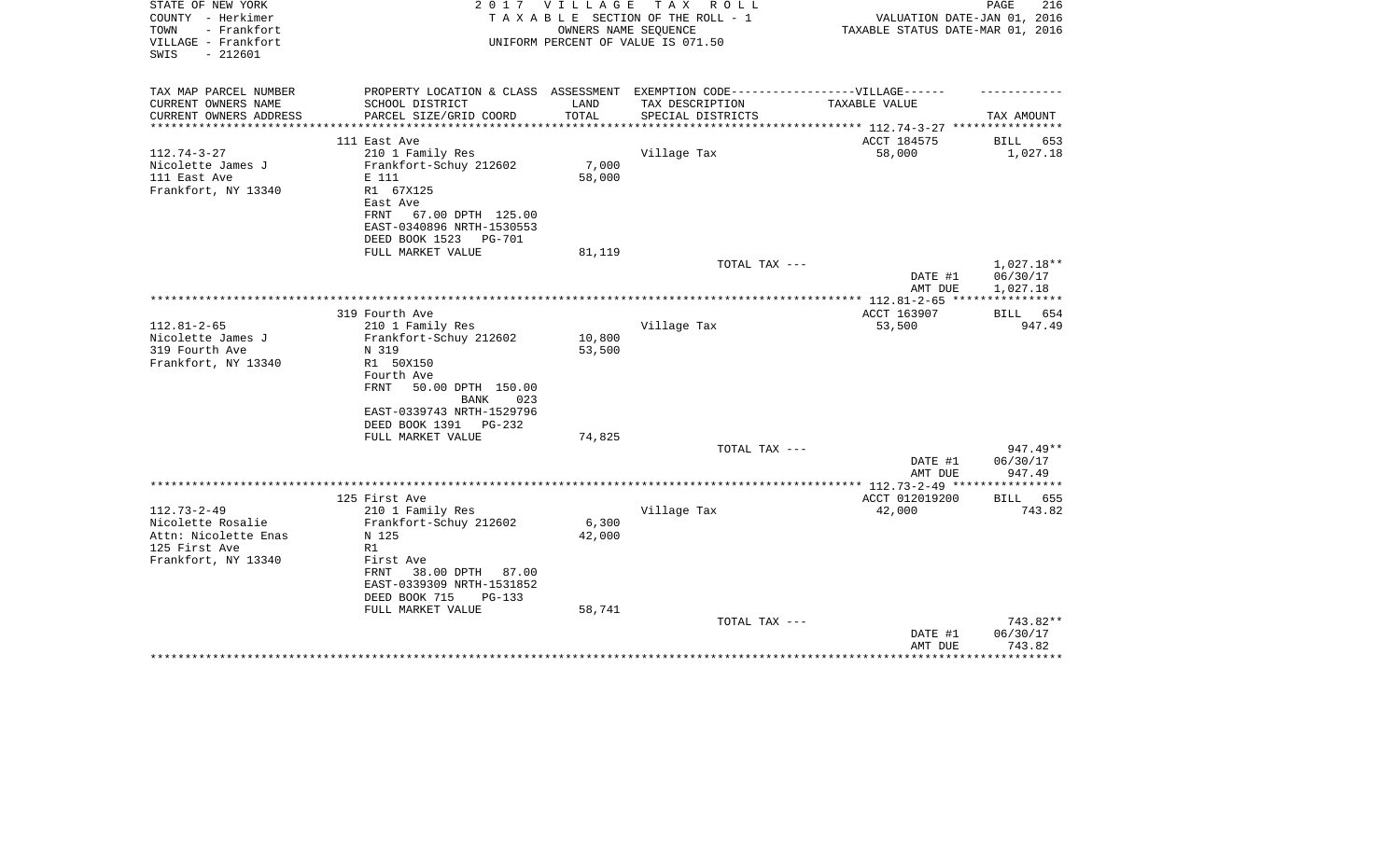| STATE OF NEW YORK<br>COUNTY - Herkimer<br>- Frankfort<br>TOWN<br>VILLAGE - Frankfort            | 2 0 1 7                                                                                                                                                                            | V I L L A G E<br>OWNERS NAME SEQUENCE | TAX ROLL<br>TAXABLE SECTION OF THE ROLL - 1<br>UNIFORM PERCENT OF VALUE IS 071.50 | VALUATION DATE-JAN 01, 2016<br>TAXABLE STATUS DATE-MAR 01, 2016 | 217<br>PAGE                      |
|-------------------------------------------------------------------------------------------------|------------------------------------------------------------------------------------------------------------------------------------------------------------------------------------|---------------------------------------|-----------------------------------------------------------------------------------|-----------------------------------------------------------------|----------------------------------|
| $-212601$<br>SWIS                                                                               |                                                                                                                                                                                    |                                       |                                                                                   |                                                                 |                                  |
| TAX MAP PARCEL NUMBER                                                                           | PROPERTY LOCATION & CLASS ASSESSMENT EXEMPTION CODE----------------VILLAGE------                                                                                                   |                                       |                                                                                   |                                                                 |                                  |
| CURRENT OWNERS NAME<br>CURRENT OWNERS ADDRESS<br>*******************                            | SCHOOL DISTRICT<br>PARCEL SIZE/GRID COORD                                                                                                                                          | LAND<br>TOTAL<br>************         | TAX DESCRIPTION<br>SPECIAL DISTRICTS                                              | TAXABLE VALUE                                                   | TAX AMOUNT                       |
|                                                                                                 | 200 Litchfield St                                                                                                                                                                  |                                       |                                                                                   | ******************** 112.73-1-7 ************<br>ACCT 012020100  | <b>BILL</b><br>656               |
| $112.73 - 1 - 7$<br>Nilsson Luann<br>Gray Diann C<br>200 S Litchfield St<br>Frankfort, NY 13340 | 210 1 Family Res<br>Frankfort-Schuy 212602<br>W 200<br>R1<br>Litchfield St<br>FRNT<br>45.00 DPTH 170.00                                                                            | 8,200<br>53,500                       | Village Tax                                                                       | 53,500                                                          | 947.49                           |
|                                                                                                 | BANK<br>135<br>EAST-0338705 NRTH-1532181<br>DEED BOOK 824<br><b>PG-555</b>                                                                                                         |                                       |                                                                                   |                                                                 |                                  |
|                                                                                                 | FULL MARKET VALUE                                                                                                                                                                  | 74,825                                |                                                                                   |                                                                 |                                  |
|                                                                                                 |                                                                                                                                                                                    |                                       | TOTAL TAX ---                                                                     | DATE #1<br>AMT DUE                                              | $947.49**$<br>06/30/17<br>947.49 |
|                                                                                                 |                                                                                                                                                                                    |                                       |                                                                                   |                                                                 |                                  |
|                                                                                                 | 313 Second Ave                                                                                                                                                                     |                                       |                                                                                   | ACCT 012018420                                                  | <b>BILL</b><br>657               |
| $112.82 - 1 - 46$<br>Nizzi Perry<br>315 Second Ave<br>Frankfort, NY 13340                       | 311 Res vac land<br>Frankfort-Schuy 212602<br>N 313<br>Vac Ld<br>Second Ave<br>50.00 DPTH 150.00<br>FRNT<br>EAST-0340212 NRTH-1530343<br>DEED BOOK 1295<br>$PG-433$                | 7,800<br>7,800                        | Village Tax                                                                       | 7,800                                                           | 138.14                           |
|                                                                                                 | FULL MARKET VALUE                                                                                                                                                                  | 10,909                                |                                                                                   |                                                                 |                                  |
|                                                                                                 |                                                                                                                                                                                    |                                       | TOTAL TAX ---                                                                     | DATE #1<br>AMT DUE                                              | 138.14**<br>06/30/17<br>138.14   |
|                                                                                                 |                                                                                                                                                                                    |                                       |                                                                                   |                                                                 |                                  |
|                                                                                                 | 315 Second Ave                                                                                                                                                                     |                                       |                                                                                   | ACCT 012018390                                                  | BILL<br>658                      |
| $112.82 - 1 - 47$<br>Nizzi Perry<br>315 Second Ave<br>Frankfort, NY 13340                       | 210 1 Family Res<br>Frankfort-Schuy 212602<br>N 315<br>R1<br>Second Ave<br>FRNT<br>50.00 DPTH 150.00<br>EAST-0340247 NRTH-1530303<br>DEED BOOK 1295<br>PG-433<br>FULL MARKET VALUE | 10,800<br>74,100                      | Village Tax                                                                       | 74,100                                                          | 1,312.31                         |
|                                                                                                 |                                                                                                                                                                                    | 103,636                               | TOTAL TAX ---                                                                     | DATE #1                                                         | 1,312.31**<br>06/30/17           |
|                                                                                                 |                                                                                                                                                                                    |                                       |                                                                                   | AMT DUE                                                         | 1,312.31                         |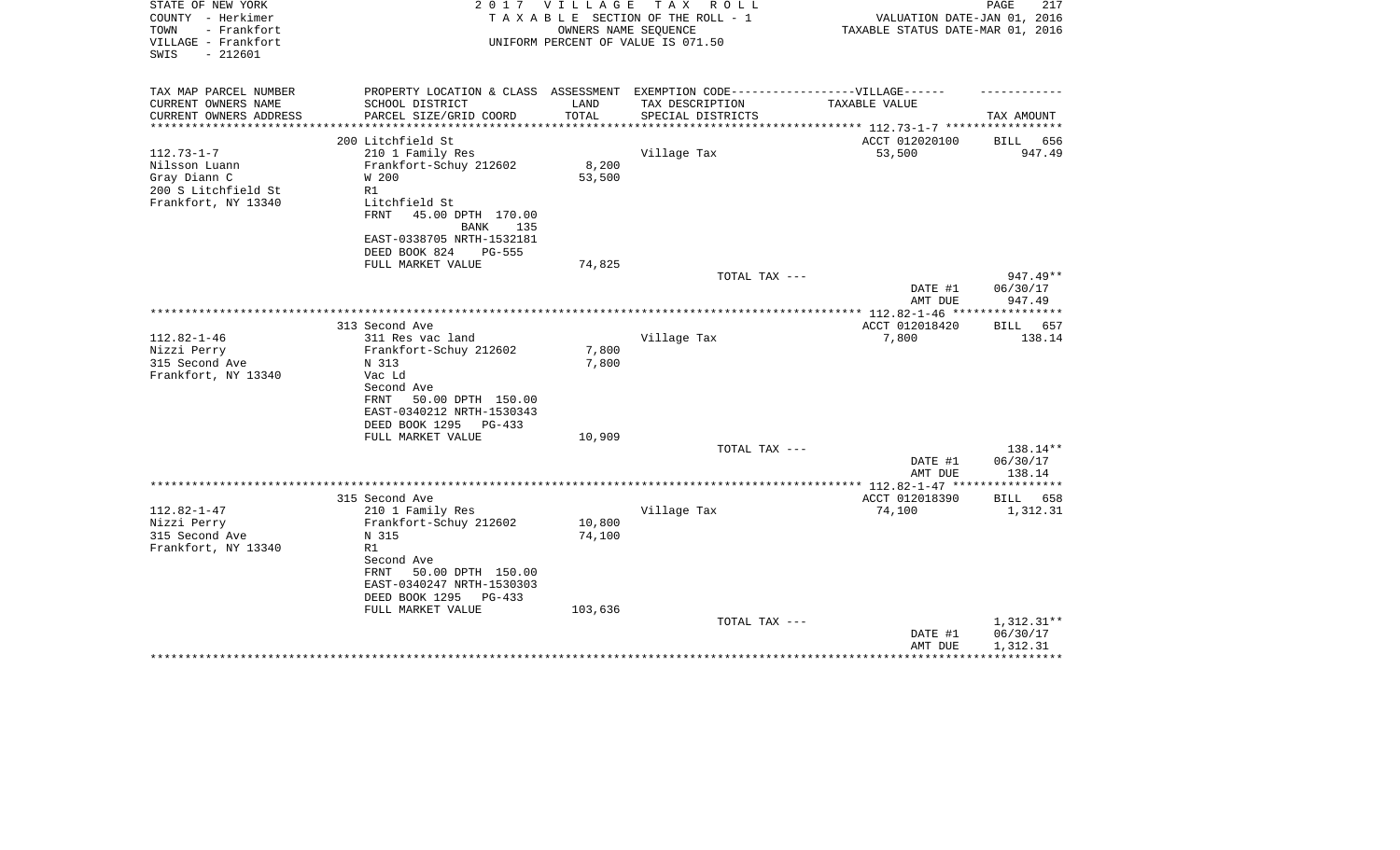| STATE OF NEW YORK<br>COUNTY - Herkimer<br>- Frankfort<br>TOWN<br>VILLAGE - Frankfort<br>$-212601$<br>SWIS |                                                                                                                                                                           | 2017 VILLAGE<br>OWNERS NAME SEQUENCE | TAX ROLL<br>TAXABLE SECTION OF THE ROLL - 1<br>UNIFORM PERCENT OF VALUE IS 071.50 | VALUATION DATE-JAN 01, 2016<br>TAXABLE STATUS DATE-MAR 01, 2016 | PAGE<br>218                        |
|-----------------------------------------------------------------------------------------------------------|---------------------------------------------------------------------------------------------------------------------------------------------------------------------------|--------------------------------------|-----------------------------------------------------------------------------------|-----------------------------------------------------------------|------------------------------------|
| TAX MAP PARCEL NUMBER<br>CURRENT OWNERS NAME                                                              | PROPERTY LOCATION & CLASS ASSESSMENT EXEMPTION CODE-----------------VILLAGE------<br>SCHOOL DISTRICT                                                                      | LAND                                 | TAX DESCRIPTION                                                                   | TAXABLE VALUE                                                   |                                    |
| CURRENT OWNERS ADDRESS<br>*********************                                                           | PARCEL SIZE/GRID COORD<br>**************************                                                                                                                      | TOTAL                                | SPECIAL DISTRICTS                                                                 |                                                                 | TAX AMOUNT                         |
|                                                                                                           | 117 W Main St                                                                                                                                                             |                                      |                                                                                   | ACCT 012019470                                                  | <b>BILL</b><br>659                 |
| $112.65 - 2 - 52$                                                                                         | 220 2 Family Res                                                                                                                                                          |                                      | VET WAR CT 41121                                                                  | 6,000                                                           |                                    |
| Norod Nicholas<br>117 W Main St<br>Frankfort, NY 13340                                                    | Frankfort-Schuy 212602<br>S 115-117<br>R2 41X125<br>W Main St<br>FRNT<br>40.00 DPTH 125.00<br>EAST-0339159 NRTH-1533030<br>DEED BOOK 769<br>$PG-594$                      | 4,800<br>40,000                      | Village Tax                                                                       | 34,000                                                          | 602.14                             |
|                                                                                                           | FULL MARKET VALUE                                                                                                                                                         | 55,944                               |                                                                                   |                                                                 |                                    |
|                                                                                                           |                                                                                                                                                                           |                                      | TOTAL TAX ---                                                                     | DATE #1<br>AMT DUE                                              | $602.14**$<br>06/30/17<br>602.14   |
|                                                                                                           |                                                                                                                                                                           |                                      |                                                                                   | ******* 112.66-2-2.1 ***************                            |                                    |
|                                                                                                           | 210 Railroad St                                                                                                                                                           |                                      |                                                                                   | ACCT 012018540                                                  | <b>BILL</b><br>660                 |
| $112.66 - 2 - 2.1$<br>Noti Salvatore<br>210 Railroad St<br>Frankfort, NY 13340                            | 484 1 use sm bld<br>Frankfort-Schuy 212602<br>E.<br>Railroad St<br>FRNT<br>69.00 DPTH 95.00<br>EAST-0340220 NRTH-1532970<br>DEED BOOK 1309<br>PG-146<br>FULL MARKET VALUE | 3,277<br>18,900<br>26,434            | Village Tax                                                                       | 18,900                                                          | 334.72                             |
|                                                                                                           |                                                                                                                                                                           |                                      | TOTAL TAX ---                                                                     |                                                                 | $334.72**$                         |
|                                                                                                           |                                                                                                                                                                           |                                      |                                                                                   | DATE #1<br>AMT DUE                                              | 06/30/17<br>334.72                 |
|                                                                                                           |                                                                                                                                                                           |                                      |                                                                                   |                                                                 |                                    |
| $112.65 - 1 - 33$                                                                                         | 213 W Main St                                                                                                                                                             |                                      |                                                                                   | ACCT 012007200<br>64,600                                        | 661<br>BILL<br>1,144.07            |
| Nuborazek Gaylene C                                                                                       | 210 1 Family Res<br>Frankfort-Schuy 212602                                                                                                                                | 13,200                               | Village Tax<br>OTVIL Other relevy                                                 | 360.00 MT M                                                     | 360.00                             |
| 213 W Main St<br>Frankfort, NY 13340                                                                      | S 213<br>R1 60X200<br>W Main St<br>60.00 DPTH 228.00<br>FRNT<br>EAST-0338520 NRTH-1533765<br>DEED BOOK 1325<br>PG-168                                                     | 64,600                               | XC991 Water relevy                                                                | 82.75 MT M                                                      | 82.75                              |
|                                                                                                           | FULL MARKET VALUE                                                                                                                                                         | 90,350                               |                                                                                   |                                                                 |                                    |
|                                                                                                           |                                                                                                                                                                           |                                      | TOTAL TAX ---                                                                     | DATE #1<br>AMT DUE                                              | 1,586.82**<br>06/30/17<br>1,586.82 |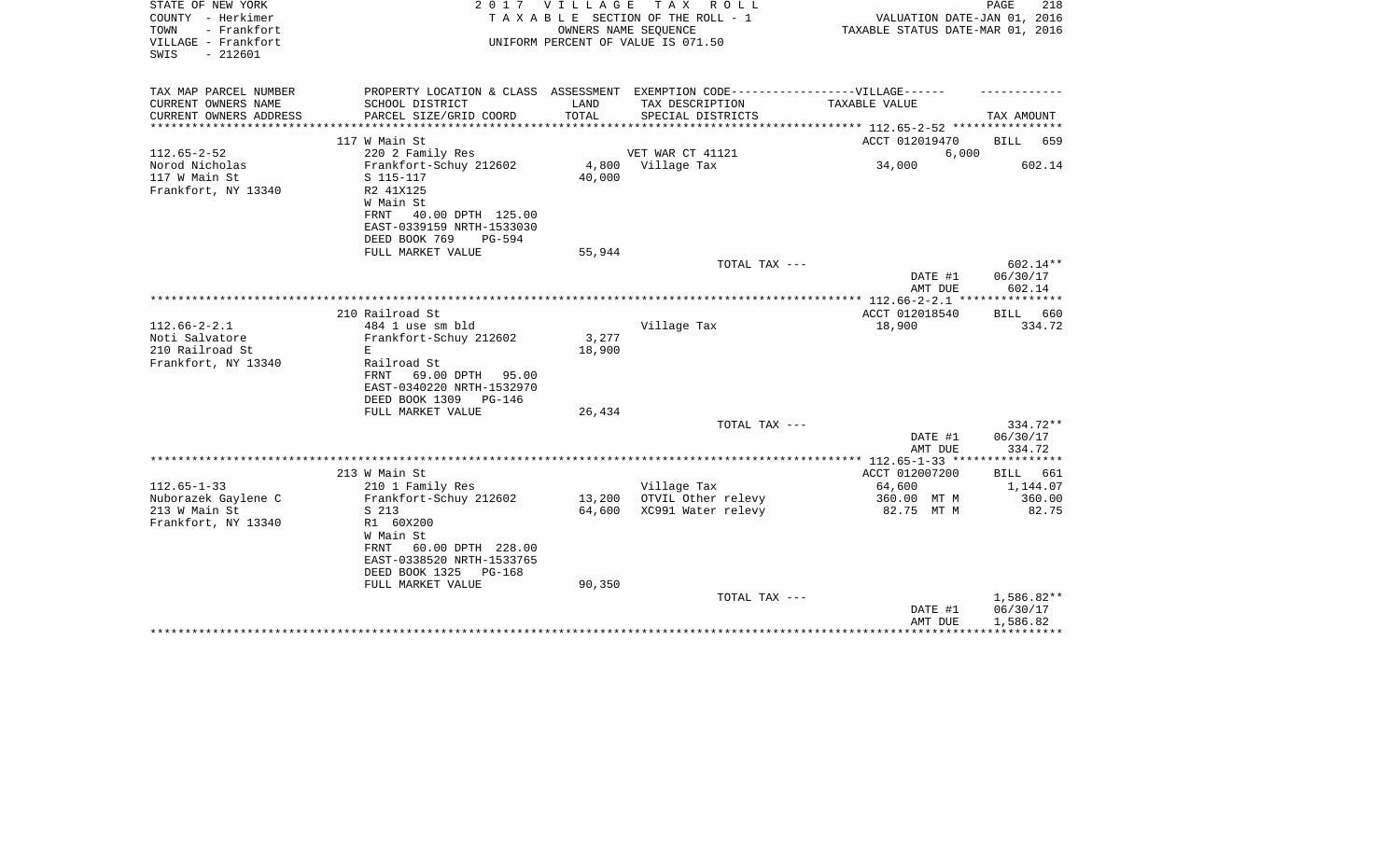| STATE OF NEW YORK<br>COUNTY - Herkimer                          | 2017                                                                              |                        | VILLAGE TAX ROLL<br>TAXABLE SECTION OF THE ROLL - 1        | VALUATION DATE-JAN 01, 2016                    | PAGE<br>219 |
|-----------------------------------------------------------------|-----------------------------------------------------------------------------------|------------------------|------------------------------------------------------------|------------------------------------------------|-------------|
| TOWN<br>- Frankfort<br>VILLAGE - Frankfort<br>$-212601$<br>SWIS |                                                                                   |                        | OWNERS NAME SEQUENCE<br>UNIFORM PERCENT OF VALUE IS 071.50 | TAXABLE STATUS DATE-MAR 01, 2016               |             |
| TAX MAP PARCEL NUMBER                                           | PROPERTY LOCATION & CLASS ASSESSMENT EXEMPTION CODE-----------------VILLAGE------ |                        |                                                            |                                                |             |
| CURRENT OWNERS NAME                                             | SCHOOL DISTRICT                                                                   | LAND                   | TAX DESCRIPTION                                            | TAXABLE VALUE                                  |             |
| CURRENT OWNERS ADDRESS<br>********************                  | PARCEL SIZE/GRID COORD<br>****************************                            | TOTAL<br>************* | SPECIAL DISTRICTS                                          | **************** 112.65-2-51 ***************** | TAX AMOUNT  |
|                                                                 | 127 W Main St                                                                     |                        |                                                            | ACCT 012019500                                 | BILL 662    |
| $112.65 - 2 - 51$                                               | 432 Gas station                                                                   |                        | Village Tax                                                | 53,000                                         | 938.63      |
| Nurod Nicholas                                                  | Frankfort-Schuy 212602                                                            | 8,700                  |                                                            |                                                |             |
| 115 W Main St                                                   | S 127                                                                             | 53,000                 |                                                            |                                                |             |
| Frankfort, NY 13340                                             | Com 76X125                                                                        |                        |                                                            |                                                |             |
|                                                                 | W Main St                                                                         |                        |                                                            |                                                |             |
|                                                                 | 76.00 DPTH 125.00<br>FRNT                                                         |                        |                                                            |                                                |             |
|                                                                 | EAST-0339122 NRTH-1533074                                                         |                        |                                                            |                                                |             |
|                                                                 | DEED BOOK 739<br>$PG-33$                                                          |                        |                                                            |                                                |             |
|                                                                 | FULL MARKET VALUE                                                                 | 74,126                 |                                                            |                                                |             |
|                                                                 |                                                                                   |                        | TOTAL TAX ---                                              |                                                | 938.63**    |
|                                                                 |                                                                                   |                        |                                                            | DATE #1                                        | 06/30/17    |
|                                                                 |                                                                                   |                        |                                                            | AMT DUE                                        | 938.63      |
|                                                                 |                                                                                   |                        |                                                            |                                                |             |
|                                                                 | 338 Third Ave                                                                     |                        |                                                            | ACCT 012019650                                 | BILL 663    |
| $112.82 - 2 - 59$                                               | 311 Res vac land                                                                  |                        | Village Tax                                                | 6,700                                          | 118.66      |
| Nurod Sydney G<br>340 Third Ave                                 | Frankfort-Schuy 212602                                                            | 6,700<br>6,700         |                                                            |                                                |             |
| Frankfort, NY 13340                                             | S 338<br>V19 40X143                                                               |                        |                                                            |                                                |             |
|                                                                 | Third Ave                                                                         |                        |                                                            |                                                |             |
|                                                                 | FRNT<br>42.50 DPTH 156.00                                                         |                        |                                                            |                                                |             |
|                                                                 | EAST-0340197 NRTH-1529486                                                         |                        |                                                            |                                                |             |
|                                                                 | DEED BOOK 00606 PG-00889                                                          |                        |                                                            |                                                |             |
|                                                                 | FULL MARKET VALUE                                                                 | 9,371                  |                                                            |                                                |             |
|                                                                 |                                                                                   |                        | TOTAL TAX ---                                              |                                                | 118.66**    |
|                                                                 |                                                                                   |                        |                                                            | DATE #1                                        | 06/30/17    |
|                                                                 |                                                                                   |                        |                                                            | AMT DUE                                        | 118.66      |
|                                                                 |                                                                                   |                        |                                                            |                                                |             |
|                                                                 | 340 Third Ave                                                                     |                        |                                                            | ACCT 012019680                                 | BILL 664    |
| $112.82 - 2 - 60$                                               | 210 1 Family Res                                                                  |                        | VET COM CT 41131                                           | 10,515                                         |             |
| Nurod Sydney G                                                  | Frankfort-Schuy 212602                                                            | 9,000                  | Village Tax                                                | 46,285                                         | 819.71      |
| 340 Third Ave                                                   | S 340                                                                             | 56,800                 |                                                            |                                                |             |
| Frankfort, NY 13340                                             | R1 42X134                                                                         |                        |                                                            |                                                |             |
|                                                                 | Third Ave                                                                         |                        |                                                            |                                                |             |
|                                                                 | FRNT<br>42.50 DPTH 143.00                                                         |                        |                                                            |                                                |             |
|                                                                 | EAST-0340229 NRTH-1529460                                                         |                        |                                                            |                                                |             |
|                                                                 | DEED BOOK 00606 PG-00889<br>FULL MARKET VALUE                                     | 79,441                 |                                                            |                                                |             |
|                                                                 |                                                                                   |                        | TOTAL TAX ---                                              |                                                | 819.71**    |
|                                                                 |                                                                                   |                        |                                                            | DATE #1                                        | 06/30/17    |
|                                                                 |                                                                                   |                        |                                                            | AMT DUE                                        | 819.71      |
|                                                                 |                                                                                   |                        |                                                            |                                                | *********   |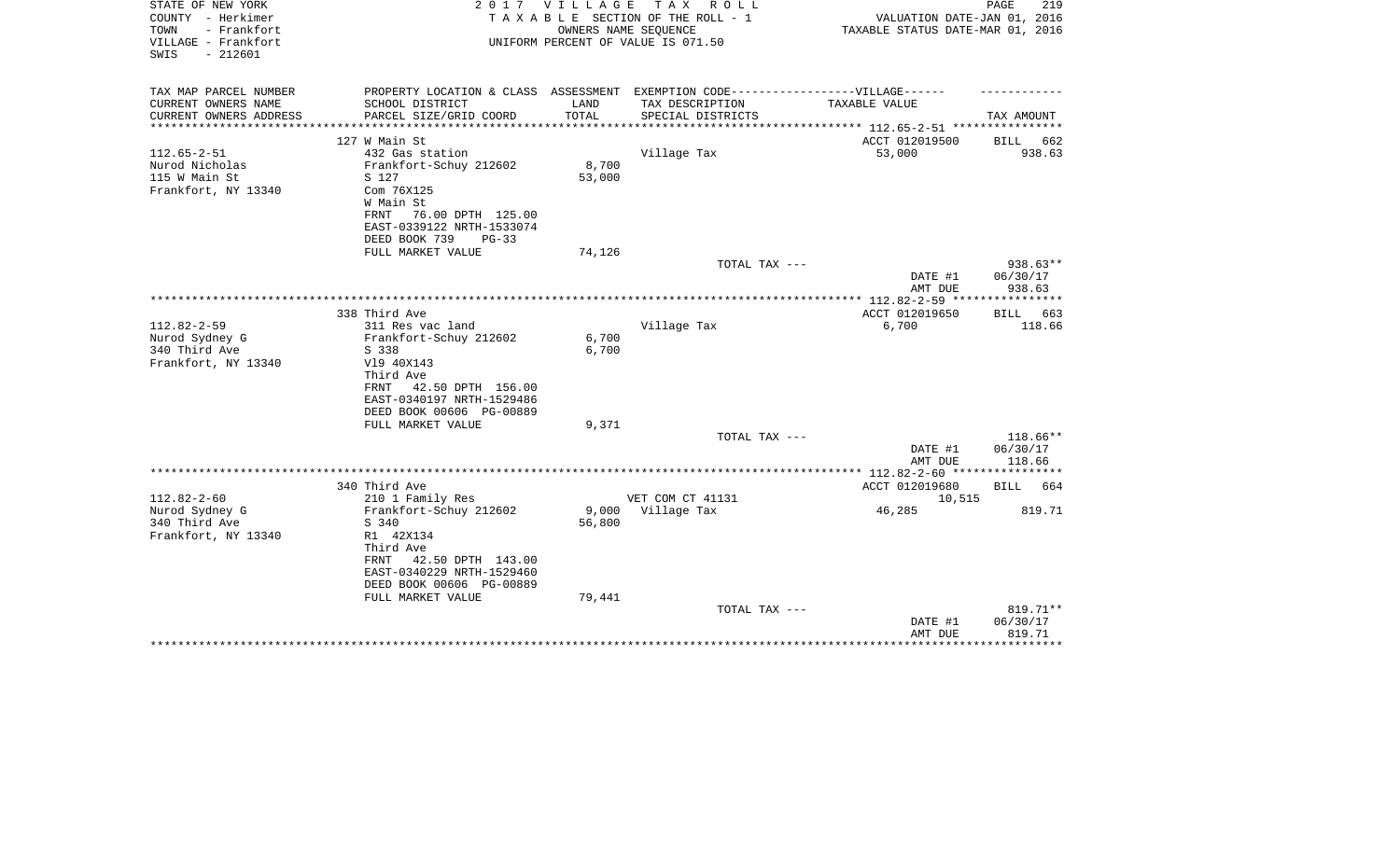| TAXABLE SECTION OF THE ROLL - 1<br>VALUATION DATE-JAN 01, 2016<br>- Frankfort<br>TOWN<br>OWNERS NAME SEQUENCE<br>TAXABLE STATUS DATE-MAR 01, 2016<br>VILLAGE - Frankfort<br>UNIFORM PERCENT OF VALUE IS 071.50<br>SWIS<br>$-212601$<br>PROPERTY LOCATION & CLASS ASSESSMENT EXEMPTION CODE-----------------VILLAGE------<br>TAX MAP PARCEL NUMBER<br>CURRENT OWNERS NAME<br>SCHOOL DISTRICT<br>LAND<br>TAX DESCRIPTION<br>TAXABLE VALUE<br>TOTAL<br>PARCEL SIZE/GRID COORD<br>CURRENT OWNERS ADDRESS<br>SPECIAL DISTRICTS<br>TAX AMOUNT<br>******************* 112.82-2-61 **********<br>***********<br>342 Third Ave<br>ACCT 012019710<br>665<br>BILL<br>$112.82 - 2 - 61$<br>13,600<br>312 Vac w/imprv<br>Village Tax<br>240.86<br>6,200<br>Nurod Sydney G<br>Frankfort-Schuy 212602<br>340 Third Ave<br>13,600<br>S 342<br>Frankfort, NY 13340<br>V19 42X121<br>Third Ave<br>42.50 DPTH 134.00<br>FRNT<br>EAST-0340260 NRTH-1529435<br>DEED BOOK 00606 PG-00889<br>FULL MARKET VALUE<br>19,021<br>240.86**<br>TOTAL TAX ---<br>DATE #1<br>06/30/17<br>AMT DUE<br>240.86<br>* * * * * * * * * * *<br>218 E Main St<br>ACCT 187526<br><b>BILL</b><br>666<br>$112.74 - 2 - 63$<br>Village Tax<br>62,500<br>1,106.88<br>230 3 Family Res<br>Oldfield Randall A<br>Frankfort-Schuy 212602<br>6,700<br>Oldfield Sandra J<br>S 218<br>62,500<br>225 N Caroline St<br>R3 57X130<br>Herkimer, NY 13350<br>E Main St<br>57.00 DPTH 142.00<br>FRNT<br>EAST-0340152 NRTH-1531791<br>DEED BOOK 1541 PG-54<br>87,413<br>FULL MARKET VALUE<br>1,106.88**<br>TOTAL TAX ---<br>DATE #1<br>06/30/17<br>1,106.88<br>AMT DUE<br>*** 112.82-1-15 ***<br>331 First Ave<br>ACCT 191035<br>BILL 667<br>$112.82 - 1 - 15$<br>210 1 Family Res<br>Village Tax<br>51,500<br>912.07<br>Olds Dennis F Sr<br>Frankfort-Schuy 212602<br>10,100<br>51,500<br>331 First Ave<br>N 331<br>Frankfort, NY 13340<br>R1 | STATE OF NEW YORK | 2 0 1 7   | V I L L A G E | TAX ROLL | 220<br>PAGE |
|-------------------------------------------------------------------------------------------------------------------------------------------------------------------------------------------------------------------------------------------------------------------------------------------------------------------------------------------------------------------------------------------------------------------------------------------------------------------------------------------------------------------------------------------------------------------------------------------------------------------------------------------------------------------------------------------------------------------------------------------------------------------------------------------------------------------------------------------------------------------------------------------------------------------------------------------------------------------------------------------------------------------------------------------------------------------------------------------------------------------------------------------------------------------------------------------------------------------------------------------------------------------------------------------------------------------------------------------------------------------------------------------------------------------------------------------------------------------------------------------------------------------------------------------------------------------------------------------------------------------------------------------------------------------------------------------------------------------------------------------------------------------------------------------------------------------------------------------------------------------------------------|-------------------|-----------|---------------|----------|-------------|
|                                                                                                                                                                                                                                                                                                                                                                                                                                                                                                                                                                                                                                                                                                                                                                                                                                                                                                                                                                                                                                                                                                                                                                                                                                                                                                                                                                                                                                                                                                                                                                                                                                                                                                                                                                                                                                                                                     | COUNTY - Herkimer |           |               |          |             |
|                                                                                                                                                                                                                                                                                                                                                                                                                                                                                                                                                                                                                                                                                                                                                                                                                                                                                                                                                                                                                                                                                                                                                                                                                                                                                                                                                                                                                                                                                                                                                                                                                                                                                                                                                                                                                                                                                     |                   |           |               |          |             |
|                                                                                                                                                                                                                                                                                                                                                                                                                                                                                                                                                                                                                                                                                                                                                                                                                                                                                                                                                                                                                                                                                                                                                                                                                                                                                                                                                                                                                                                                                                                                                                                                                                                                                                                                                                                                                                                                                     |                   |           |               |          |             |
|                                                                                                                                                                                                                                                                                                                                                                                                                                                                                                                                                                                                                                                                                                                                                                                                                                                                                                                                                                                                                                                                                                                                                                                                                                                                                                                                                                                                                                                                                                                                                                                                                                                                                                                                                                                                                                                                                     |                   |           |               |          |             |
|                                                                                                                                                                                                                                                                                                                                                                                                                                                                                                                                                                                                                                                                                                                                                                                                                                                                                                                                                                                                                                                                                                                                                                                                                                                                                                                                                                                                                                                                                                                                                                                                                                                                                                                                                                                                                                                                                     |                   |           |               |          |             |
|                                                                                                                                                                                                                                                                                                                                                                                                                                                                                                                                                                                                                                                                                                                                                                                                                                                                                                                                                                                                                                                                                                                                                                                                                                                                                                                                                                                                                                                                                                                                                                                                                                                                                                                                                                                                                                                                                     |                   |           |               |          |             |
|                                                                                                                                                                                                                                                                                                                                                                                                                                                                                                                                                                                                                                                                                                                                                                                                                                                                                                                                                                                                                                                                                                                                                                                                                                                                                                                                                                                                                                                                                                                                                                                                                                                                                                                                                                                                                                                                                     |                   |           |               |          |             |
|                                                                                                                                                                                                                                                                                                                                                                                                                                                                                                                                                                                                                                                                                                                                                                                                                                                                                                                                                                                                                                                                                                                                                                                                                                                                                                                                                                                                                                                                                                                                                                                                                                                                                                                                                                                                                                                                                     |                   |           |               |          |             |
|                                                                                                                                                                                                                                                                                                                                                                                                                                                                                                                                                                                                                                                                                                                                                                                                                                                                                                                                                                                                                                                                                                                                                                                                                                                                                                                                                                                                                                                                                                                                                                                                                                                                                                                                                                                                                                                                                     |                   |           |               |          |             |
|                                                                                                                                                                                                                                                                                                                                                                                                                                                                                                                                                                                                                                                                                                                                                                                                                                                                                                                                                                                                                                                                                                                                                                                                                                                                                                                                                                                                                                                                                                                                                                                                                                                                                                                                                                                                                                                                                     |                   |           |               |          |             |
|                                                                                                                                                                                                                                                                                                                                                                                                                                                                                                                                                                                                                                                                                                                                                                                                                                                                                                                                                                                                                                                                                                                                                                                                                                                                                                                                                                                                                                                                                                                                                                                                                                                                                                                                                                                                                                                                                     |                   |           |               |          |             |
|                                                                                                                                                                                                                                                                                                                                                                                                                                                                                                                                                                                                                                                                                                                                                                                                                                                                                                                                                                                                                                                                                                                                                                                                                                                                                                                                                                                                                                                                                                                                                                                                                                                                                                                                                                                                                                                                                     |                   |           |               |          |             |
|                                                                                                                                                                                                                                                                                                                                                                                                                                                                                                                                                                                                                                                                                                                                                                                                                                                                                                                                                                                                                                                                                                                                                                                                                                                                                                                                                                                                                                                                                                                                                                                                                                                                                                                                                                                                                                                                                     |                   |           |               |          |             |
|                                                                                                                                                                                                                                                                                                                                                                                                                                                                                                                                                                                                                                                                                                                                                                                                                                                                                                                                                                                                                                                                                                                                                                                                                                                                                                                                                                                                                                                                                                                                                                                                                                                                                                                                                                                                                                                                                     |                   |           |               |          |             |
|                                                                                                                                                                                                                                                                                                                                                                                                                                                                                                                                                                                                                                                                                                                                                                                                                                                                                                                                                                                                                                                                                                                                                                                                                                                                                                                                                                                                                                                                                                                                                                                                                                                                                                                                                                                                                                                                                     |                   |           |               |          |             |
|                                                                                                                                                                                                                                                                                                                                                                                                                                                                                                                                                                                                                                                                                                                                                                                                                                                                                                                                                                                                                                                                                                                                                                                                                                                                                                                                                                                                                                                                                                                                                                                                                                                                                                                                                                                                                                                                                     |                   |           |               |          |             |
|                                                                                                                                                                                                                                                                                                                                                                                                                                                                                                                                                                                                                                                                                                                                                                                                                                                                                                                                                                                                                                                                                                                                                                                                                                                                                                                                                                                                                                                                                                                                                                                                                                                                                                                                                                                                                                                                                     |                   |           |               |          |             |
|                                                                                                                                                                                                                                                                                                                                                                                                                                                                                                                                                                                                                                                                                                                                                                                                                                                                                                                                                                                                                                                                                                                                                                                                                                                                                                                                                                                                                                                                                                                                                                                                                                                                                                                                                                                                                                                                                     |                   |           |               |          |             |
|                                                                                                                                                                                                                                                                                                                                                                                                                                                                                                                                                                                                                                                                                                                                                                                                                                                                                                                                                                                                                                                                                                                                                                                                                                                                                                                                                                                                                                                                                                                                                                                                                                                                                                                                                                                                                                                                                     |                   |           |               |          |             |
|                                                                                                                                                                                                                                                                                                                                                                                                                                                                                                                                                                                                                                                                                                                                                                                                                                                                                                                                                                                                                                                                                                                                                                                                                                                                                                                                                                                                                                                                                                                                                                                                                                                                                                                                                                                                                                                                                     |                   |           |               |          |             |
|                                                                                                                                                                                                                                                                                                                                                                                                                                                                                                                                                                                                                                                                                                                                                                                                                                                                                                                                                                                                                                                                                                                                                                                                                                                                                                                                                                                                                                                                                                                                                                                                                                                                                                                                                                                                                                                                                     |                   |           |               |          |             |
|                                                                                                                                                                                                                                                                                                                                                                                                                                                                                                                                                                                                                                                                                                                                                                                                                                                                                                                                                                                                                                                                                                                                                                                                                                                                                                                                                                                                                                                                                                                                                                                                                                                                                                                                                                                                                                                                                     |                   |           |               |          |             |
|                                                                                                                                                                                                                                                                                                                                                                                                                                                                                                                                                                                                                                                                                                                                                                                                                                                                                                                                                                                                                                                                                                                                                                                                                                                                                                                                                                                                                                                                                                                                                                                                                                                                                                                                                                                                                                                                                     |                   |           |               |          |             |
|                                                                                                                                                                                                                                                                                                                                                                                                                                                                                                                                                                                                                                                                                                                                                                                                                                                                                                                                                                                                                                                                                                                                                                                                                                                                                                                                                                                                                                                                                                                                                                                                                                                                                                                                                                                                                                                                                     |                   |           |               |          |             |
|                                                                                                                                                                                                                                                                                                                                                                                                                                                                                                                                                                                                                                                                                                                                                                                                                                                                                                                                                                                                                                                                                                                                                                                                                                                                                                                                                                                                                                                                                                                                                                                                                                                                                                                                                                                                                                                                                     |                   |           |               |          |             |
|                                                                                                                                                                                                                                                                                                                                                                                                                                                                                                                                                                                                                                                                                                                                                                                                                                                                                                                                                                                                                                                                                                                                                                                                                                                                                                                                                                                                                                                                                                                                                                                                                                                                                                                                                                                                                                                                                     |                   |           |               |          |             |
|                                                                                                                                                                                                                                                                                                                                                                                                                                                                                                                                                                                                                                                                                                                                                                                                                                                                                                                                                                                                                                                                                                                                                                                                                                                                                                                                                                                                                                                                                                                                                                                                                                                                                                                                                                                                                                                                                     |                   |           |               |          |             |
|                                                                                                                                                                                                                                                                                                                                                                                                                                                                                                                                                                                                                                                                                                                                                                                                                                                                                                                                                                                                                                                                                                                                                                                                                                                                                                                                                                                                                                                                                                                                                                                                                                                                                                                                                                                                                                                                                     |                   |           |               |          |             |
|                                                                                                                                                                                                                                                                                                                                                                                                                                                                                                                                                                                                                                                                                                                                                                                                                                                                                                                                                                                                                                                                                                                                                                                                                                                                                                                                                                                                                                                                                                                                                                                                                                                                                                                                                                                                                                                                                     |                   |           |               |          |             |
|                                                                                                                                                                                                                                                                                                                                                                                                                                                                                                                                                                                                                                                                                                                                                                                                                                                                                                                                                                                                                                                                                                                                                                                                                                                                                                                                                                                                                                                                                                                                                                                                                                                                                                                                                                                                                                                                                     |                   |           |               |          |             |
|                                                                                                                                                                                                                                                                                                                                                                                                                                                                                                                                                                                                                                                                                                                                                                                                                                                                                                                                                                                                                                                                                                                                                                                                                                                                                                                                                                                                                                                                                                                                                                                                                                                                                                                                                                                                                                                                                     |                   |           |               |          |             |
|                                                                                                                                                                                                                                                                                                                                                                                                                                                                                                                                                                                                                                                                                                                                                                                                                                                                                                                                                                                                                                                                                                                                                                                                                                                                                                                                                                                                                                                                                                                                                                                                                                                                                                                                                                                                                                                                                     |                   |           |               |          |             |
|                                                                                                                                                                                                                                                                                                                                                                                                                                                                                                                                                                                                                                                                                                                                                                                                                                                                                                                                                                                                                                                                                                                                                                                                                                                                                                                                                                                                                                                                                                                                                                                                                                                                                                                                                                                                                                                                                     |                   |           |               |          |             |
|                                                                                                                                                                                                                                                                                                                                                                                                                                                                                                                                                                                                                                                                                                                                                                                                                                                                                                                                                                                                                                                                                                                                                                                                                                                                                                                                                                                                                                                                                                                                                                                                                                                                                                                                                                                                                                                                                     |                   |           |               |          |             |
|                                                                                                                                                                                                                                                                                                                                                                                                                                                                                                                                                                                                                                                                                                                                                                                                                                                                                                                                                                                                                                                                                                                                                                                                                                                                                                                                                                                                                                                                                                                                                                                                                                                                                                                                                                                                                                                                                     |                   |           |               |          |             |
|                                                                                                                                                                                                                                                                                                                                                                                                                                                                                                                                                                                                                                                                                                                                                                                                                                                                                                                                                                                                                                                                                                                                                                                                                                                                                                                                                                                                                                                                                                                                                                                                                                                                                                                                                                                                                                                                                     |                   |           |               |          |             |
|                                                                                                                                                                                                                                                                                                                                                                                                                                                                                                                                                                                                                                                                                                                                                                                                                                                                                                                                                                                                                                                                                                                                                                                                                                                                                                                                                                                                                                                                                                                                                                                                                                                                                                                                                                                                                                                                                     |                   |           |               |          |             |
|                                                                                                                                                                                                                                                                                                                                                                                                                                                                                                                                                                                                                                                                                                                                                                                                                                                                                                                                                                                                                                                                                                                                                                                                                                                                                                                                                                                                                                                                                                                                                                                                                                                                                                                                                                                                                                                                                     |                   |           |               |          |             |
|                                                                                                                                                                                                                                                                                                                                                                                                                                                                                                                                                                                                                                                                                                                                                                                                                                                                                                                                                                                                                                                                                                                                                                                                                                                                                                                                                                                                                                                                                                                                                                                                                                                                                                                                                                                                                                                                                     |                   |           |               |          |             |
|                                                                                                                                                                                                                                                                                                                                                                                                                                                                                                                                                                                                                                                                                                                                                                                                                                                                                                                                                                                                                                                                                                                                                                                                                                                                                                                                                                                                                                                                                                                                                                                                                                                                                                                                                                                                                                                                                     |                   |           |               |          |             |
|                                                                                                                                                                                                                                                                                                                                                                                                                                                                                                                                                                                                                                                                                                                                                                                                                                                                                                                                                                                                                                                                                                                                                                                                                                                                                                                                                                                                                                                                                                                                                                                                                                                                                                                                                                                                                                                                                     |                   |           |               |          |             |
|                                                                                                                                                                                                                                                                                                                                                                                                                                                                                                                                                                                                                                                                                                                                                                                                                                                                                                                                                                                                                                                                                                                                                                                                                                                                                                                                                                                                                                                                                                                                                                                                                                                                                                                                                                                                                                                                                     |                   | First Ave |               |          |             |
| 50.00 DPTH 130.00<br>FRNT                                                                                                                                                                                                                                                                                                                                                                                                                                                                                                                                                                                                                                                                                                                                                                                                                                                                                                                                                                                                                                                                                                                                                                                                                                                                                                                                                                                                                                                                                                                                                                                                                                                                                                                                                                                                                                                           |                   |           |               |          |             |
| ACRES<br>0.37                                                                                                                                                                                                                                                                                                                                                                                                                                                                                                                                                                                                                                                                                                                                                                                                                                                                                                                                                                                                                                                                                                                                                                                                                                                                                                                                                                                                                                                                                                                                                                                                                                                                                                                                                                                                                                                                       |                   |           |               |          |             |
| EAST-0341354 NRTH-1530050                                                                                                                                                                                                                                                                                                                                                                                                                                                                                                                                                                                                                                                                                                                                                                                                                                                                                                                                                                                                                                                                                                                                                                                                                                                                                                                                                                                                                                                                                                                                                                                                                                                                                                                                                                                                                                                           |                   |           |               |          |             |
| DEED BOOK 1562<br>PG-192                                                                                                                                                                                                                                                                                                                                                                                                                                                                                                                                                                                                                                                                                                                                                                                                                                                                                                                                                                                                                                                                                                                                                                                                                                                                                                                                                                                                                                                                                                                                                                                                                                                                                                                                                                                                                                                            |                   |           |               |          |             |
| 72,028<br>FULL MARKET VALUE                                                                                                                                                                                                                                                                                                                                                                                                                                                                                                                                                                                                                                                                                                                                                                                                                                                                                                                                                                                                                                                                                                                                                                                                                                                                                                                                                                                                                                                                                                                                                                                                                                                                                                                                                                                                                                                         |                   |           |               |          |             |
| TOTAL TAX ---                                                                                                                                                                                                                                                                                                                                                                                                                                                                                                                                                                                                                                                                                                                                                                                                                                                                                                                                                                                                                                                                                                                                                                                                                                                                                                                                                                                                                                                                                                                                                                                                                                                                                                                                                                                                                                                                       |                   |           |               |          | 912.07**    |
| DATE #1<br>06/30/17                                                                                                                                                                                                                                                                                                                                                                                                                                                                                                                                                                                                                                                                                                                                                                                                                                                                                                                                                                                                                                                                                                                                                                                                                                                                                                                                                                                                                                                                                                                                                                                                                                                                                                                                                                                                                                                                 |                   |           |               |          |             |
| AMT DUE<br>912.07                                                                                                                                                                                                                                                                                                                                                                                                                                                                                                                                                                                                                                                                                                                                                                                                                                                                                                                                                                                                                                                                                                                                                                                                                                                                                                                                                                                                                                                                                                                                                                                                                                                                                                                                                                                                                                                                   |                   |           |               |          |             |
|                                                                                                                                                                                                                                                                                                                                                                                                                                                                                                                                                                                                                                                                                                                                                                                                                                                                                                                                                                                                                                                                                                                                                                                                                                                                                                                                                                                                                                                                                                                                                                                                                                                                                                                                                                                                                                                                                     |                   |           |               |          |             |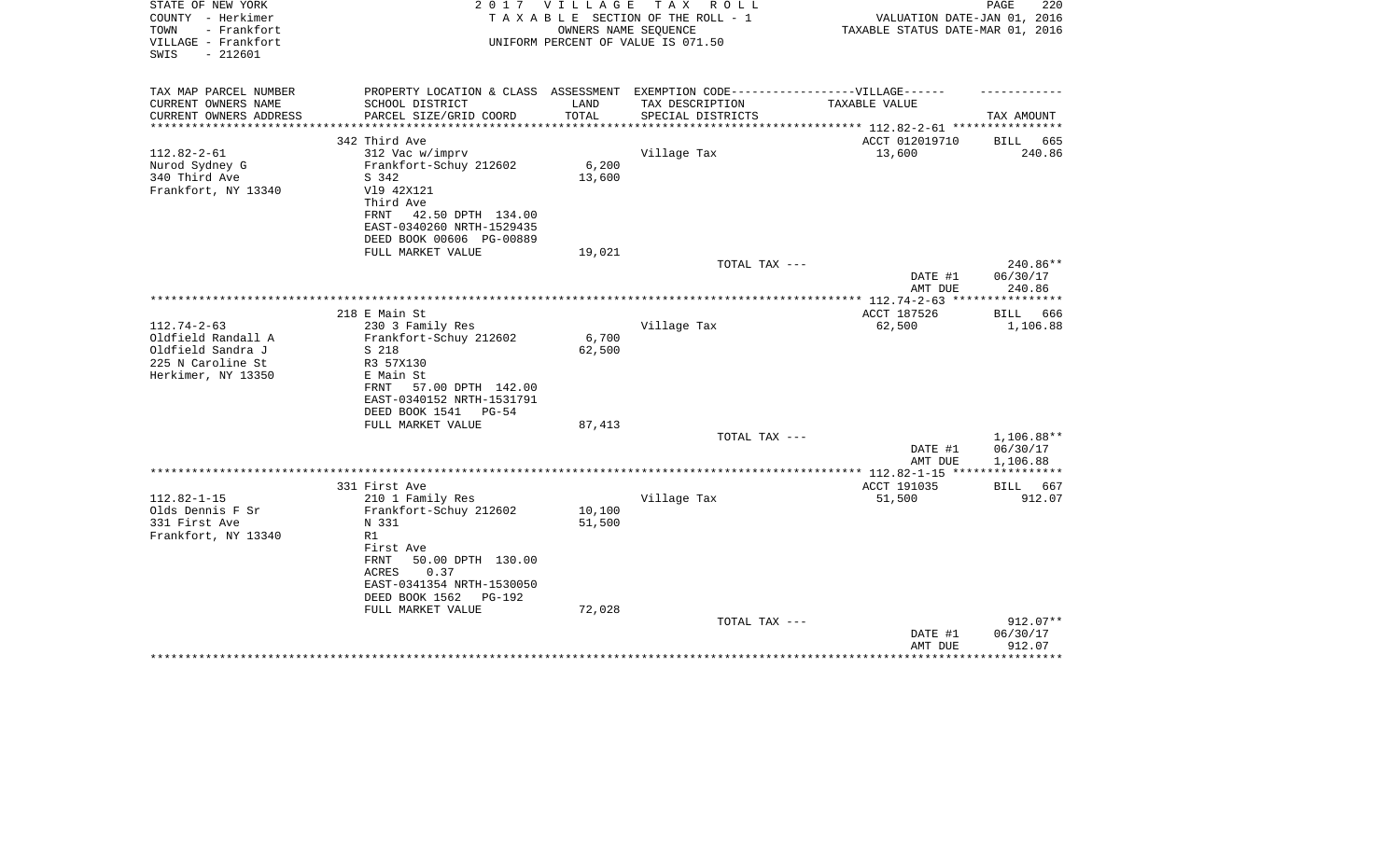| STATE OF NEW YORK<br>COUNTY - Herkimer<br>TOWN<br>- Frankfort | 2017                                          | V I L L A G E<br>OWNERS NAME SEQUENCE | TAX ROLL<br>TAXABLE SECTION OF THE ROLL - 1                                       | VALUATION DATE-JAN 01, 2016<br>TAXABLE STATUS DATE-MAR 01, 2016         | PAGE<br>221             |
|---------------------------------------------------------------|-----------------------------------------------|---------------------------------------|-----------------------------------------------------------------------------------|-------------------------------------------------------------------------|-------------------------|
| VILLAGE - Frankfort<br>$-212601$<br>SWIS                      |                                               |                                       | UNIFORM PERCENT OF VALUE IS 071.50                                                |                                                                         |                         |
| TAX MAP PARCEL NUMBER                                         |                                               |                                       | PROPERTY LOCATION & CLASS ASSESSMENT EXEMPTION CODE-----------------VILLAGE------ |                                                                         |                         |
| CURRENT OWNERS NAME                                           | SCHOOL DISTRICT                               | LAND                                  | TAX DESCRIPTION                                                                   | TAXABLE VALUE                                                           |                         |
| CURRENT OWNERS ADDRESS<br>*********************               | PARCEL SIZE/GRID COORD                        | TOTAL                                 | SPECIAL DISTRICTS                                                                 |                                                                         | TAX AMOUNT              |
| 344 Fourth Ave                                                |                                               |                                       |                                                                                   | *************************** 112.82-2-71 ****************<br>ACCT 183180 | <b>BILL</b><br>668      |
| $112.82 - 2 - 71$                                             | 210 1 Family Res                              |                                       | Village Tax                                                                       | 57,500                                                                  | 1,018.33                |
| Oliver Robert A                                               | Frankfort-Schuy 212602                        | 15,000                                |                                                                                   |                                                                         |                         |
| 344 Fourth Ave<br>S                                           |                                               | 57,500                                |                                                                                   |                                                                         |                         |
| Frankfort, NY 13340<br>R1                                     |                                               |                                       |                                                                                   |                                                                         |                         |
|                                                               | 344-46 Fourth Ave                             |                                       |                                                                                   |                                                                         |                         |
|                                                               | FRNT 100.00 DPTH 155.00                       |                                       |                                                                                   |                                                                         |                         |
|                                                               | EAST-0339990 NRTH-1529173                     |                                       |                                                                                   |                                                                         |                         |
|                                                               | DEED BOOK 1515<br>PG-163<br>FULL MARKET VALUE | 80,420                                |                                                                                   |                                                                         |                         |
|                                                               |                                               |                                       | TOTAL TAX ---                                                                     |                                                                         | 1,018.33**              |
|                                                               |                                               |                                       |                                                                                   | DATE #1                                                                 | 06/30/17                |
|                                                               |                                               |                                       |                                                                                   | AMT DUE                                                                 | 1,018.33                |
|                                                               |                                               |                                       |                                                                                   |                                                                         | * * * * * * * * * * * * |
| 122 W Main St                                                 |                                               |                                       |                                                                                   | ACCT 179765                                                             | 669<br><b>BILL</b>      |
| $112.65 - 3 - 74$<br>On The Way Up LLC                        | 438 Parking lot<br>Frankfort-Schuy 212602     | 1,500                                 | Village Tax                                                                       | 3,200                                                                   | 56.67                   |
| 405 Bouck Rd<br>N 122                                         |                                               | 3,200                                 |                                                                                   |                                                                         |                         |
| Frankfort, NY 13340                                           | Comm V19                                      |                                       |                                                                                   |                                                                         |                         |
|                                                               | W Main St                                     |                                       |                                                                                   |                                                                         |                         |
| FRNT                                                          | 25.00 DPTH<br>59.00                           |                                       |                                                                                   |                                                                         |                         |
|                                                               | EAST-0339288 NRTH-1533120                     |                                       |                                                                                   |                                                                         |                         |
|                                                               | DEED BOOK 1493<br>PG-567                      |                                       |                                                                                   |                                                                         |                         |
|                                                               | FULL MARKET VALUE                             | 4,476                                 |                                                                                   |                                                                         |                         |
|                                                               |                                               |                                       | TOTAL TAX ---                                                                     | DATE #1                                                                 | $56.67**$<br>06/30/17   |
|                                                               |                                               |                                       |                                                                                   | AMT DUE                                                                 | 56.67                   |
|                                                               |                                               |                                       |                                                                                   |                                                                         |                         |
| 124 W Main St                                                 |                                               |                                       |                                                                                   | ACCT 178922                                                             | BILL 670                |
| $112.65 - 3 - 75$                                             | 411 Apartment                                 |                                       | Village Tax                                                                       | 78,000                                                                  | 1,381.38                |
| On The Way Up, LLC                                            | Frankfort-Schuy 212602                        | 4,700                                 |                                                                                   |                                                                         |                         |
| 405 Bouck Rd<br>N 124                                         |                                               | 78,000                                |                                                                                   |                                                                         |                         |
| Frankfort, NY 13340                                           | Comm 4 Apts<br>W Main St                      |                                       |                                                                                   |                                                                         |                         |
| FRNT                                                          | 35.00 DPTH 110.00                             |                                       |                                                                                   |                                                                         |                         |
|                                                               | EAST-0339291 NRTH-1533159                     |                                       |                                                                                   |                                                                         |                         |
|                                                               | DEED BOOK 1488<br>PG-157                      |                                       |                                                                                   |                                                                         |                         |
|                                                               | FULL MARKET VALUE                             | 109,091                               |                                                                                   |                                                                         |                         |
|                                                               |                                               |                                       | TOTAL TAX ---                                                                     |                                                                         | 1,381.38**              |
|                                                               |                                               |                                       |                                                                                   | DATE #1                                                                 | 06/30/17                |
|                                                               |                                               |                                       |                                                                                   | AMT DUE                                                                 | 1,381.38                |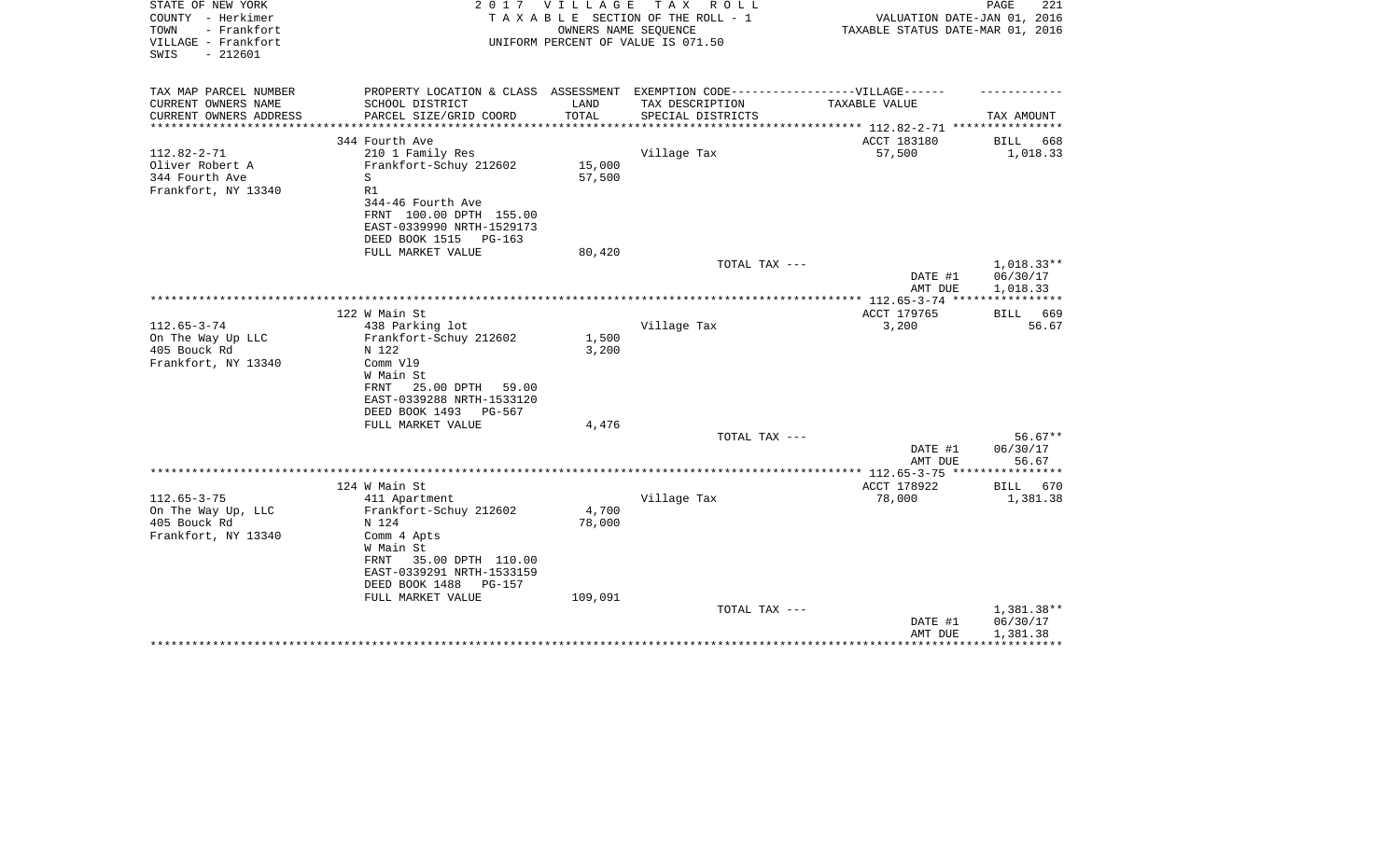| STATE OF NEW YORK<br>COUNTY - Herkimer<br>- Frankfort<br>TOWN<br>VILLAGE - Frankfort<br>$-212601$<br>SWIS | 2017                                                                                                 | V I L L A G E   | T A X<br>R O L L<br>TAXABLE SECTION OF THE ROLL - 1<br>OWNERS NAME SEQUENCE<br>UNIFORM PERCENT OF VALUE IS 071.50 | VALUATION DATE-JAN 01, 2016<br>TAXABLE STATUS DATE-MAR 01, 2016 | PAGE<br>222          |
|-----------------------------------------------------------------------------------------------------------|------------------------------------------------------------------------------------------------------|-----------------|-------------------------------------------------------------------------------------------------------------------|-----------------------------------------------------------------|----------------------|
| TAX MAP PARCEL NUMBER<br>CURRENT OWNERS NAME                                                              | PROPERTY LOCATION & CLASS ASSESSMENT EXEMPTION CODE-----------------VILLAGE------<br>SCHOOL DISTRICT | LAND            | TAX DESCRIPTION                                                                                                   | TAXABLE VALUE                                                   |                      |
| CURRENT OWNERS ADDRESS<br>****************                                                                | PARCEL SIZE/GRID COORD                                                                               | TOTAL           | SPECIAL DISTRICTS                                                                                                 |                                                                 | TAX AMOUNT           |
|                                                                                                           | 111-113 Tisdale Ave                                                                                  |                 |                                                                                                                   | ACCT 185564                                                     | BILL<br>671          |
| $112.65 - 3 - 10$                                                                                         | 210 1 Family Res                                                                                     |                 | Village Tax                                                                                                       | 41,000                                                          | 726.11               |
| Orchard Street Realty Holdings Frankfort-Schuy 212602<br>124 W Orchard St<br>Frankfort, NY 13340          | W 111-113<br>R1 100X150<br>Tisdale Ave<br>FRNT<br>80.00 DPTH 118.00<br>EAST-0339366 NRTH-1533352     | 7,200<br>41,000 |                                                                                                                   |                                                                 |                      |
|                                                                                                           | DEED BOOK 1521<br>PG-736                                                                             |                 |                                                                                                                   |                                                                 |                      |
|                                                                                                           | FULL MARKET VALUE                                                                                    | 57,343          |                                                                                                                   |                                                                 |                      |
|                                                                                                           |                                                                                                      |                 | TOTAL TAX ---                                                                                                     |                                                                 | 726.11**             |
|                                                                                                           |                                                                                                      |                 |                                                                                                                   | DATE #1<br>AMT DUE                                              | 06/30/17<br>726.11   |
|                                                                                                           |                                                                                                      |                 |                                                                                                                   |                                                                 |                      |
| $112.73 - 3 - 28$                                                                                         | 213 Second Ave                                                                                       |                 |                                                                                                                   | ACCT 012015690                                                  | BILL 672             |
| Ortello Suzanne M                                                                                         | 210 1 Family Res<br>Frankfort-Schuy 212602                                                           | 4,900           | Village Tax                                                                                                       | 42,500                                                          | 752.68               |
| 213 Second Ave                                                                                            | N 213                                                                                                | 42,500          |                                                                                                                   |                                                                 |                      |
| Frankfort, NY 13340                                                                                       | R1 23X150                                                                                            |                 |                                                                                                                   |                                                                 |                      |
|                                                                                                           | Second Ave                                                                                           |                 |                                                                                                                   |                                                                 |                      |
|                                                                                                           | 23.00 DPTH 150.00<br>FRNT                                                                            |                 |                                                                                                                   |                                                                 |                      |
|                                                                                                           | EAST-0339547 NRTH-1531132                                                                            |                 |                                                                                                                   |                                                                 |                      |
|                                                                                                           | DEED BOOK 947<br>$PG-329$                                                                            |                 |                                                                                                                   |                                                                 |                      |
|                                                                                                           | FULL MARKET VALUE                                                                                    | 59,441          | TOTAL TAX ---                                                                                                     |                                                                 | 752.68**             |
|                                                                                                           |                                                                                                      |                 |                                                                                                                   | DATE #1                                                         | 06/30/17             |
|                                                                                                           |                                                                                                      |                 |                                                                                                                   | AMT DUE                                                         | 752.68               |
|                                                                                                           |                                                                                                      |                 |                                                                                                                   |                                                                 |                      |
|                                                                                                           | 300 Fourth Ave                                                                                       |                 |                                                                                                                   | ACCT 012020490                                                  | BILL 673             |
| $112.81 - 3 - 1$                                                                                          | 210 1 Family Res                                                                                     |                 | Village Tax                                                                                                       | 58,000                                                          | 1,027.18             |
| Ostrander Harold F                                                                                        | Frankfort-Schuy 212602                                                                               | 9,200           |                                                                                                                   |                                                                 |                      |
| Ostrander Kathy L<br>300 Fourth Ave                                                                       | S 300<br>R1                                                                                          | 58,000          |                                                                                                                   |                                                                 |                      |
| Frankfort, NY 13340                                                                                       | Fourth Ave<br>50.00 DPTH 117.50<br>FRNT                                                              |                 |                                                                                                                   |                                                                 |                      |
|                                                                                                           | EAST-0339304 NRTH-1530021                                                                            |                 |                                                                                                                   |                                                                 |                      |
|                                                                                                           | DEED BOOK 1382<br><b>PG-317</b>                                                                      |                 |                                                                                                                   |                                                                 |                      |
|                                                                                                           | FULL MARKET VALUE                                                                                    | 81,119          | TOTAL TAX ---                                                                                                     |                                                                 | 1,027.18**           |
|                                                                                                           |                                                                                                      |                 |                                                                                                                   | DATE #1<br>AMT DUE                                              | 06/30/17<br>1,027.18 |
|                                                                                                           |                                                                                                      |                 |                                                                                                                   |                                                                 |                      |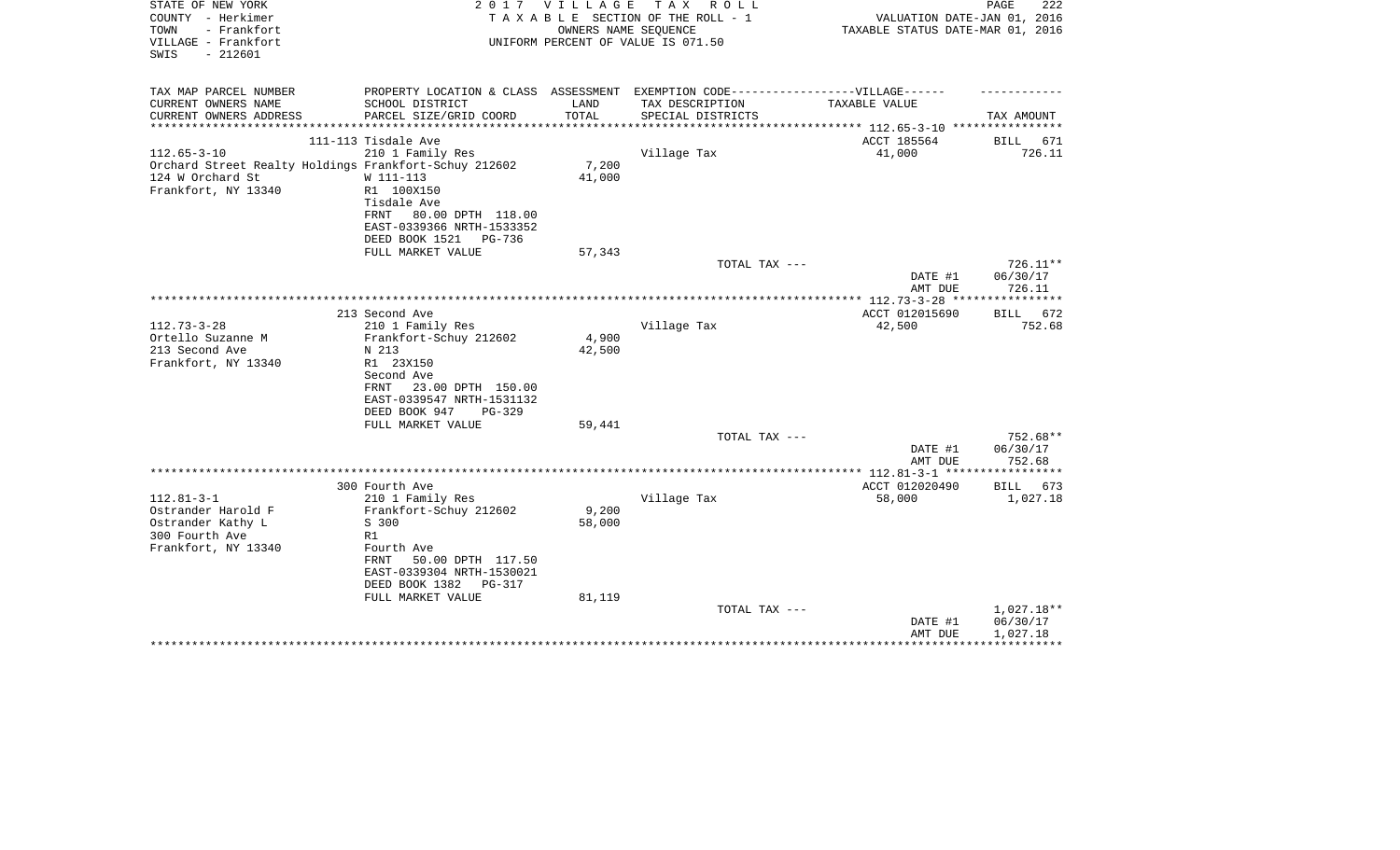| STATE OF NEW YORK<br>COUNTY - Herkimer<br>- Frankfort<br>TOWN<br>VILLAGE - Frankfort<br>$-212601$<br>SWIS | 2 0 1 7                                                                                                                                                              | V I L L A G E<br>OWNERS NAME SEQUENCE | TAX ROLL<br>TAXABLE SECTION OF THE ROLL - 1<br>UNIFORM PERCENT OF VALUE IS 071.50 | VALUATION DATE-JAN 01, 2016<br>TAXABLE STATUS DATE-MAR 01, 2016 | 223<br>PAGE                          |
|-----------------------------------------------------------------------------------------------------------|----------------------------------------------------------------------------------------------------------------------------------------------------------------------|---------------------------------------|-----------------------------------------------------------------------------------|-----------------------------------------------------------------|--------------------------------------|
| TAX MAP PARCEL NUMBER<br>CURRENT OWNERS NAME<br>CURRENT OWNERS ADDRESS                                    | PROPERTY LOCATION & CLASS ASSESSMENT EXEMPTION CODE-----------------VILLAGE------<br>SCHOOL DISTRICT<br>PARCEL SIZE/GRID COORD                                       | LAND<br>TOTAL                         | TAX DESCRIPTION<br>SPECIAL DISTRICTS                                              | TAXABLE VALUE                                                   | TAX AMOUNT                           |
| ********************                                                                                      |                                                                                                                                                                      | ************                          |                                                                                   | ******************** 112.74-1-14 ***********                    |                                      |
| $112.74 - 1 - 14$<br>Otsego Realty, LLC<br>PO Box 268<br>Pomona, NY 10970                                 | 151 E Main St<br>411 Apartment<br>Frankfort-Schuy 212602<br>N 151-155<br>Com 40X175<br>E Main St<br>FRNT<br>40.00 DPTH 185.00<br>EAST-0340009 NRTH-1532329           | 6,700<br>161,000                      | Village Tax                                                                       | ACCT 012020850<br>161,000                                       | BILL<br>674<br>2,851.31              |
|                                                                                                           | DEED BOOK 1133<br><b>PG-919</b><br>FULL MARKET VALUE                                                                                                                 | 225,175                               |                                                                                   |                                                                 |                                      |
|                                                                                                           |                                                                                                                                                                      |                                       | TOTAL TAX ---                                                                     | DATE #1<br>AMT DUE                                              | $2,851.31**$<br>06/30/17<br>2,851.31 |
|                                                                                                           |                                                                                                                                                                      |                                       |                                                                                   |                                                                 | ***********                          |
| $112.65 - 2 - 41.1$<br>OUM RAM CORP<br>133 W Main St<br>Frankfort, NY                                     | 133 W Main St<br>485 >luse sm bld<br>Frankfort-Schuy 212602<br>S 133<br>Com 150X250<br>W Main St<br>FRNT 160.00 DPTH 185.40<br>ACRES<br>0.68                         | 6,000<br>189,400                      | Village Tax                                                                       | ACCT 012028080<br>189,400                                       | BILL 675<br>3,354.27                 |
|                                                                                                           | EAST-0339022 NRTH-1533182<br>DEED BOOK 920<br>PG-474                                                                                                                 |                                       |                                                                                   |                                                                 |                                      |
|                                                                                                           | FULL MARKET VALUE                                                                                                                                                    | 264,895                               |                                                                                   |                                                                 |                                      |
|                                                                                                           |                                                                                                                                                                      |                                       | TOTAL TAX ---                                                                     | DATE #1<br>AMT DUE                                              | $3,354.27**$<br>06/30/17<br>3,354.27 |
|                                                                                                           |                                                                                                                                                                      |                                       |                                                                                   |                                                                 |                                      |
| $112.65 - 2 - 50$                                                                                         | 129 W Main St<br>330 Vacant comm                                                                                                                                     |                                       | Village Tax                                                                       | ACCT 012028140<br>4,700                                         | BILL 676<br>83.24                    |
| Oum Ram Corp<br>129 W Main St<br>Frankfort, NY 13340                                                      | Frankfort-Schuy 212602<br>S 129<br>V29 42X125<br>W Main St<br>42.00 DPTH 125.00<br>FRNT<br>EAST-0339084 NRTH-1533120<br>DEED BOOK 920<br>PG-474<br>FULL MARKET VALUE | 4,700<br>4,700<br>6,573               |                                                                                   |                                                                 |                                      |
|                                                                                                           |                                                                                                                                                                      |                                       | TOTAL TAX ---                                                                     | DATE #1<br>AMT DUE                                              | $83.24**$<br>06/30/17<br>83.24       |
|                                                                                                           |                                                                                                                                                                      |                                       |                                                                                   |                                                                 |                                      |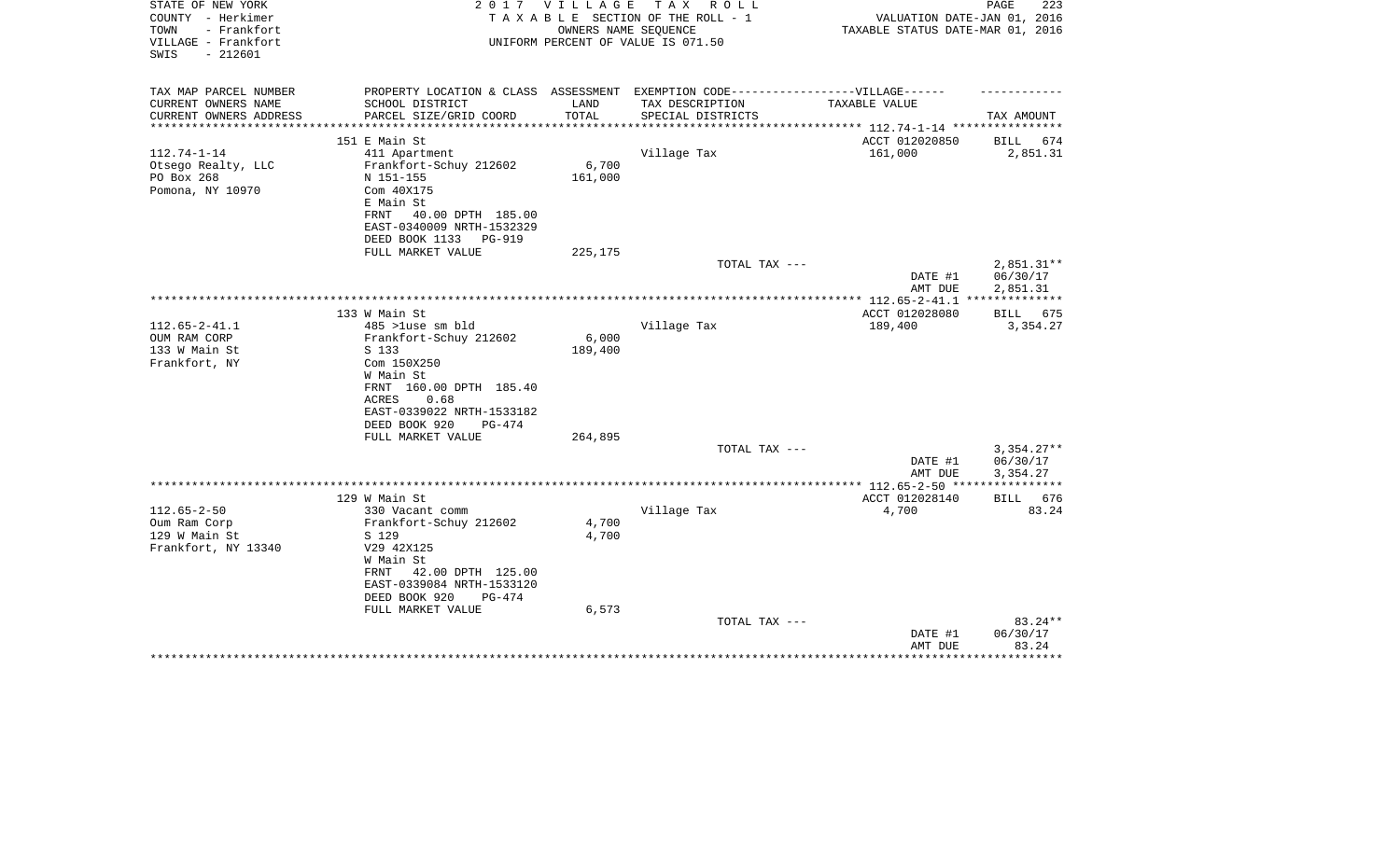| STATE OF NEW YORK<br>COUNTY - Herkimer<br>- Frankfort<br>TOWN<br>VILLAGE - Frankfort<br>SWIS<br>$-212601$ | 2 0 1 7                                                                                              | <b>VILLAGE</b><br>OWNERS NAME SEQUENCE | T A X<br>R O L L<br>TAXABLE SECTION OF THE ROLL - 1<br>UNIFORM PERCENT OF VALUE IS 071.50 | VALUATION DATE-JAN 01, 2016<br>TAXABLE STATUS DATE-MAR 01, 2016 | PAGE<br>224                          |
|-----------------------------------------------------------------------------------------------------------|------------------------------------------------------------------------------------------------------|----------------------------------------|-------------------------------------------------------------------------------------------|-----------------------------------------------------------------|--------------------------------------|
|                                                                                                           |                                                                                                      |                                        |                                                                                           |                                                                 |                                      |
| TAX MAP PARCEL NUMBER<br>CURRENT OWNERS NAME                                                              | PROPERTY LOCATION & CLASS ASSESSMENT EXEMPTION CODE-----------------VILLAGE------<br>SCHOOL DISTRICT | LAND                                   | TAX DESCRIPTION                                                                           | TAXABLE VALUE                                                   |                                      |
| CURRENT OWNERS ADDRESS                                                                                    | PARCEL SIZE/GRID COORD<br>************************                                                   | TOTAL<br>***********                   | SPECIAL DISTRICTS                                                                         | **************** 112.57-1-7 **********                          | TAX AMOUNT                           |
|                                                                                                           | 271 W Main St                                                                                        |                                        |                                                                                           | ACCT 012020070                                                  | BILL<br>677                          |
| $112.57 - 1 - 7$                                                                                          | 210 1 Family Res                                                                                     |                                        | Village Tax                                                                               | 82,000                                                          | 1,452.22                             |
| Oyer, Donald Irrevocable Trust Frankfort-Schuy 212602<br>271 W Main St<br>Frankfort, NY 13340             | S<br>R1<br>W Main St                                                                                 | 19,700<br>82,000                       |                                                                                           |                                                                 |                                      |
|                                                                                                           | FRNT 187.50 DPTH 159.00<br>EAST-0337676 NRTH-1534827<br>DEED BOOK 1213<br>PG-996                     |                                        |                                                                                           |                                                                 |                                      |
|                                                                                                           | FULL MARKET VALUE                                                                                    | 114,685                                |                                                                                           |                                                                 |                                      |
|                                                                                                           |                                                                                                      |                                        | TOTAL TAX ---                                                                             | DATE #1<br>AMT DUE                                              | $1,452.22**$<br>06/30/17<br>1,452.22 |
|                                                                                                           |                                                                                                      |                                        |                                                                                           |                                                                 |                                      |
|                                                                                                           | 218 First Ave                                                                                        |                                        |                                                                                           | ACCT 012025590                                                  | 678<br><b>BILL</b>                   |
| $112.73 - 3 - 47$<br>Paciello Thomas A                                                                    | 210 1 Family Res<br>Frankfort-Schuy 212602                                                           | 10,800                                 | Village Tax                                                                               | 53,600                                                          | 949.26                               |
| Paciello Lisa A                                                                                           | S 218                                                                                                | 53,600                                 |                                                                                           |                                                                 |                                      |
| 218 First Ave                                                                                             | R1 50X150                                                                                            |                                        |                                                                                           |                                                                 |                                      |
| Frankfort, NY 13340                                                                                       | First Ave<br>50.00 DPTH 150.00<br>FRNT<br>EAST-0339754 NRTH-1531121                                  |                                        |                                                                                           |                                                                 |                                      |
|                                                                                                           | DEED BOOK 1095<br>PG-936<br>FULL MARKET VALUE                                                        | 74,965                                 |                                                                                           |                                                                 |                                      |
|                                                                                                           |                                                                                                      |                                        | TOTAL TAX ---                                                                             |                                                                 | 949.26**                             |
|                                                                                                           |                                                                                                      |                                        |                                                                                           | DATE #1<br>AMT DUE                                              | 06/30/17<br>949.26                   |
|                                                                                                           |                                                                                                      |                                        |                                                                                           | *********** 112.81-2-64 *****************                       |                                      |
|                                                                                                           | 317 Fourth Ave                                                                                       |                                        |                                                                                           | ACCT 012020130                                                  | BILL<br>679                          |
| $112.81 - 2 - 64$<br>Palmiere Vincent                                                                     | 210 1 Family Res                                                                                     |                                        | VET COM CT 41131                                                                          | 10,515                                                          | 832.10                               |
| Pacific Mary Palmiere                                                                                     | Frankfort-Schuy 212602<br>N 317                                                                      | 10,800<br>57,500                       | Village Tax                                                                               | 46,985                                                          |                                      |
| 317 Fourth Ave                                                                                            | R1 50X150                                                                                            |                                        |                                                                                           |                                                                 |                                      |
| Frankfort, NY 13340                                                                                       | Fourth Ave<br>50.00 DPTH 150.00<br>FRNT<br>EAST-0339710 NRTH-1529833<br>DEED BOOK 740<br>$PG-162$    |                                        |                                                                                           |                                                                 |                                      |
|                                                                                                           | FULL MARKET VALUE                                                                                    | 80,420                                 |                                                                                           |                                                                 |                                      |
|                                                                                                           |                                                                                                      |                                        | TOTAL TAX ---                                                                             | DATE #1<br>AMT DUE                                              | 832.10**<br>06/30/17<br>832.10       |
|                                                                                                           |                                                                                                      |                                        |                                                                                           |                                                                 |                                      |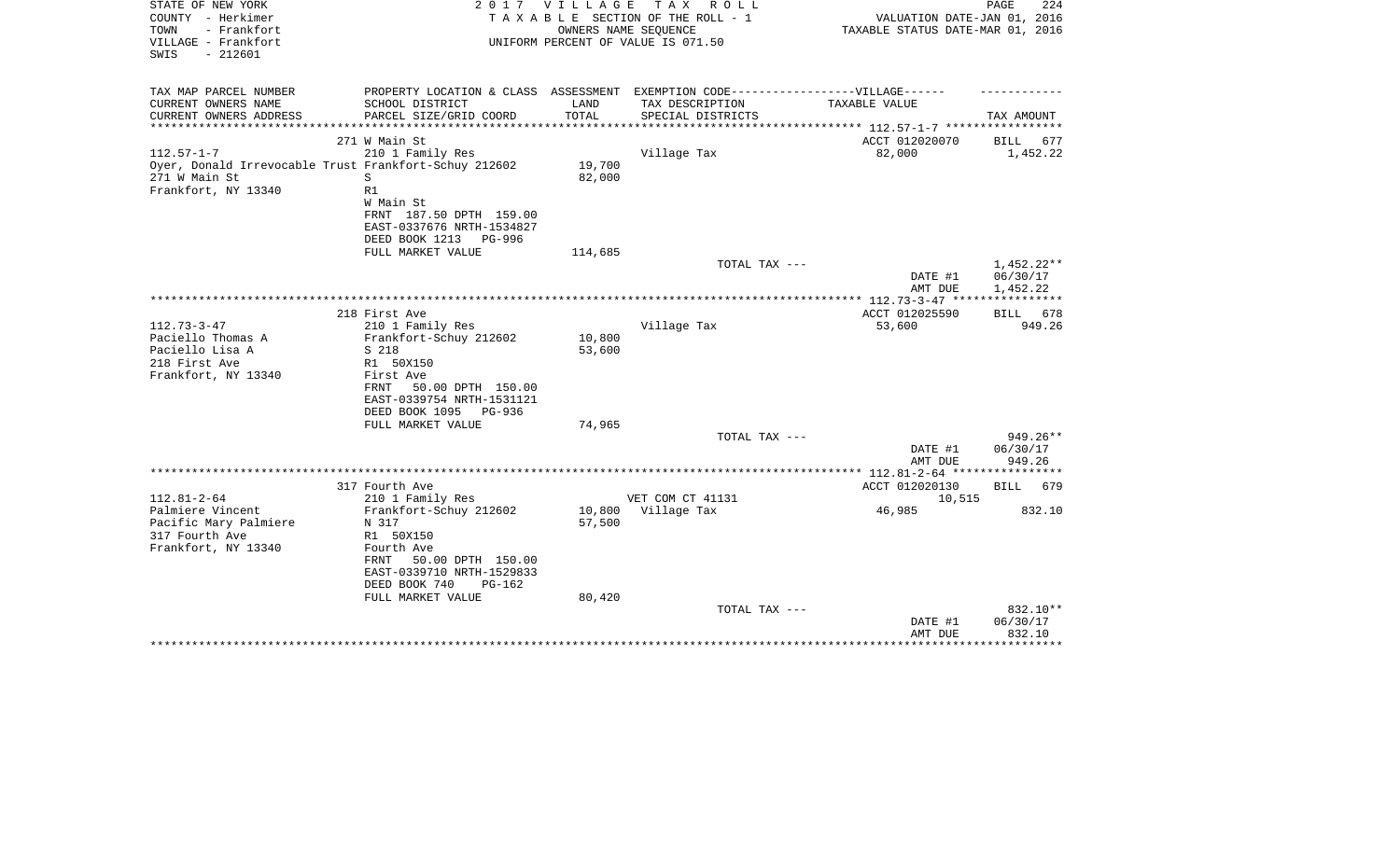| STATE OF NEW YORK<br>COUNTY - Herkimer<br>- Frankfort<br>TOWN<br>VILLAGE - Frankfort<br>$-212601$<br>SWIS | 2 0 1 7                                                                           | VILLAGE | TAX ROLL<br>TAXABLE SECTION OF THE ROLL - 1<br>OWNERS NAME SEQUENCE<br>UNIFORM PERCENT OF VALUE IS 071.50 | VALUATION DATE-JAN 01, 2016<br>TAXABLE STATUS DATE-MAR 01, 2016 | 225<br>PAGE                  |
|-----------------------------------------------------------------------------------------------------------|-----------------------------------------------------------------------------------|---------|-----------------------------------------------------------------------------------------------------------|-----------------------------------------------------------------|------------------------------|
| TAX MAP PARCEL NUMBER                                                                                     | PROPERTY LOCATION & CLASS ASSESSMENT EXEMPTION CODE-----------------VILLAGE------ |         |                                                                                                           |                                                                 |                              |
| CURRENT OWNERS NAME                                                                                       | SCHOOL DISTRICT                                                                   | LAND    | TAX DESCRIPTION                                                                                           | TAXABLE VALUE                                                   |                              |
| CURRENT OWNERS ADDRESS<br>****************                                                                | PARCEL SIZE/GRID COORD                                                            | TOTAL   | SPECIAL DISTRICTS                                                                                         | *************************** 112.65-3-35 ****************        | TAX AMOUNT                   |
|                                                                                                           | 101 Railroad St                                                                   |         |                                                                                                           | ACCT 012023970                                                  | BILL<br>680                  |
| $112.65 - 3 - 35$                                                                                         | 311 Res vac land                                                                  |         | Village Tax                                                                                               | 6,900                                                           | 122.20                       |
| Palmisano Daniel D                                                                                        | Frankfort-Schuy 212602                                                            | 6,900   |                                                                                                           |                                                                 |                              |
| 2 Spruce Dr                                                                                               | W 101                                                                             | 6,900   |                                                                                                           |                                                                 |                              |
| Frankfort, NY 13340                                                                                       | R1 100X100                                                                        |         |                                                                                                           |                                                                 |                              |
|                                                                                                           | Railroad St                                                                       |         |                                                                                                           |                                                                 |                              |
|                                                                                                           | FRNT 105.00 DPTH 100.00                                                           |         |                                                                                                           |                                                                 |                              |
|                                                                                                           | EAST-0339763 NRTH-1532794                                                         |         |                                                                                                           |                                                                 |                              |
|                                                                                                           | DEED BOOK 833<br>$PG-169$                                                         |         |                                                                                                           |                                                                 |                              |
|                                                                                                           | FULL MARKET VALUE                                                                 | 9,650   | TOTAL TAX ---                                                                                             |                                                                 | 122.20**                     |
|                                                                                                           |                                                                                   |         |                                                                                                           | DATE #1                                                         | 06/30/17                     |
|                                                                                                           |                                                                                   |         |                                                                                                           | AMT DUE                                                         | 122.20                       |
|                                                                                                           |                                                                                   |         |                                                                                                           | *************** 112.74-2-43 *****************                   |                              |
|                                                                                                           | 110-112 Palmer St                                                                 |         |                                                                                                           | ACCT 012018510                                                  | BILL<br>681                  |
| $112.74 - 2 - 43$                                                                                         | 449 Other Storag                                                                  |         | Village Tax                                                                                               | 25,600                                                          | 453.38                       |
| Palumbo Alexander D                                                                                       | Frankfort-Schuy 212602                                                            | 2,700   |                                                                                                           |                                                                 |                              |
| 316 Joslin Hill Rd                                                                                        | W 110-112                                                                         | 25,600  |                                                                                                           |                                                                 |                              |
| Frankfort, NY 13340                                                                                       | Gar $1/6A$                                                                        |         |                                                                                                           |                                                                 |                              |
|                                                                                                           | Palmer St<br>98.00 DPTH<br>FRNT<br>86.00                                          |         |                                                                                                           |                                                                 |                              |
|                                                                                                           | EAST-0340409 NRTH-1531111                                                         |         |                                                                                                           |                                                                 |                              |
|                                                                                                           | DEED BOOK 914<br>$PG-305$                                                         |         |                                                                                                           |                                                                 |                              |
|                                                                                                           | FULL MARKET VALUE                                                                 | 35,804  |                                                                                                           |                                                                 |                              |
|                                                                                                           |                                                                                   |         | TOTAL TAX ---                                                                                             |                                                                 | 453.38**                     |
|                                                                                                           |                                                                                   |         |                                                                                                           | DATE #1                                                         | 06/30/17                     |
|                                                                                                           |                                                                                   |         |                                                                                                           | AMT DUE                                                         | 453.38                       |
|                                                                                                           |                                                                                   |         |                                                                                                           |                                                                 |                              |
| $112.74 - 2 - 46$                                                                                         | 104 Palmer St                                                                     |         |                                                                                                           | ACCT 012018450                                                  | 682<br><b>BILL</b><br>796.95 |
| Palumbo Alexander D                                                                                       | 220 2 Family Res<br>Frankfort-Schuy 212602                                        | 4,800   | Village Tax                                                                                               | 45,000                                                          |                              |
| 316 Joslin Hill Rd                                                                                        | W 104                                                                             | 45,000  |                                                                                                           |                                                                 |                              |
| Frankfort, NY 13340                                                                                       | R2 73X80x125x                                                                     |         |                                                                                                           |                                                                 |                              |
|                                                                                                           | Palmer St                                                                         |         |                                                                                                           |                                                                 |                              |
|                                                                                                           | FRNT<br>50.00 DPTH 130.00                                                         |         |                                                                                                           |                                                                 |                              |
|                                                                                                           | EAST-0340537 NRTH-1531238                                                         |         |                                                                                                           |                                                                 |                              |
|                                                                                                           | DEED BOOK 670<br>$PG-67$                                                          |         |                                                                                                           |                                                                 |                              |
|                                                                                                           | FULL MARKET VALUE                                                                 | 62,937  |                                                                                                           |                                                                 |                              |
|                                                                                                           |                                                                                   |         | TOTAL TAX ---                                                                                             |                                                                 | 796.95**                     |
|                                                                                                           |                                                                                   |         |                                                                                                           | DATE #1<br>AMT DUE                                              | 06/30/17<br>796.95           |
|                                                                                                           |                                                                                   |         |                                                                                                           |                                                                 | ********                     |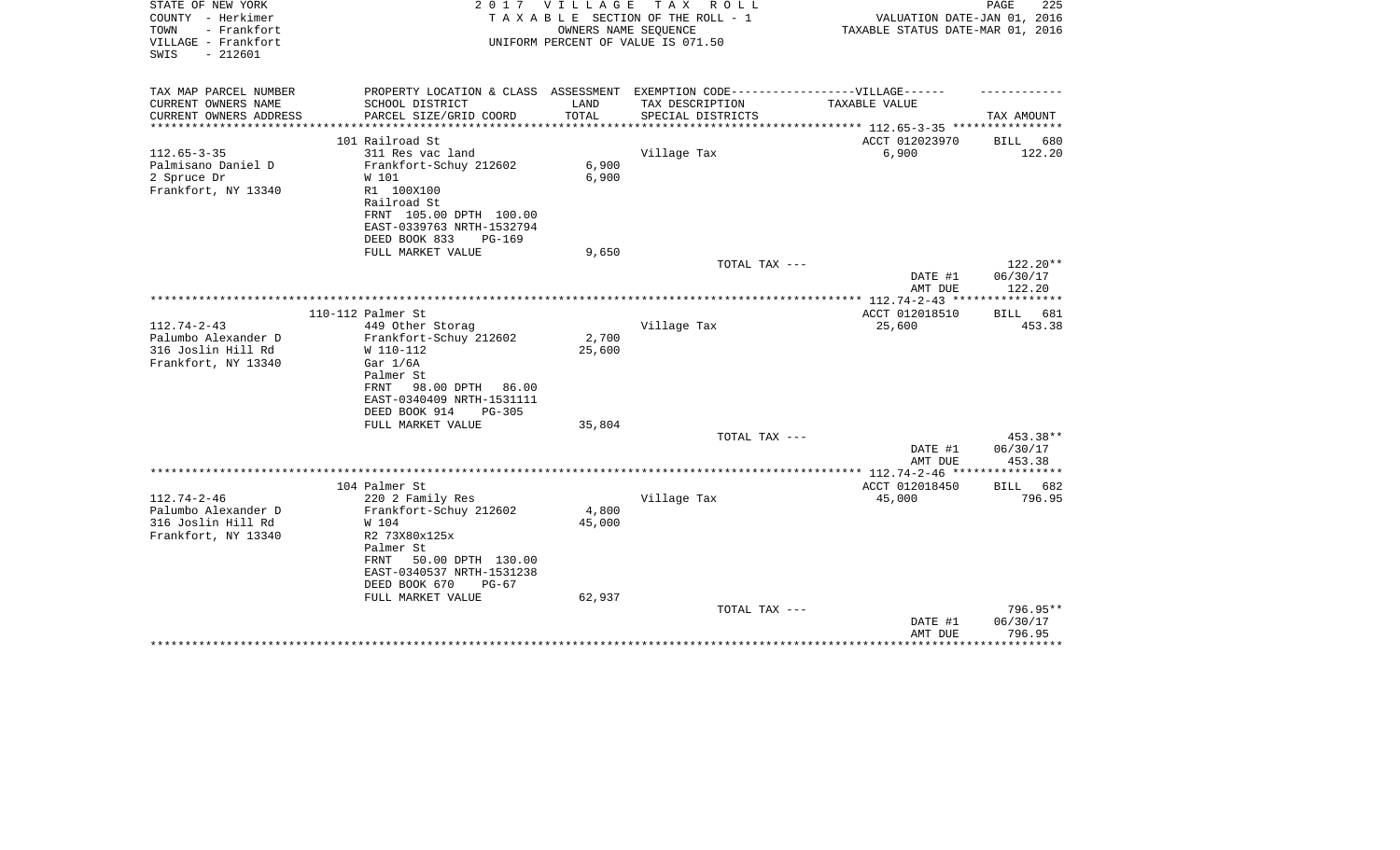| STATE OF NEW YORK<br>COUNTY - Herkimer<br>- Frankfort<br>TOWN<br>VILLAGE - Frankfort<br>$-212601$<br>SWIS | 2 0 1 7                                                                           | V I L L A G E | TAX ROLL<br>TAXABLE SECTION OF THE ROLL - 1<br>OWNERS NAME SEQUENCE<br>UNIFORM PERCENT OF VALUE IS 071.50 | VALUATION DATE-JAN 01, 2016<br>TAXABLE STATUS DATE-MAR 01, 2016 | PAGE<br>226             |
|-----------------------------------------------------------------------------------------------------------|-----------------------------------------------------------------------------------|---------------|-----------------------------------------------------------------------------------------------------------|-----------------------------------------------------------------|-------------------------|
| TAX MAP PARCEL NUMBER                                                                                     | PROPERTY LOCATION & CLASS ASSESSMENT EXEMPTION CODE-----------------VILLAGE------ |               |                                                                                                           |                                                                 |                         |
| CURRENT OWNERS NAME<br>CURRENT OWNERS ADDRESS                                                             | SCHOOL DISTRICT<br>PARCEL SIZE/GRID COORD                                         | LAND<br>TOTAL | TAX DESCRIPTION<br>SPECIAL DISTRICTS                                                                      | TAXABLE VALUE                                                   | TAX AMOUNT              |
|                                                                                                           |                                                                                   |               |                                                                                                           | *********** 112.74-2-47 *****************                       |                         |
|                                                                                                           | 266 E Main St                                                                     |               |                                                                                                           | ACCT 012018570                                                  | BILL 683                |
| $112.74 - 2 - 47$<br>Palumbo Alexander D                                                                  | 422 Diner/lunch<br>Frankfort-Schuy 212602                                         | 4,900         | Village Tax                                                                                               | 154,900                                                         | 2,743.28                |
| 316 Joslin Hill Rd                                                                                        | S 266                                                                             | 154,900       |                                                                                                           |                                                                 |                         |
| Frankfort, NY 13340                                                                                       | E Main St                                                                         |               |                                                                                                           |                                                                 |                         |
|                                                                                                           | FRNT<br>40.00 DPTH<br>90.00                                                       |               |                                                                                                           |                                                                 |                         |
|                                                                                                           | EAST-0340613 NRTH-1531251<br>DEED BOOK 00656 PG-00744                             |               |                                                                                                           |                                                                 |                         |
|                                                                                                           | FULL MARKET VALUE                                                                 | 216,643       |                                                                                                           |                                                                 |                         |
|                                                                                                           |                                                                                   |               | TOTAL TAX ---                                                                                             |                                                                 | $2,743.28**$            |
|                                                                                                           |                                                                                   |               |                                                                                                           | DATE #1                                                         | 06/30/17                |
|                                                                                                           |                                                                                   |               |                                                                                                           | AMT DUE                                                         | 2,743.28<br>*********** |
|                                                                                                           | 264 E Main St                                                                     |               |                                                                                                           | ACCT 012026310                                                  | BILL 684                |
| $112.74 - 2 - 48$                                                                                         | 484 1 use sm bld                                                                  |               | Village Tax                                                                                               | 43,000                                                          | 761.53                  |
| Palumbo Alexander D                                                                                       | Frankfort-Schuy 212602                                                            | 5,100         |                                                                                                           |                                                                 |                         |
| 316 Joslin Hill Rd                                                                                        | S<br>Vl9                                                                          | 43,000        |                                                                                                           |                                                                 |                         |
| Frankfort, NY 13340                                                                                       | Com 40X100                                                                        |               |                                                                                                           |                                                                 |                         |
|                                                                                                           | 264e.main St<br>FRNT 40.00 DPTH 100.00                                            |               |                                                                                                           |                                                                 |                         |
|                                                                                                           | EAST-0340588 NRTH-1531280                                                         |               |                                                                                                           |                                                                 |                         |
|                                                                                                           | DEED BOOK 790<br>PG-492                                                           |               |                                                                                                           |                                                                 |                         |
|                                                                                                           | FULL MARKET VALUE                                                                 | 60,140        |                                                                                                           |                                                                 |                         |
|                                                                                                           |                                                                                   |               | TOTAL TAX ---                                                                                             |                                                                 | 761.53**                |
|                                                                                                           |                                                                                   |               |                                                                                                           | DATE #1<br>AMT DUE                                              | 06/30/17<br>761.53      |
|                                                                                                           |                                                                                   |               |                                                                                                           |                                                                 |                         |
|                                                                                                           | 260 E Main St                                                                     |               |                                                                                                           | ACCT 012005730                                                  | BILL 685                |
| $112.74 - 2 - 49$                                                                                         | 210 1 Family Res                                                                  |               | Village Tax                                                                                               | 44,500                                                          | 788.10                  |
| Palumbo Alexander D                                                                                       | Frankfort-Schuy 212602                                                            | 5,000         |                                                                                                           |                                                                 |                         |
| 316 Joslin Hill Rd<br>Frankfort, NY 13340                                                                 | S 260<br>R1 50X100                                                                | 44,500        |                                                                                                           |                                                                 |                         |
|                                                                                                           | E Main St                                                                         |               |                                                                                                           |                                                                 |                         |
|                                                                                                           | 40.00 DPTH 100.00<br>FRNT                                                         |               |                                                                                                           |                                                                 |                         |
|                                                                                                           | EAST-0340565 NRTH-1531313                                                         |               |                                                                                                           |                                                                 |                         |
|                                                                                                           | DEED BOOK 938<br>$PG-568$                                                         |               |                                                                                                           |                                                                 |                         |
|                                                                                                           | FULL MARKET VALUE                                                                 | 62,238        |                                                                                                           |                                                                 |                         |
|                                                                                                           |                                                                                   |               | TOTAL TAX ---                                                                                             | DATE #1                                                         | 788.10**<br>06/30/17    |
|                                                                                                           |                                                                                   |               |                                                                                                           | AMT DUE                                                         | 788.10                  |
|                                                                                                           |                                                                                   |               |                                                                                                           |                                                                 | ********                |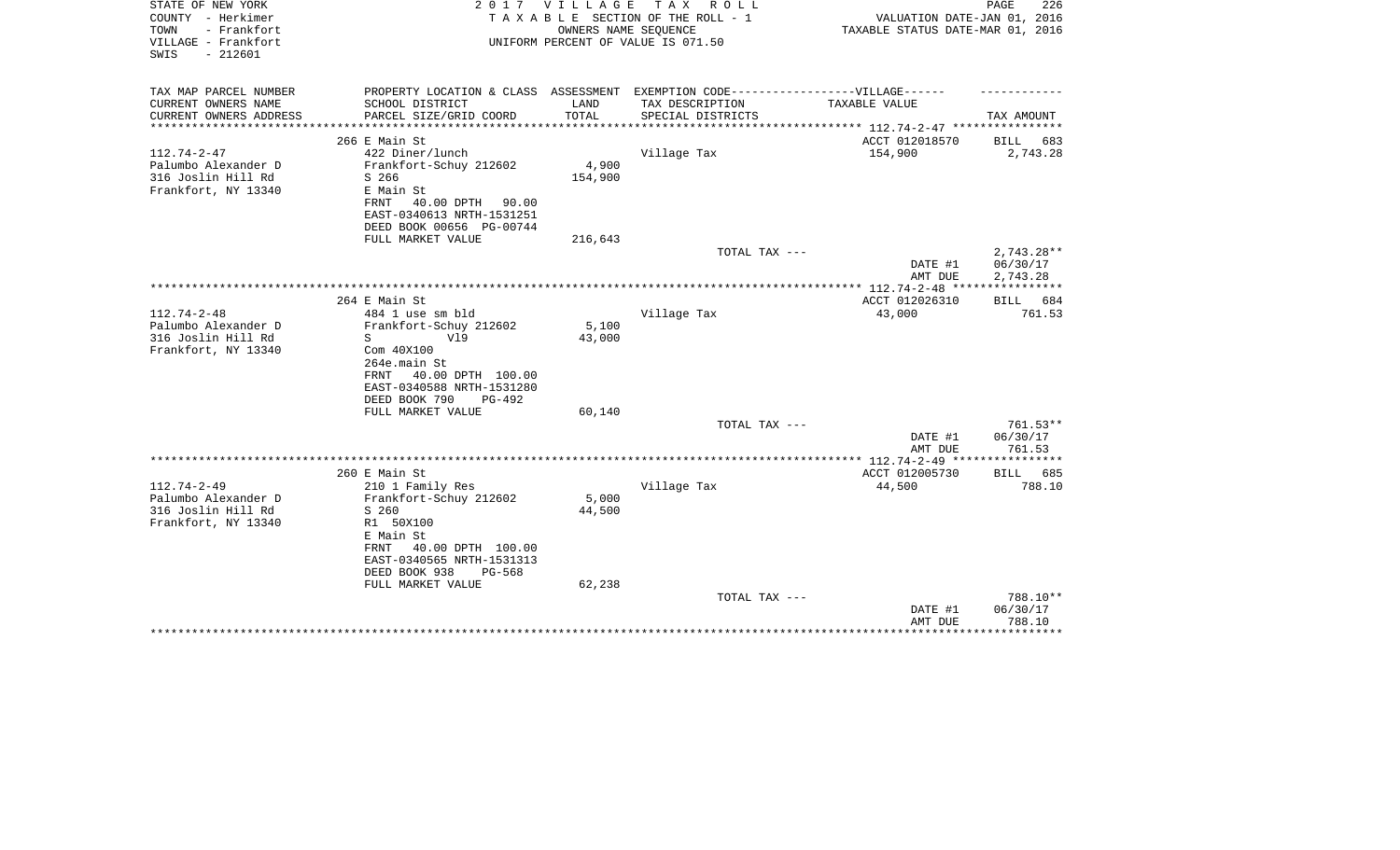| STATE OF NEW YORK<br>COUNTY - Herkimer                          | 2 0 1 7                                                                          | VILLAGE                  | T A X<br>R O L L<br>TAXABLE SECTION OF THE ROLL - 1        | VALUATION DATE-JAN 01, 2016                                | 227<br>PAGE          |
|-----------------------------------------------------------------|----------------------------------------------------------------------------------|--------------------------|------------------------------------------------------------|------------------------------------------------------------|----------------------|
| - Frankfort<br>TOWN<br>VILLAGE - Frankfort<br>SWIS<br>$-212601$ |                                                                                  |                          | OWNERS NAME SEOUENCE<br>UNIFORM PERCENT OF VALUE IS 071.50 | TAXABLE STATUS DATE-MAR 01, 2016                           |                      |
| TAX MAP PARCEL NUMBER                                           | PROPERTY LOCATION & CLASS ASSESSMENT EXEMPTION CODE----------------VILLAGE------ |                          |                                                            |                                                            |                      |
| CURRENT OWNERS NAME                                             | SCHOOL DISTRICT                                                                  | LAND                     | TAX DESCRIPTION                                            | TAXABLE VALUE                                              |                      |
| CURRENT OWNERS ADDRESS<br>********************                  | PARCEL SIZE/GRID COORD                                                           | TOTAL<br>*************** | SPECIAL DISTRICTS                                          |                                                            | TAX AMOUNT           |
|                                                                 | 220-224 Sixth Ave                                                                |                          |                                                            | ACCT 012020310                                             | BILL<br>686          |
| $112.81 - 1 - 59$                                               | 210 1 Family Res                                                                 |                          | Village Tax                                                | 70,100                                                     | 1,241.47             |
| Palumbo Frank D                                                 | Frankfort-Schuy 212602                                                           | 17,300                   |                                                            |                                                            |                      |
| Palumbo Therese                                                 | $S$ 220-224                                                                      | 70,100                   |                                                            |                                                            |                      |
| 222 Sixth Ave                                                   | R1                                                                               |                          |                                                            |                                                            |                      |
| Frankfort, NY 13340                                             | Life Use<br>FRNT 145.00 DPTH 150.00                                              |                          |                                                            |                                                            |                      |
| PRIOR OWNER ON 3/01/2016                                        | BANK<br>408                                                                      |                          |                                                            |                                                            |                      |
| Palumbo Fank D                                                  | EAST-0338724 NRTH-1529605<br>DEED BOOK 848<br>PG-566                             |                          |                                                            |                                                            |                      |
|                                                                 | FULL MARKET VALUE                                                                | 98,042                   |                                                            |                                                            |                      |
|                                                                 |                                                                                  |                          | TOTAL TAX ---                                              |                                                            | $1,241.47**$         |
|                                                                 |                                                                                  |                          |                                                            | DATE #1<br>AMT DUE                                         | 06/30/17<br>1,241.47 |
|                                                                 |                                                                                  |                          |                                                            |                                                            |                      |
|                                                                 | William St                                                                       |                          |                                                            | ACCT 012023550                                             | BILL 687             |
| $112.66 - 2 - 30$                                               | 311 Res vac land                                                                 |                          | Village Tax                                                | 2,100                                                      | 37.19                |
| Paratore Paul                                                   | Frankfort-Schuy 212602                                                           | 2,100                    |                                                            |                                                            |                      |
| 324 Railroad St Apt 2c                                          | S                                                                                | 2,100                    |                                                            |                                                            |                      |
| Frankfort, NY 13340                                             | V19 50X51                                                                        |                          |                                                            |                                                            |                      |
|                                                                 | William St<br>50.00 DPTH 51.00<br>FRNT                                           |                          |                                                            |                                                            |                      |
|                                                                 | EAST-0340824 NRTH-1533286                                                        |                          |                                                            |                                                            |                      |
|                                                                 | DEED BOOK 1154<br>$PG-459$                                                       |                          |                                                            |                                                            |                      |
|                                                                 | FULL MARKET VALUE                                                                | 2,937                    |                                                            |                                                            |                      |
|                                                                 |                                                                                  |                          | TOTAL TAX ---                                              |                                                            | $37.19**$            |
|                                                                 |                                                                                  |                          |                                                            | DATE #1                                                    | 06/30/17             |
|                                                                 |                                                                                  |                          |                                                            | AMT DUE                                                    | 37.19                |
|                                                                 |                                                                                  |                          |                                                            |                                                            |                      |
|                                                                 | 324 Railroad St                                                                  |                          |                                                            | 25 PCT OF VALUE USED FOR EXEMPTION PURPOSES ACCT 012020640 | BILL<br>688          |
| $112.66 - 2 - 60$                                               | 411 Apartment                                                                    |                          | VET COM CT 41131                                           | 4,581                                                      |                      |
| Paratore Paul                                                   | Frankfort-Schuy 212602                                                           | 8,800                    | Village Tax                                                | 68,719                                                     | 1,217.01             |
| 324 Railroad St Apt 2c                                          | E 324                                                                            | 73,300                   |                                                            |                                                            |                      |
| Frankfort, NY 13340                                             | R4 41X150                                                                        |                          |                                                            |                                                            |                      |
|                                                                 | Railroad St                                                                      |                          |                                                            |                                                            |                      |
|                                                                 | 63.00 DPTH 150.00<br>FRNT<br>EAST-0340722 NRTH-1533326                           |                          |                                                            |                                                            |                      |
|                                                                 | DEED BOOK 919<br>$PG-86$                                                         |                          |                                                            |                                                            |                      |
|                                                                 | FULL MARKET VALUE                                                                | 102,517                  |                                                            |                                                            |                      |
|                                                                 |                                                                                  |                          | TOTAL TAX ---                                              |                                                            | 1,217.01**           |
|                                                                 |                                                                                  |                          |                                                            | DATE #1                                                    | 06/30/17             |
|                                                                 |                                                                                  |                          |                                                            | AMT DUE                                                    | 1,217.01             |
|                                                                 |                                                                                  |                          |                                                            |                                                            |                      |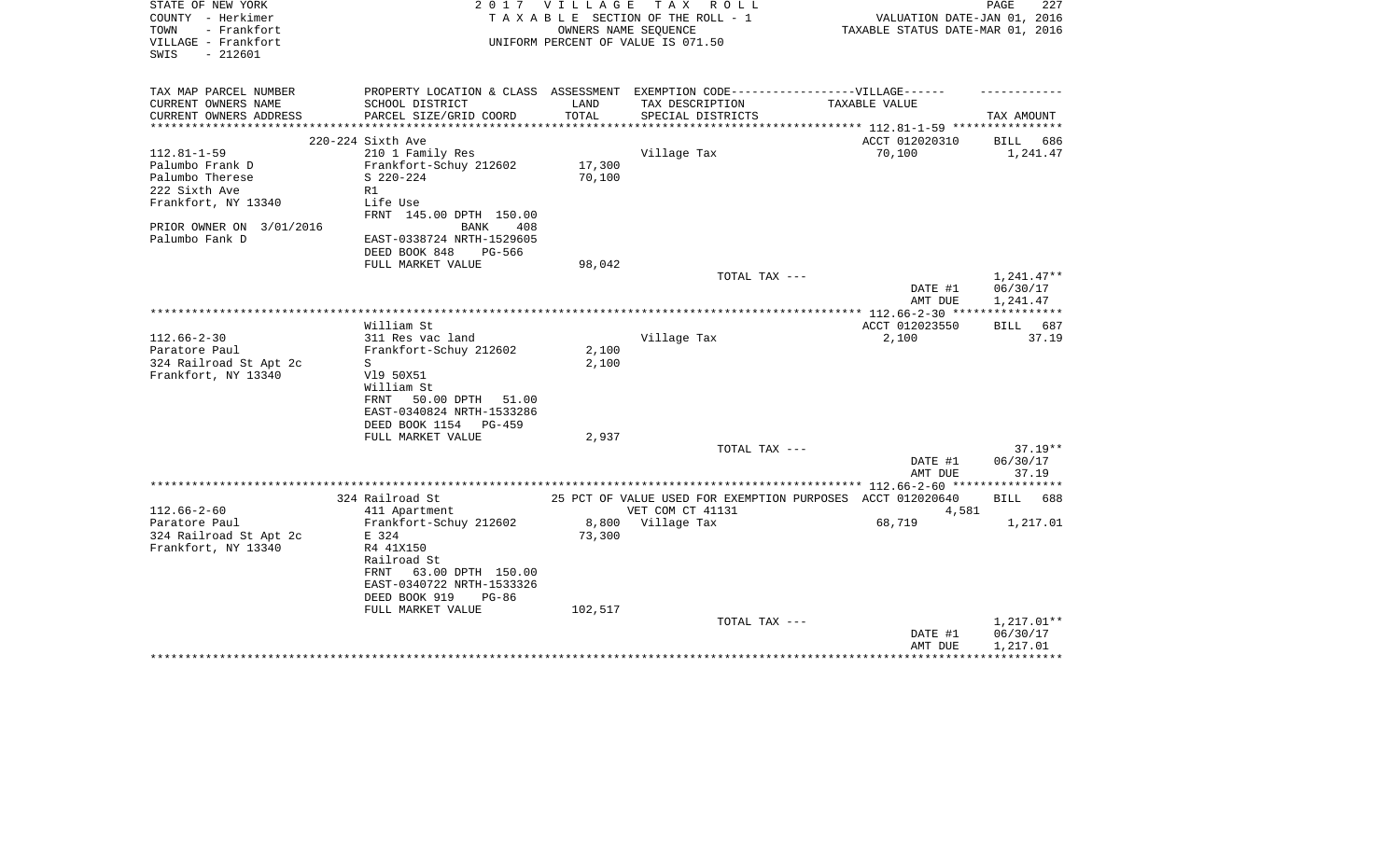| STATE OF NEW YORK<br>COUNTY - Herkimer<br>TOWN<br>- Frankfort<br>VILLAGE - Frankfort<br>$-212601$<br>SWIS | 2017                                                                              | <b>VILLAGE</b> | T A X<br>R O L L<br>TAXABLE SECTION OF THE ROLL - 1<br>OWNERS NAME SEQUENCE<br>UNIFORM PERCENT OF VALUE IS 071.50 | VALUATION DATE-JAN 01, 2016<br>TAXABLE STATUS DATE-MAR 01, 2016 | PAGE<br>228                    |
|-----------------------------------------------------------------------------------------------------------|-----------------------------------------------------------------------------------|----------------|-------------------------------------------------------------------------------------------------------------------|-----------------------------------------------------------------|--------------------------------|
|                                                                                                           |                                                                                   |                |                                                                                                                   |                                                                 |                                |
| TAX MAP PARCEL NUMBER                                                                                     | PROPERTY LOCATION & CLASS ASSESSMENT EXEMPTION CODE-----------------VILLAGE------ |                |                                                                                                                   |                                                                 |                                |
| CURRENT OWNERS NAME                                                                                       | SCHOOL DISTRICT                                                                   | LAND           | TAX DESCRIPTION                                                                                                   | TAXABLE VALUE                                                   |                                |
| CURRENT OWNERS ADDRESS<br>********************                                                            | PARCEL SIZE/GRID COORD                                                            | TOTAL          | SPECIAL DISTRICTS                                                                                                 | ***************** 112.66-2-61 *****************                 | TAX AMOUNT                     |
|                                                                                                           | 326 Railroad St                                                                   |                |                                                                                                                   | ACCT 012020670                                                  | BILL<br>689                    |
| $112.66 - 2 - 61$                                                                                         | 311 Res vac land                                                                  |                | Village Tax                                                                                                       | 2,400                                                           | 42.50                          |
| Paratore Paul                                                                                             | Frankfort-Schuy 212602                                                            | 2,400          |                                                                                                                   |                                                                 |                                |
| 324 Railroad St Apt 2c                                                                                    | E 326                                                                             | 2,400          |                                                                                                                   |                                                                 |                                |
| Frankfort, NY 13340                                                                                       | V19 42X150                                                                        |                |                                                                                                                   |                                                                 |                                |
|                                                                                                           | Railroad St                                                                       |                |                                                                                                                   |                                                                 |                                |
|                                                                                                           | 42.00 DPTH 100.00<br>FRNT                                                         |                |                                                                                                                   |                                                                 |                                |
|                                                                                                           | EAST-0340746 NRTH-1533381<br>DEED BOOK 918                                        |                |                                                                                                                   |                                                                 |                                |
|                                                                                                           | $PG-86$<br>FULL MARKET VALUE                                                      | 3,357          |                                                                                                                   |                                                                 |                                |
|                                                                                                           |                                                                                   |                | TOTAL TAX ---                                                                                                     |                                                                 | $42.50**$                      |
|                                                                                                           |                                                                                   |                |                                                                                                                   | DATE #1                                                         | 06/30/17                       |
|                                                                                                           |                                                                                   |                |                                                                                                                   | AMT DUE                                                         | 42.50                          |
|                                                                                                           |                                                                                   |                |                                                                                                                   | *************** 112.66-2-62 **                                  | ******                         |
|                                                                                                           | William St                                                                        |                |                                                                                                                   | ACCT 012019140                                                  | 690<br>BILL                    |
| $112.66 - 2 - 62$                                                                                         | 311 Res vac land                                                                  |                | Village Tax                                                                                                       | 1,900                                                           | 33.65                          |
| Paratore Paul<br>324 Railroad St Apt 2c                                                                   | Frankfort-Schuy 212602<br>S                                                       | 1,900<br>1,900 |                                                                                                                   |                                                                 |                                |
| Frankfort, NY 13340                                                                                       | V19 50X51                                                                         |                |                                                                                                                   |                                                                 |                                |
|                                                                                                           | William St                                                                        |                |                                                                                                                   |                                                                 |                                |
|                                                                                                           | 50.00 DPTH<br>FRNT<br>42.00                                                       |                |                                                                                                                   |                                                                 |                                |
|                                                                                                           | EAST-0340793 NRTH-1533323                                                         |                |                                                                                                                   |                                                                 |                                |
|                                                                                                           | DEED BOOK 918<br>$PG-88$                                                          |                |                                                                                                                   |                                                                 |                                |
|                                                                                                           | FULL MARKET VALUE                                                                 | 2,657          |                                                                                                                   |                                                                 |                                |
|                                                                                                           |                                                                                   |                | TOTAL TAX ---                                                                                                     |                                                                 | $33.65**$                      |
|                                                                                                           |                                                                                   |                |                                                                                                                   | DATE #1                                                         | 06/30/17                       |
|                                                                                                           |                                                                                   |                |                                                                                                                   | AMT DUE                                                         | 33.65<br>* * * * * * * * * * * |
|                                                                                                           | 211 Railroad St                                                                   |                |                                                                                                                   | ACCT 174109                                                     | BILL<br>691                    |
| $112.66 - 1 - 4$                                                                                          | 220 2 Family Res                                                                  |                | Village Tax                                                                                                       | 49,000                                                          | 867.79                         |
| Paratore Salvatore                                                                                        | Frankfort-Schuy 212602                                                            | 6,900          |                                                                                                                   |                                                                 |                                |
| 275 Pinegrove Rd                                                                                          | W 211                                                                             | 49,000         |                                                                                                                   |                                                                 |                                |
| Herkimer, NY 13350                                                                                        | R1                                                                                |                |                                                                                                                   |                                                                 |                                |
|                                                                                                           | Life Use                                                                          |                |                                                                                                                   |                                                                 |                                |
|                                                                                                           | <b>FRNT</b><br>60.00 DPTH 137.00                                                  |                |                                                                                                                   |                                                                 |                                |
|                                                                                                           | EAST-0340160 NRTH-1533140                                                         |                |                                                                                                                   |                                                                 |                                |
|                                                                                                           | DEED BOOK 1455<br>PG-962<br>FULL MARKET VALUE                                     | 68,531         |                                                                                                                   |                                                                 |                                |
|                                                                                                           |                                                                                   |                | TOTAL TAX ---                                                                                                     |                                                                 | 867.79**                       |
|                                                                                                           |                                                                                   |                |                                                                                                                   | DATE #1                                                         | 06/30/17                       |
|                                                                                                           |                                                                                   |                |                                                                                                                   | AMT DUE                                                         | 867.79                         |
|                                                                                                           |                                                                                   |                |                                                                                                                   |                                                                 | * * * * * * * * *              |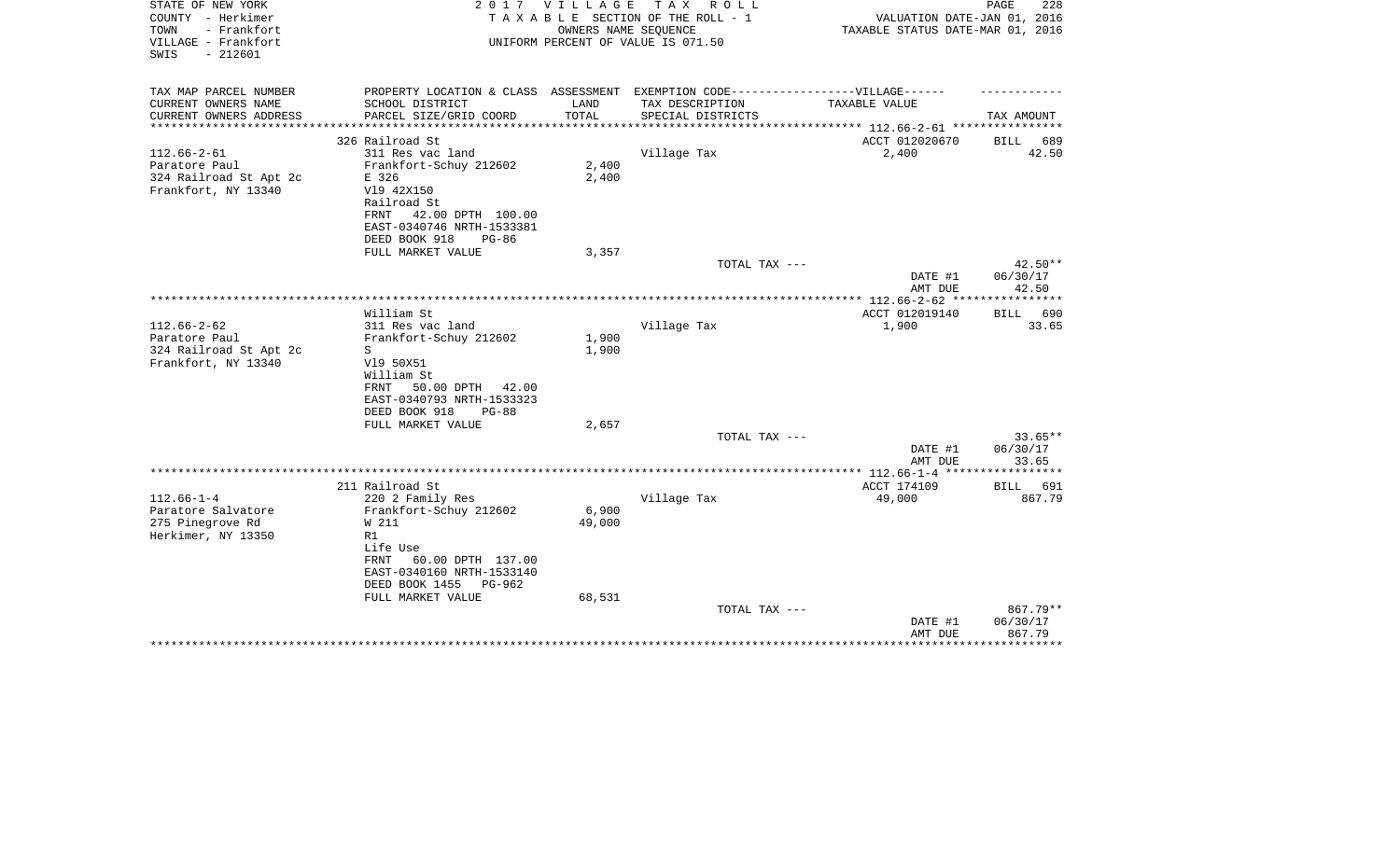| STATE OF NEW YORK<br>COUNTY - Herkimer<br>- Frankfort<br>TOWN<br>VILLAGE - Frankfort<br>$-212601$<br>SWIS | 2017                                                                              |                         | VILLAGE TAX ROLL<br>TAXABLE SECTION OF THE ROLL - 1<br>OWNERS NAME SEQUENCE<br>UNIFORM PERCENT OF VALUE IS 071.50 | VALUATION DATE-JAN 01, 2016<br>TAXABLE STATUS DATE-MAR 01, 2016 | PAGE<br>229              |
|-----------------------------------------------------------------------------------------------------------|-----------------------------------------------------------------------------------|-------------------------|-------------------------------------------------------------------------------------------------------------------|-----------------------------------------------------------------|--------------------------|
| TAX MAP PARCEL NUMBER                                                                                     | PROPERTY LOCATION & CLASS ASSESSMENT EXEMPTION CODE-----------------VILLAGE------ |                         |                                                                                                                   |                                                                 |                          |
| CURRENT OWNERS NAME                                                                                       | SCHOOL DISTRICT                                                                   | LAND                    | TAX DESCRIPTION                                                                                                   | TAXABLE VALUE                                                   |                          |
| CURRENT OWNERS ADDRESS<br>**********************                                                          | PARCEL SIZE/GRID COORD<br>***********************                                 | TOTAL<br>************** | SPECIAL DISTRICTS                                                                                                 |                                                                 | TAX AMOUNT               |
|                                                                                                           | Railroad St                                                                       |                         |                                                                                                                   | ACCT 012300270                                                  | 692<br>BILL              |
| $112.66 - 1 - 2.1$                                                                                        | 311 Res vac land                                                                  |                         | Village Tax                                                                                                       | 7,300                                                           | 129.28                   |
| Paratore Salvatore B                                                                                      | Frankfort-Schuy 212602                                                            | 7,300                   |                                                                                                                   |                                                                 |                          |
| Paratore Paul P                                                                                           | Land                                                                              | 7,300                   |                                                                                                                   |                                                                 |                          |
| Attn: Frank P Paratore                                                                                    | Railroad St                                                                       |                         |                                                                                                                   |                                                                 |                          |
| 309 S Washington St                                                                                       | FRNT 139.00 DPTH                                                                  |                         |                                                                                                                   |                                                                 |                          |
| Herkimer, NY 13350                                                                                        | ACRES<br>1.10                                                                     |                         |                                                                                                                   |                                                                 |                          |
|                                                                                                           | EAST-0340019 NRTH-1533149                                                         |                         |                                                                                                                   |                                                                 |                          |
|                                                                                                           | DEED BOOK 678<br>PG-450<br>FULL MARKET VALUE                                      | 10,210                  |                                                                                                                   |                                                                 |                          |
|                                                                                                           |                                                                                   |                         | TOTAL TAX ---                                                                                                     |                                                                 | 129.28**                 |
|                                                                                                           |                                                                                   |                         |                                                                                                                   | DATE #1<br>AMT DUE                                              | 06/30/17<br>129.28       |
|                                                                                                           |                                                                                   |                         |                                                                                                                   | ************ 112.74-2-1 ****                                    | **********               |
|                                                                                                           | 134 E Main St                                                                     |                         |                                                                                                                   | ACCT 012024600                                                  | BILL 693                 |
| $112.74 - 2 - 1$                                                                                          | 462 Branch bank                                                                   |                         | Village Tax                                                                                                       | 263,100                                                         | 4,659.50                 |
| Partners Trust Bank<br>M & T Bank                                                                         | Frankfort-Schuy 212602<br>S 134 Partners Trust Ban                                | 7,900<br>263,100        |                                                                                                                   |                                                                 |                          |
| Corporate Services 10th Floor Bank Herkimer Cty Trust                                                     |                                                                                   |                         |                                                                                                                   |                                                                 |                          |
| 1 M & T Plaza                                                                                             | E Main St                                                                         |                         |                                                                                                                   |                                                                 |                          |
| Buffalo, NY 14203                                                                                         | <b>FRNT</b><br>90.00 DPTH 261.00                                                  |                         |                                                                                                                   |                                                                 |                          |
|                                                                                                           | EAST-0339647 NRTH-1532318                                                         |                         |                                                                                                                   |                                                                 |                          |
|                                                                                                           | DEED BOOK 685<br>PG-681                                                           |                         |                                                                                                                   |                                                                 |                          |
|                                                                                                           | FULL MARKET VALUE                                                                 | 367,972                 |                                                                                                                   |                                                                 |                          |
|                                                                                                           |                                                                                   |                         | TOTAL TAX ---                                                                                                     | DATE #1                                                         | $4,659.50**$<br>06/30/17 |
|                                                                                                           |                                                                                   |                         |                                                                                                                   | AMT DUE                                                         | 4,659.50                 |
|                                                                                                           |                                                                                   |                         |                                                                                                                   | **** 112.82-2-23 ***                                            | * * * * * * * * * * * *  |
|                                                                                                           | 323 Third Ave                                                                     |                         |                                                                                                                   | ACCT 012028650                                                  | BILL 694                 |
| $112.82 - 2 - 23$                                                                                         | 210 1 Family Res                                                                  |                         | Village Tax                                                                                                       | 58,200                                                          | 1,030.72                 |
| Pedone John A                                                                                             | Frankfort-Schuy 212602                                                            | 10,800                  |                                                                                                                   |                                                                 |                          |
| Pedone Mary R                                                                                             | N 323                                                                             | 58,200                  |                                                                                                                   |                                                                 |                          |
| 323 Third Ave<br>Frankfort, NY 13340                                                                      | R1 50X150<br>Third Ave                                                            |                         |                                                                                                                   |                                                                 |                          |
|                                                                                                           | 50.00 DPTH 150.00<br>FRNT                                                         |                         |                                                                                                                   |                                                                 |                          |
|                                                                                                           | <b>BANK</b><br>135                                                                |                         |                                                                                                                   |                                                                 |                          |
|                                                                                                           | EAST-0340080 NRTH-1529957                                                         |                         |                                                                                                                   |                                                                 |                          |
|                                                                                                           | DEED BOOK 00654 PG-00334                                                          |                         |                                                                                                                   |                                                                 |                          |
|                                                                                                           | FULL MARKET VALUE                                                                 | 81,399                  |                                                                                                                   |                                                                 |                          |
|                                                                                                           |                                                                                   |                         | TOTAL TAX ---                                                                                                     |                                                                 | 1,030.72**               |
|                                                                                                           |                                                                                   |                         |                                                                                                                   | DATE #1<br>AMT DUE                                              | 06/30/17<br>1,030.72     |
|                                                                                                           |                                                                                   |                         |                                                                                                                   |                                                                 |                          |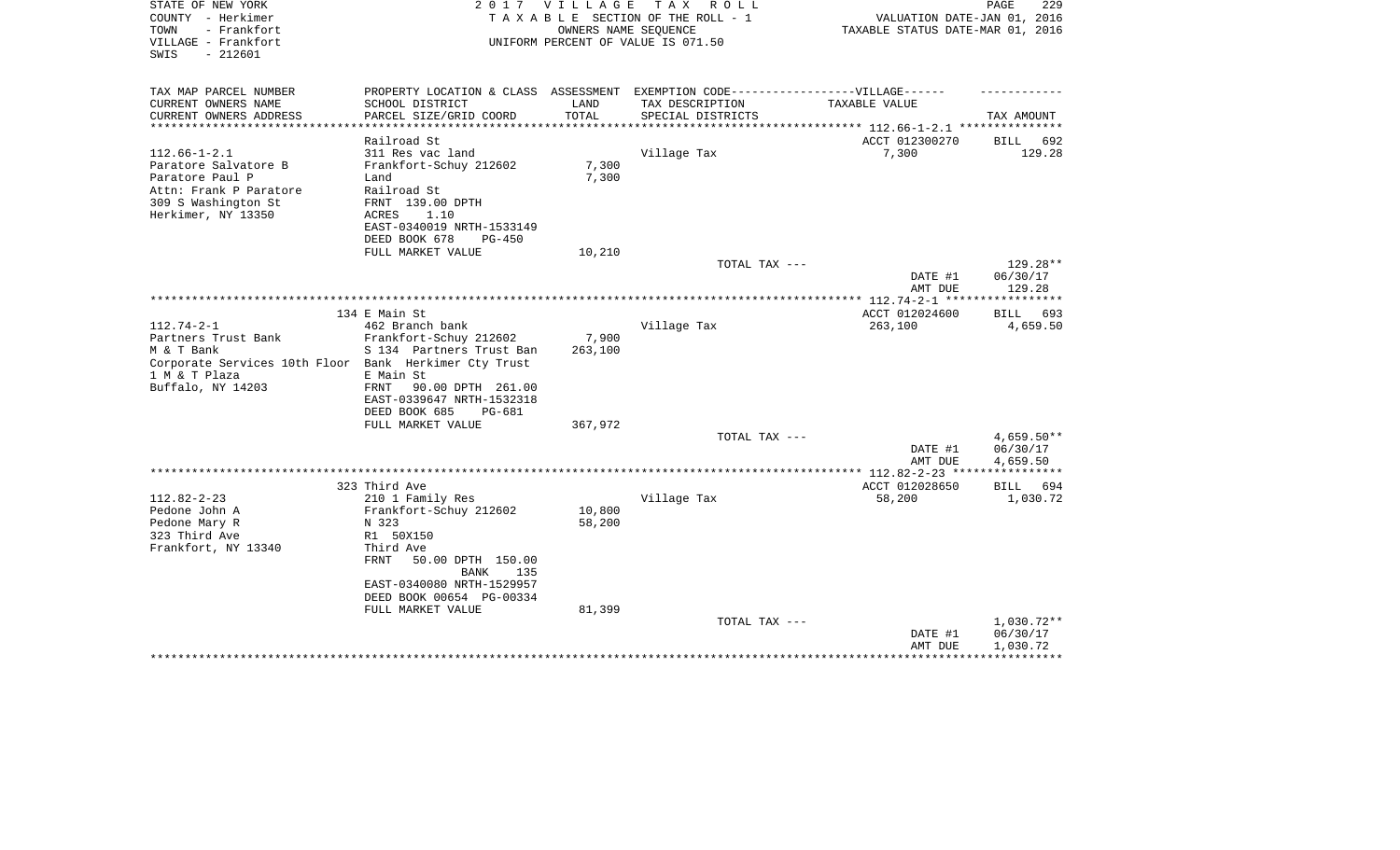| STATE OF NEW YORK<br>COUNTY - Herkimer     | 2 0 1 7                                                                          | VILLAGE              | T A X<br>R O L L<br>TAXABLE SECTION OF THE ROLL - 1 | VALUATION DATE-JAN 01, 2016            | PAGE<br>230          |
|--------------------------------------------|----------------------------------------------------------------------------------|----------------------|-----------------------------------------------------|----------------------------------------|----------------------|
| - Frankfort<br>TOWN<br>VILLAGE - Frankfort |                                                                                  | OWNERS NAME SEQUENCE | UNIFORM PERCENT OF VALUE IS 071.50                  | TAXABLE STATUS DATE-MAR 01, 2016       |                      |
| $-212601$<br>SWIS                          |                                                                                  |                      |                                                     |                                        |                      |
| TAX MAP PARCEL NUMBER                      | PROPERTY LOCATION & CLASS ASSESSMENT EXEMPTION CODE----------------VILLAGE------ |                      |                                                     |                                        |                      |
| CURRENT OWNERS NAME                        | SCHOOL DISTRICT                                                                  | LAND                 | TAX DESCRIPTION                                     | TAXABLE VALUE                          |                      |
| CURRENT OWNERS ADDRESS                     | PARCEL SIZE/GRID COORD                                                           | TOTAL                | SPECIAL DISTRICTS                                   | ********** 112.73-1-42 ***             | TAX AMOUNT           |
|                                            | 502 Frankfort St                                                                 |                      |                                                     | ACCT 191379                            | <b>BILL</b><br>695   |
| $112.73 - 1 - 42$                          | 210 1 Family Res                                                                 |                      | Village Tax                                         | 63,200                                 | 1,119.27             |
| Pellegrino Cosmo III                       | Frankfort-Schuy 212602                                                           | 8,500                |                                                     |                                        |                      |
| Pelligrino Vinci A                         | W 502                                                                            | 63,200               |                                                     |                                        |                      |
| 502 S Frankfort St                         | R1                                                                               |                      |                                                     |                                        |                      |
| Frankfort, NY 13340                        | Frankfort St                                                                     |                      |                                                     |                                        |                      |
|                                            | FRNT<br>50.00 DPTH<br>96.00                                                      |                      |                                                     |                                        |                      |
|                                            | EAST-0338672 NRTH-1530690                                                        |                      |                                                     |                                        |                      |
|                                            | DEED BOOK 1564<br>PG-395                                                         |                      |                                                     |                                        |                      |
|                                            | FULL MARKET VALUE                                                                | 88,392               |                                                     |                                        |                      |
|                                            |                                                                                  |                      | TOTAL TAX ---                                       |                                        | $1,119.27**$         |
|                                            |                                                                                  |                      |                                                     | DATE #1                                | 06/30/17             |
|                                            |                                                                                  |                      | ***********************                             | AMT DUE<br>*********** 112.73-1-21 *** | 1,119.27             |
|                                            | 410 Litchfield St                                                                |                      |                                                     | ACCT 183069                            | 696<br><b>BILL</b>   |
| $112.73 - 1 - 21$                          | 220 2 Family Res                                                                 |                      | Village Tax                                         | 74,200                                 | 1,314.08             |
| Pennock Barbara                            | Frankfort-Schuy 212602                                                           | 12,000               |                                                     |                                        |                      |
| 410 S Litchfield St                        | W 410                                                                            | 74,200               |                                                     |                                        |                      |
| Frankfort, NY 13340                        | R1                                                                               |                      |                                                     |                                        |                      |
|                                            | Litchfield St                                                                    |                      |                                                     |                                        |                      |
|                                            | 66.50 DPTH 135.80<br>FRNT                                                        |                      |                                                     |                                        |                      |
|                                            | EAST-0338411 NRTH-1530978                                                        |                      |                                                     |                                        |                      |
|                                            | DEED BOOK 1514<br>PG-447                                                         |                      |                                                     |                                        |                      |
|                                            | FULL MARKET VALUE                                                                | 103,776              |                                                     |                                        |                      |
|                                            |                                                                                  |                      | TOTAL TAX ---                                       |                                        | $1,314.08**$         |
|                                            |                                                                                  |                      |                                                     | DATE #1<br>AMT DUE                     | 06/30/17<br>1,314.08 |
|                                            |                                                                                  |                      |                                                     | *************** 112.81-3-14 ***        |                      |
|                                            | 320 Fourth Ave                                                                   |                      |                                                     | ACCT 012005400                         | BILL<br>697          |
| $112.81 - 3 - 14$                          | 210 1 Family Res                                                                 |                      | Village Tax                                         | 49,700                                 | 880.19               |
| Perez Carlos                               | Frankfort-Schuy 212602                                                           | 10,800               |                                                     |                                        |                      |
| Perez Janice                               | S 320                                                                            | 49,700               |                                                     |                                        |                      |
| 320 Fourth Ave                             | R1                                                                               |                      |                                                     |                                        |                      |
| Frankfort, NY 13340                        | Fourth Ave                                                                       |                      |                                                     |                                        |                      |
|                                            | FRNT<br>50.00 DPTH 150.00                                                        |                      |                                                     |                                        |                      |
|                                            | <b>BANK</b><br>135                                                               |                      |                                                     |                                        |                      |
|                                            | EAST-0339584 NRTH-1529657                                                        |                      |                                                     |                                        |                      |
|                                            | DEED BOOK 852<br>$PG-23$                                                         |                      |                                                     |                                        |                      |
|                                            | FULL MARKET VALUE                                                                | 69,510               |                                                     |                                        | 880.19**             |
|                                            |                                                                                  |                      | TOTAL TAX ---                                       | DATE #1                                | 06/30/17             |
|                                            |                                                                                  |                      |                                                     | AMT DUE                                | 880.19               |
|                                            |                                                                                  |                      |                                                     |                                        | **************       |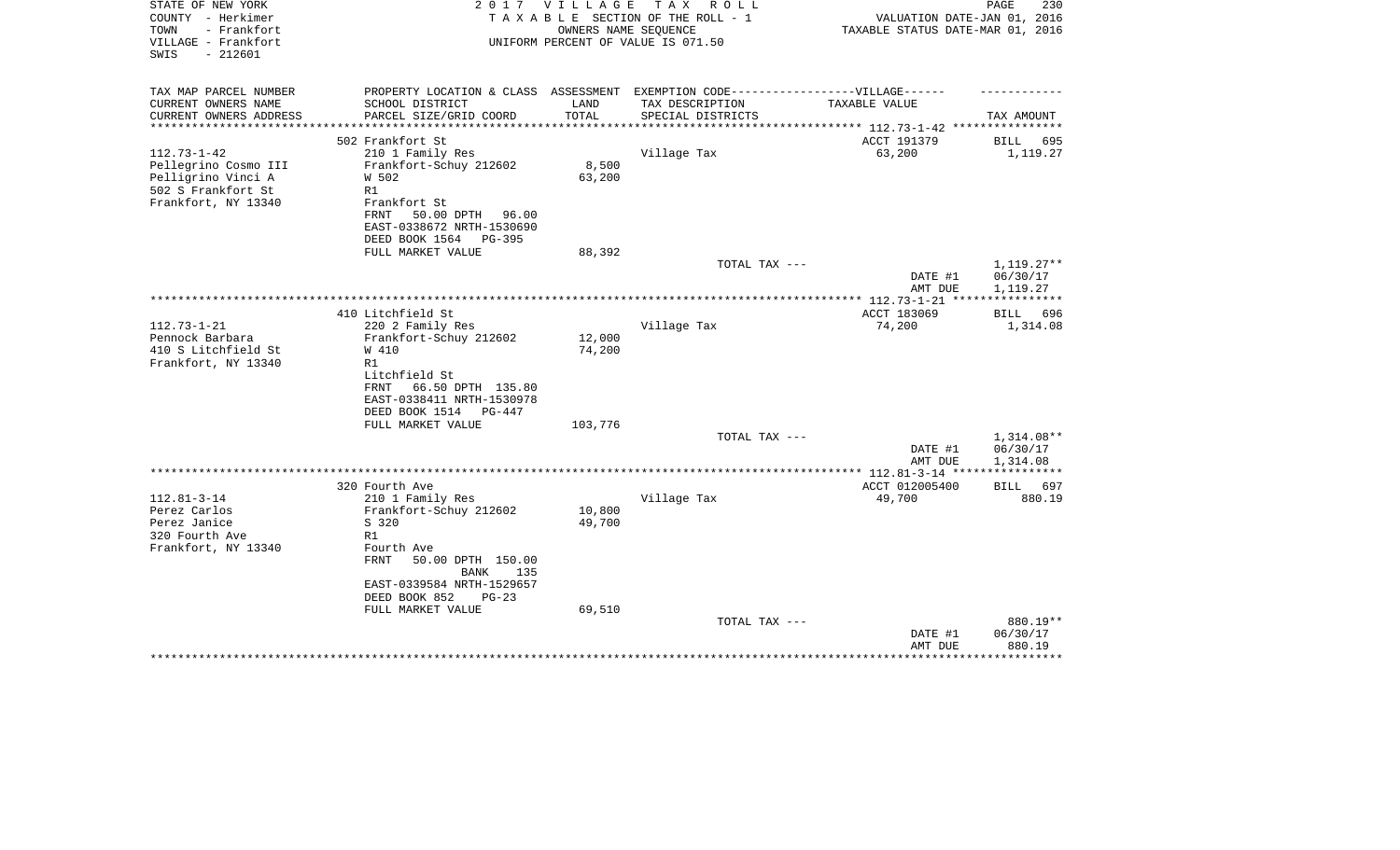| STATE OF NEW YORK<br>COUNTY - Herkimer<br>- Frankfort<br>TOWN<br>VILLAGE - Frankfort<br>SWIS<br>$-212601$ |                                                                                                                          |                                   | 2017 VILLAGE TAX ROLL<br>TAXABLE SECTION OF THE ROLL - 1<br>OWNERS NAME SEOUENCE<br>UNIFORM PERCENT OF VALUE IS 071.50 | VALUATION DATE-JAN 01, 2016<br>TAXABLE STATUS DATE-MAR 01, 2016 | PAGE<br>231                      |
|-----------------------------------------------------------------------------------------------------------|--------------------------------------------------------------------------------------------------------------------------|-----------------------------------|------------------------------------------------------------------------------------------------------------------------|-----------------------------------------------------------------|----------------------------------|
| TAX MAP PARCEL NUMBER<br>CURRENT OWNERS NAME                                                              | SCHOOL DISTRICT                                                                                                          | LAND                              | PROPERTY LOCATION & CLASS ASSESSMENT EXEMPTION CODE-----------------VILLAGE------<br>TAX DESCRIPTION                   | TAXABLE VALUE                                                   |                                  |
| CURRENT OWNERS ADDRESS<br>*******************                                                             | PARCEL SIZE/GRID COORD<br>*************************                                                                      | TOTAL<br>************************ | SPECIAL DISTRICTS                                                                                                      | **************** 112.66-1-11 ************                       | TAX AMOUNT                       |
|                                                                                                           | 319 Railroad St                                                                                                          |                                   |                                                                                                                        | ACCT 012010950                                                  | BILL<br>698                      |
| $112.66 - 1 - 11$                                                                                         | 210 1 Family Res                                                                                                         |                                   | VET WAR CT 41121                                                                                                       | 6,309                                                           |                                  |
| Perretta Vincent C                                                                                        | Frankfort-Schuy 212602                                                                                                   |                                   | 6,500 Village Tax                                                                                                      | 45,891                                                          | 812.73                           |
| 319 Railroad St<br>Frankfort, NY 13340                                                                    | W 319<br>R2 50X150<br>Railroad St<br>FRNT<br>50.00 DPTH 150.00<br>EAST-0340483 NRTH-1533396<br>DEED BOOK 946<br>$PG-411$ | 52,200                            | XC991 Water relevy                                                                                                     | 111.30 MT M                                                     | 111.30                           |
|                                                                                                           | FULL MARKET VALUE                                                                                                        | 73,007                            |                                                                                                                        |                                                                 |                                  |
|                                                                                                           |                                                                                                                          |                                   | TOTAL TAX ---                                                                                                          | DATE #1<br>AMT DUE                                              | $924.03**$<br>06/30/17<br>924.03 |
|                                                                                                           |                                                                                                                          |                                   |                                                                                                                        |                                                                 |                                  |
| $112.81 - 3 - 42$                                                                                         | 337 Fifth Ave<br>210 1 Family Res                                                                                        |                                   | CW_10_VET/ 41157                                                                                                       | ACCT 012027210<br>5,608                                         | BILL 699                         |
| Perri Julieanne Lf Est<br>Palumbo Barbara<br>337 Fifth Ave<br>Frankfort, NY 13340                         | Frankfort-Schuy 212602<br>N 337<br>R1 50X150<br>Fifth Ave<br>50.00 DPTH 150.00<br>FRNT<br>EAST-0339864 NRTH-1529096      | 82,600                            | 10,800 Village Tax                                                                                                     | 76,992                                                          | 1,363.53                         |
|                                                                                                           | DEED BOOK 939<br>$PG-679$                                                                                                |                                   |                                                                                                                        |                                                                 |                                  |
|                                                                                                           | FULL MARKET VALUE                                                                                                        | 115,524                           | TOTAL TAX ---                                                                                                          |                                                                 | $1,363.53**$                     |
|                                                                                                           |                                                                                                                          |                                   |                                                                                                                        | DATE #1<br>AMT DUE                                              | 06/30/17<br>1,363.53             |
|                                                                                                           |                                                                                                                          |                                   |                                                                                                                        | ***************** 112.73-1-63 *****************                 |                                  |
|                                                                                                           | 303 Litchfield St                                                                                                        |                                   |                                                                                                                        | ACCT 196278                                                     | BILL<br>700                      |
| $112.73 - 1 - 63$<br>Perritano Francine<br>Perritano Anthony<br>303 Litchfield St<br>Frankfort, NY 13340  | 210 1 Family Res<br>Frankfort-Schuy 212602<br>E 303<br>R1 60X104<br>Litchfield St<br>60.00 DPTH 104.00<br>FRNT           | 9,000<br>42,060                   | Village Tax                                                                                                            | 42,060                                                          | 744.88                           |
|                                                                                                           | EAST-0338719 NRTH-1531477<br>DEED BOOK 1594<br>PG-843<br>FULL MARKET VALUE                                               | 58,825                            |                                                                                                                        |                                                                 |                                  |
|                                                                                                           |                                                                                                                          |                                   | TOTAL TAX ---                                                                                                          | DATE #1<br>AMT DUE                                              | 744.88**<br>06/30/17<br>744.88   |
|                                                                                                           |                                                                                                                          |                                   |                                                                                                                        |                                                                 | *********                        |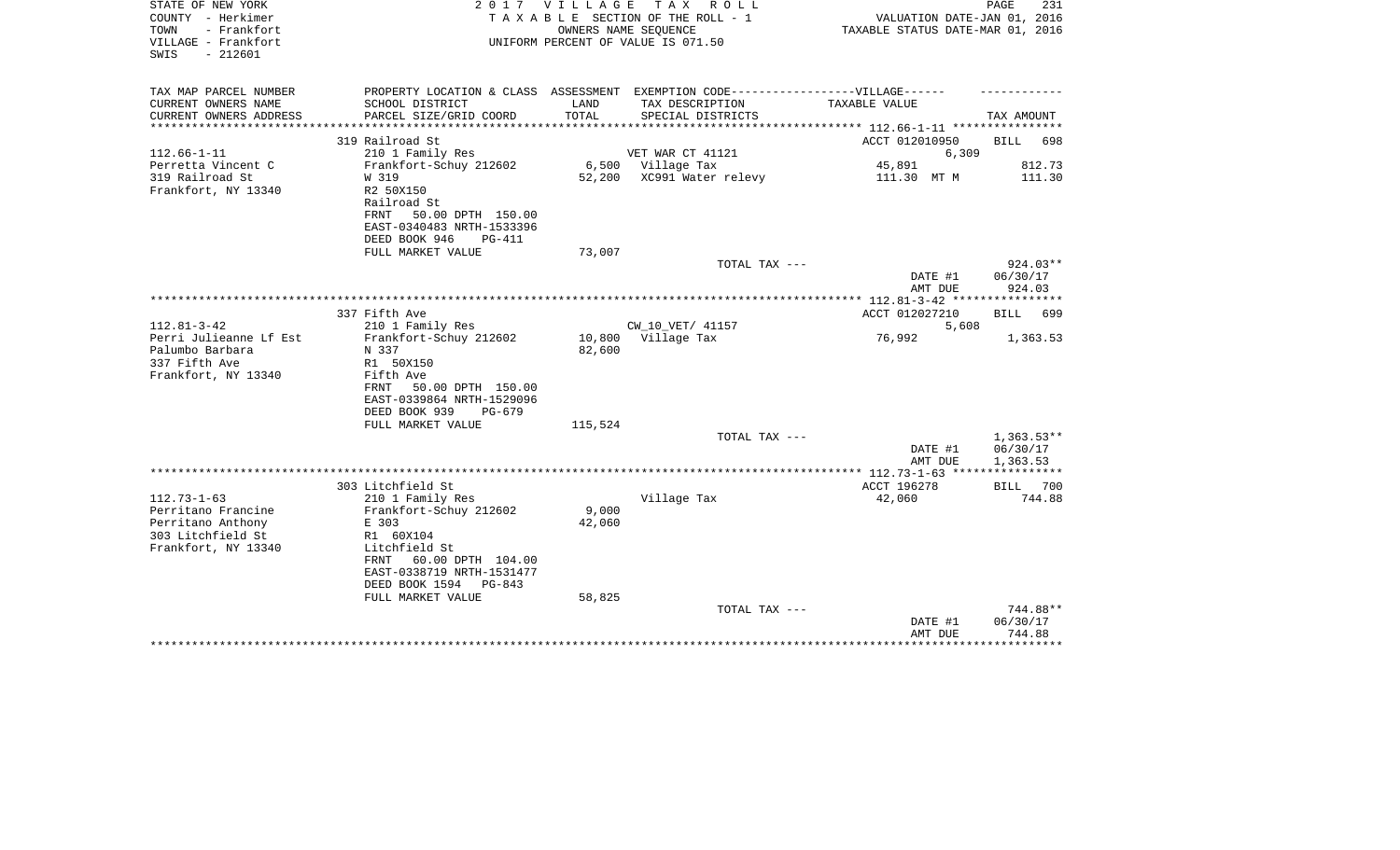| STATE OF NEW YORK<br>COUNTY - Herkimer<br>- Frankfort<br>TOWN<br>VILLAGE - Frankfort<br>$-212601$<br>SWIS | 2 0 1 7                                                                                                                                                                                    | VILLAGE<br>OWNERS NAME SEOUENCE | T A X<br>R O L L<br>TAXABLE SECTION OF THE ROLL - 1<br>UNIFORM PERCENT OF VALUE IS 071.50 | VALUATION DATE-JAN 01, 2016<br>TAXABLE STATUS DATE-MAR 01, 2016 | 232<br>PAGE                        |
|-----------------------------------------------------------------------------------------------------------|--------------------------------------------------------------------------------------------------------------------------------------------------------------------------------------------|---------------------------------|-------------------------------------------------------------------------------------------|-----------------------------------------------------------------|------------------------------------|
| TAX MAP PARCEL NUMBER                                                                                     | PROPERTY LOCATION & CLASS ASSESSMENT EXEMPTION CODE-----------------VILLAGE------                                                                                                          |                                 |                                                                                           |                                                                 |                                    |
| CURRENT OWNERS NAME<br>CURRENT OWNERS ADDRESS<br>***************                                          | SCHOOL DISTRICT<br>PARCEL SIZE/GRID COORD                                                                                                                                                  | LAND<br>TOTAL<br>************   | TAX DESCRIPTION<br>SPECIAL DISTRICTS                                                      | TAXABLE VALUE                                                   | TAX AMOUNT                         |
|                                                                                                           | 300 Palmer St                                                                                                                                                                              |                                 |                                                                                           | ACCT 012017910                                                  | 701<br>BILL                        |
| $112.73 - 4 - 15$<br>Perritano Michael<br>300 Palmer St<br>Frankfort, NY 13340                            | 210 1 Family Res<br>Frankfort-Schuy 212602<br>W 300<br>R1<br>Palmer St<br>FRNT<br>50.00 DPTH 100.00                                                                                        | 8,800<br>65,700                 | Village Tax                                                                               | 65,700                                                          | 1,163.55                           |
|                                                                                                           | EAST-0339717 NRTH-1530533                                                                                                                                                                  |                                 |                                                                                           |                                                                 |                                    |
|                                                                                                           | DEED BOOK 946<br>$PG-1$<br>FULL MARKET VALUE                                                                                                                                               | 91,888                          |                                                                                           |                                                                 |                                    |
|                                                                                                           |                                                                                                                                                                                            |                                 | TOTAL TAX ---                                                                             | DATE #1                                                         | $1,163.55**$<br>06/30/17           |
|                                                                                                           |                                                                                                                                                                                            |                                 |                                                                                           | AMT DUE                                                         | 1,163.55                           |
|                                                                                                           | 117 Cemetery St                                                                                                                                                                            |                                 |                                                                                           | ACCT 012026820                                                  | BILL<br>702                        |
| $112.65 - 2 - 8$<br>Perry George<br>Perry Brenda L<br>117 Cemetery St<br>Frankfort, NY 13340              | 210 1 Family Res<br>Frankfort-Schuy 212602<br>E 117<br>R1 61X241<br>Cemetery St<br>FRNT<br>60.00 DPTH 231.50<br>EAST-0337636 NRTH-1533009                                                  | 13,000<br>61,500                | Village Tax                                                                               | 61,500                                                          | 1,089.17                           |
|                                                                                                           | DEED BOOK 1298<br>$PG-21$<br>FULL MARKET VALUE                                                                                                                                             | 86,014                          |                                                                                           |                                                                 |                                    |
|                                                                                                           |                                                                                                                                                                                            |                                 | TOTAL TAX ---                                                                             | DATE #1<br>AMT DUE                                              | 1,089.17**<br>06/30/17<br>1,089.17 |
|                                                                                                           |                                                                                                                                                                                            |                                 |                                                                                           |                                                                 |                                    |
|                                                                                                           | 505 Frankfort St                                                                                                                                                                           |                                 |                                                                                           | ACCT 166745                                                     | BILL<br>703                        |
| $112.81 - 2 - 1.1$<br>Perry Gregory<br>505 Frankfort St<br>Frankfort, NY 13340                            | 220 2 Family Res<br>Frankfort-Schuy 212602<br>E 501-505<br>R2 100X111<br>Frankfort St<br>FRNT 111.00 DPTH 100.00<br>0.02<br>ACRES<br>EAST-0338804 NRTH-1530616<br>DEED BOOK 1408<br>PG-741 | 12,400<br>73,400                | Village Tax                                                                               | 73,400                                                          | 1,299.91                           |
|                                                                                                           | FULL MARKET VALUE                                                                                                                                                                          | 102,657                         |                                                                                           |                                                                 |                                    |
|                                                                                                           |                                                                                                                                                                                            |                                 | TOTAL TAX ---                                                                             | DATE #1<br>AMT DUE                                              | 1,299.91**<br>06/30/17<br>1,299.91 |
|                                                                                                           |                                                                                                                                                                                            |                                 |                                                                                           |                                                                 |                                    |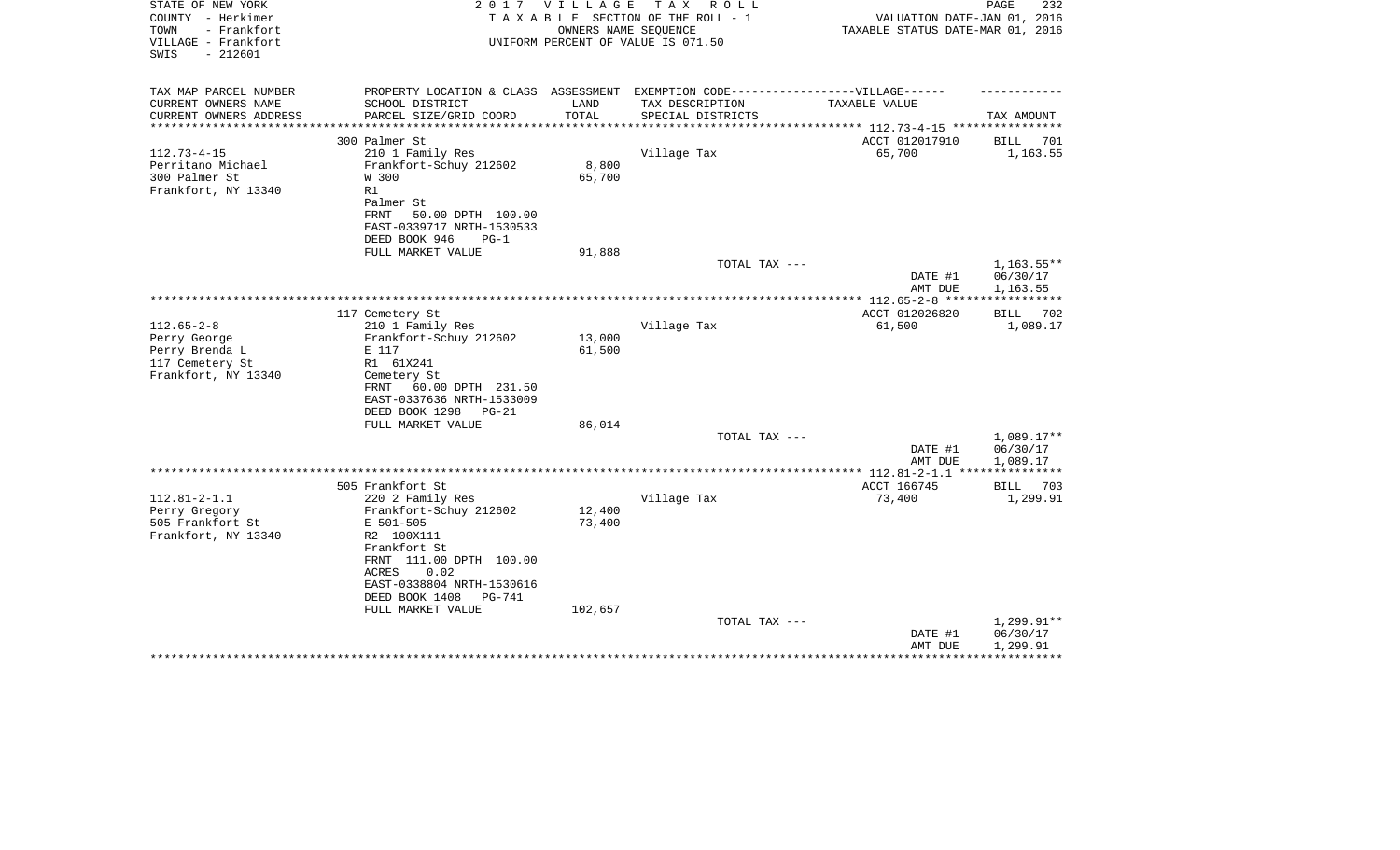| STATE OF NEW YORK<br>COUNTY - Herkimer<br>- Frankfort<br>TOWN | 2017                                                                              | <b>VILLAGE</b> | T A X<br>R O L L<br>TAXABLE SECTION OF THE ROLL - 1<br>OWNERS NAME SEQUENCE | VALUATION DATE-JAN 01, 2016<br>TAXABLE STATUS DATE-MAR 01, 2016 | PAGE<br>233           |
|---------------------------------------------------------------|-----------------------------------------------------------------------------------|----------------|-----------------------------------------------------------------------------|-----------------------------------------------------------------|-----------------------|
| VILLAGE - Frankfort<br>SWIS<br>$-212601$                      |                                                                                   |                | UNIFORM PERCENT OF VALUE IS 071.50                                          |                                                                 |                       |
| TAX MAP PARCEL NUMBER                                         | PROPERTY LOCATION & CLASS ASSESSMENT EXEMPTION CODE-----------------VILLAGE------ |                |                                                                             |                                                                 |                       |
| CURRENT OWNERS NAME                                           | SCHOOL DISTRICT                                                                   | LAND           | TAX DESCRIPTION                                                             | TAXABLE VALUE                                                   |                       |
| CURRENT OWNERS ADDRESS<br>********************                | PARCEL SIZE/GRID COORD                                                            | TOTAL          | SPECIAL DISTRICTS                                                           | ***************************** 112.81-2-35 ****************      | TAX AMOUNT            |
|                                                               | 202 Fourth Ave                                                                    |                |                                                                             | ACCT 166745                                                     | <b>BILL</b><br>704    |
| $112.81 - 2 - 35$                                             | 311 Res vac land                                                                  |                | Village Tax                                                                 | 6,400                                                           | 113.34                |
| Perry Gregory                                                 | Frankfort-Schuy 212602                                                            | 6,400          |                                                                             |                                                                 |                       |
| 505 Frankfort St                                              | S 202                                                                             | 6,400          |                                                                             |                                                                 |                       |
| Frankfort, NY 13340                                           | V19 50X100                                                                        |                |                                                                             |                                                                 |                       |
|                                                               | Fourth Ave<br>50.00 DPTH 100.00<br>FRNT                                           |                |                                                                             |                                                                 |                       |
|                                                               | EAST-0338836 NRTH-1530539                                                         |                |                                                                             |                                                                 |                       |
|                                                               | DEED BOOK 1408<br>PG-741                                                          |                |                                                                             |                                                                 |                       |
|                                                               | FULL MARKET VALUE                                                                 | 8,951          |                                                                             |                                                                 |                       |
|                                                               |                                                                                   |                | TOTAL TAX ---                                                               |                                                                 | 113.34**              |
|                                                               |                                                                                   |                |                                                                             | DATE #1                                                         | 06/30/17              |
|                                                               |                                                                                   |                |                                                                             | AMT DUE                                                         | 113.34                |
|                                                               |                                                                                   |                |                                                                             |                                                                 |                       |
| $112.73 - 2 - 21$                                             | 111 E Canal St<br>210 1 Family Res                                                |                | Village Tax                                                                 | ACCT 192253<br>36,500                                           | 705<br>BILL<br>646.42 |
| Perry Nathan                                                  | Frankfort-Schuy 212602                                                            | 4,200          |                                                                             |                                                                 |                       |
| 123 E Canal St                                                | N 111                                                                             | 36,500         |                                                                             |                                                                 |                       |
| Frankfort, NY 13340                                           | R1                                                                                |                |                                                                             |                                                                 |                       |
|                                                               | E Canal St                                                                        |                |                                                                             |                                                                 |                       |
|                                                               | 35.00 DPTH 125.00<br>FRNT                                                         |                |                                                                             |                                                                 |                       |
|                                                               | EAST-0339402 NRTH-1532349                                                         |                |                                                                             |                                                                 |                       |
|                                                               | DEED BOOK 1569<br>$PG-743$                                                        |                |                                                                             |                                                                 |                       |
|                                                               | FULL MARKET VALUE                                                                 | 51,049         |                                                                             |                                                                 |                       |
|                                                               |                                                                                   |                | TOTAL TAX ---                                                               |                                                                 | 646.42**              |
|                                                               |                                                                                   |                |                                                                             | DATE #1<br>AMT DUE                                              | 06/30/17<br>646.42    |
|                                                               |                                                                                   |                |                                                                             |                                                                 |                       |
|                                                               | 123 E Canal St                                                                    |                |                                                                             | ACCT 172209                                                     | BILL 706              |
| $112.73 - 2 - 25$                                             | 210 1 Family Res                                                                  |                | Village Tax                                                                 | 51,300                                                          | 908.52                |
| Perry Nathan P                                                | Frankfort-Schuy 212602                                                            | 5,400          |                                                                             |                                                                 |                       |
| 123 E Canal St                                                | N 121-123                                                                         | 51,300         |                                                                             |                                                                 |                       |
| Frankfort, NY 13340                                           | R1                                                                                |                |                                                                             |                                                                 |                       |
|                                                               | E Canal St                                                                        |                |                                                                             |                                                                 |                       |
|                                                               | 48.00 DPTH 116.00<br>FRNT                                                         |                |                                                                             |                                                                 |                       |
|                                                               | EAST-0339490 NRTH-1532221                                                         |                |                                                                             |                                                                 |                       |
|                                                               | DEED BOOK 1443<br>$PG-863$<br>FULL MARKET VALUE                                   | 71,748         |                                                                             |                                                                 |                       |
|                                                               |                                                                                   |                | TOTAL TAX ---                                                               |                                                                 | $908.52**$            |
|                                                               |                                                                                   |                |                                                                             | DATE #1                                                         | 06/30/17              |
|                                                               |                                                                                   |                |                                                                             | AMT DUE                                                         | 908.52                |
|                                                               |                                                                                   |                |                                                                             |                                                                 |                       |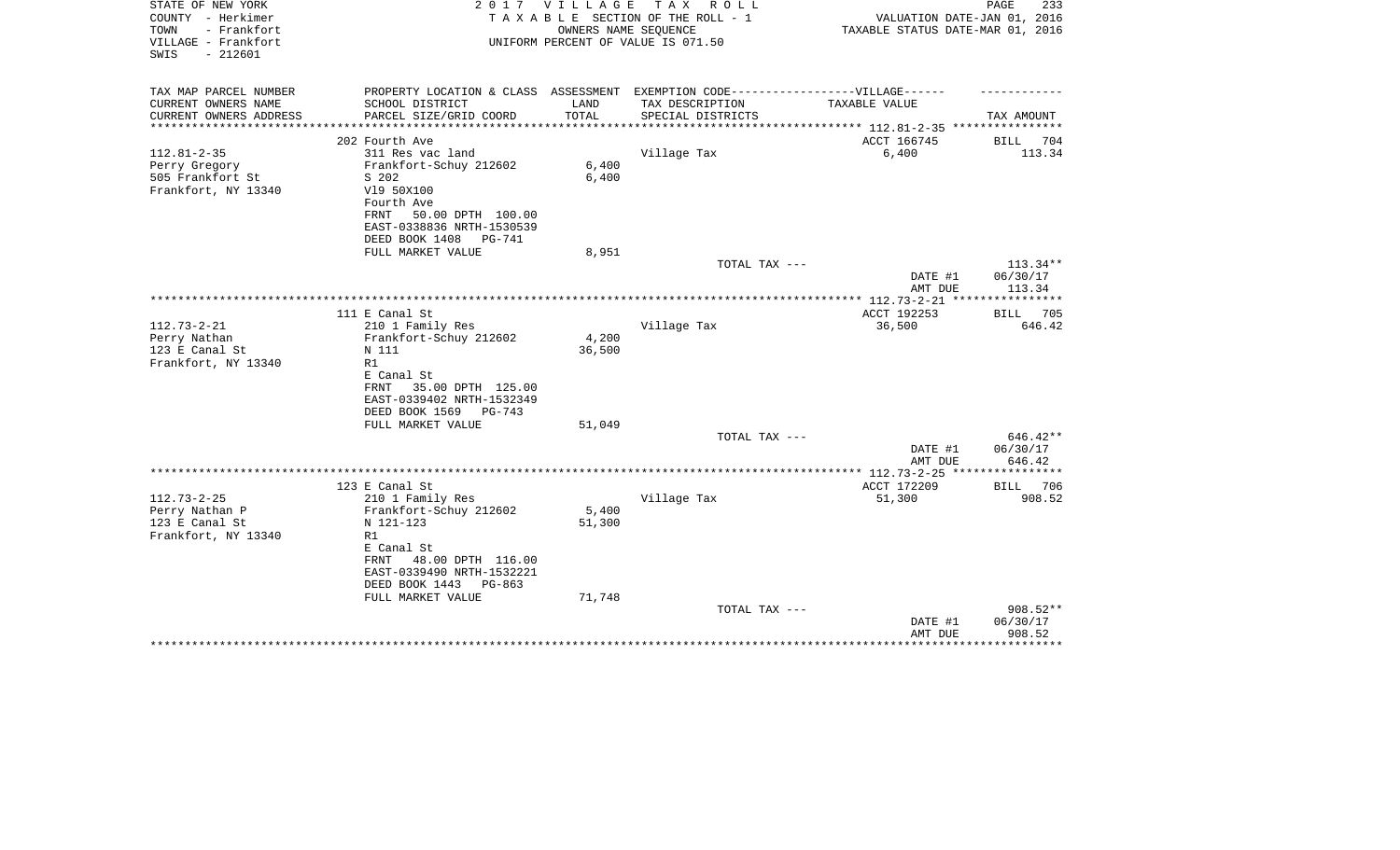| STATE OF NEW YORK<br>COUNTY - Herkimer<br>TOWN<br>- Frankfort<br>VILLAGE - Frankfort<br>$-212601$<br>SWIS | 2017                                                                                                                                                                          | <b>VILLAGE</b>   | T A X<br>R O L L<br>TAXABLE SECTION OF THE ROLL - 1<br>OWNERS NAME SEQUENCE<br>UNIFORM PERCENT OF VALUE IS 071.50 | VALUATION DATE-JAN 01, 2016<br>TAXABLE STATUS DATE-MAR 01, 2016 | PAGE<br>234                          |
|-----------------------------------------------------------------------------------------------------------|-------------------------------------------------------------------------------------------------------------------------------------------------------------------------------|------------------|-------------------------------------------------------------------------------------------------------------------|-----------------------------------------------------------------|--------------------------------------|
|                                                                                                           |                                                                                                                                                                               |                  |                                                                                                                   |                                                                 |                                      |
| TAX MAP PARCEL NUMBER                                                                                     | PROPERTY LOCATION & CLASS ASSESSMENT EXEMPTION CODE-----------------VILLAGE------                                                                                             |                  |                                                                                                                   |                                                                 |                                      |
| CURRENT OWNERS NAME<br>CURRENT OWNERS ADDRESS                                                             | SCHOOL DISTRICT<br>PARCEL SIZE/GRID COORD                                                                                                                                     | LAND<br>TOTAL    | TAX DESCRIPTION<br>SPECIAL DISTRICTS                                                                              | TAXABLE VALUE                                                   | TAX AMOUNT                           |
| **********************                                                                                    |                                                                                                                                                                               |                  |                                                                                                                   |                                                                 |                                      |
| $112.81 - 2 - 31$                                                                                         | 212 Fourth Ave<br>210 1 Family Res                                                                                                                                            |                  | Village Tax                                                                                                       | ACCT 012006090<br>63,500                                        | <b>BILL</b><br>707<br>1,124.59       |
| Perry Steven<br>Perry Julie A<br>212 Fourth Ave<br>Frankfort, NY 13340                                    | Frankfort-Schuy 212602<br>S 212<br>R1 50X150<br>Fourth Ave<br>50.00 DPTH 150.00<br>FRNT<br>EAST-0338963 NRTH-1530388                                                          | 10,800<br>63,500 |                                                                                                                   |                                                                 |                                      |
|                                                                                                           | DEED BOOK 777<br>$PG-339$                                                                                                                                                     |                  |                                                                                                                   |                                                                 |                                      |
|                                                                                                           | FULL MARKET VALUE                                                                                                                                                             | 88,811           | TOTAL TAX ---                                                                                                     |                                                                 | 1,124.59**                           |
|                                                                                                           |                                                                                                                                                                               |                  |                                                                                                                   | DATE #1<br>AMT DUE                                              | 06/30/17<br>1,124.59                 |
|                                                                                                           |                                                                                                                                                                               |                  |                                                                                                                   |                                                                 |                                      |
|                                                                                                           | 515 Frankfort St                                                                                                                                                              |                  |                                                                                                                   | ACCT 160712                                                     | BILL<br>708                          |
| $112.81 - 2 - 4$<br>Peterson Sharon<br>515 Frankfort St<br>Frankfort, NY 13340                            | 210 1 Family Res<br>Frankfort-Schuy 212602<br>E 515<br>R1 36X153<br>Frankfort St<br>36.00 DPTH 150.00<br>FRNT<br>EAST-0338702 NRTH-1530441<br>DEED BOOK 1369<br><b>PG-471</b> | 7,700<br>61,500  | Village Tax                                                                                                       | 61,500                                                          | 1,089.17                             |
|                                                                                                           | FULL MARKET VALUE                                                                                                                                                             | 86,014           | TOTAL TAX ---                                                                                                     |                                                                 | 1,089.17**                           |
|                                                                                                           |                                                                                                                                                                               |                  |                                                                                                                   | DATE #1<br>AMT DUE                                              | 06/30/17<br>1,089.17                 |
|                                                                                                           |                                                                                                                                                                               |                  |                                                                                                                   | ********* 112.82-1-61 ****                                      |                                      |
| $112.82 - 1 - 61$<br>Phillips Daniel M<br>Behr Lindsay A<br>301 Ingersol Ave<br>Frankfort, NY 13340       | 301 Ingersol Ave<br>210 1 Family Res<br>Frankfort-Schuy 212602<br>E 301<br>R1<br>Ingersol Ave<br>55.00 DPTH<br>99.00<br>FRNT                                                  | 8,700<br>59,500  | Village Tax                                                                                                       | ACCT 012031230<br>59,500                                        | 709<br><b>BILL</b><br>1,053.75       |
|                                                                                                           | EAST-0340370 NRTH-1529714<br>DEED BOOK 946<br>$PG-15$<br>FULL MARKET VALUE                                                                                                    | 83,217           | TOTAL TAX ---                                                                                                     | DATE #1<br>AMT DUE                                              | $1,053.75**$<br>06/30/17<br>1,053.75 |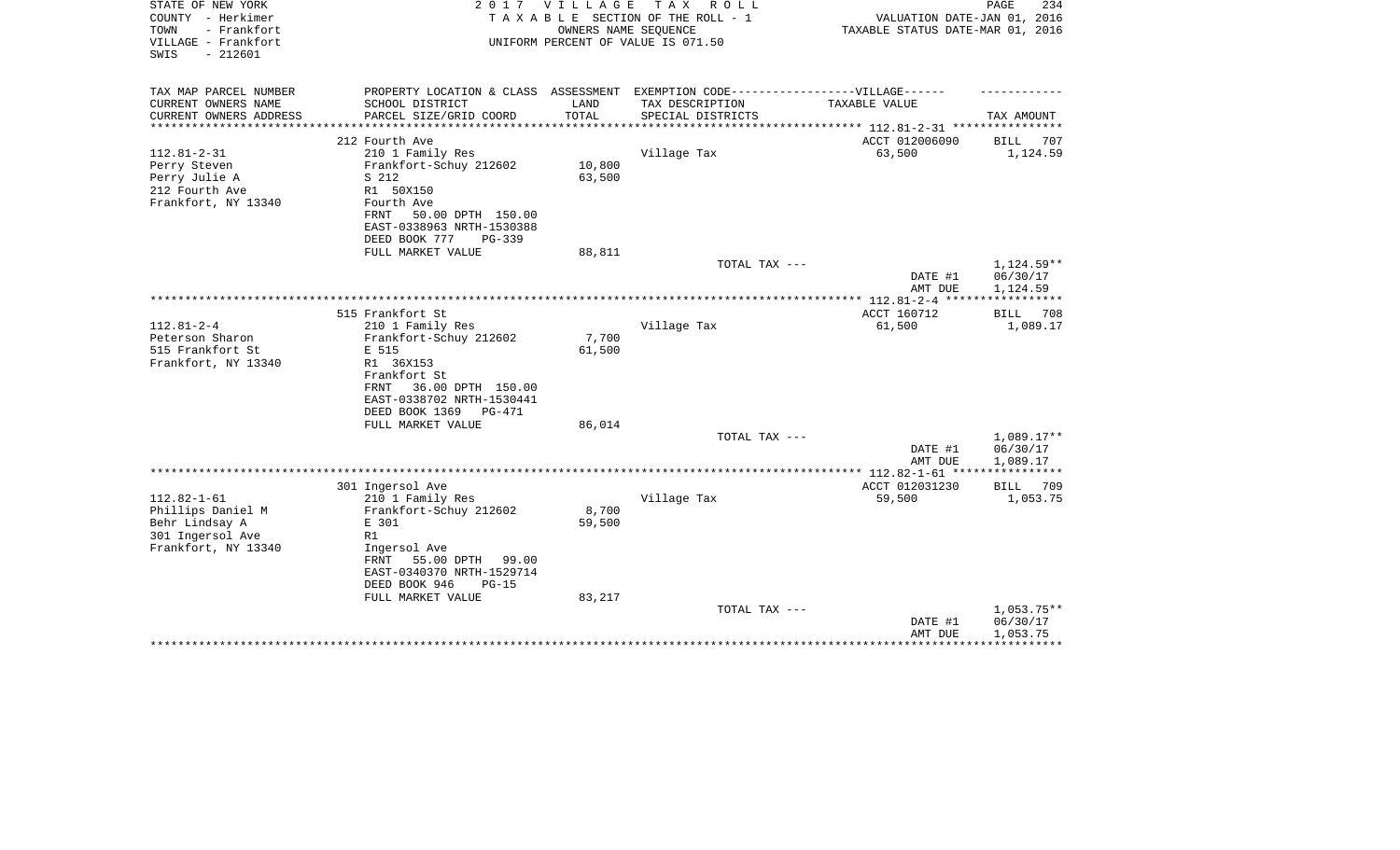| STATE OF NEW YORK        | 2017                                                                              | <b>VILLAGE</b> | T A X<br>R O L L                   |                                   | PAGE<br>235 |
|--------------------------|-----------------------------------------------------------------------------------|----------------|------------------------------------|-----------------------------------|-------------|
| COUNTY - Herkimer        |                                                                                   |                | TAXABLE SECTION OF THE ROLL - 1    | VALUATION DATE-JAN 01, 2016       |             |
| TOWN<br>- Frankfort      |                                                                                   |                | OWNERS NAME SEQUENCE               | TAXABLE STATUS DATE-MAR 01, 2016  |             |
| VILLAGE - Frankfort      |                                                                                   |                | UNIFORM PERCENT OF VALUE IS 071.50 |                                   |             |
| $-212601$<br>SWIS        |                                                                                   |                |                                    |                                   |             |
|                          |                                                                                   |                |                                    |                                   |             |
| TAX MAP PARCEL NUMBER    | PROPERTY LOCATION & CLASS ASSESSMENT EXEMPTION CODE-----------------VILLAGE------ |                |                                    |                                   |             |
| CURRENT OWNERS NAME      | SCHOOL DISTRICT                                                                   | LAND           | TAX DESCRIPTION                    | TAXABLE VALUE                     |             |
| CURRENT OWNERS ADDRESS   | PARCEL SIZE/GRID COORD                                                            | TOTAL          | SPECIAL DISTRICTS                  |                                   | TAX AMOUNT  |
| *********************    |                                                                                   |                |                                    |                                   |             |
|                          | 115 E Main St                                                                     |                |                                    | ACCT 199508                       | BILL<br>710 |
| $112.65 - 3 - 47$        | 283 Res w/Comuse                                                                  |                | Village Tax                        | 66,600                            | 1,179.49    |
| Phuong Jennifer          | Frankfort-Schuy 212602                                                            | 6,300          |                                    |                                   |             |
| 115 E Main St            | N 113-115                                                                         | 66,600         |                                    |                                   |             |
| Frankfort, NY 13340      | R1 45X190                                                                         |                |                                    |                                   |             |
|                          | E Main St                                                                         |                |                                    |                                   |             |
| PRIOR OWNER ON 3/01/2016 | 45.00 DPTH 190.00<br>FRNT                                                         |                |                                    |                                   |             |
| Huynh Jimmy              | EAST-0339618 NRTH-1532823                                                         |                |                                    |                                   |             |
|                          | DEED BOOK 1615<br><b>PG-59</b>                                                    |                |                                    |                                   |             |
|                          | FULL MARKET VALUE                                                                 | 93,147         |                                    |                                   |             |
|                          |                                                                                   |                | TOTAL TAX ---                      |                                   | 1,179.49**  |
|                          |                                                                                   |                |                                    | DATE #1                           | 06/30/17    |
|                          |                                                                                   |                |                                    | AMT DUE                           | 1,179.49    |
|                          |                                                                                   |                |                                    | **************** 112.65-3-48 **** | *********** |
|                          | E Main St                                                                         |                |                                    | ACCT 199508                       | 711<br>BILL |
| $112.65 - 3 - 48$        | 311 Res vac land                                                                  |                | Village Tax                        | 1,600                             | 28.34       |
| Phuong Jennifer          | Frankfort-Schuy 212602                                                            | 1,600          |                                    |                                   |             |
| 115 E Main St            | N 111                                                                             | 1,600          |                                    |                                   |             |
| Frankfort, NY 13340      | V19                                                                               |                |                                    |                                   |             |
|                          | E Main St                                                                         |                |                                    |                                   |             |
| PRIOR OWNER ON 3/01/2016 | 20.00 DPTH 192.00<br><b>FRNT</b>                                                  |                |                                    |                                   |             |
| Huynh Jimmy              | EAST-0339604 NRTH-1532854                                                         |                |                                    |                                   |             |
|                          | DEED BOOK 1615<br>$PG-59$                                                         |                |                                    |                                   |             |
|                          | FULL MARKET VALUE                                                                 | 2,238          | TOTAL TAX ---                      |                                   | 28.34**     |
|                          |                                                                                   |                |                                    |                                   | 06/30/17    |
|                          |                                                                                   |                |                                    | DATE #1<br>AMT DUE                | 28.34       |
|                          |                                                                                   |                |                                    |                                   | *********** |
|                          | 116 E Orchard St                                                                  |                |                                    | ACCT 012000510                    | BILL<br>712 |
| $112.65 - 3 - 37$        | 220 2 Family Res                                                                  |                | Village Tax                        | 41,800                            | 740.28      |
| Pianella Michele         | Frankfort-Schuy 212602                                                            | 5,100          |                                    |                                   |             |
| Attn: Malecki Michele    | S 116                                                                             | 41,800         |                                    |                                   |             |
| 5 Old Valley Rd          | R2 40X100                                                                         |                |                                    |                                   |             |
| Whitesboro, NY 13492     | E Orchard St                                                                      |                |                                    |                                   |             |
|                          | 45.00 DPTH 114.00<br>FRNT                                                         |                |                                    |                                   |             |
|                          | EAST-0339833 NRTH-1532879                                                         |                |                                    |                                   |             |
|                          | DEED BOOK 782<br>$PG-663$                                                         |                |                                    |                                   |             |
|                          | FULL MARKET VALUE                                                                 | 58,462         |                                    |                                   |             |
|                          |                                                                                   |                | TOTAL TAX ---                      |                                   | 740.28**    |
|                          |                                                                                   |                |                                    | DATE #1                           | 06/30/17    |
|                          |                                                                                   |                |                                    | AMT DUE                           | 740.28      |
|                          |                                                                                   |                |                                    |                                   | *********** |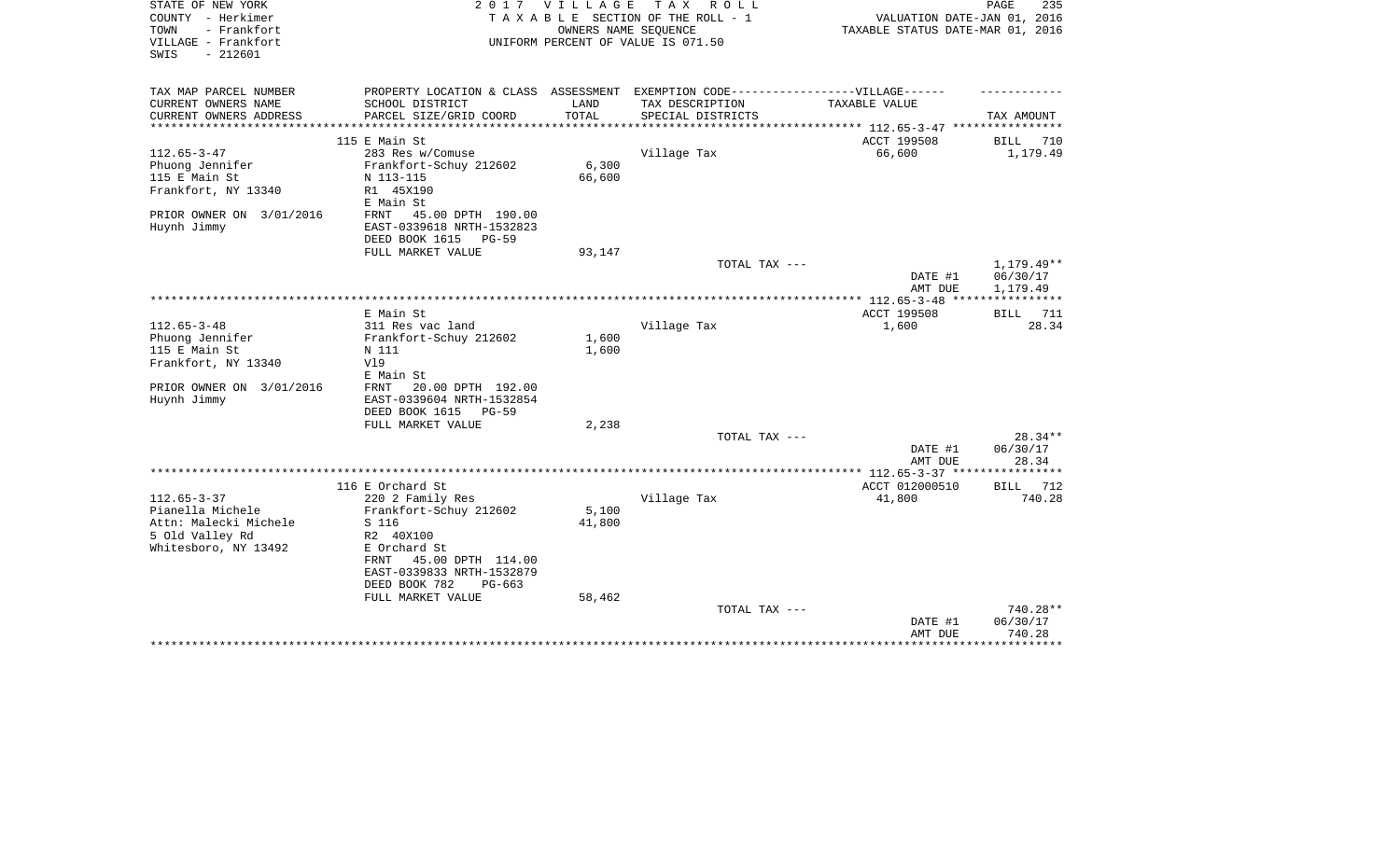| STATE OF NEW YORK<br>COUNTY - Herkimer<br>TOWN<br>- Frankfort<br>VILLAGE - Frankfort<br>$-212601$<br>SWIS | 2017                                                                                                   | V I L L A G E<br>OWNERS NAME SEOUENCE | T A X<br>R O L L<br>TAXABLE SECTION OF THE ROLL - 1<br>UNIFORM PERCENT OF VALUE IS 071.50 | VALUATION DATE-JAN 01, 2016<br>TAXABLE STATUS DATE-MAR 01, 2016 | PAGE<br>236                        |
|-----------------------------------------------------------------------------------------------------------|--------------------------------------------------------------------------------------------------------|---------------------------------------|-------------------------------------------------------------------------------------------|-----------------------------------------------------------------|------------------------------------|
| TAX MAP PARCEL NUMBER                                                                                     | PROPERTY LOCATION & CLASS ASSESSMENT EXEMPTION CODE----------------VILLAGE------                       |                                       |                                                                                           |                                                                 |                                    |
| CURRENT OWNERS NAME                                                                                       | SCHOOL DISTRICT                                                                                        | LAND                                  | TAX DESCRIPTION                                                                           | TAXABLE VALUE                                                   |                                    |
| CURRENT OWNERS ADDRESS<br>*********************                                                           | PARCEL SIZE/GRID COORD<br>***************************                                                  | TOTAL                                 | SPECIAL DISTRICTS                                                                         |                                                                 | TAX AMOUNT                         |
|                                                                                                           | 253 W Main St                                                                                          |                                       |                                                                                           | ACCT 012024120                                                  | <b>BILL</b><br>713                 |
| $112.65 - 1 - 47$                                                                                         | 210 1 Family Res                                                                                       |                                       | Village Tax                                                                               | 68,000                                                          | 1,204.28                           |
| Picente Christine                                                                                         | Frankfort-Schuy 212602                                                                                 | 12,900                                |                                                                                           |                                                                 |                                    |
| Anthony & Gaetana Dellamura                                                                               | $S$ 251-253                                                                                            | 68,000                                |                                                                                           |                                                                 |                                    |
| 253 W Main St                                                                                             | R1                                                                                                     |                                       |                                                                                           |                                                                 |                                    |
| Frankfort, NY 13340                                                                                       | W Main                                                                                                 |                                       |                                                                                           |                                                                 |                                    |
|                                                                                                           | FRNT 335.00 DPTH<br><b>ACRES</b><br>1.60                                                               |                                       |                                                                                           |                                                                 |                                    |
|                                                                                                           | EAST-0337863 NRTH-1534433                                                                              |                                       |                                                                                           |                                                                 |                                    |
|                                                                                                           | DEED BOOK 1236<br><b>PG-801</b>                                                                        |                                       |                                                                                           |                                                                 |                                    |
|                                                                                                           | FULL MARKET VALUE                                                                                      | 95,105                                |                                                                                           |                                                                 |                                    |
|                                                                                                           |                                                                                                        |                                       | TOTAL TAX ---                                                                             | DATE #1<br>AMT DUE                                              | 1,204.28**<br>06/30/17<br>1,204.28 |
|                                                                                                           |                                                                                                        |                                       |                                                                                           |                                                                 |                                    |
|                                                                                                           | 318 Fourth Ave                                                                                         |                                       |                                                                                           | ACCT 012021420                                                  | <b>BILL</b><br>714                 |
| $112.81 - 3 - 13$                                                                                         | 210 1 Family Res                                                                                       |                                       | Village Tax                                                                               | 58,700                                                          | 1,039.58                           |
| Pileggi Mary<br>318 Fourth Ave                                                                            | Frankfort-Schuy 212602<br>S 318                                                                        | 10,800<br>58,700                      |                                                                                           |                                                                 |                                    |
| Frankfort, NY 13340                                                                                       | R1                                                                                                     |                                       |                                                                                           |                                                                 |                                    |
|                                                                                                           | Fourth Ave<br>50.00 DPTH 150.00<br>FRNT<br>EAST-0339550 NRTH-1529700<br>DEED BOOK 00578 PG-00707       |                                       |                                                                                           |                                                                 |                                    |
|                                                                                                           | FULL MARKET VALUE                                                                                      | 82,098                                |                                                                                           |                                                                 |                                    |
|                                                                                                           |                                                                                                        |                                       | TOTAL TAX ---                                                                             | DATE #1                                                         | 1,039.58**<br>06/30/17             |
|                                                                                                           |                                                                                                        |                                       |                                                                                           | AMT DUE                                                         | 1,039.58                           |
|                                                                                                           |                                                                                                        |                                       |                                                                                           | ******* 112.65-2-37 *****************                           |                                    |
|                                                                                                           | 104 Lock St                                                                                            |                                       |                                                                                           | ACCT 182372                                                     | BILL<br>715                        |
| $112.65 - 2 - 37$                                                                                         | 210 1 Family Res                                                                                       |                                       | Village Tax                                                                               | 23,000                                                          | 407.33                             |
| Plachotnik Rebecca<br>104 Lock St                                                                         | Frankfort-Schuy 212602                                                                                 | 4,300                                 |                                                                                           |                                                                 |                                    |
| Frankfort, NY 13340                                                                                       | W 104<br>R1 55X45                                                                                      | 23,000                                |                                                                                           |                                                                 |                                    |
|                                                                                                           | Lock St<br>61.00 DPTH<br>FRNT<br>54.00<br>EAST-0338838 NRTH-1533206<br>DEED BOOK 1510<br><b>PG-132</b> |                                       |                                                                                           |                                                                 |                                    |
|                                                                                                           | FULL MARKET VALUE                                                                                      | 32,168                                |                                                                                           |                                                                 |                                    |
|                                                                                                           |                                                                                                        |                                       | TOTAL TAX ---                                                                             | DATE #1<br>AMT DUE                                              | $407.33**$<br>06/30/17<br>407.33   |
|                                                                                                           |                                                                                                        |                                       |                                                                                           |                                                                 |                                    |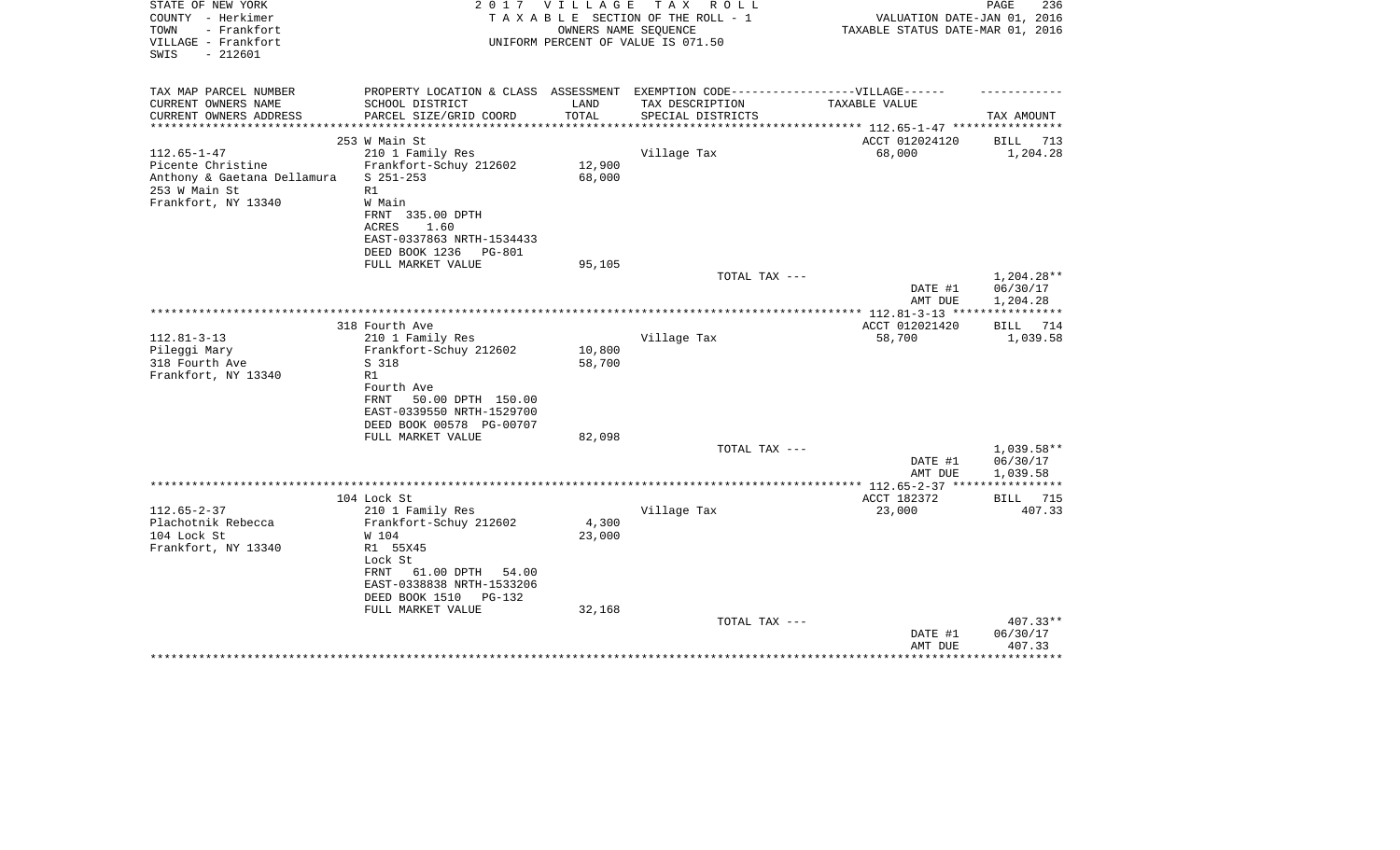| STATE OF NEW YORK<br>COUNTY - Herkimer<br>- Frankfort<br>TOWN<br>VILLAGE - Frankfort<br>$-212601$<br>SWIS | 2017                                                                                                 | VILLAGE | T A X<br>R O L L<br>TAXABLE SECTION OF THE ROLL - 1<br>OWNERS NAME SEQUENCE<br>UNIFORM PERCENT OF VALUE IS 071.50 | VALUATION DATE-JAN 01, 2016<br>TAXABLE STATUS DATE-MAR 01, 2016 | 237<br>PAGE                    |
|-----------------------------------------------------------------------------------------------------------|------------------------------------------------------------------------------------------------------|---------|-------------------------------------------------------------------------------------------------------------------|-----------------------------------------------------------------|--------------------------------|
|                                                                                                           |                                                                                                      |         |                                                                                                                   |                                                                 |                                |
| TAX MAP PARCEL NUMBER<br>CURRENT OWNERS NAME                                                              | PROPERTY LOCATION & CLASS ASSESSMENT EXEMPTION CODE-----------------VILLAGE------<br>SCHOOL DISTRICT | LAND    | TAX DESCRIPTION                                                                                                   | TAXABLE VALUE                                                   |                                |
| CURRENT OWNERS ADDRESS                                                                                    | PARCEL SIZE/GRID COORD                                                                               | TOTAL   | SPECIAL DISTRICTS                                                                                                 |                                                                 | TAX AMOUNT                     |
| **********************                                                                                    |                                                                                                      |         |                                                                                                                   |                                                                 |                                |
| $112.82 - 1 - 35$                                                                                         | 308 First Ave<br>210 1 Family Res                                                                    |         | Village Tax                                                                                                       | ACCT 012025230<br>49,500                                        | 716<br>BILL<br>876.65          |
| Plano Kelly Ann                                                                                           | Frankfort-Schuy 212602                                                                               | 10,800  |                                                                                                                   |                                                                 |                                |
| Plano Michele                                                                                             | S 308                                                                                                | 49,500  |                                                                                                                   |                                                                 |                                |
| 308 First Ave                                                                                             | R1                                                                                                   |         |                                                                                                                   |                                                                 |                                |
| Frankfort, NY 13340                                                                                       | First Ave                                                                                            |         |                                                                                                                   |                                                                 |                                |
|                                                                                                           | FRNT<br>50.00 DPTH 150.00<br>EAST-0340233 NRTH-1530558                                               |         |                                                                                                                   |                                                                 |                                |
|                                                                                                           | DEED BOOK 740<br>$PG-84$                                                                             |         |                                                                                                                   |                                                                 |                                |
|                                                                                                           | FULL MARKET VALUE                                                                                    | 69,231  |                                                                                                                   |                                                                 |                                |
|                                                                                                           |                                                                                                      |         | TOTAL TAX ---                                                                                                     |                                                                 | 876.65**                       |
|                                                                                                           |                                                                                                      |         |                                                                                                                   | DATE #1                                                         | 06/30/17                       |
|                                                                                                           |                                                                                                      |         |                                                                                                                   | AMT DUE                                                         | 876.65                         |
|                                                                                                           | 302 Fourth Ave                                                                                       |         |                                                                                                                   | ACCT 012023040                                                  | 717<br>BILL                    |
| $112.81 - 3 - 2$                                                                                          | 210 1 Family Res                                                                                     |         | Village Tax                                                                                                       | 40,000                                                          | 708.40                         |
| Plano Theresa M                                                                                           | Frankfort-Schuy 212602                                                                               | 8,100   |                                                                                                                   |                                                                 |                                |
| 302 Fourth Ave<br>Frankfort, NY 13340                                                                     | S 302<br>R1                                                                                          | 40,000  |                                                                                                                   |                                                                 |                                |
|                                                                                                           | Fourth Ave                                                                                           |         |                                                                                                                   |                                                                 |                                |
|                                                                                                           | 47.00 DPTH 103.00<br>FRNT                                                                            |         |                                                                                                                   |                                                                 |                                |
|                                                                                                           | EAST-0339341 NRTH-1529986                                                                            |         |                                                                                                                   |                                                                 |                                |
|                                                                                                           | DEED BOOK 871<br>$PG-220$                                                                            |         |                                                                                                                   |                                                                 |                                |
|                                                                                                           | FULL MARKET VALUE                                                                                    | 55,944  | TOTAL TAX ---                                                                                                     |                                                                 | 708.40**                       |
|                                                                                                           |                                                                                                      |         |                                                                                                                   | DATE #1                                                         | 06/30/17                       |
|                                                                                                           |                                                                                                      |         |                                                                                                                   | AMT DUE                                                         | 708.40                         |
|                                                                                                           |                                                                                                      |         |                                                                                                                   | *************** 112.73-1-52 ****                                | ************                   |
| $112.73 - 1 - 52$                                                                                         | 316-318 Frankfort St<br>220 2 Family Res                                                             |         | Village Tax                                                                                                       | ACCT 012012480<br>58,400                                        | 718<br><b>BILL</b><br>1,034.26 |
| Polizzi Joseph P                                                                                          | Frankfort-Schuy 212602                                                                               | 7,800   |                                                                                                                   |                                                                 |                                |
| 2578 Mohawk St                                                                                            | W 316-318                                                                                            | 58,400  |                                                                                                                   |                                                                 |                                |
| Sauquoit, NY 13456                                                                                        | R2 78X51x75x80                                                                                       |         |                                                                                                                   |                                                                 |                                |
|                                                                                                           | Frankfort St                                                                                         |         |                                                                                                                   |                                                                 |                                |
|                                                                                                           | 77.30 DPTH<br>FRNT<br>79.00<br>EAST-0339008 NRTH-1531117                                             |         |                                                                                                                   |                                                                 |                                |
|                                                                                                           | DEED BOOK 1324<br><b>PG-940</b>                                                                      |         |                                                                                                                   |                                                                 |                                |
|                                                                                                           | FULL MARKET VALUE                                                                                    | 81,678  |                                                                                                                   |                                                                 |                                |
|                                                                                                           |                                                                                                      |         | TOTAL TAX ---                                                                                                     |                                                                 | $1,034.26**$                   |
|                                                                                                           |                                                                                                      |         |                                                                                                                   | DATE #1<br>AMT DUE                                              | 06/30/17<br>1,034.26           |
|                                                                                                           |                                                                                                      |         |                                                                                                                   |                                                                 |                                |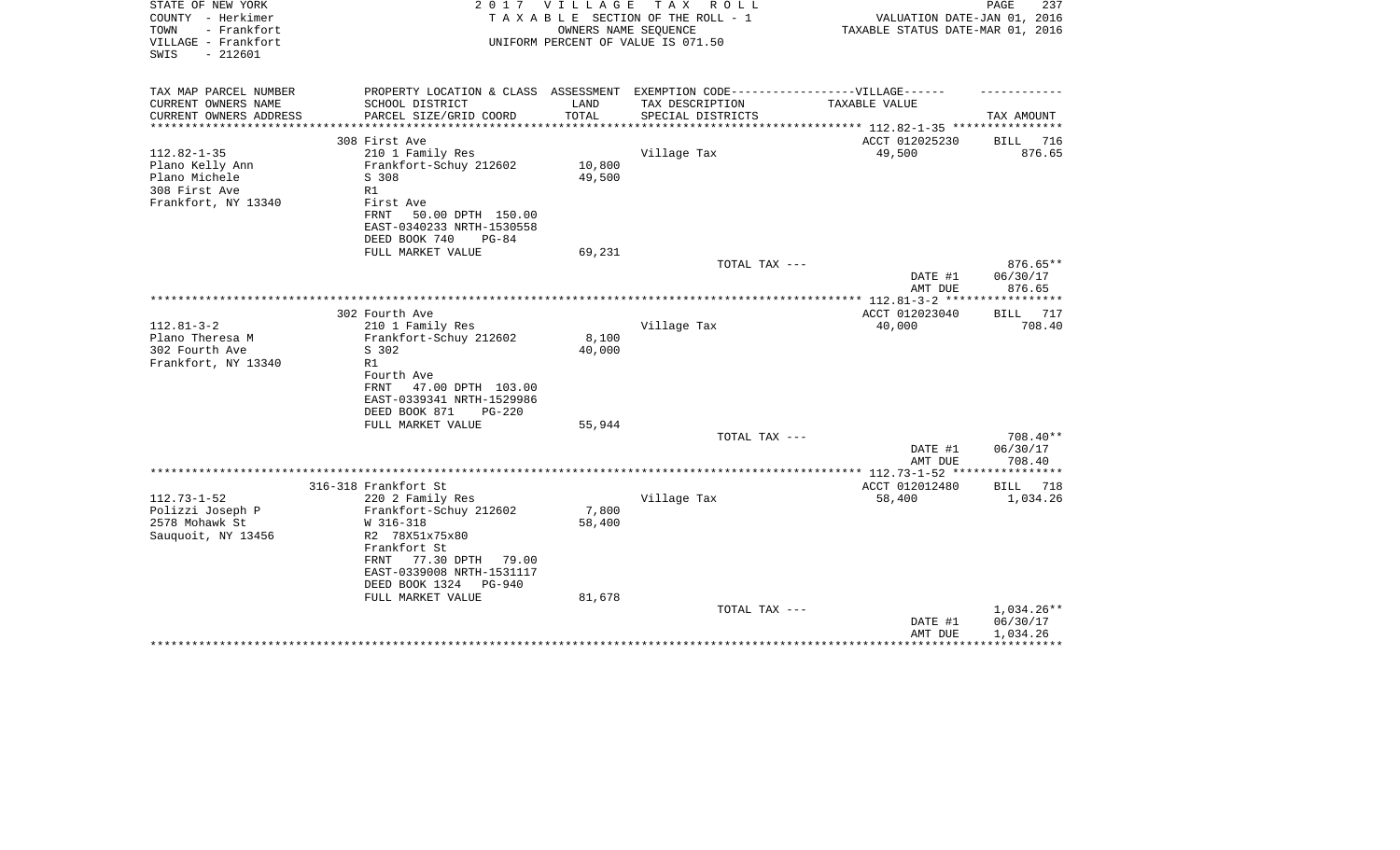| STATE OF NEW YORK<br>COUNTY - Herkimer<br>- Frankfort<br>TOWN<br>VILLAGE - Frankfort<br>$-212601$<br>SWIS |                                                                                                                              |                   | 2017 VILLAGE TAX ROLL<br>TAXABLE SECTION OF THE ROLL - 1<br>OWNERS NAME SEQUENCE<br>UNIFORM PERCENT OF VALUE IS 071.50 | VALUATION DATE-JAN 01, 2016<br>TAXABLE STATUS DATE-MAR 01, 2016 | PAGE<br>238                            |
|-----------------------------------------------------------------------------------------------------------|------------------------------------------------------------------------------------------------------------------------------|-------------------|------------------------------------------------------------------------------------------------------------------------|-----------------------------------------------------------------|----------------------------------------|
| TAX MAP PARCEL NUMBER                                                                                     | PROPERTY LOCATION & CLASS ASSESSMENT EXEMPTION CODE-----------------VILLAGE------                                            |                   |                                                                                                                        |                                                                 |                                        |
| CURRENT OWNERS NAME<br>CURRENT OWNERS ADDRESS<br>********************                                     | SCHOOL DISTRICT<br>PARCEL SIZE/GRID COORD                                                                                    | LAND<br>TOTAL     | TAX DESCRIPTION<br>SPECIAL DISTRICTS                                                                                   | TAXABLE VALUE                                                   | TAX AMOUNT                             |
|                                                                                                           | 127 Business Park                                                                                                            |                   |                                                                                                                        | ACCT 012005760                                                  | BILL<br>719                            |
| $112.64 - 1 - 1$<br>Polus Holding LLC<br>818 Park Lane Dr                                                 | 710 Manufacture<br>Frankfort-Schuy 212602<br>W                                                                               | 33,300<br>570,100 | Village Tax                                                                                                            | 570,100                                                         | 10,096.47                              |
| Herkimer, NY 13350                                                                                        | Fiberdyne Labs<br>Cemetery St<br>FRNT 2157.00 DPTH<br>9.20<br>ACRES<br>EAST-0336348 NRTH-1533310<br>DEED BOOK 1252<br>PG-321 |                   |                                                                                                                        |                                                                 |                                        |
|                                                                                                           | FULL MARKET VALUE                                                                                                            | 797,343           |                                                                                                                        |                                                                 |                                        |
|                                                                                                           |                                                                                                                              |                   | TOTAL TAX ---                                                                                                          | DATE #1<br>AMT DUE                                              | $10,096.47**$<br>06/30/17<br>10,096.47 |
|                                                                                                           |                                                                                                                              |                   |                                                                                                                        | *************** 112.74-1-48 *****************                   |                                        |
|                                                                                                           | 218 E Orchard St                                                                                                             |                   |                                                                                                                        | ACCT 012020280                                                  | <b>BILL</b><br>720                     |
| $112.74 - 1 - 48$                                                                                         | 220 2 Family Res                                                                                                             |                   | Village Tax                                                                                                            | 35,800                                                          | 634.02                                 |
| Pratt Rueben<br>218 E Orchard St                                                                          | Frankfort-Schuy 212602<br>S 218                                                                                              | 3,800<br>35,800   |                                                                                                                        |                                                                 |                                        |
| Frankfort, NY 13340                                                                                       | R2                                                                                                                           |                   |                                                                                                                        |                                                                 |                                        |
|                                                                                                           | E Orchard St<br>36.00 DPTH 100.00<br>FRNT<br>EAST-0340532 NRTH-1532055<br>DEED BOOK 1298<br>PG-17                            |                   |                                                                                                                        |                                                                 |                                        |
|                                                                                                           | FULL MARKET VALUE                                                                                                            | 50,070            |                                                                                                                        |                                                                 |                                        |
|                                                                                                           |                                                                                                                              |                   | TOTAL TAX ---                                                                                                          | DATE #1<br>AMT DUE                                              | 634.02**<br>06/30/17<br>634.02         |
|                                                                                                           |                                                                                                                              |                   |                                                                                                                        |                                                                 |                                        |
|                                                                                                           | Litchfield St                                                                                                                |                   |                                                                                                                        | ACCT 012026880                                                  | <b>BILL</b><br>721                     |
| $112.73 - 1 - 23$                                                                                         | 311 Res vac land                                                                                                             |                   | Village Tax                                                                                                            | 500                                                             | 8.86                                   |
| Prior Sheri K                                                                                             | Frankfort-Schuy 212602                                                                                                       | 500               |                                                                                                                        |                                                                 |                                        |
| Evans Brian A                                                                                             | W                                                                                                                            | 500               |                                                                                                                        |                                                                 |                                        |
| 281 W Main St                                                                                             | V19                                                                                                                          |                   |                                                                                                                        |                                                                 |                                        |
| Frankfort, NY 13340                                                                                       | Litchfield St<br>77.30 DPTH 200.00<br>FRNT<br>EAST-0338175 NRTH-1530853                                                      |                   |                                                                                                                        |                                                                 |                                        |
|                                                                                                           | DEED BOOK 922<br>$PG-81$                                                                                                     | 699               |                                                                                                                        |                                                                 |                                        |
|                                                                                                           | FULL MARKET VALUE                                                                                                            |                   | TOTAL TAX ---                                                                                                          |                                                                 | $8.86**$                               |
|                                                                                                           |                                                                                                                              |                   |                                                                                                                        | DATE #1<br>AMT DUE                                              | 06/30/17<br>8.86                       |
|                                                                                                           |                                                                                                                              |                   |                                                                                                                        |                                                                 |                                        |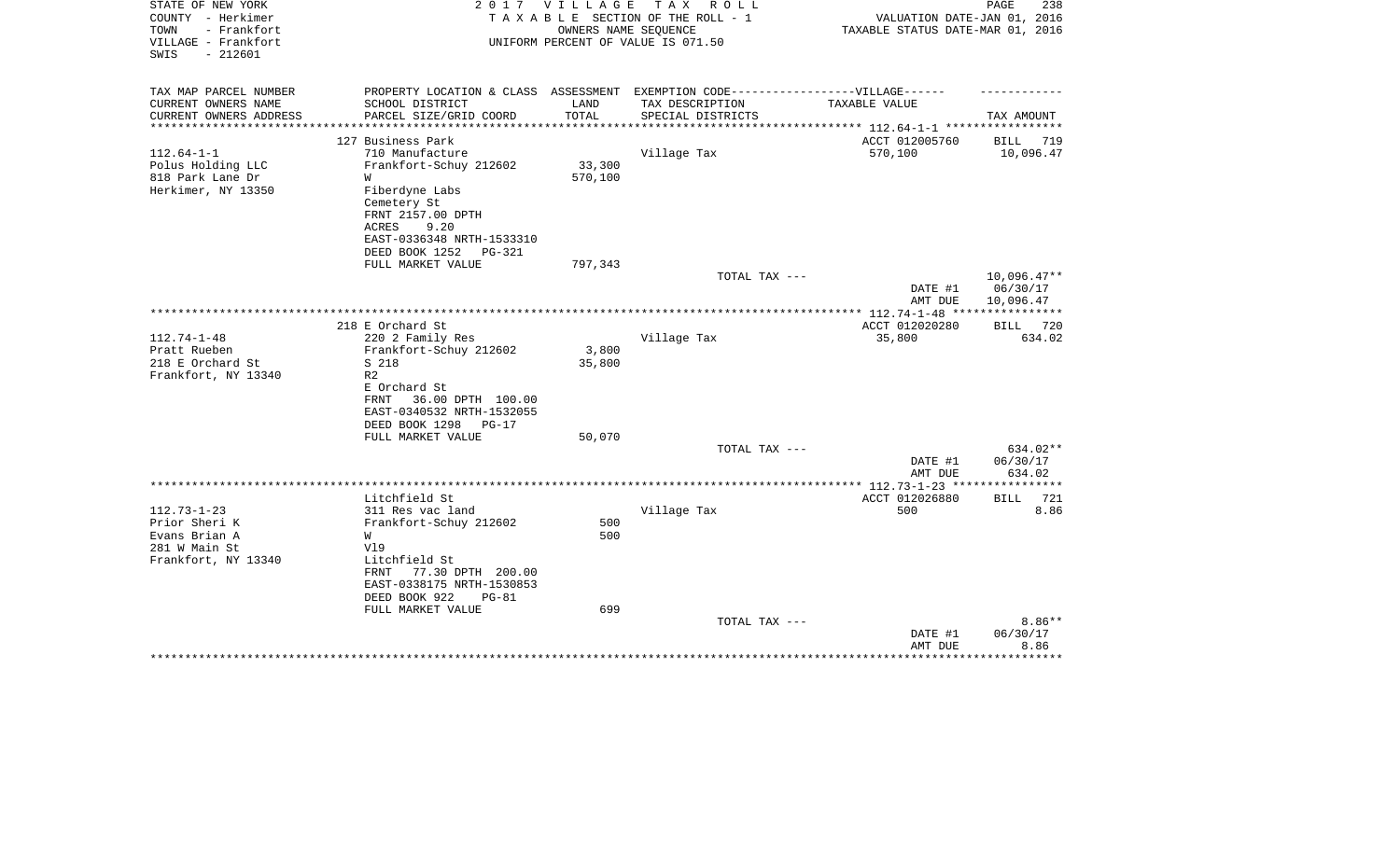| STATE OF NEW YORK<br>COUNTY - Herkimer                          | 2017                                                                              | V I L L A G E | TAX ROLL<br>TAXABLE SECTION OF THE ROLL - 1                | VALUATION DATE-JAN 01, 2016                                                | PAGE<br>239          |
|-----------------------------------------------------------------|-----------------------------------------------------------------------------------|---------------|------------------------------------------------------------|----------------------------------------------------------------------------|----------------------|
| TOWN<br>- Frankfort<br>VILLAGE - Frankfort<br>$-212601$<br>SWIS |                                                                                   |               | OWNERS NAME SEQUENCE<br>UNIFORM PERCENT OF VALUE IS 071.50 | TAXABLE STATUS DATE-MAR 01, 2016                                           |                      |
| TAX MAP PARCEL NUMBER                                           | PROPERTY LOCATION & CLASS ASSESSMENT EXEMPTION CODE-----------------VILLAGE------ |               |                                                            |                                                                            |                      |
| CURRENT OWNERS NAME                                             | SCHOOL DISTRICT                                                                   | LAND          | TAX DESCRIPTION                                            | TAXABLE VALUE                                                              |                      |
| CURRENT OWNERS ADDRESS<br>********************                  | PARCEL SIZE/GRID COORD                                                            | TOTAL         | SPECIAL DISTRICTS                                          |                                                                            | TAX AMOUNT           |
|                                                                 | 508 Litchfield St                                                                 |               |                                                            | *************************** 112.73-1-26 ****************<br>ACCT 012026850 | BILL<br>722          |
| $112.73 - 1 - 26$                                               | 210 1 Family Res                                                                  |               | Village Tax                                                | 59,800                                                                     | 1,059.06             |
| Prior Sheri K                                                   | Frankfort-Schuy 212602                                                            | 9,100         |                                                            |                                                                            |                      |
| Evans Brian A                                                   | W 508                                                                             | 59,800        |                                                            |                                                                            |                      |
| 508 Litchfield St                                               | R1 45X130                                                                         |               |                                                            |                                                                            |                      |
| Frankfort, NY 13340                                             | Litchfield St                                                                     |               |                                                            |                                                                            |                      |
|                                                                 | 45.00 DPTH 130.00<br>FRNT                                                         |               |                                                            |                                                                            |                      |
|                                                                 | EAST-0338297 NRTH-1530764                                                         |               |                                                            |                                                                            |                      |
|                                                                 | DEED BOOK 922<br>$PG-81$                                                          |               |                                                            |                                                                            |                      |
|                                                                 | FULL MARKET VALUE                                                                 | 83,636        |                                                            |                                                                            |                      |
|                                                                 |                                                                                   |               | TOTAL TAX ---                                              |                                                                            | $1,059.06**$         |
|                                                                 |                                                                                   |               |                                                            | DATE #1                                                                    | 06/30/17<br>1,059.06 |
|                                                                 |                                                                                   |               |                                                            | AMT DUE                                                                    |                      |
|                                                                 | 117 E Canal St                                                                    |               |                                                            | ACCT 012007590                                                             | BILL 723             |
| $112.73 - 2 - 23$                                               | 220 2 Family Res                                                                  |               | Village Tax                                                | 35,000                                                                     | 619.85               |
| Pritchard Sharon E                                              | Frankfort-Schuy 212602                                                            | 3,400         |                                                            |                                                                            |                      |
| 117 E Canal St                                                  | N 117                                                                             | 35,000        |                                                            |                                                                            |                      |
| Frankfort, NY 13340                                             | R1 Life Use Mary                                                                  |               |                                                            |                                                                            |                      |
|                                                                 | E Canal St                                                                        |               |                                                            |                                                                            |                      |
|                                                                 | 30.00 DPTH 111.00<br>FRNT                                                         |               |                                                            |                                                                            |                      |
|                                                                 | EAST-0339454 NRTH-1532271                                                         |               |                                                            |                                                                            |                      |
|                                                                 | DEED BOOK 940<br>PG-567                                                           |               |                                                            |                                                                            |                      |
|                                                                 | FULL MARKET VALUE                                                                 | 48,951        |                                                            |                                                                            | 619.85**             |
|                                                                 |                                                                                   |               | TOTAL TAX ---                                              | DATE #1                                                                    | 06/30/17             |
|                                                                 |                                                                                   |               |                                                            | AMT DUE                                                                    | 619.85               |
|                                                                 |                                                                                   |               |                                                            |                                                                            |                      |
|                                                                 | 113 E Canal St                                                                    |               |                                                            | ACCT 012018600                                                             | 724<br>BILL          |
| $112.73 - 2 - 22$                                               | 210 1 Family Res                                                                  |               | Village Tax                                                | 45,000                                                                     | 796.95               |
| Pritchard Wayne                                                 | Frankfort-Schuy 212602                                                            | 6,800         |                                                            |                                                                            |                      |
| Pritchard Dorothy                                               | N 113                                                                             | 45,000        |                                                            |                                                                            |                      |
| 113 E Canal St                                                  | R1 60X125                                                                         |               |                                                            |                                                                            |                      |
| Frankfort, NY 13340                                             | E Canal St                                                                        |               |                                                            |                                                                            |                      |
|                                                                 | 65.00 DPTH 135.00<br>FRNT                                                         |               |                                                            |                                                                            |                      |
|                                                                 | EAST-0339430 NRTH-1532313                                                         |               |                                                            |                                                                            |                      |
|                                                                 | DEED BOOK 00630 PG-00866<br>FULL MARKET VALUE                                     | 62,937        |                                                            |                                                                            |                      |
|                                                                 |                                                                                   |               | TOTAL TAX ---                                              |                                                                            | 796.95**             |
|                                                                 |                                                                                   |               |                                                            | DATE #1                                                                    | 06/30/17             |
|                                                                 |                                                                                   |               |                                                            | AMT DUE                                                                    | 796.95               |
|                                                                 |                                                                                   |               |                                                            |                                                                            | ***********          |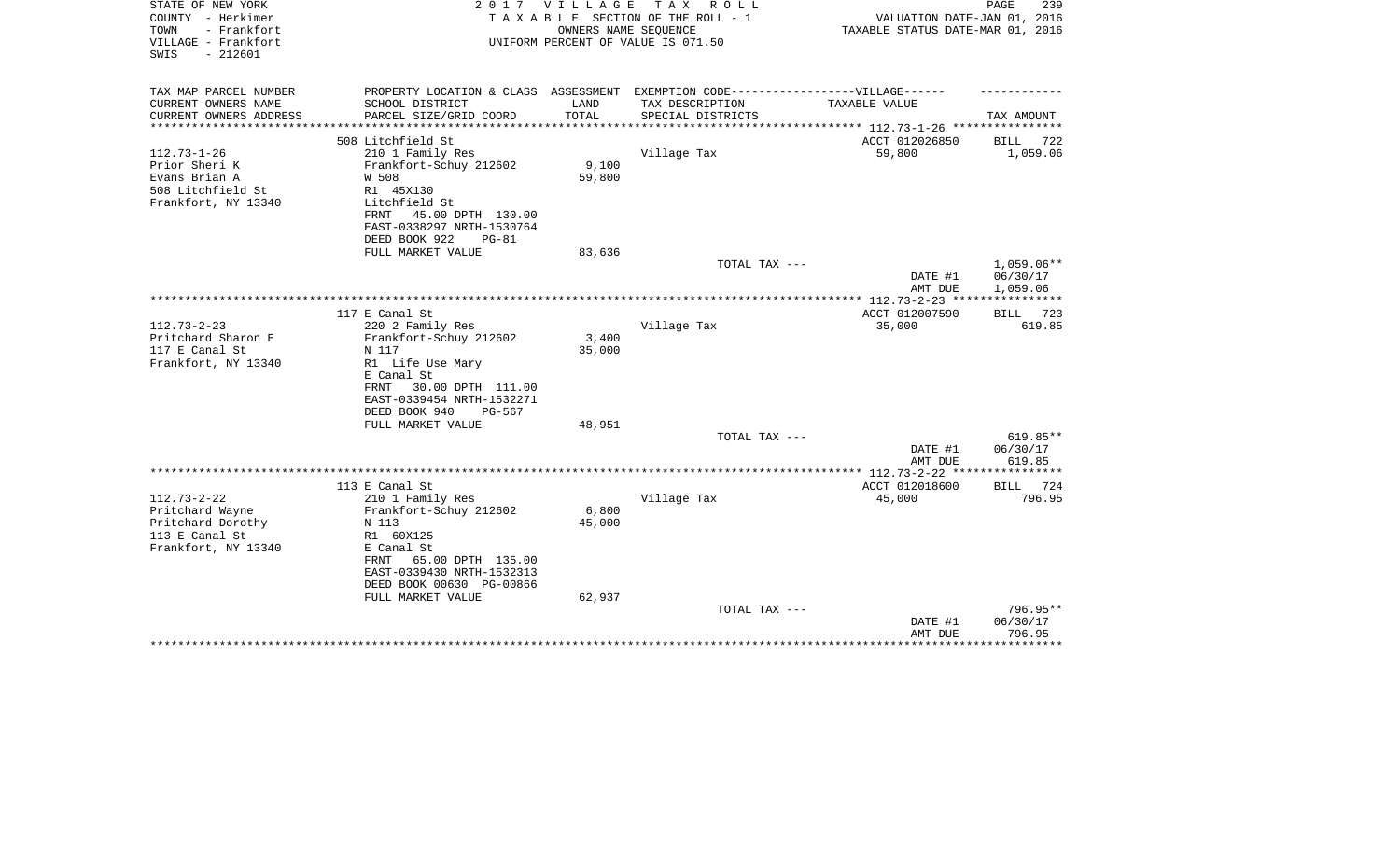| STATE OF NEW YORK<br>COUNTY - Herkimer<br>- Frankfort<br>TOWN<br>VILLAGE - Frankfort<br>SWIS<br>$-212601$ |                                                                                   | 2017 VILLAGE<br>OWNERS NAME SEQUENCE | T A X<br>ROLL<br>TAXABLE SECTION OF THE ROLL - 1<br>UNIFORM PERCENT OF VALUE IS 071.50 | VALUATION DATE-JAN 01, 2016<br>TAXABLE STATUS DATE-MAR 01, 2016 | PAGE<br>240            |
|-----------------------------------------------------------------------------------------------------------|-----------------------------------------------------------------------------------|--------------------------------------|----------------------------------------------------------------------------------------|-----------------------------------------------------------------|------------------------|
| TAX MAP PARCEL NUMBER                                                                                     | PROPERTY LOCATION & CLASS ASSESSMENT EXEMPTION CODE-----------------VILLAGE------ |                                      |                                                                                        |                                                                 |                        |
| CURRENT OWNERS NAME<br>CURRENT OWNERS ADDRESS<br>********************                                     | SCHOOL DISTRICT<br>PARCEL SIZE/GRID COORD                                         | LAND<br>TOTAL                        | TAX DESCRIPTION<br>SPECIAL DISTRICTS                                                   | TAXABLE VALUE                                                   | TAX AMOUNT             |
|                                                                                                           | Industrial Dr                                                                     |                                      |                                                                                        |                                                                 | 725<br>BILL            |
| $112.66 - 2 - 2.3$                                                                                        | 484 1 use sm bld                                                                  |                                      | Village Tax                                                                            | 40,500                                                          | 717.26                 |
| Przestrzelski John                                                                                        | Frankfort-Schuy 212602                                                            | 4,140                                |                                                                                        |                                                                 |                        |
| Przestrzelski Monica M                                                                                    | FRNT 120.00 DPTH<br>64.00                                                         | 40,500                               |                                                                                        |                                                                 |                        |
| 350 Johnson Rd                                                                                            | EAST-0340352 NRTH-1532815                                                         |                                      |                                                                                        |                                                                 |                        |
| Frankfort, NY 13340                                                                                       | DEED BOOK 914<br>$PG-137$                                                         |                                      |                                                                                        |                                                                 |                        |
|                                                                                                           | FULL MARKET VALUE                                                                 | 56,643                               |                                                                                        |                                                                 |                        |
|                                                                                                           |                                                                                   |                                      | TOTAL TAX ---                                                                          |                                                                 | $717.26**$             |
|                                                                                                           |                                                                                   |                                      |                                                                                        | DATE #1                                                         | 06/30/17               |
|                                                                                                           |                                                                                   |                                      |                                                                                        | AMT DUE                                                         | 717.26                 |
|                                                                                                           |                                                                                   |                                      |                                                                                        | ***** 112.73-2-63 ***                                           | * * * * * * * * *      |
|                                                                                                           | 203 Litchfield St                                                                 |                                      |                                                                                        | ACCT 012022200                                                  | <b>BILL</b><br>726     |
| $112.73 - 2 - 63$                                                                                         | 220 2 Family Res                                                                  |                                      | Village Tax                                                                            | 65,200                                                          | 1,154.69               |
| Puleo Jennie                                                                                              | Frankfort-Schuy 212602                                                            | 14,100                               |                                                                                        |                                                                 |                        |
| 203 Litchfield St                                                                                         | E 203-205                                                                         | 65,200                               |                                                                                        |                                                                 |                        |
| Frankfort, NY 13340                                                                                       | R2 122X115                                                                        |                                      |                                                                                        |                                                                 |                        |
|                                                                                                           | Litchfield St                                                                     |                                      |                                                                                        |                                                                 |                        |
|                                                                                                           | FRNT 127.80 DPTH 102.00                                                           |                                      |                                                                                        |                                                                 |                        |
|                                                                                                           | EAST-0338822 NRTH-1532062                                                         |                                      |                                                                                        |                                                                 |                        |
|                                                                                                           | DEED BOOK 928<br>$PG-8$                                                           |                                      |                                                                                        |                                                                 |                        |
|                                                                                                           | FULL MARKET VALUE                                                                 | 91,189                               |                                                                                        |                                                                 |                        |
|                                                                                                           |                                                                                   |                                      | TOTAL TAX ---                                                                          | DATE #1                                                         | 1,154.69**<br>06/30/17 |
|                                                                                                           |                                                                                   |                                      |                                                                                        | AMT DUE                                                         | 1,154.69               |
|                                                                                                           |                                                                                   |                                      |                                                                                        |                                                                 | ************           |
|                                                                                                           | Palmer St                                                                         |                                      |                                                                                        | ACCT 012017430                                                  | 727<br>BILL            |
| $112.81 - 1 - 63$                                                                                         | 210 1 Family Res                                                                  |                                      | Village Tax                                                                            | 48,000                                                          | 850.08                 |
| Pumilio Fred                                                                                              | Frankfort-Schuy 212602                                                            | 24,576                               |                                                                                        |                                                                 |                        |
| Perrone Arlene                                                                                            | W                                                                                 | 48,000                               |                                                                                        |                                                                 |                        |
| 147 Seventh Ave                                                                                           | R1                                                                                |                                      |                                                                                        |                                                                 |                        |
| Frankfort, NY 13340                                                                                       | Seventh Ave                                                                       |                                      |                                                                                        |                                                                 |                        |
|                                                                                                           | FRNT 150.00 DPTH 132.00                                                           |                                      |                                                                                        |                                                                 |                        |
|                                                                                                           | EAST-0338740 NRTH-1529427                                                         |                                      |                                                                                        |                                                                 |                        |
|                                                                                                           | DEED BOOK 849<br>$PG-80$                                                          |                                      |                                                                                        |                                                                 |                        |
|                                                                                                           | FULL MARKET VALUE                                                                 | 67,133                               |                                                                                        |                                                                 |                        |
|                                                                                                           |                                                                                   |                                      | TOTAL TAX ---                                                                          |                                                                 | 850.08**               |
|                                                                                                           |                                                                                   |                                      |                                                                                        | DATE #1                                                         | 06/30/17               |
|                                                                                                           |                                                                                   |                                      |                                                                                        | AMT DUE                                                         | 850.08                 |
|                                                                                                           |                                                                                   |                                      |                                                                                        |                                                                 |                        |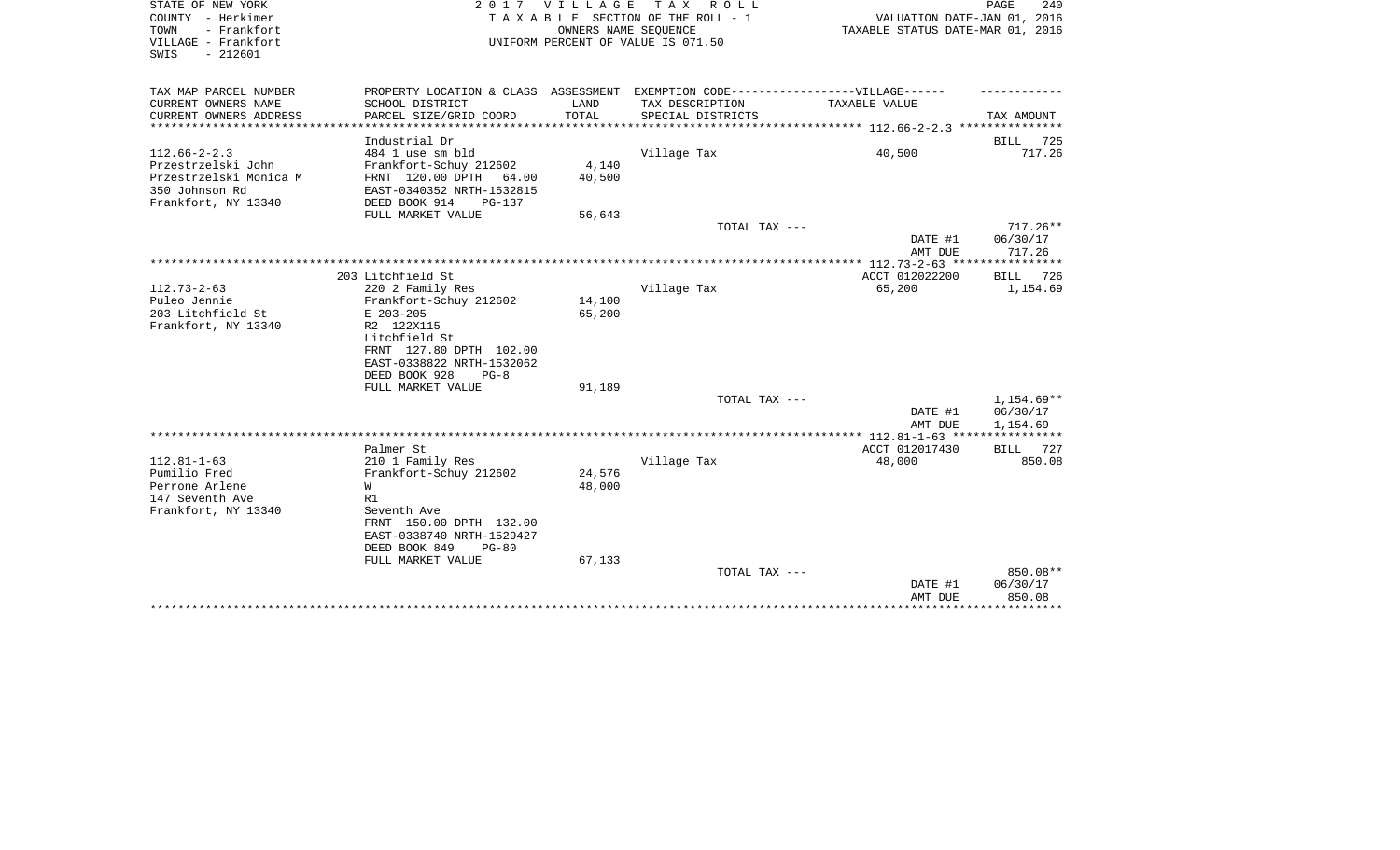| TAX MAP PARCEL NUMBER<br>PROPERTY LOCATION & CLASS ASSESSMENT EXEMPTION CODE----------------VILLAGE------<br>CURRENT OWNERS NAME<br>LAND<br>SCHOOL DISTRICT<br>TAX DESCRIPTION<br>TAXABLE VALUE<br>PARCEL SIZE/GRID COORD<br>TOTAL<br>CURRENT OWNERS ADDRESS<br>SPECIAL DISTRICTS<br>TAX AMOUNT<br>********** 112.73-4-9 *********<br>ACCT 012028620<br>230 Second Ave<br>BILL<br>$112.73 - 4 - 9$<br>220 2 Family Res<br>VET COM CT 41131<br>10,515<br>Pumilio Mario D<br>Frankfort-Schuy 212602<br>10,800 VET DIS CT 41141<br>16,425<br>Pumilio Carla A<br>65,700 Village Tax<br>38,760<br>$S$ 230-232<br>232 Second Ave<br>R2 50X150<br>Frankfort, NY 13340<br>Second Ave<br>50.00 DPTH 150.00<br>FRNT<br>EAST-0339579 NRTH-1530774<br>DEED BOOK 701<br>$PG-252$<br>FULL MARKET VALUE<br>91,888<br>TOTAL TAX ---<br>DATE #1<br>06/30/17<br>AMT DUE<br>686.44<br>218 Railroad St<br>ACCT 012021780<br>BILL 729<br>$112.66 - 2 - 5$<br>220 2 Family Res<br>Village Tax<br>49,000<br>Purpura Dominick<br>Frankfort-Schuy 212602<br>4,900<br>49,000<br>Purpura Bonnie<br>E 218<br>461 Coventry Ave<br>R2 52X80<br>Utica, NY 13502<br>Railroad St<br>52.00 DPTH<br>FRNT<br>80.00<br>EAST-0340320 NRTH-1533055<br>DEED BOOK 938<br>$PG-15$<br>FULL MARKET VALUE<br>68,531<br>TOTAL TAX ---<br>DATE #1<br>06/30/17 | 728      |
|----------------------------------------------------------------------------------------------------------------------------------------------------------------------------------------------------------------------------------------------------------------------------------------------------------------------------------------------------------------------------------------------------------------------------------------------------------------------------------------------------------------------------------------------------------------------------------------------------------------------------------------------------------------------------------------------------------------------------------------------------------------------------------------------------------------------------------------------------------------------------------------------------------------------------------------------------------------------------------------------------------------------------------------------------------------------------------------------------------------------------------------------------------------------------------------------------------------------------------------------------------------------------------------------------------------|----------|
|                                                                                                                                                                                                                                                                                                                                                                                                                                                                                                                                                                                                                                                                                                                                                                                                                                                                                                                                                                                                                                                                                                                                                                                                                                                                                                                |          |
|                                                                                                                                                                                                                                                                                                                                                                                                                                                                                                                                                                                                                                                                                                                                                                                                                                                                                                                                                                                                                                                                                                                                                                                                                                                                                                                |          |
|                                                                                                                                                                                                                                                                                                                                                                                                                                                                                                                                                                                                                                                                                                                                                                                                                                                                                                                                                                                                                                                                                                                                                                                                                                                                                                                |          |
|                                                                                                                                                                                                                                                                                                                                                                                                                                                                                                                                                                                                                                                                                                                                                                                                                                                                                                                                                                                                                                                                                                                                                                                                                                                                                                                |          |
|                                                                                                                                                                                                                                                                                                                                                                                                                                                                                                                                                                                                                                                                                                                                                                                                                                                                                                                                                                                                                                                                                                                                                                                                                                                                                                                |          |
|                                                                                                                                                                                                                                                                                                                                                                                                                                                                                                                                                                                                                                                                                                                                                                                                                                                                                                                                                                                                                                                                                                                                                                                                                                                                                                                | 686.44   |
|                                                                                                                                                                                                                                                                                                                                                                                                                                                                                                                                                                                                                                                                                                                                                                                                                                                                                                                                                                                                                                                                                                                                                                                                                                                                                                                |          |
|                                                                                                                                                                                                                                                                                                                                                                                                                                                                                                                                                                                                                                                                                                                                                                                                                                                                                                                                                                                                                                                                                                                                                                                                                                                                                                                |          |
|                                                                                                                                                                                                                                                                                                                                                                                                                                                                                                                                                                                                                                                                                                                                                                                                                                                                                                                                                                                                                                                                                                                                                                                                                                                                                                                | 686.44** |
|                                                                                                                                                                                                                                                                                                                                                                                                                                                                                                                                                                                                                                                                                                                                                                                                                                                                                                                                                                                                                                                                                                                                                                                                                                                                                                                |          |
|                                                                                                                                                                                                                                                                                                                                                                                                                                                                                                                                                                                                                                                                                                                                                                                                                                                                                                                                                                                                                                                                                                                                                                                                                                                                                                                |          |
|                                                                                                                                                                                                                                                                                                                                                                                                                                                                                                                                                                                                                                                                                                                                                                                                                                                                                                                                                                                                                                                                                                                                                                                                                                                                                                                | 867.79   |
|                                                                                                                                                                                                                                                                                                                                                                                                                                                                                                                                                                                                                                                                                                                                                                                                                                                                                                                                                                                                                                                                                                                                                                                                                                                                                                                |          |
|                                                                                                                                                                                                                                                                                                                                                                                                                                                                                                                                                                                                                                                                                                                                                                                                                                                                                                                                                                                                                                                                                                                                                                                                                                                                                                                |          |
|                                                                                                                                                                                                                                                                                                                                                                                                                                                                                                                                                                                                                                                                                                                                                                                                                                                                                                                                                                                                                                                                                                                                                                                                                                                                                                                |          |
|                                                                                                                                                                                                                                                                                                                                                                                                                                                                                                                                                                                                                                                                                                                                                                                                                                                                                                                                                                                                                                                                                                                                                                                                                                                                                                                |          |
|                                                                                                                                                                                                                                                                                                                                                                                                                                                                                                                                                                                                                                                                                                                                                                                                                                                                                                                                                                                                                                                                                                                                                                                                                                                                                                                |          |
|                                                                                                                                                                                                                                                                                                                                                                                                                                                                                                                                                                                                                                                                                                                                                                                                                                                                                                                                                                                                                                                                                                                                                                                                                                                                                                                | 867.79** |
| AMT DUE                                                                                                                                                                                                                                                                                                                                                                                                                                                                                                                                                                                                                                                                                                                                                                                                                                                                                                                                                                                                                                                                                                                                                                                                                                                                                                        | 867.79   |
| ******** 112.66-2-4 ***<br>**********                                                                                                                                                                                                                                                                                                                                                                                                                                                                                                                                                                                                                                                                                                                                                                                                                                                                                                                                                                                                                                                                                                                                                                                                                                                                          |          |
| 214 Railroad St<br>ACCT 012022410<br>BILL                                                                                                                                                                                                                                                                                                                                                                                                                                                                                                                                                                                                                                                                                                                                                                                                                                                                                                                                                                                                                                                                                                                                                                                                                                                                      | 730      |
| $112.66 - 2 - 4$<br>Village Tax<br>220 2 Family Res<br>32,800<br>Purpura Dominick L<br>Frankfort-Schuy 212602<br>3,400                                                                                                                                                                                                                                                                                                                                                                                                                                                                                                                                                                                                                                                                                                                                                                                                                                                                                                                                                                                                                                                                                                                                                                                         | 580.89   |
| 461 Coventry Ave<br>E 214<br>32,800                                                                                                                                                                                                                                                                                                                                                                                                                                                                                                                                                                                                                                                                                                                                                                                                                                                                                                                                                                                                                                                                                                                                                                                                                                                                            |          |
| Utica, NY 13502-1739<br>R2 35X80<br>Railroad St<br>35.00 DPTH<br>FRNT<br>80.00<br>EAST-0340287 NRTH-1533030<br>DEED BOOK 784<br>$PG-368$                                                                                                                                                                                                                                                                                                                                                                                                                                                                                                                                                                                                                                                                                                                                                                                                                                                                                                                                                                                                                                                                                                                                                                       |          |
| 45,874<br>FULL MARKET VALUE                                                                                                                                                                                                                                                                                                                                                                                                                                                                                                                                                                                                                                                                                                                                                                                                                                                                                                                                                                                                                                                                                                                                                                                                                                                                                    |          |
| TOTAL TAX ---<br>06/30/17<br>DATE #1<br>580.89<br>AMT DUE                                                                                                                                                                                                                                                                                                                                                                                                                                                                                                                                                                                                                                                                                                                                                                                                                                                                                                                                                                                                                                                                                                                                                                                                                                                      | 580.89** |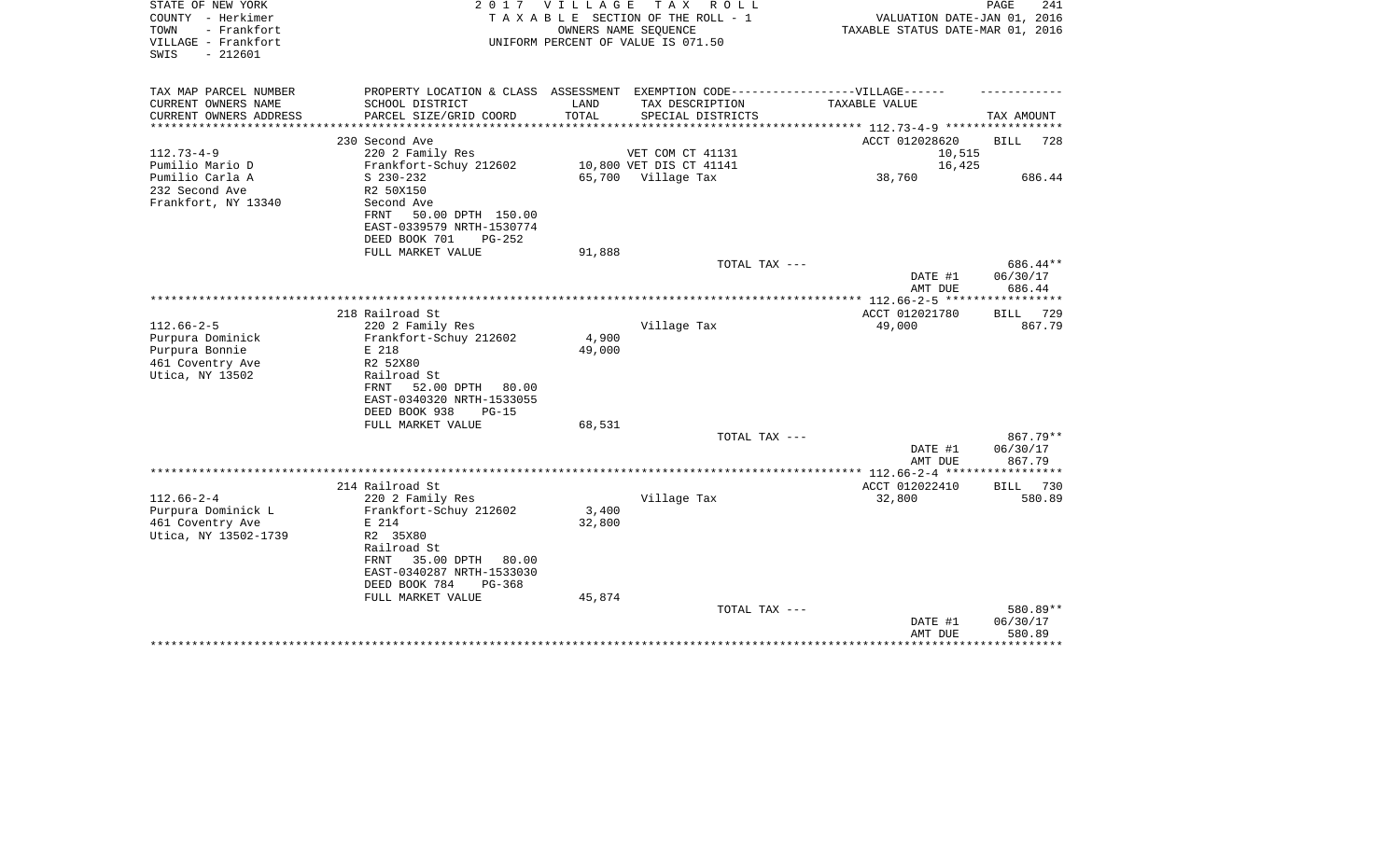| STATE OF NEW YORK<br>COUNTY - Herkimer           | 2017                                                                                          | V I L L A G E | T A X<br>R O L L                             |                                                                 | PAGE<br>242              |  |
|--------------------------------------------------|-----------------------------------------------------------------------------------------------|---------------|----------------------------------------------|-----------------------------------------------------------------|--------------------------|--|
| - Frankfort<br>TOWN                              | TAXABLE SECTION OF THE ROLL - 1<br>OWNERS NAME SEQUENCE<br>UNIFORM PERCENT OF VALUE IS 071.50 |               |                                              | VALUATION DATE-JAN 01, 2016<br>TAXABLE STATUS DATE-MAR 01, 2016 |                          |  |
| VILLAGE - Frankfort                              |                                                                                               |               |                                              |                                                                 |                          |  |
| $-212601$<br>SWIS                                |                                                                                               |               |                                              |                                                                 |                          |  |
|                                                  |                                                                                               |               |                                              |                                                                 |                          |  |
| TAX MAP PARCEL NUMBER                            | PROPERTY LOCATION & CLASS                                                                     | ASSESSMENT    | EXEMPTION CODE-----------------VILLAGE------ |                                                                 |                          |  |
| CURRENT OWNERS NAME                              | SCHOOL DISTRICT                                                                               | LAND          | TAX DESCRIPTION                              | TAXABLE VALUE                                                   |                          |  |
| CURRENT OWNERS ADDRESS<br>********************** | PARCEL SIZE/GRID COORD                                                                        | TOTAL         | SPECIAL DISTRICTS                            |                                                                 | TAX AMOUNT               |  |
|                                                  |                                                                                               |               |                                              |                                                                 |                          |  |
|                                                  | 332 Second Ave                                                                                |               |                                              | ACCT 012006420                                                  | 731<br>BILL              |  |
| $112.82 - 1 - 60$                                | 210 1 Family Res                                                                              |               | Village Tax                                  | 91,400                                                          | 1,618.69                 |  |
| Quail Lauren                                     | Frankfort-Schuy 212602                                                                        | 13,200        |                                              |                                                                 |                          |  |
| Ouail Kristine                                   | S 332                                                                                         | 91,400        |                                              |                                                                 |                          |  |
| 332 Second Ave                                   | R1 83X150                                                                                     |               |                                              |                                                                 |                          |  |
| Frankfort, NY 13340                              | Second Ave                                                                                    |               |                                              |                                                                 |                          |  |
|                                                  | 83.40 DPTH 150.00<br>FRNT                                                                     |               |                                              |                                                                 |                          |  |
|                                                  | <b>BANK</b><br>720                                                                            |               |                                              |                                                                 |                          |  |
|                                                  | EAST-0340414 NRTH-1529800                                                                     |               |                                              |                                                                 |                          |  |
|                                                  | DEED BOOK 797<br>PG-371                                                                       |               |                                              |                                                                 |                          |  |
|                                                  | FULL MARKET VALUE                                                                             | 127,832       |                                              |                                                                 |                          |  |
|                                                  |                                                                                               |               | TOTAL TAX ---                                |                                                                 | $1,618.69**$<br>06/30/17 |  |
|                                                  |                                                                                               |               |                                              | DATE #1<br>AMT DUE                                              | 1,618.69                 |  |
|                                                  |                                                                                               |               |                                              | ************ 112.65-2-41.2                                      | * * * * * * * * * * *    |  |
|                                                  | W Main St                                                                                     |               |                                              | ACCT 012028082                                                  | 732<br>BILL              |  |
| $112.65 - 2 - 41.2$                              | 449 Other Storag                                                                              |               | Village Tax                                  | 75,000                                                          | 1,328.25                 |  |
| Quinn Raymond                                    | Frankfort-Schuy 212602                                                                        | 6,000         |                                              |                                                                 |                          |  |
| Quinn Anne                                       | S                                                                                             | 75,000        |                                              |                                                                 |                          |  |
| 2700 N Highway AlA Unit 205                      | Com                                                                                           |               |                                              |                                                                 |                          |  |
| Ft Pierce, FL 34949                              | W Main St                                                                                     |               |                                              |                                                                 |                          |  |
|                                                  | FRNT 136.40 DPTH 184.40                                                                       |               |                                              |                                                                 |                          |  |
|                                                  | ACRES<br>0.58                                                                                 |               |                                              |                                                                 |                          |  |
|                                                  | EAST-0338937 NRTH-1533068                                                                     |               |                                              |                                                                 |                          |  |
|                                                  | DEED BOOK 837<br>PG-199                                                                       |               |                                              |                                                                 |                          |  |
|                                                  | FULL MARKET VALUE                                                                             | 104,895       |                                              |                                                                 |                          |  |
|                                                  |                                                                                               |               | TOTAL TAX ---                                |                                                                 | $1,328.25**$             |  |
|                                                  |                                                                                               |               |                                              | DATE #1                                                         | 06/30/17                 |  |
|                                                  |                                                                                               |               |                                              | AMT DUE                                                         | 1,328.25                 |  |
|                                                  |                                                                                               |               |                                              | *********** 112.82-2-1 ***                                      | **********               |  |
|                                                  | 300 Second Ave                                                                                |               |                                              | ACCT 012005970                                                  | 733<br>BILL              |  |
| $112.82 - 2 - 1$                                 | 210 1 Family Res                                                                              |               | Village Tax                                  | 62,100                                                          | 1,099.79                 |  |
| Rackmyer Troy                                    | Frankfort-Schuy 212602                                                                        | 10,800        |                                              |                                                                 |                          |  |
| Rackmyer Shari                                   | S 300                                                                                         | 62,100        |                                              |                                                                 |                          |  |
| 300 Second Ave                                   | R1 50X150                                                                                     |               |                                              |                                                                 |                          |  |
| Frankfort, NY 13340                              | Second Ave                                                                                    |               |                                              |                                                                 |                          |  |
|                                                  | <b>FRNT</b><br>50.00 DPTH 150.00                                                              |               |                                              |                                                                 |                          |  |
|                                                  | <b>BANK</b><br>093                                                                            |               |                                              |                                                                 |                          |  |
|                                                  | EAST-0339829 NRTH-1530475                                                                     |               |                                              |                                                                 |                          |  |
|                                                  | DEED BOOK 914<br>$PG-559$                                                                     |               |                                              |                                                                 |                          |  |
|                                                  | FULL MARKET VALUE                                                                             | 86,853        |                                              |                                                                 |                          |  |
|                                                  |                                                                                               |               | TOTAL TAX ---                                |                                                                 | $1,099.79**$             |  |
|                                                  |                                                                                               |               |                                              | DATE #1                                                         | 06/30/17                 |  |
|                                                  |                                                                                               |               |                                              | AMT DUE                                                         | 1,099.79                 |  |
|                                                  |                                                                                               |               |                                              |                                                                 |                          |  |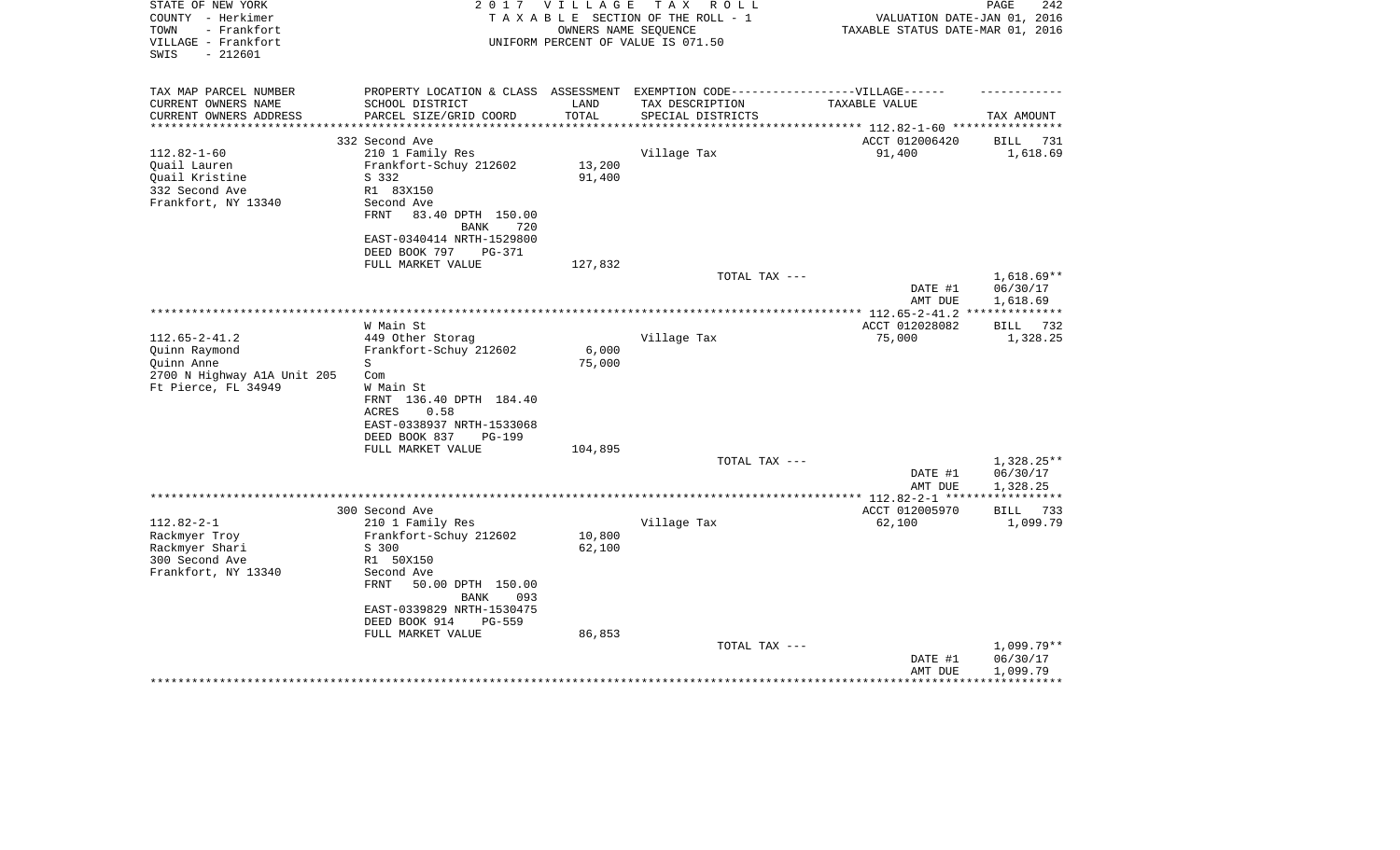| STATE OF NEW YORK<br>COUNTY - Herkimer<br>TOWN<br>- Frankfort | 2017                                                                              | VILLAGE | T A X<br>R O L L<br>TAXABLE SECTION OF THE ROLL - 1<br>OWNERS NAME SEQUENCE | VALUATION DATE-JAN 01, 2016<br>TAXABLE STATUS DATE-MAR 01, 2016 | PAGE<br>243             |
|---------------------------------------------------------------|-----------------------------------------------------------------------------------|---------|-----------------------------------------------------------------------------|-----------------------------------------------------------------|-------------------------|
| VILLAGE - Frankfort<br>$-212601$<br>SWIS                      |                                                                                   |         | UNIFORM PERCENT OF VALUE IS 071.50                                          |                                                                 |                         |
| TAX MAP PARCEL NUMBER                                         | PROPERTY LOCATION & CLASS ASSESSMENT EXEMPTION CODE-----------------VILLAGE------ |         |                                                                             |                                                                 |                         |
| CURRENT OWNERS NAME                                           | SCHOOL DISTRICT                                                                   | LAND    | TAX DESCRIPTION                                                             | <b>TAXABLE VALUE</b>                                            |                         |
| CURRENT OWNERS ADDRESS<br>**********************              | PARCEL SIZE/GRID COORD                                                            | TOTAL   | SPECIAL DISTRICTS                                                           |                                                                 | TAX AMOUNT              |
|                                                               | 202 Reese Rd                                                                      |         |                                                                             | ACCT 196882                                                     | BILL<br>734             |
| $112.82 - 1 - 20$                                             | 220 2 Family Res                                                                  |         | Village Tax                                                                 | 79,900                                                          | 1,415.03                |
| Raman Anastasiya                                              | Frankfort-Schuy 212602                                                            | 15,000  |                                                                             |                                                                 |                         |
| 202 Reese Rd                                                  | W 202                                                                             | 79,900  |                                                                             |                                                                 |                         |
| Frankfort, NY 13340                                           | R1                                                                                |         |                                                                             |                                                                 |                         |
|                                                               | Reese Rd                                                                          |         |                                                                             |                                                                 |                         |
| PRIOR OWNER ON 3/01/2016                                      | FRNT 120.00 DPTH 103.00<br>EAST-0340698 NRTH-1529924                              |         |                                                                             |                                                                 |                         |
| Ostapuk Anastasiya                                            | DEED BOOK 1598<br><b>PG-312</b>                                                   |         |                                                                             |                                                                 |                         |
|                                                               | FULL MARKET VALUE                                                                 | 111,748 |                                                                             |                                                                 |                         |
|                                                               |                                                                                   |         | TOTAL TAX ---                                                               |                                                                 | $1,415.03**$            |
|                                                               |                                                                                   |         |                                                                             | DATE #1                                                         | 06/30/17                |
|                                                               |                                                                                   |         |                                                                             | AMT DUE                                                         | 1,415.03                |
|                                                               |                                                                                   |         |                                                                             |                                                                 |                         |
| $112.82 - 2 - 7$                                              | 312 Second Ave<br>210 1 Family Res                                                |         | Village Tax                                                                 | ACCT 012023430<br>65,000                                        | BILL<br>735<br>1,151.15 |
| Randazzo Antonino                                             | Frankfort-Schuy 212602                                                            | 10,800  |                                                                             |                                                                 |                         |
| 312 Second Ave                                                | S 312                                                                             | 65,000  |                                                                             |                                                                 |                         |
| Frankfort, NY 13340                                           | Life Use                                                                          |         |                                                                             |                                                                 |                         |
|                                                               | Second Ave                                                                        |         |                                                                             |                                                                 |                         |
|                                                               | FRNT<br>50.00 DPTH 150.00                                                         |         |                                                                             |                                                                 |                         |
|                                                               | EAST-0340019 NRTH-1530246                                                         |         |                                                                             |                                                                 |                         |
|                                                               | DEED BOOK 887<br>PG-665                                                           |         |                                                                             |                                                                 |                         |
|                                                               | FULL MARKET VALUE                                                                 | 90,909  |                                                                             |                                                                 |                         |
|                                                               |                                                                                   |         | TOTAL TAX ---                                                               |                                                                 | 1,151.15**<br>06/30/17  |
|                                                               |                                                                                   |         |                                                                             | DATE #1<br>AMT DUE                                              | 1,151.15                |
|                                                               |                                                                                   |         |                                                                             | ************ 112.73-4-26 ***                                    |                         |
|                                                               | 213 Third Ave                                                                     |         |                                                                             | ACCT 012023820                                                  | 736<br><b>BILL</b>      |
| $112.73 - 4 - 26$                                             | 311 Res vac land                                                                  |         | Village Tax                                                                 | 2,800                                                           | 49.59                   |
| Randazzo John                                                 | Frankfort-Schuy 212602                                                            | 2,800   |                                                                             |                                                                 |                         |
| Randazzo Lisa                                                 | N 213                                                                             | 2,800   |                                                                             |                                                                 |                         |
| 211 Third Ave                                                 | V19 25X75                                                                         |         |                                                                             |                                                                 |                         |
| Frankfort, NY 13340                                           | Third Ave<br>25.00 DPTH<br>75.00<br>FRNT                                          |         |                                                                             |                                                                 |                         |
|                                                               | EAST-0339352 NRTH-1530752                                                         |         |                                                                             |                                                                 |                         |
|                                                               | DEED BOOK 1285<br><b>PG-878</b>                                                   |         |                                                                             |                                                                 |                         |
|                                                               | FULL MARKET VALUE                                                                 | 3,916   |                                                                             |                                                                 |                         |
|                                                               |                                                                                   |         | TOTAL TAX ---                                                               |                                                                 | 49.59**                 |
|                                                               |                                                                                   |         |                                                                             | DATE #1                                                         | 06/30/17                |
|                                                               |                                                                                   |         |                                                                             | AMT DUE                                                         | 49.59<br>********       |
|                                                               |                                                                                   |         |                                                                             |                                                                 |                         |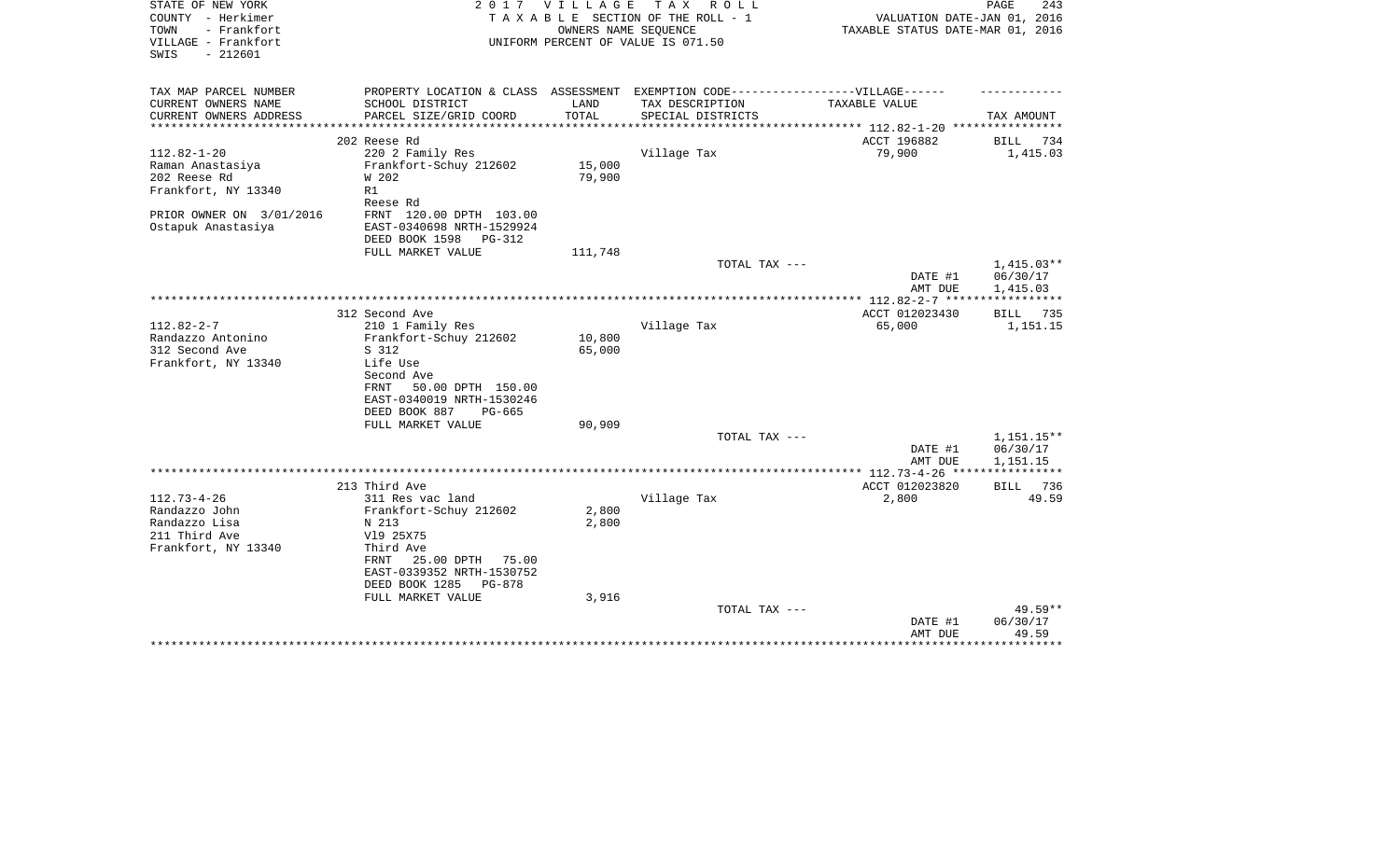| STATE OF NEW YORK<br>COUNTY - Herkimer<br>TOWN<br>- Frankfort | 2017                                                                              | VILLAGE       | T A X<br>R O L L<br>TAXABLE SECTION OF THE ROLL - 1<br>OWNERS NAME SEQUENCE | VALUATION DATE-JAN 01, 2016<br>TAXABLE STATUS DATE-MAR 01, 2016 | PAGE<br>244        |
|---------------------------------------------------------------|-----------------------------------------------------------------------------------|---------------|-----------------------------------------------------------------------------|-----------------------------------------------------------------|--------------------|
| VILLAGE - Frankfort<br>$-212601$<br>SWIS                      |                                                                                   |               | UNIFORM PERCENT OF VALUE IS 071.50                                          |                                                                 |                    |
| TAX MAP PARCEL NUMBER                                         | PROPERTY LOCATION & CLASS ASSESSMENT EXEMPTION CODE-----------------VILLAGE------ |               |                                                                             |                                                                 |                    |
| CURRENT OWNERS NAME                                           | SCHOOL DISTRICT<br>PARCEL SIZE/GRID COORD                                         | LAND<br>TOTAL | TAX DESCRIPTION                                                             | TAXABLE VALUE                                                   | TAX AMOUNT         |
| CURRENT OWNERS ADDRESS                                        |                                                                                   |               | SPECIAL DISTRICTS                                                           |                                                                 |                    |
|                                                               | 211 Third Ave                                                                     |               |                                                                             | ACCT 012023850                                                  | BILL<br>737        |
| $112.73 - 4 - 27$                                             | 210 1 Family Res                                                                  |               | Village Tax                                                                 | 68,600                                                          | 1,214.91           |
| Randazzo John                                                 | Frankfort-Schuy 212602                                                            | 8,600         |                                                                             |                                                                 |                    |
| Randazzo Lisa K                                               | N 211                                                                             | 68,600        |                                                                             |                                                                 |                    |
| 211 Third Ave                                                 | R1 33X150                                                                         |               |                                                                             |                                                                 |                    |
| Frankfort, NY 13340                                           | Third Ave<br>40.00 DPTH 150.00<br>FRNT                                            |               |                                                                             |                                                                 |                    |
|                                                               | EAST-0339372 NRTH-1530796                                                         |               |                                                                             |                                                                 |                    |
|                                                               | DEED BOOK 887<br>$PG-662$                                                         |               |                                                                             |                                                                 |                    |
|                                                               | FULL MARKET VALUE                                                                 | 95,944        |                                                                             |                                                                 |                    |
|                                                               |                                                                                   |               | TOTAL TAX ---                                                               |                                                                 | 1,214.91**         |
|                                                               |                                                                                   |               |                                                                             | DATE #1                                                         | 06/30/17           |
|                                                               |                                                                                   |               |                                                                             | AMT DUE                                                         | 1,214.91           |
|                                                               | 212 Third Ave                                                                     |               |                                                                             | ACCT 012027090                                                  | 738<br>BILL        |
| $112.73 - 4 - 39$                                             | 311 Res vac land                                                                  |               | Village Tax                                                                 | 12,000                                                          | 212.52             |
| Randazzo John                                                 | Frankfort-Schuy 212602                                                            | 12,000        |                                                                             |                                                                 |                    |
| Randazzo Lisa                                                 | S 212                                                                             | 12,000        |                                                                             |                                                                 |                    |
| 211 Third Ave                                                 | V19 100X150                                                                       |               |                                                                             |                                                                 |                    |
| Frankfort, NY 13340                                           | Third Ave                                                                         |               |                                                                             |                                                                 |                    |
|                                                               | FRNT 100.00 DPTH 150.00<br>EAST-0339189 NRTH-1530677                              |               |                                                                             |                                                                 |                    |
|                                                               | DEED BOOK 1285<br>PG-881                                                          |               |                                                                             |                                                                 |                    |
|                                                               | FULL MARKET VALUE                                                                 | 16,783        |                                                                             |                                                                 |                    |
|                                                               |                                                                                   |               | TOTAL TAX ---                                                               |                                                                 | 212.52**           |
|                                                               |                                                                                   |               |                                                                             | DATE #1                                                         | 06/30/17           |
|                                                               |                                                                                   |               |                                                                             | AMT DUE                                                         | 212.52             |
|                                                               | 214-216 Second Ave                                                                |               |                                                                             | ACCT 012016620                                                  | 739<br><b>BILL</b> |
| $112.73 - 4 - 5$                                              | 220 2 Family Res                                                                  |               | Village Tax                                                                 | 70,400                                                          | 1,246.78           |
| Randazzo Pietro                                               | Frankfort-Schuy 212602                                                            | 10,800        |                                                                             |                                                                 |                    |
| 303 Second Ave                                                | $S$ 214-216                                                                       | 70,400        |                                                                             |                                                                 |                    |
| Frankfort, NY 13340                                           | R2 50X150                                                                         |               |                                                                             |                                                                 |                    |
|                                                               | Second Ave                                                                        |               |                                                                             |                                                                 |                    |
|                                                               | 50.00 DPTH 150.00<br>FRNT<br>EAST-0339411 NRTH-1530971                            |               |                                                                             |                                                                 |                    |
|                                                               | DEED BOOK 1182<br>$PG-724$                                                        |               |                                                                             |                                                                 |                    |
|                                                               | FULL MARKET VALUE                                                                 | 98,462        |                                                                             |                                                                 |                    |
|                                                               |                                                                                   |               | TOTAL TAX ---                                                               |                                                                 | 1,246.78**         |
|                                                               |                                                                                   |               |                                                                             | DATE #1                                                         | 06/30/17           |
|                                                               |                                                                                   |               |                                                                             | AMT DUE                                                         | 1,246.78           |
|                                                               |                                                                                   |               |                                                                             |                                                                 |                    |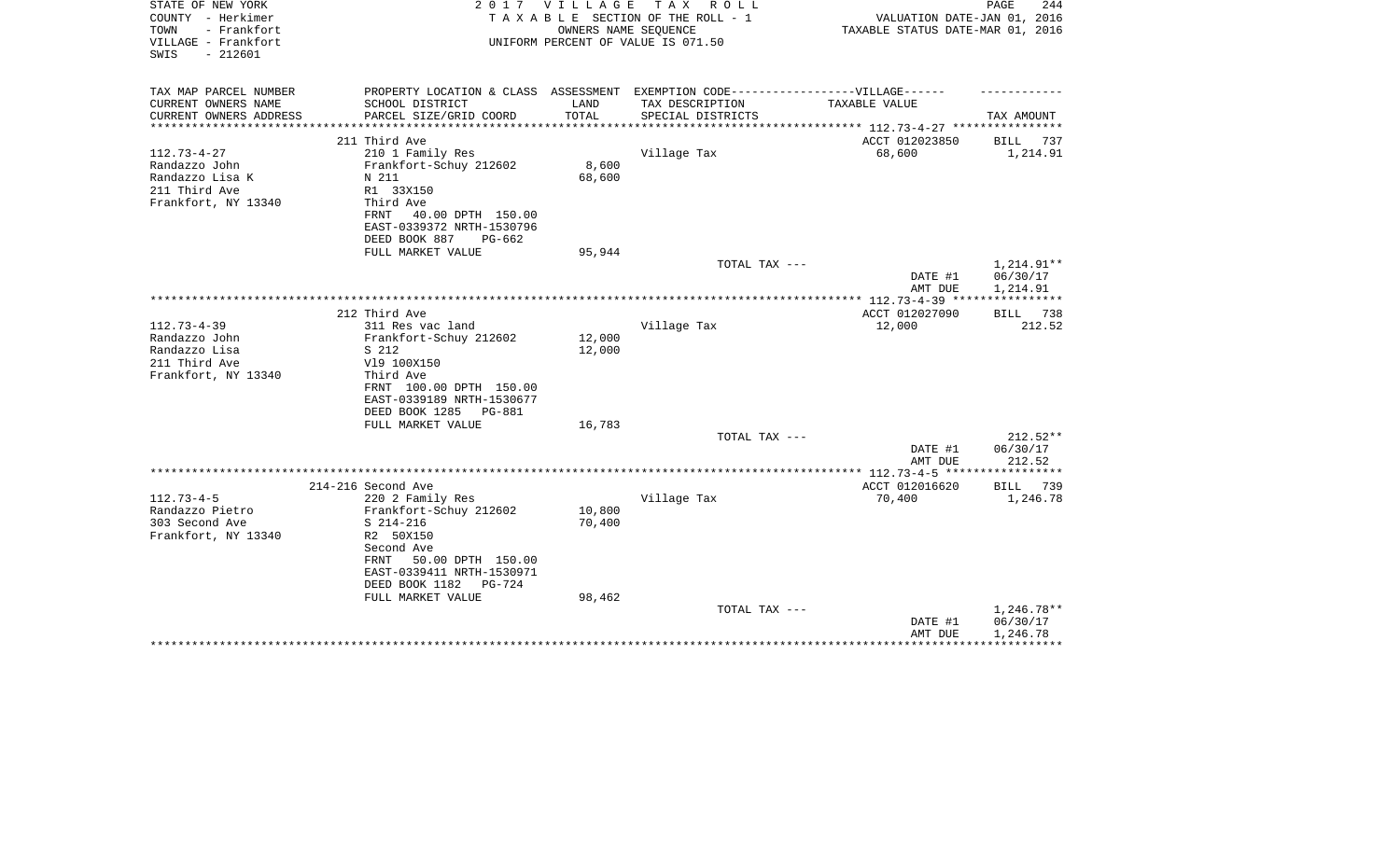| STATE OF NEW YORK<br>COUNTY - Herkimer<br>- Frankfort<br>TOWN<br>VILLAGE - Frankfort<br>$-212601$<br>SWIS | 2 0 1 7                                                | <b>VILLAGE</b> | T A X<br>R O L L<br>TAXABLE SECTION OF THE ROLL - 1<br>OWNERS NAME SEQUENCE<br>UNIFORM PERCENT OF VALUE IS 071.50 | VALUATION DATE-JAN 01, 2016<br>TAXABLE STATUS DATE-MAR 01, 2016 | 245<br>PAGE          |
|-----------------------------------------------------------------------------------------------------------|--------------------------------------------------------|----------------|-------------------------------------------------------------------------------------------------------------------|-----------------------------------------------------------------|----------------------|
| TAX MAP PARCEL NUMBER                                                                                     | PROPERTY LOCATION & CLASS ASSESSMENT                   |                | EXEMPTION CODE------------------VILLAGE------                                                                     |                                                                 |                      |
| CURRENT OWNERS NAME                                                                                       | SCHOOL DISTRICT                                        | LAND           | TAX DESCRIPTION                                                                                                   | TAXABLE VALUE                                                   |                      |
| CURRENT OWNERS ADDRESS<br>**********************                                                          | PARCEL SIZE/GRID COORD                                 | TOTAL          | SPECIAL DISTRICTS                                                                                                 |                                                                 | TAX AMOUNT           |
|                                                                                                           | 303 Second Ave                                         |                |                                                                                                                   | ACCT 012009000                                                  | <b>BILL</b><br>740   |
| $112.82 - 1 - 41$                                                                                         | 210 1 Family Res                                       |                | Village Tax                                                                                                       | 60,400                                                          | 1,069.68             |
| Randazzo Pietro                                                                                           | Frankfort-Schuy 212602                                 | 10,800         |                                                                                                                   |                                                                 |                      |
| Randazzo Stephanie A                                                                                      | N 303                                                  | 60,400         |                                                                                                                   |                                                                 |                      |
| 303 Second Ave                                                                                            | R1 50X150                                              |                |                                                                                                                   |                                                                 |                      |
| Frankfort, NY 13340                                                                                       | Second Ave                                             |                |                                                                                                                   |                                                                 |                      |
|                                                                                                           | 50.00 DPTH 150.00<br><b>FRNT</b>                       |                |                                                                                                                   |                                                                 |                      |
|                                                                                                           | <b>BANK</b><br>135                                     |                |                                                                                                                   |                                                                 |                      |
|                                                                                                           | EAST-0340058 NRTH-1530536<br>DEED BOOK 885<br>$PG-348$ |                |                                                                                                                   |                                                                 |                      |
|                                                                                                           | FULL MARKET VALUE                                      | 84,476         |                                                                                                                   |                                                                 |                      |
|                                                                                                           |                                                        |                | TOTAL TAX ---                                                                                                     |                                                                 | $1,069.68**$         |
|                                                                                                           |                                                        |                |                                                                                                                   | DATE #1                                                         | 06/30/17             |
|                                                                                                           |                                                        |                |                                                                                                                   | AMT DUE                                                         | 1,069.68             |
|                                                                                                           |                                                        |                |                                                                                                                   |                                                                 |                      |
|                                                                                                           | 406 Palmer St                                          |                |                                                                                                                   | ACCT 012010530                                                  | 741<br><b>BILL</b>   |
| $112.81 - 2 - 50$                                                                                         | 312 Vac w/imprv                                        |                | Village Tax                                                                                                       | 10,800                                                          | 191.27               |
| Rappa Anthony                                                                                             | Frankfort-Schuy 212602                                 | 5,300          |                                                                                                                   |                                                                 |                      |
| Rappa Rebecca<br>404 Palmer St                                                                            | W 406<br>Palmer St                                     | 10,800         |                                                                                                                   |                                                                 |                      |
| Frankfort, NY 13340                                                                                       | 50.00 DPTH 170.00<br>FRNT                              |                |                                                                                                                   |                                                                 |                      |
|                                                                                                           | EAST-0339413 NRTH-1530259                              |                |                                                                                                                   |                                                                 |                      |
|                                                                                                           | DEED BOOK 1086<br>PG-331                               |                |                                                                                                                   |                                                                 |                      |
|                                                                                                           | FULL MARKET VALUE                                      | 15,105         |                                                                                                                   |                                                                 |                      |
|                                                                                                           |                                                        |                | TOTAL TAX ---                                                                                                     |                                                                 | $191.27**$           |
|                                                                                                           |                                                        |                |                                                                                                                   | DATE #1                                                         | 06/30/17             |
|                                                                                                           |                                                        |                |                                                                                                                   | AMT DUE                                                         | 191.27               |
|                                                                                                           |                                                        |                |                                                                                                                   |                                                                 |                      |
|                                                                                                           | 404 Palmer St                                          |                |                                                                                                                   | ACCT 012010500                                                  | 742<br><b>BILL</b>   |
| $112.81 - 2 - 51$<br>Rappa Anthony                                                                        | 210 1 Family Res<br>Frankfort-Schuy 212602             | 8,800          | Village Tax                                                                                                       | 57,400                                                          | 1,016.55             |
| Rappa Rebecca                                                                                             | W 404                                                  | 57,400         |                                                                                                                   |                                                                 |                      |
| 404 Palmer St                                                                                             | R1 50X100                                              |                |                                                                                                                   |                                                                 |                      |
| Frankfort, NY 13340                                                                                       | Palmer St                                              |                |                                                                                                                   |                                                                 |                      |
|                                                                                                           | 50.00 DPTH 100.00<br>FRNT                              |                |                                                                                                                   |                                                                 |                      |
|                                                                                                           | EAST-0339440 NRTH-1530302                              |                |                                                                                                                   |                                                                 |                      |
|                                                                                                           | DEED BOOK 1086<br>PG-331                               |                |                                                                                                                   |                                                                 |                      |
|                                                                                                           | FULL MARKET VALUE                                      | 80,280         |                                                                                                                   |                                                                 |                      |
|                                                                                                           |                                                        |                | TOTAL TAX ---                                                                                                     |                                                                 | $1,016.55**$         |
|                                                                                                           |                                                        |                |                                                                                                                   | DATE #1<br>AMT DUE                                              | 06/30/17<br>1,016.55 |
|                                                                                                           |                                                        |                |                                                                                                                   |                                                                 |                      |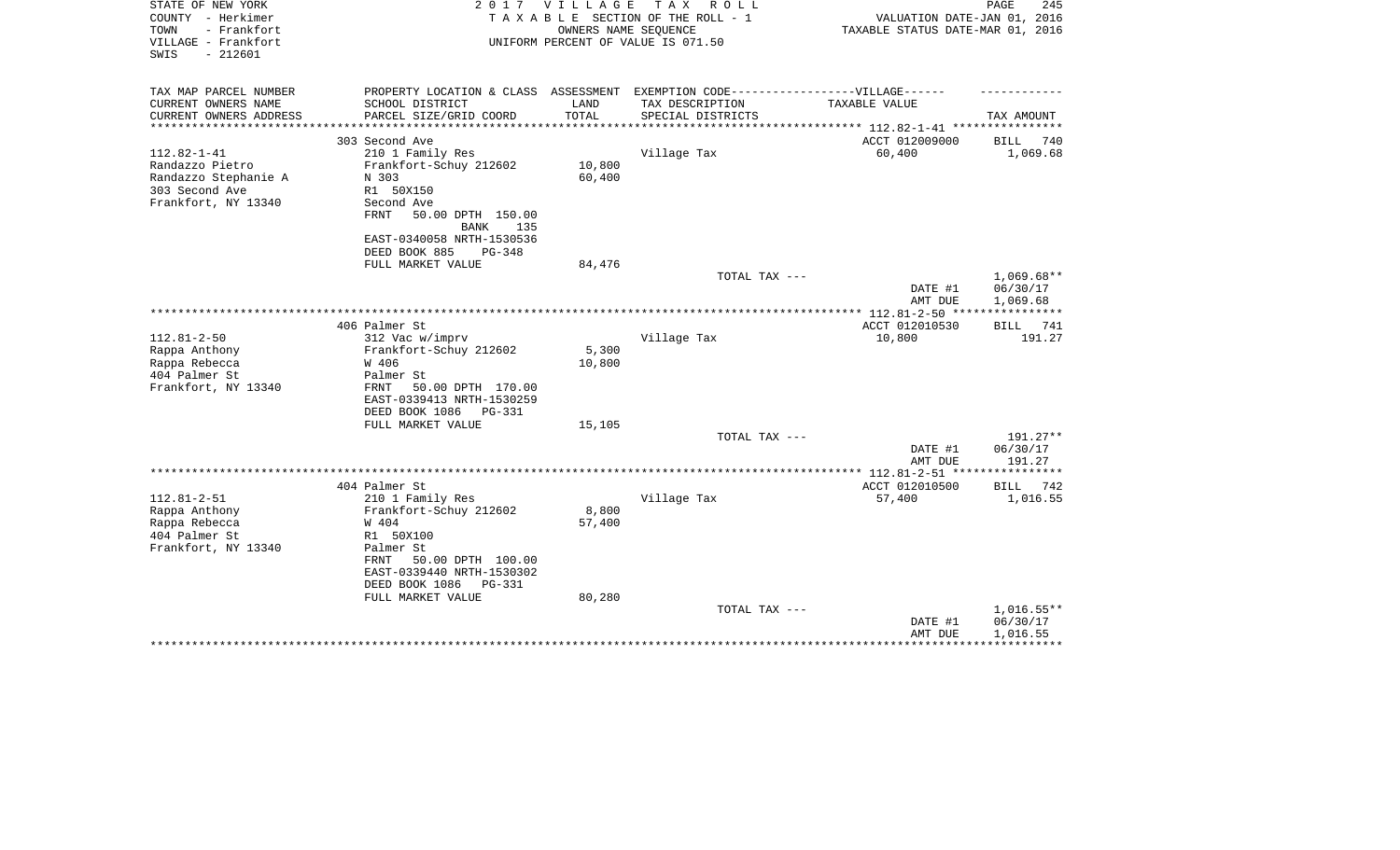| STATE OF NEW YORK<br>COUNTY - Herkimer<br>- Frankfort<br>TOWN<br>VILLAGE - Frankfort<br>$-212601$<br>SWIS              | 2 0 1 7                                                                                                                                                                                                   | V I L L A G E               | TAX ROLL<br>TAXABLE SECTION OF THE ROLL - 1<br>OWNERS NAME SEOUENCE<br>UNIFORM PERCENT OF VALUE IS 071.50 | VALUATION DATE-JAN 01, 2016<br>TAXABLE STATUS DATE-MAR 01, 2016 | PAGE<br>246                          |
|------------------------------------------------------------------------------------------------------------------------|-----------------------------------------------------------------------------------------------------------------------------------------------------------------------------------------------------------|-----------------------------|-----------------------------------------------------------------------------------------------------------|-----------------------------------------------------------------|--------------------------------------|
| TAX MAP PARCEL NUMBER<br>CURRENT OWNERS NAME<br>CURRENT OWNERS ADDRESS<br>***********************<br>$112.74 - 3 - 21$ | PROPERTY LOCATION & CLASS ASSESSMENT EXEMPTION CODE-----------------VILLAGE------<br>SCHOOL DISTRICT<br>PARCEL SIZE/GRID COORD<br>312 E Main St<br>210 1 Family Res                                       | LAND<br>TOTAL               | TAX DESCRIPTION<br>SPECIAL DISTRICTS<br>Village Tax                                                       | TAXABLE VALUE<br>ACCT 012021150<br>51,000                       | TAX AMOUNT<br>BILL 743<br>903.21     |
| Rauscher Paul<br>Rauscher Stephanie J<br>312 E Main St<br>Frankfort, NY 13340                                          | Frankfort-Schuy 212602<br>S 312<br>R1 50X140<br>E Main St<br>FRNT<br>50.00 DPTH 150.00<br>BANK<br>135<br>EAST-0340886 NRTH-1530872<br>DEED BOOK 696<br><b>PG-930</b><br>FULL MARKET VALUE                 | 6,500<br>51,000<br>71,329   |                                                                                                           |                                                                 |                                      |
|                                                                                                                        |                                                                                                                                                                                                           |                             | TOTAL TAX ---                                                                                             |                                                                 | 903.21**                             |
|                                                                                                                        |                                                                                                                                                                                                           |                             |                                                                                                           | DATE #1<br>AMT DUE                                              | 06/30/17<br>903.21                   |
|                                                                                                                        | 227 Fourth Ave                                                                                                                                                                                            |                             |                                                                                                           | ACCT 012003480                                                  | BILL 744                             |
| $112.81 - 2 - 47$<br>Recchio James T<br>Recchio Sharon<br>227 Fourth Ave<br>Frankfort, NY 13340                        | 210 1 Family Res<br>Frankfort-Schuy 212602<br>N 227<br>R2 50.5X150<br>Fourth Ave<br>50.50 DPTH 150.00<br>FRNT<br><b>BANK</b><br>135<br>EAST-0339332 NRTH-1530269<br>DEED BOOK 00620 PG-00982              | 10,900<br>60,000            | Village Tax                                                                                               | 60,000                                                          | 1,062.60                             |
|                                                                                                                        | FULL MARKET VALUE                                                                                                                                                                                         | 83,916                      |                                                                                                           |                                                                 |                                      |
|                                                                                                                        |                                                                                                                                                                                                           |                             | TOTAL TAX ---                                                                                             | DATE #1<br>AMT DUE                                              | $1,062.60**$<br>06/30/17<br>1,062.60 |
|                                                                                                                        |                                                                                                                                                                                                           |                             |                                                                                                           |                                                                 |                                      |
| $112.81 - 3 - 44$<br>Recchio Thomas J<br>343 Fifth Ave<br>Frankfort, NY 13340                                          | 343 Fifth Ave<br>210 1 Family Res<br>Frankfort-Schuy 212602<br>N 343<br>R1 62X148<br>Fifth Ave<br>62.00 DPTH 148.00<br>FRNT<br>EAST-0339958 NRTH-1528973<br>DEED BOOK 00580 PG-00755<br>FULL MARKET VALUE | 12,000<br>72,400<br>101,259 | VET COM CT 41131<br>Village Tax                                                                           | ACCT 012022650<br>10,515<br>61,885                              | <b>BILL</b><br>745<br>1,095.98       |
|                                                                                                                        |                                                                                                                                                                                                           |                             | TOTAL TAX ---                                                                                             | DATE #1<br>AMT DUE                                              | 1,095.98**<br>06/30/17<br>1,095.98   |
|                                                                                                                        |                                                                                                                                                                                                           |                             |                                                                                                           |                                                                 |                                      |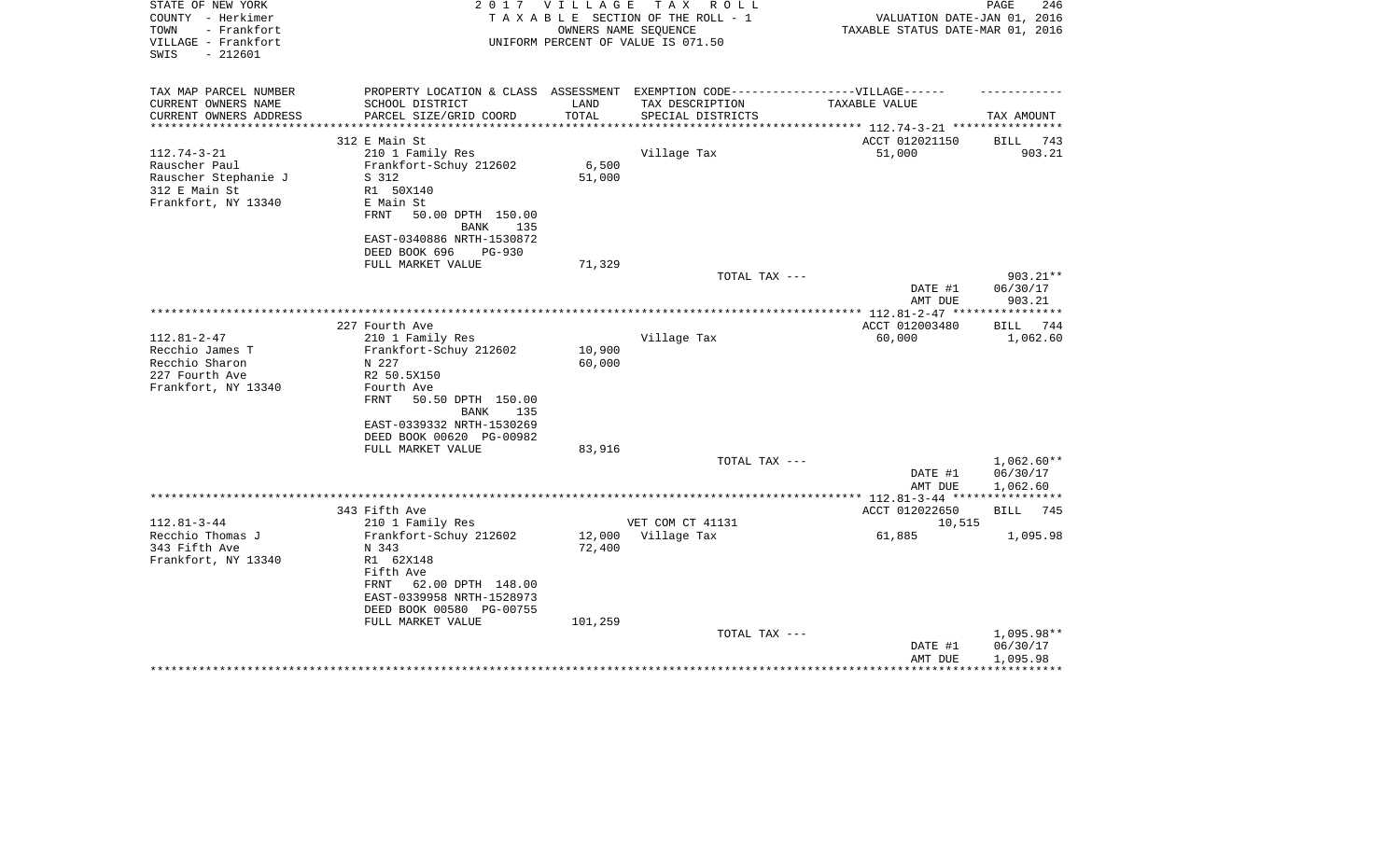| STATE OF NEW YORK<br>COUNTY - Herkimer<br>TOWN<br>- Frankfort<br>VILLAGE - Frankfort<br>$-212601$<br>SWIS | 2017                                                                              | <b>VILLAGE</b>                       | T A X<br>R O L L<br>TAXABLE SECTION OF THE ROLL - 1<br>OWNERS NAME SEQUENCE<br>UNIFORM PERCENT OF VALUE IS 071.50 | VALUATION DATE-JAN 01, 2016<br>TAXABLE STATUS DATE-MAR 01, 2016 | PAGE<br>247            |
|-----------------------------------------------------------------------------------------------------------|-----------------------------------------------------------------------------------|--------------------------------------|-------------------------------------------------------------------------------------------------------------------|-----------------------------------------------------------------|------------------------|
| TAX MAP PARCEL NUMBER                                                                                     | PROPERTY LOCATION & CLASS ASSESSMENT EXEMPTION CODE-----------------VILLAGE------ |                                      |                                                                                                                   |                                                                 |                        |
| CURRENT OWNERS NAME                                                                                       | SCHOOL DISTRICT                                                                   | LAND                                 | TAX DESCRIPTION                                                                                                   | TAXABLE VALUE                                                   |                        |
| CURRENT OWNERS ADDRESS<br>*********************                                                           | PARCEL SIZE/GRID COORD<br>***************************                             | TOTAL<br>* * * * * * * * * * * * * * | SPECIAL DISTRICTS                                                                                                 | ************************************* 112.73-2-38 ************  | TAX AMOUNT             |
|                                                                                                           | 116 Pleasant Ave                                                                  |                                      |                                                                                                                   | ACCT 012029070                                                  | 746<br>BILL            |
| $112.73 - 2 - 38$                                                                                         | 210 1 Family Res                                                                  |                                      | Village Tax                                                                                                       | 57,000                                                          | 1,009.47               |
| Redner Angela M                                                                                           | Frankfort-Schuy 212602                                                            | 12,600                               |                                                                                                                   |                                                                 |                        |
| 116 Pleasant Ave                                                                                          | S 116                                                                             | 57,000                               |                                                                                                                   |                                                                 |                        |
| Frankfort, NY 13340                                                                                       | R1 60X140                                                                         |                                      |                                                                                                                   |                                                                 |                        |
|                                                                                                           | Pleasant Ave                                                                      |                                      |                                                                                                                   |                                                                 |                        |
|                                                                                                           | 60.00 DPTH 190.00<br>FRNT<br>EAST-0339171 NRTH-1532146                            |                                      |                                                                                                                   |                                                                 |                        |
|                                                                                                           | DEED BOOK 1186<br><b>PG-261</b>                                                   |                                      |                                                                                                                   |                                                                 |                        |
|                                                                                                           | FULL MARKET VALUE                                                                 | 79,720                               |                                                                                                                   |                                                                 |                        |
|                                                                                                           |                                                                                   |                                      | TOTAL TAX ---                                                                                                     |                                                                 | $1,009.47**$           |
|                                                                                                           |                                                                                   |                                      |                                                                                                                   | DATE #1                                                         | 06/30/17               |
|                                                                                                           |                                                                                   |                                      |                                                                                                                   | AMT DUE<br>************** 112.82-2-25 ***                       | 1,009.47               |
|                                                                                                           | 319 Third Ave                                                                     |                                      |                                                                                                                   | ACCT 188146                                                     | BILL<br>747            |
| $112.82 - 2 - 25$                                                                                         | 210 1 Family Res                                                                  |                                      | Village Tax                                                                                                       | 56,600                                                          | 1,002.39               |
| Redner Steven                                                                                             | Frankfort-Schuy 212602                                                            | 8,400                                |                                                                                                                   |                                                                 |                        |
| Redner Jessica                                                                                            | N 319                                                                             | 56,600                               |                                                                                                                   |                                                                 |                        |
| 319 Third Ave                                                                                             | R1                                                                                |                                      |                                                                                                                   |                                                                 |                        |
| Frankfort, NY 13340                                                                                       | Third Ave<br>FRNT<br>39.00 DPTH 150.00                                            |                                      |                                                                                                                   |                                                                 |                        |
|                                                                                                           | EAST-0340019 NRTH-1530019                                                         |                                      |                                                                                                                   |                                                                 |                        |
|                                                                                                           | DEED BOOK 1544 PG-936                                                             |                                      |                                                                                                                   |                                                                 |                        |
|                                                                                                           | FULL MARKET VALUE                                                                 | 79,161                               |                                                                                                                   |                                                                 |                        |
|                                                                                                           |                                                                                   |                                      | TOTAL TAX ---                                                                                                     |                                                                 | $1,002.39**$           |
|                                                                                                           |                                                                                   |                                      |                                                                                                                   | DATE #1<br>AMT DUE                                              | 06/30/17<br>1,002.39   |
|                                                                                                           |                                                                                   |                                      |                                                                                                                   | **************** 112.73-2-56 ****                               | ************           |
|                                                                                                           | 109 First Ave                                                                     |                                      |                                                                                                                   | ACCT 012012720                                                  | BILL 748               |
| $112.73 - 2 - 56$                                                                                         | 210 1 Family Res                                                                  |                                      | Village Tax                                                                                                       | 58,100                                                          | 1,028.95               |
| Reed Richard Jr                                                                                           | Frankfort-Schuy 212602                                                            | 5,800                                |                                                                                                                   |                                                                 |                        |
| Reynolds Stacy                                                                                            | N 109                                                                             | 58,100                               |                                                                                                                   |                                                                 |                        |
| 109 First Ave<br>Frankfort, NY 13340                                                                      | R1<br>First Ave                                                                   |                                      |                                                                                                                   |                                                                 |                        |
|                                                                                                           | <b>FRNT</b><br>32.00 DPTH 106.82                                                  |                                      |                                                                                                                   |                                                                 |                        |
|                                                                                                           | <b>BANK</b><br>173                                                                |                                      |                                                                                                                   |                                                                 |                        |
|                                                                                                           | EAST-0339080 NRTH-1532051                                                         |                                      |                                                                                                                   |                                                                 |                        |
|                                                                                                           | DEED BOOK 830<br>PG-107                                                           |                                      |                                                                                                                   |                                                                 |                        |
|                                                                                                           | FULL MARKET VALUE                                                                 | 81,259                               |                                                                                                                   |                                                                 |                        |
|                                                                                                           |                                                                                   |                                      | TOTAL TAX ---                                                                                                     | DATE #1                                                         | 1,028.95**<br>06/30/17 |
|                                                                                                           |                                                                                   |                                      |                                                                                                                   | AMT DUE                                                         | 1,028.95               |
|                                                                                                           |                                                                                   |                                      |                                                                                                                   |                                                                 |                        |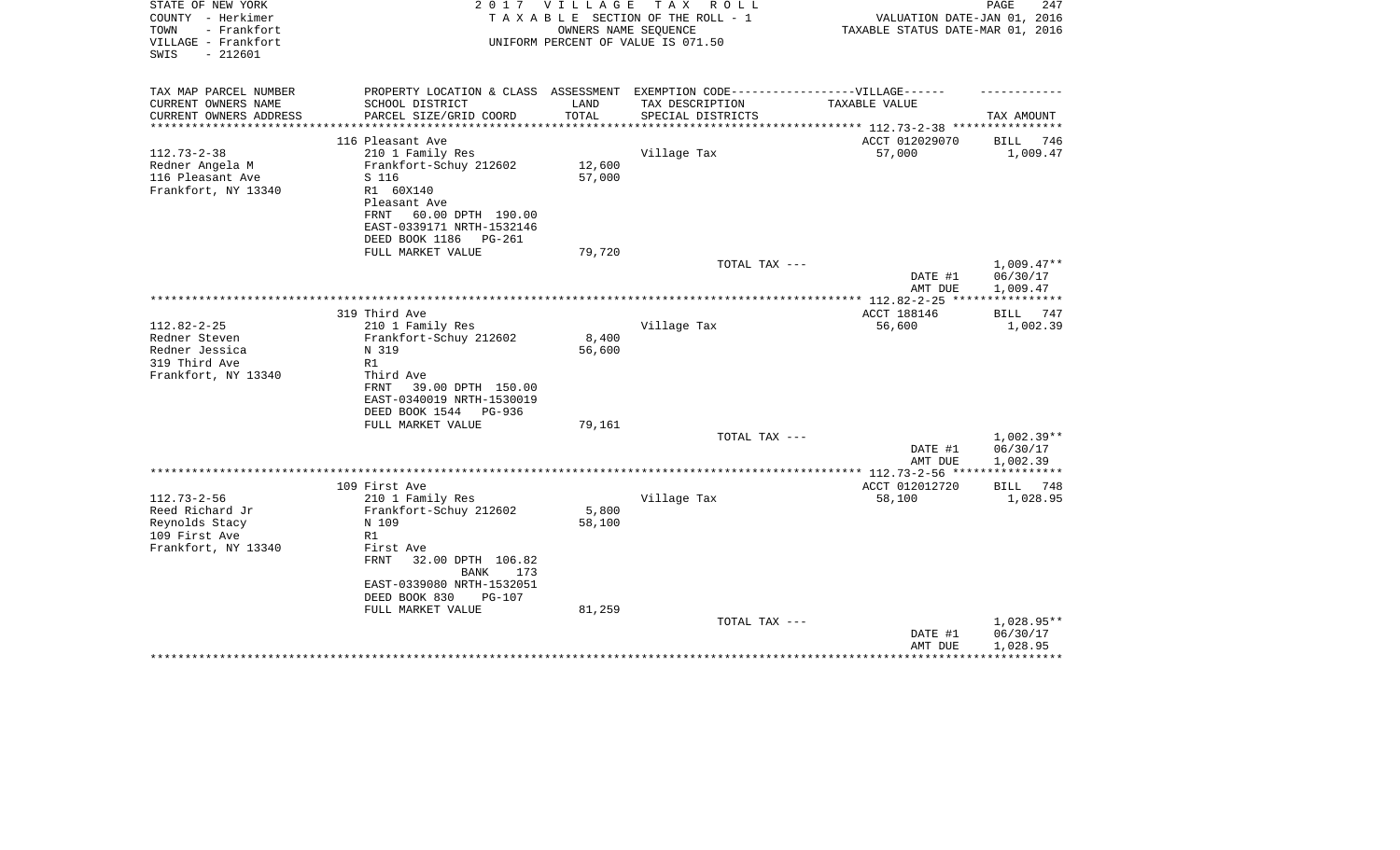| STATE OF NEW YORK<br>COUNTY - Herkimer<br>- Frankfort<br>TOWN | 2 0 1 7                                                                          | VILLAGE                  | T A X<br>R O L L<br>TAXABLE SECTION OF THE ROLL - 1<br>OWNERS NAME SEQUENCE | VALUATION DATE-JAN 01, 2016<br>TAXABLE STATUS DATE-MAR 01, 2016    | 248<br>PAGE        |
|---------------------------------------------------------------|----------------------------------------------------------------------------------|--------------------------|-----------------------------------------------------------------------------|--------------------------------------------------------------------|--------------------|
| VILLAGE - Frankfort<br>$-212601$<br>SWIS                      |                                                                                  |                          | UNIFORM PERCENT OF VALUE IS 071.50                                          |                                                                    |                    |
| TAX MAP PARCEL NUMBER                                         | PROPERTY LOCATION & CLASS ASSESSMENT EXEMPTION CODE----------------VILLAGE------ |                          |                                                                             |                                                                    |                    |
| CURRENT OWNERS NAME                                           | SCHOOL DISTRICT                                                                  | LAND                     | TAX DESCRIPTION                                                             | TAXABLE VALUE                                                      |                    |
| CURRENT OWNERS ADDRESS<br>*************                       | PARCEL SIZE/GRID COORD                                                           | TOTAL<br>*************** | SPECIAL DISTRICTS                                                           |                                                                    | TAX AMOUNT         |
|                                                               | 506 Palmer St                                                                    |                          |                                                                             | ******************* 112.81-2-22 ****************<br>ACCT 012021000 | 749<br>BILL        |
| $112.81 - 2 - 22$                                             | 210 1 Family Res                                                                 |                          | Village Tax                                                                 | 51,200                                                             | 906.75             |
| Reid Priscilla V                                              | Frankfort-Schuy 212602                                                           | 10,400                   |                                                                             |                                                                    |                    |
| Reid David J                                                  | W 506                                                                            | 51,200                   |                                                                             |                                                                    |                    |
| 506 Palmer St                                                 | R1 62X105                                                                        |                          |                                                                             |                                                                    |                    |
| Frankfort, NY 13340                                           | Palmer St                                                                        |                          |                                                                             |                                                                    |                    |
|                                                               | FRNT<br>62.50 DPTH 113.05                                                        |                          |                                                                             |                                                                    |                    |
|                                                               | 015<br>BANK                                                                      |                          |                                                                             |                                                                    |                    |
|                                                               | EAST-0339125 NRTH-1530035                                                        |                          |                                                                             |                                                                    |                    |
|                                                               | DEED BOOK 753<br>PG-189<br>FULL MARKET VALUE                                     | 71,608                   |                                                                             |                                                                    |                    |
|                                                               |                                                                                  |                          | TOTAL TAX ---                                                               |                                                                    | $906.75**$         |
|                                                               |                                                                                  |                          |                                                                             | DATE #1<br>AMT DUE                                                 | 06/30/17<br>906.75 |
|                                                               |                                                                                  |                          |                                                                             | *** 112.65-2-28 ****                                               | * * * * * * * * *  |
|                                                               | 159 Grandview Ave                                                                |                          |                                                                             | ACCT 012022710                                                     | <b>BILL</b><br>750 |
| $112.65 - 2 - 28$                                             | 210 1 Family Res                                                                 |                          | VET COM CT 41131                                                            | 10,515                                                             |                    |
| Reina Angelo J                                                | Frankfort-Schuy 212602                                                           | 19,100                   | Village Tax                                                                 | 117,985                                                            | 2,089.51           |
| 159 Grandview Ave                                             | N                                                                                | 128,500                  |                                                                             |                                                                    |                    |
| Frankfort, NY 13340                                           | R1<br>Grandview Ave                                                              |                          |                                                                             |                                                                    |                    |
|                                                               | FRNT 163.91 DPTH 160.00                                                          |                          |                                                                             |                                                                    |                    |
|                                                               | EAST-0337767 NRTH-1532554                                                        |                          |                                                                             |                                                                    |                    |
|                                                               | DEED BOOK 00594 PG-00034                                                         |                          |                                                                             |                                                                    |                    |
|                                                               | FULL MARKET VALUE                                                                | 179,720                  |                                                                             |                                                                    |                    |
|                                                               |                                                                                  |                          | TOTAL TAX ---                                                               |                                                                    | 2,089.51**         |
|                                                               |                                                                                  |                          |                                                                             | DATE #1                                                            | 06/30/17           |
|                                                               |                                                                                  |                          |                                                                             | AMT DUE                                                            | 2,089.51           |
|                                                               | 338 Fifth Ave                                                                    |                          |                                                                             | ACCT 012004470                                                     | <b>BILL</b> 751    |
| $112.81 - 3 - 38$                                             | 210 1 Family Res                                                                 |                          | Village Tax                                                                 | 109,900                                                            | 1,946.33           |
| Reina Francis G                                               | Frankfort-Schuy 212602                                                           | 16,500                   |                                                                             |                                                                    |                    |
| 338 Fifth Ave                                                 | S                                                                                | 109,900                  |                                                                             |                                                                    |                    |
| Frankfort, NY 13340                                           | R1 93X285+93x50                                                                  |                          |                                                                             |                                                                    |                    |
|                                                               | Fifth Ave                                                                        |                          |                                                                             |                                                                    |                    |
|                                                               | 93.00 DPTH 335.00<br>FRNT                                                        |                          |                                                                             |                                                                    |                    |
|                                                               | EAST-0339574 NRTH-1528994                                                        |                          |                                                                             |                                                                    |                    |
|                                                               | DEED BOOK 681<br>$PG-433$                                                        |                          |                                                                             |                                                                    |                    |
|                                                               | FULL MARKET VALUE                                                                | 153,706                  | TOTAL TAX ---                                                               |                                                                    | $1.946.33**$       |
|                                                               |                                                                                  |                          |                                                                             | DATE #1                                                            | 06/30/17           |
|                                                               |                                                                                  |                          |                                                                             | AMT DUE                                                            | 1,946.33           |
|                                                               |                                                                                  |                          |                                                                             |                                                                    |                    |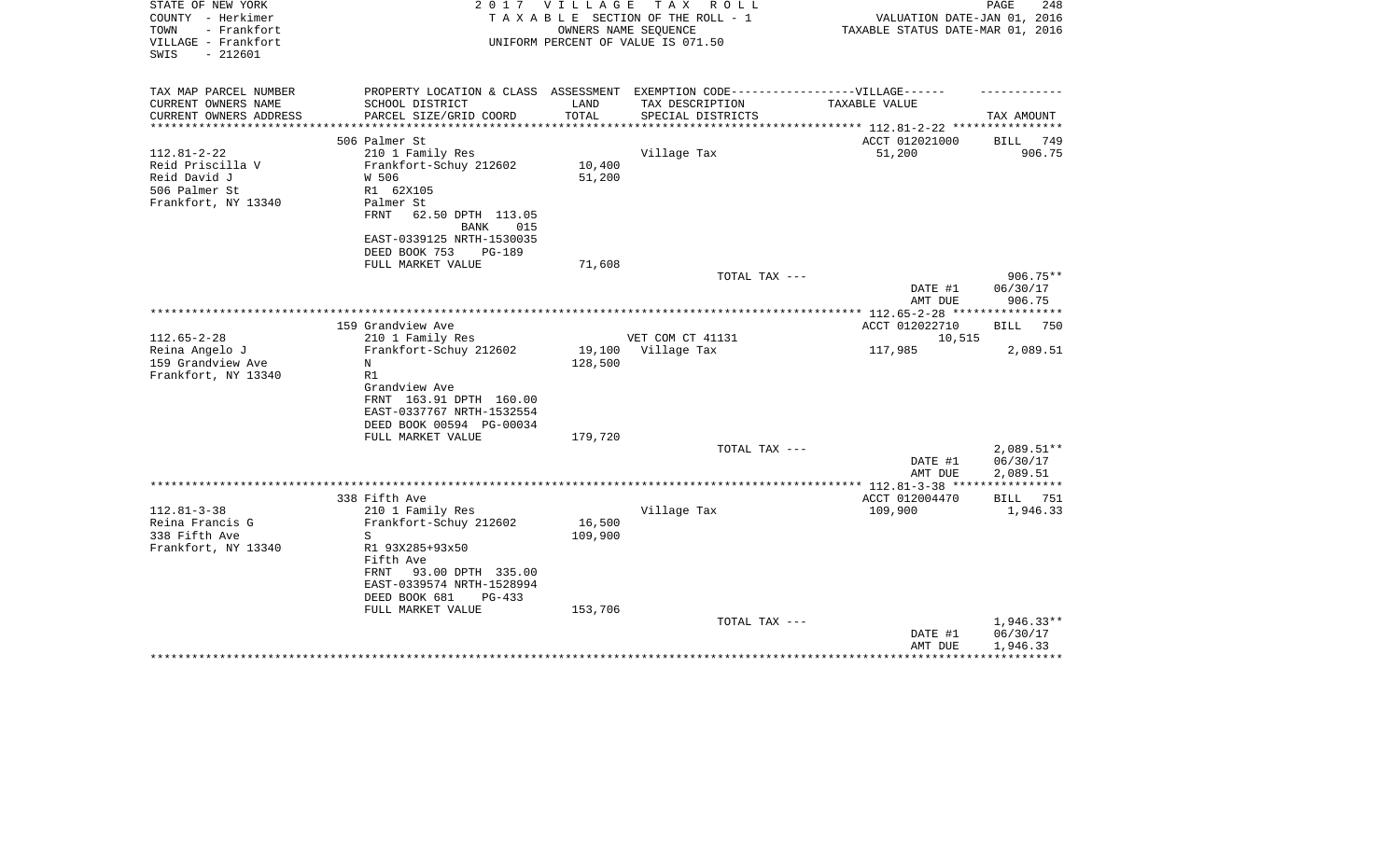| STATE OF NEW YORK<br>COUNTY - Herkimer<br>- Frankfort<br>TOWN<br>VILLAGE - Frankfort<br>SWIS<br>$-212601$ | 2017                                                                                                                                                                                           | <b>VILLAGE</b><br>OWNERS NAME SEQUENCE | TAX ROLL<br>TAXABLE SECTION OF THE ROLL - 1<br>UNIFORM PERCENT OF VALUE IS 071.50 | VALUATION DATE-JAN 01, 2016<br>TAXABLE STATUS DATE-MAR 01, 2016 | 249<br>PAGE                          |
|-----------------------------------------------------------------------------------------------------------|------------------------------------------------------------------------------------------------------------------------------------------------------------------------------------------------|----------------------------------------|-----------------------------------------------------------------------------------|-----------------------------------------------------------------|--------------------------------------|
| TAX MAP PARCEL NUMBER<br>CURRENT OWNERS NAME                                                              | PROPERTY LOCATION & CLASS ASSESSMENT EXEMPTION CODE----------------VILLAGE------<br>SCHOOL DISTRICT                                                                                            | LAND                                   | TAX DESCRIPTION                                                                   | TAXABLE VALUE                                                   |                                      |
| CURRENT OWNERS ADDRESS                                                                                    | PARCEL SIZE/GRID COORD                                                                                                                                                                         | TOTAL                                  | SPECIAL DISTRICTS                                                                 |                                                                 | TAX AMOUNT                           |
| ********************                                                                                      | ***************************                                                                                                                                                                    | ********************                   |                                                                                   | ******************** 112.81-1-12 *****************              |                                      |
| $112.81 - 1 - 12$                                                                                         | 509 Litchfield St                                                                                                                                                                              |                                        |                                                                                   | ACCT 012014760                                                  | BILL 752                             |
| Reina Joseph F<br>509 Litchfield St<br>Frankfort, NY 13340                                                | 210 1 Family Res<br>Frankfort-Schuy 212602<br>E 509<br>Litchfield St<br>FRNT<br>80.00 DPTH 160.00<br>EAST-0338474 NRTH-1530688<br>DEED BOOK 898<br>$PG-88$                                     | 11,500<br>69,900                       | Village Tax                                                                       | 69,900                                                          | 1,237.93                             |
|                                                                                                           | FULL MARKET VALUE                                                                                                                                                                              | 97,762                                 |                                                                                   |                                                                 |                                      |
|                                                                                                           |                                                                                                                                                                                                |                                        | TOTAL TAX ---                                                                     | DATE #1<br>AMT DUE                                              | $1,237.93**$<br>06/30/17<br>1,237.93 |
|                                                                                                           |                                                                                                                                                                                                |                                        |                                                                                   |                                                                 | ***********                          |
|                                                                                                           | 143 W Main St                                                                                                                                                                                  |                                        |                                                                                   | ACCT 012013080                                                  | BILL 753                             |
| $112.65 - 2 - 35$<br>Reina Robert F<br>Reina Mary L<br>143 W Main St<br>Frankfort, NY 13340               | 210 1 Family Res<br>Frankfort-Schuy 212602<br>S 143<br>R1 1/2 Acre<br>W Main St<br>FRNT 240.00 DPTH 166.54<br>EAST-0338797 NRTH-1533394<br>DEED BOOK 921<br><b>PG-151</b><br>FULL MARKET VALUE | 11,300<br>106,500<br>148,951           | Village Tax                                                                       | 106,500                                                         | 1,886.12                             |
|                                                                                                           |                                                                                                                                                                                                |                                        | TOTAL TAX ---                                                                     |                                                                 | 1,886.12**                           |
|                                                                                                           |                                                                                                                                                                                                |                                        |                                                                                   | DATE #1<br>AMT DUE                                              | 06/30/17<br>1,886.12                 |
|                                                                                                           |                                                                                                                                                                                                |                                        |                                                                                   |                                                                 |                                      |
| $112.65 - 1 - 37$<br>Reina Sandra<br>221 W Main St<br>Frankfort, NY 13340                                 | 221 W Main St<br>210 1 Family Res<br>Frankfort-Schuy 212602<br>S 221<br>R1 65X170<br>W Main St<br>65.00 DPTH 170.00<br>FRNT<br><b>BANK</b><br>074                                              | 12,900<br>72,700                       | Village Tax                                                                       | ACCT 012008460<br>72,700                                        | <b>BILL</b><br>754<br>1,287.52       |
|                                                                                                           | EAST-0338392 NRTH-1533942<br>DEED BOOK 785<br><b>PG-317</b><br>FULL MARKET VALUE                                                                                                               | 101,678                                | TOTAL TAX ---                                                                     |                                                                 | $1,287.52**$                         |
|                                                                                                           |                                                                                                                                                                                                |                                        |                                                                                   | DATE #1<br>AMT DUE                                              | 06/30/17<br>1,287.52                 |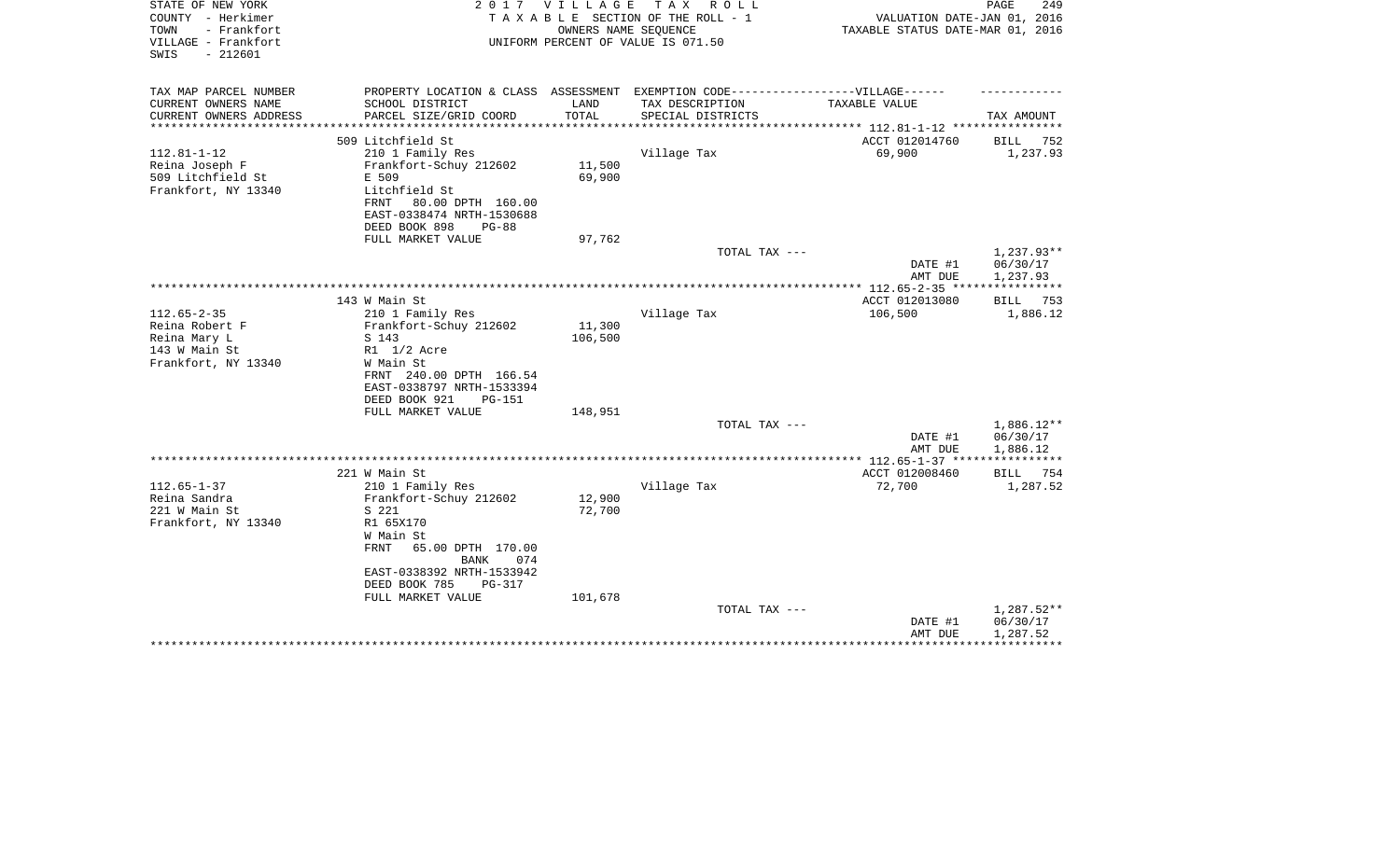| TAX MAP PARCEL NUMBER<br>PROPERTY LOCATION & CLASS ASSESSMENT EXEMPTION CODE-----------------VILLAGE------                         |               |
|------------------------------------------------------------------------------------------------------------------------------------|---------------|
| CURRENT OWNERS NAME<br>SCHOOL DISTRICT<br>LAND<br>TAX DESCRIPTION<br>TAXABLE VALUE                                                 |               |
| TOTAL<br>CURRENT OWNERS ADDRESS<br>PARCEL SIZE/GRID COORD<br>SPECIAL DISTRICTS<br>TAX AMOUNT<br>***********<br>******************* |               |
| Marshall Ave<br>ACCT 012008490<br><b>BILL</b>                                                                                      | 755           |
| $112.65 - 1 - 38$<br>311 Res vac land<br>Village Tax<br>4,000                                                                      | 70.84         |
| 4,000<br>Reina Sandra<br>Frankfort-Schuy 212602                                                                                    |               |
| 221 W Main St<br>4,000<br>Ε                                                                                                        |               |
| Frankfort, NY 13340<br>V19                                                                                                         |               |
| Marshall Ave                                                                                                                       |               |
| FRNT 116.73 DPTH 150.10                                                                                                            |               |
| EAST-0338268 NRTH-1533743                                                                                                          |               |
| DEED BOOK 810<br><b>PG-488</b>                                                                                                     |               |
| FULL MARKET VALUE<br>5,594<br>70.84**<br>TOTAL TAX ---                                                                             |               |
| DATE #1<br>06/30/17                                                                                                                |               |
| 70.84<br>AMT DUE                                                                                                                   |               |
| **** 112.65-1-34 ***                                                                                                               |               |
| 215 W Main St<br>ACCT 012028560<br>BILL 756                                                                                        |               |
| 50,000<br>$112.65 - 1 - 34$<br>220 2 Family Res<br>Village Tax                                                                     | 885.50        |
| Reina Sandra D<br>Frankfort-Schuy 212602<br>10,600                                                                                 |               |
| 221 W Main St<br>S 215<br>50,000                                                                                                   |               |
| Frankfort, NY 13340<br>R2 60X120                                                                                                   |               |
| W Main St<br>60.00 DPTH 120.00<br>FRNT                                                                                             |               |
| EAST-0338506 NRTH-1533825                                                                                                          |               |
| DEED BOOK 831<br>PG-578                                                                                                            |               |
| 69,930<br>FULL MARKET VALUE                                                                                                        |               |
| 885.50**<br>TOTAL TAX ---                                                                                                          |               |
| DATE #1<br>06/30/17                                                                                                                |               |
| AMT DUE<br>885.50                                                                                                                  |               |
| ** $112.57 - 1 - 9.3$ **<br>********                                                                                               |               |
| W Main St<br>ACCT 012003800<br><b>BILL</b><br>$112.57 - 1 - 9.3$<br>25,600                                                         | 757<br>453.38 |
| 311 Res vac land<br>Village Tax<br>Frankfort-Schuy 212602<br>25,600<br>Remington Arms Co Inc                                       |               |
| Attn: E I Dupont<br>25,600<br>Sdata change per Herk RPS                                                                            |               |
| PO Box 1039<br>V19 .72A merged 112.57-1-                                                                                           |               |
| Wilmington Del, 19899<br>West Main St 112.57-1-9.1                                                                                 |               |
| FRNT 300.00 DPTH                                                                                                                   |               |
| ACRES<br>1.70                                                                                                                      |               |
| EAST-0337207 NRTH-1535327                                                                                                          |               |
| DEED BOOK 692<br>PG-343                                                                                                            |               |
| 35,804<br>FULL MARKET VALUE                                                                                                        |               |
| 453.38**<br>TOTAL TAX ---                                                                                                          |               |
| DATE #1<br>06/30/17<br>AMT DUE<br>453.38                                                                                           |               |
|                                                                                                                                    |               |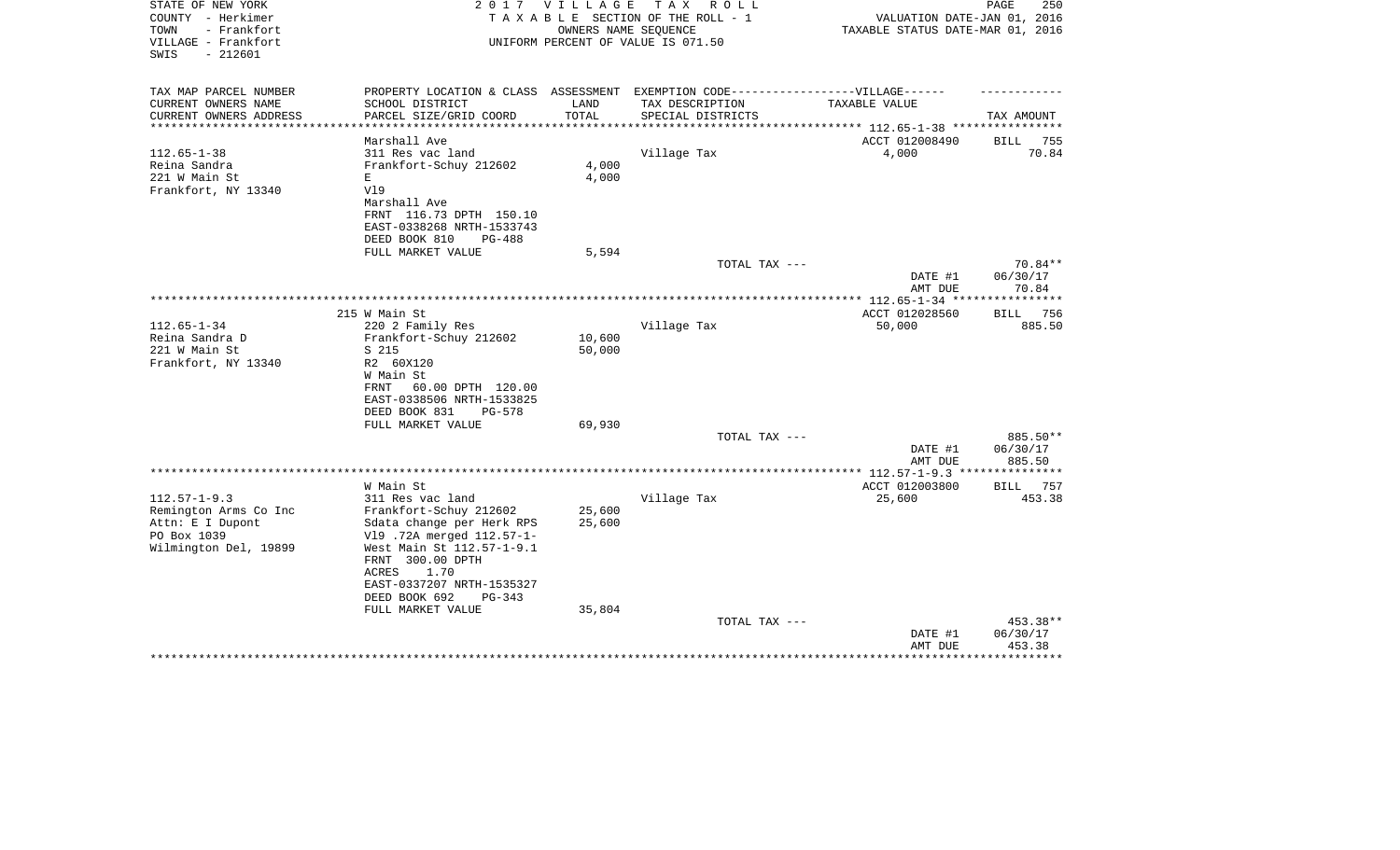| STATE OF NEW YORK<br>COUNTY - Herkimer<br>- Frankfort<br>TOWN<br>VILLAGE - Frankfort<br>$-212601$<br>SWIS | 2017                                                                                                                                                                                                                                     | <b>VILLAGE</b>          | T A X<br>R O L L<br>TAXABLE SECTION OF THE ROLL - 1<br>OWNERS NAME SEOUENCE<br>UNIFORM PERCENT OF VALUE IS 071.50 | VALUATION DATE-JAN 01, 2016<br>TAXABLE STATUS DATE-MAR 01, 2016          | PAGE<br>251                                      |
|-----------------------------------------------------------------------------------------------------------|------------------------------------------------------------------------------------------------------------------------------------------------------------------------------------------------------------------------------------------|-------------------------|-------------------------------------------------------------------------------------------------------------------|--------------------------------------------------------------------------|--------------------------------------------------|
| TAX MAP PARCEL NUMBER<br>CURRENT OWNERS NAME<br>CURRENT OWNERS ADDRESS<br>***********************         | PROPERTY LOCATION & CLASS ASSESSMENT EXEMPTION CODE-----------------VILLAGE------<br>SCHOOL DISTRICT<br>PARCEL SIZE/GRID COORD                                                                                                           | LAND<br>TOTAL           | TAX DESCRIPTION<br>SPECIAL DISTRICTS                                                                              | TAXABLE VALUE                                                            | TAX AMOUNT                                       |
| $112.57 - 1 - 9.5$<br>Remington Arms Co Inc<br>Attn: IE Dupont<br>PO Box 1039<br>Wilmington, DE 19899     | W Main St<br>311 Res vac land<br>Frankfort-Schuy 212602<br>S new parcel Herkimer RPS<br>V19<br>W Main St<br>FRNT 306.90 DPTH<br>0.55<br>ACRES<br>EAST-0337420 NRTH-1535099<br>DEED BOOK 798<br>$PG-597$<br>FULL MARKET VALUE             | 4,533<br>4,533<br>6,340 | Village Tax                                                                                                       | ACCT 012014440<br>4,533                                                  | 758<br>BILL<br>80.28                             |
|                                                                                                           |                                                                                                                                                                                                                                          |                         | TOTAL TAX ---                                                                                                     | DATE #1<br>AMT DUE                                                       | $80.28**$<br>06/30/17<br>80.28                   |
| $112.57 - 1 - 9.6$<br>Remington Arms Co Inc<br>Attn: IE Dupont<br>PO Box 1039<br>Wilmington, DE 19899     | W Main St<br>311 Res vac land<br>Frankfort-Schuy 212602<br>S data change per Herk RP<br>V19<br>W Main St<br>FRNT 110.00 DPTH 207.06<br><b>ACRES</b><br>0.52<br>EAST-0337333 NRTH-1535179<br>DEED BOOK 798<br>PG-597<br>FULL MARKET VALUE | 4,534<br>4,534<br>6,341 | Village Tax                                                                                                       | *************** 112.57-1-9.6 ****************<br>ACCT 012014440<br>4,534 | 759<br>BILL<br>80.30                             |
|                                                                                                           |                                                                                                                                                                                                                                          |                         | TOTAL TAX ---                                                                                                     | DATE #1<br>AMT DUE                                                       | $80.30**$<br>06/30/17<br>80.30                   |
| $112.73 - 2 - 24$<br>Riente Angelo D<br>Riente Elizabeth A<br>119 E Canal St<br>Frankfort, NY 13340       | 119 E Canal St<br>210 1 Family Res<br>Frankfort-Schuy 212602<br>N 119<br>R1 24X111<br>E Canal St<br>24.00 DPTH 111.00<br>FRNT<br>EAST-0339469 NRTH-1532248<br>DEED BOOK 796<br><b>PG-511</b>                                             | 2,700<br>34,500         | VET WAR CT 41121<br>Village Tax                                                                                   | ACCT 012022980<br>5,175<br>29,325                                        | * * * * * * * *<br><b>BILL</b><br>760<br>519.35  |
|                                                                                                           | FULL MARKET VALUE                                                                                                                                                                                                                        | 48,252                  | TOTAL TAX ---                                                                                                     | DATE #1<br>AMT DUE                                                       | $519.35**$<br>06/30/17<br>519.35<br>************ |
|                                                                                                           |                                                                                                                                                                                                                                          |                         |                                                                                                                   |                                                                          |                                                  |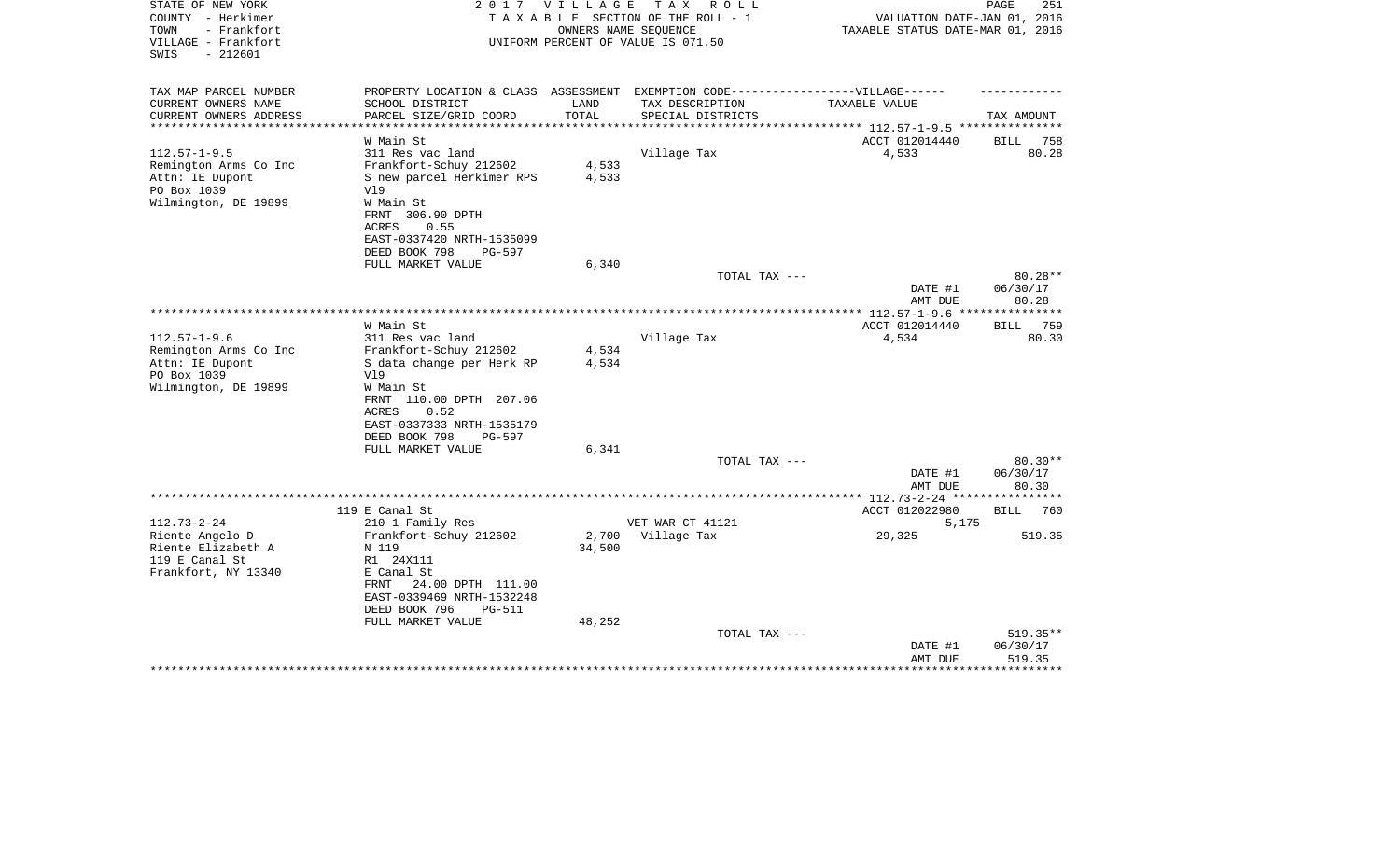| STATE OF NEW YORK<br>COUNTY - Herkimer<br>TOWN<br>- Frankfort<br>VILLAGE - Frankfort<br>$-212601$<br>SWIS | 2017                                                                              | V I L L A G E | TAX ROLL<br>TAXABLE SECTION OF THE ROLL - 1<br>OWNERS NAME SEQUENCE<br>UNIFORM PERCENT OF VALUE IS 071.50 | VALUATION DATE-JAN 01, 2016<br>TAXABLE STATUS DATE-MAR 01, 2016 | PAGE<br>252              |
|-----------------------------------------------------------------------------------------------------------|-----------------------------------------------------------------------------------|---------------|-----------------------------------------------------------------------------------------------------------|-----------------------------------------------------------------|--------------------------|
| TAX MAP PARCEL NUMBER                                                                                     | PROPERTY LOCATION & CLASS ASSESSMENT EXEMPTION CODE-----------------VILLAGE------ |               |                                                                                                           |                                                                 |                          |
| CURRENT OWNERS NAME                                                                                       | SCHOOL DISTRICT                                                                   | LAND          | TAX DESCRIPTION                                                                                           | TAXABLE VALUE                                                   |                          |
| CURRENT OWNERS ADDRESS<br>**************                                                                  | PARCEL SIZE/GRID COORD                                                            | TOTAL         | SPECIAL DISTRICTS                                                                                         | ***************** 112.74-2-9 ******************                 | TAX AMOUNT               |
|                                                                                                           | 100 Frankfort St                                                                  |               |                                                                                                           | ACCT 012027780                                                  | <b>BILL</b><br>761       |
| $112.74 - 2 - 9$                                                                                          | 481 Att row bldg                                                                  |               | Village Tax                                                                                               | 43,600                                                          | 772.16                   |
| Riscica Jos S Jr                                                                                          | Frankfort-Schuy 212602                                                            | 6,500         |                                                                                                           |                                                                 |                          |
| Riscica Teresa                                                                                            | W                                                                                 | 43,600        |                                                                                                           |                                                                 |                          |
| 100 S Frankfort St                                                                                        | $R2+comm$                                                                         |               |                                                                                                           |                                                                 |                          |
| Frankfort, NY 13340                                                                                       | Frankfort St<br>49.00 DPTH 107.00<br>FRNT                                         |               |                                                                                                           |                                                                 |                          |
|                                                                                                           | EAST-0339799 NRTH-1532097                                                         |               |                                                                                                           |                                                                 |                          |
|                                                                                                           | DEED BOOK 670<br><b>PG-911</b>                                                    |               |                                                                                                           |                                                                 |                          |
|                                                                                                           | FULL MARKET VALUE                                                                 | 60,979        |                                                                                                           |                                                                 |                          |
|                                                                                                           |                                                                                   |               | TOTAL TAX ---                                                                                             |                                                                 | $772.16**$               |
|                                                                                                           |                                                                                   |               |                                                                                                           | DATE #1                                                         | 06/30/17<br>772.16       |
|                                                                                                           |                                                                                   |               |                                                                                                           | AMT DUE                                                         |                          |
|                                                                                                           | 139 E Main St                                                                     |               |                                                                                                           | ACCT 012004270                                                  | BILL<br>762              |
| $112.65 - 3 - 27$                                                                                         | 484 1 use sm bld                                                                  |               | Village Tax                                                                                               | 406,300                                                         | 7,195.57                 |
| Rite Aide Of New York Inc                                                                                 | Frankfort-Schuy 212602                                                            | 17,500        |                                                                                                           |                                                                 |                          |
| PO Box 3165                                                                                               | N                                                                                 | 406,300       |                                                                                                           |                                                                 |                          |
| Harrisburg, PA 17105                                                                                      | 5% (388800)<br>139 E Main St                                                      |               |                                                                                                           |                                                                 |                          |
|                                                                                                           | FRNT 120.00 DPTH 158.00                                                           |               |                                                                                                           |                                                                 |                          |
|                                                                                                           | EAST-0339814 NRTH-1532548                                                         |               |                                                                                                           |                                                                 |                          |
|                                                                                                           | DEED BOOK 804<br>PG-199                                                           |               |                                                                                                           |                                                                 |                          |
|                                                                                                           | FULL MARKET VALUE                                                                 | 568,252       |                                                                                                           |                                                                 |                          |
|                                                                                                           |                                                                                   |               | TOTAL TAX ---                                                                                             |                                                                 | $7,195.57**$             |
|                                                                                                           |                                                                                   |               |                                                                                                           | DATE #1<br>AMT DUE                                              | 06/30/17<br>7,195.57     |
|                                                                                                           |                                                                                   |               |                                                                                                           |                                                                 |                          |
|                                                                                                           | 333 Second Ave                                                                    |               |                                                                                                           | ACCT 012021270                                                  | 763<br>BILL              |
| $112.82 - 1 - 54$                                                                                         | 210 1 Family Res                                                                  |               | Village Tax                                                                                               | 60,000                                                          | 1,062.60                 |
| Rivett Daniel A                                                                                           | Frankfort-Schuy 212602                                                            | 10,800        |                                                                                                           |                                                                 |                          |
| 333 Second Ave<br>Frankfort, NY 13340                                                                     | N 333<br>R1 50X150                                                                | 60,000        |                                                                                                           |                                                                 |                          |
|                                                                                                           | Second Ave                                                                        |               |                                                                                                           |                                                                 |                          |
|                                                                                                           | 50.00 DPTH 150.00<br>FRNT                                                         |               |                                                                                                           |                                                                 |                          |
|                                                                                                           | EAST-0340542 NRTH-1529963                                                         |               |                                                                                                           |                                                                 |                          |
|                                                                                                           | DEED BOOK 1185<br><b>PG-938</b>                                                   |               |                                                                                                           |                                                                 |                          |
|                                                                                                           | FULL MARKET VALUE                                                                 | 83,916        |                                                                                                           |                                                                 |                          |
|                                                                                                           |                                                                                   |               | TOTAL TAX ---                                                                                             | DATE #1                                                         | $1,062.60**$<br>06/30/17 |
|                                                                                                           |                                                                                   |               |                                                                                                           | AMT DUE                                                         | 1,062.60                 |
|                                                                                                           |                                                                                   |               |                                                                                                           |                                                                 |                          |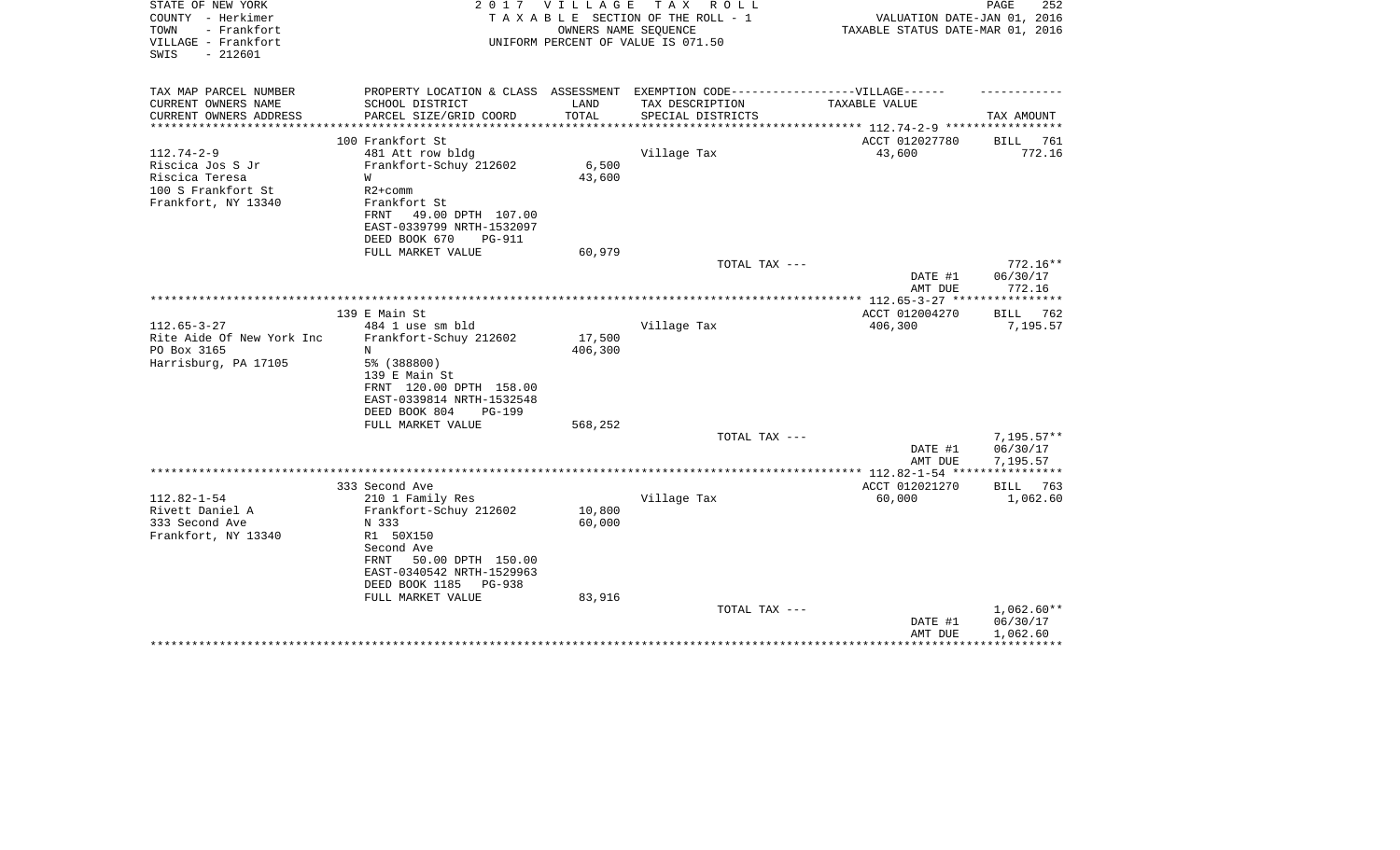| TOWN<br>- Frankfort<br>TAXABLE STATUS DATE-MAR 01, 2016<br>OWNERS NAME SEQUENCE<br>VILLAGE - Frankfort<br>UNIFORM PERCENT OF VALUE IS 071.50<br>$-212601$<br>SWIS<br>TAX MAP PARCEL NUMBER<br>PROPERTY LOCATION & CLASS ASSESSMENT<br>EXEMPTION CODE-----------------VILLAGE------<br>CURRENT OWNERS NAME<br>SCHOOL DISTRICT<br>LAND<br>TAX DESCRIPTION<br>TAXABLE VALUE<br>TOTAL<br>CURRENT OWNERS ADDRESS<br>PARCEL SIZE/GRID COORD<br>SPECIAL DISTRICTS<br>TAX AMOUNT<br>*******************<br>****************<br>*****************<br>*********** 112.81-1-8 ******************<br>517 Litchfield St<br>ACCT 012025320<br>BILL<br>$112.81 - 1 - 8$<br>210 1 Family Res<br>Village Tax<br>58,500<br>1,036.04<br>Roberts Donald Jr<br>Frankfort-Schuy 212602<br>10,400<br>58,500<br>517 S Litchfield St<br>E 517<br>Frankfort, NY 13340<br>R2 42X130<br>Litchfield St<br>58.00 DPTH 140.00<br>FRNT<br><b>BANK</b><br>135<br>EAST-0338379 NRTH-1530554<br>DEED BOOK 700<br>PG-465 | 764   |
|--------------------------------------------------------------------------------------------------------------------------------------------------------------------------------------------------------------------------------------------------------------------------------------------------------------------------------------------------------------------------------------------------------------------------------------------------------------------------------------------------------------------------------------------------------------------------------------------------------------------------------------------------------------------------------------------------------------------------------------------------------------------------------------------------------------------------------------------------------------------------------------------------------------------------------------------------------------------------------------|-------|
|                                                                                                                                                                                                                                                                                                                                                                                                                                                                                                                                                                                                                                                                                                                                                                                                                                                                                                                                                                                      |       |
|                                                                                                                                                                                                                                                                                                                                                                                                                                                                                                                                                                                                                                                                                                                                                                                                                                                                                                                                                                                      |       |
|                                                                                                                                                                                                                                                                                                                                                                                                                                                                                                                                                                                                                                                                                                                                                                                                                                                                                                                                                                                      |       |
|                                                                                                                                                                                                                                                                                                                                                                                                                                                                                                                                                                                                                                                                                                                                                                                                                                                                                                                                                                                      |       |
|                                                                                                                                                                                                                                                                                                                                                                                                                                                                                                                                                                                                                                                                                                                                                                                                                                                                                                                                                                                      |       |
|                                                                                                                                                                                                                                                                                                                                                                                                                                                                                                                                                                                                                                                                                                                                                                                                                                                                                                                                                                                      |       |
|                                                                                                                                                                                                                                                                                                                                                                                                                                                                                                                                                                                                                                                                                                                                                                                                                                                                                                                                                                                      |       |
|                                                                                                                                                                                                                                                                                                                                                                                                                                                                                                                                                                                                                                                                                                                                                                                                                                                                                                                                                                                      |       |
|                                                                                                                                                                                                                                                                                                                                                                                                                                                                                                                                                                                                                                                                                                                                                                                                                                                                                                                                                                                      |       |
|                                                                                                                                                                                                                                                                                                                                                                                                                                                                                                                                                                                                                                                                                                                                                                                                                                                                                                                                                                                      |       |
|                                                                                                                                                                                                                                                                                                                                                                                                                                                                                                                                                                                                                                                                                                                                                                                                                                                                                                                                                                                      |       |
|                                                                                                                                                                                                                                                                                                                                                                                                                                                                                                                                                                                                                                                                                                                                                                                                                                                                                                                                                                                      |       |
|                                                                                                                                                                                                                                                                                                                                                                                                                                                                                                                                                                                                                                                                                                                                                                                                                                                                                                                                                                                      |       |
| FULL MARKET VALUE<br>81,818                                                                                                                                                                                                                                                                                                                                                                                                                                                                                                                                                                                                                                                                                                                                                                                                                                                                                                                                                          |       |
| $1,036.04**$<br>TOTAL TAX ---                                                                                                                                                                                                                                                                                                                                                                                                                                                                                                                                                                                                                                                                                                                                                                                                                                                                                                                                                        |       |
| 06/30/17<br>DATE #1                                                                                                                                                                                                                                                                                                                                                                                                                                                                                                                                                                                                                                                                                                                                                                                                                                                                                                                                                                  |       |
| AMT DUE<br>1,036.04                                                                                                                                                                                                                                                                                                                                                                                                                                                                                                                                                                                                                                                                                                                                                                                                                                                                                                                                                                  |       |
| 515 Litchfield St<br>ACCT 012025290<br><b>BILL</b>                                                                                                                                                                                                                                                                                                                                                                                                                                                                                                                                                                                                                                                                                                                                                                                                                                                                                                                                   | 765   |
| 5,000<br>$112.81 - 1 - 9$<br>311 Res vac land<br>Village Tax                                                                                                                                                                                                                                                                                                                                                                                                                                                                                                                                                                                                                                                                                                                                                                                                                                                                                                                         | 88.55 |
| 5,000<br>Roberts Donald Jr<br>Frankfort-Schuy 212602                                                                                                                                                                                                                                                                                                                                                                                                                                                                                                                                                                                                                                                                                                                                                                                                                                                                                                                                 |       |
| 5,000<br>517 S Litchfield St<br>E 515                                                                                                                                                                                                                                                                                                                                                                                                                                                                                                                                                                                                                                                                                                                                                                                                                                                                                                                                                |       |
| Frankfort, NY 13340<br>V19 42X130                                                                                                                                                                                                                                                                                                                                                                                                                                                                                                                                                                                                                                                                                                                                                                                                                                                                                                                                                    |       |
| Litchfield St                                                                                                                                                                                                                                                                                                                                                                                                                                                                                                                                                                                                                                                                                                                                                                                                                                                                                                                                                                        |       |
| 42.00 DPTH 160.00<br>FRNT                                                                                                                                                                                                                                                                                                                                                                                                                                                                                                                                                                                                                                                                                                                                                                                                                                                                                                                                                            |       |
| <b>BANK</b><br>135                                                                                                                                                                                                                                                                                                                                                                                                                                                                                                                                                                                                                                                                                                                                                                                                                                                                                                                                                                   |       |
| EAST-0338420 NRTH-1530592                                                                                                                                                                                                                                                                                                                                                                                                                                                                                                                                                                                                                                                                                                                                                                                                                                                                                                                                                            |       |
| DEED BOOK 700<br>PG-465                                                                                                                                                                                                                                                                                                                                                                                                                                                                                                                                                                                                                                                                                                                                                                                                                                                                                                                                                              |       |
| 6,993<br>FULL MARKET VALUE                                                                                                                                                                                                                                                                                                                                                                                                                                                                                                                                                                                                                                                                                                                                                                                                                                                                                                                                                           |       |
| TOTAL TAX ---<br>88.55**<br>DATE #1                                                                                                                                                                                                                                                                                                                                                                                                                                                                                                                                                                                                                                                                                                                                                                                                                                                                                                                                                  |       |
| 06/30/17<br>AMT DUE<br>88.55                                                                                                                                                                                                                                                                                                                                                                                                                                                                                                                                                                                                                                                                                                                                                                                                                                                                                                                                                         |       |
| ***** 112.81-3-8 ***                                                                                                                                                                                                                                                                                                                                                                                                                                                                                                                                                                                                                                                                                                                                                                                                                                                                                                                                                                 |       |
| ACCT 176801<br>303 Fifth Ave<br>BILL                                                                                                                                                                                                                                                                                                                                                                                                                                                                                                                                                                                                                                                                                                                                                                                                                                                                                                                                                 | 766   |
| $112.81 - 3 - 8$<br>52,000<br>920.92<br>210 1 Family Res<br>Village Tax                                                                                                                                                                                                                                                                                                                                                                                                                                                                                                                                                                                                                                                                                                                                                                                                                                                                                                              |       |
| Roberts Lee Ann<br>9,900<br>Frankfort-Schuy 212602                                                                                                                                                                                                                                                                                                                                                                                                                                                                                                                                                                                                                                                                                                                                                                                                                                                                                                                                   |       |
| 303 Fifth Ave<br>N 303<br>52,000                                                                                                                                                                                                                                                                                                                                                                                                                                                                                                                                                                                                                                                                                                                                                                                                                                                                                                                                                     |       |
| Frankfort, NY 13340<br>R1 50X123                                                                                                                                                                                                                                                                                                                                                                                                                                                                                                                                                                                                                                                                                                                                                                                                                                                                                                                                                     |       |
| Fifth Ave                                                                                                                                                                                                                                                                                                                                                                                                                                                                                                                                                                                                                                                                                                                                                                                                                                                                                                                                                                            |       |
| <b>FRNT</b><br>53.30 DPTH 121.00                                                                                                                                                                                                                                                                                                                                                                                                                                                                                                                                                                                                                                                                                                                                                                                                                                                                                                                                                     |       |
| <b>BANK</b><br>641                                                                                                                                                                                                                                                                                                                                                                                                                                                                                                                                                                                                                                                                                                                                                                                                                                                                                                                                                                   |       |
| EAST-0339338 NRTH-1529853                                                                                                                                                                                                                                                                                                                                                                                                                                                                                                                                                                                                                                                                                                                                                                                                                                                                                                                                                            |       |
| DEED BOOK 1474<br><b>PG-277</b>                                                                                                                                                                                                                                                                                                                                                                                                                                                                                                                                                                                                                                                                                                                                                                                                                                                                                                                                                      |       |
| FULL MARKET VALUE<br>72,727<br>920.92**<br>TOTAL TAX ---                                                                                                                                                                                                                                                                                                                                                                                                                                                                                                                                                                                                                                                                                                                                                                                                                                                                                                                             |       |
| DATE #1<br>06/30/17                                                                                                                                                                                                                                                                                                                                                                                                                                                                                                                                                                                                                                                                                                                                                                                                                                                                                                                                                                  |       |
| AMT DUE<br>920.92                                                                                                                                                                                                                                                                                                                                                                                                                                                                                                                                                                                                                                                                                                                                                                                                                                                                                                                                                                    |       |
|                                                                                                                                                                                                                                                                                                                                                                                                                                                                                                                                                                                                                                                                                                                                                                                                                                                                                                                                                                                      |       |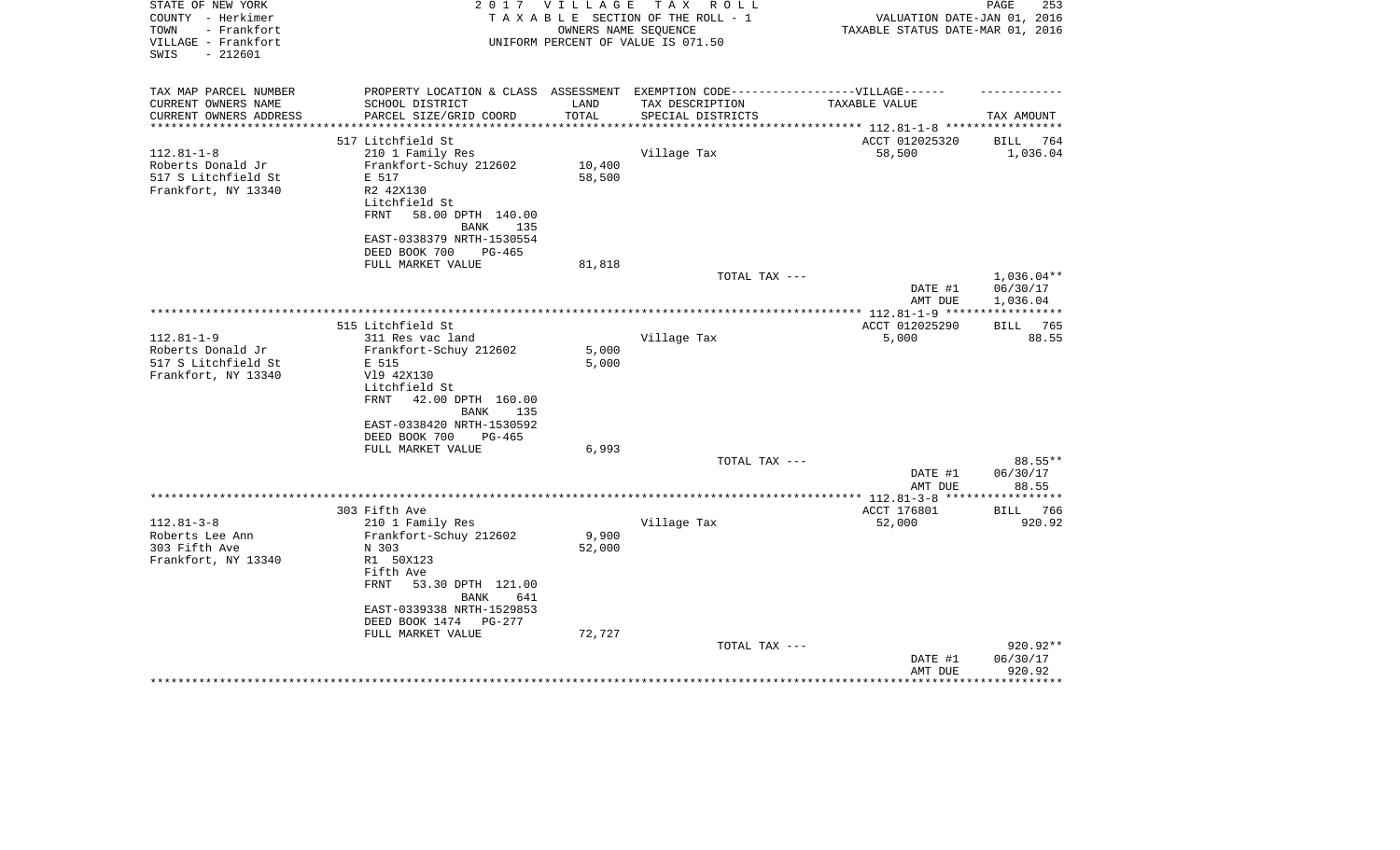| STATE OF NEW YORK<br>COUNTY - Herkimer<br>- Frankfort<br>TOWN<br>VILLAGE - Frankfort | 2017                                                                                                                                                                                            | V I L L A G E             | T A X<br>R O L L<br>TAXABLE SECTION OF THE ROLL - 1<br>OWNERS NAME SEQUENCE<br>UNIFORM PERCENT OF VALUE IS 071.50 | VALUATION DATE-JAN 01, 2016<br>TAXABLE STATUS DATE-MAR 01, 2016         | PAGE<br>254                    |
|--------------------------------------------------------------------------------------|-------------------------------------------------------------------------------------------------------------------------------------------------------------------------------------------------|---------------------------|-------------------------------------------------------------------------------------------------------------------|-------------------------------------------------------------------------|--------------------------------|
| SWIS<br>$-212601$                                                                    |                                                                                                                                                                                                 |                           |                                                                                                                   |                                                                         |                                |
| TAX MAP PARCEL NUMBER<br>CURRENT OWNERS NAME<br>CURRENT OWNERS ADDRESS               | PROPERTY LOCATION & CLASS ASSESSMENT EXEMPTION CODE-----------------VILLAGE------<br>SCHOOL DISTRICT<br>PARCEL SIZE/GRID COORD                                                                  | LAND<br>TOTAL             | TAX DESCRIPTION<br>SPECIAL DISTRICTS                                                                              | TAXABLE VALUE                                                           | TAX AMOUNT                     |
| ***************                                                                      |                                                                                                                                                                                                 |                           |                                                                                                                   | **************** 112.81-3-50 ***********                                |                                |
| $112.81 - 3 - 50$<br>Roberts Mary Lf Use<br>Roberts (Wren) Susan M<br>516 Reese Rd   | 516 Reese Rd<br>210 1 Family Res<br>Frankfort-Schuy 212602<br>W 516<br>R1 60X150                                                                                                                | 11,800<br>79,100          | VET COM CT 41131<br>Village Tax                                                                                   | ACCT 012023130<br>10,515<br>68,585                                      | BILL<br>767<br>1,214.64        |
| Frankfort, NY 13340                                                                  | Reese Rd<br>60.00 DPTH 150.00<br>FRNT<br>EAST-0339883 NRTH-1528645<br>DEED BOOK 932<br>$PG-233$                                                                                                 |                           |                                                                                                                   |                                                                         |                                |
|                                                                                      | FULL MARKET VALUE                                                                                                                                                                               | 110,629                   | TOTAL TAX ---                                                                                                     |                                                                         | 1,214.64**                     |
|                                                                                      |                                                                                                                                                                                                 |                           |                                                                                                                   | DATE #1<br>AMT DUE                                                      | 06/30/17<br>1,214.64           |
|                                                                                      |                                                                                                                                                                                                 |                           |                                                                                                                   | **************** 112.73-3-35 **********                                 |                                |
| $112.73 - 3 - 35$<br>Robinson Travis R<br>233 Second Ave<br>Frankfort, NY 13340      | 233 Second Ave<br>210 1 Family Res<br>Frankfort-Schuy 212602<br>N 233<br>R1 62 1/2X150<br>Second Ave                                                                                            | 12,100<br>61,200          | Village Tax                                                                                                       | ACCT 012010770<br>61,200                                                | BILL<br>768<br>1,083.85        |
|                                                                                      | 62.50 DPTH 150.00<br>FRNT<br>EAST-0339828 NRTH-1530803<br>DEED BOOK 1328<br>$PG-18$<br>FULL MARKET VALUE                                                                                        | 85,594                    | TOTAL TAX ---                                                                                                     |                                                                         | 1,083.85**                     |
|                                                                                      |                                                                                                                                                                                                 |                           |                                                                                                                   | DATE #1                                                                 | 06/30/17                       |
|                                                                                      | 104 Sheldon Ave                                                                                                                                                                                 |                           |                                                                                                                   | AMT DUE<br>************ 112.66-2-7 ******************<br>ACCT 012025620 | 1,083.85<br>BILL<br>769        |
| $112.66 - 2 - 7$<br>Rocco Carol Jean<br>105 Rosemont Ave<br>Frankfort, NY 13340      | 210 1 Family Res<br>Frankfort-Schuy 212602<br>S 104<br>R1<br>Life Use Tony & Jennie<br>26.00 DPTH 125.00<br>FRNT<br>EAST-0340354 NRTH-1532951<br>DEED BOOK 859<br>$PG-205$<br>FULL MARKET VALUE | 3,100<br>37,500<br>52,448 | Village Tax                                                                                                       | 37,500                                                                  | 664.13                         |
|                                                                                      |                                                                                                                                                                                                 |                           | TOTAL TAX ---                                                                                                     | DATE #1<br>AMT DUE                                                      | 664.13**<br>06/30/17<br>664.13 |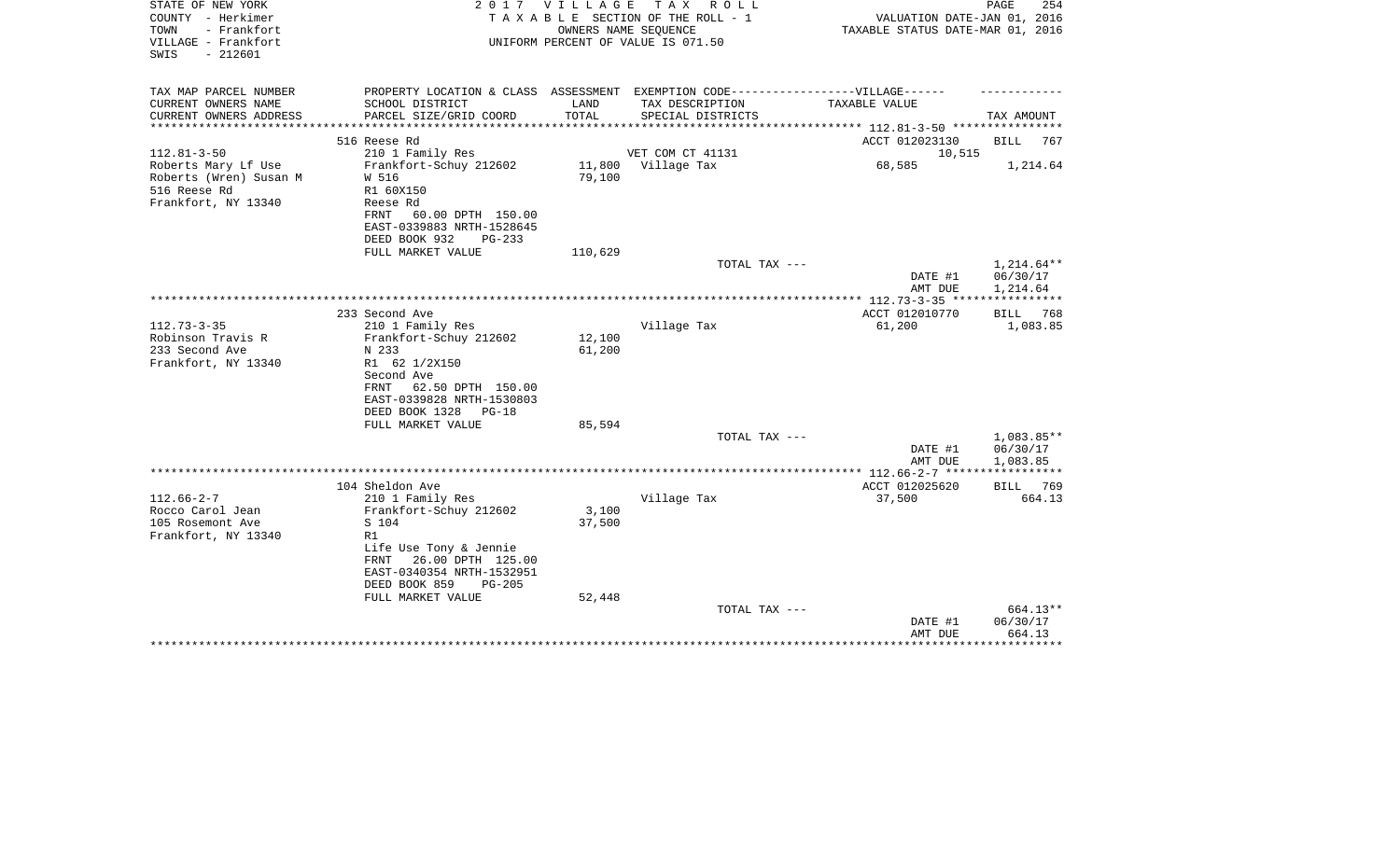| STATE OF NEW YORK<br>COUNTY - Herkimer<br>TOWN<br>- Frankfort<br>VILLAGE - Frankfort<br>$-212601$<br>SWIS | 2017                                                                             | V I L L A G E    | T A X<br>R O L L<br>TAXABLE SECTION OF THE ROLL - 1<br>OWNERS NAME SEOUENCE<br>UNIFORM PERCENT OF VALUE IS 071.50 | VALUATION DATE-JAN 01, 2016<br>TAXABLE STATUS DATE-MAR 01, 2016 | PAGE<br>255             |
|-----------------------------------------------------------------------------------------------------------|----------------------------------------------------------------------------------|------------------|-------------------------------------------------------------------------------------------------------------------|-----------------------------------------------------------------|-------------------------|
| TAX MAP PARCEL NUMBER                                                                                     | PROPERTY LOCATION & CLASS ASSESSMENT EXEMPTION CODE----------------VILLAGE------ |                  |                                                                                                                   |                                                                 |                         |
| CURRENT OWNERS NAME<br>CURRENT OWNERS ADDRESS                                                             | SCHOOL DISTRICT<br>PARCEL SIZE/GRID COORD                                        | LAND<br>TOTAL    | TAX DESCRIPTION<br>SPECIAL DISTRICTS                                                                              | TAXABLE VALUE                                                   | TAX AMOUNT              |
| *********************                                                                                     | ***************************                                                      |                  |                                                                                                                   |                                                                 |                         |
|                                                                                                           | 208 E Orchard St                                                                 |                  |                                                                                                                   | ACCT 198553                                                     | 770<br>BILL             |
| $112.74 - 1 - 43$                                                                                         | 220 2 Family Res                                                                 |                  | Village Tax                                                                                                       | 47,000                                                          | 832.37                  |
| Rocker Douglas J<br>208 E Orchard St                                                                      | Frankfort-Schuy 212602<br>S 208                                                  | 3,200<br>47,000  |                                                                                                                   |                                                                 |                         |
| Frankfort, NY 13340                                                                                       | R1 50X100                                                                        |                  |                                                                                                                   |                                                                 |                         |
|                                                                                                           | E Orchard St                                                                     |                  |                                                                                                                   |                                                                 |                         |
| PRIOR OWNER ON 3/01/2016                                                                                  | FRNT<br>30.00 DPTH 100.00                                                        |                  |                                                                                                                   |                                                                 |                         |
| Riesel Chad C                                                                                             | EAST-0340427 NRTH-1532182                                                        |                  |                                                                                                                   |                                                                 |                         |
|                                                                                                           | DEED BOOK 1609<br>PG-385<br>FULL MARKET VALUE                                    | 65,734           |                                                                                                                   |                                                                 |                         |
|                                                                                                           |                                                                                  |                  | TOTAL TAX ---                                                                                                     |                                                                 | 832.37**                |
|                                                                                                           |                                                                                  |                  |                                                                                                                   | DATE #1<br>AMT DUE                                              | 06/30/17<br>832.37      |
|                                                                                                           |                                                                                  |                  |                                                                                                                   |                                                                 | * * * * * * * * * * *   |
| $112.81 - 2 - 21$                                                                                         | 508 Palmer St<br>210 1 Family Res                                                |                  | Village Tax                                                                                                       | ACCT 173197<br>57,300                                           | 771<br>BILL<br>1,014.78 |
| Rodio Michael F                                                                                           | Frankfort-Schuy 212602                                                           | 10,100           |                                                                                                                   |                                                                 |                         |
| 508 Palmer St                                                                                             | W 508                                                                            | 57,300           |                                                                                                                   |                                                                 |                         |
| Frankfort, NY 13340                                                                                       | R1 62X102                                                                        |                  |                                                                                                                   |                                                                 |                         |
|                                                                                                           | Palmer St                                                                        |                  |                                                                                                                   |                                                                 |                         |
|                                                                                                           | 62.00 DPTH 105.90<br>FRNT<br>EAST-0339091 NRTH-1529979                           |                  |                                                                                                                   |                                                                 |                         |
|                                                                                                           | DEED BOOK 1450<br>PG-82                                                          |                  |                                                                                                                   |                                                                 |                         |
|                                                                                                           | FULL MARKET VALUE                                                                | 80,140           |                                                                                                                   |                                                                 |                         |
|                                                                                                           |                                                                                  |                  | TOTAL TAX ---                                                                                                     |                                                                 | 1,014.78**              |
|                                                                                                           |                                                                                  |                  |                                                                                                                   | DATE #1<br>AMT DUE                                              | 06/30/17<br>1,014.78    |
|                                                                                                           |                                                                                  |                  |                                                                                                                   |                                                                 |                         |
|                                                                                                           | 316 Second Ave                                                                   |                  |                                                                                                                   | ACCT 012024360                                                  | 772<br>BILL             |
| $112.82 - 2 - 9$                                                                                          | 210 1 Family Res                                                                 |                  | Village Tax                                                                                                       | 52,400                                                          | 928.00                  |
| Rolchigo Chad J<br>316 Second Ave                                                                         | Frankfort-Schuy 212602<br>S 316                                                  | 10,800<br>52,400 |                                                                                                                   |                                                                 |                         |
| Frankfort, NY 13340                                                                                       | R1 50X150                                                                        |                  |                                                                                                                   |                                                                 |                         |
|                                                                                                           | Second Ave                                                                       |                  |                                                                                                                   |                                                                 |                         |
|                                                                                                           | FRNT<br>50.00 DPTH 150.00                                                        |                  |                                                                                                                   |                                                                 |                         |
|                                                                                                           | <b>BANK</b><br>055                                                               |                  |                                                                                                                   |                                                                 |                         |
|                                                                                                           | EAST-0340084 NRTH-1530170<br>DEED BOOK 912<br><b>PG-106</b>                      |                  |                                                                                                                   |                                                                 |                         |
|                                                                                                           | FULL MARKET VALUE                                                                | 73,287           |                                                                                                                   |                                                                 |                         |
|                                                                                                           |                                                                                  |                  | TOTAL TAX ---                                                                                                     |                                                                 | 928.00**                |
|                                                                                                           |                                                                                  |                  |                                                                                                                   | DATE #1                                                         | 06/30/17                |
|                                                                                                           |                                                                                  |                  |                                                                                                                   | AMT DUE                                                         | 928.00                  |
|                                                                                                           |                                                                                  |                  |                                                                                                                   |                                                                 |                         |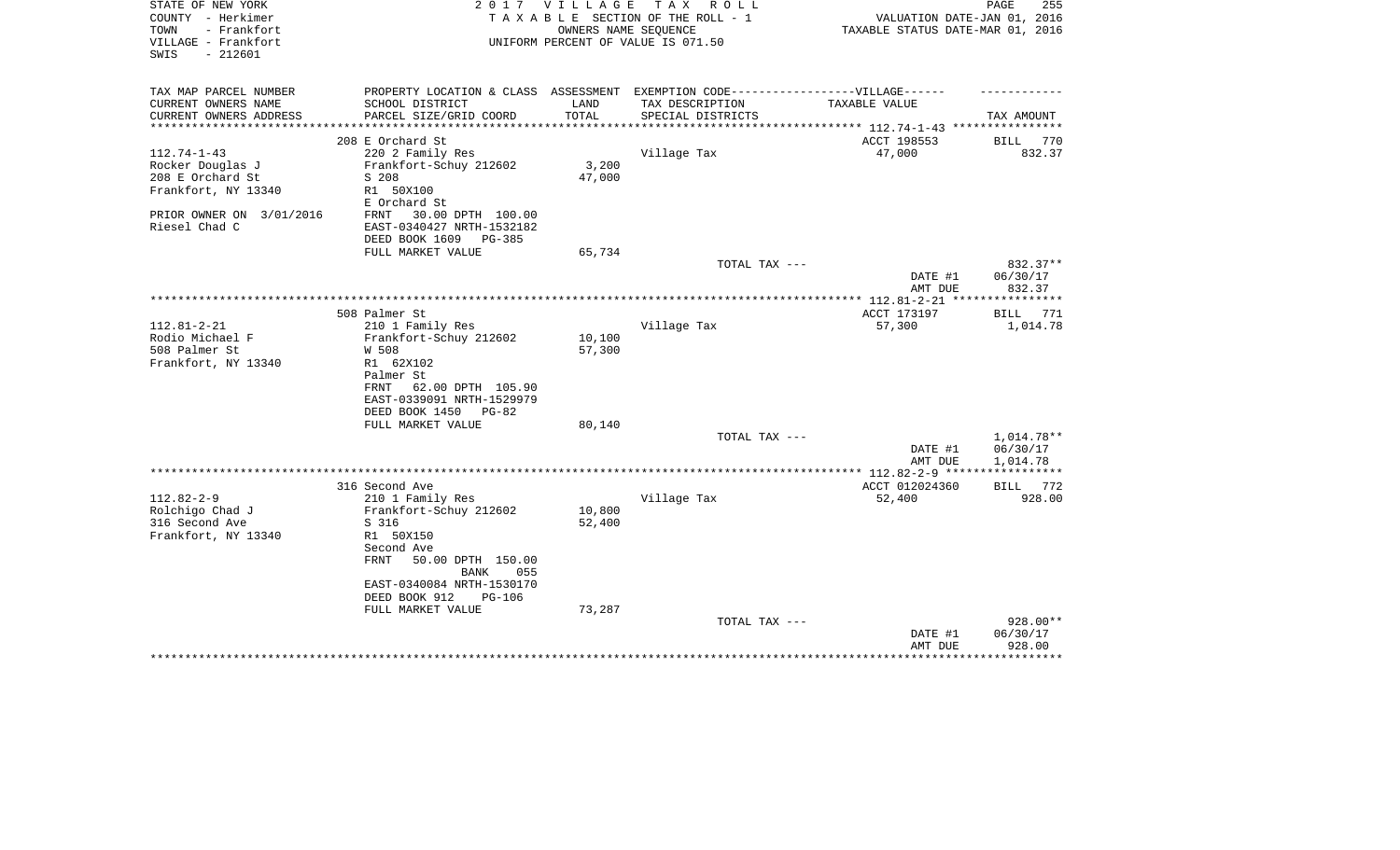| $-212601$<br>SWIS                                                                                                                  |          |
|------------------------------------------------------------------------------------------------------------------------------------|----------|
|                                                                                                                                    |          |
| TAX MAP PARCEL NUMBER<br>PROPERTY LOCATION & CLASS ASSESSMENT EXEMPTION CODE-----------------VILLAGE------                         |          |
| CURRENT OWNERS NAME<br>SCHOOL DISTRICT<br>LAND<br>TAX DESCRIPTION<br>TAXABLE VALUE                                                 |          |
| PARCEL SIZE/GRID COORD<br>TOTAL<br>CURRENT OWNERS ADDRESS<br>SPECIAL DISTRICTS<br>TAX AMOUNT<br>************ 112.74-3-9 ********** |          |
| ACCT 190717<br>300 E Main St<br><b>BILL</b>                                                                                        | 773      |
| $112.74 - 3 - 9$<br>VET WAR CT 41121<br>6,309<br>220 2 Family Res                                                                  |          |
| Frankfort-Schuy 212602<br>5,600<br>Village Tax<br>59,591<br>Rolchigo Philip S                                                      | 1,055.36 |
| Rolchigo Diane R<br>65,900<br>S 300                                                                                                |          |
| 300 E Main St<br>R2 50X98<br>Frankfort, NY 13340<br>E Main St                                                                      |          |
| 50.00 DPTH 110.00<br>FRNT                                                                                                          |          |
| EAST-0340669 NRTH-1531172                                                                                                          |          |
| DEED BOOK 1560<br>PG-74                                                                                                            |          |
| FULL MARKET VALUE<br>92,168                                                                                                        |          |
| 1,055.36**<br>TOTAL TAX ---                                                                                                        |          |
| DATE #1<br>06/30/17                                                                                                                |          |
| AMT DUE<br>1,055.36<br>************* 112.81-2-26 **********                                                                        |          |
| 224 Fourth Ave<br>ACCT 012010740<br><b>BILL</b>                                                                                    | 774      |
| Village Tax<br>$112.81 - 2 - 26$<br>63,000<br>210 1 Family Res                                                                     | 1,115.73 |
| Romeo Mary M<br>Frankfort-Schuy 212602<br>10,800                                                                                   |          |
| 224 Fourth Ave<br>S 224<br>63,000                                                                                                  |          |
| Frankfort, NY 13340<br>R1 50X150                                                                                                   |          |
| Fourth Ave<br>50.00 DPTH 150.00<br>FRNT                                                                                            |          |
| EAST-0339124 NRTH-1530198                                                                                                          |          |
| DEED BOOK 1335<br>PG-516                                                                                                           |          |
| FULL MARKET VALUE<br>88,112                                                                                                        |          |
| TOTAL TAX ---<br>$1,115.73**$                                                                                                      |          |
| DATE #1<br>06/30/17                                                                                                                |          |
| AMT DUE<br>1,115.73                                                                                                                |          |
| ACCT 161696<br>304 Garden St<br>BILL                                                                                               | 775      |
| $112.66 - 2 - 41$<br>Village Tax<br>210 1 Family Res<br>48,000                                                                     | 850.08   |
| 6,000<br>Rosado Ana M<br>Frankfort-Schuy 212602                                                                                    |          |
| 304 Garden St<br>48,000<br>E 304                                                                                                   |          |
| Frankfort, NY 13340<br>R1 45X162                                                                                                   |          |
| Garden St                                                                                                                          |          |
| 45.00 DPTH 162.00<br>FRNT<br>EAST-0340750 NRTH-1532890                                                                             |          |
| DEED BOOK 1376<br>PG-111                                                                                                           |          |
| FULL MARKET VALUE<br>67,133                                                                                                        |          |
| TOTAL TAX ---                                                                                                                      | 850.08** |
| 06/30/17<br>DATE #1                                                                                                                |          |
| 850.08<br>AMT DUE                                                                                                                  |          |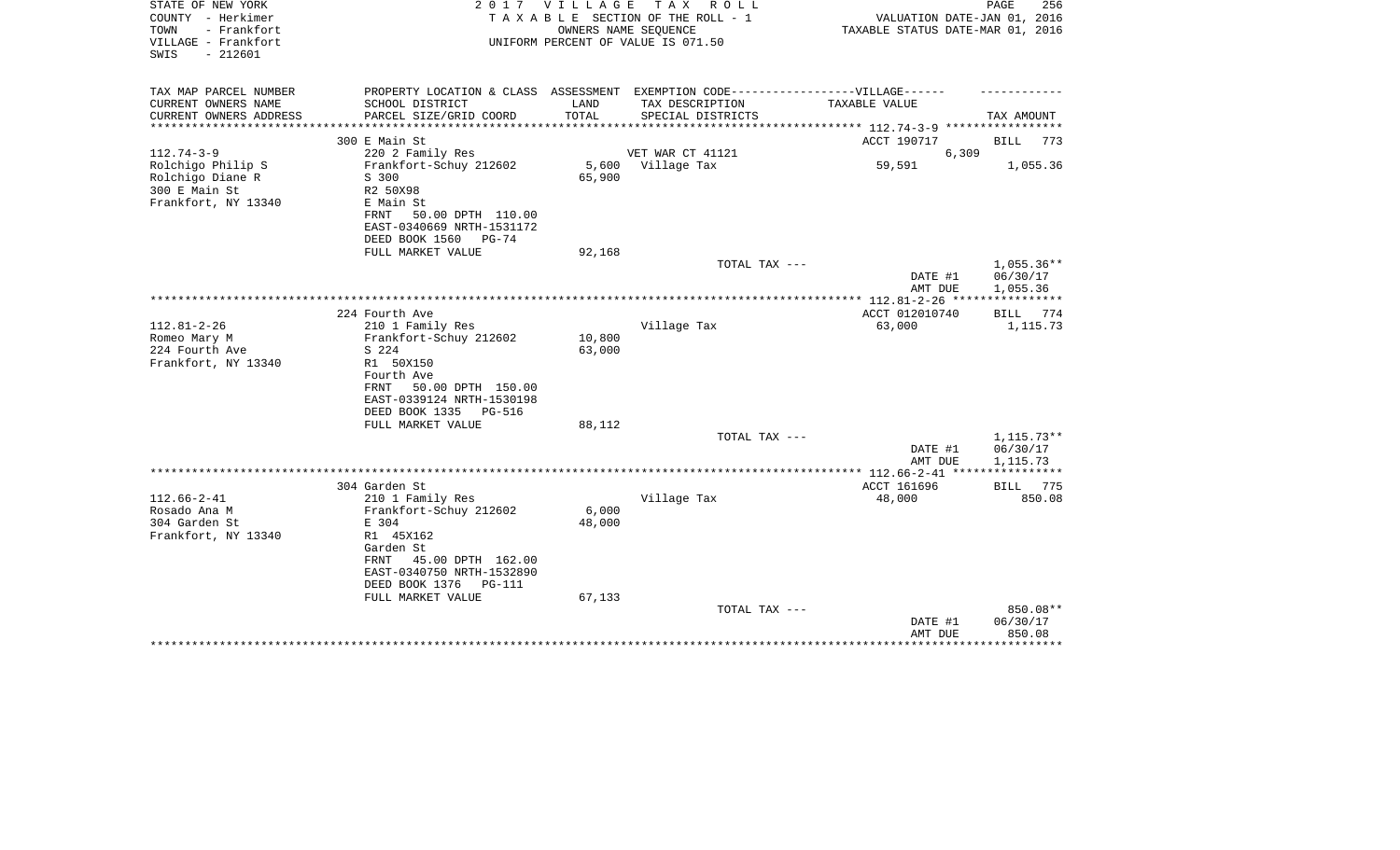| STATE OF NEW YORK<br>COUNTY - Herkimer<br>TOWN<br>- Frankfort<br>VILLAGE - Frankfort<br>$-212601$<br>SWIS | 2 0 1 7                                                                           | VILLAGE | T A X<br>R O L L<br>TAXABLE SECTION OF THE ROLL - 1<br>OWNERS NAME SEQUENCE<br>UNIFORM PERCENT OF VALUE IS 071.50 | VALUATION DATE-JAN 01, 2016<br>TAXABLE STATUS DATE-MAR 01, 2016 | PAGE<br>257          |
|-----------------------------------------------------------------------------------------------------------|-----------------------------------------------------------------------------------|---------|-------------------------------------------------------------------------------------------------------------------|-----------------------------------------------------------------|----------------------|
| TAX MAP PARCEL NUMBER                                                                                     | PROPERTY LOCATION & CLASS ASSESSMENT EXEMPTION CODE-----------------VILLAGE------ |         |                                                                                                                   |                                                                 |                      |
| CURRENT OWNERS NAME                                                                                       | SCHOOL DISTRICT                                                                   | LAND    | TAX DESCRIPTION                                                                                                   | TAXABLE VALUE                                                   |                      |
| CURRENT OWNERS ADDRESS<br>**********************                                                          | PARCEL SIZE/GRID COORD                                                            | TOTAL   | SPECIAL DISTRICTS                                                                                                 |                                                                 | TAX AMOUNT           |
|                                                                                                           | 306 Garden St                                                                     |         |                                                                                                                   | ACCT 012011070                                                  | BILL<br>776          |
| $112.66 - 2 - 42$                                                                                         | 312 Vac w/imprv                                                                   |         | Village Tax                                                                                                       | 5,900                                                           | 104.49               |
| Rosado Anna M                                                                                             | Frankfort-Schuy 212602                                                            | 5,300   |                                                                                                                   |                                                                 |                      |
| 304 Garden St                                                                                             | E 306                                                                             | 5,900   |                                                                                                                   |                                                                 |                      |
| Frankfort, NY 13340                                                                                       | V19 90X162<br>Garden St                                                           |         |                                                                                                                   |                                                                 |                      |
|                                                                                                           | 90.00 DPTH 162.00<br>FRNT                                                         |         |                                                                                                                   |                                                                 |                      |
|                                                                                                           | EAST-0340800 NRTH-1532936                                                         |         |                                                                                                                   |                                                                 |                      |
|                                                                                                           | DEED BOOK 1376<br><b>PG-111</b>                                                   |         |                                                                                                                   |                                                                 |                      |
|                                                                                                           | FULL MARKET VALUE                                                                 | 8,252   |                                                                                                                   |                                                                 |                      |
|                                                                                                           |                                                                                   |         | TOTAL TAX ---                                                                                                     |                                                                 | $104.49**$           |
|                                                                                                           |                                                                                   |         |                                                                                                                   | DATE #1<br>AMT DUE                                              | 06/30/17<br>104.49   |
|                                                                                                           |                                                                                   |         |                                                                                                                   |                                                                 |                      |
|                                                                                                           | 227 Third Ave                                                                     |         |                                                                                                                   | ACCT 167189                                                     | 777<br>BILL          |
| $112.73 - 4 - 20$                                                                                         | 210 1 Family Res                                                                  |         | Village Tax                                                                                                       | 52,000                                                          | 920.92               |
| Rosemyer Angela                                                                                           | Frankfort-Schuy 212602                                                            | 5,400   |                                                                                                                   |                                                                 |                      |
| 227 Third Ave<br>Frankfort, NY 13340                                                                      | N 227<br>R1                                                                       | 52,000  |                                                                                                                   |                                                                 |                      |
|                                                                                                           | Third Ave                                                                         |         |                                                                                                                   |                                                                 |                      |
|                                                                                                           | 25.00 DPTH 150.00<br>FRNT                                                         |         |                                                                                                                   |                                                                 |                      |
|                                                                                                           | EAST-0339533 NRTH-1530592                                                         |         |                                                                                                                   |                                                                 |                      |
|                                                                                                           | DEED BOOK 1411<br>PG-382                                                          |         |                                                                                                                   |                                                                 |                      |
|                                                                                                           | FULL MARKET VALUE                                                                 | 72,727  |                                                                                                                   |                                                                 |                      |
|                                                                                                           |                                                                                   |         | TOTAL TAX ---                                                                                                     | DATE #1                                                         | 920.92**<br>06/30/17 |
|                                                                                                           |                                                                                   |         |                                                                                                                   | AMT DUE                                                         | 920.92               |
|                                                                                                           |                                                                                   |         |                                                                                                                   |                                                                 |                      |
|                                                                                                           | 226 Third Ave                                                                     |         |                                                                                                                   | ACCT 167189                                                     | 778<br>BILL          |
| $112.73 - 4 - 45$                                                                                         | 312 Vac w/imprv                                                                   |         | Village Tax                                                                                                       | 10,200                                                          | 180.64               |
| Rosemyer Angela                                                                                           | Frankfort-Schuy 212602                                                            | 7,800   |                                                                                                                   |                                                                 |                      |
| 227 Third Ave<br>Frankfort, NY 13340                                                                      | S 226<br>Gar                                                                      | 10,200  |                                                                                                                   |                                                                 |                      |
|                                                                                                           | Third Ave                                                                         |         |                                                                                                                   |                                                                 |                      |
|                                                                                                           | FRNT<br>50.00 DPTH 150.00                                                         |         |                                                                                                                   |                                                                 |                      |
|                                                                                                           | EAST-0339392 NRTH-1530428                                                         |         |                                                                                                                   |                                                                 |                      |
|                                                                                                           | DEED BOOK 1411<br>$PG-382$                                                        |         |                                                                                                                   |                                                                 |                      |
|                                                                                                           | FULL MARKET VALUE                                                                 | 14,266  |                                                                                                                   |                                                                 |                      |
|                                                                                                           |                                                                                   |         | TOTAL TAX ---                                                                                                     | DATE #1                                                         | 180.64**<br>06/30/17 |
|                                                                                                           |                                                                                   |         |                                                                                                                   | AMT DUE                                                         | 180.64               |
|                                                                                                           |                                                                                   |         |                                                                                                                   |                                                                 | ***********          |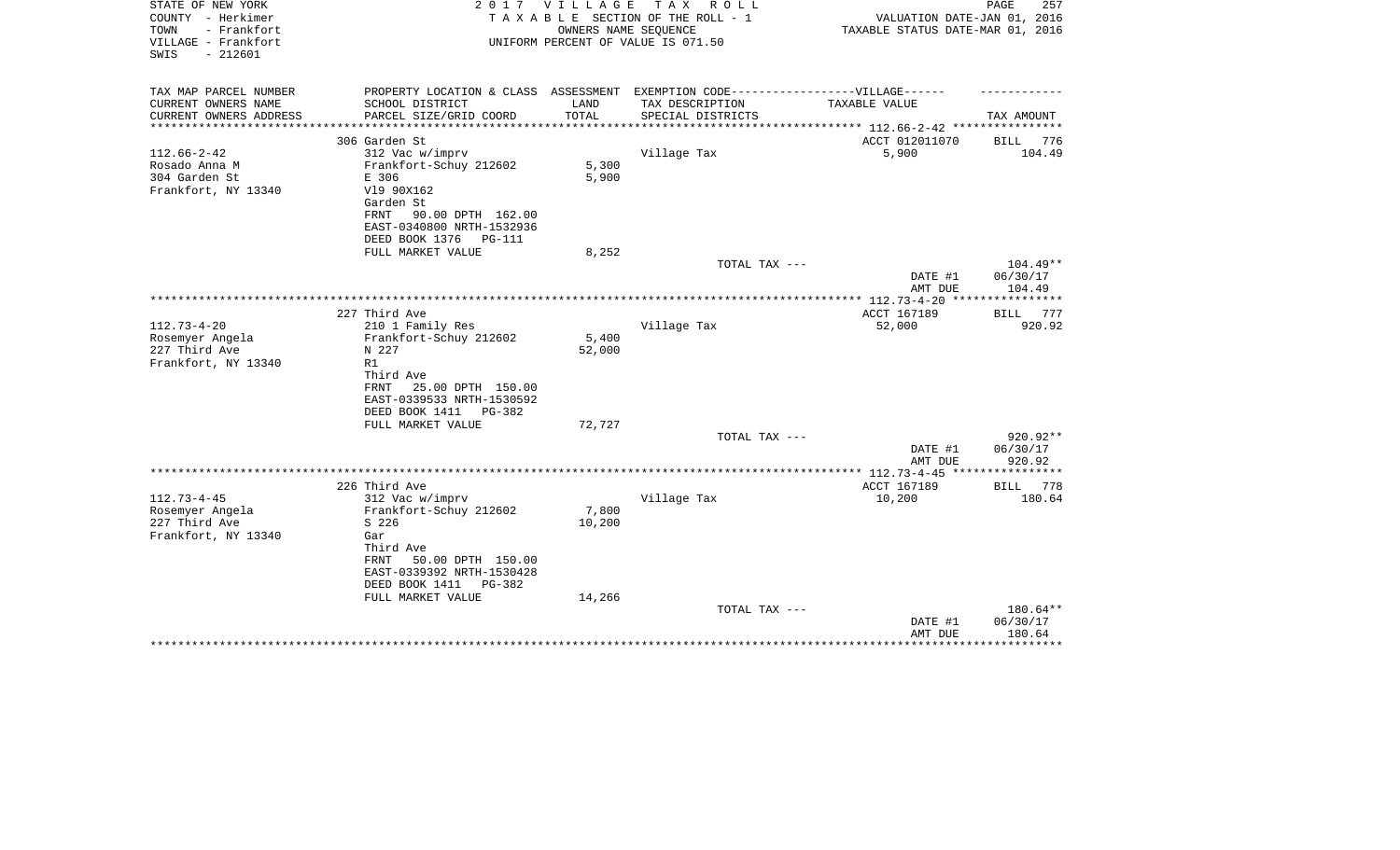| STATE OF NEW YORK<br>COUNTY - Herkimer<br>- Frankfort<br>TOWN<br>VILLAGE - Frankfort<br>$-212601$<br>SWIS | 2 0 1 7                                                                           | VILLAGE | TAX ROLL<br>TAXABLE SECTION OF THE ROLL - 1<br>OWNERS NAME SEQUENCE<br>UNIFORM PERCENT OF VALUE IS 071.50 | VALUATION DATE-JAN 01, 2016<br>TAXABLE STATUS DATE-MAR 01, 2016 | PAGE<br>258  |
|-----------------------------------------------------------------------------------------------------------|-----------------------------------------------------------------------------------|---------|-----------------------------------------------------------------------------------------------------------|-----------------------------------------------------------------|--------------|
| TAX MAP PARCEL NUMBER                                                                                     | PROPERTY LOCATION & CLASS ASSESSMENT EXEMPTION CODE-----------------VILLAGE------ |         |                                                                                                           |                                                                 |              |
| CURRENT OWNERS NAME                                                                                       | SCHOOL DISTRICT                                                                   | LAND    | TAX DESCRIPTION                                                                                           | TAXABLE VALUE                                                   |              |
| CURRENT OWNERS ADDRESS<br>*****************                                                               | PARCEL SIZE/GRID COORD                                                            | TOTAL   | SPECIAL DISTRICTS                                                                                         |                                                                 | TAX AMOUNT   |
|                                                                                                           | 210 Fifth Ave                                                                     |         |                                                                                                           | ACCT 012007680                                                  | BILL<br>779  |
| $112.81 - 1 - 35$                                                                                         | 311 Res vac land                                                                  |         | Village Tax                                                                                               | 5,000                                                           | 88.55        |
| Rosemyer Catherine A                                                                                      | Frankfort-Schuy 212602                                                            | 5,000   |                                                                                                           |                                                                 |              |
| 210-212 Fifth Ave                                                                                         | S 210                                                                             | 5,000   |                                                                                                           |                                                                 |              |
| Frankfort, NY 13340                                                                                       | V19 50X150                                                                        |         |                                                                                                           |                                                                 |              |
|                                                                                                           | Fifth Ave                                                                         |         |                                                                                                           |                                                                 |              |
|                                                                                                           | 50.00 DPTH 150.00<br>FRNT<br>EAST-0338741 NRTH-1530010                            |         |                                                                                                           |                                                                 |              |
|                                                                                                           | DEED BOOK 793<br>$PG-302$                                                         |         |                                                                                                           |                                                                 |              |
|                                                                                                           | FULL MARKET VALUE                                                                 | 6,993   |                                                                                                           |                                                                 |              |
|                                                                                                           |                                                                                   |         | TOTAL TAX ---                                                                                             |                                                                 | 88.55**      |
|                                                                                                           |                                                                                   |         |                                                                                                           | DATE #1                                                         | 06/30/17     |
|                                                                                                           |                                                                                   |         |                                                                                                           | AMT DUE                                                         | 88.55        |
|                                                                                                           | 212 Fifth Ave                                                                     |         |                                                                                                           | ACCT 012007650                                                  | BILL 780     |
| $112.81 - 1 - 36$                                                                                         | 210 1 Family Res                                                                  |         | Village Tax                                                                                               | 55,000                                                          | 974.05       |
| Rosemyer Catherine A                                                                                      | Frankfort-Schuy 212602                                                            | 10,800  |                                                                                                           |                                                                 |              |
| 210-212 Fifth Ave                                                                                         | S 212                                                                             | 55,000  |                                                                                                           |                                                                 |              |
| Frankfort, NY 13340                                                                                       | R1 50X150                                                                         |         |                                                                                                           |                                                                 |              |
|                                                                                                           | Fifth Ave                                                                         |         |                                                                                                           |                                                                 |              |
|                                                                                                           | 50.00 DPTH 150.00<br>FRNT<br>EAST-0338782 NRTH-1529983                            |         |                                                                                                           |                                                                 |              |
|                                                                                                           | DEED BOOK 793<br>$PG-302$                                                         |         |                                                                                                           |                                                                 |              |
|                                                                                                           | FULL MARKET VALUE                                                                 | 76,923  |                                                                                                           |                                                                 |              |
|                                                                                                           |                                                                                   |         | TOTAL TAX ---                                                                                             |                                                                 | $974.05**$   |
|                                                                                                           |                                                                                   |         |                                                                                                           | DATE #1                                                         | 06/30/17     |
|                                                                                                           |                                                                                   |         |                                                                                                           | AMT DUE                                                         | 974.05       |
|                                                                                                           | 304 Fourth Ave                                                                    |         |                                                                                                           | ACCT 012001380                                                  | BILL<br>781  |
| $112.81 - 3 - 3$                                                                                          | 210 1 Family Res                                                                  |         | Village Tax                                                                                               | 76,000                                                          | 1,345.96     |
| Roth Rene                                                                                                 | Frankfort-Schuy 212602                                                            | 7,700   |                                                                                                           |                                                                 |              |
| 304 Fourth Ave                                                                                            | S 304                                                                             | 76,000  |                                                                                                           |                                                                 |              |
| Frankfort, NY 13340                                                                                       | R1                                                                                |         |                                                                                                           |                                                                 |              |
|                                                                                                           | Fourth Ave                                                                        |         |                                                                                                           |                                                                 |              |
|                                                                                                           | 48.00 DPTH<br>88.00<br>FRNT<br>EAST-0339375 NRTH-1529952                          |         |                                                                                                           |                                                                 |              |
|                                                                                                           | DEED BOOK 1189<br><b>PG-981</b>                                                   |         |                                                                                                           |                                                                 |              |
|                                                                                                           | FULL MARKET VALUE                                                                 | 106,294 |                                                                                                           |                                                                 |              |
|                                                                                                           |                                                                                   |         | TOTAL TAX ---                                                                                             |                                                                 | $1,345.96**$ |
|                                                                                                           |                                                                                   |         |                                                                                                           | DATE #1                                                         | 06/30/17     |
|                                                                                                           |                                                                                   |         |                                                                                                           | AMT DUE                                                         | 1,345.96     |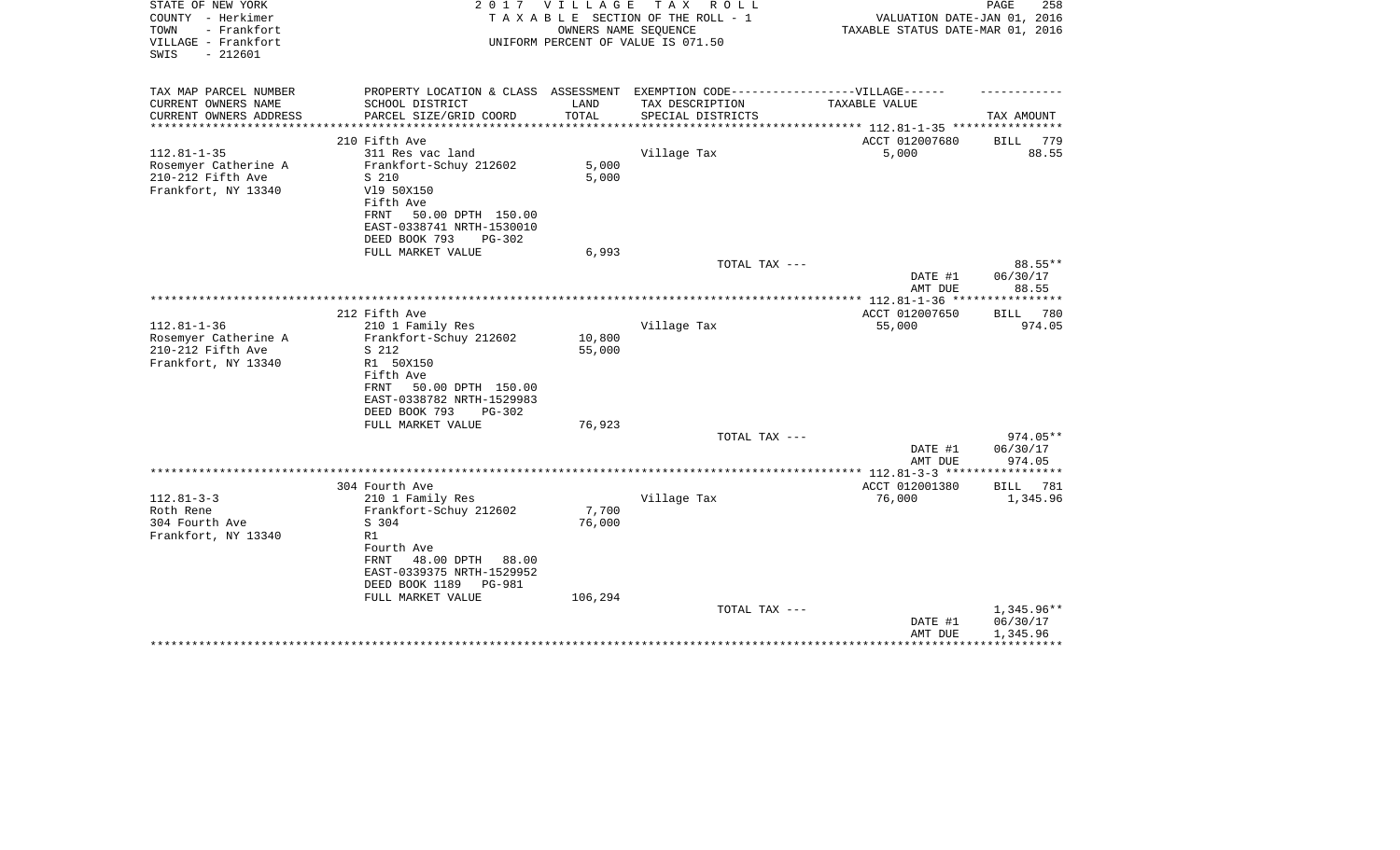| STATE OF NEW YORK<br>COUNTY - Herkimer         | 2017                                                                              | V I L L A G E | TAX ROLL<br>TAXABLE SECTION OF THE ROLL - 1 | VALUATION DATE-JAN 01, 2016                               | PAGE<br>259        |
|------------------------------------------------|-----------------------------------------------------------------------------------|---------------|---------------------------------------------|-----------------------------------------------------------|--------------------|
| - Frankfort<br>TOWN                            |                                                                                   |               | OWNERS NAME SEQUENCE                        | TAXABLE STATUS DATE-MAR 01, 2016                          |                    |
| VILLAGE - Frankfort                            |                                                                                   |               | UNIFORM PERCENT OF VALUE IS 071.50          |                                                           |                    |
| $-212601$<br>SWIS                              |                                                                                   |               |                                             |                                                           |                    |
|                                                |                                                                                   |               |                                             |                                                           |                    |
|                                                |                                                                                   |               |                                             |                                                           |                    |
| TAX MAP PARCEL NUMBER                          | PROPERTY LOCATION & CLASS ASSESSMENT EXEMPTION CODE-----------------VILLAGE------ |               |                                             |                                                           |                    |
| CURRENT OWNERS NAME                            | SCHOOL DISTRICT                                                                   | LAND          | TAX DESCRIPTION                             | TAXABLE VALUE                                             |                    |
| CURRENT OWNERS ADDRESS<br>******************** | PARCEL SIZE/GRID COORD                                                            | TOTAL         | SPECIAL DISTRICTS                           |                                                           | TAX AMOUNT         |
|                                                |                                                                                   |               |                                             | .*************************** 112.73-2-80 **************** |                    |
|                                                | 211 S Litchfield St                                                               |               |                                             | ACCT 166241                                               | BILL<br>782        |
| $112.73 - 2 - 80$                              | 210 1 Family Res                                                                  |               | Village Tax                                 | 58,800                                                    | 1,041.35           |
| Rounds Mathew J                                | Frankfort-Schuy 212602                                                            | 10,800        |                                             |                                                           |                    |
| Johnson Janine L                               | E 211                                                                             | 58,800        |                                             |                                                           |                    |
| 211 S Litchfield St                            | R1 55X141<br>Litchfield St                                                        |               |                                             |                                                           |                    |
| Frankfort, NY 13340                            | 55.00 DPTH 142.00<br>FRNT                                                         |               |                                             |                                                           |                    |
|                                                | EAST-0338764 NRTH-1531935                                                         |               |                                             |                                                           |                    |
|                                                | DEED BOOK 1405<br>PG-778                                                          |               |                                             |                                                           |                    |
|                                                | FULL MARKET VALUE                                                                 | 82,238        |                                             |                                                           |                    |
|                                                |                                                                                   |               | TOTAL TAX ---                               |                                                           | 1,041.35**         |
|                                                |                                                                                   |               |                                             | DATE #1                                                   | 06/30/17           |
|                                                |                                                                                   |               |                                             | AMT DUE                                                   | 1,041.35           |
|                                                |                                                                                   |               |                                             |                                                           |                    |
|                                                | 120 Pleasant Ave                                                                  |               |                                             | ACCT 012018660                                            | <b>BILL</b><br>783 |
| $112.73 - 2 - 40$                              | 220 2 Family Res                                                                  |               | Village Tax                                 | 58,100                                                    | 1,028.95           |
| Rubino Joseph A Jr                             | Frankfort-Schuy 212602                                                            | 10,200        |                                             |                                                           |                    |
| Rubino Carl J                                  | S 120                                                                             | 58,100        |                                             |                                                           |                    |
| 205 First Ave                                  | R1                                                                                |               |                                             |                                                           |                    |
| Frankfort, NY 13340                            | Pleasant Ave                                                                      |               |                                             |                                                           |                    |
|                                                | 50.00 DPTH 135.00<br>FRNT                                                         |               |                                             |                                                           |                    |
|                                                | EAST-0339264 NRTH-1532068                                                         |               |                                             |                                                           |                    |
|                                                | DEED BOOK 831<br>$PG-472$                                                         |               |                                             |                                                           |                    |
|                                                | FULL MARKET VALUE                                                                 | 81,259        |                                             |                                                           |                    |
|                                                |                                                                                   |               | TOTAL TAX ---                               |                                                           | 1,028.95**         |
|                                                |                                                                                   |               |                                             | DATE #1                                                   | 06/30/17           |
|                                                |                                                                                   |               |                                             | AMT DUE                                                   | 1,028.95           |
|                                                |                                                                                   |               |                                             | ************ 112.73-3-62 ****                             |                    |
|                                                | 203 First Ave                                                                     |               |                                             | ACCT 012023520                                            | BILL<br>784        |
| $112.73 - 3 - 62$                              | 311 Res vac land                                                                  |               | Village Tax                                 | 7,200                                                     | 127.51             |
| Rubino Mary                                    | Frankfort-Schuy 212602                                                            | 7,200         |                                             |                                                           |                    |
| C/O Teresa Scouten                             | N 203                                                                             | 7,200         |                                             |                                                           |                    |
| 806 Franklin St                                | V19 50X129                                                                        |               |                                             |                                                           |                    |
| Skaneateles, NY 13152                          | First Ave                                                                         |               |                                             |                                                           |                    |
|                                                | 50.00 DPTH 127.00<br>FRNT                                                         |               |                                             |                                                           |                    |
|                                                | EAST-0339663 NRTH-1531533                                                         |               |                                             |                                                           |                    |
|                                                | DEED BOOK 00517 PG-00180                                                          |               |                                             |                                                           |                    |
|                                                | FULL MARKET VALUE                                                                 | 10,070        |                                             |                                                           |                    |
|                                                |                                                                                   |               | TOTAL TAX ---                               |                                                           | 127.51**           |
|                                                |                                                                                   |               |                                             | DATE #1                                                   | 06/30/17<br>127.51 |
|                                                |                                                                                   |               |                                             | AMT DUE                                                   | ********           |
|                                                |                                                                                   |               |                                             |                                                           |                    |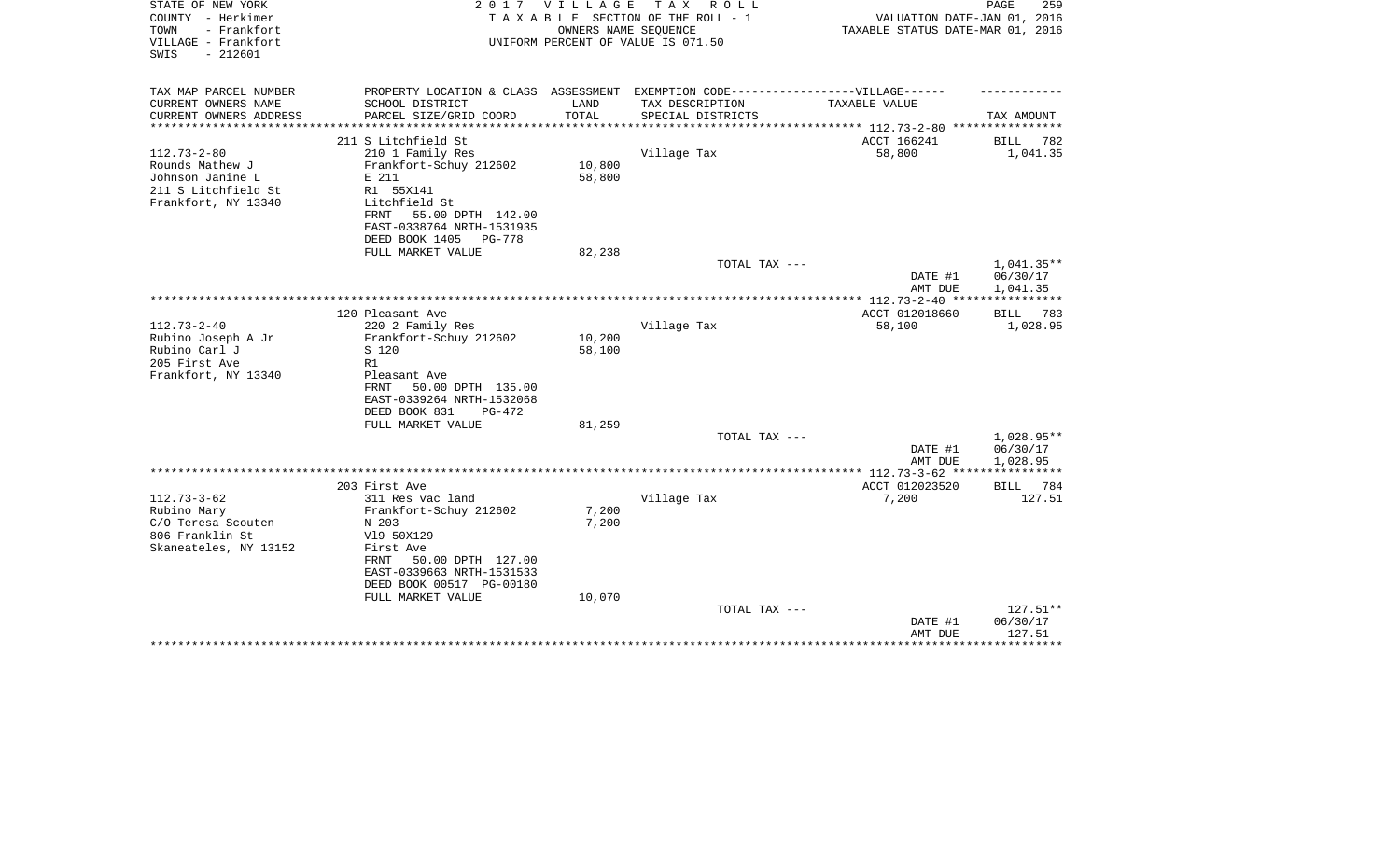| STATE OF NEW YORK<br>COUNTY - Herkimer<br>- Frankfort<br>TOWN<br>VILLAGE - Frankfort<br>SWIS<br>$-212601$ | 2 0 1 7                                                                           | VILLAGE         | TAX ROLL<br>TAXABLE SECTION OF THE ROLL - 1<br>OWNERS NAME SEQUENCE<br>UNIFORM PERCENT OF VALUE IS 071.50 | VALUATION DATE-JAN 01, 2016<br>TAXABLE STATUS DATE-MAR 01, 2016 | PAGE<br>260        |
|-----------------------------------------------------------------------------------------------------------|-----------------------------------------------------------------------------------|-----------------|-----------------------------------------------------------------------------------------------------------|-----------------------------------------------------------------|--------------------|
| TAX MAP PARCEL NUMBER                                                                                     | PROPERTY LOCATION & CLASS ASSESSMENT EXEMPTION CODE-----------------VILLAGE------ |                 |                                                                                                           |                                                                 |                    |
| CURRENT OWNERS NAME                                                                                       | SCHOOL DISTRICT                                                                   | LAND            | TAX DESCRIPTION                                                                                           | TAXABLE VALUE                                                   |                    |
| CURRENT OWNERS ADDRESS                                                                                    | PARCEL SIZE/GRID COORD                                                            | TOTAL           | SPECIAL DISTRICTS                                                                                         | ********* 112.82-1-33 ****                                      | TAX AMOUNT         |
|                                                                                                           | 312 First Ave                                                                     |                 |                                                                                                           | ACCT 012023730                                                  | 785<br>BILL        |
| $112.82 - 1 - 33$                                                                                         | 210 1 Family Res                                                                  |                 | Village Tax                                                                                               | 55,900                                                          | 989.99             |
| Ruffule Robert                                                                                            | Frankfort-Schuy 212602                                                            | 10,800          |                                                                                                           |                                                                 |                    |
| 312 First Ave                                                                                             | S 312                                                                             | 55,900          |                                                                                                           |                                                                 |                    |
| Frankfort, NY 13340                                                                                       | R <sub>2</sub>                                                                    |                 |                                                                                                           |                                                                 |                    |
|                                                                                                           | First Ave                                                                         |                 |                                                                                                           |                                                                 |                    |
|                                                                                                           | <b>FRNT</b><br>50.00 DPTH 150.00                                                  |                 |                                                                                                           |                                                                 |                    |
|                                                                                                           | BANK<br>171                                                                       |                 |                                                                                                           |                                                                 |                    |
|                                                                                                           | EAST-0340298 NRTH-1530482                                                         |                 |                                                                                                           |                                                                 |                    |
|                                                                                                           | DEED BOOK 1330<br>PG-112<br>FULL MARKET VALUE                                     | 78,182          |                                                                                                           |                                                                 |                    |
|                                                                                                           |                                                                                   |                 | TOTAL TAX ---                                                                                             |                                                                 | 989.99**           |
|                                                                                                           |                                                                                   |                 |                                                                                                           | DATE #1<br>AMT DUE                                              | 06/30/17<br>989.99 |
|                                                                                                           |                                                                                   |                 |                                                                                                           |                                                                 |                    |
|                                                                                                           | 216 First Ave                                                                     |                 |                                                                                                           | ACCT 012010470                                                  | <b>BILL</b><br>786 |
| $112.73 - 3 - 48$                                                                                         | 210 1 Family Res                                                                  |                 | Village Tax                                                                                               | 68,100                                                          | 1,206.05           |
| Ruge Stephen T                                                                                            | Frankfort-Schuy 212602                                                            | 10,800          |                                                                                                           |                                                                 |                    |
| 216 First Ave                                                                                             | S 216                                                                             | 68,100          |                                                                                                           |                                                                 |                    |
| Frankfort, NY 13340                                                                                       | R1                                                                                |                 |                                                                                                           |                                                                 |                    |
|                                                                                                           | First Ave<br>FRNT<br>50.00 DPTH 150.00                                            |                 |                                                                                                           |                                                                 |                    |
|                                                                                                           | EAST-0339721 NRTH-1531160                                                         |                 |                                                                                                           |                                                                 |                    |
|                                                                                                           | DEED BOOK 941<br>$PG-19$                                                          |                 |                                                                                                           |                                                                 |                    |
|                                                                                                           | FULL MARKET VALUE                                                                 | 95,245          |                                                                                                           |                                                                 |                    |
|                                                                                                           |                                                                                   |                 | TOTAL TAX ---                                                                                             |                                                                 | $1,206.05**$       |
|                                                                                                           |                                                                                   |                 |                                                                                                           | DATE #1                                                         | 06/30/17           |
|                                                                                                           |                                                                                   |                 |                                                                                                           | AMT DUE                                                         | 1,206.05           |
|                                                                                                           |                                                                                   |                 |                                                                                                           |                                                                 |                    |
|                                                                                                           | 205 E Canal St                                                                    |                 |                                                                                                           | ACCT 184134                                                     | BILL 787           |
| $112.74 - 2 - 20$                                                                                         | 210 1 Family Res                                                                  |                 | Village Tax                                                                                               | 50,000                                                          | 885.50             |
| Rumrill Garry J II<br>205 E Canal St                                                                      | Frankfort-Schuy 212602<br>N 205                                                   | 3,600<br>50,000 |                                                                                                           |                                                                 |                    |
| Frankfort, NY 13340                                                                                       | R1 40X45                                                                          |                 |                                                                                                           |                                                                 |                    |
|                                                                                                           | E Canal St                                                                        |                 |                                                                                                           |                                                                 |                    |
|                                                                                                           | 46.00 DPTH<br>FRNT<br>56.00                                                       |                 |                                                                                                           |                                                                 |                    |
|                                                                                                           | EAST-0339798 NRTH-1531792                                                         |                 |                                                                                                           |                                                                 |                    |
|                                                                                                           | DEED BOOK 1521<br><b>PG-95</b>                                                    |                 |                                                                                                           |                                                                 |                    |
|                                                                                                           | FULL MARKET VALUE                                                                 | 69,930          |                                                                                                           |                                                                 |                    |
|                                                                                                           |                                                                                   |                 | TOTAL TAX ---                                                                                             |                                                                 | 885.50**           |
|                                                                                                           |                                                                                   |                 |                                                                                                           | DATE #1                                                         | 06/30/17           |
|                                                                                                           |                                                                                   |                 |                                                                                                           | AMT DUE                                                         | 885.50             |
|                                                                                                           |                                                                                   |                 |                                                                                                           |                                                                 |                    |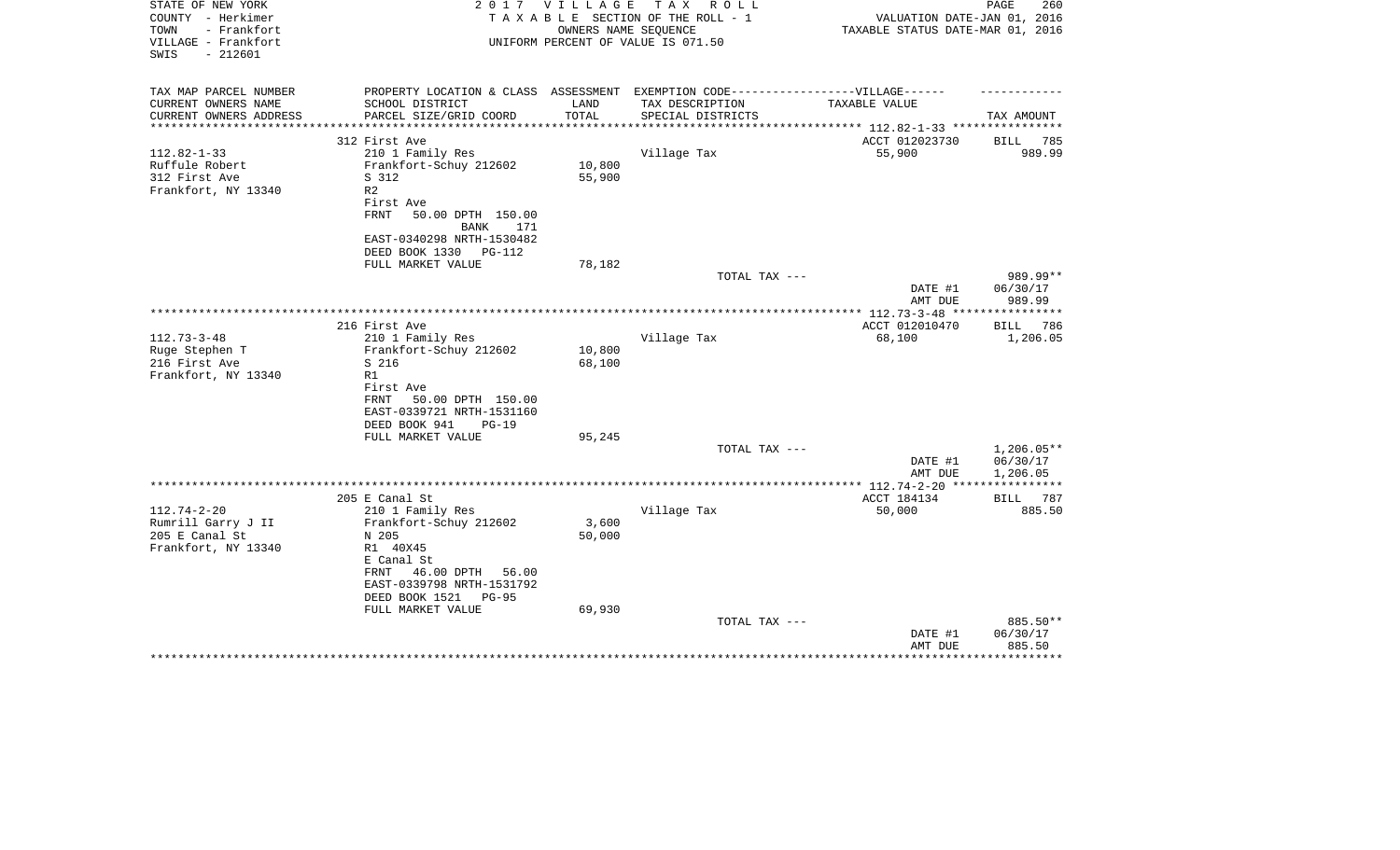| STATE OF NEW YORK<br>COUNTY - Herkimer<br>TOWN<br>- Frankfort<br>VILLAGE - Frankfort<br>$-212601$<br>SWIS | 2017                                                                              | V I L L A G E | TAX ROLL<br>TAXABLE SECTION OF THE ROLL - 1<br>OWNERS NAME SEQUENCE<br>UNIFORM PERCENT OF VALUE IS 071.50 | VALUATION DATE-JAN 01, 2016<br>TAXABLE STATUS DATE-MAR 01, 2016 | PAGE<br>261          |
|-----------------------------------------------------------------------------------------------------------|-----------------------------------------------------------------------------------|---------------|-----------------------------------------------------------------------------------------------------------|-----------------------------------------------------------------|----------------------|
| TAX MAP PARCEL NUMBER                                                                                     | PROPERTY LOCATION & CLASS ASSESSMENT EXEMPTION CODE-----------------VILLAGE------ |               |                                                                                                           |                                                                 |                      |
| CURRENT OWNERS NAME<br>CURRENT OWNERS ADDRESS                                                             | SCHOOL DISTRICT<br>PARCEL SIZE/GRID COORD                                         | LAND<br>TOTAL | TAX DESCRIPTION<br>SPECIAL DISTRICTS                                                                      | TAXABLE VALUE                                                   | TAX AMOUNT           |
| **************                                                                                            |                                                                                   |               |                                                                                                           | *************** 112.81-1-55 **********                          |                      |
| $112.81 - 1 - 55$                                                                                         | 210 Sixth Ave<br>210 1 Family Res                                                 |               | VET WAR CT 41121                                                                                          | ACCT 012005430                                                  | BILL<br>788          |
| Rumrill Nina                                                                                              | Frankfort-Schuy 212602                                                            |               | 10,200 Village Tax                                                                                        | 6,309<br>68,691                                                 | 1,216.52             |
| Morse Joanne M                                                                                            | S 210                                                                             | 75,000        |                                                                                                           |                                                                 |                      |
| 210 Sixth Ave                                                                                             | R1 50X150                                                                         |               |                                                                                                           |                                                                 |                      |
| Frankfort, NY 13340                                                                                       | Sixth Ave                                                                         |               |                                                                                                           |                                                                 |                      |
|                                                                                                           | 50.00 DPTH 150.00<br>FRNT                                                         |               |                                                                                                           |                                                                 |                      |
|                                                                                                           | EAST-0338464 NRTH-1529762                                                         |               |                                                                                                           |                                                                 |                      |
|                                                                                                           | DEED BOOK 1114 PG-586                                                             |               |                                                                                                           |                                                                 |                      |
|                                                                                                           | FULL MARKET VALUE                                                                 | 104,895       |                                                                                                           |                                                                 |                      |
|                                                                                                           |                                                                                   |               | TOTAL TAX ---                                                                                             |                                                                 | 1,216.52**           |
|                                                                                                           |                                                                                   |               |                                                                                                           | DATE #1<br>AMT DUE                                              | 06/30/17<br>1,216.52 |
|                                                                                                           |                                                                                   |               |                                                                                                           | ************** 112.81-3-30 ****************                     |                      |
|                                                                                                           | 312 Fifth Ave                                                                     |               |                                                                                                           | ACCT 012005640                                                  | <b>BILL</b><br>789   |
| $112.81 - 3 - 30$                                                                                         | 210 1 Family Res                                                                  |               | Village Tax                                                                                               | 77,100                                                          | 1,365.44             |
| Russitano Robert R                                                                                        | Frankfort-Schuy 212602                                                            | 20,000        |                                                                                                           |                                                                 |                      |
| Russitano Patricia                                                                                        | S                                                                                 | 77,100        |                                                                                                           |                                                                 |                      |
| 312 Fifth Ave                                                                                             | R1                                                                                |               |                                                                                                           |                                                                 |                      |
| Frankfort, NY 13340                                                                                       | Fifth Ave                                                                         |               |                                                                                                           |                                                                 |                      |
|                                                                                                           | FRNT 200.00 DPTH 157.00                                                           |               |                                                                                                           |                                                                 |                      |
|                                                                                                           | EAST-0339293 NRTH-1529466                                                         |               |                                                                                                           |                                                                 |                      |
|                                                                                                           | DEED BOOK 00558 PG-00054                                                          |               |                                                                                                           |                                                                 |                      |
|                                                                                                           | FULL MARKET VALUE                                                                 | 107,832       | TOTAL TAX ---                                                                                             |                                                                 | $1,365.44**$         |
|                                                                                                           |                                                                                   |               |                                                                                                           | DATE #1                                                         | 06/30/17             |
|                                                                                                           |                                                                                   |               |                                                                                                           | AMT DUE                                                         | 1,365.44             |
|                                                                                                           |                                                                                   |               |                                                                                                           |                                                                 |                      |
|                                                                                                           | 308 Frankfort St                                                                  |               |                                                                                                           | ACCT 012026400                                                  | BILL 790             |
| $112.73 - 1 - 72$                                                                                         | 220 2 Family Res                                                                  |               | VET COM CT 41131                                                                                          | 10,515                                                          |                      |
| Rutigliano Nancy Lf Est                                                                                   | Frankfort-Schuy 212602                                                            |               | 9,200 VET DIS CT 41141                                                                                    | 21,030                                                          |                      |
| Roux Concetta                                                                                             | W 308-310                                                                         |               | 64,600 Village Tax                                                                                        | 33,055                                                          | 585.40               |
| Attn: Mary A. Sportello                                                                                   | R2 40X116                                                                         |               |                                                                                                           |                                                                 |                      |
| 310 Frankfort St                                                                                          | Frankfort St                                                                      |               |                                                                                                           |                                                                 |                      |
| Frankfort, NY 13340                                                                                       | 41.00 DPTH 170.00<br>FRNT<br>EAST-0339025 NRTH-1531223                            |               |                                                                                                           |                                                                 |                      |
|                                                                                                           | DEED BOOK 947<br>$PG-352$                                                         |               |                                                                                                           |                                                                 |                      |
|                                                                                                           | FULL MARKET VALUE                                                                 | 90,350        |                                                                                                           |                                                                 |                      |
|                                                                                                           |                                                                                   |               | TOTAL TAX ---                                                                                             |                                                                 | 585.40**             |
|                                                                                                           |                                                                                   |               |                                                                                                           | DATE #1                                                         | 06/30/17             |
|                                                                                                           |                                                                                   |               |                                                                                                           | AMT DUE                                                         | 585.40               |
|                                                                                                           |                                                                                   |               |                                                                                                           |                                                                 |                      |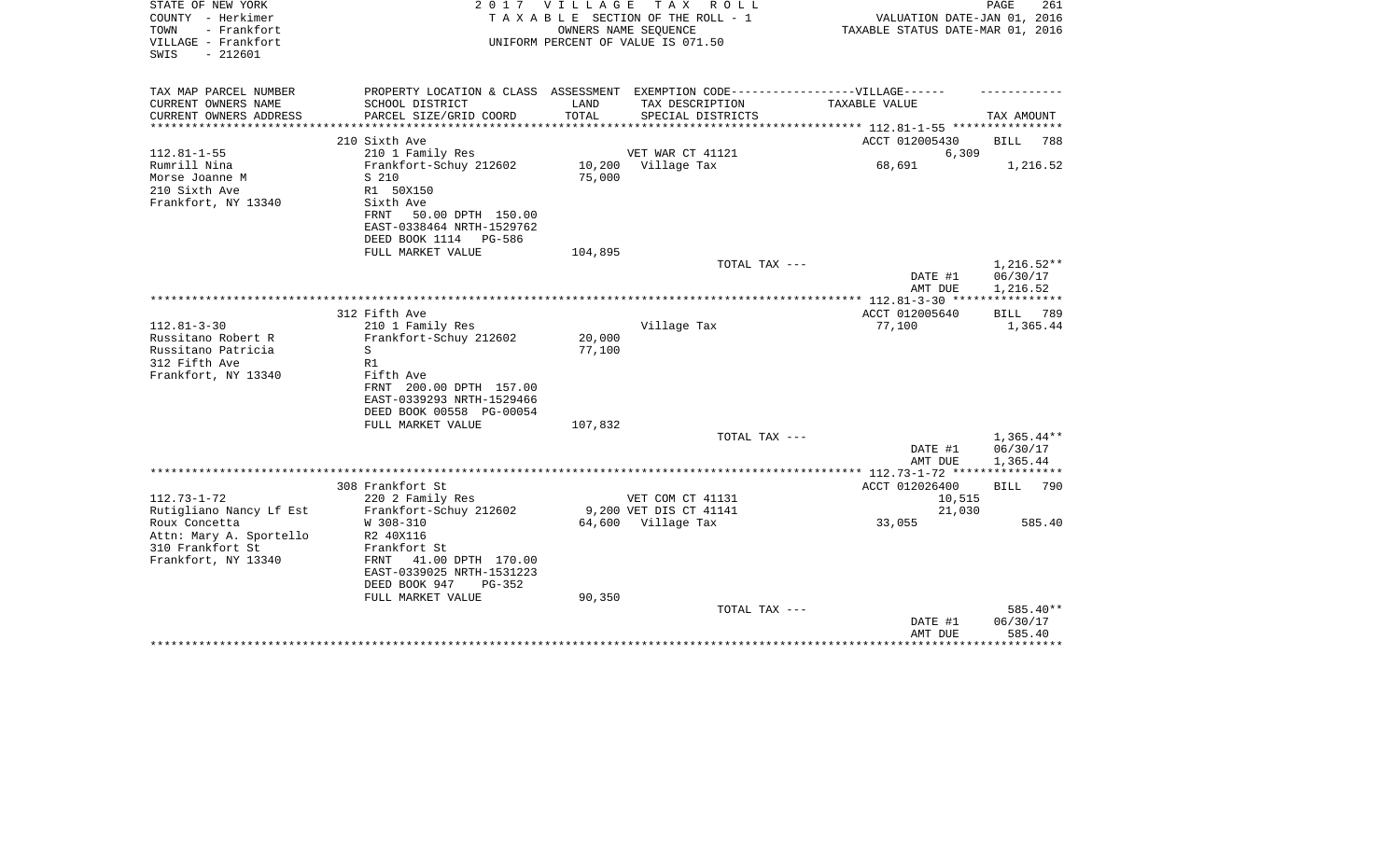| STATE OF NEW YORK<br>COUNTY - Herkimer<br>TOWN<br>- Frankfort<br>VILLAGE - Frankfort<br>$-212601$<br>SWIS | 2 0 1 7                              | VILLAGE | T A X<br>ROLL<br>TAXABLE SECTION OF THE ROLL - 1<br>OWNERS NAME SEQUENCE<br>UNIFORM PERCENT OF VALUE IS 071.50 | VALUATION DATE-JAN 01, 2016<br>TAXABLE STATUS DATE-MAR 01, 2016 | 262<br>PAGE          |
|-----------------------------------------------------------------------------------------------------------|--------------------------------------|---------|----------------------------------------------------------------------------------------------------------------|-----------------------------------------------------------------|----------------------|
| TAX MAP PARCEL NUMBER                                                                                     | PROPERTY LOCATION & CLASS ASSESSMENT |         | EXEMPTION CODE------------------VILLAGE------                                                                  |                                                                 |                      |
| CURRENT OWNERS NAME                                                                                       | SCHOOL DISTRICT                      | LAND    | TAX DESCRIPTION                                                                                                | TAXABLE VALUE                                                   |                      |
| CURRENT OWNERS ADDRESS<br>****************                                                                | PARCEL SIZE/GRID COORD               | TOTAL   | SPECIAL DISTRICTS                                                                                              |                                                                 | TAX AMOUNT           |
|                                                                                                           | 206 Mann St                          |         |                                                                                                                | ACCT 012001920                                                  | <b>BILL</b><br>791   |
| $112.74 - 2 - 23$                                                                                         | 210 1 Family Res                     |         | Village Tax                                                                                                    | 25,000                                                          | 442.75               |
| Salamone Donna J                                                                                          | Frankfort-Schuy 212602               | 3,700   |                                                                                                                |                                                                 |                      |
| 243 Brown Rd                                                                                              | S 206                                | 25,000  |                                                                                                                |                                                                 |                      |
| Utica, NY 13502                                                                                           | R <sub>2</sub>                       |         |                                                                                                                |                                                                 |                      |
|                                                                                                           | Mann St<br>FRNT<br>30.00 DPTH 130.00 |         |                                                                                                                |                                                                 |                      |
|                                                                                                           | EAST-0339901 NRTH-1531813            |         |                                                                                                                |                                                                 |                      |
|                                                                                                           | DEED BOOK 810<br><b>PG-712</b>       |         |                                                                                                                |                                                                 |                      |
|                                                                                                           | FULL MARKET VALUE                    | 34,965  |                                                                                                                |                                                                 |                      |
|                                                                                                           |                                      |         | TOTAL TAX ---                                                                                                  |                                                                 | 442.75**             |
|                                                                                                           |                                      |         |                                                                                                                | DATE #1                                                         | 06/30/17             |
|                                                                                                           |                                      |         |                                                                                                                | AMT DUE<br>************** 112.74-2-24 ***                       | 442.75               |
|                                                                                                           | 208 Mann St                          |         |                                                                                                                | ACCT 012028680                                                  | 792<br>BILL          |
| $112.74 - 2 - 24$                                                                                         | 210 1 Family Res                     |         | Village Tax                                                                                                    | 40,000                                                          | 708.40               |
| Salamone Donna J                                                                                          | Frankfort-Schuy 212602               | 3,300   |                                                                                                                |                                                                 |                      |
| 243 Brown Rd                                                                                              | S 208                                | 40,000  |                                                                                                                |                                                                 |                      |
| Utica, NY 13502                                                                                           | R1                                   |         |                                                                                                                |                                                                 |                      |
|                                                                                                           | Mann St<br>23.00 DPTH 186.00<br>FRNT |         |                                                                                                                |                                                                 |                      |
|                                                                                                           | EAST-0339900 NRTH-1531774            |         |                                                                                                                |                                                                 |                      |
|                                                                                                           | DEED BOOK 810<br><b>PG-714</b>       |         |                                                                                                                |                                                                 |                      |
|                                                                                                           | FULL MARKET VALUE                    | 55,944  |                                                                                                                |                                                                 |                      |
|                                                                                                           |                                      |         | TOTAL TAX ---                                                                                                  |                                                                 | 708.40**             |
|                                                                                                           |                                      |         |                                                                                                                | DATE #1                                                         | 06/30/17             |
|                                                                                                           |                                      |         |                                                                                                                | AMT DUE                                                         | 708.40               |
|                                                                                                           | 107 Cemetery St                      |         |                                                                                                                | ACCT 012024000                                                  | 793<br><b>BILL</b>   |
| $112.65 - 2 - 12$                                                                                         | 210 1 Family Res                     |         | VET WAR CT 41121                                                                                               | 6,309                                                           |                      |
| Salamone James M                                                                                          | Frankfort-Schuy 212602               | 14,700  | Village Tax                                                                                                    | 85,491                                                          | 1,514.05             |
| Sorbara Josephine L                                                                                       | E 107                                | 91,800  |                                                                                                                |                                                                 |                      |
| Attn: Stephen & Lydia Salamone R1 100X139<br>107 Cemetery St                                              | Cemetery St                          |         |                                                                                                                |                                                                 |                      |
| Frankfort, NY 13340                                                                                       | FRNT 100.00 DPTH 143.00              |         |                                                                                                                |                                                                 |                      |
|                                                                                                           | EAST-0337964 NRTH-1533091            |         |                                                                                                                |                                                                 |                      |
|                                                                                                           | DEED BOOK 911<br>$PG-357$            |         |                                                                                                                |                                                                 |                      |
|                                                                                                           | FULL MARKET VALUE                    | 128,392 |                                                                                                                |                                                                 |                      |
|                                                                                                           |                                      |         | TOTAL TAX ---                                                                                                  |                                                                 | $1,514.05**$         |
|                                                                                                           |                                      |         |                                                                                                                | DATE #1<br>AMT DUE                                              | 06/30/17<br>1,514.05 |
|                                                                                                           |                                      |         |                                                                                                                |                                                                 |                      |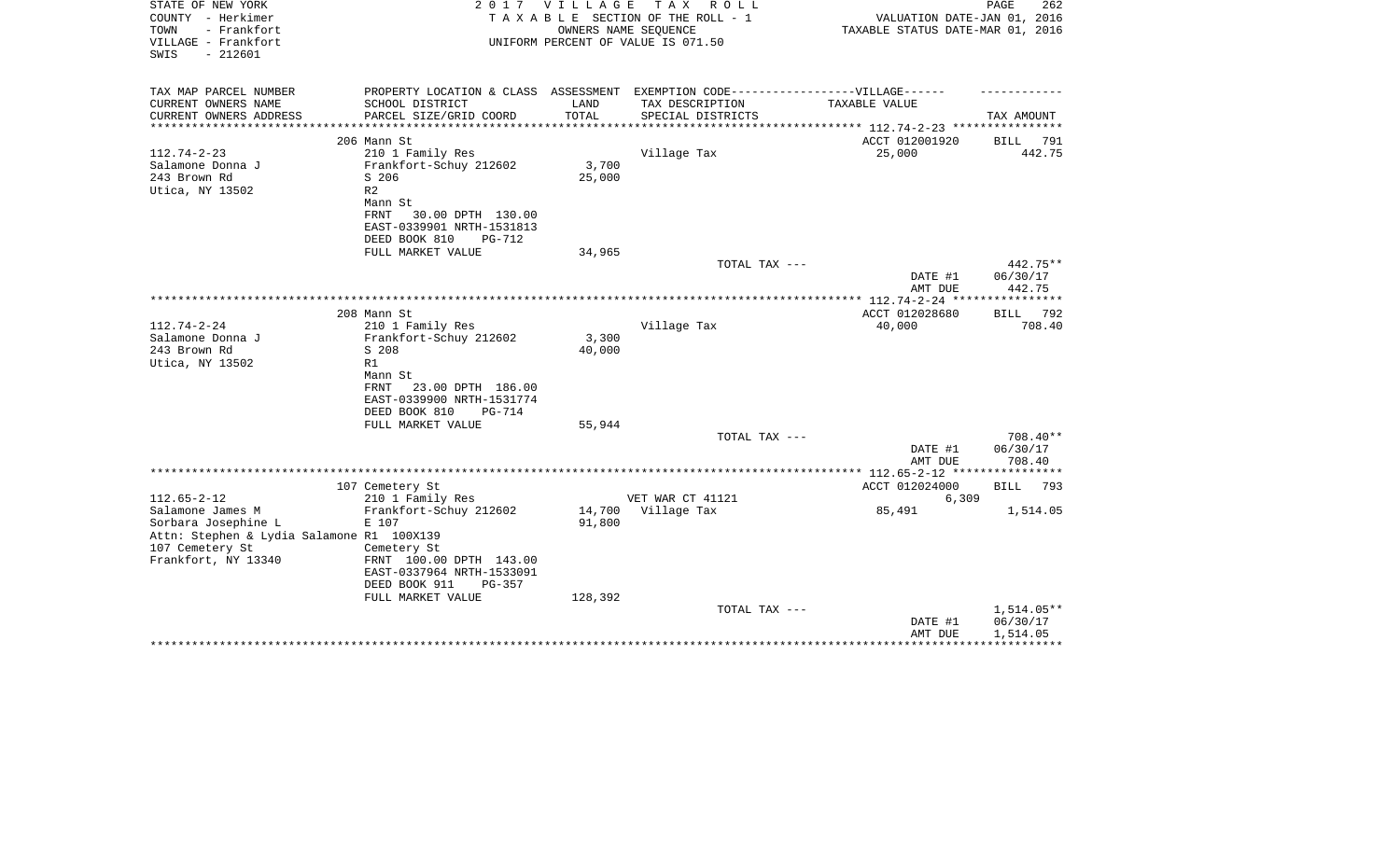| STATE OF NEW YORK<br>COUNTY - Herkimer<br>- Frankfort<br>TOWN<br>VILLAGE - Frankfort<br>$-212601$<br>SWIS | 2 0 1 7                                                                                              | <b>VILLAGE</b>  | TAX ROLL<br>TAXABLE SECTION OF THE ROLL - 1<br>OWNERS NAME SEQUENCE<br>UNIFORM PERCENT OF VALUE IS 071.50 | VALUATION DATE-JAN 01, 2016<br>TAXABLE STATUS DATE-MAR 01, 2016 | PAGE<br>263                         |
|-----------------------------------------------------------------------------------------------------------|------------------------------------------------------------------------------------------------------|-----------------|-----------------------------------------------------------------------------------------------------------|-----------------------------------------------------------------|-------------------------------------|
| TAX MAP PARCEL NUMBER<br>CURRENT OWNERS NAME                                                              | PROPERTY LOCATION & CLASS ASSESSMENT EXEMPTION CODE-----------------VILLAGE------<br>SCHOOL DISTRICT | LAND            | TAX DESCRIPTION                                                                                           | TAXABLE VALUE                                                   |                                     |
| CURRENT OWNERS ADDRESS                                                                                    | PARCEL SIZE/GRID COORD                                                                               | TOTAL           | SPECIAL DISTRICTS                                                                                         |                                                                 | TAX AMOUNT                          |
|                                                                                                           |                                                                                                      |                 |                                                                                                           |                                                                 |                                     |
|                                                                                                           | 101 First Ave                                                                                        |                 |                                                                                                           | ACCT 163007                                                     | BILL<br>794                         |
| $112.73 - 2 - 61$                                                                                         | 210 1 Family Res                                                                                     |                 | Village Tax                                                                                               | 49,500                                                          | 876.65                              |
| Salamone Laurie L<br>PO Box 93                                                                            | Frankfort-Schuy 212602                                                                               | 6,400<br>49,500 |                                                                                                           |                                                                 |                                     |
| Frankfort, NY 13340                                                                                       | N 101<br>R1 44X63                                                                                    |                 |                                                                                                           |                                                                 |                                     |
|                                                                                                           | First Ave                                                                                            |                 |                                                                                                           |                                                                 |                                     |
|                                                                                                           | FRNT<br>44.00 DPTH 69.00                                                                             |                 |                                                                                                           |                                                                 |                                     |
|                                                                                                           | EAST-0338902 NRTH-1532153                                                                            |                 |                                                                                                           |                                                                 |                                     |
|                                                                                                           | DEED BOOK 1385<br>PG-149                                                                             |                 |                                                                                                           |                                                                 |                                     |
|                                                                                                           | FULL MARKET VALUE                                                                                    | 69,231          |                                                                                                           |                                                                 |                                     |
|                                                                                                           |                                                                                                      |                 | TOTAL TAX ---                                                                                             |                                                                 | 876.65**                            |
|                                                                                                           |                                                                                                      |                 |                                                                                                           | DATE #1<br>AMT DUE                                              | 06/30/17<br>876.65                  |
|                                                                                                           |                                                                                                      |                 |                                                                                                           |                                                                 |                                     |
|                                                                                                           | 201 E Main St                                                                                        |                 |                                                                                                           | ACCT 012022260                                                  | BILL<br>795                         |
| $112.74 - 1 - 34$                                                                                         | 484 1 use sm bld                                                                                     |                 | Village Tax                                                                                               | 73,900                                                          | 1,308.77                            |
| Salamone William                                                                                          | Frankfort-Schuy 212602                                                                               | 7,700           |                                                                                                           |                                                                 |                                     |
| Salamone Donna                                                                                            | N 201-207                                                                                            | 73,900          |                                                                                                           |                                                                 |                                     |
| 243 Brown Rd                                                                                              | Comm                                                                                                 |                 |                                                                                                           |                                                                 |                                     |
| Utica, NY 13502                                                                                           | $10\%$ $(20,000)$<br>80.00 DPTH 98.00<br>FRNT                                                        |                 |                                                                                                           |                                                                 |                                     |
|                                                                                                           | EAST-0340094 NRTH-1532154                                                                            |                 |                                                                                                           |                                                                 |                                     |
|                                                                                                           | DEED BOOK 824<br>PG-497                                                                              |                 |                                                                                                           |                                                                 |                                     |
|                                                                                                           | FULL MARKET VALUE                                                                                    | 103,357         |                                                                                                           |                                                                 |                                     |
|                                                                                                           |                                                                                                      |                 | TOTAL TAX ---                                                                                             |                                                                 | $1,308.77**$                        |
|                                                                                                           |                                                                                                      |                 |                                                                                                           | DATE #1                                                         | 06/30/17                            |
|                                                                                                           |                                                                                                      |                 |                                                                                                           | AMT DUE                                                         | 1,308.77<br>* * * * * * * * * * * * |
|                                                                                                           | 233 First Ave                                                                                        |                 |                                                                                                           | ACCT 012023760                                                  | BILL 796                            |
| $112.74 - 3 - 2$                                                                                          | 210 1 Family Res                                                                                     |                 | Village Tax                                                                                               | 68,000                                                          | 1,204.28                            |
| Salatino David M                                                                                          | Frankfort-Schuy 212602                                                                               | 6,300           |                                                                                                           |                                                                 |                                     |
| Salatino Catherine                                                                                        | N 233                                                                                                | 68,000          |                                                                                                           |                                                                 |                                     |
| 233 First Ave                                                                                             | First Ave                                                                                            |                 |                                                                                                           |                                                                 |                                     |
| Frankfort, NY 13340                                                                                       | 55.00 DPTH 127.00<br>FRNT                                                                            |                 |                                                                                                           |                                                                 |                                     |
|                                                                                                           | EAST-0340164 NRTH-1530954                                                                            |                 |                                                                                                           |                                                                 |                                     |
|                                                                                                           | DEED BOOK 812<br>$PG-136$                                                                            |                 |                                                                                                           |                                                                 |                                     |
|                                                                                                           | FULL MARKET VALUE                                                                                    | 95,105          | TOTAL TAX ---                                                                                             |                                                                 | 1,204.28**                          |
|                                                                                                           |                                                                                                      |                 |                                                                                                           | DATE #1                                                         | 06/30/17                            |
|                                                                                                           |                                                                                                      |                 |                                                                                                           | AMT DUE                                                         | 1,204.28                            |
|                                                                                                           |                                                                                                      |                 |                                                                                                           |                                                                 |                                     |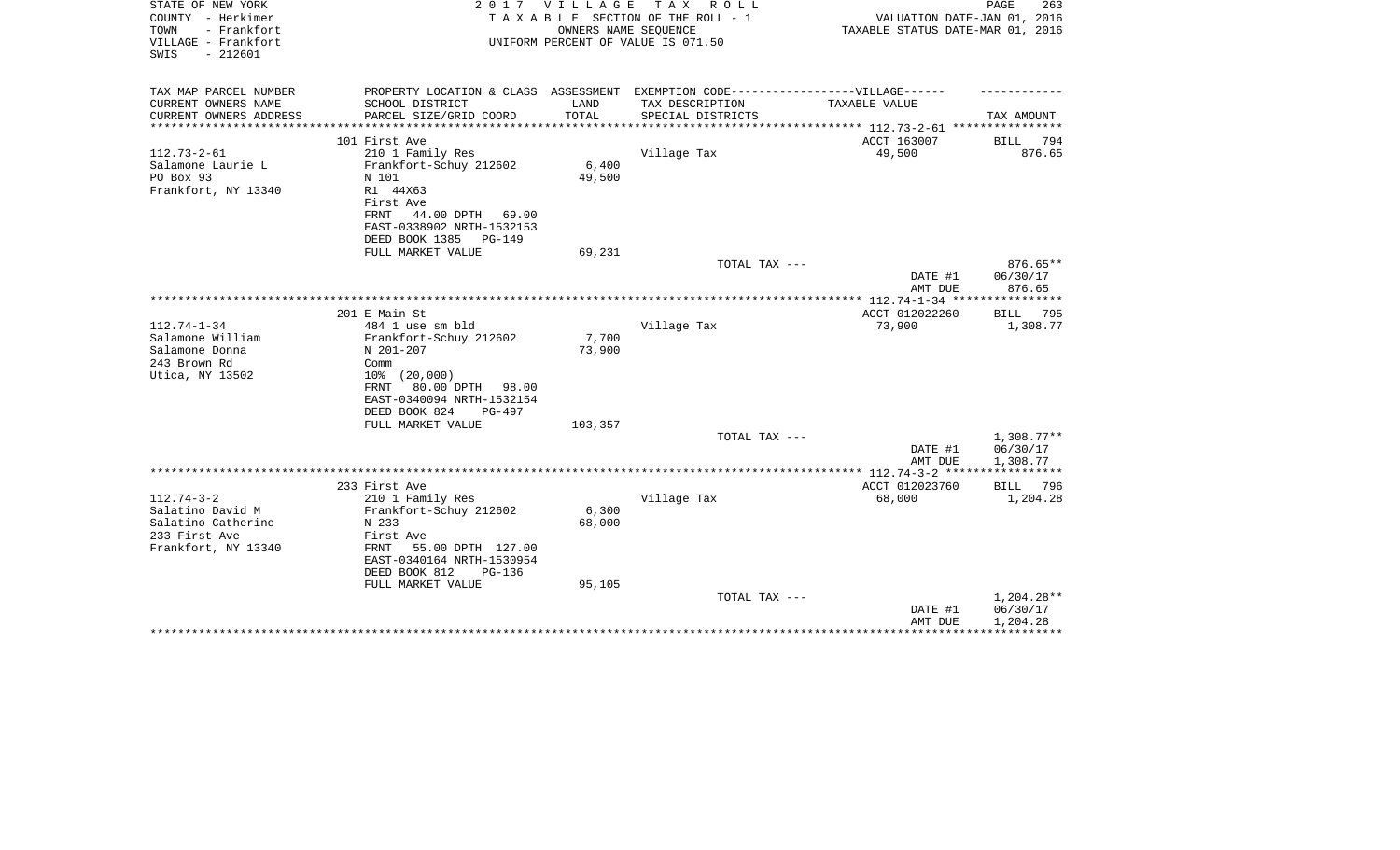| STATE OF NEW YORK<br>COUNTY - Herkimer<br>- Frankfort<br>TOWN<br>VILLAGE - Frankfort<br>$-212601$<br>SWIS | 2 0 1 7                                                       | <b>VILLAGE</b> | T A X<br>R O L L<br>TAXABLE SECTION OF THE ROLL - 1<br>OWNERS NAME SEQUENCE<br>UNIFORM PERCENT OF VALUE IS 071.50 | VALUATION DATE-JAN 01, 2016<br>TAXABLE STATUS DATE-MAR 01, 2016 | PAGE<br>264          |
|-----------------------------------------------------------------------------------------------------------|---------------------------------------------------------------|----------------|-------------------------------------------------------------------------------------------------------------------|-----------------------------------------------------------------|----------------------|
| TAX MAP PARCEL NUMBER                                                                                     | PROPERTY LOCATION & CLASS ASSESSMENT                          |                | EXEMPTION CODE------------------VILLAGE------                                                                     |                                                                 |                      |
| CURRENT OWNERS NAME<br>CURRENT OWNERS ADDRESS                                                             | SCHOOL DISTRICT<br>PARCEL SIZE/GRID COORD                     | LAND<br>TOTAL  | TAX DESCRIPTION<br>SPECIAL DISTRICTS                                                                              | TAXABLE VALUE                                                   | TAX AMOUNT           |
| *********************                                                                                     | **************************                                    |                |                                                                                                                   |                                                                 |                      |
|                                                                                                           | 304 Palmer St                                                 |                |                                                                                                                   | ACCT 164052                                                     | <b>BILL</b><br>797   |
| $112.73 - 4 - 17$                                                                                         | 210 1 Family Res                                              |                | Village Tax                                                                                                       | 66,500                                                          | 1,177.72             |
| Salem Rebecca A                                                                                           | Frankfort-Schuy 212602                                        | 10,800         |                                                                                                                   |                                                                 |                      |
| Salem George J                                                                                            | W 304                                                         | 66,500         |                                                                                                                   |                                                                 |                      |
| 304 Palmer St                                                                                             | R1 50X150                                                     |                |                                                                                                                   |                                                                 |                      |
| Frankfort, NY 13340                                                                                       | Palmer St                                                     |                |                                                                                                                   |                                                                 |                      |
|                                                                                                           | FRNT<br>50.00 DPTH 150.00                                     |                |                                                                                                                   |                                                                 |                      |
| PRIOR OWNER ON 3/01/2016<br>Thibault Matthew                                                              | EAST-0339628 NRTH-1530487<br>DEED BOOK 2017<br><b>PG-1179</b> |                |                                                                                                                   |                                                                 |                      |
|                                                                                                           | FULL MARKET VALUE                                             | 93,007         |                                                                                                                   |                                                                 |                      |
|                                                                                                           |                                                               |                | TOTAL TAX ---                                                                                                     |                                                                 | 1,177.72**           |
|                                                                                                           |                                                               |                |                                                                                                                   | DATE #1<br>AMT DUE                                              | 06/30/17<br>1,177.72 |
|                                                                                                           | **************************************                        |                |                                                                                                                   | *** 112.82-1-30 **                                              | **********           |
|                                                                                                           | 318 First Ave                                                 |                |                                                                                                                   | ACCT 012004320                                                  | <b>BILL</b><br>798   |
| $112.82 - 1 - 30$                                                                                         | 210 1 Family Res                                              |                | Village Tax                                                                                                       | 65,300                                                          | 1,156.46             |
| Salvaggio Joseph M                                                                                        | Frankfort-Schuy 212602<br>S 318                               | 10,800         |                                                                                                                   |                                                                 |                      |
| Salvaggio Rosemarie<br>318 First Ave                                                                      | R1 50X150                                                     | 65,300         |                                                                                                                   |                                                                 |                      |
| Frankfort, NY 13340                                                                                       | First Ave                                                     |                |                                                                                                                   |                                                                 |                      |
|                                                                                                           | 50.00 DPTH 150.00<br>FRNT                                     |                |                                                                                                                   |                                                                 |                      |
|                                                                                                           | EAST-0340396 NRTH-1530363                                     |                |                                                                                                                   |                                                                 |                      |
|                                                                                                           | DEED BOOK 706<br>$PG-378$                                     |                |                                                                                                                   |                                                                 |                      |
|                                                                                                           | FULL MARKET VALUE                                             | 91,329         |                                                                                                                   |                                                                 |                      |
|                                                                                                           |                                                               |                | TOTAL TAX ---                                                                                                     |                                                                 | 1,156.46**           |
|                                                                                                           |                                                               |                |                                                                                                                   | DATE #1                                                         | 06/30/17             |
|                                                                                                           |                                                               |                |                                                                                                                   | AMT DUE<br>******* 112.66-2-18 ***                              | 1,156.46             |
|                                                                                                           | 204 N Frankfort St                                            |                |                                                                                                                   | ACCT 012024030                                                  | 799<br>BILL          |
| $112.66 - 2 - 18$                                                                                         | 210 1 Family Res                                              |                | Village Tax                                                                                                       | 55,100                                                          | 975.82               |
| Salvaggio Marilyn A                                                                                       | Frankfort-Schuy 212602                                        | 7,700          |                                                                                                                   |                                                                 |                      |
| Salvaggio Mary                                                                                            | S                                                             | 55,100         |                                                                                                                   |                                                                 |                      |
| 204 N Frankfort St                                                                                        | R1                                                            |                |                                                                                                                   |                                                                 |                      |
| Frankfort, NY 13340                                                                                       | FRNT 103.00 DPTH 125.00                                       |                |                                                                                                                   |                                                                 |                      |
|                                                                                                           | EAST-0340679 NRTH-1532601                                     |                |                                                                                                                   |                                                                 |                      |
|                                                                                                           | DEED BOOK 930<br>$PG-601$                                     |                |                                                                                                                   |                                                                 |                      |
|                                                                                                           | FULL MARKET VALUE                                             | 77,063         | TOTAL TAX ---                                                                                                     |                                                                 | 975.82**             |
|                                                                                                           |                                                               |                |                                                                                                                   | DATE #1                                                         | 06/30/17             |
|                                                                                                           |                                                               |                |                                                                                                                   | AMT DUE                                                         | 975.82               |
|                                                                                                           |                                                               |                |                                                                                                                   |                                                                 | ********             |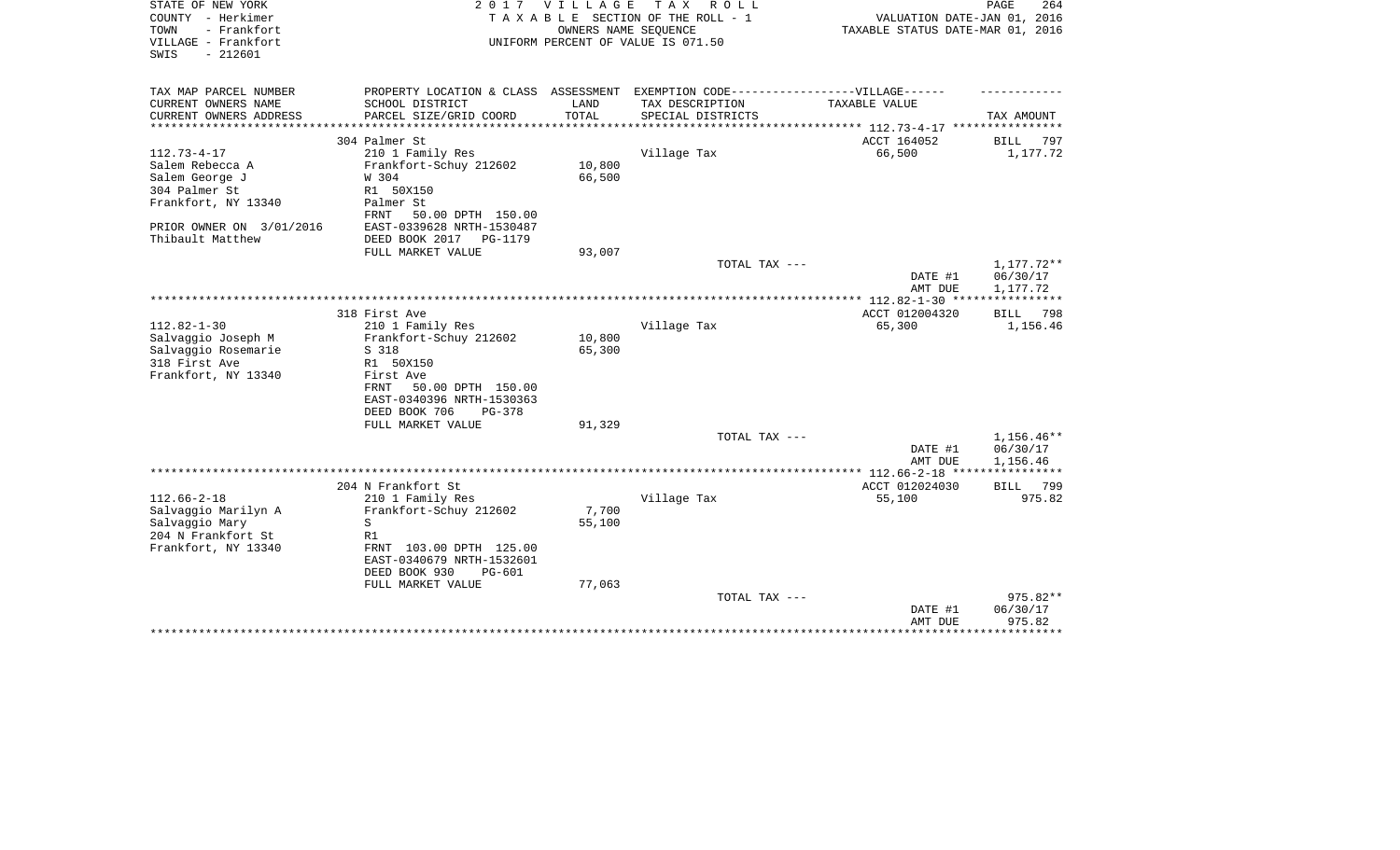| STATE OF NEW YORK<br>COUNTY - Herkimer<br>- Frankfort<br>TOWN<br>VILLAGE - Frankfort<br>$-212601$<br>SWIS | 2 0 1 7                                                                           | VILLAGE          | TAX ROLL<br>TAXABLE SECTION OF THE ROLL - 1<br>OWNERS NAME SEQUENCE<br>UNIFORM PERCENT OF VALUE IS 071.50 | VALUATION DATE-JAN 01, 2016<br>TAXABLE STATUS DATE-MAR 01, 2016 | PAGE<br>265          |
|-----------------------------------------------------------------------------------------------------------|-----------------------------------------------------------------------------------|------------------|-----------------------------------------------------------------------------------------------------------|-----------------------------------------------------------------|----------------------|
| TAX MAP PARCEL NUMBER                                                                                     | PROPERTY LOCATION & CLASS ASSESSMENT EXEMPTION CODE-----------------VILLAGE------ |                  |                                                                                                           |                                                                 |                      |
| CURRENT OWNERS NAME                                                                                       | SCHOOL DISTRICT                                                                   | LAND             | TAX DESCRIPTION                                                                                           | TAXABLE VALUE                                                   |                      |
| CURRENT OWNERS ADDRESS<br>***************                                                                 | PARCEL SIZE/GRID COORD                                                            | TOTAL            | SPECIAL DISTRICTS                                                                                         |                                                                 | TAX AMOUNT           |
|                                                                                                           | 203 Sixth Ave                                                                     |                  |                                                                                                           | ACCT 012024060                                                  | BILL<br>800          |
| $112.81 - 1 - 27$                                                                                         | 210 1 Family Res                                                                  |                  | Village Tax                                                                                               | 94,100                                                          | 1,666.51             |
| Sanders David J                                                                                           | Frankfort-Schuy 212602                                                            | 11,900           |                                                                                                           |                                                                 |                      |
| Sanders Sheila Ann                                                                                        | N                                                                                 | 94,100           |                                                                                                           |                                                                 |                      |
| 203 Sixth Ave                                                                                             | R1                                                                                |                  |                                                                                                           |                                                                 |                      |
| Frankfort, NY 13340                                                                                       | Sixth Ave                                                                         |                  |                                                                                                           |                                                                 |                      |
|                                                                                                           | FRNT 146.00 DPTH 100.00                                                           |                  |                                                                                                           |                                                                 |                      |
|                                                                                                           | EAST-0338391 NRTH-1530012<br>DEED BOOK 823<br>$PG-633$                            |                  |                                                                                                           |                                                                 |                      |
|                                                                                                           | FULL MARKET VALUE                                                                 | 131,608          |                                                                                                           |                                                                 |                      |
|                                                                                                           |                                                                                   |                  | TOTAL TAX ---                                                                                             |                                                                 | 1,666.51**           |
|                                                                                                           |                                                                                   |                  |                                                                                                           | DATE #1                                                         | 06/30/17             |
|                                                                                                           |                                                                                   |                  |                                                                                                           | AMT DUE                                                         | 1,666.51             |
|                                                                                                           |                                                                                   |                  |                                                                                                           |                                                                 |                      |
| $112.81 - 1 - 51$                                                                                         | 209 Sixth Ave<br>311 Res vac land                                                 |                  | Village Tax                                                                                               | ACCT 012024090<br>7,800                                         | BILL 801<br>138.14   |
| Sanders David J                                                                                           | Frankfort-Schuy 212602                                                            | 7,800            |                                                                                                           |                                                                 |                      |
| Sanders Sheila Ann                                                                                        | N 209                                                                             | 7,800            |                                                                                                           |                                                                 |                      |
| 203 Sixth Ave                                                                                             | Vac Ld                                                                            |                  |                                                                                                           |                                                                 |                      |
| Frankfort, NY 13340                                                                                       | Sixth Ave                                                                         |                  |                                                                                                           |                                                                 |                      |
|                                                                                                           | 50.00 DPTH 100.00<br>FRNT                                                         |                  |                                                                                                           |                                                                 |                      |
|                                                                                                           | EAST-0338486 NRTH-1529987                                                         |                  |                                                                                                           |                                                                 |                      |
|                                                                                                           | DEED BOOK 823<br>$PG-633$                                                         |                  |                                                                                                           |                                                                 |                      |
|                                                                                                           | FULL MARKET VALUE                                                                 | 10,909           | TOTAL TAX ---                                                                                             |                                                                 | 138.14**             |
|                                                                                                           |                                                                                   |                  |                                                                                                           | DATE #1                                                         | 06/30/17             |
|                                                                                                           |                                                                                   |                  |                                                                                                           | AMT DUE                                                         | 138.14               |
|                                                                                                           |                                                                                   |                  |                                                                                                           |                                                                 | ************         |
|                                                                                                           | 244 Second Ave                                                                    |                  |                                                                                                           | ACCT 012021180                                                  | <b>BILL</b><br>802   |
| $112.73 - 4 - 14$                                                                                         | 210 1 Family Res                                                                  |                  | Village Tax                                                                                               | 62,500                                                          | 1,106.88             |
| Scalise Clement R<br>244 Second Ave                                                                       | Frankfort-Schuy 212602                                                            | 12,300<br>62,500 |                                                                                                           |                                                                 |                      |
| Frankfort, NY 13340                                                                                       | S 244<br>R1 100X100                                                               |                  |                                                                                                           |                                                                 |                      |
|                                                                                                           | Second Ave                                                                        |                  |                                                                                                           |                                                                 |                      |
|                                                                                                           | FRNT 100.00 DPTH 100.00                                                           |                  |                                                                                                           |                                                                 |                      |
|                                                                                                           | EAST-0339772 NRTH-1530582                                                         |                  |                                                                                                           |                                                                 |                      |
|                                                                                                           | DEED BOOK 1224<br>PG-676                                                          |                  |                                                                                                           |                                                                 |                      |
|                                                                                                           | FULL MARKET VALUE                                                                 | 87,413           |                                                                                                           |                                                                 |                      |
|                                                                                                           |                                                                                   |                  | TOTAL TAX ---                                                                                             |                                                                 | 1,106.88**           |
|                                                                                                           |                                                                                   |                  |                                                                                                           | DATE #1<br>AMT DUE                                              | 06/30/17<br>1,106.88 |
|                                                                                                           |                                                                                   |                  |                                                                                                           |                                                                 |                      |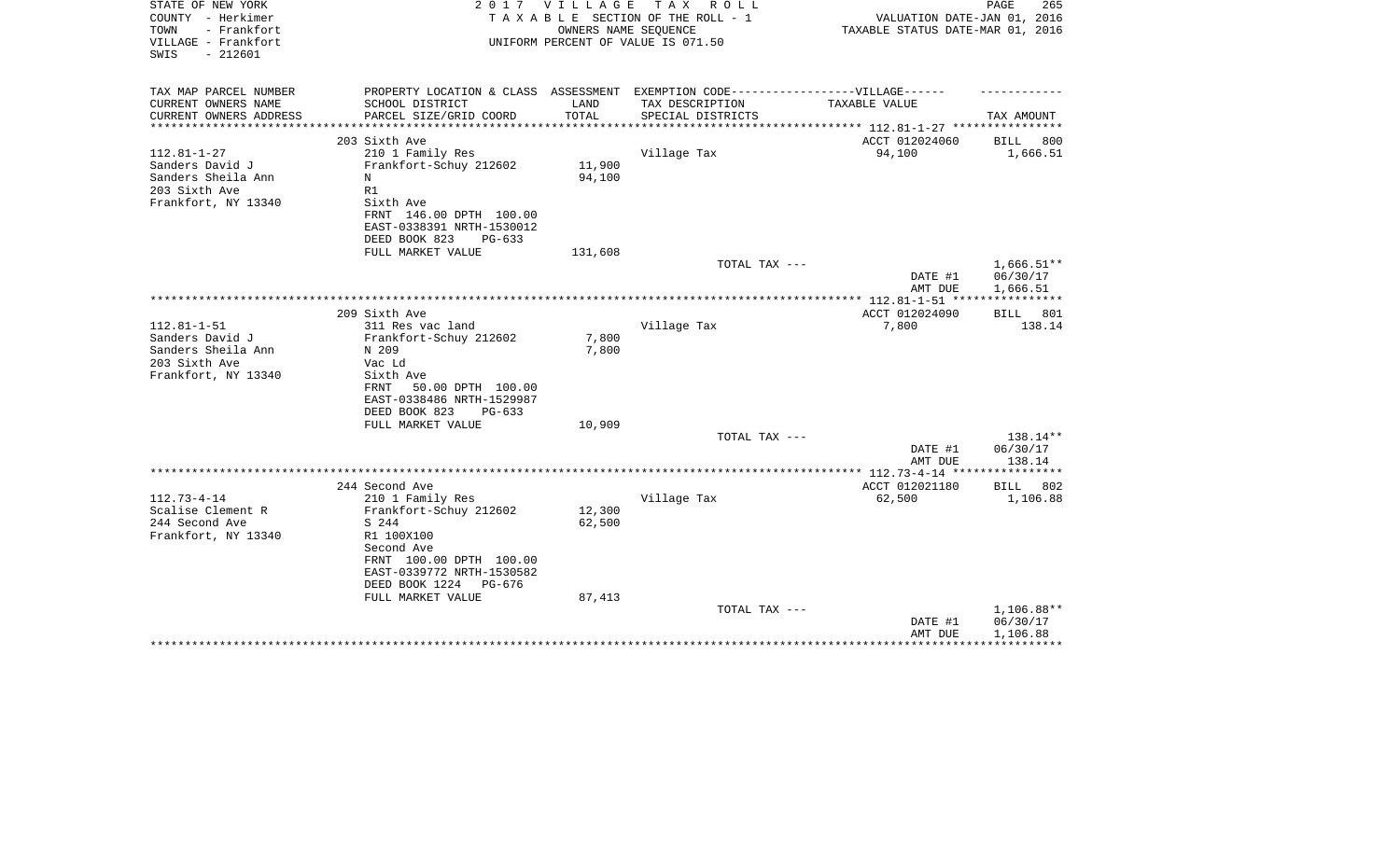| STATE OF NEW YORK<br>COUNTY - Herkimer<br>- Frankfort<br>TOWN<br>VILLAGE - Frankfort<br>SWIS<br>$-212601$ | 2017                                                                             | <b>VILLAGE</b>      | T A X<br>R O L L<br>TAXABLE SECTION OF THE ROLL - 1<br>OWNERS NAME SEQUENCE<br>UNIFORM PERCENT OF VALUE IS 071.50 | VALUATION DATE-JAN 01, 2016<br>TAXABLE STATUS DATE-MAR 01, 2016 | PAGE<br>266        |
|-----------------------------------------------------------------------------------------------------------|----------------------------------------------------------------------------------|---------------------|-------------------------------------------------------------------------------------------------------------------|-----------------------------------------------------------------|--------------------|
| TAX MAP PARCEL NUMBER                                                                                     | PROPERTY LOCATION & CLASS ASSESSMENT EXEMPTION CODE----------------VILLAGE------ |                     |                                                                                                                   |                                                                 |                    |
| CURRENT OWNERS NAME                                                                                       | SCHOOL DISTRICT                                                                  | LAND                | TAX DESCRIPTION                                                                                                   | TAXABLE VALUE                                                   |                    |
| CURRENT OWNERS ADDRESS                                                                                    | PARCEL SIZE/GRID COORD                                                           | TOTAL<br>********** | SPECIAL DISTRICTS                                                                                                 | ******************* 112.65-3-20 *********                       | TAX AMOUNT         |
|                                                                                                           | 115 E Orchard St                                                                 |                     |                                                                                                                   | ACCT 012017490                                                  | 803<br><b>BILL</b> |
| $112.65 - 3 - 20$                                                                                         | 220 2 Family Res                                                                 |                     | Village Tax                                                                                                       | 31,600                                                          | 559.64             |
| Scalise Edward J                                                                                          | Frankfort-Schuy 212602                                                           | 1,600               |                                                                                                                   |                                                                 |                    |
| Scalise Kathryn                                                                                           | N 115                                                                            | 31,600              |                                                                                                                   |                                                                 |                    |
| 115 E Orchard St                                                                                          | R2 29X79                                                                         |                     |                                                                                                                   |                                                                 |                    |
| Frankfort, NY 13340                                                                                       | E Orchard St                                                                     |                     |                                                                                                                   |                                                                 |                    |
|                                                                                                           | FRNT<br>29.00 DPTH<br>88.00                                                      |                     |                                                                                                                   |                                                                 |                    |
|                                                                                                           | EAST-0339882 NRTH-1533037<br>DEED BOOK 719<br>$PG-60$                            |                     |                                                                                                                   |                                                                 |                    |
|                                                                                                           | FULL MARKET VALUE                                                                | 44,196              |                                                                                                                   |                                                                 |                    |
|                                                                                                           |                                                                                  |                     | TOTAL TAX ---                                                                                                     |                                                                 | 559.64**           |
|                                                                                                           |                                                                                  |                     |                                                                                                                   | DATE #1                                                         | 06/30/17           |
|                                                                                                           |                                                                                  |                     |                                                                                                                   | AMT DUE                                                         | 559.64             |
|                                                                                                           |                                                                                  |                     |                                                                                                                   | ******** 112.82-2-18 ****                                       |                    |
|                                                                                                           | 333 Third Ave                                                                    |                     |                                                                                                                   | ACCT 012031080                                                  | 804<br>BILL        |
| $112.82 - 2 - 18$<br>Scalise Ralph E                                                                      | 210 1 Family Res<br>Frankfort-Schuy 212602                                       | 8,400               | VET WAR CT 41121<br>Village Tax                                                                                   | 6,309<br>52,891                                                 | 936.70             |
| Scalise Mamie A                                                                                           | N 333                                                                            | 59,200              |                                                                                                                   |                                                                 |                    |
| 333 Third Ave                                                                                             | R1 40X142                                                                        |                     |                                                                                                                   |                                                                 |                    |
| Frankfort, NY 13340                                                                                       | Third Ave                                                                        |                     |                                                                                                                   |                                                                 |                    |
|                                                                                                           | 40.00 DPTH 142.00<br>FRNT                                                        |                     |                                                                                                                   |                                                                 |                    |
|                                                                                                           | EAST-0340223 NRTH-1529774                                                        |                     |                                                                                                                   |                                                                 |                    |
|                                                                                                           | DEED BOOK 00647 PG-00945                                                         |                     |                                                                                                                   |                                                                 |                    |
|                                                                                                           | FULL MARKET VALUE                                                                | 82,797              | TOTAL TAX ---                                                                                                     |                                                                 | 936.70**           |
|                                                                                                           |                                                                                  |                     |                                                                                                                   | DATE #1                                                         | 06/30/17           |
|                                                                                                           |                                                                                  |                     |                                                                                                                   | AMT DUE                                                         | 936.70             |
|                                                                                                           |                                                                                  |                     |                                                                                                                   | ** 112.65-3-30 **                                               |                    |
|                                                                                                           | 100 Railroad St                                                                  |                     |                                                                                                                   | ACCT 012001470                                                  | 805<br><b>BILL</b> |
| $112.65 - 3 - 30$                                                                                         | 210 1 Family Res                                                                 |                     | Village Tax                                                                                                       | 25,700                                                          | 455.15             |
| Schilingo Josephine<br>Josephine Fetterly                                                                 | Frankfort-Schuy 212602<br>E 100                                                  | 3,400<br>25,700     |                                                                                                                   |                                                                 |                    |
| 123 Reidy Dr                                                                                              | R1                                                                               |                     |                                                                                                                   |                                                                 |                    |
| Ilion, NY 13357                                                                                           | Railroad St                                                                      |                     |                                                                                                                   |                                                                 |                    |
|                                                                                                           | FRNT<br>40.00 DPTH<br>65.00                                                      |                     |                                                                                                                   |                                                                 |                    |
|                                                                                                           | 135<br><b>BANK</b>                                                               |                     |                                                                                                                   |                                                                 |                    |
|                                                                                                           | EAST-0339798 NRTH-1532653                                                        |                     |                                                                                                                   |                                                                 |                    |
|                                                                                                           | DEED BOOK 00615 PG-00313                                                         |                     |                                                                                                                   |                                                                 |                    |
|                                                                                                           | FULL MARKET VALUE                                                                | 35,944              | TOTAL TAX ---                                                                                                     |                                                                 | 455.15**           |
|                                                                                                           |                                                                                  |                     |                                                                                                                   | DATE #1                                                         | 06/30/17           |
|                                                                                                           |                                                                                  |                     |                                                                                                                   | AMT DUE                                                         | 455.15             |
|                                                                                                           |                                                                                  |                     |                                                                                                                   |                                                                 |                    |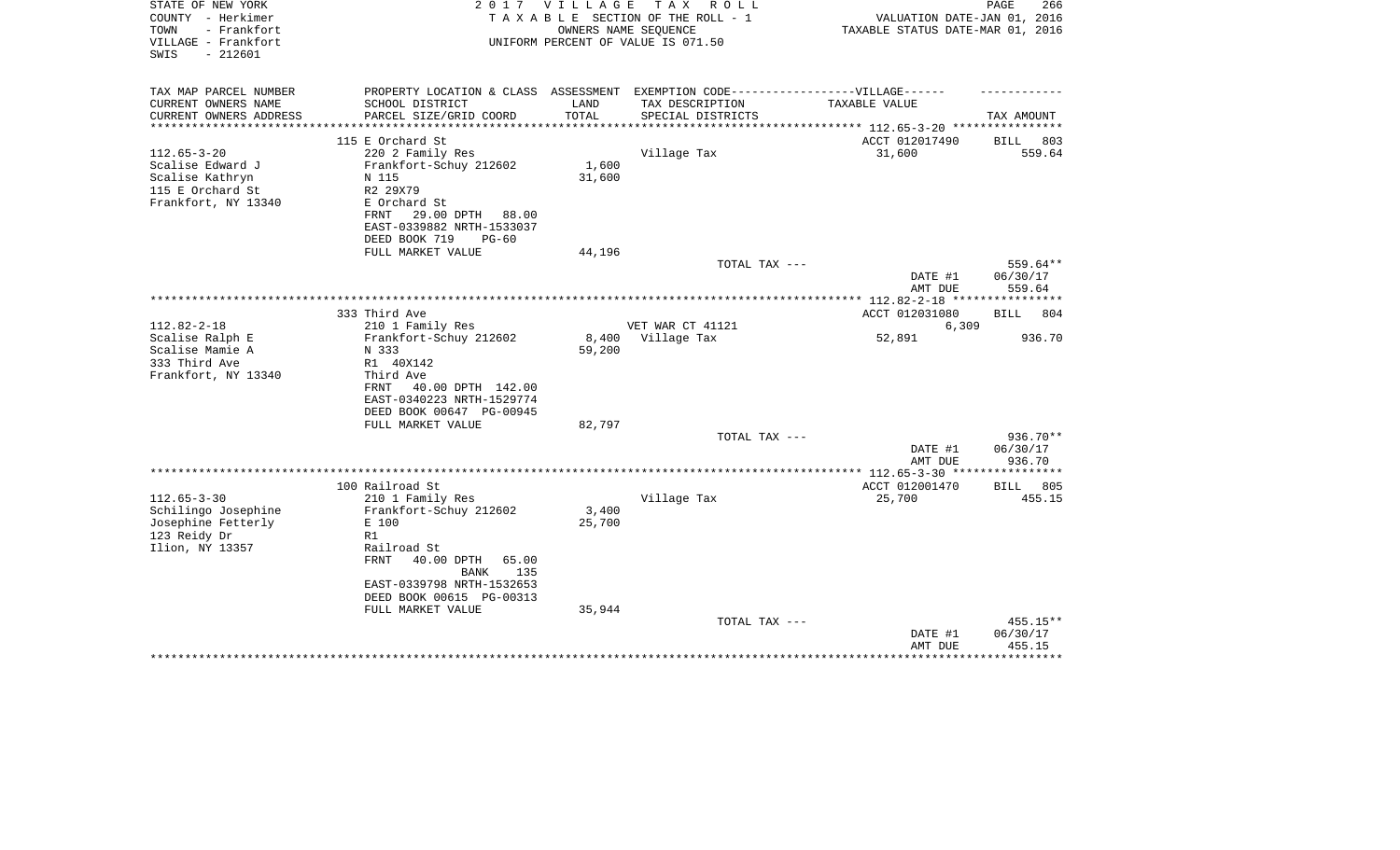| STATE OF NEW YORK<br>COUNTY - Herkimer<br>- Frankfort<br>TOWN<br>VILLAGE - Frankfort<br>$-212601$<br>SWIS | 2017                                                                              | <b>VILLAGE</b> | T A X<br>R O L L<br>TAXABLE SECTION OF THE ROLL - 1<br>OWNERS NAME SEQUENCE<br>UNIFORM PERCENT OF VALUE IS 071.50 | VALUATION DATE-JAN 01, 2016<br>TAXABLE STATUS DATE-MAR 01, 2016            | PAGE<br>267  |
|-----------------------------------------------------------------------------------------------------------|-----------------------------------------------------------------------------------|----------------|-------------------------------------------------------------------------------------------------------------------|----------------------------------------------------------------------------|--------------|
| TAX MAP PARCEL NUMBER                                                                                     | PROPERTY LOCATION & CLASS ASSESSMENT EXEMPTION CODE-----------------VILLAGE------ |                |                                                                                                                   |                                                                            |              |
| CURRENT OWNERS NAME<br>CURRENT OWNERS ADDRESS<br>*********************                                    | SCHOOL DISTRICT<br>PARCEL SIZE/GRID COORD                                         | LAND<br>TOTAL  | TAX DESCRIPTION<br>SPECIAL DISTRICTS                                                                              | TAXABLE VALUE<br>**************************** 112.82-1-26 **************** | TAX AMOUNT   |
|                                                                                                           | 328 First Ave                                                                     |                |                                                                                                                   | ACCT 012006300                                                             | BILL<br>806  |
| $112.82 - 1 - 26$                                                                                         | 210 1 Family Res                                                                  |                | Village Tax                                                                                                       | 55,400                                                                     | 981.13       |
| Scholl John W Jr                                                                                          | Frankfort-Schuy 212602                                                            | 10,800         |                                                                                                                   |                                                                            |              |
| Scholl Marie B                                                                                            | S 328                                                                             | 55,400         |                                                                                                                   |                                                                            |              |
| 328 First Ave                                                                                             | R1 50X150                                                                         |                |                                                                                                                   |                                                                            |              |
| Frankfort, NY 13340                                                                                       | First Ave                                                                         |                |                                                                                                                   |                                                                            |              |
|                                                                                                           | 50.00 DPTH 150.00<br>FRNT                                                         |                |                                                                                                                   |                                                                            |              |
|                                                                                                           | EAST-0340527 NRTH-1530212                                                         |                |                                                                                                                   |                                                                            |              |
|                                                                                                           | DEED BOOK 844<br>$PG-637$                                                         |                |                                                                                                                   |                                                                            |              |
|                                                                                                           | FULL MARKET VALUE                                                                 | 77,483         | TOTAL TAX ---                                                                                                     |                                                                            | 981.13**     |
|                                                                                                           |                                                                                   |                |                                                                                                                   | DATE #1                                                                    | 06/30/17     |
|                                                                                                           |                                                                                   |                |                                                                                                                   | AMT DUE                                                                    | 981.13       |
|                                                                                                           |                                                                                   |                |                                                                                                                   |                                                                            |              |
|                                                                                                           | 318 E Main St                                                                     |                |                                                                                                                   | ACCT 012010830                                                             | BILL 807     |
| $112.74 - 3 - 31$                                                                                         | 210 1 Family Res                                                                  |                | Village Tax                                                                                                       | 52,800                                                                     | 935.09       |
| Schuyler John Hiram                                                                                       | Frankfort-Schuy 212602                                                            | 5,300          |                                                                                                                   |                                                                            |              |
| Schuyler Marilyn Ruth                                                                                     | S 318                                                                             | 52,800         |                                                                                                                   |                                                                            |              |
| 318 E Main St                                                                                             | R1 50X100                                                                         |                |                                                                                                                   |                                                                            |              |
| Frankfort, NY 13340                                                                                       | E Main St                                                                         |                |                                                                                                                   |                                                                            |              |
|                                                                                                           | 50.00 DPTH 100.00<br>FRNT<br>EAST-0341040 NRTH-1530713                            |                |                                                                                                                   |                                                                            |              |
|                                                                                                           | DEED BOOK 678<br>$PG-272$                                                         |                |                                                                                                                   |                                                                            |              |
|                                                                                                           | FULL MARKET VALUE                                                                 | 73,846         |                                                                                                                   |                                                                            |              |
|                                                                                                           |                                                                                   |                | TOTAL TAX ---                                                                                                     |                                                                            | $935.09**$   |
|                                                                                                           |                                                                                   |                |                                                                                                                   | DATE #1                                                                    | 06/30/17     |
|                                                                                                           |                                                                                   |                |                                                                                                                   | AMT DUE                                                                    | 935.09       |
|                                                                                                           |                                                                                   |                |                                                                                                                   |                                                                            |              |
|                                                                                                           | 211 W Main St                                                                     |                |                                                                                                                   | ACCT 012009720                                                             | BILL<br>808  |
| $112.65 - 1 - 32$                                                                                         | 210 1 Family Res                                                                  |                | Village Tax                                                                                                       | 60,100                                                                     | 1,064.37     |
| Schwerdt William                                                                                          | Frankfort-Schuy 212602                                                            | 13,000         |                                                                                                                   |                                                                            |              |
| Schwerdt Christine                                                                                        | S 211                                                                             | 60,100         |                                                                                                                   |                                                                            |              |
| 211 W Main St<br>Frankfort, NY 13340                                                                      | R1 60X250<br>W Main St                                                            |                |                                                                                                                   |                                                                            |              |
|                                                                                                           | 60.00 DPTH 227.00<br>FRNT                                                         |                |                                                                                                                   |                                                                            |              |
|                                                                                                           | EAST-0338538 NRTH-1533702                                                         |                |                                                                                                                   |                                                                            |              |
|                                                                                                           | DEED BOOK 00632 PG-00242                                                          |                |                                                                                                                   |                                                                            |              |
|                                                                                                           | FULL MARKET VALUE                                                                 | 84,056         |                                                                                                                   |                                                                            |              |
|                                                                                                           |                                                                                   |                | TOTAL TAX ---                                                                                                     |                                                                            | $1,064.37**$ |
|                                                                                                           |                                                                                   |                |                                                                                                                   | DATE #1                                                                    | 06/30/17     |
|                                                                                                           |                                                                                   |                |                                                                                                                   | AMT DUE                                                                    | 1,064.37     |
|                                                                                                           |                                                                                   |                |                                                                                                                   |                                                                            |              |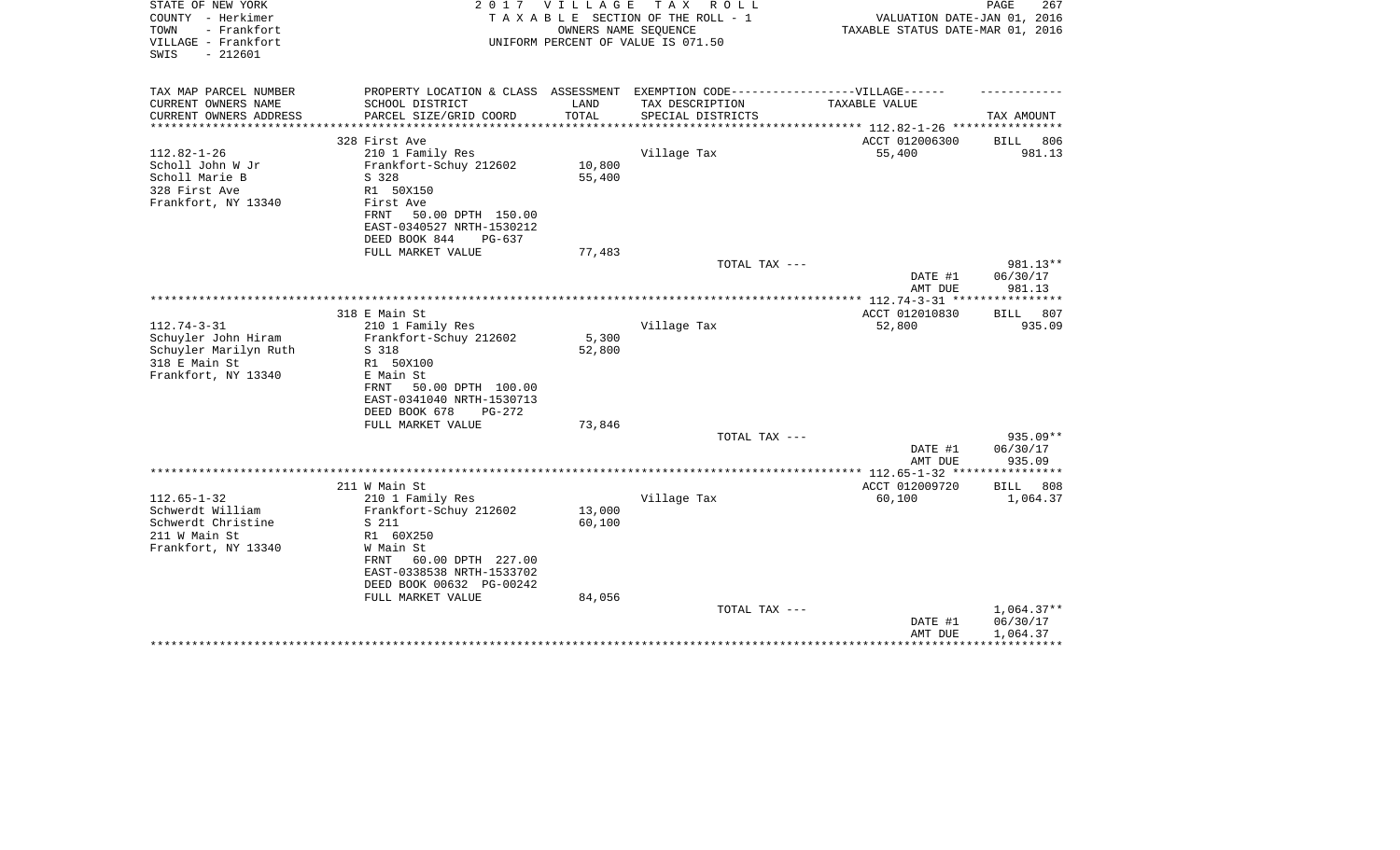| STATE OF NEW YORK<br>COUNTY - Herkimer<br>- Frankfort<br>TOWN<br>VILLAGE - Frankfort<br>$-212601$<br>SWIS |                                                                                                      | 2017 VILLAGE<br>OWNERS NAME SEQUENCE | TAX ROLL<br>TAXABLE SECTION OF THE ROLL - 1<br>UNIFORM PERCENT OF VALUE IS 071.50   | VALUATION DATE-JAN 01, 2016<br>TAXABLE STATUS DATE-MAR 01, 2016 | PAGE<br>268                        |
|-----------------------------------------------------------------------------------------------------------|------------------------------------------------------------------------------------------------------|--------------------------------------|-------------------------------------------------------------------------------------|-----------------------------------------------------------------|------------------------------------|
| TAX MAP PARCEL NUMBER<br>CURRENT OWNERS NAME                                                              | PROPERTY LOCATION & CLASS ASSESSMENT EXEMPTION CODE-----------------VILLAGE------<br>SCHOOL DISTRICT | LAND                                 | TAX DESCRIPTION                                                                     | TAXABLE VALUE                                                   |                                    |
| CURRENT OWNERS ADDRESS<br>*******************                                                             | PARCEL SIZE/GRID COORD<br>**********************                                                     | TOTAL<br>**************              | SPECIAL DISTRICTS<br>********************************* 112.65-2-21 **************** |                                                                 | TAX AMOUNT                         |
|                                                                                                           | 118 Hillcrest Ave                                                                                    |                                      |                                                                                     | ACCT 012014040                                                  | <b>BILL</b><br>809                 |
| $112.65 - 2 - 21$                                                                                         | 210 1 Family Res                                                                                     |                                      | Village Tax                                                                         | 65,100                                                          | 1,152.92                           |
| Scialdo Heather A<br>118 Hillcrest Rd                                                                     | Frankfort-Schuy 212602<br>N R1                                                                       | 14,200<br>65,100                     |                                                                                     |                                                                 |                                    |
| Frankfort, NY 13340                                                                                       | Hillcrest Rd<br>FRNT 135.00 DPTH 141.00                                                              |                                      |                                                                                     |                                                                 |                                    |
|                                                                                                           | EAST-0337995 NRTH-1532955<br>DEED BOOK 1285 PG-430                                                   |                                      |                                                                                     |                                                                 |                                    |
|                                                                                                           | FULL MARKET VALUE                                                                                    | 91,049                               |                                                                                     |                                                                 |                                    |
|                                                                                                           |                                                                                                      |                                      | TOTAL TAX ---                                                                       | DATE #1<br>AMT DUE                                              | 1,152.92**<br>06/30/17<br>1,152.92 |
|                                                                                                           |                                                                                                      |                                      |                                                                                     |                                                                 |                                    |
|                                                                                                           | 223 Third Ave                                                                                        |                                      |                                                                                     | ACCT 012010980                                                  | 810<br>BILL                        |
| $112.73 - 4 - 22$                                                                                         | 210 1 Family Res                                                                                     |                                      | VET WAR CT 41121<br>Village Tax                                                     | 6,309                                                           | 917.22                             |
| Scialdo Phyllis K<br>223 Third Ave                                                                        | Frankfort-Schuy 212602<br>N 223                                                                      | 10,800<br>58,100                     |                                                                                     | 51,791                                                          |                                    |
| Frankfort, NY 13340                                                                                       | R2 50X150                                                                                            |                                      |                                                                                     |                                                                 |                                    |
|                                                                                                           | Third Ave                                                                                            |                                      |                                                                                     |                                                                 |                                    |
|                                                                                                           | FRNT<br>50.00 DPTH 150.00                                                                            |                                      |                                                                                     |                                                                 |                                    |
|                                                                                                           | EAST-0339490 NRTH-1530643                                                                            |                                      |                                                                                     |                                                                 |                                    |
|                                                                                                           | DEED BOOK 707<br>$PG-102$                                                                            |                                      |                                                                                     |                                                                 |                                    |
|                                                                                                           | FULL MARKET VALUE                                                                                    | 81,259                               | TOTAL TAX ---                                                                       |                                                                 | $917.22**$                         |
|                                                                                                           |                                                                                                      |                                      |                                                                                     | DATE #1<br>AMT DUE                                              | 06/30/17<br>917.22                 |
|                                                                                                           |                                                                                                      |                                      |                                                                                     |                                                                 |                                    |
|                                                                                                           | 311 First Ave                                                                                        |                                      |                                                                                     | ACCT 012004770                                                  | 811<br>BILL                        |
| $112.82 - 1 - 5$                                                                                          | 230 3 Family Res                                                                                     |                                      | Village Tax                                                                         | 59,000                                                          | 1,044.89                           |
| Sciorilli Dominick                                                                                        | Frankfort-Schuy 212602                                                                               | 10,100                               |                                                                                     |                                                                 |                                    |
| Sciorilli Susan                                                                                           | N 311                                                                                                | 59,000                               |                                                                                     |                                                                 |                                    |
| 5711 Old Judd Rd                                                                                          | R <sub>2</sub>                                                                                       |                                      |                                                                                     |                                                                 |                                    |
| Oriskany, NY 13424                                                                                        | Life Use<br>50.00 DPTH 130.00<br>FRNT                                                                |                                      |                                                                                     |                                                                 |                                    |
|                                                                                                           | EAST-0340422 NRTH-1530644                                                                            |                                      |                                                                                     |                                                                 |                                    |
|                                                                                                           | DEED BOOK 1271<br>PG-317                                                                             |                                      |                                                                                     |                                                                 |                                    |
|                                                                                                           | FULL MARKET VALUE                                                                                    | 82,517                               |                                                                                     |                                                                 |                                    |
|                                                                                                           |                                                                                                      |                                      | TOTAL TAX ---                                                                       |                                                                 | $1,044.89**$                       |
|                                                                                                           |                                                                                                      |                                      |                                                                                     | DATE #1                                                         | 06/30/17                           |
|                                                                                                           |                                                                                                      |                                      |                                                                                     | AMT DUE                                                         | 1,044.89                           |
|                                                                                                           |                                                                                                      |                                      |                                                                                     |                                                                 |                                    |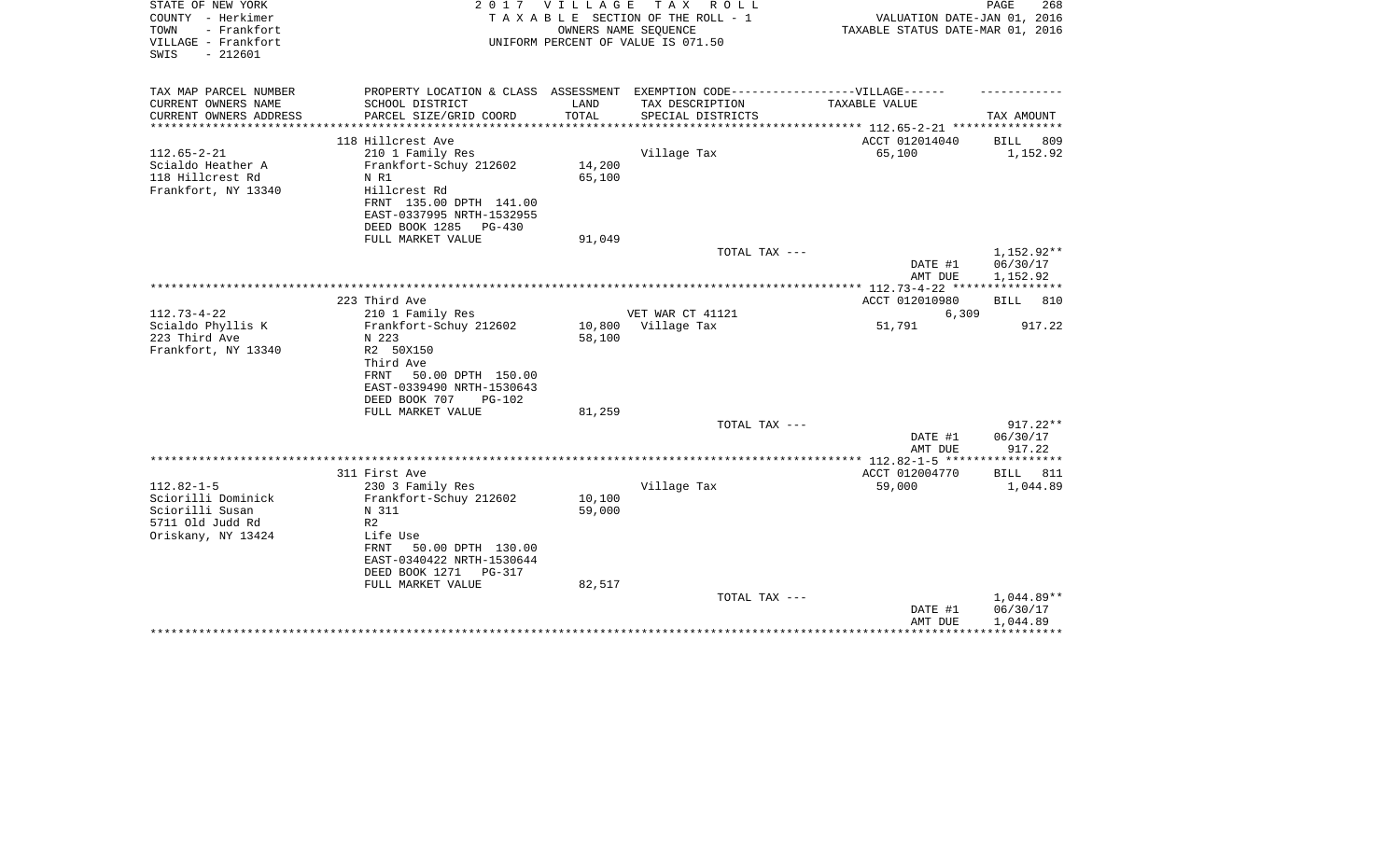| STATE OF NEW YORK<br>COUNTY - Herkimer<br>TOWN<br>- Frankfort | 2017                                                                              | V I L L A G E | TAX ROLL<br>TAXABLE SECTION OF THE ROLL - 1<br>OWNERS NAME SEQUENCE | VALUATION DATE-JAN 01, 2016<br>TAXABLE STATUS DATE-MAR 01, 2016  | PAGE<br>269       |
|---------------------------------------------------------------|-----------------------------------------------------------------------------------|---------------|---------------------------------------------------------------------|------------------------------------------------------------------|-------------------|
| VILLAGE - Frankfort<br>$-212601$<br>SWIS                      |                                                                                   |               | UNIFORM PERCENT OF VALUE IS 071.50                                  |                                                                  |                   |
| TAX MAP PARCEL NUMBER                                         | PROPERTY LOCATION & CLASS ASSESSMENT EXEMPTION CODE-----------------VILLAGE------ |               |                                                                     |                                                                  |                   |
| CURRENT OWNERS NAME                                           | SCHOOL DISTRICT                                                                   | LAND          | TAX DESCRIPTION                                                     | TAXABLE VALUE                                                    |                   |
| CURRENT OWNERS ADDRESS<br>********************                | PARCEL SIZE/GRID COORD                                                            | TOTAL         | SPECIAL DISTRICTS                                                   |                                                                  | TAX AMOUNT        |
|                                                               | William St                                                                        |               |                                                                     | **************** 112.66-2-28 *****************<br>ACCT 012024540 | BILL<br>812       |
| $112.66 - 2 - 28$                                             | 311 Res vac land                                                                  |               | Village Tax                                                         | 2,500                                                            | 44.28             |
| Sciortino Concetta                                            | Frankfort-Schuy 212602                                                            | 2,500         |                                                                     |                                                                  |                   |
| Attn: Sciortino Vito                                          | N                                                                                 | 2,500         |                                                                     |                                                                  |                   |
| 203 W Smith St                                                | V19 70X51                                                                         |               |                                                                     |                                                                  |                   |
| Herkimer, NY 13350                                            | William St                                                                        |               |                                                                     |                                                                  |                   |
|                                                               | 51.00 DPTH<br>FRNT<br>62.00                                                       |               |                                                                     |                                                                  |                   |
|                                                               | EAST-0341119 NRTH-1532927                                                         |               |                                                                     |                                                                  |                   |
|                                                               | DEED BOOK 00380 PG-00337                                                          |               |                                                                     |                                                                  |                   |
|                                                               | FULL MARKET VALUE                                                                 | 3,497         |                                                                     |                                                                  |                   |
|                                                               |                                                                                   |               | TOTAL TAX ---                                                       |                                                                  | 44.28**           |
|                                                               |                                                                                   |               |                                                                     | DATE #1                                                          | 06/30/17<br>44.28 |
|                                                               |                                                                                   |               |                                                                     | AMT DUE<br>************ 112.66-1-28                              | ***********       |
|                                                               | 213 William St                                                                    |               |                                                                     | ACCT 157077                                                      | 813<br>BILL       |
| $112.66 - 1 - 28$                                             | 210 1 Family Res                                                                  |               | Village Tax                                                         | 50,000                                                           | 885.50            |
| Sciortino Donald J                                            | Frankfort-Schuy 212602                                                            | 12,600        |                                                                     |                                                                  |                   |
| Sciortino Lois M                                              | N 213                                                                             | 50,000        |                                                                     |                                                                  |                   |
| 213 William St                                                | R1 1 1/2A                                                                         |               |                                                                     |                                                                  |                   |
| Frankfort, NY 13340                                           | William St                                                                        |               |                                                                     |                                                                  |                   |
|                                                               | 1.50<br>ACRES                                                                     |               |                                                                     |                                                                  |                   |
|                                                               | EAST-0341571 NRTH-1532863                                                         |               |                                                                     |                                                                  |                   |
|                                                               | DEED BOOK 1347<br>PG-902                                                          |               |                                                                     |                                                                  |                   |
|                                                               | FULL MARKET VALUE                                                                 | 69,930        | TOTAL TAX ---                                                       |                                                                  | 885.50**          |
|                                                               |                                                                                   |               |                                                                     | DATE #1                                                          | 06/30/17          |
|                                                               |                                                                                   |               |                                                                     | AMT DUE                                                          | 885.50            |
|                                                               |                                                                                   |               |                                                                     |                                                                  |                   |
|                                                               | 123 William St                                                                    |               |                                                                     | ACCT 192093                                                      | BILL<br>814       |
| $112.66 - 1 - 19$                                             | 210 1 Family Res                                                                  |               | VET WAR CT 41121                                                    | 6,309                                                            |                   |
| Sciortino Michael A                                           | Frankfort-Schuy 212602                                                            | 6,100         | Village Tax                                                         | 42,891                                                           | 759.60            |
| Michael Sciortino Trust                                       | N 123                                                                             | 49,200        |                                                                     |                                                                  |                   |
| 123 William St                                                | R2 50X130                                                                         |               |                                                                     |                                                                  |                   |
| Frankfort, NY 13340                                           | William St                                                                        |               |                                                                     |                                                                  |                   |
|                                                               | 60.00 DPTH 130.00<br>FRNT                                                         |               |                                                                     |                                                                  |                   |
|                                                               | EAST-0341215 NRTH-1533010<br>DEED BOOK 1568<br><b>PG-919</b>                      |               |                                                                     |                                                                  |                   |
|                                                               | FULL MARKET VALUE                                                                 | 68,811        |                                                                     |                                                                  |                   |
|                                                               |                                                                                   |               | TOTAL TAX ---                                                       |                                                                  | 759.60**          |
|                                                               |                                                                                   |               |                                                                     | DATE #1                                                          | 06/30/17          |
|                                                               |                                                                                   |               |                                                                     | AMT DUE                                                          | 759.60            |
|                                                               |                                                                                   |               |                                                                     |                                                                  | *********         |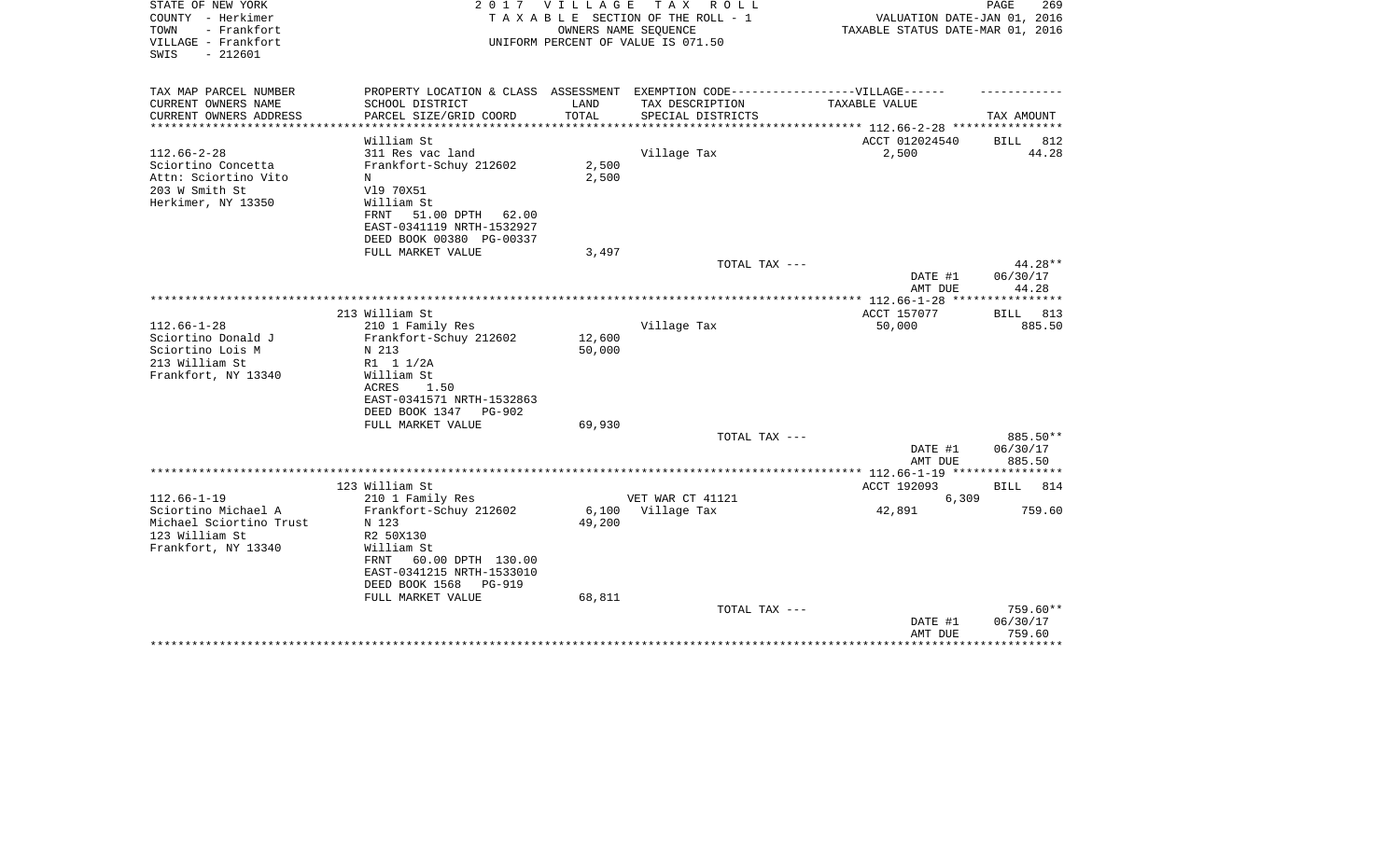| STATE OF NEW YORK<br>COUNTY - Herkimer<br>TOWN<br>- Frankfort<br>VILLAGE - Frankfort<br>$-212601$<br>SWIS | 2017                                                                              | V I L L A G E | T A X<br>R O L L<br>TAXABLE SECTION OF THE ROLL - 1<br>OWNERS NAME SEQUENCE<br>UNIFORM PERCENT OF VALUE IS 071.50 | VALUATION DATE-JAN 01, 2016<br>TAXABLE STATUS DATE-MAR 01, 2016 | 270<br>PAGE              |
|-----------------------------------------------------------------------------------------------------------|-----------------------------------------------------------------------------------|---------------|-------------------------------------------------------------------------------------------------------------------|-----------------------------------------------------------------|--------------------------|
| TAX MAP PARCEL NUMBER                                                                                     | PROPERTY LOCATION & CLASS ASSESSMENT EXEMPTION CODE-----------------VILLAGE------ |               |                                                                                                                   |                                                                 |                          |
| CURRENT OWNERS NAME                                                                                       | SCHOOL DISTRICT                                                                   | LAND          | TAX DESCRIPTION                                                                                                   | TAXABLE VALUE                                                   |                          |
| CURRENT OWNERS ADDRESS                                                                                    | PARCEL SIZE/GRID COORD                                                            | TOTAL         | SPECIAL DISTRICTS                                                                                                 |                                                                 | TAX AMOUNT               |
|                                                                                                           |                                                                                   | ***********   |                                                                                                                   | **************** 112.66-1-20 *****************                  |                          |
|                                                                                                           | 119 1/2 William St                                                                |               |                                                                                                                   | ACCT 192093                                                     | <b>BILL</b><br>815       |
| $112.66 - 1 - 20$                                                                                         | 312 Vac w/imprv                                                                   |               | Village Tax                                                                                                       | 5,500                                                           | 97.41                    |
| Sciortino Michael A                                                                                       | Frankfort-Schuy 212602                                                            | 4,300         |                                                                                                                   |                                                                 |                          |
| Michael Sciortino Trust                                                                                   | N 119 1/2                                                                         | 5,500         |                                                                                                                   |                                                                 |                          |
| 123 William St                                                                                            | $60x128$ Gar                                                                      |               |                                                                                                                   |                                                                 |                          |
| Frankfort, NY 13340                                                                                       | William St<br>60.00 DPTH 128.00<br>FRNT                                           |               |                                                                                                                   |                                                                 |                          |
|                                                                                                           | EAST-0341255 NRTH-1532963                                                         |               |                                                                                                                   |                                                                 |                          |
|                                                                                                           | DEED BOOK 1568<br>PG-919                                                          |               |                                                                                                                   |                                                                 |                          |
|                                                                                                           | FULL MARKET VALUE                                                                 | 7,692         |                                                                                                                   |                                                                 |                          |
|                                                                                                           |                                                                                   |               | TOTAL TAX ---                                                                                                     |                                                                 | $97.41**$                |
|                                                                                                           |                                                                                   |               |                                                                                                                   | DATE #1                                                         | 06/30/17                 |
|                                                                                                           |                                                                                   |               |                                                                                                                   | AMT DUE                                                         | 97.41                    |
|                                                                                                           |                                                                                   |               |                                                                                                                   |                                                                 |                          |
| $112.73 - 1 - 31$                                                                                         | 522 Litchfield St                                                                 |               |                                                                                                                   | ACCT 012024450                                                  | <b>BILL</b> 816          |
| Sciortino Michael A                                                                                       | 220 2 Family Res<br>Frankfort-Schuy 212602                                        | 24,400        | Village Tax                                                                                                       | 78,000                                                          | 1,381.38                 |
| Lash-Sciortino Doloris                                                                                    | W 522                                                                             | 78,000        |                                                                                                                   |                                                                 |                          |
| 522 Litchfield St                                                                                         | R2 1.26 Acres                                                                     |               |                                                                                                                   |                                                                 |                          |
| Frankfort, NY 13340                                                                                       | Litchfield St                                                                     |               |                                                                                                                   |                                                                 |                          |
|                                                                                                           | ACRES<br>1.26                                                                     |               |                                                                                                                   |                                                                 |                          |
|                                                                                                           | EAST-0337932 NRTH-1530637                                                         |               |                                                                                                                   |                                                                 |                          |
|                                                                                                           | DEED BOOK 1286<br>$PG-523$                                                        |               |                                                                                                                   |                                                                 |                          |
|                                                                                                           | FULL MARKET VALUE                                                                 | 109,091       |                                                                                                                   |                                                                 |                          |
|                                                                                                           |                                                                                   |               | TOTAL TAX ---                                                                                                     |                                                                 | 1,381.38**               |
|                                                                                                           |                                                                                   |               |                                                                                                                   | DATE #1                                                         | 06/30/17                 |
|                                                                                                           |                                                                                   |               |                                                                                                                   | AMT DUE                                                         | 1,381.38                 |
|                                                                                                           | 402 Reese Rd                                                                      |               |                                                                                                                   | ACCT 182836                                                     | BILL 817                 |
| $112.82 - 2 - 63$                                                                                         | 210 1 Family Res                                                                  |               | Village Tax                                                                                                       | 73,100                                                          | 1,294.60                 |
| Scott Richard L                                                                                           | Frankfort-Schuy 212602                                                            | 13,000        |                                                                                                                   |                                                                 |                          |
| Scott Deborah A                                                                                           | W 402                                                                             | 73,100        |                                                                                                                   |                                                                 |                          |
| 402 Reese Rd                                                                                              | R1 60X140                                                                         |               |                                                                                                                   |                                                                 |                          |
| Frankfort, NY 13340                                                                                       | Reese Rd                                                                          |               |                                                                                                                   |                                                                 |                          |
|                                                                                                           | FRNT 105.00 DPTH 141.00                                                           |               |                                                                                                                   |                                                                 |                          |
|                                                                                                           | EAST-0340300 NRTH-1529314                                                         |               |                                                                                                                   |                                                                 |                          |
|                                                                                                           | DEED BOOK 1513<br>PG-52                                                           |               |                                                                                                                   |                                                                 |                          |
|                                                                                                           | FULL MARKET VALUE                                                                 | 102,238       |                                                                                                                   |                                                                 |                          |
|                                                                                                           |                                                                                   |               | TOTAL TAX ---                                                                                                     | DATE #1                                                         | $1,294.60**$<br>06/30/17 |
|                                                                                                           |                                                                                   |               |                                                                                                                   | AMT DUE                                                         | 1,294.60                 |
|                                                                                                           |                                                                                   |               |                                                                                                                   |                                                                 |                          |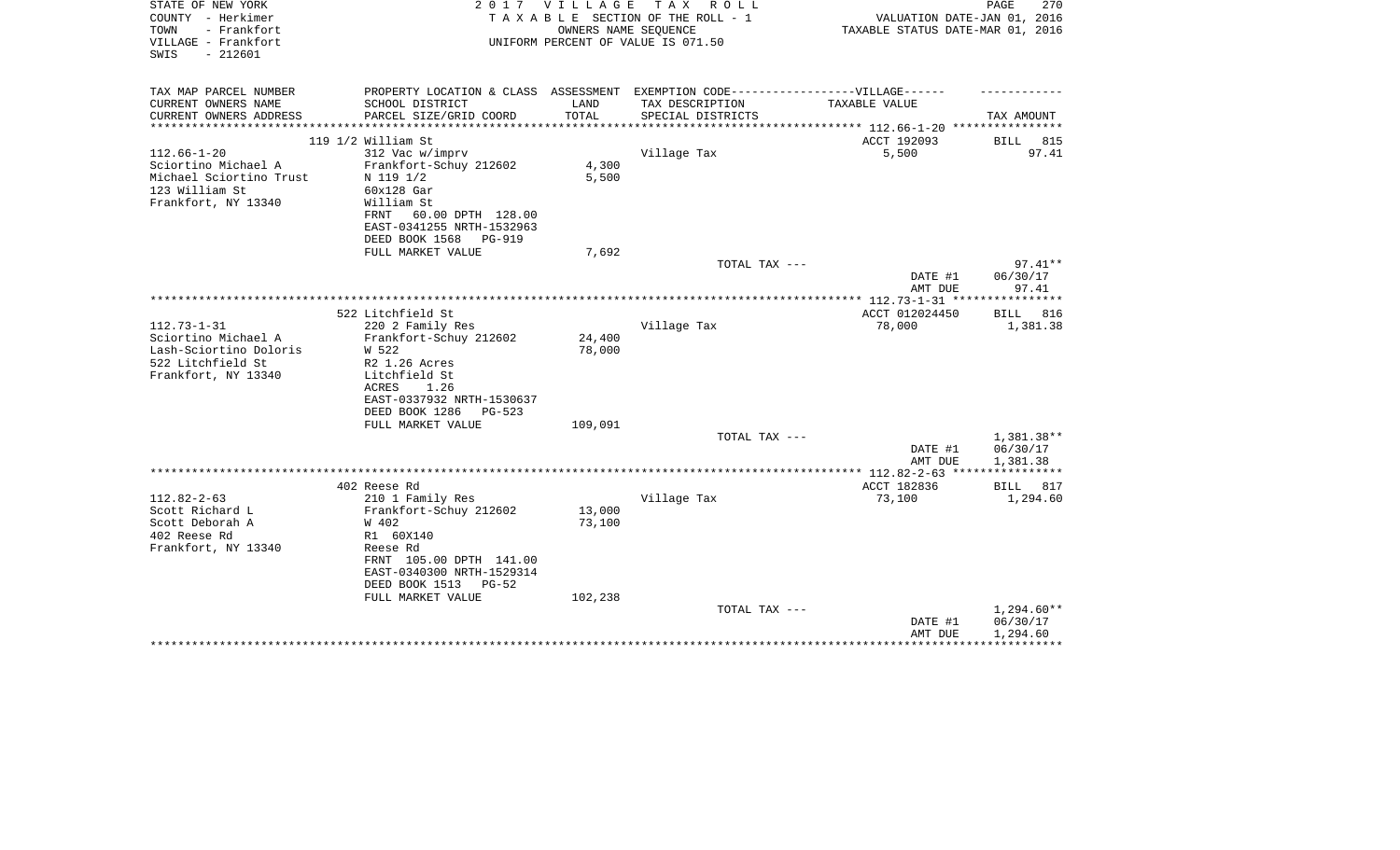| STATE OF NEW YORK<br>COUNTY - Herkimer | 2017                                                                              | <b>VILLAGE</b> | T A X<br>R O L L                                           |                                                           | PAGE<br>271     |
|----------------------------------------|-----------------------------------------------------------------------------------|----------------|------------------------------------------------------------|-----------------------------------------------------------|-----------------|
| TOWN<br>- Frankfort                    |                                                                                   |                | TAXABLE SECTION OF THE ROLL - 1                            | VALUATION DATE-JAN 01, 2016                               |                 |
| VILLAGE - Frankfort                    |                                                                                   |                | OWNERS NAME SEQUENCE<br>UNIFORM PERCENT OF VALUE IS 071.50 | TAXABLE STATUS DATE-MAR 01, 2016                          |                 |
| $-212601$<br>SWIS                      |                                                                                   |                |                                                            |                                                           |                 |
|                                        |                                                                                   |                |                                                            |                                                           |                 |
| TAX MAP PARCEL NUMBER                  | PROPERTY LOCATION & CLASS ASSESSMENT EXEMPTION CODE-----------------VILLAGE------ |                |                                                            |                                                           |                 |
| CURRENT OWNERS NAME                    | SCHOOL DISTRICT                                                                   | LAND           | TAX DESCRIPTION                                            | TAXABLE VALUE                                             |                 |
| CURRENT OWNERS ADDRESS                 |                                                                                   | TOTAL          |                                                            |                                                           | TAX AMOUNT      |
| **********************                 | PARCEL SIZE/GRID COORD                                                            |                | SPECIAL DISTRICTS                                          | **************************** 112.65-2-43 **************** |                 |
|                                        | 108 W Canal St                                                                    |                |                                                            | ACCT 186746                                               | BILL 818        |
| $112.65 - 2 - 43$                      | 210 1 Family Res                                                                  |                | Village Tax                                                | 40,000                                                    | 708.40          |
| Secretary of HUD                       | Frankfort-Schuy 212602                                                            | 6,800          |                                                            |                                                           |                 |
| 4400 Will Rogers Pkwy                  | N 108                                                                             | 40,000         |                                                            |                                                           |                 |
| Oklahoma City, OK 73108                | R1 47X211                                                                         |                |                                                            |                                                           |                 |
|                                        | W Canal St                                                                        |                |                                                            |                                                           |                 |
|                                        | 47.00 DPTH 208.25<br>FRNT                                                         |                |                                                            |                                                           |                 |
|                                        | EAST-0339052 NRTH-1532897                                                         |                |                                                            |                                                           |                 |
|                                        | DEED BOOK 1536<br>PG-325                                                          |                |                                                            |                                                           |                 |
|                                        | FULL MARKET VALUE                                                                 | 55,944         |                                                            |                                                           |                 |
|                                        |                                                                                   |                | TOTAL TAX ---                                              |                                                           | 708.40**        |
|                                        |                                                                                   |                |                                                            | DATE #1                                                   | 06/30/17        |
|                                        |                                                                                   |                |                                                            | AMT DUE                                                   | 708.40          |
|                                        |                                                                                   |                |                                                            |                                                           |                 |
|                                        | 113 Second Ave                                                                    |                |                                                            | ACCT 012002910                                            | <b>BILL</b> 819 |
| $112.73 - 3 - 15$                      | 210 1 Family Res                                                                  |                | Village Tax                                                | 53,000                                                    | 938.63          |
| Seifried Tim                           | Frankfort-Schuy 212602                                                            | 10,100         |                                                            |                                                           |                 |
| 113 Second Ave                         | N 113                                                                             | 53,000         |                                                            |                                                           |                 |
| Frankfort, NY 13340                    | R1                                                                                |                |                                                            |                                                           |                 |
|                                        | Life Use                                                                          |                |                                                            |                                                           |                 |
|                                        | 50.00 DPTH 140.00<br>FRNT                                                         |                |                                                            |                                                           |                 |
|                                        | EAST-0339051 NRTH-1531535                                                         |                |                                                            |                                                           |                 |
|                                        | DEED BOOK 940<br>$PG-359$                                                         |                |                                                            |                                                           |                 |
|                                        | FULL MARKET VALUE                                                                 | 74,126         |                                                            |                                                           |                 |
|                                        |                                                                                   |                | TOTAL TAX ---                                              |                                                           | 938.63**        |
|                                        |                                                                                   |                |                                                            | DATE #1                                                   | 06/30/17        |
|                                        |                                                                                   |                |                                                            | AMT DUE                                                   | 938.63          |
|                                        |                                                                                   |                |                                                            |                                                           |                 |
|                                        | 105 Second Ave                                                                    |                |                                                            | ACCT 200202                                               | BILL 820        |
| $112.73 - 2 - 71$                      | 210 1 Family Res                                                                  |                | Village Tax                                                | 40,000                                                    | 708.40          |
| Selimovic Samir                        | Frankfort-Schuy 212602                                                            | 7,100          | OTVIL Other relevy                                         | 500.00 MT M                                               | 500.00          |
| 105 Second Ave                         | N 105                                                                             | 40,000         |                                                            |                                                           |                 |
| Frankfort, NY 13340                    | R1 33X150                                                                         |                |                                                            |                                                           |                 |
|                                        | Second Ave                                                                        |                |                                                            |                                                           |                 |
| PRIOR OWNER ON 3/01/2016               | FRNT<br>33.00 DPTH 150.00                                                         |                |                                                            |                                                           |                 |
| Knox Claudia                           | EAST-0338913 NRTH-1531607                                                         |                |                                                            |                                                           |                 |
|                                        | DEED BOOK 2017<br>PG-1497                                                         |                |                                                            |                                                           |                 |
|                                        | FULL MARKET VALUE                                                                 | 55,944         |                                                            |                                                           |                 |
|                                        |                                                                                   |                | TOTAL TAX ---                                              |                                                           | $1,208.40**$    |
|                                        |                                                                                   |                |                                                            | DATE #1                                                   | 06/30/17        |
|                                        |                                                                                   |                |                                                            | AMT DUE                                                   | 1,208.40        |
|                                        |                                                                                   |                |                                                            |                                                           |                 |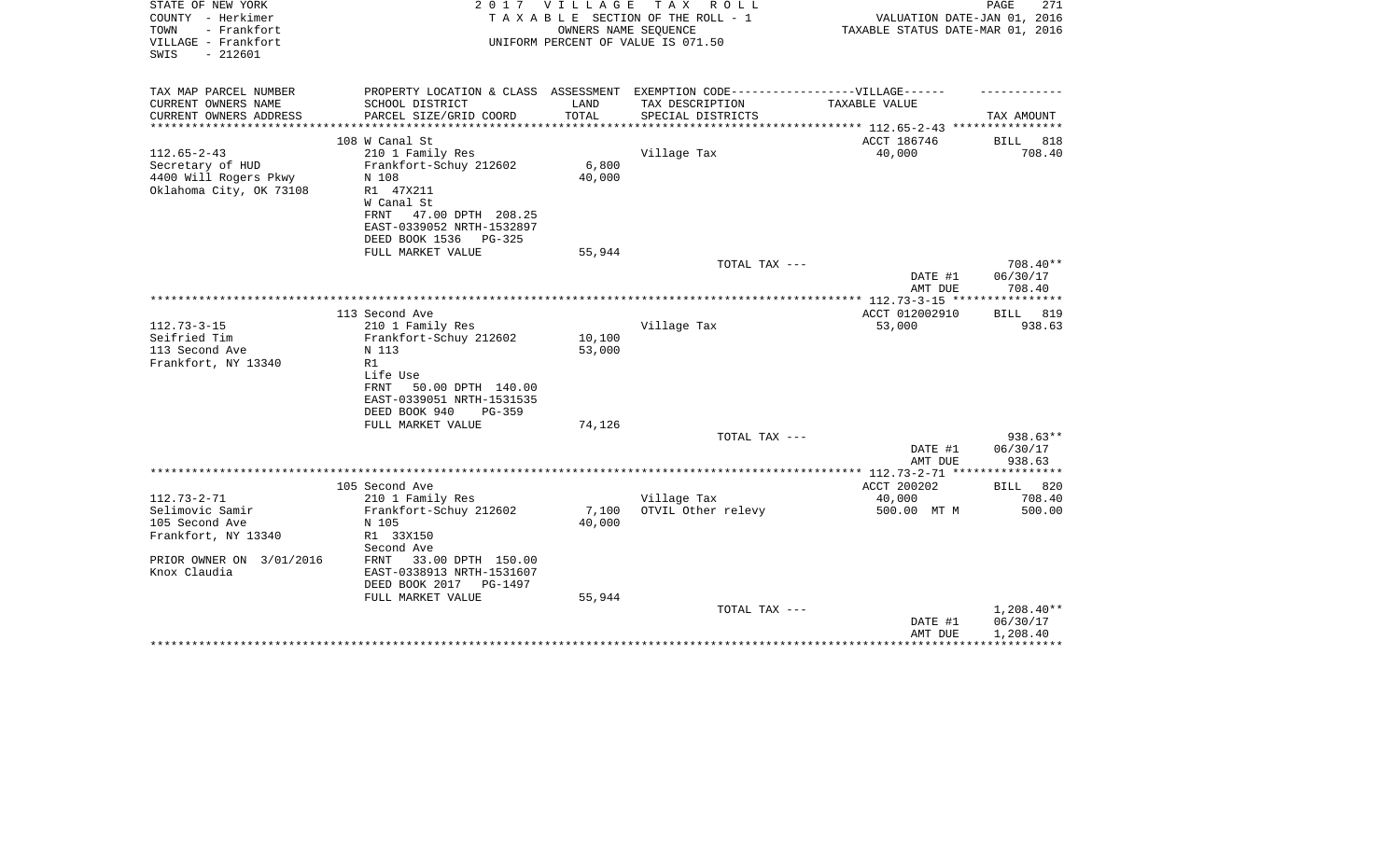| STATE OF NEW YORK<br>COUNTY - Herkimer<br>TOWN<br>- Frankfort | 2 0 1 7                                                                           | <b>VILLAGE</b> | T A X<br>R O L L<br>TAXABLE SECTION OF THE ROLL - 1<br>OWNERS NAME SEQUENCE | VALUATION DATE-JAN 01, 2016<br>TAXABLE STATUS DATE-MAR 01, 2016 | PAGE<br>272                    |
|---------------------------------------------------------------|-----------------------------------------------------------------------------------|----------------|-----------------------------------------------------------------------------|-----------------------------------------------------------------|--------------------------------|
| VILLAGE - Frankfort<br>$-212601$<br>SWIS                      |                                                                                   |                | UNIFORM PERCENT OF VALUE IS 071.50                                          |                                                                 |                                |
| TAX MAP PARCEL NUMBER                                         | PROPERTY LOCATION & CLASS ASSESSMENT EXEMPTION CODE-----------------VILLAGE------ |                |                                                                             |                                                                 |                                |
| CURRENT OWNERS NAME<br>CURRENT OWNERS ADDRESS                 | SCHOOL DISTRICT<br>PARCEL SIZE/GRID COORD                                         | LAND<br>TOTAL  | TAX DESCRIPTION<br>SPECIAL DISTRICTS                                        | TAXABLE VALUE                                                   | TAX AMOUNT                     |
| *****************                                             |                                                                                   |                |                                                                             | ACCT 200463                                                     |                                |
| $112.82 - 2 - 67$                                             | 500 Reese Rd<br>210 1 Family Res                                                  |                | Village Tax                                                                 | 58,800                                                          | <b>BILL</b><br>821<br>1,041.35 |
| Selimovic Semira                                              | Frankfort-Schuy 212602                                                            | 11,700         |                                                                             |                                                                 |                                |
| 2388 Welshbush Rd                                             | W 500                                                                             | 58,800         |                                                                             |                                                                 |                                |
| Frankfort, NY 13340                                           | R1 58X144                                                                         |                |                                                                             |                                                                 |                                |
|                                                               | Reese Rd                                                                          |                |                                                                             |                                                                 |                                |
| PRIOR OWNER ON 3/01/2016                                      | 58.00 DPTH 161.00<br>FRNT                                                         |                |                                                                             |                                                                 |                                |
| Kelsey Diana L                                                | EAST-0340134 NRTH-1529077                                                         |                |                                                                             |                                                                 |                                |
|                                                               | DEED BOOK 1621<br><b>PG-588</b>                                                   |                |                                                                             |                                                                 |                                |
|                                                               | FULL MARKET VALUE                                                                 | 82,238         |                                                                             |                                                                 |                                |
|                                                               |                                                                                   |                | TOTAL TAX ---                                                               |                                                                 | 1,041.35**                     |
|                                                               |                                                                                   |                |                                                                             | DATE #1                                                         | 06/30/17                       |
|                                                               |                                                                                   |                |                                                                             | AMT DUE                                                         | 1,041.35                       |
|                                                               | 131 Sheldon Ave                                                                   |                |                                                                             | ACCT 012024990                                                  | 822<br>BILL                    |
| $112.66 - 2 - 37$                                             | 210 1 Family Res                                                                  |                | Village Tax                                                                 | 52,000                                                          | 920.92                         |
| Sqroi Anthony                                                 | Frankfort-Schuy 212602                                                            | 6,000          |                                                                             |                                                                 |                                |
| 131 Sheldon Ave                                               | N 131                                                                             | 52,000         |                                                                             |                                                                 |                                |
| Frankfort, NY 13340                                           | R1                                                                                |                |                                                                             |                                                                 |                                |
|                                                               | Sheldon Ave                                                                       |                |                                                                             |                                                                 |                                |
|                                                               | 50.00 DPTH 125.00<br>FRNT                                                         |                |                                                                             |                                                                 |                                |
|                                                               | EAST-0340749 NRTH-1532760                                                         |                |                                                                             |                                                                 |                                |
|                                                               | DEED BOOK 793<br>PG-307                                                           |                |                                                                             |                                                                 |                                |
|                                                               | FULL MARKET VALUE                                                                 | 72,727         |                                                                             |                                                                 |                                |
|                                                               |                                                                                   |                | TOTAL TAX ---                                                               | DATE #1                                                         | 920.92**<br>06/30/17           |
|                                                               |                                                                                   |                |                                                                             | AMT DUE                                                         | 920.92                         |
|                                                               |                                                                                   |                |                                                                             | ******** 112.73-2-48 ***********                                |                                |
|                                                               | 127 First Ave                                                                     |                |                                                                             | ACCT 012018690                                                  | 823<br><b>BILL</b>             |
| $112.73 - 2 - 48$                                             | 210 1 Family Res                                                                  |                | VET WAR CT 41121                                                            | 6,300                                                           |                                |
| Sgroi Carmelita                                               | Frankfort-Schuy 212602                                                            | 6,600          | Village Tax                                                                 | 35,700                                                          | 632.25                         |
| Vivacqua Lisa                                                 | N 127                                                                             | 42,000         |                                                                             |                                                                 |                                |
| 127 First Ave                                                 | R1 40X87                                                                          |                |                                                                             |                                                                 |                                |
| Frankfort, NY 13340                                           | First Ave                                                                         |                |                                                                             |                                                                 |                                |
|                                                               | 40.00 DPTH<br>87.00<br>FRNT                                                       |                |                                                                             |                                                                 |                                |
|                                                               | EAST-0339338 NRTH-1531829                                                         |                |                                                                             |                                                                 |                                |
|                                                               | DEED BOOK 1315<br><b>PG-902</b><br>FULL MARKET VALUE                              | 58,741         |                                                                             |                                                                 |                                |
|                                                               |                                                                                   |                | TOTAL TAX ---                                                               |                                                                 | 632.25**                       |
|                                                               |                                                                                   |                |                                                                             | DATE #1                                                         | 06/30/17                       |
|                                                               |                                                                                   |                |                                                                             | AMT DUE                                                         | 632.25                         |
|                                                               |                                                                                   |                |                                                                             |                                                                 |                                |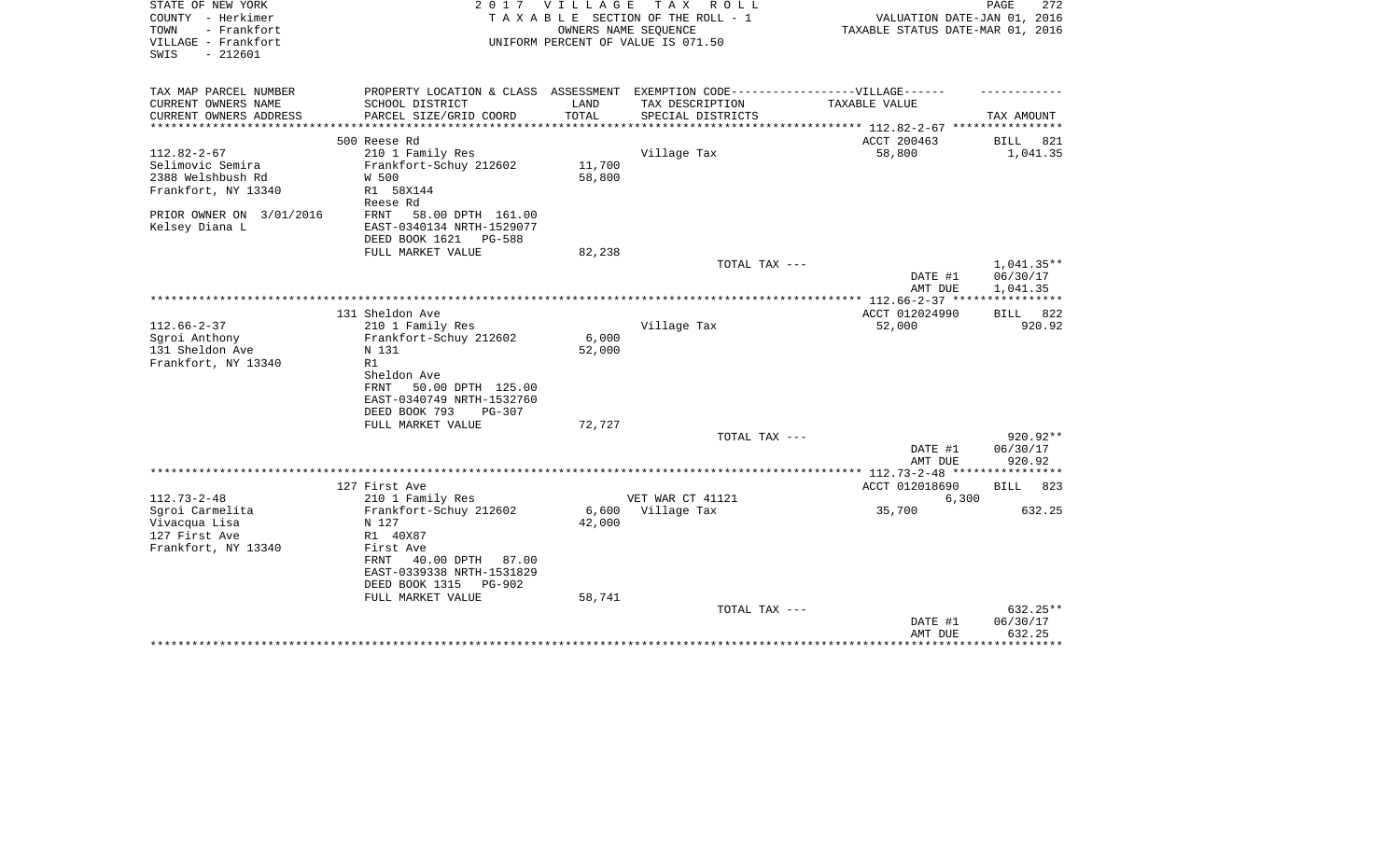| STATE OF NEW YORK<br>COUNTY - Herkimer<br>TOWN<br>- Frankfort<br>VILLAGE - Frankfort<br>SWIS<br>$-212601$ | 2 0 1 7                                                                                                                             | <b>VILLAGE</b>   | T A X<br>R O L L<br>TAXABLE SECTION OF THE ROLL - 1<br>OWNERS NAME SEQUENCE<br>UNIFORM PERCENT OF VALUE IS 071.50 | VALUATION DATE-JAN 01, 2016<br>TAXABLE STATUS DATE-MAR 01, 2016       | PAGE<br>273                             |
|-----------------------------------------------------------------------------------------------------------|-------------------------------------------------------------------------------------------------------------------------------------|------------------|-------------------------------------------------------------------------------------------------------------------|-----------------------------------------------------------------------|-----------------------------------------|
|                                                                                                           |                                                                                                                                     |                  |                                                                                                                   |                                                                       |                                         |
| TAX MAP PARCEL NUMBER<br>CURRENT OWNERS NAME<br>CURRENT OWNERS ADDRESS                                    | PROPERTY LOCATION & CLASS ASSESSMENT<br>SCHOOL DISTRICT<br>PARCEL SIZE/GRID COORD                                                   | LAND<br>TOTAL    | TAX DESCRIPTION<br>SPECIAL DISTRICTS                                                                              | EXEMPTION CODE------------------VILLAGE------<br><b>TAXABLE VALUE</b> | TAX AMOUNT                              |
| **********************                                                                                    |                                                                                                                                     |                  |                                                                                                                   |                                                                       |                                         |
| $112.74 - 2 - 55$<br>Shafer Suzanne<br>240 E Main St<br>Frankfort, NY 13340                               | 240 E Main St<br>210 1 Family Res<br>Frankfort-Schuy 212602<br>S<br>R <sub>2</sub>                                                  | 7,100<br>53,700  | Village Tax                                                                                                       | ACCT 157691<br>53,700                                                 | 824<br>BILL<br>951.03                   |
|                                                                                                           | 238-240 E Main<br>63.00 DPTH 140.00<br>FRNT<br>BANK<br>135<br>EAST-0340400 NRTH-1531482<br>DEED BOOK 1351<br>PG-255                 |                  |                                                                                                                   |                                                                       |                                         |
|                                                                                                           | FULL MARKET VALUE                                                                                                                   | 75,105           | TOTAL TAX ---                                                                                                     |                                                                       | 951.03**                                |
|                                                                                                           |                                                                                                                                     |                  |                                                                                                                   | DATE #1<br>AMT DUE                                                    | 06/30/17<br>951.03                      |
|                                                                                                           | 119 Cemetery St                                                                                                                     |                  |                                                                                                                   | ACCT 012013650                                                        | BILL<br>825                             |
| $112.65 - 2 - 7$                                                                                          | 210 1 Family Res                                                                                                                    |                  | VET WAR CT 41121                                                                                                  | 6,309                                                                 |                                         |
| Shannon William P<br>Shannon Karin                                                                        | Frankfort-Schuy 212602<br>W 119                                                                                                     | 10,400<br>58,800 | Village Tax                                                                                                       | 52,491                                                                | 929.62                                  |
| 119 Cemetery St<br>Frankfort, NY 13340                                                                    | R1 43X240<br>Cemetery St<br>43.00 DPTH 246.50<br>FRNT<br>EAST-0337588 NRTH-1533003<br>DEED BOOK 00609 PG-00379<br>FULL MARKET VALUE | 82,238           |                                                                                                                   |                                                                       |                                         |
|                                                                                                           |                                                                                                                                     |                  | TOTAL TAX ---                                                                                                     |                                                                       | $929.62**$                              |
|                                                                                                           |                                                                                                                                     |                  |                                                                                                                   | DATE #1<br>AMT DUE                                                    | 06/30/17<br>929.62<br>* * * * * * * * * |
|                                                                                                           | 133 E Canal St                                                                                                                      |                  |                                                                                                                   | ***** 112.73-2-31 **<br>ACCT 012019080                                | BILL 826                                |
| $112.73 - 2 - 31$<br>Shepard William H<br>Shepard Teresa A<br>133 Canal St<br>Frankfort, NY 13340         | 210 1 Family Res<br>Frankfort-Schuy 212602<br>N 133<br>R1<br>Canal St                                                               | 3,700<br>50,000  | Village Tax                                                                                                       | 50,000                                                                | 885.50                                  |
|                                                                                                           | <b>FRNT</b><br>40.00 DPTH<br>97.00<br><b>BANK</b><br>135<br>EAST-0339630 NRTH-1532043<br>DEED BOOK 764<br><b>PG-580</b>             |                  |                                                                                                                   |                                                                       |                                         |
|                                                                                                           | FULL MARKET VALUE                                                                                                                   | 69,930           | TOTAL TAX ---                                                                                                     | DATE #1<br>AMT DUE                                                    | 885.50**<br>06/30/17<br>885.50          |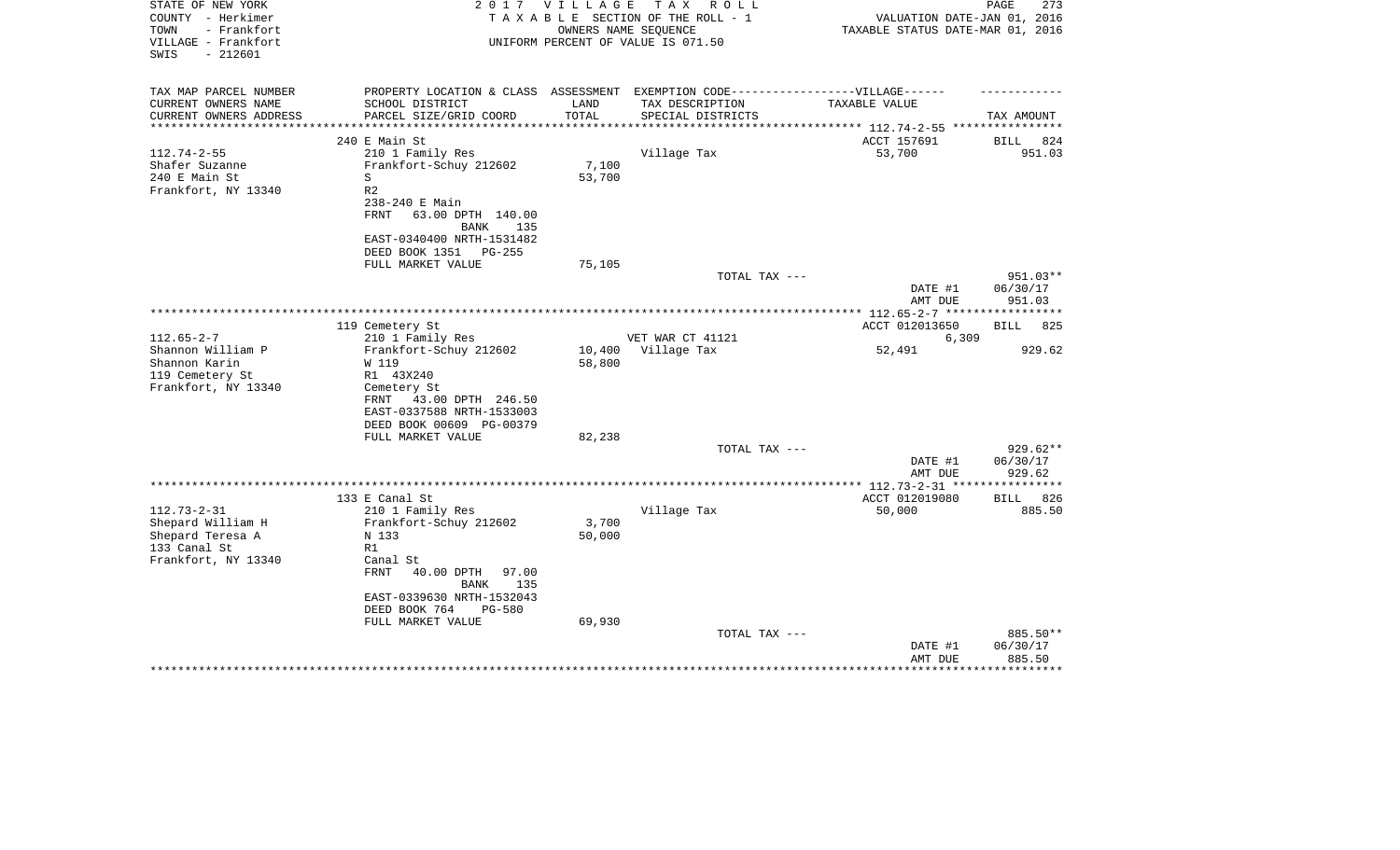| STATE OF NEW YORK<br>COUNTY - Herkimer<br>TOWN<br>- Frankfort | 2 0 1 7                                                                          | VILLAGE | T A X<br>R O L L<br>TAXABLE SECTION OF THE ROLL - 1<br>OWNERS NAME SEQUENCE | VALUATION DATE-JAN 01, 2016<br>TAXABLE STATUS DATE-MAR 01, 2016 | PAGE<br>274                  |
|---------------------------------------------------------------|----------------------------------------------------------------------------------|---------|-----------------------------------------------------------------------------|-----------------------------------------------------------------|------------------------------|
| VILLAGE - Frankfort<br>$-212601$<br>SWIS                      |                                                                                  |         | UNIFORM PERCENT OF VALUE IS 071.50                                          |                                                                 |                              |
| TAX MAP PARCEL NUMBER                                         | PROPERTY LOCATION & CLASS ASSESSMENT EXEMPTION CODE----------------VILLAGE------ |         |                                                                             |                                                                 |                              |
| CURRENT OWNERS NAME                                           | SCHOOL DISTRICT                                                                  | LAND    | TAX DESCRIPTION                                                             | TAXABLE VALUE                                                   |                              |
| CURRENT OWNERS ADDRESS                                        | PARCEL SIZE/GRID COORD                                                           | TOTAL   | SPECIAL DISTRICTS                                                           | ********** 112.57-1-8 *****                                     | TAX AMOUNT                   |
|                                                               | 281 W Main St                                                                    |         |                                                                             | ACCT 012019380                                                  | <b>BILL</b><br>827           |
| $112.57 - 1 - 8$                                              | 210 1 Family Res                                                                 |         | Village Tax                                                                 | 91,500                                                          | 1,620.47                     |
| Shmat Viktor                                                  | Frankfort-Schuy 212602                                                           | 19,900  |                                                                             |                                                                 |                              |
| Shmat Nataliya                                                | S                                                                                | 91,500  |                                                                             |                                                                 |                              |
| 281 W Main St                                                 | R1                                                                               |         |                                                                             |                                                                 |                              |
| Frankfort, NY 13340                                           | W Main St                                                                        |         |                                                                             |                                                                 |                              |
|                                                               | FRNT 187.00 DPTH 171.00                                                          |         |                                                                             |                                                                 |                              |
|                                                               | EAST-0337563 NRTH-1534969                                                        |         |                                                                             |                                                                 |                              |
|                                                               | DEED BOOK 945<br>$PG-684$<br>FULL MARKET VALUE                                   | 127,972 |                                                                             |                                                                 |                              |
|                                                               |                                                                                  |         | TOTAL TAX ---                                                               |                                                                 | $1,620.47**$                 |
|                                                               |                                                                                  |         |                                                                             | DATE #1                                                         | 06/30/17                     |
|                                                               |                                                                                  |         |                                                                             | AMT DUE                                                         | 1,620.47                     |
|                                                               |                                                                                  |         | ********************                                                        | ***** 112.73-3-5 ***                                            |                              |
|                                                               | 128 First Ave                                                                    |         |                                                                             | ACCT 012028230                                                  | 828<br>BILL                  |
| $112.73 - 3 - 5$                                              | 220 2 Family Res                                                                 |         | Village Tax                                                                 | 64,100                                                          | 1,135.21                     |
| Shortt Kenneth C                                              | Frankfort-Schuy 212602                                                           | 8,900   |                                                                             |                                                                 |                              |
| Shortt Kristen L                                              | S 128<br>R <sub>2</sub>                                                          | 64,100  |                                                                             |                                                                 |                              |
| 128 First Ave<br>Frankfort, NY 13340                          | First Ave                                                                        |         |                                                                             |                                                                 |                              |
|                                                               | <b>FRNT</b><br>51.00 DPTH 100.00<br><b>BANK</b><br>730                           |         |                                                                             |                                                                 |                              |
|                                                               | EAST-0339322 NRTH-1531660                                                        |         |                                                                             |                                                                 |                              |
|                                                               | DEED BOOK 817<br>PG-131                                                          |         |                                                                             |                                                                 |                              |
|                                                               | FULL MARKET VALUE                                                                | 89,650  |                                                                             |                                                                 |                              |
|                                                               |                                                                                  |         | TOTAL TAX ---                                                               |                                                                 | $1,135.21**$                 |
|                                                               |                                                                                  |         |                                                                             | DATE #1                                                         | 06/30/17                     |
|                                                               |                                                                                  |         |                                                                             | AMT DUE                                                         | 1,135.21                     |
|                                                               |                                                                                  |         |                                                                             |                                                                 |                              |
| $112.74 - 1 - 5$                                              | 144 E Orchard St                                                                 |         | Village Tax                                                                 | ACCT 157608<br>40,100                                           | <b>BILL</b><br>829<br>710.17 |
| Shufelt Thurlow J Sr                                          | 220 2 Family Res<br>Frankfort-Schuy 212602                                       | 3,700   |                                                                             |                                                                 |                              |
| Shufelt Wendy L                                               | S 142                                                                            | 40,100  |                                                                             |                                                                 |                              |
| 142 E Orchard St                                              | R2 30X123                                                                        |         |                                                                             |                                                                 |                              |
| Frankfort, NY 13340                                           | E Orchard St                                                                     |         |                                                                             |                                                                 |                              |
|                                                               | FRNT<br>30.00 DPTH 130.00                                                        |         |                                                                             |                                                                 |                              |
|                                                               | EAST-0340132 NRTH-1532516                                                        |         |                                                                             |                                                                 |                              |
|                                                               | DEED BOOK 1350<br>PG-733                                                         |         |                                                                             |                                                                 |                              |
|                                                               | FULL MARKET VALUE                                                                | 56,084  |                                                                             |                                                                 |                              |
|                                                               |                                                                                  |         | TOTAL TAX ---                                                               |                                                                 | $710.17**$                   |
|                                                               |                                                                                  |         |                                                                             | DATE #1<br>AMT DUE                                              | 06/30/17<br>710.17           |
|                                                               |                                                                                  |         |                                                                             |                                                                 |                              |
|                                                               |                                                                                  |         |                                                                             |                                                                 |                              |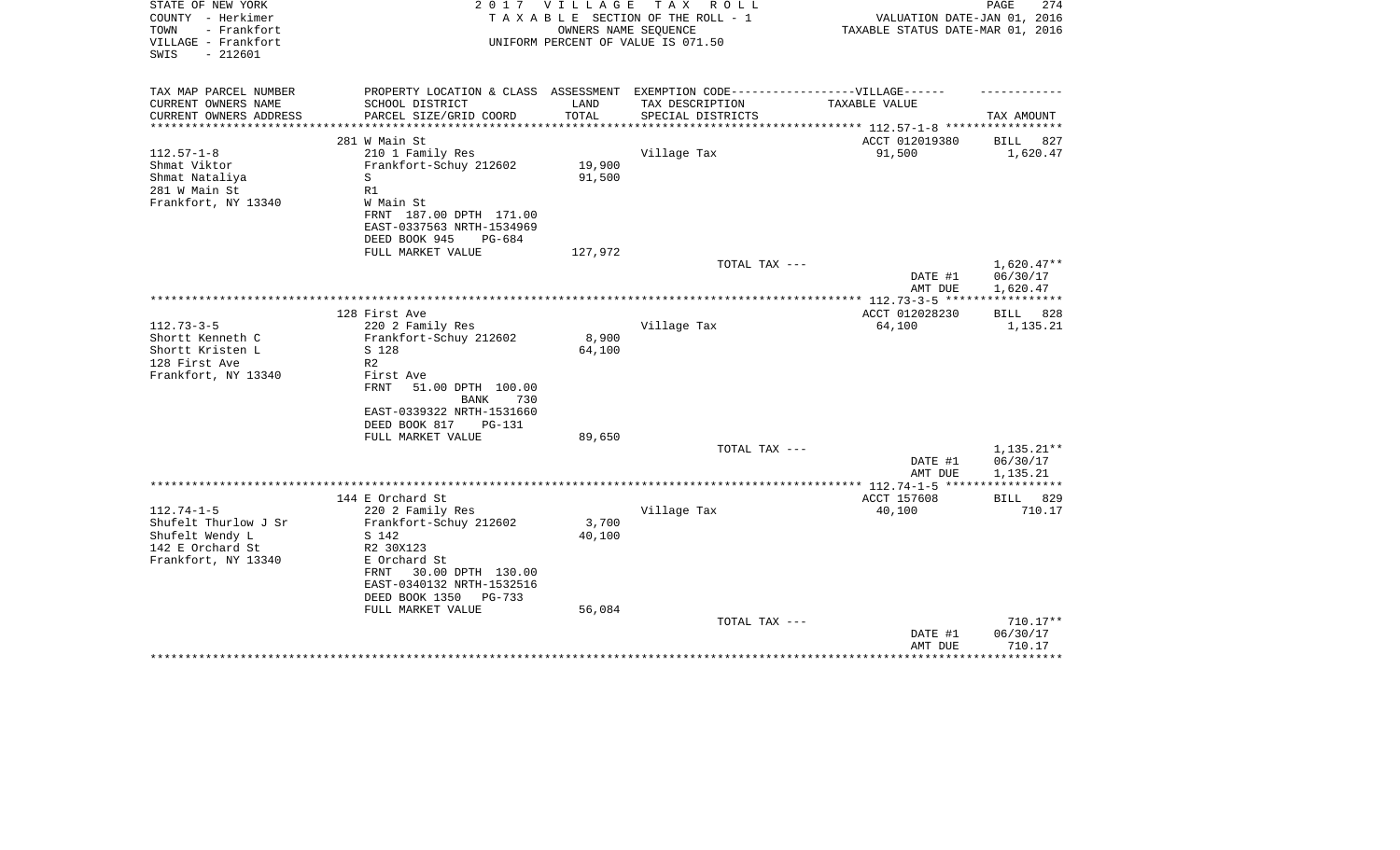| STATE OF NEW YORK<br>COUNTY - Herkimer<br>TOWN<br>- Frankfort<br>VILLAGE - Frankfort<br>$-212601$<br>SWIS | 2017                                                                              | V I L L A G E | T A X<br>R O L L<br>TAXABLE SECTION OF THE ROLL - 1<br>OWNERS NAME SEQUENCE<br>UNIFORM PERCENT OF VALUE IS 071.50 | VALUATION DATE-JAN 01, 2016<br>TAXABLE STATUS DATE-MAR 01, 2016 | PAGE<br>275            |
|-----------------------------------------------------------------------------------------------------------|-----------------------------------------------------------------------------------|---------------|-------------------------------------------------------------------------------------------------------------------|-----------------------------------------------------------------|------------------------|
| TAX MAP PARCEL NUMBER                                                                                     | PROPERTY LOCATION & CLASS ASSESSMENT EXEMPTION CODE-----------------VILLAGE------ |               |                                                                                                                   |                                                                 |                        |
| CURRENT OWNERS NAME                                                                                       | SCHOOL DISTRICT                                                                   | LAND          | TAX DESCRIPTION                                                                                                   | TAXABLE VALUE                                                   |                        |
| CURRENT OWNERS ADDRESS<br>*********************                                                           | PARCEL SIZE/GRID COORD                                                            | TOTAL         | SPECIAL DISTRICTS                                                                                                 | *************************** 112.74-1-22 *****************       | TAX AMOUNT             |
|                                                                                                           | 144 E Orchard St                                                                  |               |                                                                                                                   | ACCT 012017400                                                  | BILL 830               |
| $112.74 - 1 - 22$                                                                                         | 210 1 Family Res                                                                  |               | Village Tax                                                                                                       | 45,000                                                          | 796.95                 |
| Shufelt Thurlow J Sr                                                                                      | Frankfort-Schuy 212602                                                            | 6,200         |                                                                                                                   |                                                                 |                        |
| Shufelt Wendy L                                                                                           | S 144                                                                             | 45,000        |                                                                                                                   |                                                                 |                        |
| 144 E Orchard St<br>Frankfort, NY 13340                                                                   | R1 50X130<br>E Orchard St                                                         |               |                                                                                                                   |                                                                 |                        |
|                                                                                                           | 50.00 DPTH 135.00<br>FRNT                                                         |               |                                                                                                                   |                                                                 |                        |
|                                                                                                           | EAST-0340159 NRTH-1532480                                                         |               |                                                                                                                   |                                                                 |                        |
|                                                                                                           | DEED BOOK 772<br><b>PG-516</b>                                                    |               |                                                                                                                   |                                                                 |                        |
|                                                                                                           | FULL MARKET VALUE                                                                 | 62,937        |                                                                                                                   |                                                                 |                        |
|                                                                                                           |                                                                                   |               | TOTAL TAX ---                                                                                                     |                                                                 | 796.95**               |
|                                                                                                           |                                                                                   |               |                                                                                                                   | DATE #1<br>AMT DUE                                              | 06/30/17<br>796.95     |
|                                                                                                           |                                                                                   |               |                                                                                                                   |                                                                 | ************           |
|                                                                                                           | 301 Third Ave                                                                     |               |                                                                                                                   | ACCT 176832                                                     | BILL<br>831            |
| $112.82 - 2 - 37$                                                                                         | 210 1 Family Res                                                                  |               | Village Tax                                                                                                       | 61,000                                                          | 1,080.31               |
| Sibley Tamara L                                                                                           | Frankfort-Schuy 212602                                                            | 7,100         |                                                                                                                   |                                                                 |                        |
| 301 Third Ave<br>Frankfort, NY 13340                                                                      | N 301<br>R1                                                                       | 61,000        |                                                                                                                   |                                                                 |                        |
|                                                                                                           | Third Ave                                                                         |               |                                                                                                                   |                                                                 |                        |
|                                                                                                           | 40.00 DPTH 100.00<br>FRNT                                                         |               |                                                                                                                   |                                                                 |                        |
|                                                                                                           | EAST-0339766 NRTH-1530279                                                         |               |                                                                                                                   |                                                                 |                        |
|                                                                                                           | DEED BOOK 1474 PG-437                                                             |               |                                                                                                                   |                                                                 |                        |
|                                                                                                           | FULL MARKET VALUE                                                                 | 85,315        |                                                                                                                   |                                                                 |                        |
|                                                                                                           |                                                                                   |               | TOTAL TAX ---                                                                                                     | DATE #1                                                         | 1,080.31**<br>06/30/17 |
|                                                                                                           |                                                                                   |               |                                                                                                                   | AMT DUE                                                         | 1,080.31               |
|                                                                                                           |                                                                                   |               |                                                                                                                   |                                                                 | ************           |
|                                                                                                           | 304 E Main St                                                                     |               |                                                                                                                   | ACCT 012025380                                                  | 832<br>BILL            |
| $112.74 - 3 - 11$                                                                                         | 220 2 Family Res                                                                  |               | Village Tax                                                                                                       | 62,300                                                          | 1,103.33               |
| Simonette Salvatore Jr<br>Geraldine Marie                                                                 | Frankfort-Schuy 212602                                                            | 6,500         |                                                                                                                   |                                                                 |                        |
| 304 E Main St                                                                                             | S 304<br>R2 50X150                                                                | 62,300        |                                                                                                                   |                                                                 |                        |
| Frankfort, NY 13340                                                                                       | E Main St                                                                         |               |                                                                                                                   |                                                                 |                        |
|                                                                                                           | 50.00 DPTH 150.00<br>FRNT                                                         |               |                                                                                                                   |                                                                 |                        |
|                                                                                                           | EAST-0340715 NRTH-1531084                                                         |               |                                                                                                                   |                                                                 |                        |
|                                                                                                           | DEED BOOK 814<br>$PG-427$                                                         |               |                                                                                                                   |                                                                 |                        |
|                                                                                                           | FULL MARKET VALUE                                                                 | 87,133        | TOTAL TAX ---                                                                                                     |                                                                 | $1,103.33**$           |
|                                                                                                           |                                                                                   |               |                                                                                                                   | DATE #1                                                         | 06/30/17               |
|                                                                                                           |                                                                                   |               |                                                                                                                   | AMT DUE                                                         | 1,103.33               |
|                                                                                                           |                                                                                   |               |                                                                                                                   |                                                                 |                        |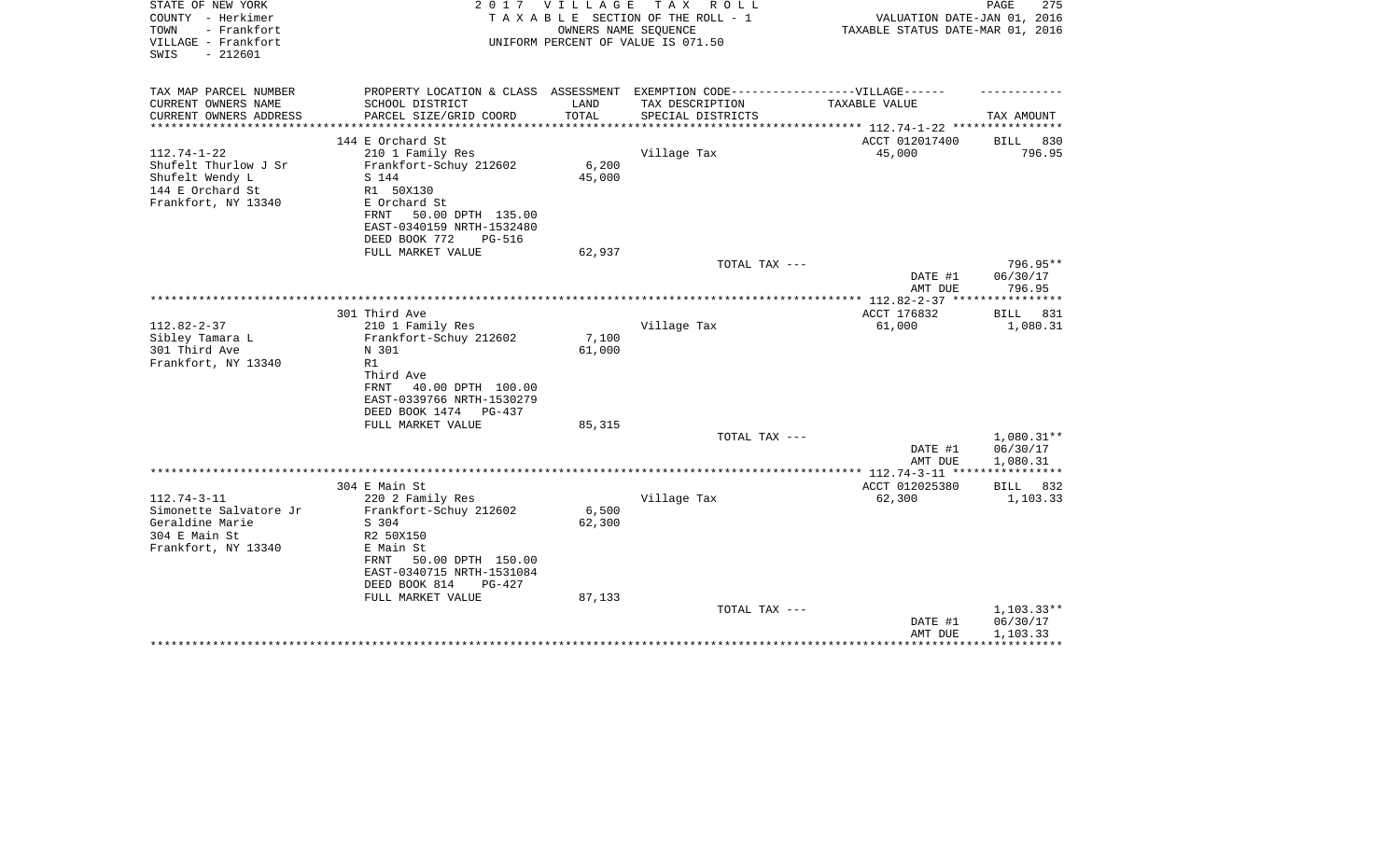| STATE OF NEW YORK<br>COUNTY - Herkimer<br>TOWN<br>- Frankfort<br>VILLAGE - Frankfort<br>$-212601$<br>SWIS | 2017                                                                             | V I L L A G E<br>OWNERS NAME SEOUENCE | T A X<br>R O L L<br>TAXABLE SECTION OF THE ROLL - 1<br>UNIFORM PERCENT OF VALUE IS 071.50 | VALUATION DATE-JAN 01, 2016<br>TAXABLE STATUS DATE-MAR 01, 2016 | PAGE<br>276             |
|-----------------------------------------------------------------------------------------------------------|----------------------------------------------------------------------------------|---------------------------------------|-------------------------------------------------------------------------------------------|-----------------------------------------------------------------|-------------------------|
| TAX MAP PARCEL NUMBER                                                                                     | PROPERTY LOCATION & CLASS ASSESSMENT EXEMPTION CODE----------------VILLAGE------ |                                       |                                                                                           |                                                                 |                         |
| CURRENT OWNERS NAME<br>CURRENT OWNERS ADDRESS<br>**********************                                   | SCHOOL DISTRICT<br>PARCEL SIZE/GRID COORD                                        | LAND<br>TOTAL                         | TAX DESCRIPTION<br>SPECIAL DISTRICTS                                                      | TAXABLE VALUE                                                   | TAX AMOUNT              |
|                                                                                                           | 341 Third Ave                                                                    |                                       |                                                                                           | ACCT 012018900                                                  | BILL 833                |
| $112.82 - 1 - 63$                                                                                         | 210 1 Family Res                                                                 |                                       | Village Tax                                                                               | 41,500                                                          | 734.97                  |
| Skermont Richard                                                                                          | Frankfort-Schuy 212602                                                           | 8,800                                 |                                                                                           |                                                                 |                         |
| Skermont Erika                                                                                            | N 341                                                                            | 41,500                                |                                                                                           |                                                                 |                         |
| 341 Third Ave                                                                                             | R1 57X72x55x95                                                                   |                                       |                                                                                           |                                                                 |                         |
| Frankfort, NY 13340                                                                                       | Third Ave                                                                        |                                       |                                                                                           |                                                                 |                         |
|                                                                                                           | FRNT<br>57.75 DPTH<br>95.00<br>EAST-0340352 NRTH-1529578                         |                                       |                                                                                           |                                                                 |                         |
|                                                                                                           | DEED BOOK 1146<br><b>PG-500</b>                                                  |                                       |                                                                                           |                                                                 |                         |
|                                                                                                           | FULL MARKET VALUE                                                                | 58,042                                |                                                                                           |                                                                 |                         |
|                                                                                                           |                                                                                  |                                       | TOTAL TAX ---                                                                             |                                                                 | 734.97**                |
|                                                                                                           |                                                                                  |                                       |                                                                                           | DATE #1                                                         | 06/30/17                |
|                                                                                                           |                                                                                  |                                       |                                                                                           | AMT DUE                                                         | 734.97                  |
|                                                                                                           |                                                                                  |                                       |                                                                                           |                                                                 | ***********             |
|                                                                                                           | 403 Palmer St                                                                    |                                       |                                                                                           | ACCT 180830                                                     | 834<br>BILL             |
| $112.81 - 2 - 55$                                                                                         | 230 3 Family Res                                                                 |                                       | Village Tax                                                                               | 75,000                                                          | 1,328.25                |
| Skorobogach Mikhail V<br>Skorobogach Yelena G                                                             | Frankfort-Schuy 212602<br>E 403 Merged parcel 112.8                              | 12,100<br>75,000                      |                                                                                           |                                                                 |                         |
| 403 Palmer St                                                                                             | R2 40X100                                                                        |                                       |                                                                                           |                                                                 |                         |
| Frankfort, NY 13340                                                                                       | Palmer St                                                                        |                                       |                                                                                           |                                                                 |                         |
|                                                                                                           | FRNT<br>98.50 DPTH 100.00                                                        |                                       |                                                                                           |                                                                 |                         |
|                                                                                                           | <b>ACRES</b><br>0.20                                                             |                                       |                                                                                           |                                                                 |                         |
|                                                                                                           | EAST-0339603 NRTH-1530178                                                        |                                       |                                                                                           |                                                                 |                         |
|                                                                                                           | DEED BOOK 1500<br>$PG-483$                                                       |                                       |                                                                                           |                                                                 |                         |
|                                                                                                           | FULL MARKET VALUE                                                                | 104,895                               |                                                                                           |                                                                 |                         |
|                                                                                                           |                                                                                  |                                       | TOTAL TAX ---                                                                             |                                                                 | 1,328.25**              |
|                                                                                                           |                                                                                  |                                       |                                                                                           | DATE #1                                                         | 06/30/17                |
|                                                                                                           |                                                                                  |                                       |                                                                                           | AMT DUE<br>**************** 112.74-3-6 *****                    | 1,328.25<br>*********** |
|                                                                                                           | 111 Palmer St                                                                    |                                       |                                                                                           | ACCT 012025500                                                  | BILL<br>835             |
| $112.74 - 3 - 6$                                                                                          | 210 1 Family Res                                                                 |                                       | Village Tax                                                                               | 64,600                                                          | 1,144.07                |
| Skowron Gloria Jean                                                                                       | Frankfort-Schuy 212602                                                           | 7,700                                 |                                                                                           |                                                                 |                         |
| 111 Palmer St                                                                                             | E 109-111                                                                        | 64,600                                |                                                                                           |                                                                 |                         |
| Frankfort, NY 13340                                                                                       | R1 118X125                                                                       |                                       |                                                                                           |                                                                 |                         |
|                                                                                                           | Palmer St                                                                        |                                       |                                                                                           |                                                                 |                         |
|                                                                                                           | FRNT 100.00 DPTH 125.00                                                          |                                       |                                                                                           |                                                                 |                         |
|                                                                                                           | EAST-0340535 NRTH-1531018                                                        |                                       |                                                                                           |                                                                 |                         |
|                                                                                                           | DEED BOOK 1112<br>PG-864                                                         |                                       |                                                                                           |                                                                 |                         |
|                                                                                                           | FULL MARKET VALUE                                                                | 90,350                                |                                                                                           |                                                                 |                         |
|                                                                                                           |                                                                                  |                                       | TOTAL TAX ---                                                                             |                                                                 | $1,144.07**$            |
|                                                                                                           |                                                                                  |                                       |                                                                                           | DATE #1                                                         | 06/30/17                |
|                                                                                                           |                                                                                  |                                       |                                                                                           | AMT DUE                                                         | 1,144.07                |
|                                                                                                           |                                                                                  |                                       |                                                                                           |                                                                 |                         |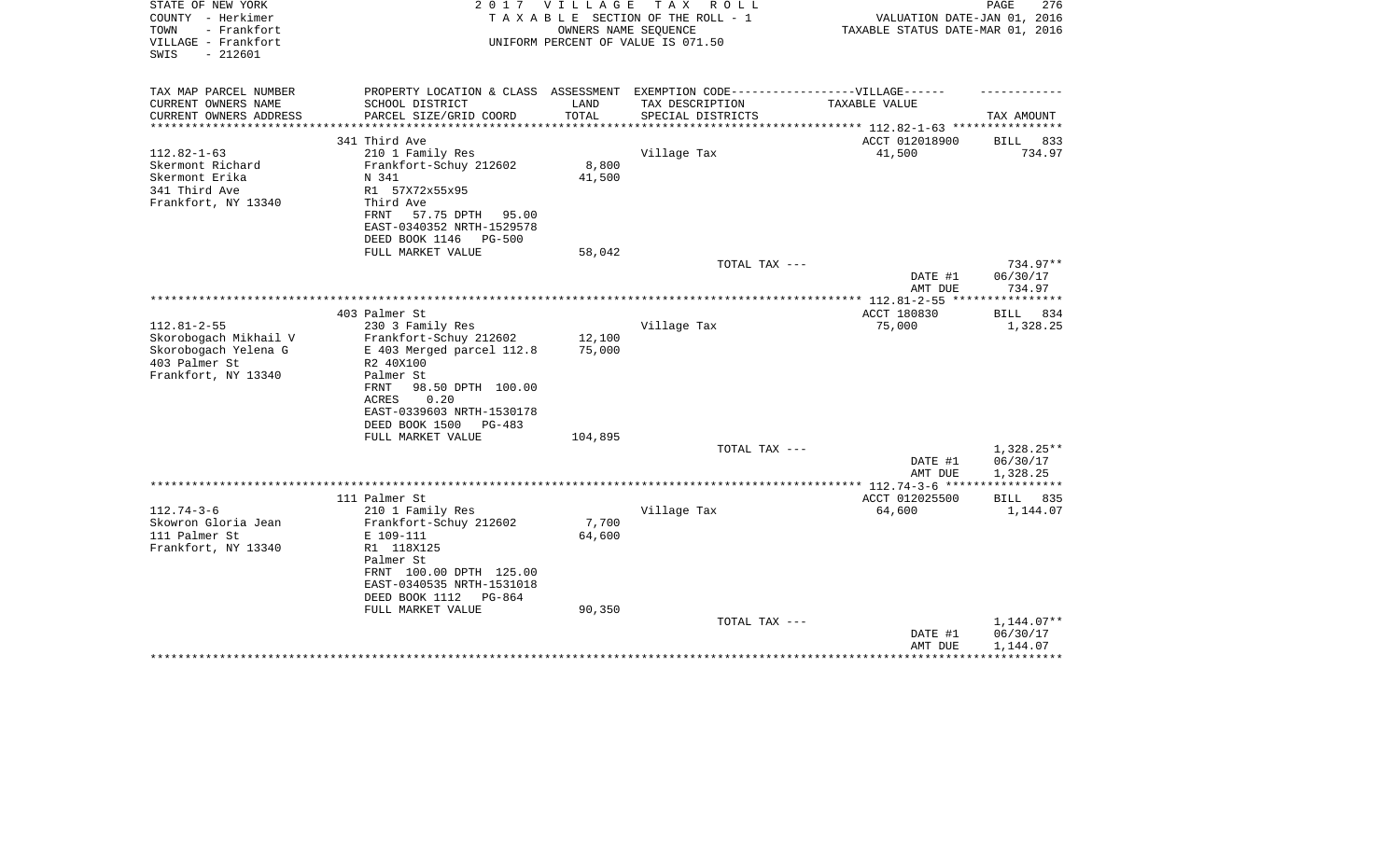| STATE OF NEW YORK<br>COUNTY - Herkimer<br>- Frankfort<br>TOWN<br>VILLAGE - Frankfort<br>$-212601$<br>SWIS |                                                                                   | 2017 VILLAGE    | TAX ROLL<br>TAXABLE SECTION OF THE ROLL - 1<br>OWNERS NAME SEOUENCE<br>UNIFORM PERCENT OF VALUE IS 071.50 | VALUATION DATE-JAN 01, 2016<br>TAXABLE STATUS DATE-MAR 01, 2016 | PAGE<br>277           |
|-----------------------------------------------------------------------------------------------------------|-----------------------------------------------------------------------------------|-----------------|-----------------------------------------------------------------------------------------------------------|-----------------------------------------------------------------|-----------------------|
| TAX MAP PARCEL NUMBER                                                                                     | PROPERTY LOCATION & CLASS ASSESSMENT EXEMPTION CODE-----------------VILLAGE------ |                 |                                                                                                           |                                                                 |                       |
| CURRENT OWNERS NAME                                                                                       | SCHOOL DISTRICT                                                                   | LAND<br>TOTAL   | TAX DESCRIPTION                                                                                           | TAXABLE VALUE                                                   |                       |
| CURRENT OWNERS ADDRESS<br>**************                                                                  | PARCEL SIZE/GRID COORD<br>*************************                               | *************** | SPECIAL DISTRICTS                                                                                         | *************** 112.74-2-54 ************                        | TAX AMOUNT            |
|                                                                                                           | 246 E Main St                                                                     |                 |                                                                                                           | ACCT 012025470                                                  | 836<br><b>BILL</b>    |
| $112.74 - 2 - 54$<br>Skowron Walter F                                                                     | 330 Vacant comm<br>Frankfort-Schuy 212602                                         | 3,400           | Village Tax                                                                                               | 3,400                                                           | 60.21                 |
| Skowron Gloria G<br>111 Palmer St                                                                         | S 246<br>V19                                                                      | 3,400           |                                                                                                           |                                                                 |                       |
| Frankfort, NY 13340                                                                                       | E Main St<br>FRNT<br>61.00 DPTH 69.00                                             |                 |                                                                                                           |                                                                 |                       |
|                                                                                                           | EAST-0340466 NRTH-1531452<br>DEED BOOK 00649 PG-00107                             |                 |                                                                                                           |                                                                 |                       |
|                                                                                                           | FULL MARKET VALUE                                                                 | 4,755           |                                                                                                           |                                                                 |                       |
|                                                                                                           |                                                                                   |                 | TOTAL TAX ---                                                                                             | DATE #1                                                         | $60.21**$<br>06/30/17 |
|                                                                                                           |                                                                                   |                 |                                                                                                           | AMT DUE                                                         | 60.21                 |
|                                                                                                           | 527 Litchfield St                                                                 |                 |                                                                                                           | ACCT 162761                                                     | 837<br>BILL           |
| $112.81 - 1 - 3$                                                                                          | 210 1 Family Res                                                                  |                 | Village Tax                                                                                               | 58,600                                                          | 1,037.81              |
| Slack Gregory                                                                                             | Frankfort-Schuy 212602                                                            | 14,000          |                                                                                                           |                                                                 |                       |
| 527 Litchfield St                                                                                         | E 527-529                                                                         | 58,600          |                                                                                                           |                                                                 |                       |
| Frankfort, NY 13340                                                                                       | R1 105X150                                                                        |                 |                                                                                                           |                                                                 |                       |
|                                                                                                           | Litchfield St                                                                     |                 |                                                                                                           |                                                                 |                       |
|                                                                                                           | FRNT 105.00 DPTH 130.00<br>EAST-0338208 NRTH-1530283                              |                 |                                                                                                           |                                                                 |                       |
|                                                                                                           | DEED BOOK 1383<br>PG-576                                                          |                 |                                                                                                           |                                                                 |                       |
|                                                                                                           | FULL MARKET VALUE                                                                 | 81,958          |                                                                                                           |                                                                 |                       |
|                                                                                                           |                                                                                   |                 | TOTAL TAX ---                                                                                             |                                                                 | 1,037.81**            |
|                                                                                                           |                                                                                   |                 |                                                                                                           | DATE #1                                                         | 06/30/17              |
|                                                                                                           |                                                                                   |                 |                                                                                                           | AMT DUE                                                         | 1,037.81              |
|                                                                                                           | 114 Second Ave                                                                    |                 |                                                                                                           | ACCT 158233                                                     | BILL 838              |
| $112.73 - 1 - 71$                                                                                         | 210 1 Family Res                                                                  |                 | Village Tax                                                                                               | 44,200                                                          | 782.78                |
| Smaldone Janice M                                                                                         | Frankfort-Schuy 212602                                                            | 11,100          |                                                                                                           |                                                                 |                       |
| 114 Second Ave                                                                                            | S                                                                                 | 44,200          |                                                                                                           |                                                                 |                       |
| Frankfort, NY 13340                                                                                       | R <sub>2</sub>                                                                    |                 |                                                                                                           |                                                                 |                       |
|                                                                                                           | Second Ave                                                                        |                 |                                                                                                           |                                                                 |                       |
|                                                                                                           | 46.00 DPTH 209.00<br>FRNT                                                         |                 |                                                                                                           |                                                                 |                       |
|                                                                                                           | EAST-0339015 NRTH-1531355<br>DEED BOOK 1354<br><b>PG-518</b>                      |                 |                                                                                                           |                                                                 |                       |
|                                                                                                           | FULL MARKET VALUE                                                                 | 61,818          |                                                                                                           |                                                                 |                       |
|                                                                                                           |                                                                                   |                 | TOTAL TAX ---                                                                                             |                                                                 | 782.78**              |
|                                                                                                           |                                                                                   |                 |                                                                                                           | DATE #1                                                         | 06/30/17              |
|                                                                                                           |                                                                                   |                 |                                                                                                           | AMT DUE                                                         | 782.78                |
|                                                                                                           |                                                                                   |                 |                                                                                                           |                                                                 | *******               |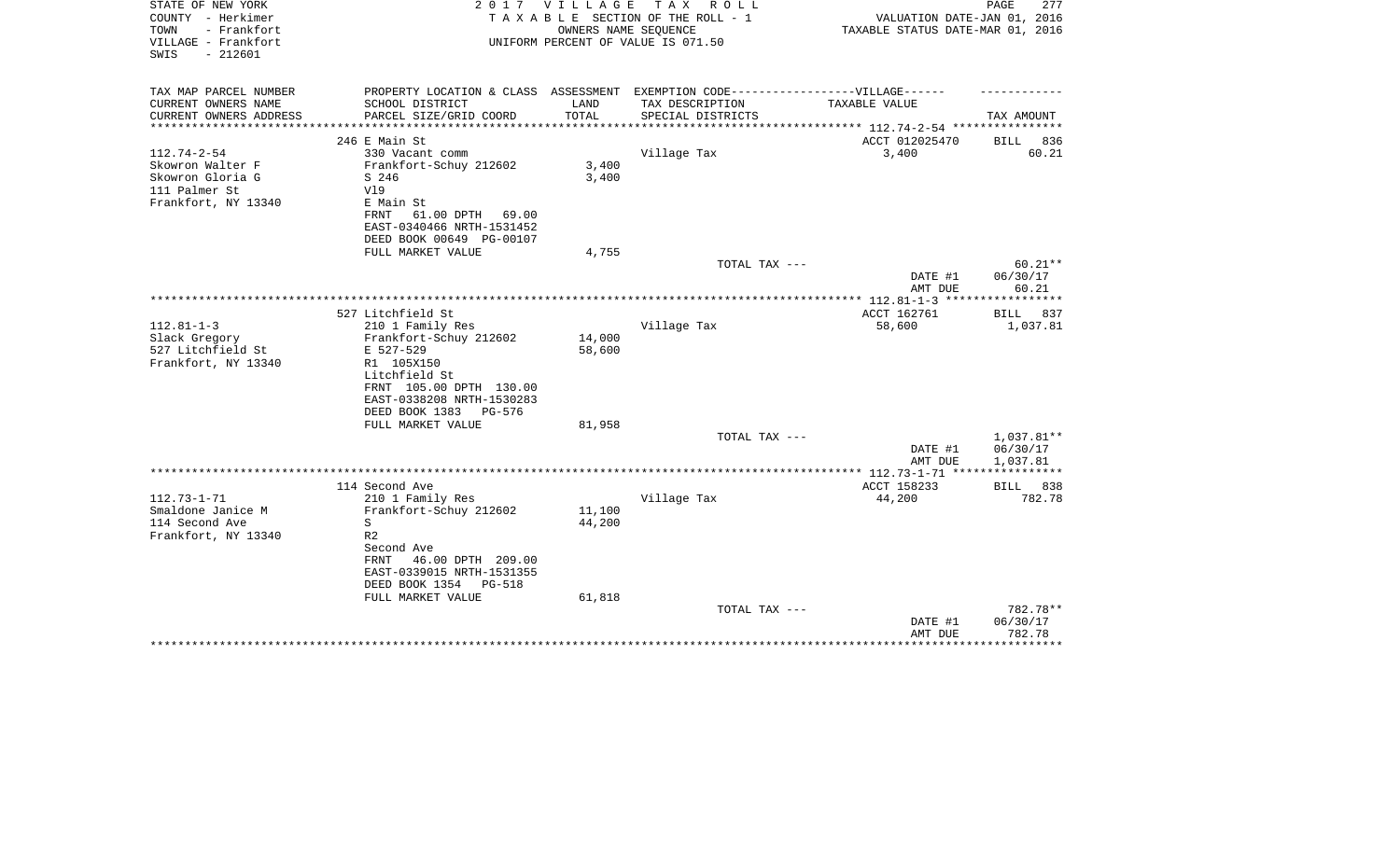| STATE OF NEW YORK<br>COUNTY - Herkimer<br>TOWN<br>- Frankfort<br>VILLAGE - Frankfort<br>$-212601$<br>SWIS | 2 0 1 7                                                                           | V I L L A G E | T A X<br>R O L L<br>TAXABLE SECTION OF THE ROLL - 1<br>OWNERS NAME SEOUENCE<br>UNIFORM PERCENT OF VALUE IS 071.50 | VALUATION DATE-JAN 01, 2016<br>TAXABLE STATUS DATE-MAR 01, 2016 | PAGE<br>278           |
|-----------------------------------------------------------------------------------------------------------|-----------------------------------------------------------------------------------|---------------|-------------------------------------------------------------------------------------------------------------------|-----------------------------------------------------------------|-----------------------|
| TAX MAP PARCEL NUMBER                                                                                     | PROPERTY LOCATION & CLASS ASSESSMENT EXEMPTION CODE-----------------VILLAGE------ |               |                                                                                                                   |                                                                 |                       |
| CURRENT OWNERS NAME                                                                                       | SCHOOL DISTRICT                                                                   | LAND          | TAX DESCRIPTION                                                                                                   | TAXABLE VALUE                                                   |                       |
| CURRENT OWNERS ADDRESS<br>**********************                                                          | PARCEL SIZE/GRID COORD                                                            | TOTAL         | SPECIAL DISTRICTS                                                                                                 |                                                                 | TAX AMOUNT            |
|                                                                                                           |                                                                                   |               |                                                                                                                   |                                                                 |                       |
| $112.66 - 2 - 16$                                                                                         | 128 Sheldon Ave<br>210 1 Family Res                                               |               | Village Tax                                                                                                       | ACCT 012023280<br>51,000                                        | 839<br>BILL<br>903.21 |
| Smith Danny E                                                                                             | Frankfort-Schuy 212602                                                            | 6,300         |                                                                                                                   |                                                                 |                       |
| 128 Sheldon Ave                                                                                           | S 128                                                                             | 51,000        |                                                                                                                   |                                                                 |                       |
| Frankfort, NY 13340                                                                                       | R1                                                                                |               |                                                                                                                   |                                                                 |                       |
|                                                                                                           | Sheldon Ave                                                                       |               |                                                                                                                   |                                                                 |                       |
|                                                                                                           | 55.00 DPTH 125.00<br>FRNT                                                         |               |                                                                                                                   |                                                                 |                       |
|                                                                                                           | EAST-0340569 NRTH-1532695                                                         |               |                                                                                                                   |                                                                 |                       |
|                                                                                                           | DEED BOOK 898<br>$PG-652$                                                         |               |                                                                                                                   |                                                                 |                       |
|                                                                                                           | FULL MARKET VALUE                                                                 | 71,329        |                                                                                                                   |                                                                 |                       |
|                                                                                                           |                                                                                   |               | TOTAL TAX ---                                                                                                     |                                                                 | $903.21**$            |
|                                                                                                           |                                                                                   |               |                                                                                                                   | DATE #1<br>AMT DUE                                              | 06/30/17<br>903.21    |
|                                                                                                           |                                                                                   |               |                                                                                                                   |                                                                 |                       |
|                                                                                                           | 307 Third Ave                                                                     |               |                                                                                                                   | ACCT 012031560                                                  | <b>BILL</b><br>840    |
| $112.82 - 2 - 31$                                                                                         | 210 1 Family Res                                                                  |               | Village Tax                                                                                                       | 61,100                                                          | 1,082.08              |
| Smith David                                                                                               | Frankfort-Schuy 212602                                                            | 8,400         |                                                                                                                   |                                                                 |                       |
| Smith Joelle                                                                                              | N 307                                                                             | 61,100        |                                                                                                                   |                                                                 |                       |
| 307 Third Ave                                                                                             | R1 39X150                                                                         |               |                                                                                                                   |                                                                 |                       |
| Frankfort, NY 13340                                                                                       | Third Ave                                                                         |               |                                                                                                                   |                                                                 |                       |
|                                                                                                           | 39.00 DPTH 150.00<br>FRNT                                                         |               |                                                                                                                   |                                                                 |                       |
|                                                                                                           | 135<br>BANK                                                                       |               |                                                                                                                   |                                                                 |                       |
|                                                                                                           | EAST-0339866 NRTH-1530197<br>DEED BOOK 836<br><b>PG-431</b>                       |               |                                                                                                                   |                                                                 |                       |
|                                                                                                           | FULL MARKET VALUE                                                                 | 85,455        |                                                                                                                   |                                                                 |                       |
|                                                                                                           |                                                                                   |               | TOTAL TAX ---                                                                                                     |                                                                 | 1,082.08**            |
|                                                                                                           |                                                                                   |               |                                                                                                                   | DATE #1                                                         | 06/30/17              |
|                                                                                                           |                                                                                   |               |                                                                                                                   | AMT DUE                                                         | 1,082.08              |
|                                                                                                           |                                                                                   |               |                                                                                                                   |                                                                 |                       |
|                                                                                                           | 108-110 Reese Rd                                                                  |               |                                                                                                                   | ACCT 012009540                                                  | 841<br>BILL           |
| $112.74 - 3 - 36$                                                                                         | 230 3 Family Res                                                                  |               | Village Tax                                                                                                       | 55,000                                                          | 974.05                |
| Smith Gary A                                                                                              | Frankfort-Schuy 212602                                                            | 6,900         |                                                                                                                   |                                                                 |                       |
| Smith Linda M                                                                                             | W 108-110                                                                         | 55,000        |                                                                                                                   |                                                                 |                       |
| 108 Reese Rd<br>Frankfort, NY 13340                                                                       | R <sub>2</sub><br>Reese Rd                                                        |               |                                                                                                                   |                                                                 |                       |
|                                                                                                           | <b>FRNT</b><br>53.00 DPTH 168.00                                                  |               |                                                                                                                   |                                                                 |                       |
|                                                                                                           | <b>BANK</b><br>409                                                                |               |                                                                                                                   |                                                                 |                       |
|                                                                                                           | EAST-0340981 NRTH-1530440                                                         |               |                                                                                                                   |                                                                 |                       |
|                                                                                                           | DEED BOOK 751<br>PG-297                                                           |               |                                                                                                                   |                                                                 |                       |
|                                                                                                           | FULL MARKET VALUE                                                                 | 76,923        |                                                                                                                   |                                                                 |                       |
|                                                                                                           |                                                                                   |               | TOTAL TAX ---                                                                                                     |                                                                 | 974.05**              |
|                                                                                                           |                                                                                   |               |                                                                                                                   | DATE #1                                                         | 06/30/17              |
|                                                                                                           |                                                                                   |               |                                                                                                                   | AMT DUE                                                         | 974.05                |
|                                                                                                           |                                                                                   |               |                                                                                                                   |                                                                 |                       |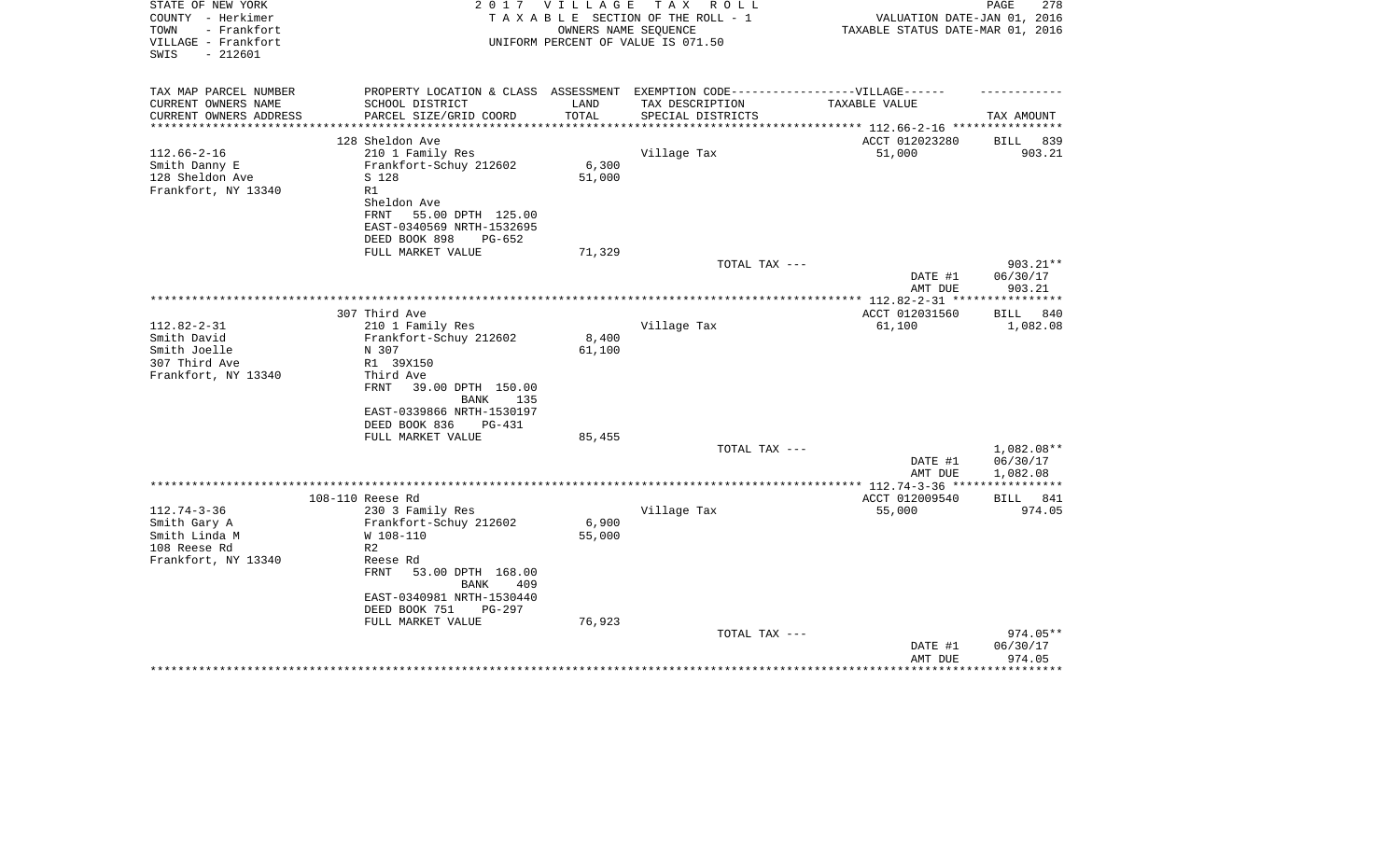| STATE OF NEW YORK<br>COUNTY - Herkimer<br>- Frankfort<br>TOWN<br>VILLAGE - Frankfort | 2017                                                                              | <b>VILLAGE</b><br>OWNERS NAME SEQUENCE | T A X<br>R O L L<br>TAXABLE SECTION OF THE ROLL - 1<br>UNIFORM PERCENT OF VALUE IS 071.50 | VALUATION DATE-JAN 01, 2016<br>TAXABLE STATUS DATE-MAR 01, 2016 | PAGE<br>279          |
|--------------------------------------------------------------------------------------|-----------------------------------------------------------------------------------|----------------------------------------|-------------------------------------------------------------------------------------------|-----------------------------------------------------------------|----------------------|
| $-212601$<br>SWIS                                                                    |                                                                                   |                                        |                                                                                           |                                                                 |                      |
| TAX MAP PARCEL NUMBER                                                                | PROPERTY LOCATION & CLASS ASSESSMENT EXEMPTION CODE-----------------VILLAGE------ |                                        |                                                                                           |                                                                 |                      |
| CURRENT OWNERS NAME<br>CURRENT OWNERS ADDRESS                                        | SCHOOL DISTRICT<br>PARCEL SIZE/GRID COORD                                         | LAND<br>TOTAL                          | TAX DESCRIPTION<br>SPECIAL DISTRICTS                                                      | <b>TAXABLE VALUE</b>                                            | TAX AMOUNT           |
| *********************                                                                |                                                                                   |                                        |                                                                                           |                                                                 |                      |
|                                                                                      | 207 Litchfield St                                                                 |                                        |                                                                                           | ACCT 188534                                                     | BILL<br>842          |
| $112.73 - 2 - 81$                                                                    | 210 1 Family Res                                                                  |                                        | Village Tax                                                                               | 67,800                                                          | 1,200.74             |
| Smith Steven M<br>Smith Jennifer L                                                   | Frankfort-Schuy 212602<br>E 207                                                   | 10,900<br>67,800                       |                                                                                           |                                                                 |                      |
| 207 Litchfield St                                                                    | R1                                                                                |                                        |                                                                                           |                                                                 |                      |
| Frankfort, NY 13340                                                                  | Litchfield St                                                                     |                                        |                                                                                           |                                                                 |                      |
|                                                                                      | 58.00 DPTH 130.00<br>FRNT                                                         |                                        |                                                                                           |                                                                 |                      |
|                                                                                      | EAST-0338792 NRTH-1531984                                                         |                                        |                                                                                           |                                                                 |                      |
|                                                                                      | DEED BOOK 1547<br>PG-193<br>FULL MARKET VALUE                                     | 94,825                                 |                                                                                           |                                                                 |                      |
|                                                                                      |                                                                                   |                                        | TOTAL TAX ---                                                                             |                                                                 | 1,200.74**           |
|                                                                                      |                                                                                   |                                        |                                                                                           | DATE #1                                                         | 06/30/17             |
|                                                                                      |                                                                                   |                                        |                                                                                           | AMT DUE                                                         | 1,200.74             |
|                                                                                      | 238 W Main St                                                                     |                                        |                                                                                           | ACCT 012014250                                                  | 843<br><b>BILL</b>   |
| $112.65 - 1 - 52$                                                                    | 210 1 Family Res                                                                  |                                        | Village Tax                                                                               | 37,200                                                          | 658.81               |
| Smithson Gerald L                                                                    | Frankfort-Schuy 212602                                                            | 7,700                                  |                                                                                           |                                                                 |                      |
| 238 W Main St                                                                        | N 238                                                                             | 37,200                                 |                                                                                           |                                                                 |                      |
| Frankfort, NY 13340                                                                  | R1 42X212                                                                         |                                        |                                                                                           |                                                                 |                      |
|                                                                                      | W Main St<br>45.00 DPTH 219.90<br>FRNT                                            |                                        |                                                                                           |                                                                 |                      |
|                                                                                      | EAST-0338336 NRTH-1534401                                                         |                                        |                                                                                           |                                                                 |                      |
|                                                                                      | DEED BOOK 1262<br>PG-748                                                          |                                        |                                                                                           |                                                                 |                      |
|                                                                                      | FULL MARKET VALUE                                                                 | 52,028                                 |                                                                                           |                                                                 |                      |
|                                                                                      |                                                                                   |                                        | TOTAL TAX ---                                                                             |                                                                 | 658.81**<br>06/30/17 |
|                                                                                      |                                                                                   |                                        |                                                                                           | DATE #1<br>AMT DUE                                              | 658.81               |
|                                                                                      |                                                                                   |                                        |                                                                                           | *********** 112.73-2-45 ***                                     |                      |
|                                                                                      | 124 S Frankfort St                                                                |                                        |                                                                                           | ACCT 189939                                                     | <b>BILL</b><br>844   |
| $112.73 - 2 - 45$<br>Smithson Jessica L                                              | 210 1 Family Res                                                                  |                                        | Village Tax                                                                               | 57,000                                                          | 1,009.47             |
| 124 S Frankfort St                                                                   | Frankfort-Schuy 212602<br>W 124                                                   | 8,100<br>57,000                        |                                                                                           |                                                                 |                      |
| Frankfort, NY 13340                                                                  | R2 52X80                                                                          |                                        |                                                                                           |                                                                 |                      |
|                                                                                      | Frankfort St                                                                      |                                        |                                                                                           |                                                                 |                      |
|                                                                                      | 52.00 DPTH<br>80.00<br>FRNT                                                       |                                        |                                                                                           |                                                                 |                      |
|                                                                                      | EAST-0339444 NRTH-1531723<br>DEED BOOK 1555<br>$PG-483$                           |                                        |                                                                                           |                                                                 |                      |
|                                                                                      | FULL MARKET VALUE                                                                 | 79,720                                 |                                                                                           |                                                                 |                      |
|                                                                                      |                                                                                   |                                        | TOTAL TAX ---                                                                             |                                                                 | $1,009.47**$         |
|                                                                                      |                                                                                   |                                        |                                                                                           | DATE #1                                                         | 06/30/17             |
|                                                                                      |                                                                                   |                                        |                                                                                           | AMT DUE                                                         | 1,009.47             |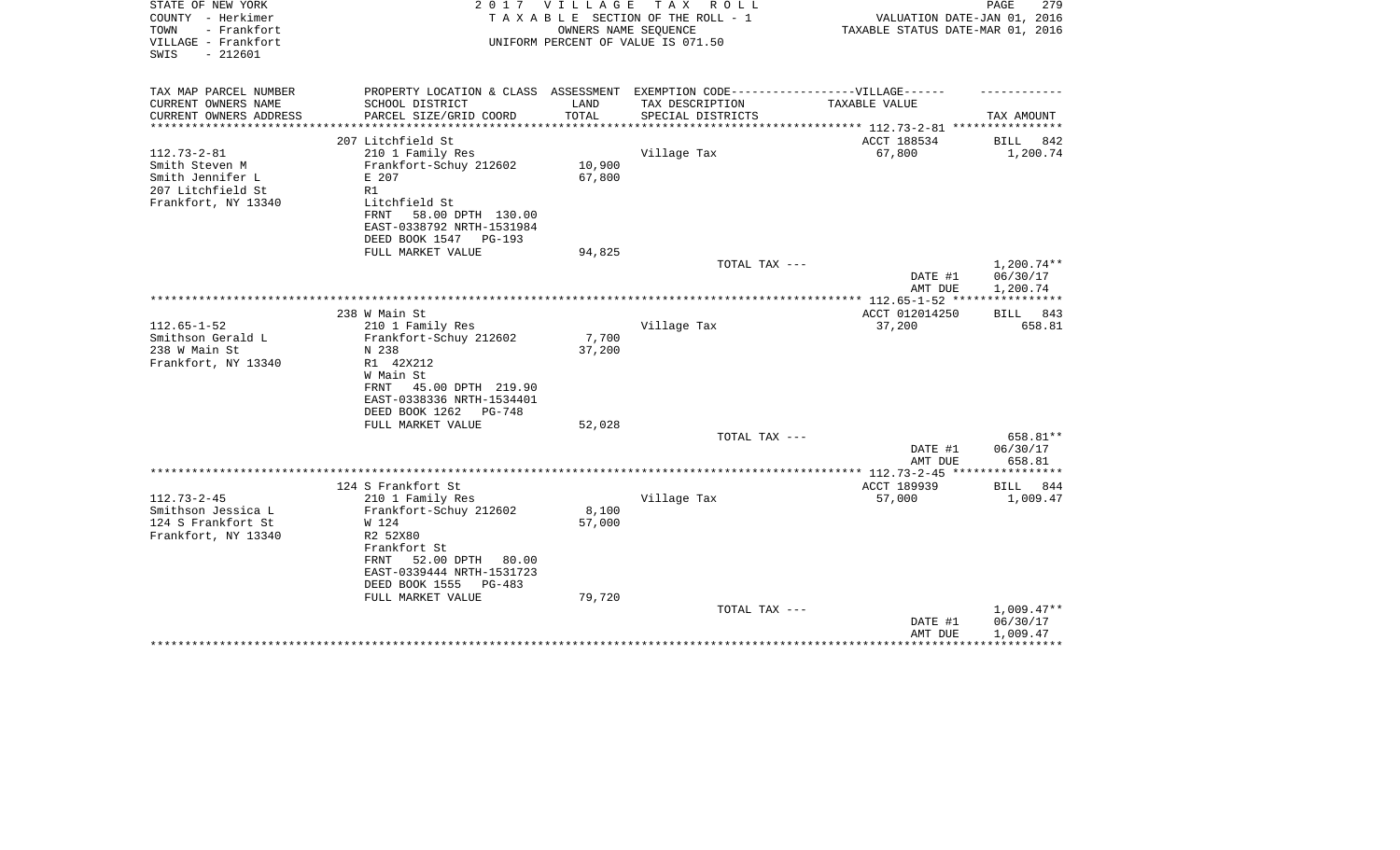| STATE OF NEW YORK<br>COUNTY - Herkimer<br>TOWN<br>- Frankfort<br>VILLAGE - Frankfort<br>$-212601$<br>SWIS | 2017                                                                                                                                                                        | V I L L A G E     | T A X<br>R O L L<br>TAXABLE SECTION OF THE ROLL - 1<br>OWNERS NAME SEOUENCE<br>UNIFORM PERCENT OF VALUE IS 071.50 | VALUATION DATE-JAN 01, 2016<br>TAXABLE STATUS DATE-MAR 01, 2016 | PAGE<br>280                                   |
|-----------------------------------------------------------------------------------------------------------|-----------------------------------------------------------------------------------------------------------------------------------------------------------------------------|-------------------|-------------------------------------------------------------------------------------------------------------------|-----------------------------------------------------------------|-----------------------------------------------|
| TAX MAP PARCEL NUMBER<br>CURRENT OWNERS NAME                                                              | PROPERTY LOCATION & CLASS ASSESSMENT EXEMPTION CODE-----------------VILLAGE------<br>SCHOOL DISTRICT                                                                        | LAND              | TAX DESCRIPTION                                                                                                   | <b>TAXABLE VALUE</b>                                            |                                               |
| CURRENT OWNERS ADDRESS                                                                                    | PARCEL SIZE/GRID COORD                                                                                                                                                      | TOTAL             | SPECIAL DISTRICTS                                                                                                 |                                                                 | TAX AMOUNT                                    |
| **********************                                                                                    | 239 Second Ave                                                                                                                                                              |                   |                                                                                                                   | ACCT 012019950                                                  | BILL<br>845                                   |
| $112.73 - 3 - 38$<br>Smithson Ronald L<br>239 Second Ave<br>Frankfort, NY 13340                           | 210 1 Family Res<br>Frankfort-Schuy 212602<br>N 239<br>R1<br>Land Contract W/ Ortello<br>FRNT<br>50.00 DPTH 150.00<br>EAST-0339930 NRTH-1530687<br>DEED BOOK 1290<br>PG-733 | 10,800<br>71,600  | Village Tax                                                                                                       | 71,600                                                          | 1,268.04                                      |
|                                                                                                           | FULL MARKET VALUE                                                                                                                                                           | 100,140           |                                                                                                                   |                                                                 |                                               |
|                                                                                                           |                                                                                                                                                                             |                   | TOTAL TAX ---                                                                                                     | DATE #1<br>AMT DUE                                              | $1,268.04**$<br>06/30/17<br>1,268.04          |
|                                                                                                           |                                                                                                                                                                             |                   |                                                                                                                   |                                                                 |                                               |
| $112.81 - 3 - 23$<br>Snell Georgianne<br>Snell Erica<br>323-325 Fifth Ave<br>Frankfort, NY 13340          | 325 Fifth Ave<br>210 1 Family Res<br>Frankfort-Schuy 212602<br>N 323-325<br>R1<br>Fifth Ave<br>90.00 DPTH 300.00<br>FRNT                                                    | 21,100<br>106,000 | Village Tax                                                                                                       | ACCT 012027900<br>106,000                                       | 846<br>BILL<br>1,877.26                       |
|                                                                                                           | ACRES<br>0.47<br>EAST-0339674 NRTH-1529397<br>DEED BOOK 1276<br>$PG-244$<br>FULL MARKET VALUE                                                                               | 148,252           | TOTAL TAX ---                                                                                                     | DATE #1                                                         | 1,877.26**<br>06/30/17                        |
|                                                                                                           |                                                                                                                                                                             |                   |                                                                                                                   | AMT DUE                                                         | 1,877.26                                      |
|                                                                                                           | 322 E Main St                                                                                                                                                               |                   |                                                                                                                   | ACCT 194898                                                     | <b>BILL</b><br>847                            |
| $112.74 - 3 - 33$<br>Snyder Stephen L                                                                     | 220 2 Family Res<br>Frankfort-Schuy 212602                                                                                                                                  |                   | VET WAR CT 41121<br>8,300 VET DIS CT 41141                                                                        | 6,309<br>16,200                                                 |                                               |
| Snyder Virginia<br>PO Box 65<br>Frankfort, NY 13340                                                       | S 322<br>R3 88X150<br>E Main St<br>88.50 DPTH 159.00<br>FRNT<br>EAST-0341104 NRTH-1530597<br>DEED BOOK 1586<br>$PG-75$                                                      |                   | 64,800 Village Tax                                                                                                | 42,291                                                          | 748.97                                        |
|                                                                                                           | FULL MARKET VALUE                                                                                                                                                           | 90,629            | TOTAL TAX ---                                                                                                     | DATE #1<br>AMT DUE                                              | 748.97**<br>06/30/17<br>748.97<br>*********** |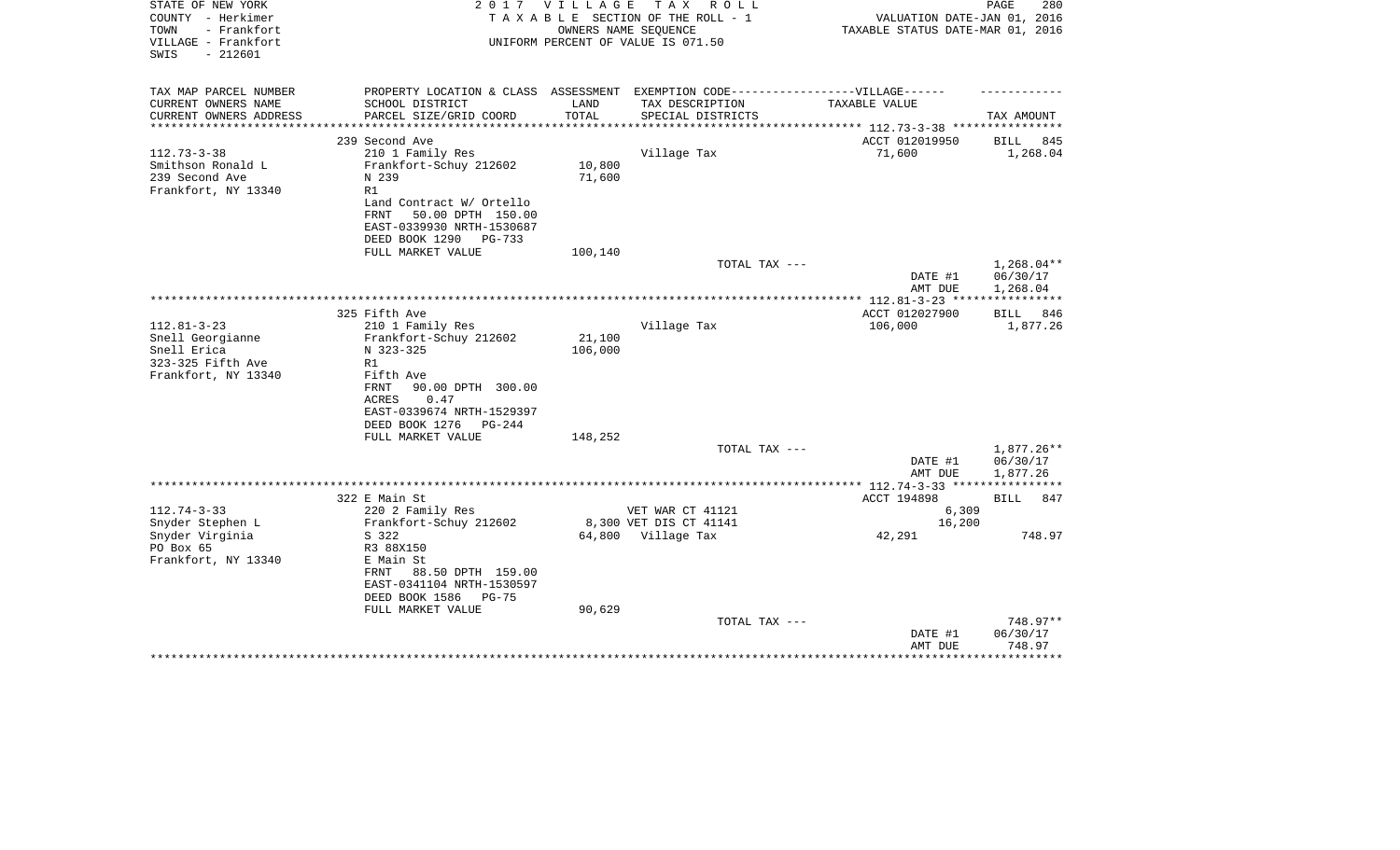| STATE OF NEW YORK<br>COUNTY - Herkimer                          | 2 0 1 7                                                                          | VILLAGE               | TAX ROLL<br>TAXABLE SECTION OF THE ROLL - 1                | VALUATION DATE-JAN 01, 2016                                     | 281<br>PAGE                        |
|-----------------------------------------------------------------|----------------------------------------------------------------------------------|-----------------------|------------------------------------------------------------|-----------------------------------------------------------------|------------------------------------|
| - Frankfort<br>TOWN<br>VILLAGE - Frankfort<br>$-212601$<br>SWIS |                                                                                  |                       | OWNERS NAME SEQUENCE<br>UNIFORM PERCENT OF VALUE IS 071.50 | TAXABLE STATUS DATE-MAR 01, 2016                                |                                    |
| TAX MAP PARCEL NUMBER                                           | PROPERTY LOCATION & CLASS ASSESSMENT EXEMPTION CODE----------------VILLAGE------ |                       |                                                            |                                                                 |                                    |
| CURRENT OWNERS NAME                                             | SCHOOL DISTRICT                                                                  | LAND                  | TAX DESCRIPTION                                            | TAXABLE VALUE                                                   |                                    |
| CURRENT OWNERS ADDRESS<br>* * * * * * * * * * * * * * *         | PARCEL SIZE/GRID COORD                                                           | TOTAL<br>************ | SPECIAL DISTRICTS                                          |                                                                 | TAX AMOUNT                         |
|                                                                 | 316 Third Ave                                                                    |                       |                                                            | ******************** 112.82-2-45 ************<br>ACCT 012012690 | BILL<br>848                        |
| $112.82 - 2 - 45$                                               | 210 1 Family Res                                                                 |                       | Village Tax                                                | 61,800                                                          | 1,094.48                           |
| Sobolewski Cheri                                                | Frankfort-Schuy 212602                                                           | 10,800                |                                                            |                                                                 |                                    |
| 316 Third Ave                                                   | S 316                                                                            | 61,800                |                                                            |                                                                 |                                    |
| Frankfort, NY 13340                                             | R1 50X150                                                                        |                       |                                                            |                                                                 |                                    |
|                                                                 | Third Ave                                                                        |                       |                                                            |                                                                 |                                    |
|                                                                 | <b>FRNT</b><br>50.00 DPTH 150.00                                                 |                       |                                                            |                                                                 |                                    |
|                                                                 | <b>BANK</b><br>813                                                               |                       |                                                            |                                                                 |                                    |
|                                                                 | EAST-0339853 NRTH-1529888                                                        |                       |                                                            |                                                                 |                                    |
|                                                                 | DEED BOOK 934<br>$PG-621$                                                        |                       |                                                            |                                                                 |                                    |
|                                                                 | FULL MARKET VALUE                                                                | 86,434                | TOTAL TAX ---                                              |                                                                 |                                    |
|                                                                 |                                                                                  |                       |                                                            | DATE #1<br>AMT DUE                                              | 1,094.48**<br>06/30/17<br>1,094.48 |
|                                                                 |                                                                                  |                       |                                                            |                                                                 |                                    |
|                                                                 | 333-335 First Ave                                                                |                       |                                                            | ACCT 012028470                                                  | <b>BILL</b><br>849                 |
| $112.82 - 1 - 16$                                               | 210 1 Family Res                                                                 |                       | Village Tax                                                | 88,500                                                          | 1,567.34                           |
| Sohnn Josephine M                                               | Frankfort-Schuy 212602                                                           | 10,100                |                                                            |                                                                 |                                    |
| Nicolette Thomas G                                              | N 333-335                                                                        | 88,500                |                                                            |                                                                 |                                    |
| 333-335 First Ave<br>Frankfort, NY 13340                        | 90X130<br>R1<br>First Ave                                                        |                       |                                                            |                                                                 |                                    |
|                                                                 | FRNT<br>50.00 DPTH 130.00                                                        |                       |                                                            |                                                                 |                                    |
|                                                                 | EAST-0340800 NRTH-1530213                                                        |                       |                                                            |                                                                 |                                    |
|                                                                 | DEED BOOK 1230<br>$PG-291$                                                       |                       |                                                            |                                                                 |                                    |
|                                                                 | FULL MARKET VALUE                                                                | 123,776               |                                                            |                                                                 |                                    |
|                                                                 |                                                                                  |                       | TOTAL TAX ---                                              |                                                                 | $1,567.34**$                       |
|                                                                 |                                                                                  |                       |                                                            | DATE #1                                                         | 06/30/17                           |
|                                                                 |                                                                                  |                       |                                                            | AMT DUE                                                         | 1,567.34                           |
|                                                                 |                                                                                  |                       |                                                            |                                                                 |                                    |
|                                                                 | 329 First Ave                                                                    |                       |                                                            | ACCT 198520                                                     | <b>BILL</b><br>850                 |
| $112.82 - 1 - 14$                                               | 210 1 Family Res                                                                 |                       | Village Tax                                                | 55,000                                                          | 974.05                             |
| Solomon Mark E                                                  | Frankfort-Schuy 212602                                                           | 10,100                |                                                            |                                                                 |                                    |
| Solomon Sydney                                                  | N 329 S-Ave W-Majewicz                                                           | 55,000                |                                                            |                                                                 |                                    |
| 329 First Ave<br>Frankfort, NY 13340                            | R1 50X130<br>First Ave                                                           |                       |                                                            |                                                                 |                                    |
|                                                                 | 50.00 DPTH 130.00<br>FRNT                                                        |                       |                                                            |                                                                 |                                    |
| PRIOR OWNER ON 3/01/2016                                        | EAST-0340714 NRTH-1530304                                                        |                       |                                                            |                                                                 |                                    |
| Solomon Mark E                                                  | DEED BOOK 1609<br><b>PG-114</b>                                                  |                       |                                                            |                                                                 |                                    |
|                                                                 | FULL MARKET VALUE                                                                | 76,923                |                                                            |                                                                 |                                    |
|                                                                 |                                                                                  |                       | TOTAL TAX ---                                              |                                                                 | 974.05**                           |
|                                                                 |                                                                                  |                       |                                                            | DATE #1                                                         | 06/30/17                           |
|                                                                 |                                                                                  |                       |                                                            | AMT DUE                                                         | 974.05                             |
|                                                                 |                                                                                  |                       |                                                            |                                                                 |                                    |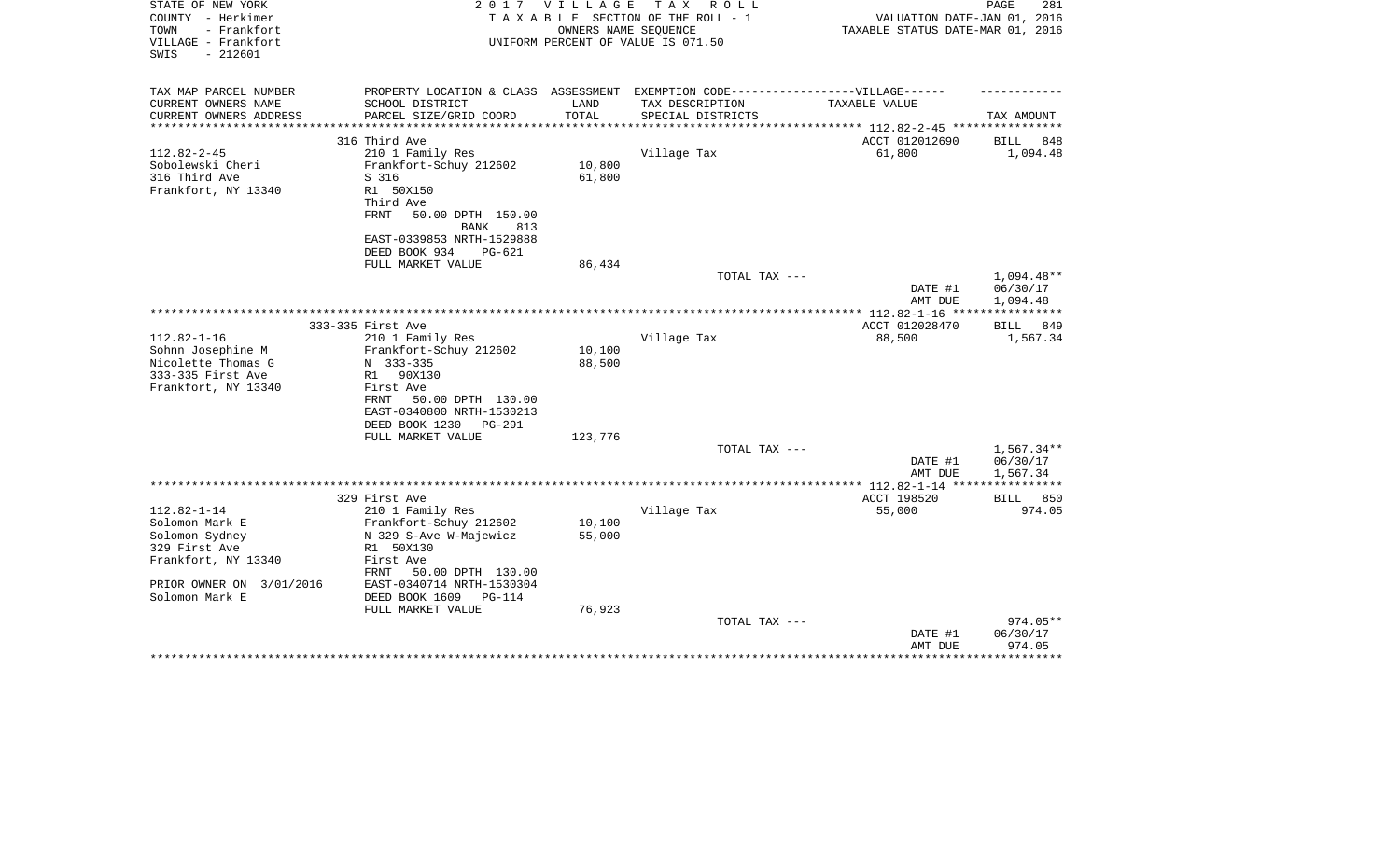| STATE OF NEW YORK<br>COUNTY - Herkimer<br>TOWN<br>- Frankfort<br>VILLAGE - Frankfort<br>$-212601$<br>SWIS | 2 0 1 7                                                                                                                                                   | <b>VILLAGE</b>   | T A X<br>R O L L<br>TAXABLE SECTION OF THE ROLL - 1<br>OWNERS NAME SEQUENCE<br>UNIFORM PERCENT OF VALUE IS 071.50 | VALUATION DATE-JAN 01, 2016<br>TAXABLE STATUS DATE-MAR 01, 2016 | PAGE<br>282                        |
|-----------------------------------------------------------------------------------------------------------|-----------------------------------------------------------------------------------------------------------------------------------------------------------|------------------|-------------------------------------------------------------------------------------------------------------------|-----------------------------------------------------------------|------------------------------------|
| TAX MAP PARCEL NUMBER                                                                                     | PROPERTY LOCATION & CLASS ASSESSMENT EXEMPTION CODE-----------------VILLAGE------                                                                         |                  |                                                                                                                   |                                                                 |                                    |
| CURRENT OWNERS NAME                                                                                       | SCHOOL DISTRICT                                                                                                                                           | LAND             | TAX DESCRIPTION                                                                                                   | TAXABLE VALUE                                                   |                                    |
| CURRENT OWNERS ADDRESS<br>********************                                                            | PARCEL SIZE/GRID COORD                                                                                                                                    | TOTAL            | SPECIAL DISTRICTS                                                                                                 |                                                                 | TAX AMOUNT                         |
|                                                                                                           | 214 Sixth Ave                                                                                                                                             |                  |                                                                                                                   | ACCT 012019920                                                  | <b>BILL</b><br>851                 |
| $112.81 - 1 - 57$<br>Spado William D<br>Spado Heidi L<br>214 Sixth Ave<br>Frankfort, NY 13340             | 210 1 Family Res<br>Frankfort-Schuy 212602<br>S<br>R1<br>Sixth Ave<br>FRNT<br>75.00 DPTH 150.00<br>EAST-0338581 NRTH-1529693<br>DEED BOOK 930<br>$PG-574$ | 13,100<br>79,500 | Village Tax                                                                                                       | 79,500                                                          | 1,407.95                           |
|                                                                                                           | FULL MARKET VALUE                                                                                                                                         | 111,189          | TOTAL TAX ---                                                                                                     |                                                                 | 1,407.95**                         |
|                                                                                                           |                                                                                                                                                           |                  |                                                                                                                   | DATE #1<br>AMT DUE                                              | 06/30/17<br>1,407.95               |
|                                                                                                           |                                                                                                                                                           |                  |                                                                                                                   |                                                                 |                                    |
| $112.81 - 1 - 38$<br>Spaman Mildred<br>216 Fifth Ave<br>Frankfort, NY 13340                               | 216 Fifth Ave<br>210 1 Family Res<br>Frankfort-Schuy 212602<br>S 216<br>R1<br>Fifth Ave<br>50.00 DPTH 200.00<br>FRNT                                      | 11,800<br>57,200 | Village Tax                                                                                                       | ACCT 012016410<br>57,200                                        | BILL<br>852<br>1,013.01            |
|                                                                                                           | EAST-0338843 NRTH-1529901<br>DEED BOOK 787<br>$PG-85$<br>FULL MARKET VALUE                                                                                | 80,000           |                                                                                                                   |                                                                 |                                    |
|                                                                                                           |                                                                                                                                                           |                  | TOTAL TAX ---                                                                                                     | DATE #1<br>AMT DUE                                              | 1,013.01**<br>06/30/17<br>1,013.01 |
|                                                                                                           |                                                                                                                                                           |                  |                                                                                                                   | ******** 112.82-2-39 ****                                       |                                    |
| $112.82 - 2 - 39$<br>Spaman Philip<br>302 Third Ave<br>Frankfort, NY 13340                                | 302 Third Ave<br>210 1 Family Res<br>Frankfort-Schuy 212602<br>S 302<br>R1<br>Third Ave<br>50.00 DPTH 150.00<br>FRNT<br>EAST-0339657 NRTH-1530131         | 10,800<br>47,500 | Village Tax                                                                                                       | ACCT 012016440<br>47,500                                        | 853<br>BILL<br>841.23              |
|                                                                                                           | DEED BOOK 787<br>$PG-87$<br>FULL MARKET VALUE                                                                                                             | 66,434           | TOTAL TAX ---                                                                                                     | DATE #1<br>AMT DUE                                              | 841.23**<br>06/30/17<br>841.23     |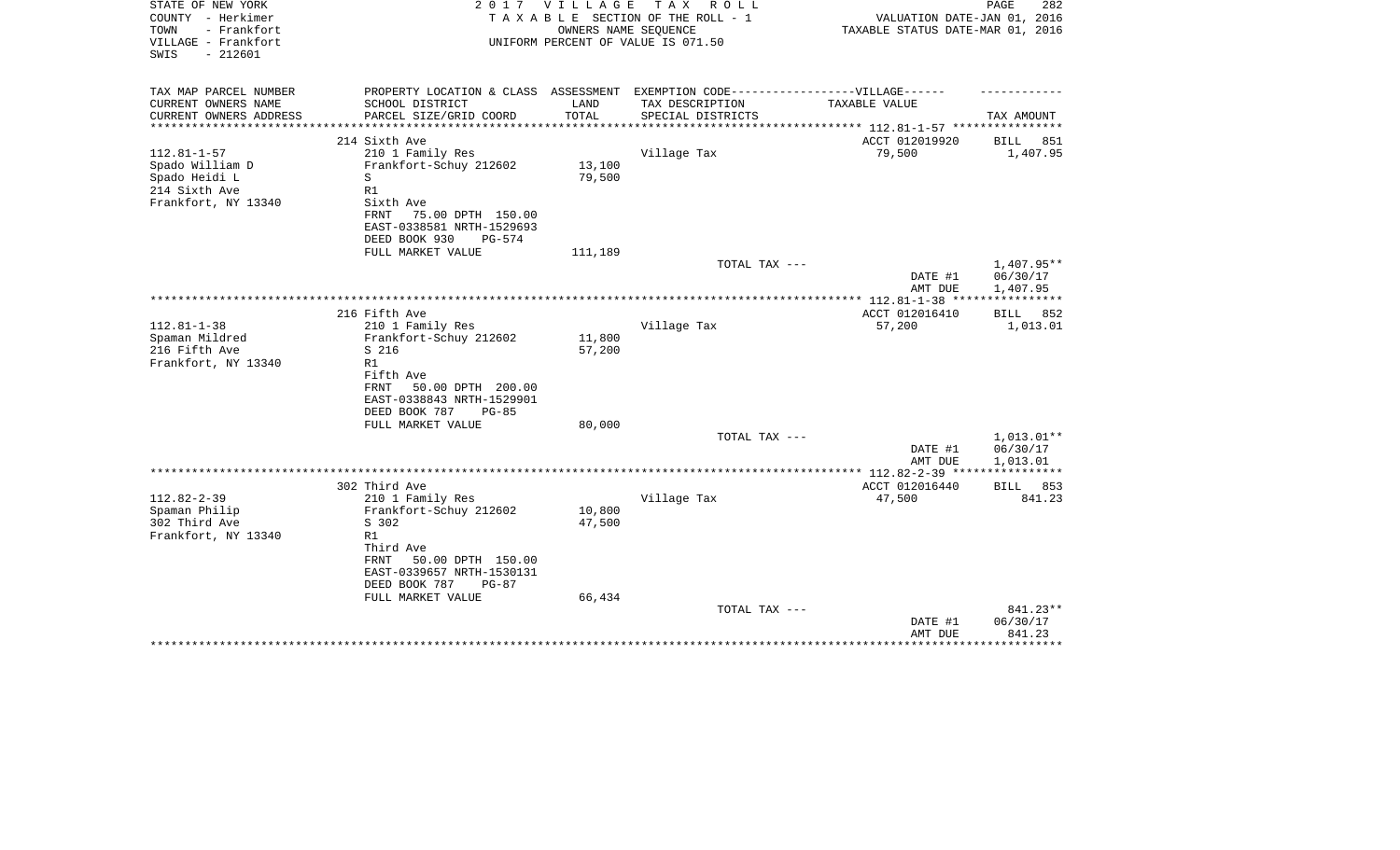| STATE OF NEW YORK<br>COUNTY - Herkimer                          | 2017                                                                             | V I L L A G E | T A X<br>R O L L<br>TAXABLE SECTION OF THE ROLL - 1        | VALUATION DATE-JAN 01, 2016      | PAGE<br>283           |
|-----------------------------------------------------------------|----------------------------------------------------------------------------------|---------------|------------------------------------------------------------|----------------------------------|-----------------------|
| - Frankfort<br>TOWN<br>VILLAGE - Frankfort<br>$-212601$<br>SWIS |                                                                                  |               | OWNERS NAME SEOUENCE<br>UNIFORM PERCENT OF VALUE IS 071.50 | TAXABLE STATUS DATE-MAR 01, 2016 |                       |
| TAX MAP PARCEL NUMBER                                           | PROPERTY LOCATION & CLASS ASSESSMENT EXEMPTION CODE----------------VILLAGE------ |               |                                                            |                                  |                       |
| CURRENT OWNERS NAME                                             | SCHOOL DISTRICT                                                                  | LAND          | TAX DESCRIPTION                                            | TAXABLE VALUE                    |                       |
| CURRENT OWNERS ADDRESS<br>*********************                 | PARCEL SIZE/GRID COORD                                                           | TOTAL         | SPECIAL DISTRICTS                                          |                                  | TAX AMOUNT            |
|                                                                 | 206 Fourth Ave                                                                   |               |                                                            | ACCT 012025890                   | 854<br>BILL           |
| $112.81 - 2 - 33$                                               | 210 1 Family Res                                                                 |               | Village Tax                                                | 68,500                           | 1,213.14              |
| Spatola Joseph A                                                | Frankfort-Schuy 212602                                                           | 12,300        |                                                            |                                  |                       |
| Spatola, Robert life est                                        | S 206                                                                            | 68,500        |                                                            |                                  |                       |
| 206 Fourth Ave                                                  | R1 50X289                                                                        |               |                                                            |                                  |                       |
| Frankfort, NY 13340                                             | Fourth Ave                                                                       |               |                                                            |                                  |                       |
|                                                                 | FRNT<br>50.00 DPTH 303.00                                                        |               |                                                            |                                  |                       |
|                                                                 | EAST-0338827 NRTH-1530409                                                        |               |                                                            |                                  |                       |
|                                                                 | DEED BOOK 1224<br>PG-256                                                         |               |                                                            |                                  |                       |
|                                                                 | FULL MARKET VALUE                                                                | 95,804        |                                                            |                                  |                       |
|                                                                 |                                                                                  |               | TOTAL TAX ---                                              |                                  | 1,213.14**            |
|                                                                 |                                                                                  |               |                                                            | DATE #1                          | 06/30/17              |
|                                                                 |                                                                                  |               |                                                            | AMT DUE                          | 1,213.14              |
|                                                                 |                                                                                  |               |                                                            |                                  | * * * * * * * * * * * |
|                                                                 | 204 Fourth Ave                                                                   |               |                                                            | ACCT 012025860                   | 855<br>BILL           |
| $112.81 - 2 - 34$                                               | 311 Res vac land                                                                 |               | Village Tax                                                | 7,800                            | 138.14                |
| Spatola Joseph A                                                | Frankfort-Schuy 212602                                                           | 7,800         |                                                            |                                  |                       |
| Spatola, Robert                                                 | S 204                                                                            | 7,800         |                                                            |                                  |                       |
| 206 Fourth Ave                                                  | V19 50X150                                                                       |               |                                                            |                                  |                       |
| Frankfort, NY 13340                                             | Fourth Ave                                                                       |               |                                                            |                                  |                       |
|                                                                 | 50.00 DPTH 150.00<br>FRNT<br>EAST-0338862 NRTH-1530500                           |               |                                                            |                                  |                       |
|                                                                 | DEED BOOK 1224 PG-259                                                            |               |                                                            |                                  |                       |
|                                                                 | FULL MARKET VALUE                                                                | 10,909        |                                                            |                                  |                       |
|                                                                 |                                                                                  |               | TOTAL TAX ---                                              |                                  | 138.14**              |
|                                                                 |                                                                                  |               |                                                            | DATE #1                          | 06/30/17              |
|                                                                 |                                                                                  |               |                                                            | AMT DUE                          | 138.14                |
|                                                                 |                                                                                  |               |                                                            |                                  |                       |
|                                                                 | 311 Fourth Ave                                                                   |               |                                                            | ACCT 012020880                   | <b>BILL</b><br>856    |
| $112.81 - 2 - 62$                                               | 210 1 Family Res                                                                 |               | Village Tax                                                | 71,500                           | 1,266.27              |
| Spellman William M                                              | Frankfort-Schuy 212602                                                           | 10,800        |                                                            |                                  |                       |
| Spellman Divina M                                               | N 311                                                                            | 71,500        |                                                            |                                  |                       |
| 311 Fourth Ave                                                  | R1 50X150                                                                        |               |                                                            |                                  |                       |
| Frankfort, NY 13340                                             | Fourth Ave                                                                       |               |                                                            |                                  |                       |
|                                                                 | 50.00 DPTH 150.00<br>FRNT                                                        |               |                                                            |                                  |                       |
|                                                                 | <b>BANK</b><br>135                                                               |               |                                                            |                                  |                       |
|                                                                 | EAST-0339611 NRTH-1529947                                                        |               |                                                            |                                  |                       |
|                                                                 | DEED BOOK 948<br>PG-178                                                          |               |                                                            |                                  |                       |
|                                                                 | FULL MARKET VALUE                                                                | 100,000       |                                                            |                                  |                       |
|                                                                 |                                                                                  |               | TOTAL TAX ---                                              |                                  | $1,266.27**$          |
|                                                                 |                                                                                  |               |                                                            | DATE #1                          | 06/30/17              |
|                                                                 |                                                                                  |               |                                                            | AMT DUE                          | 1,266.27              |
|                                                                 |                                                                                  |               |                                                            |                                  |                       |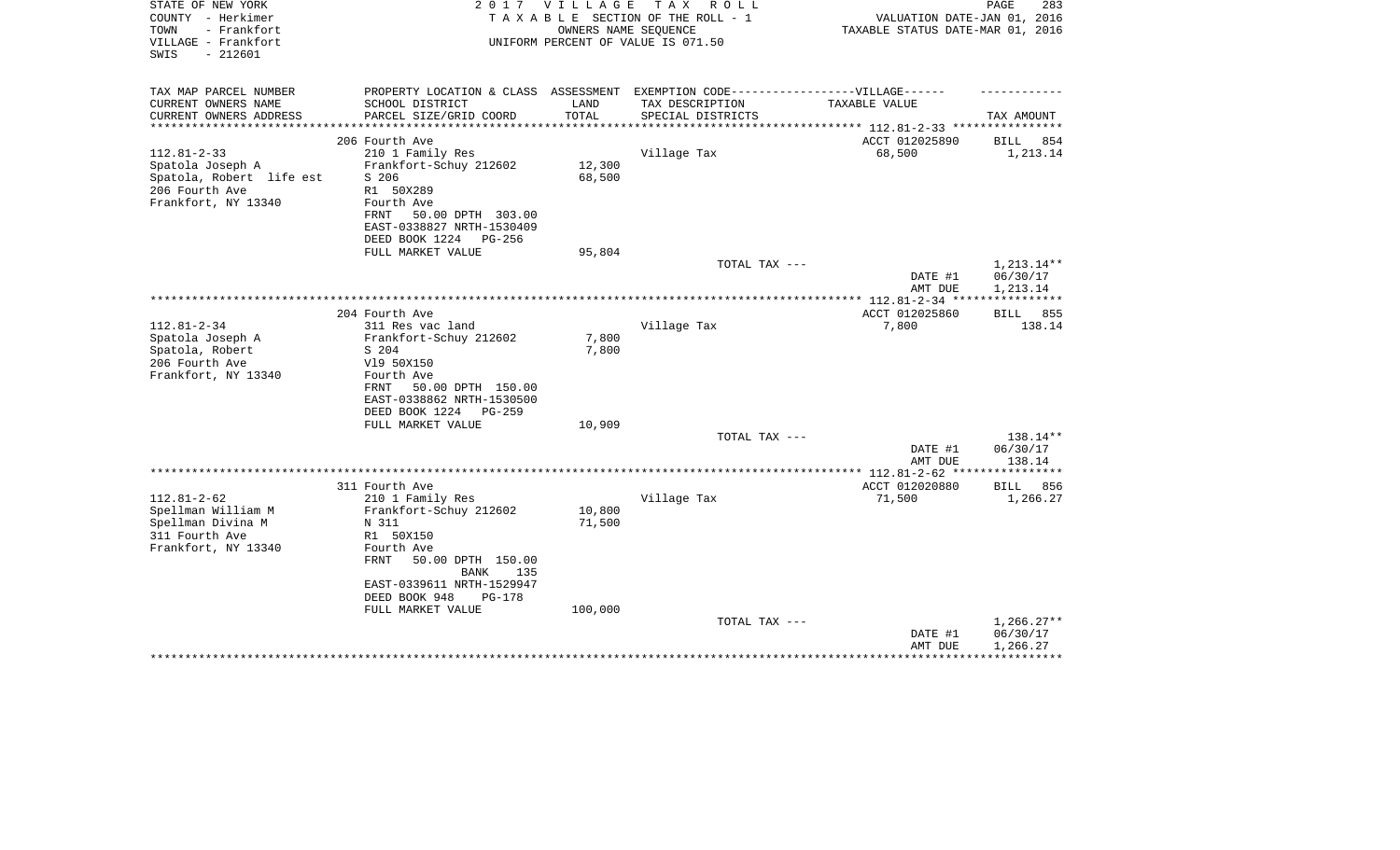| STATE OF NEW YORK<br>COUNTY - Herkimer<br>- Frankfort<br>TOWN<br>VILLAGE - Frankfort<br>$-212601$<br>SWIS | 2017                                                                              | VILLAGE | T A X<br>R O L L<br>TAXABLE SECTION OF THE ROLL - 1<br>OWNERS NAME SEQUENCE<br>UNIFORM PERCENT OF VALUE IS 071.50 | VALUATION DATE-JAN 01, 2016<br>TAXABLE STATUS DATE-MAR 01, 2016 | 284<br>PAGE            |
|-----------------------------------------------------------------------------------------------------------|-----------------------------------------------------------------------------------|---------|-------------------------------------------------------------------------------------------------------------------|-----------------------------------------------------------------|------------------------|
| TAX MAP PARCEL NUMBER                                                                                     | PROPERTY LOCATION & CLASS ASSESSMENT EXEMPTION CODE-----------------VILLAGE------ |         |                                                                                                                   |                                                                 |                        |
| CURRENT OWNERS NAME                                                                                       | SCHOOL DISTRICT                                                                   | LAND    | TAX DESCRIPTION                                                                                                   | TAXABLE VALUE                                                   |                        |
| CURRENT OWNERS ADDRESS<br>**********************                                                          | PARCEL SIZE/GRID COORD                                                            | TOTAL   | SPECIAL DISTRICTS                                                                                                 |                                                                 | TAX AMOUNT             |
|                                                                                                           | 120 E Main St                                                                     |         |                                                                                                                   | ACCT 166362                                                     | 857<br>BILL            |
| $112.65 - 2 - 65$                                                                                         | 311 Res vac land                                                                  |         | Village Tax                                                                                                       | 5,300                                                           | 93.86                  |
| Spencer Nina                                                                                              | Frankfort-Schuy 212602                                                            | 5,300   |                                                                                                                   |                                                                 |                        |
| 102 Skiff Ave                                                                                             | S 120                                                                             | 5,300   |                                                                                                                   |                                                                 |                        |
| Frankfort, NY 13340                                                                                       | R1 45X100                                                                         |         |                                                                                                                   |                                                                 |                        |
|                                                                                                           | E Main St                                                                         |         |                                                                                                                   |                                                                 |                        |
|                                                                                                           | 45.50 DPTH 100.00<br>FRNT<br>EAST-0339508 NRTH-1532609                            |         |                                                                                                                   |                                                                 |                        |
|                                                                                                           | DEED BOOK 1406<br>$PG-528$                                                        |         |                                                                                                                   |                                                                 |                        |
|                                                                                                           | FULL MARKET VALUE                                                                 | 7,413   |                                                                                                                   |                                                                 |                        |
|                                                                                                           |                                                                                   |         | TOTAL TAX ---                                                                                                     |                                                                 | 93.86**                |
|                                                                                                           |                                                                                   |         |                                                                                                                   | DATE #1                                                         | 06/30/17               |
|                                                                                                           |                                                                                   |         |                                                                                                                   | AMT DUE                                                         | 93.86                  |
|                                                                                                           | 102 Skiff Ave                                                                     |         |                                                                                                                   | ACCT 166362                                                     | 858<br>BILL            |
| $112.73 - 2 - 16$                                                                                         | 210 1 Family Res                                                                  |         | Village Tax                                                                                                       | 28,000                                                          | 495.88                 |
| Spencer Nina                                                                                              | Frankfort-Schuy 212602                                                            | 2,600   |                                                                                                                   |                                                                 |                        |
| 102 Skiff Ave                                                                                             | W 102                                                                             | 28,000  |                                                                                                                   |                                                                 |                        |
| Frankfort, NY 13340                                                                                       | R1 28X82                                                                          |         |                                                                                                                   |                                                                 |                        |
|                                                                                                           | Skiff Ave<br>FRNT                                                                 |         |                                                                                                                   |                                                                 |                        |
|                                                                                                           | 28.00 DPTH<br>72.00<br>EAST-0339466 NRTH-1532561                                  |         |                                                                                                                   |                                                                 |                        |
|                                                                                                           | DEED BOOK 1406<br>$PG-528$                                                        |         |                                                                                                                   |                                                                 |                        |
|                                                                                                           | FULL MARKET VALUE                                                                 | 39,161  |                                                                                                                   |                                                                 |                        |
|                                                                                                           |                                                                                   |         | TOTAL TAX ---                                                                                                     |                                                                 | 495.88**               |
|                                                                                                           |                                                                                   |         |                                                                                                                   | DATE #1                                                         | 06/30/17               |
|                                                                                                           |                                                                                   |         |                                                                                                                   | AMT DUE<br>*************** 112.82-1-29 ****                     | 495.88<br>************ |
|                                                                                                           | 320-322 First Ave                                                                 |         |                                                                                                                   | ACCT 012014700                                                  | BILL<br>859            |
| $112.82 - 1 - 29$                                                                                         | 220 2 Family Res                                                                  |         | Village Tax                                                                                                       | 54,800                                                          | 970.51                 |
| Spina John F                                                                                              | Frankfort-Schuy 212602                                                            | 10,800  |                                                                                                                   |                                                                 |                        |
| Spina Michael                                                                                             | $S$ 320-322                                                                       | 54,800  |                                                                                                                   |                                                                 |                        |
| 319 Second Ave                                                                                            | R <sub>2</sub>                                                                    |         |                                                                                                                   |                                                                 |                        |
| Frankfort, NY 13340                                                                                       | First Ave                                                                         |         |                                                                                                                   |                                                                 |                        |
|                                                                                                           | FRNT<br>50.00 DPTH 150.00<br>EAST-0340425 NRTH-1530327                            |         |                                                                                                                   |                                                                 |                        |
|                                                                                                           | DEED BOOK 1221<br>$PG-454$                                                        |         |                                                                                                                   |                                                                 |                        |
|                                                                                                           | FULL MARKET VALUE                                                                 | 76,643  |                                                                                                                   |                                                                 |                        |
|                                                                                                           |                                                                                   |         | TOTAL TAX ---                                                                                                     |                                                                 | 970.51**               |
|                                                                                                           |                                                                                   |         |                                                                                                                   | DATE #1                                                         | 06/30/17               |
|                                                                                                           |                                                                                   |         |                                                                                                                   | AMT DUE                                                         | 970.51<br>*******      |
|                                                                                                           |                                                                                   |         |                                                                                                                   |                                                                 |                        |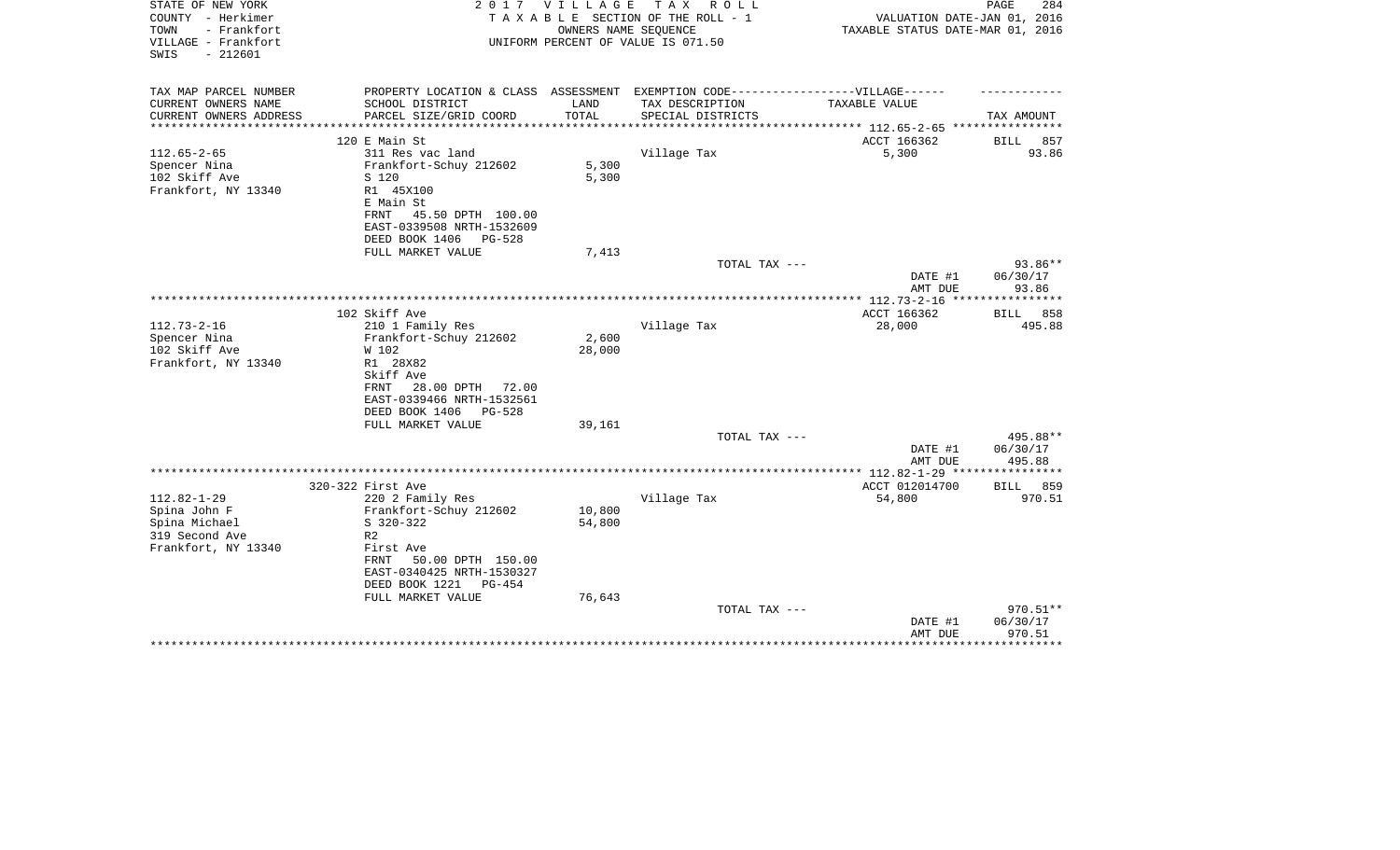| STATE OF NEW YORK<br>COUNTY - Herkimer<br>TOWN<br>- Frankfort<br>VILLAGE - Frankfort<br>$-212601$<br>SWIS | 2017                                                 | <b>VILLAGE</b>       | T A X<br>R O L L<br>TAXABLE SECTION OF THE ROLL - 1<br>OWNERS NAME SEQUENCE<br>UNIFORM PERCENT OF VALUE IS 071.50 | VALUATION DATE-JAN 01, 2016<br>TAXABLE STATUS DATE-MAR 01, 2016 | PAGE<br>285          |
|-----------------------------------------------------------------------------------------------------------|------------------------------------------------------|----------------------|-------------------------------------------------------------------------------------------------------------------|-----------------------------------------------------------------|----------------------|
| TAX MAP PARCEL NUMBER                                                                                     | PROPERTY LOCATION & CLASS ASSESSMENT                 |                      | EXEMPTION CODE-----------------VILLAGE------                                                                      |                                                                 |                      |
| CURRENT OWNERS NAME                                                                                       | SCHOOL DISTRICT                                      | LAND                 | TAX DESCRIPTION                                                                                                   | TAXABLE VALUE                                                   |                      |
| CURRENT OWNERS ADDRESS<br>*******************                                                             | PARCEL SIZE/GRID COORD<br>************************** | TOTAL<br>*********** | SPECIAL DISTRICTS                                                                                                 | **************** 112.82-1-48 ***********                        | TAX AMOUNT           |
|                                                                                                           | 319 Second Ave                                       |                      |                                                                                                                   | ACCT 012009750                                                  | BILL<br>860          |
| $112.82 - 1 - 48$                                                                                         | 210 1 Family Res                                     |                      | Village Tax                                                                                                       | 93,000                                                          | 1,647.03             |
| Spina John F                                                                                              | Frankfort-Schuy 212602                               | 15,000               |                                                                                                                   |                                                                 |                      |
| Spina Nancy J                                                                                             | N 319                                                | 93,000               |                                                                                                                   |                                                                 |                      |
| 319 Second Ave<br>Frankfort, NY 13340                                                                     | R1<br>Second Ave                                     |                      |                                                                                                                   |                                                                 |                      |
|                                                                                                           | FRNT 100.00 DPTH 150.00                              |                      |                                                                                                                   |                                                                 |                      |
|                                                                                                           | EAST-0340301 NRTH-1530250                            |                      |                                                                                                                   |                                                                 |                      |
|                                                                                                           | DEED BOOK 834<br>$PG-63$                             |                      |                                                                                                                   |                                                                 |                      |
|                                                                                                           | FULL MARKET VALUE                                    | 130,070              |                                                                                                                   |                                                                 |                      |
|                                                                                                           |                                                      |                      | TOTAL TAX ---                                                                                                     |                                                                 | $1,647.03**$         |
|                                                                                                           |                                                      |                      |                                                                                                                   | DATE #1<br>AMT DUE                                              | 06/30/17<br>1,647.03 |
|                                                                                                           |                                                      |                      |                                                                                                                   | ************** 112.74-2-32 *****************                    |                      |
|                                                                                                           | 232 Mann St                                          |                      |                                                                                                                   | ACCT 012023010                                                  | 861<br><b>BILL</b>   |
| $112.74 - 2 - 32$                                                                                         | 220 2 Family Res                                     |                      | Village Tax                                                                                                       | 48,900                                                          | 866.02               |
| Spina Michael                                                                                             | Frankfort-Schuy 212602                               | 4,500                |                                                                                                                   |                                                                 |                      |
| Spina John F                                                                                              | S 232                                                | 48,900               |                                                                                                                   |                                                                 |                      |
| 232 Mann St<br>Frankfort, NY 13340                                                                        | R <sub>2</sub><br>Mann St                            |                      |                                                                                                                   |                                                                 |                      |
|                                                                                                           | FRNT<br>32.50 DPTH 163.00                            |                      |                                                                                                                   |                                                                 |                      |
|                                                                                                           | EAST-0340111 NRTH-1531528                            |                      |                                                                                                                   |                                                                 |                      |
|                                                                                                           | DEED BOOK 1221<br>PG-451                             |                      |                                                                                                                   |                                                                 |                      |
|                                                                                                           | FULL MARKET VALUE                                    | 68,392               |                                                                                                                   |                                                                 |                      |
|                                                                                                           |                                                      |                      | TOTAL TAX ---                                                                                                     |                                                                 | 866.02**             |
|                                                                                                           |                                                      |                      |                                                                                                                   | DATE #1<br>AMT DUE                                              | 06/30/17<br>866.02   |
|                                                                                                           |                                                      |                      |                                                                                                                   |                                                                 |                      |
|                                                                                                           | William St                                           |                      |                                                                                                                   | ACCT 012001140                                                  | 862<br>BILL          |
| $112.66 - 2 - 29$                                                                                         | 311 Res vac land                                     |                      | Village Tax                                                                                                       | 2,100                                                           | 37.19                |
| Spohn Michael J                                                                                           | Frankfort-Schuy 212602                               | 2,100                |                                                                                                                   |                                                                 |                      |
| Spohn Salvatore                                                                                           | S                                                    | 2,100                |                                                                                                                   |                                                                 |                      |
| PO Box 297                                                                                                | V19 50X51                                            |                      |                                                                                                                   |                                                                 |                      |
| Mohawk, NY 13407                                                                                          | William St<br>50.00 DPTH<br>FRNT<br>51.00            |                      |                                                                                                                   |                                                                 |                      |
|                                                                                                           | EAST-0340857 NRTH-1533247                            |                      |                                                                                                                   |                                                                 |                      |
|                                                                                                           | DEED BOOK 677<br>$PG-326$                            |                      |                                                                                                                   |                                                                 |                      |
|                                                                                                           | FULL MARKET VALUE                                    | 2,937                |                                                                                                                   |                                                                 |                      |
|                                                                                                           |                                                      |                      | TOTAL TAX ---                                                                                                     |                                                                 | $37.19**$            |
|                                                                                                           |                                                      |                      |                                                                                                                   | DATE #1<br>AMT DUE                                              | 06/30/17<br>37.19    |
|                                                                                                           |                                                      |                      |                                                                                                                   |                                                                 |                      |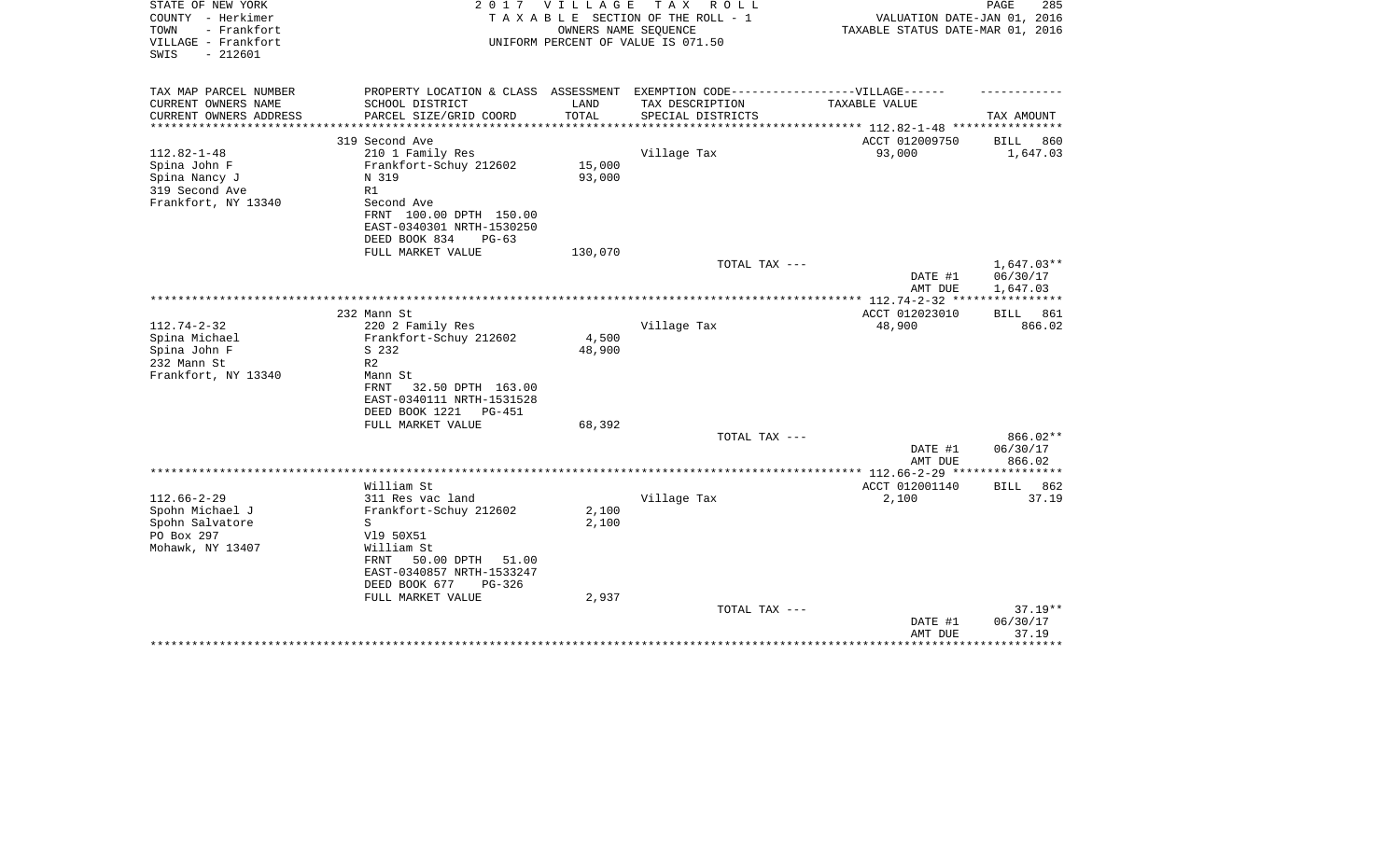| STATE OF NEW YORK<br>COUNTY - Herkimer<br>- Frankfort<br>TOWN<br>VILLAGE - Frankfort<br>SWIS<br>$-212601$ | 2 0 1 7                                                                           | V I L L A G E | TAX ROLL<br>TAXABLE SECTION OF THE ROLL - 1<br>OWNERS NAME SEQUENCE<br>UNIFORM PERCENT OF VALUE IS 071.50 | VALUATION DATE-JAN 01, 2016<br>TAXABLE STATUS DATE-MAR 01, 2016 | PAGE<br>286        |
|-----------------------------------------------------------------------------------------------------------|-----------------------------------------------------------------------------------|---------------|-----------------------------------------------------------------------------------------------------------|-----------------------------------------------------------------|--------------------|
| TAX MAP PARCEL NUMBER                                                                                     | PROPERTY LOCATION & CLASS ASSESSMENT EXEMPTION CODE-----------------VILLAGE------ |               |                                                                                                           |                                                                 |                    |
| CURRENT OWNERS NAME                                                                                       | SCHOOL DISTRICT                                                                   | LAND          | TAX DESCRIPTION                                                                                           | <b>TAXABLE VALUE</b>                                            |                    |
| CURRENT OWNERS ADDRESS                                                                                    | PARCEL SIZE/GRID COORD                                                            | TOTAL         | SPECIAL DISTRICTS                                                                                         |                                                                 | TAX AMOUNT         |
|                                                                                                           |                                                                                   |               |                                                                                                           | ***************** 112.66-2-45 ***                               |                    |
|                                                                                                           | 315 Garden St                                                                     |               |                                                                                                           | ACCT 012001200                                                  | 863<br>BILL        |
| $112.66 - 2 - 45$                                                                                         | 311 Res vac land                                                                  |               | Village Tax                                                                                               | 5,900                                                           | 104.49             |
| Spohn Michael J                                                                                           | Frankfort-Schuy 212602                                                            | 5,900         |                                                                                                           |                                                                 |                    |
| Spohn Salvatore<br>PO Box 297                                                                             | W 315-319<br>V19 123X150                                                          | 5,900         |                                                                                                           |                                                                 |                    |
| Mohawk, NY 13407                                                                                          | Garden St                                                                         |               |                                                                                                           |                                                                 |                    |
|                                                                                                           | FRNT 123.00 DPTH 151.50                                                           |               |                                                                                                           |                                                                 |                    |
|                                                                                                           | EAST-0340789 NRTH-1533194                                                         |               |                                                                                                           |                                                                 |                    |
|                                                                                                           | DEED BOOK 677<br>PG-328                                                           |               |                                                                                                           |                                                                 |                    |
|                                                                                                           | FULL MARKET VALUE                                                                 | 8,252         |                                                                                                           |                                                                 |                    |
|                                                                                                           |                                                                                   |               | TOTAL TAX ---                                                                                             |                                                                 | 104.49**           |
|                                                                                                           |                                                                                   |               |                                                                                                           | DATE #1                                                         | 06/30/17           |
|                                                                                                           |                                                                                   |               |                                                                                                           | AMT DUE                                                         | 104.49             |
|                                                                                                           | 331 Second Ave                                                                    |               |                                                                                                           | ACCT 177737                                                     | BILL<br>864        |
| $112.82 - 1 - 53$                                                                                         | 210 1 Family Res                                                                  |               | Village Tax                                                                                               | 85,400                                                          | 1,512.43           |
| Spohn Samuel                                                                                              | Frankfort-Schuy 212602                                                            | 10,800        |                                                                                                           |                                                                 |                    |
| 162 Second St                                                                                             | N 331                                                                             | 85,400        |                                                                                                           |                                                                 |                    |
| Ilion, NY 13357                                                                                           | R1                                                                                |               |                                                                                                           |                                                                 |                    |
|                                                                                                           | Second Ave                                                                        |               |                                                                                                           |                                                                 |                    |
|                                                                                                           | FRNT<br>50.00 DPTH 150.00                                                         |               |                                                                                                           |                                                                 |                    |
|                                                                                                           | EAST-0340512 NRTH-1530001<br>DEED BOOK 1480<br>PG-840                             |               |                                                                                                           |                                                                 |                    |
|                                                                                                           | FULL MARKET VALUE                                                                 | 119,441       |                                                                                                           |                                                                 |                    |
|                                                                                                           |                                                                                   |               | TOTAL TAX ---                                                                                             |                                                                 | $1,512.43**$       |
|                                                                                                           |                                                                                   |               |                                                                                                           | DATE #1                                                         | 06/30/17           |
|                                                                                                           |                                                                                   |               |                                                                                                           | AMT DUE                                                         | 1,512.43           |
|                                                                                                           |                                                                                   |               |                                                                                                           |                                                                 | * * * * * *        |
|                                                                                                           | W Main St                                                                         |               |                                                                                                           | ACCT 012014440                                                  | <b>BILL</b><br>865 |
| $112.57 - 1 - 9.2$                                                                                        | 311 Res vac land                                                                  | 4,500         | Village Tax                                                                                               | 4,500                                                           | 79.70              |
| Sporting Good Properties, Inc. Frankfort-Schuy 212602<br>Attn: IE Dupont                                  | S data change per Herk RP                                                         | 4,500         |                                                                                                           |                                                                 |                    |
| PO Box 1039                                                                                               | V19                                                                               |               |                                                                                                           |                                                                 |                    |
| Wilmington, DE 19899                                                                                      | W Main St                                                                         |               |                                                                                                           |                                                                 |                    |
|                                                                                                           | FRNT 160.00 DPTH 430.00<br>1.10<br>ACRES                                          |               |                                                                                                           |                                                                 |                    |
|                                                                                                           | EAST-0336961 NRTH-1535555                                                         |               |                                                                                                           |                                                                 |                    |
|                                                                                                           | DEED BOOK 798<br>PG-597                                                           |               |                                                                                                           |                                                                 |                    |
|                                                                                                           | FULL MARKET VALUE                                                                 | 6,294         |                                                                                                           |                                                                 |                    |
|                                                                                                           |                                                                                   |               | TOTAL TAX ---                                                                                             |                                                                 | $79.70**$          |
|                                                                                                           |                                                                                   |               |                                                                                                           | DATE #1                                                         | 06/30/17           |
|                                                                                                           |                                                                                   |               |                                                                                                           | AMT DUE                                                         | 79.70              |
|                                                                                                           |                                                                                   |               |                                                                                                           |                                                                 |                    |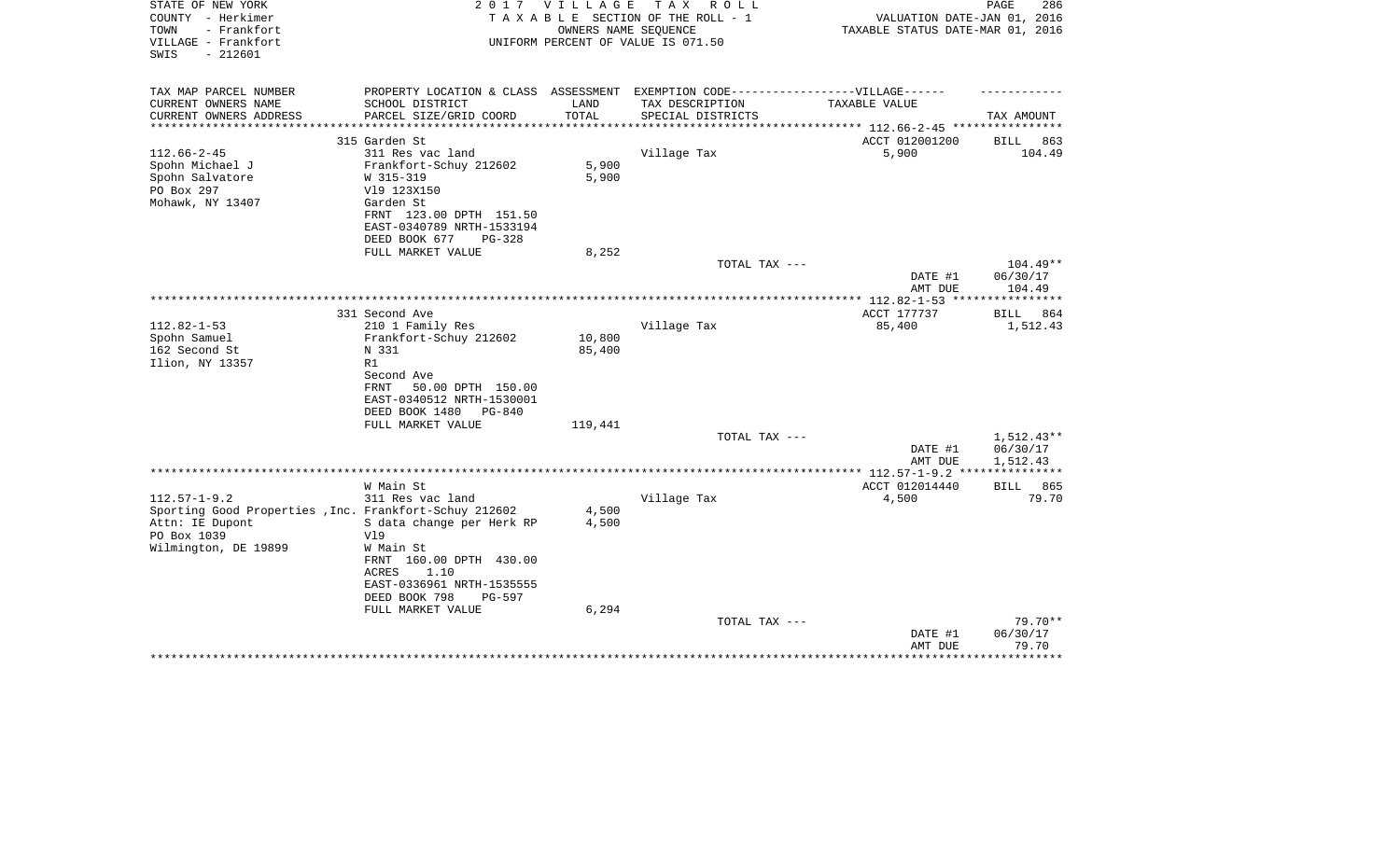| STATE OF NEW YORK<br>COUNTY - Herkimer<br>- Frankfort<br>TOWN<br>VILLAGE - Frankfort          |                                                                                                                                 | 2017 VILLAGE<br>OWNERS NAME SEQUENCE | TAX ROLL<br>TAXABLE SECTION OF THE ROLL - 1<br>UNIFORM PERCENT OF VALUE IS 071.50                    | VALUATION DATE-JAN 01, 2016<br>TAXABLE STATUS DATE-MAR 01, 2016 | PAGE<br>287                    |
|-----------------------------------------------------------------------------------------------|---------------------------------------------------------------------------------------------------------------------------------|--------------------------------------|------------------------------------------------------------------------------------------------------|-----------------------------------------------------------------|--------------------------------|
| $-212601$<br>SWIS                                                                             |                                                                                                                                 |                                      |                                                                                                      |                                                                 |                                |
| TAX MAP PARCEL NUMBER<br>CURRENT OWNERS NAME                                                  | SCHOOL DISTRICT                                                                                                                 | LAND                                 | PROPERTY LOCATION & CLASS ASSESSMENT EXEMPTION CODE-----------------VILLAGE------<br>TAX DESCRIPTION | TAXABLE VALUE                                                   |                                |
| CURRENT OWNERS ADDRESS<br>*********************                                               | PARCEL SIZE/GRID COORD                                                                                                          | TOTAL<br>***********                 | SPECIAL DISTRICTS                                                                                    |                                                                 | TAX AMOUNT                     |
| $112.57 - 1 - 11.2$                                                                           | Adams St                                                                                                                        |                                      | Village Tax                                                                                          |                                                                 | 866<br>BILL                    |
| Sporting Goods Prop<br>Attn: EI Dupont De Nemours<br>PO Box 1039<br>Wilmington, DE 19899-9703 | 311 Res vac land<br>Frankfort-Schuy 212602<br>W<br><b>ACRES</b><br>1.00<br>EAST-0337035 NRTH-1535242<br>DEED BOOK 822<br>PG-124 | 7,500<br>7,500                       |                                                                                                      | 7,500                                                           | 132.83                         |
|                                                                                               | FULL MARKET VALUE                                                                                                               | 10,490                               |                                                                                                      |                                                                 |                                |
|                                                                                               |                                                                                                                                 |                                      | TOTAL TAX ---                                                                                        | DATE #1<br>AMT DUE                                              | 132.83**<br>06/30/17<br>132.83 |
|                                                                                               | Mary St                                                                                                                         |                                      |                                                                                                      | ACCT 012021390                                                  | 867<br>BILL                    |
| $112.57 - 1 - 18$<br>Sporting Goods Prop Inc<br>Attn: EI Dupont De Nemours                    | 311 Res vac land<br>Frankfort-Schuy 212602<br>N                                                                                 | 1,200<br>1,200                       | Village Tax                                                                                          | 1,200                                                           | 21.25                          |
| PO Box 1039<br>Wilmington, DE 19899                                                           | Vac Ld<br>Mary St<br>FRNT 100.00 DPTH 150.00<br>EAST-0336737 NRTH-1534999<br>DEED BOOK 822<br><b>PG-142</b>                     |                                      |                                                                                                      |                                                                 |                                |
|                                                                                               | FULL MARKET VALUE                                                                                                               | 1,678                                | TOTAL TAX ---                                                                                        |                                                                 | $21.25**$                      |
|                                                                                               |                                                                                                                                 |                                      |                                                                                                      | DATE #1<br>AMT DUE                                              | 06/30/17<br>21.25              |
|                                                                                               | Elizabeth St                                                                                                                    |                                      |                                                                                                      | ACCT 012021360                                                  | 868<br>BILL                    |
| $112.57 - 1 - 19$                                                                             | 311 Res vac land                                                                                                                |                                      | Village Tax                                                                                          | 1,000                                                           | 17.71                          |
| Sporting Goods Prop Inc<br>Attn: EI Dupont De Nemours                                         | Frankfort-Schuy 212602<br>S                                                                                                     | 1,000<br>1,000                       |                                                                                                      |                                                                 |                                |
| PO Box 1039<br>Wilmington, DE 19899                                                           | Vac Ld<br>Elizabeth St                                                                                                          |                                      |                                                                                                      |                                                                 |                                |
|                                                                                               | 50.00 DPTH 150.00<br>FRNT<br>EAST-0336891 NRTH-1535038<br>DEED BOOK 822<br>$PG-142$                                             |                                      |                                                                                                      |                                                                 |                                |
|                                                                                               | FULL MARKET VALUE                                                                                                               | 1,399                                | TOTAL TAX ---                                                                                        |                                                                 | $17.71**$                      |
|                                                                                               |                                                                                                                                 |                                      |                                                                                                      | DATE #1<br>AMT DUE                                              | 06/30/17<br>17.71              |
|                                                                                               | Elizabeth St                                                                                                                    |                                      |                                                                                                      | ACCT 012021300                                                  | 869<br><b>BILL</b>             |
| $112.57 - 1 - 20$<br>Sporting Goods Prop Inc                                                  | 311 Res vac land<br>Frankfort-Schuy 212602                                                                                      | 5,000                                | Village Tax                                                                                          | 5,000                                                           | 88.55                          |
| Attn: EI Dupont De Nemours<br>PO Box 1039<br>Wilmington, DE 19899                             | S<br>Vac Ld<br>Elizabeth St<br>FRNT 123.30 DPTH 176.00<br>EAST-0336878 NRTH-1535142<br>DEED BOOK 822<br>$PG-142$                | 5,000<br>6,993                       |                                                                                                      |                                                                 |                                |
|                                                                                               | FULL MARKET VALUE                                                                                                               |                                      | TOTAL TAX ---                                                                                        | DATE #1                                                         | 88.55**<br>06/30/17            |
|                                                                                               |                                                                                                                                 |                                      |                                                                                                      | AMT DUE                                                         | 88.55                          |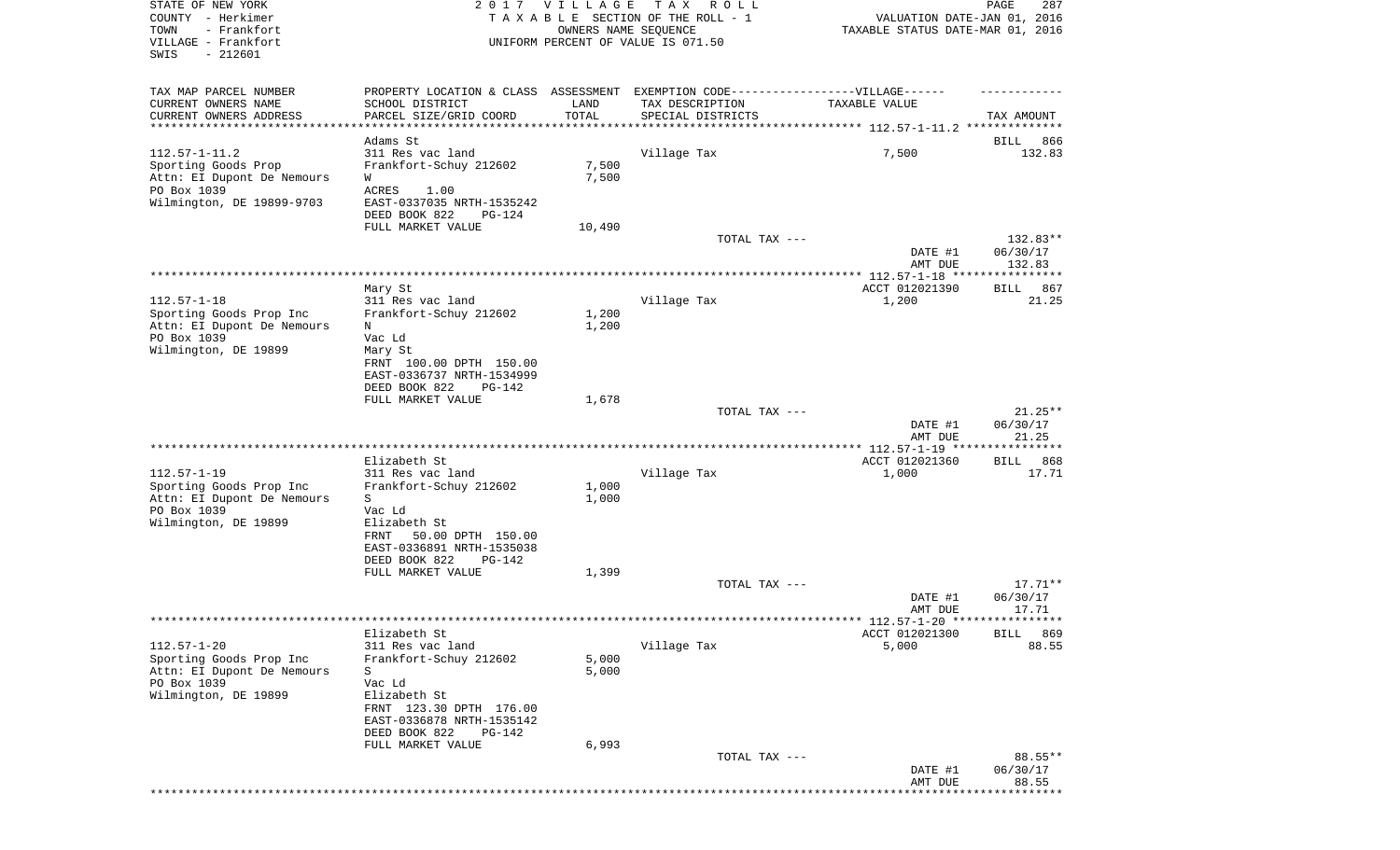| STATE OF NEW YORK<br>COUNTY - Herkimer<br>- Frankfort<br>TOWN<br>VILLAGE - Frankfort<br>SWIS<br>$-212601$         | 2 0 1 7                                                                                                                                                          | VILLAGE            | TAX ROLL<br>TAXABLE SECTION OF THE ROLL - 1<br>OWNERS NAME SEQUENCE<br>UNIFORM PERCENT OF VALUE IS 071.50 | VALUATION DATE-JAN 01, 2016<br>TAXABLE STATUS DATE-MAR 01, 2016 | PAGE<br>288                    |
|-------------------------------------------------------------------------------------------------------------------|------------------------------------------------------------------------------------------------------------------------------------------------------------------|--------------------|-----------------------------------------------------------------------------------------------------------|-----------------------------------------------------------------|--------------------------------|
| TAX MAP PARCEL NUMBER<br>CURRENT OWNERS NAME                                                                      | SCHOOL DISTRICT                                                                                                                                                  | LAND               | PROPERTY LOCATION & CLASS ASSESSMENT EXEMPTION CODE-----------------VILLAGE------<br>TAX DESCRIPTION      | TAXABLE VALUE                                                   |                                |
| CURRENT OWNERS ADDRESS                                                                                            | PARCEL SIZE/GRID COORD                                                                                                                                           | TOTAL              | SPECIAL DISTRICTS                                                                                         |                                                                 | TAX AMOUNT                     |
| ********************                                                                                              | ******************                                                                                                                                               | ****************** |                                                                                                           | ************** 112.57-1-21 *****************                    |                                |
|                                                                                                                   | Crestline Ave                                                                                                                                                    |                    |                                                                                                           | ACCT 012021330                                                  | <b>BILL</b><br>870             |
| $112.57 - 1 - 21$<br>Sporting Goods Prop Inc<br>Attn: EI Dupont De Nemours<br>PO Box 1039<br>Wilmington, DE 19899 | 312 Vac w/imprv<br>Frankfort-Schuy 212602<br>S<br>Vac Ld<br>Crestline Ave<br>FRNT<br>95.00 DPTH 223.00<br>EAST-0336734 NRTH-1535142<br>DEED BOOK 822<br>$PG-142$ | 4,800<br>10,600    | Village Tax                                                                                               | 10,600                                                          | 187.73                         |
|                                                                                                                   | FULL MARKET VALUE                                                                                                                                                | 14,825             |                                                                                                           |                                                                 |                                |
|                                                                                                                   |                                                                                                                                                                  |                    | TOTAL TAX ---                                                                                             |                                                                 | $187.73**$                     |
|                                                                                                                   |                                                                                                                                                                  |                    |                                                                                                           | DATE #1<br>AMT DUE                                              | 06/30/17<br>187.73             |
|                                                                                                                   |                                                                                                                                                                  |                    |                                                                                                           |                                                                 |                                |
| $112.57 - 1 - 10.2$                                                                                               | 321 W Main St<br>311 Res vac land                                                                                                                                |                    |                                                                                                           | ACCT 012004030                                                  | 871<br><b>BILL</b>             |
| Sporting Goods Properties, Inc. Frankfort-Schuy 212602<br>Attn: IE Dupont<br>PO Box 1039<br>Wilmington, DE 19899  | S<br>from split 112.57-1-10<br>West Main St<br>FRNT 100.00 DPTH 430.00<br>EAST-0337048 NRTH-1535457<br>DEED BOOK 1254 PG-560                                     | 8,000<br>8,000     | Village Tax                                                                                               | 8,000                                                           | 141.68                         |
|                                                                                                                   | FULL MARKET VALUE                                                                                                                                                | 11,189             |                                                                                                           |                                                                 |                                |
|                                                                                                                   |                                                                                                                                                                  |                    | TOTAL TAX ---                                                                                             | DATE #1<br>AMT DUE                                              | 141.68**<br>06/30/17<br>141.68 |
|                                                                                                                   |                                                                                                                                                                  |                    |                                                                                                           | *********** 112.73-4-23 ****************                        |                                |
|                                                                                                                   | 221 Third Ave                                                                                                                                                    |                    |                                                                                                           | ACCT 176152                                                     | BILL 872                       |
| $112.73 - 4 - 23$                                                                                                 | 210 1 Family Res                                                                                                                                                 |                    | VET COM CT 41131                                                                                          | 10,515                                                          |                                |
| Stachowiak Robert A                                                                                               | Frankfort-Schuy 212602                                                                                                                                           |                    | 10,800 VET DIS CT 41141                                                                                   | 11,640                                                          |                                |
| Stachowiak Rosalie<br>221 Third Ave<br>Frankfort, NY 13340                                                        | N 221<br>R1<br>Third Ave<br>50.00 DPTH 150.00<br><b>FRNT</b><br>EAST-0339461 NRTH-1530680<br>DEED BOOK 1469<br><b>PG-907</b><br>FULL MARKET VALUE                | 81,399             | 58,200 Village Tax                                                                                        | 36,045                                                          | 638.36                         |
|                                                                                                                   |                                                                                                                                                                  |                    | TOTAL TAX ---                                                                                             | DATE #1<br>AMT DUE                                              | 638.36**<br>06/30/17<br>638.36 |
|                                                                                                                   | ************************                                                                                                                                         |                    |                                                                                                           |                                                                 | ********                       |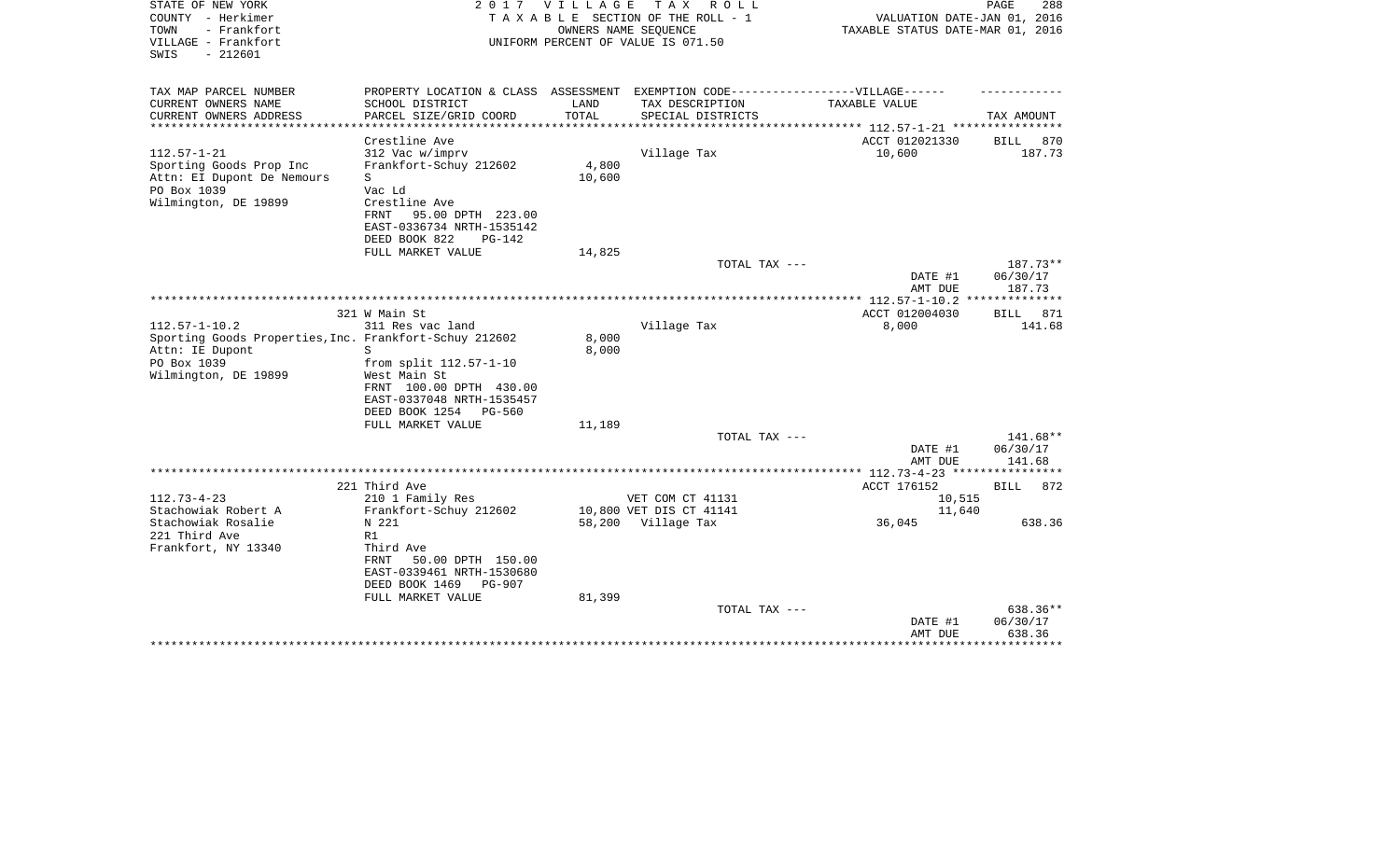| STATE OF NEW YORK<br>COUNTY - Herkimer<br>TOWN<br>- Frankfort<br>VILLAGE - Frankfort<br>$-212601$<br>SWIS | 2017                                                                              | <b>VILLAGE</b> | T A X<br>R O L L<br>TAXABLE SECTION OF THE ROLL - 1<br>OWNERS NAME SEQUENCE<br>UNIFORM PERCENT OF VALUE IS 071.50 | VALUATION DATE-JAN 01, 2016<br>TAXABLE STATUS DATE-MAR 01, 2016 | PAGE<br>289          |
|-----------------------------------------------------------------------------------------------------------|-----------------------------------------------------------------------------------|----------------|-------------------------------------------------------------------------------------------------------------------|-----------------------------------------------------------------|----------------------|
| TAX MAP PARCEL NUMBER                                                                                     | PROPERTY LOCATION & CLASS ASSESSMENT EXEMPTION CODE-----------------VILLAGE------ |                |                                                                                                                   |                                                                 |                      |
| CURRENT OWNERS NAME<br>CURRENT OWNERS ADDRESS                                                             | SCHOOL DISTRICT                                                                   | LAND<br>TOTAL  | TAX DESCRIPTION                                                                                                   | TAXABLE VALUE                                                   | TAX AMOUNT           |
| *********************                                                                                     | PARCEL SIZE/GRID COORD                                                            |                | SPECIAL DISTRICTS                                                                                                 | ************************** 112.81-3-11 *****************        |                      |
|                                                                                                           | 314 Fourth Ave                                                                    |                |                                                                                                                   | ACCT 012005220                                                  | BILL 873             |
| $112.81 - 3 - 11$                                                                                         | 210 1 Family Res                                                                  |                | Village Tax                                                                                                       | 52,000                                                          | 920.92               |
| Stafford Cynthia L                                                                                        | Frankfort-Schuy 212602                                                            | 10,800         |                                                                                                                   |                                                                 |                      |
| 314 Fourth Ave                                                                                            | S 314                                                                             | 52,000         |                                                                                                                   |                                                                 |                      |
| Frankfort, NY 13340                                                                                       | R1                                                                                |                |                                                                                                                   |                                                                 |                      |
|                                                                                                           | Life Use                                                                          |                |                                                                                                                   |                                                                 |                      |
|                                                                                                           | <b>FRNT</b><br>50.00 DPTH 150.00<br>EAST-0339484 NRTH-1529774                     |                |                                                                                                                   |                                                                 |                      |
|                                                                                                           | DEED BOOK 1243<br>PG-823                                                          |                |                                                                                                                   |                                                                 |                      |
|                                                                                                           | FULL MARKET VALUE                                                                 | 72,727         |                                                                                                                   |                                                                 |                      |
|                                                                                                           |                                                                                   |                | TOTAL TAX ---                                                                                                     |                                                                 | 920.92**             |
|                                                                                                           |                                                                                   |                |                                                                                                                   | DATE #1                                                         | 06/30/17             |
|                                                                                                           |                                                                                   |                |                                                                                                                   | AMT DUE                                                         | 920.92               |
|                                                                                                           |                                                                                   |                |                                                                                                                   | **************** 112.57-1-4<br>*****                            |                      |
| $112.57 - 1 - 4$                                                                                          | 310 W Main St<br>210 1 Family Res                                                 |                | Village Tax                                                                                                       | ACCT 199029<br>94,500                                           | <b>BILL</b><br>874   |
| Stashesku Ivan                                                                                            | Frankfort-Schuy 212602                                                            | 20,000         |                                                                                                                   |                                                                 | 1,673.60             |
| 310 W Main St                                                                                             | N                                                                                 | 94,500         |                                                                                                                   |                                                                 |                      |
| Frankfort, NY 13340                                                                                       | R1                                                                                |                |                                                                                                                   |                                                                 |                      |
|                                                                                                           | West Main St.                                                                     |                |                                                                                                                   |                                                                 |                      |
| PRIOR OWNER ON 3/01/2016                                                                                  | 2.10<br>ACRES                                                                     |                |                                                                                                                   |                                                                 |                      |
| Central Mortgage Company                                                                                  | EAST-0337526 NRTH-1535438                                                         |                |                                                                                                                   |                                                                 |                      |
|                                                                                                           | DEED BOOK 1612<br><b>PG-176</b>                                                   |                |                                                                                                                   |                                                                 |                      |
|                                                                                                           | FULL MARKET VALUE                                                                 | 132,168        |                                                                                                                   |                                                                 |                      |
|                                                                                                           |                                                                                   |                | TOTAL TAX ---                                                                                                     |                                                                 | 1,673.60**           |
|                                                                                                           |                                                                                   |                |                                                                                                                   | DATE #1<br>AMT DUE                                              | 06/30/17<br>1,673.60 |
|                                                                                                           |                                                                                   |                |                                                                                                                   |                                                                 | ***********          |
|                                                                                                           | 302 First Ave                                                                     |                |                                                                                                                   | ACCT 012010140                                                  | BILL<br>875          |
| $112.82 - 1 - 38$                                                                                         | 220 2 Family Res                                                                  |                | Village Tax                                                                                                       | 56,500                                                          | 1,000.62             |
| Stauring Mark A                                                                                           | Frankfort-Schuy 212602                                                            | 10,800         |                                                                                                                   |                                                                 |                      |
| 302 First Ave                                                                                             | S 302                                                                             | 56,500         |                                                                                                                   |                                                                 |                      |
| Frankfort, NY 13340                                                                                       | R <sub>2</sub>                                                                    |                |                                                                                                                   |                                                                 |                      |
|                                                                                                           | First Ave                                                                         |                |                                                                                                                   |                                                                 |                      |
|                                                                                                           | <b>FRNT</b><br>50.00 DPTH 150.00                                                  |                |                                                                                                                   |                                                                 |                      |
|                                                                                                           | EAST-0340140 NRTH-1530670                                                         |                |                                                                                                                   |                                                                 |                      |
|                                                                                                           | DEED BOOK 709<br>$PG-709$<br>FULL MARKET VALUE                                    | 79,021         |                                                                                                                   |                                                                 |                      |
|                                                                                                           |                                                                                   |                | TOTAL TAX ---                                                                                                     |                                                                 | $1,000.62**$         |
|                                                                                                           |                                                                                   |                |                                                                                                                   | DATE #1                                                         | 06/30/17             |
|                                                                                                           |                                                                                   |                |                                                                                                                   | AMT DUE                                                         | 1,000.62             |
|                                                                                                           |                                                                                   |                |                                                                                                                   |                                                                 |                      |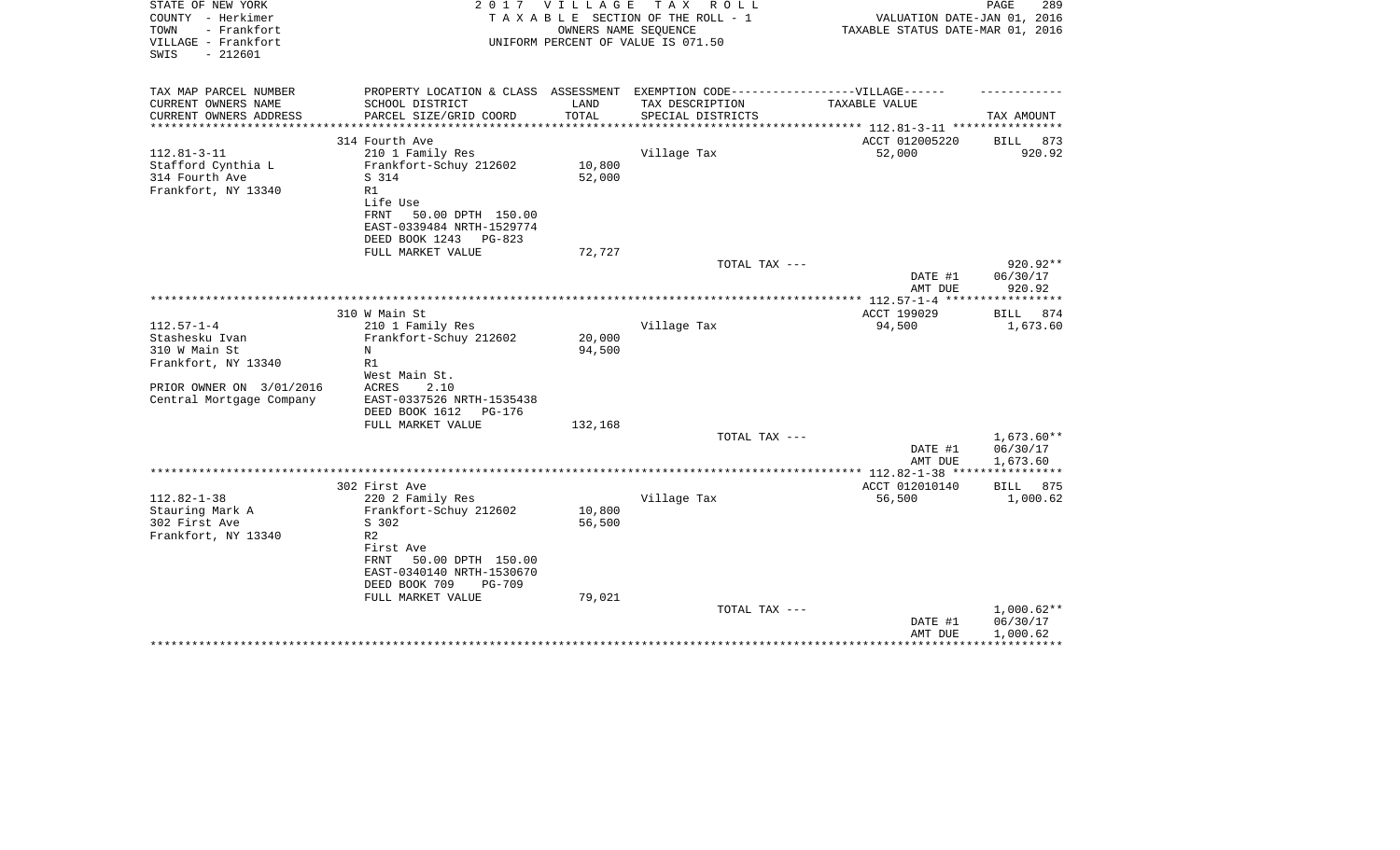| STATE OF NEW YORK<br>COUNTY - Herkimer<br>- Frankfort<br>TOWN<br>VILLAGE - Frankfort<br>$-212601$<br>SWIS | 2017                                                                                                 | VILLAGE | TAX ROLL<br>TAXABLE SECTION OF THE ROLL - 1<br>OWNERS NAME SEQUENCE<br>UNIFORM PERCENT OF VALUE IS 071.50 | VALUATION DATE-JAN 01, 2016<br>TAXABLE STATUS DATE-MAR 01, 2016 | PAGE<br>290             |
|-----------------------------------------------------------------------------------------------------------|------------------------------------------------------------------------------------------------------|---------|-----------------------------------------------------------------------------------------------------------|-----------------------------------------------------------------|-------------------------|
| TAX MAP PARCEL NUMBER<br>CURRENT OWNERS NAME                                                              | PROPERTY LOCATION & CLASS ASSESSMENT EXEMPTION CODE-----------------VILLAGE------<br>SCHOOL DISTRICT | LAND    | TAX DESCRIPTION                                                                                           | TAXABLE VALUE                                                   |                         |
| CURRENT OWNERS ADDRESS                                                                                    | PARCEL SIZE/GRID COORD                                                                               | TOTAL   | SPECIAL DISTRICTS                                                                                         |                                                                 | TAX AMOUNT              |
| **********************                                                                                    | ***************************                                                                          |         |                                                                                                           |                                                                 |                         |
|                                                                                                           | 206 W Main St                                                                                        |         |                                                                                                           | ACCT 012013260                                                  | BILL<br>876             |
| $112.65 - 1 - 65$                                                                                         | 411 Apartment                                                                                        |         | Village Tax                                                                                               | 67,400                                                          | 1,193.65                |
| Stefka Brian                                                                                              | Frankfort-Schuy 212602                                                                               | 12,400  |                                                                                                           |                                                                 |                         |
| 76 Sanger Ave                                                                                             | N                                                                                                    | 67,400  |                                                                                                           |                                                                 |                         |
| New Hartford, NY 13413                                                                                    | R4<br>W Main St                                                                                      |         |                                                                                                           |                                                                 |                         |
|                                                                                                           | 62.00 DPTH 164.00<br>FRNT                                                                            |         |                                                                                                           |                                                                 |                         |
|                                                                                                           | EAST-0338849 NRTH-1533748                                                                            |         |                                                                                                           |                                                                 |                         |
|                                                                                                           | DEED BOOK 1115<br>$PG-382$                                                                           |         |                                                                                                           |                                                                 |                         |
|                                                                                                           | FULL MARKET VALUE                                                                                    | 94,266  |                                                                                                           |                                                                 |                         |
|                                                                                                           |                                                                                                      |         | TOTAL TAX ---                                                                                             |                                                                 | 1,193.65**              |
|                                                                                                           |                                                                                                      |         |                                                                                                           | DATE #1<br>AMT DUE                                              | 06/30/17                |
|                                                                                                           |                                                                                                      |         |                                                                                                           | *** $112.74 - 2 - 29$ ***                                       | 1,193.65                |
|                                                                                                           | 228 Mann St                                                                                          |         |                                                                                                           | ACCT 190507                                                     | <b>BILL</b><br>877      |
| $112.74 - 2 - 29$                                                                                         | 220 2 Family Res                                                                                     |         | Village Tax                                                                                               | 60,300                                                          | 1,067.91                |
| Stephens Ashley                                                                                           | Frankfort-Schuy 212602                                                                               | 7,000   |                                                                                                           |                                                                 |                         |
| 228 Mann St                                                                                               | S 228                                                                                                | 60,300  |                                                                                                           |                                                                 |                         |
| Frankfort, NY 13340                                                                                       | Mann St                                                                                              |         |                                                                                                           |                                                                 |                         |
|                                                                                                           | FRNT<br>50.00 DPTH 186.00                                                                            |         |                                                                                                           |                                                                 |                         |
|                                                                                                           | EAST-0340051 NRTH-1531569<br>DEED BOOK 1558<br>PG-868                                                |         |                                                                                                           |                                                                 |                         |
|                                                                                                           | FULL MARKET VALUE                                                                                    | 84,336  |                                                                                                           |                                                                 |                         |
|                                                                                                           |                                                                                                      |         | TOTAL TAX ---                                                                                             |                                                                 | 1,067.91**              |
|                                                                                                           |                                                                                                      |         |                                                                                                           | DATE #1                                                         | 06/30/17                |
|                                                                                                           |                                                                                                      |         |                                                                                                           | AMT DUE                                                         | 1,067.91                |
|                                                                                                           |                                                                                                      |         |                                                                                                           |                                                                 |                         |
| $112.82 - 2 - 17$                                                                                         | 335 Third Ave<br>210 1 Family Res                                                                    |         | Village Tax                                                                                               | ACCT 187016<br>59,900                                           | 878<br>BILL<br>1,060.83 |
| Stewart Amanda C                                                                                          | Frankfort-Schuy 212602                                                                               | 12,200  |                                                                                                           |                                                                 |                         |
| 335 Third Ave                                                                                             | N 335                                                                                                | 59,900  |                                                                                                           |                                                                 |                         |
| Frankfort, NY 13340                                                                                       | R1 65X155                                                                                            |         |                                                                                                           |                                                                 |                         |
|                                                                                                           | Third Ave                                                                                            |         |                                                                                                           |                                                                 |                         |
|                                                                                                           | FRNT<br>65.80 DPTH 150.00                                                                            |         |                                                                                                           |                                                                 |                         |
|                                                                                                           | EAST-0340246 NRTH-1529739                                                                            |         |                                                                                                           |                                                                 |                         |
|                                                                                                           | DEED BOOK 1537<br>PG-917                                                                             |         |                                                                                                           |                                                                 |                         |
|                                                                                                           | FULL MARKET VALUE                                                                                    | 83,776  | TOTAL TAX ---                                                                                             |                                                                 | $1,060.83**$            |
|                                                                                                           |                                                                                                      |         |                                                                                                           | DATE #1                                                         | 06/30/17                |
|                                                                                                           |                                                                                                      |         |                                                                                                           | AMT DUE                                                         | 1,060.83                |
|                                                                                                           |                                                                                                      |         |                                                                                                           |                                                                 |                         |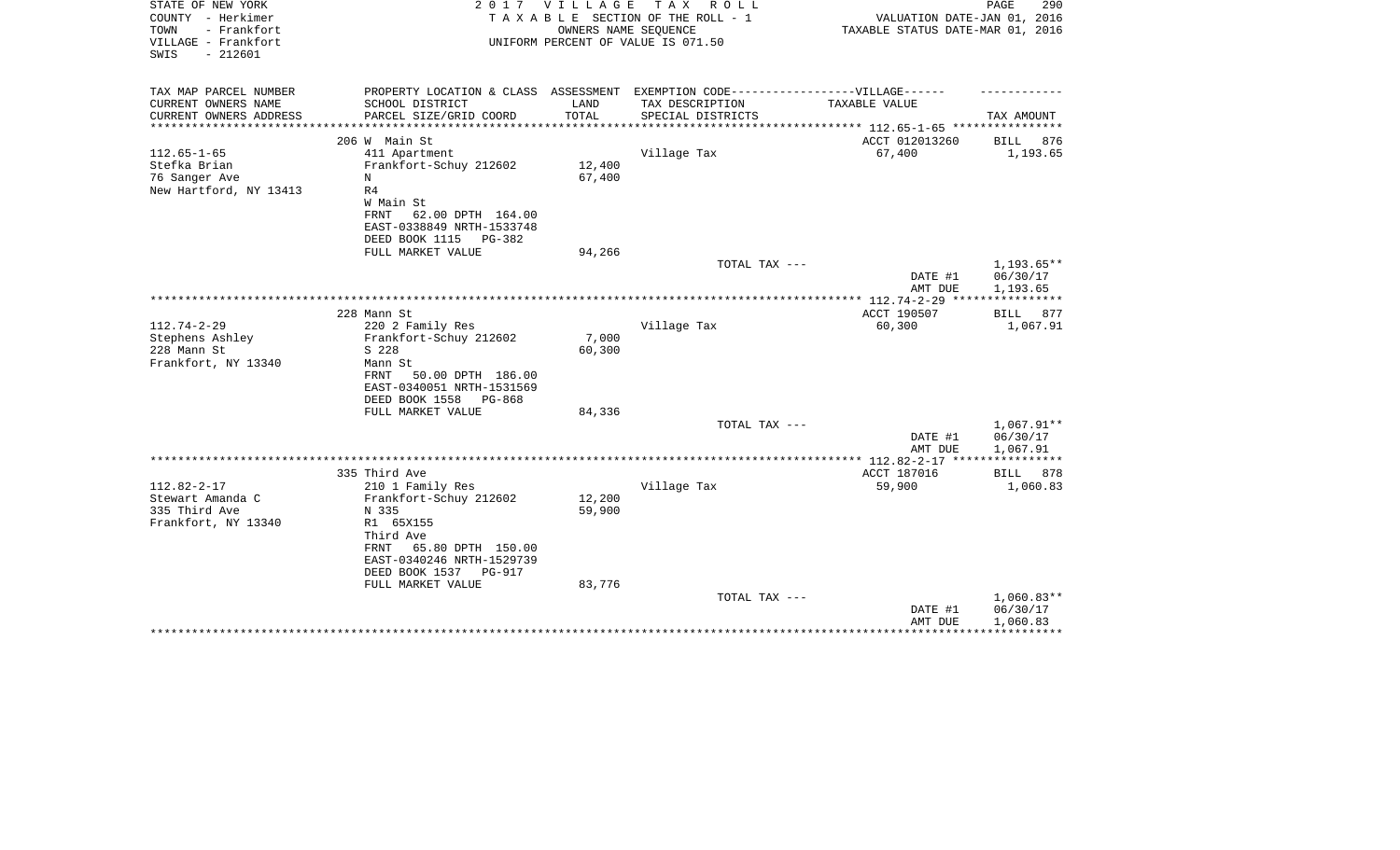| STATE OF NEW YORK<br>COUNTY - Herkimer<br>- Frankfort<br>TOWN<br>VILLAGE - Frankfort<br>$-212601$<br>SWIS   | 2 0 1 7                                                                                                                                                                                                               | V I L L A G E<br>OWNERS NAME SEOUENCE | TAX ROLL<br>TAXABLE SECTION OF THE ROLL - 1<br>UNIFORM PERCENT OF VALUE IS 071.50 | VALUATION DATE-JAN 01, 2016<br>TAXABLE STATUS DATE-MAR 01, 2016                   | 291<br>PAGE                          |
|-------------------------------------------------------------------------------------------------------------|-----------------------------------------------------------------------------------------------------------------------------------------------------------------------------------------------------------------------|---------------------------------------|-----------------------------------------------------------------------------------|-----------------------------------------------------------------------------------|--------------------------------------|
| TAX MAP PARCEL NUMBER<br>CURRENT OWNERS NAME<br>CURRENT OWNERS ADDRESS<br>*********************             | PROPERTY LOCATION & CLASS ASSESSMENT EXEMPTION CODE----------------VILLAGE------<br>SCHOOL DISTRICT<br>PARCEL SIZE/GRID COORD<br>***************************                                                          | LAND<br>TOTAL<br>**************       | TAX DESCRIPTION<br>SPECIAL DISTRICTS                                              | TAXABLE VALUE<br>************************************** 112.73-2-54 ************* | TAX AMOUNT                           |
| $112.73 - 2 - 54$<br>Stewart Jeremy M<br>113 First Ave<br>Frankfort, NY 13340                               | 113 First Ave<br>210 1 Family Res<br>Frankfort-Schuy 212602<br>N 113<br>R1<br>First Ave<br>FRNT<br>31.00 DPTH 130.00<br><b>BANK</b><br>135<br>EAST-0339132 NRTH-1532014<br>DEED BOOK 1285 PG-382<br>FULL MARKET VALUE | 6,100<br>45,300                       | Village Tax                                                                       | ACCT 012000870<br>45,300                                                          | 879<br><b>BILL</b><br>802.26         |
|                                                                                                             |                                                                                                                                                                                                                       | 63,357                                | TOTAL TAX ---                                                                     | DATE #1<br>AMT DUE                                                                | 802.26**<br>06/30/17<br>802.26       |
|                                                                                                             | 215 Fifth Ave                                                                                                                                                                                                         |                                       |                                                                                   | ACCT 012031650                                                                    | BILL<br>880                          |
| $112.81 - 2 - 18$<br>Stillitano Vincenza<br>Rizzo Carl J<br>215 Fifth Ave<br>Frankfort, NY 13340            | 210 1 Family Res<br>Frankfort-Schuy 212602<br>N 215<br>R1 50X179<br>Fifth Ave<br>50.00 DPTH 195.00<br>FRNT<br>EAST-0338973 NRTH-1530123<br>DEED BOOK 944<br>$PG-472$                                                  | 11,500<br>59,400                      | Village Tax                                                                       | 59,400                                                                            | 1,051.97                             |
|                                                                                                             | FULL MARKET VALUE                                                                                                                                                                                                     | 83,077                                | TOTAL TAX ---                                                                     | DATE #1                                                                           | $1,051.97**$<br>06/30/17             |
|                                                                                                             |                                                                                                                                                                                                                       |                                       |                                                                                   | AMT DUE                                                                           | 1,051.97                             |
|                                                                                                             | 304 Litchfield St                                                                                                                                                                                                     |                                       |                                                                                   | ***************** 112.73-1-14 *****************<br>ACCT 012020760                 | BILL<br>881                          |
| $112.73 - 1 - 14$<br>Stillitano Vincenza lf est<br>Rizzo Carl J<br>304 Litchfield St<br>Frankfort, NY 13340 | 230 3 Family Res<br>Frankfort-Schuy 212602<br>W 304<br>R3 60X142<br>Litchfield St<br>FRNT<br>60.00 DPTH 142.00<br>EAST-0338545 NRTH-1531436<br>DEED BOOK 944<br><b>PG-470</b><br>FULL MARKET VALUE                    | 11,400<br>71,500<br>100,000           | Village Tax                                                                       | 71,500                                                                            | 1,266.27                             |
|                                                                                                             |                                                                                                                                                                                                                       |                                       | TOTAL TAX ---                                                                     | DATE #1<br>AMT DUE                                                                | $1,266.27**$<br>06/30/17<br>1,266.27 |
|                                                                                                             |                                                                                                                                                                                                                       |                                       |                                                                                   |                                                                                   |                                      |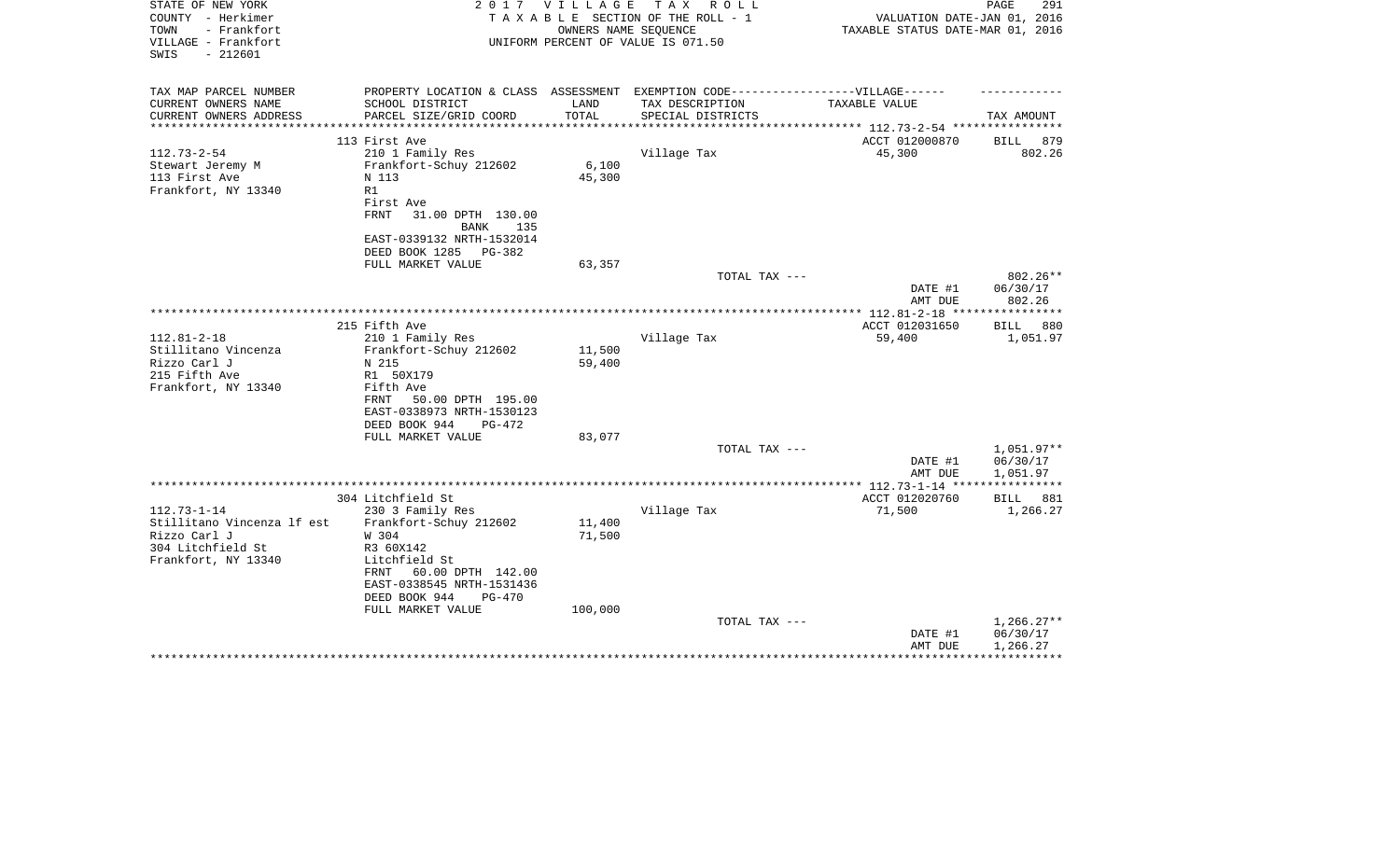| STATE OF NEW YORK<br>COUNTY - Herkimer<br>- Frankfort<br>TOWN<br>VILLAGE - Frankfort<br>$-212601$<br>SWIS |                                                                                   | 2017 VILLAGE<br>OWNERS NAME SEQUENCE | TAX ROLL<br>TAXABLE SECTION OF THE ROLL - 1<br>UNIFORM PERCENT OF VALUE IS 071.50 | VALUATION DATE-JAN 01, 2016<br>TAXABLE STATUS DATE-MAR 01, 2016 | PAGE<br>292             |
|-----------------------------------------------------------------------------------------------------------|-----------------------------------------------------------------------------------|--------------------------------------|-----------------------------------------------------------------------------------|-----------------------------------------------------------------|-------------------------|
| TAX MAP PARCEL NUMBER                                                                                     | PROPERTY LOCATION & CLASS ASSESSMENT EXEMPTION CODE-----------------VILLAGE------ |                                      |                                                                                   |                                                                 |                         |
| CURRENT OWNERS NAME                                                                                       | SCHOOL DISTRICT                                                                   | LAND                                 | TAX DESCRIPTION                                                                   | TAXABLE VALUE                                                   |                         |
| CURRENT OWNERS ADDRESS<br>******************                                                              | PARCEL SIZE/GRID COORD                                                            | TOTAL                                | SPECIAL DISTRICTS                                                                 |                                                                 | TAX AMOUNT              |
|                                                                                                           | 117 N Litchfield St                                                               |                                      |                                                                                   | ACCT 012022470                                                  | 882<br>BILL             |
| $112.65 - 3 - 58$                                                                                         | 210 1 Family Res                                                                  |                                      | Village Tax                                                                       | 50,000                                                          | 885.50                  |
| Stockbridge William J                                                                                     | Frankfort-Schuy 212602                                                            | 4,900                                |                                                                                   |                                                                 |                         |
| 117 N Litchfield St                                                                                       | W 117                                                                             | 50,000                               |                                                                                   |                                                                 |                         |
| Frankfort, NY 13340                                                                                       | R1 38X145                                                                         |                                      |                                                                                   |                                                                 |                         |
|                                                                                                           | N Litchfield S                                                                    |                                      |                                                                                   |                                                                 |                         |
|                                                                                                           | FRNT<br>38.00 DPTH 145.00<br>EAST-0339553 NRTH-1533114                            |                                      |                                                                                   |                                                                 |                         |
|                                                                                                           | DEED BOOK 1312<br>PG-930                                                          |                                      |                                                                                   |                                                                 |                         |
|                                                                                                           | FULL MARKET VALUE                                                                 | 69,930                               |                                                                                   |                                                                 |                         |
|                                                                                                           |                                                                                   |                                      | TOTAL TAX ---                                                                     |                                                                 | 885.50**                |
|                                                                                                           |                                                                                   |                                      |                                                                                   | DATE #1                                                         | 06/30/17                |
|                                                                                                           |                                                                                   |                                      | *******************                                                               | AMT DUE                                                         | 885.50                  |
|                                                                                                           | 404 Litchfield St                                                                 |                                      |                                                                                   | *** $112.73 - 1 - 20.1$                                         | * * * * * * * * * *     |
| $112.73 - 1 - 20.1$                                                                                       | 411 Apartment                                                                     |                                      | Village Tax                                                                       | ACCT 012000090<br>525,000                                       | 883<br>BILL<br>9,297.75 |
| Streamside Associates                                                                                     | Frankfort-Schuy 212602                                                            | 37,500                               |                                                                                   |                                                                 |                         |
| 2 Grandview Ave                                                                                           | W                                                                                 | 525,000                              |                                                                                   |                                                                 |                         |
| Frankfort, NY 13340                                                                                       | Govt Sub Low Income                                                               |                                      |                                                                                   |                                                                 |                         |
|                                                                                                           | Litchfield St                                                                     |                                      |                                                                                   |                                                                 |                         |
|                                                                                                           | FRNT<br>60.00 DPTH                                                                |                                      |                                                                                   |                                                                 |                         |
|                                                                                                           | ACRES<br>1.40                                                                     |                                      |                                                                                   |                                                                 |                         |
|                                                                                                           | EAST-0338222 NRTH-1530986<br>DEED BOOK 750<br>$PG-170$                            |                                      |                                                                                   |                                                                 |                         |
|                                                                                                           | FULL MARKET VALUE                                                                 | 734,266                              |                                                                                   |                                                                 |                         |
|                                                                                                           |                                                                                   |                                      | TOTAL TAX ---                                                                     |                                                                 | $9,297.75**$            |
|                                                                                                           |                                                                                   |                                      |                                                                                   | DATE #1                                                         | 06/30/17                |
|                                                                                                           |                                                                                   |                                      |                                                                                   | AMT DUE                                                         | 9,297.75                |
|                                                                                                           |                                                                                   |                                      |                                                                                   | ************ 112.82-2-65 ****                                   | ************            |
| $112.82 - 2 - 65$                                                                                         | 406 Reese Rd                                                                      |                                      |                                                                                   | ACCT 182997                                                     | BILL<br>884             |
| Streeter Ashlee                                                                                           | 220 2 Family Res<br>Frankfort-Schuy 212602                                        | 10,800                               | Village Tax                                                                       | 60,500                                                          | 1,071.46                |
| 406 Reese Rd                                                                                              | W 406                                                                             | 60,500                               |                                                                                   |                                                                 |                         |
| Frankfort, NY 13340                                                                                       | R <sub>2</sub>                                                                    |                                      |                                                                                   |                                                                 |                         |
|                                                                                                           | Reese Rd                                                                          |                                      |                                                                                   |                                                                 |                         |
|                                                                                                           | 33.00 DPTH 150.00<br>FRNT                                                         |                                      |                                                                                   |                                                                 |                         |
|                                                                                                           | EAST-0340226 NRTH-1529218                                                         |                                      |                                                                                   |                                                                 |                         |
|                                                                                                           | DEED BOOK 1514 PG-43                                                              |                                      |                                                                                   |                                                                 |                         |
|                                                                                                           | FULL MARKET VALUE                                                                 | 84,615                               | TOTAL TAX ---                                                                     |                                                                 | 1,071.46**              |
|                                                                                                           |                                                                                   |                                      |                                                                                   | DATE #1                                                         | 06/30/17                |
|                                                                                                           |                                                                                   |                                      |                                                                                   | AMT DUE                                                         | 1,071.46                |
|                                                                                                           |                                                                                   |                                      |                                                                                   |                                                                 |                         |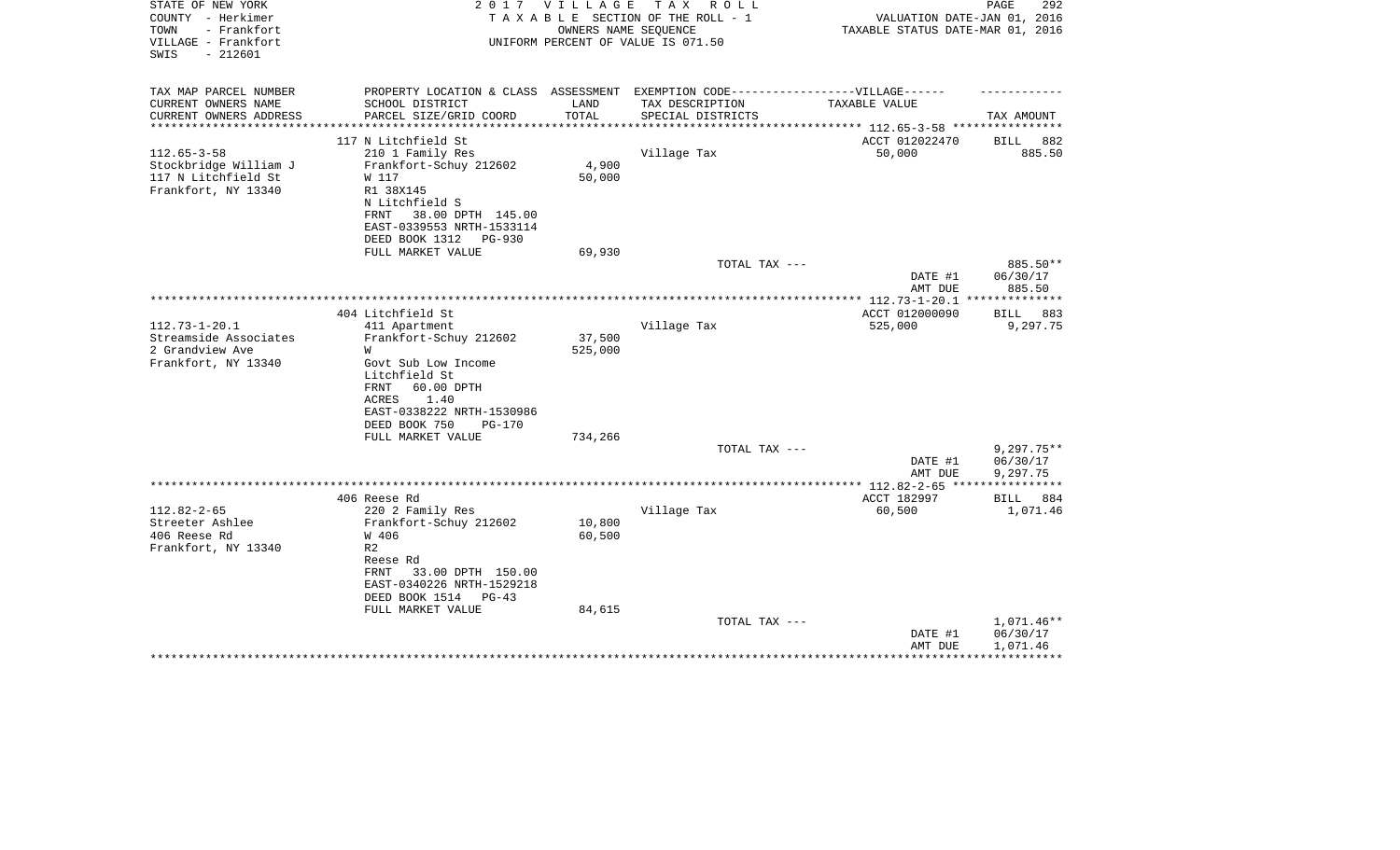| STATE OF NEW YORK<br>COUNTY - Herkimer<br>- Frankfort<br>TOWN<br>VILLAGE - Frankfort<br>$-212601$<br>SWIS | 2017                                                                              | <b>VILLAGE</b><br>OWNERS NAME SEQUENCE | TAX ROLL<br>TAXABLE SECTION OF THE ROLL - 1<br>UNIFORM PERCENT OF VALUE IS 071.50 | VALUATION DATE-JAN 01, 2016<br>TAXABLE STATUS DATE-MAR 01, 2016 | PAGE<br>293              |
|-----------------------------------------------------------------------------------------------------------|-----------------------------------------------------------------------------------|----------------------------------------|-----------------------------------------------------------------------------------|-----------------------------------------------------------------|--------------------------|
| TAX MAP PARCEL NUMBER                                                                                     | PROPERTY LOCATION & CLASS ASSESSMENT EXEMPTION CODE-----------------VILLAGE------ |                                        |                                                                                   |                                                                 |                          |
| CURRENT OWNERS NAME                                                                                       | SCHOOL DISTRICT                                                                   | LAND                                   | TAX DESCRIPTION                                                                   | TAXABLE VALUE                                                   |                          |
| CURRENT OWNERS ADDRESS<br>**************                                                                  | PARCEL SIZE/GRID COORD                                                            | TOTAL<br>*********************         | SPECIAL DISTRICTS                                                                 | ************** 112.82-2-66 ***********                          | TAX AMOUNT               |
|                                                                                                           | 408 Reese Rd                                                                      |                                        |                                                                                   | ACCT 012017370                                                  | BILL<br>885              |
| $112.82 - 2 - 66$                                                                                         | 210 1 Family Res                                                                  |                                        | Village Tax                                                                       | 95,900                                                          | 1,698.39                 |
| Streeter Scott W                                                                                          | Frankfort-Schuy 212602                                                            | 13,600                                 |                                                                                   |                                                                 |                          |
| Streeter Carla                                                                                            | W 408                                                                             | 95,900                                 |                                                                                   |                                                                 |                          |
| 408 Reese Rd                                                                                              | includes small strip with                                                         |                                        |                                                                                   |                                                                 |                          |
| Frankfort, NY 13340                                                                                       | Reese Rd<br>FRNT<br>79.00 DPTH 157.00                                             |                                        |                                                                                   |                                                                 |                          |
|                                                                                                           | 0.32<br>ACRES                                                                     |                                        |                                                                                   |                                                                 |                          |
|                                                                                                           | EAST-0303397 NRTH-1104642                                                         |                                        |                                                                                   |                                                                 |                          |
|                                                                                                           | DEED BOOK 1281<br>PG-51                                                           |                                        |                                                                                   |                                                                 |                          |
|                                                                                                           | FULL MARKET VALUE                                                                 | 134,126                                |                                                                                   |                                                                 |                          |
|                                                                                                           |                                                                                   |                                        | TOTAL TAX ---                                                                     |                                                                 | $1,698.39**$<br>06/30/17 |
|                                                                                                           |                                                                                   |                                        |                                                                                   | DATE #1<br>AMT DUE                                              | 1,698.39                 |
|                                                                                                           |                                                                                   |                                        |                                                                                   |                                                                 |                          |
|                                                                                                           | 202 E Orchard St                                                                  |                                        |                                                                                   | ACCT 012022440                                                  | BILL 886                 |
| $112.74 - 1 - 40$                                                                                         | 220 2 Family Res                                                                  |                                        | Village Tax                                                                       | 41,000                                                          | 726.11                   |
| Strobeck Larry Jr                                                                                         | Frankfort-Schuy 212602                                                            | 3,400                                  |                                                                                   |                                                                 |                          |
| Strobeck Shannon L                                                                                        | S 202                                                                             | 41,000                                 |                                                                                   |                                                                 |                          |
| 202 E Orchard St<br>Frankfort, NY 13340                                                                   | R2 30X95<br>E Orchard St                                                          |                                        |                                                                                   |                                                                 |                          |
|                                                                                                           | 32.00 DPTH 100.00<br>FRNT                                                         |                                        |                                                                                   |                                                                 |                          |
|                                                                                                           | EAST-0340368 NRTH-1532254                                                         |                                        |                                                                                   |                                                                 |                          |
|                                                                                                           | DEED BOOK 1279<br>$PG-403$                                                        |                                        |                                                                                   |                                                                 |                          |
|                                                                                                           | FULL MARKET VALUE                                                                 | 57,343                                 |                                                                                   |                                                                 |                          |
|                                                                                                           |                                                                                   |                                        | TOTAL TAX ---                                                                     |                                                                 | 726.11**                 |
|                                                                                                           |                                                                                   |                                        |                                                                                   | DATE #1<br>AMT DUE                                              | 06/30/17<br>726.11       |
|                                                                                                           |                                                                                   |                                        |                                                                                   |                                                                 |                          |
|                                                                                                           | 204 W Main St                                                                     |                                        |                                                                                   | ACCT 012004250                                                  | BILL 887                 |
| $112.65 - 1 - 66$                                                                                         | 483 Converted Re                                                                  |                                        | Village Tax                                                                       | 35,300                                                          | 625.16                   |
| Surace Joseph                                                                                             | Frankfort-Schuy 212602                                                            | 9,600                                  |                                                                                   |                                                                 |                          |
| 204 W Main St                                                                                             | 204 W Main St                                                                     | 35,300                                 |                                                                                   |                                                                 |                          |
| Frankfort, NY 13340                                                                                       | FRNT<br>62.00 DPTH<br>96.00<br>EAST-0338853 NRTH-1533673                          |                                        |                                                                                   |                                                                 |                          |
|                                                                                                           | DEED BOOK 1089 PG-58                                                              |                                        |                                                                                   |                                                                 |                          |
|                                                                                                           | FULL MARKET VALUE                                                                 | 49,371                                 |                                                                                   |                                                                 |                          |
|                                                                                                           |                                                                                   |                                        | TOTAL TAX ---                                                                     |                                                                 | 625.16**                 |
|                                                                                                           |                                                                                   |                                        |                                                                                   | DATE #1                                                         | 06/30/17                 |
|                                                                                                           |                                                                                   |                                        |                                                                                   | AMT DUE                                                         | 625.16<br>*********      |
|                                                                                                           |                                                                                   |                                        |                                                                                   |                                                                 |                          |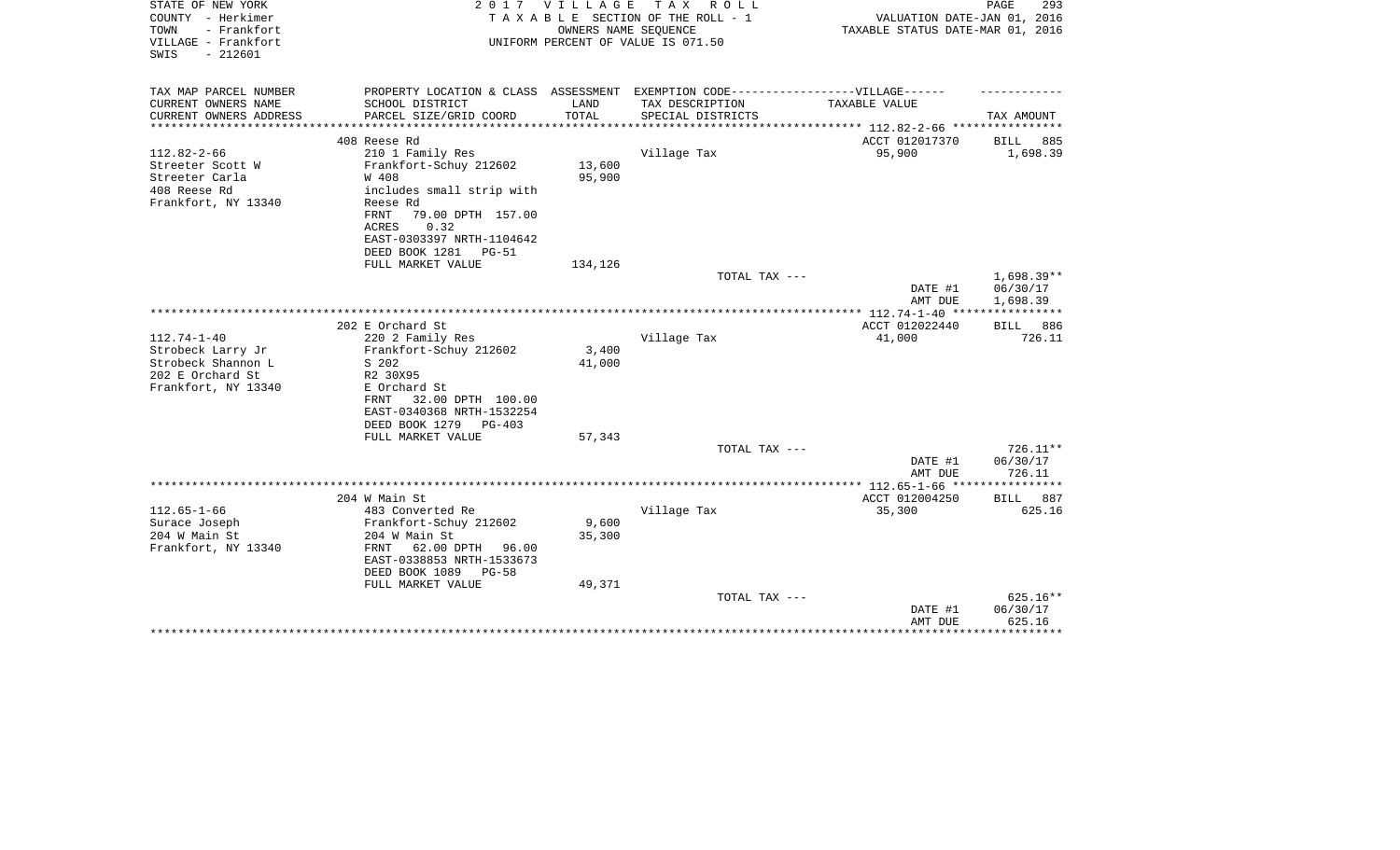| STATE OF NEW YORK<br>COUNTY - Herkimer<br>TOWN<br>- Frankfort<br>VILLAGE - Frankfort<br>SWIS<br>$-212601$ |                                                                                                                                                                                               |                             | 2017 VILLAGE TAX ROLL<br>TAXABLE SECTION OF THE ROLL - 1<br>OWNERS NAME SEQUENCE<br>UNIFORM PERCENT OF VALUE IS 071.50 | VALUATION DATE-JAN 01, 2016<br>TAXABLE STATUS DATE-MAR 01, 2016 | PAGE<br>294                          |
|-----------------------------------------------------------------------------------------------------------|-----------------------------------------------------------------------------------------------------------------------------------------------------------------------------------------------|-----------------------------|------------------------------------------------------------------------------------------------------------------------|-----------------------------------------------------------------|--------------------------------------|
| TAX MAP PARCEL NUMBER<br>CURRENT OWNERS NAME                                                              | PROPERTY LOCATION & CLASS ASSESSMENT EXEMPTION CODE----------------VILLAGE------<br>SCHOOL DISTRICT                                                                                           | LAND                        | TAX DESCRIPTION                                                                                                        | TAXABLE VALUE                                                   |                                      |
| CURRENT OWNERS ADDRESS                                                                                    | PARCEL SIZE/GRID COORD                                                                                                                                                                        | TOTAL                       | SPECIAL DISTRICTS                                                                                                      |                                                                 | TAX AMOUNT                           |
| *************                                                                                             | *************************                                                                                                                                                                     | *************************   |                                                                                                                        | ************* 112.73-4-13 **********                            |                                      |
| $112.73 - 4 - 13$                                                                                         | 242 Second Ave<br>220 2 Family Res                                                                                                                                                            |                             | VET COM CT 41131                                                                                                       | ACCT 012002610<br>10,515                                        | <b>BILL</b><br>888                   |
| Swald David S<br>Bonfardeci Anthony T<br>242 Second Ave<br>Frankfort, NY 13340                            | Frankfort-Schuy 212602<br>S 242<br>R2 50X150<br>land contract<br>FRNT<br>46.00 DPTH 150.00<br>EAST-0339705 NRTH-1530623<br>DEED BOOK 705<br>$PG - 266$                                        | 9,900<br>60,900             | Village Tax                                                                                                            | 50,385                                                          | 892.32                               |
|                                                                                                           | FULL MARKET VALUE                                                                                                                                                                             | 85,175                      | TOTAL TAX ---                                                                                                          |                                                                 | $892.32**$                           |
|                                                                                                           |                                                                                                                                                                                               |                             |                                                                                                                        | DATE #1<br>AMT DUE                                              | 06/30/17<br>892.32                   |
|                                                                                                           |                                                                                                                                                                                               |                             |                                                                                                                        |                                                                 |                                      |
| $112.73 - 2 - 36$<br>Sweeney Philip M<br>106 Pleasant Ave<br>Frankfort, NY 13340                          | 106 Pleasant Ave<br>210 1 Family Res<br>Frankfort-Schuy 212602<br>S<br>R1<br>R1<br>106 Pleasant A<br>FRNT 106.78 DPTH 210.48<br>EAST-0339110 NRTH-1532251<br>DEED BOOK 924<br>$PG-53$         | 17,000<br>52,500            | Village Tax                                                                                                            | ACCT 012001410<br>52,500                                        | BILL 889<br>929.78                   |
|                                                                                                           | FULL MARKET VALUE                                                                                                                                                                             | 73,427                      | TOTAL TAX ---                                                                                                          |                                                                 | 929.78**                             |
|                                                                                                           |                                                                                                                                                                                               |                             |                                                                                                                        | DATE #1<br>AMT DUE                                              | 06/30/17<br>929.78                   |
|                                                                                                           |                                                                                                                                                                                               |                             |                                                                                                                        | *************** 112.81-1-58 ***                                 | * * * * * * * * * * * *              |
| $112.81 - 1 - 58$<br>Sweet Jeremiah M<br>218 Sixth Ave<br>Frankfort, NY 13340                             | 218 Sixth Ave<br>210 1 Family Res<br>Frankfort-Schuy 212602<br>S<br>R1<br>Life Use<br>50.00 DPTH 150.00<br>FRNT<br>EAST-0338636 NRTH-1529659<br>DEED BOOK 1489<br>PG-291<br>FULL MARKET VALUE | 10,800<br>74,000<br>103,497 | Village Tax                                                                                                            | ACCT 177083<br>74,000                                           | <b>BILL</b><br>890<br>1,310.54       |
|                                                                                                           |                                                                                                                                                                                               |                             | TOTAL TAX ---                                                                                                          | DATE #1<br>AMT DUE                                              | $1,310.54**$<br>06/30/17<br>1,310.54 |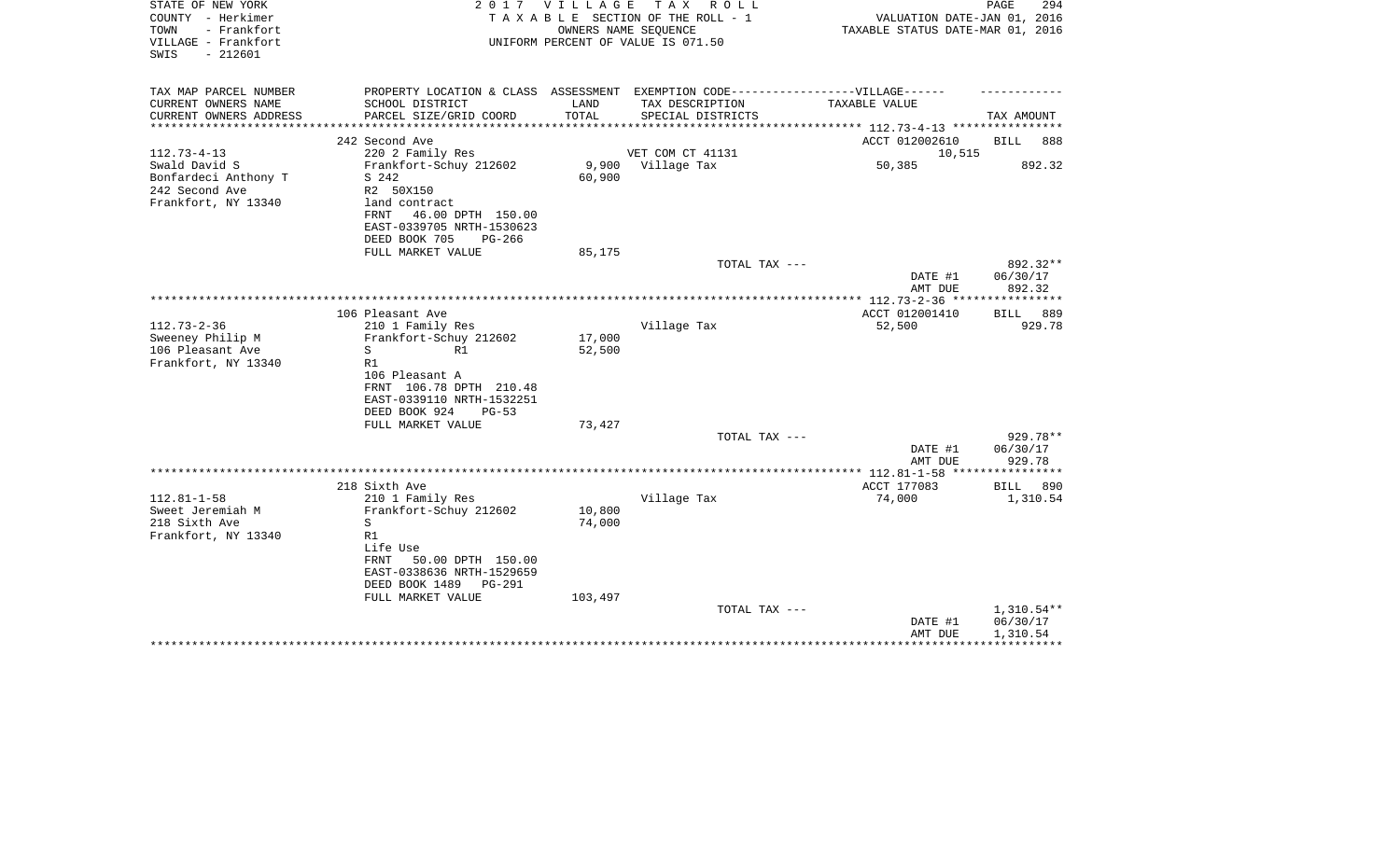| STATE OF NEW YORK<br>COUNTY - Herkimer<br>- Frankfort<br>TOWN<br>VILLAGE - Frankfort<br>$-212601$<br>SWIS |                                                                                   | 2017 VILLAGE                           | TAX ROLL<br>TAXABLE SECTION OF THE ROLL - 1<br>OWNERS NAME SEQUENCE<br>UNIFORM PERCENT OF VALUE IS 071.50 | VALUATION DATE-JAN 01, 2016<br>TAXABLE STATUS DATE-MAR 01, 2016 | PAGE<br>295          |
|-----------------------------------------------------------------------------------------------------------|-----------------------------------------------------------------------------------|----------------------------------------|-----------------------------------------------------------------------------------------------------------|-----------------------------------------------------------------|----------------------|
| TAX MAP PARCEL NUMBER                                                                                     | PROPERTY LOCATION & CLASS ASSESSMENT EXEMPTION CODE-----------------VILLAGE------ |                                        |                                                                                                           |                                                                 |                      |
| CURRENT OWNERS NAME<br>CURRENT OWNERS ADDRESS<br>*******************                                      | SCHOOL DISTRICT<br>PARCEL SIZE/GRID COORD<br>*************                        | LAND<br>TOTAL<br>* * * * * * * * * * * | TAX DESCRIPTION<br>SPECIAL DISTRICTS                                                                      | TAXABLE VALUE<br>********** 112.66-2-22 ***********             | TAX AMOUNT           |
|                                                                                                           | 310 Bee St                                                                        |                                        |                                                                                                           | ACCT 012026760                                                  | 891<br><b>BILL</b>   |
| $112.66 - 2 - 22$                                                                                         | 210 1 Family Res                                                                  |                                        | VET WAR CT 41121                                                                                          | 6,309                                                           |                      |
| Sweet Joseph Sr                                                                                           | Frankfort-Schuy 212602                                                            |                                        | 6,800 VET DIS CT 41141                                                                                    | 15,400                                                          |                      |
| 310 Bee St                                                                                                | E 310                                                                             |                                        | 44,000 Village Tax                                                                                        | 22,291                                                          | 394.77               |
| Frankfort, NY 13340                                                                                       | R1                                                                                |                                        |                                                                                                           |                                                                 |                      |
|                                                                                                           | FRNT 110.00 DPTH 138.00<br>EAST-0340986 NRTH-1532614                              |                                        |                                                                                                           |                                                                 |                      |
|                                                                                                           | DEED BOOK 1260<br><b>PG-214</b>                                                   |                                        |                                                                                                           |                                                                 |                      |
|                                                                                                           | FULL MARKET VALUE                                                                 | 61,538                                 |                                                                                                           |                                                                 |                      |
|                                                                                                           |                                                                                   |                                        | TOTAL TAX ---                                                                                             |                                                                 | $394.77**$           |
|                                                                                                           |                                                                                   |                                        |                                                                                                           | DATE #1                                                         | 06/30/17             |
|                                                                                                           |                                                                                   |                                        |                                                                                                           | AMT DUE                                                         | 394.77               |
|                                                                                                           | 306 E Main St                                                                     |                                        |                                                                                                           | ACCT 012016830                                                  | 892<br><b>BILL</b>   |
| $112.74 - 3 - 12$                                                                                         | 210 1 Family Res                                                                  |                                        | Village Tax                                                                                               | 53,300                                                          | 943.94               |
| Swiger Carl G                                                                                             | Frankfort-Schuy 212602                                                            | 6,500                                  |                                                                                                           |                                                                 |                      |
| 306 E Main St                                                                                             | S 306                                                                             | 53,300                                 |                                                                                                           |                                                                 |                      |
| Frankfort, NY 13340                                                                                       | R1                                                                                |                                        |                                                                                                           |                                                                 |                      |
|                                                                                                           | E Main St                                                                         |                                        |                                                                                                           |                                                                 |                      |
|                                                                                                           | FRNT<br>50.00 DPTH 150.00                                                         |                                        |                                                                                                           |                                                                 |                      |
|                                                                                                           | EAST-0340747 NRTH-1531048                                                         |                                        |                                                                                                           |                                                                 |                      |
|                                                                                                           | DEED BOOK 932<br>$PG-230$<br>FULL MARKET VALUE                                    | 74,545                                 |                                                                                                           |                                                                 |                      |
|                                                                                                           |                                                                                   |                                        | TOTAL TAX ---                                                                                             |                                                                 | 943.94**             |
|                                                                                                           |                                                                                   |                                        |                                                                                                           | DATE #1                                                         | 06/30/17             |
|                                                                                                           |                                                                                   |                                        |                                                                                                           | AMT DUE                                                         | 943.94               |
|                                                                                                           |                                                                                   |                                        |                                                                                                           |                                                                 |                      |
|                                                                                                           | 309 Third Ave                                                                     |                                        |                                                                                                           | ACCT 012026970                                                  | <b>BILL</b><br>893   |
| $112.82 - 2 - 30$                                                                                         | 210 1 Family Res                                                                  |                                        | VET WAR CT 41121                                                                                          | 6,309                                                           |                      |
| Talarico Victoria<br>309 Third Ave                                                                        | Frankfort-Schuy 212602<br>N 309                                                   | 8,400                                  | Village Tax                                                                                               | 56,291                                                          | 996.91               |
| Frankfort, NY 13340                                                                                       | R1 39X150                                                                         | 62,600                                 |                                                                                                           |                                                                 |                      |
|                                                                                                           | Third Ave                                                                         |                                        |                                                                                                           |                                                                 |                      |
|                                                                                                           | 39.00 DPTH 150.00<br>FRNT                                                         |                                        |                                                                                                           |                                                                 |                      |
|                                                                                                           | EAST-0339895 NRTH-1530168                                                         |                                        |                                                                                                           |                                                                 |                      |
|                                                                                                           | DEED BOOK 877<br>PG-646                                                           |                                        |                                                                                                           |                                                                 |                      |
|                                                                                                           | FULL MARKET VALUE                                                                 | 87,552                                 |                                                                                                           |                                                                 |                      |
|                                                                                                           |                                                                                   |                                        | TOTAL TAX ---                                                                                             | DATE #1                                                         | 996.91**<br>06/30/17 |
|                                                                                                           |                                                                                   |                                        |                                                                                                           | AMT DUE                                                         | 996.91               |
|                                                                                                           |                                                                                   |                                        |                                                                                                           |                                                                 |                      |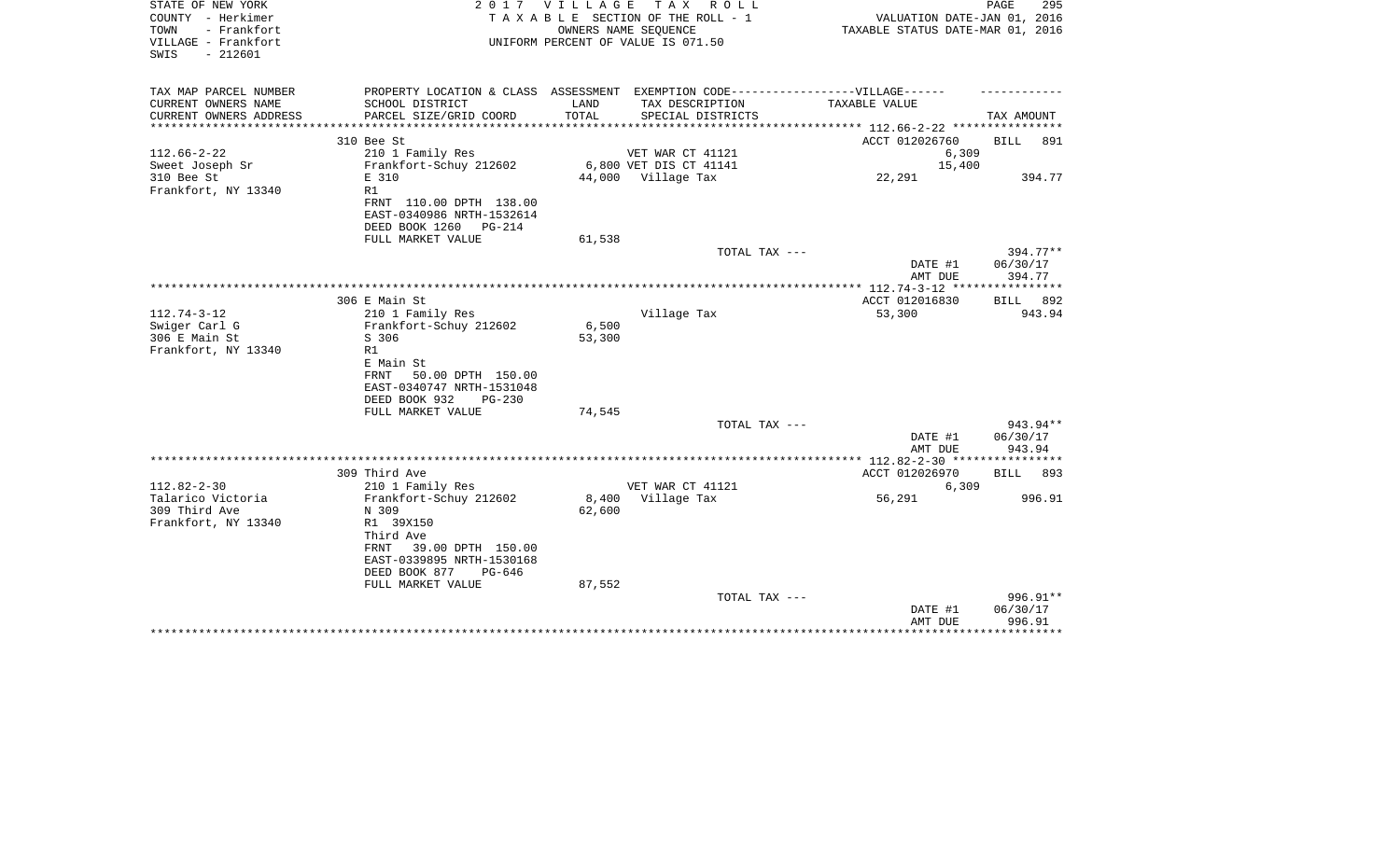| STATE OF NEW YORK<br>COUNTY - Herkimer<br>- Frankfort<br>TOWN<br>VILLAGE - Frankfort<br>$-212601$<br>SWIS | 2 0 1 7                                                | V I L L A G E | T A X<br>R O L L<br>TAXABLE SECTION OF THE ROLL - 1<br>OWNERS NAME SEQUENCE<br>UNIFORM PERCENT OF VALUE IS 071.50 | VALUATION DATE-JAN 01, 2016<br>TAXABLE STATUS DATE-MAR 01, 2016 | 296<br>PAGE        |
|-----------------------------------------------------------------------------------------------------------|--------------------------------------------------------|---------------|-------------------------------------------------------------------------------------------------------------------|-----------------------------------------------------------------|--------------------|
| TAX MAP PARCEL NUMBER                                                                                     | PROPERTY LOCATION & CLASS ASSESSMENT                   |               | EXEMPTION CODE------------------VILLAGE------                                                                     |                                                                 |                    |
| CURRENT OWNERS NAME                                                                                       | SCHOOL DISTRICT                                        | LAND          | TAX DESCRIPTION                                                                                                   | TAXABLE VALUE                                                   |                    |
| CURRENT OWNERS ADDRESS<br>*****************                                                               | PARCEL SIZE/GRID COORD                                 | TOTAL         | SPECIAL DISTRICTS                                                                                                 |                                                                 | TAX AMOUNT         |
|                                                                                                           | 107 First Ave                                          |               |                                                                                                                   | ACCT 012009180                                                  | <b>BILL</b><br>894 |
| $112.73 - 2 - 57$                                                                                         | 220 2 Family Res                                       |               | Village Tax                                                                                                       | 39,200                                                          | 694.23             |
| Tamburro Joseph                                                                                           | Frankfort-Schuy 212602                                 | 10,000        |                                                                                                                   |                                                                 |                    |
| 424 Third Ave Ext                                                                                         | N 107                                                  | 39,200        |                                                                                                                   |                                                                 |                    |
| Frankfort, NY 13340                                                                                       | R <sub>2</sub>                                         |               |                                                                                                                   |                                                                 |                    |
|                                                                                                           | First Ave                                              |               |                                                                                                                   |                                                                 |                    |
|                                                                                                           | FRNT<br>39.00 DPTH 150.00<br>EAST-0339058 NRTH-1532100 |               |                                                                                                                   |                                                                 |                    |
|                                                                                                           | DEED BOOK 1274 PG-737                                  |               |                                                                                                                   |                                                                 |                    |
|                                                                                                           | FULL MARKET VALUE                                      | 54,825        |                                                                                                                   |                                                                 |                    |
|                                                                                                           |                                                        |               | TOTAL TAX ---                                                                                                     |                                                                 | 694.23**           |
|                                                                                                           |                                                        |               |                                                                                                                   | DATE #1                                                         | 06/30/17           |
|                                                                                                           |                                                        |               |                                                                                                                   | AMT DUE                                                         | 694.23             |
|                                                                                                           | 105 First Ave                                          |               |                                                                                                                   | **************** 112.73-2-59 ****************<br>ACCT 012009150 | BILL 895           |
| $112.73 - 2 - 59$                                                                                         | 210 1 Family Res                                       |               | Village Tax                                                                                                       | 41,000                                                          | 726.11             |
| Tamburro Joseph                                                                                           | Frankfort-Schuy 212602                                 | 7,100         |                                                                                                                   |                                                                 |                    |
| 424 Third Ave Ext                                                                                         | N 105                                                  | 41,000        |                                                                                                                   |                                                                 |                    |
| Frankfort, NY 13340                                                                                       | R1                                                     |               |                                                                                                                   |                                                                 |                    |
|                                                                                                           | First Ave                                              |               |                                                                                                                   |                                                                 |                    |
|                                                                                                           | 66.00 DPTH 122.00<br>FRNT                              |               |                                                                                                                   |                                                                 |                    |
|                                                                                                           | EAST-0339005 NRTH-1532114<br>DEED BOOK 1274<br>PG-737  |               |                                                                                                                   |                                                                 |                    |
|                                                                                                           | FULL MARKET VALUE                                      | 57,343        |                                                                                                                   |                                                                 |                    |
|                                                                                                           |                                                        |               | TOTAL TAX ---                                                                                                     |                                                                 | $726.11**$         |
|                                                                                                           |                                                        |               |                                                                                                                   | DATE #1                                                         | 06/30/17           |
|                                                                                                           |                                                        |               |                                                                                                                   | AMT DUE                                                         | 726.11             |
|                                                                                                           | 309 Litchfield St                                      |               |                                                                                                                   | ACCT 183166                                                     | <b>BILL</b><br>896 |
| $112.73 - 1 - 61$                                                                                         | 220 2 Family Res                                       |               | Village Tax                                                                                                       | 61,600                                                          | 1,090.94           |
| Tamburro Joseph D                                                                                         | Frankfort-Schuy 212602                                 | 12,300        |                                                                                                                   |                                                                 |                    |
| 425 Third Ave Ext                                                                                         | E 309                                                  | 61,600        |                                                                                                                   |                                                                 |                    |
| Frankfort, NY 13340                                                                                       | R <sub>2</sub>                                         |               |                                                                                                                   |                                                                 |                    |
|                                                                                                           | Litchfield St                                          |               |                                                                                                                   |                                                                 |                    |
|                                                                                                           | FRNT<br>65.00 DPTH 150.00<br>EAST-0338737 NRTH-1531367 |               |                                                                                                                   |                                                                 |                    |
|                                                                                                           | DEED BOOK 1515<br>PG-82                                |               |                                                                                                                   |                                                                 |                    |
|                                                                                                           | FULL MARKET VALUE                                      | 86,154        |                                                                                                                   |                                                                 |                    |
|                                                                                                           |                                                        |               | TOTAL TAX ---                                                                                                     |                                                                 | 1,090.94**         |
|                                                                                                           |                                                        |               |                                                                                                                   | DATE #1                                                         | 06/30/17           |
|                                                                                                           |                                                        |               |                                                                                                                   | AMT DUE                                                         | 1,090.94           |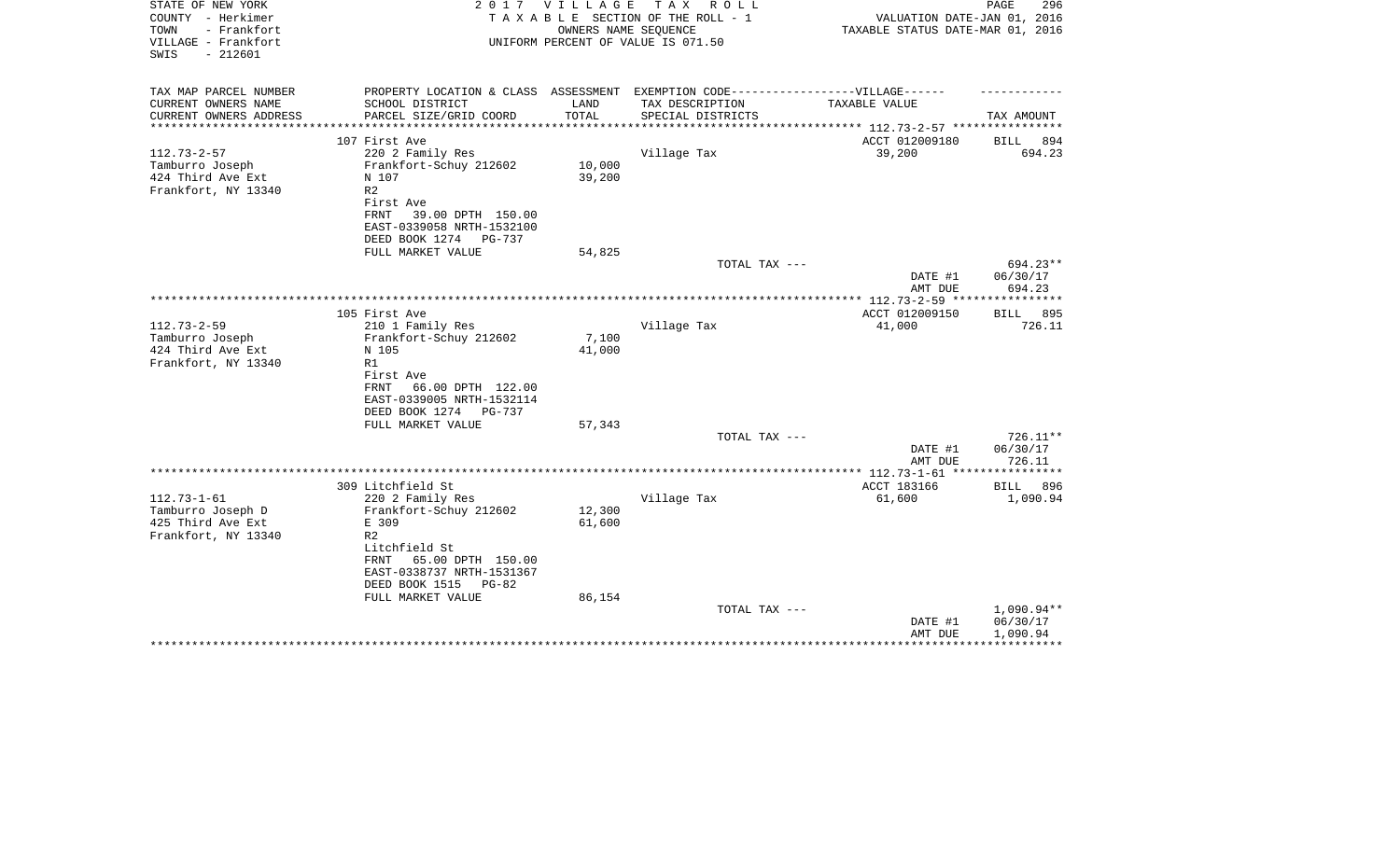| STATE OF NEW YORK<br>COUNTY - Herkimer<br>TOWN<br>- Frankfort<br>VILLAGE - Frankfort<br>$-212601$<br>SWIS | 2017                                                                                                                                                           | VILLAGE<br>OWNERS NAME SEQUENCE | T A X<br>R O L L<br>TAXABLE SECTION OF THE ROLL - 1<br>UNIFORM PERCENT OF VALUE IS 071.50 | VALUATION DATE-JAN 01, 2016<br>TAXABLE STATUS DATE-MAR 01, 2016 | PAGE<br>297                    |
|-----------------------------------------------------------------------------------------------------------|----------------------------------------------------------------------------------------------------------------------------------------------------------------|---------------------------------|-------------------------------------------------------------------------------------------|-----------------------------------------------------------------|--------------------------------|
| TAX MAP PARCEL NUMBER<br>CURRENT OWNERS NAME                                                              | PROPERTY LOCATION & CLASS ASSESSMENT EXEMPTION CODE-----------------VILLAGE------<br>SCHOOL DISTRICT                                                           | LAND                            | TAX DESCRIPTION                                                                           | TAXABLE VALUE                                                   |                                |
| CURRENT OWNERS ADDRESS                                                                                    | PARCEL SIZE/GRID COORD                                                                                                                                         | TOTAL                           | SPECIAL DISTRICTS                                                                         |                                                                 | TAX AMOUNT                     |
| **********************                                                                                    |                                                                                                                                                                |                                 |                                                                                           |                                                                 |                                |
| $112.81 - 2 - 41$                                                                                         | 213 Fourth Ave<br>311 Res vac land                                                                                                                             |                                 |                                                                                           | ACCT 012007770<br>7,800                                         | BILL<br>897<br>138.14          |
| Tanahey Frances<br>22 Innsbrook Rd<br>Asheville, NC 28804                                                 | Frankfort-Schuy 212602<br>N 213<br>Vac Ld<br>Fourth Ave<br>50.00 DPTH 150.00<br>FRNT<br>EAST-0339120 NRTH-1530522<br>DEED BOOK 820<br>$PG-642$                 | 7,800<br>7,800                  | Village Tax                                                                               |                                                                 |                                |
|                                                                                                           | FULL MARKET VALUE                                                                                                                                              | 10,909                          | TOTAL TAX ---                                                                             |                                                                 | 138.14**                       |
|                                                                                                           |                                                                                                                                                                |                                 |                                                                                           | DATE #1<br>AMT DUE                                              | 06/30/17<br>138.14             |
|                                                                                                           |                                                                                                                                                                |                                 |                                                                                           |                                                                 |                                |
| $112.82 - 1 - 8$<br>Tarris Deborah<br>317 First Ave                                                       | 317 First Ave<br>210 1 Family Res<br>Frankfort-Schuy 212602<br>N 317                                                                                           | 10,100<br>63,000                | Village Tax                                                                               | ACCT 174214<br>63,000                                           | BILL<br>898<br>1,115.73        |
| Frankfort, NY 13340                                                                                       | R1 50X130<br>First Ave<br>50.00 DPTH 130.00<br>FRNT<br>EAST-0340522 NRTH-1530534<br>DEED BOOK 1456<br>PG-753                                                   |                                 |                                                                                           |                                                                 |                                |
|                                                                                                           | FULL MARKET VALUE                                                                                                                                              | 88,112                          | TOTAL TAX ---                                                                             |                                                                 | $1,115.73**$                   |
|                                                                                                           |                                                                                                                                                                |                                 |                                                                                           | DATE #1<br>AMT DUE                                              | 06/30/17<br>1,115.73           |
|                                                                                                           |                                                                                                                                                                |                                 |                                                                                           | ********** 112.73-2-64 ****                                     |                                |
|                                                                                                           | 100 First Ave                                                                                                                                                  |                                 |                                                                                           | ACCT 157028                                                     | 899<br><b>BILL</b>             |
| $112.73 - 2 - 64$<br>Taylor Cheryl<br>100 First Ave<br>Frankfort, NY 13340                                | 210 1 Family Res<br>Frankfort-Schuy 212602<br>S 100<br>R1<br>First Ave<br>FRNT<br>40.83 DPTH<br>84.00<br>EAST-0338890 NRTH-1532027<br>DEED BOOK 1347<br>PG-697 | 6,500<br>46,100                 | Village Tax                                                                               | 46,100                                                          | 816.43                         |
|                                                                                                           | FULL MARKET VALUE                                                                                                                                              | 64,476                          |                                                                                           |                                                                 |                                |
|                                                                                                           |                                                                                                                                                                |                                 | TOTAL TAX ---                                                                             | DATE #1<br>AMT DUE                                              | 816.43**<br>06/30/17<br>816.43 |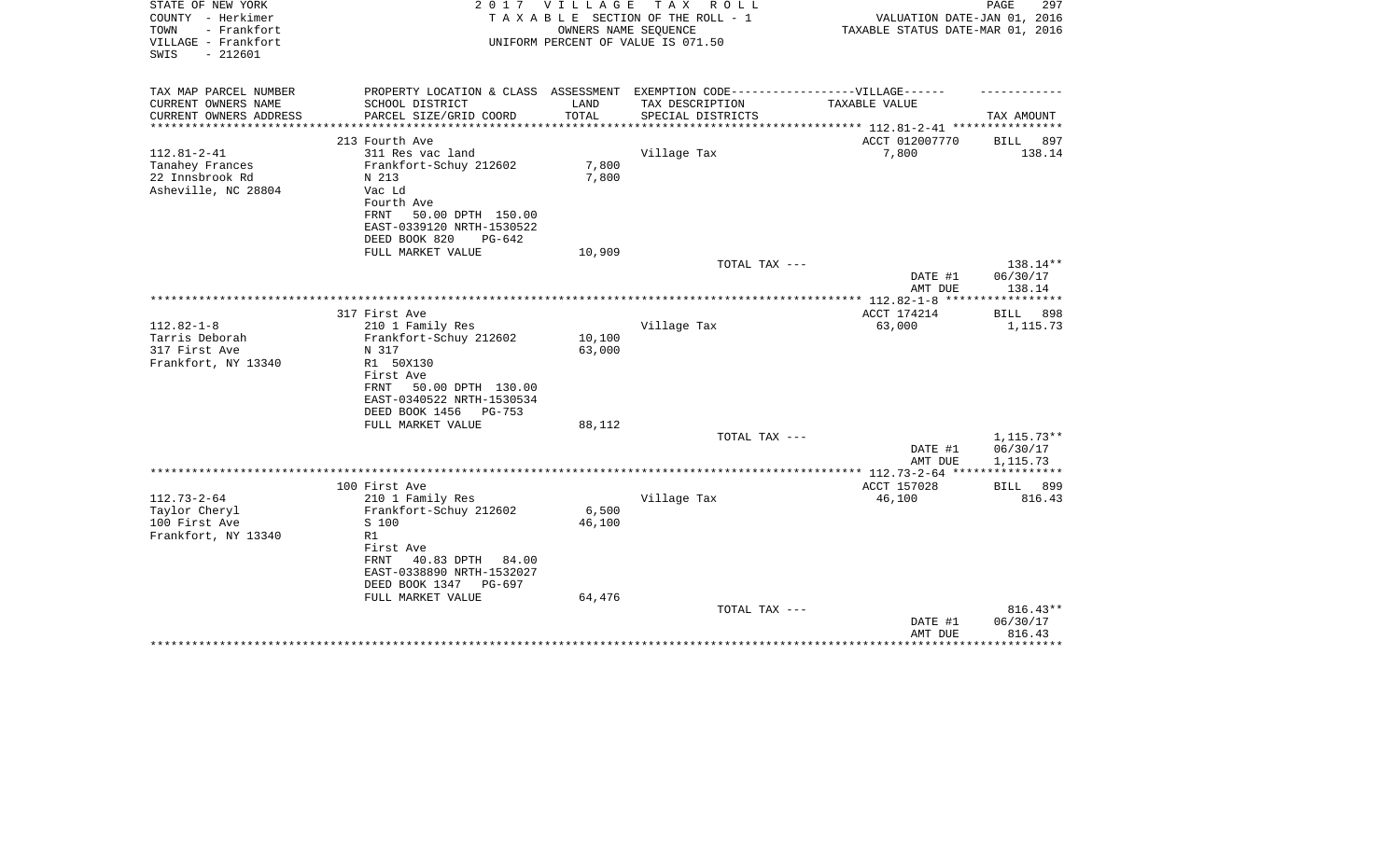| STATE OF NEW YORK<br>COUNTY - Herkimer<br>- Frankfort<br>TOWN<br>VILLAGE - Frankfort<br>$-212601$<br>SWIS |                                                                                                                                                                                          | 2017 VILLAGE     | TAX ROLL<br>TAXABLE SECTION OF THE ROLL - 1<br>OWNERS NAME SEOUENCE<br>UNIFORM PERCENT OF VALUE IS 071.50 | VALUATION DATE-JAN 01, 2016<br>TAXABLE STATUS DATE-MAR 01, 2016 | PAGE<br>298                          |
|-----------------------------------------------------------------------------------------------------------|------------------------------------------------------------------------------------------------------------------------------------------------------------------------------------------|------------------|-----------------------------------------------------------------------------------------------------------|-----------------------------------------------------------------|--------------------------------------|
| TAX MAP PARCEL NUMBER<br>CURRENT OWNERS NAME<br>CURRENT OWNERS ADDRESS                                    | PROPERTY LOCATION & CLASS ASSESSMENT EXEMPTION CODE-----------------VILLAGE------<br>SCHOOL DISTRICT<br>PARCEL SIZE/GRID COORD                                                           | LAND<br>TOTAL    | TAX DESCRIPTION<br>SPECIAL DISTRICTS                                                                      | TAXABLE VALUE                                                   | TAX AMOUNT                           |
| *************                                                                                             |                                                                                                                                                                                          |                  |                                                                                                           | *********** 112.65-1-39 *********                               | 900                                  |
| $112.65 - 1 - 39$<br>Taylor Michael W<br>Taylor Sally<br>223 W Main St<br>Frankfort, NY 13340             | 223 W Main St<br>210 1 Family Res<br>Frankfort-Schuy 212602<br>S 223<br>R1 71X95x280<br>W Main St<br>71.00 DPTH 233.00<br>FRNT<br>EAST-0338270 NRTH-1533900<br>DEED BOOK 796<br>$PG-309$ | 14,400<br>41,000 | VET COM CT 41131<br>Village Tax                                                                           | ACCT 012024420<br>10,250<br>30,750                              | BILL<br>544.58                       |
|                                                                                                           | FULL MARKET VALUE                                                                                                                                                                        | 57,343           |                                                                                                           |                                                                 |                                      |
|                                                                                                           |                                                                                                                                                                                          |                  | TOTAL TAX ---                                                                                             | DATE #1<br>AMT DUE                                              | 544.58**<br>06/30/17<br>544.58       |
|                                                                                                           | 106 N Frankfort St                                                                                                                                                                       |                  |                                                                                                           | ACCT 200780                                                     | **************<br><b>BILL</b><br>901 |
| $112.74 - 1 - 33.1$<br>Taylor Robert E<br>70 W Clark St<br>Ilion, NY 13357                                | 210 1 Family Res<br>Frankfort-Schuy 212602<br>E 106<br>R1<br>N Frankfort St                                                                                                              | 2,700<br>43,800  | Village Tax                                                                                               | 43,800                                                          | 775.70                               |
| PRIOR OWNER ON 3/01/2016<br>Wells Fargo Bank, N.A.                                                        | 33.00 DPTH<br>60.00<br>FRNT<br>EAST-0340148 NRTH-1532210<br>DEED BOOK 1623<br><b>PG-591</b><br>FULL MARKET VALUE                                                                         | 61,259           | TOTAL TAX ---                                                                                             | DATE #1                                                         | $775.70**$<br>06/30/17               |
|                                                                                                           |                                                                                                                                                                                          |                  |                                                                                                           | AMT DUE                                                         | 775.70                               |
|                                                                                                           | 104 N Frankfort                                                                                                                                                                          |                  |                                                                                                           | ************** 112.74-1-33.2<br>ACCT 200780                     | **************<br>BILL<br>902        |
| $112.74 - 1 - 33.2$<br>Taylor Robert E<br>70 W Clark St<br>Ilion, NY 13357<br>PRIOR OWNER ON 3/01/2016    | 311 Res vac land<br>Frankfort-Schuy 212602<br>E 104<br>R1 17X60<br>N Frankfort St<br>17.00 DPTH<br>FRNT<br>60.00                                                                         | 1,400<br>1,400   | Village Tax                                                                                               | 1,400                                                           | 24.79                                |
| Wells Fargo Bank, N.A.                                                                                    | EAST-0340132 NRTH-1532193<br>DEED BOOK 1623<br><b>PG-591</b><br>FULL MARKET VALUE                                                                                                        | 1,958            |                                                                                                           |                                                                 |                                      |
|                                                                                                           |                                                                                                                                                                                          |                  | TOTAL TAX ---                                                                                             | DATE #1<br>AMT DUE                                              | 24.79**<br>06/30/17<br>24.79         |
|                                                                                                           |                                                                                                                                                                                          |                  |                                                                                                           |                                                                 |                                      |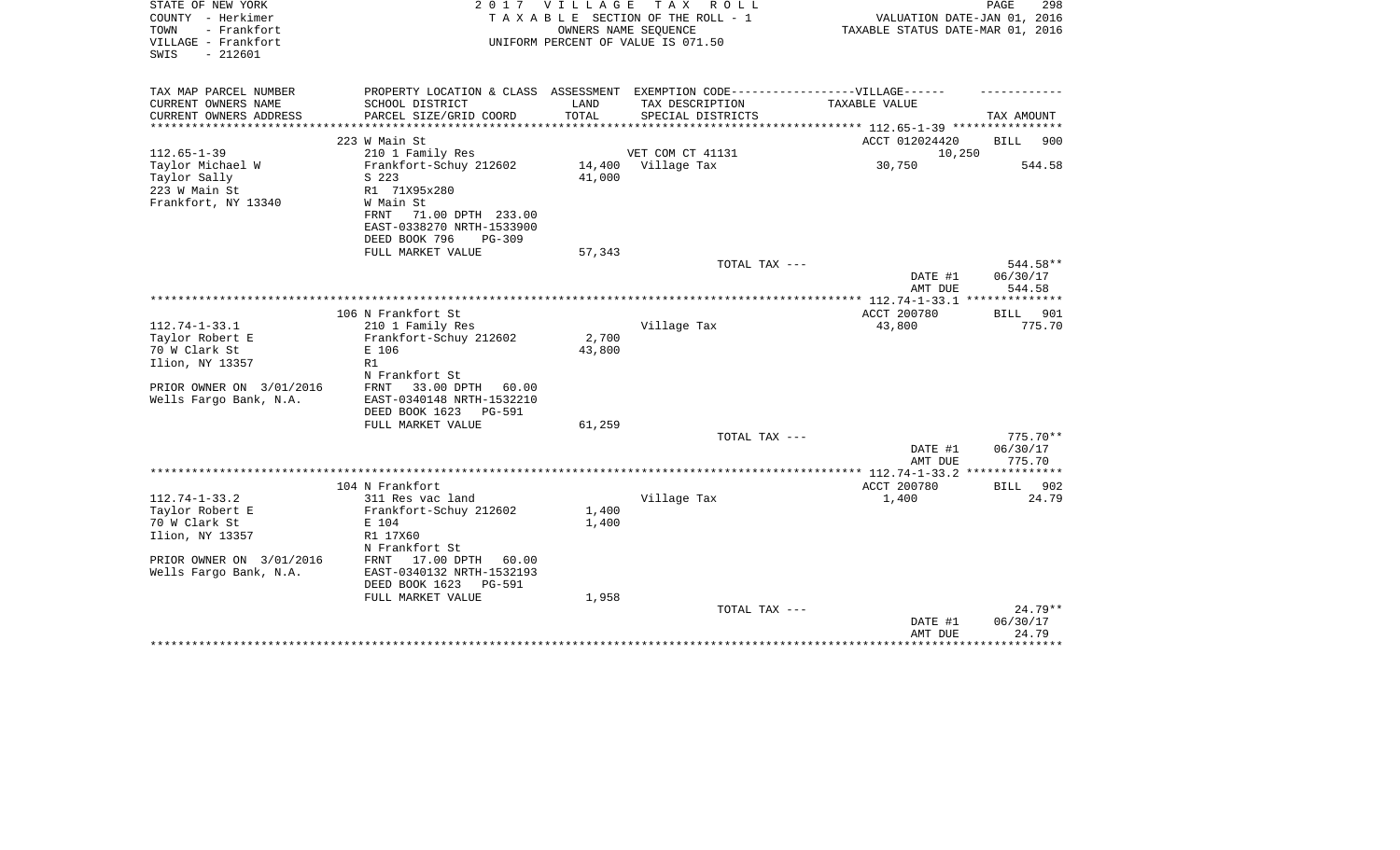| STATE OF NEW YORK<br>COUNTY - Herkimer<br>TOWN<br>- Frankfort<br>VILLAGE - Frankfort | 2017                                                                              | VILLAGE                   | T A X<br>R O L L<br>TAXABLE SECTION OF THE ROLL - 1<br>OWNERS NAME SEQUENCE<br>UNIFORM PERCENT OF VALUE IS 071.50 | VALUATION DATE-JAN 01, 2016<br>TAXABLE STATUS DATE-MAR 01, 2016 | PAGE<br>299             |
|--------------------------------------------------------------------------------------|-----------------------------------------------------------------------------------|---------------------------|-------------------------------------------------------------------------------------------------------------------|-----------------------------------------------------------------|-------------------------|
| $-212601$<br>SWIS                                                                    |                                                                                   |                           |                                                                                                                   |                                                                 |                         |
| TAX MAP PARCEL NUMBER                                                                | PROPERTY LOCATION & CLASS ASSESSMENT EXEMPTION CODE-----------------VILLAGE------ |                           |                                                                                                                   |                                                                 |                         |
| CURRENT OWNERS NAME                                                                  | SCHOOL DISTRICT                                                                   | LAND                      | TAX DESCRIPTION                                                                                                   | TAXABLE VALUE                                                   |                         |
| CURRENT OWNERS ADDRESS<br>********************                                       | PARCEL SIZE/GRID COORD<br>**************************                              | TOTAL<br>**************** | SPECIAL DISTRICTS                                                                                                 | ***************** 112.81-1-53 *****************                 | TAX AMOUNT              |
|                                                                                      | 206 Sixth Ave                                                                     |                           |                                                                                                                   | ACCT 168187                                                     | BILL<br>903             |
| $112.81 - 1 - 53$                                                                    | 210 1 Family Res                                                                  |                           | Village Tax                                                                                                       | 48,000                                                          | 850.08                  |
| Teachout Eric A                                                                      | Frankfort-Schuy 212602                                                            | 10,400                    |                                                                                                                   |                                                                 |                         |
| 206 Sixth Ave                                                                        | S 206                                                                             | 48,000                    |                                                                                                                   |                                                                 |                         |
| Frankfort, NY 13340                                                                  | R1 75X150                                                                         |                           |                                                                                                                   |                                                                 |                         |
|                                                                                      | Sixth Ave                                                                         |                           |                                                                                                                   |                                                                 |                         |
|                                                                                      | 75.00 DPTH 150.00<br>FRNT<br>EAST-0338380 NRTH-1529839                            |                           |                                                                                                                   |                                                                 |                         |
|                                                                                      | DEED BOOK 1417<br>PG-648                                                          |                           |                                                                                                                   |                                                                 |                         |
|                                                                                      | FULL MARKET VALUE                                                                 | 67,133                    |                                                                                                                   |                                                                 |                         |
|                                                                                      |                                                                                   |                           | TOTAL TAX ---                                                                                                     |                                                                 | 850.08**                |
|                                                                                      |                                                                                   |                           |                                                                                                                   | DATE #1                                                         | 06/30/17                |
|                                                                                      |                                                                                   |                           |                                                                                                                   | AMT DUE                                                         | 850.08                  |
|                                                                                      |                                                                                   |                           |                                                                                                                   | ***************** 112.82-1-24 *****************                 |                         |
| $112.82 - 1 - 24$                                                                    | 332 First Ave<br>210 1 Family Res                                                 |                           | Village Tax                                                                                                       | ACCT 191467<br>63,500                                           | BILL<br>904<br>1,124.59 |
| Tennis Deborah J                                                                     | Frankfort-Schuy 212602                                                            | 9,700                     |                                                                                                                   |                                                                 |                         |
| Tennis Paul F                                                                        | S 332                                                                             | 63,500                    |                                                                                                                   |                                                                 |                         |
| 1703 Higby Rd                                                                        | R1 50X150                                                                         |                           |                                                                                                                   |                                                                 |                         |
| Frankfort, NY 13340                                                                  | First Ave                                                                         |                           |                                                                                                                   |                                                                 |                         |
|                                                                                      | 45.00 DPTH 150.00<br>FRNT                                                         |                           |                                                                                                                   |                                                                 |                         |
|                                                                                      | EAST-0340590 NRTH-1530138                                                         |                           |                                                                                                                   |                                                                 |                         |
|                                                                                      | DEED BOOK 1565<br>$PG-95$                                                         |                           |                                                                                                                   |                                                                 |                         |
|                                                                                      | FULL MARKET VALUE                                                                 | 88,811                    | TOTAL TAX ---                                                                                                     |                                                                 | 1,124.59**              |
|                                                                                      |                                                                                   |                           |                                                                                                                   | DATE #1                                                         | 06/30/17                |
|                                                                                      |                                                                                   |                           |                                                                                                                   | AMT DUE                                                         | 1,124.59                |
|                                                                                      |                                                                                   |                           |                                                                                                                   |                                                                 |                         |
|                                                                                      | Railroad St                                                                       |                           |                                                                                                                   | ACCT 012027540                                                  | BILL<br>905             |
| $112.66 - 1 - 31$                                                                    | 311 Res vac land                                                                  |                           | Village Tax                                                                                                       | 9,200                                                           | 162.93                  |
| Terras Sophia<br>Robert Matuszak                                                     | Frankfort-Schuy 212602                                                            | 9,200<br>9,200            |                                                                                                                   |                                                                 |                         |
| 5165 Falcon St SW                                                                    | Е<br>V19 3.9A                                                                     |                           |                                                                                                                   |                                                                 |                         |
| Albany, OR 97321                                                                     | Railroad St                                                                       |                           |                                                                                                                   |                                                                 |                         |
|                                                                                      | ACRES<br>1.00                                                                     |                           |                                                                                                                   |                                                                 |                         |
| PRIOR OWNER ON 3/01/2016                                                             | EAST-0341529 NRTH-1533649                                                         |                           |                                                                                                                   |                                                                 |                         |
| Terras Sophia                                                                        | DEED BOOK 796<br>$PG-683$                                                         |                           |                                                                                                                   |                                                                 |                         |
|                                                                                      | FULL MARKET VALUE                                                                 | 12,867                    |                                                                                                                   |                                                                 |                         |
|                                                                                      |                                                                                   |                           | TOTAL TAX ---                                                                                                     |                                                                 | 162.93**                |
|                                                                                      |                                                                                   |                           |                                                                                                                   | DATE #1<br>AMT DUE                                              | 06/30/17<br>162.93      |
|                                                                                      |                                                                                   |                           |                                                                                                                   |                                                                 | *******                 |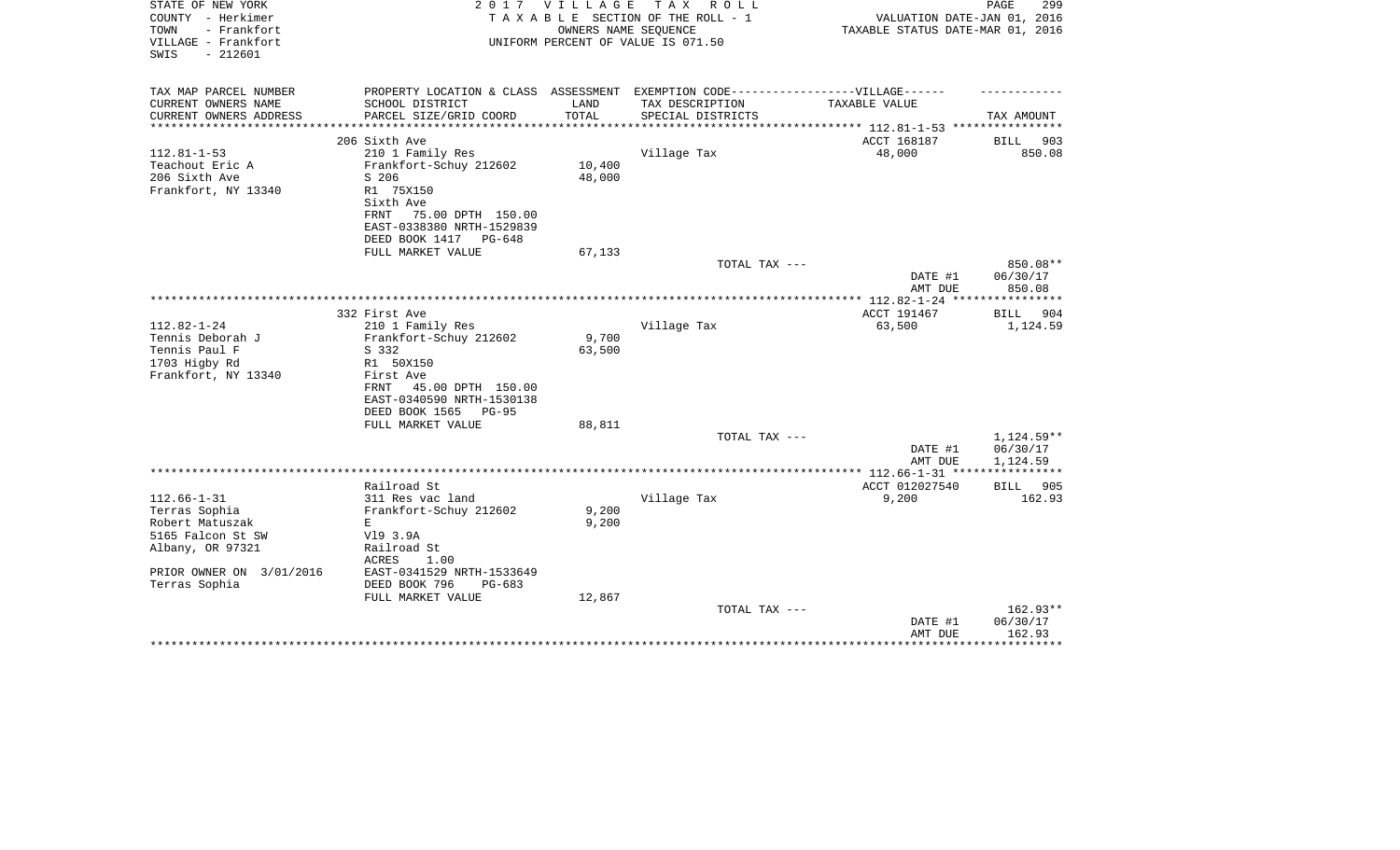| STATE OF NEW YORK<br>COUNTY - Herkimer<br>- Frankfort<br>TOWN<br>VILLAGE - Frankfort<br>$-212601$<br>SWIS |                                                                  | 2017 VILLAGE                 | TAX ROLL<br>TAXABLE SECTION OF THE ROLL - 1<br>OWNERS NAME SEQUENCE<br>UNIFORM PERCENT OF VALUE IS 071.50 | VALUATION DATE-JAN 01, 2016<br>TAXABLE STATUS DATE-MAR 01, 2016 | PAGE<br>300        |
|-----------------------------------------------------------------------------------------------------------|------------------------------------------------------------------|------------------------------|-----------------------------------------------------------------------------------------------------------|-----------------------------------------------------------------|--------------------|
| TAX MAP PARCEL NUMBER                                                                                     |                                                                  |                              | PROPERTY LOCATION & CLASS ASSESSMENT EXEMPTION CODE-----------------VILLAGE------                         |                                                                 |                    |
| CURRENT OWNERS NAME<br>CURRENT OWNERS ADDRESS<br>*******************                                      | SCHOOL DISTRICT<br>PARCEL SIZE/GRID COORD<br>******************* | LAND<br>TOTAL<br>*********** | TAX DESCRIPTION<br>SPECIAL DISTRICTS                                                                      | TAXABLE VALUE<br>************ 112.82-2-36 ***********           | TAX AMOUNT         |
|                                                                                                           | 307 Palmer St                                                    |                              |                                                                                                           | ACCT 012027300                                                  | 906<br><b>BILL</b> |
| $112.82 - 2 - 36$                                                                                         | 210 1 Family Res                                                 |                              | VET COM CT 41131                                                                                          | 10,515                                                          |                    |
| Tesoriere J C                                                                                             | Frankfort-Schuy 212602                                           |                              | 9,200 VET DIS CT 41141                                                                                    | 7,090                                                           |                    |
| Tesoriere R                                                                                               | E 307                                                            |                              | 70,900 Village Tax                                                                                        | 53,295                                                          | 943.85             |
| 307 Palmer St                                                                                             | R1 50X110                                                        |                              |                                                                                                           |                                                                 |                    |
| Frankfort, NY 13340                                                                                       | Palmer St                                                        |                              |                                                                                                           |                                                                 |                    |
|                                                                                                           | 50.00 DPTH 110.00<br>FRNT                                        |                              |                                                                                                           |                                                                 |                    |
|                                                                                                           | EAST-0339700 NRTH-1530324                                        |                              |                                                                                                           |                                                                 |                    |
|                                                                                                           | DEED BOOK 814<br>PG-680                                          |                              |                                                                                                           |                                                                 |                    |
|                                                                                                           | FULL MARKET VALUE                                                | 99,161                       |                                                                                                           |                                                                 |                    |
|                                                                                                           |                                                                  |                              | TOTAL TAX ---                                                                                             |                                                                 | 943.85**           |
|                                                                                                           |                                                                  |                              |                                                                                                           | DATE #1<br>AMT DUE                                              | 06/30/17<br>943.85 |
|                                                                                                           |                                                                  |                              |                                                                                                           | ******* 112.74-2-6<br>****                                      |                    |
|                                                                                                           | 152 E Main St                                                    |                              |                                                                                                           | ACCT 171113                                                     | <b>BILL</b><br>907 |
| $112.74 - 2 - 6$                                                                                          | 484 1 use sm bld                                                 |                              | Village Tax                                                                                               | 38,250                                                          | 677.41             |
| Testa Michael                                                                                             | Frankfort-Schuy 212602                                           | 5,300                        |                                                                                                           |                                                                 |                    |
| Testa Ronald                                                                                              | S 144-152                                                        | 38,250                       |                                                                                                           |                                                                 |                    |
| 2432 Higby Rd                                                                                             | E Main St                                                        |                              |                                                                                                           |                                                                 |                    |
| Frankfort, NY 13340                                                                                       | FRNT 110.00 DPTH<br>87.00                                        |                              |                                                                                                           |                                                                 |                    |
|                                                                                                           | EAST-0339812 NRTH-1532251                                        |                              |                                                                                                           |                                                                 |                    |
|                                                                                                           | DEED BOOK 1437<br>$PG-64$                                        |                              |                                                                                                           |                                                                 |                    |
|                                                                                                           | FULL MARKET VALUE                                                | 53,497                       |                                                                                                           |                                                                 |                    |
|                                                                                                           |                                                                  |                              | TOTAL TAX ---                                                                                             |                                                                 | $677.41**$         |
|                                                                                                           |                                                                  |                              |                                                                                                           | DATE #1                                                         | 06/30/17           |
|                                                                                                           |                                                                  |                              |                                                                                                           | AMT DUE                                                         | 677.41             |
|                                                                                                           |                                                                  |                              |                                                                                                           |                                                                 |                    |
|                                                                                                           | 258 Mann St                                                      |                              |                                                                                                           | ACCT 193902                                                     | 908<br><b>BILL</b> |
| $112.74 - 2 - 42$                                                                                         | 220 2 Family Res                                                 |                              | Village Tax                                                                                               | 53,400                                                          | 945.71             |
| Testa Regina                                                                                              | Frankfort-Schuy 212602                                           | 4,100                        |                                                                                                           |                                                                 |                    |
| 258 Mann St                                                                                               | S 258                                                            | 53,400                       |                                                                                                           |                                                                 |                    |
| Frankfort, NY 13340                                                                                       | R2 37X164                                                        |                              |                                                                                                           |                                                                 |                    |
|                                                                                                           | Mann St<br>30.00 DPTH 164.00<br>FRNT                             |                              |                                                                                                           |                                                                 |                    |
|                                                                                                           | EAST-0340386 NRTH-1531183                                        |                              |                                                                                                           |                                                                 |                    |
|                                                                                                           | DEED BOOK 1579<br>PG-633                                         |                              |                                                                                                           |                                                                 |                    |
|                                                                                                           | FULL MARKET VALUE                                                | 74,685                       |                                                                                                           |                                                                 |                    |
|                                                                                                           |                                                                  |                              | TOTAL TAX ---                                                                                             |                                                                 | 945.71**           |
|                                                                                                           |                                                                  |                              |                                                                                                           | DATE #1                                                         | 06/30/17           |
|                                                                                                           |                                                                  |                              |                                                                                                           | AMT DUE                                                         | 945.71             |
|                                                                                                           |                                                                  |                              |                                                                                                           |                                                                 |                    |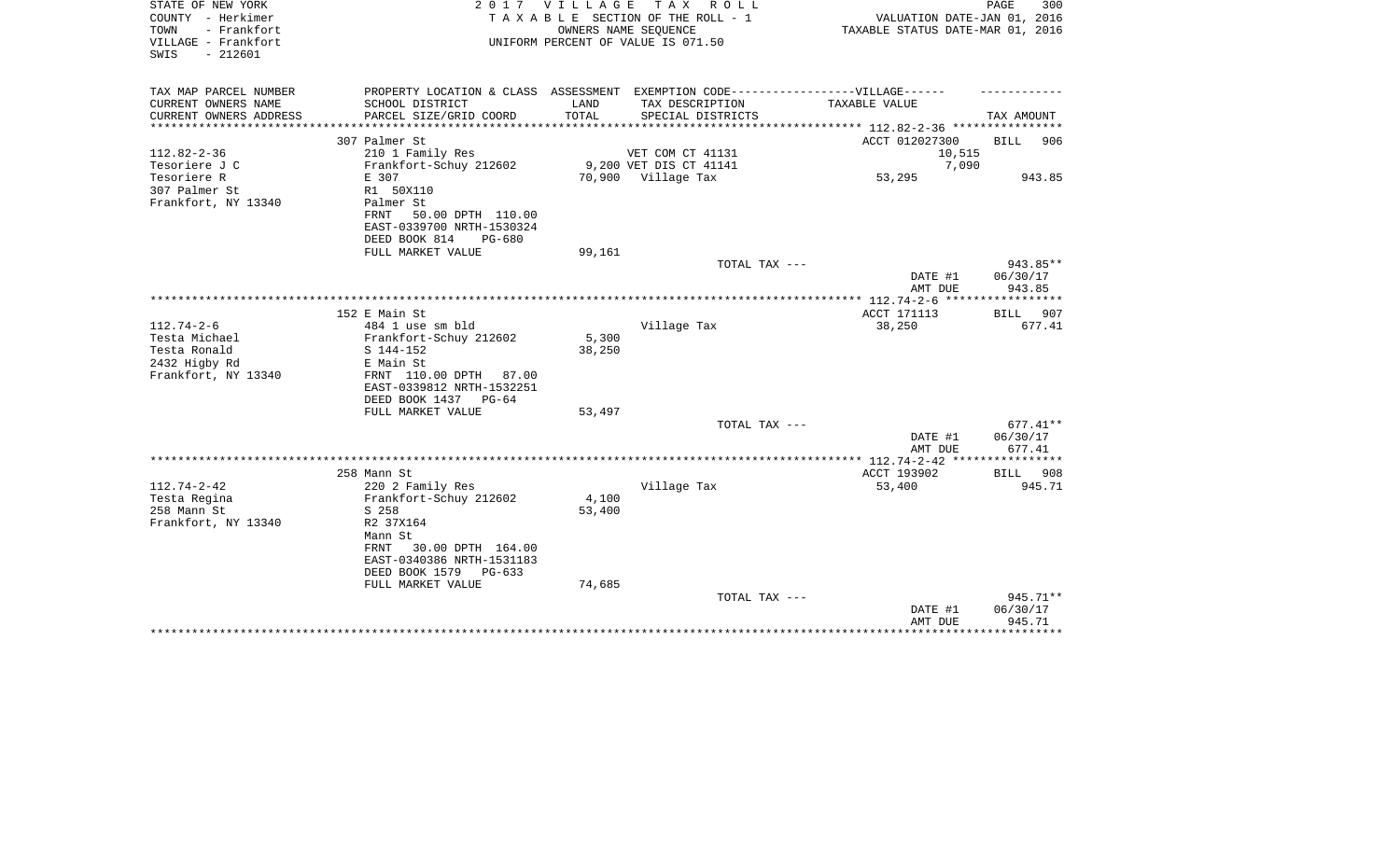| STATE OF NEW YORK<br>COUNTY - Herkimer<br>- Frankfort<br>TOWN<br>VILLAGE - Frankfort<br>$-212601$<br>SWIS | 2 0 1 7                                                                           | VILLAGE<br>OWNERS NAME SEQUENCE | T A X<br>R O L L<br>TAXABLE SECTION OF THE ROLL - 1<br>UNIFORM PERCENT OF VALUE IS 071.50 | VALUATION DATE-JAN 01, 2016<br>TAXABLE STATUS DATE-MAR 01, 2016 | PAGE<br>301                  |
|-----------------------------------------------------------------------------------------------------------|-----------------------------------------------------------------------------------|---------------------------------|-------------------------------------------------------------------------------------------|-----------------------------------------------------------------|------------------------------|
| TAX MAP PARCEL NUMBER                                                                                     | PROPERTY LOCATION & CLASS ASSESSMENT EXEMPTION CODE-----------------VILLAGE------ |                                 |                                                                                           |                                                                 |                              |
| CURRENT OWNERS NAME                                                                                       | SCHOOL DISTRICT                                                                   | LAND                            | TAX DESCRIPTION                                                                           | TAXABLE VALUE                                                   |                              |
| CURRENT OWNERS ADDRESS                                                                                    | PARCEL SIZE/GRID COORD                                                            | TOTAL                           | SPECIAL DISTRICTS                                                                         |                                                                 | TAX AMOUNT                   |
|                                                                                                           |                                                                                   |                                 |                                                                                           |                                                                 |                              |
| $112.65 - 1 - 4$                                                                                          | 240 Mary St                                                                       |                                 |                                                                                           | ACCT 012003750<br>34,000                                        | 909<br><b>BILL</b><br>602.14 |
| Thew Associates PE-LS, PLLC                                                                               | 311 Res vac land<br>Frankfort-Schuy 212602                                        | 34,000                          | Village Tax                                                                               |                                                                 |                              |
| 6431 US Highway11                                                                                         | N 240 merged 1, 2, 3, 5, 6, 7                                                     | 34,000                          |                                                                                           |                                                                 |                              |
| PO Box 463                                                                                                | V19 150X150                                                                       |                                 |                                                                                           |                                                                 |                              |
| Canton, NY 13617                                                                                          | Mary St                                                                           |                                 |                                                                                           |                                                                 |                              |
|                                                                                                           | FRNT 1136.00 DPTH                                                                 |                                 |                                                                                           |                                                                 |                              |
|                                                                                                           | ACRES<br>2.80                                                                     |                                 |                                                                                           |                                                                 |                              |
|                                                                                                           | EAST-0336824 NRTH-1534225                                                         |                                 |                                                                                           |                                                                 |                              |
|                                                                                                           | DEED BOOK 1187 PG-443                                                             |                                 |                                                                                           |                                                                 |                              |
|                                                                                                           | FULL MARKET VALUE                                                                 | 47,552                          |                                                                                           |                                                                 |                              |
|                                                                                                           |                                                                                   |                                 | TOTAL TAX ---                                                                             |                                                                 | 602.14**                     |
|                                                                                                           |                                                                                   |                                 |                                                                                           | DATE #1                                                         | 06/30/17                     |
|                                                                                                           |                                                                                   |                                 |                                                                                           | AMT DUE                                                         | 602.14                       |
|                                                                                                           | 208 Fifth Ave                                                                     |                                 |                                                                                           | ACCT 198760                                                     | <b>BILL</b><br>910           |
| $112.81 - 1 - 34$                                                                                         | 210 1 Family Res                                                                  |                                 | Village Tax                                                                               | 78,100                                                          | 1,383.15                     |
| Thomes William                                                                                            | Frankfort-Schuy 212602                                                            | 15,000                          |                                                                                           |                                                                 |                              |
| Thomes Hope                                                                                               | S 208                                                                             | 78,100                          |                                                                                           |                                                                 |                              |
| 208 Fifth Ave                                                                                             | R1                                                                                |                                 |                                                                                           |                                                                 |                              |
| Frankfort, NY 13340                                                                                       | Fifth Ave                                                                         |                                 |                                                                                           |                                                                 |                              |
|                                                                                                           | FRNT 100.00 DPTH 150.00                                                           |                                 |                                                                                           |                                                                 |                              |
| PRIOR OWNER ON 3/01/2016                                                                                  | EAST-0338673 NRTH-1530048                                                         |                                 |                                                                                           |                                                                 |                              |
| Federal National Mortgage                                                                                 | DEED BOOK 1610<br>$PG-620$                                                        |                                 |                                                                                           |                                                                 |                              |
|                                                                                                           | FULL MARKET VALUE                                                                 | 109,231                         | TOTAL TAX ---                                                                             |                                                                 | 1,383.15**                   |
|                                                                                                           |                                                                                   |                                 |                                                                                           | DATE #1                                                         | 06/30/17                     |
|                                                                                                           |                                                                                   |                                 |                                                                                           | AMT DUE                                                         | 1,383.15                     |
|                                                                                                           |                                                                                   |                                 |                                                                                           |                                                                 | ***********                  |
|                                                                                                           | 111 N Frankfort St                                                                |                                 |                                                                                           | ACCT 012002370                                                  | 911<br>BILL                  |
| $112.74 - 1 - 21$                                                                                         | 210 1 Family Res                                                                  |                                 | Village Tax                                                                               | 40,000                                                          | 708.40                       |
| Thompson Robert J                                                                                         | Frankfort-Schuy 212602                                                            | 6,500                           |                                                                                           |                                                                 |                              |
| Thompson Sherry J                                                                                         | W 111                                                                             | 40,000                          |                                                                                           |                                                                 |                              |
| 1414 Steuben Hill Rd                                                                                      | R1 50X150                                                                         |                                 |                                                                                           |                                                                 |                              |
| Herkimer, NY 13350                                                                                        | N Frankfort St<br><b>FRNT</b><br>50.00 DPTH 150.00                                |                                 |                                                                                           |                                                                 |                              |
|                                                                                                           | <b>BANK</b><br>135                                                                |                                 |                                                                                           |                                                                 |                              |
|                                                                                                           | EAST-0340116 NRTH-1532381                                                         |                                 |                                                                                           |                                                                 |                              |
|                                                                                                           | DEED BOOK 813<br>PG-345                                                           |                                 |                                                                                           |                                                                 |                              |
|                                                                                                           | FULL MARKET VALUE                                                                 | 55,944                          |                                                                                           |                                                                 |                              |
|                                                                                                           |                                                                                   |                                 | TOTAL TAX ---                                                                             |                                                                 | 708.40**                     |
|                                                                                                           |                                                                                   |                                 |                                                                                           | DATE #1                                                         | 06/30/17                     |
|                                                                                                           |                                                                                   |                                 |                                                                                           | AMT DUE                                                         | 708.40                       |
|                                                                                                           |                                                                                   |                                 |                                                                                           | ******************************                                  |                              |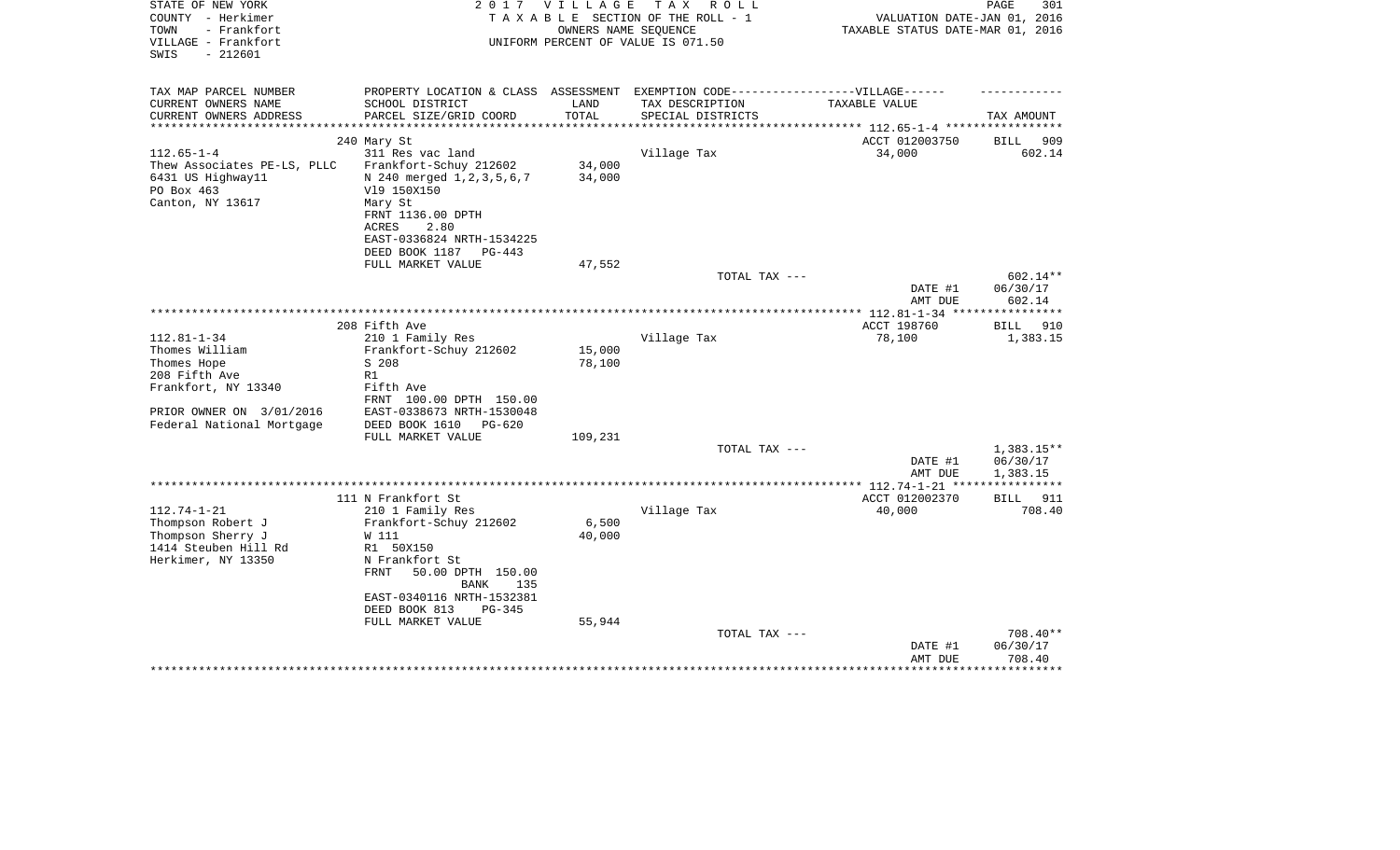| STATE OF NEW YORK<br>COUNTY - Herkimer<br>- Frankfort<br>TOWN<br>VILLAGE - Frankfort<br>SWIS<br>$-212601$ |                                                                                                                                                                     | 2017 VILLAGE<br>OWNERS NAME SEOUENCE | TAX ROLL<br>T A X A B L E SECTION OF THE ROLL - 1<br>UNIFORM PERCENT OF VALUE IS 071.50 | VALUATION DATE-JAN 01, 2016<br>TAXABLE STATUS DATE-MAR 01, 2016 | PAGE<br>302                          |
|-----------------------------------------------------------------------------------------------------------|---------------------------------------------------------------------------------------------------------------------------------------------------------------------|--------------------------------------|-----------------------------------------------------------------------------------------|-----------------------------------------------------------------|--------------------------------------|
| TAX MAP PARCEL NUMBER<br>CURRENT OWNERS NAME                                                              | PROPERTY LOCATION & CLASS ASSESSMENT EXEMPTION CODE-----------------VILLAGE------<br>SCHOOL DISTRICT                                                                | LAND                                 | TAX DESCRIPTION                                                                         | TAXABLE VALUE                                                   |                                      |
| CURRENT OWNERS ADDRESS<br>**************                                                                  | PARCEL SIZE/GRID COORD                                                                                                                                              | TOTAL<br>********************        | SPECIAL DISTRICTS                                                                       | ************* 112.73-2-73 *********                             | TAX AMOUNT                           |
|                                                                                                           | 229 Litchfield St                                                                                                                                                   |                                      |                                                                                         | ACCT 012015210                                                  | <b>BILL</b><br>912                   |
| $112.73 - 2 - 73$<br>Thornton Allen N                                                                     | 220 2 Family Res<br>Frankfort-Schuy 212602                                                                                                                          | 10,800                               | VET WAR CT 41121<br>Village Tax                                                         | 6,309<br>60,361                                                 | 1,068.99                             |
| Thornton Mary Ann<br>229-231 Litchfield St<br>Frankfort, NY 13340                                         | E 229-231<br>R2 3 Stall Gar<br>Litchfield St<br>FRNT<br>50.00 DPTH 150.00<br>EAST-0338752 NRTH-1531596<br>DEED BOOK 00658 PG-00934                                  | 66,670                               |                                                                                         |                                                                 |                                      |
|                                                                                                           | FULL MARKET VALUE                                                                                                                                                   | 93,245                               |                                                                                         |                                                                 |                                      |
|                                                                                                           |                                                                                                                                                                     |                                      | TOTAL TAX ---                                                                           | DATE #1<br>AMT DUE                                              | $1,068.99**$<br>06/30/17<br>1,068.99 |
|                                                                                                           |                                                                                                                                                                     |                                      |                                                                                         |                                                                 |                                      |
| $112.73 - 1 - 22.2$<br>Thuener Otto<br>Thuener Margaret<br>504 Litchfield St<br>Frankfort, NY 13340       | 504 Litchfield St<br>220 2 Family Res<br>Frankfort-Schuy 212602<br>W 504<br>R2<br>Litchfield St<br>FRNT 127.67 DPTH 137.77                                          | 15,800<br>72,200                     | Village Tax                                                                             | ACCT 012015230<br>72,200                                        | 913<br><b>BILL</b><br>1,278.66       |
|                                                                                                           | EAST-0338361 NRTH-1530878<br>DEED BOOK 695<br>$PG-353$<br>FULL MARKET VALUE                                                                                         | 100,979                              | TOTAL TAX ---                                                                           |                                                                 | 1,278.66**                           |
|                                                                                                           |                                                                                                                                                                     |                                      |                                                                                         | DATE #1                                                         | 06/30/17                             |
|                                                                                                           |                                                                                                                                                                     |                                      |                                                                                         | AMT DUE<br>************** 112.66-2-47 *********                 | 1,278.66                             |
|                                                                                                           | 309 Garden St                                                                                                                                                       |                                      |                                                                                         | ACCT 012027510                                                  | <b>BILL</b><br>914                   |
| $112.66 - 2 - 47$<br>Thurston Angela<br>Attn: Thurston Angie M<br>307 Garden St<br>Frankfort, NY 13340    | 312 Vac w/imprv<br>Frankfort-Schuy 212602<br>W 309<br>Gara45x150<br>Garden St<br>45.00 DPTH 150.00<br>FRNT<br>EAST-0340652 NRTH-1533082<br>DEED BOOK 849<br>$PG-21$ | 3,200<br>4,700                       | Village Tax                                                                             | 4,700                                                           | 83.24                                |
|                                                                                                           | FULL MARKET VALUE                                                                                                                                                   | 6,573                                | TOTAL TAX ---                                                                           |                                                                 | 83.24**                              |
|                                                                                                           |                                                                                                                                                                     |                                      |                                                                                         | DATE #1<br>AMT DUE                                              | 06/30/17<br>83.24<br>**********      |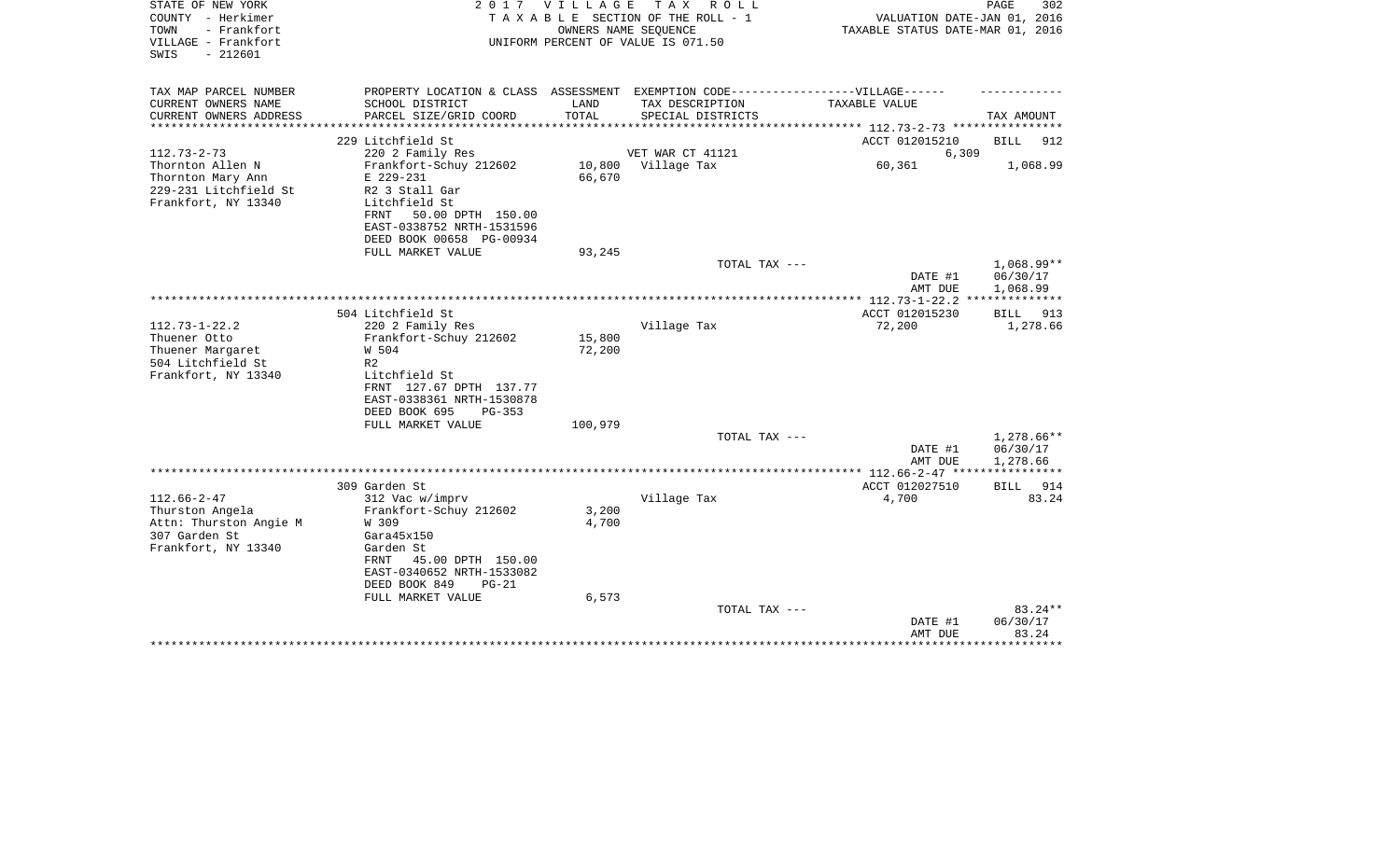| STATE OF NEW YORK<br>COUNTY - Herkimer<br>TOWN<br>- Frankfort<br>VILLAGE - Frankfort<br>$-212601$<br>SWIS                           | 2017                                                                                                                                                                                                                                                                             | V I L L A G E             | T A X<br>R O L L<br>TAXABLE SECTION OF THE ROLL - 1<br>OWNERS NAME SEOUENCE<br>UNIFORM PERCENT OF VALUE IS 071.50 | VALUATION DATE-JAN 01, 2016<br>TAXABLE STATUS DATE-MAR 01, 2016 | PAGE<br>303                        |
|-------------------------------------------------------------------------------------------------------------------------------------|----------------------------------------------------------------------------------------------------------------------------------------------------------------------------------------------------------------------------------------------------------------------------------|---------------------------|-------------------------------------------------------------------------------------------------------------------|-----------------------------------------------------------------|------------------------------------|
| TAX MAP PARCEL NUMBER                                                                                                               | PROPERTY LOCATION & CLASS ASSESSMENT EXEMPTION CODE----------------VILLAGE------                                                                                                                                                                                                 |                           |                                                                                                                   |                                                                 |                                    |
| CURRENT OWNERS NAME<br>CURRENT OWNERS ADDRESS<br>*********************                                                              | SCHOOL DISTRICT<br>PARCEL SIZE/GRID COORD<br>***************************                                                                                                                                                                                                         | LAND<br>TOTAL             | TAX DESCRIPTION<br>SPECIAL DISTRICTS                                                                              | TAXABLE VALUE                                                   | TAX AMOUNT                         |
|                                                                                                                                     | 307 Garden St                                                                                                                                                                                                                                                                    |                           |                                                                                                                   | ACCT 012027480                                                  | 915<br><b>BILL</b>                 |
| $112.66 - 2 - 48$<br>Thurston Angela<br>307 Garden St<br>Frankfort, NY 13340                                                        | 220 2 Family Res<br>Frankfort-Schuy 212602<br>W 307<br>R <sub>2</sub><br>Life Use<br><b>FRNT</b><br>24.00 DPTH 151.00                                                                                                                                                            | 3,200<br>25,000           | Village Tax                                                                                                       | 25,000                                                          | 442.75                             |
|                                                                                                                                     | EAST-0340606 NRTH-1533041<br>DEED BOOK 849<br>$PG-21$                                                                                                                                                                                                                            |                           |                                                                                                                   |                                                                 |                                    |
|                                                                                                                                     | FULL MARKET VALUE                                                                                                                                                                                                                                                                | 34,965                    |                                                                                                                   |                                                                 |                                    |
|                                                                                                                                     |                                                                                                                                                                                                                                                                                  |                           | TOTAL TAX ---                                                                                                     | DATE #1<br>AMT DUE                                              | 442.75**<br>06/30/17<br>442.75     |
|                                                                                                                                     |                                                                                                                                                                                                                                                                                  |                           |                                                                                                                   |                                                                 | * * * * * * * * * * *              |
| $112.73 - 1 - 58$<br>Thurston James J<br>315 S Litchfield St<br>Frankfort, NY 13340<br>PRIOR OWNER ON 3/01/2016<br>Thurston James J | 315 S Litchfield St<br>220 2 Family Res<br>Frankfort-Schuy 212602<br>E 315<br>R2 65X136<br>Litchfield St<br>65.00 DPTH 149.00<br>FRNT<br>EAST-0338716 NRTH-1531190<br>DEED BOOK 875<br><b>PG-534</b>                                                                             | 12,000<br>58,000          | Village Tax                                                                                                       | ACCT 012000990<br>58,000                                        | 916<br>BILL<br>1,027.18            |
|                                                                                                                                     | FULL MARKET VALUE                                                                                                                                                                                                                                                                | 81,119                    | TOTAL TAX ---                                                                                                     |                                                                 | $1,027.18**$                       |
|                                                                                                                                     |                                                                                                                                                                                                                                                                                  |                           |                                                                                                                   | DATE #1<br>AMT DUE                                              | 06/30/17<br>1,027.18               |
|                                                                                                                                     |                                                                                                                                                                                                                                                                                  |                           |                                                                                                                   |                                                                 |                                    |
| $112.65 - 3 - 17$<br>Tinervia (Lombardo) Lucia<br>Attn: Lombardo Erasmo<br>107 E Orchard St<br>Frankfort, NY 13340                  | 107 E Orchard St<br>220 2 Family Res<br>Frankfort-Schuy 212602<br>N 107 Merged 112.65-3-16<br>R <sub>2</sub><br>$112.65 - 3 - 18$<br>E Orchard St<br>FRNT 189.00 DPTH 82.00<br>0.31<br>ACRES<br>EAST-0339785 NRTH-1533138<br>DEED BOOK 682<br><b>PG-910</b><br>FULL MARKET VALUE | 7,800<br>62,000<br>86,713 | Village Tax                                                                                                       | ACCT 012013500<br>62,000                                        | BILL<br>917<br>1,098.02            |
|                                                                                                                                     |                                                                                                                                                                                                                                                                                  |                           | TOTAL TAX ---                                                                                                     | DATE #1<br>AMT DUE                                              | 1,098.02**<br>06/30/17<br>1,098.02 |
|                                                                                                                                     |                                                                                                                                                                                                                                                                                  |                           |                                                                                                                   |                                                                 |                                    |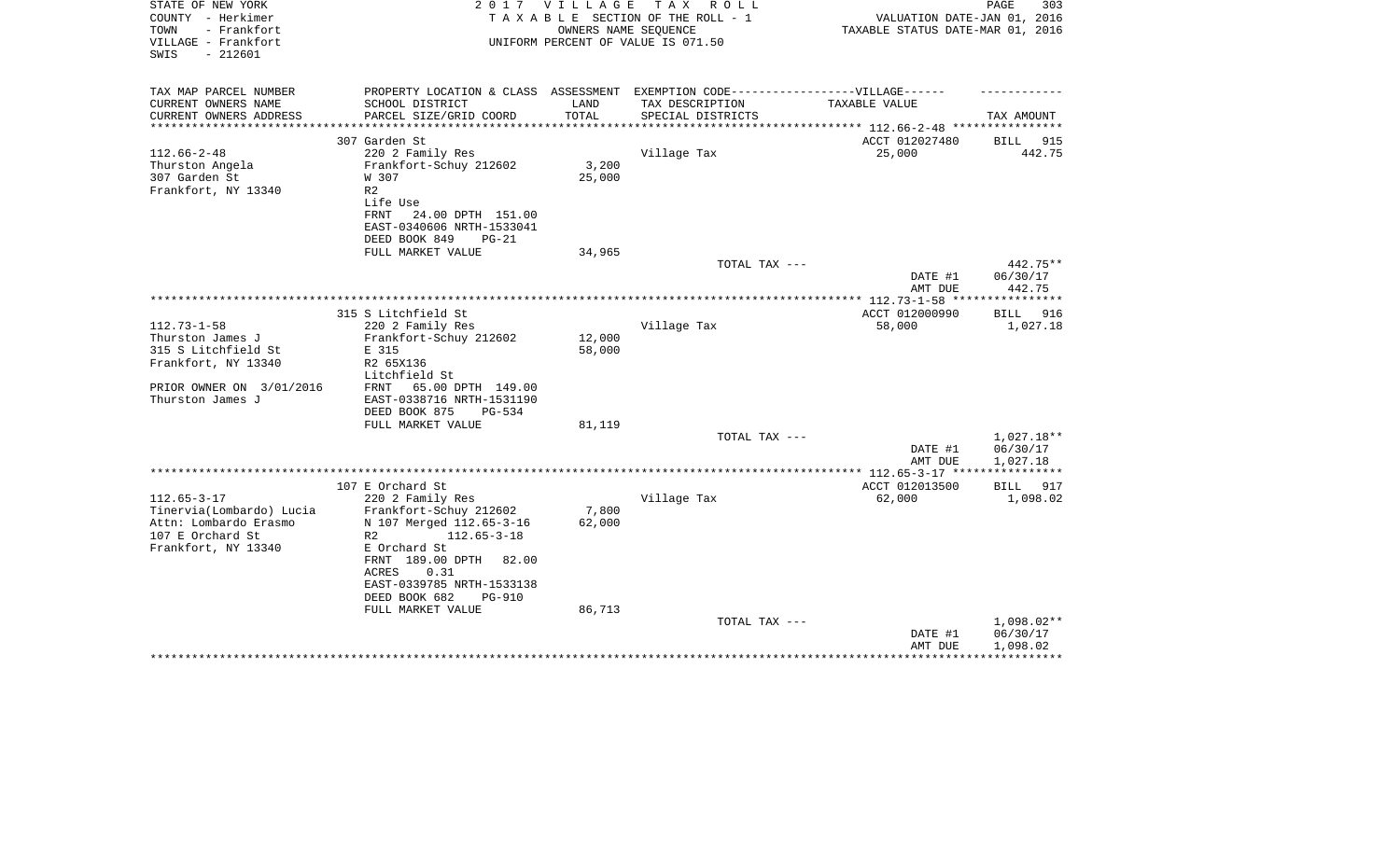| STATE OF NEW YORK<br>COUNTY - Herkimer<br>- Frankfort<br>TOWN<br>VILLAGE - Frankfort<br>$-212601$<br>SWIS              | 2017                                                                                                                                          | <b>VILLAGE</b><br>OWNERS NAME SEQUENCE | T A X<br>R O L L<br>TAXABLE SECTION OF THE ROLL - 1<br>UNIFORM PERCENT OF VALUE IS 071.50 | VALUATION DATE-JAN 01, 2016<br>TAXABLE STATUS DATE-MAR 01, 2016           | PAGE<br>304             |
|------------------------------------------------------------------------------------------------------------------------|-----------------------------------------------------------------------------------------------------------------------------------------------|----------------------------------------|-------------------------------------------------------------------------------------------|---------------------------------------------------------------------------|-------------------------|
| TAX MAP PARCEL NUMBER                                                                                                  | PROPERTY LOCATION & CLASS ASSESSMENT EXEMPTION CODE-----------------VILLAGE------                                                             |                                        |                                                                                           |                                                                           |                         |
| CURRENT OWNERS NAME<br>CURRENT OWNERS ADDRESS<br>*********************                                                 | SCHOOL DISTRICT<br>PARCEL SIZE/GRID COORD                                                                                                     | LAND<br>TOTAL                          | TAX DESCRIPTION<br>SPECIAL DISTRICTS                                                      | TAXABLE VALUE<br>*************************** 112.74-1-2 ***************** | TAX AMOUNT              |
|                                                                                                                        | 136 E Orchard St                                                                                                                              |                                        |                                                                                           | ACCT 012006180                                                            | BILL<br>918             |
| $112.74 - 1 - 2$<br>Tocco Frank A<br>Tocco Elizabeth D<br>136 East Orchard St<br>Frankfort, NY 13340                   | 210 1 Family Res<br>Frankfort-Schuy 212602<br>$112.74-1-1$ merged into<br>R1 60X87<br>E Orchard St                                            | 5,000<br>41,500                        | Village Tax                                                                               | 41,500                                                                    | 734.97                  |
|                                                                                                                        | 60.00 DPTH<br>FRNT<br>87.00<br>EAST-0340079 NRTH-1532610<br>DEED BOOK 00655 PG-00173<br>FULL MARKET VALUE                                     | 58,042                                 |                                                                                           |                                                                           |                         |
|                                                                                                                        |                                                                                                                                               |                                        | TOTAL TAX ---                                                                             |                                                                           | 734.97**                |
|                                                                                                                        |                                                                                                                                               |                                        |                                                                                           | DATE #1<br>AMT DUE                                                        | 06/30/17<br>734.97      |
|                                                                                                                        |                                                                                                                                               |                                        |                                                                                           | **************** 112.66-2-59 ****                                         | * * * * * * * * * * * * |
|                                                                                                                        | 320 Railroad St                                                                                                                               |                                        |                                                                                           | ACCT 012027660                                                            | BILL<br>919             |
| $112.66 - 2 - 59$<br>Tocco Joseph J                                                                                    | 210 1 Family Res<br>Frankfort-Schuy 212602                                                                                                    | 7,400                                  | Village Tax                                                                               | 41,500                                                                    | 734.97                  |
| Tocco Theresa                                                                                                          | E 320                                                                                                                                         | 41,500                                 |                                                                                           |                                                                           |                         |
| 320 Railroad St                                                                                                        | R1 41X150                                                                                                                                     |                                        |                                                                                           |                                                                           |                         |
| Frankfort, NY 13340                                                                                                    | Railroad St<br>63.00 DPTH 150.94<br>FRNT<br>EAST-0340673 NRTH-1533285<br>DEED BOOK 00657 PG-00464                                             |                                        |                                                                                           |                                                                           |                         |
|                                                                                                                        | FULL MARKET VALUE                                                                                                                             | 58,042                                 | TOTAL TAX ---                                                                             |                                                                           | $734.97**$              |
|                                                                                                                        |                                                                                                                                               |                                        |                                                                                           | DATE #1<br>AMT DUE                                                        | 06/30/17<br>734.97      |
|                                                                                                                        |                                                                                                                                               |                                        |                                                                                           |                                                                           |                         |
|                                                                                                                        | 334 Second Ave                                                                                                                                |                                        |                                                                                           | ACCT 012027840                                                            | <b>BILL</b><br>920      |
| $112.82 - 1 - 59$<br>Tocco Salvatore J<br>Tocco Joseph J<br>Attn: S & A Tocco<br>116 Libritz Dr<br>Frankfort, NY 13340 | 210 1 Family Res<br>Frankfort-Schuy 212602<br>$S$ 334-336<br>R1 100X135<br>Second Ave<br>FRNT 100.00 DPTH 160.00<br>EAST-0340476 NRTH-1529725 | 15,500<br>74,500                       | Village Tax                                                                               | 74,500                                                                    | 1,319.40                |
|                                                                                                                        | DEED BOOK 698<br>$PG-979$                                                                                                                     |                                        |                                                                                           |                                                                           |                         |
|                                                                                                                        | FULL MARKET VALUE                                                                                                                             | 104,196                                | TOTAL TAX ---                                                                             |                                                                           | $1,319.40**$            |
|                                                                                                                        |                                                                                                                                               |                                        |                                                                                           | DATE #1<br>AMT DUE                                                        | 06/30/17<br>1,319.40    |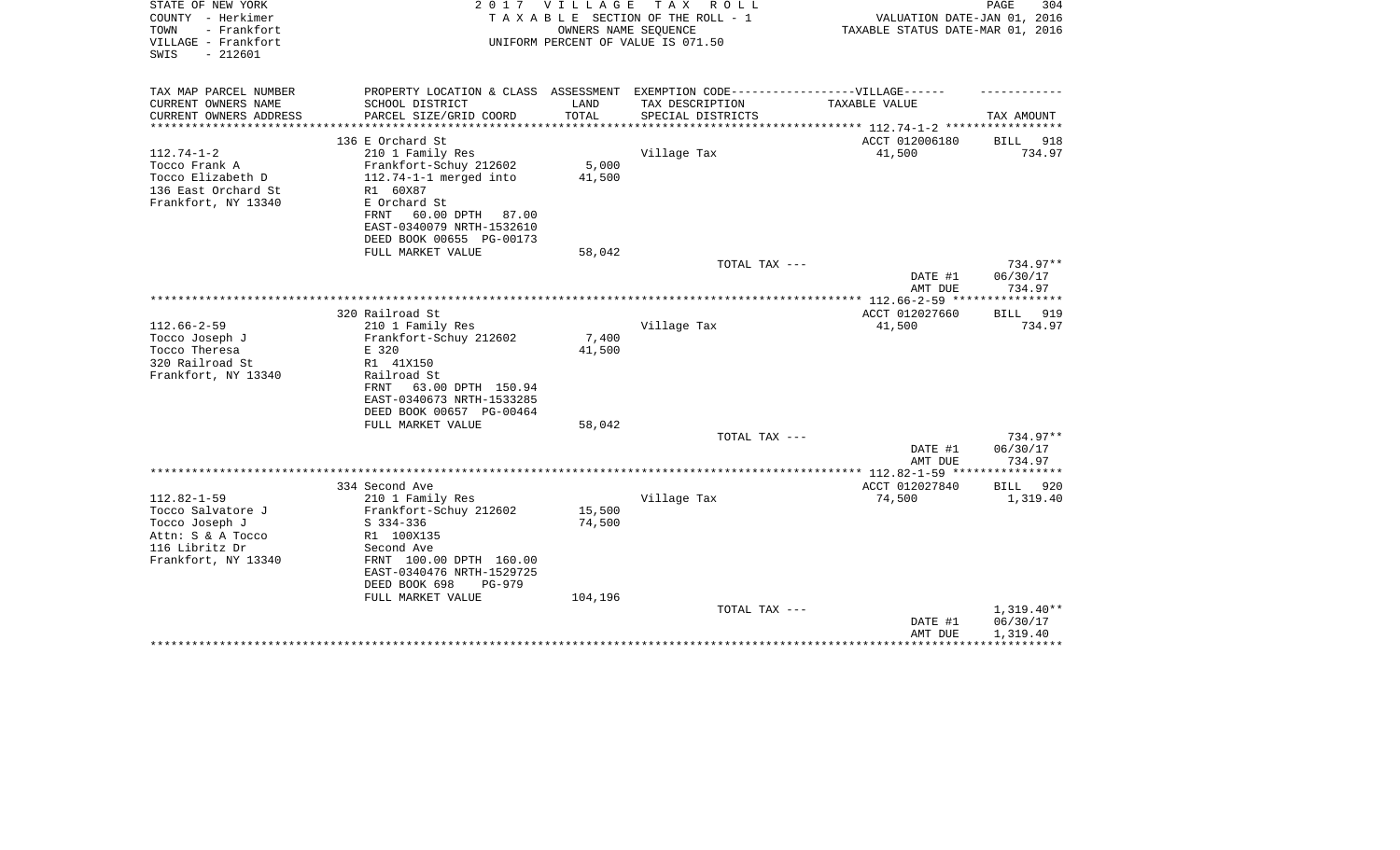| STATE OF NEW YORK<br>COUNTY - Herkimer<br>TOWN<br>- Frankfort<br>VILLAGE - Frankfort<br>$-212601$<br>SWIS | 2017                                                                             | <b>VILLAGE</b> | тах<br>R O L L<br>TAXABLE SECTION OF THE ROLL - 1<br>OWNERS NAME SEOUENCE<br>UNIFORM PERCENT OF VALUE IS 071.50 | VALUATION DATE-JAN 01, 2016<br>TAXABLE STATUS DATE-MAR 01, 2016 | PAGE<br>305                  |
|-----------------------------------------------------------------------------------------------------------|----------------------------------------------------------------------------------|----------------|-----------------------------------------------------------------------------------------------------------------|-----------------------------------------------------------------|------------------------------|
| TAX MAP PARCEL NUMBER                                                                                     | PROPERTY LOCATION & CLASS ASSESSMENT EXEMPTION CODE----------------VILLAGE------ |                |                                                                                                                 |                                                                 |                              |
| CURRENT OWNERS NAME                                                                                       | SCHOOL DISTRICT                                                                  | LAND           | TAX DESCRIPTION                                                                                                 | TAXABLE VALUE                                                   |                              |
| CURRENT OWNERS ADDRESS<br>*********************                                                           | PARCEL SIZE/GRID COORD<br>****************************                           | TOTAL          | SPECIAL DISTRICTS                                                                                               |                                                                 | TAX AMOUNT                   |
|                                                                                                           | 348 Fourth Ave                                                                   |                |                                                                                                                 | ACCT 012024840                                                  | 921<br><b>BILL</b>           |
| $112.82 - 2 - 69$                                                                                         | 210 1 Family Res                                                                 |                | Village Tax                                                                                                     | 50,300                                                          | 890.81                       |
| Tomasi Alle III                                                                                           | Frankfort-Schuy 212602                                                           | 11,000         |                                                                                                                 |                                                                 |                              |
| Cooper-Tomasi Erika J                                                                                     | S 348                                                                            | 50,300         |                                                                                                                 |                                                                 |                              |
| 348 Fourth Ave                                                                                            | R1 50X150                                                                        |                |                                                                                                                 |                                                                 |                              |
| Frankfort, NY 13340                                                                                       | Fourth Ave                                                                       |                |                                                                                                                 |                                                                 |                              |
|                                                                                                           | FRNT<br>50.00 DPTH 155.00                                                        |                |                                                                                                                 |                                                                 |                              |
|                                                                                                           | EAST-0340038 NRTH-1529120<br>DEED BOOK 1293<br><b>PG-470</b>                     |                |                                                                                                                 |                                                                 |                              |
|                                                                                                           | FULL MARKET VALUE                                                                | 70,350         |                                                                                                                 |                                                                 |                              |
|                                                                                                           |                                                                                  |                | TOTAL TAX ---                                                                                                   |                                                                 | 890.81**                     |
|                                                                                                           |                                                                                  |                |                                                                                                                 | DATE #1<br>AMT DUE                                              | 06/30/17<br>890.81           |
|                                                                                                           |                                                                                  |                |                                                                                                                 |                                                                 |                              |
|                                                                                                           | 107 N Frankfort St                                                               |                |                                                                                                                 | ACCT 012021540                                                  | 922<br>BILL                  |
| $112.74 - 1 - 19$<br>Totten Paul S                                                                        | 210 1 Family Res<br>Frankfort-Schuy 212602                                       | 2,500          | Village Tax                                                                                                     | 42,000                                                          | 743.82                       |
| 2975 State Route 168                                                                                      | W 107                                                                            | 42,000         |                                                                                                                 |                                                                 |                              |
| Mohawk, NY 13407                                                                                          | R1                                                                               |                |                                                                                                                 |                                                                 |                              |
|                                                                                                           | N Frankfort St                                                                   |                |                                                                                                                 |                                                                 |                              |
|                                                                                                           | FRNT<br>32.00 DPTH<br>55.00                                                      |                |                                                                                                                 |                                                                 |                              |
|                                                                                                           | <b>BANK</b><br>135                                                               |                |                                                                                                                 |                                                                 |                              |
|                                                                                                           | EAST-0340092 NRTH-1532305<br>DEED BOOK 816<br>$PG-300$                           |                |                                                                                                                 |                                                                 |                              |
|                                                                                                           | FULL MARKET VALUE                                                                | 58,741         |                                                                                                                 |                                                                 |                              |
|                                                                                                           |                                                                                  |                | TOTAL TAX ---                                                                                                   |                                                                 | 743.82**                     |
|                                                                                                           |                                                                                  |                |                                                                                                                 | DATE #1                                                         | 06/30/17                     |
|                                                                                                           |                                                                                  |                |                                                                                                                 | AMT DUE                                                         | 743.82                       |
|                                                                                                           |                                                                                  |                |                                                                                                                 | ************ 112.81-2-20 ***                                    | *****                        |
| $112.81 - 2 - 20$                                                                                         | 219 Fifth Ave<br>210 1 Family Res                                                |                | Village Tax                                                                                                     | ACCT 173837<br>46,000                                           | <b>BILL</b><br>923<br>814.66 |
| Trease Katie J                                                                                            | Frankfort-Schuy 212602                                                           | 11,000         |                                                                                                                 |                                                                 |                              |
| 219 Fifth Ave                                                                                             | N 219                                                                            | 46,000         |                                                                                                                 |                                                                 |                              |
| Frankfort, NY 13340                                                                                       | R1                                                                               |                |                                                                                                                 |                                                                 |                              |
|                                                                                                           | Life Estate                                                                      |                |                                                                                                                 |                                                                 |                              |
|                                                                                                           | 50.00 DPTH 163.00<br>FRNT                                                        |                |                                                                                                                 |                                                                 |                              |
|                                                                                                           | EAST-0339043 NRTH-1530052                                                        |                |                                                                                                                 |                                                                 |                              |
|                                                                                                           | DEED BOOK 1454<br>PG-293<br>FULL MARKET VALUE                                    | 64,336         |                                                                                                                 |                                                                 |                              |
|                                                                                                           |                                                                                  |                | TOTAL TAX ---                                                                                                   |                                                                 | 814.66**                     |
|                                                                                                           |                                                                                  |                |                                                                                                                 | DATE #1                                                         | 06/30/17                     |
|                                                                                                           |                                                                                  |                |                                                                                                                 | AMT DUE                                                         | 814.66                       |
|                                                                                                           |                                                                                  |                |                                                                                                                 |                                                                 |                              |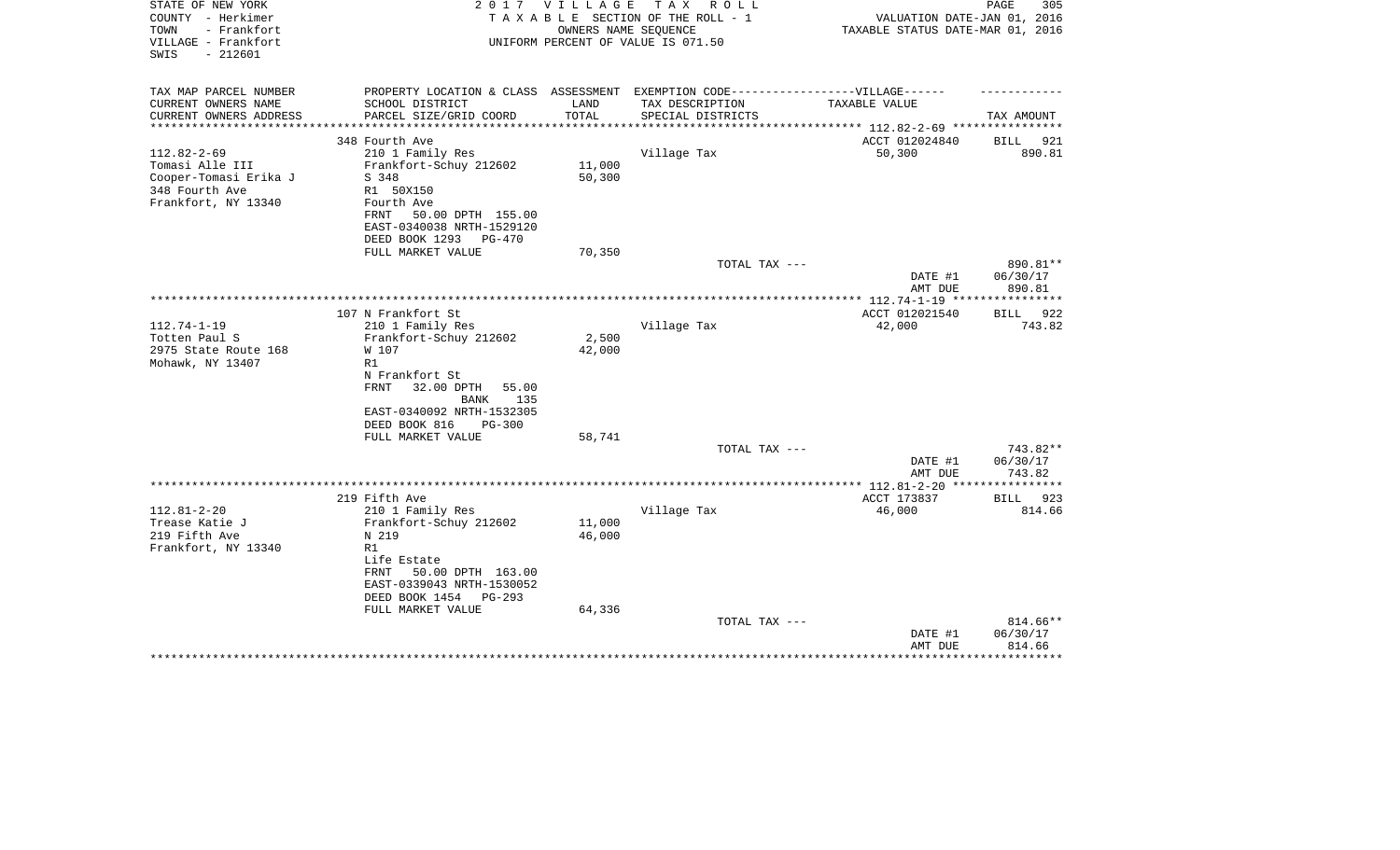| STATE OF NEW YORK<br>COUNTY - Herkimer<br>TOWN<br>- Frankfort<br>VILLAGE - Frankfort<br>$-212601$<br>SWIS | 2 0 1 7                                              | VILLAGE         | TAX ROLL<br>TAXABLE SECTION OF THE ROLL - 1<br>OWNERS NAME SEQUENCE<br>UNIFORM PERCENT OF VALUE IS 071.50 | VALUATION DATE-JAN 01, 2016<br>TAXABLE STATUS DATE-MAR 01, 2016 | 306<br>PAGE              |
|-----------------------------------------------------------------------------------------------------------|------------------------------------------------------|-----------------|-----------------------------------------------------------------------------------------------------------|-----------------------------------------------------------------|--------------------------|
| TAX MAP PARCEL NUMBER                                                                                     |                                                      |                 | PROPERTY LOCATION & CLASS ASSESSMENT EXEMPTION CODE-----------------VILLAGE------                         |                                                                 |                          |
| CURRENT OWNERS NAME                                                                                       | SCHOOL DISTRICT                                      | LAND            | TAX DESCRIPTION                                                                                           | TAXABLE VALUE                                                   |                          |
| CURRENT OWNERS ADDRESS                                                                                    | PARCEL SIZE/GRID COORD                               | TOTAL           | SPECIAL DISTRICTS                                                                                         |                                                                 | TAX AMOUNT               |
|                                                                                                           | 101-103 E Main St                                    |                 |                                                                                                           | ACCT 012019740                                                  | BILL<br>924              |
| $112.65 - 3 - 53$                                                                                         | 481 Att row bldg                                     |                 | Village Tax                                                                                               | 57,900                                                          | 1,025.41                 |
| Treen Mary Anne                                                                                           | Frankfort-Schuy 212602                               | 5,500           |                                                                                                           |                                                                 |                          |
| 185 John St                                                                                               | N<br>Com                                             | 57,900          |                                                                                                           |                                                                 |                          |
| Ilion, NY 13357                                                                                           | 40x55<br>101-105 E Main                              |                 |                                                                                                           |                                                                 |                          |
|                                                                                                           | 45.00 DPTH<br>FRNT<br>56.00                          |                 |                                                                                                           |                                                                 |                          |
|                                                                                                           | EAST-0339480 NRTH-1532877                            |                 |                                                                                                           |                                                                 |                          |
|                                                                                                           | DEED BOOK 1153<br>PG-361                             |                 |                                                                                                           |                                                                 |                          |
|                                                                                                           | FULL MARKET VALUE                                    | 80,979          |                                                                                                           |                                                                 |                          |
|                                                                                                           |                                                      |                 | TOTAL TAX ---                                                                                             | DATE #1                                                         | $1,025.41**$<br>06/30/17 |
|                                                                                                           |                                                      |                 |                                                                                                           | AMT DUE                                                         | 1,025.41                 |
|                                                                                                           |                                                      |                 |                                                                                                           |                                                                 |                          |
|                                                                                                           | 122 Sheldon Ave                                      |                 |                                                                                                           | ACCT 012027990                                                  | 925<br>BILL              |
| $112.66 - 2 - 14$                                                                                         | 210 1 Family Res                                     |                 | VET WAR CT 41121                                                                                          | 6,309                                                           |                          |
| Tripple Helen L<br>122 Sheldon Ave                                                                        | Frankfort-Schuy 212602<br>S 122                      | 6,200<br>48,300 | Village Tax                                                                                               | 41,991                                                          | 743.66                   |
| Frankfort, NY 13340                                                                                       | R1                                                   |                 |                                                                                                           |                                                                 |                          |
|                                                                                                           | Sheldon Ave                                          |                 |                                                                                                           |                                                                 |                          |
|                                                                                                           | 45.00 DPTH 180.00<br>FRNT                            |                 |                                                                                                           |                                                                 |                          |
|                                                                                                           | EAST-0340490 NRTH-1532760                            |                 |                                                                                                           |                                                                 |                          |
|                                                                                                           | DEED BOOK 1224<br>PG-182                             |                 |                                                                                                           |                                                                 |                          |
|                                                                                                           | FULL MARKET VALUE                                    | 67,552          | TOTAL TAX ---                                                                                             |                                                                 | 743.66**                 |
|                                                                                                           |                                                      |                 |                                                                                                           | DATE #1                                                         | 06/30/17                 |
|                                                                                                           |                                                      |                 |                                                                                                           | AMT DUE                                                         | 743.66                   |
|                                                                                                           |                                                      |                 |                                                                                                           | ************* 112.66-2-43 *****************                     |                          |
|                                                                                                           | 310 Garden St                                        |                 |                                                                                                           | ACCT 012001170                                                  | 926<br>BILL              |
| $112.66 - 2 - 43$<br>Tripple Helen L                                                                      | 312 Vac w/imprv                                      | 6,500           | Village Tax                                                                                               | 6,500                                                           | 115.12                   |
| 122 Sheldon Blvd                                                                                          | Frankfort-Schuy 212602<br>E 310-316                  | 6,500           |                                                                                                           |                                                                 |                          |
| Frankfort, NY 13340                                                                                       | V19 172X162                                          |                 |                                                                                                           |                                                                 |                          |
|                                                                                                           | Garden St                                            |                 |                                                                                                           |                                                                 |                          |
|                                                                                                           | FRNT 168.36 DPTH 162.00                              |                 |                                                                                                           |                                                                 |                          |
|                                                                                                           | EAST-0340903 NRTH-1533019                            |                 |                                                                                                           |                                                                 |                          |
|                                                                                                           | DEED BOOK 1224<br><b>PG-179</b><br>FULL MARKET VALUE | 9,091           |                                                                                                           |                                                                 |                          |
|                                                                                                           |                                                      |                 | TOTAL TAX ---                                                                                             |                                                                 | 115.12**                 |
|                                                                                                           |                                                      |                 |                                                                                                           | DATE #1                                                         | 06/30/17                 |
|                                                                                                           |                                                      |                 |                                                                                                           | AMT DUE                                                         | 115.12                   |
|                                                                                                           |                                                      |                 |                                                                                                           |                                                                 |                          |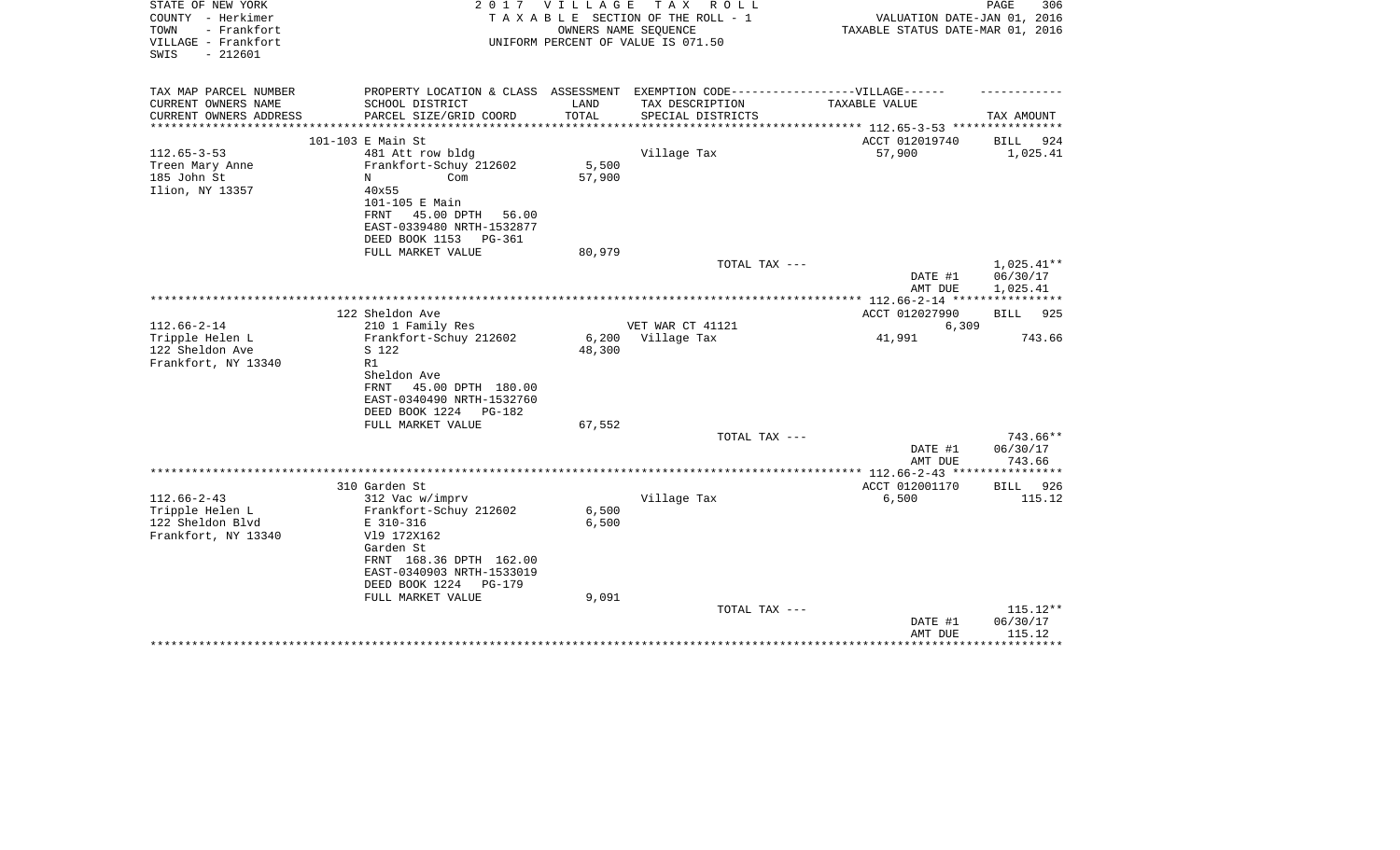| STATE OF NEW YORK<br>COUNTY - Herkimer<br>- Frankfort<br>TOWN<br>VILLAGE - Frankfort<br>SWIS<br>$-212601$ |                                            |        | 2017 VILLAGE TAX ROLL<br>TAXABLE SECTION OF THE ROLL - 1<br>OWNERS NAME SEOUENCE<br>UNIFORM PERCENT OF VALUE IS 071.50 | VALUATION DATE-JAN 01, 2016<br>TAXABLE STATUS DATE-MAR 01, 2016 | PAGE<br>307        |
|-----------------------------------------------------------------------------------------------------------|--------------------------------------------|--------|------------------------------------------------------------------------------------------------------------------------|-----------------------------------------------------------------|--------------------|
| TAX MAP PARCEL NUMBER<br>CURRENT OWNERS NAME                                                              | SCHOOL DISTRICT                            | LAND   | PROPERTY LOCATION & CLASS ASSESSMENT EXEMPTION CODE-----------------VILLAGE------<br>TAX DESCRIPTION                   | TAXABLE VALUE                                                   |                    |
| CURRENT OWNERS ADDRESS<br>*******************                                                             | PARCEL SIZE/GRID COORD                     | TOTAL  | SPECIAL DISTRICTS<br>***************************                                                                       | ***************** 112.66-2-13 *************                     | TAX AMOUNT         |
|                                                                                                           | 120 Sheldon Ave                            |        |                                                                                                                        | ACCT 012027960                                                  | BILL 927           |
| $112.66 - 2 - 13$                                                                                         | 210 1 Family Res                           |        | Village Tax                                                                                                            | 49,500                                                          | 876.65             |
| Tripple James A                                                                                           | Frankfort-Schuy 212602                     | 3,100  | OTVIL Other relevy                                                                                                     | 300.00 MT M                                                     | 300.00             |
| Attn: Yolanda M Tripple                                                                                   | S 120                                      | 49,500 | XC991 Water relevy                                                                                                     | 284.91 MT M                                                     | 284.91             |
| 8 Bambi Ln                                                                                                | R1 29X100                                  |        |                                                                                                                        |                                                                 |                    |
| Rochester, NY 14624                                                                                       | Sheldon Ave<br>FRNT<br>29.00 DPTH 100.00   |        |                                                                                                                        |                                                                 |                    |
|                                                                                                           | EAST-0340489 NRTH-1532809                  |        |                                                                                                                        |                                                                 |                    |
|                                                                                                           | DEED BOOK 815<br>$PG-417$                  |        |                                                                                                                        |                                                                 |                    |
|                                                                                                           | FULL MARKET VALUE                          | 69,231 |                                                                                                                        |                                                                 |                    |
|                                                                                                           |                                            |        | TOTAL TAX ---                                                                                                          |                                                                 | $1,461.56**$       |
|                                                                                                           |                                            |        |                                                                                                                        | DATE #1                                                         | 06/30/17           |
|                                                                                                           |                                            |        |                                                                                                                        | AMT DUE                                                         | 1,461.56           |
|                                                                                                           | 155 Litchfield St                          |        |                                                                                                                        | ACCT 175975                                                     | BILL 928           |
| $112.73 - 2 - 35$                                                                                         | 210 1 Family Res                           |        | Village Tax                                                                                                            | 54,400                                                          | 963.42             |
| Tripple Susan A                                                                                           | Frankfort-Schuy 212602                     | 12,400 |                                                                                                                        |                                                                 |                    |
| 155 Litchfield St                                                                                         | E 155                                      | 54,400 |                                                                                                                        |                                                                 |                    |
| Frankfort, NY 13340                                                                                       | R1 60X180                                  |        |                                                                                                                        |                                                                 |                    |
|                                                                                                           | Litchfield St<br>61.00 DPTH 161.80<br>FRNT |        |                                                                                                                        |                                                                 |                    |
|                                                                                                           | EAST-0338961 NRTH-1532275                  |        |                                                                                                                        |                                                                 |                    |
|                                                                                                           | DEED BOOK 1468<br>PG-678                   |        |                                                                                                                        |                                                                 |                    |
|                                                                                                           | FULL MARKET VALUE                          | 76,084 |                                                                                                                        |                                                                 |                    |
|                                                                                                           |                                            |        | TOTAL TAX ---                                                                                                          |                                                                 | $963.42**$         |
|                                                                                                           |                                            |        |                                                                                                                        | DATE #1<br>AMT DUE                                              | 06/30/17<br>963.42 |
|                                                                                                           |                                            |        |                                                                                                                        |                                                                 |                    |
|                                                                                                           | 223 Litchfield St                          |        |                                                                                                                        | ACCT 012031440                                                  | BILL<br>929        |
| $112.73 - 2 - 76$                                                                                         | 210 1 Family Res                           |        | CW_10_VET/ 41157                                                                                                       | 3,670                                                           |                    |
| Tucker John Francis                                                                                       | Frankfort-Schuy 212602                     |        | 15,500 Village Tax                                                                                                     | 33,030                                                          | 584.96             |
| 223 S Litchfield St                                                                                       | E 223                                      | 36,700 |                                                                                                                        |                                                                 |                    |
| Frankfort, NY 13340                                                                                       | R1<br>Litchfield St                        |        |                                                                                                                        |                                                                 |                    |
|                                                                                                           | FRNT 100.00 DPTH 150.00                    |        |                                                                                                                        |                                                                 |                    |
|                                                                                                           | EAST-0338757 NRTH-1531743                  |        |                                                                                                                        |                                                                 |                    |
|                                                                                                           | DEED BOOK 815<br>$PG-530$                  |        |                                                                                                                        |                                                                 |                    |
|                                                                                                           | FULL MARKET VALUE                          | 51,329 |                                                                                                                        |                                                                 |                    |
|                                                                                                           |                                            |        | TOTAL TAX ---                                                                                                          |                                                                 | 584.96**           |
|                                                                                                           |                                            |        |                                                                                                                        | DATE #1<br>AMT DUE                                              | 06/30/17<br>584.96 |
|                                                                                                           |                                            |        |                                                                                                                        |                                                                 |                    |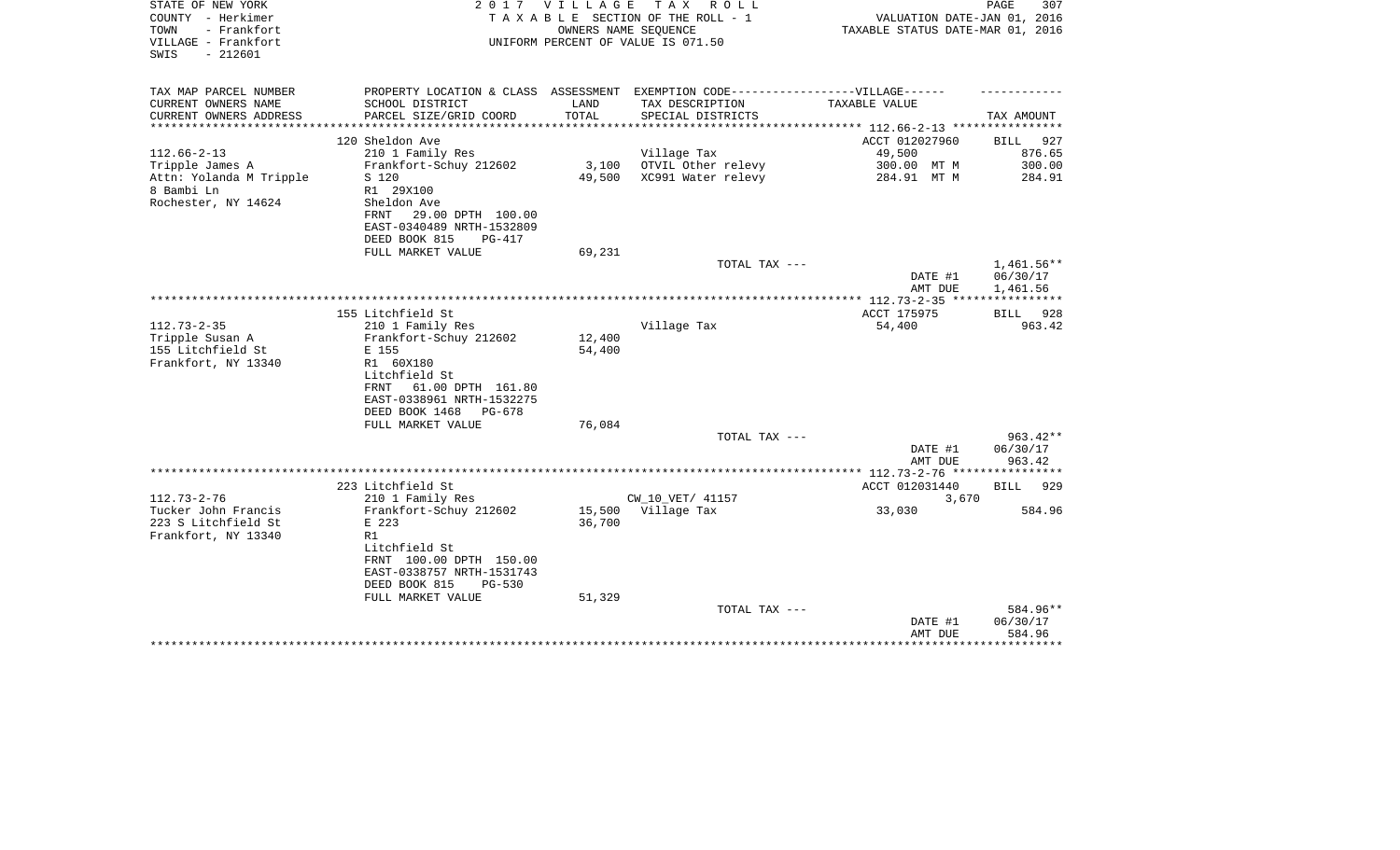| STATE OF NEW YORK<br>COUNTY - Herkimer<br>TOWN<br>- Frankfort<br>VILLAGE - Frankfort<br>$-212601$<br>SWIS | 2017                                                                                                                                       | V I L L A G E<br>OWNERS NAME SEOUENCE | T A X<br>R O L L<br>TAXABLE SECTION OF THE ROLL - 1<br>UNIFORM PERCENT OF VALUE IS 071.50 | VALUATION DATE-JAN 01, 2016<br>TAXABLE STATUS DATE-MAR 01, 2016            | PAGE<br>308                    |
|-----------------------------------------------------------------------------------------------------------|--------------------------------------------------------------------------------------------------------------------------------------------|---------------------------------------|-------------------------------------------------------------------------------------------|----------------------------------------------------------------------------|--------------------------------|
| TAX MAP PARCEL NUMBER                                                                                     | PROPERTY LOCATION & CLASS ASSESSMENT EXEMPTION CODE-----------------VILLAGE------                                                          |                                       |                                                                                           |                                                                            |                                |
| CURRENT OWNERS NAME                                                                                       | SCHOOL DISTRICT                                                                                                                            | LAND                                  | TAX DESCRIPTION                                                                           | TAXABLE VALUE                                                              |                                |
| CURRENT OWNERS ADDRESS<br>*********************                                                           | PARCEL SIZE/GRID COORD                                                                                                                     | TOTAL<br>*************                | SPECIAL DISTRICTS                                                                         |                                                                            | TAX AMOUNT                     |
|                                                                                                           | Industrial Dr                                                                                                                              |                                       |                                                                                           | ******************************** 112.74-1-59.3 *********<br>ACCT 012300310 | 930<br>BILL                    |
| $112.74 - 1 - 59.3$                                                                                       | 710 Manufacture                                                                                                                            |                                       | Village Tax                                                                               | 8,000                                                                      | 141.68                         |
| Turbo Machined Products LLC                                                                               | Frankfort-Schuy 212602                                                                                                                     | 7,500                                 |                                                                                           |                                                                            |                                |
| 102 Industrial Dr                                                                                         | N                                                                                                                                          | 8,000                                 |                                                                                           |                                                                            |                                |
| Frankfort, NY 13440                                                                                       | Greenhouse<br>Industrial Dr<br>ACRES<br>2.00<br>EAST-0341456 NRTH-1532365<br>DEED BOOK 1331<br>PG-170                                      |                                       |                                                                                           |                                                                            |                                |
|                                                                                                           | FULL MARKET VALUE                                                                                                                          | 11,189                                |                                                                                           |                                                                            |                                |
|                                                                                                           |                                                                                                                                            |                                       | TOTAL TAX ---                                                                             | DATE #1<br>AMT DUE                                                         | 141.68**<br>06/30/17<br>141.68 |
|                                                                                                           |                                                                                                                                            |                                       |                                                                                           | ** $112.73 - 3 - 41$ ***                                                   | **********                     |
|                                                                                                           | 230 First Ave                                                                                                                              |                                       |                                                                                           | ACCT 185178                                                                | 931<br>BILL                    |
| $112.73 - 3 - 41$                                                                                         | 210 1 Family Res                                                                                                                           |                                       | Village Tax                                                                               | 65,500                                                                     | 1,160.01                       |
| Turk Anthony W                                                                                            | Frankfort-Schuy 212602                                                                                                                     | 10,800                                |                                                                                           |                                                                            |                                |
| 226 E Main St<br>Ilion, NY 13357                                                                          | S 230<br>R1 50X150<br>First Ave<br>FRNT<br>50.00 DPTH 150.00<br>EAST-0339978 NRTH-1530856<br>DEED BOOK 1522<br>PG-382<br>FULL MARKET VALUE | 65,500<br>91,608                      |                                                                                           |                                                                            |                                |
|                                                                                                           |                                                                                                                                            |                                       | TOTAL TAX ---                                                                             |                                                                            | $1,160.01**$                   |
|                                                                                                           |                                                                                                                                            |                                       |                                                                                           | DATE #1<br>AMT DUE                                                         | 06/30/17<br>1,160.01           |
|                                                                                                           |                                                                                                                                            |                                       |                                                                                           |                                                                            |                                |
|                                                                                                           | 234-236 W Main St                                                                                                                          |                                       |                                                                                           | ACCT 012021060                                                             | 932<br>BILL                    |
| $112.65 - 1 - 53$                                                                                         | 220 2 Family Res                                                                                                                           |                                       | Village Tax                                                                               | 55,000                                                                     | 974.05                         |
| Tutty Sean G<br>234-236 W Main St                                                                         | Frankfort-Schuy 212602<br>N 234-236                                                                                                        | 6,500<br>55,000                       |                                                                                           |                                                                            |                                |
| Frankfort, NY 13340                                                                                       | R2 Life Estate Mary                                                                                                                        |                                       |                                                                                           |                                                                            |                                |
|                                                                                                           | W Main St                                                                                                                                  |                                       |                                                                                           |                                                                            |                                |
|                                                                                                           | 40.00 DPTH 200.00<br>FRNT                                                                                                                  |                                       |                                                                                           |                                                                            |                                |
|                                                                                                           | 0.50<br>ACRES                                                                                                                              |                                       |                                                                                           |                                                                            |                                |
|                                                                                                           | EAST-0338415 NRTH-1534357<br>DEED BOOK 1203<br>$PG-37$                                                                                     |                                       |                                                                                           |                                                                            |                                |
|                                                                                                           | FULL MARKET VALUE                                                                                                                          | 76,923                                |                                                                                           |                                                                            |                                |
|                                                                                                           |                                                                                                                                            |                                       | TOTAL TAX ---                                                                             |                                                                            | 974.05**                       |
|                                                                                                           |                                                                                                                                            |                                       |                                                                                           | DATE #1                                                                    | 06/30/17                       |
|                                                                                                           |                                                                                                                                            |                                       |                                                                                           | AMT DUE<br>*******************************                                 | 974.05                         |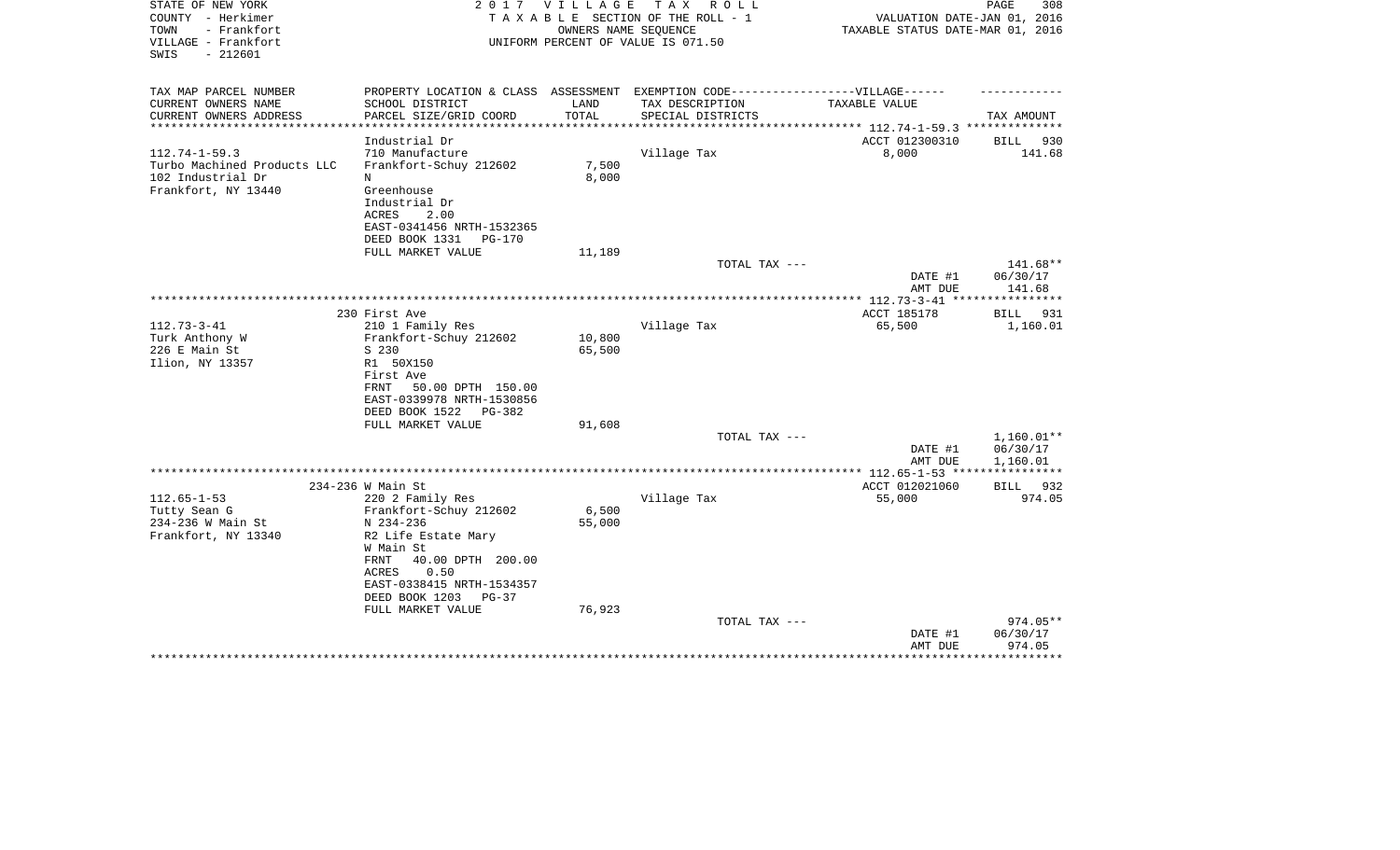| STATE OF NEW YORK<br>COUNTY - Herkimer<br>- Frankfort<br>TOWN<br>VILLAGE - Frankfort<br>$-212601$<br>SWIS | 2017                                       | VILLAGE       | T A X<br>R O L L<br>TAXABLE SECTION OF THE ROLL - 1<br>OWNERS NAME SEQUENCE<br>UNIFORM PERCENT OF VALUE IS 071.50 | VALUATION DATE-JAN 01, 2016<br>TAXABLE STATUS DATE-MAR 01, 2016 | PAGE<br>309          |
|-----------------------------------------------------------------------------------------------------------|--------------------------------------------|---------------|-------------------------------------------------------------------------------------------------------------------|-----------------------------------------------------------------|----------------------|
| TAX MAP PARCEL NUMBER                                                                                     | PROPERTY LOCATION & CLASS ASSESSMENT       |               | EXEMPTION CODE------------------VILLAGE------                                                                     |                                                                 |                      |
| CURRENT OWNERS NAME<br>CURRENT OWNERS ADDRESS                                                             | SCHOOL DISTRICT<br>PARCEL SIZE/GRID COORD  | LAND<br>TOTAL | TAX DESCRIPTION<br>SPECIAL DISTRICTS                                                                              | TAXABLE VALUE                                                   | TAX AMOUNT           |
| ***************                                                                                           | **************************                 | ************  |                                                                                                                   | *********************** 112.82-2-27 ****************            |                      |
| $112.82 - 2 - 27$                                                                                         | 315 Third Ave                              |               |                                                                                                                   | ACCT 012028050<br>45,000                                        | BILL 933             |
| Tuzzolino Sandra                                                                                          | 210 1 Family Res<br>Frankfort-Schuy 212602 | 8,400         | Village Tax                                                                                                       |                                                                 | 796.95               |
| 315 Third Ave                                                                                             | N 315                                      | 45,000        |                                                                                                                   |                                                                 |                      |
| Frankfort, NY 13340                                                                                       | R1 39X150<br>Third Ave                     |               |                                                                                                                   |                                                                 |                      |
|                                                                                                           | 39.00 DPTH 150.00<br>FRNT                  |               |                                                                                                                   |                                                                 |                      |
|                                                                                                           | EAST-0339970 NRTH-1530080                  |               |                                                                                                                   |                                                                 |                      |
|                                                                                                           | DEED BOOK 00564 PG-00194                   |               |                                                                                                                   |                                                                 |                      |
|                                                                                                           | FULL MARKET VALUE                          | 62,937        |                                                                                                                   |                                                                 |                      |
|                                                                                                           |                                            |               | TOTAL TAX ---                                                                                                     | DATE #1                                                         | 796.95**<br>06/30/17 |
|                                                                                                           |                                            |               |                                                                                                                   | AMT DUE                                                         | 796.95               |
|                                                                                                           |                                            |               |                                                                                                                   |                                                                 |                      |
|                                                                                                           | 4167 Acme Rd                               |               |                                                                                                                   | ACCT 012021030                                                  | BILL 934             |
| $112.74 - 1 - 52$                                                                                         | 330 Vacant comm                            |               | Village Tax                                                                                                       | 6,000                                                           | 106.26               |
| Union Fork & Hoe Co                                                                                       | Frankfort-Schuy 212602                     | 6,000         |                                                                                                                   |                                                                 |                      |
| Accounting Dept<br>Ames True Temper Inc.                                                                  | N 251<br>Com 66X120                        | 6,000         |                                                                                                                   |                                                                 |                      |
| 465 Railroad Ave                                                                                          | E Main St                                  |               |                                                                                                                   |                                                                 |                      |
| Camp Hill, PA 17011                                                                                       | 82.85 DPTH 150.80<br>FRNT                  |               |                                                                                                                   |                                                                 |                      |
|                                                                                                           | EAST-0340637 NRTH-1531525                  |               |                                                                                                                   |                                                                 |                      |
|                                                                                                           | DEED BOOK 707<br><b>PG-706</b>             |               |                                                                                                                   |                                                                 |                      |
|                                                                                                           | FULL MARKET VALUE                          | 8,392         |                                                                                                                   |                                                                 |                      |
|                                                                                                           |                                            |               | TOTAL TAX ---                                                                                                     |                                                                 | 106.26**             |
|                                                                                                           |                                            |               |                                                                                                                   | DATE #1<br>AMT DUE                                              | 06/30/17<br>106.26   |
|                                                                                                           |                                            |               |                                                                                                                   | ************** 112.74-1-53 *****************                    |                      |
|                                                                                                           | 4167 Acme Rd                               |               |                                                                                                                   | ACCT 012031980                                                  | BILL 935             |
| $112.74 - 1 - 53$                                                                                         | 330 Vacant comm                            |               | Village Tax                                                                                                       | 101,300                                                         | 1,794.02             |
| Union Fork & Hoe Co                                                                                       | Frankfort-Schuy 212602                     | 101,300       |                                                                                                                   |                                                                 |                      |
| Accounting Dept                                                                                           | N                                          | 101,300       |                                                                                                                   |                                                                 |                      |
| Ames True Temper Inc.<br>465 Railroad Ave                                                                 | Ind 7 Acres<br>E Main St                   |               |                                                                                                                   |                                                                 |                      |
| Camp Hill, PA 17011                                                                                       | ACRES 14.30                                |               |                                                                                                                   |                                                                 |                      |
|                                                                                                           | EAST-0340970 NRTH-1531483                  |               |                                                                                                                   |                                                                 |                      |
|                                                                                                           | DEED BOOK 00536 PG-00457                   |               |                                                                                                                   |                                                                 |                      |
|                                                                                                           | FULL MARKET VALUE                          | 141,678       |                                                                                                                   |                                                                 |                      |
|                                                                                                           |                                            |               | TOTAL TAX ---                                                                                                     |                                                                 | 1,794.02**           |
|                                                                                                           |                                            |               |                                                                                                                   | DATE #1<br>AMT DUE                                              | 06/30/17<br>1,794.02 |
|                                                                                                           |                                            |               |                                                                                                                   |                                                                 |                      |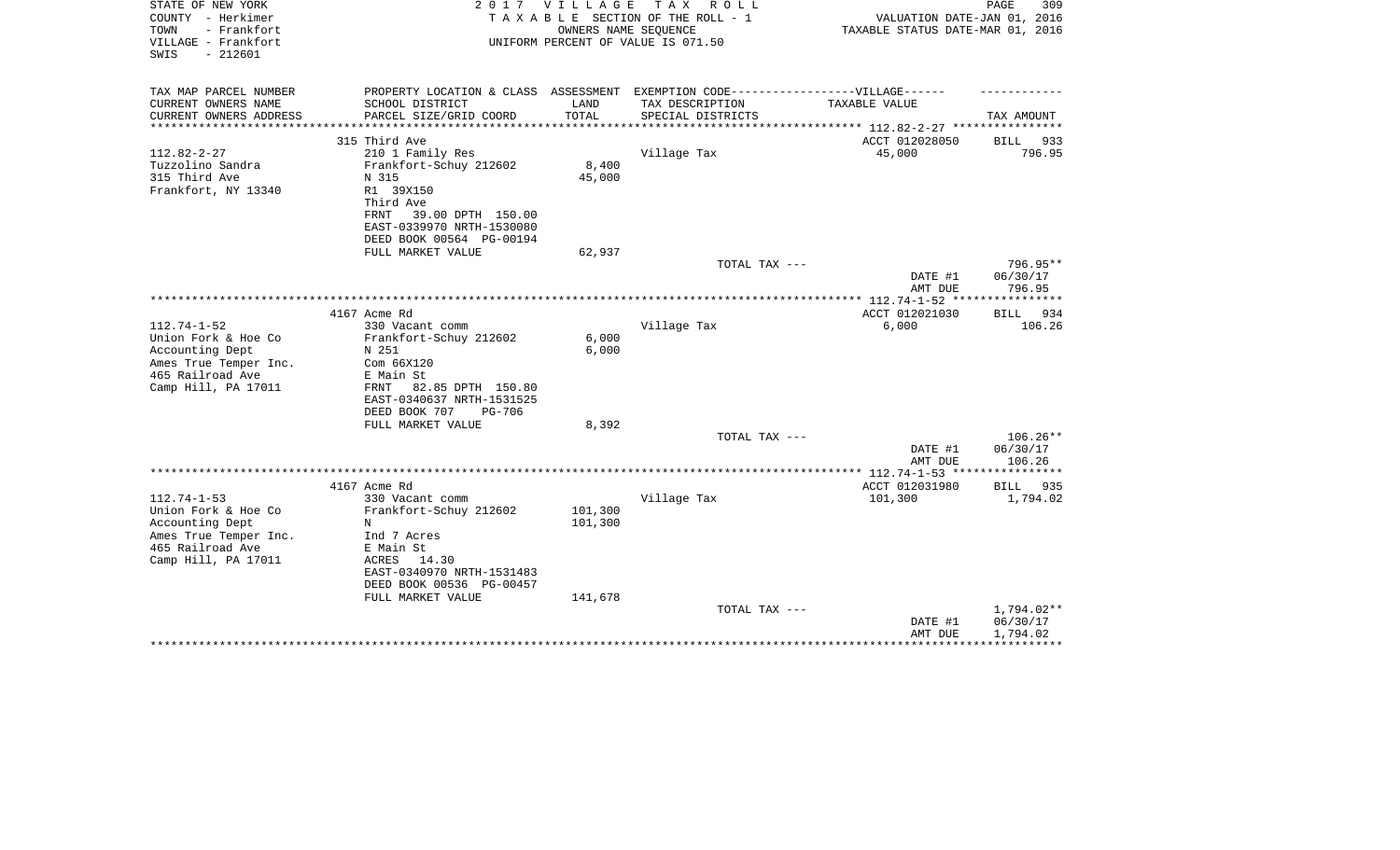| STATE OF NEW YORK<br>COUNTY - Herkimer<br>- Frankfort<br>TOWN<br>VILLAGE - Frankfort<br>$-212601$<br>SWIS | 2017                                                 |                     | VILLAGE TAX ROLL<br>TAXABLE SECTION OF THE ROLL - 1<br>OWNERS NAME SEQUENCE<br>UNIFORM PERCENT OF VALUE IS 071.50 | VALUATION DATE-JAN 01, 2016<br>TAXABLE STATUS DATE-MAR 01, 2016 | PAGE<br>310        |
|-----------------------------------------------------------------------------------------------------------|------------------------------------------------------|---------------------|-------------------------------------------------------------------------------------------------------------------|-----------------------------------------------------------------|--------------------|
| TAX MAP PARCEL NUMBER                                                                                     | PROPERTY LOCATION & CLASS ASSESSMENT                 |                     | EXEMPTION CODE------------------VILLAGE------                                                                     |                                                                 |                    |
| CURRENT OWNERS NAME                                                                                       | SCHOOL DISTRICT                                      | LAND                | TAX DESCRIPTION                                                                                                   | TAXABLE VALUE                                                   |                    |
| CURRENT OWNERS ADDRESS<br>*********************                                                           | PARCEL SIZE/GRID COORD                               | TOTAL<br>********** | SPECIAL DISTRICTS                                                                                                 | .******************************** 112.74-1-54 ***********       | TAX AMOUNT         |
|                                                                                                           | E Main St                                            |                     |                                                                                                                   | ACCT 012004040                                                  | 936<br><b>BILL</b> |
| $112.74 - 1 - 54$                                                                                         | 330 Vacant comm                                      |                     | Village Tax                                                                                                       | 6,400                                                           | 113.34             |
| Union Fork & Hoe Co                                                                                       | Frankfort-Schuy 212602                               | 6,400               |                                                                                                                   |                                                                 |                    |
| Accounting Dept                                                                                           | Former Nycrr                                         | 6,400               |                                                                                                                   |                                                                 |                    |
| Ames True Temper Inc.                                                                                     | Land 100X150                                         |                     |                                                                                                                   |                                                                 |                    |
| 465 Railroad Ave<br>Camp Hill, PA 17011                                                                   | E Main St<br>FRNT 100.00 DPTH 150.00                 |                     |                                                                                                                   |                                                                 |                    |
|                                                                                                           | EAST-0340839 NRTH-1531238                            |                     |                                                                                                                   |                                                                 |                    |
|                                                                                                           | DEED BOOK 678<br>$PG-26$                             |                     |                                                                                                                   |                                                                 |                    |
|                                                                                                           | FULL MARKET VALUE                                    | 8,951               |                                                                                                                   |                                                                 |                    |
|                                                                                                           |                                                      |                     | TOTAL TAX ---                                                                                                     |                                                                 | $113.34**$         |
|                                                                                                           |                                                      |                     |                                                                                                                   | DATE #1                                                         | 06/30/17           |
|                                                                                                           |                                                      |                     |                                                                                                                   | AMT DUE                                                         | 113.34             |
|                                                                                                           | E Main St                                            |                     |                                                                                                                   | ACCT 012032150                                                  | 937<br>BILL        |
| $112.74 - 1 - 56$                                                                                         | 340 Vacant indus                                     |                     | Village Tax                                                                                                       | 6,400                                                           | 113.34             |
| Union Fork & Hoe Co                                                                                       | Frankfort-Schuy 212602                               | 6,400               |                                                                                                                   |                                                                 |                    |
| Accounting Dept                                                                                           | Former Nycrr                                         | 6,400               |                                                                                                                   |                                                                 |                    |
| Ames True Temper Inc.                                                                                     | Land- 100X150                                        |                     |                                                                                                                   |                                                                 |                    |
| 465 Railroad Ave                                                                                          | E Main St                                            |                     |                                                                                                                   |                                                                 |                    |
| Camp Hill, PA 17011                                                                                       | FRNT 100.00 DPTH 150.00<br>EAST-0341028 NRTH-1531000 |                     |                                                                                                                   |                                                                 |                    |
|                                                                                                           | DEED BOOK 678<br>$PG-26$                             |                     |                                                                                                                   |                                                                 |                    |
|                                                                                                           | FULL MARKET VALUE                                    | 8,951               |                                                                                                                   |                                                                 |                    |
|                                                                                                           |                                                      |                     | TOTAL TAX ---                                                                                                     |                                                                 | $113.34**$         |
|                                                                                                           |                                                      |                     |                                                                                                                   | DATE #1                                                         | 06/30/17           |
|                                                                                                           |                                                      |                     |                                                                                                                   | AMT DUE<br>**** 112.74-1-57 ***                                 | 113.34             |
|                                                                                                           | E Main Rd                                            |                     |                                                                                                                   | ACCT 012031800                                                  | 938<br>BILL        |
| $112.74 - 1 - 57$                                                                                         | 340 Vacant indus                                     |                     | Village Tax                                                                                                       | 6,800                                                           | 120.43             |
| Union Fork & Hoe Co                                                                                       | Frankfort-Schuy 212602                               | 6,800               |                                                                                                                   |                                                                 |                    |
| Accounting Dept                                                                                           | N                                                    | 6,800               |                                                                                                                   |                                                                 |                    |
| Ames True Temper Inc.                                                                                     | Land 1 Acre                                          |                     |                                                                                                                   |                                                                 |                    |
| 465 Railroad Ave<br>Camp Hill, PA 17011                                                                   | East River Roa<br>20.00 DPTH 207.31<br>FRNT          |                     |                                                                                                                   |                                                                 |                    |
|                                                                                                           | 1.90<br>ACRES                                        |                     |                                                                                                                   |                                                                 |                    |
|                                                                                                           | EAST-0340969 NRTH-1531412                            |                     |                                                                                                                   |                                                                 |                    |
|                                                                                                           | DEED BOOK 00562 PG-00363                             |                     |                                                                                                                   |                                                                 |                    |
|                                                                                                           | FULL MARKET VALUE                                    | 9,510               |                                                                                                                   |                                                                 |                    |
|                                                                                                           |                                                      |                     | TOTAL TAX ---                                                                                                     |                                                                 | $120.43**$         |
|                                                                                                           |                                                      |                     |                                                                                                                   | DATE #1                                                         | 06/30/17           |
|                                                                                                           |                                                      |                     |                                                                                                                   | AMT DUE                                                         | 120.43             |
|                                                                                                           |                                                      |                     |                                                                                                                   |                                                                 |                    |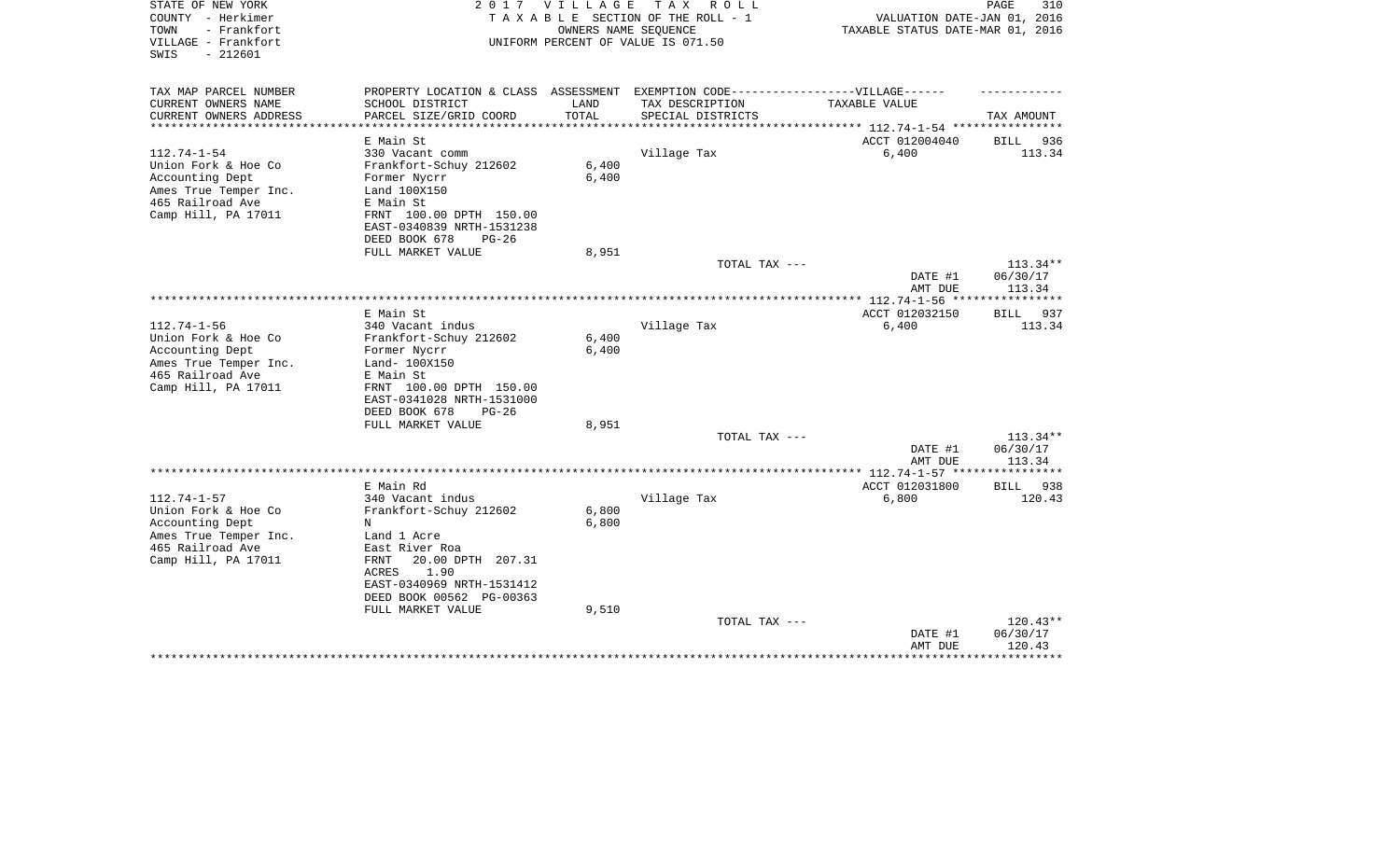| STATE OF NEW YORK<br>COUNTY - Herkimer<br>- Frankfort<br>TOWN<br>VILLAGE - Frankfort<br>$-212601$<br>SWIS                       | 2017                                                                                                                                          | V I L L A G E    | T A X<br>R O L L<br>TAXABLE SECTION OF THE ROLL - 1<br>OWNERS NAME SEQUENCE<br>UNIFORM PERCENT OF VALUE IS 071.50 | VALUATION DATE-JAN 01, 2016<br>TAXABLE STATUS DATE-MAR 01, 2016  | PAGE<br>311           |
|---------------------------------------------------------------------------------------------------------------------------------|-----------------------------------------------------------------------------------------------------------------------------------------------|------------------|-------------------------------------------------------------------------------------------------------------------|------------------------------------------------------------------|-----------------------|
| TAX MAP PARCEL NUMBER                                                                                                           | PROPERTY LOCATION & CLASS ASSESSMENT                                                                                                          |                  | EXEMPTION CODE------------------VILLAGE------                                                                     |                                                                  |                       |
| CURRENT OWNERS NAME<br>CURRENT OWNERS ADDRESS<br>*********************                                                          | SCHOOL DISTRICT<br>PARCEL SIZE/GRID COORD<br>********************                                                                             | LAND<br>TOTAL    | TAX DESCRIPTION<br>SPECIAL DISTRICTS                                                                              | TAXABLE VALUE<br>***************** 112.74-1-58 ***************** | TAX AMOUNT            |
|                                                                                                                                 | E Main St                                                                                                                                     |                  |                                                                                                                   | ACCT 012031770                                                   | 939<br>BILL           |
| $112.74 - 1 - 58$<br>Union Fork & Hoe Co<br>Accounting Dept<br>Ames True Temper Inc.<br>465 Railroad Ave<br>Camp Hill, PA 17011 | 330 Vacant comm<br>Frankfort-Schuy 212602<br>N<br>Ind .59 Acre<br>East Main St<br>71.33 DPTH 147.07<br>FRNT                                   | 6,600<br>6,600   | Village Tax                                                                                                       | 6,600                                                            | 116.89                |
|                                                                                                                                 | EAST-0341077 NRTH-1531403                                                                                                                     |                  |                                                                                                                   |                                                                  |                       |
|                                                                                                                                 | DEED BOOK 00562 PG-00363<br>FULL MARKET VALUE                                                                                                 | 9,231            |                                                                                                                   |                                                                  |                       |
|                                                                                                                                 |                                                                                                                                               |                  | TOTAL TAX ---                                                                                                     |                                                                  | $116.89**$            |
|                                                                                                                                 |                                                                                                                                               |                  |                                                                                                                   | DATE #1<br>AMT DUE                                               | 06/30/17<br>116.89    |
|                                                                                                                                 |                                                                                                                                               |                  |                                                                                                                   | *********** 112.74-1-63 ****                                     | ************          |
| $112.74 - 1 - 63$                                                                                                               | E Main St<br>340 Vacant indus                                                                                                                 |                  | Village Tax                                                                                                       | ACCT 012032145<br>12,400                                         | BILL<br>940<br>219.60 |
| Union Fork & Hoe Co<br>Accounting Dept<br>Ames True Temper Inc<br>465 Railroad Ave<br>Camp Hill, PA 17011                       | Frankfort-Schuy 212602<br>Old Foundry<br>Land 360X400<br>E Main St<br>2.50<br>ACRES<br>EAST-0341111 NRTH-1531185<br>DEED BOOK 678<br>$PG-26$  | 12,400<br>12,400 |                                                                                                                   |                                                                  |                       |
|                                                                                                                                 | FULL MARKET VALUE                                                                                                                             | 17,343           | TOTAL TAX ---                                                                                                     |                                                                  | $219.60**$            |
|                                                                                                                                 |                                                                                                                                               |                  |                                                                                                                   | DATE #1<br>AMT DUE                                               | 06/30/17<br>219.60    |
|                                                                                                                                 |                                                                                                                                               |                  |                                                                                                                   |                                                                  |                       |
|                                                                                                                                 | 335 Second Ave                                                                                                                                |                  |                                                                                                                   | ACCT 012008850                                                   | BILL<br>941           |
| $112.82 - 1 - 55$<br>Unverdorben Rosanne<br>238 Elm St<br>Ilion, NY 13357                                                       | 220 2 Family Res<br>Frankfort-Schuy 212602<br>N 335<br>R <sub>2</sub><br>Second Ave<br>50.00 DPTH 150.00<br>FRNT<br>EAST-0340575 NRTH-1529924 | 10,800<br>52,000 | Village Tax                                                                                                       | 52,000                                                           | 920.92                |
|                                                                                                                                 | DEED BOOK 708<br>$PG-815$                                                                                                                     |                  |                                                                                                                   |                                                                  |                       |
|                                                                                                                                 | FULL MARKET VALUE                                                                                                                             | 72,727           | TOTAL TAX ---                                                                                                     | DATE #1                                                          | 920.92**<br>06/30/17  |
|                                                                                                                                 |                                                                                                                                               |                  |                                                                                                                   | AMT DUE                                                          | 920.92                |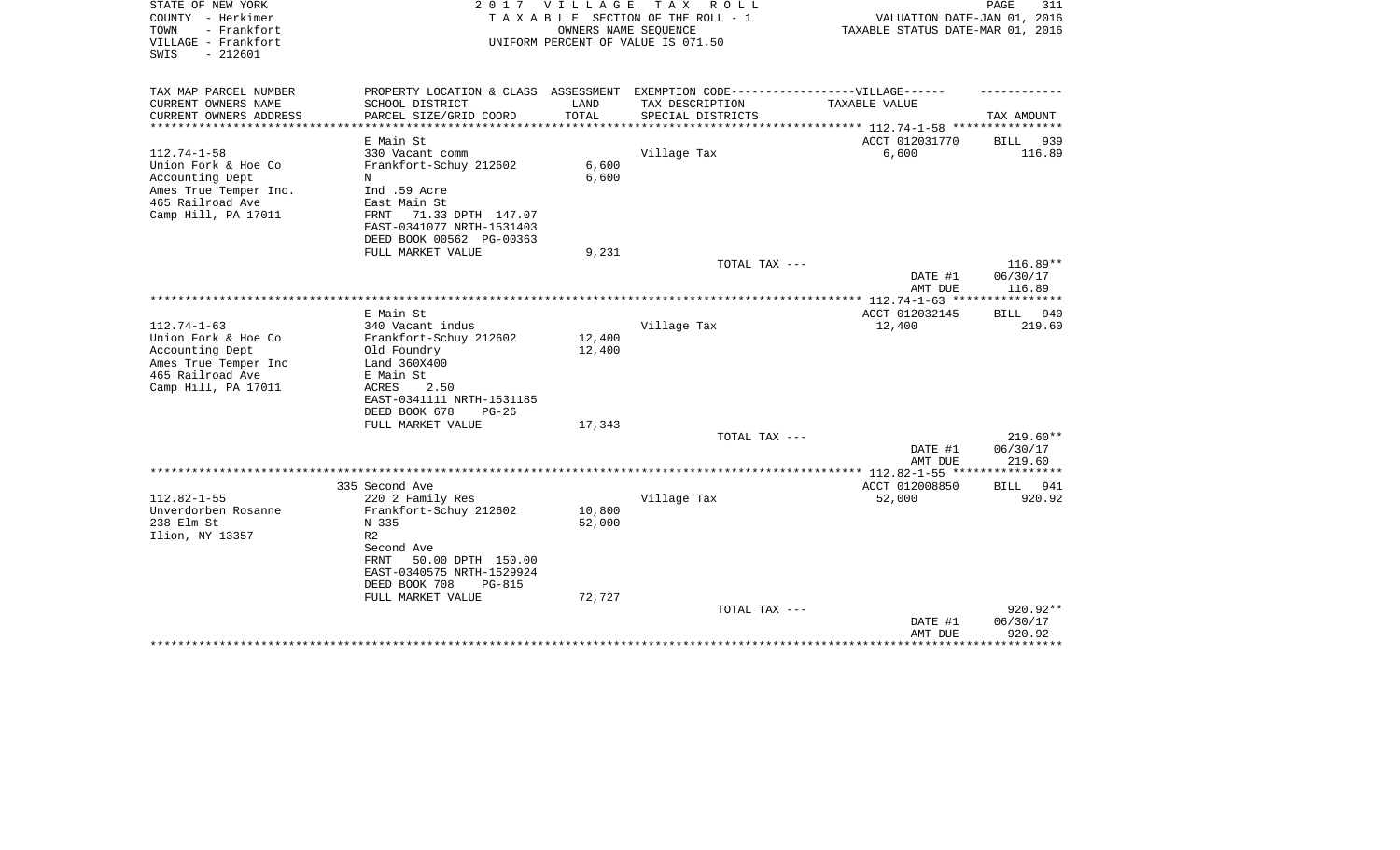| STATE OF NEW YORK<br>COUNTY - Herkimer<br>TOWN<br>- Frankfort<br>VILLAGE - Frankfort | 2017                                                                              | VILLAGE | TAX ROLL<br>TAXABLE SECTION OF THE ROLL - 1<br>OWNERS NAME SEQUENCE<br>UNIFORM PERCENT OF VALUE IS 071.50 | VALUATION DATE-JAN 01, 2016<br>TAXABLE STATUS DATE-MAR 01, 2016 | PAGE<br>312            |
|--------------------------------------------------------------------------------------|-----------------------------------------------------------------------------------|---------|-----------------------------------------------------------------------------------------------------------|-----------------------------------------------------------------|------------------------|
| $-212601$<br>SWIS                                                                    |                                                                                   |         |                                                                                                           |                                                                 |                        |
| TAX MAP PARCEL NUMBER                                                                | PROPERTY LOCATION & CLASS ASSESSMENT EXEMPTION CODE-----------------VILLAGE------ |         |                                                                                                           |                                                                 |                        |
| CURRENT OWNERS NAME                                                                  | SCHOOL DISTRICT                                                                   | LAND    | TAX DESCRIPTION                                                                                           | TAXABLE VALUE                                                   |                        |
| CURRENT OWNERS ADDRESS                                                               | PARCEL SIZE/GRID COORD                                                            | TOTAL   | SPECIAL DISTRICTS                                                                                         |                                                                 | TAX AMOUNT             |
|                                                                                      | 214 E Main St                                                                     |         |                                                                                                           | ACCT 012025170                                                  | BILL<br>942            |
| $112.74 - 2 - 64$                                                                    | 483 Converted Re                                                                  |         | Village Tax                                                                                               | 77,500                                                          | 1,372.53               |
| Urbanke Donald                                                                       | Frankfort-Schuy 212602                                                            | 9,600   |                                                                                                           |                                                                 |                        |
| Urbanke Barbara                                                                      | S 214                                                                             | 77,500  |                                                                                                           |                                                                 |                        |
| 147 Hart's Dr                                                                        | R2 85X152                                                                         |         |                                                                                                           |                                                                 |                        |
| New Hartford, NY 13413                                                               | E Main St<br>85.00 DPTH 145.00<br>FRNT                                            |         |                                                                                                           |                                                                 |                        |
|                                                                                      | EAST-0340104 NRTH-1531842                                                         |         |                                                                                                           |                                                                 |                        |
|                                                                                      | DEED BOOK 934<br><b>PG-198</b>                                                    |         |                                                                                                           |                                                                 |                        |
|                                                                                      | FULL MARKET VALUE                                                                 | 108,392 |                                                                                                           |                                                                 |                        |
|                                                                                      |                                                                                   |         | TOTAL TAX ---                                                                                             |                                                                 | $1,372.53**$           |
|                                                                                      |                                                                                   |         |                                                                                                           | DATE #1                                                         | 06/30/17               |
|                                                                                      |                                                                                   |         |                                                                                                           | AMT DUE                                                         | 1,372.53               |
|                                                                                      | 118 Pleasant Ave                                                                  |         |                                                                                                           | ACCT 156808                                                     | BILL<br>943            |
| $112.73 - 2 - 39$                                                                    | 411 Apartment                                                                     |         | Village Tax                                                                                               | 108,500                                                         | 1,921.54               |
| V LLC                                                                                | Frankfort-Schuy 212602                                                            | 12,100  |                                                                                                           |                                                                 |                        |
| 2183 Ocean Ave                                                                       | S 118                                                                             | 108,500 |                                                                                                           |                                                                 |                        |
| Brooklyn, NY 11229                                                                   | Comm 63X147<br>Pleasant Ave                                                       |         |                                                                                                           |                                                                 |                        |
|                                                                                      | 63.00 DPTH 147.00<br>FRNT                                                         |         |                                                                                                           |                                                                 |                        |
|                                                                                      | EAST-0339226 NRTH-1532108                                                         |         |                                                                                                           |                                                                 |                        |
|                                                                                      | DEED BOOK 1346<br>PG-244                                                          |         |                                                                                                           |                                                                 |                        |
|                                                                                      | FULL MARKET VALUE                                                                 | 151,748 |                                                                                                           |                                                                 |                        |
|                                                                                      |                                                                                   |         | TOTAL TAX ---                                                                                             |                                                                 | 1,921.54**             |
|                                                                                      |                                                                                   |         |                                                                                                           | DATE #1<br>AMT DUE                                              | 06/30/17<br>1,921.54   |
|                                                                                      |                                                                                   |         |                                                                                                           | **************** 112.74-2-12 ****                               |                        |
|                                                                                      | 114 Frankfort St                                                                  |         |                                                                                                           | ACCT 169218                                                     | <b>BILL</b><br>944     |
| $112.74 - 2 - 12$                                                                    | 481 Att row bldg                                                                  |         | Village Tax                                                                                               | 39,000                                                          | 690.69                 |
| V LLC                                                                                | Frankfort-Schuy 212602                                                            | 2,200   |                                                                                                           |                                                                 |                        |
| 2183 Ocean Ave                                                                       | W 114<br>R1 25X70                                                                 | 39,000  |                                                                                                           |                                                                 |                        |
| Brooklyn, NY 11229                                                                   | Frankfort St                                                                      |         |                                                                                                           |                                                                 |                        |
|                                                                                      | 25.00 DPTH<br>70.00<br>FRNT                                                       |         |                                                                                                           |                                                                 |                        |
|                                                                                      | EAST-0339716 NRTH-1532002                                                         |         |                                                                                                           |                                                                 |                        |
|                                                                                      | DEED BOOK 1424<br><b>PG-796</b>                                                   |         |                                                                                                           |                                                                 |                        |
|                                                                                      | FULL MARKET VALUE                                                                 | 54,545  |                                                                                                           |                                                                 |                        |
|                                                                                      |                                                                                   |         | TOTAL TAX ---                                                                                             | DATE #1                                                         | $690.69**$<br>06/30/17 |
|                                                                                      |                                                                                   |         |                                                                                                           | AMT DUE                                                         | 690.69                 |
|                                                                                      |                                                                                   |         |                                                                                                           |                                                                 | ***********            |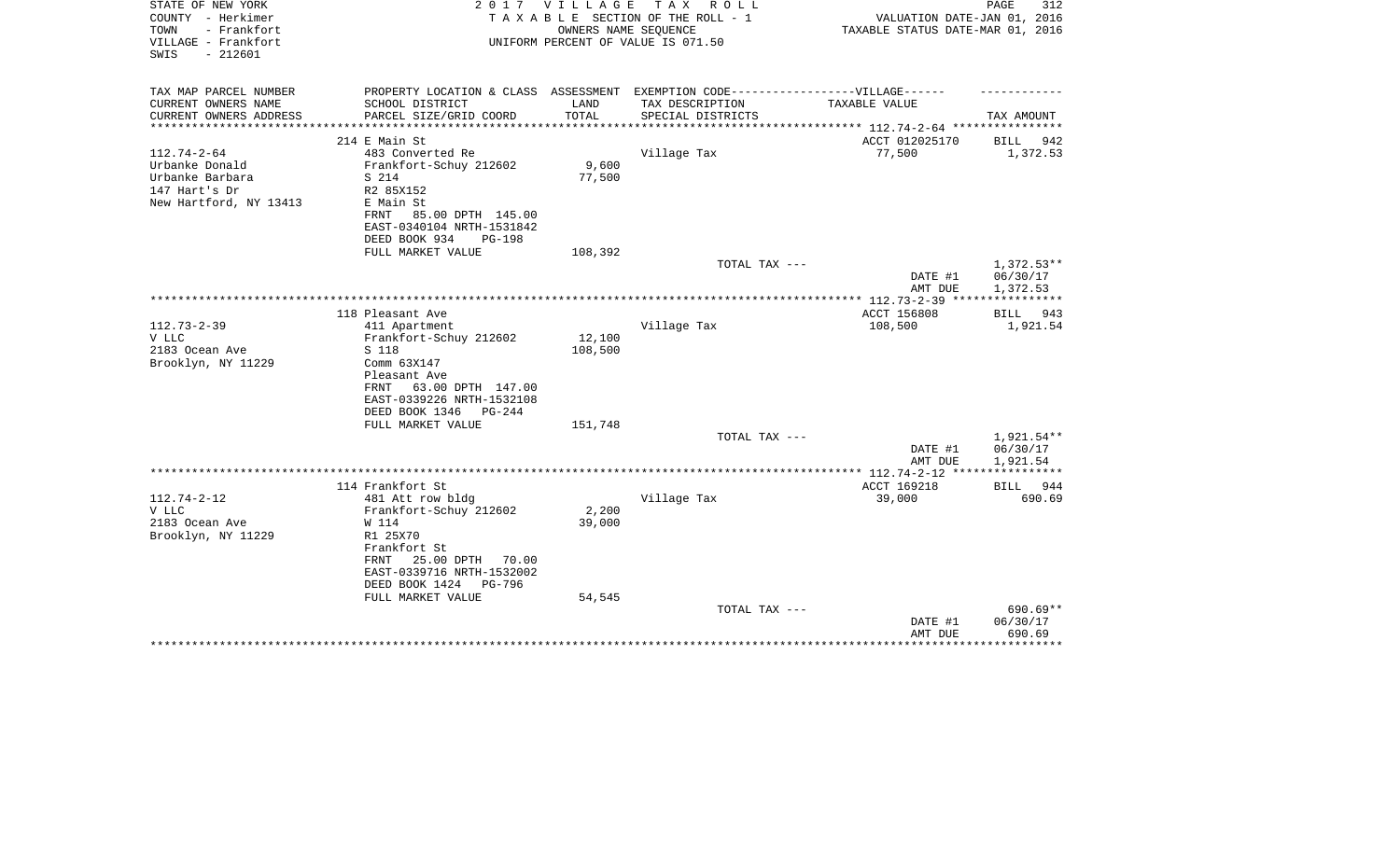| STATE OF NEW YORK<br>COUNTY - Herkimer<br>TOWN<br>- Frankfort<br>VILLAGE - Frankfort<br>SWIS<br>$-212601$ |                                                                                                      | 2017 VILLAGE    | TAX ROLL<br>T A X A B L E SECTION OF THE ROLL - 1<br>OWNERS NAME SEOUENCE<br>UNIFORM PERCENT OF VALUE IS 071.50 | VALUATION DATE-JAN 01, 2016<br>TAXABLE STATUS DATE-MAR 01, 2016 | PAGE<br>313            |
|-----------------------------------------------------------------------------------------------------------|------------------------------------------------------------------------------------------------------|-----------------|-----------------------------------------------------------------------------------------------------------------|-----------------------------------------------------------------|------------------------|
| TAX MAP PARCEL NUMBER<br>CURRENT OWNERS NAME                                                              | PROPERTY LOCATION & CLASS ASSESSMENT EXEMPTION CODE-----------------VILLAGE------<br>SCHOOL DISTRICT | LAND            | TAX DESCRIPTION                                                                                                 | TAXABLE VALUE                                                   |                        |
| CURRENT OWNERS ADDRESS                                                                                    | PARCEL SIZE/GRID COORD                                                                               | TOTAL           | SPECIAL DISTRICTS                                                                                               |                                                                 | TAX AMOUNT             |
|                                                                                                           |                                                                                                      |                 |                                                                                                                 | *********** 112.73-1-28 *********                               |                        |
|                                                                                                           | 514 Litchfield St                                                                                    |                 |                                                                                                                 | ACCT 012001680                                                  | <b>BILL</b><br>945     |
| $112.73 - 1 - 28$                                                                                         | 210 1 Family Res<br>Frankfort-Schuy 212602                                                           | 10,800          | VET COM CT 41131<br>Village Tax                                                                                 | 10,515<br>57,585                                                | 1,019.83               |
| Vail Terry L<br>Vail Patricia H                                                                           | W 514                                                                                                | 68,100          |                                                                                                                 |                                                                 |                        |
| 514 S Litcfield St                                                                                        | R1 Life Use                                                                                          |                 |                                                                                                                 |                                                                 |                        |
| Frankfort, NY 13340                                                                                       | Litchfield St                                                                                        |                 |                                                                                                                 |                                                                 |                        |
|                                                                                                           | 57.20 DPTH 130.00<br>FRNT                                                                            |                 |                                                                                                                 |                                                                 |                        |
|                                                                                                           | EAST-0338250 NRTH-1530680                                                                            |                 |                                                                                                                 |                                                                 |                        |
|                                                                                                           | DEED BOOK 1304<br>$PG-346$                                                                           |                 |                                                                                                                 |                                                                 |                        |
|                                                                                                           | FULL MARKET VALUE                                                                                    | 95,245          | TOTAL TAX ---                                                                                                   |                                                                 | 1,019.83**             |
|                                                                                                           |                                                                                                      |                 |                                                                                                                 | DATE #1                                                         | 06/30/17               |
|                                                                                                           |                                                                                                      |                 |                                                                                                                 | AMT DUE                                                         | 1,019.83               |
|                                                                                                           |                                                                                                      |                 |                                                                                                                 |                                                                 |                        |
|                                                                                                           | Litchfield St                                                                                        |                 |                                                                                                                 | ACCT 012004130                                                  | BILL 946               |
| $112.73 - 1 - 84$                                                                                         | 312 Vac w/imprv                                                                                      |                 | Village Tax                                                                                                     | 34,000                                                          | 602.14                 |
| Valent Henry<br>161 Libritz Dr                                                                            | Frankfort-Schuy 212602<br>Added to tax roll                                                          | 2,000<br>34,000 |                                                                                                                 |                                                                 |                        |
| Frankfort, NY 13340                                                                                       | Per RPTS                                                                                             |                 |                                                                                                                 |                                                                 |                        |
|                                                                                                           | Litchfield St                                                                                        |                 |                                                                                                                 |                                                                 |                        |
|                                                                                                           | ACRES<br>2.80                                                                                        |                 |                                                                                                                 |                                                                 |                        |
|                                                                                                           | EAST-0337849 NRTH-1530824                                                                            |                 |                                                                                                                 |                                                                 |                        |
|                                                                                                           | DEED BOOK 1256<br><b>PG-903</b>                                                                      |                 |                                                                                                                 |                                                                 |                        |
|                                                                                                           | FULL MARKET VALUE                                                                                    | 47,552          | TOTAL TAX ---                                                                                                   |                                                                 | 602.14**               |
|                                                                                                           |                                                                                                      |                 |                                                                                                                 | DATE #1                                                         | 06/30/17               |
|                                                                                                           |                                                                                                      |                 |                                                                                                                 | AMT DUE                                                         | 602.14                 |
|                                                                                                           |                                                                                                      |                 |                                                                                                                 | *********** 112.73-2-5 ******************                       |                        |
|                                                                                                           | 127 Litchfield St                                                                                    |                 |                                                                                                                 | ACCT 012007710                                                  | <b>BILL</b><br>947     |
| $112.73 - 2 - 5$                                                                                          | 481 Att row bldg                                                                                     |                 | Village Tax                                                                                                     | 58,100                                                          | 1,028.95               |
| Valent Mark<br>Valent Lauri                                                                               | Frankfort-Schuy 212602<br>E 127                                                                      | 2,700<br>58,100 |                                                                                                                 |                                                                 |                        |
| 126 Spruce Dr                                                                                             | Com 22X26x66                                                                                         |                 |                                                                                                                 |                                                                 |                        |
| Frankfort, NY 13340                                                                                       | Litchfield St                                                                                        |                 |                                                                                                                 |                                                                 |                        |
|                                                                                                           | 22.00 DPTH<br>FRNT<br>91.75                                                                          |                 |                                                                                                                 |                                                                 |                        |
|                                                                                                           | EAST-0339215 NRTH-1532631                                                                            |                 |                                                                                                                 |                                                                 |                        |
|                                                                                                           | DEED BOOK 1166<br><b>PG-107</b>                                                                      |                 |                                                                                                                 |                                                                 |                        |
|                                                                                                           | FULL MARKET VALUE                                                                                    | 81,259          |                                                                                                                 |                                                                 |                        |
|                                                                                                           |                                                                                                      |                 | TOTAL TAX ---                                                                                                   | DATE #1                                                         | 1,028.95**<br>06/30/17 |
|                                                                                                           |                                                                                                      |                 |                                                                                                                 | AMT DUE                                                         | 1,028.95               |
|                                                                                                           |                                                                                                      |                 |                                                                                                                 |                                                                 |                        |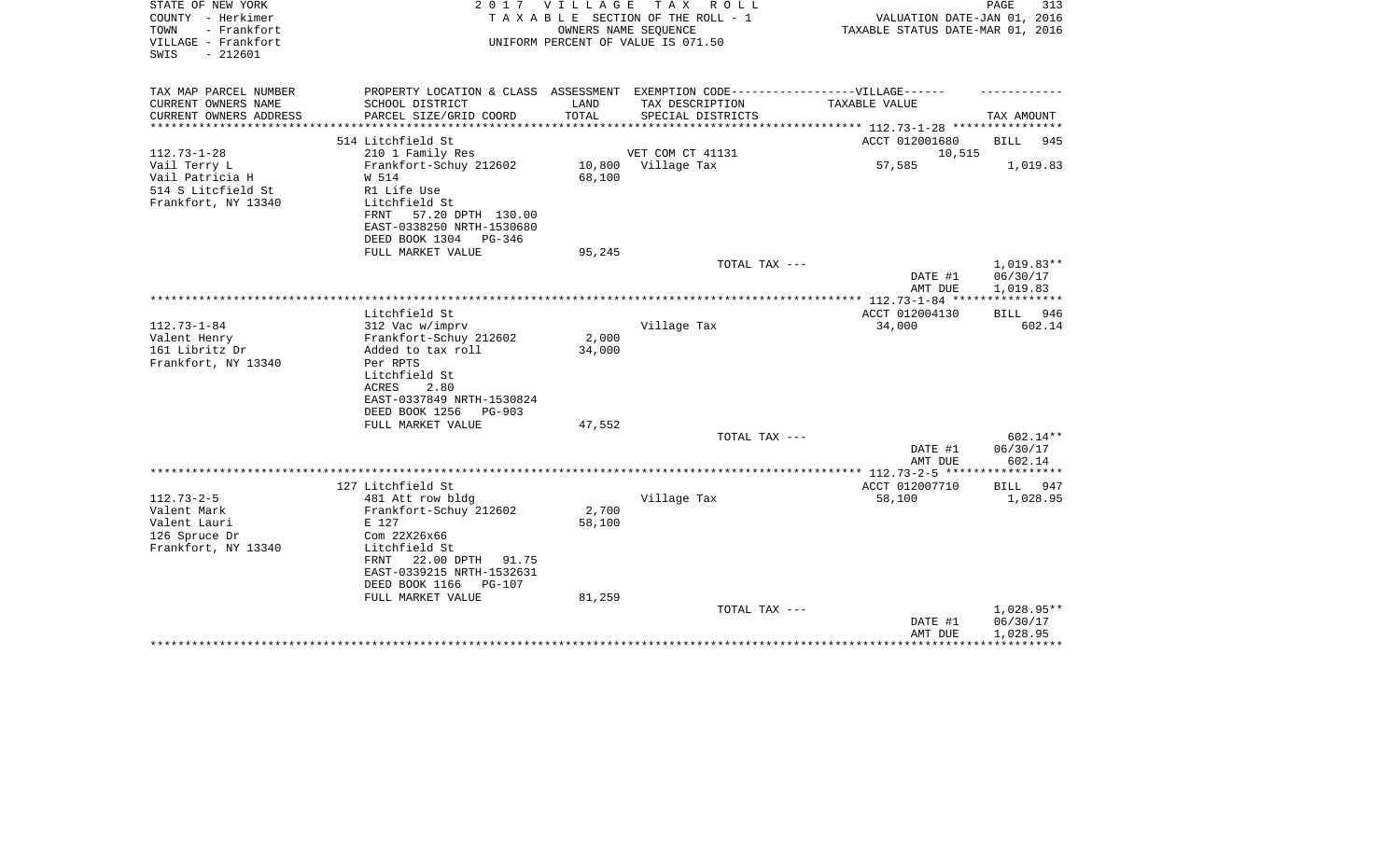| STATE OF NEW YORK<br>COUNTY - Herkimer<br>TOWN<br>- Frankfort<br>VILLAGE - Frankfort<br>$-212601$<br>SWIS | 2017                                                                                                                                                                       | VILLAGE<br>OWNERS NAME SEQUENCE | T A X<br>R O L L<br>TAXABLE SECTION OF THE ROLL - 1<br>UNIFORM PERCENT OF VALUE IS 071.50            | VALUATION DATE-JAN 01, 2016<br>TAXABLE STATUS DATE-MAR 01, 2016 | PAGE<br>314                          |
|-----------------------------------------------------------------------------------------------------------|----------------------------------------------------------------------------------------------------------------------------------------------------------------------------|---------------------------------|------------------------------------------------------------------------------------------------------|-----------------------------------------------------------------|--------------------------------------|
| TAX MAP PARCEL NUMBER<br>CURRENT OWNERS NAME                                                              | SCHOOL DISTRICT                                                                                                                                                            | LAND                            | PROPERTY LOCATION & CLASS ASSESSMENT EXEMPTION CODE-----------------VILLAGE------<br>TAX DESCRIPTION | <b>TAXABLE VALUE</b>                                            |                                      |
| CURRENT OWNERS ADDRESS                                                                                    | PARCEL SIZE/GRID COORD                                                                                                                                                     | TOTAL                           | SPECIAL DISTRICTS                                                                                    |                                                                 | TAX AMOUNT                           |
| **********************                                                                                    |                                                                                                                                                                            |                                 |                                                                                                      |                                                                 |                                      |
|                                                                                                           | 102 Erie St                                                                                                                                                                |                                 |                                                                                                      | ACCT 012015030                                                  | 948<br>BILL                          |
| $112.74 - 3 - 14$<br>Valente Anthony<br>Valente Mary Ann<br>102 Erie St<br>Frankfort, NY 13340            | 210 1 Family Res<br>Frankfort-Schuy 212602<br>W 102<br>R1<br>Erie St<br>50.00 DPTH 125.00<br>FRNT<br>EAST-0340674 NRTH-1530974                                             | 6,000<br>66,800                 | Village Tax                                                                                          | 66,800                                                          | 1,183.03                             |
|                                                                                                           | DEED BOOK 1118<br><b>PG-506</b>                                                                                                                                            |                                 |                                                                                                      |                                                                 |                                      |
|                                                                                                           | FULL MARKET VALUE                                                                                                                                                          | 93,427                          |                                                                                                      |                                                                 |                                      |
|                                                                                                           |                                                                                                                                                                            |                                 | TOTAL TAX ---                                                                                        | DATE #1<br>AMT DUE                                              | $1,183.03**$<br>06/30/17<br>1,183.03 |
|                                                                                                           |                                                                                                                                                                            |                                 |                                                                                                      |                                                                 |                                      |
|                                                                                                           | 528 Frankfort St                                                                                                                                                           |                                 |                                                                                                      | ACCT 012028350                                                  | BILL<br>949                          |
| $112.81 - 1 - 23$<br>Valente Jacqueline M<br>528-530 Frankfort St<br>Frankfort, NY 13340                  | 210 1 Family Res<br>Frankfort-Schuy 212602<br>W 528-530<br>R2 100X120<br>Frankfort St<br>FRNT 100.00 DPTH 128.00<br>EAST-0338346 NRTH-1530259<br>DEED BOOK 734<br>$PG-309$ | 13,800<br>82,200                | Village Tax                                                                                          | 82,200                                                          | 1,455.76                             |
|                                                                                                           | FULL MARKET VALUE                                                                                                                                                          | 114,965                         |                                                                                                      |                                                                 |                                      |
|                                                                                                           |                                                                                                                                                                            |                                 | TOTAL TAX ---                                                                                        | DATE #1<br>AMT DUE                                              | $1,455.76**$<br>06/30/17<br>1,455.76 |
|                                                                                                           |                                                                                                                                                                            |                                 |                                                                                                      |                                                                 | ************                         |
| $112.65 - 2 - 5$                                                                                          | 132 Grandview Ave<br>210 1 Family Res                                                                                                                                      |                                 | Village Tax                                                                                          | ACCT 012004260<br>93,000                                        | BILL<br>950<br>1,647.03              |
| Vallese Gerald LF Use<br>Mary Jame Vallese<br>132 Grandview Ave<br>Frankfort, NY 13340                    | Frankfort-Schuy 212602<br>W<br>R1<br>Grandview Ave<br>FRNT 135.00 DPTH 167.00<br>EAST-0337354 NRTH-1532703<br>DEED BOOK 1110<br>$PG-614$<br>FULL MARKET VALUE              | 16,900<br>93,000<br>130,070     |                                                                                                      |                                                                 |                                      |
|                                                                                                           |                                                                                                                                                                            |                                 | TOTAL TAX ---                                                                                        | DATE #1<br>AMT DUE                                              | 1,647.03**<br>06/30/17<br>1,647.03   |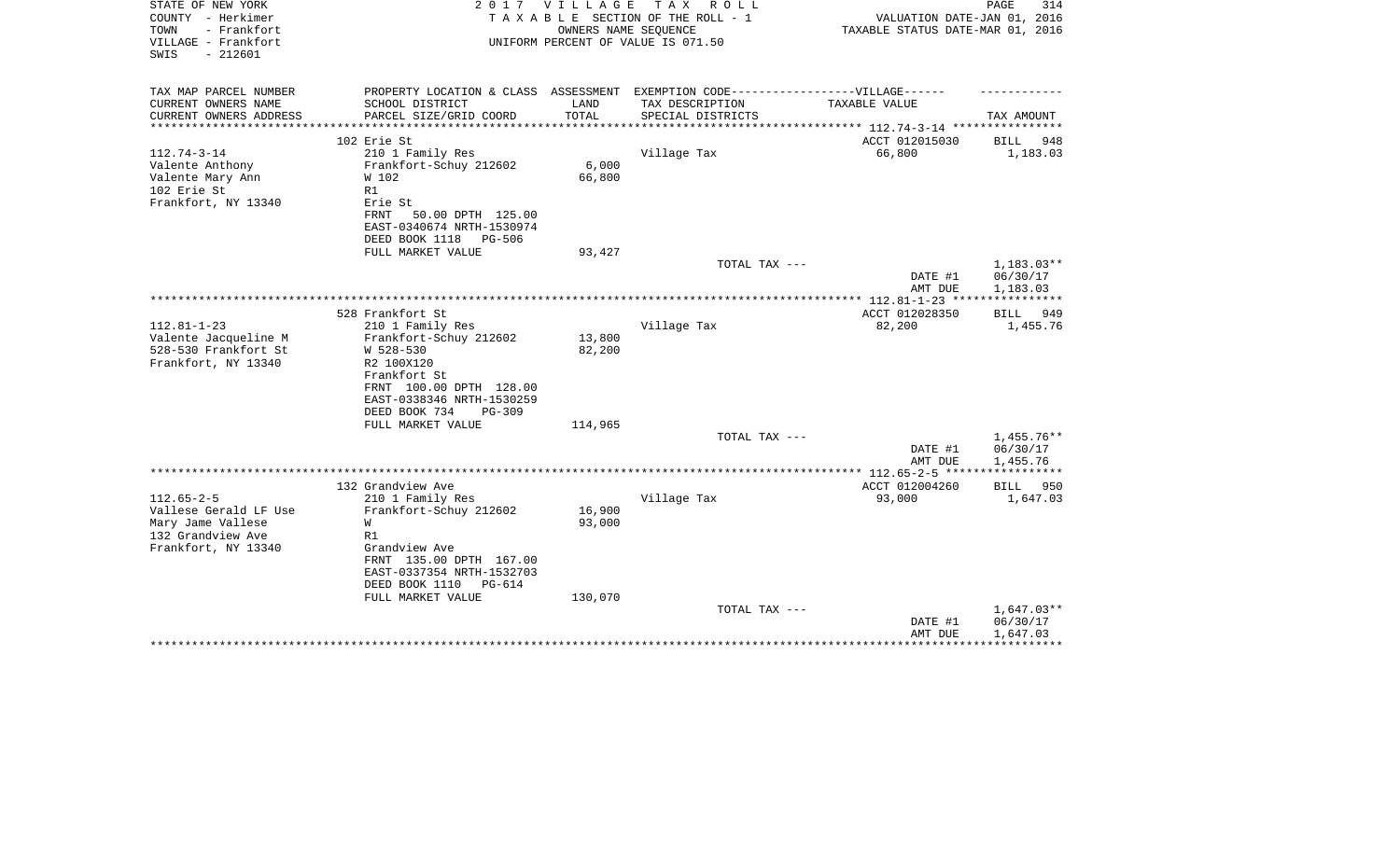| STATE OF NEW YORK<br>COUNTY - Herkimer<br>- Frankfort<br>TOWN<br>VILLAGE - Frankfort<br>$-212601$<br>SWIS |                                                                                                                  | 2017 VILLAGE     | TAX ROLL<br>TAXABLE SECTION OF THE ROLL - 1<br>OWNERS NAME SEQUENCE<br>UNIFORM PERCENT OF VALUE IS 071.50 | VALUATION DATE-JAN 01, 2016<br>TAXABLE STATUS DATE-MAR 01, 2016 | PAGE<br>315                        |
|-----------------------------------------------------------------------------------------------------------|------------------------------------------------------------------------------------------------------------------|------------------|-----------------------------------------------------------------------------------------------------------|-----------------------------------------------------------------|------------------------------------|
| TAX MAP PARCEL NUMBER<br>CURRENT OWNERS NAME                                                              | PROPERTY LOCATION & CLASS ASSESSMENT EXEMPTION CODE-----------------VILLAGE------<br>SCHOOL DISTRICT             | LAND             | TAX DESCRIPTION                                                                                           | TAXABLE VALUE                                                   |                                    |
| CURRENT OWNERS ADDRESS                                                                                    | PARCEL SIZE/GRID COORD                                                                                           | TOTAL            | SPECIAL DISTRICTS                                                                                         |                                                                 | TAX AMOUNT                         |
|                                                                                                           |                                                                                                                  |                  |                                                                                                           | ********** 112.73-1-55 *********                                |                                    |
|                                                                                                           | 109 Third Ave                                                                                                    |                  |                                                                                                           | ACCT 012009270                                                  | BILL<br>951                        |
| $112.73 - 1 - 55$                                                                                         | 210 1 Family Res                                                                                                 |                  | CW_10_VET/ 41157                                                                                          | 5,608                                                           |                                    |
| Van Gorder Robert<br>Van Gorder Michele                                                                   | Frankfort-Schuy 212602<br>N 109                                                                                  |                  | 11,000 CW_DISBLD_ 41173<br>57,000 Village Tax                                                             | 5,700<br>45,692                                                 | 809.21                             |
| 109 Third Ave<br>Frankfort, NY 13340                                                                      | R1 50X149x52x<br>Third Ave<br>50.00 DPTH 163.62<br>FRNT<br>EAST-0338916 NRTH-1531176<br>DEED BOOK 1310<br>PG-169 |                  |                                                                                                           |                                                                 |                                    |
|                                                                                                           | FULL MARKET VALUE                                                                                                | 79,720           |                                                                                                           |                                                                 |                                    |
|                                                                                                           |                                                                                                                  |                  | TOTAL TAX ---                                                                                             |                                                                 | 809.21**                           |
|                                                                                                           |                                                                                                                  |                  |                                                                                                           | DATE #1<br>AMT DUE                                              | 06/30/17<br>809.21                 |
|                                                                                                           | 208 W Main St                                                                                                    |                  |                                                                                                           | ACCT 164307                                                     | 952<br>BILL                        |
| $112.65 - 1 - 64$                                                                                         | 220 2 Family Res                                                                                                 |                  | VET WAR CT 41121                                                                                          | 6,309                                                           |                                    |
| Van Horne Robert Sr                                                                                       | Frankfort-Schuy 212602                                                                                           |                  | 13,100 Village Tax                                                                                        | 54,691                                                          | 968.58                             |
| Van Horne Linda L                                                                                         | N 208                                                                                                            | 61,000           |                                                                                                           |                                                                 |                                    |
| 208 W Main St                                                                                             | R2 64X155                                                                                                        |                  |                                                                                                           |                                                                 |                                    |
| Frankfort, NY 13340                                                                                       | W Main St<br>64.50 DPTH 189.75<br>FRNT<br>EAST-0338811 NRTH-1533800<br>DEED BOOK 1393<br>PG-718                  |                  |                                                                                                           |                                                                 |                                    |
|                                                                                                           | FULL MARKET VALUE                                                                                                | 85,315           | TOTAL TAX ---                                                                                             |                                                                 | 968.58**                           |
|                                                                                                           |                                                                                                                  |                  |                                                                                                           | DATE #1<br>AMT DUE                                              | 06/30/17<br>968.58                 |
|                                                                                                           |                                                                                                                  |                  |                                                                                                           |                                                                 |                                    |
|                                                                                                           | 308 Litchfield St                                                                                                |                  |                                                                                                           | ACCT 182171                                                     | <b>BILL</b><br>953                 |
| $112.73 - 1 - 15$                                                                                         | 210 1 Family Res                                                                                                 |                  | Village Tax                                                                                               | 58,600                                                          | 1,037.81                           |
| Vanderwerken Shelly<br>308 Litchfield St                                                                  | Frankfort-Schuy 212602<br>W 308                                                                                  | 12,600<br>58,600 |                                                                                                           |                                                                 |                                    |
| Frankfort, NY 13340                                                                                       | R1                                                                                                               |                  |                                                                                                           |                                                                 |                                    |
|                                                                                                           | Life Use<br>FRNT<br>71.00 DPTH 150.00<br>EAST-0338542 NRTH-1531370<br>DEED BOOK 1508<br><b>PG-798</b>            |                  |                                                                                                           |                                                                 |                                    |
|                                                                                                           | FULL MARKET VALUE                                                                                                | 81,958           |                                                                                                           |                                                                 |                                    |
|                                                                                                           |                                                                                                                  |                  | TOTAL TAX ---                                                                                             | DATE #1<br>AMT DUE                                              | 1,037.81**<br>06/30/17<br>1,037.81 |
|                                                                                                           |                                                                                                                  |                  |                                                                                                           |                                                                 |                                    |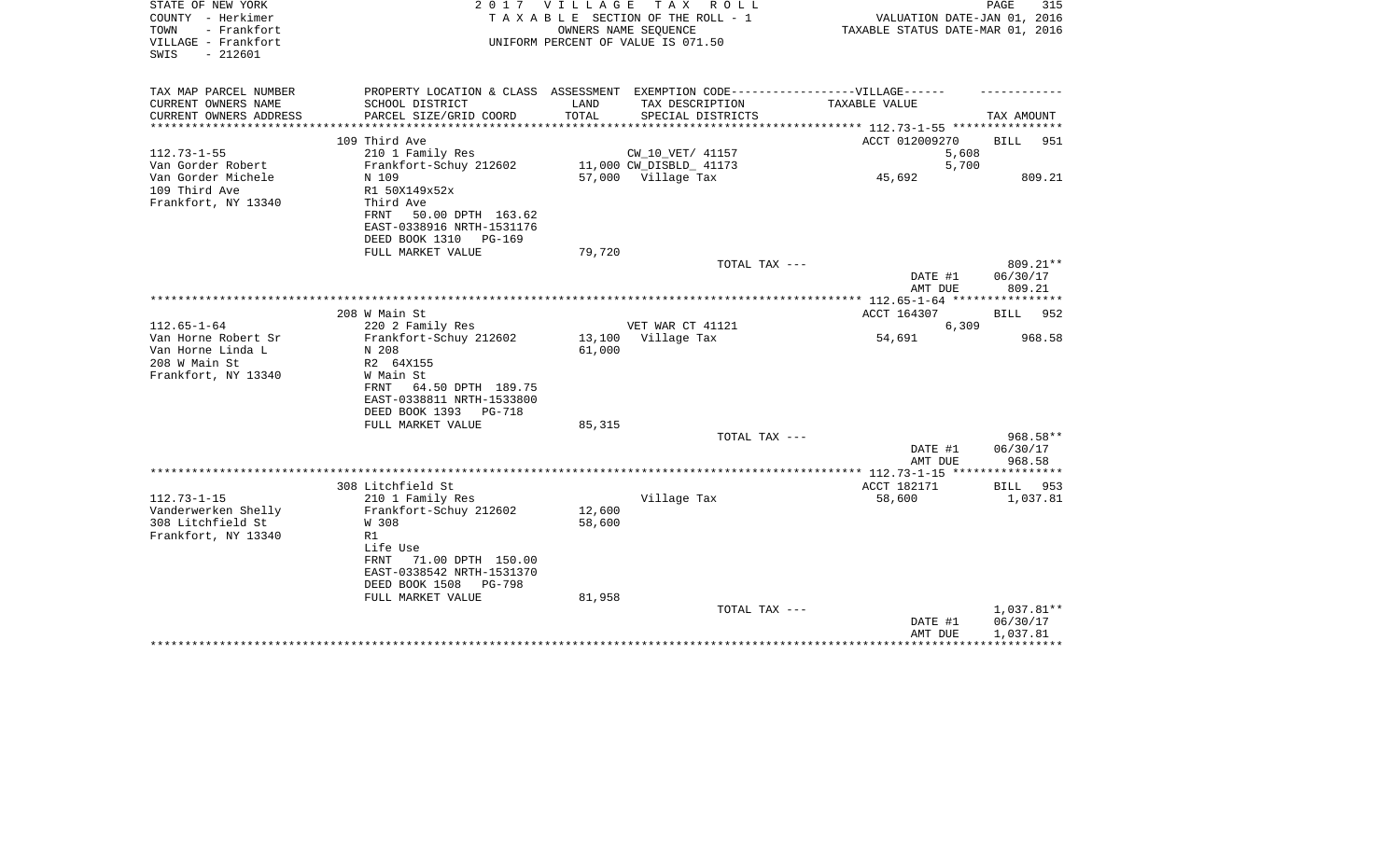| STATE OF NEW YORK<br>COUNTY - Herkimer<br>TOWN<br>- Frankfort<br>VILLAGE - Frankfort<br>$-212601$<br>SWIS | 2017                                                                              | V I L L A G E   | T A X<br>R O L L<br>TAXABLE SECTION OF THE ROLL - 1<br>OWNERS NAME SEOUENCE<br>UNIFORM PERCENT OF VALUE IS 071.50 | VALUATION DATE-JAN 01, 2016<br>TAXABLE STATUS DATE-MAR 01, 2016 | PAGE<br>316             |
|-----------------------------------------------------------------------------------------------------------|-----------------------------------------------------------------------------------|-----------------|-------------------------------------------------------------------------------------------------------------------|-----------------------------------------------------------------|-------------------------|
| TAX MAP PARCEL NUMBER                                                                                     | PROPERTY LOCATION & CLASS ASSESSMENT EXEMPTION CODE-----------------VILLAGE------ |                 |                                                                                                                   |                                                                 |                         |
| CURRENT OWNERS NAME<br>CURRENT OWNERS ADDRESS<br>**********************                                   | SCHOOL DISTRICT<br>PARCEL SIZE/GRID COORD                                         | LAND<br>TOTAL   | TAX DESCRIPTION<br>SPECIAL DISTRICTS                                                                              | TAXABLE VALUE                                                   | TAX AMOUNT              |
|                                                                                                           | 131 Litchfield St                                                                 |                 |                                                                                                                   | ACCT 012025200                                                  | 954<br>BILL             |
| $112.73 - 2 - 6$                                                                                          | 484 1 use sm bld                                                                  |                 | Village Tax                                                                                                       | 20,000                                                          | 354.20                  |
| VanDusen Robert T                                                                                         | Frankfort-Schuy 212602                                                            | 7,200           |                                                                                                                   |                                                                 |                         |
| VanDusen Diane M                                                                                          | E 131-133                                                                         | 20,000          |                                                                                                                   |                                                                 |                         |
| 1217 Windfall Rd<br>Utica, NY 13502                                                                       | Comm 73X91<br>Litchfield St                                                       |                 |                                                                                                                   |                                                                 |                         |
|                                                                                                           | FRNT<br>68.08 DPTH 91.75                                                          |                 |                                                                                                                   |                                                                 |                         |
|                                                                                                           | EAST-0339182 NRTH-1532603                                                         |                 |                                                                                                                   |                                                                 |                         |
|                                                                                                           | DEED BOOK 1183<br>PG-669                                                          |                 |                                                                                                                   |                                                                 |                         |
|                                                                                                           | FULL MARKET VALUE                                                                 | 27,972          |                                                                                                                   |                                                                 |                         |
|                                                                                                           |                                                                                   |                 | TOTAL TAX ---                                                                                                     | DATE #1                                                         | 354.20**<br>06/30/17    |
|                                                                                                           |                                                                                   |                 |                                                                                                                   | AMT DUE                                                         | 354.20                  |
|                                                                                                           |                                                                                   |                 |                                                                                                                   |                                                                 | ***********             |
|                                                                                                           | 134 W Main St                                                                     |                 |                                                                                                                   | ACCT 012031410                                                  | 955<br>BILL             |
| $112.65 - 3 - 6$                                                                                          | 210 1 Family Res                                                                  |                 | Village Tax                                                                                                       | 62,500                                                          | 1,106.88                |
| Vanwormer Barbara W<br>712 Mucky Run Rd                                                                   | Frankfort-Schuy 212602<br>N 134                                                   | 8,300<br>62,500 |                                                                                                                   |                                                                 |                         |
| Frankfort, NY 13340                                                                                       | R1                                                                                |                 |                                                                                                                   |                                                                 |                         |
|                                                                                                           | W Main St                                                                         |                 |                                                                                                                   |                                                                 |                         |
|                                                                                                           | FRNT 238.70 DPTH                                                                  |                 |                                                                                                                   |                                                                 |                         |
|                                                                                                           | 0.38<br>ACRES                                                                     |                 |                                                                                                                   |                                                                 |                         |
|                                                                                                           | EAST-0339197 NRTH-1533374<br>DEED BOOK 883<br>$PG-265$                            |                 |                                                                                                                   |                                                                 |                         |
|                                                                                                           | FULL MARKET VALUE                                                                 | 87,413          |                                                                                                                   |                                                                 |                         |
|                                                                                                           |                                                                                   |                 | TOTAL TAX ---                                                                                                     |                                                                 | 1,106.88**              |
|                                                                                                           |                                                                                   |                 |                                                                                                                   | DATE #1                                                         | 06/30/17                |
|                                                                                                           |                                                                                   |                 |                                                                                                                   | AMT DUE                                                         | 1,106.88<br>*********** |
|                                                                                                           | 325 Second Ave                                                                    |                 |                                                                                                                   | *************** 112.82-1-50 ****<br>ACCT 012015930              | BILL<br>956             |
| $112.82 - 1 - 50$                                                                                         | 311 Res vac land                                                                  |                 | Village Tax                                                                                                       | 5,000                                                           | 88.55                   |
| Varin John                                                                                                | Frankfort-Schuy 212602                                                            | 5,000           |                                                                                                                   |                                                                 |                         |
| 327 Second Ave                                                                                            | N 325                                                                             | 5,000           |                                                                                                                   |                                                                 |                         |
| Frankfort, NY 13340                                                                                       | V19 50X150                                                                        |                 |                                                                                                                   |                                                                 |                         |
|                                                                                                           | Second Ave                                                                        |                 |                                                                                                                   |                                                                 |                         |
|                                                                                                           | 50.00 DPTH 150.00<br>FRNT                                                         |                 |                                                                                                                   |                                                                 |                         |
|                                                                                                           | EAST-0340408 NRTH-1530117<br>DEED BOOK 910<br>PG-565                              |                 |                                                                                                                   |                                                                 |                         |
|                                                                                                           | FULL MARKET VALUE                                                                 | 6,993           |                                                                                                                   |                                                                 |                         |
|                                                                                                           |                                                                                   |                 | TOTAL TAX ---                                                                                                     |                                                                 | 88.55**                 |
|                                                                                                           |                                                                                   |                 |                                                                                                                   | DATE #1                                                         | 06/30/17                |
|                                                                                                           |                                                                                   |                 |                                                                                                                   | AMT DUE                                                         | 88.55                   |
|                                                                                                           |                                                                                   |                 |                                                                                                                   |                                                                 |                         |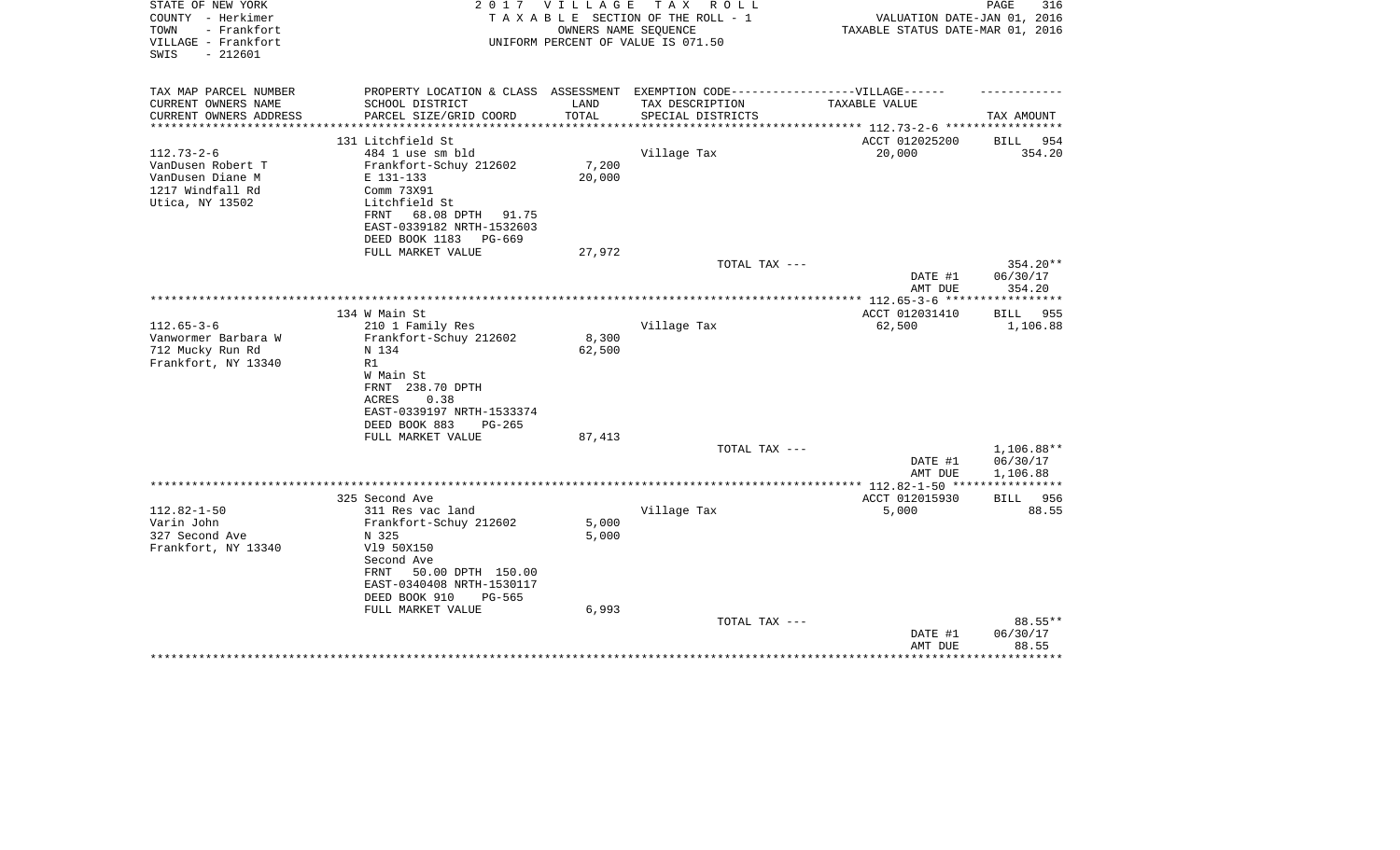| STATE OF NEW YORK<br>COUNTY - Herkimer<br>- Frankfort<br>TOWN<br>VILLAGE - Frankfort<br>$-212601$<br>SWIS | 2 0 1 7                                                                                              | V I L L A G E    | TAX ROLL<br>TAXABLE SECTION OF THE ROLL - 1<br>OWNERS NAME SEQUENCE<br>UNIFORM PERCENT OF VALUE IS 071.50 | VALUATION DATE-JAN 01, 2016<br>TAXABLE STATUS DATE-MAR 01, 2016 | PAGE<br>317          |
|-----------------------------------------------------------------------------------------------------------|------------------------------------------------------------------------------------------------------|------------------|-----------------------------------------------------------------------------------------------------------|-----------------------------------------------------------------|----------------------|
| TAX MAP PARCEL NUMBER<br>CURRENT OWNERS NAME                                                              | PROPERTY LOCATION & CLASS ASSESSMENT EXEMPTION CODE-----------------VILLAGE------<br>SCHOOL DISTRICT | LAND             | TAX DESCRIPTION                                                                                           | TAXABLE VALUE                                                   |                      |
| CURRENT OWNERS ADDRESS                                                                                    | PARCEL SIZE/GRID COORD                                                                               | TOTAL            | SPECIAL DISTRICTS                                                                                         |                                                                 | TAX AMOUNT           |
|                                                                                                           | **************************                                                                           |                  |                                                                                                           |                                                                 |                      |
|                                                                                                           | 327 Second Ave                                                                                       |                  |                                                                                                           | ACCT 012015960                                                  | BILL 957             |
| $112.82 - 1 - 51$                                                                                         | 210 1 Family Res                                                                                     |                  | Village Tax                                                                                               | 66,800                                                          | 1,183.03             |
| Varin John                                                                                                | Frankfort-Schuy 212602                                                                               | 10,800           |                                                                                                           |                                                                 |                      |
| 327 Second Ave                                                                                            | N 327                                                                                                | 66,800           |                                                                                                           |                                                                 |                      |
| Frankfort, NY 13340                                                                                       | R1 50X150                                                                                            |                  |                                                                                                           |                                                                 |                      |
|                                                                                                           | Second Ave<br>50.00 DPTH 150.00<br>FRNT                                                              |                  |                                                                                                           |                                                                 |                      |
|                                                                                                           | EAST-0340441 NRTH-1530077                                                                            |                  |                                                                                                           |                                                                 |                      |
|                                                                                                           | DEED BOOK 910<br>PG-565                                                                              |                  |                                                                                                           |                                                                 |                      |
|                                                                                                           | FULL MARKET VALUE                                                                                    | 93,427           |                                                                                                           |                                                                 |                      |
|                                                                                                           |                                                                                                      |                  | TOTAL TAX ---                                                                                             |                                                                 | 1,183.03**           |
|                                                                                                           |                                                                                                      |                  |                                                                                                           | DATE #1<br>AMT DUE                                              | 06/30/17<br>1,183.03 |
|                                                                                                           |                                                                                                      |                  |                                                                                                           |                                                                 |                      |
|                                                                                                           | William St                                                                                           |                  |                                                                                                           |                                                                 | BILL 958             |
| $112.74 - 1 - 65. - 999$<br>Verizon Wireless                                                              | 837 Cell Tower<br>Frankfort-Schuy 212602                                                             |                  | Village Tax                                                                                               | 112,100                                                         | 1,985.29             |
| PO Box 2549                                                                                               | leased land                                                                                          | 4,700<br>112,100 |                                                                                                           |                                                                 |                      |
| Addison, TX 75001                                                                                         | cell tower                                                                                           |                  |                                                                                                           |                                                                 |                      |
|                                                                                                           | 2007                                                                                                 |                  |                                                                                                           |                                                                 |                      |
|                                                                                                           | FRNT 100.00 DPTH 100.00                                                                              |                  |                                                                                                           |                                                                 |                      |
|                                                                                                           | EAST-0341674 NRTH-1531709                                                                            |                  |                                                                                                           |                                                                 |                      |
|                                                                                                           | FULL MARKET VALUE                                                                                    | 156,783          |                                                                                                           |                                                                 |                      |
|                                                                                                           |                                                                                                      |                  | TOTAL TAX ---                                                                                             |                                                                 | 1,985.29**           |
|                                                                                                           |                                                                                                      |                  |                                                                                                           | DATE #1                                                         | 06/30/17             |
|                                                                                                           |                                                                                                      |                  |                                                                                                           | AMT DUE                                                         | 1,985.29             |
|                                                                                                           | 521 Litchfield St                                                                                    |                  |                                                                                                           | ACCT 200464                                                     | BILL 959             |
| $112.81 - 1 - 6$                                                                                          | 210 1 Family Res                                                                                     |                  | Village Tax                                                                                               | 65,300                                                          | 1,156.46             |
| Vescera Matthew                                                                                           | Frankfort-Schuy 212602                                                                               | 12,000           |                                                                                                           |                                                                 |                      |
| Vescera Shannon                                                                                           | E 521                                                                                                | 65,300           |                                                                                                           |                                                                 |                      |
| 521 Litchfield St                                                                                         | R1 70X130                                                                                            |                  |                                                                                                           |                                                                 |                      |
| Frankfort, NY 13340                                                                                       | Litchfield St                                                                                        |                  |                                                                                                           |                                                                 |                      |
|                                                                                                           | 70.00 DPTH 130.00<br>FRNT                                                                            |                  |                                                                                                           |                                                                 |                      |
| PRIOR OWNER ON 3/01/2016                                                                                  | EAST-0338316 NRTH-1530451                                                                            |                  |                                                                                                           |                                                                 |                      |
| Burton David J                                                                                            | DEED BOOK 1621<br>PG-593                                                                             |                  |                                                                                                           |                                                                 |                      |
|                                                                                                           | FULL MARKET VALUE                                                                                    | 91,329           | TOTAL TAX ---                                                                                             |                                                                 | 1,156.46**           |
|                                                                                                           |                                                                                                      |                  |                                                                                                           | DATE #1                                                         | 06/30/17             |
|                                                                                                           |                                                                                                      |                  |                                                                                                           | AMT DUE                                                         | 1,156.46             |
|                                                                                                           |                                                                                                      |                  |                                                                                                           |                                                                 |                      |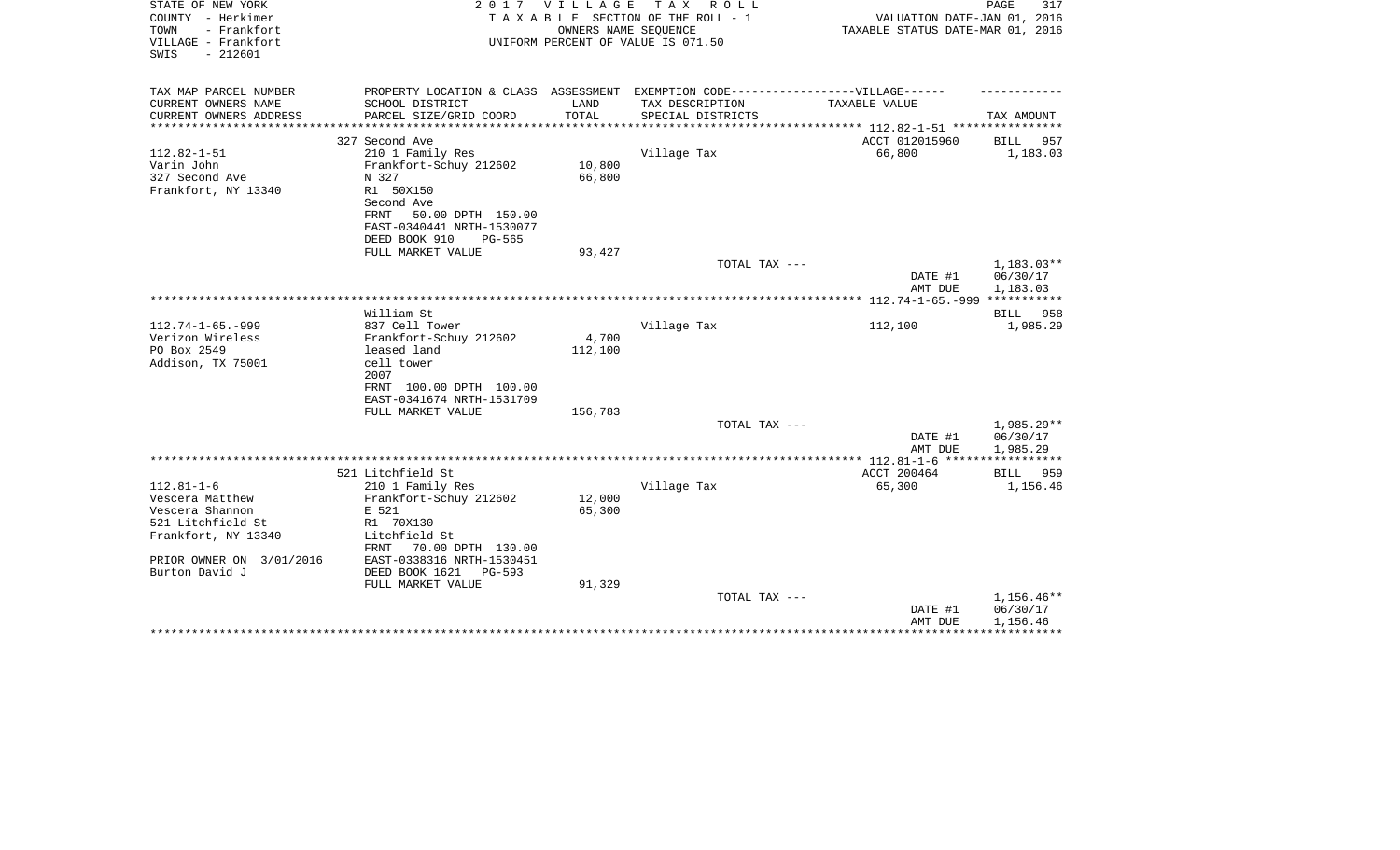| STATE OF NEW YORK<br>COUNTY - Herkimer                          | 2017                                                                              | V I L L A G E    | TAX ROLL<br>TAXABLE SECTION OF THE ROLL - 1                | VALUATION DATE-JAN 01, 2016                                             | PAGE<br>318               |
|-----------------------------------------------------------------|-----------------------------------------------------------------------------------|------------------|------------------------------------------------------------|-------------------------------------------------------------------------|---------------------------|
| TOWN<br>- Frankfort<br>VILLAGE - Frankfort<br>$-212601$<br>SWIS |                                                                                   |                  | OWNERS NAME SEQUENCE<br>UNIFORM PERCENT OF VALUE IS 071.50 | TAXABLE STATUS DATE-MAR 01, 2016                                        |                           |
| TAX MAP PARCEL NUMBER                                           | PROPERTY LOCATION & CLASS ASSESSMENT EXEMPTION CODE-----------------VILLAGE------ |                  |                                                            |                                                                         |                           |
| CURRENT OWNERS NAME                                             | SCHOOL DISTRICT                                                                   | LAND             | TAX DESCRIPTION                                            | TAXABLE VALUE                                                           |                           |
| CURRENT OWNERS ADDRESS<br>**********************                | PARCEL SIZE/GRID COORD                                                            | TOTAL            | SPECIAL DISTRICTS                                          |                                                                         | TAX AMOUNT                |
|                                                                 | 519 Litchfield St                                                                 |                  |                                                            | *************************** 112.81-1-7 *****************<br>ACCT 200464 | <b>BILL</b><br>960        |
| $112.81 - 1 - 7$                                                | 311 Res vac land                                                                  |                  | Village Tax                                                | 8,200                                                                   | 145.22                    |
| Vescera Matthew                                                 | Frankfort-Schuy 212602                                                            | 8,200            |                                                            |                                                                         |                           |
| Vescera Shannon                                                 | E 519                                                                             | 8,200            |                                                            |                                                                         |                           |
| 521 Litchfield St                                               | V19 60X130                                                                        |                  |                                                            |                                                                         |                           |
| Frankfort, NY 13340                                             | Litchfield St                                                                     |                  |                                                            |                                                                         |                           |
|                                                                 | 60.00 DPTH 130.00<br>FRNT                                                         |                  |                                                            |                                                                         |                           |
| PRIOR OWNER ON 3/01/2016                                        | EAST-0338353 NRTH-1530504                                                         |                  |                                                            |                                                                         |                           |
| Burton Ann W                                                    | DEED BOOK 1621<br>PG-593                                                          |                  |                                                            |                                                                         |                           |
|                                                                 | FULL MARKET VALUE                                                                 | 11,469           |                                                            |                                                                         |                           |
|                                                                 |                                                                                   |                  | TOTAL TAX ---                                              |                                                                         | 145.22**                  |
|                                                                 |                                                                                   |                  |                                                            | DATE #1                                                                 | 06/30/17                  |
|                                                                 |                                                                                   |                  |                                                            | AMT DUE                                                                 | 145.22                    |
|                                                                 |                                                                                   |                  |                                                            |                                                                         |                           |
| $112.73 - 2 - 53$                                               | 115 First Ave                                                                     |                  |                                                            | ACCT 191760                                                             | <b>BILL</b> 961<br>956.34 |
| Vincent Margaret Trust                                          | 210 1 Family Res<br>Frankfort-Schuy 212602                                        | 10,000           | Village Tax                                                | 54,000                                                                  |                           |
| Barbato Andrea                                                  | N 115                                                                             | 54,000           |                                                            |                                                                         |                           |
| 115 First Ave                                                   | R2 50X120                                                                         |                  |                                                            |                                                                         |                           |
| Frankfort, NY 13340                                             | First Ave                                                                         |                  |                                                            |                                                                         |                           |
|                                                                 | 50.00 DPTH 134.00<br>FRNT                                                         |                  |                                                            |                                                                         |                           |
|                                                                 | EAST-0339171 NRTH-1531992                                                         |                  |                                                            |                                                                         |                           |
|                                                                 | DEED BOOK 1566<br>PG-824                                                          |                  |                                                            |                                                                         |                           |
|                                                                 | FULL MARKET VALUE                                                                 | 75,524           |                                                            |                                                                         |                           |
|                                                                 |                                                                                   |                  | TOTAL TAX ---                                              |                                                                         | 956.34**                  |
|                                                                 |                                                                                   |                  |                                                            | DATE #1                                                                 | 06/30/17                  |
|                                                                 |                                                                                   |                  |                                                            | AMT DUE                                                                 | 956.34                    |
|                                                                 |                                                                                   |                  |                                                            |                                                                         |                           |
|                                                                 | 220 First Ave                                                                     |                  |                                                            | ACCT 012022830                                                          | <b>BILL</b><br>962        |
| $112.73 - 3 - 46$                                               | 210 1 Family Res                                                                  |                  | Village Tax                                                | 59,900                                                                  | 1,060.83                  |
| Viti Anthony<br>Viti Patricia                                   | Frankfort-Schuy 212602<br>S 220                                                   | 10,800<br>59,900 |                                                            |                                                                         |                           |
| 220 First Ave                                                   | $R1 + Pool$                                                                       |                  |                                                            |                                                                         |                           |
| Frankfort, NY 13340                                             | First Ave                                                                         |                  |                                                            |                                                                         |                           |
|                                                                 | 50.00 DPTH 150.00<br>FRNT                                                         |                  |                                                            |                                                                         |                           |
|                                                                 | EAST-0339784 NRTH-1531083                                                         |                  |                                                            |                                                                         |                           |
|                                                                 | DEED BOOK 675<br>$PG-230$                                                         |                  |                                                            |                                                                         |                           |
|                                                                 | FULL MARKET VALUE                                                                 | 83,776           |                                                            |                                                                         |                           |
|                                                                 |                                                                                   |                  | TOTAL TAX ---                                              |                                                                         | $1,060.83**$              |
|                                                                 |                                                                                   |                  |                                                            | DATE #1                                                                 | 06/30/17                  |
|                                                                 |                                                                                   |                  |                                                            | AMT DUE                                                                 | 1,060.83                  |
|                                                                 |                                                                                   |                  |                                                            |                                                                         |                           |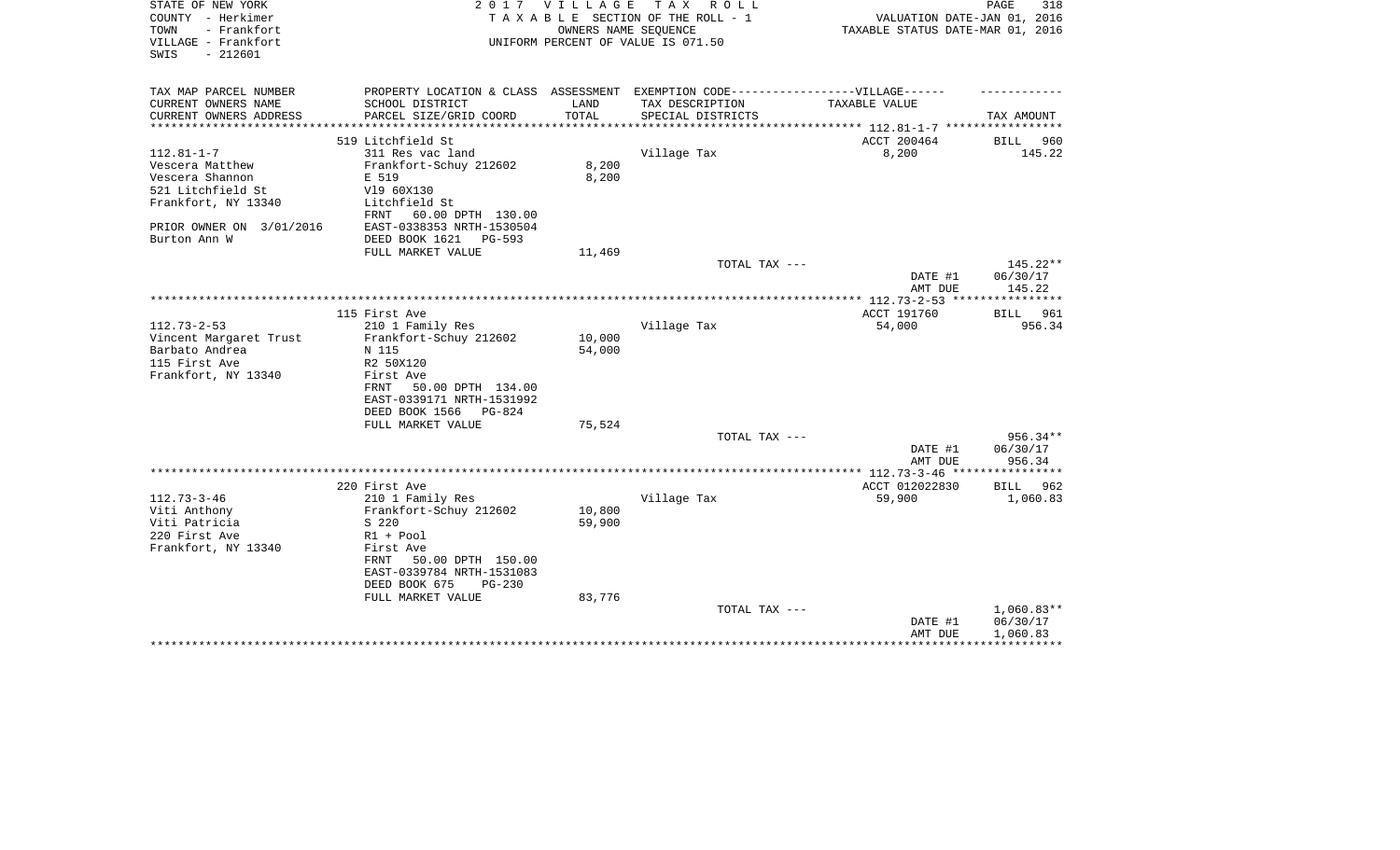| STATE OF NEW YORK<br>COUNTY - Herkimer<br>- Frankfort<br>TOWN<br>VILLAGE - Frankfort<br>$-212601$<br>SWIS                             | 2017                                                                                                                                                                                    | <b>VILLAGE</b>            | TAX ROLL<br>TAXABLE SECTION OF THE ROLL - 1<br>OWNERS NAME SEQUENCE<br>UNIFORM PERCENT OF VALUE IS 071.50 | VALUATION DATE-JAN 01, 2016<br>TAXABLE STATUS DATE-MAR 01, 2016   | PAGE<br>319                               |
|---------------------------------------------------------------------------------------------------------------------------------------|-----------------------------------------------------------------------------------------------------------------------------------------------------------------------------------------|---------------------------|-----------------------------------------------------------------------------------------------------------|-------------------------------------------------------------------|-------------------------------------------|
| TAX MAP PARCEL NUMBER<br>CURRENT OWNERS NAME                                                                                          | SCHOOL DISTRICT                                                                                                                                                                         | LAND                      | PROPERTY LOCATION & CLASS ASSESSMENT EXEMPTION CODE-----------------VILLAGE------<br>TAX DESCRIPTION      | <b>TAXABLE VALUE</b>                                              |                                           |
| CURRENT OWNERS ADDRESS                                                                                                                | PARCEL SIZE/GRID COORD                                                                                                                                                                  | <b>TOTAL</b>              | SPECIAL DISTRICTS                                                                                         |                                                                   | TAX AMOUNT                                |
|                                                                                                                                       |                                                                                                                                                                                         |                           |                                                                                                           | ********* 112.65-2-66 ***********                                 |                                           |
|                                                                                                                                       | 122 E Main St                                                                                                                                                                           |                           |                                                                                                           | ACCT 012028710                                                    | BILL<br>963                               |
| $112.65 - 2 - 66$<br>Viti Anthony F<br>Viti Richard F<br>122 E Main St<br>Frankfort, NY 13340                                         | 481 Att row bldg<br>Frankfort-Schuy 212602<br>S 122<br>Com 24X95<br>E Main St<br>25.00 DPTH 95.00<br>FRNT<br>EAST-0339531 NRTH-1532583<br>DEED BOOK 706<br>$PG-52$                      | 3,100<br>99,200           | Village Tax                                                                                               | 99,200                                                            | 1,756.83                                  |
|                                                                                                                                       | FULL MARKET VALUE                                                                                                                                                                       | 138,741                   | TOTAL TAX ---                                                                                             |                                                                   | $1,756.83**$                              |
|                                                                                                                                       |                                                                                                                                                                                         |                           |                                                                                                           | DATE #1<br>AMT DUE                                                | 06/30/17<br>1,756.83                      |
|                                                                                                                                       | 109 E Canal St                                                                                                                                                                          |                           |                                                                                                           | ***************** 112.73-2-10 *****************<br>ACCT 012028740 | 964<br><b>BILL</b>                        |
| $112.73 - 2 - 10$                                                                                                                     | 210 1 Family Res                                                                                                                                                                        |                           | VET WAR CT 41121                                                                                          | 5,250                                                             |                                           |
| Vivacqua Carla A<br>109 E Canal St                                                                                                    | Frankfort-Schuy 212602<br>N 109                                                                                                                                                         | 3,000<br>35,000           | Village Tax                                                                                               | 29,750                                                            | 526.87                                    |
| Frankfort, NY 13340                                                                                                                   | R1 Life Use Carl & Dorore<br>E Canal St<br>FRNT<br>23.63 DPTH 138.00<br>EAST-0339300 NRTH-1532494<br>DEED BOOK 847<br>$PG-255$                                                          |                           |                                                                                                           |                                                                   |                                           |
|                                                                                                                                       | FULL MARKET VALUE                                                                                                                                                                       | 48,951                    |                                                                                                           |                                                                   |                                           |
|                                                                                                                                       |                                                                                                                                                                                         |                           | TOTAL TAX ---                                                                                             | DATE #1<br>AMT DUE                                                | 526.87**<br>06/30/17<br>526.87            |
|                                                                                                                                       |                                                                                                                                                                                         |                           |                                                                                                           |                                                                   |                                           |
|                                                                                                                                       | 100 Lock St                                                                                                                                                                             |                           |                                                                                                           | ACCT 012028770                                                    | BILL<br>965                               |
| $112.65 - 2 - 39$<br>Vivacqua Charles A<br>Vivacqua Sidney J<br>Attn: Sidney Vivacqua Sr<br>518 Fourth Ave Ext<br>Frankfort, NY 13340 | 210 1 Family Res<br>Frankfort-Schuy 212602<br>W 100<br>R1<br>Lock St<br>42.00 DPTH<br>FRNT<br>80.00<br>EAST-0338916 NRTH-1533286<br>DEED BOOK 759<br><b>PG-186</b><br>FULL MARKET VALUE | 4,000<br>23,800<br>33,287 | Village Tax                                                                                               | 23,800                                                            | 421.50                                    |
|                                                                                                                                       |                                                                                                                                                                                         |                           | TOTAL TAX ---                                                                                             | DATE #1<br>AMT DUE                                                | 421.50**<br>06/30/17<br>421.50<br>******* |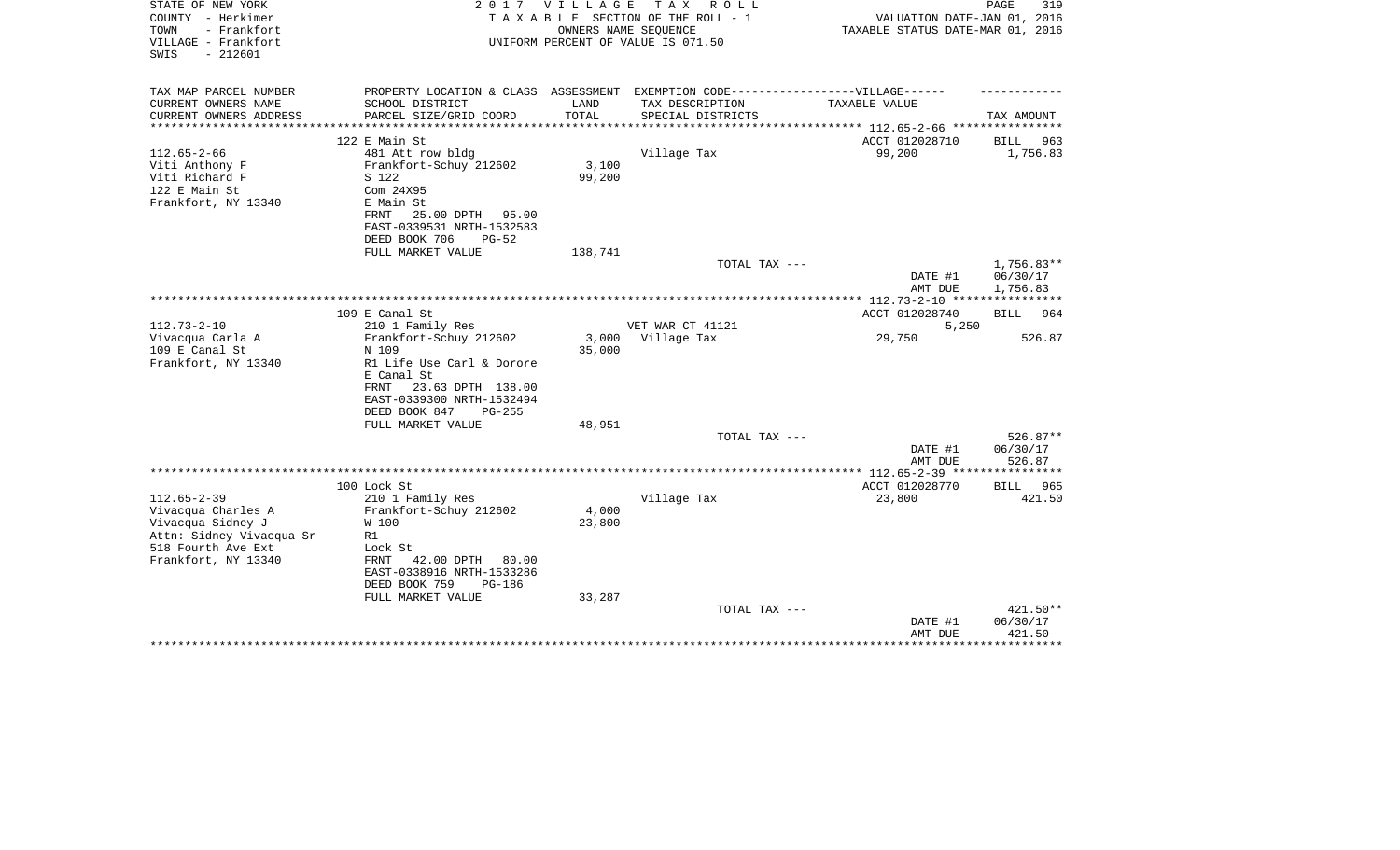| STATE OF NEW YORK<br>COUNTY - Herkimer<br>- Frankfort<br>TOWN<br>VILLAGE - Frankfort<br>$-212601$<br>SWIS | 2017                                                                                                         | <b>VILLAGE</b>   | TAX ROLL<br>T A X A B L E SECTION OF THE ROLL - 1<br>OWNERS NAME SEOUENCE<br>UNIFORM PERCENT OF VALUE IS 071.50 | VALUATION DATE-JAN 01, 2016<br>TAXABLE STATUS DATE-MAR 01, 2016 | PAGE<br>320                    |
|-----------------------------------------------------------------------------------------------------------|--------------------------------------------------------------------------------------------------------------|------------------|-----------------------------------------------------------------------------------------------------------------|-----------------------------------------------------------------|--------------------------------|
| TAX MAP PARCEL NUMBER<br>CURRENT OWNERS NAME                                                              | PROPERTY LOCATION & CLASS ASSESSMENT EXEMPTION CODE-----------------VILLAGE------<br>SCHOOL DISTRICT         | LAND             | TAX DESCRIPTION                                                                                                 | TAXABLE VALUE                                                   |                                |
| CURRENT OWNERS ADDRESS                                                                                    | PARCEL SIZE/GRID COORD                                                                                       | TOTAL            | SPECIAL DISTRICTS                                                                                               |                                                                 | TAX AMOUNT                     |
|                                                                                                           |                                                                                                              |                  |                                                                                                                 | ********** 112.82-1-27 *********                                |                                |
|                                                                                                           | 326 First Ave                                                                                                |                  |                                                                                                                 | ACCT 012007470                                                  | BILL<br>966                    |
| $112.82 - 1 - 27$                                                                                         | 210 1 Family Res                                                                                             |                  | VET COM CT 41131                                                                                                | 10,515                                                          |                                |
| Vivacqua Fred J<br>Vivacqua Joan M                                                                        | Frankfort-Schuy 212602<br>S 326                                                                              |                  | 10,800 VET DIS CT 41141<br>53,500 Village Tax                                                                   | 21,030<br>21,955                                                | 388.82                         |
| 326 First Ave<br>Frankfort, NY 13340                                                                      | R1 50X150<br>First Ave<br>50.00 DPTH 150.00<br>FRNT<br>EAST-0340492 NRTH-1530252<br>DEED BOOK 00645 PG-00908 |                  |                                                                                                                 |                                                                 |                                |
|                                                                                                           | FULL MARKET VALUE                                                                                            | 74,825           |                                                                                                                 |                                                                 |                                |
|                                                                                                           |                                                                                                              |                  | TOTAL TAX ---                                                                                                   | DATE #1<br>AMT DUE                                              | 388.82**<br>06/30/17<br>388.82 |
|                                                                                                           |                                                                                                              |                  |                                                                                                                 | ************** 112.82-1-28 **                                   | **********                     |
|                                                                                                           | 324 First Ave                                                                                                |                  |                                                                                                                 | ACCT 012007440                                                  | BILL<br>967                    |
| $112.82 - 1 - 28$                                                                                         | 311 Res vac land                                                                                             |                  | Village Tax                                                                                                     | 7,800                                                           | 138.14                         |
| Vivacqua Fred J<br>Vivacqua Joan                                                                          | Frankfort-Schuy 212602<br>S 324                                                                              | 7,800<br>7,800   |                                                                                                                 |                                                                 |                                |
| 326 First Ave                                                                                             | V19 50X150                                                                                                   |                  |                                                                                                                 |                                                                 |                                |
| Frankfort, NY 13340                                                                                       | First Ave<br>50.00 DPTH 150.00<br>FRNT<br>EAST-0340458 NRTH-1530285<br>DEED BOOK 00645 PG-00908              |                  |                                                                                                                 |                                                                 |                                |
|                                                                                                           | FULL MARKET VALUE                                                                                            | 10,909           | TOTAL TAX ---                                                                                                   |                                                                 | $138.14**$                     |
|                                                                                                           |                                                                                                              |                  |                                                                                                                 | DATE #1<br>AMT DUE                                              | 06/30/17<br>138.14             |
|                                                                                                           |                                                                                                              |                  |                                                                                                                 |                                                                 |                                |
|                                                                                                           | 310 Third Ave                                                                                                |                  |                                                                                                                 | ACCT 190469                                                     | <b>BILL</b><br>968             |
| $112.82 - 2 - 42$<br>Vivacqua Nicholas G<br>Vivacqua Toni Ann<br>310 Third Ave<br>Frankfort, NY 13340     | 210 1 Family Res<br>Frankfort-Schuy 212602<br>S 310<br>R1 50X150<br>Third Ave                                | 10,800<br>45,000 | Village Tax                                                                                                     | 45,000                                                          | 796.95                         |
|                                                                                                           | 50.00 DPTH 150.00<br>FRNT<br>EAST-0339755 NRTH-1530008<br>DEED BOOK 1558<br>$PG-641$<br>FULL MARKET VALUE    | 62,937           |                                                                                                                 |                                                                 |                                |
|                                                                                                           |                                                                                                              |                  | TOTAL TAX ---                                                                                                   | DATE #1<br>AMT DUE                                              | 796.95**<br>06/30/17<br>796.95 |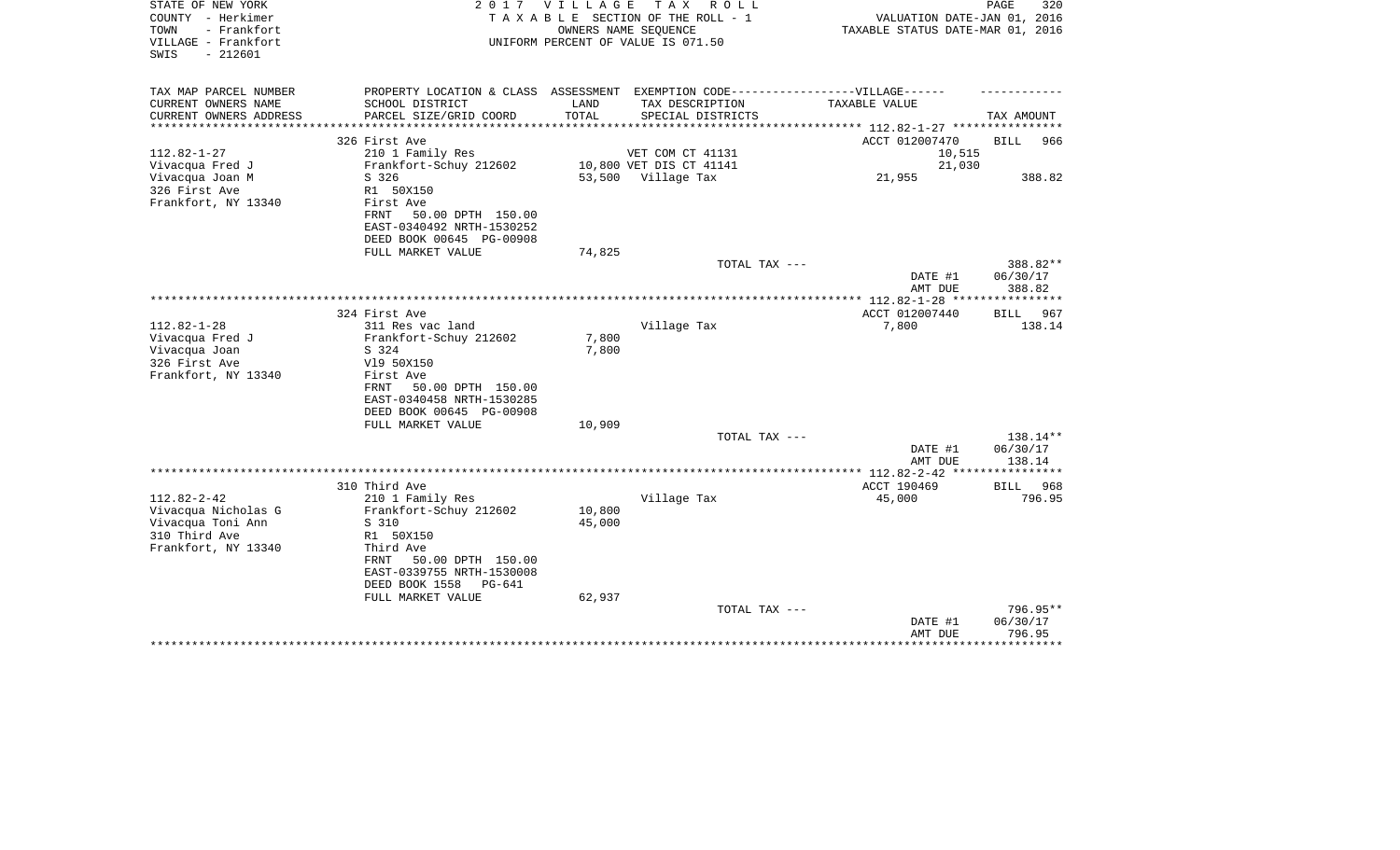| STATE OF NEW YORK<br>COUNTY - Herkimer<br>- Frankfort<br>TOWN<br>VILLAGE - Frankfort<br>SWIS<br>$-212601$ | 2 0 1 7                                                                           | V I L L A G E | T A X<br>R O L L<br>TAXABLE SECTION OF THE ROLL - 1<br>OWNERS NAME SEOUENCE<br>UNIFORM PERCENT OF VALUE IS 071.50 | VALUATION DATE-JAN 01, 2016<br>TAXABLE STATUS DATE-MAR 01, 2016 | PAGE<br>321              |
|-----------------------------------------------------------------------------------------------------------|-----------------------------------------------------------------------------------|---------------|-------------------------------------------------------------------------------------------------------------------|-----------------------------------------------------------------|--------------------------|
| TAX MAP PARCEL NUMBER                                                                                     | PROPERTY LOCATION & CLASS ASSESSMENT EXEMPTION CODE-----------------VILLAGE------ |               |                                                                                                                   |                                                                 |                          |
| CURRENT OWNERS NAME                                                                                       | SCHOOL DISTRICT                                                                   | LAND          | TAX DESCRIPTION                                                                                                   | TAXABLE VALUE                                                   |                          |
| CURRENT OWNERS ADDRESS<br>********************                                                            | PARCEL SIZE/GRID COORD<br>***********************                                 | TOTAL         | SPECIAL DISTRICTS<br>*******************************                                                              | *********** 112.73-1-8 ************                             | TAX AMOUNT               |
|                                                                                                           | 202 Litchfield St                                                                 |               |                                                                                                                   | ACCT 012027240                                                  | BILL<br>969              |
| $112.73 - 1 - 8$                                                                                          | 210 1 Family Res                                                                  |               | VET WAR CT 41121                                                                                                  | 6,309                                                           |                          |
| Vivacqua Ronald C                                                                                         | Frankfort-Schuy 212602                                                            | 14,900        | Village Tax                                                                                                       | 66,191                                                          | 1,172.24                 |
| Vivacqua Linda                                                                                            | W 202                                                                             | 72,500        |                                                                                                                   |                                                                 |                          |
| 202 Litchfield St                                                                                         | R1 87.50X195.14                                                                   |               |                                                                                                                   |                                                                 |                          |
| Frankfort, NY 13340                                                                                       | Litchfield St                                                                     |               |                                                                                                                   |                                                                 |                          |
|                                                                                                           | 87.50 DPTH 195.14<br>FRNT                                                         |               |                                                                                                                   |                                                                 |                          |
|                                                                                                           | <b>BANK</b><br>135                                                                |               |                                                                                                                   |                                                                 |                          |
|                                                                                                           | EAST-0338657 NRTH-1532136                                                         |               |                                                                                                                   |                                                                 |                          |
|                                                                                                           | DEED BOOK 00657 PG-00677                                                          | 101,399       |                                                                                                                   |                                                                 |                          |
|                                                                                                           | FULL MARKET VALUE                                                                 |               | TOTAL TAX ---                                                                                                     |                                                                 | 1,172.24**               |
|                                                                                                           |                                                                                   |               |                                                                                                                   | DATE #1                                                         | 06/30/17                 |
|                                                                                                           |                                                                                   |               |                                                                                                                   | AMT DUE                                                         | 1,172.24                 |
|                                                                                                           |                                                                                   |               |                                                                                                                   |                                                                 |                          |
|                                                                                                           | 227 Second Ave                                                                    |               |                                                                                                                   | ACCT 012027630                                                  | <b>BILL</b><br>970       |
| $112.73 - 3 - 32$                                                                                         | 220 2 Family Res                                                                  |               | Village Tax                                                                                                       | 57,000                                                          | 1,009.47                 |
| Vivacqua Salvatore                                                                                        | Frankfort-Schuy 212602                                                            | 10,800        |                                                                                                                   |                                                                 |                          |
| 227 Second Ave                                                                                            | N 227                                                                             | 57,000        |                                                                                                                   |                                                                 |                          |
| Frankfort, NY 13340                                                                                       | R <sub>2</sub>                                                                    |               |                                                                                                                   |                                                                 |                          |
|                                                                                                           | Second Ave<br>FRNT<br>50.00 DPTH 150.00                                           |               |                                                                                                                   |                                                                 |                          |
|                                                                                                           | <b>BANK</b><br>135                                                                |               |                                                                                                                   |                                                                 |                          |
|                                                                                                           | EAST-0339705 NRTH-1530952                                                         |               |                                                                                                                   |                                                                 |                          |
|                                                                                                           | DEED BOOK 764<br><b>PG-309</b>                                                    |               |                                                                                                                   |                                                                 |                          |
|                                                                                                           | FULL MARKET VALUE                                                                 | 79,720        |                                                                                                                   |                                                                 |                          |
|                                                                                                           |                                                                                   |               | TOTAL TAX ---                                                                                                     |                                                                 | $1,009.47**$             |
|                                                                                                           |                                                                                   |               |                                                                                                                   | DATE #1                                                         | 06/30/17                 |
|                                                                                                           |                                                                                   |               |                                                                                                                   | AMT DUE                                                         | 1,009.47                 |
|                                                                                                           | 312 Third Ave                                                                     |               |                                                                                                                   | ACCT 012001230                                                  | 971                      |
| $112.82 - 2 - 43$                                                                                         | 210 1 Family Res                                                                  |               | Village Tax                                                                                                       | 62,000                                                          | BILL<br>1,098.02         |
| Vivirito Sam                                                                                              | Frankfort-Schuy 212602                                                            | 10,800        |                                                                                                                   |                                                                 |                          |
| Vivirito Colleen                                                                                          | S 312                                                                             | 62,000        |                                                                                                                   |                                                                 |                          |
| 312 Third Ave                                                                                             | R1 50X150                                                                         |               |                                                                                                                   |                                                                 |                          |
| Frankfort, NY 13340                                                                                       | Third Ave                                                                         |               |                                                                                                                   |                                                                 |                          |
|                                                                                                           | 50.00 DPTH 150.00<br>FRNT                                                         |               |                                                                                                                   |                                                                 |                          |
|                                                                                                           | EAST-0339789 NRTH-1529968                                                         |               |                                                                                                                   |                                                                 |                          |
|                                                                                                           | DEED BOOK 890<br>PG-216                                                           |               |                                                                                                                   |                                                                 |                          |
|                                                                                                           | FULL MARKET VALUE                                                                 | 86,713        |                                                                                                                   |                                                                 |                          |
|                                                                                                           |                                                                                   |               | TOTAL TAX ---                                                                                                     | DATE #1                                                         | $1,098.02**$<br>06/30/17 |
|                                                                                                           |                                                                                   |               |                                                                                                                   | AMT DUE                                                         | 1,098.02                 |
|                                                                                                           |                                                                                   |               |                                                                                                                   |                                                                 |                          |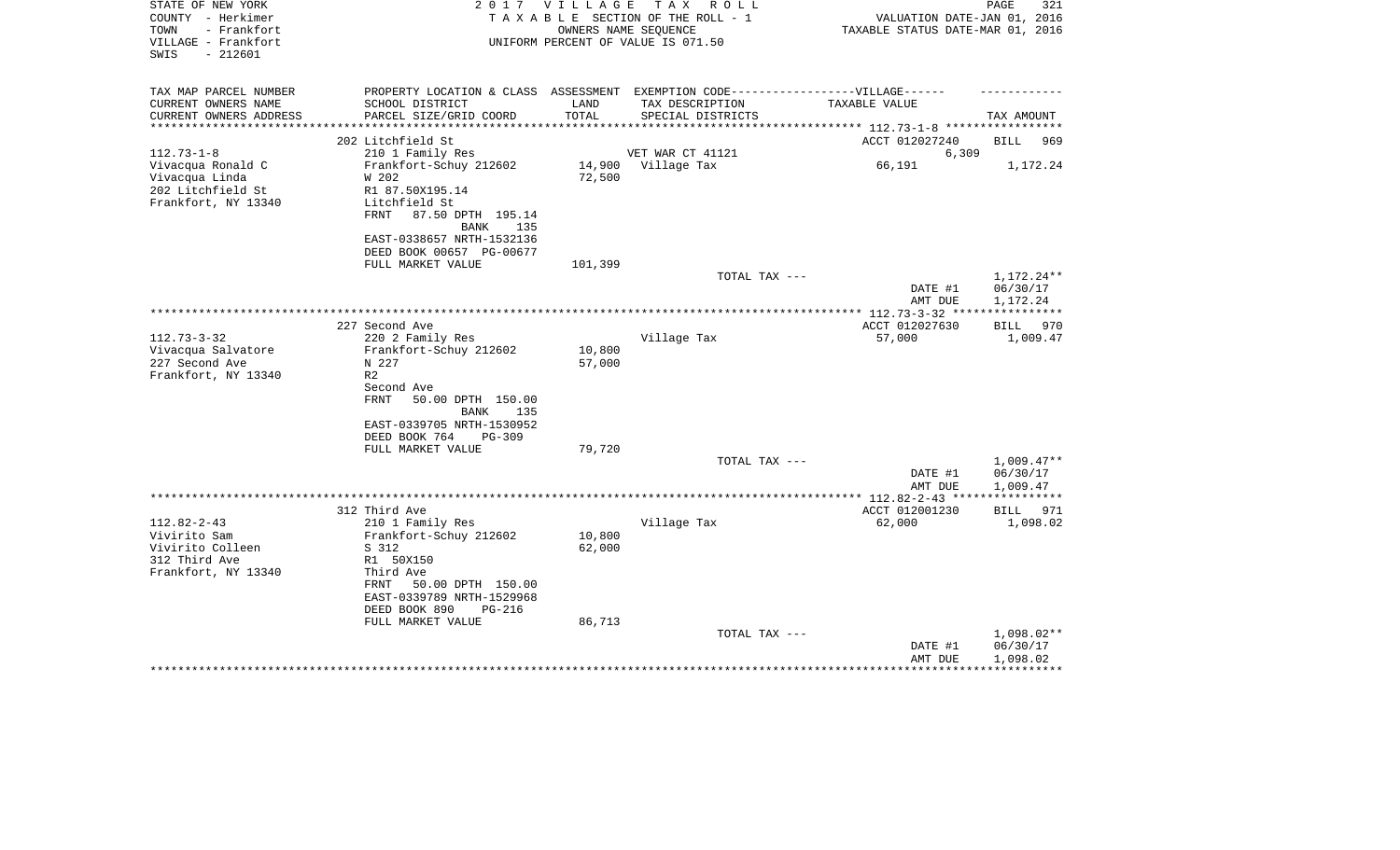| - Frankfort<br>OWNERS NAME SEQUENCE<br>TOWN<br>TAXABLE STATUS DATE-MAR 01, 2016<br>VILLAGE - Frankfort<br>UNIFORM PERCENT OF VALUE IS 071.50                                        |                      |
|-------------------------------------------------------------------------------------------------------------------------------------------------------------------------------------|----------------------|
| $-212601$<br>SWIS                                                                                                                                                                   |                      |
| TAX MAP PARCEL NUMBER<br>PROPERTY LOCATION & CLASS ASSESSMENT<br>EXEMPTION CODE------------------VILLAGE------                                                                      |                      |
| CURRENT OWNERS NAME<br>SCHOOL DISTRICT<br>LAND<br>TAX DESCRIPTION<br>TAXABLE VALUE                                                                                                  |                      |
| TOTAL<br>CURRENT OWNERS ADDRESS<br>PARCEL SIZE/GRID COORD<br>SPECIAL DISTRICTS<br>***************<br>******************************** 112.74-2-26 *****************<br>************ | TAX AMOUNT           |
| ACCT 165162<br>214 Mann St                                                                                                                                                          | BILL<br>972          |
| $112.74 - 2 - 26$<br>47,200<br>210 1 Family Res<br>Village Tax                                                                                                                      | 835.91               |
| 6,700<br>Vulcano Michael<br>Frankfort-Schuy 212602                                                                                                                                  |                      |
| 47,200<br>214 Mann St<br>$S$ 214-216                                                                                                                                                |                      |
| Frankfort, NY 13340<br>R1 68X165                                                                                                                                                    |                      |
| Mann St                                                                                                                                                                             |                      |
| 63.00 DPTH 186.00<br>FRNT                                                                                                                                                           |                      |
| EAST-0339953 NRTH-1531716                                                                                                                                                           |                      |
| DEED BOOK 1399<br>PG-86                                                                                                                                                             |                      |
| 66,014<br>FULL MARKET VALUE                                                                                                                                                         |                      |
| TOTAL TAX ---<br>DATE #1                                                                                                                                                            | 835.91**<br>06/30/17 |
| AMT DUE                                                                                                                                                                             | 835.91               |
|                                                                                                                                                                                     |                      |
| Frankfort St<br>ACCT 012021660                                                                                                                                                      | <b>BILL</b><br>973   |
| $112.74 - 2 - 14$<br>312 Vac w/imprv<br>Village Tax<br>600                                                                                                                          | 10.63                |
| Frankfort-Schuy 212602<br>400<br>Wagner Don J                                                                                                                                       |                      |
| Wagner Elizabeth E<br>600<br>W                                                                                                                                                      |                      |
| 5330 Graham Rd<br>Gara12x42                                                                                                                                                         |                      |
| Utica, NY 13502<br>Frankfort St                                                                                                                                                     |                      |
| 12.00 DPTH<br>42.00<br>FRNT                                                                                                                                                         |                      |
| EAST-0339671 NRTH-1532085                                                                                                                                                           |                      |
| DEED BOOK 708<br>PG-886                                                                                                                                                             |                      |
| 839<br>FULL MARKET VALUE                                                                                                                                                            |                      |
| TOTAL TAX ---                                                                                                                                                                       | $10.63**$            |
| DATE #1                                                                                                                                                                             | 06/30/17<br>10.63    |
| AMT DUE<br>************** 112.81-3-49 *****************                                                                                                                             |                      |
| 348 Fifth Ave<br>ACCT 012012240                                                                                                                                                     | BILL 974             |
| $112.81 - 3 - 49$<br>210 1 Family Res<br>Village Tax<br>93,200                                                                                                                      | 1,650.57             |
| Wainwright Patrick S<br>Frankfort-Schuy 212602<br>16,700                                                                                                                            |                      |
| Wainwright Debra A<br>S 400<br>93,200                                                                                                                                               |                      |
| 348 Fifth Ave<br>R1                                                                                                                                                                 |                      |
| Frankfort, NY 13340<br>Fifth Ave                                                                                                                                                    |                      |
| FRNT 160.00 DPTH 157.80                                                                                                                                                             |                      |
| EAST-0339920 NRTH-1528725                                                                                                                                                           |                      |
| DEED BOOK 1088<br><b>PG-115</b>                                                                                                                                                     |                      |
| FULL MARKET VALUE<br>130,350                                                                                                                                                        |                      |
| TOTAL TAX ---                                                                                                                                                                       | $1,650.57**$         |
| DATE #1                                                                                                                                                                             | 06/30/17             |
| AMT DUE                                                                                                                                                                             | 1,650.57             |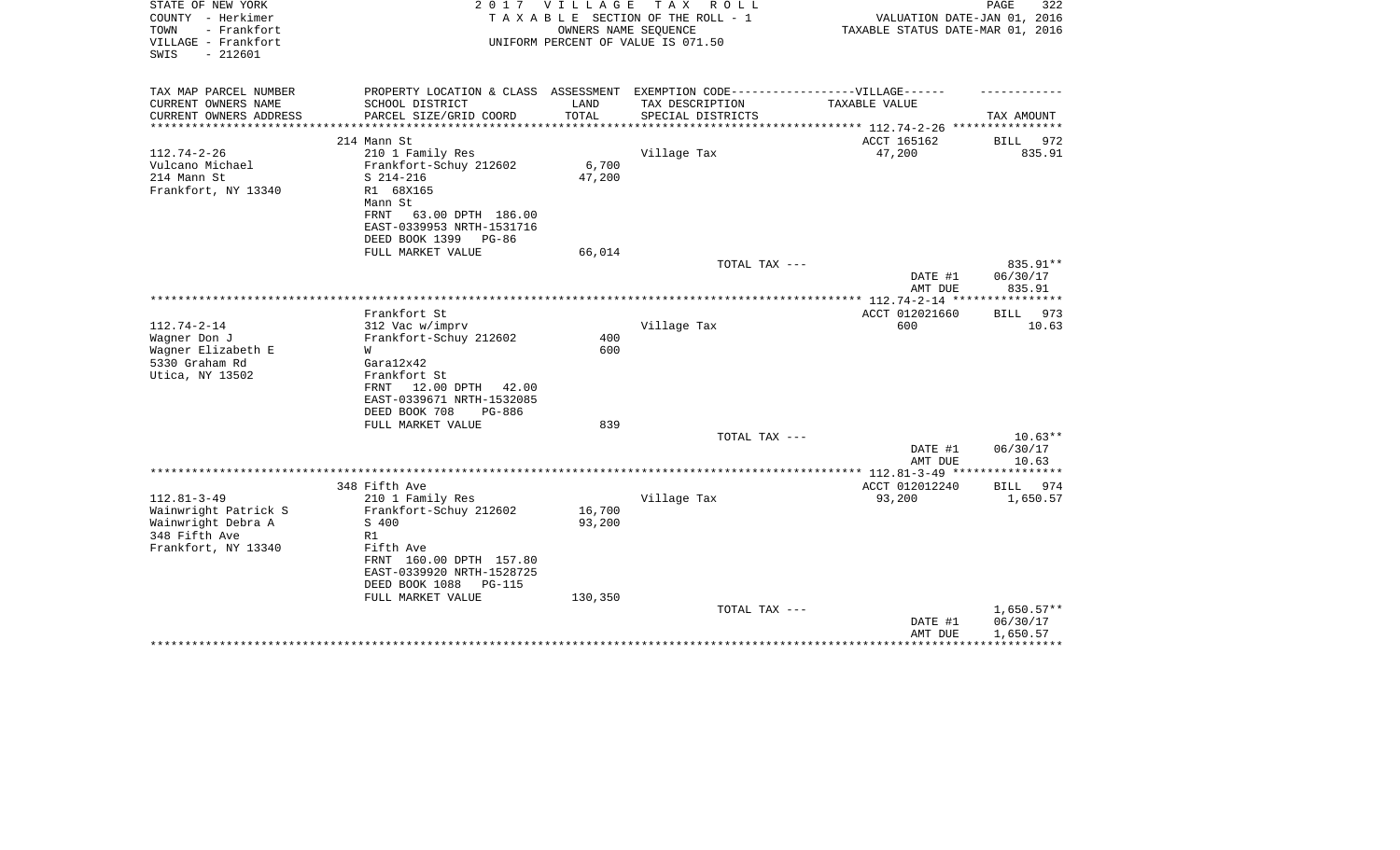| STATE OF NEW YORK<br>COUNTY - Herkimer<br>- Frankfort<br>TOWN<br>VILLAGE - Frankfort<br>$-212601$<br>SWIS | 2 0 1 7                                                | VILLAGE | T A X<br>R O L L<br>TAXABLE SECTION OF THE ROLL - 1<br>OWNERS NAME SEQUENCE<br>UNIFORM PERCENT OF VALUE IS 071.50 | VALUATION DATE-JAN 01, 2016<br>TAXABLE STATUS DATE-MAR 01, 2016 | 323<br>PAGE  |
|-----------------------------------------------------------------------------------------------------------|--------------------------------------------------------|---------|-------------------------------------------------------------------------------------------------------------------|-----------------------------------------------------------------|--------------|
| TAX MAP PARCEL NUMBER                                                                                     | PROPERTY LOCATION & CLASS ASSESSMENT                   |         | EXEMPTION CODE-----------------VILLAGE------                                                                      |                                                                 |              |
| CURRENT OWNERS NAME                                                                                       | SCHOOL DISTRICT                                        | LAND    | TAX DESCRIPTION                                                                                                   | TAXABLE VALUE                                                   |              |
| CURRENT OWNERS ADDRESS                                                                                    | PARCEL SIZE/GRID COORD                                 | TOTAL   | SPECIAL DISTRICTS                                                                                                 |                                                                 | TAX AMOUNT   |
|                                                                                                           | 310 E Main St                                          |         |                                                                                                                   | ACCT 012028950                                                  | BILL<br>975  |
| $112.74 - 3 - 20$                                                                                         | 220 2 Family Res                                       |         | Village Tax                                                                                                       | 62,800                                                          | 1,112.19     |
| Waitt Walter C                                                                                            | Frankfort-Schuy 212602                                 | 7,900   |                                                                                                                   |                                                                 |              |
| 310 E Main St                                                                                             | S 310                                                  | 62,800  |                                                                                                                   |                                                                 |              |
| Frankfort, NY 13340                                                                                       | R2 75X140                                              |         |                                                                                                                   |                                                                 |              |
|                                                                                                           | E Main St<br>FRNT                                      |         |                                                                                                                   |                                                                 |              |
|                                                                                                           | 75.00 DPTH 150.00<br>EAST-0340849 NRTH-1530919         |         |                                                                                                                   |                                                                 |              |
|                                                                                                           | DEED BOOK 675<br><b>PG-959</b>                         |         |                                                                                                                   |                                                                 |              |
|                                                                                                           | FULL MARKET VALUE                                      | 87,832  |                                                                                                                   |                                                                 |              |
|                                                                                                           |                                                        |         | TOTAL TAX ---                                                                                                     |                                                                 | 1,112.19**   |
|                                                                                                           |                                                        |         |                                                                                                                   | DATE #1                                                         | 06/30/17     |
|                                                                                                           |                                                        |         |                                                                                                                   | AMT DUE                                                         | 1,112.19     |
|                                                                                                           | 229 Second Ave                                         |         |                                                                                                                   | ACCT 012025410                                                  | BILL<br>976  |
| $112.73 - 3 - 33$                                                                                         | 210 1 Family Res                                       |         | Village Tax                                                                                                       | 63,000                                                          | 1,115.73     |
| Wallace Joseph H                                                                                          | Frankfort-Schuy 212602                                 | 13,100  |                                                                                                                   |                                                                 |              |
| Vancort Donna D                                                                                           | N 229                                                  | 63,000  |                                                                                                                   |                                                                 |              |
| 229 Second Ave                                                                                            | R1 75X150                                              |         |                                                                                                                   |                                                                 |              |
| Frankfort, NY 13340                                                                                       | Second Ave                                             |         |                                                                                                                   |                                                                 |              |
|                                                                                                           | 75.00 DPTH 150.00<br>FRNT<br>EAST-0339746 NRTH-1530904 |         |                                                                                                                   |                                                                 |              |
|                                                                                                           | DEED BOOK 922<br>$PG-264$                              |         |                                                                                                                   |                                                                 |              |
|                                                                                                           | FULL MARKET VALUE                                      | 88,112  |                                                                                                                   |                                                                 |              |
|                                                                                                           |                                                        |         | TOTAL TAX ---                                                                                                     |                                                                 | $1,115.73**$ |
|                                                                                                           |                                                        |         |                                                                                                                   | DATE #1                                                         | 06/30/17     |
|                                                                                                           |                                                        |         |                                                                                                                   | AMT DUE<br>************ 112.73-3-14 ****                        | 1,115.73     |
|                                                                                                           | 111 Second Ave                                         |         |                                                                                                                   | ACCT 197861                                                     | BILL<br>977  |
| $112.73 - 3 - 14$                                                                                         | 210 1 Family Res                                       |         | Village Tax                                                                                                       | 52,500                                                          | 929.78       |
| Wallace Joseph H IV                                                                                       | Frankfort-Schuy 212602                                 | 10,000  |                                                                                                                   |                                                                 |              |
| 229 Second Ave                                                                                            | N 111                                                  | 52,500  |                                                                                                                   |                                                                 |              |
| Frankfort, NY 13340                                                                                       | R1 50X150                                              |         |                                                                                                                   |                                                                 |              |
|                                                                                                           | Second Ave                                             |         |                                                                                                                   |                                                                 |              |
| PRIOR OWNER ON 3/01/2016<br>Valent Sam                                                                    | 47.00 DPTH 142.00<br>FRNT<br>EAST-0339009 NRTH-1531559 |         |                                                                                                                   |                                                                 |              |
|                                                                                                           | DEED BOOK 1604<br>$PG-642$                             |         |                                                                                                                   |                                                                 |              |
|                                                                                                           | FULL MARKET VALUE                                      | 73,427  |                                                                                                                   |                                                                 |              |
|                                                                                                           |                                                        |         | TOTAL TAX ---                                                                                                     |                                                                 | 929.78**     |
|                                                                                                           |                                                        |         |                                                                                                                   | DATE #1                                                         | 06/30/17     |
|                                                                                                           |                                                        |         |                                                                                                                   | AMT DUE                                                         | 929.78       |
|                                                                                                           |                                                        |         |                                                                                                                   |                                                                 |              |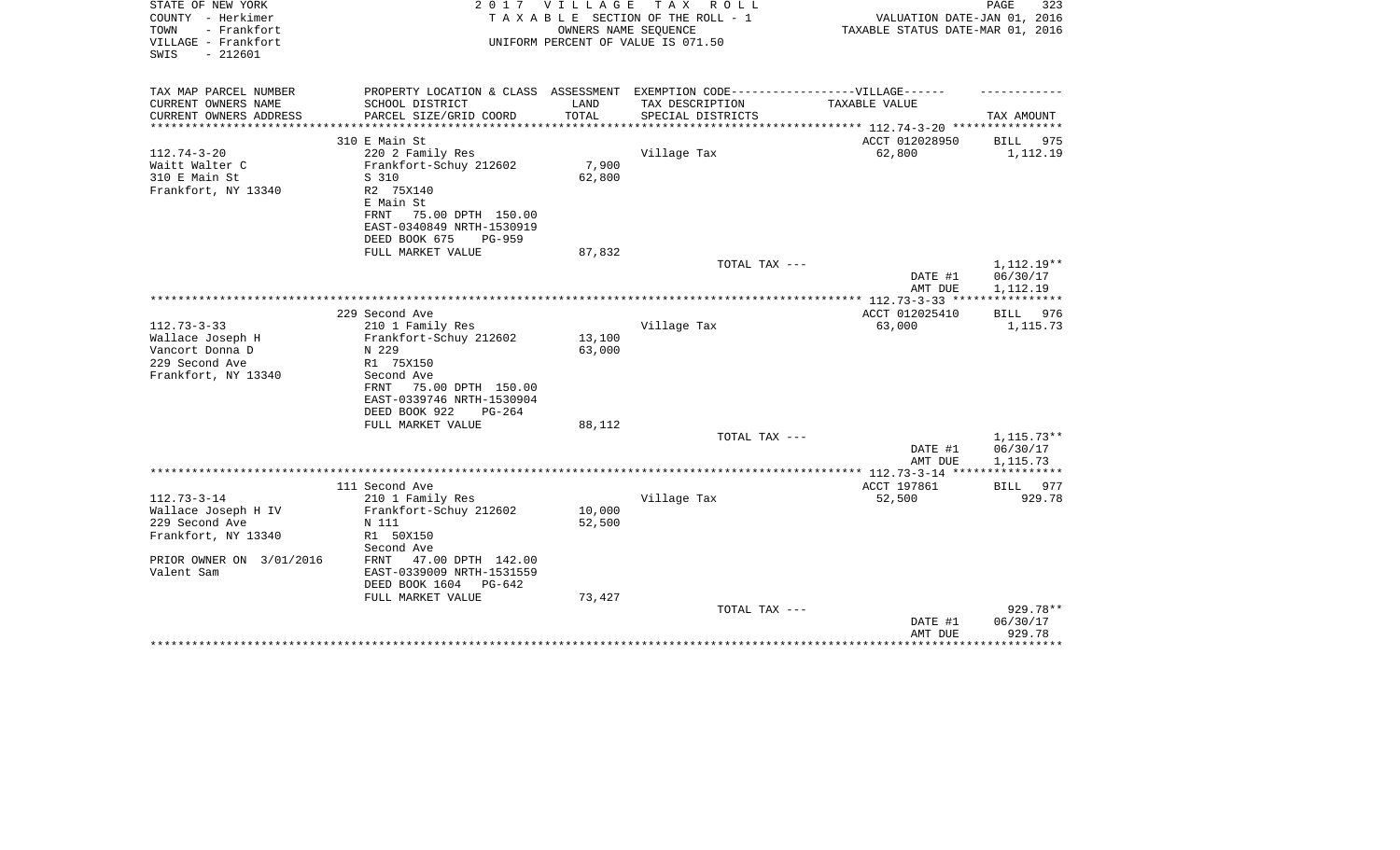| STATE OF NEW YORK<br>COUNTY - Herkimer<br>TOWN<br>- Frankfort | 2017                                                                              | V I L L A G E | T A X<br>R O L L<br>TAXABLE SECTION OF THE ROLL - 1<br>OWNERS NAME SEQUENCE | VALUATION DATE-JAN 01, 2016<br>TAXABLE STATUS DATE-MAR 01, 2016 | PAGE<br>324                     |
|---------------------------------------------------------------|-----------------------------------------------------------------------------------|---------------|-----------------------------------------------------------------------------|-----------------------------------------------------------------|---------------------------------|
| VILLAGE - Frankfort<br>$-212601$<br>SWIS                      |                                                                                   |               | UNIFORM PERCENT OF VALUE IS 071.50                                          |                                                                 |                                 |
| TAX MAP PARCEL NUMBER                                         | PROPERTY LOCATION & CLASS ASSESSMENT EXEMPTION CODE-----------------VILLAGE------ |               |                                                                             |                                                                 |                                 |
| CURRENT OWNERS NAME                                           | SCHOOL DISTRICT                                                                   | LAND          | TAX DESCRIPTION                                                             | TAXABLE VALUE                                                   |                                 |
| CURRENT OWNERS ADDRESS                                        | PARCEL SIZE/GRID COORD                                                            | TOTAL         | SPECIAL DISTRICTS                                                           |                                                                 | TAX AMOUNT                      |
|                                                               | 112 W Canal St                                                                    |               |                                                                             | ACCT 189407                                                     | BILL<br>978                     |
| $112.65 - 2 - 42$                                             | 220 2 Family Res                                                                  |               | Village Tax                                                                 | 14,000                                                          | 247.94                          |
| Walsh Thomas M                                                | Frankfort-Schuy 212602                                                            | 8,000         |                                                                             |                                                                 |                                 |
| Walsh Jean T                                                  | N 112                                                                             | 14,000        |                                                                             |                                                                 |                                 |
| 228 Main St                                                   | R2 140X65                                                                         |               |                                                                             |                                                                 |                                 |
| Jordanville, NY 13361                                         | W Canal St                                                                        |               |                                                                             |                                                                 |                                 |
|                                                               | FRNT 168.00 DPTH 131.75<br>EAST-0338972 NRTH-1532949                              |               |                                                                             |                                                                 |                                 |
|                                                               | DEED BOOK 1552<br>PG-466                                                          |               |                                                                             |                                                                 |                                 |
|                                                               | FULL MARKET VALUE                                                                 | 19,580        |                                                                             |                                                                 |                                 |
|                                                               |                                                                                   |               | TOTAL TAX ---                                                               |                                                                 | $247.94**$                      |
|                                                               |                                                                                   |               |                                                                             | DATE #1                                                         | 06/30/17                        |
|                                                               |                                                                                   |               |                                                                             | AMT DUE                                                         | 247.94                          |
|                                                               |                                                                                   |               |                                                                             |                                                                 |                                 |
|                                                               | 111 Skiff Ave                                                                     |               |                                                                             | ACCT 012031620                                                  | BILL 979                        |
| $112.73 - 2 - 20$                                             | 210 1 Family Res                                                                  |               | Village Tax                                                                 | 20,000                                                          | 354.20                          |
| Walsh Thomas M<br>Walsh Jean T                                | Frankfort-Schuy 212602<br>E 111                                                   | 3,300         |                                                                             |                                                                 |                                 |
| 228 Main St                                                   | R1 45X55                                                                          | 20,000        |                                                                             |                                                                 |                                 |
| Jordanville, NY 13361-2609                                    | Skiff Ave                                                                         |               |                                                                             |                                                                 |                                 |
|                                                               | 42.00 DPTH<br>56.00<br>FRNT                                                       |               |                                                                             |                                                                 |                                 |
|                                                               | EAST-0339341 NRTH-1532364                                                         |               |                                                                             |                                                                 |                                 |
|                                                               | DEED BOOK 742<br>$PG-126$                                                         |               |                                                                             |                                                                 |                                 |
|                                                               | FULL MARKET VALUE                                                                 | 27,972        |                                                                             |                                                                 |                                 |
|                                                               |                                                                                   |               | TOTAL TAX ---                                                               |                                                                 | 354.20**                        |
|                                                               |                                                                                   |               |                                                                             | DATE #1                                                         | 06/30/17                        |
|                                                               |                                                                                   |               |                                                                             | AMT DUE                                                         | 354.20<br>* * * * * * * * * * * |
|                                                               |                                                                                   |               |                                                                             | ACCT 012018720                                                  | BILL 980                        |
| $112.65 - 3 - 54$                                             | 100-104 W Main St<br>482 Det row bldg                                             |               | Village Tax                                                                 | 140,700                                                         | 2,491.80                        |
| Walters Clairmont                                             | Frankfort-Schuy 212602                                                            | 7,300         |                                                                             |                                                                 |                                 |
| Williams Vaughn G                                             | N 100-104                                                                         | 140,700       |                                                                             |                                                                 |                                 |
| 1814 Ivy Ln                                                   | Com 51 1/2X125                                                                    |               |                                                                             |                                                                 |                                 |
| Olney, MD 20832                                               | W Main St                                                                         |               |                                                                             |                                                                 |                                 |
|                                                               | 51.50 DPTH 125.00<br>FRNT                                                         |               |                                                                             |                                                                 |                                 |
|                                                               | EAST-0339453 NRTH-1532967                                                         |               |                                                                             |                                                                 |                                 |
|                                                               | DEED BOOK 940<br>$PG-207$                                                         |               |                                                                             |                                                                 |                                 |
|                                                               | FULL MARKET VALUE                                                                 | 196,783       |                                                                             |                                                                 |                                 |
|                                                               |                                                                                   |               | TOTAL TAX ---                                                               |                                                                 | 2,491.80**<br>06/30/17          |
|                                                               |                                                                                   |               |                                                                             | DATE #1<br>AMT DUE                                              | 2,491.80                        |
|                                                               |                                                                                   |               |                                                                             |                                                                 |                                 |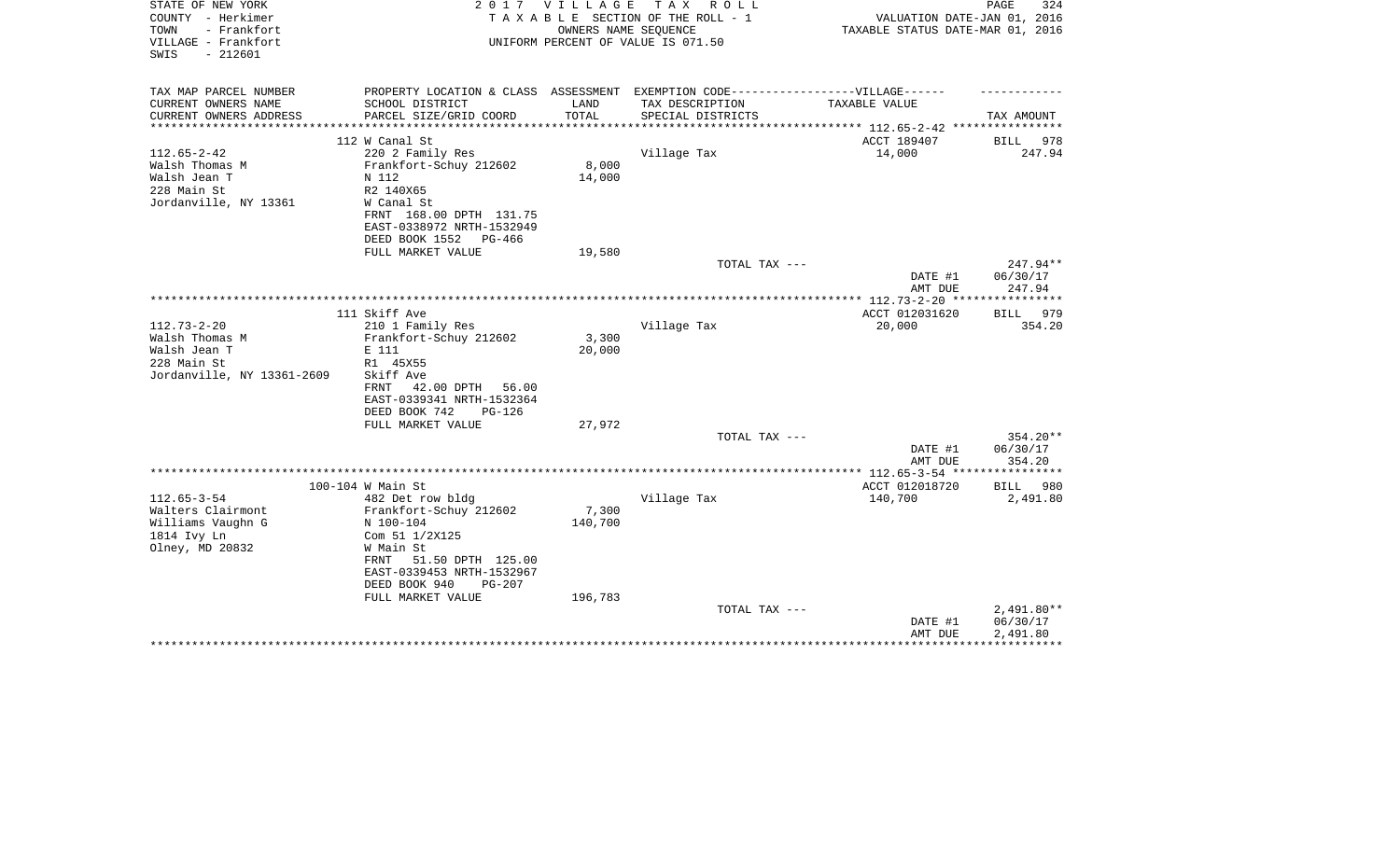| STATE OF NEW YORK<br>COUNTY - Herkimer                          | 2 0 1 7                                                                           | V I L L A G E | TAX ROLL<br>TAXABLE SECTION OF THE ROLL - 1                | VALUATION DATE-JAN 01, 2016                               | PAGE<br>325  |
|-----------------------------------------------------------------|-----------------------------------------------------------------------------------|---------------|------------------------------------------------------------|-----------------------------------------------------------|--------------|
| TOWN<br>- Frankfort<br>VILLAGE - Frankfort<br>$-212601$<br>SWIS |                                                                                   |               | OWNERS NAME SEQUENCE<br>UNIFORM PERCENT OF VALUE IS 071.50 | TAXABLE STATUS DATE-MAR 01, 2016                          |              |
|                                                                 |                                                                                   |               |                                                            |                                                           |              |
| TAX MAP PARCEL NUMBER                                           | PROPERTY LOCATION & CLASS ASSESSMENT EXEMPTION CODE-----------------VILLAGE------ |               |                                                            |                                                           |              |
| CURRENT OWNERS NAME                                             | SCHOOL DISTRICT                                                                   | LAND          | TAX DESCRIPTION                                            | TAXABLE VALUE                                             |              |
| CURRENT OWNERS ADDRESS<br>*********************                 | PARCEL SIZE/GRID COORD                                                            | TOTAL         | SPECIAL DISTRICTS                                          | **************************** 112.81-2-9 ***************** | TAX AMOUNT   |
|                                                                 | 525 Frankfort St                                                                  |               |                                                            | ACCT 012017670                                            | BILL<br>981  |
| $112.81 - 2 - 9$                                                | 210 1 Family Res                                                                  |               | Village Tax                                                | 57,500                                                    | 1,018.33     |
| Wameling Frank J                                                | Frankfort-Schuy 212602                                                            | 9,400         |                                                            |                                                           |              |
| Wameling Jessica H                                              | E 525                                                                             | 57,500        |                                                            |                                                           |              |
| 525 Frankfort St                                                | R1 50X113                                                                         |               |                                                            |                                                           |              |
| Frankfort, NY 13340                                             | Frankfort St                                                                      |               |                                                            |                                                           |              |
|                                                                 | 50.00 DPTH 113.00<br>FRNT                                                         |               |                                                            |                                                           |              |
|                                                                 | EAST-0338568 NRTH-1530286                                                         |               |                                                            |                                                           |              |
|                                                                 | DEED BOOK 1350<br>PG-776                                                          |               |                                                            |                                                           |              |
|                                                                 | FULL MARKET VALUE                                                                 | 80,420        | TOTAL TAX ---                                              |                                                           | $1,018.33**$ |
|                                                                 |                                                                                   |               |                                                            | DATE #1                                                   | 06/30/17     |
|                                                                 |                                                                                   |               |                                                            | AMT DUE                                                   | 1,018.33     |
|                                                                 |                                                                                   |               |                                                            | **************** 112.73-2-60 ****                         | ************ |
|                                                                 | 103 First Ave                                                                     |               |                                                            | ACCT 012029160                                            | BILL 982     |
| $112.73 - 2 - 60$                                               | 210 1 Family Res                                                                  |               | Village Tax                                                | 49,900                                                    | 883.73       |
| Wardzinski Jane Barbara                                         | Frankfort-Schuy 212602                                                            | 7,500         |                                                            |                                                           |              |
| C/O Cecilia Williams                                            | N 103                                                                             | 49,900        |                                                            |                                                           |              |
| 25101 Seneca View Ct                                            | R1 53X58                                                                          |               |                                                            |                                                           |              |
| Gaithersburg, MD 20882                                          | First Ave                                                                         |               |                                                            |                                                           |              |
|                                                                 | 53.00 DPTH<br>66.00<br>FRNT<br>EAST-0338940 NRTH-1532122                          |               |                                                            |                                                           |              |
|                                                                 | DEED BOOK 676<br>$PG-296$                                                         |               |                                                            |                                                           |              |
|                                                                 | FULL MARKET VALUE                                                                 | 69,790        |                                                            |                                                           |              |
|                                                                 |                                                                                   |               | TOTAL TAX ---                                              |                                                           | 883.73**     |
|                                                                 |                                                                                   |               |                                                            | DATE #1                                                   | 06/30/17     |
|                                                                 |                                                                                   |               |                                                            | AMT DUE                                                   | 883.73       |
|                                                                 |                                                                                   |               |                                                            |                                                           |              |
|                                                                 | 329 Third Ave                                                                     |               |                                                            | ACCT 178930                                               | BILL<br>983  |
| $112.82 - 2 - 20$                                               | 210 1 Family Res                                                                  |               | Village Tax                                                | 63,600                                                    | 1,126.36     |
| Warner Christina                                                | Frankfort-Schuy 212602                                                            | 9,700         |                                                            |                                                           |              |
| 329 Third Ave<br>Frankfort, NY 13340                            | N 329<br>R1 45X150                                                                | 63,600        |                                                            |                                                           |              |
|                                                                 | Third Ave                                                                         |               |                                                            |                                                           |              |
|                                                                 | FRNT<br>50.00 DPTH 150.00                                                         |               |                                                            |                                                           |              |
|                                                                 | EAST-0340172 NRTH-1529842                                                         |               |                                                            |                                                           |              |
|                                                                 | DEED BOOK 1488<br><b>PG-199</b>                                                   |               |                                                            |                                                           |              |
|                                                                 | FULL MARKET VALUE                                                                 | 88,951        |                                                            |                                                           |              |
|                                                                 |                                                                                   |               | TOTAL TAX ---                                              |                                                           | 1,126.36**   |
|                                                                 |                                                                                   |               |                                                            | DATE #1                                                   | 06/30/17     |
|                                                                 |                                                                                   |               |                                                            | AMT DUE                                                   | 1,126.36     |
|                                                                 |                                                                                   |               |                                                            |                                                           |              |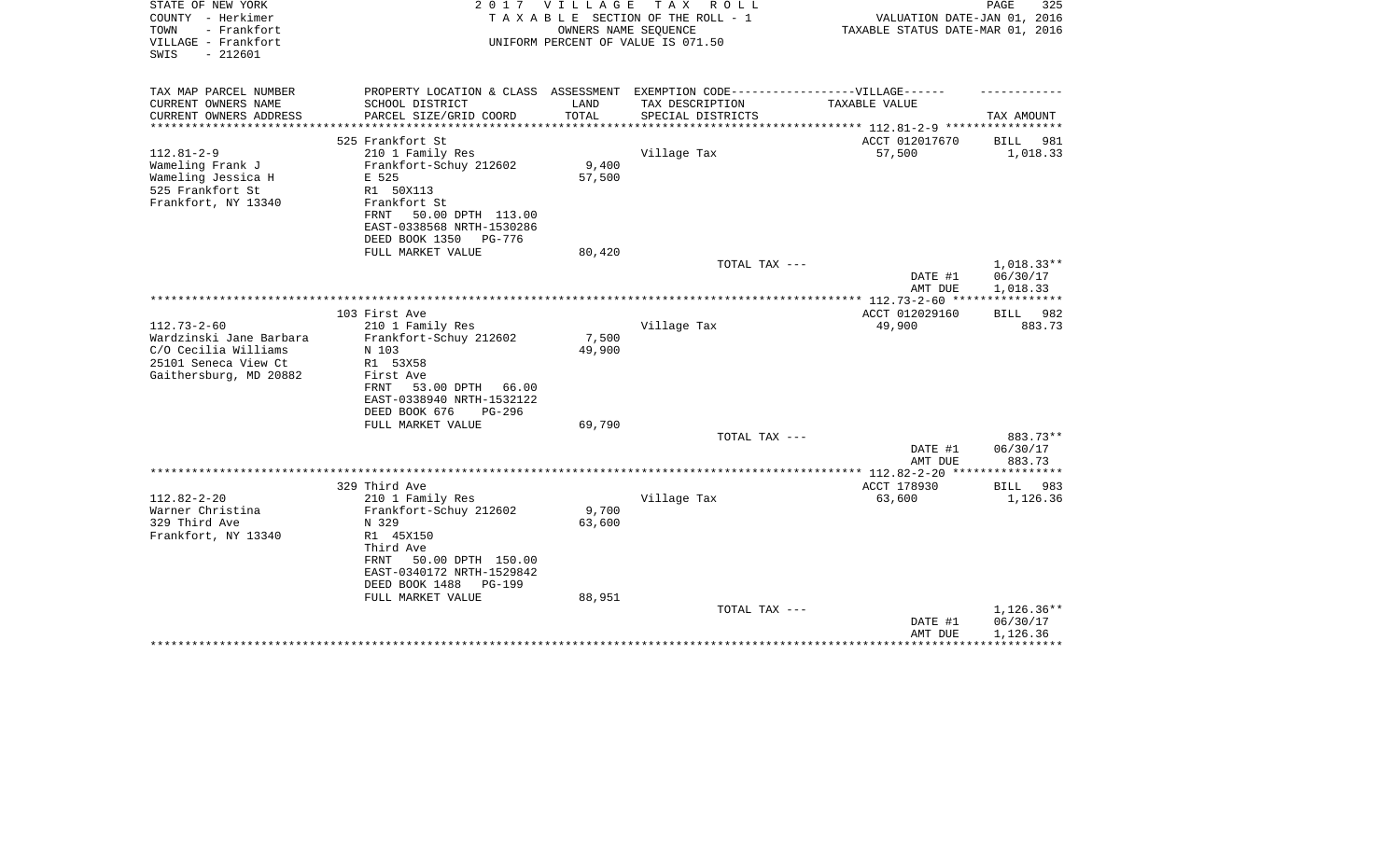| STATE OF NEW YORK<br>COUNTY - Herkimer<br>TOWN<br>- Frankfort<br>VILLAGE - Frankfort<br>$-212601$<br>SWIS | 2017                                                                             | V I L L A G E   | T A X<br>R O L L<br>TAXABLE SECTION OF THE ROLL - 1<br>OWNERS NAME SEOUENCE<br>UNIFORM PERCENT OF VALUE IS 071.50 | VALUATION DATE-JAN 01, 2016<br>TAXABLE STATUS DATE-MAR 01, 2016 | PAGE<br>326        |
|-----------------------------------------------------------------------------------------------------------|----------------------------------------------------------------------------------|-----------------|-------------------------------------------------------------------------------------------------------------------|-----------------------------------------------------------------|--------------------|
| TAX MAP PARCEL NUMBER                                                                                     | PROPERTY LOCATION & CLASS ASSESSMENT EXEMPTION CODE----------------VILLAGE------ |                 |                                                                                                                   |                                                                 |                    |
| CURRENT OWNERS NAME<br>CURRENT OWNERS ADDRESS<br>*********************                                    | SCHOOL DISTRICT<br>PARCEL SIZE/GRID COORD                                        | LAND<br>TOTAL   | TAX DESCRIPTION<br>SPECIAL DISTRICTS                                                                              | TAXABLE VALUE                                                   | TAX AMOUNT         |
|                                                                                                           | 206 Second Ave                                                                   |                 |                                                                                                                   | ACCT 012016350                                                  | 984<br><b>BILL</b> |
| $112.73 - 4 - 2$                                                                                          | 210 1 Family Res                                                                 |                 | Village Tax                                                                                                       | 55,000                                                          | 974.05             |
| Warner Dennis Jr                                                                                          | Frankfort-Schuy 212602                                                           | 10,800          |                                                                                                                   |                                                                 |                    |
| Warner Margaret A                                                                                         | S 206                                                                            | 55,000          |                                                                                                                   |                                                                 |                    |
| 206 Second Ave                                                                                            | R1                                                                               |                 |                                                                                                                   |                                                                 |                    |
| Frankfort, NY 13340                                                                                       | Life Use                                                                         |                 |                                                                                                                   |                                                                 |                    |
|                                                                                                           | FRNT<br>50.00 DPTH 150.00                                                        |                 |                                                                                                                   |                                                                 |                    |
|                                                                                                           | EAST-0339316 NRTH-1531086                                                        |                 |                                                                                                                   |                                                                 |                    |
|                                                                                                           | DEED BOOK 1097<br>PG-103                                                         |                 |                                                                                                                   |                                                                 |                    |
|                                                                                                           | FULL MARKET VALUE                                                                | 76,923          | TOTAL TAX ---                                                                                                     |                                                                 | 974.05**           |
|                                                                                                           |                                                                                  |                 |                                                                                                                   | DATE #1<br>AMT DUE                                              | 06/30/17<br>974.05 |
|                                                                                                           |                                                                                  |                 |                                                                                                                   |                                                                 | ************       |
|                                                                                                           | 111 First Ave                                                                    |                 |                                                                                                                   | ACCT 012018840                                                  | 985<br>BILL        |
| $112.73 - 2 - 55$                                                                                         | 210 1 Family Res                                                                 |                 | Village Tax                                                                                                       | 49,900                                                          | 883.73             |
| Weaver Donald F<br>Weaver Michelle R                                                                      | Frankfort-Schuy 212602<br>N 111                                                  | 6,300<br>49,900 |                                                                                                                   |                                                                 |                    |
| 111 First Ave                                                                                             | R1 Former Nellis                                                                 |                 |                                                                                                                   |                                                                 |                    |
| Frankfort, NY 13340                                                                                       | First Ave                                                                        |                 |                                                                                                                   |                                                                 |                    |
|                                                                                                           | FRNT<br>31.00 DPTH 138.00<br><b>BANK</b><br>135                                  |                 |                                                                                                                   |                                                                 |                    |
|                                                                                                           | EAST-0339111 NRTH-1532034                                                        |                 |                                                                                                                   |                                                                 |                    |
|                                                                                                           | DEED BOOK 887<br>$PG-207$                                                        |                 |                                                                                                                   |                                                                 |                    |
|                                                                                                           | FULL MARKET VALUE                                                                | 69,790          |                                                                                                                   |                                                                 |                    |
|                                                                                                           |                                                                                  |                 | TOTAL TAX ---                                                                                                     |                                                                 | 883.73**           |
|                                                                                                           |                                                                                  |                 |                                                                                                                   | DATE #1<br>AMT DUE                                              | 06/30/17<br>883.73 |
|                                                                                                           |                                                                                  |                 |                                                                                                                   | ************* 112.82-2-56 *****************                     |                    |
|                                                                                                           | 345 Fourth Ave                                                                   |                 |                                                                                                                   | ACCT 187716                                                     | BILL<br>986        |
| $112.82 - 2 - 56$                                                                                         | 210 1 Family Res                                                                 |                 | Village Tax                                                                                                       | 58,400                                                          | 1,034.26           |
| Weber Jonathan A Jr                                                                                       | Frankfort-Schuy 212602                                                           | 11,100          |                                                                                                                   |                                                                 |                    |
| 345 Fourth Ave                                                                                            | N 345                                                                            | 58,400          |                                                                                                                   |                                                                 |                    |
| Frankfort, NY 13340                                                                                       | R1 119X55                                                                        |                 |                                                                                                                   |                                                                 |                    |
|                                                                                                           | Fourth Ave                                                                       |                 |                                                                                                                   |                                                                 |                    |
|                                                                                                           | FRNT 117.00 DPTH<br>90.00                                                        |                 |                                                                                                                   |                                                                 |                    |
|                                                                                                           | EAST-0340119 NRTH-1529289<br>DEED BOOK 1542<br><b>PG-214</b>                     |                 |                                                                                                                   |                                                                 |                    |
|                                                                                                           | FULL MARKET VALUE                                                                | 81,678          |                                                                                                                   |                                                                 |                    |
|                                                                                                           |                                                                                  |                 | TOTAL TAX ---                                                                                                     |                                                                 | 1,034.26**         |
|                                                                                                           |                                                                                  |                 |                                                                                                                   | DATE #1                                                         | 06/30/17           |
|                                                                                                           |                                                                                  |                 |                                                                                                                   | AMT DUE                                                         | 1,034.26           |
|                                                                                                           |                                                                                  |                 |                                                                                                                   |                                                                 |                    |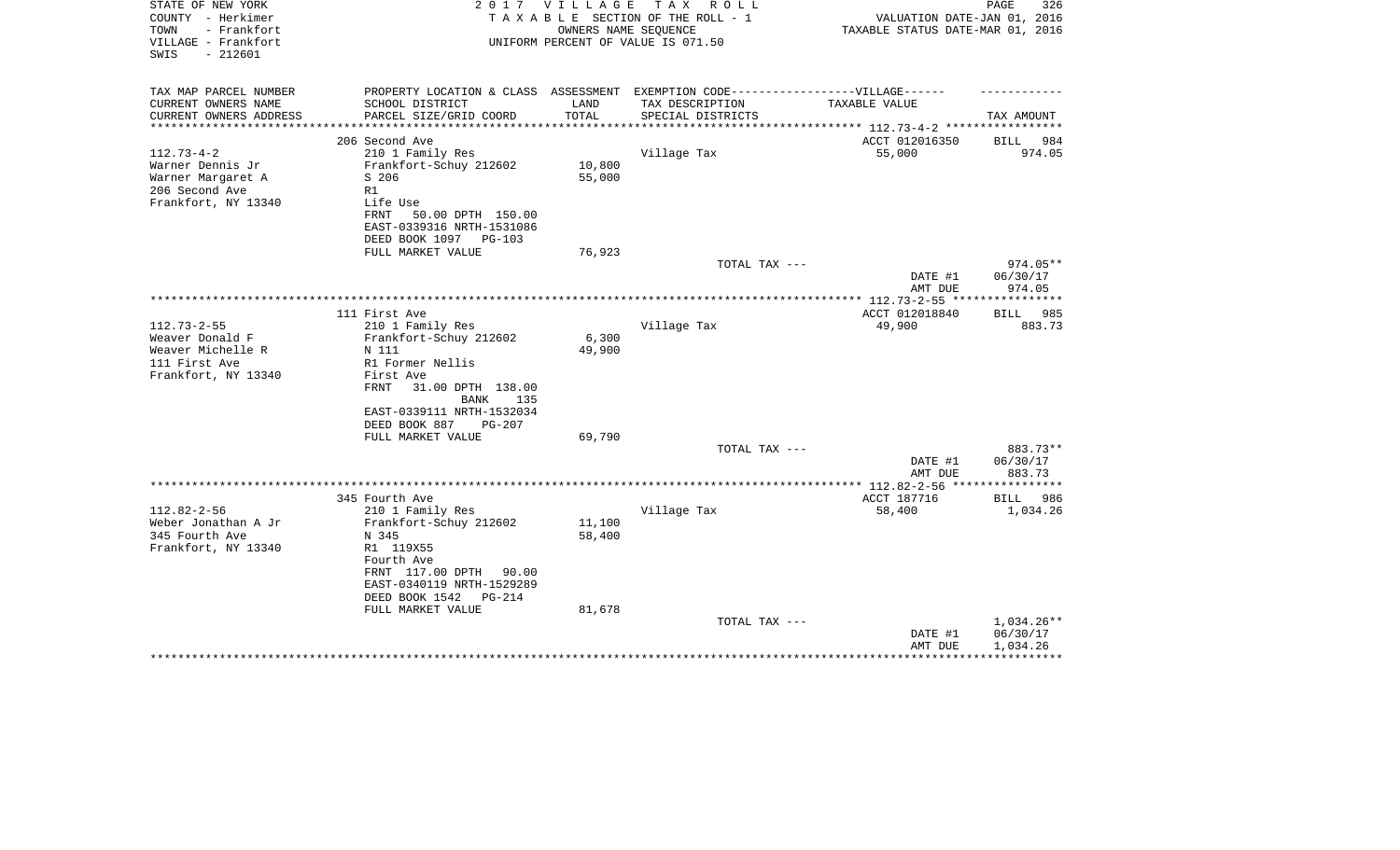| STATE OF NEW YORK<br>COUNTY - Herkimer<br>- Frankfort<br>TOWN<br>VILLAGE - Frankfort<br>$-212601$<br>SWIS | 2 0 1 7                                                                           | <b>VILLAGE</b>  | T A X<br>R O L L<br>TAXABLE SECTION OF THE ROLL - 1<br>OWNERS NAME SEQUENCE<br>UNIFORM PERCENT OF VALUE IS 071.50 | VALUATION DATE-JAN 01, 2016<br>TAXABLE STATUS DATE-MAR 01, 2016 | 327<br>PAGE          |
|-----------------------------------------------------------------------------------------------------------|-----------------------------------------------------------------------------------|-----------------|-------------------------------------------------------------------------------------------------------------------|-----------------------------------------------------------------|----------------------|
|                                                                                                           |                                                                                   |                 |                                                                                                                   |                                                                 |                      |
| TAX MAP PARCEL NUMBER                                                                                     | PROPERTY LOCATION & CLASS ASSESSMENT EXEMPTION CODE-----------------VILLAGE------ |                 |                                                                                                                   |                                                                 |                      |
| CURRENT OWNERS NAME                                                                                       | SCHOOL DISTRICT                                                                   | LAND            | TAX DESCRIPTION                                                                                                   | TAXABLE VALUE                                                   |                      |
| CURRENT OWNERS ADDRESS                                                                                    | PARCEL SIZE/GRID COORD                                                            | TOTAL           | SPECIAL DISTRICTS                                                                                                 |                                                                 | TAX AMOUNT           |
|                                                                                                           | 108 E Main St                                                                     |                 |                                                                                                                   | ACCT 012010230                                                  | BILL<br>987          |
| $112.65 - 2 - 61$                                                                                         | 481 Att row bldg                                                                  |                 | Village Tax                                                                                                       | 56,000                                                          | 991.76               |
| Webster John                                                                                              | Frankfort-Schuy 212602                                                            | 3,400           |                                                                                                                   |                                                                 |                      |
| 2 Barringer Rd                                                                                            | S 108                                                                             | 56,000          |                                                                                                                   |                                                                 |                      |
| Ilion, NY 13357                                                                                           | Com 24X150<br>E Main St                                                           |                 |                                                                                                                   |                                                                 |                      |
|                                                                                                           | 24.50 DPTH 125.00<br>FRNT                                                         |                 |                                                                                                                   |                                                                 |                      |
|                                                                                                           | EAST-0339425 NRTH-1532706                                                         |                 |                                                                                                                   |                                                                 |                      |
|                                                                                                           | DEED BOOK 943<br>$PG-682$                                                         |                 |                                                                                                                   |                                                                 |                      |
|                                                                                                           | FULL MARKET VALUE                                                                 | 78,322          |                                                                                                                   |                                                                 |                      |
|                                                                                                           |                                                                                   |                 | TOTAL TAX ---                                                                                                     | DATE #1                                                         | 991.76**<br>06/30/17 |
|                                                                                                           |                                                                                   |                 |                                                                                                                   | AMT DUE                                                         | 991.76               |
|                                                                                                           |                                                                                   |                 |                                                                                                                   |                                                                 |                      |
|                                                                                                           | 230 Fourth Ave                                                                    |                 |                                                                                                                   | ACCT 012029370                                                  | 988<br>BILL          |
| $112.81 - 2 - 23$                                                                                         | 210 1 Family Res                                                                  |                 | VET COM CT 41131                                                                                                  | 9,250                                                           |                      |
| Weston Walter                                                                                             | Frankfort-Schuy 212602                                                            | 10,500          | Village Tax                                                                                                       | 27,750                                                          | 491.45               |
| Weston Joan B<br>230 Fourth Ave                                                                           | S 230<br>R1<br>50x136x48x150                                                      | 37,000          |                                                                                                                   |                                                                 |                      |
| Frankfort, NY 13340                                                                                       | Fourth Ave                                                                        |                 |                                                                                                                   |                                                                 |                      |
|                                                                                                           | 50.00 DPTH 150.00<br>FRNT                                                         |                 |                                                                                                                   |                                                                 |                      |
|                                                                                                           | EAST-0339221 NRTH-1530086                                                         |                 |                                                                                                                   |                                                                 |                      |
|                                                                                                           | DEED BOOK 00581 PG-00022                                                          |                 |                                                                                                                   |                                                                 |                      |
|                                                                                                           | FULL MARKET VALUE                                                                 | 51,748          |                                                                                                                   |                                                                 | 491.45**             |
|                                                                                                           |                                                                                   |                 | TOTAL TAX ---                                                                                                     | DATE #1                                                         | 06/30/17             |
|                                                                                                           |                                                                                   |                 |                                                                                                                   | AMT DUE                                                         | 491.45               |
|                                                                                                           |                                                                                   |                 |                                                                                                                   |                                                                 |                      |
|                                                                                                           | 324 Bee St                                                                        |                 |                                                                                                                   | ACCT 201220                                                     | 989<br>BILL          |
| $112.66 - 2 - 27$                                                                                         | 210 1 Family Res                                                                  |                 | Village Tax                                                                                                       | 49,500                                                          | 876.65               |
| Wheeler Jack<br>324 Bee St                                                                                | Frankfort-Schuy 212602<br>S 324                                                   | 6,000<br>49,500 |                                                                                                                   |                                                                 |                      |
| Frankfort, NY 13340                                                                                       | R1                                                                                |                 |                                                                                                                   |                                                                 |                      |
|                                                                                                           | Bee St                                                                            |                 |                                                                                                                   |                                                                 |                      |
| PRIOR OWNER ON 3/01/2016                                                                                  | 51.00 DPTH<br>FRNT<br>79.00                                                       |                 |                                                                                                                   |                                                                 |                      |
| Aversa Nancy                                                                                              | EAST-0341200 NRTH-1532823                                                         |                 |                                                                                                                   |                                                                 |                      |
|                                                                                                           | DEED BOOK 2017<br><b>PG-1596</b>                                                  |                 |                                                                                                                   |                                                                 |                      |
|                                                                                                           | FULL MARKET VALUE                                                                 | 69,231          | TOTAL TAX ---                                                                                                     |                                                                 | $876.65**$           |
|                                                                                                           |                                                                                   |                 |                                                                                                                   | DATE #1                                                         | 06/30/17             |
|                                                                                                           |                                                                                   |                 |                                                                                                                   | AMT DUE                                                         | 876.65               |
|                                                                                                           |                                                                                   |                 |                                                                                                                   |                                                                 |                      |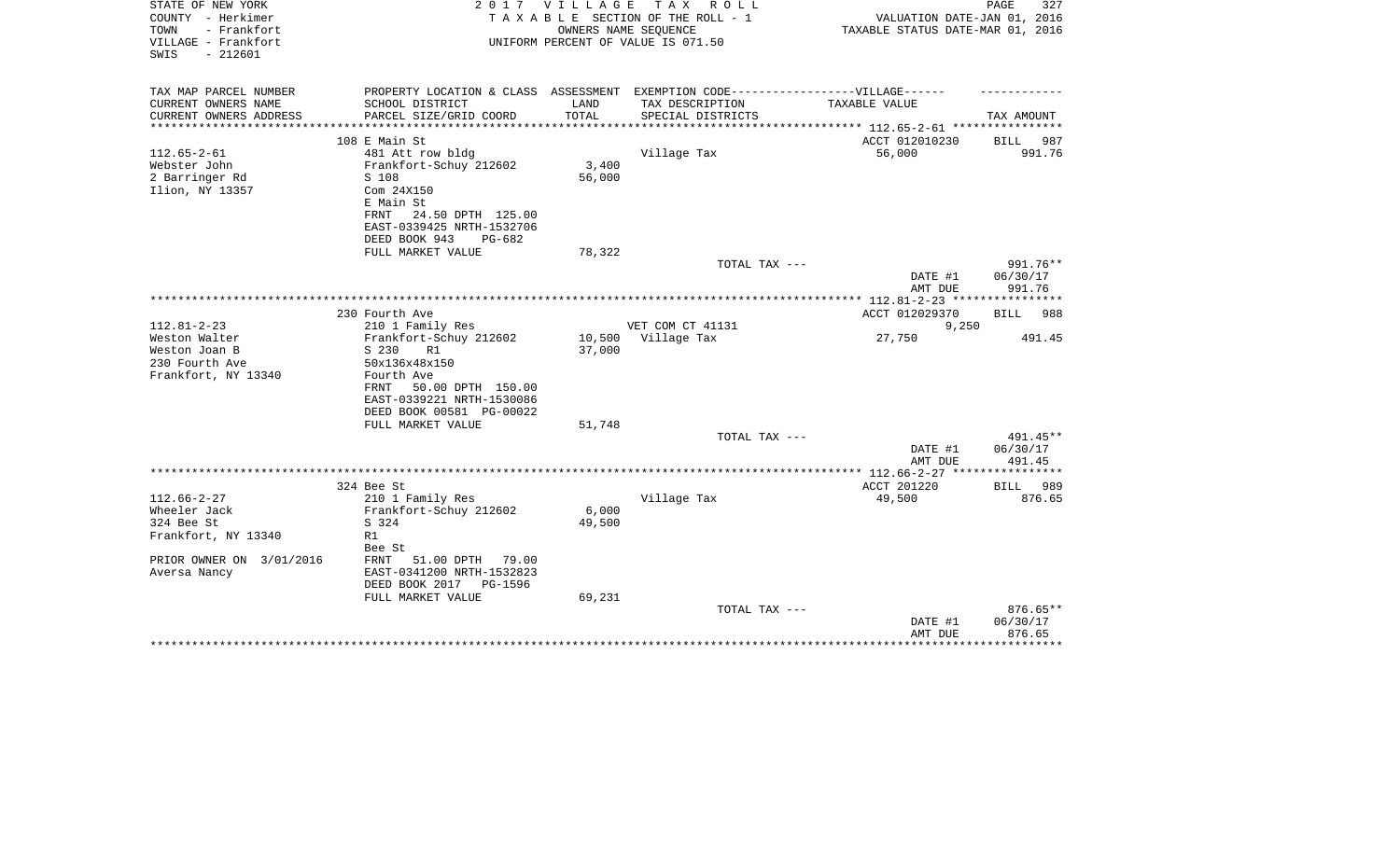| STATE OF NEW YORK<br>COUNTY - Herkimer<br>TOWN<br>- Frankfort<br>VILLAGE - Frankfort<br>$-212601$<br>SWIS | 2 0 1 7                                                                                                                  | V I L L A G E    | T A X<br>R O L L<br>TAXABLE SECTION OF THE ROLL - 1<br>OWNERS NAME SEQUENCE<br>UNIFORM PERCENT OF VALUE IS 071.50 | VALUATION DATE-JAN 01, 2016<br>TAXABLE STATUS DATE-MAR 01, 2016 | PAGE<br>328                      |
|-----------------------------------------------------------------------------------------------------------|--------------------------------------------------------------------------------------------------------------------------|------------------|-------------------------------------------------------------------------------------------------------------------|-----------------------------------------------------------------|----------------------------------|
| TAX MAP PARCEL NUMBER                                                                                     | PROPERTY LOCATION & CLASS ASSESSMENT EXEMPTION CODE-----------------VILLAGE------                                        |                  |                                                                                                                   |                                                                 |                                  |
| CURRENT OWNERS NAME<br>CURRENT OWNERS ADDRESS                                                             | SCHOOL DISTRICT<br>PARCEL SIZE/GRID COORD                                                                                | LAND<br>TOTAL    | TAX DESCRIPTION<br>SPECIAL DISTRICTS                                                                              | TAXABLE VALUE                                                   | TAX AMOUNT                       |
| ********************                                                                                      | ***************************                                                                                              | *************    |                                                                                                                   | ***************** 112.73-1-41 ************<br>ACCT 012022800    |                                  |
| $112.73 - 1 - 41$<br>Wheeler Randy<br>Wheeler Tamme<br>108 Fourth Ave                                     | 108 Fourth Ave<br>210 1 Family Res<br>Frankfort-Schuy 212602<br>S 108<br>R1 Life Use<br>Fourth Ave                       | 9,100<br>58,800  | Village Tax                                                                                                       | 58,800                                                          | BILL<br>990<br>1,041.35          |
| Frankfort, NY 13340                                                                                       | 50.00 DPTH 105.00<br>FRNT<br>EAST-0338629 NRTH-1530751<br>DEED BOOK 1151<br>PG-297<br>FULL MARKET VALUE                  | 82,238           |                                                                                                                   |                                                                 |                                  |
|                                                                                                           |                                                                                                                          |                  | TOTAL TAX ---                                                                                                     |                                                                 | 1,041.35**                       |
|                                                                                                           |                                                                                                                          |                  |                                                                                                                   | DATE #1<br>AMT DUE                                              | 06/30/17<br>1,041.35             |
|                                                                                                           |                                                                                                                          |                  |                                                                                                                   |                                                                 |                                  |
| $112.73 - 4 - 42$                                                                                         | 218 Third Ave<br>210 1 Family Res                                                                                        |                  | Village Tax                                                                                                       | ACCT 012030060<br>50,100                                        | <b>BILL</b> 991<br>887.27        |
| Wheelock Kevin E<br>Wheelock Cathy A<br>218 Third Ave<br>Frankfort, NY 13340                              | Frankfort-Schuy 212602<br>S 218<br>R <sub>2</sub><br>Third Ave<br>FRNT<br>50.00 DPTH 150.00<br>EAST-0339296 NRTH-1530543 | 10,800<br>50,100 |                                                                                                                   |                                                                 |                                  |
|                                                                                                           | DEED BOOK 856<br><b>PG-107</b>                                                                                           |                  |                                                                                                                   |                                                                 |                                  |
|                                                                                                           | FULL MARKET VALUE                                                                                                        | 70,070           |                                                                                                                   |                                                                 |                                  |
|                                                                                                           |                                                                                                                          |                  | TOTAL TAX ---                                                                                                     | DATE #1                                                         | 887.27**<br>06/30/17             |
|                                                                                                           |                                                                                                                          |                  |                                                                                                                   | AMT DUE                                                         | 887.27                           |
|                                                                                                           | 226 W Main St                                                                                                            |                  |                                                                                                                   | ACCT 012029430                                                  | BILL<br>992                      |
| $112.65 - 1 - 57$<br>Whitney Barbara<br>224 W Main St<br>Frankfort, NY 13340                              | 312 Vac w/imprv<br>Frankfort-Schuy 212602<br>N 226<br>Gara70x240<br>W Main St<br>70.00 DPTH 240.00<br>FRNT               | 7,300<br>9,500   | Village Tax                                                                                                       | 9,500                                                           | 168.25                           |
|                                                                                                           | EAST-0338530 NRTH-1534187<br>DEED BOOK 811<br>$PG-455$<br>FULL MARKET VALUE                                              | 13,287           |                                                                                                                   |                                                                 |                                  |
|                                                                                                           |                                                                                                                          |                  | TOTAL TAX ---                                                                                                     | DATE #1<br>AMT DUE                                              | $168.25**$<br>06/30/17<br>168.25 |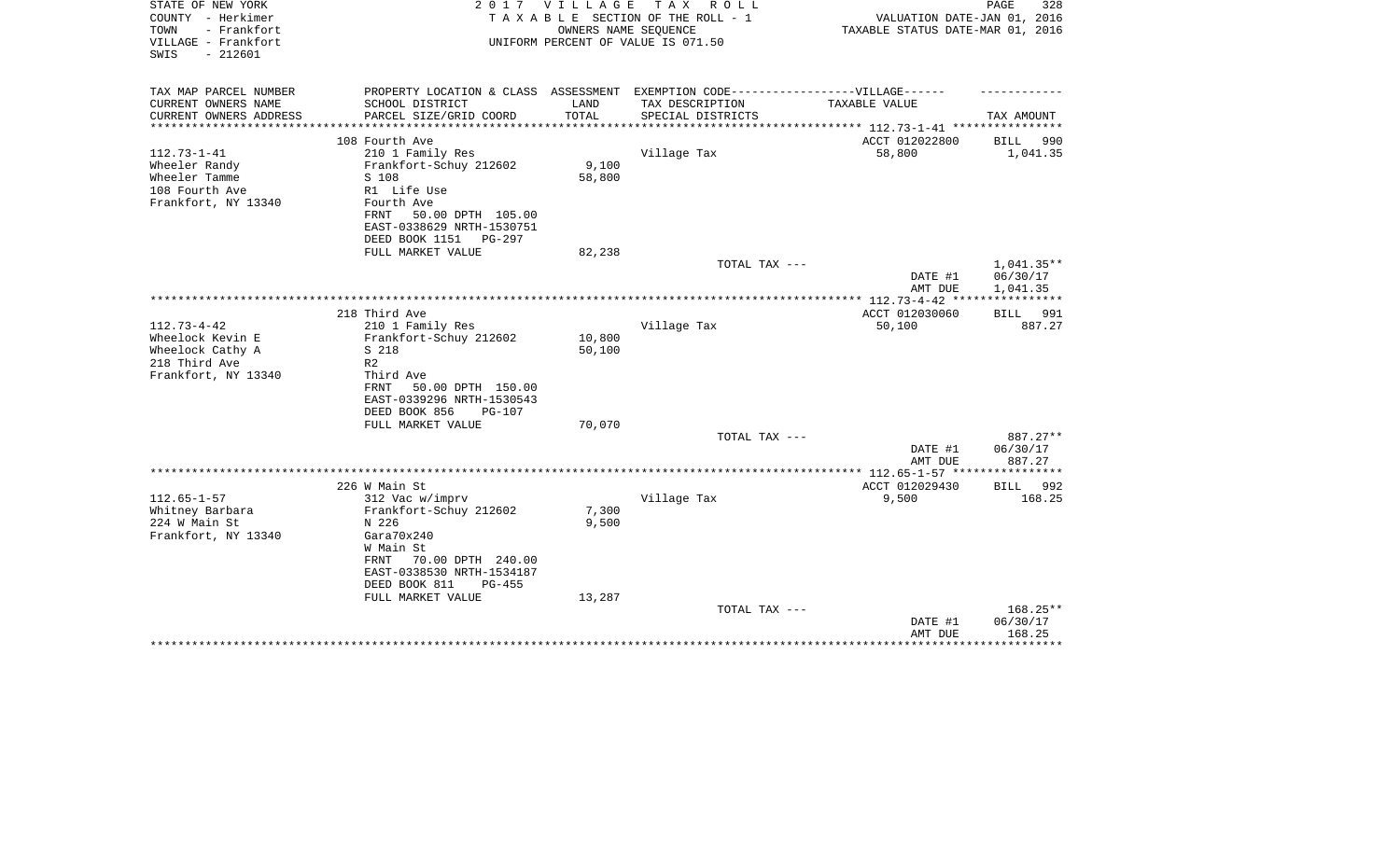| STATE OF NEW YORK<br>COUNTY - Herkimer                          | 2 0 1 7                                                | <b>VILLAGE</b> | T A X<br>R O L L<br>TAXABLE SECTION OF THE ROLL - 1        | VALUATION DATE-JAN 01, 2016               | PAGE<br>329            |
|-----------------------------------------------------------------|--------------------------------------------------------|----------------|------------------------------------------------------------|-------------------------------------------|------------------------|
| - Frankfort<br>TOWN<br>VILLAGE - Frankfort<br>$-212601$<br>SWIS |                                                        |                | OWNERS NAME SEQUENCE<br>UNIFORM PERCENT OF VALUE IS 071.50 | TAXABLE STATUS DATE-MAR 01, 2016          |                        |
| TAX MAP PARCEL NUMBER                                           | PROPERTY LOCATION & CLASS ASSESSMENT                   |                | EXEMPTION CODE------------------VILLAGE------              |                                           |                        |
| CURRENT OWNERS NAME                                             | SCHOOL DISTRICT                                        | LAND           | TAX DESCRIPTION                                            | TAXABLE VALUE                             |                        |
| CURRENT OWNERS ADDRESS<br>*********************                 | PARCEL SIZE/GRID COORD                                 | TOTAL          | SPECIAL DISTRICTS                                          |                                           | TAX AMOUNT             |
|                                                                 | 224 W Main St                                          |                |                                                            | ACCT 012029400                            | BILL 993               |
| $112.65 - 1 - 58$                                               | 210 1 Family Res                                       |                | Village Tax                                                | 51,200                                    | 906.75                 |
| Whitney Barbara                                                 | Frankfort-Schuy 212602                                 | 9,600          |                                                            |                                           |                        |
| 224 W Main St                                                   | N 224                                                  | 51,200         |                                                            |                                           |                        |
| Frankfort, NY 13340                                             | R1 40X240                                              |                |                                                            |                                           |                        |
|                                                                 | W Main St                                              |                |                                                            |                                           |                        |
|                                                                 | 40.00 DPTH 240.00<br>FRNT<br>EAST-0338561 NRTH-1534142 |                |                                                            |                                           |                        |
|                                                                 | DEED BOOK 811<br>$PG-455$                              |                |                                                            |                                           |                        |
|                                                                 | FULL MARKET VALUE                                      | 71,608         |                                                            |                                           |                        |
|                                                                 |                                                        |                | TOTAL TAX ---                                              |                                           | 906.75**               |
|                                                                 |                                                        |                |                                                            | DATE #1                                   | 06/30/17               |
|                                                                 |                                                        |                |                                                            | AMT DUE                                   | 906.75                 |
|                                                                 | 138 E Orchard St                                       |                |                                                            | ACCT 197720                               | BILL 994               |
| $112.74 - 1 - 3$                                                | 210 1 Family Res                                       |                | Village Tax                                                | 39,100                                    | 692.46                 |
| Wilcox Carrie J                                                 | Frankfort-Schuy 212602                                 | 3,000          |                                                            |                                           |                        |
| 138 E Orchard St                                                | S 138                                                  | 39,100         |                                                            |                                           |                        |
| Frankfort, NY 13340                                             | R1 30X87                                               |                |                                                            |                                           |                        |
| PRIOR OWNER ON 3/01/2016                                        | E Orchard St<br>30.00 DPTH<br>FRNT<br>87.00            |                |                                                            |                                           |                        |
| Fish Steven                                                     | EAST-0340106 NRTH-1532575                              |                |                                                            |                                           |                        |
|                                                                 | DEED BOOK 2017<br>PG-1506                              |                |                                                            |                                           |                        |
|                                                                 | FULL MARKET VALUE                                      | 54,685         |                                                            |                                           |                        |
|                                                                 |                                                        |                | TOTAL TAX ---                                              |                                           | 692.46**               |
|                                                                 |                                                        |                |                                                            | DATE #1                                   | 06/30/17               |
|                                                                 |                                                        |                |                                                            | AMT DUE<br>************* 112.73-3-27 **** | 692.46<br>************ |
|                                                                 | 211 Second Ave                                         |                |                                                            | ACCT 201779                               | BILL 995               |
| $112.73 - 3 - 27$                                               | 210 1 Family Res                                       |                | Village Tax                                                | 52,400                                    | 928.00                 |
| Wilcox Elizabeth G                                              | Frankfort-Schuy 212602                                 | 5,800          |                                                            |                                           |                        |
| 211 Second Ave                                                  | N 211                                                  | 52,400         |                                                            |                                           |                        |
| Frankfort, NY 13340                                             | R2 27X150<br>Second Ave                                |                |                                                            |                                           |                        |
| PRIOR OWNER ON 3/01/2016                                        | 27.00 DPTH 150.00<br>FRNT                              |                |                                                            |                                           |                        |
| Lambert Robert J                                                | EAST-0339533 NRTH-1531150                              |                |                                                            |                                           |                        |
|                                                                 | DEED BOOK 1630<br>$PG-459$                             |                |                                                            |                                           |                        |
|                                                                 | FULL MARKET VALUE                                      | 73,287         |                                                            |                                           |                        |
|                                                                 |                                                        |                | TOTAL TAX ---                                              |                                           | 928.00**               |
|                                                                 |                                                        |                |                                                            | DATE #1<br>AMT DUE                        | 06/30/17<br>928.00     |
|                                                                 |                                                        |                |                                                            |                                           |                        |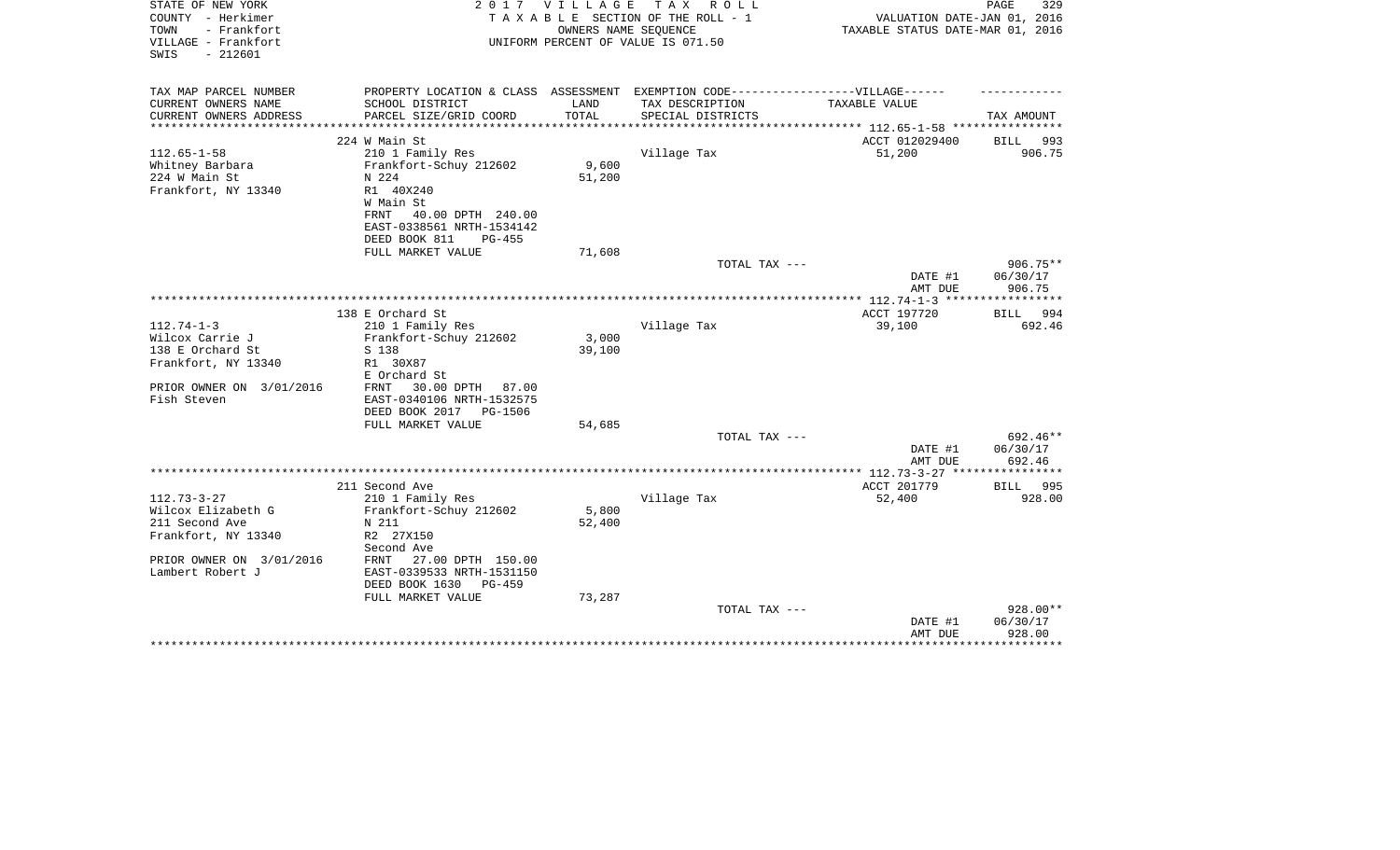| STATE OF NEW YORK<br>COUNTY - Herkimer<br>TOWN<br>- Frankfort | 2 0 1 7                                                  | VILLAGE                   | T A X<br>R O L L<br>TAXABLE SECTION OF THE ROLL - 1<br>OWNERS NAME SEQUENCE | VALUATION DATE-JAN 01, 2016<br>TAXABLE STATUS DATE-MAR 01, 2016 | PAGE<br>330             |
|---------------------------------------------------------------|----------------------------------------------------------|---------------------------|-----------------------------------------------------------------------------|-----------------------------------------------------------------|-------------------------|
| VILLAGE - Frankfort<br>$-212601$<br>SWIS                      |                                                          |                           | UNIFORM PERCENT OF VALUE IS 071.50                                          |                                                                 |                         |
| TAX MAP PARCEL NUMBER                                         | PROPERTY LOCATION & CLASS ASSESSMENT                     |                           | EXEMPTION CODE------------------VILLAGE------                               |                                                                 |                         |
| CURRENT OWNERS NAME                                           | SCHOOL DISTRICT                                          | LAND                      | TAX DESCRIPTION                                                             | TAXABLE VALUE                                                   |                         |
| CURRENT OWNERS ADDRESS<br>*********************               | PARCEL SIZE/GRID COORD<br>**************************     | TOTAL<br>**************** | SPECIAL DISTRICTS                                                           | ***************** 112.65-3-60 *****************                 | TAX AMOUNT              |
|                                                               | 123-125 N Litchfield St                                  |                           |                                                                             | ACCT 182268                                                     | BILL<br>996             |
| $112.65 - 3 - 60$                                             | 210 1 Family Res                                         |                           | Village Tax                                                                 | 35,000                                                          | 619.85                  |
| Wilcox William                                                | Frankfort-Schuy 212602                                   | 4,800                     |                                                                             |                                                                 |                         |
| 123-125 N Litchfield St                                       | W 123                                                    | 35,000                    |                                                                             |                                                                 |                         |
| Frankfort, NY 13340                                           | R1<br>N Litchfield S                                     |                           |                                                                             |                                                                 |                         |
|                                                               | 74.00 DPTH 87.00<br><b>FRNT</b>                          |                           |                                                                             |                                                                 |                         |
|                                                               | EAST-0339643 NRTH-1533141                                |                           |                                                                             |                                                                 |                         |
|                                                               | DEED BOOK 1509<br>$PG-455$                               |                           |                                                                             |                                                                 |                         |
|                                                               | FULL MARKET VALUE                                        | 48,951                    |                                                                             |                                                                 |                         |
|                                                               |                                                          |                           | TOTAL TAX ---                                                               | DATE #1                                                         | 619.85**<br>06/30/17    |
|                                                               |                                                          |                           |                                                                             | AMT DUE                                                         | 619.85                  |
|                                                               |                                                          |                           |                                                                             |                                                                 |                         |
|                                                               | 304 Frankfort St                                         |                           |                                                                             | ACCT 012031050                                                  | <b>BILL</b><br>997      |
| $112.73 - 1 - 74$                                             | 210 1 Family Res                                         |                           | Village Tax                                                                 | 54,700                                                          | 968.74                  |
| Williams James M<br>304 Frankfort St                          | Frankfort-Schuy 212602<br>W 304                          | 6,000<br>54,700           |                                                                             |                                                                 |                         |
| Frankfort, NY 13340                                           | R2 40X75                                                 |                           |                                                                             |                                                                 |                         |
|                                                               | Frankfort St                                             |                           |                                                                             |                                                                 |                         |
|                                                               | 40.00 DPTH<br>FRNT<br>75.00                              |                           |                                                                             |                                                                 |                         |
|                                                               | EAST-0339112 NRTH-1531268                                |                           |                                                                             |                                                                 |                         |
|                                                               | DEED BOOK 941<br>$PG-280$<br>FULL MARKET VALUE           | 76,503                    |                                                                             |                                                                 |                         |
|                                                               |                                                          |                           | TOTAL TAX ---                                                               |                                                                 | 968.74**                |
|                                                               |                                                          |                           |                                                                             | DATE #1                                                         | 06/30/17                |
|                                                               |                                                          |                           |                                                                             | AMT DUE                                                         | 968.74                  |
|                                                               |                                                          |                           |                                                                             |                                                                 | * * * * * * * * * * * * |
| $112.74 - 1 - 20$                                             | 109 N Frankfort St<br>210 1 Family Res                   |                           | Village Tax                                                                 | ACCT 161408<br>43,000                                           | BILL<br>998<br>761.53   |
| Williams Mary Renee                                           | Frankfort-Schuy 212602                                   | 2,000                     |                                                                             |                                                                 |                         |
| 109 N Frankfort St                                            | W 109                                                    | 43,000                    |                                                                             |                                                                 |                         |
| Frankfort, NY 13340                                           | R1 26X55                                                 |                           |                                                                             |                                                                 |                         |
|                                                               | N Frankfort St                                           |                           |                                                                             |                                                                 |                         |
|                                                               | 26.00 DPTH<br>55.00<br>FRNT<br>EAST-0340116 NRTH-1532324 |                           |                                                                             |                                                                 |                         |
|                                                               | DEED BOOK 1374<br>$PG-56$                                |                           |                                                                             |                                                                 |                         |
|                                                               | FULL MARKET VALUE                                        | 60,140                    |                                                                             |                                                                 |                         |
|                                                               |                                                          |                           | TOTAL TAX ---                                                               |                                                                 | 761.53**                |
|                                                               |                                                          |                           |                                                                             | DATE #1                                                         | 06/30/17                |
|                                                               |                                                          |                           |                                                                             | AMT DUE                                                         | 761.53<br>********      |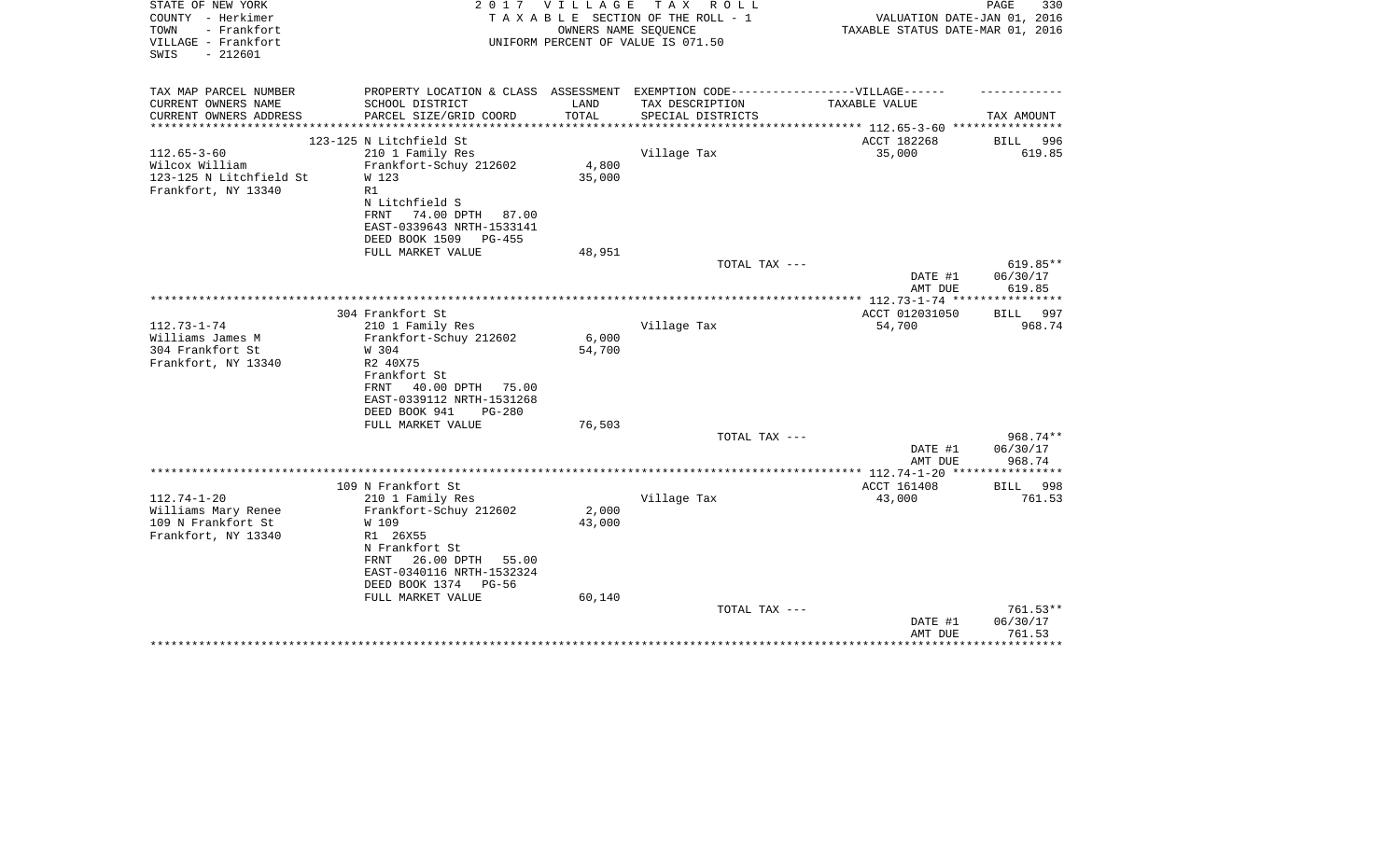| STATE OF NEW YORK<br>COUNTY - Herkimer<br>- Frankfort<br>TOWN<br>VILLAGE - Frankfort<br>$-212601$<br>SWIS | 2017                                                                              | <b>VILLAGE</b> | T A X<br>R O L L<br>TAXABLE SECTION OF THE ROLL - 1<br>OWNERS NAME SEQUENCE<br>UNIFORM PERCENT OF VALUE IS 071.50 | VALUATION DATE-JAN 01, 2016<br>TAXABLE STATUS DATE-MAR 01, 2016 | PAGE<br>331           |
|-----------------------------------------------------------------------------------------------------------|-----------------------------------------------------------------------------------|----------------|-------------------------------------------------------------------------------------------------------------------|-----------------------------------------------------------------|-----------------------|
| TAX MAP PARCEL NUMBER                                                                                     | PROPERTY LOCATION & CLASS ASSESSMENT EXEMPTION CODE-----------------VILLAGE------ |                |                                                                                                                   |                                                                 |                       |
| CURRENT OWNERS NAME<br>CURRENT OWNERS ADDRESS                                                             | SCHOOL DISTRICT<br>PARCEL SIZE/GRID COORD                                         | LAND<br>TOTAL  | TAX DESCRIPTION<br>SPECIAL DISTRICTS                                                                              | TAXABLE VALUE                                                   | TAX AMOUNT            |
| *********************                                                                                     |                                                                                   |                |                                                                                                                   | ACCT 012026040                                                  |                       |
| $112.65 - 1 - 13$                                                                                         | 111 Elizabeth St<br>210 1 Family Res                                              |                | Village Tax                                                                                                       | 51,500                                                          | BILL<br>999<br>912.07 |
| Wilson Michael G                                                                                          | Frankfort-Schuy 212602                                                            | 15,000         |                                                                                                                   |                                                                 |                       |
| Wilson Kristine R                                                                                         | S                                                                                 | 51,500         |                                                                                                                   |                                                                 |                       |
| 171 Center Rd                                                                                             | R1                                                                                |                |                                                                                                                   |                                                                 |                       |
| Frankfort, NY 13340                                                                                       | Elizabeth St                                                                      |                |                                                                                                                   |                                                                 |                       |
|                                                                                                           | FRNT 100.00 DPTH 150.00                                                           |                |                                                                                                                   |                                                                 |                       |
|                                                                                                           | EAST-0337063 NRTH-1533360                                                         |                |                                                                                                                   |                                                                 |                       |
|                                                                                                           | DEED BOOK 933<br>$PG-74$                                                          |                |                                                                                                                   |                                                                 |                       |
|                                                                                                           | FULL MARKET VALUE                                                                 | 72,028         |                                                                                                                   |                                                                 |                       |
|                                                                                                           |                                                                                   |                | TOTAL TAX ---                                                                                                     |                                                                 | 912.07**              |
|                                                                                                           |                                                                                   |                |                                                                                                                   | DATE #1<br>AMT DUE                                              | 06/30/17<br>912.07    |
|                                                                                                           |                                                                                   |                |                                                                                                                   |                                                                 |                       |
|                                                                                                           | 207 Elizabeth St                                                                  |                |                                                                                                                   | ACCT 012026070                                                  | <b>BILL 1000</b>      |
| $112.65 - 1 - 15$                                                                                         | 311 Res vac land                                                                  |                | Village Tax                                                                                                       | 7,800                                                           | 138.14                |
| Wilson Michael G                                                                                          | Frankfort-Schuy 212602                                                            | 7,800          |                                                                                                                   |                                                                 |                       |
| Wilson Kristine R                                                                                         | S 207                                                                             | 7,800          |                                                                                                                   |                                                                 |                       |
| 171 Center Rd                                                                                             | V19 50X150                                                                        |                |                                                                                                                   |                                                                 |                       |
| Frankfort, NY 13340                                                                                       | Elizabeth St                                                                      |                |                                                                                                                   |                                                                 |                       |
|                                                                                                           | FRNT<br>50.00 DPTH 150.00                                                         |                |                                                                                                                   |                                                                 |                       |
|                                                                                                           | EAST-0337070 NRTH-1533290<br>DEED BOOK 933<br>$PG-74$                             |                |                                                                                                                   |                                                                 |                       |
|                                                                                                           | FULL MARKET VALUE                                                                 | 10,909         |                                                                                                                   |                                                                 |                       |
|                                                                                                           |                                                                                   |                | TOTAL TAX ---                                                                                                     |                                                                 | 138.14**              |
|                                                                                                           |                                                                                   |                |                                                                                                                   | DATE #1                                                         | 06/30/17              |
|                                                                                                           |                                                                                   |                |                                                                                                                   | AMT DUE                                                         | 138.14                |
|                                                                                                           |                                                                                   |                |                                                                                                                   |                                                                 |                       |
|                                                                                                           | 307-309 First Ave                                                                 |                |                                                                                                                   | ACCT 200172                                                     | BILL 1001             |
| $112.82 - 1 - 4$                                                                                          | 220 2 Family Res                                                                  |                | Village Tax                                                                                                       | 75,100                                                          | 1,330.02              |
| Wilson Michael G Jr                                                                                       | Frankfort-Schuy 212602                                                            | 10,100         |                                                                                                                   |                                                                 |                       |
| 171 Center Rd                                                                                             | N 307-309                                                                         | 75,100         |                                                                                                                   |                                                                 |                       |
| Frankfort, NY 13340                                                                                       | R2 50X130<br>First Ave                                                            |                |                                                                                                                   |                                                                 |                       |
| PRIOR OWNER ON 3/01/2016                                                                                  | 50.00 DPTH 130.00<br>FRNT                                                         |                |                                                                                                                   |                                                                 |                       |
| Salamone James S Jr                                                                                       | EAST-0340391 NRTH-1530681                                                         |                |                                                                                                                   |                                                                 |                       |
|                                                                                                           | DEED BOOK 1619<br>$PG-693$                                                        |                |                                                                                                                   |                                                                 |                       |
|                                                                                                           | FULL MARKET VALUE                                                                 | 105,035        |                                                                                                                   |                                                                 |                       |
|                                                                                                           |                                                                                   |                | TOTAL TAX ---                                                                                                     |                                                                 | $1,330.02**$          |
|                                                                                                           |                                                                                   |                |                                                                                                                   | DATE #1                                                         | 06/30/17              |
|                                                                                                           |                                                                                   |                |                                                                                                                   | AMT DUE                                                         | 1,330.02              |
|                                                                                                           |                                                                                   |                |                                                                                                                   |                                                                 |                       |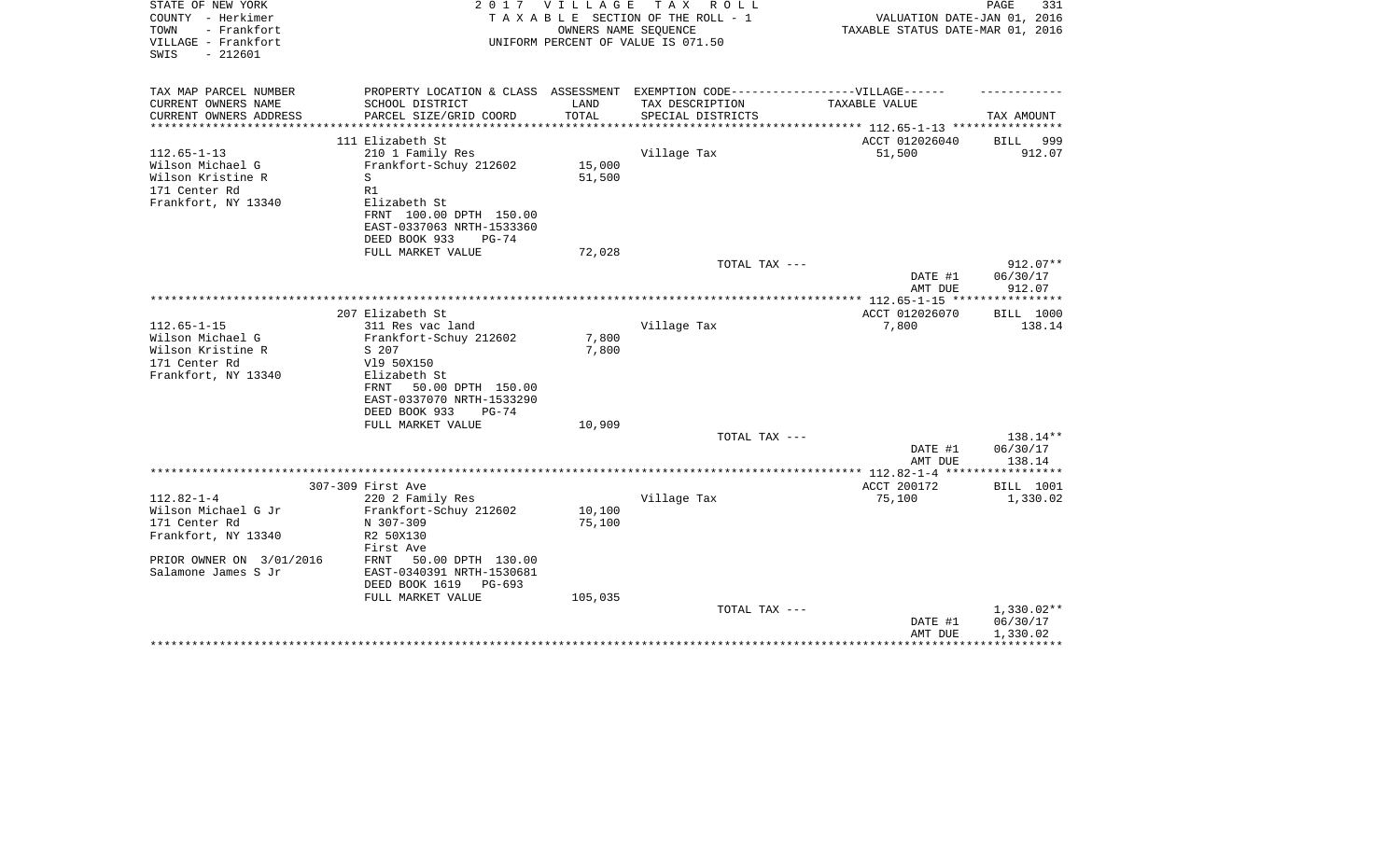| STATE OF NEW YORK<br>COUNTY - Herkimer<br>TOWN<br>- Frankfort<br>VILLAGE - Frankfort<br>SWIS<br>$-212601$ | 2017                                                                              | <b>VILLAGE</b> | T A X<br>R O L L<br>TAXABLE SECTION OF THE ROLL - 1<br>OWNERS NAME SEOUENCE<br>UNIFORM PERCENT OF VALUE IS 071.50 | VALUATION DATE-JAN 01, 2016<br>TAXABLE STATUS DATE-MAR 01, 2016 | PAGE<br>332  |
|-----------------------------------------------------------------------------------------------------------|-----------------------------------------------------------------------------------|----------------|-------------------------------------------------------------------------------------------------------------------|-----------------------------------------------------------------|--------------|
| TAX MAP PARCEL NUMBER                                                                                     | PROPERTY LOCATION & CLASS ASSESSMENT EXEMPTION CODE-----------------VILLAGE------ |                |                                                                                                                   |                                                                 |              |
| CURRENT OWNERS NAME                                                                                       | SCHOOL DISTRICT                                                                   | LAND           | TAX DESCRIPTION                                                                                                   | TAXABLE VALUE                                                   |              |
| CURRENT OWNERS ADDRESS<br>**********************                                                          | PARCEL SIZE/GRID COORD                                                            | TOTAL          | SPECIAL DISTRICTS                                                                                                 |                                                                 | TAX AMOUNT   |
|                                                                                                           | 402 Ingersol Ave                                                                  |                |                                                                                                                   | ACCT 012026610                                                  | BILL 1002    |
| $112.82 - 2 - 53$                                                                                         | 210 1 Family Res                                                                  |                | Village Tax                                                                                                       | 61,300                                                          | 1,085.62     |
| Wintle Bruce D                                                                                            | Frankfort-Schuy 212602                                                            | 8,800          |                                                                                                                   |                                                                 |              |
| Wintle Catherine A                                                                                        | W 402                                                                             | 61,300         |                                                                                                                   |                                                                 |              |
| 402 Ingersol Ave                                                                                          | R1                                                                                |                |                                                                                                                   |                                                                 |              |
| Frankfort, NY 13340                                                                                       | Ingersol Ave                                                                      |                |                                                                                                                   |                                                                 |              |
|                                                                                                           | FRNT<br>50.00 DPTH 109.00                                                         |                |                                                                                                                   |                                                                 |              |
|                                                                                                           | <b>BANK</b><br>135                                                                |                |                                                                                                                   |                                                                 |              |
|                                                                                                           | EAST-0340089 NRTH-1529536<br>DEED BOOK 793<br>PG-336                              |                |                                                                                                                   |                                                                 |              |
|                                                                                                           | FULL MARKET VALUE                                                                 | 85,734         |                                                                                                                   |                                                                 |              |
|                                                                                                           |                                                                                   |                | TOTAL TAX ---                                                                                                     |                                                                 | $1,085.62**$ |
|                                                                                                           |                                                                                   |                |                                                                                                                   | DATE #1                                                         | 06/30/17     |
|                                                                                                           |                                                                                   |                |                                                                                                                   | AMT DUE                                                         | 1,085.62     |
|                                                                                                           |                                                                                   |                |                                                                                                                   |                                                                 | ************ |
|                                                                                                           | 404 Ingersol Ave                                                                  |                |                                                                                                                   | ACCT 012026640                                                  | BILL 1003    |
| $112.82 - 2 - 54$                                                                                         | 311 Res vac land                                                                  |                | Village Tax                                                                                                       | 6,700                                                           | 118.66       |
| Wintle Bruce D                                                                                            | Frankfort-Schuy 212602                                                            | 6,700          |                                                                                                                   |                                                                 |              |
| Wintle Catherine A                                                                                        | W 404                                                                             | 6,700          |                                                                                                                   |                                                                 |              |
| 402 Ingersol Ave<br>Frankfort, NY 13340                                                                   | Vac Ld<br>Ingersol Ave                                                            |                |                                                                                                                   |                                                                 |              |
|                                                                                                           | <b>FRNT</b><br>50.00 DPTH 115.00                                                  |                |                                                                                                                   |                                                                 |              |
|                                                                                                           | <b>BANK</b><br>409                                                                |                |                                                                                                                   |                                                                 |              |
|                                                                                                           | EAST-0340057 NRTH-1529498                                                         |                |                                                                                                                   |                                                                 |              |
|                                                                                                           | DEED BOOK 793<br>PG-336                                                           |                |                                                                                                                   |                                                                 |              |
|                                                                                                           | FULL MARKET VALUE                                                                 | 9,371          |                                                                                                                   |                                                                 |              |
|                                                                                                           |                                                                                   |                | TOTAL TAX ---                                                                                                     |                                                                 | 118.66**     |
|                                                                                                           |                                                                                   |                |                                                                                                                   | DATE #1                                                         | 06/30/17     |
|                                                                                                           |                                                                                   |                |                                                                                                                   | AMT DUE                                                         | 118.66       |
|                                                                                                           | 224 Fifth Ave                                                                     |                |                                                                                                                   | ACCT 012001440                                                  | BILL 1004    |
| $112.81 - 1 - 42$                                                                                         | 210 1 Family Res                                                                  |                | Village Tax                                                                                                       | 65,400                                                          | 1,158.23     |
| Wisheart Jeremy                                                                                           | Frankfort-Schuy 212602                                                            | 10,800         |                                                                                                                   |                                                                 |              |
| Wisheart Bobbie                                                                                           | S 224                                                                             | 65,400         |                                                                                                                   |                                                                 |              |
| 224 Fifth Ave                                                                                             | R1                                                                                |                |                                                                                                                   |                                                                 |              |
| Frankfort, NY 13340                                                                                       | Fifth Ave                                                                         |                |                                                                                                                   |                                                                 |              |
|                                                                                                           | FRNT<br>50.00 DPTH 150.00                                                         |                |                                                                                                                   |                                                                 |              |
|                                                                                                           | EAST-0339031 NRTH-1529830                                                         |                |                                                                                                                   |                                                                 |              |
|                                                                                                           | DEED BOOK 1247<br>PG-56<br>FULL MARKET VALUE                                      | 91,469         |                                                                                                                   |                                                                 |              |
|                                                                                                           |                                                                                   |                | TOTAL TAX ---                                                                                                     |                                                                 | 1,158.23**   |
|                                                                                                           |                                                                                   |                |                                                                                                                   | DATE #1                                                         | 06/30/17     |
|                                                                                                           |                                                                                   |                |                                                                                                                   | AMT DUE                                                         | 1,158.23     |
|                                                                                                           |                                                                                   |                |                                                                                                                   |                                                                 |              |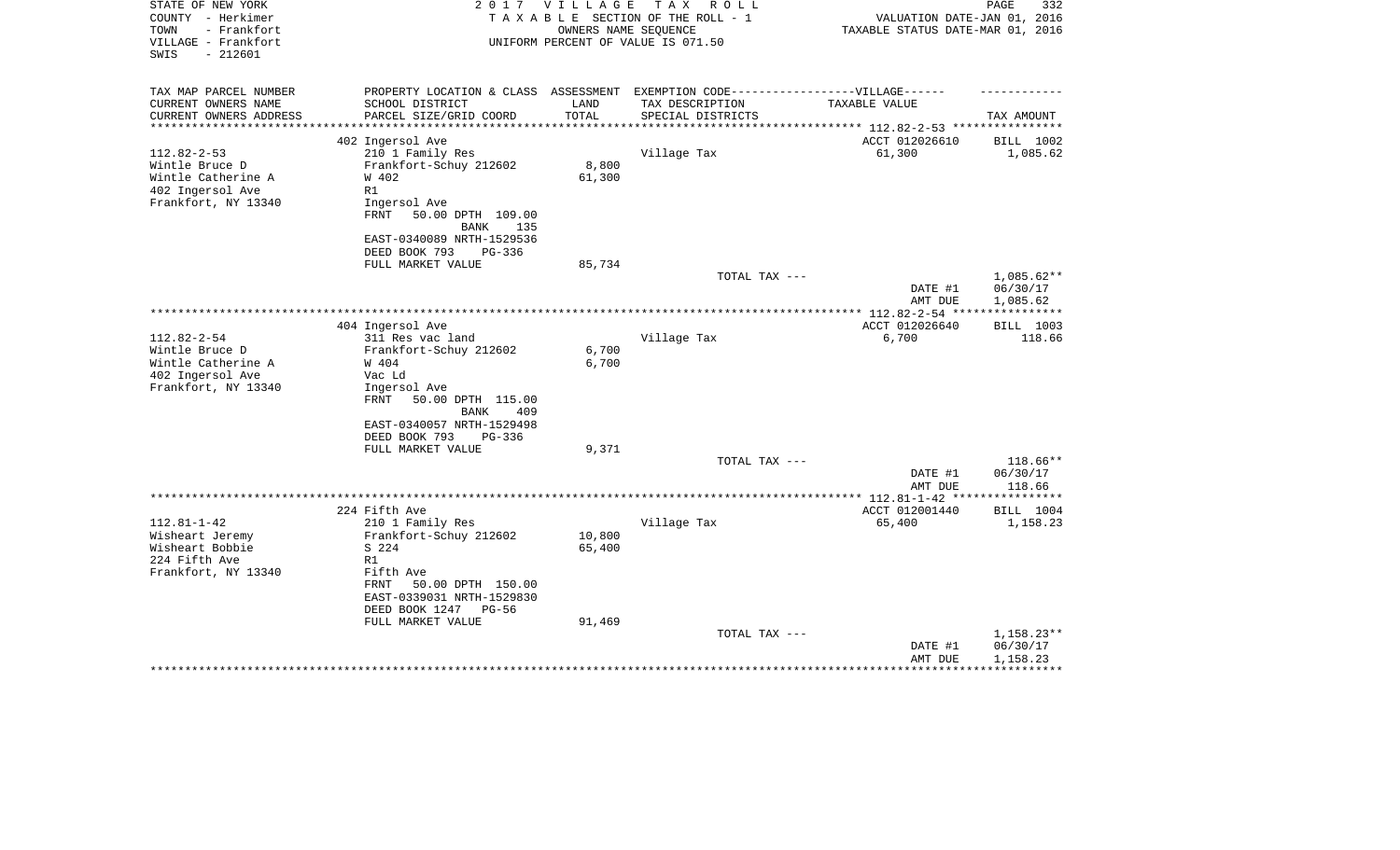| STATE OF NEW YORK<br>COUNTY - Herkimer<br>- Frankfort<br>TOWN<br>VILLAGE - Frankfort<br>SWIS<br>$-212601$ | 2 0 1 7                                                | VILLAGE                 | T A X<br>R O L L<br>TAXABLE SECTION OF THE ROLL - 1<br>OWNERS NAME SEQUENCE<br>UNIFORM PERCENT OF VALUE IS 071.50 | VALUATION DATE-JAN 01, 2016<br>TAXABLE STATUS DATE-MAR 01, 2016 | 333<br>PAGE            |
|-----------------------------------------------------------------------------------------------------------|--------------------------------------------------------|-------------------------|-------------------------------------------------------------------------------------------------------------------|-----------------------------------------------------------------|------------------------|
| TAX MAP PARCEL NUMBER                                                                                     | PROPERTY LOCATION & CLASS ASSESSMENT                   |                         | EXEMPTION CODE------------------VILLAGE------                                                                     |                                                                 |                        |
| CURRENT OWNERS NAME                                                                                       | SCHOOL DISTRICT                                        | LAND                    | TAX DESCRIPTION                                                                                                   | TAXABLE VALUE                                                   |                        |
| CURRENT OWNERS ADDRESS<br>*********************                                                           | PARCEL SIZE/GRID COORD<br>**************************   | TOTAL<br>************** | SPECIAL DISTRICTS                                                                                                 |                                                                 | TAX AMOUNT             |
|                                                                                                           | 237 W Main St                                          |                         |                                                                                                                   | ACCT 012007920                                                  | BILL 1005              |
| $112.65 - 1 - 44$                                                                                         | 220 2 Family Res                                       |                         | Village Tax                                                                                                       | 65,100                                                          | 1,152.92               |
| Wood Eric                                                                                                 | Frankfort-Schuy 212602                                 | 17,300                  |                                                                                                                   |                                                                 |                        |
| 237 W Main St                                                                                             | S 237                                                  | 65,100                  |                                                                                                                   |                                                                 |                        |
| Frankfort, NY 13340                                                                                       | $R2 \t1/2A$                                            |                         |                                                                                                                   |                                                                 |                        |
|                                                                                                           | W Main St                                              |                         |                                                                                                                   |                                                                 |                        |
|                                                                                                           | FRNT 130.00 DPTH 178.00                                |                         |                                                                                                                   |                                                                 |                        |
|                                                                                                           | 135<br>BANK                                            |                         |                                                                                                                   |                                                                 |                        |
|                                                                                                           | EAST-0338133 NRTH-1534270                              |                         |                                                                                                                   |                                                                 |                        |
|                                                                                                           | DEED BOOK 1233<br>PG-783                               |                         |                                                                                                                   |                                                                 |                        |
|                                                                                                           | FULL MARKET VALUE                                      | 91,049                  |                                                                                                                   |                                                                 |                        |
|                                                                                                           |                                                        |                         | TOTAL TAX ---                                                                                                     | DATE #1                                                         | 1,152.92**<br>06/30/17 |
|                                                                                                           |                                                        |                         |                                                                                                                   | AMT DUE                                                         | 1,152.92               |
|                                                                                                           |                                                        |                         |                                                                                                                   |                                                                 |                        |
|                                                                                                           | 106 First Ave                                          |                         |                                                                                                                   | ACCT 191196                                                     | BILL 1006              |
| $112.73 - 2 - 66$                                                                                         | 210 1 Family Res                                       |                         | Village Tax                                                                                                       | 50,500                                                          | 894.36                 |
| Yaddow Patricia                                                                                           | Frankfort-Schuy 212602                                 | 11,200                  |                                                                                                                   |                                                                 |                        |
| 106 First Ave                                                                                             | S 106                                                  | 50,500                  |                                                                                                                   |                                                                 |                        |
| Frankfort, NY 13340                                                                                       | R1                                                     |                         |                                                                                                                   |                                                                 |                        |
|                                                                                                           | First Ave<br>FRNT<br>60.00 DPTH 131.29                 |                         |                                                                                                                   |                                                                 |                        |
|                                                                                                           | EAST-0338971 NRTH-1531936                              |                         |                                                                                                                   |                                                                 |                        |
|                                                                                                           | DEED BOOK 1563<br>PG-168                               |                         |                                                                                                                   |                                                                 |                        |
|                                                                                                           | FULL MARKET VALUE                                      | 70,629                  |                                                                                                                   |                                                                 |                        |
|                                                                                                           |                                                        |                         | TOTAL TAX ---                                                                                                     |                                                                 | 894.36**               |
|                                                                                                           |                                                        |                         |                                                                                                                   | DATE #1                                                         | 06/30/17               |
|                                                                                                           |                                                        |                         |                                                                                                                   | AMT DUE                                                         | 894.36                 |
|                                                                                                           | *******************************                        |                         | *********************                                                                                             | ** $112.73 - 2 - 14$ **                                         |                        |
|                                                                                                           | 106 Skiff Ave                                          |                         |                                                                                                                   | ACCT 012003120                                                  | <b>BILL 1007</b>       |
| $112.73 - 2 - 14$<br>Yashinski Leonard                                                                    | 210 1 Family Res<br>Frankfort-Schuy 212602             | 5,300                   | Village Tax                                                                                                       | 48,300                                                          | 855.39                 |
| Yashinski Sandra L                                                                                        | W 106                                                  | 48,300                  |                                                                                                                   |                                                                 |                        |
| 106 Skiff Ave                                                                                             | R1 49 1/2X101                                          |                         |                                                                                                                   |                                                                 |                        |
| Frankfort, NY 13340                                                                                       | Skiff Ave                                              |                         |                                                                                                                   |                                                                 |                        |
|                                                                                                           | <b>FRNT</b><br>49.50 DPTH 101.00<br><b>BANK</b><br>635 |                         |                                                                                                                   |                                                                 |                        |
|                                                                                                           | EAST-0339396 NRTH-1532539                              |                         |                                                                                                                   |                                                                 |                        |
|                                                                                                           | DEED BOOK 863<br>$PG-157$                              |                         |                                                                                                                   |                                                                 |                        |
|                                                                                                           | FULL MARKET VALUE                                      | 67,552                  |                                                                                                                   |                                                                 |                        |
|                                                                                                           |                                                        |                         | TOTAL TAX ---                                                                                                     |                                                                 | 855.39**               |
|                                                                                                           |                                                        |                         |                                                                                                                   | DATE #1                                                         | 06/30/17               |
|                                                                                                           |                                                        |                         |                                                                                                                   | AMT DUE                                                         | 855.39                 |
|                                                                                                           |                                                        |                         |                                                                                                                   |                                                                 |                        |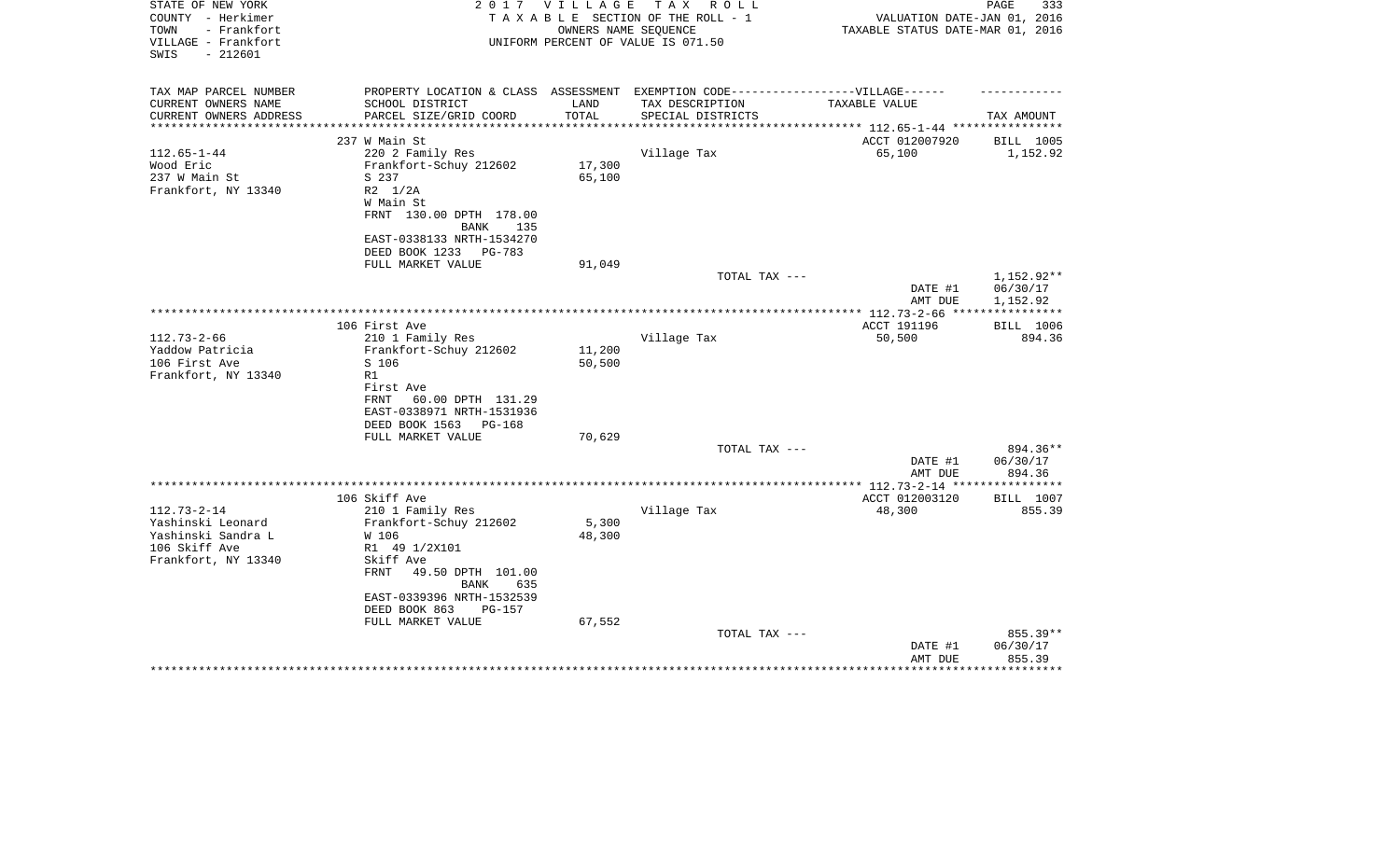| STATE OF NEW YORK<br>COUNTY - Herkimer<br>- Frankfort<br>TOWN<br>VILLAGE - Frankfort<br>$-212601$<br>SWIS | 2 0 1 7                                         | VILLAGE | T A X<br>R O L L<br>TAXABLE SECTION OF THE ROLL - 1<br>OWNERS NAME SEQUENCE<br>UNIFORM PERCENT OF VALUE IS 071.50 | VALUATION DATE-JAN 01, 2016<br>TAXABLE STATUS DATE-MAR 01, 2016 | PAGE<br>334              |
|-----------------------------------------------------------------------------------------------------------|-------------------------------------------------|---------|-------------------------------------------------------------------------------------------------------------------|-----------------------------------------------------------------|--------------------------|
| TAX MAP PARCEL NUMBER                                                                                     | PROPERTY LOCATION & CLASS ASSESSMENT            |         | EXEMPTION CODE------------------VILLAGE------                                                                     |                                                                 |                          |
| CURRENT OWNERS NAME                                                                                       | SCHOOL DISTRICT                                 | LAND    | TAX DESCRIPTION                                                                                                   | TAXABLE VALUE                                                   |                          |
| CURRENT OWNERS ADDRESS<br>*****************                                                               | PARCEL SIZE/GRID COORD                          | TOTAL   | SPECIAL DISTRICTS                                                                                                 |                                                                 | TAX AMOUNT               |
|                                                                                                           | 312 Litchfield St                               |         |                                                                                                                   | ACCT 012021990                                                  | BILL 1008                |
| $112.73 - 1 - 16$                                                                                         | 210 1 Family Res                                |         | Village Tax                                                                                                       | 59,730                                                          | 1,057.82                 |
| Yelle Eugene                                                                                              | Frankfort-Schuy 212602                          | 13,400  |                                                                                                                   |                                                                 |                          |
| 312 Litchfield St                                                                                         | W 312                                           | 59,730  |                                                                                                                   |                                                                 |                          |
| Frankfort, NY 13340                                                                                       | R1                                              |         |                                                                                                                   |                                                                 |                          |
|                                                                                                           | Litchfield St                                   |         |                                                                                                                   |                                                                 |                          |
|                                                                                                           | FRNT<br>79.00 DPTH 151.00                       |         |                                                                                                                   |                                                                 |                          |
|                                                                                                           | EAST-0338534 NRTH-1531295                       |         |                                                                                                                   |                                                                 |                          |
|                                                                                                           | DEED BOOK 1101<br>PG-181                        |         |                                                                                                                   |                                                                 |                          |
|                                                                                                           | FULL MARKET VALUE                               | 83,538  |                                                                                                                   |                                                                 |                          |
|                                                                                                           |                                                 |         | TOTAL TAX ---                                                                                                     |                                                                 | 1,057.82**               |
|                                                                                                           |                                                 |         |                                                                                                                   | DATE #1                                                         | 06/30/17                 |
|                                                                                                           |                                                 |         |                                                                                                                   | AMT DUE<br>**************** 112.66-1-12 ****                    | 1,057.82<br>************ |
|                                                                                                           | 400 Railroad St                                 |         |                                                                                                                   | ACCT 012029640                                                  | <b>BILL 1009</b>         |
| $112.66 - 1 - 12$                                                                                         | 220 2 Family Res                                |         | Village Tax                                                                                                       | 48,000                                                          | 850.08                   |
| Yero Anthony                                                                                              | Frankfort-Schuy 212602                          | 5,000   |                                                                                                                   |                                                                 |                          |
| Yero Cynthia                                                                                              | E 400                                           | 48,000  |                                                                                                                   |                                                                 |                          |
| 400 Railroad St                                                                                           | R2 461/2X114                                    |         |                                                                                                                   |                                                                 |                          |
| Frankfort, NY 13340                                                                                       | Railroad St                                     |         |                                                                                                                   |                                                                 |                          |
|                                                                                                           | 46.00 DPTH 111.00<br>FRNT                       |         |                                                                                                                   |                                                                 |                          |
|                                                                                                           | EAST-0340814 NRTH-1533437                       |         |                                                                                                                   |                                                                 |                          |
|                                                                                                           | DEED BOOK 876<br>$PG-370$                       |         |                                                                                                                   |                                                                 |                          |
|                                                                                                           | FULL MARKET VALUE                               | 67,133  |                                                                                                                   |                                                                 | 850.08**                 |
|                                                                                                           |                                                 |         | TOTAL TAX ---                                                                                                     | DATE #1                                                         | 06/30/17                 |
|                                                                                                           |                                                 |         |                                                                                                                   | AMT DUE                                                         | 850.08                   |
|                                                                                                           |                                                 |         |                                                                                                                   |                                                                 |                          |
|                                                                                                           | 340-342 First Ave                               |         |                                                                                                                   | ACCT 182887                                                     | BILL 1010                |
| $112.82 - 1 - 19$                                                                                         | 220 2 Family Res                                |         | Village Tax                                                                                                       | 72,000                                                          | 1,275.12                 |
| Young Michael C                                                                                           | Frankfort-Schuy 212602                          | 10,000  |                                                                                                                   |                                                                 |                          |
| Young Daryl P                                                                                             | $S$ 340-342                                     | 72,000  |                                                                                                                   |                                                                 |                          |
| 340 First Ave                                                                                             | R2 77X70x103x97                                 |         |                                                                                                                   |                                                                 |                          |
| Frankfort, NY 13340                                                                                       | First Ave                                       |         |                                                                                                                   |                                                                 |                          |
|                                                                                                           | FRNT<br>77.00 DPTH<br>94.00                     |         |                                                                                                                   |                                                                 |                          |
|                                                                                                           | EAST-0340756 NRTH-1529994                       |         |                                                                                                                   |                                                                 |                          |
|                                                                                                           | DEED BOOK 1513<br>$PG-395$<br>FULL MARKET VALUE | 100,699 |                                                                                                                   |                                                                 |                          |
|                                                                                                           |                                                 |         | TOTAL TAX ---                                                                                                     |                                                                 | $1,275.12**$             |
|                                                                                                           |                                                 |         |                                                                                                                   | DATE #1                                                         | 06/30/17                 |
|                                                                                                           |                                                 |         |                                                                                                                   | AMT DUE                                                         | 1,275.12                 |
|                                                                                                           |                                                 |         |                                                                                                                   |                                                                 |                          |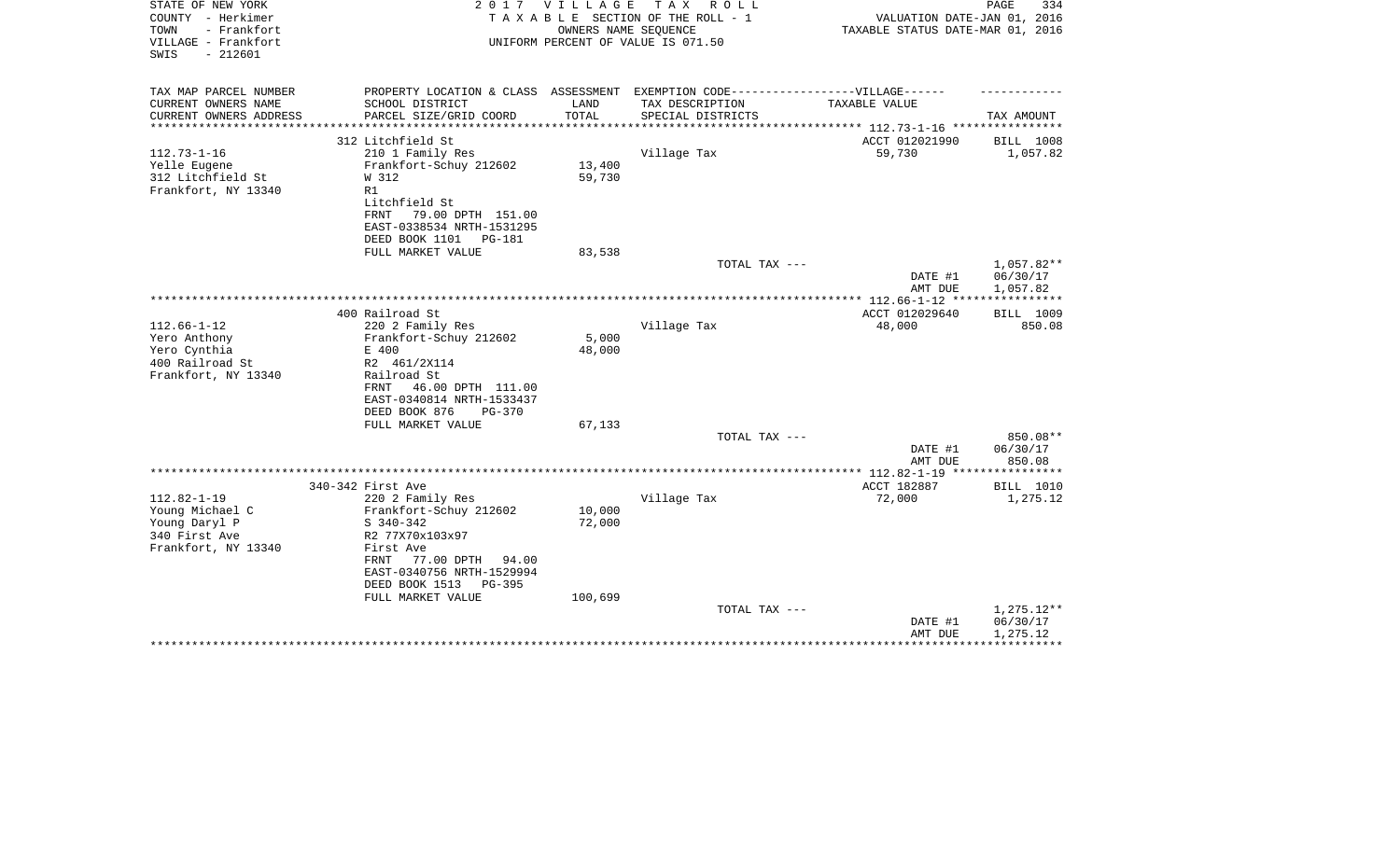| STATE OF NEW YORK<br>COUNTY - Herkimer<br>- Frankfort<br>TOWN<br>VILLAGE - Frankfort<br>SWIS<br>$-212601$ | 2017                                                                                                 | VILLAGE<br>OWNERS NAME SEQUENCE | T A X<br>R O L L<br>TAXABLE SECTION OF THE ROLL - 1<br>UNIFORM PERCENT OF VALUE IS 071.50 | VALUATION DATE-JAN 01, 2016<br>TAXABLE STATUS DATE-MAR 01, 2016 | 335<br>PAGE          |
|-----------------------------------------------------------------------------------------------------------|------------------------------------------------------------------------------------------------------|---------------------------------|-------------------------------------------------------------------------------------------|-----------------------------------------------------------------|----------------------|
| TAX MAP PARCEL NUMBER<br>CURRENT OWNERS NAME                                                              | PROPERTY LOCATION & CLASS ASSESSMENT EXEMPTION CODE-----------------VILLAGE------<br>SCHOOL DISTRICT | LAND                            | TAX DESCRIPTION                                                                           | TAXABLE VALUE                                                   |                      |
| CURRENT OWNERS ADDRESS                                                                                    | PARCEL SIZE/GRID COORD                                                                               | TOTAL                           | SPECIAL DISTRICTS                                                                         |                                                                 | TAX AMOUNT           |
| ********************                                                                                      | *********************                                                                                |                                 |                                                                                           |                                                                 |                      |
|                                                                                                           | 307 Fourth Ave                                                                                       |                                 |                                                                                           | ACCT 012029220                                                  | BILL 1011            |
| $112.81 - 2 - 60$                                                                                         | 210 1 Family Res                                                                                     |                                 | Village Tax                                                                               | 68,100                                                          | 1,206.05             |
| Yozzo Donald A III                                                                                        | Frankfort-Schuy 212602                                                                               | 11,800                          |                                                                                           |                                                                 |                      |
| 307 Fourth Ave<br>Frankfort, NY 13340                                                                     | N 307<br>R1                                                                                          | 68,100                          |                                                                                           |                                                                 |                      |
|                                                                                                           | Fourth Ave                                                                                           |                                 |                                                                                           |                                                                 |                      |
|                                                                                                           | 60.00 DPTH 150.00<br>FRNT                                                                            |                                 |                                                                                           |                                                                 |                      |
|                                                                                                           | EAST-0339552 NRTH-1530030                                                                            |                                 |                                                                                           |                                                                 |                      |
|                                                                                                           | DEED BOOK 1108<br><b>PG-195</b>                                                                      |                                 |                                                                                           |                                                                 |                      |
|                                                                                                           | FULL MARKET VALUE                                                                                    | 95,245                          | TOTAL TAX ---                                                                             |                                                                 | $1,206.05**$         |
|                                                                                                           |                                                                                                      |                                 |                                                                                           | DATE #1<br>AMT DUE                                              | 06/30/17<br>1,206.05 |
|                                                                                                           |                                                                                                      |                                 |                                                                                           | ************** 112.81-1-16 ****                                 | ***********          |
|                                                                                                           | 510 Frankfort St                                                                                     |                                 |                                                                                           | ACCT 165734                                                     | BILL 1012            |
| $112.81 - 1 - 16$                                                                                         | 220 2 Family Res                                                                                     |                                 | Village Tax                                                                               | 51,500                                                          | 912.07               |
| Yule Lisa M<br>510 Frankfort St                                                                           | Frankfort-Schuy 212602<br>W 510                                                                      | 10,100<br>51,500                |                                                                                           |                                                                 |                      |
| Frankfort, NY 13340                                                                                       | R2 50X125                                                                                            |                                 |                                                                                           |                                                                 |                      |
|                                                                                                           | Frankfort St                                                                                         |                                 |                                                                                           |                                                                 |                      |
|                                                                                                           | 50.00 DPTH 132.00<br>FRNT                                                                            |                                 |                                                                                           |                                                                 |                      |
|                                                                                                           | EAST-0338572 NRTH-1530574                                                                            |                                 |                                                                                           |                                                                 |                      |
|                                                                                                           | DEED BOOK 1402<br>PG-616                                                                             | 72,028                          |                                                                                           |                                                                 |                      |
|                                                                                                           | FULL MARKET VALUE                                                                                    |                                 | TOTAL TAX ---                                                                             |                                                                 | 912.07**             |
|                                                                                                           |                                                                                                      |                                 |                                                                                           | DATE #1                                                         | 06/30/17             |
|                                                                                                           |                                                                                                      |                                 |                                                                                           | AMT DUE                                                         | 912.07               |
|                                                                                                           |                                                                                                      |                                 |                                                                                           | **************** 112.81-1-2 *****************                   |                      |
|                                                                                                           | 531 Litchfield St                                                                                    |                                 |                                                                                           | ACCT 012021570                                                  | BILL 1013            |
| $112.81 - 1 - 2$<br>Zacaroli Gloria                                                                       | 220 2 Family Res<br>Frankfort-Schuy 212602                                                           | 14,300                          | Village Tax                                                                               | 81,500                                                          | 1,443.37             |
| Laura Ellen                                                                                               | R1                                                                                                   | 81,500                          |                                                                                           |                                                                 |                      |
| 531 Litchfield St                                                                                         | Litchfield St                                                                                        |                                 |                                                                                           |                                                                 |                      |
| Frankfort, NY 13340                                                                                       | FRNT 110.00 DPTH 120.00                                                                              |                                 |                                                                                           |                                                                 |                      |
|                                                                                                           | EAST-0338151 NRTH-1530189                                                                            |                                 |                                                                                           |                                                                 |                      |
|                                                                                                           | DEED BOOK 846<br>$PG-529$                                                                            |                                 |                                                                                           |                                                                 |                      |
|                                                                                                           | FULL MARKET VALUE                                                                                    | 113,986                         | TOTAL TAX ---                                                                             |                                                                 | $1,443.37**$         |
|                                                                                                           |                                                                                                      |                                 |                                                                                           | DATE #1                                                         | 06/30/17             |
|                                                                                                           |                                                                                                      |                                 |                                                                                           | AMT DUE                                                         | 1,443.37             |
|                                                                                                           |                                                                                                      |                                 |                                                                                           |                                                                 |                      |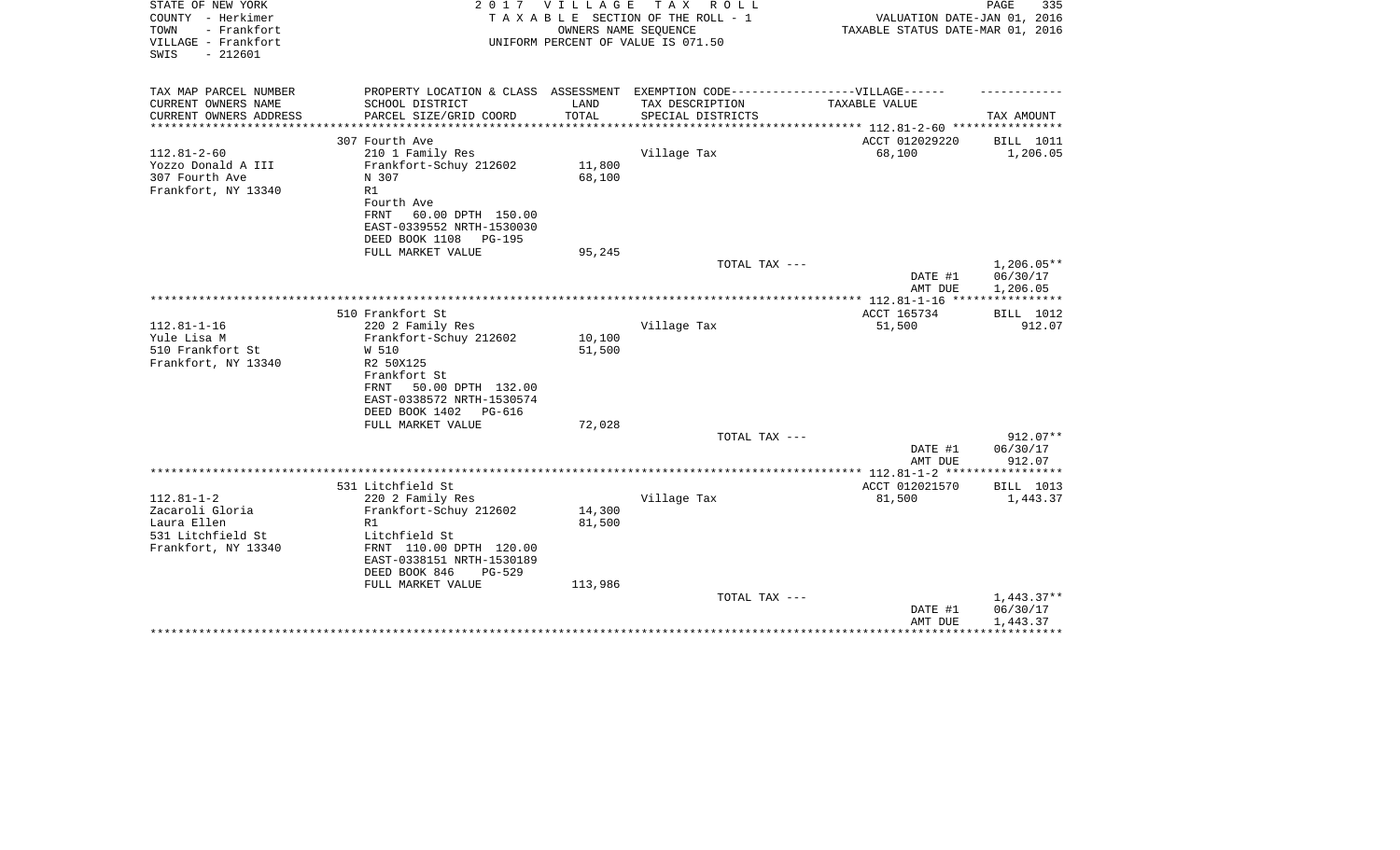| STATE OF NEW YORK<br>COUNTY - Herkimer<br>- Frankfort<br>TOWN<br>VILLAGE - Frankfort<br>$-212601$<br>SWIS | 2 0 1 7                                                                                                                                                                                | VILLAGE          | TAX ROLL<br>TAXABLE SECTION OF THE ROLL - 1<br>OWNERS NAME SEQUENCE<br>UNIFORM PERCENT OF VALUE IS 071.50 | VALUATION DATE-JAN 01, 2016<br>TAXABLE STATUS DATE-MAR 01, 2016 | 336<br>PAGE                          |
|-----------------------------------------------------------------------------------------------------------|----------------------------------------------------------------------------------------------------------------------------------------------------------------------------------------|------------------|-----------------------------------------------------------------------------------------------------------|-----------------------------------------------------------------|--------------------------------------|
| TAX MAP PARCEL NUMBER<br>CURRENT OWNERS NAME<br>CURRENT OWNERS ADDRESS                                    | PROPERTY LOCATION & CLASS ASSESSMENT<br>SCHOOL DISTRICT<br>PARCEL SIZE/GRID COORD                                                                                                      | LAND<br>TOTAL    | EXEMPTION CODE------------------VILLAGE------<br>TAX DESCRIPTION<br>SPECIAL DISTRICTS                     | TAXABLE VALUE                                                   | TAX AMOUNT                           |
| *******************                                                                                       |                                                                                                                                                                                        | ***********      |                                                                                                           | ******************** 112.65-1-62 ***********                    |                                      |
| $112.65 - 1 - 62$<br>Zaffarano Andrew<br>Zaffarano Lydia A<br>214 W Main St<br>Frankfort, NY 13340        | 214 W Main St<br>210 1 Family Res<br>Frankfort-Schuy 212602<br>N 214<br>R1 & Garage<br>W Main St<br>FRNT<br>70.00 DPTH 170.00<br>EAST-0338690 NRTH-1533934<br>DEED BOOK 685<br>$PG-40$ | 13,400<br>64,900 | Village Tax                                                                                               | ACCT 012029730<br>64,900                                        | BILL 1014<br>1,149.38                |
|                                                                                                           | FULL MARKET VALUE                                                                                                                                                                      | 90,769           | TOTAL TAX ---                                                                                             | DATE #1<br>AMT DUE                                              | $1,149.38**$<br>06/30/17<br>1,149.38 |
|                                                                                                           |                                                                                                                                                                                        |                  |                                                                                                           |                                                                 | * * * * * * * * * * *                |
| $112.73 - 1 - 62$<br>Zaffarano Donna M<br>305 Litchfield St<br>Frankfort, NY 13340                        | 305 Litchfield St<br>220 2 Family Res<br>Frankfort-Schuy 212602<br>E 305<br>R2 55X150<br>Litchfield St<br><b>FRNT</b><br>55.00 DPTH 150.00<br>BANK<br>135<br>EAST-0338739 NRTH-1531422 | 11,300<br>62,900 | Village Tax                                                                                               | ACCT 012016260<br>62,900                                        | BILL 1015<br>1,113.96                |
|                                                                                                           | DEED BOOK 00538 PG-00204                                                                                                                                                               |                  |                                                                                                           |                                                                 |                                      |
|                                                                                                           | FULL MARKET VALUE                                                                                                                                                                      | 87,972           | TOTAL TAX ---                                                                                             | DATE #1<br>AMT DUE                                              | 1,113.96**<br>06/30/17<br>1,113.96   |
|                                                                                                           |                                                                                                                                                                                        |                  |                                                                                                           | **************** 112.73-2-13 ****************                   |                                      |
| $112.73 - 2 - 13$<br>Zaffarano Rocky V<br>Zaffarano Dolores Ann<br>108 Skiff Ave<br>Frankfort, NY 13340   | 108 Skiff Ave<br>210 1 Family Res<br>Frankfort-Schuy 212602<br>W 108<br>R1 45X88<br>Skiff Ave<br>45.00 DPTH<br>FRNT<br>72.00<br>EAST-0339366 NRTH-1532486<br>DEED BOOK 670<br>PG-332   | 4,100<br>37,500  | Village Tax                                                                                               | ACCT 012029790<br>37,500                                        | BILL 1016<br>664.13                  |
|                                                                                                           | FULL MARKET VALUE                                                                                                                                                                      | 52,448           | TOTAL TAX ---                                                                                             | DATE #1<br>AMT DUE                                              | 664.13**<br>06/30/17<br>664.13       |
|                                                                                                           |                                                                                                                                                                                        |                  |                                                                                                           |                                                                 |                                      |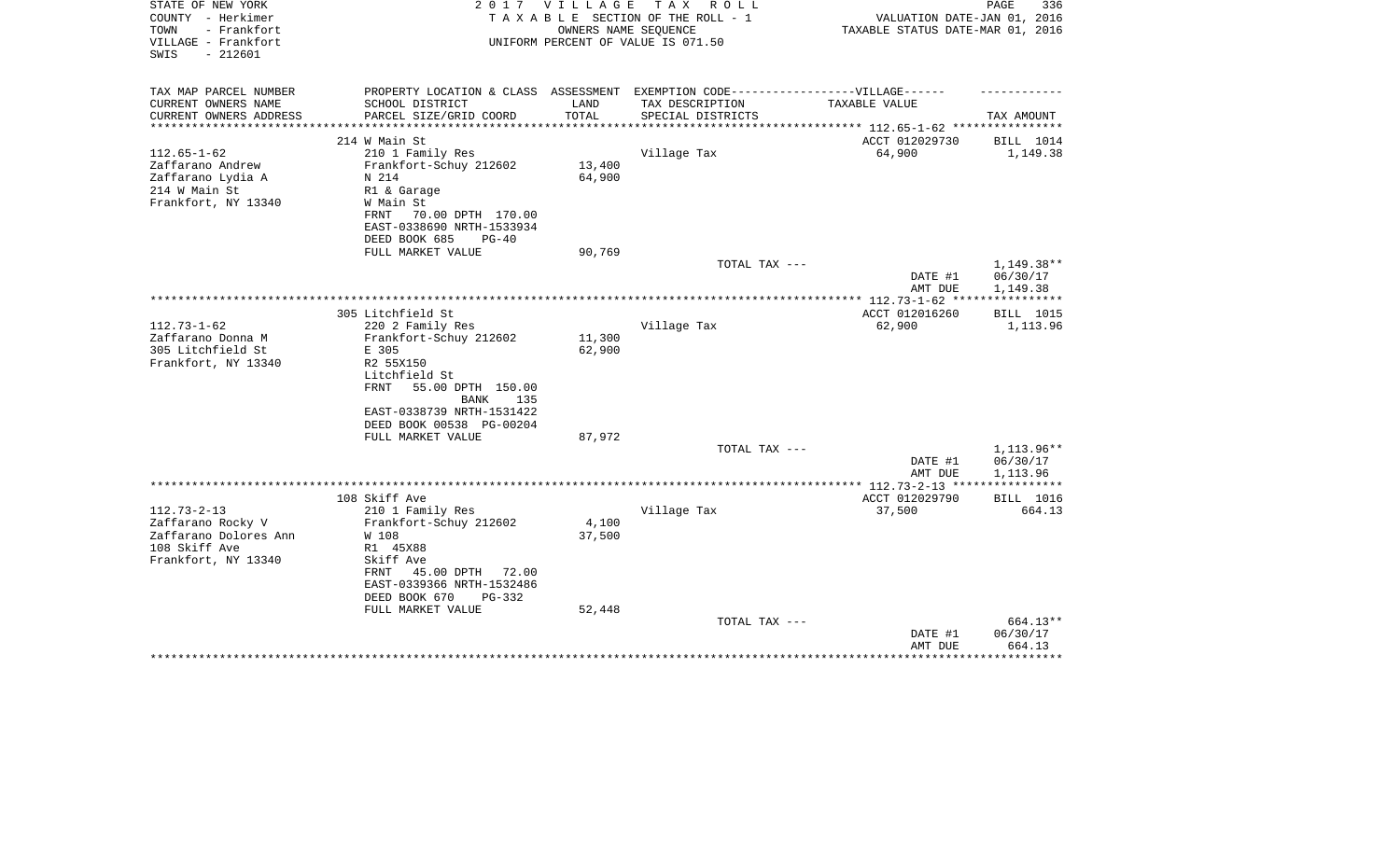| STATE OF NEW YORK<br>COUNTY - Herkimer<br>- Frankfort<br>TOWN<br>VILLAGE - Frankfort |                                                                                  | 2017 VILLAGE | TAX ROLL<br>TAXABLE SECTION OF THE ROLL - 1<br>OWNERS NAME SEOUENCE<br>UNIFORM PERCENT OF VALUE IS 071.50 | VALUATION DATE-JAN 01, 2016<br>TAXABLE STATUS DATE-MAR 01, 2016 | PAGE<br>337           |
|--------------------------------------------------------------------------------------|----------------------------------------------------------------------------------|--------------|-----------------------------------------------------------------------------------------------------------|-----------------------------------------------------------------|-----------------------|
| $-212601$<br>SWIS                                                                    |                                                                                  |              |                                                                                                           |                                                                 |                       |
| TAX MAP PARCEL NUMBER                                                                | PROPERTY LOCATION & CLASS ASSESSMENT EXEMPTION CODE----------------VILLAGE------ |              |                                                                                                           |                                                                 |                       |
| CURRENT OWNERS NAME                                                                  | SCHOOL DISTRICT                                                                  | LAND         | TAX DESCRIPTION                                                                                           | TAXABLE VALUE                                                   |                       |
| CURRENT OWNERS ADDRESS                                                               | PARCEL SIZE/GRID COORD<br>**********************                                 | TOTAL        | SPECIAL DISTRICTS                                                                                         | ************ 112.74-2-4 *****************                       | TAX AMOUNT            |
|                                                                                      | 142 E Main St                                                                    |              |                                                                                                           | ACCT 186040                                                     | <b>BILL</b> 1017      |
| $112.74 - 2 - 4$                                                                     | 311 Res vac land                                                                 |              | Village Tax                                                                                               | 6,700                                                           | 118.66                |
| Zahniser Brian                                                                       | Frankfort-Schuy 212602                                                           | 6,700        |                                                                                                           |                                                                 |                       |
| 142 E Main St                                                                        | S 142                                                                            | 6,700        |                                                                                                           |                                                                 |                       |
| Frankfort, NY 13340                                                                  | V19 No Front                                                                     |              |                                                                                                           |                                                                 |                       |
| PRIOR OWNER ON 3/01/2016                                                             | E Main St<br>92.00 DPTH 117.00<br>FRNT                                           |              |                                                                                                           |                                                                 |                       |
| Adirondack Bank                                                                      | EAST-0339749 NRTH-1532196                                                        |              |                                                                                                           |                                                                 |                       |
|                                                                                      | DEED BOOK 2017<br>PG-339                                                         |              |                                                                                                           |                                                                 |                       |
|                                                                                      | FULL MARKET VALUE                                                                | 9,371        |                                                                                                           |                                                                 |                       |
|                                                                                      |                                                                                  |              | TOTAL TAX ---                                                                                             |                                                                 | 118.66**              |
|                                                                                      |                                                                                  |              |                                                                                                           | DATE #1                                                         | 06/30/17              |
|                                                                                      |                                                                                  |              |                                                                                                           | AMT DUE                                                         | 118.66                |
|                                                                                      | 154 E Main St                                                                    |              |                                                                                                           | ACCT 186040                                                     | BILL 1018             |
| $112.74 - 2 - 7$                                                                     | 438 Parking lot                                                                  |              | Village Tax                                                                                               | 4,100                                                           | 72.61                 |
| Zahniser Brian                                                                       | Frankfort-Schuy 212602                                                           | 2,500        |                                                                                                           |                                                                 |                       |
| 142 E Main St                                                                        | S 154                                                                            | 4,100        |                                                                                                           |                                                                 |                       |
| Frankfort, NY 13340                                                                  | V19 33X119                                                                       |              |                                                                                                           |                                                                 |                       |
|                                                                                      | E Main St                                                                        |              |                                                                                                           |                                                                 |                       |
| PRIOR OWNER ON 3/01/2016<br>Adirondack Bank                                          | 33.00 DPTH 119.00<br>FRNT<br>EAST-0339819 NRTH-1532153                           |              |                                                                                                           |                                                                 |                       |
|                                                                                      | DEED BOOK 2017 PG-339                                                            |              |                                                                                                           |                                                                 |                       |
|                                                                                      | FULL MARKET VALUE                                                                | 5,734        |                                                                                                           |                                                                 |                       |
|                                                                                      |                                                                                  |              | TOTAL TAX ---                                                                                             |                                                                 | $72.61**$             |
|                                                                                      |                                                                                  |              |                                                                                                           | DATE #1                                                         | 06/30/17              |
|                                                                                      |                                                                                  |              |                                                                                                           | AMT DUE                                                         | 72.61<br>************ |
|                                                                                      | 158 E Main St                                                                    |              |                                                                                                           | **************** 112.74-2-8 *****<br>ACCT 186040                | BILL 1019             |
| $112.74 - 2 - 8$                                                                     | 421 Restaurant                                                                   |              | Village Tax                                                                                               | 152,100                                                         | 2,693.69              |
| Zahniser Brian                                                                       | Frankfort-Schuy 212602                                                           | 8,200        |                                                                                                           |                                                                 |                       |
| 142 E Main St                                                                        | S 158                                                                            | 152,100      |                                                                                                           |                                                                 |                       |
| Frankfort, NY 13340                                                                  | Restaurant                                                                       |              |                                                                                                           |                                                                 |                       |
|                                                                                      | E Main St                                                                        |              |                                                                                                           |                                                                 |                       |
| PRIOR OWNER ON 3/01/2016<br>Adirondack Bank                                          | 80.00 DPTH 110.00<br>FRNT<br>EAST-0339885 NRTH-1532142                           |              |                                                                                                           |                                                                 |                       |
|                                                                                      | DEED BOOK 2017<br>PG-339                                                         |              |                                                                                                           |                                                                 |                       |
|                                                                                      | FULL MARKET VALUE                                                                | 212,727      |                                                                                                           |                                                                 |                       |
|                                                                                      |                                                                                  |              | TOTAL TAX ---                                                                                             |                                                                 | $2,693.69**$          |
|                                                                                      |                                                                                  |              |                                                                                                           | DATE #1                                                         | 06/30/17              |
|                                                                                      |                                                                                  |              |                                                                                                           | AMT DUE                                                         | 2,693.69              |
|                                                                                      |                                                                                  |              |                                                                                                           |                                                                 |                       |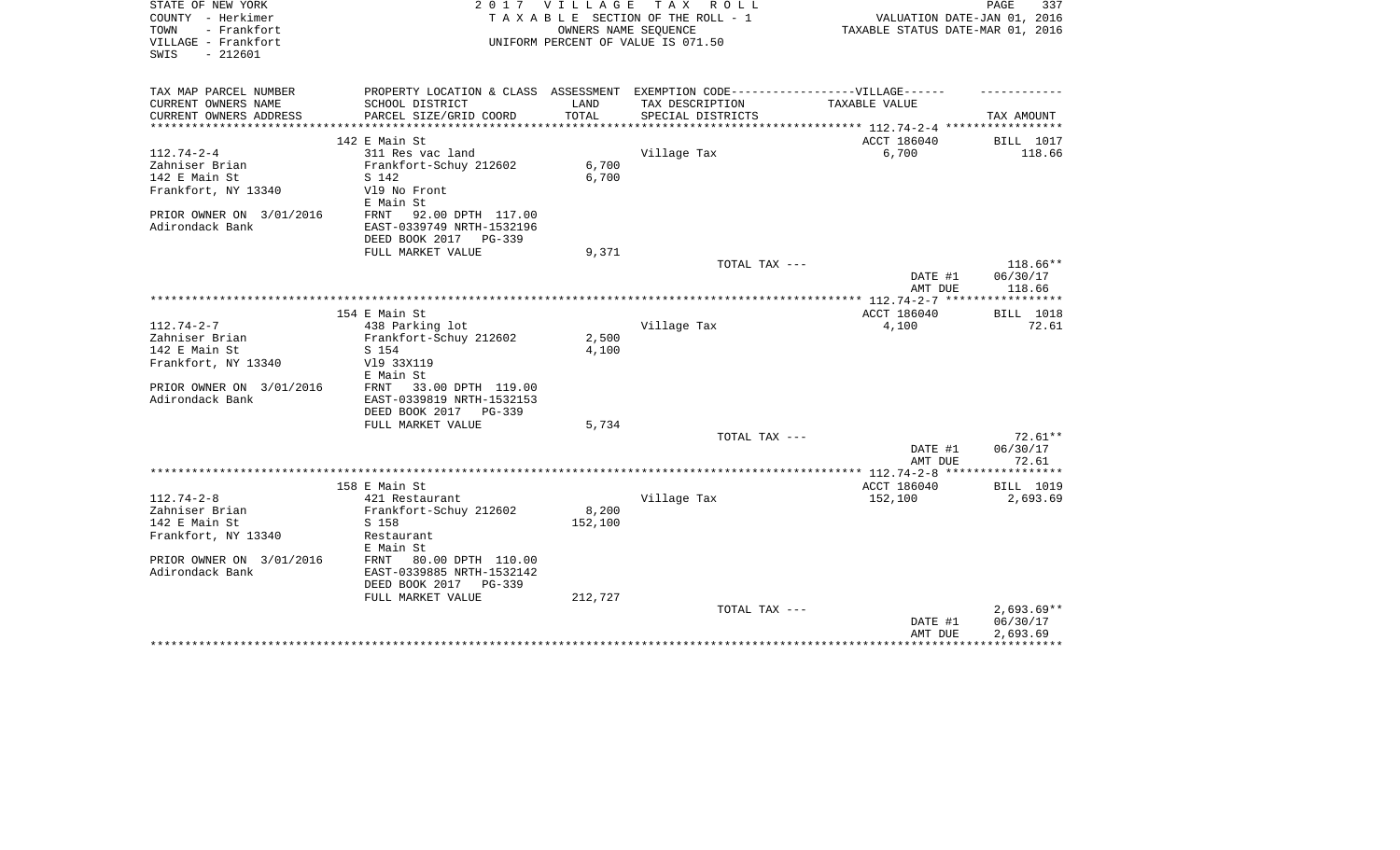| STATE OF NEW YORK<br>COUNTY - Herkimer<br>- Frankfort<br>TOWN<br>VILLAGE - Frankfort<br>$-212601$<br>SWIS | 2 0 1 7                                                                                                                                                                                            | VILLAGE                   | TAX ROLL<br>TAXABLE SECTION OF THE ROLL - 1<br>OWNERS NAME SEQUENCE<br>UNIFORM PERCENT OF VALUE IS 071.50 | VALUATION DATE-JAN 01, 2016<br>TAXABLE STATUS DATE-MAR 01, 2016 | 338<br>PAGE                          |
|-----------------------------------------------------------------------------------------------------------|----------------------------------------------------------------------------------------------------------------------------------------------------------------------------------------------------|---------------------------|-----------------------------------------------------------------------------------------------------------|-----------------------------------------------------------------|--------------------------------------|
| TAX MAP PARCEL NUMBER<br>CURRENT OWNERS NAME<br>CURRENT OWNERS ADDRESS                                    | PROPERTY LOCATION & CLASS ASSESSMENT EXEMPTION CODE-----------------VILLAGE------<br>SCHOOL DISTRICT<br>PARCEL SIZE/GRID COORD                                                                     | LAND<br>TOTAL             | TAX DESCRIPTION<br>SPECIAL DISTRICTS                                                                      | TAXABLE VALUE                                                   |                                      |
| **************                                                                                            |                                                                                                                                                                                                    | ***********               |                                                                                                           | ******************** 112.65-2-64 *****************              | TAX AMOUNT                           |
|                                                                                                           | 116-118 E Main St                                                                                                                                                                                  |                           |                                                                                                           | ACCT 012009570                                                  | BILL 1020                            |
| $112.65 - 2 - 64$<br>Zahniser Brian P<br>116-118 E Main St<br>Frankfort, NY 13340                         | 482 Det row bldg<br>Frankfort-Schuy 212602<br>S 116-118<br>Com 29X85<br>E Main St<br>FRNT<br>29.00 DPTH 100.00<br>EAST-0339486 NRTH-1532641<br>DEED BOOK 914<br>$PG-439$<br>FULL MARKET VALUE      | 3,700<br>56,000<br>78,322 | Village Tax                                                                                               | 56,000                                                          | 991.76                               |
|                                                                                                           |                                                                                                                                                                                                    |                           | TOTAL TAX ---                                                                                             | DATE #1<br>AMT DUE                                              | 991.76**<br>06/30/17<br>991.76       |
|                                                                                                           |                                                                                                                                                                                                    |                           |                                                                                                           |                                                                 | ***********                          |
| $112.65 - 2 - 20$                                                                                         | 114 Hillcrest Ave<br>210 1 Family Res                                                                                                                                                              |                           | Village Tax                                                                                               | ACCT 012029820<br>73,800                                        | BILL 1021<br>1,307.00                |
| Zakrzewski Florence M<br>114 Hillcrest Rd<br>Frankfort, NY 13340                                          | Frankfort-Schuy 212602<br>R1<br>N<br>75x140<br>114hillcrestro<br><b>FRNT</b><br>75.00 DPTH 145.00<br>BANK<br>409<br>EAST-0338104 NRTH-1532966<br>DEED BOOK 677<br>$PG-505$                         | 13,200<br>73,800          |                                                                                                           |                                                                 |                                      |
|                                                                                                           | FULL MARKET VALUE                                                                                                                                                                                  | 103,217                   |                                                                                                           |                                                                 |                                      |
|                                                                                                           |                                                                                                                                                                                                    |                           | TOTAL TAX ---                                                                                             | DATE #1<br>AMT DUE                                              | $1,307.00**$<br>06/30/17<br>1,307.00 |
|                                                                                                           |                                                                                                                                                                                                    |                           |                                                                                                           |                                                                 |                                      |
|                                                                                                           | 166 Litchfield St                                                                                                                                                                                  |                           |                                                                                                           | ACCT 012013620                                                  | BILL 1022                            |
| $112.73 - 1 - 5$<br>Zennamo Cory A<br>Zennamo Calee J<br>166 Litchfield St<br>Frankfort, NY 13340         | 210 1 Family Res<br>Frankfort-Schuy 212602<br>W 166<br>R1 45X93<br>Litchfield St<br>50.00 DPTH 100.00<br>FRNT<br>EAST-0338752 NRTH-1532274<br>DEED BOOK 1393<br><b>PG-454</b><br>FULL MARKET VALUE | 8,800<br>65,300<br>91,329 | Village Tax                                                                                               | 65,300                                                          | 1,156.46                             |
|                                                                                                           |                                                                                                                                                                                                    |                           | TOTAL TAX ---                                                                                             | DATE #1<br>AMT DUE                                              | 1,156.46**<br>06/30/17<br>1,156.46   |
|                                                                                                           |                                                                                                                                                                                                    |                           |                                                                                                           |                                                                 |                                      |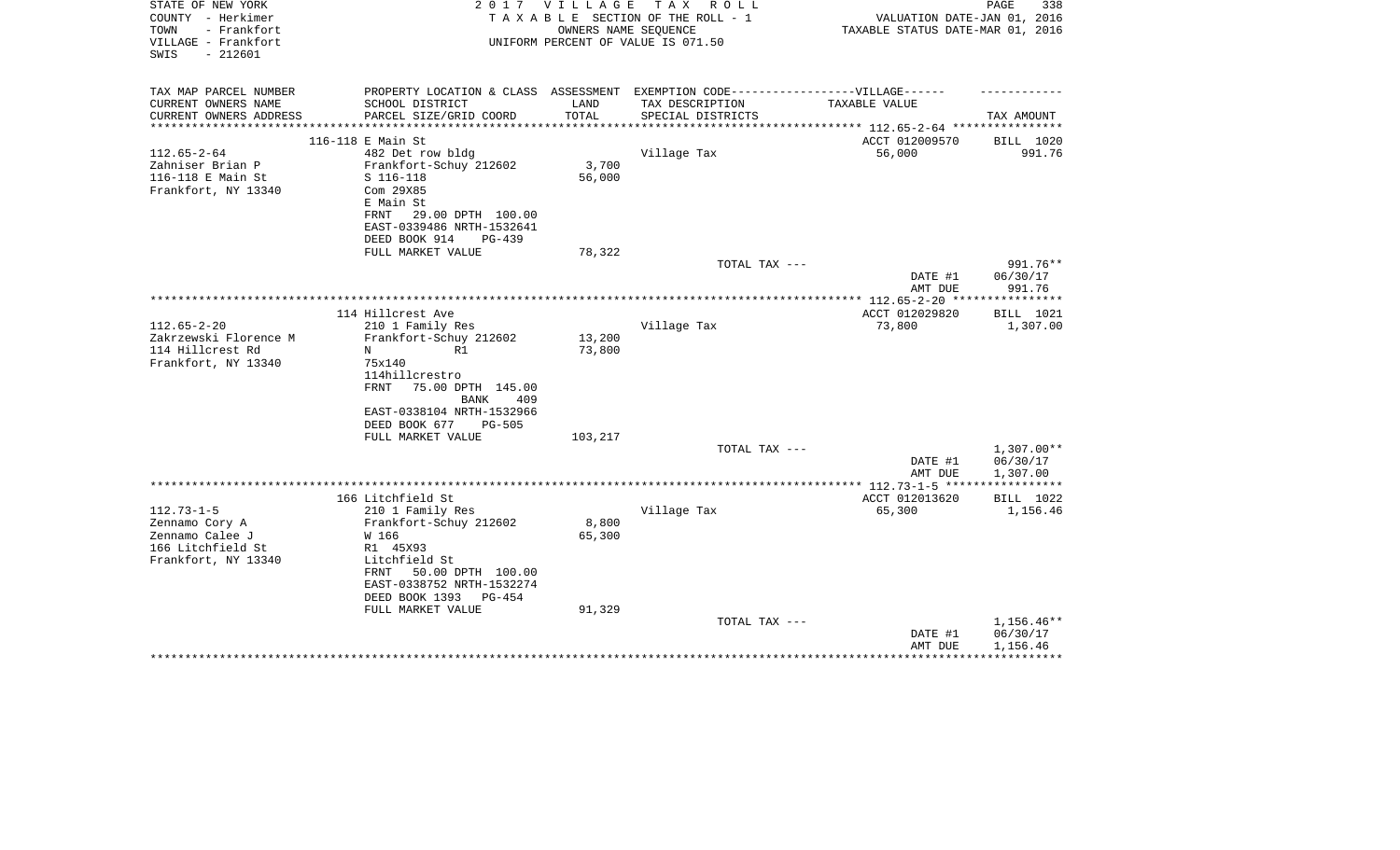| STATE OF NEW YORK<br>COUNTY - Herkimer<br>- Frankfort<br>TOWN<br>VILLAGE - Frankfort<br>$-212601$<br>SWIS | 2 0 1 7                                                                                                                                                                                            | VILLAGE                  | T A X<br>R O L L<br>TAXABLE SECTION OF THE ROLL - 1<br>OWNERS NAME SEQUENCE<br>UNIFORM PERCENT OF VALUE IS 071.50 | VALUATION DATE-JAN 01, 2016<br>TAXABLE STATUS DATE-MAR 01, 2016   | 339<br>PAGE                          |
|-----------------------------------------------------------------------------------------------------------|----------------------------------------------------------------------------------------------------------------------------------------------------------------------------------------------------|--------------------------|-------------------------------------------------------------------------------------------------------------------|-------------------------------------------------------------------|--------------------------------------|
| TAX MAP PARCEL NUMBER<br>CURRENT OWNERS NAME<br>CURRENT OWNERS ADDRESS                                    | PROPERTY LOCATION & CLASS ASSESSMENT<br>SCHOOL DISTRICT<br>PARCEL SIZE/GRID COORD                                                                                                                  | LAND<br>TOTAL            | EXEMPTION CODE------------------VILLAGE------<br>TAX DESCRIPTION<br>SPECIAL DISTRICTS                             | TAXABLE VALUE                                                     | TAX AMOUNT                           |
| *******************                                                                                       |                                                                                                                                                                                                    | ***********              |                                                                                                                   | ******************** 112.81-2-54 *************                    |                                      |
| $112.81 - 2 - 54$<br>Zennamo Rose<br>Wright Suzette<br>401 Palmer St<br>Frankfort, NY 13340               | 401 Palmer St<br>210 1 Family Res<br>Frankfort-Schuy 212602<br>E 401<br>R1<br>Life Use<br>FRNT<br>60.00 DPTH 100.00<br>EAST-0339610 NRTH-1530250<br>DEED BOOK 882<br>$PG-47$                       | 9,600<br>69,000          | Village Tax                                                                                                       | ACCT 012029340<br>69,000                                          | BILL 1023<br>1,221.99                |
|                                                                                                           | FULL MARKET VALUE                                                                                                                                                                                  | 96,503                   | TOTAL TAX ---                                                                                                     | DATE #1<br>AMT DUE                                                | $1,221.99**$<br>06/30/17<br>1,221.99 |
|                                                                                                           |                                                                                                                                                                                                    |                          |                                                                                                                   |                                                                   | * * * * * * * * * * *                |
| $112.65 - 2 - 27$<br>Zipko George<br>Zipko Judy<br>125 Hillcrest Rd<br>Frankfort, NY 13340                | 125 Hillcrest Ave<br>210 1 Family Res<br>Frankfort-Schuy 212602<br>S<br>R1<br>Hillcrest Rd<br>FRNT 130.00 DPTH 134.57<br>BANK<br>135                                                               | 18,000<br>138,000        | Village Tax                                                                                                       | ACCT 012000065<br>138,000                                         | BILL 1024<br>2,443.98                |
|                                                                                                           | EAST-0337741 NRTH-1532694<br>DEED BOOK 704<br>$PG-880$<br>FULL MARKET VALUE                                                                                                                        | 193,007                  | TOTAL TAX ---                                                                                                     |                                                                   | $2,443.98**$<br>06/30/17             |
|                                                                                                           |                                                                                                                                                                                                    |                          |                                                                                                                   | DATE #1<br>AMT DUE                                                | 2,443.98                             |
|                                                                                                           | 311 Garden St                                                                                                                                                                                      |                          |                                                                                                                   | ***************** 112.66-2-46 *****************<br>ACCT 012002760 | BILL 1025                            |
| $112.66 - 2 - 46$<br>Zipko George<br>Zipko Judy A<br>125 Hillcrest Rd<br>Frankfort, NY 13340              | 330 Vacant comm<br>Frankfort-Schuy 212602<br>W 311-313<br>Gara90x150<br>Garden St<br>90.00 DPTH 150.00<br>FRNT<br>EAST-0340702 NRTH-1533125<br>DEED BOOK 891<br><b>PG-135</b><br>FULL MARKET VALUE | 9,800<br>9,800<br>13,706 | Village Tax                                                                                                       | 9,800                                                             | 173.56                               |
|                                                                                                           |                                                                                                                                                                                                    |                          | TOTAL TAX ---                                                                                                     | DATE #1<br>AMT DUE                                                | 173.56**<br>06/30/17<br>173.56       |
|                                                                                                           |                                                                                                                                                                                                    |                          |                                                                                                                   |                                                                   |                                      |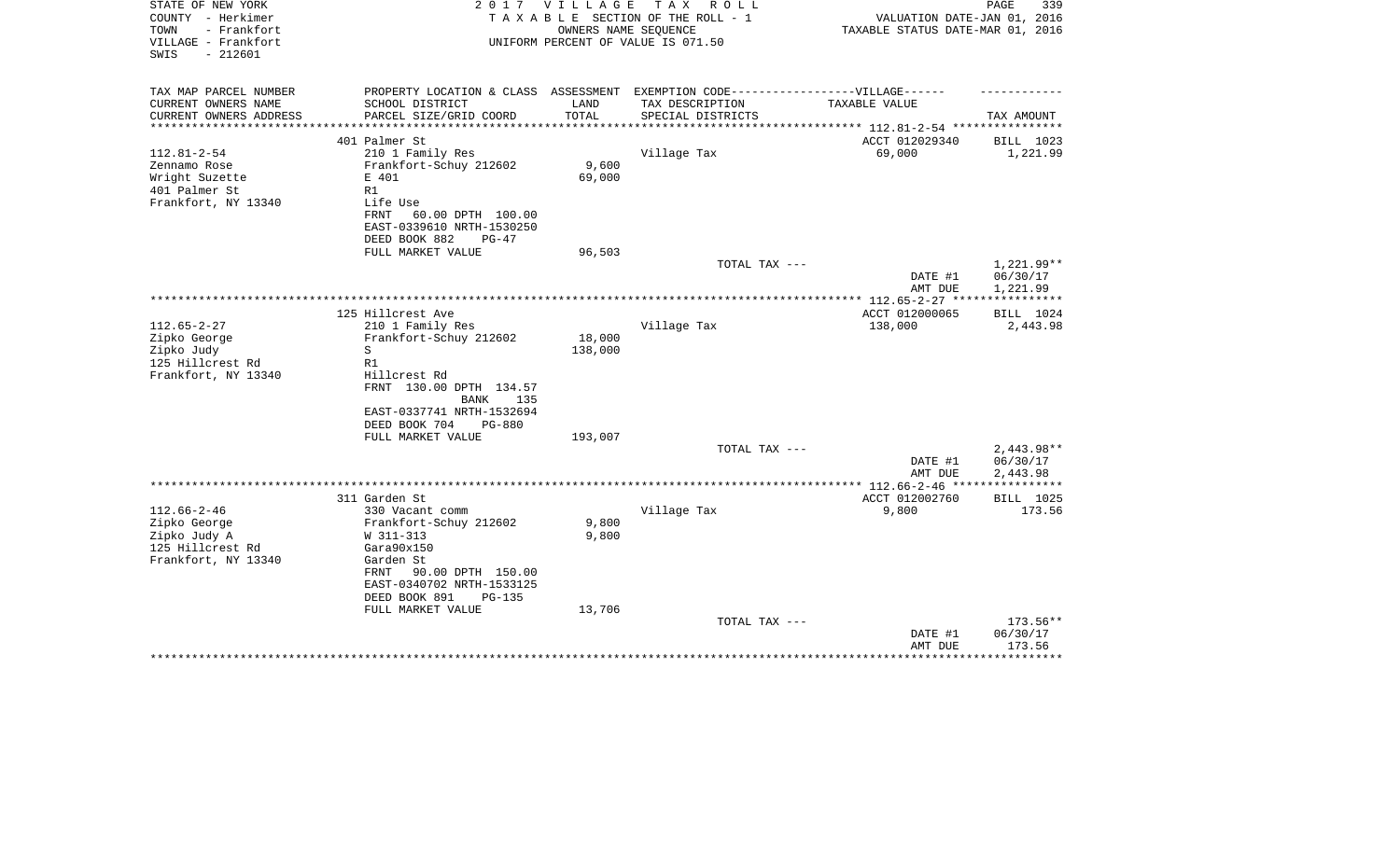| STATE OF NEW YORK<br>COUNTY - Herkimer<br>- Frankfort<br>TOWN<br>VILLAGE - Frankfort<br>$-212601$<br>SWIS | 2017                                          | VILLAGE              | TAX ROLL<br>TAXABLE SECTION OF THE ROLL - 1<br>OWNERS NAME SEQUENCE<br>UNIFORM PERCENT OF VALUE IS 071.50 | VALUATION DATE-JAN 01, 2016<br>TAXABLE STATUS DATE-MAR 01, 2016 | PAGE<br>340  |
|-----------------------------------------------------------------------------------------------------------|-----------------------------------------------|----------------------|-----------------------------------------------------------------------------------------------------------|-----------------------------------------------------------------|--------------|
| TAX MAP PARCEL NUMBER<br>CURRENT OWNERS NAME                                                              | SCHOOL DISTRICT                               | LAND                 | PROPERTY LOCATION & CLASS ASSESSMENT EXEMPTION CODE-----------------VILLAGE------<br>TAX DESCRIPTION      | TAXABLE VALUE                                                   |              |
| CURRENT OWNERS ADDRESS<br>**************                                                                  | PARCEL SIZE/GRID COORD<br>******************* | TOTAL<br>*********** | SPECIAL DISTRICTS                                                                                         | *********** 112.65-2-9 ******************                       | TAX AMOUNT   |
|                                                                                                           | 106 Grandview Ave                             |                      |                                                                                                           | ACCT 167927                                                     | BILL 1026    |
| $112.65 - 2 - 9$                                                                                          | 210 1 Family Res                              |                      | Village Tax                                                                                               | 95,000                                                          | 1,682.45     |
| Zipko Julie A                                                                                             | Frankfort-Schuy 212602                        | 15,300               |                                                                                                           |                                                                 |              |
| 106 Grandview Ave                                                                                         | S                                             | 95,000               |                                                                                                           |                                                                 |              |
| Frankfort, NY 13340                                                                                       | R1                                            |                      |                                                                                                           |                                                                 |              |
|                                                                                                           | FRNT 100.00 DPTH 260.00                       |                      |                                                                                                           |                                                                 |              |
|                                                                                                           | EAST-0337714 NRTH-1533030                     |                      |                                                                                                           |                                                                 |              |
|                                                                                                           | DEED BOOK 1416<br>$PG-102$                    |                      |                                                                                                           |                                                                 |              |
|                                                                                                           | FULL MARKET VALUE                             | 132,867              | TOTAL TAX ---                                                                                             |                                                                 | $1,682.45**$ |
|                                                                                                           |                                               |                      |                                                                                                           | DATE #1                                                         | 06/30/17     |
|                                                                                                           |                                               |                      |                                                                                                           | AMT DUE                                                         | 1,682.45     |
|                                                                                                           |                                               |                      | **************************************                                                                    | *** 112.73-1-47 ****                                            |              |
|                                                                                                           | 403 Litchfield St                             |                      |                                                                                                           | ACCT 159778                                                     | BILL 1027    |
| $112.73 - 1 - 47$                                                                                         | 210 1 Family Res                              |                      | Village Tax                                                                                               | 56,400                                                          | 998.84       |
| Zipko Karin A                                                                                             | Frankfort-Schuy 212602                        | 8,900                |                                                                                                           |                                                                 |              |
| 456 Fifth Ave Ext                                                                                         | E.<br>R1                                      | 56,400               |                                                                                                           |                                                                 |              |
| Frankfort, NY 13340                                                                                       | 45x118                                        |                      |                                                                                                           |                                                                 |              |
|                                                                                                           | 403 Litchfield<br>FRNT<br>45.00 DPTH 131.00   |                      |                                                                                                           |                                                                 |              |
|                                                                                                           | EAST-0338654 NRTH-1531013                     |                      |                                                                                                           |                                                                 |              |
|                                                                                                           | DEED BOOK 1363<br>PG-517                      |                      |                                                                                                           |                                                                 |              |
|                                                                                                           | FULL MARKET VALUE                             | 78,881               |                                                                                                           |                                                                 |              |
|                                                                                                           |                                               |                      | TOTAL TAX ---                                                                                             |                                                                 | 998.84**     |
|                                                                                                           |                                               |                      |                                                                                                           | DATE #1                                                         | 06/30/17     |
|                                                                                                           |                                               |                      |                                                                                                           | AMT DUE                                                         | 998.84       |
|                                                                                                           |                                               |                      |                                                                                                           | ****** 112.65-2-55 **                                           | **********   |
|                                                                                                           | 114 Litchfield St                             |                      |                                                                                                           | ACCT 012030030                                                  | BILL 1028    |
| $112.65 - 2 - 55$                                                                                         | 482 Det row bldg                              |                      | Village Tax                                                                                               | 45,000                                                          | 796.95       |
| Zito Christopher<br>PO Box 475                                                                            | Frankfort-Schuy 212602<br>W 114               | 4,000                |                                                                                                           |                                                                 |              |
| Lebanon, NH 03766-0475                                                                                    | Com                                           | 45,000               |                                                                                                           |                                                                 |              |
|                                                                                                           | Litchfield St                                 |                      |                                                                                                           |                                                                 |              |
|                                                                                                           | 63.00 DPTH<br>FRNT<br>87.00                   |                      |                                                                                                           |                                                                 |              |
|                                                                                                           | EAST-0339227 NRTH-1532825                     |                      |                                                                                                           |                                                                 |              |
|                                                                                                           | DEED BOOK 857<br>PG-218                       |                      |                                                                                                           |                                                                 |              |
|                                                                                                           | FULL MARKET VALUE                             | 62,937               |                                                                                                           |                                                                 |              |
|                                                                                                           |                                               |                      | TOTAL TAX ---                                                                                             |                                                                 | 796.95**     |
|                                                                                                           |                                               |                      |                                                                                                           | DATE #1                                                         | 06/30/17     |
|                                                                                                           |                                               |                      |                                                                                                           | AMT DUE                                                         | 796.95       |
|                                                                                                           |                                               |                      |                                                                                                           |                                                                 |              |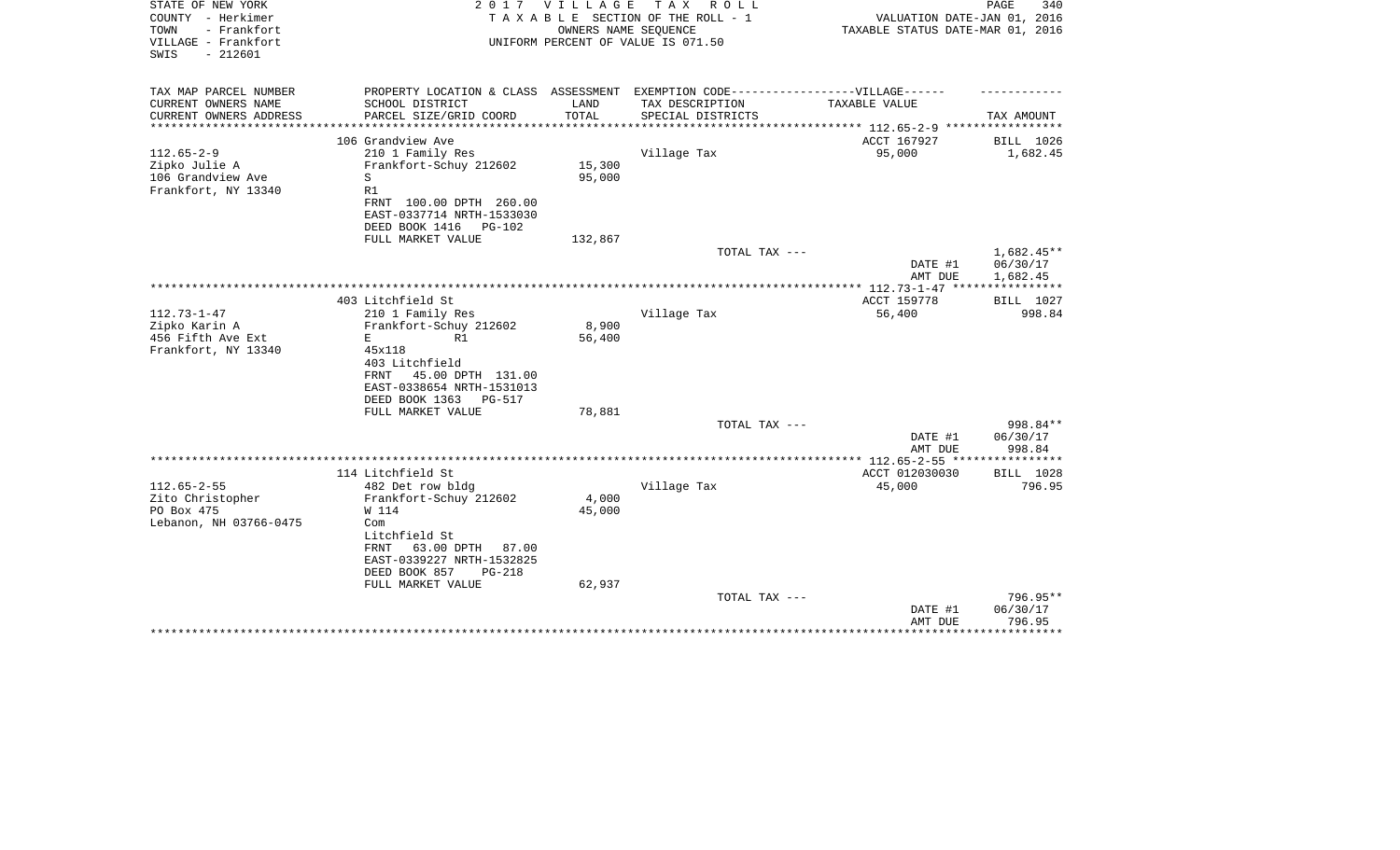| STATE OF NEW YORK<br>COUNTY - Herkimer<br>TOWN<br>- Frankfort<br>VILLAGE - Frankfort<br>$-212601$<br>SWIS | 2017                                                                             | V I L L A G E | T A X<br>R O L L<br>TAXABLE SECTION OF THE ROLL - 1<br>OWNERS NAME SEQUENCE<br>UNIFORM PERCENT OF VALUE IS 071.50 | VALUATION DATE-JAN 01, 2016<br>TAXABLE STATUS DATE-MAR 01, 2016 | PAGE<br>341        |
|-----------------------------------------------------------------------------------------------------------|----------------------------------------------------------------------------------|---------------|-------------------------------------------------------------------------------------------------------------------|-----------------------------------------------------------------|--------------------|
| TAX MAP PARCEL NUMBER                                                                                     | PROPERTY LOCATION & CLASS ASSESSMENT EXEMPTION CODE----------------VILLAGE------ |               |                                                                                                                   |                                                                 |                    |
| CURRENT OWNERS NAME<br>CURRENT OWNERS ADDRESS                                                             | SCHOOL DISTRICT<br>PARCEL SIZE/GRID COORD                                        | LAND<br>TOTAL | TAX DESCRIPTION<br>SPECIAL DISTRICTS                                                                              | TAXABLE VALUE                                                   | TAX AMOUNT         |
| *******************                                                                                       |                                                                                  | ***********   |                                                                                                                   | *************************** 112.73-3-21 ****************        |                    |
|                                                                                                           | 213 Frankfort St                                                                 |               |                                                                                                                   | ACCT 012029970                                                  | BILL 1029          |
| $112.73 - 3 - 21$<br>Zito Christopher J                                                                   | 220 2 Family Res<br>Frankfort-Schuy 212602                                       | 9,400         | Village Tax                                                                                                       | 61,700                                                          | 1,092.71           |
| PO Box 475                                                                                                | E 213                                                                            | 61,700        |                                                                                                                   |                                                                 |                    |
| Lebanon, NH 03766-0475                                                                                    | R <sub>2</sub>                                                                   |               |                                                                                                                   |                                                                 |                    |
|                                                                                                           | Frankfort St                                                                     |               |                                                                                                                   |                                                                 |                    |
|                                                                                                           | FRNT<br>50.00 DPTH 118.00                                                        |               |                                                                                                                   |                                                                 |                    |
|                                                                                                           | EAST-0339358 NRTH-1531355                                                        |               |                                                                                                                   |                                                                 |                    |
|                                                                                                           | DEED BOOK 874<br>PG-252<br>FULL MARKET VALUE                                     | 86,294        |                                                                                                                   |                                                                 |                    |
|                                                                                                           |                                                                                  |               | TOTAL TAX ---                                                                                                     |                                                                 | 1,092.71**         |
|                                                                                                           |                                                                                  |               |                                                                                                                   | DATE #1                                                         | 06/30/17           |
|                                                                                                           |                                                                                  |               |                                                                                                                   | AMT DUE                                                         | 1,092.71           |
|                                                                                                           | 106 East Ave                                                                     |               |                                                                                                                   | ************* 112.74-3-26 *****************<br>ACCT 012010200   | BILL 1030          |
| $112.74 - 3 - 26$                                                                                         | 210 1 Family Res                                                                 |               | VET WAR CT 41121                                                                                                  | 6,309                                                           |                    |
| Zito Paul F                                                                                               | Frankfort-Schuy 212602                                                           |               | 4,800 Village Tax                                                                                                 | 62,091                                                          | 1,099.63           |
| 106 East Ave                                                                                              | W 106                                                                            | 68,400        |                                                                                                                   |                                                                 |                    |
| Frankfort, NY 13340                                                                                       | R1 50X125                                                                        |               |                                                                                                                   |                                                                 |                    |
|                                                                                                           | East Ave                                                                         |               |                                                                                                                   |                                                                 |                    |
|                                                                                                           | 40.00 DPTH 150.00<br>FRNT<br>EAST-0340789 NRTH-1530679                           |               |                                                                                                                   |                                                                 |                    |
|                                                                                                           | DEED BOOK 00630 PG-00112                                                         |               |                                                                                                                   |                                                                 |                    |
|                                                                                                           | FULL MARKET VALUE                                                                | 95,664        |                                                                                                                   |                                                                 |                    |
|                                                                                                           |                                                                                  |               | TOTAL TAX ---                                                                                                     |                                                                 | $1,099.63**$       |
|                                                                                                           |                                                                                  |               |                                                                                                                   | DATE #1                                                         | 06/30/17           |
|                                                                                                           |                                                                                  |               |                                                                                                                   | AMT DUE<br>***** 112.82-1-22 *****************                  | 1,099.63           |
|                                                                                                           | 336 First Ave                                                                    |               |                                                                                                                   | ACCT 012006540                                                  | BILL 1031          |
| $112.82 - 1 - 22$                                                                                         | 220 2 Family Res                                                                 |               | Village Tax                                                                                                       | 47,200                                                          | 835.91             |
| Zito Yvonne S                                                                                             | Frankfort-Schuy 212602                                                           | 10,800        |                                                                                                                   |                                                                 |                    |
| 336 First Ave                                                                                             | S 336                                                                            | 47,200        |                                                                                                                   |                                                                 |                    |
| Frankfort, NY 13340                                                                                       | R1                                                                               |               |                                                                                                                   |                                                                 |                    |
|                                                                                                           | First Ave<br><b>FRNT</b><br>50.00 DPTH 150.00                                    |               |                                                                                                                   |                                                                 |                    |
|                                                                                                           | <b>BANK</b><br>135                                                               |               |                                                                                                                   |                                                                 |                    |
|                                                                                                           | EAST-0340654 NRTH-1530062                                                        |               |                                                                                                                   |                                                                 |                    |
|                                                                                                           | DEED BOOK 701<br>PG-606                                                          |               |                                                                                                                   |                                                                 |                    |
|                                                                                                           | FULL MARKET VALUE                                                                | 66,014        |                                                                                                                   |                                                                 |                    |
|                                                                                                           |                                                                                  |               | TOTAL TAX ---                                                                                                     |                                                                 | 835.91**           |
|                                                                                                           |                                                                                  |               |                                                                                                                   | DATE #1<br>AMT DUE                                              | 06/30/17<br>835.91 |
|                                                                                                           |                                                                                  |               |                                                                                                                   |                                                                 |                    |
|                                                                                                           |                                                                                  |               |                                                                                                                   |                                                                 |                    |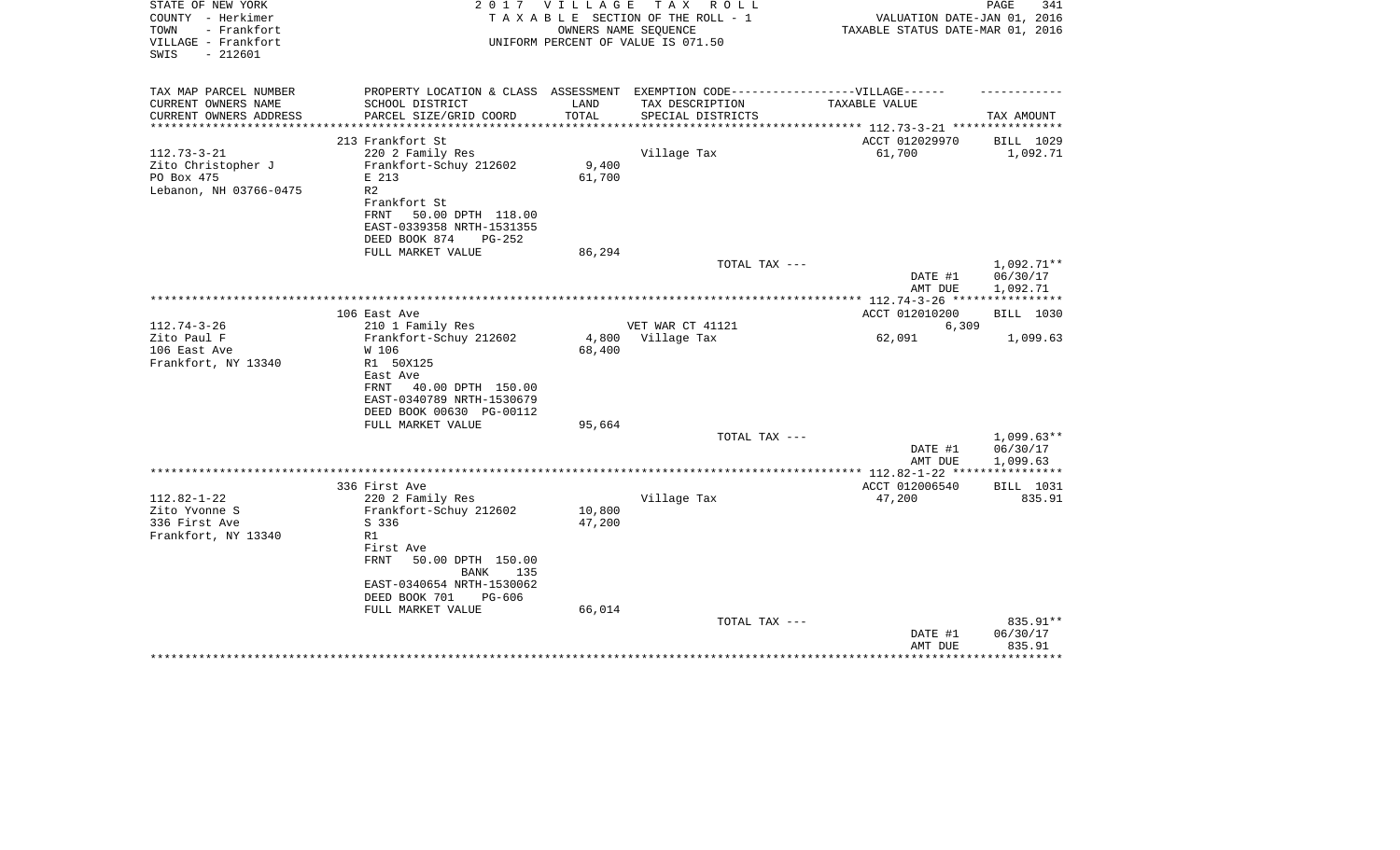| STATE OF NEW YORK   | 2017 VILLAGE TAX ROLL              | 342<br>PAGE                      |
|---------------------|------------------------------------|----------------------------------|
| COUNTY - Herkimer   | TAXABLE SECTION OF THE ROLL - 1    | VALUATION DATE-JAN 01, 2016      |
| TOWN<br>- Frankfort |                                    | TAXABLE STATUS DATE-MAR 01, 2016 |
| VILLAGE - Frankfort | UNIFORM PERCENT OF VALUE IS 071.50 | RPS155/V04/L015                  |
| - 212601<br>SWIS    |                                    | CURRENT DATE 5/22/2017           |
|                     |                                    |                                  |

R O L L S U B S E C T I O N - - T O T A L S

| CODE DISTRICT NAME PARCELS               | TOTAL EXTENSION      | EXTENSION            | AD VALOREM | EXEMPT | TAXABLE              | TOTAL                |
|------------------------------------------|----------------------|----------------------|------------|--------|----------------------|----------------------|
|                                          | TYPE                 | VALUE                | VALUE      | AMOUNT | VALUE                | TAX                  |
| OTVIL Other relevy<br>XC991 Water relevy | 4 MOVTAX<br>9 MOVTAX | L,560.00<br>3,368.33 |            |        | 1,560.00<br>3,368.33 | 1,560.00<br>3,368.33 |

### \*\*\* S C H O O L D I S T R I C T S U M M A R Y \*\*\*

| CODE   | DISTRICT NAME                | TOTAL<br>PARCELS | ASSESSED<br>LAND | ASSESSED<br>TOTAL | <b>EXEMPT</b><br>AMOUNT | TOTAL<br>TAXABLE |
|--------|------------------------------|------------------|------------------|-------------------|-------------------------|------------------|
|        |                              |                  |                  |                   | STAR AMOUNT             | STAR TAXABLE     |
|        | Frankfort-Schuyler           | 1031             | 9373,579         | 55873,036         | 336,793                 | 55,536,243       |
| 212602 |                              |                  |                  |                   | 16248,430               | 39,287,813       |
|        | SUB-TOTAL                    | 1031             | 9373,579         | 55873,036         | 336,793                 | 55,536,243       |
|        | $S \cup B - T O T A L(CONT)$ |                  |                  |                   | 16248,430               | 39, 287, 813     |
|        |                              |                  |                  |                   |                         |                  |
|        | TOTAL                        | 1031             | 9373,579         | 55873,036         | 336,793                 | 55,536,243       |
|        | T O T A L (CONT)             |                  |                  |                   | 16248,430               | 39, 287, 813     |

# \*\*\* S Y S T E M C O D E S S U M M A R Y \*\*\*

#### NO SYSTEM EXEMPTIONS AT THIS LEVEL

# \*\*\* E X E M P T I O N S U M M A R Y \*\*\*

|       |                | TOTAL   |         |
|-------|----------------|---------|---------|
| CODE  | DESCRIPTION    | PARCELS | VILLAGE |
|       |                |         |         |
| 41101 | VETFUND CT     |         | 600     |
| 41121 | VET WAR CT     | 42      | 260,535 |
| 41131 | VET COM CT     | 43      | 443,951 |
| 41141 | VET DIS CT     | 21      | 271,073 |
| 41153 | $CW$ 10 $VET/$ |         | 9,808   |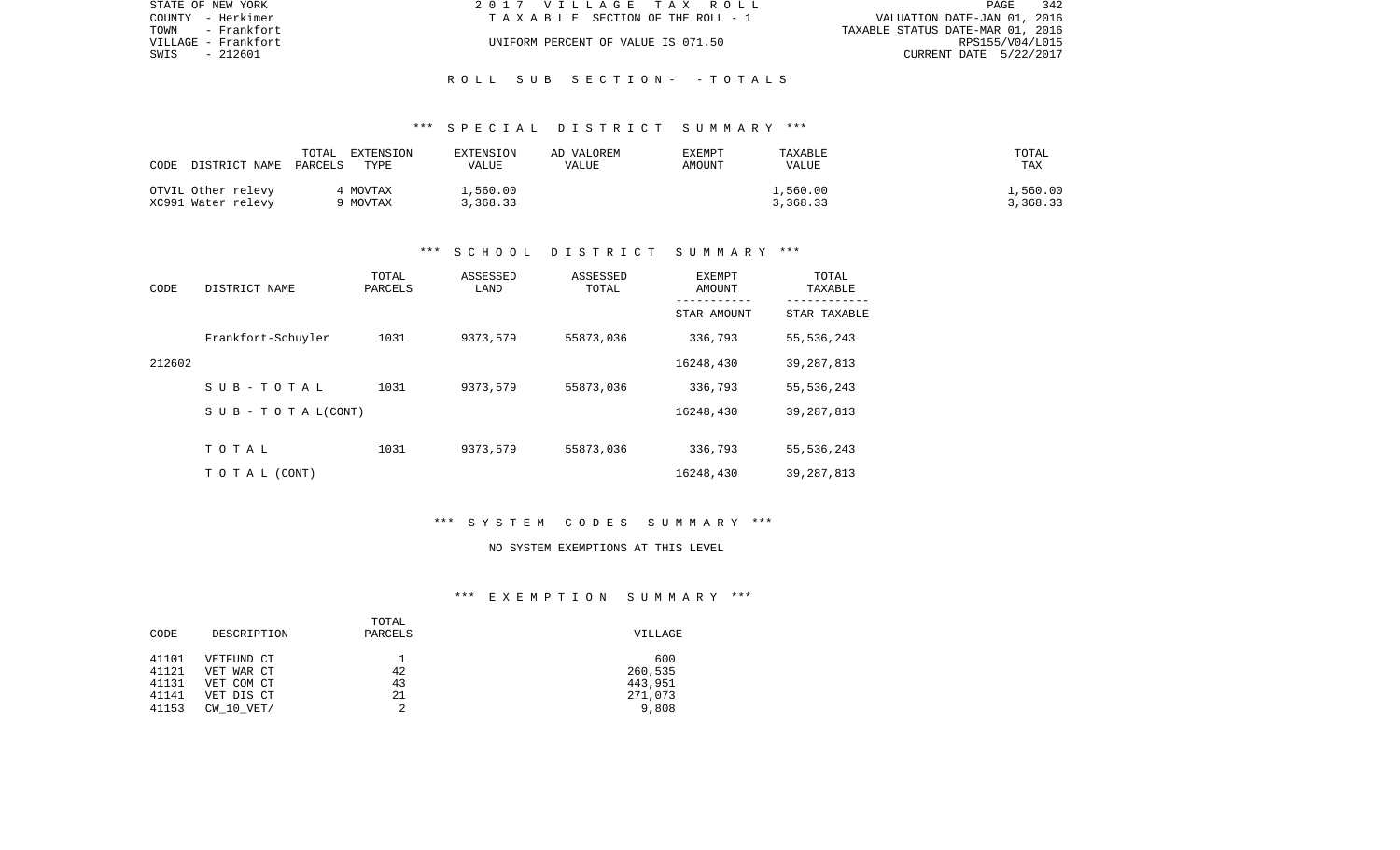| STATE OF NEW YORK   | 2017 VILLAGE TAX ROLL              | 343<br>PAGE                      |
|---------------------|------------------------------------|----------------------------------|
| COUNTY - Herkimer   | TAXABLE SECTION OF THE ROLL - 1    | VALUATION DATE-JAN 01, 2016      |
| TOWN - Frankfort    |                                    | TAXABLE STATUS DATE-MAR 01, 2016 |
| VILLAGE - Frankfort | UNIFORM PERCENT OF VALUE IS 071.50 | RPS155/V04/L015                  |
| SWIS<br>- 212601    |                                    | CURRENT DATE 5/22/2017           |
|                     |                                    |                                  |

# \*\*\* E X E M P T I O N S U M M A R Y \*\*\*

R O L L S U B S E C T I O N - - T O T A L S

| CODE  | DESCRIPTION    | TOTAL<br>PARCELS | VILLAGE  |
|-------|----------------|------------------|----------|
| 41157 | $CW$ 10 $VET/$ | 10               | 49,708   |
| 41173 | CW DISBLD      |                  | 5,700    |
| 41720 | AG MKTS L      |                  | 7,039    |
| 41730 | AG MKTS        | 3                | 20,954   |
| 41800 | AGED-ALL       |                  | 31,950   |
|       | TOTAL          | 125              | 1101,318 |
|       |                |                  |          |

| <b>ROLL</b> |                                           | TOTAL   | ASSESSED | ASSESSED  | <b>EXEMPT</b> | TOTAL        | TOTAL                                |
|-------------|-------------------------------------------|---------|----------|-----------|---------------|--------------|--------------------------------------|
| <b>SEC</b>  | DESCRIPTION                               | PARCELS | LAND     | TOTAL     | <b>AMOUNT</b> | TAXABLE      | TAX                                  |
|             |                                           |         |          |           | STAR AMOUNT   | STAR TAXABLE |                                      |
|             | Village Tax<br>SPEC DIST TAXES<br>TAXABLE | 1,031   | 9373,579 | 55873,036 | 1,101,318     | 54,771,718   | 970,007.64<br>4,928.33<br>974,935.97 |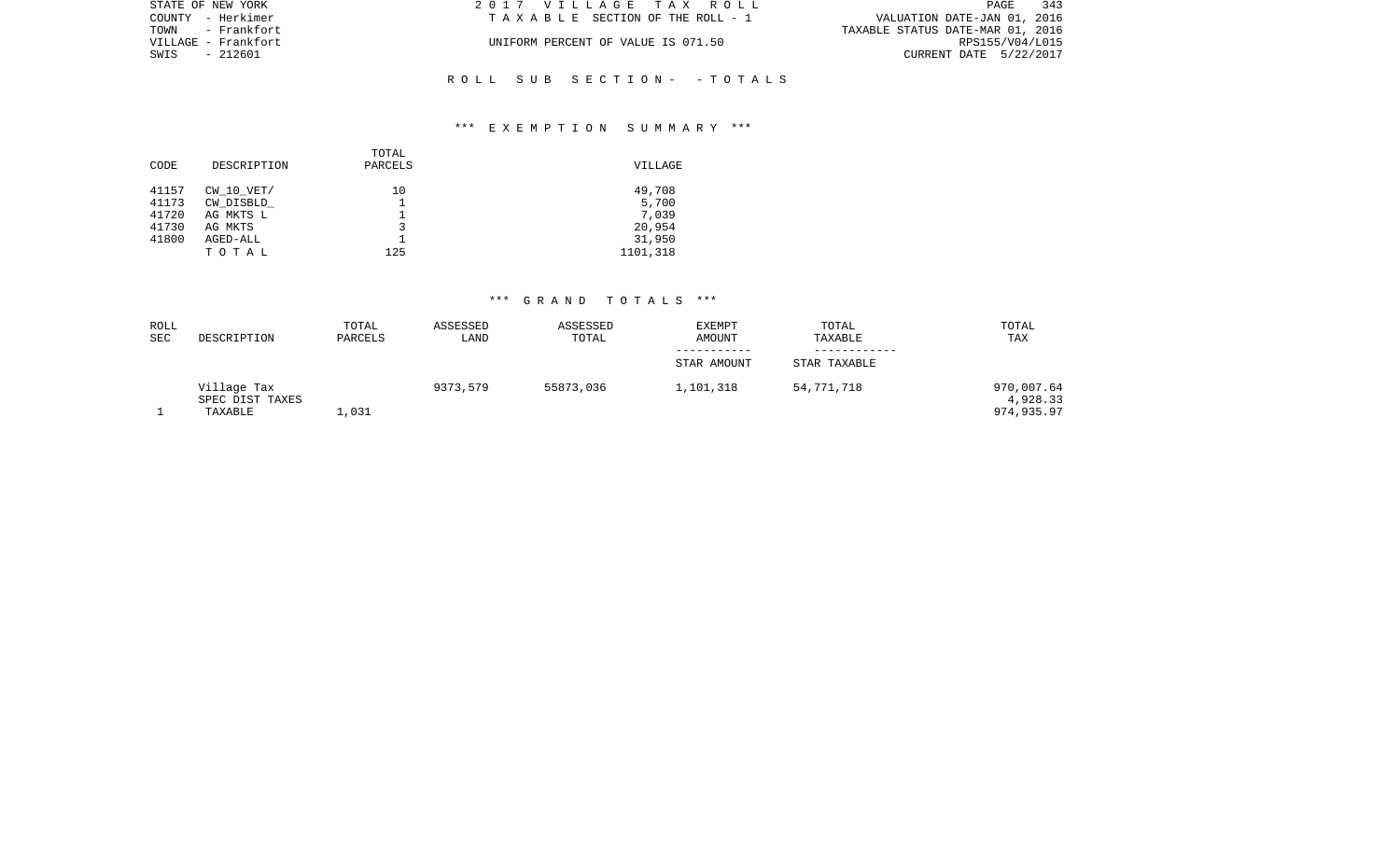| STATE OF NEW YORK   | 2017 VILLAGE TAX ROLL              | 344<br>PAGE                      |
|---------------------|------------------------------------|----------------------------------|
| COUNTY - Herkimer   | TAXABLE SECTION OF THE ROLL - 1    | VALUATION DATE-JAN 01, 2016      |
| TOWN - Frankfort    |                                    | TAXABLE STATUS DATE-MAR 01, 2016 |
| VILLAGE - Frankfort | UNIFORM PERCENT OF VALUE IS 071.50 | RPS155/V04/L015                  |
| SWIS<br>- 212601    |                                    | CURRENT DATE 5/22/2017           |
|                     |                                    |                                  |

### R O L L S E C T I O N T O T A L S

# \*\*\* S P E C I A L D I S T R I C T S U M M A R Y \*\*\*

| CODE<br>DISTRICT NAME                    | TOTAL<br>EXTENSION<br>PARCELS<br>TYPE | <b>EXTENSION</b><br>VALUE | AD VALOREM<br>VALUE | EXEMPT<br>AMOUNT | TAXABLE<br>VALUE     | TOTAL<br>TAX         |
|------------------------------------------|---------------------------------------|---------------------------|---------------------|------------------|----------------------|----------------------|
| OTVIL Other relevy<br>XC991 Water relevy | 4 MOVTAX<br>9 MOVTAX                  | 1,560.00<br>3,368.33      |                     |                  | 1,560.00<br>3,368.33 | L,560.00<br>3,368.33 |

### \*\*\* S C H O O L D I S T R I C T S U M M A R Y \*\*\*

| CODE   | DISTRICT NAME              | TOTAL<br>PARCELS | ASSESSED<br>LAND | ASSESSED<br>TOTAL | EXEMPT<br>AMOUNT<br>----------- | TOTAL<br>TAXABLE |
|--------|----------------------------|------------------|------------------|-------------------|---------------------------------|------------------|
|        |                            |                  |                  |                   | STAR AMOUNT                     | STAR TAXABLE     |
|        | Frankfort-Schuyler         | 1031             | 9373,579         | 55873,036         | 336,793                         | 55,536,243       |
| 212602 |                            |                  |                  |                   | 16248,430                       | 39,287,813       |
|        | $S$ U B - T O T A L        | 1031             | 9373,579         | 55873,036         | 336,793                         | 55,536,243       |
|        | S U B - T O T A $L$ (CONT) |                  |                  |                   | 16248,430                       | 39,287,813       |
|        |                            |                  |                  |                   |                                 |                  |
|        | TOTAL                      | 1031             | 9373,579         | 55873,036         | 336,793                         | 55,536,243       |
|        | TO TAL (CONT)              |                  |                  |                   | 16248,430                       | 39,287,813       |

# \*\*\* S Y S T E M C O D E S S U M M A R Y \*\*\*

#### NO SYSTEM EXEMPTIONS AT THIS LEVEL

# \*\*\* E X E M P T I O N S U M M A R Y \*\*\*

|       |                | TOTAL   |         |
|-------|----------------|---------|---------|
| CODE  | DESCRIPTION    | PARCELS | VILLAGE |
| 41101 | VETFUND CT     |         | 600     |
| 41121 | VET WAR CT     | 42      | 260,535 |
| 41131 | VET COM CT     | 43      | 443,951 |
| 41141 | VET DIS CT     | 21      | 271,073 |
| 41153 | $CW$ 10 $VET/$ | 2       | 9,808   |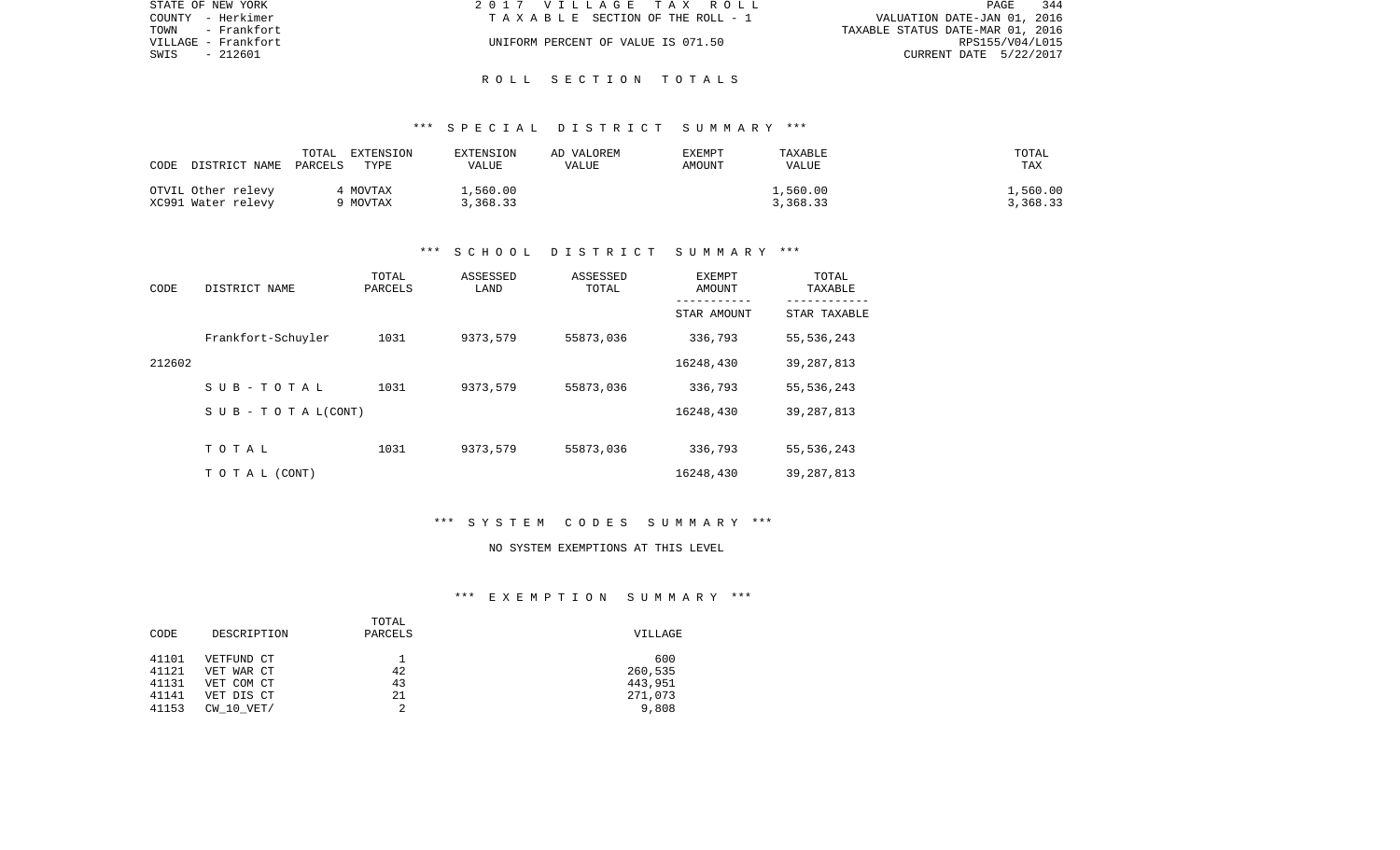| STATE OF NEW YORK   | 2017 VILLAGE TAX ROLL              | 345<br>PAGE                      |
|---------------------|------------------------------------|----------------------------------|
| COUNTY - Herkimer   | TAXABLE SECTION OF THE ROLL - 1    | VALUATION DATE-JAN 01, 2016      |
| TOWN - Frankfort    |                                    | TAXABLE STATUS DATE-MAR 01, 2016 |
| VILLAGE - Frankfort | UNIFORM PERCENT OF VALUE IS 071.50 | RPS155/V04/L015                  |
| SWIS<br>- 212601    |                                    | CURRENT DATE 5/22/2017           |
|                     |                                    |                                  |
|                     | ROLL SECTION TOTALS                |                                  |

# \*\*\* E X E M P T I O N S U M M A R Y \*\*\*

| CODE  | DESCRIPTION    | TOTAL<br>PARCELS | VILLAGE  |
|-------|----------------|------------------|----------|
| 41157 | $CW$ 10 $VET/$ | 10               | 49,708   |
| 41173 | CW DISBLD      |                  | 5,700    |
| 41720 | AG MKTS L      |                  | 7,039    |
| 41730 | AG MKTS        | 3                | 20,954   |
| 41800 | AGED-ALL       |                  | 31,950   |
|       | TOTAL          | 125              | 1101,318 |
|       |                |                  |          |

| <b>ROLL</b> |                                           | TOTAL   | ASSESSED | ASSESSED  | <b>EXEMPT</b> | TOTAL        | TOTAL                                |
|-------------|-------------------------------------------|---------|----------|-----------|---------------|--------------|--------------------------------------|
| <b>SEC</b>  | DESCRIPTION                               | PARCELS | LAND     | TOTAL     | <b>AMOUNT</b> | TAXABLE      | TAX                                  |
|             |                                           |         |          |           | STAR AMOUNT   | STAR TAXABLE |                                      |
|             | Village Tax<br>SPEC DIST TAXES<br>TAXABLE | 1,031   | 9373,579 | 55873,036 | 1,101,318     | 54,771,718   | 970,007.64<br>4,928.33<br>974,935.97 |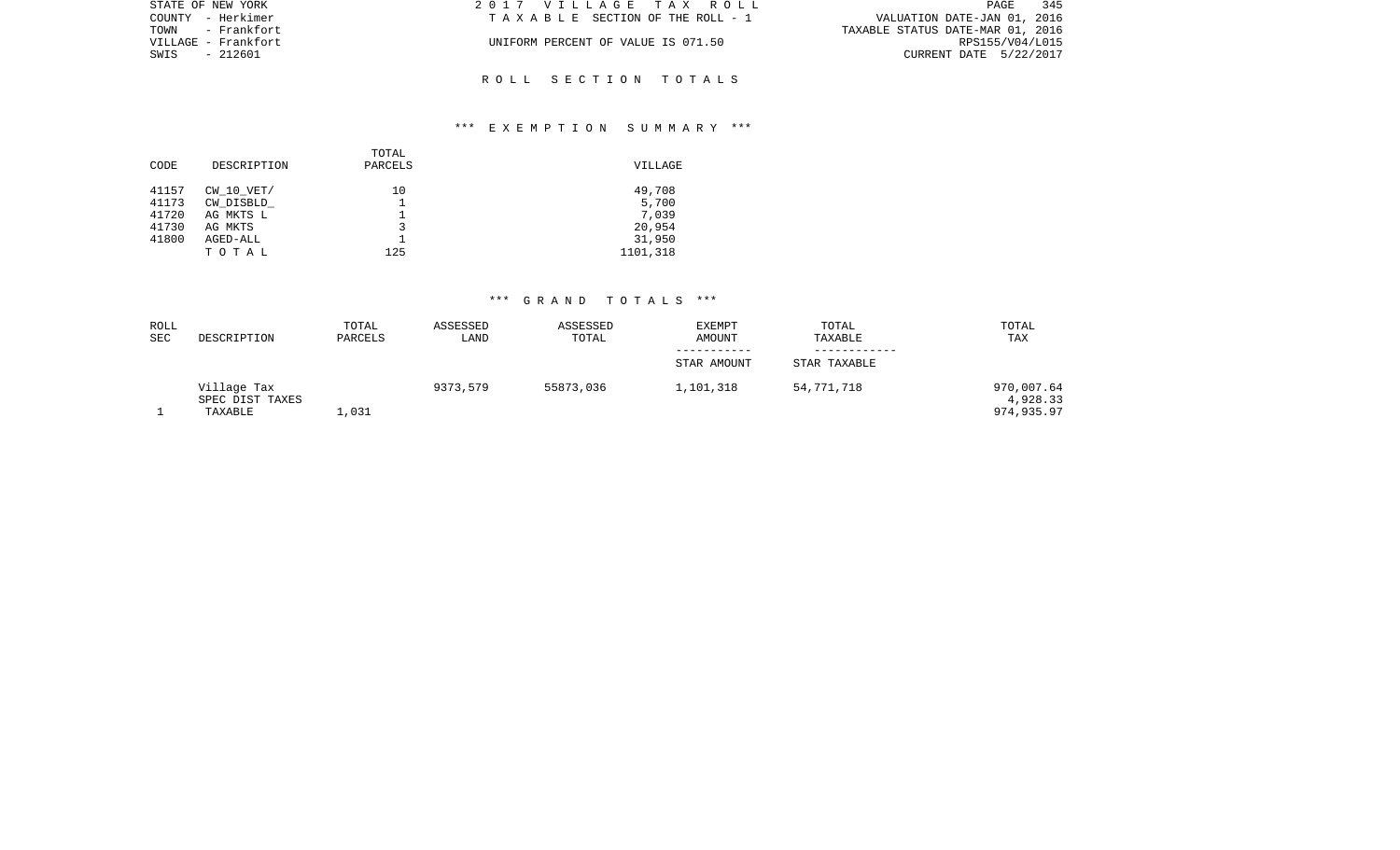| STATE OF NEW YORK<br>COUNTY - Herkimer<br>TOWN<br>- Frankfort<br>VILLAGE - Frankfort<br>$-212601$<br>SWIS |                                      | 2017 VILLAGE TAX<br>OWNERS NAME SEQUENCE | R O L L<br>SPECIAL FRANCHISE SECTION OF THE ROLL - 5<br>UNIFORM PERCENT OF VALUE IS 071.50 | VALUATION DATE-JAN 01, 2016<br>TAXABLE STATUS DATE-MAR 01, 2016 | PAGE<br>346              |
|-----------------------------------------------------------------------------------------------------------|--------------------------------------|------------------------------------------|--------------------------------------------------------------------------------------------|-----------------------------------------------------------------|--------------------------|
| TAX MAP PARCEL NUMBER                                                                                     | PROPERTY LOCATION & CLASS ASSESSMENT |                                          | EXEMPTION CODE-------------------VILLAGE------                                             |                                                                 |                          |
| CURRENT OWNERS NAME                                                                                       | SCHOOL DISTRICT                      | LAND                                     | TAX DESCRIPTION                                                                            | TAXABLE VALUE                                                   |                          |
| CURRENT OWNERS ADDRESS                                                                                    | PARCEL SIZE/GRID COORD               | TOTAL                                    | SPECIAL DISTRICTS                                                                          |                                                                 | TAX AMOUNT               |
|                                                                                                           |                                      |                                          |                                                                                            |                                                                 |                          |
|                                                                                                           |                                      |                                          |                                                                                            | ACCT 012500090                                                  | BILL 1032                |
| $555. - 4 - 1$                                                                                            | 861 Elec & gas                       |                                          | Village Tax                                                                                | 635,691                                                         | 11,258.09                |
| National Grid                                                                                             | Frankfort-Schuy 212602               | 0                                        |                                                                                            |                                                                 |                          |
| Attn: Real Estate Tax Dept B2 Spec Fran                                                                   |                                      | 635,691                                  |                                                                                            |                                                                 |                          |
| 300 Erie Blvd West<br>Syracuse, NY 13202                                                                  | Village<br>DEED BOOK 00000           |                                          |                                                                                            |                                                                 |                          |
|                                                                                                           | FULL MARKET VALUE                    | 889,078                                  |                                                                                            |                                                                 |                          |
|                                                                                                           |                                      |                                          | TOTAL TAX ---                                                                              |                                                                 | 11,258.09**              |
|                                                                                                           |                                      |                                          |                                                                                            | DATE #1                                                         | 06/30/17                 |
|                                                                                                           |                                      |                                          |                                                                                            | AMT DUE                                                         | 11,258.09                |
|                                                                                                           |                                      |                                          |                                                                                            |                                                                 |                          |
|                                                                                                           | village                              |                                          |                                                                                            |                                                                 | BILL 1033                |
| $555. - 3 - 4$                                                                                            | 866 Telephone                        |                                          | Village Tax                                                                                | 31,266                                                          | 553.72                   |
| Northland Networks                                                                                        | Frankfort-Schuy 212602               | $\mathbf 0$                              |                                                                                            |                                                                 |                          |
| 419                                                                                                       | new2014                              | 31,266                                   |                                                                                            |                                                                 |                          |
| Holland Patent, NY 13354                                                                                  | FULL MARKET VALUE                    | 43,729                                   |                                                                                            |                                                                 |                          |
|                                                                                                           |                                      |                                          | TOTAL TAX ---                                                                              |                                                                 | 553.72**                 |
|                                                                                                           |                                      |                                          |                                                                                            | DATE #1                                                         | 06/30/17                 |
|                                                                                                           |                                      |                                          |                                                                                            | AMT DUE                                                         | 553.72                   |
|                                                                                                           |                                      |                                          |                                                                                            |                                                                 |                          |
| $555. - 6 - 1$                                                                                            | 869 Television                       |                                          | Village Tax                                                                                | ACCT 012500030<br>51,879                                        | BILL 1034<br>918.78      |
| Time Warner Cable                                                                                         | Frankfort-Schuy 212602               | $\mathbf 0$                              |                                                                                            |                                                                 |                          |
| Attn: Time Warner Cable Tax Dp Spec Fran                                                                  |                                      | 51,879                                   |                                                                                            |                                                                 |                          |
| PO Box 7467                                                                                               | Village                              |                                          |                                                                                            |                                                                 |                          |
| Charlotte, NC 28241-7467                                                                                  | east region                          |                                          |                                                                                            |                                                                 |                          |
|                                                                                                           | DEED BOOK 00000                      |                                          |                                                                                            |                                                                 |                          |
|                                                                                                           | FULL MARKET VALUE                    | 72,558                                   |                                                                                            |                                                                 |                          |
|                                                                                                           |                                      |                                          | TOTAL TAX ---                                                                              |                                                                 | 918.78**                 |
|                                                                                                           |                                      |                                          |                                                                                            | DATE #1                                                         | 06/30/17                 |
|                                                                                                           |                                      |                                          |                                                                                            | AMT DUE                                                         | 918.78                   |
|                                                                                                           |                                      |                                          |                                                                                            |                                                                 |                          |
|                                                                                                           |                                      |                                          |                                                                                            | ACCT 012500060                                                  | BILL 1035                |
| $555 - 3 - 1$                                                                                             | 866 Telephone                        |                                          | Village Tax                                                                                | 139,284                                                         | 2,466.72                 |
| Verizon New York Inc                                                                                      | Frankfort-Schuy 212602               | $\Omega$                                 |                                                                                            |                                                                 |                          |
| $C/O$ Duff & Phelps                                                                                       | Spec Fran                            | 139,284                                  |                                                                                            |                                                                 |                          |
| PO Box 2749                                                                                               | Village                              |                                          |                                                                                            |                                                                 |                          |
| Addison, TX 75001                                                                                         | DEED BOOK 00000                      |                                          |                                                                                            |                                                                 |                          |
|                                                                                                           | FULL MARKET VALUE                    | 194,803                                  |                                                                                            |                                                                 |                          |
|                                                                                                           |                                      |                                          | TOTAL TAX ---                                                                              | DATE #1                                                         | $2,466.72**$<br>06/30/17 |
|                                                                                                           |                                      |                                          |                                                                                            | AMT DUE                                                         | 2,466.72                 |
|                                                                                                           |                                      |                                          |                                                                                            |                                                                 |                          |
|                                                                                                           |                                      |                                          |                                                                                            |                                                                 |                          |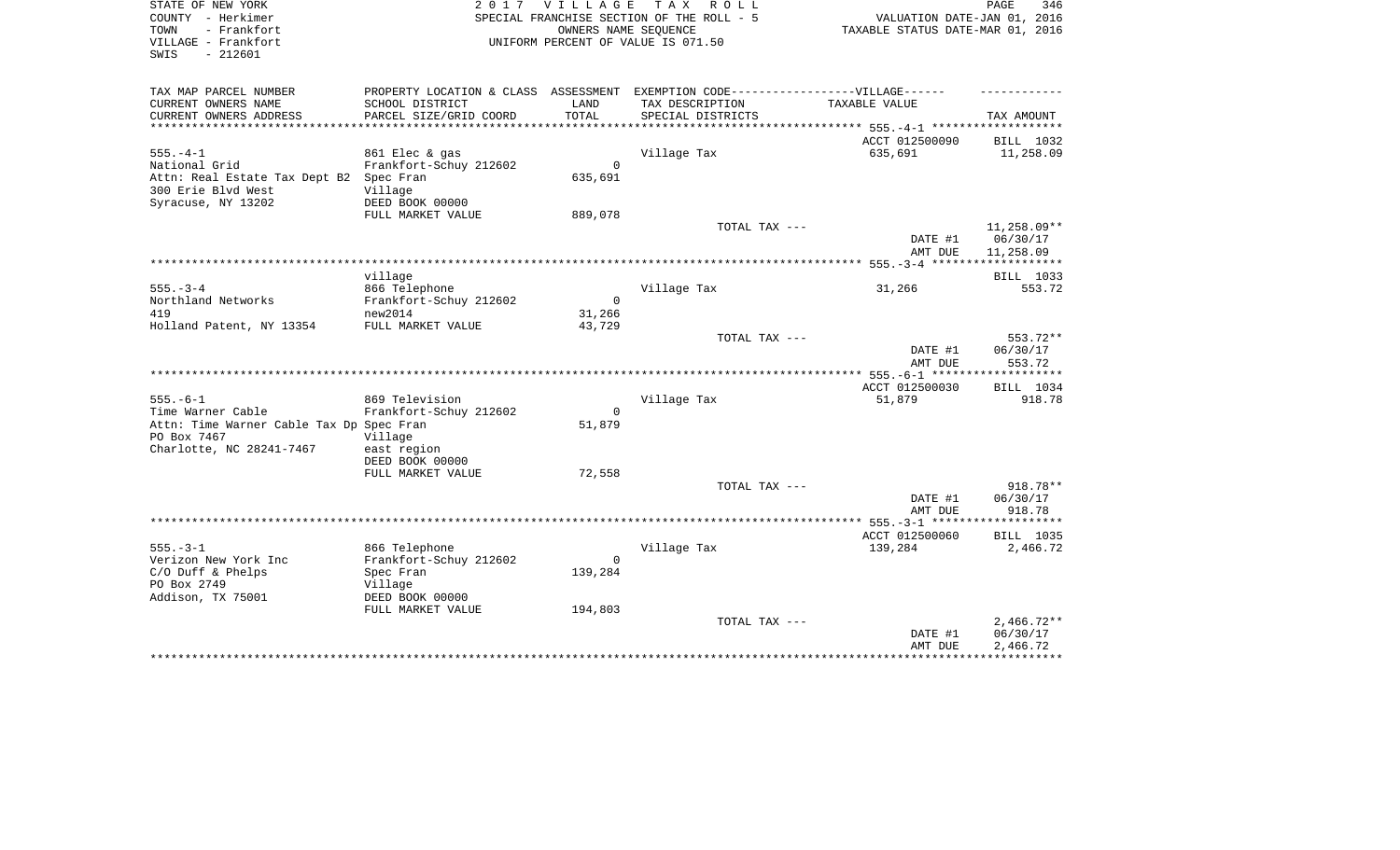| STATE OF NEW YORK   | 2017 VILLAGE TAX ROLL                     | 347<br>PAGE                      |
|---------------------|-------------------------------------------|----------------------------------|
| COUNTY - Herkimer   | SPECIAL FRANCHISE SECTION OF THE ROLL - 5 | VALUATION DATE-JAN 01, 2016      |
| TOWN - Frankfort    |                                           | TAXABLE STATUS DATE-MAR 01, 2016 |
| VILLAGE – Frankfort |                                           | RPS155/V04/L015                  |
| SWIS<br>- 212601    |                                           | CURRENT DATE 5/22/2017           |
|                     |                                           |                                  |
|                     | ROLL SUB SECTION- -TOTALS                 |                                  |

|      |                            | -----<br>◡∸⊷ | $\Box$<br>'N Y<br>L ON |                   | $\mathbf{r}$<br>שמעל | $\sim$ 4 B L $_{\rm H}$ | "UTAL   |
|------|----------------------------|--------------|------------------------|-------------------|----------------------|-------------------------|---------|
| CODE | <b>ART</b><br>. .<br>NAME. | UARCTT ⊂     | <b>TVDL</b>            | . <b></b><br>ALUI | .OUN"                | ALUF                    | $- - -$ |

# NO SPECIAL DISTRICTS AT THIS LEVEL

### \*\*\* S C H O O L D I S T R I C T S U M M A R Y \*\*\*

| CODE   | DISTRICT NAME                    | TOTAL<br>PARCELS | ASSESSED<br>LAND | ASSESSED<br>TOTAL | <b>EXEMPT</b><br>AMOUNT | TOTAL<br>TAXABLE |
|--------|----------------------------------|------------------|------------------|-------------------|-------------------------|------------------|
|        |                                  |                  |                  |                   | STAR AMOUNT             | STAR TAXABLE     |
|        | Frankfort-Schuyler               | 4                |                  | 858,120           |                         | 858,120          |
| 212602 |                                  |                  |                  |                   |                         | 858,120          |
|        | SUB-TOTAL                        | 4                |                  | 858,120           |                         | 858,120          |
|        | $S \cup B - T \cup T A L (CONT)$ |                  |                  |                   |                         | 858,120          |
|        |                                  |                  |                  |                   |                         |                  |
|        | TOTAL                            | 4                |                  | 858,120           |                         | 858,120          |
|        | TO TAL (CONT)                    |                  |                  |                   |                         | 858,120          |

\*\*\* S Y S T E M C O D E S S U M M A R Y \*\*\*

#### NO SYSTEM EXEMPTIONS AT THIS LEVEL

\*\*\* E X E M P T I O N S U M M A R Y \*\*\*

NO EXEMPTIONS AT THIS LEVEL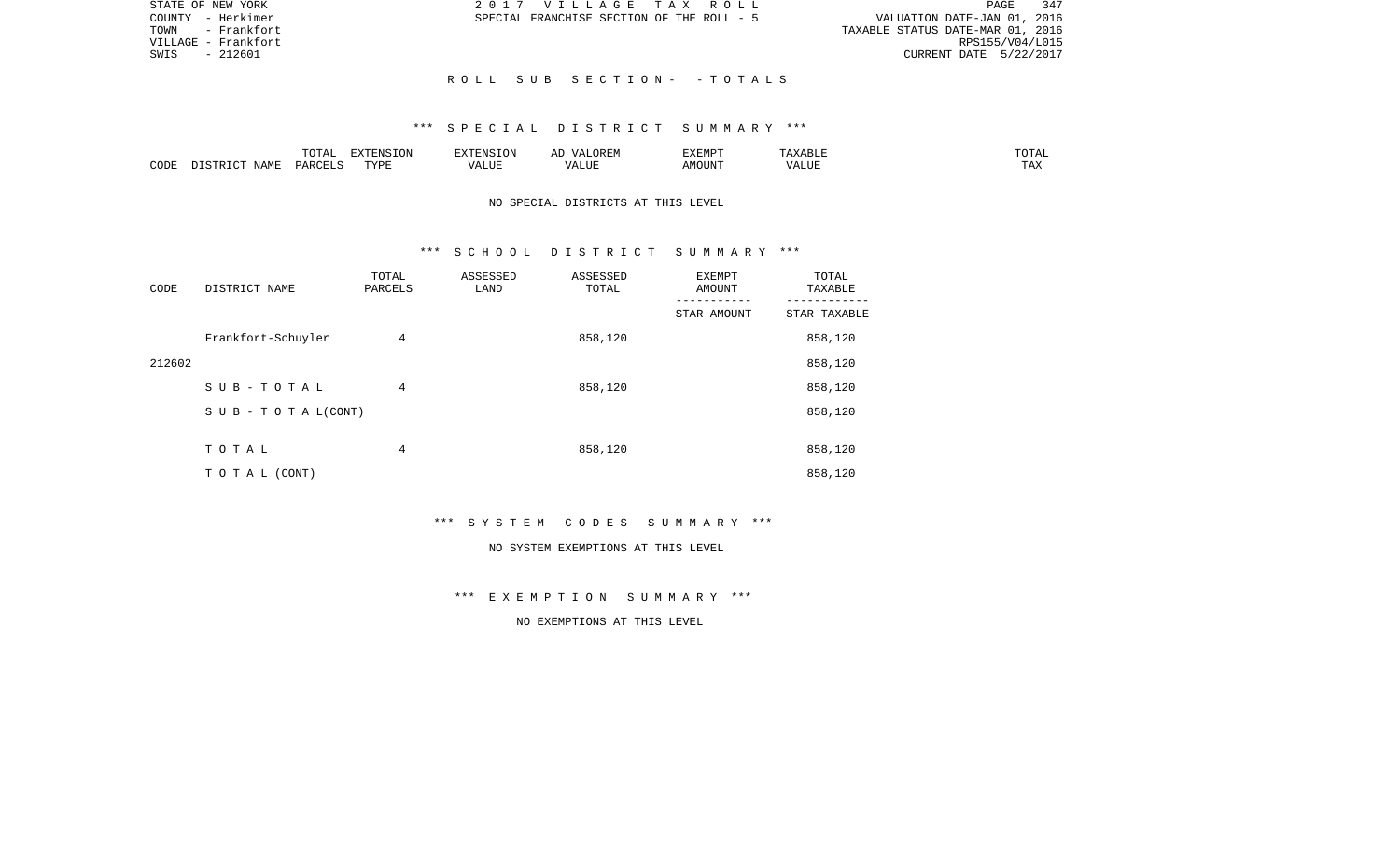| STATE OF NEW YORK   | 2017 VILLAGE TAX ROLL                     | 348<br>PAGE                      |
|---------------------|-------------------------------------------|----------------------------------|
| COUNTY - Herkimer   | SPECIAL FRANCHISE SECTION OF THE ROLL - 5 | VALUATION DATE-JAN 01, 2016      |
| - Frankfort<br>TOWN |                                           | TAXABLE STATUS DATE-MAR 01, 2016 |
| VILLAGE - Frankfort |                                           | RPS155/V04/L015                  |
| - 212601<br>SWIS    |                                           | CURRENT DATE 5/22/2017           |
|                     |                                           |                                  |
|                     | ROLL SUB SECTION- -TOTALS                 |                                  |
|                     |                                           |                                  |

| ROLL<br>SEC | DESCRIPTION                    | TOTAL<br>PARCELS | ASSESSED<br>LAND | ASSESSED<br>TOTAL | EXEMPT<br>AMOUNT | TOTAL<br>TAXABLE | TOTAL<br>TAX |
|-------------|--------------------------------|------------------|------------------|-------------------|------------------|------------------|--------------|
|             |                                |                  |                  |                   | STAR AMOUNT      | STAR TAXABLE     |              |
|             | Village Tax<br>SPEC DIST TAXES |                  |                  | 858,120           |                  | 858,120          | 15,197.31    |
|             | SPECIAL FRANCHISE              |                  |                  |                   |                  |                  | 15, 197. 31  |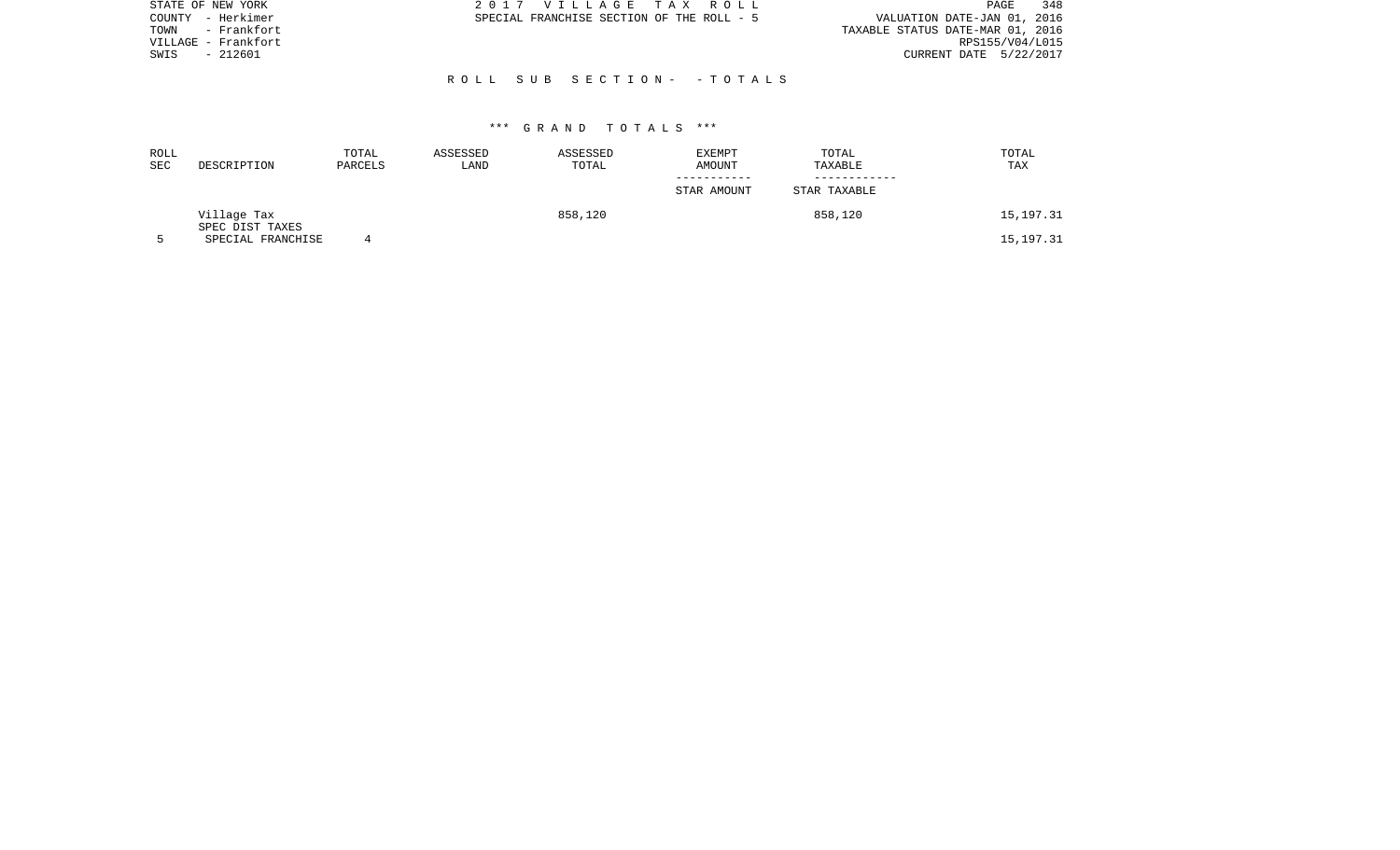| STATE OF NEW YORK   | 2017 VILLAGE TAX ROLL                     | 349<br>PAGE                      |
|---------------------|-------------------------------------------|----------------------------------|
| COUNTY - Herkimer   | SPECIAL FRANCHISE SECTION OF THE ROLL - 5 | VALUATION DATE-JAN 01, 2016      |
| TOWN - Frankfort    |                                           | TAXABLE STATUS DATE-MAR 01, 2016 |
| VILLAGE – Frankfort |                                           | RPS155/V04/L015                  |
| SWIS - 212601       |                                           | CURRENT DATE 5/22/2017           |
|                     |                                           |                                  |
|                     | ROLL SECTION TOTALS                       |                                  |

|      |             | $T$ $\cap$ $T$ $\cap$ $\cap$ $\cap$<br>$\cdots$<br>. U 1 1 1 1 | <b>ELVELENTO TONT</b> |      | : רר<br>$\sqrt{4}$<br>JREM | <b>F.X F.M D T</b><br>. |       | 50.55<br>---        |
|------|-------------|----------------------------------------------------------------|-----------------------|------|----------------------------|-------------------------|-------|---------------------|
| CODE | <b>JAME</b> | DARCELS                                                        | TVDL<br>.             | ALUE | $\sqrt{ }$<br>LUP          | AMOUN".                 | 'ALUE | $m \times n$<br>⊥⊷∠ |

# NO SPECIAL DISTRICTS AT THIS LEVEL

#### \*\*\* S C H O O L D I S T R I C T S U M M A R Y \*\*\*

| CODE   | DISTRICT NAME              | TOTAL<br>PARCELS | ASSESSED<br>LAND | ASSESSED<br>TOTAL | <b>EXEMPT</b><br>AMOUNT | TOTAL<br>TAXABLE |
|--------|----------------------------|------------------|------------------|-------------------|-------------------------|------------------|
|        |                            |                  |                  |                   | STAR AMOUNT             | STAR TAXABLE     |
|        | Frankfort-Schuyler         | 4                |                  | 858,120           |                         | 858,120          |
| 212602 |                            |                  |                  |                   |                         | 858,120          |
|        | SUB-TOTAL                  | 4                |                  | 858,120           |                         | 858,120          |
|        | S U B - T O T A $L$ (CONT) |                  |                  |                   |                         | 858,120          |
|        |                            |                  |                  |                   |                         |                  |
|        | TOTAL                      | 4                |                  | 858,120           |                         | 858,120          |
|        | TO TAL (CONT)              |                  |                  |                   |                         | 858,120          |

\*\*\* S Y S T E M C O D E S S U M M A R Y \*\*\*

#### NO SYSTEM EXEMPTIONS AT THIS LEVEL

\*\*\* E X E M P T I O N S U M M A R Y \*\*\*

NO EXEMPTIONS AT THIS LEVEL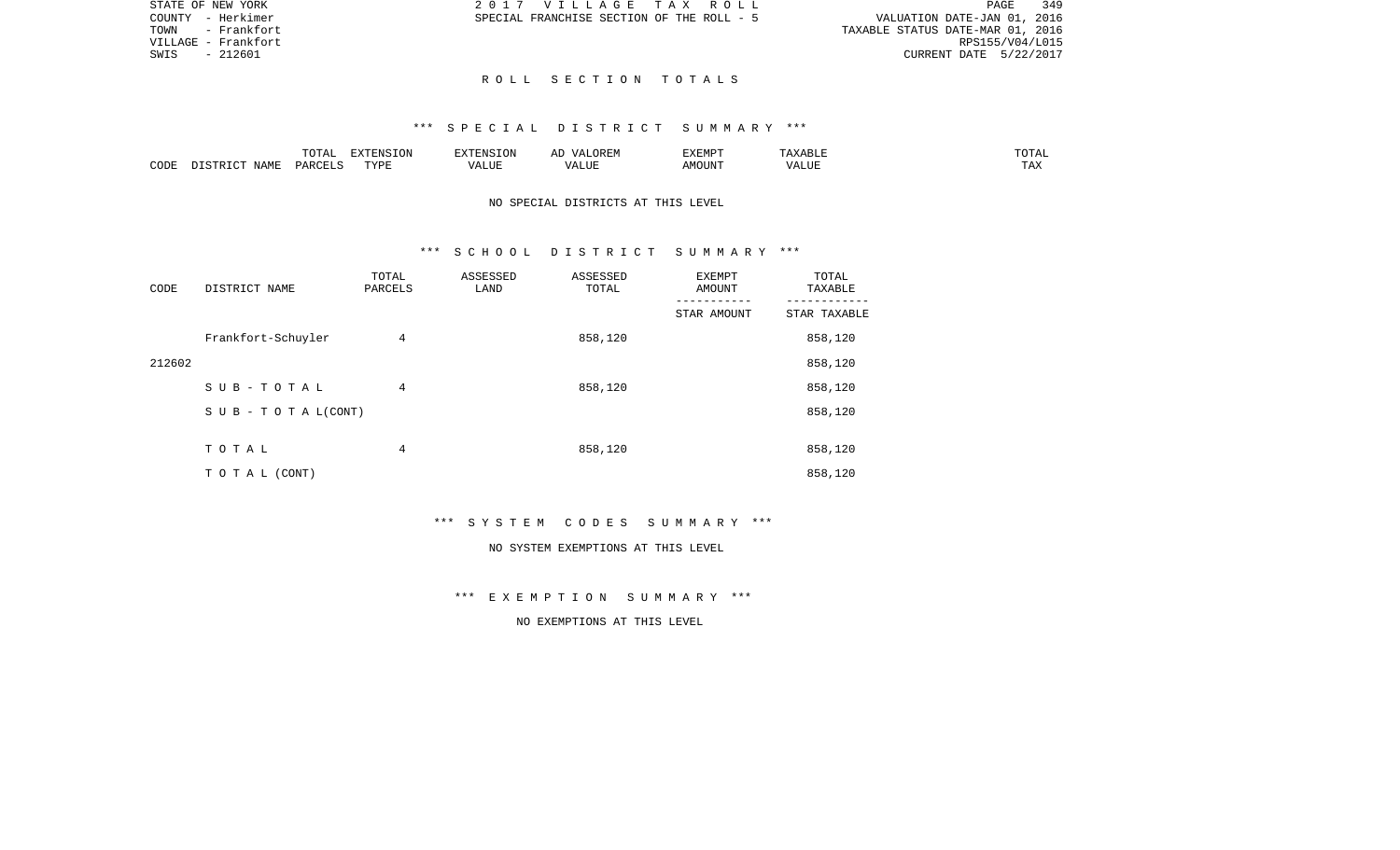| STATE OF NEW YORK   | 2017 VILLAGE TAX ROLL                     |  |                                  | PAGE | 350 |
|---------------------|-------------------------------------------|--|----------------------------------|------|-----|
| COUNTY - Herkimer   | SPECIAL FRANCHISE SECTION OF THE ROLL - 5 |  | VALUATION DATE-JAN 01, 2016      |      |     |
| - Frankfort<br>TOWN |                                           |  | TAXABLE STATUS DATE-MAR 01, 2016 |      |     |
| VILLAGE - Frankfort |                                           |  | RPS155/V04/L015                  |      |     |
| $-212601$<br>SWIS   |                                           |  | CURRENT DATE 5/22/2017           |      |     |
|                     |                                           |  |                                  |      |     |
|                     | ROLL SECTION TOTALS                       |  |                                  |      |     |

| ROLL<br>SEC | DESCRIPTION                    | TOTAL<br>PARCELS | ASSESSED<br>LAND | ASSESSED<br>TOTAL | EXEMPT<br>AMOUNT | TOTAL<br>TAXABLE | TOTAL<br>TAX |
|-------------|--------------------------------|------------------|------------------|-------------------|------------------|------------------|--------------|
|             |                                |                  |                  |                   | STAR AMOUNT      | STAR TAXABLE     |              |
|             | Village Tax<br>SPEC DIST TAXES |                  |                  | 858,120           |                  | 858,120          | 15,197.31    |
|             | SPECIAL FRANCHISE              |                  |                  |                   |                  |                  | 15, 197. 31  |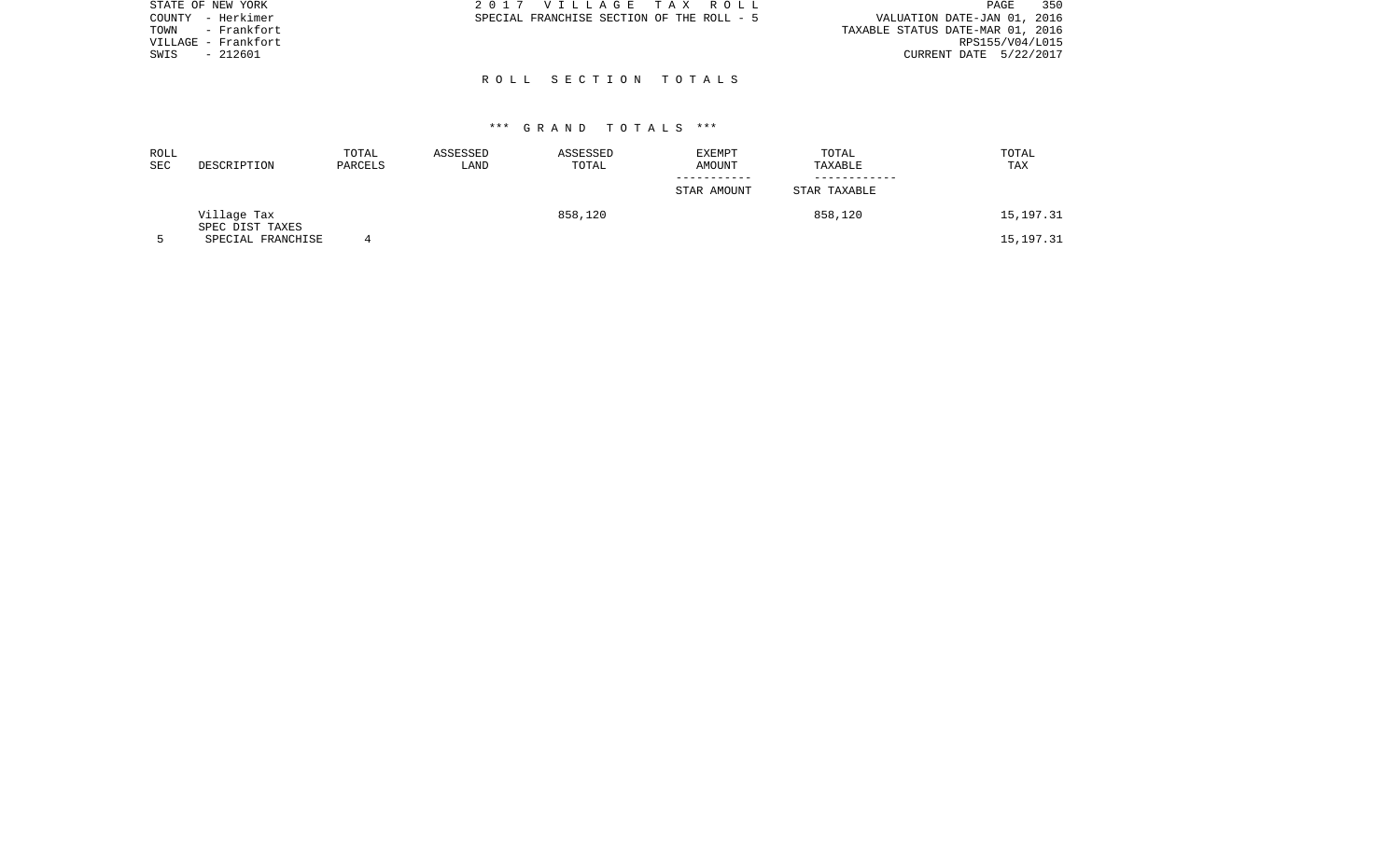| STATE OF NEW YORK<br>COUNTY - Herkimer<br>- Frankfort<br>TOWN<br>VILLAGE - Frankfort<br>$-212601$<br>SWIS            |                                                                                                                                                     | 2017 VILLAGE<br>OWNERS NAME SEQUENCE | T A X<br>R O L L<br>UTILITY & R.R. SECTION OF THE ROLL - 6<br>UNIFORM PERCENT OF VALUE IS 071.50 | VALUATION DATE-JAN 01, 2016<br>TAXABLE STATUS DATE-MAR 01, 2016 | PAGE<br>351                        |
|----------------------------------------------------------------------------------------------------------------------|-----------------------------------------------------------------------------------------------------------------------------------------------------|--------------------------------------|--------------------------------------------------------------------------------------------------|-----------------------------------------------------------------|------------------------------------|
| TAX MAP PARCEL NUMBER<br>CURRENT OWNERS NAME                                                                         | PROPERTY LOCATION & CLASS ASSESSMENT EXEMPTION CODE----------------VILLAGE------<br>SCHOOL DISTRICT                                                 | LAND                                 | TAX DESCRIPTION                                                                                  | TAXABLE VALUE                                                   |                                    |
| CURRENT OWNERS ADDRESS<br>**********************                                                                     | PARCEL SIZE/GRID COORD<br>***********************                                                                                                   | TOTAL<br>****************            | SPECIAL DISTRICTS                                                                                |                                                                 | TAX AMOUNT                         |
|                                                                                                                      | Outside Plant                                                                                                                                       |                                      |                                                                                                  |                                                                 | BILL 1036                          |
| 626.001-9999-601.700-1881<br>AT&T Communications Of NY<br>Property Tax Dept<br>PO Box 7207<br>Bedminister, NJ 07921  | 836 Telecom. eq.<br>Frankfort-Schuy 212602<br>Outside Plant<br>Location No 888888<br>Poles Wires Cables 5-1/6-                                      | $\Omega$<br>69,700                   | Village Tax                                                                                      | 69,700                                                          | 1,234.39                           |
|                                                                                                                      | FULL MARKET VALUE                                                                                                                                   | 97,483                               |                                                                                                  |                                                                 |                                    |
|                                                                                                                      |                                                                                                                                                     |                                      | TOTAL TAX ---                                                                                    | DATE #1                                                         | 1,234.39**<br>06/30/17             |
|                                                                                                                      |                                                                                                                                                     |                                      |                                                                                                  | AMT DUE                                                         | 1,234.39                           |
|                                                                                                                      |                                                                                                                                                     |                                      |                                                                                                  | ACCT 012300090                                                  | ***********<br><b>BILL 1037</b>    |
| $112.74 - 1 - 64$<br>National Grid                                                                                   | 872 Elec-Substation<br>Frankfort-Schuy 212602                                                                                                       | 12,600                               | Village Tax                                                                                      | 147,246                                                         | 2,607.73                           |
| Attn: Real Estate Tax Dept B2 Frankfort Sub<br>300 Erie Blvd West<br>Syracuse, NY 13202                              | 813677/Frankfort Substati<br>William St<br>ACRES<br>3.52 BANK<br>984<br>EAST-0342315 NRTH-1532510                                                   | 147,246                              |                                                                                                  |                                                                 |                                    |
|                                                                                                                      | DEED BOOK 00000<br>FULL MARKET VALUE                                                                                                                | 205,938                              |                                                                                                  |                                                                 |                                    |
|                                                                                                                      |                                                                                                                                                     |                                      | TOTAL TAX ---                                                                                    | DATE #1                                                         | $2,607.73**$<br>06/30/17           |
|                                                                                                                      |                                                                                                                                                     |                                      |                                                                                                  | AMT DUE                                                         | 2,607.73                           |
|                                                                                                                      |                                                                                                                                                     |                                      |                                                                                                  | ACCT 012300125                                                  | BILL 1038                          |
| 626.001-9999-132.350-1001<br>National Grid                                                                           | 882 Elec Trans Imp<br>Frankfort-Schuy 212602                                                                                                        | $\mathbf 0$                          | Village Tax                                                                                      | 59,382                                                          | 1,051.66                           |
| Attn: Real Estate Tax Dept<br>300 Erie Blvd West<br>Syracuse, NY 13202                                               | William St/813677<br>Frankfort Sub Station<br>T-185 Schuyler-Ilion # 21<br>DEED BOOK 00000                                                          | 59,382                               |                                                                                                  |                                                                 |                                    |
|                                                                                                                      | FULL MARKET VALUE                                                                                                                                   | 83,052                               |                                                                                                  |                                                                 |                                    |
|                                                                                                                      |                                                                                                                                                     |                                      | TOTAL TAX ---                                                                                    | DATE #1<br>AMT DUE                                              | 1,051.66**<br>06/30/17<br>1,051.66 |
|                                                                                                                      | Elec Trans                                                                                                                                          |                                      | ***********************                                                                          | *** 626.001-9999-132.350-1011***                                | BILL 1039                          |
| 626.001-9999-132.350-1011<br>National Grid<br>Attn: Real Estate Tax Dept<br>300 Erie Blvd West<br>Syracuse, NY 13202 | 882 Elec Trans Imp<br>Frankfort-Schuy 212602<br>Trans Fac/812346&812348<br>Electric/Frankfort Tap<br>T-185B Schuyler-Ilion #21<br>FULL MARKET VALUE | $\mathbf 0$<br>8,170<br>11,427       | Village Tax                                                                                      | 8,170                                                           | 144.69                             |
|                                                                                                                      |                                                                                                                                                     |                                      | TOTAL TAX ---                                                                                    | DATE #1<br>AMT DUE                                              | 144.69**<br>06/30/17<br>144.69     |
|                                                                                                                      |                                                                                                                                                     |                                      |                                                                                                  |                                                                 | ********                           |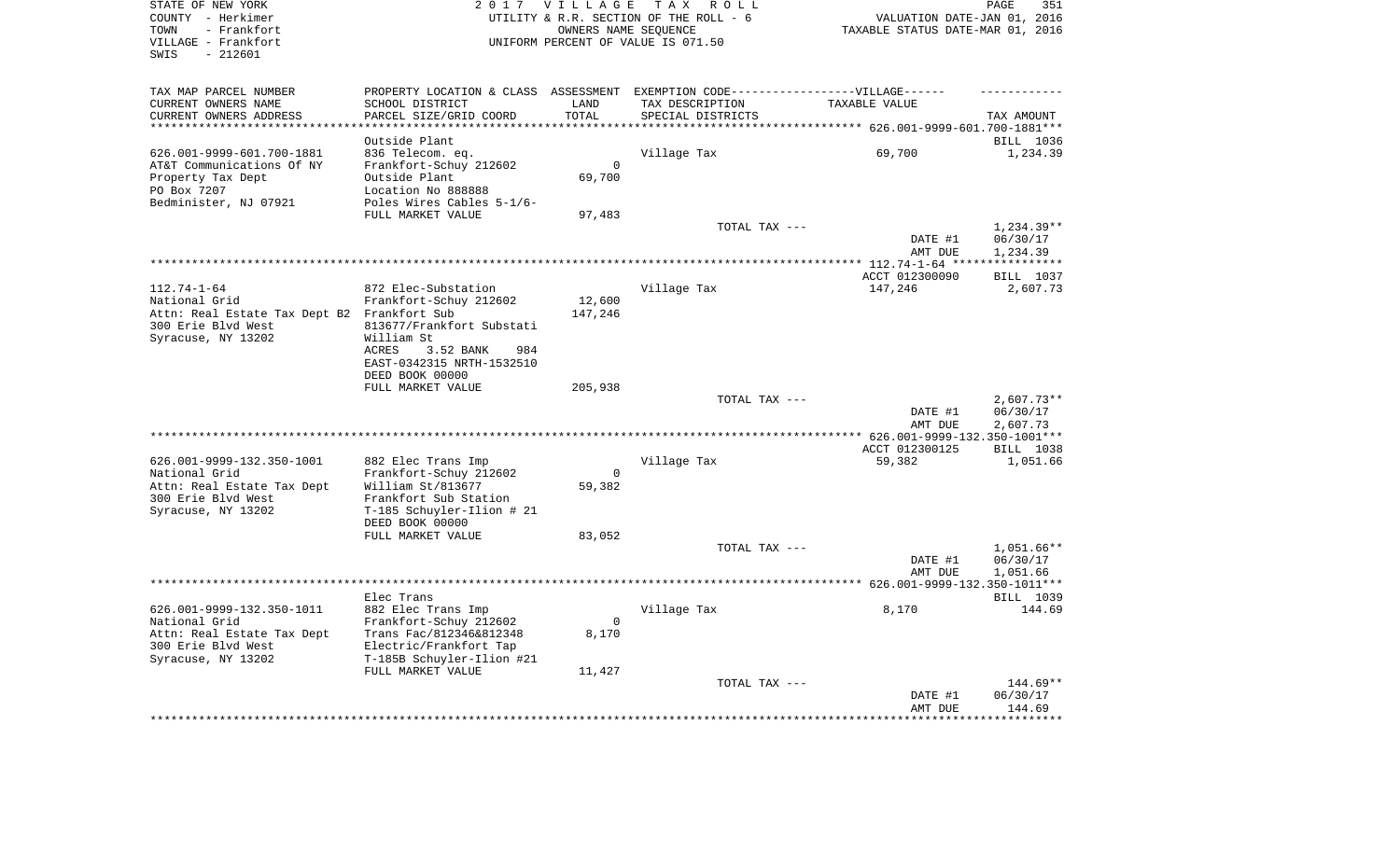| STATE OF NEW YORK<br>COUNTY - Herkimer<br>TOWN<br>- Frankfort<br>VILLAGE - Frankfort<br>SWIS<br>$-212601$ |                                                                                   | 2017 VILLAGE | T A X<br>R O L L<br>UTILITY & R.R. SECTION OF THE ROLL - 6<br>OWNERS NAME SEOUENCE<br>UNIFORM PERCENT OF VALUE IS 071.50 | VALUATION DATE-JAN 01, 2016<br>TAXABLE STATUS DATE-MAR 01, 2016 | PAGE<br>352            |
|-----------------------------------------------------------------------------------------------------------|-----------------------------------------------------------------------------------|--------------|--------------------------------------------------------------------------------------------------------------------------|-----------------------------------------------------------------|------------------------|
| TAX MAP PARCEL NUMBER                                                                                     | PROPERTY LOCATION & CLASS ASSESSMENT EXEMPTION CODE-----------------VILLAGE------ |              |                                                                                                                          |                                                                 |                        |
| CURRENT OWNERS NAME                                                                                       | SCHOOL DISTRICT                                                                   | LAND         | TAX DESCRIPTION                                                                                                          | TAXABLE VALUE                                                   |                        |
| CURRENT OWNERS ADDRESS                                                                                    | PARCEL SIZE/GRID COORD                                                            | TOTAL        | SPECIAL DISTRICTS                                                                                                        |                                                                 | TAX AMOUNT             |
|                                                                                                           |                                                                                   |              |                                                                                                                          | ************************ 626.001-9999-132.350-1881***           |                        |
|                                                                                                           | Outside Plant                                                                     |              |                                                                                                                          | ACCT 012300120                                                  | BILL 1040              |
| 626.001-9999-132.350-1881                                                                                 | 884 Elec Dist Out                                                                 | $\Omega$     | Village Tax                                                                                                              | 23,617                                                          | 418.26                 |
| National Grid<br>Attn: Real Estate Tax Dept                                                               | Frankfort-Schuy 212602<br>Outside Plant                                           | 23,617       |                                                                                                                          |                                                                 |                        |
| 300 Erie Blvd W                                                                                           | Electric Distribution                                                             |              |                                                                                                                          |                                                                 |                        |
| Syracuse, NY 13202                                                                                        | Poles Wires Cables                                                                |              |                                                                                                                          |                                                                 |                        |
|                                                                                                           | DEED BOOK 00000                                                                   |              |                                                                                                                          |                                                                 |                        |
|                                                                                                           | FULL MARKET VALUE                                                                 | 33,031       |                                                                                                                          |                                                                 |                        |
|                                                                                                           |                                                                                   |              | TOTAL TAX ---                                                                                                            | DATE #1                                                         | $418.26**$<br>06/30/17 |
|                                                                                                           |                                                                                   |              |                                                                                                                          | AMT DUE                                                         | 418.26                 |
|                                                                                                           |                                                                                   |              |                                                                                                                          |                                                                 |                        |
|                                                                                                           | Gas Dist                                                                          |              |                                                                                                                          |                                                                 | BILL 1041              |
| 626.001-9999-132.350-2881                                                                                 | 885 Gas Outside Pla                                                               |              | Village Tax                                                                                                              | 55,098                                                          | 975.79                 |
| National Grid                                                                                             | Frankfort-Schuy 212602                                                            | $\Omega$     |                                                                                                                          |                                                                 |                        |
| Attn: Real Estate Tax Dept<br>300 Erie Blvd West                                                          | Dist Fac Gas<br>Gas Distribution                                                  | 55,098       |                                                                                                                          |                                                                 |                        |
| Syracuse, NY 13202                                                                                        | Gas Dist Mains                                                                    |              |                                                                                                                          |                                                                 |                        |
|                                                                                                           | ACRES<br>0.01                                                                     |              |                                                                                                                          |                                                                 |                        |
|                                                                                                           | FULL MARKET VALUE                                                                 | 77,060       |                                                                                                                          |                                                                 |                        |
|                                                                                                           |                                                                                   |              | TOTAL TAX ---                                                                                                            |                                                                 | $975.79**$             |
|                                                                                                           |                                                                                   |              |                                                                                                                          | DATE #1                                                         | 06/30/17               |
|                                                                                                           |                                                                                   |              |                                                                                                                          | AMT DUE                                                         | 975.79                 |
|                                                                                                           | Outside Plant                                                                     |              |                                                                                                                          | ACCT 012300030                                                  | BILL 1042              |
| 626.001-0000-631.900-1881                                                                                 | 836 Telecom. eq.                                                                  |              | Mass Telec 47100                                                                                                         | 2,413                                                           |                        |
| Verizon New York Inc                                                                                      | Frankfort-Schuy 212602                                                            |              | 0 Village Tax                                                                                                            | 28,403                                                          | 503.02                 |
| $C/O$ Duff & Phelps                                                                                       | apportion 100                                                                     | 30,816       |                                                                                                                          |                                                                 |                        |
| PO Box 2749                                                                                               | Conduits-Outside Plant                                                            |              |                                                                                                                          |                                                                 |                        |
| Addison, TX 75001                                                                                         | Poles Wires Cables<br>DEED BOOK 00000                                             |              |                                                                                                                          |                                                                 |                        |
|                                                                                                           | FULL MARKET VALUE                                                                 | 43,099       |                                                                                                                          |                                                                 |                        |
|                                                                                                           |                                                                                   |              | TOTAL TAX ---                                                                                                            |                                                                 | $503.02**$             |
|                                                                                                           |                                                                                   |              |                                                                                                                          | DATE #1                                                         | 06/30/17               |
|                                                                                                           |                                                                                   |              |                                                                                                                          | AMT DUE                                                         | 503.02                 |
|                                                                                                           |                                                                                   |              |                                                                                                                          |                                                                 |                        |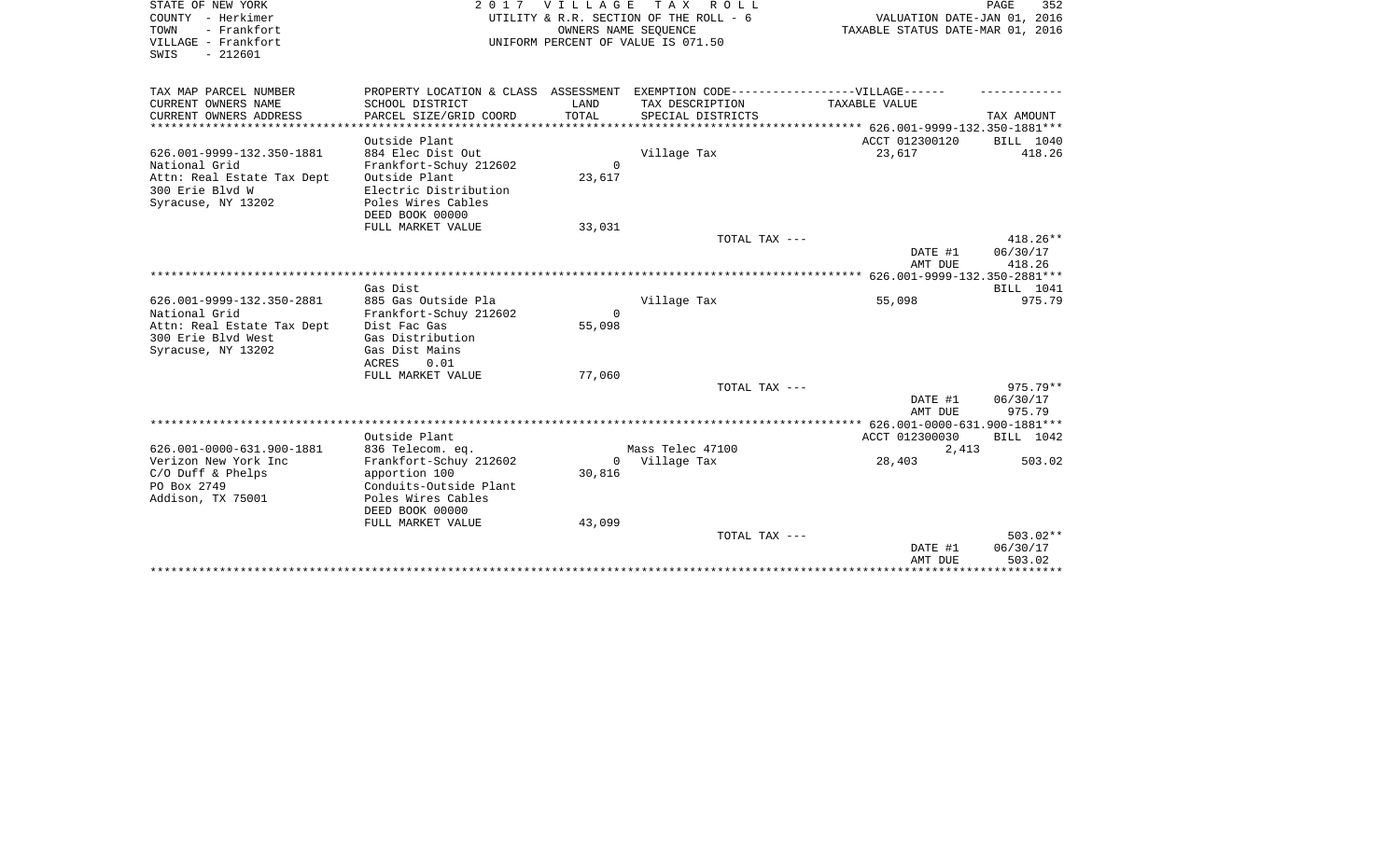| STATE OF NEW YORK   | 2017 VILLAGE TAX ROLL                  | PAGE 353                         |
|---------------------|----------------------------------------|----------------------------------|
| COUNTY - Herkimer   | UTILITY & R.R. SECTION OF THE ROLL - 6 | VALUATION DATE-JAN 01, 2016      |
| TOWN - Frankfort    |                                        | TAXABLE STATUS DATE-MAR 01, 2016 |
| VILLAGE - Frankfort |                                        | RPS155/V04/L015                  |
| - 212601<br>SWIS    |                                        | CURRENT DATE 5/22/2017           |
|                     |                                        |                                  |
|                     | ROLL SUB SECTION- -TOTALS              |                                  |

|      |       | $T \cap T$<br>⊥∪⊥പ | $T \cap T$<br>-----<br>TOIZ<br>ב עו | ∡∙NT⊂                         |                           | EXEMPT       |              | $m \wedge m$<br>. |
|------|-------|--------------------|-------------------------------------|-------------------------------|---------------------------|--------------|--------------|-------------------|
| CODE | … ∆M™ | DAD <sub>(</sub>   | TVDI<br>---                         | $- - - -$<br>$\cdots$<br>תשעב | ----<br>,,,<br>۳۰ تا بلند | JUN"<br>AIVI | ----<br>ALUI | $-1$<br>. Ал      |

# NO SPECIAL DISTRICTS AT THIS LEVEL

### \*\*\* S C H O O L D I S T R I C T S U M M A R Y \*\*\*

| CODE   | DISTRICT NAME                    | TOTAL<br>PARCELS | ASSESSED<br>LAND | ASSESSED<br>TOTAL | <b>EXEMPT</b><br>AMOUNT | TOTAL<br>TAXABLE |
|--------|----------------------------------|------------------|------------------|-------------------|-------------------------|------------------|
|        |                                  |                  |                  |                   | STAR AMOUNT             | STAR TAXABLE     |
|        | Frankfort-Schuyler               | 7                | 12,600           | 394,029           | 2,413                   | 391,616          |
| 212602 |                                  |                  |                  |                   |                         | 391,616          |
|        | SUB-TOTAL                        | 7                | 12,600           | 394,029           | 2,413                   | 391,616          |
|        | $S \cup B - T \cup T A L (CONT)$ |                  |                  |                   |                         | 391,616          |
|        |                                  |                  |                  |                   |                         |                  |
|        | TOTAL                            | 7                | 12,600           | 394,029           | 2,413                   | 391,616          |
|        | T O T A L (CONT)                 |                  |                  |                   |                         | 391,616          |

### \*\*\* S Y S T E M C O D E S S U M M A R Y \*\*\*

#### NO SYSTEM EXEMPTIONS AT THIS LEVEL

# \*\*\* E X E M P T I O N S U M M A R Y \*\*\*

| CODE  | DESCRIPTION         | TOTAL<br>PARCELS | VILLAGE        |
|-------|---------------------|------------------|----------------|
| 47100 | Mass Telec<br>тотаь |                  | 2,413<br>2,413 |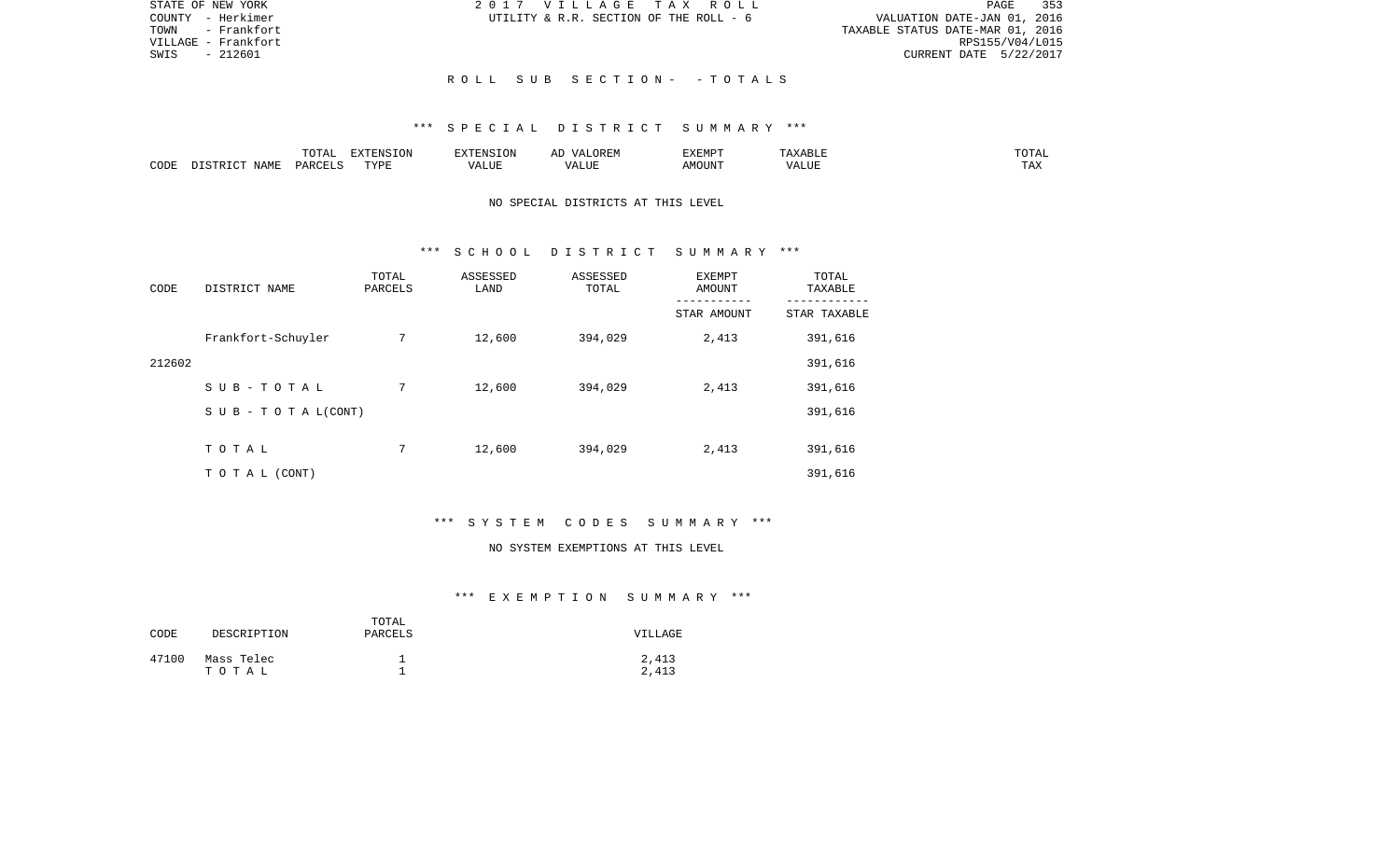| STATE OF NEW YORK    | 2017 VILLAGE TAX ROLL                  | - 354<br>PAGE                    |
|----------------------|----------------------------------------|----------------------------------|
| - Herkimer<br>COUNTY | UTILITY & R.R. SECTION OF THE ROLL - 6 | VALUATION DATE-JAN 01, 2016      |
| - Frankfort<br>TOWN  |                                        | TAXABLE STATUS DATE-MAR 01, 2016 |
| VILLAGE - Frankfort  |                                        | RPS155/V04/L015                  |
| $-212601$<br>SWIS    |                                        | CURRENT DATE 5/22/2017           |
|                      |                                        |                                  |
|                      | ROLL SUB SECTION- - TOTALS             |                                  |
|                      |                                        |                                  |
|                      |                                        |                                  |

| ROLL<br><b>SEC</b> | DESCRIPTION                    | TOTAL<br>PARCELS | ASSESSED<br>LAND | ASSESSED<br>TOTAL | <b>EXEMPT</b><br>AMOUNT | TOTAL<br>TAXABLE | TOTAL<br>TAX |
|--------------------|--------------------------------|------------------|------------------|-------------------|-------------------------|------------------|--------------|
|                    |                                |                  |                  |                   | STAR AMOUNT             | STAR TAXABLE     |              |
|                    | Village Tax<br>SPEC DIST TAXES |                  | 12,600           | 394,029           | 2,413                   | 391,616          | 6,935.54     |
|                    | UTILITIES & N.C.               |                  |                  |                   |                         |                  | 6,935.54     |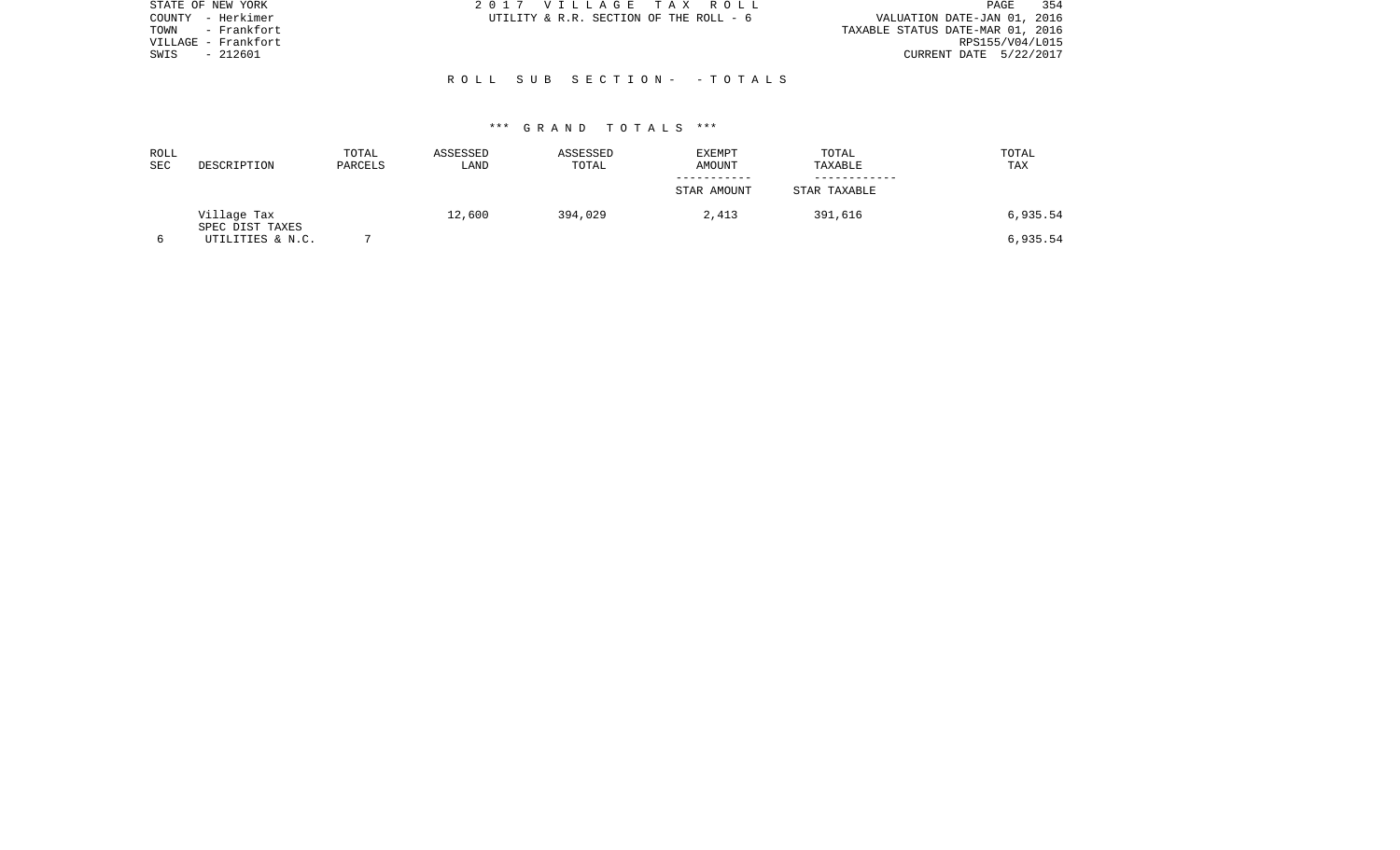|  | 2017 VILLAGE TAX ROLL                  |  |  |  |  |                                  |                             |                        | PAGE | 355 |
|--|----------------------------------------|--|--|--|--|----------------------------------|-----------------------------|------------------------|------|-----|
|  | UTILITY & R.R. SECTION OF THE ROLL - 6 |  |  |  |  |                                  | VALUATION DATE-JAN 01, 2016 |                        |      |     |
|  |                                        |  |  |  |  | TAXABLE STATUS DATE-MAR 01, 2016 |                             |                        |      |     |
|  |                                        |  |  |  |  |                                  |                             | RPS155/V04/L015        |      |     |
|  |                                        |  |  |  |  |                                  |                             | CURRENT DATE 5/22/2017 |      |     |
|  |                                        |  |  |  |  |                                  |                             |                        |      |     |

#### R O L L S E C T I O N T O T A L S

### \*\*\* S P E C I A L D I S T R I C T S U M M A R Y \*\*\*

|      |                    | $m \wedge m \wedge n$<br>- 777 | <b>EXTENSION</b> | $\blacksquare$           | $\cdots$ | $\overline{}$<br>:XEMP |              | ∸∸         |
|------|--------------------|--------------------------------|------------------|--------------------------|----------|------------------------|--------------|------------|
| CODE | <b>NAME</b><br>. . | <b>DAR</b> C                   | TVDI<br>---      | $\sqrt{2}$<br>. <b>.</b> |          | . J I.V                | <b>T TTT</b> | may<br>- … |

# NO SPECIAL DISTRICTS AT THIS LEVEL

### \*\*\* S C H O O L D I S T R I C T S U M M A R Y \*\*\*

| CODE   | DISTRICT NAME                    | TOTAL<br>PARCELS | ASSESSED<br>LAND | ASSESSED<br>TOTAL | <b>EXEMPT</b><br>AMOUNT<br>--------- | TOTAL<br>TAXABLE |
|--------|----------------------------------|------------------|------------------|-------------------|--------------------------------------|------------------|
|        |                                  |                  |                  |                   | STAR AMOUNT                          | STAR TAXABLE     |
|        | Frankfort-Schuyler               | 7                | 12,600           | 394,029           | 2,413                                | 391,616          |
| 212602 |                                  |                  |                  |                   |                                      | 391,616          |
|        | $S$ U B - T O T A L              | 7                | 12,600           | 394,029           | 2,413                                | 391,616          |
|        | $S \cup B - T \cup T A L (CONT)$ |                  |                  |                   |                                      | 391,616          |
|        |                                  |                  |                  |                   |                                      |                  |
|        | TOTAL                            | 7                | 12,600           | 394,029           | 2,413                                | 391,616          |
|        | TO TAL (CONT)                    |                  |                  |                   |                                      | 391,616          |

# \*\*\* S Y S T E M C O D E S S U M M A R Y \*\*\*

#### NO SYSTEM EXEMPTIONS AT THIS LEVEL

# \*\*\* E X E M P T I O N S U M M A R Y \*\*\*

| CODE  | DESCRIPTION         | TOTAL<br>PARCELS | VILLAGE        |
|-------|---------------------|------------------|----------------|
| 47100 | Mass Telec<br>тотаь |                  | 2,413<br>2,413 |

STATE OF NEW YORK COUNTY - Herkimer TOWN - Frankfort VILLAGE - Frankfort SWIS - 212601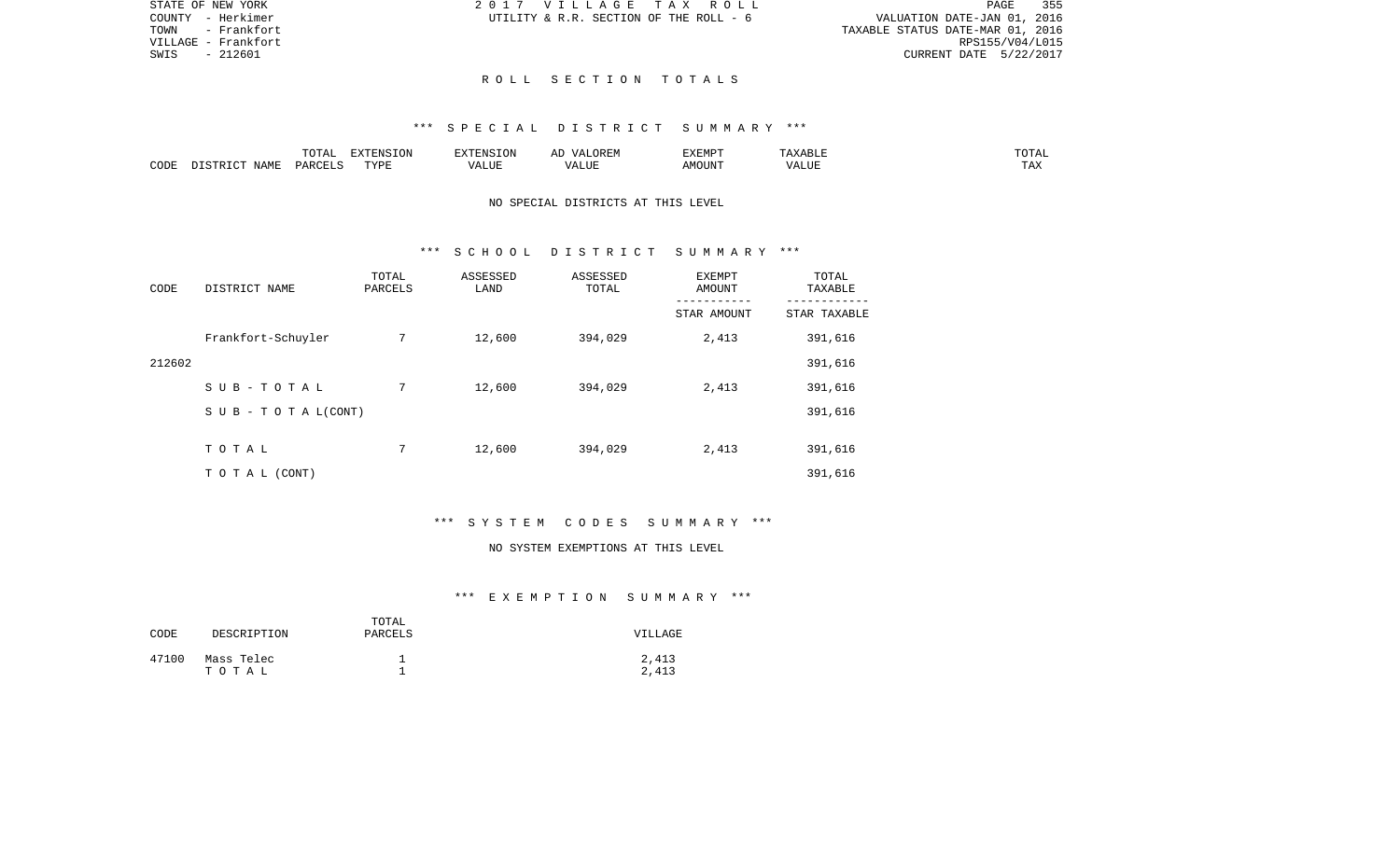| STATE OF NEW YORK    | 2017 VILLAGE TAX ROLL                  | 356<br>PAGE                      |
|----------------------|----------------------------------------|----------------------------------|
| - Herkimer<br>COUNTY | UTILITY & R.R. SECTION OF THE ROLL - 6 | VALUATION DATE-JAN 01, 2016      |
| - Frankfort<br>TOWN  |                                        | TAXABLE STATUS DATE-MAR 01, 2016 |
| VILLAGE - Frankfort  |                                        | RPS155/V04/L015                  |
| $-212601$<br>SWIS    |                                        | CURRENT DATE 5/22/2017           |
|                      |                                        |                                  |
|                      | ROLL SECTION TOTALS                    |                                  |
|                      |                                        |                                  |

| ROLL<br>SEC | DESCRIPTION                    | TOTAL<br>PARCELS | ASSESSED<br>LAND | ASSESSED<br>TOTAL | <b>EXEMPT</b><br>AMOUNT | TOTAL<br>TAXABLE | TOTAL<br>TAX |
|-------------|--------------------------------|------------------|------------------|-------------------|-------------------------|------------------|--------------|
|             |                                |                  |                  |                   | STAR AMOUNT             | STAR TAXABLE     |              |
|             | Village Tax<br>SPEC DIST TAXES |                  | 12,600           | 394,029           | 2,413                   | 391,616          | 6,935.54     |
|             | UTILITIES & N.C.               |                  |                  |                   |                         |                  | 6,935.54     |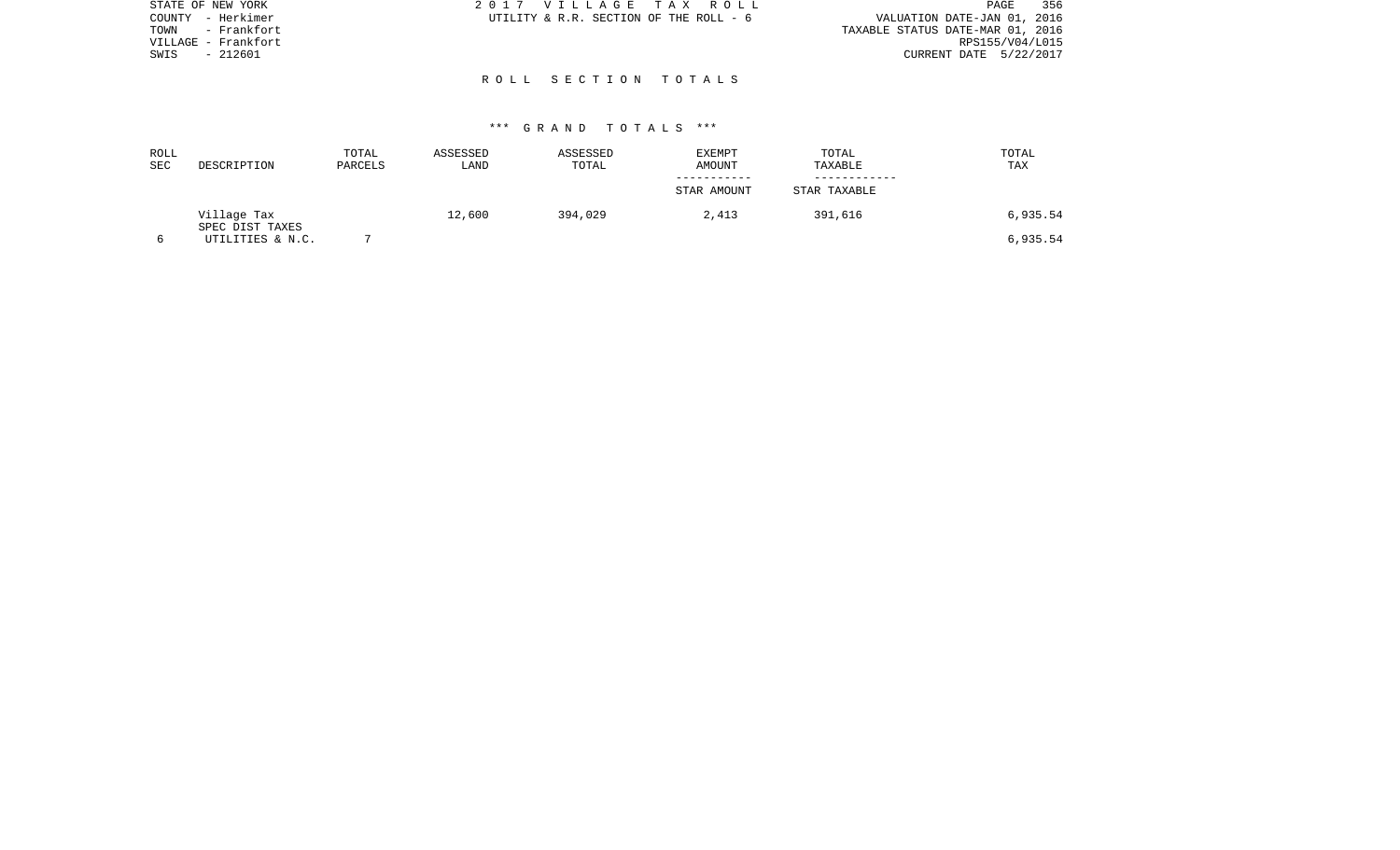| STATE OF NEW YORK                  | 2017                                                                              | VILLAGE TAX | R O L L                                                    |                                                          | 357<br>PAGE |
|------------------------------------|-----------------------------------------------------------------------------------|-------------|------------------------------------------------------------|----------------------------------------------------------|-------------|
| COUNTY - Herkimer<br>TOWN          |                                                                                   |             | WHOLLY EXEMPT SECTION OF THE ROLL - 8                      | VALUATION DATE-JAN 01, 2016                              |             |
| - Frankfort<br>VILLAGE - Frankfort |                                                                                   |             | OWNERS NAME SEQUENCE<br>UNIFORM PERCENT OF VALUE IS 071.50 | TAXABLE STATUS DATE-MAR 01, 2016                         |             |
| $-212601$<br>SWIS                  |                                                                                   |             |                                                            |                                                          |             |
|                                    |                                                                                   |             |                                                            |                                                          |             |
| TAX MAP PARCEL NUMBER              | PROPERTY LOCATION & CLASS ASSESSMENT EXEMPTION CODE-----------------VILLAGE------ |             |                                                            |                                                          |             |
| CURRENT OWNERS NAME                | SCHOOL DISTRICT                                                                   | LAND        | TAX DESCRIPTION                                            | TAXABLE VALUE                                            |             |
| CURRENT OWNERS ADDRESS             | PARCEL SIZE/GRID COORD                                                            | TOTAL       | SPECIAL DISTRICTS                                          | **************** 112.65-2-47 *****************           | TAX AMOUNT  |
|                                    | 128-132 Litchfield St                                                             |             |                                                            | ACCT 012004400                                           |             |
| $112.65 - 2 - 47$                  | 534 Social org.                                                                   |             | NON PROF 9 25300                                           | 181,100                                                  |             |
| Baldwin-Branck Post #845           | Frankfort-Schuy 212602                                                            |             | 4,100 Village Tax                                          | 0.00                                                     | 0.00        |
| 128-132 Litchfield St              | American Legion                                                                   | 181,100     |                                                            |                                                          |             |
| Frankfort, NY 13340                | FRNT 35.00 DPTH 82.50                                                             |             |                                                            |                                                          |             |
|                                    | EAST-0339128 NRTH-1532747                                                         |             |                                                            |                                                          |             |
|                                    | DEED BOOK 605<br><b>PG-715</b>                                                    |             |                                                            |                                                          |             |
|                                    | FULL MARKET VALUE                                                                 | 253,287     |                                                            |                                                          |             |
|                                    |                                                                                   |             | TOTAL TAX ---                                              |                                                          | $0.00**$    |
|                                    | Litchfield St                                                                     |             |                                                            | ******** 112.65-2-48 *****************<br>ACCT 012004420 |             |
| $112.65 - 2 - 48$                  | 438 Parking lot                                                                   |             | NON PROF 9 25300                                           | 8,200                                                    |             |
| Baldwin-Branck Post #845           | Frankfort-Schuy 212602                                                            |             | 5,500 Village Tax                                          | 0.00                                                     | 0.00        |
| 128-132 Litchfield St              | Land                                                                              | 8,200       |                                                            |                                                          |             |
| Frankfort, NY 13340                | 35x195                                                                            |             |                                                            |                                                          |             |
|                                    | 120-122 Litch                                                                     |             |                                                            |                                                          |             |
|                                    | 35.00 DPTH 195.00<br>FRNT                                                         |             |                                                            |                                                          |             |
|                                    | EAST-0339149 NRTH-1532834                                                         |             |                                                            |                                                          |             |
|                                    | FULL MARKET VALUE                                                                 | 11,469      |                                                            |                                                          |             |
|                                    | **********************************                                                |             | TOTAL TAX ---                                              |                                                          | $0.00**$    |
|                                    | 124-126 Litchfield St                                                             |             |                                                            | ******* 112.65-2-70 *****************<br>ACCT 012032215  |             |
| $112.65 - 2 - 70$                  | 534 Social org.                                                                   |             | NON PROF 9 25300                                           | 35,200                                                   |             |
| Baldwin-Branck Post #845           | Frankfort-Schuy 212602                                                            |             | 4,100 Village Tax                                          | 0.00                                                     | 0.00        |
| 128-132 Litchfield St              | Land                                                                              | 35,200      |                                                            |                                                          |             |
| Frankfort, NY 13340                | V19                                                                               |             |                                                            |                                                          |             |
|                                    | 124-126 Litch                                                                     |             |                                                            |                                                          |             |
|                                    | 35.00 DPTH<br>82.50<br>FRNT                                                       |             |                                                            |                                                          |             |
|                                    | EAST-0339155 NRTH-1532766                                                         |             |                                                            |                                                          |             |
|                                    | DEED BOOK 605<br><b>PG-715</b>                                                    |             |                                                            |                                                          |             |
|                                    | FULL MARKET VALUE                                                                 | 49,231      |                                                            |                                                          |             |
|                                    |                                                                                   |             | TOTAL TAX ---                                              |                                                          | $0.00**$    |
|                                    | Sixth Ave                                                                         |             |                                                            |                                                          |             |
| $112.81 - 3 - 53$                  | 330 Vacant comm                                                                   |             | SCHOOL DST 13800                                           | 3,900                                                    |             |
| Bd of Ed. Fkft-Schuyler CSD        | Frankfort-Schuy 212602                                                            |             | 3,900 Village Tax                                          | 0.00                                                     | 0.00        |
| Palmer St                          | FRNT 25.00 DPTH 335.00                                                            | 3,900       |                                                            |                                                          |             |
| Frankfort, NY 13340                | EAST-0339282 NRTH-1529332                                                         |             |                                                            |                                                          |             |
|                                    | DEED BOOK 922<br>$PG-223$                                                         |             |                                                            |                                                          |             |
|                                    | FULL MARKET VALUE                                                                 | 5,455       |                                                            |                                                          |             |
|                                    |                                                                                   |             | TOTAL TAX ---                                              |                                                          | $0.00**$    |
|                                    |                                                                                   |             |                                                            |                                                          |             |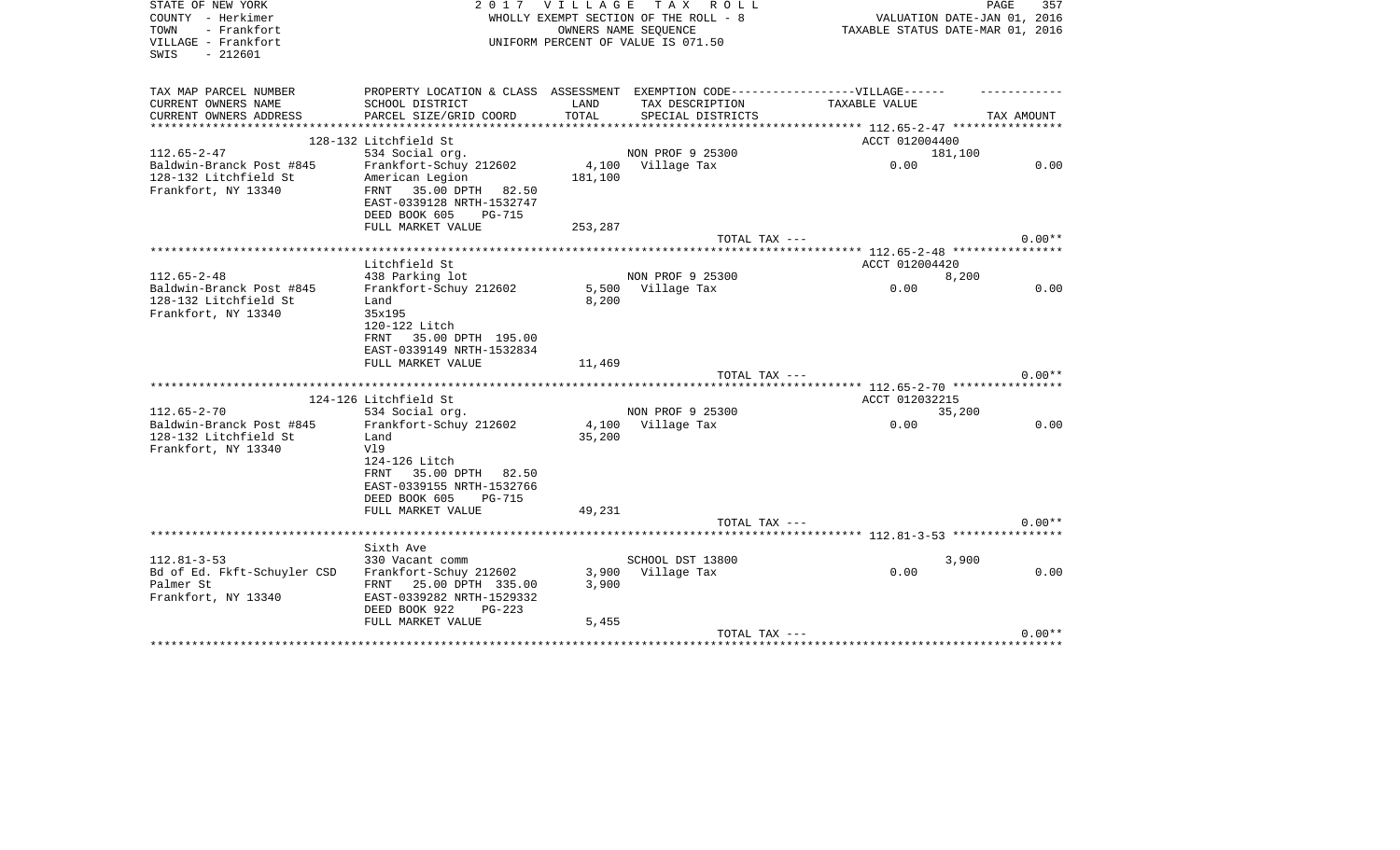| STATE OF NEW YORK<br>COUNTY - Herkimer<br>- Frankfort<br>TOWN<br>VILLAGE - Frankfort<br>$-212601$<br>SWIS | 2 0 1 7                                                                                                                                                                                                                       | <b>VILLAGE</b><br>WHOLLY EXEMPT SECTION OF THE ROLL - 8<br>UNIFORM PERCENT OF VALUE IS 071.50 | OWNERS NAME SEQUENCE    | TAX ROLL          | VALUATION DATE-JAN 01, 2016<br>TAXABLE STATUS DATE-MAR 01, 2016 | PAGE<br>358 |
|-----------------------------------------------------------------------------------------------------------|-------------------------------------------------------------------------------------------------------------------------------------------------------------------------------------------------------------------------------|-----------------------------------------------------------------------------------------------|-------------------------|-------------------|-----------------------------------------------------------------|-------------|
| TAX MAP PARCEL NUMBER<br>CURRENT OWNERS NAME<br>CURRENT OWNERS ADDRESS<br>**********************          | PROPERTY LOCATION & CLASS ASSESSMENT EXEMPTION CODE-----------------VILLAGE------<br>SCHOOL DISTRICT<br>PARCEL SIZE/GRID COORD                                                                                                | LAND<br>TOTAL                                                                                 | TAX DESCRIPTION         | SPECIAL DISTRICTS | TAXABLE VALUE                                                   | TAX AMOUNT  |
|                                                                                                           | 406 Ingersol Ave                                                                                                                                                                                                              |                                                                                               |                         |                   | ACCT 012032210                                                  |             |
| $112.82 - 2 - 55$                                                                                         | 620 Religious                                                                                                                                                                                                                 |                                                                                               | N/P-RELIG 25110         |                   | 112,600                                                         |             |
| Calvary Baptist Church<br>406 Ingersol Ave<br>Frankfort, NY 13340                                         | Frankfort-Schuy 212602<br>Church<br>$406 - 408$<br>FRNT 149.00 DPTH 101.00<br>EAST-0340010 NRTH-1529439<br>DEED BOOK 773<br>PG-382                                                                                            | 14,700<br>112,600                                                                             | Village Tax             |                   | 0.00                                                            | 0.00        |
|                                                                                                           | FULL MARKET VALUE                                                                                                                                                                                                             | 157,483                                                                                       |                         | TOTAL TAX ---     |                                                                 | $0.00**$    |
|                                                                                                           |                                                                                                                                                                                                                               |                                                                                               |                         |                   |                                                                 |             |
|                                                                                                           | 120 Elizabeth St                                                                                                                                                                                                              |                                                                                               |                         |                   | ACCT 012004460                                                  |             |
| $112.65 - 1 - 19.1$                                                                                       | 614 Spec. school                                                                                                                                                                                                              |                                                                                               | NYS HOSP                | 12100             | 1953,100                                                        |             |
| Central New York DDSO<br>Attn: Frankfort Day Treatment N<br>Box 550<br>Rome, NY 13440                     | Frankfort-Schuy 212602<br>Day Care<br>Elizabeth St<br>FRNT 641.00 DPTH<br>ACRES<br>3.60                                                                                                                                       | 15,200<br>1953,100                                                                            | Village Tax             |                   | 0.00                                                            | 0.00        |
|                                                                                                           | EAST-0337321 NRTH-1533662                                                                                                                                                                                                     |                                                                                               |                         |                   |                                                                 |             |
|                                                                                                           | FULL MARKET VALUE                                                                                                                                                                                                             | 2731,608                                                                                      |                         |                   |                                                                 |             |
|                                                                                                           |                                                                                                                                                                                                                               |                                                                                               |                         | TOTAL TAX ---     |                                                                 | $0.00**$    |
|                                                                                                           | Palmer St                                                                                                                                                                                                                     |                                                                                               |                         |                   | ACCT 012004210                                                  |             |
| $112.81 - 3 - 36$                                                                                         | 612 School                                                                                                                                                                                                                    |                                                                                               | SCHOOL DST 13800        |                   | 2566,000                                                        |             |
| Frankfort Schuyler Central Sch Frankfort-Schuy 212602                                                     |                                                                                                                                                                                                                               |                                                                                               | 94,400 Village Tax      |                   | 0.00                                                            | 0.00        |
| 605 Palmer St<br>Frankfort, NY 13340                                                                      | Е<br>Sc-Gym-3 Bldgs<br>Palmer St<br>ACRES 11.10<br>EAST-0339266 NRTH-1528912<br>FULL MARKET VALUE                                                                                                                             | 2566,000<br>3588,811                                                                          |                         |                   |                                                                 |             |
|                                                                                                           |                                                                                                                                                                                                                               |                                                                                               |                         | TOTAL TAX ---     |                                                                 | $0.00**$    |
|                                                                                                           |                                                                                                                                                                                                                               |                                                                                               |                         |                   | ***** 112.64-2-3 ***************                                |             |
|                                                                                                           | 108 Business Park                                                                                                                                                                                                             |                                                                                               |                         |                   | ACCT 012027750                                                  |             |
| $112.64 - 2 - 3$<br>Herkimer County IDA<br>420 E German St Ste 101A<br>Herkimer, NY 13350                 | 710 Manufacture<br>Frankfort-Schuy 212602<br>W Titanium Recycling<br>vacant building<br>Titanium Recycling<br>FRNT 971.00 DPTH<br>ACRES<br>4.40<br>EAST-0336579 NRTH-1533946<br>DEED BOOK 913<br>$PG-83$<br>FULL MARKET VALUE | 24,800<br>700,000<br>979,021                                                                  | GEN MUNY<br>Village Tax | 18020             | 700,000<br>0.00                                                 | 0.00        |
|                                                                                                           |                                                                                                                                                                                                                               |                                                                                               |                         | TOTAL TAX ---     |                                                                 | $0.00**$    |
|                                                                                                           |                                                                                                                                                                                                                               |                                                                                               |                         |                   |                                                                 |             |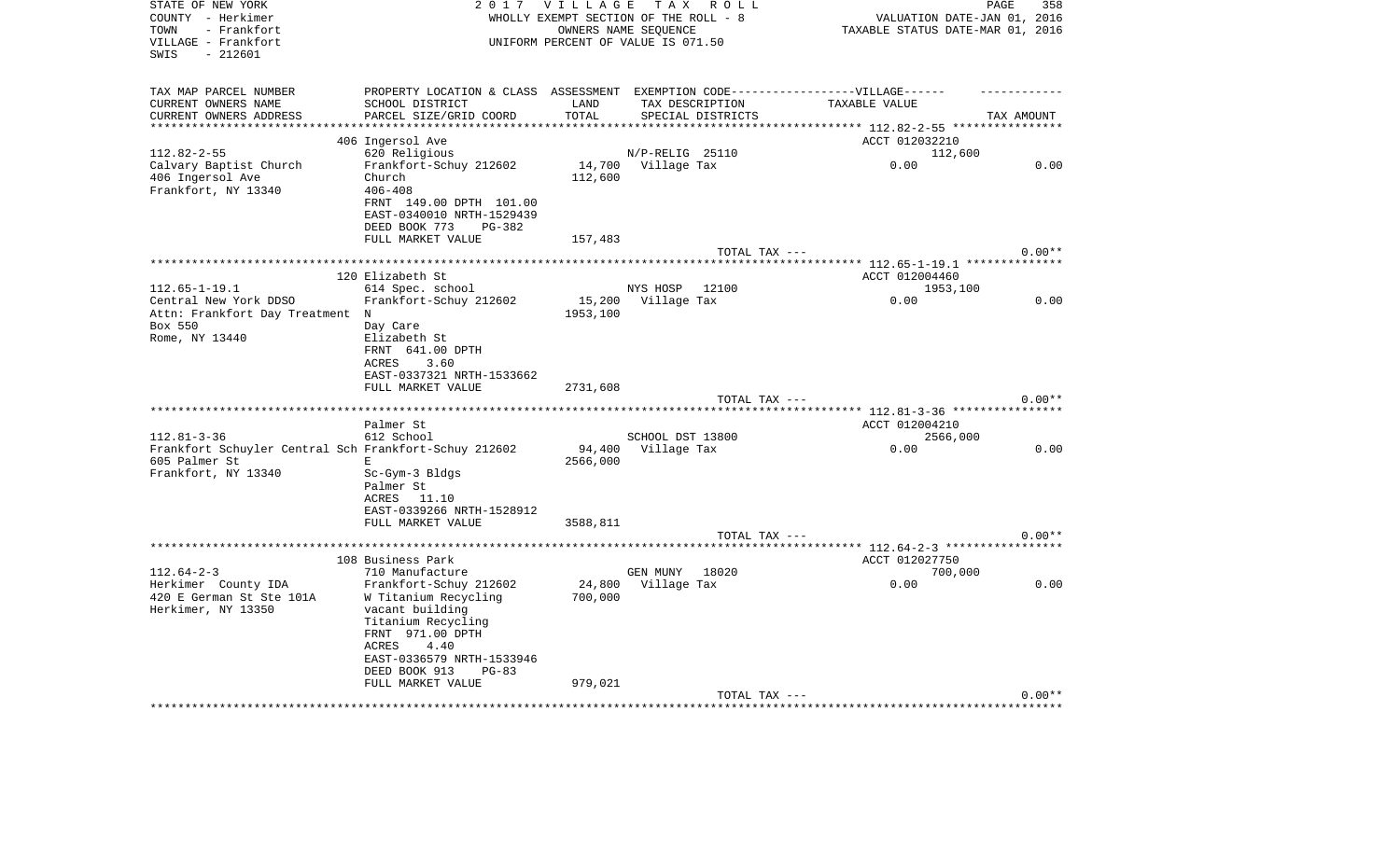| STATE OF NEW YORK<br>COUNTY - Herkimer<br>TOWN<br>- Frankfort<br>VILLAGE - Frankfort<br>SWIS<br>$-212601$ | 2017                                                                             | <b>VILLAGE</b> | TAX ROLL<br>WHOLLY EXEMPT SECTION OF THE ROLL - 8<br>OWNERS NAME SEQUENCE<br>UNIFORM PERCENT OF VALUE IS 071.50 | VALUATION DATE-JAN 01, 2016<br>TAXABLE STATUS DATE-MAR 01, 2016 | PAGE<br>359 |
|-----------------------------------------------------------------------------------------------------------|----------------------------------------------------------------------------------|----------------|-----------------------------------------------------------------------------------------------------------------|-----------------------------------------------------------------|-------------|
| TAX MAP PARCEL NUMBER                                                                                     | PROPERTY LOCATION & CLASS ASSESSMENT EXEMPTION CODE----------------VILLAGE------ |                |                                                                                                                 |                                                                 |             |
| CURRENT OWNERS NAME                                                                                       | SCHOOL DISTRICT                                                                  | LAND           | TAX DESCRIPTION                                                                                                 | TAXABLE VALUE                                                   |             |
| CURRENT OWNERS ADDRESS<br>**********************                                                          | PARCEL SIZE/GRID COORD<br>*********************                                  | TOTAL          | SPECIAL DISTRICTS                                                                                               |                                                                 | TAX AMOUNT  |
|                                                                                                           | 103 Elizabeth St                                                                 |                |                                                                                                                 | ACCT 012026010                                                  |             |
| $112.65 - 1 - 18$                                                                                         | 614 Spec. school                                                                 |                | N/P-M/M IM 25230                                                                                                | 368,500                                                         |             |
| Herkimer County Chapter NYSARC Frankfort-Schuy 212602                                                     |                                                                                  |                | 15,000 Village Tax                                                                                              | 0.00                                                            | 0.00        |
| 350 S Washington St                                                                                       | W                                                                                | 368,500        |                                                                                                                 |                                                                 |             |
| Herkimer, NY 13350                                                                                        | R1                                                                               |                |                                                                                                                 |                                                                 |             |
|                                                                                                           | FRNT 100.00 DPTH 150.00                                                          |                |                                                                                                                 |                                                                 |             |
|                                                                                                           | EAST-0337105 NRTH-1533187<br>DEED BOOK 1251 PG-646                               |                |                                                                                                                 |                                                                 |             |
|                                                                                                           | FULL MARKET VALUE                                                                | 515,385        |                                                                                                                 |                                                                 |             |
|                                                                                                           |                                                                                  |                | TOTAL TAX ---                                                                                                   |                                                                 | $0.00**$    |
|                                                                                                           |                                                                                  |                |                                                                                                                 |                                                                 |             |
|                                                                                                           | Cemetery St                                                                      |                |                                                                                                                 | ACCT 012003990                                                  |             |
| $112.64 - 1 - 9$                                                                                          | 531 Fairground                                                                   |                | NON PROF 9 25300                                                                                                | 383,500                                                         |             |
| Herkimer County Fair Assn<br>PO Box 47                                                                    | Frankfort-Schuy 212602                                                           | 155,100        | Village Tax                                                                                                     | 0.00                                                            | 0.00        |
| Frankfort, NY 13340                                                                                       | S merged 64.1-8, 112.73-1<br>V19 112.73-1-2 & 112.3-1-                           | 383,500        |                                                                                                                 |                                                                 |             |
|                                                                                                           | Cemetery St                                                                      |                |                                                                                                                 |                                                                 |             |
|                                                                                                           | FRNT 484.00 DPTH                                                                 |                |                                                                                                                 |                                                                 |             |
|                                                                                                           | ACRES 18.90                                                                      |                |                                                                                                                 |                                                                 |             |
|                                                                                                           | EAST-0336608 NRTH-1532653                                                        |                |                                                                                                                 |                                                                 |             |
|                                                                                                           | DEED BOOK 1156<br>PG-774                                                         |                |                                                                                                                 |                                                                 |             |
|                                                                                                           | FULL MARKET VALUE                                                                | 536,364        | TOTAL TAX ---                                                                                                   |                                                                 | $0.00**$    |
|                                                                                                           |                                                                                  |                |                                                                                                                 |                                                                 |             |
|                                                                                                           | 144 Adams St                                                                     |                |                                                                                                                 | ACCT 012004110                                                  |             |
| $112.57 - 1 - 13$                                                                                         | 710 Manufacture                                                                  |                | GEN MUNY<br>18020                                                                                               | 564,100                                                         |             |
| Herkimer County IDA                                                                                       | Frankfort-Schuy 212602                                                           | 37,800         | Village Tax                                                                                                     | 0.00                                                            | 0.00        |
| Precision Polish/Nial Williams S Precision Polish, LLC                                                    |                                                                                  | 564,100        |                                                                                                                 |                                                                 |             |
| 144 Adams St<br>Frankfort, NY 13340                                                                       | Merged 112.57-1-14,15, 16<br>Elizabeth St                                        |                |                                                                                                                 |                                                                 |             |
|                                                                                                           | FRNT 1287.00 DPTH                                                                |                |                                                                                                                 |                                                                 |             |
|                                                                                                           | ACRES<br>3.30                                                                    |                |                                                                                                                 |                                                                 |             |
|                                                                                                           | EAST-0336840 NRTH-1534731                                                        |                |                                                                                                                 |                                                                 |             |
|                                                                                                           | DEED BOOK 1138<br>PG-232                                                         |                |                                                                                                                 |                                                                 |             |
|                                                                                                           | FULL MARKET VALUE                                                                | 788,951        |                                                                                                                 |                                                                 |             |
|                                                                                                           |                                                                                  |                | TOTAL TAX ---                                                                                                   |                                                                 | $0.00**$    |
|                                                                                                           | 120 Business Park                                                                |                |                                                                                                                 | ACCT 012027750                                                  |             |
| $112.64 - 2 - 2$                                                                                          | 710 Manufacture                                                                  |                | 18020<br>GEN MUNY                                                                                               | 1500,000                                                        |             |
| Herkimer County IDA                                                                                       | Frankfort-Schuy 212602                                                           |                | 34,000 Village Tax                                                                                              | 0.00                                                            | 0.00        |
| 420 E German St Ste 101A                                                                                  | W                                                                                | 1500,000       |                                                                                                                 |                                                                 |             |
| Herkimer, NY 13350                                                                                        | Hale                                                                             |                |                                                                                                                 |                                                                 |             |
|                                                                                                           | Cemetery St<br>FRNT 248.00 DPTH                                                  |                |                                                                                                                 |                                                                 |             |
|                                                                                                           | ACRES<br>8.40                                                                    |                |                                                                                                                 |                                                                 |             |
|                                                                                                           | EAST-0336132 NRTH-1533914                                                        |                |                                                                                                                 |                                                                 |             |
|                                                                                                           | DEED BOOK 841<br>PG-324                                                          |                |                                                                                                                 |                                                                 |             |
|                                                                                                           | FULL MARKET VALUE                                                                | 2097,902       |                                                                                                                 |                                                                 |             |
|                                                                                                           |                                                                                  |                | TOTAL TAX ---                                                                                                   |                                                                 | $0.00**$    |
|                                                                                                           |                                                                                  |                |                                                                                                                 |                                                                 |             |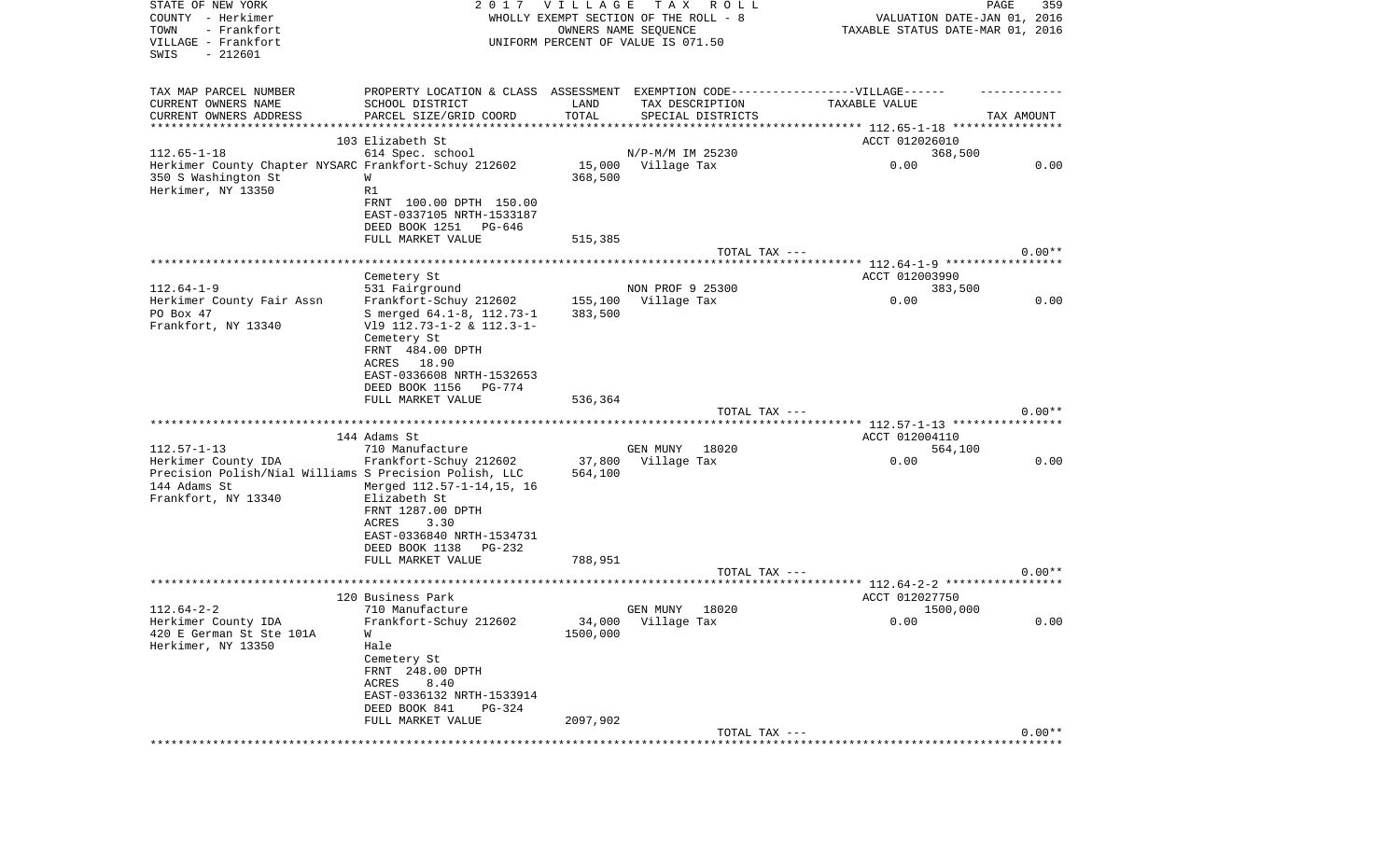| STATE OF NEW YORK        | 2 0 1 7                                                                           | VILLAGE                               |             | TAX ROLL          |                                            | 360<br>PAGE                 |
|--------------------------|-----------------------------------------------------------------------------------|---------------------------------------|-------------|-------------------|--------------------------------------------|-----------------------------|
| COUNTY - Herkimer        |                                                                                   | WHOLLY EXEMPT SECTION OF THE ROLL - 8 |             |                   |                                            | VALUATION DATE-JAN 01, 2016 |
| - Frankfort<br>TOWN      |                                                                                   | OWNERS NAME SEOUENCE                  |             |                   | TAXABLE STATUS DATE-MAR 01, 2016           |                             |
| VILLAGE - Frankfort      |                                                                                   | UNIFORM PERCENT OF VALUE IS 071.50    |             |                   |                                            |                             |
| $-212601$<br>SWIS        |                                                                                   |                                       |             |                   |                                            |                             |
|                          |                                                                                   |                                       |             |                   |                                            |                             |
| TAX MAP PARCEL NUMBER    | PROPERTY LOCATION & CLASS ASSESSMENT EXEMPTION CODE-----------------VILLAGE------ |                                       |             |                   |                                            |                             |
| CURRENT OWNERS NAME      | SCHOOL DISTRICT                                                                   | LAND                                  |             | TAX DESCRIPTION   | TAXABLE VALUE                              |                             |
| CURRENT OWNERS ADDRESS   | PARCEL SIZE/GRID COORD                                                            | TOTAL                                 |             | SPECIAL DISTRICTS |                                            | TAX AMOUNT                  |
| **********************   | *************************                                                         | **********************************    |             |                   | ************ 112.64-2-6 ****************** |                             |
|                          | Business Park                                                                     |                                       |             |                   | ACCT 012027750                             |                             |
| $112.64 - 2 - 6$         | 340 Vacant indus                                                                  |                                       | GEN MUNY    | 18020             | 13,200                                     |                             |
| Herkimer County IDA      | Frankfort-Schuy 212602                                                            | 13,200                                | Village Tax |                   | 0.00                                       | 0.00                        |
| 420 E German St Ste 101A | W                                                                                 | 13,200                                |             |                   |                                            |                             |
| Herkimer, NY 13350       | 34.00 DPTH<br>FRNT                                                                |                                       |             |                   |                                            |                             |
|                          | ACRES<br>0.73                                                                     |                                       |             |                   |                                            |                             |
|                          | EAST-0336643 NRTH-1534793                                                         |                                       |             |                   |                                            |                             |
|                          | DEED BOOK 841<br><b>PG-324</b>                                                    |                                       |             |                   |                                            |                             |
|                          | FULL MARKET VALUE                                                                 | 18,462                                |             |                   |                                            |                             |
|                          |                                                                                   |                                       |             | TOTAL TAX ---     |                                            | $0.00**$                    |
|                          |                                                                                   |                                       |             |                   |                                            |                             |
|                          | 102 Industrial Dr                                                                 |                                       |             |                   | ACCT 012300305                             |                             |
| $112.74 - 1 - 59.2$      | 710 Manufacture                                                                   |                                       | GEN MUNY    | 18020             | 789,400                                    |                             |
| Herkimer County IDA      | Frankfort-Schuy 212602                                                            | 16,400                                | Village Tax |                   | 0.00                                       | 0.00                        |
| 420 E German St Ste 101A | N Turbo Machine                                                                   | 789,400                               |             |                   |                                            |                             |
| Herkimer, NY 13350       | Foundry Bldg                                                                      |                                       |             |                   |                                            |                             |
|                          | Industrial Dr                                                                     |                                       |             |                   |                                            |                             |
|                          | <b>ACRES</b><br>3.00                                                              |                                       |             |                   |                                            |                             |
|                          | EAST-0341212 NRTH-1532177                                                         |                                       |             |                   |                                            |                             |
|                          | DEED BOOK 1147<br>PG-591                                                          |                                       |             |                   |                                            |                             |
|                          | FULL MARKET VALUE                                                                 | 1104,056                              |             |                   |                                            |                             |
|                          |                                                                                   |                                       |             | TOTAL TAX ---     |                                            | $0.00**$                    |
|                          |                                                                                   |                                       |             |                   |                                            |                             |
|                          | 123 Adams St                                                                      |                                       |             |                   | ACCT 012032180                             |                             |
| $112.65 - 1 - 20$        | 695 Cemetery                                                                      |                                       | PRIV CEM    | 27350             | 20,900                                     |                             |
| Mt Olivet Cemetery       | Frankfort-Schuy 212602                                                            | 20,600                                | Village Tax |                   | 0.00                                       | 0.00                        |
| 408 Frankfort St         | Cemetery                                                                          | 20,900                                |             |                   |                                            |                             |
| Frankfort, NY 13340      | V19                                                                               |                                       |             |                   |                                            |                             |
|                          | ACRES 19.30                                                                       |                                       |             |                   |                                            |                             |
|                          | EAST-0337366 NRTH-1534371                                                         |                                       |             |                   |                                            |                             |
|                          | FULL MARKET VALUE                                                                 | 29,231                                |             |                   |                                            |                             |
|                          |                                                                                   |                                       |             | TOTAL TAX ---     |                                            | $0.00**$                    |
|                          |                                                                                   |                                       |             |                   | ****** 112.65-1-23 *****************       |                             |
|                          | 110 Cemetery St                                                                   |                                       |             |                   | ACCT 012004220                             |                             |
| $112.65 - 1 - 23$        | 695 Cemetery                                                                      |                                       | PRIV CEM    | 27350             | 24,800                                     |                             |
| Oakview Cemetery         | Frankfort-Schuy 212602                                                            | 20,900                                | Village Tax |                   | 0.00                                       | 0.00                        |
| Attn: Town of Frankfort  | Cemetery                                                                          | 24,800                                |             |                   |                                            |                             |
| 201 Third Ave            | 9 Acres                                                                           |                                       |             |                   |                                            |                             |
| Frankfort, NY 13340      | Cemetery St                                                                       |                                       |             |                   |                                            |                             |
|                          | ACRES<br>9.00                                                                     |                                       |             |                   |                                            |                             |
|                          | EAST-0337741 NRTH-1533659                                                         |                                       |             |                   |                                            |                             |
|                          | FULL MARKET VALUE                                                                 | 34,685                                |             |                   |                                            |                             |
|                          |                                                                                   |                                       |             | TOTAL TAX ---     |                                            | $0.00**$                    |
|                          |                                                                                   |                                       |             |                   |                                            |                             |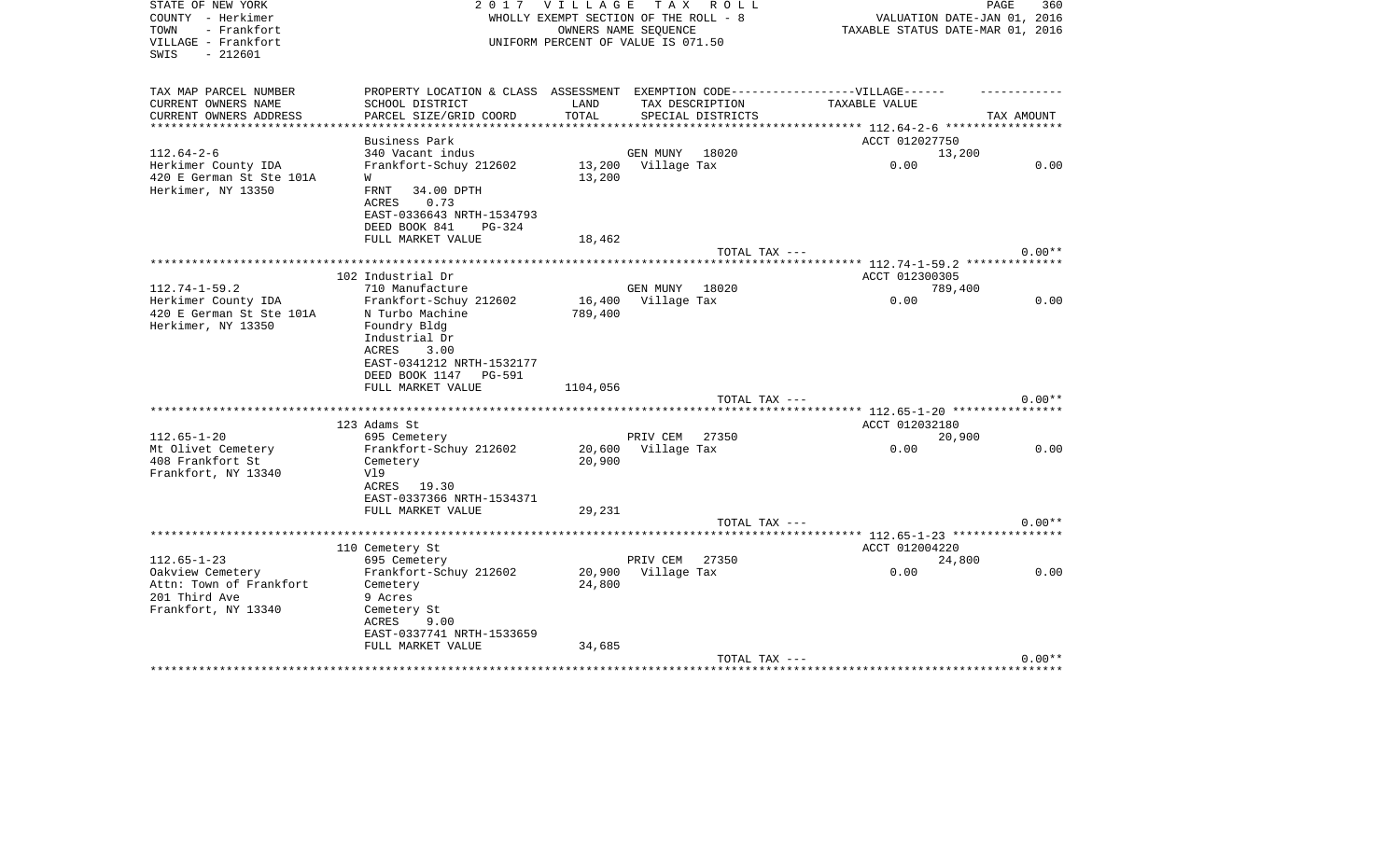| STATE OF NEW YORK<br>COUNTY - Herkimer<br>- Frankfort<br>TOWN<br>VILLAGE - Frankfort<br>- 212601<br>SWIS | 2017                                                                              | <b>VILLAGE</b><br>WHOLLY EXEMPT SECTION OF THE ROLL - 8<br>UNIFORM PERCENT OF VALUE IS 071.50 | OWNERS NAME SEQUENCE                 | TAX ROLL      | TAXABLE STATUS DATE-MAR 01, 2016 | PAGE<br>VALUATION DATE-JAN 01, 2016 | 361      |
|----------------------------------------------------------------------------------------------------------|-----------------------------------------------------------------------------------|-----------------------------------------------------------------------------------------------|--------------------------------------|---------------|----------------------------------|-------------------------------------|----------|
| TAX MAP PARCEL NUMBER                                                                                    | PROPERTY LOCATION & CLASS ASSESSMENT EXEMPTION CODE-----------------VILLAGE------ |                                                                                               |                                      |               |                                  |                                     |          |
| CURRENT OWNERS NAME<br>CURRENT OWNERS ADDRESS                                                            | SCHOOL DISTRICT<br>PARCEL SIZE/GRID COORD                                         | LAND<br>TOTAL                                                                                 | TAX DESCRIPTION<br>SPECIAL DISTRICTS |               | TAXABLE VALUE                    | TAX AMOUNT                          |          |
|                                                                                                          |                                                                                   |                                                                                               |                                      |               |                                  |                                     |          |
|                                                                                                          | 227 Elizabeth St                                                                  |                                                                                               |                                      |               | ACCT 012003600                   |                                     |          |
| $112.65 - 1 - 8$                                                                                         | 695 Cemetery                                                                      |                                                                                               | N/P-RELIG 25110                      |               |                                  | 93,600                              |          |
| Our Lady Queen Of Apostle                                                                                | Frankfort-Schuy 212602                                                            |                                                                                               | 7,800 Village Tax                    |               | 0.00                             |                                     | 0.00     |
| St Mary St Peter & Paul                                                                                  | S 227                                                                             | 93,600                                                                                        |                                      |               |                                  |                                     |          |
| 408 Frankfort St                                                                                         | V19                                                                               |                                                                                               |                                      |               |                                  |                                     |          |
| Frankfort, NY 13340                                                                                      | Elizabeth St                                                                      |                                                                                               |                                      |               |                                  |                                     |          |
|                                                                                                          | <b>FRNT</b><br>50.00 DPTH 150.00                                                  |                                                                                               |                                      |               |                                  |                                     |          |
|                                                                                                          | EAST-0337001 NRTH-1533842                                                         |                                                                                               |                                      |               |                                  |                                     |          |
|                                                                                                          | DEED BOOK 845<br>$PG-73$                                                          |                                                                                               |                                      |               |                                  |                                     |          |
|                                                                                                          | FULL MARKET VALUE                                                                 | 130,909                                                                                       |                                      |               |                                  |                                     | $0.00**$ |
|                                                                                                          |                                                                                   |                                                                                               |                                      | TOTAL TAX --- |                                  |                                     |          |
|                                                                                                          | 214 Mary St                                                                       |                                                                                               |                                      |               | ACCT 012008580                   |                                     |          |
| $112.65 - 1 - 10$                                                                                        | 695 Cemetery                                                                      |                                                                                               | N/P-RELIG 25110                      |               |                                  | 5,000                               |          |
| Our Lady Queen Of Apostle                                                                                | Frankfort-Schuy 212602                                                            |                                                                                               | 5,000 Village Tax                    |               | 0.00                             |                                     | 0.00     |
| St Mary St Peter & Paul                                                                                  | N 214                                                                             | 5,000                                                                                         |                                      |               |                                  |                                     |          |
| 408 Frankfort St                                                                                         | V19                                                                               |                                                                                               |                                      |               |                                  |                                     |          |
| Frankfort, NY 13340                                                                                      | Mary St                                                                           |                                                                                               |                                      |               |                                  |                                     |          |
|                                                                                                          | FRNT 150.00 DPTH 150.00                                                           |                                                                                               |                                      |               |                                  |                                     |          |
|                                                                                                          | EAST-0336895 NRTH-1533514                                                         |                                                                                               |                                      |               |                                  |                                     |          |
|                                                                                                          | DEED BOOK 817<br>$PG-44$                                                          |                                                                                               |                                      |               |                                  |                                     |          |
|                                                                                                          | FULL MARKET VALUE                                                                 | 6,993                                                                                         |                                      |               |                                  |                                     |          |
|                                                                                                          |                                                                                   |                                                                                               |                                      | TOTAL TAX --- |                                  |                                     | $0.00**$ |
|                                                                                                          |                                                                                   |                                                                                               |                                      |               |                                  |                                     |          |
| $112.73 - 1 - 44$                                                                                        | 410-412 Frankfort St                                                              |                                                                                               | N/P-RELIG 25110                      |               | ACCT 012032190                   |                                     |          |
| Our Lady Oueen Of Apostle                                                                                | 620 Religious<br>Frankfort-Schuy 212602                                           | 12,400                                                                                        | Village Tax                          |               | 0.00                             | 419,100                             | 0.00     |
| St Mary St Peter & Paul                                                                                  | Church                                                                            | 419,100                                                                                       |                                      |               |                                  |                                     |          |
| 408 Frankfort St                                                                                         | 410-412 Fr St                                                                     |                                                                                               |                                      |               |                                  |                                     |          |
| Frankfort, NY 13340                                                                                      | FRNT 70.00 DPTH 159.00                                                            |                                                                                               |                                      |               |                                  |                                     |          |
|                                                                                                          | EAST-0338805 NRTH-1530899                                                         |                                                                                               |                                      |               |                                  |                                     |          |
|                                                                                                          | FULL MARKET VALUE                                                                 | 586,154                                                                                       |                                      |               |                                  |                                     |          |
|                                                                                                          |                                                                                   |                                                                                               |                                      | TOTAL TAX --- |                                  |                                     | $0.00**$ |
|                                                                                                          |                                                                                   |                                                                                               |                                      |               |                                  |                                     |          |
|                                                                                                          | Fourth Ave                                                                        |                                                                                               |                                      |               | ACCT 012004340                   |                                     |          |
| $112.73 - 1 - 79$                                                                                        | 438 Parking lot                                                                   |                                                                                               | N/P-RELIG 25110                      |               |                                  | 10,100                              |          |
| Our Lady Queen Of Apostle                                                                                | Frankfort-Schuy 212602                                                            | 7,500                                                                                         | Village Tax                          |               | 0.00                             |                                     | 0.00     |
| St Mary St Peter & Paul                                                                                  | For Fullem Prop                                                                   | 10,100                                                                                        |                                      |               |                                  |                                     |          |
| 408 Frankfort St                                                                                         | 40x105                                                                            |                                                                                               |                                      |               |                                  |                                     |          |
| Frankfort, NY 13340                                                                                      | 107 Fourth Ave                                                                    |                                                                                               |                                      |               |                                  |                                     |          |
|                                                                                                          | 62.00 DPTH 105.08<br>FRNT<br>EAST-0338689 NRTH-1530901                            |                                                                                               |                                      |               |                                  |                                     |          |
|                                                                                                          | FULL MARKET VALUE                                                                 | 14,126                                                                                        |                                      |               |                                  |                                     |          |
|                                                                                                          |                                                                                   |                                                                                               |                                      | TOTAL TAX --- |                                  |                                     | $0.00**$ |
|                                                                                                          |                                                                                   |                                                                                               |                                      |               |                                  |                                     |          |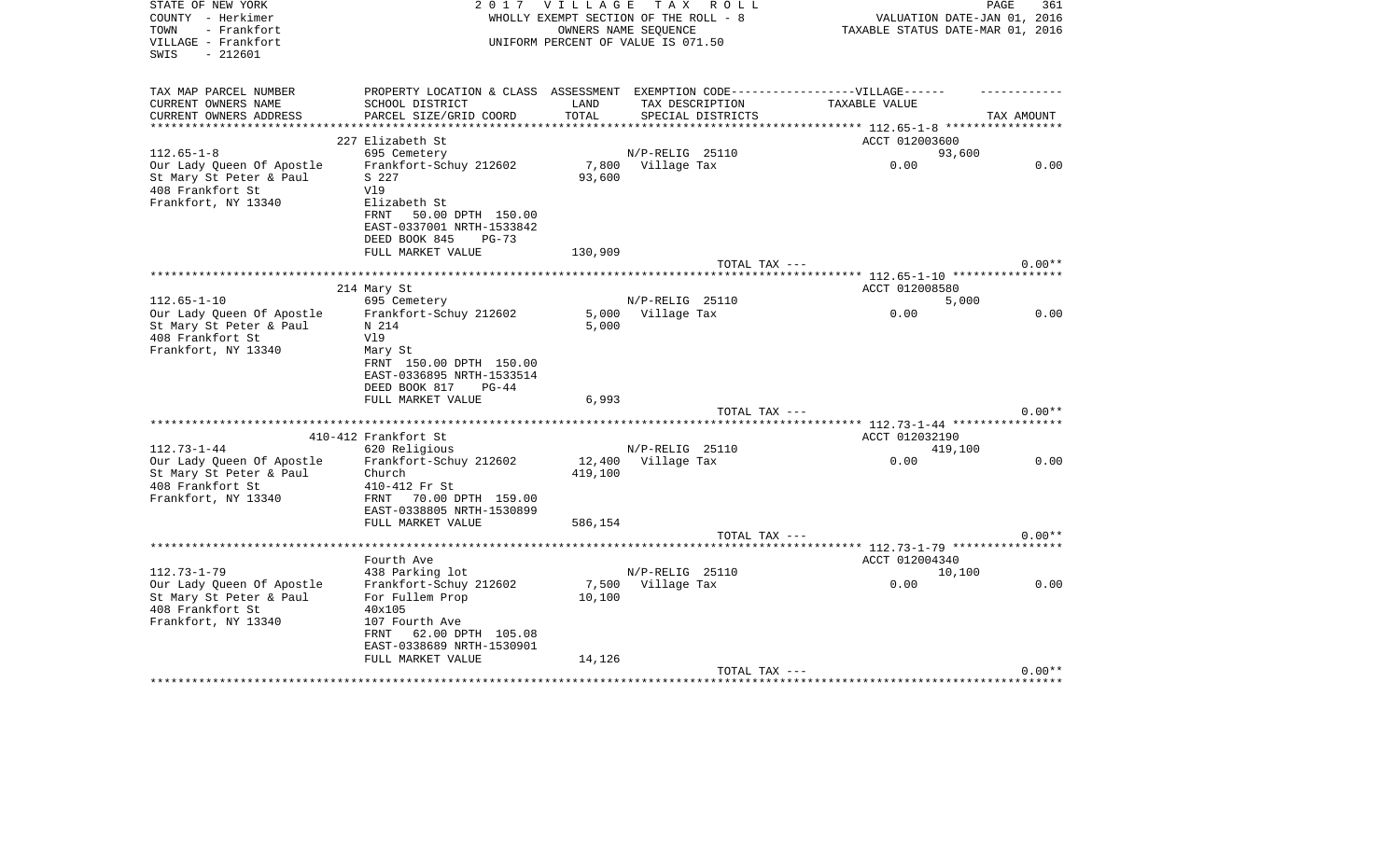| STATE OF NEW YORK<br>COUNTY - Herkimer<br>- Frankfort<br>TOWN<br>VILLAGE - Frankfort | 2 0 1 7                               | <b>VILLAGE</b> | TAX ROLL<br>WHOLLY EXEMPT SECTION OF THE ROLL - 8<br>OWNERS NAME SEOUENCE<br>UNIFORM PERCENT OF VALUE IS 071.50 | TAXABLE STATUS DATE-MAR 01, 2016              | PAGE<br>362<br>VALUATION DATE-JAN 01, 2016 |
|--------------------------------------------------------------------------------------|---------------------------------------|----------------|-----------------------------------------------------------------------------------------------------------------|-----------------------------------------------|--------------------------------------------|
| $-212601$<br>SWIS                                                                    |                                       |                |                                                                                                                 |                                               |                                            |
| TAX MAP PARCEL NUMBER                                                                | PROPERTY LOCATION & CLASS ASSESSMENT  |                |                                                                                                                 | EXEMPTION CODE------------------VILLAGE------ |                                            |
| CURRENT OWNERS NAME                                                                  | SCHOOL DISTRICT                       | LAND           | TAX DESCRIPTION                                                                                                 | TAXABLE VALUE                                 |                                            |
| CURRENT OWNERS ADDRESS                                                               | PARCEL SIZE/GRID COORD                | TOTAL          | SPECIAL DISTRICTS                                                                                               | ********** 112.73-1-80 *****************      | TAX AMOUNT                                 |
|                                                                                      | Third Ave                             |                |                                                                                                                 | ACCT 012004310                                |                                            |
| $112.73 - 1 - 80$                                                                    | 312 Vac w/imprv                       |                | N/P-RELIG 25110                                                                                                 |                                               | 9,000                                      |
| Our Lady Queen Of Apostle                                                            | Frankfort-Schuy 212602                |                | 6,200 Village Tax                                                                                               | 0.00                                          | 0.00                                       |
| St Mary St Peter & Paul                                                              | Garage                                | 9.000          |                                                                                                                 |                                               |                                            |
| 408 Frankfort St                                                                     | 50x81                                 |                |                                                                                                                 |                                               |                                            |
| Frankfort, NY 13340                                                                  | 102 Third Ave                         |                |                                                                                                                 |                                               |                                            |
|                                                                                      | FRNT<br>50.00 DPTH 104.60             |                |                                                                                                                 |                                               |                                            |
|                                                                                      | EAST-0338795 NRTH-1531025             |                |                                                                                                                 |                                               |                                            |
|                                                                                      | FULL MARKET VALUE                     | 12,587         |                                                                                                                 |                                               |                                            |
| **************************                                                           |                                       |                | TOTAL TAX ---                                                                                                   |                                               | $0.00**$                                   |
|                                                                                      | Third Ave                             |                |                                                                                                                 | ACCT 012004330                                |                                            |
| $112.73 - 1 - 81$                                                                    | 438 Parking lot                       |                | N/P-RELIG 25110                                                                                                 |                                               | 10,600                                     |
| Our Lady Queen Of Apostle                                                            | Frankfort-Schuy 212602                | 7,600          | Village Tax                                                                                                     | 0.00                                          | 0.00                                       |
| St Mary St Peter & Paul                                                              | Former Jennotte                       | 10,600         |                                                                                                                 |                                               |                                            |
| 408 Frankfort St                                                                     | 50x135                                |                |                                                                                                                 |                                               |                                            |
| Frankfort, NY 13340                                                                  | 100 Third Ave                         |                |                                                                                                                 |                                               |                                            |
|                                                                                      | 50.00 DPTH 149.00<br>FRNT             |                |                                                                                                                 |                                               |                                            |
|                                                                                      | EAST-0338740 NRTH-1531016             |                |                                                                                                                 |                                               |                                            |
|                                                                                      | FULL MARKET VALUE                     | 14,825         |                                                                                                                 |                                               |                                            |
|                                                                                      |                                       |                | TOTAL TAX ---                                                                                                   |                                               | $0.00**$                                   |
|                                                                                      |                                       |                |                                                                                                                 | *** 112.73-1-82 *****                         |                                            |
| $112.73 - 1 - 82$                                                                    | 406-408 Frankfort St<br>620 Religious |                | N/P-RELIG 25110                                                                                                 | ACCT 012004300<br>218,900                     |                                            |
| Our Lady Queen Of Apostle                                                            | Frankfort-Schuy 212602                | 8,300          | Village Tax                                                                                                     | 0.00                                          | 0.00                                       |
| St Mary St Peter & Paul                                                              | Convent                               | 218,900        |                                                                                                                 |                                               |                                            |
| 408 Frankfort St                                                                     | 406-408 Fr St                         |                |                                                                                                                 |                                               |                                            |
| Frankfort, NY 13340                                                                  | FRNT 50.00 DPTH 106.00                |                |                                                                                                                 |                                               |                                            |
|                                                                                      | EAST-0338864 NRTH-1530941             |                |                                                                                                                 |                                               |                                            |
|                                                                                      | FULL MARKET VALUE                     | 306,154        |                                                                                                                 |                                               |                                            |
|                                                                                      |                                       |                | TOTAL TAX ---                                                                                                   |                                               | $0.00**$                                   |
|                                                                                      |                                       |                |                                                                                                                 | $***$ 112.73-1-83 *****                       |                                            |
|                                                                                      | Frankfort St                          |                |                                                                                                                 | ACCT 012004480                                |                                            |
| $112.73 - 1 - 83$                                                                    | 210 1 Family Res                      |                | N/P-RELIG 25110                                                                                                 |                                               | 84,500                                     |
| Our Lady Queen Of Apostle                                                            | Frankfort-Schuy 212602                | 11,700         | Village Tax                                                                                                     | 0.00                                          | 0.00                                       |
| St Mary St Peter & Paul<br>408 Frankfort St                                          | Rectory                               | 84,500         |                                                                                                                 |                                               |                                            |
| Frankfort, NY 13340                                                                  | 82x105<br>414 Frankfort               |                |                                                                                                                 |                                               |                                            |
|                                                                                      | FRNT 124.25 DPTH<br>80.00             |                |                                                                                                                 |                                               |                                            |
|                                                                                      | EAST-0338761 NRTH-1530838             |                |                                                                                                                 |                                               |                                            |
|                                                                                      | FULL MARKET VALUE                     | 118,182        |                                                                                                                 |                                               |                                            |
|                                                                                      |                                       |                | TOTAL TAX ---                                                                                                   |                                               | $0.00**$                                   |
|                                                                                      |                                       |                |                                                                                                                 |                                               |                                            |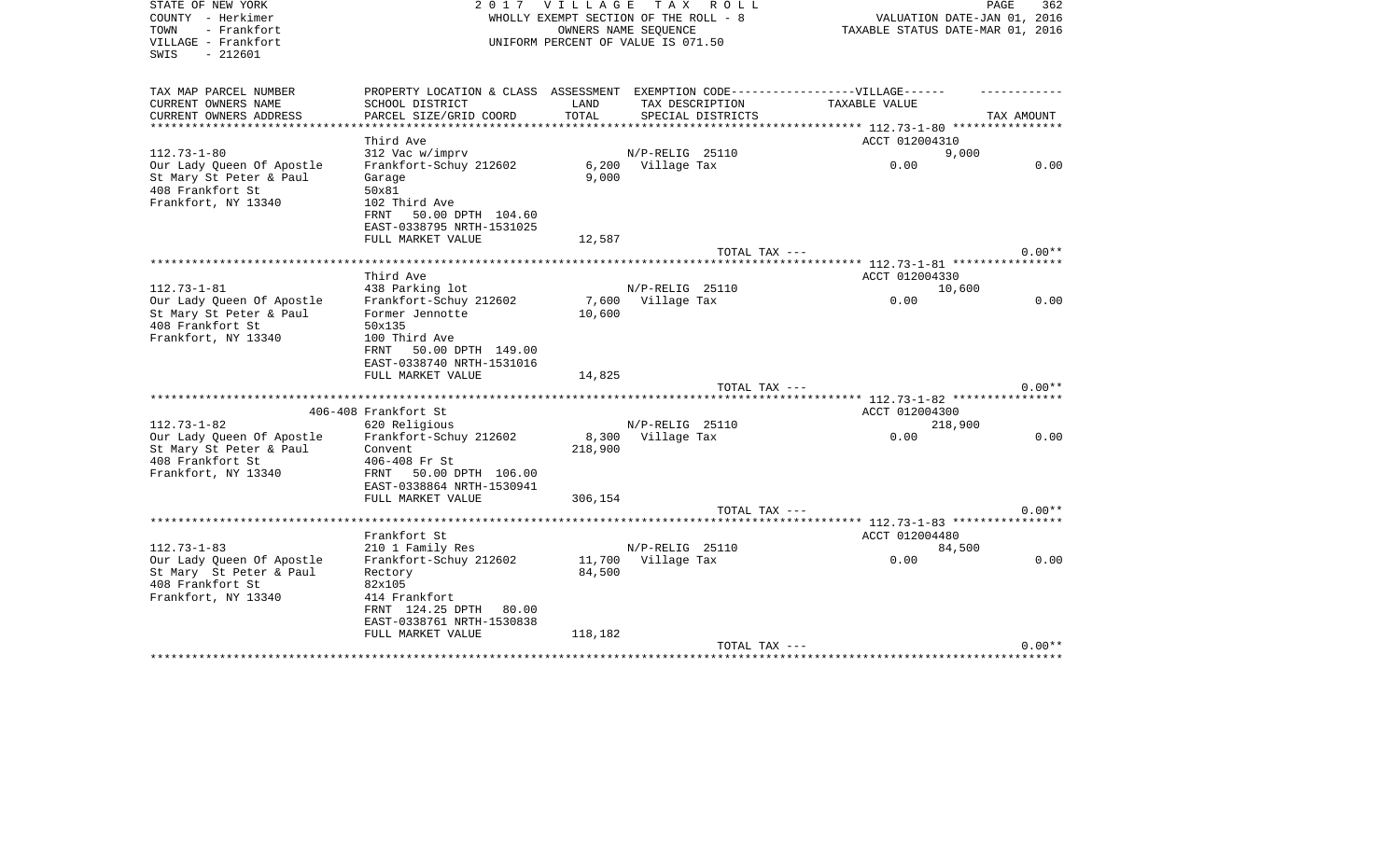| STATE OF NEW YORK<br>COUNTY - Herkimer                         | 2 0 1 7                                                                           | <b>VILLAGE</b><br>WHOLLY EXEMPT SECTION OF THE ROLL - 8 |                      | TAX ROLL          |                                          | PAGE<br>VALUATION DATE-JAN 01, 2016 | 363      |
|----------------------------------------------------------------|-----------------------------------------------------------------------------------|---------------------------------------------------------|----------------------|-------------------|------------------------------------------|-------------------------------------|----------|
| - Frankfort<br>TOWN<br>VILLAGE - Frankfort<br>SWIS<br>- 212601 |                                                                                   | UNIFORM PERCENT OF VALUE IS 071.50                      | OWNERS NAME SEQUENCE |                   | TAXABLE STATUS DATE-MAR 01, 2016         |                                     |          |
| TAX MAP PARCEL NUMBER                                          | PROPERTY LOCATION & CLASS ASSESSMENT EXEMPTION CODE-----------------VILLAGE------ |                                                         |                      |                   |                                          |                                     |          |
| CURRENT OWNERS NAME                                            | SCHOOL DISTRICT                                                                   | LAND                                                    | TAX DESCRIPTION      |                   | TAXABLE VALUE                            |                                     |          |
| CURRENT OWNERS ADDRESS                                         | PARCEL SIZE/GRID COORD                                                            | TOTAL                                                   |                      | SPECIAL DISTRICTS |                                          | TAX AMOUNT                          |          |
| **********************                                         |                                                                                   |                                                         |                      |                   |                                          |                                     |          |
| $112.73 - 4 - 35$                                              | 409 Frankfort St<br>438 Parking lot                                               |                                                         | N/P-RELIG 25110      |                   | ACCT 012015600                           | 9,200                               |          |
| Our Lady Queen Of Apostle                                      | Frankfort-Schuy 212602                                                            |                                                         | 6,800 Village Tax    |                   | 0.00                                     |                                     | 0.00     |
| St Mary St Peter & Paul                                        | E 409                                                                             | 9,200                                                   |                      |                   |                                          |                                     |          |
| 408 Frankfort St                                               | V19                                                                               |                                                         |                      |                   |                                          |                                     |          |
| Frankfort, NY 13340                                            | Frankfort St                                                                      |                                                         |                      |                   |                                          |                                     |          |
|                                                                | 52.00 DPTH 115.00<br>FRNT                                                         |                                                         |                      |                   |                                          |                                     |          |
|                                                                | EAST-0338963 NRTH-1530814                                                         |                                                         |                      |                   |                                          |                                     |          |
|                                                                | DEED BOOK 686<br><b>PG-288</b>                                                    |                                                         |                      |                   |                                          |                                     |          |
|                                                                | FULL MARKET VALUE                                                                 | 12,867                                                  |                      | TOTAL TAX ---     |                                          |                                     | $0.00**$ |
|                                                                |                                                                                   |                                                         |                      |                   |                                          |                                     |          |
|                                                                | 411 Frankfort St                                                                  |                                                         |                      |                   | ACCT 012015630                           |                                     |          |
| $112.73 - 4 - 36$                                              | 438 Parking lot                                                                   |                                                         | N/P-RELIG 25110      |                   |                                          | 8,600                               |          |
| Our Lady Queen Of Apostle                                      | Frankfort-Schuy 212602                                                            |                                                         | 6,400 Village Tax    |                   | 0.00                                     |                                     | 0.00     |
| St Mary St Peter & Paul                                        | E 411                                                                             | 8,600                                                   |                      |                   |                                          |                                     |          |
| 408 Frankfort St                                               | V19 53X194                                                                        |                                                         |                      |                   |                                          |                                     |          |
| Frankfort, NY 13340                                            | Frankfort St<br>53.00 DPTH 104.00<br>FRNT                                         |                                                         |                      |                   |                                          |                                     |          |
|                                                                | EAST-0338923 NRTH-1530776                                                         |                                                         |                      |                   |                                          |                                     |          |
|                                                                | DEED BOOK 686<br>$PG-288$                                                         |                                                         |                      |                   |                                          |                                     |          |
|                                                                | FULL MARKET VALUE                                                                 | 12,028                                                  |                      |                   |                                          |                                     |          |
|                                                                |                                                                                   |                                                         |                      | TOTAL TAX ---     |                                          |                                     | $0.00**$ |
|                                                                |                                                                                   |                                                         |                      |                   | ********** 112.81-2-36 ***************** |                                     |          |
| $112.81 - 2 - 36$                                              | 203 Fourth Ave<br>311 Res vac land                                                |                                                         | N/P-RELIG 25110      |                   | ACCT 012024960                           | 7,800                               |          |
| Our Lady Queen Of Apostle                                      | Frankfort-Schuy 212602                                                            |                                                         | 7,800 Village Tax    |                   | 0.00                                     |                                     | 0.00     |
| St Mary St Peter & Paul                                        | N 203                                                                             | 7,800                                                   |                      |                   |                                          |                                     |          |
| 408 Frankfort St                                               | V19 50X148                                                                        |                                                         |                      |                   |                                          |                                     |          |
| Frankfort, NY 13340                                            | Fourth Ave                                                                        |                                                         |                      |                   |                                          |                                     |          |
|                                                                | 50.00 DPTH 150.00<br>FRNT                                                         |                                                         |                      |                   |                                          |                                     |          |
|                                                                | EAST-0338960 NRTH-1530708                                                         |                                                         |                      |                   |                                          |                                     |          |
|                                                                | DEED BOOK 686<br><b>PG-291</b><br>FULL MARKET VALUE                               | 10,909                                                  |                      |                   |                                          |                                     |          |
|                                                                |                                                                                   |                                                         |                      | TOTAL TAX ---     |                                          |                                     | $0.00**$ |
|                                                                |                                                                                   |                                                         |                      |                   |                                          |                                     |          |
|                                                                | 205 Fourth Ave                                                                    |                                                         |                      |                   | ACCT 012005130                           |                                     |          |
| $112.81 - 2 - 37$                                              | 311 Res vac land                                                                  |                                                         | N/P-RELIG 25110      |                   |                                          | 10,800                              |          |
| Our Lady Queen Of Apostle                                      | Frankfort-Schuy 212602                                                            | 10,800                                                  | Village Tax          |                   | 0.00                                     |                                     | 0.00     |
| St Mary St Peter & Paul                                        | N 205                                                                             | 10,800                                                  |                      |                   |                                          |                                     |          |
| 408 Frankfort St<br>Frankfort, NY 13340                        | Fourth Ave<br>FRNT<br>50.00 DPTH 150.00                                           |                                                         |                      |                   |                                          |                                     |          |
|                                                                | EAST-0338993 NRTH-1530673                                                         |                                                         |                      |                   |                                          |                                     |          |
|                                                                | DEED BOOK 838<br>$PG-369$                                                         |                                                         |                      |                   |                                          |                                     |          |
|                                                                | FULL MARKET VALUE                                                                 | 15,105                                                  |                      |                   |                                          |                                     |          |
|                                                                |                                                                                   |                                                         |                      | TOTAL TAX ---     |                                          |                                     | $0.00**$ |
|                                                                |                                                                                   |                                                         |                      |                   |                                          |                                     |          |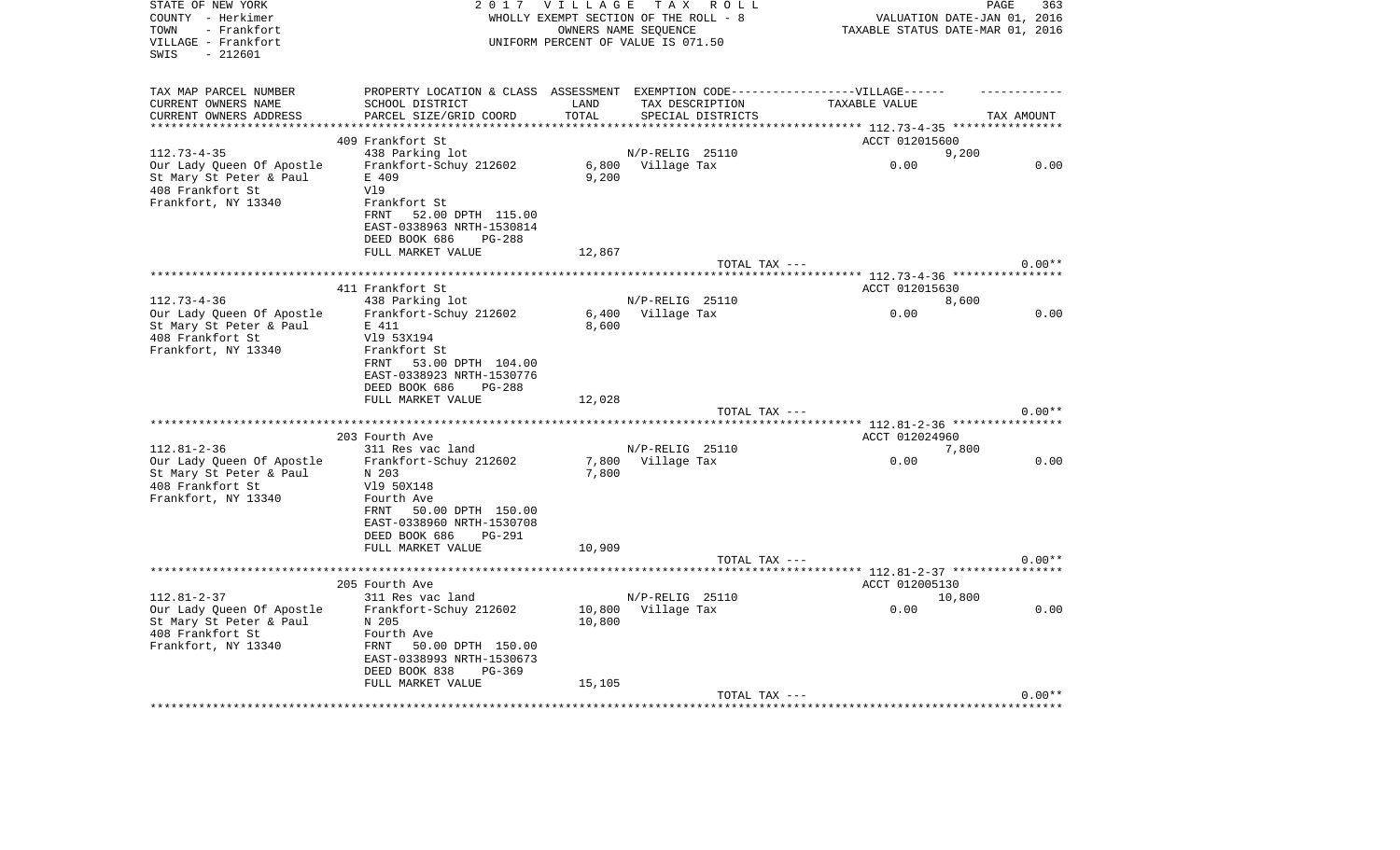| STATE OF NEW YORK           | 2017                                                                              | V I L L A G E | T A X<br>R O L L                      |                                          | PAGE<br>364                      |
|-----------------------------|-----------------------------------------------------------------------------------|---------------|---------------------------------------|------------------------------------------|----------------------------------|
| COUNTY - Herkimer           |                                                                                   |               | WHOLLY EXEMPT SECTION OF THE ROLL - 8 |                                          | VALUATION DATE-JAN 01, 2016      |
| TOWN<br>- Frankfort         |                                                                                   |               | OWNERS NAME SEQUENCE                  |                                          | TAXABLE STATUS DATE-MAR 01, 2016 |
| VILLAGE - Frankfort         |                                                                                   |               | UNIFORM PERCENT OF VALUE IS 071.50    |                                          |                                  |
| $-212601$<br>SWIS           |                                                                                   |               |                                       |                                          |                                  |
|                             |                                                                                   |               |                                       |                                          |                                  |
| TAX MAP PARCEL NUMBER       | PROPERTY LOCATION & CLASS ASSESSMENT EXEMPTION CODE-----------------VILLAGE------ |               |                                       |                                          |                                  |
| CURRENT OWNERS NAME         | SCHOOL DISTRICT                                                                   | LAND          | TAX DESCRIPTION                       | TAXABLE VALUE                            |                                  |
| CURRENT OWNERS ADDRESS      | PARCEL SIZE/GRID COORD                                                            | TOTAL         | SPECIAL DISTRICTS                     |                                          | TAX AMOUNT                       |
|                             |                                                                                   |               |                                       | ****** 112.65-1-11 *****************     |                                  |
|                             | 215-233 Elizabeth St                                                              |               |                                       | ACCT 012008520                           |                                  |
| $112.65 - 1 - 11$           | 695 Cemetery                                                                      |               | N/P-RELIG 25110                       |                                          | 10,500                           |
| Our Lady Queen of Apostles  | Frankfort-Schuy 212602                                                            | 10,500        | Village Tax                           | 0.00                                     | 0.00                             |
| St Mary St Peter & Paul     | $S$ 215-223                                                                       | 10,500        |                                       |                                          |                                  |
| 408 S Frankfort St          | V19                                                                               |               |                                       |                                          |                                  |
| Frankfort, NY 13340         | Elizabeth St                                                                      |               |                                       |                                          |                                  |
|                             | FRNT 250.00 DPTH 150.00                                                           |               |                                       |                                          |                                  |
|                             | EAST-0337040 NRTH-1533583                                                         |               |                                       |                                          |                                  |
|                             | DEED BOOK 817<br>$PG-44$                                                          |               |                                       |                                          |                                  |
|                             | FULL MARKET VALUE                                                                 | 14,685        |                                       |                                          |                                  |
|                             |                                                                                   |               | TOTAL TAX ---                         |                                          | $0.00**$                         |
|                             |                                                                                   |               |                                       |                                          |                                  |
|                             | 202 S Frankfort St                                                                |               |                                       | ACCT 012002550                           |                                  |
| $112.73 - 3 - 7$            | 411 Apartment                                                                     |               | WDRL/FORCL 29700                      |                                          | 39,950                           |
| Patterson Alan              | Frankfort-Schuy 212602                                                            | 6,200         | Village Tax                           | 0.00                                     | 0.00                             |
| 81 Hazelwood Ave            | tax cancellation exemp 29                                                         | 39,950        |                                       |                                          |                                  |
| Westhampton Beach, NY 11978 | County Resolution No. 261                                                         |               |                                       |                                          |                                  |
|                             | 26 Oct 2011                                                                       |               |                                       |                                          |                                  |
|                             | FRNT<br>35.00 DPTH 100.00                                                         |               |                                       |                                          |                                  |
|                             | EAST-0339330 NRTH-1531586                                                         |               |                                       |                                          |                                  |
|                             | DEED BOOK 1245<br>PG-255                                                          |               |                                       |                                          |                                  |
|                             | FULL MARKET VALUE                                                                 | 55,874        |                                       |                                          |                                  |
|                             |                                                                                   |               | TOTAL TAX ---                         |                                          | $0.00**$                         |
|                             | *******                                                                           |               |                                       | ********** 112.74-2-11 ***************** |                                  |
|                             | 110-112 Frankfort St                                                              |               |                                       | ACCT 159476                              |                                  |
| 112.74-2-11                 | 230 3 Family Res                                                                  |               | WDRL/FORCL 29700                      |                                          | 29,900                           |
| Pett Robert D               | Frankfort-Schuy 212602                                                            | 2,700         | Village Tax                           | 0.00                                     | 0.00                             |
| 2 Independence Ln           | Res 28 2016 forclosure                                                            | 29,900        |                                       |                                          |                                  |
| Medway, MA 02053-6259       | withdrawn RPTL 1138-(6)(d                                                         |               |                                       |                                          |                                  |
|                             | dilapidated bldg                                                                  |               |                                       |                                          |                                  |
|                             | FRNT<br>29.00 DPTH<br>70.00                                                       |               |                                       |                                          |                                  |
|                             | EAST-0339736 NRTH-1532020                                                         |               |                                       |                                          |                                  |
|                             | DEED BOOK 1361<br>PG-866                                                          |               |                                       |                                          |                                  |
|                             | FULL MARKET VALUE                                                                 | 41,818        |                                       |                                          |                                  |
|                             |                                                                                   |               | TOTAL TAX ---                         |                                          | $0.00**$                         |
|                             | ****************                                                                  |               |                                       | ********** 112.66-2-20 ***************** |                                  |
|                             | Sheldon Ave                                                                       |               |                                       | ACCT 012025740                           |                                  |
| $112.66 - 2 - 20$           | 311 Res vac land                                                                  |               | NON PROF 9 25300                      |                                          | 5,500                            |
| Societa Maria Addolorata    | Frankfort-Schuy 212602                                                            | 5,500         | Village Tax                           | 0.00                                     | 0.00                             |
| Attn: Angie Caiola          | S                                                                                 | 5,500         |                                       |                                          |                                  |
| 3802 Southside Rd           | Vac                                                                               |               |                                       |                                          |                                  |
| Frankfort, NY 13340         | Sheldon Ave                                                                       |               |                                       |                                          |                                  |
|                             | FRNT 124.00 DPTH 125.00                                                           |               |                                       |                                          |                                  |
|                             | EAST-0340789 NRTH-1532455                                                         |               |                                       |                                          |                                  |
|                             | FULL MARKET VALUE                                                                 | 7,692         |                                       |                                          |                                  |
|                             |                                                                                   |               | TOTAL TAX ---                         |                                          | $0.00**$                         |
|                             |                                                                                   |               |                                       |                                          |                                  |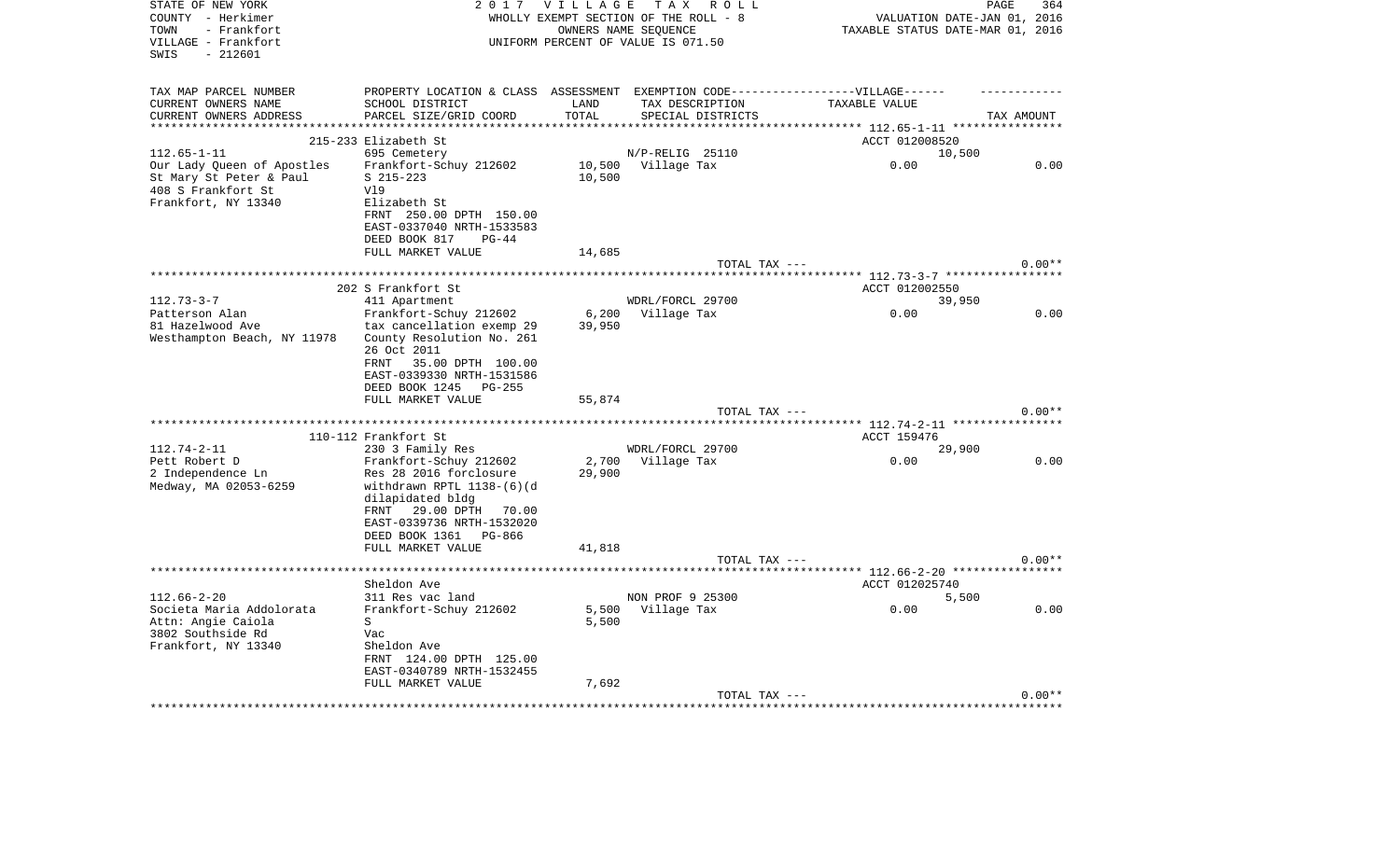| STATE OF NEW YORK<br>COUNTY - Herkimer<br>- Frankfort<br>TOWN<br>VILLAGE - Frankfort | 2017                                               |                  | VILLAGE TAX ROLL<br>WHOLLY EXEMPT SECTION OF THE ROLL - 8<br>OWNERS NAME SEQUENCE<br>UNIFORM PERCENT OF VALUE IS 071.50 | VALUATION DATE-JAN 01, 2016<br>TAXABLE STATUS DATE-MAR 01, 2016 | PAGE<br>365 |
|--------------------------------------------------------------------------------------|----------------------------------------------------|------------------|-------------------------------------------------------------------------------------------------------------------------|-----------------------------------------------------------------|-------------|
| $-212601$<br>SWIS                                                                    |                                                    |                  |                                                                                                                         |                                                                 |             |
| TAX MAP PARCEL NUMBER                                                                | PROPERTY LOCATION & CLASS ASSESSMENT               |                  |                                                                                                                         | EXEMPTION CODE------------------VILLAGE------                   |             |
| CURRENT OWNERS NAME                                                                  | SCHOOL DISTRICT                                    | LAND             | TAX DESCRIPTION                                                                                                         | TAXABLE VALUE                                                   |             |
| CURRENT OWNERS ADDRESS                                                               | PARCEL SIZE/GRID COORD                             | TOTAL            | SPECIAL DISTRICTS                                                                                                       |                                                                 | TAX AMOUNT  |
|                                                                                      |                                                    |                  |                                                                                                                         |                                                                 |             |
|                                                                                      | 201 Sheldon Ave                                    |                  |                                                                                                                         | ACCT 012025770                                                  |             |
| $112.66 - 2 - 21.1$<br>Societa Maria Addolorata                                      | 620 Religious<br>Frankfort-Schuy 212602            | 9,500            | NON PROF 9 25300<br>Village Tax                                                                                         | 28,800<br>0.00                                                  | 0.00        |
| Attn: Angie Caiola                                                                   | N 201-203                                          | 28,800           |                                                                                                                         |                                                                 |             |
| 3802 Southside Rd                                                                    | V19                                                |                  |                                                                                                                         |                                                                 |             |
| Frankfort, NY 13340                                                                  | Sheldon Ave                                        |                  |                                                                                                                         |                                                                 |             |
|                                                                                      | FRNT 138.00 DPTH 125.00                            |                  |                                                                                                                         |                                                                 |             |
|                                                                                      | EAST-0340913 NRTH-1532561                          |                  |                                                                                                                         |                                                                 |             |
|                                                                                      | DEED BOOK 00000                                    |                  |                                                                                                                         |                                                                 |             |
|                                                                                      | FULL MARKET VALUE                                  | 40,280           |                                                                                                                         |                                                                 |             |
|                                                                                      |                                                    |                  | TOTAL TAX ---                                                                                                           |                                                                 | $0.00**$    |
|                                                                                      |                                                    |                  |                                                                                                                         |                                                                 |             |
|                                                                                      | 220 Mary St                                        |                  |                                                                                                                         | ACCT 012026250                                                  |             |
| $112.65 - 1 - 9$                                                                     | 311 Res vac land                                   |                  | N/P-RELIG 25110                                                                                                         | 12,000                                                          | 0.00        |
| St. Peter&Paul Church<br>Our Lady Queen of Apostle                                   | Frankfort-Schuy 212602<br>N 220 03/07/03 Sale from | 12,000           | 12,000 Village Tax                                                                                                      | 0.00                                                            |             |
| 408 Frankfort St                                                                     | V19 100X150                                        |                  |                                                                                                                         |                                                                 |             |
| Frankfort, NY 13340                                                                  | Mary St                                            |                  |                                                                                                                         |                                                                 |             |
|                                                                                      | FRNT 100.00 DPTH 150.00                            |                  |                                                                                                                         |                                                                 |             |
|                                                                                      | EAST-0336885 NRTH-1533641                          |                  |                                                                                                                         |                                                                 |             |
|                                                                                      | DEED BOOK 920<br>PG-316                            |                  |                                                                                                                         |                                                                 |             |
|                                                                                      | FULL MARKET VALUE                                  | 16,783           |                                                                                                                         |                                                                 |             |
|                                                                                      |                                                    |                  | TOTAL TAX ---                                                                                                           |                                                                 | $0.00**$    |
|                                                                                      |                                                    |                  |                                                                                                                         | ****************************** 112.65-1-71 ****************     |             |
|                                                                                      | Marina                                             |                  |                                                                                                                         |                                                                 |             |
| $112.65 - 1 - 71$                                                                    | 323 Vacant rural                                   |                  | PUB AUTH 1 12350                                                                                                        | 21,000                                                          |             |
| State Of New York<br>Thruway Authority                                               | Frankfort-Schuy 212602<br>Vac Ld                   | 21,000<br>21,000 | Village Tax                                                                                                             | 0.00                                                            | 0.00        |
| Attn: Matthew Behrman                                                                | ACRES 13.70                                        |                  |                                                                                                                         |                                                                 |             |
| 200 Southern Blvd                                                                    | EAST-0339352 NRTH-1533847                          |                  |                                                                                                                         |                                                                 |             |
| Albany, NY 12209                                                                     | FULL MARKET VALUE                                  | 29,371           |                                                                                                                         |                                                                 |             |
|                                                                                      |                                                    |                  | TOTAL TAX ---                                                                                                           |                                                                 | $0.00**$    |
|                                                                                      | ********************************                   |                  |                                                                                                                         | **************************** 112.66-1-1.1 **************        |             |
|                                                                                      | 122 Marina Dr                                      |                  |                                                                                                                         |                                                                 |             |
| $112.66 - 1 - 1.1$                                                                   | 570 Marina                                         |                  | PUB AUTH 1 12350                                                                                                        | 103,000                                                         |             |
| State Of New York                                                                    | Frankfort-Schuy 212602                             | 14,300           | Village Tax                                                                                                             | 0.00                                                            | 0.00        |
| Thruway Authority                                                                    | $split$ from 112.66-1-1                            | 103,000          |                                                                                                                         |                                                                 |             |
| Attn: Matthew Behrman                                                                | snack bar marina                                   |                  |                                                                                                                         |                                                                 |             |
| 200 Southern Blvd                                                                    | sport shop is $112.66 - 1 - 1$ .                   |                  |                                                                                                                         |                                                                 |             |
| Albany, NY 12209                                                                     | ACRES<br>3.80                                      |                  |                                                                                                                         |                                                                 |             |
|                                                                                      | EAST-0339971 NRTH-1533428<br>FULL MARKET VALUE     | 144,056          |                                                                                                                         |                                                                 |             |
|                                                                                      |                                                    |                  | TOTAL TAX ---                                                                                                           |                                                                 | $0.00**$    |
|                                                                                      |                                                    |                  |                                                                                                                         |                                                                 |             |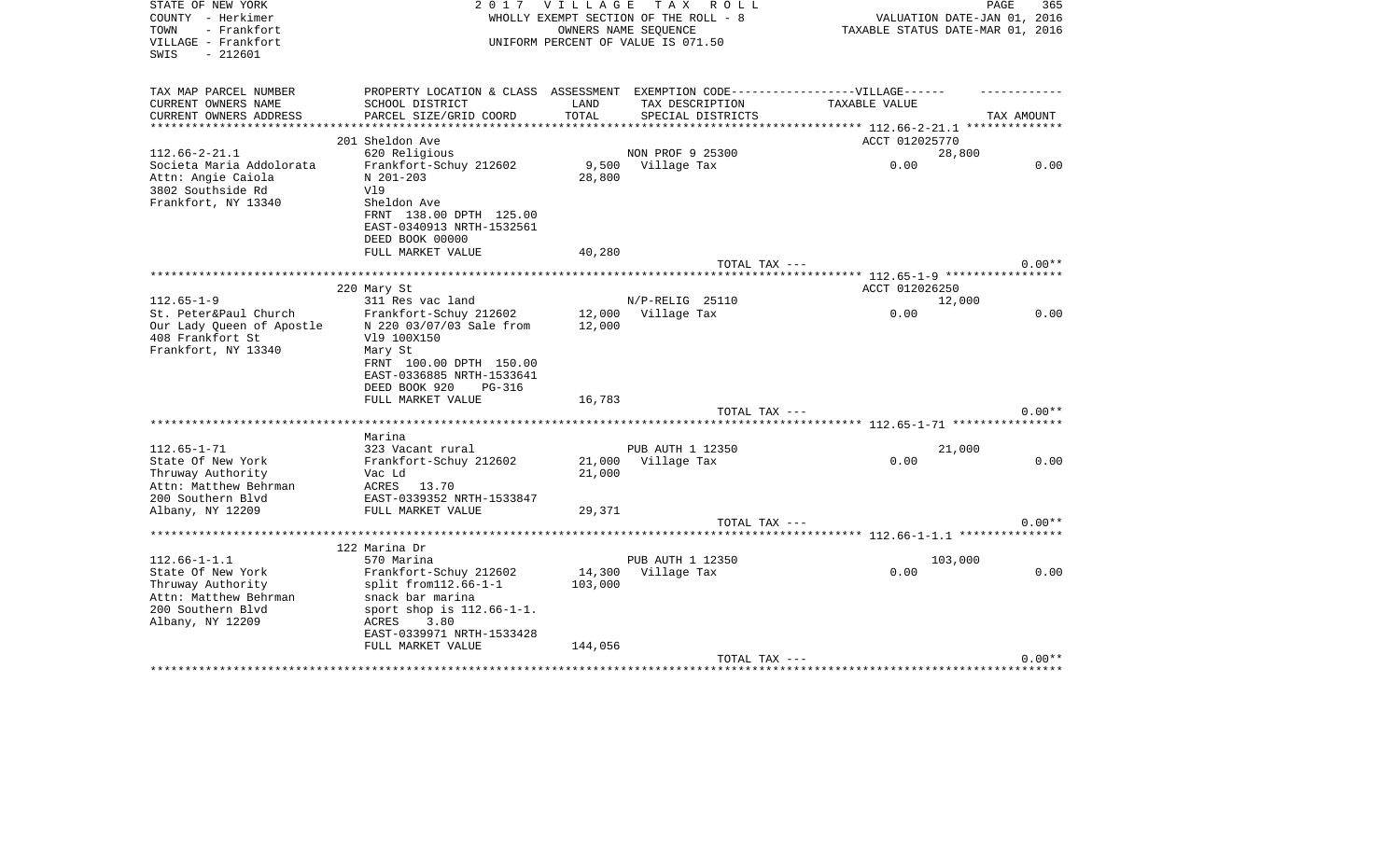| STATE OF NEW YORK         | 2 0 1 7                             | <b>VILLAGE</b> | TAX ROLL                              |                                                          | PAGE<br>366 |
|---------------------------|-------------------------------------|----------------|---------------------------------------|----------------------------------------------------------|-------------|
| COUNTY - Herkimer         |                                     |                | WHOLLY EXEMPT SECTION OF THE ROLL - 8 | VALUATION DATE-JAN 01, 2016                              |             |
| TOWN<br>- Frankfort       |                                     |                | OWNERS NAME SEQUENCE                  | TAXABLE STATUS DATE-MAR 01, 2016                         |             |
| VILLAGE - Frankfort       |                                     |                | UNIFORM PERCENT OF VALUE IS 071.50    |                                                          |             |
| SWIS<br>$-212601$         |                                     |                |                                       |                                                          |             |
|                           |                                     |                |                                       |                                                          |             |
| TAX MAP PARCEL NUMBER     | PROPERTY LOCATION & CLASS           |                |                                       | ASSESSMENT EXEMPTION CODE------------------VILLAGE------ |             |
| CURRENT OWNERS NAME       | SCHOOL DISTRICT                     | LAND           | TAX DESCRIPTION                       | TAXABLE VALUE                                            |             |
| CURRENT OWNERS ADDRESS    | PARCEL SIZE/GRID COORD              | TOTAL          | SPECIAL DISTRICTS                     |                                                          | TAX AMOUNT  |
| ************************* |                                     |                |                                       |                                                          |             |
|                           | 134 William St                      |                |                                       | ACCT 012026550                                           |             |
| $112.74 - 1 - 62$         | 312 Vac w/imprv                     |                | WDRL/FORCL 29700                      | 18,400                                                   |             |
| Sudakow Joseph Jr &       | Frankfort-Schuy 212602              | 17,400         | Village Tax                           | 0.00                                                     | 0.00        |
| Sudakow Francine          | N                                   | 18,400         |                                       |                                                          |             |
| Attn: Francine Sudakow    | Tra 7A                              |                |                                       |                                                          |             |
| Edgebrook                 | Foreclosure County 1998             |                |                                       |                                                          |             |
| Frankfort, NY 13340       | ACRES<br>7.90                       |                |                                       |                                                          |             |
|                           | EAST-0342150 NRTH-1532693           |                |                                       |                                                          |             |
|                           | DEED BOOK 00603 PG-00021            |                |                                       |                                                          |             |
|                           | FULL MARKET VALUE                   | 25,734         |                                       |                                                          |             |
|                           |                                     |                | TOTAL TAX ---                         |                                                          | $0.00**$    |
|                           | *********************************   |                |                                       | ********************** 112.65-2-32 ****************      |             |
|                           | 144 Litchfield St                   |                |                                       | ACCT 012013140                                           |             |
| $112.65 - 2 - 32$         | 311 Res vac land                    |                | TOWN-GEN<br>13500                     | 4,500                                                    |             |
| Town Of Frankfort         | Frankfort-Schuy 212602              | 4,500          | Village Tax                           | 0.00                                                     | 0.00        |
| Litchfield St             | W 144                               | 4,500          |                                       |                                                          |             |
| Frankfort, NY 13340       | V19                                 |                |                                       |                                                          |             |
|                           | Litchfield St                       |                |                                       |                                                          |             |
|                           | 61.00 DPTH 140.00<br>FRNT           |                |                                       |                                                          |             |
|                           | EAST-0338919 NRTH-1532644           |                |                                       |                                                          |             |
|                           | DEED BOOK 741<br>$PG-123$           |                |                                       |                                                          |             |
|                           | FULL MARKET VALUE                   | 6,294          |                                       |                                                          |             |
|                           |                                     |                | TOTAL TAX ---                         |                                                          | $0.00**$    |
|                           |                                     |                |                                       | ** 112.65-2-33 ******                                    |             |
|                           | 140 Litchfield St                   |                |                                       | ACCT 012004450                                           |             |
| $112.65 - 2 - 33$         | 652 Govt bldgs                      |                | TOWN-GEN<br>13500                     | 445,000                                                  |             |
| Town Of Frankfort         |                                     | 15,700         |                                       | 0.00                                                     | 0.00        |
|                           | Frankfort-Schuy 212602              |                | Village Tax                           |                                                          |             |
| 140 So Litchfield St      | Town Hall<br>Litchfield St          | 445,000        |                                       |                                                          |             |
| Frankfort, NY 13340       |                                     |                |                                       |                                                          |             |
|                           | FRNT 110.00 DPTH 594.00             |                |                                       |                                                          |             |
|                           | EAST-0338859 NRTH-1532847           |                |                                       |                                                          |             |
|                           | DEED BOOK 263<br>PG-103             |                |                                       |                                                          |             |
|                           | FULL MARKET VALUE                   | 622,378        |                                       |                                                          |             |
|                           | *********************************** |                | TOTAL TAX ---                         |                                                          | $0.00**$    |
|                           |                                     |                |                                       | ****** 112.73-4-30 ***************                       |             |
|                           | 201 Third Ave                       |                |                                       | ACCT 012032200                                           |             |
| $112.73 - 4 - 30$         | 652 Govt bldgs                      |                | TOWN-GEN<br>13500                     | 351,400                                                  |             |
| Town of Frankfort         | Frankfort-Schuy 212602              | 22,700         | Village Tax                           | 0.00                                                     | 0.00        |
| 140 S Litchfield St       | Town Hall                           | 351,400        |                                       |                                                          |             |
| Frankfort, NY 13340       | Police Station                      |                |                                       |                                                          |             |
|                           | FRNT 260.00 DPTH 150.00             |                |                                       |                                                          |             |
|                           | EAST-0339196 NRTH-1530994           |                |                                       |                                                          |             |
|                           | DEED BOOK 1294<br><b>PG-480</b>     |                |                                       |                                                          |             |
|                           | FULL MARKET VALUE                   | 491,469        |                                       |                                                          |             |
|                           |                                     |                | TOTAL TAX ---                         |                                                          | $0.00**$    |
|                           |                                     |                |                                       |                                                          |             |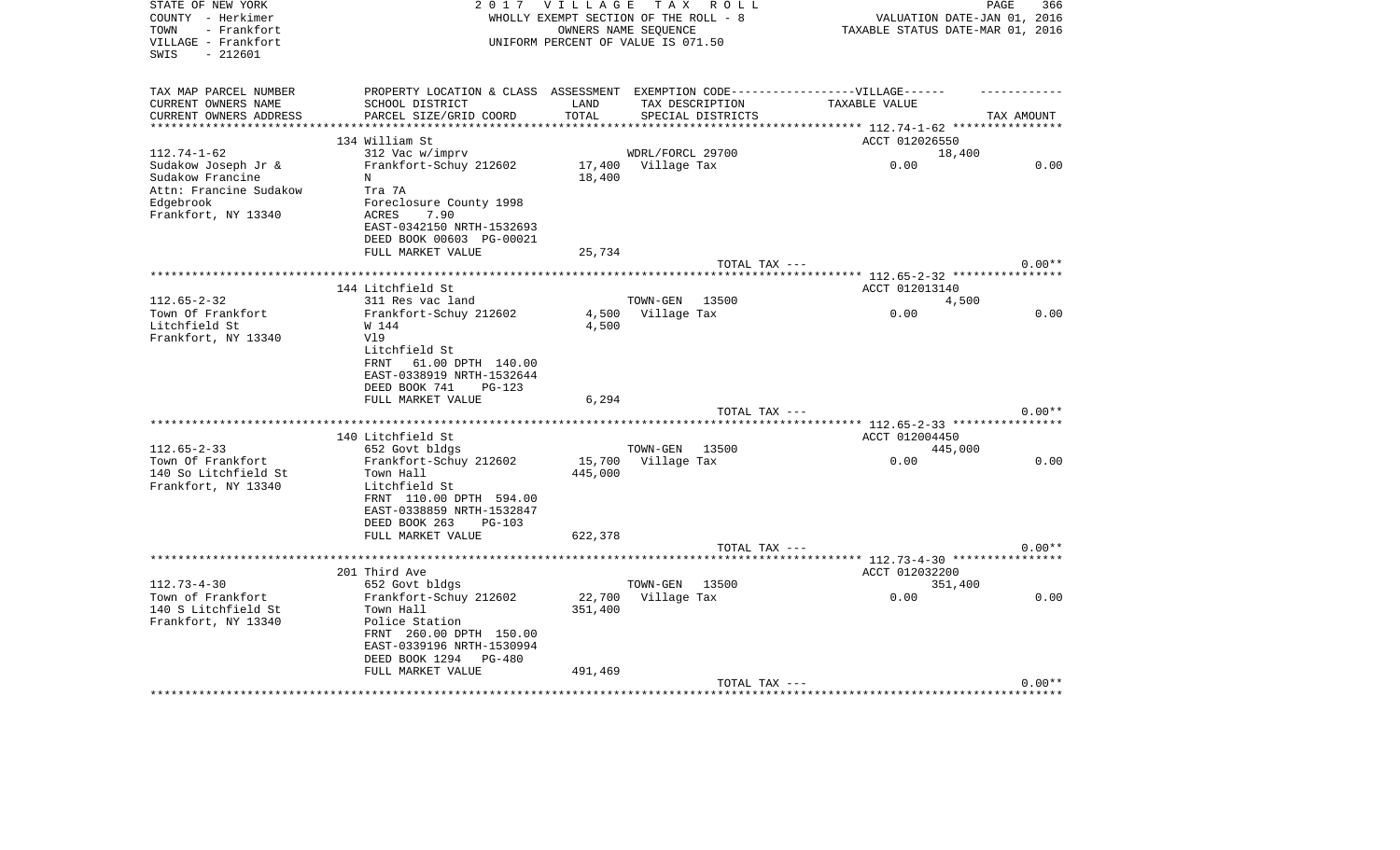| STATE OF NEW YORK      |                                                                                   | 2017 VILLAGE                     | T A X<br>R O L L                                              |                             | PAGE<br>367 |
|------------------------|-----------------------------------------------------------------------------------|----------------------------------|---------------------------------------------------------------|-----------------------------|-------------|
| COUNTY - Herkimer      |                                                                                   |                                  | WHOLLY EXEMPT SECTION OF THE ROLL - 8<br>OWNERS NAME SEQUENCE | VALUATION DATE-JAN 01, 2016 |             |
| TOWN<br>- Frankfort    |                                                                                   | TAXABLE STATUS DATE-MAR 01, 2016 |                                                               |                             |             |
| VILLAGE - Frankfort    |                                                                                   |                                  | UNIFORM PERCENT OF VALUE IS 071.50                            |                             |             |
| SWIS<br>$-212601$      |                                                                                   |                                  |                                                               |                             |             |
|                        |                                                                                   |                                  |                                                               |                             |             |
| TAX MAP PARCEL NUMBER  | PROPERTY LOCATION & CLASS ASSESSMENT EXEMPTION CODE-----------------VILLAGE------ |                                  |                                                               |                             |             |
| CURRENT OWNERS NAME    | SCHOOL DISTRICT                                                                   | LAND                             | TAX DESCRIPTION                                               | TAXABLE VALUE               |             |
| CURRENT OWNERS ADDRESS | PARCEL SIZE/GRID COORD                                                            | TOTAL                            | SPECIAL DISTRICTS                                             |                             | TAX AMOUNT  |
|                        |                                                                                   |                                  |                                                               |                             |             |
|                        | 130 E Main St                                                                     |                                  |                                                               | ACCT 012004010              |             |
| $112.65 - 2 - 67$      | 652 Govt bldgs                                                                    |                                  | RPTL 400 14100                                                | 270,900                     |             |
| U S Post Office        | Frankfort-Schuy 212602                                                            |                                  | 11,100 Village Tax                                            | 0.00                        | 0.00        |
| 130 E Main St          | Building                                                                          | 270,900                          |                                                               |                             |             |
| Frankfort, NY 13340    | FRNT 120.00 DPTH 170.00                                                           |                                  |                                                               |                             |             |
|                        | EAST-0339558 NRTH-1532492                                                         |                                  |                                                               |                             |             |
|                        | FULL MARKET VALUE                                                                 | 378,881                          |                                                               |                             |             |
|                        |                                                                                   |                                  | TOTAL TAX ---                                                 |                             | $0.00**$    |
|                        |                                                                                   |                                  |                                                               |                             |             |
|                        | Business Park Dr                                                                  |                                  |                                                               |                             |             |
| $112.64 - 2 - 1$       | 822 Water supply                                                                  |                                  | VLG/OTHER 13650                                               | 260,000                     |             |
| Village of Frankfort   | Frankfort-Schuy 212602                                                            | 10,000                           | Village Tax                                                   | 0.00                        | 0.00        |
| 132 Business Park Dr   | Water Storage                                                                     | 260,000                          |                                                               |                             |             |
| Frankfort, NY          | FRNT 102.50 DPTH 109.00                                                           |                                  |                                                               |                             |             |
|                        | EAST-0336018 NRTH-1533580                                                         |                                  |                                                               |                             |             |
|                        | DEED BOOK 902<br>PG-73                                                            |                                  |                                                               |                             |             |
|                        | FULL MARKET VALUE                                                                 | 363,636                          |                                                               |                             |             |
|                        |                                                                                   |                                  | TOTAL TAX ---                                                 |                             | $0.00**$    |
|                        |                                                                                   |                                  |                                                               |                             |             |
|                        | Business Park                                                                     |                                  |                                                               | ACCT 012027750              |             |
| $112.64 - 2 - 5$       | 340 Vacant indus                                                                  |                                  | VLG/OTHER 13650                                               | 23,600                      |             |
| Village of Frankfort   | Frankfort-Schuy 212602                                                            | 23,600                           | Village Tax                                                   | 0.00                        | 0.00        |
| PO Box 188             | W                                                                                 | 23,600                           |                                                               |                             |             |
| Frankfort, NY 13340    | FRNT 160.00 DPTH                                                                  |                                  |                                                               |                             |             |
|                        | 3.80<br>ACRES                                                                     |                                  |                                                               |                             |             |
|                        | EAST-0336473 NRTH-1534804                                                         |                                  |                                                               |                             |             |
|                        | DEED BOOK 879<br>$PG-307$                                                         |                                  |                                                               |                             |             |
|                        | FULL MARKET VALUE                                                                 | 33,007                           |                                                               |                             |             |
|                        |                                                                                   |                                  | TOTAL TAX ---                                                 |                             | $0.00**$    |
|                        |                                                                                   |                                  |                                                               |                             |             |
|                        | W Main St                                                                         |                                  |                                                               | ACCT 012032165              |             |
| $112.65 - 1 - 21$      | 882 Elec Trans I                                                                  |                                  | VLG/OTHER 13650                                               | 11,900                      |             |
| Village Of Frankfort   | Frankfort-Schuy 212602                                                            |                                  | 11,900 Village Tax                                            | 0.00                        | 0.00        |
| 110 Railroad St Ste 1  | Old Canal Land                                                                    | 11,900                           |                                                               |                             |             |
| Frankfort, NY 13340    | W Main St                                                                         |                                  |                                                               |                             |             |
|                        | ACRES<br>4.40                                                                     |                                  |                                                               |                             |             |
|                        | EAST-0337739 NRTH-1534342                                                         |                                  |                                                               |                             |             |
|                        | FULL MARKET VALUE                                                                 | 16,643                           |                                                               |                             |             |
|                        |                                                                                   |                                  | TOTAL TAX ---                                                 |                             | $0.00**$    |
|                        |                                                                                   |                                  |                                                               |                             |             |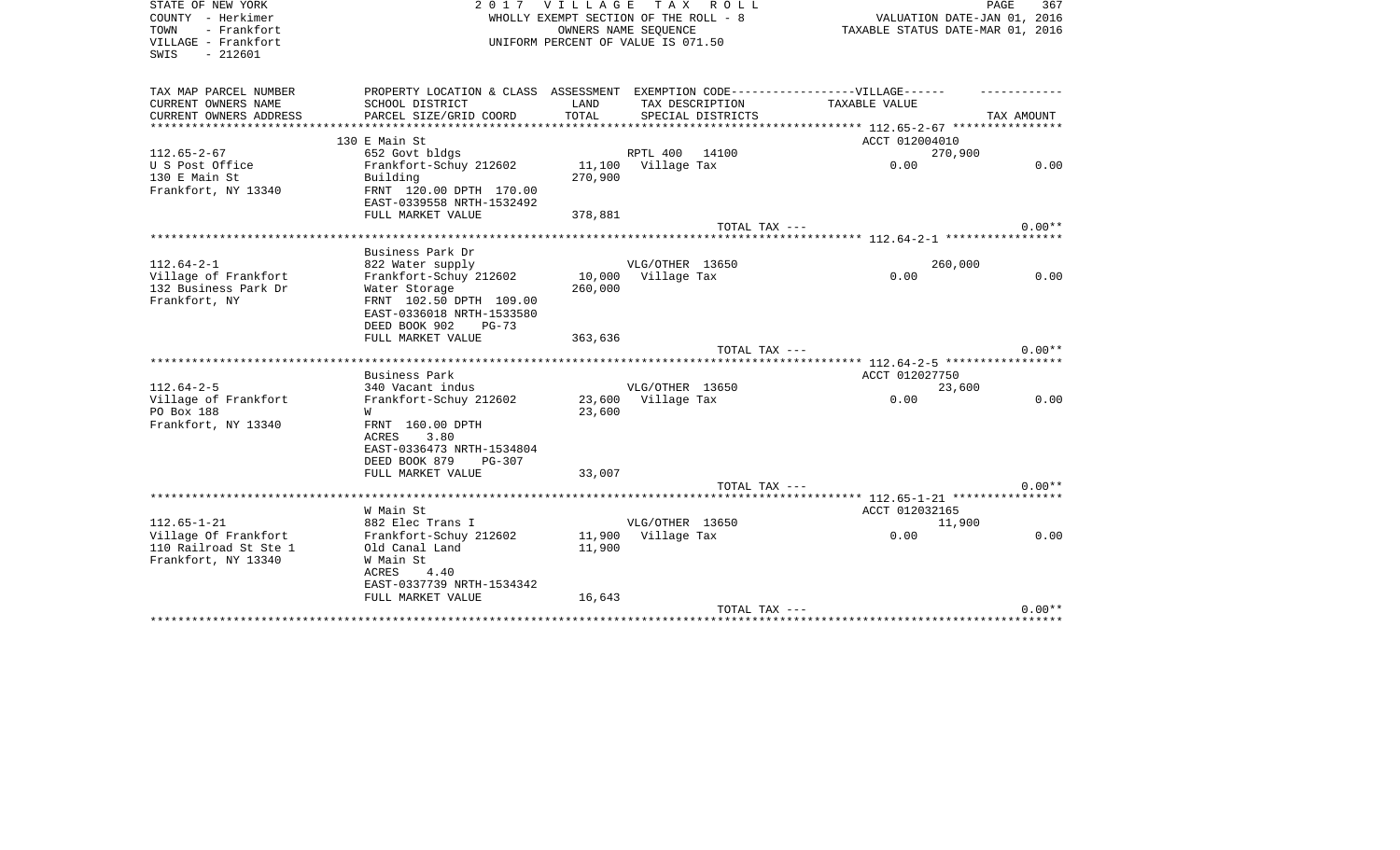| STATE OF NEW YORK<br>COUNTY - Herkimer<br>- Frankfort<br>TOWN<br>VILLAGE - Frankfort<br>SWIS<br>$-212601$ | 2017                                                                              | VILLAGE | TAX ROLL<br>WHOLLY EXEMPT SECTION OF THE ROLL - 8<br>OWNERS NAME SEQUENCE<br>UNIFORM PERCENT OF VALUE IS 071.50 | VALUATION DATE-JAN 01, 2016<br>TAXABLE STATUS DATE-MAR 01, 2016 | PAGE<br>368 |
|-----------------------------------------------------------------------------------------------------------|-----------------------------------------------------------------------------------|---------|-----------------------------------------------------------------------------------------------------------------|-----------------------------------------------------------------|-------------|
| TAX MAP PARCEL NUMBER                                                                                     | PROPERTY LOCATION & CLASS ASSESSMENT EXEMPTION CODE-----------------VILLAGE------ |         |                                                                                                                 |                                                                 |             |
| CURRENT OWNERS NAME                                                                                       | SCHOOL DISTRICT                                                                   | LAND    | TAX DESCRIPTION                                                                                                 | TAXABLE VALUE                                                   |             |
| CURRENT OWNERS ADDRESS                                                                                    | PARCEL SIZE/GRID COORD                                                            | TOTAL   | SPECIAL DISTRICTS                                                                                               |                                                                 | TAX AMOUNT  |
| **********************                                                                                    |                                                                                   |         |                                                                                                                 |                                                                 |             |
| $112.65 - 1 - 69.3$                                                                                       | Orchard St                                                                        |         | VLG/OTHER 13650                                                                                                 | ACCT 012300151                                                  |             |
| Village of Frankfort                                                                                      | 314 Rural vac<10<br>Frankfort-Schuy 212602                                        |         | 2,700 Village Tax                                                                                               | 2,700<br>0.00                                                   | 0.00        |
| 110 Railroad St                                                                                           | $W - E$                                                                           | 2,700   |                                                                                                                 |                                                                 |             |
| Frankfort, NY 13340                                                                                       | Vac Ld                                                                            |         |                                                                                                                 |                                                                 |             |
|                                                                                                           | Orchard St                                                                        |         |                                                                                                                 |                                                                 |             |
|                                                                                                           | FRNT<br>0.70 DPTH 634.00                                                          |         |                                                                                                                 |                                                                 |             |
|                                                                                                           | EAST-0339820 NRTH-1533210                                                         |         |                                                                                                                 |                                                                 |             |
|                                                                                                           | DEED BOOK 943<br>PG-679                                                           |         |                                                                                                                 |                                                                 |             |
|                                                                                                           | FULL MARKET VALUE                                                                 | 3,776   |                                                                                                                 |                                                                 |             |
|                                                                                                           |                                                                                   |         | TOTAL TAX ---                                                                                                   |                                                                 | $0.00**$    |
|                                                                                                           |                                                                                   |         |                                                                                                                 |                                                                 |             |
|                                                                                                           | Litchfield St                                                                     |         |                                                                                                                 | ACCT 012004130                                                  |             |
| $112.65 - 2 - 30$                                                                                         | 882 Elec Trans I                                                                  |         | VLG/OTHER 13650                                                                                                 | 158,900                                                         |             |
| Village Of Frankfort                                                                                      | Frankfort-Schuy 212602                                                            | 7,200   | Village Tax                                                                                                     | 0.00                                                            | 0.00        |
| 110 Railroad St Ste 1                                                                                     | Office Bldg                                                                       | 158,900 |                                                                                                                 |                                                                 |             |
| Frankfort, NY 13340                                                                                       | Transmission Fac                                                                  |         |                                                                                                                 |                                                                 |             |
|                                                                                                           | Litchfield St                                                                     |         |                                                                                                                 |                                                                 |             |
|                                                                                                           | FRNT<br>47.00 DPTH                                                                |         |                                                                                                                 |                                                                 |             |
|                                                                                                           | ACRES<br>2.05                                                                     |         |                                                                                                                 |                                                                 |             |
|                                                                                                           | EAST-0338717 NRTH-1532706<br>DEED BOOK 846<br>$PG-90$                             |         |                                                                                                                 |                                                                 |             |
|                                                                                                           | FULL MARKET VALUE                                                                 | 222,238 |                                                                                                                 |                                                                 |             |
|                                                                                                           |                                                                                   |         | TOTAL TAX ---                                                                                                   |                                                                 | $0.00**$    |
|                                                                                                           |                                                                                   |         |                                                                                                                 | **************** 112.65-2-54.1 ***************                  |             |
|                                                                                                           | 111 W Main St                                                                     |         |                                                                                                                 | ACCT 012029580                                                  |             |
| $112.65 - 2 - 54.1$                                                                                       | 464 Office bldg.                                                                  |         | VLG/OTHER 13650                                                                                                 | 46,000                                                          |             |
| Village of Frankfort                                                                                      | Frankfort-Schuy 212602                                                            | 9,800   | Village Tax                                                                                                     | 0.00                                                            | 0.00        |
| 110 Railroad St                                                                                           | S                                                                                 | 46,000  |                                                                                                                 |                                                                 |             |
| Frankfort, NY 13340                                                                                       | Vl9                                                                               |         |                                                                                                                 |                                                                 |             |
|                                                                                                           | W Main St                                                                         |         |                                                                                                                 |                                                                 |             |
|                                                                                                           | 93.00 DPTH 175.00<br>FRNT                                                         |         |                                                                                                                 |                                                                 |             |
|                                                                                                           | EAST-0339224 NRTH-1532916                                                         |         |                                                                                                                 |                                                                 |             |
|                                                                                                           | DEED BOOK 1199<br><b>PG-500</b>                                                   |         |                                                                                                                 |                                                                 |             |
|                                                                                                           | FULL MARKET VALUE                                                                 | 64,336  |                                                                                                                 |                                                                 |             |
|                                                                                                           |                                                                                   |         | TOTAL TAX ---                                                                                                   |                                                                 | $0.00**$    |
|                                                                                                           |                                                                                   |         |                                                                                                                 |                                                                 |             |
|                                                                                                           | 100-108 Litchfield St                                                             |         |                                                                                                                 | ACCT 012009510                                                  |             |
| $112.65 - 2 - 58$                                                                                         | 330 Vacant comm                                                                   |         | VLG/OTHER 13650                                                                                                 | 10,000                                                          |             |
| Village of Frankfort                                                                                      | Frankfort-Schuy 212602                                                            |         | 10,000 Village Tax                                                                                              | 0.00                                                            | 0.00        |
| 110 Railroad St                                                                                           | W 100-108                                                                         | 10,000  |                                                                                                                 |                                                                 |             |
| Frankfort, NY 13340                                                                                       | Com                                                                               |         |                                                                                                                 |                                                                 |             |
|                                                                                                           | Litchfield St<br>FRNT 45.00 DPTH 96.00                                            |         |                                                                                                                 |                                                                 |             |
|                                                                                                           | EAST-0339310 NRTH-1532870                                                         |         |                                                                                                                 |                                                                 |             |
|                                                                                                           | DEED BOOK 1199 PG-500                                                             |         |                                                                                                                 |                                                                 |             |
|                                                                                                           | FULL MARKET VALUE                                                                 | 13,986  |                                                                                                                 |                                                                 |             |
|                                                                                                           |                                                                                   |         | TOTAL TAX ---                                                                                                   |                                                                 | $0.00**$    |
|                                                                                                           |                                                                                   |         |                                                                                                                 |                                                                 |             |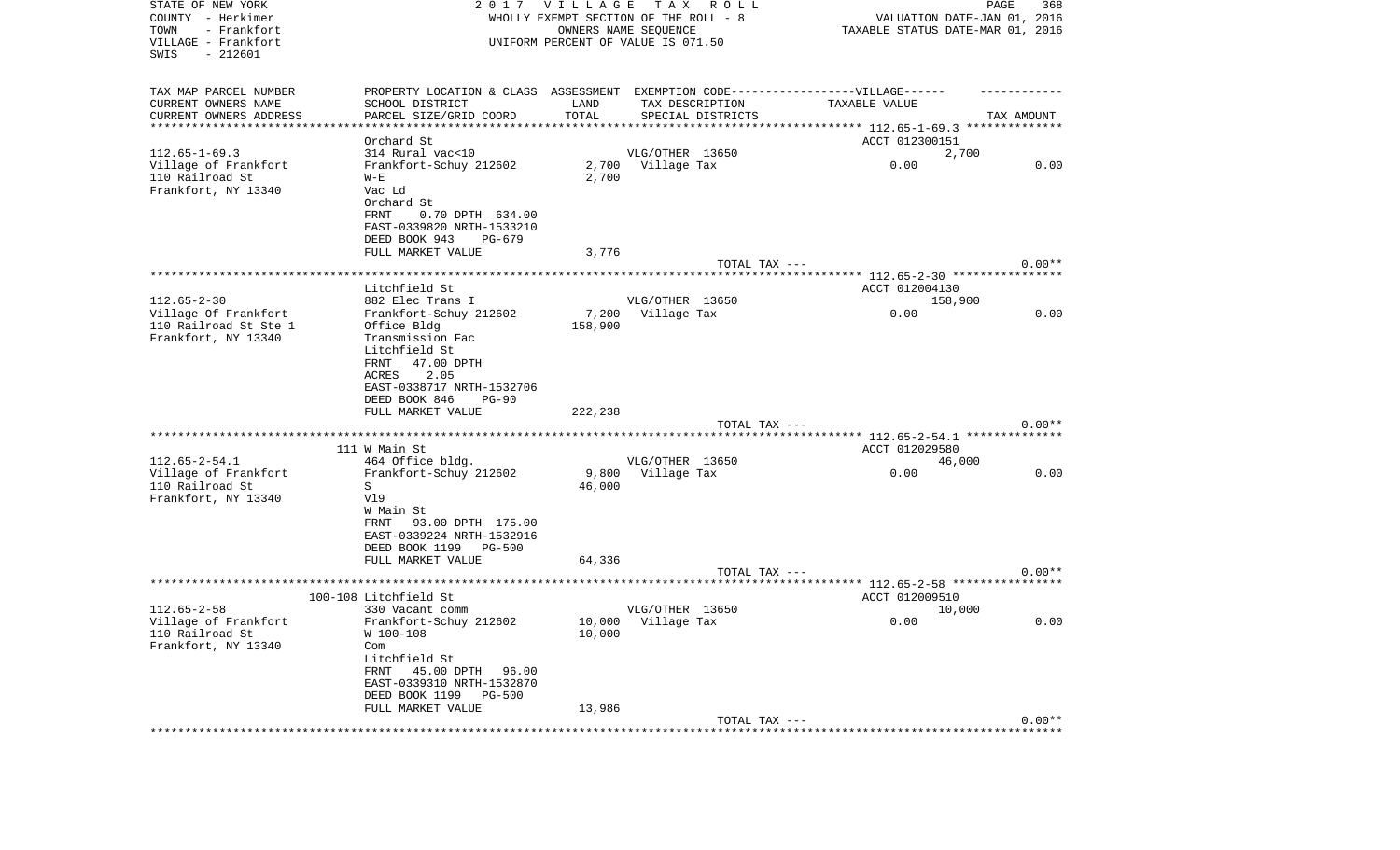| STATE OF NEW YORK<br>COUNTY - Herkimer                          | 2017                                                                                                             |         | VILLAGE TAX ROLL<br>WHOLLY EXEMPT SECTION OF THE ROLL - 8  | PAGE<br>VALUATION DATE-JAN 01, 2016 | 369        |
|-----------------------------------------------------------------|------------------------------------------------------------------------------------------------------------------|---------|------------------------------------------------------------|-------------------------------------|------------|
| TOWN<br>- Frankfort<br>VILLAGE - Frankfort<br>$-212601$<br>SWIS |                                                                                                                  |         | OWNERS NAME SEQUENCE<br>UNIFORM PERCENT OF VALUE IS 071.50 | TAXABLE STATUS DATE-MAR 01, 2016    |            |
| TAX MAP PARCEL NUMBER                                           | PROPERTY LOCATION & CLASS ASSESSMENT EXEMPTION CODE-----------------VILLAGE------                                |         |                                                            |                                     |            |
| CURRENT OWNERS NAME                                             | SCHOOL DISTRICT                                                                                                  | LAND    | TAX DESCRIPTION                                            | TAXABLE VALUE                       |            |
| CURRENT OWNERS ADDRESS                                          | PARCEL SIZE/GRID COORD                                                                                           | TOTAL   | SPECIAL DISTRICTS                                          |                                     | TAX AMOUNT |
| ***********************                                         |                                                                                                                  |         |                                                            |                                     |            |
| $112.65 - 2 - 69$                                               | Litchfield St<br>330 Vacant comm                                                                                 |         | VLG/OTHER 13650                                            | ACCT 012004150<br>8,300             |            |
| Village Of Frankfort                                            | Frankfort-Schuy 212602                                                                                           |         | 8,300 Village Tax                                          | 0.00                                | 0.00       |
| 110 Railroad St Ste 1<br>Frankfort, NY 13340                    | Band Stand<br>66.00 X 77.80<br>Litchfield St<br>66.00 DPTH 77.80<br>FRNT<br>EAST-0338821 NRTH-1532738            | 8,300   |                                                            |                                     |            |
|                                                                 | DEED BOOK 516<br>$PG-29$                                                                                         |         |                                                            |                                     |            |
|                                                                 | FULL MARKET VALUE                                                                                                | 11,608  |                                                            |                                     |            |
|                                                                 |                                                                                                                  |         | TOTAL TAX ---                                              |                                     | $0.00**$   |
|                                                                 |                                                                                                                  |         |                                                            |                                     |            |
|                                                                 | 158 S Litchfield St                                                                                              |         |                                                            | ACCT 012004120                      |            |
| $112.65 - 2 - 72$<br>Village Of Frankfort                       | 662 Police/fire<br>Frankfort-Schuy 212602                                                                        | 8,200   | VLG/OTHER 13650<br>Village Tax                             | 404,400<br>0.00                     | 0.00       |
| 110 Railroad St Ste 1                                           | Fire Hs & Elec Sta                                                                                               | 404,400 |                                                            |                                     |            |
| Frankfort, NY 13340                                             | Station 46.25 X 308.00<br>Litchfield St Site 2 trn<br>46.25 DPTH 308.00<br>FRNT<br>EAST-0338714 NRTH-1532455     |         |                                                            |                                     |            |
|                                                                 | FULL MARKET VALUE                                                                                                | 565,594 |                                                            |                                     |            |
|                                                                 |                                                                                                                  |         | TOTAL TAX ---                                              |                                     | $0.00**$   |
|                                                                 | 126 E Orchard St                                                                                                 |         |                                                            | ACCT 012004210                      |            |
| $112.65 - 3 - 26$                                               | 652 Govt bldgs                                                                                                   |         | VLG/OTHER 13650                                            | 112,000                             |            |
| Village Of Frankfort<br>110 Railroad St Ste 1                   | Frankfort-Schuy 212602<br>S                                                                                      | 112,000 | 12,200 Village Tax                                         | 0.00                                | 0.00       |
| Frankfort, NY 13340                                             | Village Offices<br>Orchard St<br>FRNT 175.00 DPTH 210.00<br>EAST-0339943 NRTH-1532687<br>DEED BOOK 783<br>PG-383 |         |                                                            |                                     |            |
|                                                                 | FULL MARKET VALUE                                                                                                | 156,643 |                                                            |                                     |            |
|                                                                 |                                                                                                                  |         | TOTAL TAX ---                                              |                                     | $0.00**$   |
|                                                                 | W Main St                                                                                                        |         |                                                            |                                     |            |
| $112.65 - 3 - 77$                                               | 311 Res vac land                                                                                                 |         | VLG/OTHER 13650                                            | 100                                 |            |
| Village of Frankfort                                            | Frankfort-Schuy 212602                                                                                           |         | 100 Village Tax                                            | 0.00                                | 0.00       |
| Turner Horace C<br>110 Railroad St<br>Frankfort, NY 13340       | former mill water raceway<br>FRNT<br>14.00 DPTH<br>0.07<br>ACRES<br>EAST-0339253 NRTH-1533290                    | 100     |                                                            |                                     |            |
|                                                                 | FULL MARKET VALUE                                                                                                | 140     |                                                            |                                     |            |
|                                                                 |                                                                                                                  |         | TOTAL TAX ---                                              |                                     | $0.00**$   |
|                                                                 |                                                                                                                  |         |                                                            | ****************************        |            |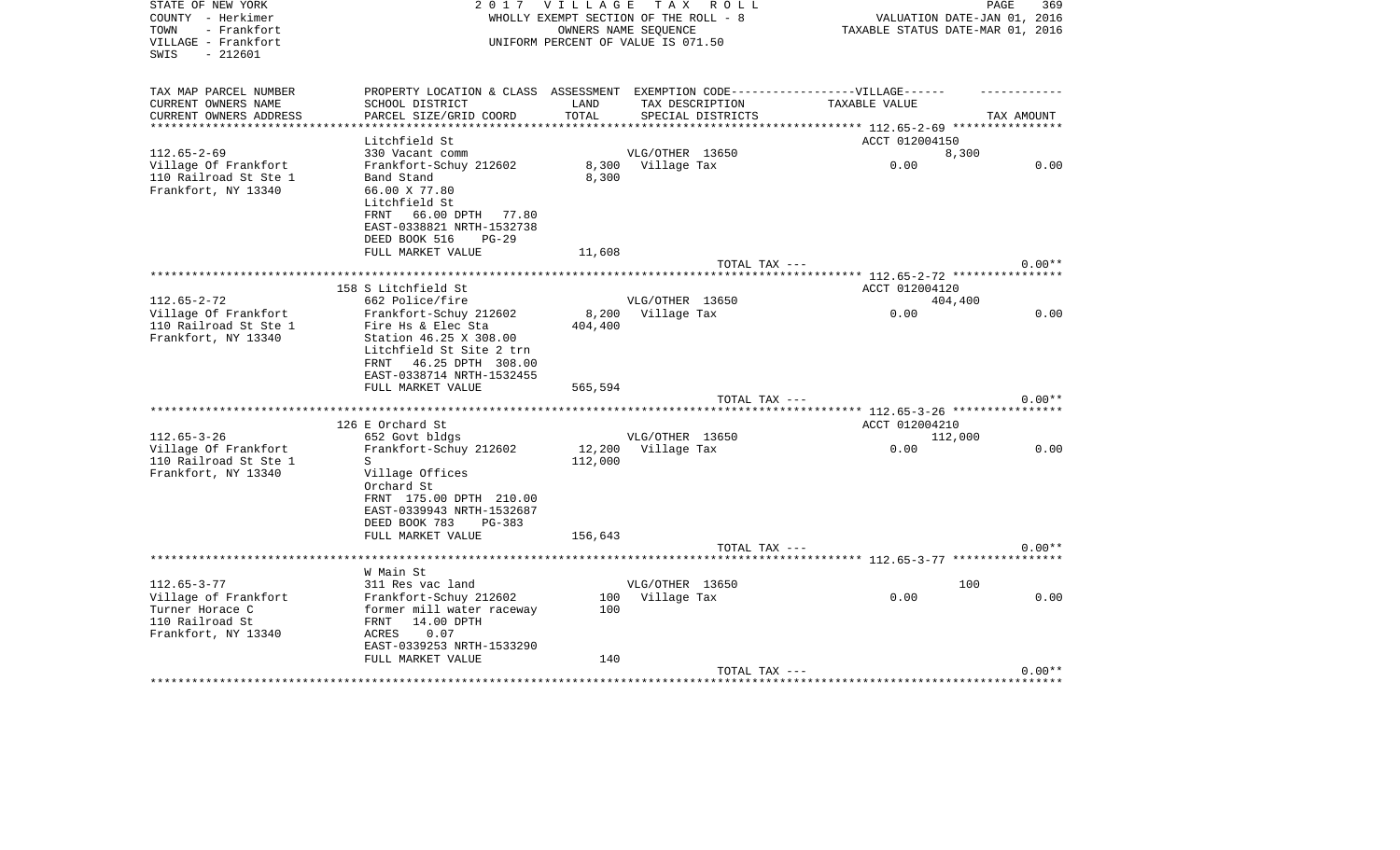| STATE OF NEW YORK<br>COUNTY - Herkimer<br>- Frankfort<br>TOWN<br>VILLAGE - Frankfort<br>$-212601$<br>SWIS | 2017                                                                             | VILLAGE TAX   | R O L L<br>WHOLLY EXEMPT SECTION OF THE ROLL - 8<br>OWNERS NAME SEQUENCE<br>UNIFORM PERCENT OF VALUE IS 071.50 | VALUATION DATE-JAN 01, 2016<br>TAXABLE STATUS DATE-MAR 01, 2016 | 370<br>PAGE |
|-----------------------------------------------------------------------------------------------------------|----------------------------------------------------------------------------------|---------------|----------------------------------------------------------------------------------------------------------------|-----------------------------------------------------------------|-------------|
| TAX MAP PARCEL NUMBER                                                                                     | PROPERTY LOCATION & CLASS ASSESSMENT EXEMPTION CODE----------------VILLAGE------ |               |                                                                                                                |                                                                 |             |
| CURRENT OWNERS NAME<br>CURRENT OWNERS ADDRESS                                                             | SCHOOL DISTRICT<br>PARCEL SIZE/GRID COORD                                        | LAND<br>TOTAL | TAX DESCRIPTION<br>SPECIAL DISTRICTS                                                                           | TAXABLE VALUE                                                   | TAX AMOUNT  |
| **********************                                                                                    | ***************************                                                      | **********    |                                                                                                                |                                                                 |             |
|                                                                                                           | 122 Marina Dr                                                                    |               |                                                                                                                | ACCT 192457                                                     |             |
| $112.66 - 1 - 1.2$                                                                                        | 570 Marina                                                                       |               | VLG/OTHER 13650                                                                                                | 98,100                                                          |             |
| Village of Frankfort                                                                                      | Frankfort-Schuy 212602                                                           | 17,800        | Village Tax                                                                                                    | 0.00                                                            | 0.00        |
| 110 Railroad St<br>Frankfort, NY 13340                                                                    | split from $112.66-1-1$<br>Crown Blue Line bldg                                  | 98,100        |                                                                                                                |                                                                 |             |
|                                                                                                           | village marina<br>ACRES<br>8.50                                                  |               |                                                                                                                |                                                                 |             |
|                                                                                                           | EAST-0340752 NRTH-1533778<br>DEED BOOK 1570<br><b>PG-895</b>                     |               |                                                                                                                |                                                                 |             |
|                                                                                                           | FULL MARKET VALUE                                                                | 137,203       |                                                                                                                |                                                                 |             |
|                                                                                                           |                                                                                  |               | TOTAL TAX ---                                                                                                  |                                                                 | $0.00**$    |
|                                                                                                           |                                                                                  |               |                                                                                                                |                                                                 |             |
|                                                                                                           | 151 Marina Dr                                                                    |               |                                                                                                                |                                                                 |             |
| $112.66 - 1 - 1.999$                                                                                      | 570 Marina                                                                       |               | VLG/OTHER 13650                                                                                                | 63,300                                                          |             |
| Village of Frankfort<br>126 E Orchard St                                                                  | Frankfort-Schuy 212602<br>Sport Shop                                             | 63,300        | 0 Village Tax                                                                                                  | 0.00                                                            | 0.00        |
| Frankfort, NY 13340                                                                                       | 0.01<br>ACRES                                                                    |               |                                                                                                                |                                                                 |             |
|                                                                                                           | EAST-0303671 NRTH-1109080                                                        |               |                                                                                                                |                                                                 |             |
|                                                                                                           | DEED BOOK 1127 PG-547                                                            |               |                                                                                                                |                                                                 |             |
|                                                                                                           | FULL MARKET VALUE                                                                | 88,531        |                                                                                                                |                                                                 |             |
|                                                                                                           |                                                                                  |               | TOTAL TAX ---                                                                                                  |                                                                 | $0.00**$    |
|                                                                                                           |                                                                                  |               |                                                                                                                | ********** 112.66-1-2.2 **********                              |             |
|                                                                                                           | Railroad St                                                                      |               |                                                                                                                |                                                                 |             |
| $112.66 - 1 - 2.2$<br>Village Of Frankfort                                                                | 311 Res vac land<br>Frankfort-Schuy 212602                                       |               | VLG/OTHER 13650<br>2,300 Village Tax                                                                           | 2,300<br>0.00                                                   | 0.00        |
| 110 Railroad St Ste 1                                                                                     | Vac Ld                                                                           | 2,300         |                                                                                                                |                                                                 |             |
| Frankfort, NY 13340                                                                                       | ACRES<br>0.25                                                                    |               |                                                                                                                |                                                                 |             |
|                                                                                                           | EAST-0339740 NRTH-1533355                                                        |               |                                                                                                                |                                                                 |             |
|                                                                                                           | DEED BOOK 861<br>PG-604                                                          |               |                                                                                                                |                                                                 |             |
|                                                                                                           | FULL MARKET VALUE                                                                | 3,217         |                                                                                                                |                                                                 |             |
|                                                                                                           |                                                                                  |               | TOTAL TAX ---                                                                                                  |                                                                 | $0.00**$    |
|                                                                                                           |                                                                                  |               |                                                                                                                |                                                                 |             |
|                                                                                                           | E Orchard St                                                                     |               |                                                                                                                | ACCT 012300240                                                  |             |
| $112.66 - 2 - 1.1$                                                                                        | 653 Govt pk lot                                                                  |               | VLG/OTHER 13650                                                                                                | 8,300<br>0.00                                                   | 0.00        |
| Village Of Frankfort<br>110 Railroad St Ste 1                                                             | Frankfort-Schuy 212602<br>Ν                                                      | 8,300         | 6,508 Village Tax                                                                                              |                                                                 |             |
| Frankfort, NY 13340                                                                                       | Parking Lot                                                                      |               |                                                                                                                |                                                                 |             |
|                                                                                                           | Orchard St                                                                       |               |                                                                                                                |                                                                 |             |
|                                                                                                           | FRNT 213.00 DPTH 114.00                                                          |               |                                                                                                                |                                                                 |             |
|                                                                                                           | EAST-0340102 NRTH-1532800                                                        |               |                                                                                                                |                                                                 |             |
|                                                                                                           | DEED BOOK 844<br><b>PG-189</b>                                                   |               |                                                                                                                |                                                                 |             |
|                                                                                                           | FULL MARKET VALUE                                                                | 11,608        |                                                                                                                |                                                                 |             |
|                                                                                                           |                                                                                  |               | TOTAL TAX ---                                                                                                  |                                                                 | $0.00**$    |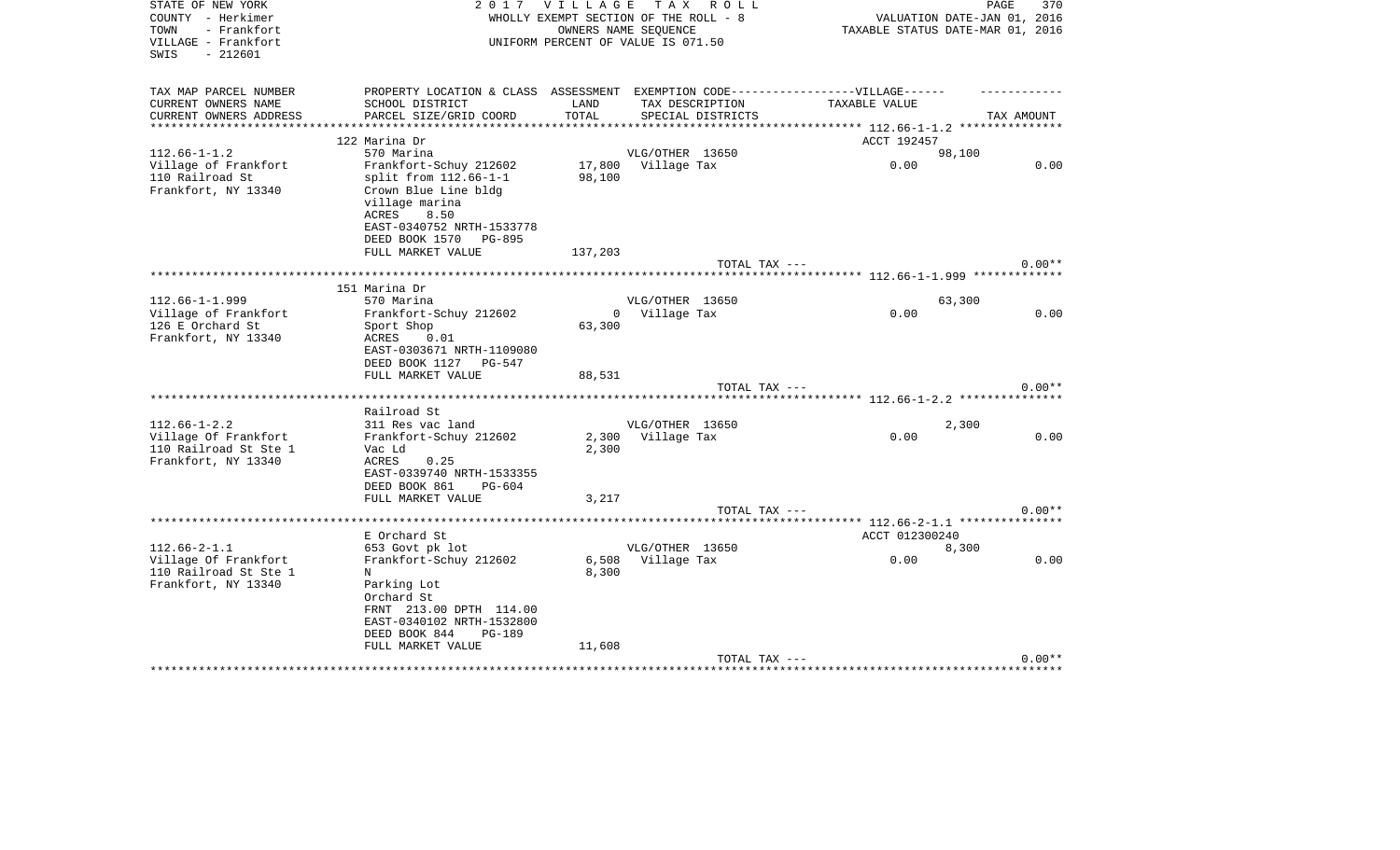| STATE OF NEW YORK<br>COUNTY - Herkimer       | 2 0 1 7                                                                           | <b>VILLAGE</b><br>WHOLLY EXEMPT SECTION OF THE ROLL - 8 |                                | TAX ROLL          |                                                            | PAGE<br>VALUATION DATE-JAN 01, 2016 | 371      |
|----------------------------------------------|-----------------------------------------------------------------------------------|---------------------------------------------------------|--------------------------------|-------------------|------------------------------------------------------------|-------------------------------------|----------|
| - Frankfort<br>TOWN<br>VILLAGE - Frankfort   |                                                                                   | UNIFORM PERCENT OF VALUE IS 071.50                      | OWNERS NAME SEQUENCE           |                   | TAXABLE STATUS DATE-MAR 01, 2016                           |                                     |          |
| $-212601$<br>SWIS                            |                                                                                   |                                                         |                                |                   |                                                            |                                     |          |
| TAX MAP PARCEL NUMBER                        | PROPERTY LOCATION & CLASS ASSESSMENT EXEMPTION CODE-----------------VILLAGE------ |                                                         |                                |                   |                                                            |                                     |          |
| CURRENT OWNERS NAME                          | SCHOOL DISTRICT                                                                   | LAND                                                    | TAX DESCRIPTION                |                   | TAXABLE VALUE                                              |                                     |          |
| CURRENT OWNERS ADDRESS                       | PARCEL SIZE/GRID COORD                                                            | TOTAL                                                   |                                | SPECIAL DISTRICTS |                                                            | TAX AMOUNT                          |          |
| *********************                        |                                                                                   | **********                                              |                                |                   |                                                            |                                     |          |
|                                              | Industrial Dr                                                                     |                                                         |                                |                   | ACCT 012300151                                             |                                     |          |
| $112.66 - 2 - 63.1$<br>Village Of Frankfort  | 340 Vacant indus<br>Frankfort-Schuy 212602                                        | 4,600                                                   | VLG/OTHER 13650<br>Village Tax |                   | 0.00                                                       | 4,600                               | 0.00     |
| 110 Railroad St Ste 1                        | $W - E$                                                                           | 4,600                                                   |                                |                   |                                                            |                                     |          |
| Frankfort, NY 13340                          | Vac Land                                                                          |                                                         |                                |                   |                                                            |                                     |          |
|                                              | Industrial Dr                                                                     |                                                         |                                |                   |                                                            |                                     |          |
|                                              | 76.00 DPTH 214.00<br>FRNT                                                         |                                                         |                                |                   |                                                            |                                     |          |
|                                              | EAST-0340170 NRTH-1532851                                                         |                                                         |                                |                   |                                                            |                                     |          |
|                                              | DEED BOOK 857<br>PG-663                                                           |                                                         |                                |                   |                                                            |                                     |          |
|                                              | FULL MARKET VALUE                                                                 | 6,434                                                   |                                |                   |                                                            |                                     |          |
|                                              |                                                                                   |                                                         |                                | TOTAL TAX ---     |                                                            |                                     | $0.00**$ |
|                                              |                                                                                   |                                                         |                                |                   | ***************************** 112.73-1-4 ***************** |                                     |          |
|                                              | Litchfield St                                                                     |                                                         |                                |                   | ACCT 012004090                                             |                                     |          |
| $112.73 - 1 - 4$<br>Village Of Frankfort     | 682 Rec facility<br>Frankfort-Schuy 212602                                        | 52,000                                                  | VLG/OTHER 13650                |                   | 0.00                                                       | 64,300                              | 0.00     |
| 110 Railroad St Ste 1                        | Park                                                                              | 64,300                                                  | Village Tax                    |                   |                                                            |                                     |          |
| Frankfort, NY 13340                          | Pool Rem 1986                                                                     |                                                         |                                |                   |                                                            |                                     |          |
|                                              | Litchfield St                                                                     |                                                         |                                |                   |                                                            |                                     |          |
|                                              | 38.00<br>ACRES                                                                    |                                                         |                                |                   |                                                            |                                     |          |
|                                              | EAST-0338155 NRTH-1531576                                                         |                                                         |                                |                   |                                                            |                                     |          |
|                                              | DEED BOOK 263<br>$PG-20$                                                          |                                                         |                                |                   |                                                            |                                     |          |
|                                              | FULL MARKET VALUE                                                                 | 89,930                                                  |                                |                   |                                                            |                                     |          |
|                                              |                                                                                   |                                                         |                                | TOTAL TAX ---     |                                                            |                                     | $0.00**$ |
|                                              | **************                                                                    |                                                         |                                |                   | ***** 112.73-2-32 ************                             |                                     |          |
|                                              | Litchfield St                                                                     |                                                         |                                |                   | ACCT 012004070                                             |                                     |          |
| $112.73 - 2 - 32$<br>Village Of Frankfort    | 591 Playground<br>Frankfort-Schuy 212602                                          | 21,400                                                  | VLG/OTHER 13650<br>Village Tax |                   | 0.00                                                       | 21,400                              | 0.00     |
| 110 Railroad St Ste 1                        | Park                                                                              | 21,400                                                  |                                |                   |                                                            |                                     |          |
| Frankfort, NY 13340                          | 1.30 Acres                                                                        |                                                         |                                |                   |                                                            |                                     |          |
|                                              | Litch To Frkft                                                                    |                                                         |                                |                   |                                                            |                                     |          |
|                                              | <b>ACRES</b><br>1.30                                                              |                                                         |                                |                   |                                                            |                                     |          |
|                                              | EAST-0339348 NRTH-1532201                                                         |                                                         |                                |                   |                                                            |                                     |          |
|                                              | FULL MARKET VALUE                                                                 | 29,930                                                  |                                |                   |                                                            |                                     |          |
|                                              |                                                                                   |                                                         |                                | TOTAL TAX ---     |                                                            |                                     | $0.00**$ |
|                                              |                                                                                   |                                                         |                                |                   |                                                            |                                     |          |
|                                              | Arlington Pl                                                                      |                                                         |                                |                   | ACCT 012005880                                             |                                     |          |
| $112.74 - 1 - 50$                            | 311 Res vac land                                                                  |                                                         | VLG/OTHER 13650                |                   |                                                            | 1,300                               |          |
| Village Of Frankfort                         | Frankfort-Schuy 212602                                                            | 1,300<br>1,300                                          | Village Tax                    |                   | 0.00                                                       |                                     | 0.00     |
| 110 Railroad St Ste 1<br>Frankfort, NY 13340 | E 102 Arlington Pl<br>Vlg 34X60                                                   |                                                         |                                |                   |                                                            |                                     |          |
|                                              | E-Unf&h S-Grippe                                                                  |                                                         |                                |                   |                                                            |                                     |          |
|                                              | 29.50 DPTH<br>FRNT<br>60.00                                                       |                                                         |                                |                   |                                                            |                                     |          |
|                                              | EAST-0340636 NRTH-1531615                                                         |                                                         |                                |                   |                                                            |                                     |          |
|                                              | DEED BOOK 00343 PG-00401                                                          |                                                         |                                |                   |                                                            |                                     |          |
|                                              | FULL MARKET VALUE                                                                 | 1,818                                                   |                                |                   |                                                            |                                     |          |
|                                              |                                                                                   |                                                         |                                | TOTAL TAX ---     |                                                            |                                     | $0.00**$ |
|                                              |                                                                                   |                                                         |                                |                   |                                                            |                                     |          |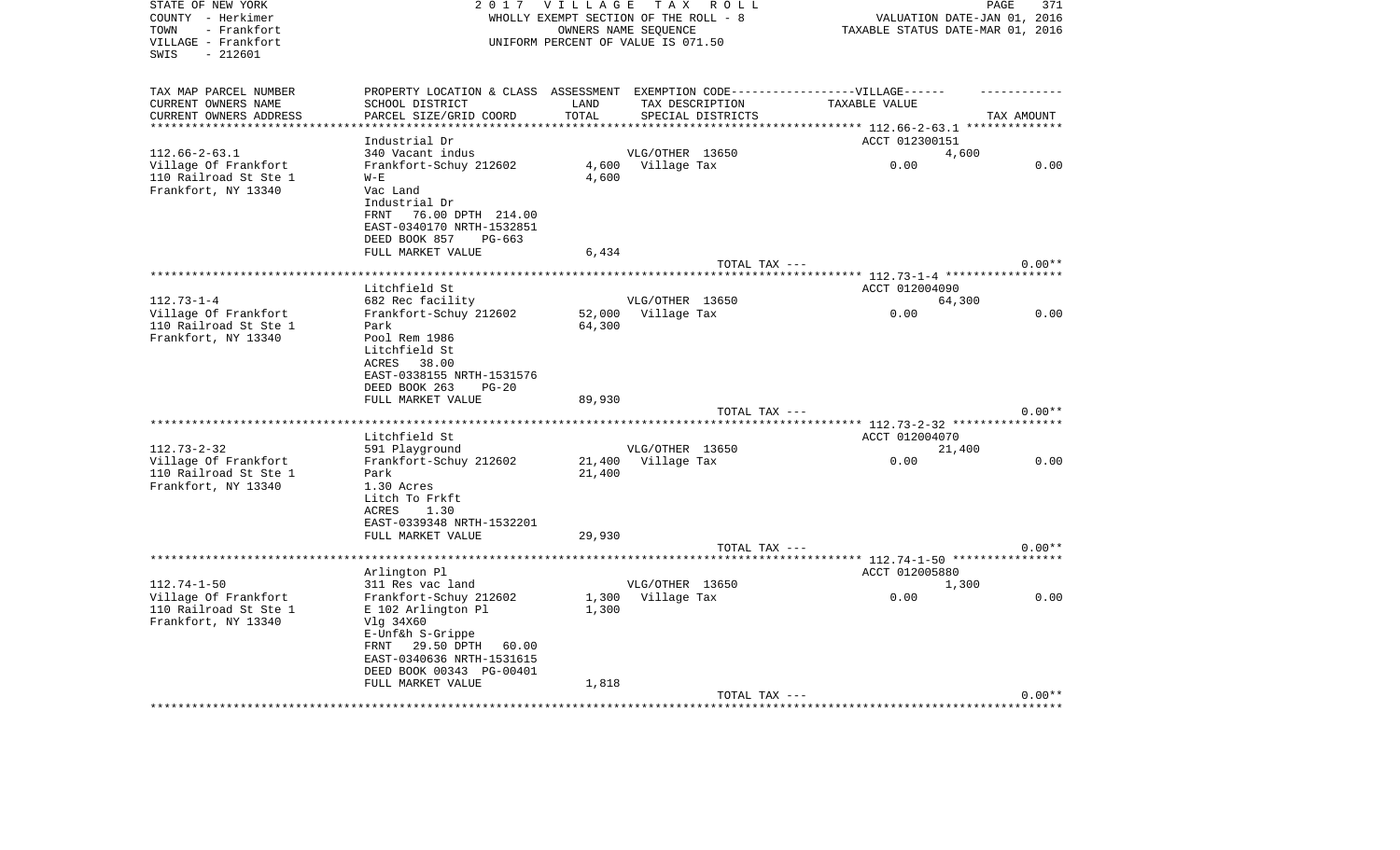| STATE OF NEW YORK<br>COUNTY - Herkimer<br>- Frankfort<br>TOWN<br>VILLAGE - Frankfort<br>- 212601<br>SWIS | 2 0 1 7                                                                          | <b>VILLAGE</b> | TAX ROLL<br>WHOLLY EXEMPT SECTION OF THE ROLL - 8<br>OWNERS NAME SEQUENCE<br>UNIFORM PERCENT OF VALUE IS 071.50 | TAXABLE STATUS DATE-MAR 01, 2016    | PAGE<br>372<br>VALUATION DATE-JAN 01, 2016 |
|----------------------------------------------------------------------------------------------------------|----------------------------------------------------------------------------------|----------------|-----------------------------------------------------------------------------------------------------------------|-------------------------------------|--------------------------------------------|
|                                                                                                          |                                                                                  |                |                                                                                                                 |                                     |                                            |
| TAX MAP PARCEL NUMBER                                                                                    | PROPERTY LOCATION & CLASS ASSESSMENT EXEMPTION CODE----------------VILLAGE------ |                |                                                                                                                 |                                     |                                            |
| CURRENT OWNERS NAME                                                                                      | SCHOOL DISTRICT                                                                  | LAND           | TAX DESCRIPTION                                                                                                 | TAXABLE VALUE                       |                                            |
| CURRENT OWNERS ADDRESS                                                                                   | PARCEL SIZE/GRID COORD                                                           | TOTAL          | SPECIAL DISTRICTS                                                                                               |                                     | TAX AMOUNT                                 |
|                                                                                                          |                                                                                  |                |                                                                                                                 | ***** 112.74-1-51 *****             |                                            |
|                                                                                                          | 106 Arlington Pl                                                                 |                |                                                                                                                 | ACCT 012005910                      |                                            |
| $112.74 - 1 - 51$                                                                                        | 311 Res vac land                                                                 |                | VLG/OTHER 13650                                                                                                 | 3,800                               |                                            |
| Village Of Frankfort                                                                                     | Frankfort-Schuy 212602                                                           | 3,800          | Village Tax                                                                                                     | 0.00                                | 0.00                                       |
| 110 Railroad St Ste 1<br>Frankfort, NY 13340                                                             | E 106<br>V19                                                                     | 3,800          |                                                                                                                 |                                     |                                            |
|                                                                                                          | Arlington Plac                                                                   |                |                                                                                                                 |                                     |                                            |
|                                                                                                          | FRNT<br>59.00 DPTH 130.49                                                        |                |                                                                                                                 |                                     |                                            |
|                                                                                                          | EAST-0340692 NRTH-1531617                                                        |                |                                                                                                                 |                                     |                                            |
|                                                                                                          | DEED BOOK 00315 PG-00562                                                         |                |                                                                                                                 |                                     |                                            |
|                                                                                                          | FULL MARKET VALUE                                                                | 5,315          |                                                                                                                 |                                     |                                            |
|                                                                                                          |                                                                                  |                | TOTAL TAX ---                                                                                                   |                                     | $0.00**$                                   |
|                                                                                                          | ****************************                                                     |                |                                                                                                                 | ******** 112.74-1-65 ************   |                                            |
|                                                                                                          | Industrial Dr                                                                    |                |                                                                                                                 | ACCT 012032160                      |                                            |
| $112.74 - 1 - 65$                                                                                        | 331 Com vac w/im                                                                 |                | VLG/OTHER 13650                                                                                                 | 15,500                              |                                            |
| Village Of Frankfort                                                                                     | Frankfort-Schuy 212602                                                           | 15,500         | Village Tax                                                                                                     | 0.00                                | 0.00                                       |
| 110 Railroad St Ste 1                                                                                    | Village wells                                                                    | 15,500         |                                                                                                                 |                                     |                                            |
| Frankfort, NY 13340                                                                                      | Cell tower on separate pa                                                        |                |                                                                                                                 |                                     |                                            |
|                                                                                                          | 6.00<br>ACRES                                                                    |                |                                                                                                                 |                                     |                                            |
|                                                                                                          | EAST-0341674 NRTH-1531709                                                        |                |                                                                                                                 |                                     |                                            |
|                                                                                                          | DEED BOOK 608<br>PG-245                                                          |                |                                                                                                                 |                                     |                                            |
|                                                                                                          | FULL MARKET VALUE                                                                | 21,678         |                                                                                                                 |                                     | $0.00**$                                   |
|                                                                                                          |                                                                                  |                | TOTAL TAX ---                                                                                                   | **** $112.74 - 1 - 66.1$ ********** |                                            |
|                                                                                                          | Industrial Dr                                                                    |                |                                                                                                                 | ACCT 012300151                      |                                            |
| $112.74 - 1 - 66.1$                                                                                      | 340 Vacant indus                                                                 |                | VLG/OTHER 13650                                                                                                 | 5,000                               |                                            |
| Village Of Frankfort                                                                                     | Frankfort-Schuy 212602                                                           | 5,000          | Village Tax                                                                                                     | 0.00                                | 0.00                                       |
| 110 Railroad St Ste 1                                                                                    | W-E split to 104.74-1-66.                                                        | 5,000          |                                                                                                                 |                                     |                                            |
| Frankfort, NY 13340                                                                                      | Vac Land                                                                         |                |                                                                                                                 |                                     |                                            |
|                                                                                                          | Industrial Dr                                                                    |                |                                                                                                                 |                                     |                                            |
|                                                                                                          | FRNT 1013.00 DPTH                                                                |                |                                                                                                                 |                                     |                                            |
|                                                                                                          | ACRES<br>2.40                                                                    |                |                                                                                                                 |                                     |                                            |
|                                                                                                          | EAST-0341283 NRTH-1531603                                                        |                |                                                                                                                 |                                     |                                            |
|                                                                                                          | DEED BOOK 857<br>$PG-663$                                                        |                |                                                                                                                 |                                     |                                            |
|                                                                                                          | FULL MARKET VALUE                                                                | 6,993          |                                                                                                                 |                                     |                                            |
|                                                                                                          |                                                                                  |                | TOTAL TAX ---                                                                                                   |                                     | $0.00**$                                   |
|                                                                                                          |                                                                                  |                |                                                                                                                 |                                     |                                            |
|                                                                                                          | Industrial Dr                                                                    |                |                                                                                                                 | ACCT 012300151                      |                                            |
| $112.74 - 1 - 66.2$                                                                                      | 314 Rural vac<10                                                                 |                | VLG/OTHER 13650                                                                                                 | 1,600                               |                                            |
| Village Of Frankfort                                                                                     | Frankfort-Schuy 212602                                                           | 1,600<br>1,600 | Village Tax                                                                                                     | 0.00                                | 0.00                                       |
| 110 Railroad St Ste 1<br>Frankfort, NY 13340                                                             | W-E new parcel<br>Vac Land                                                       |                |                                                                                                                 |                                     |                                            |
|                                                                                                          | Industrial Dr                                                                    |                |                                                                                                                 |                                     |                                            |
|                                                                                                          | 30.00 DPTH 103.00<br>FRNT                                                        |                |                                                                                                                 |                                     |                                            |
|                                                                                                          | EAST-0341206 NRTH-1531694                                                        |                |                                                                                                                 |                                     |                                            |
|                                                                                                          | DEED BOOK 857<br>PG-663                                                          |                |                                                                                                                 |                                     |                                            |
|                                                                                                          | FULL MARKET VALUE                                                                | 2,238          |                                                                                                                 |                                     |                                            |
|                                                                                                          |                                                                                  |                | TOTAL TAX ---                                                                                                   |                                     | $0.00**$                                   |
|                                                                                                          |                                                                                  |                | ************************                                                                                        | *********************************** |                                            |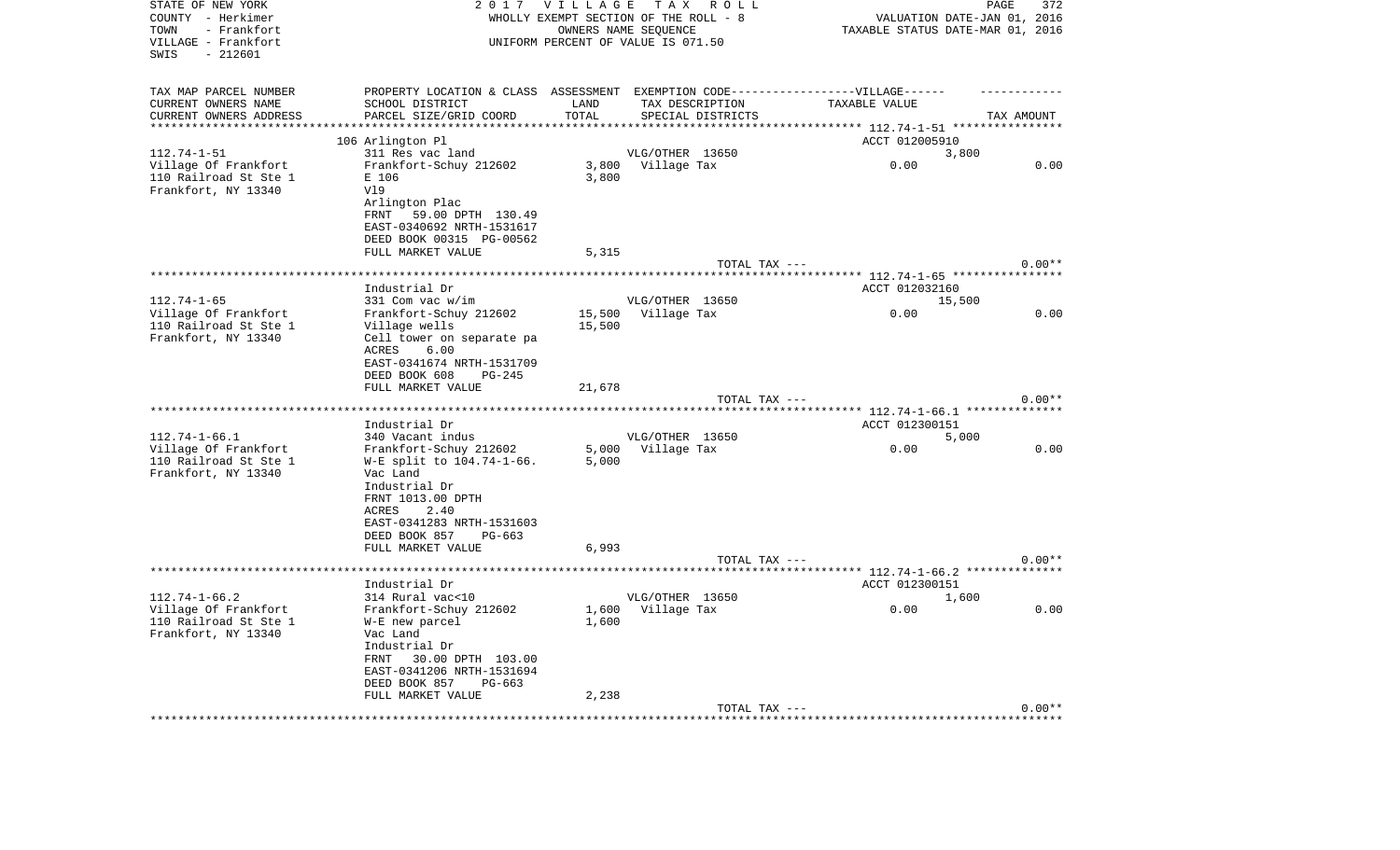| STATE OF NEW YORK            | 2017                                  | <b>VILLAGE</b>                   | T A X<br>R O L L                   |                                               | PAGE<br>373 |
|------------------------------|---------------------------------------|----------------------------------|------------------------------------|-----------------------------------------------|-------------|
| COUNTY - Herkimer            | WHOLLY EXEMPT SECTION OF THE ROLL - 8 | VALUATION DATE-JAN 01, 2016      |                                    |                                               |             |
| - Frankfort<br>TOWN          |                                       | TAXABLE STATUS DATE-MAR 01, 2016 |                                    |                                               |             |
| VILLAGE - Frankfort          |                                       |                                  | UNIFORM PERCENT OF VALUE IS 071.50 |                                               |             |
| $-212601$<br>SWIS            |                                       |                                  |                                    |                                               |             |
|                              |                                       |                                  |                                    |                                               |             |
|                              |                                       |                                  |                                    |                                               |             |
| TAX MAP PARCEL NUMBER        | PROPERTY LOCATION & CLASS ASSESSMENT  |                                  |                                    | EXEMPTION CODE------------------VILLAGE------ |             |
| CURRENT OWNERS NAME          | SCHOOL DISTRICT                       | LAND                             | TAX DESCRIPTION                    | TAXABLE VALUE                                 |             |
| CURRENT OWNERS ADDRESS       | PARCEL SIZE/GRID COORD                | TOTAL                            | SPECIAL DISTRICTS                  |                                               | TAX AMOUNT  |
| **********************       |                                       |                                  |                                    |                                               |             |
|                              | Canal St                              |                                  |                                    | ACCT 012004100                                |             |
| $112.74 - 3 - 5$             | 591 Playground                        |                                  | VLG/OTHER 13650                    | 13,000                                        |             |
| Village Of Frankfort         | Frankfort-Schuy 212602                | 13,000                           | Village Tax                        | 0.00                                          | 0.00        |
| 110 Railroad St Ste 1        | Park                                  | 13,000                           |                                    |                                               |             |
| Frankfort, NY 13340          | 3.20 Acres                            |                                  |                                    |                                               |             |
|                              | Palmer To Rees                        |                                  |                                    |                                               |             |
|                              | ACRES<br>3.20                         |                                  |                                    |                                               |             |
|                              | EAST-0340638 NRTH-1530616             |                                  |                                    |                                               |             |
|                              | FULL MARKET VALUE                     | 18,182                           |                                    |                                               |             |
|                              |                                       |                                  | TOTAL TAX ---                      |                                               | $0.00**$    |
|                              |                                       |                                  |                                    | ******** 112.74-3-37 *****************        |             |
|                              | Canal St                              |                                  |                                    | ACCT 012032155                                |             |
| $112.74 - 3 - 37$            | 591 Playground                        |                                  | VLG/OTHER 13650                    | 13,400                                        |             |
| Village Of Frankfort         | Frankfort-Schuy 212602                |                                  | 13,400 Village Tax                 | 0.00                                          | 0.00        |
| 110 Railroad St Ste 1        |                                       |                                  |                                    |                                               |             |
|                              | Park                                  | 13,400                           |                                    |                                               |             |
| Frankfort, NY 13340          | 3.60 Acres                            |                                  |                                    |                                               |             |
|                              | Fkft St-Palmer                        |                                  |                                    |                                               |             |
|                              | <b>ACRES</b><br>3.60                  |                                  |                                    |                                               |             |
|                              | EAST-0339977 NRTH-1531391             |                                  |                                    |                                               |             |
|                              | FULL MARKET VALUE                     | 18,741                           |                                    |                                               |             |
|                              |                                       |                                  | TOTAL TAX ---                      |                                               | $0.00**$    |
|                              |                                       |                                  |                                    |                                               |             |
|                              | 123 S Frankfort St                    |                                  |                                    | ACCT 012004060                                |             |
| $112.73 - 3 - 60$            | 611 Library                           |                                  | NON PROF 9 25300                   | 170,000                                       |             |
| Village Of Frankfort Library | Frankfort-Schuy 212602                |                                  | 11,500 Village Tax                 | 0.00                                          | 0.00        |
| 123 S Frankfort St           | F.                                    | 170,000                          |                                    |                                               |             |
| Frankfort, NY 13340          | Library                               |                                  |                                    |                                               |             |
|                              | Frankfort St                          |                                  |                                    |                                               |             |
|                              | 62.00 DPTH 127.00<br>FRNT             |                                  |                                    |                                               |             |
|                              | EAST-0339595 NRTH-1531667             |                                  |                                    |                                               |             |
|                              | FULL MARKET VALUE                     | 237,762                          |                                    |                                               |             |
|                              |                                       |                                  | TOTAL TAX ---                      |                                               | $0.00**$    |
|                              |                                       |                                  |                                    |                                               |             |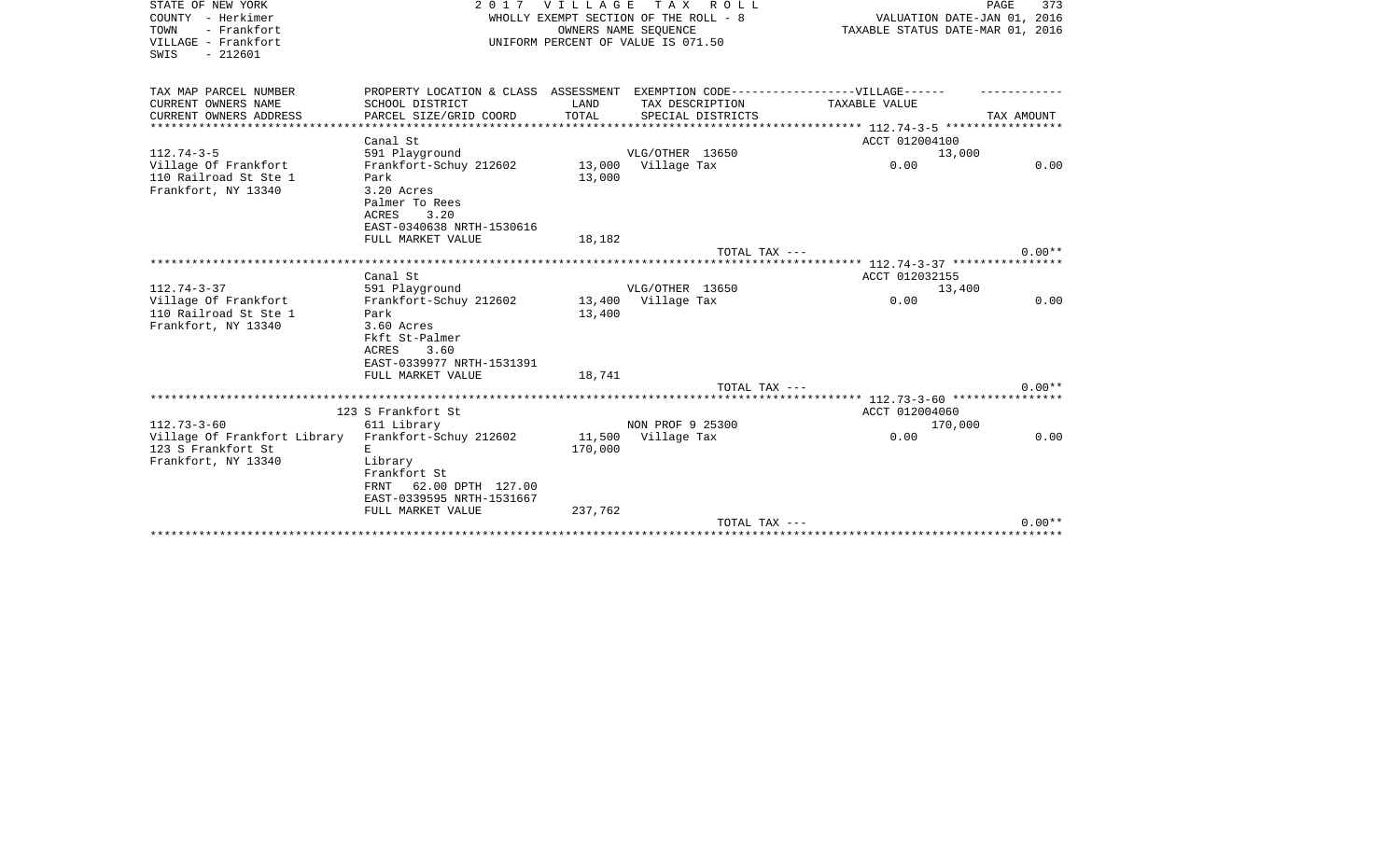| STATE OF NEW YORK   | 2017 VILLAGE TAX ROLL                 | 374<br>PAGE                      |
|---------------------|---------------------------------------|----------------------------------|
| COUNTY - Herkimer   | WHOLLY EXEMPT SECTION OF THE ROLL - 8 | VALUATION DATE-JAN 01, 2016      |
| TOWN - Frankfort    |                                       | TAXABLE STATUS DATE-MAR 01, 2016 |
| VILLAGE - Frankfort | UNIFORM PERCENT OF VALUE IS 071.50    | RPS155/V04/L015                  |
| - 212601<br>SWIS    |                                       | CURRENT DATE 5/22/2017           |
|                     |                                       |                                  |
|                     | ROLL SUB SECTION- -TOTALS             |                                  |

### \*\*\* S P E C I A L D I S T R I C T S U M M A R Y \*\*\*

|      |             |               | $\blacksquare$<br>11 L<br>. ON |     | EXEMPT       | ABL.           | $m \wedge m$<br>$  -$ |
|------|-------------|---------------|--------------------------------|-----|--------------|----------------|-----------------------|
| CODE | NAME<br>. . | <b>DARCET</b> | TVDI                           | ,,, | 'תוזכ<br>∆M∩ | . <del>.</del> | $- - -$<br>.AZ        |

## NO SPECIAL DISTRICTS AT THIS LEVEL

#### \*\*\* S C H O O L D I S T R I C T S U M M A R Y \*\*\*

| CODE   | DISTRICT NAME                    | TOTAL<br>PARCELS | ASSESSED<br>LAND | ASSESSED<br>TOTAL | EXEMPT<br>AMOUNT | TOTAL<br>TAXABLE |
|--------|----------------------------------|------------------|------------------|-------------------|------------------|------------------|
|        |                                  |                  |                  |                   | STAR AMOUNT      | STAR TAXABLE     |
|        | Frankfort-Schuyler               | 67               | 1004,808         | 12976,350         | 12976,350        |                  |
| 212602 |                                  |                  |                  |                   |                  |                  |
|        | SUB-TOTAL                        | 67               | 1004,808         | 12976,350         | 12976,350        |                  |
|        | $S \cup B - T \cup T A L (CONT)$ |                  |                  |                   |                  |                  |
|        |                                  |                  |                  |                   |                  |                  |
|        | TOTAL                            | 67               | 1004,808         | 12976,350         | 12976,350        |                  |
|        | T O T A L (CONT)                 |                  |                  |                   |                  |                  |

\*\*\* S Y S T E M C O D E S S U M M A R Y \*\*\*

#### NO SYSTEM EXEMPTIONS AT THIS LEVEL

# \*\*\* E X E M P T I O N S U M M A R Y \*\*\*

|       |             | TOTAL   |          |
|-------|-------------|---------|----------|
| CODE  | DESCRIPTION | PARCELS | VILLAGE  |
|       |             |         |          |
| 12100 | NYS HOSP    |         | 1953,100 |
| 12350 | PUB AUTH 1  |         | 124,000  |
| 13500 | TOWN-GEN    | 3       | 800,900  |
| 13650 | VLG/OTHER   | 25      | 1353,800 |
| 13800 | SCHOOL DST  | 2       | 2569,900 |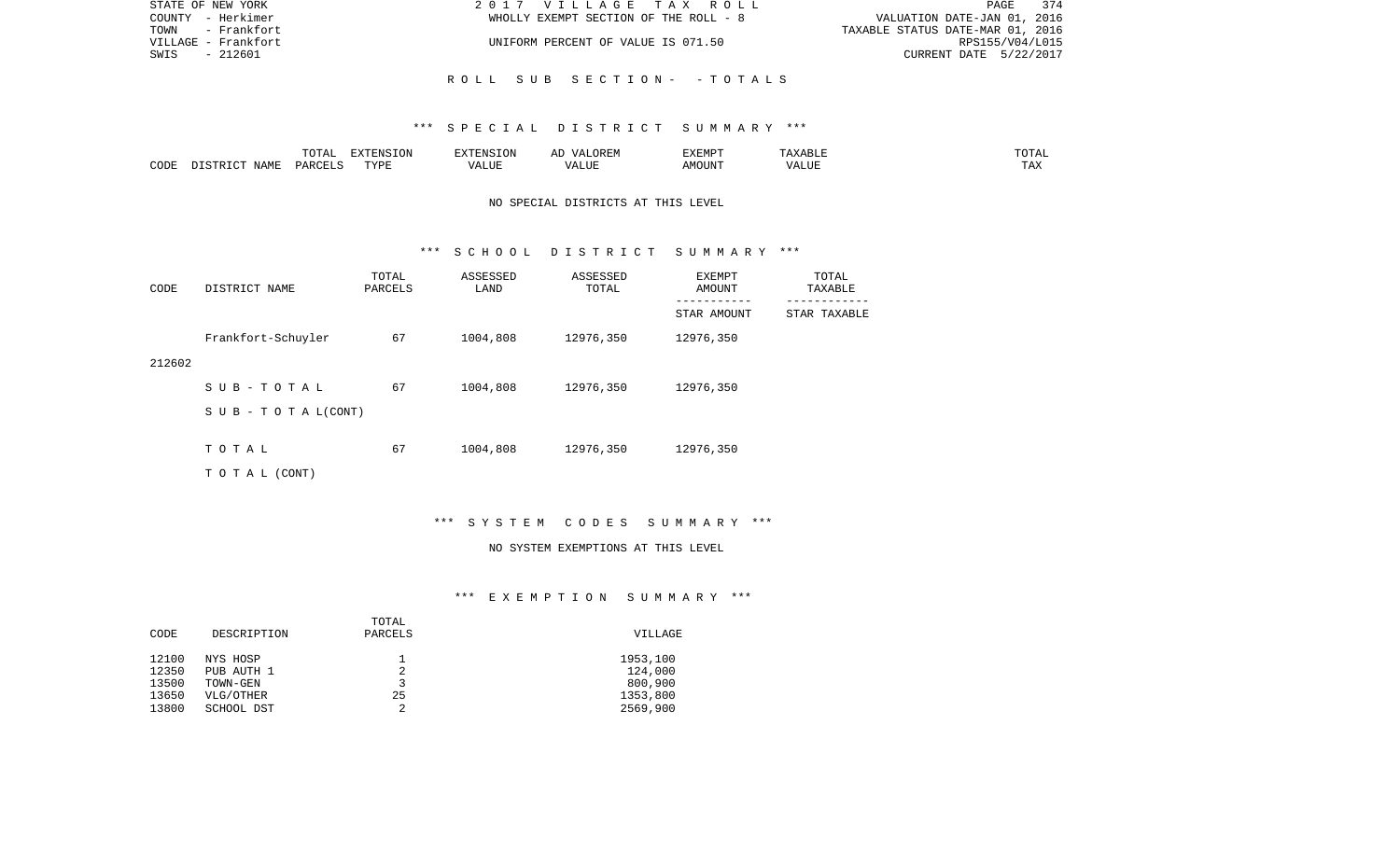| STATE OF NEW YORK   | 2017 VILLAGE TAX ROLL                 | 375<br>PAGE                      |
|---------------------|---------------------------------------|----------------------------------|
| COUNTY - Herkimer   | WHOLLY EXEMPT SECTION OF THE ROLL - 8 | VALUATION DATE-JAN 01, 2016      |
| TOWN - Frankfort    |                                       | TAXABLE STATUS DATE-MAR 01, 2016 |
| VILLAGE – Frankfort | UNIFORM PERCENT OF VALUE IS 071.50    | RPS155/V04/L015                  |
| SWIS - 212601       |                                       | CURRENT DATE 5/22/2017           |
|                     |                                       |                                  |

## \*\*\* E X E M P T I O N S U M M A R Y \*\*\*

R O L L S U B S E C T I O N - - T O T A L S

| CODE  | DESCRIPTION     | TOTAL<br>PARCELS | VILLAGE   |
|-------|-----------------|------------------|-----------|
| 14100 | RPTL 400        |                  | 270,900   |
| 18020 | <b>GEN MUNY</b> | 5                | 3566,700  |
| 25110 | $N/P-RELLIG$    | 15               | 1022,300  |
| 25230 | $N/P-M/M$ IM    |                  | 368,500   |
| 25300 | NON PROF 9      | 7                | 812,300   |
| 27350 | PRIV CEM        | 2                | 45,700    |
| 29700 | WDRL/FORCL      | 3                | 88,250    |
|       | TOTAL           | 67               | 12976,350 |

| ROLL<br><b>SEC</b> | DESCRIPTION                                    | TOTAL<br>PARCELS | ASSESSED<br>LAND | ASSESSED<br>TOTAL | EXEMPT<br>AMOUNT | TOTAL<br>TAXABLE | TOTAL<br>TAX |
|--------------------|------------------------------------------------|------------------|------------------|-------------------|------------------|------------------|--------------|
|                    |                                                |                  |                  |                   | STAR AMOUNT      | STAR TAXABLE     |              |
|                    | RS 8 TOTAL<br>SPEC DIST TAXES<br>WHOLLY EXEMPT | 67               | 1004,808         | 12976,350         | 12,976,350       |                  |              |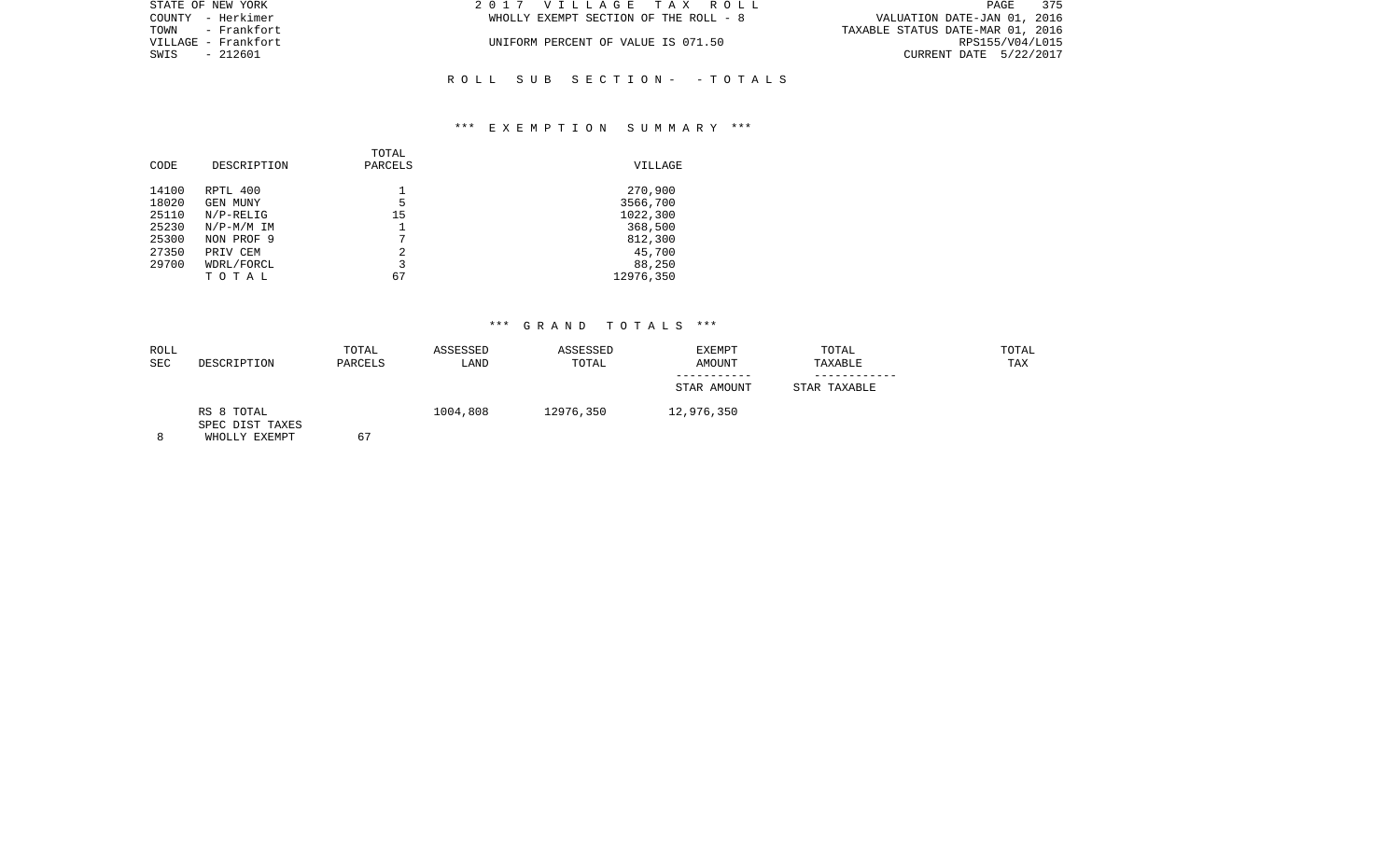| STATE OF NEW YORK   | 2017 VILLAGE TAX ROLL                 | 376<br><b>PAGE</b>               |
|---------------------|---------------------------------------|----------------------------------|
| COUNTY - Herkimer   | WHOLLY EXEMPT SECTION OF THE ROLL - 8 | VALUATION DATE-JAN 01, 2016      |
| - Frankfort<br>TOWN |                                       | TAXABLE STATUS DATE-MAR 01, 2016 |
| VILLAGE - Frankfort | UNIFORM PERCENT OF VALUE IS 071.50    | RPS155/V04/L015                  |
| - 212601<br>SWIS    |                                       | CURRENT DATE 5/22/2017           |
|                     |                                       |                                  |

### R O L L S E C T I O N T O T A L S

### \*\*\* S P E C I A L D I S T R I C T S U M M A R Y \*\*\*

|      |      | $m \wedge m \neq$<br>$\Delta$<br>10111 | FYTFNC<br>'ON    |       | ORE.<br>$\sqrt{4}$ | .XEMP <sup>-</sup> | சபா   | ------<br>TU TAL    |
|------|------|----------------------------------------|------------------|-------|--------------------|--------------------|-------|---------------------|
| CODE | JAMF | , PARCET                               | <b>TRAT</b><br>. | ALUE. | LUI<br>$\cdots$    | <b>MOUN'L</b>      | T T T | <b>TITLE</b><br>ŦΨV |

# NO SPECIAL DISTRICTS AT THIS LEVEL

#### \*\*\* S C H O O L D I S T R I C T S U M M A R Y \*\*\*

| CODE   | DISTRICT NAME                    | TOTAL<br>PARCELS | ASSESSED<br>LAND | ASSESSED<br>TOTAL | EXEMPT<br>AMOUNT | TOTAL<br>TAXABLE |
|--------|----------------------------------|------------------|------------------|-------------------|------------------|------------------|
|        |                                  |                  |                  |                   | STAR AMOUNT      | STAR TAXABLE     |
|        | Frankfort-Schuyler               | 67               | 1004,808         | 12976,350         | 12976,350        |                  |
| 212602 |                                  |                  |                  |                   |                  |                  |
|        | SUB-TOTAL                        | 67               | 1004,808         | 12976,350         | 12976,350        |                  |
|        | $S \cup B - T \cup T A L (CONT)$ |                  |                  |                   |                  |                  |
|        | TOTAL                            | 67               | 1004,808         | 12976,350         | 12976,350        |                  |
|        |                                  |                  |                  |                   |                  |                  |
|        | T O T A L (CONT)                 |                  |                  |                   |                  |                  |

\*\*\* S Y S T E M C O D E S S U M M A R Y \*\*\*

### NO SYSTEM EXEMPTIONS AT THIS LEVEL

# \*\*\* E X E M P T I O N S U M M A R Y \*\*\*

|       |             | TOTAL   |          |
|-------|-------------|---------|----------|
| CODE  | DESCRIPTION | PARCELS | VILLAGE  |
|       |             |         |          |
| 12100 | NYS HOSP    |         | 1953,100 |
| 12350 | PUB AUTH 1  |         | 124,000  |
| 13500 | TOWN-GEN    | 3       | 800,900  |
| 13650 | VLG/OTHER   | 25      | 1353,800 |
| 13800 | SCHOOL DST  |         | 2569,900 |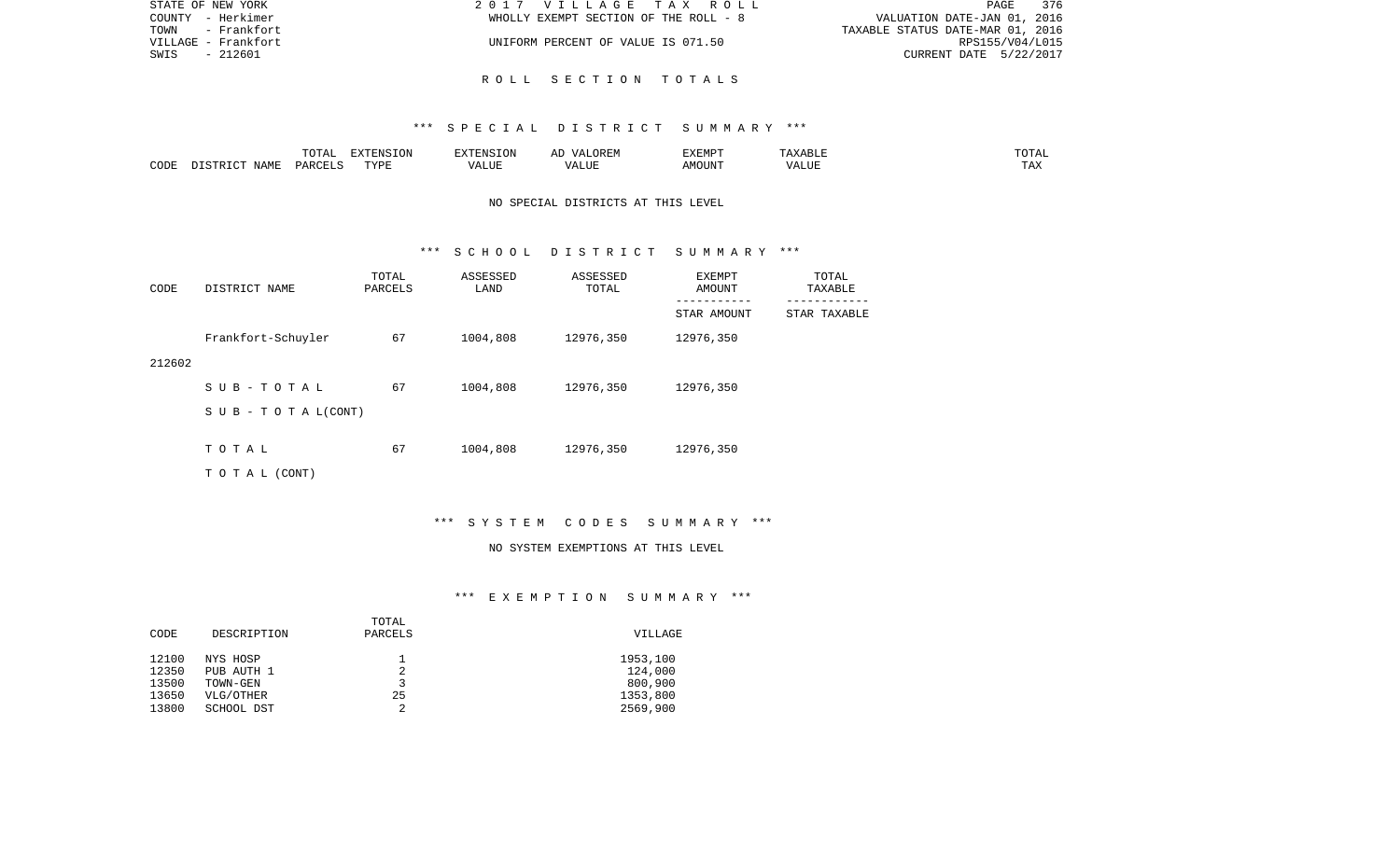| STATE OF NEW YORK   | 2017 VILLAGE TAX ROLL                 | 377<br>PAGE                      |  |
|---------------------|---------------------------------------|----------------------------------|--|
| COUNTY - Herkimer   | WHOLLY EXEMPT SECTION OF THE ROLL - 8 | VALUATION DATE-JAN 01, 2016      |  |
|                     |                                       | TAXABLE STATUS DATE-MAR 01, 2016 |  |
| VILLAGE – Frankfort | UNIFORM PERCENT OF VALUE IS 071.50    | RPS155/V04/L015                  |  |
| SWIS - 212601       |                                       | CURRENT DATE 5/22/2017           |  |
|                     |                                       |                                  |  |
|                     |                                       |                                  |  |

R O L L S E C T I O N T O T A L S

## \*\*\* E X E M P T I O N S U M M A R Y \*\*\*

| CODE  | DESCRIPTION  | TOTAL<br>PARCELS | VILLAGE   |
|-------|--------------|------------------|-----------|
| 14100 | RPTL 400     |                  | 270,900   |
| 18020 | GEN MUNY     | 5                | 3566,700  |
| 25110 | $N/P-RELIG$  | 15               | 1022,300  |
| 25230 | $N/P-M/M$ IM |                  | 368,500   |
| 25300 | NON PROF 9   | 7                | 812,300   |
| 27350 | PRIV CEM     | 2                | 45,700    |
| 29700 | WDRL/FORCL   | 3                | 88,250    |
|       | TOTAL        | 67               | 12976,350 |
|       |              |                  |           |

| ROLL<br><b>SEC</b> | DESCRIPTION                                    | TOTAL<br>ASSESSED<br>PARCELS<br>LAND |          | ASSESSED<br>TOTAL | EXEMPT<br>AMOUNT | TOTAL<br>TAXABLE |  |
|--------------------|------------------------------------------------|--------------------------------------|----------|-------------------|------------------|------------------|--|
|                    |                                                |                                      |          |                   | STAR AMOUNT      | STAR TAXABLE     |  |
|                    | RS 8 TOTAL<br>SPEC DIST TAXES<br>WHOLLY EXEMPT | 67                                   | 1004,808 | 12976,350         | 12,976,350       |                  |  |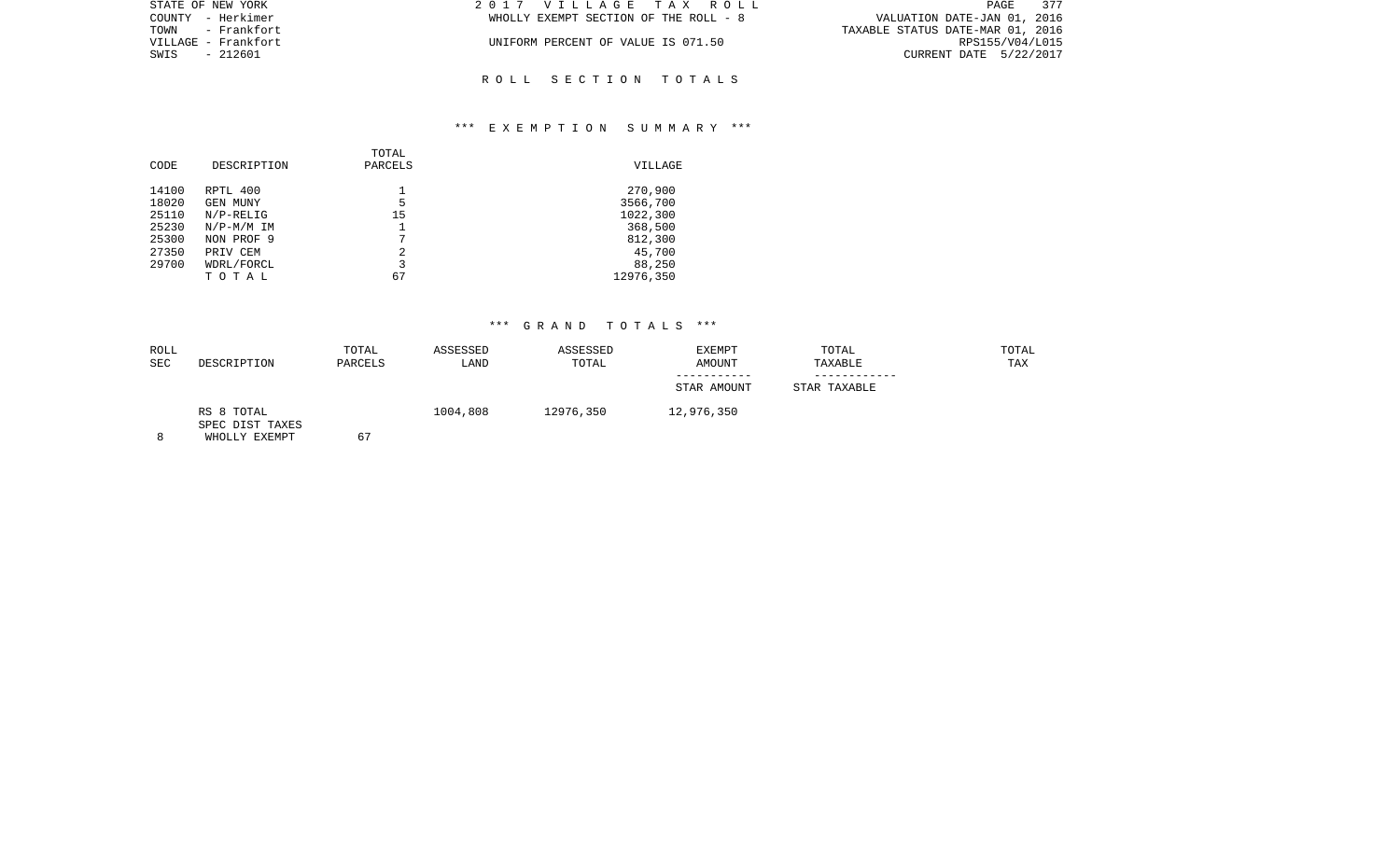| STATE OF NEW YORK   | 2017 VILLAGE TAX ROLL |  | 378<br>PAGE                      |
|---------------------|-----------------------|--|----------------------------------|
| COUNTY - Herkimer   |                       |  | VALUATION DATE-JAN 01, 2016      |
| TOWN<br>- Frankfort | SWIS TOTALS           |  | TAXABLE STATUS DATE-MAR 01, 2016 |
| VILLAGE – Frankfort |                       |  | RPS155/V04/L015                  |
| SWIS - 212601       |                       |  | CURRENT DATE 5/22/2017           |

# \*\*\* S P E C I A L D I S T R I C T S U M M A R Y \*\*\*

| CODE DISTRICT NAME PARCELS               | TOTAL<br>EXTENSION<br>TYPE | EXTENSION<br>VALUE   | AD VALOREM<br>VALUE | EXEMPT<br>AMOUNT | TAXABLE<br><b>VALUE</b> | TAX<br>RATE | TOTAL<br>TAX         |
|------------------------------------------|----------------------------|----------------------|---------------------|------------------|-------------------------|-------------|----------------------|
| OTVIL Other relevy<br>XC991 Water relevy | 4 MOVTAX<br>9 MOVTAX       | L,560.00<br>3,368.33 |                     |                  | 1,560.00<br>3,368.33    |             | 1,560.00<br>3,368.33 |

## \*\*\* S C H O O L D I S T R I C T S U M M A R Y \*\*\*

| CODE   | DISTRICT NAME                    | TOTAL<br>PARCELS | ASSESSED<br>LAND | ASSESSED<br>TOTAL | EXEMPT<br>AMOUNT | TOTAL<br>TAXABLE |
|--------|----------------------------------|------------------|------------------|-------------------|------------------|------------------|
|        |                                  |                  |                  |                   | STAR AMOUNT      | STAR TAXABLE     |
|        | Frankfort-Schuyler               | 1109             | 10390,987        | 70101,535         | 13315,556        | 56,785,979       |
| 212602 |                                  |                  |                  |                   | 16248,430        | 40,537,549       |
|        | SUB-TOTAL                        | 1109             | 10390,987        | 70101,535         | 13315,556        | 56,785,979       |
|        | $S \cup B - T \cup T A L (CONT)$ |                  |                  |                   | 16248,430        | 40,537,549       |
|        |                                  |                  |                  |                   |                  |                  |
|        | TOTAL                            | 1109             | 10390,987        | 70101,535         | 13315,556        | 56,785,979       |
|        | TO TAL (CONT)                    |                  |                  |                   | 16248,430        | 40,537,549       |

## \*\*\* S Y S T E M C O D E S S U M M A R Y \*\*\*

#### NO SYSTEM EXEMPTIONS AT THIS LEVEL

## \*\*\* E X E M P T I O N S U M M A R Y \*\*\*

|       |             | TOTAL   |          |
|-------|-------------|---------|----------|
| CODE  | DESCRIPTION | PARCELS | VILLAGE  |
|       |             |         |          |
| 12100 | NYS HOSP    |         | 1953,100 |
| 12350 | PUB AUTH 1  | 2       | 124,000  |
| 13500 | TOWN-GEN    |         | 800,900  |
| 13650 | VLG/OTHER   | 25      | 1353,800 |
| 13800 | SCHOOL DST  |         | 2569,900 |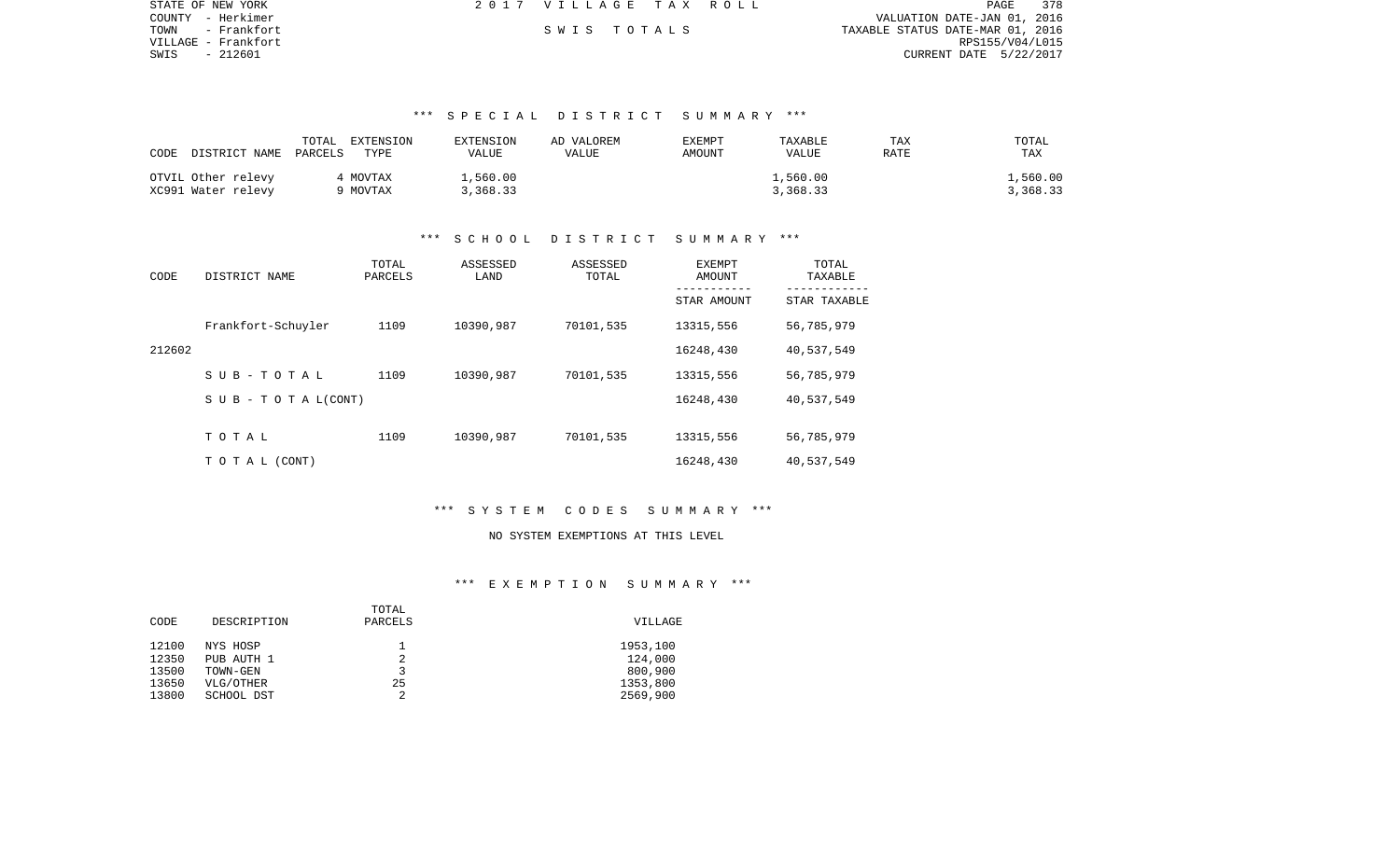| STATE OF NEW YORK   | 2017 VILLAGE TAX ROLL |  | 379<br>PAGE                      |
|---------------------|-----------------------|--|----------------------------------|
| COUNTY - Herkimer   |                       |  | VALUATION DATE-JAN 01, 2016      |
| TOWN<br>– Frankfort | SWIS TOTALS           |  | TAXABLE STATUS DATE-MAR 01, 2016 |
| VILLAGE - Frankfort |                       |  | RPS155/V04/L015                  |
| SWIS<br>- 212601    |                       |  | CURRENT DATE 5/22/2017           |
|                     |                       |  |                                  |

## \*\*\* E X E M P T I O N S U M M A R Y \*\*\*

|       |                | TOTAL          |           |
|-------|----------------|----------------|-----------|
| CODE  | DESCRIPTION    | PARCELS        | VILLAGE   |
| 14100 | RPTL 400       | 1              | 270,900   |
| 18020 | GEN MUNY       | 5              | 3566,700  |
| 25110 | $N/P-RELIG$    | 15             | 1022,300  |
| 25230 | $N/P-M/M$ IM   | 1              | 368,500   |
| 25300 | NON PROF 9     | 7              | 812,300   |
| 27350 | PRIV CEM       | $\overline{2}$ | 45,700    |
| 29700 | WDRL/FORCL     | 3              | 88,250    |
| 41101 | VETFUND CT     | $\mathbf{1}$   | 600       |
| 41121 | VET WAR CT     | 42             | 260,535   |
| 41131 | VET COM CT     | 43             | 443,951   |
| 41141 | VET DIS CT     | 21             | 271,073   |
| 41153 | CW 10 VET/     | 2              | 9,808     |
| 41157 | $CW$ 10 $VET/$ | 10             | 49,708    |
| 41173 | CW DISBLD      | 1              | 5,700     |
| 41720 | AG MKTS L      | $\mathbf{1}$   | 7,039     |
| 41730 | AG MKTS        | 3              | 20,954    |
| 41800 | AGED-ALL       |                | 31,950    |
| 47100 | Mass Telec     | $\mathbf{1}$   | 2,413     |
|       | TOTAL          | 193            | 14080,081 |

| <b>ROLL</b><br><b>SEC</b> | DESCRIPTION                                         | TOTAL<br>PARCELS | ASSESSED<br>LAND | ASSESSED<br>TOTAL | <b>EXEMPT</b><br>AMOUNT<br>STAR AMOUNT | TOTAL<br>TAXABLE<br>------------<br>STAR TAXABLE | TAX<br>RATE |                                      |
|---------------------------|-----------------------------------------------------|------------------|------------------|-------------------|----------------------------------------|--------------------------------------------------|-------------|--------------------------------------|
|                           | Village Tax<br>SPEC DIST TAXES<br>TAXABLE           | 1,031            | 9373,579         | 55873,036         | 1,101,318                              | 54,771,718                                       | 17.710000   | 970,007.64<br>4,928.33<br>974,935.97 |
| 5                         | Village Tax<br>SPEC DIST TAXES<br>SPECIAL FRANCHISE | 4                |                  | 858,120           |                                        | 858,120                                          | 17.710000   | 15,197.31<br>15,197.31               |
|                           | Village Tax                                         |                  | 12,600           | 394,029           | 2,413                                  | 391,616                                          | 17.710000   | 6,935.54                             |